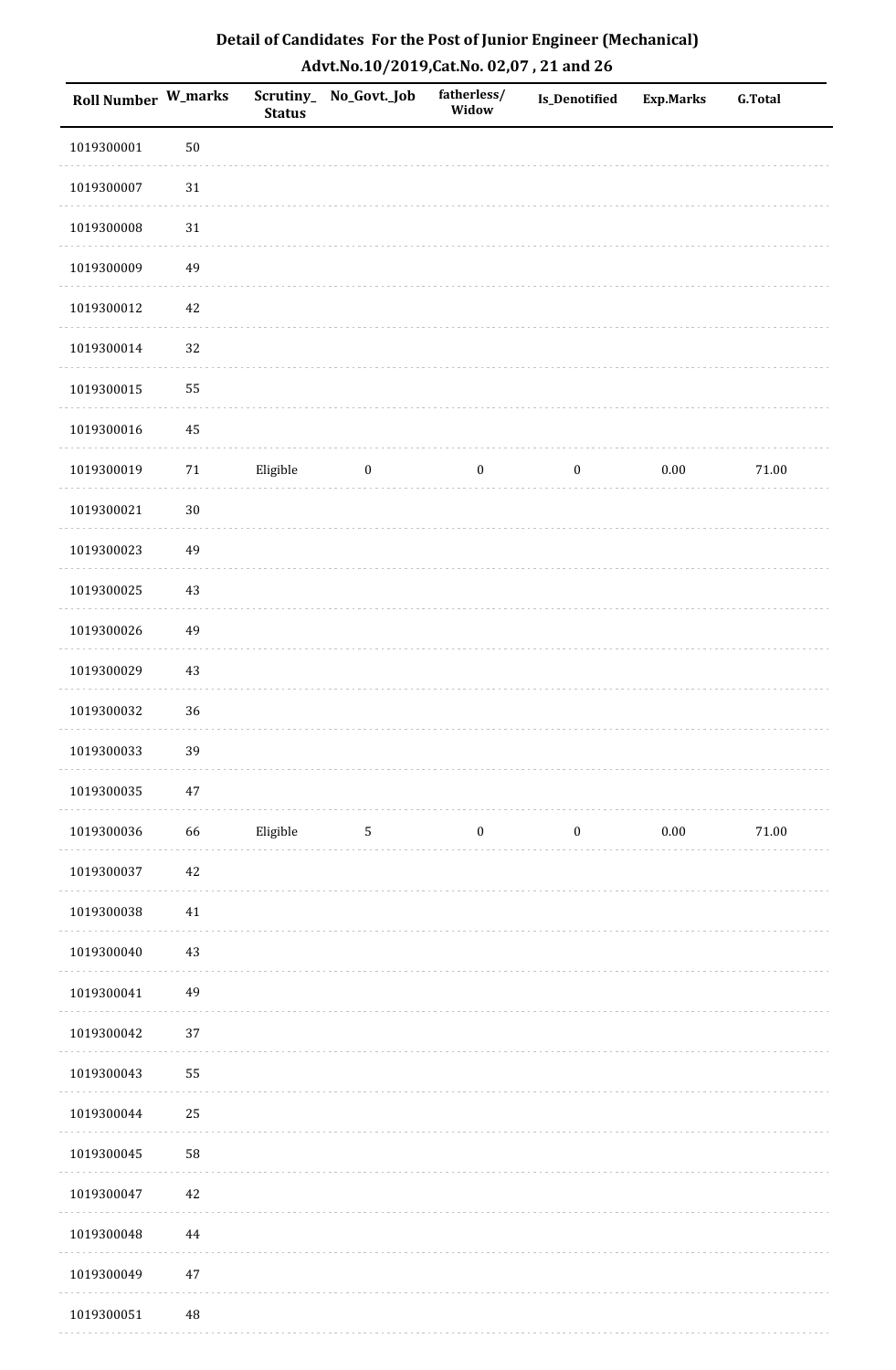| <b>Roll Number W_marks</b> |        | <b>Status</b> | Scrutiny_No_Govt._Job | fatherless/<br>Widow | Is_Denotified | <b>Exp.Marks</b> | <b>G.Total</b> |
|----------------------------|--------|---------------|-----------------------|----------------------|---------------|------------------|----------------|
| 1019300053                 | 43     |               |                       |                      |               |                  |                |
| 1019300054                 | 52     |               |                       |                      |               |                  |                |
| 1019300056                 | $47\,$ |               |                       |                      |               |                  |                |
| 1019300058                 | 46     |               |                       |                      |               |                  |                |
| 1019300059                 | 54     |               |                       |                      |               |                  |                |
| 1019300061                 | 37     |               |                       |                      |               |                  |                |
| 1019300062                 | $51\,$ |               |                       |                      |               |                  |                |
| 1019300063                 | 36     |               |                       |                      |               |                  |                |
| 1019300064                 | 64     |               |                       |                      |               |                  |                |
| 1019300065                 | 60     |               |                       |                      |               |                  |                |
| 1019300068                 | 62     |               |                       |                      |               |                  |                |
| 1019300071                 | 34     |               |                       |                      |               |                  |                |
| 1019300073                 | 61     |               |                       |                      |               |                  |                |
| 1019300074                 | $41\,$ |               |                       |                      |               |                  |                |
| 1019300076                 | 32     |               |                       |                      |               |                  |                |
| 1019300077                 | 37     |               |                       |                      |               |                  |                |
| 1019300078                 | $37\,$ |               |                       |                      |               |                  |                |
| 1019300080                 | 43     |               |                       |                      |               |                  |                |
| 1019300081                 | $42\,$ |               |                       |                      |               |                  |                |
| 1019300084                 | 39     |               |                       |                      |               |                  |                |
| 1019300085                 | 38     |               |                       |                      |               |                  |                |
| 1019300086                 | 49     |               |                       |                      |               |                  |                |
| 1019300087                 | $40\,$ |               |                       |                      |               |                  |                |
| 1019300088                 | 60     |               |                       |                      |               |                  |                |
| 1019300089                 | 60     |               |                       |                      |               |                  |                |
| 1019300090                 | 54     |               |                       |                      |               |                  |                |
| 1019300093                 | $51\,$ |               |                       |                      |               |                  |                |
| 1019300095                 | 12     |               |                       |                      |               |                  |                |
| 1019300096                 | $50\,$ |               |                       |                      |               |                  |                |
| 1019300100                 | 49     |               |                       |                      |               |                  |                |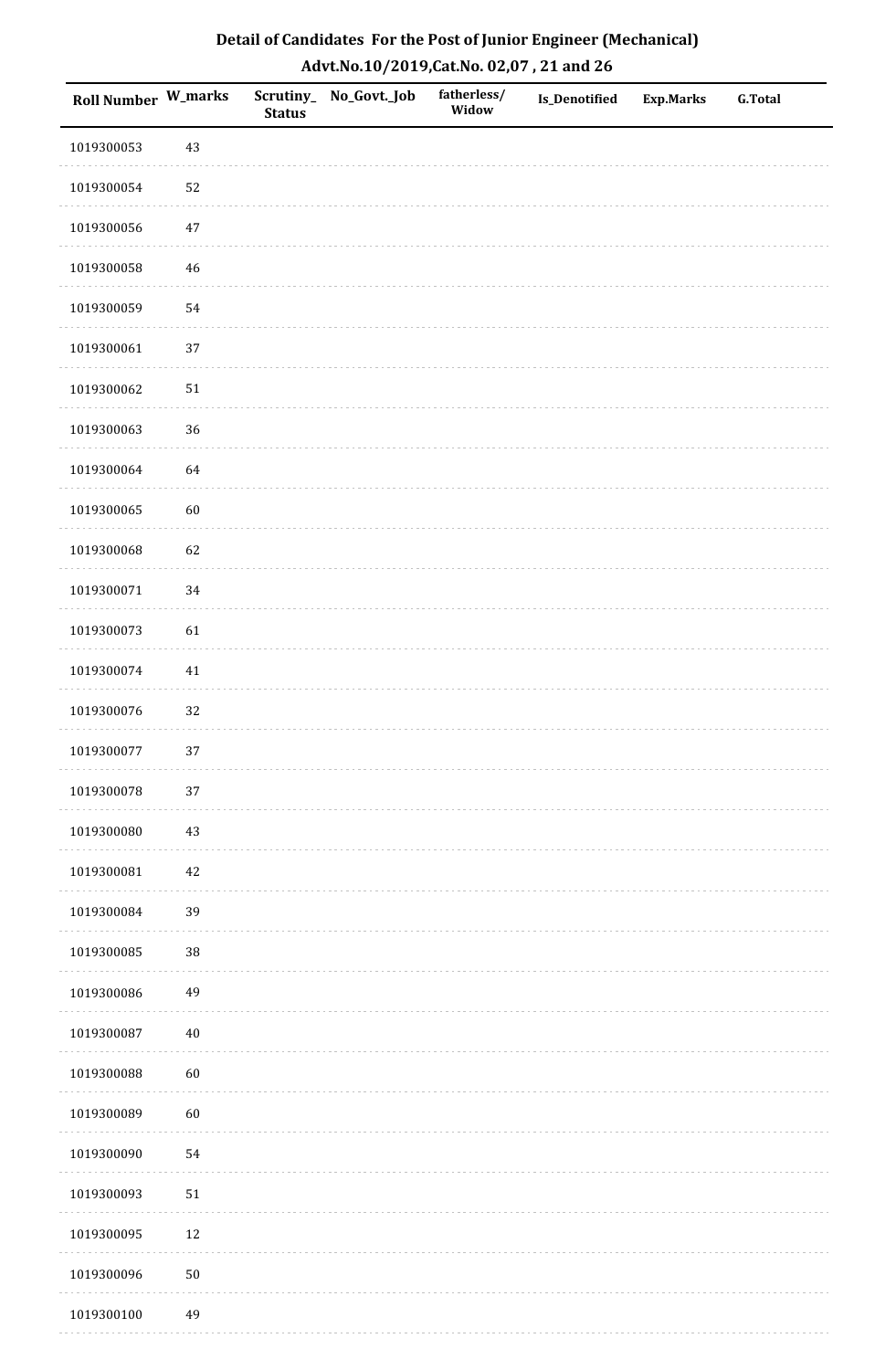| Detail of Candidates For the Post of Junior Engineer (Mechanical) |
|-------------------------------------------------------------------|
| Advt.No.10/2019,Cat.No. 02,07, 21 and 26                          |

| Roll Number W_marks |        | <b>Status</b> | Scrutiny_ No_Govt._Job | fatherless/<br>Widow | Is_Denotified    | <b>Exp.Marks</b> | <b>G.Total</b> |
|---------------------|--------|---------------|------------------------|----------------------|------------------|------------------|----------------|
| 1019300101          | 27     |               |                        |                      |                  |                  |                |
| 1019300103          | 66     | Eligible      | 5                      | $\boldsymbol{0}$     | $\boldsymbol{0}$ | 0.00             | 71.00          |
| 1019300104          | $38\,$ |               |                        |                      |                  |                  |                |
| 1019300105          | 45     |               |                        |                      |                  |                  |                |
| 1019300107          | $38\,$ |               |                        |                      |                  |                  |                |
| 1019300108          | 43     |               |                        |                      |                  |                  |                |
| 1019300109          | 33     |               |                        |                      |                  |                  |                |
| 1019300110          | 34     |               |                        |                      |                  |                  |                |
| 1019300111          | 54     |               |                        |                      |                  |                  |                |
| 1019300113          | 45     |               |                        |                      |                  |                  |                |
| 1019300114          | 44     |               |                        |                      |                  |                  |                |
| 1019300116          | 46     |               |                        |                      |                  |                  |                |
| 1019300117          | $30\,$ |               |                        |                      |                  |                  |                |
| 1019300118          | 43     |               |                        |                      |                  |                  |                |
| 1019300120          | $50\,$ |               |                        |                      |                  |                  |                |
| 1019300121          | 54     |               |                        |                      |                  |                  |                |
| 1019300122          | $41\,$ |               |                        |                      |                  |                  |                |
| 1019300123          | 63     |               |                        |                      |                  |                  |                |
| 1019300124          | 46     |               |                        |                      |                  |                  |                |
| 1019300126          | 43     |               |                        |                      |                  |                  |                |
| 1019300128          | 41     |               |                        |                      |                  |                  |                |
| 1019300129          | 41     |               |                        |                      |                  |                  |                |
| 1019300133          | $28\,$ |               |                        |                      |                  |                  |                |
| 1019300134          | 41     |               |                        |                      |                  |                  |                |
| 1019300135          | 53     |               |                        |                      |                  |                  |                |
| 1019300137          | 26     |               |                        |                      |                  |                  |                |
| 1019300140          | 54     |               |                        |                      |                  |                  |                |
| 1019300142          | 60     |               |                        |                      |                  |                  |                |
| 1019300143          | 36     |               |                        |                      |                  |                  |                |
| 1019300144          | 42     |               |                        |                      |                  |                  |                |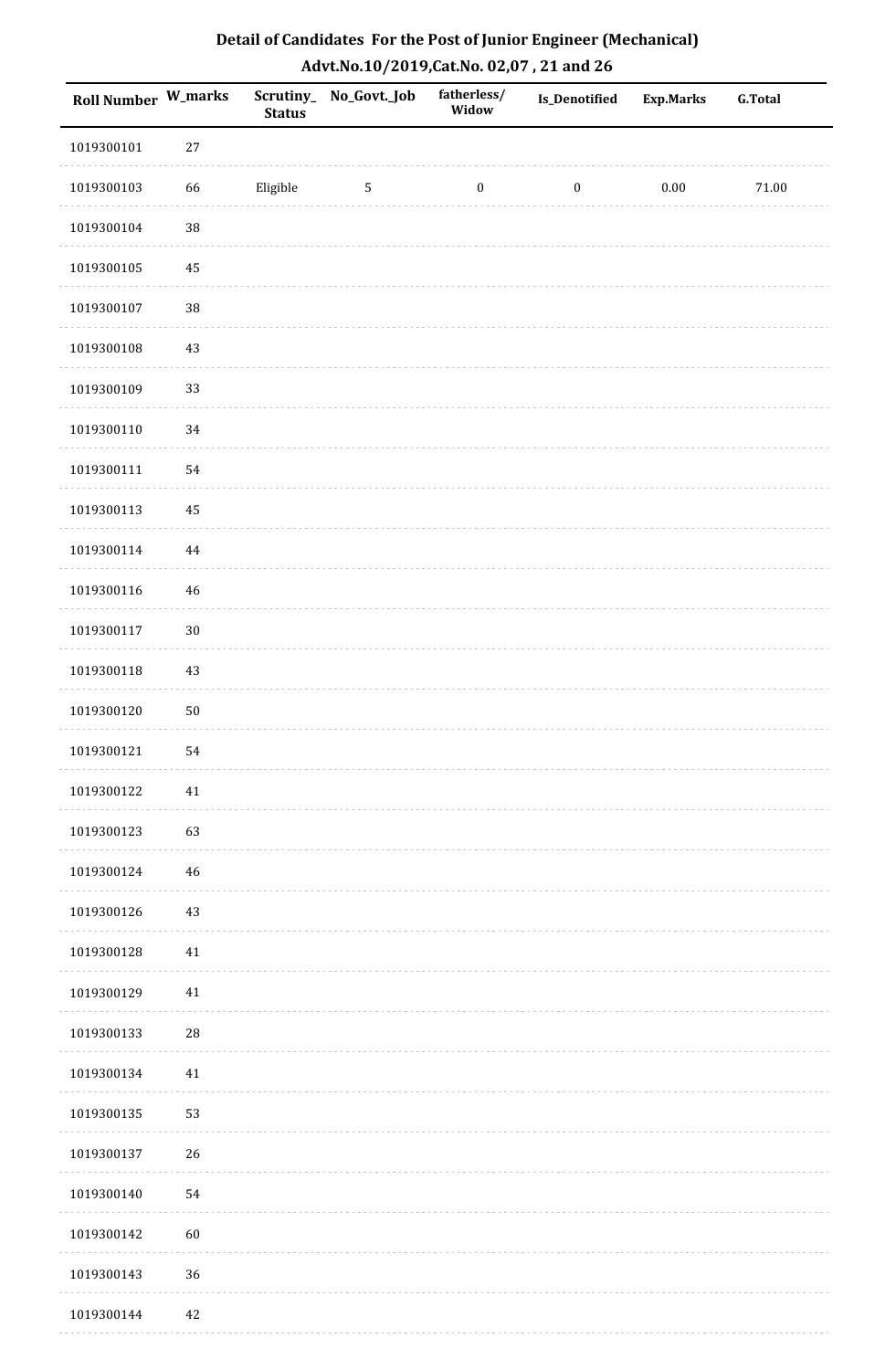| Detail of Candidates For the Post of Junior Engineer (Mechanical) |
|-------------------------------------------------------------------|
| Advt.No.10/2019,Cat.No. 02,07, 21 and 26                          |

| Roll Number W_marks |             | <b>Status</b> | Scrutiny_No_Govt._Job | fatherless/<br>Widow | Is_Denotified    | <b>Exp.Marks</b> | <b>G.Total</b> |
|---------------------|-------------|---------------|-----------------------|----------------------|------------------|------------------|----------------|
| 1019300147          | 34          |               |                       |                      |                  |                  |                |
| 1019300148          | 65          | Eligible      | $\boldsymbol{0}$      | $\boldsymbol{0}$     | $\boldsymbol{0}$ | $0.00\,$         | 65.00          |
| 1019300150          | 42          |               |                       |                      |                  |                  |                |
| 1019300152          | 60          |               |                       |                      |                  |                  |                |
| 1019300153          | 39          |               |                       |                      |                  |                  |                |
| 1019300154          | $50\,$      |               |                       |                      |                  |                  |                |
| 1019300155          | 37          |               |                       |                      |                  |                  |                |
| 1019300157          | 32          |               |                       |                      |                  |                  |                |
| 1019300159          | 43          |               |                       |                      |                  |                  |                |
| 1019300161          | $\bf 44$    |               |                       |                      |                  |                  |                |
| 1019300162          | 22          |               |                       |                      |                  |                  |                |
| 1019300164          | 35          |               |                       |                      |                  |                  |                |
| 1019300166          | 29          |               |                       |                      |                  |                  |                |
| 1019300171          | 43          |               |                       |                      |                  |                  |                |
| 1019300173          | $50\,$      |               |                       |                      |                  |                  |                |
| 1019300174          | 36          |               |                       |                      |                  |                  |                |
| 1019300175          | $34\,$      |               |                       |                      |                  |                  |                |
| 1019300176          | 54          |               |                       |                      |                  |                  |                |
| 1019300177          | $\sqrt{46}$ |               |                       |                      |                  |                  |                |
| 1019300178          | 54          |               |                       |                      |                  |                  |                |
| 1019300179          | $\rm 48$    |               |                       |                      |                  |                  |                |
| 1019300180          | $40\,$      |               |                       |                      |                  |                  |                |
| 1019300181          | $\sqrt{46}$ |               |                       |                      |                  |                  |                |
| 1019300182          | 53          |               |                       |                      |                  |                  |                |
| 1019300185          | $40\,$      |               |                       |                      |                  |                  |                |
| 1019300186          | 54          |               |                       |                      |                  |                  |                |
| 1019300188          | 35          |               |                       |                      |                  |                  |                |
| 1019300191          | 52          |               |                       |                      |                  |                  |                |
| 1019300192          | 49          |               |                       |                      |                  |                  |                |
| 1019300194          | 43          |               |                       |                      |                  |                  |                |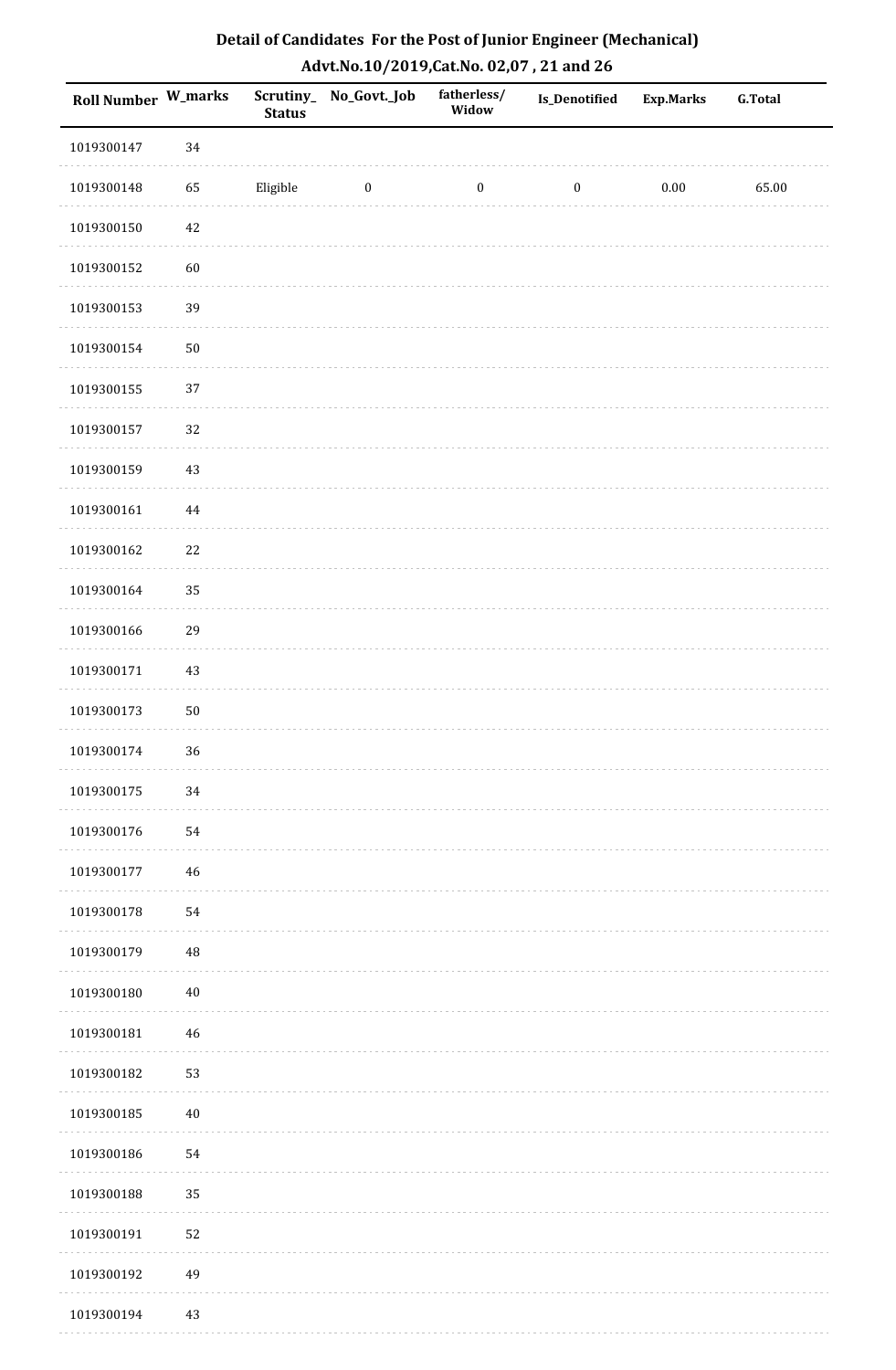| Roll Number W_marks |                 | <b>Status</b> | Scrutiny_ No_Govt._Job | fatherless/<br>Widow | Is_Denotified    | <b>Exp.Marks</b> | G.Total  |
|---------------------|-----------------|---------------|------------------------|----------------------|------------------|------------------|----------|
| 1019300197          | 39              |               |                        |                      |                  |                  |          |
| 1019300198          | 37              |               |                        |                      |                  |                  |          |
| 1019300199          | 41              | Absent        | $\boldsymbol{0}$       | $\boldsymbol{0}$     | $\boldsymbol{0}$ | $0.00\,$         |          |
| 1019300200          | 35              |               |                        |                      |                  |                  |          |
| 1019300202          | $50\,$          |               |                        |                      |                  |                  |          |
| 1019300203          | $12\,$          |               |                        |                      |                  |                  |          |
| 1019300204          | 52              |               |                        |                      |                  |                  |          |
| 1019300206          | 34              |               |                        |                      |                  |                  |          |
| 1019300207          | $\mathbf{3}$    |               |                        |                      |                  |                  |          |
| 1019300208          | <b>REJECTED</b> |               |                        |                      |                  |                  | $0.00\,$ |
| 1019300209          | <b>REJECTED</b> |               |                        |                      |                  |                  | $0.00\,$ |
| 1019300210          | 55              |               |                        |                      |                  |                  |          |
| 1019300212          | 38              |               |                        |                      |                  |                  |          |
| 1019300216          | 33              |               |                        |                      |                  |                  |          |
| 1019300217          | $\bf 44$        |               |                        |                      |                  |                  |          |
| 1019300218          | 34              |               |                        |                      |                  |                  |          |
| 1019300219          | 37              |               |                        |                      |                  |                  |          |
| 1019300220          | 32              |               |                        |                      |                  |                  |          |
| 1019300221          | ${\bf 28}$      |               |                        |                      |                  |                  |          |
| 1019300223          | 35              |               |                        |                      |                  |                  |          |
| 1019300225          | 37              |               |                        |                      |                  |                  |          |
| 1019300227          | $47\,$          |               |                        |                      |                  |                  |          |
| 1019300228          | 34              |               |                        |                      |                  |                  |          |
| 1019300229          | 44              |               |                        |                      |                  |                  |          |
| 1019300233          | 48              |               |                        |                      |                  |                  |          |
| 1019300234          | 33              |               |                        |                      |                  |                  |          |
| 1019300235          | $47\,$          |               |                        |                      |                  |                  |          |
| 1019300238          | 33              |               |                        |                      |                  |                  |          |
| 1019300239          | 31              |               |                        |                      |                  |                  |          |
| 1019300242          | $27\,$          |               |                        |                      |                  |                  |          |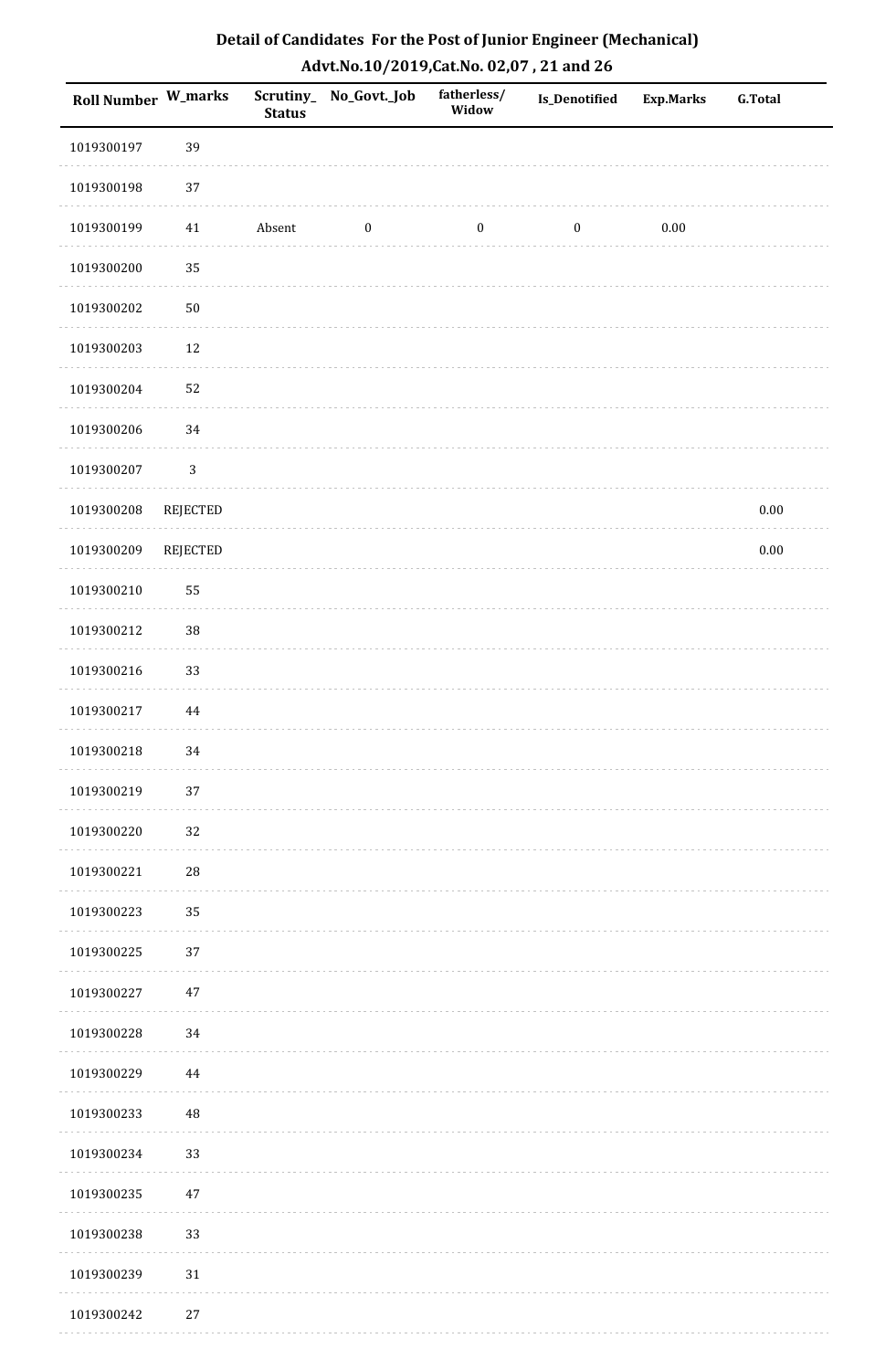| Detail of Candidates For the Post of Junior Engineer (Mechanical) |
|-------------------------------------------------------------------|
| Advt.No.10/2019, Cat.No. 02,07, 21 and 26                         |

| Roll Number W_marks |             | <b>Status</b> | Scrutiny_ No_Govt._Job | fatherless/<br>Widow | Is_Denotified    | <b>Exp.Marks</b> | G.Total |
|---------------------|-------------|---------------|------------------------|----------------------|------------------|------------------|---------|
| 1019300243          | 49          |               |                        |                      |                  |                  |         |
| 1019300245          | $36\,$      |               |                        |                      |                  |                  |         |
| 1019300246          | 52          |               |                        |                      |                  |                  |         |
| 1019300247          | $47\,$      |               |                        |                      |                  |                  |         |
| 1019300249          | $31\,$      |               |                        |                      |                  |                  |         |
| 1019300251          | 45          |               |                        |                      |                  |                  |         |
| 1019300253          | 34          |               |                        |                      |                  |                  |         |
| 1019300254          | 39          |               |                        |                      |                  |                  |         |
| 1019300256          | $38\,$      | Eligible      | $5\phantom{.0}$        | $\bf{0}$             | $\boldsymbol{0}$ | $0.00\,$         | 43.00   |
| 1019300258          | $\sqrt{46}$ |               |                        |                      |                  |                  |         |
| 1019300259          | 52          |               |                        |                      |                  |                  |         |
| 1019300260          | 46          |               |                        |                      |                  |                  |         |
| 1019300261          | $43\,$      |               |                        |                      |                  |                  |         |
| 1019300262          | 44          |               |                        |                      |                  |                  |         |
| 1019300264          | $40\,$      |               |                        |                      |                  |                  |         |
| 1019300266          | $41\,$      |               |                        |                      |                  |                  |         |
| 1019300267          | 43          |               |                        |                      |                  |                  |         |
| 1019300268          | $38\,$      |               |                        |                      |                  |                  |         |
| 1019300271          | 22          |               |                        |                      |                  |                  |         |
| 1019300272          | 32          |               |                        |                      |                  |                  |         |
| 1019300275          | 31          |               |                        |                      |                  |                  |         |
| 1019300276          | $47\,$      |               |                        |                      |                  |                  |         |
| 1019300277          | $38\,$      |               |                        |                      |                  |                  |         |
| 1019300278          | 42          |               |                        |                      |                  |                  |         |
| 1019300279          | 41          |               |                        |                      |                  |                  |         |
| 1019300280          | 57          |               |                        |                      |                  |                  |         |
| 1019300283          | 49          |               |                        |                      |                  |                  |         |
| 1019300285          | $\bf 44$    |               |                        |                      |                  |                  |         |
| 1019300286          | 55          |               |                        |                      |                  |                  |         |
| 1019300287          | 39          |               |                        |                      |                  |                  |         |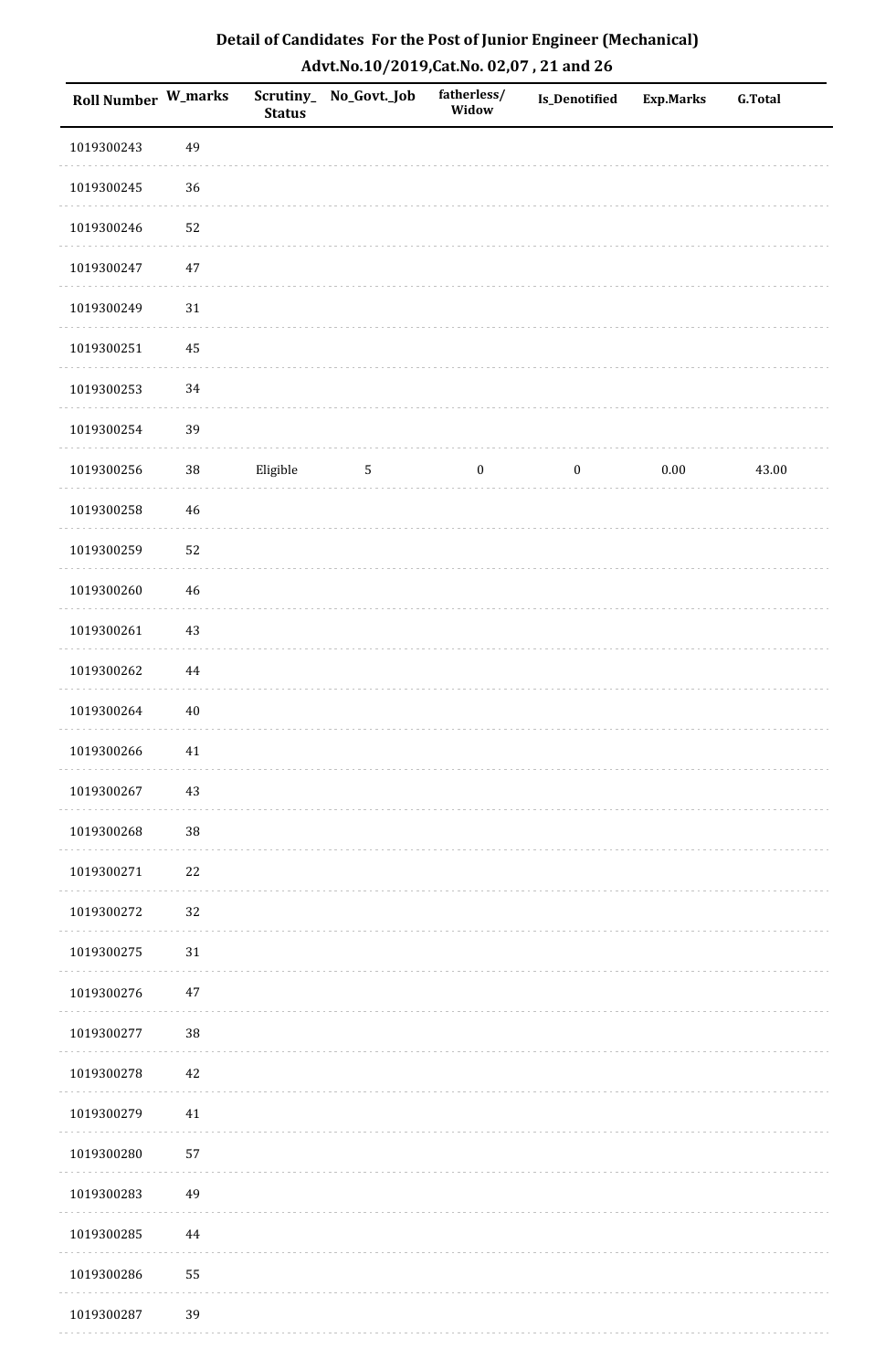| <b>Roll Number W_marks</b> |        | <b>Status</b> | Scrutiny_No_Govt._Job | fatherless/<br>Widow | Is_Denotified | <b>Exp.Marks</b> | <b>G.Total</b> |
|----------------------------|--------|---------------|-----------------------|----------------------|---------------|------------------|----------------|
| 1019300289                 | $50\,$ |               |                       |                      |               |                  |                |
| 1019300291                 | $31\,$ |               |                       |                      |               |                  |                |
| 1019300294                 | $37\,$ |               |                       |                      |               |                  |                |
| 1019300295                 | 42     |               |                       |                      |               |                  |                |
| 1019300296                 | 56     |               |                       |                      |               |                  |                |
| 1019300297                 | $50\,$ |               |                       |                      |               |                  |                |
| 1019300298                 | 54     |               |                       |                      |               |                  |                |
| 1019300299                 | $27\,$ |               |                       |                      |               |                  |                |
| 1019300300                 | 16     |               |                       |                      |               |                  |                |
| 1019300302                 | 55     |               |                       |                      |               |                  |                |
| 1019300304                 | $50\,$ |               |                       |                      |               |                  |                |
| 1019300305                 | 56     |               |                       |                      |               |                  |                |
| 1019300307                 | 29     |               |                       |                      |               |                  |                |
| 1019300309                 | 26     |               |                       |                      |               |                  |                |
| 1019300310                 | 54     |               |                       |                      |               |                  |                |
| 1019300311                 | 59     |               |                       |                      |               |                  |                |
| 1019300312                 | $37\,$ |               |                       |                      |               |                  |                |
| 1019300313                 | $50\,$ |               |                       |                      |               |                  |                |
| 1019300316                 | 37     |               |                       |                      |               |                  |                |
| 1019300317                 | $51\,$ |               |                       |                      |               |                  |                |
| 1019300318                 | 52     |               |                       |                      |               |                  |                |
| 1019300321                 | 57     |               |                       |                      |               |                  |                |
| 1019300323                 | $30\,$ |               |                       |                      |               |                  |                |
| 1019300325                 | 39     |               |                       |                      |               |                  |                |
| 1019300327                 | 26     |               |                       |                      |               |                  |                |
| 1019300328                 | 37     |               |                       |                      |               |                  |                |
| 1019300329                 | 33     |               |                       |                      |               |                  |                |
| 1019300331                 | 37     |               |                       |                      |               |                  |                |
| 1019300332                 | 44     |               |                       |                      |               |                  |                |
| 1019300333                 | $27\,$ |               |                       |                      |               |                  |                |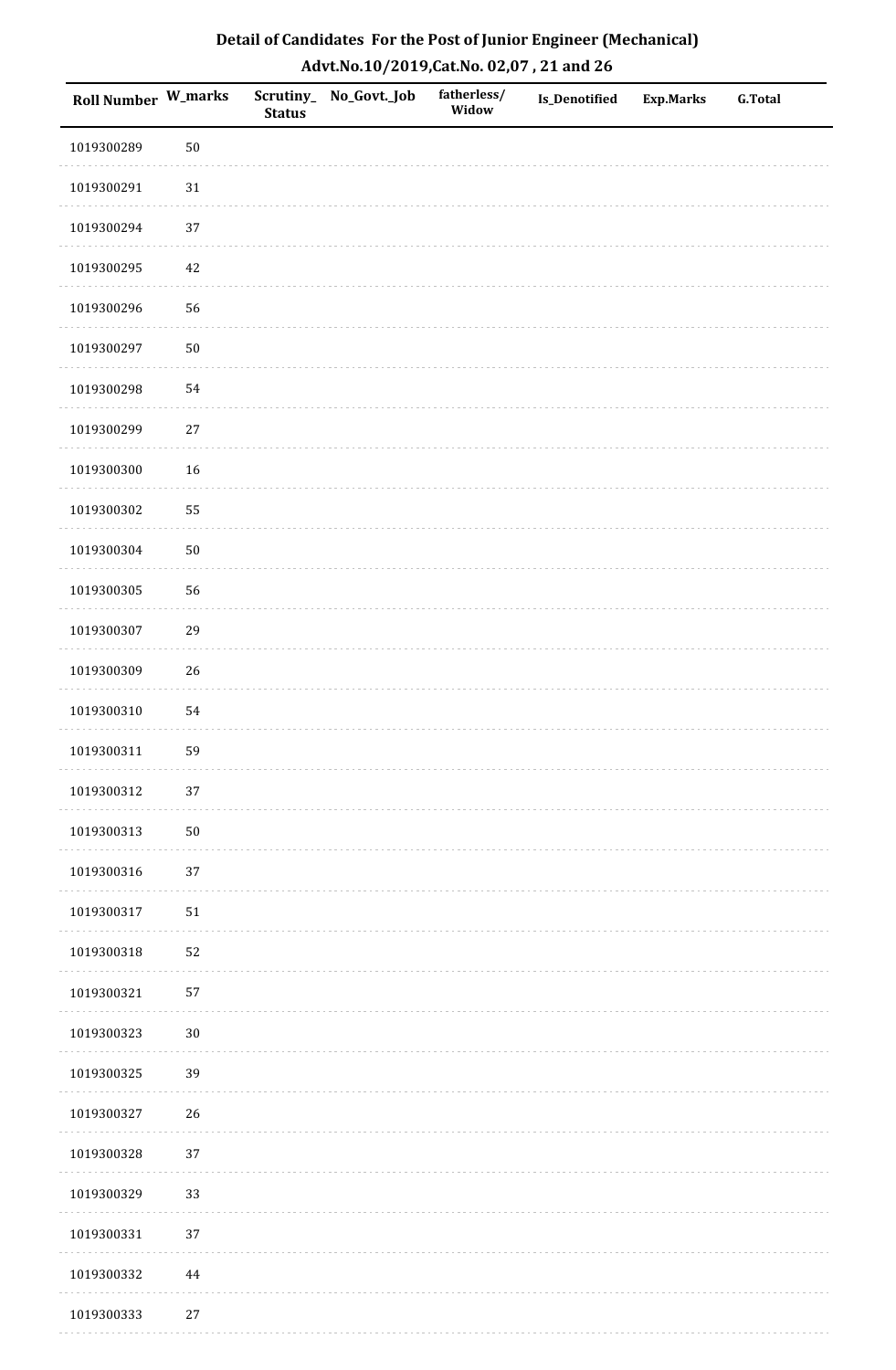| Roll Number W_marks |             | <b>Status</b> | Scrutiny_No_Govt._Job | fatherless/<br>Widow | Is_Denotified | <b>Exp.Marks</b> | <b>G.Total</b> |
|---------------------|-------------|---------------|-----------------------|----------------------|---------------|------------------|----------------|
| 1019300334          | 63          |               |                       |                      |               |                  |                |
| 1019300338          | 36          |               |                       |                      |               |                  |                |
| 1019300340          | 18          |               |                       |                      |               |                  |                |
| 1019300342          | 62          |               |                       |                      |               |                  |                |
| 1019300343          | $38\,$      |               |                       |                      |               |                  |                |
| 1019300344          | 52          |               |                       |                      |               |                  |                |
| 1019300345          | 56          |               |                       |                      |               |                  |                |
| 1019300346          | $43\,$      |               |                       |                      |               |                  |                |
| 1019300347          | $\sqrt{48}$ |               |                       |                      |               |                  |                |
| 1019300348          | 38          |               |                       |                      |               |                  |                |
| 1019300352          | $41\,$      |               |                       |                      |               |                  |                |
| 1019300354          | 35          |               |                       |                      |               |                  |                |
| 1019300355          | 44          |               |                       |                      |               |                  |                |
| 1019300356          | ${\bf 28}$  |               |                       |                      |               |                  |                |
| 1019300358          | 52          |               |                       |                      |               |                  |                |
| 1019300360          | 52          |               |                       |                      |               |                  |                |
| 1019300361          | $15\,$      |               |                       |                      |               |                  |                |
| 1019300363          | $41\,$      |               |                       |                      |               |                  |                |
| 1019300364          | $51\,$      |               |                       |                      |               |                  |                |
| 1019300368          | $43\,$      |               |                       |                      |               |                  |                |
| 1019300369          | $38\,$      |               |                       |                      |               |                  |                |
| 1019300370          | $28\,$      |               |                       |                      |               |                  |                |
| 1019300371          | 37          |               |                       |                      |               |                  |                |
| 1019300372          | $46\,$      |               |                       |                      |               |                  |                |
| 1019300376          | 49          |               |                       |                      |               |                  |                |
| 1019300377          | 49          |               |                       |                      |               |                  |                |
| 1019300378          | $38\,$      |               |                       |                      |               |                  |                |
| 1019300379          | $30\,$      |               |                       |                      |               |                  |                |
| 1019300380          | $60\,$      |               |                       |                      |               |                  |                |
| 1019300381          | $38\,$      |               |                       |                      |               |                  |                |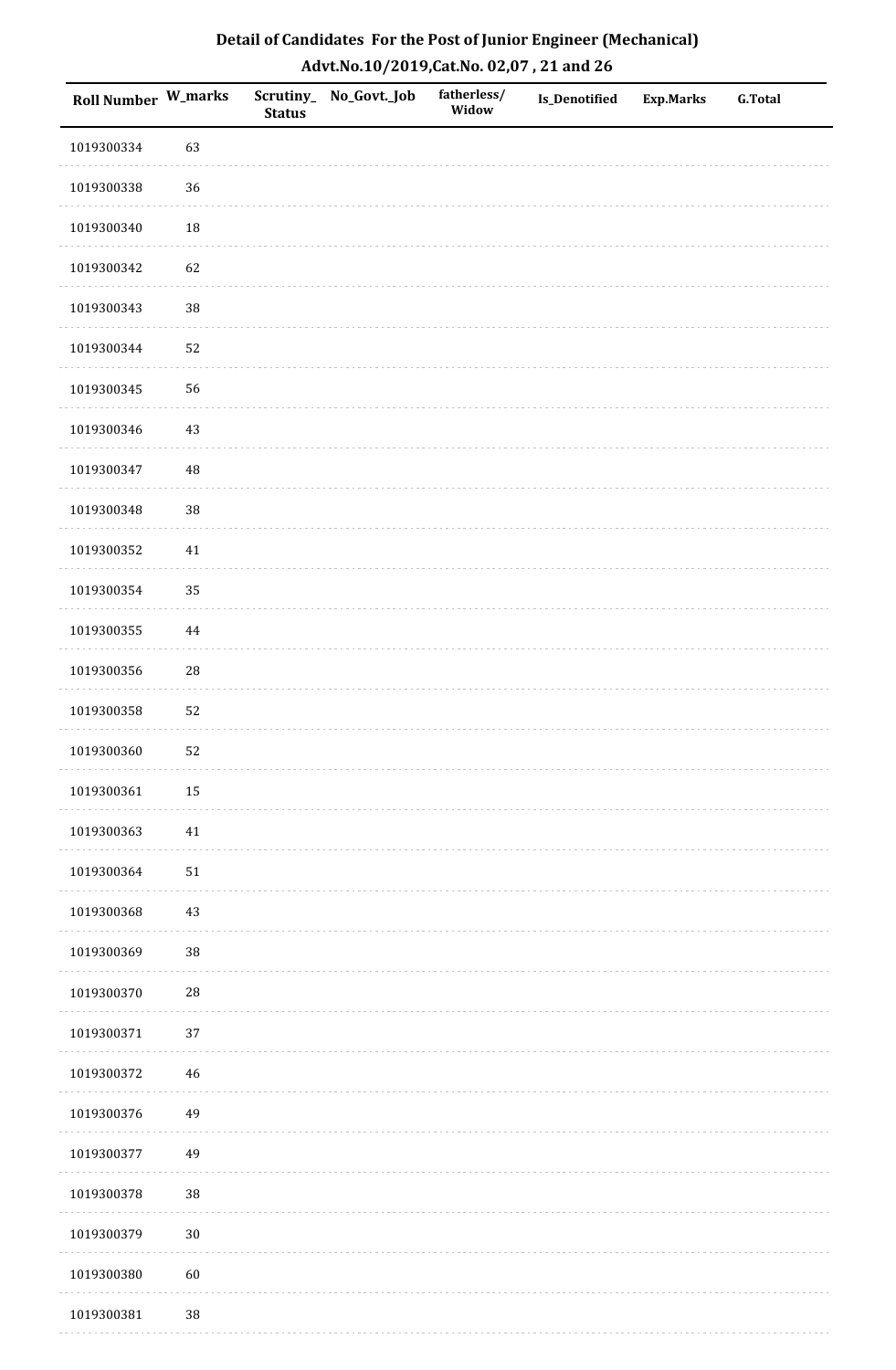| Roll Number W_marks |                 | <b>Status</b> | Scrutiny_ No_Govt._Job | fatherless/<br>Widow | Is_Denotified | <b>Exp.Marks</b> | <b>G.Total</b> |
|---------------------|-----------------|---------------|------------------------|----------------------|---------------|------------------|----------------|
| 1019300384          | 46              |               |                        |                      |               |                  |                |
| 1019300385          | 57              |               |                        |                      |               |                  |                |
| 1019300386          | $51\,$          |               |                        |                      |               |                  |                |
| 1019300388          | 43              |               |                        |                      |               |                  |                |
| 1019300389          | 46              |               |                        |                      |               |                  |                |
| 1019300392          | 45              |               |                        |                      |               |                  |                |
| 1019300395          | 44              |               |                        |                      |               |                  |                |
| 1019300397          | 32              |               |                        |                      |               |                  |                |
| 1019300398          | 32              |               |                        |                      |               |                  |                |
| 1019300401          | 45              |               |                        |                      |               |                  |                |
| 1019300403          | 22              |               |                        |                      |               |                  |                |
| 1019300405          | 59              |               |                        |                      |               |                  |                |
| 1019300406          | <b>REJECTED</b> |               |                        |                      |               |                  | $0.00\,$       |
| 1019300408          | 42              |               |                        |                      |               |                  |                |
| 1019300409          | $42\,$          |               |                        |                      |               |                  |                |
| 1019300411          | $12\,$          |               |                        |                      |               |                  |                |
| 1019300412          | 54              |               |                        |                      |               |                  |                |
| 1019300413          | $36\,$          |               |                        |                      |               |                  |                |
| 1019300415          | $40\,$          |               |                        |                      |               |                  |                |
| 1019300416          | 34              |               |                        |                      |               |                  |                |
| 1019300418          | 47              |               |                        |                      |               |                  |                |
| 1019300419          | $43\,$          |               |                        |                      |               |                  |                |
| 1019300422          | 47              |               |                        |                      |               |                  |                |
| 1019300423          | 36              |               |                        |                      |               |                  |                |
| 1019300424          | 64              |               |                        |                      |               |                  |                |
| 1019300426          | ${\bf 58}$      |               |                        |                      |               |                  |                |
| 1019300427          | $40\,$          |               |                        |                      |               |                  |                |
| 1019300428          | 54              |               |                        |                      |               |                  |                |
| 1019300430          | 35              |               |                        |                      |               |                  |                |
| 1019300431          | 46              |               |                        |                      |               |                  |                |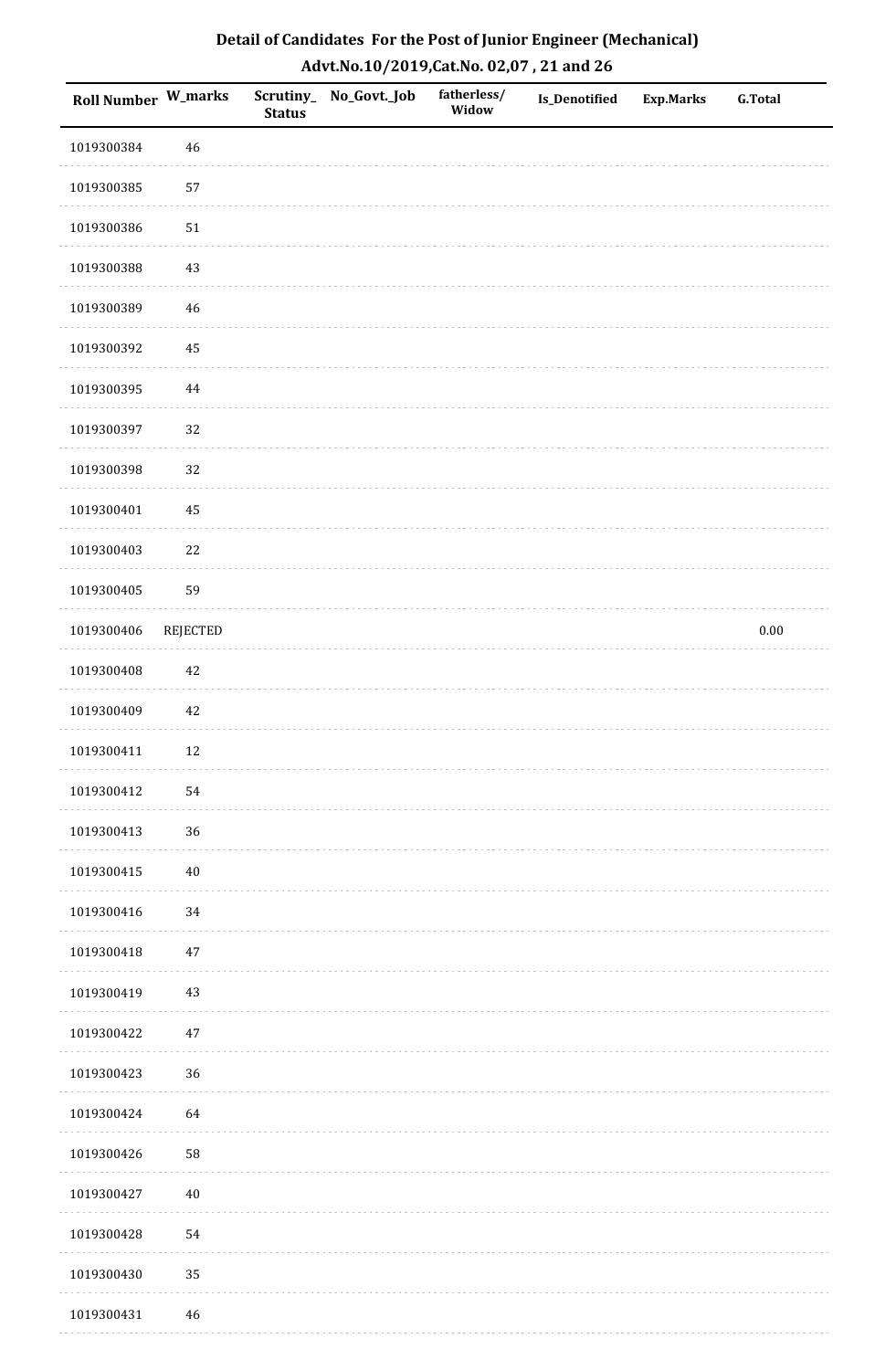| <b>Roll Number W_marks</b> |             | <b>Status</b> | Scrutiny_No_Govt._Job | fatherless/<br>Widow | Is_Denotified    | Exp.Marks | <b>G.Total</b> |
|----------------------------|-------------|---------------|-----------------------|----------------------|------------------|-----------|----------------|
| 1019300433                 | 43          |               |                       |                      |                  |           |                |
| 1019300434                 | 54          |               |                       |                      |                  |           |                |
| 1019300435                 | $\bf 45$    |               |                       |                      |                  |           |                |
| 1019300436                 | 35          |               |                       |                      |                  |           |                |
| 1019300437                 | 49          |               |                       |                      |                  |           |                |
| 1019300438                 | 48          |               |                       |                      |                  |           |                |
| 1019300439                 | 39          |               |                       |                      |                  |           |                |
| 1019300440                 | 33          |               |                       |                      |                  |           |                |
| 1019300441                 | 33          |               |                       |                      |                  |           |                |
| 1019300446                 | 53          |               |                       |                      |                  |           |                |
| 1019300448                 | $51\,$      |               |                       |                      |                  |           |                |
| 1019300449                 | $\sqrt{46}$ |               |                       |                      |                  |           |                |
| 1019300450                 | $46\,$      |               |                       |                      |                  |           |                |
| 1019300451                 | 31          |               |                       |                      |                  |           |                |
| 1019300452                 | 41          |               |                       |                      |                  |           |                |
| 1019300454                 | $41\,$      |               |                       |                      |                  |           |                |
| 1019300456                 | $40\,$      |               |                       |                      |                  |           |                |
| 1019300457                 | 36          |               |                       |                      |                  |           |                |
| 1019300458                 | 34          | Absent        | $\boldsymbol{0}$      | $\boldsymbol{0}$     | $\boldsymbol{0}$ | $0.00\,$  |                |
| 1019300459                 | REJECTED    |               |                       |                      |                  |           | $0.00\,$       |
| 1019300460                 | 42          |               |                       |                      |                  |           |                |
| 1019300462                 | 43          |               |                       |                      |                  |           |                |
| 1019300463                 | 27          |               |                       |                      |                  |           |                |
| 1019300464                 | $46\,$      |               |                       |                      |                  |           |                |
| 1019300465                 | $42\,$      |               |                       |                      |                  |           |                |
| 1019300466                 | $\rm 48$    |               |                       |                      |                  |           |                |
| 1019300467                 | $\bf 44$    |               |                       |                      |                  |           |                |
| 1019300468                 | $41\,$      |               |                       |                      |                  |           |                |
| 1019300470                 | $40\,$      |               |                       |                      |                  |           |                |
| 1019300472                 | $38\,$      |               |                       |                      |                  |           |                |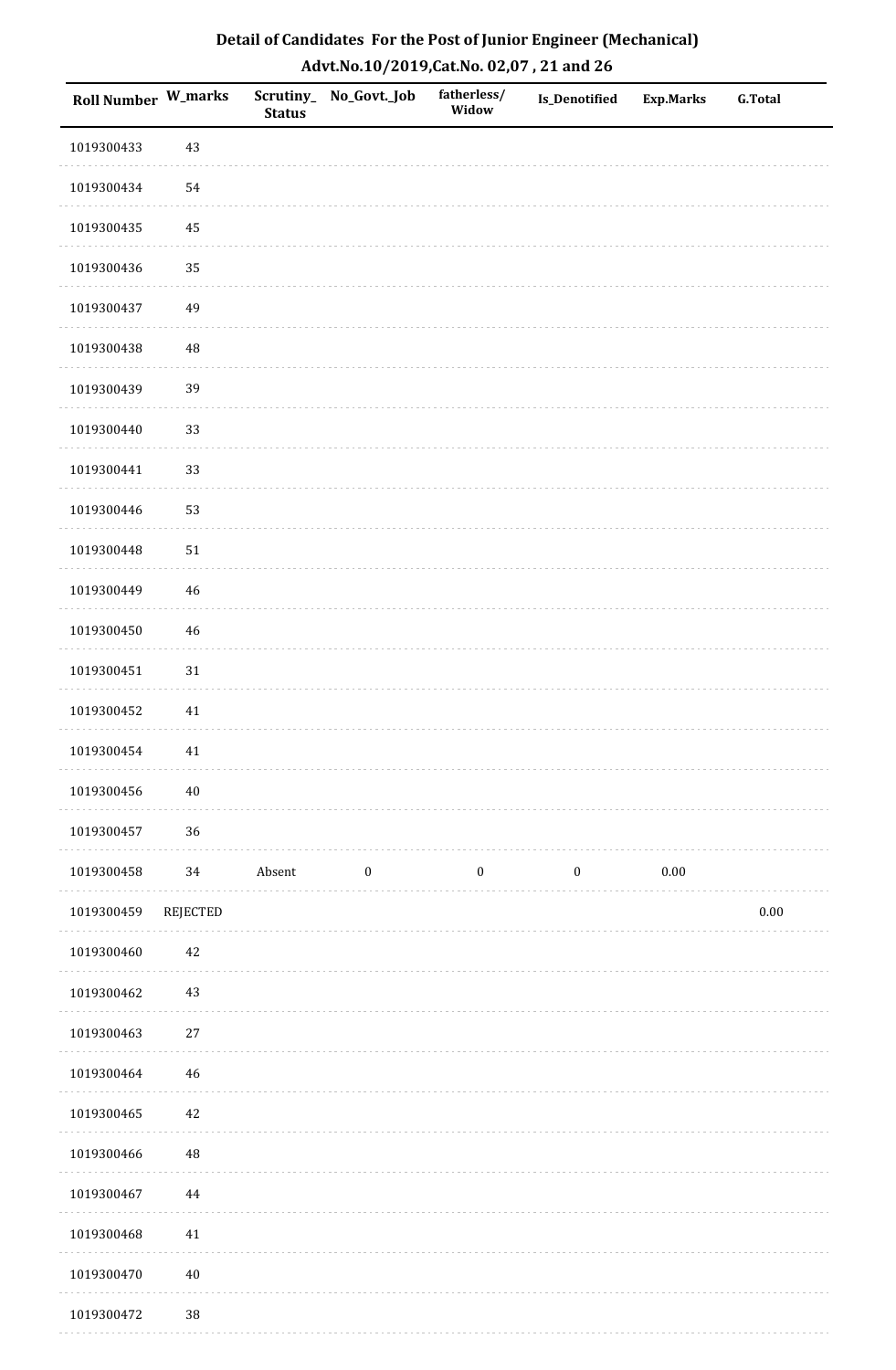| <b>Roll Number W_marks</b> |            | <b>Status</b> | Scrutiny_No_Govt._Job | fatherless/<br>Widow | Is_Denotified | <b>Exp.Marks</b> | <b>G.Total</b> |
|----------------------------|------------|---------------|-----------------------|----------------------|---------------|------------------|----------------|
| 1019300475                 | 56         |               |                       |                      |               |                  |                |
| 1019300476                 | 54         |               |                       |                      |               |                  |                |
| 1019300477                 | 35         |               |                       |                      |               |                  |                |
| 1019300478                 | 36         |               |                       |                      |               |                  |                |
| 1019300479                 | $\rm 48$   |               |                       |                      |               |                  |                |
| 1019300482                 | $50\,$     |               |                       |                      |               |                  |                |
| 1019300483                 | 29         |               |                       |                      |               |                  |                |
| 1019300486                 | 41         |               |                       |                      |               |                  |                |
| 1019300487                 | 38         |               |                       |                      |               |                  |                |
| 1019300490                 | $\bf 45$   |               |                       |                      |               |                  |                |
| 1019300491                 | 39         |               |                       |                      |               |                  |                |
| 1019300492                 | $43\,$     |               |                       |                      |               |                  |                |
| 1019300493                 | 55         |               |                       |                      |               |                  |                |
| 1019300494                 | 35         |               |                       |                      |               |                  |                |
| 1019300495                 | $11\,$     |               |                       |                      |               |                  |                |
| 1019300496                 | ${\bf 50}$ |               |                       |                      |               |                  |                |
| 1019300500                 | $38\,$     |               |                       |                      |               |                  |                |
| 1019300501                 | 43         |               |                       |                      |               |                  |                |
| 1019300505                 | $38\,$     |               |                       |                      |               |                  |                |
| 1019300507                 | 48         |               |                       |                      |               |                  |                |
| 1019300508                 | 49         |               |                       |                      |               |                  |                |
| 1019300509                 | 52         |               |                       |                      |               |                  |                |
| 1019300510                 | $38\,$     |               |                       |                      |               |                  |                |
| 1019300512                 | $47\,$     |               |                       |                      |               |                  |                |
| 1019300513                 | 33         |               |                       |                      |               |                  |                |
| 1019300514                 | 49         |               |                       |                      |               |                  |                |
| 1019300515                 | $\bf 45$   |               |                       |                      |               |                  |                |
| 1019300517                 | $43\,$     |               |                       |                      |               |                  |                |
| 1019300518                 | $41\,$     |               |                       |                      |               |                  |                |
| 1019300523                 | $47\,$     |               |                       |                      |               |                  |                |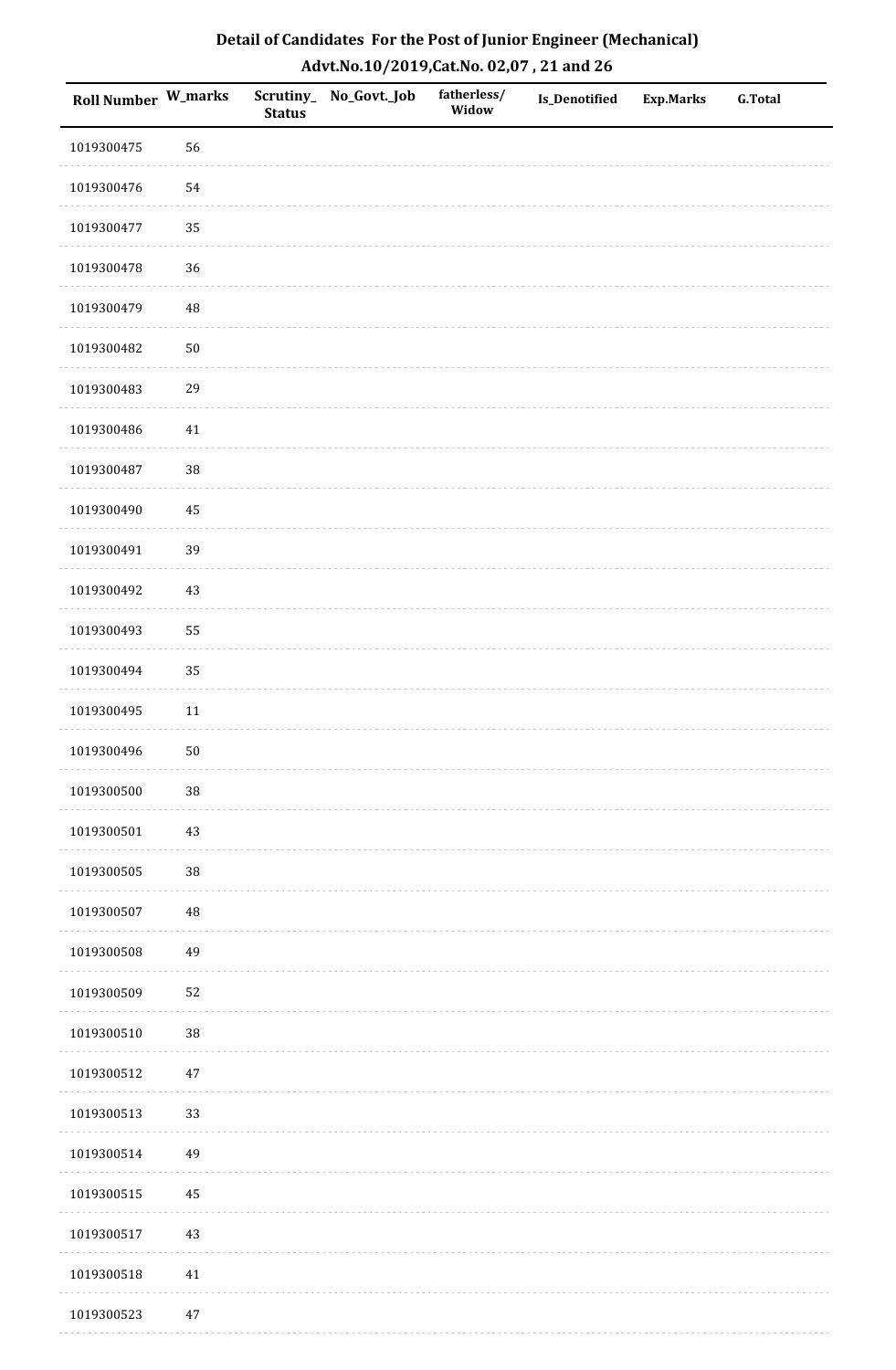| Roll Number W_marks |             | <b>Status</b> | Scrutiny_No_Govt._Job | fatherless/<br>Widow | Is_Denotified    | <b>Exp.Marks</b> | <b>G.Total</b> |
|---------------------|-------------|---------------|-----------------------|----------------------|------------------|------------------|----------------|
| 1019300524          | 62          |               |                       |                      |                  |                  |                |
| 1019300525          | $51\,$      |               |                       |                      |                  |                  |                |
| 1019300527          | 56          |               |                       |                      |                  |                  |                |
| 1019300530          | 37          |               |                       |                      |                  |                  |                |
| 1019300532          | 38          |               |                       |                      |                  |                  |                |
| 1019300534          | 41          |               |                       |                      |                  |                  |                |
| 1019300535          | $40\,$      |               |                       |                      |                  |                  |                |
| 1019300538          | 44          |               |                       |                      |                  |                  |                |
| 1019300539          | 55          |               |                       |                      |                  |                  |                |
| 1019300542          | 39          |               |                       |                      |                  |                  |                |
| 1019300546          | $40\,$      |               |                       |                      |                  |                  |                |
| 1019300547          | $42\,$      |               |                       |                      |                  |                  |                |
| 1019300550          | 47          |               |                       |                      |                  |                  |                |
| 1019300551          | 23          |               |                       |                      |                  |                  |                |
| 1019300553          | 54          |               |                       |                      |                  |                  |                |
| 1019300554          | 37          |               |                       |                      |                  |                  |                |
| 1019300555          | $\sqrt{46}$ |               |                       |                      |                  |                  |                |
| 1019300556          | 61          |               |                       |                      |                  |                  |                |
| 1019300557          | $47\,$      |               |                       |                      |                  |                  |                |
| 1019300558          | 37          |               |                       |                      |                  |                  |                |
| 1019300559          | 63          |               |                       |                      |                  |                  |                |
| 1019300560          | $46\,$      |               |                       |                      |                  |                  |                |
| 1019300561          | $30\,$      |               |                       |                      |                  |                  |                |
| 1019300563          | $\sqrt{46}$ |               |                       |                      |                  |                  |                |
| 1019300564          | 45          |               |                       |                      |                  |                  |                |
| 1019300566          | 49          |               |                       |                      |                  |                  |                |
| 1019300569          | $30\,$      |               |                       |                      |                  |                  |                |
| 1019300571          | 69          | Eligible      | $\bf{0}$              | $\boldsymbol{0}$     | $\boldsymbol{0}$ | $0.00\,$         | 69.00          |
| 1019300573          | $31\,$      |               |                       |                      |                  |                  |                |
| 1019300574          | $40\,$      |               |                       |                      |                  |                  |                |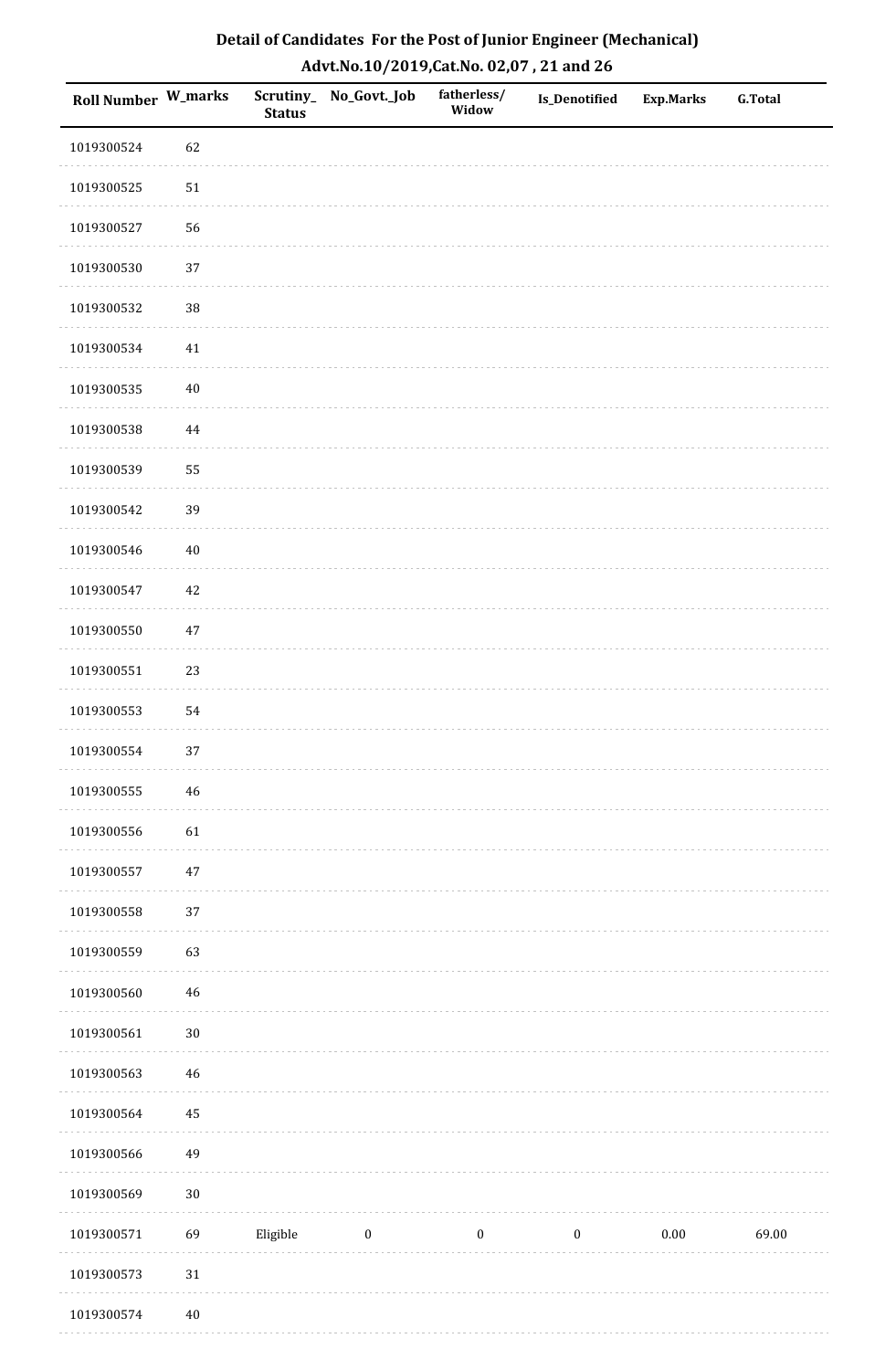| Roll Number W_marks |             | <b>Status</b> | Scrutiny_No_Govt._Job | fatherless/<br>Widow | Is_Denotified    | <b>Exp.Marks</b> | <b>G.Total</b> |
|---------------------|-------------|---------------|-----------------------|----------------------|------------------|------------------|----------------|
| 1019300575          | $47\,$      |               |                       |                      |                  |                  |                |
| 1019300578          | 37          |               |                       |                      |                  |                  |                |
| 1019300579          | 39          |               |                       |                      |                  |                  |                |
| 1019300582          | 44          |               |                       |                      |                  |                  |                |
| 1019300583          | 39          |               |                       |                      |                  |                  |                |
| 1019300584          | 58          |               |                       |                      |                  |                  |                |
| 1019300585          | $51\,$      |               |                       |                      |                  |                  |                |
| 1019300586          | 33          |               |                       |                      |                  |                  |                |
| 1019300587          | 44          |               |                       |                      |                  |                  |                |
| 1019300589          | 45          |               |                       |                      |                  |                  |                |
| 1019300590          | $50\,$      |               |                       |                      |                  |                  |                |
| 1019300591          | 46          |               |                       |                      |                  |                  |                |
| 1019300593          | 38          |               |                       |                      |                  |                  |                |
| 1019300594          | $42\,$      |               |                       |                      |                  |                  |                |
| 1019300597          | $47\,$      |               |                       |                      |                  |                  |                |
| 1019300601          | 45          |               |                       |                      |                  |                  |                |
| 1019300603          | 49          |               |                       |                      |                  |                  |                |
| 1019300605          | 54          |               |                       |                      |                  |                  |                |
| 1019300606          | 39          |               |                       |                      |                  |                  |                |
| 1019300608          | 41          |               |                       |                      |                  |                  |                |
| 1019300609          | 41          | Absent        | $\boldsymbol{0}$      | $\boldsymbol{0}$     | $\boldsymbol{0}$ | $0.00\,$         |                |
| 1019300611          | $50\,$      |               |                       |                      |                  |                  |                |
| 1019300614          | $\sqrt{48}$ |               |                       |                      |                  |                  |                |
| 1019300615          | $\bf 45$    |               |                       |                      |                  |                  |                |
| 1019300617          | 36          |               |                       |                      |                  |                  |                |
| 1019300620          | $41\,$      |               |                       |                      |                  |                  |                |
| 1019300622          | 60          |               |                       |                      |                  |                  |                |
| 1019300623          | 54          |               |                       |                      |                  |                  |                |
| 1019300624          | $43\,$      |               |                       |                      |                  |                  |                |
| 1019300625          | 44          |               |                       |                      |                  |                  |                |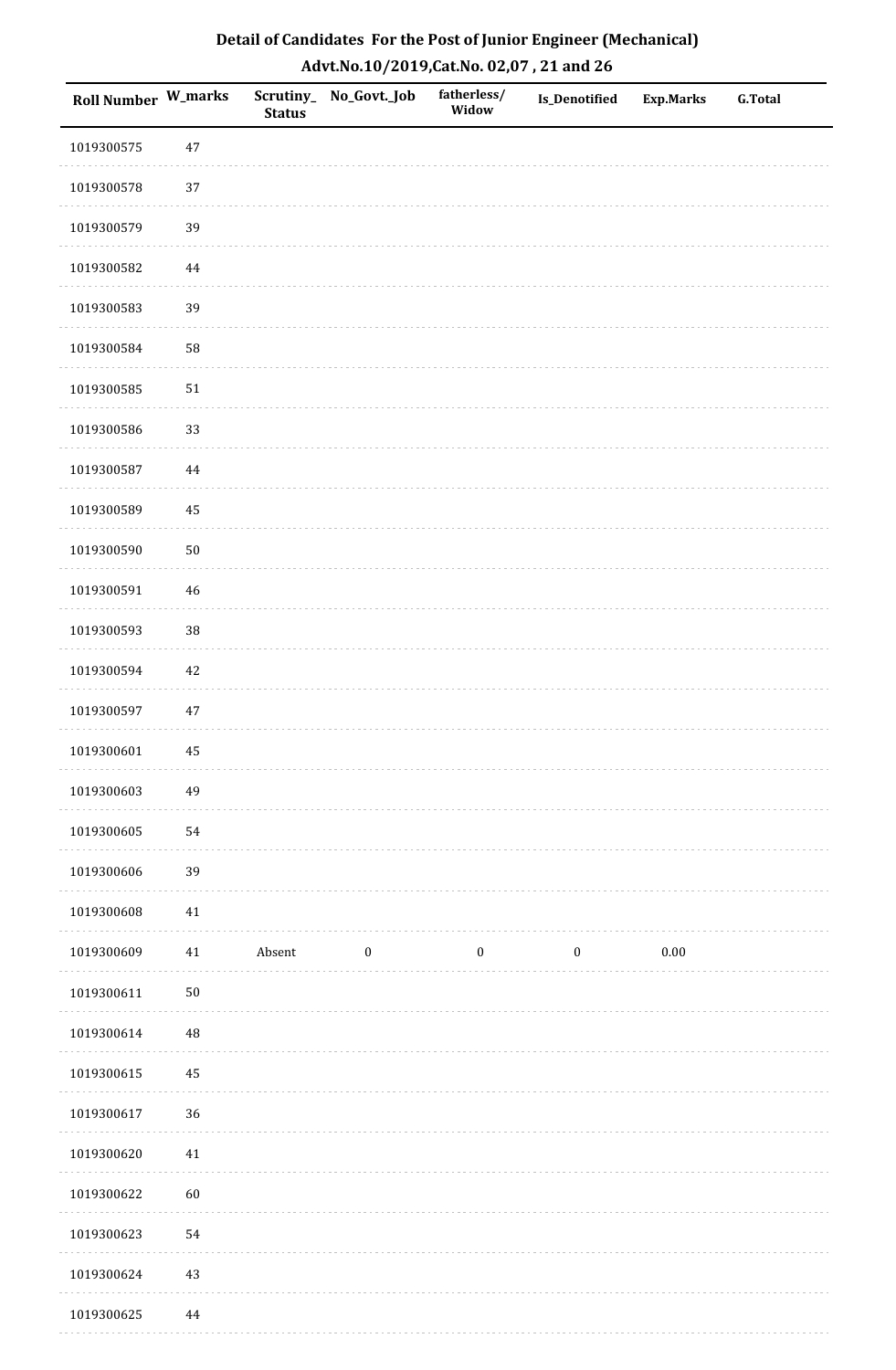| <b>Roll Number W_marks</b> |                 | Scrutiny_<br><b>Status</b> | No_Govt._Job | fatherless/<br>Widow | Is_Denotified | <b>Exp.Marks</b> | <b>G.Total</b> |
|----------------------------|-----------------|----------------------------|--------------|----------------------|---------------|------------------|----------------|
| 1019300627                 | REJECTED        |                            |              |                      |               |                  | $0.00\,$       |
| 1019300628                 | $26\,$          |                            |              |                      |               |                  |                |
| 1019300629                 | 32              |                            |              |                      |               |                  |                |
| 1019300631                 | $40\,$          |                            |              |                      |               |                  |                |
| 1019300634                 | $47\,$          |                            |              |                      |               |                  |                |
| 1019300636                 | 35              |                            |              |                      |               |                  |                |
| 1019300638                 | 53              |                            |              |                      |               |                  |                |
| 1019300640                 | $31\,$          |                            |              |                      |               |                  |                |
| 1019300641                 | 57              |                            |              |                      |               |                  |                |
| 1019300642                 | 39              |                            |              |                      |               |                  |                |
| 1019300644                 | 32              |                            |              |                      |               |                  |                |
| 1019300645                 | $47\,$          |                            |              |                      |               |                  |                |
| 1019300646                 | REJECTED        |                            |              |                      |               |                  | $0.00\,$       |
| 1019300647                 | 38              |                            |              |                      |               |                  |                |
| 1019300652                 | $\rm 45$        |                            |              |                      |               |                  |                |
| 1019300653                 | <b>REJECTED</b> |                            |              |                      |               |                  | $0.00\,$       |
| 1019300654                 | $\sqrt{46}$     |                            |              |                      |               |                  |                |
| 1019300656                 | 48              |                            |              |                      |               |                  |                |
| 1019300658                 | 52              |                            |              |                      |               |                  |                |
| 1019300663                 | $50\,$          |                            |              |                      |               |                  |                |
| 1019300664                 | 32              |                            |              |                      |               |                  |                |
| 1019300665                 | 44              |                            |              |                      |               |                  |                |
| 1019300667                 | 33              |                            |              |                      |               |                  |                |
| 1019300668                 | 46              |                            |              |                      |               |                  |                |
| 1019300669                 | $31\,$          |                            |              |                      |               |                  |                |
| 1019300670                 | $31\,$          |                            |              |                      |               |                  |                |
| 1019300672                 | 56              |                            |              |                      |               |                  |                |
| 1019300673                 | 33              |                            |              |                      |               |                  |                |
| 1019300674                 | $51\,$          |                            |              |                      |               |                  |                |
| 1019300676                 | 55              |                            |              |                      |               |                  |                |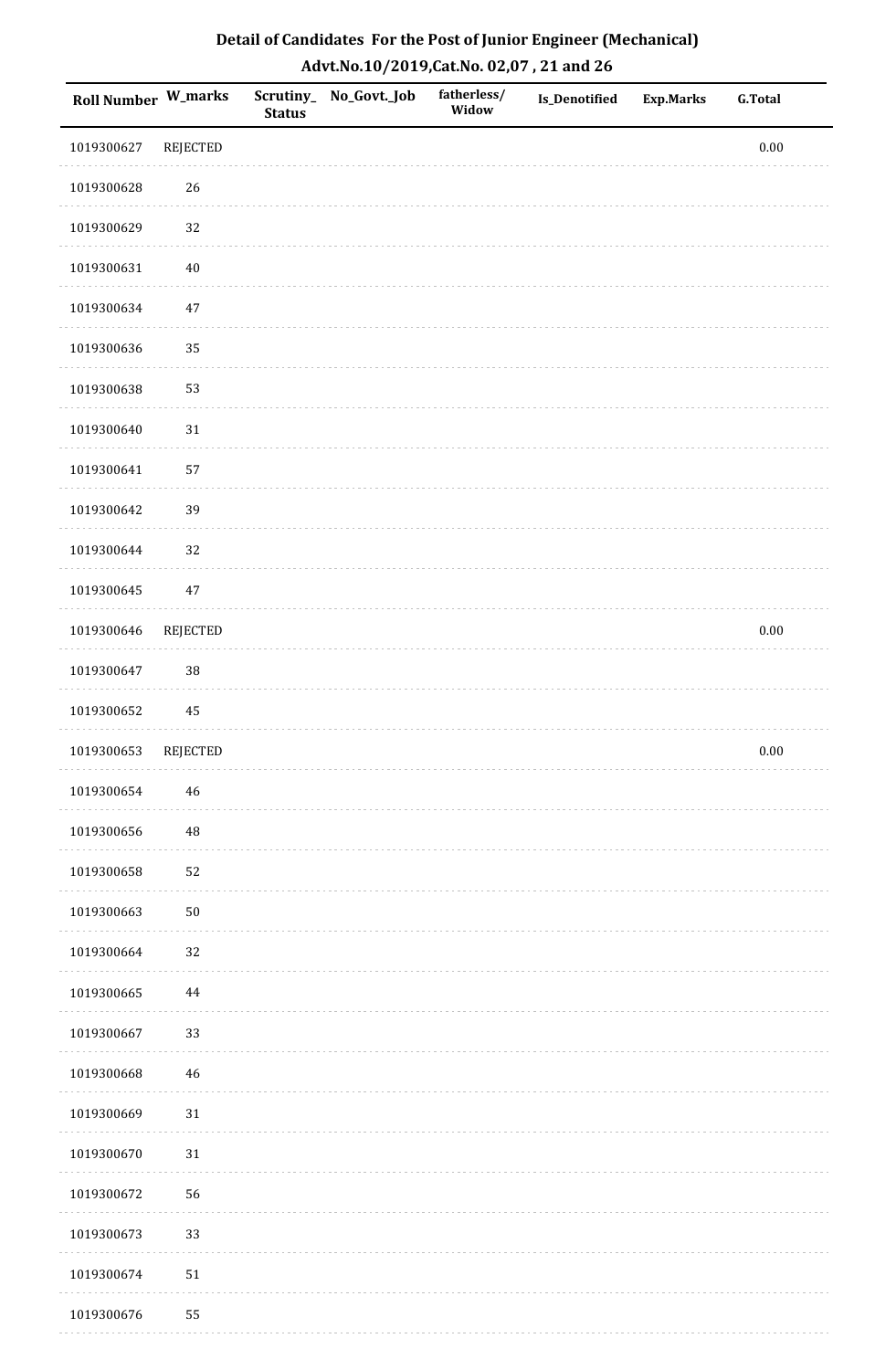| <b>Roll Number W_marks</b> |          | <b>Status</b> | Scrutiny_ No_Govt._Job | fatherless/<br>Widow | Is_Denotified    | <b>Exp.Marks</b> | <b>G.Total</b> |
|----------------------------|----------|---------------|------------------------|----------------------|------------------|------------------|----------------|
| 1019300686                 | 36       |               |                        |                      |                  |                  |                |
| 1019300687                 | 35       |               |                        |                      |                  |                  |                |
| 1019300690                 | 42       |               |                        |                      |                  |                  |                |
| 1019300691                 | 26       |               |                        |                      |                  |                  |                |
| 1019300694                 | 43       |               |                        |                      |                  |                  |                |
| 1019300695                 | 49       |               |                        |                      |                  |                  |                |
| 1019300696                 | 56       |               |                        |                      |                  |                  |                |
| 1019300698                 | 35       | Eligible      | $\sqrt{5}$             | $\boldsymbol{0}$     | $\boldsymbol{0}$ | $0.00\,$         | 40.00          |
| 1019300702                 | $47\,$   |               |                        |                      |                  |                  |                |
| 1019300703                 | 34       |               |                        |                      |                  |                  |                |
| 1019300704                 | 36       |               |                        |                      |                  |                  |                |
| 1019300706                 | 29       |               |                        |                      |                  |                  |                |
| 1019300707                 | 43       |               |                        |                      |                  |                  |                |
| 1019300708                 | 49       |               |                        |                      |                  |                  |                |
| 1019300710                 | $41\,$   |               |                        |                      |                  |                  |                |
| 1019300711                 | 49       |               |                        |                      |                  |                  |                |
| 1019300713                 | $\rm 48$ | Absent        | $\boldsymbol{0}$       | $\boldsymbol{0}$     | $\boldsymbol{0}$ | $0.00\,$         |                |
| 1019300715                 | 39       |               |                        |                      |                  |                  |                |
| 1019300716                 | 43       |               |                        |                      |                  |                  |                |
| 1019300719                 | $74\,$   | Eligible      | $\boldsymbol{0}$       | $\boldsymbol{0}$     | $\boldsymbol{0}$ | $1.00\,$         | 75.00          |
| 1019300720                 | 55       |               |                        |                      |                  |                  |                |
| 1019300721                 | $\rm 48$ |               |                        |                      |                  |                  |                |
| 1019300725                 | 58       |               |                        |                      |                  |                  |                |
| 1019300726                 | 49       |               |                        |                      |                  |                  |                |
| 1019300728                 | 29       |               |                        |                      |                  |                  |                |
| 1019300729                 | 47       | Eligible      | $\boldsymbol{0}$       | $\boldsymbol{0}$     | $\boldsymbol{0}$ | $0.00\,$         | 47.00          |
| 1019300731                 | 48       |               |                        |                      |                  |                  |                |
| 1019300732                 | 60       |               |                        |                      |                  |                  |                |
| 1019300734                 | 56       |               |                        |                      |                  |                  |                |
| 1019300735                 | $50\,$   |               |                        |                      |                  |                  |                |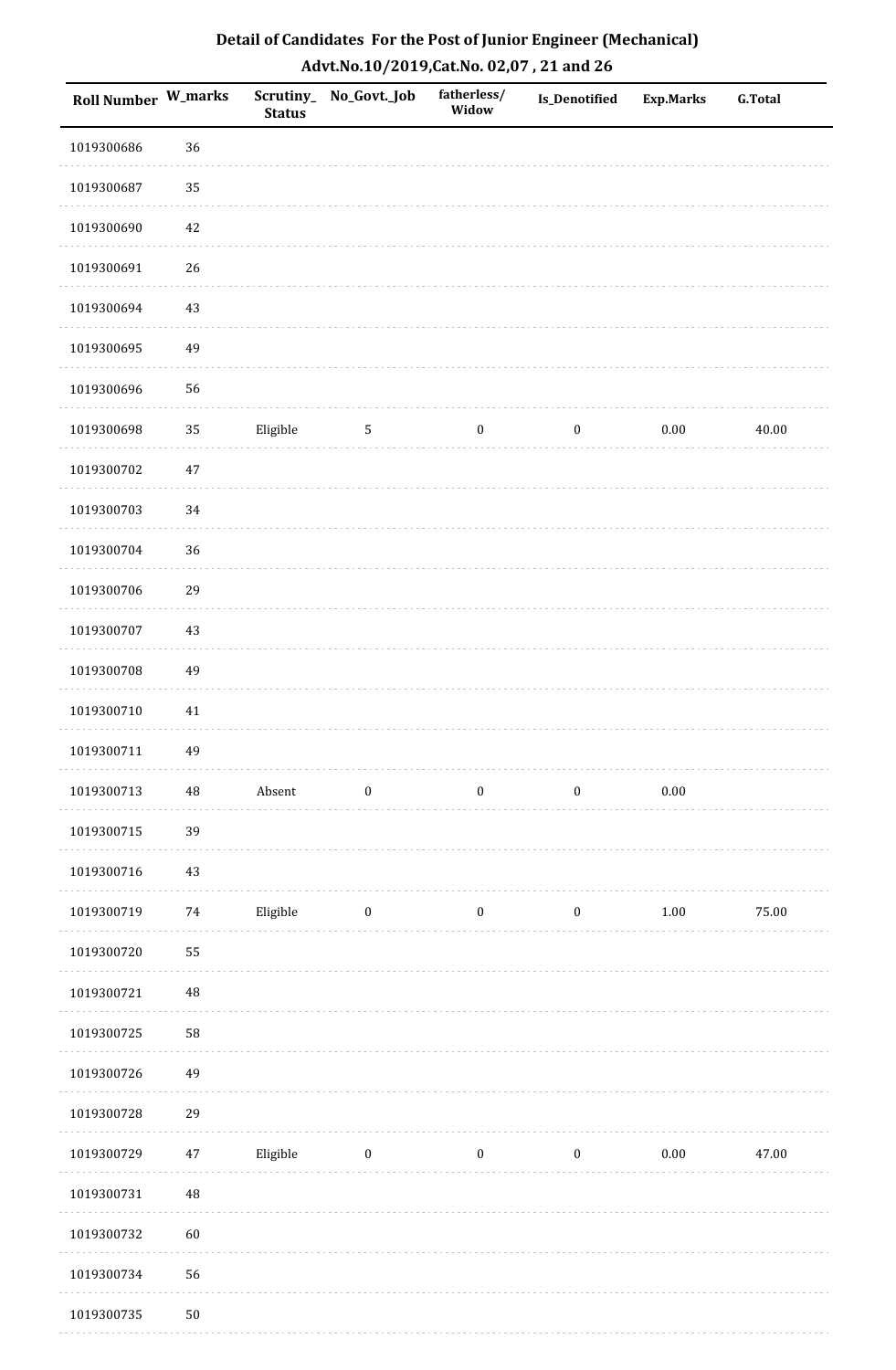| Roll Number W_marks |            | <b>Status</b> | Scrutiny_ No_Govt._Job | fatherless/<br>Widow | Is_Denotified | <b>Exp.Marks</b> | <b>G.Total</b> |
|---------------------|------------|---------------|------------------------|----------------------|---------------|------------------|----------------|
| 1019300736          | 51         |               |                        |                      |               |                  |                |
| 1019300737          | $38\,$     |               |                        |                      |               |                  |                |
| 1019300740          | $51\,$     |               |                        |                      |               |                  |                |
| 1019300741          | 58         |               |                        |                      |               |                  |                |
| 1019300742          | $30\,$     |               |                        |                      |               |                  |                |
| 1019300743          | 22         |               |                        |                      |               |                  |                |
| 1019300744          | 34         |               |                        |                      |               |                  |                |
| 1019300747          | 43         |               |                        |                      |               |                  |                |
| 1019300748          | 48         |               |                        |                      |               |                  |                |
| 1019300750          | 41         |               |                        |                      |               |                  |                |
| 1019300757          | 46         |               |                        |                      |               |                  |                |
| 1019300759          | 59         |               |                        |                      |               |                  |                |
| 1019300761          | 42         |               |                        |                      |               |                  |                |
| 1019300763          | 39         |               |                        |                      |               |                  |                |
| 1019300765          | 53         |               |                        |                      |               |                  |                |
| 1019300768          | 33         |               |                        |                      |               |                  |                |
| 1019300770          | 44         |               |                        |                      |               |                  |                |
| 1019300771          | $34\,$     |               |                        |                      |               |                  |                |
| 1019300772          | 45         |               |                        |                      |               |                  |                |
| 1019300773          | 32         |               |                        |                      |               |                  |                |
| 1019300777          | 43         |               |                        |                      |               |                  |                |
| 1019300778          | $42\,$     |               |                        |                      |               |                  |                |
| 1019300782          | 41         |               |                        |                      |               |                  |                |
| 1019300783          | 35         |               |                        |                      |               |                  |                |
| 1019300784          | 44         |               |                        |                      |               |                  |                |
| 1019300786          | 52         |               |                        |                      |               |                  |                |
| 1019300787          | $\rm 48$   |               |                        |                      |               |                  |                |
| 1019300788          | 43         |               |                        |                      |               |                  |                |
| 1019300789          | ${\bf 51}$ |               |                        |                      |               |                  |                |
| 1019300791          | $31\,$     |               |                        |                      |               |                  |                |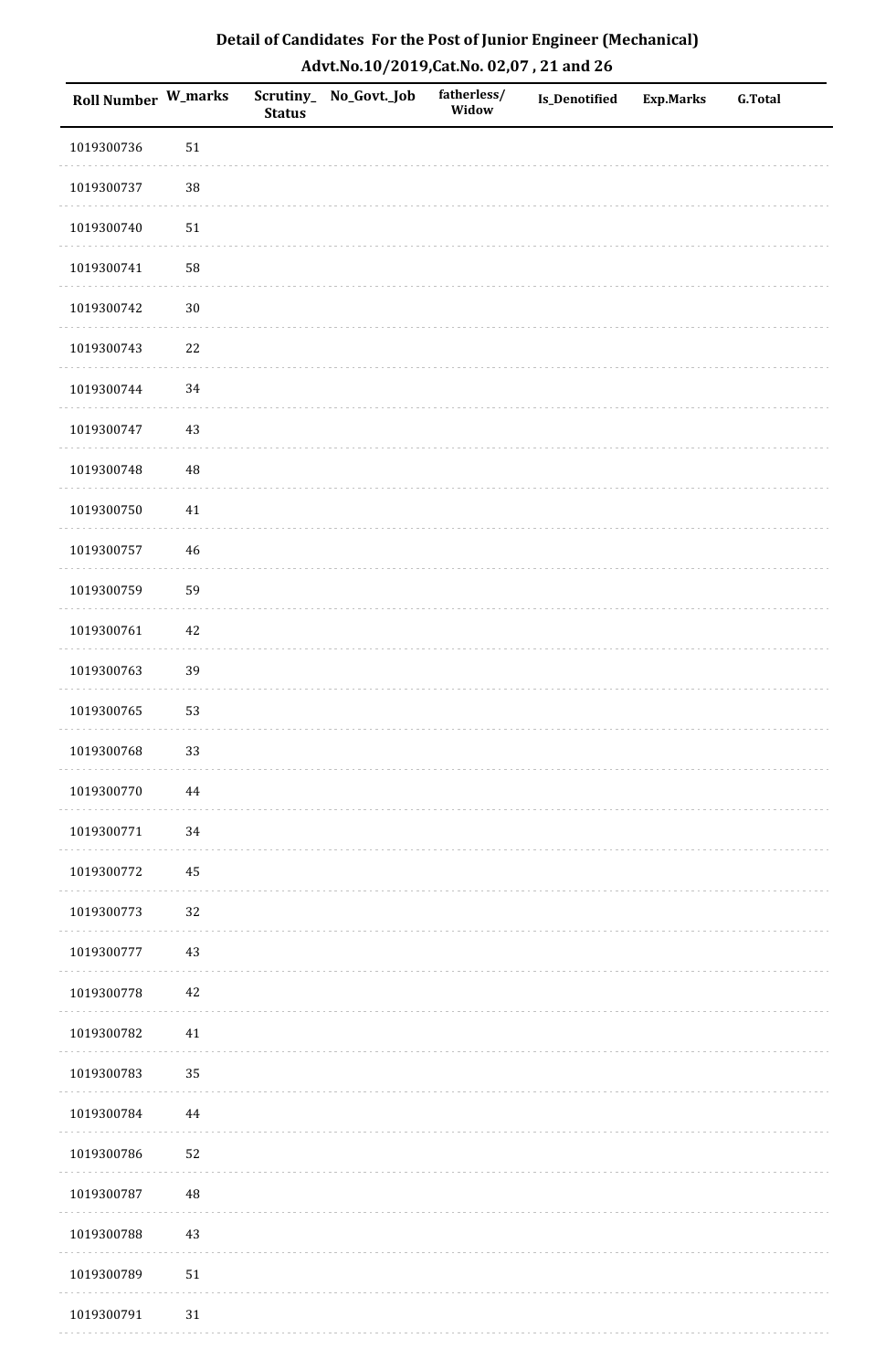| <b>Roll Number W_marks</b> |        | <b>Status</b> | Scrutiny_No_Govt._Job | fatherless/<br>Widow | Is_Denotified | <b>Exp.Marks</b> | <b>G.Total</b> |
|----------------------------|--------|---------------|-----------------------|----------------------|---------------|------------------|----------------|
| 1019300793                 | $40\,$ |               |                       |                      |               |                  |                |
| 1019300794                 | 49     |               |                       |                      |               |                  |                |
| 1019300795                 | 36     |               |                       |                      |               |                  |                |
| 1019300797                 | 64     |               |                       |                      |               |                  |                |
| 1019300798                 | $37\,$ |               |                       |                      |               |                  |                |
| 1019300799                 | 42     |               |                       |                      |               |                  |                |
| 1019300801                 | 36     |               |                       |                      |               |                  |                |
| 1019300802                 | 58     |               |                       |                      |               |                  |                |
| 1019300803                 | 36     |               |                       |                      |               |                  |                |
| 1019300805                 | 35     |               |                       |                      |               |                  |                |
| 1019300806                 | 38     |               |                       |                      |               |                  |                |
| 1019300809                 | $42\,$ |               |                       |                      |               |                  |                |
| 1019300810                 | 34     |               |                       |                      |               |                  |                |
| 1019300811                 | 52     |               |                       |                      |               |                  |                |
| 1019300812                 | 49     |               |                       |                      |               |                  |                |
| 1019300815                 | $47\,$ |               |                       |                      |               |                  |                |
| 1019300816                 | 56     |               |                       |                      |               |                  |                |
| 1019300817                 | 29     |               |                       |                      |               |                  |                |
| 1019300818                 | $40\,$ |               |                       |                      |               |                  |                |
| 1019300819                 | 33     |               |                       |                      |               |                  |                |
| 1019300820                 | 38     |               |                       |                      |               |                  |                |
| 1019300821                 | 56     |               |                       |                      |               |                  |                |
| 1019300823                 | $41\,$ |               |                       |                      |               |                  |                |
| 1019300824                 | 43     |               |                       |                      |               |                  |                |
| 1019300826                 | 37     |               |                       |                      |               |                  |                |
| 1019300828                 | $46\,$ |               |                       |                      |               |                  |                |
| 1019300830                 | 35     |               |                       |                      |               |                  |                |
| 1019300831                 | 45     |               |                       |                      |               |                  |                |
| 1019300834                 | $42\,$ |               |                       |                      |               |                  |                |
| 1019300835                 | 52     |               |                       |                      |               |                  |                |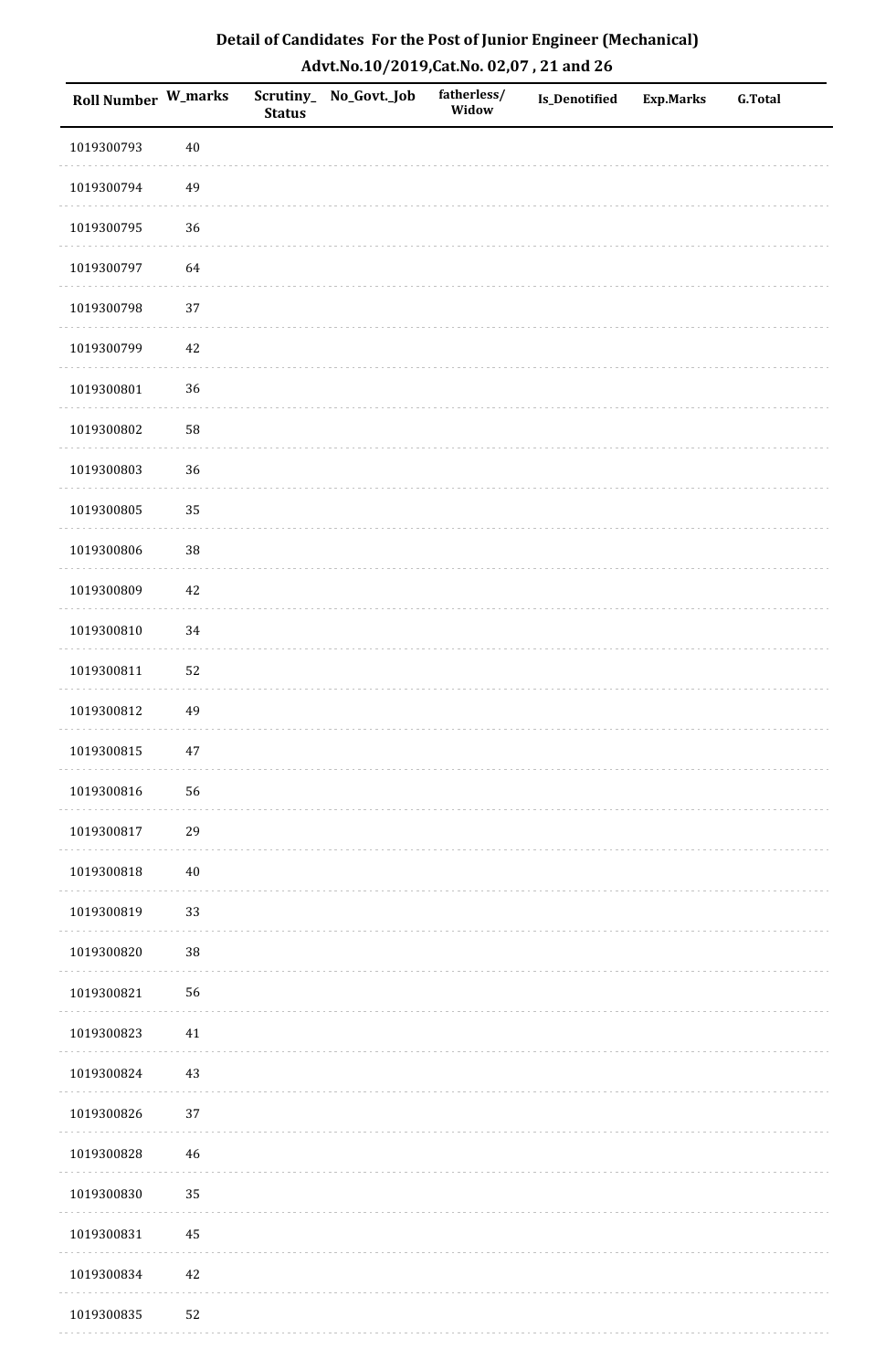| <b>Roll Number W_marks</b> |          | Scrutiny_<br><b>Status</b> | No_Govt._Job | fatherless/<br>Widow | Is_Denotified | <b>Exp.Marks</b> | <b>G.Total</b> |
|----------------------------|----------|----------------------------|--------------|----------------------|---------------|------------------|----------------|
| 1019300836                 | $\bf 44$ |                            |              |                      |               |                  |                |
| 1019300837                 | $37\,$   |                            |              |                      |               |                  |                |
| 1019300838                 |          | Not Eligible               |              |                      |               |                  |                |
| 1019300839                 | 34       |                            |              |                      |               |                  |                |
| 1019300840                 | 56       |                            |              |                      |               |                  |                |
| 1019300842                 | 38       |                            |              |                      |               |                  |                |
| 1019300849                 | $42\,$   |                            |              |                      |               |                  |                |
| 1019300851                 | 32       |                            |              |                      |               |                  |                |
| 1019300855                 | $31\,$   |                            |              |                      |               |                  |                |
| 1019300858                 | 33       |                            |              |                      |               |                  |                |
| 1019300859                 | 56       |                            |              |                      |               |                  |                |
| 1019300861                 | 35       |                            |              |                      |               |                  |                |
| 1019300866                 | 60       |                            |              |                      |               |                  |                |
| 1019300867                 | $40\,$   |                            |              |                      |               |                  |                |
| 1019300868                 | 49       |                            |              |                      |               |                  |                |
| 1019300869                 | 37       |                            |              |                      |               |                  |                |
| 1019300870                 | 61       |                            |              |                      |               |                  |                |
| 1019300871                 | 44       |                            |              |                      |               |                  |                |
| 1019300873                 | $43\,$   |                            |              |                      |               |                  |                |
| 1019300874                 | $27\,$   |                            |              |                      |               |                  |                |
| 1019300876                 | 56       |                            |              |                      |               |                  |                |
| 1019300877                 | $30\,$   |                            |              |                      |               |                  |                |
| 1019300879                 | $46\,$   |                            |              |                      |               |                  |                |
| 1019300882                 | 52       |                            |              |                      |               |                  |                |
| 1019300884                 | 55       |                            |              |                      |               |                  |                |
| 1019300885                 | 34       |                            |              |                      |               |                  |                |
| 1019300886                 | 34       |                            |              |                      |               |                  |                |
| 1019300887                 | 56       |                            |              |                      |               |                  |                |
| 1019300888                 | 45       |                            |              |                      |               |                  |                |
| 1019300889                 | $\bf 44$ |                            |              |                      |               |                  |                |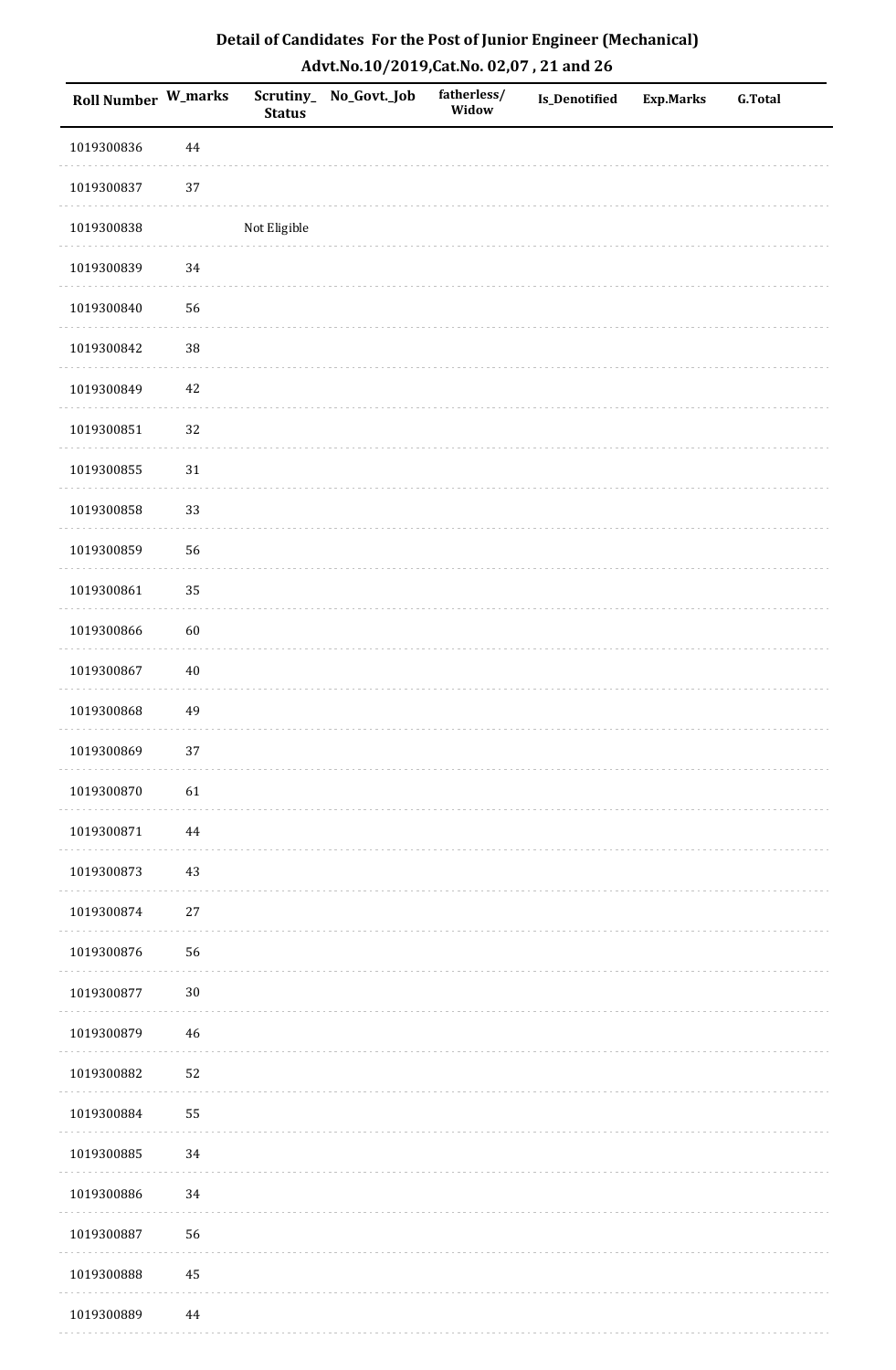| Roll Number W_marks |                 | <b>Status</b> | Scrutiny_ No_Govt._Job | fatherless/<br>Widow | Is_Denotified    | <b>Exp.Marks</b> | <b>G.Total</b> |
|---------------------|-----------------|---------------|------------------------|----------------------|------------------|------------------|----------------|
| 1019300890          | 43              |               |                        |                      |                  |                  |                |
| 1019300891          | 37              |               |                        |                      |                  |                  |                |
| 1019300892          | $\bf 45$        |               |                        |                      |                  |                  |                |
| 1019300894          | 38              |               |                        |                      |                  |                  |                |
| 1019300895          | $51\,$          |               |                        |                      |                  |                  |                |
| 1019300897          | 33              |               |                        |                      |                  |                  |                |
| 1019300899          | 36              |               |                        |                      |                  |                  |                |
| 1019300901          | $41\,$          |               |                        |                      |                  |                  |                |
| 1019300902          | 49              |               |                        |                      |                  |                  |                |
| 1019300903          | $\rm 48$        |               |                        |                      |                  |                  |                |
| 1019300904          | $41\,$          |               |                        |                      |                  |                  |                |
| 1019300906          | 59              |               |                        |                      |                  |                  |                |
| 1019300907          | <b>REJECTED</b> |               |                        |                      |                  |                  | $0.00\,$       |
| 1019300911          | 57              |               |                        |                      |                  |                  |                |
| 1019300912          | 36              |               |                        |                      |                  |                  |                |
| 1019300913          | $40\,$          |               |                        |                      |                  |                  |                |
| 1019300915          | 56              |               |                        |                      |                  |                  |                |
| 1019300919          | 54              |               |                        |                      |                  |                  |                |
| 1019300924          | 54              |               |                        |                      |                  |                  |                |
| 1019300928          | 49              |               |                        |                      |                  |                  |                |
| 1019300929          | 45              |               |                        |                      |                  |                  |                |
| 1019300930          | 58              |               |                        |                      |                  |                  |                |
| 1019300931          | $\sqrt{48}$     |               |                        |                      |                  |                  |                |
| 1019300932          | 59              |               |                        |                      |                  |                  |                |
| 1019300934          | ${\bf 28}$      |               |                        |                      |                  |                  |                |
| 1019300936          | 53              |               |                        |                      |                  |                  |                |
| 1019300937          | 69              | Absent        | $\boldsymbol{0}$       | $\boldsymbol{0}$     | $\boldsymbol{0}$ | 0.00             |                |
| 1019300938          | 49              |               |                        |                      |                  |                  |                |
| 1019300939          | 56              |               |                        |                      |                  |                  |                |
| 1019300940          | 33              |               |                        |                      |                  |                  |                |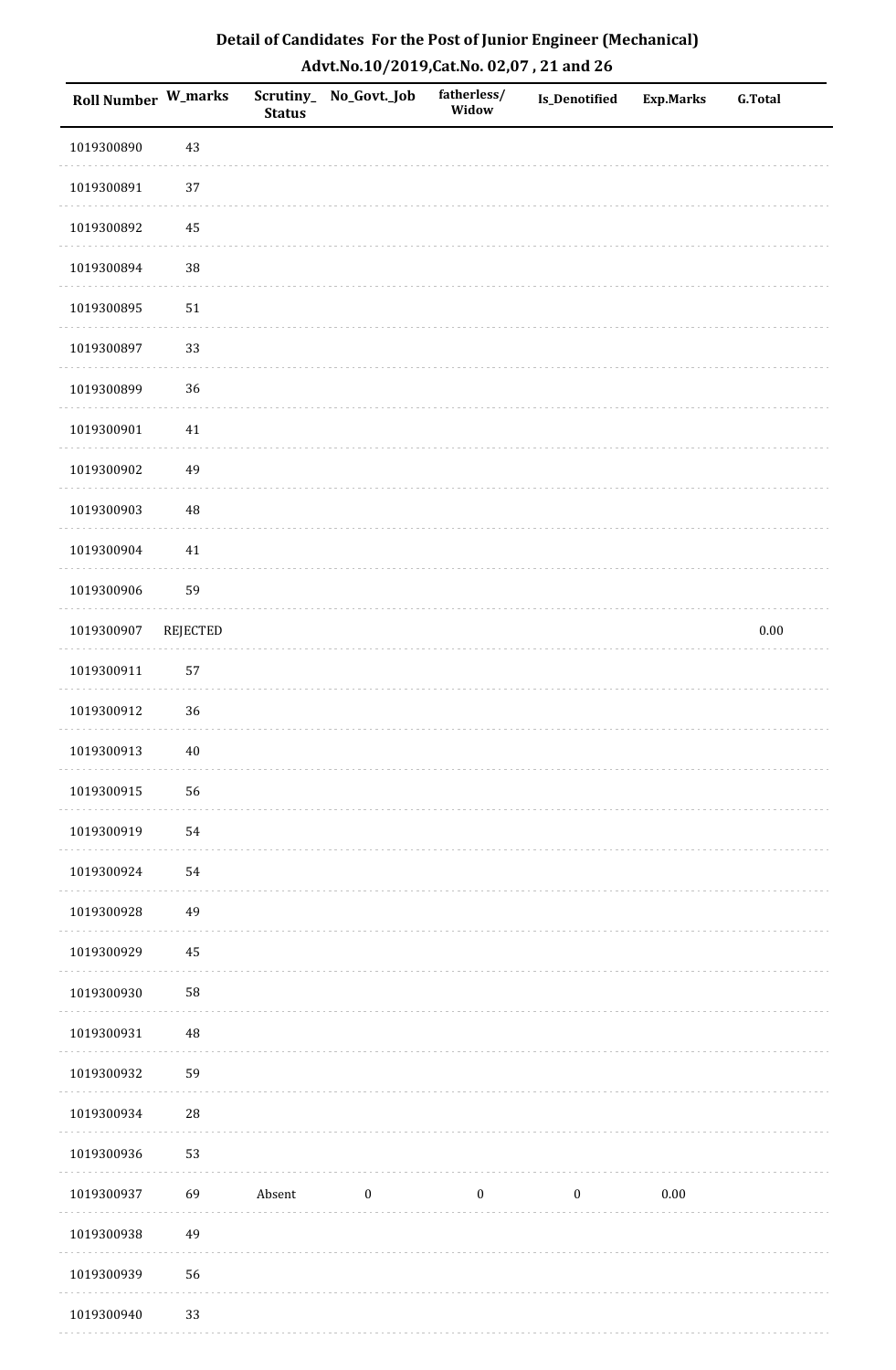| <b>Roll Number W_marks</b> |          | <b>Status</b> | Scrutiny_No_Govt._Job | fatherless/<br>Widow | Is_Denotified | <b>Exp.Marks</b> | <b>G.Total</b> |
|----------------------------|----------|---------------|-----------------------|----------------------|---------------|------------------|----------------|
| 1019300941                 | 32       |               |                       |                      |               |                  |                |
| 1019300942                 | 45       |               |                       |                      |               |                  |                |
| 1019300945                 | 24       |               |                       |                      |               |                  |                |
| 1019300946                 | 29       |               |                       |                      |               |                  |                |
| 1019300947                 | 57       |               |                       |                      |               |                  |                |
| 1019300949                 | 48       |               |                       |                      |               |                  |                |
| 1019300950                 | 39       |               |                       |                      |               |                  |                |
| 1019300951                 | 35       |               |                       |                      |               |                  |                |
| 1019300952                 | $40\,$   |               |                       |                      |               |                  |                |
| 1019300953                 | $\bf 45$ |               |                       |                      |               |                  |                |
| 1019300954                 | $47\,$   |               |                       |                      |               |                  |                |
| 1019300955                 | 45       |               |                       |                      |               |                  |                |
| 1019300958                 | 33       |               |                       |                      |               |                  |                |
| 1019300959                 | 36       |               |                       |                      |               |                  |                |
| 1019300960                 | $38\,$   |               |                       |                      |               |                  |                |
| 1019300961                 | $40\,$   |               |                       |                      |               |                  |                |
| 1019300963                 | $34\,$   |               |                       |                      |               |                  |                |
| 1019300965                 | 39       |               |                       |                      |               |                  |                |
| 1019300966                 | $30\,$   |               |                       |                      |               |                  |                |
| 1019300967                 | 26       |               |                       |                      |               |                  |                |
| 1019300971                 | $40\,$   |               |                       |                      |               |                  |                |
| 1019300973                 | 61       |               |                       |                      |               |                  |                |
| 1019300977                 | 62       |               |                       |                      |               |                  |                |
| 1019300980                 | 37       |               |                       |                      |               |                  |                |
| 1019300981                 | $46\,$   |               |                       |                      |               |                  |                |
| 1019300984                 | $\bf 44$ |               |                       |                      |               |                  |                |
| 1019300985                 | 39       |               |                       |                      |               |                  |                |
| 1019300987                 | 56       |               |                       |                      |               |                  |                |
| 1019300990                 | $\bf 45$ |               |                       |                      |               |                  |                |
| 1019300991                 | 56       |               |                       |                      |               |                  |                |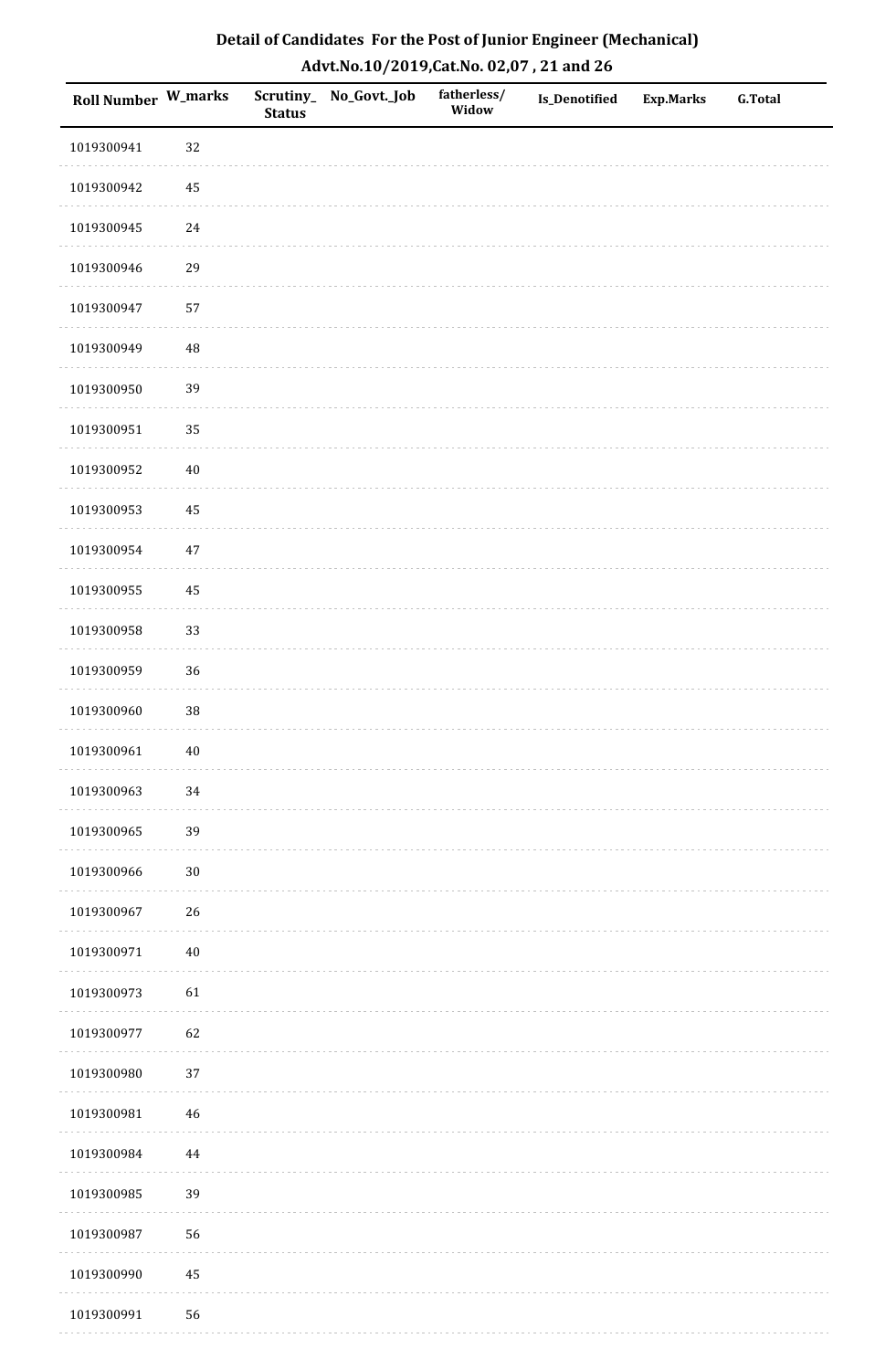| <b>Roll Number W_marks</b> |                  | <b>Status</b> | Scrutiny_No_Govt._Job | fatherless/<br>Widow | Is_Denotified | <b>Exp.Marks</b> | <b>G.Total</b> |
|----------------------------|------------------|---------------|-----------------------|----------------------|---------------|------------------|----------------|
| 1019300992                 | 33               |               |                       |                      |               |                  |                |
| 1019300994                 | $21\,$           |               |                       |                      |               |                  |                |
| 1019300995                 | $47\,$           |               |                       |                      |               |                  |                |
| 1019300996                 | 49               |               |                       |                      |               |                  |                |
| 1019301000                 | $\bf 45$         |               |                       |                      |               |                  |                |
| 1019301001                 | 39               |               |                       |                      |               |                  |                |
| 1019301002                 | 36               |               |                       |                      |               |                  |                |
| 1019301006                 | $30\,$           |               |                       |                      |               |                  |                |
| 1019301009                 | 56               |               |                       |                      |               |                  |                |
| 1019301010                 | $47\,$           |               |                       |                      |               |                  |                |
| 1019301011                 | 39               |               |                       |                      |               |                  |                |
| 1019301012                 | $41\,$           |               |                       |                      |               |                  |                |
| 1019301015                 | $41\,$           |               |                       |                      |               |                  |                |
| 1019301018                 | 67               |               |                       |                      |               |                  |                |
| 1019301019                 | $16\,$           |               |                       |                      |               |                  |                |
| 1019301021                 | 37               |               |                       |                      |               |                  |                |
| 1019301023                 | $25\,$           |               |                       |                      |               |                  |                |
| 1019301024                 | 44               |               |                       |                      |               |                  |                |
| 1019301025                 | 49               |               |                       |                      |               |                  |                |
| 1019301026                 | 61               |               |                       |                      |               |                  |                |
| 1019301027                 | $31\,$           |               |                       |                      |               |                  |                |
| 1019301029                 | $41\,$           |               |                       |                      |               |                  |                |
| 1019301030                 | $41\,$           |               |                       |                      |               |                  |                |
| 1019301031                 | 36               |               |                       |                      |               |                  |                |
| 1019301032                 | $\boldsymbol{9}$ |               |                       |                      |               |                  |                |
| 1019301034                 | 39               |               |                       |                      |               |                  |                |
| 1019301037                 | 52               |               |                       |                      |               |                  |                |
| 1019301038                 | 37               |               |                       |                      |               |                  |                |
| 1019301039                 | 39               |               |                       |                      |               |                  |                |
| 1019301041                 | 34               |               |                       |                      |               |                  |                |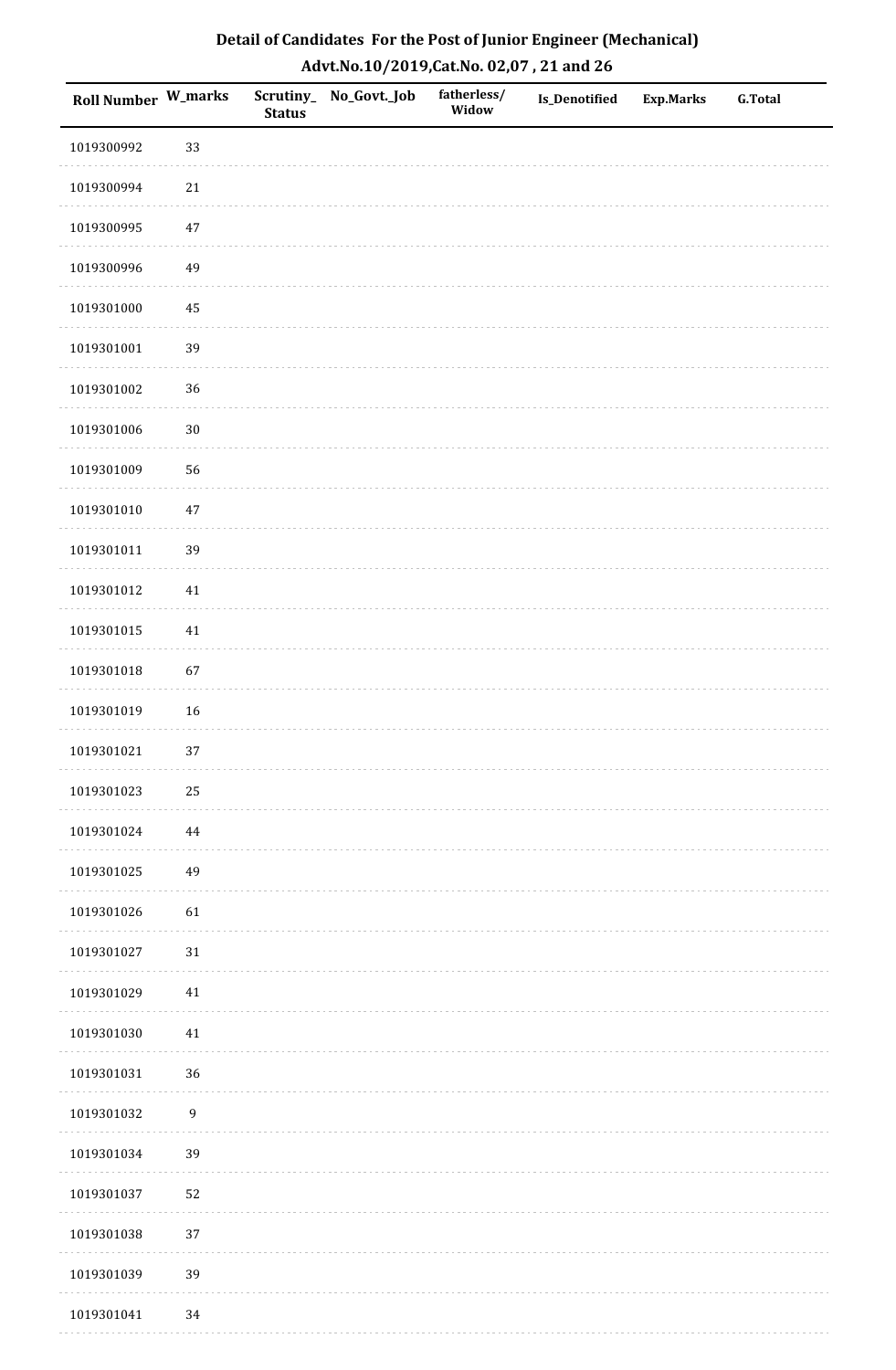| Detail of Candidates For the Post of Junior Engineer (Mechanical) |
|-------------------------------------------------------------------|
| Advt.No.10/2019,Cat.No. 02,07, 21 and 26                          |

| Roll Number W_marks |          | <b>Status</b> | Scrutiny_ No_Govt._Job | fatherless/<br>Widow | Is_Denotified | <b>Exp.Marks</b> | <b>G.Total</b> |
|---------------------|----------|---------------|------------------------|----------------------|---------------|------------------|----------------|
| 1019301044          | $50\,$   |               |                        |                      |               |                  |                |
| 1019301046          | 34       |               |                        |                      |               |                  |                |
| 1019301050          | 49       |               |                        |                      |               |                  |                |
| 1019301051          | $41\,$   |               |                        |                      |               |                  |                |
| 1019301054          | $\bf 44$ |               |                        |                      |               |                  |                |
| 1019301055          | 59       |               |                        |                      |               |                  |                |
| 1019301056          | $50\,$   |               |                        |                      |               |                  |                |
| 1019301058          | 34       |               |                        |                      |               |                  |                |
| 1019301059          | $41\,$   |               |                        |                      |               |                  |                |
| 1019301063          | 56       |               |                        |                      |               |                  |                |
| 1019301066          | 24       |               |                        |                      |               |                  |                |
| 1019301067          | 56       |               |                        |                      |               |                  |                |
| 1019301068          | $\rm 48$ |               |                        |                      |               |                  |                |
| 1019301069          | 43       |               |                        |                      |               |                  |                |
| 1019301071          | 44       |               |                        |                      |               |                  |                |
| 1019301074          | 57       |               |                        |                      |               |                  |                |
| 1019301076          | 49       |               |                        |                      |               |                  |                |
| 1019301077          | 42       |               |                        |                      |               |                  |                |
| 1019301078          | $42\,$   |               |                        |                      |               |                  |                |
| 1019301079          | $42\,$   |               |                        |                      |               |                  |                |
| 1019301083          | 39       |               |                        |                      |               |                  |                |
| 1019301085          | $51\,$   |               |                        |                      |               |                  |                |
| 1019301086          | $38\,$   |               |                        |                      |               |                  |                |
| 1019301087          | 49       |               |                        |                      |               |                  |                |
| 1019301088          | 24       |               |                        |                      |               |                  |                |
| 1019301089          | $31\,$   |               |                        |                      |               |                  |                |
| 1019301090          | 34       |               |                        |                      |               |                  |                |
| 1019301092          | 64       |               |                        |                      |               |                  |                |
| 1019301096          | $27\,$   |               |                        |                      |               |                  |                |
| 1019301098          | $41\,$   |               |                        |                      |               |                  |                |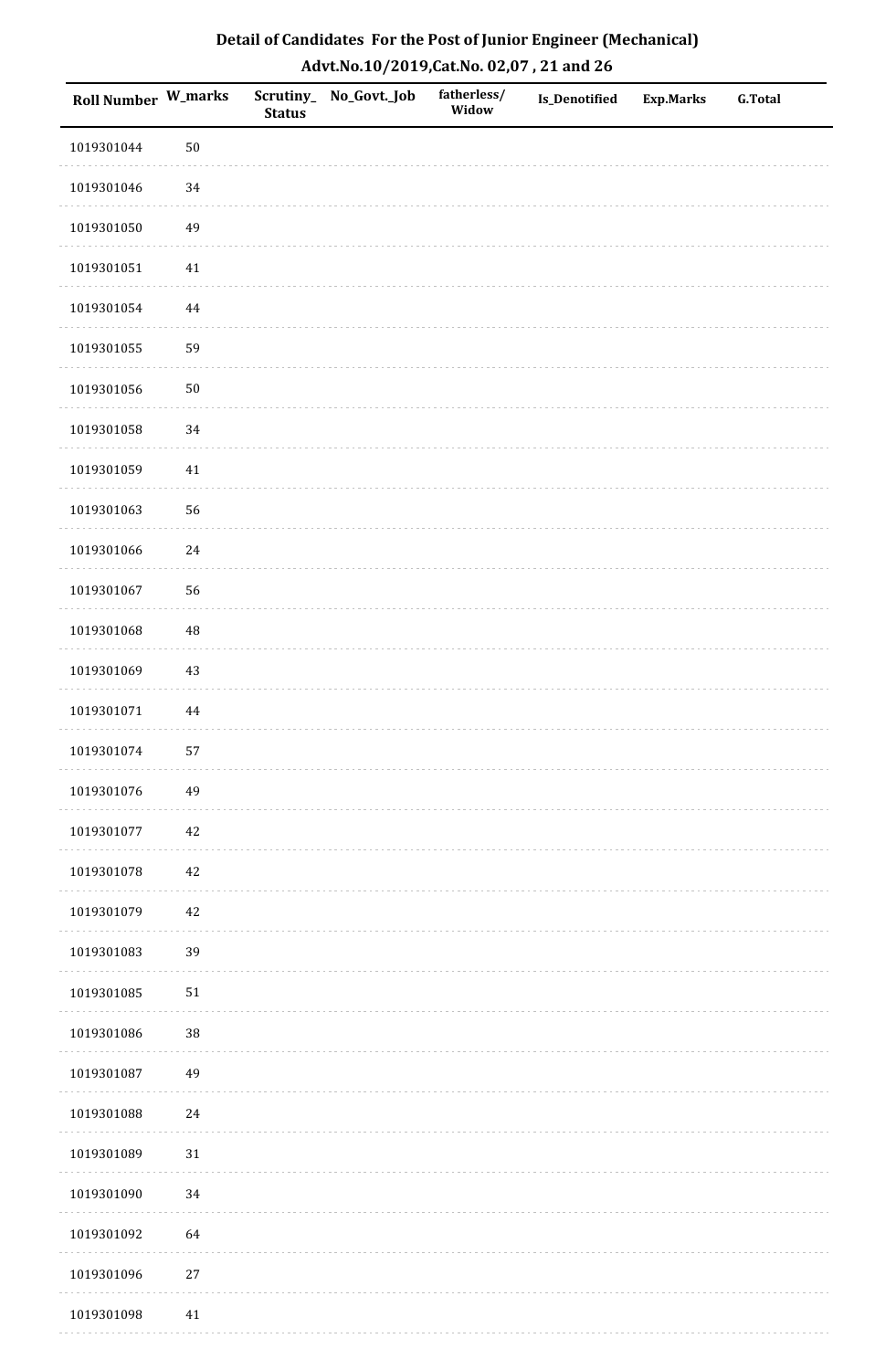| Detail of Candidates For the Post of Junior Engineer (Mechanical) |
|-------------------------------------------------------------------|
| Advt.No.10/2019,Cat.No. 02,07, 21 and 26                          |

| Roll Number W_marks |            | <b>Status</b> | Scrutiny_ No_Govt._Job | fatherless/<br>Widow | Is_Denotified | <b>Exp.Marks</b> | <b>G.Total</b> |
|---------------------|------------|---------------|------------------------|----------------------|---------------|------------------|----------------|
| 1019301099          | $31\,$     |               |                        |                      |               |                  |                |
| 1019301101          | $30\,$     |               |                        |                      |               |                  |                |
| 1019301102          | ${\bf 51}$ |               |                        |                      |               |                  |                |
| 1019301103          | 61         |               |                        |                      |               |                  |                |
| 1019301105          | $43\,$     |               |                        |                      |               |                  |                |
| 1019301106          | $26\,$     |               |                        |                      |               |                  |                |
| 1019301107          | 52         |               |                        |                      |               |                  |                |
| 1019301108          | $\bf 44$   |               |                        |                      |               |                  |                |
| 1019301110          | $28\,$     |               |                        |                      |               |                  |                |
| 1019301111          | 36         |               |                        |                      |               |                  |                |
| 1019301113          | 31         |               |                        |                      |               |                  |                |
| 1019301115          | 64         |               |                        |                      |               |                  |                |
| 1019301116          | 52         |               |                        |                      |               |                  |                |
| 1019301117          | 61         |               |                        |                      |               |                  |                |
| 1019301119          | 19         |               |                        |                      |               |                  |                |
| 1019301120          | 37         |               |                        |                      |               |                  |                |
| 1019301122          | $\bf 45$   |               |                        |                      |               |                  |                |
| 1019301123          | 56         |               |                        |                      |               |                  |                |
| 1019301124          | 49         |               |                        |                      |               |                  |                |
| 1019301127          | 37         |               |                        |                      |               |                  |                |
| 1019301128          | 59         |               |                        |                      |               |                  |                |
| 1019301134          | 37         |               |                        |                      |               |                  |                |
| 1019301135          | 33         |               |                        |                      |               |                  |                |
| 1019301136          | $31\,$     |               |                        |                      |               |                  |                |
| 1019301139          | 39         |               |                        |                      |               |                  |                |
| 1019301140          | $47\,$     |               |                        |                      |               |                  |                |
| 1019301142          | 25         |               |                        |                      |               |                  |                |
| 1019301143          | 34         |               |                        |                      |               |                  |                |
| 1019301144          | 58         |               |                        |                      |               |                  |                |
| 1019301146          | 29         |               |                        |                      |               |                  |                |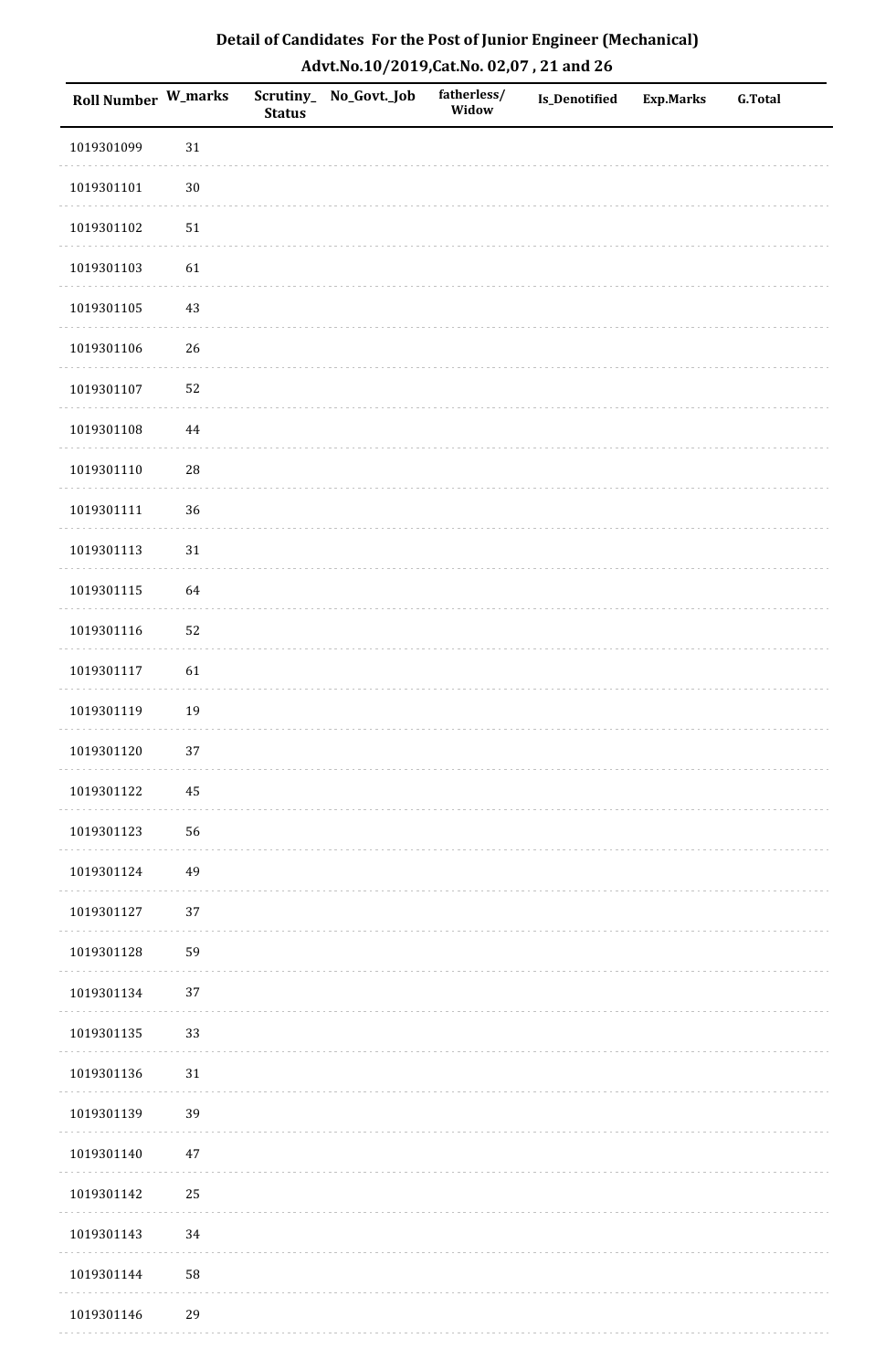| <b>Roll Number W_marks</b> |                 | <b>Status</b> | Scrutiny_No_Govt._Job | fatherless/<br>Widow | Is_Denotified | <b>Exp.Marks</b> | <b>G.Total</b> |
|----------------------------|-----------------|---------------|-----------------------|----------------------|---------------|------------------|----------------|
| 1019301147                 | 57              |               |                       |                      |               |                  |                |
| 1019301152                 | ${\bf 28}$      |               |                       |                      |               |                  |                |
| 1019301153                 | $34\,$          |               |                       |                      |               |                  |                |
| 1019301155                 | 43              |               |                       |                      |               |                  |                |
| 1019301159                 | 36              |               |                       |                      |               |                  |                |
| 1019301161                 | 48              |               |                       |                      |               |                  |                |
| 1019301163                 | 52              |               |                       |                      |               |                  |                |
| 1019301164                 | 37              |               |                       |                      |               |                  |                |
| 1019301169                 | 52              |               |                       |                      |               |                  |                |
| 1019301170                 | 37              |               |                       |                      |               |                  |                |
| 1019301171                 | 45              |               |                       |                      |               |                  |                |
| 1019301173                 | 34              |               |                       |                      |               |                  |                |
| 1019301174                 | <b>REJECTED</b> |               |                       |                      |               |                  | $0.00\,$       |
| 1019301175                 | 48              |               |                       |                      |               |                  |                |
| 1019301176                 | $\bf 45$        |               |                       |                      |               |                  |                |
| 1019301177                 | 34              |               |                       |                      |               |                  |                |
| 1019301178                 | $50\,$          |               |                       |                      |               |                  |                |
| 1019301179                 | 53              |               |                       |                      |               |                  |                |
| 1019301180                 | $30\,$          |               |                       |                      |               |                  |                |
| 1019301182                 | 38              |               |                       |                      |               |                  |                |
| 1019301183                 | $40\,$          |               |                       |                      |               |                  |                |
| 1019301184                 | $\rm 48$        |               |                       |                      |               |                  |                |
| 1019301185                 | 32              |               |                       |                      |               |                  |                |
| 1019301186                 | 39              |               |                       |                      |               |                  |                |
| 1019301188                 | 44              |               |                       |                      |               |                  |                |
| 1019301189                 | 38              |               |                       |                      |               |                  |                |
| 1019301190                 | $43\,$          |               |                       |                      |               |                  |                |
| 1019301191                 | 35              |               |                       |                      |               |                  |                |
| 1019301192                 | 51              |               |                       |                      |               |                  |                |
| 1019301193                 | 37              |               |                       |                      |               |                  |                |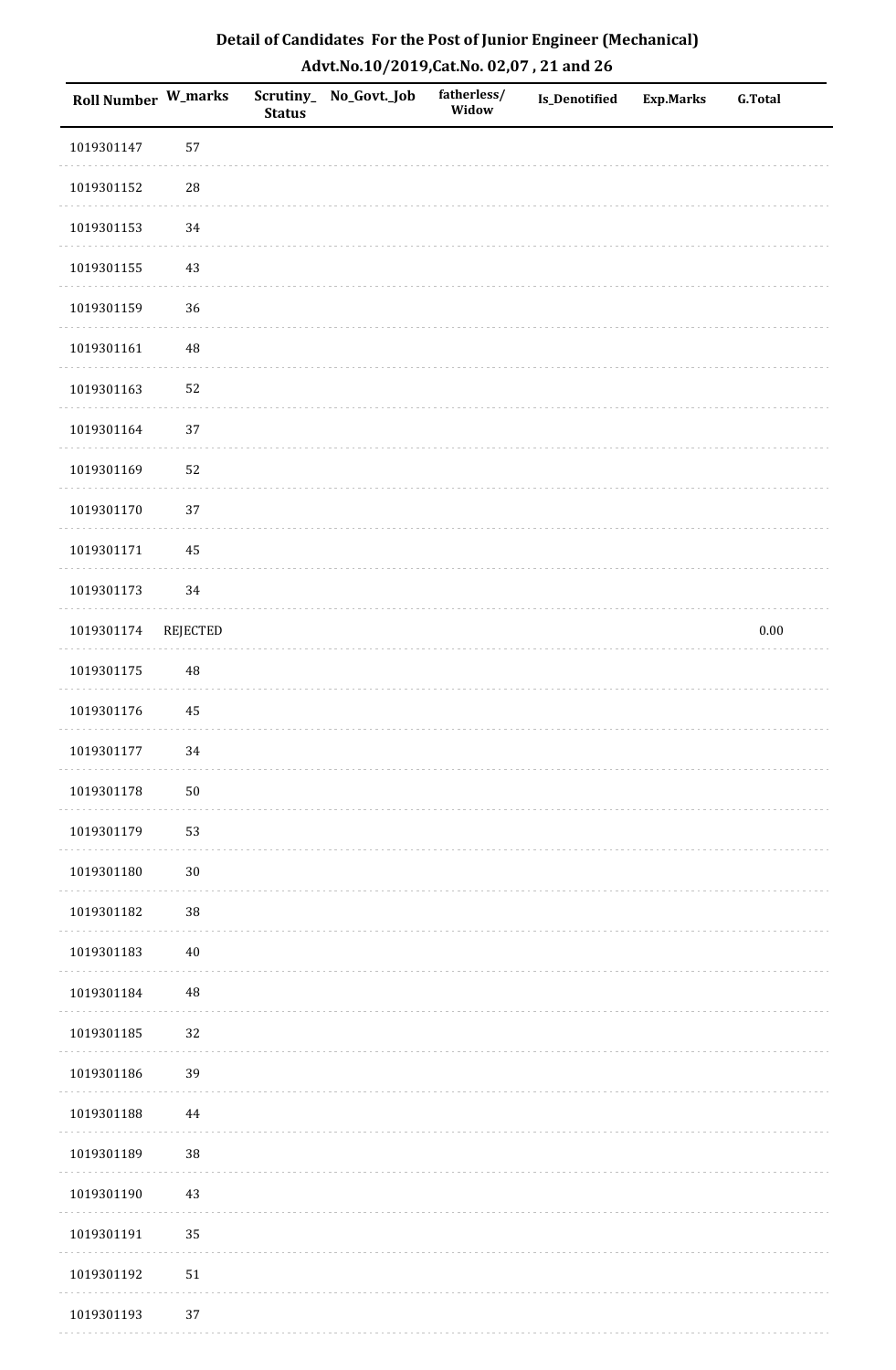| Detail of Candidates For the Post of Junior Engineer (Mechanical) |
|-------------------------------------------------------------------|
| Advt.No.10/2019,Cat.No. 02,07, 21 and 26                          |

| Roll Number W_marks |             | <b>Status</b> | Scrutiny_ No_Govt._Job | fatherless/<br>Widow | <b>Is_Denotified</b> | <b>Exp.Marks</b> | <b>G.Total</b> |
|---------------------|-------------|---------------|------------------------|----------------------|----------------------|------------------|----------------|
| 1019301198          | 46          |               |                        |                      |                      |                  |                |
| 1019301199          | 55          |               |                        |                      |                      |                  |                |
| 1019301202          | 45          |               |                        |                      |                      |                  |                |
| 1019301203          | 51          |               |                        |                      |                      |                  |                |
| 1019301207          | $42\,$      |               |                        |                      |                      |                  |                |
| 1019301209          | 54          |               |                        |                      |                      |                  |                |
| 1019301210          | $50\,$      |               |                        |                      |                      |                  |                |
| 1019301211          | 35          |               |                        |                      |                      |                  |                |
| 1019301213          | $14\,$      |               |                        |                      |                      |                  |                |
| 1019301214          | 54          |               |                        |                      |                      |                  |                |
| 1019301215          | 57          |               |                        |                      |                      |                  |                |
| 1019301218          | $\sqrt{46}$ |               |                        |                      |                      |                  |                |
| 1019301219          | 38          |               |                        |                      |                      |                  |                |
| 1019301222          | 45          |               |                        |                      |                      |                  |                |
| 1019301225          | 53          |               |                        |                      |                      |                  |                |
| 1019301226          | 35          |               |                        |                      |                      |                  |                |
| 1019301227          | $40\,$      |               |                        |                      |                      |                  |                |
| 1019301229          | 49          |               |                        |                      |                      |                  |                |
| 1019301230          | $60\,$      |               |                        |                      |                      |                  |                |
| 1019301233          | 69          | Eligible      | $\bf{0}$               | $\boldsymbol{0}$     | $\boldsymbol{0}$     | $0.00\,$         | 69.00          |
| 1019301234          | 32          |               |                        |                      |                      |                  |                |
| 1019301240          | 33          |               |                        |                      |                      |                  |                |
| 1019301241          | $\bf 44$    |               |                        |                      |                      |                  |                |
| 1019301242          | 43          |               |                        |                      |                      |                  |                |
| 1019301243          | 53          |               |                        |                      |                      |                  |                |
| 1019301247          | $40\,$      |               |                        |                      |                      |                  |                |
| 1019301248          | 52          |               |                        |                      |                      |                  |                |
| 1019301250          | $\sqrt{46}$ |               |                        |                      |                      |                  |                |
| 1019301251          | 35          |               |                        |                      |                      |                  |                |
| 1019301253          | 54          |               |                        |                      |                      |                  |                |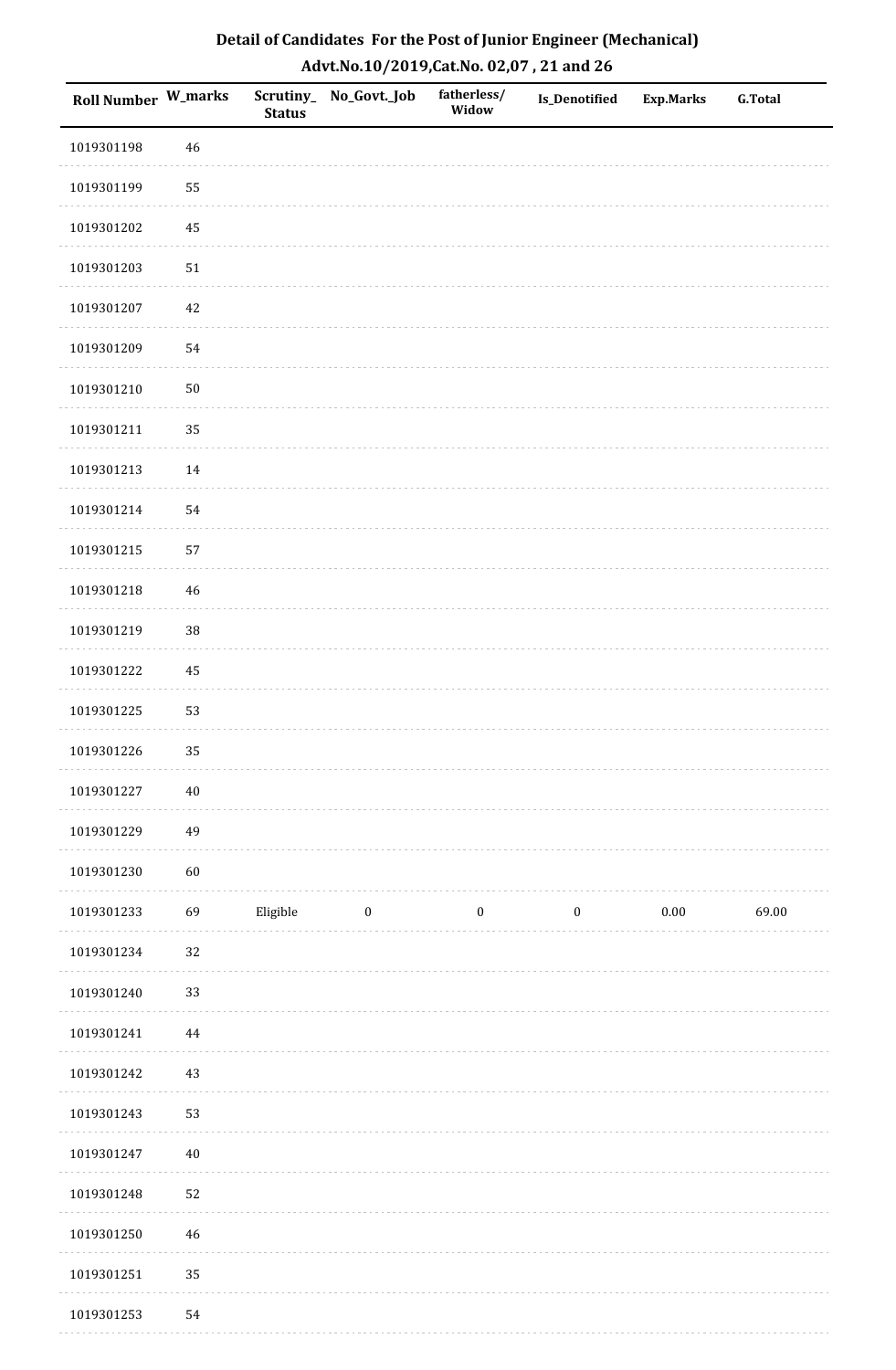| Detail of Candidates For the Post of Junior Engineer (Mechanical) |
|-------------------------------------------------------------------|
| Advt.No.10/2019,Cat.No. 02,07, 21 and 26                          |

| Roll Number W_marks |             | <b>Status</b> | Scrutiny_ No_Govt._Job | fatherless/<br>Widow | Is_Denotified    | <b>Exp.Marks</b> | <b>G.Total</b> |
|---------------------|-------------|---------------|------------------------|----------------------|------------------|------------------|----------------|
| 1019301254          | 37          |               |                        |                      |                  |                  |                |
| 1019301259          | 54          |               |                        |                      |                  |                  |                |
| 1019301261          | 58          |               |                        |                      |                  |                  |                |
| 1019301264          | 45          |               |                        |                      |                  |                  |                |
| 1019301266          | 49          |               |                        |                      |                  |                  |                |
| 1019301267          | 49          |               |                        |                      |                  |                  |                |
| 1019301268          | 37          |               |                        |                      |                  |                  |                |
| 1019301269          | 42          |               |                        |                      |                  |                  |                |
| 1019301270          | 38          |               |                        |                      |                  |                  |                |
| 1019301271          | 38          |               |                        |                      |                  |                  |                |
| 1019301272          | 37          |               |                        |                      |                  |                  |                |
| 1019301274          | $17\,$      |               |                        |                      |                  |                  |                |
| 1019301279          | $40\,$      |               |                        |                      |                  |                  |                |
| 1019301280          | $47\,$      |               |                        |                      |                  |                  |                |
| 1019301283          | 22          |               |                        |                      |                  |                  |                |
| 1019301284          | 36          |               |                        |                      |                  |                  |                |
| 1019301286          | 53          | Eligible      | $\sqrt{5}$             | $\boldsymbol{0}$     | $\boldsymbol{0}$ | $0.00\,$         | 58.00          |
| 1019301287          | 39          |               |                        |                      |                  |                  |                |
| 1019301288          | 39          |               |                        |                      |                  |                  |                |
| 1019301291          | 50          |               |                        |                      |                  |                  |                |
| 1019301292          | 35          |               |                        |                      |                  |                  |                |
| 1019301294          | $\sqrt{46}$ |               |                        |                      |                  |                  |                |
| 1019301295          | $40\,$      |               |                        |                      |                  |                  |                |
| 1019301296          | 55          |               |                        |                      |                  |                  |                |
| 1019301300          | $\sqrt{28}$ |               |                        |                      |                  |                  |                |
| 1019301301          | 39          |               |                        |                      |                  |                  |                |
| 1019301302          | 42          |               |                        |                      |                  |                  |                |
| 1019301303          | 51          |               |                        |                      |                  |                  |                |
| 1019301309          | 50          |               |                        |                      |                  |                  |                |
| 1019301310          | $40\,$      |               |                        |                      |                  |                  |                |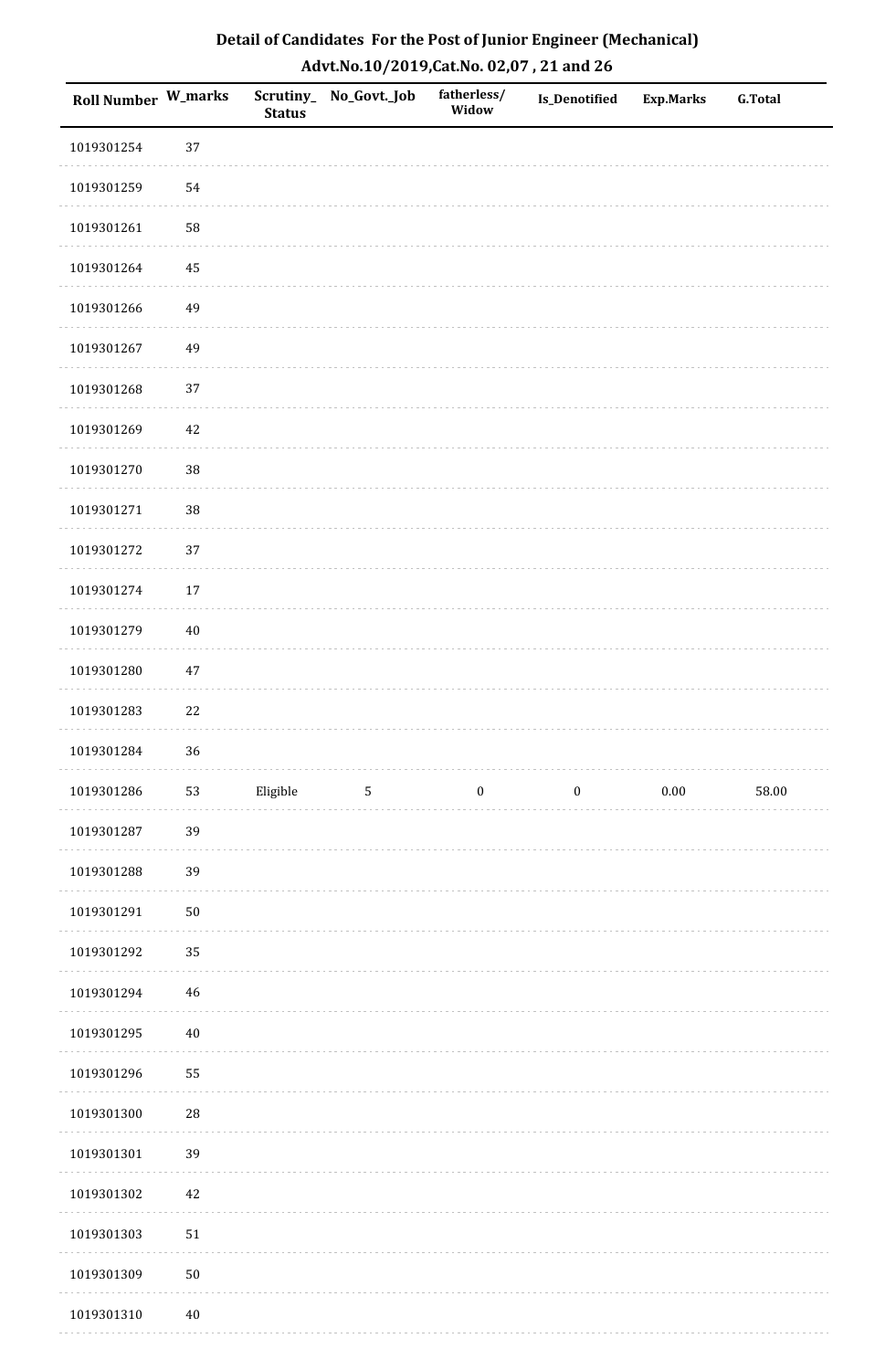| Detail of Candidates For the Post of Junior Engineer (Mechanical) |
|-------------------------------------------------------------------|
| Advt.No.10/2019, Cat.No. 02,07, 21 and 26                         |

| Roll Number W_marks |             | <b>Status</b> | Scrutiny_ No_Govt._Job | fatherless/<br>Widow | Is_Denotified    | <b>Exp.Marks</b> | <b>G.Total</b> |
|---------------------|-------------|---------------|------------------------|----------------------|------------------|------------------|----------------|
| 1019301312          | 27          |               |                        |                      |                  |                  |                |
| 1019301315          | $47\,$      |               |                        |                      |                  |                  |                |
| 1019301316          | 23          |               |                        |                      |                  |                  |                |
| 1019301318          | 49          |               |                        |                      |                  |                  |                |
| 1019301325          | 66          | Eligible      | 5                      | $\mathsf S$          | $\boldsymbol{0}$ | $0.00\,$         | 76.00          |
| 1019301326          | $38\,$      |               |                        |                      |                  |                  |                |
| 1019301328          | 49          |               |                        |                      |                  |                  |                |
| 1019301329          | $40\,$      |               |                        |                      |                  |                  |                |
| 1019301332          | 54          |               |                        |                      |                  |                  |                |
| 1019301333          | 52          |               |                        |                      |                  |                  |                |
| 1019301334          | 63          |               |                        |                      |                  |                  |                |
| 1019301337          | $47\,$      |               |                        |                      |                  |                  |                |
| 1019301338          | 43          |               |                        |                      |                  |                  |                |
| 1019301339          | 48          |               |                        |                      |                  |                  |                |
| 1019301340          | $38\,$      |               |                        |                      |                  |                  |                |
| 1019301341          | 43          |               |                        |                      |                  |                  |                |
| 1019301342          | 55          |               |                        |                      |                  |                  |                |
| 1019301345          | 34          |               |                        |                      |                  |                  |                |
| 1019301348          | 39          |               |                        |                      |                  |                  |                |
| 1019301353          | 41          |               |                        |                      |                  |                  |                |
| 1019301354          | 52          |               |                        |                      |                  |                  |                |
| 1019301355          | 41          |               |                        |                      |                  |                  |                |
| 1019301357          | $46\,$      |               |                        |                      |                  |                  |                |
| 1019301358          | 32          |               |                        |                      |                  |                  |                |
| 1019301360          | 38          |               |                        |                      |                  |                  |                |
| 1019301365          | $47\,$      |               |                        |                      |                  |                  |                |
| 1019301367          | $\sqrt{46}$ |               |                        |                      |                  |                  |                |
| 1019301368          | 46          |               |                        |                      |                  |                  |                |
| 1019301369          | 61          |               |                        |                      |                  |                  |                |
| 1019301370          | $42\,$      |               |                        |                      |                  |                  |                |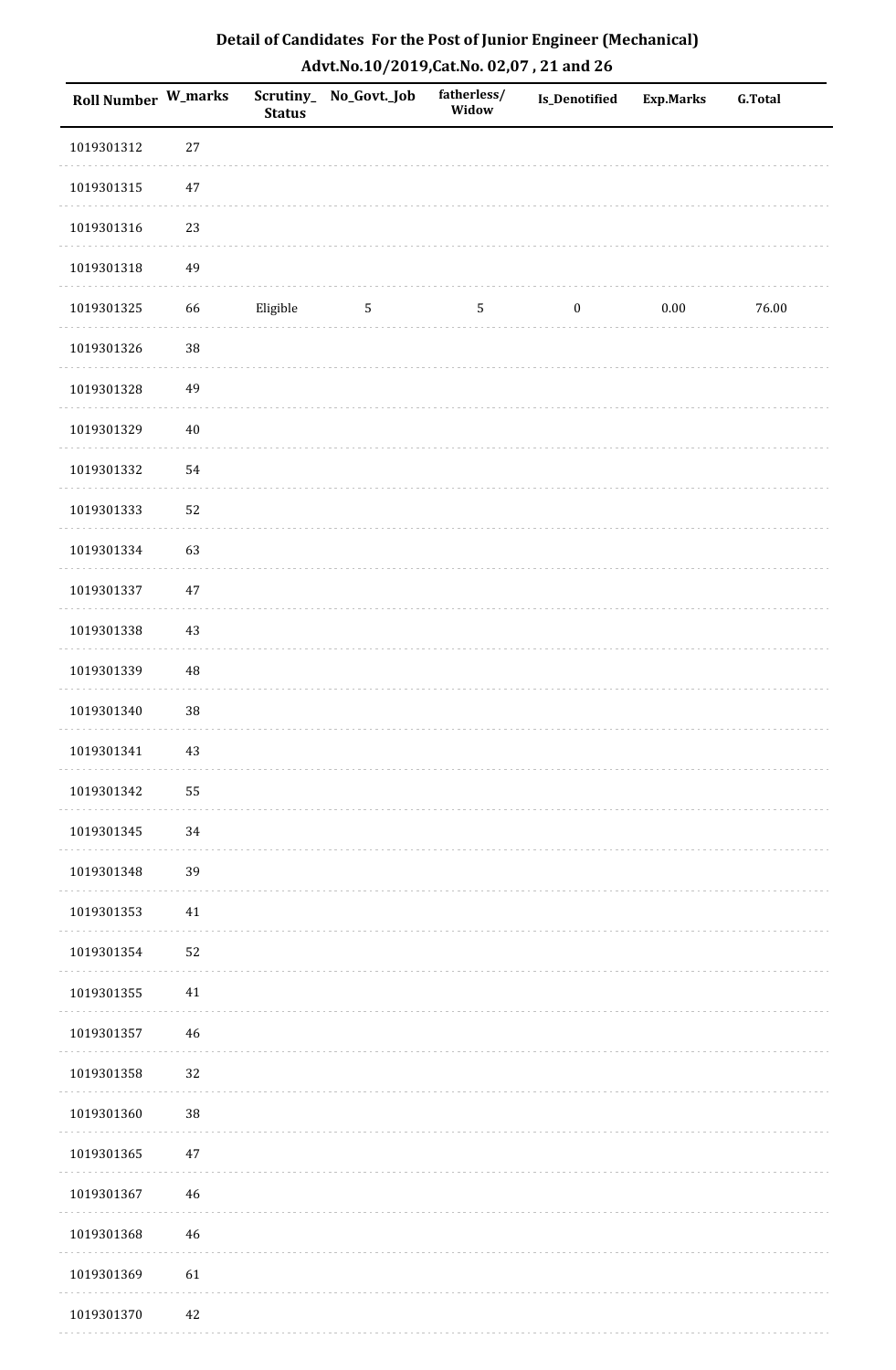| Detail of Candidates For the Post of Junior Engineer (Mechanical) |
|-------------------------------------------------------------------|
| Advt.No.10/2019,Cat.No. 02,07, 21 and 26                          |

| Roll Number W_marks |             | <b>Status</b> | Scrutiny_ No_Govt._Job | fatherless/<br>Widow | Is_Denotified | <b>Exp.Marks</b> | <b>G.Total</b> |
|---------------------|-------------|---------------|------------------------|----------------------|---------------|------------------|----------------|
| 1019301372          | 45          |               |                        |                      |               |                  |                |
| 1019301373          | 58          |               |                        |                      |               |                  |                |
| 1019301375          | 38          |               |                        |                      |               |                  |                |
| 1019301376          | 45          |               |                        |                      |               |                  |                |
| 1019301379          | 43          |               |                        |                      |               |                  |                |
| 1019301381          | $\bf 44$    |               |                        |                      |               |                  |                |
| 1019301382          | 35          |               |                        |                      |               |                  |                |
| 1019301383          | 36          |               |                        |                      |               |                  |                |
| 1019301384          | $31\,$      |               |                        |                      |               |                  |                |
| 1019301385          | $\sqrt{46}$ |               |                        |                      |               |                  |                |
| 1019301387          | 37          |               |                        |                      |               |                  |                |
| 1019301390          | 39          |               |                        |                      |               |                  |                |
| 1019301391          | $51\,$      |               |                        |                      |               |                  |                |
| 1019301393          | 36          |               |                        |                      |               |                  |                |
| 1019301396          | 39          |               |                        |                      |               |                  |                |
| 1019301397          | 45          |               |                        |                      |               |                  |                |
| 1019301398          | $31\,$      |               |                        |                      |               |                  |                |
| 1019301400          | $41\,$      |               |                        |                      |               |                  |                |
| 1019301402          | 36          |               |                        |                      |               |                  |                |
| 1019301403          | 39          |               |                        |                      |               |                  |                |
| 1019301405          | 19          |               |                        |                      |               |                  |                |
| 1019301406          | ${\bf 58}$  |               |                        |                      |               |                  |                |
| 1019301407          | 37          |               |                        |                      |               |                  |                |
| 1019301408          | 53          |               |                        |                      |               |                  |                |
| 1019301409          | 45          |               |                        |                      |               |                  |                |
| 1019301410          | 56          |               |                        |                      |               |                  |                |
| 1019301411          | 52          |               |                        |                      |               |                  |                |
| 1019301415          | $40\,$      |               |                        |                      |               |                  |                |
| 1019301418          | 55          |               |                        |                      |               |                  |                |
| 1019301419          | $\bf 44$    |               |                        |                      |               |                  |                |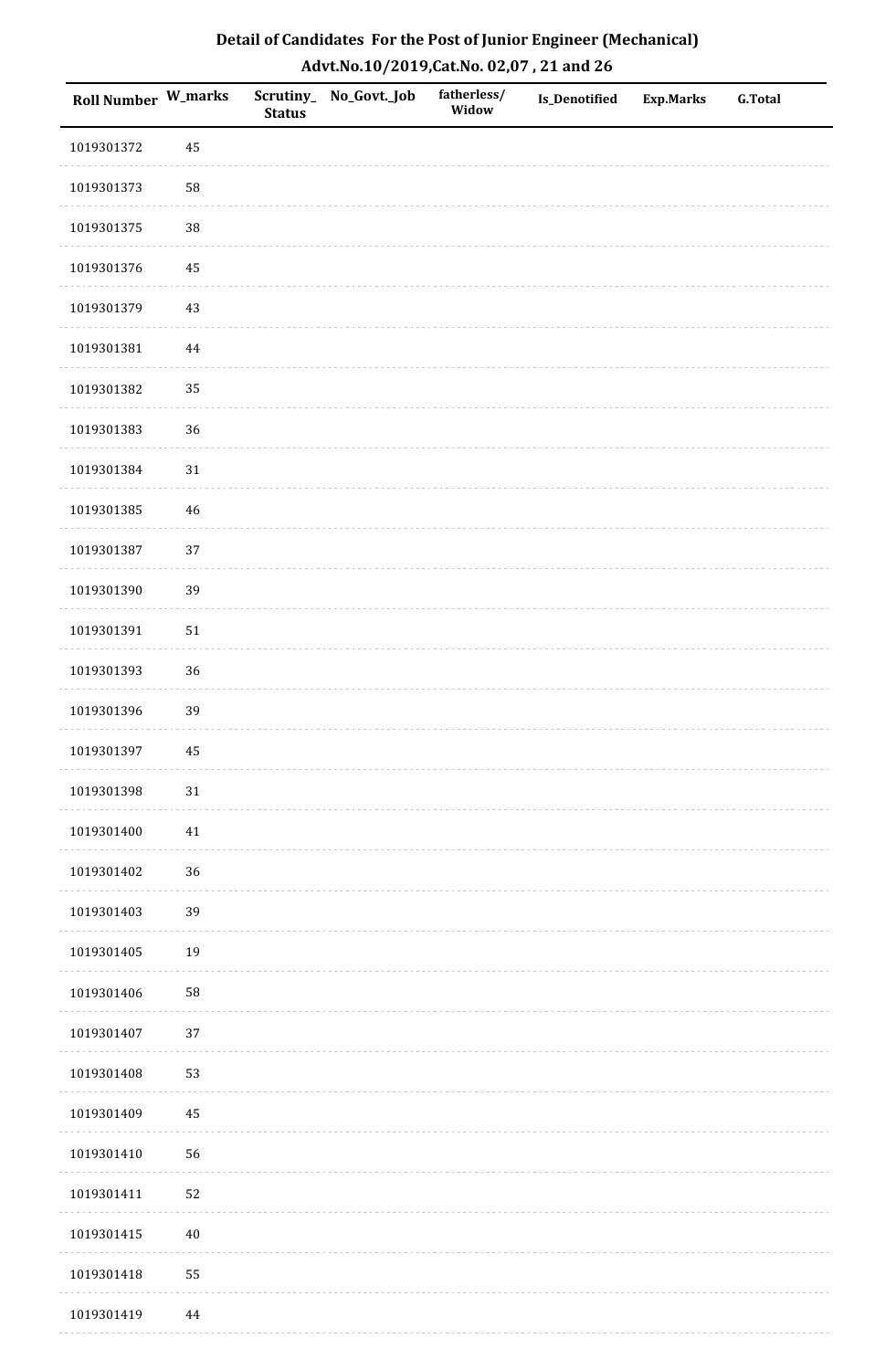| Roll Number W_marks |        | <b>Status</b> | Scrutiny_ No_Govt._Job | fatherless/<br>Widow | <b>Is_Denotified</b> | <b>Exp.Marks</b> | G.Total |
|---------------------|--------|---------------|------------------------|----------------------|----------------------|------------------|---------|
| 1019301420          | 64     |               |                        |                      |                      |                  |         |
| 1019301421          | 55     |               |                        |                      |                      |                  |         |
| 1019301422          | 45     |               |                        |                      |                      |                  |         |
| 1019301423          | 29     |               |                        |                      |                      |                  |         |
| 1019301425          | 68     | Eligible      | $\boldsymbol{0}$       | $\boldsymbol{0}$     | $\boldsymbol{0}$     | 0.00             | 68.00   |
| 1019301426          | 36     |               |                        |                      |                      |                  |         |
| 1019301427          | 38     |               |                        |                      |                      |                  |         |
| 1019301428          | 31     |               |                        |                      |                      |                  |         |
| 1019301429          | 43     |               |                        |                      |                      |                  |         |
| 1019301431          | 33     |               |                        |                      |                      |                  |         |
| 1019301432          | 35     |               |                        |                      |                      |                  |         |
| 1019301433          | $24\,$ |               |                        |                      |                      |                  |         |
| 1019301434          | $51\,$ |               |                        |                      |                      |                  |         |
| 1019301437          | 60     |               |                        |                      |                      |                  |         |
| 1019301439          | 37     |               |                        |                      |                      |                  |         |
| 1019301440          | 42     |               |                        |                      |                      |                  |         |
| 1019301441          | 62     |               |                        |                      |                      |                  |         |
| 1019301442          | 34     |               |                        |                      |                      |                  |         |
| 1019301443          | 41     |               |                        |                      |                      |                  |         |
| 1019301444          | 36     |               |                        |                      |                      |                  |         |
| 1019301445          | 52     |               |                        |                      |                      |                  |         |
| 1019301447          | 34     |               |                        |                      |                      |                  |         |
| 1019301449          | 52     |               |                        |                      |                      |                  |         |
| 1019301450          | $47\,$ |               |                        |                      |                      |                  |         |
| 1019301452          | 48     |               |                        |                      |                      |                  |         |
| 1019301453          | 55     |               |                        |                      |                      |                  |         |
| 1019301454          | $47\,$ |               |                        |                      |                      |                  |         |
| 1019301456          | 48     |               |                        |                      |                      |                  |         |
| 1019301457          | 66     |               |                        |                      |                      |                  |         |
| 1019301460          | $47\,$ |               |                        |                      |                      |                  |         |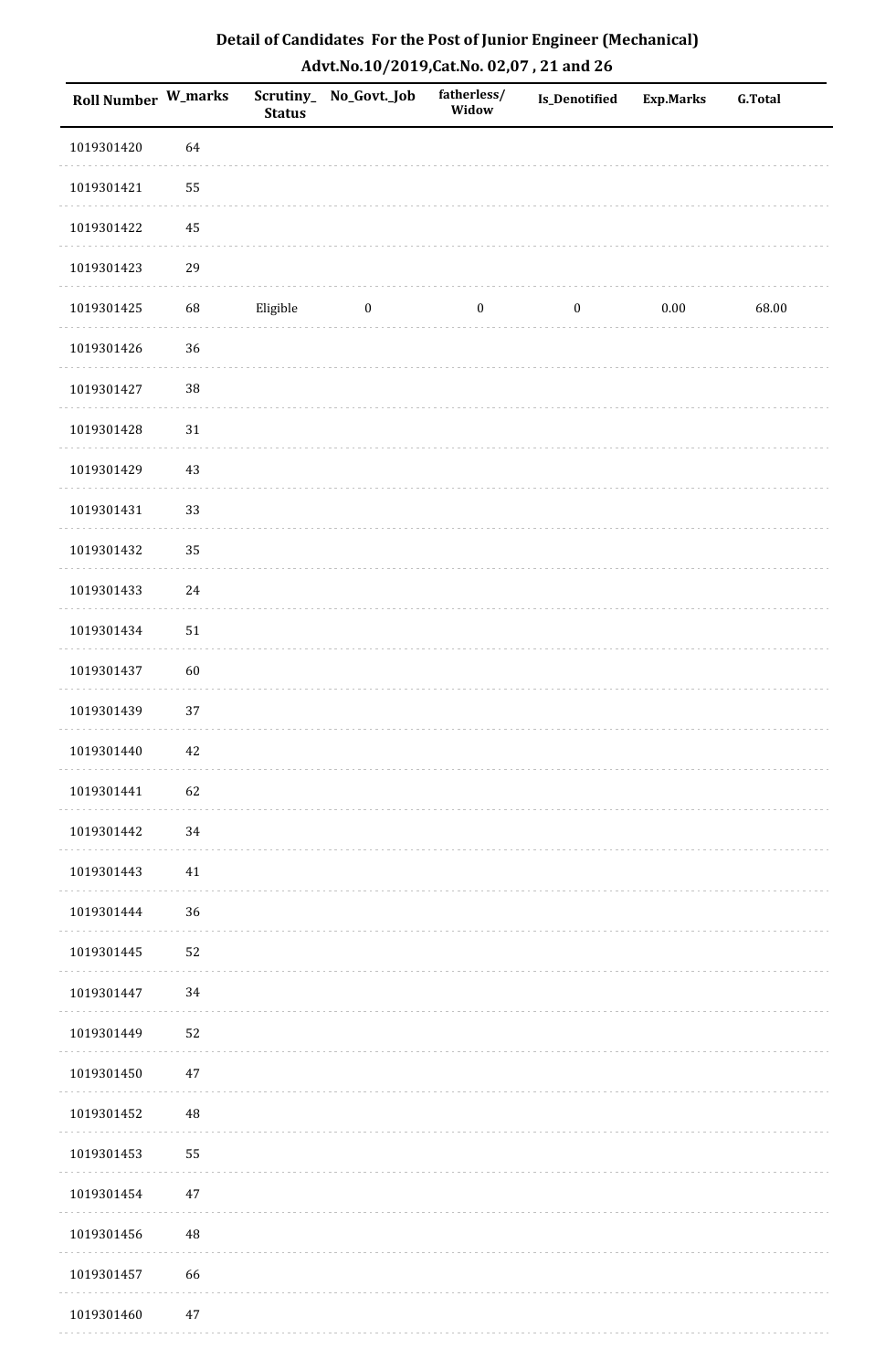| Roll Number W_marks |             | <b>Status</b> | Scrutiny_No_Govt._Job | fatherless/<br>Widow | Is_Denotified | <b>Exp.Marks</b> | <b>G.Total</b> |
|---------------------|-------------|---------------|-----------------------|----------------------|---------------|------------------|----------------|
| 1019301461          | 34          |               |                       |                      |               |                  |                |
| 1019301464          | $40\,$      |               |                       |                      |               |                  |                |
| 1019301465          | $51\,$      |               |                       |                      |               |                  |                |
| 1019301466          | 38          |               |                       |                      |               |                  |                |
| 1019301469          | $31\,$      |               |                       |                      |               |                  |                |
| 1019301470          | 38          |               |                       |                      |               |                  |                |
| 1019301471          | $42\,$      |               |                       |                      |               |                  |                |
| 1019301472          | $46\,$      |               |                       |                      |               |                  |                |
| 1019301473          | 60          |               |                       |                      |               |                  |                |
| 1019301475          | 34          |               |                       |                      |               |                  |                |
| 1019301476          | 37          |               |                       |                      |               |                  |                |
| 1019301477          | $41\,$      |               |                       |                      |               |                  |                |
| 1019301479          | 36          |               |                       |                      |               |                  |                |
| 1019301481          | 62          |               |                       |                      |               |                  |                |
| 1019301484          | 44          |               |                       |                      |               |                  |                |
| 1019301487          | $50\,$      |               |                       |                      |               |                  |                |
| 1019301488          | $32\,$      |               |                       |                      |               |                  |                |
| 1019301491          | 49          |               |                       |                      |               |                  |                |
| 1019301492          | $22\,$      |               |                       |                      |               |                  |                |
| 1019301497          | 57          |               |                       |                      |               |                  |                |
| 1019301498          | 23          |               |                       |                      |               |                  |                |
| 1019301499          | 53          |               |                       |                      |               |                  |                |
| 1019301500          | 58          |               |                       |                      |               |                  |                |
| 1019301502          | 63          |               |                       |                      |               |                  |                |
| 1019301504          | 43          |               |                       |                      |               |                  |                |
| 1019301509          | 45          |               |                       |                      |               |                  |                |
| 1019301511          | $\sqrt{46}$ |               |                       |                      |               |                  |                |
| 1019301512          | 51          |               |                       |                      |               |                  |                |
| 1019301513          | $43\,$      |               |                       |                      |               |                  |                |
| 1019301514          | $40\,$      |               |                       |                      |               |                  |                |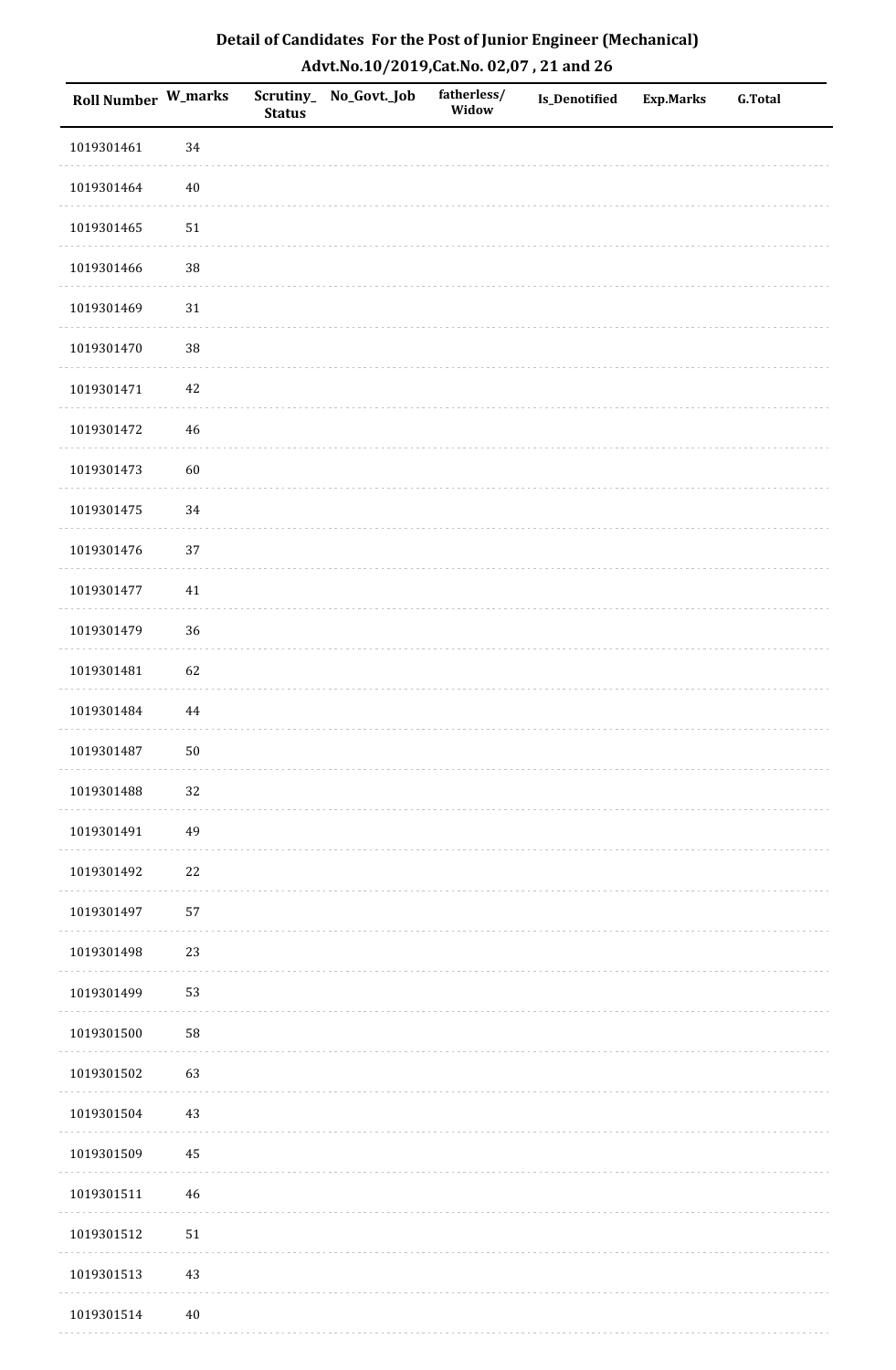| <b>Roll Number W_marks</b> |          | <b>Status</b> | Scrutiny_ No_Govt._Job | fatherless/<br>Widow | Is_Denotified    | <b>Exp.Marks</b> | <b>G.Total</b> |
|----------------------------|----------|---------------|------------------------|----------------------|------------------|------------------|----------------|
| 1019301516                 | $50\,$   | Eligible      | $\boldsymbol{0}$       | $\boldsymbol{0}$     | $\boldsymbol{0}$ | $0.00\,$         | $50.00\,$      |
| 1019301517                 | $41\,$   |               |                        |                      |                  |                  |                |
| 1019301518                 | 26       |               |                        |                      |                  |                  |                |
| 1019301519                 | $17\,$   |               |                        |                      |                  |                  |                |
| 1019301522                 | 42       |               |                        |                      |                  |                  |                |
| 1019301526                 | 66       | Eligible      | 5                      | $\boldsymbol{0}$     | $\boldsymbol{0}$ | $0.00\,$         | $71.00\,$      |
| 1019301527                 | 57       |               |                        |                      |                  |                  |                |
| 1019301528                 | 62       |               |                        |                      |                  |                  |                |
| 1019301529                 | $40\,$   |               |                        |                      |                  |                  |                |
| 1019301530                 | 57       |               |                        |                      |                  |                  |                |
| 1019301532                 | 54       |               |                        |                      |                  |                  |                |
| 1019301533                 | $40\,$   |               |                        |                      |                  |                  |                |
| 1019301537                 | 53       |               |                        |                      |                  |                  |                |
| 1019301540                 | REJECTED |               |                        |                      |                  |                  | $0.00\,$       |
| 1019301542                 | 37       |               |                        |                      |                  |                  |                |
| 1019301543                 | 44       |               |                        |                      |                  |                  |                |
| 1019301547                 | 46       |               |                        |                      |                  |                  |                |
| 1019301548                 | 34       |               |                        |                      |                  |                  |                |
| 1019301550                 | 29       |               |                        |                      |                  |                  |                |
| 1019301552                 | 47       |               |                        |                      |                  |                  |                |
| 1019301553                 | 37       |               |                        |                      |                  |                  |                |
| 1019301554                 | 49       |               |                        |                      |                  |                  |                |
| 1019301557                 | 34       |               |                        |                      |                  |                  |                |
| 1019301558                 | $30\,$   |               |                        |                      |                  |                  |                |
| 1019301560                 | 49       |               |                        |                      |                  |                  |                |
| 1019301561                 | 43       |               |                        |                      |                  |                  |                |
| 1019301564                 | 35       |               |                        |                      |                  |                  |                |
| 1019301565                 | 49       |               |                        |                      |                  |                  |                |
| 1019301568                 | 35       |               |                        |                      |                  |                  |                |
| 1019301569                 | 60       |               |                        |                      |                  |                  |                |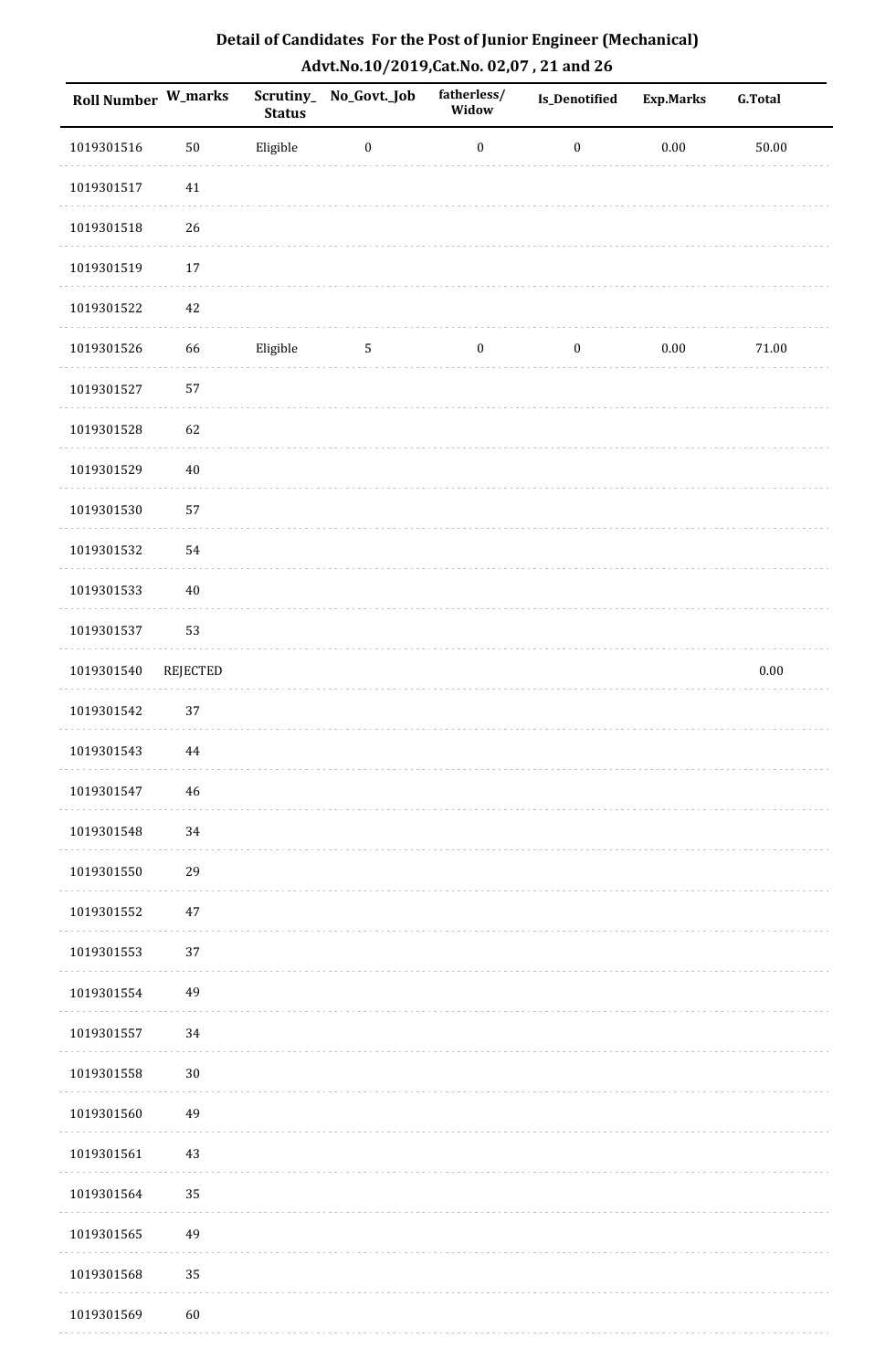| Detail of Candidates For the Post of Junior Engineer (Mechanical) |
|-------------------------------------------------------------------|
| Advt.No.10/2019,Cat.No. 02,07, 21 and 26                          |

| Roll Number W_marks |             | <b>Status</b> | Scrutiny_ No_Govt._Job | fatherless/<br>Widow | <b>Is_Denotified</b> | <b>Exp.Marks</b> | <b>G.Total</b> |
|---------------------|-------------|---------------|------------------------|----------------------|----------------------|------------------|----------------|
| 1019301571          | $47\,$      |               |                        |                      |                      |                  |                |
| 1019301572          | $42\,$      |               |                        |                      |                      |                  |                |
| 1019301573          | 37          |               |                        |                      |                      |                  |                |
| 1019301574          | ${\bf 28}$  |               |                        |                      |                      |                  |                |
| 1019301575          | 45          |               |                        |                      |                      |                  |                |
| 1019301576          | 36          |               |                        |                      |                      |                  |                |
| 1019301579          | $\sqrt{46}$ |               |                        |                      |                      |                  |                |
| 1019301582          | 45          |               |                        |                      |                      |                  |                |
| 1019301583          | $31\,$      |               |                        |                      |                      |                  |                |
| 1019301584          | $40\,$      |               |                        |                      |                      |                  |                |
| 1019301587          | 57          |               |                        |                      |                      |                  |                |
| 1019301588          | 55          |               |                        |                      |                      |                  |                |
| 1019301590          | $51\,$      |               |                        |                      |                      |                  |                |
| 1019301592          | 37          |               |                        |                      |                      |                  |                |
| 1019301593          | 54          |               |                        |                      |                      |                  |                |
| 1019301595          | $22\,$      |               |                        |                      |                      |                  |                |
| 1019301597          | $43\,$      |               |                        |                      |                      |                  |                |
| 1019301599          | $42\,$      |               |                        |                      |                      |                  |                |
| 1019301600          | 53          |               |                        |                      |                      |                  |                |
| 1019301607          | 61          |               |                        |                      |                      |                  |                |
| 1019301609          | $40\,$      |               |                        |                      |                      |                  |                |
| 1019301610          | 53          |               |                        |                      |                      |                  |                |
| 1019301613          | 60          |               |                        |                      |                      |                  |                |
| 1019301615          | $50\,$      |               |                        |                      |                      |                  |                |
| 1019301616          | ${\bf 28}$  |               |                        |                      |                      |                  |                |
| 1019301617          | 52          |               |                        |                      |                      |                  |                |
| 1019301618          | 49          |               |                        |                      |                      |                  |                |
| 1019301621          | $30\,$      |               |                        |                      |                      |                  |                |
| 1019301622          | 46          |               |                        |                      |                      |                  |                |
| 1019301624          | $38\,$      |               |                        |                      |                      |                  |                |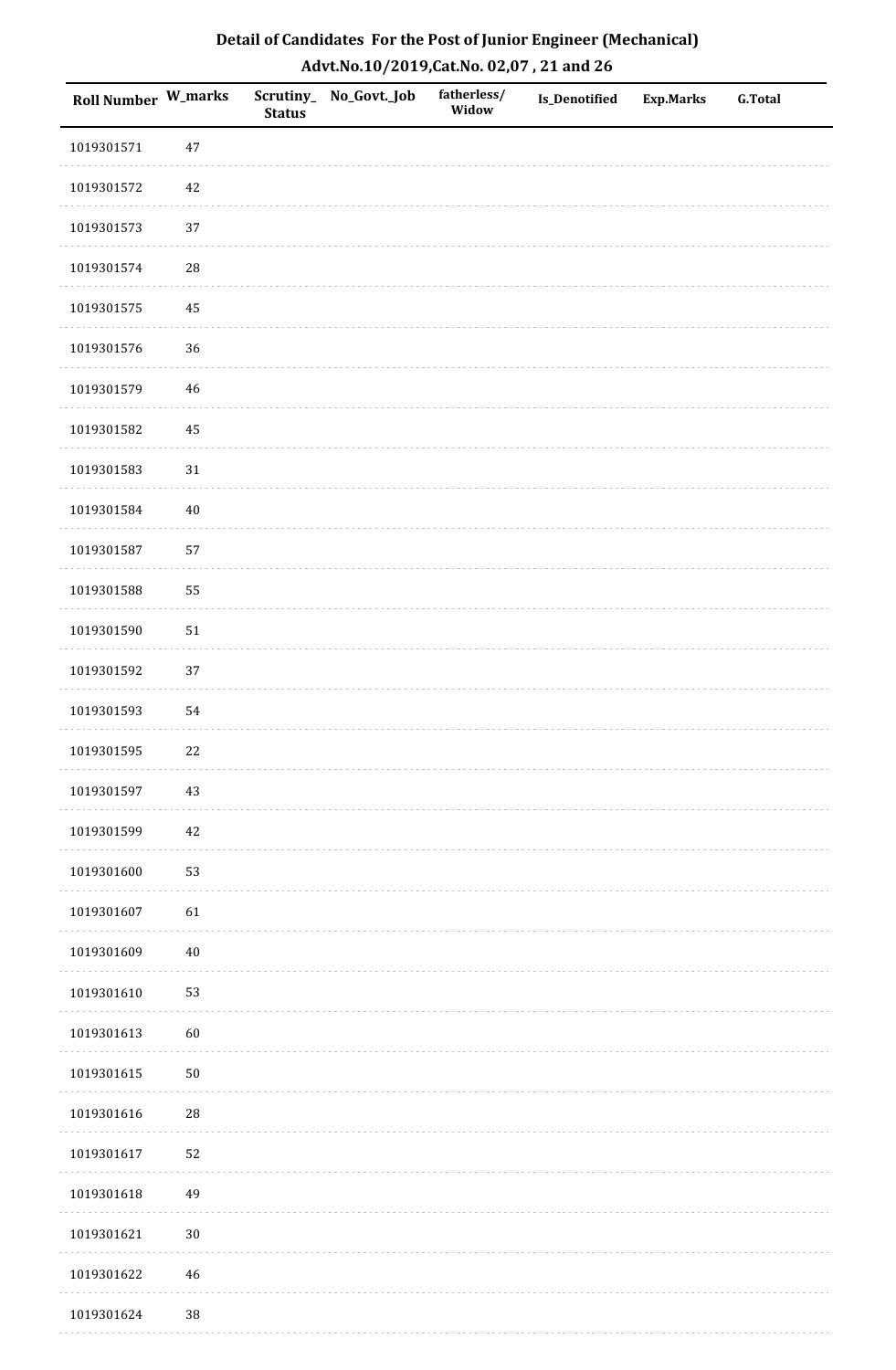| Detail of Candidates For the Post of Junior Engineer (Mechanical) |
|-------------------------------------------------------------------|
| Advt.No.10/2019,Cat.No. 02,07, 21 and 26                          |

| Roll Number W_marks |             | <b>Status</b> | Scrutiny_ No_Govt._Job | fatherless/<br>Widow | <b>Is_Denotified</b> | <b>Exp.Marks</b> | <b>G.Total</b> |
|---------------------|-------------|---------------|------------------------|----------------------|----------------------|------------------|----------------|
| 1019301625          | 54          |               |                        |                      |                      |                  |                |
| 1019301626          | 33          |               |                        |                      |                      |                  |                |
| 1019301630          | 24          |               |                        |                      |                      |                  |                |
| 1019301631          | $\rm 48$    |               |                        |                      |                      |                  |                |
| 1019301633          | $\sqrt{46}$ |               |                        |                      |                      |                  |                |
| 1019301634          | 32          |               |                        |                      |                      |                  |                |
| 1019301635          | $51\,$      |               |                        |                      |                      |                  |                |
| 1019301636          | $40\,$      |               |                        |                      |                      |                  |                |
| 1019301640          | $\sqrt{46}$ |               |                        |                      |                      |                  |                |
| 1019301641          | 63          |               |                        |                      |                      |                  |                |
| 1019301643          | 34          |               |                        |                      |                      |                  |                |
| 1019301644          | 43          |               |                        |                      |                      |                  |                |
| 1019301645          | $27\,$      |               |                        |                      |                      |                  |                |
| 1019301647          | $30\,$      |               |                        |                      |                      |                  |                |
| 1019301648          | 34          |               |                        |                      |                      |                  |                |
| 1019301650          | 49          |               |                        |                      |                      |                  |                |
| 1019301652          | 35          |               |                        |                      |                      |                  |                |
| 1019301653          | 39          |               |                        |                      |                      |                  |                |
| 1019301654          | $40\,$      |               |                        |                      |                      |                  |                |
| 1019301655          | $34\,$      |               |                        |                      |                      |                  |                |
| 1019301656          | 33          |               |                        |                      |                      |                  |                |
| 1019301657          | $40\,$      |               |                        |                      |                      |                  |                |
| 1019301660          | $\sqrt{46}$ |               |                        |                      |                      |                  |                |
| 1019301663          | $42\,$      |               |                        |                      |                      |                  |                |
| 1019301665          | 37          |               |                        |                      |                      |                  |                |
| 1019301666          | REJECTED    |               |                        |                      |                      |                  | $0.00\,$       |
| 1019301667          | 34          |               |                        |                      |                      |                  |                |
| 1019301668          | $\sqrt{46}$ |               |                        |                      |                      |                  |                |
| 1019301669          | $17\,$      |               |                        |                      |                      |                  |                |
| 1019301670          | 32          |               |                        |                      |                      |                  |                |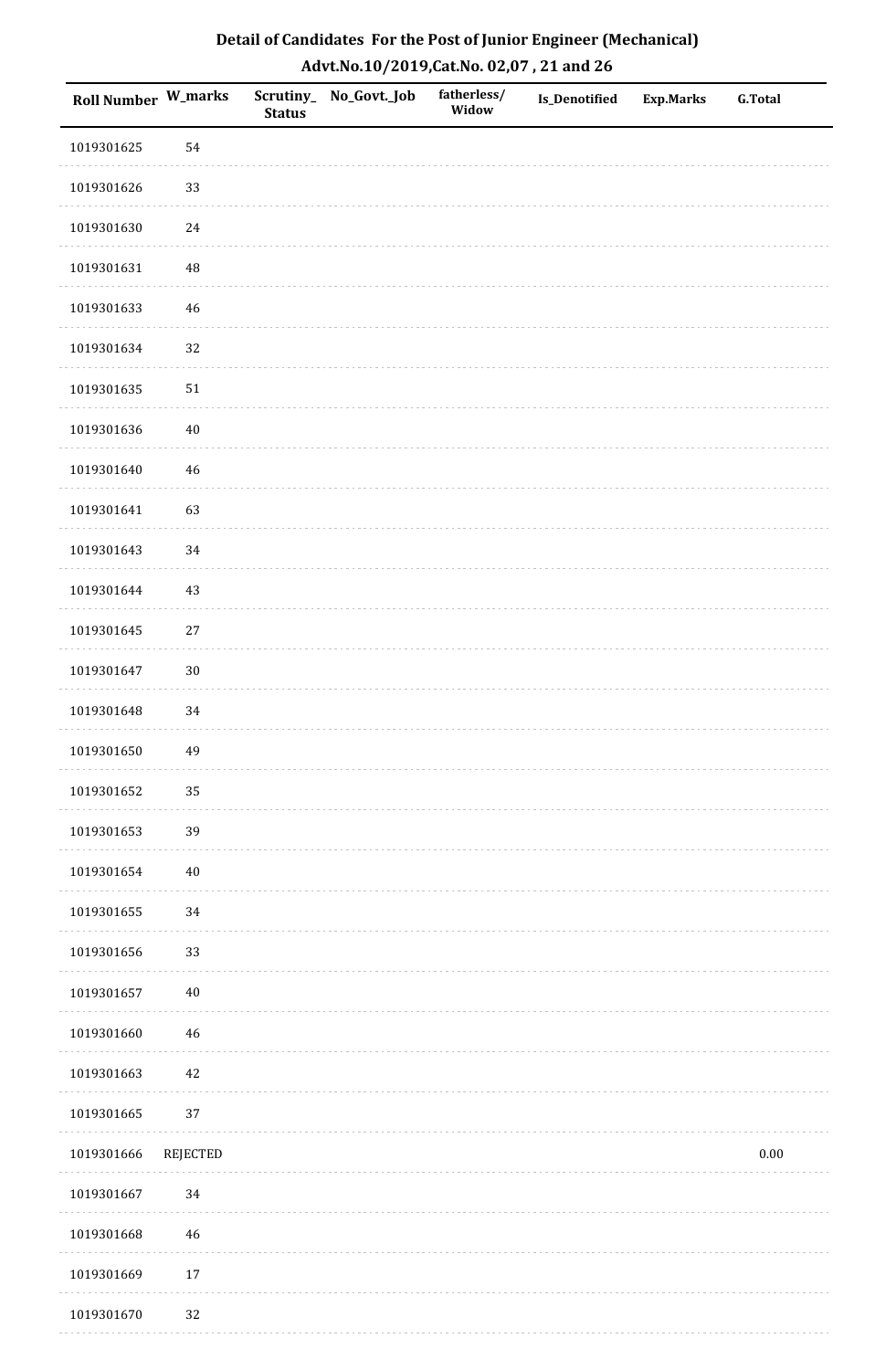| <b>Roll Number W_marks</b> |          | <b>Status</b> | Scrutiny_ No_Govt._Job | fatherless/<br>Widow | Is_Denotified | <b>Exp.Marks</b> | <b>G.Total</b> |
|----------------------------|----------|---------------|------------------------|----------------------|---------------|------------------|----------------|
| 1019301671                 | $41\,$   |               |                        |                      |               |                  |                |
| 1019301672                 | 45       |               |                        |                      |               |                  |                |
| 1019301676                 | REJECTED |               |                        |                      |               |                  | $0.00\,$       |
| 1019301678                 | 49       |               |                        |                      |               |                  |                |
| 1019301679                 | 51       |               |                        |                      |               |                  |                |
| 1019301680                 | 56       |               |                        |                      |               |                  |                |
| 1019301683                 | 37       |               |                        |                      |               |                  |                |
| 1019301684                 | 50       |               |                        |                      |               |                  |                |
| 1019301685                 | 45       |               |                        |                      |               |                  |                |
| 1019301686                 | 54       |               |                        |                      |               |                  |                |
| 1019301687                 | 36       |               |                        |                      |               |                  |                |
| 1019301688                 | 49       |               |                        |                      |               |                  |                |
| 1019301689                 | $\rm 48$ |               |                        |                      |               |                  |                |
| 1019301691                 | 52       |               |                        |                      |               |                  |                |
| 1019301694                 | $30\,$   |               |                        |                      |               |                  |                |
| 1019301695                 | $27\,$   |               |                        |                      |               |                  |                |
| 1019301696                 | 29       |               |                        |                      |               |                  |                |
| 1019301699                 | $30\,$   |               |                        |                      |               |                  |                |
| 1019301700                 | $60\,$   |               |                        |                      |               |                  |                |
| 1019301702                 | 56       |               |                        |                      |               |                  |                |
| 1019301704                 | $41\,$   |               |                        |                      |               |                  |                |
| 1019301706                 | 35       |               |                        |                      |               |                  |                |
| 1019301707                 | 52       |               |                        |                      |               |                  |                |
| 1019301711                 | 55       |               |                        |                      |               |                  |                |
| 1019301712                 | $\bf 44$ |               |                        |                      |               |                  |                |
| 1019301714                 | $30\,$   |               |                        |                      |               |                  |                |
| 1019301715                 | 39       |               |                        |                      |               |                  |                |
| 1019301716                 | 36       |               |                        |                      |               |                  |                |
| 1019301718                 | 19       |               |                        |                      |               |                  |                |
| 1019301719                 | $\rm 48$ |               |                        |                      |               |                  |                |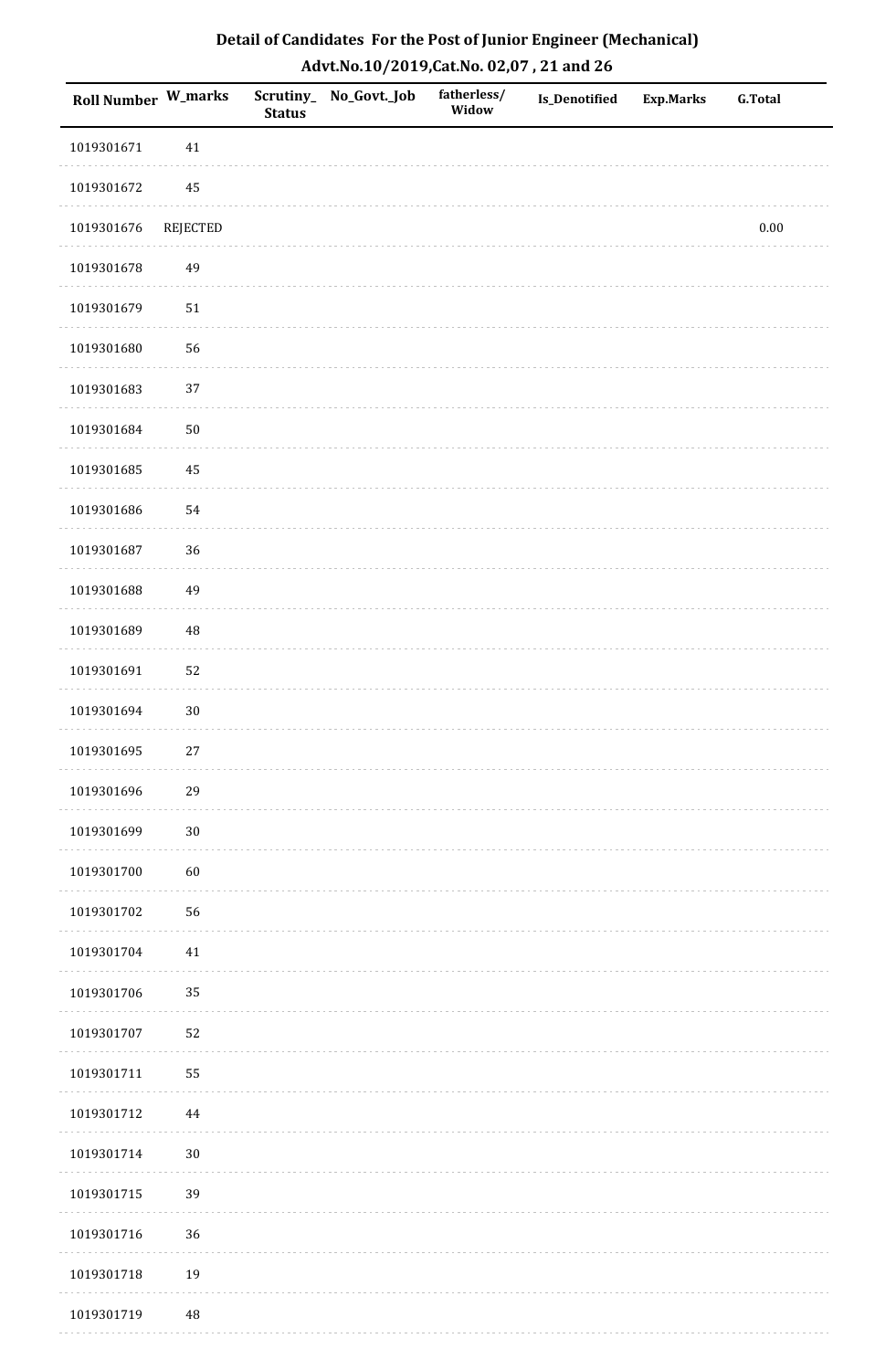| Detail of Candidates For the Post of Junior Engineer (Mechanical) |
|-------------------------------------------------------------------|
| Advt.No.10/2019,Cat.No. 02,07, 21 and 26                          |

| Roll Number W_marks |            | <b>Status</b> | Scrutiny_ No_Govt._Job | fatherless/<br>Widow | Is_Denotified | <b>Exp.Marks</b> | <b>G.Total</b> |
|---------------------|------------|---------------|------------------------|----------------------|---------------|------------------|----------------|
| 1019301720          | $30\,$     |               |                        |                      |               |                  |                |
| 1019301721          | 61         |               |                        |                      |               |                  |                |
| 1019301722          | 43         |               |                        |                      |               |                  |                |
| 1019301723          | $47\,$     |               |                        |                      |               |                  |                |
| 1019301725          | 59         |               |                        |                      |               |                  |                |
| 1019301726          | ${\bf 50}$ |               |                        |                      |               |                  |                |
| 1019301728          | 43         |               |                        |                      |               |                  |                |
| 1019301731          | 57         |               |                        |                      |               |                  |                |
| 1019301732          | 36         |               |                        |                      |               |                  |                |
| 1019301733          | $\bf 44$   |               |                        |                      |               |                  |                |
| 1019301735          | $42\,$     |               |                        |                      |               |                  |                |
| 1019301738          | $31\,$     |               |                        |                      |               |                  |                |
| 1019301741          | $30\,$     |               |                        |                      |               |                  |                |
| 1019301742          | $24\,$     |               |                        |                      |               |                  |                |
| 1019301745          | 34         |               |                        |                      |               |                  |                |
| 1019301746          | 55         |               |                        |                      |               |                  |                |
| 1019301750          | 52         |               |                        |                      |               |                  |                |
| 1019301753          | 66         |               |                        |                      |               |                  |                |
| 1019301755          | $47\,$     |               |                        |                      |               |                  |                |
| 1019301759          | 55         |               |                        |                      |               |                  |                |
| 1019301762          | 45         |               |                        |                      |               |                  |                |
| 1019301764          | $42\,$     |               |                        |                      |               |                  |                |
| 1019301765          | $38\,$     |               |                        |                      |               |                  |                |
| 1019301768          | 42         |               |                        |                      |               |                  |                |
| 1019301771          | 52         |               |                        |                      |               |                  |                |
| 1019301774          | 39         |               |                        |                      |               |                  |                |
| 1019301776          | 56         |               |                        |                      |               |                  |                |
| 1019301779          | $\bf 44$   |               |                        |                      |               |                  |                |
| 1019301780          | $60\,$     |               |                        |                      |               |                  |                |
| 1019301782          | $50\,$     |               |                        |                      |               |                  |                |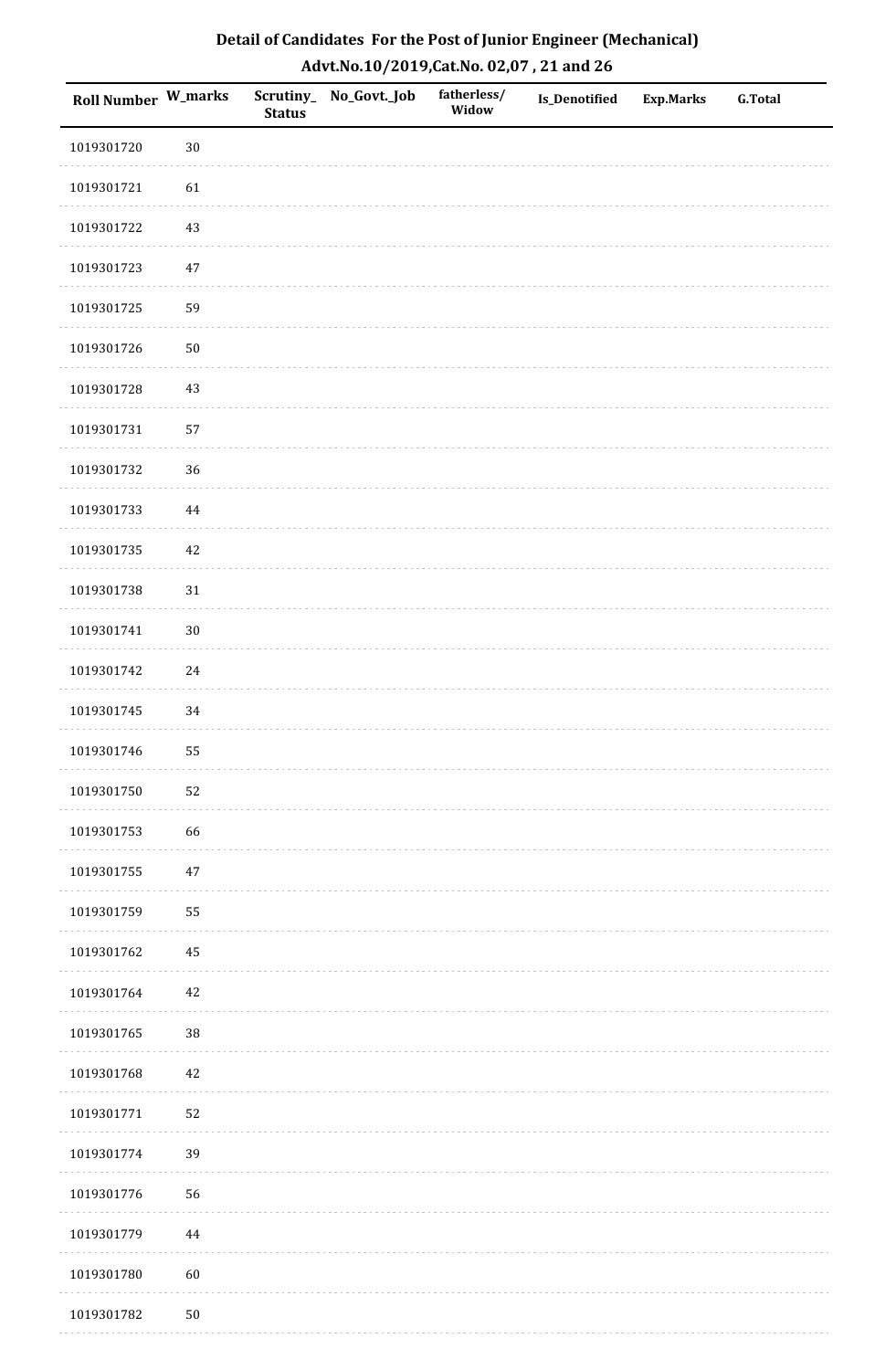| Detail of Candidates For the Post of Junior Engineer (Mechanical) |
|-------------------------------------------------------------------|
| Advt.No.10/2019,Cat.No. 02,07, 21 and 26                          |

| Roll Number W_marks |          | <b>Status</b> | Scrutiny_ No_Govt._Job | fatherless/<br>Widow | Is_Denotified | <b>Exp.Marks</b> | <b>G.Total</b> |
|---------------------|----------|---------------|------------------------|----------------------|---------------|------------------|----------------|
| 1019301784          | $31\,$   |               |                        |                      |               |                  |                |
| 1019301785          | $60\,$   |               |                        |                      |               |                  |                |
| 1019301787          | $\rm 48$ |               |                        |                      |               |                  |                |
| 1019301788          | 34       |               |                        |                      |               |                  |                |
| 1019301789          | 45       |               |                        |                      |               |                  |                |
| 1019301791          | 45       |               |                        |                      |               |                  |                |
| 1019301794          | 55       |               |                        |                      |               |                  |                |
| 1019301795          | 57       |               |                        |                      |               |                  |                |
| 1019301796          | $60\,$   |               |                        |                      |               |                  |                |
| 1019301802          | 61       |               |                        |                      |               |                  |                |
| 1019301804          | 39       |               |                        |                      |               |                  |                |
| 1019301806          | $51\,$   |               |                        |                      |               |                  |                |
| 1019301807          | 39       |               |                        |                      |               |                  |                |
| 1019301809          | $41\,$   |               |                        |                      |               |                  |                |
| 1019301810          | 39       |               |                        |                      |               |                  |                |
| 1019301816          | $30\,$   |               |                        |                      |               |                  |                |
| 1019301817          | $43\,$   |               |                        |                      |               |                  |                |
| 1019301818          | 53       |               |                        |                      |               |                  |                |
| 1019301819          | $47\,$   |               |                        |                      |               |                  |                |
| 1019301820          | $43\,$   |               |                        |                      |               |                  |                |
| 1019301824          | 58       |               |                        |                      |               |                  |                |
| 1019301825          | 36       |               |                        |                      |               |                  |                |
| 1019301827          | $\bf 44$ |               |                        |                      |               |                  |                |
| 1019301829          | $30\,$   |               |                        |                      |               |                  |                |
| 1019301830          | $40\,$   |               |                        |                      |               |                  |                |
| 1019301832          | $14\,$   |               |                        |                      |               |                  |                |
| 1019301833          | 35       |               |                        |                      |               |                  |                |
| 1019301835          | 38       |               |                        |                      |               |                  |                |
| 1019301838          | 37       |               |                        |                      |               |                  |                |
| 1019301839          | 49       |               |                        |                      |               |                  |                |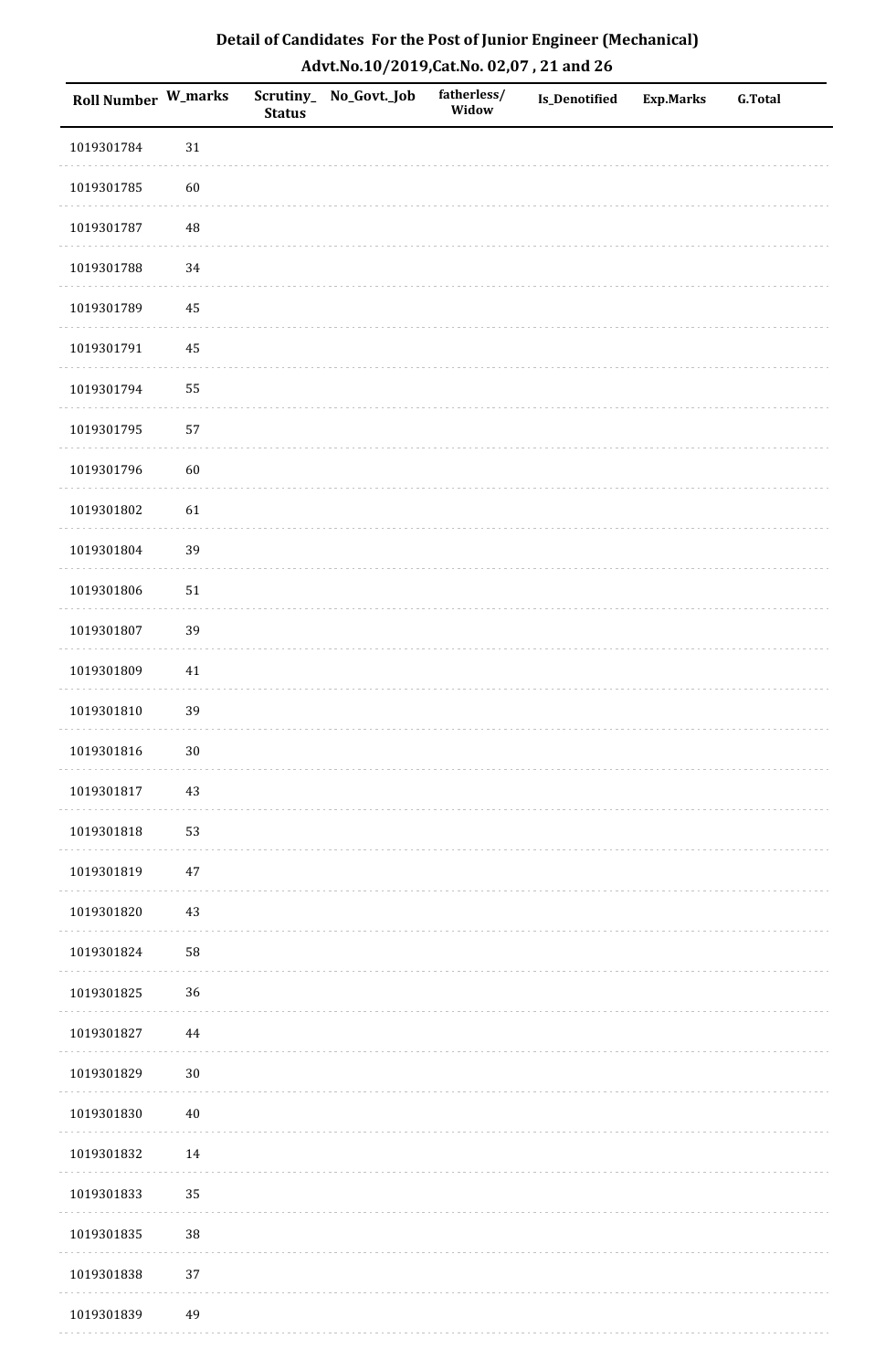| Detail of Candidates For the Post of Junior Engineer (Mechanical) |
|-------------------------------------------------------------------|
| Advt.No.10/2019,Cat.No. 02,07, 21 and 26                          |

| Roll Number W_marks |                  | <b>Status</b> | Scrutiny_ No_Govt._Job | fatherless/<br>Widow | Is_Denotified | <b>Exp.Marks</b> | <b>G.Total</b> |
|---------------------|------------------|---------------|------------------------|----------------------|---------------|------------------|----------------|
| 1019301840          | 54               |               |                        |                      |               |                  |                |
| 1019301841          | 35               |               |                        |                      |               |                  |                |
| 1019301842          | 41               |               |                        |                      |               |                  |                |
| 1019301843          | 36               |               |                        |                      |               |                  |                |
| 1019301846          | 35               |               |                        |                      |               |                  |                |
| 1019301847          | 39               |               |                        |                      |               |                  |                |
| 1019301848          | 38               |               |                        |                      |               |                  |                |
| 1019301849          | 53               |               |                        |                      |               |                  |                |
| 1019301853          | $30\,$           |               |                        |                      |               |                  |                |
| 1019301854          | $42\,$           |               |                        |                      |               |                  |                |
| 1019301856          | 35               |               |                        |                      |               |                  |                |
| 1019301857          | 45               |               |                        |                      |               |                  |                |
| 1019301861          | 59               |               |                        |                      |               |                  |                |
| 1019301862          | $\boldsymbol{9}$ |               |                        |                      |               |                  |                |
| 1019301863          | 43               |               |                        |                      |               |                  |                |
| 1019301864          | 52               |               |                        |                      |               |                  |                |
| 1019301865          | 57               |               |                        |                      |               |                  |                |
| 1019301869          | $42\,$           |               |                        |                      |               |                  |                |
| 1019301870          | $42\,$           |               |                        |                      |               |                  |                |
| 1019301873          | $40\,$           |               |                        |                      |               |                  |                |
| 1019301875          | $42\,$           |               |                        |                      |               |                  |                |
| 1019301876          | 62               |               |                        |                      |               |                  |                |
| 1019301880          | $42\,$           |               |                        |                      |               |                  |                |
| 1019301887          | 29               |               |                        |                      |               |                  |                |
| 1019301888          | 57               |               |                        |                      |               |                  |                |
| 1019301890          | $42\,$           |               |                        |                      |               |                  |                |
| 1019301891          | 35               |               |                        |                      |               |                  |                |
| 1019301892          | 43               |               |                        |                      |               |                  |                |
| 1019301893          | $51\,$           |               |                        |                      |               |                  |                |
| 1019301901          | ${\bf 50}$       |               |                        |                      |               |                  |                |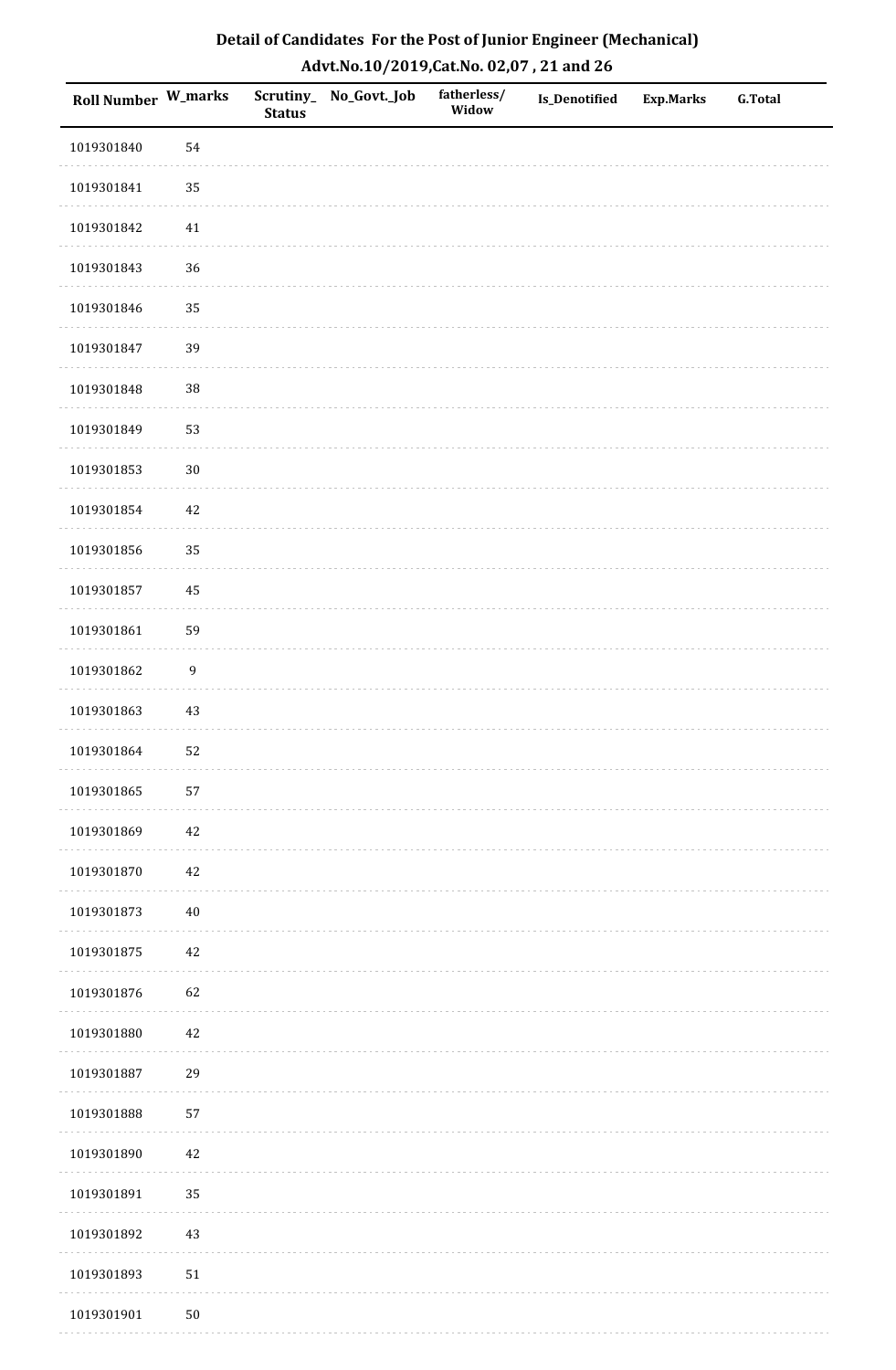| Detail of Candidates For the Post of Junior Engineer (Mechanical) |
|-------------------------------------------------------------------|
| Advt.No.10/2019,Cat.No. 02,07, 21 and 26                          |

| <b>Roll Number W_marks</b> |          | <b>Status</b> | Scrutiny_No_Govt._Job | fatherless/<br>Widow | <b>Is_Denotified</b> | <b>Exp.Marks</b> | <b>G.Total</b> |
|----------------------------|----------|---------------|-----------------------|----------------------|----------------------|------------------|----------------|
| 1019301902                 | 37       |               |                       |                      |                      |                  |                |
| 1019301903                 | $50\,$   |               |                       |                      |                      |                  |                |
| 1019301905                 | $17\,$   |               |                       |                      |                      |                  |                |
| 1019301907                 | 52       |               |                       |                      |                      |                  |                |
| 1019301908                 | 44       |               |                       |                      |                      |                  |                |
| 1019301909                 | $50\,$   |               |                       |                      |                      |                  |                |
| 1019301913                 | $41\,$   |               |                       |                      |                      |                  |                |
| 1019301914                 | 32       |               |                       |                      |                      |                  |                |
| 1019301915                 | 32       |               |                       |                      |                      |                  |                |
| 1019301916                 | 44       |               |                       |                      |                      |                  |                |
| 1019301920                 | 65       |               |                       |                      |                      |                  |                |
| 1019301926                 | 35       |               |                       |                      |                      |                  |                |
| 1019301929                 | $30\,$   |               |                       |                      |                      |                  |                |
| 1019301930                 | 56       |               |                       |                      |                      |                  |                |
| 1019301931                 | 59       |               |                       |                      |                      |                  |                |
| 1019301932                 | 49       |               |                       |                      |                      |                  |                |
| 1019301933                 | $37\,$   |               |                       |                      |                      |                  |                |
| 1019301934                 | $40\,$   |               |                       |                      |                      |                  |                |
| 1019301936                 | $51\,$   |               |                       |                      |                      |                  |                |
| 1019301939                 | 25       |               |                       |                      |                      |                  |                |
| 1019301940                 | $47\,$   |               |                       |                      |                      |                  |                |
| 1019301941                 | 33       |               |                       |                      |                      |                  |                |
| 1019301942                 | $41\,$   |               |                       |                      |                      |                  |                |
| 1019301943                 | REJECTED |               |                       |                      |                      |                  | $0.00\,$       |
| 1019301944                 | $40\,$   |               |                       |                      |                      |                  |                |
| 1019301946                 | 60       |               |                       |                      |                      |                  |                |
| 1019301947                 | 60       |               |                       |                      |                      |                  |                |
| 1019301949                 | 33       |               |                       |                      |                      |                  |                |
| 1019301950                 | $50\,$   |               |                       |                      |                      |                  |                |
| 1019301952                 | $32\,$   |               |                       |                      |                      |                  |                |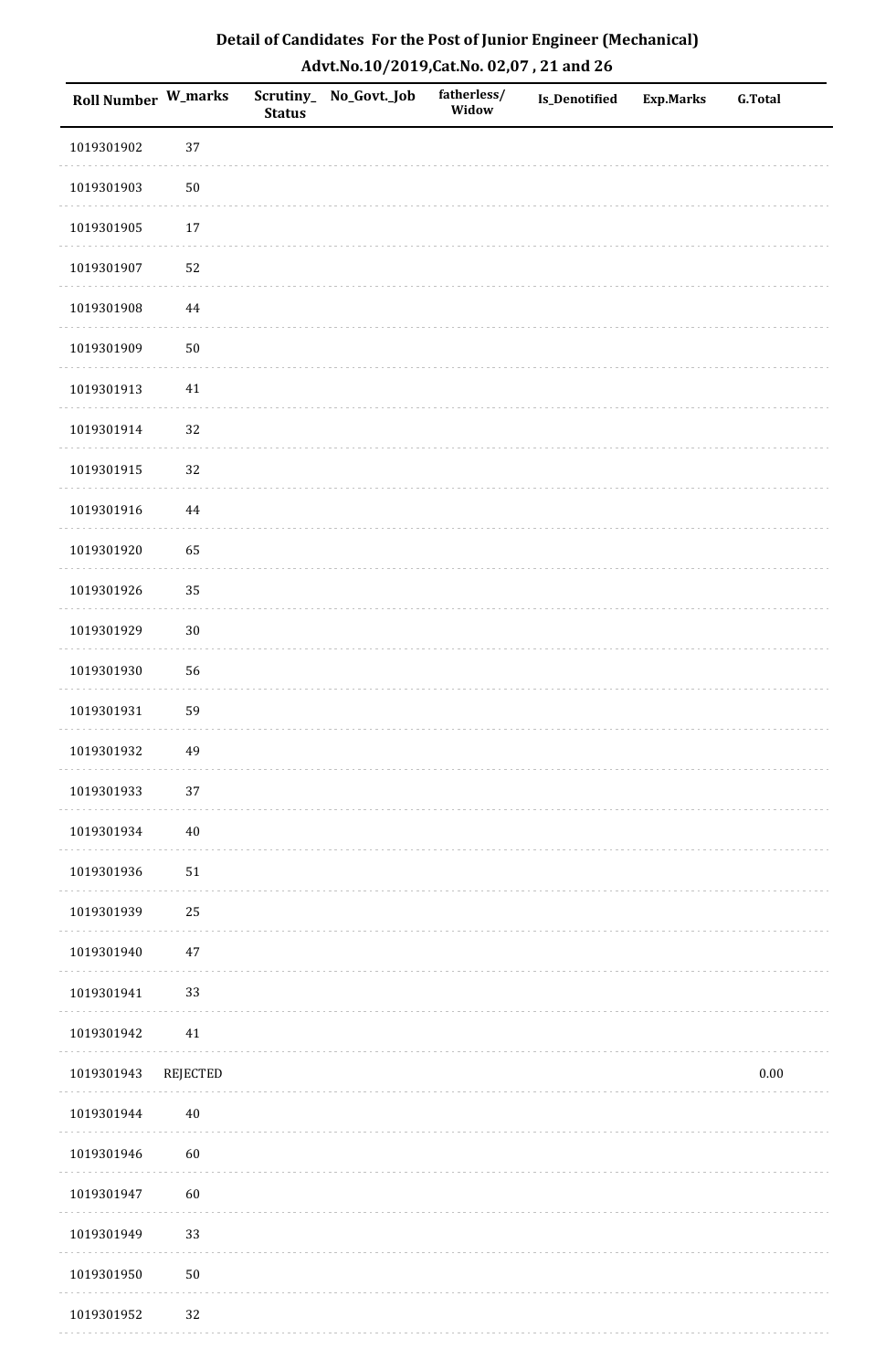| <b>Roll Number W_marks</b> |          | <b>Status</b> | Scrutiny_No_Govt._Job | fatherless/<br>Widow | Is_Denotified    | <b>Exp.Marks</b> | <b>G.Total</b> |
|----------------------------|----------|---------------|-----------------------|----------------------|------------------|------------------|----------------|
| 1019301955                 | $\bf 44$ |               |                       |                      |                  |                  |                |
| 1019301958                 | 33       |               |                       |                      |                  |                  |                |
| 1019301959                 | 59       | Eligible      | $\boldsymbol{0}$      | $\boldsymbol{0}$     | $\boldsymbol{0}$ | 0.00             | 59.00          |
| 1019301960                 | 35       |               |                       |                      |                  |                  |                |
| 1019301961                 | $\bf 44$ |               |                       |                      |                  |                  |                |
| 1019301962                 | 39       |               |                       |                      |                  |                  |                |
| 1019301963                 | $42\,$   |               |                       |                      |                  |                  |                |
| 1019301965                 | $43\,$   |               |                       |                      |                  |                  |                |
| 1019301967                 | 34       |               |                       |                      |                  |                  |                |
| 1019301969                 | 29       |               |                       |                      |                  |                  |                |
| 1019301970                 | 42       |               |                       |                      |                  |                  |                |
| 1019301973                 | $46\,$   |               |                       |                      |                  |                  |                |
| 1019301974                 | 32       |               |                       |                      |                  |                  |                |
| 1019301976                 | $42\,$   |               |                       |                      |                  |                  |                |
| 1019301977                 | 41       |               |                       |                      |                  |                  |                |
| 1019301979                 | 60       |               |                       |                      |                  |                  |                |
| 1019301984                 | 60       |               |                       |                      |                  |                  |                |
| 1019301985                 | 48       |               |                       |                      |                  |                  |                |
| 1019301986                 | 33       |               |                       |                      |                  |                  |                |
| 1019301987                 | 35       |               |                       |                      |                  |                  |                |
| 1019301988                 | $31\,$   |               |                       |                      |                  |                  |                |
| 1019301989                 | $41\,$   |               |                       |                      |                  |                  |                |
| 1019301996                 | $30\,$   |               |                       |                      |                  |                  |                |
| 1019301997                 | 58       |               |                       |                      |                  |                  |                |
| 1019301999                 | 34       |               |                       |                      |                  |                  |                |
| 1019302001                 | 37       |               |                       |                      |                  |                  |                |
| 1019302003                 | $43\,$   |               |                       |                      |                  |                  |                |
| 1019302004                 | $47\,$   |               |                       |                      |                  |                  |                |
| 1019302006                 | $38\,$   |               |                       |                      |                  |                  |                |
| 1019302009                 | 32       |               |                       |                      |                  |                  |                |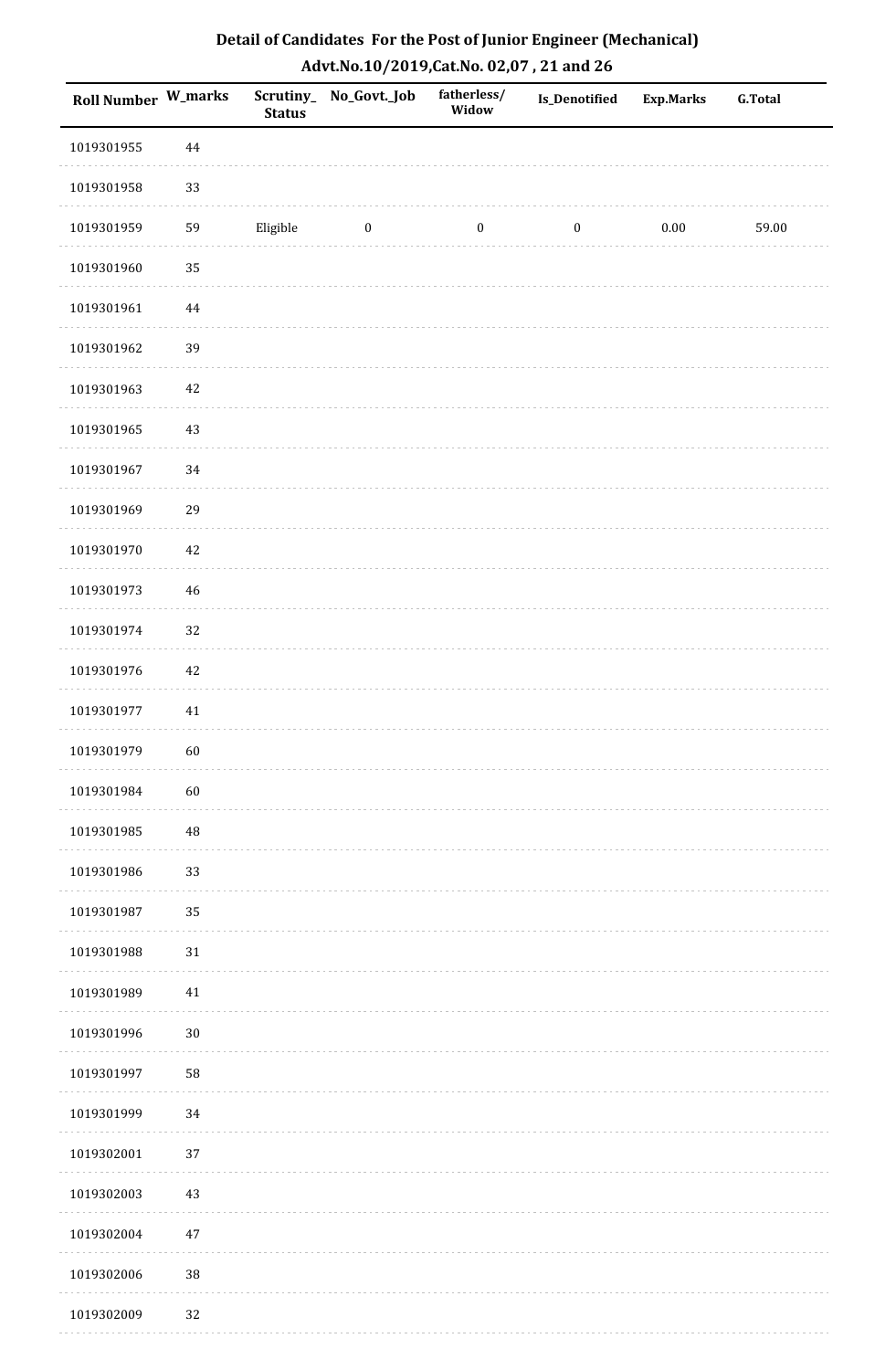| Roll Number W_marks |             | <b>Status</b> | Scrutiny_No_Govt._Job | fatherless/<br>Widow | Is_Denotified    | <b>Exp.Marks</b> | <b>G.Total</b> |
|---------------------|-------------|---------------|-----------------------|----------------------|------------------|------------------|----------------|
| 1019302010          | 53          |               |                       |                      |                  |                  |                |
| 1019302011          | 37          |               |                       |                      |                  |                  |                |
| 1019302013          | $42\,$      |               |                       |                      |                  |                  |                |
| 1019302014          | 56          |               |                       |                      |                  |                  |                |
| 1019302015          | $43\,$      |               |                       |                      |                  |                  |                |
| 1019302019          | 35          |               |                       |                      |                  |                  |                |
| 1019302021          | 53          |               |                       |                      |                  |                  |                |
| 1019302022          | 29          |               |                       |                      |                  |                  |                |
| 1019302029          | 33          |               |                       |                      |                  |                  |                |
| 1019302031          | 54          |               |                       |                      |                  |                  |                |
| 1019302032          | 36          |               |                       |                      |                  |                  |                |
| 1019302033          | $43\,$      |               |                       |                      |                  |                  |                |
| 1019302034          | 69          | Eligible      | $\bf{0}$              | $\boldsymbol{0}$     | $\boldsymbol{0}$ | $0.00\,$         | 69.00          |
| 1019302035          | $41\,$      |               |                       |                      |                  |                  |                |
| 1019302036          | $\sqrt{48}$ |               |                       |                      |                  |                  |                |
| 1019302037          | 57          |               |                       |                      |                  |                  |                |
| 1019302038          | 38          |               |                       |                      |                  |                  |                |
| 1019302041          | 62          |               |                       |                      |                  |                  |                |
| 1019302042          | 54          |               |                       |                      |                  |                  |                |
| 1019302043          | $17\,$      |               |                       |                      |                  |                  |                |
| 1019302045          | 53          |               |                       |                      |                  |                  |                |
| 1019302048          | $\rm 45$    |               |                       |                      |                  |                  |                |
| 1019302049          | 38          |               |                       |                      |                  |                  |                |
| 1019302050          | $47\,$      |               |                       |                      |                  |                  |                |
| 1019302051          | 49          |               |                       |                      |                  |                  |                |
| 1019302053          | $42\,$      |               |                       |                      |                  |                  |                |
| 1019302057          | $40\,$      |               |                       |                      |                  |                  |                |
| 1019302058          | $43\,$      |               |                       |                      |                  |                  |                |
| 1019302059          | 32          |               |                       |                      |                  |                  |                |
| 1019302060          | 42          |               |                       |                      |                  |                  |                |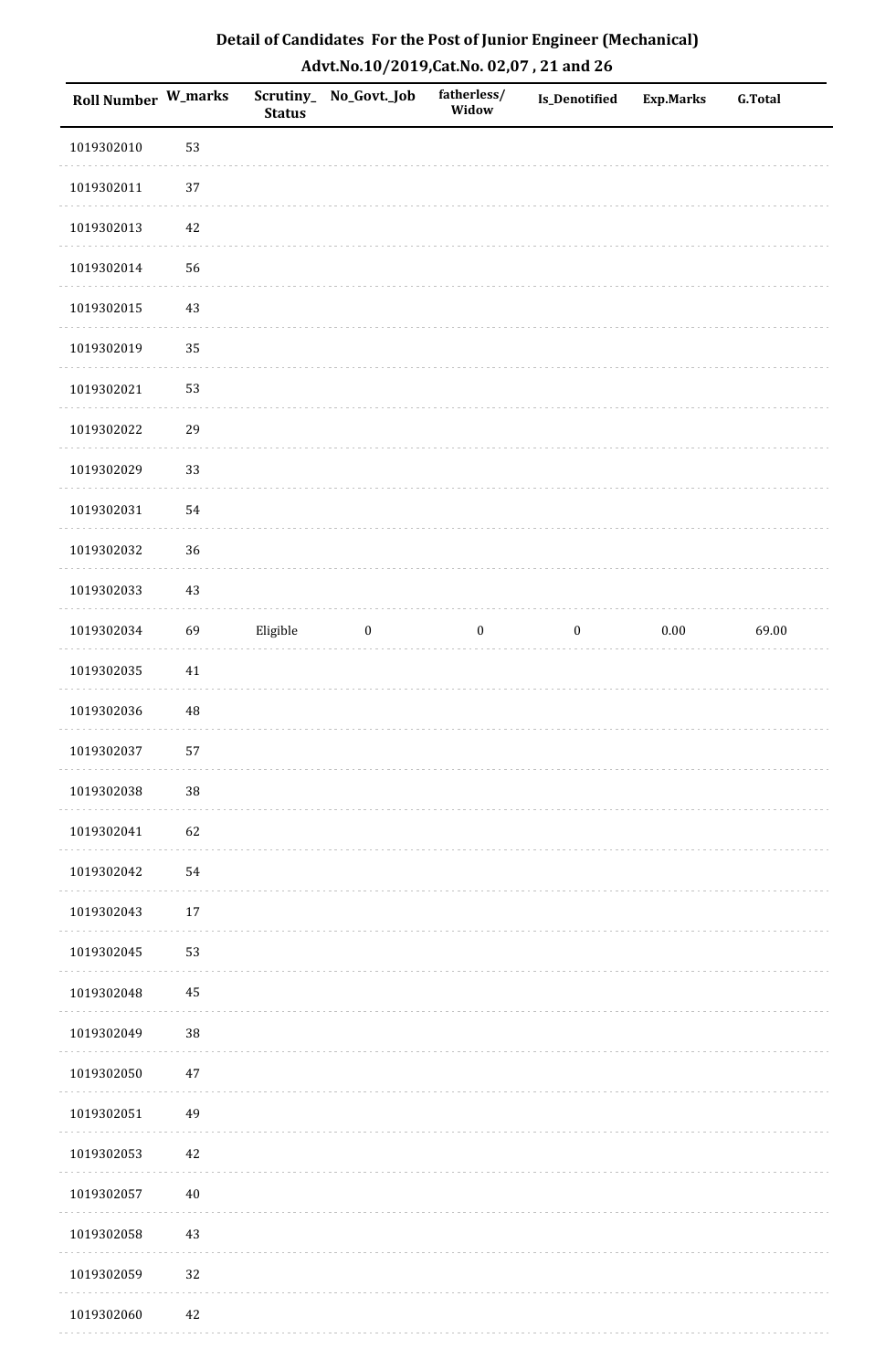| <b>Roll Number W_marks</b> |          | <b>Status</b> | Scrutiny_No_Govt._Job | fatherless/<br>Widow | Is_Denotified | <b>Exp.Marks</b> | <b>G.Total</b> |
|----------------------------|----------|---------------|-----------------------|----------------------|---------------|------------------|----------------|
| 1019302061                 | 43       |               |                       |                      |               |                  |                |
| 1019302062                 | 33       |               |                       |                      |               |                  |                |
| 1019302065                 | 37       |               |                       |                      |               |                  |                |
| 1019302066                 | $\bf 44$ |               |                       |                      |               |                  |                |
| 1019302068                 | $46\,$   |               |                       |                      |               |                  |                |
| 1019302071                 | 41       |               |                       |                      |               |                  |                |
| 1019302072                 | 32       |               |                       |                      |               |                  |                |
| 1019302076                 | 36       |               |                       |                      |               |                  |                |
| 1019302079                 | 49       |               |                       |                      |               |                  |                |
| 1019302080                 | $31\,$   |               |                       |                      |               |                  |                |
| 1019302086                 | 35       |               |                       |                      |               |                  |                |
| 1019302087                 | $43\,$   |               |                       |                      |               |                  |                |
| 1019302089                 | 57       |               |                       |                      |               |                  |                |
| 1019302090                 | 37       |               |                       |                      |               |                  |                |
| 1019302091                 | 49       |               |                       |                      |               |                  |                |
| 1019302092                 | $43\,$   |               |                       |                      |               |                  |                |
| 1019302093                 | 36       |               |                       |                      |               |                  |                |
| 1019302096                 | 54       |               |                       |                      |               |                  |                |
| 1019302097                 | 56       |               |                       |                      |               |                  |                |
| 1019302098                 | 44       |               |                       |                      |               |                  |                |
| 1019302099                 | 45       |               |                       |                      |               |                  |                |
| 1019302101                 | $\rm 48$ |               |                       |                      |               |                  |                |
| 1019302102                 | $50\,$   |               |                       |                      |               |                  |                |
| 1019302109                 | 44       |               |                       |                      |               |                  |                |
| 1019302110                 | $50\,$   |               |                       |                      |               |                  |                |
| 1019302111                 | $43\,$   |               |                       |                      |               |                  |                |
| 1019302115                 | 52       |               |                       |                      |               |                  |                |
| 1019302117                 | $51\,$   |               |                       |                      |               |                  |                |
| 1019302118                 | 34       |               |                       |                      |               |                  |                |
| 1019302120                 | $22\,$   |               |                       |                      |               |                  |                |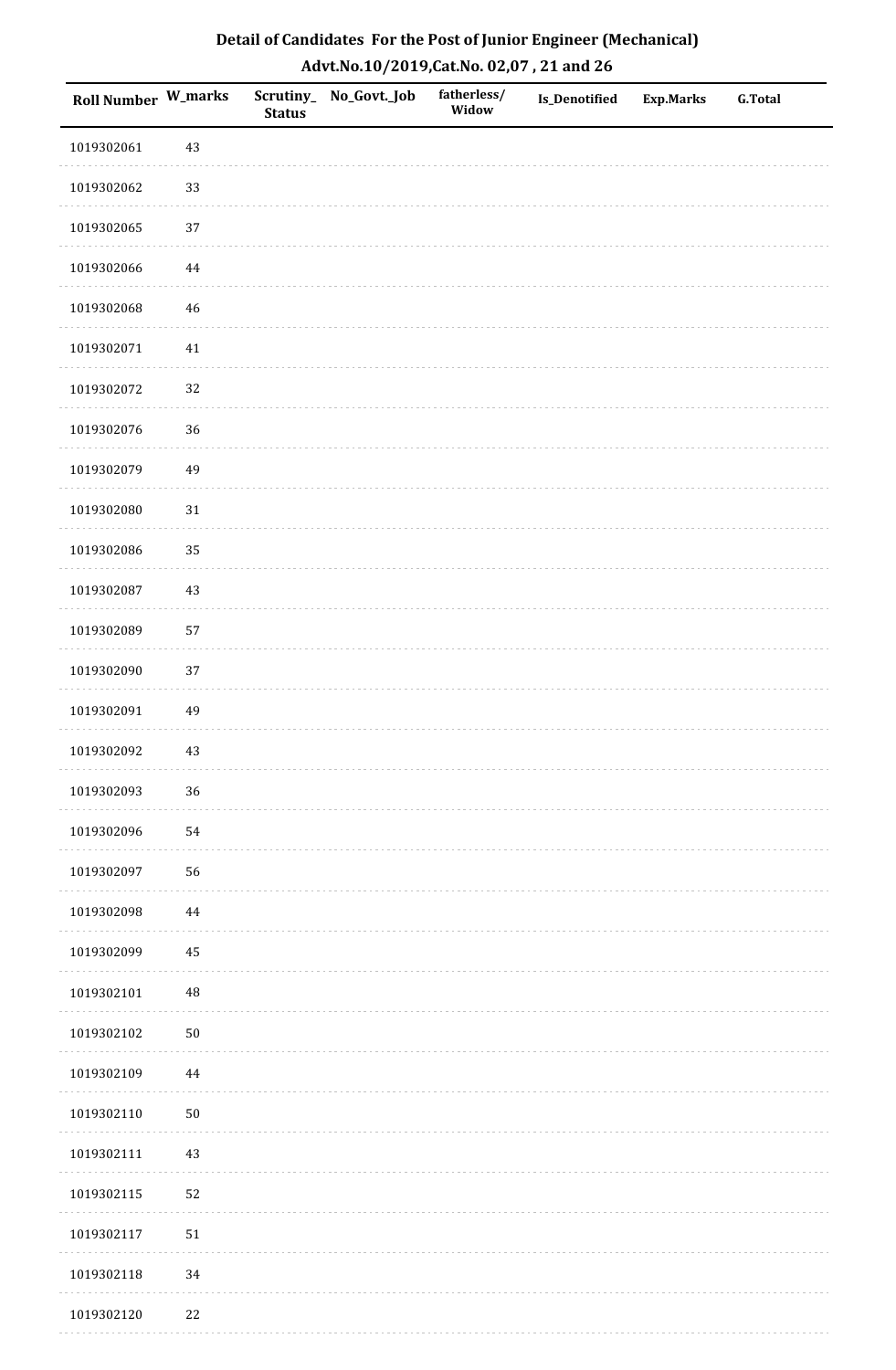| Detail of Candidates For the Post of Junior Engineer (Mechanical) |
|-------------------------------------------------------------------|
| Advt.No.10/2019, Cat.No. 02,07, 21 and 26                         |

| Roll Number W_marks |          | <b>Status</b> | Scrutiny_No_Govt._Job | fatherless/<br>Widow | <b>Is_Denotified</b> | <b>Exp.Marks</b> | <b>G.Total</b> |
|---------------------|----------|---------------|-----------------------|----------------------|----------------------|------------------|----------------|
| 1019302121          | 45       |               |                       |                      |                      |                  |                |
| 1019302122          | $\bf 44$ |               |                       |                      |                      |                  |                |
| 1019302124          | $30\,$   |               |                       |                      |                      |                  |                |
| 1019302125          | $41\,$   |               |                       |                      |                      |                  |                |
| 1019302127          | 43       |               |                       |                      |                      |                  |                |
| 1019302130          | 69       | Eligible      | $5\phantom{.0}$       | $\boldsymbol{0}$     | $\boldsymbol{0}$     | $0.00\,$         | 74.00          |
| 1019302132          | $45\,$   |               |                       |                      |                      |                  |                |
| 1019302133          | $41\,$   | Absent        | $\boldsymbol{0}$      | $\boldsymbol{0}$     | $\boldsymbol{0}$     | $0.00\,$         |                |
| 1019302134          | $38\,$   |               |                       |                      |                      |                  |                |
| 1019302135          | 29       |               |                       |                      |                      |                  |                |
| 1019302136          | 46       |               |                       |                      |                      |                  |                |
| 1019302141          | 39       |               |                       |                      |                      |                  |                |
| 1019302143          | 31       |               |                       |                      |                      |                  |                |
| 1019302145          | 37       |               |                       |                      |                      |                  |                |
| 1019302147          | 39       |               |                       |                      |                      |                  |                |
| 1019302148          | 32       |               |                       |                      |                      |                  |                |
| 1019302151          | 65       |               |                       |                      |                      |                  |                |
| 1019302156          | 64       |               |                       |                      |                      |                  |                |
| 1019302157          | 44       |               |                       |                      |                      |                  |                |
| 1019302159          | 55       |               |                       |                      |                      |                  |                |
| 1019302161          | 46       |               |                       |                      |                      |                  |                |
| 1019302162          | 46       |               |                       |                      |                      |                  |                |
| 1019302163          | $40\,$   |               |                       |                      |                      |                  |                |
| 1019302165          | 47       |               |                       |                      |                      |                  |                |
| 1019302166          | 57       |               |                       |                      |                      |                  |                |
| 1019302167          | $38\,$   |               |                       |                      |                      |                  |                |
| 1019302168          | 44       |               |                       |                      |                      |                  |                |
| 1019302169          | 36       |               |                       |                      |                      |                  |                |
| 1019302171          | 65       |               |                       |                      |                      |                  |                |
| 1019302172          | 51       |               |                       |                      |                      |                  |                |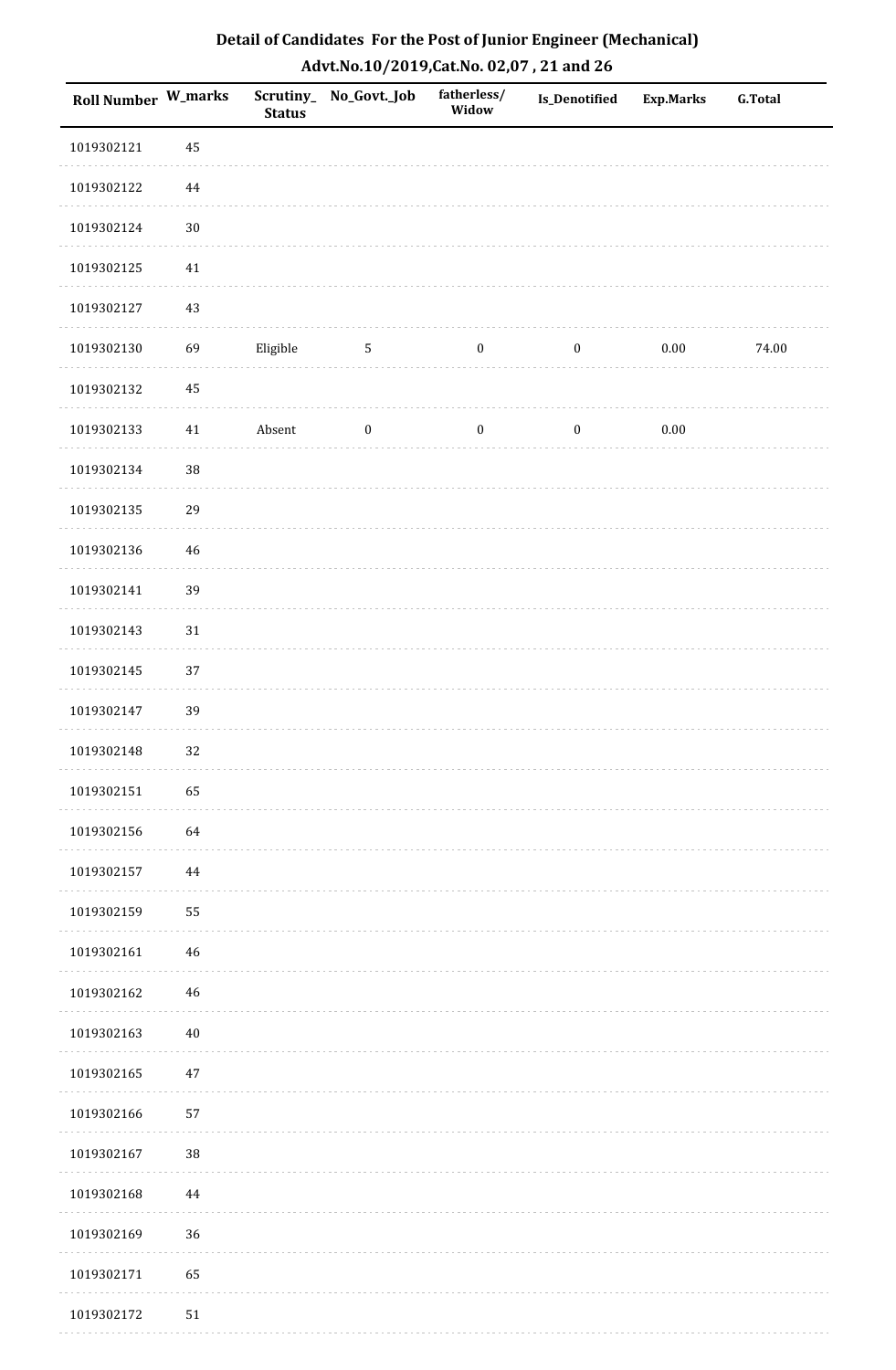| <b>Roll Number W_marks</b> |            | <b>Status</b> | Scrutiny_No_Govt._Job | fatherless/<br>Widow | Is_Denotified | <b>Exp.Marks</b> | <b>G.Total</b> |
|----------------------------|------------|---------------|-----------------------|----------------------|---------------|------------------|----------------|
| 1019302173                 | 59         |               |                       |                      |               |                  |                |
| 1019302174                 | ${\bf 28}$ |               |                       |                      |               |                  |                |
| 1019302175                 | 38         |               |                       |                      |               |                  |                |
| 1019302176                 | 38         |               |                       |                      |               |                  |                |
| 1019302177                 | 53         |               |                       |                      |               |                  |                |
| 1019302180                 | 42         |               |                       |                      |               |                  |                |
| 1019302184                 | $40\,$     |               |                       |                      |               |                  |                |
| 1019302185                 | 48         |               |                       |                      |               |                  |                |
| 1019302189                 | 36         |               |                       |                      |               |                  |                |
| 1019302192                 | $43\,$     |               |                       |                      |               |                  |                |
| 1019302193                 | $47\,$     |               |                       |                      |               |                  |                |
| 1019302195                 | 46         |               |                       |                      |               |                  |                |
| 1019302196                 | $40\,$     |               |                       |                      |               |                  |                |
| 1019302198                 | $50\,$     |               |                       |                      |               |                  |                |
| 1019302201                 | $\bf 44$   |               |                       |                      |               |                  |                |
| 1019302205                 | $43\,$     |               |                       |                      |               |                  |                |
| 1019302206                 | 44         |               |                       |                      |               |                  |                |
| 1019302208                 | 49         |               |                       |                      |               |                  |                |
| 1019302209                 | 46         |               |                       |                      |               |                  |                |
| 1019302211                 | 60         |               |                       |                      |               |                  |                |
| 1019302212                 | 37         |               |                       |                      |               |                  |                |
| 1019302213                 | 52         |               |                       |                      |               |                  |                |
| 1019302218                 | 45         |               |                       |                      |               |                  |                |
| 1019302219                 | 37         |               |                       |                      |               |                  |                |
| 1019302220                 | $\rm 48$   |               |                       |                      |               |                  |                |
| 1019302221                 | $27\,$     |               |                       |                      |               |                  |                |
| 1019302222                 | 35         |               |                       |                      |               |                  |                |
| 1019302223                 | 48         |               |                       |                      |               |                  |                |
| 1019302226                 | $\bf 45$   |               |                       |                      |               |                  |                |
| 1019302229                 | 54         |               |                       |                      |               |                  |                |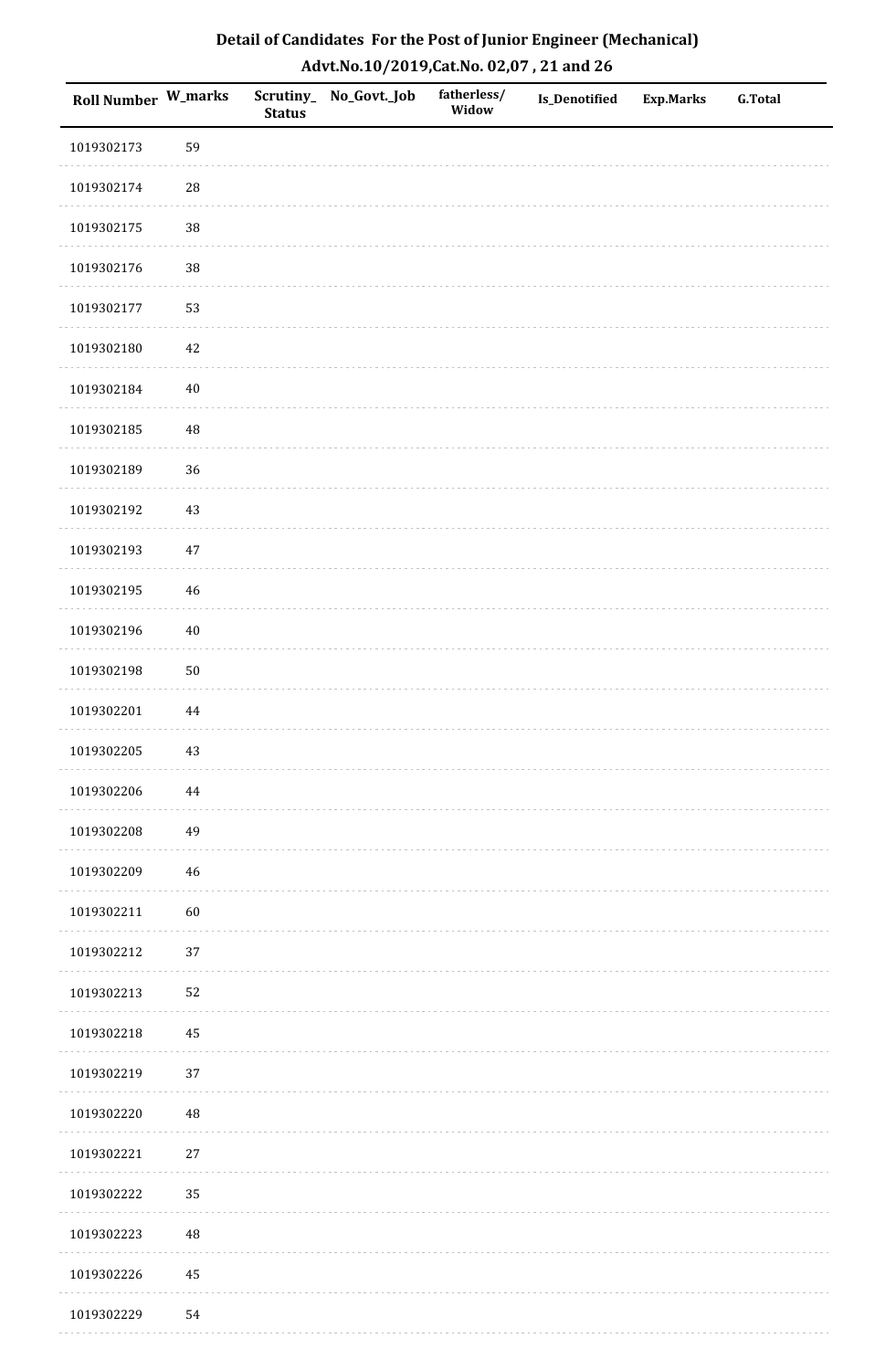| Roll Number W_marks |                  | <b>Status</b> | Scrutiny_No_Govt._Job | fatherless/<br>Widow | <b>Is_Denotified</b> | <b>Exp.Marks</b> | <b>G.Total</b> |
|---------------------|------------------|---------------|-----------------------|----------------------|----------------------|------------------|----------------|
| 1019302231          | 37               |               |                       |                      |                      |                  |                |
| 1019302234          | 34               |               |                       |                      |                      |                  |                |
| 1019302235          | 36               |               |                       |                      |                      |                  |                |
| 1019302238          | 33               |               |                       |                      |                      |                  |                |
| 1019302239          | $40\,$           |               |                       |                      |                      |                  |                |
| 1019302241          | 48               |               |                       |                      |                      |                  |                |
| 1019302244          | 34               |               |                       |                      |                      |                  |                |
| 1019302245          | 26               |               |                       |                      |                      |                  |                |
| 1019302247          | 66               |               |                       |                      |                      |                  |                |
| 1019302248          | $31\,$           |               |                       |                      |                      |                  |                |
| 1019302249          | 48               |               |                       |                      |                      |                  |                |
| 1019302253          | $51\,$           |               |                       |                      |                      |                  |                |
| 1019302254          | 17               |               |                       |                      |                      |                  |                |
| 1019302255          | 33               |               |                       |                      |                      |                  |                |
| 1019302264          | 45               |               |                       |                      |                      |                  |                |
| 1019302265          | 37               |               |                       |                      |                      |                  |                |
| 1019302266          | $51\,$           |               |                       |                      |                      |                  |                |
| 1019302269          | $\boldsymbol{9}$ |               |                       |                      |                      |                  |                |
| 1019302271          | 34               |               |                       |                      |                      |                  |                |
| 1019302273          | $47\,$           |               |                       |                      |                      |                  |                |
| 1019302274          | 52               |               |                       |                      |                      |                  |                |
| 1019302275          | 54               |               |                       |                      |                      |                  |                |
| 1019302276          | 29               |               |                       |                      |                      |                  |                |
| 1019302277          | 38               |               |                       |                      |                      |                  |                |
| 1019302279          | $\rm 48$         |               |                       |                      |                      |                  |                |
| 1019302280          | 55               |               |                       |                      |                      |                  |                |
| 1019302282          | 38               |               |                       |                      |                      |                  |                |
| 1019302283          | 58               |               |                       |                      |                      |                  |                |
| 1019302287          | 53               |               |                       |                      |                      |                  |                |
| 1019302288          | 63               | Eligible      | $\boldsymbol{0}$      | $\boldsymbol{0}$     | $\boldsymbol{0}$     | $0.00\,$         | 63.00          |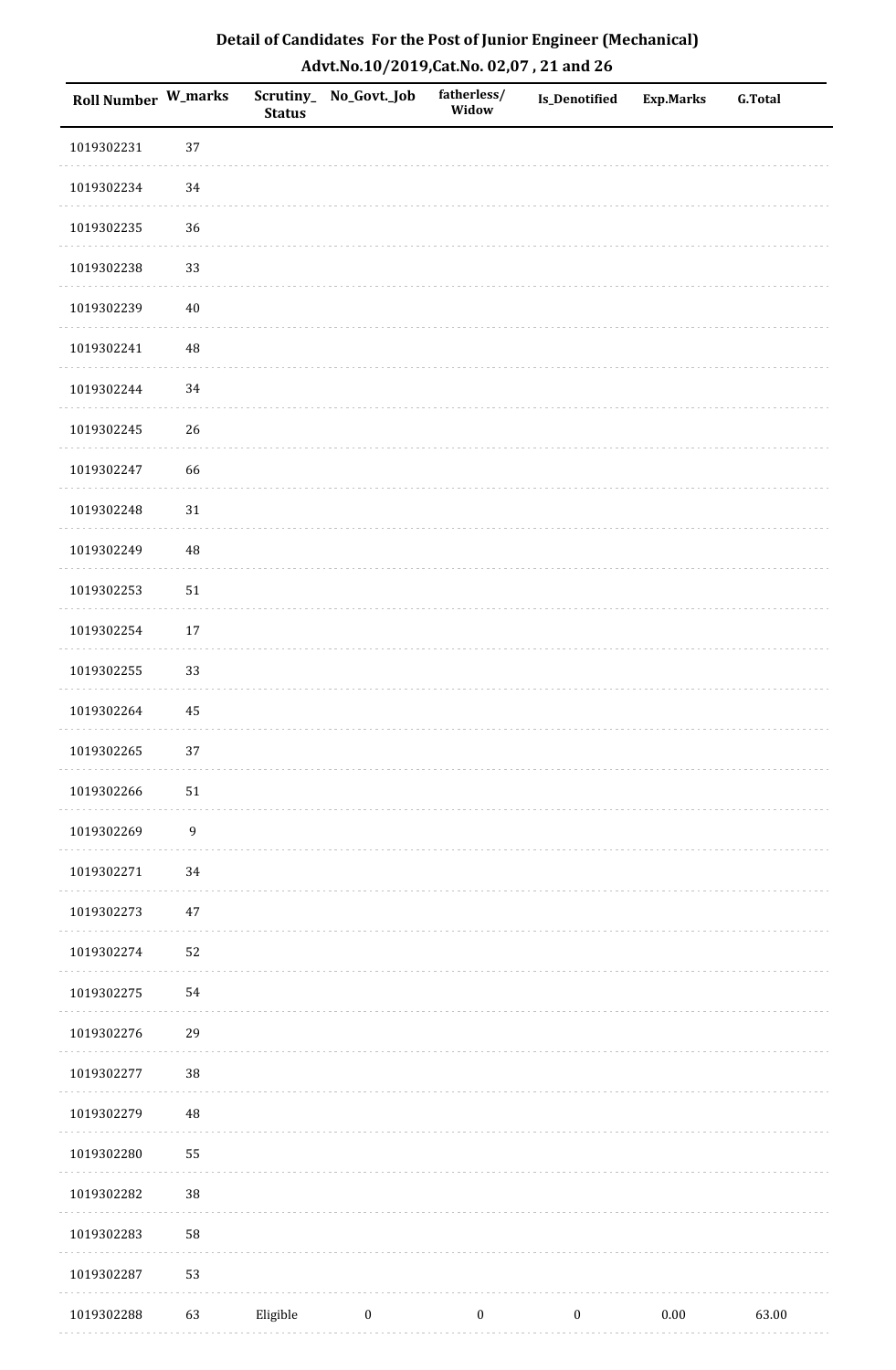| Detail of Candidates For the Post of Junior Engineer (Mechanical) |
|-------------------------------------------------------------------|
| Advt.No.10/2019,Cat.No. 02,07, 21 and 26                          |

| Roll Number W_marks |            | <b>Status</b> | Scrutiny_No_Govt._Job | fatherless/<br>Widow | Is_Denotified | <b>Exp.Marks</b> | <b>G.Total</b> |
|---------------------|------------|---------------|-----------------------|----------------------|---------------|------------------|----------------|
| 1019302289          | 32         |               |                       |                      |               |                  |                |
| 1019302290          | 37         |               |                       |                      |               |                  |                |
| 1019302291          | 52         |               |                       |                      |               |                  |                |
| 1019302293          | 59         |               |                       |                      |               |                  |                |
| 1019302298          | 23         |               |                       |                      |               |                  |                |
| 1019302299          | 43         |               |                       |                      |               |                  |                |
| 1019302300          | 59         |               |                       |                      |               |                  |                |
| 1019302301          | 28         |               |                       |                      |               |                  |                |
| 1019302302          | 43         |               |                       |                      |               |                  |                |
| 1019302303          | 37         |               |                       |                      |               |                  |                |
| 1019302304          | 36         |               |                       |                      |               |                  |                |
| 1019302305          | 42         |               |                       |                      |               |                  |                |
| 1019302308          | 45         |               |                       |                      |               |                  |                |
| 1019302310          | 52         |               |                       |                      |               |                  |                |
| 1019302311          | 55         |               |                       |                      |               |                  |                |
| 1019302312          | $24\,$     |               |                       |                      |               |                  |                |
| 1019302313          | $41\,$     |               |                       |                      |               |                  |                |
| 1019302316          | 34         |               |                       |                      |               |                  |                |
| 1019302317          | 40         |               |                       |                      |               |                  |                |
| 1019302320          | 51         |               |                       |                      |               |                  |                |
| 1019302322          | ${\bf 50}$ |               |                       |                      |               |                  |                |
| 1019302324          | 42         |               |                       |                      |               |                  |                |
| 1019302327          | 55         |               |                       |                      |               |                  |                |
| 1019302330          | 49         |               |                       |                      |               |                  |                |
| 1019302331          | 32         |               |                       |                      |               |                  |                |
| 1019302334          | 56         |               |                       |                      |               |                  |                |
| 1019302336          | 39         |               |                       |                      |               |                  |                |
| 1019302337          | $38\,$     |               |                       |                      |               |                  |                |
| 1019302339          | $18\,$     |               |                       |                      |               |                  |                |
| 1019302341          | 43         |               |                       |                      |               |                  |                |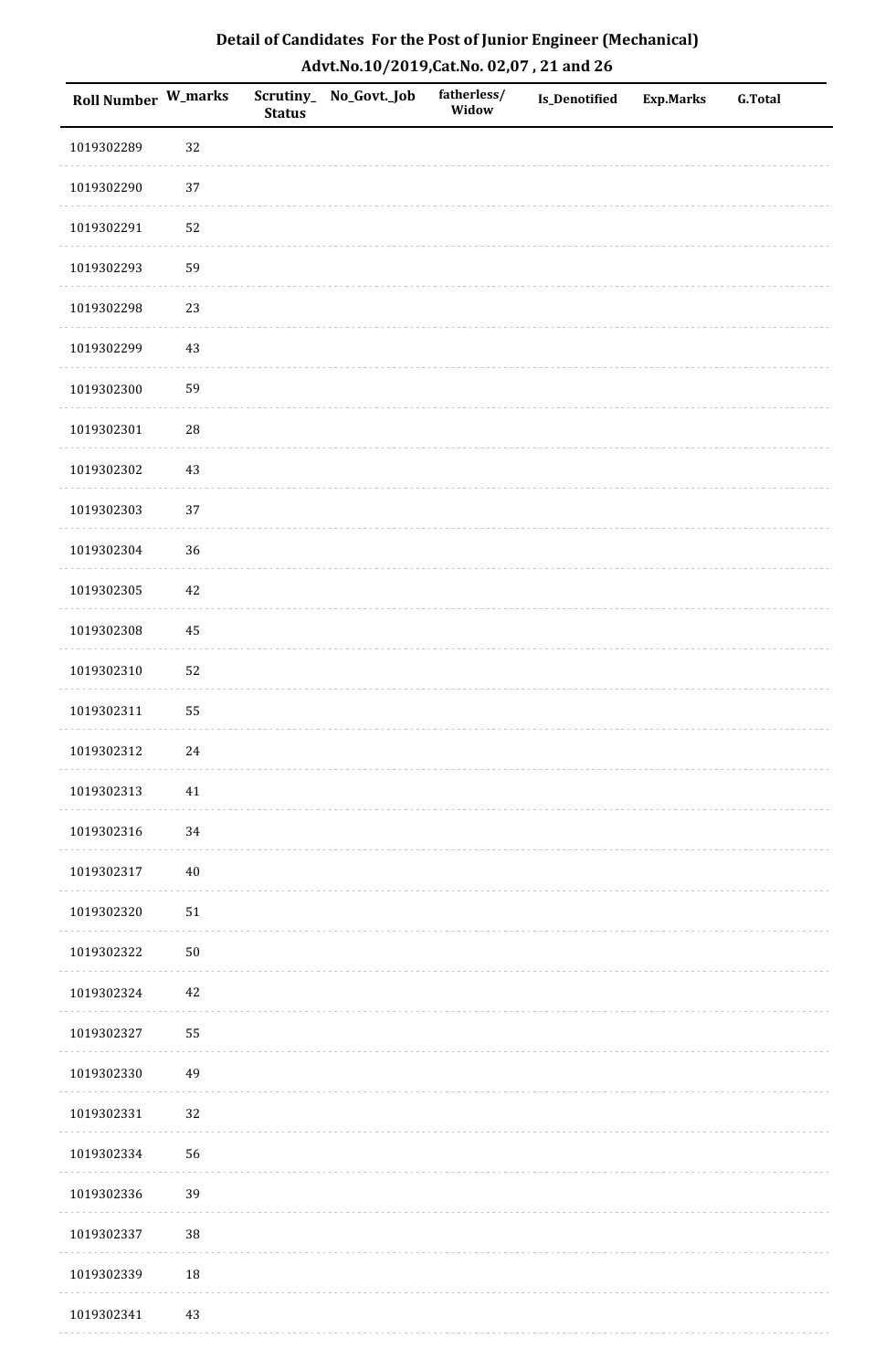| Roll Number W_marks |            | <b>Status</b> | Scrutiny_ No_Govt._Job | fatherless/<br>Widow | Is_Denotified    | <b>Exp.Marks</b> | <b>G.Total</b> |
|---------------------|------------|---------------|------------------------|----------------------|------------------|------------------|----------------|
| 1019302342          | 51         |               |                        |                      |                  |                  |                |
| 1019302343          | $32\,$     |               |                        |                      |                  |                  |                |
| 1019302344          | 49         |               |                        |                      |                  |                  |                |
| 1019302345          | ${\bf 50}$ |               |                        |                      |                  |                  |                |
| 1019302346          | $\bf 44$   |               |                        |                      |                  |                  |                |
| 1019302347          | 36         |               |                        |                      |                  |                  |                |
| 1019302350          | 42         |               |                        |                      |                  |                  |                |
| 1019302351          | 37         |               |                        |                      |                  |                  |                |
| 1019302352          | 51         |               |                        |                      |                  |                  |                |
| 1019302353          | 35         |               |                        |                      |                  |                  |                |
| 1019302354          | $31\,$     |               |                        |                      |                  |                  |                |
| 1019302357          | $41\,$     |               |                        |                      |                  |                  |                |
| 1019302358          | 43         |               |                        |                      |                  |                  |                |
| 1019302360          | 33         |               |                        |                      |                  |                  |                |
| 1019302362          | 56         |               |                        |                      |                  |                  |                |
| 1019302364          | 35         |               |                        |                      |                  |                  |                |
| 1019302367          | $\bf 44$   |               |                        |                      |                  |                  |                |
| 1019302369          | $30\,$     |               |                        |                      |                  |                  |                |
| 1019302372          | 68         | Eligible      | $\bf{0}$               | $\boldsymbol{0}$     | $\boldsymbol{0}$ | $0.00\,$         | 68.00          |
| 1019302373          | 55         |               |                        |                      |                  |                  |                |
| 1019302375          | 35         |               |                        |                      |                  |                  |                |
| 1019302376          | $38\,$     |               |                        |                      |                  |                  |                |
| 1019302377          | 43         |               |                        |                      |                  |                  |                |
| 1019302378          | $43\,$     |               |                        |                      |                  |                  |                |
| 1019302379          | 33         |               |                        |                      |                  |                  |                |
| 1019302380          | 34         |               |                        |                      |                  |                  |                |
| 1019302382          | 22         |               |                        |                      |                  |                  |                |
| 1019302383          | 32         |               |                        |                      |                  |                  |                |
| 1019302384          | 53         |               |                        |                      |                  |                  |                |
| 1019302385          | 51         |               |                        |                      |                  |                  |                |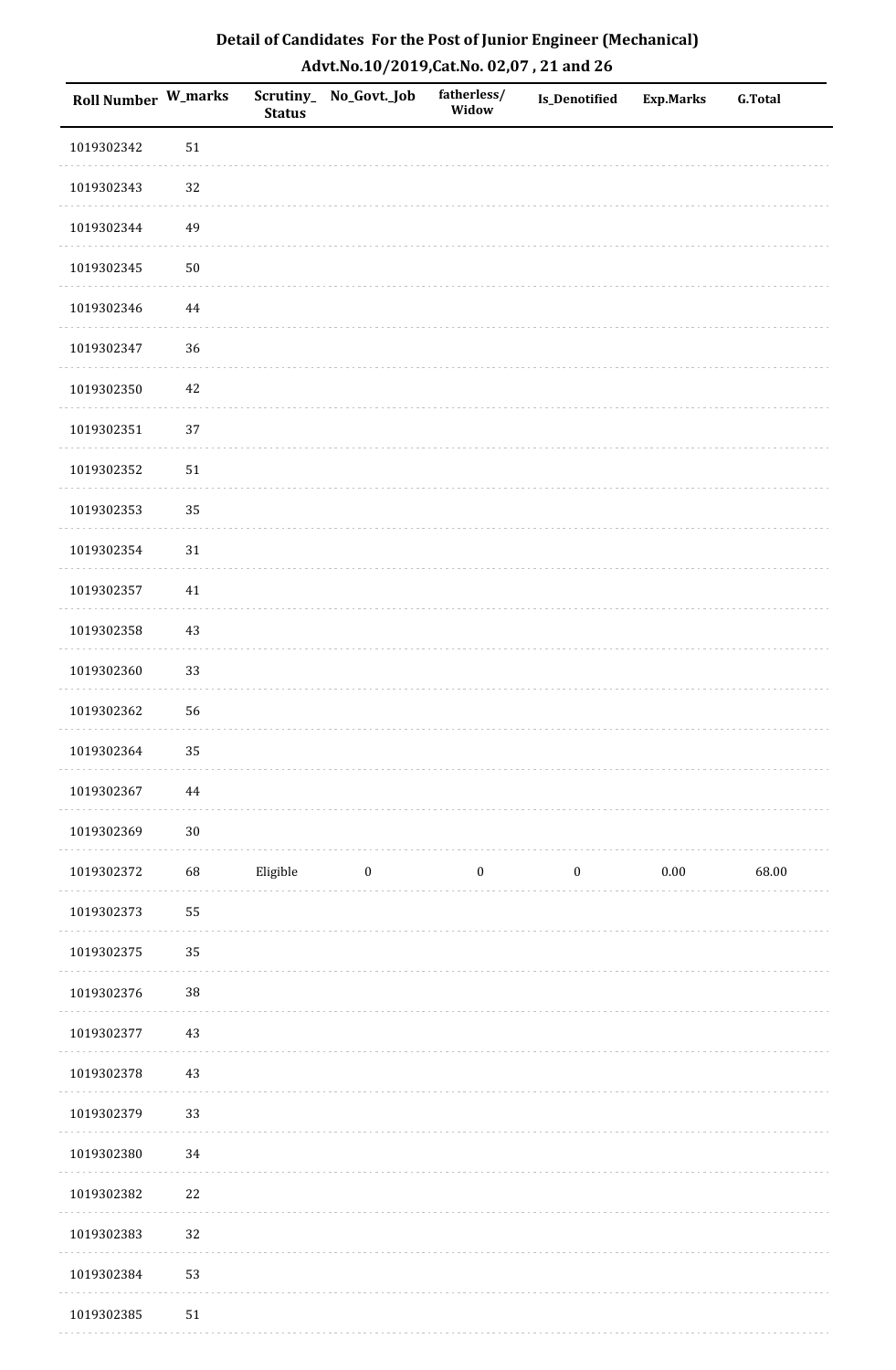| Roll Number W_marks |             | <b>Status</b> | Scrutiny_No_Govt._Job | fatherless/<br>Widow | <b>Is_Denotified</b> | <b>Exp.Marks</b> | <b>G.Total</b> |
|---------------------|-------------|---------------|-----------------------|----------------------|----------------------|------------------|----------------|
| 1019302386          | $\sqrt{46}$ | Eligible      | $\sqrt{5}$            | $\boldsymbol{0}$     | $\boldsymbol{0}$     | $0.00\,$         | $51.00\,$      |
| 1019302392          | 54          |               |                       |                      |                      |                  |                |
| 1019302393          | 57          |               |                       |                      |                      |                  |                |
| 1019302395          | 51          |               |                       |                      |                      |                  |                |
| 1019302396          | $38\,$      |               |                       |                      |                      |                  |                |
| 1019302398          | 33          | Absent        | $\boldsymbol{0}$      | $\boldsymbol{0}$     | $\boldsymbol{0}$     | $0.00\,$         |                |
| 1019302399          | 43          |               |                       |                      |                      |                  |                |
| 1019302402          | 56          |               |                       |                      |                      |                  |                |
| 1019302406          | 45          |               |                       |                      |                      |                  |                |
| 1019302410          | $32\,$      |               |                       |                      |                      |                  |                |
| 1019302411          | 67          | Eligible      | $\bf{0}$              | $\boldsymbol{0}$     | $\boldsymbol{0}$     | $0.00\,$         | 67.00          |
| 1019302414          | 35          |               |                       |                      |                      |                  |                |
| 1019302415          | 57          |               |                       |                      |                      |                  |                |
| 1019302416          | 37          |               |                       |                      |                      |                  |                |
| 1019302417          | 50          |               |                       |                      |                      |                  |                |
| 1019302423          | 34          |               |                       |                      |                      |                  |                |
| 1019302424          | $47\,$      |               |                       |                      |                      |                  |                |
| 1019302425          | 53          |               |                       |                      |                      |                  |                |
| 1019302427          | 33          |               |                       |                      |                      |                  |                |
| 1019302428          | ${\bf 50}$  |               |                       |                      |                      |                  |                |
| 1019302430          | 60          |               |                       |                      |                      |                  |                |
| 1019302431          | 42          |               |                       |                      |                      |                  |                |
| 1019302433          | 45          |               |                       |                      |                      |                  |                |
| 1019302434          | $\sqrt{3}$  |               |                       |                      |                      |                  |                |
| 1019302435          | 43          |               |                       |                      |                      |                  |                |
| 1019302436          | 37          |               |                       |                      |                      |                  |                |
| 1019302437          | 37          |               |                       |                      |                      |                  |                |
| 1019302438          | 38          |               |                       |                      |                      |                  |                |
| 1019302439          | 54          |               |                       |                      |                      |                  |                |
| 1019302441          | 50          |               |                       |                      |                      |                  |                |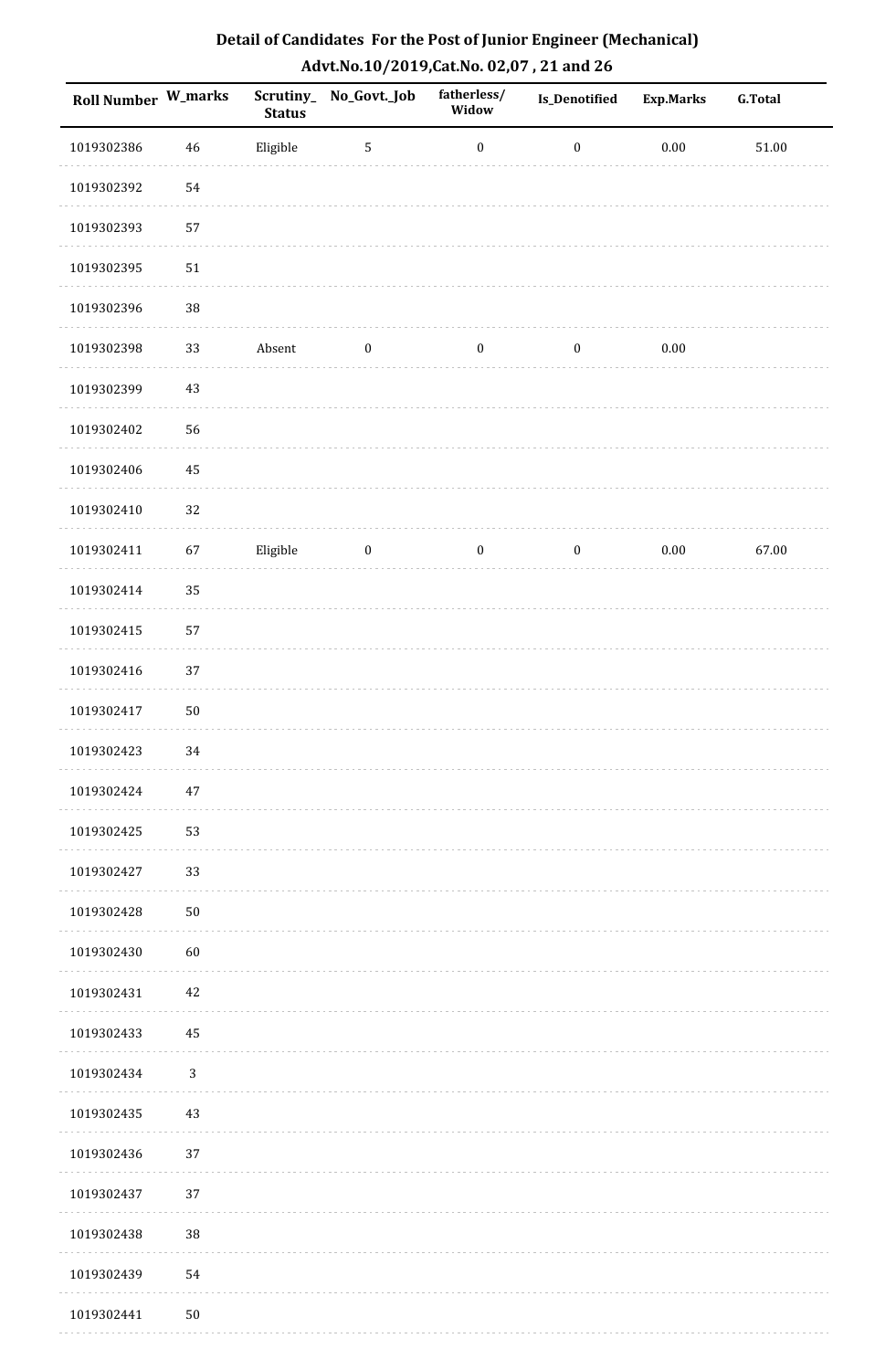| Roll Number W_marks |             | <b>Status</b> | Scrutiny_ No_Govt._Job | fatherless/<br>Widow | Is_Denotified | <b>Exp.Marks</b> | <b>G.Total</b> |
|---------------------|-------------|---------------|------------------------|----------------------|---------------|------------------|----------------|
| 1019302443          | 54          |               |                        |                      |               |                  |                |
| 1019302444          | 44          |               |                        |                      |               |                  |                |
| 1019302446          | $47\,$      |               |                        |                      |               |                  |                |
| 1019302448          | 44          |               |                        |                      |               |                  |                |
| 1019302449          | $41\,$      |               |                        |                      |               |                  |                |
| 1019302451          | $30\,$      |               |                        |                      |               |                  |                |
| 1019302452          | 45          |               |                        |                      |               |                  |                |
| 1019302453          | 50          |               |                        |                      |               |                  |                |
| 1019302454          | $41\,$      |               |                        |                      |               |                  |                |
| 1019302455          | 34          |               |                        |                      |               |                  |                |
| 1019302457          | 45          |               |                        |                      |               |                  |                |
| 1019302459          | $47\,$      |               |                        |                      |               |                  |                |
| 1019302460          | 53          |               |                        |                      |               |                  |                |
| 1019302461          | 39          |               |                        |                      |               |                  |                |
| 1019302464          | $30\,$      |               |                        |                      |               |                  |                |
| 1019302465          | 55          |               |                        |                      |               |                  |                |
| 1019302466          | $36\,$      |               |                        |                      |               |                  |                |
| 1019302468          | 56          |               |                        |                      |               |                  |                |
| 1019302470          | $40\,$      |               |                        |                      |               |                  |                |
| 1019302472          | 39          |               |                        |                      |               |                  |                |
| 1019302473          | $\sqrt{28}$ |               |                        |                      |               |                  |                |
| 1019302474          | 32          |               |                        |                      |               |                  |                |
| 1019302475          | 42          |               |                        |                      |               |                  |                |
| 1019302477          | 43          |               |                        |                      |               |                  |                |
| 1019302478          | 45          |               |                        |                      |               |                  |                |
| 1019302481          | 32          |               |                        |                      |               |                  |                |
| 1019302482          | 48          |               |                        |                      |               |                  |                |
| 1019302485          | 37          |               |                        |                      |               |                  |                |
| 1019302486          | 32          |               |                        |                      |               |                  |                |
| 1019302487          | $\sqrt{28}$ |               |                        |                      |               |                  |                |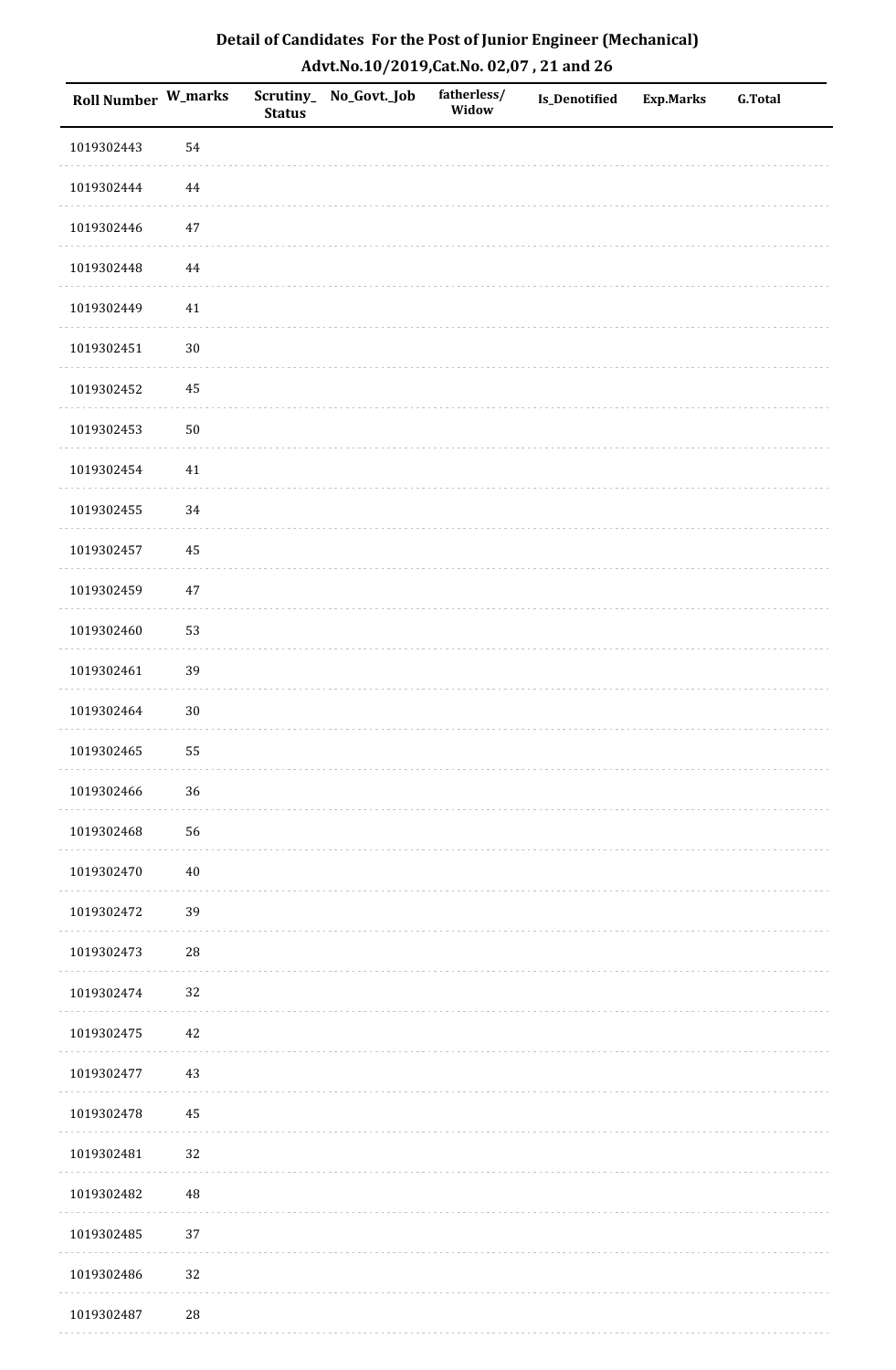| Detail of Candidates For the Post of Junior Engineer (Mechanical) |
|-------------------------------------------------------------------|
| Advt.No.10/2019, Cat.No. 02,07, 21 and 26                         |

| Roll Number W_marks |                 | <b>Status</b> | Scrutiny_No_Govt._Job | fatherless/<br>Widow | Is_Denotified | <b>Exp.Marks</b> | <b>G.Total</b> |
|---------------------|-----------------|---------------|-----------------------|----------------------|---------------|------------------|----------------|
| 1019302490          | $47\,$          |               |                       |                      |               |                  |                |
| 1019302491          | $\sqrt{28}$     |               |                       |                      |               |                  |                |
| 1019302492          | 46              |               |                       |                      |               |                  |                |
| 1019302494          | 33              |               |                       |                      |               |                  |                |
| 1019302495          | 28              |               |                       |                      |               |                  |                |
| 1019302497          | 66              |               |                       |                      |               |                  |                |
| 1019302498          | 37              |               |                       |                      |               |                  |                |
| 1019302499          | $27\,$          |               |                       |                      |               |                  |                |
| 1019302500          | 53              |               |                       |                      |               |                  |                |
| 1019302501          | 46              |               |                       |                      |               |                  |                |
| 1019302502          | 46              |               |                       |                      |               |                  |                |
| 1019302503          | 47              |               |                       |                      |               |                  |                |
| 1019302504          | $38\,$          |               |                       |                      |               |                  |                |
| 1019302505          | 57              |               |                       |                      |               |                  |                |
| 1019302506          | 39              |               |                       |                      |               |                  |                |
| 1019302507          | 46              |               |                       |                      |               |                  |                |
| 1019302509          | 49              |               |                       |                      |               |                  |                |
| 1019302510          | $38\,$          |               |                       |                      |               |                  |                |
| 1019302511          | $37\,$          |               |                       |                      |               |                  |                |
| 1019302512          | ${\bf 50}$      |               |                       |                      |               |                  |                |
| 1019302513          | 45              |               |                       |                      |               |                  |                |
| 1019302514          | $38\,$          |               |                       |                      |               |                  |                |
| 1019302516          | 59              |               |                       |                      |               |                  |                |
| 1019302517          | $31\,$          |               |                       |                      |               |                  |                |
| 1019302519          | 65              |               |                       |                      |               |                  |                |
| 1019302521          | 54              |               |                       |                      |               |                  |                |
| 1019302523          | 36              |               |                       |                      |               |                  |                |
| 1019302524          | 41              |               |                       |                      |               |                  |                |
| 1019302525          | 40              |               |                       |                      |               |                  |                |
| 1019302526          | <b>REJECTED</b> |               |                       |                      |               |                  | $0.00\,$       |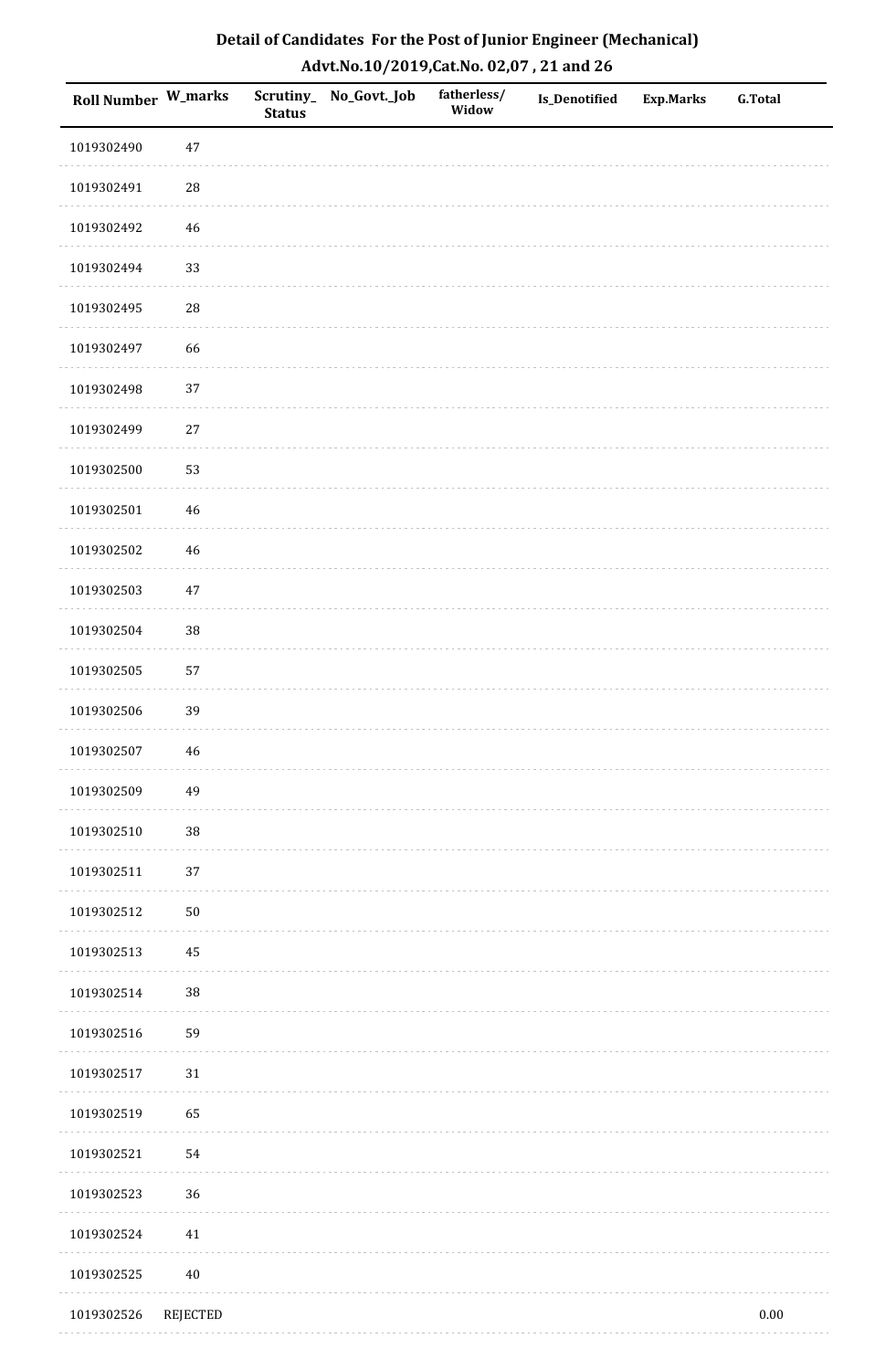| Detail of Candidates For the Post of Junior Engineer (Mechanical) |
|-------------------------------------------------------------------|
| Advt.No.10/2019,Cat.No. 02,07, 21 and 26                          |

| <b>Roll Number W_marks</b> |             | <b>Status</b> | Scrutiny_ No_Govt._Job | fatherless/<br>Widow | Is_Denotified    | <b>Exp.Marks</b> | <b>G.Total</b> |
|----------------------------|-------------|---------------|------------------------|----------------------|------------------|------------------|----------------|
| 1019302527                 | 44          |               |                        |                      |                  |                  |                |
| 1019302531                 | 49          |               |                        |                      |                  |                  |                |
| 1019302532                 | 54          |               |                        |                      |                  |                  |                |
| 1019302534                 | 51          |               |                        |                      |                  |                  |                |
| 1019302535                 | 54          |               |                        |                      |                  |                  |                |
| 1019302537                 | $50\,$      |               |                        |                      |                  |                  |                |
| 1019302539                 | 48          |               |                        |                      |                  |                  |                |
| 1019302540                 | 42          |               |                        |                      |                  |                  |                |
| 1019302541                 | 37          |               |                        |                      |                  |                  |                |
| 1019302543                 | 33          |               |                        |                      |                  |                  |                |
| 1019302544                 | 52          |               |                        |                      |                  |                  |                |
| 1019302546                 | 26          |               |                        |                      |                  |                  |                |
| 1019302547                 | $41\,$      |               |                        |                      |                  |                  |                |
| 1019302548                 | $\rm 48$    |               |                        |                      |                  |                  |                |
| 1019302549                 | 65          | Eligible      | 5                      | $\boldsymbol{0}$     | $\boldsymbol{0}$ | $0.00\,$         | 70.00          |
| 1019302551                 | $\sqrt{46}$ |               |                        |                      |                  |                  |                |
| 1019302553                 | $\rm 48$    |               |                        |                      |                  |                  |                |
| 1019302554                 | 39          |               |                        |                      |                  |                  |                |
| 1019302555                 | 37          |               |                        |                      |                  |                  |                |
| 1019302557                 | 52          |               |                        |                      |                  |                  |                |
| 1019302559                 | $42\,$      |               |                        |                      |                  |                  |                |
| 1019302562                 | 49          |               |                        |                      |                  |                  |                |
| 1019302563                 | 37          |               |                        |                      |                  |                  |                |
| 1019302564                 | 39          |               |                        |                      |                  |                  |                |
| 1019302568                 | $38\,$      |               |                        |                      |                  |                  |                |
| 1019302570                 | $17\,$      |               |                        |                      |                  |                  |                |
| 1019302571                 | 52          |               |                        |                      |                  |                  |                |
| 1019302573                 | 49          |               |                        |                      |                  |                  |                |
| 1019302575                 | 39          |               |                        |                      |                  |                  |                |
| 1019302579                 | 59          |               |                        |                      |                  |                  |                |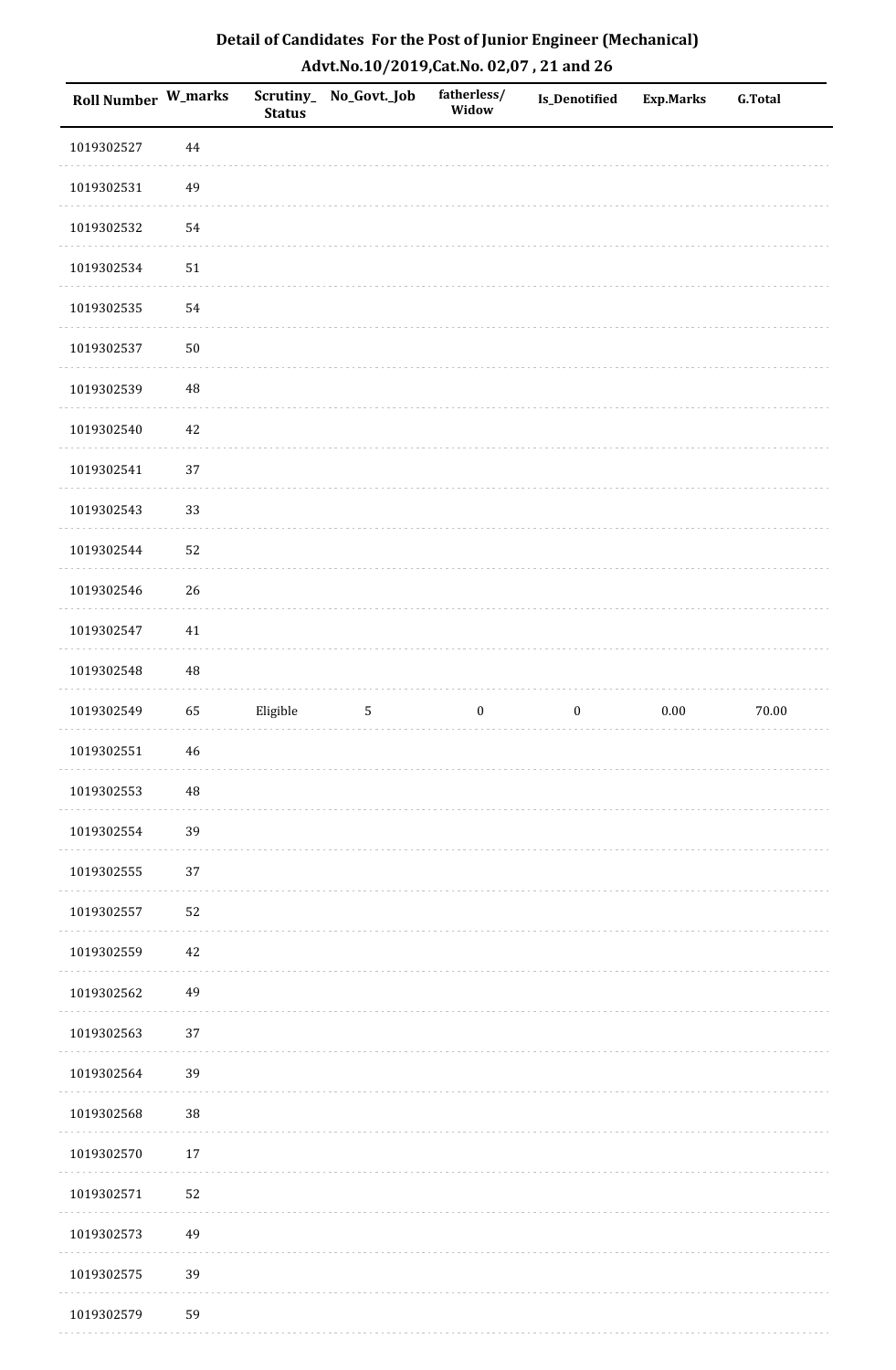| Roll Number W_marks |          | <b>Status</b> | Scrutiny_No_Govt._Job | fatherless/<br>Widow | Is_Denotified | <b>Exp.Marks</b> | <b>G.Total</b> |
|---------------------|----------|---------------|-----------------------|----------------------|---------------|------------------|----------------|
| 1019302581          | 55       |               |                       |                      |               |                  |                |
| 1019302583          | 44       |               |                       |                      |               |                  |                |
| 1019302584          | $\bf 45$ |               |                       |                      |               |                  |                |
| 1019302586          | 28       |               |                       |                      |               |                  |                |
| 1019302587          | 34       |               |                       |                      |               |                  |                |
| 1019302589          | $47\,$   |               |                       |                      |               |                  |                |
| 1019302590          | $30\,$   |               |                       |                      |               |                  |                |
| 1019302591          | $40\,$   |               |                       |                      |               |                  |                |
| 1019302592          | 29       |               |                       |                      |               |                  |                |
| 1019302593          | 58       |               |                       |                      |               |                  |                |
| 1019302594          | 24       |               |                       |                      |               |                  |                |
| 1019302595          | 38       |               |                       |                      |               |                  |                |
| 1019302596          | 38       |               |                       |                      |               |                  |                |
| 1019302598          | $43\,$   |               |                       |                      |               |                  |                |
| 1019302599          | 19       |               |                       |                      |               |                  |                |
| 1019302601          | $41\,$   |               |                       |                      |               |                  |                |
| 1019302603          | 49       |               |                       |                      |               |                  |                |
| 1019302608          | 54       |               |                       |                      |               |                  |                |
| 1019302609          | $47\,$   |               |                       |                      |               |                  |                |
| 1019302611          | $31\,$   |               |                       |                      |               |                  |                |
| 1019302615          | $50\,$   |               |                       |                      |               |                  |                |
| 1019302616          | 35       |               |                       |                      |               |                  |                |
| 1019302618          | 58       |               |                       |                      |               |                  |                |
| 1019302621          | 53       |               |                       |                      |               |                  |                |
| 1019302622          | $11\,$   |               |                       |                      |               |                  |                |
| 1019302623          | 29       |               |                       |                      |               |                  |                |
| 1019302627          | $43\,$   |               |                       |                      |               |                  |                |
| 1019302629          | 42       |               |                       |                      |               |                  |                |
| 1019302632          | $47\,$   |               |                       |                      |               |                  |                |
| 1019302634          | 55       |               |                       |                      |               |                  |                |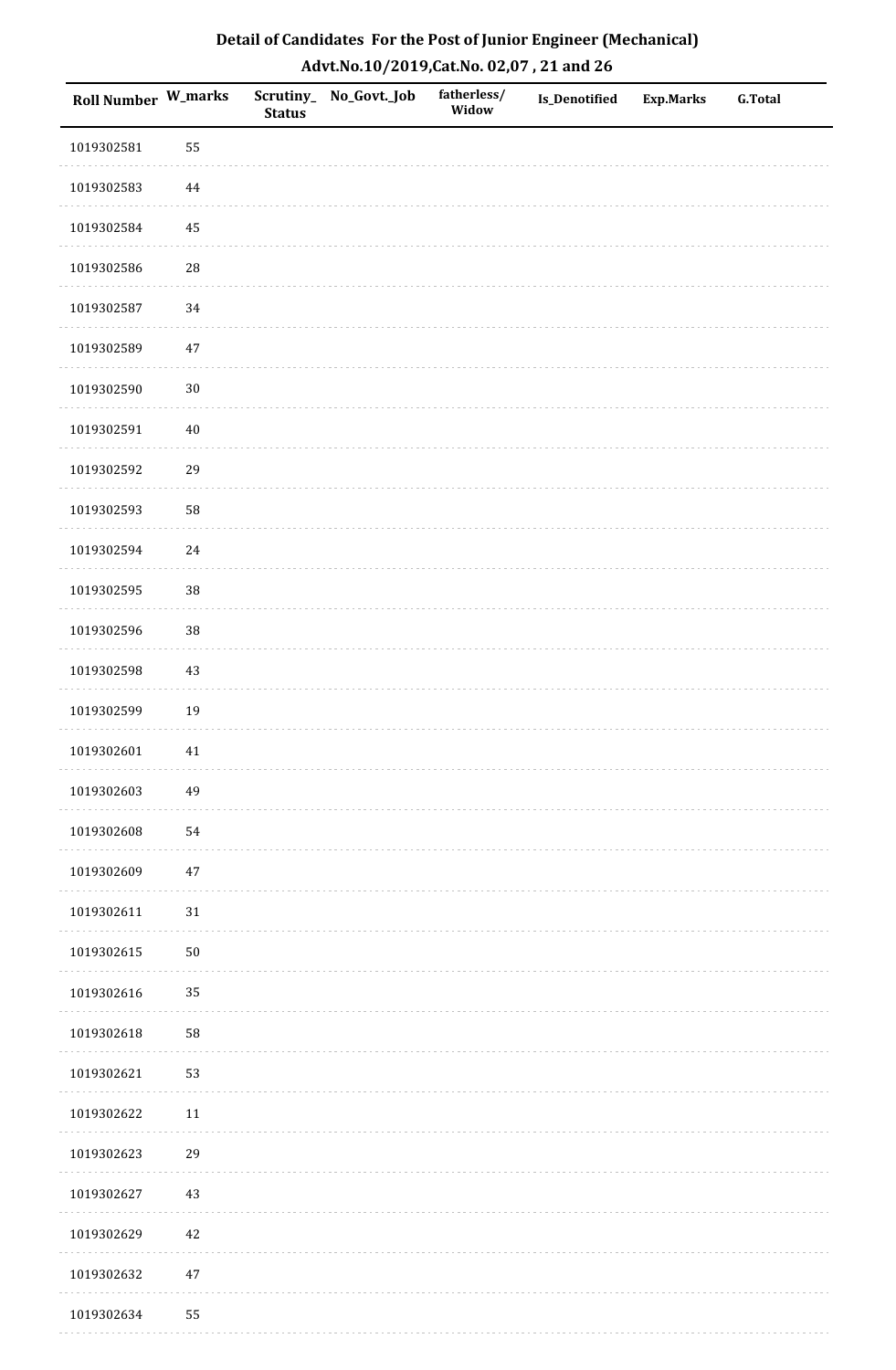| <b>Roll Number W_marks</b> |          | <b>Status</b> | Scrutiny_No_Govt._Job | fatherless/<br>Widow | Is_Denotified | <b>Exp.Marks</b> | <b>G.Total</b> |
|----------------------------|----------|---------------|-----------------------|----------------------|---------------|------------------|----------------|
| 1019302635                 | $31\,$   |               |                       |                      |               |                  |                |
| 1019302636                 | $37\,$   |               |                       |                      |               |                  |                |
| 1019302638                 | 49       |               |                       |                      |               |                  |                |
| 1019302641                 | $47\,$   |               |                       |                      |               |                  |                |
| 1019302646                 | $43\,$   |               |                       |                      |               |                  |                |
| 1019302647                 | 33       |               |                       |                      |               |                  |                |
| 1019302648                 | $43\,$   |               |                       |                      |               |                  |                |
| 1019302651                 | 52       |               |                       |                      |               |                  |                |
| 1019302652                 | $50\,$   |               |                       |                      |               |                  |                |
| 1019302653                 | REJECTED |               |                       |                      |               |                  | $0.00\,$       |
| 1019302656                 | $31\,$   |               |                       |                      |               |                  |                |
| 1019302660                 | 52       |               |                       |                      |               |                  |                |
| 1019302661                 | 23       |               |                       |                      |               |                  |                |
| 1019302662                 | $40\,$   |               |                       |                      |               |                  |                |
| 1019302663                 | $40\,$   |               |                       |                      |               |                  |                |
| 1019302667                 | 37       |               |                       |                      |               |                  |                |
| 1019302668                 | $25\,$   |               |                       |                      |               |                  |                |
| 1019302669                 | $22\,$   |               |                       |                      |               |                  |                |
| 1019302670                 | 48       |               |                       |                      |               |                  |                |
| 1019302671                 | 45       |               |                       |                      |               |                  |                |
| 1019302673                 | 56       |               |                       |                      |               |                  |                |
| 1019302674                 | 49       |               |                       |                      |               |                  |                |
| 1019302675                 | 49       |               |                       |                      |               |                  |                |
| 1019302677                 | $43\,$   |               |                       |                      |               |                  |                |
| 1019302678                 | $40\,$   |               |                       |                      |               |                  |                |
| 1019302681                 | $47\,$   |               |                       |                      |               |                  |                |
| 1019302685                 | 32       |               |                       |                      |               |                  |                |
| 1019302686                 | 49       |               |                       |                      |               |                  |                |
| 1019302688                 | 51       |               |                       |                      |               |                  |                |
| 1019302689                 | 32       |               |                       |                      |               |                  |                |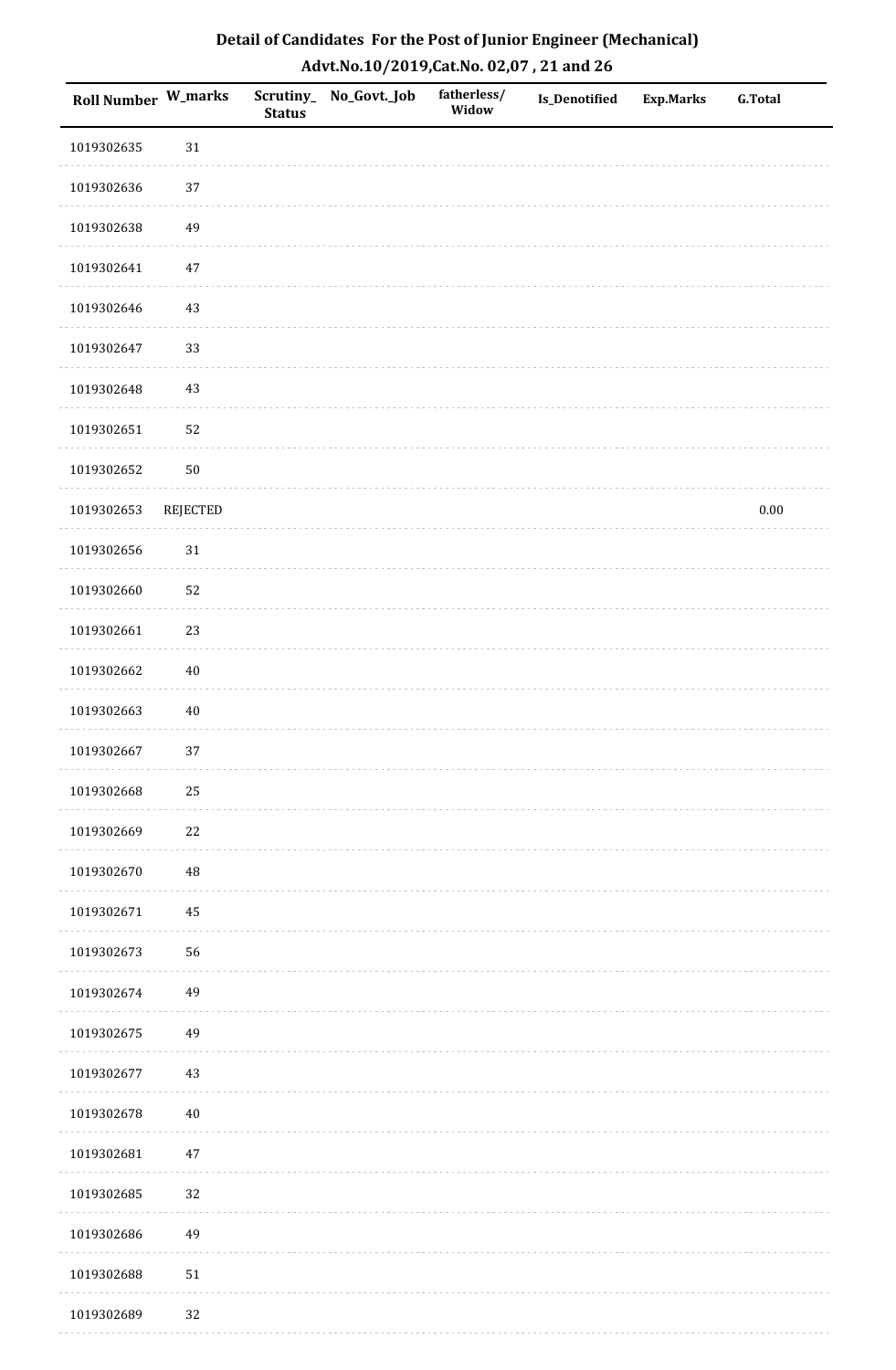| Roll Number W_marks |            | <b>Status</b> | Scrutiny_No_Govt._Job | fatherless/<br>Widow | Is_Denotified    | <b>Exp.Marks</b> | G.Total  |
|---------------------|------------|---------------|-----------------------|----------------------|------------------|------------------|----------|
| 1019302691          | 33         |               |                       |                      |                  |                  |          |
| 1019302692          | 55         |               |                       |                      |                  |                  |          |
| 1019302694          | 54         |               |                       |                      |                  |                  |          |
| 1019302695          | 32         |               |                       |                      |                  |                  |          |
| 1019302698          | 48         |               |                       |                      |                  |                  |          |
| 1019302700          | 36         |               |                       |                      |                  |                  |          |
| 1019302703          | 35         |               |                       |                      |                  |                  |          |
| 1019302704          | 64         |               |                       |                      |                  |                  |          |
| 1019302707          | 53         |               |                       |                      |                  |                  |          |
| 1019302708          | ${\bf 28}$ |               |                       |                      |                  |                  |          |
| 1019302709          | 32         |               |                       |                      |                  |                  |          |
| 1019302714          | $41\,$     |               |                       |                      |                  |                  |          |
| 1019302715          | $40\,$     |               |                       |                      |                  |                  |          |
| 1019302716          | 54         |               |                       |                      |                  |                  |          |
| 1019302717          | 63         |               |                       |                      |                  |                  |          |
| 1019302718          | 43         |               |                       |                      |                  |                  |          |
| 1019302719          | 54         |               |                       |                      |                  |                  |          |
| 1019302720          | 37         |               |                       |                      |                  |                  |          |
| 1019302721          | $30\,$     |               |                       |                      |                  |                  |          |
| 1019302722          | 45         |               |                       |                      |                  |                  |          |
| 1019302724          | $\rm 48$   |               |                       |                      |                  |                  |          |
| 1019302727          | $38\,$     |               |                       |                      |                  |                  |          |
| 1019302728          | 33         |               |                       |                      |                  |                  |          |
| 1019302732          | 54         |               |                       |                      |                  |                  |          |
| 1019302733          | 42         |               |                       |                      |                  |                  |          |
| 1019302734          | REJECTED   |               |                       |                      |                  |                  | $0.00\,$ |
| 1019302735          | 44         | Absent        | $\bf{0}$              | $\bf{0}$             | $\boldsymbol{0}$ | 0.00             |          |
| 1019302736          | $40\,$     |               |                       |                      |                  |                  |          |
| 1019302737          | 36         |               |                       |                      |                  |                  |          |
| 1019302739          | 54         |               |                       |                      |                  |                  |          |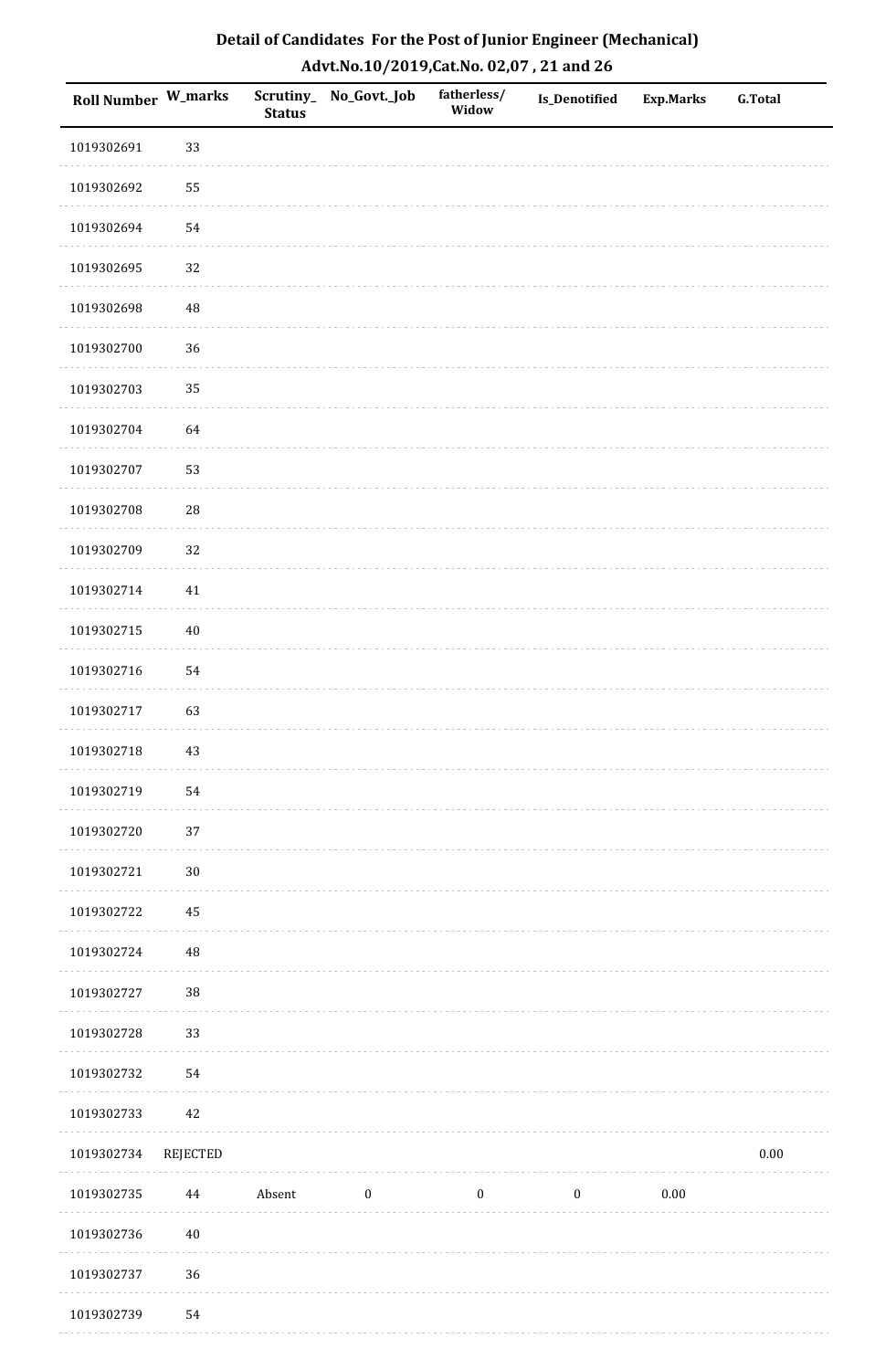| Roll Number W_marks |          | <b>Status</b> | Scrutiny_No_Govt._Job | fatherless/<br>Widow | Is_Denotified    | <b>Exp.Marks</b> | <b>G.Total</b> |
|---------------------|----------|---------------|-----------------------|----------------------|------------------|------------------|----------------|
| 1019302743          | 49       |               |                       |                      |                  |                  |                |
| 1019302744          | 26       |               |                       |                      |                  |                  |                |
| 1019302745          | $47\,$   |               |                       |                      |                  |                  |                |
| 1019302746          | 38       |               |                       |                      |                  |                  |                |
| 1019302749          | 35       |               |                       |                      |                  |                  |                |
| 1019302750          | 48       |               |                       |                      |                  |                  |                |
| 1019302753          | 45       |               |                       |                      |                  |                  |                |
| 1019302754          | 32       |               |                       |                      |                  |                  |                |
| 1019302757          | $51\,$   |               |                       |                      |                  |                  |                |
| 1019302758          | $47\,$   |               |                       |                      |                  |                  |                |
| 1019302760          | $50\,$   |               |                       |                      |                  |                  |                |
| 1019302762          | $31\,$   |               |                       |                      |                  |                  |                |
| 1019302763          | 37       |               |                       |                      |                  |                  |                |
| 1019302764          | 46       |               |                       |                      |                  |                  |                |
| 1019302765          | 58       |               |                       |                      |                  |                  |                |
| 1019302766          | 39       |               |                       |                      |                  |                  |                |
| 1019302767          | 49       |               |                       |                      |                  |                  |                |
| 1019302768          | 48       |               |                       |                      |                  |                  |                |
| 1019302771          | $47\,$   |               |                       |                      |                  |                  |                |
| 1019302772          | $30\,$   |               |                       |                      |                  |                  |                |
| 1019302773          | 38       |               |                       |                      |                  |                  |                |
| 1019302774          | 62       | Eligible      | $\bf{0}$              | $\boldsymbol{0}$     | $\boldsymbol{0}$ | $0.00\,$         | 62.00          |
| 1019302775          | $13\,$   |               |                       |                      |                  |                  |                |
| 1019302776          | $\bf 44$ |               |                       |                      |                  |                  |                |
| 1019302777          | 55       |               |                       |                      |                  |                  |                |
| 1019302778          | 37       |               |                       |                      |                  |                  |                |
| 1019302779          | 25       |               |                       |                      |                  |                  |                |
| 1019302782          | 39       |               |                       |                      |                  |                  |                |
| 1019302783          | 26       |               |                       |                      |                  |                  |                |
| 1019302785          |          | Not Eligible  |                       |                      |                  |                  |                |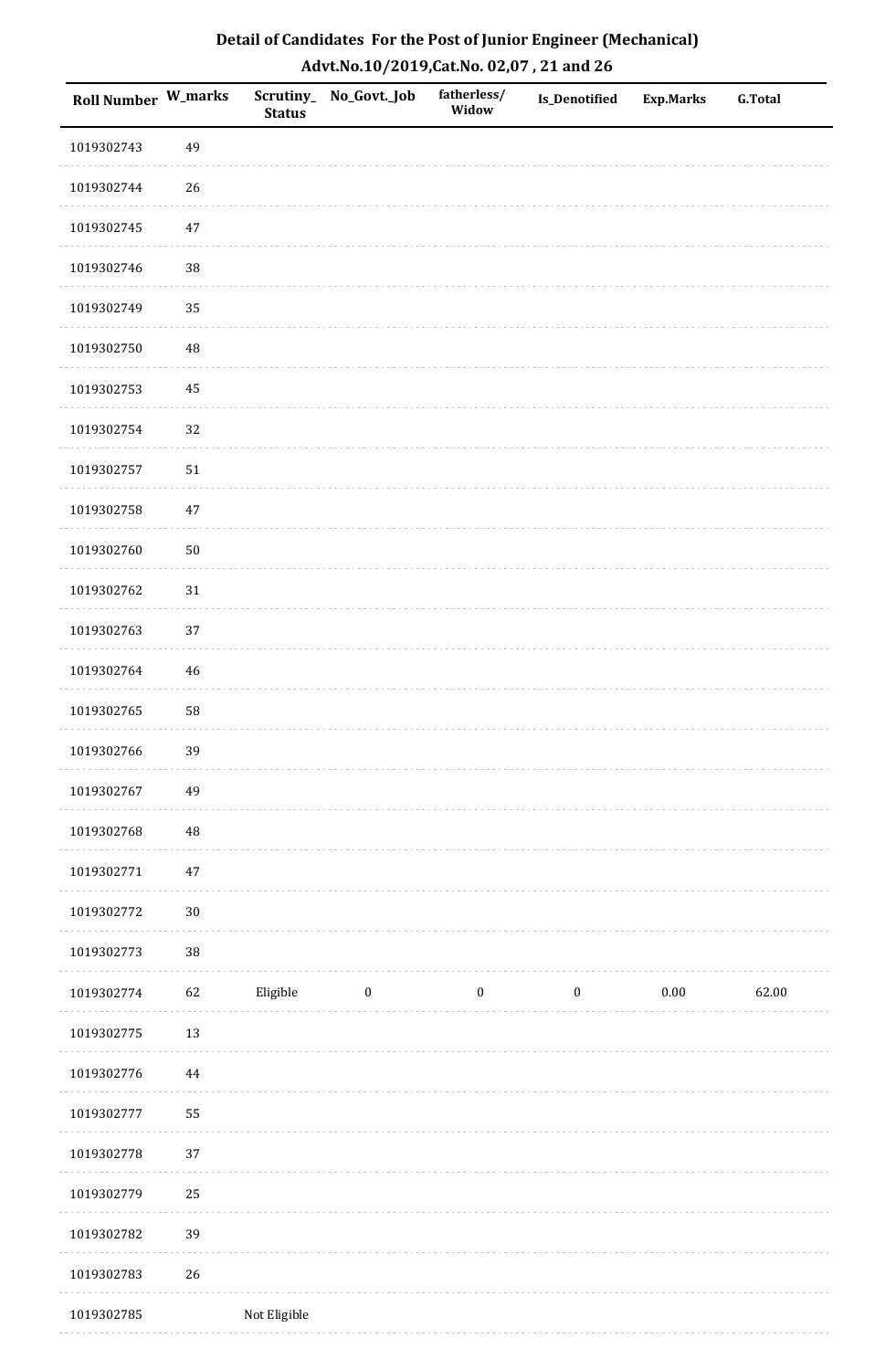| Detail of Candidates For the Post of Junior Engineer (Mechanical) |
|-------------------------------------------------------------------|
| Advt.No.10/2019,Cat.No. 02,07, 21 and 26                          |

| Roll Number W_marks |          | <b>Status</b> | Scrutiny_ No_Govt._Job | fatherless/<br>Widow | Is_Denotified | <b>Exp.Marks</b> | <b>G.Total</b> |
|---------------------|----------|---------------|------------------------|----------------------|---------------|------------------|----------------|
| 1019302787          | 33       |               |                        |                      |               |                  |                |
| 1019302789          | 54       |               |                        |                      |               |                  |                |
| 1019302790          | 61       |               |                        |                      |               |                  |                |
| 1019302791          | 51       |               |                        |                      |               |                  |                |
| 1019302792          | 52       |               |                        |                      |               |                  |                |
| 1019302793          | $40\,$   |               |                        |                      |               |                  |                |
| 1019302794          | $40\,$   |               |                        |                      |               |                  |                |
| 1019302796          | 38       |               |                        |                      |               |                  |                |
| 1019302797          | 35       |               |                        |                      |               |                  |                |
| 1019302798          | 61       |               |                        |                      |               |                  |                |
| 1019302799          | 58       |               |                        |                      |               |                  |                |
| 1019302800          | 36       |               |                        |                      |               |                  |                |
| 1019302801          | 58       |               |                        |                      |               |                  |                |
| 1019302802          | $41\,$   |               |                        |                      |               |                  |                |
| 1019302809          | 46       |               |                        |                      |               |                  |                |
| 1019302810          | $\rm 48$ |               |                        |                      |               |                  |                |
| 1019302811          | $43\,$   |               |                        |                      |               |                  |                |
| 1019302812          | 49       |               |                        |                      |               |                  |                |
| 1019302813          | 56       |               |                        |                      |               |                  |                |
| 1019302814          | $30\,$   |               |                        |                      |               |                  |                |
| 1019302815          | 31       |               |                        |                      |               |                  |                |
| 1019302816          | $40\,$   |               |                        |                      |               |                  |                |
| 1019302817          | $50\,$   |               |                        |                      |               |                  |                |
| 1019302818          | 52       |               |                        |                      |               |                  |                |
| 1019302820          | 49       |               |                        |                      |               |                  |                |
| 1019302821          | 25       |               |                        |                      |               |                  |                |
| 1019302827          | 38       |               |                        |                      |               |                  |                |
| 1019302830          | $47\,$   |               |                        |                      |               |                  |                |
| 1019302834          | 35       |               |                        |                      |               |                  |                |
| 1019302836          | 49       |               |                        |                      |               |                  |                |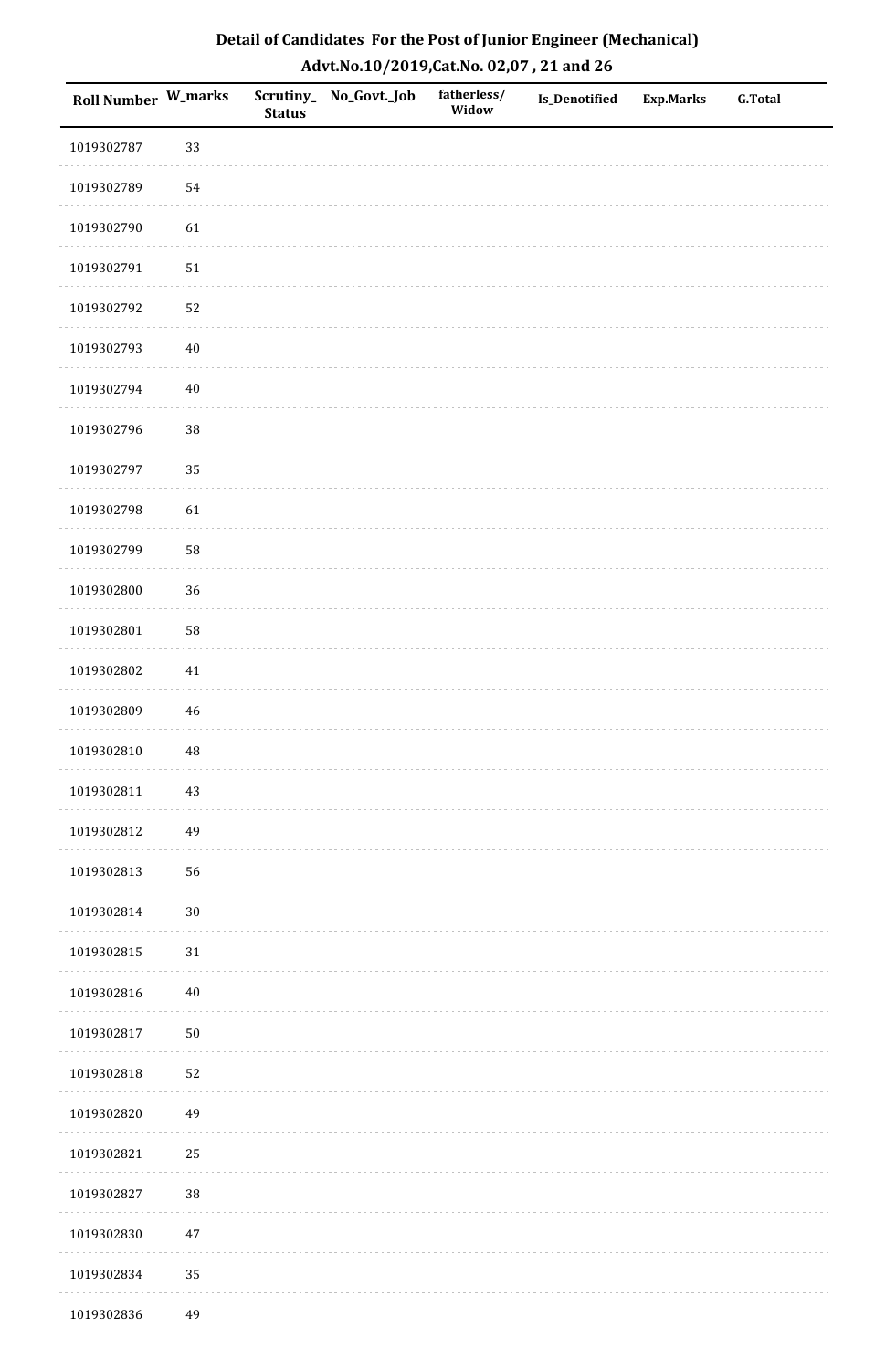| <b>Roll Number W_marks</b> |          | <b>Status</b> | Scrutiny_No_Govt._Job | fatherless/<br>Widow | Is_Denotified | <b>Exp.Marks</b> | <b>G.Total</b> |
|----------------------------|----------|---------------|-----------------------|----------------------|---------------|------------------|----------------|
| 1019302838                 | 35       |               |                       |                      |               |                  |                |
| 1019302839                 | 55       |               |                       |                      |               |                  |                |
| 1019302840                 | 59       |               |                       |                      |               |                  |                |
| 1019302841                 | 67       |               |                       |                      |               |                  |                |
| 1019302842                 | $46\,$   |               |                       |                      |               |                  |                |
| 1019302845                 | 34       |               |                       |                      |               |                  |                |
| 1019302851                 | $27\,$   |               |                       |                      |               |                  |                |
| 1019302852                 | 61       |               |                       |                      |               |                  |                |
| 1019302855                 | 39       |               |                       |                      |               |                  |                |
| 1019302856                 | 32       |               |                       |                      |               |                  |                |
| 1019302859                 | 37       |               |                       |                      |               |                  |                |
| 1019302860                 | 38       |               |                       |                      |               |                  |                |
| 1019302861                 | 36       |               |                       |                      |               |                  |                |
| 1019302864                 | 25       |               |                       |                      |               |                  |                |
| 1019302865                 | $40\,$   |               |                       |                      |               |                  |                |
| 1019302867                 | $43\,$   |               |                       |                      |               |                  |                |
| 1019302869                 | $51\,$   |               |                       |                      |               |                  |                |
| 1019302870                 | 33       |               |                       |                      |               |                  |                |
| 1019302871                 | $40\,$   |               |                       |                      |               |                  |                |
| 1019302872                 | 56       |               |                       |                      |               |                  |                |
| 1019302875                 | 32       |               |                       |                      |               |                  |                |
| 1019302876                 | $\rm 48$ |               |                       |                      |               |                  |                |
| 1019302878                 | $34\,$   |               |                       |                      |               |                  |                |
| 1019302879                 | 42       |               |                       |                      |               |                  |                |
| 1019302880                 | $42\,$   |               |                       |                      |               |                  |                |
| 1019302883                 | 26       |               |                       |                      |               |                  |                |
| 1019302884                 | 46       |               |                       |                      |               |                  |                |
| 1019302886                 | $46\,$   |               |                       |                      |               |                  |                |
| 1019302887                 | 35       |               |                       |                      |               |                  |                |
| 1019302889                 | 52       |               |                       |                      |               |                  |                |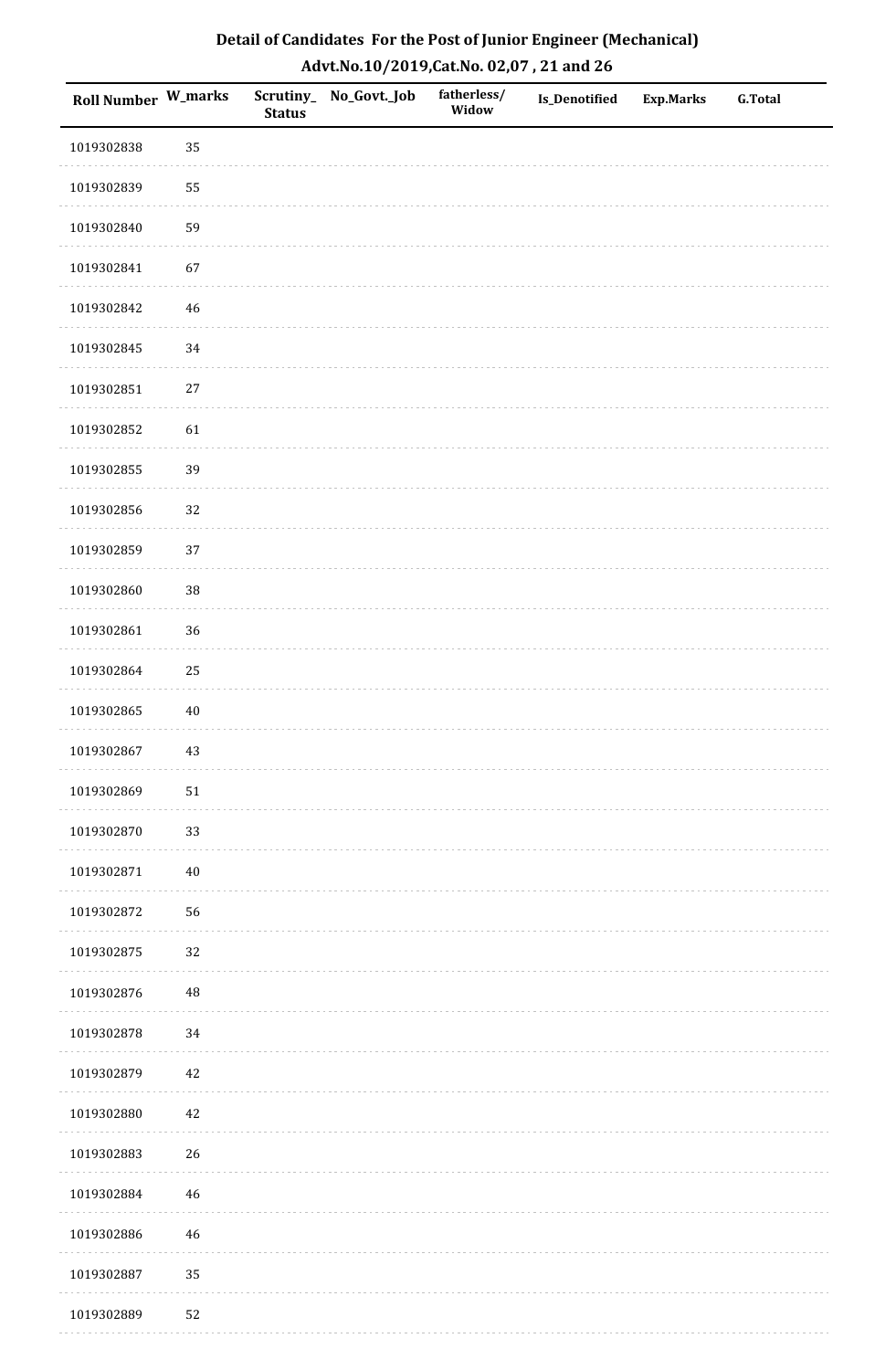| Detail of Candidates For the Post of Junior Engineer (Mechanical) |
|-------------------------------------------------------------------|
| Advt.No.10/2019,Cat.No. 02,07, 21 and 26                          |

| Roll Number W_marks |          | <b>Status</b> | Scrutiny_ No_Govt._Job | fatherless/<br>Widow | Is_Denotified | <b>Exp.Marks</b> | <b>G.Total</b> |
|---------------------|----------|---------------|------------------------|----------------------|---------------|------------------|----------------|
| 1019302890          | 43       |               |                        |                      |               |                  |                |
| 1019302891          | $\rm 48$ |               |                        |                      |               |                  |                |
| 1019302892          | $17\,$   |               |                        |                      |               |                  |                |
| 1019302894          | $42\,$   |               |                        |                      |               |                  |                |
| 1019302895          | 29       |               |                        |                      |               |                  |                |
| 1019302896          | 39       |               |                        |                      |               |                  |                |
| 1019302897          | 38       |               |                        |                      |               |                  |                |
| 1019302900          | $\bf 44$ |               |                        |                      |               |                  |                |
| 1019302902          | $42\,$   |               |                        |                      |               |                  |                |
| 1019302903          | 41       |               |                        |                      |               |                  |                |
| 1019302906          | 41       |               |                        |                      |               |                  |                |
| 1019302907          | 29       |               |                        |                      |               |                  |                |
| 1019302908          | 25       |               |                        |                      |               |                  |                |
| 1019302910          | 53       |               |                        |                      |               |                  |                |
| 1019302911          | $42\,$   |               |                        |                      |               |                  |                |
| 1019302913          | 59       |               |                        |                      |               |                  |                |
| 1019302914          | 34       |               |                        |                      |               |                  |                |
| 1019302915          | 32       |               |                        |                      |               |                  |                |
| 1019302917          | 58       |               |                        |                      |               |                  |                |
| 1019302918          | 33       |               |                        |                      |               |                  |                |
| 1019302920          | 53       |               |                        |                      |               |                  |                |
| 1019302921          | 46       |               |                        |                      |               |                  |                |
| 1019302922          | 49       |               |                        |                      |               |                  |                |
| 1019302923          | 52       |               |                        |                      |               |                  |                |
| 1019302924          | 42       |               |                        |                      |               |                  |                |
| 1019302925          | 54       |               |                        |                      |               |                  |                |
| 1019302927          | 58       |               |                        |                      |               |                  |                |
| 1019302929          | $42\,$   |               |                        |                      |               |                  |                |
| 1019302930          | 49       |               |                        |                      |               |                  |                |
| 1019302931          | 55       |               |                        |                      |               |                  |                |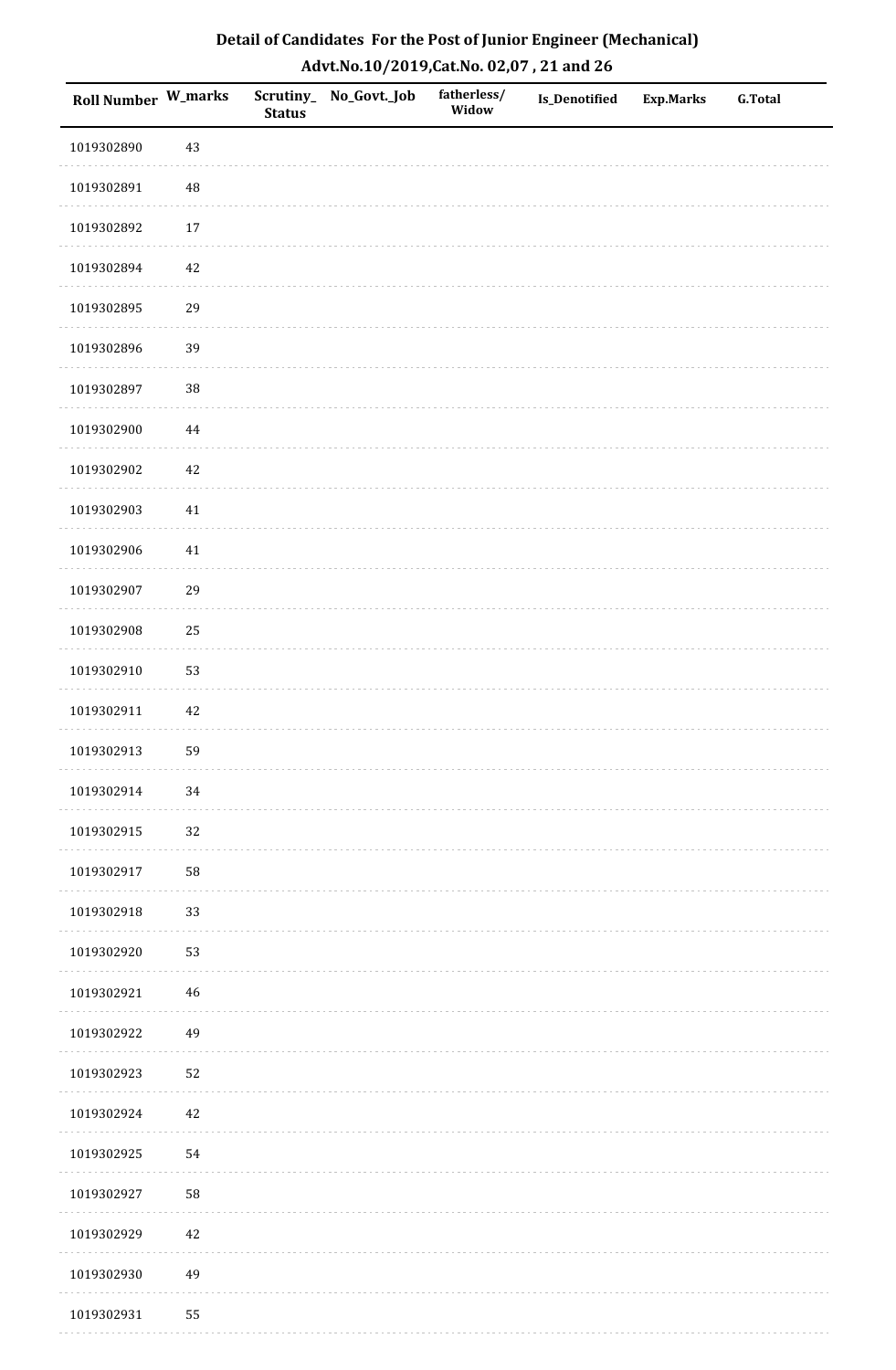| Detail of Candidates For the Post of Junior Engineer (Mechanical) |
|-------------------------------------------------------------------|
| Advt.No.10/2019,Cat.No. 02,07, 21 and 26                          |

| Roll Number W_marks |          | <b>Status</b> | Scrutiny_ No_Govt._Job | fatherless/<br>Widow | Is_Denotified | <b>Exp.Marks</b> | <b>G.Total</b> |
|---------------------|----------|---------------|------------------------|----------------------|---------------|------------------|----------------|
| 1019302932          | 29       |               |                        |                      |               |                  |                |
| 1019302933          | $51\,$   |               |                        |                      |               |                  |                |
| 1019302936          | 34       |               |                        |                      |               |                  |                |
| 1019302938          | 36       |               |                        |                      |               |                  |                |
| 1019302940          | 13       |               |                        |                      |               |                  |                |
| 1019302944          | 49       |               |                        |                      |               |                  |                |
| 1019302947          | $42\,$   |               |                        |                      |               |                  |                |
| 1019302949          | $30\,$   |               |                        |                      |               |                  |                |
| 1019302951          | 56       |               |                        |                      |               |                  |                |
| 1019302952          | $40\,$   |               |                        |                      |               |                  |                |
| 1019302953          | 37       |               |                        |                      |               |                  |                |
| 1019302954          | 66       |               |                        |                      |               |                  |                |
| 1019302955          | 53       |               |                        |                      |               |                  |                |
| 1019302956          | $42\,$   |               |                        |                      |               |                  |                |
| 1019302957          | 59       |               |                        |                      |               |                  |                |
| 1019302959          | 31       |               |                        |                      |               |                  |                |
| 1019302961          | $41\,$   |               |                        |                      |               |                  |                |
| 1019302962          | $50\,$   |               |                        |                      |               |                  |                |
| 1019302965          | 63       |               |                        |                      |               |                  |                |
| 1019302967          | REJECTED |               |                        |                      |               |                  | $0.00\,$       |
| 1019302968          | $38\,$   |               |                        |                      |               |                  |                |
| 1019302969          | 54       |               |                        |                      |               |                  |                |
| 1019302970          | 35       |               |                        |                      |               |                  |                |
| 1019302971          | $30\,$   |               |                        |                      |               |                  |                |
| 1019302972          | 51       |               |                        |                      |               |                  |                |
| 1019302974          | 58       |               |                        |                      |               |                  |                |
| 1019302976          | 49       |               |                        |                      |               |                  |                |
| 1019302977          | 56       |               |                        |                      |               |                  |                |
| 1019302978          | $50\,$   |               |                        |                      |               |                  |                |
| 1019302980          | $\bf 45$ |               |                        |                      |               |                  |                |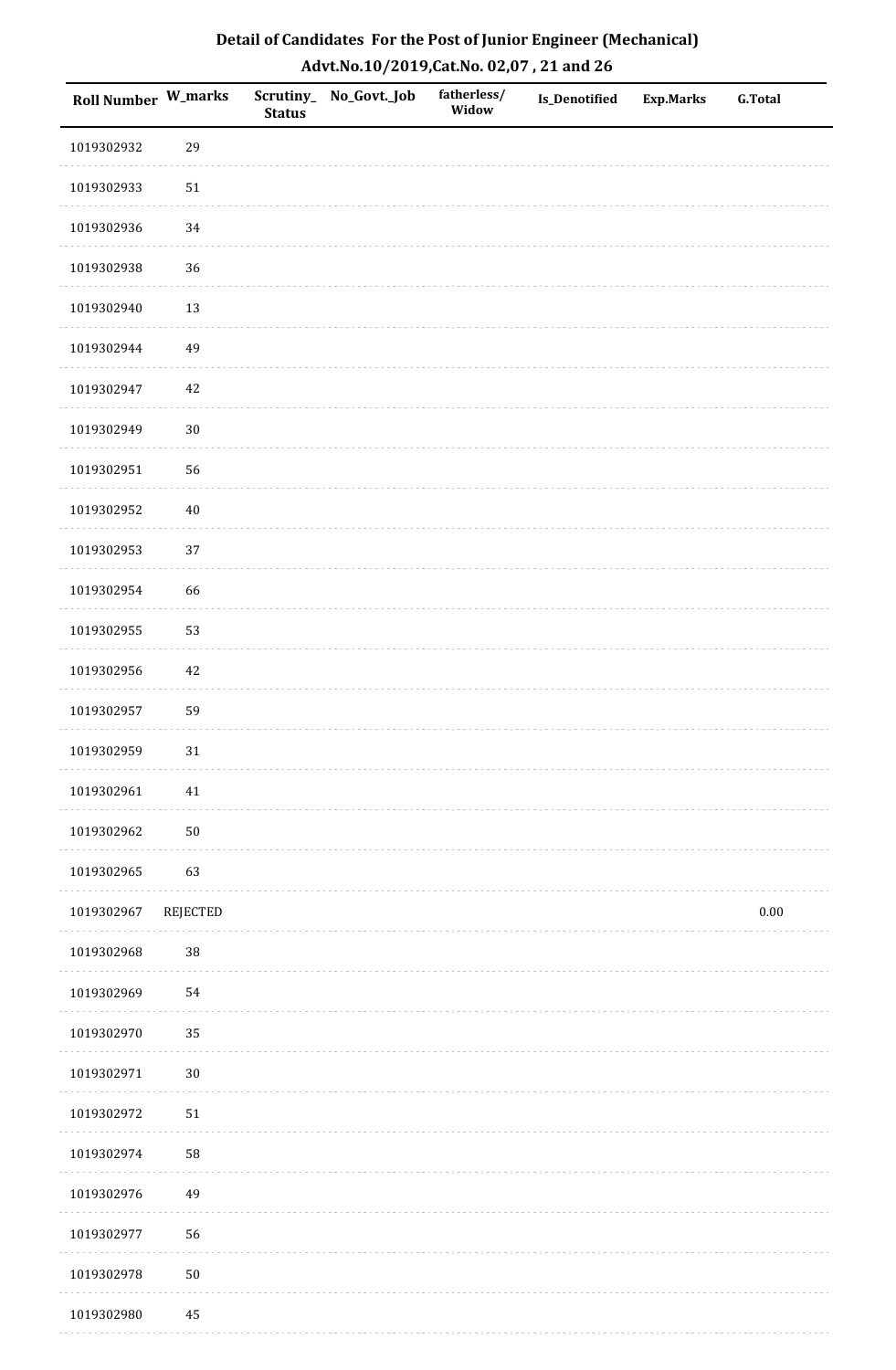| Roll Number W_marks |                  | <b>Status</b> | Scrutiny_ No_Govt._Job | fatherless/<br>Widow | Is_Denotified    | <b>Exp.Marks</b> | <b>G.Total</b> |
|---------------------|------------------|---------------|------------------------|----------------------|------------------|------------------|----------------|
| 1019302981          | 25               |               |                        |                      |                  |                  |                |
| 1019302982          | 66               |               |                        |                      |                  |                  |                |
| 1019302983          | $24\,$           |               |                        |                      |                  |                  |                |
| 1019302984          | 35               |               |                        |                      |                  |                  |                |
| 1019302986          | 36               |               |                        |                      |                  |                  |                |
| 1019302988          | 41               |               |                        |                      |                  |                  |                |
| 1019302989          | 45               |               |                        |                      |                  |                  |                |
| 1019302990          | 34               |               |                        |                      |                  |                  |                |
| 1019302991          | 45               |               |                        |                      |                  |                  |                |
| 1019302993          | 34               |               |                        |                      |                  |                  |                |
| 1019302994          | 57               |               |                        |                      |                  |                  |                |
| 1019302997          | $42\,$           |               |                        |                      |                  |                  |                |
| 1019302998          | 33               |               |                        |                      |                  |                  |                |
| 1019302999          | 60               |               |                        |                      |                  |                  |                |
| 1019303000          | 38               |               |                        |                      |                  |                  |                |
| 1019303003          | $40\,$           |               |                        |                      |                  |                  |                |
| 1019303005          | $42\,$           |               |                        |                      |                  |                  |                |
| 1019303006          | 35               |               |                        |                      |                  |                  |                |
| 1019303007          | 52               |               |                        |                      |                  |                  |                |
| 1019303008          | $50\,$           |               |                        |                      |                  |                  |                |
| 1019303010          | $\boldsymbol{9}$ | Eligible      | $\boldsymbol{0}$       | $\boldsymbol{0}$     | $\boldsymbol{0}$ | $0.00\,$         | 9.00           |
| 1019303011          | $47\,$           |               |                        |                      |                  |                  |                |
| 1019303012          | 39               |               |                        |                      |                  |                  |                |
| 1019303014          | 52               |               |                        |                      |                  |                  |                |
| 1019303016          | ${\bf 28}$       |               |                        |                      |                  |                  |                |
| 1019303020          | 49               |               |                        |                      |                  |                  |                |
| 1019303023          | 37               |               |                        |                      |                  |                  |                |
| 1019303024          | $\bf 44$         |               |                        |                      |                  |                  |                |
| 1019303026          | $\bf 44$         |               |                        |                      |                  |                  |                |
| 1019303027          | 37               |               |                        |                      |                  |                  |                |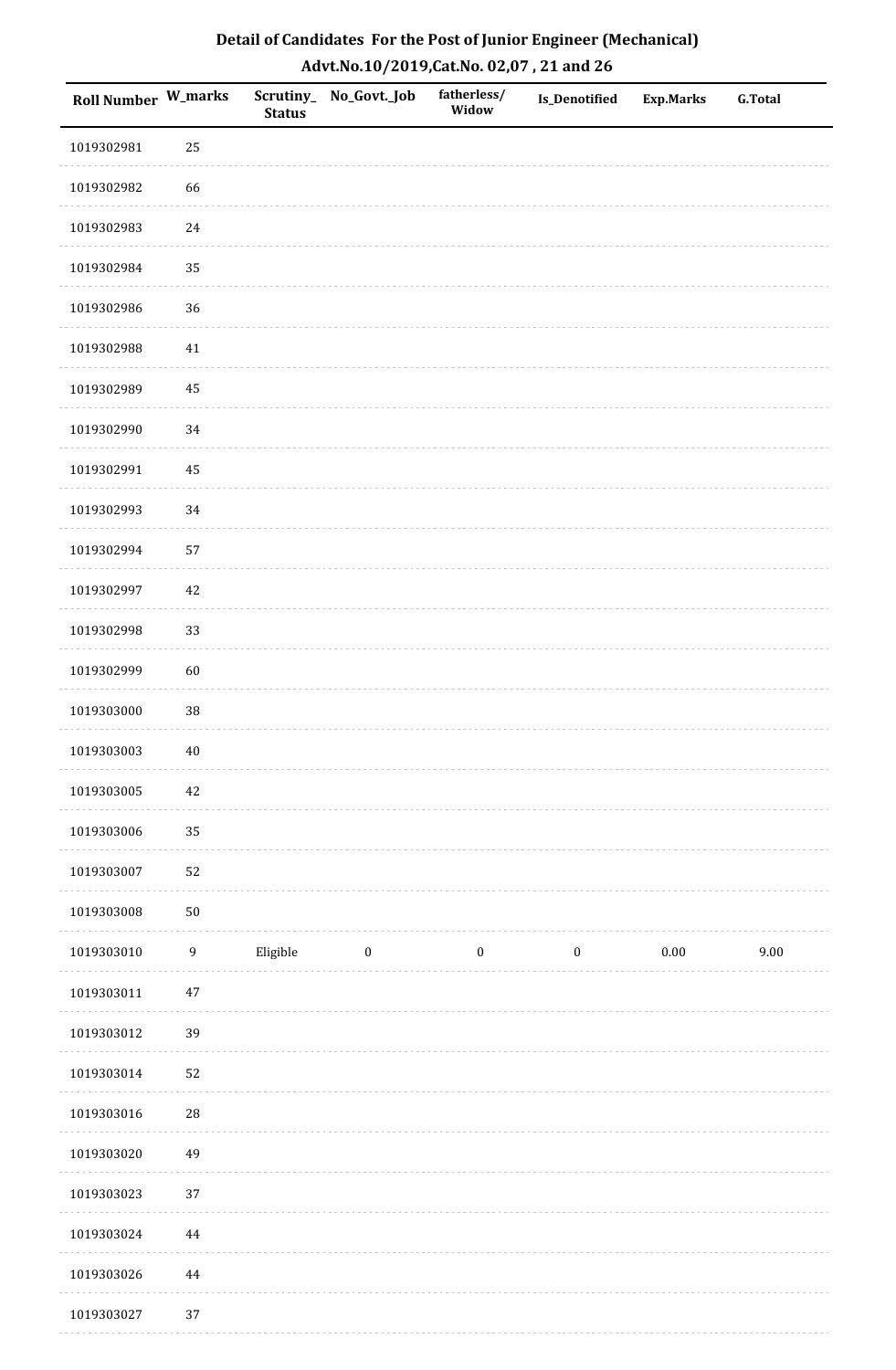| <b>Roll Number W_marks</b> |        | <b>Status</b> | Scrutiny_ No_Govt._Job | fatherless/<br>Widow | Is_Denotified    | Exp.Marks | <b>G.Total</b> |
|----------------------------|--------|---------------|------------------------|----------------------|------------------|-----------|----------------|
| 1019303028                 | 52     |               |                        |                      |                  |           |                |
| 1019303031                 | 37     |               |                        |                      |                  |           |                |
| 1019303034                 | 68     | Eligible      | $\boldsymbol{0}$       | $\boldsymbol{0}$     | $\boldsymbol{0}$ | $0.00\,$  | 68.00          |
| 1019303035                 | 48     |               |                        |                      |                  |           |                |
| 1019303039                 | 36     |               |                        |                      |                  |           |                |
| 1019303041                 | 49     |               |                        |                      |                  |           |                |
| 1019303042                 | 63     |               |                        |                      |                  |           |                |
| 1019303044                 | 39     |               |                        |                      |                  |           |                |
| 1019303046                 | 37     |               |                        |                      |                  |           |                |
| 1019303047                 | 64     |               |                        |                      |                  |           |                |
| 1019303048                 | 44     |               |                        |                      |                  |           |                |
| 1019303049                 | 32     |               |                        |                      |                  |           |                |
| 1019303051                 | $51\,$ |               |                        |                      |                  |           |                |
| 1019303054                 | 53     |               |                        |                      |                  |           |                |
| 1019303056                 | $40\,$ |               |                        |                      |                  |           |                |
| 1019303057                 | 61     |               |                        |                      |                  |           |                |
| 1019303059                 | $30\,$ |               |                        |                      |                  |           |                |
| 1019303060                 | 56     |               |                        |                      |                  |           |                |
| 1019303061                 | $47\,$ |               |                        |                      |                  |           |                |
| 1019303064                 | 39     |               |                        |                      |                  |           |                |
| 1019303065                 | $51\,$ |               |                        |                      |                  |           |                |
| 1019303066                 | 35     |               |                        |                      |                  |           |                |
| 1019303068                 | 47     |               |                        |                      |                  |           |                |
| 1019303069                 | 49     |               |                        |                      |                  |           |                |
| 1019303071                 | 35     |               |                        |                      |                  |           |                |
| 1019303073                 | $50\,$ |               |                        |                      |                  |           |                |
| 1019303078                 | $34\,$ |               |                        |                      |                  |           |                |
| 1019303079                 | 46     |               |                        |                      |                  |           |                |
| 1019303080                 | $27\,$ |               |                        |                      |                  |           |                |
| 1019303083                 | $50\,$ |               |                        |                      |                  |           |                |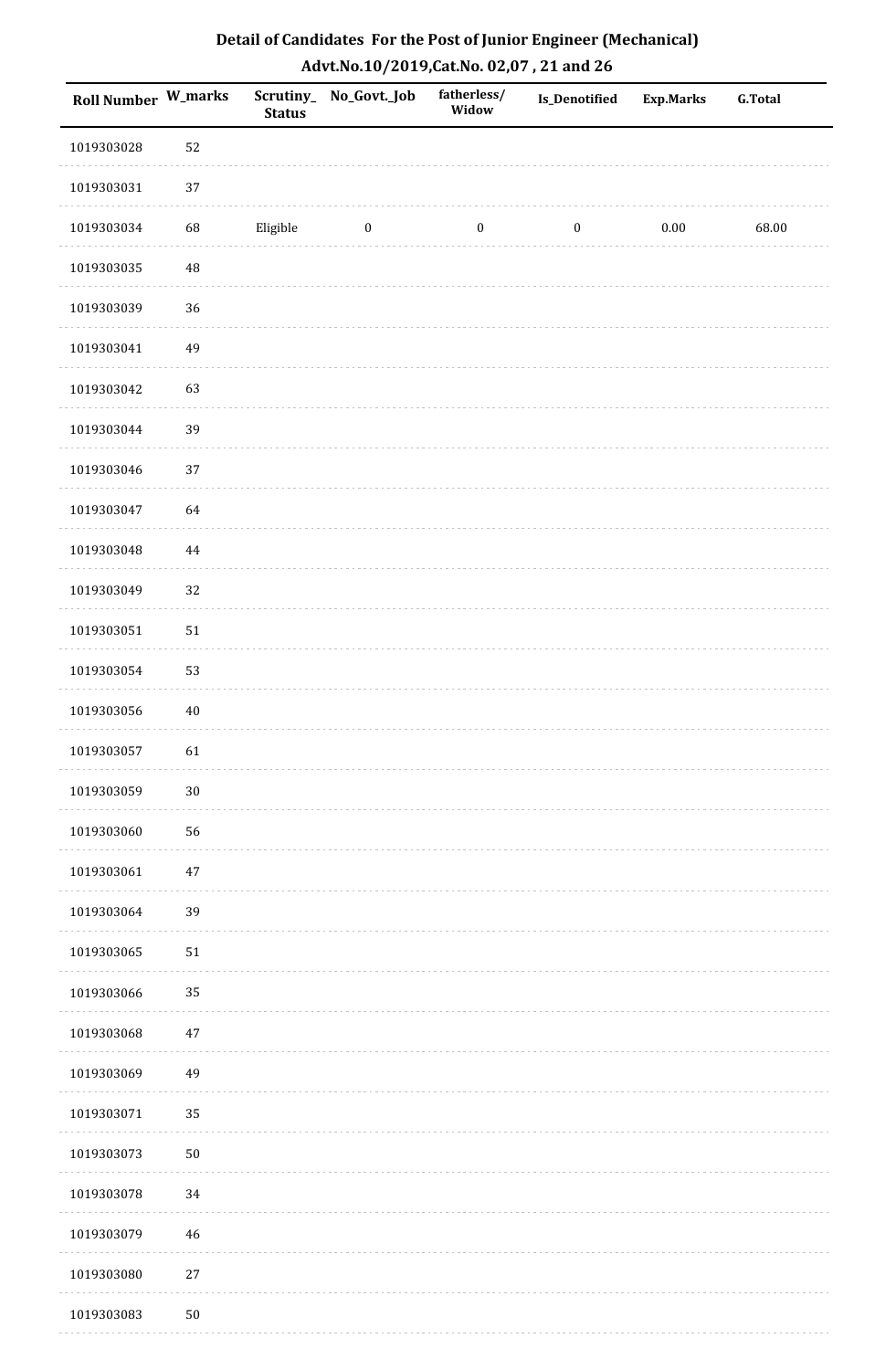| Roll Number W_marks |             | <b>Status</b> | Scrutiny_No_Govt._Job | fatherless/<br>Widow | Is_Denotified    | <b>Exp.Marks</b> | <b>G.Total</b> |
|---------------------|-------------|---------------|-----------------------|----------------------|------------------|------------------|----------------|
| 1019303084          | $47\,$      |               |                       |                      |                  |                  |                |
| 1019303085          | 33          |               |                       |                      |                  |                  |                |
| 1019303087          | $42\,$      |               |                       |                      |                  |                  |                |
| 1019303090          | $\bf 44$    |               |                       |                      |                  |                  |                |
| 1019303092          | $31\,$      |               |                       |                      |                  |                  |                |
| 1019303093          | 45          |               |                       |                      |                  |                  |                |
| 1019303095          | $18\,$      |               |                       |                      |                  |                  |                |
| 1019303097          | $42\,$      |               |                       |                      |                  |                  |                |
| 1019303099          | 36          |               |                       |                      |                  |                  |                |
| 1019303100          | 48          |               |                       |                      |                  |                  |                |
| 1019303102          | 59          |               |                       |                      |                  |                  |                |
| 1019303106          | 48          |               |                       |                      |                  |                  |                |
| 1019303107          | $51\,$      |               |                       |                      |                  |                  |                |
| 1019303108          | 35          |               |                       |                      |                  |                  |                |
| 1019303109          | 67          | Eligible      | $\boldsymbol{0}$      | $\mathsf S$          | $\boldsymbol{0}$ | 0.00             | 72.00          |
| 1019303111          | $41\,$      |               |                       |                      |                  |                  |                |
| 1019303112          | 34          |               |                       |                      |                  |                  |                |
| 1019303113          | 47          |               |                       |                      |                  |                  |                |
| 1019303115          | 58          |               |                       |                      |                  |                  |                |
| 1019303116          | 44          |               |                       |                      |                  |                  |                |
| 1019303117          | 54          |               |                       |                      |                  |                  |                |
| 1019303118          | $42\,$      |               |                       |                      |                  |                  |                |
| 1019303122          | $20\,$      |               |                       |                      |                  |                  |                |
| 1019303124          | $50\,$      |               |                       |                      |                  |                  |                |
| 1019303130          | $\sqrt{28}$ |               |                       |                      |                  |                  |                |
| 1019303134          | $40\,$      |               |                       |                      |                  |                  |                |
| 1019303135          | 37          |               |                       |                      |                  |                  |                |
| 1019303136          | 64          |               |                       |                      |                  |                  |                |
| 1019303137          | 49          |               |                       |                      |                  |                  |                |
| 1019303138          | 53          |               |                       |                      |                  |                  |                |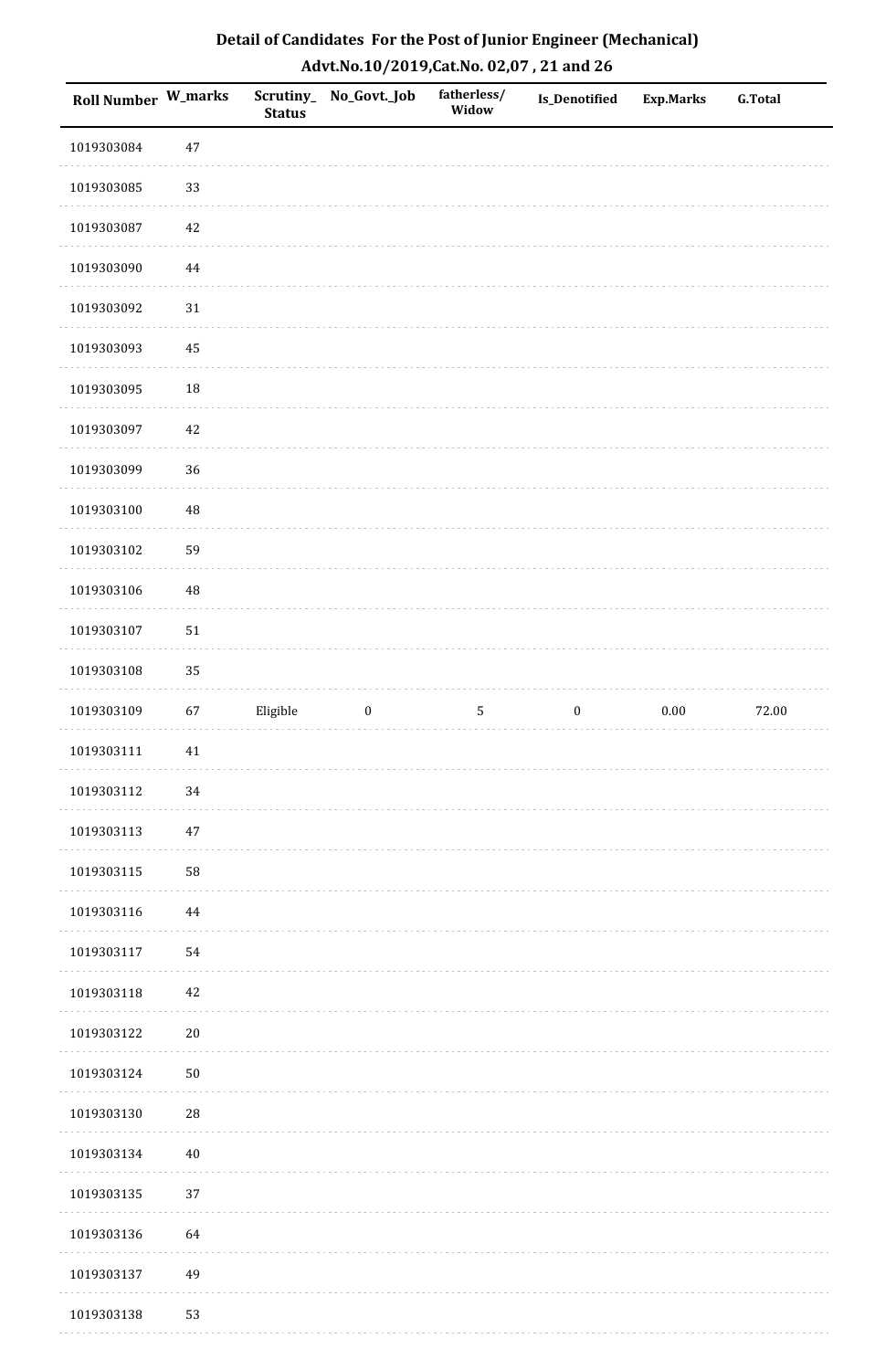| Roll Number W_marks |             | <b>Status</b> | Scrutiny_No_Govt._Job | fatherless/<br>Widow | Is_Denotified | <b>Exp.Marks</b> | <b>G.Total</b> |
|---------------------|-------------|---------------|-----------------------|----------------------|---------------|------------------|----------------|
| 1019303139          | 36          |               |                       |                      |               |                  |                |
| 1019303140          | 45          |               |                       |                      |               |                  |                |
| 1019303142          | $\bf 44$    |               |                       |                      |               |                  |                |
| 1019303145          | 26          |               |                       |                      |               |                  |                |
| 1019303147          | 36          |               |                       |                      |               |                  |                |
| 1019303148          | 57          |               |                       |                      |               |                  |                |
| 1019303150          | $\bf 44$    |               |                       |                      |               |                  |                |
| 1019303152          | 33          |               |                       |                      |               |                  |                |
| 1019303154          | 39          |               |                       |                      |               |                  |                |
| 1019303157          | 67          |               |                       |                      |               |                  |                |
| 1019303158          | 57          |               |                       |                      |               |                  |                |
| 1019303160          | 41          |               |                       |                      |               |                  |                |
| 1019303161          | 55          |               |                       |                      |               |                  |                |
| 1019303166          | $46\,$      |               |                       |                      |               |                  |                |
| 1019303167          | 29          |               |                       |                      |               |                  |                |
| 1019303168          | 33          |               |                       |                      |               |                  |                |
| 1019303169          | $51\,$      |               |                       |                      |               |                  |                |
| 1019303170          | 37          |               |                       |                      |               |                  |                |
| 1019303172          | $47\,$      |               |                       |                      |               |                  |                |
| 1019303173          | 46          |               |                       |                      |               |                  |                |
| 1019303174          | 52          |               |                       |                      |               |                  |                |
| 1019303176          | $\sqrt{46}$ |               |                       |                      |               |                  |                |
| 1019303177          | 32          |               |                       |                      |               |                  |                |
| 1019303178          | 25          |               |                       |                      |               |                  |                |
| 1019303179          | 37          |               |                       |                      |               |                  |                |
| 1019303180          | 35          |               |                       |                      |               |                  |                |
| 1019303181          | 34          |               |                       |                      |               |                  |                |
| 1019303183          | 32          |               |                       |                      |               |                  |                |
| 1019303185          | 39          |               |                       |                      |               |                  |                |
| 1019303186          | $40\,$      |               |                       |                      |               |                  |                |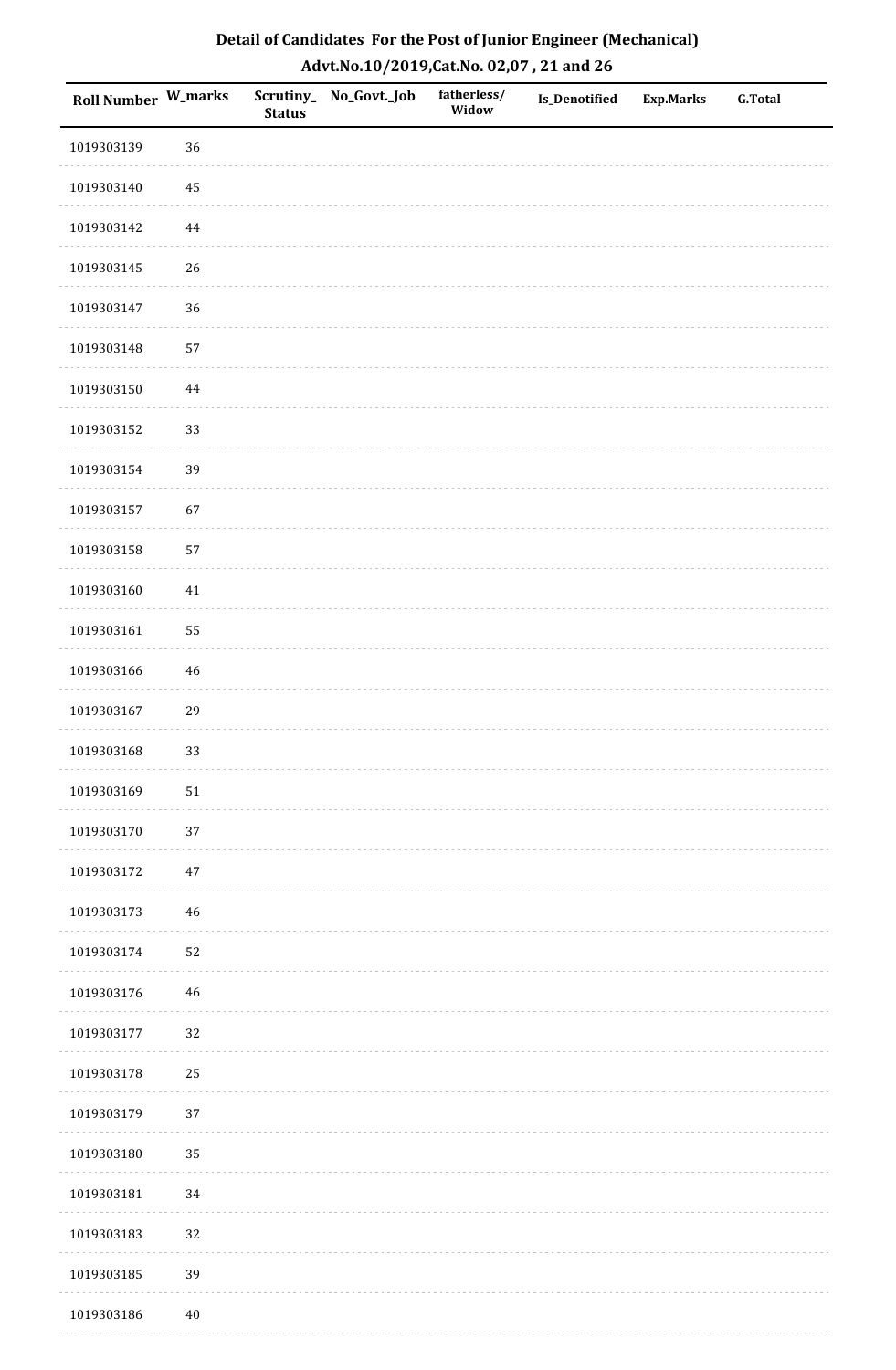| Roll Number W_marks |            | <b>Status</b> | Scrutiny_No_Govt._Job | fatherless/<br>Widow | Is_Denotified | <b>Exp.Marks</b> | <b>G.Total</b> |
|---------------------|------------|---------------|-----------------------|----------------------|---------------|------------------|----------------|
| 1019303187          | 46         |               |                       |                      |               |                  |                |
| 1019303192          | 36         |               |                       |                      |               |                  |                |
| 1019303196          | 54         |               |                       |                      |               |                  |                |
| 1019303200          | 22         |               |                       |                      |               |                  |                |
| 1019303201          | 32         |               |                       |                      |               |                  |                |
| 1019303202          | 58         |               |                       |                      |               |                  |                |
| 1019303205          | 37         |               |                       |                      |               |                  |                |
| 1019303206          | $51\,$     |               |                       |                      |               |                  |                |
| 1019303207          | $30\,$     |               |                       |                      |               |                  |                |
| 1019303208          | 54         |               |                       |                      |               |                  |                |
| 1019303210          | $50\,$     |               |                       |                      |               |                  |                |
| 1019303215          | $\bf 44$   |               |                       |                      |               |                  |                |
| 1019303217          | 37         |               |                       |                      |               |                  |                |
| 1019303221          | 58         |               |                       |                      |               |                  |                |
| 1019303222          | 49         |               |                       |                      |               |                  |                |
| 1019303224          | $30\,$     |               |                       |                      |               |                  |                |
| 1019303226          | $41\,$     |               |                       |                      |               |                  |                |
| 1019303227          | 39         |               |                       |                      |               |                  |                |
| 1019303228          | ${\bf 51}$ |               |                       |                      |               |                  |                |
| 1019303229          | $47\,$     |               |                       |                      |               |                  |                |
| 1019303230          | $27\,$     |               |                       |                      |               |                  |                |
| 1019303232          | $47\,$     |               |                       |                      |               |                  |                |
| 1019303234          | $31\,$     |               |                       |                      |               |                  |                |
| 1019303235          | $40\,$     |               |                       |                      |               |                  |                |
| 1019303236          | $43\,$     |               |                       |                      |               |                  |                |
| 1019303237          | 38         |               |                       |                      |               |                  |                |
| 1019303238          | 65         |               |                       |                      |               |                  |                |
| 1019303239          | 54         |               |                       |                      |               |                  |                |
| 1019303241          | 28         |               |                       |                      |               |                  |                |
| 1019303242          | 53         |               |                       |                      |               |                  |                |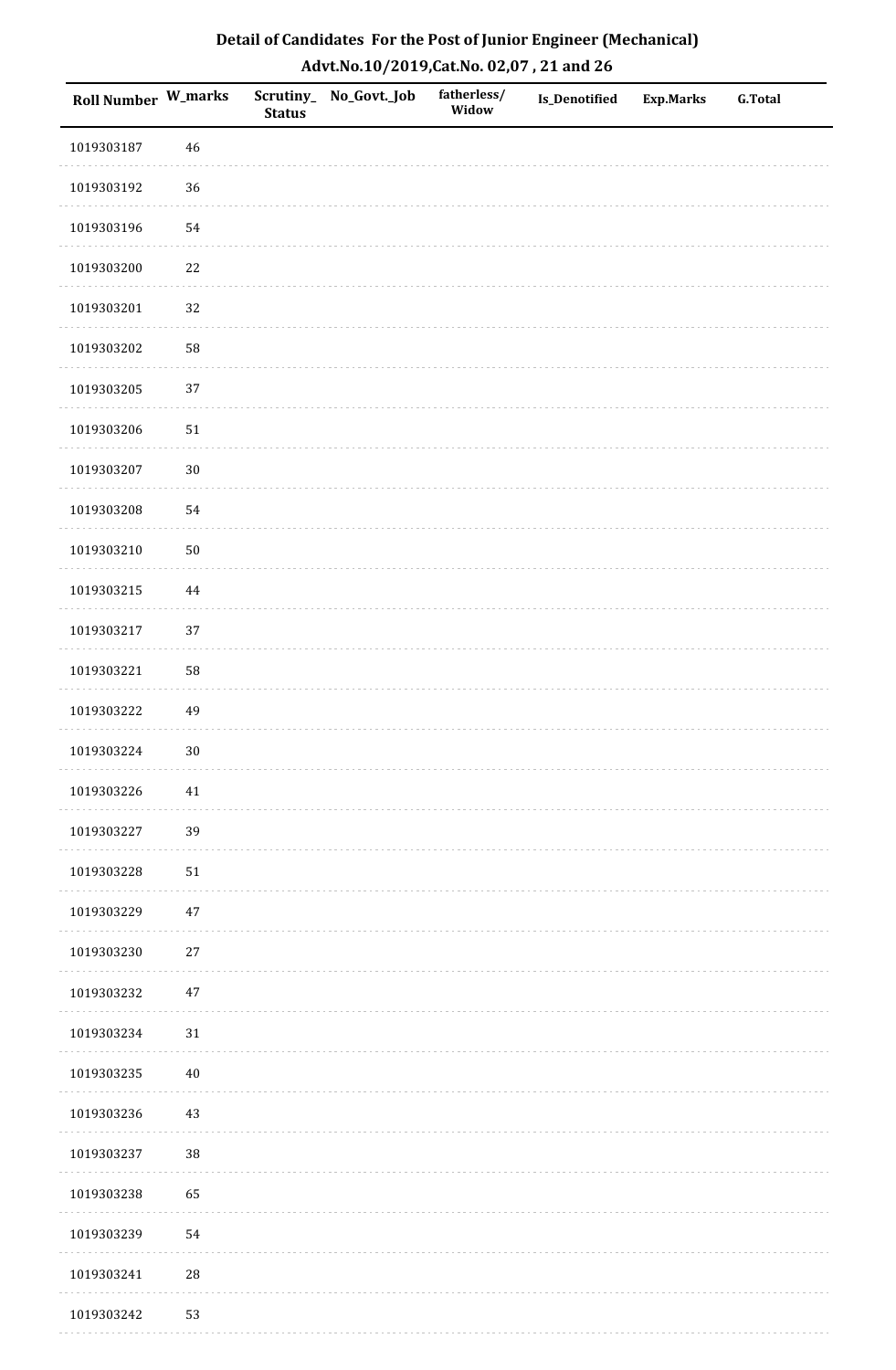| Detail of Candidates For the Post of Junior Engineer (Mechanical) |
|-------------------------------------------------------------------|
| Advt.No.10/2019,Cat.No. 02,07, 21 and 26                          |

| Roll Number W_marks |          | <b>Status</b> | Scrutiny_ No_Govt._Job | fatherless/<br>Widow | Is_Denotified | <b>Exp.Marks</b> | <b>G.Total</b> |
|---------------------|----------|---------------|------------------------|----------------------|---------------|------------------|----------------|
| 1019303243          | 45       |               |                        |                      |               |                  |                |
| 1019303244          | $36\,$   |               |                        |                      |               |                  |                |
| 1019303247          | 44       |               |                        |                      |               |                  |                |
| 1019303250          | $\bf 44$ |               |                        |                      |               |                  |                |
| 1019303254          | 52       |               |                        |                      |               |                  |                |
| 1019303255          | 37       |               |                        |                      |               |                  |                |
| 1019303256          | $\rm 48$ |               |                        |                      |               |                  |                |
| 1019303257          | 21       |               |                        |                      |               |                  |                |
| 1019303258          | 47       |               |                        |                      |               |                  |                |
| 1019303260          | 39       |               |                        |                      |               |                  |                |
| 1019303261          | $42\,$   |               |                        |                      |               |                  |                |
| 1019303262          | $47\,$   |               |                        |                      |               |                  |                |
| 1019303264          | 31       |               |                        |                      |               |                  |                |
| 1019303266          | 54       |               |                        |                      |               |                  |                |
| 1019303267          | 44       |               |                        |                      |               |                  |                |
| 1019303268          | 45       |               |                        |                      |               |                  |                |
| 1019303269          | $32\,$   |               |                        |                      |               |                  |                |
| 1019303270          | 65       |               |                        |                      |               |                  |                |
| 1019303272          | 39       |               |                        |                      |               |                  |                |
| 1019303273          | 43       |               |                        |                      |               |                  |                |
| 1019303276          | 44       |               |                        |                      |               |                  |                |
| 1019303278          | $51\,$   |               |                        |                      |               |                  |                |
| 1019303280          | 52       |               |                        |                      |               |                  |                |
| 1019303281          | 66       |               |                        |                      |               |                  |                |
| 1019303282          | 39       |               |                        |                      |               |                  |                |
| 1019303283          | 59       |               |                        |                      |               |                  |                |
| 1019303284          | 44       |               |                        |                      |               |                  |                |
| 1019303285          | $\rm 48$ |               |                        |                      |               |                  |                |
| 1019303287          | 54       |               |                        |                      |               |                  |                |
| 1019303289          | $\rm 48$ |               |                        |                      |               |                  |                |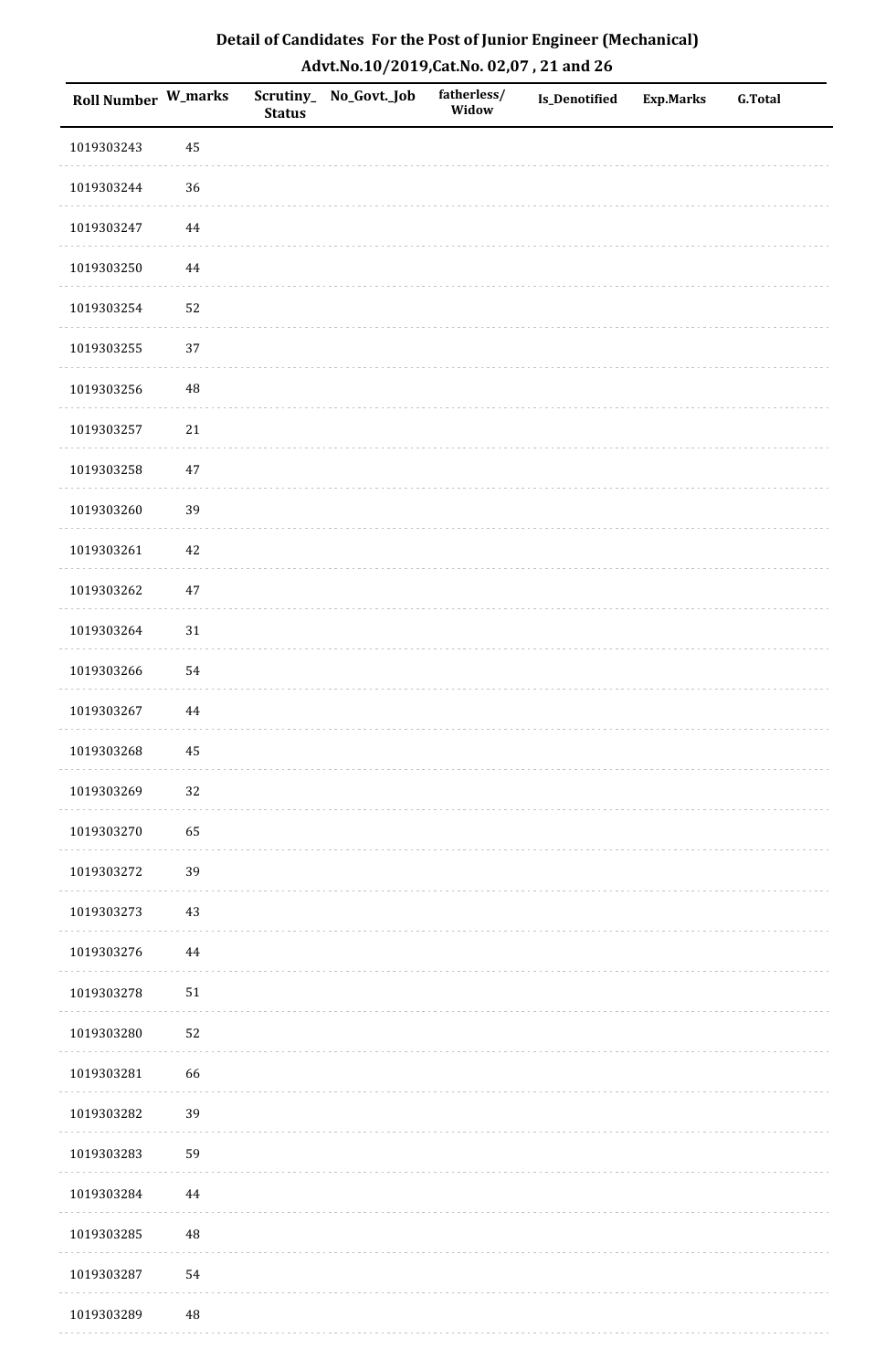| <b>Roll Number W_marks</b> |          | <b>Status</b> | Scrutiny_ No_Govt._Job | fatherless/<br>Widow | Is_Denotified | <b>Exp.Marks</b> | <b>G.Total</b> |
|----------------------------|----------|---------------|------------------------|----------------------|---------------|------------------|----------------|
| 1019303291                 | 52       |               |                        |                      |               |                  |                |
| 1019303294                 | $\bf 45$ |               |                        |                      |               |                  |                |
| 1019303295                 | $40\,$   |               |                        |                      |               |                  |                |
| 1019303296                 | 34       |               |                        |                      |               |                  |                |
| 1019303297                 | REJECTED |               |                        |                      |               |                  | $0.00\,$       |
| 1019303298                 | $38\,$   |               |                        |                      |               |                  |                |
| 1019303299                 | 49       |               |                        |                      |               |                  |                |
| 1019303301                 | $40\,$   |               |                        |                      |               |                  |                |
| 1019303305                 | $41\,$   |               |                        |                      |               |                  |                |
| 1019303309                 | $41\,$   |               |                        |                      |               |                  |                |
| 1019303310                 | 49       |               |                        |                      |               |                  |                |
| 1019303315                 | $40\,$   |               |                        |                      |               |                  |                |
| 1019303316                 | 35       |               |                        |                      |               |                  |                |
| 1019303319                 | 65       |               |                        |                      |               |                  |                |
| 1019303322                 | $38\,$   |               |                        |                      |               |                  |                |
| 1019303324                 | 37       |               |                        |                      |               |                  |                |
| 1019303326                 | 34       |               |                        |                      |               |                  |                |
| 1019303327                 | 34       |               |                        |                      |               |                  |                |
| 1019303330                 | 57       |               |                        |                      |               |                  |                |
| 1019303332                 | $\bf 45$ |               |                        |                      |               |                  |                |
| 1019303335                 | 32       |               |                        |                      |               |                  |                |
| 1019303336                 | 46       |               |                        |                      |               |                  |                |
| 1019303338                 | 49       |               |                        |                      |               |                  |                |
| 1019303343                 | 52       |               |                        |                      |               |                  |                |
| 1019303344                 | 29       |               |                        |                      |               |                  |                |
| 1019303345                 | $41\,$   |               |                        |                      |               |                  |                |
| 1019303347                 | $47\,$   |               |                        |                      |               |                  |                |
| 1019303348                 | $30\,$   |               |                        |                      |               |                  |                |
| 1019303349                 | 67       |               |                        |                      |               |                  |                |
| 1019303350                 | 45       |               |                        |                      |               |                  |                |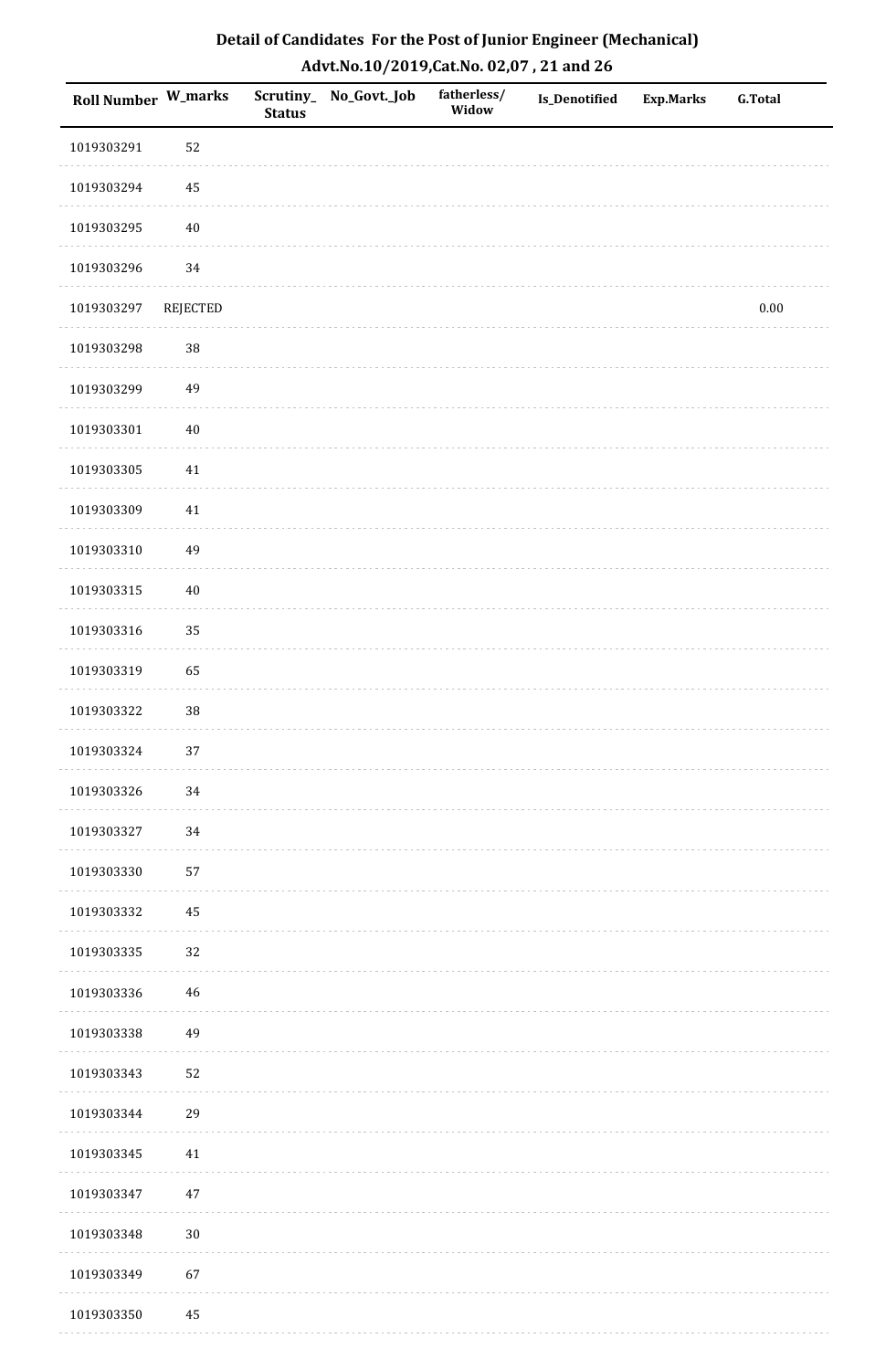| Roll Number W_marks |                  | <b>Status</b> | Scrutiny_No_Govt._Job | fatherless/<br>Widow | Is_Denotified    | Exp.Marks | <b>G.Total</b> |
|---------------------|------------------|---------------|-----------------------|----------------------|------------------|-----------|----------------|
| 1019303351          | $27\,$           |               |                       |                      |                  |           |                |
| 1019303352          | 42               |               |                       |                      |                  |           |                |
| 1019303354          | 39               |               |                       |                      |                  |           |                |
| 1019303356          | 43               |               |                       |                      |                  |           |                |
| 1019303358          | 35               |               |                       |                      |                  |           |                |
| 1019303359          | $46\,$           |               |                       |                      |                  |           |                |
| 1019303360          | 36               |               |                       |                      |                  |           |                |
| 1019303361          | 65               | Eligible      | $\boldsymbol{0}$      | $\boldsymbol{0}$     | $\boldsymbol{0}$ | 0.00      | 65.00          |
| 1019303363          | $\bf 44$         |               |                       |                      |                  |           |                |
| 1019303367          | $47\,$           |               |                       |                      |                  |           |                |
| 1019303368          | 45               |               |                       |                      |                  |           |                |
| 1019303375          | $\rm 48$         |               |                       |                      |                  |           |                |
| 1019303377          | 34               |               |                       |                      |                  |           |                |
| 1019303378          | 34               |               |                       |                      |                  |           |                |
| 1019303379          | 53               |               |                       |                      |                  |           |                |
| 1019303382          | $43\,$           |               |                       |                      |                  |           |                |
| 1019303383          | 35               |               |                       |                      |                  |           |                |
| 1019303384          | 41               |               |                       |                      |                  |           |                |
| 1019303385          | $51\,$           |               |                       |                      |                  |           |                |
| 1019303387          | 52               |               |                       |                      |                  |           |                |
| 1019303388          | 48               |               |                       |                      |                  |           |                |
| 1019303390          | $47\,$           |               |                       |                      |                  |           |                |
| 1019303391          | 45               |               |                       |                      |                  |           |                |
| 1019303392          | 52               |               |                       |                      |                  |           |                |
| 1019303393          | 38               |               |                       |                      |                  |           |                |
| 1019303394          | 29               |               |                       |                      |                  |           |                |
| 1019303395          | $\boldsymbol{6}$ |               |                       |                      |                  |           |                |
| 1019303396          | REJECTED         |               |                       |                      |                  |           | $0.00\,$       |
| 1019303397          | 56               |               |                       |                      |                  |           |                |
| 1019303398          | 43               |               |                       |                      |                  |           |                |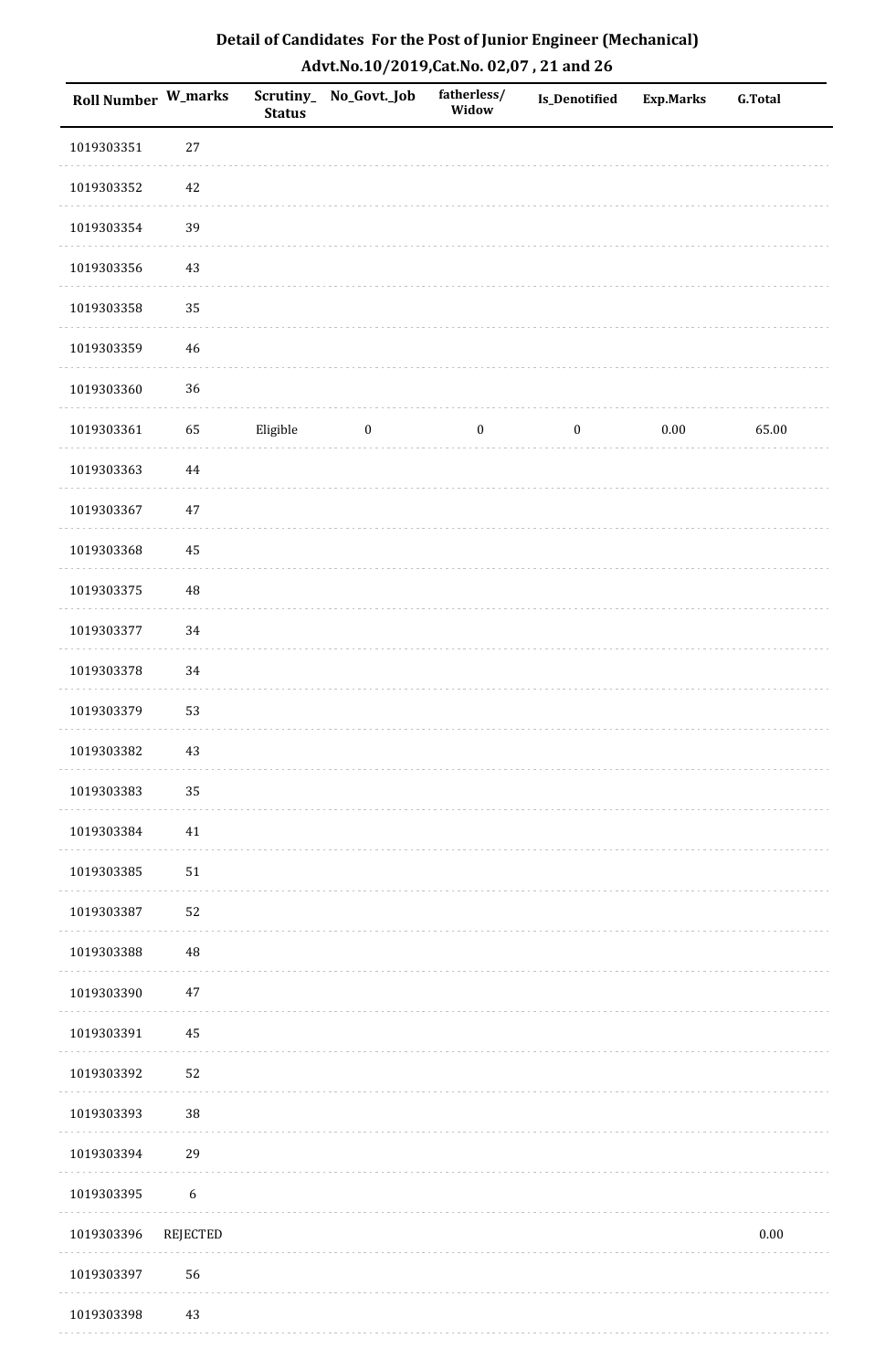| Roll Number W_marks |             | <b>Status</b> | Scrutiny_ No_Govt._Job | fatherless/<br>Widow | Is_Denotified | <b>Exp.Marks</b> | <b>G.Total</b> |
|---------------------|-------------|---------------|------------------------|----------------------|---------------|------------------|----------------|
| 1019303401          | 35          |               |                        |                      |               |                  |                |
| 1019303404          | 41          |               |                        |                      |               |                  |                |
| 1019303407          | $25\,$      |               |                        |                      |               |                  |                |
| 1019303409          | 60          |               |                        |                      |               |                  |                |
| 1019303410          | 66          |               |                        |                      |               |                  |                |
| 1019303411          | 35          |               |                        |                      |               |                  |                |
| 1019303413          | 49          |               |                        |                      |               |                  |                |
| 1019303414          | 59          |               |                        |                      |               |                  |                |
| 1019303415          | 61          |               |                        |                      |               |                  |                |
| 1019303416          | 58          |               |                        |                      |               |                  |                |
| 1019303418          | 43          |               |                        |                      |               |                  |                |
| 1019303420          | 57          |               |                        |                      |               |                  |                |
| 1019303421          | 41          |               |                        |                      |               |                  |                |
| 1019303422          | 39          |               |                        |                      |               |                  |                |
| 1019303424          | $\sqrt{46}$ |               |                        |                      |               |                  |                |
| 1019303425          | $50\,$      |               |                        |                      |               |                  |                |
| 1019303426          | 29          |               |                        |                      |               |                  |                |
| 1019303427          | 41          |               |                        |                      |               |                  |                |
| 1019303429          | 55          |               |                        |                      |               |                  |                |
| 1019303432          | 46          |               |                        |                      |               |                  |                |
| 1019303433          | 60          |               |                        |                      |               |                  |                |
| 1019303434          | 32          |               |                        |                      |               |                  |                |
| 1019303438          | 37          |               |                        |                      |               |                  |                |
| 1019303441          | 64          |               |                        |                      |               |                  |                |
| 1019303444          | 44          |               |                        |                      |               |                  |                |
| 1019303447          | $46\,$      |               |                        |                      |               |                  |                |
| 1019303448          | 39          |               |                        |                      |               |                  |                |
| 1019303451          | 42          |               |                        |                      |               |                  |                |
| 1019303452          | 56          |               |                        |                      |               |                  |                |
| 1019303455          | 43          |               |                        |                      |               |                  |                |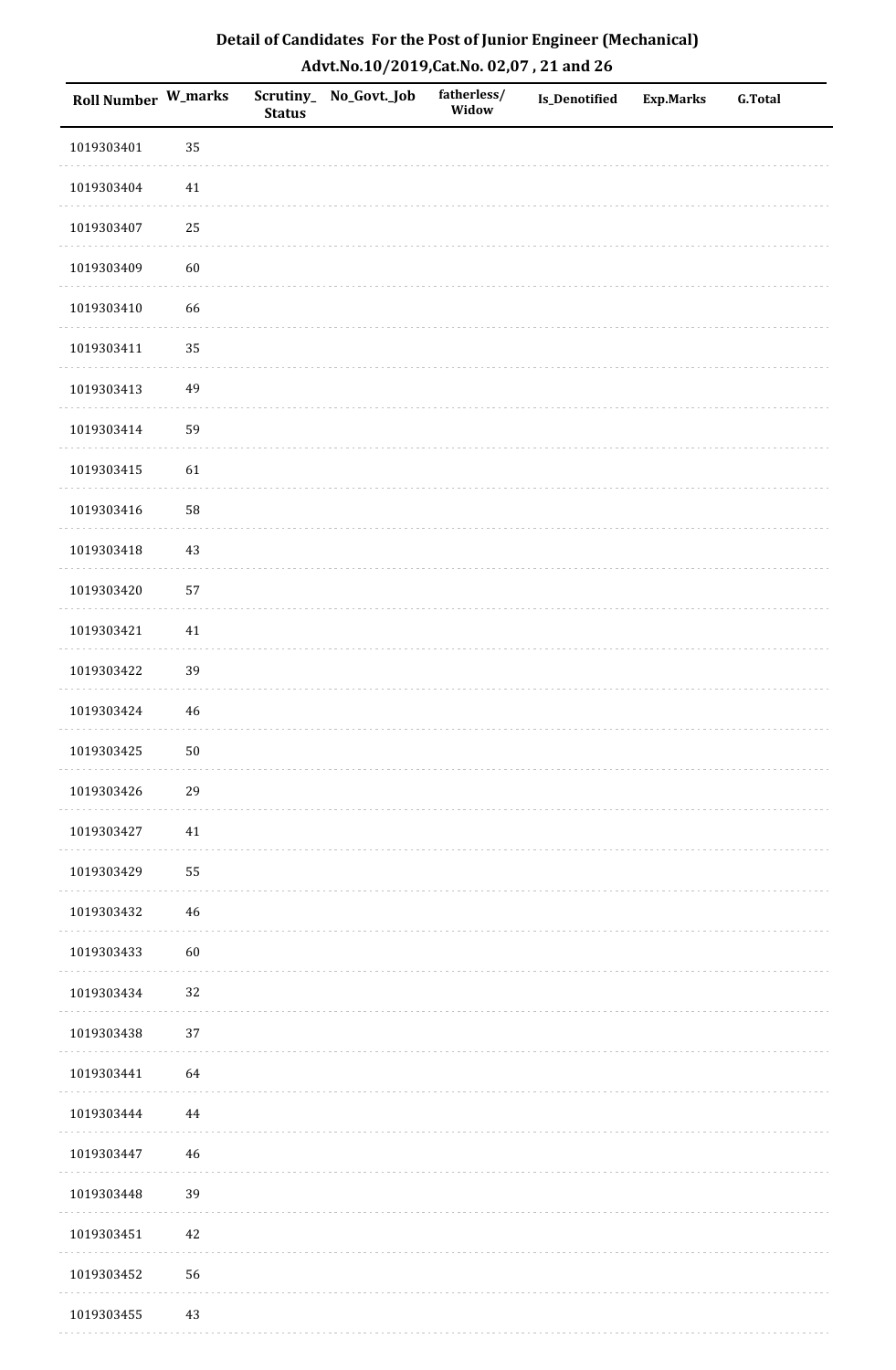| <b>Roll Number W_marks</b> |          | <b>Status</b> | Scrutiny_No_Govt._Job | fatherless/<br>Widow | Is_Denotified | <b>Exp.Marks</b> | <b>G.Total</b> |
|----------------------------|----------|---------------|-----------------------|----------------------|---------------|------------------|----------------|
| 1019303459                 | 33       |               |                       |                      |               |                  |                |
| 1019303460                 | 54       |               |                       |                      |               |                  |                |
| 1019303461                 | 46       |               |                       |                      |               |                  |                |
| 1019303464                 | $34\,$   |               |                       |                      |               |                  |                |
| 1019303465                 | $51\,$   |               |                       |                      |               |                  |                |
| 1019303466                 | 36       |               |                       |                      |               |                  |                |
| 1019303469                 | $\rm 48$ |               |                       |                      |               |                  |                |
| 1019303470                 | 56       |               |                       |                      |               |                  |                |
| 1019303471                 | $41\,$   |               |                       |                      |               |                  |                |
| 1019303474                 | 36       |               |                       |                      |               |                  |                |
| 1019303475                 | $41\,$   |               |                       |                      |               |                  |                |
| 1019303477                 | 52       |               |                       |                      |               |                  |                |
| 1019303478                 | 53       |               |                       |                      |               |                  |                |
| 1019303481                 | 28       |               |                       |                      |               |                  |                |
| 1019303482                 | 33       |               |                       |                      |               |                  |                |
| 1019303483                 | $41\,$   |               |                       |                      |               |                  |                |
| 1019303486                 | 58       |               |                       |                      |               |                  |                |
| 1019303487                 | $47\,$   |               |                       |                      |               |                  |                |
| 1019303488                 | $30\,$   |               |                       |                      |               |                  |                |
| 1019303489                 | 34       |               |                       |                      |               |                  |                |
| 1019303490                 | 48       |               |                       |                      |               |                  |                |
| 1019303494                 | $41\,$   |               |                       |                      |               |                  |                |
| 1019303495                 | 57       |               |                       |                      |               |                  |                |
| 1019303497                 | 60       |               |                       |                      |               |                  |                |
| 1019303498                 | 39       |               |                       |                      |               |                  |                |
| 1019303500                 | $42\,$   |               |                       |                      |               |                  |                |
| 1019303501                 | $50\,$   |               |                       |                      |               |                  |                |
| 1019303502                 | 36       |               |                       |                      |               |                  |                |
| 1019303505                 | 54       |               |                       |                      |               |                  |                |
| 1019303506                 | $30\,$   |               |                       |                      |               |                  |                |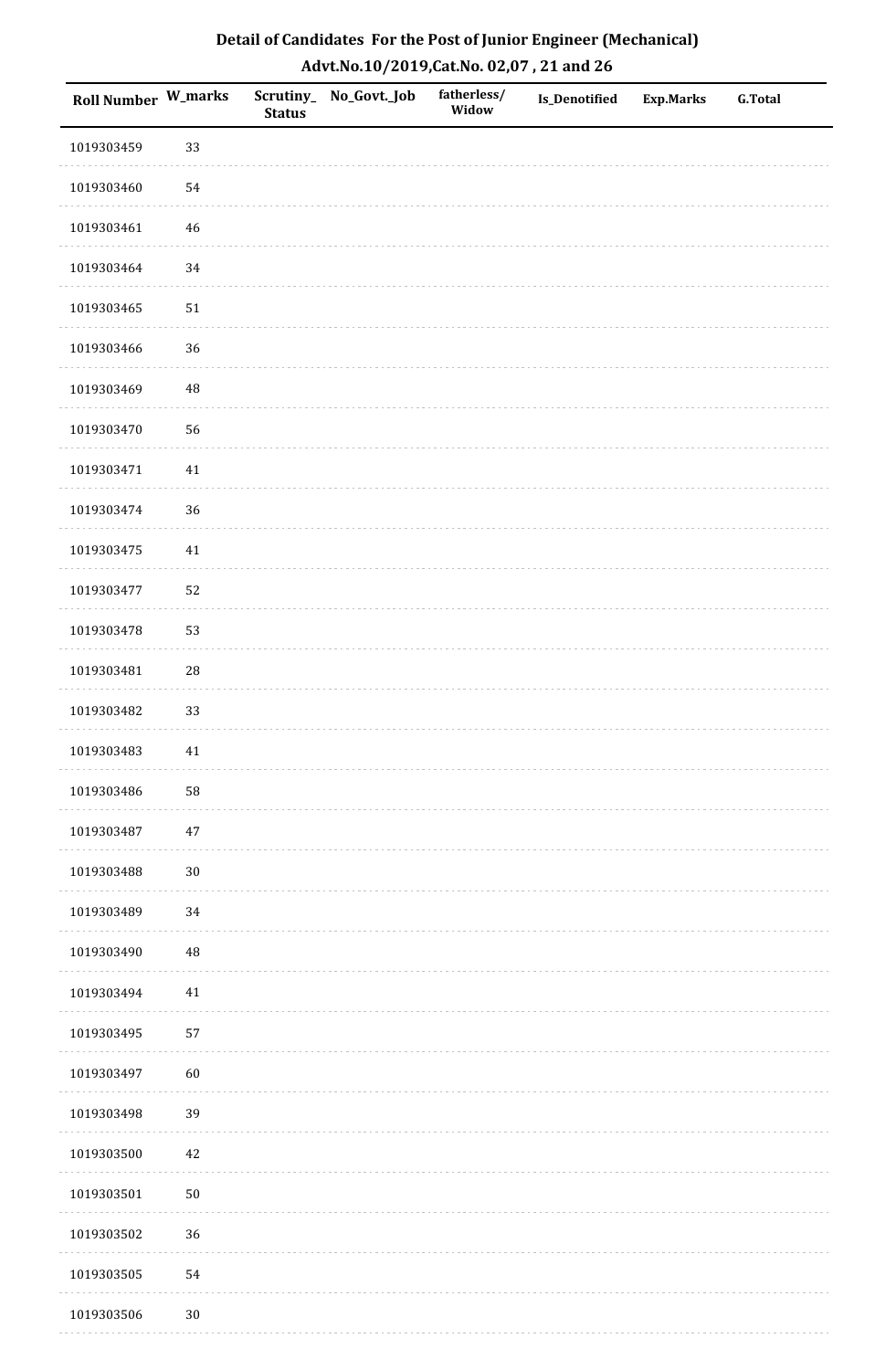| Detail of Candidates For the Post of Junior Engineer (Mechanical) |
|-------------------------------------------------------------------|
| Advt.No.10/2019,Cat.No. 02,07, 21 and 26                          |

| Roll Number W_marks |            | <b>Status</b> | Scrutiny_ No_Govt._Job | fatherless/<br>Widow | <b>Is_Denotified</b> | <b>Exp.Marks</b> | <b>G.Total</b> |
|---------------------|------------|---------------|------------------------|----------------------|----------------------|------------------|----------------|
| 1019303507          | 48         |               |                        |                      |                      |                  |                |
| 1019303508          | 44         |               |                        |                      |                      |                  |                |
| 1019303511          | $47\,$     |               |                        |                      |                      |                  |                |
| 1019303512          | $42\,$     |               |                        |                      |                      |                  |                |
| 1019303513          | $47\,$     |               |                        |                      |                      |                  |                |
| 1019303514          | ${\bf 51}$ |               |                        |                      |                      |                  |                |
| 1019303516          | $\bf 44$   |               |                        |                      |                      |                  |                |
| 1019303517          | 43         |               |                        |                      |                      |                  |                |
| 1019303518          | 36         |               |                        |                      |                      |                  |                |
| 1019303519          | 57         |               |                        |                      |                      |                  |                |
| 1019303520          | 51         |               |                        |                      |                      |                  |                |
| 1019303522          | $42\,$     |               |                        |                      |                      |                  |                |
| 1019303523          | 32         |               |                        |                      |                      |                  |                |
| 1019303524          | $\bf 44$   |               |                        |                      |                      |                  |                |
| 1019303525          | 23         |               |                        |                      |                      |                  |                |
| 1019303529          | ${\bf 28}$ |               |                        |                      |                      |                  |                |
| 1019303532          | $34\,$     |               |                        |                      |                      |                  |                |
| 1019303533          | 62         |               |                        |                      |                      |                  |                |
| 1019303536          | $38\,$     |               |                        |                      |                      |                  |                |
| 1019303537          | $14\,$     |               |                        |                      |                      |                  |                |
| 1019303538          | 64         |               |                        |                      |                      |                  |                |
| 1019303539          | 49         |               |                        |                      |                      |                  |                |
| 1019303540          | 45         |               |                        |                      |                      |                  |                |
| 1019303541          | 37         |               |                        |                      |                      |                  |                |
| 1019303542          | 58         |               |                        |                      |                      |                  |                |
| 1019303543          | $40\,$     |               |                        |                      |                      |                  |                |
| 1019303544          | 58         |               |                        |                      |                      |                  |                |
| 1019303545          | $38\,$     |               |                        |                      |                      |                  |                |
| 1019303547          | 34         |               |                        |                      |                      |                  |                |
| 1019303548          | $42\,$     |               |                        |                      |                      |                  |                |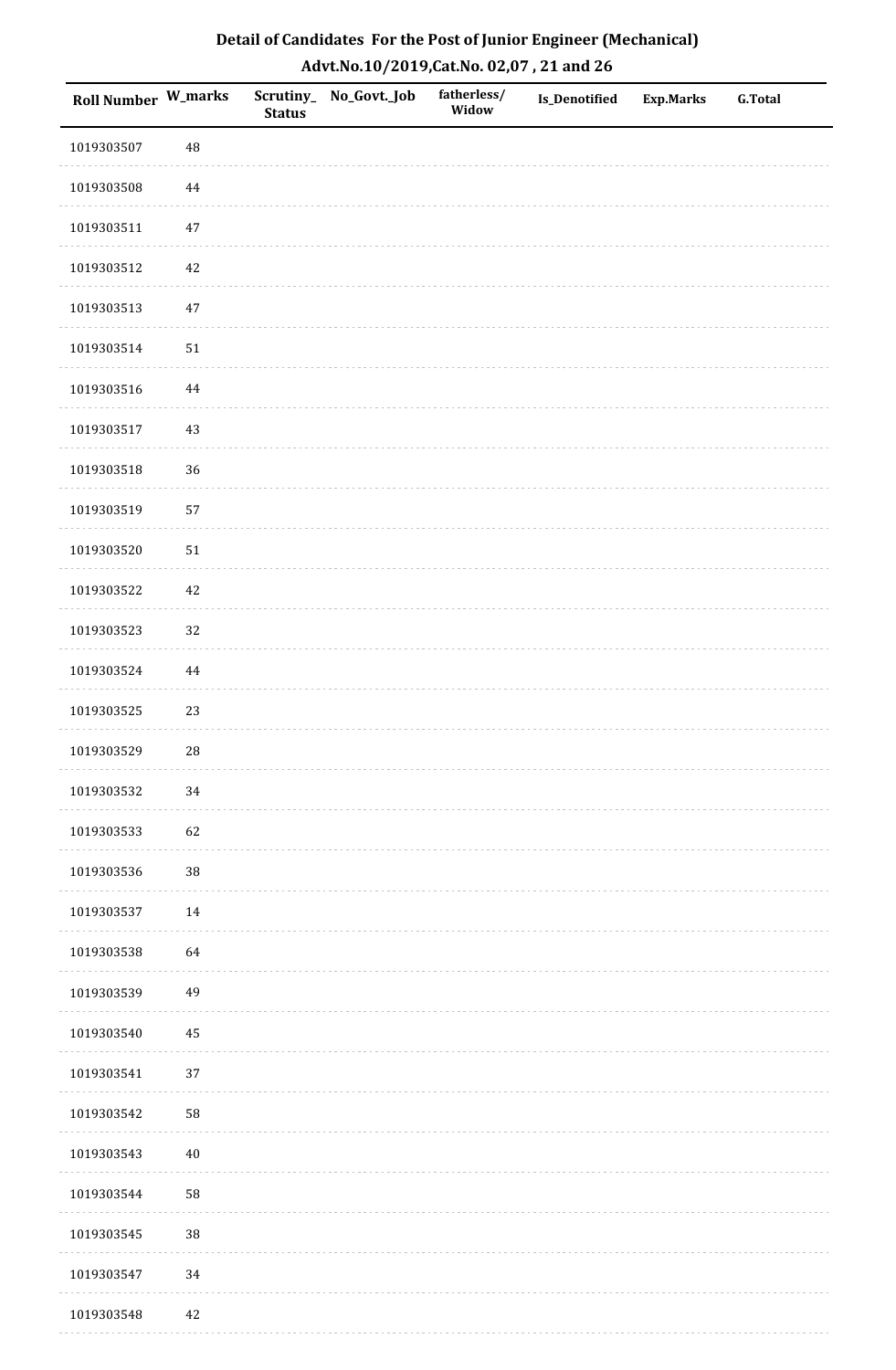| <b>Roll Number W_marks</b> |                 | <b>Status</b> | Scrutiny_ No_Govt._Job | fatherless/<br>Widow | Is_Denotified    | <b>Exp.Marks</b> | <b>G.Total</b> |
|----------------------------|-----------------|---------------|------------------------|----------------------|------------------|------------------|----------------|
| 1019303549                 | 38              |               |                        |                      |                  |                  |                |
| 1019303551                 | 54              |               |                        |                      |                  |                  |                |
| 1019303552                 | $41\,$          |               |                        |                      |                  |                  |                |
| 1019303553                 | 32              |               |                        |                      |                  |                  |                |
| 1019303555                 | 35              |               |                        |                      |                  |                  |                |
| 1019303562                 | 58              |               |                        |                      |                  |                  |                |
| 1019303563                 | 46              |               |                        |                      |                  |                  |                |
| 1019303565                 | 51              |               |                        |                      |                  |                  |                |
| 1019303566                 | 65              |               |                        |                      |                  |                  |                |
| 1019303567                 | 46              |               |                        |                      |                  |                  |                |
| 1019303568                 | 39              |               |                        |                      |                  |                  |                |
| 1019303569                 | 33              |               |                        |                      |                  |                  |                |
| 1019303570                 | $41\,$          |               |                        |                      |                  |                  |                |
| 1019303572                 | 38              |               |                        |                      |                  |                  |                |
| 1019303573                 | 52              |               |                        |                      |                  |                  |                |
| 1019303574                 | 34              |               |                        |                      |                  |                  |                |
| 1019303575                 | $32\,$          |               |                        |                      |                  |                  |                |
| 1019303576                 | $41\,$          |               |                        |                      |                  |                  |                |
| 1019303577                 | 56              | Eligible      | $\bf{0}$               | $\boldsymbol{0}$     | $\boldsymbol{0}$ | $0.00\,$         | 56.00          |
| 1019303578                 | 41              |               |                        |                      |                  |                  |                |
| 1019303580                 | 42              |               |                        |                      |                  |                  |                |
| 1019303583                 | 39              |               |                        |                      |                  |                  |                |
| 1019303584                 | 39              |               |                        |                      |                  |                  |                |
| 1019303585                 | $31\,$          |               |                        |                      |                  |                  |                |
| 1019303588                 | 68              | Eligible      | $\bf{0}$               | $\boldsymbol{0}$     | $\boldsymbol{0}$ | 0.00             | 68.00          |
| 1019303591                 | 62              |               |                        |                      |                  |                  |                |
| 1019303592                 | 46              |               |                        |                      |                  |                  |                |
| 1019303596                 | 53              |               |                        |                      |                  |                  |                |
| 1019303598                 | 51              |               |                        |                      |                  |                  |                |
| 1019303599                 | <b>REJECTED</b> |               |                        |                      |                  |                  | $0.00\,$       |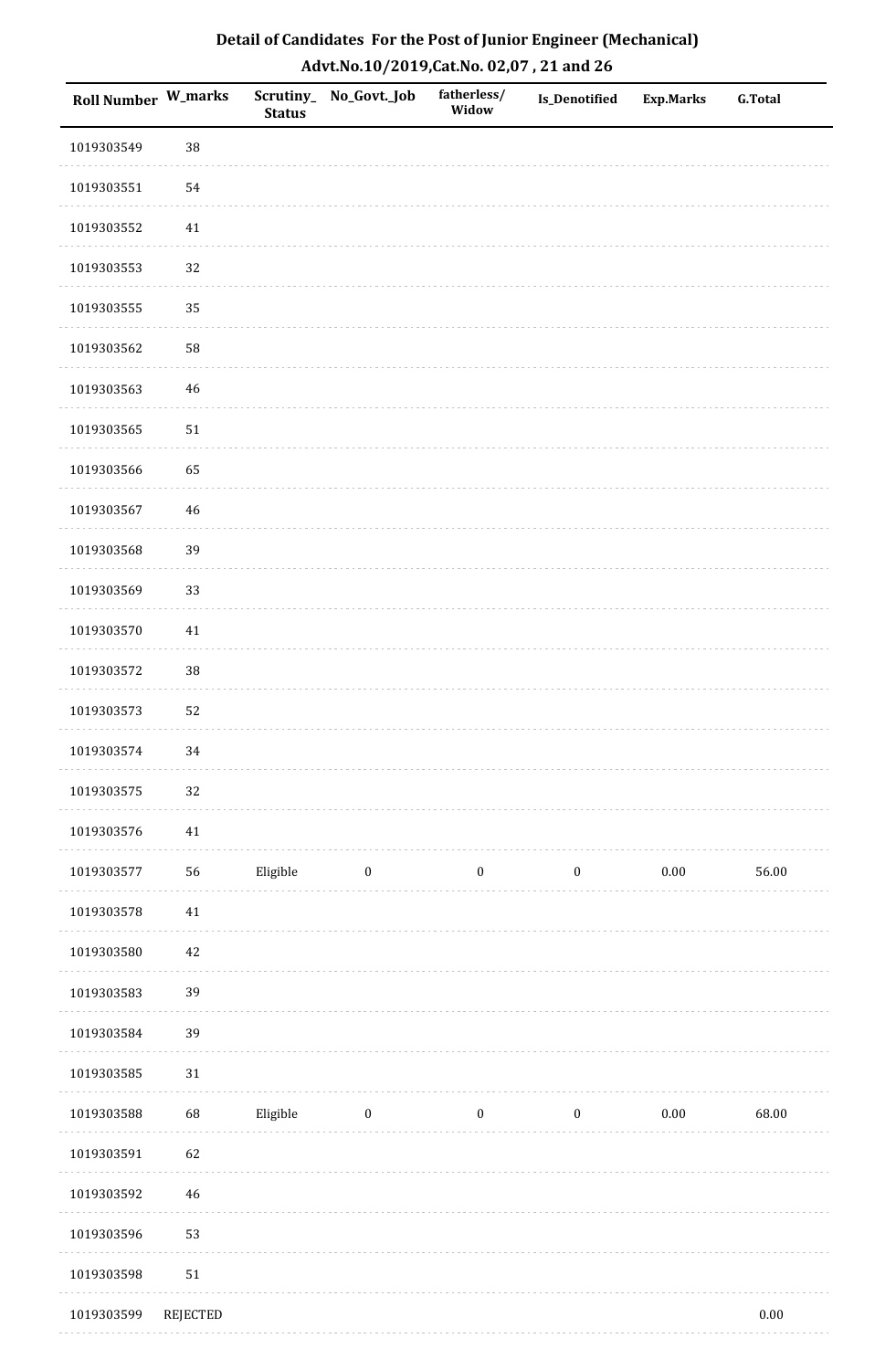| <b>Roll Number W_marks</b> |          | <b>Status</b> | Scrutiny_No_Govt._Job | fatherless/<br>Widow | Is_Denotified | <b>Exp.Marks</b> | <b>G.Total</b> |
|----------------------------|----------|---------------|-----------------------|----------------------|---------------|------------------|----------------|
| 1019303603                 | 36       |               |                       |                      |               |                  |                |
| 1019303604                 | $40\,$   |               |                       |                      |               |                  |                |
| 1019303605                 | 49       |               |                       |                      |               |                  |                |
| 1019303606                 | 35       |               |                       |                      |               |                  |                |
| 1019303607                 | 64       |               |                       |                      |               |                  |                |
| 1019303608                 | 44       |               |                       |                      |               |                  |                |
| 1019303609                 | $51\,$   |               |                       |                      |               |                  |                |
| 1019303612                 | 32       |               |                       |                      |               |                  |                |
| 1019303613                 | 48       |               |                       |                      |               |                  |                |
| 1019303617                 | $\rm 48$ |               |                       |                      |               |                  |                |
| 1019303618                 | 48       |               |                       |                      |               |                  |                |
| 1019303619                 | $43\,$   |               |                       |                      |               |                  |                |
| 1019303620                 | 35       |               |                       |                      |               |                  |                |
| 1019303625                 | $46\,$   |               |                       |                      |               |                  |                |
| 1019303627                 | 32       |               |                       |                      |               |                  |                |
| 1019303628                 | 45       |               |                       |                      |               |                  |                |
| 1019303629                 | 57       |               |                       |                      |               |                  |                |
| 1019303630                 | $24\,$   |               |                       |                      |               |                  |                |
| 1019303632                 | 33       |               |                       |                      |               |                  |                |
| 1019303634                 | 33       |               |                       |                      |               |                  |                |
| 1019303637                 | 55       |               |                       |                      |               |                  |                |
| 1019303638                 | 29       |               |                       |                      |               |                  |                |
| 1019303639                 | 60       |               |                       |                      |               |                  |                |
| 1019303640                 | $51\,$   |               |                       |                      |               |                  |                |
| 1019303641                 | 49       |               |                       |                      |               |                  |                |
| 1019303642                 | $24\,$   |               |                       |                      |               |                  |                |
| 1019303643                 | 44       |               |                       |                      |               |                  |                |
| 1019303644                 | $43\,$   |               |                       |                      |               |                  |                |
| 1019303645                 | $40\,$   |               |                       |                      |               |                  |                |
| 1019303646                 | $40\,$   |               |                       |                      |               |                  |                |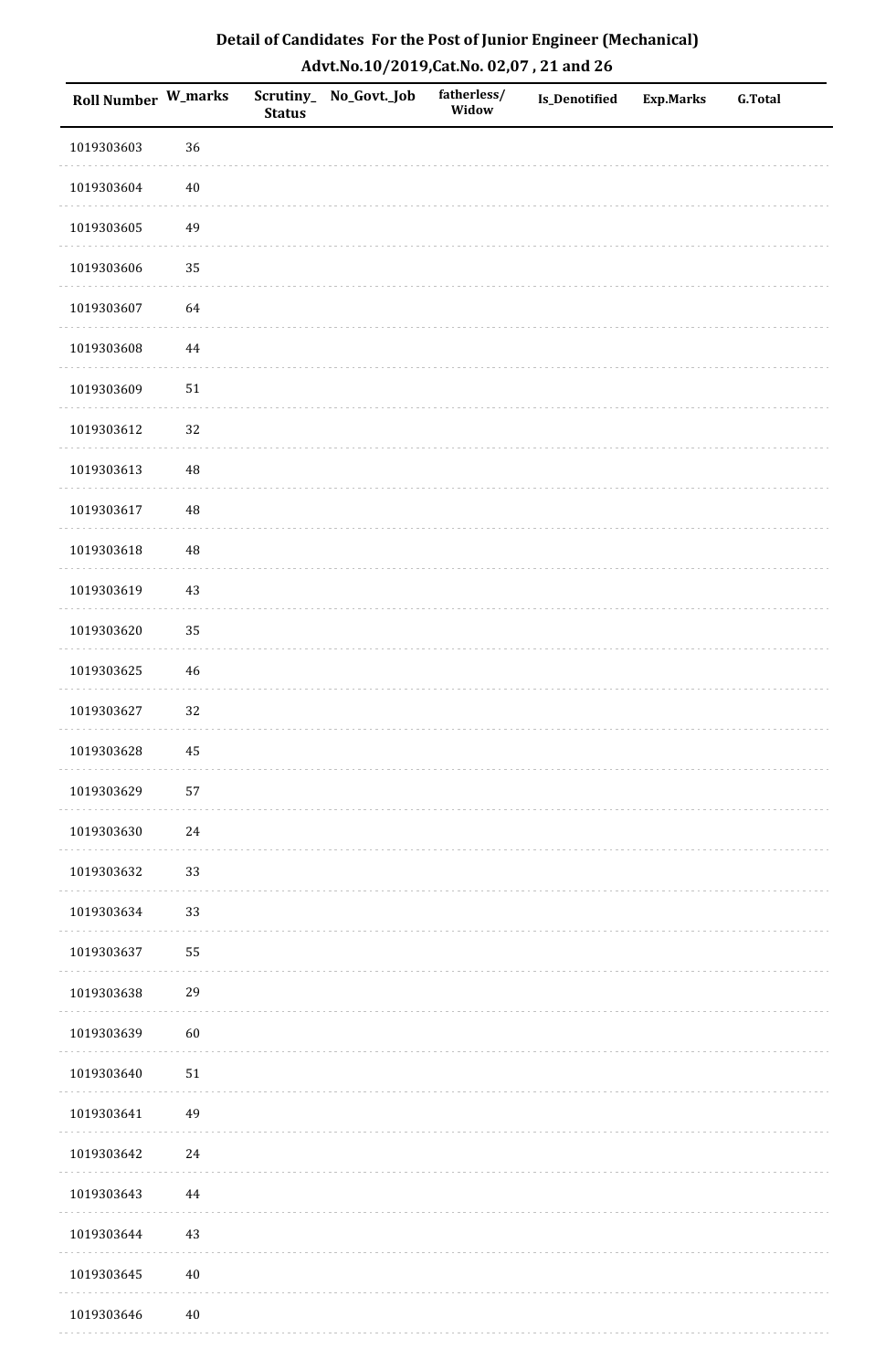| <b>Roll Number W_marks</b> |                 | <b>Status</b> | Scrutiny_ No_Govt._Job | fatherless/<br>Widow | <b>Is_Denotified</b> | <b>Exp.Marks</b> | <b>G.Total</b> |
|----------------------------|-----------------|---------------|------------------------|----------------------|----------------------|------------------|----------------|
| 1019303647                 | 64              |               |                        |                      |                      |                  |                |
| 1019303648                 | 39              |               |                        |                      |                      |                  |                |
| 1019303649                 | 37              |               |                        |                      |                      |                  |                |
| 1019303650                 | 39              |               |                        |                      |                      |                  |                |
| 1019303651                 | <b>REJECTED</b> |               |                        |                      |                      |                  | $0.00\,$       |
| 1019303653                 | 59              |               |                        |                      |                      |                  |                |
| 1019303654                 | 51              |               |                        |                      |                      |                  |                |
| 1019303655                 | 37              |               |                        |                      |                      |                  |                |
| 1019303656                 | $27\,$          |               |                        |                      |                      |                  |                |
| 1019303659                 | $20\,$          |               |                        |                      |                      |                  |                |
| 1019303660                 | $40\,$          |               |                        |                      |                      |                  |                |
| 1019303661                 | 54              |               |                        |                      |                      |                  |                |
| 1019303663                 | 36              |               |                        |                      |                      |                  |                |
| 1019303665                 | 45              |               |                        |                      |                      |                  |                |
| 1019303666                 | $\rm 48$        |               |                        |                      |                      |                  |                |
| 1019303667                 | 33              |               |                        |                      |                      |                  |                |
| 1019303668                 | ${\bf 51}$      |               |                        |                      |                      |                  |                |
| 1019303669                 | 39              |               |                        |                      |                      |                  |                |
| 1019303670                 | $46\,$          |               |                        |                      |                      |                  |                |
| 1019303671                 | 32              |               |                        |                      |                      |                  |                |
| 1019303672                 | 54              |               |                        |                      |                      |                  |                |
| 1019303673                 | 61              |               |                        |                      |                      |                  |                |
| 1019303674                 | 34              |               |                        |                      |                      |                  |                |
| 1019303676                 | $42\,$          |               |                        |                      |                      |                  |                |
| 1019303677                 | $47\,$          |               |                        |                      |                      |                  |                |
| 1019303678                 | 49              |               |                        |                      |                      |                  |                |
| 1019303679                 | $47\,$          |               |                        |                      |                      |                  |                |
| 1019303681                 | 32              |               |                        |                      |                      |                  |                |
| 1019303682                 | 32              |               |                        |                      |                      |                  |                |
| 1019303683                 | $50\,$          |               |                        |                      |                      |                  |                |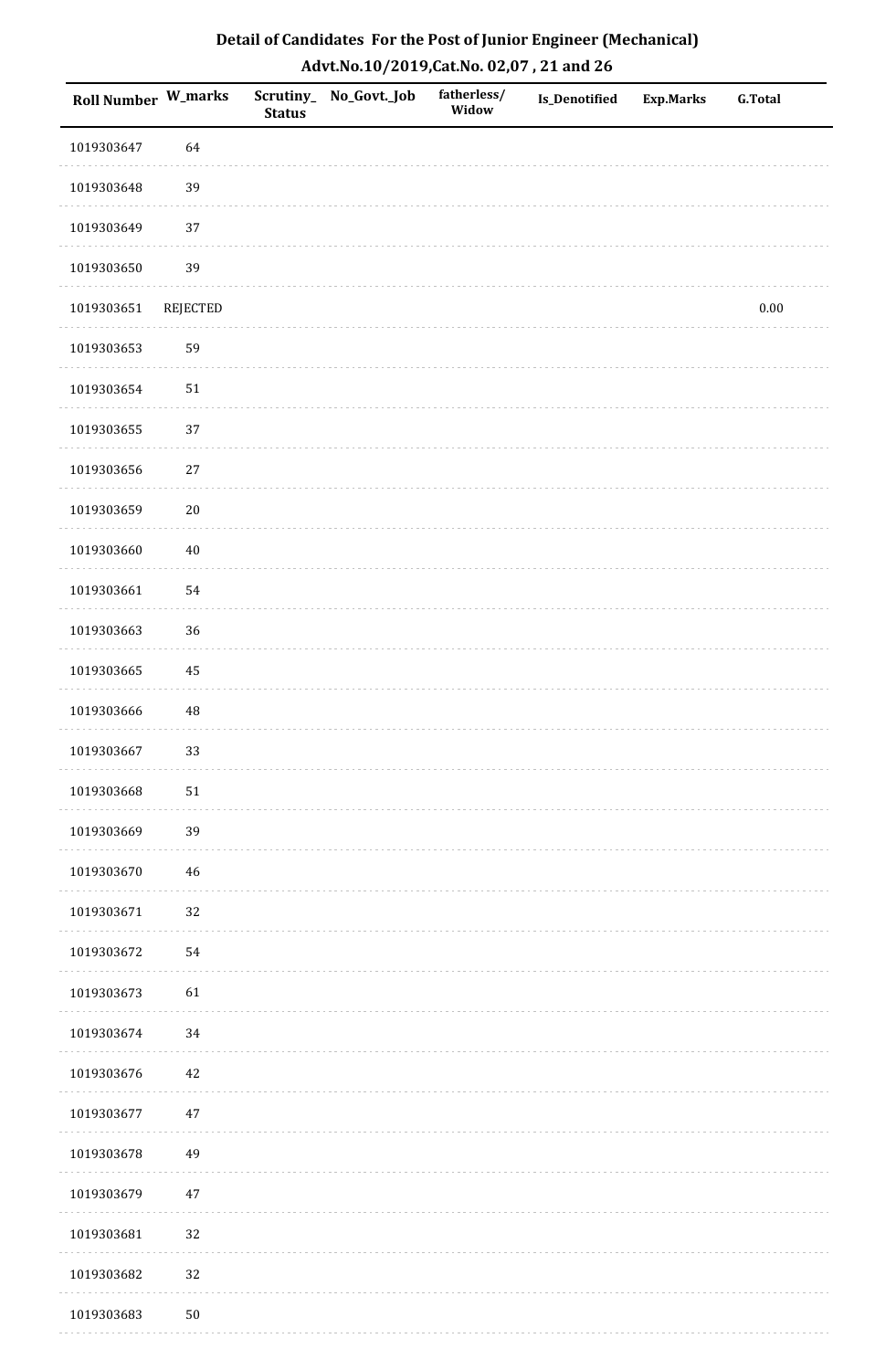| <b>Roll Number W_marks</b> |          | <b>Status</b> | Scrutiny_No_Govt._Job | fatherless/<br>Widow | Is_Denotified | <b>Exp.Marks</b> | <b>G.Total</b> |
|----------------------------|----------|---------------|-----------------------|----------------------|---------------|------------------|----------------|
| 1019303686                 | 37       |               |                       |                      |               |                  |                |
| 1019303689                 | $51\,$   |               |                       |                      |               |                  |                |
| 1019303694                 | $51\,$   |               |                       |                      |               |                  |                |
| 1019303695                 | $41\,$   |               |                       |                      |               |                  |                |
| 1019303697                 | $40\,$   |               |                       |                      |               |                  |                |
| 1019303698                 | 41       |               |                       |                      |               |                  |                |
| 1019303699                 | 49       |               |                       |                      |               |                  |                |
| 1019303702                 | 52       |               |                       |                      |               |                  |                |
| 1019303703                 | 44       |               |                       |                      |               |                  |                |
| 1019303705                 | $24\,$   |               |                       |                      |               |                  |                |
| 1019303706                 | 44       |               |                       |                      |               |                  |                |
| 1019303708                 | 49       |               |                       |                      |               |                  |                |
| 1019303711                 | 57       |               |                       |                      |               |                  |                |
| 1019303712                 | 35       |               |                       |                      |               |                  |                |
| 1019303714                 | $\rm 48$ |               |                       |                      |               |                  |                |
| 1019303719                 | $41\,$   |               |                       |                      |               |                  |                |
| 1019303721                 | $47\,$   |               |                       |                      |               |                  |                |
| 1019303725                 | 26       |               |                       |                      |               |                  |                |
| 1019303726                 | $50\,$   |               |                       |                      |               |                  |                |
| 1019303728                 | $40\,$   |               |                       |                      |               |                  |                |
| 1019303729                 | 39       |               |                       |                      |               |                  |                |
| 1019303732                 | $37\,$   |               |                       |                      |               |                  |                |
| 1019303734                 | $38\,$   |               |                       |                      |               |                  |                |
| 1019303737                 | 37       |               |                       |                      |               |                  |                |
| 1019303738                 | $41\,$   |               |                       |                      |               |                  |                |
| 1019303739                 | $27\,$   |               |                       |                      |               |                  |                |
| 1019303740                 | 53       |               |                       |                      |               |                  |                |
| 1019303742                 | 49       |               |                       |                      |               |                  |                |
| 1019303743                 | $41\,$   |               |                       |                      |               |                  |                |
| 1019303748                 | $41\,$   |               |                       |                      |               |                  |                |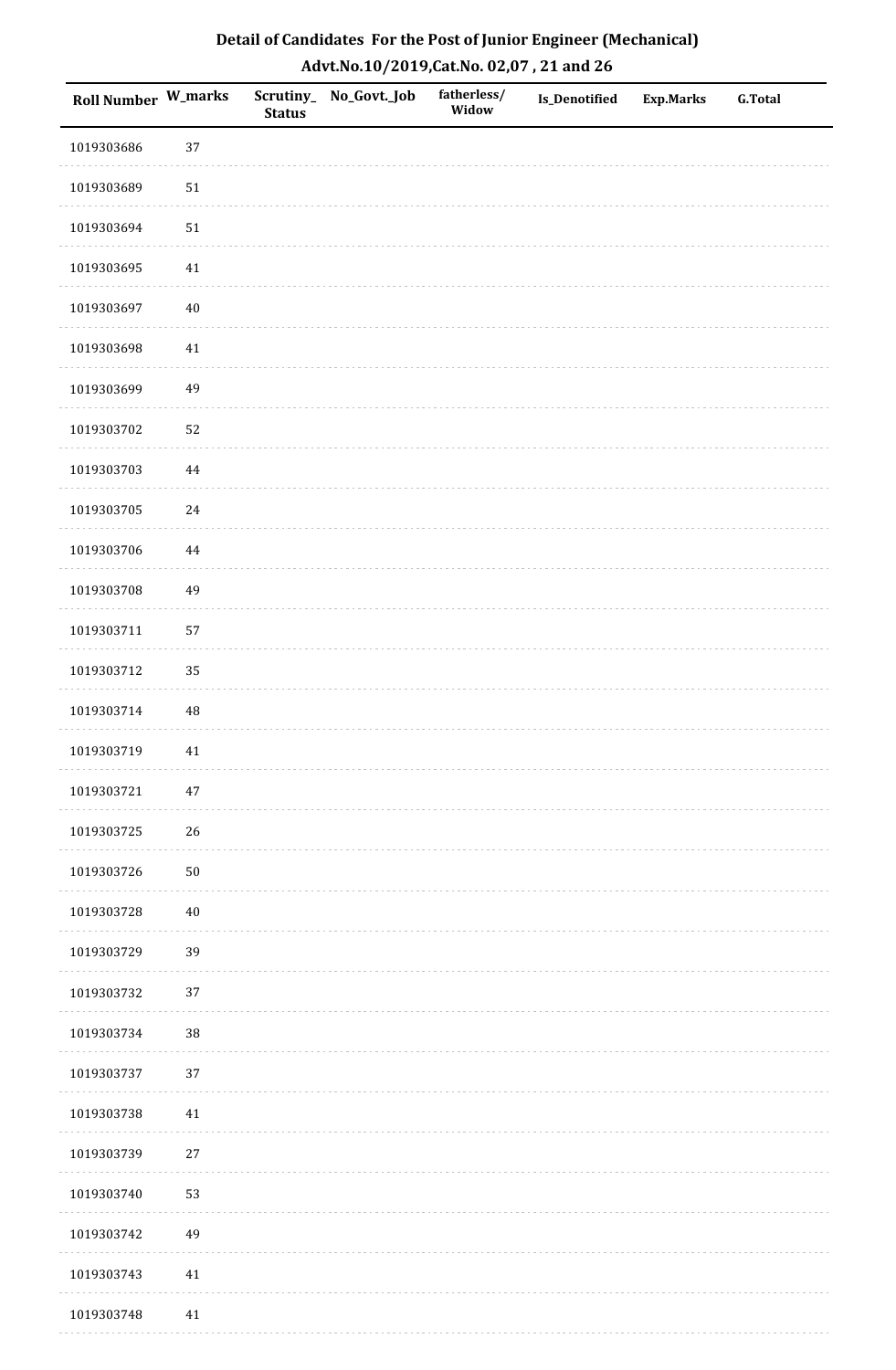| Detail of Candidates For the Post of Junior Engineer (Mechanical) |
|-------------------------------------------------------------------|
| Advt.No.10/2019,Cat.No. 02,07, 21 and 26                          |

| Roll Number W_marks |             | <b>Status</b> | Scrutiny_ No_Govt._Job | fatherless/<br>Widow | Is_Denotified | <b>Exp.Marks</b> | <b>G.Total</b> |
|---------------------|-------------|---------------|------------------------|----------------------|---------------|------------------|----------------|
| 1019303749          | 37          |               |                        |                      |               |                  |                |
| 1019303751          | $40\,$      |               |                        |                      |               |                  |                |
| 1019303752          | 34          |               |                        |                      |               |                  |                |
| 1019303753          | $47\,$      |               |                        |                      |               |                  |                |
| 1019303754          | $42\,$      |               |                        |                      |               |                  |                |
| 1019303756          | 37          |               |                        |                      |               |                  |                |
| 1019303759          | $\bf 44$    |               |                        |                      |               |                  |                |
| 1019303761          | $\bf 44$    |               |                        |                      |               |                  |                |
| 1019303762          | $51\,$      |               |                        |                      |               |                  |                |
| 1019303765          | 36          |               |                        |                      |               |                  |                |
| 1019303766          | $50\,$      |               |                        |                      |               |                  |                |
| 1019303767          | $\bf 44$    |               |                        |                      |               |                  |                |
| 1019303768          | $\bf 44$    |               |                        |                      |               |                  |                |
| 1019303771          | 55          |               |                        |                      |               |                  |                |
| 1019303772          | 39          |               |                        |                      |               |                  |                |
| 1019303773          | 43          |               |                        |                      |               |                  |                |
| 1019303774          | $\sqrt{46}$ |               |                        |                      |               |                  |                |
| 1019303775          | 36          |               |                        |                      |               |                  |                |
| 1019303776          | 36          |               |                        |                      |               |                  |                |
| 1019303781          | 33          |               |                        |                      |               |                  |                |
| 1019303782          | 36          |               |                        |                      |               |                  |                |
| 1019303783          | $34\,$      |               |                        |                      |               |                  |                |
| 1019303784          | $38\,$      |               |                        |                      |               |                  |                |
| 1019303787          | 15          |               |                        |                      |               |                  |                |
| 1019303788          | 61          |               |                        |                      |               |                  |                |
| 1019303789          | 45          |               |                        |                      |               |                  |                |
| 1019303790          | $60\,$      |               |                        |                      |               |                  |                |
| 1019303793          | 36          |               |                        |                      |               |                  |                |
| 1019303794          | 36          |               |                        |                      |               |                  |                |
| 1019303797          | 45          |               |                        |                      |               |                  |                |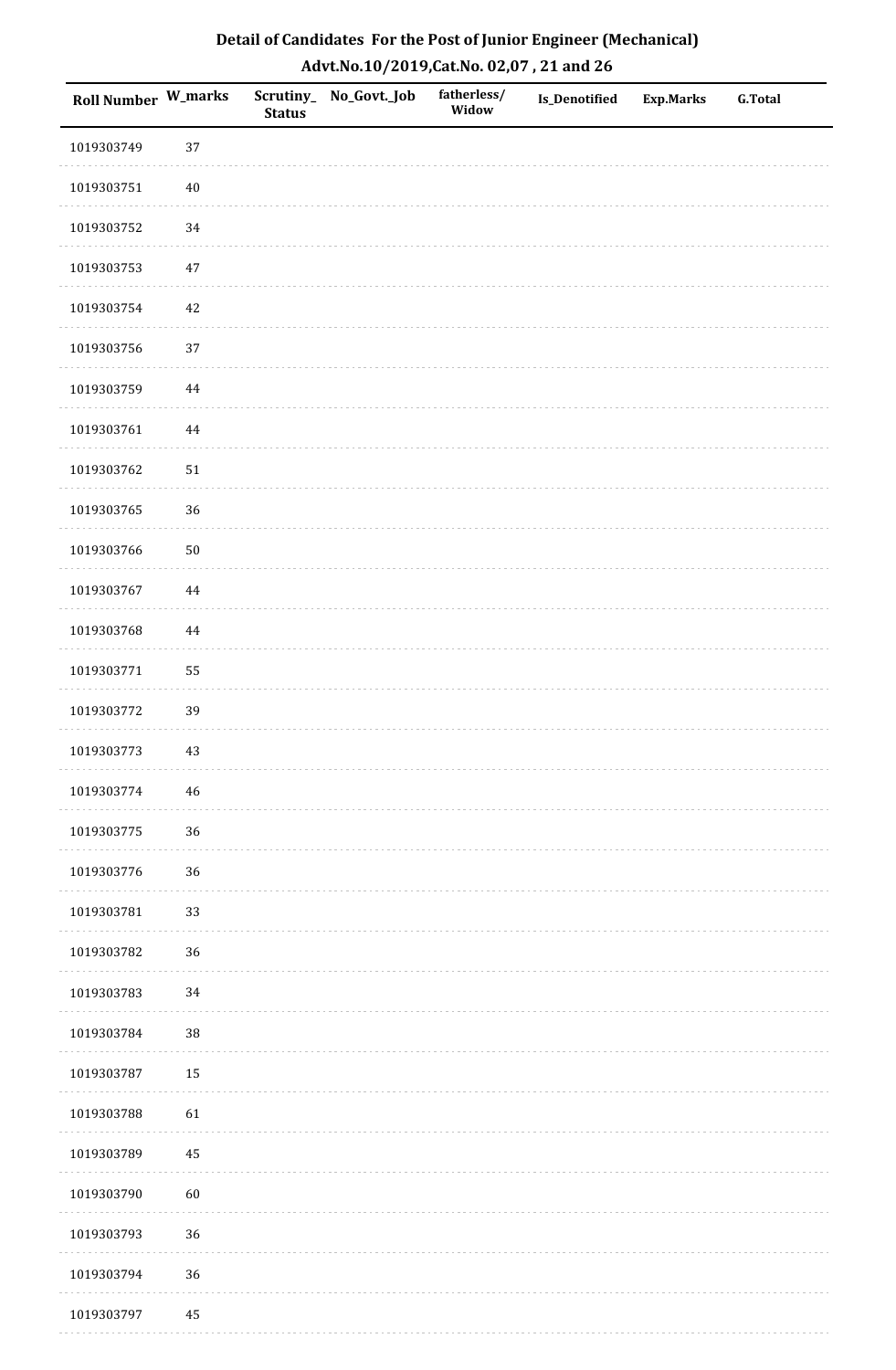| Roll Number W_marks |            | <b>Status</b> | Scrutiny_No_Govt._Job | fatherless/<br>Widow | Is_Denotified    | <b>Exp.Marks</b> | <b>G.Total</b> |
|---------------------|------------|---------------|-----------------------|----------------------|------------------|------------------|----------------|
| 1019303798          | $42\,$     |               |                       |                      |                  |                  |                |
| 1019303799          | 43         |               |                       |                      |                  |                  |                |
| 1019303800          | 64         |               |                       |                      |                  |                  |                |
| 1019303801          | $40\,$     |               |                       |                      |                  |                  |                |
| 1019303803          | 37         |               |                       |                      |                  |                  |                |
| 1019303806          | $40\,$     |               |                       |                      |                  |                  |                |
| 1019303809          | 45         |               |                       |                      |                  |                  |                |
| 1019303810          | 58         |               |                       |                      |                  |                  |                |
| 1019303813          | $46\,$     |               |                       |                      |                  |                  |                |
| 1019303815          | $30\,$     |               |                       |                      |                  |                  |                |
| 1019303816          | $31\,$     |               |                       |                      |                  |                  |                |
| 1019303817          | 52         |               |                       |                      |                  |                  |                |
| 1019303818          | 57         |               |                       |                      |                  |                  |                |
| 1019303823          | 56         |               |                       |                      |                  |                  |                |
| 1019303826          | 33         |               |                       |                      |                  |                  |                |
| 1019303829          | 18         |               |                       |                      |                  |                  |                |
| 1019303831          | 68         | Eligible      | $\sqrt{5}$            | $\boldsymbol{0}$     | $\boldsymbol{0}$ | $0.00\,$         | 73.00          |
| 1019303836          | 60         |               |                       |                      |                  |                  |                |
| 1019303837          | 35         |               |                       |                      |                  |                  |                |
| 1019303838          | ${\bf 28}$ |               |                       |                      |                  |                  |                |
| 1019303839          | 37         |               |                       |                      |                  |                  |                |
| 1019303840          | 66         |               |                       |                      |                  |                  |                |
| 1019303841          | 52         |               |                       |                      |                  |                  |                |
| 1019303843          | 37         |               |                       |                      |                  |                  |                |
| 1019303844          | 54         |               |                       |                      |                  |                  |                |
| 1019303845          | 32         |               |                       |                      |                  |                  |                |
| 1019303847          | 36         |               |                       |                      |                  |                  |                |
| 1019303848          | $51\,$     |               |                       |                      |                  |                  |                |
| 1019303849          | 60         |               |                       |                      |                  |                  |                |
| 1019303850          | 42         |               |                       |                      |                  |                  |                |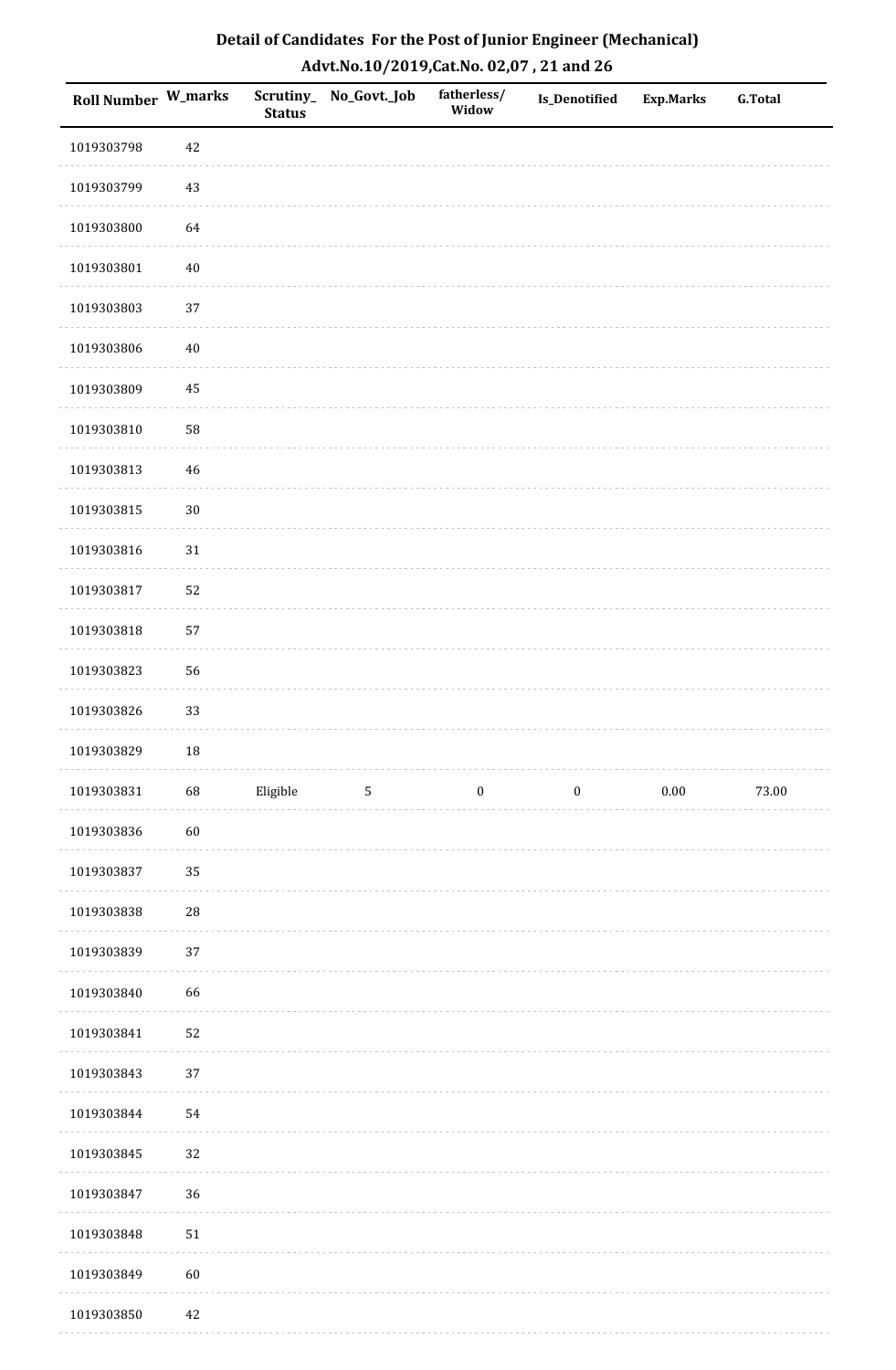| Roll Number W_marks |        | <b>Status</b> | Scrutiny_No_Govt._Job | fatherless/<br>Widow | Is_Denotified    | <b>Exp.Marks</b> | G.Total |
|---------------------|--------|---------------|-----------------------|----------------------|------------------|------------------|---------|
| 1019303851          | 59     |               |                       |                      |                  |                  |         |
| 1019303852          | 67     | Eligible      | $\bf{0}$              | $\boldsymbol{0}$     | $\bf{0}$         | 0.00             | 67.00   |
| 1019303855          | 49     |               |                       |                      |                  |                  |         |
| 1019303857          | 37     |               |                       |                      |                  |                  |         |
| 1019303858          | $47\,$ |               |                       |                      |                  |                  |         |
| 1019303860          | 68     | Eligible      | $\boldsymbol{0}$      | $\boldsymbol{0}$     | $\boldsymbol{0}$ | $0.00\,$         | 68.00   |
| 1019303863          | $41\,$ |               |                       |                      |                  |                  |         |
| 1019303864          | 39     |               |                       |                      |                  |                  |         |
| 1019303866          | 35     |               |                       |                      |                  |                  |         |
| 1019303869          | 33     |               |                       |                      |                  |                  |         |
| 1019303871          | 51     |               |                       |                      |                  |                  |         |
| 1019303872          | 46     |               |                       |                      |                  |                  |         |
| 1019303873          | 46     |               |                       |                      |                  |                  |         |
| 1019303875          | 43     |               |                       |                      |                  |                  |         |
| 1019303879          | 25     |               |                       |                      |                  |                  |         |
| 1019303880          | $30\,$ |               |                       |                      |                  |                  |         |
| 1019303883          | $30\,$ |               |                       |                      |                  |                  |         |
| 1019303886          | 53     |               |                       |                      |                  |                  |         |
| 1019303890          | $41\,$ |               |                       |                      |                  |                  |         |
| 1019303891          | 36     |               |                       |                      |                  |                  |         |
| 1019303896          | $47\,$ |               |                       |                      |                  |                  |         |
| 1019303899          | 48     |               |                       |                      |                  |                  |         |
| 1019303900          | 50     |               |                       |                      |                  |                  |         |
| 1019303905          | 12     |               |                       |                      |                  |                  |         |
| 1019303906          | 55     |               |                       |                      |                  |                  |         |
| 1019303907          | 29     |               |                       |                      |                  |                  |         |
| 1019303909          | 57     |               |                       |                      |                  |                  |         |
| 1019303910          | 49     |               |                       |                      |                  |                  |         |
| 1019303911          | $41\,$ |               |                       |                      |                  |                  |         |
| 1019303915          | 54     |               |                       |                      |                  |                  |         |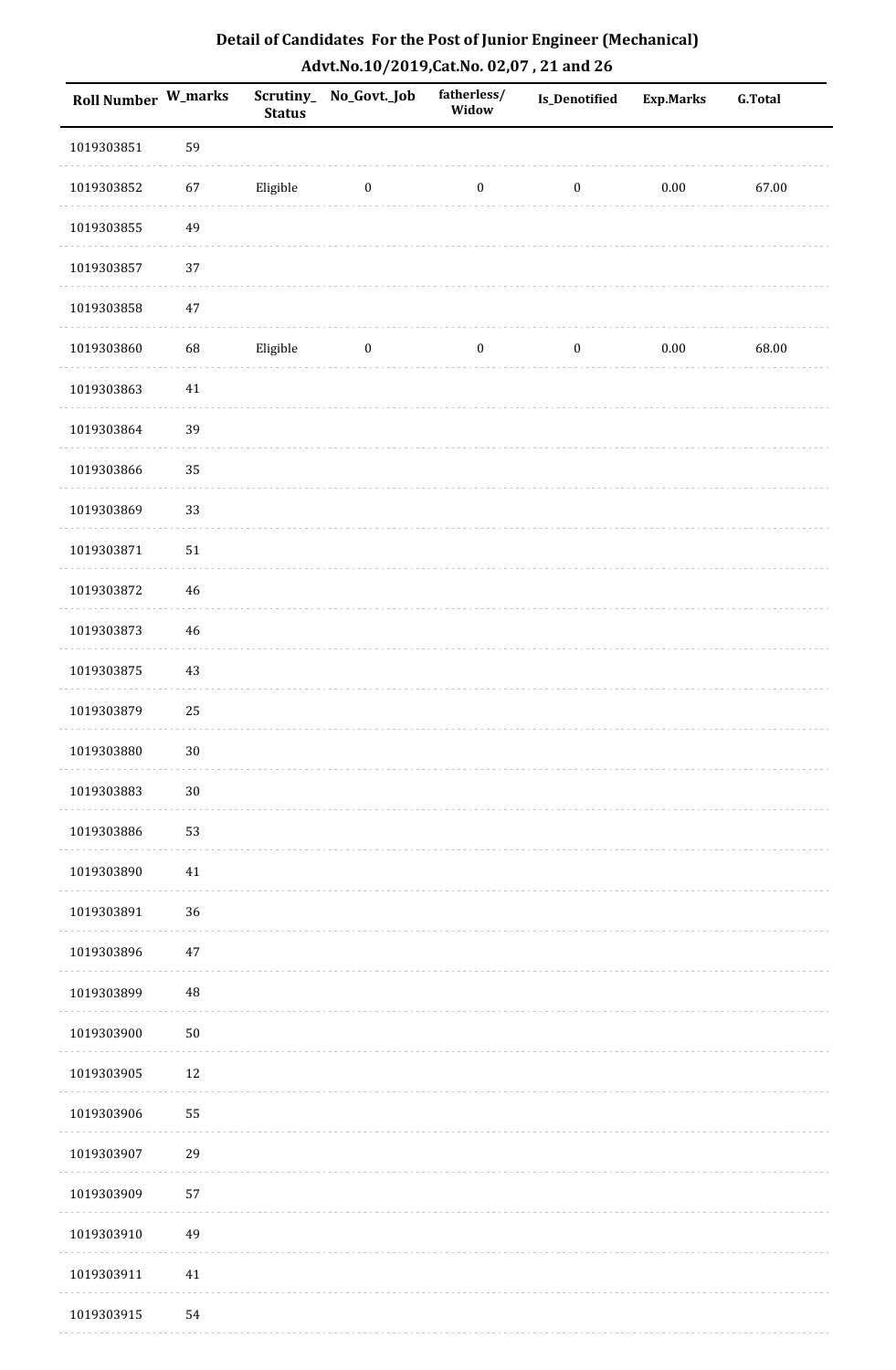| <b>Roll Number W_marks</b> |            | <b>Status</b> | Scrutiny_ No_Govt._Job | fatherless/<br>Widow | Is_Denotified | <b>Exp.Marks</b> | <b>G.Total</b> |
|----------------------------|------------|---------------|------------------------|----------------------|---------------|------------------|----------------|
| 1019303916                 | $42\,$     |               |                        |                      |               |                  |                |
| 1019303917                 | 64         |               |                        |                      |               |                  |                |
| 1019303919                 | $40\,$     |               |                        |                      |               |                  |                |
| 1019303920                 | 36         |               |                        |                      |               |                  |                |
| 1019303925                 | 36         |               |                        |                      |               |                  |                |
| 1019303926                 | REJECTED   |               |                        |                      |               |                  | $0.00\,$       |
| 1019303928                 | 35         |               |                        |                      |               |                  |                |
| 1019303929                 | 35         |               |                        |                      |               |                  |                |
| 1019303930                 | $40\,$     |               |                        |                      |               |                  |                |
| 1019303931                 | 44         |               |                        |                      |               |                  |                |
| 1019303932                 | $40\,$     |               |                        |                      |               |                  |                |
| 1019303934                 | ${\bf 51}$ |               |                        |                      |               |                  |                |
| 1019303936                 | 35         |               |                        |                      |               |                  |                |
| 1019303937                 | 45         |               |                        |                      |               |                  |                |
| 1019303938                 | 36         |               |                        |                      |               |                  |                |
| 1019303939                 | $\bf 44$   |               |                        |                      |               |                  |                |
| 1019303941                 | 57         |               |                        |                      |               |                  |                |
| 1019303942                 | 36         |               |                        |                      |               |                  |                |
| 1019303944                 | $\sqrt{7}$ |               |                        |                      |               |                  |                |
| 1019303945                 | 39         |               |                        |                      |               |                  |                |
| 1019303947                 | 59         |               |                        |                      |               |                  |                |
| 1019303948                 | 36         |               |                        |                      |               |                  |                |
| 1019303949                 | $46\,$     |               |                        |                      |               |                  |                |
| 1019303950                 | 57         |               |                        |                      |               |                  |                |
| 1019303951                 | 39         |               |                        |                      |               |                  |                |
| 1019303952                 | 38         |               |                        |                      |               |                  |                |
| 1019303953                 | $38\,$     |               |                        |                      |               |                  |                |
| 1019303955                 | $40\,$     |               |                        |                      |               |                  |                |
| 1019303957                 | 51         |               |                        |                      |               |                  |                |
| 1019303960                 | $41\,$     |               |                        |                      |               |                  |                |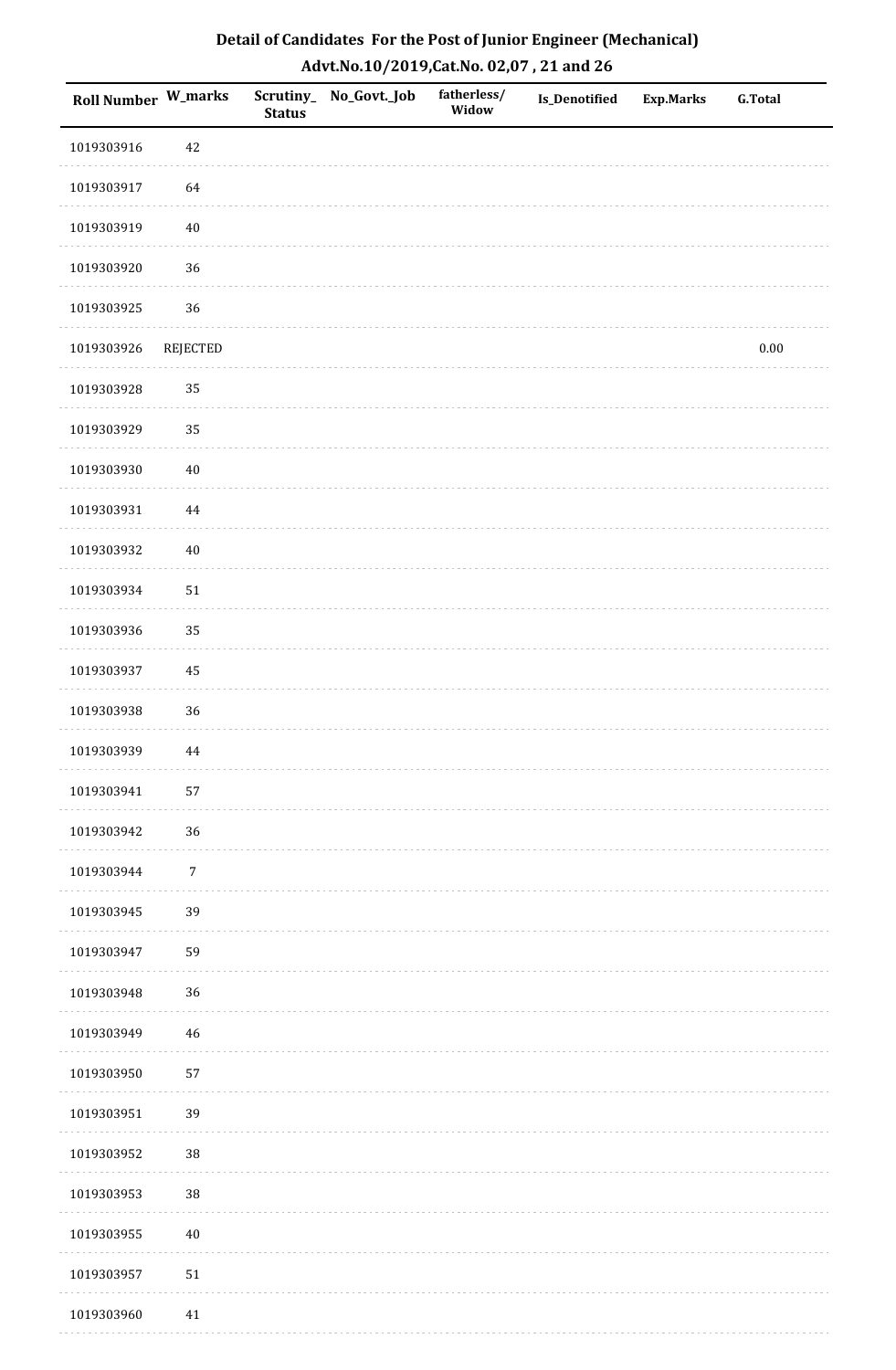| <b>Roll Number W_marks</b> |            | <b>Status</b> | Scrutiny_No_Govt._Job | fatherless/<br>Widow | Is_Denotified    | <b>Exp.Marks</b> | <b>G.Total</b> |
|----------------------------|------------|---------------|-----------------------|----------------------|------------------|------------------|----------------|
| 1019303961                 | 19         |               |                       |                      |                  |                  |                |
| 1019303963                 | $13\,$     |               |                       |                      |                  |                  |                |
| 1019303965                 | $42\,$     |               |                       |                      |                  |                  |                |
| 1019303968                 | 36         |               |                       |                      |                  |                  |                |
| 1019303970                 | $43\,$     |               |                       |                      |                  |                  |                |
| 1019303972                 | 43         |               |                       |                      |                  |                  |                |
| 1019303973                 | $27\,$     |               |                       |                      |                  |                  |                |
| 1019303977                 | 52         |               |                       |                      |                  |                  |                |
| 1019303980                 | 55         |               |                       |                      |                  |                  |                |
| 1019303981                 | $27\,$     |               |                       |                      |                  |                  |                |
| 1019303983                 | 36         |               |                       |                      |                  |                  |                |
| 1019303984                 | 34         |               |                       |                      |                  |                  |                |
| 1019303985                 | $46\,$     |               |                       |                      |                  |                  |                |
| 1019303989                 | 36         |               |                       |                      |                  |                  |                |
| 1019303990                 | $50\,$     |               |                       |                      |                  |                  |                |
| 1019303991                 | 36         |               |                       |                      |                  |                  |                |
| 1019303992                 | $37\,$     |               |                       |                      |                  |                  |                |
| 1019303993                 | 55         |               |                       |                      |                  |                  |                |
| 1019303994                 | 55         |               |                       |                      |                  |                  |                |
| 1019303996                 | 58         |               |                       |                      |                  |                  |                |
| 1019303999                 | ${\bf 28}$ |               |                       |                      |                  |                  |                |
| 1019304000                 | $41\,$     |               |                       |                      |                  |                  |                |
| 1019304002                 | $42\,$     |               |                       |                      |                  |                  |                |
| 1019304005                 | 63         |               |                       |                      |                  |                  |                |
| 1019304006                 | 32         |               |                       |                      |                  |                  |                |
| 1019304008                 | 56         |               |                       |                      |                  |                  |                |
| 1019304009                 | 34         |               |                       |                      |                  |                  |                |
| 1019304011                 | $21\,$     |               |                       |                      |                  |                  |                |
| 1019304012                 | 33         |               |                       |                      |                  |                  |                |
| 1019304014                 | 36         | Eligible      | $\sqrt{5}$            | $\boldsymbol{0}$     | $\boldsymbol{0}$ | $0.00\,$         | 41.00          |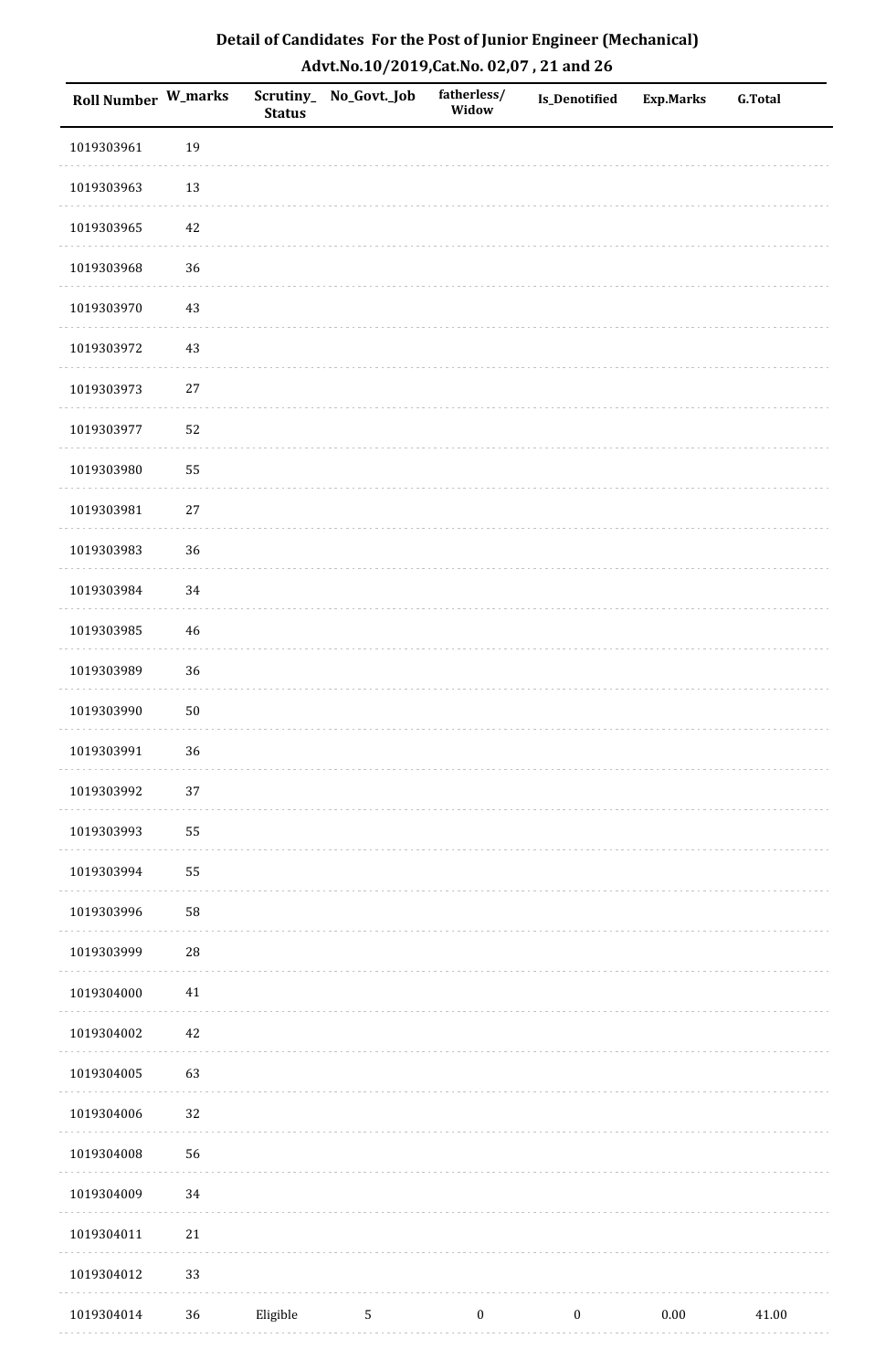| <b>Roll Number W_marks</b> |             | <b>Status</b> | Scrutiny_No_Govt._Job | fatherless/<br>Widow | Is_Denotified | <b>Exp.Marks</b> | <b>G.Total</b> |
|----------------------------|-------------|---------------|-----------------------|----------------------|---------------|------------------|----------------|
| 1019304015                 | 43          |               |                       |                      |               |                  |                |
| 1019304017                 | $37\,$      |               |                       |                      |               |                  |                |
| 1019304023                 | 38          |               |                       |                      |               |                  |                |
| 1019304024                 | 37          |               |                       |                      |               |                  |                |
| 1019304027                 | 52          |               |                       |                      |               |                  |                |
| 1019304028                 | 57          |               |                       |                      |               |                  |                |
| 1019304029                 | 29          |               |                       |                      |               |                  |                |
| 1019304030                 | $\bf 44$    |               |                       |                      |               |                  |                |
| 1019304031                 | 37          |               |                       |                      |               |                  |                |
| 1019304032                 | $43\,$      |               |                       |                      |               |                  |                |
| 1019304034                 | 36          |               |                       |                      |               |                  |                |
| 1019304035                 | 39          |               |                       |                      |               |                  |                |
| 1019304036                 | 36          |               |                       |                      |               |                  |                |
| 1019304037                 | 37          |               |                       |                      |               |                  |                |
| 1019304042                 | $37\,$      |               |                       |                      |               |                  |                |
| 1019304043                 | 33          |               |                       |                      |               |                  |                |
| 1019304045                 | 60          |               |                       |                      |               |                  |                |
| 1019304047                 | 49          |               |                       |                      |               |                  |                |
| 1019304048                 | 55          |               |                       |                      |               |                  |                |
| 1019304053                 | 58          |               |                       |                      |               |                  |                |
| 1019304055                 | 45          |               |                       |                      |               |                  |                |
| 1019304056                 | 58          |               |                       |                      |               |                  |                |
| 1019304062                 | 35          |               |                       |                      |               |                  |                |
| 1019304063                 | 49          |               |                       |                      |               |                  |                |
| 1019304064                 | $\sqrt{48}$ |               |                       |                      |               |                  |                |
| 1019304065                 | 54          |               |                       |                      |               |                  |                |
| 1019304066                 | $60\,$      |               |                       |                      |               |                  |                |
| 1019304068                 | 34          |               |                       |                      |               |                  |                |
| 1019304069                 | $\bf 45$    |               |                       |                      |               |                  |                |
| 1019304070                 | 35          |               |                       |                      |               |                  |                |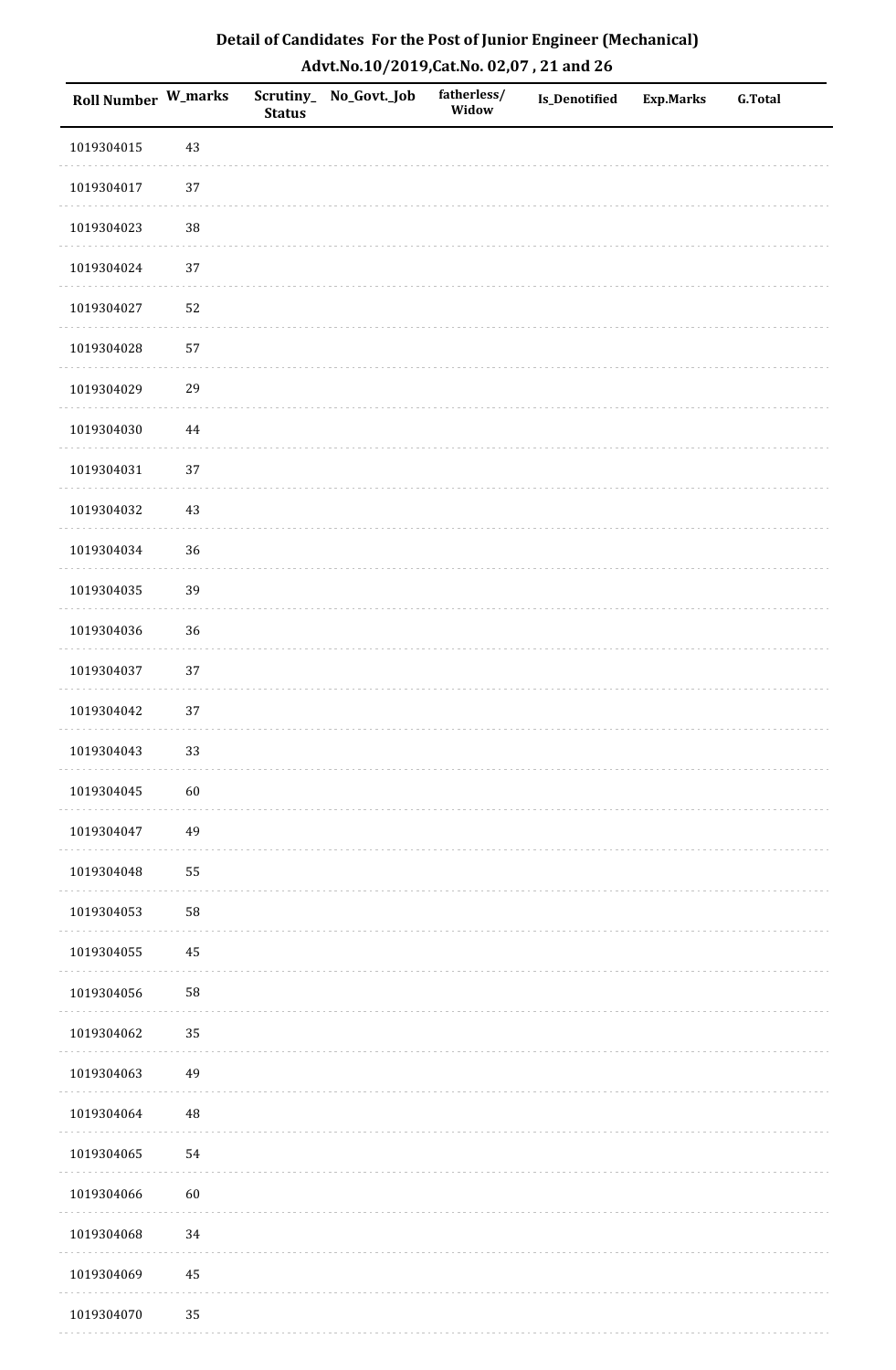| <b>Roll Number W_marks</b> |            | <b>Status</b> | Scrutiny_No_Govt._Job | fatherless/<br>Widow | Is_Denotified | <b>Exp.Marks</b> | <b>G.Total</b> |
|----------------------------|------------|---------------|-----------------------|----------------------|---------------|------------------|----------------|
| 1019304071                 | $\bf 44$   |               |                       |                      |               |                  |                |
| 1019304072                 | $51\,$     |               |                       |                      |               |                  |                |
| 1019304073                 | $50\,$     |               |                       |                      |               |                  |                |
| 1019304074                 | 57         |               |                       |                      |               |                  |                |
| 1019304075                 | $47\,$     |               |                       |                      |               |                  |                |
| 1019304076                 | 44         |               |                       |                      |               |                  |                |
| 1019304077                 | 49         |               |                       |                      |               |                  |                |
| 1019304078                 | $47\,$     |               |                       |                      |               |                  |                |
| 1019304081                 | 35         |               |                       |                      |               |                  |                |
| 1019304082                 | $\bf 44$   |               |                       |                      |               |                  |                |
| 1019304083                 | 37         |               |                       |                      |               |                  |                |
| 1019304084                 | 54         |               |                       |                      |               |                  |                |
| 1019304086                 | 37         |               |                       |                      |               |                  |                |
| 1019304088                 | 37         |               |                       |                      |               |                  |                |
| 1019304089                 | $38\,$     |               |                       |                      |               |                  |                |
| 1019304092                 | 31         |               |                       |                      |               |                  |                |
| 1019304094                 | $43\,$     |               |                       |                      |               |                  |                |
| 1019304096                 | 53         |               |                       |                      |               |                  |                |
| 1019304097                 | 55         |               |                       |                      |               |                  |                |
| 1019304099                 | 33         |               |                       |                      |               |                  |                |
| 1019304100                 | 39         |               |                       |                      |               |                  |                |
| 1019304103                 | $50\,$     |               |                       |                      |               |                  |                |
| 1019304104                 | 42         |               |                       |                      |               |                  |                |
| 1019304107                 | 29         |               |                       |                      |               |                  |                |
| 1019304108                 | 36         |               |                       |                      |               |                  |                |
| 1019304109                 | $41\,$     |               |                       |                      |               |                  |                |
| 1019304111                 | $43\,$     |               |                       |                      |               |                  |                |
| 1019304113                 | $40\,$     |               |                       |                      |               |                  |                |
| 1019304114                 | ${\bf 51}$ |               |                       |                      |               |                  |                |
| 1019304115                 | 49         |               |                       |                      |               |                  |                |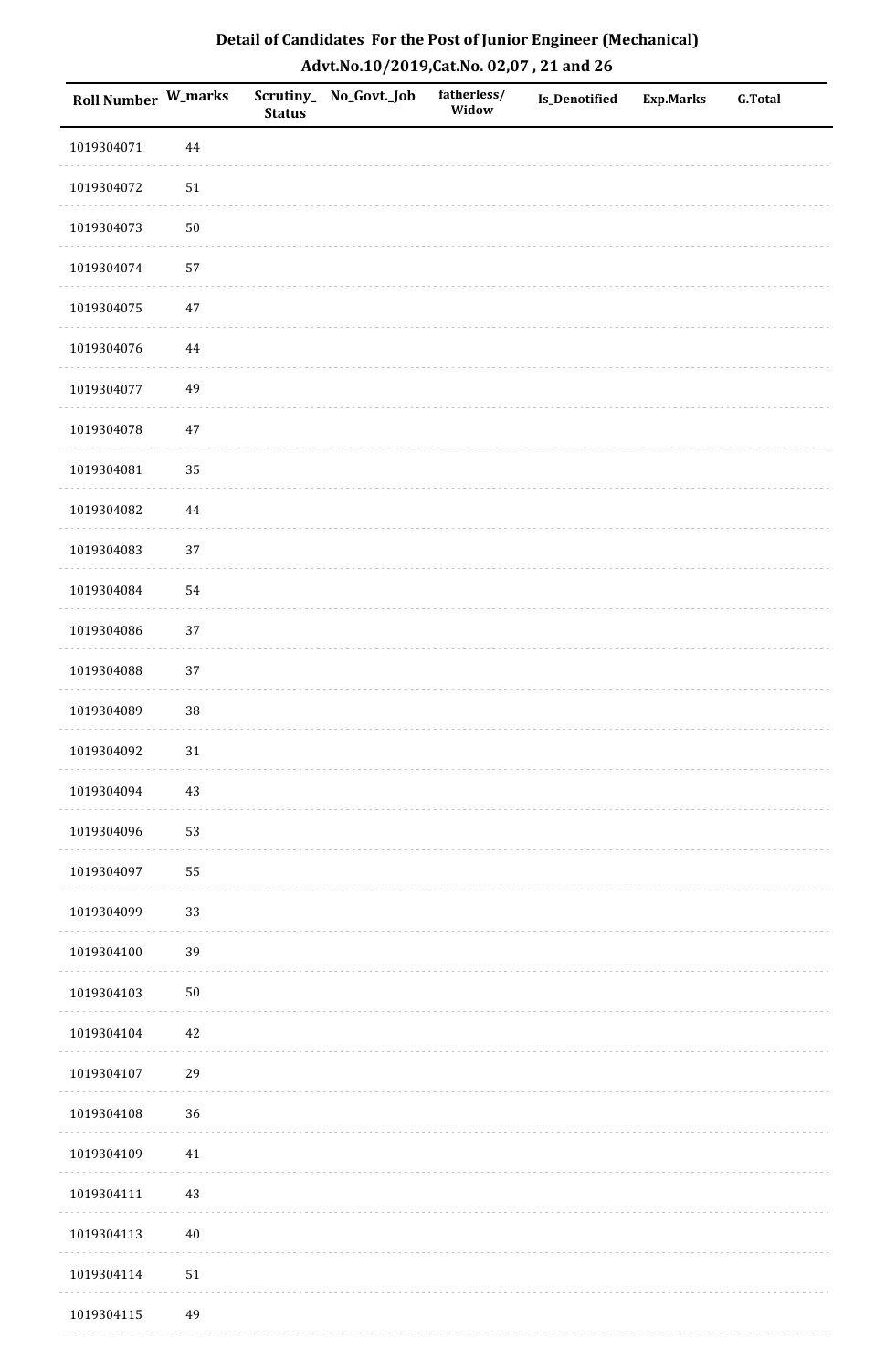| <b>Roll Number W_marks</b> |                 | <b>Status</b> | Scrutiny_ No_Govt._Job | fatherless/<br>Widow | Is_Denotified    | <b>Exp.Marks</b> | <b>G.Total</b> |
|----------------------------|-----------------|---------------|------------------------|----------------------|------------------|------------------|----------------|
| 1019304116                 | 57              |               |                        |                      |                  |                  |                |
| 1019304117                 | 49              |               |                        |                      |                  |                  |                |
| 1019304118                 | 33              |               |                        |                      |                  |                  |                |
| 1019304123                 | 69              | Eligible      | $\boldsymbol{0}$       | $\boldsymbol{0}$     | $\boldsymbol{0}$ | $0.00\,$         | 69.00          |
| 1019304124                 | <b>REJECTED</b> |               |                        |                      |                  |                  | $0.00\,$       |
| 1019304128                 | $\sqrt{46}$     |               |                        |                      |                  |                  |                |
| 1019304129                 | 36              |               |                        |                      |                  |                  |                |
| 1019304130                 | 47              |               |                        |                      |                  |                  |                |
| 1019304131                 | 54              |               |                        |                      |                  |                  |                |
| 1019304134                 | 59              |               |                        |                      |                  |                  |                |
| 1019304135                 | $30\,$          |               |                        |                      |                  |                  |                |
| 1019304137                 | 60              |               |                        |                      |                  |                  |                |
| 1019304138                 | 53              |               |                        |                      |                  |                  |                |
| 1019304140                 | 56              |               |                        |                      |                  |                  |                |
| 1019304141                 | 32              |               |                        |                      |                  |                  |                |
| 1019304142                 | 43              |               |                        |                      |                  |                  |                |
| 1019304143                 | 49              |               |                        |                      |                  |                  |                |
| 1019304145                 | $40\,$          |               |                        |                      |                  |                  |                |
| 1019304148                 | 46              |               |                        |                      |                  |                  |                |
| 1019304149                 | 51              |               |                        |                      |                  |                  |                |
| 1019304150                 | 42              |               |                        |                      |                  |                  |                |
| 1019304151                 | 46              |               |                        |                      |                  |                  |                |
| 1019304154                 | 43              |               |                        |                      |                  |                  |                |
| 1019304155                 | 42              |               |                        |                      |                  |                  |                |
| 1019304156                 | 58              |               |                        |                      |                  |                  |                |
| 1019304158                 | 57              |               |                        |                      |                  |                  |                |
| 1019304159                 | 26              |               |                        |                      |                  |                  |                |
| 1019304162                 | 46              |               |                        |                      |                  |                  |                |
| 1019304164                 | 56              |               |                        |                      |                  |                  |                |
| 1019304165                 | $\rm 48$        |               |                        |                      |                  |                  |                |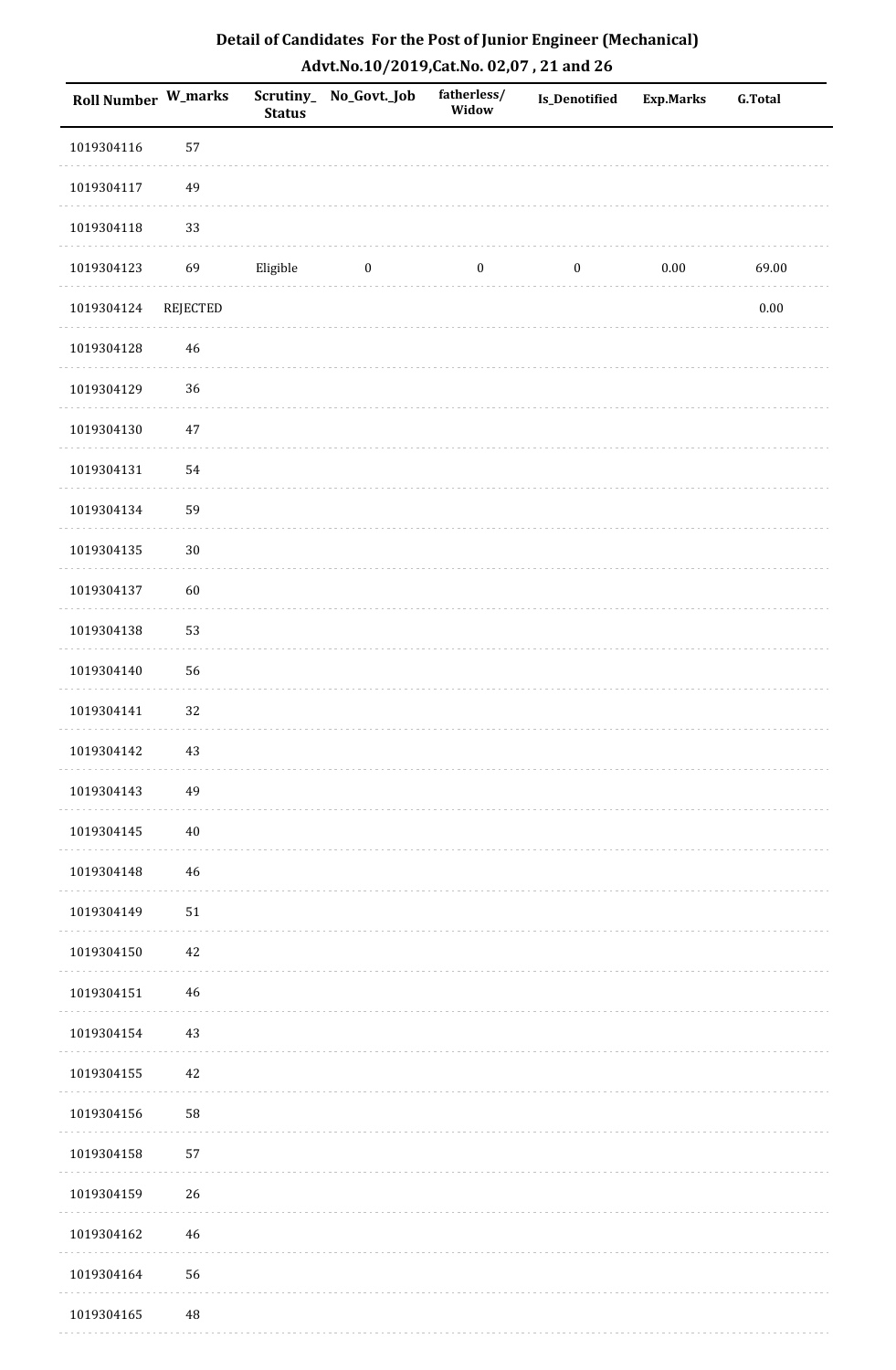| <b>Roll Number W_marks</b> |          | <b>Status</b> | Scrutiny_ No_Govt._Job | fatherless/<br>Widow | <b>Is_Denotified</b> | <b>Exp.Marks</b> | <b>G.Total</b> |
|----------------------------|----------|---------------|------------------------|----------------------|----------------------|------------------|----------------|
| 1019304168                 | $40\,$   |               |                        |                      |                      |                  |                |
| 1019304169                 | 57       |               |                        |                      |                      |                  |                |
| 1019304170                 | 36       |               |                        |                      |                      |                  |                |
| 1019304171                 | REJECTED |               |                        |                      |                      |                  | $0.00\,$       |
| 1019304173                 | 53       |               |                        |                      |                      |                  |                |
| 1019304174                 | 46       |               |                        |                      |                      |                  |                |
| 1019304175                 | 49       |               |                        |                      |                      |                  |                |
| 1019304177                 | $40\,$   |               |                        |                      |                      |                  |                |
| 1019304178                 | 37       |               |                        |                      |                      |                  |                |
| 1019304179                 | 23       |               |                        |                      |                      |                  |                |
| 1019304180                 | 42       |               |                        |                      |                      |                  |                |
| 1019304181                 | 53       |               |                        |                      |                      |                  |                |
| 1019304182                 | 66       | Eligible      | $\sqrt{5}$             | $\boldsymbol{0}$     | $\boldsymbol{0}$     | $0.00\,$         | $71.00\,$      |
| 1019304183                 | $41\,$   |               |                        |                      |                      |                  |                |
| 1019304184                 | 47       |               |                        |                      |                      |                  |                |
| 1019304185                 | $38\,$   |               |                        |                      |                      |                  |                |
| 1019304186                 | 63       |               |                        |                      |                      |                  |                |
| 1019304187                 | 53       |               |                        |                      |                      |                  |                |
| 1019304190                 | 33       |               |                        |                      |                      |                  |                |
| 1019304191                 | 49       |               |                        |                      |                      |                  |                |
| 1019304192                 | 52       |               |                        |                      |                      |                  |                |
| 1019304194                 | 68       | Eligible      | $\bf{0}$               | $\bf{0}$             | $\boldsymbol{0}$     | 0.00             | 68.00          |
| 1019304196                 | 43       |               |                        |                      |                      |                  |                |
| 1019304197                 | 59       |               |                        |                      |                      |                  |                |
| 1019304201                 | 37       |               |                        |                      |                      |                  |                |
| 1019304204                 | 47       |               |                        |                      |                      |                  |                |
| 1019304205                 | 25       |               |                        |                      |                      |                  |                |
| 1019304207                 | 59       |               |                        |                      |                      |                  |                |
| 1019304208                 | 52       |               |                        |                      |                      |                  |                |
| 1019304211                 | 48       |               |                        |                      |                      |                  |                |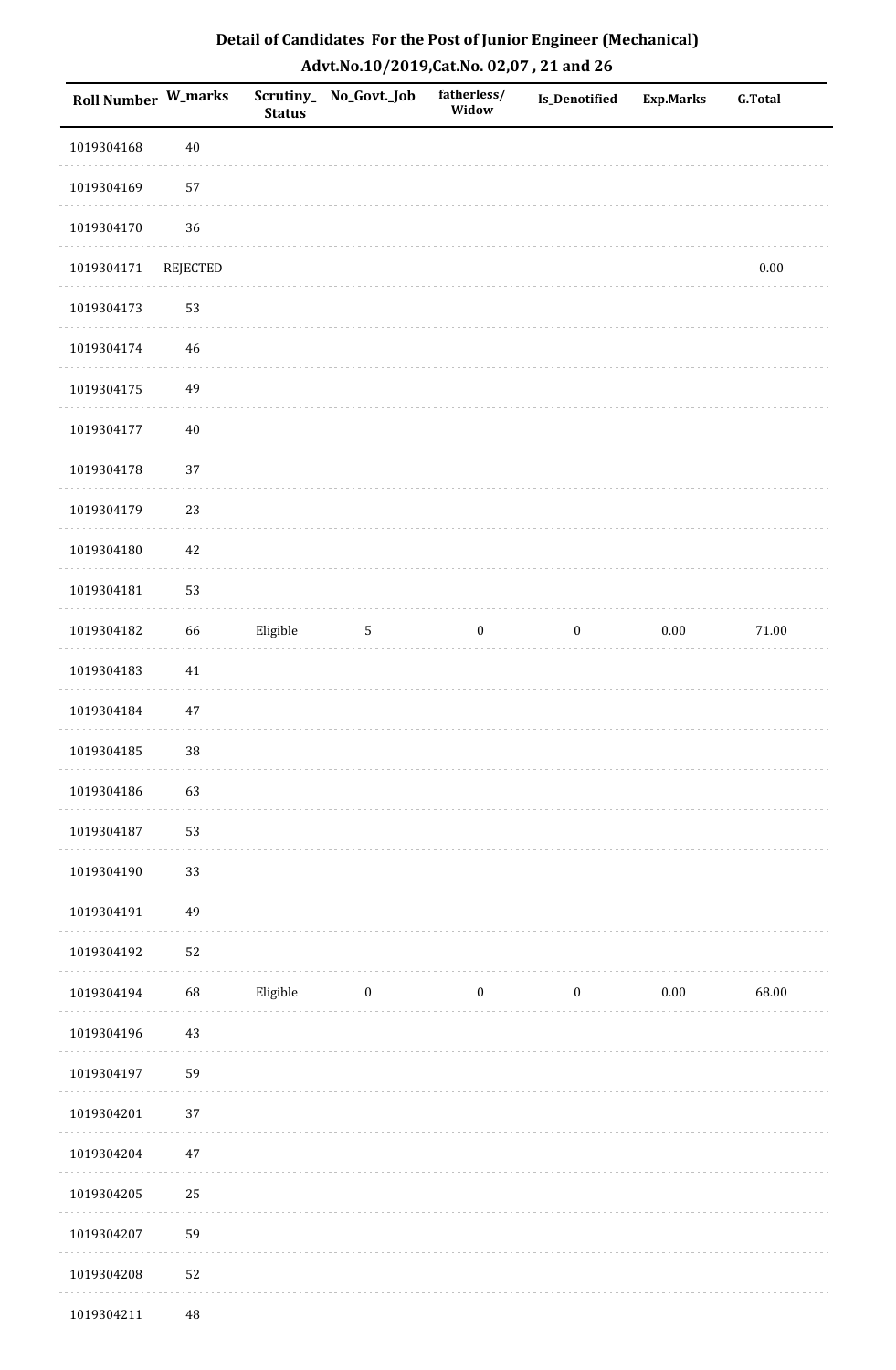| Roll Number W_marks |          | <b>Status</b> | Scrutiny_No_Govt._Job | fatherless/<br>Widow | Is_Denotified | <b>Exp.Marks</b> | <b>G.Total</b> |
|---------------------|----------|---------------|-----------------------|----------------------|---------------|------------------|----------------|
| 1019304214          | 56       |               |                       |                      |               |                  |                |
| 1019304215          | $47\,$   |               |                       |                      |               |                  |                |
| 1019304217          | 59       |               |                       |                      |               |                  |                |
| 1019304218          | 48       |               |                       |                      |               |                  |                |
| 1019304219          | $41\,$   |               |                       |                      |               |                  |                |
| 1019304221          | 37       |               |                       |                      |               |                  |                |
| 1019304223          | 35       |               |                       |                      |               |                  |                |
| 1019304224          | 46       |               |                       |                      |               |                  |                |
| 1019304226          | 63       |               |                       |                      |               |                  |                |
| 1019304233          | 56       |               |                       |                      |               |                  |                |
| 1019304234          | 36       |               |                       |                      |               |                  |                |
| 1019304236          | 45       |               |                       |                      |               |                  |                |
| 1019304238          | 35       |               |                       |                      |               |                  |                |
| 1019304239          | 55       |               |                       |                      |               |                  |                |
| 1019304244          | $\rm 48$ |               |                       |                      |               |                  |                |
| 1019304245          | $30\,$   |               |                       |                      |               |                  |                |
| 1019304248          | $43\,$   |               |                       |                      |               |                  |                |
| 1019304249          | 53       |               |                       |                      |               |                  |                |
| 1019304250          | 36       |               |                       |                      |               |                  |                |
| 1019304254          | 58       |               |                       |                      |               |                  |                |
| 1019304256          | 46       |               |                       |                      |               |                  |                |
| 1019304257          | $37\,$   |               |                       |                      |               |                  |                |
| 1019304258          | 33       |               |                       |                      |               |                  |                |
| 1019304259          | 46       |               |                       |                      |               |                  |                |
| 1019304262          | 57       |               |                       |                      |               |                  |                |
| 1019304263          | $30\,$   |               |                       |                      |               |                  |                |
| 1019304264          | 56       |               |                       |                      |               |                  |                |
| 1019304265          | 58       |               |                       |                      |               |                  |                |
| 1019304266          | 49       |               |                       |                      |               |                  |                |
| 1019304267          | $31\,$   |               |                       |                      |               |                  |                |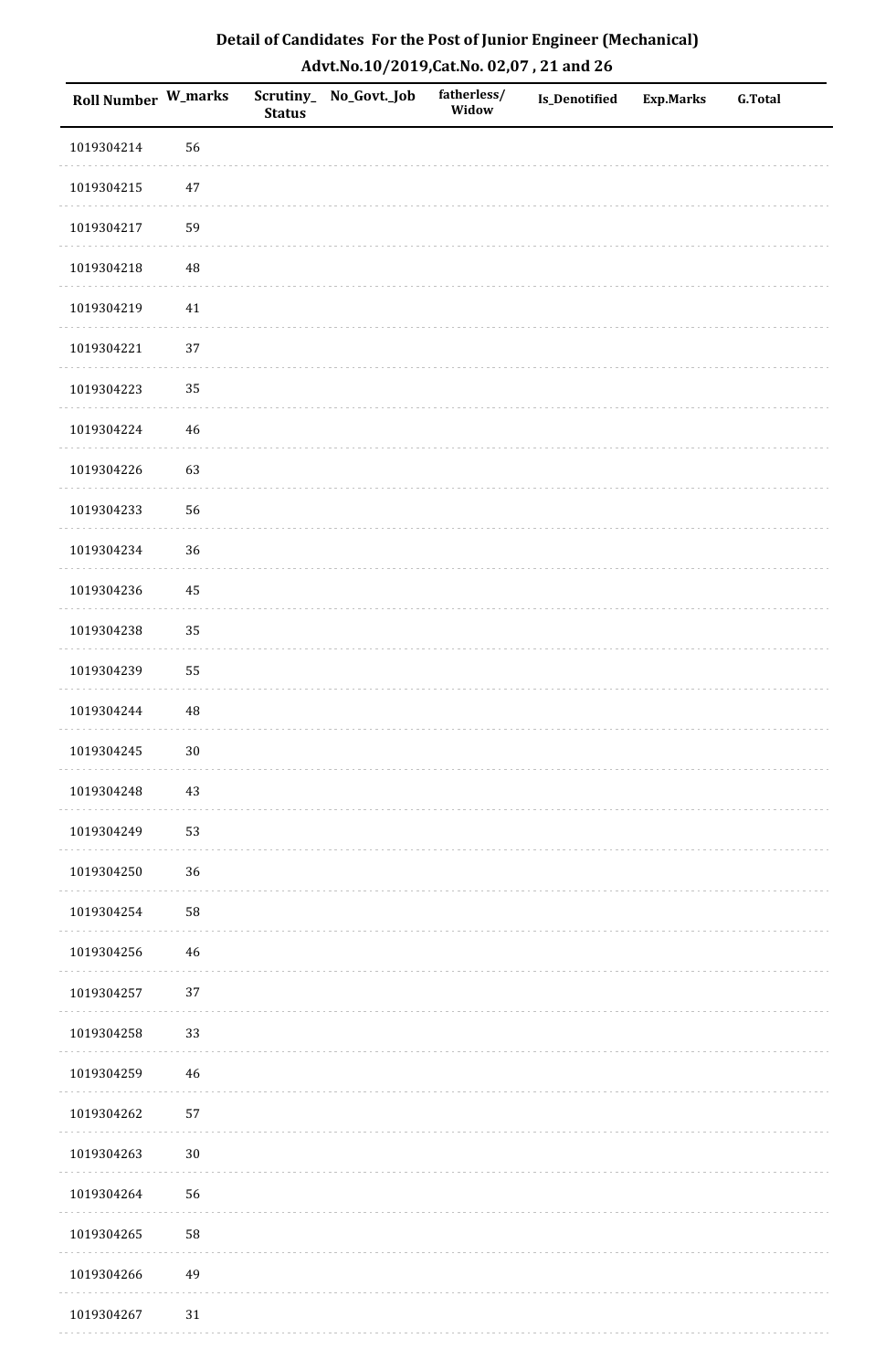| Roll Number W_marks |        | <b>Status</b> | Scrutiny_No_Govt._Job | fatherless/<br>Widow | Is_Denotified | <b>Exp.Marks</b> | <b>G.Total</b> |
|---------------------|--------|---------------|-----------------------|----------------------|---------------|------------------|----------------|
| 1019304268          | 35     |               |                       |                      |               |                  |                |
| 1019304271          | $38\,$ |               |                       |                      |               |                  |                |
| 1019304272          | 39     |               |                       |                      |               |                  |                |
| 1019304274          | 62     |               |                       |                      |               |                  |                |
| 1019304275          | $40\,$ |               |                       |                      |               |                  |                |
| 1019304277          | 35     |               |                       |                      |               |                  |                |
| 1019304281          | 53     |               |                       |                      |               |                  |                |
| 1019304282          | $43\,$ |               |                       |                      |               |                  |                |
| 1019304283          | 49     |               |                       |                      |               |                  |                |
| 1019304284          | 54     |               |                       |                      |               |                  |                |
| 1019304286          | 43     |               |                       |                      |               |                  |                |
| 1019304288          | 57     |               |                       |                      |               |                  |                |
| 1019304289          | $40\,$ |               |                       |                      |               |                  |                |
| 1019304292          | $46\,$ |               |                       |                      |               |                  |                |
| 1019304294          | 36     |               |                       |                      |               |                  |                |
| 1019304296          | 57     |               |                       |                      |               |                  |                |
| 1019304297          | 39     |               |                       |                      |               |                  |                |
| 1019304298          | $30\,$ |               |                       |                      |               |                  |                |
| 1019304299          | $42\,$ |               |                       |                      |               |                  |                |
| 1019304300          | $24\,$ |               |                       |                      |               |                  |                |
| 1019304301          | $50\,$ |               |                       |                      |               |                  |                |
| 1019304302          | $20\,$ |               |                       |                      |               |                  |                |
| 1019304303          | 37     |               |                       |                      |               |                  |                |
| 1019304304          | 52     |               |                       |                      |               |                  |                |
| 1019304306          | 33     |               |                       |                      |               |                  |                |
| 1019304307          | 44     |               |                       |                      |               |                  |                |
| 1019304308          | 33     |               |                       |                      |               |                  |                |
| 1019304309          | 25     |               |                       |                      |               |                  |                |
| 1019304312          | 36     |               |                       |                      |               |                  |                |
| 1019304313          | 41     |               |                       |                      |               |                  |                |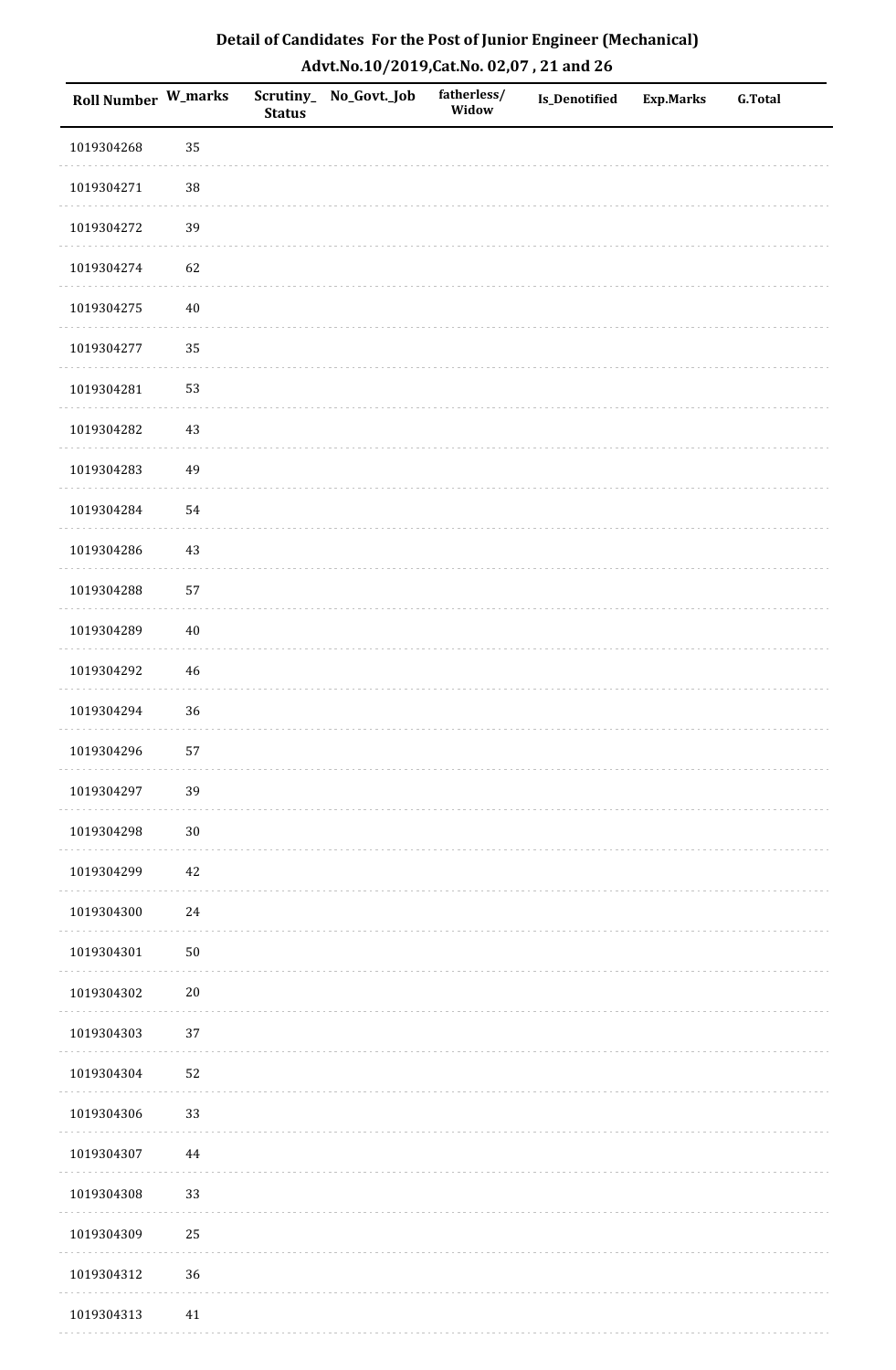| Detail of Candidates For the Post of Junior Engineer (Mechanical) |
|-------------------------------------------------------------------|
| Advt.No.10/2019, Cat.No. 02,07, 21 and 26                         |

| Roll Number W_marks |        | <b>Status</b> | Scrutiny_ No_Govt._Job | fatherless/<br>Widow | Is_Denotified    | <b>Exp.Marks</b> | <b>G.Total</b> |
|---------------------|--------|---------------|------------------------|----------------------|------------------|------------------|----------------|
| 1019304314          | 36     |               |                        |                      |                  |                  |                |
| 1019304315          | 37     |               |                        |                      |                  |                  |                |
| 1019304316          | 37     |               |                        |                      |                  |                  |                |
| 1019304318          | 54     |               |                        |                      |                  |                  |                |
| 1019304319          | $50\,$ |               |                        |                      |                  |                  |                |
| 1019304320          | $47\,$ |               |                        |                      |                  |                  |                |
| 1019304321          | 57     |               |                        |                      |                  |                  |                |
| 1019304322          | 29     |               |                        |                      |                  |                  |                |
| 1019304323          | 43     |               |                        |                      |                  |                  |                |
| 1019304324          | $42\,$ |               |                        |                      |                  |                  |                |
| 1019304325          | 38     |               |                        |                      |                  |                  |                |
| 1019304327          | $42\,$ |               |                        |                      |                  |                  |                |
| 1019304329          | $27\,$ |               |                        |                      |                  |                  |                |
| 1019304330          | 57     |               |                        |                      |                  |                  |                |
| 1019304332          | $47\,$ |               |                        |                      |                  |                  |                |
| 1019304333          | 38     |               |                        |                      |                  |                  |                |
| 1019304334          | $34\,$ |               |                        |                      |                  |                  |                |
| 1019304335          | 44     |               |                        |                      |                  |                  |                |
| 1019304336          | $40\,$ |               |                        |                      |                  |                  |                |
| 1019304338          | 48     |               |                        |                      |                  |                  |                |
| 1019304344          | 46     |               |                        |                      |                  |                  |                |
| 1019304346          | $17\,$ |               |                        |                      |                  |                  |                |
| 1019304348          | 45     |               |                        |                      |                  |                  |                |
| 1019304349          | 25     |               |                        |                      |                  |                  |                |
| 1019304352          | 37     |               |                        |                      |                  |                  |                |
| 1019304353          | 33     |               |                        |                      |                  |                  |                |
| 1019304355          | $30\,$ | Eligible      | $\boldsymbol{0}$       | $\boldsymbol{0}$     | $\boldsymbol{0}$ | $0.00\,$         | 30.00          |
| 1019304357          | $41\,$ |               |                        |                      |                  |                  |                |
| 1019304361          | $34\,$ |               |                        |                      |                  |                  |                |
| 1019304362          | 41     |               |                        |                      |                  |                  |                |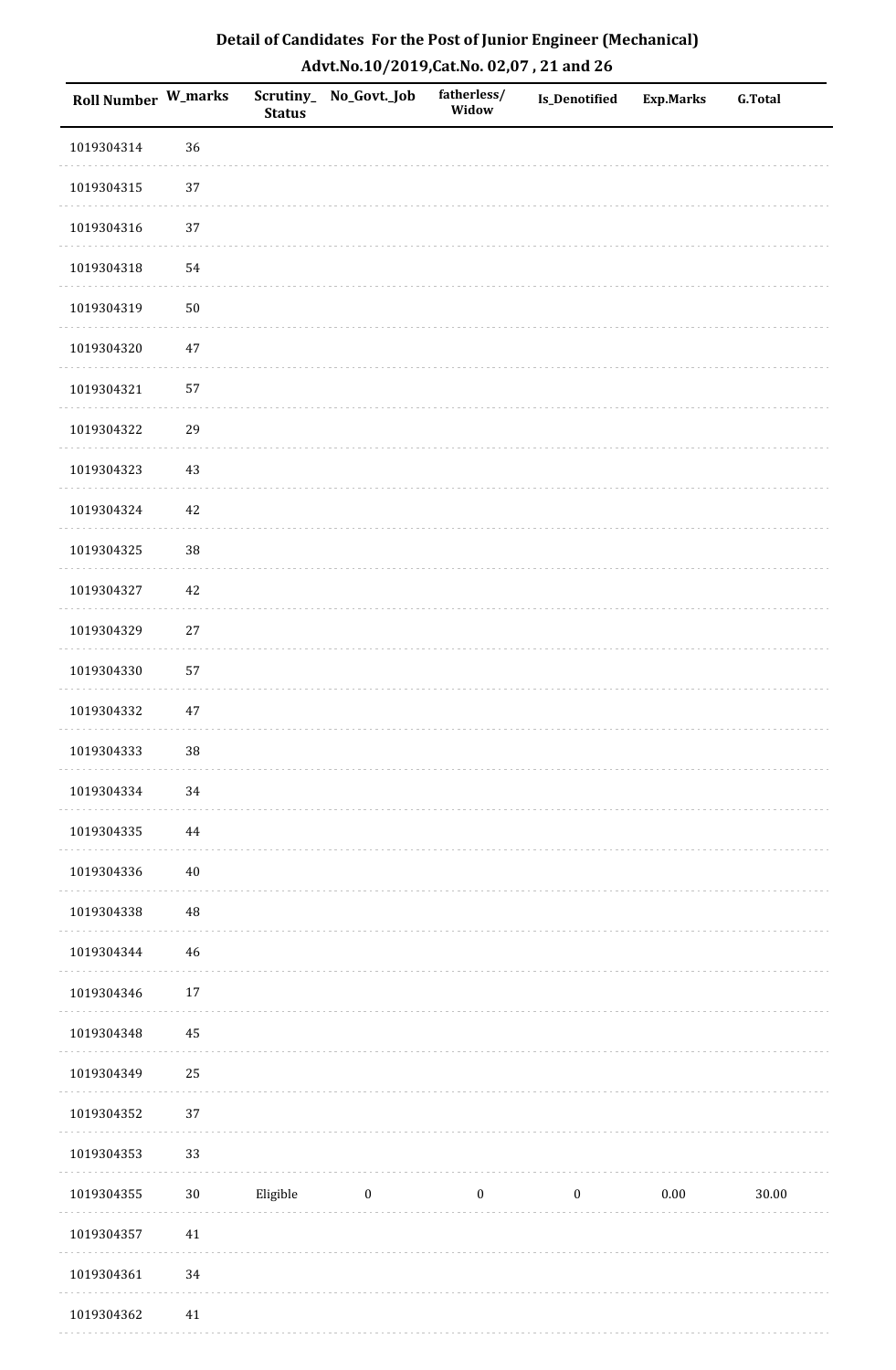| <b>Roll Number W_marks</b> |             | <b>Status</b> | Scrutiny_No_Govt._Job | fatherless/<br>Widow | Is_Denotified | <b>Exp.Marks</b> | <b>G.Total</b> |
|----------------------------|-------------|---------------|-----------------------|----------------------|---------------|------------------|----------------|
| 1019304363                 | 35          |               |                       |                      |               |                  |                |
| 1019304364                 | 36          |               |                       |                      |               |                  |                |
| 1019304369                 | 36          |               |                       |                      |               |                  |                |
| 1019304372                 | 62          |               |                       |                      |               |                  |                |
| 1019304373                 | $38\,$      |               |                       |                      |               |                  |                |
| 1019304374                 | 41          |               |                       |                      |               |                  |                |
| 1019304375                 | $\bf 44$    |               |                       |                      |               |                  |                |
| 1019304379                 | $31\,$      |               |                       |                      |               |                  |                |
| 1019304381                 | $43\,$      |               |                       |                      |               |                  |                |
| 1019304382                 | $\sqrt{46}$ |               |                       |                      |               |                  |                |
| 1019304383                 | 34          |               |                       |                      |               |                  |                |
| 1019304385                 | 36          |               |                       |                      |               |                  |                |
| 1019304389                 | 39          |               |                       |                      |               |                  |                |
| 1019304392                 | 35          |               |                       |                      |               |                  |                |
| 1019304393                 | $\bf 44$    |               |                       |                      |               |                  |                |
| 1019304394                 | $46\,$      |               |                       |                      |               |                  |                |
| 1019304395                 | 35          |               |                       |                      |               |                  |                |
| 1019304398                 | 56          |               |                       |                      |               |                  |                |
| 1019304399                 | $47\,$      |               |                       |                      |               |                  |                |
| 1019304400                 | 16          |               |                       |                      |               |                  |                |
| 1019304401                 | 36          |               |                       |                      |               |                  |                |
| 1019304402                 | $27\,$      |               |                       |                      |               |                  |                |
| 1019304404                 | 52          |               |                       |                      |               |                  |                |
| 1019304406                 | 52          |               |                       |                      |               |                  |                |
| 1019304407                 | $51\,$      |               |                       |                      |               |                  |                |
| 1019304409                 | 29          |               |                       |                      |               |                  |                |
| 1019304410                 | 48          |               |                       |                      |               |                  |                |
| 1019304411                 | $42\,$      |               |                       |                      |               |                  |                |
| 1019304415                 | 34          |               |                       |                      |               |                  |                |
| 1019304416                 | 53          |               |                       |                      |               |                  |                |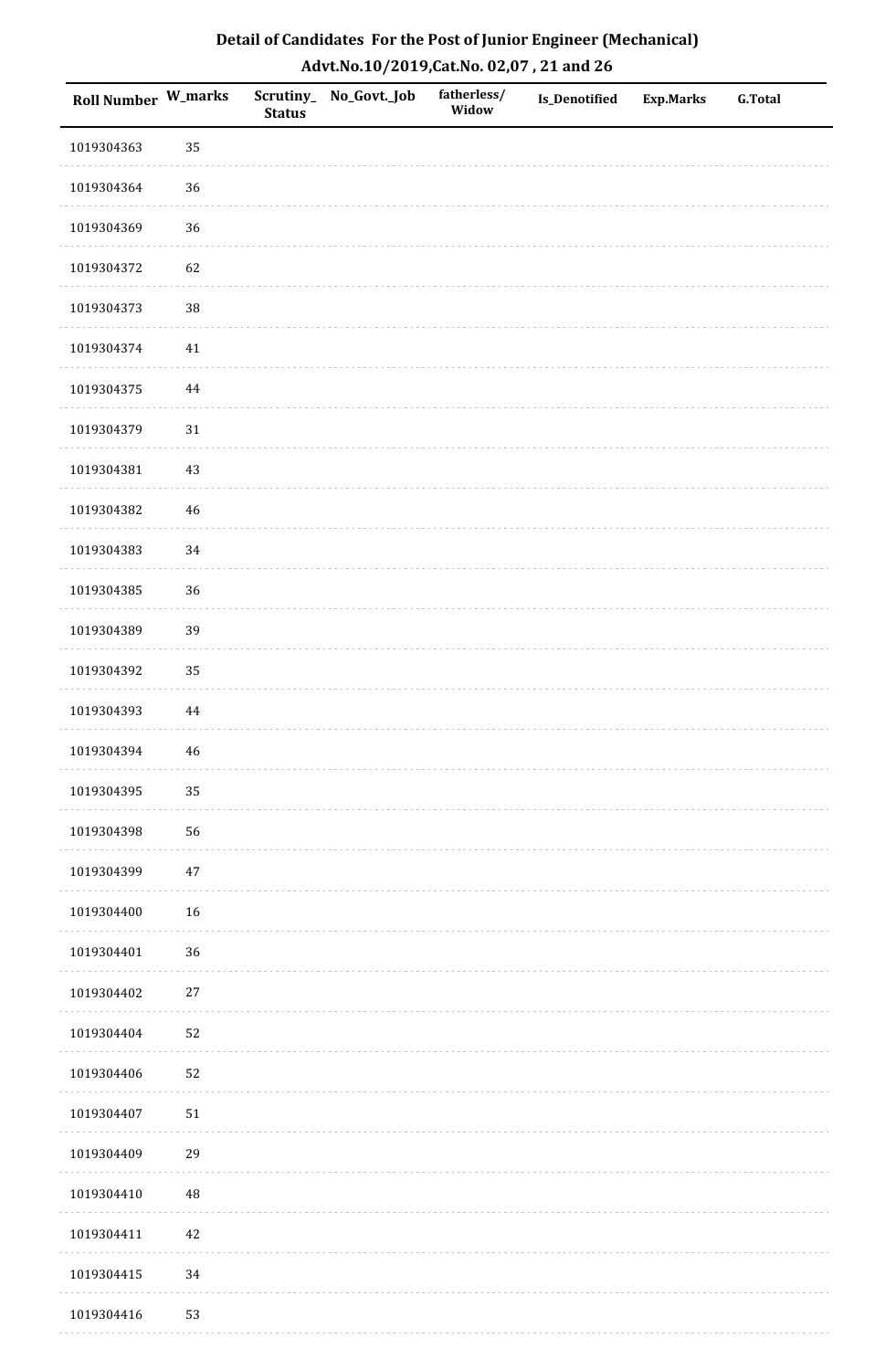| Roll Number W_marks |            | <b>Status</b> | Scrutiny_No_Govt._Job | fatherless/<br>Widow | <b>Is_Denotified</b> | Exp.Marks | <b>G.Total</b> |
|---------------------|------------|---------------|-----------------------|----------------------|----------------------|-----------|----------------|
| 1019304418          | $47\,$     |               |                       |                      |                      |           |                |
| 1019304420          | 35         |               |                       |                      |                      |           |                |
| 1019304421          | 41         |               |                       |                      |                      |           |                |
| 1019304423          | 55         |               |                       |                      |                      |           |                |
| 1019304426          | 58         |               |                       |                      |                      |           |                |
| 1019304427          | $31\,$     |               |                       |                      |                      |           |                |
| 1019304432          | $42\,$     |               |                       |                      |                      |           |                |
| 1019304433          | 57         |               |                       |                      |                      |           |                |
| 1019304435          | 42         |               |                       |                      |                      |           |                |
| 1019304437          | $47\,$     |               |                       |                      |                      |           |                |
| 1019304438          | $40\,$     |               |                       |                      |                      |           |                |
| 1019304443          | 48         |               |                       |                      |                      |           |                |
| 1019304447          | 53         |               |                       |                      |                      |           |                |
| 1019304448          | 45         |               |                       |                      |                      |           |                |
| 1019304450          | ${\bf 51}$ |               |                       |                      |                      |           |                |
| 1019304451          | 51         |               |                       |                      |                      |           |                |
| 1019304452          | $\bf 45$   |               |                       |                      |                      |           |                |
| 1019304453          | 44         |               |                       |                      |                      |           |                |
| 1019304455          | 45         |               |                       |                      |                      |           |                |
| 1019304456          | $42\,$     |               |                       |                      |                      |           |                |
| 1019304458          | 55         |               |                       |                      |                      |           |                |
| 1019304460          | 55         |               |                       |                      |                      |           |                |
| 1019304462          | $50\,$     |               |                       |                      |                      |           |                |
| 1019304463          | 48         |               |                       |                      |                      |           |                |
| 1019304464          | 45         |               |                       |                      |                      |           |                |
| 1019304466          | $37\,$     |               |                       |                      |                      |           |                |
| 1019304467          | 64         |               |                       |                      |                      |           |                |
| 1019304468          | 58         |               |                       |                      |                      |           |                |
| 1019304469          | 53         |               |                       |                      |                      |           |                |
| 1019304470          | $31\,$     |               |                       |                      |                      |           |                |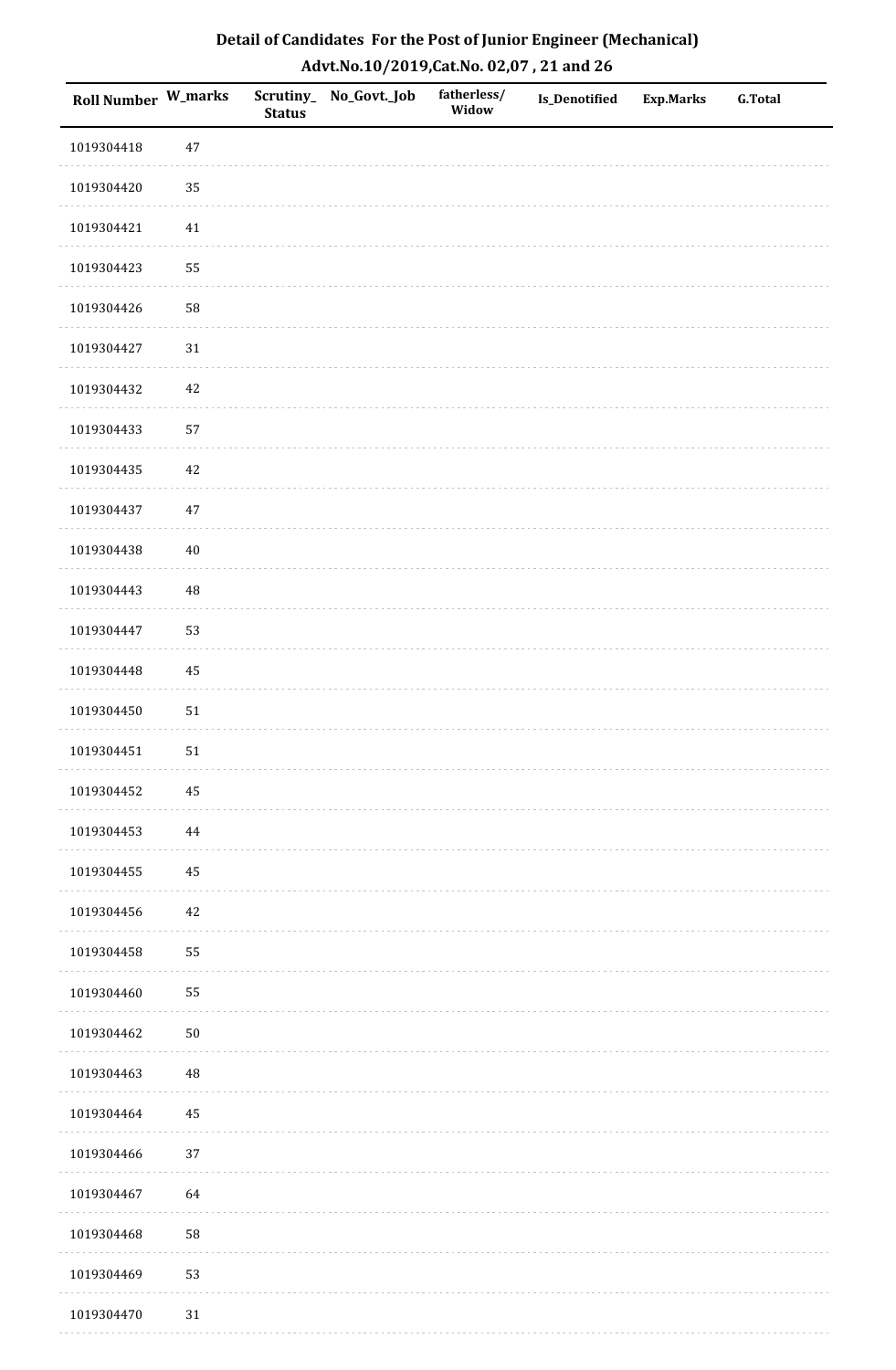| <b>Roll Number W_marks</b> |        | <b>Status</b> | Scrutiny_No_Govt._Job | fatherless/<br>Widow | Is_Denotified    | <b>Exp.Marks</b> | <b>G.Total</b> |
|----------------------------|--------|---------------|-----------------------|----------------------|------------------|------------------|----------------|
| 1019304472                 | 37     |               |                       |                      |                  |                  |                |
| 1019304473                 | 59     |               |                       |                      |                  |                  |                |
| 1019304475                 | 55     |               |                       |                      |                  |                  |                |
| 1019304476                 | $46\,$ |               |                       |                      |                  |                  |                |
| 1019304480                 | 52     |               |                       |                      |                  |                  |                |
| 1019304482                 | $50\,$ |               |                       |                      |                  |                  |                |
| 1019304483                 | $43\,$ |               |                       |                      |                  |                  |                |
| 1019304486                 | $27\,$ |               |                       |                      |                  |                  |                |
| 1019304487                 | 32     |               |                       |                      |                  |                  |                |
| 1019304490                 | $46\,$ |               |                       |                      |                  |                  |                |
| 1019304491                 | 33     |               |                       |                      |                  |                  |                |
| 1019304492                 | $46\,$ |               |                       |                      |                  |                  |                |
| 1019304498                 | $40\,$ |               |                       |                      |                  |                  |                |
| 1019304502                 | 31     |               |                       |                      |                  |                  |                |
| 1019304504                 | 59     |               |                       |                      |                  |                  |                |
| 1019304506                 | 36     |               |                       |                      |                  |                  |                |
| 1019304507                 | $51\,$ |               |                       |                      |                  |                  |                |
| 1019304508                 | $47\,$ |               |                       |                      |                  |                  |                |
| 1019304510                 | $30\,$ |               |                       |                      |                  |                  |                |
| 1019304511                 | $47\,$ |               |                       |                      |                  |                  |                |
| 1019304512                 | 44     |               |                       |                      |                  |                  |                |
| 1019304513                 | $50\,$ |               |                       |                      |                  |                  |                |
| 1019304514                 | $42\,$ |               |                       |                      |                  |                  |                |
| 1019304517                 | 35     |               |                       |                      |                  |                  |                |
| 1019304519                 | 37     |               |                       |                      |                  |                  |                |
| 1019304520                 | $42\,$ |               |                       |                      |                  |                  |                |
| 1019304523                 | $52\,$ | Eligible      | 5                     | $\boldsymbol{0}$     | $\boldsymbol{0}$ | 0.00             | 57.00          |
| 1019304525                 | 36     |               |                       |                      |                  |                  |                |
| 1019304528                 | $30\,$ |               |                       |                      |                  |                  |                |
| 1019304534                 | 62     |               |                       |                      |                  |                  |                |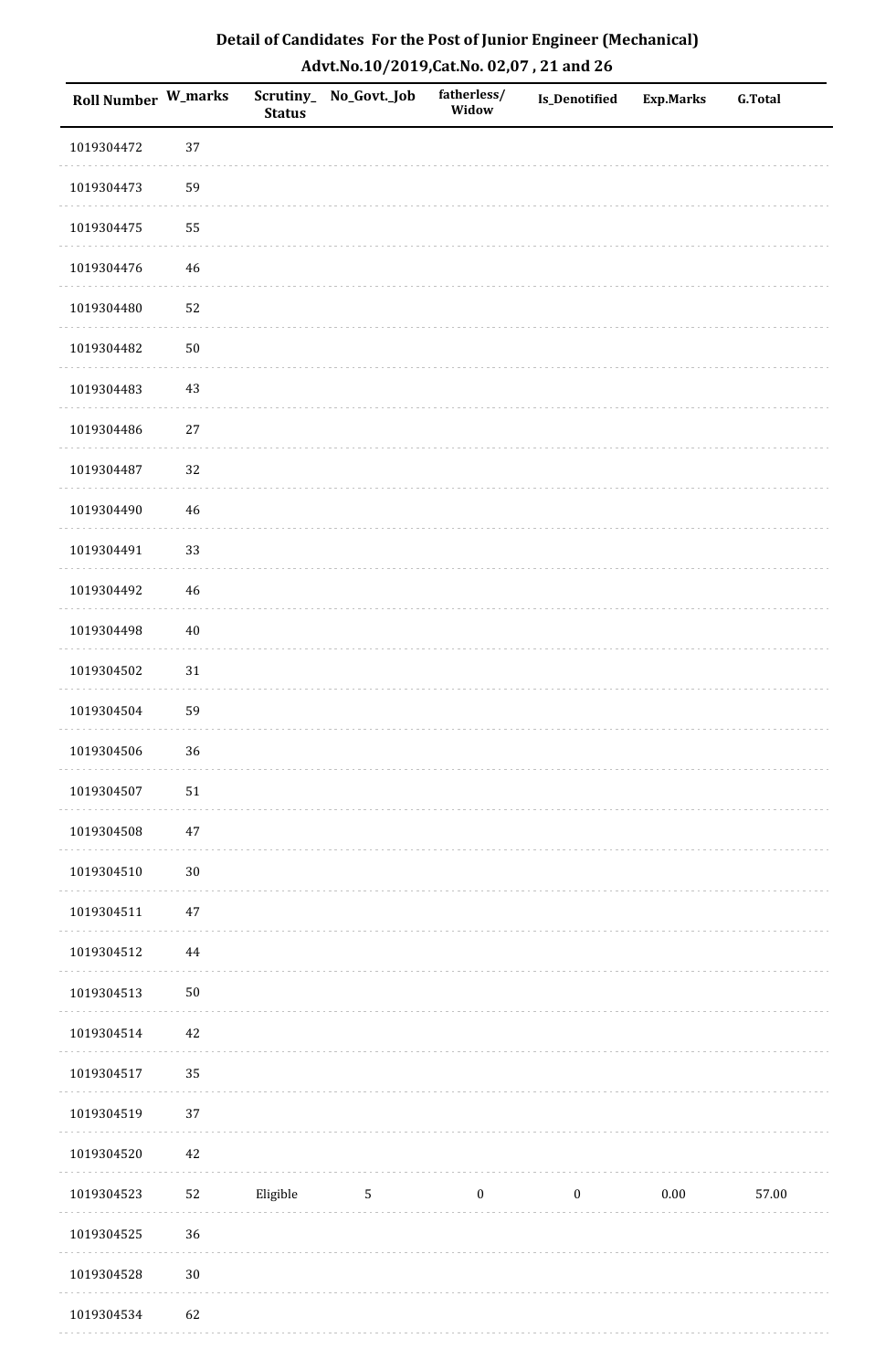| Roll Number W_marks |             | <b>Status</b> | Scrutiny_No_Govt._Job | fatherless/<br>Widow | Is_Denotified | <b>Exp.Marks</b> | <b>G.Total</b> |
|---------------------|-------------|---------------|-----------------------|----------------------|---------------|------------------|----------------|
| 1019304536          | 29          |               |                       |                      |               |                  |                |
| 1019304537          | $51\,$      |               |                       |                      |               |                  |                |
| 1019304539          | 36          |               |                       |                      |               |                  |                |
| 1019304541          | $34\,$      |               |                       |                      |               |                  |                |
| 1019304542          | $\bf 44$    |               |                       |                      |               |                  |                |
| 1019304544          | 43          |               |                       |                      |               |                  |                |
| 1019304547          | 35          |               |                       |                      |               |                  |                |
| 1019304548          | 39          |               |                       |                      |               |                  |                |
| 1019304553          | 56          |               |                       |                      |               |                  |                |
| 1019304554          | $41\,$      |               |                       |                      |               |                  |                |
| 1019304558          | 33          |               |                       |                      |               |                  |                |
| 1019304559          | 32          |               |                       |                      |               |                  |                |
| 1019304560          | $51\,$      |               |                       |                      |               |                  |                |
| 1019304566          | 48          |               |                       |                      |               |                  |                |
| 1019304567          | $\rm 48$    |               |                       |                      |               |                  |                |
| 1019304568          | 42          |               |                       |                      |               |                  |                |
| 1019304569          | $\sqrt{46}$ |               |                       |                      |               |                  |                |
| 1019304570          | $47\,$      |               |                       |                      |               |                  |                |
| 1019304572          | 54          |               |                       |                      |               |                  |                |
| 1019304573          | $40\,$      |               |                       |                      |               |                  |                |
| 1019304574          | $40\,$      |               |                       |                      |               |                  |                |
| 1019304575          | $28\,$      |               |                       |                      |               |                  |                |
| 1019304579          | $31\,$      |               |                       |                      |               |                  |                |
| 1019304580          | 38          |               |                       |                      |               |                  |                |
| 1019304581          | $50\,$      |               |                       |                      |               |                  |                |
| 1019304582          | 53          |               |                       |                      |               |                  |                |
| 1019304584          | 59          |               |                       |                      |               |                  |                |
| 1019304585          | 38          |               |                       |                      |               |                  |                |
| 1019304586          | 55          |               |                       |                      |               |                  |                |
| 1019304588          | 39          |               |                       |                      |               |                  |                |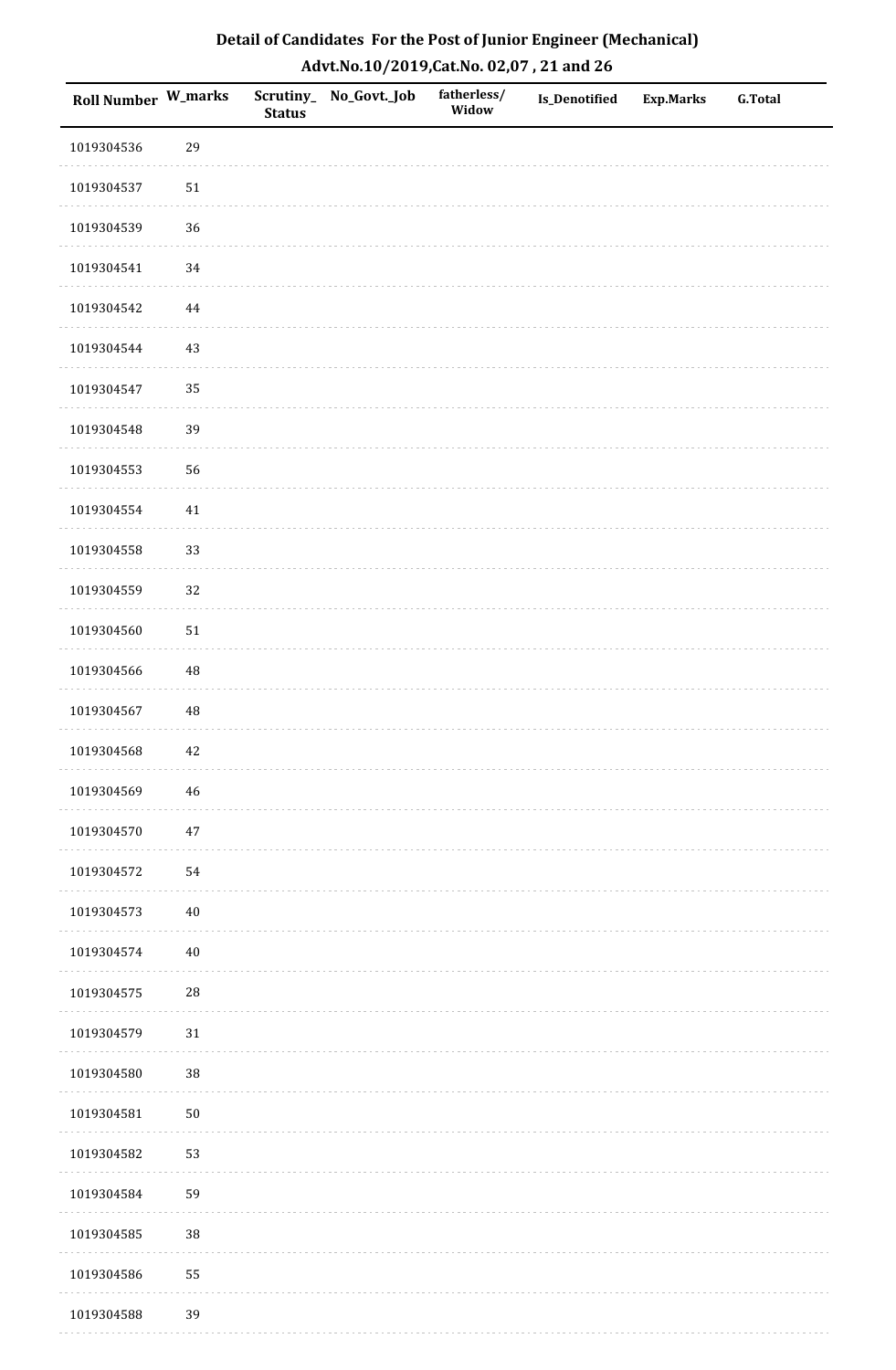| <b>Roll Number W_marks</b> |             | <b>Status</b> | Scrutiny_No_Govt._Job | fatherless/<br>Widow | Is_Denotified | <b>Exp.Marks</b> | <b>G.Total</b> |
|----------------------------|-------------|---------------|-----------------------|----------------------|---------------|------------------|----------------|
| 1019304589                 | 56          |               |                       |                      |               |                  |                |
| 1019304590                 | $46\,$      |               |                       |                      |               |                  |                |
| 1019304592                 | $12\,$      |               |                       |                      |               |                  |                |
| 1019304593                 | 49          |               |                       |                      |               |                  |                |
| 1019304594                 | 32          |               |                       |                      |               |                  |                |
| 1019304596                 | 44          |               |                       |                      |               |                  |                |
| 1019304597                 | $\rm 48$    |               |                       |                      |               |                  |                |
| 1019304598                 | $46\,$      |               |                       |                      |               |                  |                |
| 1019304601                 | 53          |               |                       |                      |               |                  |                |
| 1019304602                 | 52          |               |                       |                      |               |                  |                |
| 1019304603                 | 36          |               |                       |                      |               |                  |                |
| 1019304606                 | 38          |               |                       |                      |               |                  |                |
| 1019304608                 | $\bf 44$    |               |                       |                      |               |                  |                |
| 1019304609                 | 48          |               |                       |                      |               |                  |                |
| 1019304610                 | $31\,$      |               |                       |                      |               |                  |                |
| 1019304611                 | $\sqrt{46}$ |               |                       |                      |               |                  |                |
| 1019304613                 | $37\,$      |               |                       |                      |               |                  |                |
| 1019304614                 | 46          |               |                       |                      |               |                  |                |
| 1019304615                 | $47\,$      |               |                       |                      |               |                  |                |
| 1019304616                 | 53          |               |                       |                      |               |                  |                |
| 1019304617                 | 44          |               |                       |                      |               |                  |                |
| 1019304618                 | 39          |               |                       |                      |               |                  |                |
| 1019304621                 | 45          |               |                       |                      |               |                  |                |
| 1019304622                 | 35          |               |                       |                      |               |                  |                |
| 1019304625                 | $41\,$      |               |                       |                      |               |                  |                |
| 1019304626                 | $47\,$      |               |                       |                      |               |                  |                |
| 1019304627                 | 53          |               |                       |                      |               |                  |                |
| 1019304628                 | $47\,$      |               |                       |                      |               |                  |                |
| 1019304629                 | $\sqrt{46}$ |               |                       |                      |               |                  |                |
| 1019304630                 | $\rm 45$    |               |                       |                      |               |                  |                |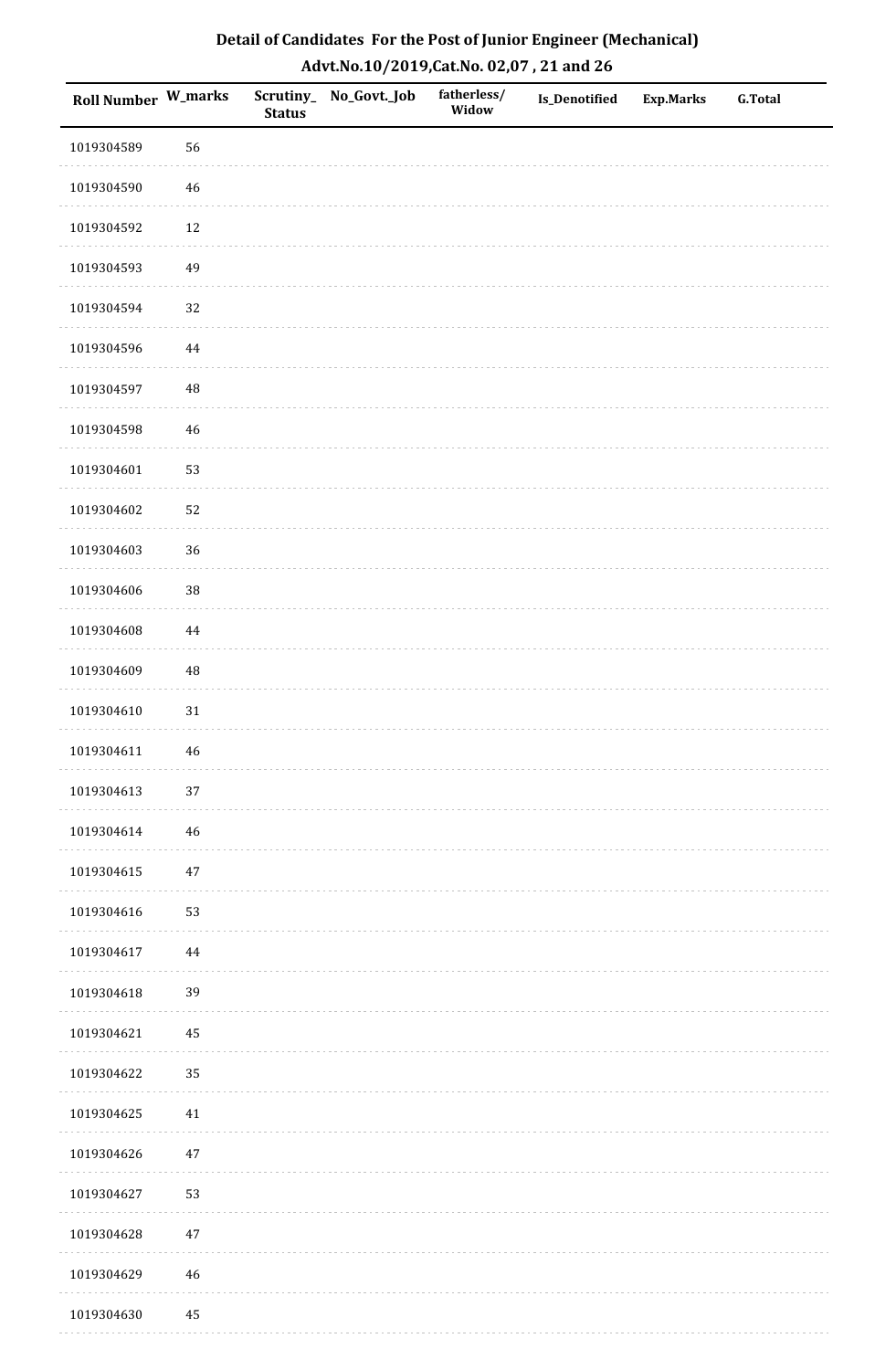| Roll Number W_marks |             | <b>Status</b> | Scrutiny_No_Govt._Job | fatherless/<br>Widow | Is_Denotified | <b>Exp.Marks</b> | <b>G.Total</b> |
|---------------------|-------------|---------------|-----------------------|----------------------|---------------|------------------|----------------|
| 1019304632          | $41\,$      |               |                       |                      |               |                  |                |
| 1019304633          | $43\,$      |               |                       |                      |               |                  |                |
| 1019304635          | 54          |               |                       |                      |               |                  |                |
| 1019304637          | 32          |               |                       |                      |               |                  |                |
| 1019304638          | 52          |               |                       |                      |               |                  |                |
| 1019304639          | 56          |               |                       |                      |               |                  |                |
| 1019304640          | 35          |               |                       |                      |               |                  |                |
| 1019304642          | 35          |               |                       |                      |               |                  |                |
| 1019304643          | 64          |               |                       |                      |               |                  |                |
| 1019304644          | $42\,$      |               |                       |                      |               |                  |                |
| 1019304645          | 53          |               |                       |                      |               |                  |                |
| 1019304646          | 37          |               |                       |                      |               |                  |                |
| 1019304649          | $\bf 44$    |               |                       |                      |               |                  |                |
| 1019304650          | 35          |               |                       |                      |               |                  |                |
| 1019304651          | 34          |               |                       |                      |               |                  |                |
| 1019304653          | $\sqrt{46}$ |               |                       |                      |               |                  |                |
| 1019304656          | 49          |               |                       |                      |               |                  |                |
| 1019304658          | 32          |               |                       |                      |               |                  |                |
| 1019304661          | $34\,$      |               |                       |                      |               |                  |                |
| 1019304663          | 35          |               |                       |                      |               |                  |                |
| 1019304664          | 57          |               |                       |                      |               |                  |                |
| 1019304665          | 35          |               |                       |                      |               |                  |                |
| 1019304666          | $\bf 44$    |               |                       |                      |               |                  |                |
| 1019304667          | $30\,$      |               |                       |                      |               |                  |                |
| 1019304672          | 54          |               |                       |                      |               |                  |                |
| 1019304673          | 37          |               |                       |                      |               |                  |                |
| 1019304678          | $40\,$      |               |                       |                      |               |                  |                |
| 1019304679          | 63          |               |                       |                      |               |                  |                |
| 1019304682          | 57          |               |                       |                      |               |                  |                |
| 1019304683          | 43          |               |                       |                      |               |                  |                |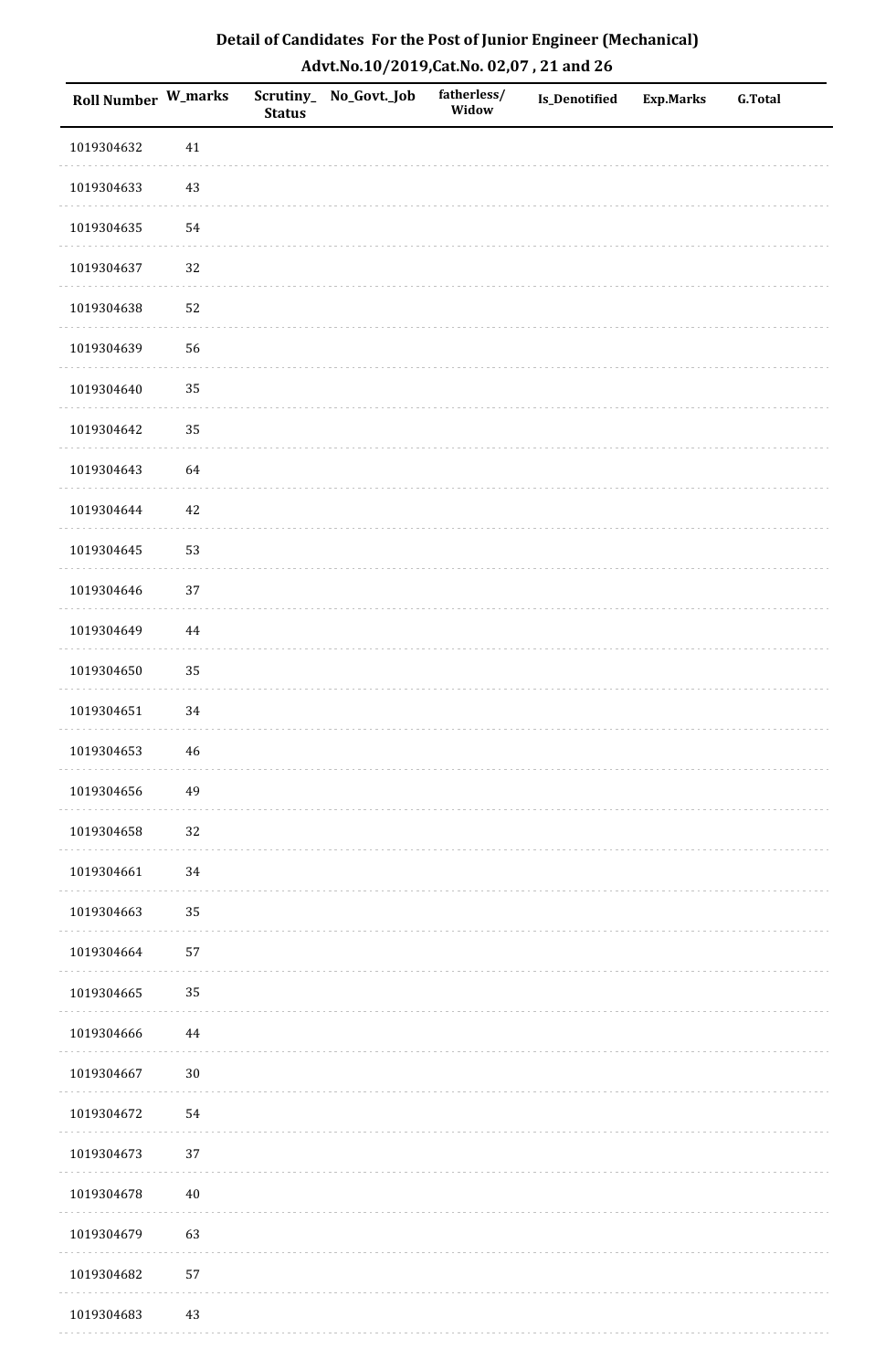| Roll Number W_marks |        | <b>Status</b> | Scrutiny_No_Govt._Job | fatherless/<br>Widow | Is_Denotified | <b>Exp.Marks</b> | <b>G.Total</b> |
|---------------------|--------|---------------|-----------------------|----------------------|---------------|------------------|----------------|
| 1019304684          | 38     |               |                       |                      |               |                  |                |
| 1019304685          | 45     |               |                       |                      |               |                  |                |
| 1019304686          | $41\,$ |               |                       |                      |               |                  |                |
| 1019304688          | 55     |               |                       |                      |               |                  |                |
| 1019304689          | 58     |               |                       |                      |               |                  |                |
| 1019304691          | 32     |               |                       |                      |               |                  |                |
| 1019304692          | $50\,$ |               |                       |                      |               |                  |                |
| 1019304693          | 41     |               |                       |                      |               |                  |                |
| 1019304697          | 48     |               |                       |                      |               |                  |                |
| 1019304698          | 35     |               |                       |                      |               |                  |                |
| 1019304700          | $46\,$ |               |                       |                      |               |                  |                |
| 1019304701          | 56     |               |                       |                      |               |                  |                |
| 1019304702          | $50\,$ |               |                       |                      |               |                  |                |
| 1019304704          | 58     |               |                       |                      |               |                  |                |
| 1019304705          | 36     |               |                       |                      |               |                  |                |
| 1019304707          | $51\,$ |               |                       |                      |               |                  |                |
| 1019304709          | 34     |               |                       |                      |               |                  |                |
| 1019304711          | 41     |               |                       |                      |               |                  |                |
| 1019304712          | 45     |               |                       |                      |               |                  |                |
| 1019304715          | 49     |               |                       |                      |               |                  |                |
| 1019304718          | $30\,$ |               |                       |                      |               |                  |                |
| 1019304719          | 46     |               |                       |                      |               |                  |                |
| 1019304721          | 43     |               |                       |                      |               |                  |                |
| 1019304723          | 45     |               |                       |                      |               |                  |                |
| 1019304724          | 53     |               |                       |                      |               |                  |                |
| 1019304726          | 28     |               |                       |                      |               |                  |                |
| 1019304728          | $43\,$ |               |                       |                      |               |                  |                |
| 1019304730          | 34     |               |                       |                      |               |                  |                |
| 1019304732          | $43\,$ |               |                       |                      |               |                  |                |
| 1019304733          | 36     |               |                       |                      |               |                  |                |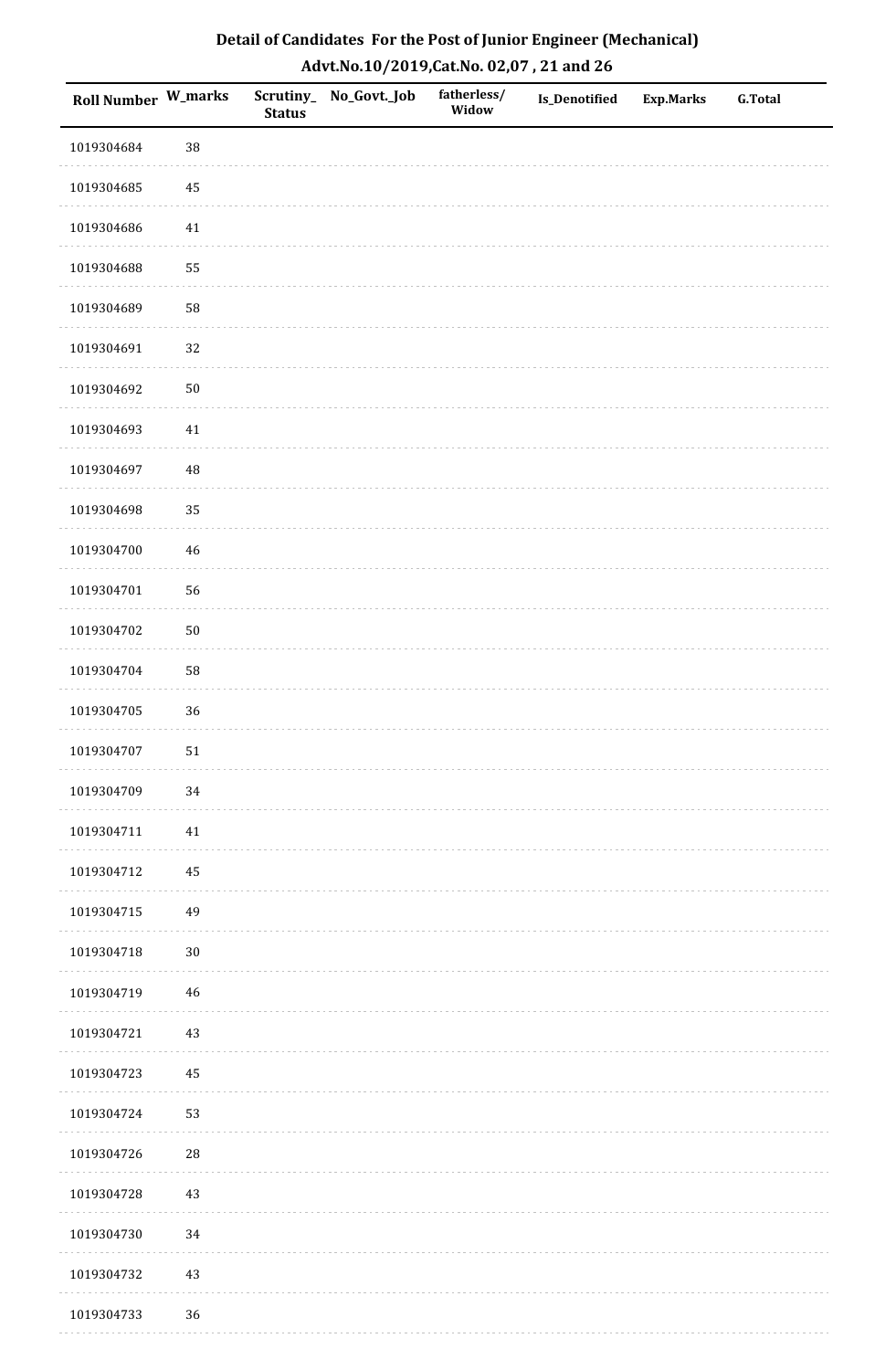| Roll Number W_marks |        | <b>Status</b> | Scrutiny_No_Govt._Job | fatherless/<br>Widow | Is_Denotified | <b>Exp.Marks</b> | <b>G.Total</b> |
|---------------------|--------|---------------|-----------------------|----------------------|---------------|------------------|----------------|
| 1019304734          | 34     |               |                       |                      |               |                  |                |
| 1019304735          | 32     |               |                       |                      |               |                  |                |
| 1019304737          | $46\,$ |               |                       |                      |               |                  |                |
| 1019304738          | $50\,$ |               |                       |                      |               |                  |                |
| 1019304739          | 56     |               |                       |                      |               |                  |                |
| 1019304741          | 38     |               |                       |                      |               |                  |                |
| 1019304744          | 53     |               |                       |                      |               |                  |                |
| 1019304746          | 46     |               |                       |                      |               |                  |                |
| 1019304749          | 49     |               |                       |                      |               |                  |                |
| 1019304750          | $46\,$ |               |                       |                      |               |                  |                |
| 1019304751          | 44     |               |                       |                      |               |                  |                |
| 1019304752          | $43\,$ |               |                       |                      |               |                  |                |
| 1019304753          | $30\,$ |               |                       |                      |               |                  |                |
| 1019304754          | $21\,$ |               |                       |                      |               |                  |                |
| 1019304756          | 52     |               |                       |                      |               |                  |                |
| 1019304758          | 62     |               |                       |                      |               |                  |                |
| 1019304759          | $40\,$ |               |                       |                      |               |                  |                |
| 1019304760          | 49     |               |                       |                      |               |                  |                |
| 1019304764          | 49     |               |                       |                      |               |                  |                |
| 1019304766          | 29     |               |                       |                      |               |                  |                |
| 1019304768          | $38\,$ |               |                       |                      |               |                  |                |
| 1019304773          | 49     |               |                       |                      |               |                  |                |
| 1019304774          | 60     |               |                       |                      |               |                  |                |
| 1019304775          | $42\,$ |               |                       |                      |               |                  |                |
| 1019304778          | 46     |               |                       |                      |               |                  |                |
| 1019304779          | $40\,$ |               |                       |                      |               |                  |                |
| 1019304780          | 29     |               |                       |                      |               |                  |                |
| 1019304781          | 32     |               |                       |                      |               |                  |                |
| 1019304782          | $30\,$ |               |                       |                      |               |                  |                |
| 1019304783          | 58     |               |                       |                      |               |                  |                |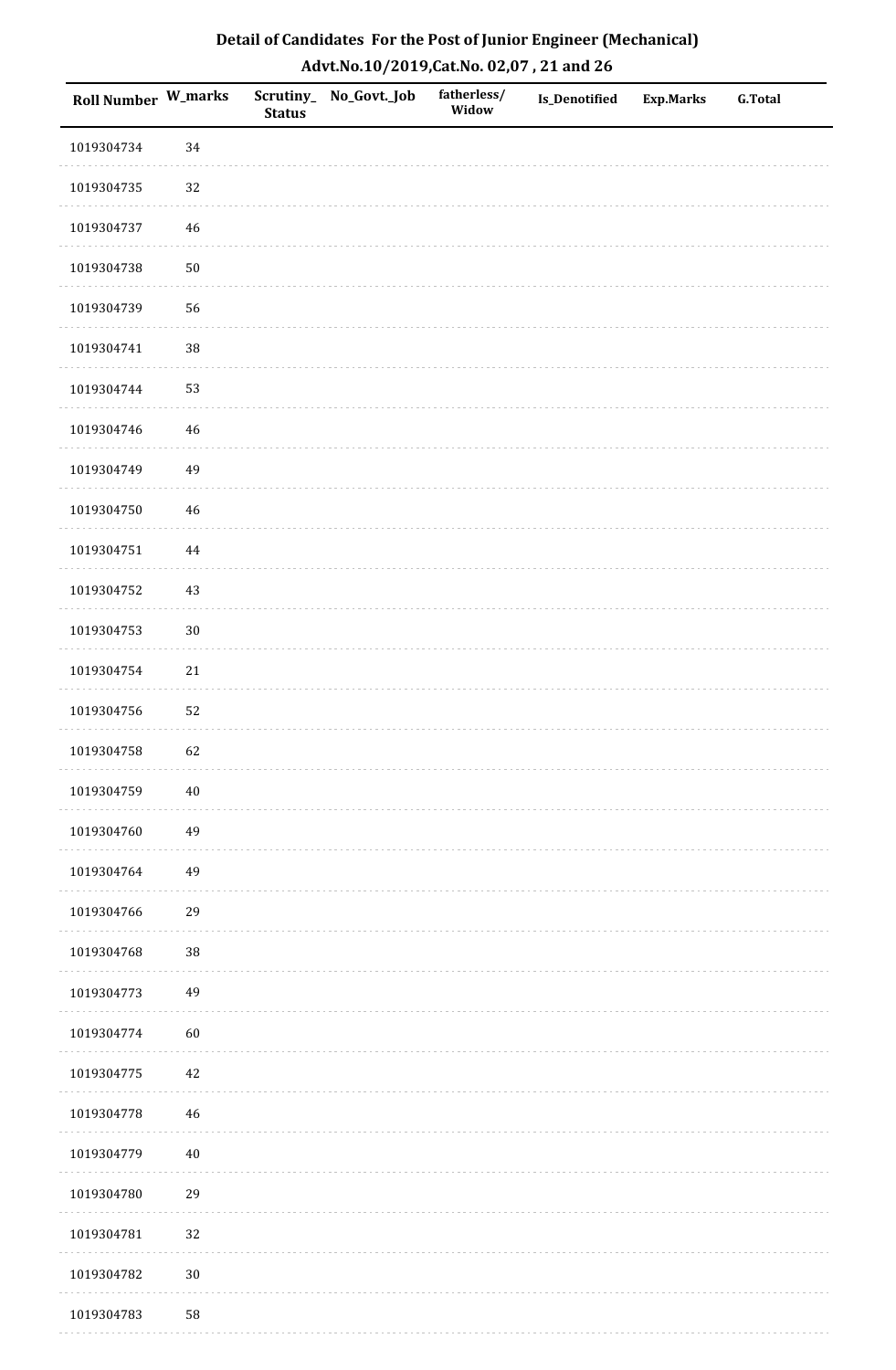| <b>Roll Number W_marks</b> |            | <b>Status</b> | Scrutiny_No_Govt._Job | fatherless/<br>Widow | Is_Denotified | <b>Exp.Marks</b> | <b>G.Total</b> |
|----------------------------|------------|---------------|-----------------------|----------------------|---------------|------------------|----------------|
| 1019304784                 | 38         |               |                       |                      |               |                  |                |
| 1019304786                 | ${\bf 28}$ |               |                       |                      |               |                  |                |
| 1019304788                 | $43\,$     |               |                       |                      |               |                  |                |
| 1019304789                 | $40\,$     |               |                       |                      |               |                  |                |
| 1019304791                 | $31\,$     |               |                       |                      |               |                  |                |
| 1019304792                 | $51\,$     |               |                       |                      |               |                  |                |
| 1019304793                 | $\rm 48$   |               |                       |                      |               |                  |                |
| 1019304794                 | $41\,$     |               |                       |                      |               |                  |                |
| 1019304796                 | 37         |               |                       |                      |               |                  |                |
| 1019304797                 | $42\,$     |               |                       |                      |               |                  |                |
| 1019304799                 | 33         |               |                       |                      |               |                  |                |
| 1019304800                 | 49         |               |                       |                      |               |                  |                |
| 1019304804                 | 52         |               |                       |                      |               |                  |                |
| 1019304806                 | 29         |               |                       |                      |               |                  |                |
| 1019304810                 | 35         |               |                       |                      |               |                  |                |
| 1019304813                 | 33         |               |                       |                      |               |                  |                |
| 1019304814                 | 56         |               |                       |                      |               |                  |                |
| 1019304816                 | 54         |               |                       |                      |               |                  |                |
| 1019304819                 | 62         |               |                       |                      |               |                  |                |
| 1019304821                 | 39         |               |                       |                      |               |                  |                |
| 1019304823                 | 34         |               |                       |                      |               |                  |                |
| 1019304826                 | 55         |               |                       |                      |               |                  |                |
| 1019304827                 | 42         |               |                       |                      |               |                  |                |
| 1019304830                 | 37         |               |                       |                      |               |                  |                |
| 1019304835                 | 35         |               |                       |                      |               |                  |                |
| 1019304837                 | $11\,$     |               |                       |                      |               |                  |                |
| 1019304842                 | 32         |               |                       |                      |               |                  |                |
| 1019304844                 | $40\,$     |               |                       |                      |               |                  |                |
| 1019304845                 | ${\bf 28}$ |               |                       |                      |               |                  |                |
| 1019304846                 | $46\,$     |               |                       |                      |               |                  |                |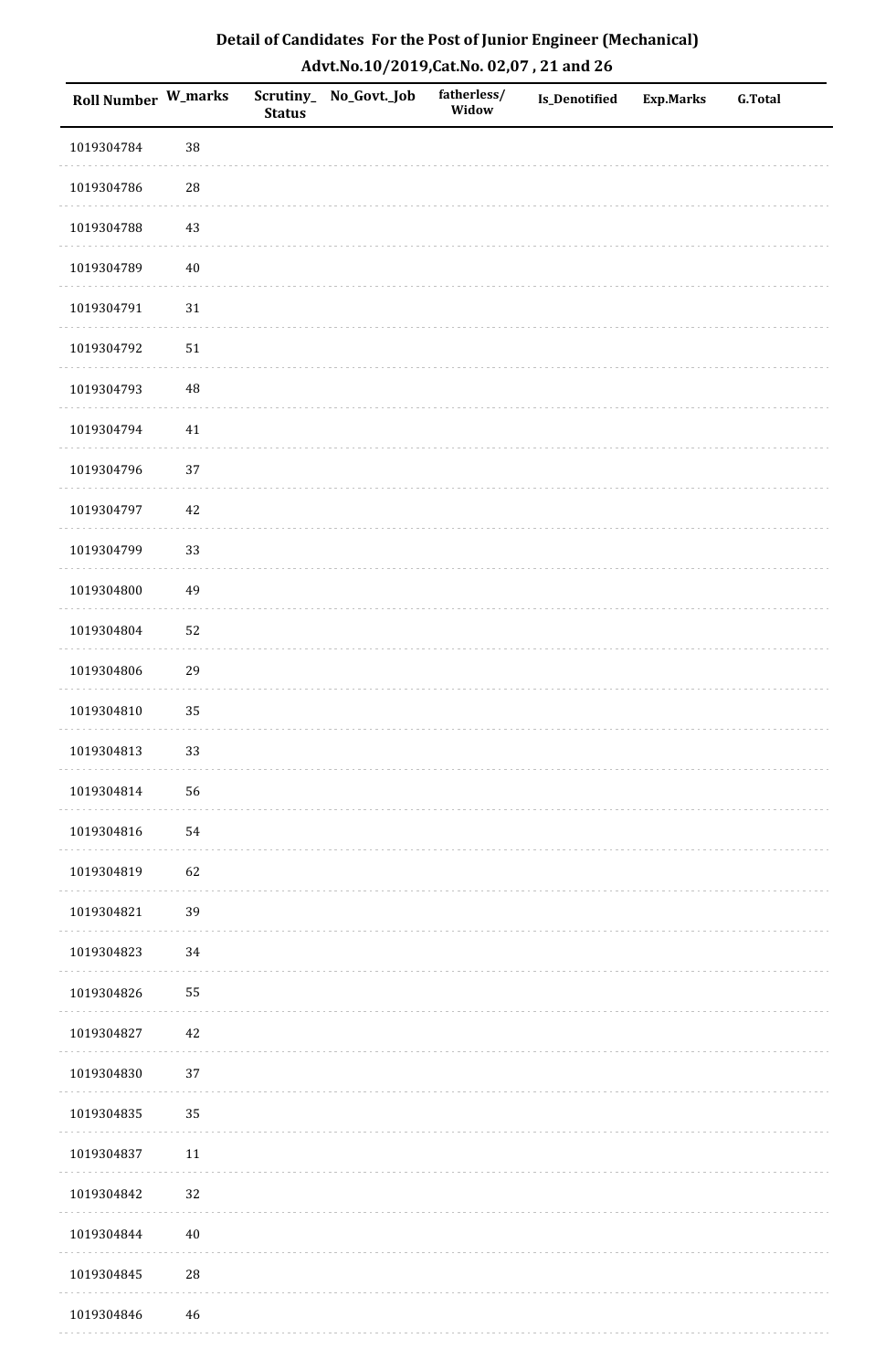| <b>Roll Number W_marks</b> |          | <b>Status</b> | Scrutiny_No_Govt._Job | fatherless/<br>Widow | Is_Denotified | <b>Exp.Marks</b> | <b>G.Total</b> |
|----------------------------|----------|---------------|-----------------------|----------------------|---------------|------------------|----------------|
| 1019304847                 | 54       |               |                       |                      |               |                  |                |
| 1019304848                 | 49       |               |                       |                      |               |                  |                |
| 1019304849                 | 35       |               |                       |                      |               |                  |                |
| 1019304850                 | 53       |               |                       |                      |               |                  |                |
| 1019304851                 | $46\,$   |               |                       |                      |               |                  |                |
| 1019304852                 | 64       |               |                       |                      |               |                  |                |
| 1019304853                 | 49       |               |                       |                      |               |                  |                |
| 1019304854                 | 32       |               |                       |                      |               |                  |                |
| 1019304855                 | 62       |               |                       |                      |               |                  |                |
| 1019304856                 | $38\,$   |               |                       |                      |               |                  |                |
| 1019304857                 | $50\,$   |               |                       |                      |               |                  |                |
| 1019304858                 | 44       |               |                       |                      |               |                  |                |
| 1019304859                 | 62       |               |                       |                      |               |                  |                |
| 1019304862                 | 45       |               |                       |                      |               |                  |                |
| 1019304865                 | $37\,$   |               |                       |                      |               |                  |                |
| 1019304867                 |          | Not Eligible  |                       |                      |               |                  |                |
| 1019304868                 | $10\,$   |               |                       |                      |               |                  |                |
| 1019304869                 | 46       |               |                       |                      |               |                  |                |
| 1019304876                 | $\rm 48$ |               |                       |                      |               |                  |                |
| 1019304877                 | 38       |               |                       |                      |               |                  |                |
| 1019304884                 | 60       |               |                       |                      |               |                  |                |
| 1019304885                 | $42\,$   |               |                       |                      |               |                  |                |
| 1019304886                 | 34       |               |                       |                      |               |                  |                |
| 1019304888                 | 42       |               |                       |                      |               |                  |                |
| 1019304889                 | 33       |               |                       |                      |               |                  |                |
| 1019304891                 | $\bf 44$ |               |                       |                      |               |                  |                |
| 1019304893                 | 48       |               |                       |                      |               |                  |                |
| 1019304895                 | $43\,$   |               |                       |                      |               |                  |                |
| 1019304896                 | $30\,$   |               |                       |                      |               |                  |                |
| 1019304898                 | $\rm 48$ |               |                       |                      |               |                  |                |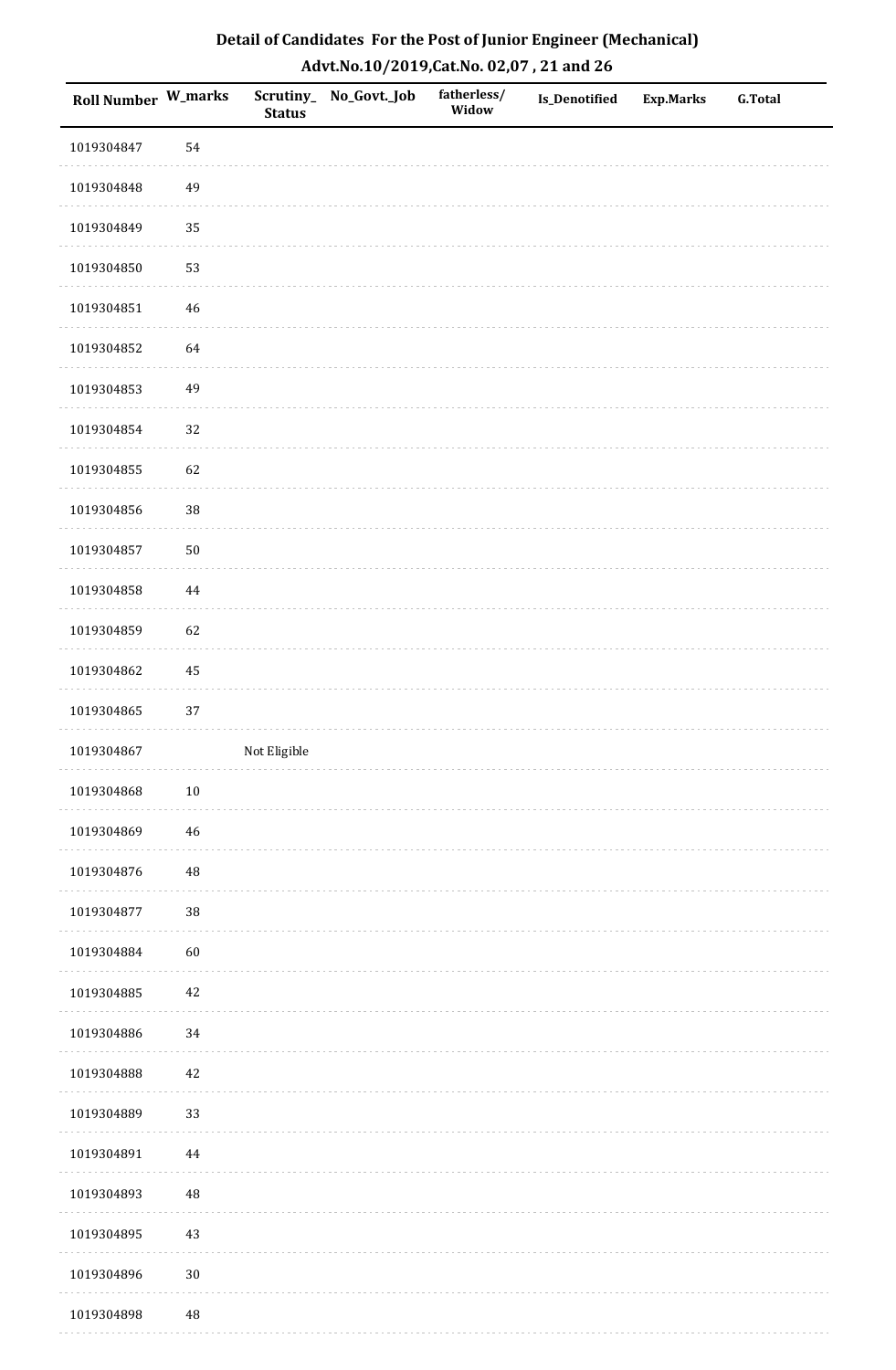| Roll Number W_marks |             | <b>Status</b> | Scrutiny_No_Govt._Job | fatherless/<br>Widow | Is_Denotified | <b>Exp.Marks</b> | <b>G.Total</b> |
|---------------------|-------------|---------------|-----------------------|----------------------|---------------|------------------|----------------|
| 1019304899          | 61          |               |                       |                      |               |                  |                |
| 1019304901          | $46\,$      |               |                       |                      |               |                  |                |
| 1019304904          | $\rm 48$    |               |                       |                      |               |                  |                |
| 1019304905          | 38          |               |                       |                      |               |                  |                |
| 1019304906          | $34\,$      |               |                       |                      |               |                  |                |
| 1019304907          | 49          |               |                       |                      |               |                  |                |
| 1019304911          | 34          |               |                       |                      |               |                  |                |
| 1019304912          | $47\,$      |               |                       |                      |               |                  |                |
| 1019304913          | 29          |               |                       |                      |               |                  |                |
| 1019304914          | $40\,$      |               |                       |                      |               |                  |                |
| 1019304915          | 43          |               |                       |                      |               |                  |                |
| 1019304916          | 44          |               |                       |                      |               |                  |                |
| 1019304918          | $27\,$      |               |                       |                      |               |                  |                |
| 1019304919          | $51\,$      |               |                       |                      |               |                  |                |
| 1019304920          | 49          |               |                       |                      |               |                  |                |
| 1019304921          | $43\,$      |               |                       |                      |               |                  |                |
| 1019304922          | $\sqrt{46}$ |               |                       |                      |               |                  |                |
| 1019304925          | 57          |               |                       |                      |               |                  |                |
| 1019304926          | 63          |               |                       |                      |               |                  |                |
| 1019304928          | $42\,$      |               |                       |                      |               |                  |                |
| 1019304930          | 52          |               |                       |                      |               |                  |                |
| 1019304931          | 33          |               |                       |                      |               |                  |                |
| 1019304933          | 38          |               |                       |                      |               |                  |                |
| 1019304935          | 38          |               |                       |                      |               |                  |                |
| 1019304936          | 38          |               |                       |                      |               |                  |                |
| 1019304937          | $51\,$      |               |                       |                      |               |                  |                |
| 1019304939          | $31\,$      |               |                       |                      |               |                  |                |
| 1019304940          | $50\,$      |               |                       |                      |               |                  |                |
| 1019304942          | 37          |               |                       |                      |               |                  |                |
| 1019304945          | $47\,$      |               |                       |                      |               |                  |                |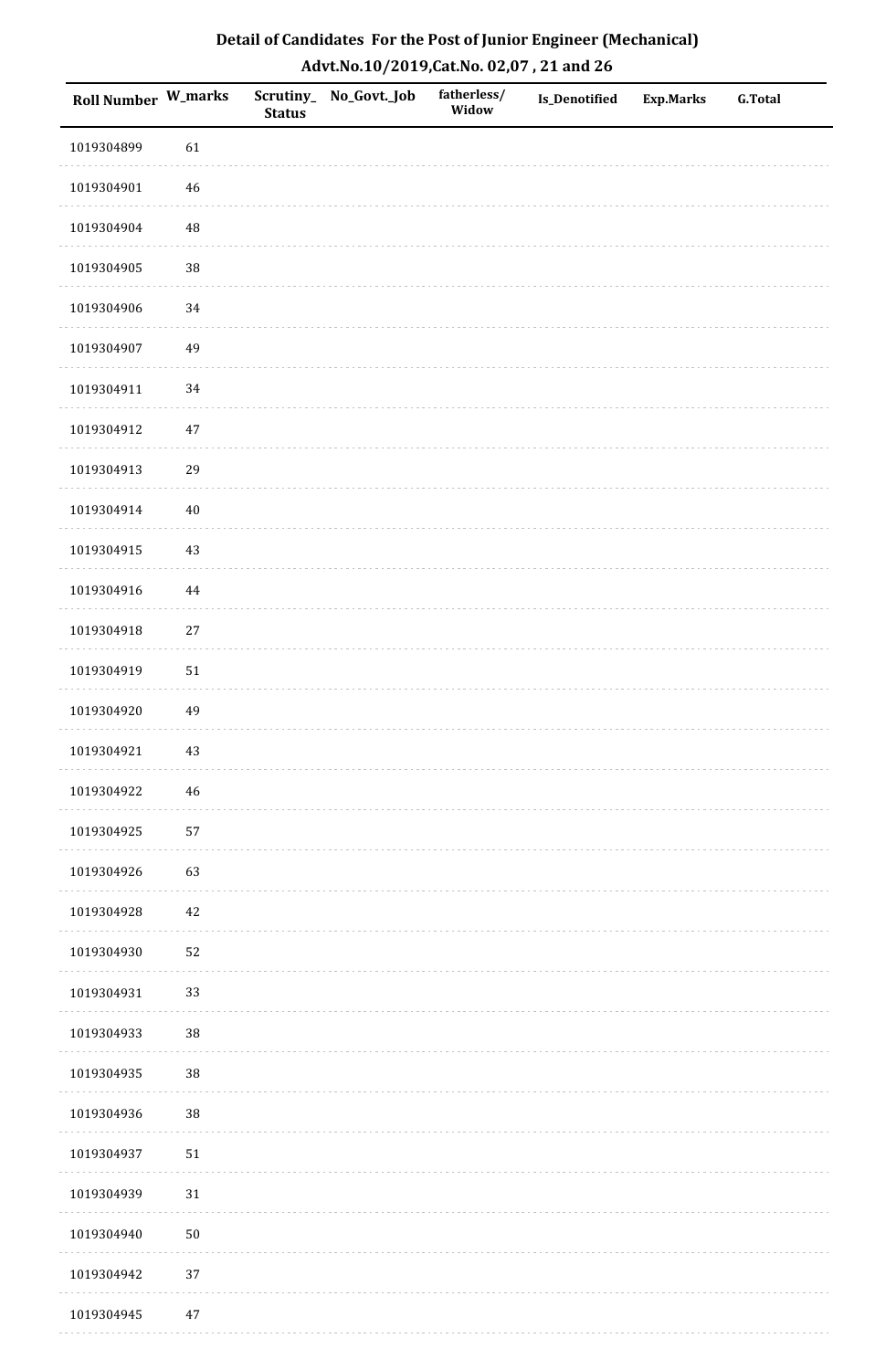| Roll Number W_marks |             | <b>Status</b> | Scrutiny_ No_Govt._Job | fatherless/<br>Widow | <b>Is_Denotified</b> | <b>Exp.Marks</b> | <b>G.Total</b> |
|---------------------|-------------|---------------|------------------------|----------------------|----------------------|------------------|----------------|
| 1019304946          | 39          |               |                        |                      |                      |                  |                |
| 1019304947          | 36          |               |                        |                      |                      |                  |                |
| 1019304948          | $42\,$      |               |                        |                      |                      |                  |                |
| 1019304949          | 46          |               |                        |                      |                      |                  |                |
| 1019304950          | 32          | Eligible      | $\boldsymbol{0}$       | $\boldsymbol{0}$     | $\boldsymbol{0}$     | $0.00\,$         | 32.00          |
| 1019304951          | 36          |               |                        |                      |                      |                  |                |
| 1019304952          | 31          |               |                        |                      |                      |                  |                |
| 1019304953          | 62          |               |                        |                      |                      |                  |                |
| 1019304954          | 49          |               |                        |                      |                      |                  |                |
| 1019304958          | 38          |               |                        |                      |                      |                  |                |
| 1019304960          | 49          |               |                        |                      |                      |                  |                |
| 1019304963          | 43          |               |                        |                      |                      |                  |                |
| 1019304965          | 33          |               |                        |                      |                      |                  |                |
| 1019304968          | 52          |               |                        |                      |                      |                  |                |
| 1019304970          | $\sqrt{46}$ |               |                        |                      |                      |                  |                |
| 1019304971          | 48          |               |                        |                      |                      |                  |                |
| 1019304972          | 39          |               |                        |                      |                      |                  |                |
| 1019304973          | $40\,$      |               |                        |                      |                      |                  |                |
| 1019304974          | 37          |               |                        |                      |                      |                  |                |
| 1019304980          | 53          |               |                        |                      |                      |                  |                |
| 1019304981          | 39          |               |                        |                      |                      |                  |                |
| 1019304982          | $40\,$      |               |                        |                      |                      |                  |                |
| 1019304984          | 58          |               |                        |                      |                      |                  |                |
| 1019304986          | 19          |               |                        |                      |                      |                  |                |
| 1019304988          | 41          |               |                        |                      |                      |                  |                |
| 1019304991          | 51          |               |                        |                      |                      |                  |                |
| 1019304993          | $41\,$      |               |                        |                      |                      |                  |                |
| 1019304994          | $51\,$      |               |                        |                      |                      |                  |                |
| 1019304995          | $\rm 48$    |               |                        |                      |                      |                  |                |
| 1019304999          | $47\,$      |               |                        |                      |                      |                  |                |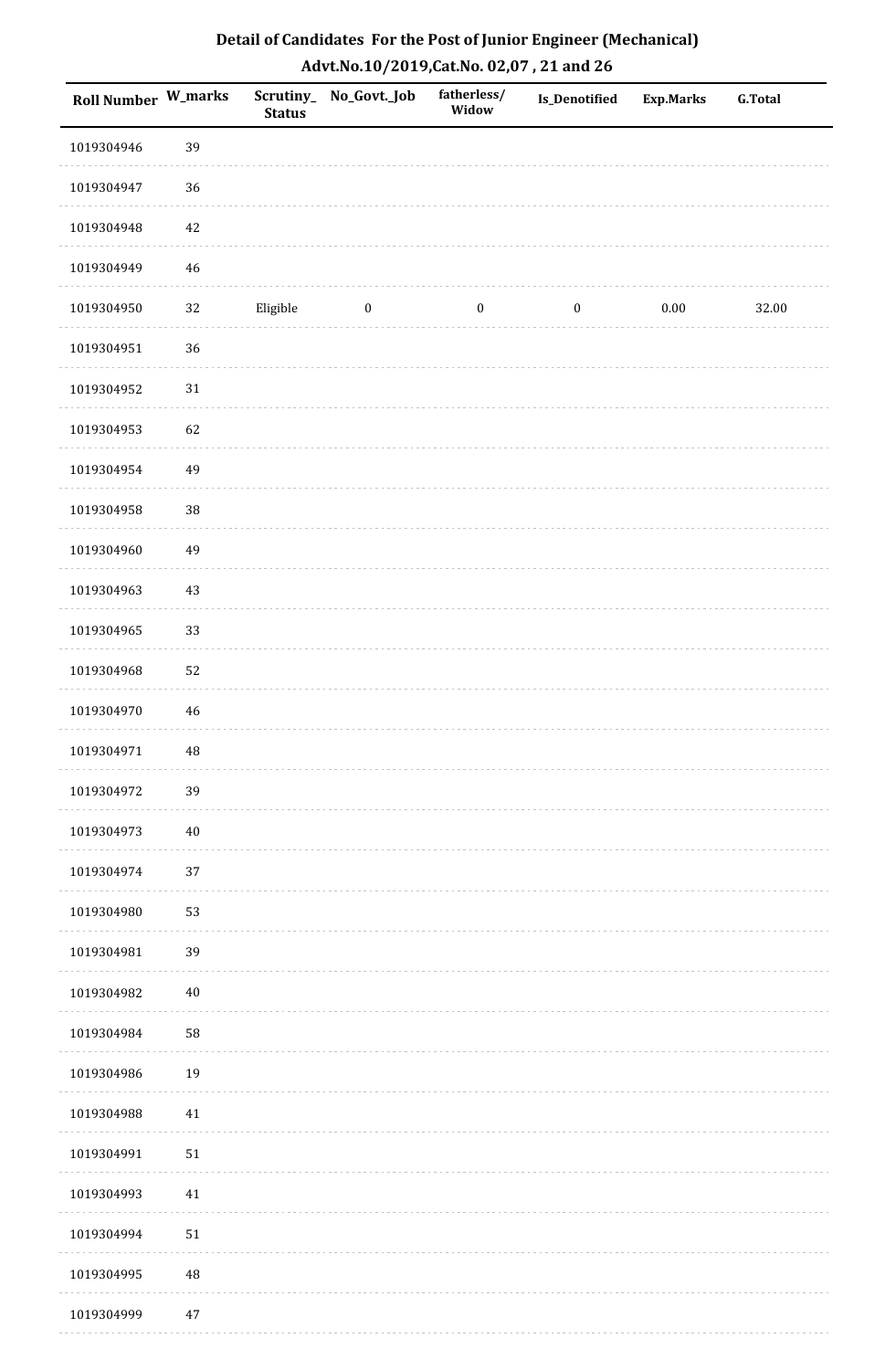| <b>Roll Number W_marks</b> |          | <b>Status</b> | Scrutiny_ No_Govt._Job | fatherless/<br>Widow | Is_Denotified | <b>Exp.Marks</b> | <b>G.Total</b> |
|----------------------------|----------|---------------|------------------------|----------------------|---------------|------------------|----------------|
| 1019305001                 | $50\,$   |               |                        |                      |               |                  |                |
| 1019305003                 | 41       |               |                        |                      |               |                  |                |
| 1019305004                 | 39       |               |                        |                      |               |                  |                |
| 1019305005                 | 44       |               |                        |                      |               |                  |                |
| 1019305007                 | 36       |               |                        |                      |               |                  |                |
| 1019305008                 | REJECTED |               |                        |                      |               |                  | $0.00\,$       |
| 1019305009                 | $51\,$   |               |                        |                      |               |                  |                |
| 1019305010                 | 54       |               |                        |                      |               |                  |                |
| 1019305012                 | 54       |               |                        |                      |               |                  |                |
| 1019305014                 | 43       |               |                        |                      |               |                  |                |
| 1019305015                 | $43\,$   |               |                        |                      |               |                  |                |
| 1019305016                 | $47\,$   |               |                        |                      |               |                  |                |
| 1019305018                 | 53       |               |                        |                      |               |                  |                |
| 1019305019                 | 34       |               |                        |                      |               |                  |                |
| 1019305021                 | $42\,$   |               |                        |                      |               |                  |                |
| 1019305023                 | 33       |               |                        |                      |               |                  |                |
| 1019305024                 | 54       |               |                        |                      |               |                  |                |
| 1019305025                 | 35       |               |                        |                      |               |                  |                |
| 1019305026                 | 42       |               |                        |                      |               |                  |                |
| 1019305028                 | 32       |               |                        |                      |               |                  |                |
| 1019305029                 | $43\,$   |               |                        |                      |               |                  |                |
| 1019305031                 | 38       |               |                        |                      |               |                  |                |
| 1019305033                 | 53       |               |                        |                      |               |                  |                |
| 1019305034                 | 32       |               |                        |                      |               |                  |                |
| 1019305035                 | $50\,$   |               |                        |                      |               |                  |                |
| 1019305037                 | 39       |               |                        |                      |               |                  |                |
| 1019305038                 | 26       |               |                        |                      |               |                  |                |
| 1019305041                 | 53       |               |                        |                      |               |                  |                |
| 1019305042                 | 52       |               |                        |                      |               |                  |                |
| 1019305043                 | $\bf 45$ |               |                        |                      |               |                  |                |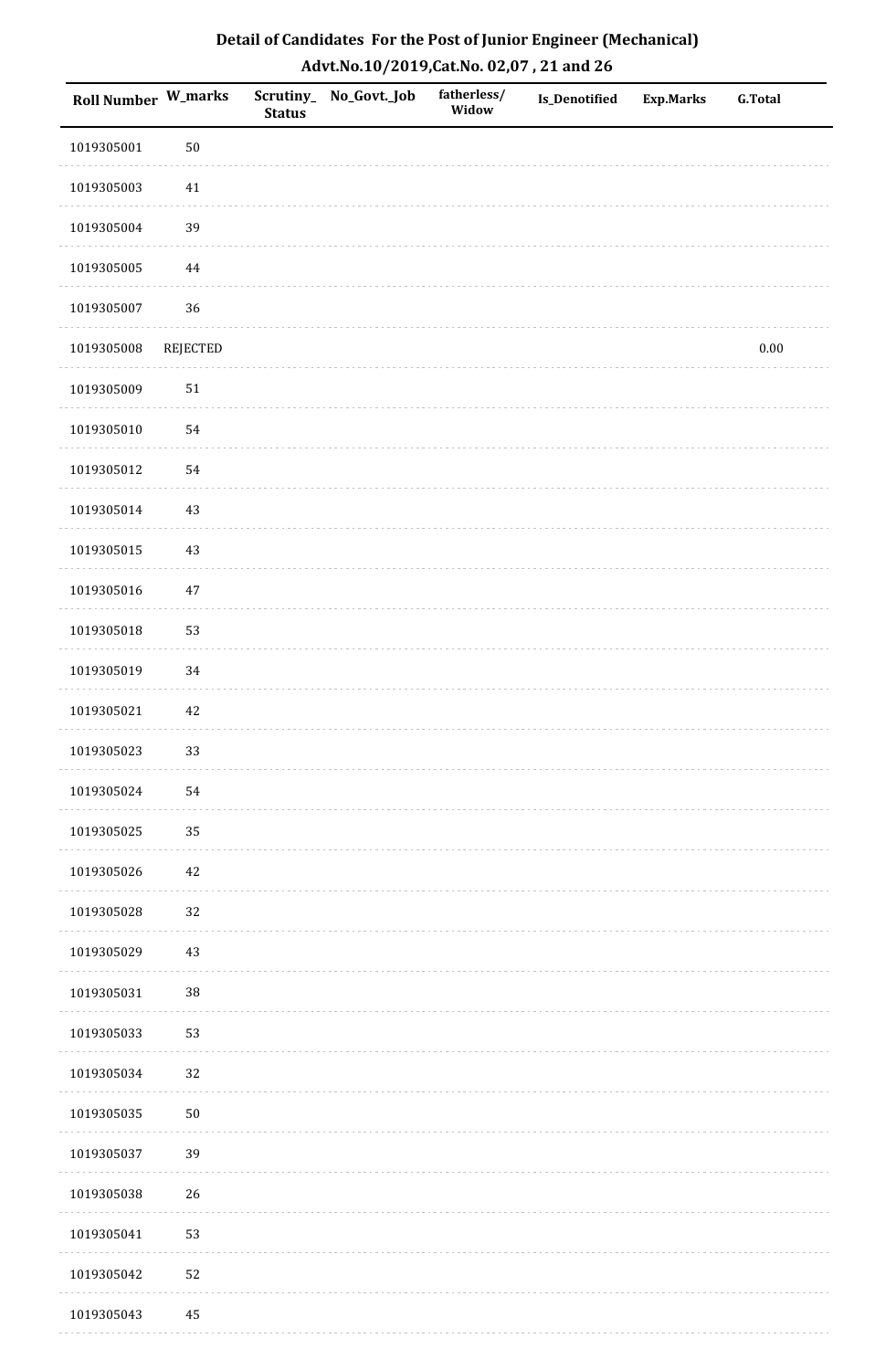| <b>Roll Number W_marks</b> |                  | <b>Status</b> | Scrutiny_No_Govt._Job | fatherless/<br>Widow | Is_Denotified    | <b>Exp.Marks</b> | <b>G.Total</b> |
|----------------------------|------------------|---------------|-----------------------|----------------------|------------------|------------------|----------------|
| 1019305044                 | 55               |               |                       |                      |                  |                  |                |
| 1019305046                 | 36               |               |                       |                      |                  |                  |                |
| 1019305047                 | 38               |               |                       |                      |                  |                  |                |
| 1019305048                 | 33               |               |                       |                      |                  |                  |                |
| 1019305052                 | $31\,$           |               |                       |                      |                  |                  |                |
| 1019305053                 | 39               |               |                       |                      |                  |                  |                |
| 1019305054                 | $47\,$           |               |                       |                      |                  |                  |                |
| 1019305055                 | 53               |               |                       |                      |                  |                  |                |
| 1019305056                 | 33               |               |                       |                      |                  |                  |                |
| 1019305064                 | $42\,$           |               |                       |                      |                  |                  |                |
| 1019305066                 | $50\,$           |               |                       |                      |                  |                  |                |
| 1019305067                 | 57               |               |                       |                      |                  |                  |                |
| 1019305068                 | 67               |               |                       |                      |                  |                  |                |
| 1019305072                 | 31               |               |                       |                      |                  |                  |                |
| 1019305073                 | $38\,$           |               |                       |                      |                  |                  |                |
| 1019305075                 | 57               |               |                       |                      |                  |                  |                |
| 1019305077                 | $42\,$           |               |                       |                      |                  |                  |                |
| 1019305078                 | $42\,$           |               |                       |                      |                  |                  |                |
| 1019305079                 | $\boldsymbol{9}$ |               |                       |                      |                  |                  |                |
| 1019305080                 | $47\,$           |               |                       |                      |                  |                  |                |
| 1019305081                 | $43\,$           |               |                       |                      |                  |                  |                |
| 1019305083                 | $\sqrt{46}$      |               |                       |                      |                  |                  |                |
| 1019305084                 | $30\,$           |               |                       |                      |                  |                  |                |
| 1019305085                 | 38               |               |                       |                      |                  |                  |                |
| 1019305086                 | 37               |               |                       |                      |                  |                  |                |
| 1019305087                 | 53               |               |                       |                      |                  |                  |                |
| 1019305088                 | 31               |               |                       |                      |                  |                  |                |
| 1019305089                 | 39               |               |                       |                      |                  |                  |                |
| 1019305090                 | 63               |               |                       |                      |                  |                  |                |
| 1019305091                 | 68               | Eligible      | 5                     | $\boldsymbol{0}$     | $\boldsymbol{0}$ | $0.00\,$         | 73.00          |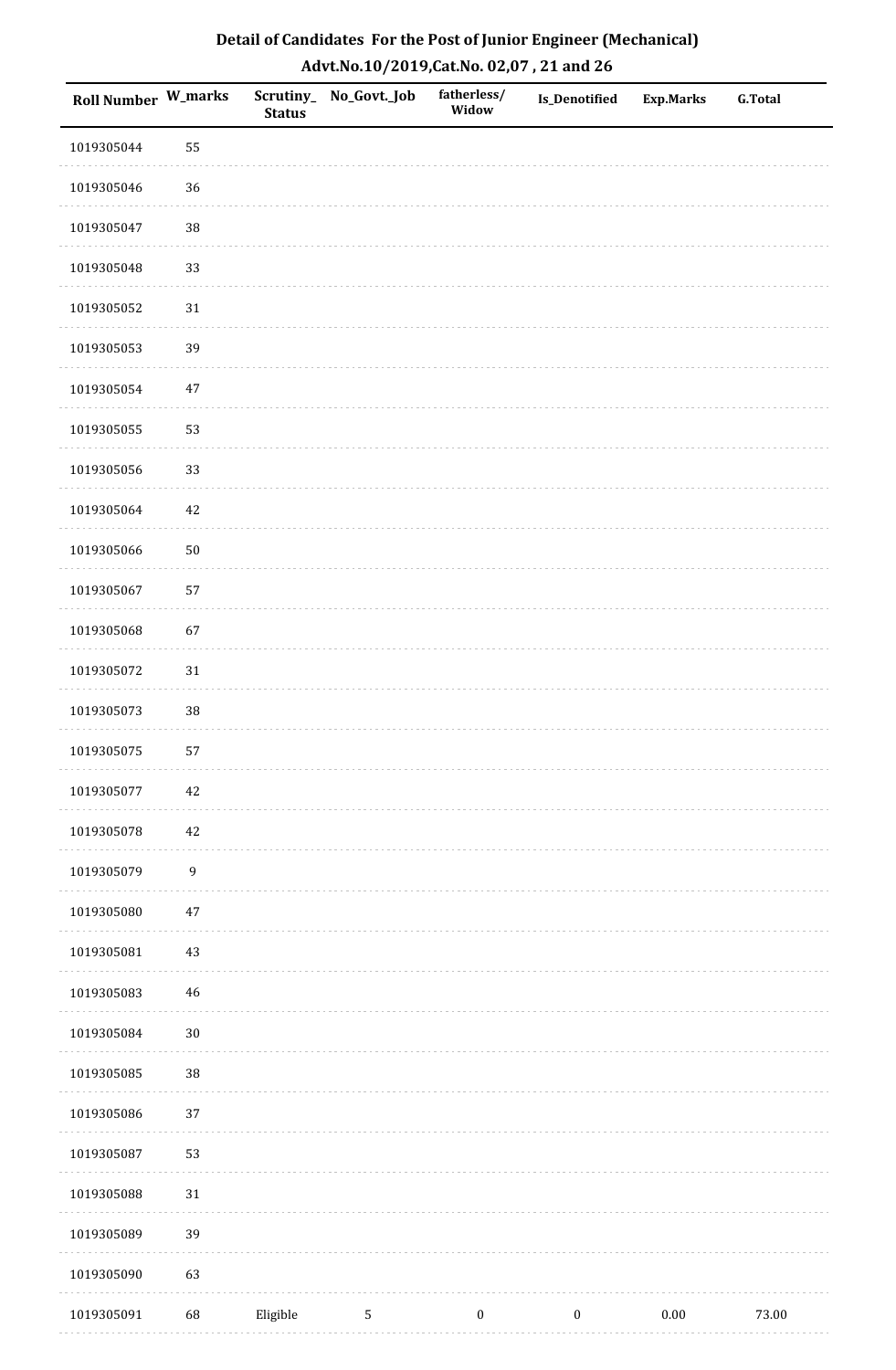| Roll Number W_marks |            | <b>Status</b> | Scrutiny_ No_Govt._Job | fatherless/<br>Widow | <b>Is_Denotified</b> | Exp.Marks | <b>G.Total</b> |
|---------------------|------------|---------------|------------------------|----------------------|----------------------|-----------|----------------|
| 1019305092          | 57         |               |                        |                      |                      |           |                |
| 1019305093          | 54         |               |                        |                      |                      |           |                |
| 1019305094          | 49         |               |                        |                      |                      |           |                |
| 1019305095          | 52         |               |                        |                      |                      |           |                |
| 1019305096          | 55         |               |                        |                      |                      |           |                |
| 1019305097          | 26         |               |                        |                      |                      |           |                |
| 1019305098          | 43         |               |                        |                      |                      |           |                |
| 1019305099          | 41         |               |                        |                      |                      |           |                |
| 1019305101          | 39         |               |                        |                      |                      |           |                |
| 1019305102          | 46         |               |                        |                      |                      |           |                |
| 1019305104          | 66         | Eligible      | $\boldsymbol{0}$       | $\boldsymbol{0}$     | $\boldsymbol{0}$     | $0.00\,$  | 66.00          |
| 1019305107          | 54         |               |                        |                      |                      |           |                |
| 1019305108          | 33         |               |                        |                      |                      |           |                |
| 1019305109          | $38\,$     |               |                        |                      |                      |           |                |
| 1019305112          | $\rm 45$   |               |                        |                      |                      |           |                |
| 1019305113          | $47\,$     |               |                        |                      |                      |           |                |
| 1019305114          | 33         |               |                        |                      |                      |           |                |
| 1019305115          | 44         |               |                        |                      |                      |           |                |
| 1019305116          | 34         |               |                        |                      |                      |           |                |
| 1019305117          | $47\,$     |               |                        |                      |                      |           |                |
| 1019305118          | 51         |               |                        |                      |                      |           |                |
| 1019305119          | ${\bf 58}$ |               |                        |                      |                      |           |                |
| 1019305120          | 33         |               |                        |                      |                      |           |                |
| 1019305122          | 64         |               |                        |                      |                      |           |                |
| 1019305123          | 25         |               |                        |                      |                      |           |                |
| 1019305127          | $20\,$     |               |                        |                      |                      |           |                |
| 1019305129          | 56         |               |                        |                      |                      |           |                |
| 1019305131          | 52         |               |                        |                      |                      |           |                |
| 1019305132          | 36         |               |                        |                      |                      |           |                |
| 1019305135          | $38\,$     |               |                        |                      |                      |           |                |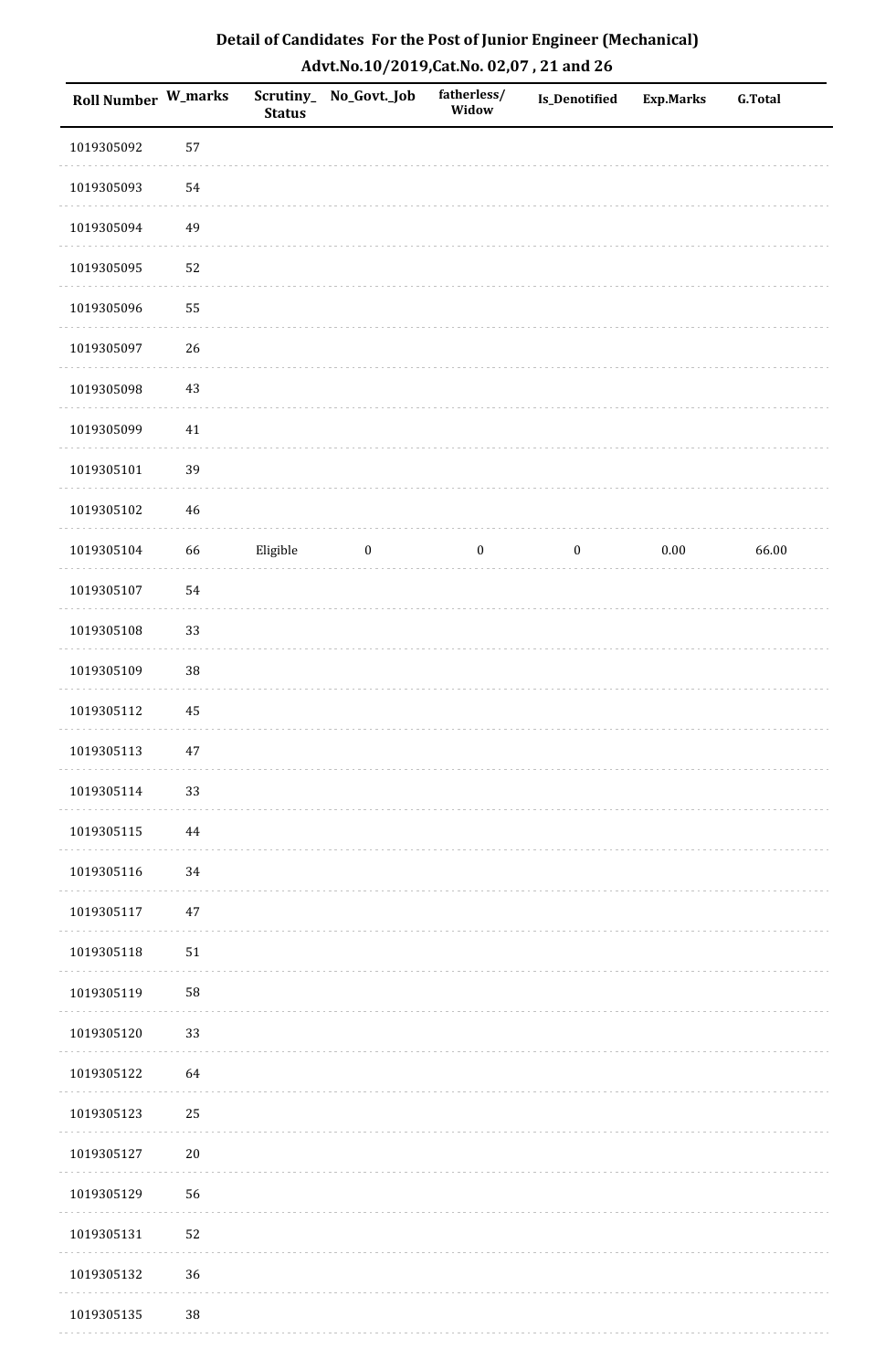| Roll Number W_marks |            | <b>Status</b> | Scrutiny_No_Govt._Job | fatherless/<br>Widow | Is_Denotified | <b>Exp.Marks</b> | <b>G.Total</b> |
|---------------------|------------|---------------|-----------------------|----------------------|---------------|------------------|----------------|
| 1019305138          | 42         |               |                       |                      |               |                  |                |
| 1019305140          | $31\,$     |               |                       |                      |               |                  |                |
| 1019305141          | $43\,$     |               |                       |                      |               |                  |                |
| 1019305142          | 36         |               |                       |                      |               |                  |                |
| 1019305144          | $42\,$     |               |                       |                      |               |                  |                |
| 1019305147          | 44         |               |                       |                      |               |                  |                |
| 1019305149          | $\rm 48$   |               |                       |                      |               |                  |                |
| 1019305150          | 36         |               |                       |                      |               |                  |                |
| 1019305151          | $43\,$     |               |                       |                      |               |                  |                |
| 1019305153          | $46\,$     |               |                       |                      |               |                  |                |
| 1019305155          | 39         |               |                       |                      |               |                  |                |
| 1019305157          | 36         |               |                       |                      |               |                  |                |
| 1019305158          | $41\,$     |               |                       |                      |               |                  |                |
| 1019305159          | 54         |               |                       |                      |               |                  |                |
| 1019305161          | 62         |               |                       |                      |               |                  |                |
| 1019305165          | 37         |               |                       |                      |               |                  |                |
| 1019305167          | 58         |               |                       |                      |               |                  |                |
| 1019305168          | 57         |               |                       |                      |               |                  |                |
| 1019305170          | 61         |               |                       |                      |               |                  |                |
| 1019305171          | 54         |               |                       |                      |               |                  |                |
| 1019305172          | $27\,$     |               |                       |                      |               |                  |                |
| 1019305173          | $47\,$     |               |                       |                      |               |                  |                |
| 1019305174          | 63         |               |                       |                      |               |                  |                |
| 1019305176          | $30\,$     |               |                       |                      |               |                  |                |
| 1019305177          | 32         |               |                       |                      |               |                  |                |
| 1019305179          | $41\,$     |               |                       |                      |               |                  |                |
| 1019305182          | ${\bf 28}$ |               |                       |                      |               |                  |                |
| 1019305183          | 57         |               |                       |                      |               |                  |                |
| 1019305184          | 35         |               |                       |                      |               |                  |                |
| 1019305185          | $47\,$     |               |                       |                      |               |                  |                |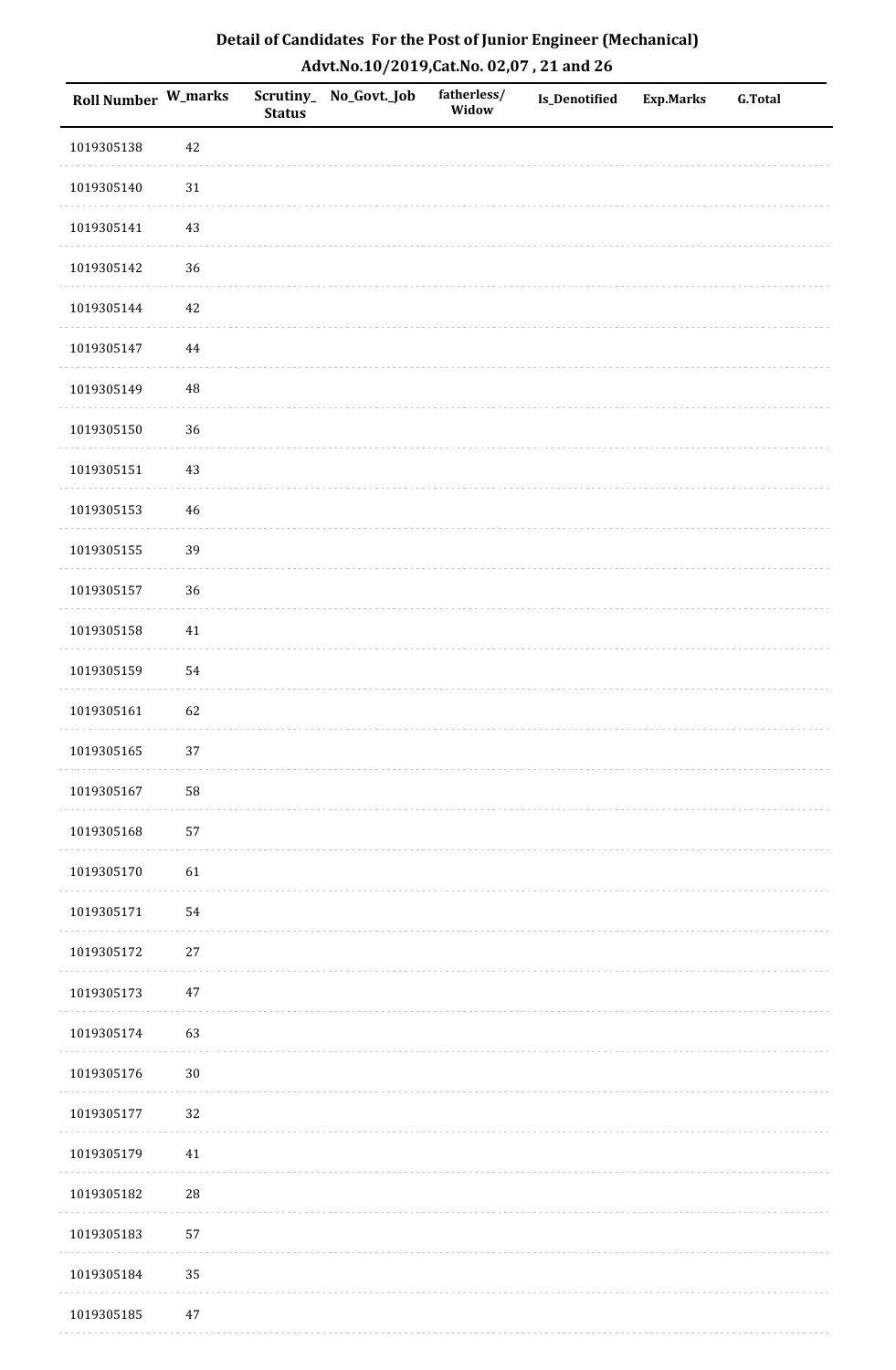| <b>Roll Number W_marks</b> |        | <b>Status</b> | Scrutiny_No_Govt._Job | fatherless/<br>Widow | Is_Denotified | <b>Exp.Marks</b> | <b>G.Total</b> |
|----------------------------|--------|---------------|-----------------------|----------------------|---------------|------------------|----------------|
| 1019305186                 | 45     |               |                       |                      |               |                  |                |
| 1019305187                 | 42     |               |                       |                      |               |                  |                |
| 1019305188                 | $30\,$ |               |                       |                      |               |                  |                |
| 1019305189                 | 29     |               |                       |                      |               |                  |                |
| 1019305190                 | $38\,$ |               |                       |                      |               |                  |                |
| 1019305191                 | 41     |               |                       |                      |               |                  |                |
| 1019305193                 | 53     |               |                       |                      |               |                  |                |
| 1019305194                 | 26     |               |                       |                      |               |                  |                |
| 1019305195                 | $27\,$ |               |                       |                      |               |                  |                |
| 1019305197                 | $31\,$ |               |                       |                      |               |                  |                |
| 1019305198                 | 36     |               |                       |                      |               |                  |                |
| 1019305203                 | $40\,$ |               |                       |                      |               |                  |                |
| 1019305206                 | $51\,$ |               |                       |                      |               |                  |                |
| 1019305210                 | 48     |               |                       |                      |               |                  |                |
| 1019305212                 | 58     |               |                       |                      |               |                  |                |
| 1019305213                 | 55     |               |                       |                      |               |                  |                |
| 1019305216                 | $47\,$ |               |                       |                      |               |                  |                |
| 1019305219                 | 49     |               |                       |                      |               |                  |                |
| 1019305220                 | 58     |               |                       |                      |               |                  |                |
| 1019305221                 | $47\,$ |               |                       |                      |               |                  |                |
| 1019305223                 | 41     |               |                       |                      |               |                  |                |
| 1019305224                 | $50\,$ |               |                       |                      |               |                  |                |
| 1019305225                 | $40\,$ |               |                       |                      |               |                  |                |
| 1019305226                 | 36     |               |                       |                      |               |                  |                |
| 1019305227                 | 52     |               |                       |                      |               |                  |                |
| 1019305230                 | 49     |               |                       |                      |               |                  |                |
| 1019305231                 | 45     |               |                       |                      |               |                  |                |
| 1019305232                 | 57     |               |                       |                      |               |                  |                |
| 1019305233                 | $31\,$ |               |                       |                      |               |                  |                |
| 1019305234                 | $50\,$ |               |                       |                      |               |                  |                |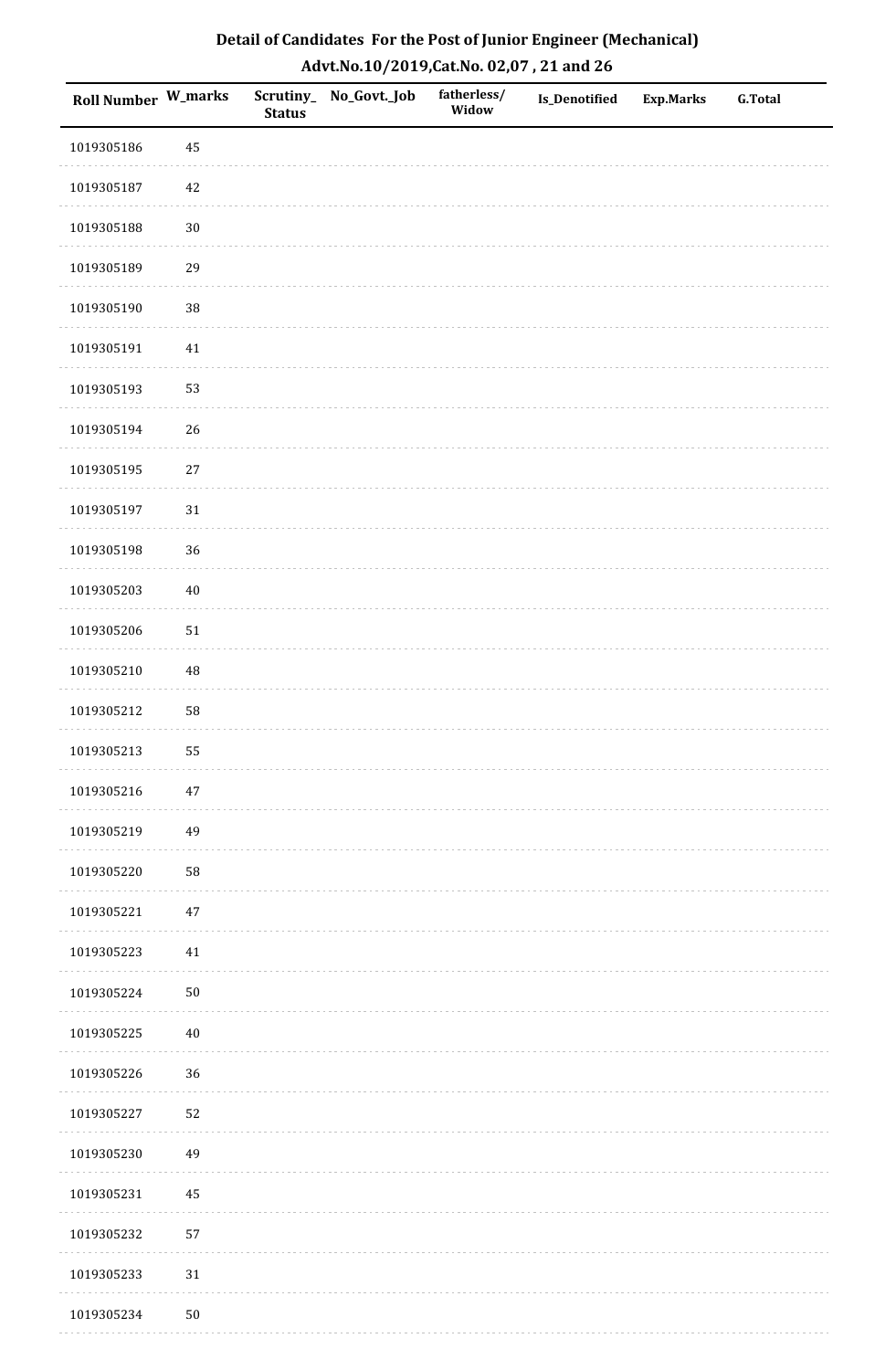| <b>Roll Number W_marks</b> |            | <b>Status</b> | Scrutiny_ No_Govt._Job | fatherless/<br>Widow | <b>Is_Denotified</b> | <b>Exp.Marks</b> | G.Total |
|----------------------------|------------|---------------|------------------------|----------------------|----------------------|------------------|---------|
| 1019305237                 | ${\bf 28}$ |               |                        |                      |                      |                  |         |
| 1019305238                 | 42         |               |                        |                      |                      |                  |         |
| 1019305246                 | 38         |               |                        |                      |                      |                  |         |
| 1019305248                 | 43         |               |                        |                      |                      |                  |         |
| 1019305249                 | $41\,$     |               |                        |                      |                      |                  |         |
| 1019305253                 | 49         |               |                        |                      |                      |                  |         |
| 1019305254                 | 54         | Eligible      | $\mathbf{5}$           | $\boldsymbol{0}$     | $\boldsymbol{0}$     | $0.00\,$         | 59.00   |
| 1019305255                 | $\bf 44$   |               |                        |                      |                      |                  |         |
| 1019305257                 | $\bf 44$   |               |                        |                      |                      |                  |         |
| 1019305258                 | 36         |               |                        |                      |                      |                  |         |
| 1019305259                 | 43         |               |                        |                      |                      |                  |         |
| 1019305262                 | $46\,$     |               |                        |                      |                      |                  |         |
| 1019305263                 | 44         |               |                        |                      |                      |                  |         |
| 1019305264                 | 59         |               |                        |                      |                      |                  |         |
| 1019305265                 | 52         |               |                        |                      |                      |                  |         |
| 1019305268                 | 36         |               |                        |                      |                      |                  |         |
| 1019305272                 | 29         |               |                        |                      |                      |                  |         |
| 1019305273                 | $\, 8$     |               |                        |                      |                      |                  |         |
| 1019305275                 | 33         |               |                        |                      |                      |                  |         |
| 1019305277                 | 33         |               |                        |                      |                      |                  |         |
| 1019305278                 | $31\,$     |               |                        |                      |                      |                  |         |
| 1019305279                 | $50\,$     |               |                        |                      |                      |                  |         |
| 1019305280                 | 43         |               |                        |                      |                      |                  |         |
| 1019305281                 | 34         |               |                        |                      |                      |                  |         |
| 1019305282                 | 60         |               |                        |                      |                      |                  |         |
| 1019305284                 | 57         |               |                        |                      |                      |                  |         |
| 1019305285                 | 42         |               |                        |                      |                      |                  |         |
| 1019305286                 | 35         |               |                        |                      |                      |                  |         |
| 1019305287                 | $40\,$     |               |                        |                      |                      |                  |         |
| 1019305288                 | $30\,$     |               |                        |                      |                      |                  |         |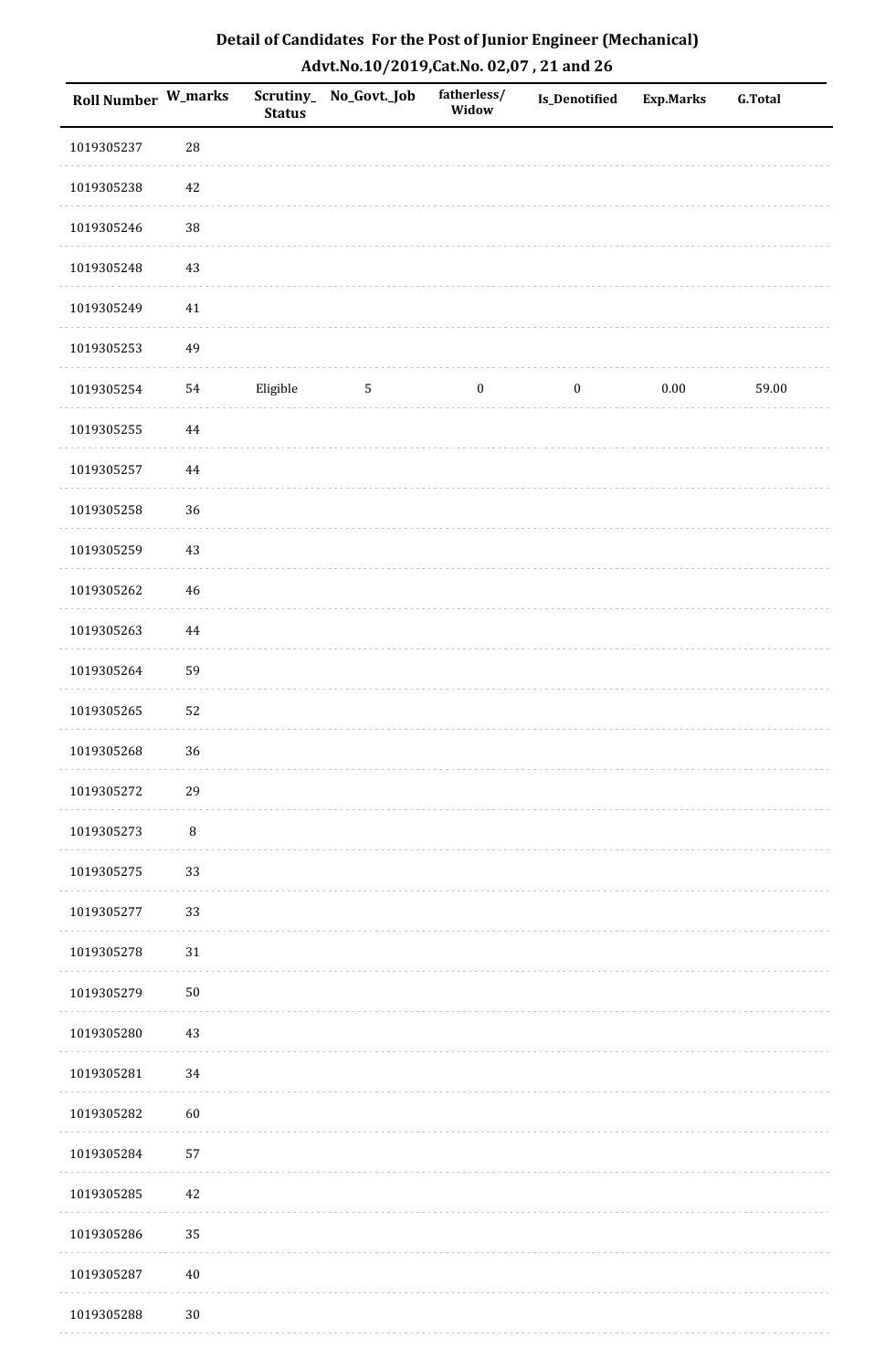| Roll Number W_marks |                 | <b>Status</b> | Scrutiny_No_Govt._Job | fatherless/<br>Widow | Is_Denotified | <b>Exp.Marks</b> | <b>G.Total</b> |
|---------------------|-----------------|---------------|-----------------------|----------------------|---------------|------------------|----------------|
| 1019305290          | ${\bf 28}$      |               |                       |                      |               |                  |                |
| 1019305291          | 39              |               |                       |                      |               |                  |                |
| 1019305292          | 57              |               |                       |                      |               |                  |                |
| 1019305293          | $31\,$          |               |                       |                      |               |                  |                |
| 1019305294          | 52              |               |                       |                      |               |                  |                |
| 1019305295          | 45              |               |                       |                      |               |                  |                |
| 1019305296          | 36              |               |                       |                      |               |                  |                |
| 1019305297          | 33              |               |                       |                      |               |                  |                |
| 1019305299          | 57              |               |                       |                      |               |                  |                |
| 1019305300          | 41              |               |                       |                      |               |                  |                |
| 1019305302          | 35              |               |                       |                      |               |                  |                |
| 1019305303          | 35              |               |                       |                      |               |                  |                |
| 1019305305          | $41\,$          |               |                       |                      |               |                  |                |
| 1019305306          | $\sqrt{46}$     |               |                       |                      |               |                  |                |
| 1019305307          | 46              |               |                       |                      |               |                  |                |
| 1019305308          | $\bf 44$        |               |                       |                      |               |                  |                |
| 1019305312          | 54              |               |                       |                      |               |                  |                |
| 1019305313          |                 | Not Eligible  |                       |                      |               |                  |                |
| 1019305315          | $40\,$          |               |                       |                      |               |                  |                |
| 1019305317          | 34              |               |                       |                      |               |                  |                |
| 1019305318          | 39              |               |                       |                      |               |                  |                |
| 1019305320          | 34              |               |                       |                      |               |                  |                |
| 1019305321          | 36              |               |                       |                      |               |                  |                |
| 1019305325          | $31\,$          |               |                       |                      |               |                  |                |
| 1019305326          | <b>REJECTED</b> |               |                       |                      |               |                  | $0.00\,$       |
| 1019305327          | $31\,$          |               |                       |                      |               |                  |                |
| 1019305330          | 63              |               |                       |                      |               |                  |                |
| 1019305332          | 48              |               |                       |                      |               |                  |                |
| 1019305334          | 61              |               |                       |                      |               |                  |                |
| 1019305335          | 49              |               |                       |                      |               |                  |                |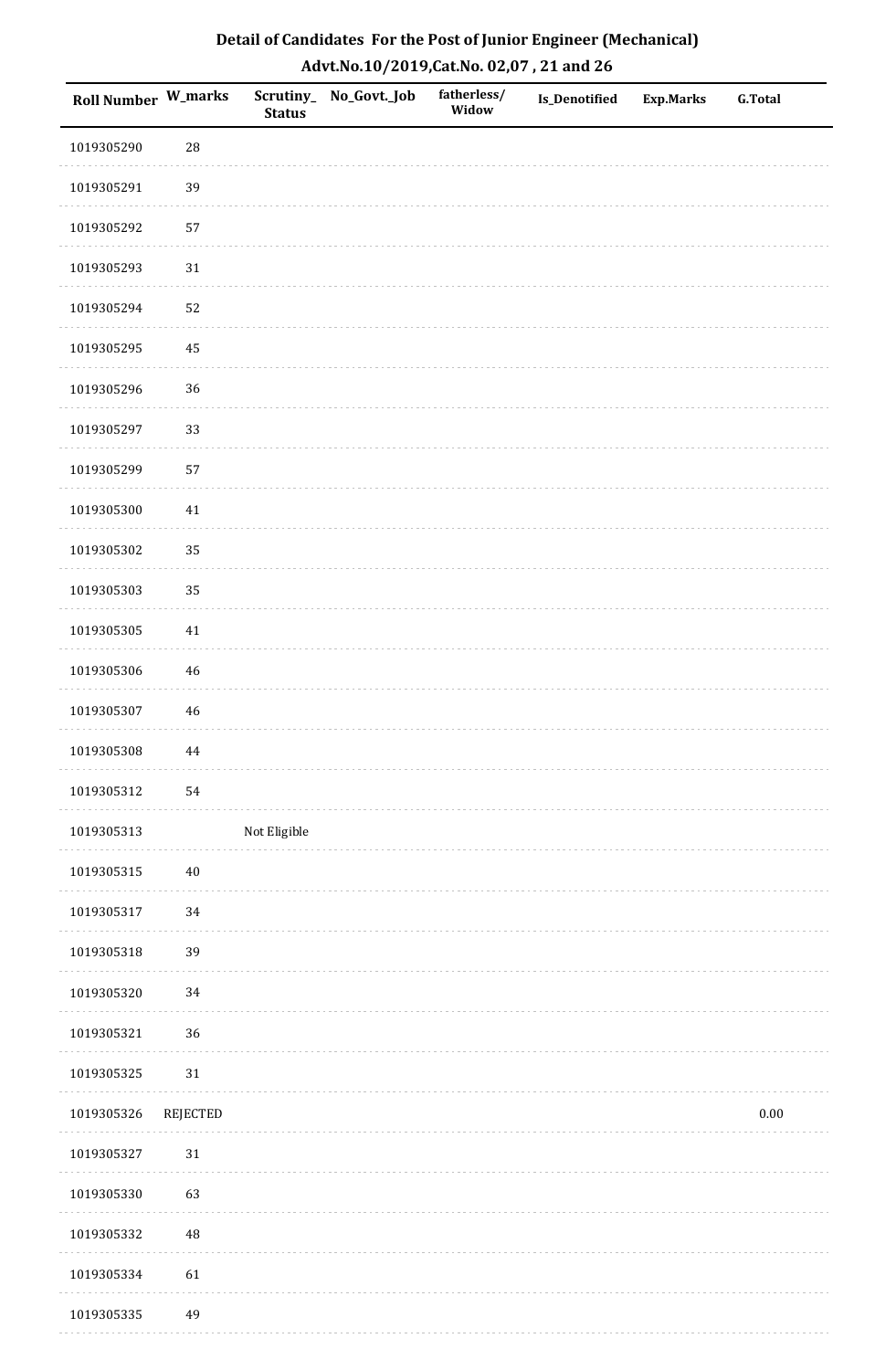| Roll Number W_marks |          | <b>Status</b> | Scrutiny_No_Govt._Job | fatherless/<br>Widow | Is_Denotified | <b>Exp.Marks</b> | <b>G.Total</b> |
|---------------------|----------|---------------|-----------------------|----------------------|---------------|------------------|----------------|
| 1019305338          | 42       |               |                       |                      |               |                  |                |
| 1019305344          | 62       |               |                       |                      |               |                  |                |
| 1019305345          | $\bf 45$ |               |                       |                      |               |                  |                |
| 1019305346          | 46       |               |                       |                      |               |                  |                |
| 1019305347          | $37\,$   |               |                       |                      |               |                  |                |
| 1019305348          | $46\,$   |               |                       |                      |               |                  |                |
| 1019305352          | 26       |               |                       |                      |               |                  |                |
| 1019305353          | 54       |               |                       |                      |               |                  |                |
| 1019305355          | $51\,$   |               |                       |                      |               |                  |                |
| 1019305359          | 36       |               |                       |                      |               |                  |                |
| 1019305360          | $42\,$   |               |                       |                      |               |                  |                |
| 1019305361          | $42\,$   |               |                       |                      |               |                  |                |
| 1019305364          | 38       |               |                       |                      |               |                  |                |
| 1019305365          | $42\,$   |               |                       |                      |               |                  |                |
| 1019305366          | $\bf 44$ |               |                       |                      |               |                  |                |
| 1019305369          | 57       |               |                       |                      |               |                  |                |
| 1019305371          | 52       |               |                       |                      |               |                  |                |
| 1019305372          | 55       |               |                       |                      |               |                  |                |
| 1019305375          | 36       |               |                       |                      |               |                  |                |
| 1019305377          | 48       |               |                       |                      |               |                  |                |
| 1019305379          | $40\,$   |               |                       |                      |               |                  |                |
| 1019305380          | 44       |               |                       |                      |               |                  |                |
| 1019305381          | 52       |               |                       |                      |               |                  |                |
| 1019305383          | 61       |               |                       |                      |               |                  |                |
| 1019305384          | $50\,$   |               |                       |                      |               |                  |                |
| 1019305387          | 37       |               |                       |                      |               |                  |                |
| 1019305393          | 54       |               |                       |                      |               |                  |                |
| 1019305395          | 36       |               |                       |                      |               |                  |                |
| 1019305398          | 34       |               |                       |                      |               |                  |                |
| 1019305399          | 56       |               |                       |                      |               |                  |                |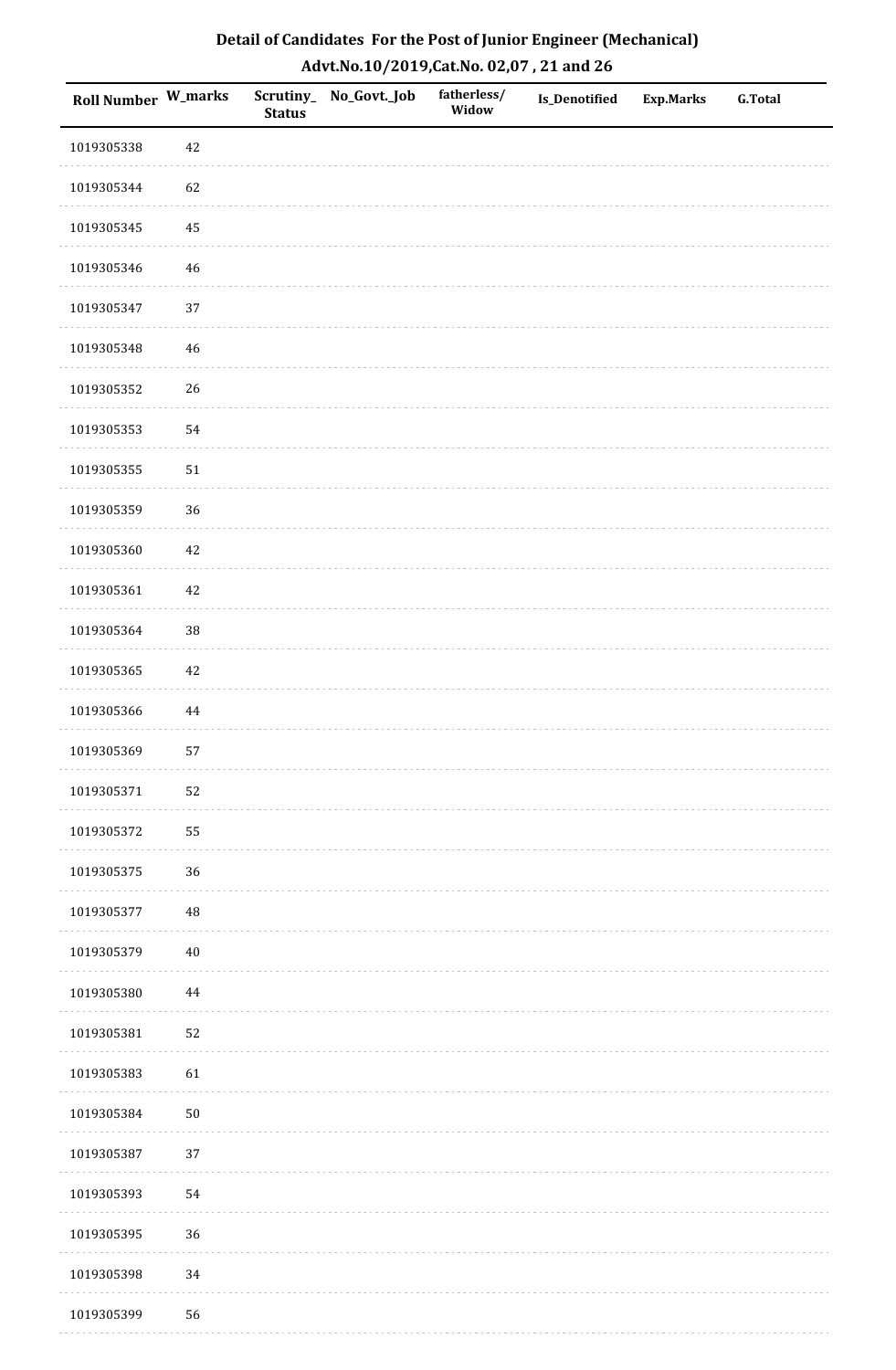| Roll Number W_marks |            | <b>Status</b> | Scrutiny_ No_Govt._Job | fatherless/<br>Widow | <b>Is_Denotified</b> | <b>Exp.Marks</b> | <b>G.Total</b> |
|---------------------|------------|---------------|------------------------|----------------------|----------------------|------------------|----------------|
| 1019305402          | 57         |               |                        |                      |                      |                  |                |
| 1019305403          | $38\,$     |               |                        |                      |                      |                  |                |
| 1019305404          | ${\bf 28}$ |               |                        |                      |                      |                  |                |
| 1019305405          | 60         |               |                        |                      |                      |                  |                |
| 1019305409          | $31\,$     |               |                        |                      |                      |                  |                |
| 1019305410          | 60         |               |                        |                      |                      |                  |                |
| 1019305414          | $42\,$     |               |                        |                      |                      |                  |                |
| 1019305415          | $43\,$     |               |                        |                      |                      |                  |                |
| 1019305417          | $51\,$     |               |                        |                      |                      |                  |                |
| 1019305418          | 64         |               |                        |                      |                      |                  |                |
| 1019305420          | 52         |               |                        |                      |                      |                  |                |
| 1019305421          | 44         | Eligible      | $\sqrt{5}$             | $\boldsymbol{0}$     | $\boldsymbol{0}$     | $0.00\,$         | 49.00          |
| 1019305423          | $47\,$     |               |                        |                      |                      |                  |                |
| 1019305424          | 48         |               |                        |                      |                      |                  |                |
| 1019305425          | 57         |               |                        |                      |                      |                  |                |
| 1019305426          | $46\,$     |               |                        |                      |                      |                  |                |
| 1019305427          | $15\,$     |               |                        |                      |                      |                  |                |
| 1019305428          | $40\,$     |               |                        |                      |                      |                  |                |
| 1019305430          | $40\,$     |               |                        |                      |                      |                  |                |
| 1019305432          | 37         |               |                        |                      |                      |                  |                |
| 1019305433          | 32         |               |                        |                      |                      |                  |                |
| 1019305434          | 32         |               |                        |                      |                      |                  |                |
| 1019305436          | $50\,$     |               |                        |                      |                      |                  |                |
| 1019305437          | $40\,$     |               |                        |                      |                      |                  |                |
| 1019305438          | 54         |               |                        |                      |                      |                  |                |
| 1019305440          | 38         |               |                        |                      |                      |                  |                |
| 1019305442          | $51\,$     |               |                        |                      |                      |                  |                |
| 1019305443          | 39         |               |                        |                      |                      |                  |                |
| 1019305444          | 57         |               |                        |                      |                      |                  |                |
| 1019305448          | 46         |               |                        |                      |                      |                  |                |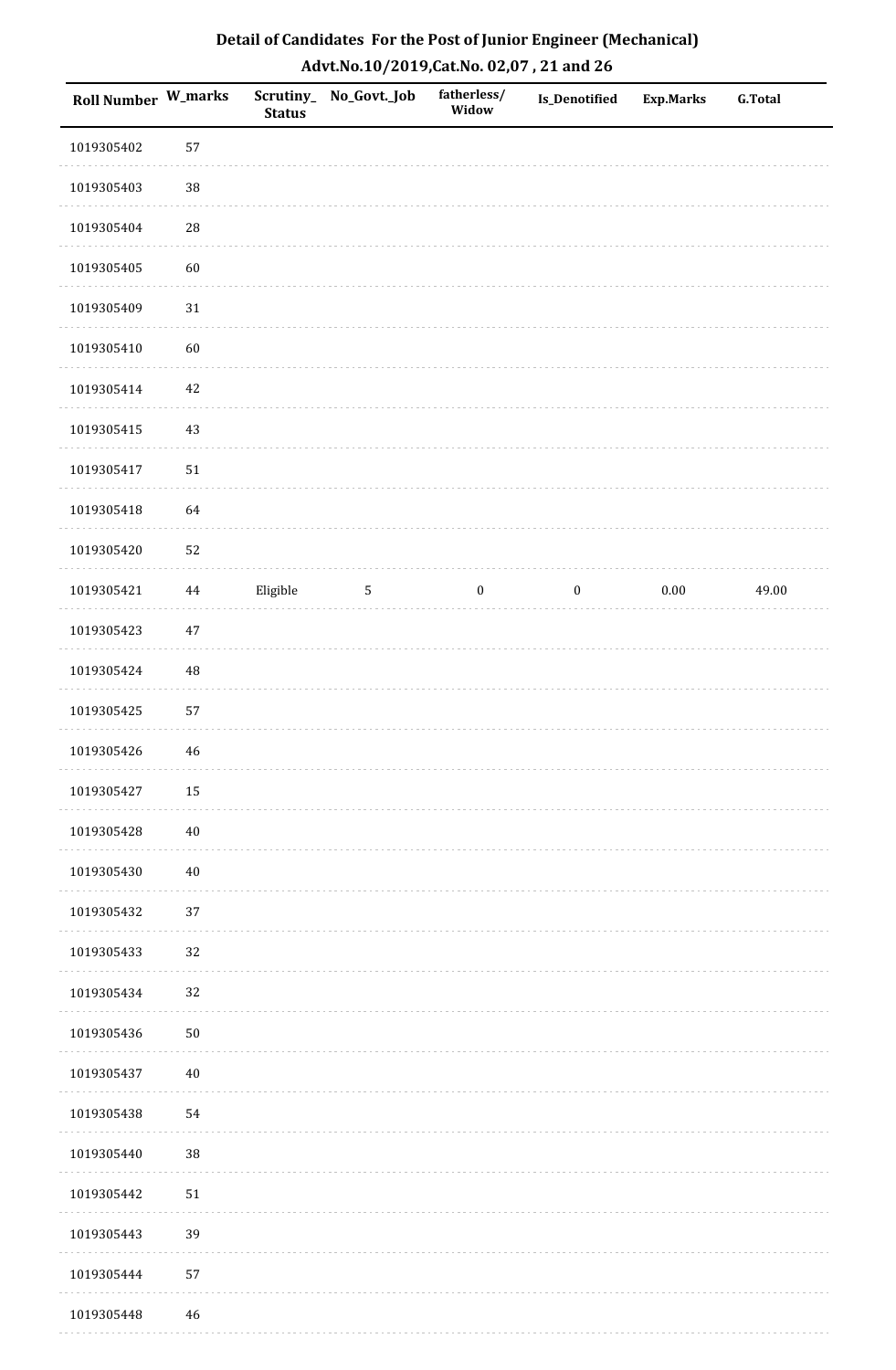| Roll Number W_marks |            | <b>Status</b> | Scrutiny_No_Govt._Job | fatherless/<br>Widow | Is_Denotified    | <b>Exp.Marks</b> | <b>G.Total</b> |
|---------------------|------------|---------------|-----------------------|----------------------|------------------|------------------|----------------|
| 1019305449          | 53         |               |                       |                      |                  |                  |                |
| 1019305451          | $51\,$     |               |                       |                      |                  |                  |                |
| 1019305452          | 48         |               |                       |                      |                  |                  |                |
| 1019305455          | 47         |               |                       |                      |                  |                  |                |
| 1019305456          | $31\,$     |               |                       |                      |                  |                  |                |
| 1019305457          | $47\,$     |               |                       |                      |                  |                  |                |
| 1019305460          | $30\,$     |               |                       |                      |                  |                  |                |
| 1019305463          | 24         |               |                       |                      |                  |                  |                |
| 1019305465          | 45         |               |                       |                      |                  |                  |                |
| 1019305466          | 53         |               |                       |                      |                  |                  |                |
| 1019305467          | $\bf 44$   |               |                       |                      |                  |                  |                |
| 1019305468          | 41         |               |                       |                      |                  |                  |                |
| 1019305469          | 37         |               |                       |                      |                  |                  |                |
| 1019305475          | 45         |               |                       |                      |                  |                  |                |
| 1019305477          | 36         |               |                       |                      |                  |                  |                |
| 1019305478          | $43\,$     |               |                       |                      |                  |                  |                |
| 1019305480          | 35         |               |                       |                      |                  |                  |                |
| 1019305482          | $30\,$     |               |                       |                      |                  |                  |                |
| 1019305483          | 53         |               |                       |                      |                  |                  |                |
| 1019305484          | ${\bf 28}$ |               |                       |                      |                  |                  |                |
| 1019305485          | $51\,$     |               |                       |                      |                  |                  |                |
| 1019305488          | 38         |               |                       |                      |                  |                  |                |
| 1019305489          | $72\,$     | Eligible      | $5\phantom{.0}$       | $\boldsymbol{0}$     | $\boldsymbol{0}$ | $0.00\,$         | 77.00          |
| 1019305490          | $40\,$     |               |                       |                      |                  |                  |                |
| 1019305491          | $41\,$     |               |                       |                      |                  |                  |                |
| 1019305492          | $47\,$     |               |                       |                      |                  |                  |                |
| 1019305494          | $50\,$     |               |                       |                      |                  |                  |                |
| 1019305495          | 33         |               |                       |                      |                  |                  |                |
| 1019305497          | 64         |               |                       |                      |                  |                  |                |
| 1019305498          | 37         |               |                       |                      |                  |                  |                |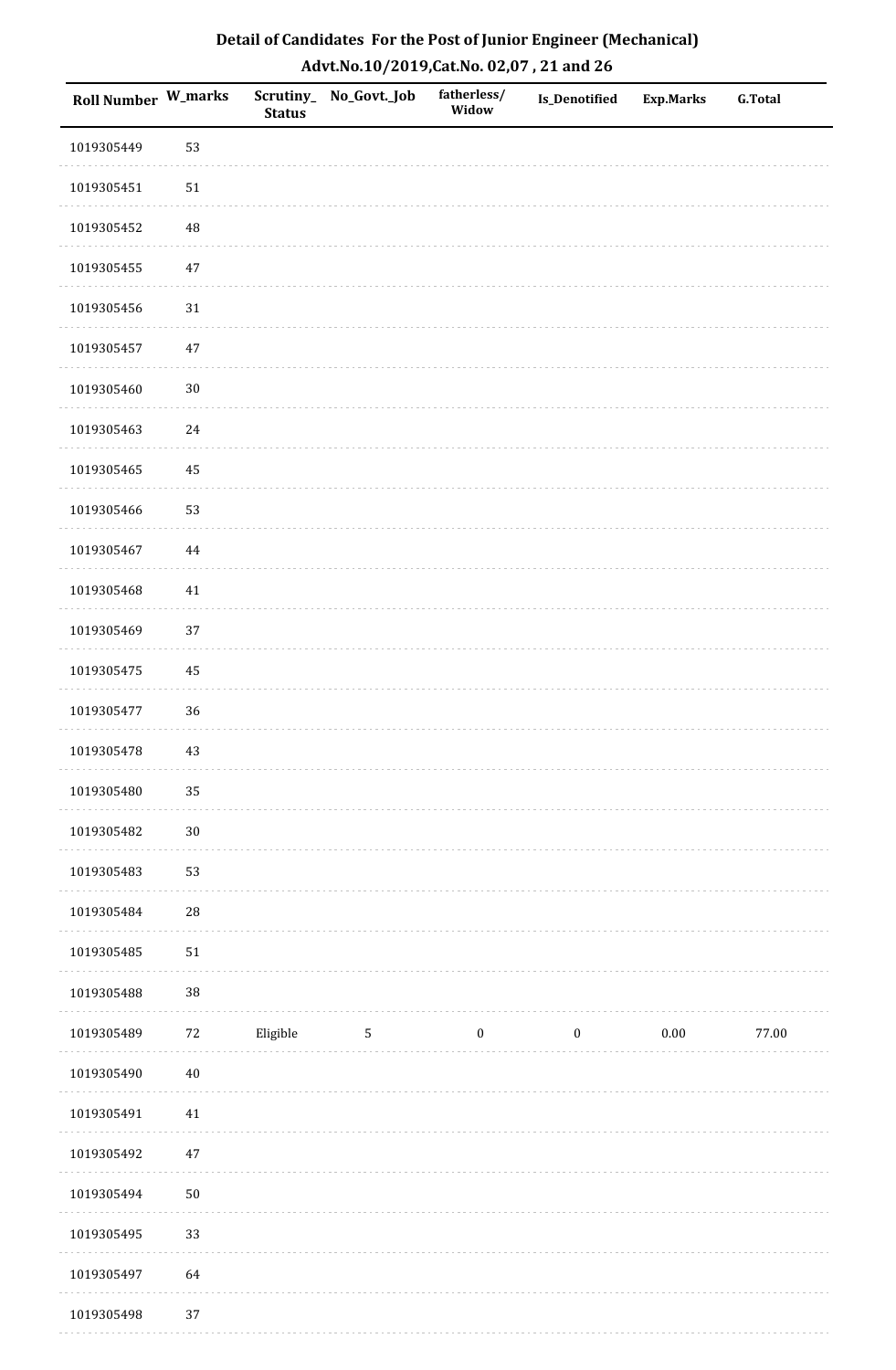| <b>Roll Number W_marks</b> |          | <b>Status</b> | Scrutiny_No_Govt._Job | fatherless/<br>Widow | Is_Denotified | <b>Exp.Marks</b> | <b>G.Total</b> |
|----------------------------|----------|---------------|-----------------------|----------------------|---------------|------------------|----------------|
| 1019305499                 | 60       |               |                       |                      |               |                  |                |
| 1019305501                 | 53       |               |                       |                      |               |                  |                |
| 1019305502                 | 46       |               |                       |                      |               |                  |                |
| 1019305503                 | 49       |               |                       |                      |               |                  |                |
| 1019305504                 | $41\,$   |               |                       |                      |               |                  |                |
| 1019305508                 | 42       |               |                       |                      |               |                  |                |
| 1019305509                 | 56       |               |                       |                      |               |                  |                |
| 1019305512                 | 37       |               |                       |                      |               |                  |                |
| 1019305513                 | 52       |               |                       |                      |               |                  |                |
| 1019305515                 | 49       |               |                       |                      |               |                  |                |
| 1019305517                 | 36       |               |                       |                      |               |                  |                |
| 1019305519                 | 49       |               |                       |                      |               |                  |                |
| 1019305525                 | 38       |               |                       |                      |               |                  |                |
| 1019305527                 | $34\,$   |               |                       |                      |               |                  |                |
| 1019305528                 | 34       |               |                       |                      |               |                  |                |
| 1019305530                 | 42       |               |                       |                      |               |                  |                |
| 1019305531                 | 53       |               |                       |                      |               |                  |                |
| 1019305535                 | 52       |               |                       |                      |               |                  |                |
| 1019305536                 | $37\,$   |               |                       |                      |               |                  |                |
| 1019305537                 | 45       |               |                       |                      |               |                  |                |
| 1019305540                 | 46       |               |                       |                      |               |                  |                |
| 1019305541                 | $\rm 48$ |               |                       |                      |               |                  |                |
| 1019305542                 | $47\,$   |               |                       |                      |               |                  |                |
| 1019305543                 | 54       |               |                       |                      |               |                  |                |
| 1019305544                 | 43       |               |                       |                      |               |                  |                |
| 1019305546                 | 56       |               |                       |                      |               |                  |                |
| 1019305547                 | $43\,$   |               |                       |                      |               |                  |                |
| 1019305548                 | 57       |               |                       |                      |               |                  |                |
| 1019305550                 | $41\,$   |               |                       |                      |               |                  |                |
| 1019305552                 | $40\,$   |               |                       |                      |               |                  |                |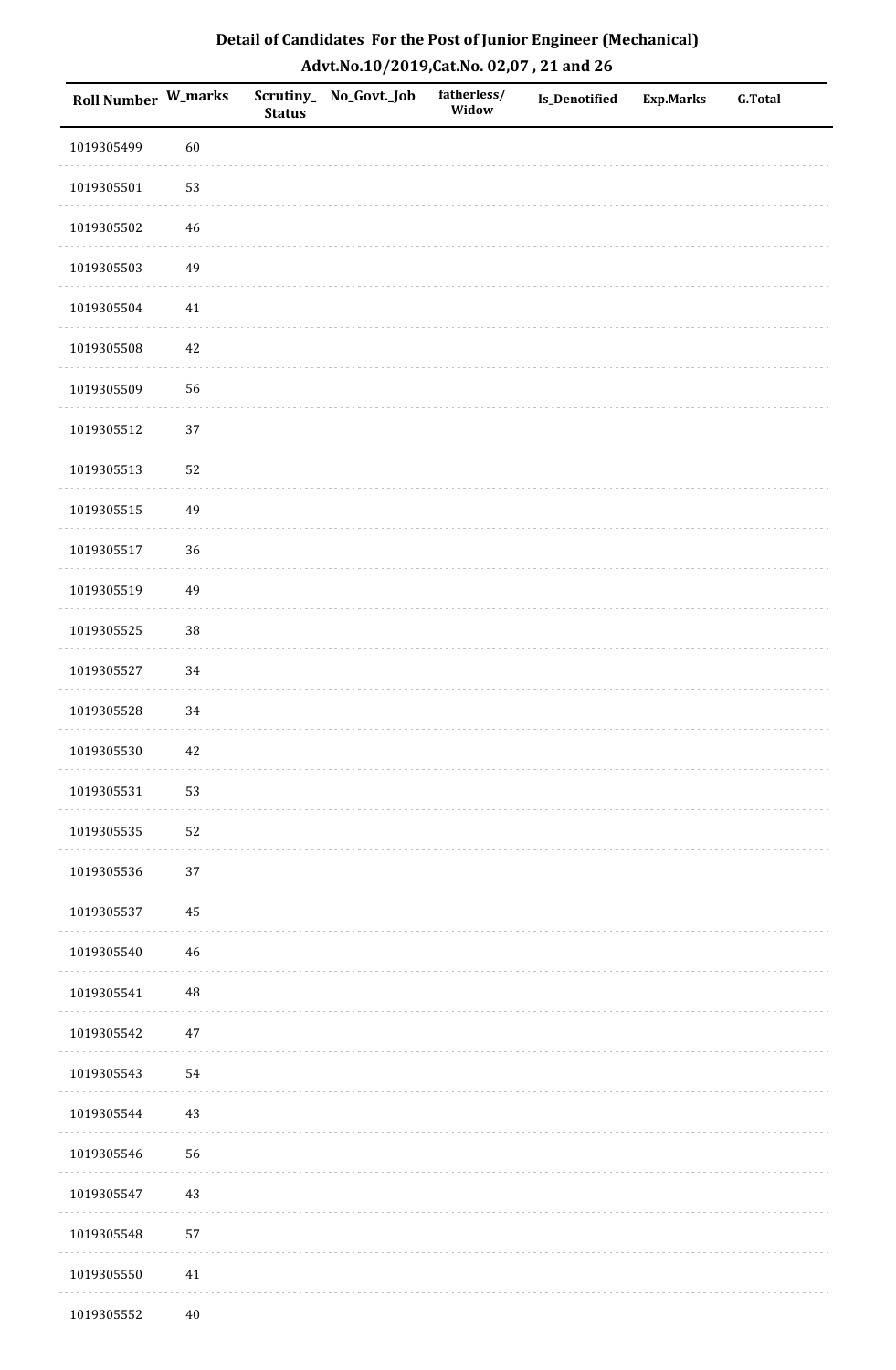| <b>Roll Number W_marks</b> |          | <b>Status</b> | Scrutiny_No_Govt._Job | fatherless/<br>Widow | Is_Denotified    | <b>Exp.Marks</b> | <b>G.Total</b> |
|----------------------------|----------|---------------|-----------------------|----------------------|------------------|------------------|----------------|
| 1019305553                 | 52       |               |                       |                      |                  |                  |                |
| 1019305555                 | 48       |               |                       |                      |                  |                  |                |
| 1019305556                 | 72       | Eligible      | $\boldsymbol{0}$      | $\boldsymbol{0}$     | $\boldsymbol{0}$ | 0.00             | 72.00          |
| 1019305557                 | 49       |               |                       |                      |                  |                  |                |
| 1019305558                 | 58       |               |                       |                      |                  |                  |                |
| 1019305559                 | 47       |               |                       |                      |                  |                  |                |
| 1019305560                 | $\bf 44$ |               |                       |                      |                  |                  |                |
| 1019305561                 | 58       |               |                       |                      |                  |                  |                |
| 1019305567                 | 37       |               |                       |                      |                  |                  |                |
| 1019305573                 | 34       |               |                       |                      |                  |                  |                |
| 1019305575                 | 54       |               |                       |                      |                  |                  |                |
| 1019305577                 | 55       |               |                       |                      |                  |                  |                |
| 1019305579                 | 36       |               |                       |                      |                  |                  |                |
| 1019305580                 | 52       |               |                       |                      |                  |                  |                |
| 1019305581                 | 63       |               |                       |                      |                  |                  |                |
| 1019305582                 | 42       |               |                       |                      |                  |                  |                |
| 1019305586                 | 19       |               |                       |                      |                  |                  |                |
| 1019305587                 | 48       |               |                       |                      |                  |                  |                |
| 1019305588                 | $31\,$   |               |                       |                      |                  |                  |                |
| 1019305589                 | $50\,$   |               |                       |                      |                  |                  |                |
| 1019305595                 | 52       |               |                       |                      |                  |                  |                |
| 1019305596                 | 59       |               |                       |                      |                  |                  |                |
| 1019305597                 | $\bf 44$ |               |                       |                      |                  |                  |                |
| 1019305598                 | 15       |               |                       |                      |                  |                  |                |
| 1019305599                 | 29       |               |                       |                      |                  |                  |                |
| 1019305601                 | 39       |               |                       |                      |                  |                  |                |
| 1019305604                 | 39       |               |                       |                      |                  |                  |                |
| 1019305605                 | 59       |               |                       |                      |                  |                  |                |
| 1019305606                 | $47\,$   |               |                       |                      |                  |                  |                |
| 1019305609                 | 35       |               |                       |                      |                  |                  |                |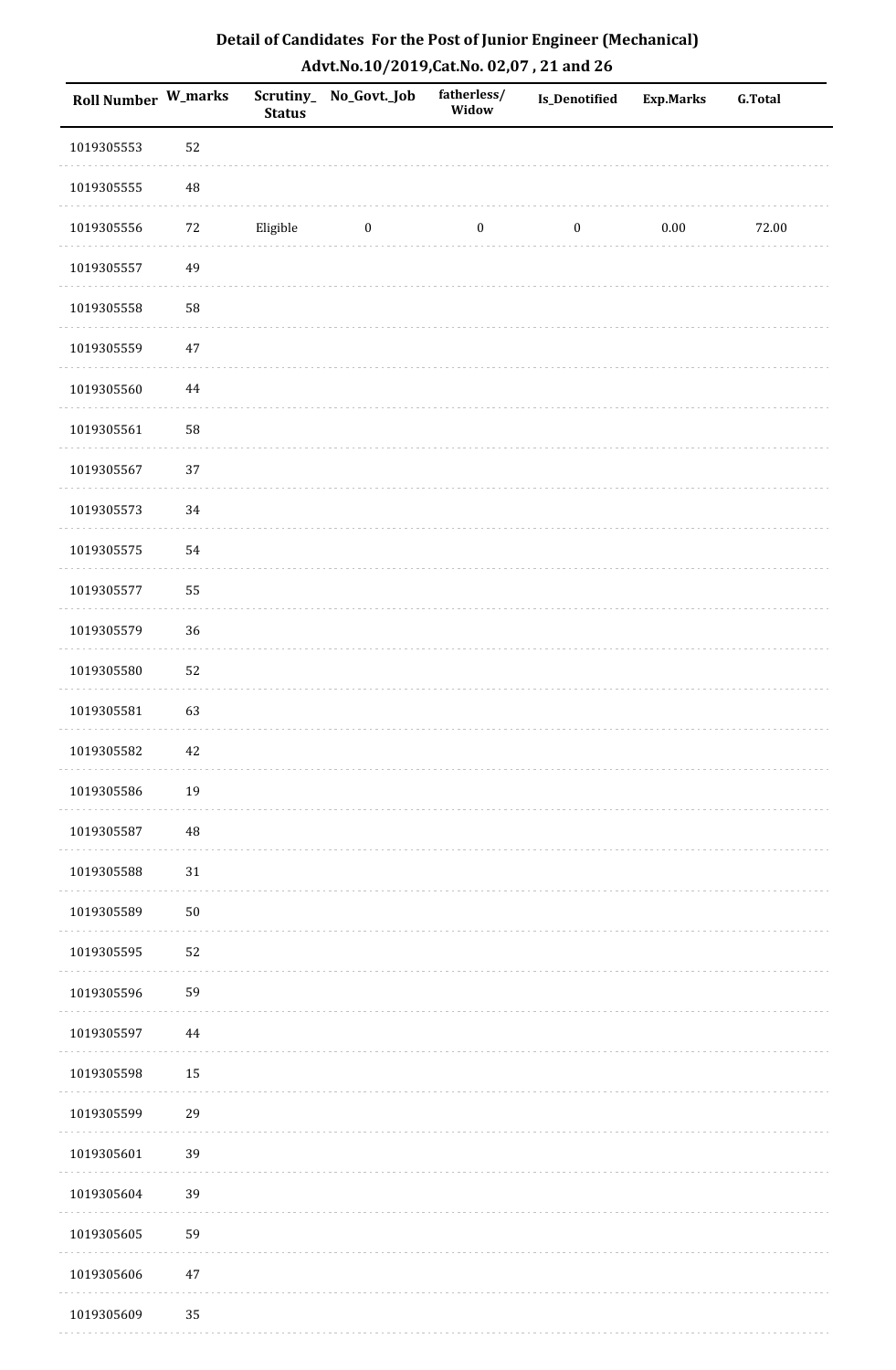| <b>Roll Number W_marks</b> |                 | <b>Status</b> | Scrutiny_No_Govt._Job | fatherless/<br>Widow | Is_Denotified | <b>Exp.Marks</b> | <b>G.Total</b> |
|----------------------------|-----------------|---------------|-----------------------|----------------------|---------------|------------------|----------------|
| 1019305612                 | 45              |               |                       |                      |               |                  |                |
| 1019305616                 | 42              |               |                       |                      |               |                  |                |
| 1019305618                 | 63              |               |                       |                      |               |                  |                |
| 1019305620                 | 33              |               |                       |                      |               |                  |                |
| 1019305621                 | 52              |               |                       |                      |               |                  |                |
| 1019305622                 | $51\,$          |               |                       |                      |               |                  |                |
| 1019305624                 | 38              |               |                       |                      |               |                  |                |
| 1019305625                 | 29              |               |                       |                      |               |                  |                |
| 1019305627                 | 33              |               |                       |                      |               |                  |                |
| 1019305629                 | $46\,$          |               |                       |                      |               |                  |                |
| 1019305630                 | <b>REJECTED</b> |               |                       |                      |               |                  | $0.00\,$       |
| 1019305631                 | 60              |               |                       |                      |               |                  |                |
| 1019305632                 | 38              |               |                       |                      |               |                  |                |
| 1019305633                 | $47\,$          |               |                       |                      |               |                  |                |
| 1019305634                 | 35              |               |                       |                      |               |                  |                |
| 1019305635                 | 42              |               |                       |                      |               |                  |                |
| 1019305636                 | $38\,$          |               |                       |                      |               |                  |                |
| 1019305637                 | 37              |               |                       |                      |               |                  |                |
| 1019305638                 | 34              |               |                       |                      |               |                  |                |
| 1019305641                 | 54              |               |                       |                      |               |                  |                |
| 1019305643                 | 42              |               |                       |                      |               |                  |                |
| 1019305645                 | 44              |               |                       |                      |               |                  |                |
| 1019305647                 | 32              |               |                       |                      |               |                  |                |
| 1019305648                 | 65              |               |                       |                      |               |                  |                |
| 1019305650                 | 63              |               |                       |                      |               |                  |                |
| 1019305652                 | 39              |               |                       |                      |               |                  |                |
| 1019305654                 | 56              |               |                       |                      |               |                  |                |
| 1019305657                 | 56              |               |                       |                      |               |                  |                |
| 1019305658                 | 33              |               |                       |                      |               |                  |                |
| 1019305659                 | 44              |               |                       |                      |               |                  |                |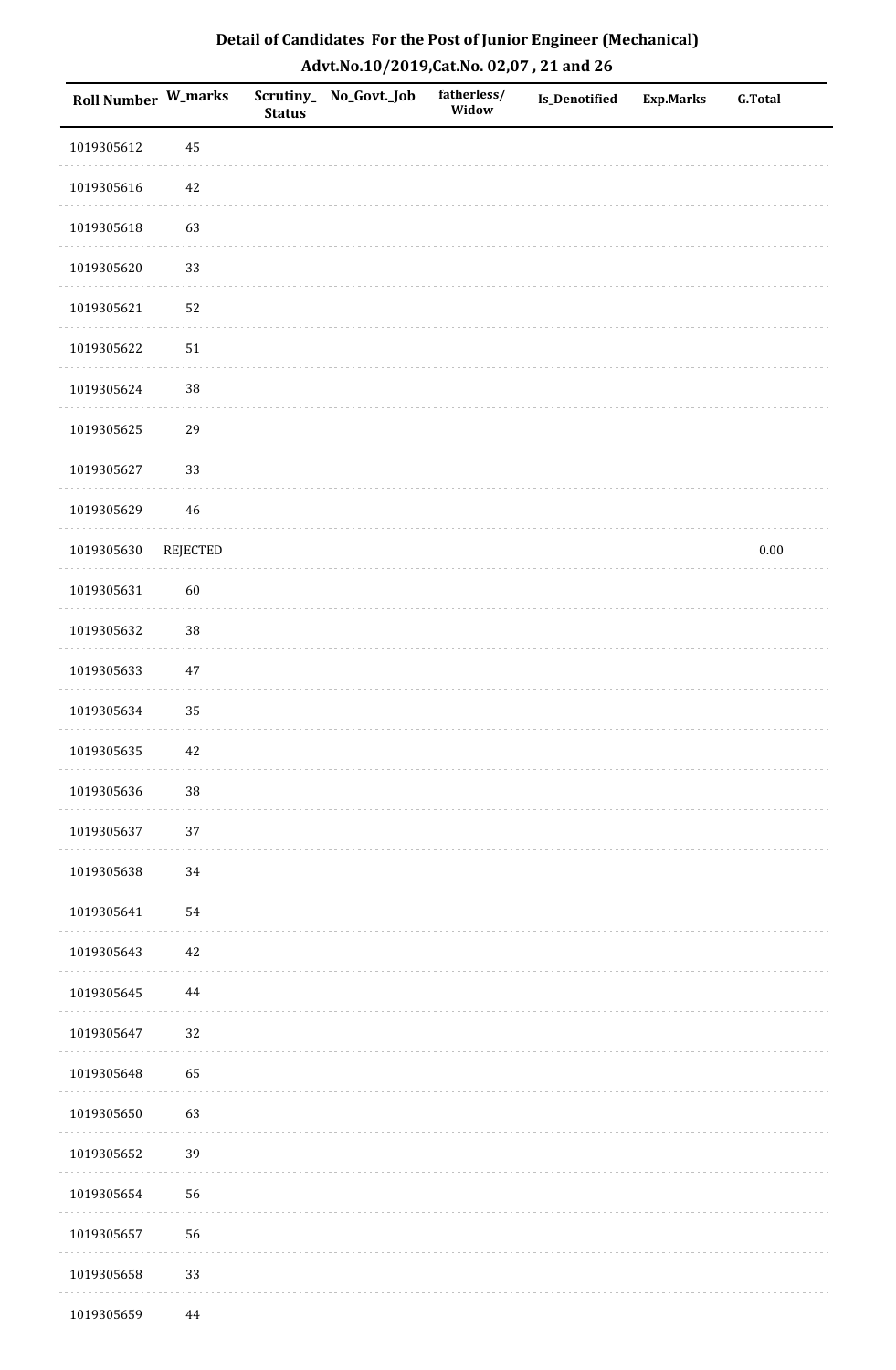| Detail of Candidates For the Post of Junior Engineer (Mechanical) |
|-------------------------------------------------------------------|
| Advt.No.10/2019, Cat.No. 02,07, 21 and 26                         |

| Roll Number W_marks |             | <b>Status</b> | Scrutiny_ No_Govt._Job | fatherless/<br>Widow | Is_Denotified    | <b>Exp.Marks</b> | <b>G.Total</b> |
|---------------------|-------------|---------------|------------------------|----------------------|------------------|------------------|----------------|
| 1019305660          | 32          |               |                        |                      |                  |                  |                |
| 1019305661          | $50\,$      |               |                        |                      |                  |                  |                |
| 1019305669          | 39          |               |                        |                      |                  |                  |                |
| 1019305670          | 68          | Eligible      | $\boldsymbol{0}$       | $\boldsymbol{0}$     | $\boldsymbol{0}$ | $0.00\,$         | 68.00          |
| 1019305671          | 37          |               |                        |                      |                  |                  |                |
| 1019305672          | $50\,$      |               |                        |                      |                  |                  |                |
| 1019305673          | 49          |               |                        |                      |                  |                  |                |
| 1019305674          | $\rm 48$    |               |                        |                      |                  |                  |                |
| 1019305675          | $40\,$      |               |                        |                      |                  |                  |                |
| 1019305676          | $\sqrt{46}$ |               |                        |                      |                  |                  |                |
| 1019305677          | 39          |               |                        |                      |                  |                  |                |
| 1019305678          | $22\,$      |               |                        |                      |                  |                  |                |
| 1019305679          | 38          |               |                        |                      |                  |                  |                |
| 1019305681          | $40\,$      |               |                        |                      |                  |                  |                |
| 1019305682          | $47\,$      |               |                        |                      |                  |                  |                |
| 1019305685          | $24\,$      |               |                        |                      |                  |                  |                |
| 1019305686          | 32          |               |                        |                      |                  |                  |                |
| 1019305687          | 49          |               |                        |                      |                  |                  |                |
| 1019305688          | $40\,$      |               |                        |                      |                  |                  |                |
| 1019305690          | 61          |               |                        |                      |                  |                  |                |
| 1019305691          | 45          | Absent        | $\boldsymbol{0}$       | $\boldsymbol{0}$     | $\boldsymbol{0}$ | $0.00\,$         |                |
| 1019305692          | 26          |               |                        |                      |                  |                  |                |
| 1019305693          | $10\,$      |               |                        |                      |                  |                  |                |
| 1019305694          | 37          |               |                        |                      |                  |                  |                |
| 1019305695          | 36          |               |                        |                      |                  |                  |                |
| 1019305696          | $\bf 44$    |               |                        |                      |                  |                  |                |
| 1019305697          | $43\,$      |               |                        |                      |                  |                  |                |
| 1019305700          | 60          |               |                        |                      |                  |                  |                |
| 1019305701          | 45          |               |                        |                      |                  |                  |                |
| 1019305702          | 39          |               |                        |                      |                  |                  |                |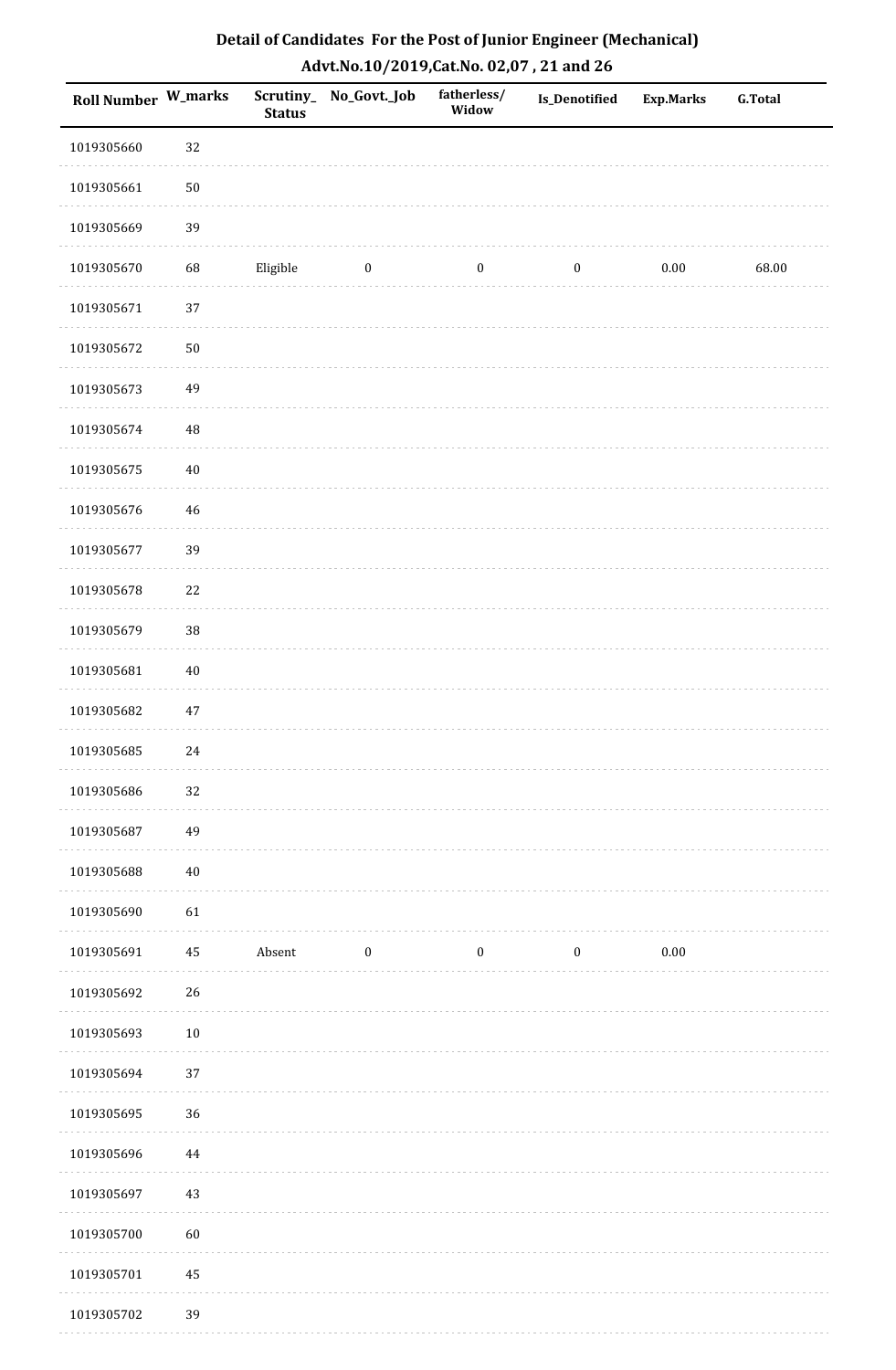| <b>Roll Number W_marks</b> |          | <b>Status</b> | Scrutiny_No_Govt._Job | fatherless/<br>Widow | Is_Denotified    | <b>Exp.Marks</b> | <b>G.Total</b> |
|----------------------------|----------|---------------|-----------------------|----------------------|------------------|------------------|----------------|
| 1019305703                 | 48       |               |                       |                      |                  |                  |                |
| 1019305708                 | $41\,$   |               |                       |                      |                  |                  |                |
| 1019305709                 | 36       |               |                       |                      |                  |                  |                |
| 1019305710                 | 43       |               |                       |                      |                  |                  |                |
| 1019305711                 | $\bf 44$ |               |                       |                      |                  |                  |                |
| 1019305712                 | 37       |               |                       |                      |                  |                  |                |
| 1019305713                 | 43       |               |                       |                      |                  |                  |                |
| 1019305714                 | 52       |               |                       |                      |                  |                  |                |
| 1019305715                 | 36       |               |                       |                      |                  |                  |                |
| 1019305716                 | $51\,$   |               |                       |                      |                  |                  |                |
| 1019305717                 | $41\,$   |               |                       |                      |                  |                  |                |
| 1019305718                 | 37       |               |                       |                      |                  |                  |                |
| 1019305719                 | 53       |               |                       |                      |                  |                  |                |
| 1019305720                 | 39       |               |                       |                      |                  |                  |                |
| 1019305722                 | 32       |               |                       |                      |                  |                  |                |
| 1019305724                 | 16       |               |                       |                      |                  |                  |                |
| 1019305726                 | $50\,$   |               |                       |                      |                  |                  |                |
| 1019305728                 | 39       |               |                       |                      |                  |                  |                |
| 1019305729                 | 57       |               |                       |                      |                  |                  |                |
| 1019305731                 | 44       |               |                       |                      |                  |                  |                |
| 1019305734                 | 45       |               |                       |                      |                  |                  |                |
| 1019305735                 | $50\,$   |               |                       |                      |                  |                  |                |
| 1019305736                 | 36       |               |                       |                      |                  |                  |                |
| 1019305737                 | $\rm 48$ |               |                       |                      |                  |                  |                |
| 1019305738                 | 39       |               |                       |                      |                  |                  |                |
| 1019305741                 | 36       |               |                       |                      |                  |                  |                |
| 1019305743                 | 66       | Eligible      | $\pmb{0}$             | $\boldsymbol{0}$     | $\boldsymbol{0}$ | 0.00             | 66.00          |
| 1019305744                 | 39       |               |                       |                      |                  |                  |                |
| 1019305745                 | $41\,$   |               |                       |                      |                  |                  |                |
| 1019305749                 | 58       |               |                       |                      |                  |                  |                |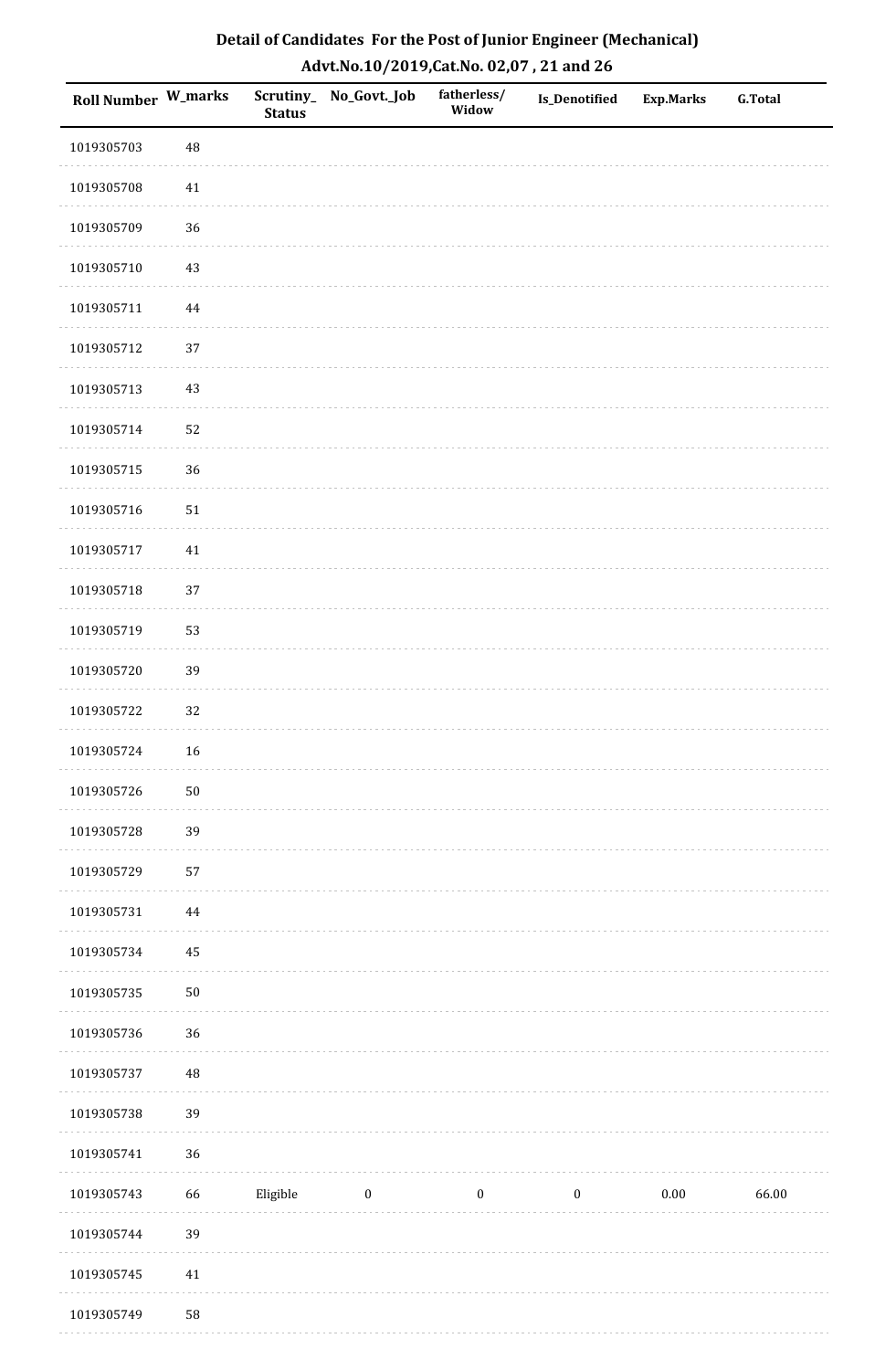| <b>Roll Number W_marks</b> |             | <b>Status</b> | Scrutiny_ No_Govt._Job | fatherless/<br>Widow | Is_Denotified    | <b>Exp.Marks</b> | <b>G.Total</b> |
|----------------------------|-------------|---------------|------------------------|----------------------|------------------|------------------|----------------|
| 1019305751                 | 51          |               |                        |                      |                  |                  |                |
| 1019305752                 | 49          |               |                        |                      |                  |                  |                |
| 1019305756                 | 66          |               |                        |                      |                  |                  |                |
| 1019305759                 | $46\,$      |               |                        |                      |                  |                  |                |
| 1019305760                 | 59          |               |                        |                      |                  |                  |                |
| 1019305762                 | 41          |               |                        |                      |                  |                  |                |
| 1019305764                 | 49          |               |                        |                      |                  |                  |                |
| 1019305765                 | 33          |               |                        |                      |                  |                  |                |
| 1019305767                 | 36          |               |                        |                      |                  |                  |                |
| 1019305768                 | 65          | Eligible      | $\mathbf{5}$           | $\boldsymbol{0}$     | $\boldsymbol{0}$ | $1.00\,$         | 71.00          |
| 1019305771                 | 22          |               |                        |                      |                  |                  |                |
| 1019305772                 | 58          |               |                        |                      |                  |                  |                |
| 1019305773                 | 32          |               |                        |                      |                  |                  |                |
| 1019305774                 | $42\,$      |               |                        |                      |                  |                  |                |
| 1019305775                 | $38\,$      |               |                        |                      |                  |                  |                |
| 1019305776                 | 56          |               |                        |                      |                  |                  |                |
| 1019305777                 | $50\,$      |               |                        |                      |                  |                  |                |
| 1019305778                 | 35          |               |                        |                      |                  |                  |                |
| 1019305779                 | 56          |               |                        |                      |                  |                  |                |
| 1019305783                 | $\sqrt{46}$ |               |                        |                      |                  |                  |                |
| 1019305784                 | 57          |               |                        |                      |                  |                  |                |
| 1019305787                 | $40\,$      |               |                        |                      |                  |                  |                |
| 1019305788                 | 37          |               |                        |                      |                  |                  |                |
| 1019305789                 | 46          |               |                        |                      |                  |                  |                |
| 1019305793                 | $21\,$      |               |                        |                      |                  |                  |                |
| 1019305794                 | 57          |               |                        |                      |                  |                  |                |
| 1019305796                 | $43\,$      |               |                        |                      |                  |                  |                |
| 1019305797                 | 35          |               |                        |                      |                  |                  |                |
| 1019305798                 | 53          |               |                        |                      |                  |                  |                |
| 1019305799                 | 37          |               |                        |                      |                  |                  |                |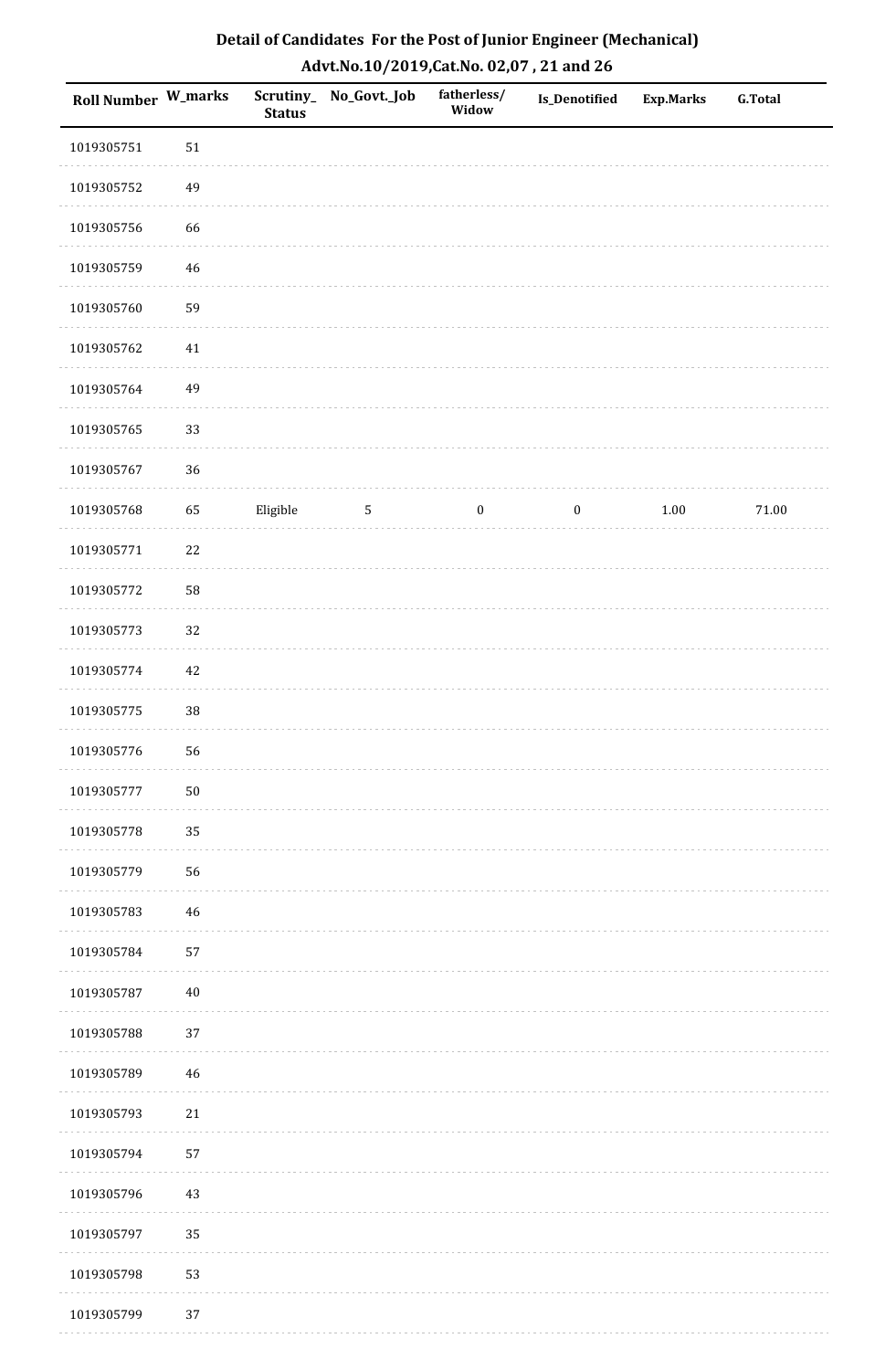| <b>Roll Number W_marks</b> |          | Scrutiny_<br><b>Status</b> | No_Govt._Job | fatherless/<br>Widow | Is_Denotified | <b>Exp.Marks</b> | <b>G.Total</b> |
|----------------------------|----------|----------------------------|--------------|----------------------|---------------|------------------|----------------|
| 1019305803                 | 43       |                            |              |                      |               |                  |                |
| 1019305804                 | 33       |                            |              |                      |               |                  |                |
| 1019305805                 | $50\,$   |                            |              |                      |               |                  |                |
| 1019305806                 | $\bf 44$ |                            |              |                      |               |                  |                |
| 1019305807                 | $50\,$   |                            |              |                      |               |                  |                |
| 1019305808                 | 42       |                            |              |                      |               |                  |                |
| 1019305809                 | $40\,$   |                            |              |                      |               |                  |                |
| 1019305811                 | $\bf 45$ |                            |              |                      |               |                  |                |
| 1019305812                 | $51\,$   |                            |              |                      |               |                  |                |
| 1019305814                 | 36       |                            |              |                      |               |                  |                |
| 1019305815                 | 38       |                            |              |                      |               |                  |                |
| 1019305816                 | 57       |                            |              |                      |               |                  |                |
| 1019305817                 | REJECTED |                            |              |                      |               |                  | $0.00\,$       |
| 1019305818                 | 32       |                            |              |                      |               |                  |                |
| 1019305819                 | $38\,$   |                            |              |                      |               |                  |                |
| 1019305820                 | 39       |                            |              |                      |               |                  |                |
| 1019305821                 | 67       |                            |              |                      |               |                  |                |
| 1019305822                 | 54       |                            |              |                      |               |                  |                |
| 1019305823                 | $40\,$   |                            |              |                      |               |                  |                |
| 1019305825                 | 52       |                            |              |                      |               |                  |                |
| 1019305826                 | 42       |                            |              |                      |               |                  |                |
| 1019305828                 | $\rm 48$ |                            |              |                      |               |                  |                |
| 1019305829                 | $30\,$   |                            |              |                      |               |                  |                |
| 1019305833                 | 35       |                            |              |                      |               |                  |                |
| 1019305835                 | 45       |                            |              |                      |               |                  |                |
| 1019305836                 | 55       |                            |              |                      |               |                  |                |
| 1019305837                 | 42       |                            |              |                      |               |                  |                |
| 1019305839                 | 48       |                            |              |                      |               |                  |                |
| 1019305840                 | 56       |                            |              |                      |               |                  |                |
| 1019305841                 | 37       |                            |              |                      |               |                  |                |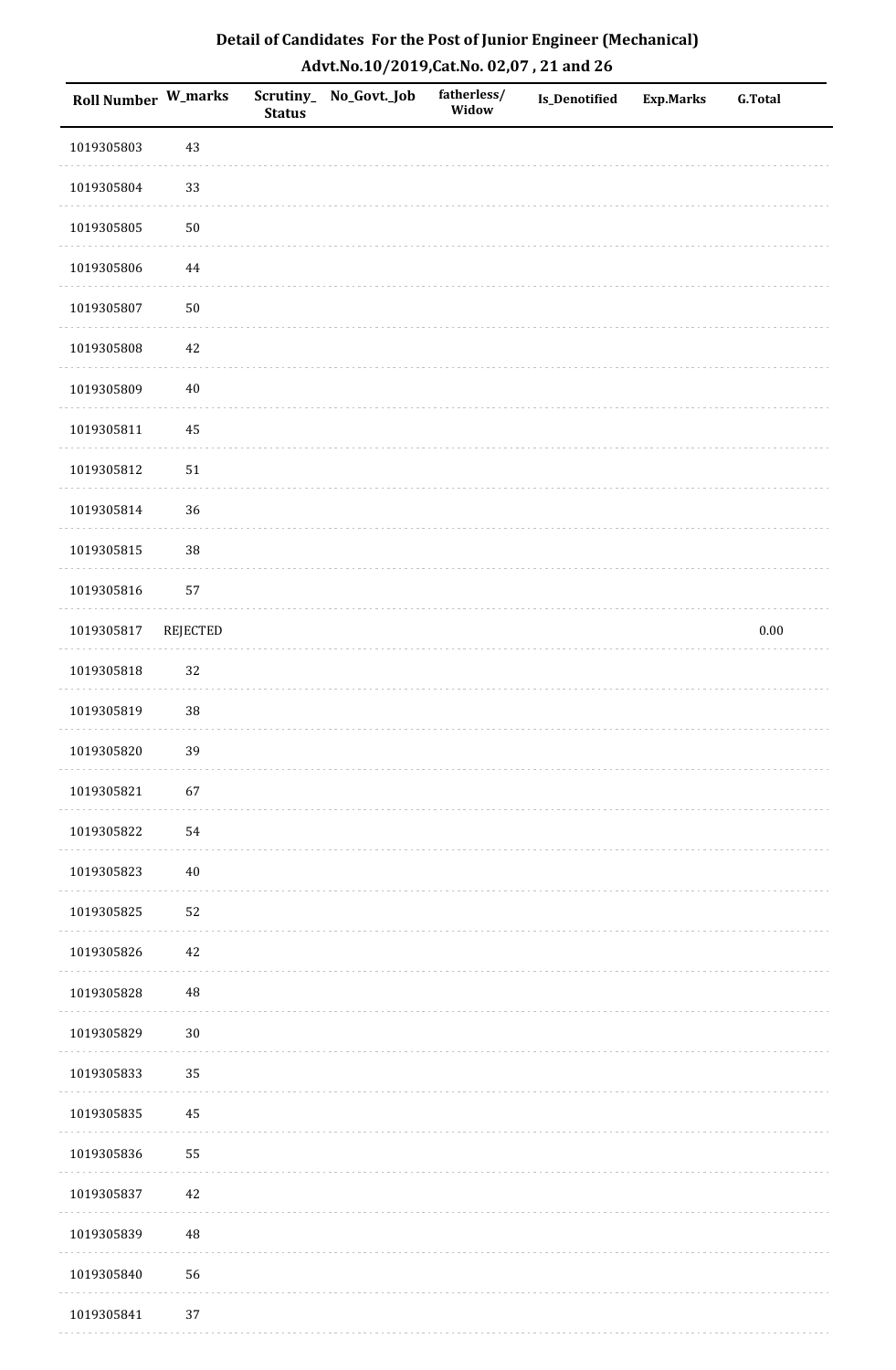| Roll Number W_marks |        | <b>Status</b> | Scrutiny_No_Govt._Job | fatherless/<br>Widow | Is_Denotified    | <b>Exp.Marks</b> | <b>G.Total</b> |
|---------------------|--------|---------------|-----------------------|----------------------|------------------|------------------|----------------|
| 1019305842          | $43\,$ |               |                       |                      |                  |                  |                |
| 1019305843          | $51\,$ |               |                       |                      |                  |                  |                |
| 1019305845          | 36     |               |                       |                      |                  |                  |                |
| 1019305846          | 52     |               |                       |                      |                  |                  |                |
| 1019305847          | 36     |               |                       |                      |                  |                  |                |
| 1019305849          | 43     |               |                       |                      |                  |                  |                |
| 1019305852          | 56     |               |                       |                      |                  |                  |                |
| 1019305853          | 61     |               |                       |                      |                  |                  |                |
| 1019305854          | 35     |               |                       |                      |                  |                  |                |
| 1019305858          | $50\,$ |               |                       |                      |                  |                  |                |
| 1019305859          | 38     |               |                       |                      |                  |                  |                |
| 1019305861          | $50\,$ |               |                       |                      |                  |                  |                |
| 1019305862          | 34     |               |                       |                      |                  |                  |                |
| 1019305863          | 39     |               |                       |                      |                  |                  |                |
| 1019305864          | 34     |               |                       |                      |                  |                  |                |
| 1019305865          | $50\,$ |               |                       |                      |                  |                  |                |
| 1019305866          | 35     |               |                       |                      |                  |                  |                |
| 1019305867          | 38     |               |                       |                      |                  |                  |                |
| 1019305869          | 36     |               |                       |                      |                  |                  |                |
| 1019305870          | 35     |               |                       |                      |                  |                  |                |
| 1019305871          | 45     |               |                       |                      |                  |                  |                |
| 1019305872          | $40\,$ | Eligible      | $\sqrt{5}$            | $\boldsymbol{0}$     | $\boldsymbol{0}$ | $0.00\,$         | 45.00          |
| 1019305874          | $47\,$ |               |                       |                      |                  |                  |                |
| 1019305876          | $40\,$ |               |                       |                      |                  |                  |                |
| 1019305877          | 39     |               |                       |                      |                  |                  |                |
| 1019305879          | $34\,$ |               |                       |                      |                  |                  |                |
| 1019305880          | 49     |               |                       |                      |                  |                  |                |
| 1019305882          | $42\,$ |               |                       |                      |                  |                  |                |
| 1019305885          | 49     |               |                       |                      |                  |                  |                |
| 1019305887          | 54     |               |                       |                      |                  |                  |                |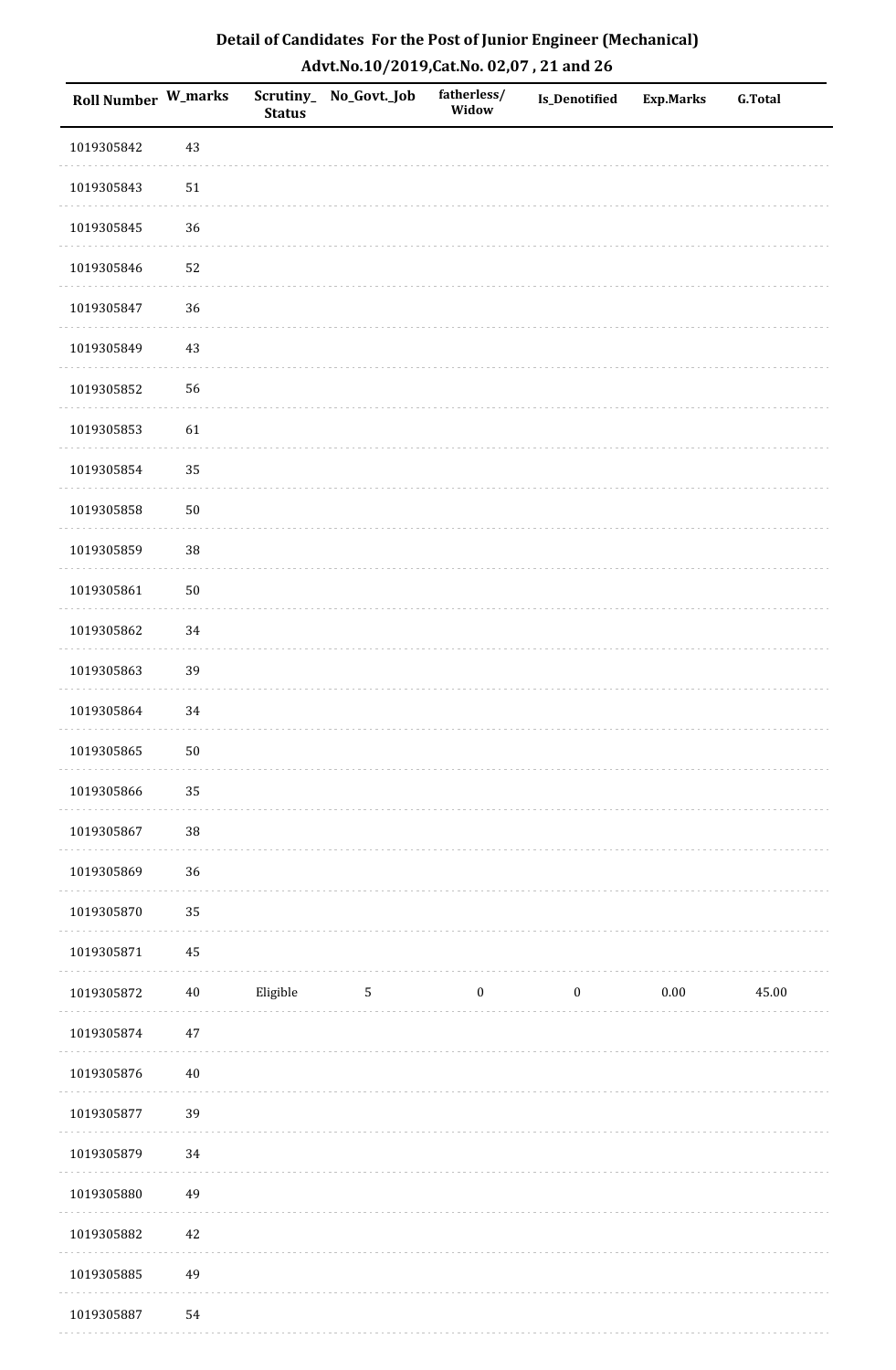| Roll Number W_marks |          | <b>Status</b> | Scrutiny_No_Govt._Job | fatherless/<br>Widow | <b>Is_Denotified</b> | <b>Exp.Marks</b> | <b>G.Total</b> |
|---------------------|----------|---------------|-----------------------|----------------------|----------------------|------------------|----------------|
| 1019305888          | $51\,$   |               |                       |                      |                      |                  |                |
| 1019305889          | $\rm 48$ |               |                       |                      |                      |                  |                |
| 1019305891          | $46\,$   |               |                       |                      |                      |                  |                |
| 1019305894          | $41\,$   |               |                       |                      |                      |                  |                |
| 1019305898          | 38       |               |                       |                      |                      |                  |                |
| 1019305900          | 35       |               |                       |                      |                      |                  |                |
| 1019305901          | 54       |               |                       |                      |                      |                  |                |
| 1019305902          | 25       | Absent        | $\bf{0}$              | $\bf{0}$             | $\boldsymbol{0}$     | 0.00             |                |
| 1019305903          | $50\,$   |               |                       |                      |                      |                  |                |
| 1019305904          | 48       |               |                       |                      |                      |                  |                |
| 1019305906          | $42\,$   |               |                       |                      |                      |                  |                |
| 1019305907          | 37       |               |                       |                      |                      |                  |                |
| 1019305909          | $31\,$   |               |                       |                      |                      |                  |                |
| 1019305910          | 33       |               |                       |                      |                      |                  |                |
| 1019305912          | 35       |               |                       |                      |                      |                  |                |
| 1019305913          | $40\,$   |               |                       |                      |                      |                  |                |
| 1019305918          | $\bf 45$ |               |                       |                      |                      |                  |                |
| 1019305919          | 36       |               |                       |                      |                      |                  |                |
| 1019305921          | 13       |               |                       |                      |                      |                  |                |
| 1019305922          | $42\,$   |               |                       |                      |                      |                  |                |
| 1019305923          | 46       |               |                       |                      |                      |                  |                |
| 1019305924          | 53       |               |                       |                      |                      |                  |                |
| 1019305925          | $30\,$   |               |                       |                      |                      |                  |                |
| 1019305927          | 59       |               |                       |                      |                      |                  |                |
| 1019305928          | 56       |               |                       |                      |                      |                  |                |
| 1019305929          | $41\,$   |               |                       |                      |                      |                  |                |
| 1019305930          | $27\,$   |               |                       |                      |                      |                  |                |
| 1019305931          | 38       |               |                       |                      |                      |                  |                |
| 1019305932          | 39       |               |                       |                      |                      |                  |                |
| 1019305934          | 33       |               |                       |                      |                      |                  |                |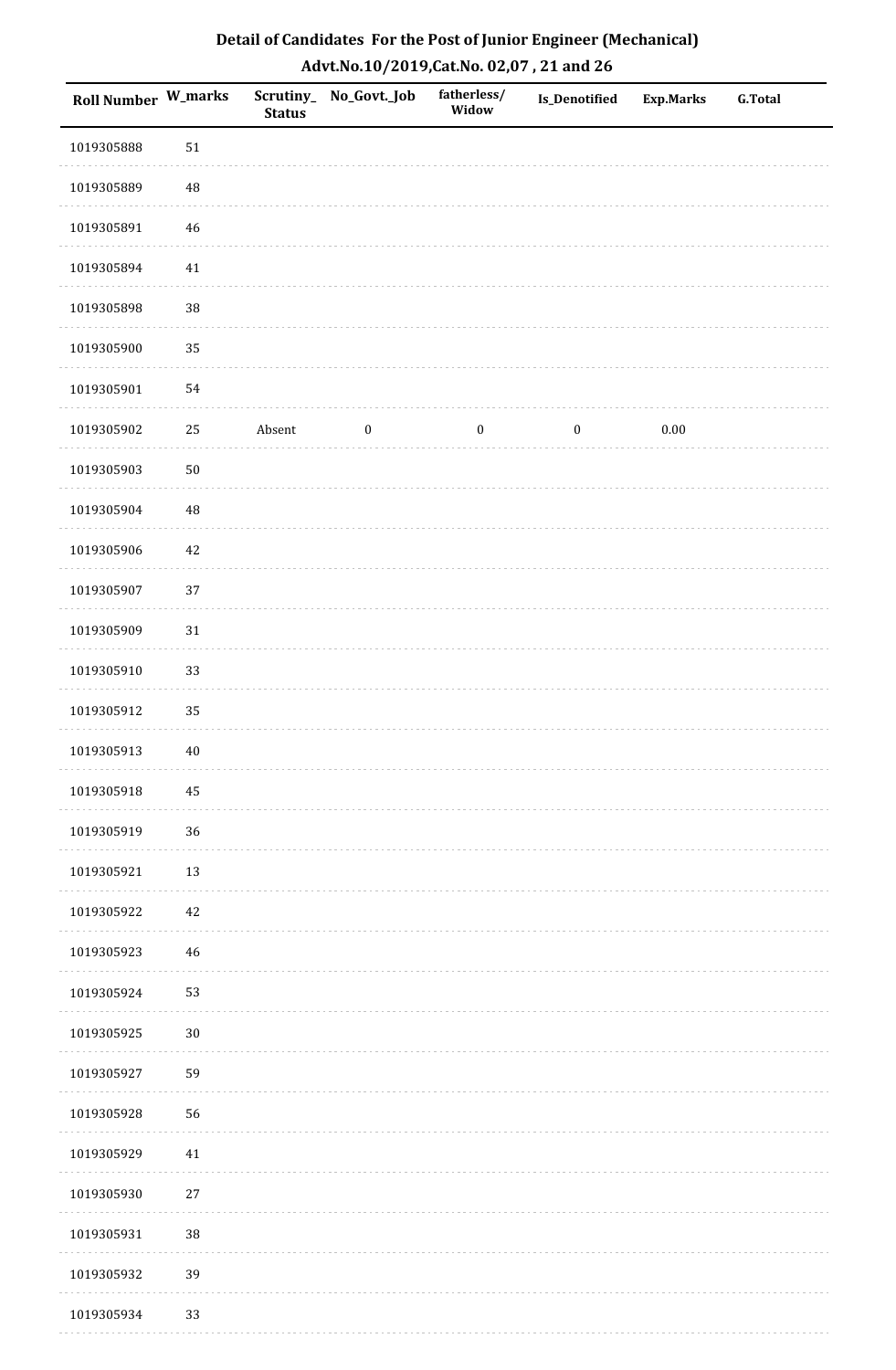| <b>Roll Number W_marks</b> |            | <b>Status</b> | Scrutiny_No_Govt._Job | fatherless/<br>Widow | Is_Denotified | <b>Exp.Marks</b> | <b>G.Total</b> |
|----------------------------|------------|---------------|-----------------------|----------------------|---------------|------------------|----------------|
| 1019305935                 | $47\,$     |               |                       |                      |               |                  |                |
| 1019305937                 | 49         |               |                       |                      |               |                  |                |
| 1019305938                 | $43\,$     |               |                       |                      |               |                  |                |
| 1019305939                 | 28         |               |                       |                      |               |                  |                |
| 1019305942                 | $\bf 44$   |               |                       |                      |               |                  |                |
| 1019305944                 | 46         |               |                       |                      |               |                  |                |
| 1019305945                 | $42\,$     |               |                       |                      |               |                  |                |
| 1019305946                 | $42\,$     |               |                       |                      |               |                  |                |
| 1019305947                 | 44         |               |                       |                      |               |                  |                |
| 1019305949                 | $40\,$     |               |                       |                      |               |                  |                |
| 1019305951                 | 62         |               |                       |                      |               |                  |                |
| 1019305952                 | $30\,$     |               |                       |                      |               |                  |                |
| 1019305956                 | 52         |               |                       |                      |               |                  |                |
| 1019305957                 | 44         |               |                       |                      |               |                  |                |
| 1019305958                 | 49         |               |                       |                      |               |                  |                |
| 1019305959                 | $51\,$     |               |                       |                      |               |                  |                |
| 1019305962                 | $17\,$     |               |                       |                      |               |                  |                |
| 1019305963                 | 33         |               |                       |                      |               |                  |                |
| 1019305964                 | $47\,$     |               |                       |                      |               |                  |                |
| 1019305965                 | 39         |               |                       |                      |               |                  |                |
| 1019305966                 | 38         |               |                       |                      |               |                  |                |
| 1019305967                 | $41\,$     |               |                       |                      |               |                  |                |
| 1019305968                 | $40\,$     |               |                       |                      |               |                  |                |
| 1019305969                 | 45         |               |                       |                      |               |                  |                |
| 1019305970                 | ${\bf 28}$ |               |                       |                      |               |                  |                |
| 1019305974                 | 37         |               |                       |                      |               |                  |                |
| 1019305975                 | 45         |               |                       |                      |               |                  |                |
| 1019305976                 | 33         |               |                       |                      |               |                  |                |
| 1019305978                 | 55         |               |                       |                      |               |                  |                |
| 1019305980                 | 53         |               |                       |                      |               |                  |                |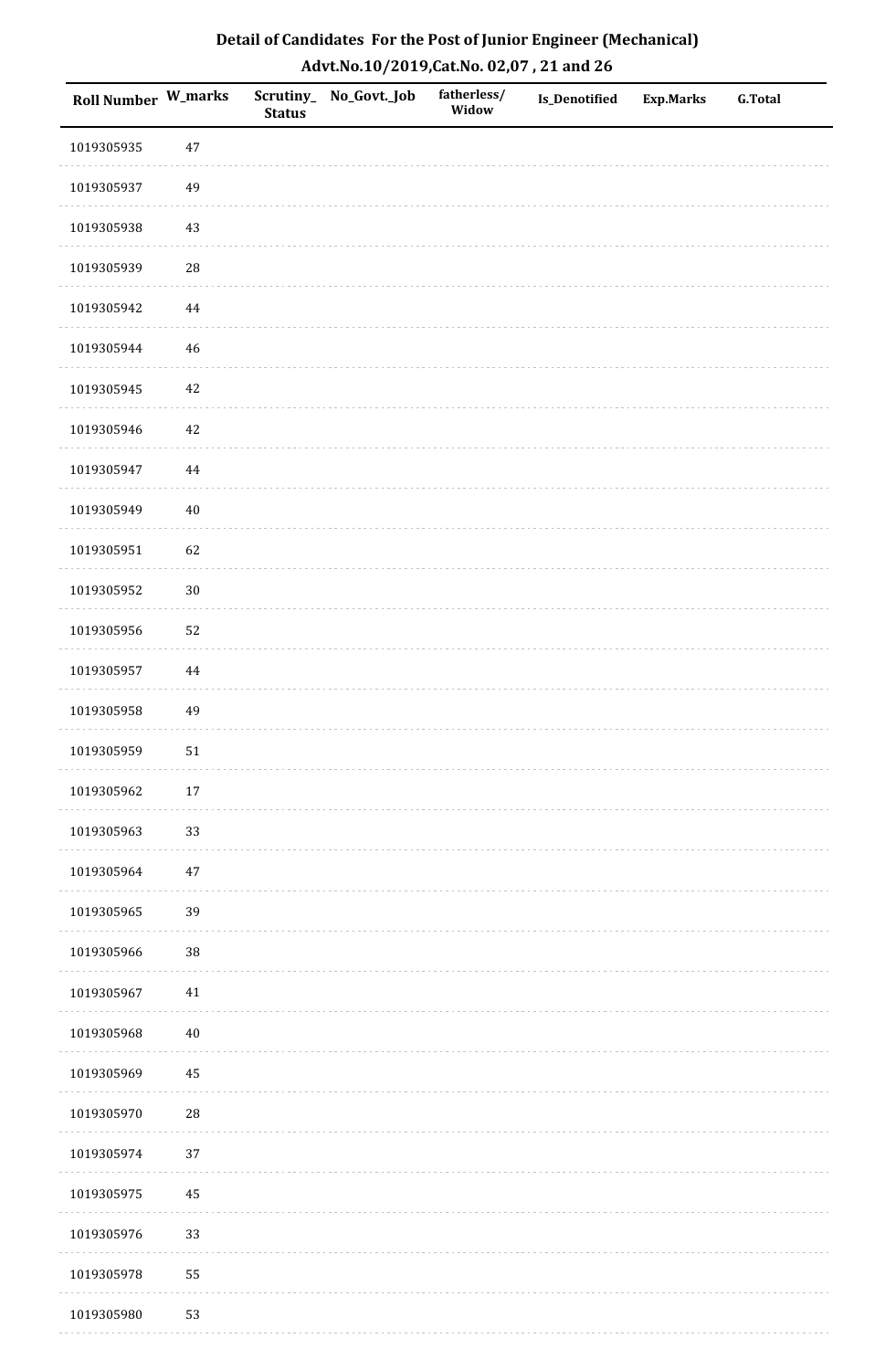| <b>Roll Number W_marks</b> |            | <b>Status</b> | Scrutiny_No_Govt._Job | fatherless/<br>Widow | Is_Denotified | <b>Exp.Marks</b> | <b>G.Total</b> |
|----------------------------|------------|---------------|-----------------------|----------------------|---------------|------------------|----------------|
| 1019305981                 | 38         |               |                       |                      |               |                  |                |
| 1019305982                 | $46\,$     |               |                       |                      |               |                  |                |
| 1019305985                 | $50\,$     |               |                       |                      |               |                  |                |
| 1019305986                 | 39         |               |                       |                      |               |                  |                |
| 1019305987                 | $\bf 45$   |               |                       |                      |               |                  |                |
| 1019305989                 | 38         |               |                       |                      |               |                  |                |
| 1019305991                 | $40\,$     |               |                       |                      |               |                  |                |
| 1019305992                 | 33         |               |                       |                      |               |                  |                |
| 1019305993                 | $41\,$     |               |                       |                      |               |                  |                |
| 1019305995                 | 59         |               |                       |                      |               |                  |                |
| 1019305999                 | 26         |               |                       |                      |               |                  |                |
| 1019306000                 | $47\,$     |               |                       |                      |               |                  |                |
| 1019306001                 | 56         |               |                       |                      |               |                  |                |
| 1019306003                 | 33         |               |                       |                      |               |                  |                |
| 1019306004                 | $31\,$     |               |                       |                      |               |                  |                |
| 1019306006                 | 54         |               |                       |                      |               |                  |                |
| 1019306008                 | ${\bf 28}$ |               |                       |                      |               |                  |                |
| 1019306009                 | 46         |               |                       |                      |               |                  |                |
| 1019306012                 | 56         |               |                       |                      |               |                  |                |
| 1019306013                 | $37\,$     |               |                       |                      |               |                  |                |
| 1019306014                 | 36         |               |                       |                      |               |                  |                |
| 1019306019                 | 39         |               |                       |                      |               |                  |                |
| 1019306020                 | 61         |               |                       |                      |               |                  |                |
| 1019306031                 | $\rm 48$   |               |                       |                      |               |                  |                |
| 1019306035                 | 33         |               |                       |                      |               |                  |                |
| 1019306039                 | 33         |               |                       |                      |               |                  |                |
| 1019306040                 | $47\,$     |               |                       |                      |               |                  |                |
| 1019306044                 | 32         |               |                       |                      |               |                  |                |
| 1019306046                 | $38\,$     |               |                       |                      |               |                  |                |
| 1019306048                 | 36         |               |                       |                      |               |                  |                |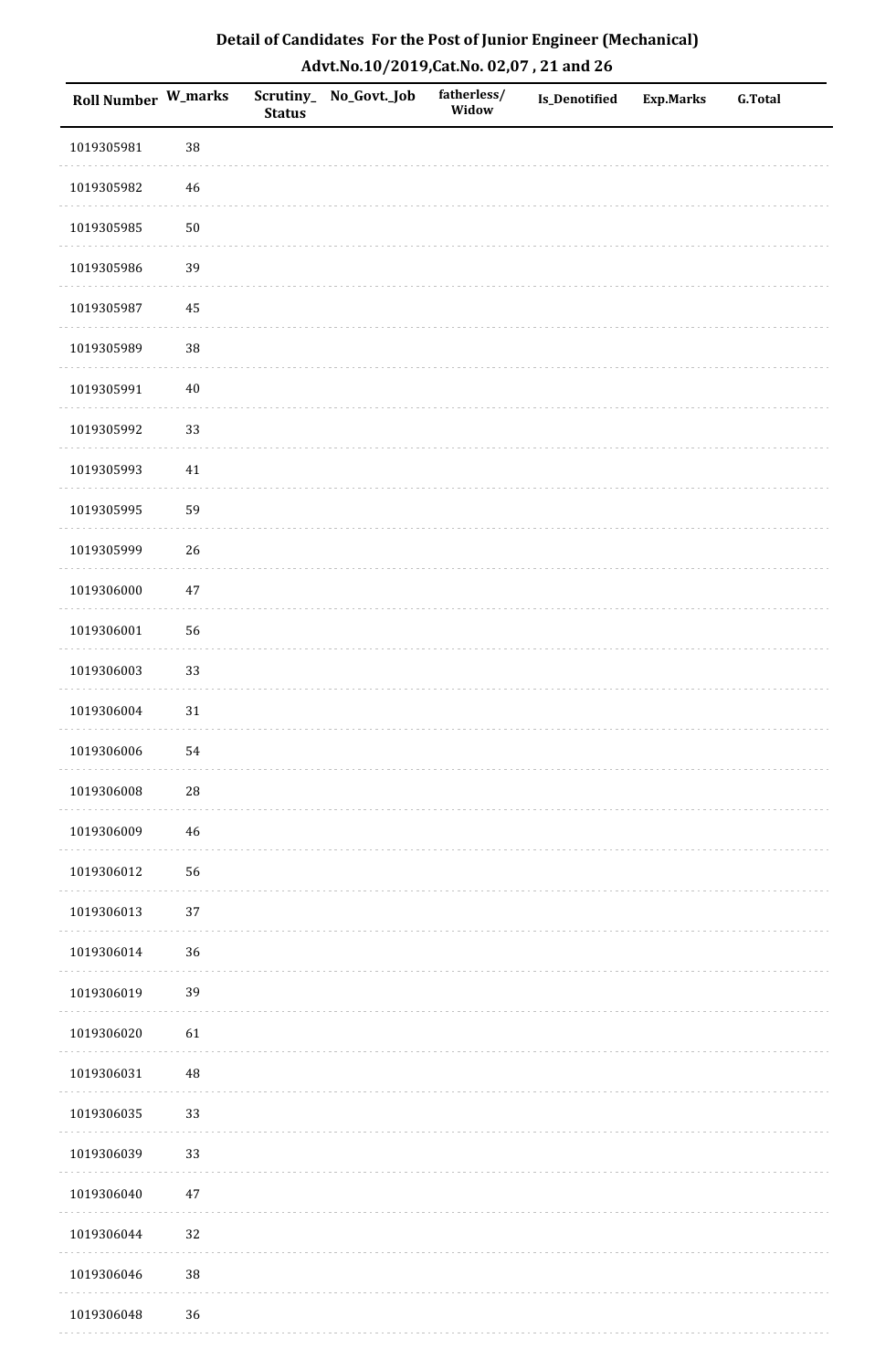| <b>Roll Number W_marks</b> |             | <b>Status</b> | Scrutiny_No_Govt._Job | fatherless/<br>Widow | Is_Denotified | <b>Exp.Marks</b> | <b>G.Total</b> |
|----------------------------|-------------|---------------|-----------------------|----------------------|---------------|------------------|----------------|
| 1019306050                 | 35          |               |                       |                      |               |                  |                |
| 1019306052                 | 23          |               |                       |                      |               |                  |                |
| 1019306053                 | 37          |               |                       |                      |               |                  |                |
| 1019306054                 | $27\,$      |               |                       |                      |               |                  |                |
| 1019306055                 | $43\,$      |               |                       |                      |               |                  |                |
| 1019306056                 | 52          |               |                       |                      |               |                  |                |
| 1019306060                 | 43          |               |                       |                      |               |                  |                |
| 1019306063                 | 38          |               |                       |                      |               |                  |                |
| 1019306064                 | $40\,$      |               |                       |                      |               |                  |                |
| 1019306066                 | 34          |               |                       |                      |               |                  |                |
| 1019306068                 | 33          |               |                       |                      |               |                  |                |
| 1019306069                 | 36          |               |                       |                      |               |                  |                |
| 1019306070                 | ${\bf 28}$  |               |                       |                      |               |                  |                |
| 1019306071                 | 37          |               |                       |                      |               |                  |                |
| 1019306072                 | $27\,$      |               |                       |                      |               |                  |                |
| 1019306073                 | 57          |               |                       |                      |               |                  |                |
| 1019306074                 | 39          |               |                       |                      |               |                  |                |
| 1019306075                 | $40\,$      |               |                       |                      |               |                  |                |
| 1019306076                 | $31\,$      |               |                       |                      |               |                  |                |
| 1019306077                 | 37          |               |                       |                      |               |                  |                |
| 1019306078                 | 56          |               |                       |                      |               |                  |                |
| 1019306080                 | $\sqrt{46}$ |               |                       |                      |               |                  |                |
| 1019306082                 | 45          |               |                       |                      |               |                  |                |
| 1019306084                 | 36          |               |                       |                      |               |                  |                |
| 1019306094                 | $31\,$      |               |                       |                      |               |                  |                |
| 1019306095                 | 49          |               |                       |                      |               |                  |                |
| 1019306098                 | 53          |               |                       |                      |               |                  |                |
| 1019306099                 | 39          |               |                       |                      |               |                  |                |
| 1019306101                 | 39          |               |                       |                      |               |                  |                |
| 1019306102                 | 44          |               |                       |                      |               |                  |                |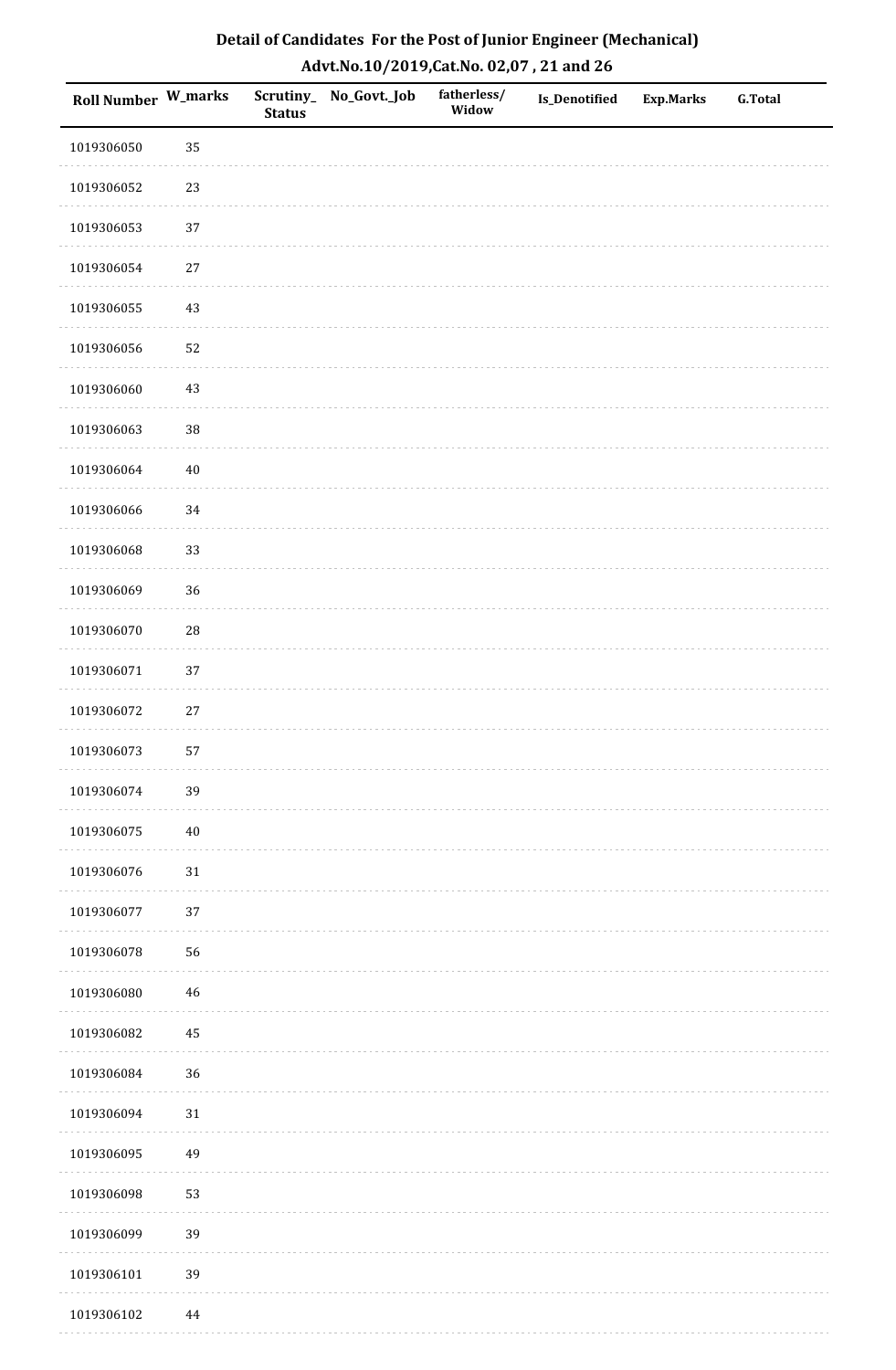| <b>Roll Number W_marks</b> |             | <b>Status</b> | Scrutiny_No_Govt._Job | fatherless/<br>Widow | Is_Denotified | <b>Exp.Marks</b> | <b>G.Total</b> |
|----------------------------|-------------|---------------|-----------------------|----------------------|---------------|------------------|----------------|
| 1019306103                 | $40\,$      |               |                       |                      |               |                  |                |
| 1019306105                 | 39          |               |                       |                      |               |                  |                |
| 1019306107                 | 58          |               |                       |                      |               |                  |                |
| 1019306109                 | $40\,$      |               |                       |                      |               |                  |                |
| 1019306110                 | 52          |               |                       |                      |               |                  |                |
| 1019306112                 | 44          |               |                       |                      |               |                  |                |
| 1019306115                 | 33          |               |                       |                      |               |                  |                |
| 1019306117                 | $50\,$      |               |                       |                      |               |                  |                |
| 1019306119                 | 38          |               |                       |                      |               |                  |                |
| 1019306120                 | $\sqrt{46}$ |               |                       |                      |               |                  |                |
| 1019306123                 | $30\,$      |               |                       |                      |               |                  |                |
| 1019306127                 | 38          |               |                       |                      |               |                  |                |
| 1019306129                 | 66          |               |                       |                      |               |                  |                |
| 1019306131                 | 67          |               |                       |                      |               |                  |                |
| 1019306133                 | $37\,$      |               |                       |                      |               |                  |                |
| 1019306135                 | 59          |               |                       |                      |               |                  |                |
| 1019306136                 | 58          |               |                       |                      |               |                  |                |
| 1019306137                 | $40\,$      |               |                       |                      |               |                  |                |
| 1019306140                 | 54          |               |                       |                      |               |                  |                |
| 1019306141                 | 44          |               |                       |                      |               |                  |                |
| 1019306142                 | $50\,$      |               |                       |                      |               |                  |                |
| 1019306146                 | $41\,$      |               |                       |                      |               |                  |                |
| 1019306148                 | 39          |               |                       |                      |               |                  |                |
| 1019306150                 | 41          |               |                       |                      |               |                  |                |
| 1019306151                 | 58          |               |                       |                      |               |                  |                |
| 1019306154                 | $41\,$      |               |                       |                      |               |                  |                |
| 1019306155                 | 39          |               |                       |                      |               |                  |                |
| 1019306156                 | 48          |               |                       |                      |               |                  |                |
| 1019306158                 | $50\,$      |               |                       |                      |               |                  |                |
| 1019306160                 | $\rm 48$    |               |                       |                      |               |                  |                |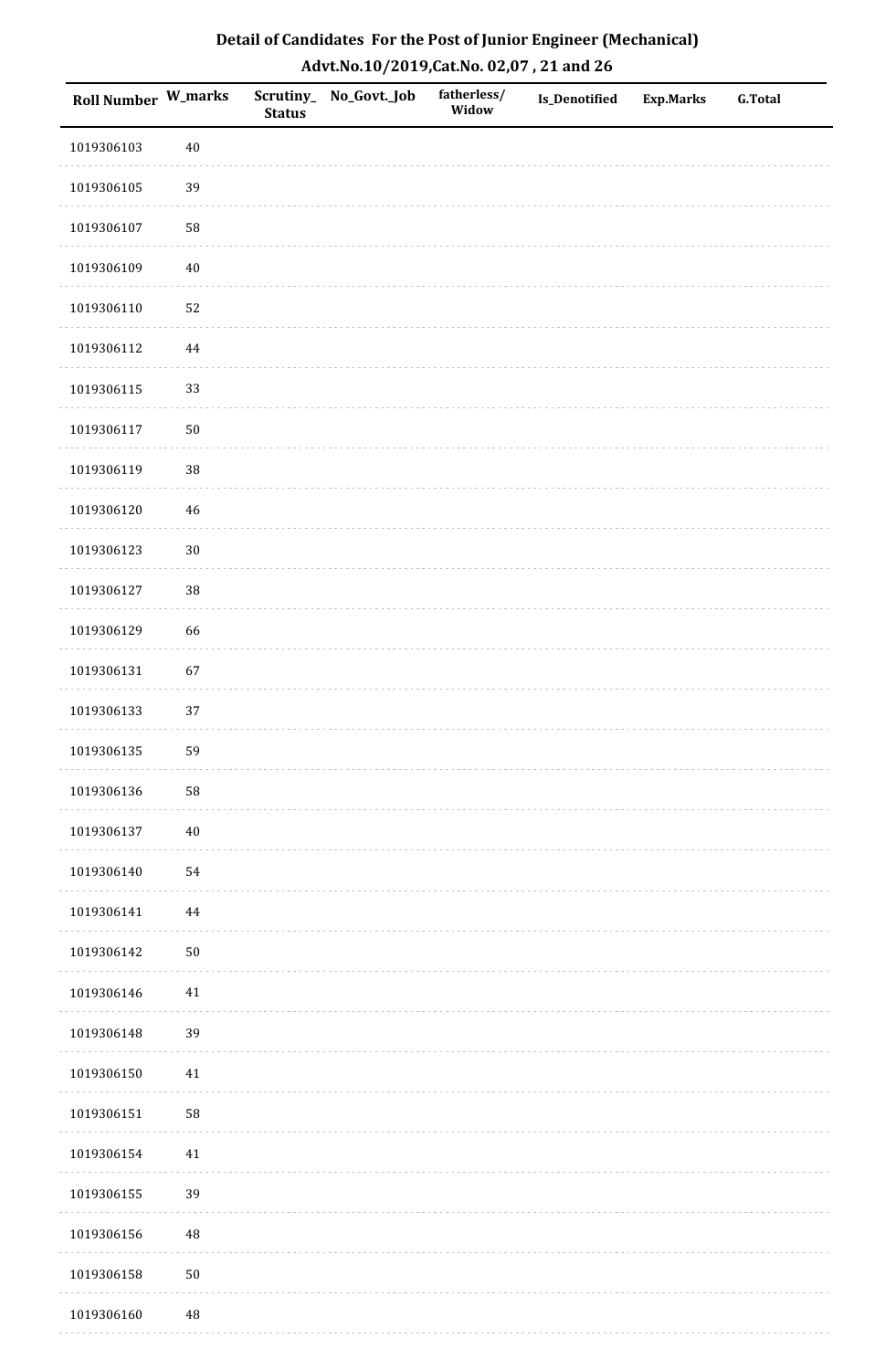| <b>Roll Number W_marks</b> |             | <b>Status</b> | Scrutiny_No_Govt._Job | fatherless/<br>Widow | Is_Denotified | <b>Exp.Marks</b> | <b>G.Total</b> |
|----------------------------|-------------|---------------|-----------------------|----------------------|---------------|------------------|----------------|
| 1019306162                 | 55          |               |                       |                      |               |                  |                |
| 1019306163                 | 54          |               |                       |                      |               |                  |                |
| 1019306168                 | $50\,$      |               |                       |                      |               |                  |                |
| 1019306170                 | $30\,$      |               |                       |                      |               |                  |                |
| 1019306173                 | 63          |               |                       |                      |               |                  |                |
| 1019306175                 | 41          |               |                       |                      |               |                  |                |
| 1019306177                 | 37          |               |                       |                      |               |                  |                |
| 1019306178                 | 52          |               |                       |                      |               |                  |                |
| 1019306179                 | 45          |               |                       |                      |               |                  |                |
| 1019306180                 | $34\,$      |               |                       |                      |               |                  |                |
| 1019306181                 | 57          |               |                       |                      |               |                  |                |
| 1019306182                 | $42\,$      |               |                       |                      |               |                  |                |
| 1019306183                 | $42\,$      |               |                       |                      |               |                  |                |
| 1019306184                 | 44          |               |                       |                      |               |                  |                |
| 1019306186                 | $\rm 48$    |               |                       |                      |               |                  |                |
| 1019306188                 | $\sqrt{46}$ |               |                       |                      |               |                  |                |
| 1019306189                 | $30\,$      |               |                       |                      |               |                  |                |
| 1019306190                 | 45          |               |                       |                      |               |                  |                |
| 1019306193                 | 36          |               |                       |                      |               |                  |                |
| 1019306195                 | 64          |               |                       |                      |               |                  |                |
| 1019306199                 | ${\bf 28}$  |               |                       |                      |               |                  |                |
| 1019306200                 | 36          |               |                       |                      |               |                  |                |
| 1019306201                 | 39          |               |                       |                      |               |                  |                |
| 1019306204                 | $\rm 45$    |               |                       |                      |               |                  |                |
| 1019306205                 | ${\bf 28}$  |               |                       |                      |               |                  |                |
| 1019306206                 | 13          |               |                       |                      |               |                  |                |
| 1019306207                 | 39          |               |                       |                      |               |                  |                |
| 1019306211                 | $41\,$      |               |                       |                      |               |                  |                |
| 1019306212                 | $38\,$      |               |                       |                      |               |                  |                |
| 1019306213                 | $51\,$      |               |                       |                      |               |                  |                |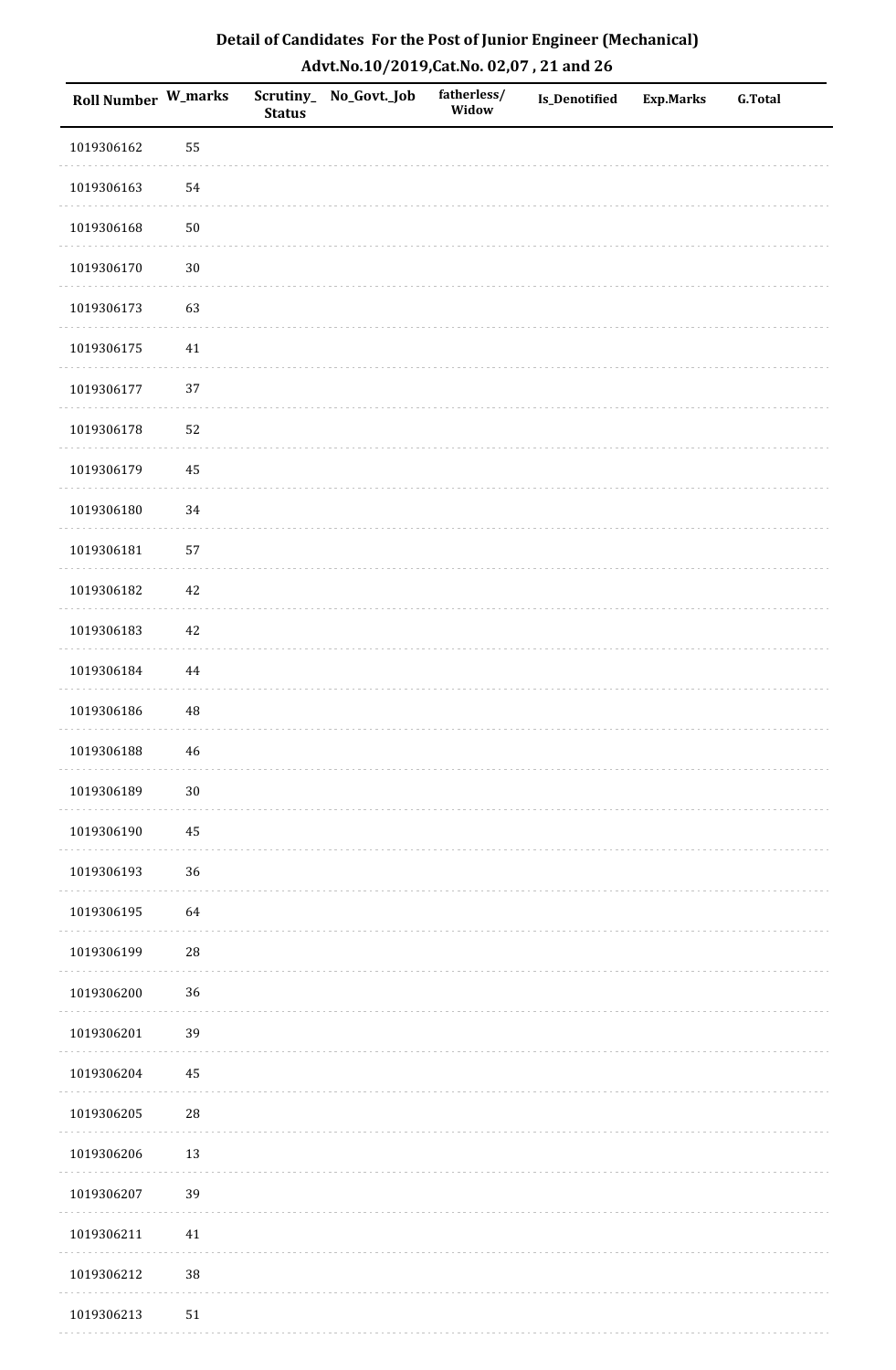| Roll Number W_marks |            | <b>Status</b> | Scrutiny_No_Govt._Job | fatherless/<br>Widow | Is_Denotified    | Exp.Marks | <b>G.Total</b> |
|---------------------|------------|---------------|-----------------------|----------------------|------------------|-----------|----------------|
| 1019306215          | 42         |               |                       |                      |                  |           |                |
| 1019306218          | 32         |               |                       |                      |                  |           |                |
| 1019306219          | $51\,$     |               |                       |                      |                  |           |                |
| 1019306220          | 39         |               |                       |                      |                  |           |                |
| 1019306221          | 39         |               |                       |                      |                  |           |                |
| 1019306222          | 62         |               |                       |                      |                  |           |                |
| 1019306224          | 38         |               |                       |                      |                  |           |                |
| 1019306225          | $\rm 45$   | Eligible      | 5                     | $\boldsymbol{0}$     | $\boldsymbol{0}$ | 0.00      | 50.00          |
| 1019306226          | 26         |               |                       |                      |                  |           |                |
| 1019306228          | 39         |               |                       |                      |                  |           |                |
| 1019306230          | 54         |               |                       |                      |                  |           |                |
| 1019306232          | 56         |               |                       |                      |                  |           |                |
| 1019306233          | 49         |               |                       |                      |                  |           |                |
| 1019306234          | $50\,$     |               |                       |                      |                  |           |                |
| 1019306235          | 61         |               |                       |                      |                  |           |                |
| 1019306236          | 55         |               |                       |                      |                  |           |                |
| 1019306239          | $38\,$     |               |                       |                      |                  |           |                |
| 1019306240          | 13         |               |                       |                      |                  |           |                |
| 1019306242          | 54         |               |                       |                      |                  |           |                |
| 1019306243          | 38         |               |                       |                      |                  |           |                |
| 1019306247          | 55         |               |                       |                      |                  |           |                |
| 1019306248          | ${\bf 51}$ |               |                       |                      |                  |           |                |
| 1019306249          | $47\,$     |               |                       |                      |                  |           |                |
| 1019306250          | $40\,$     |               |                       |                      |                  |           |                |
| 1019306257          | 38         |               |                       |                      |                  |           |                |
| 1019306258          | $46\,$     |               |                       |                      |                  |           |                |
| 1019306260          | $47\,$     |               |                       |                      |                  |           |                |
| 1019306262          | $51\,$     |               |                       |                      |                  |           |                |
| 1019306263          | $\rm 48$   |               |                       |                      |                  |           |                |
| 1019306264          | 54         | Eligible      | $\boldsymbol{0}$      | $\boldsymbol{0}$     | $\boldsymbol{0}$ | 0.00      | 54.00          |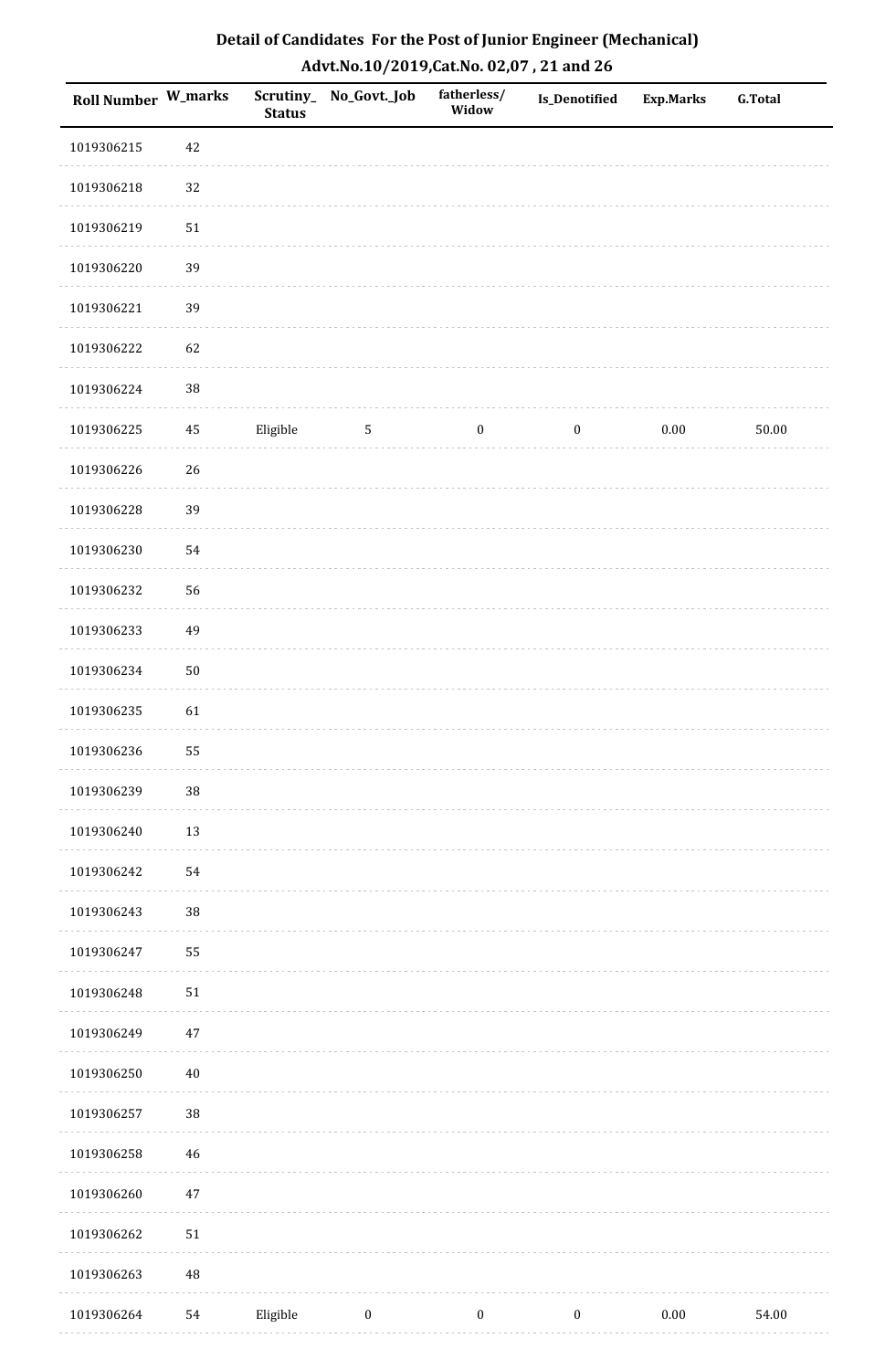| <b>Roll Number W_marks</b> |                  | <b>Status</b> | Scrutiny_No_Govt._Job | fatherless/<br>Widow | Is_Denotified | <b>Exp.Marks</b> | <b>G.Total</b> |
|----------------------------|------------------|---------------|-----------------------|----------------------|---------------|------------------|----------------|
| 1019306269                 | 57               |               |                       |                      |               |                  |                |
| 1019306270                 | $41\,$           |               |                       |                      |               |                  |                |
| 1019306273                 | 34               |               |                       |                      |               |                  |                |
| 1019306274                 | 35               |               |                       |                      |               |                  |                |
| 1019306277                 | $\bf 44$         |               |                       |                      |               |                  |                |
| 1019306280                 | 16               |               |                       |                      |               |                  |                |
| 1019306282                 | 59               |               |                       |                      |               |                  |                |
| 1019306283                 | 35               |               |                       |                      |               |                  |                |
| 1019306284                 | $31\,$           |               |                       |                      |               |                  |                |
| 1019306285                 | 23               |               |                       |                      |               |                  |                |
| 1019306287                 | 49               |               |                       |                      |               |                  |                |
| 1019306288                 | $31\,$           |               |                       |                      |               |                  |                |
| 1019306291                 | 38               |               |                       |                      |               |                  |                |
| 1019306292                 | $43\,$           |               |                       |                      |               |                  |                |
| 1019306293                 | $\sqrt{46}$      |               |                       |                      |               |                  |                |
| 1019306294                 | 39               |               |                       |                      |               |                  |                |
| 1019306296                 | $34\,$           |               |                       |                      |               |                  |                |
| 1019306298                 | $\boldsymbol{9}$ |               |                       |                      |               |                  |                |
| 1019306299                 | 45               |               |                       |                      |               |                  |                |
| 1019306300                 | 39               |               |                       |                      |               |                  |                |
| 1019306301                 | $51\,$           |               |                       |                      |               |                  |                |
| 1019306302                 | $30\,$           |               |                       |                      |               |                  |                |
| 1019306305                 | $47\,$           |               |                       |                      |               |                  |                |
| 1019306306                 | $51\,$           |               |                       |                      |               |                  |                |
| 1019306307                 | $43\,$           |               |                       |                      |               |                  |                |
| 1019306308                 | $41\,$           |               |                       |                      |               |                  |                |
| 1019306309                 | <b>REJECTED</b>  |               |                       |                      |               |                  | $0.00\,$       |
| 1019306313                 | 44               |               |                       |                      |               |                  |                |
| 1019306314                 | 58               |               |                       |                      |               |                  |                |
| 1019306315                 | 35               |               |                       |                      |               |                  |                |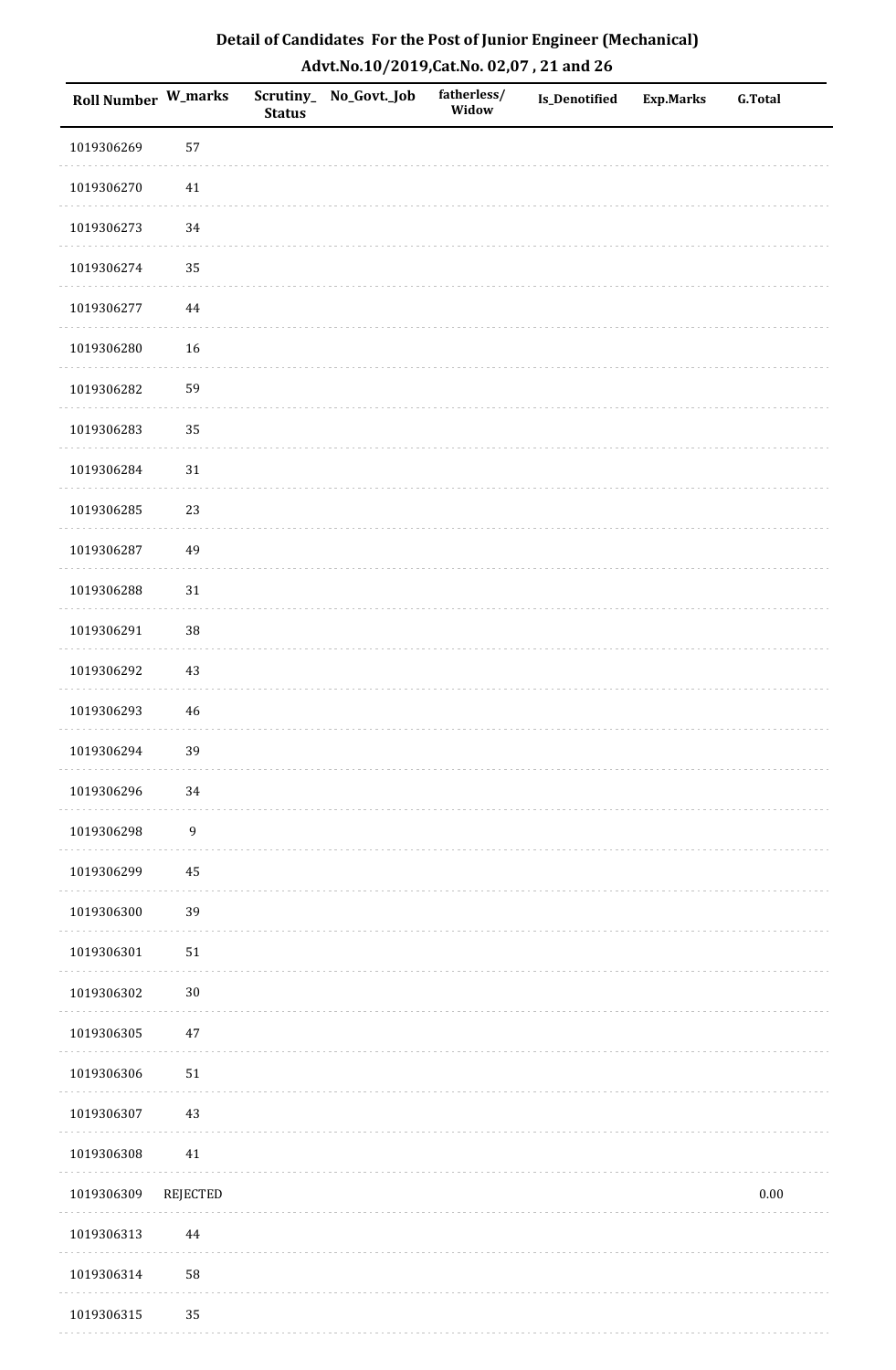| <b>Roll Number W_marks</b> |             | <b>Status</b> | Scrutiny_No_Govt._Job | fatherless/<br>Widow | Is_Denotified | <b>Exp.Marks</b> | <b>G.Total</b> |
|----------------------------|-------------|---------------|-----------------------|----------------------|---------------|------------------|----------------|
| 1019306316                 | 43          |               |                       |                      |               |                  |                |
| 1019306318                 | 26          |               |                       |                      |               |                  |                |
| 1019306319                 | $50\,$      |               |                       |                      |               |                  |                |
| 1019306323                 | 45          |               |                       |                      |               |                  |                |
| 1019306324                 | $50\,$      |               |                       |                      |               |                  |                |
| 1019306325                 | 33          |               |                       |                      |               |                  |                |
| 1019306328                 | $51\,$      |               |                       |                      |               |                  |                |
| 1019306330                 | 38          |               |                       |                      |               |                  |                |
| 1019306331                 | 49          |               |                       |                      |               |                  |                |
| 1019306332                 | $41\,$      |               |                       |                      |               |                  |                |
| 1019306333                 | 39          |               |                       |                      |               |                  |                |
| 1019306334                 | 44          |               |                       |                      |               |                  |                |
| 1019306335                 | $43\,$      |               |                       |                      |               |                  |                |
| 1019306338                 | $51\,$      |               |                       |                      |               |                  |                |
| 1019306339                 | $\bf 44$    |               |                       |                      |               |                  |                |
| 1019306340                 | ${\bf 28}$  |               |                       |                      |               |                  |                |
| 1019306341                 | $\sqrt{46}$ |               |                       |                      |               |                  |                |
| 1019306342                 | 32          |               |                       |                      |               |                  |                |
| 1019306343                 | 36          |               |                       |                      |               |                  |                |
| 1019306344                 | 33          |               |                       |                      |               |                  |                |
| 1019306347                 | 45          |               |                       |                      |               |                  |                |
| 1019306348                 | $\bf 45$    |               |                       |                      |               |                  |                |
| 1019306349                 | 57          |               |                       |                      |               |                  |                |
| 1019306351                 | $47\,$      |               |                       |                      |               |                  |                |
| 1019306352                 | $40\,$      |               |                       |                      |               |                  |                |
| 1019306357                 | $43\,$      |               |                       |                      |               |                  |                |
| 1019306358                 | $31\,$      |               |                       |                      |               |                  |                |
| 1019306359                 | 45          |               |                       |                      |               |                  |                |
| 1019306362                 | 55          |               |                       |                      |               |                  |                |
| 1019306364                 | 55          |               |                       |                      |               |                  |                |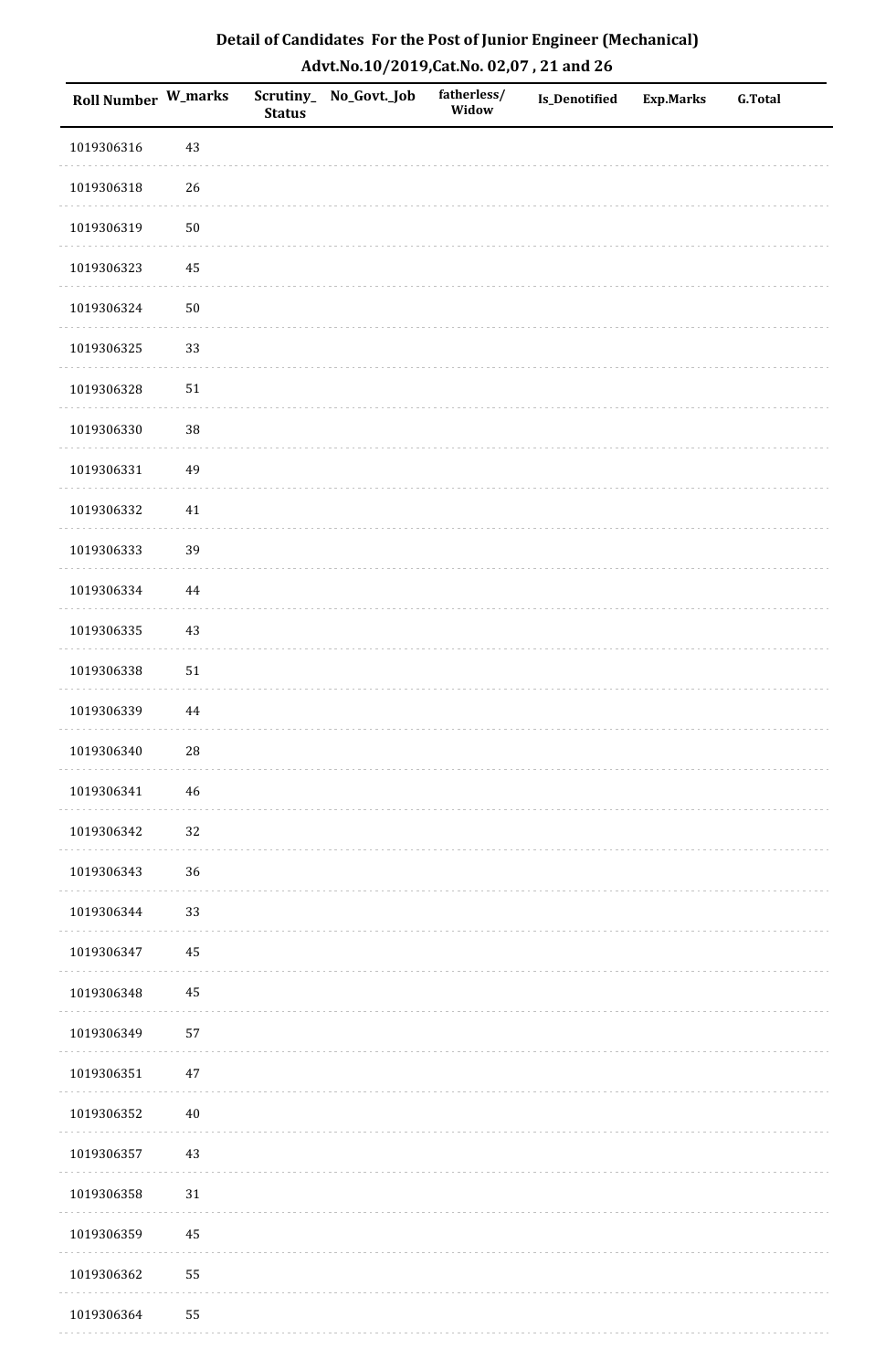| <b>Roll Number W_marks</b> |          | <b>Status</b> | Scrutiny_No_Govt._Job | fatherless/<br>Widow | Is_Denotified | <b>Exp.Marks</b> | <b>G.Total</b> |
|----------------------------|----------|---------------|-----------------------|----------------------|---------------|------------------|----------------|
| 1019306365                 | 33       |               |                       |                      |               |                  |                |
| 1019306369                 | 49       |               |                       |                      |               |                  |                |
| 1019306370                 | $51\,$   |               |                       |                      |               |                  |                |
| 1019306371                 | 35       |               |                       |                      |               |                  |                |
| 1019306373                 | $51\,$   |               |                       |                      |               |                  |                |
| 1019306376                 | 41       |               |                       |                      |               |                  |                |
| 1019306378                 | 64       |               |                       |                      |               |                  |                |
| 1019306380                 | $47\,$   |               |                       |                      |               |                  |                |
| 1019306383                 | 60       |               |                       |                      |               |                  |                |
| 1019306386                 | $42\,$   |               |                       |                      |               |                  |                |
| 1019306388                 | $41\,$   |               |                       |                      |               |                  |                |
| 1019306389                 | $42\,$   |               |                       |                      |               |                  |                |
| 1019306391                 | $46\,$   |               |                       |                      |               |                  |                |
| 1019306392                 | 38       |               |                       |                      |               |                  |                |
| 1019306393                 | 35       |               |                       |                      |               |                  |                |
| 1019306394                 | $24\,$   |               |                       |                      |               |                  |                |
| 1019306397                 | 35       |               |                       |                      |               |                  |                |
| 1019306399                 | 57       |               |                       |                      |               |                  |                |
| 1019306400                 | 32       |               |                       |                      |               |                  |                |
| 1019306403                 | 53       |               |                       |                      |               |                  |                |
| 1019306404                 | 49       |               |                       |                      |               |                  |                |
| 1019306408                 | 65       |               |                       |                      |               |                  |                |
| 1019306410                 | 53       |               |                       |                      |               |                  |                |
| 1019306412                 | 37       |               |                       |                      |               |                  |                |
| 1019306415                 | $51\,$   |               |                       |                      |               |                  |                |
| 1019306417                 | $\bf 44$ |               |                       |                      |               |                  |                |
| 1019306418                 | 48       |               |                       |                      |               |                  |                |
| 1019306419                 | 45       |               |                       |                      |               |                  |                |
| 1019306420                 | $41\,$   |               |                       |                      |               |                  |                |
| 1019306421                 | 33       |               |                       |                      |               |                  |                |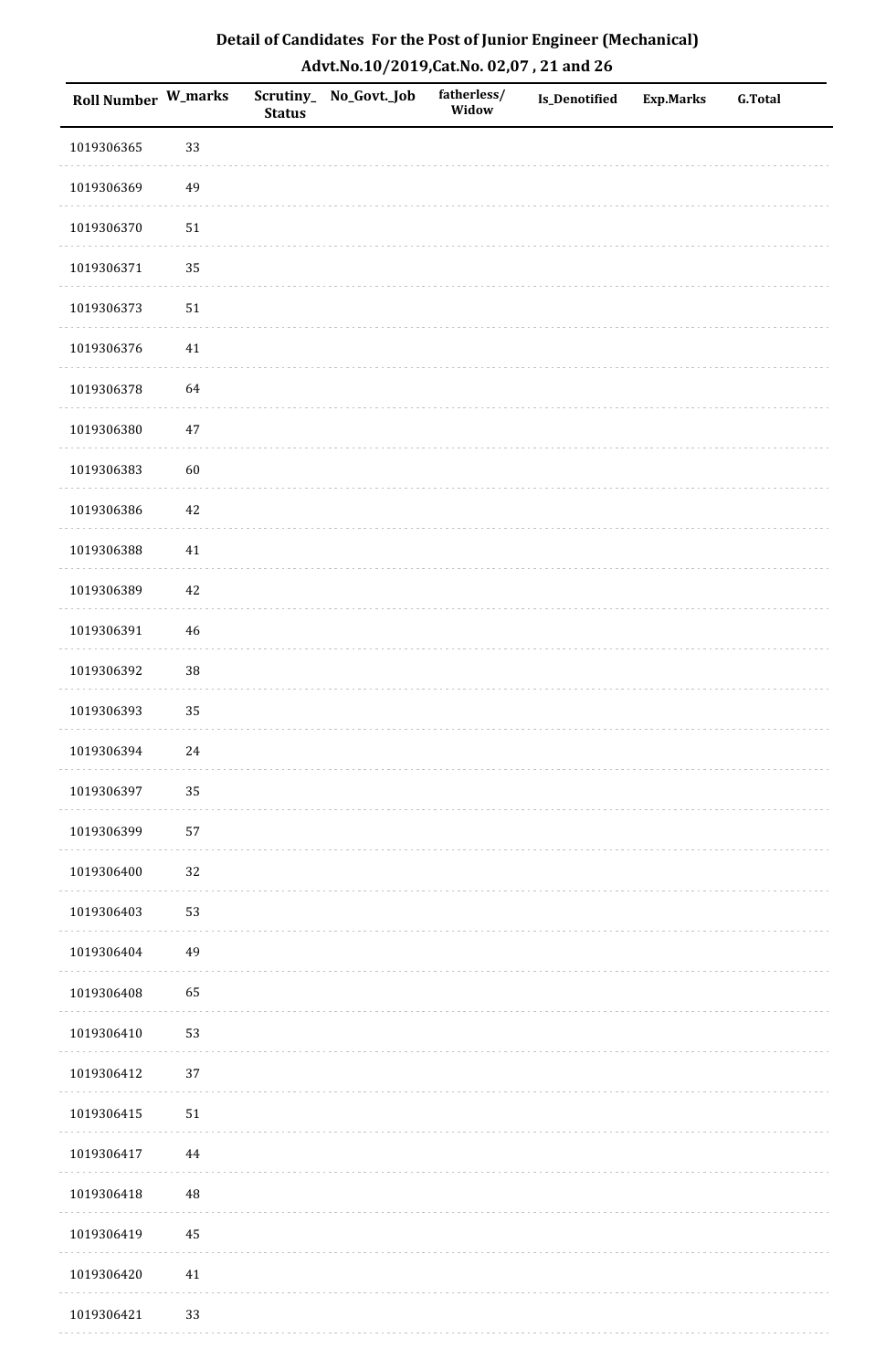| <b>Roll Number W_marks</b> |                 | <b>Status</b> | Scrutiny_ No_Govt._Job | fatherless/<br>Widow | Is_Denotified | <b>Exp.Marks</b> | <b>G.Total</b> |
|----------------------------|-----------------|---------------|------------------------|----------------------|---------------|------------------|----------------|
| 1019306426                 | 35              |               |                        |                      |               |                  |                |
| 1019306427                 | 42              |               |                        |                      |               |                  |                |
| 1019306428                 | 52              |               |                        |                      |               |                  |                |
| 1019306429                 | 35              |               |                        |                      |               |                  |                |
| 1019306431                 | 32              |               |                        |                      |               |                  |                |
| 1019306432                 | 44              |               |                        |                      |               |                  |                |
| 1019306433                 | 32              |               |                        |                      |               |                  |                |
| 1019306434                 | $40\,$          |               |                        |                      |               |                  |                |
| 1019306435                 | 42              |               |                        |                      |               |                  |                |
| 1019306436                 | REJECTED        |               |                        |                      |               |                  | $0.00\,$       |
| 1019306437                 | $50\,$          |               |                        |                      |               |                  |                |
| 1019306438                 | 45              |               |                        |                      |               |                  |                |
| 1019306439                 | 34              |               |                        |                      |               |                  |                |
| 1019306441                 | 34              |               |                        |                      |               |                  |                |
| 1019306442                 | $\bf 44$        |               |                        |                      |               |                  |                |
| 1019306445                 | <b>REJECTED</b> |               |                        |                      |               |                  | $0.00\,$       |
| 1019306450                 | $\rm 48$        |               |                        |                      |               |                  |                |
| 1019306452                 | 44              |               |                        |                      |               |                  |                |
| 1019306454                 | 48              |               |                        |                      |               |                  |                |
| 1019306455                 | 36              |               |                        |                      |               |                  |                |
| 1019306457                 | 39              |               |                        |                      |               |                  |                |
| 1019306460                 | 29              |               |                        |                      |               |                  |                |
| 1019306461                 | 25              |               |                        |                      |               |                  |                |
| 1019306462                 | 41              |               |                        |                      |               |                  |                |
| 1019306463                 | 33              |               |                        |                      |               |                  |                |
| 1019306464                 | $30\,$          |               |                        |                      |               |                  |                |
| 1019306468                 | 35              |               |                        |                      |               |                  |                |
| 1019306470                 | 57              |               |                        |                      |               |                  |                |
| 1019306472                 | 60              |               |                        |                      |               |                  |                |
| 1019306473                 | 39              |               |                        |                      |               |                  |                |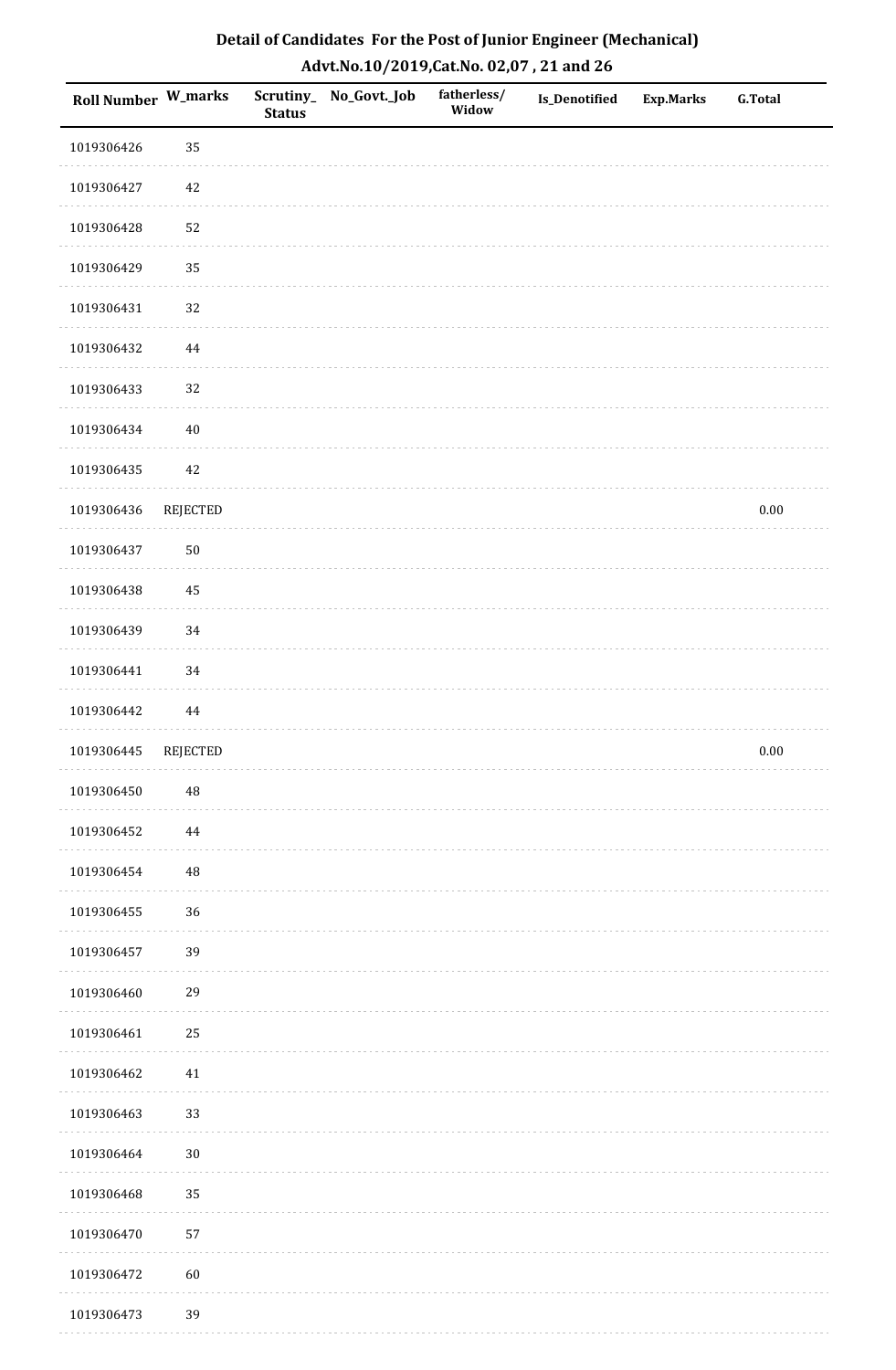| <b>Roll Number W_marks</b> |          | Scrutiny_<br><b>Status</b> | No_Govt._Job | fatherless/<br>Widow | Is_Denotified    | <b>Exp.Marks</b> | G.Total |
|----------------------------|----------|----------------------------|--------------|----------------------|------------------|------------------|---------|
| 1019306474                 | 59       |                            |              |                      |                  |                  |         |
| 1019306477                 | 58       |                            |              |                      |                  |                  |         |
| 1019306481                 | 60       |                            |              |                      |                  |                  |         |
| 1019306484                 | 66       |                            |              |                      |                  |                  |         |
| 1019306486                 | 53       |                            |              |                      |                  |                  |         |
| 1019306488                 | 49       |                            |              |                      |                  |                  |         |
| 1019306489                 | $51\,$   |                            |              |                      |                  |                  |         |
| 1019306493                 | $47\,$   |                            |              |                      |                  |                  |         |
| 1019306494                 | $73\,$   | Eligible                   | $\bf{0}$     | $\boldsymbol{0}$     | $\boldsymbol{0}$ | $0.00\,$         | 73.00   |
| 1019306495                 | 32       |                            |              |                      |                  |                  |         |
| 1019306498                 | 59       |                            |              |                      |                  |                  |         |
| 1019306499                 | 33       |                            |              |                      |                  |                  |         |
| 1019306500                 | $\bf 44$ |                            |              |                      |                  |                  |         |
| 1019306502                 | 54       |                            |              |                      |                  |                  |         |
| 1019306503                 | 32       |                            |              |                      |                  |                  |         |
| 1019306506                 | 56       |                            |              |                      |                  |                  |         |
| 1019306507                 | 43       |                            |              |                      |                  |                  |         |
| 1019306510                 | 29       |                            |              |                      |                  |                  |         |
| 1019306511                 | 60       |                            |              |                      |                  |                  |         |
| 1019306513                 | 52       |                            |              |                      |                  |                  |         |
| 1019306514                 | 54       |                            |              |                      |                  |                  |         |
| 1019306515                 | 54       |                            |              |                      |                  |                  |         |
| 1019306517                 | 32       |                            |              |                      |                  |                  |         |
| 1019306520                 | 59       |                            |              |                      |                  |                  |         |
| 1019306522                 | 34       |                            |              |                      |                  |                  |         |
| 1019306524                 | 54       |                            |              |                      |                  |                  |         |
| 1019306528                 | 49       |                            |              |                      |                  |                  |         |
| 1019306529                 | $47\,$   |                            |              |                      |                  |                  |         |
| 1019306530                 | 58       |                            |              |                      |                  |                  |         |
| 1019306532                 | 42       |                            |              |                      |                  |                  |         |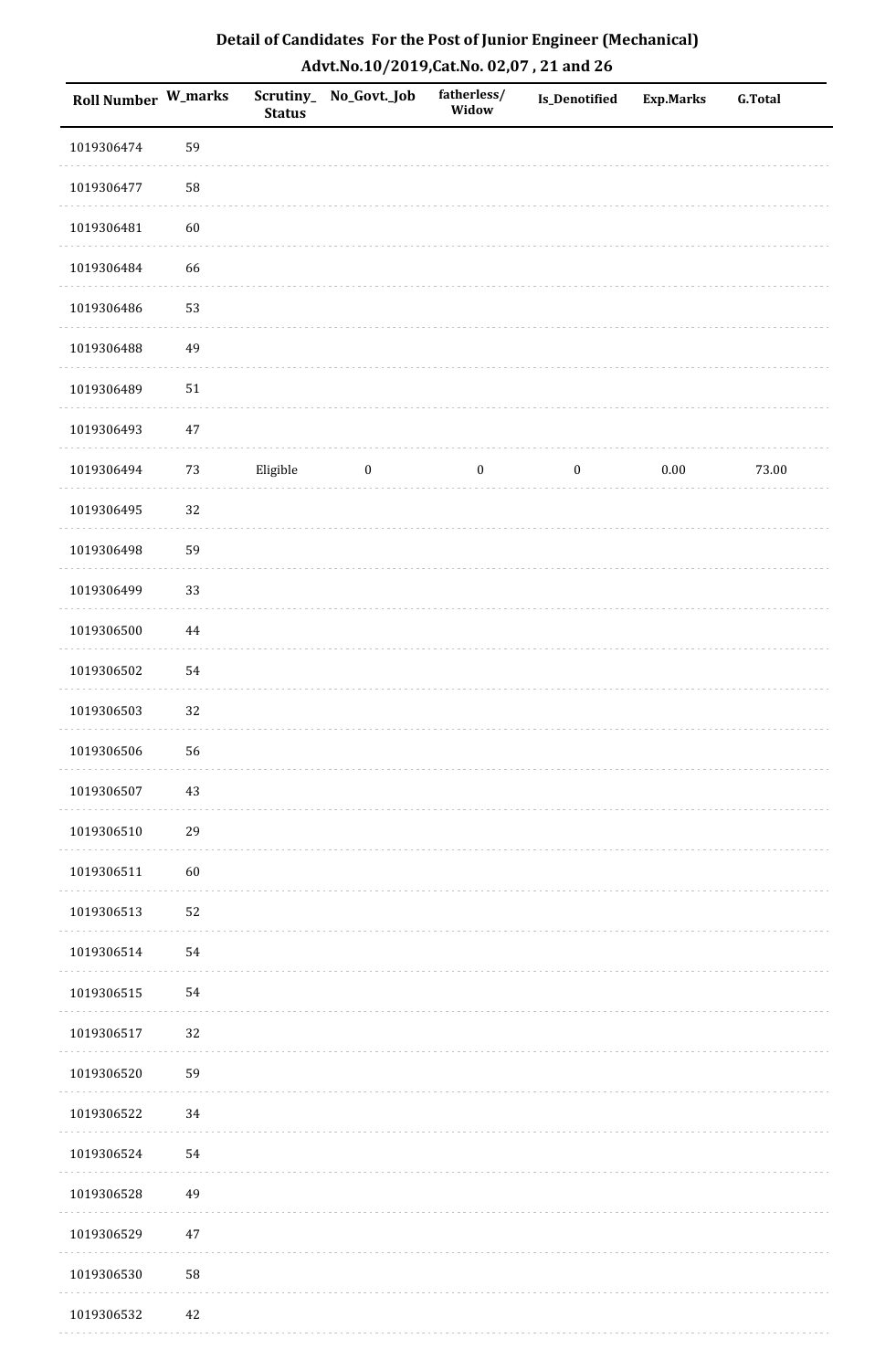| Roll Number W_marks |            | Scrutiny_<br><b>Status</b> | No_Govt._Job | fatherless/<br>Widow | Is_Denotified    | <b>Exp.Marks</b> | <b>G.Total</b> |
|---------------------|------------|----------------------------|--------------|----------------------|------------------|------------------|----------------|
| 1019306541          | 34         |                            |              |                      |                  |                  |                |
| 1019306542          | $36\,$     |                            |              |                      |                  |                  |                |
| 1019306543          | ${\bf 28}$ |                            |              |                      |                  |                  |                |
| 1019306544          | 53         |                            |              |                      |                  |                  |                |
| 1019306546          | $50\,$     |                            |              |                      |                  |                  |                |
| 1019306547          | 35         |                            |              |                      |                  |                  |                |
| 1019306548          | 37         |                            |              |                      |                  |                  |                |
| 1019306549          | 49         |                            |              |                      |                  |                  |                |
| 1019306550          | $41\,$     |                            |              |                      |                  |                  |                |
| 1019306551          | $42\,$     |                            |              |                      |                  |                  |                |
| 1019306552          | $47\,$     |                            |              |                      |                  |                  |                |
| 1019306553          | 54         | Eligible                   | $\bf{0}$     | $\boldsymbol{0}$     | $\boldsymbol{0}$ | $0.00\,$         | 54.00          |
| 1019306557          | $42\,$     |                            |              |                      |                  |                  |                |
| 1019306558          | $51\,$     |                            |              |                      |                  |                  |                |
| 1019306559          | 38         |                            |              |                      |                  |                  |                |
| 1019306560          | 37         |                            |              |                      |                  |                  |                |
| 1019306563          | 48         |                            |              |                      |                  |                  |                |
| 1019306565          | 37         |                            |              |                      |                  |                  |                |
| 1019306567          | 23         |                            |              |                      |                  |                  |                |
| 1019306568          | 53         |                            |              |                      |                  |                  |                |
| 1019306569          | $40\,$     |                            |              |                      |                  |                  |                |
| 1019306570          | $30\,$     |                            |              |                      |                  |                  |                |
| 1019306571          | 39         |                            |              |                      |                  |                  |                |
| 1019306572          | 38         |                            |              |                      |                  |                  |                |
| 1019306573          | $27\,$     |                            |              |                      |                  |                  |                |
| 1019306574          | 52         |                            |              |                      |                  |                  |                |
| 1019306575          | 36         |                            |              |                      |                  |                  |                |
| 1019306577          | 39         |                            |              |                      |                  |                  |                |
| 1019306579          | 59         |                            |              |                      |                  |                  |                |
| 1019306580          | 19         |                            |              |                      |                  |                  |                |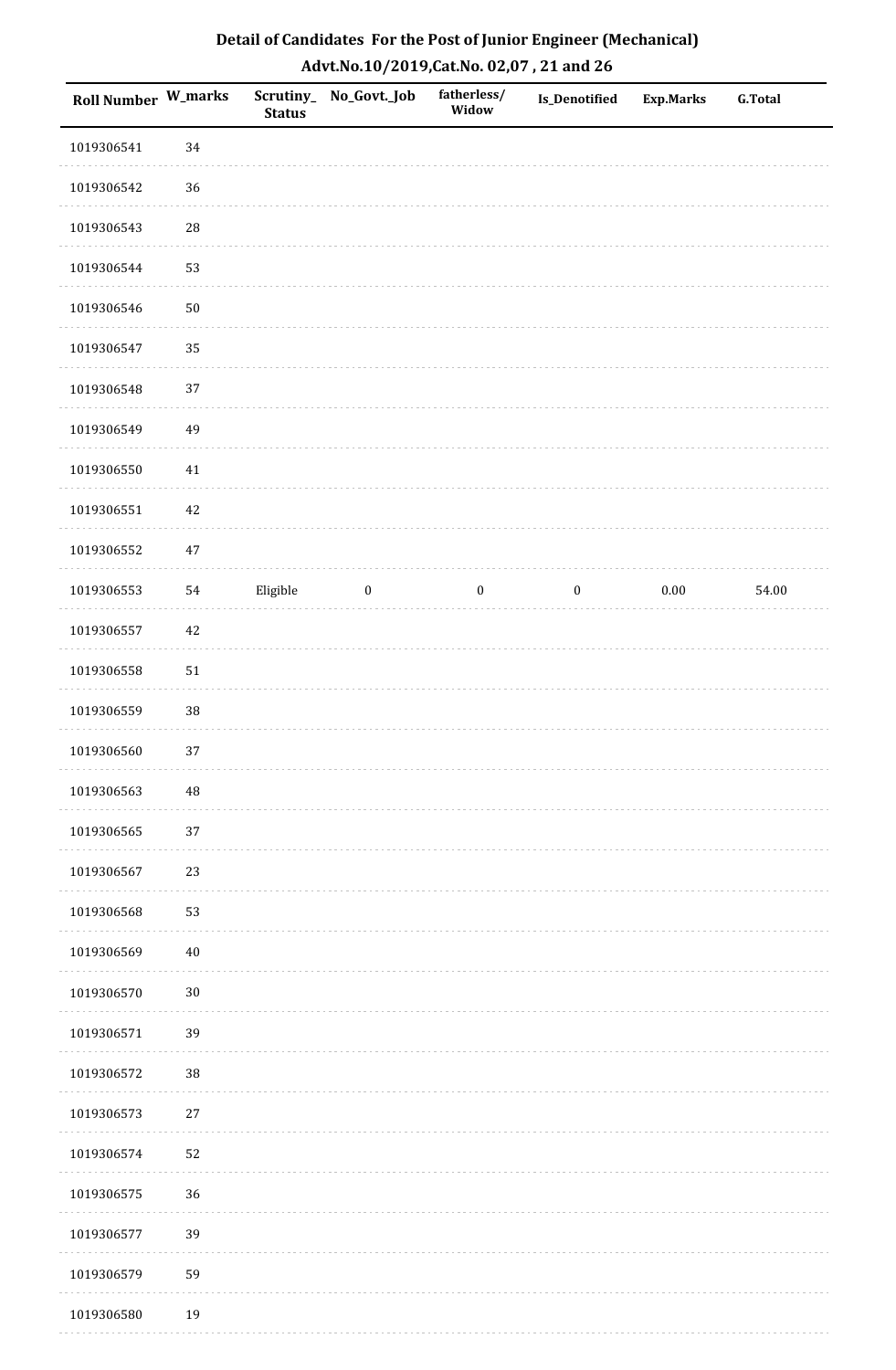| <b>Roll Number W_marks</b> |            | <b>Status</b> | Scrutiny_No_Govt._Job | fatherless/<br>Widow | <b>Is_Denotified</b> | <b>Exp.Marks</b> | <b>G.Total</b> |
|----------------------------|------------|---------------|-----------------------|----------------------|----------------------|------------------|----------------|
| 1019306581                 | 53         |               |                       |                      |                      |                  |                |
| 1019306585                 | ${\bf 28}$ |               |                       |                      |                      |                  |                |
| 1019306586                 | $\bf 44$   |               |                       |                      |                      |                  |                |
| 1019306587                 | $50\,$     |               |                       |                      |                      |                  |                |
| 1019306588                 | 29         |               |                       |                      |                      |                  |                |
| 1019306590                 | 54         |               |                       |                      |                      |                  |                |
| 1019306592                 | 53         |               |                       |                      |                      |                  |                |
| 1019306593                 | $31\,$     |               |                       |                      |                      |                  |                |
| 1019306594                 | $\bf 44$   |               |                       |                      |                      |                  |                |
| 1019306595                 | 28         |               |                       |                      |                      |                  |                |
| 1019306596                 | 49         |               |                       |                      |                      |                  |                |
| 1019306598                 | 55         |               |                       |                      |                      |                  |                |
| 1019306599                 | 53         |               |                       |                      |                      |                  |                |
| 1019306601                 | 56         |               |                       |                      |                      |                  |                |
| 1019306602                 | 34         |               |                       |                      |                      |                  |                |
| 1019306604                 | 52         |               |                       |                      |                      |                  |                |
| 1019306605                 | $42\,$     |               |                       |                      |                      |                  |                |
| 1019306608                 | 44         |               |                       |                      |                      |                  |                |
| 1019306609                 | $31\,$     |               |                       |                      |                      |                  |                |
| 1019306610                 | 38         |               |                       |                      |                      |                  |                |
| 1019306611                 | 54         |               |                       |                      |                      |                  |                |
| 1019306612                 | 35         |               |                       |                      |                      |                  |                |
| 1019306613                 | 61         |               |                       |                      |                      |                  |                |
| 1019306614                 | $40\,$     |               |                       |                      |                      |                  |                |
| 1019306616                 | 41         |               |                       |                      |                      |                  |                |
| 1019306617                 | 61         |               |                       |                      |                      |                  |                |
| 1019306619                 | $41\,$     |               |                       |                      |                      |                  |                |
| 1019306620                 | 38         |               |                       |                      |                      |                  |                |
| 1019306622                 | 37         |               |                       |                      |                      |                  |                |
| 1019306623                 | 53         |               |                       |                      |                      |                  |                |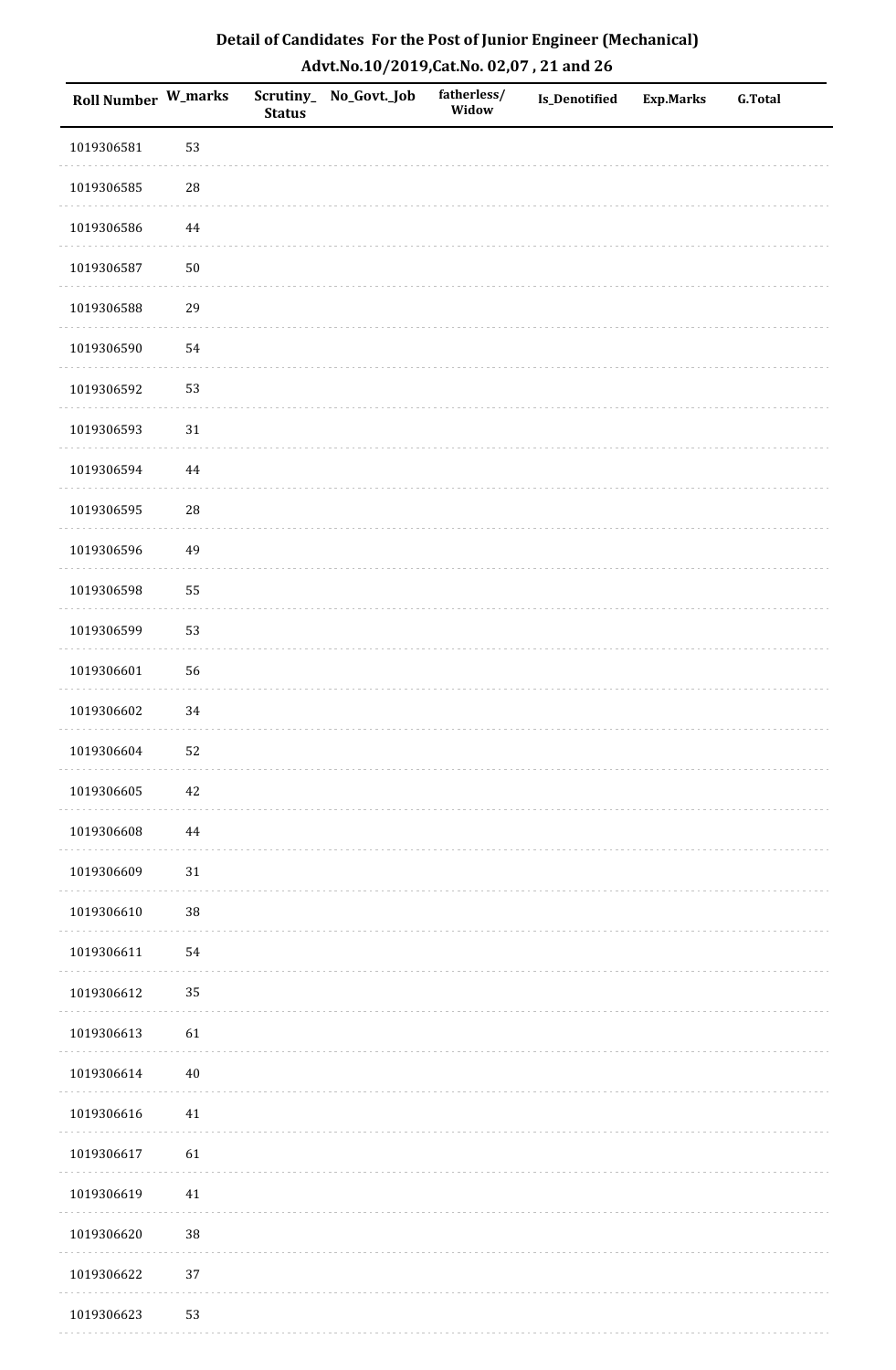| Roll Number W_marks |                 | <b>Status</b> | Scrutiny_ No_Govt._Job | fatherless/<br>Widow | <b>Is_Denotified</b> | <b>Exp.Marks</b> | G.Total  |
|---------------------|-----------------|---------------|------------------------|----------------------|----------------------|------------------|----------|
| 1019306624          | $42\,$          |               |                        |                      |                      |                  |          |
| 1019306625          | 29              |               |                        |                      |                      |                  |          |
| 1019306628          | 53              |               |                        |                      |                      |                  |          |
| 1019306629          | 26              |               |                        |                      |                      |                  |          |
| 1019306630          | 53              |               |                        |                      |                      |                  |          |
| 1019306631          | 36              |               |                        |                      |                      |                  |          |
| 1019306633          | 33              |               |                        |                      |                      |                  |          |
| 1019306636          | 53              |               |                        |                      |                      |                  |          |
| 1019306637          | 35              |               |                        |                      |                      |                  |          |
| 1019306640          | 37              |               |                        |                      |                      |                  |          |
| 1019306641          | 56              |               |                        |                      |                      |                  |          |
| 1019306643          | 53              |               |                        |                      |                      |                  |          |
| 1019306645          | 29              |               |                        |                      |                      |                  |          |
| 1019306646          | <b>REJECTED</b> |               |                        |                      |                      |                  | $0.00\,$ |
| 1019306649          | 60              |               |                        |                      |                      |                  |          |
| 1019306651          | 39              |               |                        |                      |                      |                  |          |
| 1019306658          | $38\,$          |               |                        |                      |                      |                  |          |
| 1019306660          | 53              |               |                        |                      |                      |                  |          |
| 1019306662          | $50\,$          |               |                        |                      |                      |                  |          |
| 1019306665          | 54              |               |                        |                      |                      |                  |          |
| 1019306666          | 45              |               |                        |                      |                      |                  |          |
| 1019306669          | $40\,$          |               |                        |                      |                      |                  |          |
| 1019306670          | 32              |               |                        |                      |                      |                  |          |
| 1019306671          | 60              |               |                        |                      |                      |                  |          |
| 1019306673          | $50\,$          |               |                        |                      |                      |                  |          |
| 1019306674          | $24\,$          |               |                        |                      |                      |                  |          |
| 1019306676          | 36              |               |                        |                      |                      |                  |          |
| 1019306677          | 49              |               |                        |                      |                      |                  |          |
| 1019306678          | 56              |               |                        |                      |                      |                  |          |
| 1019306682          | 34              |               |                        |                      |                      |                  |          |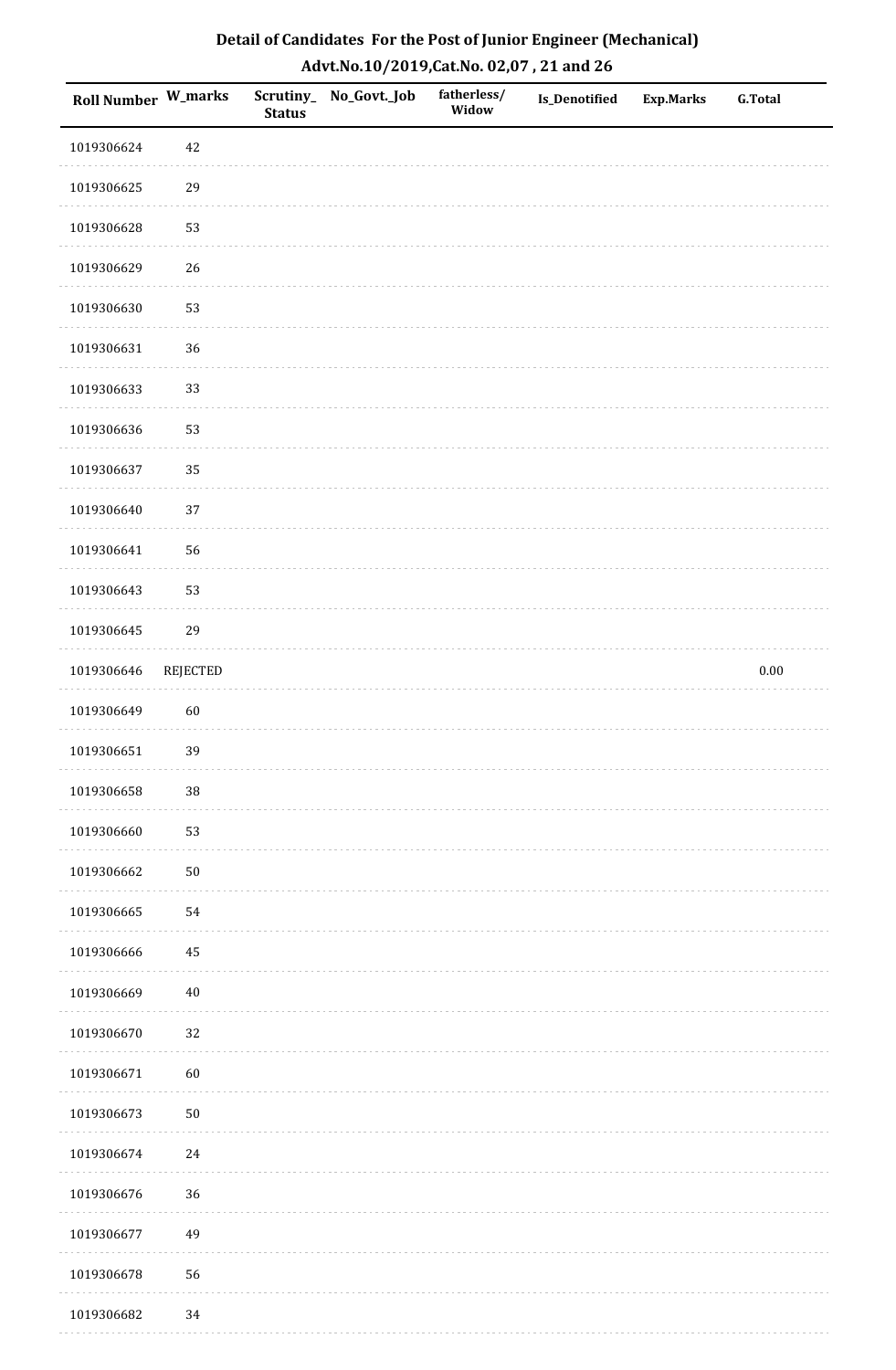| <b>Roll Number W_marks</b> |        | <b>Status</b> | Scrutiny_No_Govt._Job | fatherless/<br>Widow | Is_Denotified | <b>Exp.Marks</b> | <b>G.Total</b> |
|----------------------------|--------|---------------|-----------------------|----------------------|---------------|------------------|----------------|
| 1019306683                 | 55     |               |                       |                      |               |                  |                |
| 1019306686                 | $41\,$ |               |                       |                      |               |                  |                |
| 1019306687                 | 41     |               |                       |                      |               |                  |                |
| 1019306690                 | 54     |               |                       |                      |               |                  |                |
| 1019306691                 | 35     |               |                       |                      |               |                  |                |
| 1019306692                 | $31\,$ |               |                       |                      |               |                  |                |
| 1019306693                 | 53     |               |                       |                      |               |                  |                |
| 1019306698                 | $51\,$ |               |                       |                      |               |                  |                |
| 1019306699                 | 54     |               |                       |                      |               |                  |                |
| 1019306700                 | $30\,$ |               |                       |                      |               |                  |                |
| 1019306706                 | 39     |               |                       |                      |               |                  |                |
| 1019306707                 | $43\,$ |               |                       |                      |               |                  |                |
| 1019306708                 | 49     |               |                       |                      |               |                  |                |
| 1019306710                 | 60     |               |                       |                      |               |                  |                |
| 1019306712                 | 43     |               |                       |                      |               |                  |                |
| 1019306713                 | $40\,$ |               |                       |                      |               |                  |                |
| 1019306715                 | 36     |               |                       |                      |               |                  |                |
| 1019306717                 | $50\,$ |               |                       |                      |               |                  |                |
| 1019306718                 | 60     |               |                       |                      |               |                  |                |
| 1019306719                 | 34     |               |                       |                      |               |                  |                |
| 1019306721                 | 57     |               |                       |                      |               |                  |                |
| 1019306722                 | $40\,$ |               |                       |                      |               |                  |                |
| 1019306723                 | 56     |               |                       |                      |               |                  |                |
| 1019306724                 | $51\,$ |               |                       |                      |               |                  |                |
| 1019306725                 | $30\,$ |               |                       |                      |               |                  |                |
| 1019306726                 | $40\,$ |               |                       |                      |               |                  |                |
| 1019306727                 | 32     |               |                       |                      |               |                  |                |
| 1019306728                 | $40\,$ |               |                       |                      |               |                  |                |
| 1019306731                 | 28     |               |                       |                      |               |                  |                |
| 1019306732                 | 56     |               |                       |                      |               |                  |                |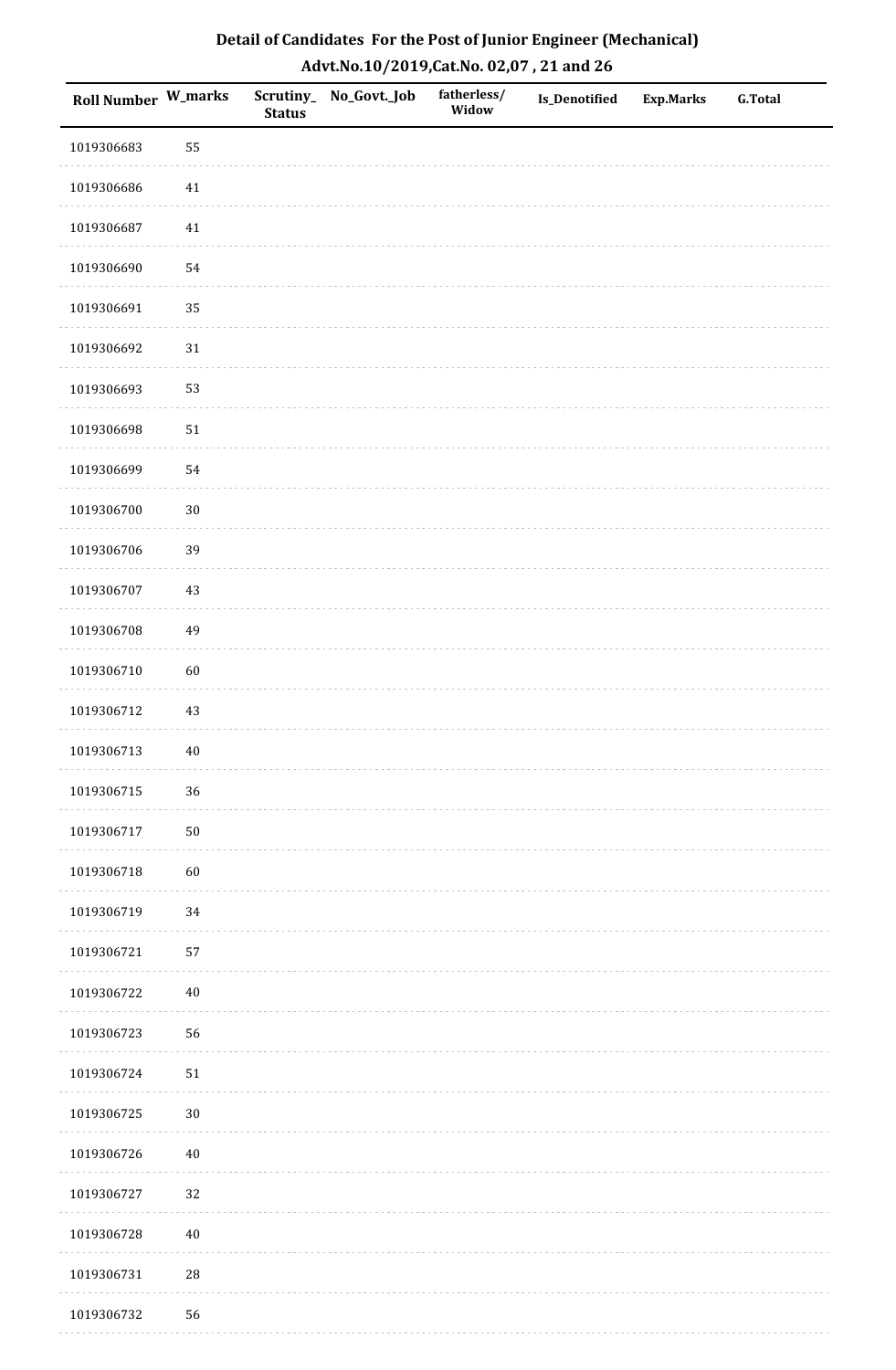| Detail of Candidates For the Post of Junior Engineer (Mechanical) |
|-------------------------------------------------------------------|
| Advt.No.10/2019, Cat.No. 02,07, 21 and 26                         |

| <b>Roll Number W_marks</b> |          | <b>Status</b> | Scrutiny_ No_Govt._Job | fatherless/<br>Widow | Is_Denotified    | <b>Exp.Marks</b> | <b>G.Total</b> |
|----------------------------|----------|---------------|------------------------|----------------------|------------------|------------------|----------------|
| 1019306733                 | 41       |               |                        |                      |                  |                  |                |
| 1019306734                 | 54       |               |                        |                      |                  |                  |                |
| 1019306735                 | $28\,$   |               |                        |                      |                  |                  |                |
| 1019306736                 | $42\,$   |               |                        |                      |                  |                  |                |
| 1019306737                 | 32       |               |                        |                      |                  |                  |                |
| 1019306739                 | 35       |               |                        |                      |                  |                  |                |
| 1019306740                 | 39       |               |                        |                      |                  |                  |                |
| 1019306742                 | $38\,$   |               |                        |                      |                  |                  |                |
| 1019306743                 | $44\,$   | Eligible      | $\mathsf S$            | $\boldsymbol{0}$     | $\boldsymbol{0}$ | $0.00\,$         | 49.00          |
| 1019306745                 | 35       |               |                        |                      |                  |                  |                |
| 1019306747                 | 52       |               |                        |                      |                  |                  |                |
| 1019306748                 | 33       |               |                        |                      |                  |                  |                |
| 1019306749                 | 57       |               |                        |                      |                  |                  |                |
| 1019306750                 | 45       |               |                        |                      |                  |                  |                |
| 1019306754                 | 52       |               |                        |                      |                  |                  |                |
| 1019306755                 | 64       |               |                        |                      |                  |                  |                |
| 1019306757                 | 62       |               |                        |                      |                  |                  |                |
| 1019306758                 | 35       |               |                        |                      |                  |                  |                |
| 1019306760                 | $51\,$   |               |                        |                      |                  |                  |                |
| 1019306761                 | $\bf 44$ |               |                        |                      |                  |                  |                |
| 1019306767                 | 35       |               |                        |                      |                  |                  |                |
| 1019306769                 | $51\,$   |               |                        |                      |                  |                  |                |
| 1019306770                 | 37       |               |                        |                      |                  |                  |                |
| 1019306771                 | 58       |               |                        |                      |                  |                  |                |
| 1019306772                 | 42       |               |                        |                      |                  |                  |                |
| 1019306773                 | $50\,$   |               |                        |                      |                  |                  |                |
| 1019306774                 | 34       |               |                        |                      |                  |                  |                |
| 1019306776                 | 46       |               |                        |                      |                  |                  |                |
| 1019306778                 | 66       | Eligible      | $\sqrt{5}$             | $\boldsymbol{0}$     | $\boldsymbol{0}$ | $0.00\,$         | $71.00\,$      |
| 1019306779                 | 52       |               |                        |                      |                  |                  |                |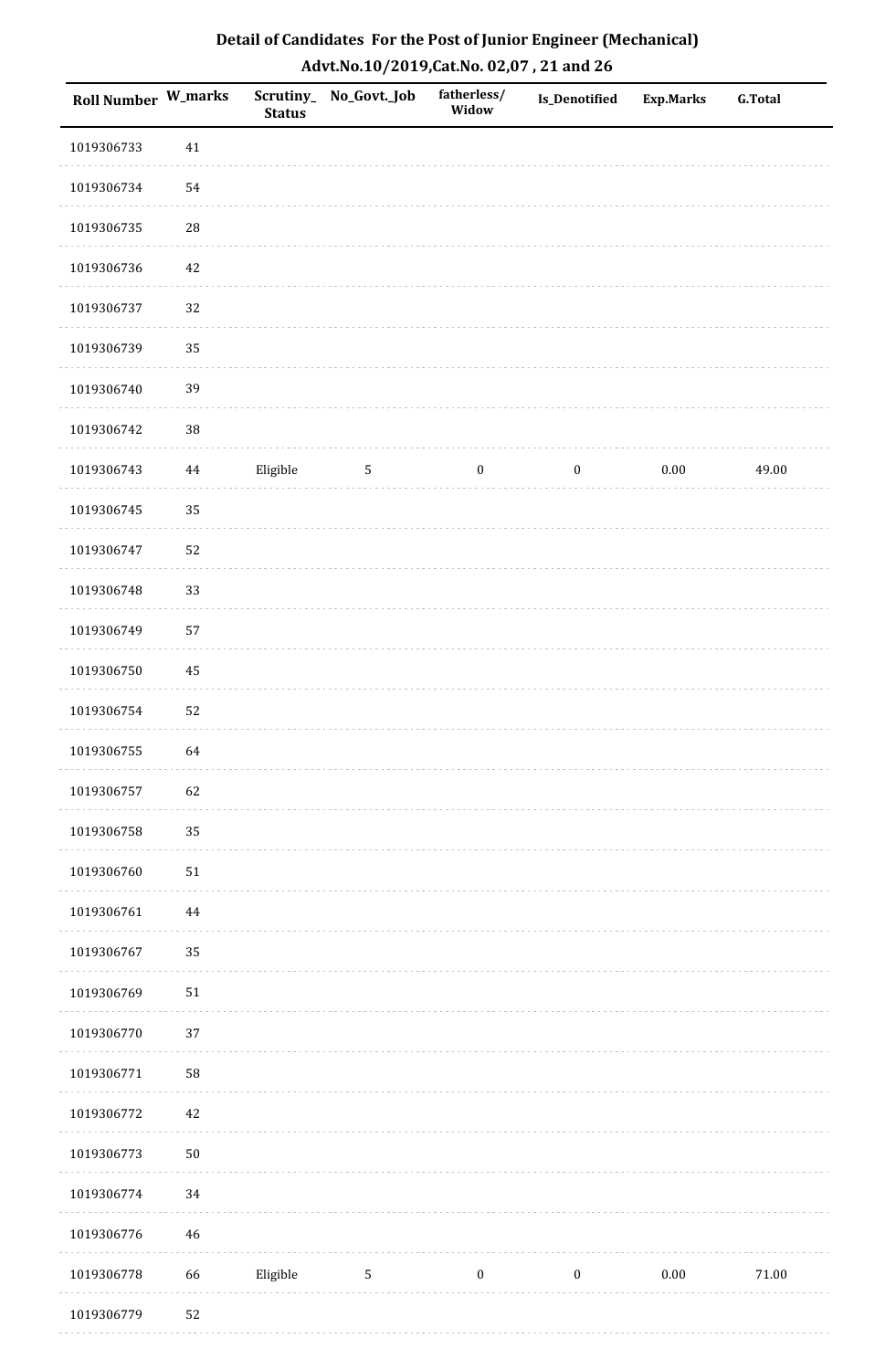| <b>Roll Number W_marks</b> |            | <b>Status</b> | Scrutiny_ No_Govt._Job | fatherless/<br>Widow | Is_Denotified | <b>Exp.Marks</b> | <b>G.Total</b> |
|----------------------------|------------|---------------|------------------------|----------------------|---------------|------------------|----------------|
| 1019306782                 | 36         |               |                        |                      |               |                  |                |
| 1019306783                 | 52         |               |                        |                      |               |                  |                |
| 1019306784                 | $\rm 48$   |               |                        |                      |               |                  |                |
| 1019306785                 | $\bf 44$   |               |                        |                      |               |                  |                |
| 1019306786                 | ${\bf 28}$ |               |                        |                      |               |                  |                |
| 1019306789                 | 32         |               |                        |                      |               |                  |                |
| 1019306790                 | $22\,$     |               |                        |                      |               |                  |                |
| 1019306791                 | $40\,$     |               |                        |                      |               |                  |                |
| 1019306792                 | $46\,$     |               |                        |                      |               |                  |                |
| 1019306794                 | $12\,$     |               |                        |                      |               |                  |                |
| 1019306795                 | $40\,$     |               |                        |                      |               |                  |                |
| 1019306796                 | $\bf 44$   |               |                        |                      |               |                  |                |
| 1019306797                 | 53         |               |                        |                      |               |                  |                |
| 1019306799                 | 42         |               |                        |                      |               |                  |                |
| 1019306800                 | 34         |               |                        |                      |               |                  |                |
| 1019306802                 | 51         |               |                        |                      |               |                  |                |
| 1019306806                 | $40\,$     |               |                        |                      |               |                  |                |
| 1019306808                 | $40\,$     |               |                        |                      |               |                  |                |
| 1019306809                 | 52         |               |                        |                      |               |                  |                |
| 1019306810                 | 58         |               |                        |                      |               |                  |                |
| 1019306814                 | $51\,$     |               |                        |                      |               |                  |                |
| 1019306817                 | $38\,$     |               |                        |                      |               |                  |                |
| 1019306819                 | $42\,$     |               |                        |                      |               |                  |                |
| 1019306820                 | $\rm 48$   |               |                        |                      |               |                  |                |
| 1019306822                 | 44         |               |                        |                      |               |                  |                |
| 1019306823                 | $41\,$     |               |                        |                      |               |                  |                |
| 1019306824                 | 41         |               |                        |                      |               |                  |                |
| 1019306828                 | $40\,$     |               |                        |                      |               |                  |                |
| 1019306829                 | $41\,$     |               |                        |                      |               |                  |                |
| 1019306830                 | $\rm 48$   |               |                        |                      |               |                  |                |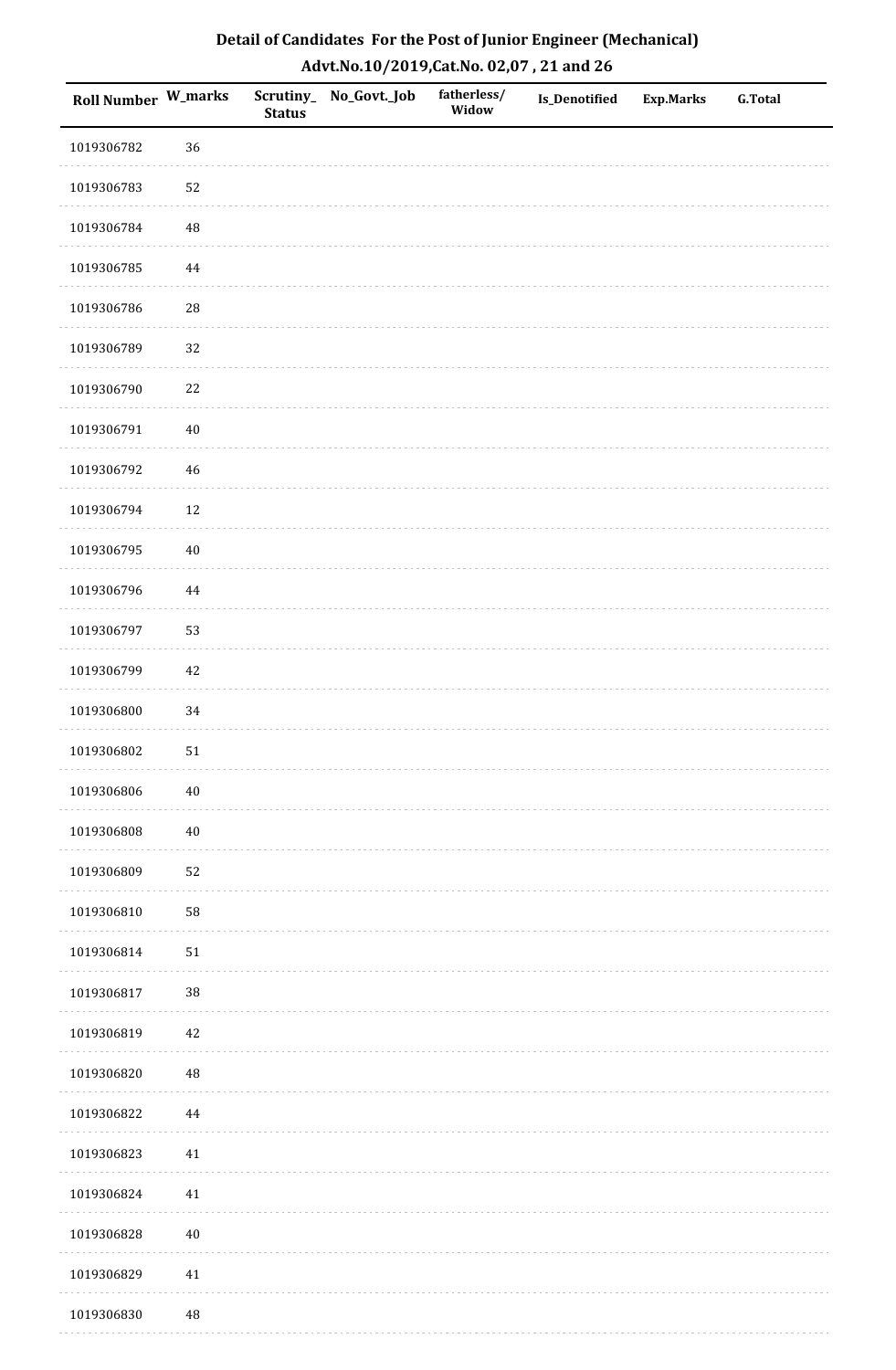| <b>Roll Number W_marks</b> |            | <b>Status</b> | Scrutiny_No_Govt._Job | fatherless/<br>Widow | Is_Denotified | <b>Exp.Marks</b> | <b>G.Total</b> |
|----------------------------|------------|---------------|-----------------------|----------------------|---------------|------------------|----------------|
| 1019306831                 | 38         |               |                       |                      |               |                  |                |
| 1019306832                 | 36         |               |                       |                      |               |                  |                |
| 1019306833                 | 55         |               |                       |                      |               |                  |                |
| 1019306834                 | 61         |               |                       |                      |               |                  |                |
| 1019306835                 | $31\,$     |               |                       |                      |               |                  |                |
| 1019306837                 | $46\,$     |               |                       |                      |               |                  |                |
| 1019306839                 | 54         |               |                       |                      |               |                  |                |
| 1019306840                 | $10\,$     |               |                       |                      |               |                  |                |
| 1019306841                 | $37\,$     |               |                       |                      |               |                  |                |
| 1019306843                 | 39         |               |                       |                      |               |                  |                |
| 1019306849                 | 46         |               |                       |                      |               |                  |                |
| 1019306851                 | 26         |               |                       |                      |               |                  |                |
| 1019306852                 | 48         |               |                       |                      |               |                  |                |
| 1019306853                 | 64         |               |                       |                      |               |                  |                |
| 1019306855                 | $31\,$     |               |                       |                      |               |                  |                |
| 1019306857                 | 37         |               |                       |                      |               |                  |                |
| 1019306859                 | 52         |               |                       |                      |               |                  |                |
| 1019306861                 | 53         |               |                       |                      |               |                  |                |
| 1019306862                 | 66         |               |                       |                      |               |                  |                |
| 1019306863                 | $47\,$     |               |                       |                      |               |                  |                |
| 1019306864                 | 55         |               |                       |                      |               |                  |                |
| 1019306865                 | $22\,$     |               |                       |                      |               |                  |                |
| 1019306867                 | 33         |               |                       |                      |               |                  |                |
| 1019306870                 | $46\,$     |               |                       |                      |               |                  |                |
| 1019306871                 | $50\,$     |               |                       |                      |               |                  |                |
| 1019306875                 | 56         |               |                       |                      |               |                  |                |
| 1019306876                 | 36         |               |                       |                      |               |                  |                |
| 1019306877                 | ${\bf 28}$ |               |                       |                      |               |                  |                |
| 1019306880                 | $47\,$     |               |                       |                      |               |                  |                |
| 1019306881                 | 41         |               |                       |                      |               |                  |                |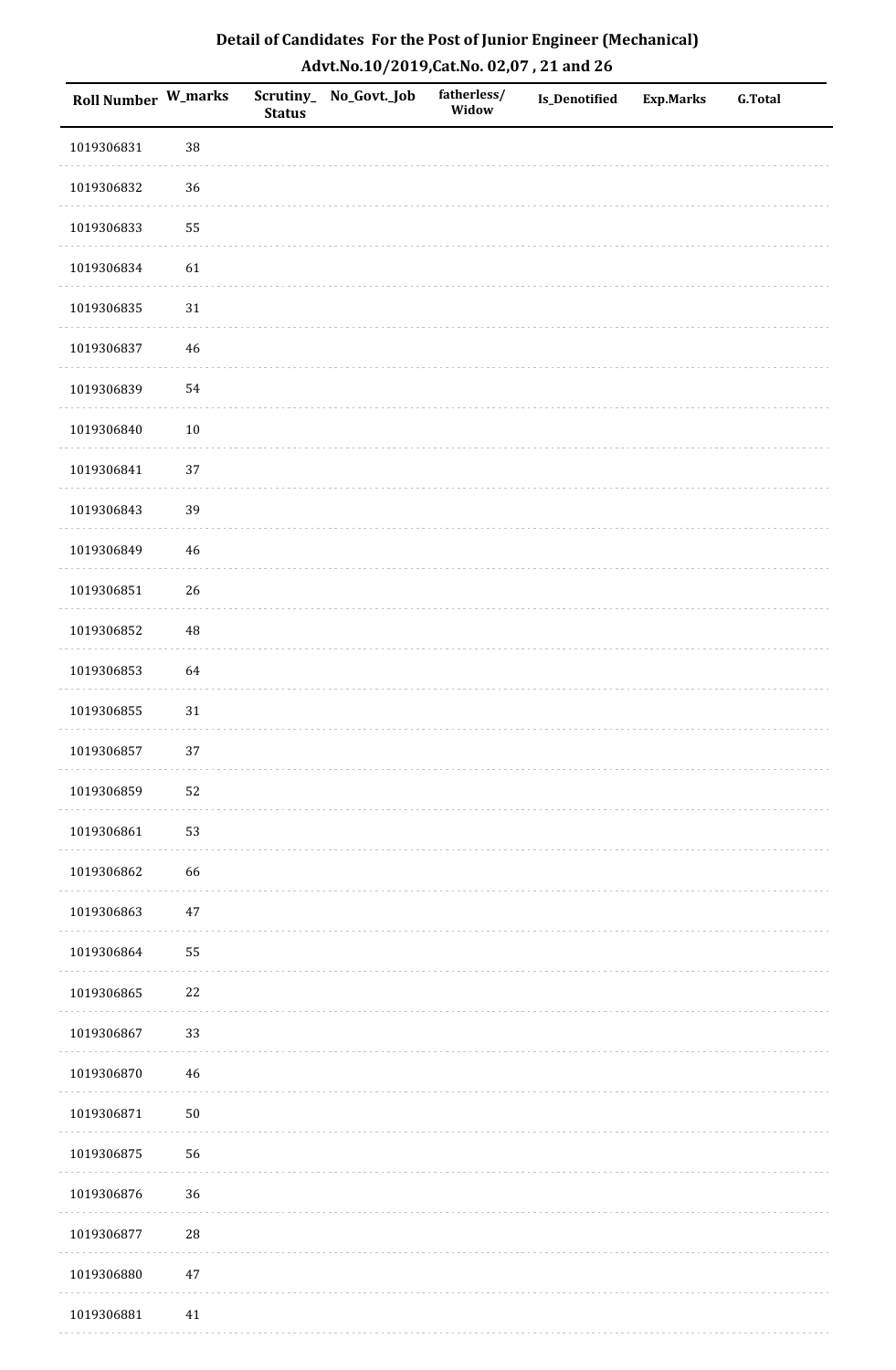| Roll Number W_marks |                 | <b>Status</b> | Scrutiny_ No_Govt._Job | fatherless/<br>Widow | Is_Denotified | Exp.Marks | <b>G.Total</b> |
|---------------------|-----------------|---------------|------------------------|----------------------|---------------|-----------|----------------|
| 1019306882          | 57              |               |                        |                      |               |           |                |
| 1019306883          | 52              |               |                        |                      |               |           |                |
| 1019306884          | 54              |               |                        |                      |               |           |                |
| 1019306885          | <b>REJECTED</b> |               |                        |                      |               |           | $0.00\,$       |
| 1019306888          | 37              |               |                        |                      |               |           |                |
| 1019306889          | 33              |               |                        |                      |               |           |                |
| 1019306891          | $41\,$          |               |                        |                      |               |           |                |
| 1019306892          | 60              |               |                        |                      |               |           |                |
| 1019306894          | 37              |               |                        |                      |               |           |                |
| 1019306896          | 33              |               |                        |                      |               |           |                |
| 1019306898          | 26              |               |                        |                      |               |           |                |
| 1019306899          | 64              |               |                        |                      |               |           |                |
| 1019306901          | $51\,$          |               |                        |                      |               |           |                |
| 1019306902          | 41              |               |                        |                      |               |           |                |
| 1019306903          | 37              |               |                        |                      |               |           |                |
| 1019306906          | 32              |               |                        |                      |               |           |                |
| 1019306909          | 32              |               |                        |                      |               |           |                |
| 1019306910          | $37\,$          |               |                        |                      |               |           |                |
| 1019306912          | $42\,$          |               |                        |                      |               |           |                |
| 1019306915          | $40\,$          |               |                        |                      |               |           |                |
| 1019306919          | 58              |               |                        |                      |               |           |                |
| 1019306920          | $27\,$          |               |                        |                      |               |           |                |
| 1019306921          | 45              |               |                        |                      |               |           |                |
| 1019306924          | $42\,$          |               |                        |                      |               |           |                |
| 1019306925          | 39              |               |                        |                      |               |           |                |
| 1019306926          | 33              |               |                        |                      |               |           |                |
| 1019306928          | $41\,$          |               |                        |                      |               |           |                |
| 1019306929          | 45              |               |                        |                      |               |           |                |
| 1019306931          | 39              |               |                        |                      |               |           |                |
| 1019306934          | 53              |               |                        |                      |               |           |                |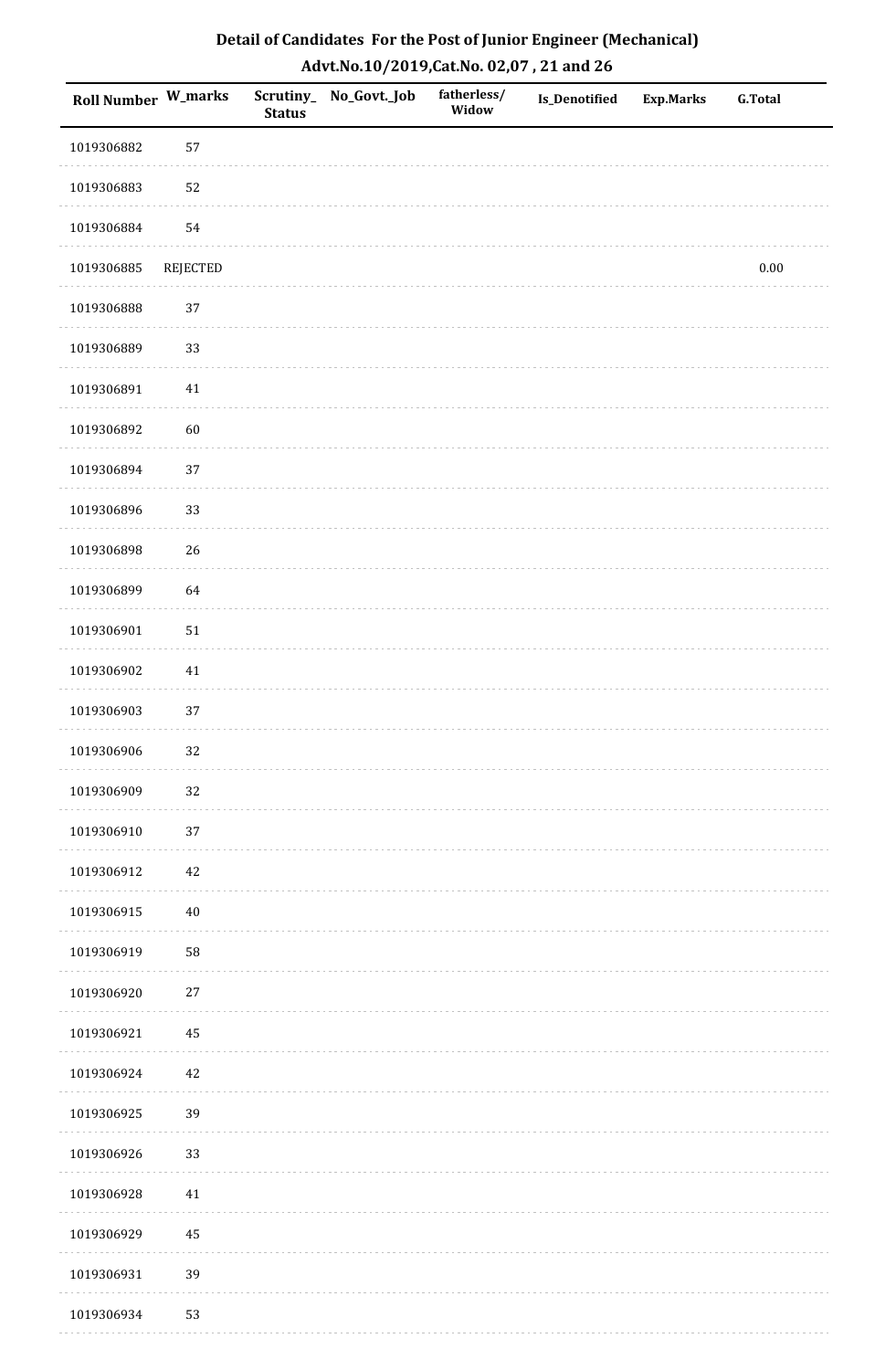| Roll Number W_marks |                 | <b>Status</b> | Scrutiny_ No_Govt._Job | fatherless/<br>Widow | Is_Denotified    | <b>Exp.Marks</b> | G.Total  |
|---------------------|-----------------|---------------|------------------------|----------------------|------------------|------------------|----------|
| 1019306938          | 61              |               |                        |                      |                  |                  |          |
| 1019306943          | 56              |               |                        |                      |                  |                  |          |
| 1019306944          | $42\,$          |               |                        |                      |                  |                  |          |
| 1019306945          | 35              |               |                        |                      |                  |                  |          |
| 1019306947          | 52              |               |                        |                      |                  |                  |          |
| 1019306948          | 44              |               |                        |                      |                  |                  |          |
| 1019306949          | 36              |               |                        |                      |                  |                  |          |
| 1019306950          | 33              |               |                        |                      |                  |                  |          |
| 1019306951          | $\bf 44$        |               |                        |                      |                  |                  |          |
| 1019306952          | 37              |               |                        |                      |                  |                  |          |
| 1019306953          | $51\,$          |               |                        |                      |                  |                  |          |
| 1019306954          | 66              |               |                        |                      |                  |                  |          |
| 1019306957          | 74              | Eligible      | $\bf{0}$               | $\boldsymbol{0}$     | $\boldsymbol{0}$ | $0.00\,$         | 74.00    |
| 1019306958          | $41\,$          |               |                        |                      |                  |                  |          |
| 1019306959          | 37              |               |                        |                      |                  |                  |          |
| 1019306961          | 49              |               |                        |                      |                  |                  |          |
| 1019306962          | 55              |               |                        |                      |                  |                  |          |
| 1019306963          | $27\,$          |               |                        |                      |                  |                  |          |
| 1019306964          | 48              |               |                        |                      |                  |                  |          |
| 1019306966          | 54              |               |                        |                      |                  |                  |          |
| 1019306967          | 49              |               |                        |                      |                  |                  |          |
| 1019306968          | 38              |               |                        |                      |                  |                  |          |
| 1019306969          | 48              |               |                        |                      |                  |                  |          |
| 1019306970          | 36              |               |                        |                      |                  |                  |          |
| 1019306972          | 57              |               |                        |                      |                  |                  |          |
| 1019306973          | <b>REJECTED</b> |               |                        |                      |                  |                  | $0.00\,$ |
| 1019306974          | $30\,$          |               |                        |                      |                  |                  |          |
| 1019306975          | 48              |               |                        |                      |                  |                  |          |
| 1019306976          | 36              |               |                        |                      |                  |                  |          |
| 1019306979          | 60              |               |                        |                      |                  |                  |          |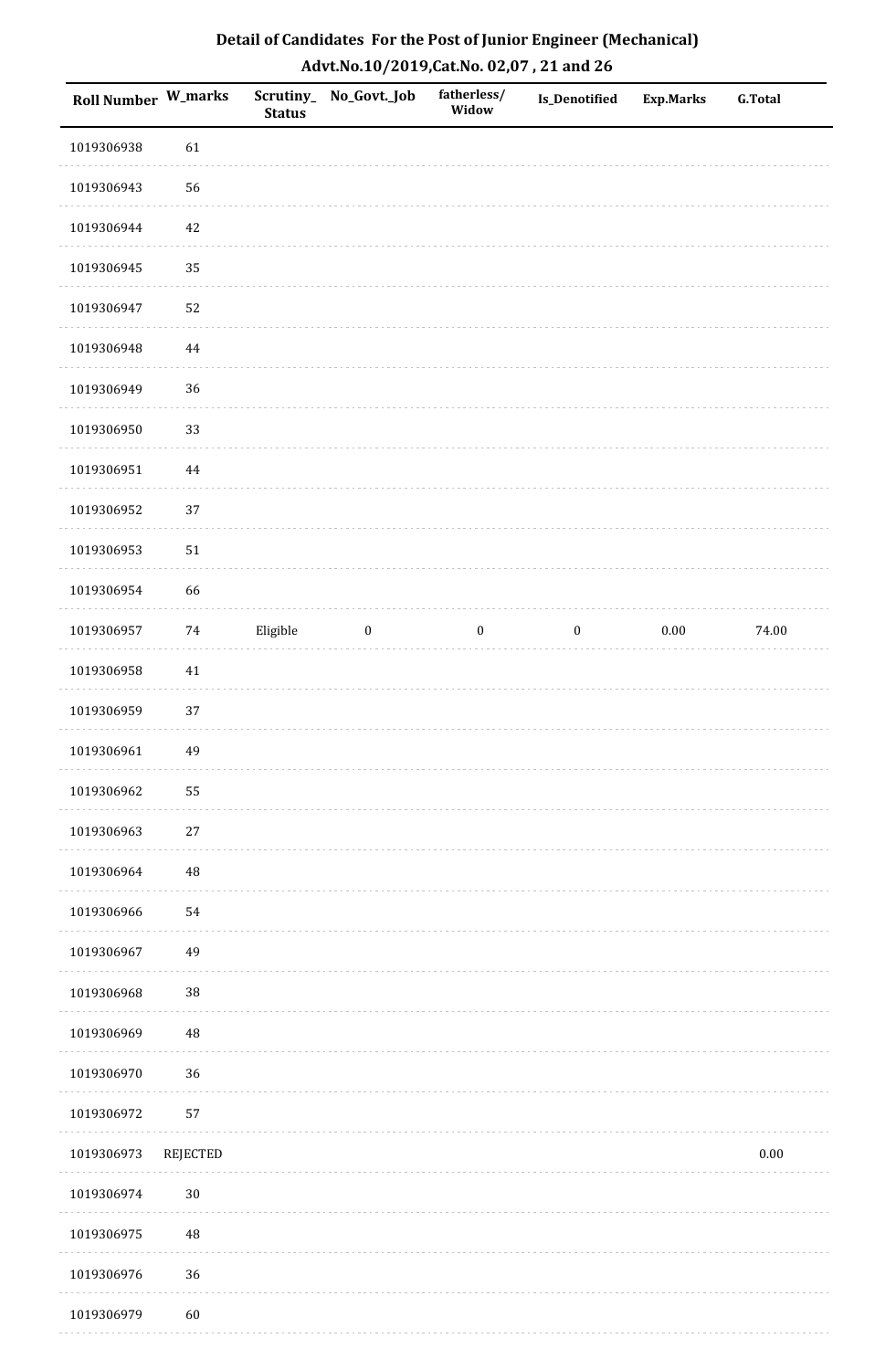| Roll Number W_marks |          | <b>Status</b> | Scrutiny_ No_Govt._Job | fatherless/<br>Widow | <b>Is_Denotified</b> | <b>Exp.Marks</b> | G.Total |
|---------------------|----------|---------------|------------------------|----------------------|----------------------|------------------|---------|
| 1019306982          | 60       |               |                        |                      |                      |                  |         |
| 1019306983          | 42       |               |                        |                      |                      |                  |         |
| 1019306984          | 36       |               |                        |                      |                      |                  |         |
| 1019306985          | 39       |               |                        |                      |                      |                  |         |
| 1019306987          | $\bf 45$ |               |                        |                      |                      |                  |         |
| 1019306989          | $51\,$   |               |                        |                      |                      |                  |         |
| 1019306990          | $47\,$   |               |                        |                      |                      |                  |         |
| 1019306992          | $50\,$   |               |                        |                      |                      |                  |         |
| 1019306993          | $41\,$   |               |                        |                      |                      |                  |         |
| 1019306994          | 34       |               |                        |                      |                      |                  |         |
| 1019306997          | $46\,$   |               |                        |                      |                      |                  |         |
| 1019306998          | 33       |               |                        |                      |                      |                  |         |
| 1019307000          | 45       |               |                        |                      |                      |                  |         |
| 1019307002          | 52       |               |                        |                      |                      |                  |         |
| 1019307003          | 54       |               |                        |                      |                      |                  |         |
| 1019307005          | 58       |               |                        |                      |                      |                  |         |
| 1019307006          | 54       |               |                        |                      |                      |                  |         |
| 1019307007          | $40\,$   |               |                        |                      |                      |                  |         |
| 1019307010          | $31\,$   |               |                        |                      |                      |                  |         |
| 1019307011          | 55       |               |                        |                      |                      |                  |         |
| 1019307012          | 33       |               |                        |                      |                      |                  |         |
| 1019307013          | 49       |               |                        |                      |                      |                  |         |
| 1019307014          | 45       |               |                        |                      |                      |                  |         |
| 1019307015          | 61       |               |                        |                      |                      |                  |         |
| 1019307016          | 44       |               |                        |                      |                      |                  |         |
| 1019307018          | 60       |               |                        |                      |                      |                  |         |
| 1019307020          | $42\,$   |               |                        |                      |                      |                  |         |
| 1019307021          | 61       |               |                        |                      |                      |                  |         |
| 1019307025          | $42\,$   |               |                        |                      |                      |                  |         |
| 1019307026          | 42       |               |                        |                      |                      |                  |         |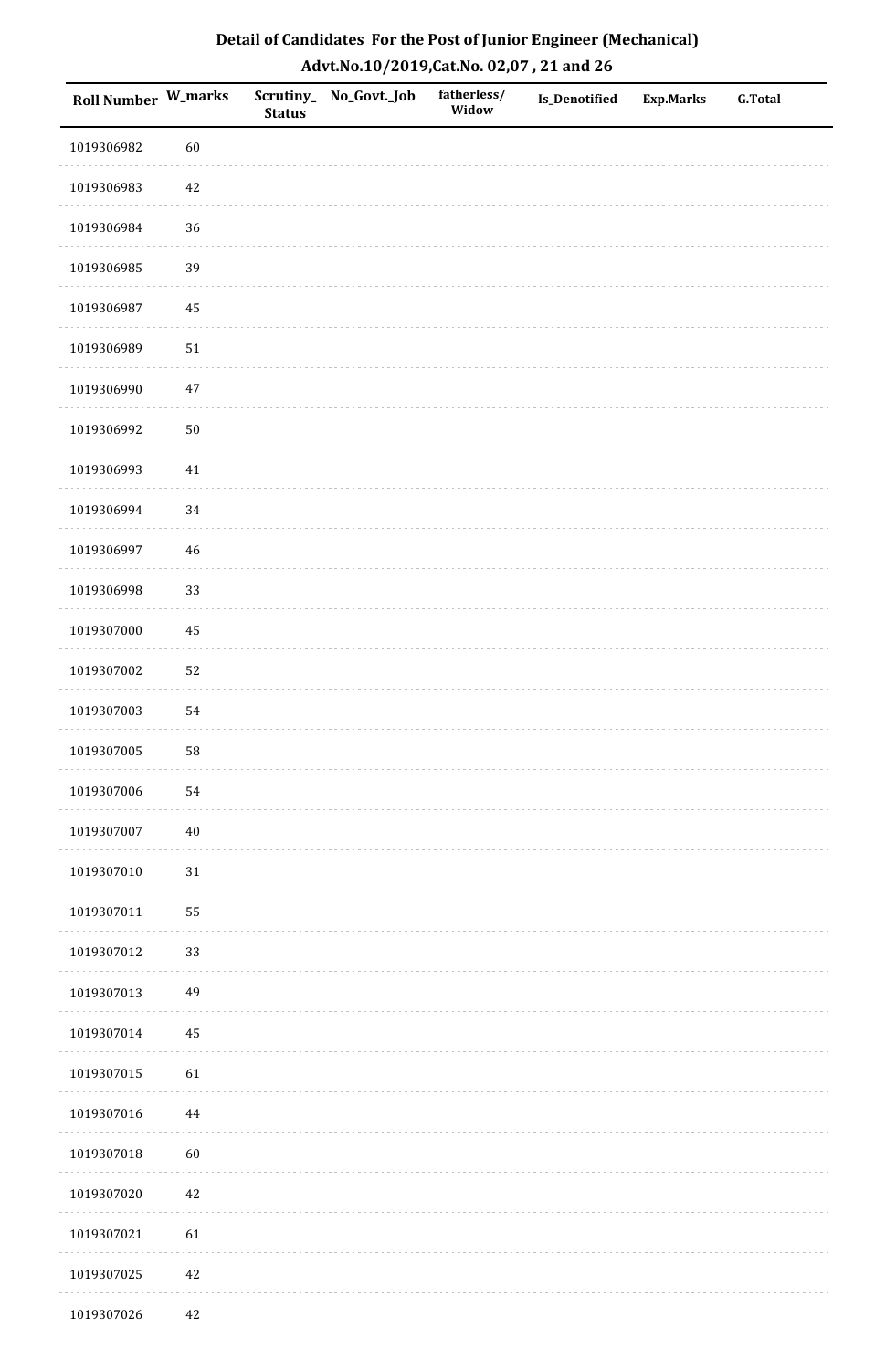| <b>Roll Number W_marks</b> |            | <b>Status</b> | Scrutiny_No_Govt._Job | fatherless/<br>Widow | Is_Denotified | <b>Exp.Marks</b> | <b>G.Total</b> |
|----------------------------|------------|---------------|-----------------------|----------------------|---------------|------------------|----------------|
| 1019307028                 | $31\,$     |               |                       |                      |               |                  |                |
| 1019307029                 | 54         |               |                       |                      |               |                  |                |
| 1019307030                 | $50\,$     |               |                       |                      |               |                  |                |
| 1019307032                 | 62         |               |                       |                      |               |                  |                |
| 1019307033                 | $43\,$     |               |                       |                      |               |                  |                |
| 1019307035                 | 58         |               |                       |                      |               |                  |                |
| 1019307036                 | 33         |               |                       |                      |               |                  |                |
| 1019307037                 | 48         |               |                       |                      |               |                  |                |
| 1019307038                 | $43\,$     |               |                       |                      |               |                  |                |
| 1019307039                 | $30\,$     |               |                       |                      |               |                  |                |
| 1019307043                 | $50\,$     |               |                       |                      |               |                  |                |
| 1019307044                 | 55         |               |                       |                      |               |                  |                |
| 1019307045                 | $27\,$     |               |                       |                      |               |                  |                |
| 1019307046                 | 49         |               |                       |                      |               |                  |                |
| 1019307047                 | ${\bf 51}$ |               |                       |                      |               |                  |                |
| 1019307048                 | 39         |               |                       |                      |               |                  |                |
| 1019307050                 | 36         |               |                       |                      |               |                  |                |
| 1019307051                 | 29         |               |                       |                      |               |                  |                |
| 1019307052                 | 35         |               |                       |                      |               |                  |                |
| 1019307054                 | 37         |               |                       |                      |               |                  |                |
| 1019307055                 | 52         |               |                       |                      |               |                  |                |
| 1019307056                 | $34\,$     |               |                       |                      |               |                  |                |
| 1019307058                 | $14\,$     |               |                       |                      |               |                  |                |
| 1019307059                 | 59         |               |                       |                      |               |                  |                |
| 1019307060                 | $31\,$     |               |                       |                      |               |                  |                |
| 1019307063                 | 54         |               |                       |                      |               |                  |                |
| 1019307064                 | 33         |               |                       |                      |               |                  |                |
| 1019307066                 | 32         |               |                       |                      |               |                  |                |
| 1019307069                 | $38\,$     |               |                       |                      |               |                  |                |
| 1019307071                 | 64         |               |                       |                      |               |                  |                |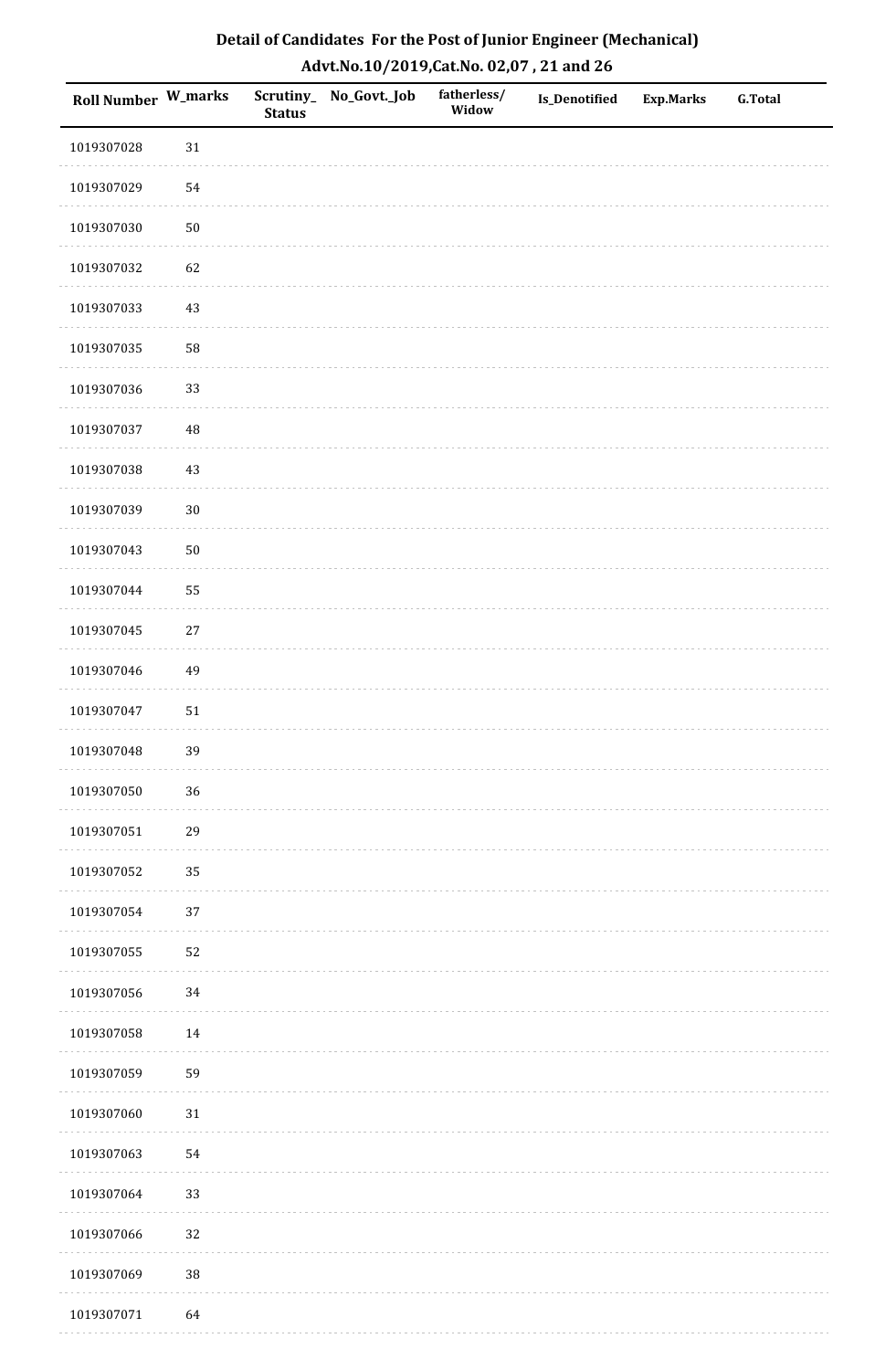| Detail of Candidates For the Post of Junior Engineer (Mechanical) |
|-------------------------------------------------------------------|
| Advt.No.10/2019,Cat.No. 02,07, 21 and 26                          |

| <b>Roll Number W_marks</b> |                 | <b>Status</b> | Scrutiny_ No_Govt._Job | fatherless/<br>Widow | <b>Is_Denotified</b> | <b>Exp.Marks</b> | <b>G.Total</b> |
|----------------------------|-----------------|---------------|------------------------|----------------------|----------------------|------------------|----------------|
| 1019307075                 | REJECTED        |               |                        |                      |                      |                  | $0.00\,$       |
| 1019307076                 | 28              |               |                        |                      |                      |                  |                |
| 1019307079                 | 45              |               |                        |                      |                      |                  |                |
| 1019307080                 | $47\,$          |               |                        |                      |                      |                  |                |
| 1019307081                 | 35              |               |                        |                      |                      |                  |                |
| 1019307082                 | 48              |               |                        |                      |                      |                  |                |
| 1019307084                 | 36              |               |                        |                      |                      |                  |                |
| 1019307087                 | 47              |               |                        |                      |                      |                  |                |
| 1019307088                 | $47\,$          |               |                        |                      |                      |                  |                |
| 1019307090                 | 45              |               |                        |                      |                      |                  |                |
| 1019307093                 | $46\,$          |               |                        |                      |                      |                  |                |
| 1019307096                 | 44              |               |                        |                      |                      |                  |                |
| 1019307097                 | 45              |               |                        |                      |                      |                  |                |
| 1019307098                 | $51\,$          |               |                        |                      |                      |                  |                |
| 1019307101                 | 37              |               |                        |                      |                      |                  |                |
| 1019307102                 | 48              |               |                        |                      |                      |                  |                |
| 1019307103                 | 49              |               |                        |                      |                      |                  |                |
| 1019307104                 | 62              |               |                        |                      |                      |                  |                |
| 1019307105                 | 49              |               |                        |                      |                      |                  |                |
| 1019307106                 | 52              |               |                        |                      |                      |                  |                |
| 1019307108                 | 39              |               |                        |                      |                      |                  |                |
| 1019307110                 | <b>REJECTED</b> |               |                        |                      |                      |                  | $0.00\,$       |
| 1019307111                 | $31\,$          |               |                        |                      |                      |                  |                |
| 1019307112                 | <b>REJECTED</b> |               |                        |                      |                      |                  | $0.00\,$       |
| 1019307118                 | $50\,$          |               |                        |                      |                      |                  |                |
| 1019307119                 | $27\,$          |               |                        |                      |                      |                  |                |
| 1019307120                 | 55              |               |                        |                      |                      |                  |                |
| 1019307121                 | 46              |               |                        |                      |                      |                  |                |
| 1019307124                 | 37              |               |                        |                      |                      |                  |                |
| 1019307125                 | $40\,$          |               |                        |                      |                      |                  |                |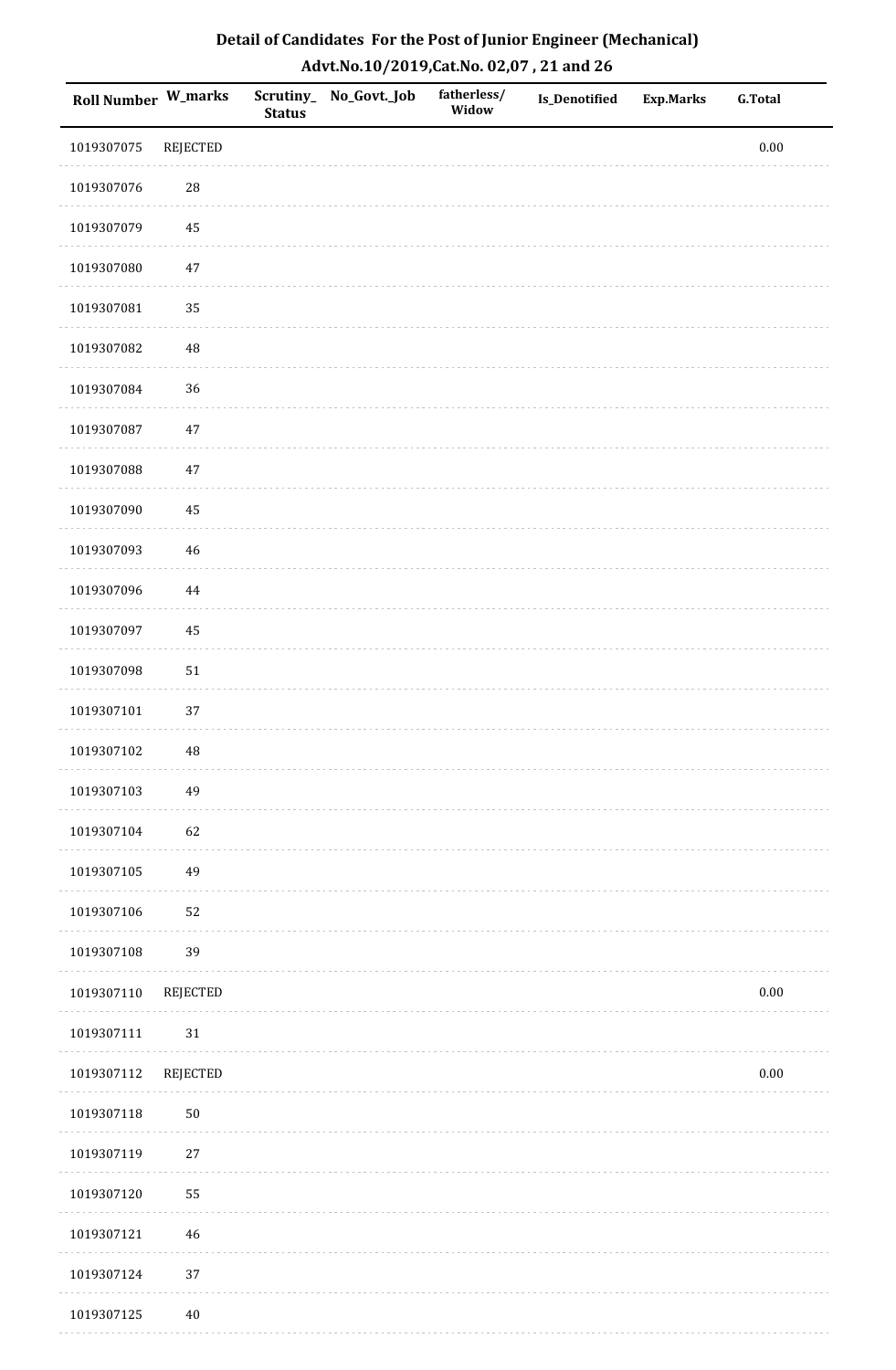| Roll Number W_marks |        | <b>Status</b> | Scrutiny_ No_Govt._Job | fatherless/<br>Widow | <b>Is_Denotified</b> | <b>Exp.Marks</b> | <b>G.Total</b> |
|---------------------|--------|---------------|------------------------|----------------------|----------------------|------------------|----------------|
| 1019307127          | $40\,$ |               |                        |                      |                      |                  |                |
| 1019307128          | 26     |               |                        |                      |                      |                  |                |
| 1019307129          | 34     |               |                        |                      |                      |                  |                |
| 1019307130          | 56     |               |                        |                      |                      |                  |                |
| 1019307131          | 37     |               |                        |                      |                      |                  |                |
| 1019307134          | $51\,$ |               |                        |                      |                      |                  |                |
| 1019307136          | 60     |               |                        |                      |                      |                  |                |
| 1019307139          | 39     |               |                        |                      |                      |                  |                |
| 1019307143          | 54     |               |                        |                      |                      |                  |                |
| 1019307145          | 52     |               |                        |                      |                      |                  |                |
| 1019307149          | 29     |               |                        |                      |                      |                  |                |
| 1019307150          | $51\,$ |               |                        |                      |                      |                  |                |
| 1019307152          | 69     | Eligible      | $\sqrt{5}$             | $\boldsymbol{0}$     | $\boldsymbol{0}$     | $0.00\,$         | 74.00          |
| 1019307154          | $10\,$ |               |                        |                      |                      |                  |                |
| 1019307157          | $31\,$ |               |                        |                      |                      |                  |                |
| 1019307158          | 56     |               |                        |                      |                      |                  |                |
| 1019307159          | 55     |               |                        |                      |                      |                  |                |
| 1019307162          | 57     |               |                        |                      |                      |                  |                |
| 1019307165          | 66     | Eligible      | $\bf{0}$               | $\boldsymbol{0}$     | $\boldsymbol{0}$     | $0.00\,$         | 66.00          |
| 1019307166          | 34     |               |                        |                      |                      |                  |                |
| 1019307171          | 47     |               |                        |                      |                      |                  |                |
| 1019307172          | 59     |               |                        |                      |                      |                  |                |
| 1019307173          | 39     |               |                        |                      |                      |                  |                |
| 1019307174          | 36     |               |                        |                      |                      |                  |                |
| 1019307176          | 45     |               |                        |                      |                      |                  |                |
| 1019307179          | 29     |               |                        |                      |                      |                  |                |
| 1019307180          | 53     |               |                        |                      |                      |                  |                |
| 1019307181          | $41\,$ |               |                        |                      |                      |                  |                |
| 1019307182          | $42\,$ |               |                        |                      |                      |                  |                |
| 1019307184          | $40\,$ |               |                        |                      |                      |                  |                |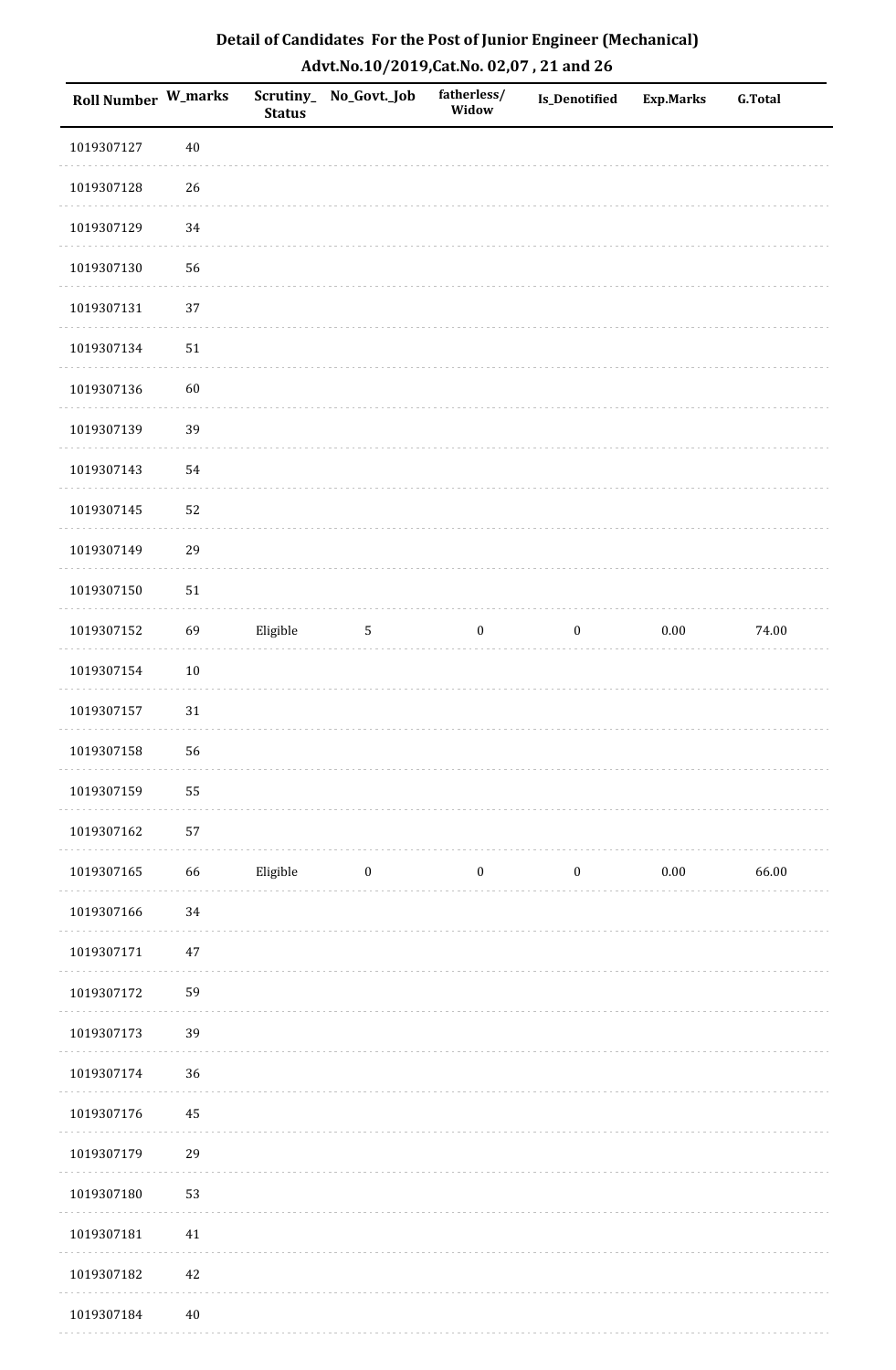| <b>Roll Number W_marks</b> |                 | <b>Status</b> | Scrutiny_ No_Govt._Job | fatherless/<br>Widow | Is_Denotified    | <b>Exp.Marks</b> | <b>G.Total</b> |
|----------------------------|-----------------|---------------|------------------------|----------------------|------------------|------------------|----------------|
| 1019307185                 | 46              |               |                        |                      |                  |                  |                |
| 1019307186                 | 45              |               |                        |                      |                  |                  |                |
| 1019307191                 | $70\,$          | Eligible      | $\bf{0}$               | $\boldsymbol{0}$     | $\boldsymbol{0}$ | 0.00             | $70.00\,$      |
| 1019307192                 | <b>REJECTED</b> |               |                        |                      |                  |                  | $0.00\,$       |
| 1019307193                 | 32              |               |                        |                      |                  |                  |                |
| 1019307198                 | 28              |               |                        |                      |                  |                  |                |
| 1019307201                 | 38              |               |                        |                      |                  |                  |                |
| 1019307202                 | 63              |               |                        |                      |                  |                  |                |
| 1019307203                 | 28              |               |                        |                      |                  |                  |                |
| 1019307205                 | 49              |               |                        |                      |                  |                  |                |
| 1019307208                 | 52              |               |                        |                      |                  |                  |                |
| 1019307209                 | 69              | Eligible      | $\bf{0}$               | $\boldsymbol{0}$     | $\boldsymbol{0}$ | $0.00\,$         | 69.00          |
| 1019307211                 | REJECTED        |               |                        |                      |                  |                  | $0.00\,$       |
| 1019307212                 | 37              |               |                        |                      |                  |                  |                |
| 1019307214                 | 45              |               |                        |                      |                  |                  |                |
| 1019307217                 | 38              |               |                        |                      |                  |                  |                |
| 1019307219                 | 56              |               |                        |                      |                  |                  |                |
| 1019307220                 | $40\,$          |               |                        |                      |                  |                  |                |
| 1019307221                 | 49              |               |                        |                      |                  |                  |                |
| 1019307222                 | $51\,$          |               |                        |                      |                  |                  |                |
| 1019307223                 | 41              |               |                        |                      |                  |                  |                |
| 1019307224                 | 40              |               |                        |                      |                  |                  |                |
| 1019307225                 | 42              |               |                        |                      |                  |                  |                |
| 1019307226                 | 58              |               |                        |                      |                  |                  |                |
| 1019307229                 | ${\bf 50}$      |               |                        |                      |                  |                  |                |
| 1019307230                 | 45              |               |                        |                      |                  |                  |                |
| 1019307231                 | 47              |               |                        |                      |                  |                  |                |
| 1019307232                 | 53              |               |                        |                      |                  |                  |                |
| 1019307233                 | $\rm 48$        |               |                        |                      |                  |                  |                |
| 1019307236                 | 17              |               |                        |                      |                  |                  |                |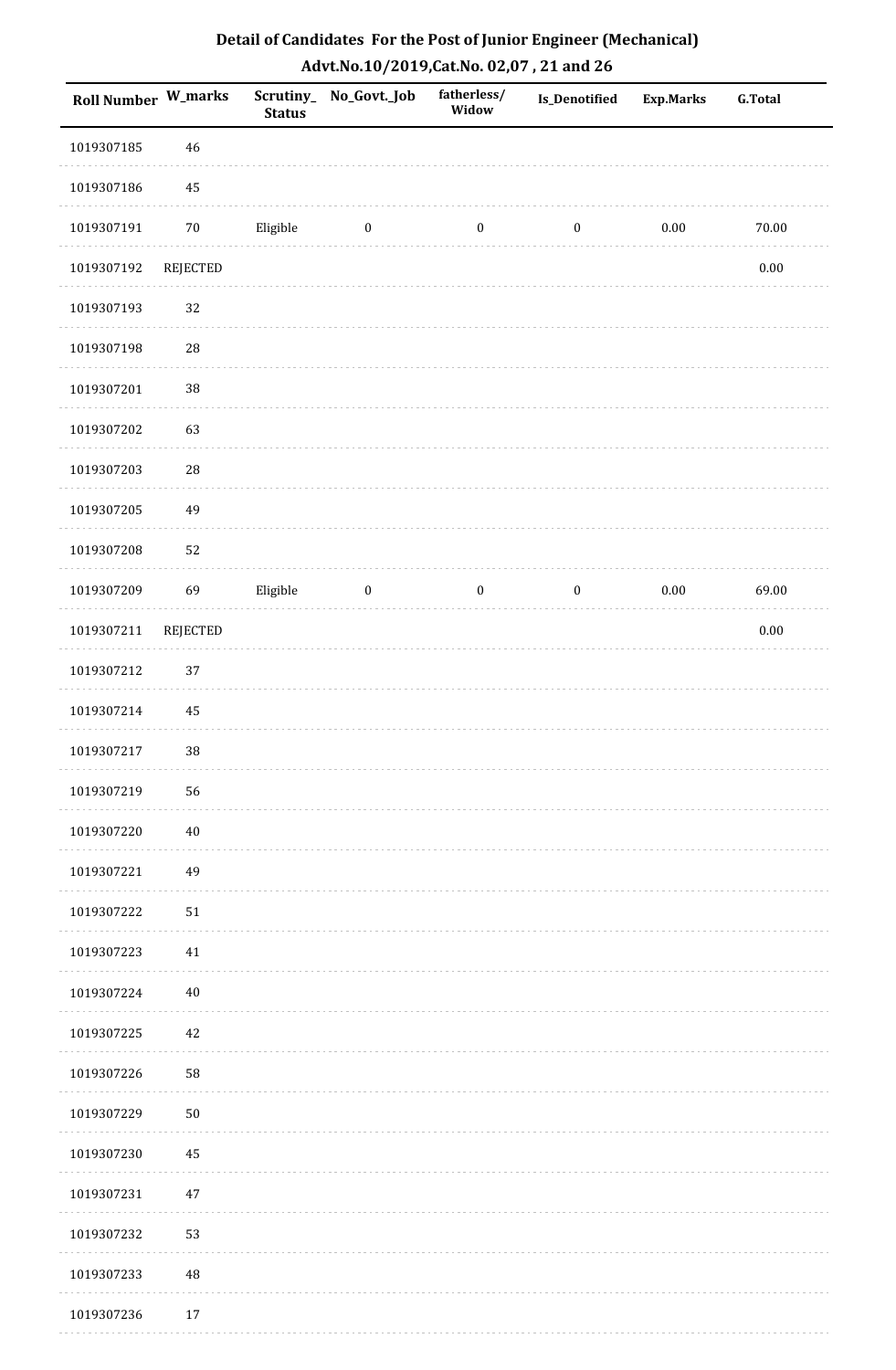| <b>Roll Number W_marks</b> |                 | <b>Status</b> | Scrutiny_ No_Govt._Job | fatherless/<br>Widow | Is_Denotified | <b>Exp.Marks</b> | <b>G.Total</b> |
|----------------------------|-----------------|---------------|------------------------|----------------------|---------------|------------------|----------------|
| 1019307237                 | 48              |               |                        |                      |               |                  |                |
| 1019307238                 | 26              |               |                        |                      |               |                  |                |
| 1019307240                 | 34              |               |                        |                      |               |                  |                |
| 1019307242                 | 45              |               |                        |                      |               |                  |                |
| 1019307243                 | $27\,$          |               |                        |                      |               |                  |                |
| 1019307245                 | 27              |               |                        |                      |               |                  |                |
| 1019307246                 | 37              |               |                        |                      |               |                  |                |
| 1019307247                 | <b>REJECTED</b> |               |                        |                      |               |                  | $0.00\,$       |
| 1019307248                 | 52              |               |                        |                      |               |                  |                |
| 1019307251                 | $51\,$          |               |                        |                      |               |                  |                |
| 1019307252                 | $41\,$          |               |                        |                      |               |                  |                |
| 1019307254                 | $\bf 44$        |               |                        |                      |               |                  |                |
| 1019307255                 | $40\,$          |               |                        |                      |               |                  |                |
| 1019307256                 | 63              |               |                        |                      |               |                  |                |
| 1019307257                 | 54              |               |                        |                      |               |                  |                |
| 1019307259                 | 63              |               |                        |                      |               |                  |                |
| 1019307262                 | 45              |               |                        |                      |               |                  |                |
| 1019307264                 | 57              |               |                        |                      |               |                  |                |
| 1019307265                 | 35              |               |                        |                      |               |                  |                |
| 1019307270                 | 53              |               |                        |                      |               |                  |                |
| 1019307271                 | 34              |               |                        |                      |               |                  |                |
| 1019307272                 | 36              |               |                        |                      |               |                  |                |
| 1019307274                 | 53              |               |                        |                      |               |                  |                |
| 1019307275                 | 37              |               |                        |                      |               |                  |                |
| 1019307276                 | 52              |               |                        |                      |               |                  |                |
| 1019307277                 | 53              |               |                        |                      |               |                  |                |
| 1019307279                 | $50\,$          |               |                        |                      |               |                  |                |
| 1019307280                 | $40\,$          |               |                        |                      |               |                  |                |
| 1019307281                 | 43              |               |                        |                      |               |                  |                |
| 1019307283                 | $40\,$          |               |                        |                      |               |                  |                |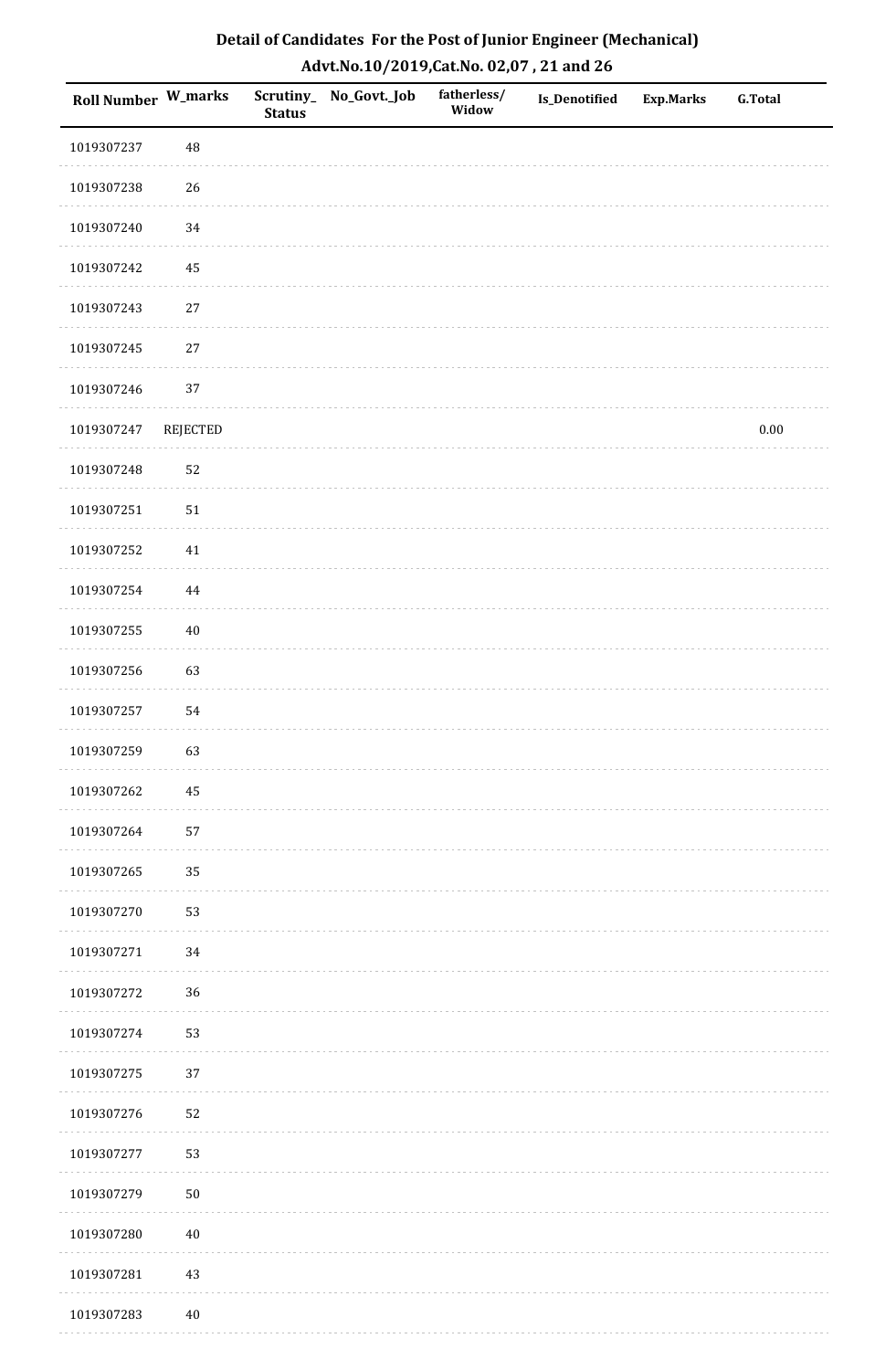| Detail of Candidates For the Post of Junior Engineer (Mechanical) |
|-------------------------------------------------------------------|
| Advt.No.10/2019,Cat.No. 02,07, 21 and 26                          |

| <b>Roll Number W_marks</b> |                 | <b>Status</b> | Scrutiny_No_Govt._Job | fatherless/<br>Widow | Is_Denotified    | <b>Exp.Marks</b> | <b>G.Total</b> |
|----------------------------|-----------------|---------------|-----------------------|----------------------|------------------|------------------|----------------|
| 1019307284                 | 45              |               |                       |                      |                  |                  |                |
| 1019307285                 | 49              |               |                       |                      |                  |                  |                |
| 1019307288                 | $40\,$          |               |                       |                      |                  |                  |                |
| 1019307290                 | $27\,$          |               |                       |                      |                  |                  |                |
| 1019307291                 | $30\,$          |               |                       |                      |                  |                  |                |
| 1019307292                 | $40\,$          |               |                       |                      |                  |                  |                |
| 1019307293                 | 53              |               |                       |                      |                  |                  |                |
| 1019307294                 | $50\,$          |               |                       |                      |                  |                  |                |
| 1019307296                 | 49              |               |                       |                      |                  |                  |                |
| 1019307297                 | 55              |               |                       |                      |                  |                  |                |
| 1019307298                 | 60              |               |                       |                      |                  |                  |                |
| 1019307301                 | 39              |               |                       |                      |                  |                  |                |
| 1019307304                 | 36              | Absent        | $\boldsymbol{0}$      | $\boldsymbol{0}$     | $\boldsymbol{0}$ | $0.00\,$         |                |
| 1019307305                 | <b>REJECTED</b> |               |                       |                      |                  |                  | 0.00           |
| 1019307310                 | $37\,$          |               |                       |                      |                  |                  |                |
| 1019307313                 | 31              |               |                       |                      |                  |                  |                |
| 1019307315                 | $50\,$          |               |                       |                      |                  |                  |                |
| 1019307316                 | 35              |               |                       |                      |                  |                  |                |
| 1019307317                 | 54              |               |                       |                      |                  |                  |                |
| 1019307318                 | 53              |               |                       |                      |                  |                  |                |
| 1019307321                 | 45              |               |                       |                      |                  |                  |                |
| 1019307322                 | 49              |               |                       |                      |                  |                  |                |
| 1019307323                 | ${\bf 28}$      |               |                       |                      |                  |                  |                |
| 1019307325                 | 45              |               |                       |                      |                  |                  |                |
| 1019307327                 | 35              |               |                       |                      |                  |                  |                |
| 1019307328                 | 35              |               |                       |                      |                  |                  |                |
| 1019307329                 | $37\,$          |               |                       |                      |                  |                  |                |
| 1019307330                 | 46              |               |                       |                      |                  |                  |                |
| 1019307332                 | 57              |               |                       |                      |                  |                  |                |
| 1019307333                 | 49              |               |                       |                      |                  |                  |                |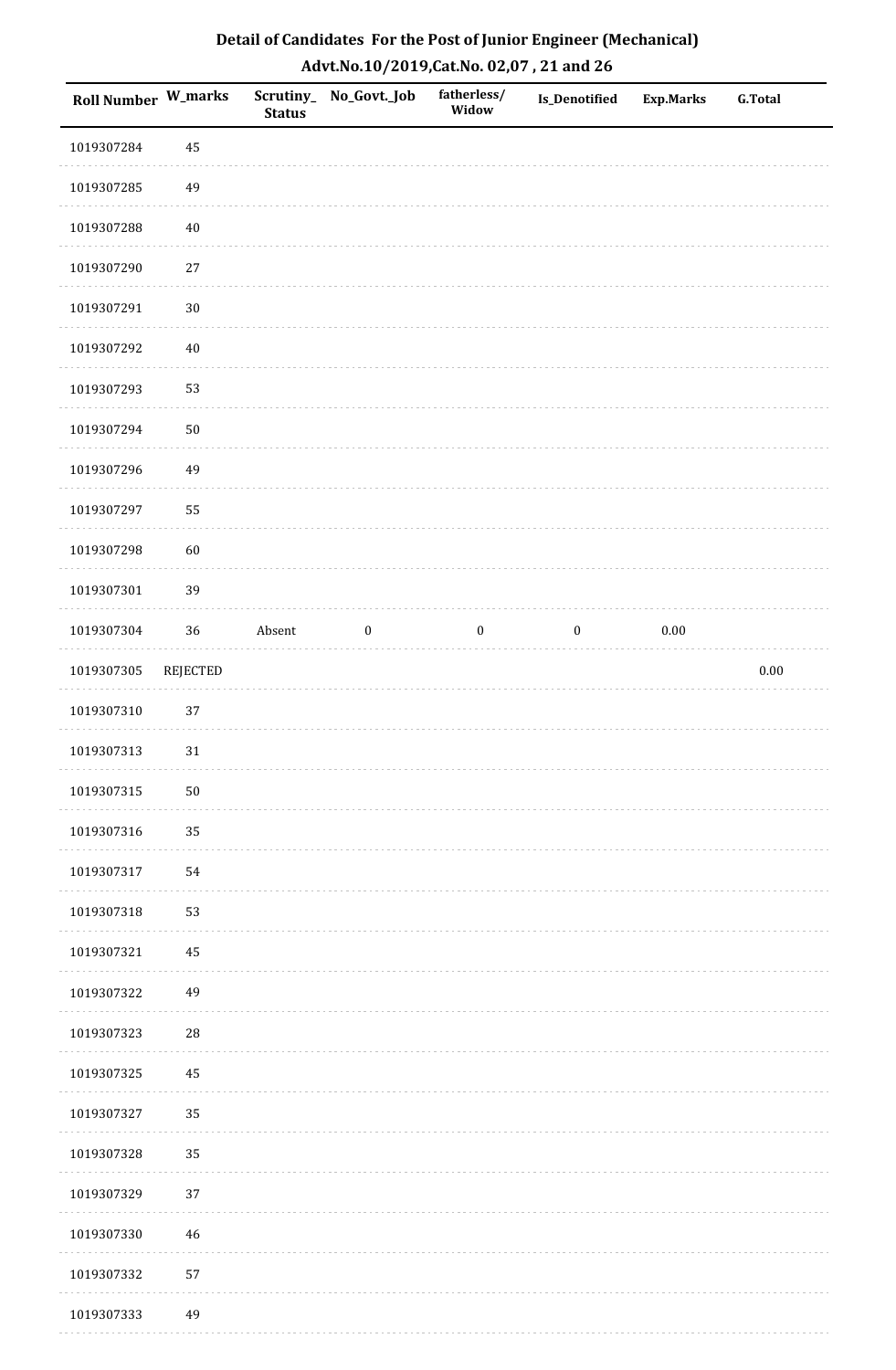| <b>Roll Number W_marks</b> |            | <b>Status</b> | Scrutiny_No_Govt._Job | fatherless/<br>Widow | Is_Denotified    | <b>Exp.Marks</b> | <b>G.Total</b> |
|----------------------------|------------|---------------|-----------------------|----------------------|------------------|------------------|----------------|
| 1019307334                 | 60         |               |                       |                      |                  |                  |                |
| 1019307340                 | $46\,$     |               |                       |                      |                  |                  |                |
| 1019307342                 | $40\,$     |               |                       |                      |                  |                  |                |
| 1019307343                 | 34         |               |                       |                      |                  |                  |                |
| 1019307344                 | ${\bf 28}$ |               |                       |                      |                  |                  |                |
| 1019307345                 | 48         |               |                       |                      |                  |                  |                |
| 1019307346                 | 29         |               |                       |                      |                  |                  |                |
| 1019307349                 | 49         |               |                       |                      |                  |                  |                |
| 1019307350                 | 38         |               |                       |                      |                  |                  |                |
| 1019307351                 | $51\,$     |               |                       |                      |                  |                  |                |
| 1019307352                 | 56         |               |                       |                      |                  |                  |                |
| 1019307353                 | 36         |               |                       |                      |                  |                  |                |
| 1019307354                 | 60         |               |                       |                      |                  |                  |                |
| 1019307356                 | 58         |               |                       |                      |                  |                  |                |
| 1019307358                 | 41         |               |                       |                      |                  |                  |                |
| 1019307360                 | 54         |               |                       |                      |                  |                  |                |
| 1019307361                 | $42\,$     |               |                       |                      |                  |                  |                |
| 1019307362                 | $30\,$     |               |                       |                      |                  |                  |                |
| 1019307364                 | $40\,$     |               |                       |                      |                  |                  |                |
| 1019307365                 | $50\,$     |               |                       |                      |                  |                  |                |
| 1019307368                 | 48         |               |                       |                      |                  |                  |                |
| 1019307373                 | 39         |               |                       |                      |                  |                  |                |
| 1019307377                 | $70\,$     | Eligible      | $\boldsymbol{0}$      | $\boldsymbol{0}$     | $\boldsymbol{0}$ | $0.00\,$         | $70.00\,$      |
| 1019307378                 | 49         |               |                       |                      |                  |                  |                |
| 1019307382                 | 58         |               |                       |                      |                  |                  |                |
| 1019307386                 | 29         |               |                       |                      |                  |                  |                |
| 1019307389                 | 34         |               |                       |                      |                  |                  |                |
| 1019307390                 | $43\,$     |               |                       |                      |                  |                  |                |
| 1019307391                 | $43\,$     |               |                       |                      |                  |                  |                |
| 1019307392                 | 41         |               |                       |                      |                  |                  |                |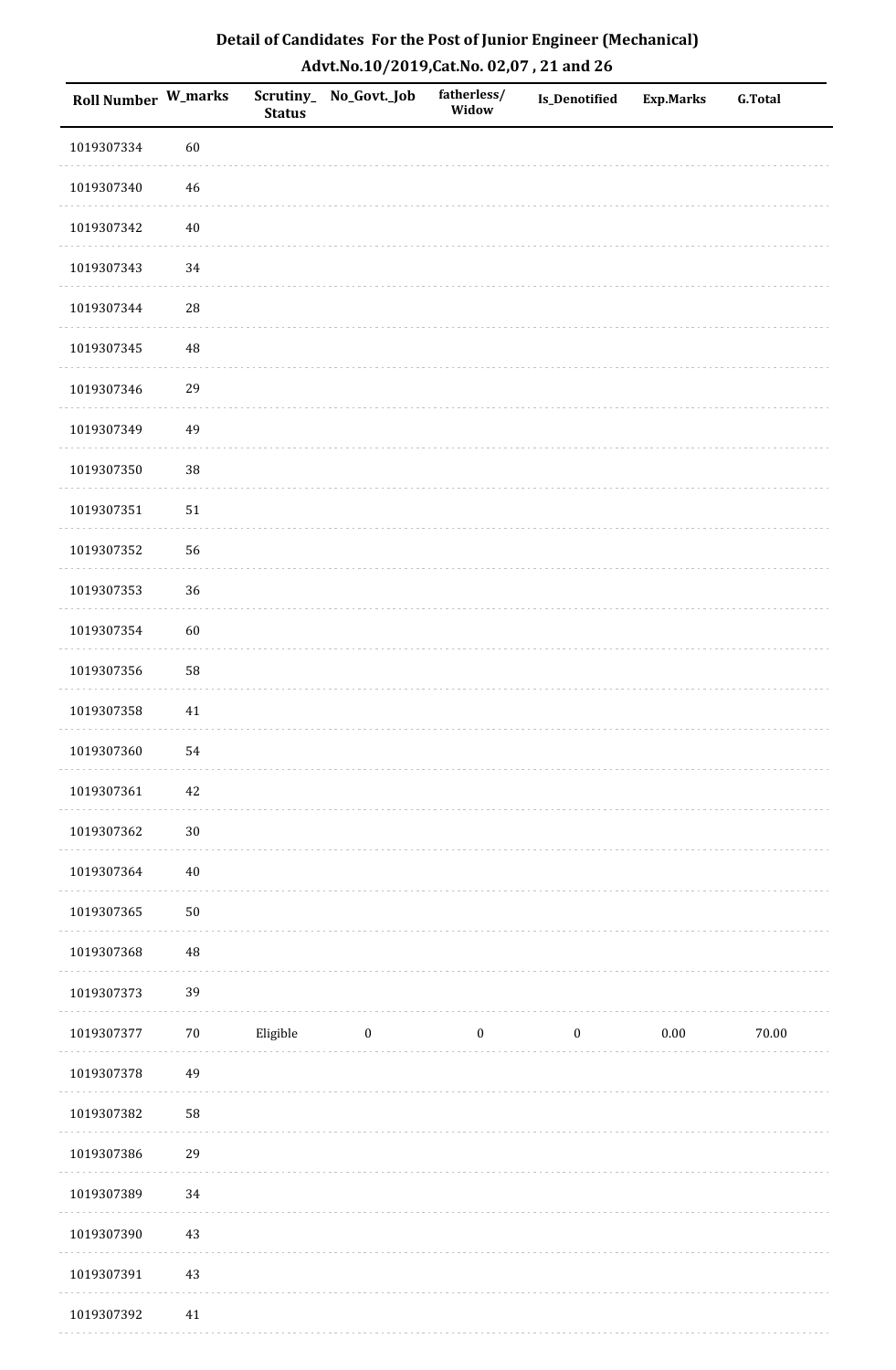| <b>Roll Number W_marks</b> |             | <b>Status</b> | Scrutiny_No_Govt._Job | fatherless/<br>Widow | Is_Denotified | <b>Exp.Marks</b> | <b>G.Total</b> |
|----------------------------|-------------|---------------|-----------------------|----------------------|---------------|------------------|----------------|
| 1019307393                 | 43          |               |                       |                      |               |                  |                |
| 1019307395                 | $31\,$      |               |                       |                      |               |                  |                |
| 1019307396                 | $42\,$      |               |                       |                      |               |                  |                |
| 1019307398                 | $31\,$      |               |                       |                      |               |                  |                |
| 1019307399                 | 29          |               |                       |                      |               |                  |                |
| 1019307400                 | $30\,$      |               |                       |                      |               |                  |                |
| 1019307401                 | 66          |               |                       |                      |               |                  |                |
| 1019307402                 | 52          |               |                       |                      |               |                  |                |
| 1019307403                 | 37          |               |                       |                      |               |                  |                |
| 1019307404                 | $\bf 45$    |               |                       |                      |               |                  |                |
| 1019307405                 | $30\,$      |               |                       |                      |               |                  |                |
| 1019307407                 | 32          |               |                       |                      |               |                  |                |
| 1019307409                 | 48          |               |                       |                      |               |                  |                |
| 1019307411                 | 16          |               |                       |                      |               |                  |                |
| 1019307412                 | 24          |               |                       |                      |               |                  |                |
| 1019307418                 | 42          |               |                       |                      |               |                  |                |
| 1019307422                 | $50\,$      |               |                       |                      |               |                  |                |
| 1019307425                 | 43          |               |                       |                      |               |                  |                |
| 1019307426                 | 39          |               |                       |                      |               |                  |                |
| 1019307427                 | $51\,$      |               |                       |                      |               |                  |                |
| 1019307428                 | 38          |               |                       |                      |               |                  |                |
| 1019307429                 | $41\,$      |               |                       |                      |               |                  |                |
| 1019307430                 | 49          |               |                       |                      |               |                  |                |
| 1019307432                 | 53          |               |                       |                      |               |                  |                |
| 1019307434                 | 29          |               |                       |                      |               |                  |                |
| 1019307437                 | 33          |               |                       |                      |               |                  |                |
| 1019307441                 | 44          |               |                       |                      |               |                  |                |
| 1019307442                 | 39          |               |                       |                      |               |                  |                |
| 1019307443                 | $\sqrt{46}$ |               |                       |                      |               |                  |                |
| 1019307444                 | 37          |               |                       |                      |               |                  |                |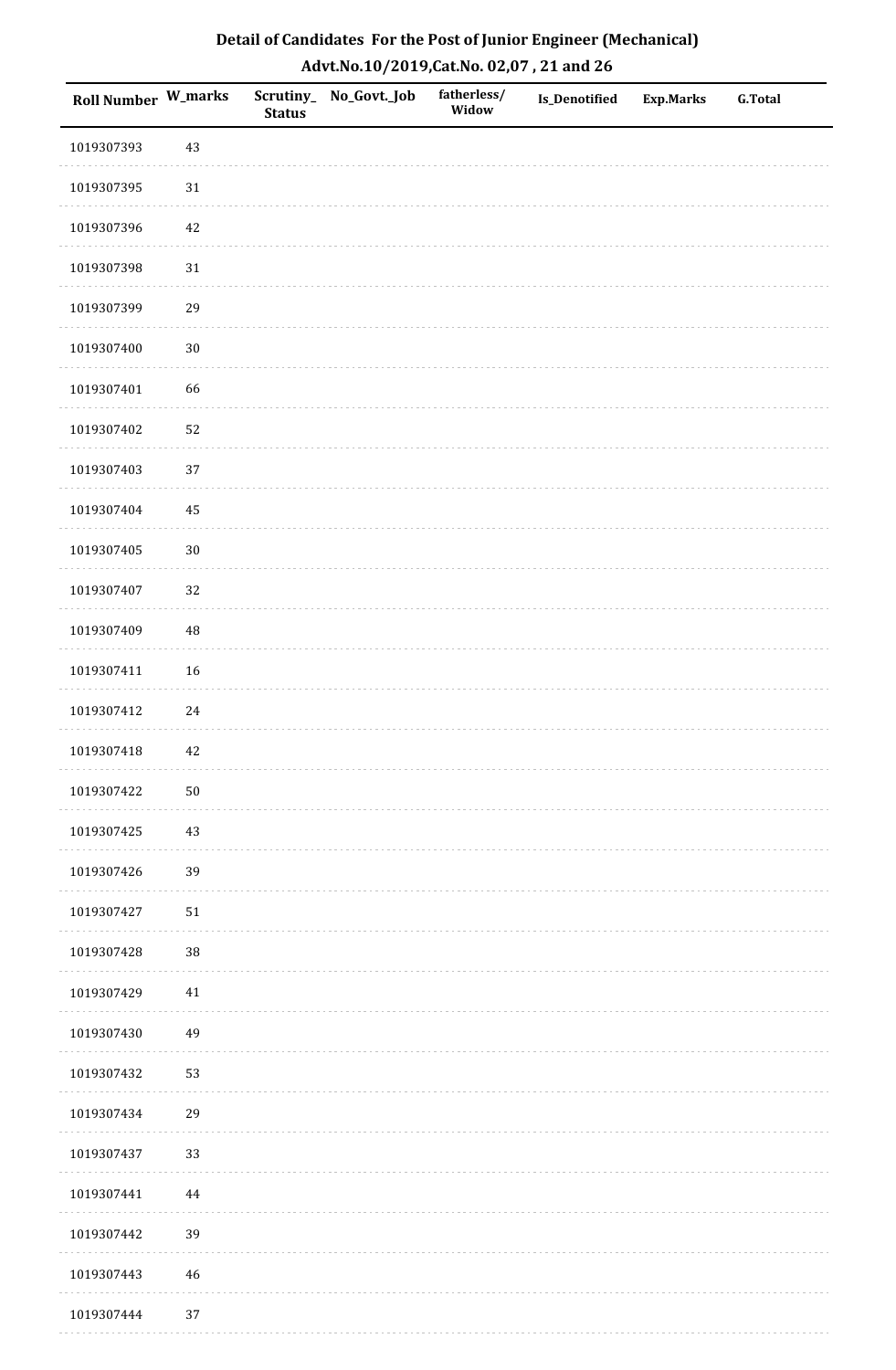| Roll Number W_marks |             | <b>Status</b> | Scrutiny_No_Govt._Job | fatherless/<br>Widow | Is_Denotified    | <b>Exp.Marks</b> | <b>G.Total</b> |
|---------------------|-------------|---------------|-----------------------|----------------------|------------------|------------------|----------------|
| 1019307446          | 55          |               |                       |                      |                  |                  |                |
| 1019307447          | 49          |               |                       |                      |                  |                  |                |
| 1019307449          | 38          |               |                       |                      |                  |                  |                |
| 1019307451          | $50\,$      |               |                       |                      |                  |                  |                |
| 1019307452          | 49          |               |                       |                      |                  |                  |                |
| 1019307455          | 33          |               |                       |                      |                  |                  |                |
| 1019307456          | $31\,$      | Eligible      | $5\phantom{.0}$       | $\boldsymbol{0}$     | $\boldsymbol{0}$ | $0.00\,$         | 36.00          |
| 1019307457          | $34\,$      |               |                       |                      |                  |                  |                |
| 1019307459          | 27          |               |                       |                      |                  |                  |                |
| 1019307461          | 38          |               |                       |                      |                  |                  |                |
| 1019307465          | $46\,$      |               |                       |                      |                  |                  |                |
| 1019307466          | 33          |               |                       |                      |                  |                  |                |
| 1019307469          | 48          |               |                       |                      |                  |                  |                |
| 1019307470          | $43\,$      |               |                       |                      |                  |                  |                |
| 1019307473          | $42\,$      |               |                       |                      |                  |                  |                |
| 1019307478          | $\rm 48$    |               |                       |                      |                  |                  |                |
| 1019307479          | 57          |               |                       |                      |                  |                  |                |
| 1019307483          | 62          |               |                       |                      |                  |                  |                |
| 1019307484          | 59          |               |                       |                      |                  |                  |                |
| 1019307485          | $\sqrt{48}$ |               |                       |                      |                  |                  |                |
| 1019307491          | 44          |               |                       |                      |                  |                  |                |
| 1019307492          | 55          |               |                       |                      |                  |                  |                |
| 1019307494          | 54          |               |                       |                      |                  |                  |                |
| 1019307495          | $30\,$      |               |                       |                      |                  |                  |                |
| 1019307496          | $51\,$      |               |                       |                      |                  |                  |                |
| 1019307497          | $34\,$      |               |                       |                      |                  |                  |                |
| 1019307498          | 53          |               |                       |                      |                  |                  |                |
| 1019307500          | 43          |               |                       |                      |                  |                  |                |
| 1019307501          | 32          |               |                       |                      |                  |                  |                |
| 1019307502          | 14          |               |                       |                      |                  |                  |                |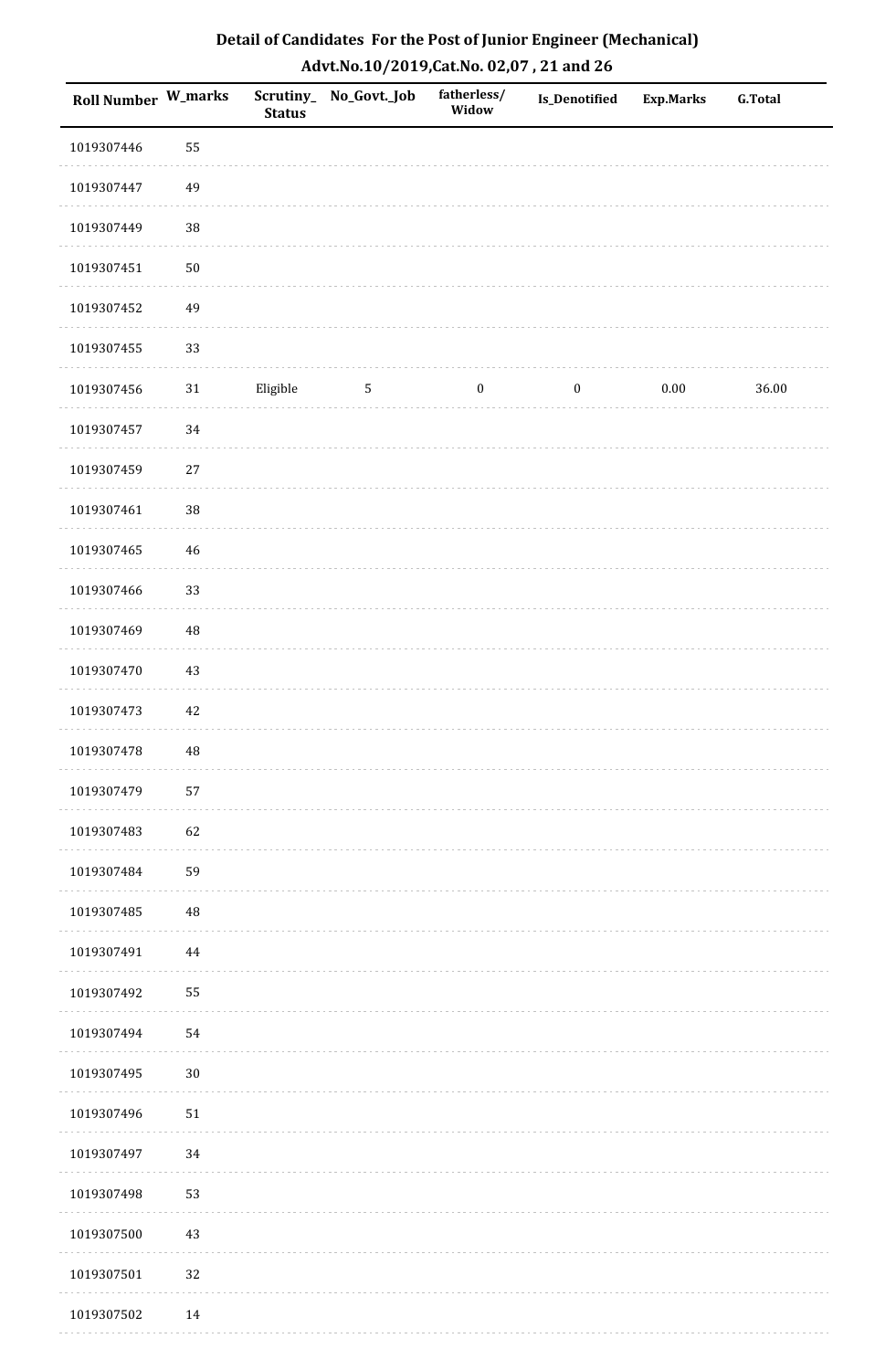| <b>Roll Number W_marks</b> |          | <b>Status</b> | Scrutiny_No_Govt._Job | fatherless/<br>Widow | Is_Denotified | <b>Exp.Marks</b> | <b>G.Total</b> |
|----------------------------|----------|---------------|-----------------------|----------------------|---------------|------------------|----------------|
| 1019307503                 | 34       |               |                       |                      |               |                  |                |
| 1019307508                 | 35       |               |                       |                      |               |                  |                |
| 1019307509                 | 37       |               |                       |                      |               |                  |                |
| 1019307511                 | $30\,$   |               |                       |                      |               |                  |                |
| 1019307512                 | 55       |               |                       |                      |               |                  |                |
| 1019307513                 | 46       |               |                       |                      |               |                  |                |
| 1019307514                 | 38       |               |                       |                      |               |                  |                |
| 1019307516                 | $31\,$   |               |                       |                      |               |                  |                |
| 1019307517                 | 42       |               |                       |                      |               |                  |                |
| 1019307518                 | 38       |               |                       |                      |               |                  |                |
| 1019307519                 | $41\,$   |               |                       |                      |               |                  |                |
| 1019307522                 | 44       |               |                       |                      |               |                  |                |
| 1019307523                 | $50\,$   |               |                       |                      |               |                  |                |
| 1019307524                 | 49       |               |                       |                      |               |                  |                |
| 1019307525                 | 39       |               |                       |                      |               |                  |                |
| 1019307527                 | 53       |               |                       |                      |               |                  |                |
| 1019307528                 | $37\,$   |               |                       |                      |               |                  |                |
| 1019307530                 | 43       |               |                       |                      |               |                  |                |
| 1019307535                 | $31\,$   |               |                       |                      |               |                  |                |
| 1019307536                 | 57       |               |                       |                      |               |                  |                |
| 1019307537                 | 21       |               |                       |                      |               |                  |                |
| 1019307539                 | REJECTED |               |                       |                      |               |                  | $0.00\,$       |
| 1019307540                 | $30\,$   |               |                       |                      |               |                  |                |
| 1019307541                 | $30\,$   |               |                       |                      |               |                  |                |
| 1019307542                 | $41\,$   |               |                       |                      |               |                  |                |
| 1019307543                 | $17\,$   |               |                       |                      |               |                  |                |
| 1019307544                 | 35       |               |                       |                      |               |                  |                |
| 1019307545                 | $41\,$   |               |                       |                      |               |                  |                |
| 1019307548                 | 25       |               |                       |                      |               |                  |                |
| 1019307551                 | $15\,$   |               |                       |                      |               |                  |                |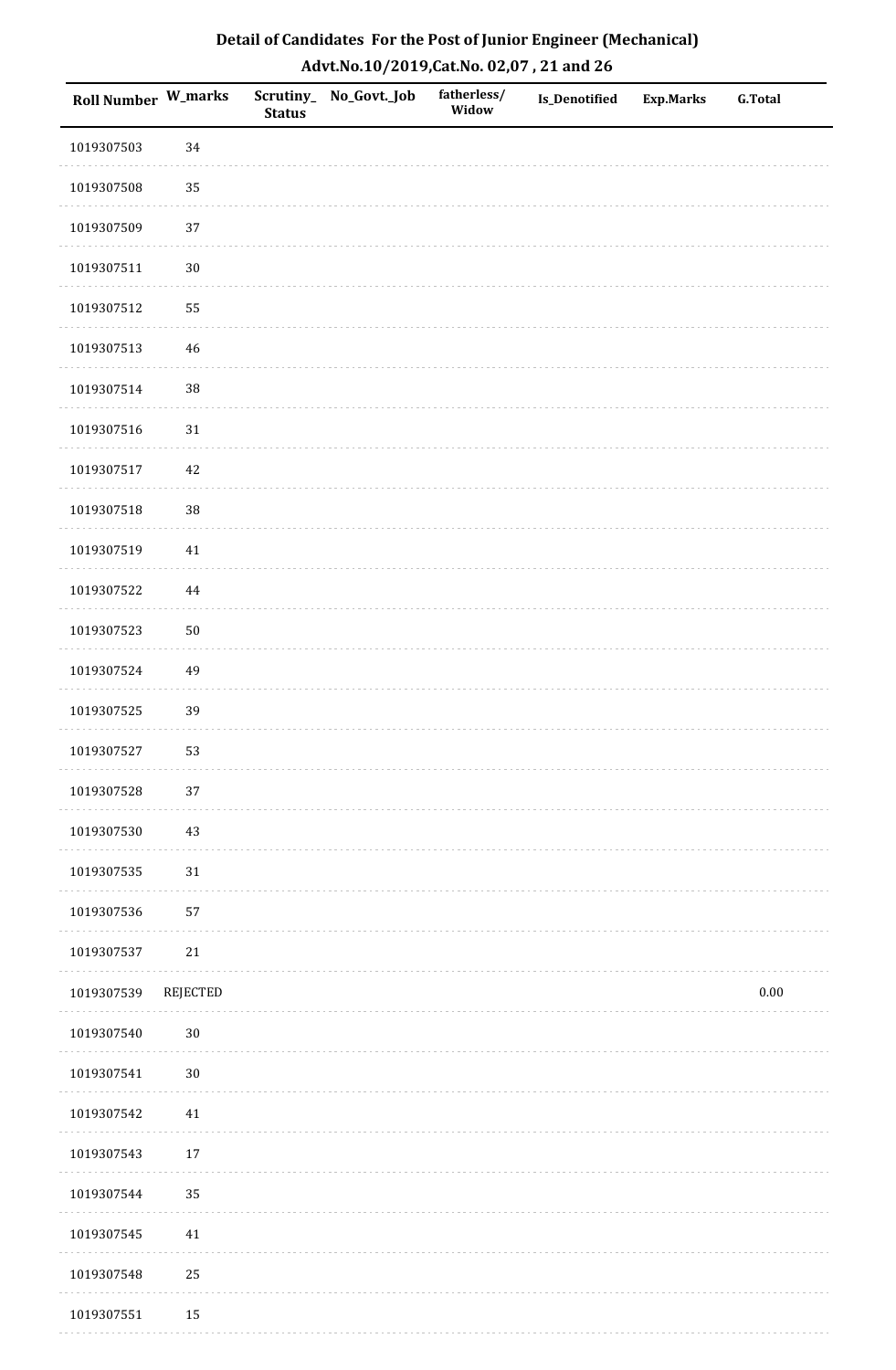| <b>Roll Number W_marks</b> |          | <b>Status</b> | Scrutiny_No_Govt._Job | fatherless/<br>Widow | Is_Denotified | <b>Exp.Marks</b> | <b>G.Total</b> |
|----------------------------|----------|---------------|-----------------------|----------------------|---------------|------------------|----------------|
| 1019307554                 | 61       |               |                       |                      |               |                  |                |
| 1019307555                 | 52       |               |                       |                      |               |                  |                |
| 1019307556                 | 44       |               |                       |                      |               |                  |                |
| 1019307557                 | 36       |               |                       |                      |               |                  |                |
| 1019307559                 | 57       |               |                       |                      |               |                  |                |
| 1019307560                 | 56       |               |                       |                      |               |                  |                |
| 1019307562                 | $51\,$   |               |                       |                      |               |                  |                |
| 1019307565                 | 38       |               |                       |                      |               |                  |                |
| 1019307566                 | 36       |               |                       |                      |               |                  |                |
| 1019307567                 | $\bf 44$ |               |                       |                      |               |                  |                |
| 1019307570                 | 43       |               |                       |                      |               |                  |                |
| 1019307571                 | 35       |               |                       |                      |               |                  |                |
| 1019307572                 | 29       |               |                       |                      |               |                  |                |
| 1019307573                 | 49       |               |                       |                      |               |                  |                |
| 1019307574                 | 63       |               |                       |                      |               |                  |                |
| 1019307575                 | $40\,$   |               |                       |                      |               |                  |                |
| 1019307576                 | $50\,$   |               |                       |                      |               |                  |                |
| 1019307577                 | 35       |               |                       |                      |               |                  |                |
| 1019307584                 | 33       |               |                       |                      |               |                  |                |
| 1019307585                 | 48       |               |                       |                      |               |                  |                |
| 1019307586                 | 35       |               |                       |                      |               |                  |                |
| 1019307587                 | 65       |               |                       |                      |               |                  |                |
| 1019307588                 | 43       |               |                       |                      |               |                  |                |
| 1019307589                 | $30\,$   |               |                       |                      |               |                  |                |
| 1019307590                 | $43\,$   |               |                       |                      |               |                  |                |
| 1019307591                 | 45       |               |                       |                      |               |                  |                |
| 1019307594                 | $43\,$   |               |                       |                      |               |                  |                |
| 1019307595                 | 52       |               |                       |                      |               |                  |                |
| 1019307596                 | 53       |               |                       |                      |               |                  |                |
| 1019307598                 | 57       |               |                       |                      |               |                  |                |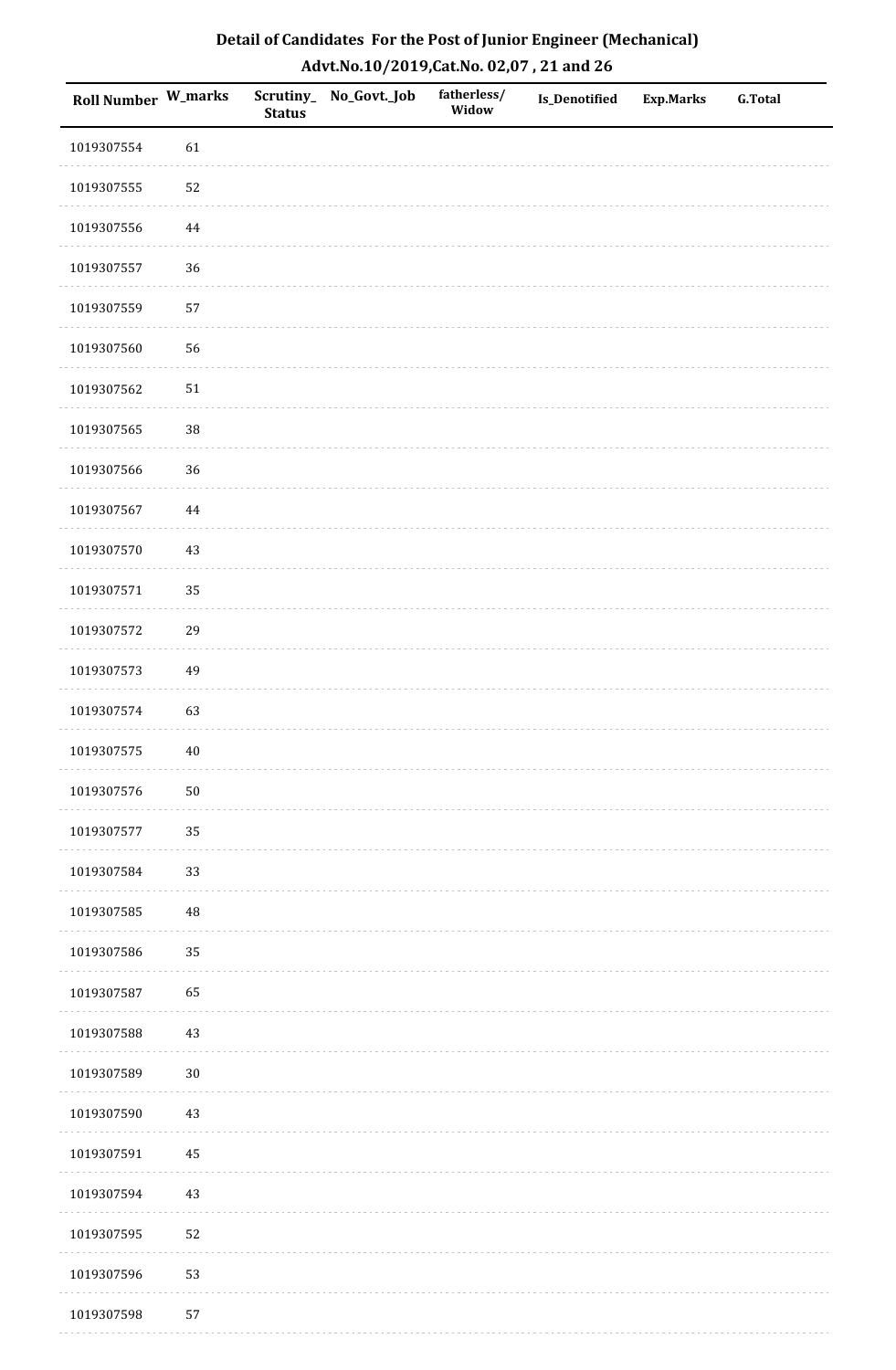| <b>Roll Number W_marks</b> |          | <b>Status</b> | Scrutiny_No_Govt._Job | fatherless/<br>Widow | Is_Denotified    | <b>Exp.Marks</b> | <b>G.Total</b> |
|----------------------------|----------|---------------|-----------------------|----------------------|------------------|------------------|----------------|
| 1019307599                 | 48       |               |                       |                      |                  |                  |                |
| 1019307601                 | 57       |               |                       |                      |                  |                  |                |
| 1019307604                 | $37\,$   |               |                       |                      |                  |                  |                |
| 1019307605                 | 45       |               |                       |                      |                  |                  |                |
| 1019307606                 | 37       |               |                       |                      |                  |                  |                |
| 1019307607                 | 37       |               |                       |                      |                  |                  |                |
| 1019307608                 | 39       |               |                       |                      |                  |                  |                |
| 1019307609                 | 53       |               |                       |                      |                  |                  |                |
| 1019307610                 | $30\,$   |               |                       |                      |                  |                  |                |
| 1019307611                 | 36       |               |                       |                      |                  |                  |                |
| 1019307612                 | 33       |               |                       |                      |                  |                  |                |
| 1019307613                 | 32       |               |                       |                      |                  |                  |                |
| 1019307615                 | 46       | Absent        | $\boldsymbol{0}$      | $\boldsymbol{0}$     | $\boldsymbol{0}$ | $0.00\,$         |                |
| 1019307616                 | 28       |               |                       |                      |                  |                  |                |
| 1019307617                 | $\rm 48$ |               |                       |                      |                  |                  |                |
| 1019307618                 | 35       |               |                       |                      |                  |                  |                |
| 1019307619                 | 49       |               |                       |                      |                  |                  |                |
| 1019307621                 | 38       |               |                       |                      |                  |                  |                |
| 1019307622                 | 44       |               |                       |                      |                  |                  |                |
| 1019307624                 | 37       |               |                       |                      |                  |                  |                |
| 1019307625                 | $25\,$   |               |                       |                      |                  |                  |                |
| 1019307628                 | $41\,$   |               |                       |                      |                  |                  |                |
| 1019307629                 | 39       |               |                       |                      |                  |                  |                |
| 1019307636                 | $43\,$   |               |                       |                      |                  |                  |                |
| 1019307637                 | 43       |               |                       |                      |                  |                  |                |
| 1019307639                 | 58       |               |                       |                      |                  |                  |                |
| 1019307640                 | 55       |               |                       |                      |                  |                  |                |
| 1019307641                 | 33       |               |                       |                      |                  |                  |                |
| 1019307642                 | $38\,$   |               |                       |                      |                  |                  |                |
| 1019307643                 | 29       |               |                       |                      |                  |                  |                |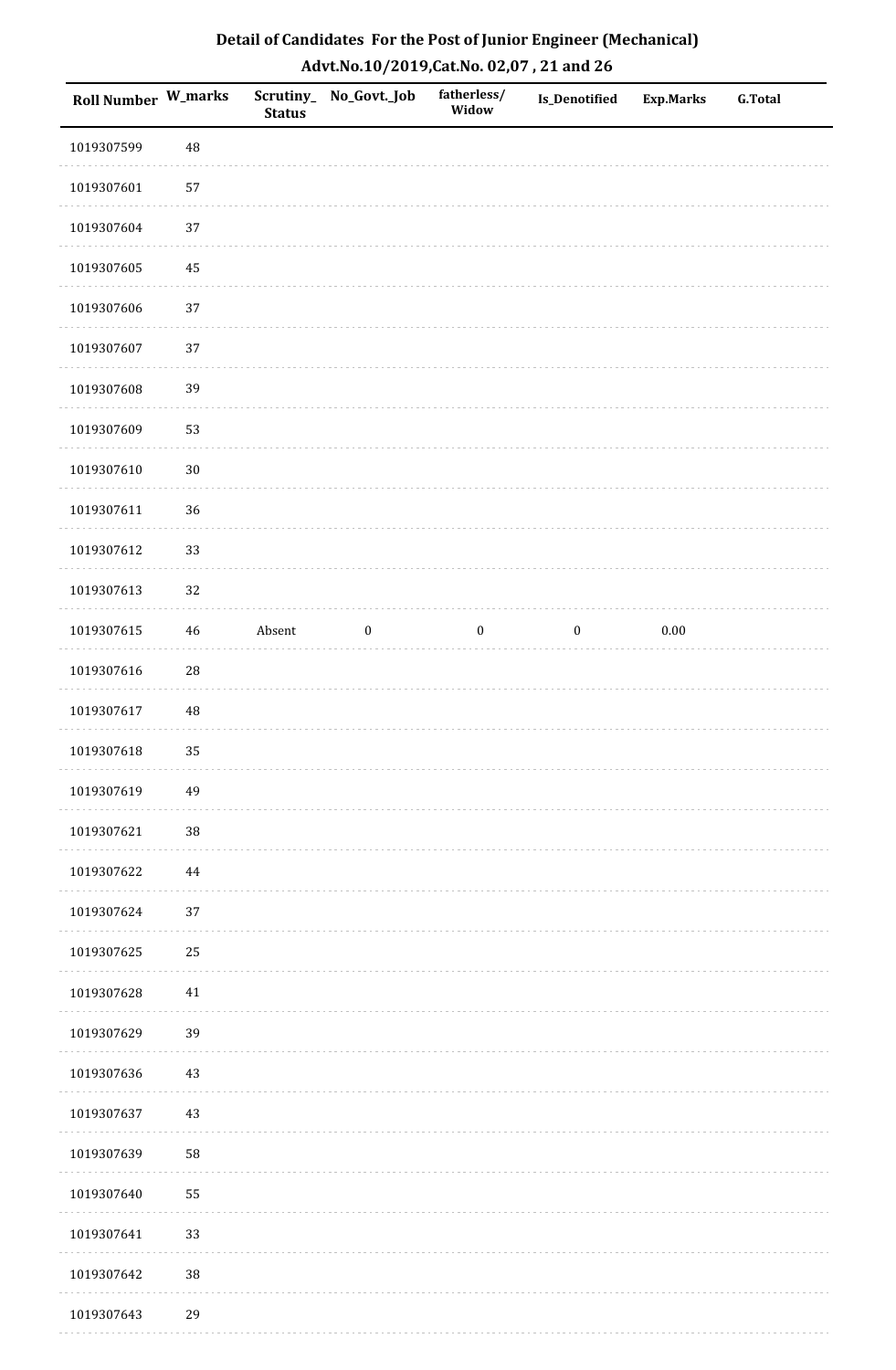| <b>Roll Number W_marks</b> |          | <b>Status</b> | Scrutiny_No_Govt._Job | fatherless/<br>Widow | Is_Denotified    | <b>Exp.Marks</b> | <b>G.Total</b> |
|----------------------------|----------|---------------|-----------------------|----------------------|------------------|------------------|----------------|
| 1019307649                 | 58       |               |                       |                      |                  |                  |                |
| 1019307650                 | 56       |               |                       |                      |                  |                  |                |
| 1019307651                 | 39       |               |                       |                      |                  |                  |                |
| 1019307654                 | 39       |               |                       |                      |                  |                  |                |
| 1019307655                 | 37       |               |                       |                      |                  |                  |                |
| 1019307661                 | $50\,$   |               |                       |                      |                  |                  |                |
| 1019307662                 | 37       |               |                       |                      |                  |                  |                |
| 1019307663                 | $11\,$   |               |                       |                      |                  |                  |                |
| 1019307664                 | 36       |               |                       |                      |                  |                  |                |
| 1019307666                 | 36       |               |                       |                      |                  |                  |                |
| 1019307667                 | 34       |               |                       |                      |                  |                  |                |
| 1019307671                 | $\rm 48$ |               |                       |                      |                  |                  |                |
| 1019307672                 | 60       |               |                       |                      |                  |                  |                |
| 1019307673                 | 26       |               |                       |                      |                  |                  |                |
| 1019307676                 | $38\,$   |               |                       |                      |                  |                  |                |
| 1019307677                 | 33       |               |                       |                      |                  |                  |                |
| 1019307679                 | $40\,$   |               |                       |                      |                  |                  |                |
| 1019307681                 | 44       |               |                       |                      |                  |                  |                |
| 1019307683                 | 66       | Eligible      | $\bf{0}$              | $\boldsymbol{0}$     | $\boldsymbol{0}$ | $0.00\,$         | 66.00          |
| 1019307684                 | $51\,$   |               |                       |                      |                  |                  |                |
| 1019307686                 | 33       |               |                       |                      |                  |                  |                |
| 1019307687                 | $60\,$   |               |                       |                      |                  |                  |                |
| 1019307688                 | $40\,$   | Eligible      | $\mathsf S$           | $\boldsymbol{0}$     | $\boldsymbol{0}$ | $0.00\,$         | 45.00          |
| 1019307690                 | 33       |               |                       |                      |                  |                  |                |
| 1019307694                 | $40\,$   |               |                       |                      |                  |                  |                |
| 1019307695                 | $40\,$   |               |                       |                      |                  |                  |                |
| 1019307698                 | 54       |               |                       |                      |                  |                  |                |
| 1019307699                 | 36       |               |                       |                      |                  |                  |                |
| 1019307701                 | 49       |               |                       |                      |                  |                  |                |
| 1019307704                 | 39       |               |                       |                      |                  |                  |                |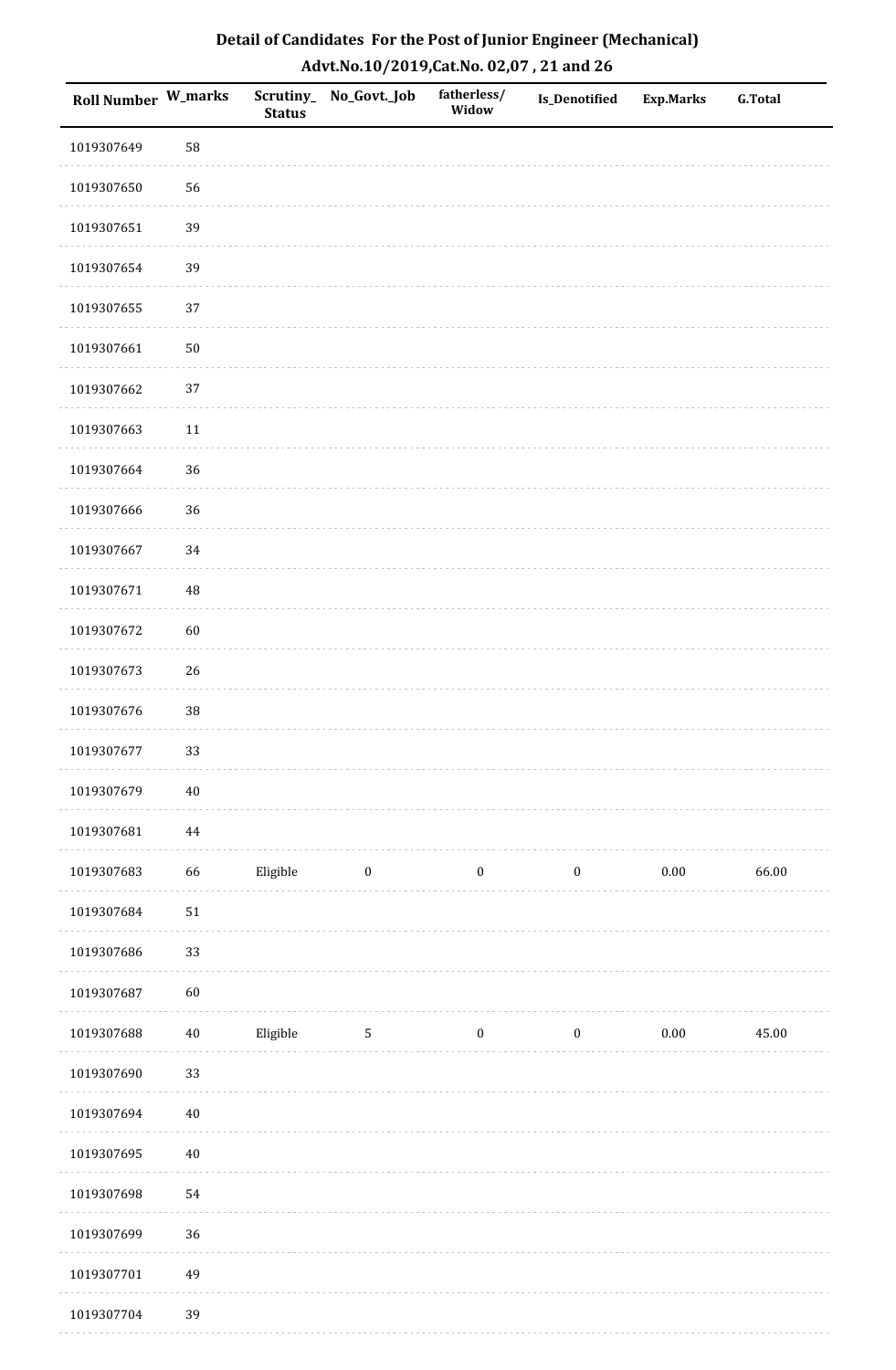| Roll Number W_marks |             | <b>Status</b> | Scrutiny_No_Govt._Job | fatherless/<br>Widow | Is_Denotified | <b>Exp.Marks</b> | <b>G.Total</b> |
|---------------------|-------------|---------------|-----------------------|----------------------|---------------|------------------|----------------|
| 1019307705          | 56          |               |                       |                      |               |                  |                |
| 1019307706          | 44          |               |                       |                      |               |                  |                |
| 1019307709          | 41          |               |                       |                      |               |                  |                |
| 1019307710          | 56          |               |                       |                      |               |                  |                |
| 1019307711          | $40\,$      |               |                       |                      |               |                  |                |
| 1019307712          | 45          |               |                       |                      |               |                  |                |
| 1019307713          | 57          |               |                       |                      |               |                  |                |
| 1019307714          | 60          |               |                       |                      |               |                  |                |
| 1019307715          | 66          |               |                       |                      |               |                  |                |
| 1019307716          | $46\,$      |               |                       |                      |               |                  |                |
| 1019307718          | 56          |               |                       |                      |               |                  |                |
| 1019307719          | 63          |               |                       |                      |               |                  |                |
| 1019307720          | 29          |               |                       |                      |               |                  |                |
| 1019307721          | 49          |               |                       |                      |               |                  |                |
| 1019307724          | 37          |               |                       |                      |               |                  |                |
| 1019307726          | $\sqrt{46}$ |               |                       |                      |               |                  |                |
| 1019307727          | 39          |               |                       |                      |               |                  |                |
| 1019307730          | 60          |               |                       |                      |               |                  |                |
| 1019307732          | $37\,$      |               |                       |                      |               |                  |                |
| 1019307734          | 37          |               |                       |                      |               |                  |                |
| 1019307735          | 44          |               |                       |                      |               |                  |                |
| 1019307736          | $41\,$      |               |                       |                      |               |                  |                |
| 1019307737          | 43          |               |                       |                      |               |                  |                |
| 1019307738          | 42          |               |                       |                      |               |                  |                |
| 1019307739          | $47\,$      |               |                       |                      |               |                  |                |
| 1019307740          | 53          |               |                       |                      |               |                  |                |
| 1019307742          | $42\,$      |               |                       |                      |               |                  |                |
| 1019307743          | 57          |               |                       |                      |               |                  |                |
| 1019307744          | 33          |               |                       |                      |               |                  |                |
| 1019307747          | 19          |               |                       |                      |               |                  |                |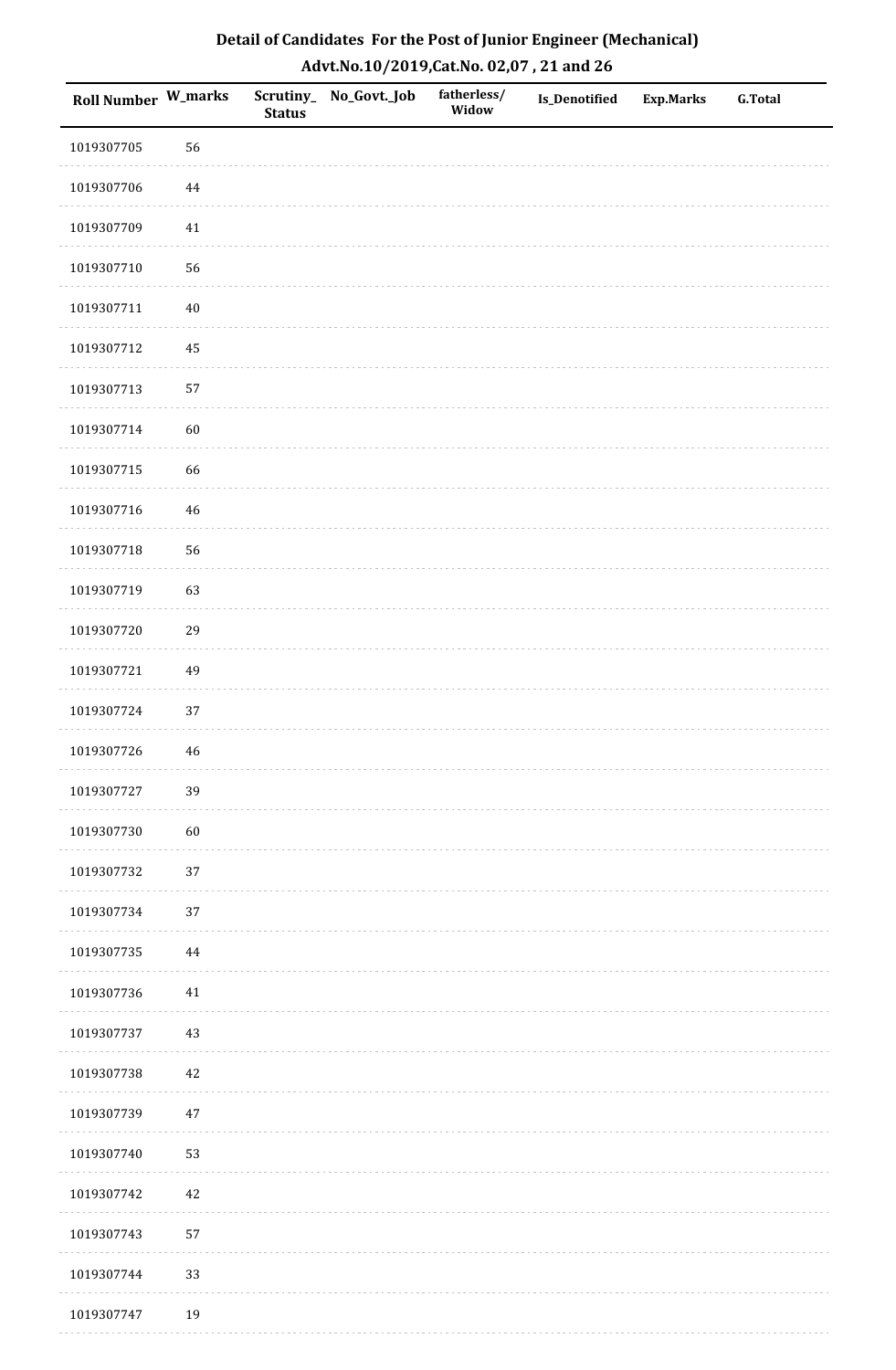| Roll Number W_marks |            | <b>Status</b> | Scrutiny_ No_Govt._Job | fatherless/<br>Widow | <b>Is_Denotified</b> | <b>Exp.Marks</b> | <b>G.Total</b> |
|---------------------|------------|---------------|------------------------|----------------------|----------------------|------------------|----------------|
| 1019307748          | 50         |               |                        |                      |                      |                  |                |
| 1019307749          | $40\,$     |               |                        |                      |                      |                  |                |
| 1019307751          | 42         |               |                        |                      |                      |                  |                |
| 1019307755          | REJECTED   |               |                        |                      |                      |                  | $0.00\,$       |
| 1019307756          | $40\,$     |               |                        |                      |                      |                  |                |
| 1019307759          | 53         |               |                        |                      |                      |                  |                |
| 1019307761          | 48         |               |                        |                      |                      |                  |                |
| 1019307762          | 54         |               |                        |                      |                      |                  |                |
| 1019307767          | 39         |               |                        |                      |                      |                  |                |
| 1019307768          | 48         |               |                        |                      |                      |                  |                |
| 1019307769          | 63         |               |                        |                      |                      |                  |                |
| 1019307771          | 37         |               |                        |                      |                      |                  |                |
| 1019307773          | 42         |               |                        |                      |                      |                  |                |
| 1019307774          | 37         |               |                        |                      |                      |                  |                |
| 1019307776          | 38         |               |                        |                      |                      |                  |                |
| 1019307779          | $41\,$     |               |                        |                      |                      |                  |                |
| 1019307780          | $\rm 45$   |               |                        |                      |                      |                  |                |
| 1019307781          | 53         |               |                        |                      |                      |                  |                |
| 1019307782          | 49         |               |                        |                      |                      |                  |                |
| 1019307783          | 36         |               |                        |                      |                      |                  |                |
| 1019307784          | 42         |               |                        |                      |                      |                  |                |
| 1019307788          | 35         |               |                        |                      |                      |                  |                |
| 1019307789          | 51         | Absent        | $\boldsymbol{0}$       | $\boldsymbol{0}$     | $\boldsymbol{0}$     | $0.00\,$         |                |
| 1019307790          | 43         |               |                        |                      |                      |                  |                |
| 1019307791          | ${\bf 50}$ |               |                        |                      |                      |                  |                |
| 1019307792          | 64         |               |                        |                      |                      |                  |                |
| 1019307793          | 41         |               |                        |                      |                      |                  |                |
| 1019307796          | 34         |               |                        |                      |                      |                  |                |
| 1019307797          | 33         |               |                        |                      |                      |                  |                |
| 1019307798          | 37         |               |                        |                      |                      |                  |                |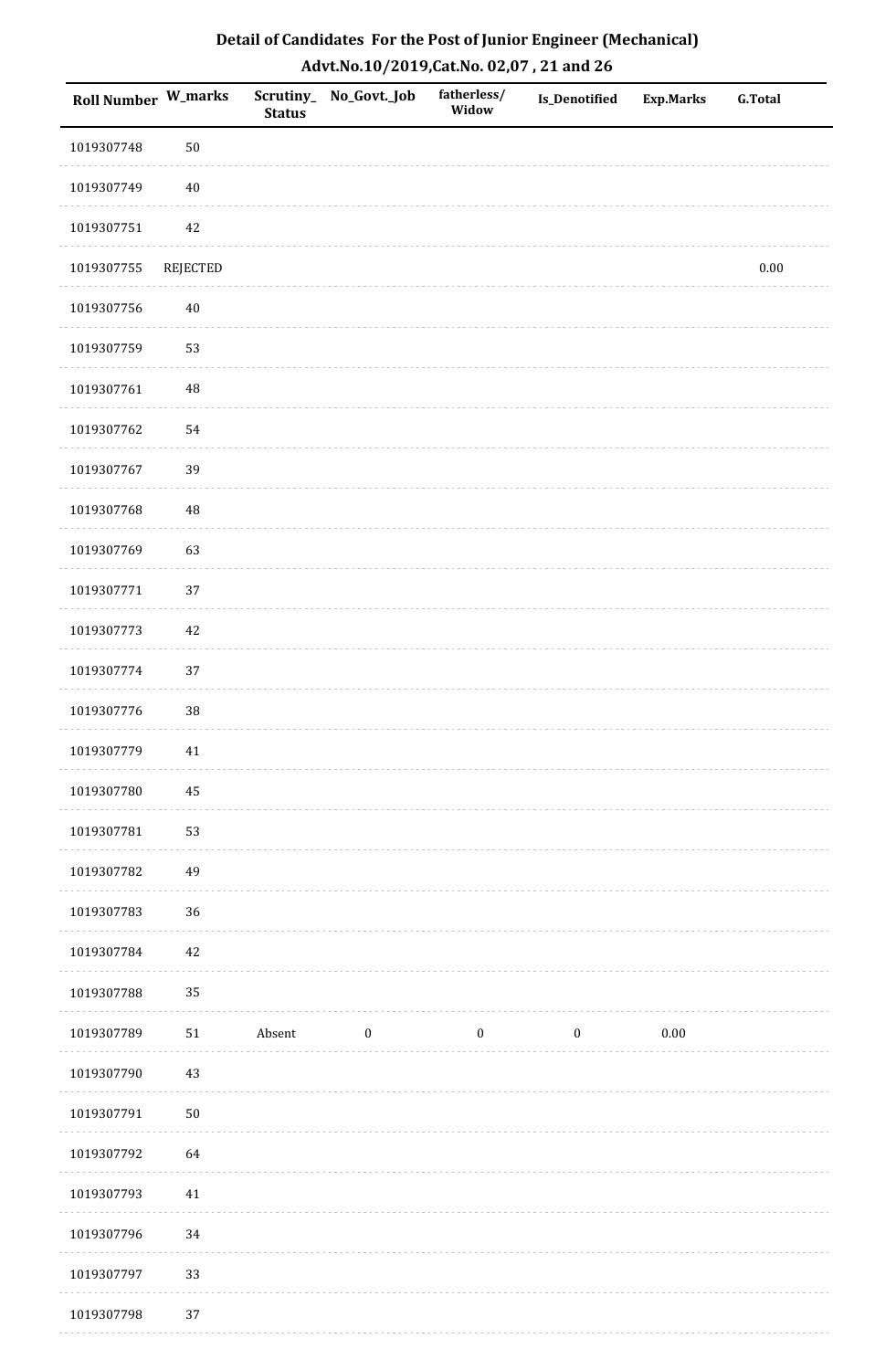| <b>Roll Number W_marks</b> |             | <b>Status</b> | Scrutiny_No_Govt._Job | fatherless/<br>Widow | Is_Denotified | <b>Exp.Marks</b> | <b>G.Total</b> |
|----------------------------|-------------|---------------|-----------------------|----------------------|---------------|------------------|----------------|
| 1019307800                 | $47\,$      |               |                       |                      |               |                  |                |
| 1019307803                 | $43\,$      |               |                       |                      |               |                  |                |
| 1019307807                 | 41          |               |                       |                      |               |                  |                |
| 1019307808                 | 38          |               |                       |                      |               |                  |                |
| 1019307816                 | $31\,$      |               |                       |                      |               |                  |                |
| 1019307817                 | 45          |               |                       |                      |               |                  |                |
| 1019307820                 | $\sqrt{46}$ |               |                       |                      |               |                  |                |
| 1019307821                 | 52          |               |                       |                      |               |                  |                |
| 1019307823                 | 33          |               |                       |                      |               |                  |                |
| 1019307824                 | 25          |               |                       |                      |               |                  |                |
| 1019307825                 | 62          |               |                       |                      |               |                  |                |
| 1019307826                 | 45          |               |                       |                      |               |                  |                |
| 1019307827                 | 62          |               |                       |                      |               |                  |                |
| 1019307828                 | 39          |               |                       |                      |               |                  |                |
| 1019307829                 | $\rm 45$    |               |                       |                      |               |                  |                |
| 1019307830                 | 39          |               |                       |                      |               |                  |                |
| 1019307831                 | 36          |               |                       |                      |               |                  |                |
| 1019307833                 | 41          |               |                       |                      |               |                  |                |
| 1019307835                 | $47\,$      |               |                       |                      |               |                  |                |
| 1019307836                 | ${\bf 28}$  |               |                       |                      |               |                  |                |
| 1019307838                 | 42          |               |                       |                      |               |                  |                |
| 1019307839                 | 57          |               |                       |                      |               |                  |                |
| 1019307840                 | 58          |               |                       |                      |               |                  |                |
| 1019307841                 | $40\,$      |               |                       |                      |               |                  |                |
| 1019307842                 | 54          |               |                       |                      |               |                  |                |
| 1019307843                 | $51\,$      |               |                       |                      |               |                  |                |
| 1019307844                 | 41          |               |                       |                      |               |                  |                |
| 1019307845                 | $30\,$      |               |                       |                      |               |                  |                |
| 1019307846                 | 66          |               |                       |                      |               |                  |                |
| 1019307853                 | 58          |               |                       |                      |               |                  |                |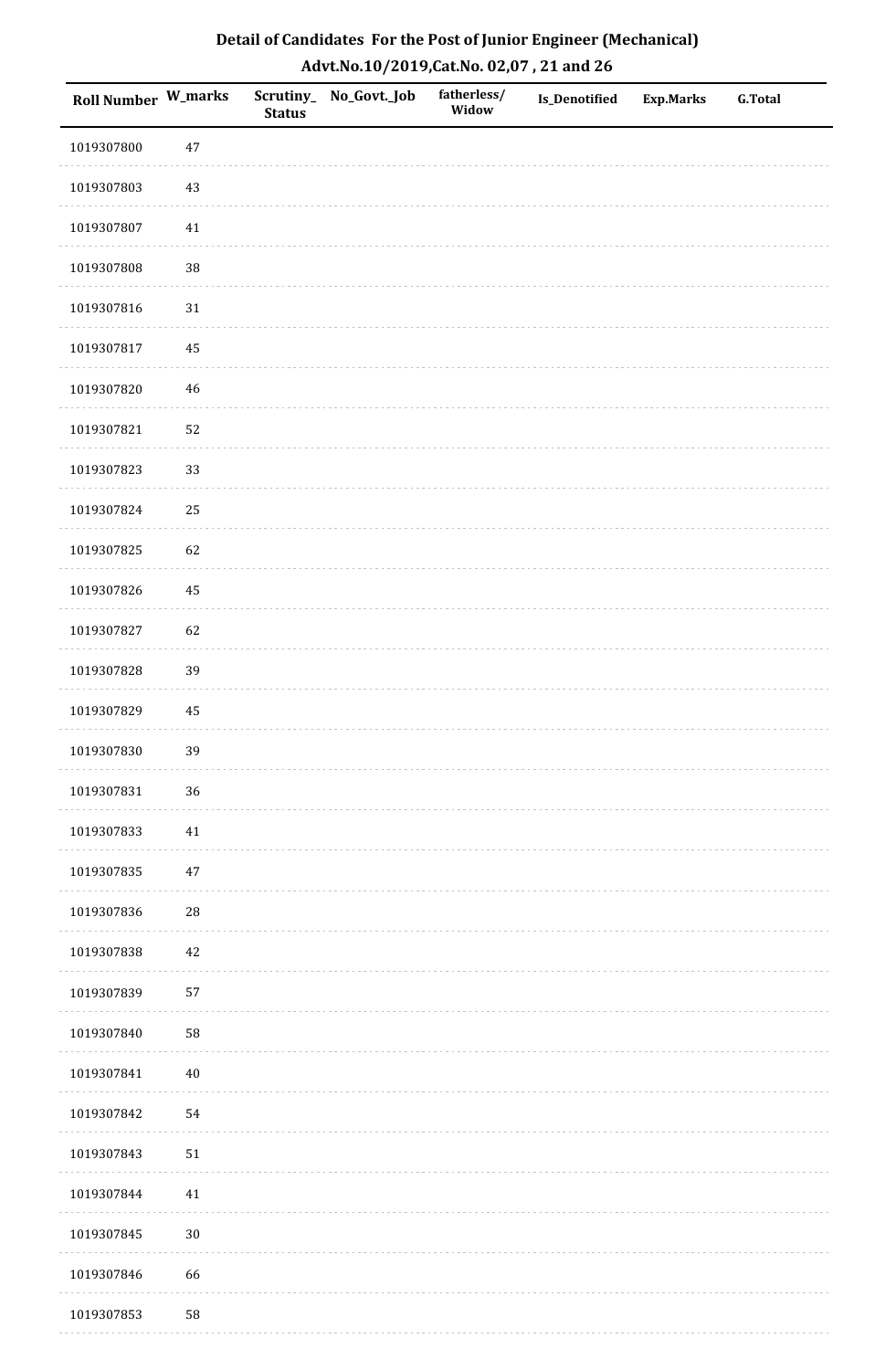| Detail of Candidates For the Post of Junior Engineer (Mechanical) |
|-------------------------------------------------------------------|
| Advt.No.10/2019,Cat.No. 02,07, 21 and 26                          |

| <b>Roll Number W_marks</b> |            | <b>Status</b> | Scrutiny_No_Govt._Job | fatherless/<br>Widow | <b>Is_Denotified</b> | <b>Exp.Marks</b> | <b>G.Total</b> |
|----------------------------|------------|---------------|-----------------------|----------------------|----------------------|------------------|----------------|
| 1019307854                 | 45         |               |                       |                      |                      |                  |                |
| 1019307858                 | ${\bf 50}$ |               |                       |                      |                      |                  |                |
| 1019307861                 | 48         |               |                       |                      |                      |                  |                |
| 1019307862                 | 54         |               |                       |                      |                      |                  |                |
| 1019307864                 | $40\,$     |               |                       |                      |                      |                  |                |
| 1019307865                 | 43         |               |                       |                      |                      |                  |                |
| 1019307866                 | 43         |               |                       |                      |                      |                  |                |
| 1019307867                 | 48         |               |                       |                      |                      |                  |                |
| 1019307868                 | 53         |               |                       |                      |                      |                  |                |
| 1019307869                 | 34         |               |                       |                      |                      |                  |                |
| 1019307870                 | 38         |               |                       |                      |                      |                  |                |
| 1019307873                 | 49         |               |                       |                      |                      |                  |                |
| 1019307875                 | 55         |               |                       |                      |                      |                  |                |
| 1019307876                 | 67         |               |                       |                      |                      |                  |                |
| 1019307877                 | 39         |               |                       |                      |                      |                  |                |
| 1019307879                 | 56         |               |                       |                      |                      |                  |                |
| 1019307880                 | 48         |               |                       |                      |                      |                  |                |
| 1019307881                 | REJECTED   |               |                       |                      |                      |                  | 0.00           |
| 1019307882                 | 52         |               |                       |                      |                      |                  |                |
| 1019307883                 | 59         |               |                       |                      |                      |                  |                |
| 1019307884                 | $40\,$     |               |                       |                      |                      |                  |                |
| 1019307886                 | 43         |               |                       |                      |                      |                  |                |
| 1019307888                 | 58         |               |                       |                      |                      |                  |                |
| 1019307890                 | 50         |               |                       |                      |                      |                  |                |
| 1019307892                 | 35         |               |                       |                      |                      |                  |                |
| 1019307893                 | $\bf 44$   |               |                       |                      |                      |                  |                |
| 1019307894                 | 48         |               |                       |                      |                      |                  |                |
| 1019307895                 | 43         |               |                       |                      |                      |                  |                |
| 1019307898                 | 52         |               |                       |                      |                      |                  |                |
| 1019307899                 | $40\,$     |               |                       |                      |                      |                  |                |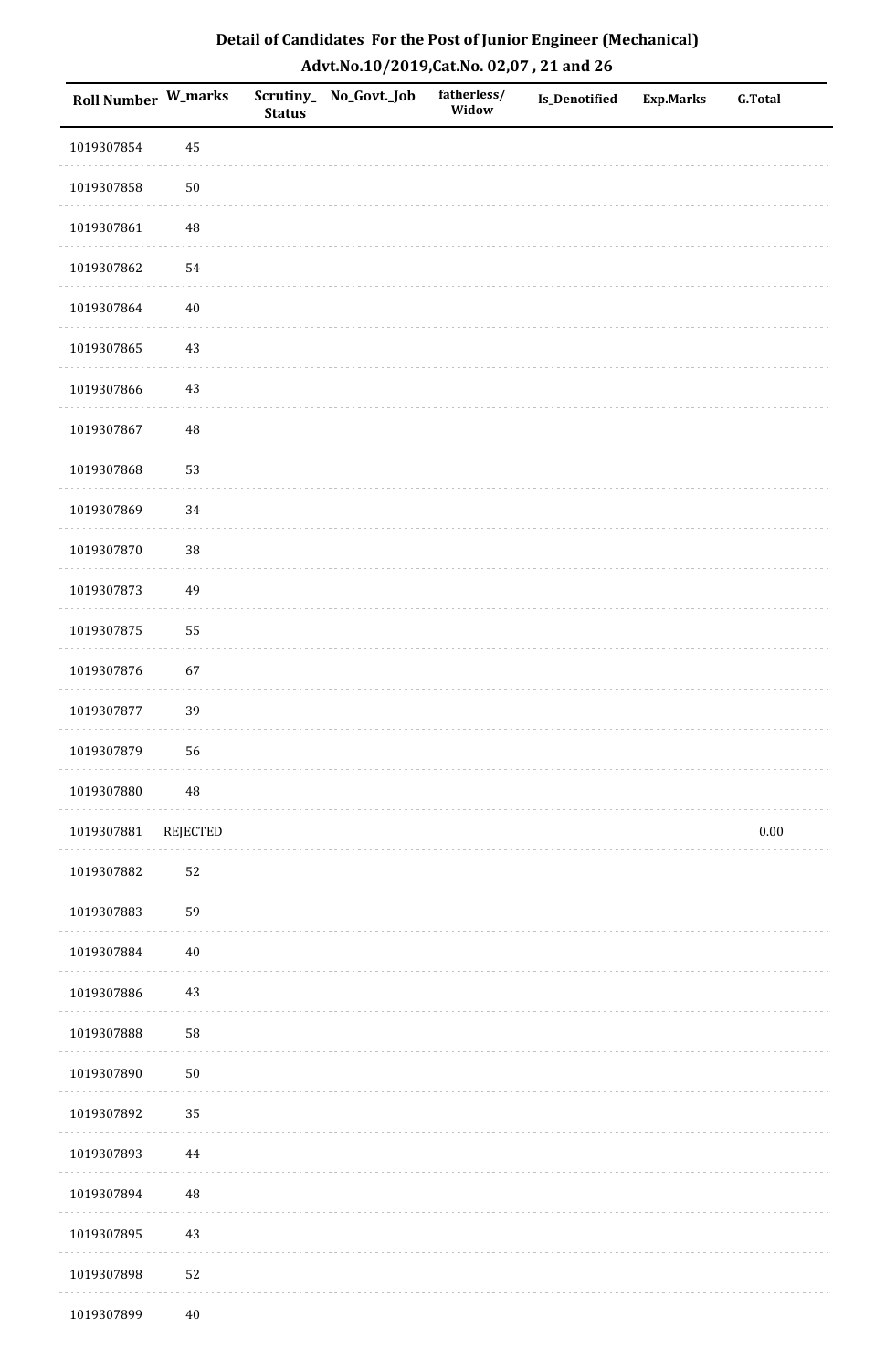| Detail of Candidates For the Post of Junior Engineer (Mechanical) |
|-------------------------------------------------------------------|
| Advt.No.10/2019,Cat.No. 02,07, 21 and 26                          |

| Roll Number W_marks |             | <b>Status</b> | Scrutiny_ No_Govt._Job | fatherless/<br>Widow | <b>Is_Denotified</b> | <b>Exp.Marks</b> | <b>G.Total</b> |
|---------------------|-------------|---------------|------------------------|----------------------|----------------------|------------------|----------------|
| 1019307901          | 46          |               |                        |                      |                      |                  |                |
| 1019307902          | $40\,$      |               |                        |                      |                      |                  |                |
| 1019307906          | 55          |               |                        |                      |                      |                  |                |
| 1019307907          | 60          |               |                        |                      |                      |                  |                |
| 1019307910          | 43          |               |                        |                      |                      |                  |                |
| 1019307917          | 56          |               |                        |                      |                      |                  |                |
| 1019307921          | 45          |               |                        |                      |                      |                  |                |
| 1019307922          | 39          |               |                        |                      |                      |                  |                |
| 1019307923          | $47\,$      |               |                        |                      |                      |                  |                |
| 1019307925          | $47\,$      |               |                        |                      |                      |                  |                |
| 1019307926          | 36          |               |                        |                      |                      |                  |                |
| 1019307927          | 35          |               |                        |                      |                      |                  |                |
| 1019307928          | $40\,$      |               |                        |                      |                      |                  |                |
| 1019307929          | $\rm 48$    |               |                        |                      |                      |                  |                |
| 1019307930          | 41          |               |                        |                      |                      |                  |                |
| 1019307932          | 51          |               |                        |                      |                      |                  |                |
| 1019307933          | ${\bf 51}$  |               |                        |                      |                      |                  |                |
| 1019307937          | 58          |               |                        |                      |                      |                  |                |
| 1019307939          | 53          |               |                        |                      |                      |                  |                |
| 1019307940          | 39          |               |                        |                      |                      |                  |                |
| 1019307942          | 65          |               |                        |                      |                      |                  |                |
| 1019307943          | $30\,$      |               |                        |                      |                      |                  |                |
| 1019307944          | 43          |               |                        |                      |                      |                  |                |
| 1019307945          | 36          |               |                        |                      |                      |                  |                |
| 1019307946          | 22          |               |                        |                      |                      |                  |                |
| 1019307947          | 37          |               |                        |                      |                      |                  |                |
| 1019307948          | $\bf 44$    |               |                        |                      |                      |                  |                |
| 1019307950          | $\sqrt{46}$ |               |                        |                      |                      |                  |                |
| 1019307953          | $27\,$      |               |                        |                      |                      |                  |                |
| 1019307954          | $37\,$      |               |                        |                      |                      |                  |                |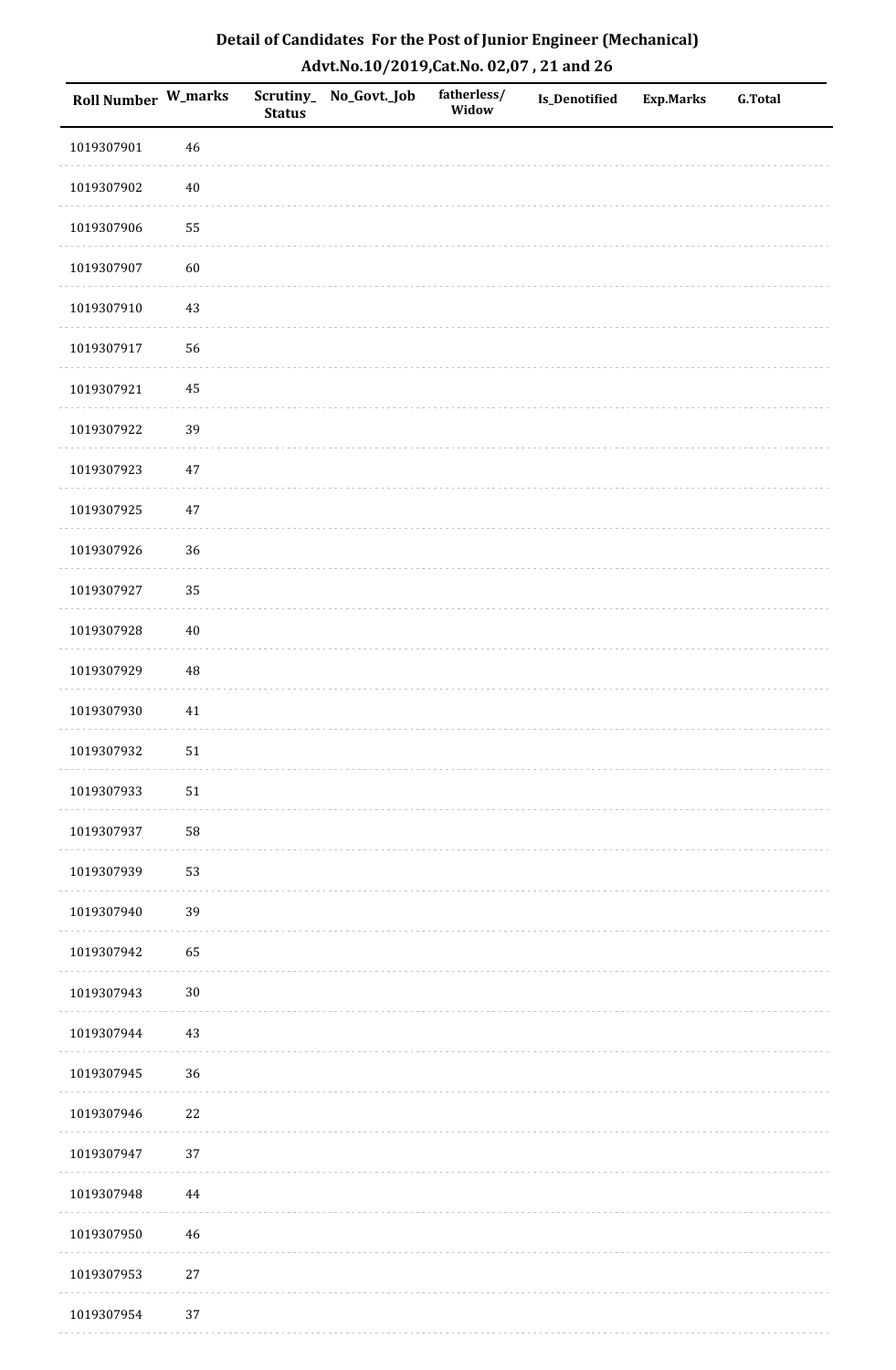| Roll Number W_marks |             | <b>Status</b> | Scrutiny_No_Govt._Job | fatherless/<br>Widow | <b>Is_Denotified</b> | Exp.Marks | <b>G.Total</b> |
|---------------------|-------------|---------------|-----------------------|----------------------|----------------------|-----------|----------------|
| 1019307956          | 37          |               |                       |                      |                      |           |                |
| 1019307957          | 29          |               |                       |                      |                      |           |                |
| 1019307958          | 39          |               |                       |                      |                      |           |                |
| 1019307959          | 36          |               |                       |                      |                      |           |                |
| 1019307961          | $\sqrt{48}$ |               |                       |                      |                      |           |                |
| 1019307962          | 18          |               |                       |                      |                      |           |                |
| 1019307963          | 53          |               |                       |                      |                      |           |                |
| 1019307966          | 26          |               |                       |                      |                      |           |                |
| 1019307967          | 38          |               |                       |                      |                      |           |                |
| 1019307968          | 49          |               |                       |                      |                      |           |                |
| 1019307969          | $46\,$      |               |                       |                      |                      |           |                |
| 1019307970          | $\sqrt{48}$ |               |                       |                      |                      |           |                |
| 1019307972          | 46          |               |                       |                      |                      |           |                |
| 1019307976          | $50\,$      |               |                       |                      |                      |           |                |
| 1019307977          | 49          | Absent        | $\boldsymbol{0}$      | $\boldsymbol{0}$     | $\boldsymbol{0}$     | 0.00      |                |
| 1019307978          | $38\,$      |               |                       |                      |                      |           |                |
| 1019307979          | $26\,$      |               |                       |                      |                      |           |                |
| 1019307980          | $47\,$      |               |                       |                      |                      |           |                |
| 1019307982          | $38\,$      |               |                       |                      |                      |           |                |
| 1019307983          | $42\,$      |               |                       |                      |                      |           |                |
| 1019307984          | 44          |               |                       |                      |                      |           |                |
| 1019307985          | 56          |               |                       |                      |                      |           |                |
| 1019307986          | $10\,$      |               |                       |                      |                      |           |                |
| 1019307987          | 32          |               |                       |                      |                      |           |                |
| 1019307988          | 53          |               |                       |                      |                      |           |                |
| 1019307989          | 32          |               |                       |                      |                      |           |                |
| 1019307990          | $\bf 45$    |               |                       |                      |                      |           |                |
| 1019307991          | $47\,$      |               |                       |                      |                      |           |                |
| 1019307995          | $46\,$      |               |                       |                      |                      |           |                |
| 1019307996          | 13          |               |                       |                      |                      |           |                |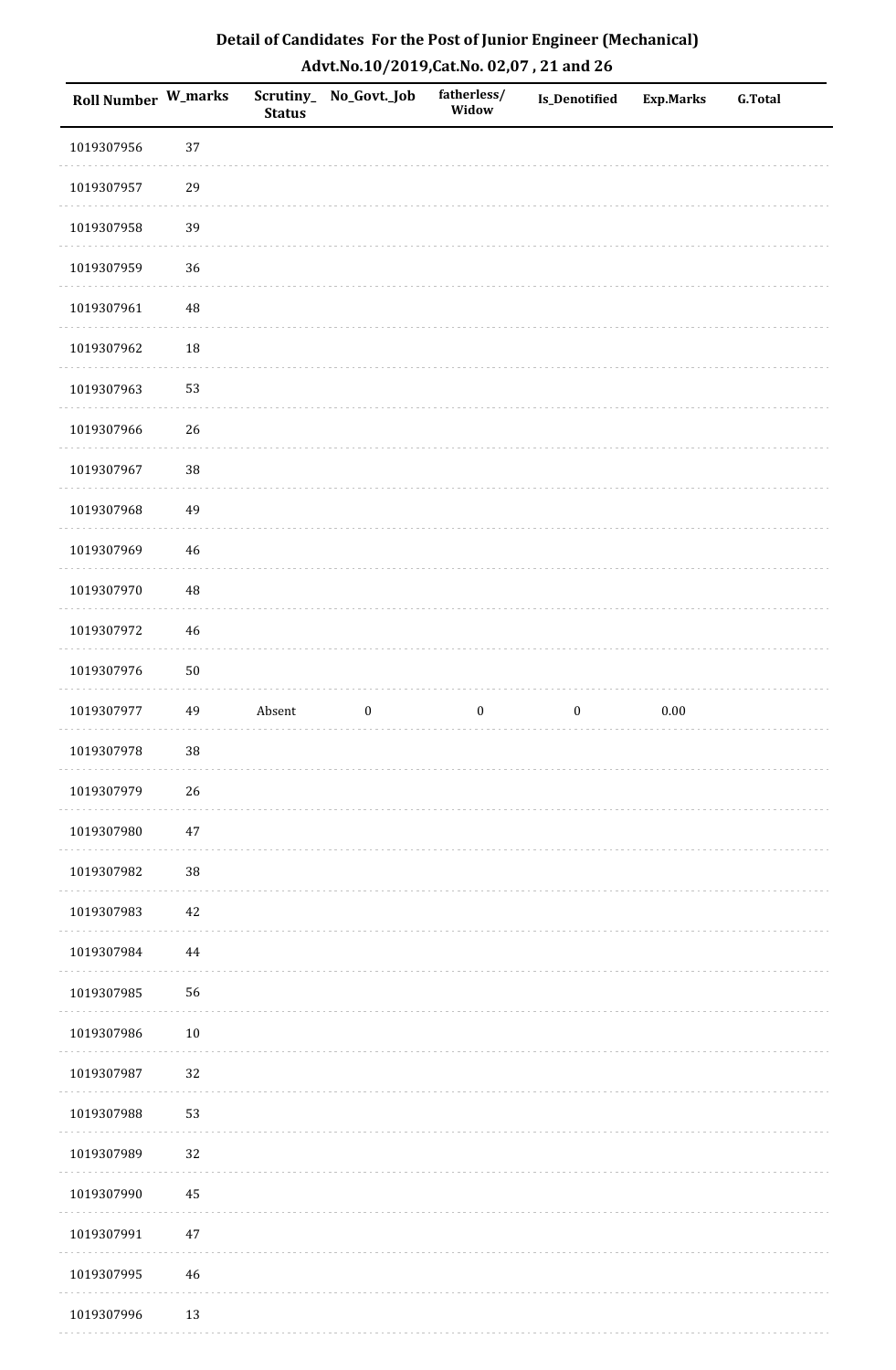| <b>Roll Number W_marks</b> |          | <b>Status</b> | Scrutiny_ No_Govt._Job | fatherless/<br>Widow | Is_Denotified | <b>Exp.Marks</b> | <b>G.Total</b> |
|----------------------------|----------|---------------|------------------------|----------------------|---------------|------------------|----------------|
| 1019307997                 | 52       |               |                        |                      |               |                  |                |
| 1019307998                 | 49       |               |                        |                      |               |                  |                |
| 1019308000                 | 41       |               |                        |                      |               |                  |                |
| 1019308002                 | $41\,$   |               |                        |                      |               |                  |                |
| 1019308005                 | 34       |               |                        |                      |               |                  |                |
| 1019308006                 | 54       |               |                        |                      |               |                  |                |
| 1019308007                 | 38       |               |                        |                      |               |                  |                |
| 1019308008                 | 54       |               |                        |                      |               |                  |                |
| 1019308009                 | 37       |               |                        |                      |               |                  |                |
| 1019308010                 | 35       |               |                        |                      |               |                  |                |
| 1019308012                 | 60       |               |                        |                      |               |                  |                |
| 1019308013                 | 43       |               |                        |                      |               |                  |                |
| 1019308014                 | 35       |               |                        |                      |               |                  |                |
| 1019308015                 | 52       |               |                        |                      |               |                  |                |
| 1019308016                 | 52       |               |                        |                      |               |                  |                |
| 1019308017                 | 37       |               |                        |                      |               |                  |                |
| 1019308019                 | 63       |               |                        |                      |               |                  |                |
| 1019308020                 | 55       |               |                        |                      |               |                  |                |
| 1019308021                 | $21\,$   |               |                        |                      |               |                  |                |
| 1019308022                 | $31\,$   |               |                        |                      |               |                  |                |
| 1019308023                 | 26       |               |                        |                      |               |                  |                |
| 1019308025                 | $47\,$   |               |                        |                      |               |                  |                |
| 1019308027                 | REJECTED |               |                        |                      |               |                  | $0.00\,$       |
| 1019308028                 | 49       |               |                        |                      |               |                  |                |
| 1019308029                 | $50\,$   |               |                        |                      |               |                  |                |
| 1019308030                 | 53       |               |                        |                      |               |                  |                |
| 1019308031                 | 36       |               |                        |                      |               |                  |                |
| 1019308033                 | $40\,$   |               |                        |                      |               |                  |                |
| 1019308034                 | $40\,$   |               |                        |                      |               |                  |                |
| 1019308035                 | $27\,$   |               |                        |                      |               |                  |                |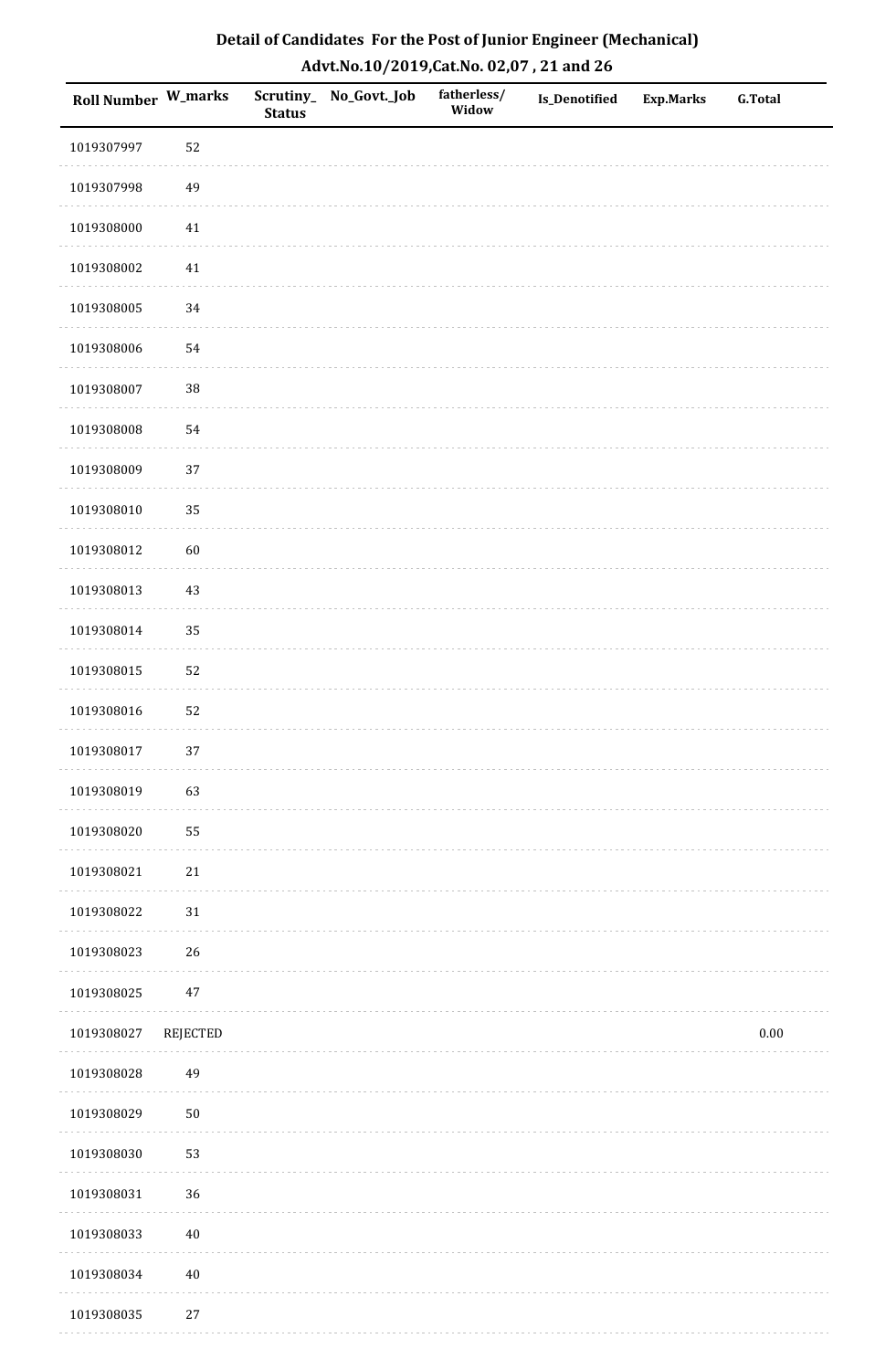| Detail of Candidates For the Post of Junior Engineer (Mechanical) |
|-------------------------------------------------------------------|
| Advt.No.10/2019, Cat.No. 02,07, 21 and 26                         |

| <b>Roll Number W_marks</b> |        | <b>Status</b> | Scrutiny_ No_Govt._Job | fatherless/<br>Widow | Is_Denotified    | Exp.Marks | <b>G.Total</b> |
|----------------------------|--------|---------------|------------------------|----------------------|------------------|-----------|----------------|
| 1019308037                 | 52     |               |                        |                      |                  |           |                |
| 1019308038                 | 54     |               |                        |                      |                  |           |                |
| 1019308044                 | $40\,$ |               |                        |                      |                  |           |                |
| 1019308046                 | $41\,$ |               |                        |                      |                  |           |                |
| 1019308048                 | 53     |               |                        |                      |                  |           |                |
| 1019308049                 | 39     |               |                        |                      |                  |           |                |
| 1019308050                 | $47\,$ |               |                        |                      |                  |           |                |
| 1019308053                 | 39     |               |                        |                      |                  |           |                |
| 1019308054                 | 42     | Eligible      | $5\phantom{.0}$        | $\boldsymbol{0}$     | $\boldsymbol{0}$ | $0.00\,$  | 47.00          |
| 1019308056                 | 46     |               |                        |                      |                  |           |                |
| 1019308057                 | 56     |               |                        |                      |                  |           |                |
| 1019308058                 | $46\,$ |               |                        |                      |                  |           |                |
| 1019308059                 | 33     |               |                        |                      |                  |           |                |
| 1019308061                 | 39     |               |                        |                      |                  |           |                |
| 1019308063                 | 34     |               |                        |                      |                  |           |                |
| 1019308064                 | 38     |               |                        |                      |                  |           |                |
| 1019308066                 | 34     |               |                        |                      |                  |           |                |
| 1019308068                 | 38     |               |                        |                      |                  |           |                |
| 1019308069                 | $47\,$ |               |                        |                      |                  |           |                |
| 1019308070                 | 39     |               |                        |                      |                  |           |                |
| 1019308071                 | 39     |               |                        |                      |                  |           |                |
| 1019308072                 | 54     |               |                        |                      |                  |           |                |
| 1019308074                 | $43\,$ |               |                        |                      |                  |           |                |
| 1019308075                 | 42     |               |                        |                      |                  |           |                |
| 1019308077                 | 49     |               |                        |                      |                  |           |                |
| 1019308079                 | 36     |               |                        |                      |                  |           |                |
| 1019308080                 | $47\,$ |               |                        |                      |                  |           |                |
| 1019308081                 | 54     |               |                        |                      |                  |           |                |
| 1019308085                 | $40\,$ |               |                        |                      |                  |           |                |
| 1019308091                 | 29     |               |                        |                      |                  |           |                |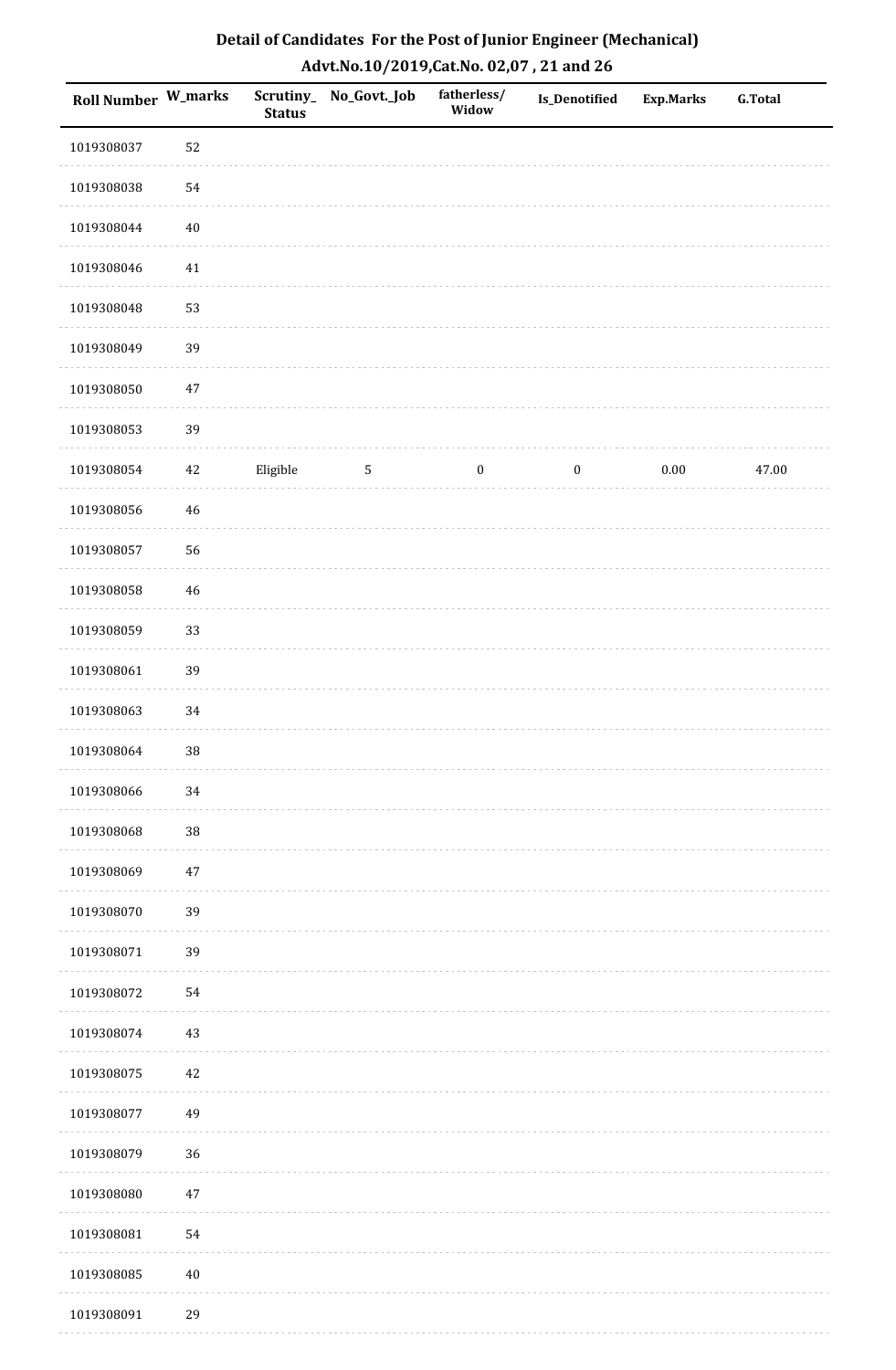| <b>Roll Number W_marks</b> |             | <b>Status</b> | Scrutiny_ No_Govt._Job | fatherless/<br>Widow | Is_Denotified | <b>Exp.Marks</b> | <b>G.Total</b> |
|----------------------------|-------------|---------------|------------------------|----------------------|---------------|------------------|----------------|
| 1019308093                 | $\bf 44$    |               |                        |                      |               |                  |                |
| 1019308096                 | 43          |               |                        |                      |               |                  |                |
| 1019308097                 | 53          |               |                        |                      |               |                  |                |
| 1019308103                 | 63          |               |                        |                      |               |                  |                |
| 1019308104                 | $\sqrt{46}$ |               |                        |                      |               |                  |                |
| 1019308105                 | 53          |               |                        |                      |               |                  |                |
| 1019308109                 | $34\,$      |               |                        |                      |               |                  |                |
| 1019308110                 | $43\,$      |               |                        |                      |               |                  |                |
| 1019308112                 | 44          |               |                        |                      |               |                  |                |
| 1019308113                 | $42\,$      |               |                        |                      |               |                  |                |
| 1019308116                 | $50\,$      |               |                        |                      |               |                  |                |
| 1019308117                 | 38          |               |                        |                      |               |                  |                |
| 1019308120                 | $46\,$      |               |                        |                      |               |                  |                |
| 1019308121                 | $50\,$      |               |                        |                      |               |                  |                |
| 1019308123                 | 41          |               |                        |                      |               |                  |                |
| 1019308127                 | $\bf 44$    |               |                        |                      |               |                  |                |
| 1019308131                 | $40\,$      |               |                        |                      |               |                  |                |
| 1019308132                 | 48          |               |                        |                      |               |                  |                |
| 1019308133                 | 64          |               |                        |                      |               |                  |                |
| 1019308134                 | $47\,$      |               |                        |                      |               |                  |                |
| 1019308135                 | 28          |               |                        |                      |               |                  |                |
| 1019308136                 | 33          |               |                        |                      |               |                  |                |
| 1019308137                 | $40\,$      |               |                        |                      |               |                  |                |
| 1019308138                 | 42          |               |                        |                      |               |                  |                |
| 1019308139                 | 45          |               |                        |                      |               |                  |                |
| 1019308141                 | 36          |               |                        |                      |               |                  |                |
| 1019308146                 | $\sqrt{46}$ |               |                        |                      |               |                  |                |
| 1019308148                 | 57          |               |                        |                      |               |                  |                |
| 1019308149                 | 32          |               |                        |                      |               |                  |                |
| 1019308150                 | $50\,$      |               |                        |                      |               |                  |                |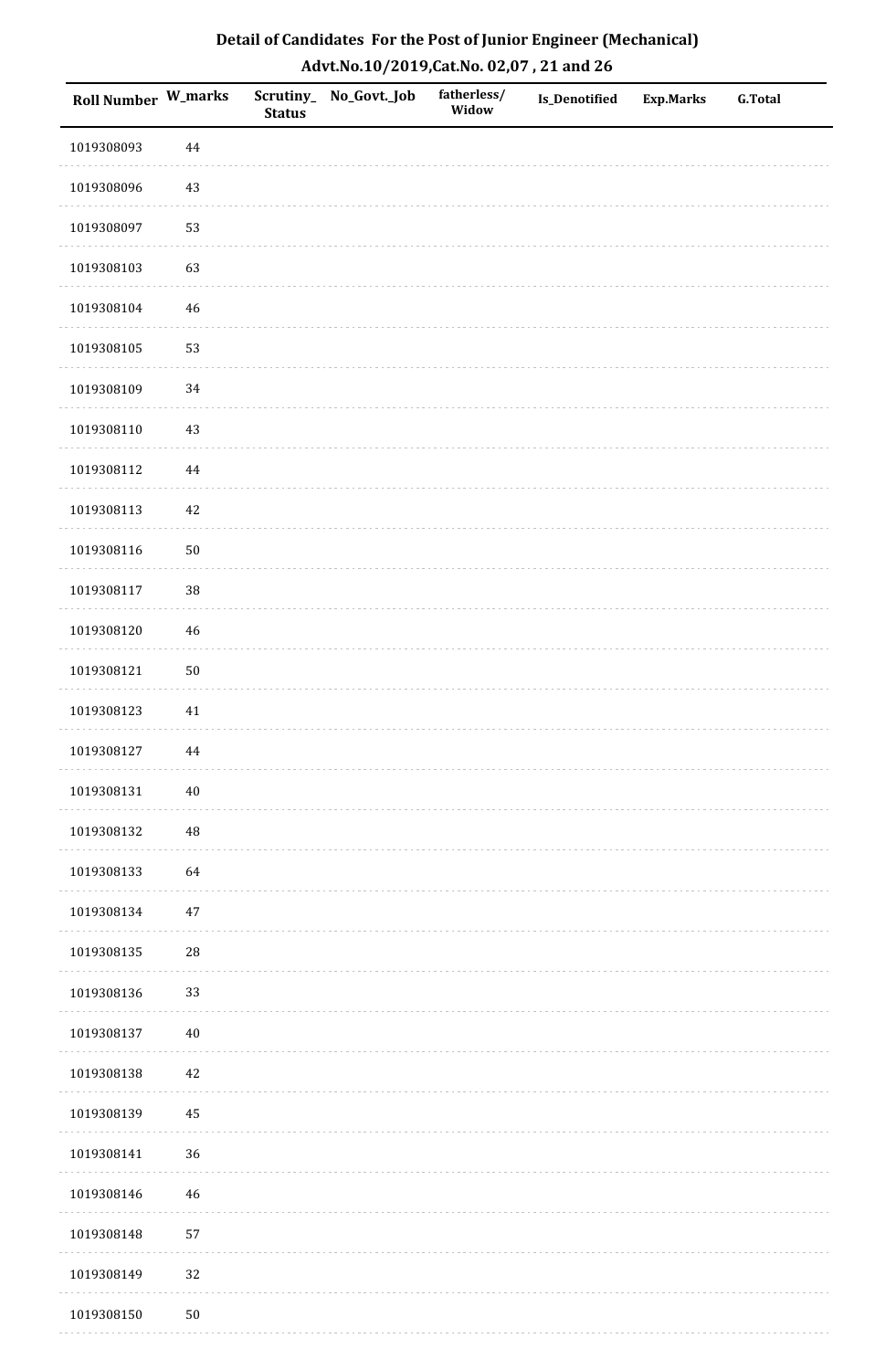| Roll Number W_marks |                  | <b>Status</b> | Scrutiny_No_Govt._Job | fatherless/<br>Widow | Is_Denotified    | <b>Exp.Marks</b> | <b>G.Total</b> |
|---------------------|------------------|---------------|-----------------------|----------------------|------------------|------------------|----------------|
| 1019308152          | 38               |               |                       |                      |                  |                  |                |
| 1019308154          | 54               |               |                       |                      |                  |                  |                |
| 1019308155          | $47\,$           |               |                       |                      |                  |                  |                |
| 1019308156          | $\boldsymbol{6}$ |               |                       |                      |                  |                  |                |
| 1019308159          | 34               |               |                       |                      |                  |                  |                |
| 1019308160          | 36               |               |                       |                      |                  |                  |                |
| 1019308163          | 55               |               |                       |                      |                  |                  |                |
| 1019308164          | 36               |               |                       |                      |                  |                  |                |
| 1019308165          | 45               |               |                       |                      |                  |                  |                |
| 1019308169          | $41\,$           |               |                       |                      |                  |                  |                |
| 1019308170          | $\bf 44$         |               |                       |                      |                  |                  |                |
| 1019308171          | 57               |               |                       |                      |                  |                  |                |
| 1019308173          | $40\,$           |               |                       |                      |                  |                  |                |
| 1019308176          | 33               |               |                       |                      |                  |                  |                |
| 1019308177          | $38\,$           |               |                       |                      |                  |                  |                |
| 1019308179          | $20\,$           |               |                       |                      |                  |                  |                |
| 1019308180          | 38               |               |                       |                      |                  |                  |                |
| 1019308182          | 29               |               |                       |                      |                  |                  |                |
| 1019308183          | 43               |               |                       |                      |                  |                  |                |
| 1019308185          | 36               |               |                       |                      |                  |                  |                |
| 1019308188          | 68               | Eligible      | $\sqrt{5}$            | $\boldsymbol{0}$     | $\boldsymbol{0}$ | $0.00\,$         | 73.00          |
| 1019308189          | $41\,$           |               |                       |                      |                  |                  |                |
| 1019308190          | $51\,$           |               |                       |                      |                  |                  |                |
| 1019308191          | 57               |               |                       |                      |                  |                  |                |
| 1019308193          | 43               |               |                       |                      |                  |                  |                |
| 1019308195          | 61               |               |                       |                      |                  |                  |                |
| 1019308196          | $40\,$           |               |                       |                      |                  |                  |                |
| 1019308197          | $31\,$           |               |                       |                      |                  |                  |                |
| 1019308199          | 48               |               |                       |                      |                  |                  |                |
| 1019308202          | 45               |               |                       |                      |                  |                  |                |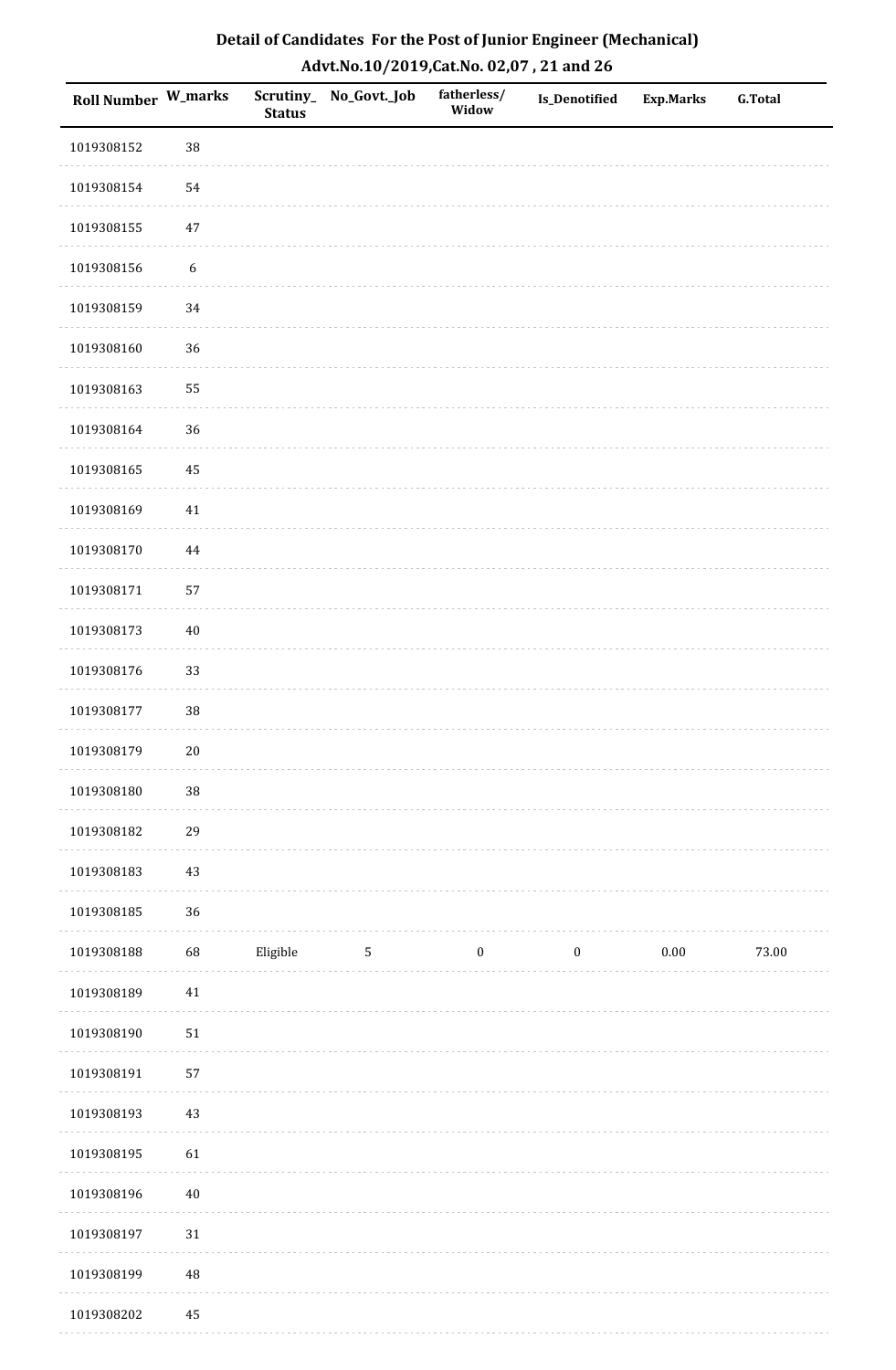| Roll Number W_marks |                 | <b>Status</b> | Scrutiny_ No_Govt._Job | fatherless/<br>Widow | <b>Is_Denotified</b> | <b>Exp.Marks</b> | <b>G.Total</b> |
|---------------------|-----------------|---------------|------------------------|----------------------|----------------------|------------------|----------------|
| 1019308205          | 36              |               |                        |                      |                      |                  |                |
| 1019308207          | 48              |               |                        |                      |                      |                  |                |
| 1019308208          | 53              |               |                        |                      |                      |                  |                |
| 1019308209          | $41\,$          |               |                        |                      |                      |                  |                |
| 1019308210          | $30\,$          |               |                        |                      |                      |                  |                |
| 1019308211          | 54              |               |                        |                      |                      |                  |                |
| 1019308213          | 52              |               |                        |                      |                      |                  |                |
| 1019308216          | 32              |               |                        |                      |                      |                  |                |
| 1019308218          | 42              |               |                        |                      |                      |                  |                |
| 1019308219          | 59              |               |                        |                      |                      |                  |                |
| 1019308222          | $41\,$          |               |                        |                      |                      |                  |                |
| 1019308225          | 58              |               |                        |                      |                      |                  |                |
| 1019308226          | 33              |               |                        |                      |                      |                  |                |
| 1019308228          | <b>REJECTED</b> |               |                        |                      |                      |                  | $0.00\,$       |
| 1019308229          | $42\,$          |               |                        |                      |                      |                  |                |
| 1019308230          | 39              |               |                        |                      |                      |                  |                |
| 1019308232          | 33              |               |                        |                      |                      |                  |                |
| 1019308233          | $47\,$          |               |                        |                      |                      |                  |                |
| 1019308235          | 48              |               |                        |                      |                      |                  |                |
| 1019308238          | 45              |               |                        |                      |                      |                  |                |
| 1019308239          | 55              |               |                        |                      |                      |                  |                |
| 1019308241          | $31\,$          |               |                        |                      |                      |                  |                |
| 1019308242          | 36              |               |                        |                      |                      |                  |                |
| 1019308243          | 38              |               |                        |                      |                      |                  |                |
| 1019308245          | 45              |               |                        |                      |                      |                  |                |
| 1019308246          | 53              |               |                        |                      |                      |                  |                |
| 1019308248          | 33              |               |                        |                      |                      |                  |                |
| 1019308249          | 37              |               |                        |                      |                      |                  |                |
| 1019308250          | 45              |               |                        |                      |                      |                  |                |
| 1019308252          | 53              |               |                        |                      |                      |                  |                |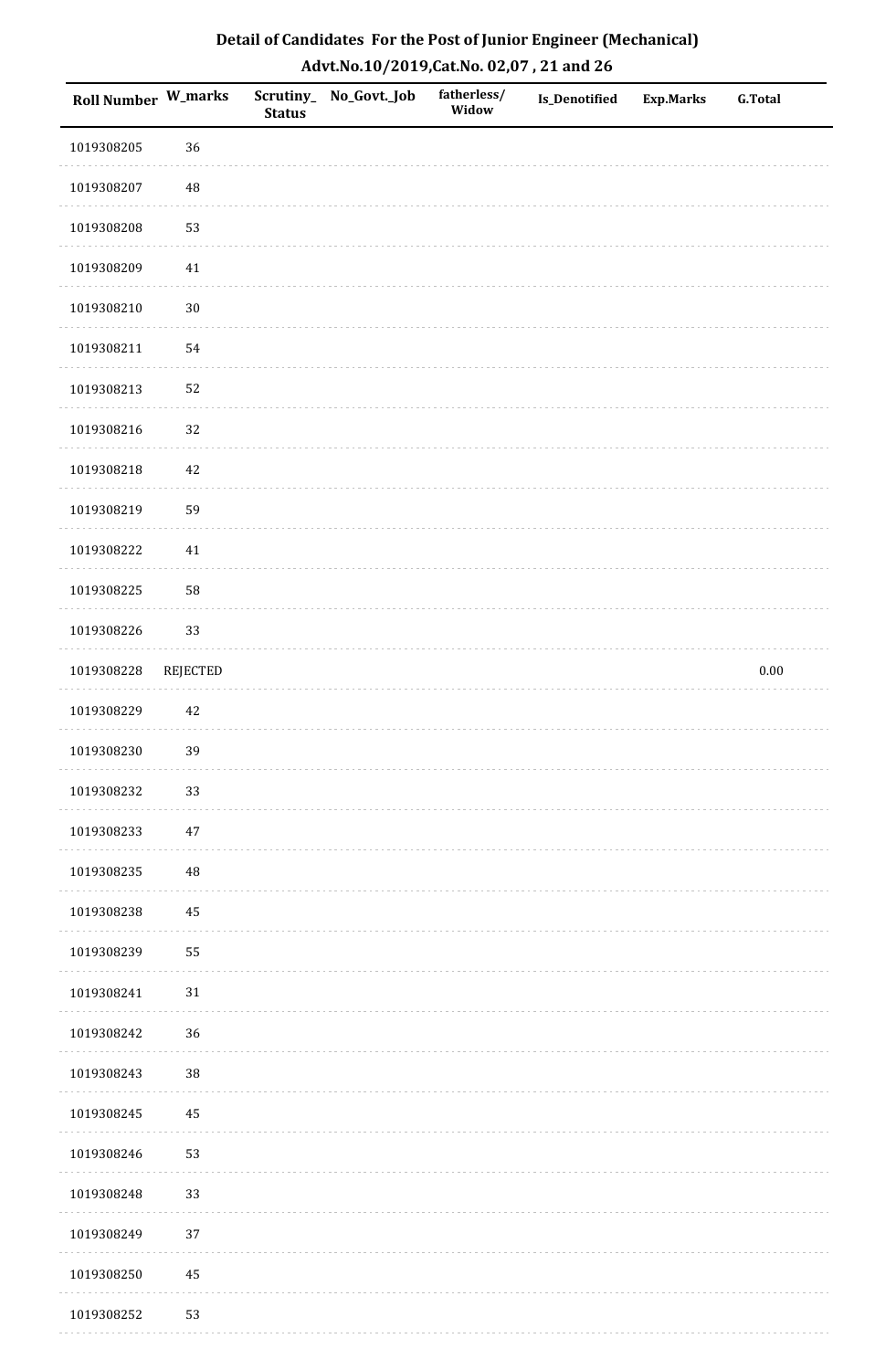| <b>Roll Number W_marks</b> |          | <b>Status</b> | Scrutiny_No_Govt._Job | fatherless/<br>Widow | Is_Denotified | <b>Exp.Marks</b> | <b>G.Total</b> |
|----------------------------|----------|---------------|-----------------------|----------------------|---------------|------------------|----------------|
| 1019308254                 | 52       |               |                       |                      |               |                  |                |
| 1019308256                 | $34\,$   |               |                       |                      |               |                  |                |
| 1019308257                 | 44       |               |                       |                      |               |                  |                |
| 1019308258                 | 57       |               |                       |                      |               |                  |                |
| 1019308260                 | $31\,$   |               |                       |                      |               |                  |                |
| 1019308263                 | 58       |               |                       |                      |               |                  |                |
| 1019308264                 | 32       |               |                       |                      |               |                  |                |
| 1019308266                 | 36       |               |                       |                      |               |                  |                |
| 1019308268                 | 62       |               |                       |                      |               |                  |                |
| 1019308270                 | 36       |               |                       |                      |               |                  |                |
| 1019308271                 | 58       |               |                       |                      |               |                  |                |
| 1019308272                 | 64       |               |                       |                      |               |                  |                |
| 1019308273                 | $30\,$   |               |                       |                      |               |                  |                |
| 1019308275                 | $\bf 44$ |               |                       |                      |               |                  |                |
| 1019308276                 | 56       |               |                       |                      |               |                  |                |
| 1019308278                 | $30\,$   |               |                       |                      |               |                  |                |
| 1019308280                 | 35       |               |                       |                      |               |                  |                |
| 1019308282                 | 54       |               |                       |                      |               |                  |                |
| 1019308285                 | $38\,$   |               |                       |                      |               |                  |                |
| 1019308289                 | $50\,$   |               |                       |                      |               |                  |                |
| 1019308297                 | 52       |               |                       |                      |               |                  |                |
| 1019308299                 | $\bf 44$ |               |                       |                      |               |                  |                |
| 1019308300                 | $40\,$   |               |                       |                      |               |                  |                |
| 1019308301                 | $40\,$   |               |                       |                      |               |                  |                |
| 1019308304                 | $47\,$   |               |                       |                      |               |                  |                |
| 1019308305                 | 59       |               |                       |                      |               |                  |                |
| 1019308306                 | $51\,$   |               |                       |                      |               |                  |                |
| 1019308310                 | $42\,$   |               |                       |                      |               |                  |                |
| 1019308314                 | 53       |               |                       |                      |               |                  |                |
| 1019308317                 | 56       |               |                       |                      |               |                  |                |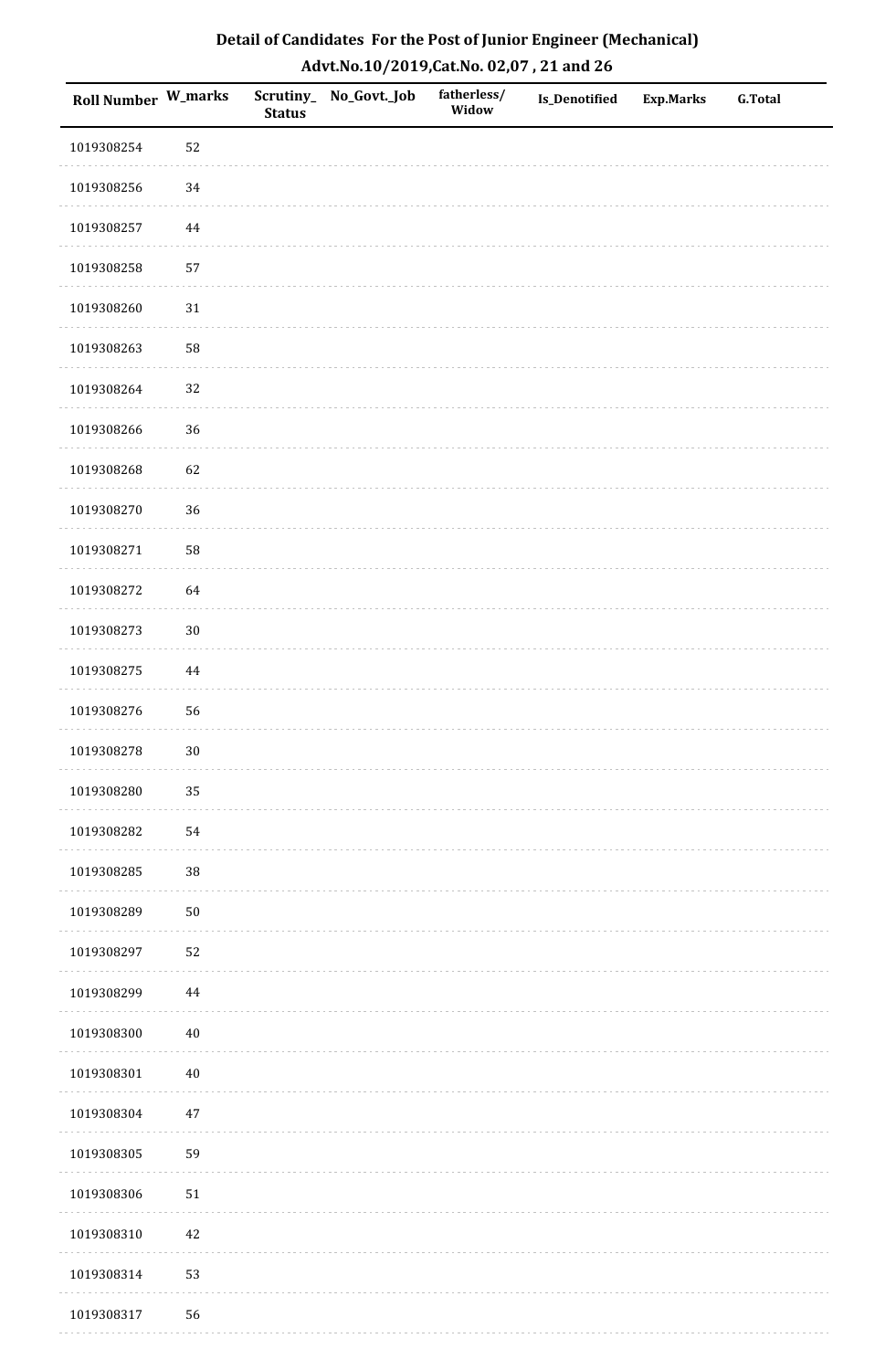| Roll Number W_marks |             | <b>Status</b> | Scrutiny_No_Govt._Job | fatherless/<br>Widow | Is_Denotified | <b>Exp.Marks</b> | <b>G.Total</b> |
|---------------------|-------------|---------------|-----------------------|----------------------|---------------|------------------|----------------|
| 1019308318          | 29          |               |                       |                      |               |                  |                |
| 1019308319          | $27\,$      |               |                       |                      |               |                  |                |
| 1019308321          | 35          |               |                       |                      |               |                  |                |
| 1019308322          | 48          |               |                       |                      |               |                  |                |
| 1019308323          | $50\,$      |               |                       |                      |               |                  |                |
| 1019308324          | 41          |               |                       |                      |               |                  |                |
| 1019308326          | 46          |               |                       |                      |               |                  |                |
| 1019308329          | $50\,$      |               |                       |                      |               |                  |                |
| 1019308331          | 57          |               |                       |                      |               |                  |                |
| 1019308334          | 52          |               |                       |                      |               |                  |                |
| 1019308335          | 48          |               |                       |                      |               |                  |                |
| 1019308338          | $50\,$      |               |                       |                      |               |                  |                |
| 1019308339          | 59          |               |                       |                      |               |                  |                |
| 1019308341          | 58          |               |                       |                      |               |                  |                |
| 1019308345          | 43          |               |                       |                      |               |                  |                |
| 1019308346          | $46\,$      |               |                       |                      |               |                  |                |
| 1019308347          | $42\,$      |               |                       |                      |               |                  |                |
| 1019308348          | 44          |               |                       |                      |               |                  |                |
| 1019308349          | 64          |               |                       |                      |               |                  |                |
| 1019308350          | $31\,$      |               |                       |                      |               |                  |                |
| 1019308351          | $40\,$      |               |                       |                      |               |                  |                |
| 1019308352          | 35          |               |                       |                      |               |                  |                |
| 1019308355          | $34\,$      |               |                       |                      |               |                  |                |
| 1019308356          | 58          |               |                       |                      |               |                  |                |
| 1019308360          | 35          |               |                       |                      |               |                  |                |
| 1019308364          | 63          |               |                       |                      |               |                  |                |
| 1019308365          | 57          |               |                       |                      |               |                  |                |
| 1019308367          | $50\,$      |               |                       |                      |               |                  |                |
| 1019308368          | $\sqrt{46}$ |               |                       |                      |               |                  |                |
| 1019308371          | $30\,$      |               |                       |                      |               |                  |                |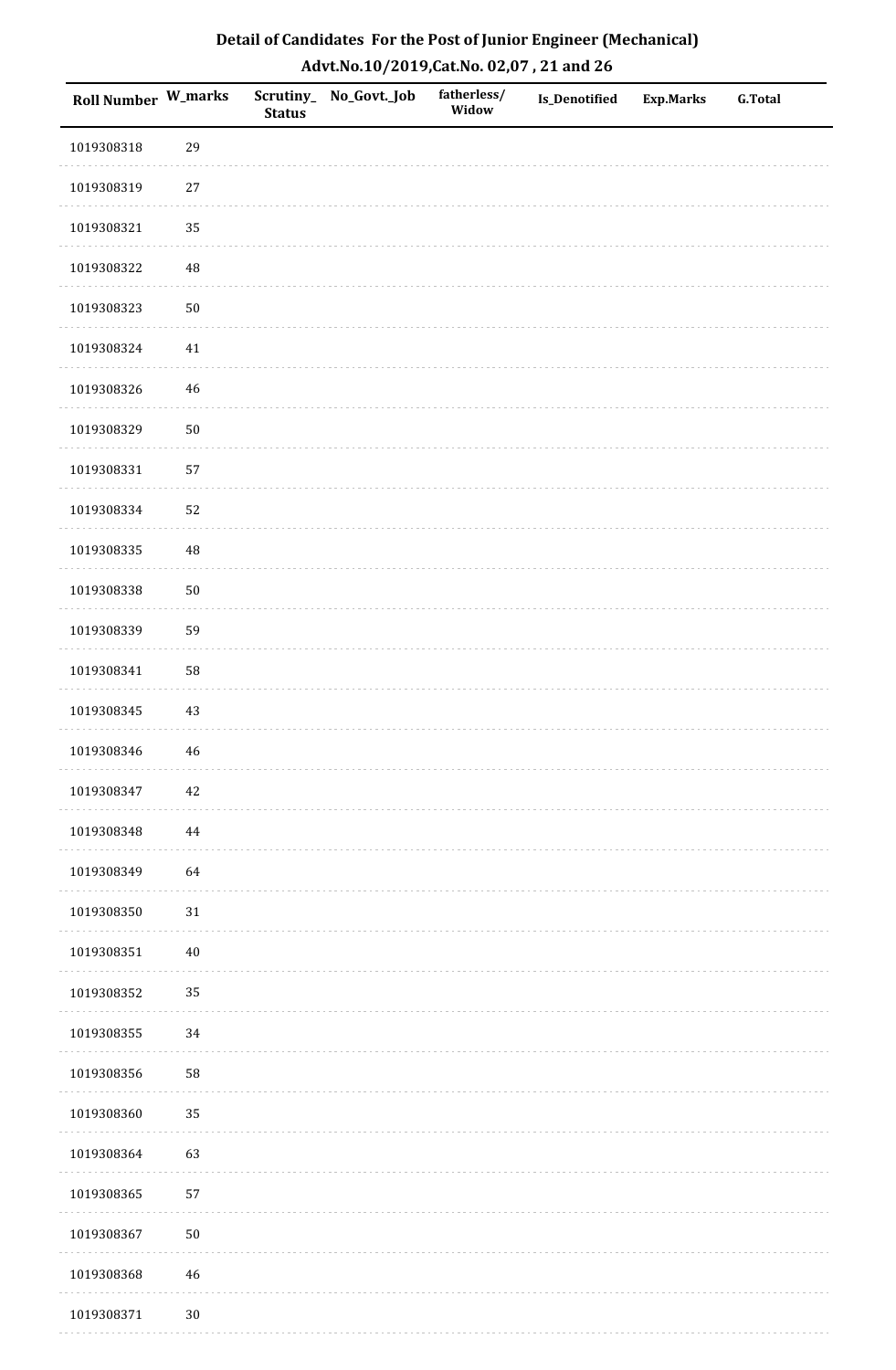| <b>Roll Number W_marks</b> |        | <b>Status</b> | Scrutiny_No_Govt._Job | fatherless/<br>Widow | Is_Denotified | <b>Exp.Marks</b> | <b>G.Total</b> |
|----------------------------|--------|---------------|-----------------------|----------------------|---------------|------------------|----------------|
| 1019308373                 | 54     |               |                       |                      |               |                  |                |
| 1019308374                 | $47\,$ |               |                       |                      |               |                  |                |
| 1019308375                 | 59     |               |                       |                      |               |                  |                |
| 1019308376                 | $40\,$ |               |                       |                      |               |                  |                |
| 1019308381                 | 52     |               |                       |                      |               |                  |                |
| 1019308382                 | $31\,$ |               |                       |                      |               |                  |                |
| 1019308383                 | 13     |               |                       |                      |               |                  |                |
| 1019308386                 | 33     |               |                       |                      |               |                  |                |
| 1019308387                 | 42     |               |                       |                      |               |                  |                |
| 1019308388                 | $40\,$ |               |                       |                      |               |                  |                |
| 1019308390                 | 46     |               |                       |                      |               |                  |                |
| 1019308391                 | 49     |               |                       |                      |               |                  |                |
| 1019308393                 | 55     |               |                       |                      |               |                  |                |
| 1019308394                 | 54     |               |                       |                      |               |                  |                |
| 1019308395                 | $40\,$ |               |                       |                      |               |                  |                |
| 1019308397                 | 32     |               |                       |                      |               |                  |                |
| 1019308399                 | 32     |               |                       |                      |               |                  |                |
| 1019308401                 | 42     |               |                       |                      |               |                  |                |
| 1019308402                 | $51\,$ |               |                       |                      |               |                  |                |
| 1019308405                 | 48     |               |                       |                      |               |                  |                |
| 1019308406                 | 35     |               |                       |                      |               |                  |                |
| 1019308407                 | $43\,$ |               |                       |                      |               |                  |                |
| 1019308410                 | 35     |               |                       |                      |               |                  |                |
| 1019308411                 | 54     |               |                       |                      |               |                  |                |
| 1019308415                 | 38     |               |                       |                      |               |                  |                |
| 1019308416                 | $37\,$ |               |                       |                      |               |                  |                |
| 1019308418                 | $38\,$ |               |                       |                      |               |                  |                |
| 1019308420                 | 32     |               |                       |                      |               |                  |                |
| 1019308421                 | 44     |               |                       |                      |               |                  |                |
| 1019308422                 | $31\,$ |               |                       |                      |               |                  |                |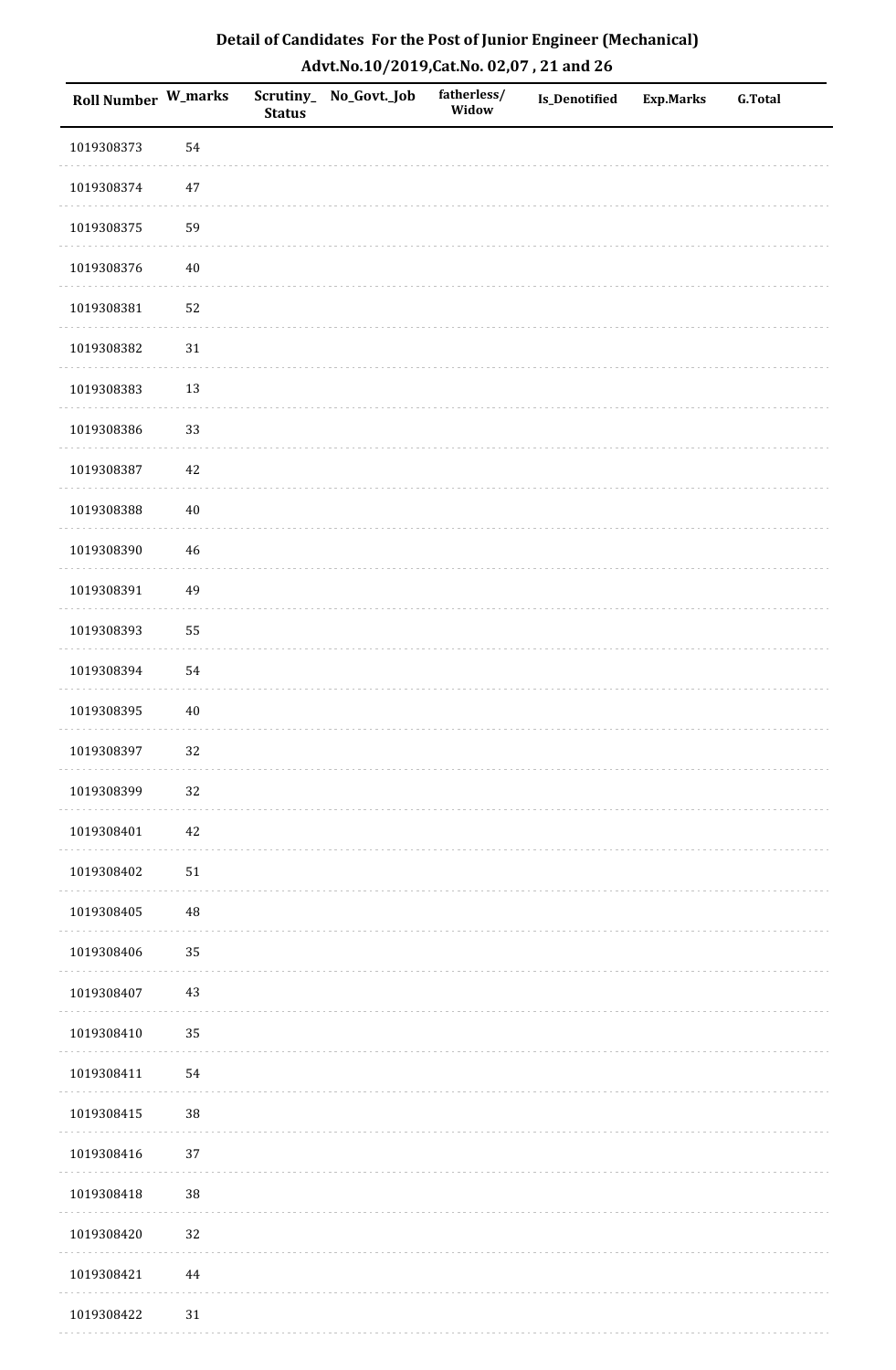| Roll Number W_marks |          | <b>Status</b> | Scrutiny_No_Govt._Job | fatherless/<br>Widow | Is_Denotified | <b>Exp.Marks</b> | G.Total |
|---------------------|----------|---------------|-----------------------|----------------------|---------------|------------------|---------|
| 1019308424          | 39       |               |                       |                      |               |                  |         |
| 1019308425          | 44       |               |                       |                      |               |                  |         |
| 1019308426          | 23       |               |                       |                      |               |                  |         |
| 1019308427          | 43       |               |                       |                      |               |                  |         |
| 1019308428          | $46\,$   |               |                       |                      |               |                  |         |
| 1019308429          | 54       |               |                       |                      |               |                  |         |
| 1019308430          | 45       |               |                       |                      |               |                  |         |
| 1019308431          | 53       |               |                       |                      |               |                  |         |
| 1019308433          | $25\,$   |               |                       |                      |               |                  |         |
| 1019308435          | 59       |               |                       |                      |               |                  |         |
| 1019308436          | 36       |               |                       |                      |               |                  |         |
| 1019308438          | 61       |               |                       |                      |               |                  |         |
| 1019308440          | 42       |               |                       |                      |               |                  |         |
| 1019308441          | 54       |               |                       |                      |               |                  |         |
| 1019308442          | $28\,$   |               |                       |                      |               |                  |         |
| 1019308448          | $41\,$   |               |                       |                      |               |                  |         |
| 1019308449          | $40\,$   |               |                       |                      |               |                  |         |
| 1019308450          | $47\,$   |               |                       |                      |               |                  |         |
| 1019308452          | $40\,$   |               |                       |                      |               |                  |         |
| 1019308455          | $27\,$   |               |                       |                      |               |                  |         |
| 1019308456          | 32       |               |                       |                      |               |                  |         |
| 1019308457          | $37\,$   |               |                       |                      |               |                  |         |
| 1019308460          | 61       |               |                       |                      |               |                  |         |
| 1019308461          | $50\,$   |               |                       |                      |               |                  |         |
| 1019308465          | 46       |               |                       |                      |               |                  |         |
| 1019308469          | 45       |               |                       |                      |               |                  |         |
| 1019308470          | $\rm 48$ |               |                       |                      |               |                  |         |
| 1019308472          | 23       |               |                       |                      |               |                  |         |
| 1019308473          | 35       |               |                       |                      |               |                  |         |
| 1019308474          | 54       |               |                       |                      |               |                  |         |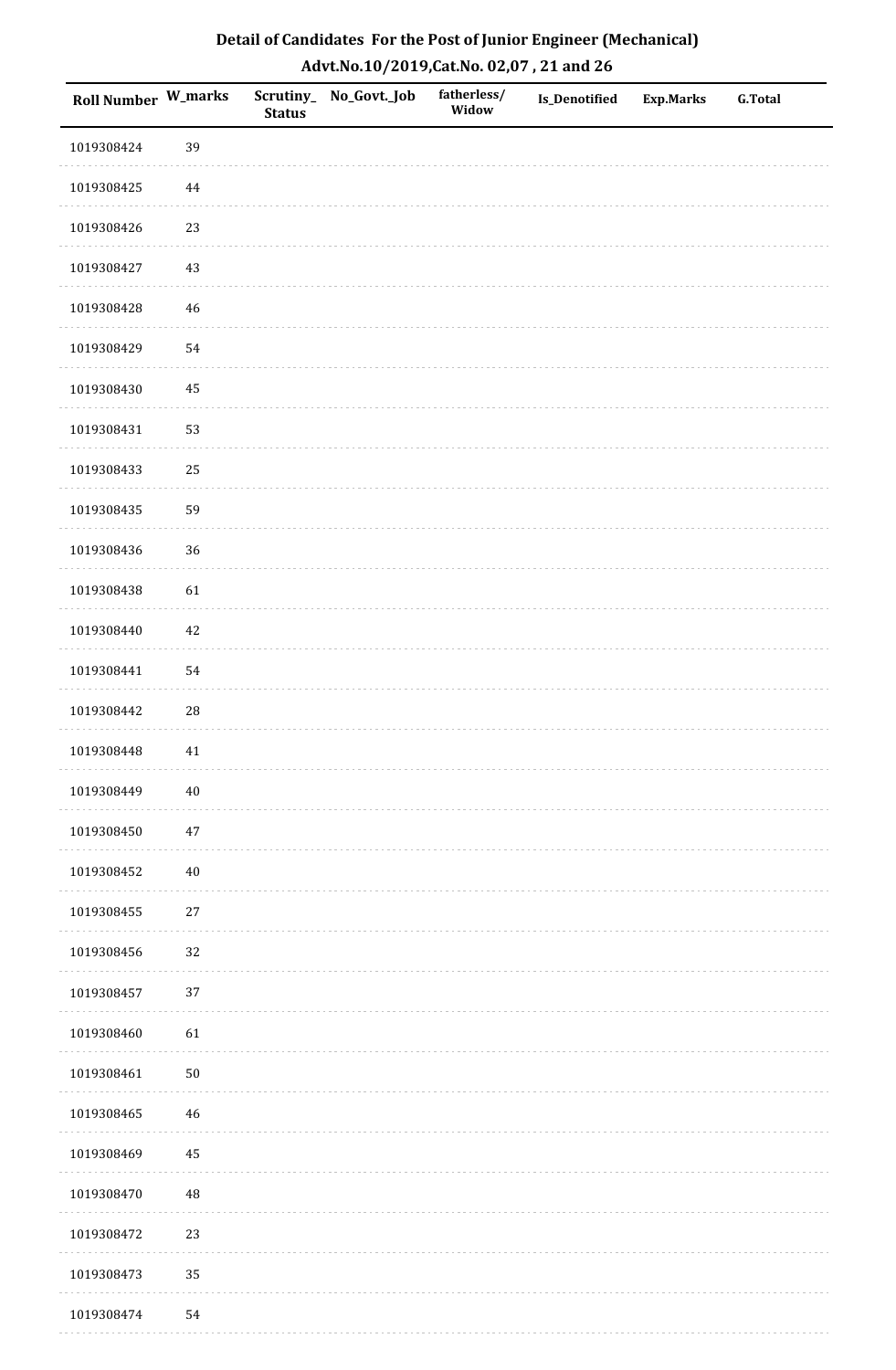| <b>Roll Number W_marks</b> |        | <b>Status</b> | Scrutiny_No_Govt._Job | fatherless/<br>Widow | Is_Denotified | <b>Exp.Marks</b> | <b>G.Total</b> |
|----------------------------|--------|---------------|-----------------------|----------------------|---------------|------------------|----------------|
| 1019308479                 | 35     |               |                       |                      |               |                  |                |
| 1019308481                 | $46\,$ |               |                       |                      |               |                  |                |
| 1019308484                 | 64     |               |                       |                      |               |                  |                |
| 1019308486                 | $38\,$ |               |                       |                      |               |                  |                |
| 1019308487                 | $41\,$ |               |                       |                      |               |                  |                |
| 1019308490                 | 41     |               |                       |                      |               |                  |                |
| 1019308491                 | 35     |               |                       |                      |               |                  |                |
| 1019308492                 | 33     |               |                       |                      |               |                  |                |
| 1019308493                 | 43     |               |                       |                      |               |                  |                |
| 1019308494                 | $30\,$ |               |                       |                      |               |                  |                |
| 1019308495                 | 54     |               |                       |                      |               |                  |                |
| 1019308496                 | $42\,$ |               |                       |                      |               |                  |                |
| 1019308497                 | 37     |               |                       |                      |               |                  |                |
| 1019308498                 | 45     |               |                       |                      |               |                  |                |
| 1019308500                 | 34     |               |                       |                      |               |                  |                |
| 1019308501                 | 47     |               |                       |                      |               |                  |                |
| 1019308506                 | $40\,$ |               |                       |                      |               |                  |                |
| 1019308508                 | 26     |               |                       |                      |               |                  |                |
| 1019308510                 | 60     |               |                       |                      |               |                  |                |
| 1019308511                 | 37     |               |                       |                      |               |                  |                |
| 1019308512                 | 33     |               |                       |                      |               |                  |                |
| 1019308514                 | 49     |               |                       |                      |               |                  |                |
| 1019308515                 | 53     |               |                       |                      |               |                  |                |
| 1019308516                 | 35     |               |                       |                      |               |                  |                |
| 1019308520                 | $22\,$ |               |                       |                      |               |                  |                |
| 1019308521                 | 39     |               |                       |                      |               |                  |                |
| 1019308523                 | 41     |               |                       |                      |               |                  |                |
| 1019308524                 | $50\,$ |               |                       |                      |               |                  |                |
| 1019308526                 | $37\,$ |               |                       |                      |               |                  |                |
| 1019308527                 | $40\,$ |               |                       |                      |               |                  |                |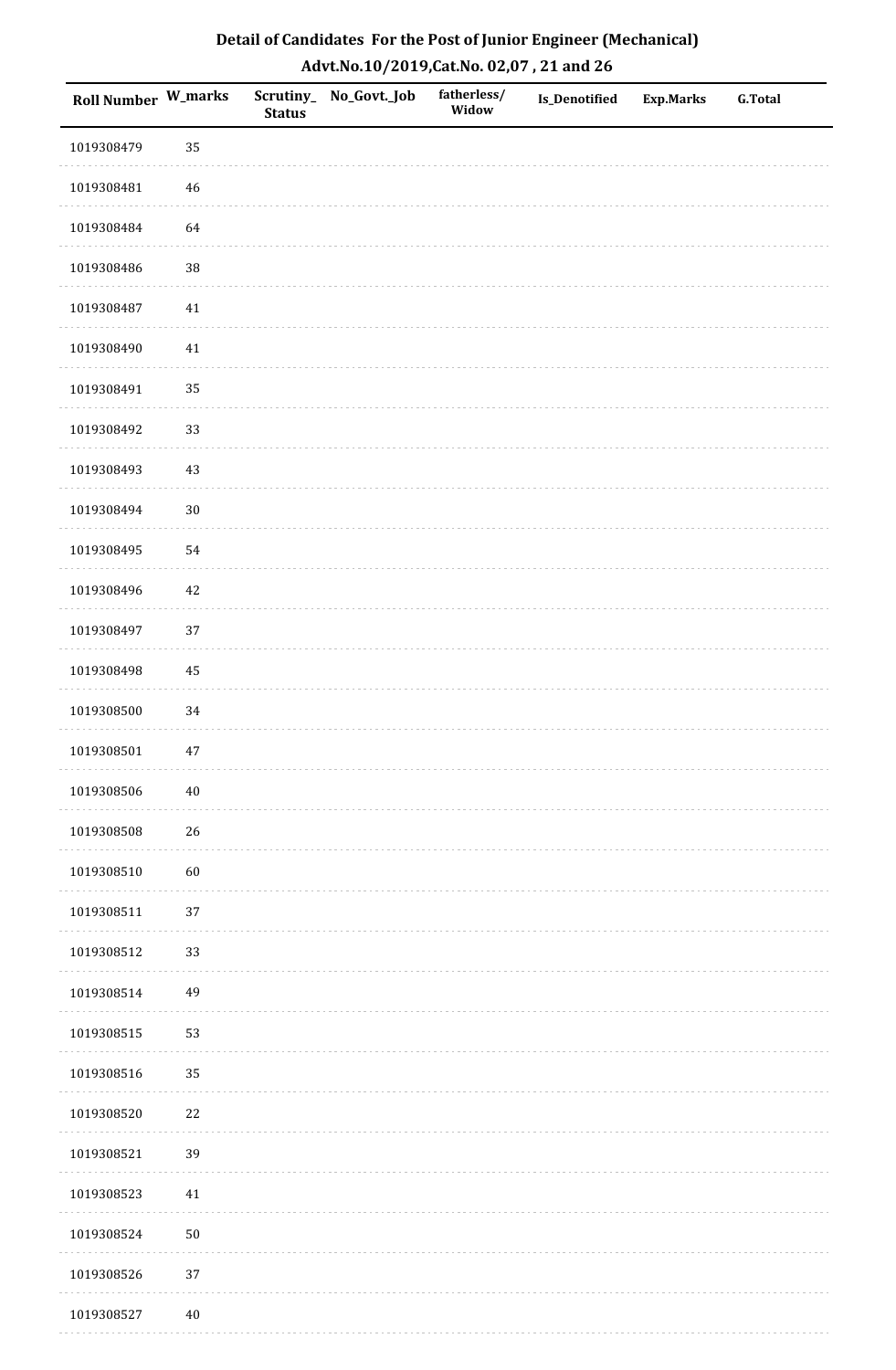| <b>Roll Number W_marks</b> |        | <b>Status</b> | Scrutiny_No_Govt._Job | fatherless/<br>Widow | Is_Denotified    | <b>Exp.Marks</b> | <b>G.Total</b> |
|----------------------------|--------|---------------|-----------------------|----------------------|------------------|------------------|----------------|
| 1019308528                 | 37     |               |                       |                      |                  |                  |                |
| 1019308530                 | 36     |               |                       |                      |                  |                  |                |
| 1019308531                 | 45     |               |                       |                      |                  |                  |                |
| 1019308535                 | 49     |               |                       |                      |                  |                  |                |
| 1019308536                 | $40\,$ |               |                       |                      |                  |                  |                |
| 1019308540                 | 49     |               |                       |                      |                  |                  |                |
| 1019308542                 | 42     |               |                       |                      |                  |                  |                |
| 1019308543                 | $20\,$ |               |                       |                      |                  |                  |                |
| 1019308544                 | 35     |               |                       |                      |                  |                  |                |
| 1019308551                 | 32     |               |                       |                      |                  |                  |                |
| 1019308554                 | $40\,$ |               |                       |                      |                  |                  |                |
| 1019308555                 | 49     |               |                       |                      |                  |                  |                |
| 1019308557                 | $46\,$ |               |                       |                      |                  |                  |                |
| 1019308559                 | 61     |               |                       |                      |                  |                  |                |
| 1019308563                 | $40\,$ |               |                       |                      |                  |                  |                |
| 1019308566                 | $40\,$ |               |                       |                      |                  |                  |                |
| 1019308568                 | $38\,$ |               |                       |                      |                  |                  |                |
| 1019308570                 | $51\,$ |               |                       |                      |                  |                  |                |
| 1019308571                 | 36     |               |                       |                      |                  |                  |                |
| 1019308573                 | $42\,$ |               |                       |                      |                  |                  |                |
| 1019308575                 | $42\,$ |               |                       |                      |                  |                  |                |
| 1019308576                 | $50\,$ |               |                       |                      |                  |                  |                |
| 1019308577                 | $47\,$ | Eligible      | $\boldsymbol{0}$      | $\boldsymbol{0}$     | $\boldsymbol{0}$ | $0.00\,$         | 47.00          |
| 1019308578                 | 37     |               |                       |                      |                  |                  |                |
| 1019308580                 | 39     |               |                       |                      |                  |                  |                |
| 1019308581                 | 29     |               |                       |                      |                  |                  |                |
| 1019308583                 | 57     |               |                       |                      |                  |                  |                |
| 1019308585                 | 34     |               |                       |                      |                  |                  |                |
| 1019308588                 | $42\,$ |               |                       |                      |                  |                  |                |
| 1019308589                 | $50\,$ |               |                       |                      |                  |                  |                |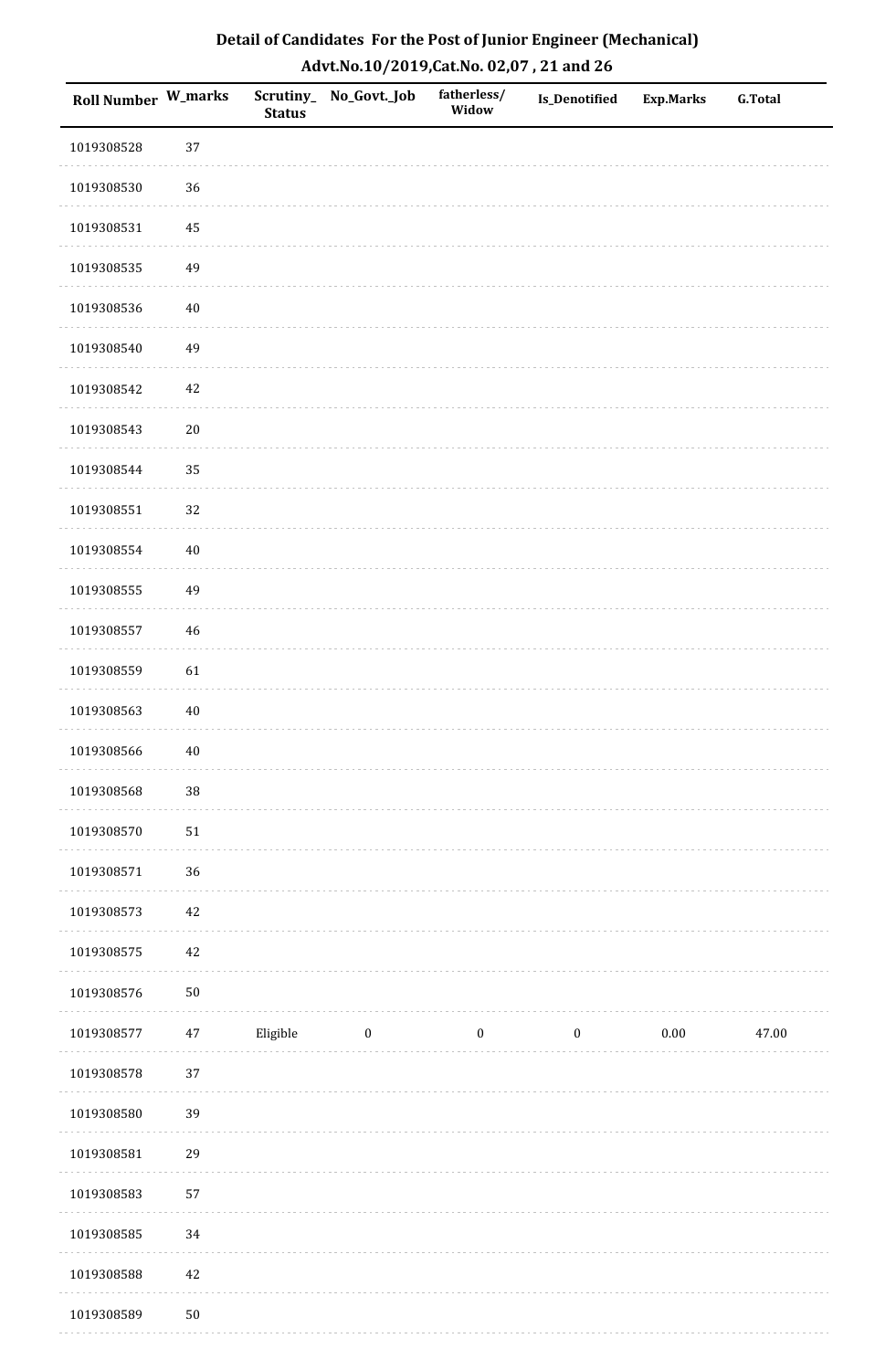| <b>Roll Number W_marks</b> |             | <b>Status</b> | Scrutiny_ No_Govt._Job | fatherless/<br>Widow | Is_Denotified | <b>Exp.Marks</b> | <b>G.Total</b> |
|----------------------------|-------------|---------------|------------------------|----------------------|---------------|------------------|----------------|
| 1019308590                 | 38          |               |                        |                      |               |                  |                |
| 1019308591                 | 53          |               |                        |                      |               |                  |                |
| 1019308593                 | $40\,$      |               |                        |                      |               |                  |                |
| 1019308594                 | 33          |               |                        |                      |               |                  |                |
| 1019308595                 | $\sqrt{46}$ |               |                        |                      |               |                  |                |
| 1019308596                 | 58          |               |                        |                      |               |                  |                |
| 1019308597                 | $30\,$      |               |                        |                      |               |                  |                |
| 1019308599                 | $31\,$      |               |                        |                      |               |                  |                |
| 1019308602                 | 36          |               |                        |                      |               |                  |                |
| 1019308603                 | 31          |               |                        |                      |               |                  |                |
| 1019308604                 | $31\,$      |               |                        |                      |               |                  |                |
| 1019308605                 | 29          |               |                        |                      |               |                  |                |
| 1019308608                 | $42\,$      |               |                        |                      |               |                  |                |
| 1019308609                 | 42          |               |                        |                      |               |                  |                |
| 1019308610                 | $50\,$      |               |                        |                      |               |                  |                |
| 1019308613                 | $40\,$      |               |                        |                      |               |                  |                |
| 1019308616                 | $42\,$      |               |                        |                      |               |                  |                |
| 1019308617                 | 37          |               |                        |                      |               |                  |                |
| 1019308618                 | $41\,$      |               |                        |                      |               |                  |                |
| 1019308619                 | 36          |               |                        |                      |               |                  |                |
| 1019308620                 | 33          |               |                        |                      |               |                  |                |
| 1019308622                 |             | Not Eligible  |                        |                      |               |                  |                |
| 1019308623                 | 39          |               |                        |                      |               |                  |                |
| 1019308624                 | $43\,$      |               |                        |                      |               |                  |                |
| 1019308626                 | $40\,$      |               |                        |                      |               |                  |                |
| 1019308627                 | $47\,$      |               |                        |                      |               |                  |                |
| 1019308630                 | $41\,$      |               |                        |                      |               |                  |                |
| 1019308631                 | 54          |               |                        |                      |               |                  |                |
| 1019308633                 | 58          |               |                        |                      |               |                  |                |
| 1019308634                 | 53          |               |                        |                      |               |                  |                |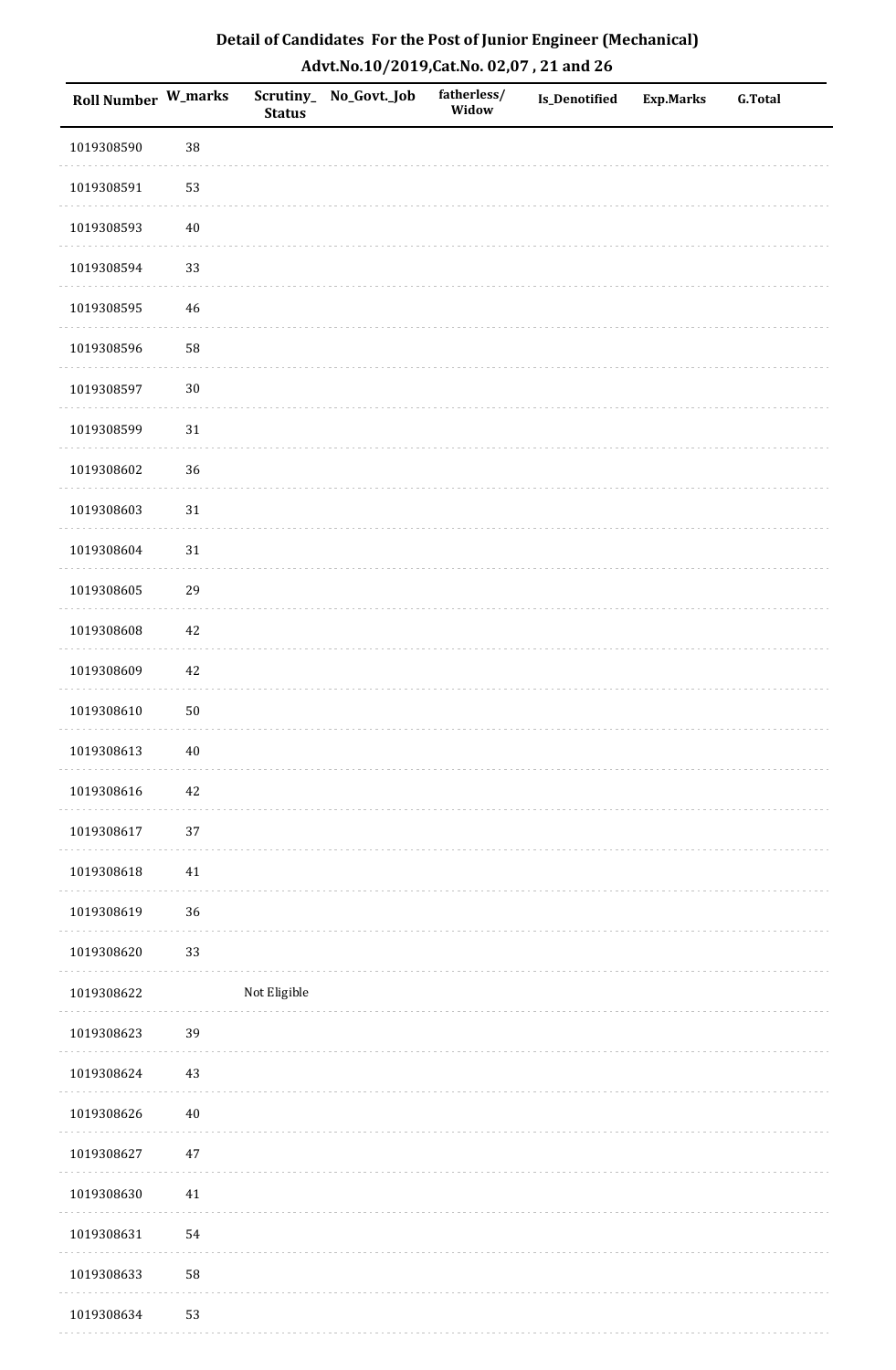| Roll Number W_marks |                 | <b>Status</b> | Scrutiny_No_Govt._Job | fatherless/<br>Widow | Is_Denotified | <b>Exp.Marks</b> | <b>G.Total</b> |
|---------------------|-----------------|---------------|-----------------------|----------------------|---------------|------------------|----------------|
| 1019308635          | 49              |               |                       |                      |               |                  |                |
| 1019308636          | $31\,$          |               |                       |                      |               |                  |                |
| 1019308637          | 56              |               |                       |                      |               |                  |                |
| 1019308638          | 38              |               |                       |                      |               |                  |                |
| 1019308640          | 35              |               |                       |                      |               |                  |                |
| 1019308643          | 53              |               |                       |                      |               |                  |                |
| 1019308644          | 38              |               |                       |                      |               |                  |                |
| 1019308647          | 57              |               |                       |                      |               |                  |                |
| 1019308648          | 41              |               |                       |                      |               |                  |                |
| 1019308653          | 32              |               |                       |                      |               |                  |                |
| 1019308654          | $47\,$          |               |                       |                      |               |                  |                |
| 1019308655          | $40\,$          |               |                       |                      |               |                  |                |
| 1019308656          | 43              |               |                       |                      |               |                  |                |
| 1019308659          | 54              |               |                       |                      |               |                  |                |
| 1019308661          | 53              |               |                       |                      |               |                  |                |
| 1019308662          | 45              |               |                       |                      |               |                  |                |
| 1019308664          | 35              |               |                       |                      |               |                  |                |
| 1019308665          | <b>REJECTED</b> |               |                       |                      |               |                  | $0.00\,$       |
| 1019308666          | 27              |               |                       |                      |               |                  |                |
| 1019308669          | 36              |               |                       |                      |               |                  |                |
| 1019308671          | 49              |               |                       |                      |               |                  |                |
| 1019308672          | ${\bf 28}$      |               |                       |                      |               |                  |                |
| 1019308675          | 42              |               |                       |                      |               |                  |                |
| 1019308677          | $\rm 48$        |               |                       |                      |               |                  |                |
| 1019308679          | 37              |               |                       |                      |               |                  |                |
| 1019308680          | 52              |               |                       |                      |               |                  |                |
| 1019308681          | 36              |               |                       |                      |               |                  |                |
| 1019308684          | $50\,$          |               |                       |                      |               |                  |                |
| 1019308688          | <b>REJECTED</b> |               |                       |                      |               |                  | $0.00\,$       |
| 1019308689          | 48              |               |                       |                      |               |                  |                |

. . . . . . . . . . . . . . . . .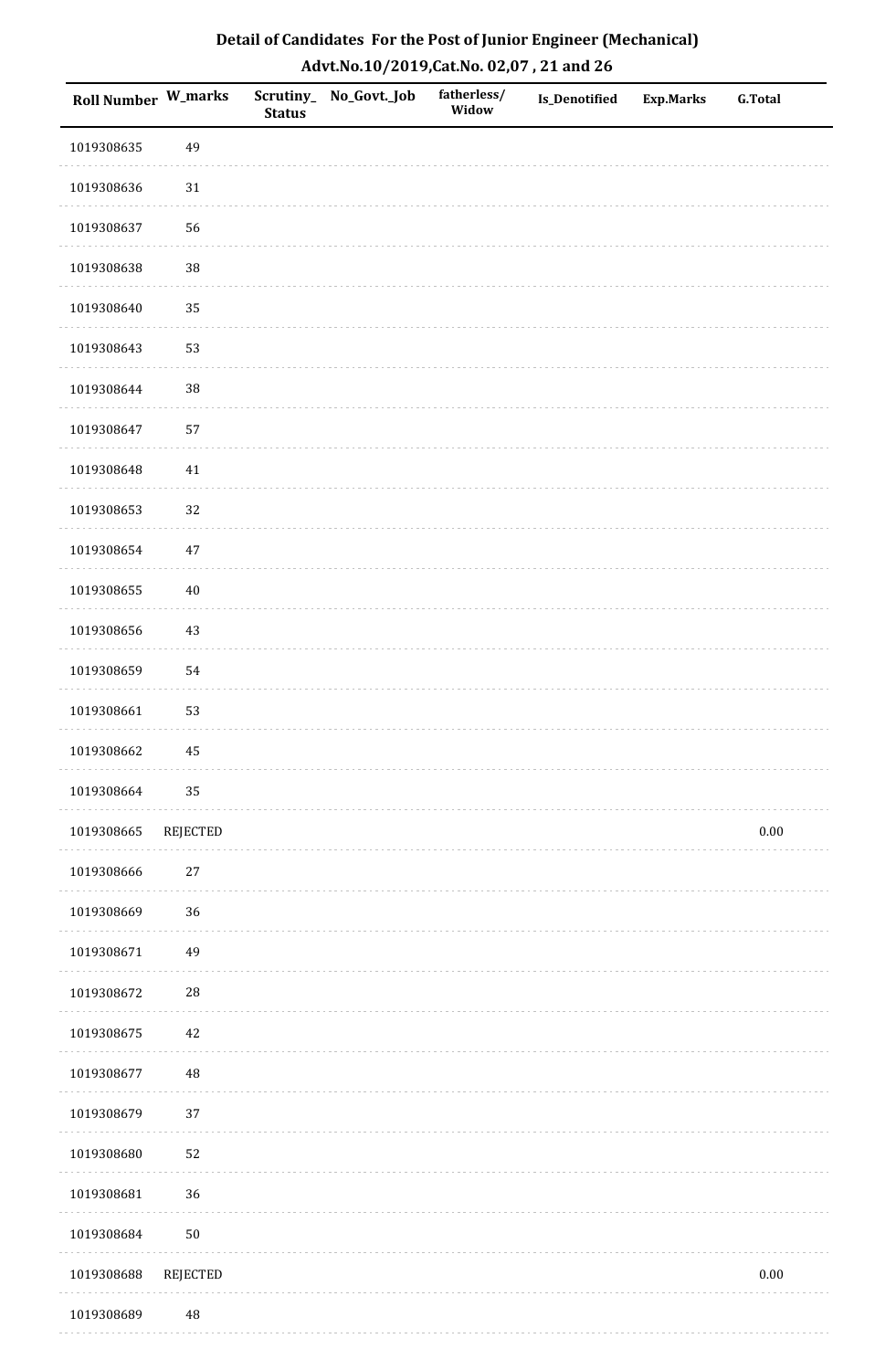| <b>Roll Number W_marks</b> |          | Scrutiny_<br><b>Status</b> | No_Govt._Job | fatherless/<br>Widow | Is_Denotified    | <b>Exp.Marks</b> | <b>G.Total</b> |
|----------------------------|----------|----------------------------|--------------|----------------------|------------------|------------------|----------------|
| 1019308692                 | $\bf 44$ |                            |              |                      |                  |                  |                |
| 1019308693                 | $40\,$   |                            |              |                      |                  |                  |                |
| 1019308694                 | 33       |                            |              |                      |                  |                  |                |
| 1019308696                 | 46       |                            |              |                      |                  |                  |                |
| 1019308697                 | $41\,$   |                            |              |                      |                  |                  |                |
| 1019308699                 | 64       | Eligible                   | $\bf{0}$     | $\boldsymbol{0}$     | $\boldsymbol{0}$ | $0.00\,$         | 64.00          |
| 1019308703                 | 51       |                            |              |                      |                  |                  |                |
| 1019308704                 | 45       |                            |              |                      |                  |                  |                |
| 1019308705                 | 52       |                            |              |                      |                  |                  |                |
| 1019308709                 | $\rm 48$ |                            |              |                      |                  |                  |                |
| 1019308710                 | 46       |                            |              |                      |                  |                  |                |
| 1019308711                 | 52       |                            |              |                      |                  |                  |                |
| 1019308712                 | 45       |                            |              |                      |                  |                  |                |
| 1019308713                 | 37       |                            |              |                      |                  |                  |                |
| 1019308714                 | $40\,$   |                            |              |                      |                  |                  |                |
| 1019308716                 | $41\,$   |                            |              |                      |                  |                  |                |
| 1019308717                 | 31       |                            |              |                      |                  |                  |                |
| 1019308718                 | $40\,$   |                            |              |                      |                  |                  |                |
| 1019308720                 | 37       |                            |              |                      |                  |                  |                |
| 1019308721                 | 42       |                            |              |                      |                  |                  |                |
| 1019308723                 | 61       |                            |              |                      |                  |                  |                |
| 1019308724                 | 44       |                            |              |                      |                  |                  |                |
| 1019308726                 | 53       |                            |              |                      |                  |                  |                |
| 1019308729                 | 51       |                            |              |                      |                  |                  |                |
| 1019308732                 | 32       |                            |              |                      |                  |                  |                |
| 1019308733                 | 12       |                            |              |                      |                  |                  |                |
| 1019308734                 | $32\,$   |                            |              |                      |                  |                  |                |
| 1019308735                 | 36       |                            |              |                      |                  |                  |                |
| 1019308736                 | 32       |                            |              |                      |                  |                  |                |
| 1019308738                 | 36       |                            |              |                      |                  |                  |                |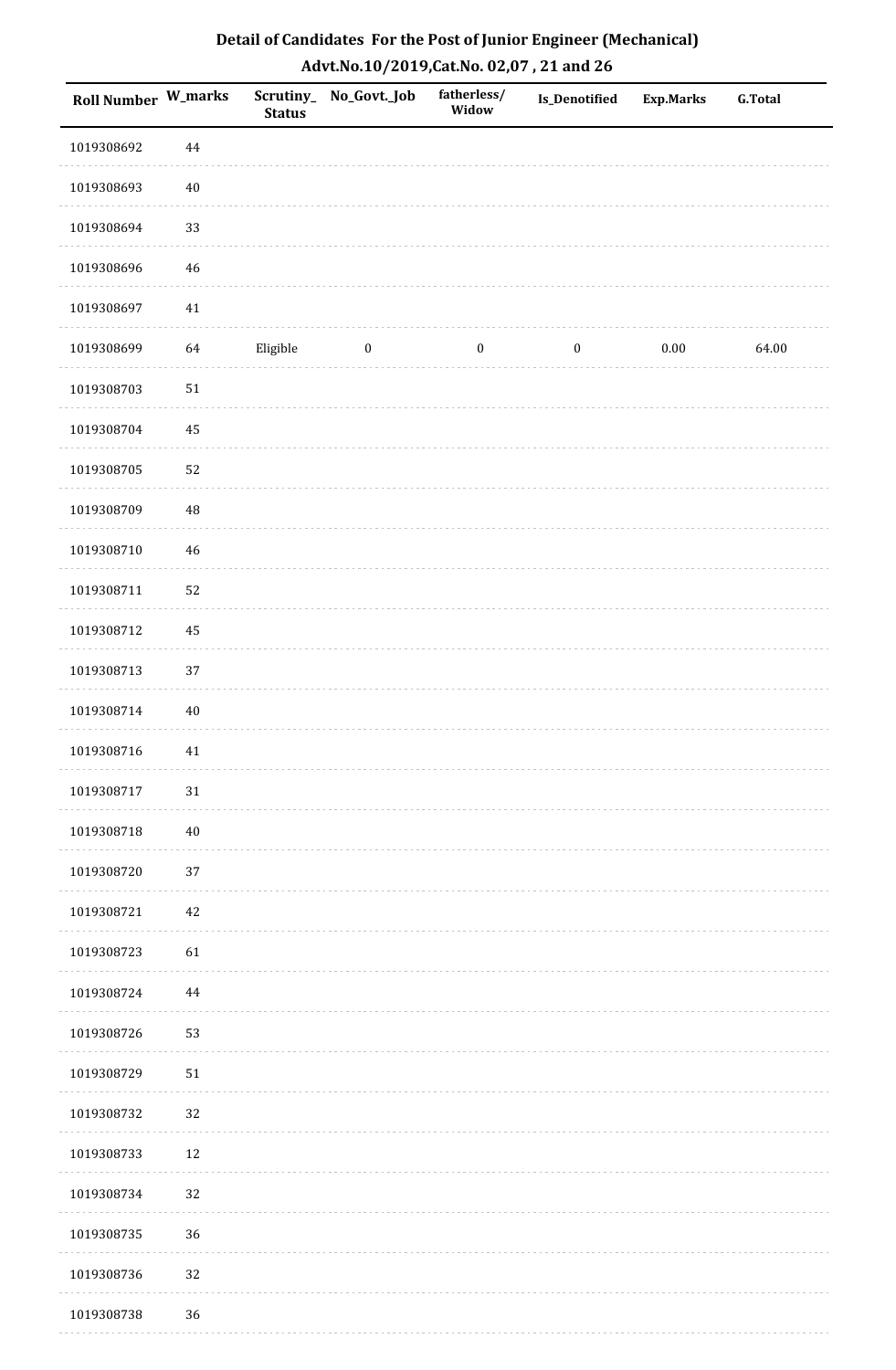| <b>Roll Number W_marks</b> |             | <b>Status</b> | Scrutiny_No_Govt._Job | fatherless/<br>Widow | Is_Denotified | <b>Exp.Marks</b> | <b>G.Total</b> |
|----------------------------|-------------|---------------|-----------------------|----------------------|---------------|------------------|----------------|
| 1019308739                 | $31\,$      |               |                       |                      |               |                  |                |
| 1019308742                 | 59          |               |                       |                      |               |                  |                |
| 1019308743                 | 29          |               |                       |                      |               |                  |                |
| 1019308744                 | 33          |               |                       |                      |               |                  |                |
| 1019308745                 | $43\,$      |               |                       |                      |               |                  |                |
| 1019308746                 | $50\,$      |               |                       |                      |               |                  |                |
| 1019308748                 | $43\,$      |               |                       |                      |               |                  |                |
| 1019308749                 | $47\,$      |               |                       |                      |               |                  |                |
| 1019308751                 | $50\,$      |               |                       |                      |               |                  |                |
| 1019308753                 | 54          |               |                       |                      |               |                  |                |
| 1019308754                 | 55          |               |                       |                      |               |                  |                |
| 1019308755                 | 36          |               |                       |                      |               |                  |                |
| 1019308756                 | $42\,$      |               |                       |                      |               |                  |                |
| 1019308758                 | 45          |               |                       |                      |               |                  |                |
| 1019308759                 | $50\,$      |               |                       |                      |               |                  |                |
| 1019308761                 | 34          |               |                       |                      |               |                  |                |
| 1019308762                 | $\sqrt{46}$ |               |                       |                      |               |                  |                |
| 1019308763                 | 48          |               |                       |                      |               |                  |                |
| 1019308764                 | 36          |               |                       |                      |               |                  |                |
| 1019308767                 | 48          |               |                       |                      |               |                  |                |
| 1019308769                 | 39          |               |                       |                      |               |                  |                |
| 1019308770                 | 49          |               |                       |                      |               |                  |                |
| 1019308771                 | 43          |               |                       |                      |               |                  |                |
| 1019308772                 | 58          |               |                       |                      |               |                  |                |
| 1019308773                 | 48          |               |                       |                      |               |                  |                |
| 1019308775                 | 58          |               |                       |                      |               |                  |                |
| 1019308776                 | 48          |               |                       |                      |               |                  |                |
| 1019308777                 | $46\,$      |               |                       |                      |               |                  |                |
| 1019308780                 | $\bf 45$    |               |                       |                      |               |                  |                |
| 1019308783                 | 35          |               |                       |                      |               |                  |                |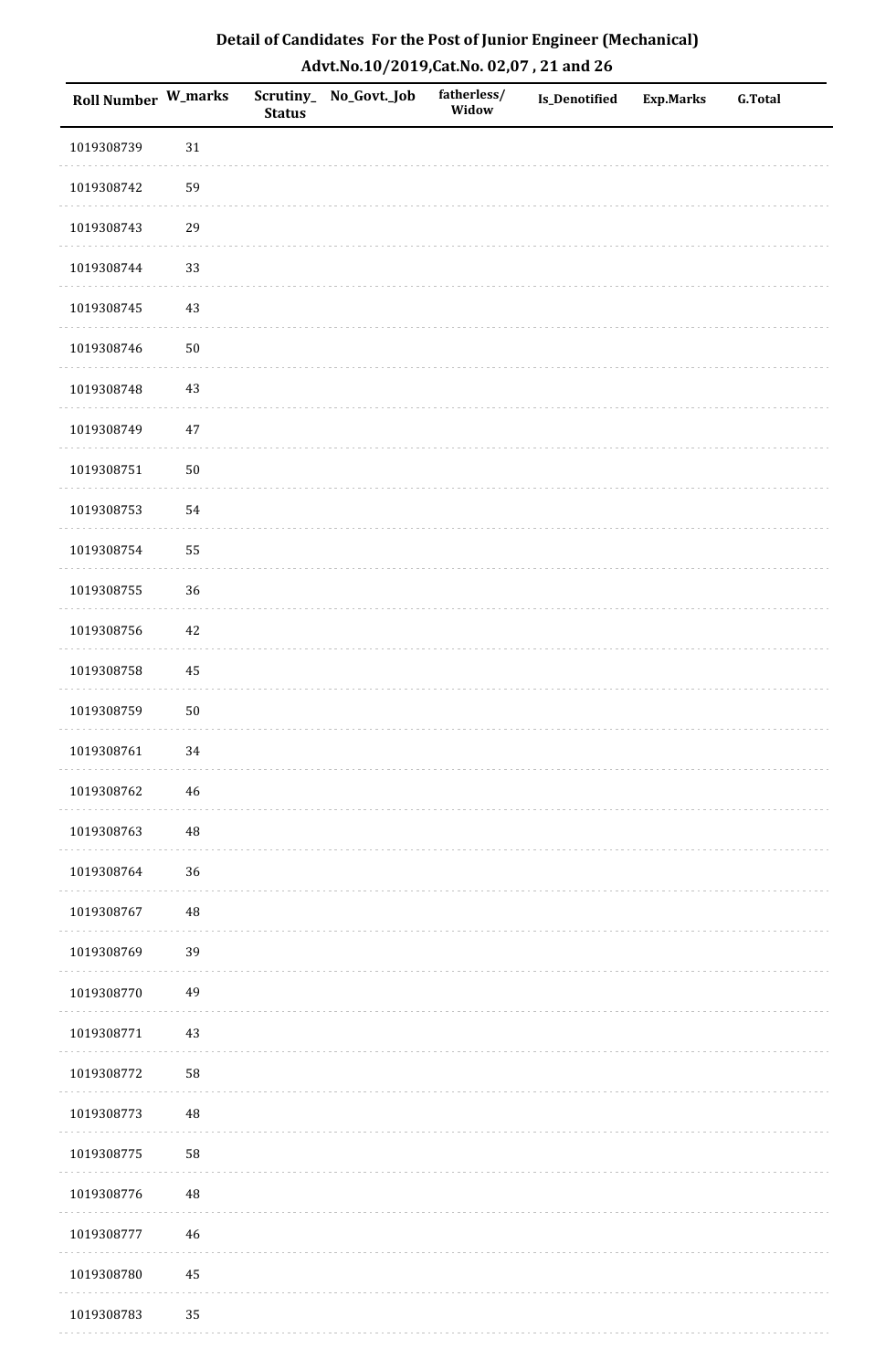| <b>Roll Number W_marks</b> |            | <b>Status</b> | Scrutiny_No_Govt._Job | fatherless/<br>Widow | Is_Denotified | <b>Exp.Marks</b> | <b>G.Total</b> |
|----------------------------|------------|---------------|-----------------------|----------------------|---------------|------------------|----------------|
| 1019308784                 | 35         |               |                       |                      |               |                  |                |
| 1019308785                 | 45         |               |                       |                      |               |                  |                |
| 1019308786                 | 46         |               |                       |                      |               |                  |                |
| 1019308790                 | $47\,$     |               |                       |                      |               |                  |                |
| 1019308791                 | 57         |               |                       |                      |               |                  |                |
| 1019308793                 | 35         |               |                       |                      |               |                  |                |
| 1019308794                 | $41\,$     |               |                       |                      |               |                  |                |
| 1019308795                 | $20\,$     |               |                       |                      |               |                  |                |
| 1019308799                 | $47\,$     |               |                       |                      |               |                  |                |
| 1019308800                 | ${\bf 51}$ |               |                       |                      |               |                  |                |
| 1019308801                 | $42\,$     |               |                       |                      |               |                  |                |
| 1019308804                 | 19         |               |                       |                      |               |                  |                |
| 1019308807                 | $46\,$     |               |                       |                      |               |                  |                |
| 1019308809                 | $41\,$     |               |                       |                      |               |                  |                |
| 1019308811                 | $\bf 44$   |               |                       |                      |               |                  |                |
| 1019308813                 | 53         |               |                       |                      |               |                  |                |
| 1019308814                 | $42\,$     |               |                       |                      |               |                  |                |
| 1019308816                 | $50\,$     |               |                       |                      |               |                  |                |
| 1019308817                 | $47\,$     |               |                       |                      |               |                  |                |
| 1019308819                 | 41         |               |                       |                      |               |                  |                |
| 1019308820                 | 44         |               |                       |                      |               |                  |                |
| 1019308821                 | $41\,$     |               |                       |                      |               |                  |                |
| 1019308824                 | 45         |               |                       |                      |               |                  |                |
| 1019308826                 | $40\,$     |               |                       |                      |               |                  |                |
| 1019308827                 | 48         |               |                       |                      |               |                  |                |
| 1019308828                 | $42\,$     |               |                       |                      |               |                  |                |
| 1019308829                 | 23         |               |                       |                      |               |                  |                |
| 1019308831                 | 48         |               |                       |                      |               |                  |                |
| 1019308832                 | 33         |               |                       |                      |               |                  |                |
| 1019308833                 | 35         |               |                       |                      |               |                  |                |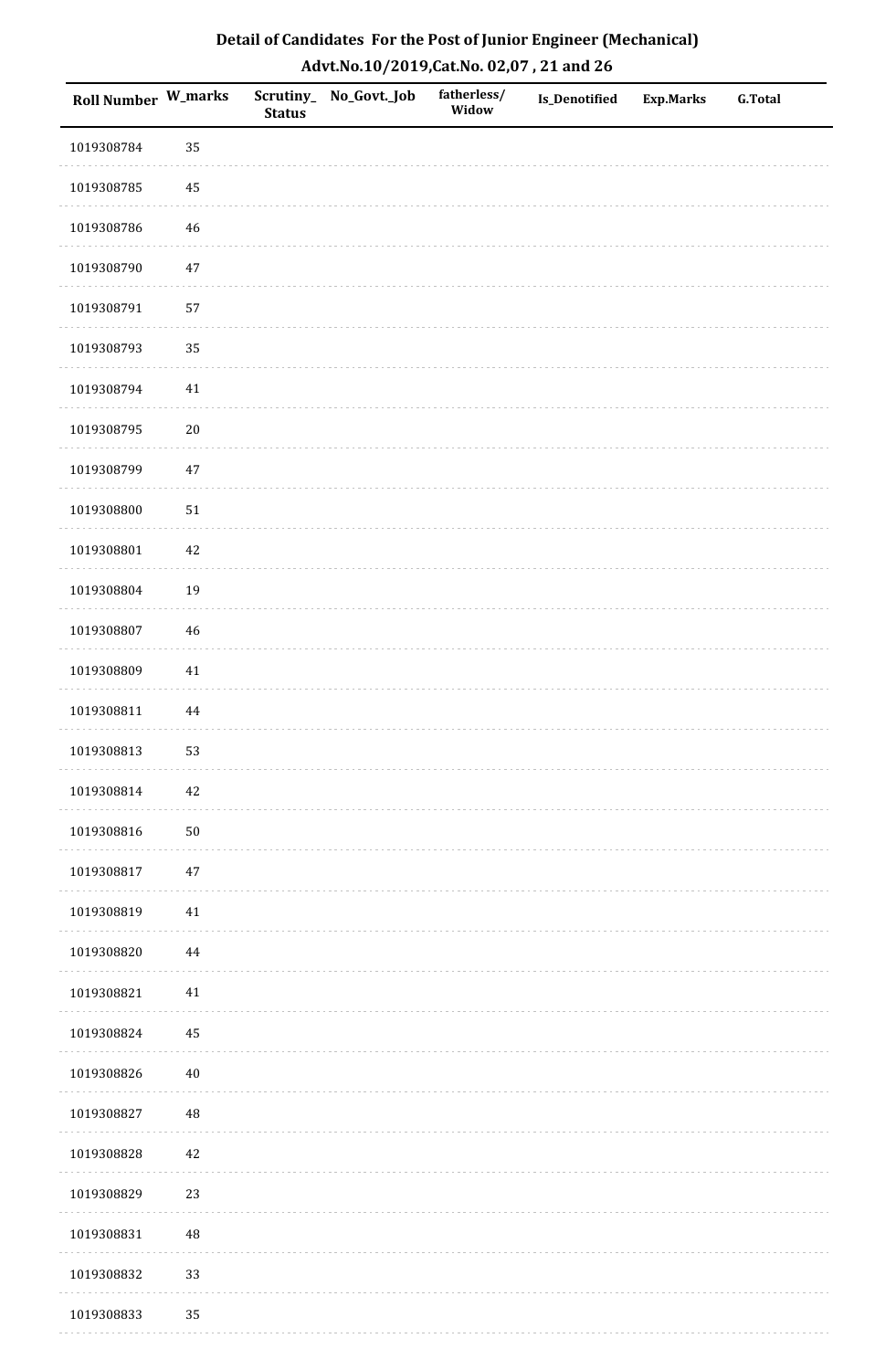| <b>Roll Number W_marks</b> |          | <b>Status</b> | Scrutiny_ No_Govt._Job | fatherless/<br>Widow | Is_Denotified | <b>Exp.Marks</b> | <b>G.Total</b> |
|----------------------------|----------|---------------|------------------------|----------------------|---------------|------------------|----------------|
| 1019308834                 | 29       |               |                        |                      |               |                  |                |
| 1019308838                 | $30\,$   |               |                        |                      |               |                  |                |
| 1019308839                 | $\rm 48$ |               |                        |                      |               |                  |                |
| 1019308840                 | 38       |               |                        |                      |               |                  |                |
| 1019308842                 | 58       |               |                        |                      |               |                  |                |
| 1019308843                 | 54       |               |                        |                      |               |                  |                |
| 1019308844                 | $\rm 48$ |               |                        |                      |               |                  |                |
| 1019308845                 | $41\,$   |               |                        |                      |               |                  |                |
| 1019308846                 | $47\,$   |               |                        |                      |               |                  |                |
| 1019308848                 | 36       |               |                        |                      |               |                  |                |
| 1019308849                 | 49       |               |                        |                      |               |                  |                |
| 1019308851                 | 26       |               |                        |                      |               |                  |                |
| 1019308852                 | 49       |               |                        |                      |               |                  |                |
| 1019308853                 | 59       |               |                        |                      |               |                  |                |
| 1019308855                 | 32       |               |                        |                      |               |                  |                |
| 1019308856                 | $\rm 48$ |               |                        |                      |               |                  |                |
| 1019308858                 | $27\,$   |               |                        |                      |               |                  |                |
| 1019308859                 | 45       |               |                        |                      |               |                  |                |
| 1019308860                 | 61       |               |                        |                      |               |                  |                |
| 1019308861                 | 57       |               |                        |                      |               |                  |                |
| 1019308863                 | 41       |               |                        |                      |               |                  |                |
| 1019308868                 | $42\,$   |               |                        |                      |               |                  |                |
| 1019308869                 | $41\,$   |               |                        |                      |               |                  |                |
| 1019308870                 | 41       |               |                        |                      |               |                  |                |
| 1019308871                 | $\rm 48$ |               |                        |                      |               |                  |                |
| 1019308872                 | $46\,$   |               |                        |                      |               |                  |                |
| 1019308873                 | 59       |               |                        |                      |               |                  |                |
| 1019308874                 | 45       |               |                        |                      |               |                  |                |
| 1019308875                 | $43\,$   |               |                        |                      |               |                  |                |
| 1019308876                 | 36       |               |                        |                      |               |                  |                |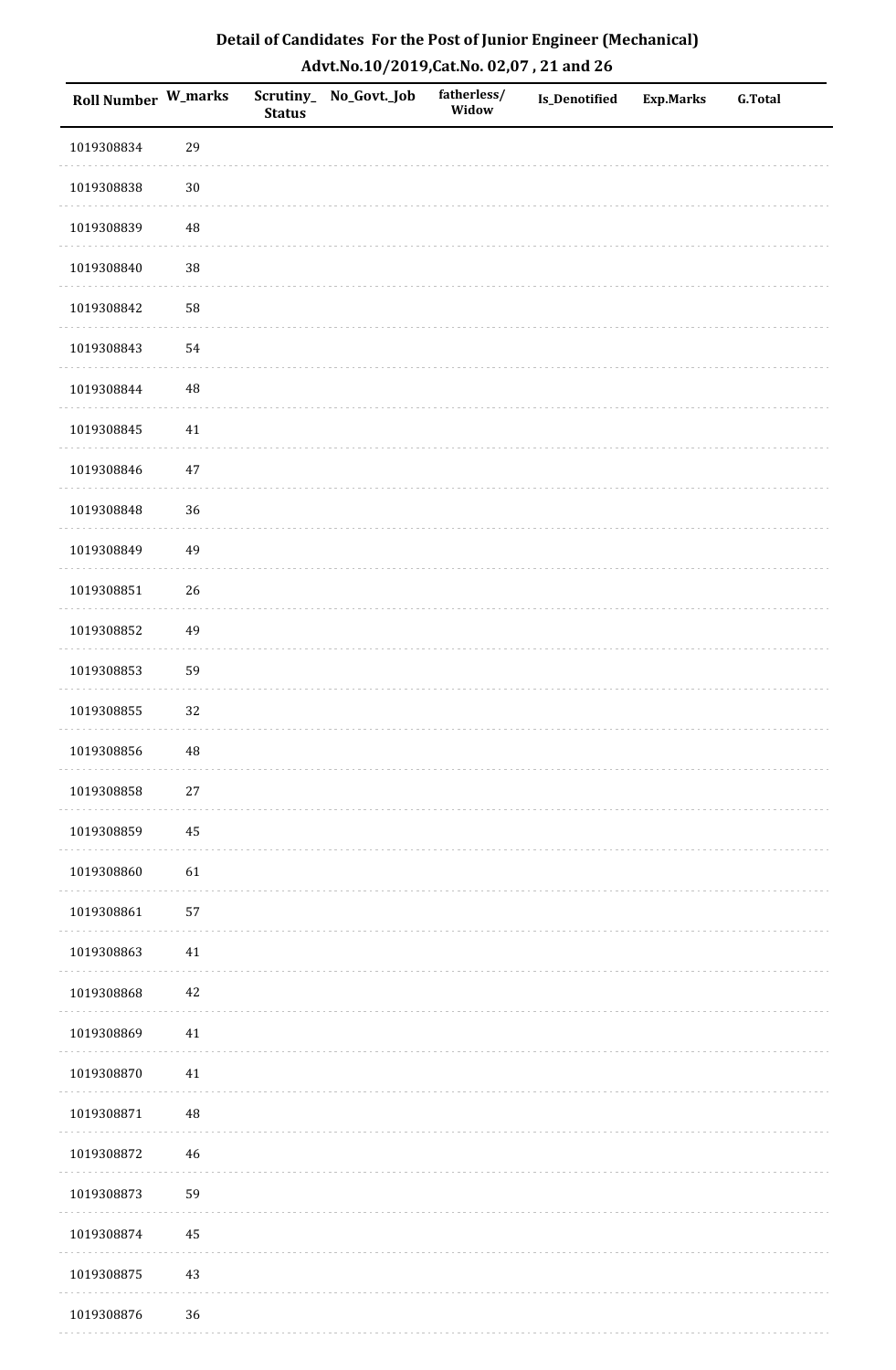| Detail of Candidates For the Post of Junior Engineer (Mechanical) |
|-------------------------------------------------------------------|
| Advt.No.10/2019,Cat.No. 02,07, 21 and 26                          |

| <b>Roll Number W_marks</b> |          | Scrutiny_<br><b>Status</b> | No_Govt._Job | fatherless/<br>Widow | <b>Is_Denotified</b> | Exp.Marks | <b>G.Total</b> |
|----------------------------|----------|----------------------------|--------------|----------------------|----------------------|-----------|----------------|
| 1019308877                 | 41       |                            |              |                      |                      |           |                |
| 1019308878                 | 54       |                            |              |                      |                      |           |                |
| 1019308881                 | 55       |                            |              |                      |                      |           |                |
| 1019308886                 | 53       |                            |              |                      |                      |           |                |
| 1019308887                 | $30\,$   |                            |              |                      |                      |           |                |
| 1019308888                 | 49       |                            |              |                      |                      |           |                |
| 1019308889                 | 56       |                            |              |                      |                      |           |                |
| 1019308891                 | 53       |                            |              |                      |                      |           |                |
| 1019308894                 | 58       |                            |              |                      |                      |           |                |
| 1019308897                 | 41       |                            |              |                      |                      |           |                |
| 1019308898                 | $38\,$   |                            |              |                      |                      |           |                |
| 1019308900                 | $40\,$   |                            |              |                      |                      |           |                |
| 1019308904                 | 53       |                            |              |                      |                      |           |                |
| 1019308905                 | 45       |                            |              |                      |                      |           |                |
| 1019308908                 | 55       |                            |              |                      |                      |           |                |
| 1019308911                 | 57       |                            |              |                      |                      |           |                |
| 1019308912                 | 49       |                            |              |                      |                      |           |                |
| 1019308913                 | 15       |                            |              |                      |                      |           |                |
| 1019308914                 | $47\,$   |                            |              |                      |                      |           |                |
| 1019308917                 | 46       |                            |              |                      |                      |           |                |
| 1019308918                 | 57       |                            |              |                      |                      |           |                |
| 1019308919                 | 35       |                            |              |                      |                      |           |                |
| 1019308920                 | $35\,$   |                            |              |                      |                      |           |                |
| 1019308922                 | 65       |                            |              |                      |                      |           |                |
| 1019308923                 | 43       |                            |              |                      |                      |           |                |
| 1019308924                 | 55       |                            |              |                      |                      |           |                |
| 1019308925                 | 33       |                            |              |                      |                      |           |                |
| 1019308928                 | $50\,$   |                            |              |                      |                      |           |                |
| 1019308933                 | 54       |                            |              |                      |                      |           |                |
| 1019308937                 | REJECTED |                            |              |                      |                      |           | $0.00\,$       |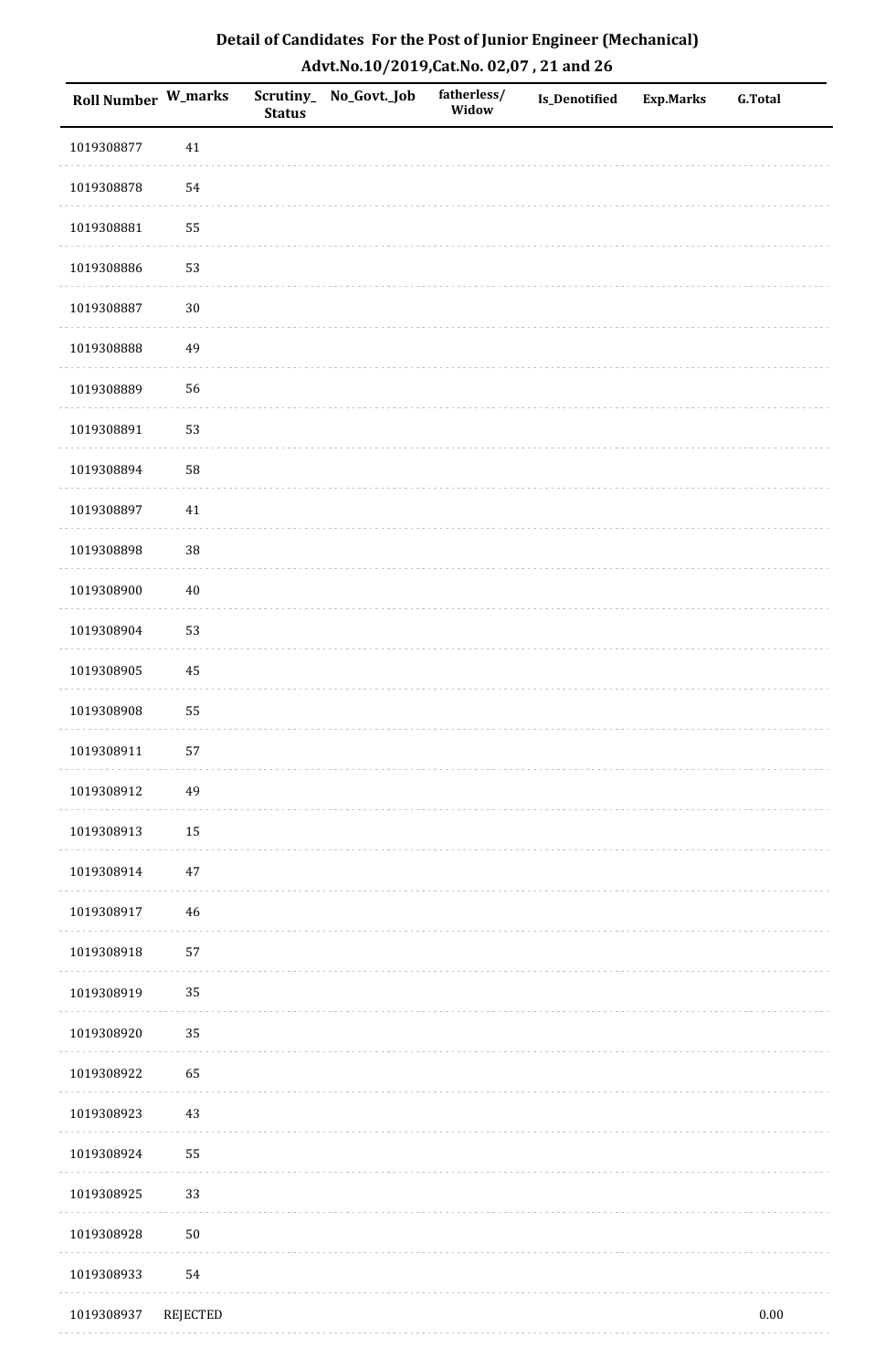| <b>Roll Number W_marks</b> |          | <b>Status</b> | Scrutiny_No_Govt._Job | fatherless/<br>Widow | Is_Denotified | <b>Exp.Marks</b> | <b>G.Total</b> |
|----------------------------|----------|---------------|-----------------------|----------------------|---------------|------------------|----------------|
| 1019308940                 | $46\,$   |               |                       |                      |               |                  |                |
| 1019308941                 | 39       |               |                       |                      |               |                  |                |
| 1019308942                 | 41       |               |                       |                      |               |                  |                |
| 1019308944                 | 43       |               |                       |                      |               |                  |                |
| 1019308945                 | 56       |               |                       |                      |               |                  |                |
| 1019308946                 | 60       |               |                       |                      |               |                  |                |
| 1019308947                 | 36       |               |                       |                      |               |                  |                |
| 1019308948                 | $40\,$   |               |                       |                      |               |                  |                |
| 1019308949                 | 13       |               |                       |                      |               |                  |                |
| 1019308950                 | $27\,$   |               |                       |                      |               |                  |                |
| 1019308953                 | 39       |               |                       |                      |               |                  |                |
| 1019308954                 | $31\,$   |               |                       |                      |               |                  |                |
| 1019308955                 | 56       |               |                       |                      |               |                  |                |
| 1019308956                 | 45       |               |                       |                      |               |                  |                |
| 1019308957                 | 49       |               |                       |                      |               |                  |                |
| 1019308959                 | 42       |               |                       |                      |               |                  |                |
| 1019308960                 | 39       |               |                       |                      |               |                  |                |
| 1019308961                 | 45       |               |                       |                      |               |                  |                |
| 1019308962                 | $34\,$   |               |                       |                      |               |                  |                |
| 1019308964                 | $43\,$   |               |                       |                      |               |                  |                |
| 1019308965                 | 45       |               |                       |                      |               |                  |                |
| 1019308966                 | 33       |               |                       |                      |               |                  |                |
| 1019308967                 | 48       |               |                       |                      |               |                  |                |
| 1019308968                 | 39       |               |                       |                      |               |                  |                |
| 1019308972                 | 39       |               |                       |                      |               |                  |                |
| 1019308973                 | $40\,$   |               |                       |                      |               |                  |                |
| 1019308974                 | 41       |               |                       |                      |               |                  |                |
| 1019308975                 | $43\,$   |               |                       |                      |               |                  |                |
| 1019308976                 | 32       |               |                       |                      |               |                  |                |
| 1019308977                 | $\rm 45$ |               |                       |                      |               |                  |                |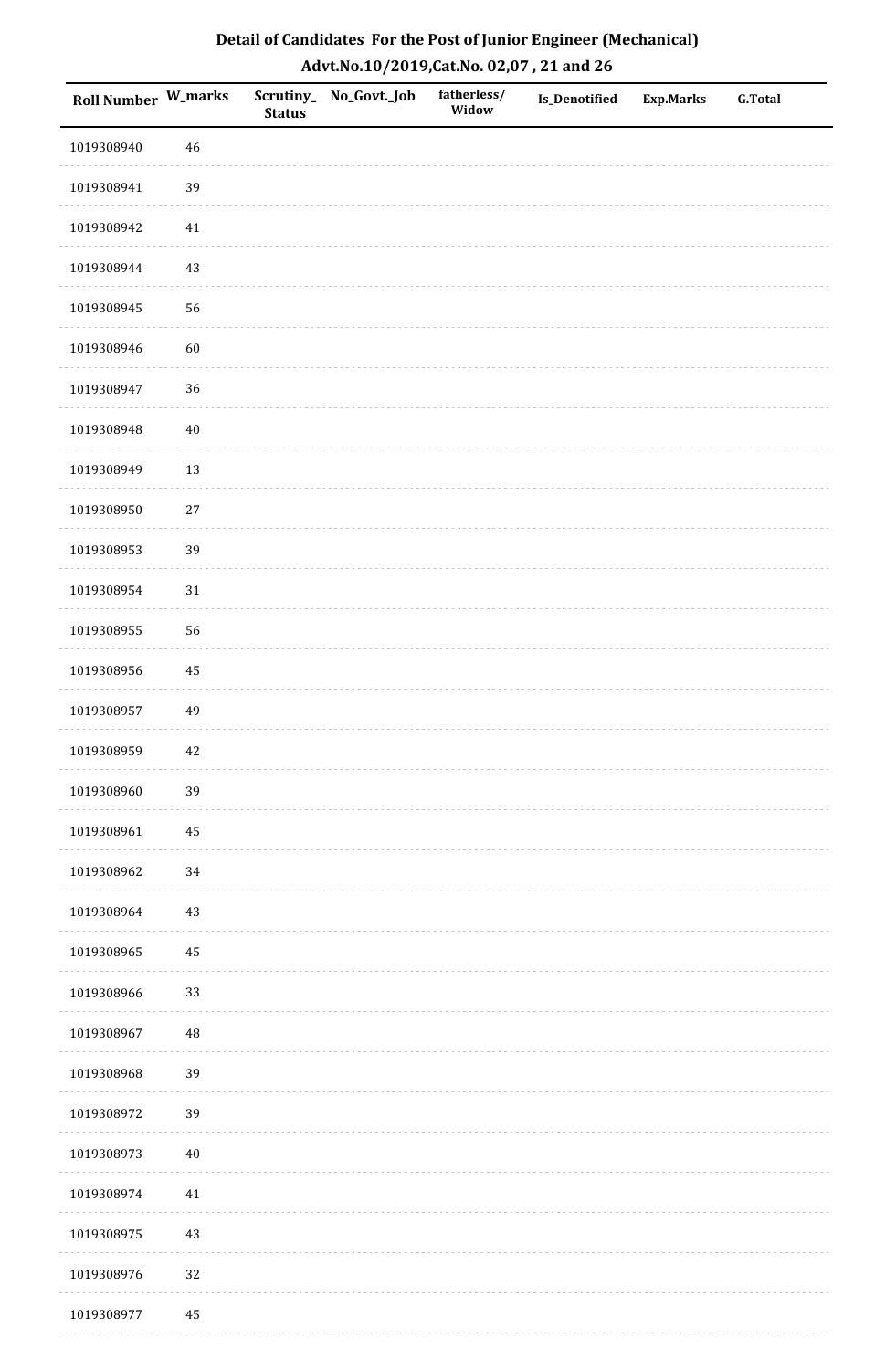| Detail of Candidates For the Post of Junior Engineer (Mechanical) |
|-------------------------------------------------------------------|
| Advt.No.10/2019,Cat.No. 02,07, 21 and 26                          |

| <b>Roll Number W_marks</b> |          | Scrutiny_<br><b>Status</b> | No_Govt._Job     | fatherless/<br>Widow | Is_Denotified    | <b>Exp.Marks</b> | <b>G.Total</b> |
|----------------------------|----------|----------------------------|------------------|----------------------|------------------|------------------|----------------|
| 1019308978                 | $40\,$   | Eligible                   | $\boldsymbol{0}$ | $\boldsymbol{0}$     | $\boldsymbol{0}$ | $0.00\,$         | 40.00          |
| 1019308979                 | 22       |                            |                  |                      |                  |                  |                |
| 1019308980                 | 43       |                            |                  |                      |                  |                  |                |
| 1019308981                 | 53       |                            |                  |                      |                  |                  |                |
| 1019308985                 | $41\,$   |                            |                  |                      |                  |                  |                |
| 1019308986                 | 67       |                            |                  |                      |                  |                  |                |
| 1019308987                 | $\rm 48$ |                            |                  |                      |                  |                  |                |
| 1019308990                 | 35       |                            |                  |                      |                  |                  |                |
| 1019308991                 | 33       |                            |                  |                      |                  |                  |                |
| 1019308992                 | $\rm 48$ |                            |                  |                      |                  |                  |                |
| 1019308993                 | 59       |                            |                  |                      |                  |                  |                |
| 1019308994                 | 52       |                            |                  |                      |                  |                  |                |
| 1019308996                 | 35       |                            |                  |                      |                  |                  |                |
| 1019308997                 | 37       |                            |                  |                      |                  |                  |                |
| 1019309000                 | $13\,$   |                            |                  |                      |                  |                  |                |
| 1019309003                 | 33       |                            |                  |                      |                  |                  |                |
| 1019309004                 | 43       |                            |                  |                      |                  |                  |                |
| 1019309005                 | 35       |                            |                  |                      |                  |                  |                |
| 1019309006                 | $47\,$   |                            |                  |                      |                  |                  |                |
| 1019309010                 | $\rm 48$ |                            |                  |                      |                  |                  |                |
| 1019309011                 | $47\,$   |                            |                  |                      |                  |                  |                |
| 1019309014                 | 35       |                            |                  |                      |                  |                  |                |
| 1019309017                 | $50\,$   |                            |                  |                      |                  |                  |                |
| 1019309020                 | 44       |                            |                  |                      |                  |                  |                |
| 1019309022                 | 37       |                            |                  |                      |                  |                  |                |
| 1019309023                 | 57       |                            |                  |                      |                  |                  |                |
| 1019309025                 | 36       |                            |                  |                      |                  |                  |                |
| 1019309026                 | 63       |                            |                  |                      |                  |                  |                |
| 1019309028                 | $\rm 48$ |                            |                  |                      |                  |                  |                |
| 1019309029                 | 54       |                            |                  |                      |                  |                  |                |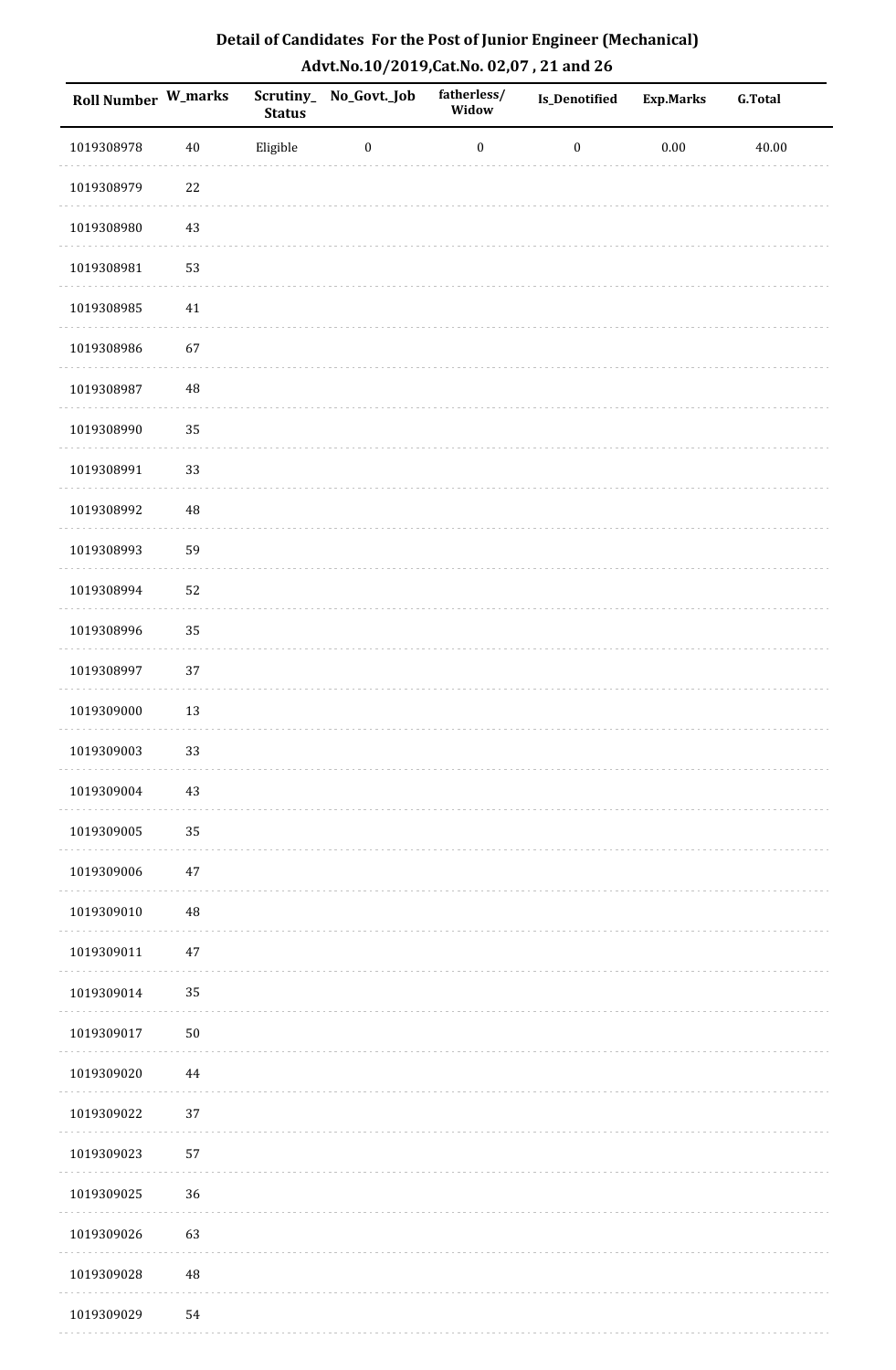| <b>Roll Number W_marks</b> |          | <b>Status</b> | Scrutiny_No_Govt._Job | fatherless/<br>Widow | Is_Denotified | <b>Exp.Marks</b> | <b>G.Total</b> |
|----------------------------|----------|---------------|-----------------------|----------------------|---------------|------------------|----------------|
| 1019309030                 | 57       |               |                       |                      |               |                  |                |
| 1019309031                 | $47\,$   |               |                       |                      |               |                  |                |
| 1019309032                 | 57       |               |                       |                      |               |                  |                |
| 1019309033                 | 37       |               |                       |                      |               |                  |                |
| 1019309034                 | $37\,$   |               |                       |                      |               |                  |                |
| 1019309036                 | 42       |               |                       |                      |               |                  |                |
| 1019309038                 | $42\,$   |               |                       |                      |               |                  |                |
| 1019309039                 | 53       |               |                       |                      |               |                  |                |
| 1019309040                 | $46\,$   |               |                       |                      |               |                  |                |
| 1019309041                 | 35       |               |                       |                      |               |                  |                |
| 1019309043                 | $46\,$   |               |                       |                      |               |                  |                |
| 1019309045                 | $43\,$   |               |                       |                      |               |                  |                |
| 1019309046                 | $22\,$   |               |                       |                      |               |                  |                |
| 1019309049                 | $51\,$   |               |                       |                      |               |                  |                |
| 1019309050                 | 54       |               |                       |                      |               |                  |                |
| 1019309056                 | $47\,$   |               |                       |                      |               |                  |                |
| 1019309057                 | 35       |               |                       |                      |               |                  |                |
| 1019309059                 | 49       |               |                       |                      |               |                  |                |
| 1019309060                 | $43\,$   |               |                       |                      |               |                  |                |
| 1019309061                 | 45       |               |                       |                      |               |                  |                |
| 1019309062                 | $43\,$   |               |                       |                      |               |                  |                |
| 1019309063                 | $51\,$   |               |                       |                      |               |                  |                |
| 1019309065                 | 46       |               |                       |                      |               |                  |                |
| 1019309066                 | 46       |               |                       |                      |               |                  |                |
| 1019309068                 | 61       |               |                       |                      |               |                  |                |
| 1019309070                 | $51\,$   |               |                       |                      |               |                  |                |
| 1019309071                 | 36       |               |                       |                      |               |                  |                |
| 1019309072                 | $\bf 44$ |               |                       |                      |               |                  |                |
| 1019309073                 | $\rm 48$ |               |                       |                      |               |                  |                |
| 1019309077                 | 53       |               |                       |                      |               |                  |                |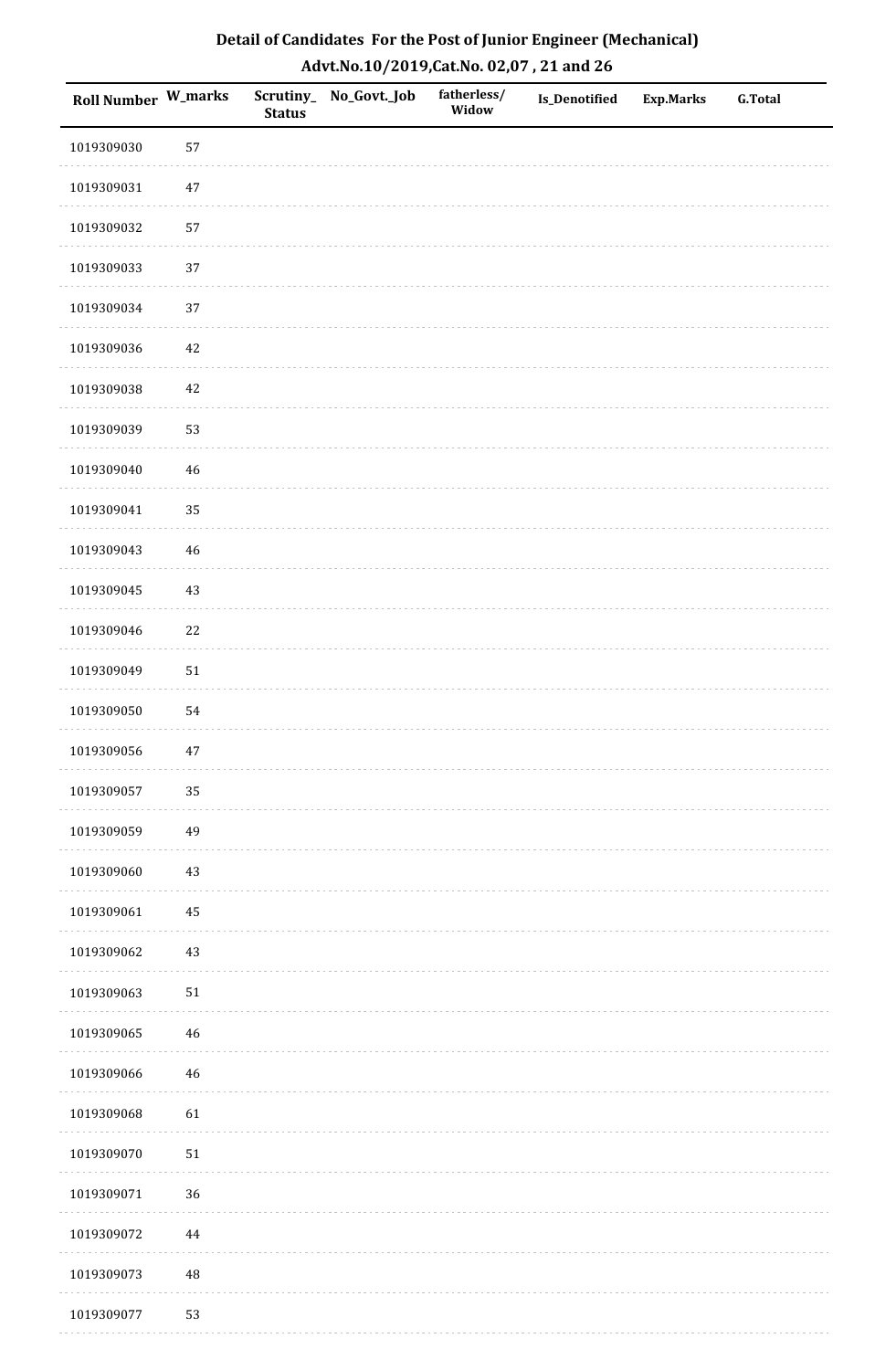| Roll Number W_marks |            | <b>Status</b> | Scrutiny_No_Govt._Job | fatherless/<br>Widow | Is_Denotified    | <b>Exp.Marks</b> | <b>G.Total</b> |
|---------------------|------------|---------------|-----------------------|----------------------|------------------|------------------|----------------|
| 1019309079          | 58         |               |                       |                      |                  |                  |                |
| 1019309081          | $42\,$     |               |                       |                      |                  |                  |                |
| 1019309082          | 45         |               |                       |                      |                  |                  |                |
| 1019309083          | 48         |               |                       |                      |                  |                  |                |
| 1019309084          | 36         |               |                       |                      |                  |                  |                |
| 1019309085          | 33         |               |                       |                      |                  |                  |                |
| 1019309088          | 65         |               |                       |                      |                  |                  |                |
| 1019309089          | $31\,$     |               |                       |                      |                  |                  |                |
| 1019309092          | 37         |               |                       |                      |                  |                  |                |
| 1019309093          | 23         |               |                       |                      |                  |                  |                |
| 1019309094          | 38         |               |                       |                      |                  |                  |                |
| 1019309096          | ${\bf 28}$ |               |                       |                      |                  |                  |                |
| 1019309098          | $\bf 44$   |               |                       |                      |                  |                  |                |
| 1019309099          | 45         |               |                       |                      |                  |                  |                |
| 1019309101          | $\rm 45$   |               |                       |                      |                  |                  |                |
| 1019309103          | 54         |               |                       |                      |                  |                  |                |
| 1019309105          | ${\bf 51}$ |               |                       |                      |                  |                  |                |
| 1019309106          | 62         |               |                       |                      |                  |                  |                |
| 1019309107          | $32\,$     |               |                       |                      |                  |                  |                |
| 1019309108          | $43\,$     |               |                       |                      |                  |                  |                |
| 1019309110          | $50\,$     |               |                       |                      |                  |                  |                |
| 1019309113          | $40\,$     |               |                       |                      |                  |                  |                |
| 1019309115          | 46         |               |                       |                      |                  |                  |                |
| 1019309117          | 44         |               |                       |                      |                  |                  |                |
| 1019309118          | 49         |               |                       |                      |                  |                  |                |
| 1019309120          | 68         | Eligible      | $\boldsymbol{0}$      | $\boldsymbol{0}$     | $\boldsymbol{0}$ | $0.00\,$         | 68.00          |
| 1019309121          | $30\,$     |               |                       |                      |                  |                  |                |
| 1019309122          | 37         |               |                       |                      |                  |                  |                |
| 1019309123          | $47\,$     |               |                       |                      |                  |                  |                |
| 1019309124          | 32         |               |                       |                      |                  |                  |                |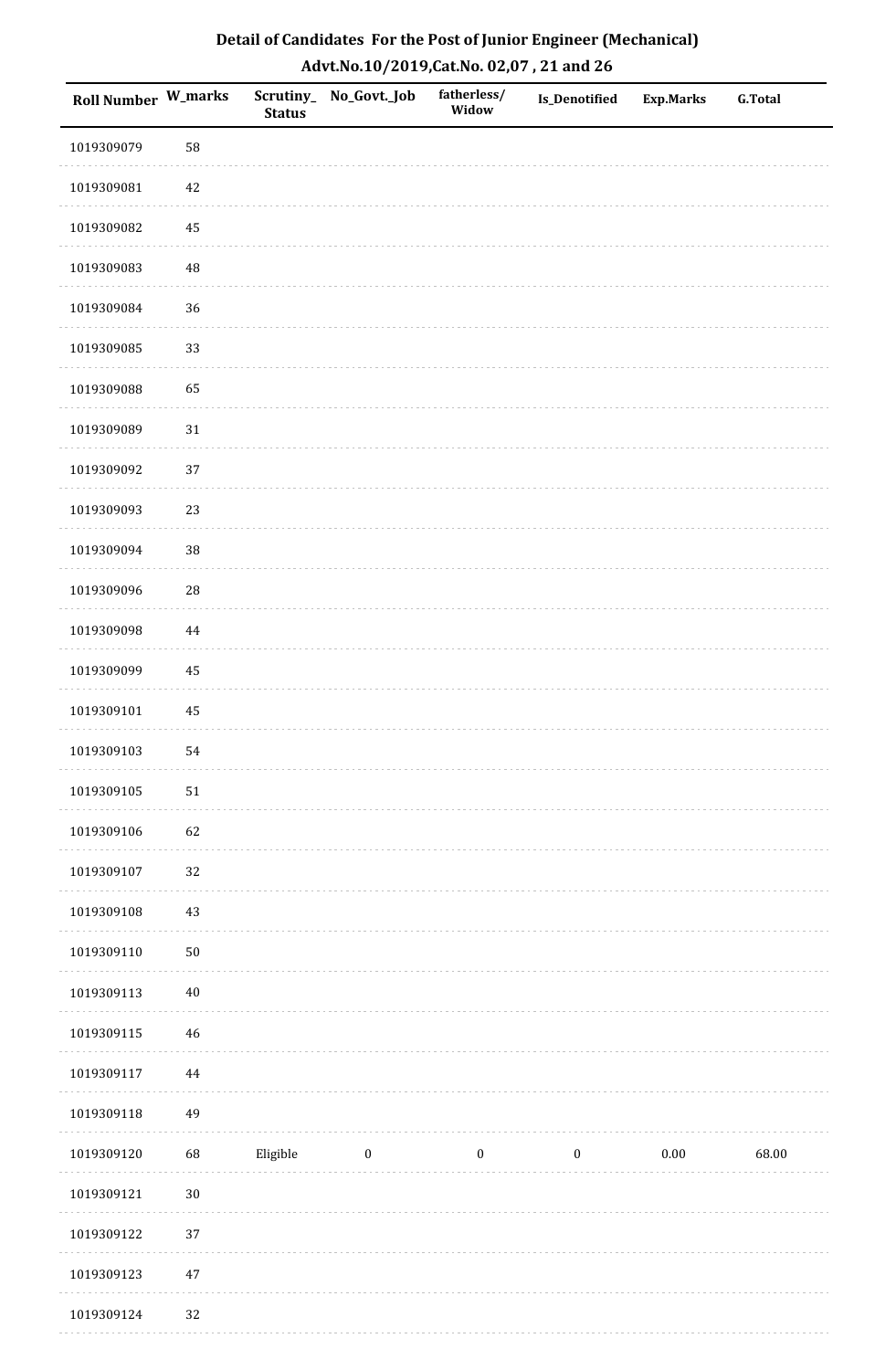| <b>Roll Number W_marks</b> |             | <b>Status</b> | Scrutiny_No_Govt._Job | fatherless/<br>Widow | Is_Denotified | <b>Exp.Marks</b> | <b>G.Total</b> |
|----------------------------|-------------|---------------|-----------------------|----------------------|---------------|------------------|----------------|
| 1019309125                 | $31\,$      |               |                       |                      |               |                  |                |
| 1019309126                 | 39          |               |                       |                      |               |                  |                |
| 1019309127                 | 35          |               |                       |                      |               |                  |                |
| 1019309128                 | 44          |               |                       |                      |               |                  |                |
| 1019309129                 | 52          |               |                       |                      |               |                  |                |
| 1019309131                 | 54          |               |                       |                      |               |                  |                |
| 1019309133                 | 60          |               |                       |                      |               |                  |                |
| 1019309135                 | $47\,$      |               |                       |                      |               |                  |                |
| 1019309137                 | 36          |               |                       |                      |               |                  |                |
| 1019309138                 | $\bf 45$    |               |                       |                      |               |                  |                |
| 1019309139                 | $\bf 44$    |               |                       |                      |               |                  |                |
| 1019309142                 | $50\,$      |               |                       |                      |               |                  |                |
| 1019309143                 | 34          |               |                       |                      |               |                  |                |
| 1019309144                 | $\bf 44$    |               |                       |                      |               |                  |                |
| 1019309145                 | 37          |               |                       |                      |               |                  |                |
| 1019309146                 | 54          |               |                       |                      |               |                  |                |
| 1019309147                 | $40\,$      |               |                       |                      |               |                  |                |
| 1019309148                 | 33          |               |                       |                      |               |                  |                |
| 1019309149                 | $\sqrt{46}$ |               |                       |                      |               |                  |                |
| 1019309151                 | 37          |               |                       |                      |               |                  |                |
| 1019309152                 | 54          |               |                       |                      |               |                  |                |
| 1019309153                 | $\rm 48$    |               |                       |                      |               |                  |                |
| 1019309154                 | $37\,$      |               |                       |                      |               |                  |                |
| 1019309160                 | 26          |               |                       |                      |               |                  |                |
| 1019309161                 | 49          |               |                       |                      |               |                  |                |
| 1019309165                 | 54          |               |                       |                      |               |                  |                |
| 1019309166                 | 34          |               |                       |                      |               |                  |                |
| 1019309167                 | 52          |               |                       |                      |               |                  |                |
| 1019309168                 | $40\,$      |               |                       |                      |               |                  |                |
| 1019309169                 | $50\,$      |               |                       |                      |               |                  |                |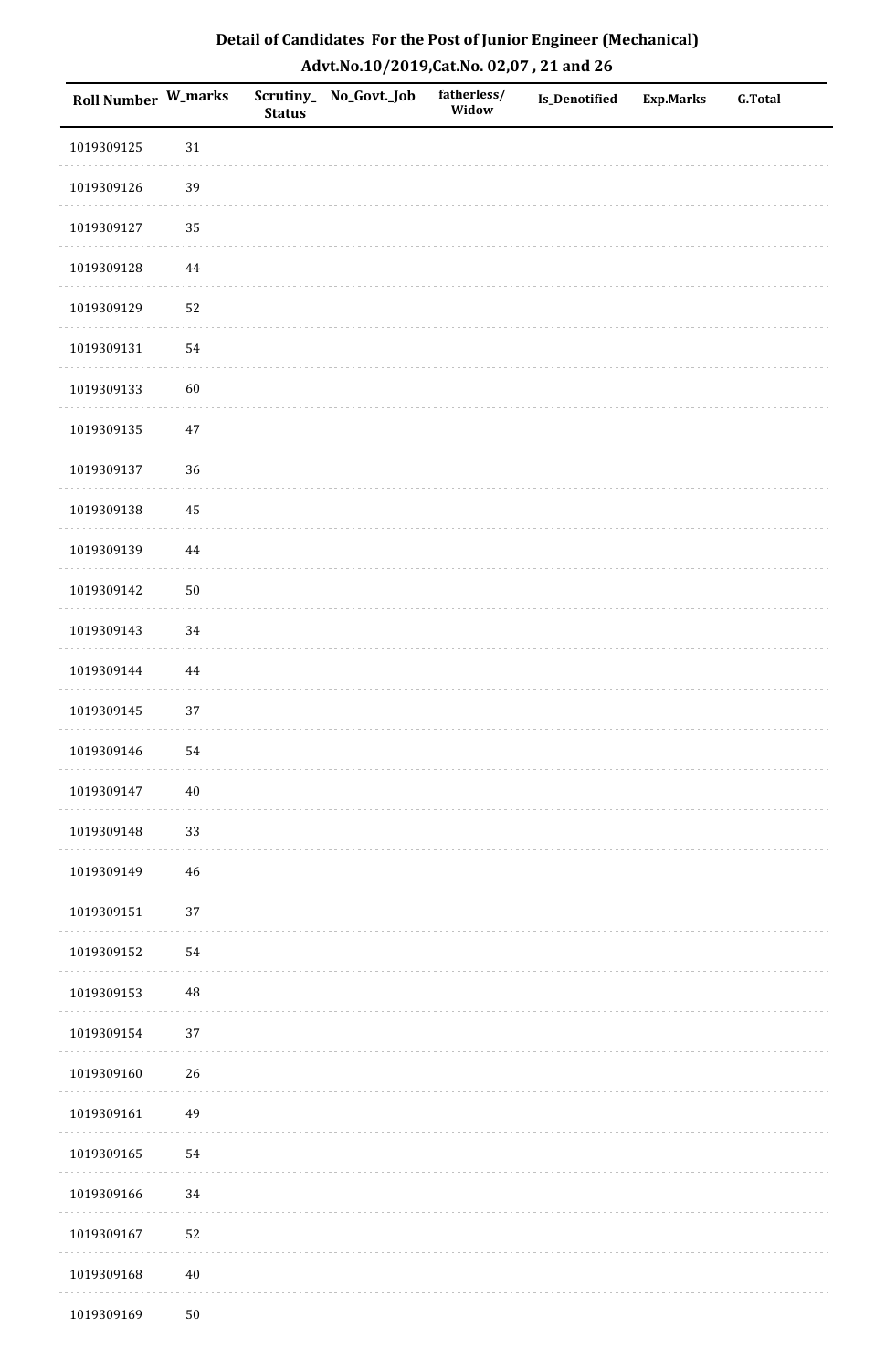| Roll Number W_marks |        | <b>Status</b> | Scrutiny_No_Govt._Job | fatherless/<br>Widow | Is_Denotified    | <b>Exp.Marks</b> | <b>G.Total</b> |
|---------------------|--------|---------------|-----------------------|----------------------|------------------|------------------|----------------|
| 1019309170          | 64     |               |                       |                      |                  |                  |                |
| 1019309171          | 42     |               |                       |                      |                  |                  |                |
| 1019309173          | $38\,$ |               |                       |                      |                  |                  |                |
| 1019309174          | 39     |               |                       |                      |                  |                  |                |
| 1019309175          | 26     |               |                       |                      |                  |                  |                |
| 1019309178          | 43     |               |                       |                      |                  |                  |                |
| 1019309180          | 37     |               |                       |                      |                  |                  |                |
| 1019309181          | 42     |               |                       |                      |                  |                  |                |
| 1019309185          | 49     |               |                       |                      |                  |                  |                |
| 1019309186          | 34     |               |                       |                      |                  |                  |                |
| 1019309187          | 29     |               |                       |                      |                  |                  |                |
| 1019309189          | $51\,$ |               |                       |                      |                  |                  |                |
| 1019309190          | 59     |               |                       |                      |                  |                  |                |
| 1019309191          | 45     |               |                       |                      |                  |                  |                |
| 1019309193          | $38\,$ |               |                       |                      |                  |                  |                |
| 1019309194          | $31\,$ |               |                       |                      |                  |                  |                |
| 1019309196          | 68     | Eligible      | $\boldsymbol{0}$      | $\boldsymbol{0}$     | $\boldsymbol{0}$ | $0.00\,$         | 68.00          |
| 1019309197          | $51\,$ |               |                       |                      |                  |                  |                |
| 1019309200          | 34     |               |                       |                      |                  |                  |                |
| 1019309202          | 36     |               |                       |                      |                  |                  |                |
| 1019309205          | $31\,$ |               |                       |                      |                  |                  |                |
| 1019309207          | 37     |               |                       |                      |                  |                  |                |
| 1019309209          | 47     |               |                       |                      |                  |                  |                |
| 1019309210          | 64     |               |                       |                      |                  |                  |                |
| 1019309213          | 54     |               |                       |                      |                  |                  |                |
| 1019309216          | $46\,$ |               |                       |                      |                  |                  |                |
| 1019309217          | 61     |               |                       |                      |                  |                  |                |
| 1019309219          | 32     |               |                       |                      |                  |                  |                |
| 1019309220          | 55     |               |                       |                      |                  |                  |                |
| 1019309221          | $51\,$ |               |                       |                      |                  |                  |                |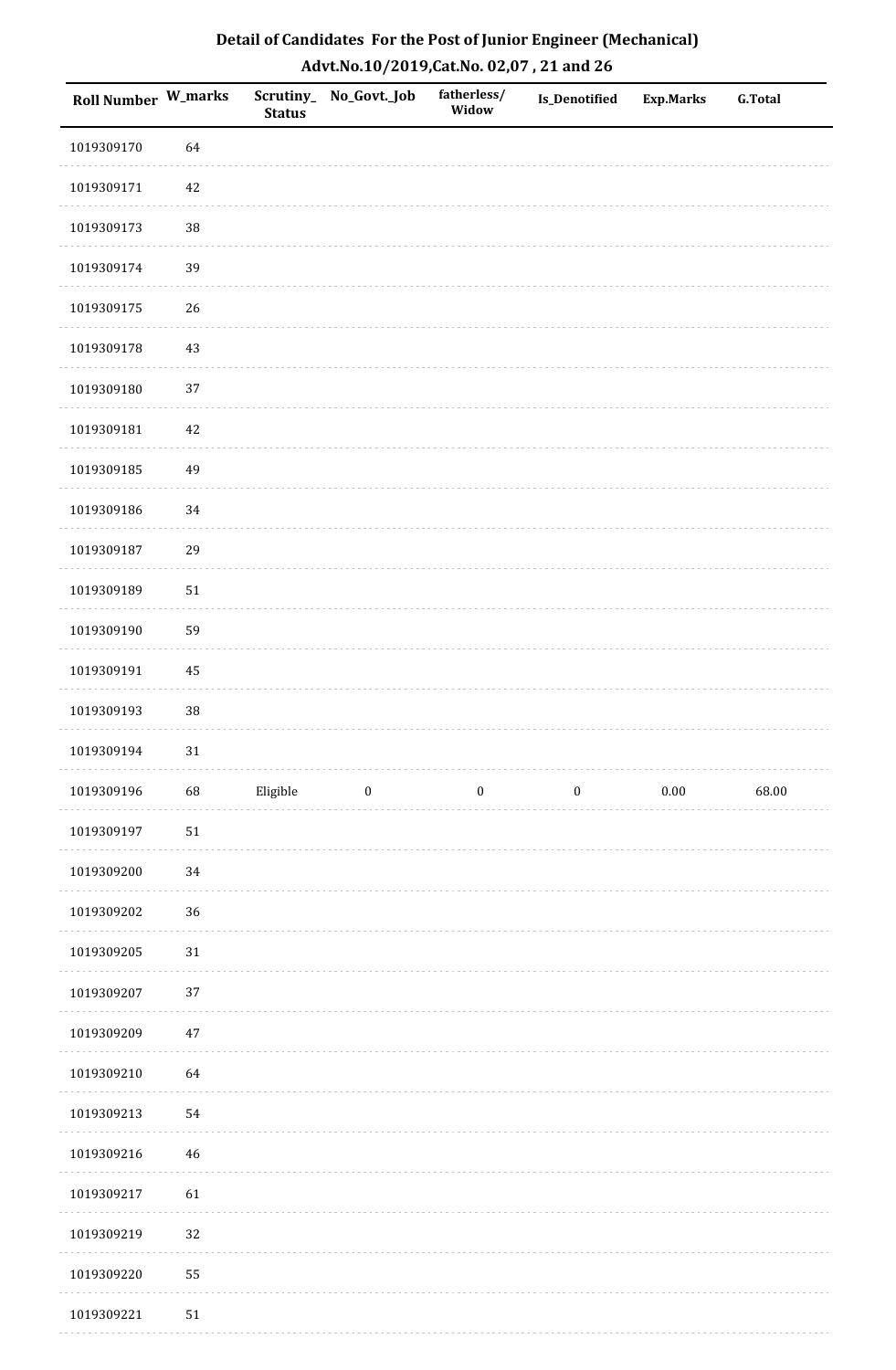| <b>Roll Number W_marks</b> |        | <b>Status</b> | Scrutiny_No_Govt._Job | fatherless/<br>Widow | Is_Denotified | <b>Exp.Marks</b> | <b>G.Total</b> |
|----------------------------|--------|---------------|-----------------------|----------------------|---------------|------------------|----------------|
| 1019309224                 | 35     |               |                       |                      |               |                  |                |
| 1019309226                 | $51\,$ |               |                       |                      |               |                  |                |
| 1019309228                 | 37     |               |                       |                      |               |                  |                |
| 1019309229                 | $40\,$ |               |                       |                      |               |                  |                |
| 1019309230                 | $41\,$ |               |                       |                      |               |                  |                |
| 1019309233                 | $30\,$ |               |                       |                      |               |                  |                |
| 1019309237                 | 38     |               |                       |                      |               |                  |                |
| 1019309239                 | 49     |               |                       |                      |               |                  |                |
| 1019309240                 | 44     |               |                       |                      |               |                  |                |
| 1019309241                 | 59     |               |                       |                      |               |                  |                |
| 1019309243                 | $50\,$ |               |                       |                      |               |                  |                |
| 1019309244                 | 29     |               |                       |                      |               |                  |                |
| 1019309245                 | 59     |               |                       |                      |               |                  |                |
| 1019309248                 | 35     |               |                       |                      |               |                  |                |
| 1019309249                 | $40\,$ |               |                       |                      |               |                  |                |
| 1019309251                 | $17\,$ |               |                       |                      |               |                  |                |
| 1019309252                 | 39     |               |                       |                      |               |                  |                |
| 1019309254                 | $40\,$ |               |                       |                      |               |                  |                |
| 1019309256                 | 38     |               |                       |                      |               |                  |                |
| 1019309259                 | 38     |               |                       |                      |               |                  |                |
| 1019309260                 | $31\,$ |               |                       |                      |               |                  |                |
| 1019309261                 | 44     |               |                       |                      |               |                  |                |
| 1019309262                 | 33     |               |                       |                      |               |                  |                |
| 1019309265                 | 49     |               |                       |                      |               |                  |                |
| 1019309266                 | $40\,$ |               |                       |                      |               |                  |                |
| 1019309267                 | 36     |               |                       |                      |               |                  |                |
| 1019309269                 | 57     |               |                       |                      |               |                  |                |
| 1019309271                 | 44     |               |                       |                      |               |                  |                |
| 1019309274                 | 57     |               |                       |                      |               |                  |                |
| 1019309275                 | $50\,$ |               |                       |                      |               |                  |                |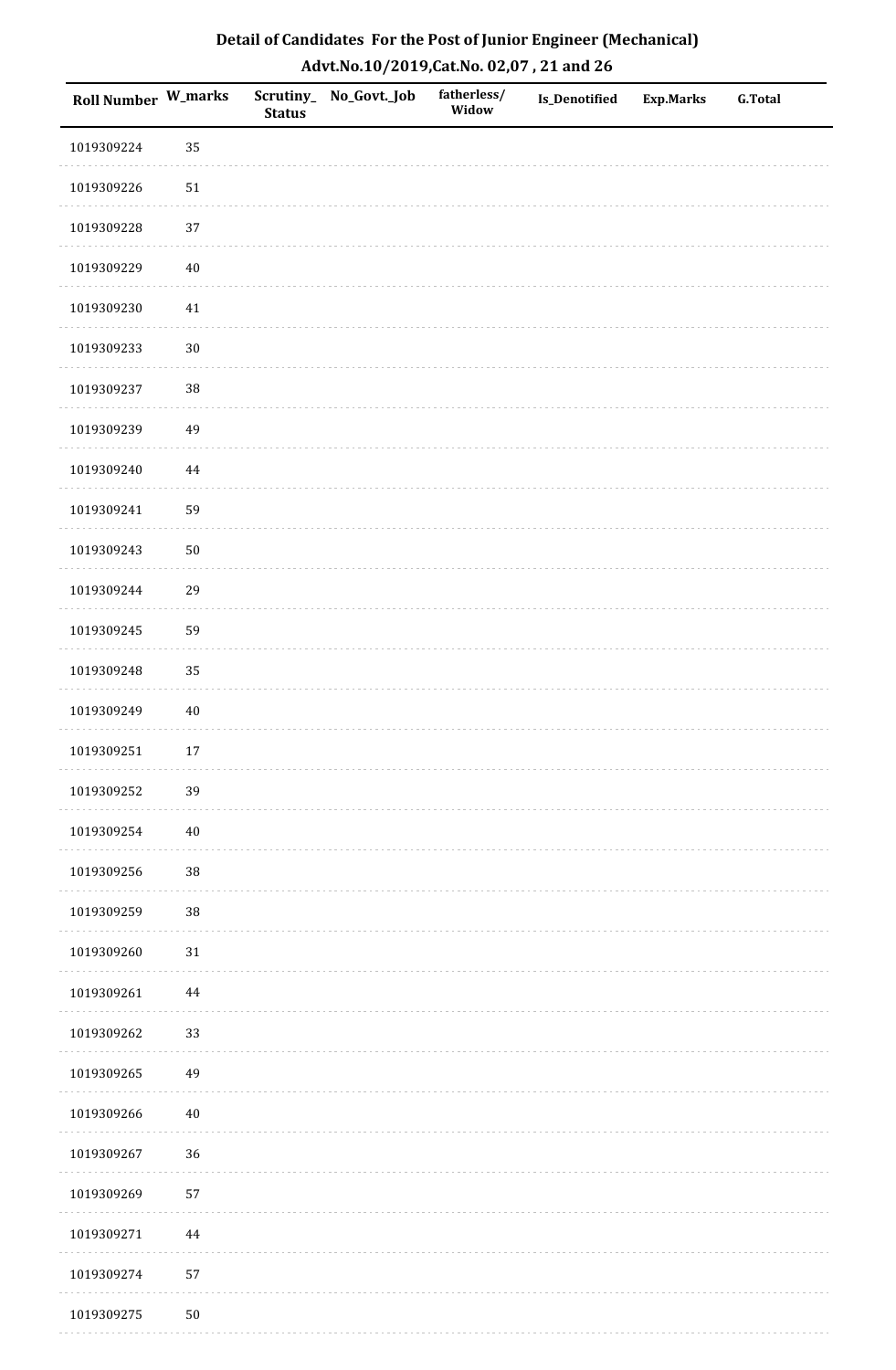| Roll Number W_marks |        | <b>Status</b> | Scrutiny_No_Govt._Job | fatherless/<br>Widow | Is_Denotified    | Exp.Marks | G.Total |
|---------------------|--------|---------------|-----------------------|----------------------|------------------|-----------|---------|
| 1019309276          | 58     |               |                       |                      |                  |           |         |
| 1019309277          | $43\,$ |               |                       |                      |                  |           |         |
| 1019309278          | 62     |               |                       |                      |                  |           |         |
| 1019309279          | 32     |               |                       |                      |                  |           |         |
| 1019309280          | 32     |               |                       |                      |                  |           |         |
| 1019309281          | $46\,$ |               |                       |                      |                  |           |         |
| 1019309282          | $43\,$ |               |                       |                      |                  |           |         |
| 1019309283          | 69     | Eligible      | $\boldsymbol{0}$      | $\boldsymbol{0}$     | $\boldsymbol{0}$ | 0.00      | 69.00   |
| 1019309284          | $43\,$ |               |                       |                      |                  |           |         |
| 1019309289          | 38     |               |                       |                      |                  |           |         |
| 1019309290          | $31\,$ |               |                       |                      |                  |           |         |
| 1019309291          | 34     |               |                       |                      |                  |           |         |
| 1019309293          | 57     |               |                       |                      |                  |           |         |
| 1019309294          | $43\,$ |               |                       |                      |                  |           |         |
| 1019309295          | 33     |               |                       |                      |                  |           |         |
| 1019309296          | $51\,$ |               |                       |                      |                  |           |         |
| 1019309298          | $28\,$ |               |                       |                      |                  |           |         |
| 1019309299          | 49     |               |                       |                      |                  |           |         |
| 1019309300          | $41\,$ |               |                       |                      |                  |           |         |
| 1019309303          | $41\,$ |               |                       |                      |                  |           |         |
| 1019309308          | 57     |               |                       |                      |                  |           |         |
| 1019309311          | 32     |               |                       |                      |                  |           |         |
| 1019309312          | $27\,$ |               |                       |                      |                  |           |         |
| 1019309313          | 38     |               |                       |                      |                  |           |         |
| 1019309314          | 39     |               |                       |                      |                  |           |         |
| 1019309315          | 52     |               |                       |                      |                  |           |         |
| 1019309318          | 55     |               |                       |                      |                  |           |         |
| 1019309319          | 35     |               |                       |                      |                  |           |         |
| 1019309321          | 39     |               |                       |                      |                  |           |         |
| 1019309324          | 29     |               |                       |                      |                  |           |         |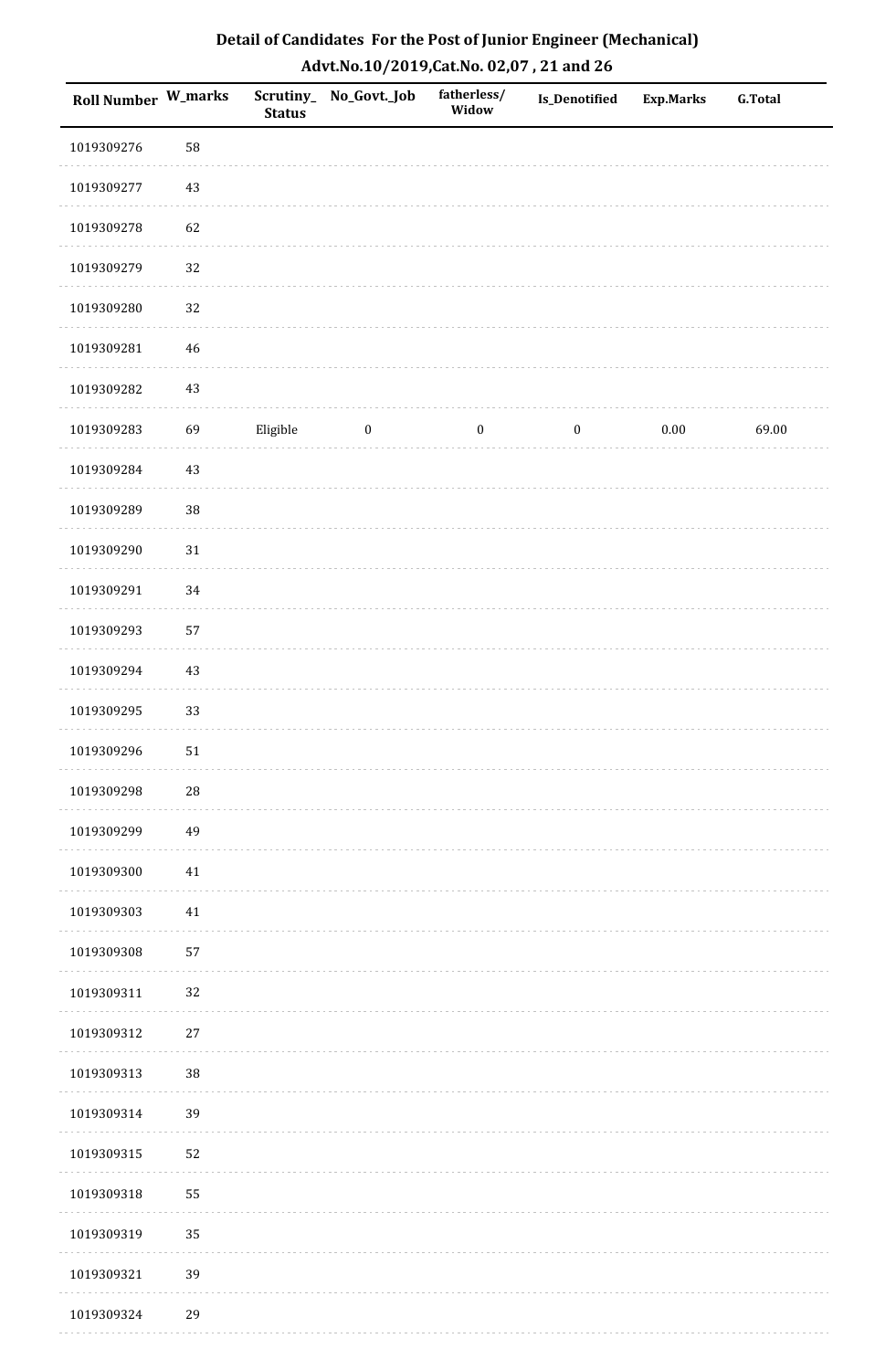| Roll Number W_marks |             | <b>Status</b> | Scrutiny_No_Govt._Job | fatherless/<br>Widow | Is_Denotified | <b>Exp.Marks</b> | <b>G.Total</b> |
|---------------------|-------------|---------------|-----------------------|----------------------|---------------|------------------|----------------|
| 1019309325          | 42          |               |                       |                      |               |                  |                |
| 1019309326          | 54          |               |                       |                      |               |                  |                |
| 1019309327          | $50\,$      |               |                       |                      |               |                  |                |
| 1019309331          | 52          |               |                       |                      |               |                  |                |
| 1019309332          | $40\,$      |               |                       |                      |               |                  |                |
| 1019309335          | 43          |               |                       |                      |               |                  |                |
| 1019309337          | 33          |               |                       |                      |               |                  |                |
| 1019309339          | $41\,$      |               |                       |                      |               |                  |                |
| 1019309341          | $\sqrt{48}$ |               |                       |                      |               |                  |                |
| 1019309342          | 33          |               |                       |                      |               |                  |                |
| 1019309346          | 23          |               |                       |                      |               |                  |                |
| 1019309348          | $42\,$      |               |                       |                      |               |                  |                |
| 1019309349          | 49          |               |                       |                      |               |                  |                |
| 1019309354          | 39          |               |                       |                      |               |                  |                |
| 1019309357          | 41          |               |                       |                      |               |                  |                |
| 1019309359          | 59          |               |                       |                      |               |                  |                |
| 1019309360          | 33          |               |                       |                      |               |                  |                |
| 1019309361          | $31\,$      |               |                       |                      |               |                  |                |
| 1019309362          | 54          |               |                       |                      |               |                  |                |
| 1019309363          | $30\,$      |               |                       |                      |               |                  |                |
| 1019309364          | 37          |               |                       |                      |               |                  |                |
| 1019309365          | $\bf 45$    |               |                       |                      |               |                  |                |
| 1019309366          | 52          |               |                       |                      |               |                  |                |
| 1019309367          | 46          |               |                       |                      |               |                  |                |
| 1019309368          | $47\,$      |               |                       |                      |               |                  |                |
| 1019309370          | $46\,$      |               |                       |                      |               |                  |                |
| 1019309371          | $43\,$      |               |                       |                      |               |                  |                |
| 1019309373          | $\sqrt{48}$ |               |                       |                      |               |                  |                |
| 1019309374          | $41\,$      |               |                       |                      |               |                  |                |
| 1019309376          | 34          |               |                       |                      |               |                  |                |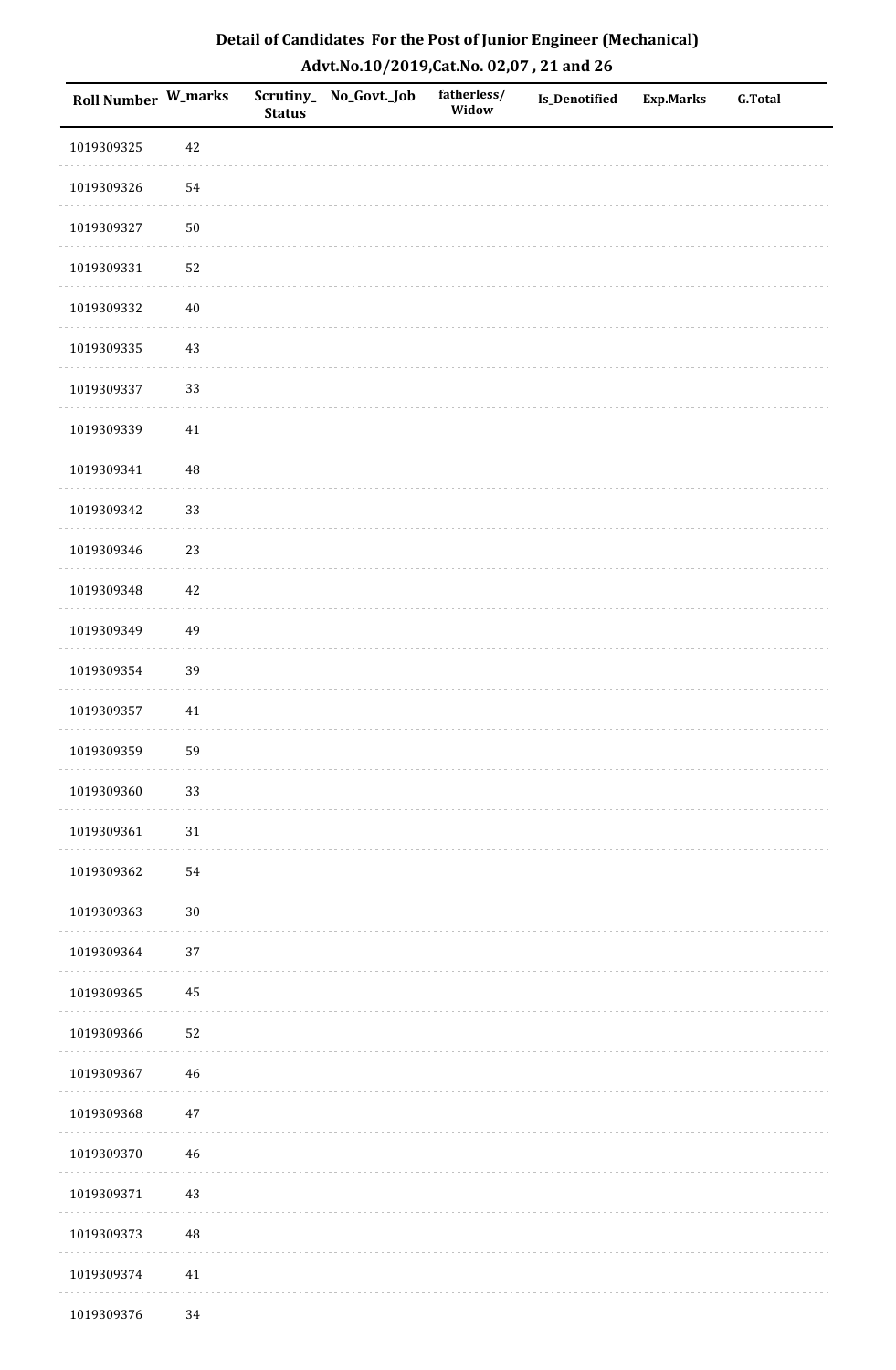| Roll Number W_marks |          | <b>Status</b> | Scrutiny_No_Govt._Job | fatherless/<br>Widow | <b>Is_Denotified</b> | <b>Exp.Marks</b> | <b>G.Total</b> |
|---------------------|----------|---------------|-----------------------|----------------------|----------------------|------------------|----------------|
| 1019309379          | 35       |               |                       |                      |                      |                  |                |
| 1019309381          | 39       |               |                       |                      |                      |                  |                |
| 1019309382          | 49       |               |                       |                      |                      |                  |                |
| 1019309383          | $51\,$   |               |                       |                      |                      |                  |                |
| 1019309384          | 39       |               |                       |                      |                      |                  |                |
| 1019309385          | 57       |               |                       |                      |                      |                  |                |
| 1019309389          | 41       |               |                       |                      |                      |                  |                |
| 1019309391          | 48       |               |                       |                      |                      |                  |                |
| 1019309392          | 52       |               |                       |                      |                      |                  |                |
| 1019309394          | $40\,$   |               |                       |                      |                      |                  |                |
| 1019309395          | 60       |               |                       |                      |                      |                  |                |
| 1019309397          | $43\,$   |               |                       |                      |                      |                  |                |
| 1019309402          | 34       |               |                       |                      |                      |                  |                |
| 1019309403          | 49       |               |                       |                      |                      |                  |                |
| 1019309404          | 52       |               |                       |                      |                      |                  |                |
| 1019309406          | 44       |               |                       |                      |                      |                  |                |
| 1019309409          | $31\,$   |               |                       |                      |                      |                  |                |
| 1019309411          | 48       |               |                       |                      |                      |                  |                |
| 1019309412          | $50\,$   |               |                       |                      |                      |                  |                |
| 1019309413          | $\bf 44$ |               |                       |                      |                      |                  |                |
| 1019309414          | 45       |               |                       |                      |                      |                  |                |
| 1019309415          | 55       |               |                       |                      |                      |                  |                |
| 1019309416          | $50\,$   |               |                       |                      |                      |                  |                |
| 1019309418          | 52       |               |                       |                      |                      |                  |                |
| 1019309419          | 49       |               |                       |                      |                      |                  |                |
| 1019309421          | $22\,$   |               |                       |                      |                      |                  |                |
| 1019309423          | 52       |               |                       |                      |                      |                  |                |
| 1019309424          | $50\,$   |               |                       |                      |                      |                  |                |
| 1019309427          | 69       | Absent        | $\boldsymbol{0}$      | $\boldsymbol{0}$     | $\boldsymbol{0}$     | $0.00\,$         |                |
| 1019309428          | 36       |               |                       |                      |                      |                  |                |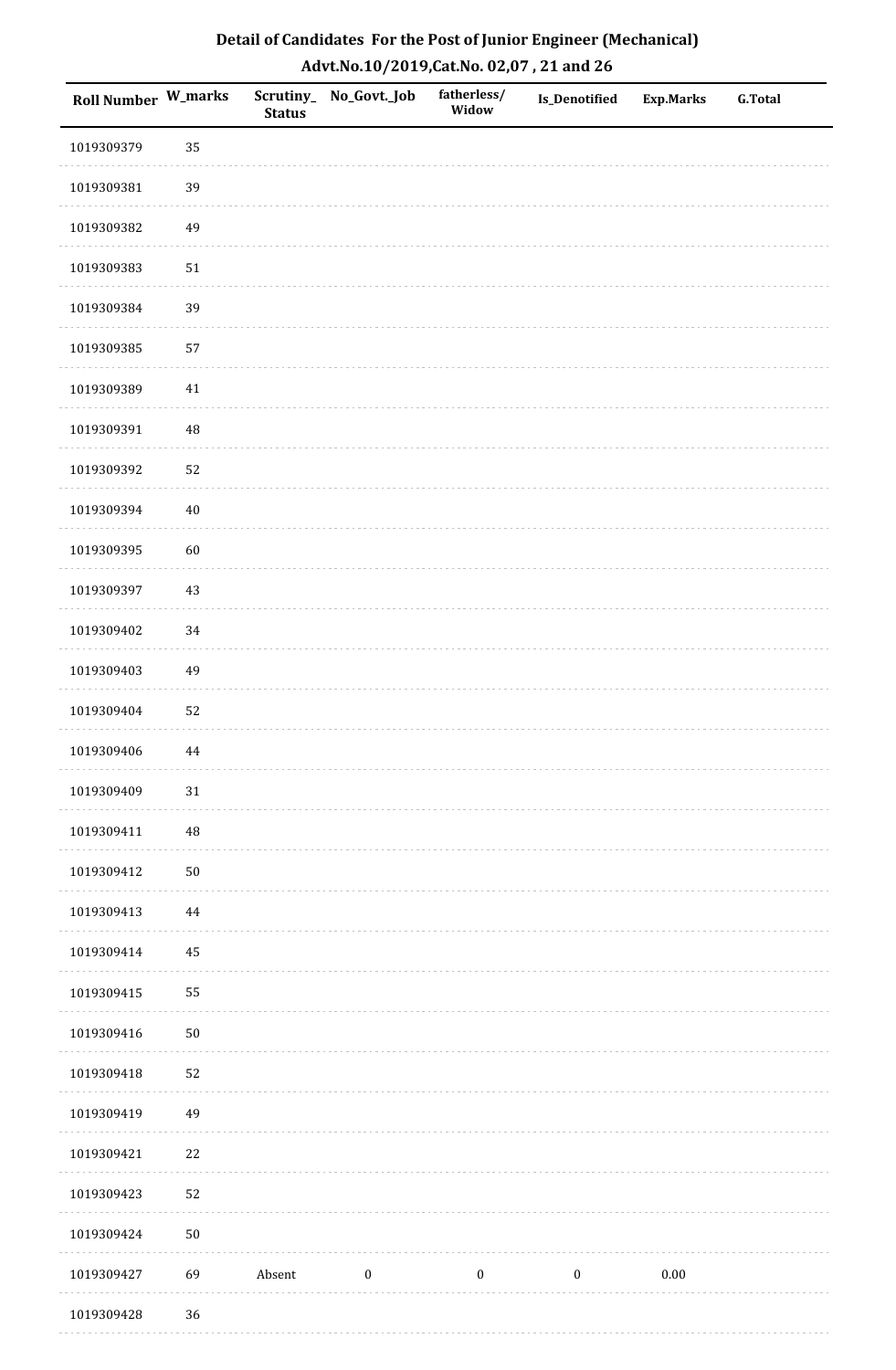| Detail of Candidates For the Post of Junior Engineer (Mechanical) |
|-------------------------------------------------------------------|
| Advt.No.10/2019, Cat.No. 02,07, 21 and 26                         |

| Roll Number W_marks |        | <b>Status</b> | Scrutiny_No_Govt._Job | fatherless/<br>Widow | Is_Denotified    | <b>Exp.Marks</b> | <b>G.Total</b> |
|---------------------|--------|---------------|-----------------------|----------------------|------------------|------------------|----------------|
| 1019309429          | 64     |               |                       |                      |                  |                  |                |
| 1019309431          | 48     |               |                       |                      |                  |                  |                |
| 1019309432          | 55     |               |                       |                      |                  |                  |                |
| 1019309434          | 63     |               |                       |                      |                  |                  |                |
| 1019309435          | 57     |               |                       |                      |                  |                  |                |
| 1019309437          | 50     |               |                       |                      |                  |                  |                |
| 1019309439          | 38     |               |                       |                      |                  |                  |                |
| 1019309441          | 45     |               |                       |                      |                  |                  |                |
| 1019309443          | 33     |               |                       |                      |                  |                  |                |
| 1019309444          | 52     |               |                       |                      |                  |                  |                |
| 1019309445          | 39     |               |                       |                      |                  |                  |                |
| 1019309446          | $40\,$ |               |                       |                      |                  |                  |                |
| 1019309447          | 35     |               |                       |                      |                  |                  |                |
| 1019309448          | $41\,$ | Eligible      | $\boldsymbol{0}$      | $\boldsymbol{0}$     | $\boldsymbol{0}$ | $0.00\,$         | 41.00          |
| 1019309449          | 43     |               |                       |                      |                  |                  |                |
| 1019309451          | $38\,$ |               |                       |                      |                  |                  |                |
| 1019309453          | 49     |               |                       |                      |                  |                  |                |
| 1019309454          | 41     |               |                       |                      |                  |                  |                |
| 1019309456          | 34     |               |                       |                      |                  |                  |                |
| 1019309458          | $40\,$ |               |                       |                      |                  |                  |                |
| 1019309460          | 42     |               |                       |                      |                  |                  |                |
| 1019309461          | 49     |               |                       |                      |                  |                  |                |
| 1019309462          | 45     |               |                       |                      |                  |                  |                |
| 1019309463          | 39     |               |                       |                      |                  |                  |                |
| 1019309466          | 59     |               |                       |                      |                  |                  |                |
| 1019309470          | 47     |               |                       |                      |                  |                  |                |
| 1019309471          | 55     |               |                       |                      |                  |                  |                |
| 1019309472          | 54     | Eligible      | $\bf{0}$              | $\boldsymbol{0}$     | $\boldsymbol{0}$ | 0.00             | 54.00          |
| 1019309473          | 56     |               |                       |                      |                  |                  |                |
| 1019309474          | 44     |               |                       |                      |                  |                  |                |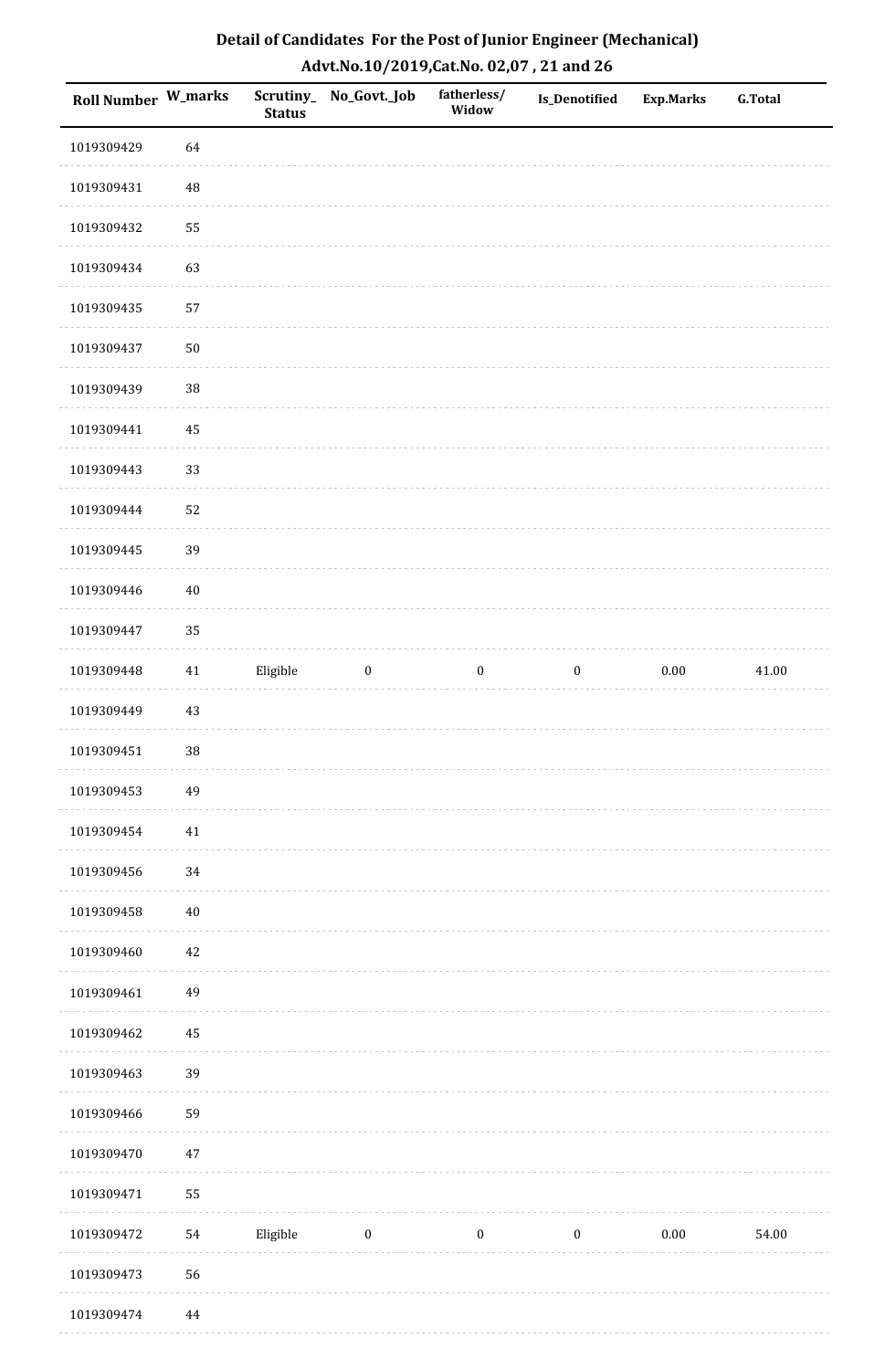| Roll Number W_marks |          | <b>Status</b> | Scrutiny_No_Govt._Job | fatherless/<br>Widow | Is_Denotified | <b>Exp.Marks</b> | <b>G.Total</b> |
|---------------------|----------|---------------|-----------------------|----------------------|---------------|------------------|----------------|
| 1019309475          | 57       |               |                       |                      |               |                  |                |
| 1019309476          | $40\,$   |               |                       |                      |               |                  |                |
| 1019309483          | 56       |               |                       |                      |               |                  |                |
| 1019309484          | 35       |               |                       |                      |               |                  |                |
| 1019309485          | $42\,$   |               |                       |                      |               |                  |                |
| 1019309486          | $51\,$   |               |                       |                      |               |                  |                |
| 1019309487          | 37       |               |                       |                      |               |                  |                |
| 1019309489          | 45       |               |                       |                      |               |                  |                |
| 1019309490          | 64       |               |                       |                      |               |                  |                |
| 1019309494          | 34       |               |                       |                      |               |                  |                |
| 1019309495          | 15       |               |                       |                      |               |                  |                |
| 1019309497          | $51\,$   |               |                       |                      |               |                  |                |
| 1019309498          | $41\,$   |               |                       |                      |               |                  |                |
| 1019309499          | $42\,$   |               |                       |                      |               |                  |                |
| 1019309500          | $25\,$   |               |                       |                      |               |                  |                |
| 1019309501          | 49       |               |                       |                      |               |                  |                |
| 1019309502          | $34\,$   |               |                       |                      |               |                  |                |
| 1019309503          | 54       |               |                       |                      |               |                  |                |
| 1019309504          | 36       |               |                       |                      |               |                  |                |
| 1019309506          | 29       |               |                       |                      |               |                  |                |
| 1019309507          | 39       |               |                       |                      |               |                  |                |
| 1019309510          | $38\,$   |               |                       |                      |               |                  |                |
| 1019309511          | $41\,$   |               |                       |                      |               |                  |                |
| 1019309513          | 48       |               |                       |                      |               |                  |                |
| 1019309516          | 52       |               |                       |                      |               |                  |                |
| 1019309517          | 28       |               |                       |                      |               |                  |                |
| 1019309520          | 39       |               |                       |                      |               |                  |                |
| 1019309521          | $\bf 44$ |               |                       |                      |               |                  |                |
| 1019309522          | 63       |               |                       |                      |               |                  |                |
| 1019309523          | 35       |               |                       |                      |               |                  |                |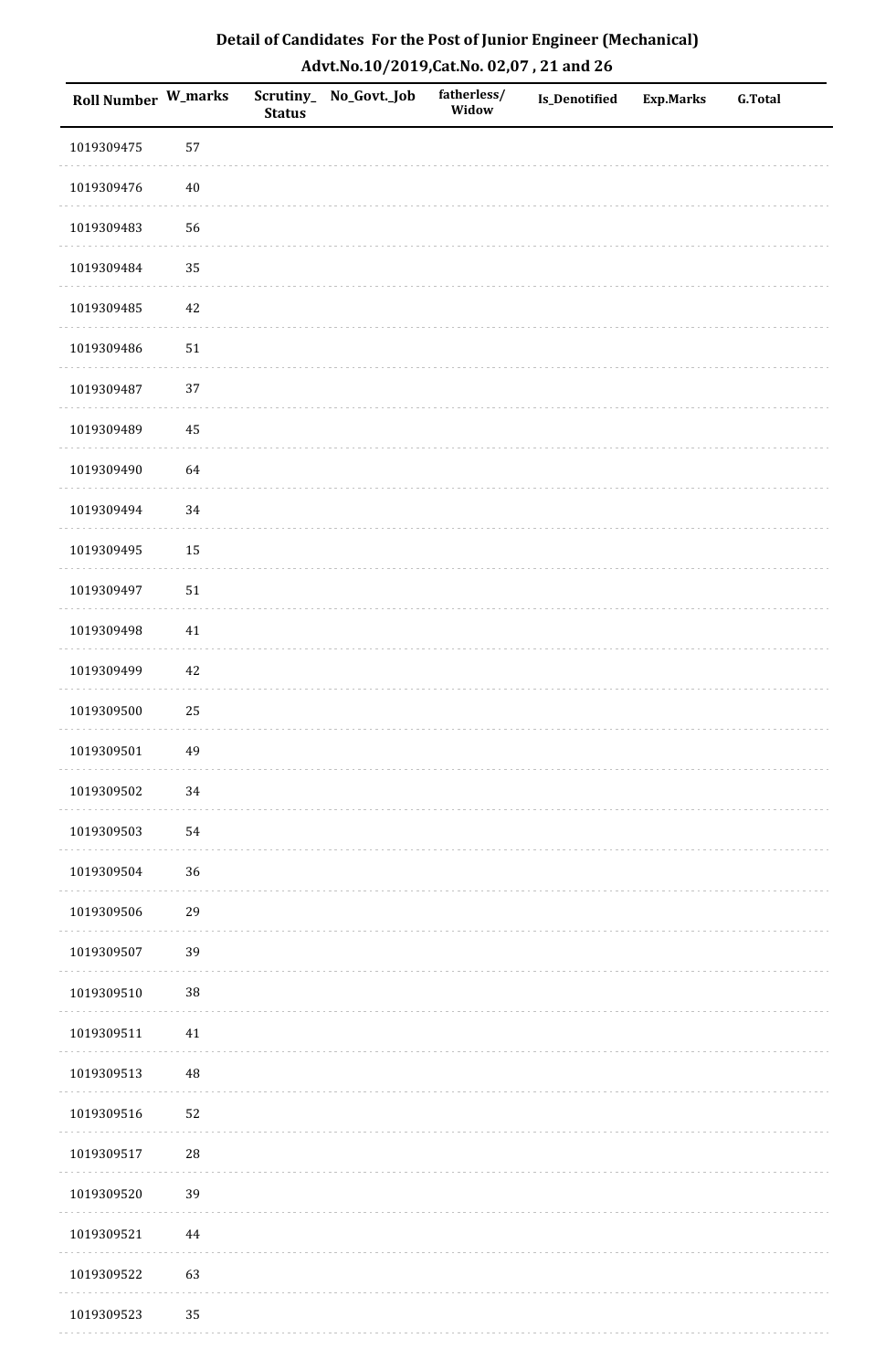| Roll Number W_marks |            | <b>Status</b> | Scrutiny_No_Govt._Job | fatherless/<br>Widow | Is_Denotified | <b>Exp.Marks</b> | <b>G.Total</b> |
|---------------------|------------|---------------|-----------------------|----------------------|---------------|------------------|----------------|
| 1019309526          | $40\,$     |               |                       |                      |               |                  |                |
| 1019309527          | ${\bf 28}$ |               |                       |                      |               |                  |                |
| 1019309528          | 32         |               |                       |                      |               |                  |                |
| 1019309529          | 62         |               |                       |                      |               |                  |                |
| 1019309530          | 44         |               |                       |                      |               |                  |                |
| 1019309531          | 29         |               |                       |                      |               |                  |                |
| 1019309534          | 52         |               |                       |                      |               |                  |                |
| 1019309535          | 57         |               |                       |                      |               |                  |                |
| 1019309537          | $50\,$     |               |                       |                      |               |                  |                |
| 1019309540          | 60         |               |                       |                      |               |                  |                |
| 1019309541          | 29         |               |                       |                      |               |                  |                |
| 1019309543          | 39         |               |                       |                      |               |                  |                |
| 1019309545          | 58         |               |                       |                      |               |                  |                |
| 1019309546          | 34         |               |                       |                      |               |                  |                |
| 1019309547          | 34         |               |                       |                      |               |                  |                |
| 1019309548          | 45         |               |                       |                      |               |                  |                |
| 1019309549          | 44         |               |                       |                      |               |                  |                |
| 1019309550          | 39         |               |                       |                      |               |                  |                |
| 1019309551          | 54         |               |                       |                      |               |                  |                |
| 1019309552          | 44         |               |                       |                      |               |                  |                |
| 1019309553          | 35         |               |                       |                      |               |                  |                |
| 1019309556          | 59         |               |                       |                      |               |                  |                |
| 1019309557          | $40\,$     |               |                       |                      |               |                  |                |
| 1019309561          | 29         |               |                       |                      |               |                  |                |
| 1019309564          | $50\,$     |               |                       |                      |               |                  |                |
| 1019309566          | $50\,$     |               |                       |                      |               |                  |                |
| 1019309568          | $38\,$     |               |                       |                      |               |                  |                |
| 1019309569          | 56         |               |                       |                      |               |                  |                |
| 1019309570          | 52         |               |                       |                      |               |                  |                |
| 1019309572          | $38\,$     |               |                       |                      |               |                  |                |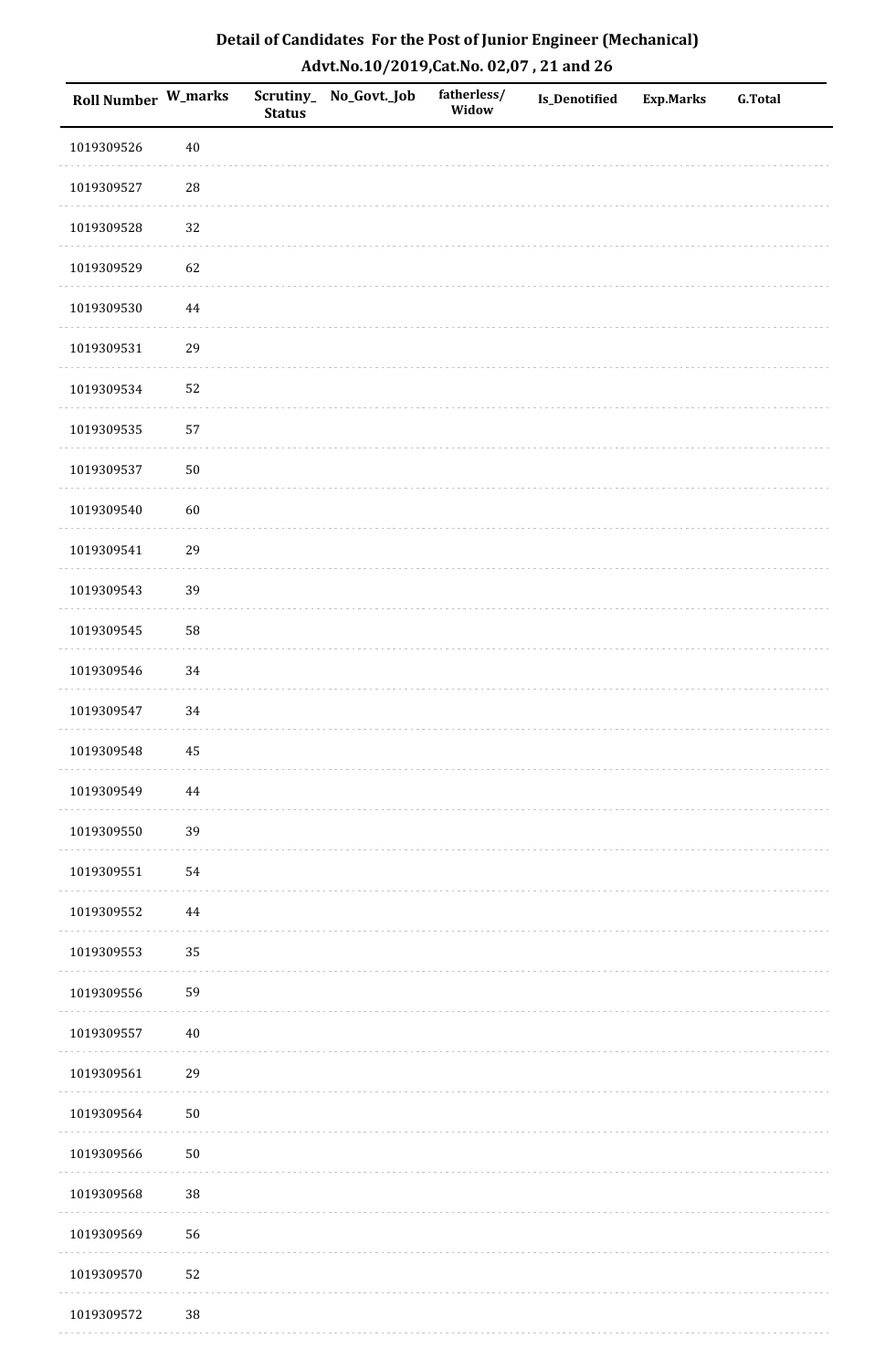| Detail of Candidates For the Post of Junior Engineer (Mechanical) |
|-------------------------------------------------------------------|
| Advt.No.10/2019,Cat.No. 02,07, 21 and 26                          |

| Roll Number W_marks |          | <b>Status</b> | Scrutiny_No_Govt._Job | fatherless/<br>Widow | Is_Denotified | <b>Exp.Marks</b> | <b>G.Total</b> |
|---------------------|----------|---------------|-----------------------|----------------------|---------------|------------------|----------------|
| 1019309574          | 32       |               |                       |                      |               |                  |                |
| 1019309576          | 34       |               |                       |                      |               |                  |                |
| 1019309577          | 42       |               |                       |                      |               |                  |                |
| 1019309578          | 42       |               |                       |                      |               |                  |                |
| 1019309579          | 55       |               |                       |                      |               |                  |                |
| 1019309580          | $36\,$   |               |                       |                      |               |                  |                |
| 1019309581          | 32       |               |                       |                      |               |                  |                |
| 1019309582          | 42       |               |                       |                      |               |                  |                |
| 1019309583          | 49       |               |                       |                      |               |                  |                |
| 1019309586          | 41       |               |                       |                      |               |                  |                |
| 1019309588          | $38\,$   |               |                       |                      |               |                  |                |
| 1019309590          | $\bf 44$ |               |                       |                      |               |                  |                |
| 1019309591          | 34       |               |                       |                      |               |                  |                |
| 1019309592          | 43       |               |                       |                      |               |                  |                |
| 1019309593          | 55       |               |                       |                      |               |                  |                |
| 1019309594          | $38\,$   |               |                       |                      |               |                  |                |
| 1019309595          | $\bf 44$ |               |                       |                      |               |                  |                |
| 1019309597          | $47\,$   |               |                       |                      |               |                  |                |
| 1019309599          | 39       |               |                       |                      |               |                  |                |
| 1019309600          | 32       |               |                       |                      |               |                  |                |
| 1019309603          | $32\,$   |               |                       |                      |               |                  |                |
| 1019309605          | 39       |               |                       |                      |               |                  |                |
| 1019309609          | 49       |               |                       |                      |               |                  |                |
| 1019309610          | $51\,$   |               |                       |                      |               |                  |                |
| 1019309611          | 36       |               |                       |                      |               |                  |                |
| 1019309612          | 56       |               |                       |                      |               |                  |                |
| 1019309614          | 45       |               |                       |                      |               |                  |                |
| 1019309616          | 32       |               |                       |                      |               |                  |                |
| 1019309617          | 53       |               |                       |                      |               |                  |                |
| 1019309618          | $47\,$   |               |                       |                      |               |                  |                |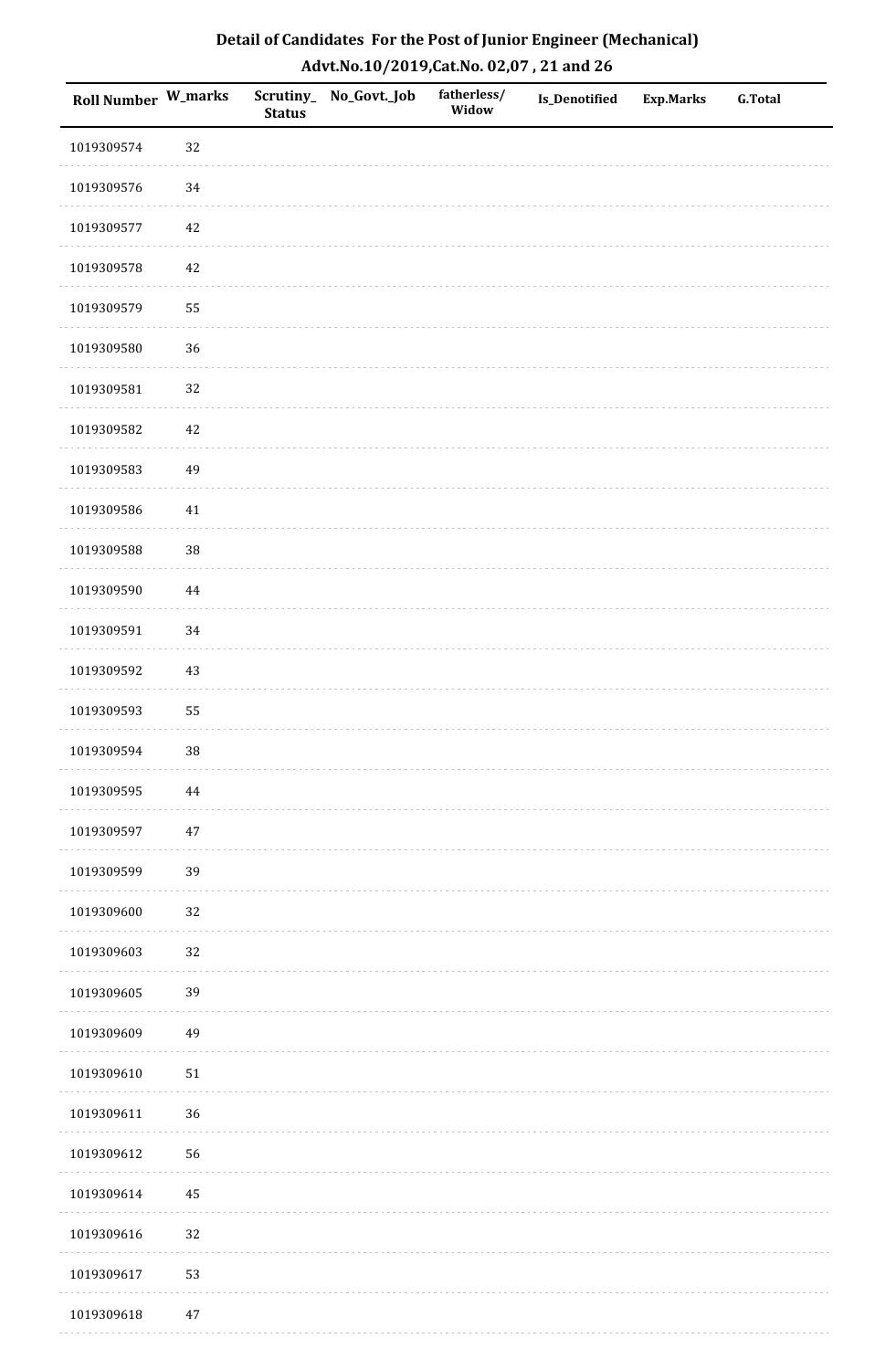| Roll Number W_marks |        | <b>Status</b> | Scrutiny_No_Govt._Job | fatherless/<br>Widow | Is_Denotified    | <b>Exp.Marks</b> | <b>G.Total</b> |
|---------------------|--------|---------------|-----------------------|----------------------|------------------|------------------|----------------|
| 1019309621          | 24     |               |                       |                      |                  |                  |                |
| 1019309623          | 42     |               |                       |                      |                  |                  |                |
| 1019309624          | 52     |               |                       |                      |                  |                  |                |
| 1019309625          | 46     |               |                       |                      |                  |                  |                |
| 1019309627          | 46     |               |                       |                      |                  |                  |                |
| 1019309628          | 39     |               |                       |                      |                  |                  |                |
| 1019309632          | $46\,$ |               |                       |                      |                  |                  |                |
| 1019309633          | 37     |               |                       |                      |                  |                  |                |
| 1019309634          | 39     |               |                       |                      |                  |                  |                |
| 1019309635          | 54     |               |                       |                      |                  |                  |                |
| 1019309636          | 37     |               |                       |                      |                  |                  |                |
| 1019309637          | $42\,$ |               |                       |                      |                  |                  |                |
| 1019309638          | 26     |               |                       |                      |                  |                  |                |
| 1019309639          | 43     |               |                       |                      |                  |                  |                |
| 1019309640          | 32     |               |                       |                      |                  |                  |                |
| 1019309642          | $41\,$ | Eligible      | $\sqrt{5}$            | $\boldsymbol{0}$     | $\boldsymbol{0}$ | $0.00\,$         | 46.00          |
| 1019309646          | $31\,$ |               |                       |                      |                  |                  |                |
| 1019309647          | 37     |               |                       |                      |                  |                  |                |
| 1019309650          | 55     |               |                       |                      |                  |                  |                |
| 1019309651          | 48     |               |                       |                      |                  |                  |                |
| 1019309652          | 37     |               |                       |                      |                  |                  |                |
| 1019309653          | $43\,$ |               |                       |                      |                  |                  |                |
| 1019309654          | 37     |               |                       |                      |                  |                  |                |
| 1019309656          | $42\,$ |               |                       |                      |                  |                  |                |
| 1019309657          | $47\,$ |               |                       |                      |                  |                  |                |
| 1019309658          | $41\,$ |               |                       |                      |                  |                  |                |
| 1019309659          | $31\,$ |               |                       |                      |                  |                  |                |
| 1019309661          | 55     |               |                       |                      |                  |                  |                |
| 1019309665          | 32     |               |                       |                      |                  |                  |                |
| 1019309666          | 60     |               |                       |                      |                  |                  |                |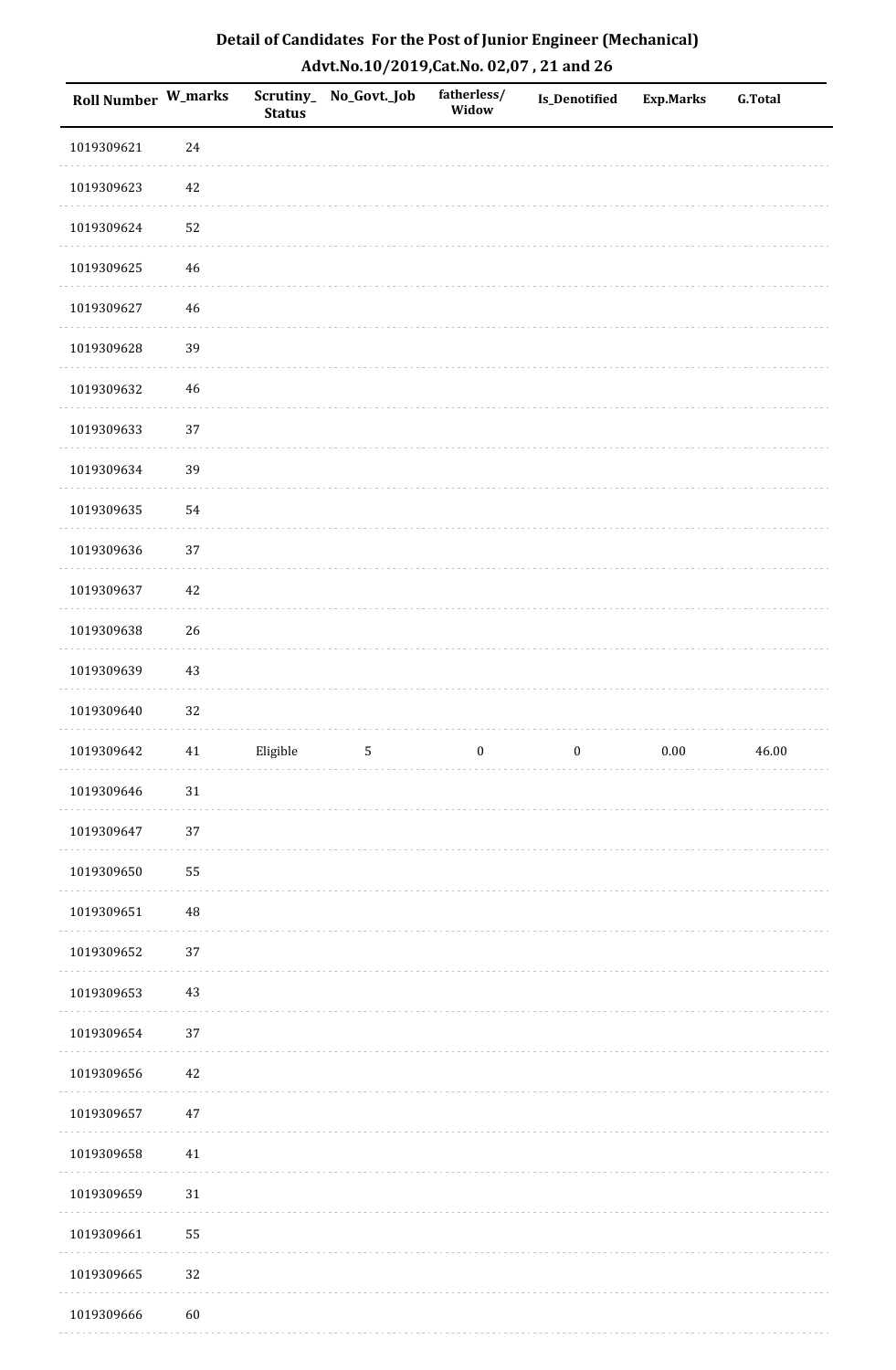| Roll Number W_marks |          | <b>Status</b> | Scrutiny_No_Govt._Job | fatherless/<br>Widow | Is_Denotified    | <b>Exp.Marks</b> | <b>G.Total</b> |
|---------------------|----------|---------------|-----------------------|----------------------|------------------|------------------|----------------|
| 1019309667          | $42\,$   |               |                       |                      |                  |                  |                |
| 1019309668          | 36       |               |                       |                      |                  |                  |                |
| 1019309669          | 48       |               |                       |                      |                  |                  |                |
| 1019309670          | 53       |               |                       |                      |                  |                  |                |
| 1019309671          | $40\,$   |               |                       |                      |                  |                  |                |
| 1019309672          | 57       |               |                       |                      |                  |                  |                |
| 1019309673          | 59       |               |                       |                      |                  |                  |                |
| 1019309675          | 37       |               |                       |                      |                  |                  |                |
| 1019309676          | $41\,$   |               |                       |                      |                  |                  |                |
| 1019309678          | 34       |               |                       |                      |                  |                  |                |
| 1019309680          | 49       |               |                       |                      |                  |                  |                |
| 1019309682          | 62       |               |                       |                      |                  |                  |                |
| 1019309685          | 46       |               |                       |                      |                  |                  |                |
| 1019309686          | 32       |               |                       |                      |                  |                  |                |
| 1019309687          | $\bf 45$ |               |                       |                      |                  |                  |                |
| 1019309688          | $71\,$   | Eligible      | $\boldsymbol{0}$      | $\boldsymbol{0}$     | $\boldsymbol{0}$ | $0.00\,$         | $71.00\,$      |
| 1019309690          | $34\,$   |               |                       |                      |                  |                  |                |
| 1019309692          | $41\,$   |               |                       |                      |                  |                  |                |
| 1019309693          | $\rm 48$ |               |                       |                      |                  |                  |                |
| 1019309694          | 55       |               |                       |                      |                  |                  |                |
| 1019309698          | $51\,$   |               |                       |                      |                  |                  |                |
| 1019309699          | $36\,$   |               |                       |                      |                  |                  |                |
| 1019309702          | $\bf 44$ |               |                       |                      |                  |                  |                |
| 1019309703          | $\bf 45$ |               |                       |                      |                  |                  |                |
| 1019309704          | 56       |               |                       |                      |                  |                  |                |
| 1019309705          | 56       |               |                       |                      |                  |                  |                |
| 1019309706          | $50\,$   |               |                       |                      |                  |                  |                |
| 1019309708          | $43\,$   |               |                       |                      |                  |                  |                |
| 1019309710          | 54       |               |                       |                      |                  |                  |                |
| 1019309711          | 29       |               |                       |                      |                  |                  |                |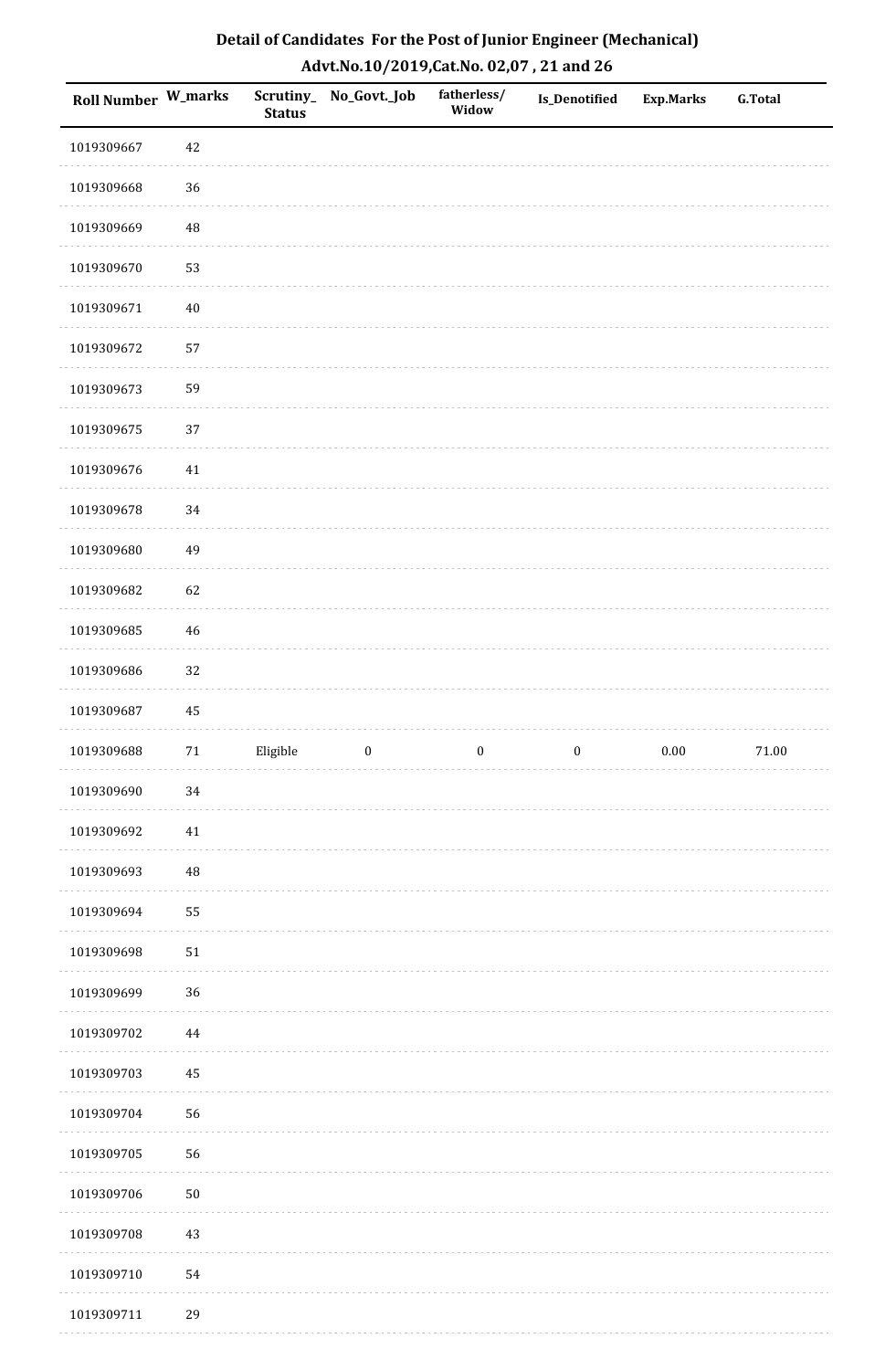| Roll Number W_marks |          | <b>Status</b> | Scrutiny_ No_Govt._Job | fatherless/<br>Widow | Is_Denotified    | <b>Exp.Marks</b> | <b>G.Total</b> |
|---------------------|----------|---------------|------------------------|----------------------|------------------|------------------|----------------|
| 1019309712          | 23       |               |                        |                      |                  |                  |                |
| 1019309713          | $51\,$   |               |                        |                      |                  |                  |                |
| 1019309716          | 37       |               |                        |                      |                  |                  |                |
| 1019309718          | $31\,$   |               |                        |                      |                  |                  |                |
| 1019309719          | 46       |               |                        |                      |                  |                  |                |
| 1019309720          | 42       |               |                        |                      |                  |                  |                |
| 1019309721          | 42       |               |                        |                      |                  |                  |                |
| 1019309722          | 48       |               |                        |                      |                  |                  |                |
| 1019309724          | 48       |               |                        |                      |                  |                  |                |
| 1019309725          | 35       |               |                        |                      |                  |                  |                |
| 1019309726          | 37       |               |                        |                      |                  |                  |                |
| 1019309727          | 45       |               |                        |                      |                  |                  |                |
| 1019309728          | 35       |               |                        |                      |                  |                  |                |
| 1019309732          | 35       |               |                        |                      |                  |                  |                |
| 1019309733          | 29       |               |                        |                      |                  |                  |                |
| 1019309734          | $\bf 44$ |               |                        |                      |                  |                  |                |
| 1019309735          | 37       |               |                        |                      |                  |                  |                |
| 1019309737          | $41\,$   |               |                        |                      |                  |                  |                |
| 1019309738          | 52       |               |                        |                      |                  |                  |                |
| 1019309739          | $38\,$   |               |                        |                      |                  |                  |                |
| 1019309742          | $38\,$   |               |                        |                      |                  |                  |                |
| 1019309744          | $28\,$   | Eligible      | $\mathbf{5}$           | $\bf{0}$             | $\boldsymbol{0}$ | $0.00\,$         | 33.00          |
| 1019309745          | $41\,$   |               |                        |                      |                  |                  |                |
| 1019309750          | 55       |               |                        |                      |                  |                  |                |
| 1019309751          | 51       |               |                        |                      |                  |                  |                |
| 1019309752          | $47\,$   |               |                        |                      |                  |                  |                |
| 1019309753          | 54       |               |                        |                      |                  |                  |                |
| 1019309754          | 46       |               |                        |                      |                  |                  |                |
| 1019309755          | 48       |               |                        |                      |                  |                  |                |
| 1019309757          | $47\,$   |               |                        |                      |                  |                  |                |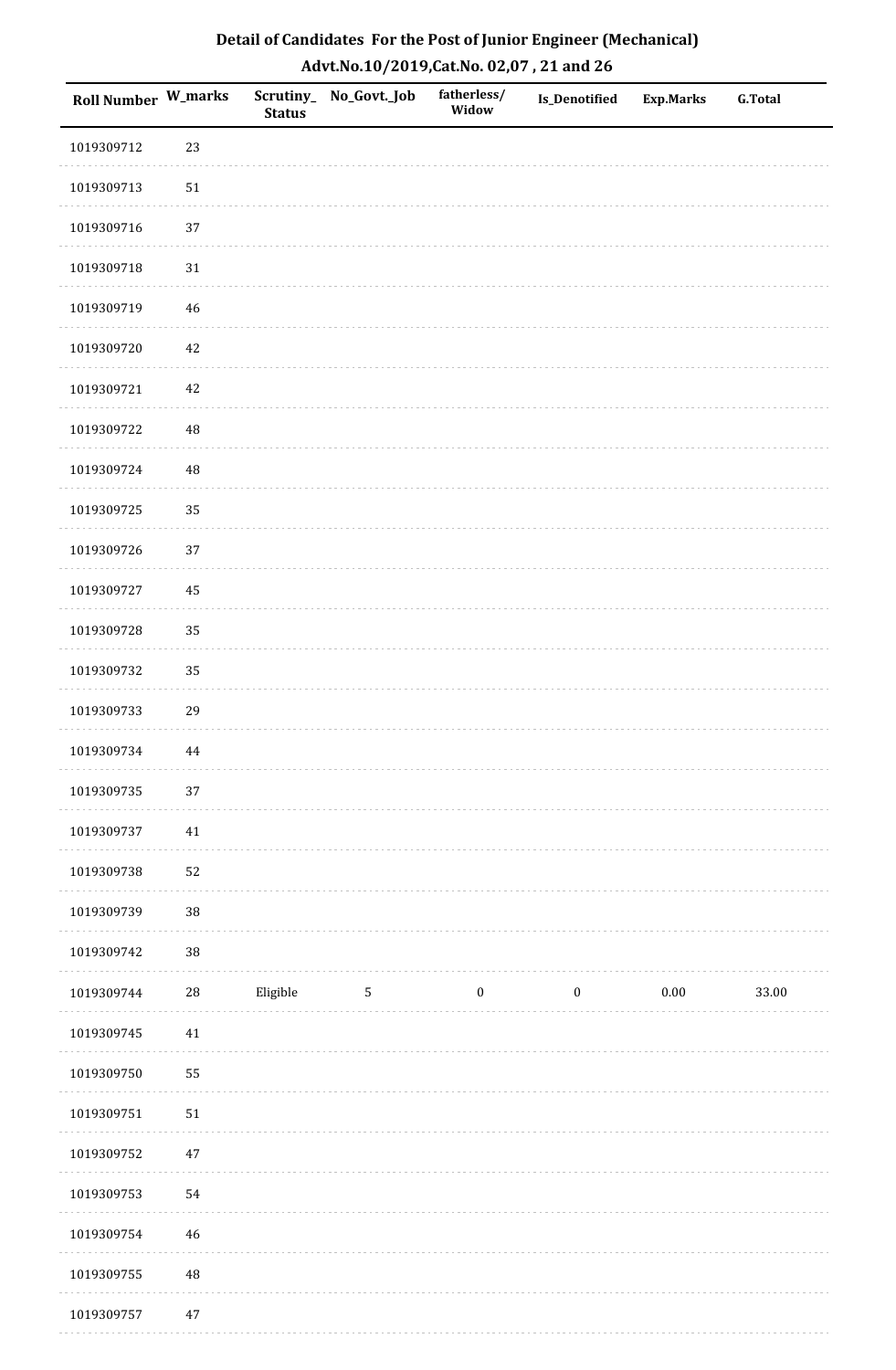| Detail of Candidates For the Post of Junior Engineer (Mechanical) |
|-------------------------------------------------------------------|
| Advt.No.10/2019, Cat.No. 02,07, 21 and 26                         |

| <b>Roll Number W_marks</b> |          | <b>Status</b> | Scrutiny_ No_Govt._Job | fatherless/<br>Widow | Is_Denotified    | <b>Exp.Marks</b> | <b>G.Total</b> |
|----------------------------|----------|---------------|------------------------|----------------------|------------------|------------------|----------------|
| 1019309758                 | 45       |               |                        |                      |                  |                  |                |
| 1019309760                 | 42       |               |                        |                      |                  |                  |                |
| 1019309761                 | 53       |               |                        |                      |                  |                  |                |
| 1019309763                 | 32       |               |                        |                      |                  |                  |                |
| 1019309764                 | 45       |               |                        |                      |                  |                  |                |
| 1019309766                 | 58       |               |                        |                      |                  |                  |                |
| 1019309767                 | 60       |               |                        |                      |                  |                  |                |
| 1019309768                 | $38\,$   |               |                        |                      |                  |                  |                |
| 1019309771                 | 45       | Absent        | $\boldsymbol{0}$       | $\boldsymbol{0}$     | $\boldsymbol{0}$ | $0.00\,$         |                |
| 1019309772                 | 43       |               |                        |                      |                  |                  |                |
| 1019309774                 | 37       |               |                        |                      |                  |                  |                |
| 1019309775                 | 39       |               |                        |                      |                  |                  |                |
| 1019309776                 | 57       |               |                        |                      |                  |                  |                |
| 1019309777                 | 41       |               |                        |                      |                  |                  |                |
| 1019309779                 | $\bf 44$ |               |                        |                      |                  |                  |                |
| 1019309780                 | $42\,$   |               |                        |                      |                  |                  |                |
| 1019309781                 | 49       |               |                        |                      |                  |                  |                |
| 1019309782                 | 45       |               |                        |                      |                  |                  |                |
| 1019309783                 | 69       | Eligible      | $\boldsymbol{0}$       | $\boldsymbol{0}$     | $\boldsymbol{0}$ | $0.00\,$         | 69.00          |
| 1019309785                 | $30\,$   |               |                        |                      |                  |                  |                |
| 1019309786                 | $34\,$   |               |                        |                      |                  |                  |                |
| 1019309787                 | 39       |               |                        |                      |                  |                  |                |
| 1019309789                 | 54       |               |                        |                      |                  |                  |                |
| 1019309790                 | 65       |               |                        |                      |                  |                  |                |
| 1019309791                 | 49       |               |                        |                      |                  |                  |                |
| 1019309793                 | 39       |               |                        |                      |                  |                  |                |
| 1019309794                 | 35       |               |                        |                      |                  |                  |                |
| 1019309796                 | 46       |               |                        |                      |                  |                  |                |
| 1019309799                 | $43\,$   |               |                        |                      |                  |                  |                |
| 1019309800                 | 36       |               |                        |                      |                  |                  |                |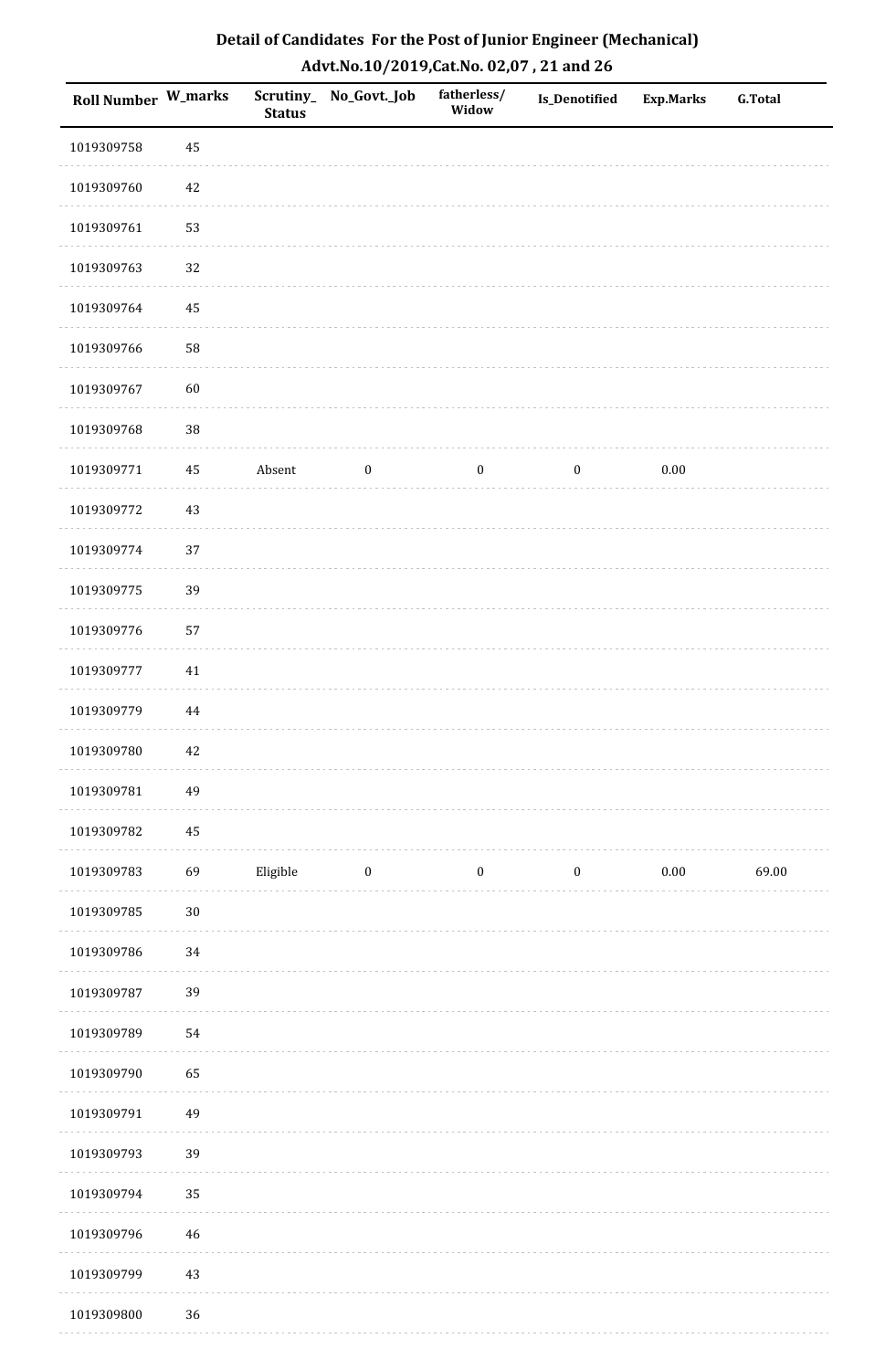| Roll Number W_marks |                  | <b>Status</b> | Scrutiny_No_Govt._Job | fatherless/<br>Widow | Is_Denotified | <b>Exp.Marks</b> | <b>G.Total</b> |
|---------------------|------------------|---------------|-----------------------|----------------------|---------------|------------------|----------------|
| 1019309801          | 48               |               |                       |                      |               |                  |                |
| 1019309802          | $47\,$           |               |                       |                      |               |                  |                |
| 1019309804          | 56               |               |                       |                      |               |                  |                |
| 1019309805          | 49               |               |                       |                      |               |                  |                |
| 1019309806          | $40\,$           |               |                       |                      |               |                  |                |
| 1019309807          | 49               |               |                       |                      |               |                  |                |
| 1019309809          | 52               |               |                       |                      |               |                  |                |
| 1019309810          | 33               |               |                       |                      |               |                  |                |
| 1019309811          | 49               |               |                       |                      |               |                  |                |
| 1019309812          | 34               |               |                       |                      |               |                  |                |
| 1019309813          | 36               |               |                       |                      |               |                  |                |
| 1019309814          | $\boldsymbol{6}$ |               |                       |                      |               |                  |                |
| 1019309819          | $40\,$           |               |                       |                      |               |                  |                |
| 1019309820          | 42               |               |                       |                      |               |                  |                |
| 1019309821          | 35               |               |                       |                      |               |                  |                |
| 1019309825          | 31               |               |                       |                      |               |                  |                |
| 1019309826          | $47\,$           |               |                       |                      |               |                  |                |
| 1019309828          | 32               |               |                       |                      |               |                  |                |
| 1019309829          | 42               |               |                       |                      |               |                  |                |
| 1019309830          | 35               |               |                       |                      |               |                  |                |
| 1019309832          | 49               |               |                       |                      |               |                  |                |
| 1019309834          | $40\,$           |               |                       |                      |               |                  |                |
| 1019309836          | $43\,$           |               |                       |                      |               |                  |                |
| 1019309837          | 55               |               |                       |                      |               |                  |                |
| 1019309838          | 57               |               |                       |                      |               |                  |                |
| 1019309839          | $46\,$           |               |                       |                      |               |                  |                |
| 1019309841          | 36               |               |                       |                      |               |                  |                |
| 1019309843          | 37               |               |                       |                      |               |                  |                |
| 1019309844          | 39               |               |                       |                      |               |                  |                |
| 1019309846          | 49               |               |                       |                      |               |                  |                |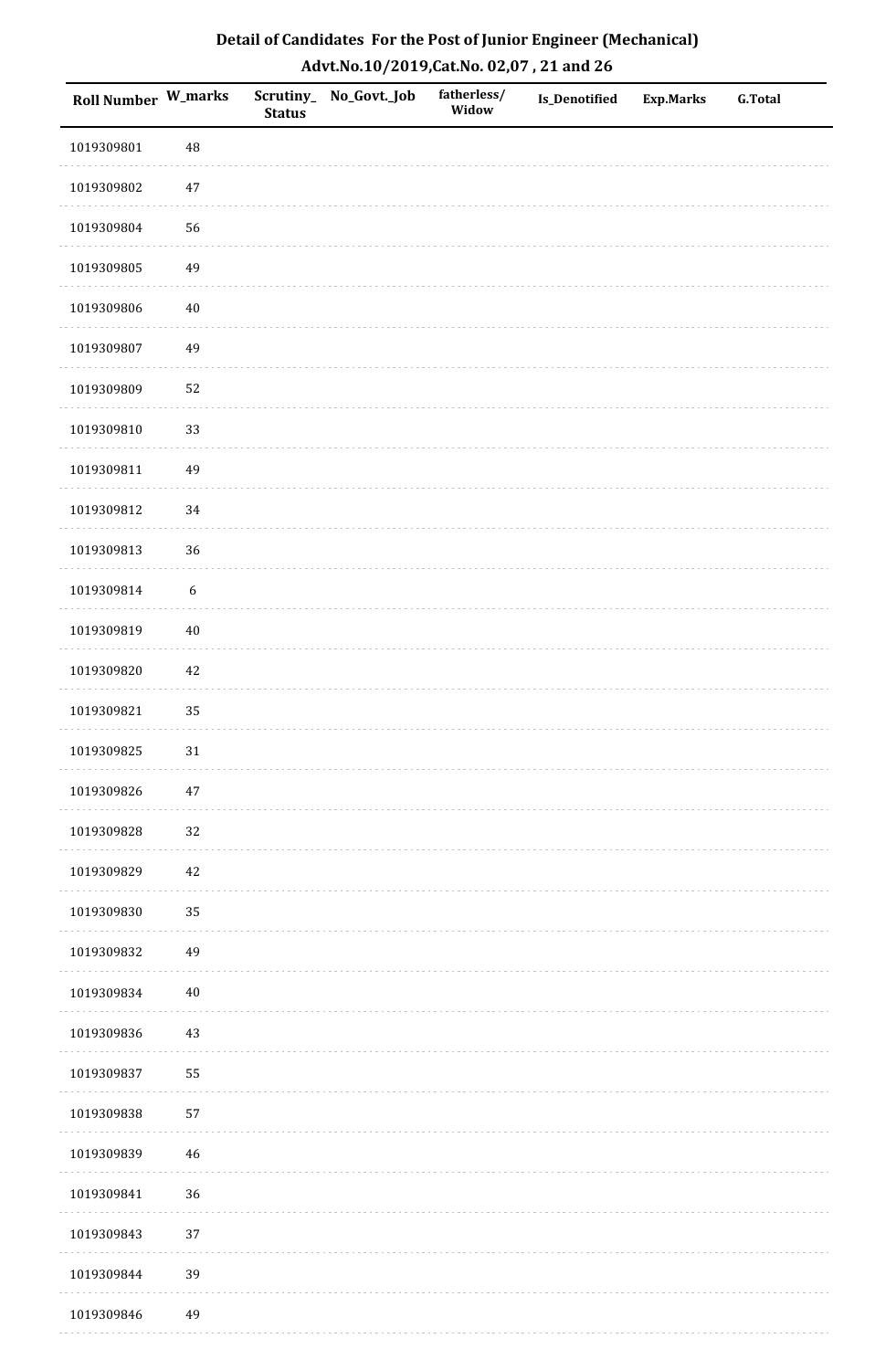| <b>Roll Number W_marks</b> |          | <b>Status</b> | Scrutiny_No_Govt._Job | fatherless/<br>Widow | Is_Denotified | <b>Exp.Marks</b> | <b>G.Total</b> |
|----------------------------|----------|---------------|-----------------------|----------------------|---------------|------------------|----------------|
| 1019309847                 | $41\,$   |               |                       |                      |               |                  |                |
| 1019309848                 | 34       |               |                       |                      |               |                  |                |
| 1019309850                 | $\rm 48$ |               |                       |                      |               |                  |                |
| 1019309852                 | $\bf 44$ |               |                       |                      |               |                  |                |
| 1019309853                 | 55       |               |                       |                      |               |                  |                |
| 1019309854                 | $47\,$   |               |                       |                      |               |                  |                |
| 1019309857                 | 45       |               |                       |                      |               |                  |                |
| 1019309858                 | 36       |               |                       |                      |               |                  |                |
| 1019309859                 | $\bf 44$ |               |                       |                      |               |                  |                |
| 1019309860                 | 54       |               |                       |                      |               |                  |                |
| 1019309861                 | $40\,$   |               |                       |                      |               |                  |                |
| 1019309862                 | 24       |               |                       |                      |               |                  |                |
| 1019309863                 | 36       |               |                       |                      |               |                  |                |
| 1019309864                 | $40\,$   |               |                       |                      |               |                  |                |
| 1019309866                 | 33       |               |                       |                      |               |                  |                |
| 1019309867                 | $51\,$   |               |                       |                      |               |                  |                |
| 1019309868                 | 39       |               |                       |                      |               |                  |                |
| 1019309869                 | 55       |               |                       |                      |               |                  |                |
| 1019309871                 | $40\,$   |               |                       |                      |               |                  |                |
| 1019309873                 | 44       |               |                       |                      |               |                  |                |
| 1019309874                 | 32       |               |                       |                      |               |                  |                |
| 1019309875                 | $41\,$   |               |                       |                      |               |                  |                |
| 1019309877                 | 36       |               |                       |                      |               |                  |                |
| 1019309879                 | $31\,$   |               |                       |                      |               |                  |                |
| 1019309880                 | 34       |               |                       |                      |               |                  |                |
| 1019309882                 | $\rm 48$ |               |                       |                      |               |                  |                |
| 1019309883                 | $34\,$   |               |                       |                      |               |                  |                |
| 1019309890                 | 32       |               |                       |                      |               |                  |                |
| 1019309891                 | 34       |               |                       |                      |               |                  |                |
| 1019309893                 | 34       |               |                       |                      |               |                  |                |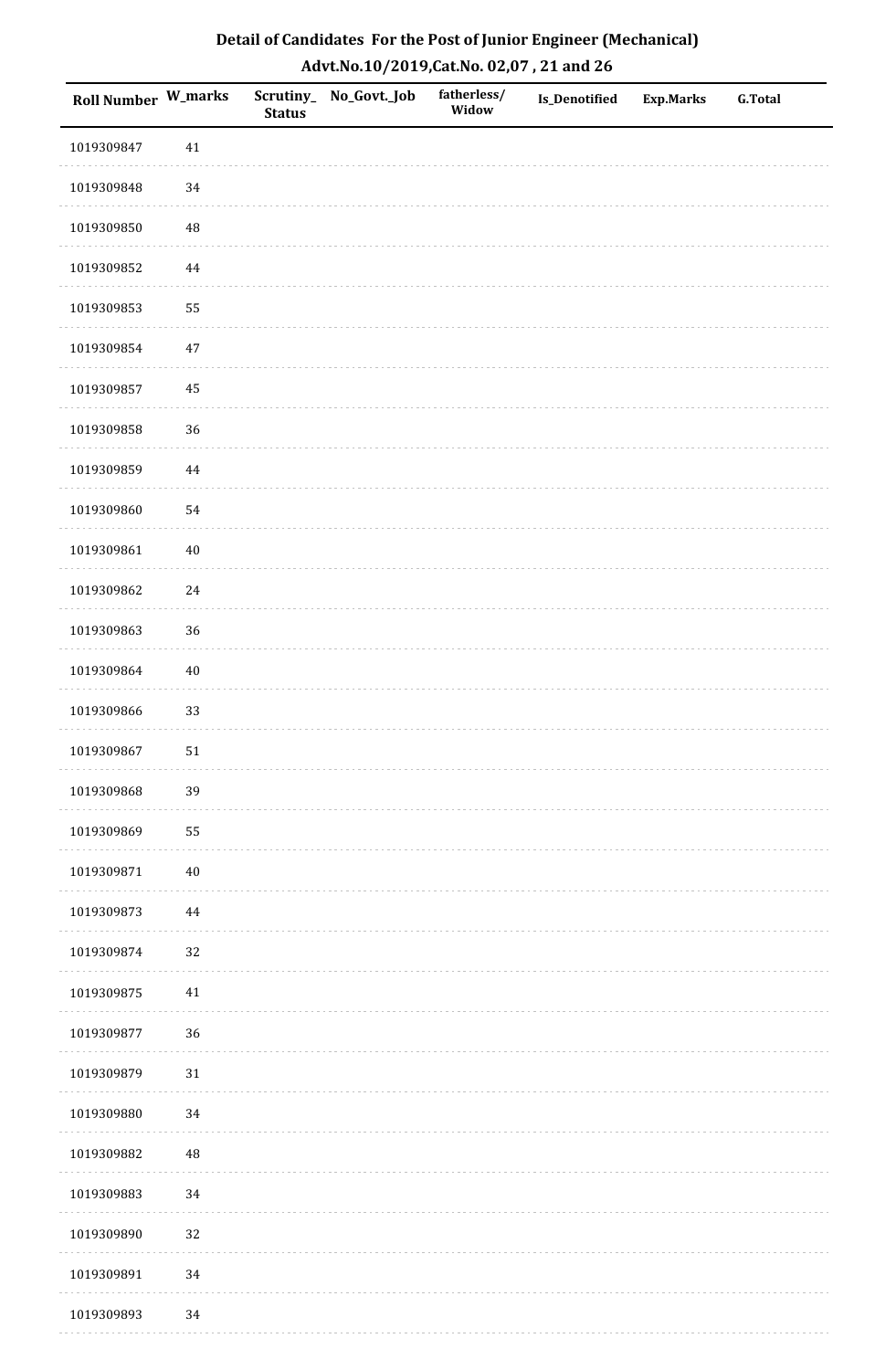| Detail of Candidates For the Post of Junior Engineer (Mechanical) |
|-------------------------------------------------------------------|
| Advt.No.10/2019,Cat.No. 02,07, 21 and 26                          |

| Roll Number W_marks |        | <b>Status</b> | Scrutiny_ No_Govt._Job | fatherless/<br>Widow | Is_Denotified    | Exp.Marks | <b>G.Total</b> |
|---------------------|--------|---------------|------------------------|----------------------|------------------|-----------|----------------|
| 1019309894          | 49     |               |                        |                      |                  |           |                |
| 1019309895          | 28     |               |                        |                      |                  |           |                |
| 1019309896          | 52     |               |                        |                      |                  |           |                |
| 1019309897          | 33     |               |                        |                      |                  |           |                |
| 1019309898          | $47\,$ |               |                        |                      |                  |           |                |
| 1019309899          | 33     |               |                        |                      |                  |           |                |
| 1019309903          | 49     |               |                        |                      |                  |           |                |
| 1019309909          | $40\,$ |               |                        |                      |                  |           |                |
| 1019309910          | 49     |               |                        |                      |                  |           |                |
| 1019309911          | 56     |               |                        |                      |                  |           |                |
| 1019309912          | 28     |               |                        |                      |                  |           |                |
| 1019309914          | 65     | Eligible      | $\boldsymbol{0}$       | $\boldsymbol{0}$     | $\boldsymbol{0}$ | $0.00\,$  | 65.00          |
| 1019309915          | 29     |               |                        |                      |                  |           |                |
| 1019309917          | 26     |               |                        |                      |                  |           |                |
| 1019309918          | 22     |               |                        |                      |                  |           |                |
| 1019309919          | $30\,$ |               |                        |                      |                  |           |                |
| 1019309920          | 53     |               |                        |                      |                  |           |                |
| 1019309921          | 42     |               |                        |                      |                  |           |                |
| 1019309922          | 39     |               |                        |                      |                  |           |                |
| 1019309926          | 48     |               |                        |                      |                  |           |                |
| 1019309927          | 43     |               |                        |                      |                  |           |                |
| 1019309928          | $43\,$ |               |                        |                      |                  |           |                |
| 1019309930          | 43     |               |                        |                      |                  |           |                |
| 1019309933          | 56     |               |                        |                      |                  |           |                |
| 1019309935          | 53     |               |                        |                      |                  |           |                |
| 1019309938          | 39     |               |                        |                      |                  |           |                |
| 1019309939          | 60     |               |                        |                      |                  |           |                |
| 1019309940          | 48     |               |                        |                      |                  |           |                |
| 1019309941          | $41\,$ |               |                        |                      |                  |           |                |
| 1019309942          | 51     |               |                        |                      |                  |           |                |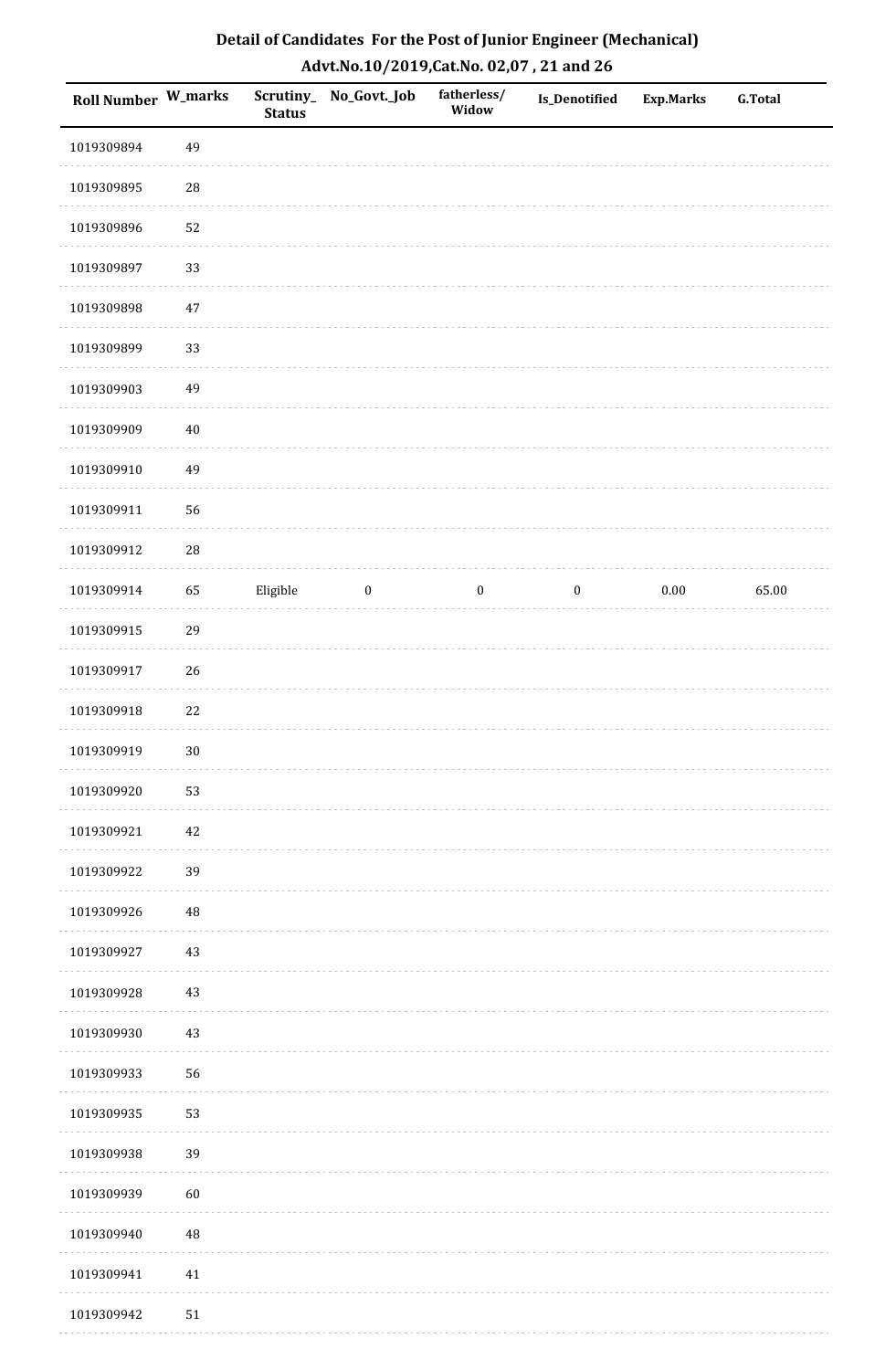| Roll Number W_marks |          | <b>Status</b> | Scrutiny_No_Govt._Job | fatherless/<br>Widow | Is_Denotified | <b>Exp.Marks</b> | <b>G.Total</b> |
|---------------------|----------|---------------|-----------------------|----------------------|---------------|------------------|----------------|
| 1019309943          | 53       |               |                       |                      |               |                  |                |
| 1019309944          | $47\,$   |               |                       |                      |               |                  |                |
| 1019309946          | $\bf 44$ |               |                       |                      |               |                  |                |
| 1019309947          | 32       |               |                       |                      |               |                  |                |
| 1019309948          | 37       |               |                       |                      |               |                  |                |
| 1019309949          | 37       |               |                       |                      |               |                  |                |
| 1019309950          | $50\,$   |               |                       |                      |               |                  |                |
| 1019309952          | 63       |               |                       |                      |               |                  |                |
| 1019309953          | 29       |               |                       |                      |               |                  |                |
| 1019309954          | $46\,$   |               |                       |                      |               |                  |                |
| 1019309957          | 43       |               |                       |                      |               |                  |                |
| 1019309961          | $\bf 44$ |               |                       |                      |               |                  |                |
| 1019309962          | $42\,$   |               |                       |                      |               |                  |                |
| 1019309963          | 61       |               |                       |                      |               |                  |                |
| 1019309964          | $47\,$   |               |                       |                      |               |                  |                |
| 1019309965          | 58       |               |                       |                      |               |                  |                |
| 1019309968          | $38\,$   |               |                       |                      |               |                  |                |
| 1019309971          | 48       |               |                       |                      |               |                  |                |
| 1019309972          | 52       |               |                       |                      |               |                  |                |
| 1019309975          | 54       |               |                       |                      |               |                  |                |
| 1019309976          | 38       |               |                       |                      |               |                  |                |
| 1019309978          | $43\,$   |               |                       |                      |               |                  |                |
| 1019309979          | 42       |               |                       |                      |               |                  |                |
| 1019309984          | $43\,$   |               |                       |                      |               |                  |                |
| 1019309985          | $41\,$   |               |                       |                      |               |                  |                |
| 1019309988          | $30\,$   |               |                       |                      |               |                  |                |
| 1019309991          | $38\,$   |               |                       |                      |               |                  |                |
| 1019309993          | $47\,$   |               |                       |                      |               |                  |                |
| 1019309994          | 56       |               |                       |                      |               |                  |                |
| 1019309995          | 44       |               |                       |                      |               |                  |                |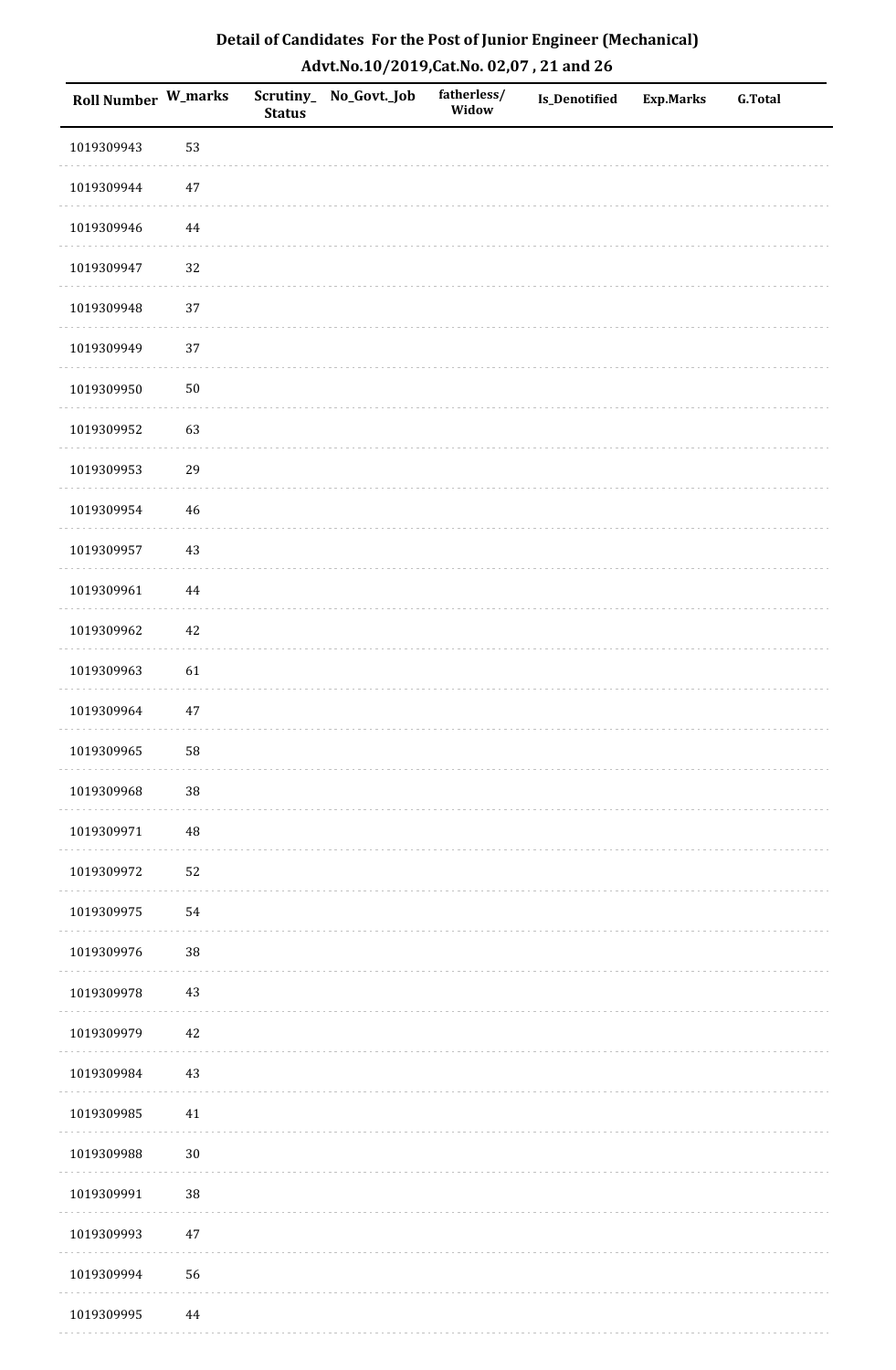| Roll Number W_marks |                 | <b>Status</b> | Scrutiny_ No_Govt._Job | fatherless/<br>Widow | <b>Is_Denotified</b> | <b>Exp.Marks</b> | <b>G.Total</b> |
|---------------------|-----------------|---------------|------------------------|----------------------|----------------------|------------------|----------------|
| 1019309996          | $\sqrt{46}$     |               |                        |                      |                      |                  |                |
| 1019309998          | 45              |               |                        |                      |                      |                  |                |
| 1019309999          | 28              |               |                        |                      |                      |                  |                |
| 1019310003          | $41\,$          |               |                        |                      |                      |                  |                |
| 1019310004          | $41\,$          |               |                        |                      |                      |                  |                |
| 1019310006          | 33              |               |                        |                      |                      |                  |                |
| 1019310007          | 51              |               |                        |                      |                      |                  |                |
| 1019310008          | $50\,$          |               |                        |                      |                      |                  |                |
| 1019310009          | 31              |               |                        |                      |                      |                  |                |
| 1019310010          | $\bf 44$        |               |                        |                      |                      |                  |                |
| 1019310011          | 67              | Eligible      | $\boldsymbol{0}$       | $\boldsymbol{0}$     | $\boldsymbol{0}$     | $0.00\,$         | 67.00          |
| 1019310018          | $\sqrt{46}$     |               |                        |                      |                      |                  |                |
| 1019310019          | 43              |               |                        |                      |                      |                  |                |
| 1019310021          | $\rm 48$        |               |                        |                      |                      |                  |                |
| 1019310023          | 45              |               |                        |                      |                      |                  |                |
| 1019310024          | $40\,$          |               |                        |                      |                      |                  |                |
| 1019310026          | $38\,$          |               |                        |                      |                      |                  |                |
| 1019310029          | 38              |               |                        |                      |                      |                  |                |
| 1019310030          | $\sqrt{46}$     |               |                        |                      |                      |                  |                |
| 1019310031          | 39              |               |                        |                      |                      |                  |                |
| 1019310032          | 39              |               |                        |                      |                      |                  |                |
| 1019310037          | $10\,$          |               |                        |                      |                      |                  |                |
| 1019310038          | 37              |               |                        |                      |                      |                  |                |
| 1019310039          | 38              |               |                        |                      |                      |                  |                |
| 1019310040          | 59              |               |                        |                      |                      |                  |                |
| 1019310041          | 23              |               |                        |                      |                      |                  |                |
| 1019310045          | <b>REJECTED</b> |               |                        |                      |                      |                  | 0.00           |
| 1019310046          | 62              |               |                        |                      |                      |                  |                |
| 1019310047          | $\rm 48$        |               |                        |                      |                      |                  |                |
| 1019310048          | 37              |               |                        |                      |                      |                  |                |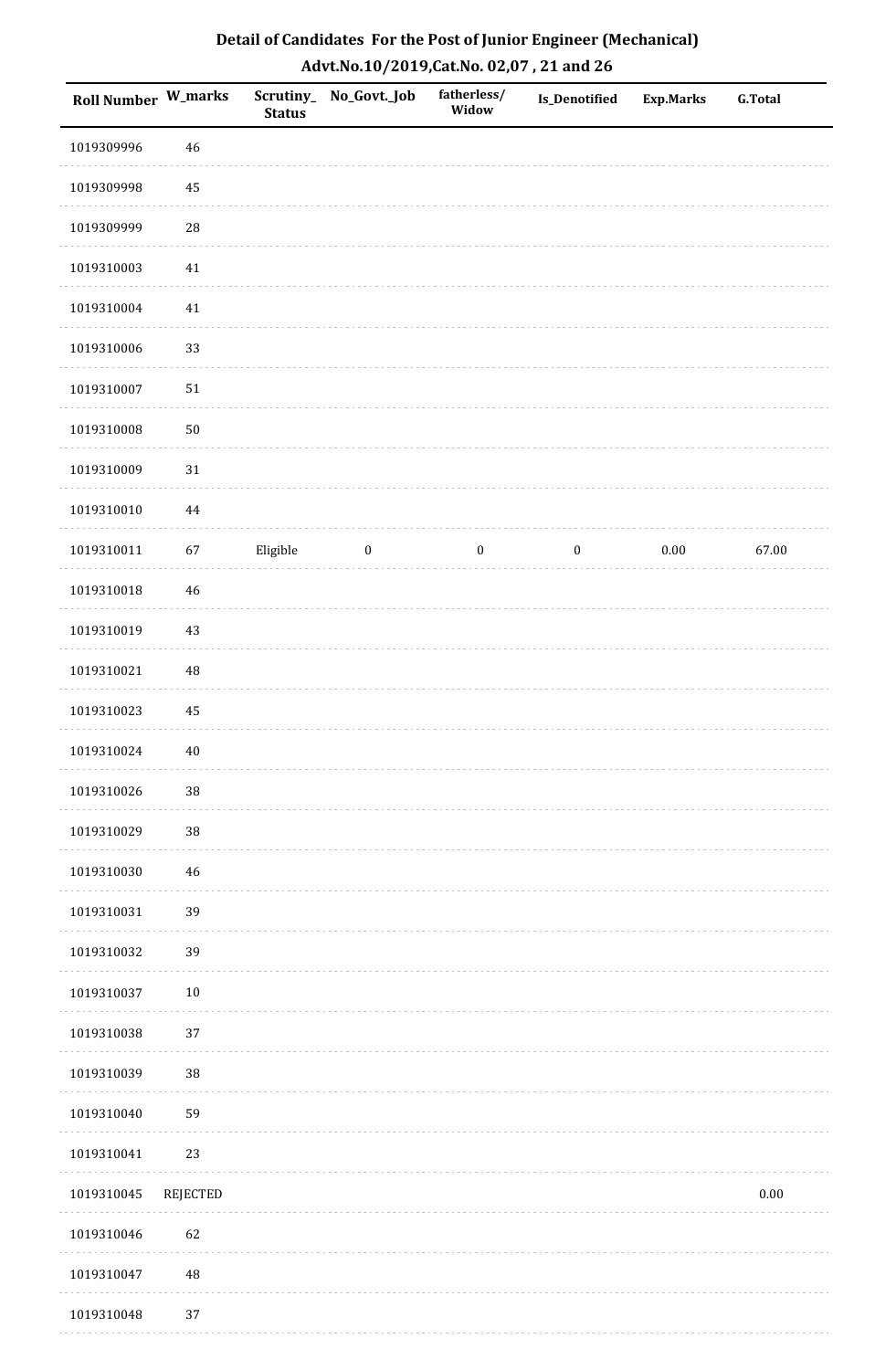| Detail of Candidates For the Post of Junior Engineer (Mechanical) |
|-------------------------------------------------------------------|
| Advt.No.10/2019,Cat.No. 02,07, 21 and 26                          |

| Roll Number W_marks |             | <b>Status</b> | Scrutiny_ No_Govt._Job | fatherless/<br>Widow | Is_Denotified | <b>Exp.Marks</b> | <b>G.Total</b> |
|---------------------|-------------|---------------|------------------------|----------------------|---------------|------------------|----------------|
| 1019310049          | 44          |               |                        |                      |               |                  |                |
| 1019310050          | $\rm 45$    |               |                        |                      |               |                  |                |
| 1019310051          | 49          |               |                        |                      |               |                  |                |
| 1019310053          | 37          |               |                        |                      |               |                  |                |
| 1019310054          | 36          |               |                        |                      |               |                  |                |
| 1019310055          | $38\,$      |               |                        |                      |               |                  |                |
| 1019310056          | 49          |               |                        |                      |               |                  |                |
| 1019310058          | $\sqrt{7}$  |               |                        |                      |               |                  |                |
| 1019310059          | $30\,$      |               |                        |                      |               |                  |                |
| 1019310060          | 53          |               |                        |                      |               |                  |                |
| 1019310061          | 39          |               |                        |                      |               |                  |                |
| 1019310064          | 52          |               |                        |                      |               |                  |                |
| 1019310065          | 54          |               |                        |                      |               |                  |                |
| 1019310069          | $40\,$      |               |                        |                      |               |                  |                |
| 1019310071          | $30\,$      |               |                        |                      |               |                  |                |
| 1019310074          | 22          |               |                        |                      |               |                  |                |
| 1019310081          | $31\,$      |               |                        |                      |               |                  |                |
| 1019310082          | 39          |               |                        |                      |               |                  |                |
| 1019310084          | 54          |               |                        |                      |               |                  |                |
| 1019310085          | 35          |               |                        |                      |               |                  |                |
| 1019310087          | 39          |               |                        |                      |               |                  |                |
| 1019310088          | 24          |               |                        |                      |               |                  |                |
| 1019310089          | 52          |               |                        |                      |               |                  |                |
| 1019310090          | $\sqrt{46}$ |               |                        |                      |               |                  |                |
| 1019310091          | 45          |               |                        |                      |               |                  |                |
| 1019310092          | $50\,$      |               |                        |                      |               |                  |                |
| 1019310093          | 55          |               |                        |                      |               |                  |                |
| 1019310096          | $31\,$      |               |                        |                      |               |                  |                |
| 1019310097          | 41          |               |                        |                      |               |                  |                |
| 1019310098          | 55          |               |                        |                      |               |                  |                |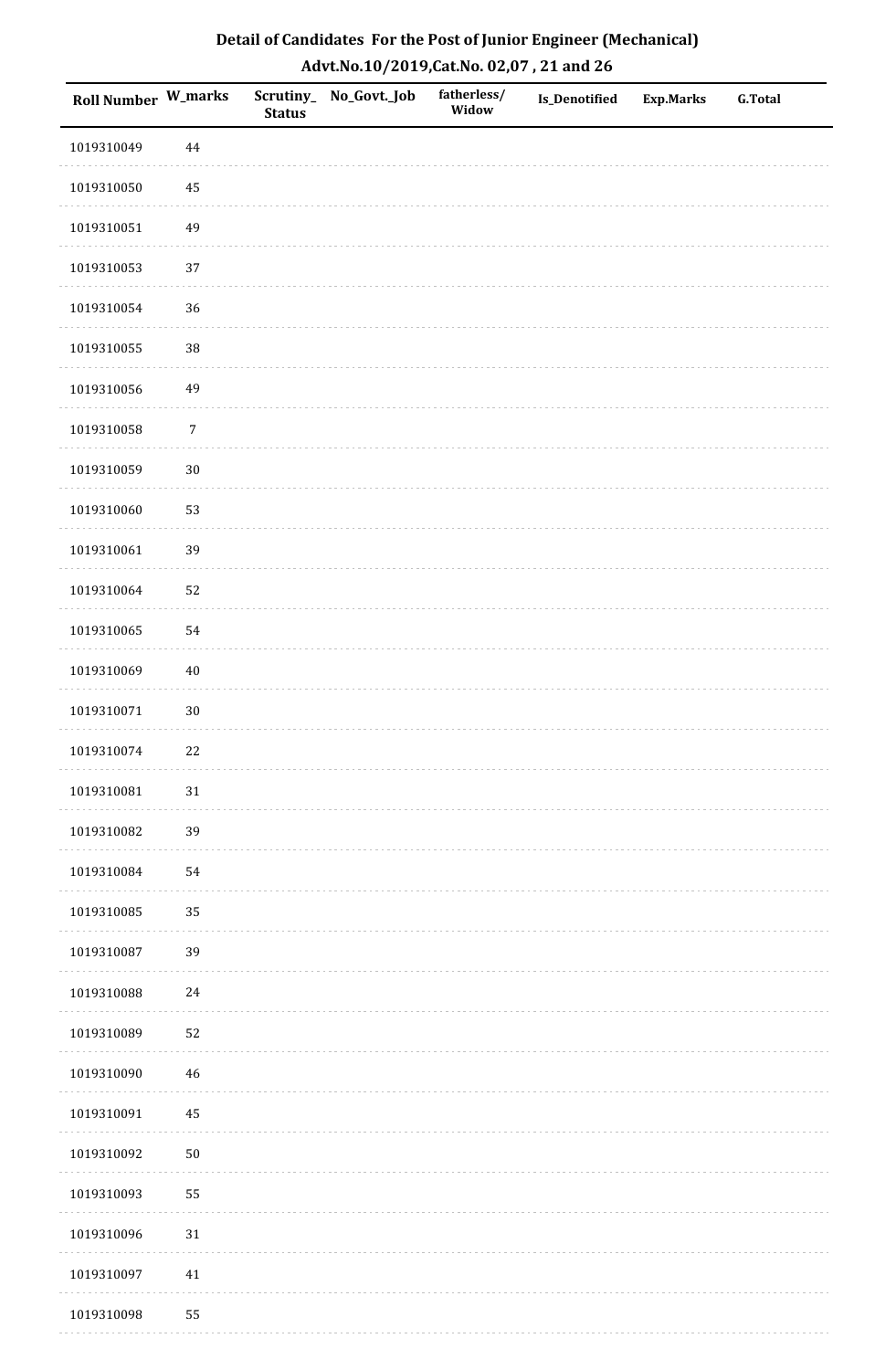| Roll Number W_marks |          | <b>Status</b> | Scrutiny_No_Govt._Job | fatherless/<br>Widow | Is_Denotified | <b>Exp.Marks</b> | <b>G.Total</b> |
|---------------------|----------|---------------|-----------------------|----------------------|---------------|------------------|----------------|
| 1019310099          | 45       |               |                       |                      |               |                  |                |
| 1019310102          | $40\,$   |               |                       |                      |               |                  |                |
| 1019310103          | 54       |               |                       |                      |               |                  |                |
| 1019310104          | $40\,$   |               |                       |                      |               |                  |                |
| 1019310105          | 34       |               |                       |                      |               |                  |                |
| 1019310107          | 38       |               |                       |                      |               |                  |                |
| 1019310108          | $51\,$   |               |                       |                      |               |                  |                |
| 1019310109          | 45       |               |                       |                      |               |                  |                |
| 1019310110          | 62       |               |                       |                      |               |                  |                |
| 1019310111          | 56       |               |                       |                      |               |                  |                |
| 1019310113          | $47\,$   |               |                       |                      |               |                  |                |
| 1019310115          | 48       |               |                       |                      |               |                  |                |
| 1019310116          | $50\,$   |               |                       |                      |               |                  |                |
| 1019310117          | 49       |               |                       |                      |               |                  |                |
| 1019310119          | 49       |               |                       |                      |               |                  |                |
| 1019310121          | 36       |               |                       |                      |               |                  |                |
| 1019310123          | $\bf 45$ |               |                       |                      |               |                  |                |
| 1019310124          | $\rm 48$ |               |                       |                      |               |                  |                |
| 1019310125          | 56       |               |                       |                      |               |                  |                |
| 1019310126          | $41\,$   |               |                       |                      |               |                  |                |
| 1019310127          | 55       |               |                       |                      |               |                  |                |
| 1019310130          | 35       |               |                       |                      |               |                  |                |
| 1019310131          | $\bf 44$ |               |                       |                      |               |                  |                |
| 1019310132          | 39       |               |                       |                      |               |                  |                |
| 1019310133          | $\rm 48$ |               |                       |                      |               |                  |                |
| 1019310134          | $32\,$   |               |                       |                      |               |                  |                |
| 1019310135          | $40\,$   |               |                       |                      |               |                  |                |
| 1019310137          | 43       |               |                       |                      |               |                  |                |
| 1019310141          | $\rm 48$ |               |                       |                      |               |                  |                |
| 1019310142          | 37       |               |                       |                      |               |                  |                |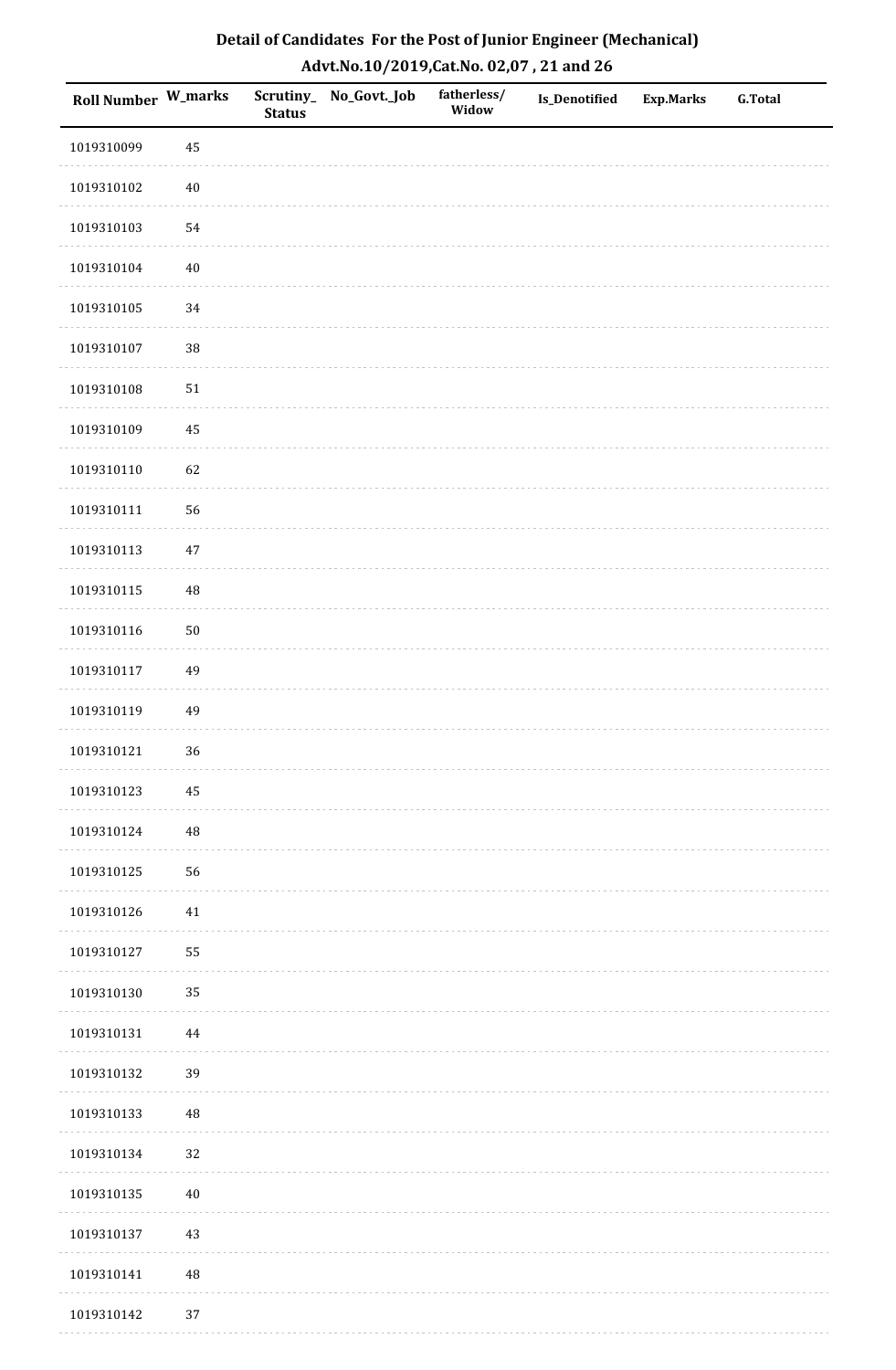| <b>Roll Number W_marks</b> |            | <b>Status</b> | Scrutiny_ No_Govt._Job | fatherless/<br>Widow | Is_Denotified | <b>Exp.Marks</b> | <b>G.Total</b> |
|----------------------------|------------|---------------|------------------------|----------------------|---------------|------------------|----------------|
| 1019310145                 | 49         |               |                        |                      |               |                  |                |
| 1019310147                 | $\bf 44$   |               |                        |                      |               |                  |                |
| 1019310149                 | $47\,$     |               |                        |                      |               |                  |                |
| 1019310150                 | $40\,$     |               |                        |                      |               |                  |                |
| 1019310153                 | 52         |               |                        |                      |               |                  |                |
| 1019310154                 | 53         |               |                        |                      |               |                  |                |
| 1019310155                 | 28         |               |                        |                      |               |                  |                |
| 1019310156                 | $24\,$     |               |                        |                      |               |                  |                |
| 1019310157                 | 62         |               |                        |                      |               |                  |                |
| 1019310158                 | ${\bf 28}$ |               |                        |                      |               |                  |                |
| 1019310159                 | 37         |               |                        |                      |               |                  |                |
| 1019310160                 | $30\,$     |               |                        |                      |               |                  |                |
| 1019310162                 | REJECTED   |               |                        |                      |               |                  | $0.00\,$       |
| 1019310165                 | 56         |               |                        |                      |               |                  |                |
| 1019310167                 | 52         |               |                        |                      |               |                  |                |
| 1019310172                 | $43\,$     |               |                        |                      |               |                  |                |
| 1019310173                 | 67         |               |                        |                      |               |                  |                |
| 1019310174                 | 37         |               |                        |                      |               |                  |                |
| 1019310175                 | 36         |               |                        |                      |               |                  |                |
| 1019310177                 | $42\,$     |               |                        |                      |               |                  |                |
| 1019310178                 | 57         |               |                        |                      |               |                  |                |
| 1019310181                 | $43\,$     |               |                        |                      |               |                  |                |
| 1019310183                 | ${\bf 28}$ |               |                        |                      |               |                  |                |
| 1019310185                 | 43         |               |                        |                      |               |                  |                |
| 1019310187                 | 41         |               |                        |                      |               |                  |                |
| 1019310188                 | 38         |               |                        |                      |               |                  |                |
| 1019310191                 | 37         |               |                        |                      |               |                  |                |
| 1019310192                 | $51\,$     |               |                        |                      |               |                  |                |
| 1019310193                 | $14\,$     |               |                        |                      |               |                  |                |
| 1019310194                 | 34         |               |                        |                      |               |                  |                |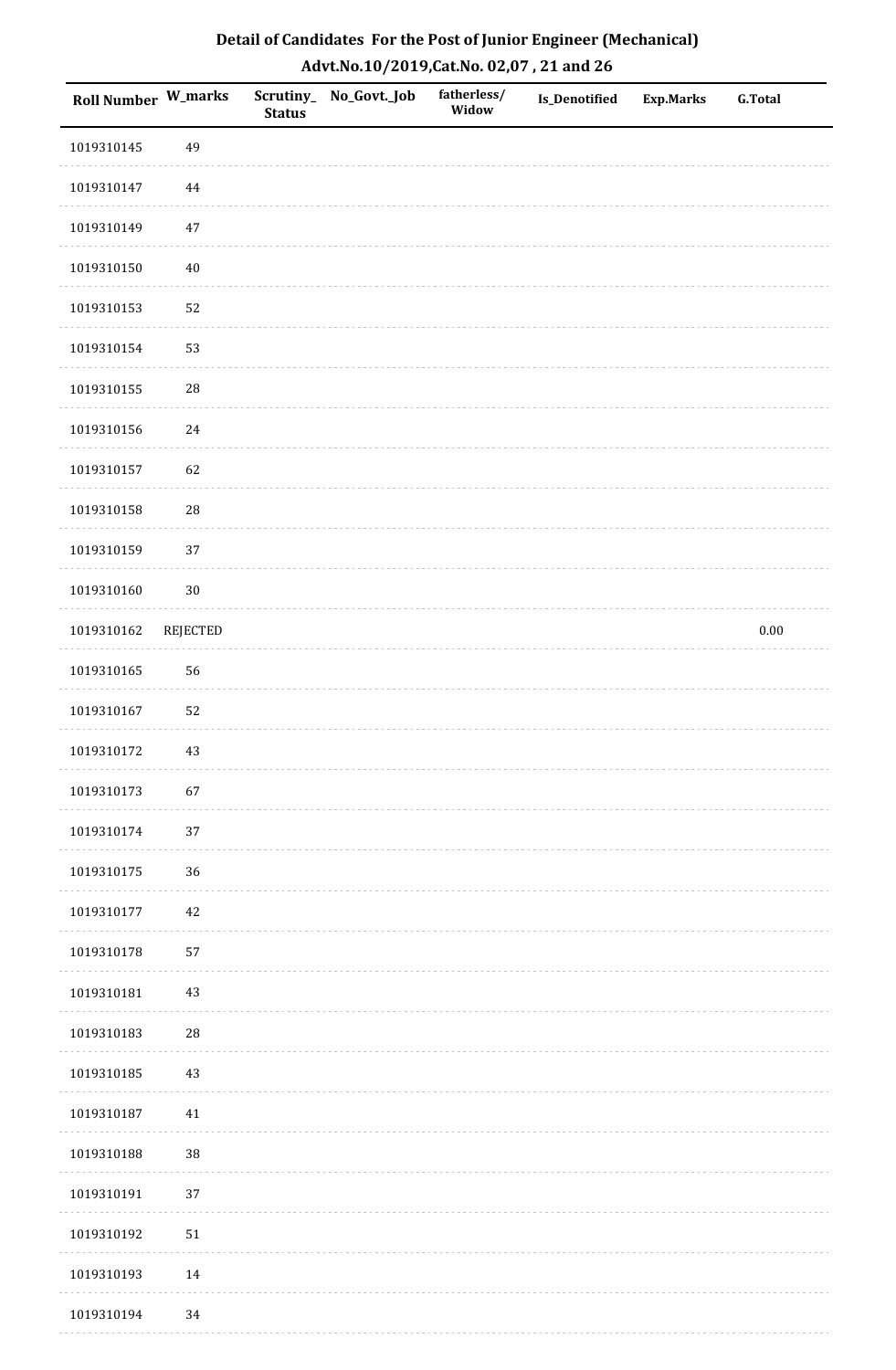| Detail of Candidates For the Post of Junior Engineer (Mechanical) |
|-------------------------------------------------------------------|
| Advt.No.10/2019,Cat.No. 02,07, 21 and 26                          |

| Roll Number W_marks |          | <b>Status</b> | Scrutiny_ No_Govt._Job | fatherless/<br>Widow | <b>Is_Denotified</b> | <b>Exp.Marks</b> | <b>G.Total</b> |
|---------------------|----------|---------------|------------------------|----------------------|----------------------|------------------|----------------|
| 1019310197          | 62       |               |                        |                      |                      |                  |                |
| 1019310198          | $43\,$   |               |                        |                      |                      |                  |                |
| 1019310200          | 49       |               |                        |                      |                      |                  |                |
| 1019310202          | 37       |               |                        |                      |                      |                  |                |
| 1019310205          | 62       |               |                        |                      |                      |                  |                |
| 1019310206          | 29       |               |                        |                      |                      |                  |                |
| 1019310209          | $50\,$   |               |                        |                      |                      |                  |                |
| 1019310211          | $51\,$   |               |                        |                      |                      |                  |                |
| 1019310213          | 56       |               |                        |                      |                      |                  |                |
| 1019310214          | $47\,$   |               |                        |                      |                      |                  |                |
| 1019310215          | $42\,$   |               |                        |                      |                      |                  |                |
| 1019310216          | 35       |               |                        |                      |                      |                  |                |
| 1019310218          | $30\,$   |               |                        |                      |                      |                  |                |
| 1019310219          | 58       |               |                        |                      |                      |                  |                |
| 1019310221          | $\rm 48$ |               |                        |                      |                      |                  |                |
| 1019310223          | 29       |               |                        |                      |                      |                  |                |
| 1019310224          | 35       |               |                        |                      |                      |                  |                |
| 1019310225          | 59       |               |                        |                      |                      |                  |                |
| 1019310226          | 44       |               |                        |                      |                      |                  |                |
| 1019310227          | 61       |               |                        |                      |                      |                  |                |
| 1019310228          | 44       |               |                        |                      |                      |                  |                |
| 1019310229          | 54       |               |                        |                      |                      |                  |                |
| 1019310230          | 55       |               |                        |                      |                      |                  |                |
| 1019310232          | $42\,$   |               |                        |                      |                      |                  |                |
| 1019310236          | $47\,$   |               |                        |                      |                      |                  |                |
| 1019310237          | $\rm 45$ |               |                        |                      |                      |                  |                |
| 1019310238          | $42\,$   |               |                        |                      |                      |                  |                |
| 1019310239          | $38\,$   |               |                        |                      |                      |                  |                |
| 1019310240          | 41       |               |                        |                      |                      |                  |                |
| 1019310242          | $43\,$   |               |                        |                      |                      |                  |                |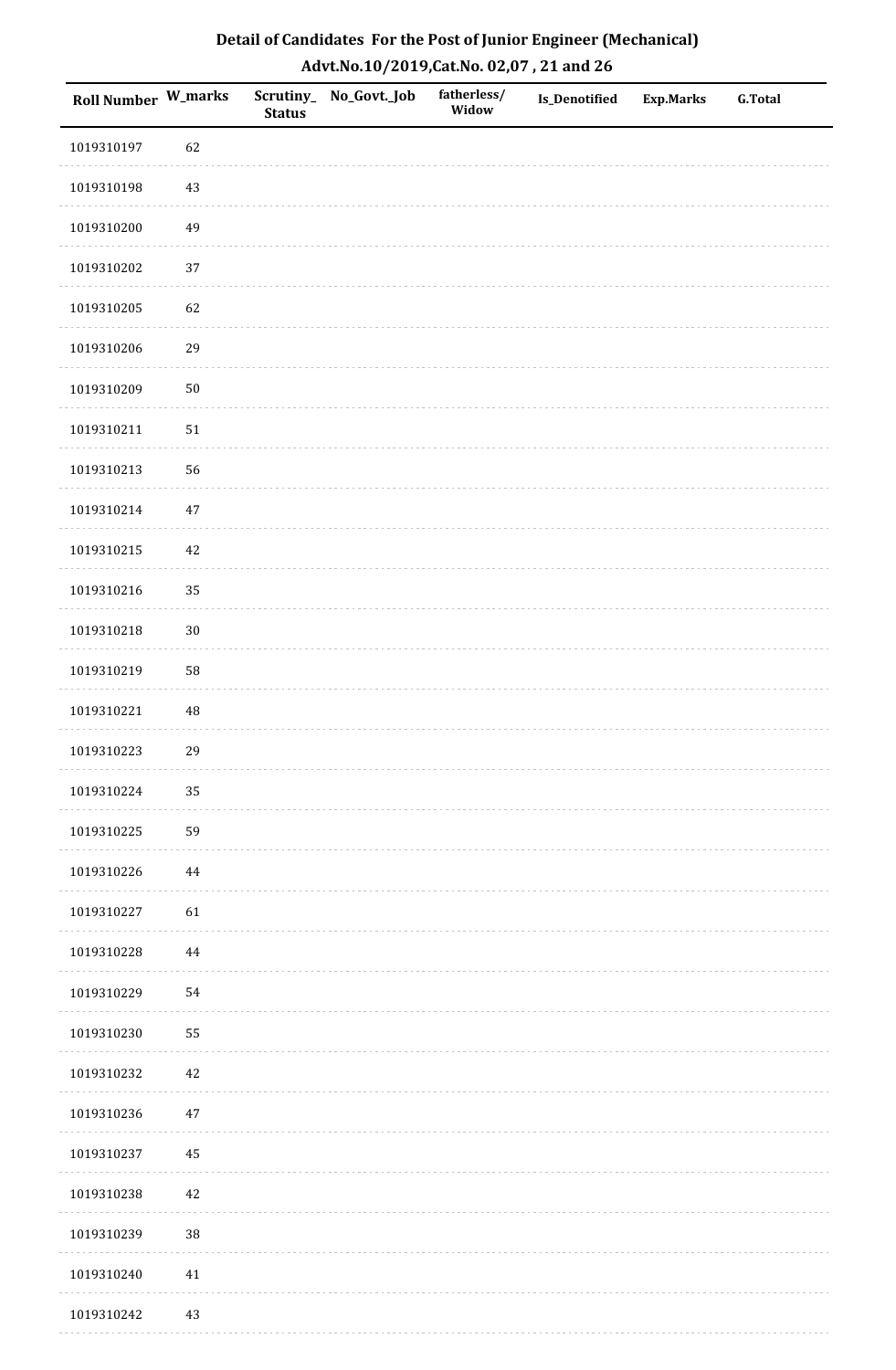| Detail of Candidates For the Post of Junior Engineer (Mechanical) |
|-------------------------------------------------------------------|
| Advt.No.10/2019,Cat.No. 02,07, 21 and 26                          |

| Roll Number W_marks |        | <b>Status</b> | Scrutiny_No_Govt._Job | fatherless/<br>Widow | Is_Denotified    | <b>Exp.Marks</b> | <b>G.Total</b> |
|---------------------|--------|---------------|-----------------------|----------------------|------------------|------------------|----------------|
| 1019310243          | 54     |               |                       |                      |                  |                  |                |
| 1019310244          | $40\,$ |               |                       |                      |                  |                  |                |
| 1019310246          | 59     |               |                       |                      |                  |                  |                |
| 1019310247          | 35     |               |                       |                      |                  |                  |                |
| 1019310248          | $40\,$ |               |                       |                      |                  |                  |                |
| 1019310249          | 45     |               |                       |                      |                  |                  |                |
| 1019310250          | 41     |               |                       |                      |                  |                  |                |
| 1019310251          | 58     |               |                       |                      |                  |                  |                |
| 1019310256          | 59     |               |                       |                      |                  |                  |                |
| 1019310257          | 51     |               |                       |                      |                  |                  |                |
| 1019310258          | 45     |               |                       |                      |                  |                  |                |
| 1019310260          | 67     | Eligible      | $\mathbf{5}$          | $\boldsymbol{0}$     | $\boldsymbol{0}$ | $0.00\,$         | 72.00          |
| 1019310262          | 44     |               |                       |                      |                  |                  |                |
| 1019310267          | 32     |               |                       |                      |                  |                  |                |
| 1019310272          | 39     |               |                       |                      |                  |                  |                |
| 1019310273          | 33     |               |                       |                      |                  |                  |                |
| 1019310274          | $30\,$ |               |                       |                      |                  |                  |                |
| 1019310275          | 45     |               |                       |                      |                  |                  |                |
| 1019310276          | $47\,$ |               |                       |                      |                  |                  |                |
| 1019310277          | 49     |               |                       |                      |                  |                  |                |
| 1019310279          | 64     |               |                       |                      |                  |                  |                |
| 1019310280          | $40\,$ |               |                       |                      |                  |                  |                |
| 1019310281          | 47     |               |                       |                      |                  |                  |                |
| 1019310282          | 61     |               |                       |                      |                  |                  |                |
| 1019310283          | 35     |               |                       |                      |                  |                  |                |
| 1019310287          | 46     |               |                       |                      |                  |                  |                |
| 1019310289          | 43     |               |                       |                      |                  |                  |                |
| 1019310291          | 54     |               |                       |                      |                  |                  |                |
| 1019310292          | 44     |               |                       |                      |                  |                  |                |
| 1019310293          | 29     |               |                       |                      |                  |                  |                |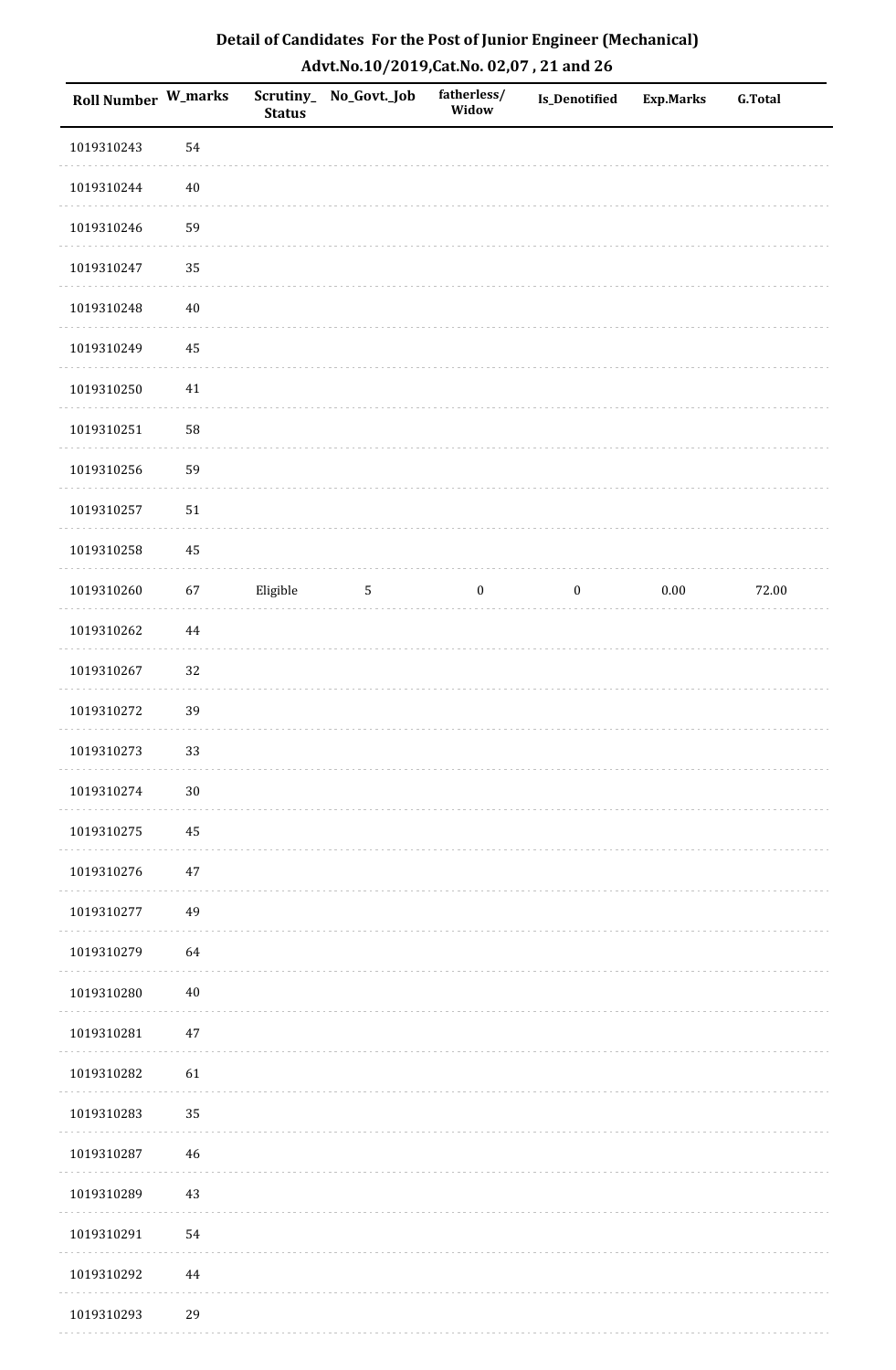| Detail of Candidates For the Post of Junior Engineer (Mechanical) |
|-------------------------------------------------------------------|
| Advt.No.10/2019,Cat.No. 02,07, 21 and 26                          |

| Roll Number W_marks |             | <b>Status</b> | Scrutiny_ No_Govt._Job | fatherless/<br>Widow | <b>Is_Denotified</b> | <b>Exp.Marks</b> | <b>G.Total</b> |
|---------------------|-------------|---------------|------------------------|----------------------|----------------------|------------------|----------------|
| 1019310294          | 29          |               |                        |                      |                      |                  |                |
| 1019310295          | 67          | Eligible      | $\boldsymbol{0}$       | $\boldsymbol{0}$     | $\boldsymbol{0}$     | $0.00\,$         | 67.00          |
| 1019310296          | $\sqrt{48}$ |               |                        |                      |                      |                  |                |
| 1019310297          | 38          |               |                        |                      |                      |                  |                |
| 1019310298          | $46\,$      |               |                        |                      |                      |                  |                |
| 1019310299          | 54          |               |                        |                      |                      |                  |                |
| 1019310300          | $47\,$      |               |                        |                      |                      |                  |                |
| 1019310301          | $40\,$      |               |                        |                      |                      |                  |                |
| 1019310302          | 62          |               |                        |                      |                      |                  |                |
| 1019310303          | $40\,$      |               |                        |                      |                      |                  |                |
| 1019310304          | 53          |               |                        |                      |                      |                  |                |
| 1019310305          | 54          |               |                        |                      |                      |                  |                |
| 1019310307          | 51          |               |                        |                      |                      |                  |                |
| 1019310308          | $71\,$      | Eligible      | $\boldsymbol{0}$       | $\boldsymbol{0}$     | $\boldsymbol{0}$     | $0.00\,$         | $71.00\,$      |
| 1019310309          | $47\,$      |               |                        |                      |                      |                  |                |
| 1019310311          | 54          |               |                        |                      |                      |                  |                |
| 1019310313          | 57          |               |                        |                      |                      |                  |                |
| 1019310315          | 59          |               |                        |                      |                      |                  |                |
| 1019310319          | 34          |               |                        |                      |                      |                  |                |
| 1019310320          | 53          |               |                        |                      |                      |                  |                |
| 1019310321          | $31\,$      |               |                        |                      |                      |                  |                |
| 1019310322          | 39          |               |                        |                      |                      |                  |                |
| 1019310323          | 54          |               |                        |                      |                      |                  |                |
| 1019310325          | 36          |               |                        |                      |                      |                  |                |
| 1019310328          | 38          |               |                        |                      |                      |                  |                |
| 1019310329          | $41\,$      |               |                        |                      |                      |                  |                |
| 1019310332          | 37          |               |                        |                      |                      |                  |                |
| 1019310333          | 33          |               |                        |                      |                      |                  |                |
| 1019310337          | 49          |               |                        |                      |                      |                  |                |
| 1019310339          | $30\,$      |               |                        |                      |                      |                  |                |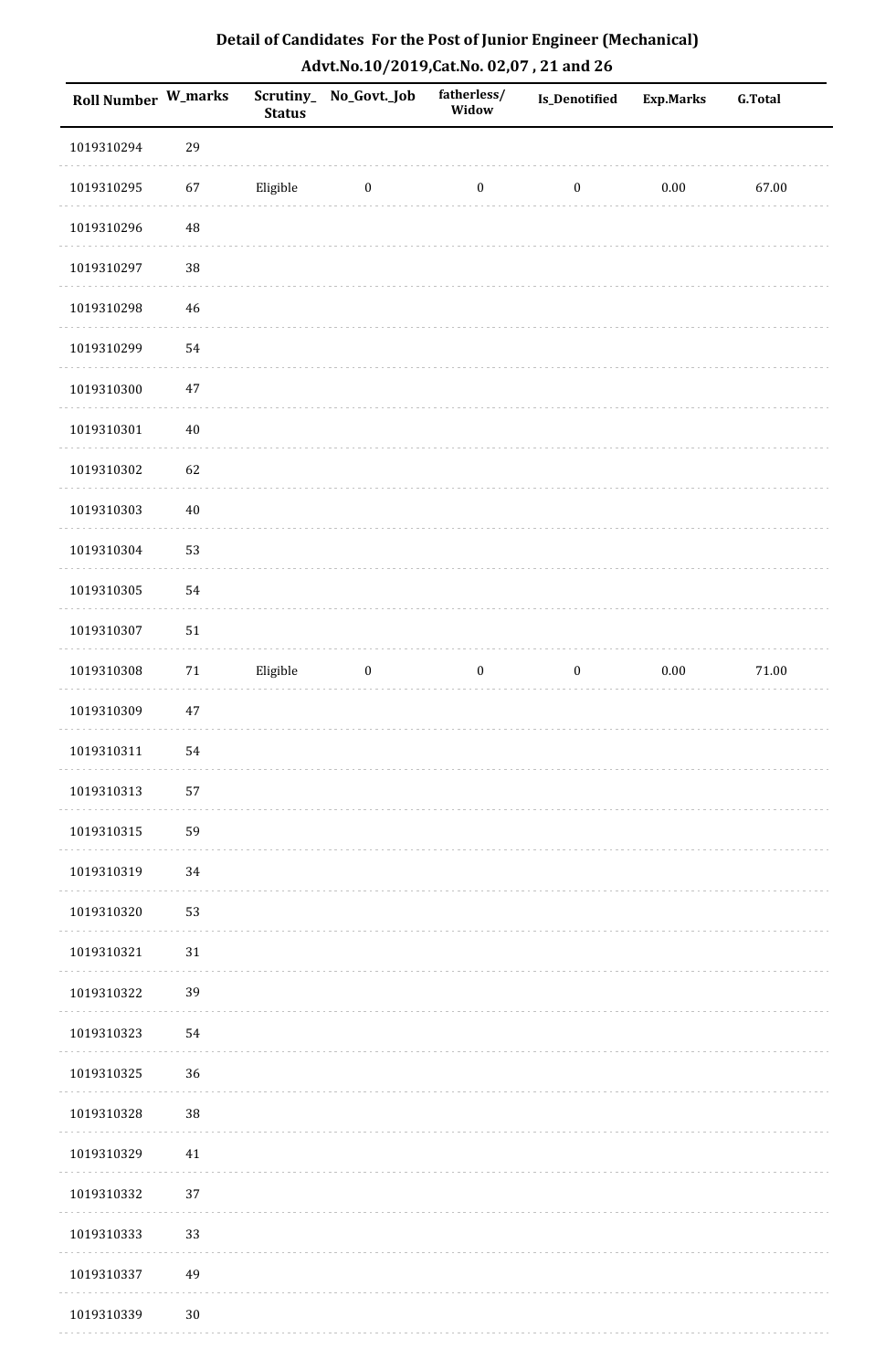| Detail of Candidates For the Post of Junior Engineer (Mechanical) |
|-------------------------------------------------------------------|
| Advt.No.10/2019,Cat.No. 02,07, 21 and 26                          |

| Roll Number W_marks |             | <b>Status</b> | Scrutiny_ No_Govt._Job | fatherless/<br>Widow | <b>Is_Denotified</b> | <b>Exp.Marks</b> | <b>G.Total</b> |
|---------------------|-------------|---------------|------------------------|----------------------|----------------------|------------------|----------------|
| 1019310340          | 60          |               |                        |                      |                      |                  |                |
| 1019310341          | $40\,$      |               |                        |                      |                      |                  |                |
| 1019310345          | 34          |               |                        |                      |                      |                  |                |
| 1019310346          | $47\,$      |               |                        |                      |                      |                  |                |
| 1019310347          | $\rm 48$    |               |                        |                      |                      |                  |                |
| 1019310348          | 29          |               |                        |                      |                      |                  |                |
| 1019310350          | $\sqrt{46}$ |               |                        |                      |                      |                  |                |
| 1019310356          | $51\,$      |               |                        |                      |                      |                  |                |
| 1019310357          | $42\,$      |               |                        |                      |                      |                  |                |
| 1019310358          | $\bf 44$    |               |                        |                      |                      |                  |                |
| 1019310362          | $40\,$      |               |                        |                      |                      |                  |                |
| 1019310363          | 26          |               |                        |                      |                      |                  |                |
| 1019310364          | 58          |               |                        |                      |                      |                  |                |
| 1019310367          | 34          |               |                        |                      |                      |                  |                |
| 1019310368          | 40          |               |                        |                      |                      |                  |                |
| 1019310369          | $\sqrt{46}$ |               |                        |                      |                      |                  |                |
| 1019310370          | $43\,$      |               |                        |                      |                      |                  |                |
| 1019310371          | 35          |               |                        |                      |                      |                  |                |
| 1019310373          | $50\,$      |               |                        |                      |                      |                  |                |
| 1019310374          | $42\,$      |               |                        |                      |                      |                  |                |
| 1019310375          | 39          |               |                        |                      |                      |                  |                |
| 1019310378          | 39          |               |                        |                      |                      |                  |                |
| 1019310379          | 36          |               |                        |                      |                      |                  |                |
| 1019310380          | $37\,$      |               |                        |                      |                      |                  |                |
| 1019310384          | 45          |               |                        |                      |                      |                  |                |
| 1019310386          | 59          |               |                        |                      |                      |                  |                |
| 1019310392          | 60          |               |                        |                      |                      |                  |                |
| 1019310393          | 43          |               |                        |                      |                      |                  |                |
| 1019310394          | $\bf 44$    |               |                        |                      |                      |                  |                |
| 1019310396          | 29          |               |                        |                      |                      |                  |                |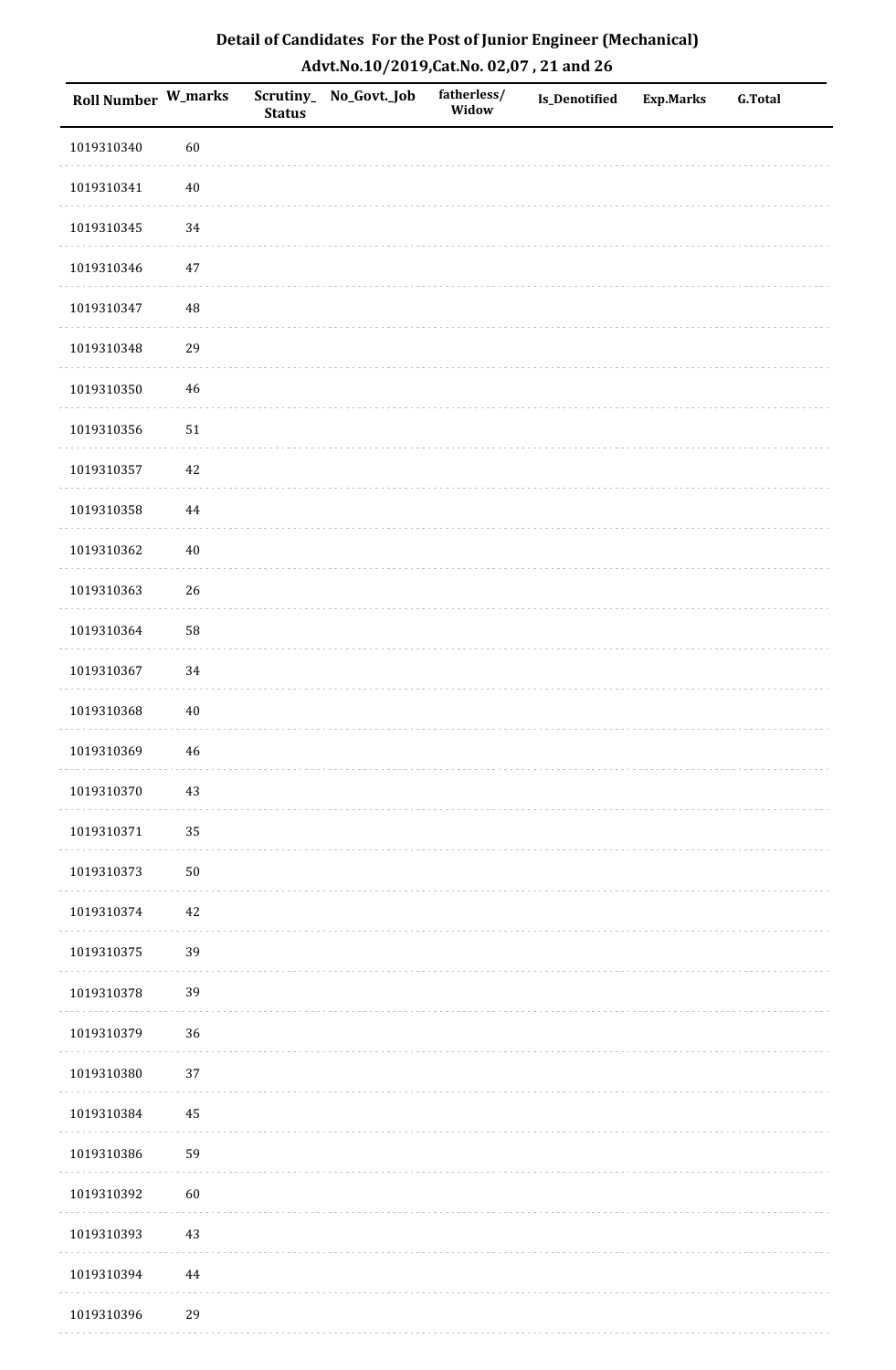| Roll Number W_marks |             | <b>Status</b> | Scrutiny_No_Govt._Job | fatherless/<br>Widow | Is_Denotified | <b>Exp.Marks</b> | <b>G.Total</b> |
|---------------------|-------------|---------------|-----------------------|----------------------|---------------|------------------|----------------|
| 1019310397          | 52          |               |                       |                      |               |                  |                |
| 1019310398          | $47\,$      |               |                       |                      |               |                  |                |
| 1019310399          | $46\,$      |               |                       |                      |               |                  |                |
| 1019310402          | 37          |               |                       |                      |               |                  |                |
| 1019310403          | $\sqrt{46}$ |               |                       |                      |               |                  |                |
| 1019310408          | 66          |               |                       |                      |               |                  |                |
| 1019310412          | 57          |               |                       |                      |               |                  |                |
| 1019310413          | 45          |               |                       |                      |               |                  |                |
| 1019310414          | 36          |               |                       |                      |               |                  |                |
| 1019310417          | 39          |               |                       |                      |               |                  |                |
| 1019310421          | 39          |               |                       |                      |               |                  |                |
| 1019310422          | 34          |               |                       |                      |               |                  |                |
| 1019310423          | 36          |               |                       |                      |               |                  |                |
| 1019310425          | 36          |               |                       |                      |               |                  |                |
| 1019310427          | $38\,$      |               |                       |                      |               |                  |                |
| 1019310428          | ${\bf 50}$  |               |                       |                      |               |                  |                |
| 1019310431          | 33          |               |                       |                      |               |                  |                |
| 1019310432          | 38          |               |                       |                      |               |                  |                |
| 1019310433          | 35          |               |                       |                      |               |                  |                |
| 1019310435          | 33          |               |                       |                      |               |                  |                |
| 1019310438          | 46          |               |                       |                      |               |                  |                |
| 1019310441          | $\bf 44$    |               |                       |                      |               |                  |                |
| 1019310442          | $50\,$      |               |                       |                      |               |                  |                |
| 1019310444          | 42          |               |                       |                      |               |                  |                |
| 1019310447          | $51\,$      |               |                       |                      |               |                  |                |
| 1019310450          | 34          |               |                       |                      |               |                  |                |
| 1019310451          | 53          |               |                       |                      |               |                  |                |
| 1019310453          | $47\,$      |               |                       |                      |               |                  |                |
| 1019310459          | 54          |               |                       |                      |               |                  |                |
| 1019310461          | 39          |               |                       |                      |               |                  |                |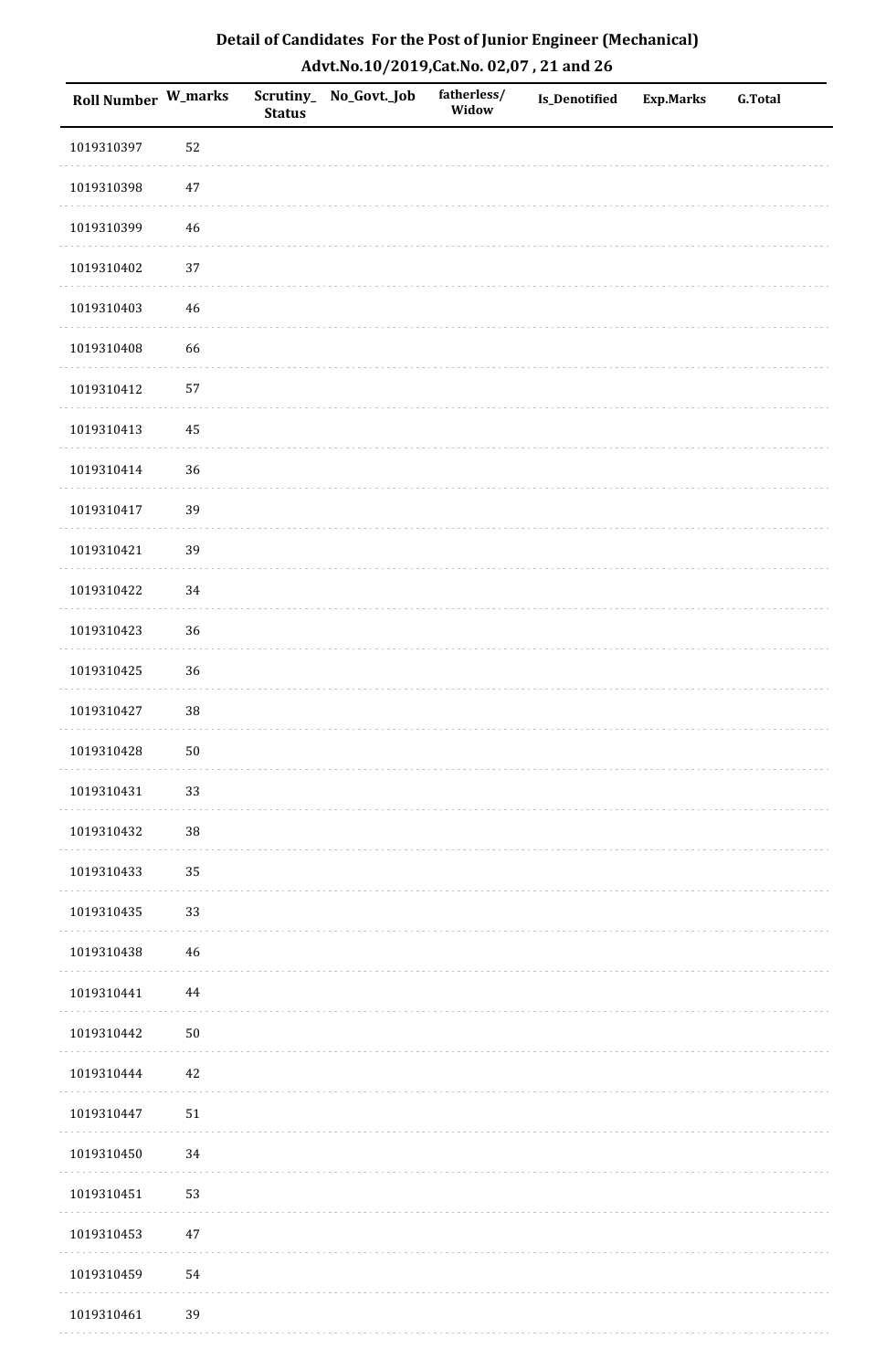| Roll Number W_marks |             | <b>Status</b> | Scrutiny_No_Govt._Job | fatherless/<br>Widow | <b>Is_Denotified</b> | <b>Exp.Marks</b> | <b>G.Total</b> |
|---------------------|-------------|---------------|-----------------------|----------------------|----------------------|------------------|----------------|
| 1019310467          | $43\,$      |               |                       |                      |                      |                  |                |
| 1019310470          | 32          |               |                       |                      |                      |                  |                |
| 1019310471          | 34          |               |                       |                      |                      |                  |                |
| 1019310472          | $\, 8$      |               |                       |                      |                      |                  |                |
| 1019310473          | 55          |               |                       |                      |                      |                  |                |
| 1019310474          | 32          |               |                       |                      |                      |                  |                |
| 1019310476          | 53          |               |                       |                      |                      |                  |                |
| 1019310478          | $51\,$      |               |                       |                      |                      |                  |                |
| 1019310480          | 54          |               |                       |                      |                      |                  |                |
| 1019310482          | $47\,$      |               |                       |                      |                      |                  |                |
| 1019310483          | $41\,$      |               |                       |                      |                      |                  |                |
| 1019310484          | $41\,$      |               |                       |                      |                      |                  |                |
| 1019310485          | 61          |               |                       |                      |                      |                  |                |
| 1019310486          | 44          |               |                       |                      |                      |                  |                |
| 1019310487          | 49          | Eligible      | $\boldsymbol{0}$      | $\boldsymbol{0}$     | $\boldsymbol{0}$     | 1.00             | 50.00          |
| 1019310489          | $40\,$      |               |                       |                      |                      |                  |                |
| 1019310490          | 34          |               |                       |                      |                      |                  |                |
| 1019310491          | 49          |               |                       |                      |                      |                  |                |
| 1019310492          | 52          |               |                       |                      |                      |                  |                |
| 1019310495          | $42\,$      |               |                       |                      |                      |                  |                |
| 1019310496          | 45          |               |                       |                      |                      |                  |                |
| 1019310497          | $32\,$      |               |                       |                      |                      |                  |                |
| 1019310498          | $46\,$      |               |                       |                      |                      |                  |                |
| 1019310499          | 61          |               |                       |                      |                      |                  |                |
| 1019310501          | 46          |               |                       |                      |                      |                  |                |
| 1019310502          | $41\,$      |               |                       |                      |                      |                  |                |
| 1019310504          | $\sqrt{28}$ |               |                       |                      |                      |                  |                |
| 1019310505          | 26          |               |                       |                      |                      |                  |                |
| 1019310507          | 61          |               |                       |                      |                      |                  |                |
| 1019310510          | 47          |               |                       |                      |                      |                  |                |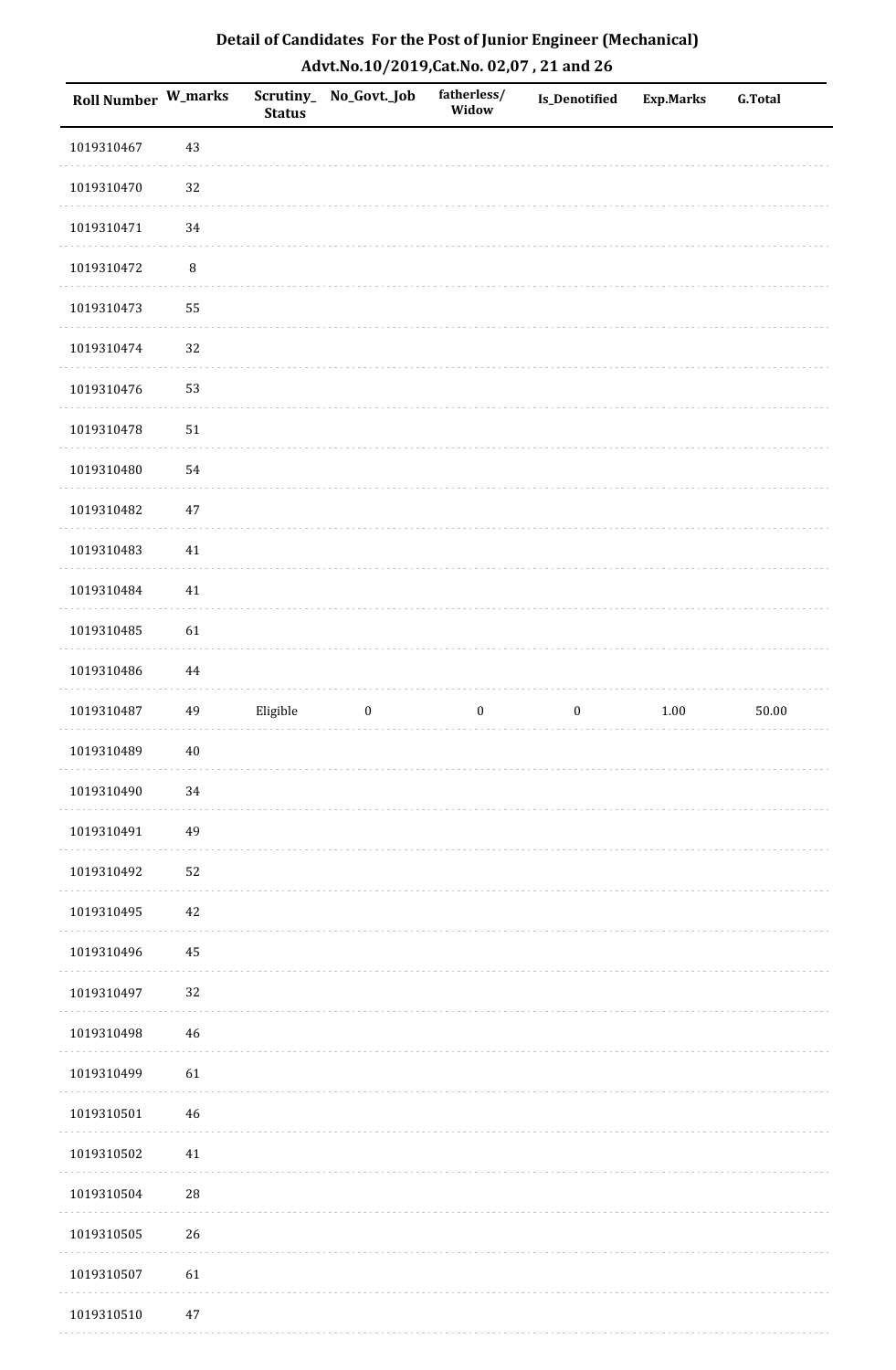| Roll Number W_marks |             | <b>Status</b> | Scrutiny_No_Govt._Job | fatherless/<br>Widow | <b>Is_Denotified</b> | Exp.Marks | <b>G.Total</b> |
|---------------------|-------------|---------------|-----------------------|----------------------|----------------------|-----------|----------------|
| 1019310511          | 38          |               |                       |                      |                      |           |                |
| 1019310512          | $37\,$      |               |                       |                      |                      |           |                |
| 1019310513          | 53          |               |                       |                      |                      |           |                |
| 1019310514          | 62          | Eligible      | 5                     | $\boldsymbol{0}$     | $\boldsymbol{0}$     | $0.00\,$  | 67.00          |
| 1019310515          | $43\,$      |               |                       |                      |                      |           |                |
| 1019310518          | $41\,$      |               |                       |                      |                      |           |                |
| 1019310519          | $41\,$      |               |                       |                      |                      |           |                |
| 1019310522          | 39          | Eligible      | $\boldsymbol{0}$      | $\boldsymbol{0}$     | $\boldsymbol{0}$     | $0.00\,$  | 39.00          |
| 1019310523          | $34\,$      |               |                       |                      |                      |           |                |
| 1019310524          | 55          |               |                       |                      |                      |           |                |
| 1019310526          | $\sqrt{46}$ |               |                       |                      |                      |           |                |
| 1019310527          | 39          |               |                       |                      |                      |           |                |
| 1019310530          | 39          |               |                       |                      |                      |           |                |
| 1019310533          | 35          |               |                       |                      |                      |           |                |
| 1019310535          | 56          |               |                       |                      |                      |           |                |
| 1019310536          | 38          |               |                       |                      |                      |           |                |
| 1019310538          | 57          |               |                       |                      |                      |           |                |
| 1019310540          | $30\,$      |               |                       |                      |                      |           |                |
| 1019310542          | $\bf 44$    |               |                       |                      |                      |           |                |
| 1019310543          | 42          |               |                       |                      |                      |           |                |
| 1019310544          | 39          |               |                       |                      |                      |           |                |
| 1019310550          | 57          |               |                       |                      |                      |           |                |
| 1019310552          | $\bf 44$    |               |                       |                      |                      |           |                |
| 1019310553          | 53          |               |                       |                      |                      |           |                |
| 1019310555          | $47\,$      |               |                       |                      |                      |           |                |
| 1019310561          | $40\,$      |               |                       |                      |                      |           |                |
| 1019310562          | $43\,$      |               |                       |                      |                      |           |                |
| 1019310563          | 54          |               |                       |                      |                      |           |                |
| 1019310565          | REJECTED    |               |                       |                      |                      |           | $0.00\,$       |
|                     |             |               |                       |                      |                      |           |                |

# **Detail of Candidates For the Post of Junior Engineer (Mechanical) Advt.No.10/2019,Cat.No. 02,07 , 21 and 26**

 1019310566 45. . . . . . . . . . . . . . . . . .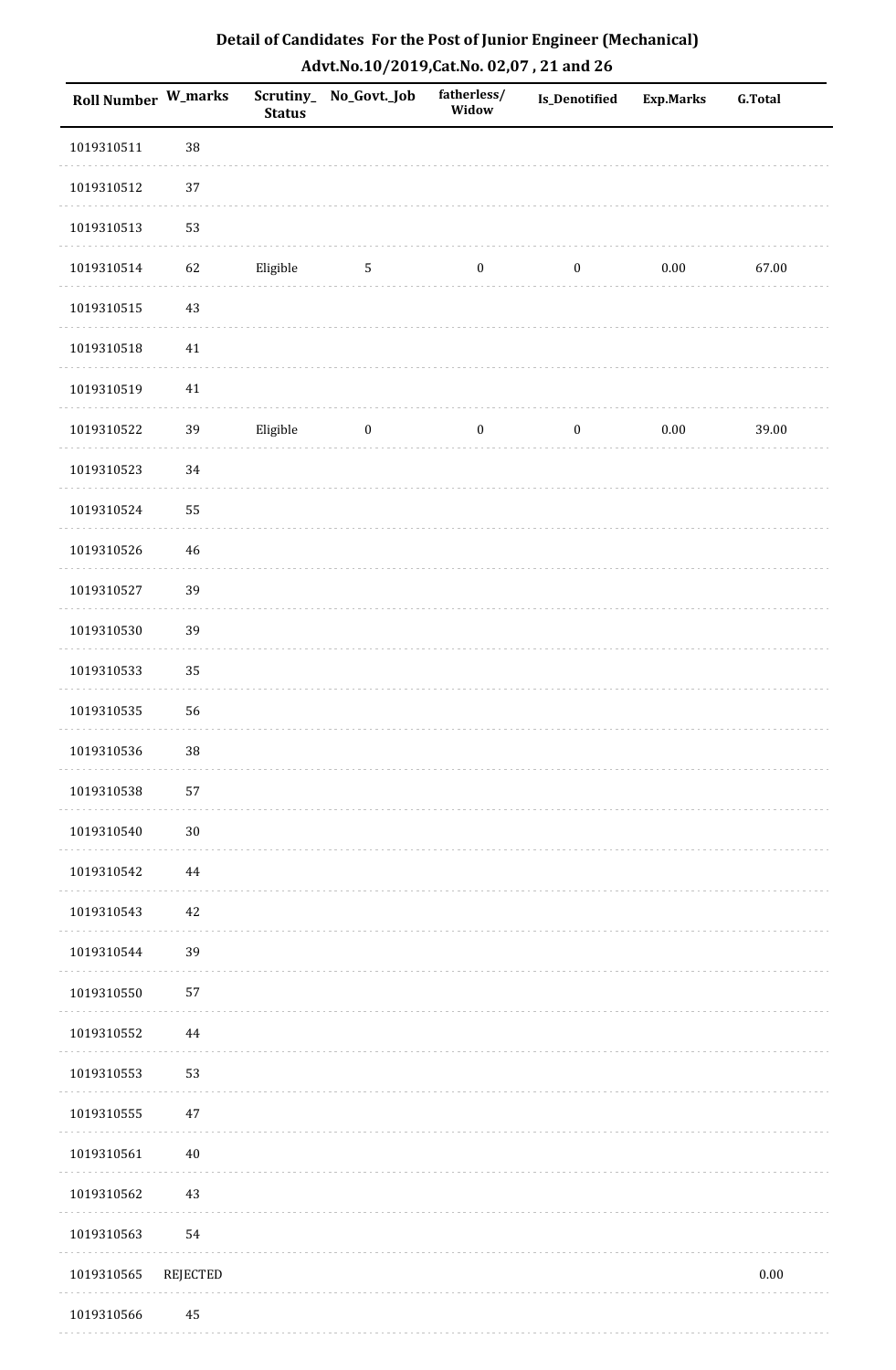| Detail of Candidates For the Post of Junior Engineer (Mechanical) |
|-------------------------------------------------------------------|
| Advt.No.10/2019,Cat.No. 02,07, 21 and 26                          |

| Roll Number W_marks |          | <b>Status</b> | Scrutiny_ No_Govt._Job | fatherless/<br>Widow | Is_Denotified | <b>Exp.Marks</b> | <b>G.Total</b> |
|---------------------|----------|---------------|------------------------|----------------------|---------------|------------------|----------------|
| 1019310567          | 43       |               |                        |                      |               |                  |                |
| 1019310570          | 48       |               |                        |                      |               |                  |                |
| 1019310572          | 43       |               |                        |                      |               |                  |                |
| 1019310577          | 57       |               |                        |                      |               |                  |                |
| 1019310578          | 23       |               |                        |                      |               |                  |                |
| 1019310579          | 59       |               |                        |                      |               |                  |                |
| 1019310580          | 50       |               |                        |                      |               |                  |                |
| 1019310581          | $40\,$   |               |                        |                      |               |                  |                |
| 1019310582          | $41\,$   |               |                        |                      |               |                  |                |
| 1019310584          | 54       |               |                        |                      |               |                  |                |
| 1019310586          | 29       |               |                        |                      |               |                  |                |
| 1019310587          | $31\,$   |               |                        |                      |               |                  |                |
| 1019310589          | $47\,$   |               |                        |                      |               |                  |                |
| 1019310590          | 43       |               |                        |                      |               |                  |                |
| 1019310591          | 51       |               |                        |                      |               |                  |                |
| 1019310592          | 36       |               |                        |                      |               |                  |                |
| 1019310593          | REJECTED |               |                        |                      |               |                  | $0.00\,$       |
| 1019310594          | REJECTED |               |                        |                      |               |                  | $0.00\,$       |
| 1019310595          | 38       |               |                        |                      |               |                  |                |
| 1019310596          | 51       |               |                        |                      |               |                  |                |
| 1019310597          | 34       |               |                        |                      |               |                  |                |
| 1019310598          | 36       |               |                        |                      |               |                  |                |
| 1019310599          | 43       |               |                        |                      |               |                  |                |
| 1019310601          | 48       |               |                        |                      |               |                  |                |
| 1019310602          | 33       |               |                        |                      |               |                  |                |
| 1019310606          | 42       |               |                        |                      |               |                  |                |
| 1019310607          | $41\,$   |               |                        |                      |               |                  |                |
| 1019310609          | 43       |               |                        |                      |               |                  |                |
| 1019310610          | $47\,$   |               |                        |                      |               |                  |                |
| 1019310612          | 55       |               |                        |                      |               |                  |                |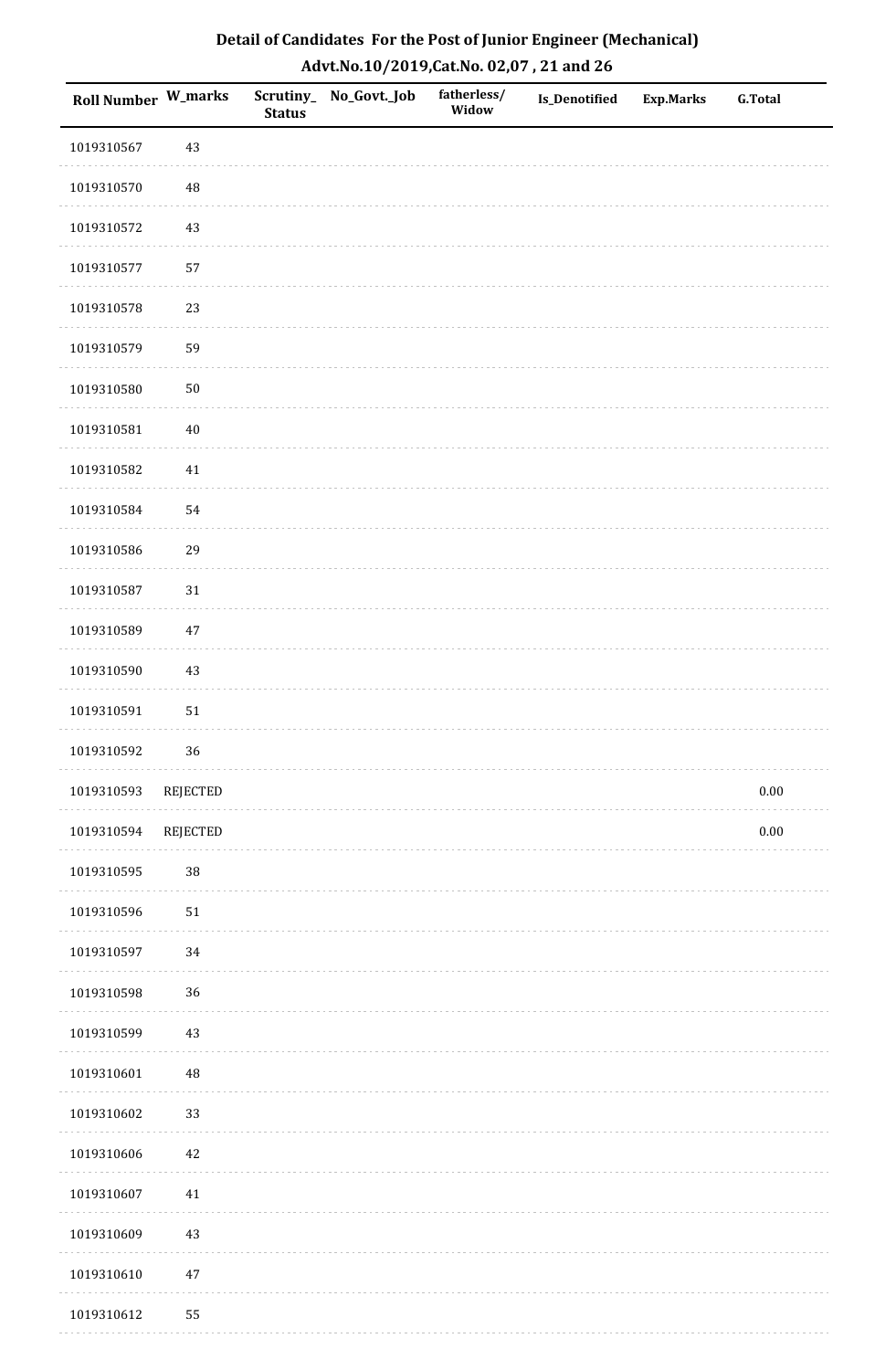| <b>Roll Number W_marks</b> |          | <b>Status</b> | Scrutiny_No_Govt._Job | fatherless/<br>Widow | Is_Denotified | <b>Exp.Marks</b> | <b>G.Total</b> |
|----------------------------|----------|---------------|-----------------------|----------------------|---------------|------------------|----------------|
| 1019310613                 | 42       |               |                       |                      |               |                  |                |
| 1019310614                 | 48       |               |                       |                      |               |                  |                |
| 1019310615                 | $43\,$   |               |                       |                      |               |                  |                |
| 1019310616                 | $51\,$   |               |                       |                      |               |                  |                |
| 1019310617                 | $50\,$   |               |                       |                      |               |                  |                |
| 1019310618                 | 56       |               |                       |                      |               |                  |                |
| 1019310620                 | $\bf 44$ |               |                       |                      |               |                  |                |
| 1019310621                 | 62       |               |                       |                      |               |                  |                |
| 1019310622                 | 44       |               |                       |                      |               |                  |                |
| 1019310623                 | $43\,$   |               |                       |                      |               |                  |                |
| 1019310624                 | 38       |               |                       |                      |               |                  |                |
| 1019310625                 | $51\,$   |               |                       |                      |               |                  |                |
| 1019310627                 | $51\,$   |               |                       |                      |               |                  |                |
| 1019310628                 | 53       |               |                       |                      |               |                  |                |
| 1019310630                 | $\rm 48$ |               |                       |                      |               |                  |                |
| 1019310632                 | $43\,$   |               |                       |                      |               |                  |                |
| 1019310634                 | 62       |               |                       |                      |               |                  |                |
| 1019310638                 | 49       |               |                       |                      |               |                  |                |
| 1019310639                 | 58       |               |                       |                      |               |                  |                |
| 1019310641                 | $14\,$   |               |                       |                      |               |                  |                |
| 1019310644                 | 54       |               |                       |                      |               |                  |                |
| 1019310645                 | $40\,$   |               |                       |                      |               |                  |                |
| 1019310647                 | 36       |               |                       |                      |               |                  |                |
| 1019310649                 | 46       |               |                       |                      |               |                  |                |
| 1019310651                 | 36       |               |                       |                      |               |                  |                |
| 1019310655                 | 54       |               |                       |                      |               |                  |                |
| 1019310656                 | 44       |               |                       |                      |               |                  |                |
| 1019310657                 | 36       |               |                       |                      |               |                  |                |
| 1019310658                 | 61       |               |                       |                      |               |                  |                |
| 1019310660                 | 37       |               |                       |                      |               |                  |                |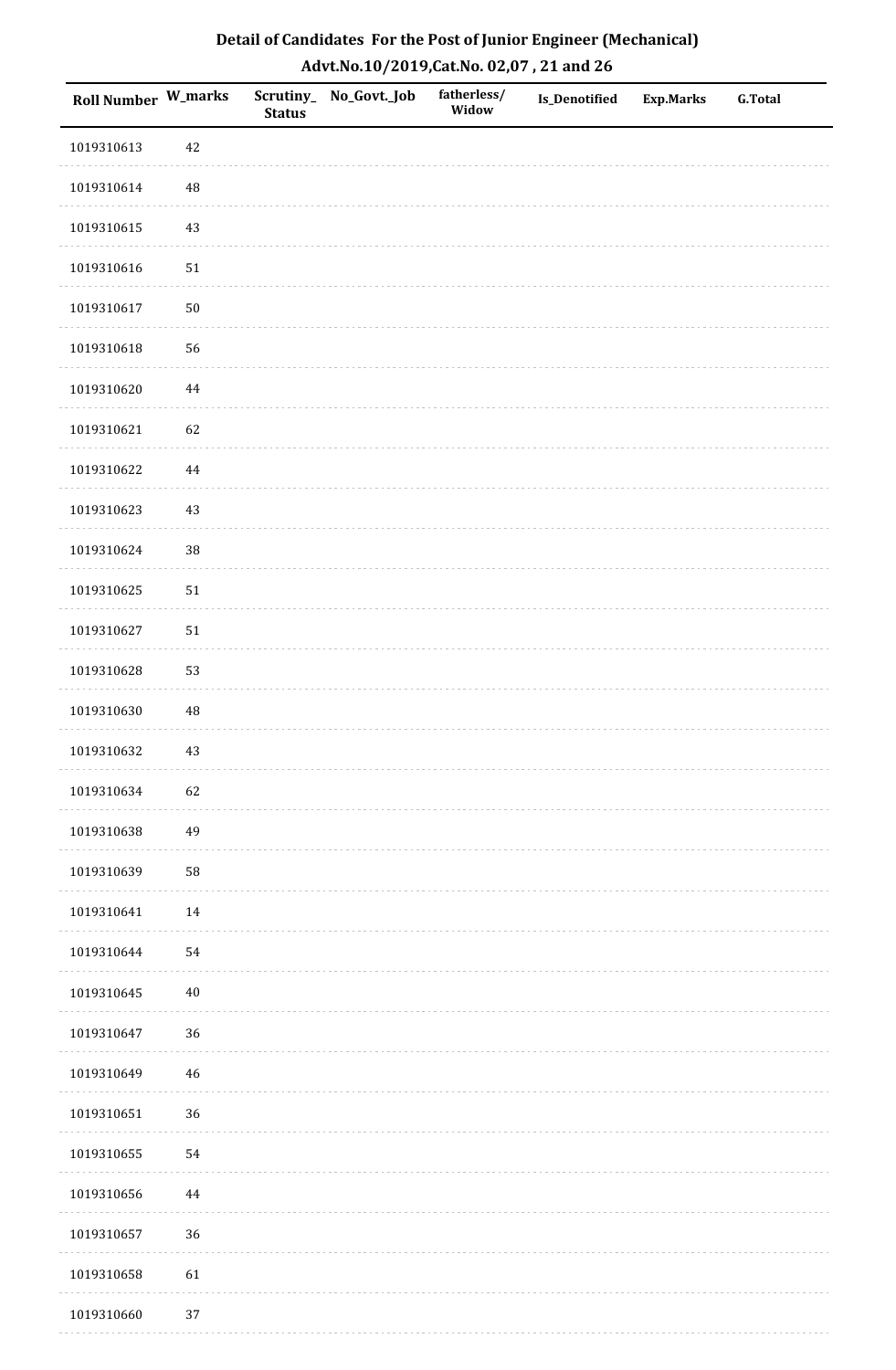| <b>Roll Number W_marks</b> |            | <b>Status</b> | Scrutiny_No_Govt._Job | fatherless/<br>Widow | Is_Denotified    | <b>Exp.Marks</b> | <b>G.Total</b> |
|----------------------------|------------|---------------|-----------------------|----------------------|------------------|------------------|----------------|
| 1019310662                 | 54         |               |                       |                      |                  |                  |                |
| 1019310665                 | $50\,$     |               |                       |                      |                  |                  |                |
| 1019310670                 | 63         | Eligible      | $\mathbf{5}$          | $\boldsymbol{0}$     | $\boldsymbol{0}$ | 0.00             | 68.00          |
| 1019310671                 | 60         |               |                       |                      |                  |                  |                |
| 1019310672                 | ${\bf 51}$ |               |                       |                      |                  |                  |                |
| 1019310674                 | 35         |               |                       |                      |                  |                  |                |
| 1019310677                 | $43\,$     |               |                       |                      |                  |                  |                |
| 1019310678                 | $43\,$     |               |                       |                      |                  |                  |                |
| 1019310680                 | $22\,$     |               |                       |                      |                  |                  |                |
| 1019310681                 | 52         |               |                       |                      |                  |                  |                |
| 1019310682                 | 37         |               |                       |                      |                  |                  |                |
| 1019310683                 | 49         |               |                       |                      |                  |                  |                |
| 1019310684                 | 38         |               |                       |                      |                  |                  |                |
| 1019310685                 | 64         |               |                       |                      |                  |                  |                |
| 1019310686                 | 24         |               |                       |                      |                  |                  |                |
| 1019310688                 | 61         |               |                       |                      |                  |                  |                |
| 1019310689                 | $47\,$     |               |                       |                      |                  |                  |                |
| 1019310693                 | 32         |               |                       |                      |                  |                  |                |
| 1019310694                 | 38         |               |                       |                      |                  |                  |                |
| 1019310695                 | 58         |               |                       |                      |                  |                  |                |
| 1019310696                 | 45         |               |                       |                      |                  |                  |                |
| 1019310697                 | $47\,$     |               |                       |                      |                  |                  |                |
| 1019310698                 | 52         |               |                       |                      |                  |                  |                |
| 1019310700                 | $31\,$     |               |                       |                      |                  |                  |                |
| 1019310701                 | $40\,$     |               |                       |                      |                  |                  |                |
| 1019310704                 | 38         |               |                       |                      |                  |                  |                |
| 1019310706                 | 44         |               |                       |                      |                  |                  |                |
| 1019310708                 | 53         |               |                       |                      |                  |                  |                |
| 1019310715                 | 34         |               |                       |                      |                  |                  |                |
| 1019310717                 | $50\,$     |               |                       |                      |                  |                  |                |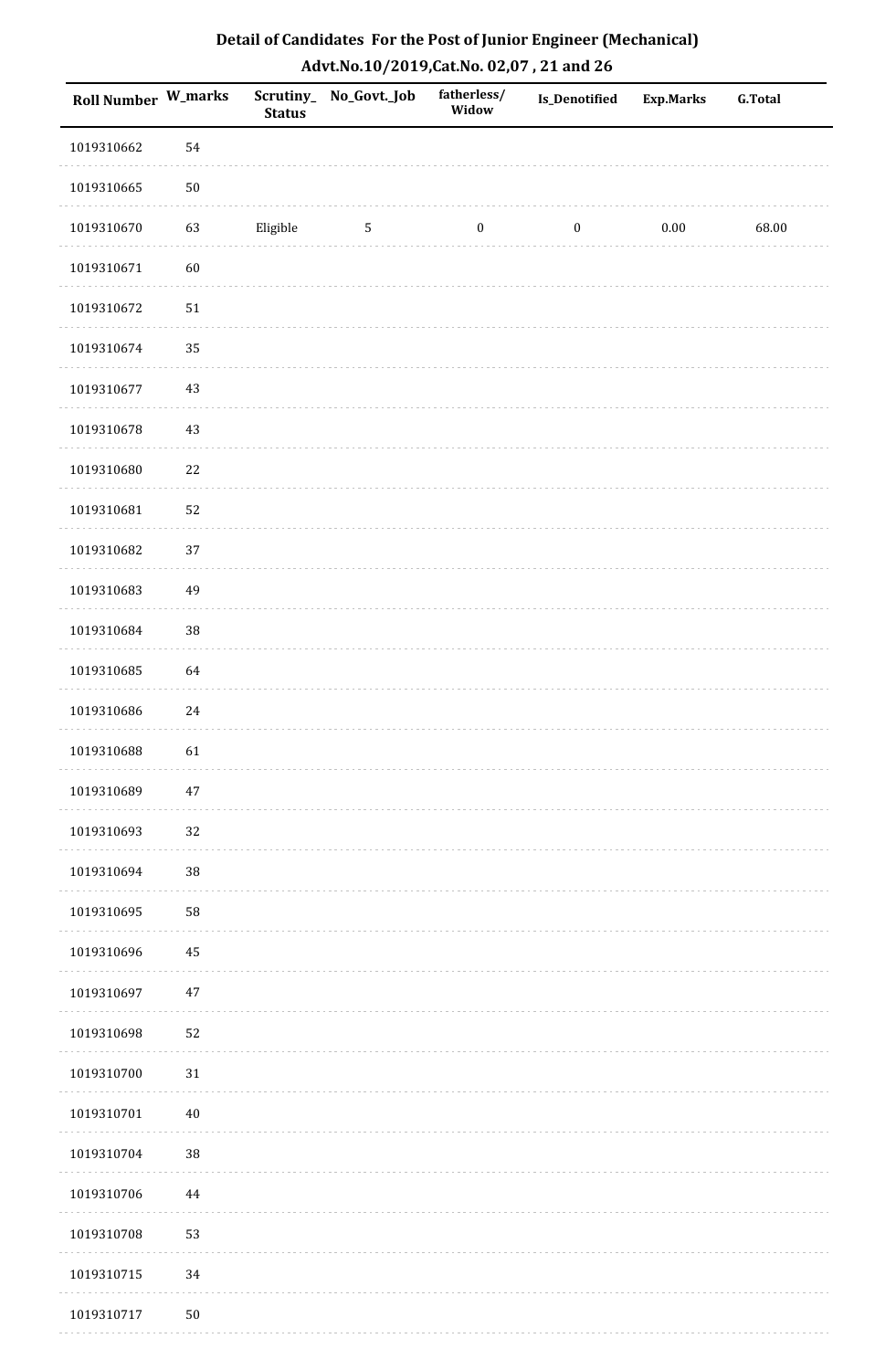| <b>Roll Number W_marks</b> |                  | <b>Status</b> | Scrutiny_No_Govt._Job | fatherless/<br>Widow | Is_Denotified | <b>Exp.Marks</b> | <b>G.Total</b> |
|----------------------------|------------------|---------------|-----------------------|----------------------|---------------|------------------|----------------|
| 1019310720                 | 36               |               |                       |                      |               |                  |                |
| 1019310722                 | 55               |               |                       |                      |               |                  |                |
| 1019310725                 | 34               |               |                       |                      |               |                  |                |
| 1019310726                 | 26               |               |                       |                      |               |                  |                |
| 1019310728                 | 39               |               |                       |                      |               |                  |                |
| 1019310730                 | 35               |               |                       |                      |               |                  |                |
| 1019310731                 | 32               |               |                       |                      |               |                  |                |
| 1019310732                 | 48               |               |                       |                      |               |                  |                |
| 1019310733                 | 43               |               |                       |                      |               |                  |                |
| 1019310734                 | $43\,$           |               |                       |                      |               |                  |                |
| 1019310735                 | 36               |               |                       |                      |               |                  |                |
| 1019310737                 | $\boldsymbol{9}$ |               |                       |                      |               |                  |                |
| 1019310740                 | $41\,$           |               |                       |                      |               |                  |                |
| 1019310742                 | 52               |               |                       |                      |               |                  |                |
| 1019310746                 | $\rm 48$         |               |                       |                      |               |                  |                |
| 1019310747                 | 61               |               |                       |                      |               |                  |                |
| 1019310748                 | 29               |               |                       |                      |               |                  |                |
| 1019310749                 | 43               |               |                       |                      |               |                  |                |
| 1019310750                 | 62               |               |                       |                      |               |                  |                |
| 1019310751                 | 48               |               |                       |                      |               |                  |                |
| 1019310752                 | 37               |               |                       |                      |               |                  |                |
| 1019310753                 | $41\,$           |               |                       |                      |               |                  |                |
| 1019310754                 | 35               |               |                       |                      |               |                  |                |
| 1019310757                 | 59               |               |                       |                      |               |                  |                |
| 1019310759                 | 56               |               |                       |                      |               |                  |                |
| 1019310762                 | $51\,$           |               |                       |                      |               |                  |                |
| 1019310763                 | 44               |               |                       |                      |               |                  |                |
| 1019310765                 | 44               |               |                       |                      |               |                  |                |
| 1019310766                 | $\sqrt{46}$      |               |                       |                      |               |                  |                |
| 1019310769                 | 65               |               |                       |                      |               |                  |                |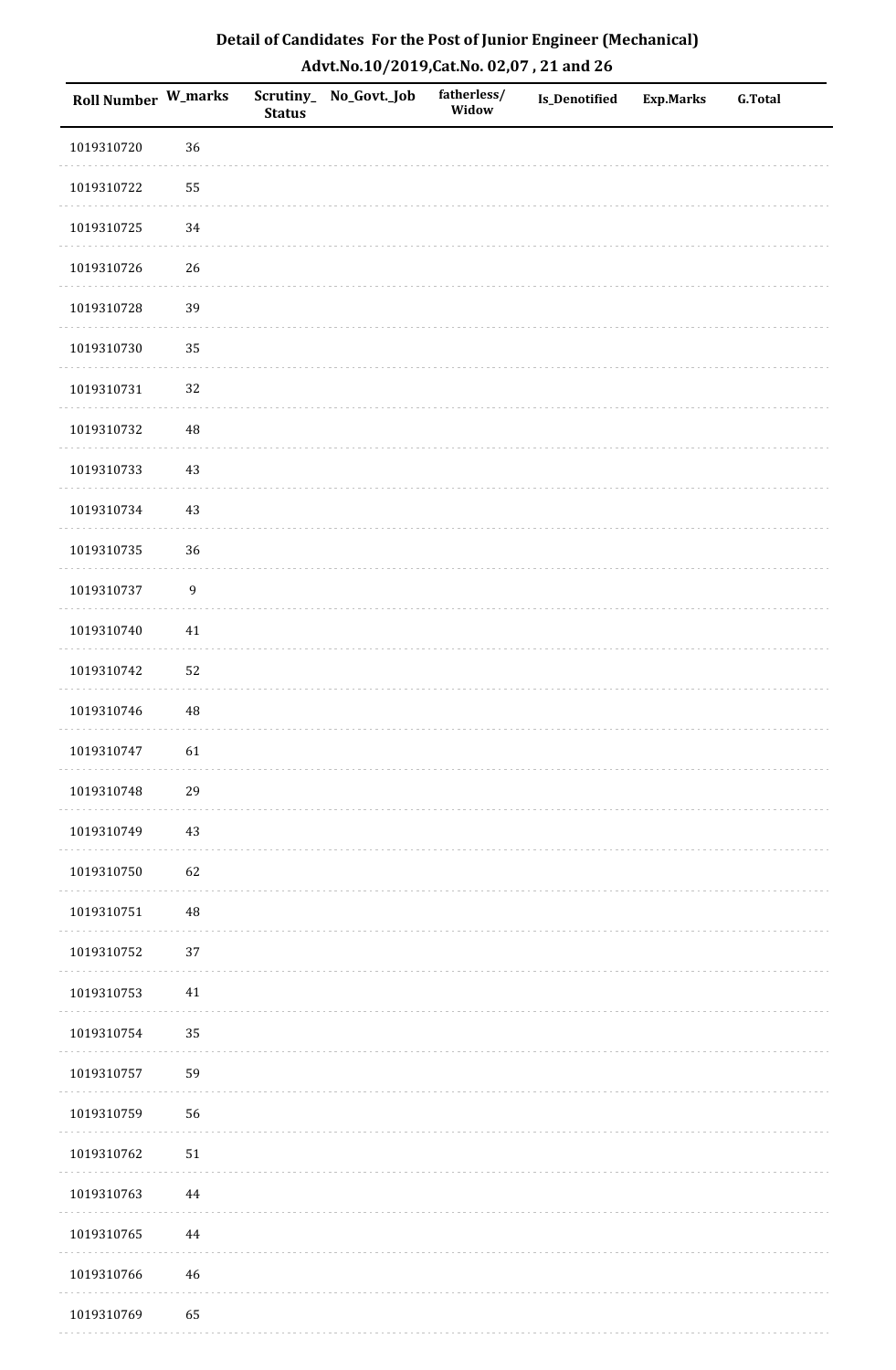| <b>Roll Number W_marks</b> |          | <b>Status</b> | Scrutiny_No_Govt._Job | fatherless/<br>Widow | Is_Denotified    | <b>Exp.Marks</b> | <b>G.Total</b> |
|----------------------------|----------|---------------|-----------------------|----------------------|------------------|------------------|----------------|
| 1019310770                 | $50\,$   |               |                       |                      |                  |                  |                |
| 1019310772                 | $41\,$   |               |                       |                      |                  |                  |                |
| 1019310775                 | $43\,$   |               |                       |                      |                  |                  |                |
| 1019310778                 | 37       |               |                       |                      |                  |                  |                |
| 1019310779                 | 29       |               |                       |                      |                  |                  |                |
| 1019310784                 | 33       |               |                       |                      |                  |                  |                |
| 1019310785                 | 36       |               |                       |                      |                  |                  |                |
| 1019310791                 | 53       |               |                       |                      |                  |                  |                |
| 1019310792                 | $42\,$   |               |                       |                      |                  |                  |                |
| 1019310793                 | $41\,$   |               |                       |                      |                  |                  |                |
| 1019310794                 | $40\,$   |               |                       |                      |                  |                  |                |
| 1019310796                 | 35       |               |                       |                      |                  |                  |                |
| 1019310797                 | 53       |               |                       |                      |                  |                  |                |
| 1019310799                 | 48       |               |                       |                      |                  |                  |                |
| 1019310800                 | 55       |               |                       |                      |                  |                  |                |
| 1019310803                 | 45       |               |                       |                      |                  |                  |                |
| 1019310804                 | $41\,$   |               |                       |                      |                  |                  |                |
| 1019310805                 | 33       |               |                       |                      |                  |                  |                |
| 1019310807                 | $72\,$   | Eligible      | $\bf{0}$              | $\boldsymbol{0}$     | $\boldsymbol{0}$ | $0.00\,$         | 72.00          |
| 1019310808                 | 53       |               |                       |                      |                  |                  |                |
| 1019310809                 | $30\,$   |               |                       |                      |                  |                  |                |
| 1019310810                 | $42\,$   |               |                       |                      |                  |                  |                |
| 1019310811                 | $32\,$   |               |                       |                      |                  |                  |                |
| 1019310813                 | $47\,$   |               |                       |                      |                  |                  |                |
| 1019310820                 | 41       |               |                       |                      |                  |                  |                |
| 1019310821                 | $\bf 44$ |               |                       |                      |                  |                  |                |
| 1019310822                 | $\bf 45$ |               |                       |                      |                  |                  |                |
| 1019310824                 | 37       |               |                       |                      |                  |                  |                |
| 1019310825                 | 52       |               |                       |                      |                  |                  |                |
| 1019310828                 | $30\,$   |               |                       |                      |                  |                  |                |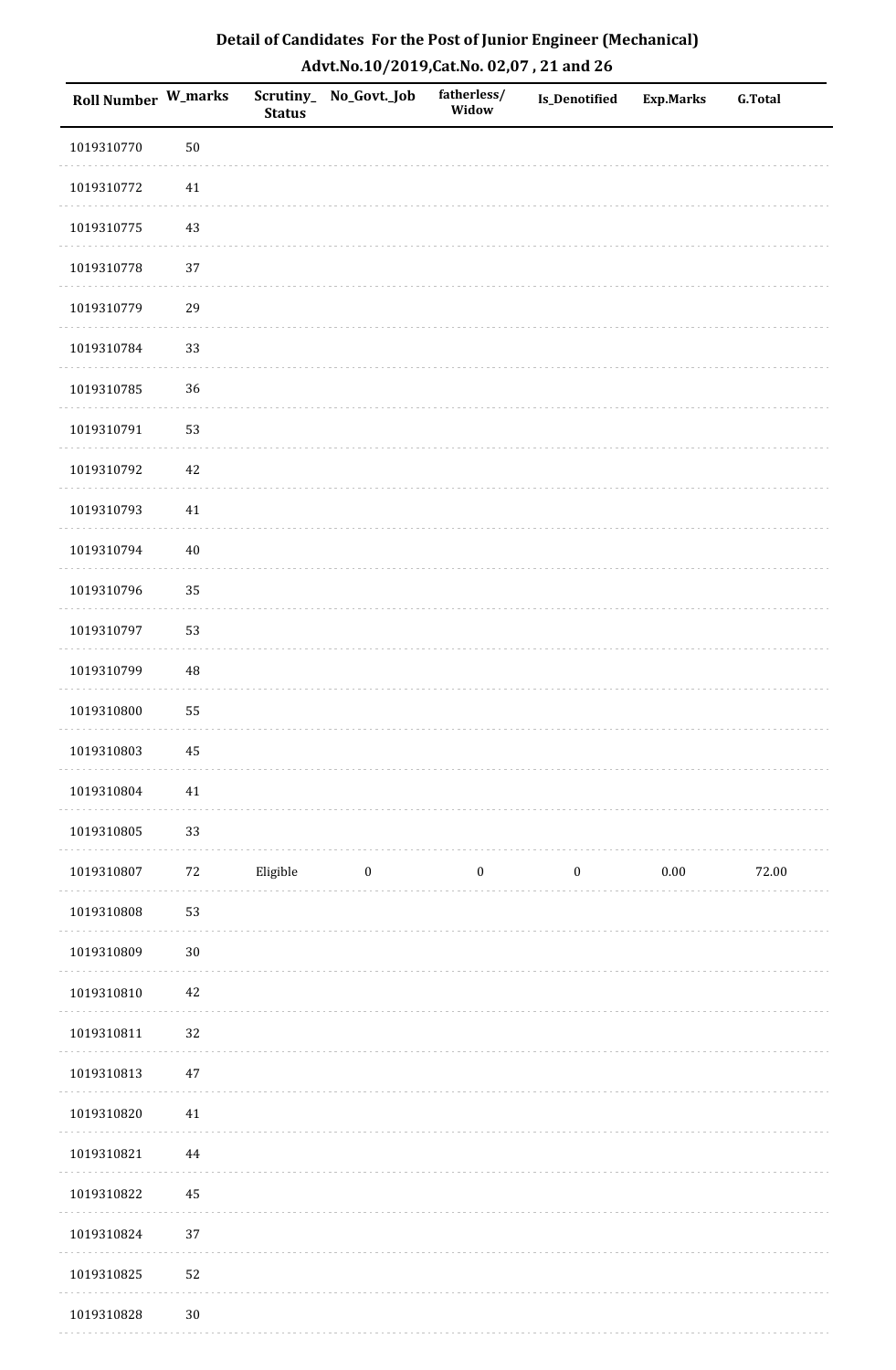| <b>Roll Number W_marks</b> |          | <b>Status</b> | Scrutiny_No_Govt._Job | fatherless/<br>Widow | Is_Denotified | <b>Exp.Marks</b> | <b>G.Total</b> |
|----------------------------|----------|---------------|-----------------------|----------------------|---------------|------------------|----------------|
| 1019310829                 | $47\,$   |               |                       |                      |               |                  |                |
| 1019310831                 | 32       |               |                       |                      |               |                  |                |
| 1019310832                 | 34       |               |                       |                      |               |                  |                |
| 1019310833                 | 23       |               |                       |                      |               |                  |                |
| 1019310834                 | 34       |               |                       |                      |               |                  |                |
| 1019310835                 | 41       |               |                       |                      |               |                  |                |
| 1019310836                 | 54       |               |                       |                      |               |                  |                |
| 1019310841                 | $42\,$   |               |                       |                      |               |                  |                |
| 1019310844                 | 33       |               |                       |                      |               |                  |                |
| 1019310845                 | 65       |               |                       |                      |               |                  |                |
| 1019310847                 | 58       |               |                       |                      |               |                  |                |
| 1019310849                 | $31\,$   |               |                       |                      |               |                  |                |
| 1019310851                 | 48       |               |                       |                      |               |                  |                |
| 1019310852                 | 53       |               |                       |                      |               |                  |                |
| 1019310853                 | 53       |               |                       |                      |               |                  |                |
| 1019310854                 | $40\,$   |               |                       |                      |               |                  |                |
| 1019310857                 | $30\,$   |               |                       |                      |               |                  |                |
| 1019310859                 | 23       |               |                       |                      |               |                  |                |
| 1019310861                 | $50\,$   |               |                       |                      |               |                  |                |
| 1019310864                 | 41       |               |                       |                      |               |                  |                |
| 1019310869                 | 52       |               |                       |                      |               |                  |                |
| 1019310870                 | 35       |               |                       |                      |               |                  |                |
| 1019310871                 | 37       |               |                       |                      |               |                  |                |
| 1019310873                 | 52       |               |                       |                      |               |                  |                |
| 1019310876                 | 62       |               |                       |                      |               |                  |                |
| 1019310879                 | $41\,$   |               |                       |                      |               |                  |                |
| 1019310880                 | 58       |               |                       |                      |               |                  |                |
| 1019310882                 | 36       |               |                       |                      |               |                  |                |
| 1019310885                 | $43\,$   |               |                       |                      |               |                  |                |
| 1019310886                 | $\rm 48$ |               |                       |                      |               |                  |                |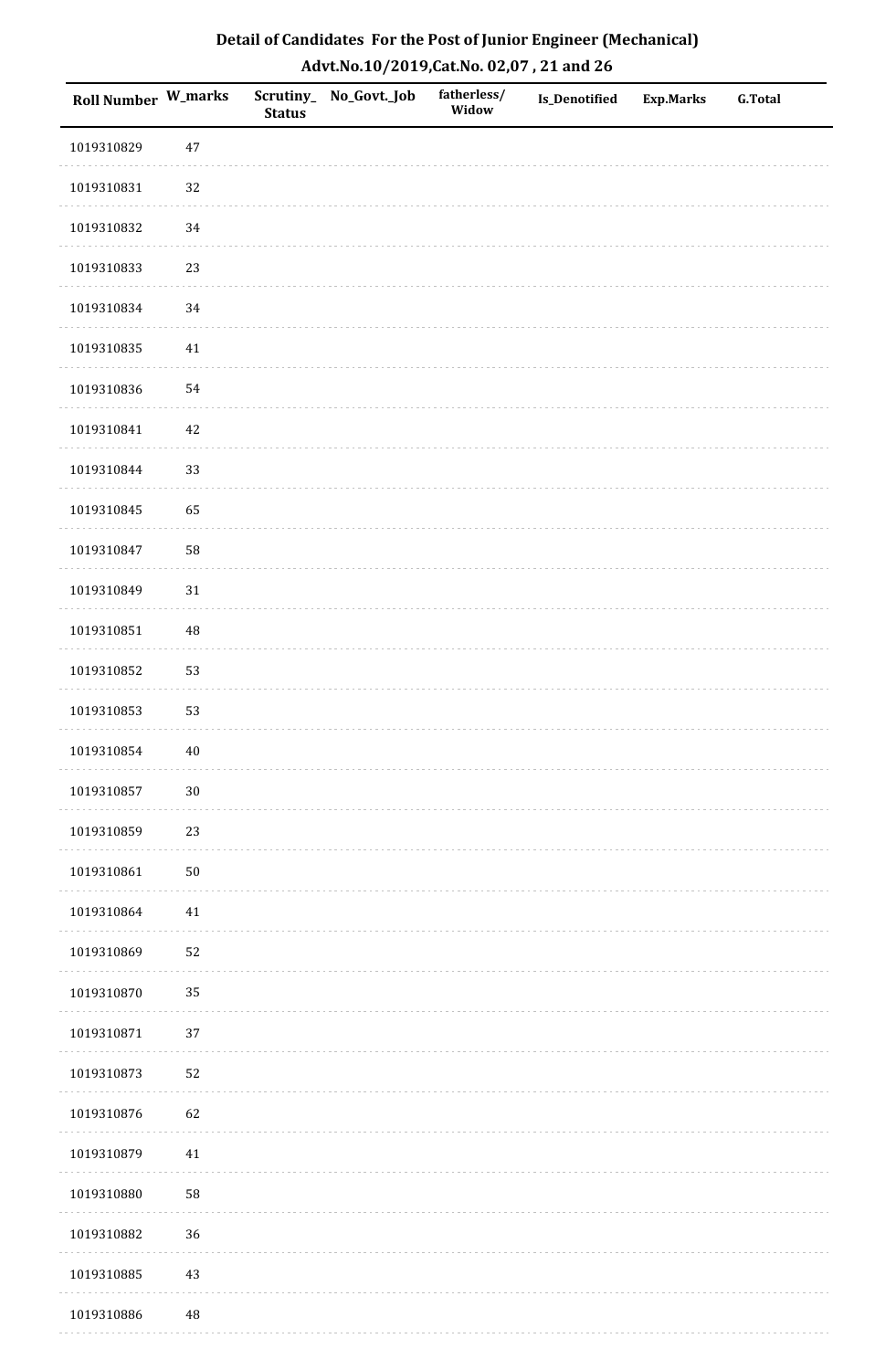| Roll Number W_marks |            | <b>Status</b> | Scrutiny_No_Govt._Job | fatherless/<br>Widow | Is_Denotified | <b>Exp.Marks</b> | <b>G.Total</b> |
|---------------------|------------|---------------|-----------------------|----------------------|---------------|------------------|----------------|
| 1019310888          | 38         |               |                       |                      |               |                  |                |
| 1019310892          | $41\,$     |               |                       |                      |               |                  |                |
| 1019310893          | 41         |               |                       |                      |               |                  |                |
| 1019310894          | 62         |               |                       |                      |               |                  |                |
| 1019310898          | 62         |               |                       |                      |               |                  |                |
| 1019310899          | 54         |               |                       |                      |               |                  |                |
| 1019310901          | $41\,$     |               |                       |                      |               |                  |                |
| 1019310902          | $27\,$     |               |                       |                      |               |                  |                |
| 1019310903          | 49         |               |                       |                      |               |                  |                |
| 1019310904          | 36         |               |                       |                      |               |                  |                |
| 1019310906          | $21\,$     |               |                       |                      |               |                  |                |
| 1019310907          | 49         |               |                       |                      |               |                  |                |
| 1019310908          | 48         |               |                       |                      |               |                  |                |
| 1019310909          | $31\,$     |               |                       |                      |               |                  |                |
| 1019310911          | 43         |               |                       |                      |               |                  |                |
| 1019310912          | $47\,$     |               |                       |                      |               |                  |                |
| 1019310914          | $31\,$     |               |                       |                      |               |                  |                |
| 1019310916          | 34         |               |                       |                      |               |                  |                |
| 1019310920          | ${\bf 50}$ |               |                       |                      |               |                  |                |
| 1019310921          | 29         |               |                       |                      |               |                  |                |
| 1019310922          | 31         |               |                       |                      |               |                  |                |
| 1019310923          | 37         |               |                       |                      |               |                  |                |
| 1019310924          | $40\,$     |               |                       |                      |               |                  |                |
| 1019310925          | $47\,$     |               |                       |                      |               |                  |                |
| 1019310926          | 51         |               |                       |                      |               |                  |                |
| 1019310928          | $21\,$     |               |                       |                      |               |                  |                |
| 1019310930          | $43\,$     |               |                       |                      |               |                  |                |
| 1019310931          | 55         |               |                       |                      |               |                  |                |
| 1019310938          | 55         |               |                       |                      |               |                  |                |
| 1019310939          | 59         |               |                       |                      |               |                  |                |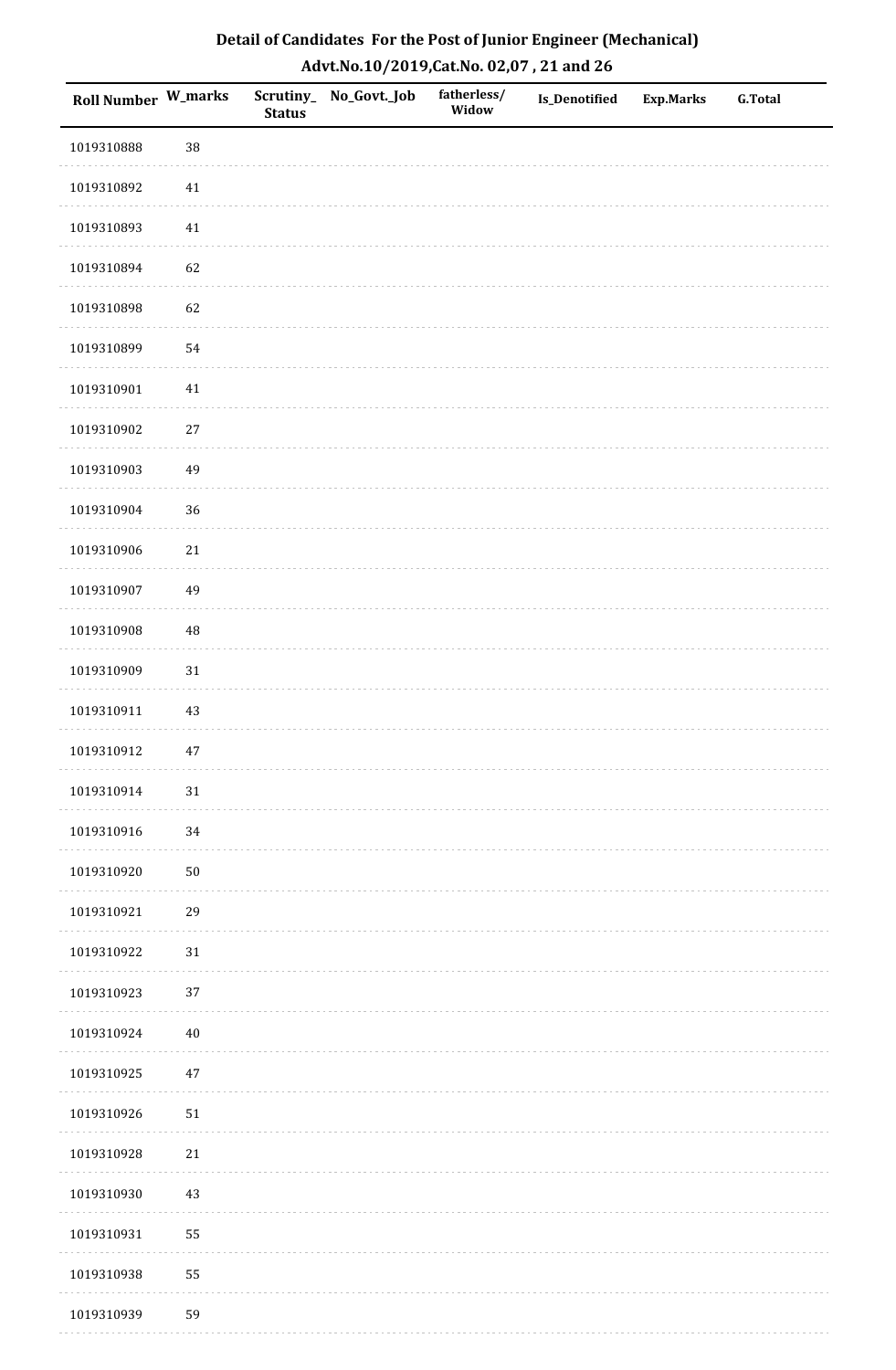| <b>Roll Number W_marks</b> |          | <b>Status</b> | Scrutiny_ No_Govt._Job | fatherless/<br>Widow | Is_Denotified    | <b>Exp.Marks</b> | <b>G.Total</b> |
|----------------------------|----------|---------------|------------------------|----------------------|------------------|------------------|----------------|
| 1019310940                 | 48       |               |                        |                      |                  |                  |                |
| 1019310941                 | 64       |               |                        |                      |                  |                  |                |
| 1019310942                 | 39       |               |                        |                      |                  |                  |                |
| 1019310944                 | 36       |               |                        |                      |                  |                  |                |
| 1019310945                 | 61       |               |                        |                      |                  |                  |                |
| 1019310948                 | 60       |               |                        |                      |                  |                  |                |
| 1019310950                 | 34       |               |                        |                      |                  |                  |                |
| 1019310951                 | 24       |               |                        |                      |                  |                  |                |
| 1019310952                 | 49       |               |                        |                      |                  |                  |                |
| 1019310956                 | 54       |               |                        |                      |                  |                  |                |
| 1019310957                 | 34       |               |                        |                      |                  |                  |                |
| 1019310958                 | 36       |               |                        |                      |                  |                  |                |
| 1019310959                 | 62       |               |                        |                      |                  |                  |                |
| 1019310960                 | 35       |               |                        |                      |                  |                  |                |
| 1019310961                 | $50\,$   |               |                        |                      |                  |                  |                |
| 1019310962                 | 42       |               |                        |                      |                  |                  |                |
| 1019310964                 | 67       | Eligible      | $\boldsymbol{0}$       | $\boldsymbol{0}$     | $\boldsymbol{0}$ | $0.00\,$         | 67.00          |
| 1019310966                 | 34       |               |                        |                      |                  |                  |                |
| 1019310967                 | 37       |               |                        |                      |                  |                  |                |
| 1019310968                 | $71\,$   | Eligible      | $\boldsymbol{0}$       | $\bf{0}$             | $\boldsymbol{0}$ | $0.00\,$         | $71.00\,$      |
| 1019310969                 | 39       |               |                        |                      |                  |                  |                |
| 1019310970                 | 61       |               |                        |                      |                  |                  |                |
| 1019310971                 | $\bf 45$ |               |                        |                      |                  |                  |                |
| 1019310973                 | 39       |               |                        |                      |                  |                  |                |
| 1019310974                 | 42       |               |                        |                      |                  |                  |                |
| 1019310976                 | 45       |               |                        |                      |                  |                  |                |
| 1019310979                 | 52       |               |                        |                      |                  |                  |                |
| 1019310980                 | 55       |               |                        |                      |                  |                  |                |
| 1019310981                 | $38\,$   | Eligible      | $\bf{0}$               | $\boldsymbol{0}$     | $\boldsymbol{0}$ | $0.00\,$         | 38.00          |
| 1019310982                 | $50\,$   |               |                        |                      |                  |                  |                |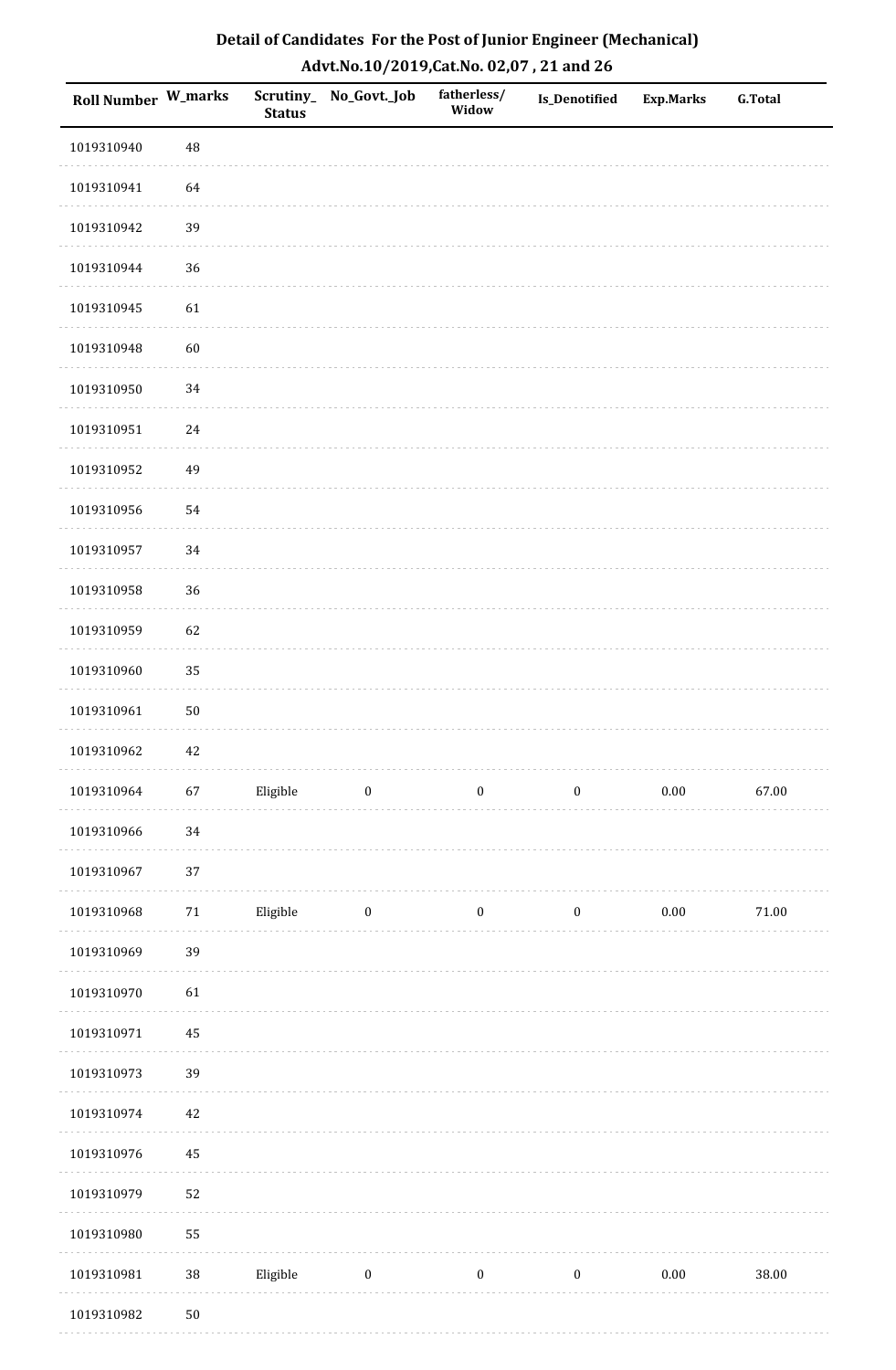| Detail of Candidates For the Post of Junior Engineer (Mechanical) |
|-------------------------------------------------------------------|
| Advt.No.10/2019,Cat.No. 02,07, 21 and 26                          |

| <b>Roll Number W_marks</b> |                 | <b>Status</b> | Scrutiny_ No_Govt._Job | fatherless/<br>Widow | Is_Denotified | <b>Exp.Marks</b> | <b>G.Total</b> |
|----------------------------|-----------------|---------------|------------------------|----------------------|---------------|------------------|----------------|
| 1019310983                 | $\bf 44$        |               |                        |                      |               |                  |                |
| 1019310984                 | 57              |               |                        |                      |               |                  |                |
| 1019310985                 | $40\,$          |               |                        |                      |               |                  |                |
| 1019310986                 | $42\,$          |               |                        |                      |               |                  |                |
| 1019310988                 | 33              |               |                        |                      |               |                  |                |
| 1019310990                 | 18              |               |                        |                      |               |                  |                |
| 1019310991                 | $50\,$          |               |                        |                      |               |                  |                |
| 1019310992                 | $\rm 48$        |               |                        |                      |               |                  |                |
| 1019310994                 | 36              |               |                        |                      |               |                  |                |
| 1019310997                 | 53              |               |                        |                      |               |                  |                |
| 1019310998                 | 54              |               |                        |                      |               |                  |                |
| 1019310999                 | 34              |               |                        |                      |               |                  |                |
| 1019311000                 | 35              |               |                        |                      |               |                  |                |
| 1019311001                 | <b>REJECTED</b> |               |                        |                      |               |                  | $0.00\,$       |
| 1019311002                 | 53              |               |                        |                      |               |                  |                |
| 1019311003                 | 51              |               |                        |                      |               |                  |                |
| 1019311005                 | $50\,$          |               |                        |                      |               |                  |                |
| 1019311007                 | 61              |               |                        |                      |               |                  |                |
| 1019311011                 | ${\bf 58}$      |               |                        |                      |               |                  |                |
| 1019311015                 | $30\,$          |               |                        |                      |               |                  |                |
| 1019311017                 | 36              |               |                        |                      |               |                  |                |
| 1019311018                 | $37\,$          |               |                        |                      |               |                  |                |
| 1019311020                 | $43\,$          |               |                        |                      |               |                  |                |
| 1019311021                 | $38\,$          |               |                        |                      |               |                  |                |
| 1019311022                 | $43\,$          |               |                        |                      |               |                  |                |
| 1019311023                 | $27\,$          |               |                        |                      |               |                  |                |
| 1019311024                 | $\bf 44$        |               |                        |                      |               |                  |                |
| 1019311027                 | 38              |               |                        |                      |               |                  |                |
| 1019311028                 | $34\,$          |               |                        |                      |               |                  |                |
| 1019311030                 | $50\,$          |               |                        |                      |               |                  |                |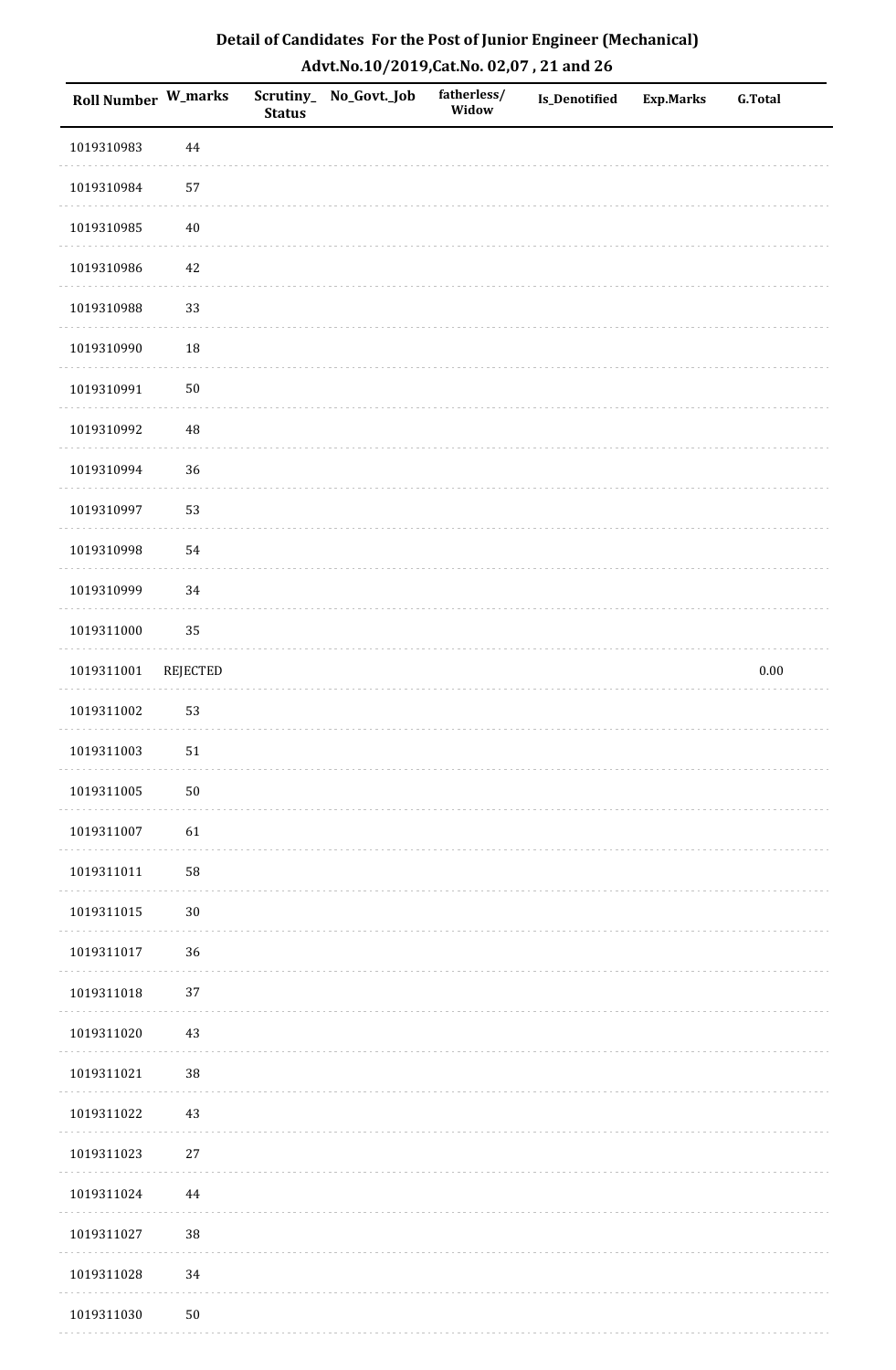| Detail of Candidates For the Post of Junior Engineer (Mechanical) |
|-------------------------------------------------------------------|
| Advt.No.10/2019,Cat.No. 02,07, 21 and 26                          |

| Roll Number W_marks |             | <b>Status</b> | Scrutiny_ No_Govt._Job | fatherless/<br>Widow | <b>Is_Denotified</b> | <b>Exp.Marks</b> | <b>G.Total</b> |
|---------------------|-------------|---------------|------------------------|----------------------|----------------------|------------------|----------------|
| 1019311031          | 62          |               |                        |                      |                      |                  |                |
| 1019311032          | 37          |               |                        |                      |                      |                  |                |
| 1019311033          | $30\,$      |               |                        |                      |                      |                  |                |
| 1019311037          | 57          |               |                        |                      |                      |                  |                |
| 1019311039          | 58          |               |                        |                      |                      |                  |                |
| 1019311040          | 36          |               |                        |                      |                      |                  |                |
| 1019311041          | $\rm 48$    |               |                        |                      |                      |                  |                |
| 1019311042          | 38          |               |                        |                      |                      |                  |                |
| 1019311044          | 34          |               |                        |                      |                      |                  |                |
| 1019311045          | 39          |               |                        |                      |                      |                  |                |
| 1019311046          | $41\,$      |               |                        |                      |                      |                  |                |
| 1019311047          | 34          |               |                        |                      |                      |                  |                |
| 1019311048          | ${\bf 28}$  |               |                        |                      |                      |                  |                |
| 1019311049          | 56          |               |                        |                      |                      |                  |                |
| 1019311050          | 45          |               |                        |                      |                      |                  |                |
| 1019311051          | 59          |               |                        |                      |                      |                  |                |
| 1019311052          | $47\,$      |               |                        |                      |                      |                  |                |
| 1019311053          | $\sqrt{46}$ |               |                        |                      |                      |                  |                |
| 1019311054          | 33          |               |                        |                      |                      |                  |                |
| 1019311056          | $40\,$      |               |                        |                      |                      |                  |                |
| 1019311057          | $41\,$      |               |                        |                      |                      |                  |                |
| 1019311058          | 52          |               |                        |                      |                      |                  |                |
| 1019311059          | 57          |               |                        |                      |                      |                  |                |
| 1019311060          | $\bf 45$    |               |                        |                      |                      |                  |                |
| 1019311061          | $41\,$      |               |                        |                      |                      |                  |                |
| 1019311062          | 47          |               |                        |                      |                      |                  |                |
| 1019311063          | 58          |               |                        |                      |                      |                  |                |
| 1019311065          | $31\,$      |               |                        |                      |                      |                  |                |
| 1019311066          | 54          |               |                        |                      |                      |                  |                |
| 1019311067          | 54          |               |                        |                      |                      |                  |                |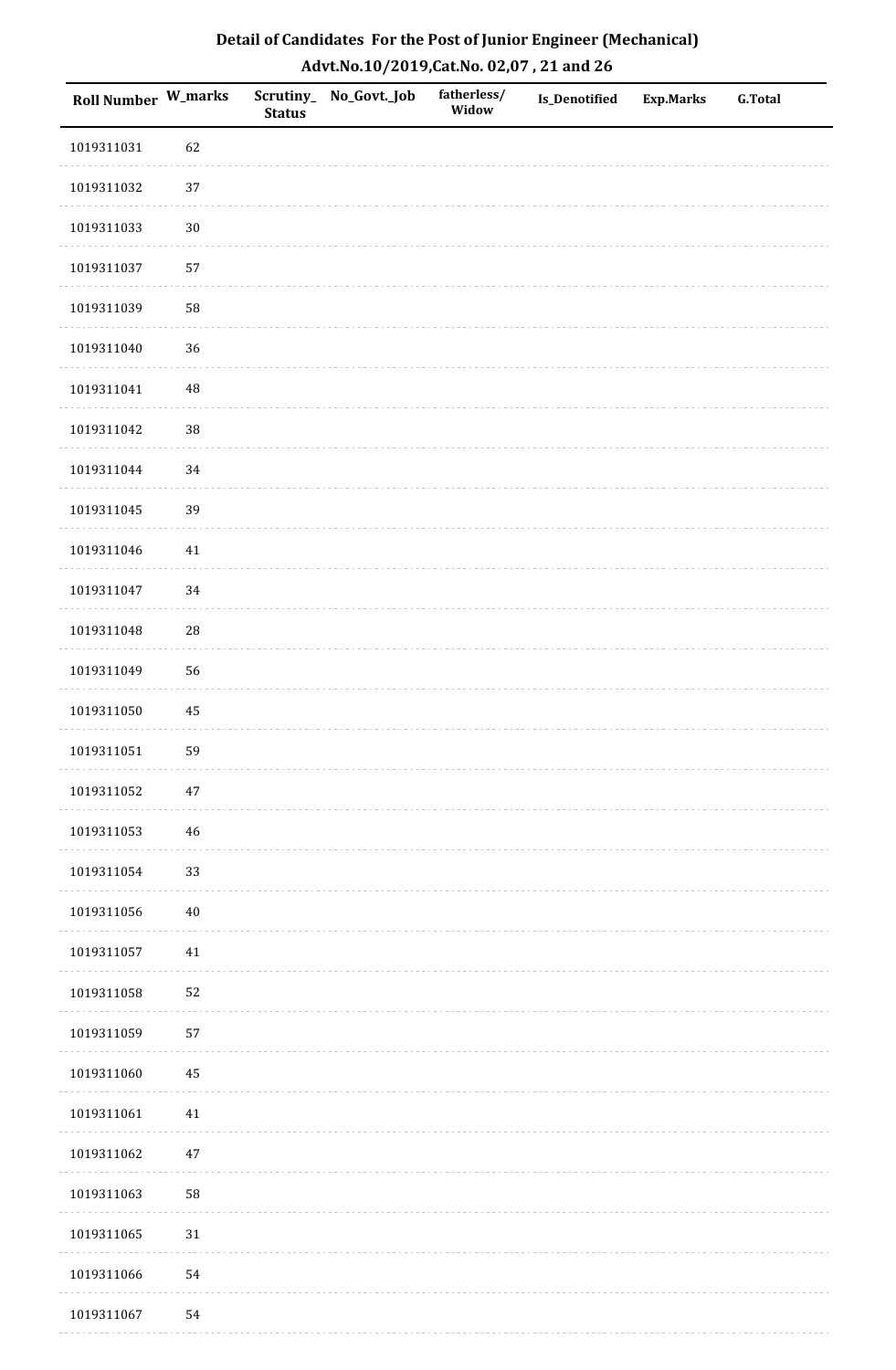| Detail of Candidates For the Post of Junior Engineer (Mechanical) |
|-------------------------------------------------------------------|
| Advt.No.10/2019,Cat.No. 02,07, 21 and 26                          |

| Roll Number W_marks |            | <b>Status</b> | Scrutiny_ No_Govt._Job | fatherless/<br>Widow | Is_Denotified | <b>Exp.Marks</b> | <b>G.Total</b> |
|---------------------|------------|---------------|------------------------|----------------------|---------------|------------------|----------------|
| 1019311069          | 36         |               |                        |                      |               |                  |                |
| 1019311070          | $47\,$     |               |                        |                      |               |                  |                |
| 1019311072          | 61         |               |                        |                      |               |                  |                |
| 1019311074          | $40\,$     |               |                        |                      |               |                  |                |
| 1019311075          | $43\,$     |               |                        |                      |               |                  |                |
| 1019311076          | REJECTED   |               |                        |                      |               |                  | $0.00\,$       |
| 1019311077          | 14         |               |                        |                      |               |                  |                |
| 1019311078          | 37         |               |                        |                      |               |                  |                |
| 1019311081          | 58         |               |                        |                      |               |                  |                |
| 1019311084          | 23         |               |                        |                      |               |                  |                |
| 1019311085          | 45         |               |                        |                      |               |                  |                |
| 1019311088          | 37         |               |                        |                      |               |                  |                |
| 1019311090          | $43\,$     |               |                        |                      |               |                  |                |
| 1019311095          | ${\bf 28}$ |               |                        |                      |               |                  |                |
| 1019311096          | 59         |               |                        |                      |               |                  |                |
| 1019311097          | REJECTED   |               |                        |                      |               |                  | $0.00\,$       |
| 1019311099          | $43\,$     |               |                        |                      |               |                  |                |
|                     |            |               |                        |                      |               |                  |                |
| 1019311100          | 23         |               |                        |                      |               |                  |                |
| 1019311101          | 35         |               |                        |                      |               |                  |                |
| 1019311102          | 34         |               |                        |                      |               |                  |                |
| 1019311105          | $43\,$     |               |                        |                      |               |                  |                |
| 1019311107          | 52         |               |                        |                      |               |                  |                |
| 1019311108          | 64         |               |                        |                      |               |                  |                |
| 1019311109          | 41         |               |                        |                      |               |                  |                |
| 1019311111          | $\bf 44$   |               |                        |                      |               |                  |                |
| 1019311112          | $38\,$     |               |                        |                      |               |                  |                |
| 1019311116          | 58         |               |                        |                      |               |                  |                |
| 1019311121          | 63         |               |                        |                      |               |                  |                |
| 1019311122          | 38         |               |                        |                      |               |                  |                |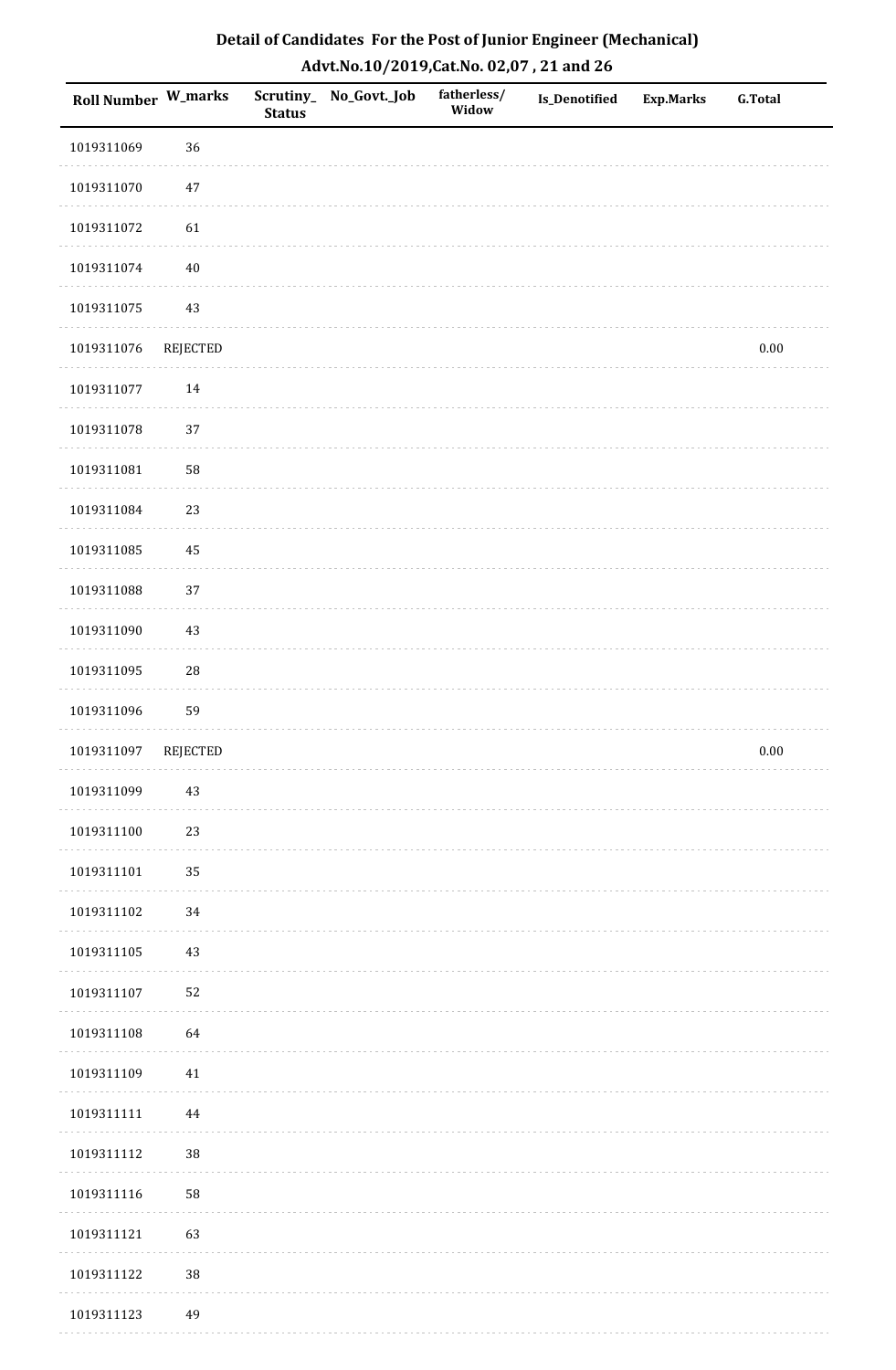| <b>Roll Number W_marks</b> |            | <b>Status</b> | Scrutiny_ No_Govt._Job | fatherless/<br>Widow | <b>Is_Denotified</b> | <b>Exp.Marks</b> | <b>G.Total</b> |
|----------------------------|------------|---------------|------------------------|----------------------|----------------------|------------------|----------------|
| 1019311126                 | $27\,$     |               |                        |                      |                      |                  |                |
| 1019311127                 | 46         |               |                        |                      |                      |                  |                |
| 1019311129                 | 56         |               |                        |                      |                      |                  |                |
| 1019311130                 | $50\,$     |               |                        |                      |                      |                  |                |
| 1019311132                 | 45         |               |                        |                      |                      |                  |                |
| 1019311134                 | 44         |               |                        |                      |                      |                  |                |
| 1019311137                 | 53         |               |                        |                      |                      |                  |                |
| 1019311140                 | 37         |               |                        |                      |                      |                  |                |
| 1019311141                 | $41\,$     |               |                        |                      |                      |                  |                |
| 1019311142                 | 37         |               |                        |                      |                      |                  |                |
| 1019311143                 | 46         |               |                        |                      |                      |                  |                |
| 1019311144                 | 60         |               |                        |                      |                      |                  |                |
| 1019311145                 | $41\,$     |               |                        |                      |                      |                  |                |
| 1019311146                 | 55         |               |                        |                      |                      |                  |                |
| 1019311148                 | 41         |               |                        |                      |                      |                  |                |
| 1019311151                 | 42         |               |                        |                      |                      |                  |                |
| 1019311152                 | 39         |               |                        |                      |                      |                  |                |
| 1019311154                 | 63         | Eligible      | $\boldsymbol{0}$       | $\boldsymbol{0}$     | $\boldsymbol{0}$     | $0.00\,$         | 63.00          |
| 1019311159                 | ${\bf 51}$ |               |                        |                      |                      |                  |                |
| 1019311161                 | 46         | Absent        | $\boldsymbol{0}$       | $\boldsymbol{0}$     | $\boldsymbol{0}$     | $0.00\,$         |                |
| 1019311162                 | 57         |               |                        |                      |                      |                  |                |
| 1019311163                 | 36         |               |                        |                      |                      |                  |                |
| 1019311164                 | 52         |               |                        |                      |                      |                  |                |
| 1019311165                 | 34         |               |                        |                      |                      |                  |                |
| 1019311166                 | 46         |               |                        |                      |                      |                  |                |
| 1019311167                 | $34\,$     | Absent        | $\boldsymbol{0}$       | $\boldsymbol{0}$     | $\boldsymbol{0}$     | $0.00\,$         |                |
| 1019311168                 | 53         |               |                        |                      |                      |                  |                |
| 1019311169                 | 45         |               |                        |                      |                      |                  |                |
| 1019311170                 | 61         |               |                        |                      |                      |                  |                |
| 1019311171                 | 36         | Absent        | $\boldsymbol{0}$       | $\boldsymbol{0}$     | $\boldsymbol{0}$     | $0.00\,$         |                |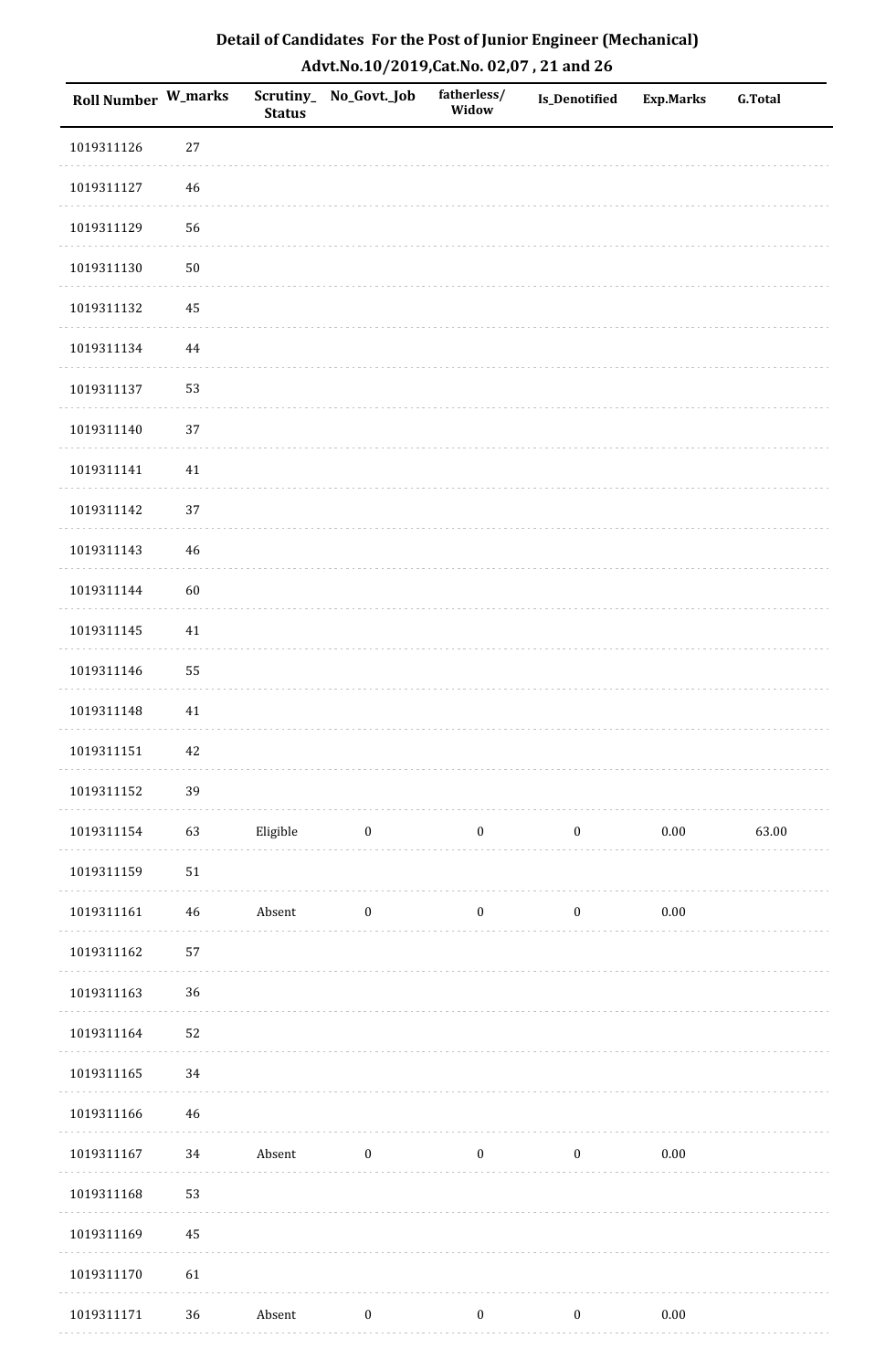| Detail of Candidates For the Post of Junior Engineer (Mechanical) |
|-------------------------------------------------------------------|
| Advt.No.10/2019,Cat.No. 02,07, 21 and 26                          |

| Roll Number W_marks |                  | <b>Status</b> | Scrutiny_ No_Govt._Job | fatherless/<br>Widow | <b>Is_Denotified</b> | <b>Exp.Marks</b> | <b>G.Total</b> |
|---------------------|------------------|---------------|------------------------|----------------------|----------------------|------------------|----------------|
| 1019311172          | $30\,$           |               |                        |                      |                      |                  |                |
| 1019311173          | 61               |               |                        |                      |                      |                  |                |
| 1019311177          | 44               |               |                        |                      |                      |                  |                |
| 1019311178          | 59               |               |                        |                      |                      |                  |                |
| 1019311179          | 35               |               |                        |                      |                      |                  |                |
| 1019311180          | $50\,$           |               |                        |                      |                      |                  |                |
| 1019311182          | 52               |               |                        |                      |                      |                  |                |
| 1019311184          | $50\,$           |               |                        |                      |                      |                  |                |
| 1019311185          | 37               |               |                        |                      |                      |                  |                |
| 1019311186          | 65               |               |                        |                      |                      |                  |                |
| 1019311188          | 57               |               |                        |                      |                      |                  |                |
| 1019311190          | $30\,$           |               |                        |                      |                      |                  |                |
| 1019311191          | $47\,$           |               |                        |                      |                      |                  |                |
| 1019311195          | 45               |               |                        |                      |                      |                  |                |
| 1019311196          | 41               |               |                        |                      |                      |                  |                |
| 1019311197          | 39               |               |                        |                      |                      |                  |                |
| 1019311198          | 52               |               |                        |                      |                      |                  |                |
| 1019311199          | 35               |               |                        |                      |                      |                  |                |
| 1019311206          | 36               |               |                        |                      |                      |                  |                |
| 1019311207          | $\boldsymbol{6}$ |               |                        |                      |                      |                  |                |
| 1019311209          | 49               |               |                        |                      |                      |                  |                |
| 1019311210          | 35               |               |                        |                      |                      |                  |                |
| 1019311211          | 39               |               |                        |                      |                      |                  |                |
| 1019311212          | 36               |               |                        |                      |                      |                  |                |
| 1019311214          | 57               |               |                        |                      |                      |                  |                |
| 1019311215          | $37\,$           |               |                        |                      |                      |                  |                |
| 1019311217          | 32               |               |                        |                      |                      |                  |                |
| 1019311218          | 60               |               |                        |                      |                      |                  |                |
| 1019311219          | 41               |               |                        |                      |                      |                  |                |
| 1019311220          | $40\,$           |               |                        |                      |                      |                  |                |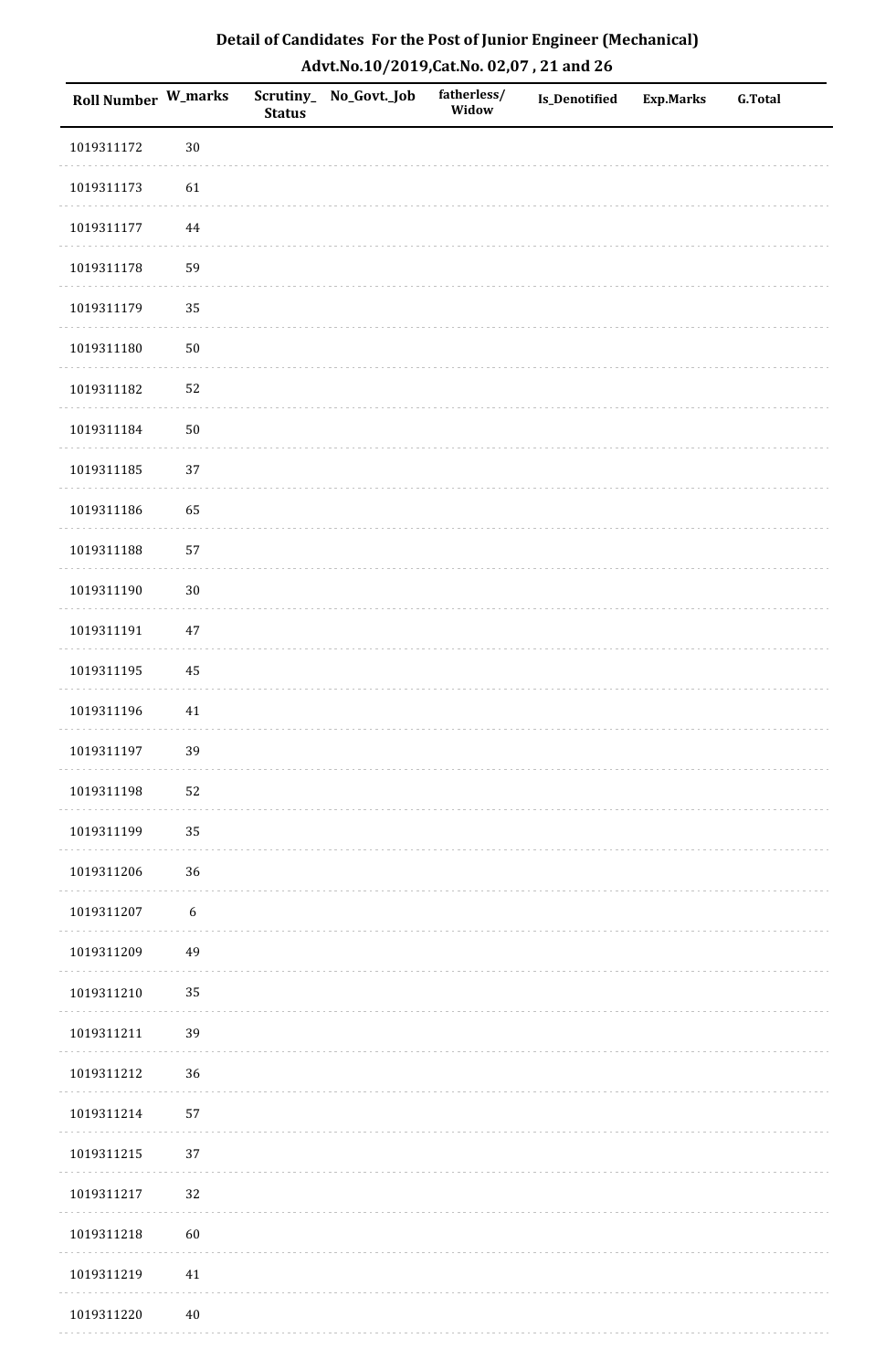| Detail of Candidates For the Post of Junior Engineer (Mechanical) |
|-------------------------------------------------------------------|
| Advt.No.10/2019,Cat.No. 02,07, 21 and 26                          |

| Roll Number W_marks |            | <b>Status</b> | Scrutiny_ No_Govt._Job | fatherless/<br>Widow | <b>Is_Denotified</b> | <b>Exp.Marks</b> | <b>G.Total</b> |
|---------------------|------------|---------------|------------------------|----------------------|----------------------|------------------|----------------|
| 1019311223          | 53         |               |                        |                      |                      |                  |                |
| 1019311225          | 55         |               |                        |                      |                      |                  |                |
| 1019311226          | 56         |               |                        |                      |                      |                  |                |
| 1019311227          | 61         |               |                        |                      |                      |                  |                |
| 1019311228          | $42\,$     |               |                        |                      |                      |                  |                |
| 1019311229          | 54         |               |                        |                      |                      |                  |                |
| 1019311230          | 56         |               |                        |                      |                      |                  |                |
| 1019311231          | $41\,$     |               |                        |                      |                      |                  |                |
| 1019311233          | 39         |               |                        |                      |                      |                  |                |
| 1019311234          | 44         |               |                        |                      |                      |                  |                |
| 1019311235          | 42         |               |                        |                      |                      |                  |                |
| 1019311238          | 58         |               |                        |                      |                      |                  |                |
| 1019311240          | 37         |               |                        |                      |                      |                  |                |
| 1019311241          | 35         |               |                        |                      |                      |                  |                |
| 1019311243          | $51\,$     |               |                        |                      |                      |                  |                |
| 1019311244          | 34         |               |                        |                      |                      |                  |                |
| 1019311245          | 55         |               |                        |                      |                      |                  |                |
| 1019311248          | $40\,$     |               |                        |                      |                      |                  |                |
| 1019311249          | 59         |               |                        |                      |                      |                  |                |
| 1019311250          | 45         |               |                        |                      |                      |                  |                |
| 1019311252          | 26         |               |                        |                      |                      |                  |                |
| 1019311254          | 54         |               |                        |                      |                      |                  |                |
| 1019311255          | 54         |               |                        |                      |                      |                  |                |
| 1019311256          | ${\bf 28}$ |               |                        |                      |                      |                  |                |
| 1019311258          | $40\,$     |               |                        |                      |                      |                  |                |
| 1019311259          | 56         |               |                        |                      |                      |                  |                |
| 1019311260          | 35         |               |                        |                      |                      |                  |                |
| 1019311261          | 38         |               |                        |                      |                      |                  |                |
| 1019311262          | 59         |               |                        |                      |                      |                  |                |
| 1019311263          | $42\,$     |               |                        |                      |                      |                  |                |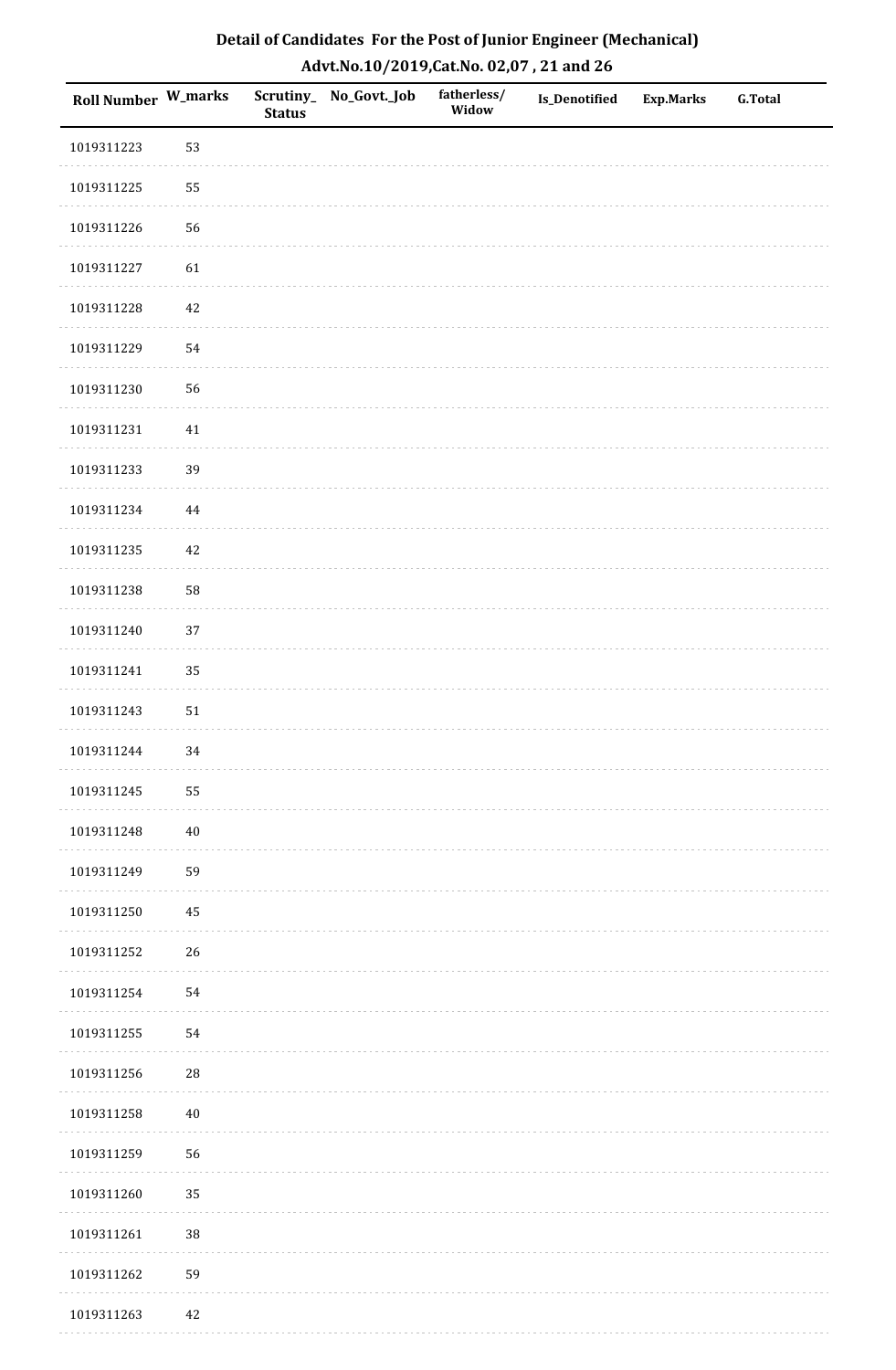| Detail of Candidates For the Post of Junior Engineer (Mechanical) |
|-------------------------------------------------------------------|
| Advt.No.10/2019, Cat.No. 02,07, 21 and 26                         |

| Roll Number W_marks |                 | <b>Status</b> | Scrutiny_ No_Govt._Job | fatherless/<br>Widow | <b>Is_Denotified</b> | <b>Exp.Marks</b> | <b>G.Total</b> |
|---------------------|-----------------|---------------|------------------------|----------------------|----------------------|------------------|----------------|
| 1019311266          | 62              |               |                        |                      |                      |                  |                |
| 1019311268          | $\bf 44$        |               |                        |                      |                      |                  |                |
| 1019311269          | 35              |               |                        |                      |                      |                  |                |
| 1019311271          | 37              |               |                        |                      |                      |                  |                |
| 1019311272          | 35              |               |                        |                      |                      |                  |                |
| 1019311273          | 35              |               |                        |                      |                      |                  |                |
| 1019311274          | $\bf 44$        |               |                        |                      |                      |                  |                |
| 1019311275          | $\rm 48$        |               |                        |                      |                      |                  |                |
| 1019311277          | 61              |               |                        |                      |                      |                  |                |
| 1019311279          | ${\bf 28}$      |               |                        |                      |                      |                  |                |
| 1019311282          | $40\,$          |               |                        |                      |                      |                  |                |
| 1019311283          | $\sqrt{46}$     |               |                        |                      |                      |                  |                |
| 1019311284          | $40\,$          |               |                        |                      |                      |                  |                |
| 1019311286          | $60\,$          |               |                        |                      |                      |                  |                |
| 1019311288          | 35              |               |                        |                      |                      |                  |                |
| 1019311289          | 43              |               |                        |                      |                      |                  |                |
| 1019311291          | 43              |               |                        |                      |                      |                  |                |
| 1019311293          | 54              |               |                        |                      |                      |                  |                |
| 1019311294          | $50\,$          |               |                        |                      |                      |                  |                |
| 1019311295          | 55              |               |                        |                      |                      |                  |                |
| 1019311296          | $42\,$          |               |                        |                      |                      |                  |                |
| 1019311297          | $\sqrt{46}$     |               |                        |                      |                      |                  |                |
| 1019311298          | 36              |               |                        |                      |                      |                  |                |
| 1019311299          | 45              |               |                        |                      |                      |                  |                |
| 1019311301          | $51\,$          |               |                        |                      |                      |                  |                |
| 1019311302          | $40\,$          |               |                        |                      |                      |                  |                |
| 1019311306          | 26              |               |                        |                      |                      |                  |                |
| 1019311307          | <b>REJECTED</b> |               |                        |                      |                      |                  | 0.00           |
| 1019311309          | 29              |               |                        |                      |                      |                  |                |
| 1019311311          | 54              |               |                        |                      |                      |                  |                |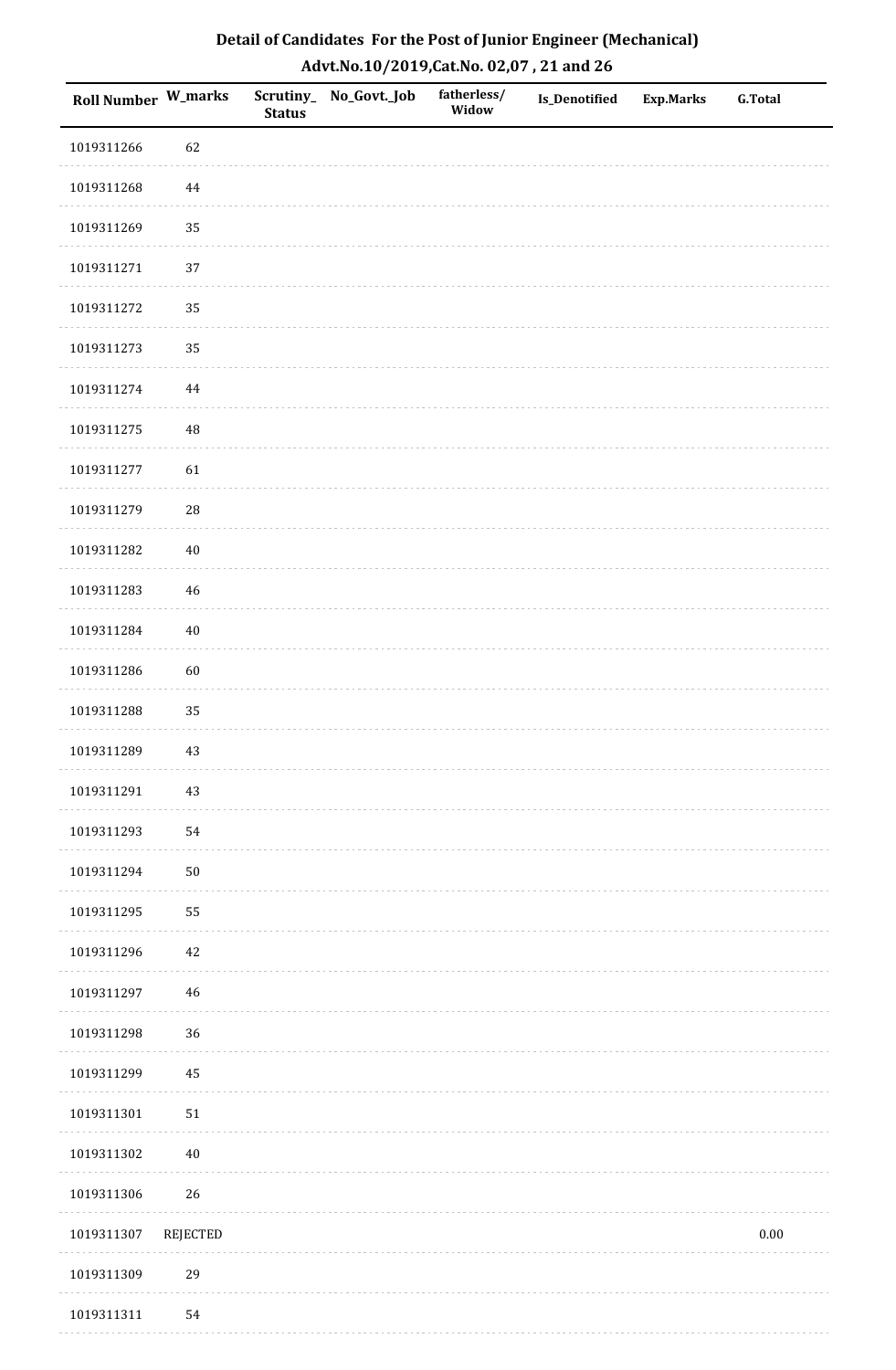| Detail of Candidates For the Post of Junior Engineer (Mechanical) |
|-------------------------------------------------------------------|
| Advt.No.10/2019,Cat.No. 02,07, 21 and 26                          |

| Roll Number W_marks |          | <b>Status</b> | Scrutiny_ No_Govt._Job | fatherless/<br>Widow | <b>Is_Denotified</b> | <b>Exp.Marks</b> | <b>G.Total</b> |
|---------------------|----------|---------------|------------------------|----------------------|----------------------|------------------|----------------|
| 1019311313          | 60       |               |                        |                      |                      |                  |                |
| 1019311314          | $40\,$   |               |                        |                      |                      |                  |                |
| 1019311316          | 55       |               |                        |                      |                      |                  |                |
| 1019311318          | 42       |               |                        |                      |                      |                  |                |
| 1019311321          | 53       |               |                        |                      |                      |                  |                |
| 1019311323          | 38       |               |                        |                      |                      |                  |                |
| 1019311324          | 35       |               |                        |                      |                      |                  |                |
| 1019311325          | 37       |               |                        |                      |                      |                  |                |
| 1019311326          | 49       |               |                        |                      |                      |                  |                |
| 1019311330          | $51\,$   |               |                        |                      |                      |                  |                |
| 1019311331          | 34       |               |                        |                      |                      |                  |                |
| 1019311334          | 29       |               |                        |                      |                      |                  |                |
| 1019311336          | 38       |               |                        |                      |                      |                  |                |
| 1019311337          | 47       |               |                        |                      |                      |                  |                |
| 1019311338          | $30\,$   |               |                        |                      |                      |                  |                |
| 1019311340          | 65       |               |                        |                      |                      |                  |                |
| 1019311341          | 28       |               |                        |                      |                      |                  |                |
| 1019311342          | 68       | Eligible      | $\boldsymbol{0}$       | $\boldsymbol{0}$     | $\boldsymbol{0}$     | $0.00\,$         | 68.00          |
| 1019311343          | $31\,$   |               |                        |                      |                      |                  |                |
| 1019311344          | 26       |               |                        |                      |                      |                  |                |
| 1019311345          | 54       |               |                        |                      |                      |                  |                |
| 1019311346          | 63       |               |                        |                      |                      |                  |                |
| 1019311349          | REJECTED |               |                        |                      |                      |                  | $0.00\,$       |
| 1019311350          | 58       |               |                        |                      |                      |                  |                |
| 1019311351          | $40\,$   |               |                        |                      |                      |                  |                |
| 1019311352          | 38       |               |                        |                      |                      |                  |                |
| 1019311353          | 35       |               |                        |                      |                      |                  |                |
| 1019311354          | 42       |               |                        |                      |                      |                  |                |
| 1019311357          | $43\,$   |               |                        |                      |                      |                  |                |
| 1019311358          | 57       |               |                        |                      |                      |                  |                |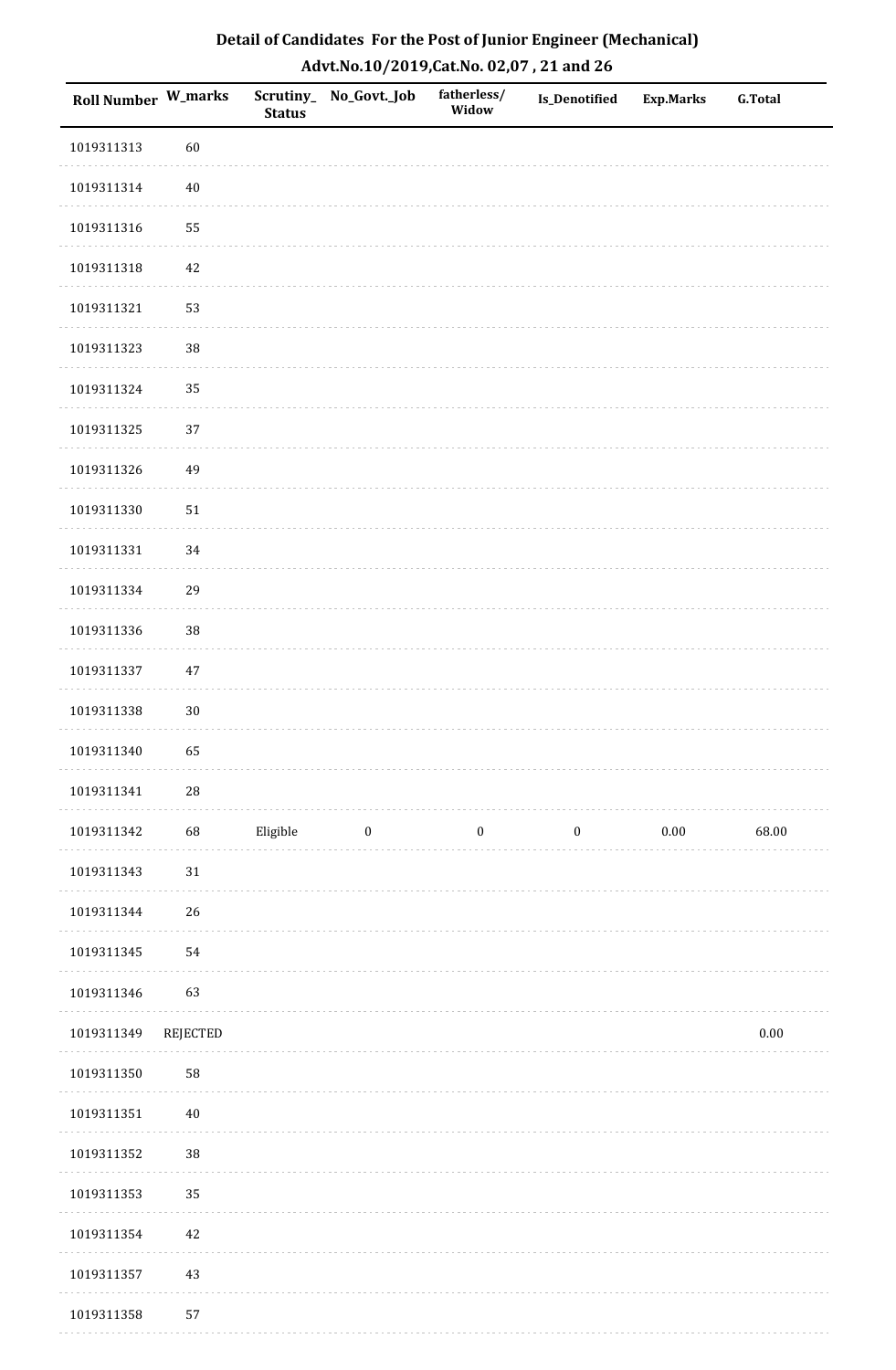| Detail of Candidates For the Post of Junior Engineer (Mechanical) |
|-------------------------------------------------------------------|
| Advt.No.10/2019,Cat.No. 02,07, 21 and 26                          |

| Roll Number W_marks |          | <b>Status</b> | Scrutiny_ No_Govt._Job | fatherless/<br>Widow | <b>Is_Denotified</b> | <b>Exp.Marks</b> | <b>G.Total</b> |
|---------------------|----------|---------------|------------------------|----------------------|----------------------|------------------|----------------|
| 1019311361          | $47\,$   |               |                        |                      |                      |                  |                |
| 1019311363          | 61       |               |                        |                      |                      |                  |                |
| 1019311366          | 55       |               |                        |                      |                      |                  |                |
| 1019311367          | 62       |               |                        |                      |                      |                  |                |
| 1019311368          | 58       |               |                        |                      |                      |                  |                |
| 1019311371          | $50\,$   |               |                        |                      |                      |                  |                |
| 1019311376          | 53       |               |                        |                      |                      |                  |                |
| 1019311378          | 37       |               |                        |                      |                      |                  |                |
| 1019311381          | 53       |               |                        |                      |                      |                  |                |
| 1019311383          | 37       |               |                        |                      |                      |                  |                |
| 1019311384          | 45       |               |                        |                      |                      |                  |                |
| 1019311386          | $41\,$   |               |                        |                      |                      |                  |                |
| 1019311387          | 64       |               |                        |                      |                      |                  |                |
| 1019311388          | 35       |               |                        |                      |                      |                  |                |
| 1019311390          | 34       |               |                        |                      |                      |                  |                |
| 1019311392          | $38\,$   |               |                        |                      |                      |                  |                |
| 1019311393          | $37\,$   |               |                        |                      |                      |                  |                |
| 1019311395          | 43       |               |                        |                      |                      |                  |                |
| 1019311396          | $40\,$   |               |                        |                      |                      |                  |                |
| 1019311398          | 42       |               |                        |                      |                      |                  |                |
| 1019311399          | $\rm 48$ |               |                        |                      |                      |                  |                |
| 1019311404          | 54       |               |                        |                      |                      |                  |                |
| 1019311405          | 35       |               |                        |                      |                      |                  |                |
| 1019311406          | 64       |               |                        |                      |                      |                  |                |
| 1019311407          | $40\,$   |               |                        |                      |                      |                  |                |
| 1019311408          | $\rm 45$ |               |                        |                      |                      |                  |                |
| 1019311409          | $\bf 44$ |               |                        |                      |                      |                  |                |
| 1019311410          | 33       |               |                        |                      |                      |                  |                |
| 1019311411          | 31       |               |                        |                      |                      |                  |                |
| 1019311412          | 37       |               |                        |                      |                      |                  |                |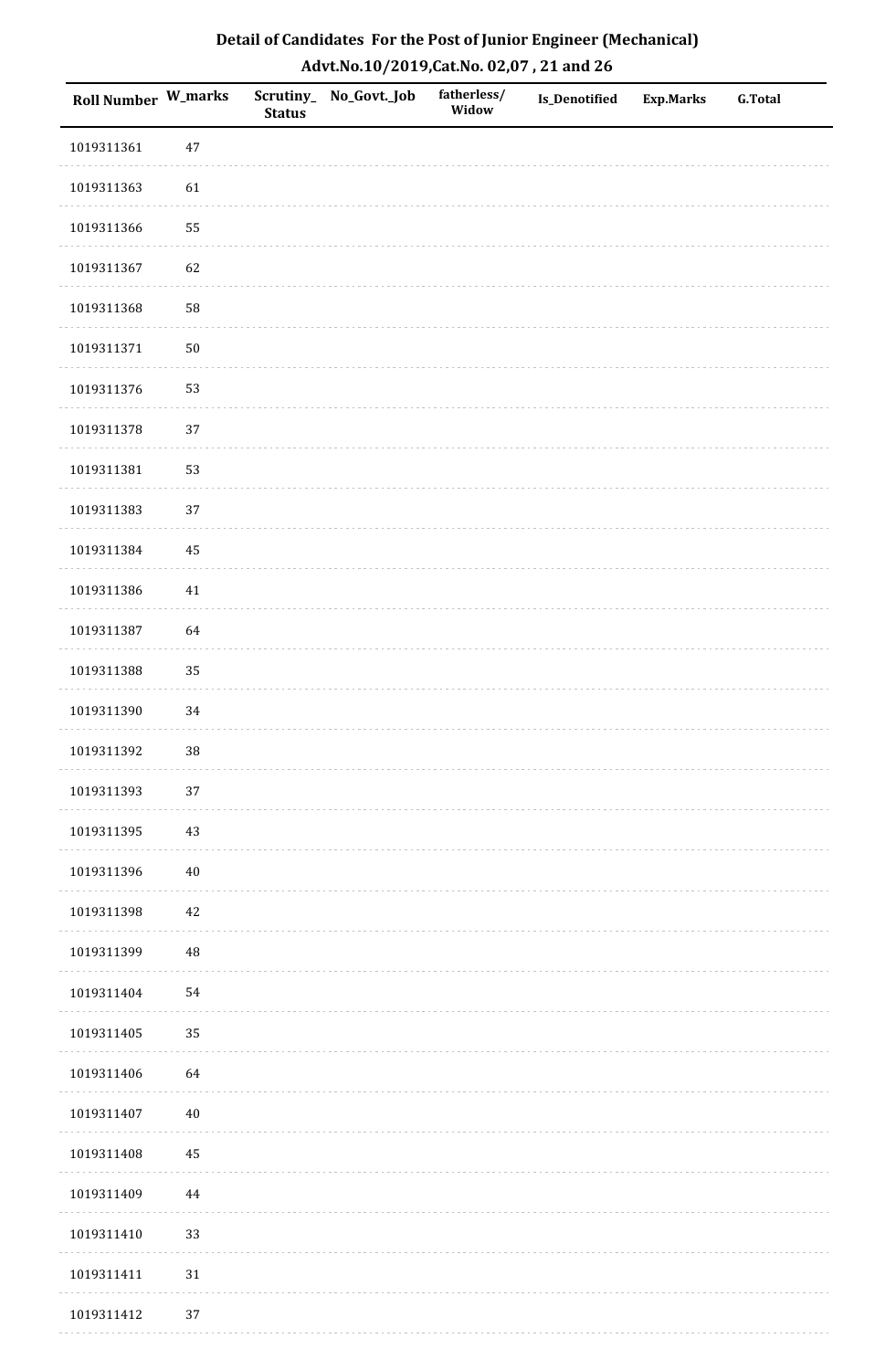| Detail of Candidates For the Post of Junior Engineer (Mechanical) |
|-------------------------------------------------------------------|
| Advt.No.10/2019,Cat.No. 02,07, 21 and 26                          |

| Roll Number W_marks |        | <b>Status</b> | Scrutiny_ No_Govt._Job | fatherless/<br>Widow | <b>Is_Denotified</b> | <b>Exp.Marks</b> | <b>G.Total</b> |
|---------------------|--------|---------------|------------------------|----------------------|----------------------|------------------|----------------|
| 1019311414          | 36     |               |                        |                      |                      |                  |                |
| 1019311415          | 34     |               |                        |                      |                      |                  |                |
| 1019311416          | 49     |               |                        |                      |                      |                  |                |
| 1019311417          | 45     |               |                        |                      |                      |                  |                |
| 1019311418          | 55     |               |                        |                      |                      |                  |                |
| 1019311421          | 52     |               |                        |                      |                      |                  |                |
| 1019311422          | 37     |               |                        |                      |                      |                  |                |
| 1019311425          | 43     |               |                        |                      |                      |                  |                |
| 1019311426          | 45     |               |                        |                      |                      |                  |                |
| 1019311428          | 54     |               |                        |                      |                      |                  |                |
| 1019311429          | 36     |               |                        |                      |                      |                  |                |
| 1019311430          | 37     |               |                        |                      |                      |                  |                |
| 1019311432          | $40\,$ |               |                        |                      |                      |                  |                |
| 1019311434          | 23     |               |                        |                      |                      |                  |                |
| 1019311439          | 55     |               |                        |                      |                      |                  |                |
| 1019311444          | 67     |               |                        |                      |                      |                  |                |
| 1019311445          | 62     |               |                        |                      |                      |                  |                |
| 1019311448          | 43     |               |                        |                      |                      |                  |                |
| 1019311451          | 32     |               |                        |                      |                      |                  |                |
| 1019311459          | 37     |               |                        |                      |                      |                  |                |
| 1019311461          | 59     |               |                        |                      |                      |                  |                |
| 1019311463          | 34     |               |                        |                      |                      |                  |                |
| 1019311464          | 45     |               |                        |                      |                      |                  |                |
| 1019311465          | 33     |               |                        |                      |                      |                  |                |
| 1019311466          | 41     |               |                        |                      |                      |                  |                |
| 1019311467          | 36     |               |                        |                      |                      |                  |                |
| 1019311469          | 41     |               |                        |                      |                      |                  |                |
| 1019311472          | $50\,$ |               |                        |                      |                      |                  |                |
| 1019311473          | 45     |               |                        |                      |                      |                  |                |
| 1019311476          | $40\,$ |               |                        |                      |                      |                  |                |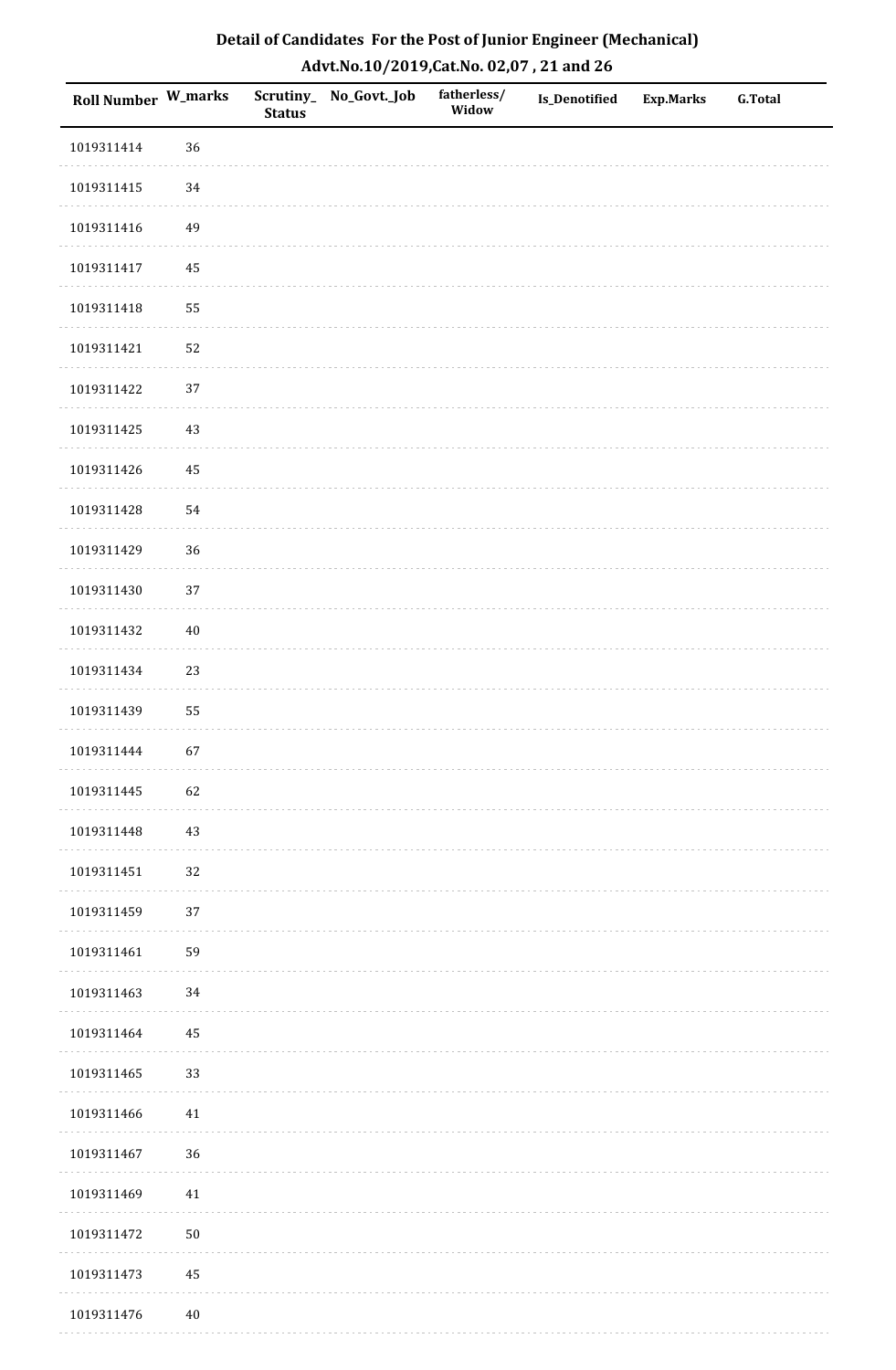| <b>Roll Number W_marks</b> |          | <b>Status</b> | Scrutiny_ No_Govt._Job | fatherless/<br>Widow | Is_Denotified | <b>Exp.Marks</b> | <b>G.Total</b> |
|----------------------------|----------|---------------|------------------------|----------------------|---------------|------------------|----------------|
| 1019311477                 | $\rm 48$ |               |                        |                      |               |                  |                |
| 1019311478                 | $30\,$   |               |                        |                      |               |                  |                |
| 1019311479                 | 45       |               |                        |                      |               |                  |                |
| 1019311480                 | $\bf 44$ |               |                        |                      |               |                  |                |
| 1019311481                 | $40\,$   |               |                        |                      |               |                  |                |
| 1019311482                 | 35       |               |                        |                      |               |                  |                |
| 1019311483                 | 32       |               |                        |                      |               |                  |                |
| 1019311484                 | REJECTED |               |                        |                      |               |                  | $0.00\,$       |
| 1019311485                 | 46       |               |                        |                      |               |                  |                |
| 1019311486                 | 38       |               |                        |                      |               |                  |                |
| 1019311488                 | $42\,$   |               |                        |                      |               |                  |                |
| 1019311489                 | $12\,$   |               |                        |                      |               |                  |                |
| 1019311490                 | $42\,$   |               |                        |                      |               |                  |                |
| 1019311491                 | 29       |               |                        |                      |               |                  |                |
| 1019311492                 | $\bf 44$ |               |                        |                      |               |                  |                |
| 1019311494                 | 34       |               |                        |                      |               |                  |                |
| 1019311495                 | 56       |               |                        |                      |               |                  |                |
| 1019311497                 | 46       |               |                        |                      |               |                  |                |
| 1019311498                 | $46\,$   |               |                        |                      |               |                  |                |
| 1019311499                 | $31\,$   |               |                        |                      |               |                  |                |
| 1019311500                 | 56       |               |                        |                      |               |                  |                |
| 1019311501                 | 54       |               |                        |                      |               |                  |                |
| 1019311502                 | 41       |               |                        |                      |               |                  |                |
| 1019311503                 | 31       |               |                        |                      |               |                  |                |
| 1019311504                 | 32       |               |                        |                      |               |                  |                |
| 1019311507                 | 39       |               |                        |                      |               |                  |                |
| 1019311508                 | 59       |               |                        |                      |               |                  |                |
| 1019311509                 | $47\,$   |               |                        |                      |               |                  |                |
| 1019311510                 | 64       |               |                        |                      |               |                  |                |
| 1019311511                 | 41       |               |                        |                      |               |                  |                |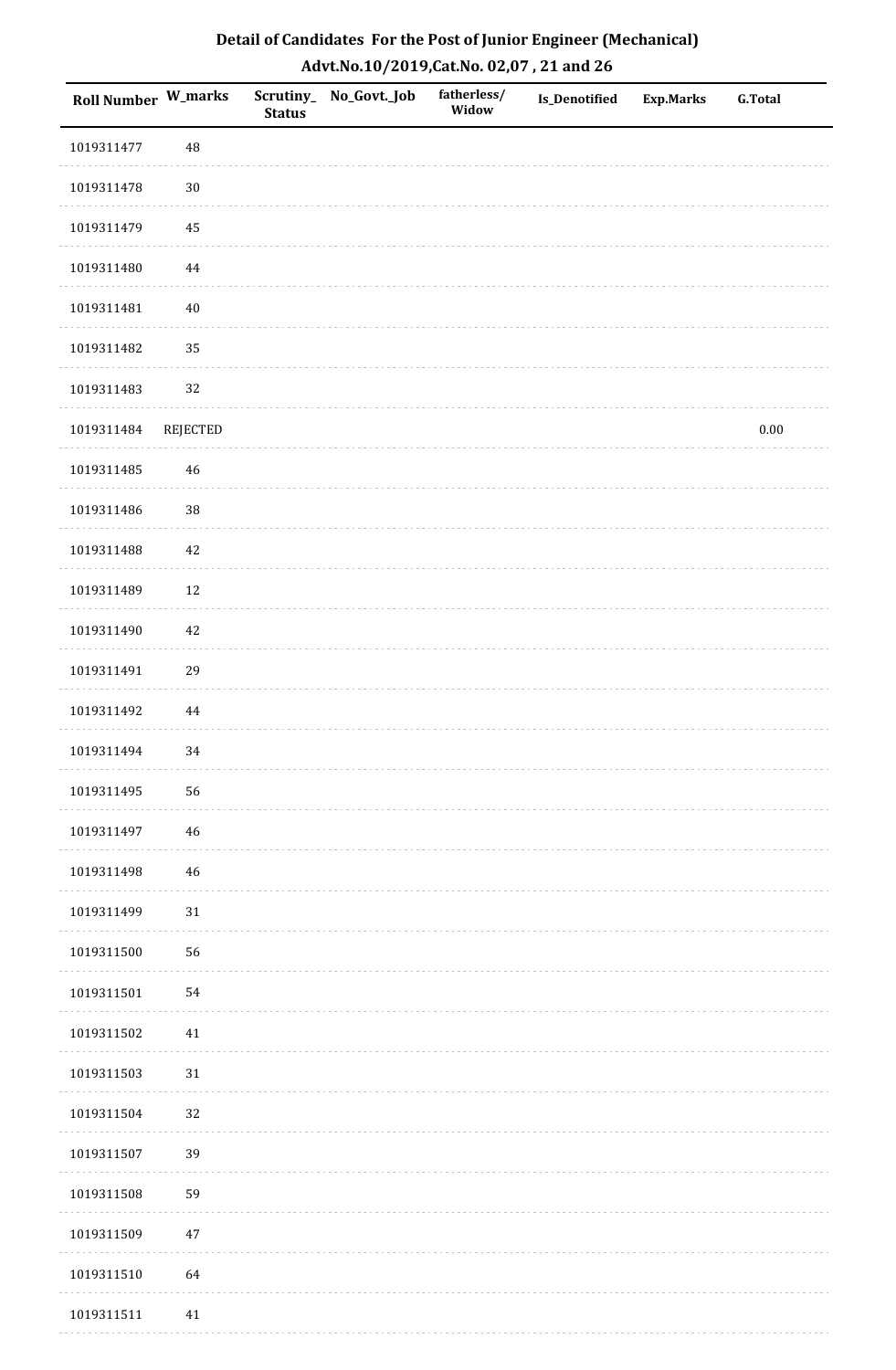| Detail of Candidates For the Post of Junior Engineer (Mechanical) |
|-------------------------------------------------------------------|
| Advt.No.10/2019,Cat.No. 02,07, 21 and 26                          |

| Roll Number W_marks |             | <b>Status</b> | Scrutiny_ No_Govt._Job | fatherless/<br>Widow | <b>Is_Denotified</b> | <b>Exp.Marks</b> | <b>G.Total</b> |
|---------------------|-------------|---------------|------------------------|----------------------|----------------------|------------------|----------------|
| 1019311513          | $40\,$      |               |                        |                      |                      |                  |                |
| 1019311516          | $43\,$      |               |                        |                      |                      |                  |                |
| 1019311517          | 44          |               |                        |                      |                      |                  |                |
| 1019311518          | 54          |               |                        |                      |                      |                  |                |
| 1019311522          | $50\,$      |               |                        |                      |                      |                  |                |
| 1019311527          | 34          |               |                        |                      |                      |                  |                |
| 1019311529          | 33          |               |                        |                      |                      |                  |                |
| 1019311531          | 33          |               |                        |                      |                      |                  |                |
| 1019311533          | 33          |               |                        |                      |                      |                  |                |
| 1019311537          | 39          |               |                        |                      |                      |                  |                |
| 1019311539          | 56          |               |                        |                      |                      |                  |                |
| 1019311540          | 55          |               |                        |                      |                      |                  |                |
| 1019311542          | $46\,$      |               |                        |                      |                      |                  |                |
| 1019311544          | 36          |               |                        |                      |                      |                  |                |
| 1019311546          | $47\,$      |               |                        |                      |                      |                  |                |
| 1019311548          | $50\,$      |               |                        |                      |                      |                  |                |
| 1019311549          | 58          |               |                        |                      |                      |                  |                |
| 1019311552          | $40\,$      |               |                        |                      |                      |                  |                |
| 1019311554          | 32          |               |                        |                      |                      |                  |                |
| 1019311555          | $\sqrt{46}$ |               |                        |                      |                      |                  |                |
| 1019311557          | $\rm 48$    |               |                        |                      |                      |                  |                |
| 1019311561          | 37          |               |                        |                      |                      |                  |                |
| 1019311564          | 35          |               |                        |                      |                      |                  |                |
| 1019311567          | $42\,$      |               |                        |                      |                      |                  |                |
| 1019311570          | $\sqrt{46}$ |               |                        |                      |                      |                  |                |
| 1019311573          | $43\,$      |               |                        |                      |                      |                  |                |
| 1019311574          | 33          |               |                        |                      |                      |                  |                |
| 1019311576          | $31\,$      |               |                        |                      |                      |                  |                |
| 1019311577          | 36          |               |                        |                      |                      |                  |                |
| 1019311578          | 55          |               |                        |                      |                      |                  |                |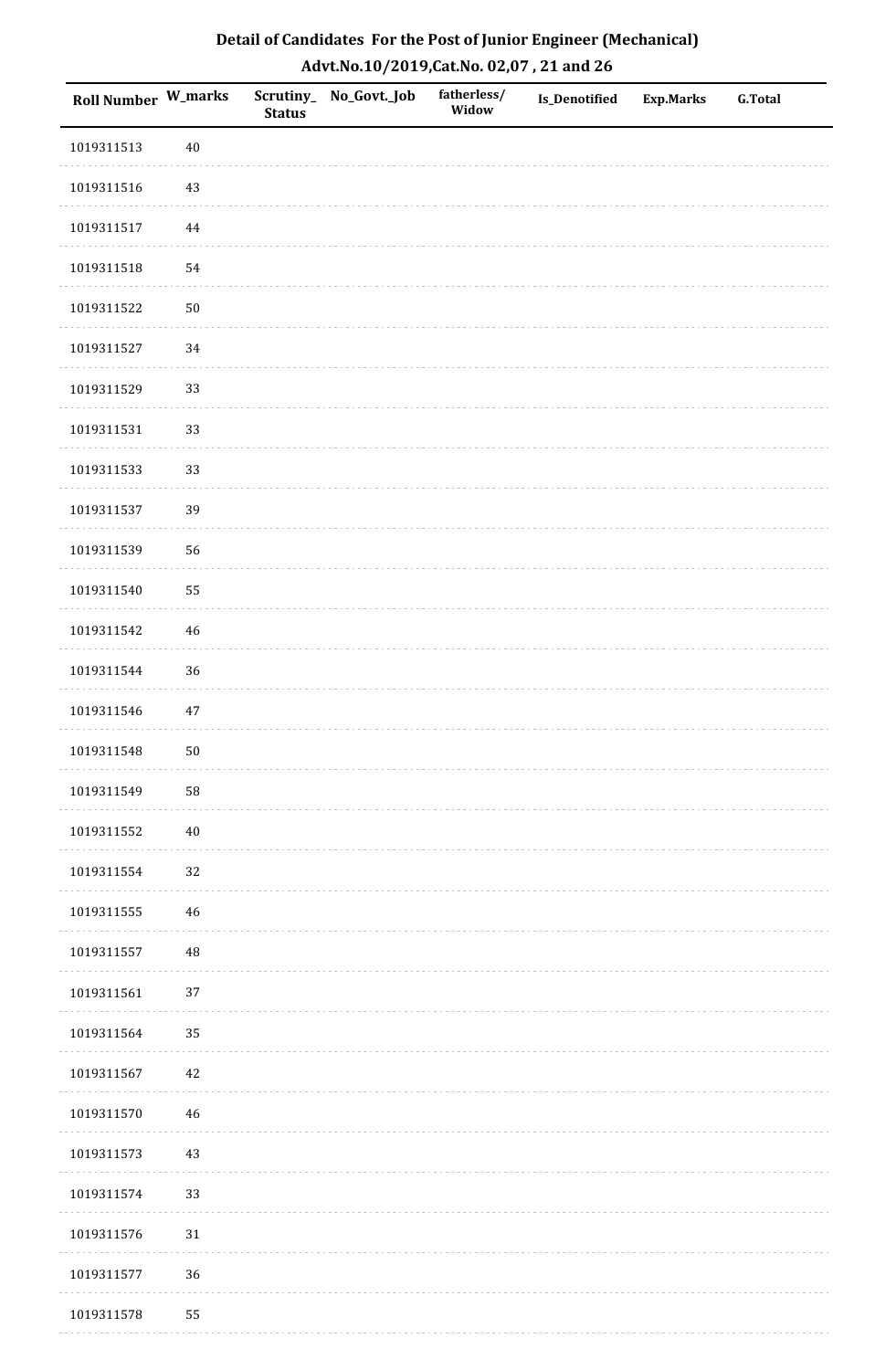| Detail of Candidates For the Post of Junior Engineer (Mechanical) |
|-------------------------------------------------------------------|
| Advt.No.10/2019,Cat.No. 02,07, 21 and 26                          |

| Roll Number W_marks |        | <b>Status</b> | Scrutiny_ No_Govt._Job | fatherless/<br>Widow | Is_Denotified | <b>Exp.Marks</b> | <b>G.Total</b> |
|---------------------|--------|---------------|------------------------|----------------------|---------------|------------------|----------------|
| 1019311579          | 45     |               |                        |                      |               |                  |                |
| 1019311580          | 57     |               |                        |                      |               |                  |                |
| 1019311581          | 55     |               |                        |                      |               |                  |                |
| 1019311582          | 55     |               |                        |                      |               |                  |                |
| 1019311583          | 56     |               |                        |                      |               |                  |                |
| 1019311584          | 49     |               |                        |                      |               |                  |                |
| 1019311586          | $38\,$ |               |                        |                      |               |                  |                |
| 1019311587          | $50\,$ |               |                        |                      |               |                  |                |
| 1019311592          | 33     |               |                        |                      |               |                  |                |
| 1019311593          | 65     |               |                        |                      |               |                  |                |
| 1019311595          | 43     |               |                        |                      |               |                  |                |
| 1019311596          | 41     |               |                        |                      |               |                  |                |
| 1019311597          | 42     |               |                        |                      |               |                  |                |
| 1019311599          | 63     |               |                        |                      |               |                  |                |
| 1019311600          | 58     |               |                        |                      |               |                  |                |
| 1019311601          | $40\,$ |               |                        |                      |               |                  |                |
| 1019311603          | $31\,$ |               |                        |                      |               |                  |                |
| 1019311604          | 37     |               |                        |                      |               |                  |                |
| 1019311605          | $40\,$ |               |                        |                      |               |                  |                |
| 1019311606          | 34     |               |                        |                      |               |                  |                |
| 1019311610          | $32\,$ |               |                        |                      |               |                  |                |
| 1019311611          | $42\,$ |               |                        |                      |               |                  |                |
| 1019311612          | 35     |               |                        |                      |               |                  |                |
| 1019311613          | $51\,$ |               |                        |                      |               |                  |                |
| 1019311616          | $38\,$ |               |                        |                      |               |                  |                |
| 1019311617          | 36     |               |                        |                      |               |                  |                |
| 1019311619          | $38\,$ |               |                        |                      |               |                  |                |
| 1019311620          | $50\,$ |               |                        |                      |               |                  |                |
| 1019311621          | 36     |               |                        |                      |               |                  |                |
| 1019311624          | 43     |               |                        |                      |               |                  |                |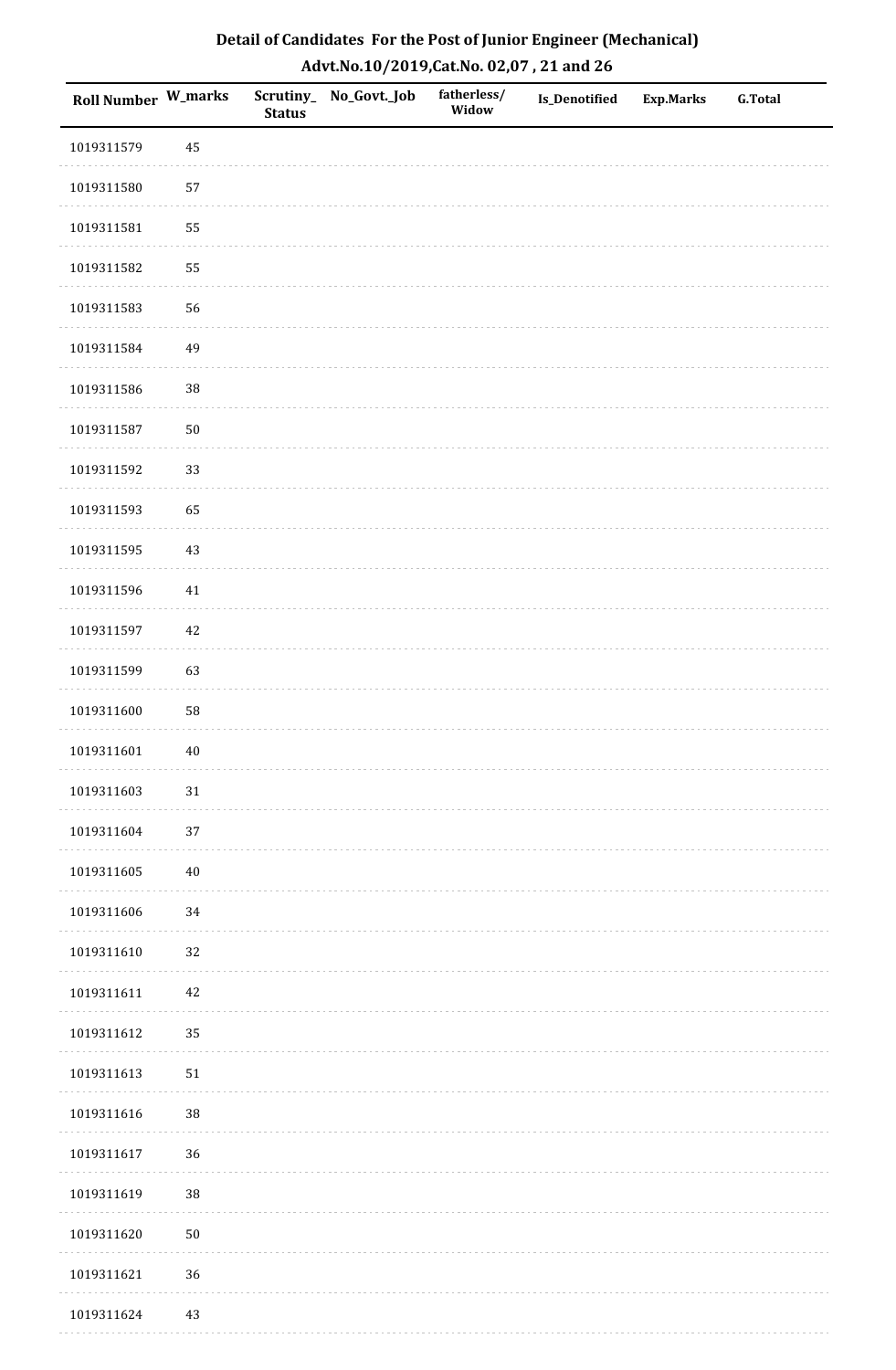| Detail of Candidates For the Post of Junior Engineer (Mechanical) |
|-------------------------------------------------------------------|
| Advt.No.10/2019,Cat.No. 02,07, 21 and 26                          |

| Roll Number W_marks |            | <b>Status</b> | Scrutiny_ No_Govt._Job | fatherless/<br>Widow | Is_Denotified | <b>Exp.Marks</b> | <b>G.Total</b> |
|---------------------|------------|---------------|------------------------|----------------------|---------------|------------------|----------------|
| 1019311626          | 33         |               |                        |                      |               |                  |                |
| 1019311629          | 58         |               |                        |                      |               |                  |                |
| 1019311630          | $40\,$     |               |                        |                      |               |                  |                |
| 1019311631          | $31\,$     |               |                        |                      |               |                  |                |
| 1019311633          | 32         |               |                        |                      |               |                  |                |
| 1019311636          | 53         |               |                        |                      |               |                  |                |
| 1019311638          | 35         |               |                        |                      |               |                  |                |
| 1019311640          | ${\bf 28}$ |               |                        |                      |               |                  |                |
| 1019311641          | $\bf 44$   |               |                        |                      |               |                  |                |
| 1019311643          | 52         |               |                        |                      |               |                  |                |
| 1019311644          | $41\,$     |               |                        |                      |               |                  |                |
| 1019311645          | 60         |               |                        |                      |               |                  |                |
| 1019311646          | 37         |               |                        |                      |               |                  |                |
| 1019311650          | 45         |               |                        |                      |               |                  |                |
| 1019311651          | 49         |               |                        |                      |               |                  |                |
| 1019311652          | 57         |               |                        |                      |               |                  |                |
| 1019311653          | $\bf 45$   |               |                        |                      |               |                  |                |
| 1019311654          | $47\,$     |               |                        |                      |               |                  |                |
| 1019311655          | 52         |               |                        |                      |               |                  |                |
| 1019311656          | $43\,$     |               |                        |                      |               |                  |                |
| 1019311658          | 53         |               |                        |                      |               |                  |                |
| 1019311659          | 39         |               |                        |                      |               |                  |                |
| 1019311660          | 34         |               |                        |                      |               |                  |                |
| 1019311664          | 58         |               |                        |                      |               |                  |                |
| 1019311667          | 29         |               |                        |                      |               |                  |                |
| 1019311669          | 57         |               |                        |                      |               |                  |                |
| 1019311670          | 41         |               |                        |                      |               |                  |                |
| 1019311672          | $50\,$     |               |                        |                      |               |                  |                |
| 1019311674          | $31\,$     |               |                        |                      |               |                  |                |
| 1019311675          | $\rm 48$   |               |                        |                      |               |                  |                |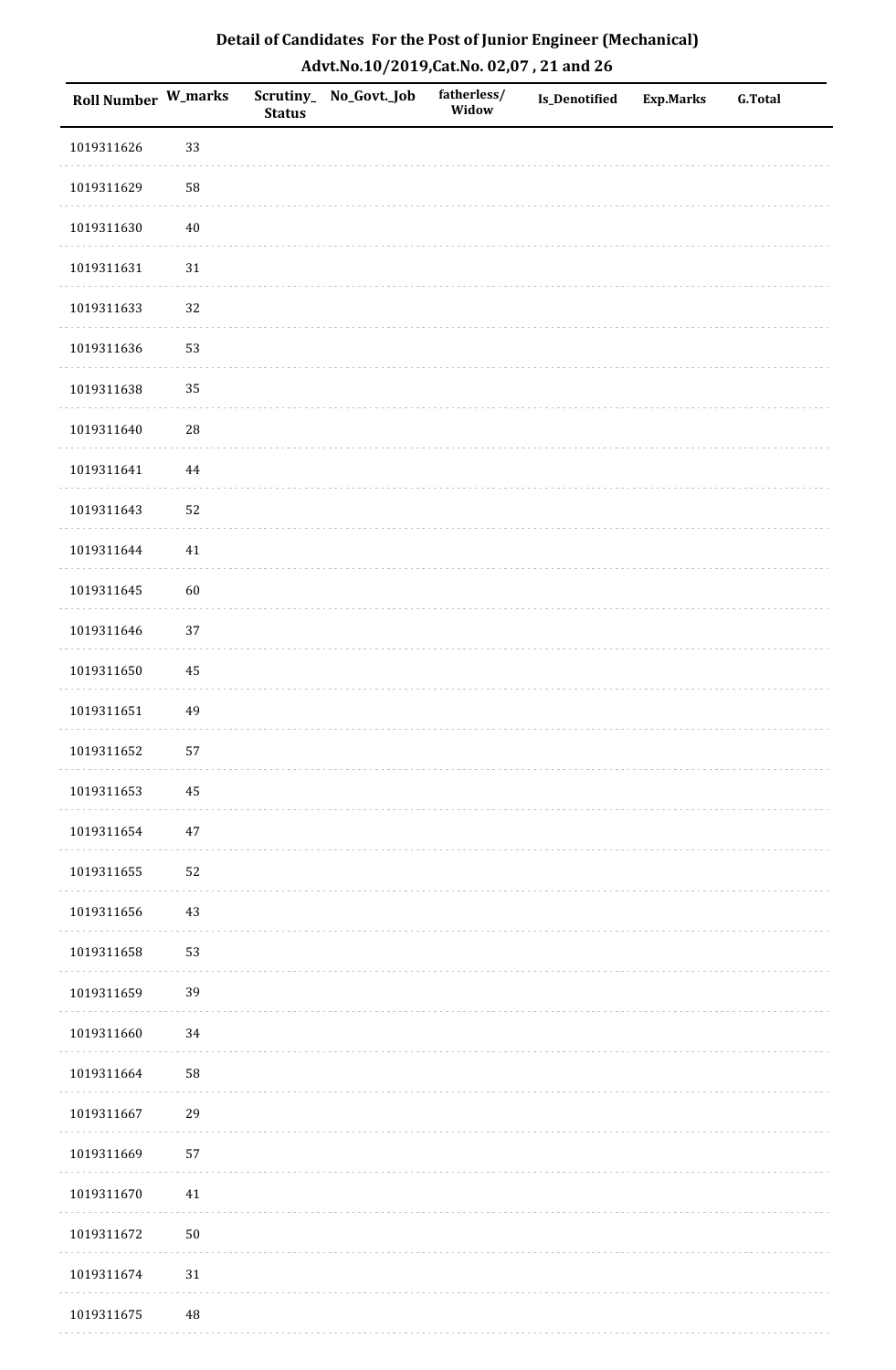| Detail of Candidates For the Post of Junior Engineer (Mechanical) |
|-------------------------------------------------------------------|
| Advt.No.10/2019,Cat.No. 02,07, 21 and 26                          |

| Roll Number W_marks |        | <b>Status</b> | Scrutiny_ No_Govt._Job | fatherless/<br>Widow | <b>Is_Denotified</b> | <b>Exp.Marks</b> | <b>G.Total</b> |
|---------------------|--------|---------------|------------------------|----------------------|----------------------|------------------|----------------|
| 1019311676          | 36     |               |                        |                      |                      |                  |                |
| 1019311677          | 36     |               |                        |                      |                      |                  |                |
| 1019311678          | 36     |               |                        |                      |                      |                  |                |
| 1019311679          | 39     |               |                        |                      |                      |                  |                |
| 1019311681          | 43     |               |                        |                      |                      |                  |                |
| 1019311682          | $40\,$ |               |                        |                      |                      |                  |                |
| 1019311683          | 37     |               |                        |                      |                      |                  |                |
| 1019311684          | $47\,$ |               |                        |                      |                      |                  |                |
| 1019311687          | 43     |               |                        |                      |                      |                  |                |
| 1019311688          | $30\,$ |               |                        |                      |                      |                  |                |
| 1019311689          | $27\,$ |               |                        |                      |                      |                  |                |
| 1019311690          | 39     |               |                        |                      |                      |                  |                |
| 1019311692          | 54     |               |                        |                      |                      |                  |                |
| 1019311694          | 32     |               |                        |                      |                      |                  |                |
| 1019311698          | 46     |               |                        |                      |                      |                  |                |
| 1019311699          | $38\,$ |               |                        |                      |                      |                  |                |
| 1019311700          | 55     |               |                        |                      |                      |                  |                |
| 1019311701          | 45     |               |                        |                      |                      |                  |                |
| 1019311704          | 63     |               |                        |                      |                      |                  |                |
| 1019311705          | 34     |               |                        |                      |                      |                  |                |
| 1019311706          | 57     |               |                        |                      |                      |                  |                |
| 1019311707          | 45     |               |                        |                      |                      |                  |                |
| 1019311708          | $37\,$ |               |                        |                      |                      |                  |                |
| 1019311709          | 67     |               |                        |                      |                      |                  |                |
| 1019311711          | 32     |               |                        |                      |                      |                  |                |
| 1019311713          | 61     |               |                        |                      |                      |                  |                |
| 1019311714          | 33     |               |                        |                      |                      |                  |                |
| 1019311715          | $38\,$ |               |                        |                      |                      |                  |                |
| 1019311716          | $24\,$ |               |                        |                      |                      |                  |                |
| 1019311717          | 42     |               |                        |                      |                      |                  |                |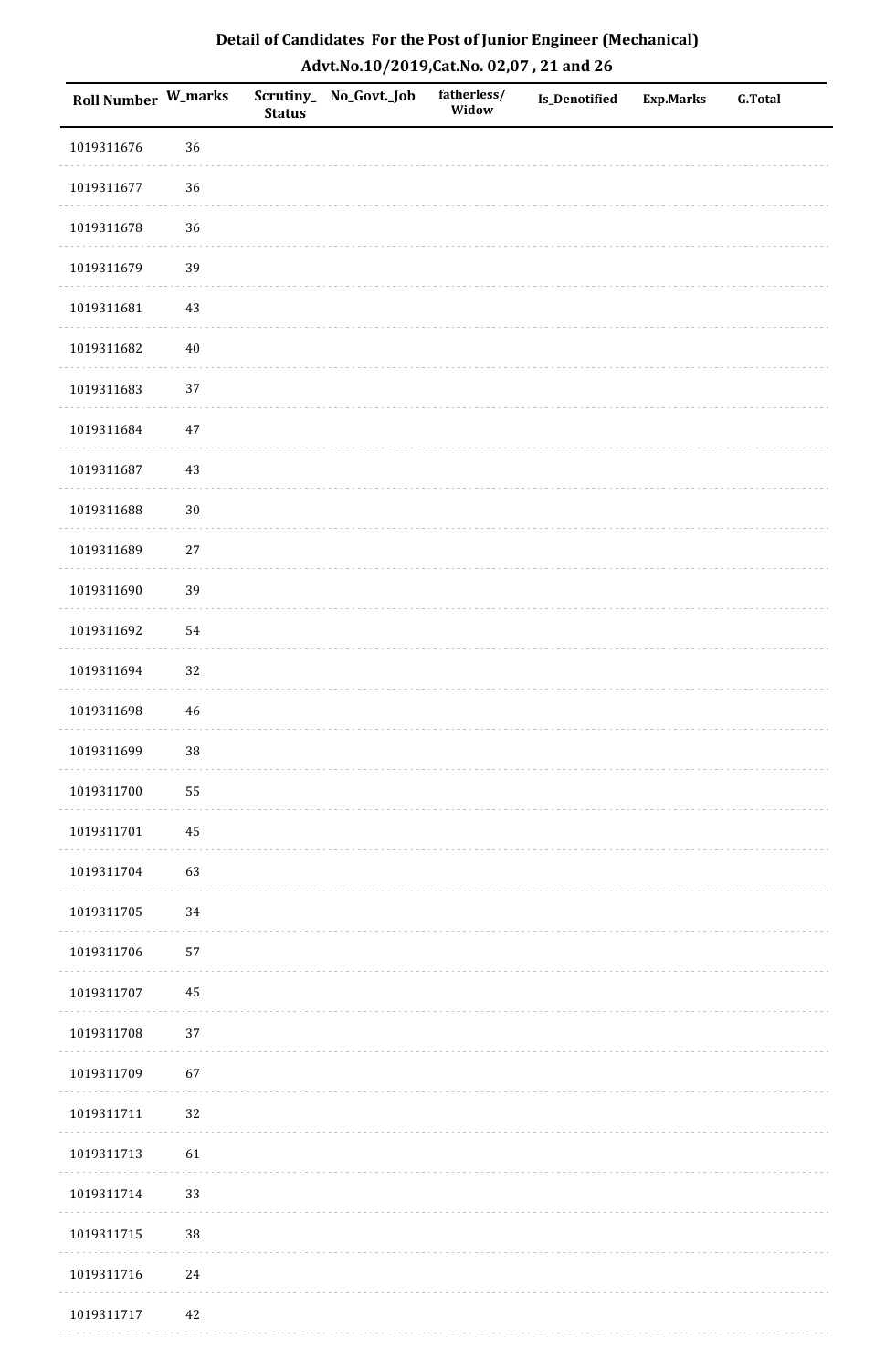| Roll Number W_marks |             | <b>Status</b> | Scrutiny_ No_Govt._Job | fatherless/<br>Widow | Is_Denotified    | <b>Exp.Marks</b> | <b>G.Total</b> |
|---------------------|-------------|---------------|------------------------|----------------------|------------------|------------------|----------------|
| 1019311718          | 45          |               |                        |                      |                  |                  |                |
| 1019311719          | $\sqrt{46}$ |               |                        |                      |                  |                  |                |
| 1019311721          | 52          |               |                        |                      |                  |                  |                |
| 1019311722          | 55          |               |                        |                      |                  |                  |                |
| 1019311724          | 42          | Eligible      | $\overline{5}$         | $\boldsymbol{0}$     | $\boldsymbol{0}$ | 0.00             | 47.00          |
| 1019311726          | 57          |               |                        |                      |                  |                  |                |
| 1019311730          | 56          |               |                        |                      |                  |                  |                |
| 1019311731          | $\sqrt{28}$ |               |                        |                      |                  |                  |                |
| 1019311733          | 53          |               |                        |                      |                  |                  |                |
| 1019311734          | 48          |               |                        |                      |                  |                  |                |
| 1019311735          | 52          |               |                        |                      |                  |                  |                |
| 1019311736          | 56          |               |                        |                      |                  |                  |                |
| 1019311737          | 58          |               |                        |                      |                  |                  |                |
| 1019311738          | 52          |               |                        |                      |                  |                  |                |
| 1019311739          | $51\,$      |               |                        |                      |                  |                  |                |
| 1019311740          | 49          |               |                        |                      |                  |                  |                |
| 1019311742          | 41          |               |                        |                      |                  |                  |                |
| 1019311745          | 55          |               |                        |                      |                  |                  |                |
| 1019311746          | 32          |               |                        |                      |                  |                  |                |
| 1019311747          |             | Not Eligible  |                        |                      |                  |                  |                |
| 1019311748          | 56          |               |                        |                      |                  |                  |                |
| 1019311749          | 57          |               |                        |                      |                  |                  |                |
| 1019311752          | 33          |               |                        |                      |                  |                  |                |
| 1019311757          | 43          |               |                        |                      |                  |                  |                |
| 1019311760          | 53          |               |                        |                      |                  |                  |                |
| 1019311761          | 59          |               |                        |                      |                  |                  |                |
| 1019311762          | 36          |               |                        |                      |                  |                  |                |
| 1019311764          | 23          |               |                        |                      |                  |                  |                |
| 1019311765          | 38          |               |                        |                      |                  |                  |                |
| 1019311767          | $\sqrt{28}$ |               |                        |                      |                  |                  |                |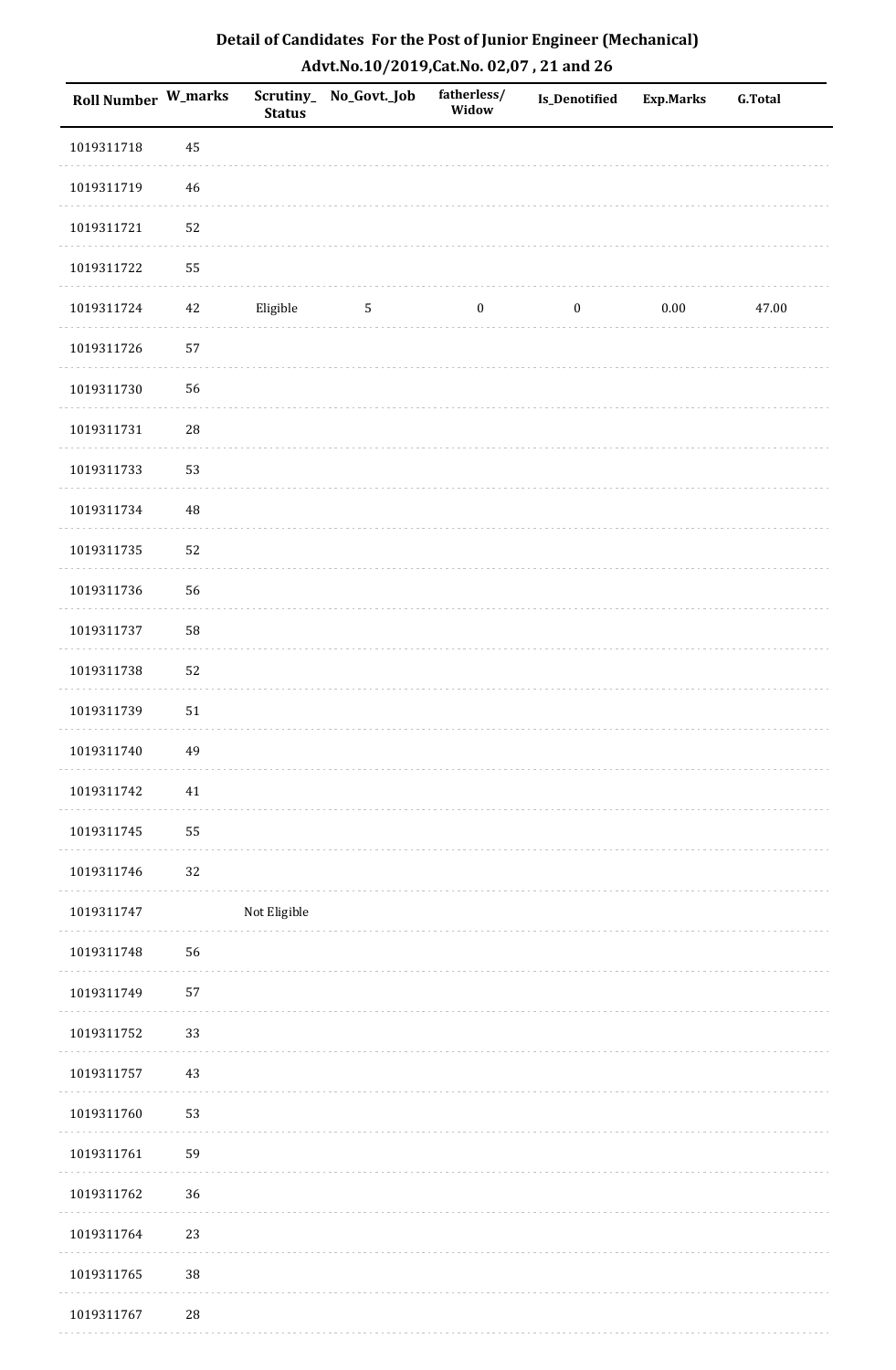| Detail of Candidates For the Post of Junior Engineer (Mechanical) |
|-------------------------------------------------------------------|
| Advt.No.10/2019,Cat.No. 02,07, 21 and 26                          |

| Roll Number W_marks |                 | <b>Status</b> | Scrutiny_ No_Govt._Job | fatherless/<br>Widow | Is_Denotified | <b>Exp.Marks</b> | <b>G.Total</b> |
|---------------------|-----------------|---------------|------------------------|----------------------|---------------|------------------|----------------|
| 1019311770          | 34              |               |                        |                      |               |                  |                |
| 1019311771          | 45              |               |                        |                      |               |                  |                |
| 1019311772          | 64              |               |                        |                      |               |                  |                |
| 1019311773          | $40\,$          |               |                        |                      |               |                  |                |
| 1019311776          | $38\,$          |               |                        |                      |               |                  |                |
| 1019311777          | $30\,$          |               |                        |                      |               |                  |                |
| 1019311782          | $\rm 48$        |               |                        |                      |               |                  |                |
| 1019311784          | 60              |               |                        |                      |               |                  |                |
| 1019311785          | $47\,$          |               |                        |                      |               |                  |                |
| 1019311787          | 50              |               |                        |                      |               |                  |                |
| 1019311788          | 67              |               |                        |                      |               |                  |                |
| 1019311790          | 39              |               |                        |                      |               |                  |                |
| 1019311792          | 34              |               |                        |                      |               |                  |                |
| 1019311793          | 32              |               |                        |                      |               |                  |                |
| 1019311794          | 33              |               |                        |                      |               |                  |                |
| 1019311795          | $42\,$          |               |                        |                      |               |                  |                |
| 1019311797          | 49              |               |                        |                      |               |                  |                |
| 1019311798          | <b>REJECTED</b> |               |                        |                      |               |                  | $0.00\,$       |
| 1019311800          | $32\,$          |               |                        |                      |               |                  |                |
| 1019311802          | 42              |               |                        |                      |               |                  |                |
| 1019311803          | 36              |               |                        |                      |               |                  |                |
| 1019311805          | $31\,$          |               |                        |                      |               |                  |                |
| 1019311808          | 52              |               |                        |                      |               |                  |                |
| 1019311810          | 43              |               |                        |                      |               |                  |                |
| 1019311811          | 36              |               |                        |                      |               |                  |                |
| 1019311814          | 48              |               |                        |                      |               |                  |                |
| 1019311816          | 48              |               |                        |                      |               |                  |                |
| 1019311822          | 45              |               |                        |                      |               |                  |                |
| 1019311825          | $38\,$          |               |                        |                      |               |                  |                |
| 1019311830          | 49              |               |                        |                      |               |                  |                |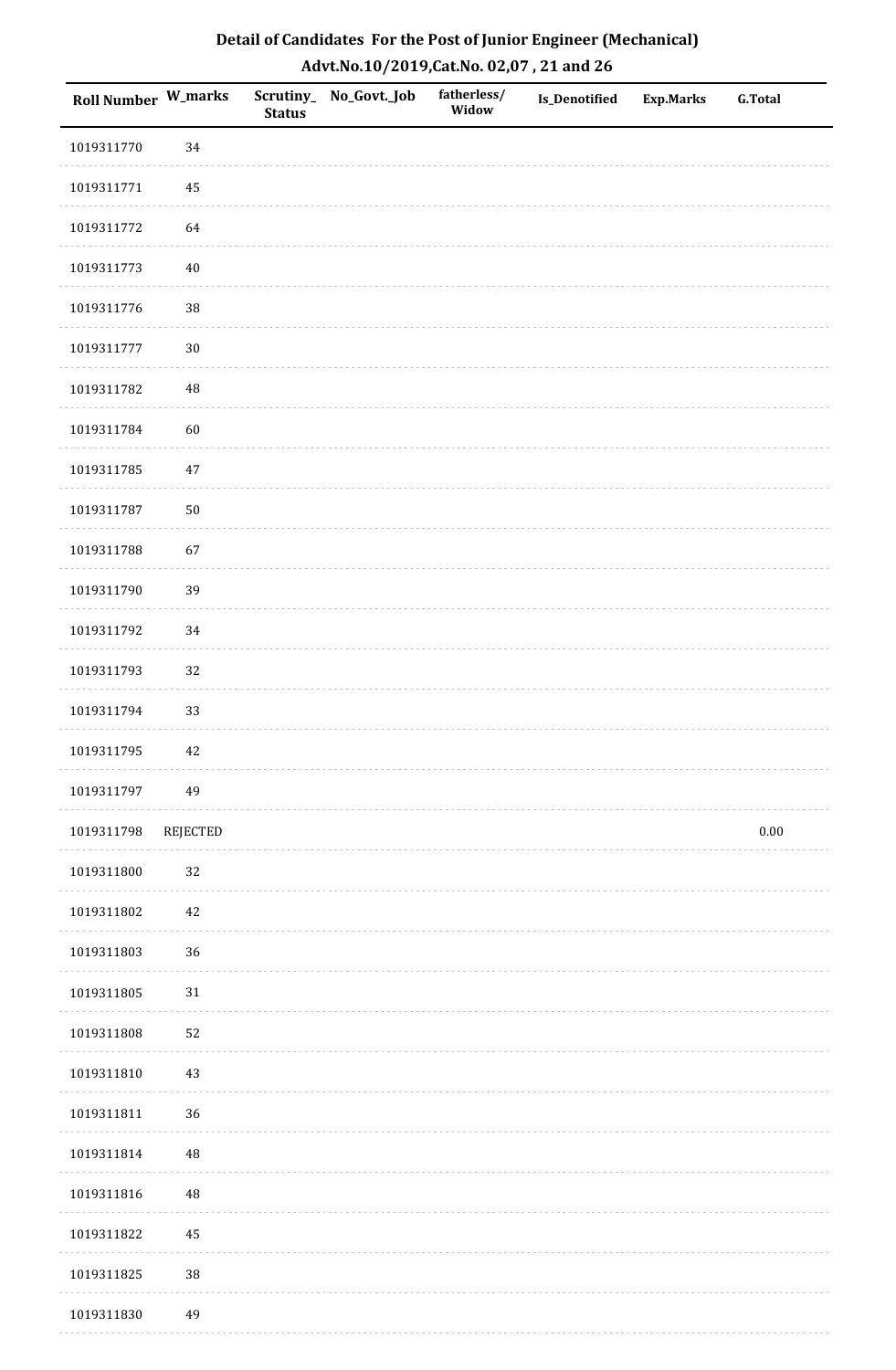| Detail of Candidates For the Post of Junior Engineer (Mechanical) |
|-------------------------------------------------------------------|
| Advt.No.10/2019,Cat.No. 02,07, 21 and 26                          |

| Roll Number W_marks |          | <b>Status</b> | Scrutiny_ No_Govt._Job | fatherless/<br>Widow | Is_Denotified | <b>Exp.Marks</b> | <b>G.Total</b> |
|---------------------|----------|---------------|------------------------|----------------------|---------------|------------------|----------------|
| 1019311831          | 37       |               |                        |                      |               |                  |                |
| 1019311832          | 52       |               |                        |                      |               |                  |                |
| 1019311834          | 33       |               |                        |                      |               |                  |                |
| 1019311835          | 44       |               |                        |                      |               |                  |                |
| 1019311836          | 33       |               |                        |                      |               |                  |                |
| 1019311837          | 37       |               |                        |                      |               |                  |                |
| 1019311840          | 27       |               |                        |                      |               |                  |                |
| 1019311841          | 29       |               |                        |                      |               |                  |                |
| 1019311842          | 45       |               |                        |                      |               |                  |                |
| 1019311847          | 37       |               |                        |                      |               |                  |                |
| 1019311848          | 62       |               |                        |                      |               |                  |                |
| 1019311849          | 46       |               |                        |                      |               |                  |                |
| 1019311850          | 55       |               |                        |                      |               |                  |                |
| 1019311851          | 39       |               |                        |                      |               |                  |                |
| 1019311852          | $41\,$   |               |                        |                      |               |                  |                |
| 1019311853          | 48       |               |                        |                      |               |                  |                |
| 1019311854          | $41\,$   |               |                        |                      |               |                  |                |
| 1019311860          | 55       |               |                        |                      |               |                  |                |
| 1019311861          | 56       |               |                        |                      |               |                  |                |
| 1019311864          | 57       |               |                        |                      |               |                  |                |
| 1019311865          | $\rm 48$ |               |                        |                      |               |                  |                |
| 1019311866          | 59       |               |                        |                      |               |                  |                |
| 1019311867          | 49       |               |                        |                      |               |                  |                |
| 1019311868          | 38       |               |                        |                      |               |                  |                |
| 1019311869          | 23       |               |                        |                      |               |                  |                |
| 1019311870          | $47\,$   |               |                        |                      |               |                  |                |
| 1019311872          | $\bf 44$ |               |                        |                      |               |                  |                |
| 1019311874          | 58       |               |                        |                      |               |                  |                |
| 1019311875          | $47\,$   |               |                        |                      |               |                  |                |
| 1019311878          | $30\,$   |               |                        |                      |               |                  |                |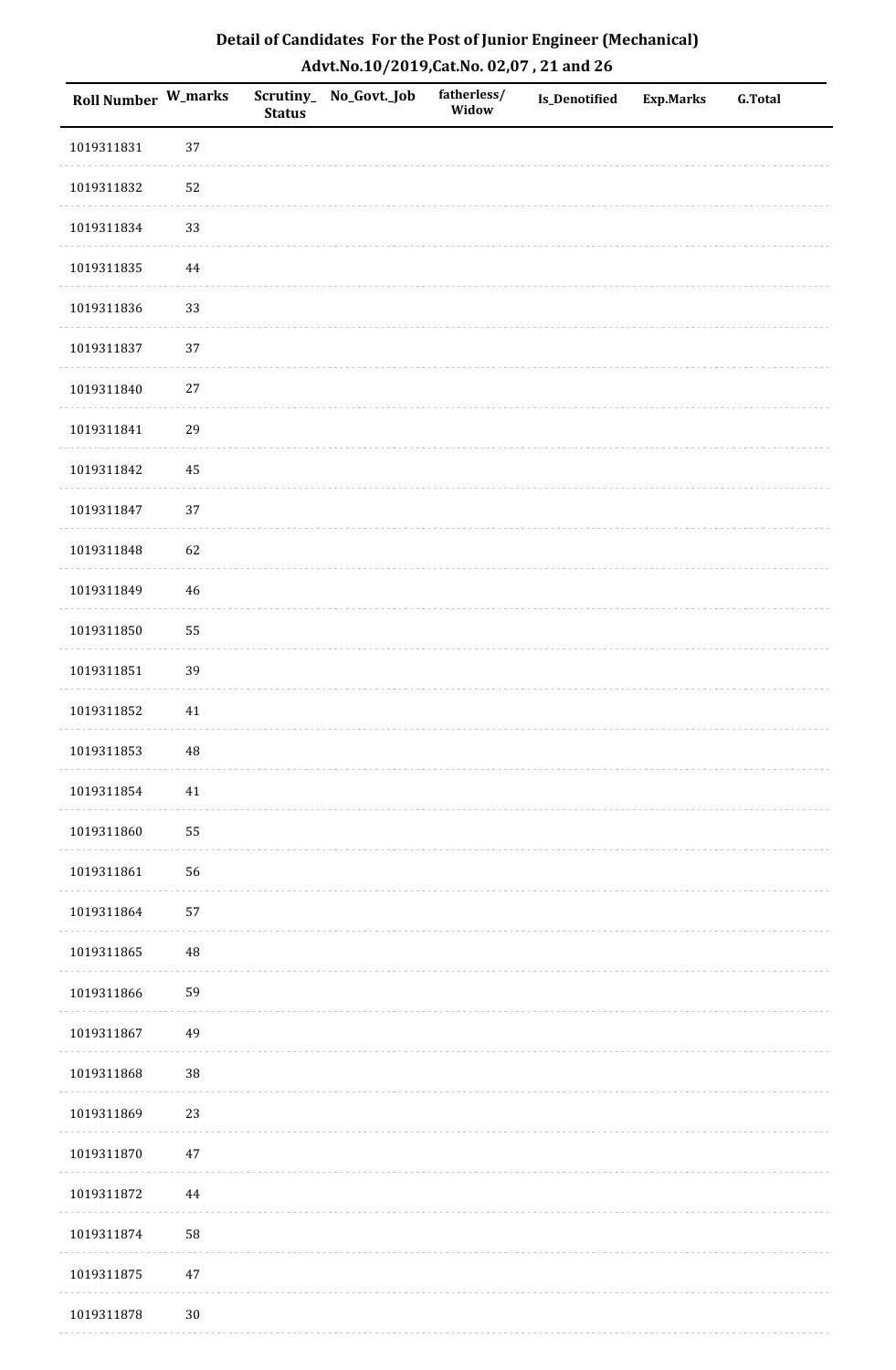| <b>Roll Number W_marks</b> |                 | <b>Status</b> | Scrutiny_ No_Govt._Job | fatherless/<br>Widow | <b>Is_Denotified</b> | <b>Exp.Marks</b> | <b>G.Total</b> |
|----------------------------|-----------------|---------------|------------------------|----------------------|----------------------|------------------|----------------|
| 1019311881                 | 52              |               |                        |                      |                      |                  |                |
| 1019311882                 | 33              |               |                        |                      |                      |                  |                |
| 1019311885                 | 38              |               |                        |                      |                      |                  |                |
| 1019311887                 | 48              |               |                        |                      |                      |                  |                |
| 1019311891                 | 69              | Eligible      | $\boldsymbol{0}$       | $\boldsymbol{0}$     | $\boldsymbol{0}$     | $0.00\,$         | 69.00          |
| 1019311892                 | 65              |               |                        |                      |                      |                  |                |
| 1019311896                 | 50              |               |                        |                      |                      |                  |                |
| 1019311897                 | $41\,$          |               |                        |                      |                      |                  |                |
| 1019311898                 | 55              |               |                        |                      |                      |                  |                |
| 1019311901                 | $47\,$          |               |                        |                      |                      |                  |                |
| 1019311906                 | 62              |               |                        |                      |                      |                  |                |
| 1019311908                 | 35              |               |                        |                      |                      |                  |                |
| 1019311910                 | 33              |               |                        |                      |                      |                  |                |
| 1019311911                 | <b>REJECTED</b> |               |                        |                      |                      |                  | $0.00\,$       |
| 1019311913                 | 50              |               |                        |                      |                      |                  |                |
| 1019311914                 | 29              |               |                        |                      |                      |                  |                |
| 1019311917                 | REJECTED        |               |                        |                      |                      |                  | $0.00\,$       |
| 1019311918                 | $40\,$          |               |                        |                      |                      |                  |                |
| 1019311919                 | $46\,$          |               |                        |                      |                      |                  |                |
| 1019311922                 | 55              |               |                        |                      |                      |                  |                |
| 1019311924                 | $42\,$          |               |                        |                      |                      |                  |                |
| 1019311926                 | $\bf 44$        |               |                        |                      |                      |                  |                |
| 1019311927                 | 52              |               |                        |                      |                      |                  |                |
| 1019311929                 | 44              |               |                        |                      |                      |                  |                |
| 1019311930                 | 57              |               |                        |                      |                      |                  |                |
| 1019311931                 | 62              | Eligible      | $\boldsymbol{0}$       | $\boldsymbol{0}$     | $\boldsymbol{0}$     | $0.00\,$         | 62.00          |
| 1019311932                 | 37              |               |                        |                      |                      |                  |                |
| 1019311933                 | $41\,$          |               |                        |                      |                      |                  |                |
| 1019311934                 | 44              |               |                        |                      |                      |                  |                |
| 1019311935                 | 64              |               |                        |                      |                      |                  |                |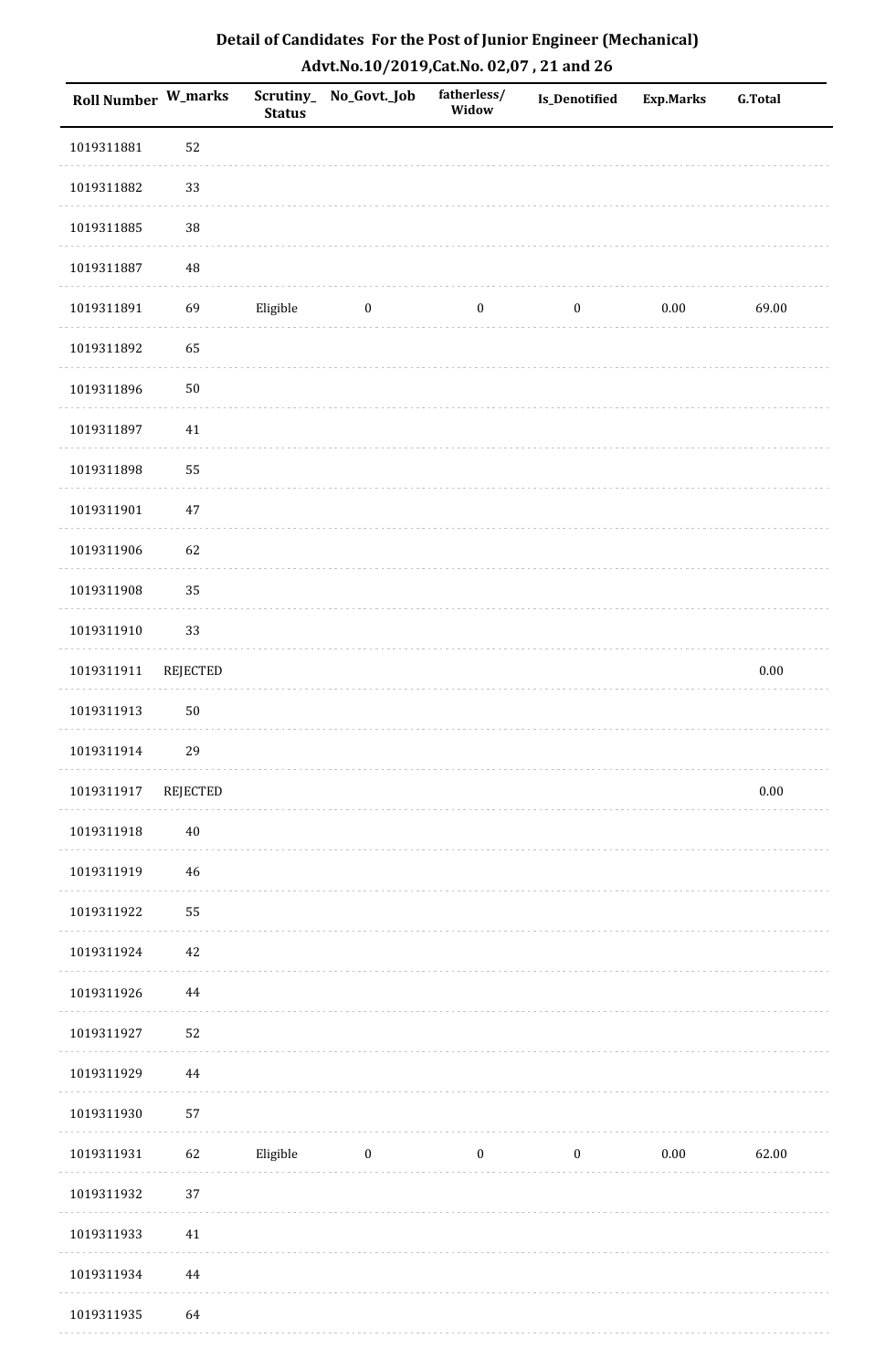| Detail of Candidates For the Post of Junior Engineer (Mechanical) |
|-------------------------------------------------------------------|
| Advt.No.10/2019,Cat.No. 02,07, 21 and 26                          |

| Roll Number W_marks |          | <b>Status</b> | Scrutiny_ No_Govt._Job | fatherless/<br>Widow | Is_Denotified | <b>Exp.Marks</b> | G.Total  |
|---------------------|----------|---------------|------------------------|----------------------|---------------|------------------|----------|
| 1019311938          | 36       |               |                        |                      |               |                  |          |
| 1019311939          | 37       |               |                        |                      |               |                  |          |
| 1019311941          | 49       |               |                        |                      |               |                  |          |
| 1019311948          | 56       |               |                        |                      |               |                  |          |
| 1019311949          | $47\,$   |               |                        |                      |               |                  |          |
| 1019311951          | 56       |               |                        |                      |               |                  |          |
| 1019311954          | 39       |               |                        |                      |               |                  |          |
| 1019311956          | 37       |               |                        |                      |               |                  |          |
| 1019311958          | $40\,$   |               |                        |                      |               |                  |          |
| 1019311960          | 38       |               |                        |                      |               |                  |          |
| 1019311963          | 39       |               |                        |                      |               |                  |          |
| 1019311964          | $\rm 48$ |               |                        |                      |               |                  |          |
| 1019311965          | $43\,$   |               |                        |                      |               |                  |          |
| 1019311966          | $\rm 48$ |               |                        |                      |               |                  |          |
| 1019311967          | $51\,$   |               |                        |                      |               |                  |          |
| 1019311968          | REJECTED |               |                        |                      |               |                  | $0.00\,$ |
| 1019311973          | 35       |               |                        |                      |               |                  |          |
| 1019311974          | 62       |               |                        |                      |               |                  |          |
| 1019311975          | $41\,$   |               |                        |                      |               |                  |          |
| 1019311977          | $43\,$   |               |                        |                      |               |                  |          |
| 1019311983          | $38\,$   |               |                        |                      |               |                  |          |
| 1019311984          | 43       |               |                        |                      |               |                  |          |
| 1019311985          | 51       |               |                        |                      |               |                  |          |
| 1019311986          | $\bf 45$ |               |                        |                      |               |                  |          |
| 1019311988          | 37       |               |                        |                      |               |                  |          |
| 1019311993          | 35       |               |                        |                      |               |                  |          |
| 1019311994          | $\bf 44$ |               |                        |                      |               |                  |          |
| 1019311996          | 39       |               |                        |                      |               |                  |          |
| 1019311997          | $40\,$   |               |                        |                      |               |                  |          |
| 1019311998          | 45       |               |                        |                      |               |                  |          |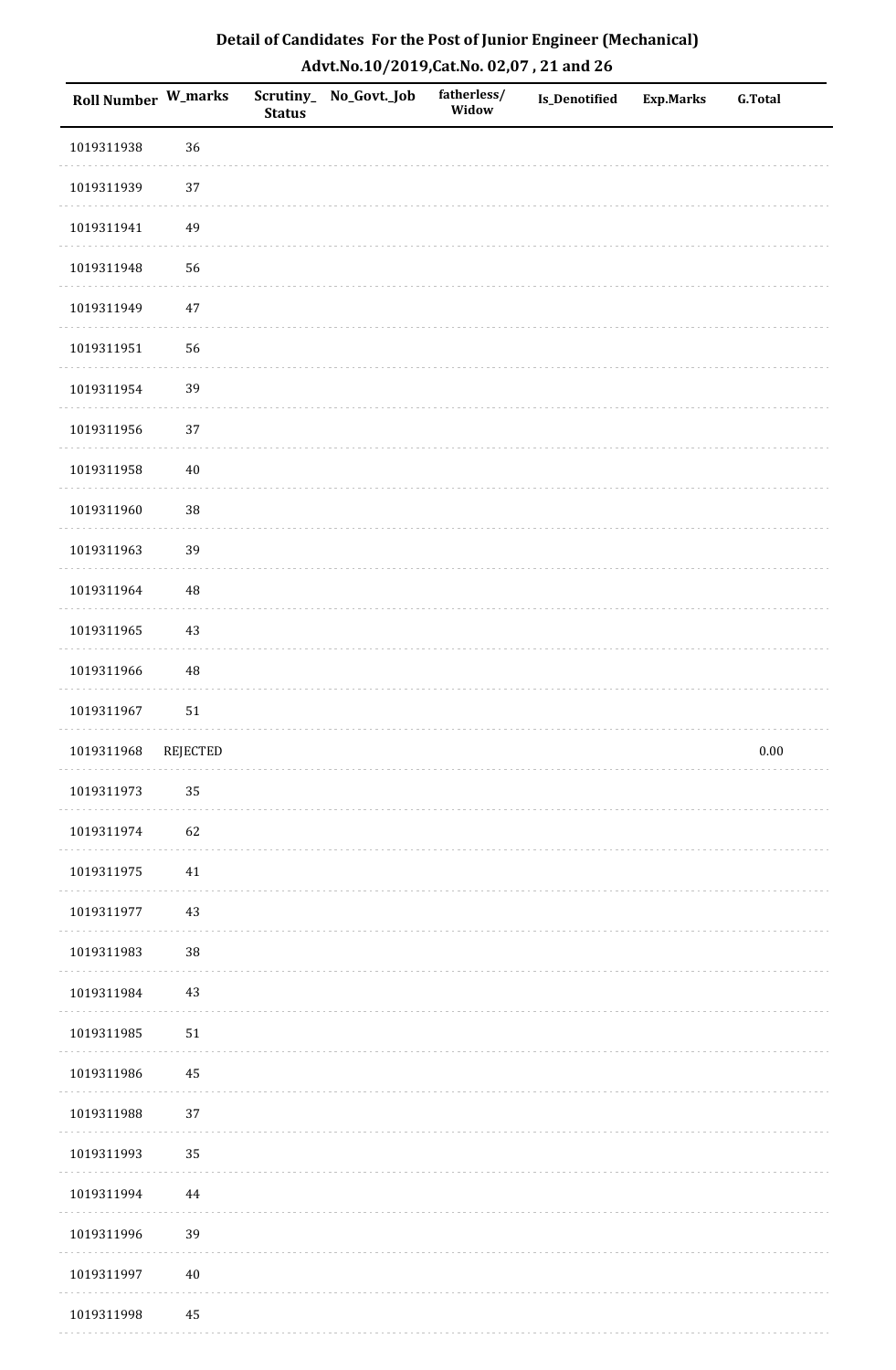| Roll Number W_marks |        | <b>Status</b> | Scrutiny_No_Govt._Job | fatherless/<br>Widow | Is_Denotified | <b>Exp.Marks</b> | <b>G.Total</b> |
|---------------------|--------|---------------|-----------------------|----------------------|---------------|------------------|----------------|
| 1019311999          | 38     |               |                       |                      |               |                  |                |
| 1019312000          | $41\,$ |               |                       |                      |               |                  |                |
| 1019312002          | 56     |               |                       |                      |               |                  |                |
| 1019312003          | $40\,$ |               |                       |                      |               |                  |                |
| 1019312004          | $50\,$ |               |                       |                      |               |                  |                |
| 1019312005          | 49     |               |                       |                      |               |                  |                |
| 1019312007          | 56     |               |                       |                      |               |                  |                |
| 1019312009          | 45     |               |                       |                      |               |                  |                |
| 1019312010          | $30\,$ |               |                       |                      |               |                  |                |
| 1019312011          | $42\,$ |               |                       |                      |               |                  |                |
| 1019312014          | 55     |               |                       |                      |               |                  |                |
| 1019312015          | 53     |               |                       |                      |               |                  |                |
| 1019312016          | 56     |               |                       |                      |               |                  |                |
| 1019312017          | 36     |               |                       |                      |               |                  |                |
| 1019312018          | $12\,$ |               |                       |                      |               |                  |                |
| 1019312020          | $31\,$ |               |                       |                      |               |                  |                |
| 1019312021          | $50\,$ |               |                       |                      |               |                  |                |
| 1019312025          | 47     |               |                       |                      |               |                  |                |
| 1019312026          | 37     |               |                       |                      |               |                  |                |
| 1019312027          | 44     |               |                       |                      |               |                  |                |
| 1019312028          | 54     |               |                       |                      |               |                  |                |
| 1019312029          | 54     |               |                       |                      |               |                  |                |
| 1019312030          | 38     |               |                       |                      |               |                  |                |
| 1019312031          | $51\,$ |               |                       |                      |               |                  |                |
| 1019312032          | 34     |               |                       |                      |               |                  |                |
| 1019312033          | 39     |               |                       |                      |               |                  |                |
| 1019312034          | 55     |               |                       |                      |               |                  |                |
| 1019312038          | 33     |               |                       |                      |               |                  |                |
| 1019312039          | 29     |               |                       |                      |               |                  |                |
| 1019312040          | $24\,$ |               |                       |                      |               |                  |                |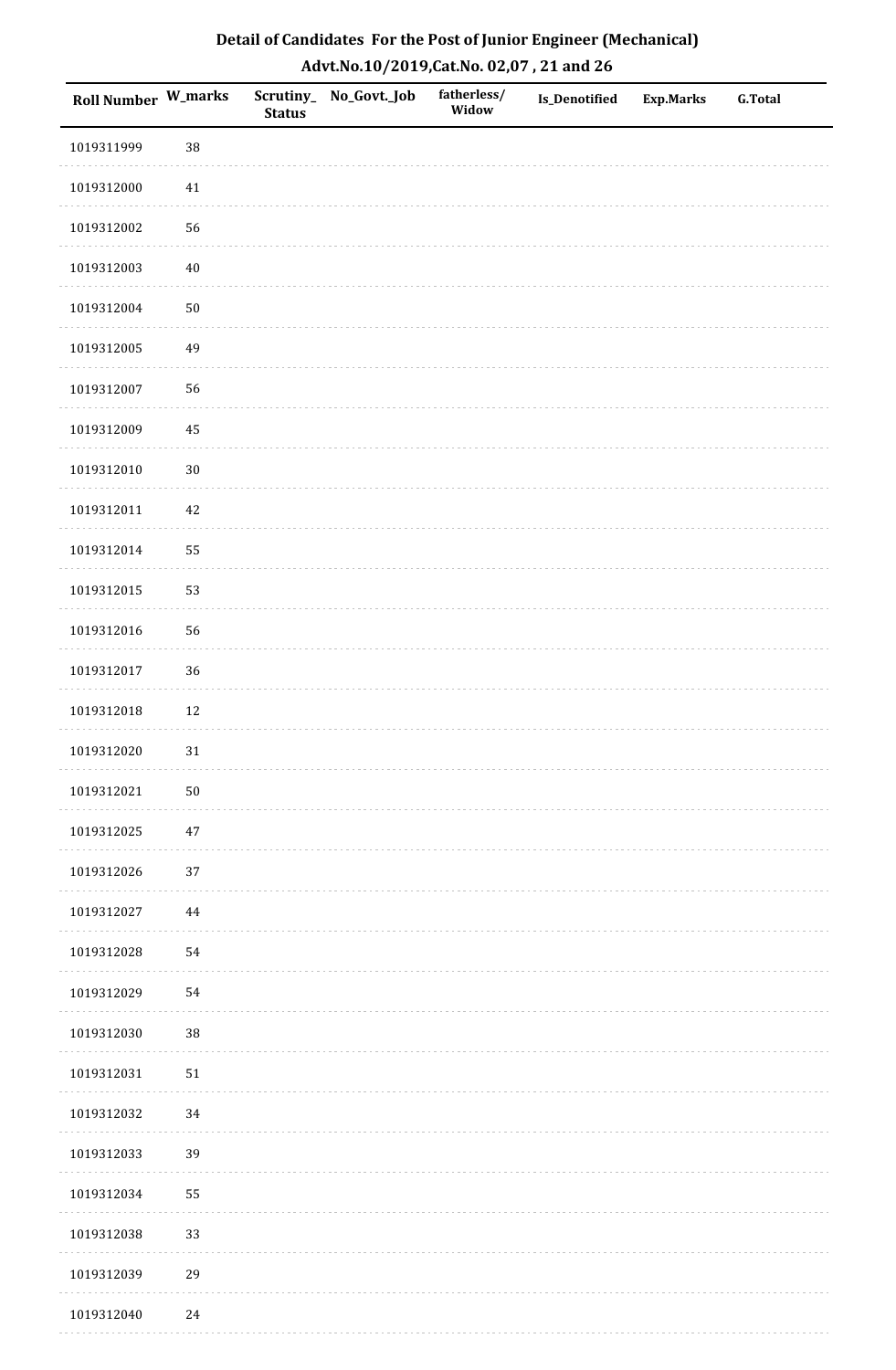| Detail of Candidates For the Post of Junior Engineer (Mechanical) |
|-------------------------------------------------------------------|
| Advt.No.10/2019,Cat.No. 02,07, 21 and 26                          |

| Roll Number W_marks |             | <b>Status</b> | Scrutiny_ No_Govt._Job | fatherless/<br>Widow | Is_Denotified | <b>Exp.Marks</b> | <b>G.Total</b> |
|---------------------|-------------|---------------|------------------------|----------------------|---------------|------------------|----------------|
| 1019312041          | 52          |               |                        |                      |               |                  |                |
| 1019312042          | $\sqrt{46}$ |               |                        |                      |               |                  |                |
| 1019312043          | 41          |               |                        |                      |               |                  |                |
| 1019312045          | 41          |               |                        |                      |               |                  |                |
| 1019312052          | 41          |               |                        |                      |               |                  |                |
| 1019312053          | $27\,$      |               |                        |                      |               |                  |                |
| 1019312054          | 49          |               |                        |                      |               |                  |                |
| 1019312056          | 56          |               |                        |                      |               |                  |                |
| 1019312057          | 58          |               |                        |                      |               |                  |                |
| 1019312059          | $47\,$      |               |                        |                      |               |                  |                |
| 1019312060          | 37          |               |                        |                      |               |                  |                |
| 1019312062          | 36          |               |                        |                      |               |                  |                |
| 1019312064          | 34          |               |                        |                      |               |                  |                |
| 1019312066          | $41\,$      |               |                        |                      |               |                  |                |
| 1019312070          | 53          |               |                        |                      |               |                  |                |
| 1019312073          | 39          |               |                        |                      |               |                  |                |
| 1019312074          | $\bf 45$    |               |                        |                      |               |                  |                |
| 1019312076          | 56          |               |                        |                      |               |                  |                |
| 1019312079          | 32          |               |                        |                      |               |                  |                |
| 1019312080          | $\rm 48$    |               |                        |                      |               |                  |                |
| 1019312083          | $\sqrt{46}$ |               |                        |                      |               |                  |                |
| 1019312086          | 49          |               |                        |                      |               |                  |                |
| 1019312088          | 43          |               |                        |                      |               |                  |                |
| 1019312091          | $40\,$      |               |                        |                      |               |                  |                |
| 1019312092          | 23          |               |                        |                      |               |                  |                |
| 1019312094          | 58          |               |                        |                      |               |                  |                |
| 1019312095          | 49          |               |                        |                      |               |                  |                |
| 1019312096          | $51\,$      |               |                        |                      |               |                  |                |
| 1019312097          | 56          |               |                        |                      |               |                  |                |
| 1019312098          | 63          |               |                        |                      |               |                  |                |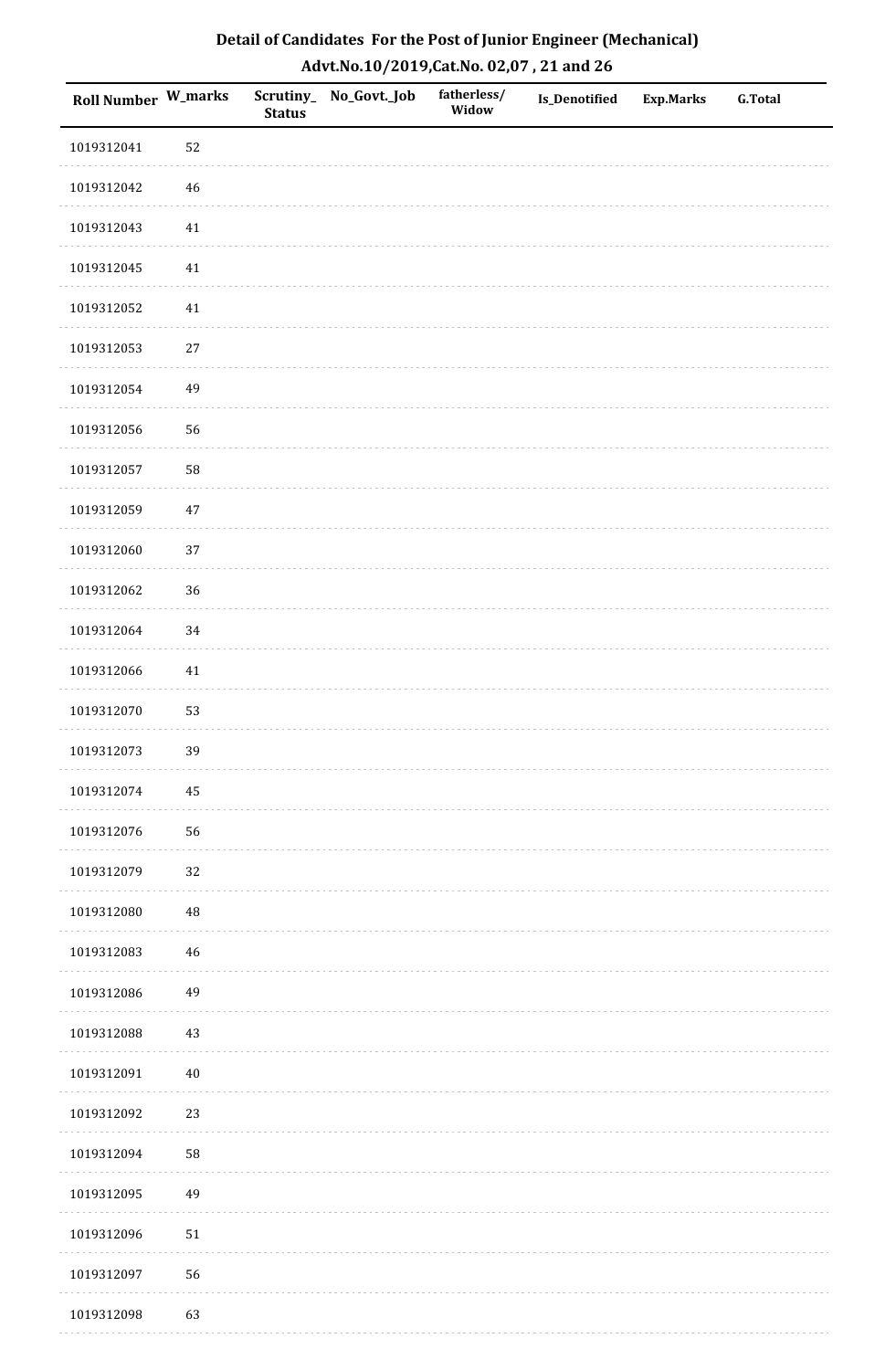| Detail of Candidates For the Post of Junior Engineer (Mechanical) |
|-------------------------------------------------------------------|
| Advt.No.10/2019,Cat.No. 02,07, 21 and 26                          |

| Roll Number W_marks |            | <b>Status</b> | Scrutiny_ No_Govt._Job | fatherless/<br>Widow | <b>Is_Denotified</b> | <b>Exp.Marks</b> | <b>G.Total</b> |
|---------------------|------------|---------------|------------------------|----------------------|----------------------|------------------|----------------|
| 1019312099          | 49         |               |                        |                      |                      |                  |                |
| 1019312100          | $30\,$     |               |                        |                      |                      |                  |                |
| 1019312102          | $42\,$     |               |                        |                      |                      |                  |                |
| 1019312106          | 51         |               |                        |                      |                      |                  |                |
| 1019312108          | $\bf 44$   |               |                        |                      |                      |                  |                |
| 1019312109          | $\bf 44$   |               |                        |                      |                      |                  |                |
| 1019312110          | 53         |               |                        |                      |                      |                  |                |
| 1019312111          | $31\,$     |               |                        |                      |                      |                  |                |
| 1019312112          | 33         |               |                        |                      |                      |                  |                |
| 1019312114          | 41         |               |                        |                      |                      |                  |                |
| 1019312116          | 35         |               |                        |                      |                      |                  |                |
| 1019312119          | $40\,$     |               |                        |                      |                      |                  |                |
| 1019312121          | $\rm 48$   |               |                        |                      |                      |                  |                |
| 1019312122          | $40\,$     |               |                        |                      |                      |                  |                |
| 1019312126          | 32         |               |                        |                      |                      |                  |                |
| 1019312128          | 33         |               |                        |                      |                      |                  |                |
| 1019312129          | 48         |               |                        |                      |                      |                  |                |
| 1019312130          | 38         |               |                        |                      |                      |                  |                |
| 1019312132          | 45         |               |                        |                      |                      |                  |                |
| 1019312134          | 59         |               |                        |                      |                      |                  |                |
| 1019312135          | 58         |               |                        |                      |                      |                  |                |
| 1019312136          | 35         |               |                        |                      |                      |                  |                |
| 1019312137          | $34\,$     |               |                        |                      |                      |                  |                |
| 1019312140          | $42\,$     |               |                        |                      |                      |                  |                |
| 1019312144          | 58         |               |                        |                      |                      |                  |                |
| 1019312145          | 53         |               |                        |                      |                      |                  |                |
| 1019312148          | 41         |               |                        |                      |                      |                  |                |
| 1019312149          | $38\,$     |               |                        |                      |                      |                  |                |
| 1019312150          | $30\,$     |               |                        |                      |                      |                  |                |
| 1019312157          | ${\bf 51}$ |               |                        |                      |                      |                  |                |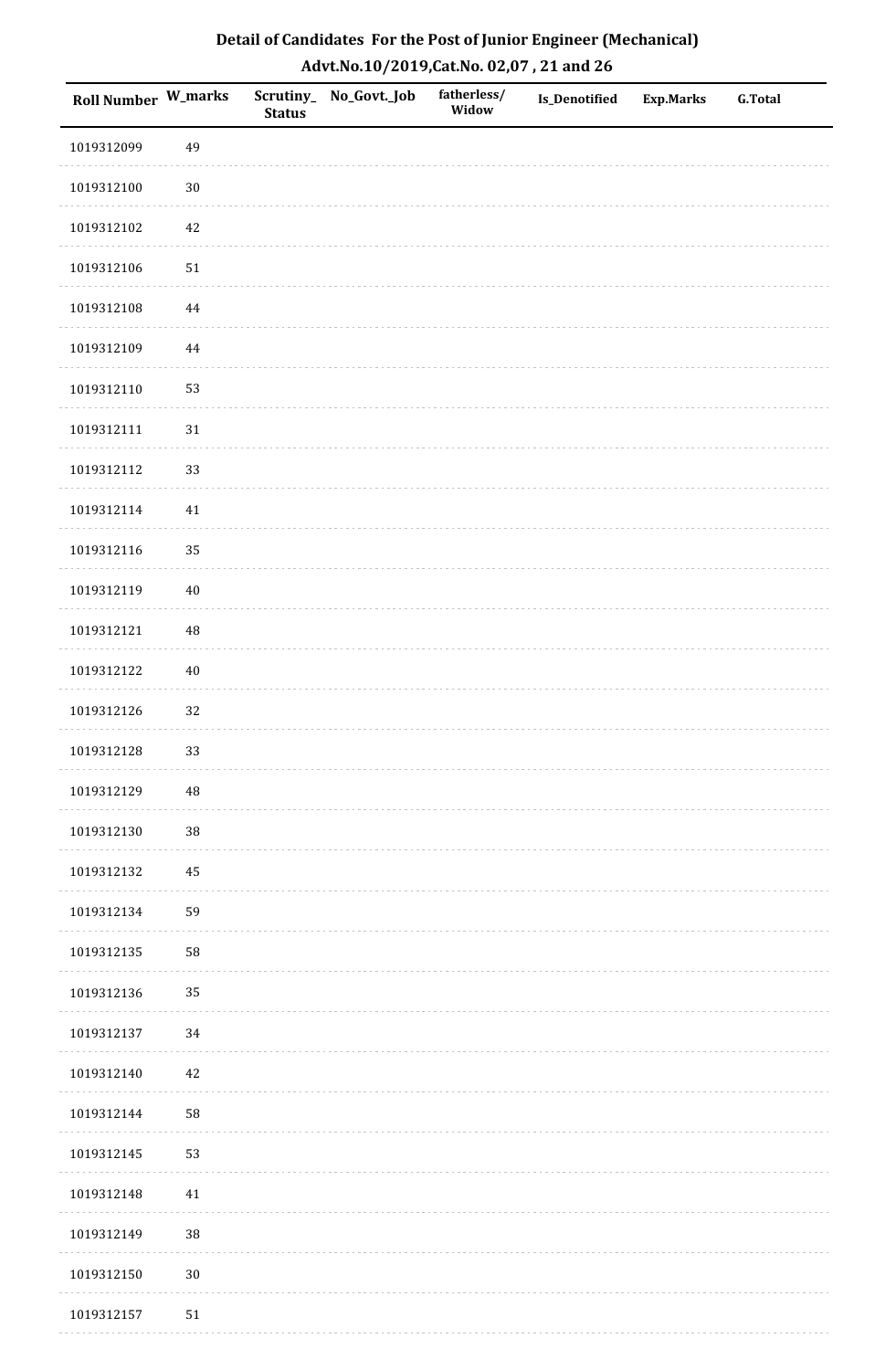| Detail of Candidates For the Post of Junior Engineer (Mechanical) |
|-------------------------------------------------------------------|
| Advt.No.10/2019,Cat.No. 02,07, 21 and 26                          |

| Roll Number W_marks |                 | <b>Status</b> | Scrutiny_ No_Govt._Job | fatherless/<br>Widow | <b>Is_Denotified</b> | <b>Exp.Marks</b> | ${\bf G.Total}$ |
|---------------------|-----------------|---------------|------------------------|----------------------|----------------------|------------------|-----------------|
| 1019312158          | 64              |               |                        |                      |                      |                  |                 |
| 1019312161          | REJECTED        |               |                        |                      |                      |                  | $0.00\,$        |
| 1019312165          | $38\,$          |               |                        |                      |                      |                  |                 |
| 1019312166          | 62              |               |                        |                      |                      |                  |                 |
| 1019312174          | 29              |               |                        |                      |                      |                  |                 |
| 1019312177          | $20\,$          |               |                        |                      |                      |                  |                 |
| 1019312178          | 41              |               |                        |                      |                      |                  |                 |
| 1019312182          | 55              |               |                        |                      |                      |                  |                 |
| 1019312183          | <b>REJECTED</b> |               |                        |                      |                      |                  | $0.00\,$        |
| 1019312184          | $40\,$          |               |                        |                      |                      |                  |                 |
| 1019312187          | 63              |               |                        |                      |                      |                  |                 |
| 1019312188          | $25\,$          |               |                        |                      |                      |                  |                 |
| 1019312189          | 43              |               |                        |                      |                      |                  |                 |
| 1019312191          | 42              |               |                        |                      |                      |                  |                 |
| 1019312193          | 36              |               |                        |                      |                      |                  |                 |
| 1019312194          | 42              |               |                        |                      |                      |                  |                 |
| 1019312197          | $31\,$          |               |                        |                      |                      |                  |                 |
| 1019312199          | 47              |               |                        |                      |                      |                  |                 |
| 1019312201          | 58              |               |                        |                      |                      |                  |                 |
| 1019312202          | $\sqrt{28}$     |               |                        |                      |                      |                  |                 |
| 1019312203          | $38\,$          |               |                        |                      |                      |                  |                 |
| 1019312204          | 64              |               |                        |                      |                      |                  |                 |
| 1019312205          | $38\,$          |               |                        |                      |                      |                  |                 |
| 1019312210          | $\rm 48$        |               |                        |                      |                      |                  |                 |
| 1019312211          | 45              |               |                        |                      |                      |                  |                 |
| 1019312213          | 47              |               |                        |                      |                      |                  |                 |
| 1019312214          | 35              |               |                        |                      |                      |                  |                 |
| 1019312215          | 39              |               |                        |                      |                      |                  |                 |
| 1019312216          | 58              |               |                        |                      |                      |                  |                 |
| 1019312218          | 36              |               |                        |                      |                      |                  |                 |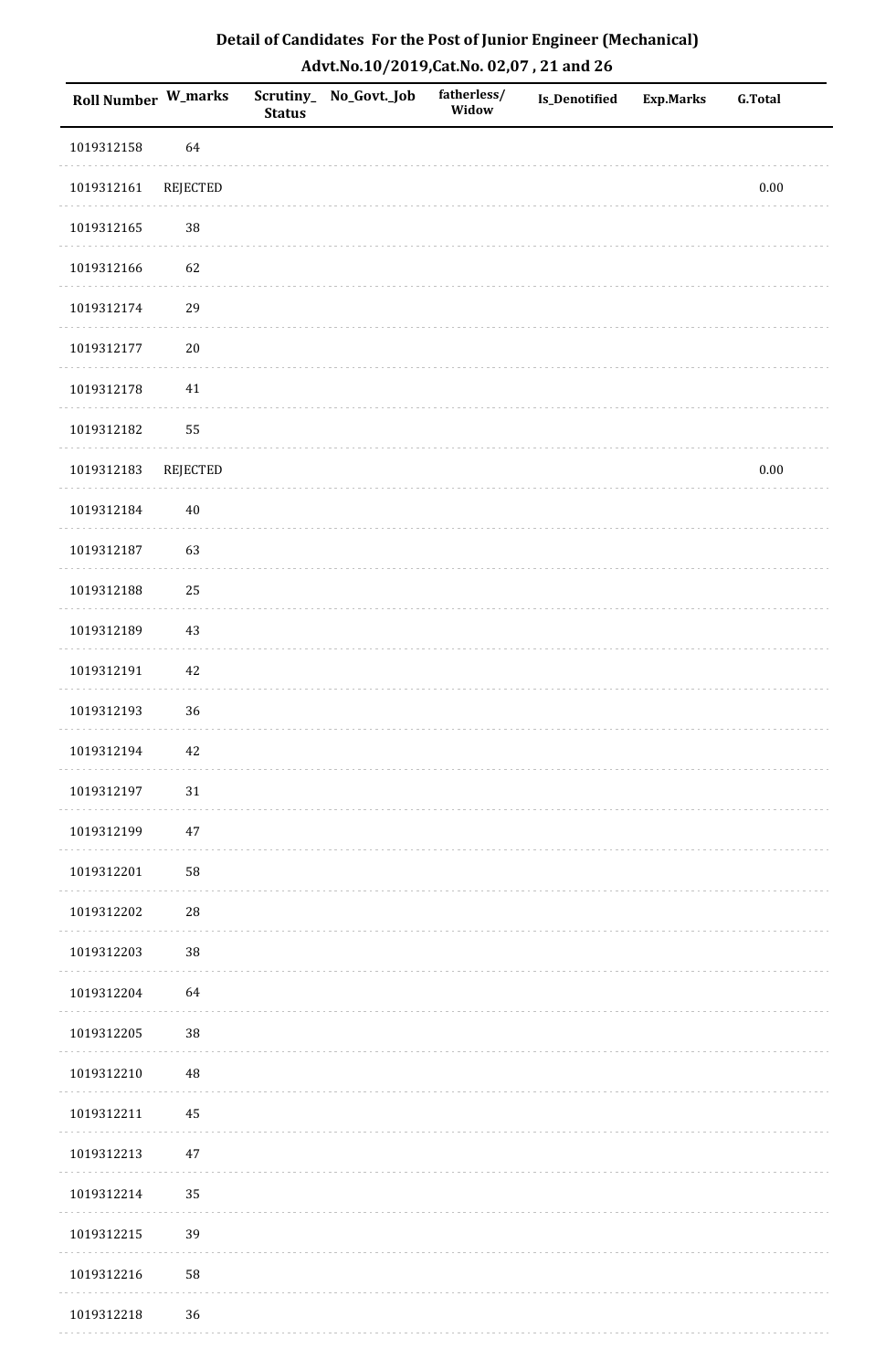| Roll Number W_marks |        | <b>Status</b> | Scrutiny_No_Govt._Job | fatherless/<br>Widow | Is_Denotified | <b>Exp.Marks</b> | <b>G.Total</b> |
|---------------------|--------|---------------|-----------------------|----------------------|---------------|------------------|----------------|
| 1019312222          | $41\,$ |               |                       |                      |               |                  |                |
| 1019312223          | $30\,$ |               |                       |                      |               |                  |                |
| 1019312225          | 49     |               |                       |                      |               |                  |                |
| 1019312226          | 66     |               |                       |                      |               |                  |                |
| 1019312229          | $31\,$ |               |                       |                      |               |                  |                |
| 1019312230          | 29     |               |                       |                      |               |                  |                |
| 1019312231          | 53     |               |                       |                      |               |                  |                |
| 1019312232          | 35     |               |                       |                      |               |                  |                |
| 1019312234          | 34     |               |                       |                      |               |                  |                |
| 1019312236          | $42\,$ |               |                       |                      |               |                  |                |
| 1019312237          | 57     |               |                       |                      |               |                  |                |
| 1019312238          | 41     |               |                       |                      |               |                  |                |
| 1019312240          | 48     |               |                       |                      |               |                  |                |
| 1019312241          | $46\,$ |               |                       |                      |               |                  |                |
| 1019312242          | 33     |               |                       |                      |               |                  |                |
| 1019312244          | 54     |               |                       |                      |               |                  |                |
| 1019312248          | 59     |               |                       |                      |               |                  |                |
| 1019312249          | 49     |               |                       |                      |               |                  |                |
| 1019312252          | $43\,$ |               |                       |                      |               |                  |                |
| 1019312253          | $51\,$ |               |                       |                      |               |                  |                |
| 1019312257          | 35     |               |                       |                      |               |                  |                |
| 1019312259          | 46     |               |                       |                      |               |                  |                |
| 1019312260          | 56     |               |                       |                      |               |                  |                |
| 1019312262          | 46     |               |                       |                      |               |                  |                |
| 1019312264          | $41\,$ |               |                       |                      |               |                  |                |
| 1019312265          | $43\,$ |               |                       |                      |               |                  |                |
| 1019312266          | 62     |               |                       |                      |               |                  |                |
| 1019312267          | 26     |               |                       |                      |               |                  |                |
| 1019312268          | 53     |               |                       |                      |               |                  |                |
| 1019312269          | $47\,$ |               |                       |                      |               |                  |                |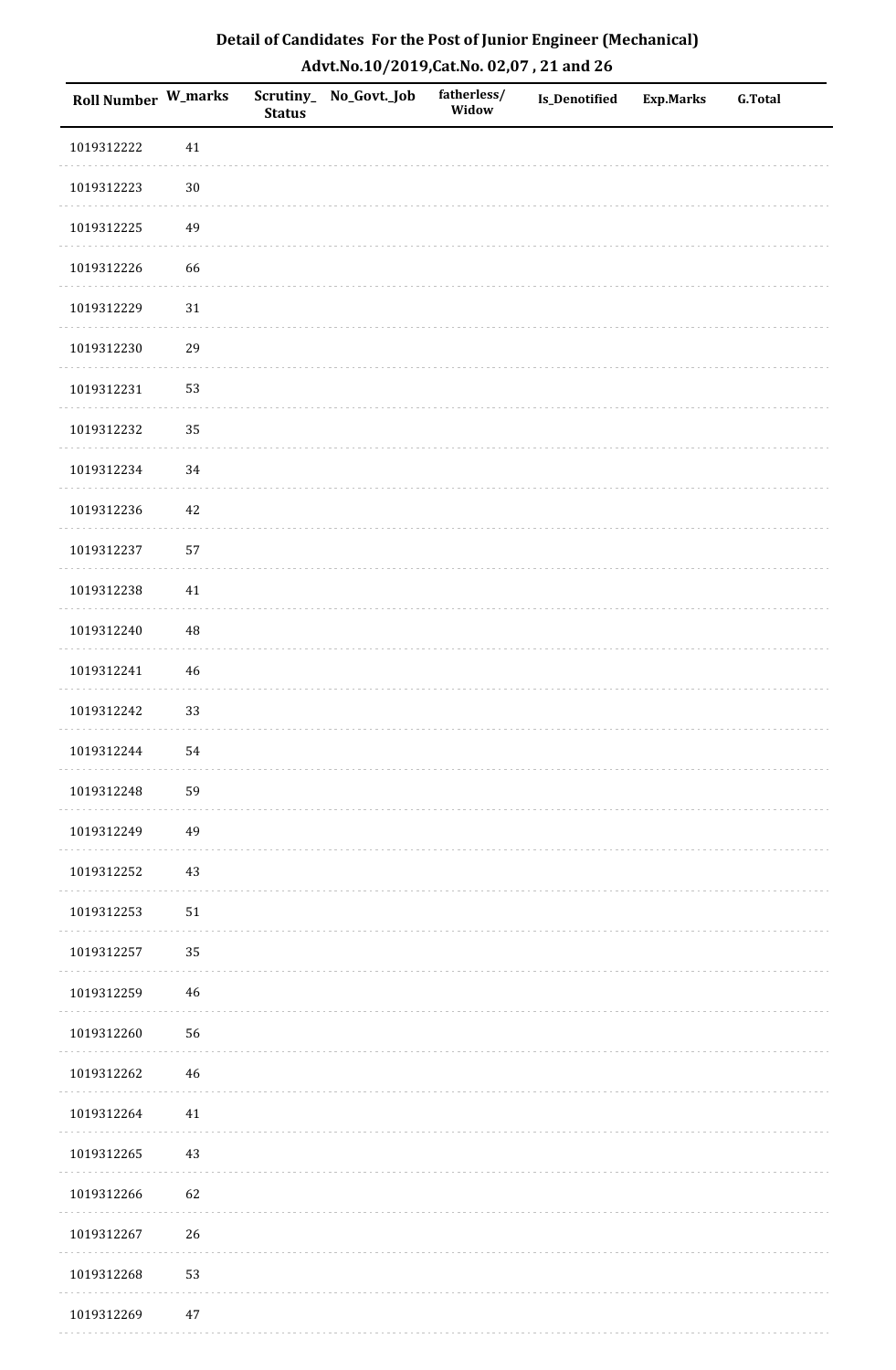| Roll Number W_marks |          | <b>Status</b> | Scrutiny_ No_Govt._Job | fatherless/<br>Widow | Is_Denotified | <b>Exp.Marks</b> | <b>G.Total</b> |
|---------------------|----------|---------------|------------------------|----------------------|---------------|------------------|----------------|
| 1019312273          | 42       |               |                        |                      |               |                  |                |
| 1019312276          | 64       |               |                        |                      |               |                  |                |
| 1019312277          | 37       |               |                        |                      |               |                  |                |
| 1019312279          | REJECTED |               |                        |                      |               |                  | $0.00\,$       |
| 1019312280          | 32       |               |                        |                      |               |                  |                |
| 1019312281          | 38       |               |                        |                      |               |                  |                |
| 1019312284          | 58       |               |                        |                      |               |                  |                |
| 1019312288          | 32       |               |                        |                      |               |                  |                |
| 1019312291          | 35       |               |                        |                      |               |                  |                |
| 1019312292          | 34       |               |                        |                      |               |                  |                |
| 1019312293          | $41\,$   |               |                        |                      |               |                  |                |
| 1019312294          | 36       |               |                        |                      |               |                  |                |
| 1019312295          | 45       |               |                        |                      |               |                  |                |
| 1019312296          | $27\,$   |               |                        |                      |               |                  |                |
| 1019312297          | $51\,$   |               |                        |                      |               |                  |                |
| 1019312298          | 49       |               |                        |                      |               |                  |                |
| 1019312300          | 45       |               |                        |                      |               |                  |                |
| 1019312305          | 39       |               |                        |                      |               |                  |                |
| 1019312307          | $\rm 48$ |               |                        |                      |               |                  |                |
| 1019312310          | 37       |               |                        |                      |               |                  |                |
| 1019312311          | $40\,$   |               |                        |                      |               |                  |                |
| 1019312312          | 36       |               |                        |                      |               |                  |                |
| 1019312313          | 45       |               |                        |                      |               |                  |                |
| 1019312314          | 64       |               |                        |                      |               |                  |                |
| 1019312315          | 37       |               |                        |                      |               |                  |                |
| 1019312316          | 58       |               |                        |                      |               |                  |                |
| 1019312318          | 45       |               |                        |                      |               |                  |                |
| 1019312319          | 36       |               |                        |                      |               |                  |                |
| 1019312320          | $30\,$   |               |                        |                      |               |                  |                |
| 1019312321          | 46       |               |                        |                      |               |                  |                |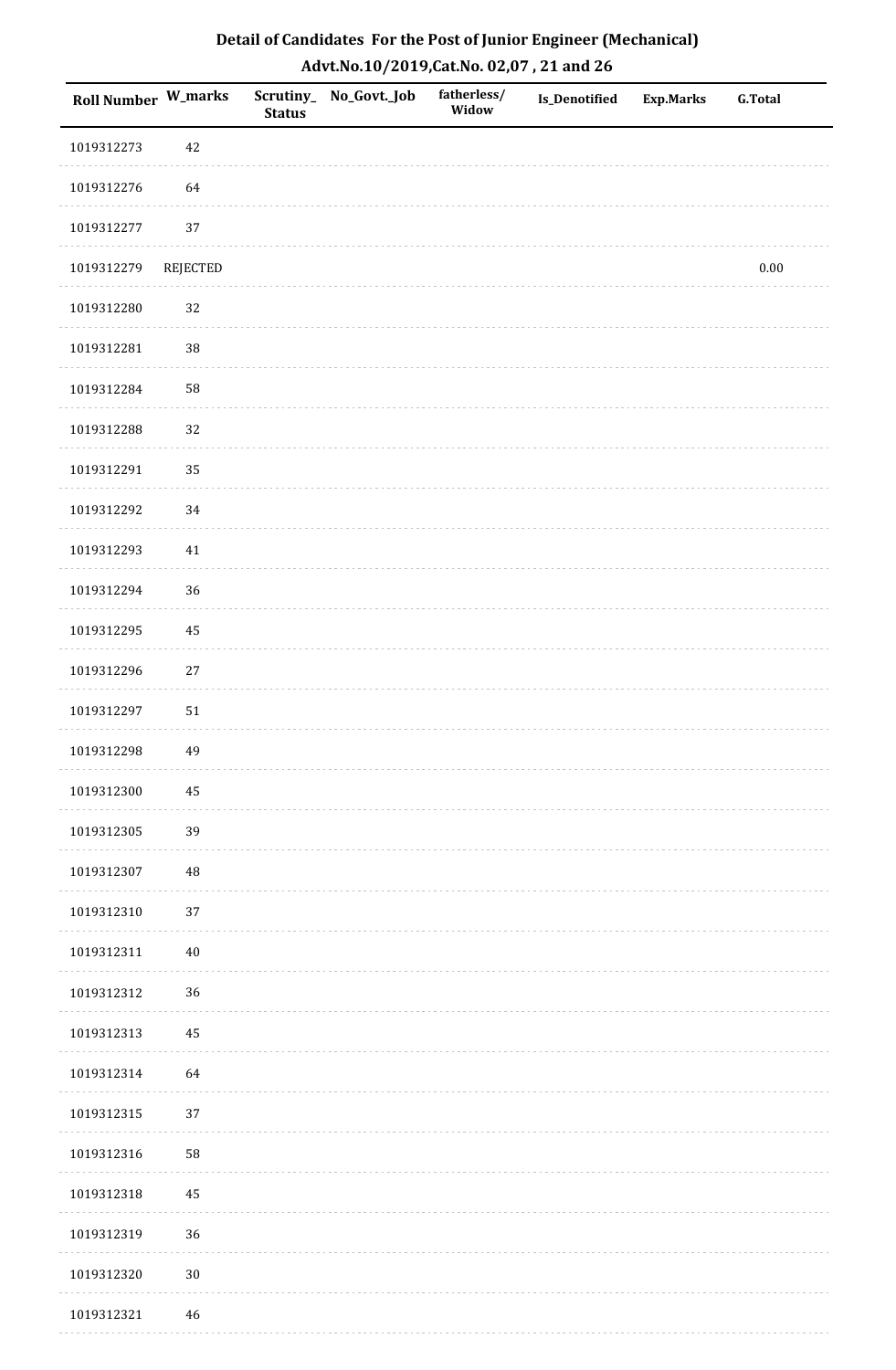| Detail of Candidates For the Post of Junior Engineer (Mechanical) |
|-------------------------------------------------------------------|
| Advt.No.10/2019,Cat.No. 02,07, 21 and 26                          |

| Roll Number W_marks |             | <b>Status</b> | Scrutiny_ No_Govt._Job | fatherless/<br>Widow | <b>Is_Denotified</b> | <b>Exp.Marks</b> | <b>G.Total</b> |
|---------------------|-------------|---------------|------------------------|----------------------|----------------------|------------------|----------------|
| 1019312322          | 52          |               |                        |                      |                      |                  |                |
| 1019312325          | $51\,$      |               |                        |                      |                      |                  |                |
| 1019312328          | 43          |               |                        |                      |                      |                  |                |
| 1019312331          | 39          |               |                        |                      |                      |                  |                |
| 1019312332          | $40\,$      |               |                        |                      |                      |                  |                |
| 1019312333          | 44          |               |                        |                      |                      |                  |                |
| 1019312334          | 38          |               |                        |                      |                      |                  |                |
| 1019312335          | 61          |               |                        |                      |                      |                  |                |
| 1019312336          | $40\,$      |               |                        |                      |                      |                  |                |
| 1019312337          | 36          |               |                        |                      |                      |                  |                |
| 1019312339          | $\bf 44$    |               |                        |                      |                      |                  |                |
| 1019312340          | 18          |               |                        |                      |                      |                  |                |
| 1019312341          | 45          |               |                        |                      |                      |                  |                |
| 1019312342          | 55          |               |                        |                      |                      |                  |                |
| 1019312343          | $50\,$      |               |                        |                      |                      |                  |                |
| 1019312344          | $41\,$      |               |                        |                      |                      |                  |                |
| 1019312346          | $\bf 44$    |               |                        |                      |                      |                  |                |
| 1019312350          | 47          |               |                        |                      |                      |                  |                |
| 1019312351          | 37          |               |                        |                      |                      |                  |                |
| 1019312353          | $41\,$      |               |                        |                      |                      |                  |                |
| 1019312354          | 56          |               |                        |                      |                      |                  |                |
| 1019312356          | 36          |               |                        |                      |                      |                  |                |
| 1019312357          | $\sqrt{46}$ |               |                        |                      |                      |                  |                |
| 1019312358          | $50\,$      |               |                        |                      |                      |                  |                |
| 1019312360          | 29          |               |                        |                      |                      |                  |                |
| 1019312362          | $\sqrt{46}$ |               |                        |                      |                      |                  |                |
| 1019312364          | $\rm 48$    |               |                        |                      |                      |                  |                |
| 1019312365          | 60          |               |                        |                      |                      |                  |                |
| 1019312367          | $42\,$      |               |                        |                      |                      |                  |                |
| 1019312370          | $42\,$      |               |                        |                      |                      |                  |                |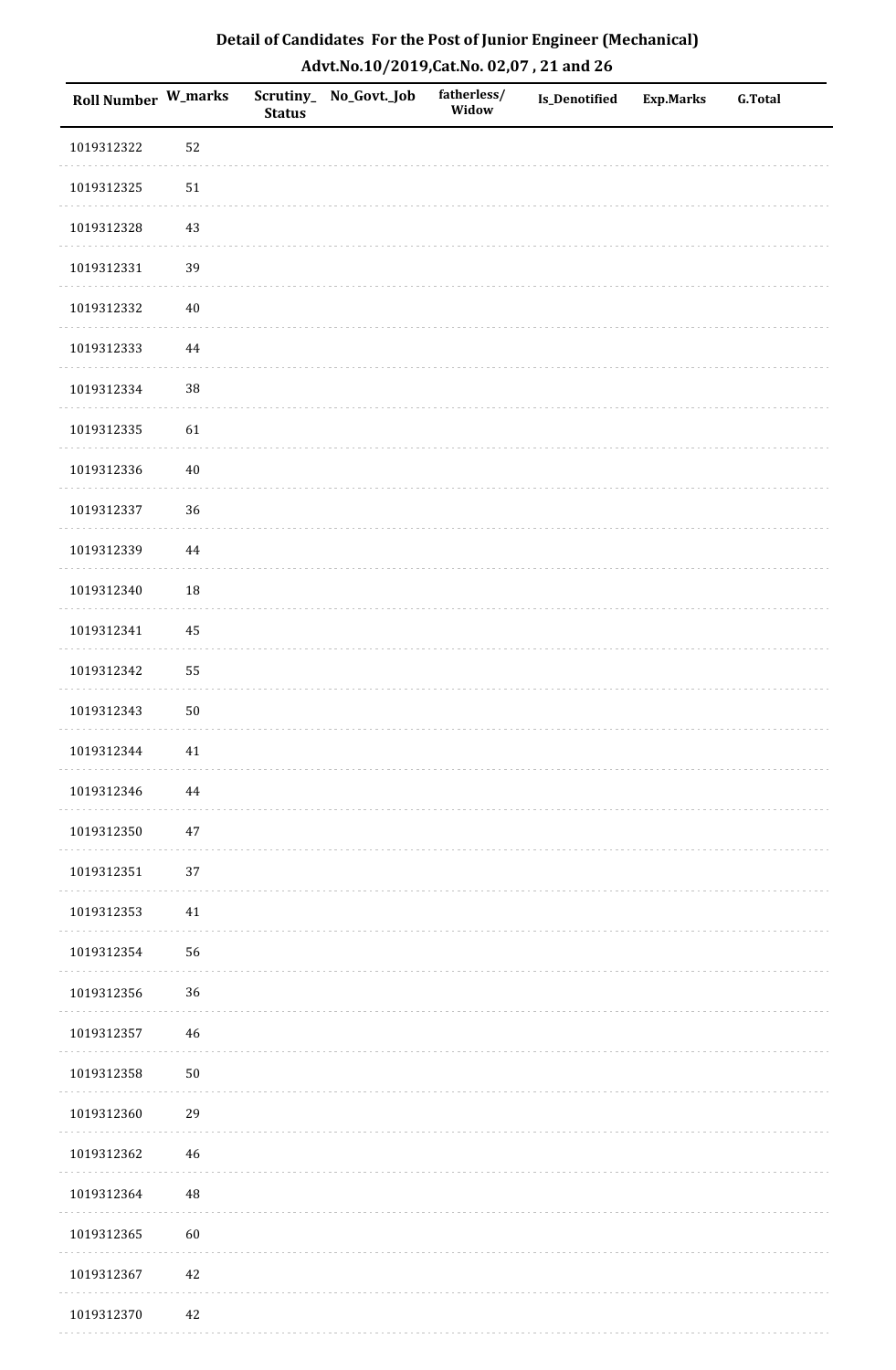| Detail of Candidates For the Post of Junior Engineer (Mechanical) |
|-------------------------------------------------------------------|
| Advt.No.10/2019,Cat.No. 02,07, 21 and 26                          |

| Roll Number W_marks |        | <b>Status</b> | Scrutiny_ No_Govt._Job | fatherless/<br>Widow | <b>Is_Denotified</b> | <b>Exp.Marks</b> | <b>G.Total</b> |
|---------------------|--------|---------------|------------------------|----------------------|----------------------|------------------|----------------|
| 1019312371          | 46     |               |                        |                      |                      |                  |                |
| 1019312372          | 33     |               |                        |                      |                      |                  |                |
| 1019312374          | 35     |               |                        |                      |                      |                  |                |
| 1019312375          | 37     |               |                        |                      |                      |                  |                |
| 1019312376          | $40\,$ |               |                        |                      |                      |                  |                |
| 1019312377          | $40\,$ |               |                        |                      |                      |                  |                |
| 1019312379          | 36     |               |                        |                      |                      |                  |                |
| 1019312381          | $22\,$ |               |                        |                      |                      |                  |                |
| 1019312383          | $40\,$ |               |                        |                      |                      |                  |                |
| 1019312386          | 45     |               |                        |                      |                      |                  |                |
| 1019312388          | 42     |               |                        |                      |                      |                  |                |
| 1019312389          | 33     |               |                        |                      |                      |                  |                |
| 1019312391          | $41\,$ |               |                        |                      |                      |                  |                |
| 1019312392          | 31     |               |                        |                      |                      |                  |                |
| 1019312393          | 43     |               |                        |                      |                      |                  |                |
| 1019312398          | 43     |               |                        |                      |                      |                  |                |
| 1019312399          | 36     |               |                        |                      |                      |                  |                |
| 1019312400          | $41\,$ |               |                        |                      |                      |                  |                |
| 1019312401          | 55     |               |                        |                      |                      |                  |                |
| 1019312405          | 33     |               |                        |                      |                      |                  |                |
| 1019312406          | $60\,$ |               |                        |                      |                      |                  |                |
| 1019312410          | 58     |               |                        |                      |                      |                  |                |
| 1019312413          | 39     |               |                        |                      |                      |                  |                |
| 1019312414          | 56     |               |                        |                      |                      |                  |                |
| 1019312415          | 49     |               |                        |                      |                      |                  |                |
| 1019312417          | $51\,$ |               |                        |                      |                      |                  |                |
| 1019312420          | 41     |               |                        |                      |                      |                  |                |
| 1019312421          | $50\,$ |               |                        |                      |                      |                  |                |
| 1019312422          | 62     |               |                        |                      |                      |                  |                |
| 1019312423          | 39     |               |                        |                      |                      |                  |                |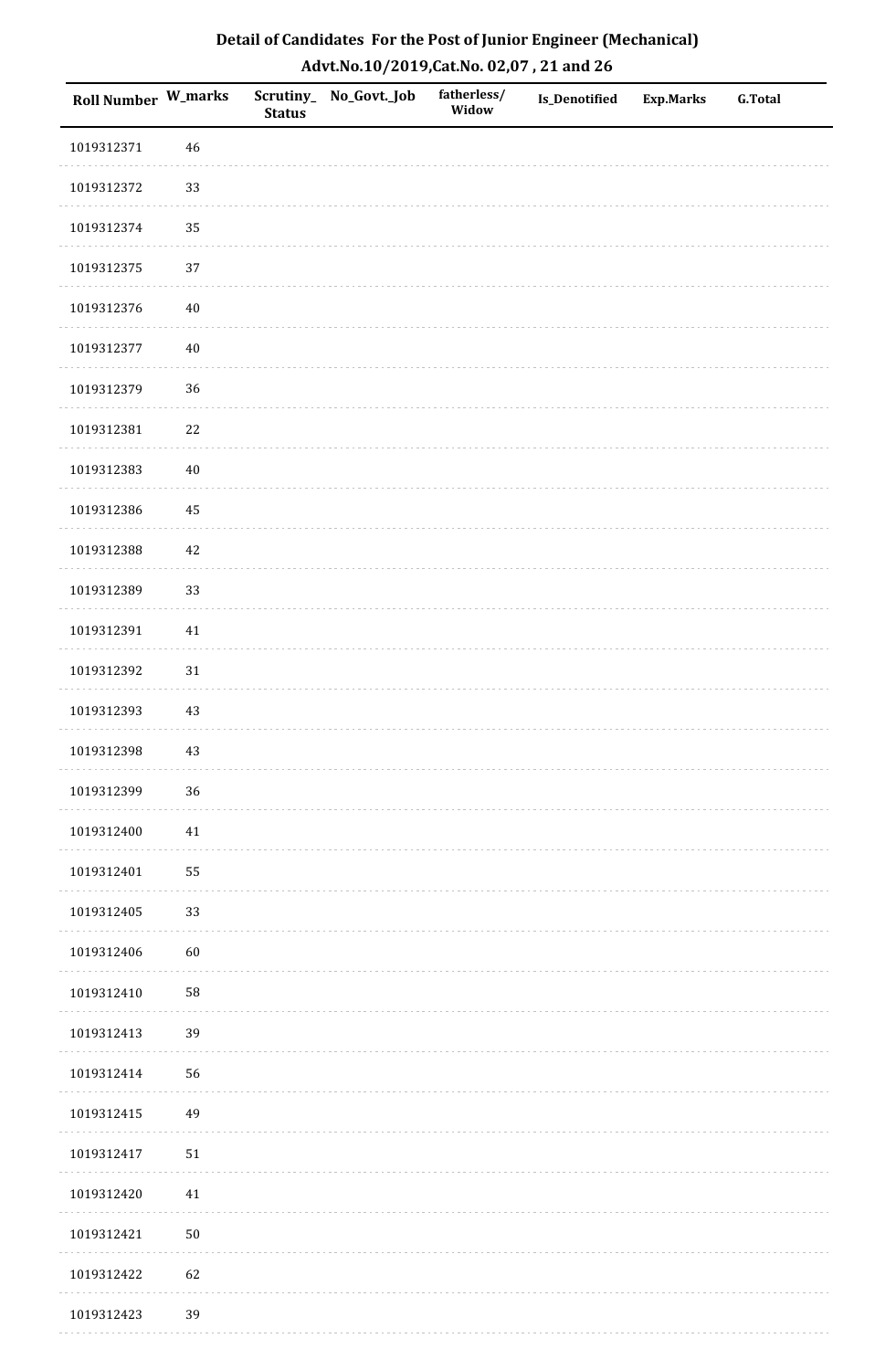| Detail of Candidates For the Post of Junior Engineer (Mechanical) |
|-------------------------------------------------------------------|
| Advt.No.10/2019, Cat.No. 02,07, 21 and 26                         |

| Roll Number W_marks |        | <b>Status</b> | Scrutiny_ No_Govt._Job | fatherless/<br>Widow | Is_Denotified    | <b>Exp.Marks</b> | <b>G.Total</b> |
|---------------------|--------|---------------|------------------------|----------------------|------------------|------------------|----------------|
| 1019312425          | $30\,$ |               |                        |                      |                  |                  |                |
| 1019312427          | $30\,$ |               |                        |                      |                  |                  |                |
| 1019312428          | $42\,$ |               |                        |                      |                  |                  |                |
| 1019312430          | $50\,$ |               |                        |                      |                  |                  |                |
| 1019312431          | 53     |               |                        |                      |                  |                  |                |
| 1019312432          | $31\,$ |               |                        |                      |                  |                  |                |
| 1019312438          | 59     |               |                        |                      |                  |                  |                |
| 1019312439          | $41\,$ |               |                        |                      |                  |                  |                |
| 1019312442          | 56     |               |                        |                      |                  |                  |                |
| 1019312444          | $40\,$ |               |                        |                      |                  |                  |                |
| 1019312446          | $72\,$ | Eligible      | $\boldsymbol{0}$       | $\boldsymbol{0}$     | $\bf{0}$         | 0.00             | 72.00          |
| 1019312450          | $41\,$ |               |                        |                      |                  |                  |                |
| 1019312452          | 44     |               |                        |                      |                  |                  |                |
| 1019312454          | 41     | Eligible      | $\boldsymbol{0}$       | $\boldsymbol{0}$     | $\boldsymbol{0}$ | $0.00\,$         | 41.00          |
| 1019312456          | 39     |               |                        |                      |                  |                  |                |
| 1019312459          | $51\,$ |               |                        |                      |                  |                  |                |
| 1019312460          | 62     | Eligible      | $\boldsymbol{0}$       | $\boldsymbol{0}$     | $\boldsymbol{0}$ | $0.00\,$         | 62.00          |
| 1019312464          | 55     |               |                        |                      |                  |                  |                |
| 1019312465          | $41\,$ |               |                        |                      |                  |                  |                |
| 1019312466          | $50\,$ |               |                        |                      |                  |                  |                |
| 1019312467          | $40\,$ |               |                        |                      |                  |                  |                |
| 1019312468          | 37     |               |                        |                      |                  |                  |                |
| 1019312470          | 38     |               |                        |                      |                  |                  |                |
| 1019312473          | 45     |               |                        |                      |                  |                  |                |
| 1019312474          | 53     |               |                        |                      |                  |                  |                |
| 1019312479          | $47\,$ |               |                        |                      |                  |                  |                |
| 1019312481          | 52     |               |                        |                      |                  |                  |                |
| 1019312482          | 33     |               |                        |                      |                  |                  |                |
| 1019312483          | 33     |               |                        |                      |                  |                  |                |
| 1019312485          | $41\,$ |               |                        |                      |                  |                  |                |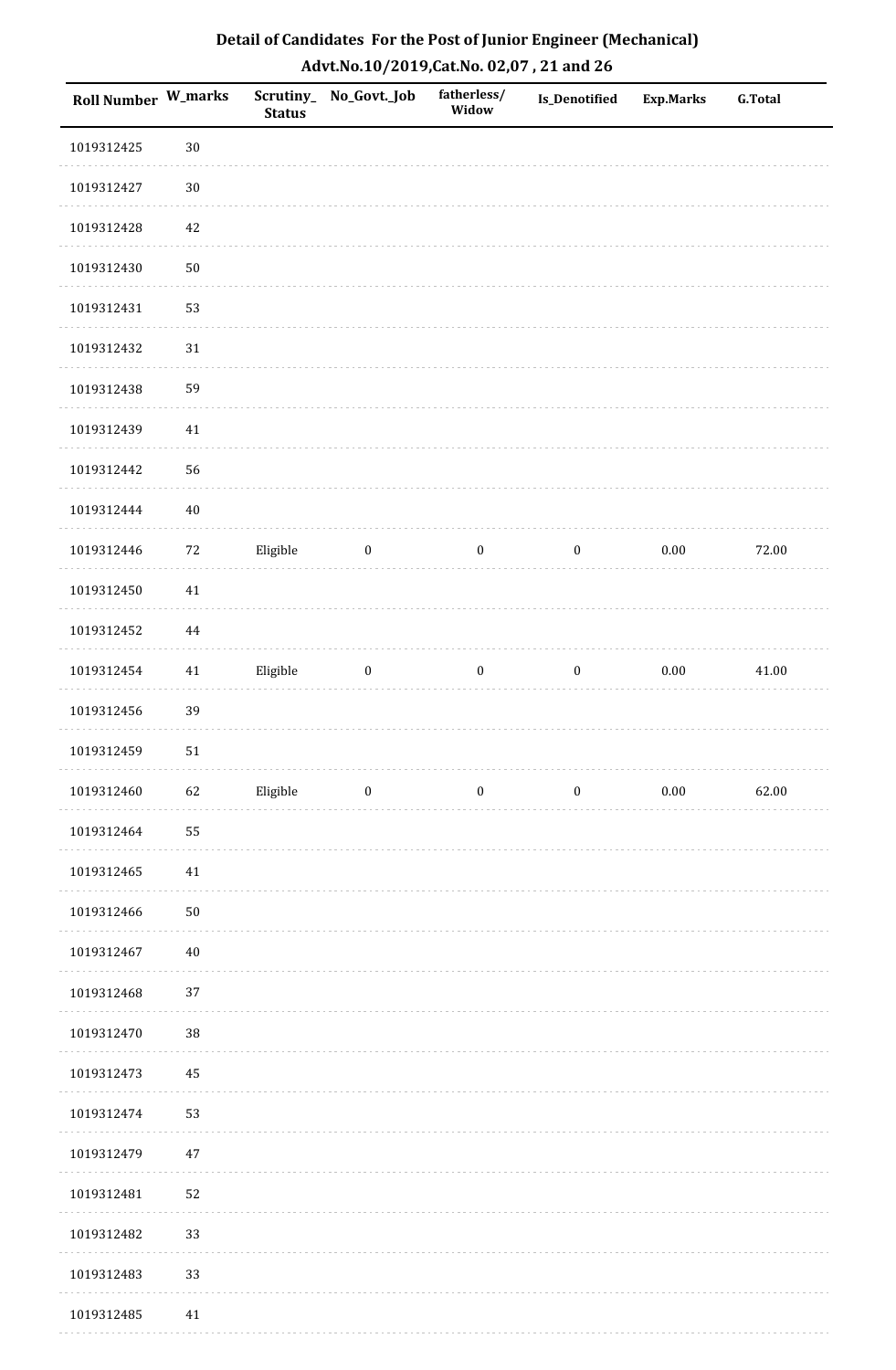| Roll Number W_marks |                 | <b>Status</b> | Scrutiny_No_Govt._Job | fatherless/<br>Widow | Is_Denotified | <b>Exp.Marks</b> | <b>G.Total</b> |
|---------------------|-----------------|---------------|-----------------------|----------------------|---------------|------------------|----------------|
| 1019312488          | 37              |               |                       |                      |               |                  |                |
| 1019312490          | 35              |               |                       |                      |               |                  |                |
| 1019312491          | 37              |               |                       |                      |               |                  |                |
| 1019312495          | $30\,$          |               |                       |                      |               |                  |                |
| 1019312497          | 45              |               |                       |                      |               |                  |                |
| 1019312498          | 33              |               |                       |                      |               |                  |                |
| 1019312501          | 56              |               |                       |                      |               |                  |                |
| 1019312502          | 45              |               |                       |                      |               |                  |                |
| 1019312503          | $31\,$          |               |                       |                      |               |                  |                |
| 1019312506          | 35              |               |                       |                      |               |                  |                |
| 1019312510          | $41\,$          |               |                       |                      |               |                  |                |
| 1019312512          | $30\,$          |               |                       |                      |               |                  |                |
| 1019312514          | 42              |               |                       |                      |               |                  |                |
| 1019312517          | 46              |               |                       |                      |               |                  |                |
| 1019312518          | $\sqrt{7}$      |               |                       |                      |               |                  |                |
| 1019312520          | $40\,$          |               |                       |                      |               |                  |                |
| 1019312521          | $30\,$          |               |                       |                      |               |                  |                |
| 1019312523          | 47              |               |                       |                      |               |                  |                |
| 1019312524          | 36              |               |                       |                      |               |                  |                |
| 1019312529          | 46              |               |                       |                      |               |                  |                |
| 1019312530          | 44              |               |                       |                      |               |                  |                |
| 1019312531          | 67              |               |                       |                      |               |                  |                |
| 1019312533          | <b>REJECTED</b> |               |                       |                      |               |                  | $0.00\,$       |
| 1019312534          | $47\,$          |               |                       |                      |               |                  |                |
| 1019312535          | 23              |               |                       |                      |               |                  |                |
| 1019312536          | 46              |               |                       |                      |               |                  |                |
| 1019312539          | 48              |               |                       |                      |               |                  |                |
| 1019312541          | REJECTED        |               |                       |                      |               |                  | $0.00\,$       |
| 1019312543          | 44              |               |                       |                      |               |                  |                |
| 1019312545          | $40\,$          |               |                       |                      |               |                  |                |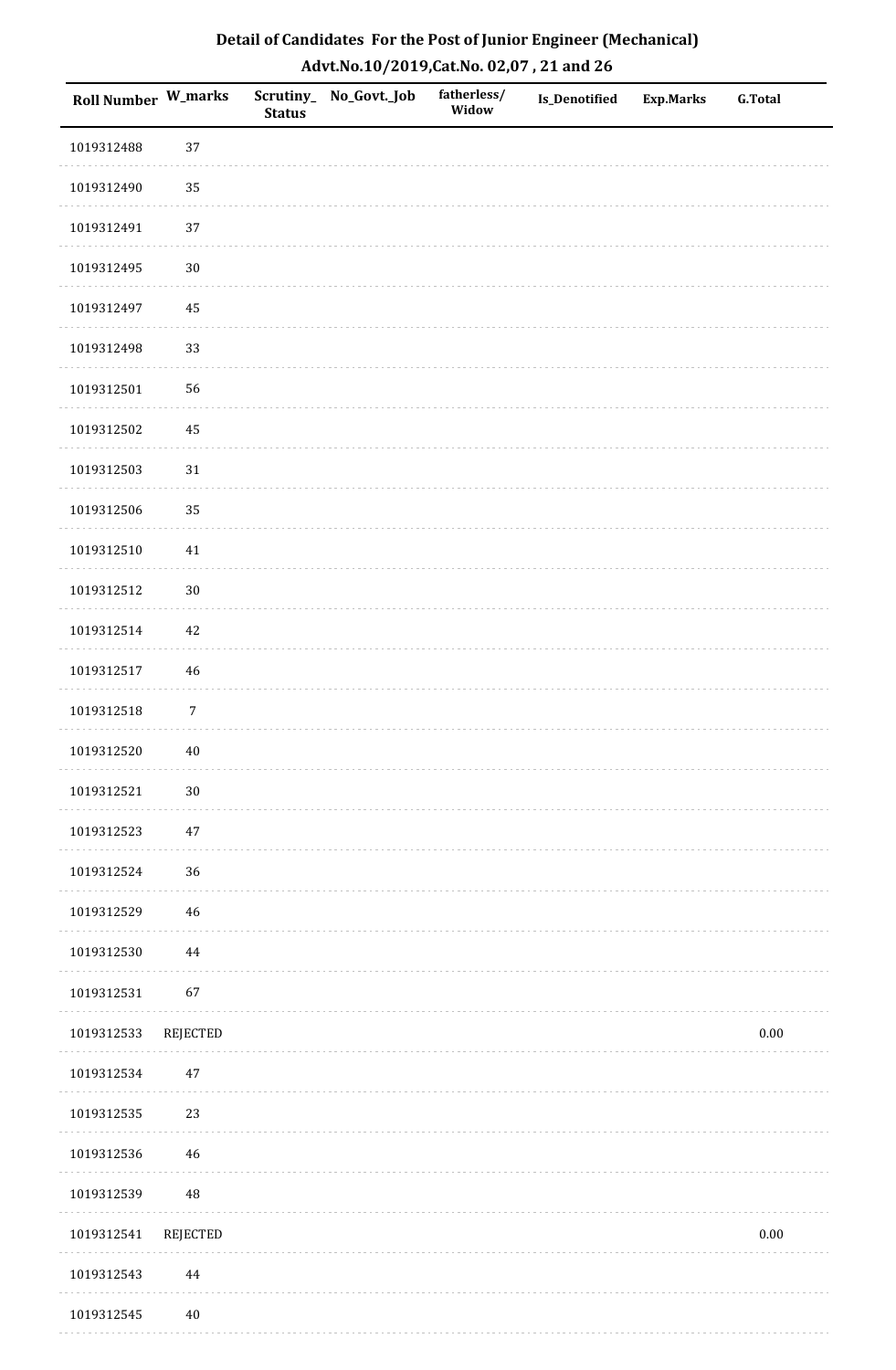| Detail of Candidates For the Post of Junior Engineer (Mechanical) |
|-------------------------------------------------------------------|
| Advt.No.10/2019,Cat.No. 02,07, 21 and 26                          |

| Roll Number W_marks |        | <b>Status</b> | Scrutiny_ No_Govt._Job | fatherless/<br>Widow | <b>Is_Denotified</b> | <b>Exp.Marks</b> | <b>G.Total</b> |
|---------------------|--------|---------------|------------------------|----------------------|----------------------|------------------|----------------|
| 1019312547          | 51     |               |                        |                      |                      |                  |                |
| 1019312549          | $38\,$ |               |                        |                      |                      |                  |                |
| 1019312551          | $40\,$ |               |                        |                      |                      |                  |                |
| 1019312552          | 52     |               |                        |                      |                      |                  |                |
| 1019312554          | $47\,$ |               |                        |                      |                      |                  |                |
| 1019312557          | 53     |               |                        |                      |                      |                  |                |
| 1019312559          | 52     |               |                        |                      |                      |                  |                |
| 1019312561          | 54     |               |                        |                      |                      |                  |                |
| 1019312563          | 38     |               |                        |                      |                      |                  |                |
| 1019312564          | 52     |               |                        |                      |                      |                  |                |
| 1019312565          | 29     |               |                        |                      |                      |                  |                |
| 1019312568          | 42     |               |                        |                      |                      |                  |                |
| 1019312569          | 33     |               |                        |                      |                      |                  |                |
| 1019312570          | 31     |               |                        |                      |                      |                  |                |
| 1019312572          | 45     |               |                        |                      |                      |                  |                |
| 1019312574          | 36     |               |                        |                      |                      |                  |                |
| 1019312577          | $51\,$ |               |                        |                      |                      |                  |                |
| 1019312578          | 54     |               |                        |                      |                      |                  |                |
| 1019312580          | 53     |               |                        |                      |                      |                  |                |
| 1019312581          | 35     |               |                        |                      |                      |                  |                |
| 1019312582          | 42     |               |                        |                      |                      |                  |                |
| 1019312588          | 59     |               |                        |                      |                      |                  |                |
| 1019312590          | $47\,$ |               |                        |                      |                      |                  |                |
| 1019312592          | 42     |               |                        |                      |                      |                  |                |
| 1019312593          | 41     |               |                        |                      |                      |                  |                |
| 1019312594          | 52     |               |                        |                      |                      |                  |                |
| 1019312595          | 45     |               |                        |                      |                      |                  |                |
| 1019312596          | $47\,$ |               |                        |                      |                      |                  |                |
| 1019312597          | $40\,$ |               |                        |                      |                      |                  |                |
| 1019312598          | 57     |               |                        |                      |                      |                  |                |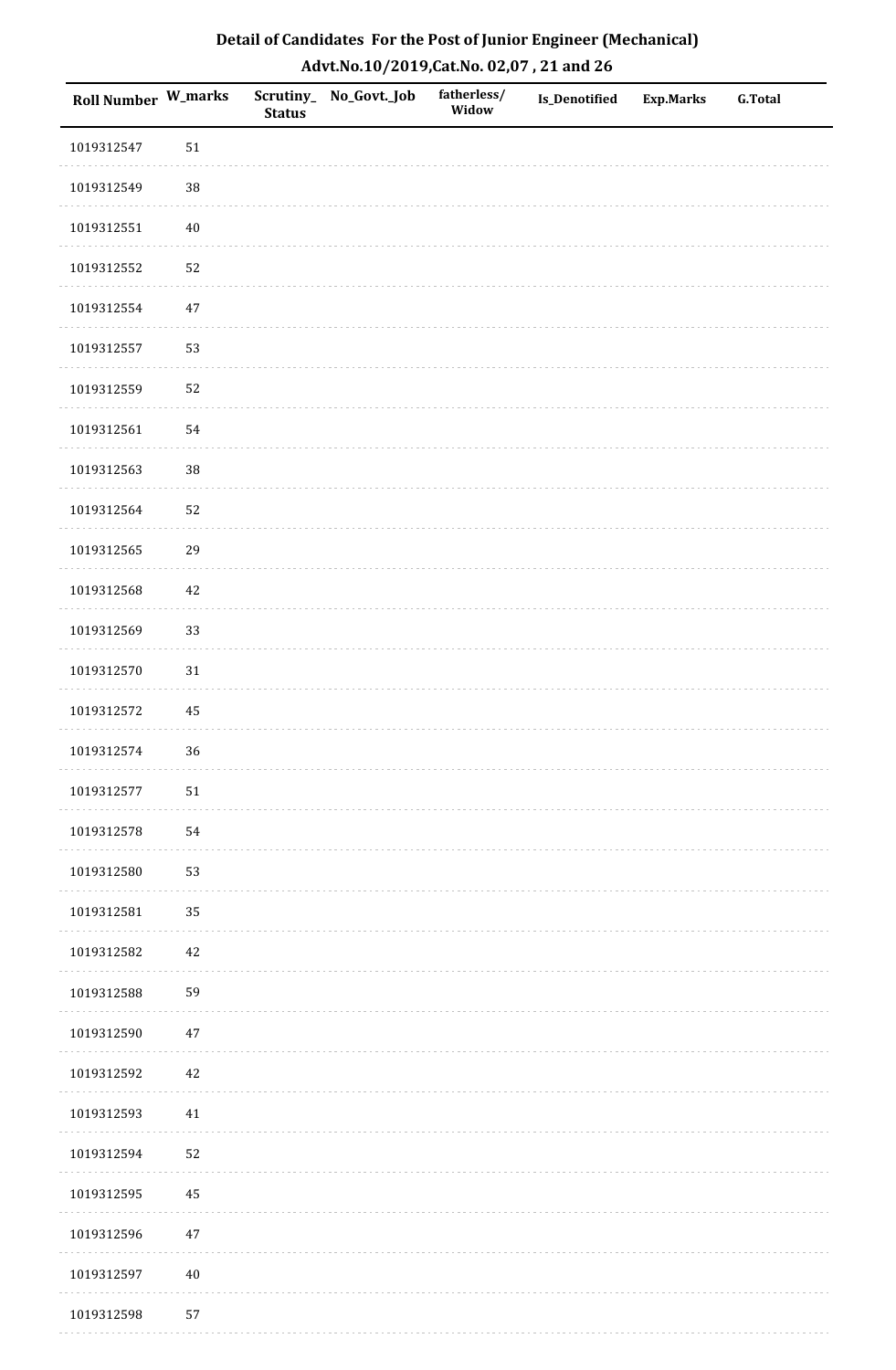| Roll Number W_marks |          | <b>Status</b> | Scrutiny_No_Govt._Job | fatherless/<br>Widow | Is_Denotified | <b>Exp.Marks</b> | <b>G.Total</b> |
|---------------------|----------|---------------|-----------------------|----------------------|---------------|------------------|----------------|
| 1019312602          | 58       |               |                       |                      |               |                  |                |
| 1019312605          | 33       |               |                       |                      |               |                  |                |
| 1019312606          | 36       |               |                       |                      |               |                  |                |
| 1019312607          | $34\,$   |               |                       |                      |               |                  |                |
| 1019312608          | $43\,$   |               |                       |                      |               |                  |                |
| 1019312609          | 32       |               |                       |                      |               |                  |                |
| 1019312610          | $27\,$   |               |                       |                      |               |                  |                |
| 1019312611          | $31\,$   |               |                       |                      |               |                  |                |
| 1019312612          | $42\,$   |               |                       |                      |               |                  |                |
| 1019312613          | 32       |               |                       |                      |               |                  |                |
| 1019312620          | 36       |               |                       |                      |               |                  |                |
| 1019312622          | $31\,$   |               |                       |                      |               |                  |                |
| 1019312623          | 39       |               |                       |                      |               |                  |                |
| 1019312624          | $43\,$   |               |                       |                      |               |                  |                |
| 1019312626          | 65       |               |                       |                      |               |                  |                |
| 1019312627          | $\bf 44$ |               |                       |                      |               |                  |                |
| 1019312628          | $31\,$   |               |                       |                      |               |                  |                |
| 1019312631          | 53       |               |                       |                      |               |                  |                |
| 1019312632          | $43\,$   |               |                       |                      |               |                  |                |
| 1019312633          | 44       |               |                       |                      |               |                  |                |
| 1019312634          | 25       |               |                       |                      |               |                  |                |
| 1019312640          | $47\,$   |               |                       |                      |               |                  |                |
| 1019312641          | 47       |               |                       |                      |               |                  |                |
| 1019312642          | 49       |               |                       |                      |               |                  |                |
| 1019312645          | 66       |               |                       |                      |               |                  |                |
| 1019312647          | 38       |               |                       |                      |               |                  |                |
| 1019312649          | $38\,$   |               |                       |                      |               |                  |                |
| 1019312650          | 54       |               |                       |                      |               |                  |                |
| 1019312652          | 54       |               |                       |                      |               |                  |                |
| 1019312653          | 38       |               |                       |                      |               |                  |                |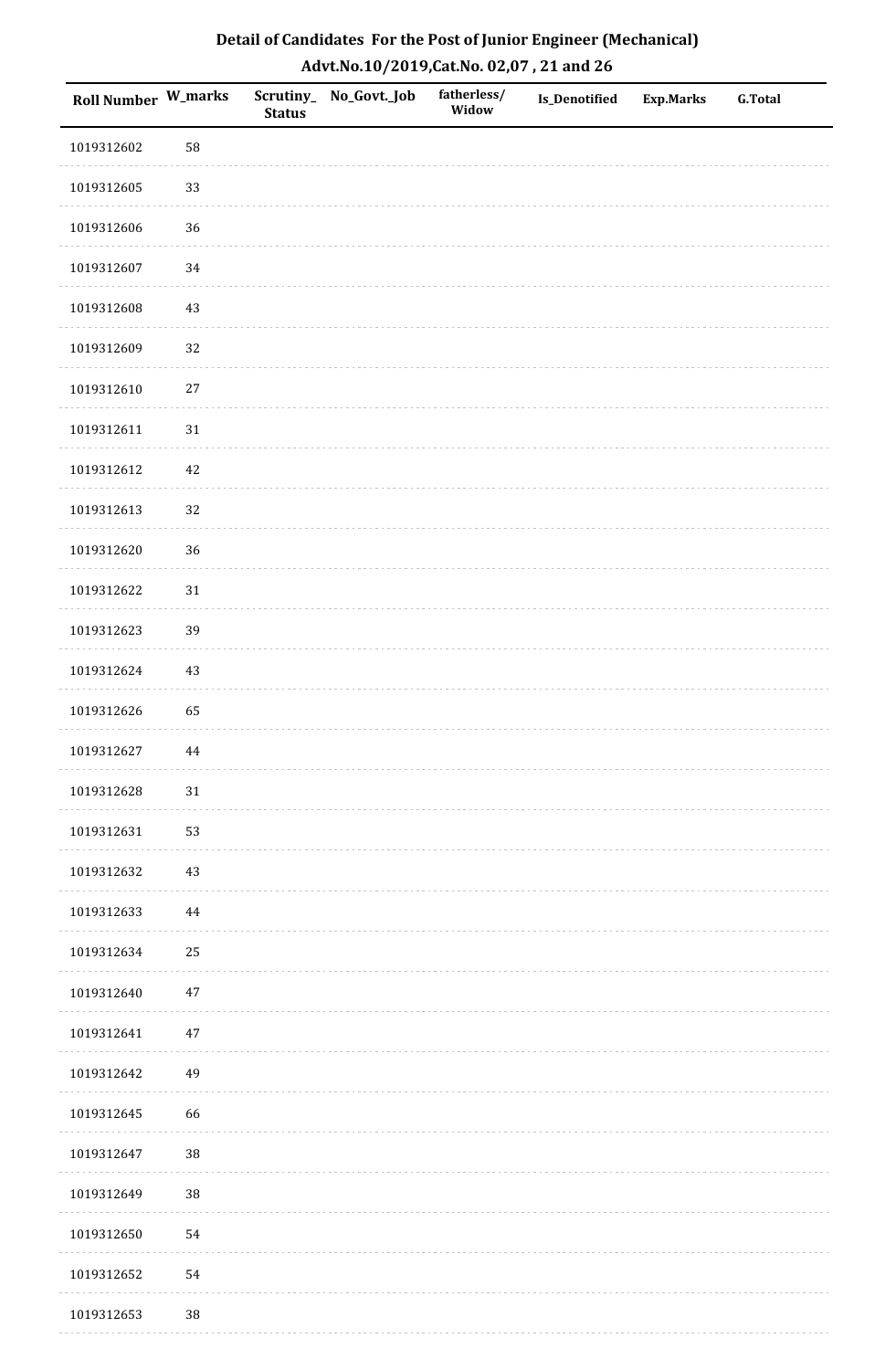| Roll Number W_marks |            | <b>Status</b> | Scrutiny_ No_Govt._Job | fatherless/<br>Widow | Is_Denotified    | <b>Exp.Marks</b> | <b>G.Total</b> |
|---------------------|------------|---------------|------------------------|----------------------|------------------|------------------|----------------|
| 1019312654          | REJECTED   |               |                        |                      |                  |                  | $0.00\,$       |
| 1019312655          | 41         |               |                        |                      |                  |                  |                |
| 1019312658          | REJECTED   |               |                        |                      |                  |                  | $0.00\,$       |
| 1019312663          | 51         | Eligible      | $\bf{0}$               | $\boldsymbol{0}$     | $\boldsymbol{0}$ | $0.00\,$         | 51.00          |
| 1019312664          | $42\,$     |               |                        |                      |                  |                  |                |
| 1019312665          | $51\,$     |               |                        |                      |                  |                  |                |
| 1019312667          | $34\,$     |               |                        |                      |                  |                  |                |
| 1019312668          | ${\bf 51}$ |               |                        |                      |                  |                  |                |
| 1019312670          | $31\,$     |               |                        |                      |                  |                  |                |
| 1019312671          | 33         |               |                        |                      |                  |                  |                |
| 1019312673          | $\bf 44$   |               |                        |                      |                  |                  |                |
| 1019312675          | $12\,$     |               |                        |                      |                  |                  |                |
| 1019312676          | 37         |               |                        |                      |                  |                  |                |
| 1019312677          | $41\,$     |               |                        |                      |                  |                  |                |
| 1019312678          | $42\,$     |               |                        |                      |                  |                  |                |
| 1019312680          | 45         |               |                        |                      |                  |                  |                |
| 1019312681          | 35         |               |                        |                      |                  |                  |                |
| 1019312682          | 48         |               |                        |                      |                  |                  |                |
| 1019312684          | $41\,$     |               |                        |                      |                  |                  |                |
| 1019312685          | 33         |               |                        |                      |                  |                  |                |
| 1019312686          | 35         |               |                        |                      |                  |                  |                |
| 1019312687          | $\rm 48$   |               |                        |                      |                  |                  |                |
| 1019312691          | 31         |               |                        |                      |                  |                  |                |
| 1019312693          | 47         |               |                        |                      |                  |                  |                |
| 1019312695          | 41         |               |                        |                      |                  |                  |                |
| 1019312696          | 48         |               |                        |                      |                  |                  |                |
| 1019312698          | 41         |               |                        |                      |                  |                  |                |
| 1019312701          | $30\,$     |               |                        |                      |                  |                  |                |
| 1019312703          | $31\,$     |               |                        |                      |                  |                  |                |
| 1019312705          | 38         |               |                        |                      |                  |                  |                |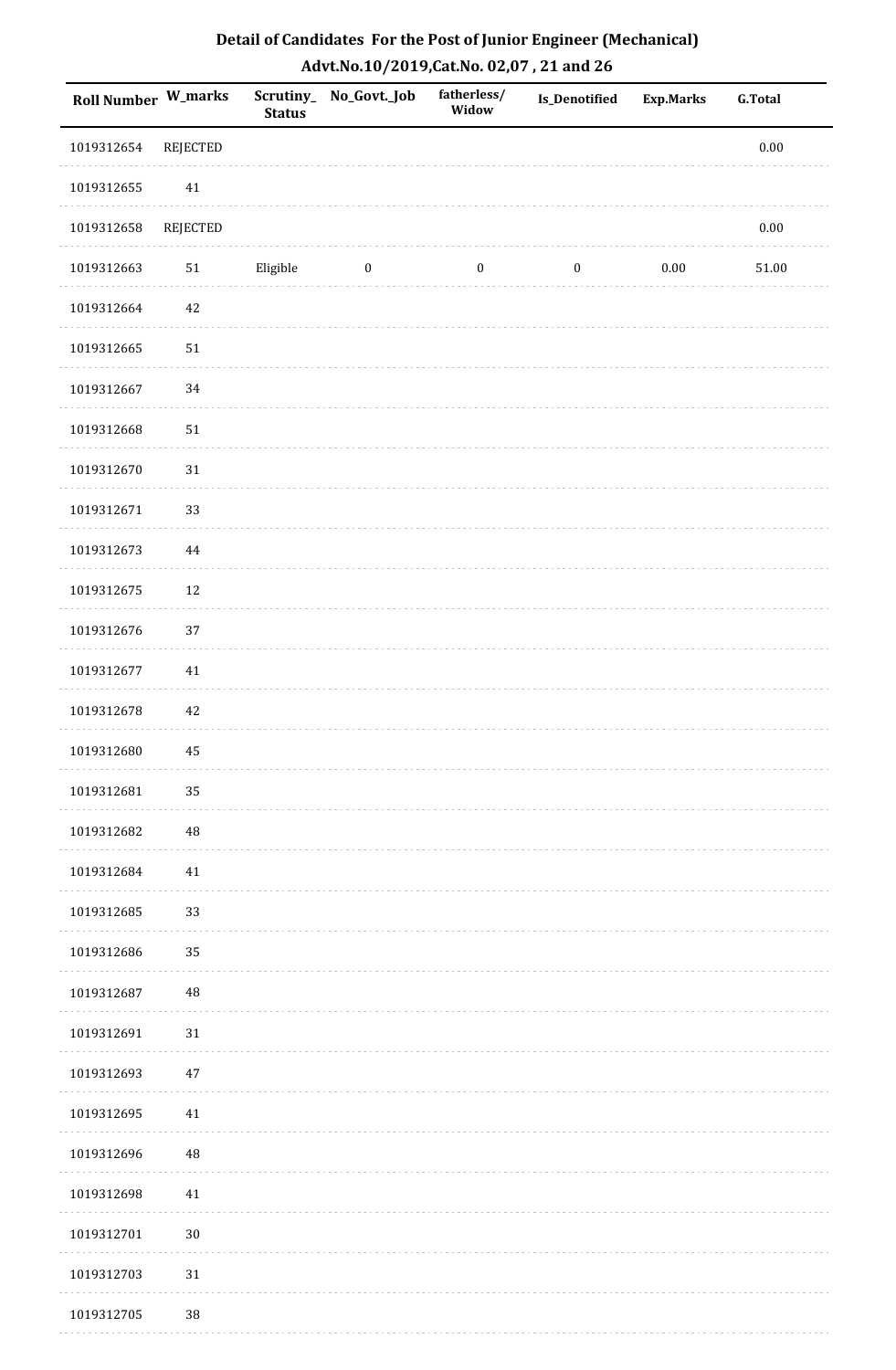| Detail of Candidates For the Post of Junior Engineer (Mechanical) |
|-------------------------------------------------------------------|
| Advt.No.10/2019,Cat.No. 02,07, 21 and 26                          |

| Roll Number W_marks |             | <b>Status</b> | Scrutiny_ No_Govt._Job | fatherless/<br>Widow | <b>Is_Denotified</b> | <b>Exp.Marks</b> | <b>G.Total</b> |
|---------------------|-------------|---------------|------------------------|----------------------|----------------------|------------------|----------------|
| 1019312706          | 32          |               |                        |                      |                      |                  |                |
| 1019312707          | 39          |               |                        |                      |                      |                  |                |
| 1019312709          | 52          |               |                        |                      |                      |                  |                |
| 1019312710          | $40\,$      |               |                        |                      |                      |                  |                |
| 1019312711          | $37\,$      |               |                        |                      |                      |                  |                |
| 1019312712          | 52          |               |                        |                      |                      |                  |                |
| 1019312714          | 52          |               |                        |                      |                      |                  |                |
| 1019312715          | 36          |               |                        |                      |                      |                  |                |
| 1019312717          | 61          |               |                        |                      |                      |                  |                |
| 1019312718          | 25          |               |                        |                      |                      |                  |                |
| 1019312720          | 35          |               |                        |                      |                      |                  |                |
| 1019312721          | 58          |               |                        |                      |                      |                  |                |
| 1019312722          | 52          |               |                        |                      |                      |                  |                |
| 1019312724          | 13          |               |                        |                      |                      |                  |                |
| 1019312725          | 67          |               |                        |                      |                      |                  |                |
| 1019312726          | 34          |               |                        |                      |                      |                  |                |
| 1019312727          | 43          |               |                        |                      |                      |                  |                |
| 1019312729          | 39          |               |                        |                      |                      |                  |                |
| 1019312732          | 34          |               |                        |                      |                      |                  |                |
| 1019312733          | 52          |               |                        |                      |                      |                  |                |
| 1019312734          | 53          |               |                        |                      |                      |                  |                |
| 1019312736          | 39          |               |                        |                      |                      |                  |                |
| 1019312737          | $47\,$      |               |                        |                      |                      |                  |                |
| 1019312738          | 29          |               |                        |                      |                      |                  |                |
| 1019312739          | $38\,$      |               |                        |                      |                      |                  |                |
| 1019312744          | 54          |               |                        |                      |                      |                  |                |
| 1019312746          | 35          |               |                        |                      |                      |                  |                |
| 1019312748          | ${\bf 50}$  |               |                        |                      |                      |                  |                |
| 1019312751          | 58          |               |                        |                      |                      |                  |                |
| 1019312752          | $\sqrt{46}$ |               |                        |                      |                      |                  |                |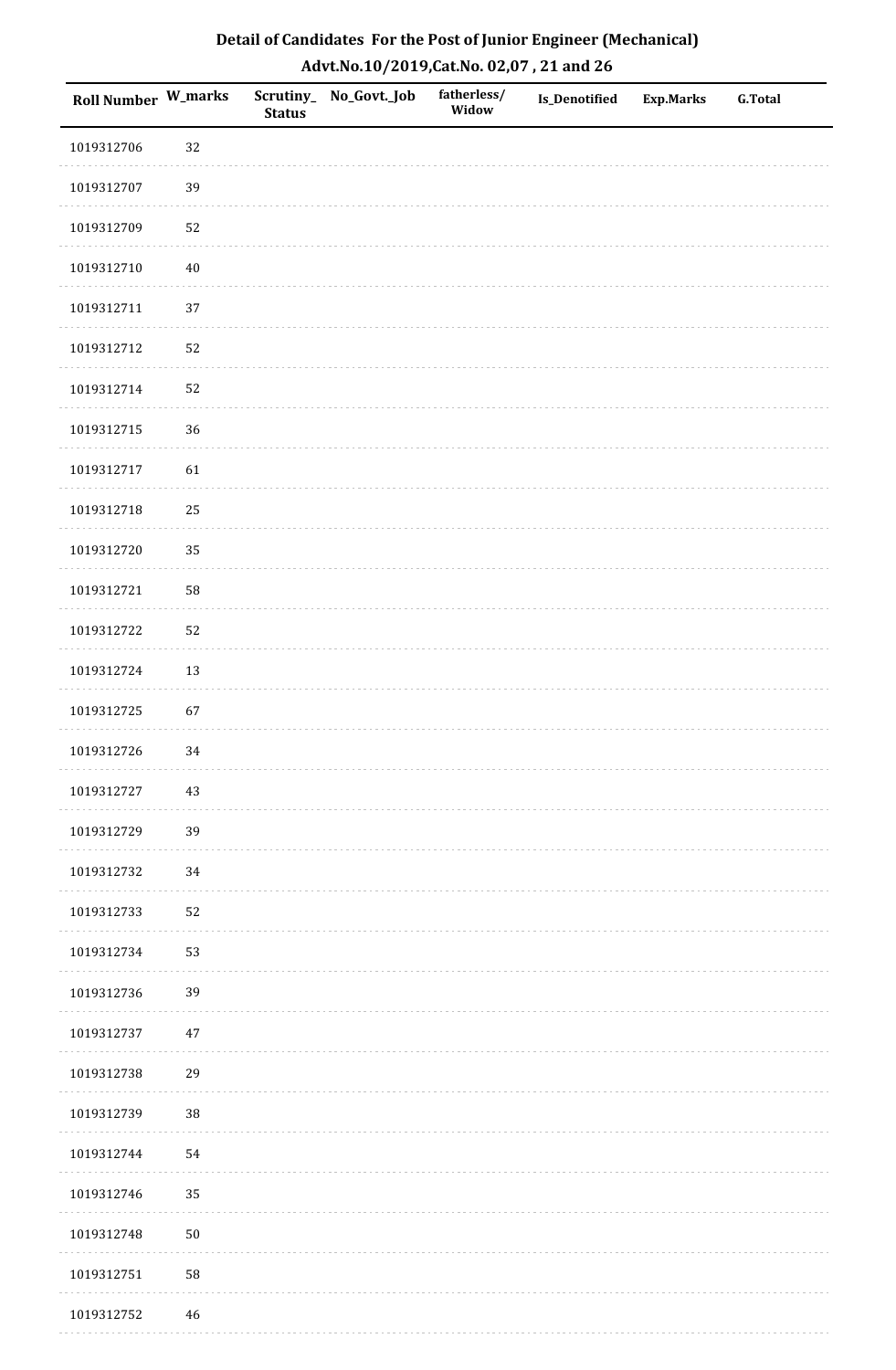| Detail of Candidates For the Post of Junior Engineer (Mechanical) |
|-------------------------------------------------------------------|
| Advt.No.10/2019,Cat.No. 02,07, 21 and 26                          |

| Roll Number W_marks |          | <b>Status</b> | Scrutiny_ No_Govt._Job | fatherless/<br>Widow | Is_Denotified | <b>Exp.Marks</b> | <b>G.Total</b> |
|---------------------|----------|---------------|------------------------|----------------------|---------------|------------------|----------------|
| 1019312753          | $40\,$   |               |                        |                      |               |                  |                |
| 1019312757          | 49       |               |                        |                      |               |                  |                |
| 1019312758          | 46       |               |                        |                      |               |                  |                |
| 1019312759          | 42       |               |                        |                      |               |                  |                |
| 1019312763          | $37\,$   |               |                        |                      |               |                  |                |
| 1019312767          | 41       |               |                        |                      |               |                  |                |
| 1019312769          | $\bf 44$ |               |                        |                      |               |                  |                |
| 1019312770          | 53       |               |                        |                      |               |                  |                |
| 1019312771          | $10\,$   |               |                        |                      |               |                  |                |
| 1019312772          | 43       |               |                        |                      |               |                  |                |
| 1019312776          | $50\,$   |               |                        |                      |               |                  |                |
| 1019312777          | 35       |               |                        |                      |               |                  |                |
| 1019312779          | 35       |               |                        |                      |               |                  |                |
| 1019312781          | 42       |               |                        |                      |               |                  |                |
| 1019312782          | 33       |               |                        |                      |               |                  |                |
| 1019312784          | 43       |               |                        |                      |               |                  |                |
| 1019312788          | 49       |               |                        |                      |               |                  |                |
| 1019312789          | $47\,$   |               |                        |                      |               |                  |                |
| 1019312792          | 33       |               |                        |                      |               |                  |                |
| 1019312793          | 52       |               |                        |                      |               |                  |                |
| 1019312794          | 35       |               |                        |                      |               |                  |                |
| 1019312795          | $37\,$   |               |                        |                      |               |                  |                |
| 1019312796          | 45       |               |                        |                      |               |                  |                |
| 1019312799          | 49       |               |                        |                      |               |                  |                |
| 1019312803          | 35       |               |                        |                      |               |                  |                |
| 1019312806          | 36       |               |                        |                      |               |                  |                |
| 1019312807          | 51       |               |                        |                      |               |                  |                |
| 1019312808          | 53       |               |                        |                      |               |                  |                |
| 1019312810          | $\bf 44$ |               |                        |                      |               |                  |                |
| 1019312811          | 43       |               |                        |                      |               |                  |                |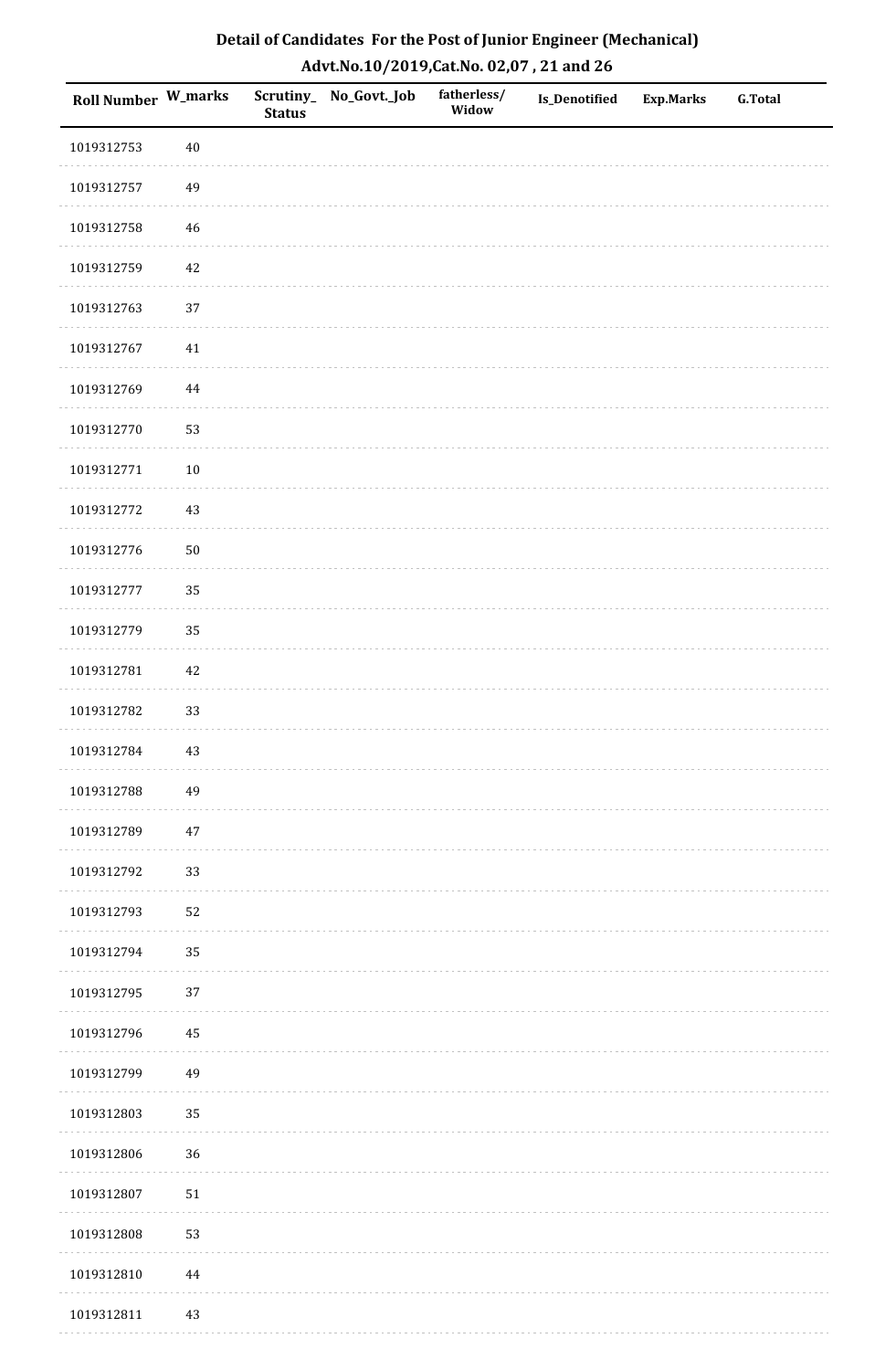| Roll Number W_marks |        | <b>Status</b> | Scrutiny_No_Govt._Job | fatherless/<br>Widow | Is_Denotified | <b>Exp.Marks</b> | <b>G.Total</b> |
|---------------------|--------|---------------|-----------------------|----------------------|---------------|------------------|----------------|
| 1019312812          | 43     |               |                       |                      |               |                  |                |
| 1019312813          | 33     |               |                       |                      |               |                  |                |
| 1019312816          | 39     |               |                       |                      |               |                  |                |
| 1019312817          | 29     |               |                       |                      |               |                  |                |
| 1019312818          | $46\,$ |               |                       |                      |               |                  |                |
| 1019312820          | 44     |               |                       |                      |               |                  |                |
| 1019312824          | 43     |               |                       |                      |               |                  |                |
| 1019312827          | 36     |               |                       |                      |               |                  |                |
| 1019312828          | 54     |               |                       |                      |               |                  |                |
| 1019312831          | 62     |               |                       |                      |               |                  |                |
| 1019312832          | 29     |               |                       |                      |               |                  |                |
| 1019312834          | $40\,$ |               |                       |                      |               |                  |                |
| 1019312836          | $40\,$ |               |                       |                      |               |                  |                |
| 1019312838          | 34     |               |                       |                      |               |                  |                |
| 1019312841          | 29     |               |                       |                      |               |                  |                |
| 1019312842          | 36     |               |                       |                      |               |                  |                |
| 1019312845          | $51\,$ |               |                       |                      |               |                  |                |
| 1019312846          | 37     |               |                       |                      |               |                  |                |
| 1019312848          | 63     |               |                       |                      |               |                  |                |
| 1019312849          | 43     |               |                       |                      |               |                  |                |
| 1019312850          | 35     |               |                       |                      |               |                  |                |
| 1019312851          | $41\,$ |               |                       |                      |               |                  |                |
| 1019312852          | 42     |               |                       |                      |               |                  |                |
| 1019312853          | $50\,$ |               |                       |                      |               |                  |                |
| 1019312854          | $50\,$ |               |                       |                      |               |                  |                |
| 1019312855          | 36     |               |                       |                      |               |                  |                |
| 1019312856          | 58     |               |                       |                      |               |                  |                |
| 1019312858          | $40\,$ |               |                       |                      |               |                  |                |
| 1019312862          | $47\,$ |               |                       |                      |               |                  |                |
| 1019312863          | $51\,$ |               |                       |                      |               |                  |                |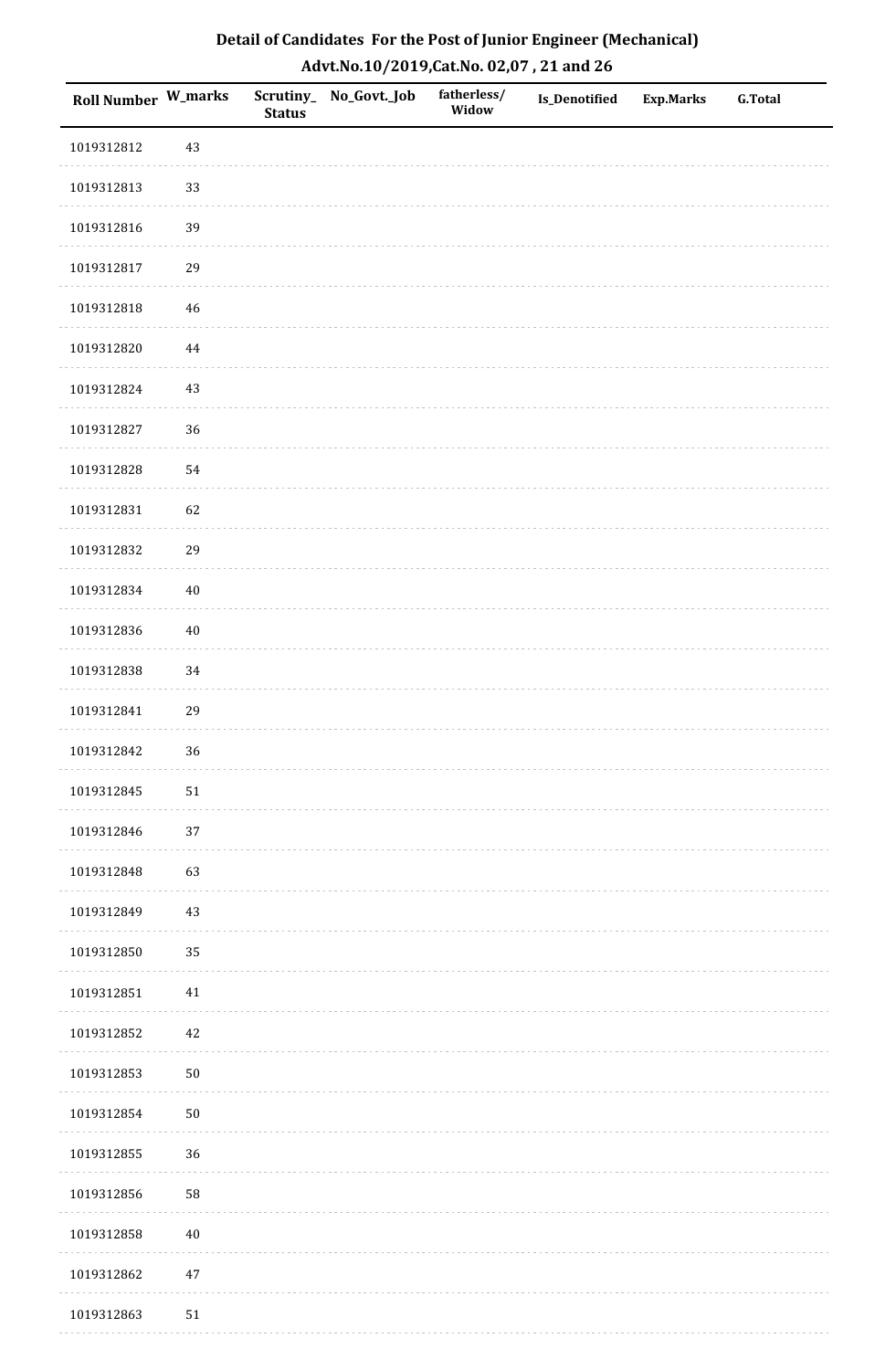| Detail of Candidates For the Post of Junior Engineer (Mechanical) |
|-------------------------------------------------------------------|
| Advt.No.10/2019,Cat.No. 02,07, 21 and 26                          |

| Roll Number W_marks |          | <b>Status</b> | Scrutiny_ No_Govt._Job | fatherless/<br>Widow | Is_Denotified | <b>Exp.Marks</b> | <b>G.Total</b> |
|---------------------|----------|---------------|------------------------|----------------------|---------------|------------------|----------------|
| 1019312864          | $41\,$   |               |                        |                      |               |                  |                |
| 1019312866          | $50\,$   |               |                        |                      |               |                  |                |
| 1019312867          | $46\,$   |               |                        |                      |               |                  |                |
| 1019312868          | $42\,$   |               |                        |                      |               |                  |                |
| 1019312872          | 42       |               |                        |                      |               |                  |                |
| 1019312873          | 60       |               |                        |                      |               |                  |                |
| 1019312876          | $40\,$   |               |                        |                      |               |                  |                |
| 1019312878          | 36       |               |                        |                      |               |                  |                |
| 1019312879          | 60       |               |                        |                      |               |                  |                |
| 1019312881          | $42\,$   |               |                        |                      |               |                  |                |
| 1019312882          | 31       |               |                        |                      |               |                  |                |
| 1019312885          | $31\,$   |               |                        |                      |               |                  |                |
| 1019312886          | 35       |               |                        |                      |               |                  |                |
| 1019312888          | 34       |               |                        |                      |               |                  |                |
| 1019312889          | 41       |               |                        |                      |               |                  |                |
| 1019312890          | 53       |               |                        |                      |               |                  |                |
| 1019312892          | $40\,$   |               |                        |                      |               |                  |                |
| 1019312894          | 48       |               |                        |                      |               |                  |                |
| 1019312895          | 36       |               |                        |                      |               |                  |                |
| 1019312897          | $41\,$   |               |                        |                      |               |                  |                |
| 1019312898          | $31\,$   |               |                        |                      |               |                  |                |
| 1019312899          | $38\,$   |               |                        |                      |               |                  |                |
| 1019312901          | $50\,$   |               |                        |                      |               |                  |                |
| 1019312902          | $38\,$   |               |                        |                      |               |                  |                |
| 1019312904          | $40\,$   |               |                        |                      |               |                  |                |
| 1019312905          | 55       |               |                        |                      |               |                  |                |
| 1019312906          | 33       |               |                        |                      |               |                  |                |
| 1019312907          | 45       |               |                        |                      |               |                  |                |
| 1019312910          | 43       |               |                        |                      |               |                  |                |
| 1019312911          | $\bf 44$ |               |                        |                      |               |                  |                |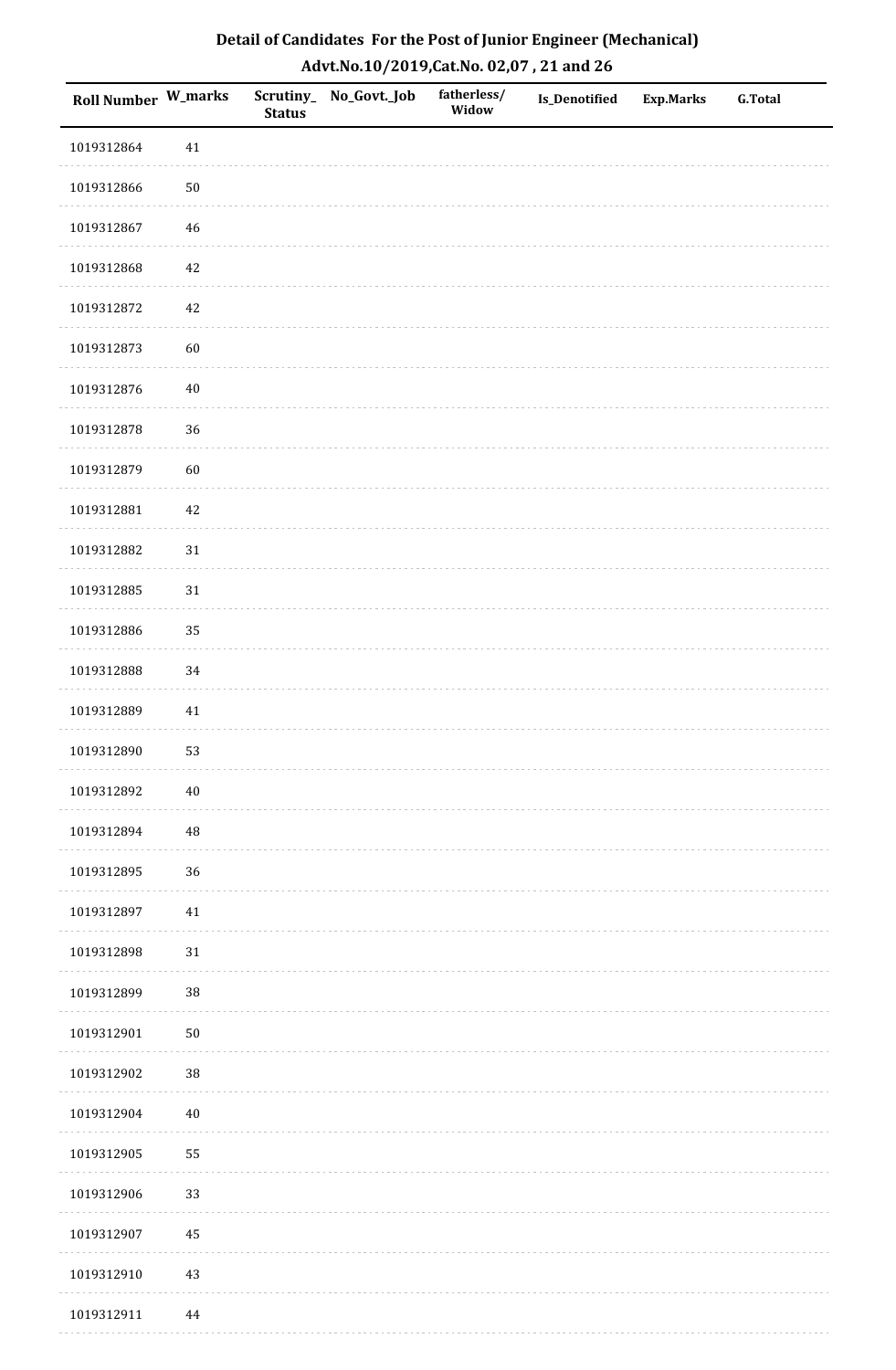| Roll Number W_marks |          | <b>Status</b> | Scrutiny_No_Govt._Job | fatherless/<br>Widow | Is_Denotified    | Exp.Marks | <b>G.Total</b> |
|---------------------|----------|---------------|-----------------------|----------------------|------------------|-----------|----------------|
| 1019312914          | 46       |               |                       |                      |                  |           |                |
| 1019312915          | 46       |               |                       |                      |                  |           |                |
| 1019312917          | 60       |               |                       |                      |                  |           |                |
| 1019312919          | 48       |               |                       |                      |                  |           |                |
| 1019312920          | $47\,$   |               |                       |                      |                  |           |                |
| 1019312924          | 60       |               |                       |                      |                  |           |                |
| 1019312925          | $31\,$   |               |                       |                      |                  |           |                |
| 1019312926          | 34       | Absent        | $\boldsymbol{0}$      | $\bf{0}$             | $\boldsymbol{0}$ | 0.00      |                |
| 1019312930          | 44       |               |                       |                      |                  |           |                |
| 1019312931          | 54       |               |                       |                      |                  |           |                |
| 1019312937          | 55       |               |                       |                      |                  |           |                |
| 1019312938          | 55       |               |                       |                      |                  |           |                |
| 1019312941          | 57       |               |                       |                      |                  |           |                |
| 1019312943          | 44       |               |                       |                      |                  |           |                |
| 1019312944          | 42       |               |                       |                      |                  |           |                |
| 1019312946          | 34       |               |                       |                      |                  |           |                |
| 1019312951          | $40\,$   |               |                       |                      |                  |           |                |
| 1019312952          | 43       |               |                       |                      |                  |           |                |
| 1019312953          | 52       |               |                       |                      |                  |           |                |
| 1019312956          | 48       |               |                       |                      |                  |           |                |
| 1019312958          | 34       |               |                       |                      |                  |           |                |
| 1019312960          | 32       |               |                       |                      |                  |           |                |
| 1019312961          | $\bf 44$ |               |                       |                      |                  |           |                |
| 1019312962          | $\rm 45$ |               |                       |                      |                  |           |                |
| 1019312964          | 45       |               |                       |                      |                  |           |                |
| 1019312966          | 43       |               |                       |                      |                  |           |                |
| 1019312969          | 42       |               |                       |                      |                  |           |                |
| 1019312970          | 52       |               |                       |                      |                  |           |                |
| 1019312971          | 34       | Eligible      | $\sqrt{5}$            | $\boldsymbol{0}$     | $\boldsymbol{0}$ | $0.00\,$  | 39.00          |
| 1019312973          | 61       |               |                       |                      |                  |           |                |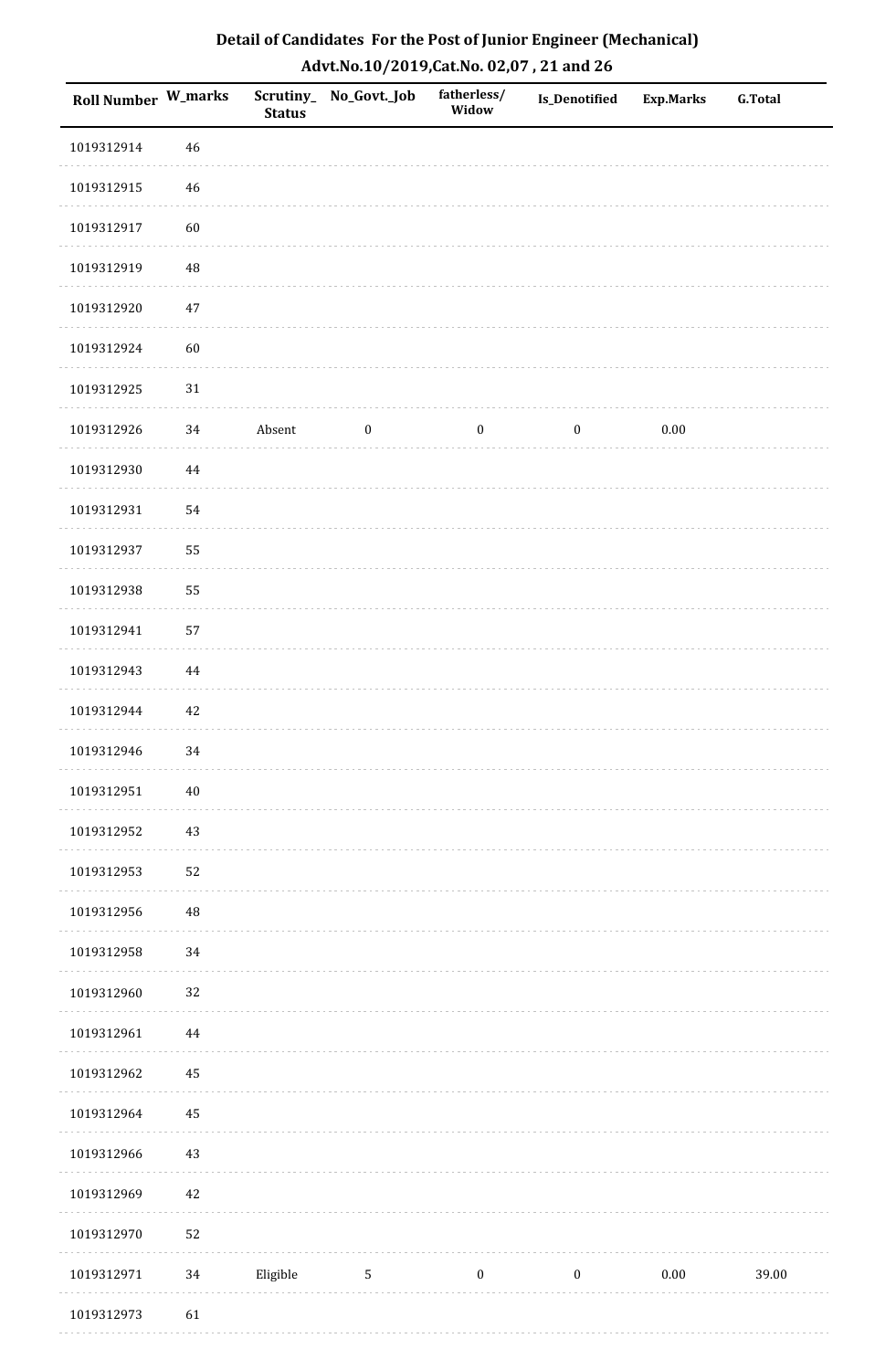| Detail of Candidates For the Post of Junior Engineer (Mechanical) |
|-------------------------------------------------------------------|
| Advt.No.10/2019,Cat.No. 02,07, 21 and 26                          |

| Roll Number W_marks |          | <b>Status</b> | Scrutiny_ No_Govt._Job | fatherless/<br>Widow | <b>Is_Denotified</b> | <b>Exp.Marks</b> | <b>G.Total</b> |
|---------------------|----------|---------------|------------------------|----------------------|----------------------|------------------|----------------|
| 1019312974          | 45       |               |                        |                      |                      |                  |                |
| 1019312975          | $47\,$   |               |                        |                      |                      |                  |                |
| 1019312976          | 35       |               |                        |                      |                      |                  |                |
| 1019312977          | $41\,$   |               |                        |                      |                      |                  |                |
| 1019312978          | 34       |               |                        |                      |                      |                  |                |
| 1019312979          | 26       |               |                        |                      |                      |                  |                |
| 1019312981          | 13       |               |                        |                      |                      |                  |                |
| 1019312983          | 63       |               |                        |                      |                      |                  |                |
| 1019312985          | 41       |               |                        |                      |                      |                  |                |
| 1019312986          | 52       |               |                        |                      |                      |                  |                |
| 1019312988          | 25       |               |                        |                      |                      |                  |                |
| 1019312989          | 58       |               |                        |                      |                      |                  |                |
| 1019312991          | $40\,$   |               |                        |                      |                      |                  |                |
| 1019312992          | 38       |               |                        |                      |                      |                  |                |
| 1019312993          | $47\,$   |               |                        |                      |                      |                  |                |
| 1019312997          | 32       |               |                        |                      |                      |                  |                |
| 1019312998          | 62       |               |                        |                      |                      |                  |                |
| 1019313000          | 43       |               |                        |                      |                      |                  |                |
| 1019313002          | $\rm 48$ |               |                        |                      |                      |                  |                |
| 1019313006          | $41\,$   |               |                        |                      |                      |                  |                |
| 1019313007          | 52       |               |                        |                      |                      |                  |                |
| 1019313008          | $38\,$   |               |                        |                      |                      |                  |                |
| 1019313009          | $42\,$   |               |                        |                      |                      |                  |                |
| 1019313010          | 36       |               |                        |                      |                      |                  |                |
| 1019313011          | 39       |               |                        |                      |                      |                  |                |
| 1019313014          | $\rm 45$ |               |                        |                      |                      |                  |                |
| 1019313016          | 32       |               |                        |                      |                      |                  |                |
| 1019313017          | 35       |               |                        |                      |                      |                  |                |
| 1019313021          | $\rm 48$ |               |                        |                      |                      |                  |                |
| 1019313023          | $27\,$   |               |                        |                      |                      |                  |                |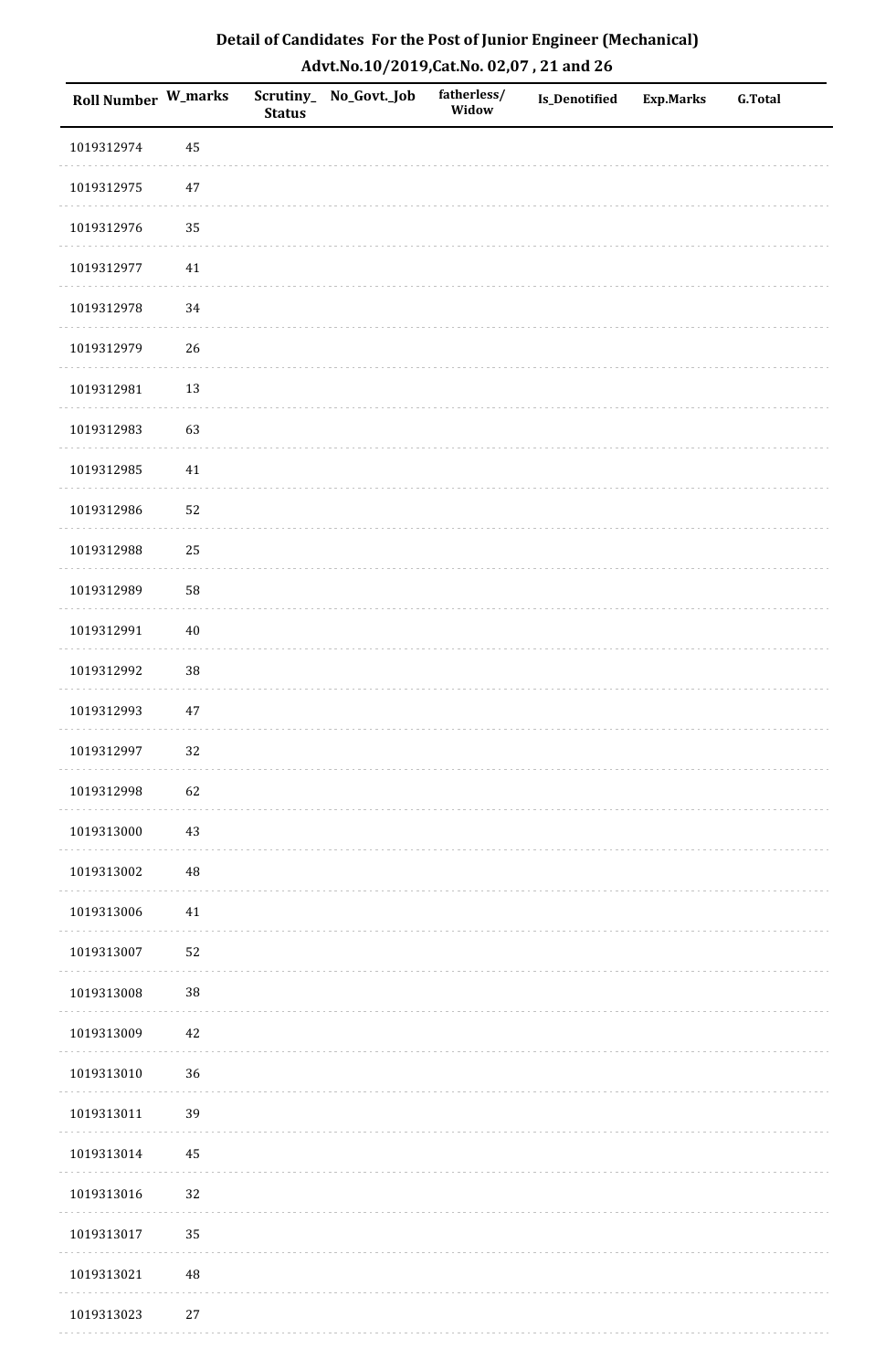| Detail of Candidates For the Post of Junior Engineer (Mechanical) |
|-------------------------------------------------------------------|
| Advt.No.10/2019,Cat.No. 02,07, 21 and 26                          |

| Roll Number W_marks |          | <b>Status</b> | Scrutiny_ No_Govt._Job | fatherless/<br>Widow | Is_Denotified | <b>Exp.Marks</b> | <b>G.Total</b> |
|---------------------|----------|---------------|------------------------|----------------------|---------------|------------------|----------------|
| 1019313024          | 39       |               |                        |                      |               |                  |                |
| 1019313025          | $42\,$   |               |                        |                      |               |                  |                |
| 1019313026          | $40\,$   |               |                        |                      |               |                  |                |
| 1019313028          | 41       |               |                        |                      |               |                  |                |
| 1019313029          | 32       |               |                        |                      |               |                  |                |
| 1019313031          | 38       |               |                        |                      |               |                  |                |
| 1019313034          | $30\,$   |               |                        |                      |               |                  |                |
| 1019313036          | $\rm 48$ |               |                        |                      |               |                  |                |
| 1019313037          | 67       |               |                        |                      |               |                  |                |
| 1019313038          | 44       |               |                        |                      |               |                  |                |
| 1019313039          | 45       |               |                        |                      |               |                  |                |
| 1019313040          | 55       |               |                        |                      |               |                  |                |
| 1019313041          | 36       |               |                        |                      |               |                  |                |
| 1019313042          | $40\,$   |               |                        |                      |               |                  |                |
| 1019313043          | 55       |               |                        |                      |               |                  |                |
| 1019313045          | 36       |               |                        |                      |               |                  |                |
| 1019313046          | 33       |               |                        |                      |               |                  |                |
| 1019313047          | 37       |               |                        |                      |               |                  |                |
| 1019313049          | 52       |               |                        |                      |               |                  |                |
| 1019313051          | 49       |               |                        |                      |               |                  |                |
| 1019313052          | $40\,$   |               |                        |                      |               |                  |                |
| 1019313053          | 39       |               |                        |                      |               |                  |                |
| 1019313054          | 60       |               |                        |                      |               |                  |                |
| 1019313055          | 54       |               |                        |                      |               |                  |                |
| 1019313056          | 53       |               |                        |                      |               |                  |                |
| 1019313060          | $41\,$   |               |                        |                      |               |                  |                |
| 1019313061          | $\bf 44$ |               |                        |                      |               |                  |                |
| 1019313062          | $38\,$   |               |                        |                      |               |                  |                |
| 1019313063          | 38       |               |                        |                      |               |                  |                |
| 1019313066          | 35       |               |                        |                      |               |                  |                |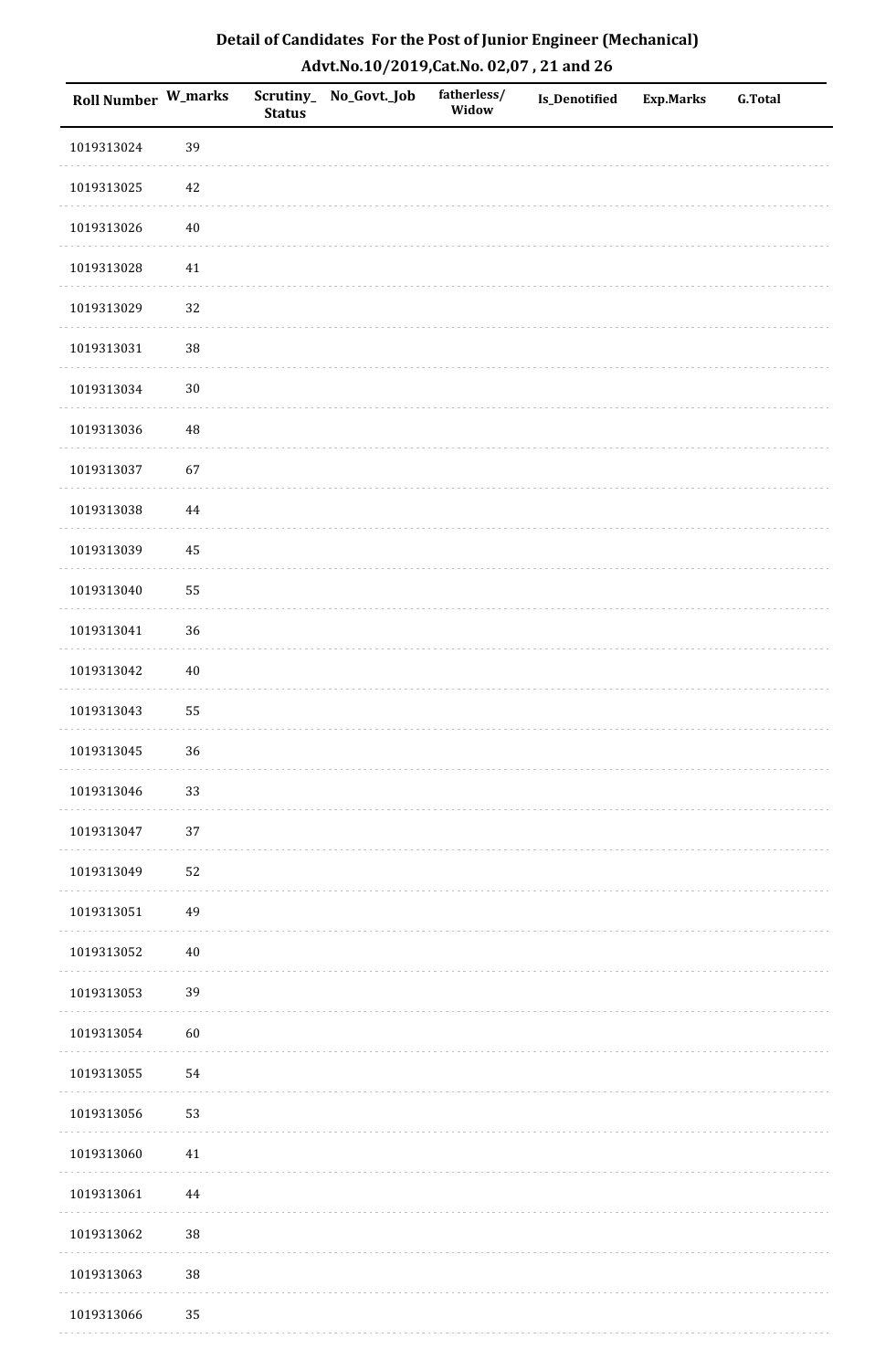| Detail of Candidates For the Post of Junior Engineer (Mechanical) |
|-------------------------------------------------------------------|
| Advt.No.10/2019,Cat.No. 02,07, 21 and 26                          |

| <b>Roll Number W_marks</b> |                  | <b>Status</b> | Scrutiny_ No_Govt._Job | fatherless/<br>Widow | Is_Denotified    | <b>Exp.Marks</b> | <b>G.Total</b> |
|----------------------------|------------------|---------------|------------------------|----------------------|------------------|------------------|----------------|
| 1019313069                 | 57               |               |                        |                      |                  |                  |                |
| 1019313070                 | 46               |               |                        |                      |                  |                  |                |
| 1019313071                 | $40\,$           |               |                        |                      |                  |                  |                |
| 1019313073                 | $47\,$           |               |                        |                      |                  |                  |                |
| 1019313074                 | 37               |               |                        |                      |                  |                  |                |
| 1019313075                 | 58               |               |                        |                      |                  |                  |                |
| 1019313076                 | 45               |               |                        |                      |                  |                  |                |
| 1019313078                 | 50               |               |                        |                      |                  |                  |                |
| 1019313080                 | REJECTED         |               |                        |                      |                  |                  | $0.00\,$       |
| 1019313083                 | $\bf 44$         |               |                        |                      |                  |                  |                |
| 1019313084                 | 66               | Eligible      | $\boldsymbol{0}$       | $\bf{0}$             | $\boldsymbol{0}$ | $0.00\,$         | 66.00          |
| 1019313088                 | 50               |               |                        |                      |                  |                  |                |
| 1019313089                 | $41\,$           |               |                        |                      |                  |                  |                |
| 1019313090                 | 47               |               |                        |                      |                  |                  |                |
| 1019313092                 | 36               |               |                        |                      |                  |                  |                |
| 1019313093                 | 33               |               |                        |                      |                  |                  |                |
| 1019313094                 | 69               | Eligible      | $\boldsymbol{0}$       | $\boldsymbol{0}$     | $\boldsymbol{0}$ | $0.00\,$         | 69.00          |
| 1019313095                 | 33               |               |                        |                      |                  |                  |                |
| 1019313096                 | $47\,$           |               |                        |                      |                  |                  |                |
| 1019313097                 | 36               |               |                        |                      |                  |                  |                |
| 1019313098                 | 37               |               |                        |                      |                  |                  |                |
| 1019313101                 | $38\,$           |               |                        |                      |                  |                  |                |
| 1019313106                 | 56               |               |                        |                      |                  |                  |                |
| 1019313107                 | 43               |               |                        |                      |                  |                  |                |
| 1019313108                 | $\boldsymbol{9}$ |               |                        |                      |                  |                  |                |
| 1019313109                 | 48               |               |                        |                      |                  |                  |                |
| 1019313110                 | 42               |               |                        |                      |                  |                  |                |
| 1019313111                 | 52               |               |                        |                      |                  |                  |                |
| 1019313112                 | 53               |               |                        |                      |                  |                  |                |
| 1019313113                 | 45               |               |                        |                      |                  |                  |                |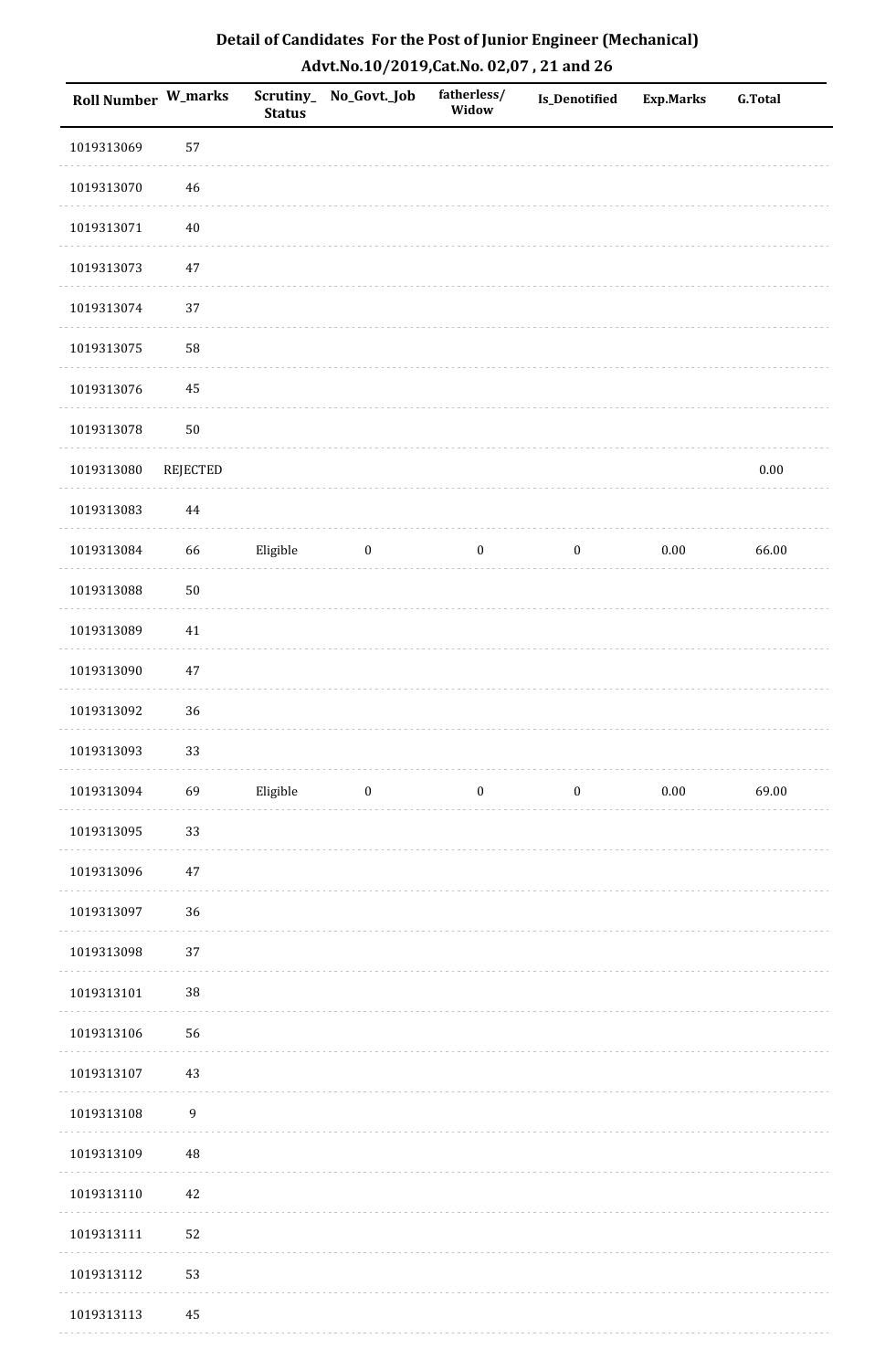| Detail of Candidates For the Post of Junior Engineer (Mechanical) |
|-------------------------------------------------------------------|
| Advt.No.10/2019,Cat.No. 02,07, 21 and 26                          |

| <b>Roll Number W_marks</b> |          | <b>Status</b> | Scrutiny_ No_Govt._Job | fatherless/<br>Widow | <b>Is_Denotified</b> | <b>Exp.Marks</b> | <b>G.Total</b> |
|----------------------------|----------|---------------|------------------------|----------------------|----------------------|------------------|----------------|
| 1019313115                 | 29       |               |                        |                      |                      |                  |                |
| 1019313116                 | 56       |               |                        |                      |                      |                  |                |
| 1019313117                 | 43       |               |                        |                      |                      |                  |                |
| 1019313119                 | 47       |               |                        |                      |                      |                  |                |
| 1019313121                 | 45       |               |                        |                      |                      |                  |                |
| 1019313124                 | 34       |               |                        |                      |                      |                  |                |
| 1019313125                 | $41\,$   |               |                        |                      |                      |                  |                |
| 1019313127                 | 52       |               |                        |                      |                      |                  |                |
| 1019313128                 | 42       |               |                        |                      |                      |                  |                |
| 1019313129                 | $31\,$   |               |                        |                      |                      |                  |                |
| 1019313131                 | 39       |               |                        |                      |                      |                  |                |
| 1019313134                 | 33       |               |                        |                      |                      |                  |                |
| 1019313136                 | 35       |               |                        |                      |                      |                  |                |
| 1019313137                 | $31\,$   |               |                        |                      |                      |                  |                |
| 1019313138                 | 33       | Absent        | $\boldsymbol{0}$       | $\boldsymbol{0}$     | $\boldsymbol{0}$     | $0.00\,$         |                |
| 1019313139                 | 62       |               |                        |                      |                      |                  |                |
| 1019313141                 | $\bf 45$ |               |                        |                      |                      |                  |                |
| 1019313142                 | 52       |               |                        |                      |                      |                  |                |
| 1019313143                 | $43\,$   |               |                        |                      |                      |                  |                |
| 1019313145                 | $\bf 44$ |               |                        |                      |                      |                  |                |
| 1019313146                 | 54       |               |                        |                      |                      |                  |                |
| 1019313147                 | 34       |               |                        |                      |                      |                  |                |
| 1019313148                 | 49       |               |                        |                      |                      |                  |                |
| 1019313149                 | 57       |               |                        |                      |                      |                  |                |
| 1019313150                 | 35       |               |                        |                      |                      |                  |                |
| 1019313155                 | $41\,$   |               |                        |                      |                      |                  |                |
| 1019313158                 | $30\,$   |               |                        |                      |                      |                  |                |
| 1019313160                 | $51\,$   |               |                        |                      |                      |                  |                |
| 1019313162                 | 36       |               |                        |                      |                      |                  |                |
| 1019313163                 | 42       |               |                        |                      |                      |                  |                |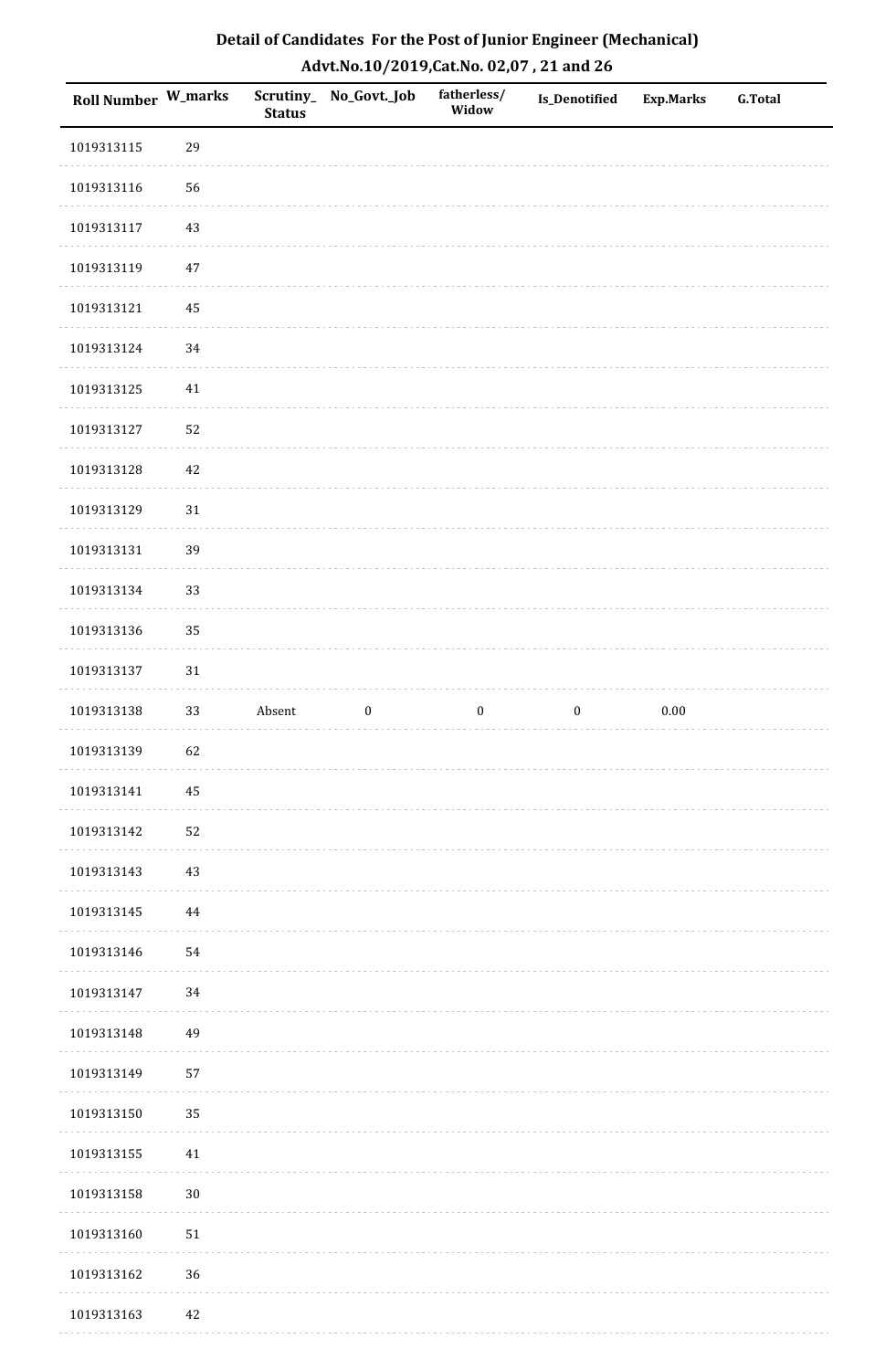| Detail of Candidates For the Post of Junior Engineer (Mechanical) |
|-------------------------------------------------------------------|
| Advt.No.10/2019,Cat.No. 02,07, 21 and 26                          |

| Roll Number W_marks |          | <b>Status</b> | Scrutiny_ No_Govt._Job | fatherless/<br>Widow | Is_Denotified | <b>Exp.Marks</b> | <b>G.Total</b> |
|---------------------|----------|---------------|------------------------|----------------------|---------------|------------------|----------------|
| 1019313164          | 36       |               |                        |                      |               |                  |                |
| 1019313165          | 52       |               |                        |                      |               |                  |                |
| 1019313166          | 37       |               |                        |                      |               |                  |                |
| 1019313168          | $42\,$   |               |                        |                      |               |                  |                |
| 1019313170          | 55       |               |                        |                      |               |                  |                |
| 1019313172          | $27\,$   |               |                        |                      |               |                  |                |
| 1019313173          | 39       |               |                        |                      |               |                  |                |
| 1019313175          | $40\,$   |               |                        |                      |               |                  |                |
| 1019313176          | $41\,$   |               |                        |                      |               |                  |                |
| 1019313177          | $42\,$   |               |                        |                      |               |                  |                |
| 1019313179          | $\bf 44$ |               |                        |                      |               |                  |                |
| 1019313181          | 39       |               |                        |                      |               |                  |                |
| 1019313182          | $43\,$   |               |                        |                      |               |                  |                |
| 1019313183          | 35       |               |                        |                      |               |                  |                |
| 1019313184          | 36       |               |                        |                      |               |                  |                |
| 1019313185          | 37       |               |                        |                      |               |                  |                |
| 1019313186          | 62       |               |                        |                      |               |                  |                |
| 1019313189          | 47       |               |                        |                      |               |                  |                |
| 1019313191          | $37\,$   |               |                        |                      |               |                  |                |
| 1019313193          | 37       |               |                        |                      |               |                  |                |
| 1019313194          | 55       |               |                        |                      |               |                  |                |
| 1019313195          | 39       |               |                        |                      |               |                  |                |
| 1019313196          | $41\,$   |               |                        |                      |               |                  |                |
| 1019313201          | 29       |               |                        |                      |               |                  |                |
| 1019313202          | 38       |               |                        |                      |               |                  |                |
| 1019313204          | 54       |               |                        |                      |               |                  |                |
| 1019313205          | $47\,$   |               |                        |                      |               |                  |                |
| 1019313206          | $42\,$   |               |                        |                      |               |                  |                |
| 1019313207          | 39       |               |                        |                      |               |                  |                |
| 1019313210          | 58       |               |                        |                      |               |                  |                |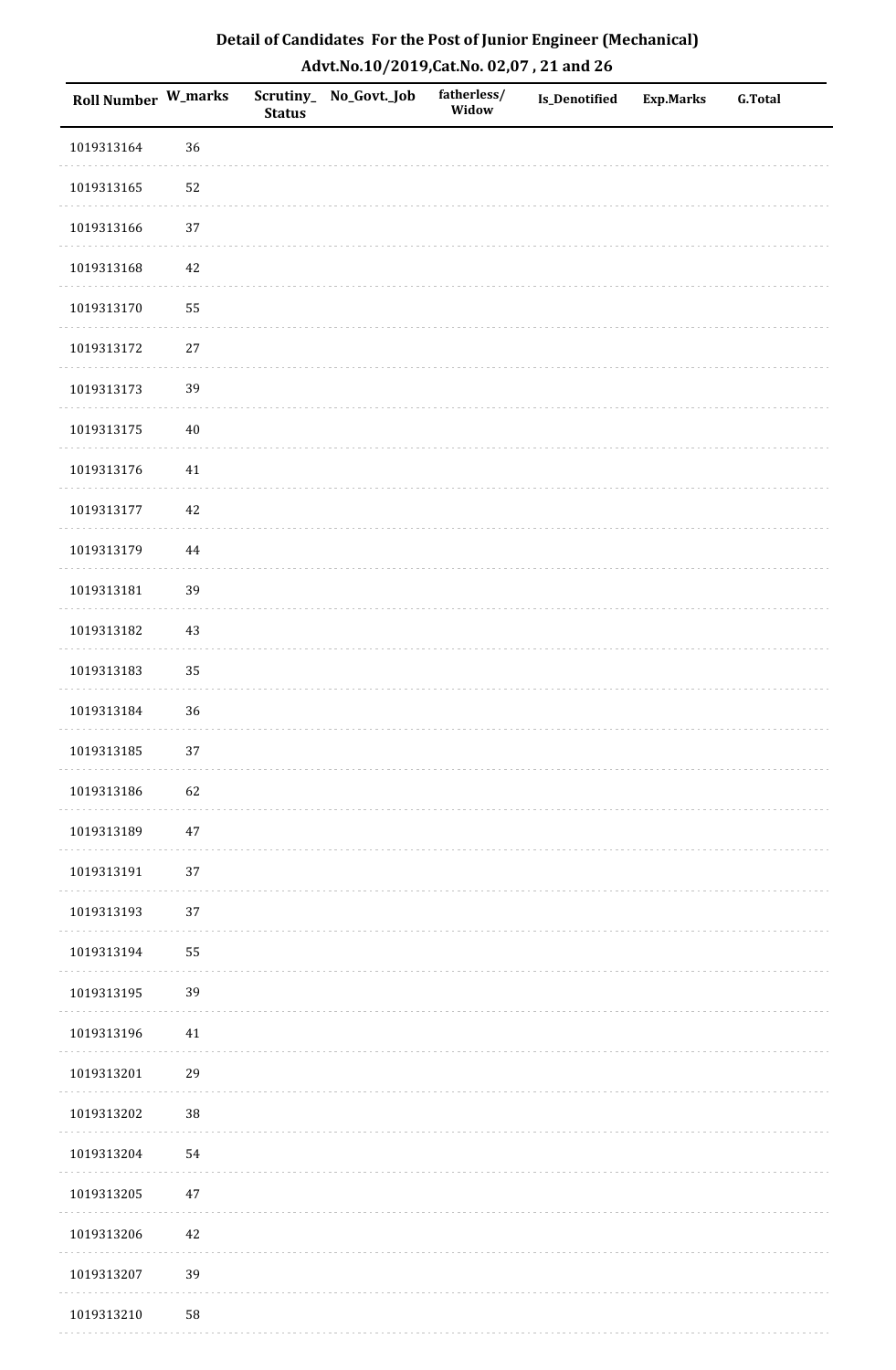| Detail of Candidates For the Post of Junior Engineer (Mechanical) |
|-------------------------------------------------------------------|
| Advt.No.10/2019,Cat.No. 02,07, 21 and 26                          |

| Roll Number W_marks |          | <b>Status</b> | Scrutiny_ No_Govt._Job | fatherless/<br>Widow | <b>Is_Denotified</b> | <b>Exp.Marks</b> | <b>G.Total</b> |
|---------------------|----------|---------------|------------------------|----------------------|----------------------|------------------|----------------|
| 1019313211          | 52       |               |                        |                      |                      |                  |                |
| 1019313212          | $47\,$   |               |                        |                      |                      |                  |                |
| 1019313216          | $31\,$   |               |                        |                      |                      |                  |                |
| 1019313218          | 53       |               |                        |                      |                      |                  |                |
| 1019313219          | 58       |               |                        |                      |                      |                  |                |
| 1019313222          | $41\,$   |               |                        |                      |                      |                  |                |
| 1019313225          | 62       |               |                        |                      |                      |                  |                |
| 1019313226          | 45       |               |                        |                      |                      |                  |                |
| 1019313228          | 39       |               |                        |                      |                      |                  |                |
| 1019313229          | 34       |               |                        |                      |                      |                  |                |
| 1019313230          | 58       |               |                        |                      |                      |                  |                |
| 1019313234          | 33       |               |                        |                      |                      |                  |                |
| 1019313235          | 41       |               |                        |                      |                      |                  |                |
| 1019313238          | 58       |               |                        |                      |                      |                  |                |
| 1019313239          | 43       |               |                        |                      |                      |                  |                |
| 1019313244          | 45       |               |                        |                      |                      |                  |                |
| 1019313246          | 44       |               |                        |                      |                      |                  |                |
| 1019313250          | 34       |               |                        |                      |                      |                  |                |
| 1019313251          | 56       |               |                        |                      |                      |                  |                |
| 1019313252          | $\rm 48$ |               |                        |                      |                      |                  |                |
| 1019313256          | 45       |               |                        |                      |                      |                  |                |
| 1019313259          | 32       |               |                        |                      |                      |                  |                |
| 1019313260          | 44       |               |                        |                      |                      |                  |                |
| 1019313261          | $42\,$   |               |                        |                      |                      |                  |                |
| 1019313265          | 54       |               |                        |                      |                      |                  |                |
| 1019313266          | 46       |               |                        |                      |                      |                  |                |
| 1019313267          | 49       |               |                        |                      |                      |                  |                |
| 1019313269          | 37       |               |                        |                      |                      |                  |                |
| 1019313270          | 49       |               |                        |                      |                      |                  |                |
| 1019313273          | $38\,$   |               |                        |                      |                      |                  |                |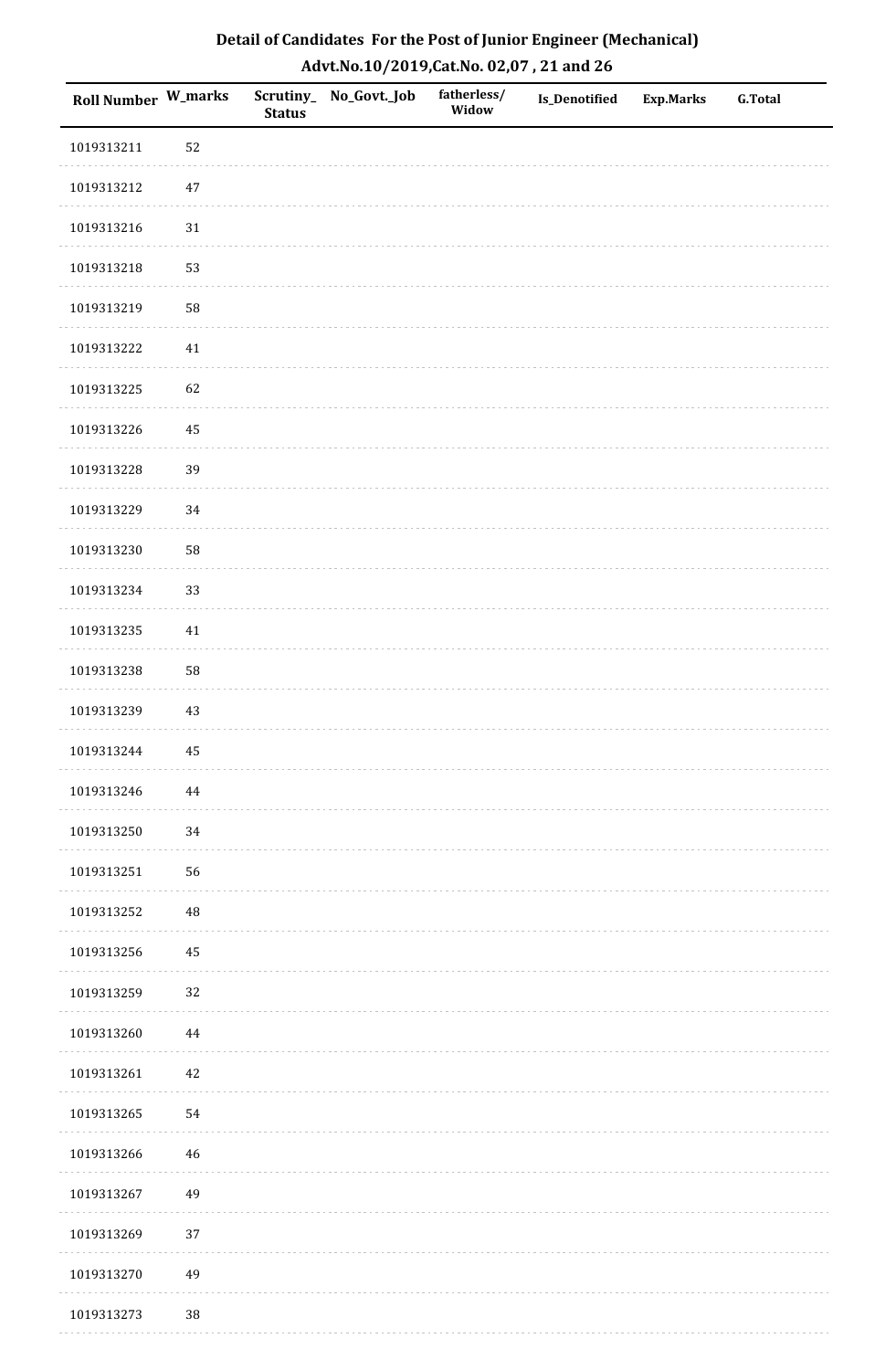| Detail of Candidates For the Post of Junior Engineer (Mechanical) |
|-------------------------------------------------------------------|
| Advt.No.10/2019,Cat.No. 02,07, 21 and 26                          |

| Roll Number W_marks |            | <b>Status</b> | Scrutiny_ No_Govt._Job | fatherless/<br>Widow | <b>Is_Denotified</b> | <b>Exp.Marks</b> | <b>G.Total</b> |
|---------------------|------------|---------------|------------------------|----------------------|----------------------|------------------|----------------|
| 1019313274          | 57         |               |                        |                      |                      |                  |                |
| 1019313275          | 49         |               |                        |                      |                      |                  |                |
| 1019313277          | ${\bf 50}$ |               |                        |                      |                      |                  |                |
| 1019313279          | 52         |               |                        |                      |                      |                  |                |
| 1019313280          | 51         |               |                        |                      |                      |                  |                |
| 1019313284          | 44         |               |                        |                      |                      |                  |                |
| 1019313285          | 37         |               |                        |                      |                      |                  |                |
| 1019313287          | 45         |               |                        |                      |                      |                  |                |
| 1019313289          | 54         |               |                        |                      |                      |                  |                |
| 1019313290          | 56         |               |                        |                      |                      |                  |                |
| 1019313291          | 34         |               |                        |                      |                      |                  |                |
| 1019313292          | 39         |               |                        |                      |                      |                  |                |
| 1019313296          | 32         |               |                        |                      |                      |                  |                |
| 1019313299          | 42         |               |                        |                      |                      |                  |                |
| 1019313300          | 46         |               |                        |                      |                      |                  |                |
| 1019313301          | 39         |               |                        |                      |                      |                  |                |
| 1019313304          | $41\,$     |               |                        |                      |                      |                  |                |
| 1019313305          | ${\bf 50}$ |               |                        |                      |                      |                  |                |
| 1019313306          | 56         |               |                        |                      |                      |                  |                |
| 1019313310          | 61         |               |                        |                      |                      |                  |                |
| 1019313313          | 24         |               |                        |                      |                      |                  |                |
| 1019313315          | 53         |               |                        |                      |                      |                  |                |
| 1019313317          | $31\,$     |               |                        |                      |                      |                  |                |
| 1019313321          | 54         |               |                        |                      |                      |                  |                |
| 1019313322          | 28         |               |                        |                      |                      |                  |                |
| 1019313323          | 33         |               |                        |                      |                      |                  |                |
| 1019313329          | 39         |               |                        |                      |                      |                  |                |
| 1019313331          | 63         |               |                        |                      |                      |                  |                |
| 1019313332          | 44         |               |                        |                      |                      |                  |                |
| 1019313333          | $40\,$     |               |                        |                      |                      |                  |                |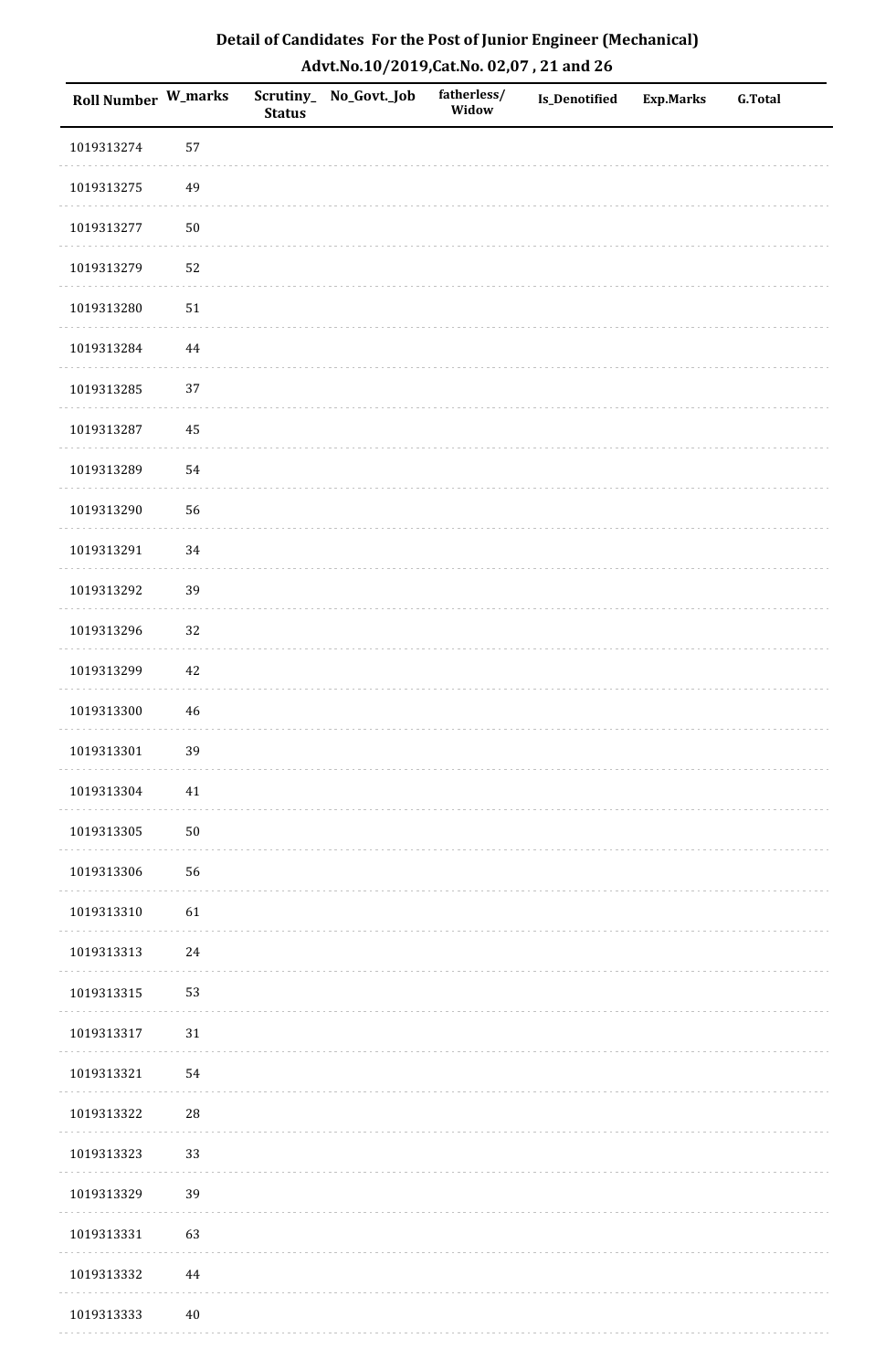| Detail of Candidates For the Post of Junior Engineer (Mechanical) |
|-------------------------------------------------------------------|
| Advt.No.10/2019,Cat.No. 02,07, 21 and 26                          |

| Roll Number W_marks |        | <b>Status</b> | Scrutiny_ No_Govt._Job | fatherless/<br>Widow | <b>Is_Denotified</b> | <b>Exp.Marks</b> | <b>G.Total</b> |
|---------------------|--------|---------------|------------------------|----------------------|----------------------|------------------|----------------|
| 1019313335          | 39     |               |                        |                      |                      |                  |                |
| 1019313337          | 45     |               |                        |                      |                      |                  |                |
| 1019313338          | 56     |               |                        |                      |                      |                  |                |
| 1019313339          | 54     |               |                        |                      |                      |                  |                |
| 1019313341          | $42\,$ |               |                        |                      |                      |                  |                |
| 1019313343          | 45     |               |                        |                      |                      |                  |                |
| 1019313344          | 49     |               |                        |                      |                      |                  |                |
| 1019313346          | 35     |               |                        |                      |                      |                  |                |
| 1019313348          | $42\,$ |               |                        |                      |                      |                  |                |
| 1019313349          | 55     |               |                        |                      |                      |                  |                |
| 1019313350          | 56     |               |                        |                      |                      |                  |                |
| 1019313352          | 61     |               |                        |                      |                      |                  |                |
| 1019313353          | 39     |               |                        |                      |                      |                  |                |
| 1019313355          | 39     |               |                        |                      |                      |                  |                |
| 1019313356          | 36     |               |                        |                      |                      |                  |                |
| 1019313358          | 31     |               |                        |                      |                      |                  |                |
| 1019313359          | $37\,$ |               |                        |                      |                      |                  |                |
| 1019313360          | 24     |               |                        |                      |                      |                  |                |
| 1019313365          | 43     |               |                        |                      |                      |                  |                |
| 1019313366          | 57     |               |                        |                      |                      |                  |                |
| 1019313367          | 45     |               |                        |                      |                      |                  |                |
| 1019313369          | 56     |               |                        |                      |                      |                  |                |
| 1019313371          | 39     |               |                        |                      |                      |                  |                |
| 1019313372          | 16     |               |                        |                      |                      |                  |                |
| 1019313373          | 57     |               |                        |                      |                      |                  |                |
| 1019313374          | 34     |               |                        |                      |                      |                  |                |
| 1019313376          | $42\,$ |               |                        |                      |                      |                  |                |
| 1019313377          | 56     |               |                        |                      |                      |                  |                |
| 1019313378          | $47\,$ |               |                        |                      |                      |                  |                |
| 1019313379          | 48     |               |                        |                      |                      |                  |                |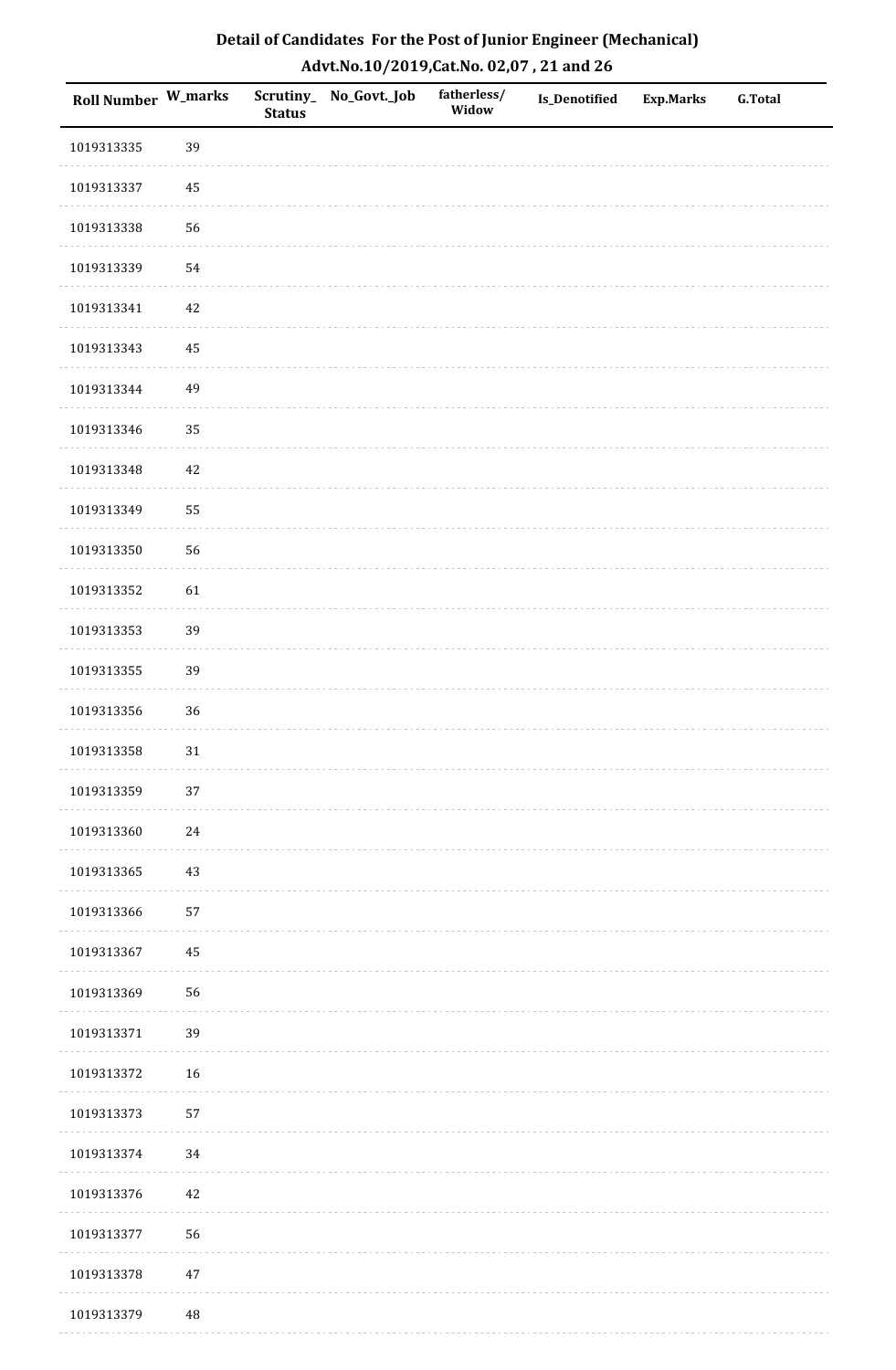| Detail of Candidates For the Post of Junior Engineer (Mechanical) |
|-------------------------------------------------------------------|
| Advt.No.10/2019,Cat.No. 02,07, 21 and 26                          |

| Roll Number W_marks |          | <b>Status</b> | Scrutiny_ No_Govt._Job | fatherless/<br>Widow | Is_Denotified | <b>Exp.Marks</b> | <b>G.Total</b> |
|---------------------|----------|---------------|------------------------|----------------------|---------------|------------------|----------------|
| 1019313380          | 43       |               |                        |                      |               |                  |                |
| 1019313384          | 36       |               |                        |                      |               |                  |                |
| 1019313385          | 41       |               |                        |                      |               |                  |                |
| 1019313387          | 59       |               |                        |                      |               |                  |                |
| 1019313388          | 29       |               |                        |                      |               |                  |                |
| 1019313389          | 49       |               |                        |                      |               |                  |                |
| 1019313390          | $31\,$   |               |                        |                      |               |                  |                |
| 1019313391          | $41\,$   |               |                        |                      |               |                  |                |
| 1019313392          | $47\,$   |               |                        |                      |               |                  |                |
| 1019313394          | 46       |               |                        |                      |               |                  |                |
| 1019313398          | 62       |               |                        |                      |               |                  |                |
| 1019313399          | 42       |               |                        |                      |               |                  |                |
| 1019313401          | 49       |               |                        |                      |               |                  |                |
| 1019313402          | 37       |               |                        |                      |               |                  |                |
| 1019313406          | 48       |               |                        |                      |               |                  |                |
| 1019313410          | $42\,$   |               |                        |                      |               |                  |                |
| 1019313411          | REJECTED |               |                        |                      |               |                  | $0.00\,$       |
| 1019313413          | 53       |               |                        |                      |               |                  |                |
| 1019313414          | 58       |               |                        |                      |               |                  |                |
| 1019313417          | $\rm 48$ |               |                        |                      |               |                  |                |
| 1019313419          | 45       |               |                        |                      |               |                  |                |
| 1019313421          | 37       |               |                        |                      |               |                  |                |
| 1019313422          | $34\,$   |               |                        |                      |               |                  |                |
| 1019313423          | 33       |               |                        |                      |               |                  |                |
| 1019313424          | 60       |               |                        |                      |               |                  |                |
| 1019313425          | 43       |               |                        |                      |               |                  |                |
| 1019313426          | 41       |               |                        |                      |               |                  |                |
| 1019313437          | 47       |               |                        |                      |               |                  |                |
| 1019313440          | 48       |               |                        |                      |               |                  |                |
| 1019313441          | 28       |               |                        |                      |               |                  |                |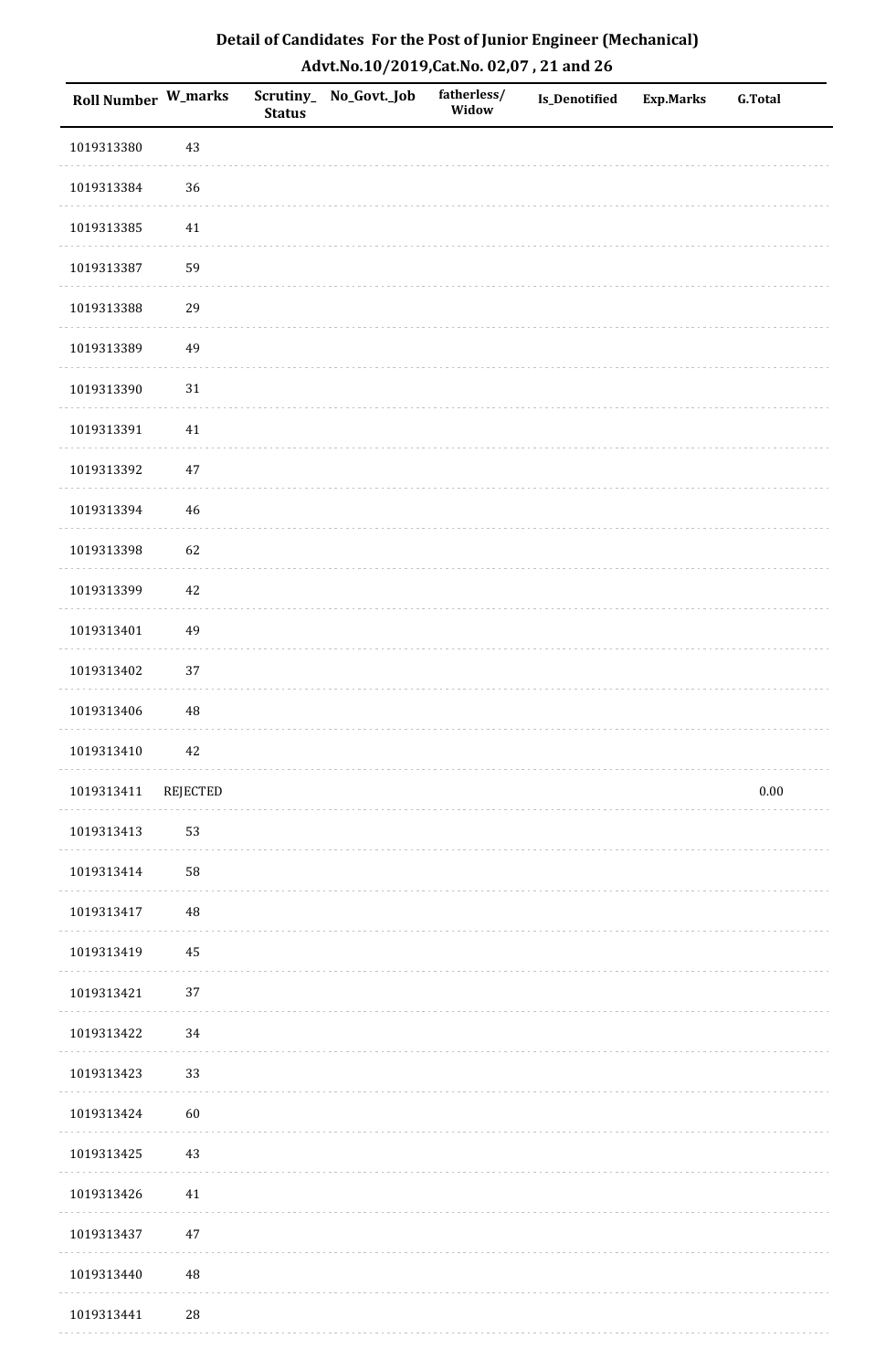| Detail of Candidates For the Post of Junior Engineer (Mechanical) |
|-------------------------------------------------------------------|
| Advt.No.10/2019,Cat.No. 02,07, 21 and 26                          |

| Roll Number W_marks |             | <b>Status</b> | Scrutiny_ No_Govt._Job | fatherless/<br>Widow | <b>Is_Denotified</b> | <b>Exp.Marks</b> | <b>G.Total</b> |
|---------------------|-------------|---------------|------------------------|----------------------|----------------------|------------------|----------------|
| 1019313444          | $20\,$      |               |                        |                      |                      |                  |                |
| 1019313445          | 68          | Eligible      | $\boldsymbol{0}$       | $\sqrt{5}$           | $\boldsymbol{0}$     | $0.00\,$         | 73.00          |
| 1019313448          | 39          |               |                        |                      |                      |                  |                |
| 1019313449          | 37          |               |                        |                      |                      |                  |                |
| 1019313450          | $50\,$      |               |                        |                      |                      |                  |                |
| 1019313451          | 32          |               |                        |                      |                      |                  |                |
| 1019313452          | 52          |               |                        |                      |                      |                  |                |
| 1019313453          | 35          |               |                        |                      |                      |                  |                |
| 1019313454          | 52          |               |                        |                      |                      |                  |                |
| 1019313456          | 45          |               |                        |                      |                      |                  |                |
| 1019313457          | 35          |               |                        |                      |                      |                  |                |
| 1019313458          | 52          |               |                        |                      |                      |                  |                |
| 1019313459          | $43\,$      |               |                        |                      |                      |                  |                |
| 1019313461          | 57          |               |                        |                      |                      |                  |                |
| 1019313462          | 55          |               |                        |                      |                      |                  |                |
| 1019313463          | 49          |               |                        |                      |                      |                  |                |
| 1019313464          | 39          |               |                        |                      |                      |                  |                |
| 1019313465          | 36          |               |                        |                      |                      |                  |                |
| 1019313468          | 32          |               |                        |                      |                      |                  |                |
| 1019313469          | 45          |               |                        |                      |                      |                  |                |
| 1019313470          | $43\,$      |               |                        |                      |                      |                  |                |
| 1019313473          | $50\,$      |               |                        |                      |                      |                  |                |
| 1019313474          | $46\,$      |               |                        |                      |                      |                  |                |
| 1019313476          | $47\,$      |               |                        |                      |                      |                  |                |
| 1019313478          | 41          |               |                        |                      |                      |                  |                |
| 1019313479          | 32          |               |                        |                      |                      |                  |                |
| 1019313480          | 45          |               |                        |                      |                      |                  |                |
| 1019313483          | 52          |               |                        |                      |                      |                  |                |
| 1019313484          | 53          |               |                        |                      |                      |                  |                |
| 1019313485          | $\sqrt{46}$ |               |                        |                      |                      |                  |                |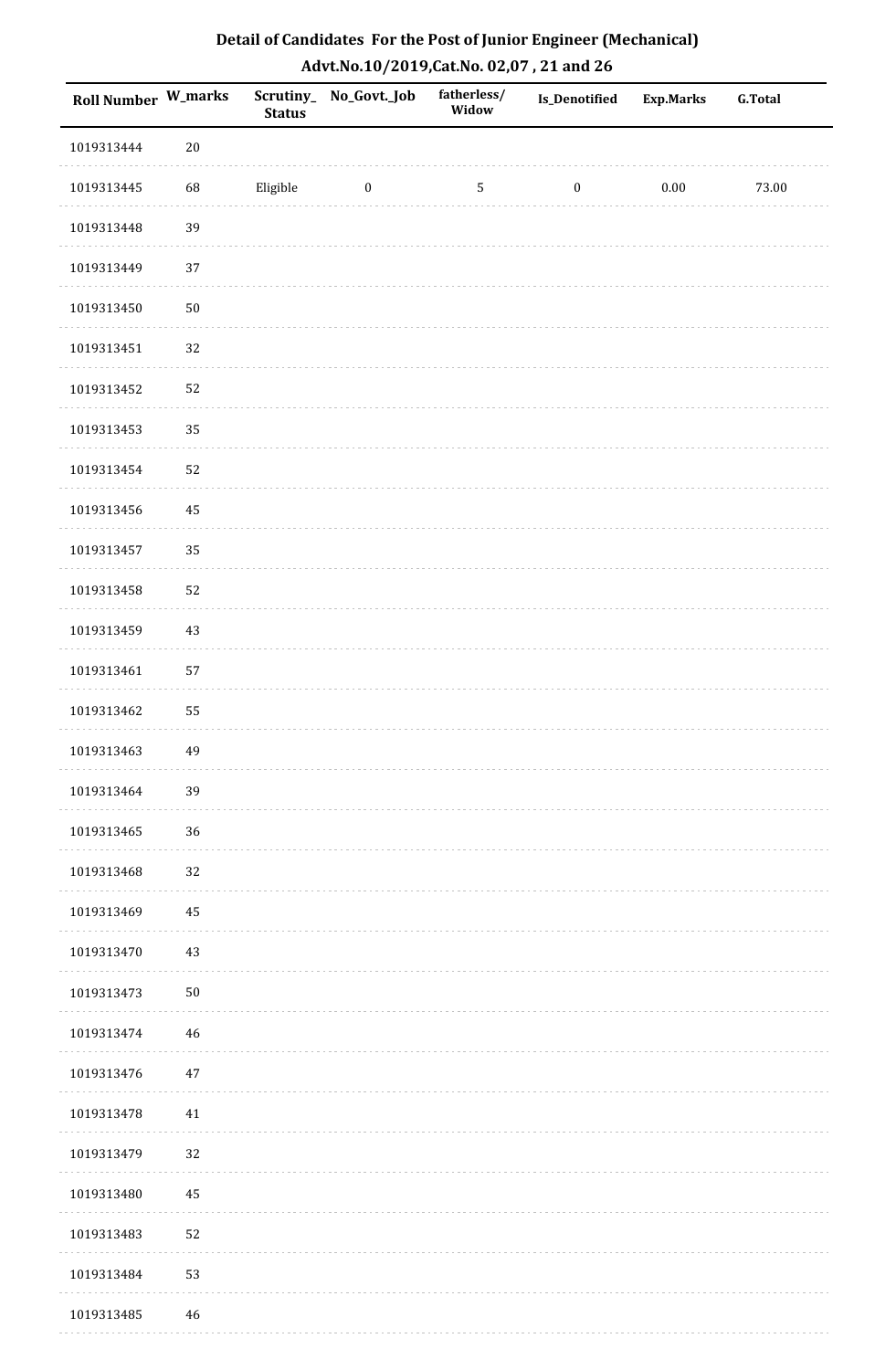| Detail of Candidates For the Post of Junior Engineer (Mechanical) |
|-------------------------------------------------------------------|
| Advt.No.10/2019,Cat.No. 02,07, 21 and 26                          |

| Roll Number W_marks |            | <b>Status</b> | Scrutiny_ No_Govt._Job | fatherless/<br>Widow | Is_Denotified    | <b>Exp.Marks</b> | <b>G.Total</b> |
|---------------------|------------|---------------|------------------------|----------------------|------------------|------------------|----------------|
| 1019313486          | 50         |               |                        |                      |                  |                  |                |
| 1019313489          | 37         |               |                        |                      |                  |                  |                |
| 1019313490          | $30\,$     |               |                        |                      |                  |                  |                |
| 1019313491          | 43         |               |                        |                      |                  |                  |                |
| 1019313493          | 38         |               |                        |                      |                  |                  |                |
| 1019313494          | 23         |               |                        |                      |                  |                  |                |
| 1019313496          | 43         |               |                        |                      |                  |                  |                |
| 1019313498          | 57         |               |                        |                      |                  |                  |                |
| 1019313503          | 37         |               |                        |                      |                  |                  |                |
| 1019313507          | 63         |               |                        |                      |                  |                  |                |
| 1019313509          | 33         |               |                        |                      |                  |                  |                |
| 1019313511          | 58         |               |                        |                      |                  |                  |                |
| 1019313513          | $40\,$     |               |                        |                      |                  |                  |                |
| 1019313514          | 51         |               |                        |                      |                  |                  |                |
| 1019313515          | 44         |               |                        |                      |                  |                  |                |
| 1019313516          | 68         | Eligible      | $\boldsymbol{0}$       | $\boldsymbol{0}$     | $\boldsymbol{0}$ | $0.00\,$         | 68.00          |
| 1019313517          | ${\bf 54}$ |               |                        |                      |                  |                  |                |
| 1019313518          | 36         |               |                        |                      |                  |                  |                |
| 1019313519          | 44         |               |                        |                      |                  |                  |                |
| 1019313521          | 60         |               |                        |                      |                  |                  |                |
| 1019313522          | 44         |               |                        |                      |                  |                  |                |
| 1019313523          | 39         |               |                        |                      |                  |                  |                |
| 1019313524          | 34         |               |                        |                      |                  |                  |                |
| 1019313526          | 31         |               |                        |                      |                  |                  |                |
| 1019313527          | 47         |               |                        |                      |                  |                  |                |
| 1019313528          | 39         |               |                        |                      |                  |                  |                |
| 1019313529          | 35         |               |                        |                      |                  |                  |                |
| 1019313532          | 54         |               |                        |                      |                  |                  |                |
| 1019313534          | 47         |               |                        |                      |                  |                  |                |
| 1019313535          | ${\bf 50}$ |               |                        |                      |                  |                  |                |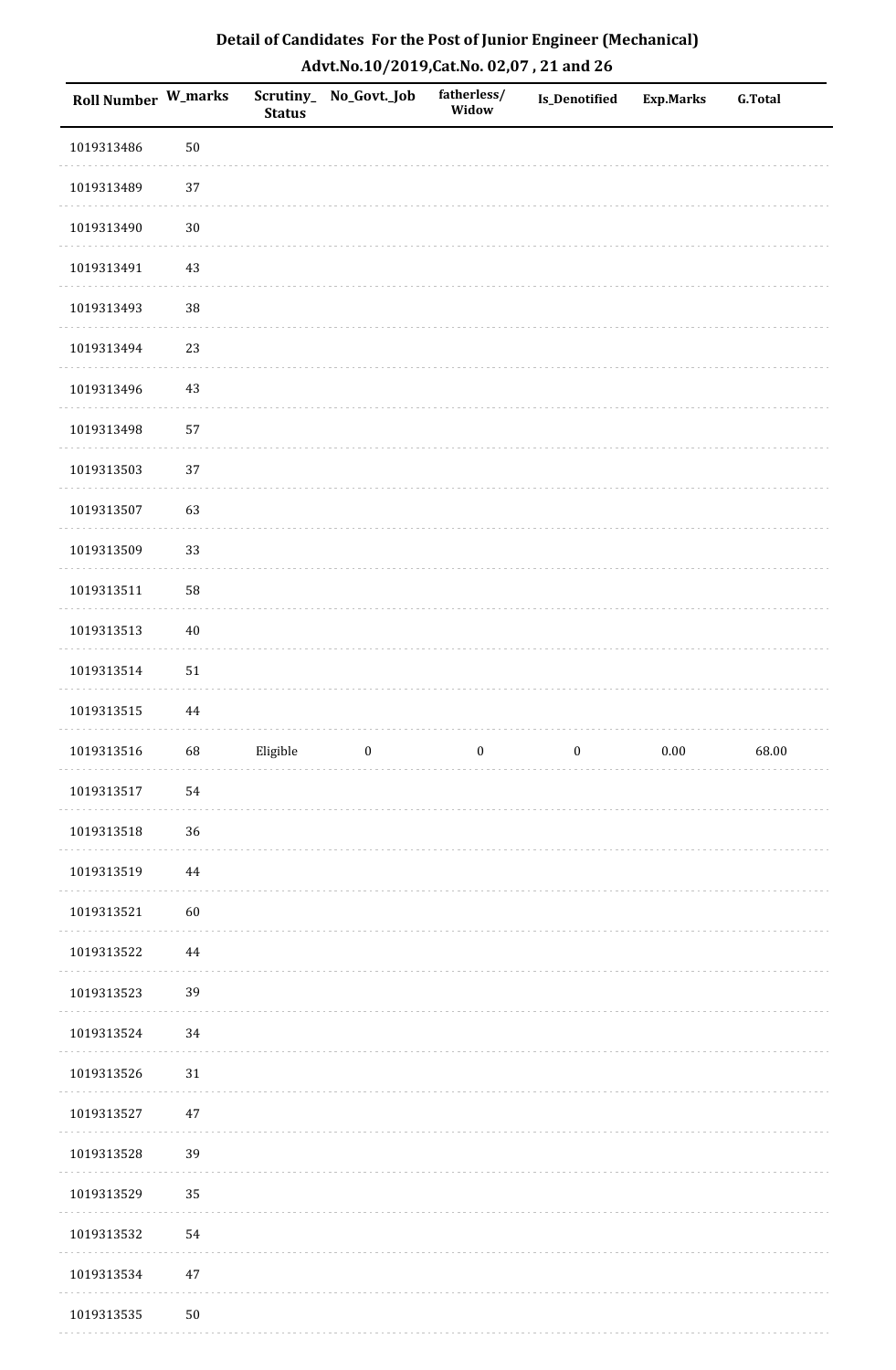| Detail of Candidates For the Post of Junior Engineer (Mechanical) |
|-------------------------------------------------------------------|
| Advt.No.10/2019, Cat.No. 02,07, 21 and 26                         |

| <b>Roll Number W_marks</b> |                 | <b>Status</b> | Scrutiny_No_Govt._Job | fatherless/<br>Widow | Is_Denotified | <b>Exp.Marks</b> | <b>G.Total</b> |
|----------------------------|-----------------|---------------|-----------------------|----------------------|---------------|------------------|----------------|
| 1019313536                 | 35              |               |                       |                      |               |                  |                |
| 1019313538                 | 37              |               |                       |                      |               |                  |                |
| 1019313539                 | 55              |               |                       |                      |               |                  |                |
| 1019313542                 | 55              |               |                       |                      |               |                  |                |
| 1019313543                 | 41              |               |                       |                      |               |                  |                |
| 1019313545                 | 49              |               |                       |                      |               |                  |                |
| 1019313546                 | 32              |               |                       |                      |               |                  |                |
| 1019313552                 | 56              |               |                       |                      |               |                  |                |
| 1019313555                 | $47\,$          |               |                       |                      |               |                  |                |
| 1019313556                 | 52              |               |                       |                      |               |                  |                |
| 1019313557                 | 33              |               |                       |                      |               |                  |                |
| 1019313558                 | $\rm 48$        |               |                       |                      |               |                  |                |
| 1019313559                 | 39              |               |                       |                      |               |                  |                |
| 1019313564                 | 53              |               |                       |                      |               |                  |                |
| 1019313565                 | 37              |               |                       |                      |               |                  |                |
| 1019313567                 | $38\,$          |               |                       |                      |               |                  |                |
| 1019313568                 | 32              |               |                       |                      |               |                  |                |
| 1019313569                 | 25              |               |                       |                      |               |                  |                |
| 1019313570                 | 35              |               |                       |                      |               |                  |                |
| 1019313571                 | 23              |               |                       |                      |               |                  |                |
| 1019313573                 | 57              |               |                       |                      |               |                  |                |
| 1019313578                 | 43              |               |                       |                      |               |                  |                |
| 1019313580                 | $\rm 48$        |               |                       |                      |               |                  |                |
| 1019313581                 | 39              |               |                       |                      |               |                  |                |
| 1019313582                 | 54              |               |                       |                      |               |                  |                |
| 1019313583                 | $\sqrt{28}$     |               |                       |                      |               |                  |                |
| 1019313584                 | 39              |               |                       |                      |               |                  |                |
| 1019313585                 | 41              |               |                       |                      |               |                  |                |
| 1019313586                 | <b>REJECTED</b> |               |                       |                      |               |                  | $0.00\,$       |
| 1019313587                 | 23              |               |                       |                      |               |                  |                |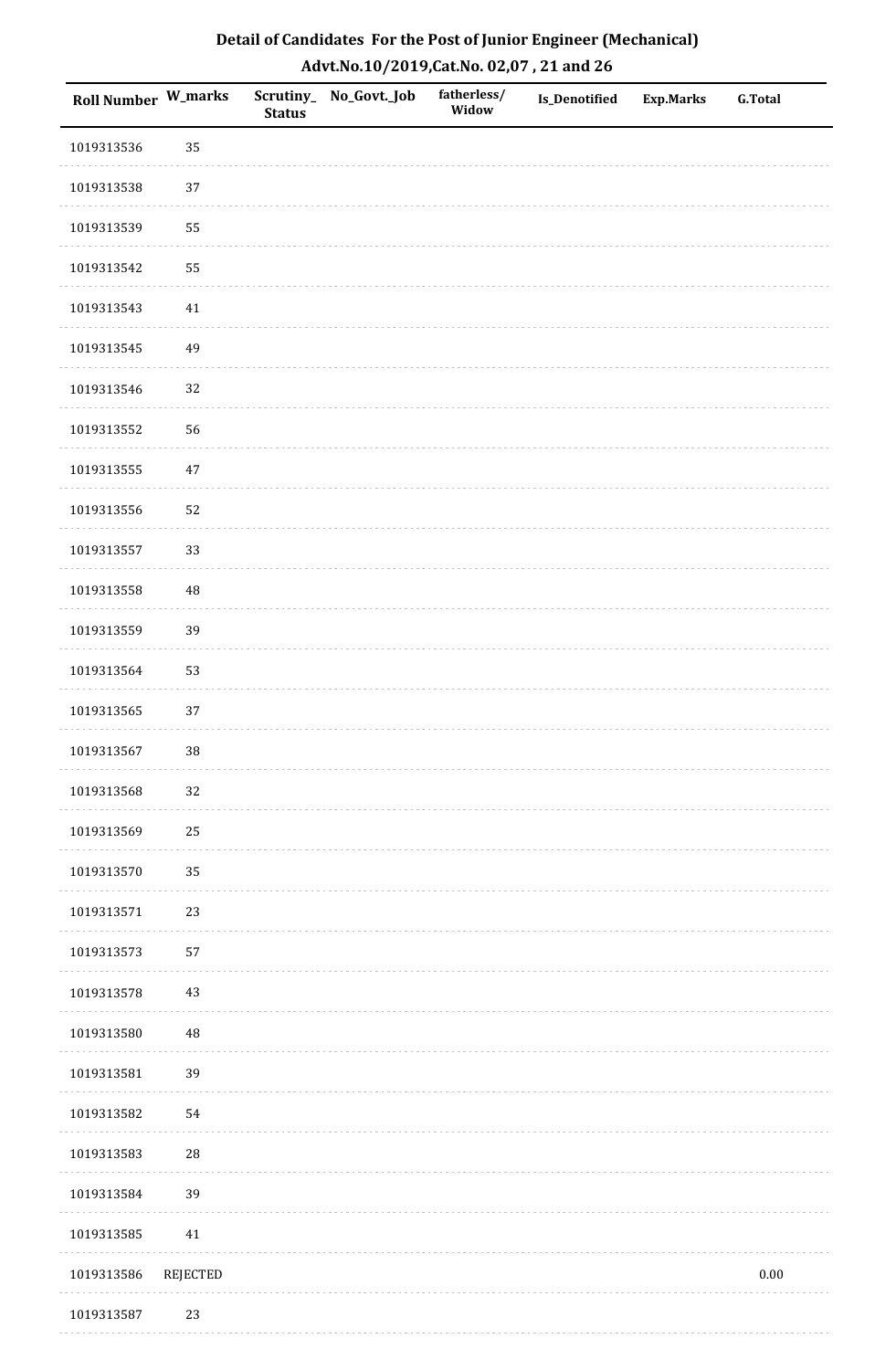| Detail of Candidates For the Post of Junior Engineer (Mechanical) |
|-------------------------------------------------------------------|
| Advt.No.10/2019,Cat.No. 02,07, 21 and 26                          |

| Roll Number W_marks |            | <b>Status</b> | Scrutiny_ No_Govt._Job | fatherless/<br>Widow | <b>Is_Denotified</b> | <b>Exp.Marks</b> | <b>G.Total</b> |
|---------------------|------------|---------------|------------------------|----------------------|----------------------|------------------|----------------|
| 1019313588          | $41\,$     |               |                        |                      |                      |                  |                |
| 1019313591          | $\rm 45$   |               |                        |                      |                      |                  |                |
| 1019313593          | $31\,$     |               |                        |                      |                      |                  |                |
| 1019313594          | 45         |               |                        |                      |                      |                  |                |
| 1019313595          | 43         |               |                        |                      |                      |                  |                |
| 1019313599          | ${\bf 28}$ |               |                        |                      |                      |                  |                |
| 1019313600          | $24\,$     |               |                        |                      |                      |                  |                |
| 1019313601          | $14\,$     |               |                        |                      |                      |                  |                |
| 1019313602          | $\rm 48$   |               |                        |                      |                      |                  |                |
| 1019313603          | 52         |               |                        |                      |                      |                  |                |
| 1019313604          | ${\bf 28}$ |               |                        |                      |                      |                  |                |
| 1019313606          | 37         |               |                        |                      |                      |                  |                |
| 1019313608          | $\rm 48$   |               |                        |                      |                      |                  |                |
| 1019313609          | 34         |               |                        |                      |                      |                  |                |
| 1019313610          | $27\,$     |               |                        |                      |                      |                  |                |
| 1019313611          | 15         |               |                        |                      |                      |                  |                |
| 1019313613          | 59         |               |                        |                      |                      |                  |                |
| 1019313618          | $\rm 48$   |               |                        |                      |                      |                  |                |
| 1019313619          | 39         |               |                        |                      |                      |                  |                |
| 1019313621          | $41\,$     |               |                        |                      |                      |                  |                |
| 1019313622          | 58         |               |                        |                      |                      |                  |                |
| 1019313623          | 39         |               |                        |                      |                      |                  |                |
| 1019313625          | 54         |               |                        |                      |                      |                  |                |
| 1019313627          | $38\,$     |               |                        |                      |                      |                  |                |
| 1019313631          | $40\,$     |               |                        |                      |                      |                  |                |
| 1019313632          | 37         |               |                        |                      |                      |                  |                |
| 1019313637          | 36         |               |                        |                      |                      |                  |                |
| 1019313643          | 29         |               |                        |                      |                      |                  |                |
| 1019313644          | 45         |               |                        |                      |                      |                  |                |
| 1019313645          | $42\,$     |               |                        |                      |                      |                  |                |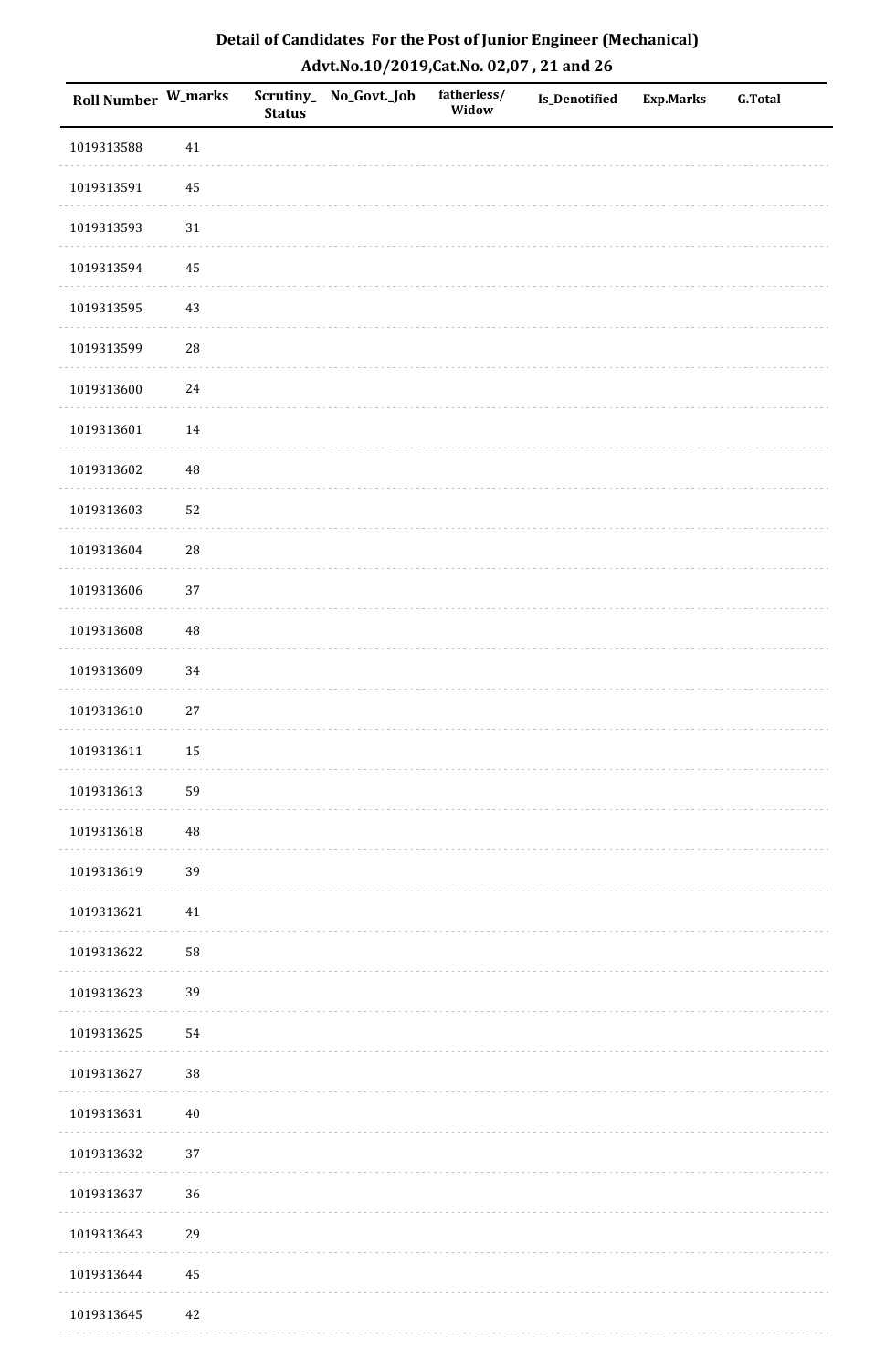| Detail of Candidates For the Post of Junior Engineer (Mechanical) |
|-------------------------------------------------------------------|
| Advt.No.10/2019,Cat.No. 02,07, 21 and 26                          |

| <b>Roll Number W_marks</b> |          | <b>Status</b> | Scrutiny_ No_Govt._Job | fatherless/<br>Widow | <b>Is_Denotified</b> | <b>Exp.Marks</b> | <b>G.Total</b> |
|----------------------------|----------|---------------|------------------------|----------------------|----------------------|------------------|----------------|
| 1019313646                 | 38       |               |                        |                      |                      |                  |                |
| 1019313648                 | 37       |               |                        |                      |                      |                  |                |
| 1019313650                 | 42       |               |                        |                      |                      |                  |                |
| 1019313652                 | 55       |               |                        |                      |                      |                  |                |
| 1019313654                 | 64       |               |                        |                      |                      |                  |                |
| 1019313655                 | 62       |               |                        |                      |                      |                  |                |
| 1019313656                 | $\rm 48$ |               |                        |                      |                      |                  |                |
| 1019313657                 | 54       |               |                        |                      |                      |                  |                |
| 1019313660                 | 42       |               |                        |                      |                      |                  |                |
| 1019313661                 | $41\,$   |               |                        |                      |                      |                  |                |
| 1019313665                 | 62       |               |                        |                      |                      |                  |                |
| 1019313666                 | $\rm 48$ |               |                        |                      |                      |                  |                |
| 1019313667                 | 44       |               |                        |                      |                      |                  |                |
| 1019313669                 | $73\,$   | Eligible      | $\boldsymbol{0}$       | $\boldsymbol{0}$     | $\boldsymbol{0}$     | $0.00\,$         | 73.00          |
| 1019313670                 | 54       |               |                        |                      |                      |                  |                |
| 1019313671                 | $38\,$   |               |                        |                      |                      |                  |                |
| 1019313675                 | $41\,$   |               |                        |                      |                      |                  |                |
| 1019313676                 | 43       |               |                        |                      |                      |                  |                |
| 1019313679                 | 50       |               |                        |                      |                      |                  |                |
| 1019313681                 | 29       |               |                        |                      |                      |                  |                |
| 1019313682                 | $38\,$   |               |                        |                      |                      |                  |                |
| 1019313684                 | 34       |               |                        |                      |                      |                  |                |
| 1019313686                 | 38       |               |                        |                      |                      |                  |                |
| 1019313690                 | 45       |               |                        |                      |                      |                  |                |
| 1019313691                 | $40\,$   |               |                        |                      |                      |                  |                |
| 1019313692                 | 38       |               |                        |                      |                      |                  |                |
| 1019313695                 | $41\,$   |               |                        |                      |                      |                  |                |
| 1019313703                 | 36       |               |                        |                      |                      |                  |                |
| 1019313704                 | 32       |               |                        |                      |                      |                  |                |
| 1019313706                 | 44       |               |                        |                      |                      |                  |                |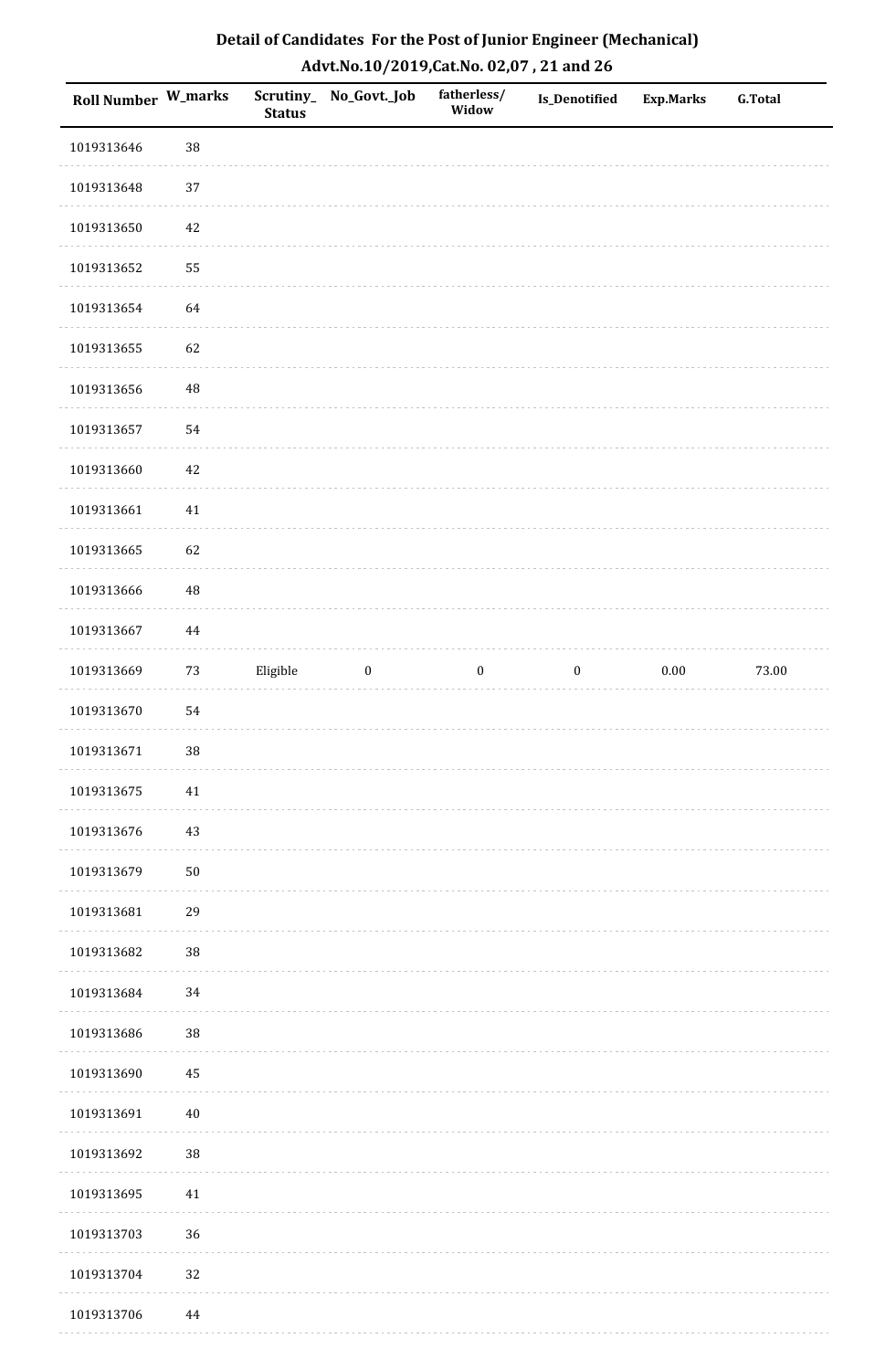| <b>Roll Number W_marks</b> |            | <b>Status</b> | Scrutiny_ No_Govt._Job | fatherless/<br>Widow | Is_Denotified    | <b>Exp.Marks</b> | <b>G.Total</b> |
|----------------------------|------------|---------------|------------------------|----------------------|------------------|------------------|----------------|
| 1019313707                 | $47\,$     |               |                        |                      |                  |                  |                |
| 1019313708                 | $46\,$     |               |                        |                      |                  |                  |                |
| 1019313709                 | 42         |               |                        |                      |                  |                  |                |
| 1019313711                 | $27\,$     |               |                        |                      |                  |                  |                |
| 1019313713                 | 62         |               |                        |                      |                  |                  |                |
| 1019313716                 | 46         |               |                        |                      |                  |                  |                |
| 1019313721                 | REJECTED   |               |                        |                      |                  |                  | $0.00\,$       |
| 1019313722                 | $50\,$     |               |                        |                      |                  |                  |                |
| 1019313723                 | 43         |               |                        |                      |                  |                  |                |
| 1019313726                 | $51\,$     |               |                        |                      |                  |                  |                |
| 1019313729                 | 35         |               |                        |                      |                  |                  |                |
| 1019313731                 | $\rm 48$   |               |                        |                      |                  |                  |                |
| 1019313732                 | $42\,$     |               |                        |                      |                  |                  |                |
| 1019313733                 | $\rm 48$   |               |                        |                      |                  |                  |                |
| 1019313736                 | 22         |               |                        |                      |                  |                  |                |
| 1019313737                 | $40\,$     |               |                        |                      |                  |                  |                |
| 1019313738                 | 54         | Eligible      | $\boldsymbol{0}$       | $\boldsymbol{0}$     | $\boldsymbol{0}$ | $0.00\,$         | 54.00          |
| 1019313740                 | 61         |               |                        |                      |                  |                  |                |
| 1019313741                 | ${\bf 51}$ |               |                        |                      |                  |                  |                |
| 1019313742                 | $43\,$     |               |                        |                      |                  |                  |                |
| 1019313743                 | ${\bf 51}$ |               |                        |                      |                  |                  |                |
| 1019313744                 | 36         |               |                        |                      |                  |                  |                |
| 1019313745                 | 65         |               |                        |                      |                  |                  |                |
| 1019313748                 | 44         |               |                        |                      |                  |                  |                |
| 1019313749                 | $40\,$     |               |                        |                      |                  |                  |                |
| 1019313752                 | $42\,$     |               |                        |                      |                  |                  |                |
| 1019313753                 | $24\,$     |               |                        |                      |                  |                  |                |
| 1019313754                 | 49         |               |                        |                      |                  |                  |                |
| 1019313755                 | 65         | Eligible      | $\sqrt{5}$             | $\boldsymbol{0}$     | $\boldsymbol{0}$ | $0.00\,$         | $70.00\,$      |
| 1019313756                 | 35         |               |                        |                      |                  |                  |                |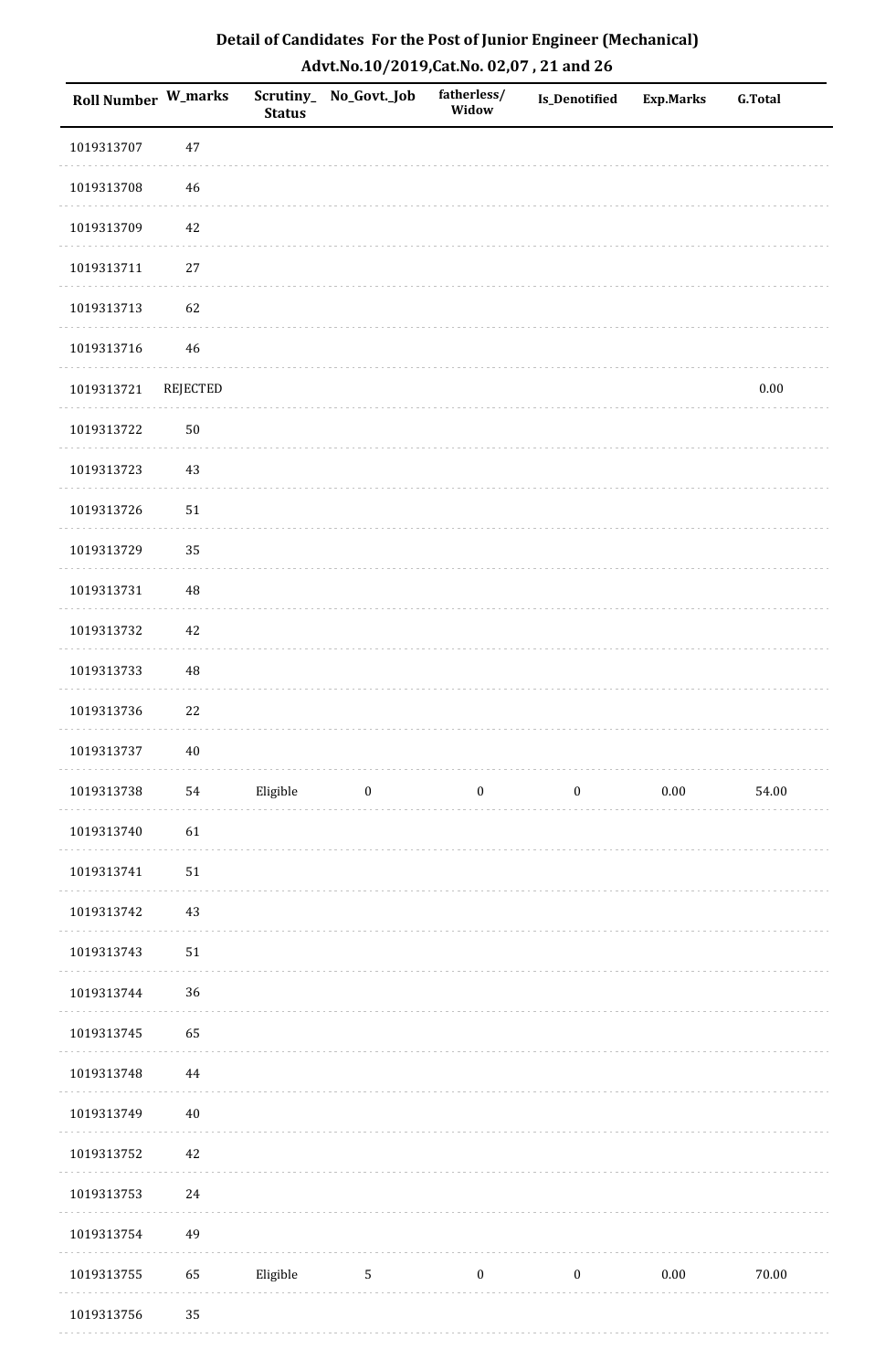| Roll Number W_marks |          | <b>Status</b> | Scrutiny_No_Govt._Job | fatherless/<br>Widow | Is_Denotified    | <b>Exp.Marks</b> | <b>G.Total</b> |
|---------------------|----------|---------------|-----------------------|----------------------|------------------|------------------|----------------|
| 1019313758          | $40\,$   |               |                       |                      |                  |                  |                |
| 1019313759          | $30\,$   |               |                       |                      |                  |                  |                |
| 1019313762          | 48       |               |                       |                      |                  |                  |                |
| 1019313764          | 34       |               |                       |                      |                  |                  |                |
| 1019313766          | 37       |               |                       |                      |                  |                  |                |
| 1019313767          | 33       |               |                       |                      |                  |                  |                |
| 1019313768          | 33       |               |                       |                      |                  |                  |                |
| 1019313772          | 36       |               |                       |                      |                  |                  |                |
| 1019313773          | 48       |               |                       |                      |                  |                  |                |
| 1019313775          | 32       |               |                       |                      |                  |                  |                |
| 1019313776          | 53       |               |                       |                      |                  |                  |                |
| 1019313777          | 52       |               |                       |                      |                  |                  |                |
| 1019313779          | 54       |               |                       |                      |                  |                  |                |
| 1019313781          | $46\,$   |               |                       |                      |                  |                  |                |
| 1019313783          | 33       |               |                       |                      |                  |                  |                |
| 1019313786          | $43\,$   |               |                       |                      |                  |                  |                |
| 1019313787          | $20\,$   |               |                       |                      |                  |                  |                |
| 1019313792          | 34       |               |                       |                      |                  |                  |                |
| 1019313793          | 43       |               |                       |                      |                  |                  |                |
| 1019313794          | 52       |               |                       |                      |                  |                  |                |
| 1019313795          | 56       | Eligible      | $\boldsymbol{0}$      | $\boldsymbol{0}$     | $\boldsymbol{0}$ | $0.00\,$         | 56.00          |
| 1019313796          | 62       |               |                       |                      |                  |                  |                |
| 1019313797          | $\rm 48$ |               |                       |                      |                  |                  |                |
| 1019313798          | 36       |               |                       |                      |                  |                  |                |
| 1019313799          | 52       |               |                       |                      |                  |                  |                |
| 1019313800          | $41\,$   |               |                       |                      |                  |                  |                |
| 1019313801          | 39       |               |                       |                      |                  |                  |                |
| 1019313805          | 35       |               |                       |                      |                  |                  |                |
| 1019313806          | $51\,$   |               |                       |                      |                  |                  |                |
| 1019313808          | 45       |               |                       |                      |                  |                  |                |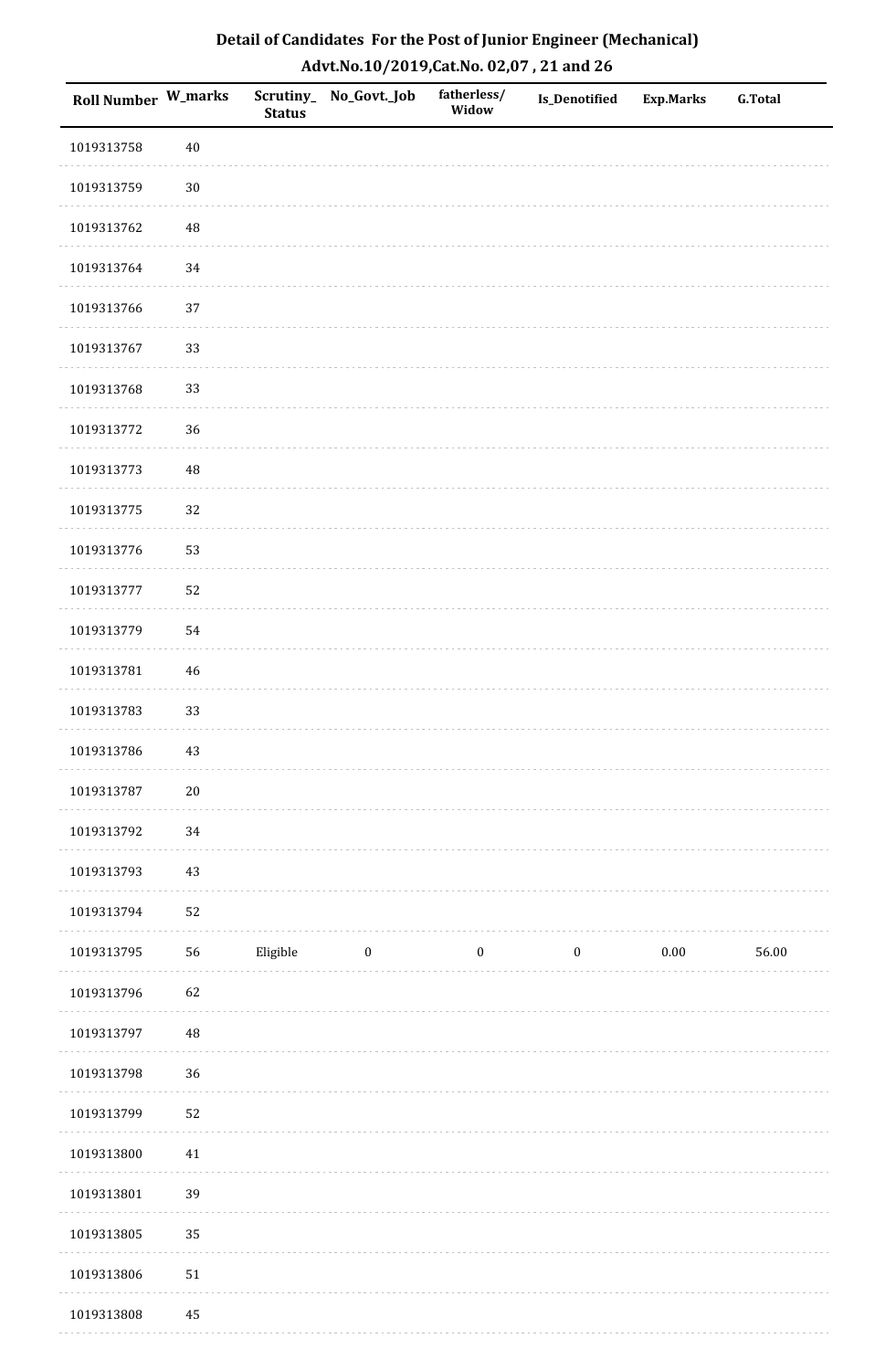| Detail of Candidates For the Post of Junior Engineer (Mechanical) |
|-------------------------------------------------------------------|
| Advt.No.10/2019,Cat.No. 02,07, 21 and 26                          |

| Roll Number W_marks |            | <b>Status</b> | Scrutiny_ No_Govt._Job | fatherless/<br>Widow | Is_Denotified | <b>Exp.Marks</b> | <b>G.Total</b> |
|---------------------|------------|---------------|------------------------|----------------------|---------------|------------------|----------------|
| 1019313809          | $50\,$     |               |                        |                      |               |                  |                |
| 1019313810          | 37         |               |                        |                      |               |                  |                |
| 1019313812          | $50\,$     |               |                        |                      |               |                  |                |
| 1019313813          | $40\,$     |               |                        |                      |               |                  |                |
| 1019313814          | $43\,$     |               |                        |                      |               |                  |                |
| 1019313815          | 55         |               |                        |                      |               |                  |                |
| 1019313816          | $47\,$     |               |                        |                      |               |                  |                |
| 1019313817          | $34\,$     |               |                        |                      |               |                  |                |
| 1019313822          | 38         |               |                        |                      |               |                  |                |
| 1019313825          | $47\,$     |               |                        |                      |               |                  |                |
| 1019313827          | 39         |               |                        |                      |               |                  |                |
| 1019313828          | $31\,$     |               |                        |                      |               |                  |                |
| 1019313830          | 48         |               |                        |                      |               |                  |                |
| 1019313831          | $42\,$     |               |                        |                      |               |                  |                |
| 1019313832          | 58         |               |                        |                      |               |                  |                |
| 1019313833          | $42\,$     |               |                        |                      |               |                  |                |
| 1019313837          | 37         |               |                        |                      |               |                  |                |
| 1019313838          | 51         |               |                        |                      |               |                  |                |
| 1019313839          | ${\bf 28}$ |               |                        |                      |               |                  |                |
| 1019313840          | $\bf 44$   |               |                        |                      |               |                  |                |
| 1019313842          | 48         |               |                        |                      |               |                  |                |
| 1019313844          | 33         |               |                        |                      |               |                  |                |
| 1019313845          | $\rm 48$   |               |                        |                      |               |                  |                |
| 1019313847          | 34         |               |                        |                      |               |                  |                |
| 1019313852          | REJECTED   |               |                        |                      |               |                  | $0.00\,$       |
| 1019313854          | $30\,$     |               |                        |                      |               |                  |                |
| 1019313855          | $46\,$     |               |                        |                      |               |                  |                |
| 1019313857          | 49         |               |                        |                      |               |                  |                |
| 1019313858          | $36\,$     |               |                        |                      |               |                  |                |
| 1019313862          | 60         |               |                        |                      |               |                  |                |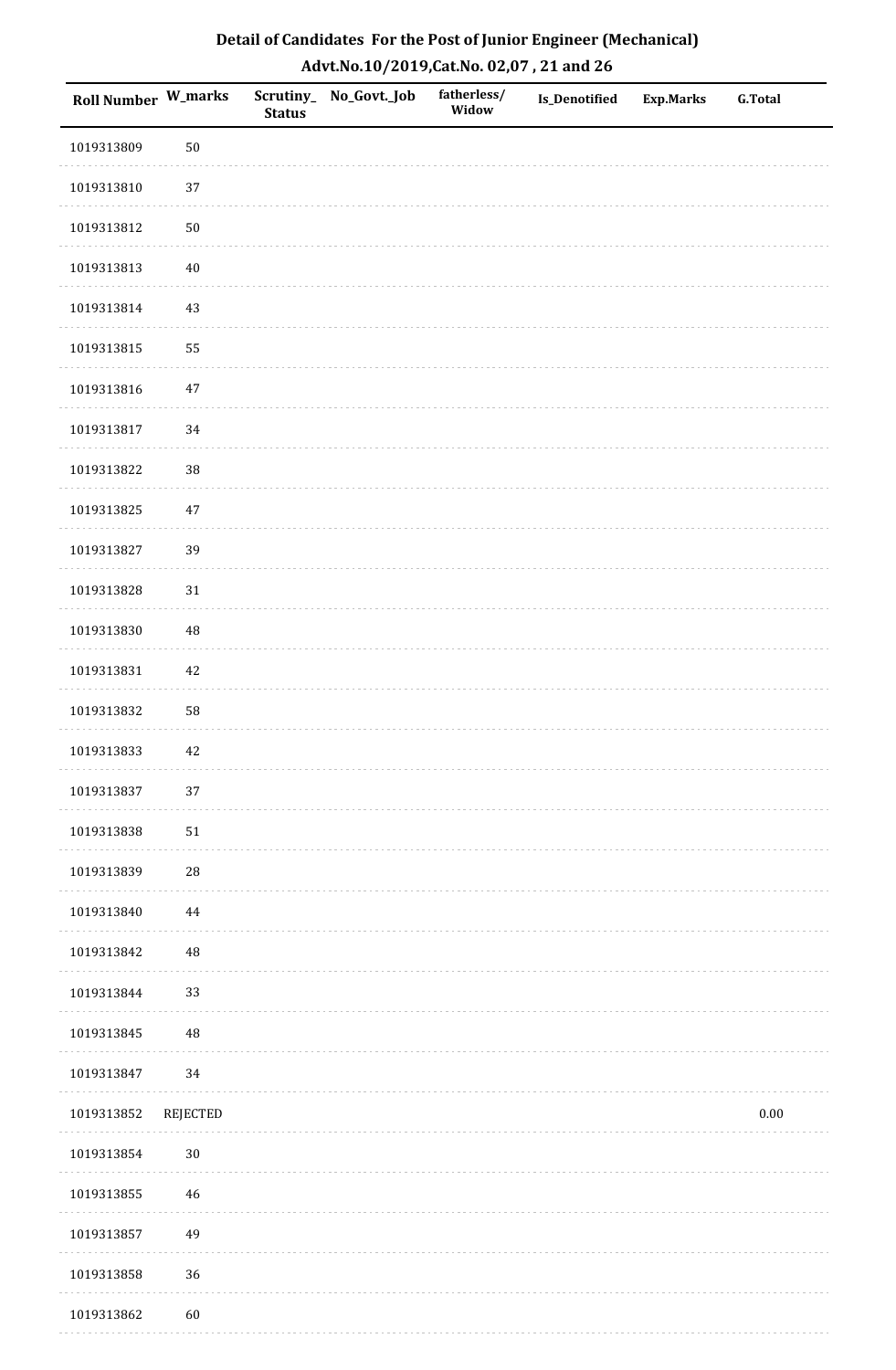| Detail of Candidates For the Post of Junior Engineer (Mechanical) |
|-------------------------------------------------------------------|
| Advt.No.10/2019,Cat.No. 02,07, 21 and 26                          |

| Roll Number W_marks |          | <b>Status</b> | Scrutiny_ No_Govt._Job | fatherless/<br>Widow | <b>Is_Denotified</b> | Exp.Marks | <b>G.Total</b> |
|---------------------|----------|---------------|------------------------|----------------------|----------------------|-----------|----------------|
| 1019313864          | 39       |               |                        |                      |                      |           |                |
| 1019313865          | 26       |               |                        |                      |                      |           |                |
| 1019313866          | $27\,$   |               |                        |                      |                      |           |                |
| 1019313868          | 36       |               |                        |                      |                      |           |                |
| 1019313869          | 38       |               |                        |                      |                      |           |                |
| 1019313870          | 51       |               |                        |                      |                      |           |                |
| 1019313872          | 34       |               |                        |                      |                      |           |                |
| 1019313873          | 32       |               |                        |                      |                      |           |                |
| 1019313874          | 53       |               |                        |                      |                      |           |                |
| 1019313875          | 24       |               |                        |                      |                      |           |                |
| 1019313876          | 31       |               |                        |                      |                      |           |                |
| 1019313877          | 37       |               |                        |                      |                      |           |                |
| 1019313878          | 54       |               |                        |                      |                      |           |                |
| 1019313879          | 41       |               |                        |                      |                      |           |                |
| 1019313880          | $11\,$   |               |                        |                      |                      |           |                |
| 1019313881          | 62       |               |                        |                      |                      |           |                |
| 1019313882          | 35       |               |                        |                      |                      |           |                |
| 1019313883          | 51       |               |                        |                      |                      |           |                |
| 1019313884          | $47\,$   |               |                        |                      |                      |           |                |
| 1019313885          | $51\,$   |               |                        |                      |                      |           |                |
| 1019313886          | 38       |               |                        |                      |                      |           |                |
| 1019313888          | 36       |               |                        |                      |                      |           |                |
| 1019313890          | 49       | Eligible      | $\mathbf{5}$           | $\boldsymbol{0}$     | $\boldsymbol{0}$     | $0.00\,$  | 54.00          |
| 1019313891          | 45       |               |                        |                      |                      |           |                |
| 1019313892          | $51\,$   |               |                        |                      |                      |           |                |
| 1019313895          | REJECTED |               |                        |                      |                      |           | $0.00\,$       |
| 1019313896          | 45       |               |                        |                      |                      |           |                |
| 1019313897          | 55       |               |                        |                      |                      |           |                |
| 1019313898          | 44       |               |                        |                      |                      |           |                |
| 1019313900          | $40\,$   |               |                        |                      |                      |           |                |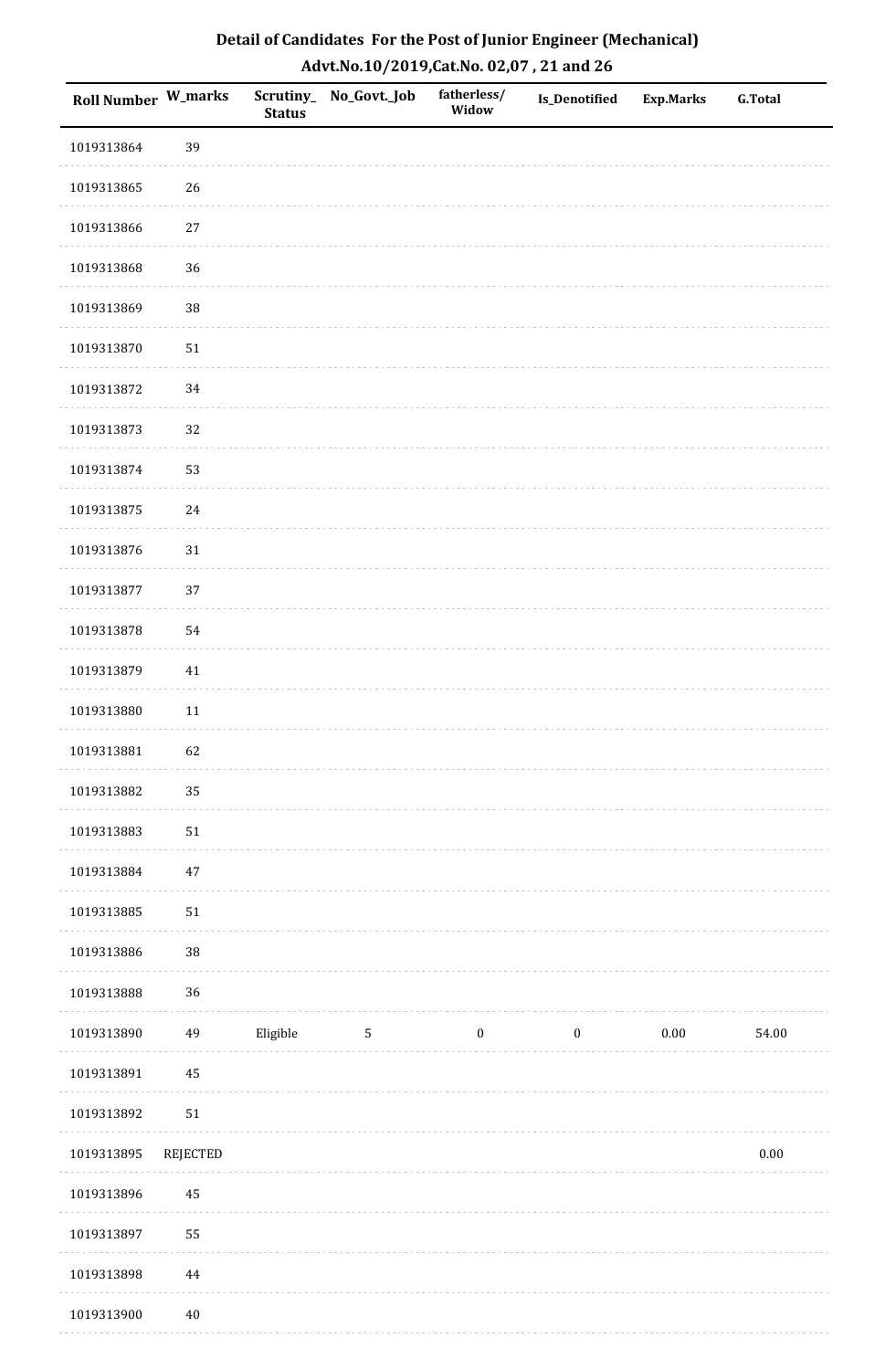| Detail of Candidates For the Post of Junior Engineer (Mechanical) |
|-------------------------------------------------------------------|
| Advt.No.10/2019,Cat.No. 02,07, 21 and 26                          |

| Roll Number W_marks |            | <b>Status</b> | Scrutiny_ No_Govt._Job | fatherless/<br>Widow | Is_Denotified    | <b>Exp.Marks</b> | <b>G.Total</b> |
|---------------------|------------|---------------|------------------------|----------------------|------------------|------------------|----------------|
| 1019313902          | 46         |               |                        |                      |                  |                  |                |
| 1019313907          | 33         |               |                        |                      |                  |                  |                |
| 1019313909          | $47\,$     |               |                        |                      |                  |                  |                |
| 1019313911          | 51         |               |                        |                      |                  |                  |                |
| 1019313913          | 55         |               |                        |                      |                  |                  |                |
| 1019313915          | 43         |               |                        |                      |                  |                  |                |
| 1019313916          | 54         |               |                        |                      |                  |                  |                |
| 1019313919          | 52         |               |                        |                      |                  |                  |                |
| 1019313921          | $40\,$     |               |                        |                      |                  |                  |                |
| 1019313924          | 37         |               |                        |                      |                  |                  |                |
| 1019313925          | $47\,$     |               |                        |                      |                  |                  |                |
| 1019313927          | 52         |               |                        |                      |                  |                  |                |
| 1019313928          | 45         |               |                        |                      |                  |                  |                |
| 1019313929          | 64         |               |                        |                      |                  |                  |                |
| 1019313930          | $30\,$     |               |                        |                      |                  |                  |                |
| 1019313931          | 39         |               |                        |                      |                  |                  |                |
| 1019313933          | 58         |               |                        |                      |                  |                  |                |
| 1019313934          | 66         | Eligible      | $\boldsymbol{0}$       | $\boldsymbol{0}$     | $\boldsymbol{0}$ | $0.00\,$         | 66.00          |
| 1019313935          | $43\,$     |               |                        |                      |                  |                  |                |
| 1019313937          | $41\,$     |               |                        |                      |                  |                  |                |
| 1019313938          | 60         |               |                        |                      |                  |                  |                |
| 1019313941          | 46         |               |                        |                      |                  |                  |                |
| 1019313943          | $38\,$     |               |                        |                      |                  |                  |                |
| 1019313944          | 54         |               |                        |                      |                  |                  |                |
| 1019313945          | 60         |               |                        |                      |                  |                  |                |
| 1019313947          | ${\bf 50}$ |               |                        |                      |                  |                  |                |
| 1019313948          | 42         |               |                        |                      |                  |                  |                |
| 1019313950          | 54         |               |                        |                      |                  |                  |                |
| 1019313953          | 46         |               |                        |                      |                  |                  |                |
| 1019313954          | 45         |               |                        |                      |                  |                  |                |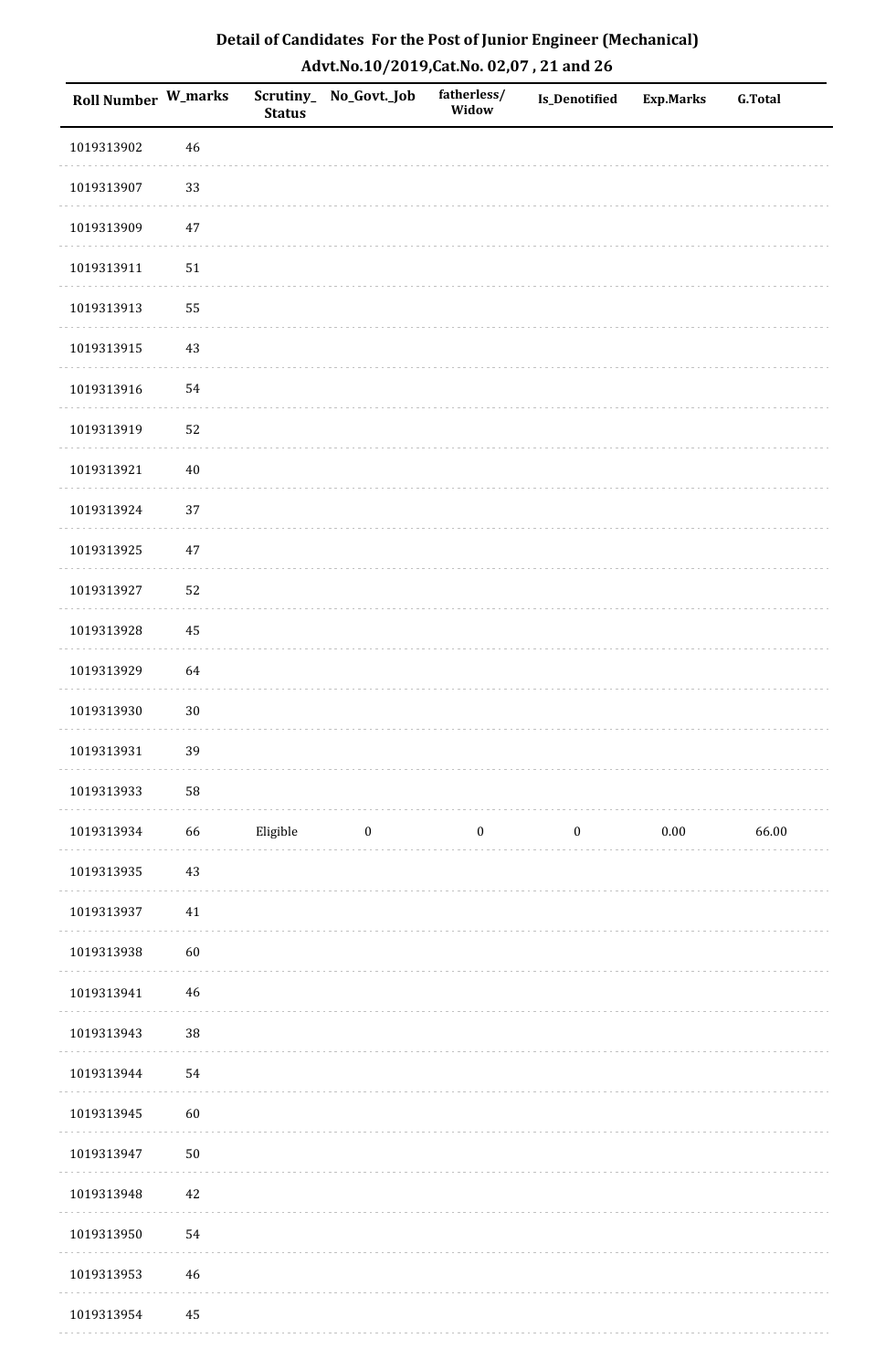| Detail of Candidates For the Post of Junior Engineer (Mechanical) |
|-------------------------------------------------------------------|
| Advt.No.10/2019,Cat.No. 02,07, 21 and 26                          |

| <b>Roll Number W_marks</b> |          | <b>Status</b> | Scrutiny_ No_Govt._Job | fatherless/<br>Widow | Is_Denotified | <b>Exp.Marks</b> | <b>G.Total</b> |
|----------------------------|----------|---------------|------------------------|----------------------|---------------|------------------|----------------|
| 1019313956                 | $47\,$   |               |                        |                      |               |                  |                |
| 1019313957                 | 39       |               |                        |                      |               |                  |                |
| 1019313958                 | 45       |               |                        |                      |               |                  |                |
| 1019313960                 | $41\,$   |               |                        |                      |               |                  |                |
| 1019313962                 | 34       |               |                        |                      |               |                  |                |
| 1019313964                 | 52       |               |                        |                      |               |                  |                |
| 1019313966                 | 32       |               |                        |                      |               |                  |                |
| 1019313967                 | 29       |               |                        |                      |               |                  |                |
| 1019313968                 | 42       |               |                        |                      |               |                  |                |
| 1019313971                 | $38\,$   |               |                        |                      |               |                  |                |
| 1019313973                 | 56       |               |                        |                      |               |                  |                |
| 1019313974                 | 37       |               |                        |                      |               |                  |                |
| 1019313975                 | 60       |               |                        |                      |               |                  |                |
| 1019313976                 | $\bf 44$ |               |                        |                      |               |                  |                |
| 1019313980                 | 64       |               |                        |                      |               |                  |                |
| 1019313981                 | 58       |               |                        |                      |               |                  |                |
| 1019313982                 | $47\,$   |               |                        |                      |               |                  |                |
| 1019313986                 | 61       |               |                        |                      |               |                  |                |
| 1019313987                 | 49       |               |                        |                      |               |                  |                |
| 1019313988                 | $36\,$   |               |                        |                      |               |                  |                |
| 1019313989                 | 42       |               |                        |                      |               |                  |                |
| 1019313990                 | $47\,$   |               |                        |                      |               |                  |                |
| 1019313991                 | 39       |               |                        |                      |               |                  |                |
| 1019313992                 | 42       |               |                        |                      |               |                  |                |
| 1019313993                 | $40\,$   |               |                        |                      |               |                  |                |
| 1019313996                 | 33       |               |                        |                      |               |                  |                |
| 1019313997                 | $\rm 48$ |               |                        |                      |               |                  |                |
| 1019313998                 | $43\,$   |               |                        |                      |               |                  |                |
| 1019313999                 | 52       |               |                        |                      |               |                  |                |
| 1019314000                 | 32       |               |                        |                      |               |                  |                |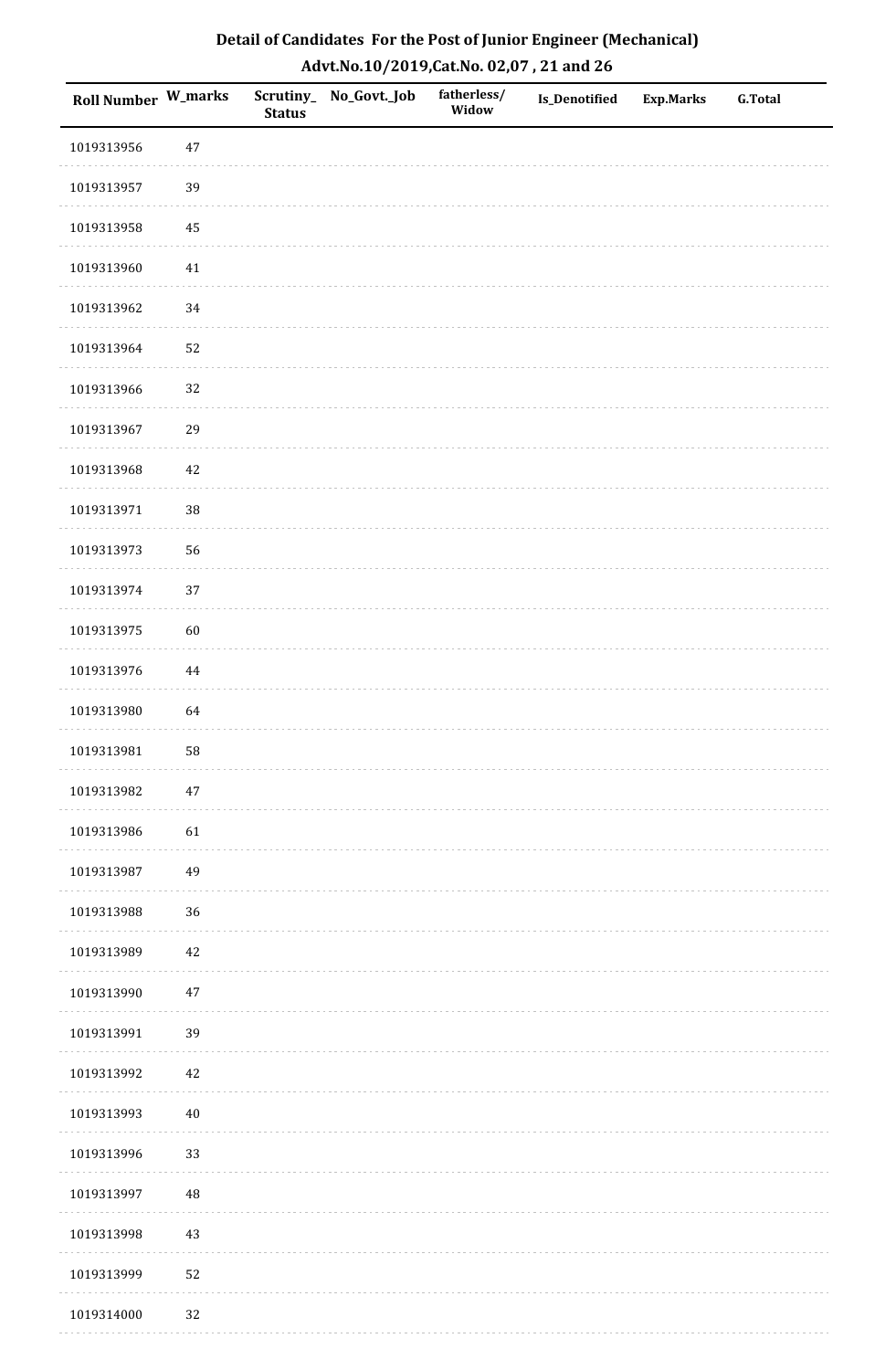| Detail of Candidates For the Post of Junior Engineer (Mechanical) |
|-------------------------------------------------------------------|
| Advt.No.10/2019,Cat.No. 02,07, 21 and 26                          |

| Roll Number W_marks |             | <b>Status</b> | Scrutiny_ No_Govt._Job | fatherless/<br>Widow | <b>Is_Denotified</b> | <b>Exp.Marks</b> | <b>G.Total</b> |
|---------------------|-------------|---------------|------------------------|----------------------|----------------------|------------------|----------------|
| 1019314001          | 45          |               |                        |                      |                      |                  |                |
| 1019314002          | $38\,$      |               |                        |                      |                      |                  |                |
| 1019314003          | 62          |               |                        |                      |                      |                  |                |
| 1019314009          | 66          | Eligible      | $\mathbf{5}$           | $\boldsymbol{0}$     | $\boldsymbol{0}$     | $0.00\,$         | $71.00\,$      |
| 1019314013          | $22\,$      |               |                        |                      |                      |                  |                |
| 1019314014          | $41\,$      |               |                        |                      |                      |                  |                |
| 1019314015          | 56          |               |                        |                      |                      |                  |                |
| 1019314016          | 45          |               |                        |                      |                      |                  |                |
| 1019314017          | ${\bf 28}$  |               |                        |                      |                      |                  |                |
| 1019314018          | 35          |               |                        |                      |                      |                  |                |
| 1019314019          | $50\,$      |               |                        |                      |                      |                  |                |
| 1019314021          | 36          |               |                        |                      |                      |                  |                |
| 1019314022          | 36          |               |                        |                      |                      |                  |                |
| 1019314024          | 44          |               |                        |                      |                      |                  |                |
| 1019314025          | 36          |               |                        |                      |                      |                  |                |
| 1019314027          | 34          |               |                        |                      |                      |                  |                |
| 1019314029          | $34\,$      |               |                        |                      |                      |                  |                |
| 1019314030          | 37          |               |                        |                      |                      |                  |                |
| 1019314031          | $42\,$      |               |                        |                      |                      |                  |                |
| 1019314032          | $37\,$      |               |                        |                      |                      |                  |                |
| 1019314034          | 33          |               |                        |                      |                      |                  |                |
| 1019314036          | $\sqrt{46}$ |               |                        |                      |                      |                  |                |
| 1019314039          | 33          |               |                        |                      |                      |                  |                |
| 1019314042          | 36          |               |                        |                      |                      |                  |                |
| 1019314045          | 46          |               |                        |                      |                      |                  |                |
| 1019314047          | 32          |               |                        |                      |                      |                  |                |
| 1019314048          | $41\,$      |               |                        |                      |                      |                  |                |
| 1019314049          | 56          |               |                        |                      |                      |                  |                |
| 1019314051          | 33          |               |                        |                      |                      |                  |                |
| 1019314053          | $\rm 48$    |               |                        |                      |                      |                  |                |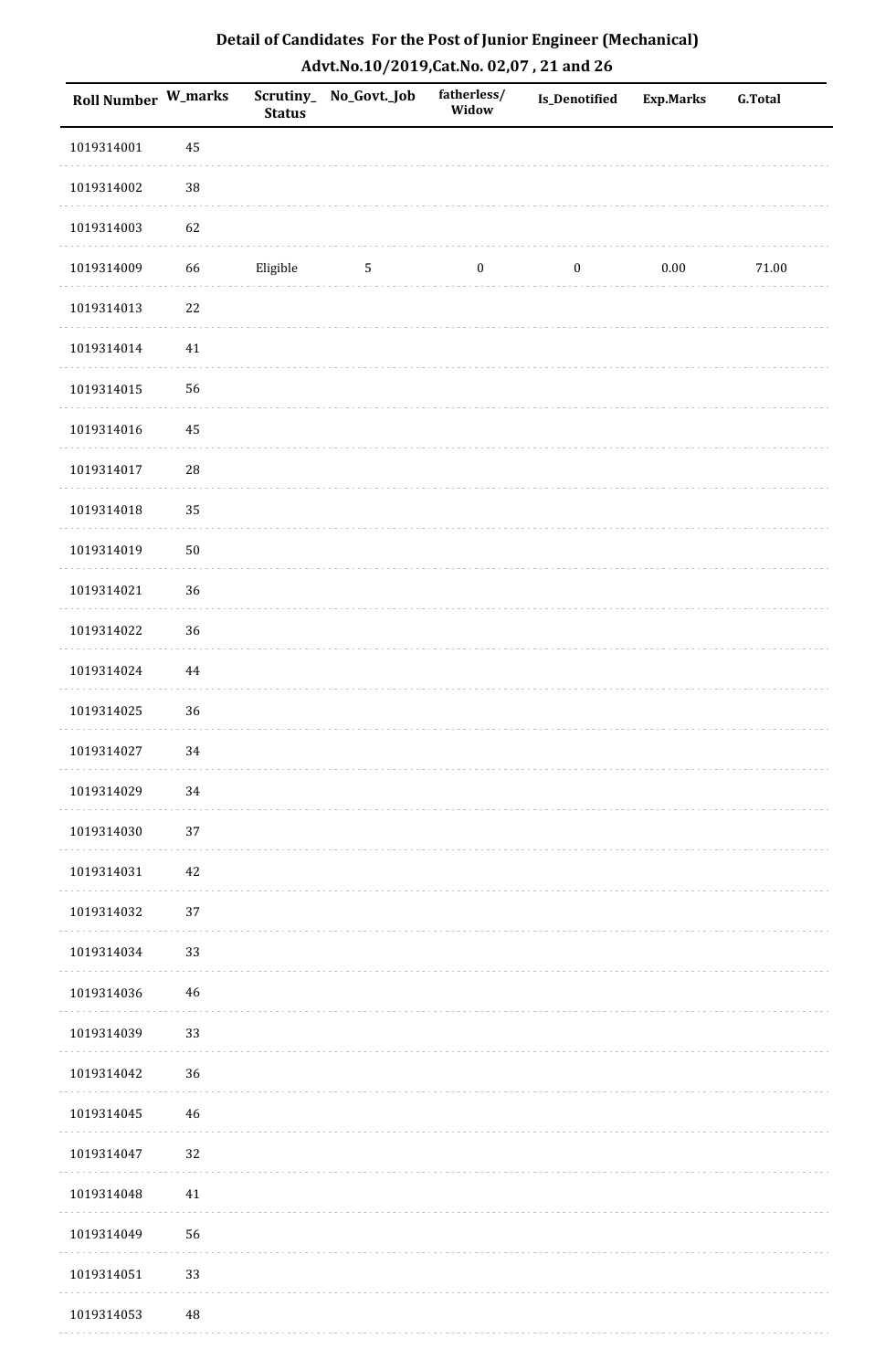| <b>Roll Number W_marks</b> |          | <b>Status</b> | Scrutiny_No_Govt._Job | fatherless/<br>Widow | Is_Denotified | <b>Exp.Marks</b> | <b>G.Total</b> |
|----------------------------|----------|---------------|-----------------------|----------------------|---------------|------------------|----------------|
| 1019314054                 | 57       |               |                       |                      |               |                  |                |
| 1019314055                 | 39       |               |                       |                      |               |                  |                |
| 1019314057                 | 44       |               |                       |                      |               |                  |                |
| 1019314059                 | 49       |               |                       |                      |               |                  |                |
| 1019314062                 | $10\,$   |               |                       |                      |               |                  |                |
| 1019314063                 | 36       |               |                       |                      |               |                  |                |
| 1019314066                 | $42\,$   |               |                       |                      |               |                  |                |
| 1019314067                 | 45       |               |                       |                      |               |                  |                |
| 1019314069                 | 42       |               |                       |                      |               |                  |                |
| 1019314070                 | $40\,$   |               |                       |                      |               |                  |                |
| 1019314071                 | 33       |               |                       |                      |               |                  |                |
| 1019314072                 | 39       |               |                       |                      |               |                  |                |
| 1019314077                 | 36       |               |                       |                      |               |                  |                |
| 1019314078                 | $30\,$   |               |                       |                      |               |                  |                |
| 1019314080                 | $\rm 48$ |               |                       |                      |               |                  |                |
| 1019314082                 | 29       |               |                       |                      |               |                  |                |
| 1019314084                 | $\bf 44$ |               |                       |                      |               |                  |                |
| 1019314085                 | 43       |               |                       |                      |               |                  |                |
| 1019314087                 | 44       |               |                       |                      |               |                  |                |
| 1019314088                 | 45       |               |                       |                      |               |                  |                |
| 1019314090                 | 48       |               |                       |                      |               |                  |                |
| 1019314096                 | $20\,$   |               |                       |                      |               |                  |                |
| 1019314099                 | 39       |               |                       |                      |               |                  |                |
| 1019314101                 | 52       |               |                       |                      |               |                  |                |
| 1019314103                 | 55       |               |                       |                      |               |                  |                |
| 1019314104                 | $50\,$   |               |                       |                      |               |                  |                |
| 1019314106                 | 36       |               |                       |                      |               |                  |                |
| 1019314107                 | $40\,$   |               |                       |                      |               |                  |                |
| 1019314108                 | 23       |               |                       |                      |               |                  |                |
| 1019314110                 | 49       |               |                       |                      |               |                  |                |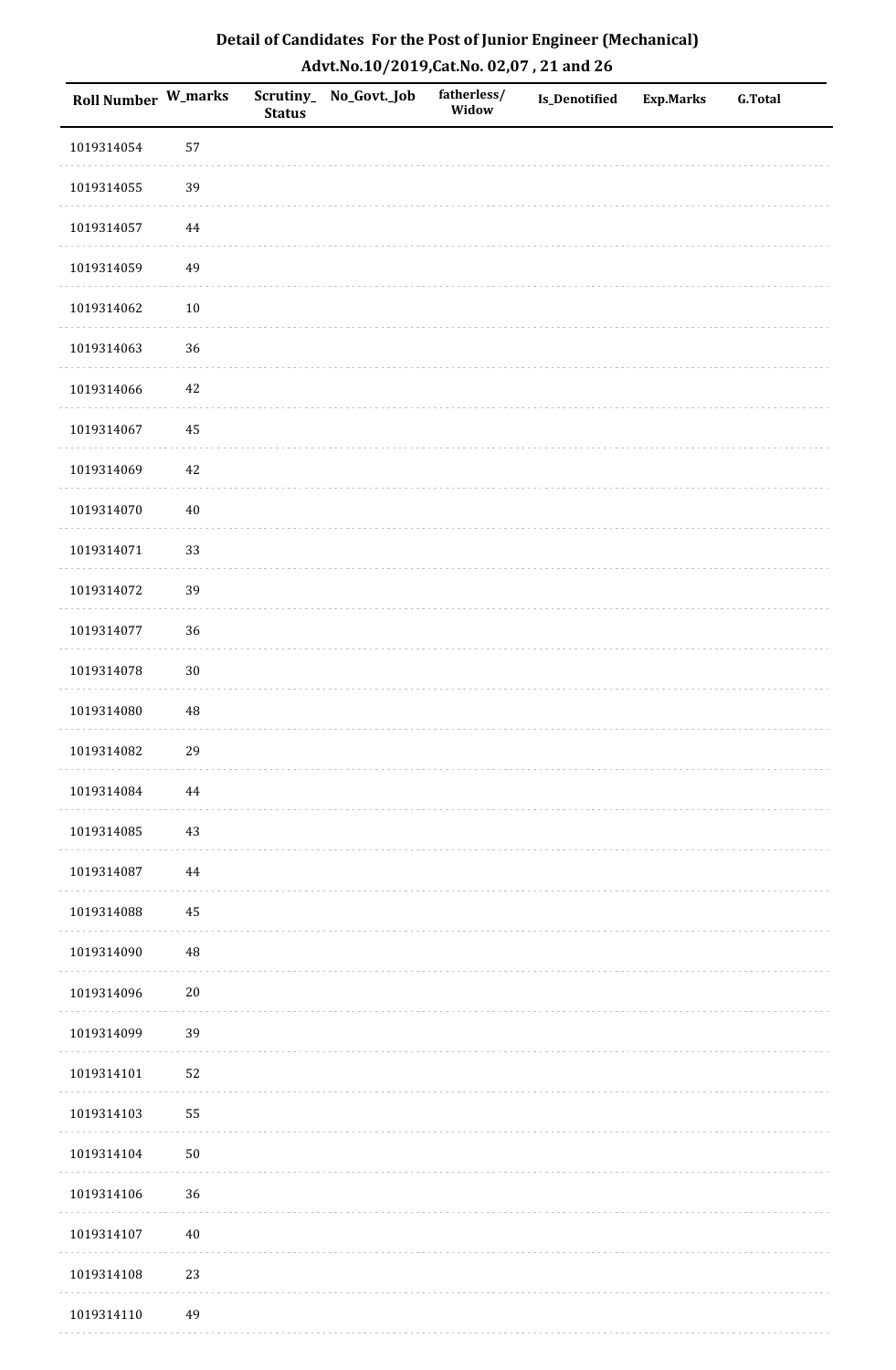| Roll Number W_marks |        | <b>Status</b> | Scrutiny_No_Govt._Job | fatherless/<br>Widow | Is_Denotified    | <b>Exp.Marks</b> | <b>G.Total</b> |
|---------------------|--------|---------------|-----------------------|----------------------|------------------|------------------|----------------|
| 1019314111          | 48     |               |                       |                      |                  |                  |                |
| 1019314114          | 57     |               |                       |                      |                  |                  |                |
| 1019314115          | $40\,$ |               |                       |                      |                  |                  |                |
| 1019314116          | 39     |               |                       |                      |                  |                  |                |
| 1019314118          | 55     |               |                       |                      |                  |                  |                |
| 1019314119          | 53     |               |                       |                      |                  |                  |                |
| 1019314121          | $38\,$ |               |                       |                      |                  |                  |                |
| 1019314123          | $70\,$ | Eligible      | $\sqrt{5}$            | $\boldsymbol{0}$     | $\boldsymbol{0}$ | 0.00             | 75.00          |
| 1019314125          | 33     |               |                       |                      |                  |                  |                |
| 1019314127          | 35     |               |                       |                      |                  |                  |                |
| 1019314129          | $31\,$ |               |                       |                      |                  |                  |                |
| 1019314130          | 59     |               |                       |                      |                  |                  |                |
| 1019314131          | 53     |               |                       |                      |                  |                  |                |
| 1019314132          | 55     |               |                       |                      |                  |                  |                |
| 1019314134          | 37     |               |                       |                      |                  |                  |                |
| 1019314135          | $42\,$ |               |                       |                      |                  |                  |                |
| 1019314136          | 44     |               |                       |                      |                  |                  |                |
| 1019314137          | 46     |               |                       |                      |                  |                  |                |
| 1019314139          | 43     |               |                       |                      |                  |                  |                |
| 1019314142          | 37     |               |                       |                      |                  |                  |                |
| 1019314145          | 19     |               |                       |                      |                  |                  |                |
| 1019314146          | 37     |               |                       |                      |                  |                  |                |
| 1019314147          | 43     |               |                       |                      |                  |                  |                |
| 1019314150          | 43     |               |                       |                      |                  |                  |                |
| 1019314151          | 32     |               |                       |                      |                  |                  |                |
| 1019314152          | 38     |               |                       |                      |                  |                  |                |
| 1019314155          | 42     |               |                       |                      |                  |                  |                |
| 1019314156          | 44     |               |                       |                      |                  |                  |                |
| 1019314157          | $43\,$ |               |                       |                      |                  |                  |                |
| 1019314158          | 36     |               |                       |                      |                  |                  |                |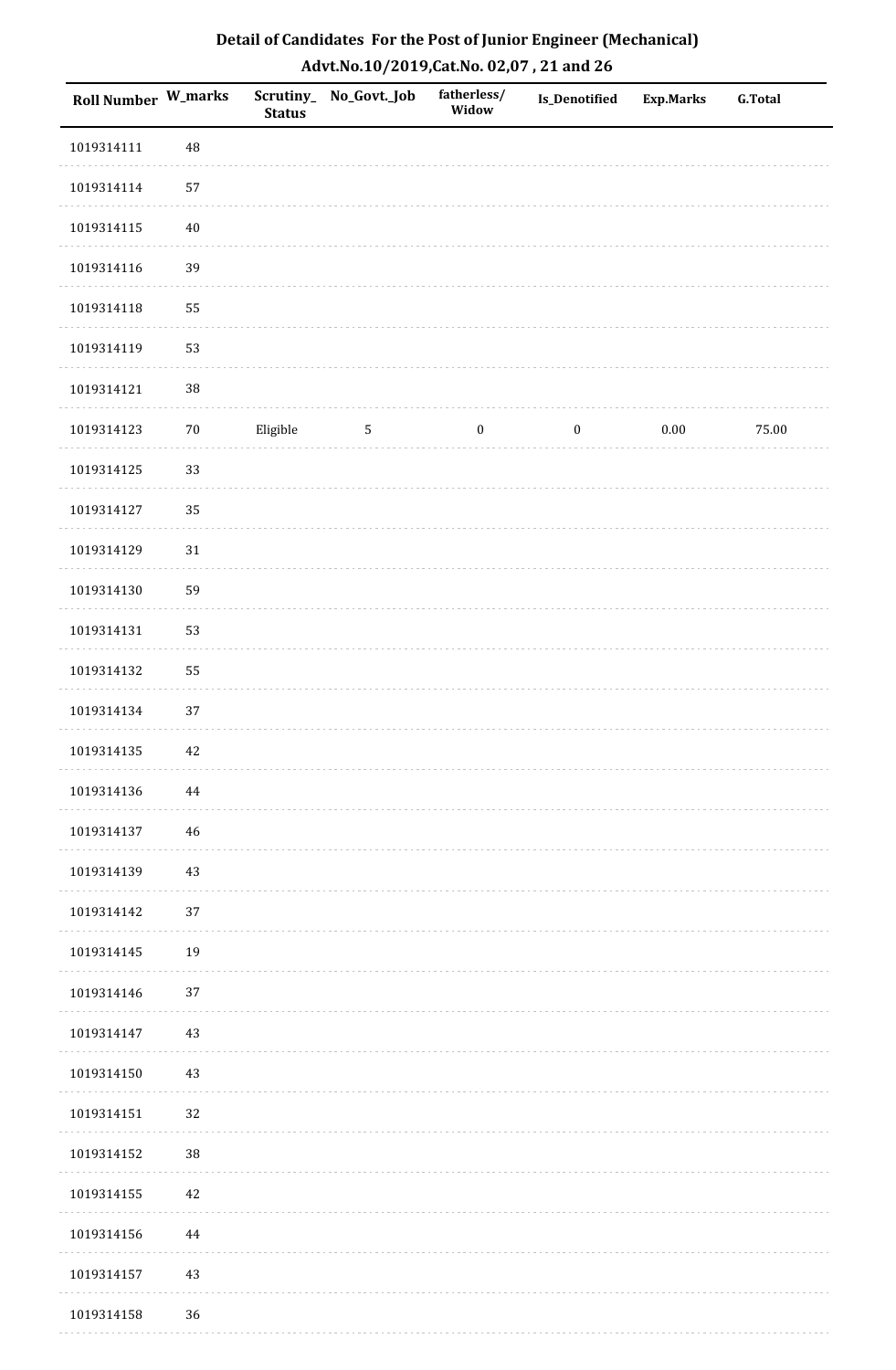| Roll Number W_marks |            | <b>Status</b> | Scrutiny_No_Govt._Job | fatherless/<br>Widow | Is_Denotified    | Exp.Marks | <b>G.Total</b> |
|---------------------|------------|---------------|-----------------------|----------------------|------------------|-----------|----------------|
| 1019314165          | $30\,$     |               |                       |                      |                  |           |                |
| 1019314167          | 36         |               |                       |                      |                  |           |                |
| 1019314168          | 63         |               |                       |                      |                  |           |                |
| 1019314169          | 42         |               |                       |                      |                  |           |                |
| 1019314170          | $\bf 45$   |               |                       |                      |                  |           |                |
| 1019314171          | 34         |               |                       |                      |                  |           |                |
| 1019314172          | $\bf 44$   |               |                       |                      |                  |           |                |
| 1019314178          | 58         |               |                       |                      |                  |           |                |
| 1019314179          | 15         |               |                       |                      |                  |           |                |
| 1019314180          | $\bf 45$   |               |                       |                      |                  |           |                |
| 1019314183          | $47\,$     |               |                       |                      |                  |           |                |
| 1019314184          | 60         |               |                       |                      |                  |           |                |
| 1019314185          | 26         |               |                       |                      |                  |           |                |
| 1019314187          | 28         |               |                       |                      |                  |           |                |
| 1019314189          | $47\,$     |               |                       |                      |                  |           |                |
| 1019314190          | $30\,$     |               |                       |                      |                  |           |                |
| 1019314191          | $42\,$     |               |                       |                      |                  |           |                |
| 1019314193          | 45         |               |                       |                      |                  |           |                |
| 1019314194          | 37         |               |                       |                      |                  |           |                |
| 1019314197          | ${\bf 50}$ |               |                       |                      |                  |           |                |
| 1019314198          | 42         |               |                       |                      |                  |           |                |
| 1019314199          | 35         | Absent        | $\bf{0}$              | $\bf{0}$             | $\boldsymbol{0}$ | $0.00\,$  |                |
| 1019314200          | 57         |               |                       |                      |                  |           |                |
| 1019314202          | 41         |               |                       |                      |                  |           |                |
| 1019314204          | $38\,$     |               |                       |                      |                  |           |                |
| 1019314206          | 54         |               |                       |                      |                  |           |                |
| 1019314207          | 48         |               |                       |                      |                  |           |                |
| 1019314209          | 53         |               |                       |                      |                  |           |                |
| 1019314210          | 36         |               |                       |                      |                  |           |                |
| 1019314211          | 39         |               |                       |                      |                  |           |                |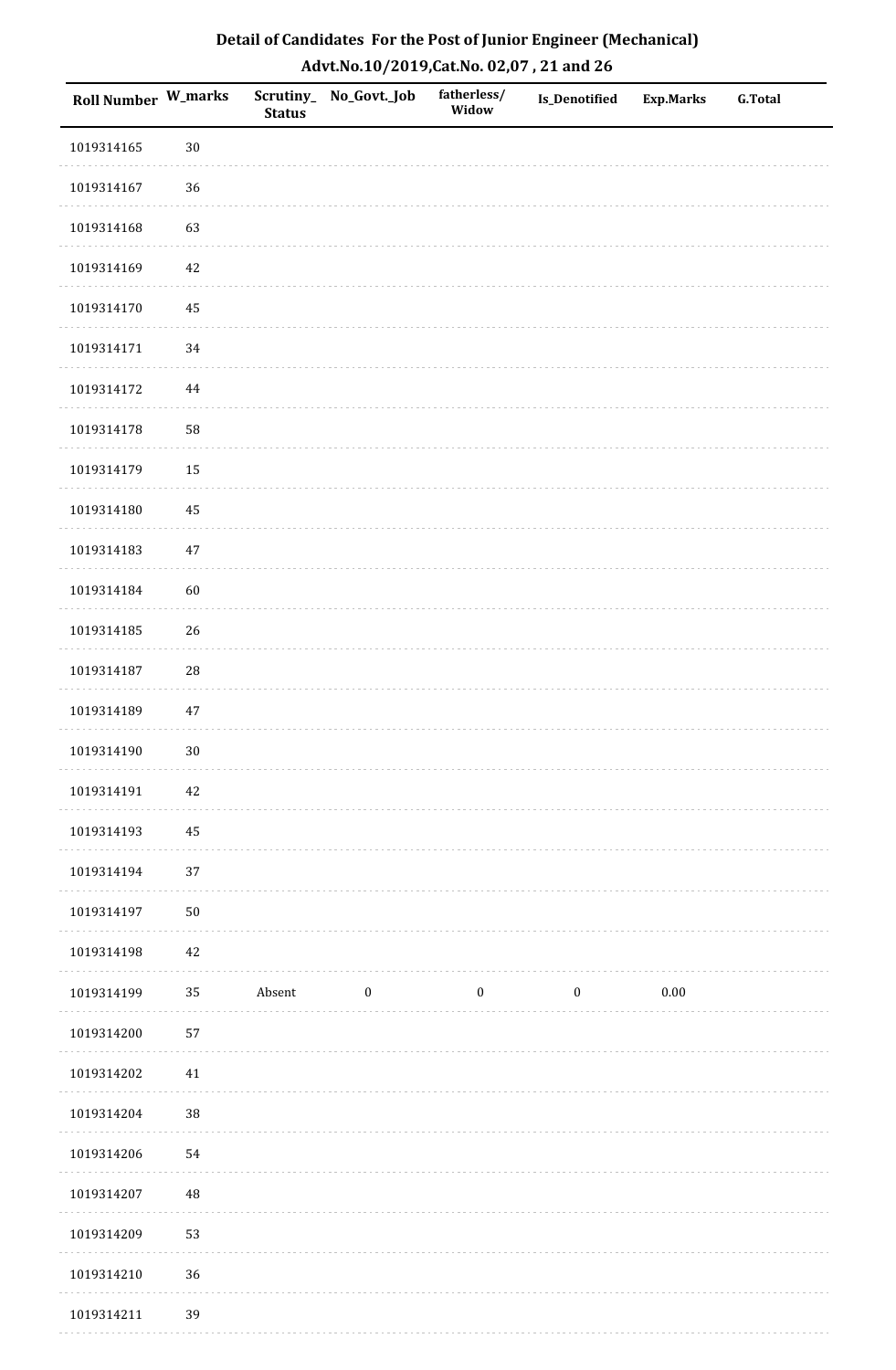| Roll Number W_marks |                  | <b>Status</b> | Scrutiny_No_Govt._Job | fatherless/<br>Widow | Is_Denotified | <b>Exp.Marks</b> | <b>G.Total</b> |
|---------------------|------------------|---------------|-----------------------|----------------------|---------------|------------------|----------------|
| 1019314212          | 46               |               |                       |                      |               |                  |                |
| 1019314214          | $50\,$           |               |                       |                      |               |                  |                |
| 1019314217          | $50\,$           |               |                       |                      |               |                  |                |
| 1019314218          | 57               |               |                       |                      |               |                  |                |
| 1019314219          | 45               |               |                       |                      |               |                  |                |
| 1019314220          | 35               |               |                       |                      |               |                  |                |
| 1019314222          | 55               |               |                       |                      |               |                  |                |
| 1019314223          | 56               |               |                       |                      |               |                  |                |
| 1019314224          | 46               |               |                       |                      |               |                  |                |
| 1019314225          | 35               |               |                       |                      |               |                  |                |
| 1019314228          | 54               |               |                       |                      |               |                  |                |
| 1019314229          | 54               |               |                       |                      |               |                  |                |
| 1019314235          | 36               |               |                       |                      |               |                  |                |
| 1019314237          | 58               |               |                       |                      |               |                  |                |
| 1019314244          | $40\,$           |               |                       |                      |               |                  |                |
| 1019314246          | 44               |               |                       |                      |               |                  |                |
| 1019314248          | $\boldsymbol{9}$ |               |                       |                      |               |                  |                |
| 1019314249          | 59               |               |                       |                      |               |                  |                |
| 1019314254          | $47\,$           |               |                       |                      |               |                  |                |
| 1019314257          | $31\,$           |               |                       |                      |               |                  |                |
| 1019314258          | 41               |               |                       |                      |               |                  |                |
| 1019314259          | 46               |               |                       |                      |               |                  |                |
| 1019314260          | $40\,$           |               |                       |                      |               |                  |                |
| 1019314262          | $47\,$           |               |                       |                      |               |                  |                |
| 1019314263          | 34               |               |                       |                      |               |                  |                |
| 1019314265          | $50\,$           |               |                       |                      |               |                  |                |
| 1019314268          | 45               |               |                       |                      |               |                  |                |
| 1019314269          | 59               |               |                       |                      |               |                  |                |
| 1019314270          | 56               |               |                       |                      |               |                  |                |
| 1019314271          | 34               |               |                       |                      |               |                  |                |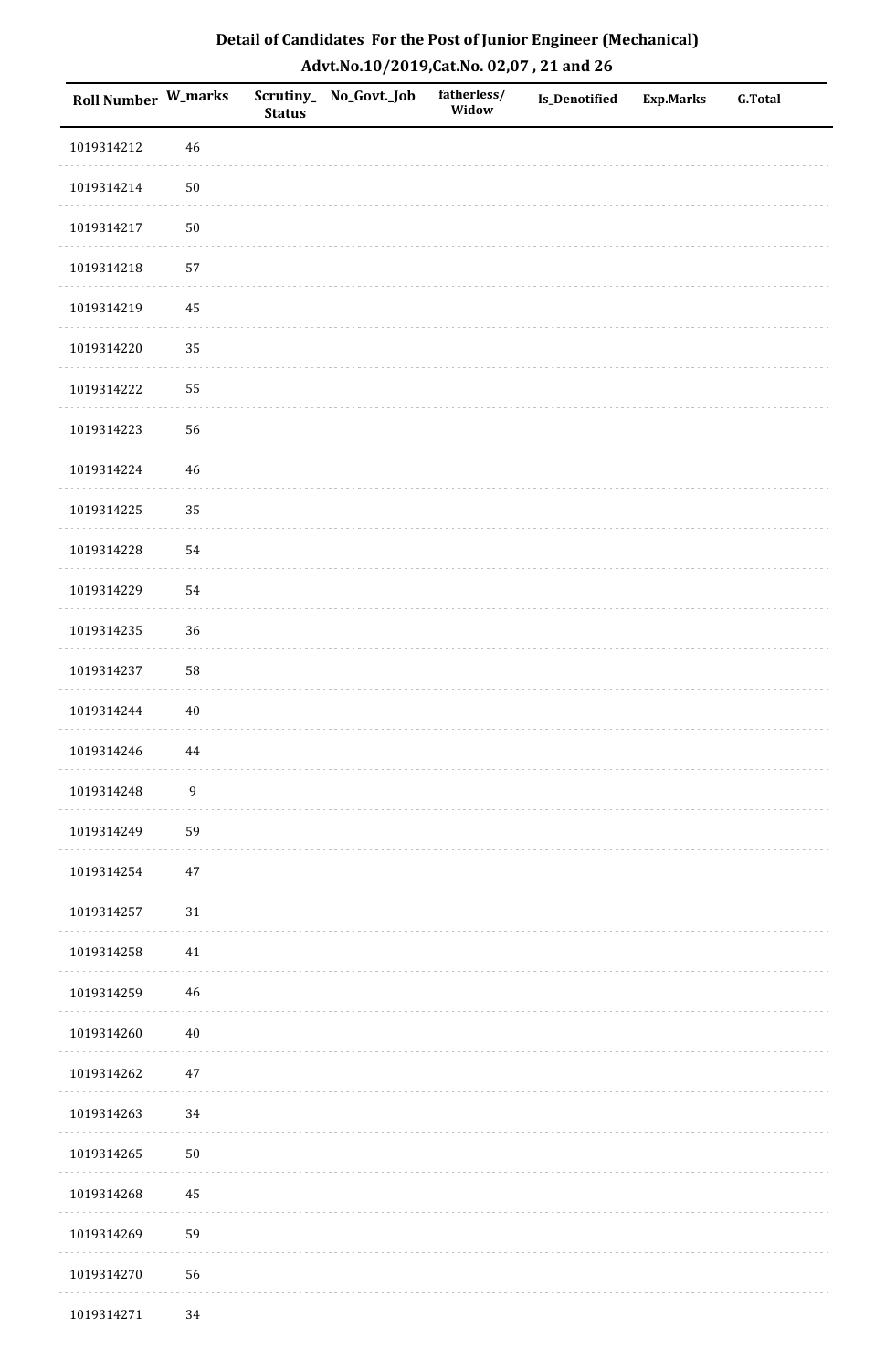| Detail of Candidates For the Post of Junior Engineer (Mechanical) |
|-------------------------------------------------------------------|
| Advt.No.10/2019,Cat.No. 02,07, 21 and 26                          |

| Roll Number W_marks |          | <b>Status</b> | Scrutiny_ No_Govt._Job | fatherless/<br>Widow | <b>Is_Denotified</b> | <b>Exp.Marks</b> | <b>G.Total</b> |
|---------------------|----------|---------------|------------------------|----------------------|----------------------|------------------|----------------|
| 1019314272          | 61       |               |                        |                      |                      |                  |                |
| 1019314273          | 53       |               |                        |                      |                      |                  |                |
| 1019314276          | 37       |               |                        |                      |                      |                  |                |
| 1019314279          | 43       |               |                        |                      |                      |                  |                |
| 1019314280          | 46       |               |                        |                      |                      |                  |                |
| 1019314281          | 29       |               |                        |                      |                      |                  |                |
| 1019314282          | 34       |               |                        |                      |                      |                  |                |
| 1019314283          | 37       |               |                        |                      |                      |                  |                |
| 1019314284          | $51\,$   |               |                        |                      |                      |                  |                |
| 1019314286          | 40       |               |                        |                      |                      |                  |                |
| 1019314288          | 35       |               |                        |                      |                      |                  |                |
| 1019314289          | 42       |               |                        |                      |                      |                  |                |
| 1019314290          | 41       |               |                        |                      |                      |                  |                |
| 1019314291          | $40\,$   |               |                        |                      |                      |                  |                |
| 1019314294          | 44       |               |                        |                      |                      |                  |                |
| 1019314295          | 29       |               |                        |                      |                      |                  |                |
| 1019314296          | $42\,$   |               |                        |                      |                      |                  |                |
| 1019314297          | $40\,$   |               |                        |                      |                      |                  |                |
| 1019314300          | 42       |               |                        |                      |                      |                  |                |
| 1019314301          | 33       |               |                        |                      |                      |                  |                |
| 1019314302          | $\rm 48$ |               |                        |                      |                      |                  |                |
| 1019314303          | $38\,$   |               |                        |                      |                      |                  |                |
| 1019314304          | $43\,$   |               |                        |                      |                      |                  |                |
| 1019314305          | 29       |               |                        |                      |                      |                  |                |
| 1019314307          | 47       |               |                        |                      |                      |                  |                |
| 1019314308          | 36       |               |                        |                      |                      |                  |                |
| 1019314309          | 29       |               |                        |                      |                      |                  |                |
| 1019314310          | 33       |               |                        |                      |                      |                  |                |
| 1019314311          | 34       |               |                        |                      |                      |                  |                |
| 1019314312          | 39       |               |                        |                      |                      |                  |                |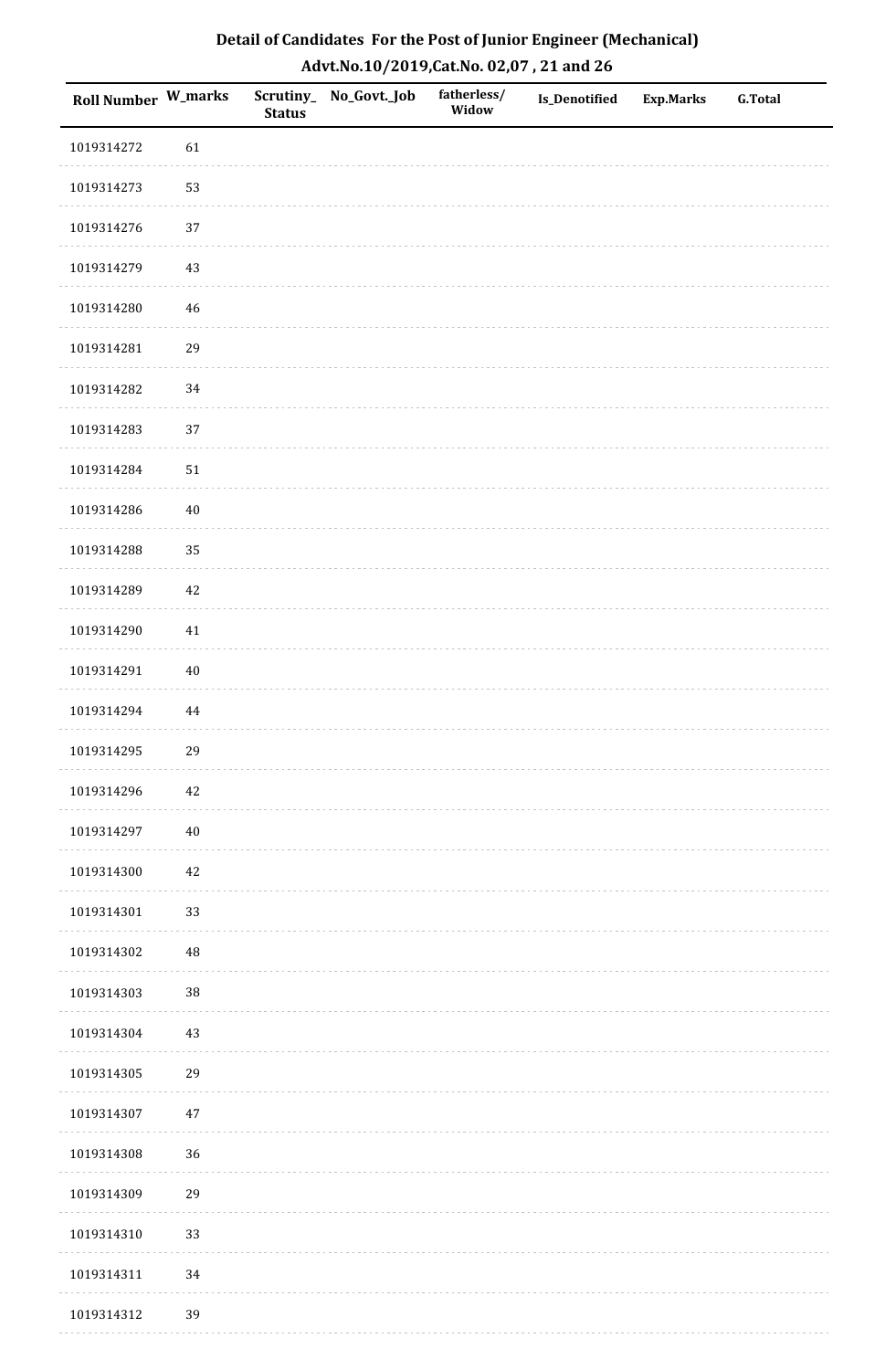| <b>Roll Number W_marks</b> |                 | <b>Status</b> | Scrutiny_ No_Govt._Job | fatherless/<br>Widow | Is_Denotified | <b>Exp.Marks</b> | <b>G.Total</b> |
|----------------------------|-----------------|---------------|------------------------|----------------------|---------------|------------------|----------------|
| 1019314313                 | 36              |               |                        |                      |               |                  |                |
| 1019314314                 | 35              |               |                        |                      |               |                  |                |
| 1019314315                 | 54              |               |                        |                      |               |                  |                |
| 1019314318                 | REJECTED        |               |                        |                      |               |                  | $0.00\,$       |
| 1019314320                 | 53              |               |                        |                      |               |                  |                |
| 1019314322                 | 49              |               |                        |                      |               |                  |                |
| 1019314325                 | 44              |               |                        |                      |               |                  |                |
| 1019314327                 | 36              |               |                        |                      |               |                  |                |
| 1019314328                 | 45              |               |                        |                      |               |                  |                |
| 1019314329                 | 36              |               |                        |                      |               |                  |                |
| 1019314330                 | 35              |               |                        |                      |               |                  |                |
| 1019314331                 | 43              |               |                        |                      |               |                  |                |
| 1019314333                 | 55              |               |                        |                      |               |                  |                |
| 1019314334                 | <b>REJECTED</b> |               |                        |                      |               |                  | $0.00\,$       |
| 1019314335                 | 42              |               |                        |                      |               |                  |                |
| 1019314338                 | 46              |               |                        |                      |               |                  |                |
| 1019314339                 | $38\,$          |               |                        |                      |               |                  |                |
| 1019314340                 | 44              |               |                        |                      |               |                  |                |
| 1019314341                 | 36              |               |                        |                      |               |                  |                |
| 1019314342                 | 53              |               |                        |                      |               |                  |                |
| 1019314343                 | 40              |               |                        |                      |               |                  |                |
| 1019314344                 | 40              |               |                        |                      |               |                  |                |
| 1019314345                 | 52              |               |                        |                      |               |                  |                |
| 1019314346                 | 36              |               |                        |                      |               |                  |                |
| 1019314350                 | 51              |               |                        |                      |               |                  |                |
| 1019314352                 | 42              |               |                        |                      |               |                  |                |
| 1019314353                 | 33              |               |                        |                      |               |                  |                |
| 1019314356                 | 32              |               |                        |                      |               |                  |                |
| 1019314357                 | $\rm 48$        |               |                        |                      |               |                  |                |
| 1019314358                 | 36              |               |                        |                      |               |                  |                |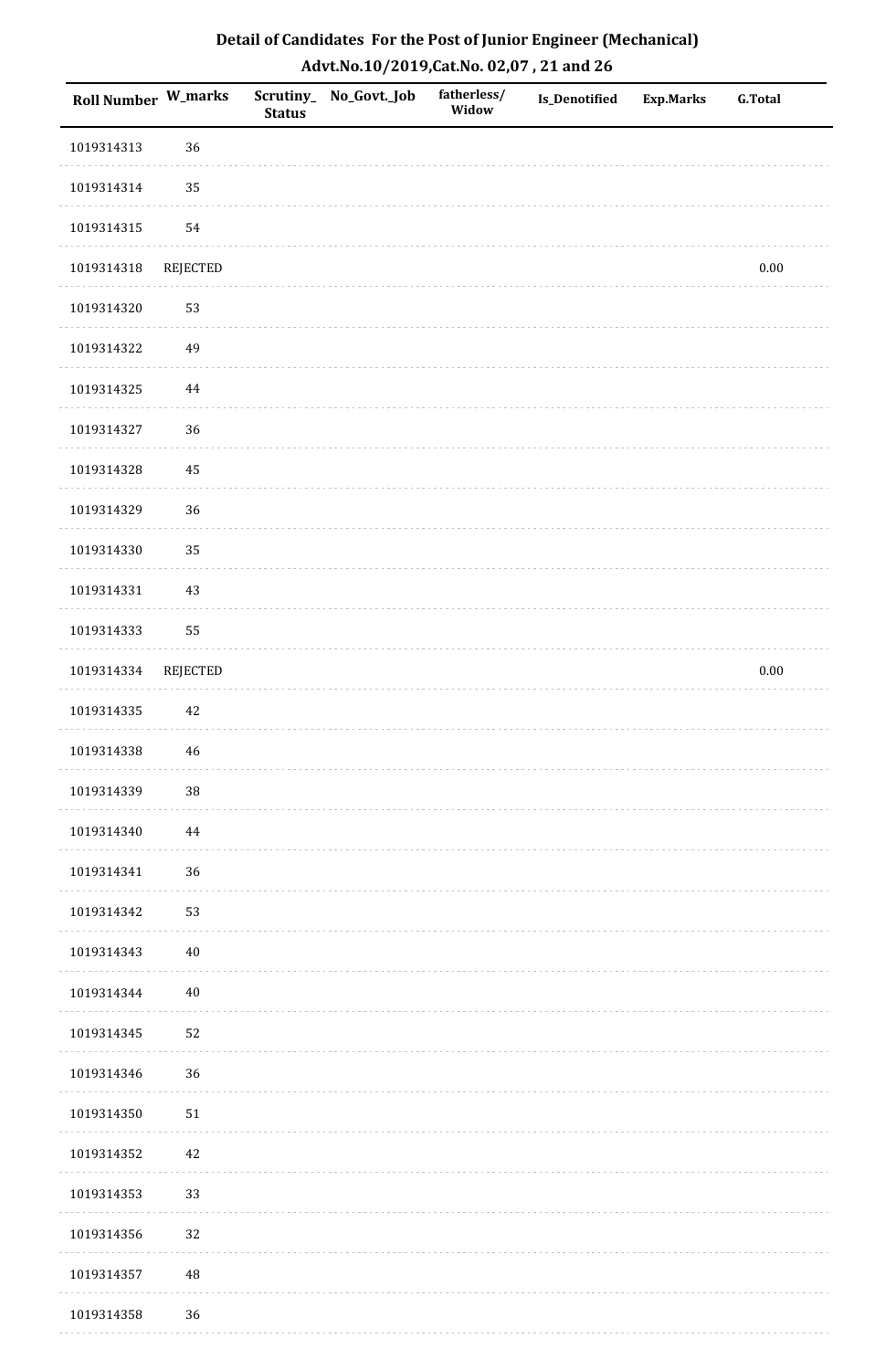| <b>Roll Number W_marks</b> |          | <b>Status</b> | Scrutiny_No_Govt._Job | fatherless/<br>Widow | Is_Denotified | <b>Exp.Marks</b> | <b>G.Total</b> |
|----------------------------|----------|---------------|-----------------------|----------------------|---------------|------------------|----------------|
| 1019314361                 | $30\,$   |               |                       |                      |               |                  |                |
| 1019314362                 | $30\,$   |               |                       |                      |               |                  |                |
| 1019314364                 | 34       |               |                       |                      |               |                  |                |
| 1019314366                 | 35       |               |                       |                      |               |                  |                |
| 1019314368                 | $42\,$   |               |                       |                      |               |                  |                |
| 1019314369                 | 34       |               |                       |                      |               |                  |                |
| 1019314371                 | $47\,$   |               |                       |                      |               |                  |                |
| 1019314374                 | $30\,$   |               |                       |                      |               |                  |                |
| 1019314375                 | $50\,$   |               |                       |                      |               |                  |                |
| 1019314378                 | $43\,$   |               |                       |                      |               |                  |                |
| 1019314379                 | $41\,$   |               |                       |                      |               |                  |                |
| 1019314381                 | 38       |               |                       |                      |               |                  |                |
| 1019314382                 | 57       |               |                       |                      |               |                  |                |
| 1019314383                 | 48       |               |                       |                      |               |                  |                |
| 1019314386                 | $\rm 48$ |               |                       |                      |               |                  |                |
| 1019314387                 | $43\,$   |               |                       |                      |               |                  |                |
| 1019314388                 | $37\,$   |               |                       |                      |               |                  |                |
| 1019314389                 | 33       |               |                       |                      |               |                  |                |
| 1019314390                 | 45       |               |                       |                      |               |                  |                |
| 1019314393                 | $42\,$   |               |                       |                      |               |                  |                |
| 1019314395                 | 44       |               |                       |                      |               |                  |                |
| 1019314396                 | 39       |               |                       |                      |               |                  |                |
| 1019314397                 | 36       |               |                       |                      |               |                  |                |
| 1019314398                 | 27       |               |                       |                      |               |                  |                |
| 1019314399                 | 44       |               |                       |                      |               |                  |                |
| 1019314401                 | 32       |               |                       |                      |               |                  |                |
| 1019314407                 | 41       |               |                       |                      |               |                  |                |
| 1019314408                 | $41\,$   |               |                       |                      |               |                  |                |
| 1019314409                 | 53       |               |                       |                      |               |                  |                |
| 1019314411                 | 37       |               |                       |                      |               |                  |                |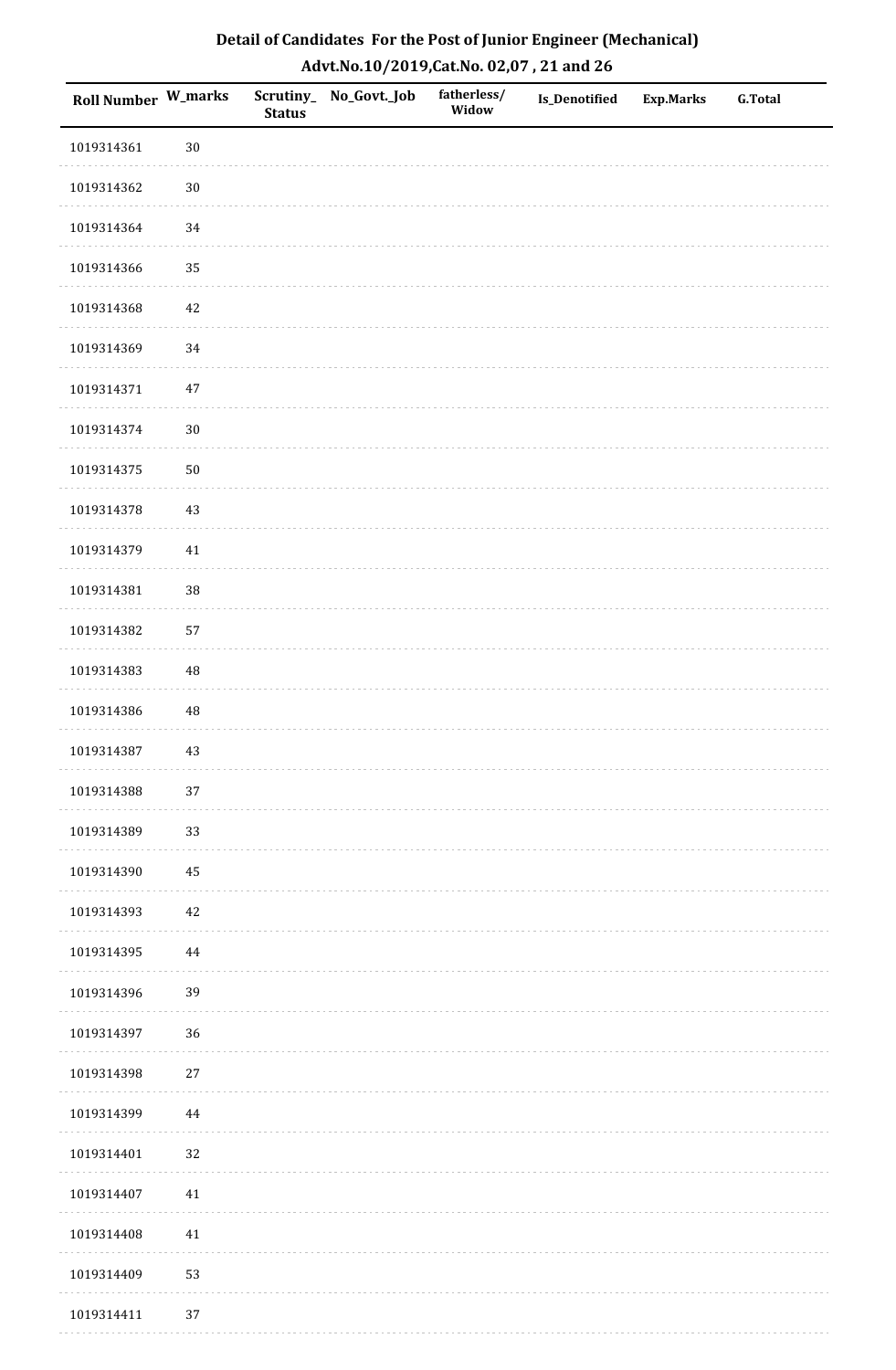| Roll Number W_marks |             | <b>Status</b> | Scrutiny_No_Govt._Job | fatherless/<br>Widow | <b>Is_Denotified</b> | <b>Exp.Marks</b> | <b>G.Total</b> |
|---------------------|-------------|---------------|-----------------------|----------------------|----------------------|------------------|----------------|
| 1019314412          | $46\,$      |               |                       |                      |                      |                  |                |
| 1019314413          | $30\,$      |               |                       |                      |                      |                  |                |
| 1019314414          | 52          |               |                       |                      |                      |                  |                |
| 1019314416          | $40\,$      |               |                       |                      |                      |                  |                |
| 1019314418          | $30\,$      |               |                       |                      |                      |                  |                |
| 1019314419          | $30\,$      |               |                       |                      |                      |                  |                |
| 1019314420          | 36          |               |                       |                      |                      |                  |                |
| 1019314421          | $43\,$      |               |                       |                      |                      |                  |                |
| 1019314423          | 37          |               |                       |                      |                      |                  |                |
| 1019314424          | $51\,$      |               |                       |                      |                      |                  |                |
| 1019314425          | 38          |               |                       |                      |                      |                  |                |
| 1019314426          | 17          |               |                       |                      |                      |                  |                |
| 1019314427          | 32          |               |                       |                      |                      |                  |                |
| 1019314430          | 45          |               |                       |                      |                      |                  |                |
| 1019314431          | 39          |               |                       |                      |                      |                  |                |
| 1019314432          | $47\,$      |               |                       |                      |                      |                  |                |
| 1019314434          | $\sqrt{48}$ |               |                       |                      |                      |                  |                |
| 1019314435          | 43          |               |                       |                      |                      |                  |                |
| 1019314438          | $43\,$      |               |                       |                      |                      |                  |                |
| 1019314439          | 55          |               |                       |                      |                      |                  |                |
| 1019314441          | $38\,$      |               |                       |                      |                      |                  |                |
| 1019314443          | $50\,$      |               |                       |                      |                      |                  |                |
| 1019314444          | $46\,$      |               |                       |                      |                      |                  |                |
| 1019314446          | 60          |               |                       |                      |                      |                  |                |
| 1019314447          | $41\,$      |               |                       |                      |                      |                  |                |
| 1019314448          | 35          |               |                       |                      |                      |                  |                |
| 1019314451          | 66          | Eligible      | $\boldsymbol{0}$      | $\boldsymbol{0}$     | $\boldsymbol{0}$     | 0.00             | 66.00          |
| 1019314453          | 45          |               |                       |                      |                      |                  |                |
| 1019314454          | 38          |               |                       |                      |                      |                  |                |
| 1019314456          | 35          |               |                       |                      |                      |                  |                |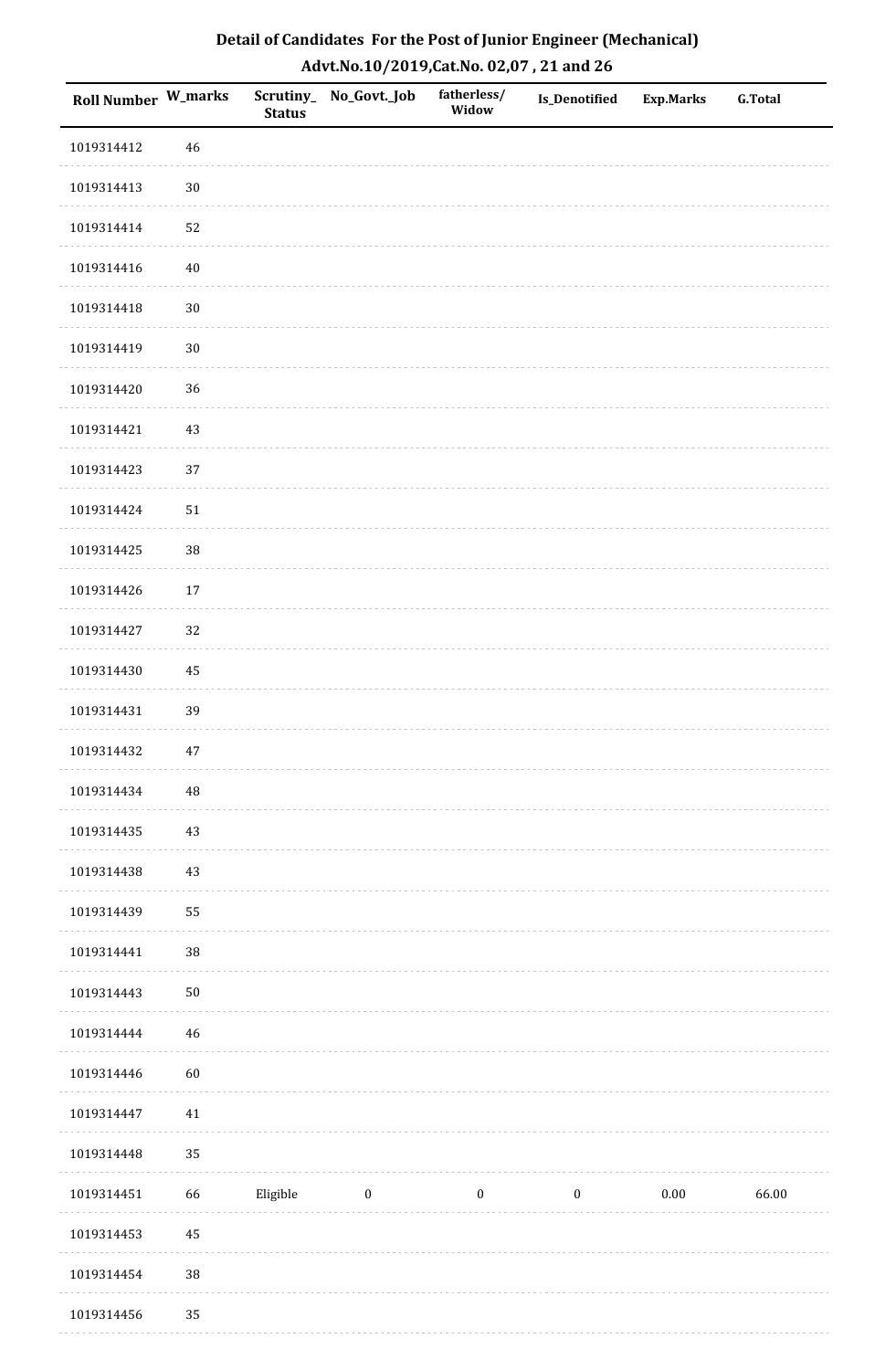| Roll Number W_marks |        | <b>Status</b> | Scrutiny_No_Govt._Job | fatherless/<br>Widow | Is_Denotified | <b>Exp.Marks</b> | <b>G.Total</b> |
|---------------------|--------|---------------|-----------------------|----------------------|---------------|------------------|----------------|
| 1019314457          | 39     |               |                       |                      |               |                  |                |
| 1019314459          | 36     |               |                       |                      |               |                  |                |
| 1019314461          | 57     |               |                       |                      |               |                  |                |
| 1019314462          | 35     |               |                       |                      |               |                  |                |
| 1019314463          | 60     |               |                       |                      |               |                  |                |
| 1019314467          | 39     |               |                       |                      |               |                  |                |
| 1019314468          | 35     |               |                       |                      |               |                  |                |
| 1019314469          | 52     |               |                       |                      |               |                  |                |
| 1019314470          | 42     |               |                       |                      |               |                  |                |
| 1019314472          | 59     |               |                       |                      |               |                  |                |
| 1019314473          | $41\,$ |               |                       |                      |               |                  |                |
| 1019314474          | $42\,$ |               |                       |                      |               |                  |                |
| 1019314477          | $31\,$ |               |                       |                      |               |                  |                |
| 1019314479          | $47\,$ |               |                       |                      |               |                  |                |
| 1019314480          | 36     |               |                       |                      |               |                  |                |
| 1019314481          | 67     |               |                       |                      |               |                  |                |
| 1019314483          | 32     |               |                       |                      |               |                  |                |
| 1019314484          | 37     |               |                       |                      |               |                  |                |
| 1019314485          | $40\,$ |               |                       |                      |               |                  |                |
| 1019314487          | $21\,$ |               |                       |                      |               |                  |                |
| 1019314489          | 61     |               |                       |                      |               |                  |                |
| 1019314491          | $38\,$ |               |                       |                      |               |                  |                |
| 1019314493          | $50\,$ |               |                       |                      |               |                  |                |
| 1019314495          | 42     |               |                       |                      |               |                  |                |
| 1019314497          | 42     |               |                       |                      |               |                  |                |
| 1019314498          | 53     |               |                       |                      |               |                  |                |
| 1019314501          | 39     |               |                       |                      |               |                  |                |
| 1019314502          | $40\,$ |               |                       |                      |               |                  |                |
| 1019314503          | $40\,$ |               |                       |                      |               |                  |                |
| 1019314504          | 43     |               |                       |                      |               |                  |                |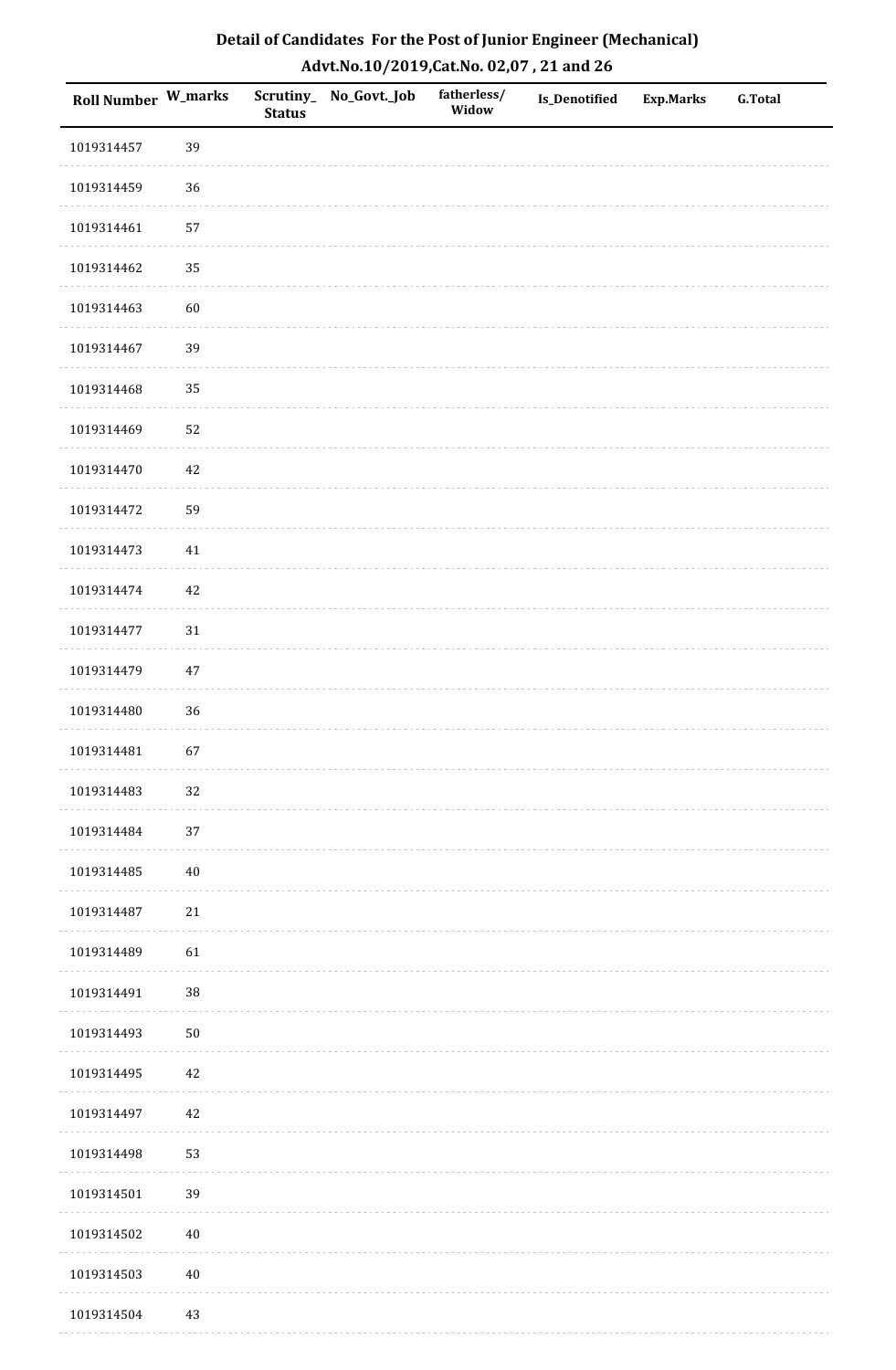| Roll Number W_marks |        | <b>Status</b> | Scrutiny_No_Govt._Job | fatherless/<br>Widow | Is_Denotified | <b>Exp.Marks</b> | <b>G.Total</b> |
|---------------------|--------|---------------|-----------------------|----------------------|---------------|------------------|----------------|
| 1019314505          | 25     |               |                       |                      |               |                  |                |
| 1019314507          | $46\,$ |               |                       |                      |               |                  |                |
| 1019314508          | $40\,$ |               |                       |                      |               |                  |                |
| 1019314509          | 55     |               |                       |                      |               |                  |                |
| 1019314511          | $41\,$ |               |                       |                      |               |                  |                |
| 1019314513          | 46     |               |                       |                      |               |                  |                |
| 1019314517          | $47\,$ |               |                       |                      |               |                  |                |
| 1019314518          | 36     |               |                       |                      |               |                  |                |
| 1019314519          | 33     |               |                       |                      |               |                  |                |
| 1019314520          | $37\,$ |               |                       |                      |               |                  |                |
| 1019314522          | 46     |               |                       |                      |               |                  |                |
| 1019314524          | $42\,$ |               |                       |                      |               |                  |                |
| 1019314525          | 57     |               |                       |                      |               |                  |                |
| 1019314529          | 54     |               |                       |                      |               |                  |                |
| 1019314530          | 53     |               |                       |                      |               |                  |                |
| 1019314531          | 32     |               |                       |                      |               |                  |                |
| 1019314532          | 44     |               |                       |                      |               |                  |                |
| 1019314534          | 49     |               |                       |                      |               |                  |                |
| 1019314536          | 62     |               |                       |                      |               |                  |                |
| 1019314537          | $31\,$ |               |                       |                      |               |                  |                |
| 1019314539          | 37     |               |                       |                      |               |                  |                |
| 1019314540          | 54     |               |                       |                      |               |                  |                |
| 1019314544          | $51\,$ |               |                       |                      |               |                  |                |
| 1019314545          | 38     |               |                       |                      |               |                  |                |
| 1019314546          | 32     |               |                       |                      |               |                  |                |
| 1019314547          | 33     |               |                       |                      |               |                  |                |
| 1019314553          | 41     |               |                       |                      |               |                  |                |
| 1019314557          | 43     |               |                       |                      |               |                  |                |
| 1019314558          | 32     |               |                       |                      |               |                  |                |
| 1019314559          | 55     |               |                       |                      |               |                  |                |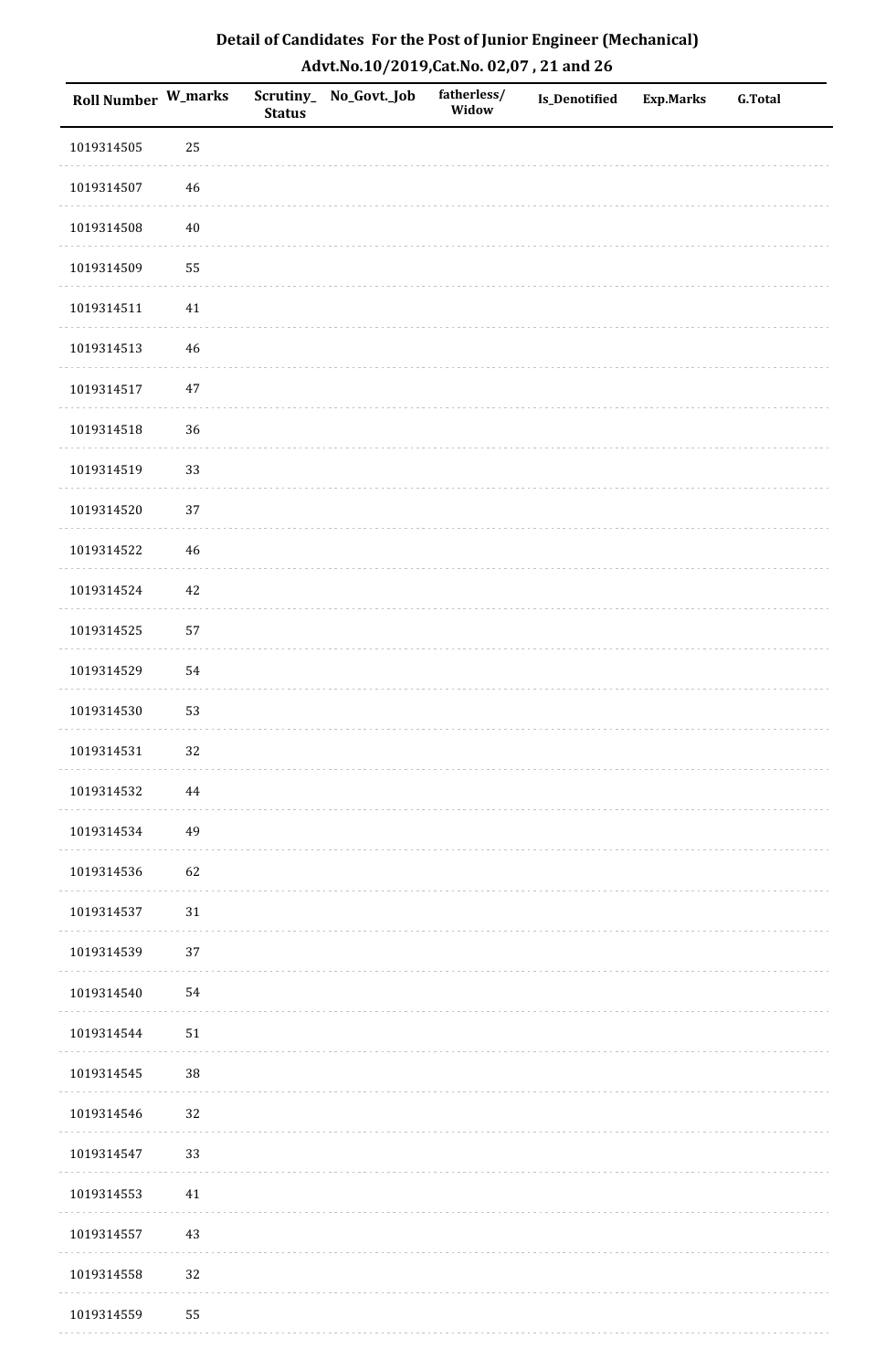| Roll Number W_marks |             | <b>Status</b> | Scrutiny_No_Govt._Job | fatherless/<br>Widow | Is_Denotified | <b>Exp.Marks</b> | <b>G.Total</b> |
|---------------------|-------------|---------------|-----------------------|----------------------|---------------|------------------|----------------|
| 1019314560          | 52          |               |                       |                      |               |                  |                |
| 1019314561          | 53          |               |                       |                      |               |                  |                |
| 1019314566          | $22\,$      |               |                       |                      |               |                  |                |
| 1019314568          | $47\,$      |               |                       |                      |               |                  |                |
| 1019314569          | 66          |               |                       |                      |               |                  |                |
| 1019314571          | 41          |               |                       |                      |               |                  |                |
| 1019314575          | $51\,$      |               |                       |                      |               |                  |                |
| 1019314576          | $42\,$      |               |                       |                      |               |                  |                |
| 1019314579          | 58          |               |                       |                      |               |                  |                |
| 1019314581          | 32          |               |                       |                      |               |                  |                |
| 1019314582          | $50\,$      |               |                       |                      |               |                  |                |
| 1019314584          | 34          |               |                       |                      |               |                  |                |
| 1019314585          | 38          |               |                       |                      |               |                  |                |
| 1019314586          | $51\,$      |               |                       |                      |               |                  |                |
| 1019314587          | $\rm 45$    |               |                       |                      |               |                  |                |
| 1019314588          | $\sqrt{46}$ |               |                       |                      |               |                  |                |
| 1019314590          | 23          |               |                       |                      |               |                  |                |
| 1019314591          | 41          |               |                       |                      |               |                  |                |
| 1019314592          | $27\,$      |               |                       |                      |               |                  |                |
| 1019314593          | 34          |               |                       |                      |               |                  |                |
| 1019314594          | 36          |               |                       |                      |               |                  |                |
| 1019314595          | 55          |               |                       |                      |               |                  |                |
| 1019314598          | 37          |               |                       |                      |               |                  |                |
| 1019314600          | 45          |               |                       |                      |               |                  |                |
| 1019314601          | $27\,$      |               |                       |                      |               |                  |                |
| 1019314604          | 53          |               |                       |                      |               |                  |                |
| 1019314605          | ${\bf 28}$  |               |                       |                      |               |                  |                |
| 1019314606          | 37          |               |                       |                      |               |                  |                |
| 1019314608          | 29          |               |                       |                      |               |                  |                |
| 1019314610          | 42          |               |                       |                      |               |                  |                |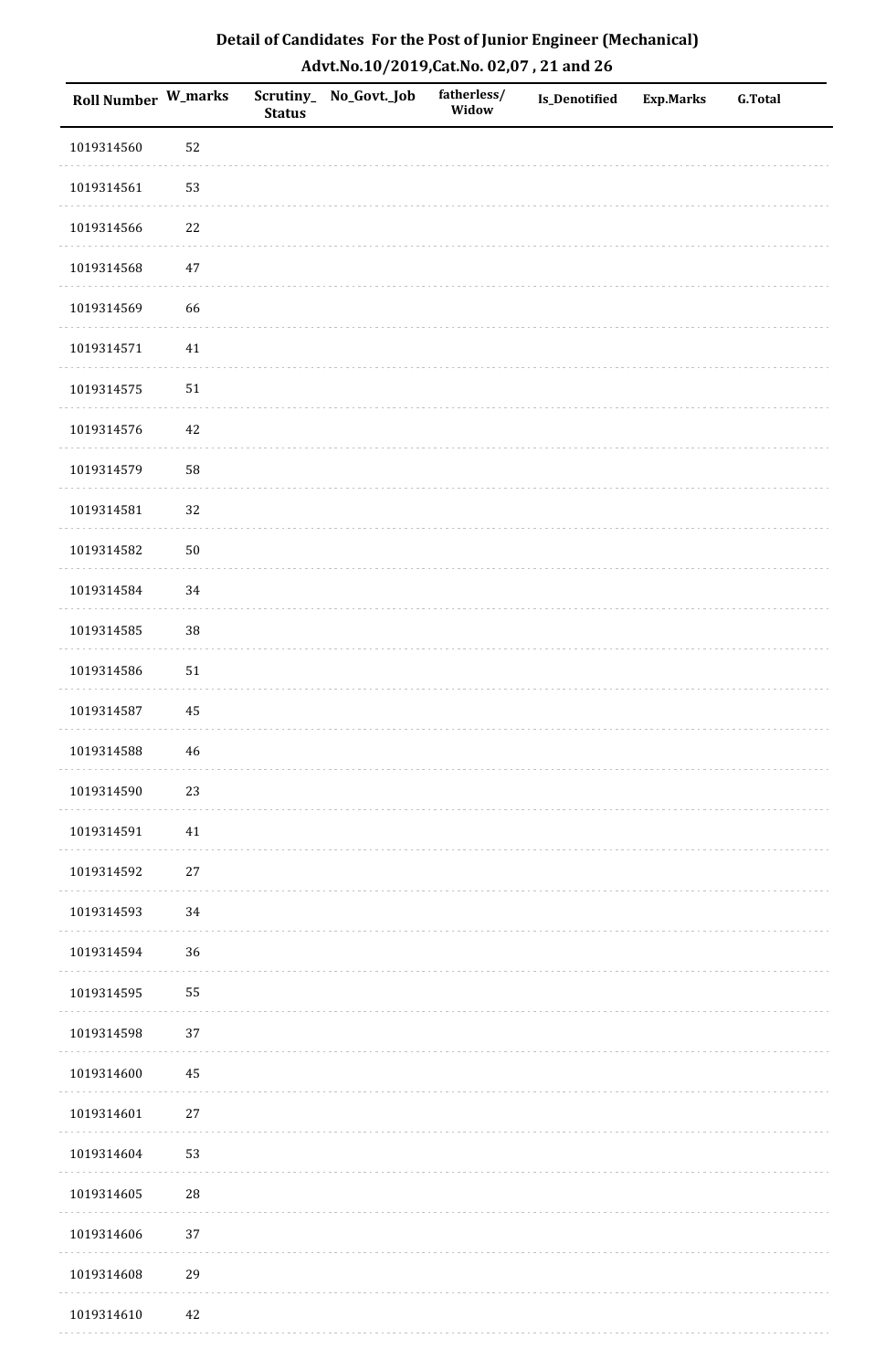| Roll Number W_marks |                 | <b>Status</b> | Scrutiny_ No_Govt._Job | fatherless/<br>Widow | <b>Is_Denotified</b> | <b>Exp.Marks</b> | <b>G.Total</b> |
|---------------------|-----------------|---------------|------------------------|----------------------|----------------------|------------------|----------------|
| 1019314611          | 43              |               |                        |                      |                      |                  |                |
| 1019314612          | 35              |               |                        |                      |                      |                  |                |
| 1019314615          | $\bf 44$        |               |                        |                      |                      |                  |                |
| 1019314618          | $\bf 44$        |               |                        |                      |                      |                  |                |
| 1019314619          | 37              |               |                        |                      |                      |                  |                |
| 1019314620          | $40\,$          |               |                        |                      |                      |                  |                |
| 1019314624          | $41\,$          |               |                        |                      |                      |                  |                |
| 1019314625          | $41\,$          |               |                        |                      |                      |                  |                |
| 1019314626          | REJECTED        |               |                        |                      |                      |                  | $0.00\,$       |
| 1019314629          | 49              |               |                        |                      |                      |                  |                |
| 1019314631          | 36              |               |                        |                      |                      |                  |                |
| 1019314632          | $47\,$          |               |                        |                      |                      |                  |                |
| 1019314633          | REJECTED        |               |                        |                      |                      |                  | $0.00\,$       |
| 1019314634          | <b>REJECTED</b> |               |                        |                      |                      |                  | $0.00\,$       |
| 1019314636          | 36              |               |                        |                      |                      |                  |                |
| 1019314638          | $42\,$          |               |                        |                      |                      |                  |                |
| 1019314639          | 44              |               |                        |                      |                      |                  |                |
| 1019314640          | 37              |               |                        |                      |                      |                  |                |
| 1019314642          | 36              |               |                        |                      |                      |                  |                |
| 1019314647          | 39              |               |                        |                      |                      |                  |                |
| 1019314648          | 62              |               |                        |                      |                      |                  |                |
| 1019314649          | $40\,$          |               |                        |                      |                      |                  |                |
| 1019314650          | 55              |               |                        |                      |                      |                  |                |
| 1019314651          | 42              |               |                        |                      |                      |                  |                |
| 1019314652          | 49              |               |                        |                      |                      |                  |                |
| 1019314653          | 29              |               |                        |                      |                      |                  |                |
| 1019314654          | $24\,$          |               |                        |                      |                      |                  |                |
| 1019314655          | REJECTED        |               |                        |                      |                      |                  | $0.00\,$       |
| 1019314657          | 60              |               |                        |                      |                      |                  |                |
| 1019314658          | 39              |               |                        |                      |                      |                  |                |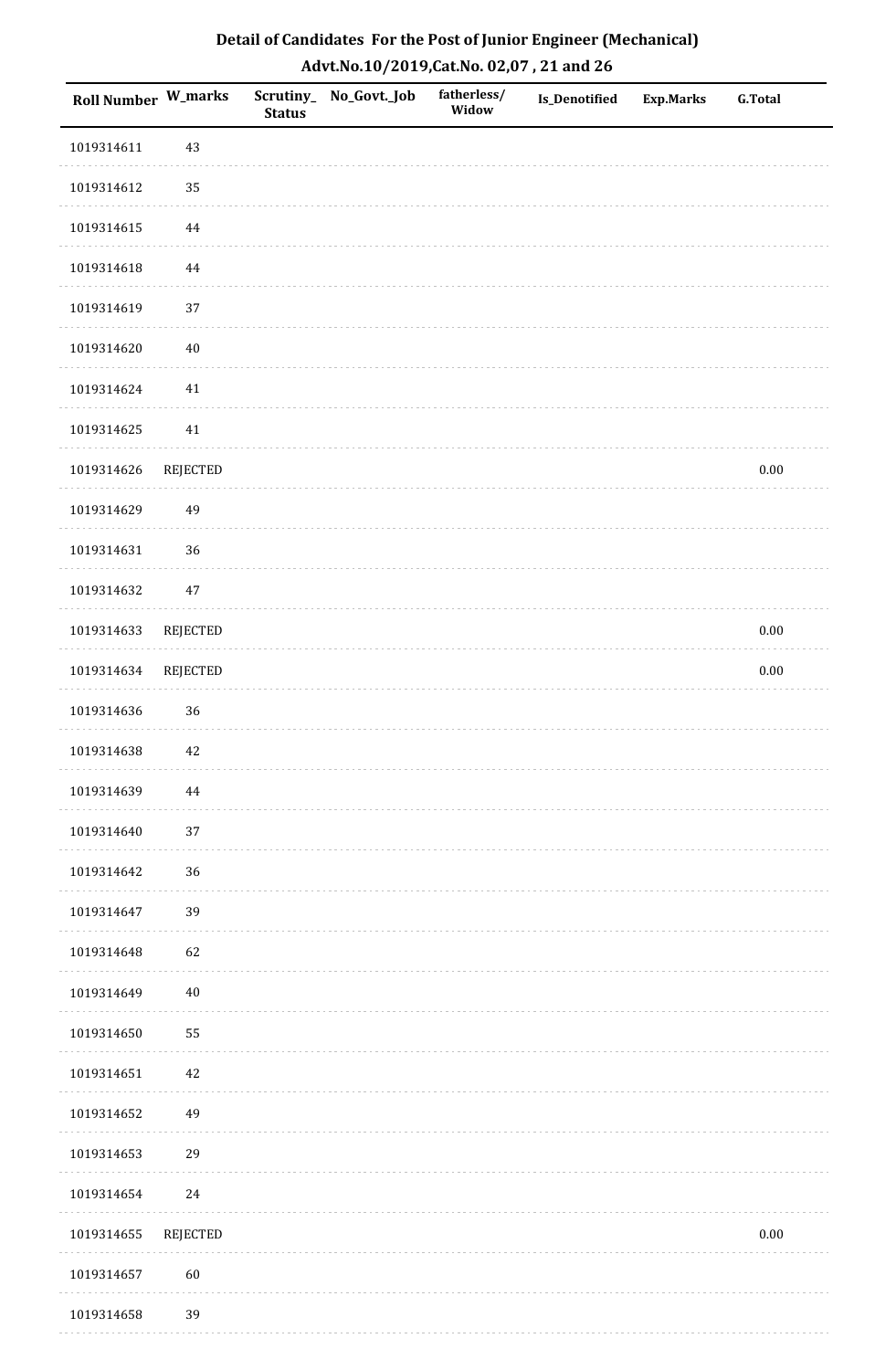| <b>Roll Number W_marks</b> |             | <b>Status</b> | Scrutiny_No_Govt._Job | fatherless/<br>Widow | Is_Denotified | <b>Exp.Marks</b> | <b>G.Total</b> |
|----------------------------|-------------|---------------|-----------------------|----------------------|---------------|------------------|----------------|
| 1019314659                 | $40\,$      |               |                       |                      |               |                  |                |
| 1019314663                 | 35          |               |                       |                      |               |                  |                |
| 1019314664                 | 41          |               |                       |                      |               |                  |                |
| 1019314665                 | $30\,$      |               |                       |                      |               |                  |                |
| 1019314668                 | 52          |               |                       |                      |               |                  |                |
| 1019314670                 | 53          |               |                       |                      |               |                  |                |
| 1019314671                 | $41\,$      |               |                       |                      |               |                  |                |
| 1019314672                 | $31\,$      |               |                       |                      |               |                  |                |
| 1019314673                 | 48          |               |                       |                      |               |                  |                |
| 1019314674                 | $43\,$      |               |                       |                      |               |                  |                |
| 1019314675                 | $40\,$      |               |                       |                      |               |                  |                |
| 1019314678                 | $51\,$      |               |                       |                      |               |                  |                |
| 1019314679                 | ${\bf 28}$  |               |                       |                      |               |                  |                |
| 1019314680                 | 38          |               |                       |                      |               |                  |                |
| 1019314682                 | 42          |               |                       |                      |               |                  |                |
| 1019314685                 | $\sqrt{46}$ |               |                       |                      |               |                  |                |
| 1019314687                 | $\sqrt{46}$ |               |                       |                      |               |                  |                |
| 1019314689                 | 45          |               |                       |                      |               |                  |                |
| 1019314691                 | $41\,$      |               |                       |                      |               |                  |                |
| 1019314694                 | $47\,$      |               |                       |                      |               |                  |                |
| 1019314695                 | 56          |               |                       |                      |               |                  |                |
| 1019314698                 | $30\,$      |               |                       |                      |               |                  |                |
| 1019314699                 | 38          |               |                       |                      |               |                  |                |
| 1019314703                 | 57          |               |                       |                      |               |                  |                |
| 1019314704                 | 57          |               |                       |                      |               |                  |                |
| 1019314706                 | 38          |               |                       |                      |               |                  |                |
| 1019314707                 | 56          |               |                       |                      |               |                  |                |
| 1019314711                 | 48          |               |                       |                      |               |                  |                |
| 1019314712                 | 32          |               |                       |                      |               |                  |                |
| 1019314713                 | 49          |               |                       |                      |               |                  |                |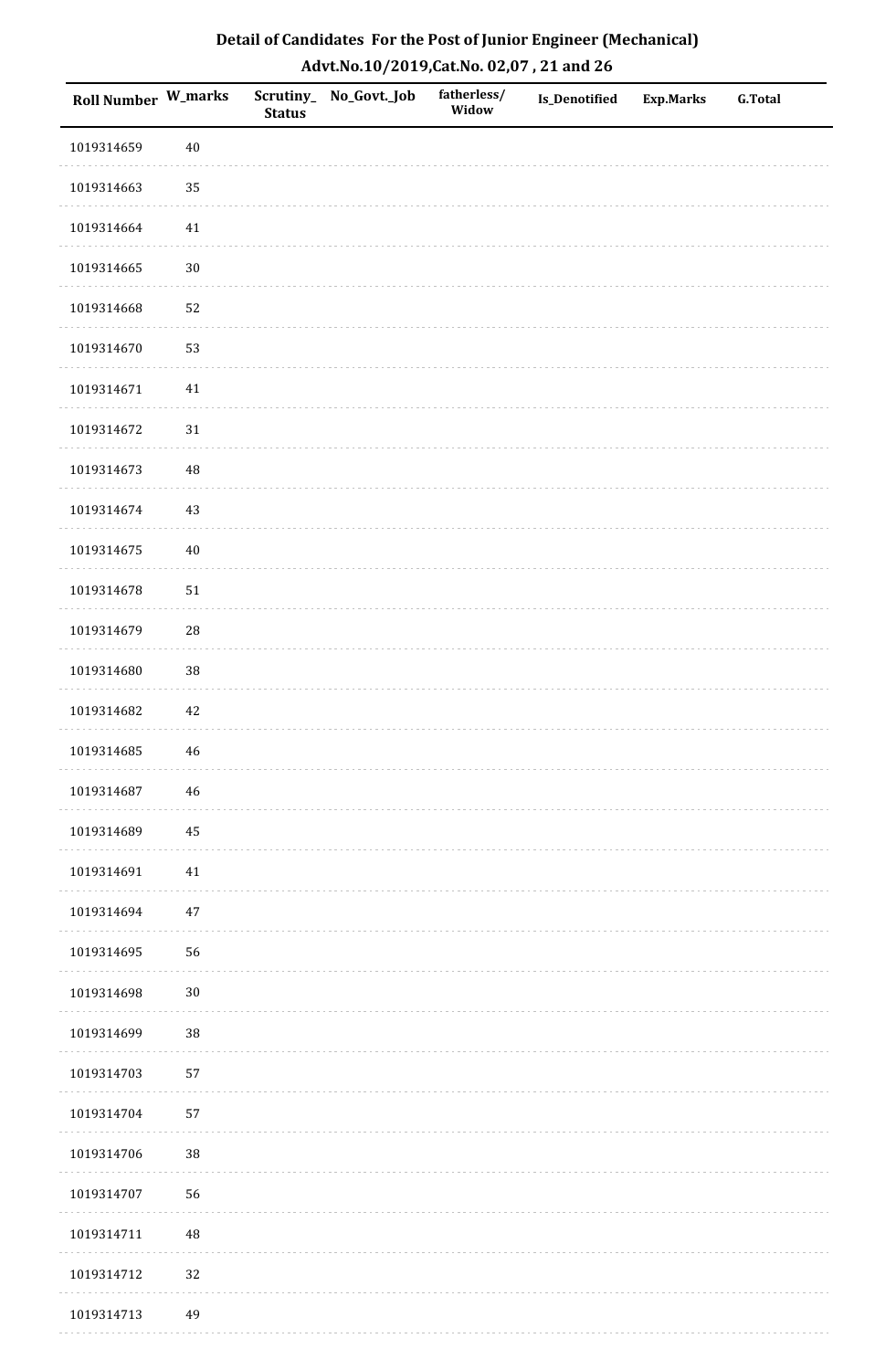| Detail of Candidates For the Post of Junior Engineer (Mechanical) |
|-------------------------------------------------------------------|
| Advt.No.10/2019,Cat.No. 02,07, 21 and 26                          |

| Roll Number W_marks |        | <b>Status</b> | Scrutiny_ No_Govt._Job | fatherless/<br>Widow | Is_Denotified | <b>Exp.Marks</b> | <b>G.Total</b> |
|---------------------|--------|---------------|------------------------|----------------------|---------------|------------------|----------------|
| 1019314715          | 44     |               |                        |                      |               |                  |                |
| 1019314716          | 52     |               |                        |                      |               |                  |                |
| 1019314717          | 54     |               |                        |                      |               |                  |                |
| 1019314719          | 45     |               |                        |                      |               |                  |                |
| 1019314721          | 32     |               |                        |                      |               |                  |                |
| 1019314722          | $30\,$ |               |                        |                      |               |                  |                |
| 1019314724          | $40\,$ |               |                        |                      |               |                  |                |
| 1019314725          | 43     |               |                        |                      |               |                  |                |
| 1019314726          | 35     |               |                        |                      |               |                  |                |
| 1019314727          | $47\,$ |               |                        |                      |               |                  |                |
| 1019314728          | 34     |               |                        |                      |               |                  |                |
| 1019314729          | 42     |               |                        |                      |               |                  |                |
| 1019314730          | 57     |               |                        |                      |               |                  |                |
| 1019314733          | 37     |               |                        |                      |               |                  |                |
| 1019314735          | 44     |               |                        |                      |               |                  |                |
| 1019314737          | 36     |               |                        |                      |               |                  |                |
| 1019314742          | $38\,$ |               |                        |                      |               |                  |                |
| 1019314743          | 46     |               |                        |                      |               |                  |                |
| 1019314745          | 29     |               |                        |                      |               |                  |                |
| 1019314746          | 49     |               |                        |                      |               |                  |                |
| 1019314747          | 47     |               |                        |                      |               |                  |                |
| 1019314750          | $36\,$ |               |                        |                      |               |                  |                |
| 1019314751          | $28\,$ |               |                        |                      |               |                  |                |
| 1019314753          | 43     |               |                        |                      |               |                  |                |
| 1019314755          | 56     |               |                        |                      |               |                  |                |
| 1019314756          | 35     |               |                        |                      |               |                  |                |
| 1019314758          | 35     |               |                        |                      |               |                  |                |
| 1019314759          | 51     |               |                        |                      |               |                  |                |
| 1019314761          | 34     |               |                        |                      |               |                  |                |
| 1019314763          | 37     |               |                        |                      |               |                  |                |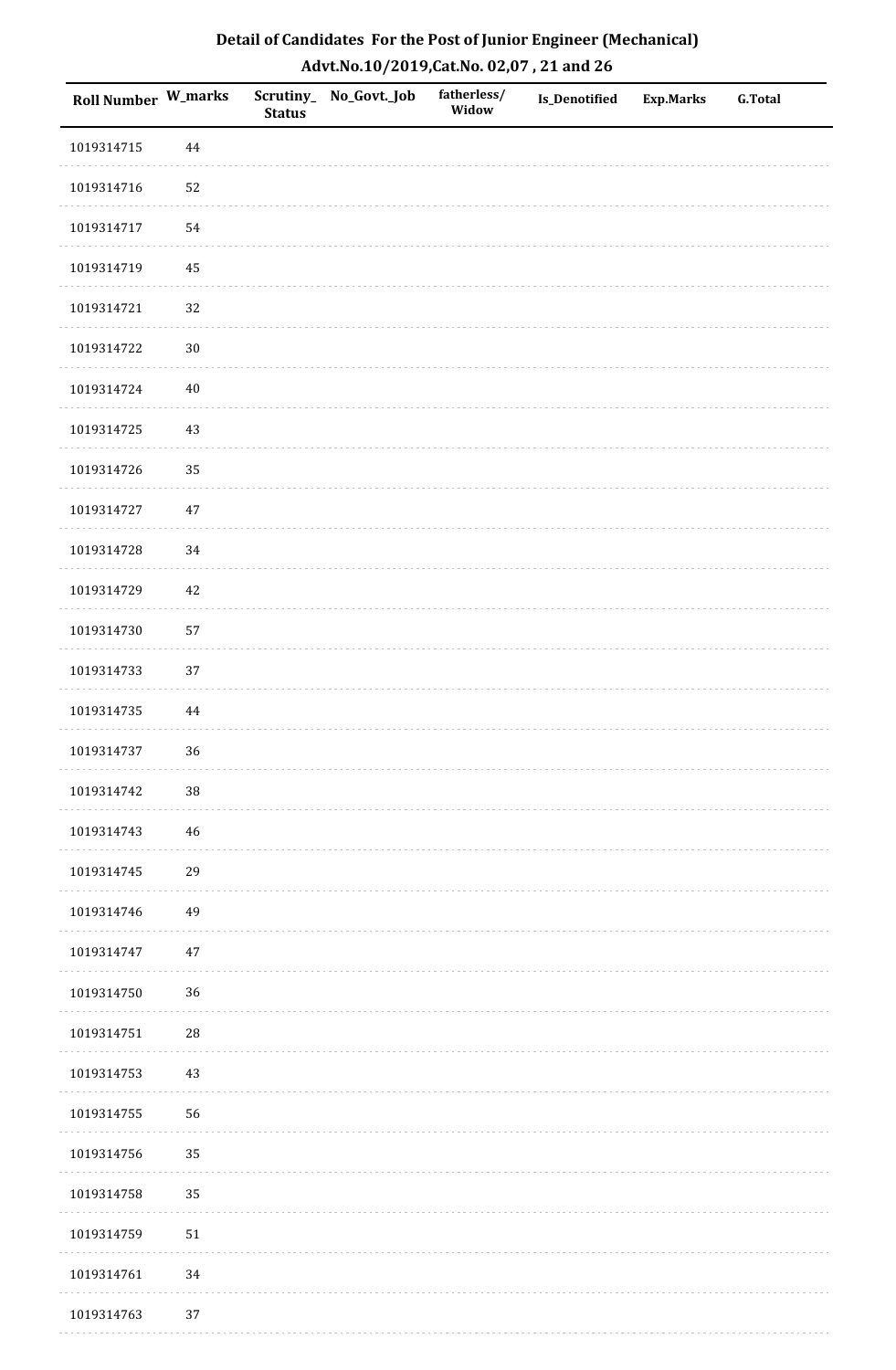| Detail of Candidates For the Post of Junior Engineer (Mechanical) |
|-------------------------------------------------------------------|
| Advt.No.10/2019,Cat.No. 02,07, 21 and 26                          |

| Roll Number W_marks |          | <b>Status</b> | Scrutiny_ No_Govt._Job | fatherless/<br>Widow | Is_Denotified | <b>Exp.Marks</b> | <b>G.Total</b> |
|---------------------|----------|---------------|------------------------|----------------------|---------------|------------------|----------------|
| 1019314764          | $\rm 48$ |               |                        |                      |               |                  |                |
| 1019314765          | 39       |               |                        |                      |               |                  |                |
| 1019314767          | 31       |               |                        |                      |               |                  |                |
| 1019314769          | 44       |               |                        |                      |               |                  |                |
| 1019314770          | 65       |               |                        |                      |               |                  |                |
| 1019314772          | 52       |               |                        |                      |               |                  |                |
| 1019314773          | 49       |               |                        |                      |               |                  |                |
| 1019314775          | 36       |               |                        |                      |               |                  |                |
| 1019314776          | 39       |               |                        |                      |               |                  |                |
| 1019314779          | 44       |               |                        |                      |               |                  |                |
| 1019314781          | 46       |               |                        |                      |               |                  |                |
| 1019314782          | 43       |               |                        |                      |               |                  |                |
| 1019314783          | 53       |               |                        |                      |               |                  |                |
| 1019314784          | 43       |               |                        |                      |               |                  |                |
| 1019314785          | $38\,$   |               |                        |                      |               |                  |                |
| 1019314786          | 41       |               |                        |                      |               |                  |                |
| 1019314787          | 39       |               |                        |                      |               |                  |                |
| 1019314788          | 46       |               |                        |                      |               |                  |                |
| 1019314791          | 42       |               |                        |                      |               |                  |                |
| 1019314793          | 61       |               |                        |                      |               |                  |                |
| 1019314794          | 52       |               |                        |                      |               |                  |                |
| 1019314796          | $30\,$   |               |                        |                      |               |                  |                |
| 1019314798          | 58       |               |                        |                      |               |                  |                |
| 1019314799          | $40\,$   |               |                        |                      |               |                  |                |
| 1019314803          | 61       |               |                        |                      |               |                  |                |
| 1019314805          | $30\,$   |               |                        |                      |               |                  |                |
| 1019314807          | 39       |               |                        |                      |               |                  |                |
| 1019314808          | 49       |               |                        |                      |               |                  |                |
| 1019314809          | $43\,$   |               |                        |                      |               |                  |                |
| 1019314810          | $40\,$   |               |                        |                      |               |                  |                |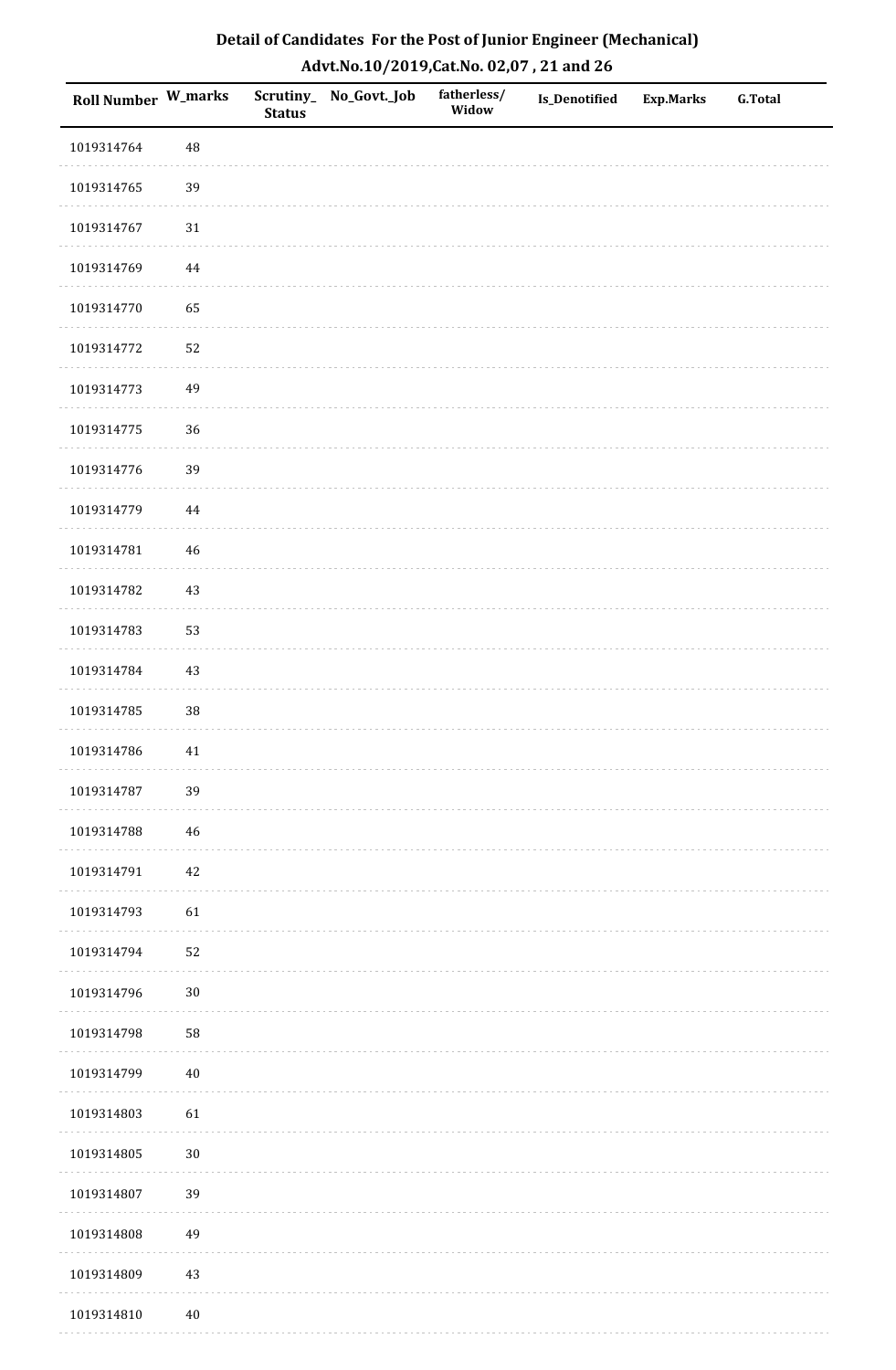| Roll Number W_marks |             | <b>Status</b> | Scrutiny_No_Govt._Job | fatherless/<br>Widow | Is_Denotified    | Exp.Marks | <b>G.Total</b> |
|---------------------|-------------|---------------|-----------------------|----------------------|------------------|-----------|----------------|
| 1019314814          | 34          |               |                       |                      |                  |           |                |
| 1019314816          | 36          |               |                       |                      |                  |           |                |
| 1019314817          | 48          |               |                       |                      |                  |           |                |
| 1019314818          | $40\,$      |               |                       |                      |                  |           |                |
| 1019314819          | 57          |               |                       |                      |                  |           |                |
| 1019314820          | $\rm 48$    |               |                       |                      |                  |           |                |
| 1019314821          | $42\,$      |               |                       |                      |                  |           |                |
| 1019314823          | $50\,$      |               |                       |                      |                  |           |                |
| 1019314825          | 57          |               |                       |                      |                  |           |                |
| 1019314826          | 48          |               |                       |                      |                  |           |                |
| 1019314827          | $13\,$      | Eligible      | $\boldsymbol{0}$      | $\boldsymbol{0}$     | $\bf{0}$         | 0.00      | 13.00          |
| 1019314829          | 39          |               |                       |                      |                  |           |                |
| 1019314832          | 29          |               |                       |                      |                  |           |                |
| 1019314835          | 57          |               |                       |                      |                  |           |                |
| 1019314838          | 42          |               |                       |                      |                  |           |                |
| 1019314839          | $\bf 44$    |               |                       |                      |                  |           |                |
| 1019314840          | $\sqrt{46}$ |               |                       |                      |                  |           |                |
| 1019314842          | 53          |               |                       |                      |                  |           |                |
| 1019314846          | 45          |               |                       |                      |                  |           |                |
| 1019314847          | 32          |               |                       |                      |                  |           |                |
| 1019314848          | 46          |               |                       |                      |                  |           |                |
| 1019314849          | 59          |               |                       |                      |                  |           |                |
| 1019314850          | 23          |               |                       |                      |                  |           |                |
| 1019314851          | $47\,$      |               |                       |                      |                  |           |                |
| 1019314852          | 32          |               |                       |                      |                  |           |                |
| 1019314853          | $42\,$      |               |                       |                      |                  |           |                |
| 1019314854          | 54          | Eligible      | $\boldsymbol{0}$      | $\boldsymbol{0}$     | $\boldsymbol{0}$ | $0.00\,$  | 54.00          |
| 1019314855          | 53          |               |                       |                      |                  |           |                |
| 1019314856          | $27\,$      |               |                       |                      |                  |           |                |
| 1019314859          | 37          |               |                       |                      |                  |           |                |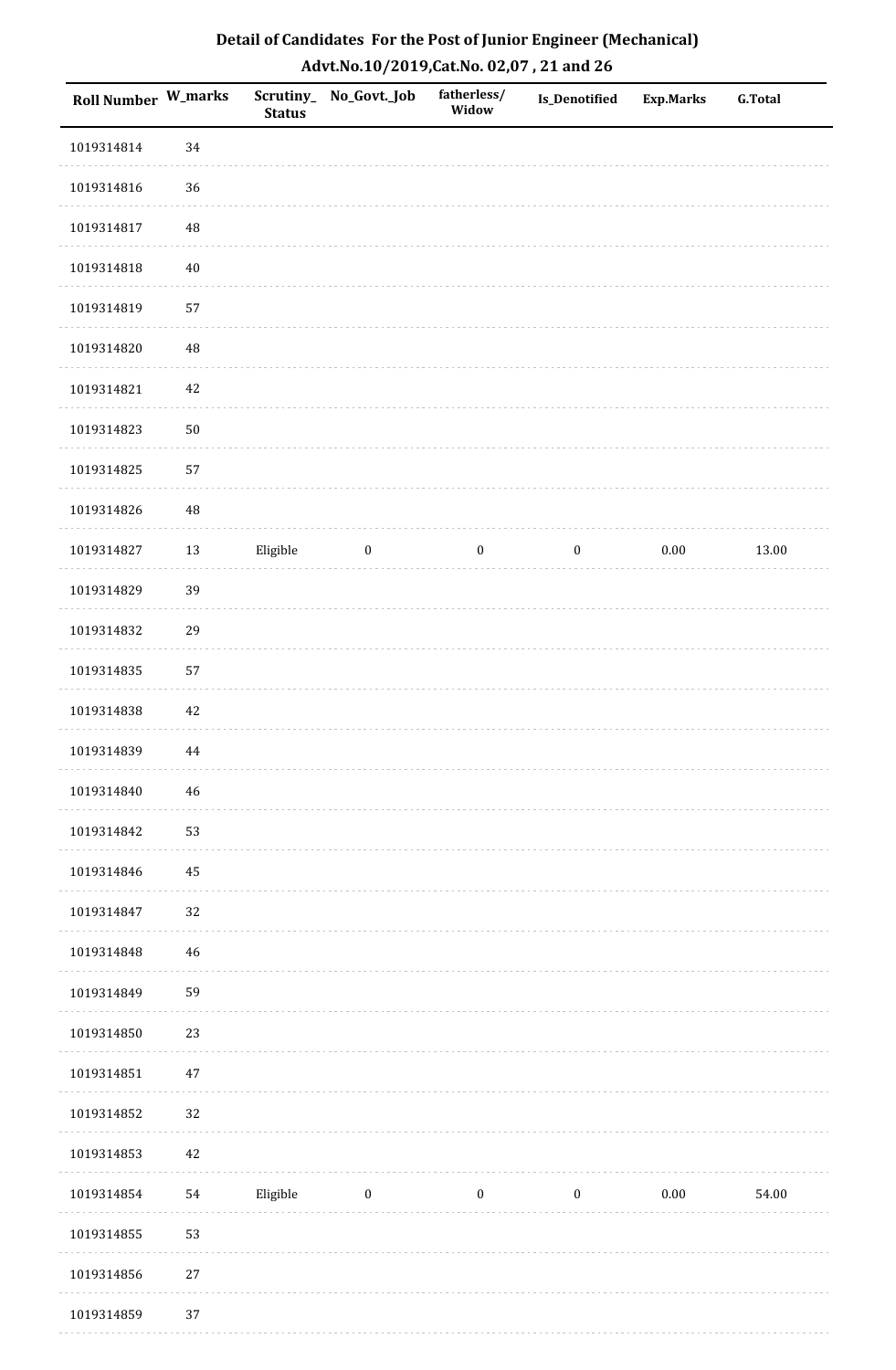| Roll Number W_marks |             | <b>Status</b> | Scrutiny_No_Govt._Job | fatherless/<br>Widow | Is_Denotified | <b>Exp.Marks</b> | <b>G.Total</b> |
|---------------------|-------------|---------------|-----------------------|----------------------|---------------|------------------|----------------|
| 1019314861          | $31\,$      |               |                       |                      |               |                  |                |
| 1019314863          | 45          |               |                       |                      |               |                  |                |
| 1019314864          | 60          |               |                       |                      |               |                  |                |
| 1019314865          | 32          |               |                       |                      |               |                  |                |
| 1019314866          | 60          |               |                       |                      |               |                  |                |
| 1019314867          | 42          |               |                       |                      |               |                  |                |
| 1019314868          | 60          |               |                       |                      |               |                  |                |
| 1019314869          | $\bf 44$    |               |                       |                      |               |                  |                |
| 1019314870          | 36          |               |                       |                      |               |                  |                |
| 1019314872          | 25          |               |                       |                      |               |                  |                |
| 1019314873          | $31\,$      |               |                       |                      |               |                  |                |
| 1019314874          | 33          |               |                       |                      |               |                  |                |
| 1019314876          | 54          |               |                       |                      |               |                  |                |
| 1019314877          | 54          |               |                       |                      |               |                  |                |
| 1019314879          | 39          |               |                       |                      |               |                  |                |
| 1019314880          | 39          |               |                       |                      |               |                  |                |
| 1019314882          | 56          |               |                       |                      |               |                  |                |
| 1019314883          | 32          |               |                       |                      |               |                  |                |
| 1019314885          | 44          |               |                       |                      |               |                  |                |
| 1019314887          | 39          |               |                       |                      |               |                  |                |
| 1019314888          | 37          |               |                       |                      |               |                  |                |
| 1019314889          | $\rm 45$    |               |                       |                      |               |                  |                |
| 1019314891          | $51\,$      |               |                       |                      |               |                  |                |
| 1019314892          | $40\,$      |               |                       |                      |               |                  |                |
| 1019314893          | 41          |               |                       |                      |               |                  |                |
| 1019314895          | 60          |               |                       |                      |               |                  |                |
| 1019314896          | 36          |               |                       |                      |               |                  |                |
| 1019314897          | $46\,$      |               |                       |                      |               |                  |                |
| 1019314898          | 44          |               |                       |                      |               |                  |                |
| 1019314902          | $\sqrt{46}$ |               |                       |                      |               |                  |                |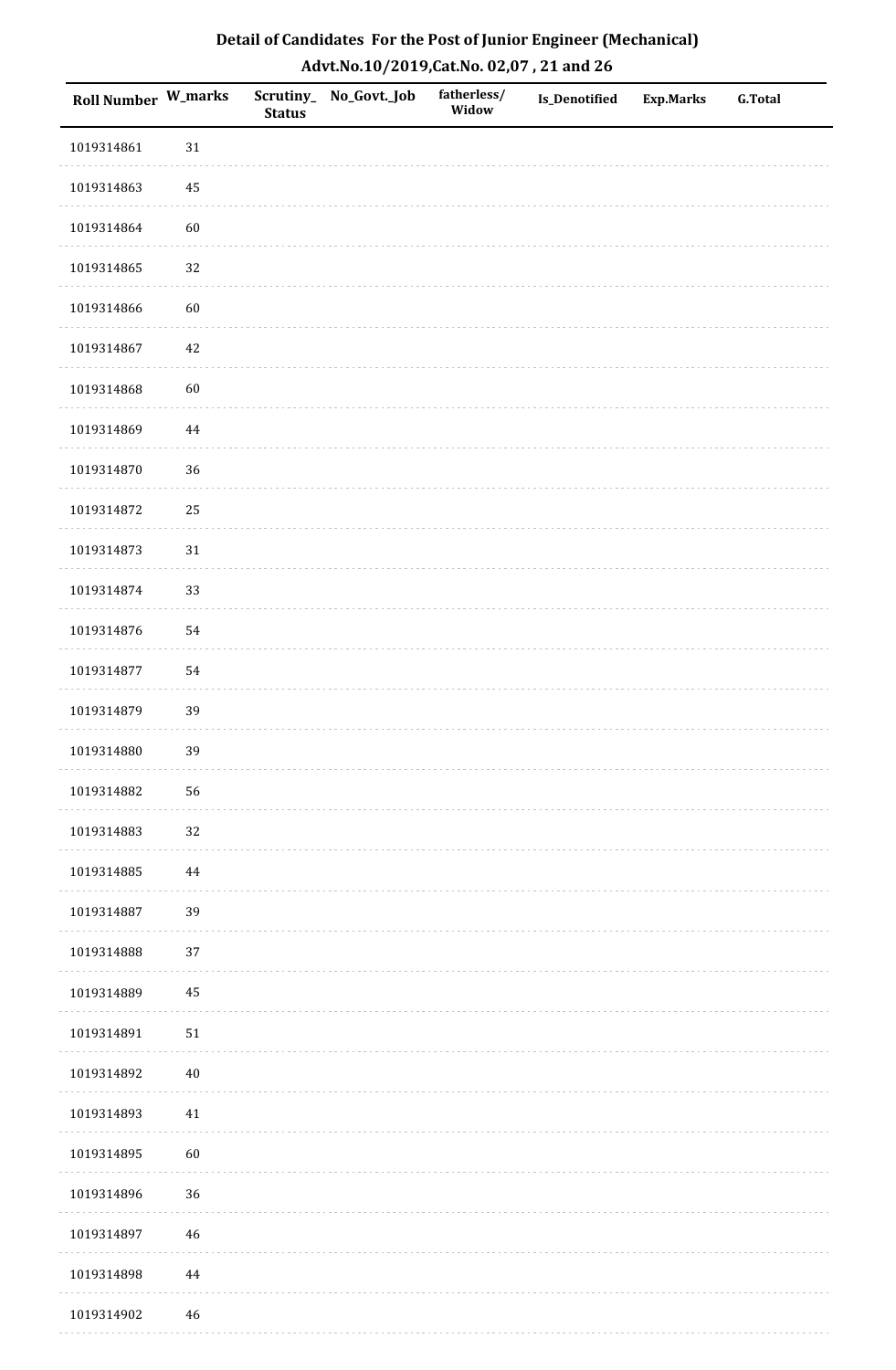| Roll Number W_marks |        | <b>Status</b> | Scrutiny_No_Govt._Job | fatherless/<br>Widow | Is_Denotified | <b>Exp.Marks</b> | <b>G.Total</b> |
|---------------------|--------|---------------|-----------------------|----------------------|---------------|------------------|----------------|
| 1019314903          | 49     |               |                       |                      |               |                  |                |
| 1019314904          | $42\,$ |               |                       |                      |               |                  |                |
| 1019314906          | 36     |               |                       |                      |               |                  |                |
| 1019314908          | $50\,$ |               |                       |                      |               |                  |                |
| 1019314911          | 26     |               |                       |                      |               |                  |                |
| 1019314912          | $51\,$ |               |                       |                      |               |                  |                |
| 1019314914          | 34     |               |                       |                      |               |                  |                |
| 1019314917          | 53     |               |                       |                      |               |                  |                |
| 1019314918          | 36     |               |                       |                      |               |                  |                |
| 1019314919          | 49     |               |                       |                      |               |                  |                |
| 1019314921          | 37     |               |                       |                      |               |                  |                |
| 1019314922          | 56     |               |                       |                      |               |                  |                |
| 1019314923          | 39     |               |                       |                      |               |                  |                |
| 1019314925          | 37     |               |                       |                      |               |                  |                |
| 1019314926          | $30\,$ |               |                       |                      |               |                  |                |
| 1019314927          | $40\,$ |               |                       |                      |               |                  |                |
| 1019314928          | 33     |               |                       |                      |               |                  |                |
| 1019314930          | 52     |               |                       |                      |               |                  |                |
| 1019314931          | 57     |               |                       |                      |               |                  |                |
| 1019314934          | $47\,$ |               |                       |                      |               |                  |                |
| 1019314936          | $40\,$ |               |                       |                      |               |                  |                |
| 1019314938          | $40\,$ |               |                       |                      |               |                  |                |
| 1019314939          | 55     |               |                       |                      |               |                  |                |
| 1019314940          | 45     |               |                       |                      |               |                  |                |
| 1019314941          | 35     |               |                       |                      |               |                  |                |
| 1019314942          | 34     |               |                       |                      |               |                  |                |
| 1019314943          | 41     |               |                       |                      |               |                  |                |
| 1019314945          | 37     |               |                       |                      |               |                  |                |
| 1019314949          | $37\,$ |               |                       |                      |               |                  |                |
| 1019314950          | 46     |               |                       |                      |               |                  |                |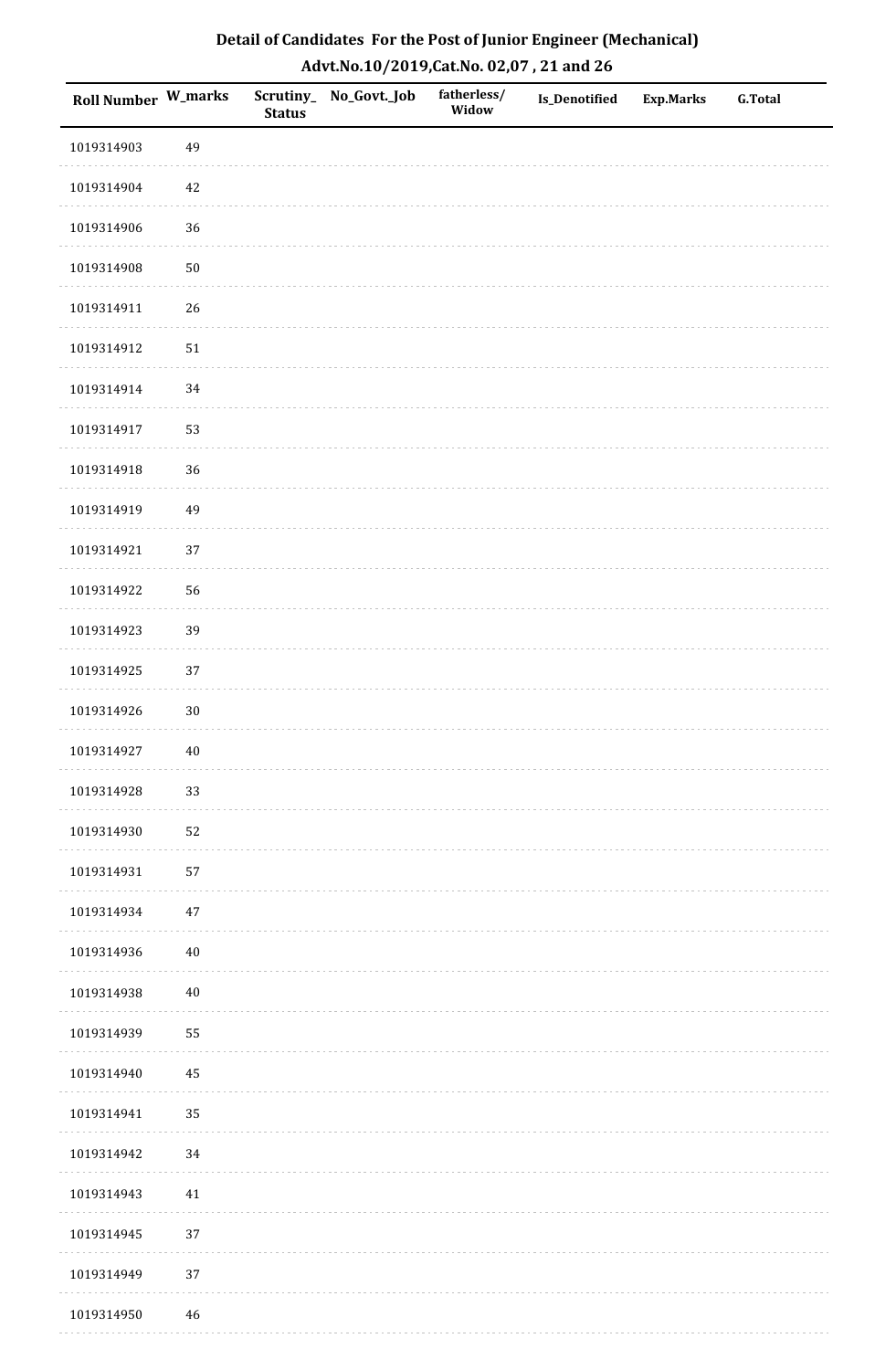| Roll Number W_marks |          | <b>Status</b> | Scrutiny_No_Govt._Job | fatherless/<br>Widow | Is_Denotified | <b>Exp.Marks</b> | <b>G.Total</b> |
|---------------------|----------|---------------|-----------------------|----------------------|---------------|------------------|----------------|
| 1019314951          | 56       |               |                       |                      |               |                  |                |
| 1019314953          | 45       |               |                       |                      |               |                  |                |
| 1019314955          | 48       |               |                       |                      |               |                  |                |
| 1019314956          | 42       |               |                       |                      |               |                  |                |
| 1019314957          | $40\,$   |               |                       |                      |               |                  |                |
| 1019314959          | $40\,$   |               |                       |                      |               |                  |                |
| 1019314960          | $43\,$   |               |                       |                      |               |                  |                |
| 1019314961          | $41\,$   |               |                       |                      |               |                  |                |
| 1019314962          | $51\,$   |               |                       |                      |               |                  |                |
| 1019314963          | 55       |               |                       |                      |               |                  |                |
| 1019314964          | 36       |               |                       |                      |               |                  |                |
| 1019314967          | 52       |               |                       |                      |               |                  |                |
| 1019314969          | 37       |               |                       |                      |               |                  |                |
| 1019314970          | $51\,$   |               |                       |                      |               |                  |                |
| 1019314971          | $\bf 44$ |               |                       |                      |               |                  |                |
| 1019314974          | $46\,$   |               |                       |                      |               |                  |                |
| 1019314975          | 53       |               |                       |                      |               |                  |                |
| 1019314976          | 36       |               |                       |                      |               |                  |                |
| 1019314980          | $38\,$   |               |                       |                      |               |                  |                |
| 1019314981          | $43\,$   |               |                       |                      |               |                  |                |
| 1019314982          | 23       |               |                       |                      |               |                  |                |
| 1019314986          | $42\,$   |               |                       |                      |               |                  |                |
| 1019314987          | $51\,$   |               |                       |                      |               |                  |                |
| 1019314988          | 32       |               |                       |                      |               |                  |                |
| 1019314989          | 46       |               |                       |                      |               |                  |                |
| 1019314990          | $31\,$   |               |                       |                      |               |                  |                |
| 1019314991          | $31\,$   |               |                       |                      |               |                  |                |
| 1019314995          | 53       |               |                       |                      |               |                  |                |
| 1019314997          | 45       |               |                       |                      |               |                  |                |
| 1019315000          | $47\,$   |               |                       |                      |               |                  |                |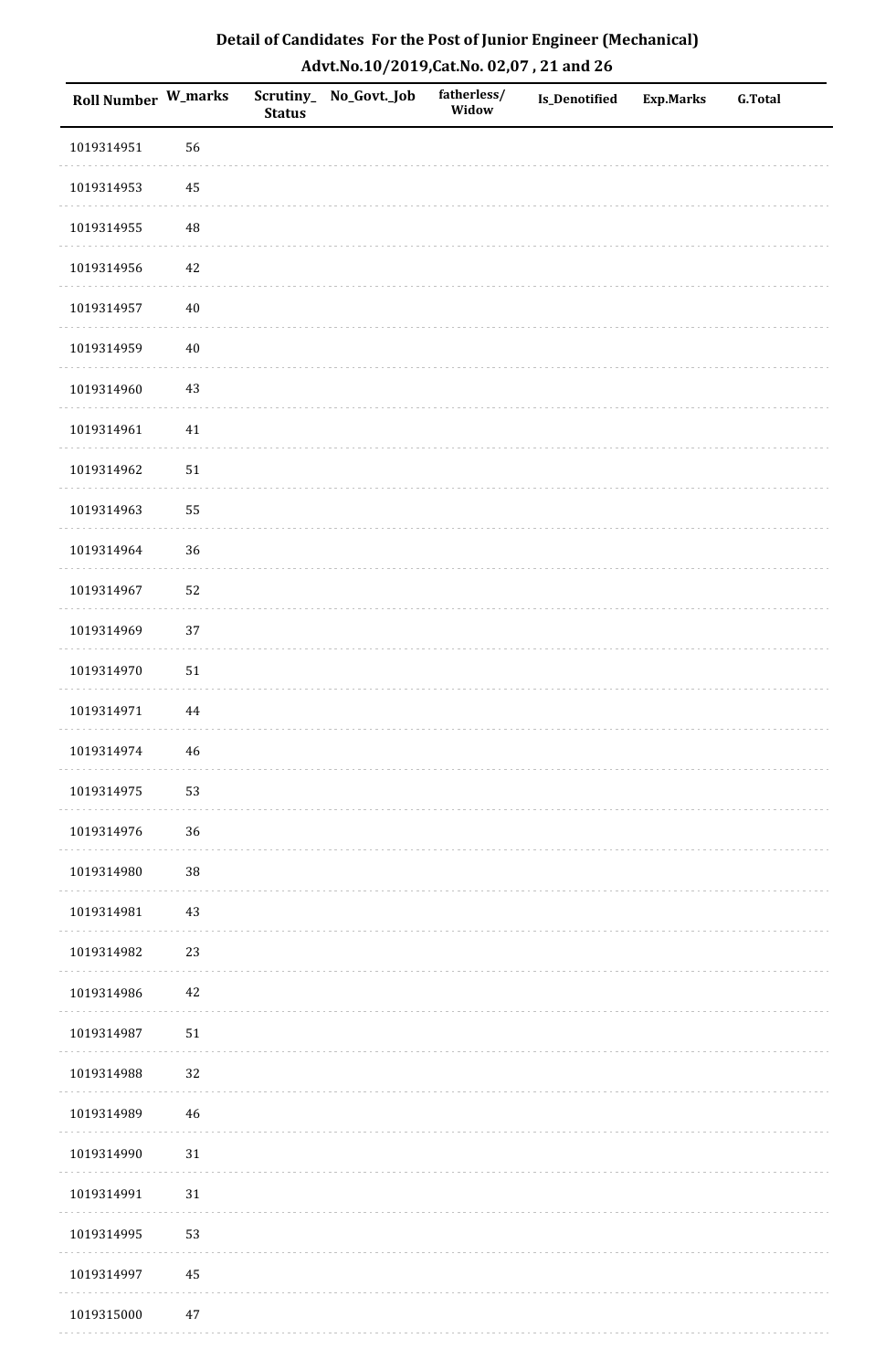| Roll Number W_marks |          | <b>Status</b> | Scrutiny_No_Govt._Job | fatherless/<br>Widow | Is_Denotified | <b>Exp.Marks</b> | <b>G.Total</b> |
|---------------------|----------|---------------|-----------------------|----------------------|---------------|------------------|----------------|
| 1019315001          | 29       |               |                       |                      |               |                  |                |
| 1019315003          | $32\,$   |               |                       |                      |               |                  |                |
| 1019315006          | 49       |               |                       |                      |               |                  |                |
| 1019315009          | 58       |               |                       |                      |               |                  |                |
| 1019315014          | 35       |               |                       |                      |               |                  |                |
| 1019315015          | $40\,$   |               |                       |                      |               |                  |                |
| 1019315019          | 37       |               |                       |                      |               |                  |                |
| 1019315024          | $41\,$   |               |                       |                      |               |                  |                |
| 1019315025          | 39       |               |                       |                      |               |                  |                |
| 1019315026          | $\bf 45$ |               |                       |                      |               |                  |                |
| 1019315027          | $42\,$   |               |                       |                      |               |                  |                |
| 1019315029          | 44       |               |                       |                      |               |                  |                |
| 1019315031          | 49       |               |                       |                      |               |                  |                |
| 1019315033          | $30\,$   |               |                       |                      |               |                  |                |
| 1019315035          | $30\,$   |               |                       |                      |               |                  |                |
| 1019315041          | 60       |               |                       |                      |               |                  |                |
| 1019315042          | 49       |               |                       |                      |               |                  |                |
| 1019315048          | 36       |               |                       |                      |               |                  |                |
| 1019315050          | 23       |               |                       |                      |               |                  |                |
| 1019315052          | $40\,$   |               |                       |                      |               |                  |                |
| 1019315055          | 38       |               |                       |                      |               |                  |                |
| 1019315057          | $42\,$   |               |                       |                      |               |                  |                |
| 1019315058          | 38       |               |                       |                      |               |                  |                |
| 1019315059          | 54       |               |                       |                      |               |                  |                |
| 1019315062          | $40\,$   |               |                       |                      |               |                  |                |
| 1019315065          | $41\,$   |               |                       |                      |               |                  |                |
| 1019315066          | 63       |               |                       |                      |               |                  |                |
| 1019315068          | 46       |               |                       |                      |               |                  |                |
| 1019315070          | 61       |               |                       |                      |               |                  |                |
| 1019315072          | 39       |               |                       |                      |               |                  |                |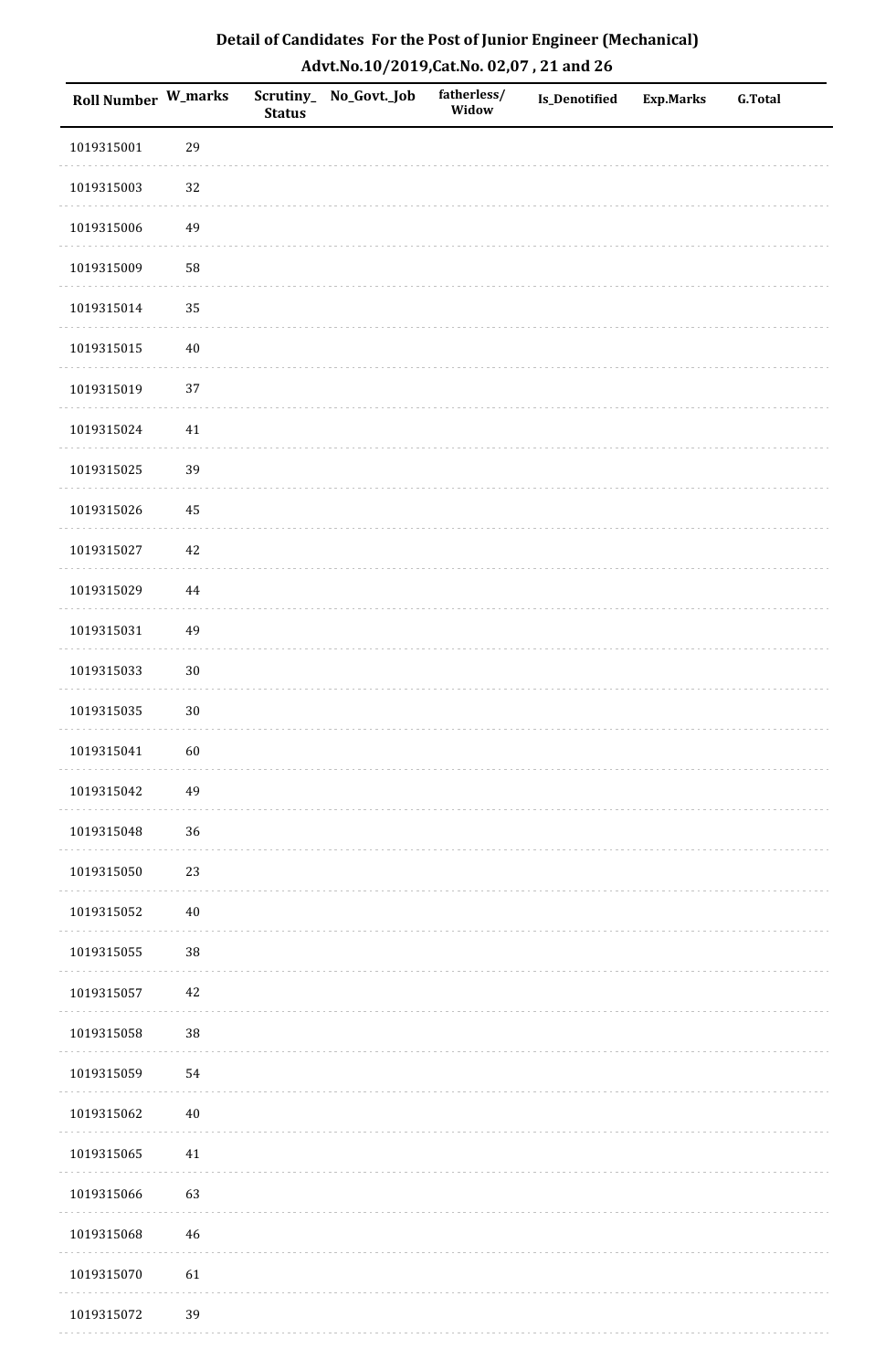| Detail of Candidates For the Post of Junior Engineer (Mechanical) |
|-------------------------------------------------------------------|
| Advt.No.10/2019,Cat.No. 02,07, 21 and 26                          |

| Roll Number W_marks |             | <b>Status</b> | Scrutiny_ No_Govt._Job | fatherless/<br>Widow | <b>Is_Denotified</b> | <b>Exp.Marks</b> | <b>G.Total</b> |
|---------------------|-------------|---------------|------------------------|----------------------|----------------------|------------------|----------------|
| 1019315075          | 46          |               |                        |                      |                      |                  |                |
| 1019315076          | 31          |               |                        |                      |                      |                  |                |
| 1019315078          | 38          |               |                        |                      |                      |                  |                |
| 1019315080          | 37          |               |                        |                      |                      |                  |                |
| 1019315081          | $43\,$      |               |                        |                      |                      |                  |                |
| 1019315082          | $30\,$      |               |                        |                      |                      |                  |                |
| 1019315083          | 57          |               |                        |                      |                      |                  |                |
| 1019315084          | 58          |               |                        |                      |                      |                  |                |
| 1019315086          | $\bf 44$    |               |                        |                      |                      |                  |                |
| 1019315087          | 41          |               |                        |                      |                      |                  |                |
| 1019315090          | 38          |               |                        |                      |                      |                  |                |
| 1019315091          | $\sqrt{46}$ |               |                        |                      |                      |                  |                |
| 1019315098          | 43          |               |                        |                      |                      |                  |                |
| 1019315099          | $\bf 44$    |               |                        |                      |                      |                  |                |
| 1019315100          | 38          |               |                        |                      |                      |                  |                |
| 1019315102          | 44          |               |                        |                      |                      |                  |                |
| 1019315103          | 39          |               |                        |                      |                      |                  |                |
| 1019315104          | 58          |               |                        |                      |                      |                  |                |
| 1019315105          | $30\,$      |               |                        |                      |                      |                  |                |
| 1019315107          | 36          |               |                        |                      |                      |                  |                |
| 1019315108          | $30\,$      |               |                        |                      |                      |                  |                |
| 1019315112          | 41          |               |                        |                      |                      |                  |                |
| 1019315114          | 52          |               |                        |                      |                      |                  |                |
| 1019315116          | 36          |               |                        |                      |                      |                  |                |
| 1019315118          | $\rm 48$    |               |                        |                      |                      |                  |                |
| 1019315119          | REJECTED    |               |                        |                      |                      |                  | $0.00\,$       |
| 1019315120          | $46\,$      |               |                        |                      |                      |                  |                |
| 1019315122          | 35          |               |                        |                      |                      |                  |                |
| 1019315123          | $47\,$      |               |                        |                      |                      |                  |                |
| 1019315124          | 46          | Eligible      | $\boldsymbol{0}$       | $\boldsymbol{0}$     | $\boldsymbol{0}$     | $0.00\,$         | 46.00          |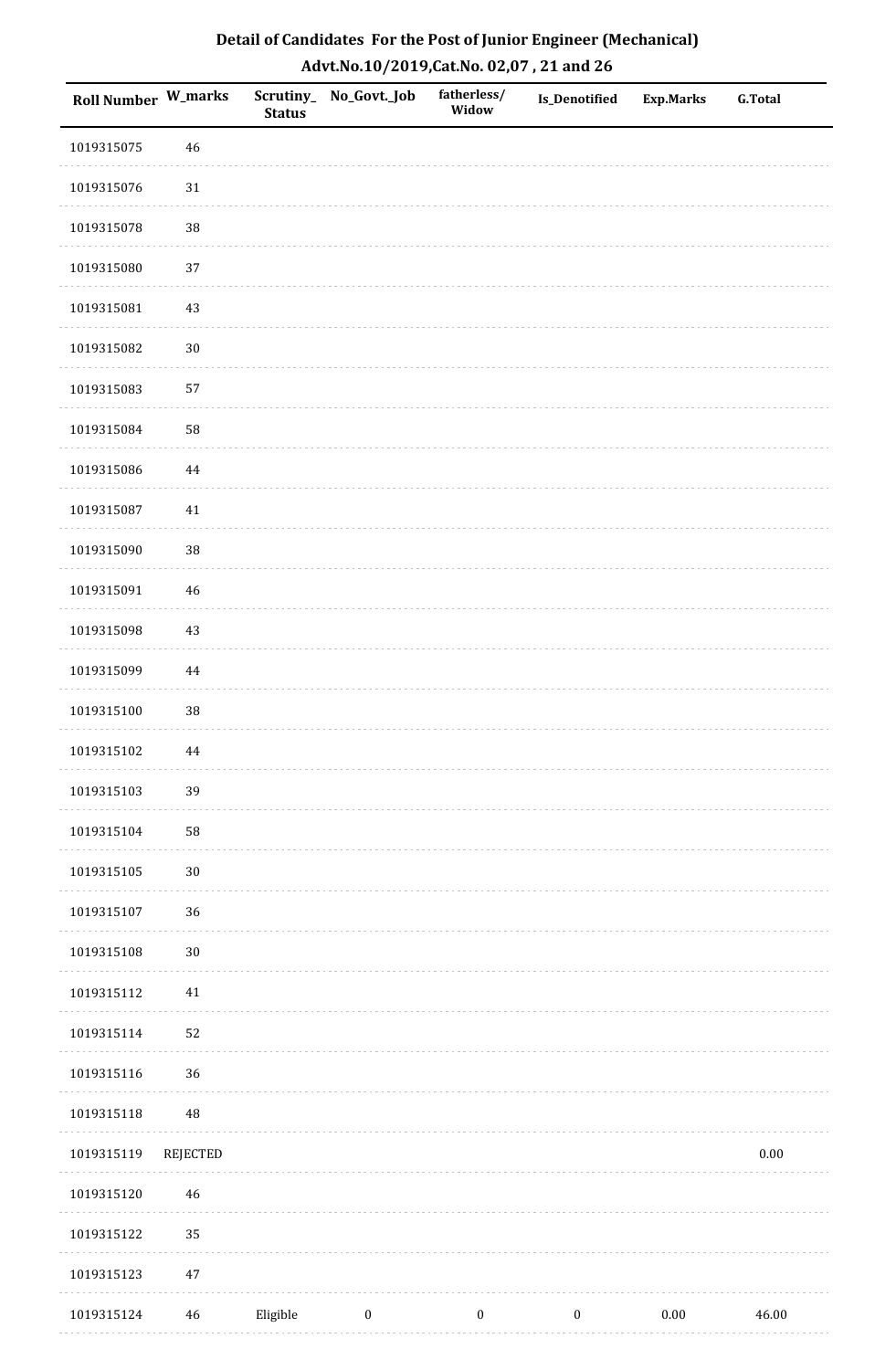| Detail of Candidates For the Post of Junior Engineer (Mechanical) |
|-------------------------------------------------------------------|
| Advt.No.10/2019,Cat.No. 02,07, 21 and 26                          |

| <b>Roll Number W_marks</b> |                 | <b>Status</b> | Scrutiny_No_Govt._Job | fatherless/<br>Widow | Is_Denotified    | Exp.Marks | ${\bf G.Total}$ |
|----------------------------|-----------------|---------------|-----------------------|----------------------|------------------|-----------|-----------------|
| 1019315131                 | $50\,$          |               |                       |                      |                  |           |                 |
| 1019315134                 | <b>REJECTED</b> |               |                       |                      |                  |           | $0.00\,$        |
| 1019315139                 | 61              |               |                       |                      |                  |           |                 |
| 1019315140                 | 13              |               |                       |                      |                  |           |                 |
| 1019315141                 | 60              |               |                       |                      |                  |           |                 |
| 1019315144                 | 43              |               |                       |                      |                  |           |                 |
| 1019315145                 | 35              |               |                       |                      |                  |           |                 |
| 1019315146                 | $40\,$          |               |                       |                      |                  |           |                 |
| 1019315147                 | 35              |               |                       |                      |                  |           |                 |
| 1019315150                 | 29              |               |                       |                      |                  |           |                 |
| 1019315151                 | 56              |               |                       |                      |                  |           |                 |
| 1019315153                 | 34              |               |                       |                      |                  |           |                 |
| 1019315154                 | $40\,$          |               |                       |                      |                  |           |                 |
| 1019315156                 | 38              |               |                       |                      |                  |           |                 |
| 1019315157                 | 48              |               |                       |                      |                  |           |                 |
| 1019315158                 | 43              |               |                       |                      |                  |           |                 |
| 1019315159                 | 52              |               |                       |                      |                  |           |                 |
| 1019315160                 | $31\,$          |               |                       |                      |                  |           |                 |
| 1019315161                 | 24              |               |                       |                      |                  |           |                 |
| 1019315162                 | 19              |               |                       |                      |                  |           |                 |
| 1019315163                 | 56              |               |                       |                      |                  |           |                 |
| 1019315164                 | $37\,$          |               |                       |                      |                  |           |                 |
| 1019315166                 | 56              |               |                       |                      |                  |           |                 |
| 1019315167                 | $28\,$          | Absent        | $\boldsymbol{0}$      | $\boldsymbol{0}$     | $\boldsymbol{0}$ | 0.00      |                 |
| 1019315168                 | 53              |               |                       |                      |                  |           |                 |
| 1019315169                 | $\rm 48$        |               |                       |                      |                  |           |                 |
| 1019315174                 | 56              |               |                       |                      |                  |           |                 |
| 1019315176                 | 52              |               |                       |                      |                  |           |                 |
| 1019315177                 | 45              |               |                       |                      |                  |           |                 |
| 1019315178                 | 49              |               |                       |                      |                  |           |                 |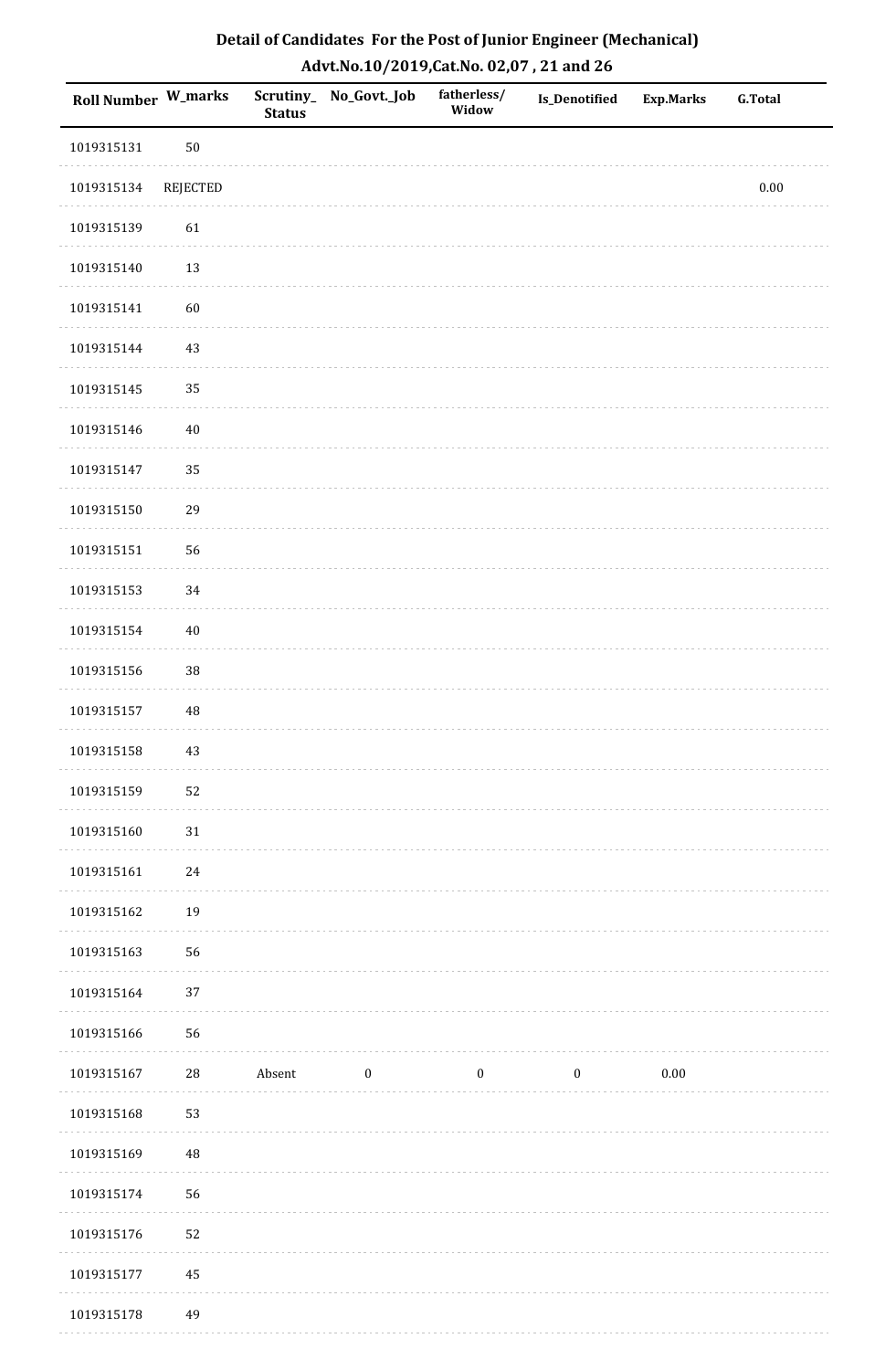| Detail of Candidates For the Post of Junior Engineer (Mechanical) |
|-------------------------------------------------------------------|
| Advt.No.10/2019, Cat.No. 02,07, 21 and 26                         |

| Roll Number W_marks |          | <b>Status</b> | Scrutiny_ No_Govt._Job | fatherless/<br>Widow | Is_Denotified    | <b>Exp.Marks</b> | <b>G.Total</b> |
|---------------------|----------|---------------|------------------------|----------------------|------------------|------------------|----------------|
| 1019315179          | 54       |               |                        |                      |                  |                  |                |
| 1019315181          | $\rm 48$ |               |                        |                      |                  |                  |                |
| 1019315182          | 36       |               |                        |                      |                  |                  |                |
| 1019315185          | 36       |               |                        |                      |                  |                  |                |
| 1019315186          | 67       |               |                        |                      |                  |                  |                |
| 1019315187          | 43       | Eligible      | $\sqrt{5}$             | $\boldsymbol{0}$     | $\boldsymbol{0}$ | $0.00\,$         | 48.00          |
| 1019315188          | $40\,$   |               |                        |                      |                  |                  |                |
| 1019315189          | $40\,$   |               |                        |                      |                  |                  |                |
| 1019315191          | $42\,$   |               |                        |                      |                  |                  |                |
| 1019315192          | 62       |               |                        |                      |                  |                  |                |
| 1019315193          | $42\,$   |               |                        |                      |                  |                  |                |
| 1019315195          | 37       |               |                        |                      |                  |                  |                |
| 1019315196          | 44       | Eligible      | $\boldsymbol{0}$       | $\boldsymbol{0}$     | $\boldsymbol{0}$ | $0.00\,$         | 44.00          |
| 1019315199          | 35       |               |                        |                      |                  |                  |                |
| 1019315200          | 29       |               |                        |                      |                  |                  |                |
| 1019315201          | $40\,$   |               |                        |                      |                  |                  |                |
| 1019315202          | 34       | Absent        | $\boldsymbol{0}$       | $\boldsymbol{0}$     | $\boldsymbol{0}$ | $0.00\,$         |                |
| 1019315203          | $41\,$   |               |                        |                      |                  |                  |                |
| 1019315204          | 41       |               |                        |                      |                  |                  |                |
| 1019315206          | 43       |               |                        |                      |                  |                  |                |
| 1019315207          | 61       |               |                        |                      |                  |                  |                |
| 1019315209          | $38\,$   |               |                        |                      |                  |                  |                |
| 1019315210          | $42\,$   |               |                        |                      |                  |                  |                |
| 1019315211          | 46       |               |                        |                      |                  |                  |                |
| 1019315213          | REJECTED |               |                        |                      |                  |                  | $0.00\,$       |
| 1019315214          | $38\,$   |               |                        |                      |                  |                  |                |
| 1019315216          | 40       |               |                        |                      |                  |                  |                |
| 1019315217          | 42       |               |                        |                      |                  |                  |                |
| 1019315218          | 46       |               |                        |                      |                  |                  |                |
| 1019315220          | 39       |               |                        |                      |                  |                  |                |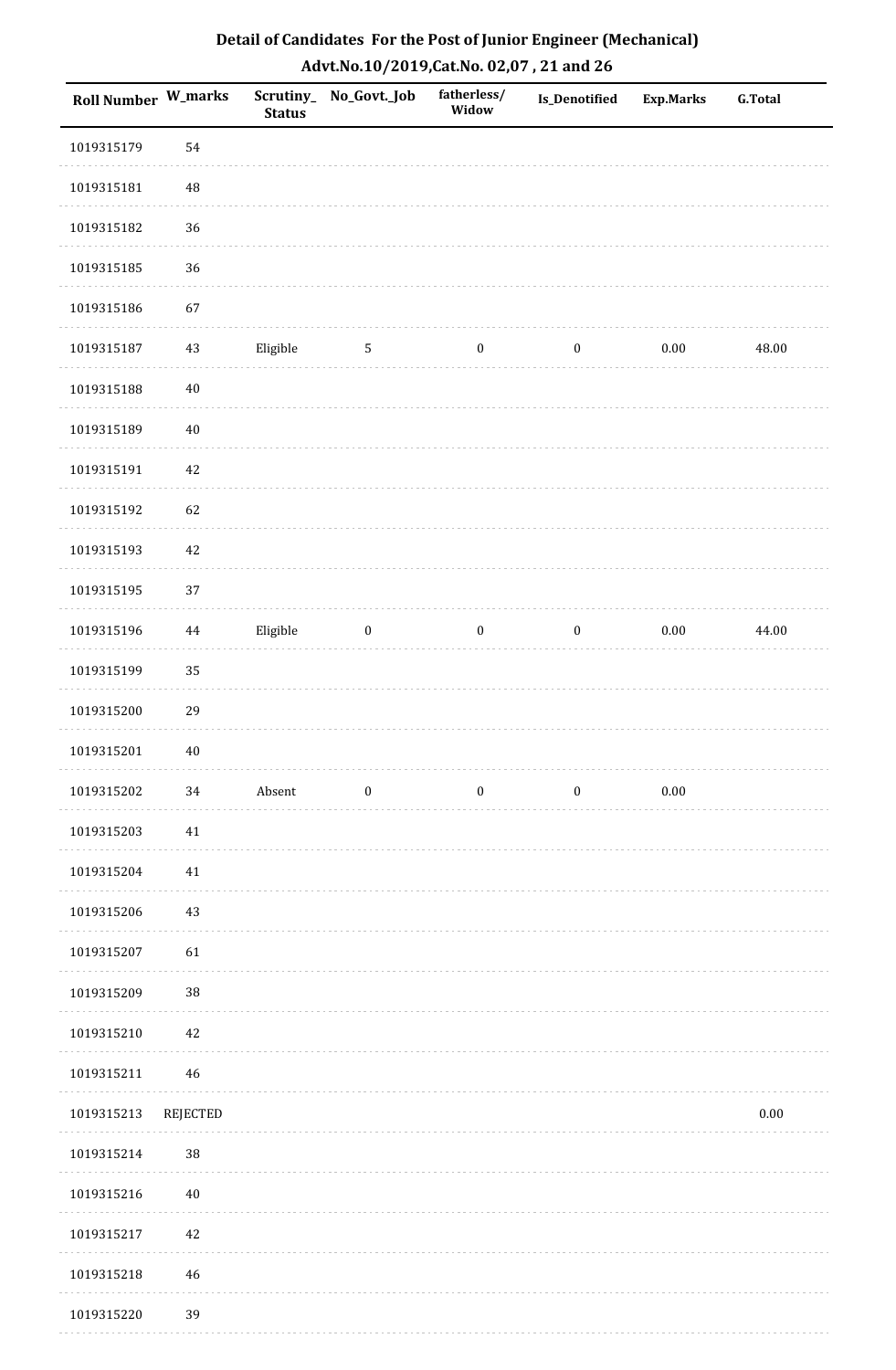| Detail of Candidates For the Post of Junior Engineer (Mechanical) |
|-------------------------------------------------------------------|
| Advt.No.10/2019,Cat.No. 02,07, 21 and 26                          |

| <b>Roll Number W_marks</b> |        | <b>Status</b> | Scrutiny_ No_Govt._Job | fatherless/<br>Widow | Is_Denotified    | <b>Exp.Marks</b> | <b>G.Total</b> |
|----------------------------|--------|---------------|------------------------|----------------------|------------------|------------------|----------------|
| 1019315221                 | 35     |               |                        |                      |                  |                  |                |
| 1019315223                 | $43\,$ |               |                        |                      |                  |                  |                |
| 1019315224                 | 41     |               |                        |                      |                  |                  |                |
| 1019315225                 | 69     | Eligible      | $\boldsymbol{0}$       | $\boldsymbol{0}$     | $\boldsymbol{0}$ | $0.00\,$         | 69.00          |
| 1019315226                 | $40\,$ |               |                        |                      |                  |                  |                |
| 1019315227                 | 25     |               |                        |                      |                  |                  |                |
| 1019315228                 | 41     |               |                        |                      |                  |                  |                |
| 1019315229                 | 25     |               |                        |                      |                  |                  |                |
| 1019315230                 | $38\,$ |               |                        |                      |                  |                  |                |
| 1019315238                 | 12     |               |                        |                      |                  |                  |                |
| 1019315239                 | 36     |               |                        |                      |                  |                  |                |
| 1019315242                 | 49     |               |                        |                      |                  |                  |                |
| 1019315243                 | 33     |               |                        |                      |                  |                  |                |
| 1019315244                 | $43\,$ |               |                        |                      |                  |                  |                |
| 1019315245                 | 53     |               |                        |                      |                  |                  |                |
| 1019315249                 | $46\,$ |               |                        |                      |                  |                  |                |
| 1019315252                 | 49     |               |                        |                      |                  |                  |                |
| 1019315254                 | 38     |               |                        |                      |                  |                  |                |
| 1019315255                 | 44     |               |                        |                      |                  |                  |                |
| 1019315256                 | $51\,$ |               |                        |                      |                  |                  |                |
| 1019315257                 | 44     |               |                        |                      |                  |                  |                |
| 1019315259                 | $43\,$ |               |                        |                      |                  |                  |                |
| 1019315260                 | 52     |               |                        |                      |                  |                  |                |
| 1019315262                 | 48     |               |                        |                      |                  |                  |                |
| 1019315263                 | 36     |               |                        |                      |                  |                  |                |
| 1019315264                 | $41\,$ |               |                        |                      |                  |                  |                |
| 1019315265                 | 60     |               |                        |                      |                  |                  |                |
| 1019315266                 | 69     | Eligible      | $\boldsymbol{0}$       | $\boldsymbol{0}$     | $\boldsymbol{0}$ | $0.00\,$         | 69.00          |
| 1019315268                 | 39     |               |                        |                      |                  |                  |                |
| 1019315269                 | 65     |               |                        |                      |                  |                  |                |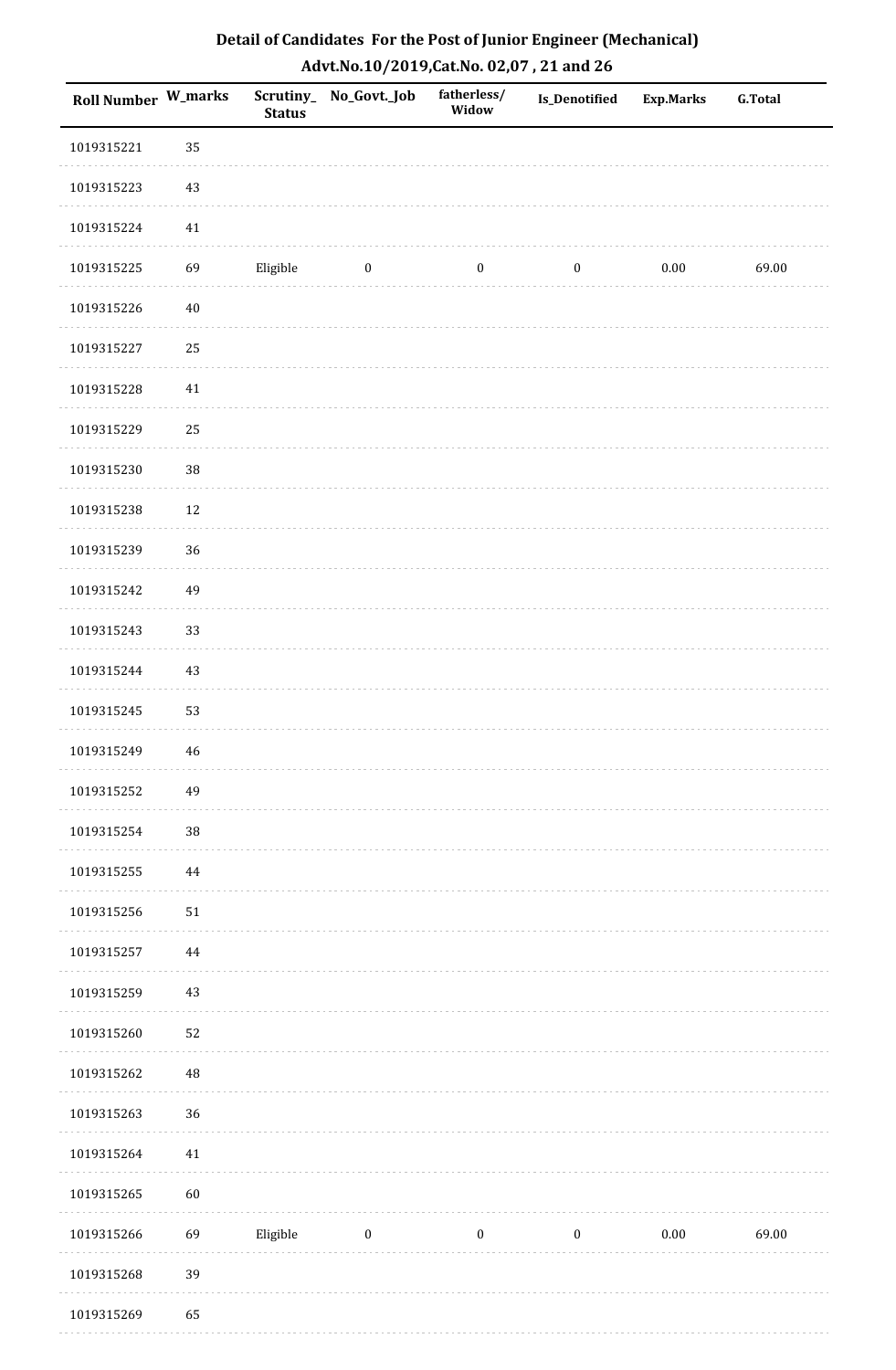| Roll Number W_marks |          | <b>Status</b> | Scrutiny_No_Govt._Job | fatherless/<br>Widow | <b>Is_Denotified</b> | <b>Exp.Marks</b> | <b>G.Total</b> |
|---------------------|----------|---------------|-----------------------|----------------------|----------------------|------------------|----------------|
| 1019315271          | 61       |               |                       |                      |                      |                  |                |
| 1019315276          | $41\,$   |               |                       |                      |                      |                  |                |
| 1019315277          | $40\,$   |               |                       |                      |                      |                  |                |
| 1019315278          | 35       |               |                       |                      |                      |                  |                |
| 1019315279          | 49       |               |                       |                      |                      |                  |                |
| 1019315280          | 54       |               |                       |                      |                      |                  |                |
| 1019315281          | 46       |               |                       |                      |                      |                  |                |
| 1019315284          | 55       |               |                       |                      |                      |                  |                |
| 1019315286          | 33       |               |                       |                      |                      |                  |                |
| 1019315287          | 52       |               |                       |                      |                      |                  |                |
| 1019315288          | $24\,$   |               |                       |                      |                      |                  |                |
| 1019315291          | $\rm 48$ |               |                       |                      |                      |                  |                |
| 1019315293          | $\bf 44$ |               |                       |                      |                      |                  |                |
| 1019315294          | 34       |               |                       |                      |                      |                  |                |
| 1019315295          | $50\,$   |               |                       |                      |                      |                  |                |
| 1019315298          | 39       |               |                       |                      |                      |                  |                |
| 1019315299          | 52       |               |                       |                      |                      |                  |                |
| 1019315300          | 54       |               |                       |                      |                      |                  |                |
| 1019315302          | $40\,$   |               |                       |                      |                      |                  |                |
| 1019315303          | $27\,$   |               |                       |                      |                      |                  |                |
| 1019315308          | 39       |               |                       |                      |                      |                  |                |
| 1019315309          | 41       |               |                       |                      |                      |                  |                |
| 1019315311          | $43\,$   |               |                       |                      |                      |                  |                |
| 1019315313          | 56       |               |                       |                      |                      |                  |                |
| 1019315315          | 27       |               |                       |                      |                      |                  |                |
| 1019315316          | 45       |               |                       |                      |                      |                  |                |
| 1019315320          | 33       |               |                       |                      |                      |                  |                |
| 1019315323          | $50\,$   |               |                       |                      |                      |                  |                |
| 1019315324          | 57       |               |                       |                      |                      |                  |                |
| 1019315325          | 33       |               |                       |                      |                      |                  |                |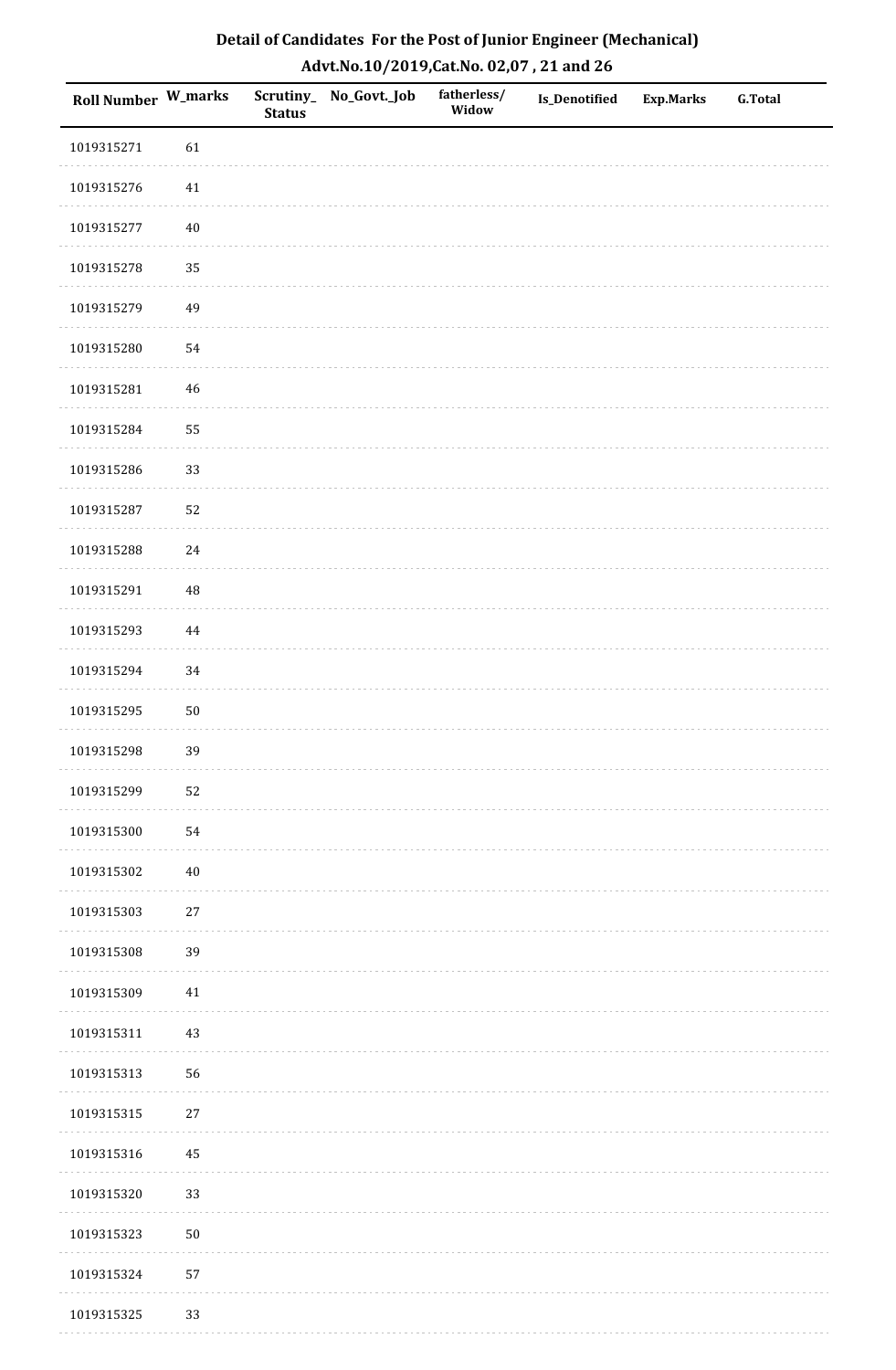| Detail of Candidates For the Post of Junior Engineer (Mechanical) |
|-------------------------------------------------------------------|
| Advt.No.10/2019,Cat.No. 02,07, 21 and 26                          |

| Roll Number W_marks |                 | <b>Status</b> | Scrutiny_ No_Govt._Job | fatherless/<br>Widow | Is_Denotified    | <b>Exp.Marks</b> | <b>G.Total</b> |
|---------------------|-----------------|---------------|------------------------|----------------------|------------------|------------------|----------------|
| 1019315326          | 59              |               |                        |                      |                  |                  |                |
| 1019315327          | $70\,$          | Eligible      | $\boldsymbol{0}$       | $\boldsymbol{0}$     | $\boldsymbol{0}$ | $0.00\,$         | 70.00          |
| 1019315329          | <b>REJECTED</b> |               |                        |                      |                  |                  | $0.00\,$       |
| 1019315333          | 45              |               |                        |                      |                  |                  |                |
| 1019315334          | $24\,$          |               |                        |                      |                  |                  |                |
| 1019315335          | 33              |               |                        |                      |                  |                  |                |
| 1019315337          | $40\,$          |               |                        |                      |                  |                  |                |
| 1019315338          | 38              |               |                        |                      |                  |                  |                |
| 1019315339          | 52              |               |                        |                      |                  |                  |                |
| 1019315340          | $\bf 45$        |               |                        |                      |                  |                  |                |
| 1019315347          | 34              |               |                        |                      |                  |                  |                |
| 1019315350          | $41\,$          |               |                        |                      |                  |                  |                |
| 1019315351          | 36              |               |                        |                      |                  |                  |                |
| 1019315352          | 48              |               |                        |                      |                  |                  |                |
| 1019315353          | $40\,$          |               |                        |                      |                  |                  |                |
| 1019315354          | 55              |               |                        |                      |                  |                  |                |
| 1019315355          | $38\,$          |               |                        |                      |                  |                  |                |
| 1019315356          | 41              |               |                        |                      |                  |                  |                |
| 1019315359          | 37              |               |                        |                      |                  |                  |                |
| 1019315360          | 52              |               |                        |                      |                  |                  |                |
| 1019315362          | 27              |               |                        |                      |                  |                  |                |
| 1019315363          | 47              |               |                        |                      |                  |                  |                |
| 1019315364          | 57              |               |                        |                      |                  |                  |                |
| 1019315366          | $51\,$          |               |                        |                      |                  |                  |                |
| 1019315367          | $38\,$          |               |                        |                      |                  |                  |                |
| 1019315368          | 46              |               |                        |                      |                  |                  |                |
| 1019315369          | 48              |               |                        |                      |                  |                  |                |
| 1019315370          | 55              |               |                        |                      |                  |                  |                |
| 1019315371          | 47              |               |                        |                      |                  |                  |                |
| 1019315372          | $\sqrt{28}$     |               |                        |                      |                  |                  |                |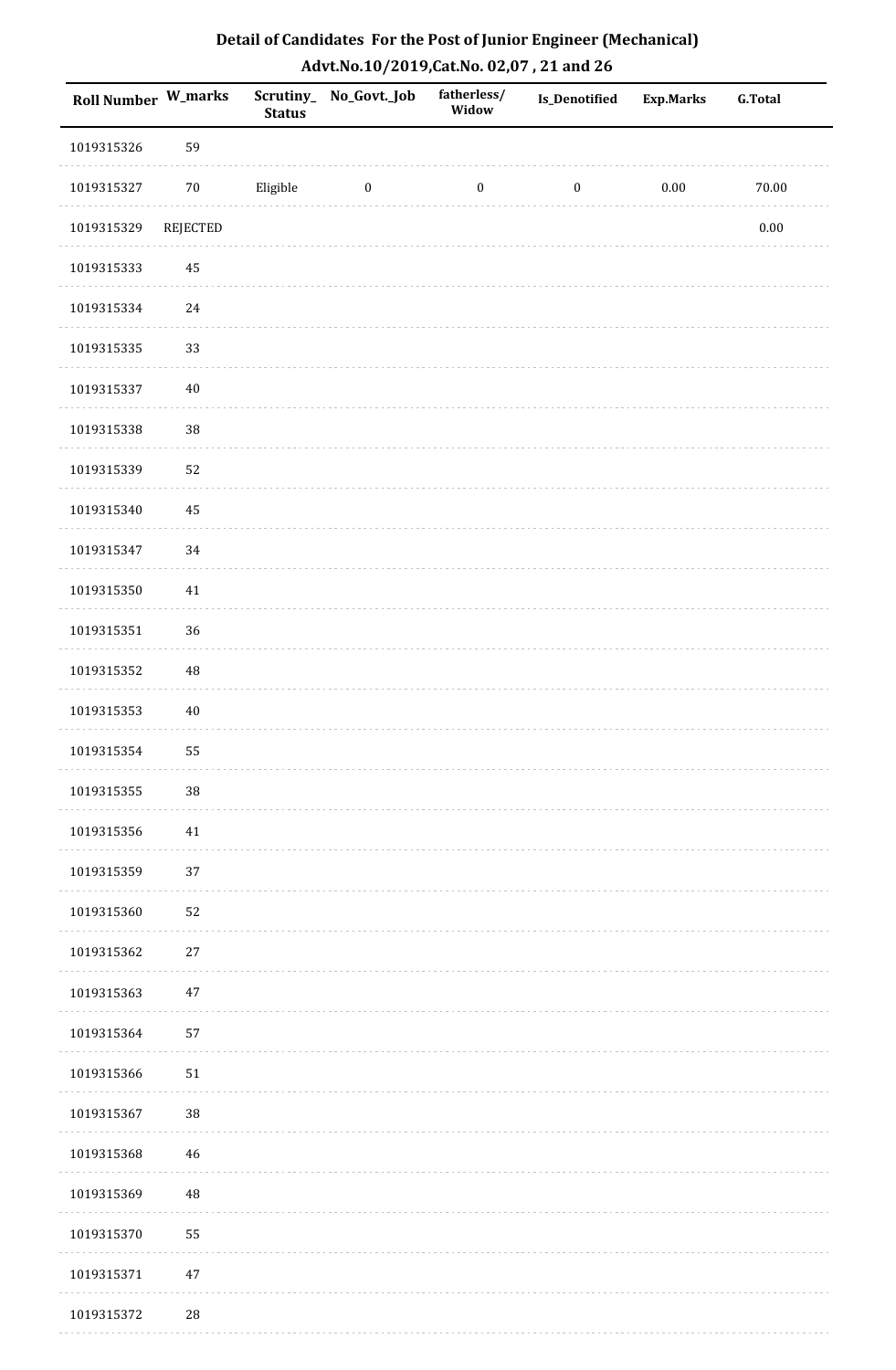| Detail of Candidates For the Post of Junior Engineer (Mechanical) |
|-------------------------------------------------------------------|
| Advt.No.10/2019,Cat.No. 02,07, 21 and 26                          |

| Roll Number W_marks |             | <b>Status</b> | Scrutiny_ No_Govt._Job | fatherless/<br>Widow | <b>Is_Denotified</b> | <b>Exp.Marks</b> | <b>G.Total</b> |
|---------------------|-------------|---------------|------------------------|----------------------|----------------------|------------------|----------------|
| 1019315373          | 42          |               |                        |                      |                      |                  |                |
| 1019315376          | 35          |               |                        |                      |                      |                  |                |
| 1019315377          | 33          |               |                        |                      |                      |                  |                |
| 1019315378          | 57          |               |                        |                      |                      |                  |                |
| 1019315380          | 54          |               |                        |                      |                      |                  |                |
| 1019315381          | $\rm 48$    |               |                        |                      |                      |                  |                |
| 1019315383          | 54          |               |                        |                      |                      |                  |                |
| 1019315384          | 54          |               |                        |                      |                      |                  |                |
| 1019315385          | 41          |               |                        |                      |                      |                  |                |
| 1019315387          | 37          |               |                        |                      |                      |                  |                |
| 1019315392          | 53          |               |                        |                      |                      |                  |                |
| 1019315393          | 52          |               |                        |                      |                      |                  |                |
| 1019315394          | 49          |               |                        |                      |                      |                  |                |
| 1019315395          | 58          |               |                        |                      |                      |                  |                |
| 1019315396          | $38\,$      |               |                        |                      |                      |                  |                |
| 1019315399          | $41\,$      |               |                        |                      |                      |                  |                |
| 1019315400          | $41\,$      |               |                        |                      |                      |                  |                |
| 1019315403          | 35          |               |                        |                      |                      |                  |                |
| 1019315405          | 41          |               |                        |                      |                      |                  |                |
| 1019315406          | 49          |               |                        |                      |                      |                  |                |
| 1019315410          | $42\,$      |               |                        |                      |                      |                  |                |
| 1019315412          | 44          |               |                        |                      |                      |                  |                |
| 1019315413          | 52          |               |                        |                      |                      |                  |                |
| 1019315415          | 37          |               |                        |                      |                      |                  |                |
| 1019315416          | 49          |               |                        |                      |                      |                  |                |
| 1019315420          | $50\,$      |               |                        |                      |                      |                  |                |
| 1019315421          | $42\,$      |               |                        |                      |                      |                  |                |
| 1019315426          | 36          |               |                        |                      |                      |                  |                |
| 1019315427          | $\sqrt{46}$ |               |                        |                      |                      |                  |                |
| 1019315432          | $\bf 44$    |               |                        |                      |                      |                  |                |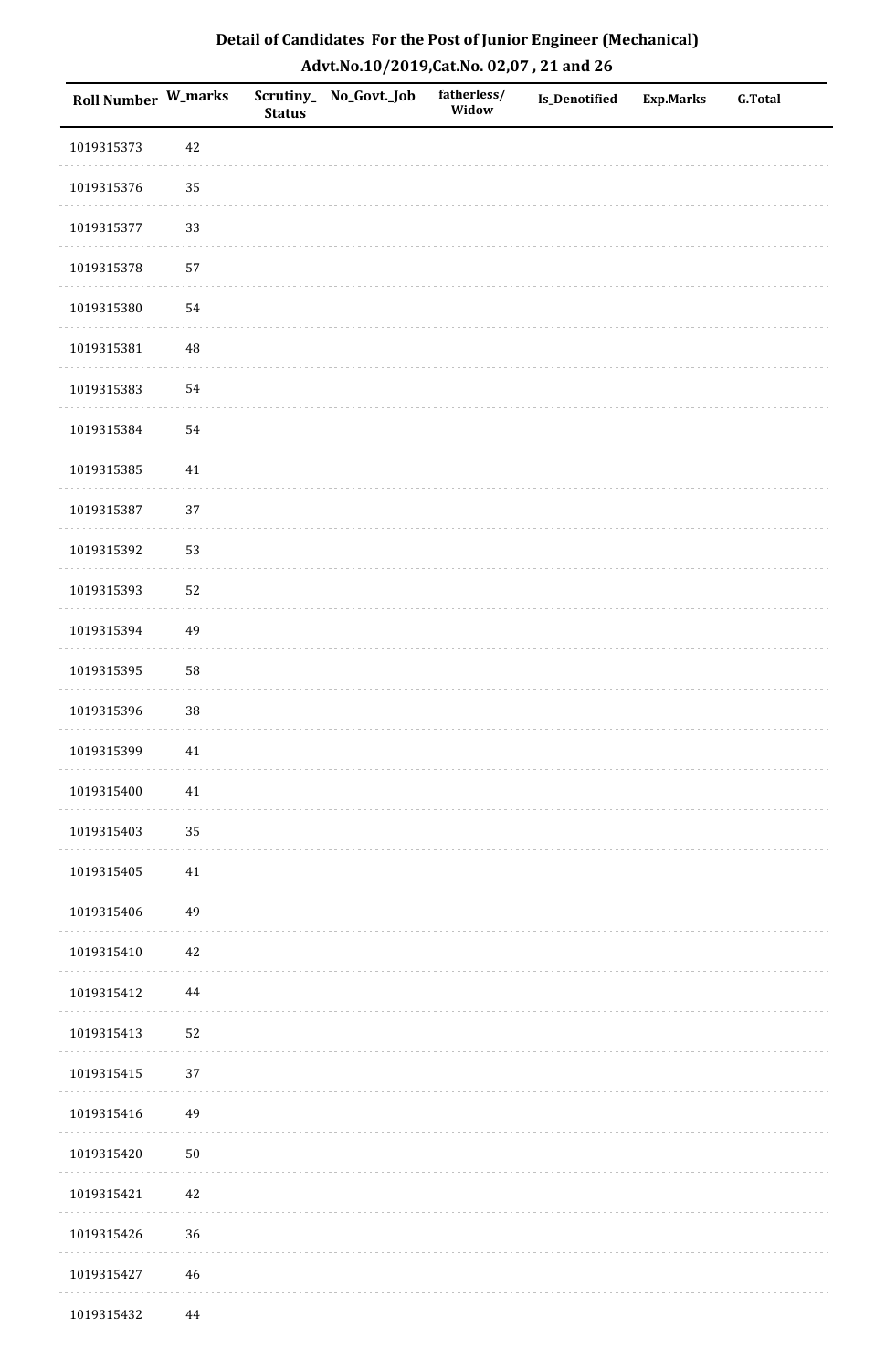| Roll Number W_marks |             | <b>Status</b> | Scrutiny_No_Govt._Job | fatherless/<br>Widow | Is_Denotified    | Exp.Marks | <b>G.Total</b> |
|---------------------|-------------|---------------|-----------------------|----------------------|------------------|-----------|----------------|
| 1019315433          | $42\,$      |               |                       |                      |                  |           |                |
| 1019315434          | 14          |               |                       |                      |                  |           |                |
| 1019315435          | 60          |               |                       |                      |                  |           |                |
| 1019315437          | 56          |               |                       |                      |                  |           |                |
| 1019315439          | 38          |               |                       |                      |                  |           |                |
| 1019315440          | 45          |               |                       |                      |                  |           |                |
| 1019315442          | 33          |               |                       |                      |                  |           |                |
| 1019315443          | 57          |               |                       |                      |                  |           |                |
| 1019315445          | $43\,$      |               |                       |                      |                  |           |                |
| 1019315446          | 38          |               |                       |                      |                  |           |                |
| 1019315448          | 49          |               |                       |                      |                  |           |                |
| 1019315452          | 34          |               |                       |                      |                  |           |                |
| 1019315453          | 36          |               |                       |                      |                  |           |                |
| 1019315454          | $46\,$      |               |                       |                      |                  |           |                |
| 1019315455          | 60          |               |                       |                      |                  |           |                |
| 1019315456          | $47\,$      |               |                       |                      |                  |           |                |
| 1019315458          | $40\,$      | Absent        | $\boldsymbol{0}$      | $\boldsymbol{0}$     | $\boldsymbol{0}$ | $0.00\,$  |                |
| 1019315459          | $\rm 48$    |               |                       |                      |                  |           |                |
| 1019315463          | 59          |               |                       |                      |                  |           |                |
| 1019315468          | 60          |               |                       |                      |                  |           |                |
| 1019315469          | 35          |               |                       |                      |                  |           |                |
| 1019315470          | 54          |               |                       |                      |                  |           |                |
| 1019315472          | 37          |               |                       |                      |                  |           |                |
| 1019315474          | $42\,$      |               |                       |                      |                  |           |                |
| 1019315475          | 39          |               |                       |                      |                  |           |                |
| 1019315476          | 54          |               |                       |                      |                  |           |                |
| 1019315477          | $\sqrt{46}$ |               |                       |                      |                  |           |                |
| 1019315478          | 49          |               |                       |                      |                  |           |                |
| 1019315481          | 60          |               |                       |                      |                  |           |                |
| 1019315482          | $36\,$      |               |                       |                      |                  |           |                |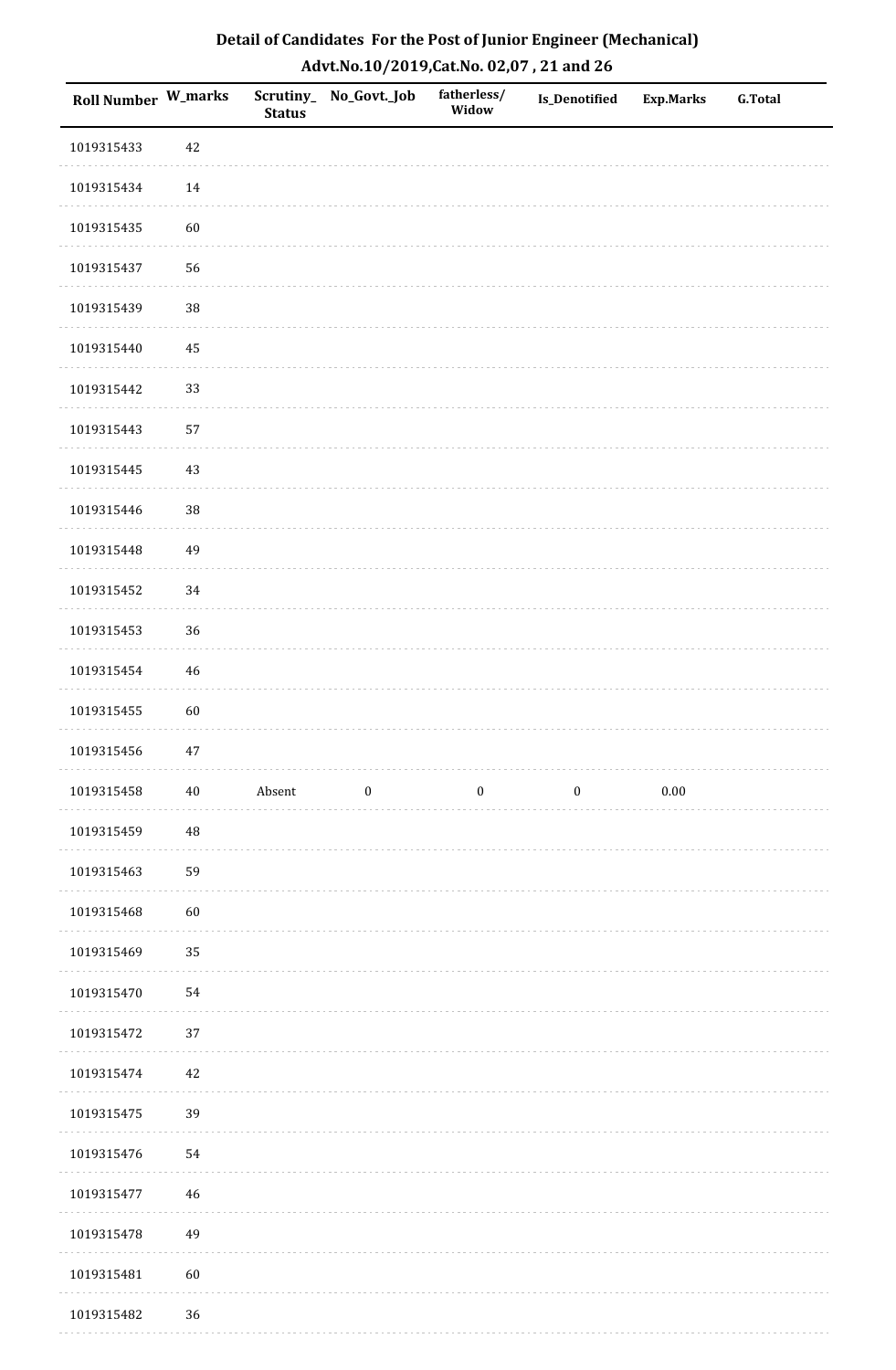| <b>Roll Number W_marks</b> |            | <b>Status</b> | Scrutiny_ No_Govt._Job | fatherless/<br>Widow | Is_Denotified | <b>Exp.Marks</b> | <b>G.Total</b> |
|----------------------------|------------|---------------|------------------------|----------------------|---------------|------------------|----------------|
| 1019315483                 | ${\bf 28}$ |               |                        |                      |               |                  |                |
| 1019315484                 | 43         |               |                        |                      |               |                  |                |
| 1019315485                 | 42         |               |                        |                      |               |                  |                |
| 1019315486                 | 53         |               |                        |                      |               |                  |                |
| 1019315487                 | $40\,$     |               |                        |                      |               |                  |                |
| 1019315488                 | 34         |               |                        |                      |               |                  |                |
| 1019315490                 | 38         |               |                        |                      |               |                  |                |
| 1019315491                 | $40\,$     |               |                        |                      |               |                  |                |
| 1019315494                 | $51\,$     |               |                        |                      |               |                  |                |
| 1019315496                 | 54         |               |                        |                      |               |                  |                |
| 1019315497                 | 37         |               |                        |                      |               |                  |                |
| 1019315498                 | 36         |               |                        |                      |               |                  |                |
| 1019315500                 | $50\,$     |               |                        |                      |               |                  |                |
| 1019315501                 | $50\,$     |               |                        |                      |               |                  |                |
| 1019315502                 | $40\,$     |               |                        |                      |               |                  |                |
| 1019315506                 | $40\,$     |               |                        |                      |               |                  |                |
| 1019315508                 | 33         |               |                        |                      |               |                  |                |
| 1019315509                 | 52         |               |                        |                      |               |                  |                |
| 1019315510                 | 54         |               |                        |                      |               |                  |                |
| 1019315517                 | $37\,$     |               |                        |                      |               |                  |                |
| 1019315519                 | 39         |               |                        |                      |               |                  |                |
| 1019315520                 | 62         |               |                        |                      |               |                  |                |
| 1019315524                 | $40\,$     |               |                        |                      |               |                  |                |
| 1019315525                 | 54         |               |                        |                      |               |                  |                |
| 1019315527                 | $40\,$     |               |                        |                      |               |                  |                |
| 1019315529                 | $47\,$     |               |                        |                      |               |                  |                |
| 1019315534                 | $38\,$     |               |                        |                      |               |                  |                |
| 1019315535                 | 46         |               |                        |                      |               |                  |                |
| 1019315538                 | 59         |               |                        |                      |               |                  |                |
| 1019315539                 | $47\,$     |               |                        |                      |               |                  |                |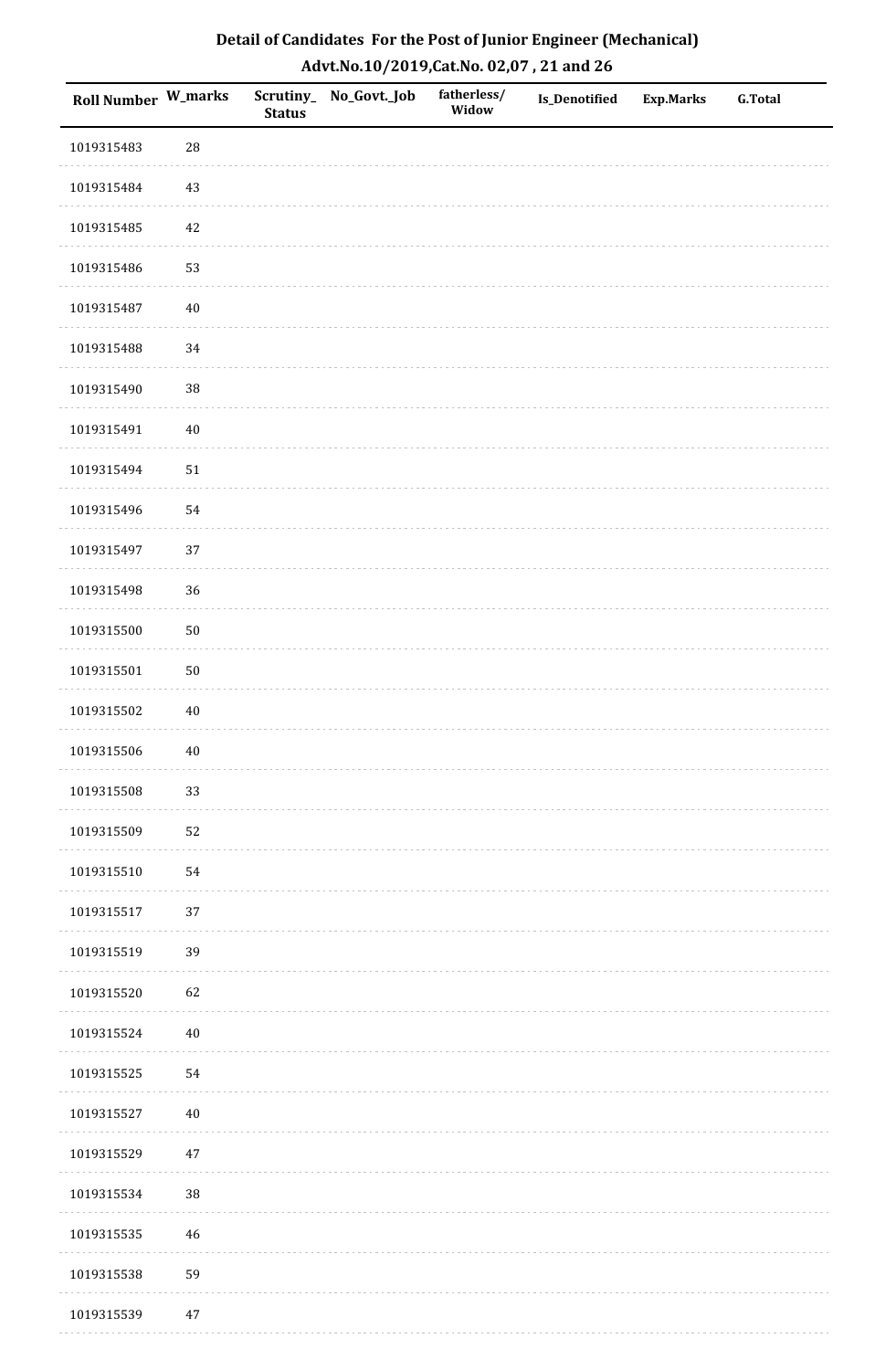| Detail of Candidates For the Post of Junior Engineer (Mechanical) |
|-------------------------------------------------------------------|
| Advt.No.10/2019,Cat.No. 02,07, 21 and 26                          |

| Roll Number W_marks |             | <b>Status</b> | Scrutiny_No_Govt._Job | fatherless/<br>Widow | Is_Denotified    | <b>Exp.Marks</b> | <b>G.Total</b> |
|---------------------|-------------|---------------|-----------------------|----------------------|------------------|------------------|----------------|
| 1019315541          | $46\,$      |               |                       |                      |                  |                  |                |
| 1019315542          | 52          |               |                       |                      |                  |                  |                |
| 1019315544          | 43          |               |                       |                      |                  |                  |                |
| 1019315545          | 29          |               |                       |                      |                  |                  |                |
| 1019315546          | 37          |               |                       |                      |                  |                  |                |
| 1019315549          | 46          |               |                       |                      |                  |                  |                |
| 1019315550          | $51\,$      |               |                       |                      |                  |                  |                |
| 1019315551          | 59          |               |                       |                      |                  |                  |                |
| 1019315552          | 51          |               |                       |                      |                  |                  |                |
| 1019315553          | 59          |               |                       |                      |                  |                  |                |
| 1019315557          | $51\,$      |               |                       |                      |                  |                  |                |
| 1019315559          | $43\,$      |               |                       |                      |                  |                  |                |
| 1019315560          | $50\,$      |               |                       |                      |                  |                  |                |
| 1019315564          | $27\,$      |               |                       |                      |                  |                  |                |
| 1019315565          | 37          |               |                       |                      |                  |                  |                |
| 1019315567          | $\sqrt{48}$ | Eligible      | $\mathsf S$           | $\boldsymbol{0}$     | $\boldsymbol{0}$ | $0.00\,$         | 53.00          |
| 1019315568          | 35          |               |                       |                      |                  |                  |                |
| 1019315569          | 38          |               |                       |                      |                  |                  |                |
| 1019315570          | 56          |               |                       |                      |                  |                  |                |
| 1019315573          | 49          |               |                       |                      |                  |                  |                |
| 1019315574          | 48          |               |                       |                      |                  |                  |                |
| 1019315576          | 46          |               |                       |                      |                  |                  |                |
| 1019315577          | 36          |               |                       |                      |                  |                  |                |
| 1019315580          | $40\,$      |               |                       |                      |                  |                  |                |
| 1019315585          | 41          |               |                       |                      |                  |                  |                |
| 1019315586          | $43\,$      |               |                       |                      |                  |                  |                |
| 1019315588          | 32          |               |                       |                      |                  |                  |                |
| 1019315589          | REJECTED    |               |                       |                      |                  |                  | $0.00\,$       |
| 1019315591          | $43\,$      |               |                       |                      |                  |                  |                |
| 1019315592          | 44          |               |                       |                      |                  |                  |                |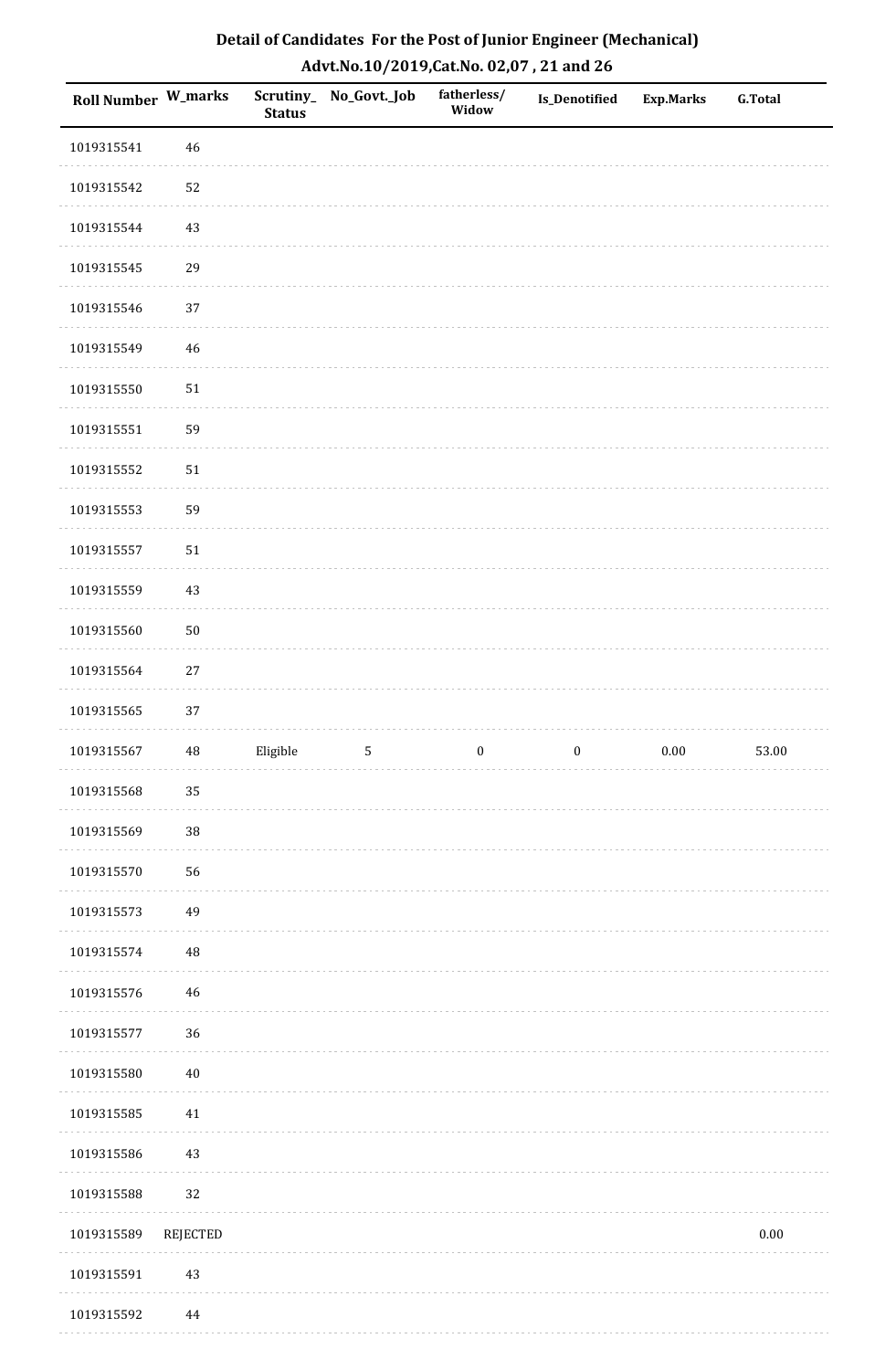| Roll Number W_marks |          | <b>Status</b> | Scrutiny_ No_Govt._Job | fatherless/<br>Widow | <b>Is_Denotified</b> | <b>Exp.Marks</b> | <b>G.Total</b> |
|---------------------|----------|---------------|------------------------|----------------------|----------------------|------------------|----------------|
| 1019315593          | $31\,$   |               |                        |                      |                      |                  |                |
| 1019315594          | $\rm 48$ |               |                        |                      |                      |                  |                |
| 1019315596          | $\bf 45$ |               |                        |                      |                      |                  |                |
| 1019315597          | 54       |               |                        |                      |                      |                  |                |
| 1019315598          | 34       |               |                        |                      |                      |                  |                |
| 1019315599          | $47\,$   |               |                        |                      |                      |                  |                |
| 1019315601          | 37       |               |                        |                      |                      |                  |                |
| 1019315603          | 38       |               |                        |                      |                      |                  |                |
| 1019315605          | 54       |               |                        |                      |                      |                  |                |
| 1019315606          | $40\,$   |               |                        |                      |                      |                  |                |
| 1019315609          | 45       |               |                        |                      |                      |                  |                |
| 1019315610          | 26       |               |                        |                      |                      |                  |                |
| 1019315611          | $36\,$   | Eligible      | $\bf{0}$               | $\boldsymbol{0}$     | $\boldsymbol{0}$     | $0.00\,$         | 36.00          |
| 1019315612          | 37       |               |                        |                      |                      |                  |                |
| 1019315615          | 52       |               |                        |                      |                      |                  |                |
| 1019315616          | 48       |               |                        |                      |                      |                  |                |
| 1019315617          | $38\,$   |               |                        |                      |                      |                  |                |
| 1019315621          | 36       | Absent        | $\boldsymbol{0}$       | $\boldsymbol{0}$     | $\boldsymbol{0}$     | 0.00             |                |
| 1019315622          | $\rm 48$ |               |                        |                      |                      |                  |                |
| 1019315625          | 36       |               |                        |                      |                      |                  |                |
| 1019315627          | 33       |               |                        |                      |                      |                  |                |
| 1019315628          | $27\,$   |               |                        |                      |                      |                  |                |
| 1019315631          | 39       |               |                        |                      |                      |                  |                |
| 1019315632          | $47\,$   |               |                        |                      |                      |                  |                |
| 1019315636          | 36       |               |                        |                      |                      |                  |                |
| 1019315640          | $50\,$   |               |                        |                      |                      |                  |                |
| 1019315641          | 36       |               |                        |                      |                      |                  |                |
| 1019315642          | 53       |               |                        |                      |                      |                  |                |
| 1019315643          | 37       |               |                        |                      |                      |                  |                |
| 1019315644          | 37       |               |                        |                      |                      |                  |                |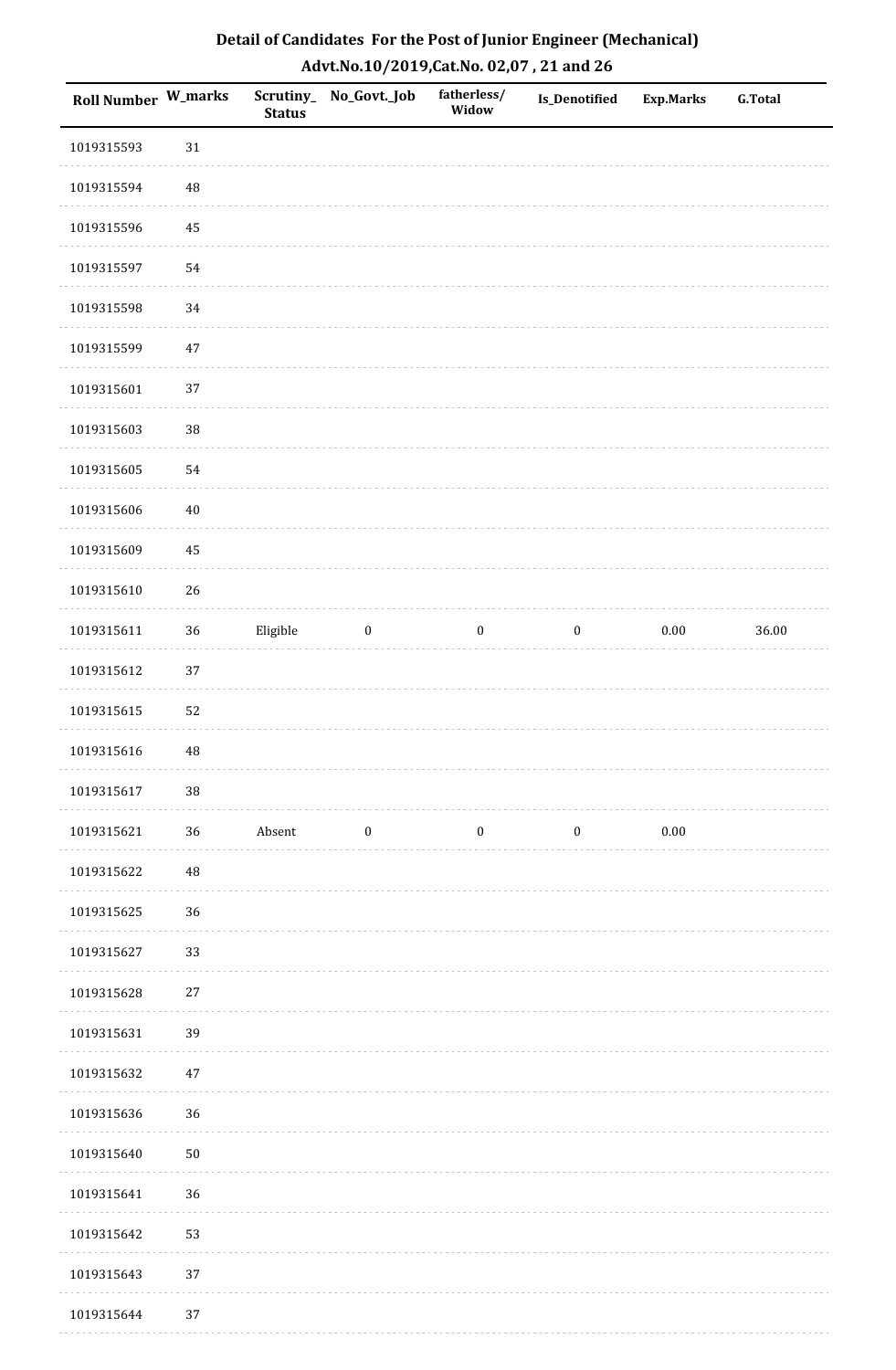| Roll Number W_marks |          | <b>Status</b> | Scrutiny_ No_Govt._Job | fatherless/<br>Widow | Is_Denotified    | <b>Exp.Marks</b> | <b>G.Total</b> |
|---------------------|----------|---------------|------------------------|----------------------|------------------|------------------|----------------|
| 1019315645          | 48       |               |                        |                      |                  |                  |                |
| 1019315649          | 59       |               |                        |                      |                  |                  |                |
| 1019315650          | REJECTED |               |                        |                      |                  |                  | $0.00\,$       |
| 1019315651          | 42       |               |                        |                      |                  |                  |                |
| 1019315653          | 35       |               |                        |                      |                  |                  |                |
| 1019315654          | $43\,$   |               |                        |                      |                  |                  |                |
| 1019315655          | 52       |               |                        |                      |                  |                  |                |
| 1019315657          | $31\,$   |               |                        |                      |                  |                  |                |
| 1019315658          | 45       |               |                        |                      |                  |                  |                |
| 1019315663          | 39       |               |                        |                      |                  |                  |                |
| 1019315664          | 46       |               |                        |                      |                  |                  |                |
| 1019315665          | 56       |               |                        |                      |                  |                  |                |
| 1019315666          | 48       |               |                        |                      |                  |                  |                |
| 1019315668          | 33       |               |                        |                      |                  |                  |                |
| 1019315670          | 59       |               |                        |                      |                  |                  |                |
| 1019315671          | $50\,$   |               |                        |                      |                  |                  |                |
| 1019315672          | 32       |               |                        |                      |                  |                  |                |
| 1019315673          | 26       |               |                        |                      |                  |                  |                |
| 1019315674          | 53       | Eligible      | $\bf{0}$               | $\boldsymbol{0}$     | $\boldsymbol{0}$ | $0.00\,$         | 53.00          |
| 1019315675          | 39       |               |                        |                      |                  |                  |                |
| 1019315676          | 63       |               |                        |                      |                  |                  |                |
| 1019315677          | $40\,$   |               |                        |                      |                  |                  |                |
| 1019315678          | 38       |               |                        |                      |                  |                  |                |
| 1019315679          | 29       |               |                        |                      |                  |                  |                |
| 1019315680          | 65       |               |                        |                      |                  |                  |                |
| 1019315683          | $51\,$   |               |                        |                      |                  |                  |                |
| 1019315685          | 49       |               |                        |                      |                  |                  |                |
| 1019315686          | 33       |               |                        |                      |                  |                  |                |
| 1019315688          | 64       |               |                        |                      |                  |                  |                |
| 1019315694          | 58       |               |                        |                      |                  |                  |                |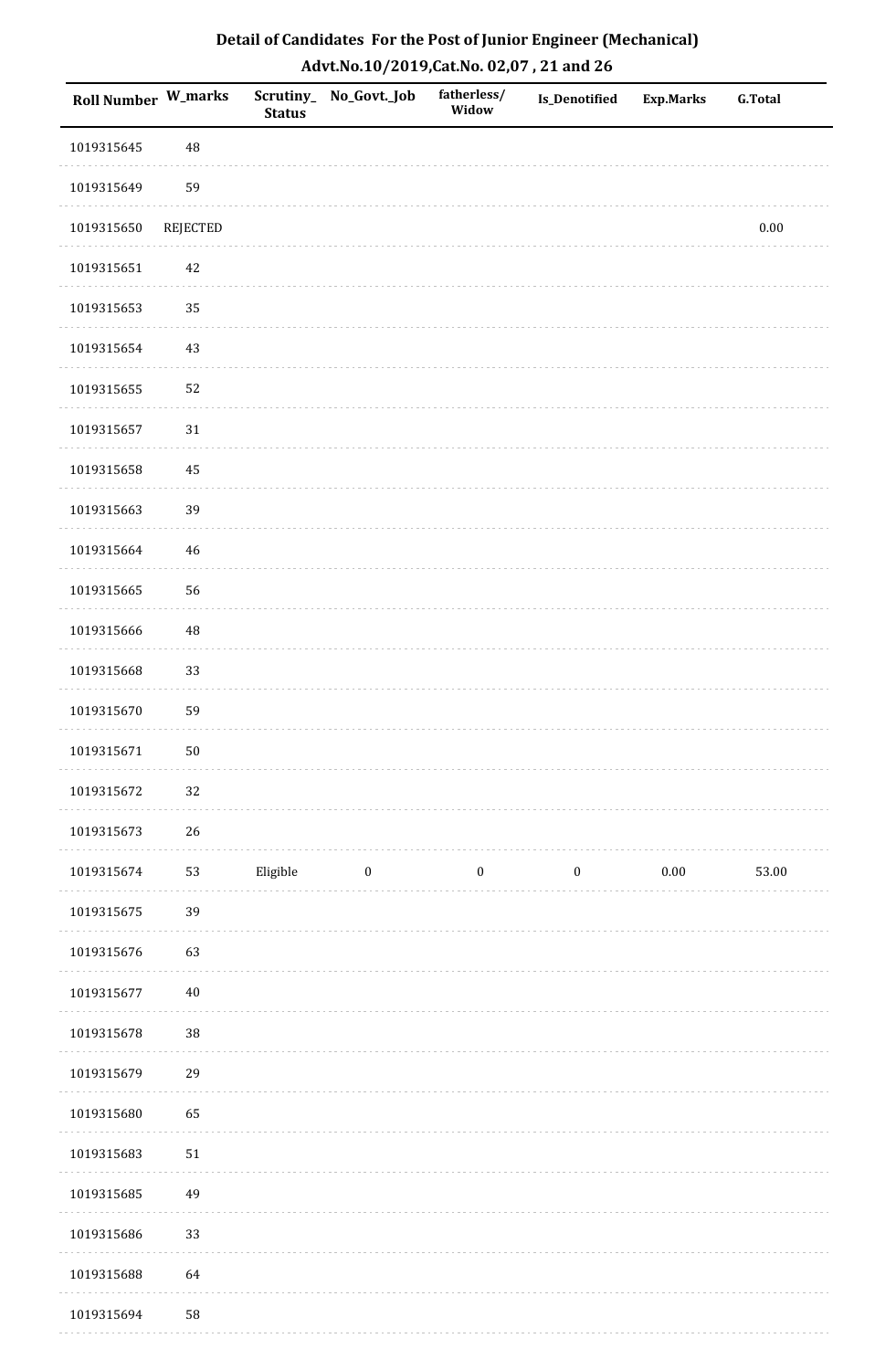| Detail of Candidates For the Post of Junior Engineer (Mechanical) |
|-------------------------------------------------------------------|
| Advt.No.10/2019,Cat.No. 02,07, 21 and 26                          |

| Roll Number W_marks |             | <b>Status</b> | Scrutiny_ No_Govt._Job | fatherless/<br>Widow | Is_Denotified | <b>Exp.Marks</b> | <b>G.Total</b> |
|---------------------|-------------|---------------|------------------------|----------------------|---------------|------------------|----------------|
| 1019315695          | 48          |               |                        |                      |               |                  |                |
| 1019315696          | 39          |               |                        |                      |               |                  |                |
| 1019315698          | 15          |               |                        |                      |               |                  |                |
| 1019315701          | 53          |               |                        |                      |               |                  |                |
| 1019315702          | 62          |               |                        |                      |               |                  |                |
| 1019315705          | 54          |               |                        |                      |               |                  |                |
| 1019315709          | $47\,$      |               |                        |                      |               |                  |                |
| 1019315711          | 39          |               |                        |                      |               |                  |                |
| 1019315712          | 56          |               |                        |                      |               |                  |                |
| 1019315714          | $30\,$      |               |                        |                      |               |                  |                |
| 1019315719          | 62          |               |                        |                      |               |                  |                |
| 1019315720          | 61          |               |                        |                      |               |                  |                |
| 1019315721          | 49          |               |                        |                      |               |                  |                |
| 1019315722          | $50\,$      |               |                        |                      |               |                  |                |
| 1019315723          | $31\,$      |               |                        |                      |               |                  |                |
| 1019315726          | 56          |               |                        |                      |               |                  |                |
| 1019315729          | $38\,$      |               |                        |                      |               |                  |                |
| 1019315731          | 32          |               |                        |                      |               |                  |                |
| 1019315732          | $50\,$      |               |                        |                      |               |                  |                |
| 1019315733          | 48          |               |                        |                      |               |                  |                |
| 1019315735          | $40\,$      |               |                        |                      |               |                  |                |
| 1019315736          | $50\,$      |               |                        |                      |               |                  |                |
| 1019315738          | $42\,$      |               |                        |                      |               |                  |                |
| 1019315739          | $\sqrt{46}$ |               |                        |                      |               |                  |                |
| 1019315741          | 52          |               |                        |                      |               |                  |                |
| 1019315744          | 36          |               |                        |                      |               |                  |                |
| 1019315748          | 54          |               |                        |                      |               |                  |                |
| 1019315749          | 35          |               |                        |                      |               |                  |                |
| 1019315751          | 54          |               |                        |                      |               |                  |                |
| 1019315755          | $41\,$      |               |                        |                      |               |                  |                |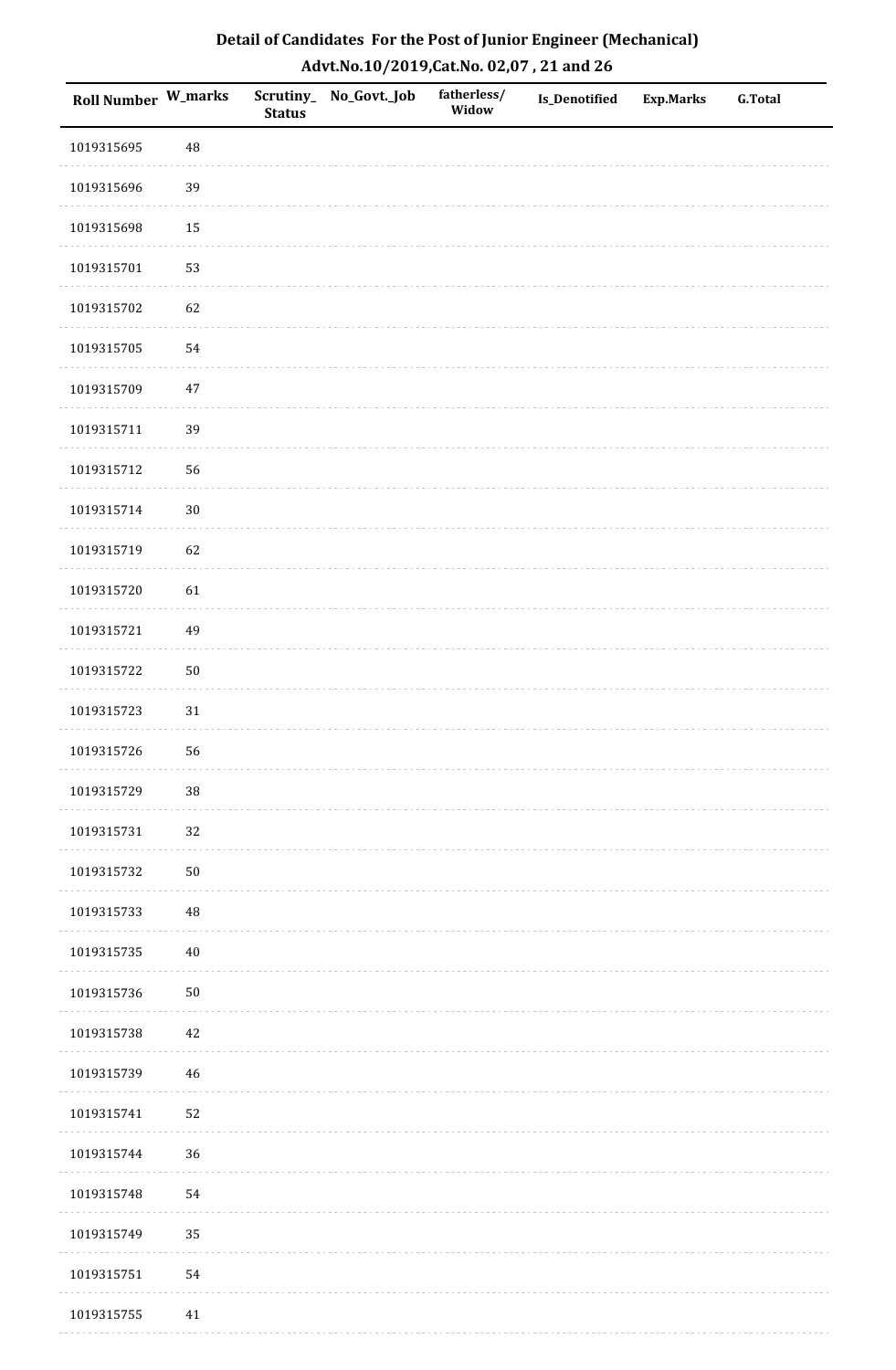| Detail of Candidates For the Post of Junior Engineer (Mechanical) |
|-------------------------------------------------------------------|
| Advt.No.10/2019,Cat.No. 02,07, 21 and 26                          |

| Roll Number W_marks |             | <b>Status</b> | Scrutiny_No_Govt._Job | fatherless/<br>Widow | Is_Denotified    | <b>Exp.Marks</b> | <b>G.Total</b> |
|---------------------|-------------|---------------|-----------------------|----------------------|------------------|------------------|----------------|
| 1019315756          | 45          |               |                       |                      |                  |                  |                |
| 1019315758          | 34          |               |                       |                      |                  |                  |                |
| 1019315759          | 34          |               |                       |                      |                  |                  |                |
| 1019315760          | 44          |               |                       |                      |                  |                  |                |
| 1019315762          | $50\,$      |               |                       |                      |                  |                  |                |
| 1019315765          | 33          |               |                       |                      |                  |                  |                |
| 1019315769          | 35          |               |                       |                      |                  |                  |                |
| 1019315770          | $42\,$      |               |                       |                      |                  |                  |                |
| 1019315771          | 45          |               |                       |                      |                  |                  |                |
| 1019315772          | 63          |               |                       |                      |                  |                  |                |
| 1019315776          | 36          |               |                       |                      |                  |                  |                |
| 1019315777          | 49          |               |                       |                      |                  |                  |                |
| 1019315778          | 36          |               |                       |                      |                  |                  |                |
| 1019315779          | 37          |               |                       |                      |                  |                  |                |
| 1019315780          | 65          | Eligible      | $\boldsymbol{0}$      | $\boldsymbol{0}$     | $\boldsymbol{0}$ | 0.00             | 65.00          |
| 1019315784          | 36          |               |                       |                      |                  |                  |                |
| 1019315785          | 39          |               |                       |                      |                  |                  |                |
| 1019315786          | 56          |               |                       |                      |                  |                  |                |
| 1019315787          | 36          |               |                       |                      |                  |                  |                |
| 1019315788          | $40\,$      |               |                       |                      |                  |                  |                |
| 1019315791          | 45          |               |                       |                      |                  |                  |                |
| 1019315792          | $\bf 44$    |               |                       |                      |                  |                  |                |
| 1019315794          | $30\,$      |               |                       |                      |                  |                  |                |
| 1019315796          | 63          |               |                       |                      |                  |                  |                |
| 1019315800          | 44          |               |                       |                      |                  |                  |                |
| 1019315801          | 54          |               |                       |                      |                  |                  |                |
| 1019315805          | 45          |               |                       |                      |                  |                  |                |
| 1019315806          | $\sqrt{46}$ |               |                       |                      |                  |                  |                |
| 1019315807          | 54          |               |                       |                      |                  |                  |                |
| 1019315810          | 46          |               |                       |                      |                  |                  |                |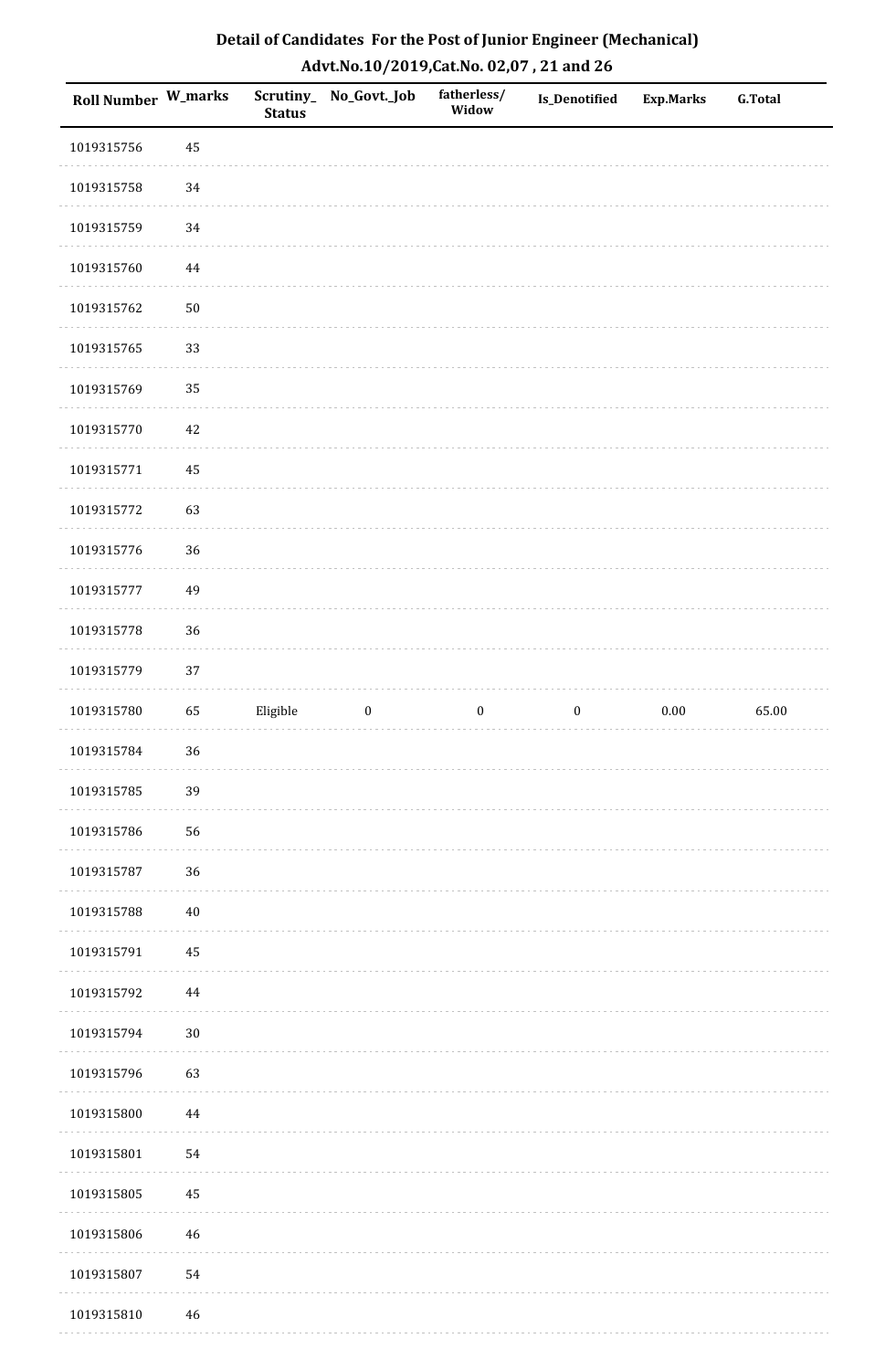| Detail of Candidates For the Post of Junior Engineer (Mechanical) |
|-------------------------------------------------------------------|
| Advt.No.10/2019,Cat.No. 02,07, 21 and 26                          |

| Roll Number W_marks |             | <b>Status</b> | Scrutiny_ No_Govt._Job | fatherless/<br>Widow | Is_Denotified | <b>Exp.Marks</b> | <b>G.Total</b> |
|---------------------|-------------|---------------|------------------------|----------------------|---------------|------------------|----------------|
| 1019315811          | 15          |               |                        |                      |               |                  |                |
| 1019315812          | 43          |               |                        |                      |               |                  |                |
| 1019315814          | 35          |               |                        |                      |               |                  |                |
| 1019315817          | 49          |               |                        |                      |               |                  |                |
| 1019315818          | 37          |               |                        |                      |               |                  |                |
| 1019315819          | ${\bf 28}$  |               |                        |                      |               |                  |                |
| 1019315821          | $47\,$      |               |                        |                      |               |                  |                |
| 1019315822          | 39          |               |                        |                      |               |                  |                |
| 1019315823          | 36          |               |                        |                      |               |                  |                |
| 1019315824          | $40\,$      |               |                        |                      |               |                  |                |
| 1019315825          | 60          |               |                        |                      |               |                  |                |
| 1019315830          | $47\,$      |               |                        |                      |               |                  |                |
| 1019315831          | $41\,$      |               |                        |                      |               |                  |                |
| 1019315835          | 37          |               |                        |                      |               |                  |                |
| 1019315836          | 57          |               |                        |                      |               |                  |                |
| 1019315837          | $40\,$      |               |                        |                      |               |                  |                |
| 1019315842          | $37\,$      |               |                        |                      |               |                  |                |
| 1019315844          | $51\,$      |               |                        |                      |               |                  |                |
| 1019315845          | $\rm 48$    |               |                        |                      |               |                  |                |
| 1019315846          | 45          |               |                        |                      |               |                  |                |
| 1019315847          | 31          |               |                        |                      |               |                  |                |
| 1019315849          | $38\,$      |               |                        |                      |               |                  |                |
| 1019315850          | 52          |               |                        |                      |               |                  |                |
| 1019315851          | $\sqrt{46}$ |               |                        |                      |               |                  |                |
| 1019315852          | 36          |               |                        |                      |               |                  |                |
| 1019315854          | 34          |               |                        |                      |               |                  |                |
| 1019315855          | 38          |               |                        |                      |               |                  |                |
| 1019315856          | 15          |               |                        |                      |               |                  |                |
| 1019315857          | $47\,$      |               |                        |                      |               |                  |                |
| 1019315858          | 41          |               |                        |                      |               |                  |                |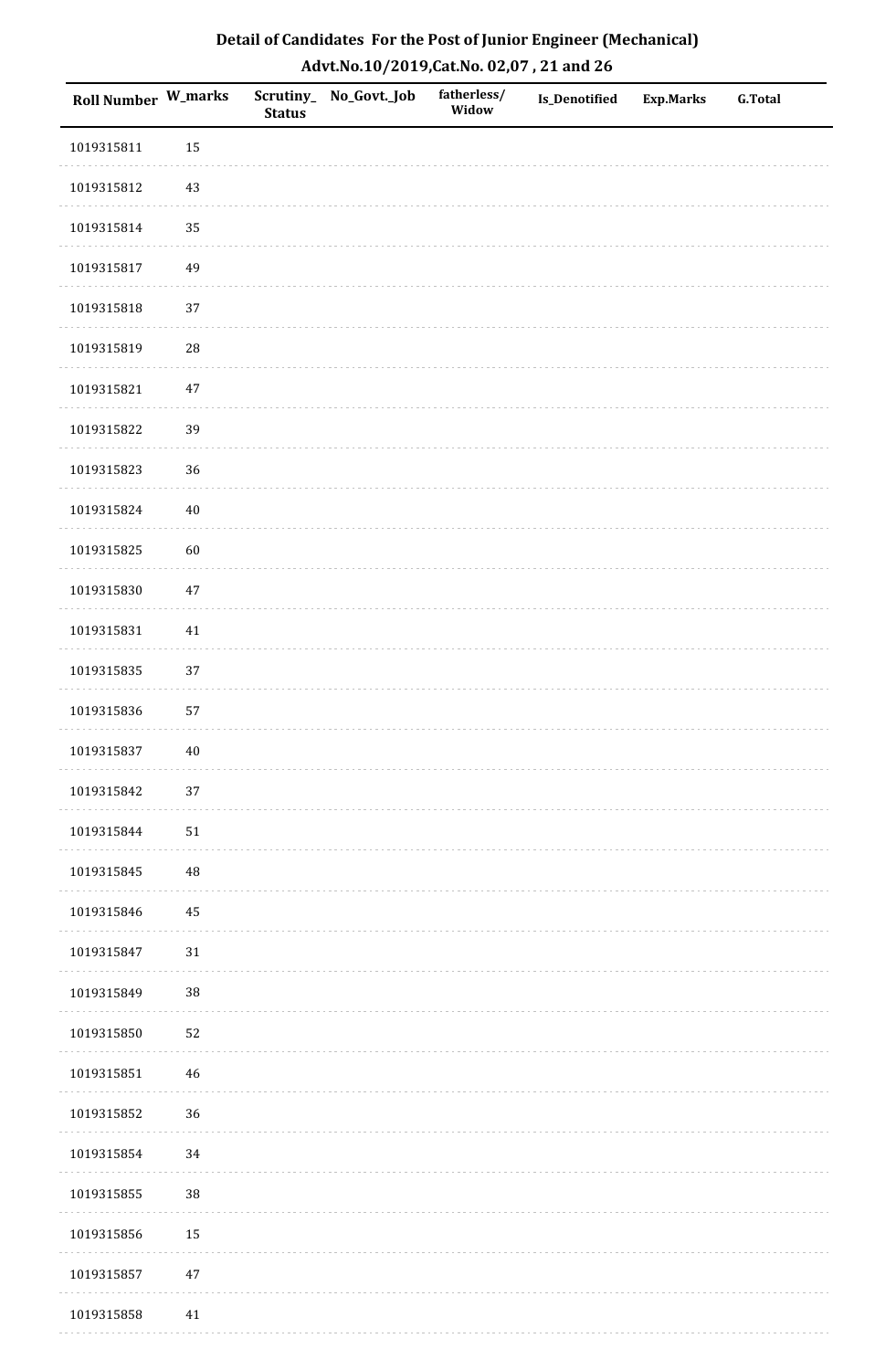| Detail of Candidates For the Post of Junior Engineer (Mechanical) |
|-------------------------------------------------------------------|
| Advt.No.10/2019,Cat.No. 02,07, 21 and 26                          |

| Roll Number W_marks |             | <b>Status</b> | Scrutiny_ No_Govt._Job | fatherless/<br>Widow | <b>Is_Denotified</b> | <b>Exp.Marks</b> | <b>G.Total</b> |
|---------------------|-------------|---------------|------------------------|----------------------|----------------------|------------------|----------------|
| 1019315862          | 44          |               |                        |                      |                      |                  |                |
| 1019315863          | 53          |               |                        |                      |                      |                  |                |
| 1019315864          | 31          |               |                        |                      |                      |                  |                |
| 1019315868          | $42\,$      |               |                        |                      |                      |                  |                |
| 1019315869          | $31\,$      |               |                        |                      |                      |                  |                |
| 1019315870          | $47\,$      |               |                        |                      |                      |                  |                |
| 1019315873          | $40\,$      |               |                        |                      |                      |                  |                |
| 1019315874          | 49          |               |                        |                      |                      |                  |                |
| 1019315877          | $31\,$      |               |                        |                      |                      |                  |                |
| 1019315878          | 65          |               |                        |                      |                      |                  |                |
| 1019315879          | $\rm 48$    |               |                        |                      |                      |                  |                |
| 1019315880          | $\rm 48$    |               |                        |                      |                      |                  |                |
| 1019315881          | 58          |               |                        |                      |                      |                  |                |
| 1019315882          | 53          |               |                        |                      |                      |                  |                |
| 1019315883          | 35          |               |                        |                      |                      |                  |                |
| 1019315891          | $\sqrt{46}$ |               |                        |                      |                      |                  |                |
| 1019315892          | 29          |               |                        |                      |                      |                  |                |
| 1019315893          | 13          |               |                        |                      |                      |                  |                |
| 1019315897          | 57          |               |                        |                      |                      |                  |                |
| 1019315898          | $\rm 48$    |               |                        |                      |                      |                  |                |
| 1019315899          | 53          |               |                        |                      |                      |                  |                |
| 1019315900          | 61          |               |                        |                      |                      |                  |                |
| 1019315901          | 32          |               |                        |                      |                      |                  |                |
| 1019315902          | $50\,$      |               |                        |                      |                      |                  |                |
| 1019315905          | $43\,$      |               |                        |                      |                      |                  |                |
| 1019315907          | $\bf 45$    |               |                        |                      |                      |                  |                |
| 1019315908          | 55          |               |                        |                      |                      |                  |                |
| 1019315911          | $\rm 48$    |               |                        |                      |                      |                  |                |
| 1019315912          | 35          |               |                        |                      |                      |                  |                |
| 1019315913          | $50\,$      |               |                        |                      |                      |                  |                |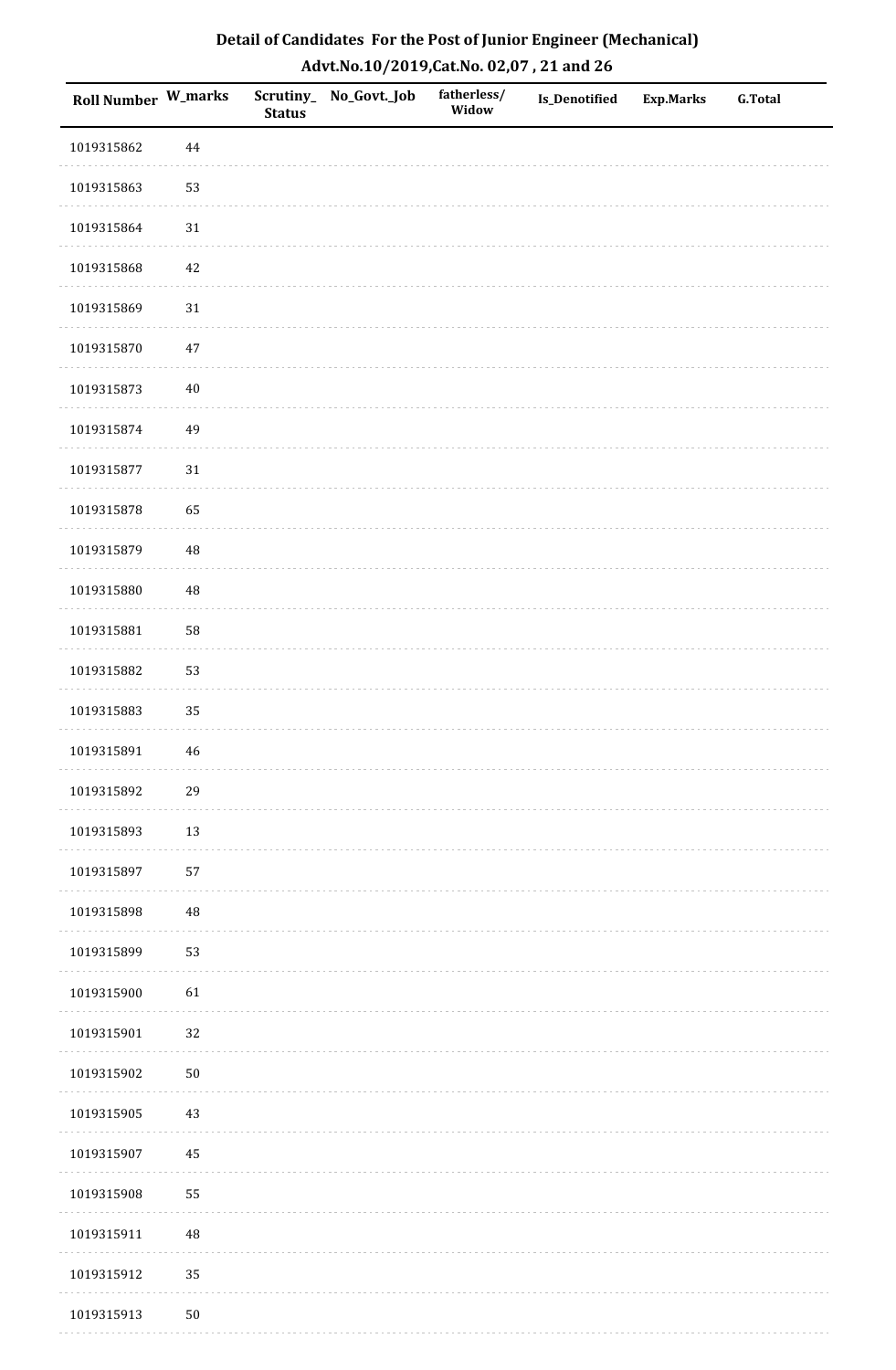| Detail of Candidates For the Post of Junior Engineer (Mechanical) |
|-------------------------------------------------------------------|
| Advt.No.10/2019,Cat.No. 02,07, 21 and 26                          |

| Roll Number W_marks |                 | <b>Status</b> | Scrutiny_ No_Govt._Job | fatherless/<br>Widow | Is_Denotified | <b>Exp.Marks</b> | <b>G.Total</b> |
|---------------------|-----------------|---------------|------------------------|----------------------|---------------|------------------|----------------|
| 1019315919          | $31\,$          |               |                        |                      |               |                  |                |
| 1019315921          | 45              |               |                        |                      |               |                  |                |
| 1019315924          | 52              |               |                        |                      |               |                  |                |
| 1019315925          | 62              |               |                        |                      |               |                  |                |
| 1019315928          | $50\,$          |               |                        |                      |               |                  |                |
| 1019315929          | $41\,$          |               |                        |                      |               |                  |                |
| 1019315932          | $17\,$          |               |                        |                      |               |                  |                |
| 1019315938          | 45              |               |                        |                      |               |                  |                |
| 1019315940          | 62              |               |                        |                      |               |                  |                |
| 1019315943          | 39              |               |                        |                      |               |                  |                |
| 1019315946          | 39              |               |                        |                      |               |                  |                |
| 1019315951          | 59              |               |                        |                      |               |                  |                |
| 1019315952          | $31\,$          |               |                        |                      |               |                  |                |
| 1019315953          | $51\,$          |               |                        |                      |               |                  |                |
| 1019315954          | 40              |               |                        |                      |               |                  |                |
| 1019315958          | <b>REJECTED</b> |               |                        |                      |               |                  | $0.00\,$       |
| 1019315959          | $31\,$          |               |                        |                      |               |                  |                |
| 1019315960          | 54              |               |                        |                      |               |                  |                |
| 1019315961          | $\rm 48$        |               |                        |                      |               |                  |                |
| 1019315964          | 32              |               |                        |                      |               |                  |                |
| 1019315965          | 41              |               |                        |                      |               |                  |                |
| 1019315966          | 37              |               |                        |                      |               |                  |                |
| 1019315968          | 45              |               |                        |                      |               |                  |                |
| 1019315972          | $31\,$          |               |                        |                      |               |                  |                |
| 1019315973          | $50\,$          |               |                        |                      |               |                  |                |
| 1019315974          | 35              |               |                        |                      |               |                  |                |
| 1019315978          | 37              |               |                        |                      |               |                  |                |
| 1019315979          | 59              |               |                        |                      |               |                  |                |
| 1019315980          | 37              |               |                        |                      |               |                  |                |
| 1019315983          | 53              |               |                        |                      |               |                  |                |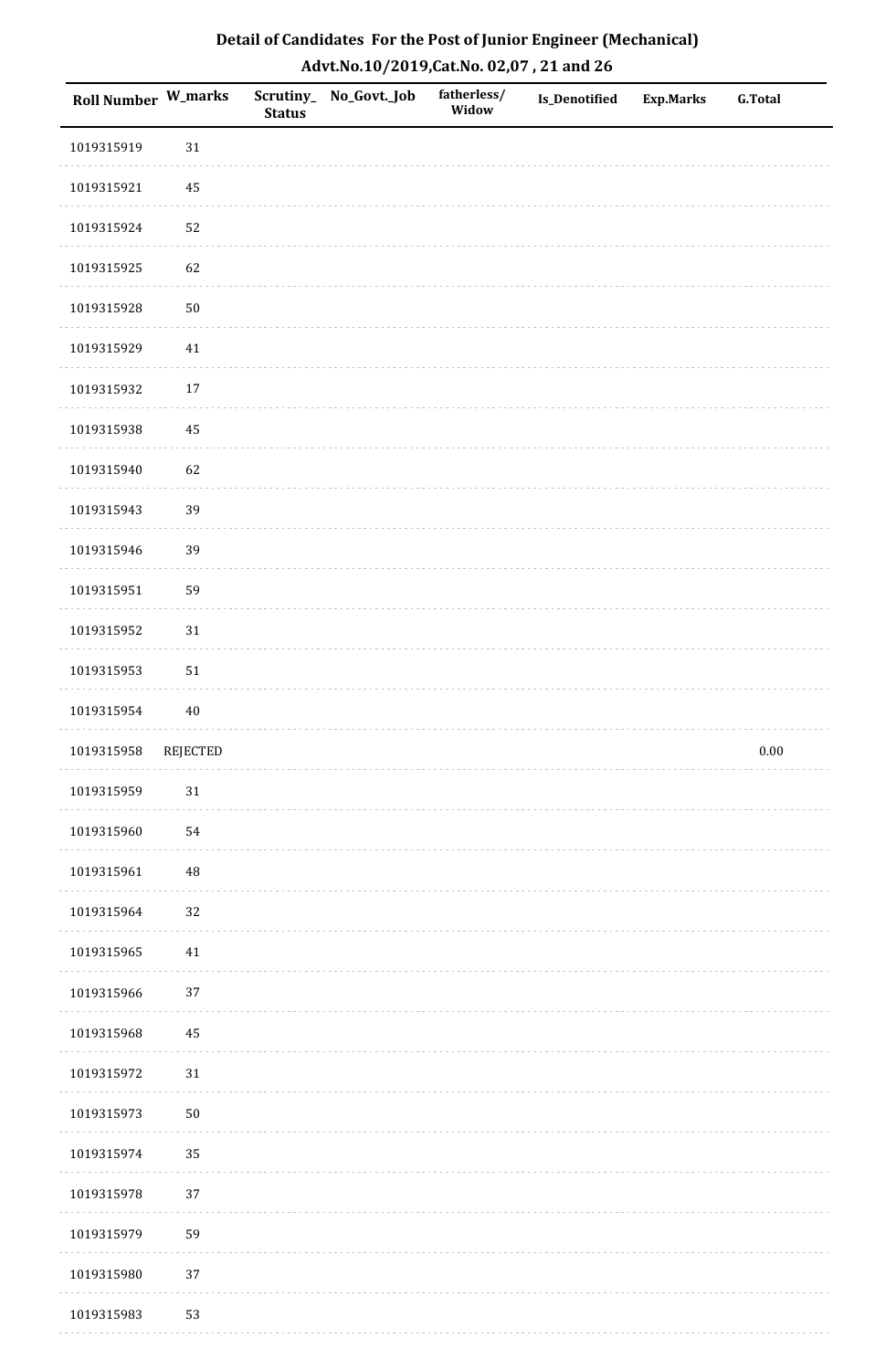| Detail of Candidates For the Post of Junior Engineer (Mechanical) |
|-------------------------------------------------------------------|
| Advt.No.10/2019,Cat.No. 02,07, 21 and 26                          |

| Roll Number W_marks |                 | <b>Status</b> | Scrutiny_ No_Govt._Job | fatherless/<br>Widow | Is_Denotified    | Exp.Marks | <b>G.Total</b> |
|---------------------|-----------------|---------------|------------------------|----------------------|------------------|-----------|----------------|
| 1019315986          | 46              |               |                        |                      |                  |           |                |
| 1019315987          | <b>REJECTED</b> |               |                        |                      |                  |           | $0.00\,$       |
| 1019315990          | 40              |               |                        |                      |                  |           |                |
| 1019315991          | 54              |               |                        |                      |                  |           |                |
| 1019315992          | 51              |               |                        |                      |                  |           |                |
| 1019315995          | 49              |               |                        |                      |                  |           |                |
| 1019315996          | 34              |               |                        |                      |                  |           |                |
| 1019315997          | 26              |               |                        |                      |                  |           |                |
| 1019315999          | 42              |               |                        |                      |                  |           |                |
| 1019316000          | $20\,$          |               |                        |                      |                  |           |                |
| 1019316001          | ${\bf 51}$      |               |                        |                      |                  |           |                |
| 1019316004          | $\rm 45$        |               |                        |                      |                  |           |                |
| 1019316005          | 46              |               |                        |                      |                  |           |                |
| 1019316008          | 31              |               |                        |                      |                  |           |                |
| 1019316009          | 56              |               |                        |                      |                  |           |                |
| 1019316013          | 60              |               |                        |                      |                  |           |                |
| 1019316014          | 54              |               |                        |                      |                  |           |                |
| 1019316015          | 46              |               |                        |                      |                  |           |                |
| 1019316019          | REJECTED        |               |                        |                      |                  |           | $0.00\,$       |
| 1019316020          | $\bf 44$        |               |                        |                      |                  |           |                |
| 1019316021          | $70\,$          | Eligible      | $\boldsymbol{0}$       | $\boldsymbol{0}$     | $\boldsymbol{0}$ | $0.00\,$  | 70.00          |
| 1019316022          | 39              |               |                        |                      |                  |           |                |
| 1019316023          | 52              |               |                        |                      |                  |           |                |
| 1019316025          | $38\,$          |               |                        |                      |                  |           |                |
| 1019316026          | 57              |               |                        |                      |                  |           |                |
| 1019316027          | 33              |               |                        |                      |                  |           |                |
| 1019316028          | 51              |               |                        |                      |                  |           |                |
| 1019316032          | 55              |               |                        |                      |                  |           |                |
| 1019316033          | 51              |               |                        |                      |                  |           |                |
| 1019316036          | $\bf 44$        |               |                        |                      |                  |           |                |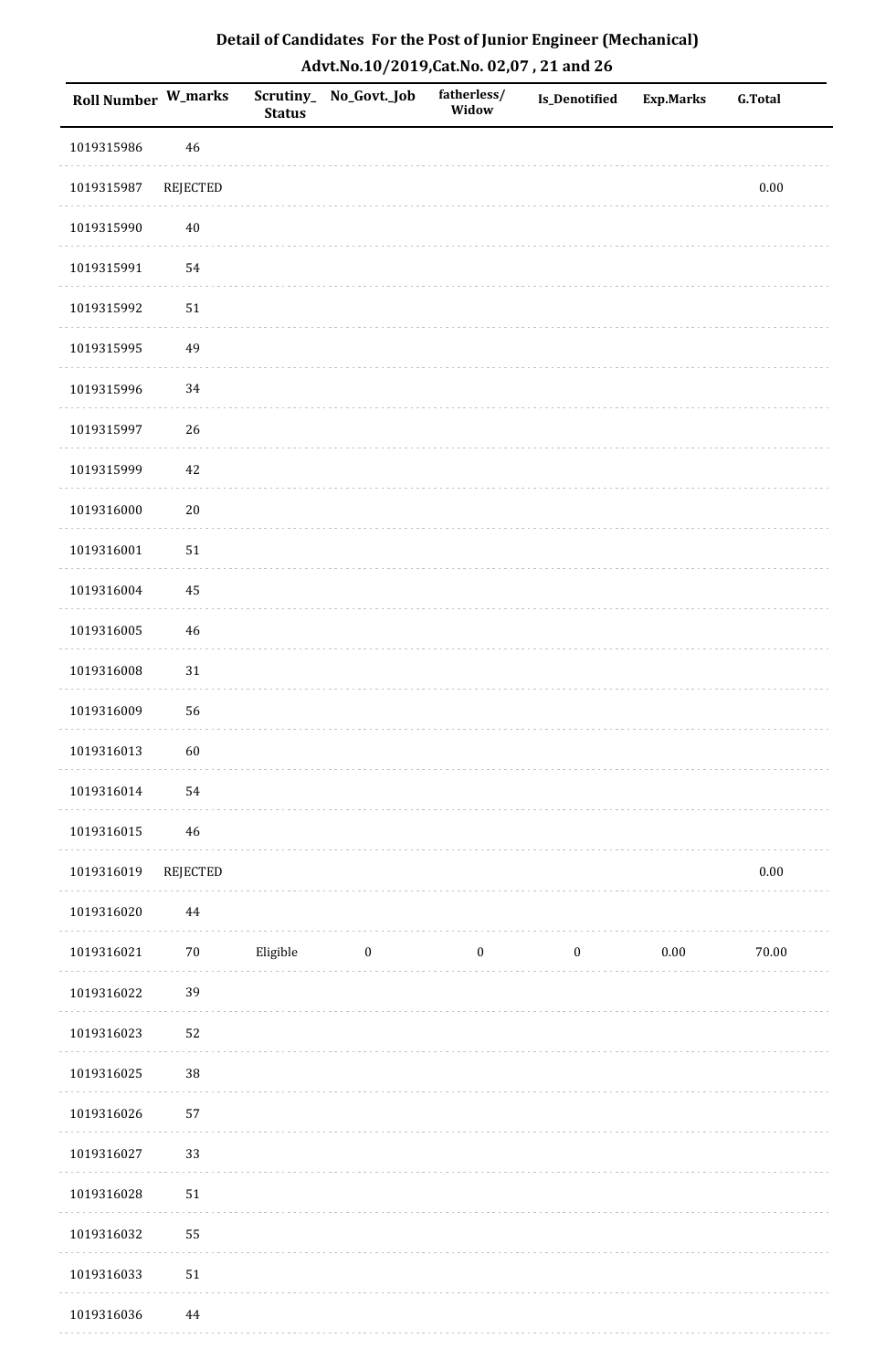| <b>Roll Number W_marks</b> |          | <b>Status</b> | Scrutiny_No_Govt._Job | fatherless/<br>Widow | Is_Denotified | <b>Exp.Marks</b> | <b>G.Total</b> |
|----------------------------|----------|---------------|-----------------------|----------------------|---------------|------------------|----------------|
| 1019316037                 | $\bf 44$ |               |                       |                      |               |                  |                |
| 1019316038                 | $38\,$   |               |                       |                      |               |                  |                |
| 1019316042                 | 55       |               |                       |                      |               |                  |                |
| 1019316043                 | 42       |               |                       |                      |               |                  |                |
| 1019316045                 | $22\,$   |               |                       |                      |               |                  |                |
| 1019316046                 | 42       |               |                       |                      |               |                  |                |
| 1019316047                 | 38       |               |                       |                      |               |                  |                |
| 1019316048                 | 52       |               |                       |                      |               |                  |                |
| 1019316049                 | 32       |               |                       |                      |               |                  |                |
| 1019316051                 | 35       |               |                       |                      |               |                  |                |
| 1019316053                 | 55       |               |                       |                      |               |                  |                |
| 1019316055                 | $51\,$   |               |                       |                      |               |                  |                |
| 1019316056                 | 39       |               |                       |                      |               |                  |                |
| 1019316059                 | $40\,$   |               |                       |                      |               |                  |                |
| 1019316061                 | 49       |               |                       |                      |               |                  |                |
| 1019316062                 | 32       |               |                       |                      |               |                  |                |
| 1019316063                 | 35       |               |                       |                      |               |                  |                |
| 1019316064                 | 43       |               |                       |                      |               |                  |                |
| 1019316067                 | $41\,$   |               |                       |                      |               |                  |                |
| 1019316070                 | 61       |               |                       |                      |               |                  |                |
| 1019316073                 | 26       |               |                       |                      |               |                  |                |
| 1019316075                 | 59       |               |                       |                      |               |                  |                |
| 1019316076                 | $\bf 44$ |               |                       |                      |               |                  |                |
| 1019316077                 | 13       |               |                       |                      |               |                  |                |
| 1019316078                 | 36       |               |                       |                      |               |                  |                |
| 1019316079                 | $51\,$   |               |                       |                      |               |                  |                |
| 1019316083                 | 26       |               |                       |                      |               |                  |                |
| 1019316086                 | 34       |               |                       |                      |               |                  |                |
| 1019316088                 | 36       |               |                       |                      |               |                  |                |
| 1019316092                 | $38\,$   |               |                       |                      |               |                  |                |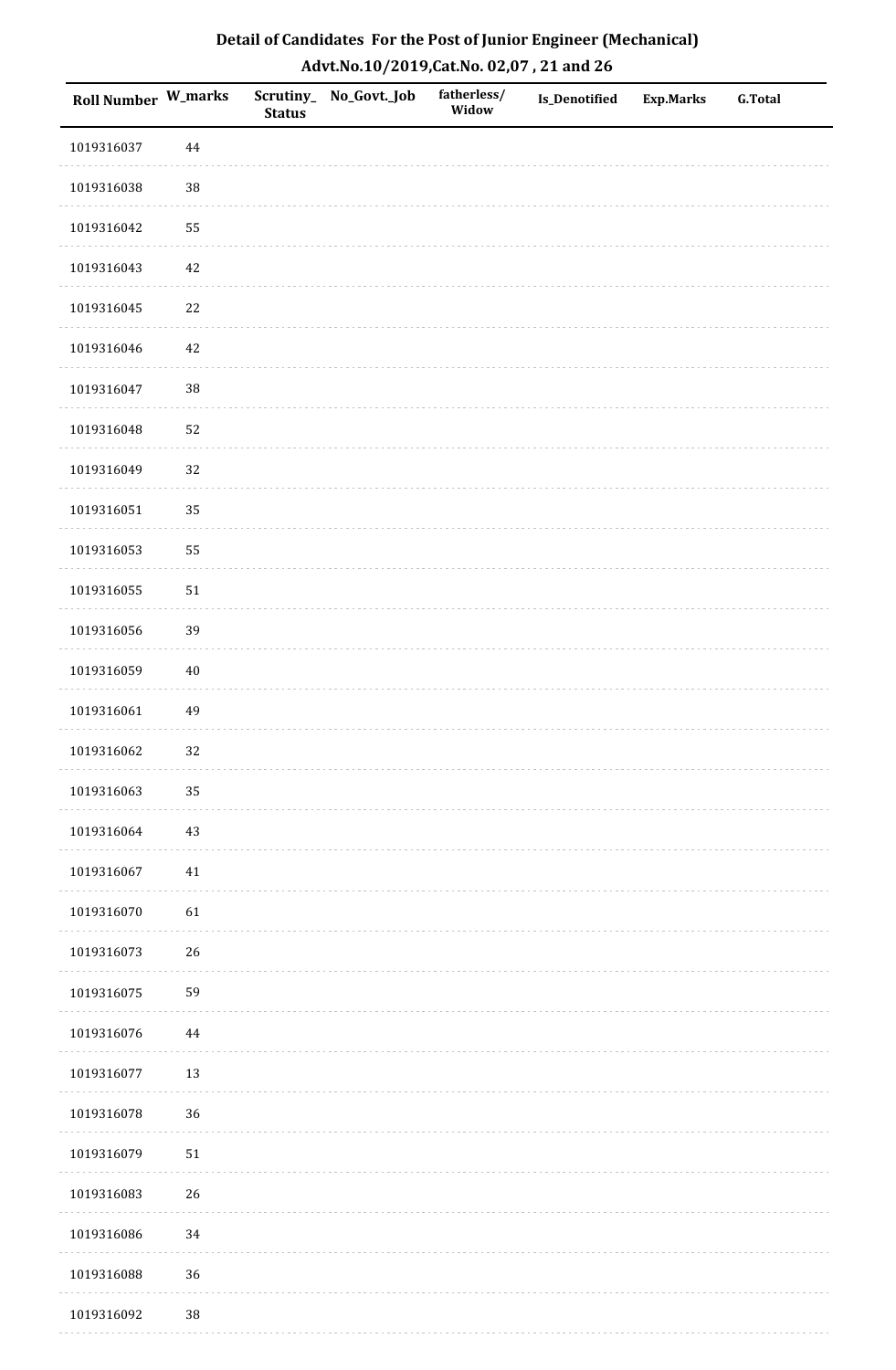| Roll Number W_marks |            | <b>Status</b> | Scrutiny_ No_Govt._Job | fatherless/<br>Widow | <b>Is_Denotified</b> | <b>Exp.Marks</b> | G.Total |
|---------------------|------------|---------------|------------------------|----------------------|----------------------|------------------|---------|
| 1019316093          | 38         |               |                        |                      |                      |                  |         |
| 1019316094          | $51\,$     |               |                        |                      |                      |                  |         |
| 1019316095          | $\bf 45$   |               |                        |                      |                      |                  |         |
| 1019316097          | 54         |               |                        |                      |                      |                  |         |
| 1019316099          | 49         |               |                        |                      |                      |                  |         |
| 1019316100          | 52         |               |                        |                      |                      |                  |         |
| 1019316103          | 64         |               |                        |                      |                      |                  |         |
| 1019316105          | 36         |               |                        |                      |                      |                  |         |
| 1019316108          | 43         |               |                        |                      |                      |                  |         |
| 1019316109          | 36         |               |                        |                      |                      |                  |         |
| 1019316110          | 45         |               |                        |                      |                      |                  |         |
| 1019316115          | ${\bf 28}$ |               |                        |                      |                      |                  |         |
| 1019316117          | $40\,$     |               |                        |                      |                      |                  |         |
| 1019316119          | 49         |               |                        |                      |                      |                  |         |
| 1019316121          | $\rm 45$   |               |                        |                      |                      |                  |         |
| 1019316122          | 53         |               |                        |                      |                      |                  |         |
| 1019316123          | $40\,$     |               |                        |                      |                      |                  |         |
| 1019316124          | 38         |               |                        |                      |                      |                  |         |
| 1019316128          | 39         |               |                        |                      |                      |                  |         |
| 1019316131          | 49         |               |                        |                      |                      |                  |         |
| 1019316132          | 39         |               |                        |                      |                      |                  |         |
| 1019316133          | 44         |               |                        |                      |                      |                  |         |
| 1019316136          | 39         |               |                        |                      |                      |                  |         |
| 1019316139          | $47\,$     |               |                        |                      |                      |                  |         |
| 1019316142          | 54         |               |                        |                      |                      |                  |         |
| 1019316143          | 38         |               |                        |                      |                      |                  |         |
| 1019316146          | 67         |               |                        |                      |                      |                  |         |
| 1019316147          | 45         |               |                        |                      |                      |                  |         |
| 1019316148          | $43\,$     |               |                        |                      |                      |                  |         |
| 1019316153          | $40\,$     |               |                        |                      |                      |                  |         |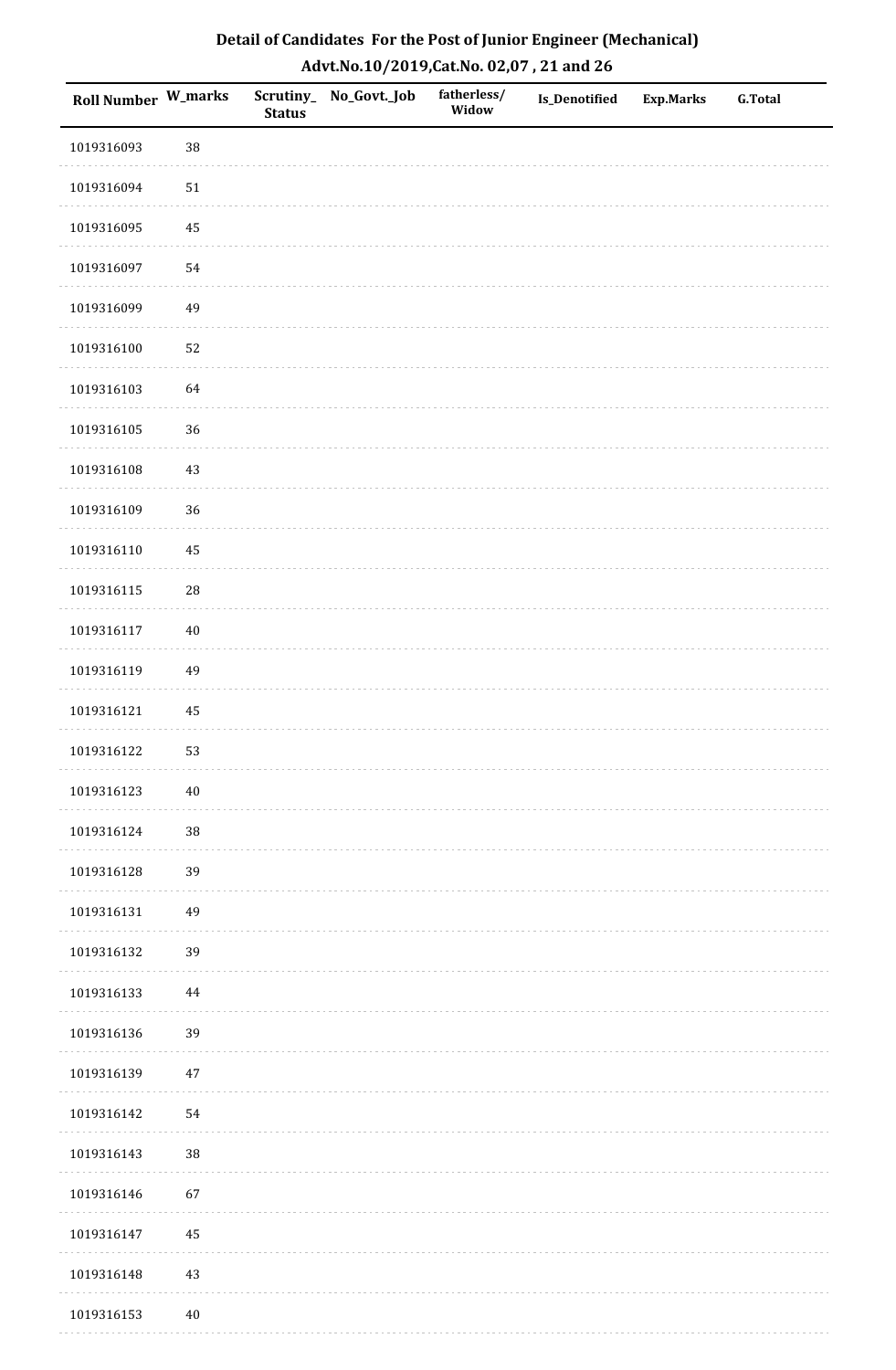| Roll Number W_marks |                  | <b>Status</b> | Scrutiny_ No_Govt._Job | fatherless/<br>Widow | <b>Is_Denotified</b> | <b>Exp.Marks</b> | <b>G.Total</b> |
|---------------------|------------------|---------------|------------------------|----------------------|----------------------|------------------|----------------|
| 1019316154          | 34               |               |                        |                      |                      |                  |                |
| 1019316155          | 55               |               |                        |                      |                      |                  |                |
| 1019316156          | 49               |               |                        |                      |                      |                  |                |
| 1019316157          | 53               |               |                        |                      |                      |                  |                |
| 1019316160          | ${\bf 58}$       |               |                        |                      |                      |                  |                |
| 1019316164          | 46               |               |                        |                      |                      |                  |                |
| 1019316165          | $28\,$           |               |                        |                      |                      |                  |                |
| 1019316166          | $38\,$           |               |                        |                      |                      |                  |                |
| 1019316167          | 52               |               |                        |                      |                      |                  |                |
| 1019316169          | 46               |               |                        |                      |                      |                  |                |
| 1019316170          | 56               |               |                        |                      |                      |                  |                |
| 1019316171          | <b>REJECTED</b>  |               |                        |                      |                      |                  | $0.00\,$       |
| 1019316176          | 45               |               |                        |                      |                      |                  |                |
| 1019316177          | 39               |               |                        |                      |                      |                  |                |
| 1019316178          | 61               |               |                        |                      |                      |                  |                |
| 1019316180          | $40\,$           |               |                        |                      |                      |                  |                |
| 1019316182          | 63               |               |                        |                      |                      |                  |                |
| 1019316185          | 10               |               |                        |                      |                      |                  |                |
| 1019316186          | 46               |               |                        |                      |                      |                  |                |
| 1019316188          | 33               |               |                        |                      |                      |                  |                |
| 1019316190          | $\boldsymbol{6}$ |               |                        |                      |                      |                  |                |
| 1019316196          | $41\,$           |               |                        |                      |                      |                  |                |
| 1019316199          | 46               |               |                        |                      |                      |                  |                |
| 1019316202          | 46               |               |                        |                      |                      |                  |                |
| 1019316205          | 33               |               |                        |                      |                      |                  |                |
| 1019316207          | 57               |               |                        |                      |                      |                  |                |
| 1019316208          | $\rm 48$         |               |                        |                      |                      |                  |                |
| 1019316210          | 55               |               |                        |                      |                      |                  |                |
| 1019316212          | 66               | Eligible      | $\boldsymbol{0}$       | $\boldsymbol{0}$     | $\boldsymbol{0}$     | $0.00\,$         | 66.00          |
| 1019316213          | 48               |               |                        |                      |                      |                  |                |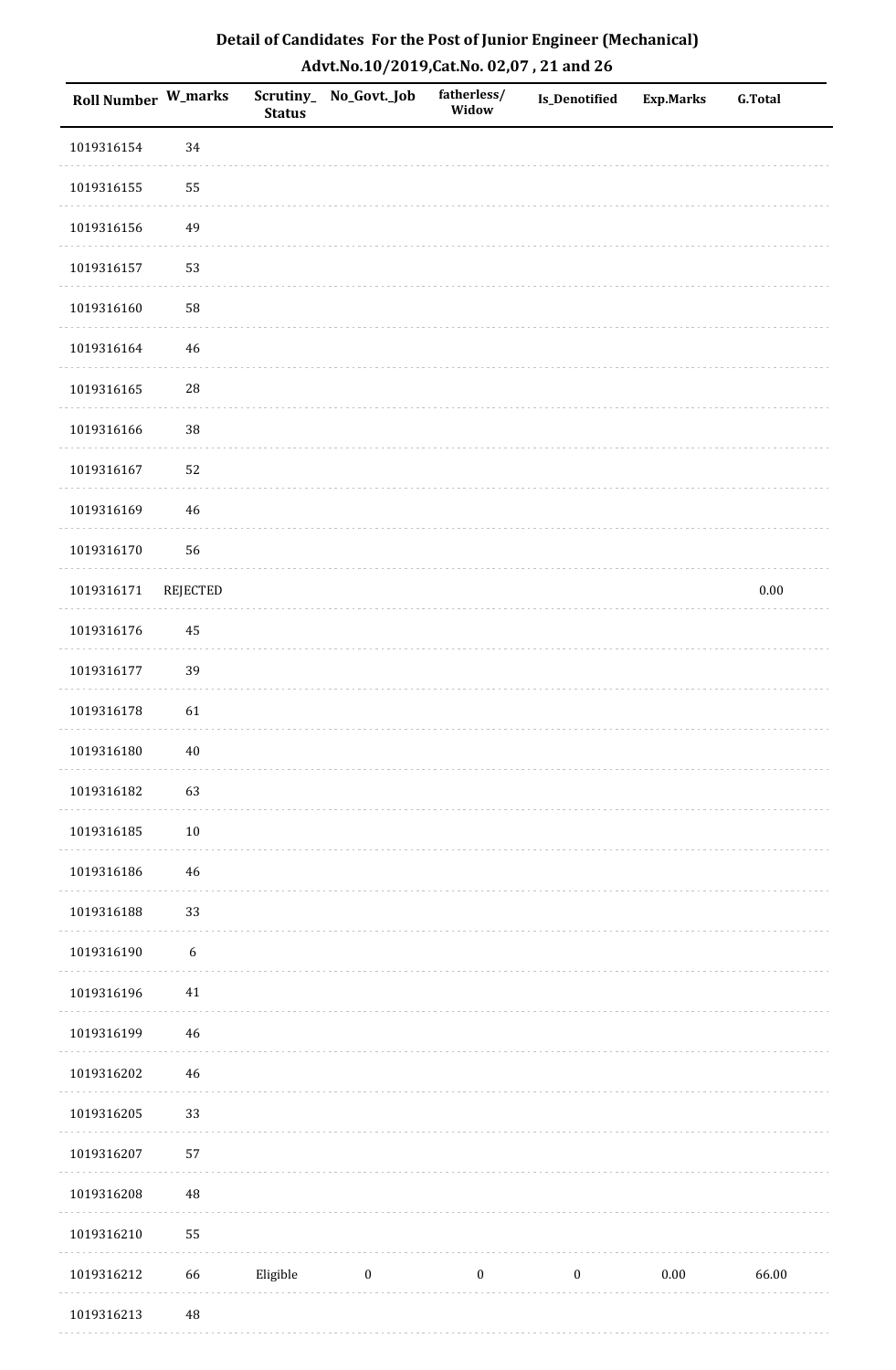| Roll Number W_marks |          | <b>Status</b> | Scrutiny_ No_Govt._Job | fatherless/<br>Widow | Is_Denotified | <b>Exp.Marks</b> | <b>G.Total</b> |
|---------------------|----------|---------------|------------------------|----------------------|---------------|------------------|----------------|
| 1019316214          | $40\,$   |               |                        |                      |               |                  |                |
| 1019316215          | 38       |               |                        |                      |               |                  |                |
| 1019316216          | REJECTED |               |                        |                      |               |                  | $0.00\,$       |
| 1019316217          | 32       |               |                        |                      |               |                  |                |
| 1019316220          | 41       |               |                        |                      |               |                  |                |
| 1019316221          | 35       |               |                        |                      |               |                  |                |
| 1019316222          | 54       |               |                        |                      |               |                  |                |
| 1019316225          | 55       |               |                        |                      |               |                  |                |
| 1019316226          | 48       |               |                        |                      |               |                  |                |
| 1019316227          | 32       |               |                        |                      |               |                  |                |
| 1019316229          | 19       |               |                        |                      |               |                  |                |
| 1019316230          | 60       |               |                        |                      |               |                  |                |
| 1019316232          | 39       |               |                        |                      |               |                  |                |
| 1019316234          | 58       |               |                        |                      |               |                  |                |
| 1019316236          | 49       |               |                        |                      |               |                  |                |
| 1019316238          | 48       |               |                        |                      |               |                  |                |
| 1019316239          | 39       |               |                        |                      |               |                  |                |
| 1019316240          | $47\,$   |               |                        |                      |               |                  |                |
| 1019316241          | 54       |               |                        |                      |               |                  |                |
| 1019316244          | 55       |               |                        |                      |               |                  |                |
| 1019316246          | 61       |               |                        |                      |               |                  |                |
| 1019316247          | $38\,$   |               |                        |                      |               |                  |                |
| 1019316250          | 35       |               |                        |                      |               |                  |                |
| 1019316251          | 64       |               |                        |                      |               |                  |                |
| 1019316252          | 53       |               |                        |                      |               |                  |                |
| 1019316253          | 44       |               |                        |                      |               |                  |                |
| 1019316255          | $40\,$   |               |                        |                      |               |                  |                |
| 1019316258          | 56       |               |                        |                      |               |                  |                |
| 1019316259          | 49       |               |                        |                      |               |                  |                |
| 1019316261          | $46\,$   |               |                        |                      |               |                  |                |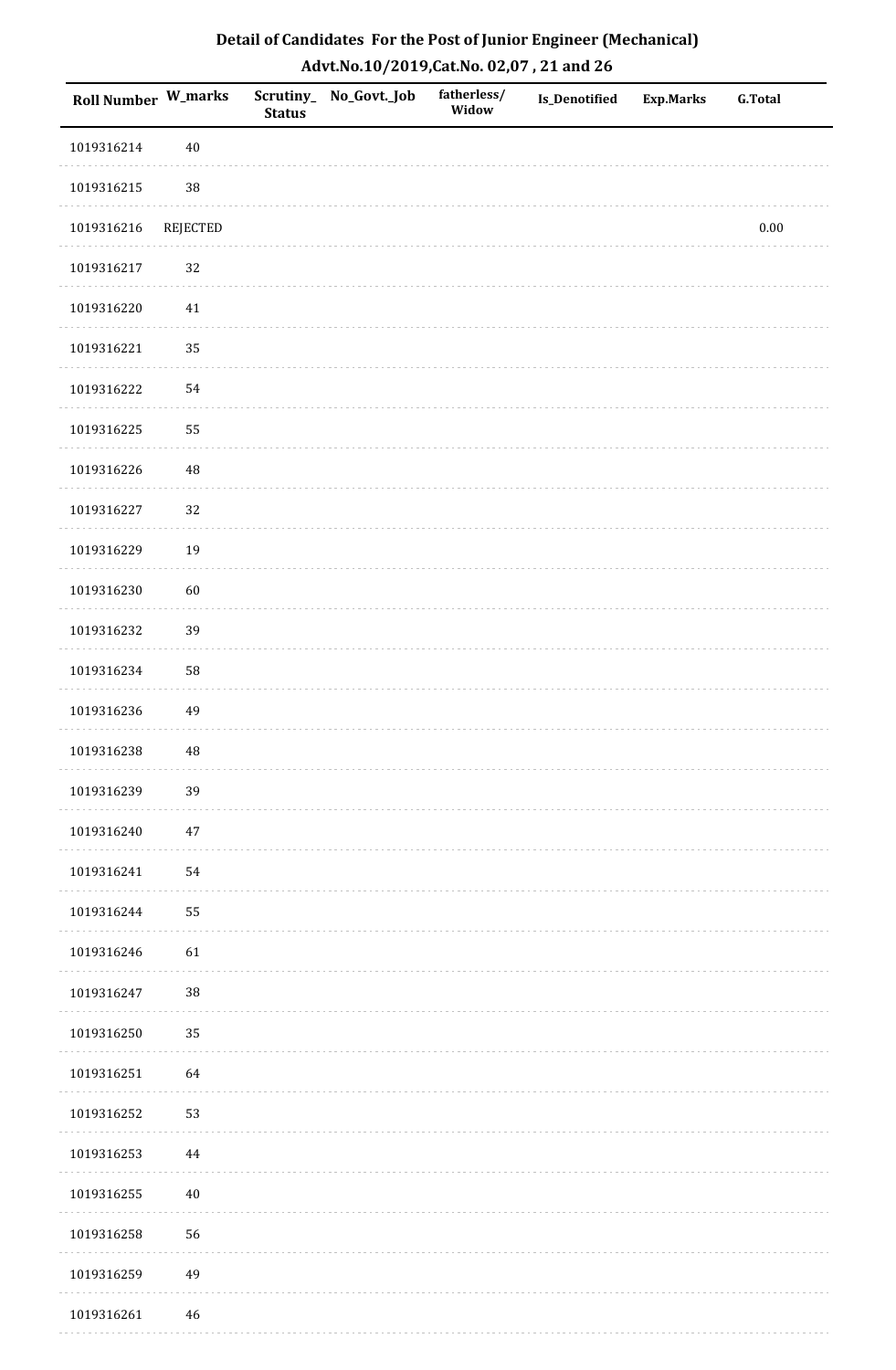| <b>Roll Number W_marks</b> |            | <b>Status</b> | Scrutiny_No_Govt._Job | fatherless/<br>Widow | Is_Denotified | <b>Exp.Marks</b> | <b>G.Total</b> |
|----------------------------|------------|---------------|-----------------------|----------------------|---------------|------------------|----------------|
| 1019316262                 | $51\,$     |               |                       |                      |               |                  |                |
| 1019316263                 | 36         |               |                       |                      |               |                  |                |
| 1019316265                 | 48         |               |                       |                      |               |                  |                |
| 1019316266                 | 36         |               |                       |                      |               |                  |                |
| 1019316267                 | 38         |               |                       |                      |               |                  |                |
| 1019316269                 | 36         |               |                       |                      |               |                  |                |
| 1019316270                 | 58         |               |                       |                      |               |                  |                |
| 1019316271                 | 35         |               |                       |                      |               |                  |                |
| 1019316274                 | 45         |               |                       |                      |               |                  |                |
| 1019316275                 | $\rm 48$   |               |                       |                      |               |                  |                |
| 1019316276                 | $46\,$     |               |                       |                      |               |                  |                |
| 1019316277                 | 35         |               |                       |                      |               |                  |                |
| 1019316278                 | 49         |               |                       |                      |               |                  |                |
| 1019316281                 | 37         |               |                       |                      |               |                  |                |
| 1019316283                 | 59         |               |                       |                      |               |                  |                |
| 1019316284                 | 52         |               |                       |                      |               |                  |                |
| 1019316285                 | 59         |               |                       |                      |               |                  |                |
| 1019316287                 | 49         |               |                       |                      |               |                  |                |
| 1019316289                 | $42\,$     |               |                       |                      |               |                  |                |
| 1019316290                 | $43\,$     |               |                       |                      |               |                  |                |
| 1019316291                 | 44         |               |                       |                      |               |                  |                |
| 1019316292                 | $34\,$     |               |                       |                      |               |                  |                |
| 1019316294                 | 46         |               |                       |                      |               |                  |                |
| 1019316295                 | 34         |               |                       |                      |               |                  |                |
| 1019316296                 | 29         |               |                       |                      |               |                  |                |
| 1019316297                 | 65         |               |                       |                      |               |                  |                |
| 1019316298                 | $47\,$     |               |                       |                      |               |                  |                |
| 1019316299                 | 54         |               |                       |                      |               |                  |                |
| 1019316301                 | ${\bf 28}$ |               |                       |                      |               |                  |                |
| 1019316307                 | 49         |               |                       |                      |               |                  |                |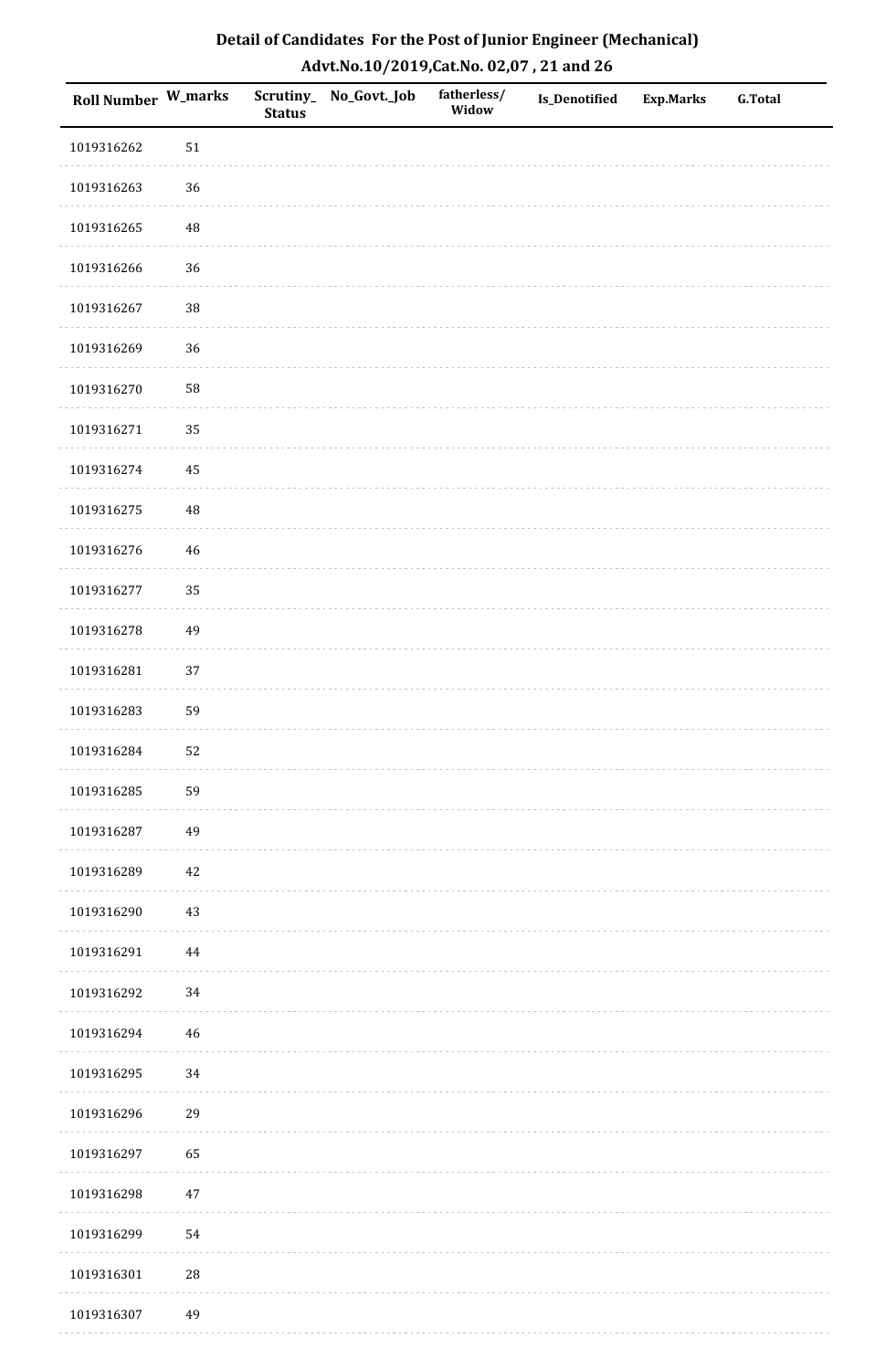| Detail of Candidates For the Post of Junior Engineer (Mechanical) |
|-------------------------------------------------------------------|
| Advt.No.10/2019,Cat.No. 02,07, 21 and 26                          |

| Roll Number W_marks |             | <b>Status</b> | Scrutiny_ No_Govt._Job | fatherless/<br>Widow | Is_Denotified | Exp.Marks | <b>G.Total</b> |
|---------------------|-------------|---------------|------------------------|----------------------|---------------|-----------|----------------|
| 1019316308          | $47\,$      |               |                        |                      |               |           |                |
| 1019316313          | 39          |               |                        |                      |               |           |                |
| 1019316314          | $43\,$      |               |                        |                      |               |           |                |
| 1019316316          | 49          |               |                        |                      |               |           |                |
| 1019316318          | 49          |               |                        |                      |               |           |                |
| 1019316320          | 53          |               |                        |                      |               |           |                |
| 1019316321          | 33          |               |                        |                      |               |           |                |
| 1019316322          | 48          |               |                        |                      |               |           |                |
| 1019316324          | 52          |               |                        |                      |               |           |                |
| 1019316326          | 43          |               |                        |                      |               |           |                |
| 1019316327          | 42          |               |                        |                      |               |           |                |
| 1019316330          | 46          |               |                        |                      |               |           |                |
| 1019316331          | 32          |               |                        |                      |               |           |                |
| 1019316332          | $51\,$      |               |                        |                      |               |           |                |
| 1019316334          | 53          |               |                        |                      |               |           |                |
| 1019316335          | $41\,$      |               |                        |                      |               |           |                |
| 1019316337          | $\sqrt{48}$ |               |                        |                      |               |           |                |
| 1019316338          | 54          |               |                        |                      |               |           |                |
| 1019316339          | $42\,$      |               |                        |                      |               |           |                |
| 1019316340          | 29          |               |                        |                      |               |           |                |
| 1019316343          | $43\,$      |               |                        |                      |               |           |                |
| 1019316345          | 29          |               |                        |                      |               |           |                |
| 1019316347          | 55          |               |                        |                      |               |           |                |
| 1019316348          | REJECTED    |               |                        |                      |               |           | $0.00\,$       |
| 1019316353          | 46          |               |                        |                      |               |           |                |
| 1019316355          | 45          |               |                        |                      |               |           |                |
| 1019316359          | $42\,$      |               |                        |                      |               |           |                |
| 1019316360          | 49          |               |                        |                      |               |           |                |
| 1019316361          | 55          |               |                        |                      |               |           |                |
| 1019316364          | 29          |               |                        |                      |               |           |                |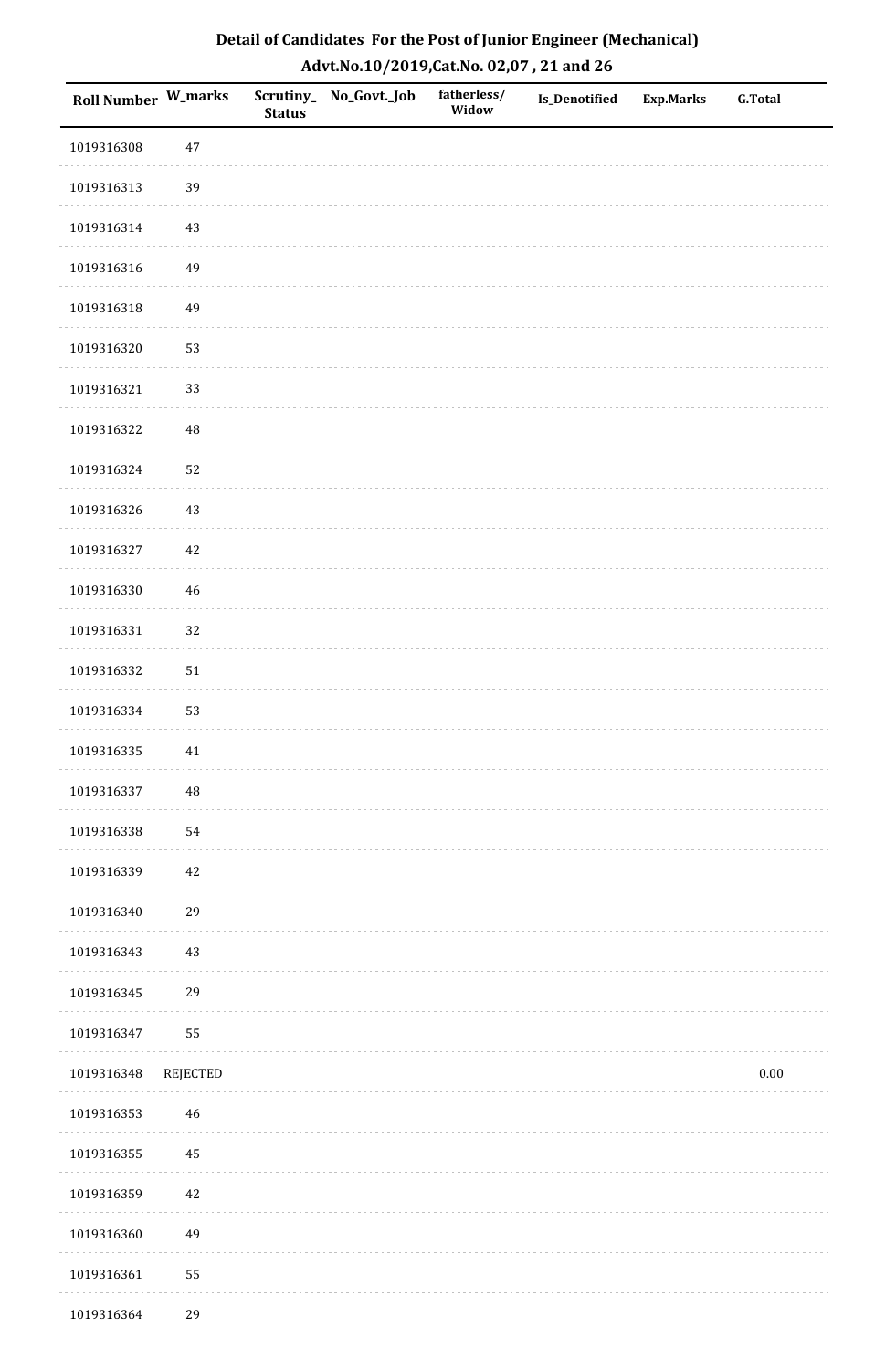| Detail of Candidates For the Post of Junior Engineer (Mechanical) |
|-------------------------------------------------------------------|
| Advt.No.10/2019,Cat.No. 02,07, 21 and 26                          |

| Roll Number W_marks |             | <b>Status</b> | Scrutiny_ No_Govt._Job | fatherless/<br>Widow | Is_Denotified | <b>Exp.Marks</b> | <b>G.Total</b> |
|---------------------|-------------|---------------|------------------------|----------------------|---------------|------------------|----------------|
| 1019316366          | $40\,$      |               |                        |                      |               |                  |                |
| 1019316367          | 43          |               |                        |                      |               |                  |                |
| 1019316370          | 35          |               |                        |                      |               |                  |                |
| 1019316371          | $47\,$      |               |                        |                      |               |                  |                |
| 1019316372          | 52          |               |                        |                      |               |                  |                |
| 1019316375          | 60          |               |                        |                      |               |                  |                |
| 1019316376          | 57          |               |                        |                      |               |                  |                |
| 1019316377          | $47\,$      |               |                        |                      |               |                  |                |
| 1019316379          | $50\,$      |               |                        |                      |               |                  |                |
| 1019316381          | 56          |               |                        |                      |               |                  |                |
| 1019316385          | $41\,$      |               |                        |                      |               |                  |                |
| 1019316386          | 56          |               |                        |                      |               |                  |                |
| 1019316388          | 56          |               |                        |                      |               |                  |                |
| 1019316389          | 43          |               |                        |                      |               |                  |                |
| 1019316392          | 37          |               |                        |                      |               |                  |                |
| 1019316396          | 37          |               |                        |                      |               |                  |                |
| 1019316398          | 54          |               |                        |                      |               |                  |                |
| 1019316399          | 49          |               |                        |                      |               |                  |                |
| 1019316400          | $41\,$      |               |                        |                      |               |                  |                |
| 1019316401          | $\sqrt{46}$ |               |                        |                      |               |                  |                |
| 1019316403          | 60          |               |                        |                      |               |                  |                |
| 1019316406          | 57          |               |                        |                      |               |                  |                |
| 1019316410          | 61          |               |                        |                      |               |                  |                |
| 1019316411          | $\rm 45$    |               |                        |                      |               |                  |                |
| 1019316412          | $30\,$      |               |                        |                      |               |                  |                |
| 1019316413          | 43          |               |                        |                      |               |                  |                |
| 1019316414          | 36          |               |                        |                      |               |                  |                |
| 1019316417          | 39          |               |                        |                      |               |                  |                |
| 1019316421          | $31\,$      |               |                        |                      |               |                  |                |
| 1019316425          | 32          |               |                        |                      |               |                  |                |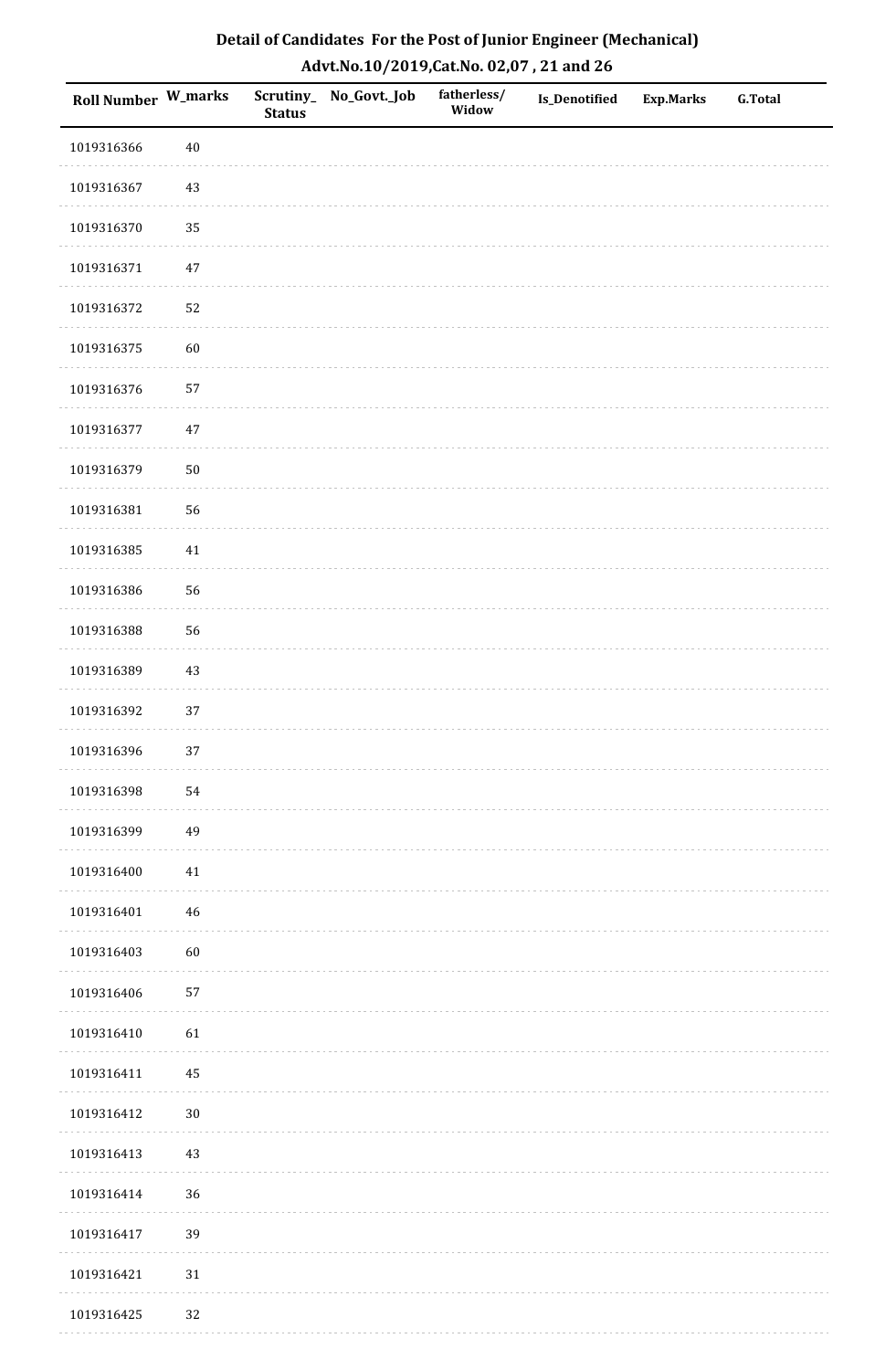| Roll Number W_marks |        | <b>Status</b> | Scrutiny_No_Govt._Job | fatherless/<br>Widow | Is_Denotified | <b>Exp.Marks</b> | <b>G.Total</b> |
|---------------------|--------|---------------|-----------------------|----------------------|---------------|------------------|----------------|
| 1019316426          | 35     |               |                       |                      |               |                  |                |
| 1019316429          | 35     |               |                       |                      |               |                  |                |
| 1019316431          | $42\,$ |               |                       |                      |               |                  |                |
| 1019316433          | $34\,$ |               |                       |                      |               |                  |                |
| 1019316434          | 42     |               |                       |                      |               |                  |                |
| 1019316436          | 35     |               |                       |                      |               |                  |                |
| 1019316438          | 38     |               |                       |                      |               |                  |                |
| 1019316439          | $51\,$ |               |                       |                      |               |                  |                |
| 1019316441          | $46\,$ |               |                       |                      |               |                  |                |
| 1019316444          | 39     |               |                       |                      |               |                  |                |
| 1019316445          | 43     |               |                       |                      |               |                  |                |
| 1019316447          | $50\,$ |               |                       |                      |               |                  |                |
| 1019316448          | 44     |               |                       |                      |               |                  |                |
| 1019316449          | 42     |               |                       |                      |               |                  |                |
| 1019316450          | 59     |               |                       |                      |               |                  |                |
| 1019316451          | $42\,$ |               |                       |                      |               |                  |                |
| 1019316453          | 39     |               |                       |                      |               |                  |                |
| 1019316455          | 56     |               |                       |                      |               |                  |                |
| 1019316456          | 39     |               |                       |                      |               |                  |                |
| 1019316457          | 35     |               |                       |                      |               |                  |                |
| 1019316458          | $38\,$ |               |                       |                      |               |                  |                |
| 1019316461          | $34\,$ |               |                       |                      |               |                  |                |
| 1019316464          | 29     |               |                       |                      |               |                  |                |
| 1019316468          | 26     |               |                       |                      |               |                  |                |
| 1019316469          | 38     |               |                       |                      |               |                  |                |
| 1019316470          | 44     |               |                       |                      |               |                  |                |
| 1019316471          | 32     |               |                       |                      |               |                  |                |
| 1019316472          | 56     |               |                       |                      |               |                  |                |
| 1019316473          | 33     |               |                       |                      |               |                  |                |
| 1019316474          | 43     |               |                       |                      |               |                  |                |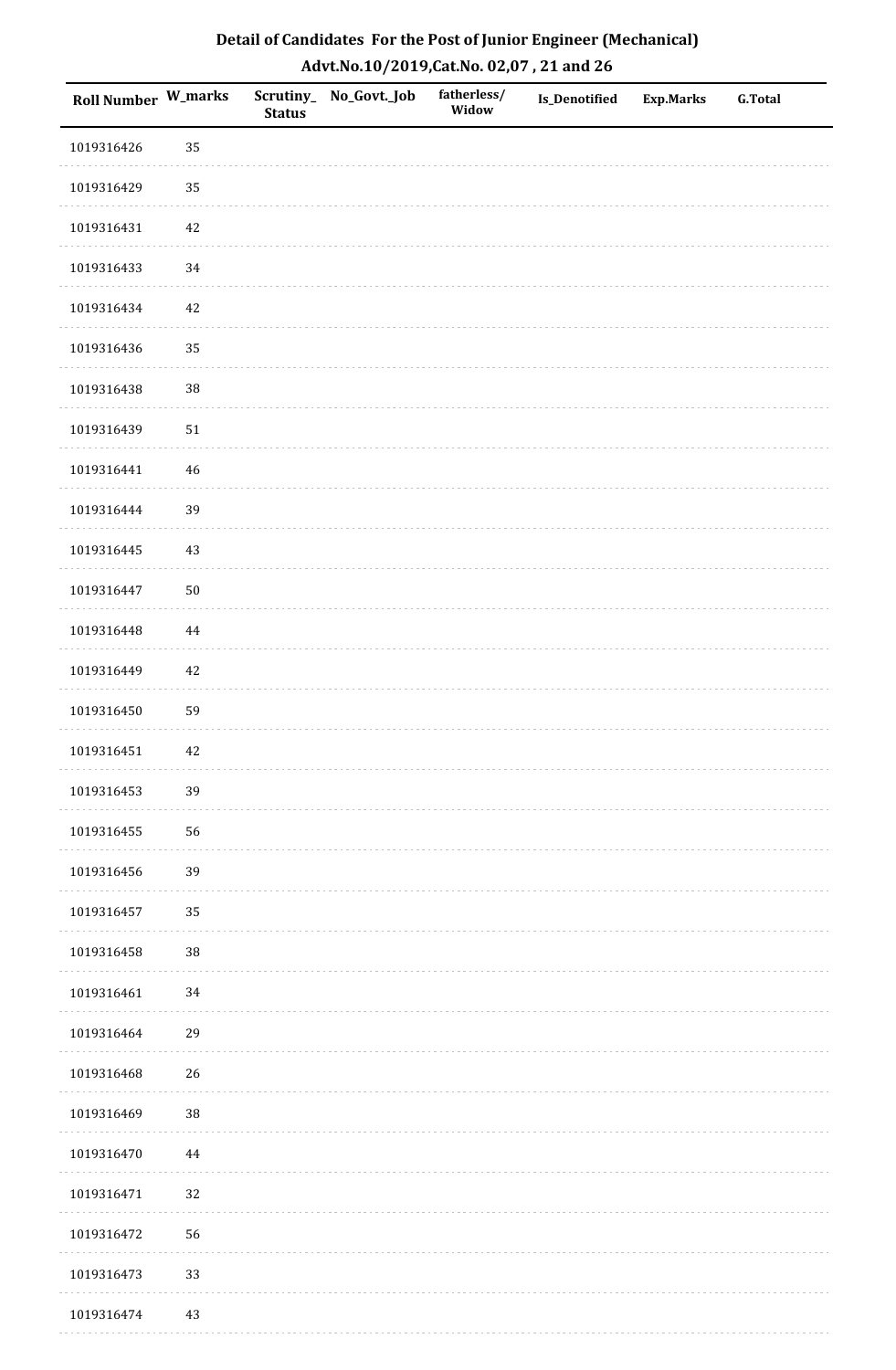| Roll Number W_marks |        | <b>Status</b> | Scrutiny_No_Govt._Job | fatherless/<br>Widow | Is_Denotified | <b>Exp.Marks</b> | <b>G.Total</b> |
|---------------------|--------|---------------|-----------------------|----------------------|---------------|------------------|----------------|
| 1019316475          | $47\,$ |               |                       |                      |               |                  |                |
| 1019316477          | 52     |               |                       |                      |               |                  |                |
| 1019316483          | $34\,$ |               |                       |                      |               |                  |                |
| 1019316484          | $30\,$ |               |                       |                      |               |                  |                |
| 1019316485          | 61     |               |                       |                      |               |                  |                |
| 1019316487          | 54     |               |                       |                      |               |                  |                |
| 1019316488          | 37     |               |                       |                      |               |                  |                |
| 1019316489          | $31\,$ |               |                       |                      |               |                  |                |
| 1019316492          | 39     |               |                       |                      |               |                  |                |
| 1019316493          | 55     |               |                       |                      |               |                  |                |
| 1019316495          | 17     |               |                       |                      |               |                  |                |
| 1019316498          | $42\,$ |               |                       |                      |               |                  |                |
| 1019316500          | 32     |               |                       |                      |               |                  |                |
| 1019316503          | 54     |               |                       |                      |               |                  |                |
| 1019316507          | $42\,$ |               |                       |                      |               |                  |                |
| 1019316508          | $30\,$ |               |                       |                      |               |                  |                |
| 1019316509          | $34\,$ |               |                       |                      |               |                  |                |
| 1019316510          | 56     |               |                       |                      |               |                  |                |
| 1019316513          | 56     |               |                       |                      |               |                  |                |
| 1019316516          | 38     |               |                       |                      |               |                  |                |
| 1019316517          | 52     |               |                       |                      |               |                  |                |
| 1019316518          | $24\,$ |               |                       |                      |               |                  |                |
| 1019316519          | $41\,$ |               |                       |                      |               |                  |                |
| 1019316520          | $47\,$ |               |                       |                      |               |                  |                |
| 1019316524          | $40\,$ |               |                       |                      |               |                  |                |
| 1019316525          | $40\,$ |               |                       |                      |               |                  |                |
| 1019316526          | $47\,$ |               |                       |                      |               |                  |                |
| 1019316527          | 43     |               |                       |                      |               |                  |                |
| 1019316528          | $42\,$ |               |                       |                      |               |                  |                |
| 1019316529          | 45     |               |                       |                      |               |                  |                |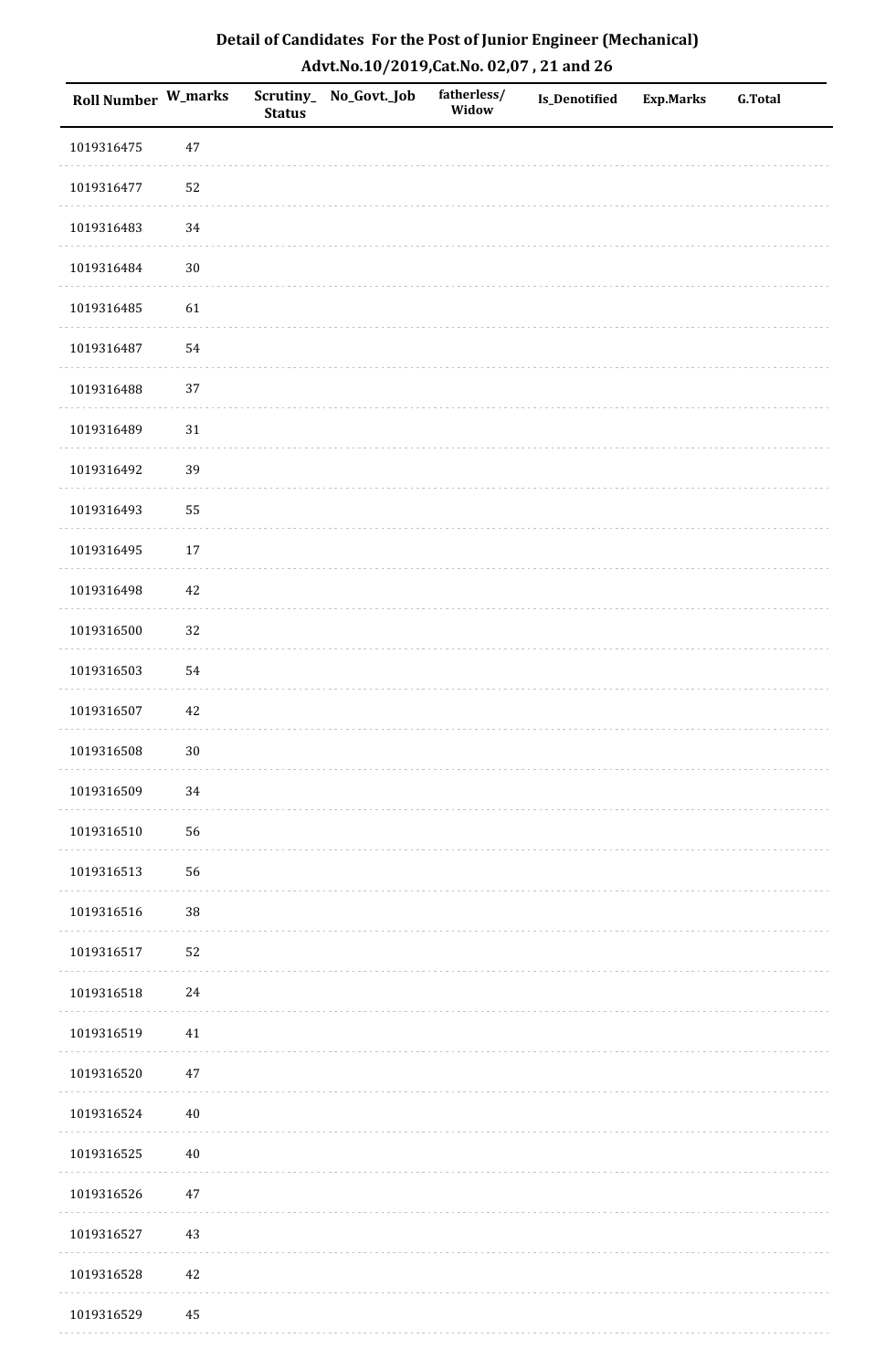| <b>Roll Number W_marks</b> |          | <b>Status</b> | Scrutiny_ No_Govt._Job | fatherless/<br>Widow | Is_Denotified | <b>Exp.Marks</b> | <b>G.Total</b> |
|----------------------------|----------|---------------|------------------------|----------------------|---------------|------------------|----------------|
| 1019316530                 | 58       |               |                        |                      |               |                  |                |
| 1019316532                 | $51\,$   |               |                        |                      |               |                  |                |
| 1019316534                 | $51\,$   |               |                        |                      |               |                  |                |
| 1019316535                 | 29       |               |                        |                      |               |                  |                |
| 1019316538                 | $40\,$   |               |                        |                      |               |                  |                |
| 1019316539                 | 44       |               |                        |                      |               |                  |                |
| 1019316540                 | 37       |               |                        |                      |               |                  |                |
| 1019316541                 | $34\,$   |               |                        |                      |               |                  |                |
| 1019316544                 | 49       |               |                        |                      |               |                  |                |
| 1019316546                 | $47\,$   |               |                        |                      |               |                  |                |
| 1019316548                 | 37       |               |                        |                      |               |                  |                |
| 1019316550                 | 32       |               |                        |                      |               |                  |                |
| 1019316554                 | $40\,$   |               |                        |                      |               |                  |                |
| 1019316555                 | $30\,$   |               |                        |                      |               |                  |                |
| 1019316557                 | 45       |               |                        |                      |               |                  |                |
| 1019316559                 | 38       |               |                        |                      |               |                  |                |
| 1019316562                 | 54       |               |                        |                      |               |                  |                |
| 1019316563                 | 41       |               |                        |                      |               |                  |                |
| 1019316566                 | 39       |               |                        |                      |               |                  |                |
| 1019316567                 | $37\,$   |               |                        |                      |               |                  |                |
| 1019316569                 | 53       |               |                        |                      |               |                  |                |
| 1019316570                 | $31\,$   |               |                        |                      |               |                  |                |
| 1019316572                 | 55       |               |                        |                      |               |                  |                |
| 1019316575                 | $51\,$   |               |                        |                      |               |                  |                |
| 1019316579                 | 58       |               |                        |                      |               |                  |                |
| 1019316580                 | $47\,$   |               |                        |                      |               |                  |                |
| 1019316581                 | 55       |               |                        |                      |               |                  |                |
| 1019316583                 | REJECTED |               |                        |                      |               |                  | $0.00\,$       |
| 1019316584                 | 56       |               |                        |                      |               |                  |                |
| 1019316585                 | 42       |               |                        |                      |               |                  |                |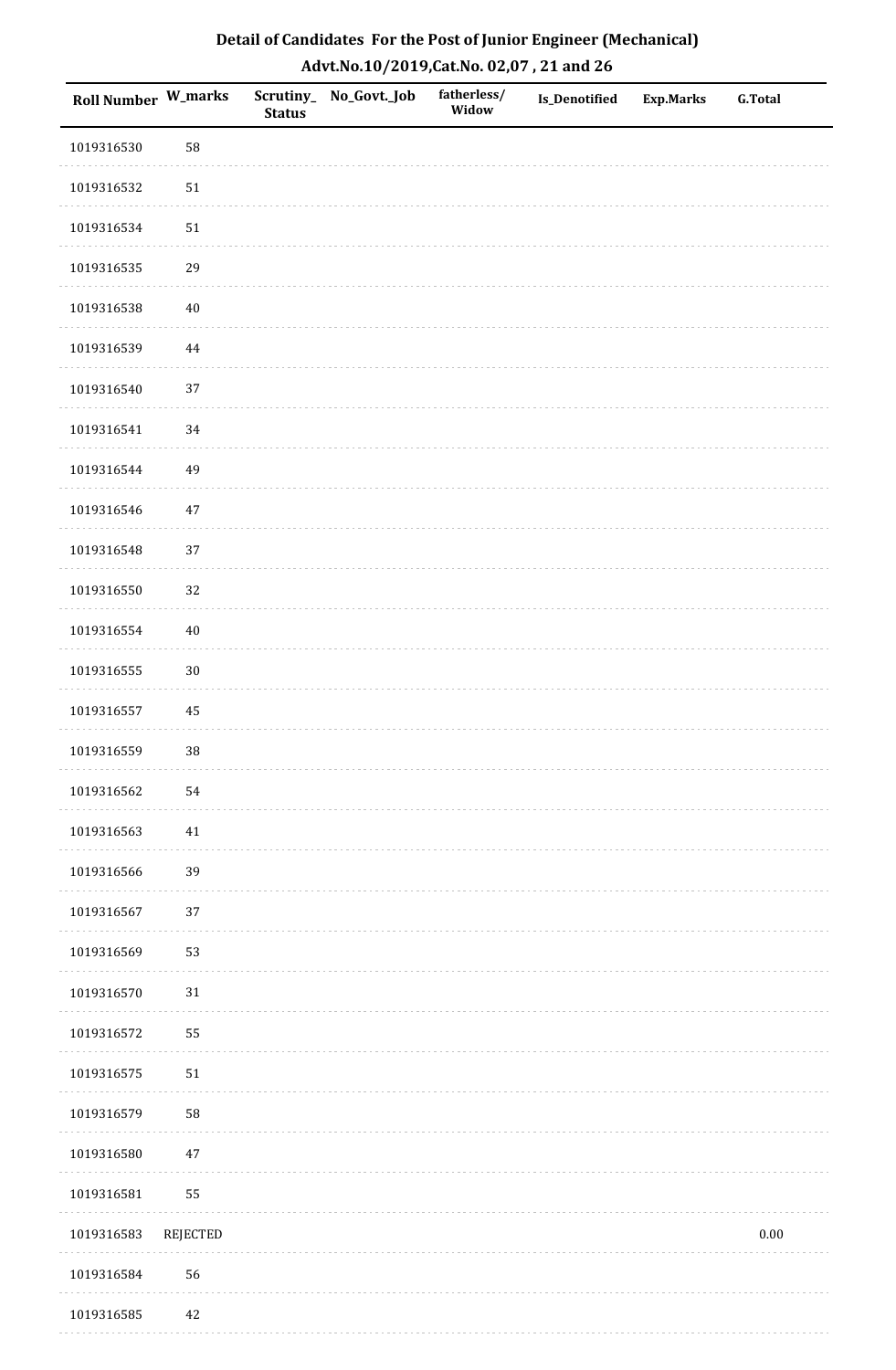| <b>Roll Number W_marks</b> |                 | <b>Status</b> | Scrutiny_ No_Govt._Job | fatherless/<br>Widow | <b>Is_Denotified</b> | <b>Exp.Marks</b> | <b>G.Total</b> |
|----------------------------|-----------------|---------------|------------------------|----------------------|----------------------|------------------|----------------|
| 1019316586                 | 24              |               |                        |                      |                      |                  |                |
| 1019316587                 | 56              |               |                        |                      |                      |                  |                |
| 1019316588                 | $41\,$          |               |                        |                      |                      |                  |                |
| 1019316589                 | $40\,$          |               |                        |                      |                      |                  |                |
| 1019316590                 | $\sqrt{46}$     |               |                        |                      |                      |                  |                |
| 1019316592                 | 33              |               |                        |                      |                      |                  |                |
| 1019316594                 | $43\,$          |               |                        |                      |                      |                  |                |
| 1019316597                 | $31\,$          |               |                        |                      |                      |                  |                |
| 1019316598                 | 55              |               |                        |                      |                      |                  |                |
| 1019316600                 | $\sqrt{46}$     |               |                        |                      |                      |                  |                |
| 1019316604                 | 59              |               |                        |                      |                      |                  |                |
| 1019316605                 | 45              |               |                        |                      |                      |                  |                |
| 1019316607                 | $50\,$          |               |                        |                      |                      |                  |                |
| 1019316609                 | 38              |               |                        |                      |                      |                  |                |
| 1019316610                 | 49              |               |                        |                      |                      |                  |                |
| 1019316614                 | 36              |               |                        |                      |                      |                  |                |
| 1019316616                 | 63              |               |                        |                      |                      |                  |                |
| 1019316617                 | 36              |               |                        |                      |                      |                  |                |
| 1019316620                 | 37              |               |                        |                      |                      |                  |                |
| 1019316621                 | <b>REJECTED</b> |               |                        |                      |                      |                  | $0.00\,$       |
| 1019316622                 | $27\,$          |               |                        |                      |                      |                  |                |
| 1019316623                 | 57              |               |                        |                      |                      |                  |                |
| 1019316624                 | 44              |               |                        |                      |                      |                  |                |
| 1019316625                 | 57              |               |                        |                      |                      |                  |                |
| 1019316626                 | 49              |               |                        |                      |                      |                  |                |
| 1019316627                 | $50\,$          |               |                        |                      |                      |                  |                |
| 1019316630                 | 33              |               |                        |                      |                      |                  |                |
| 1019316631                 | $38\,$          |               |                        |                      |                      |                  |                |
| 1019316633                 | 38              |               |                        |                      |                      |                  |                |
| 1019316636                 | 33              |               |                        |                      |                      |                  |                |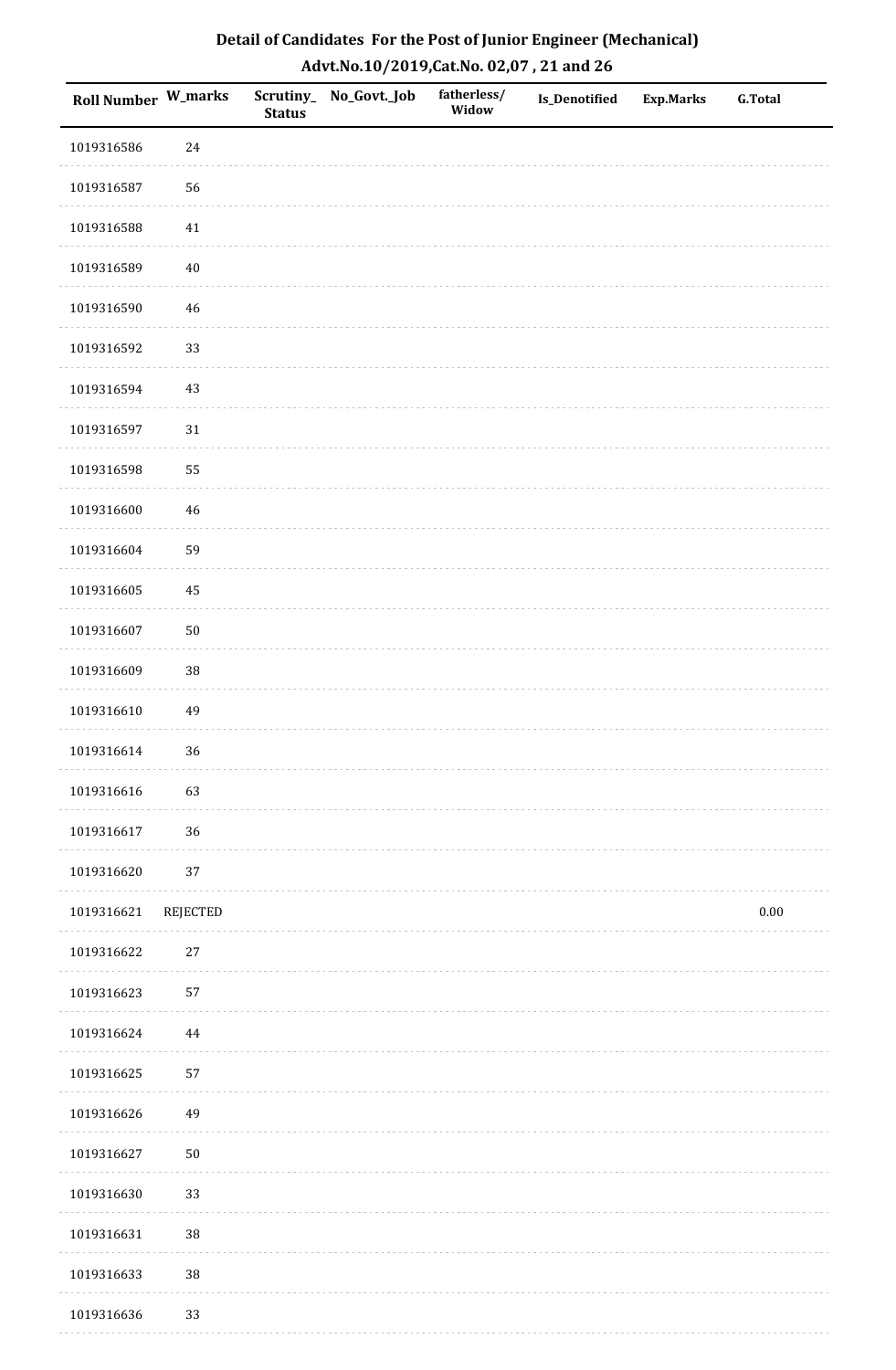| Roll Number W_marks |             | <b>Status</b> | Scrutiny_No_Govt._Job | fatherless/<br>Widow | Is_Denotified    | <b>Exp.Marks</b> | <b>G.Total</b> |
|---------------------|-------------|---------------|-----------------------|----------------------|------------------|------------------|----------------|
| 1019316639          | 35          |               |                       |                      |                  |                  |                |
| 1019316640          | $40\,$      |               |                       |                      |                  |                  |                |
| 1019316642          | $47\,$      |               |                       |                      |                  |                  |                |
| 1019316644          | 53          |               |                       |                      |                  |                  |                |
| 1019316645          | $43\,$      |               |                       |                      |                  |                  |                |
| 1019316646          | 54          |               |                       |                      |                  |                  |                |
| 1019316647          | 58          |               |                       |                      |                  |                  |                |
| 1019316648          | 39          |               |                       |                      |                  |                  |                |
| 1019316649          | 58          |               |                       |                      |                  |                  |                |
| 1019316650          | 34          |               |                       |                      |                  |                  |                |
| 1019316651          | $50\,$      |               |                       |                      |                  |                  |                |
| 1019316652          | 39          |               |                       |                      |                  |                  |                |
| 1019316655          | 69          | Eligible      | $\bf{0}$              | $\boldsymbol{0}$     | $\boldsymbol{0}$ | $0.00\,$         | 69.00          |
| 1019316657          | 52          |               |                       |                      |                  |                  |                |
| 1019316658          | $51\,$      |               |                       |                      |                  |                  |                |
| 1019316659          | 53          |               |                       |                      |                  |                  |                |
| 1019316661          | 42          |               |                       |                      |                  |                  |                |
| 1019316664          | $\bf 45$    |               |                       |                      |                  |                  |                |
| 1019316665          | 43          |               |                       |                      |                  |                  |                |
| 1019316667          | 33          |               |                       |                      |                  |                  |                |
| 1019316669          | 63          |               |                       |                      |                  |                  |                |
| 1019316673          | 54          |               |                       |                      |                  |                  |                |
| 1019316674          | 56          |               |                       |                      |                  |                  |                |
| 1019316677          | $51\,$      |               |                       |                      |                  |                  |                |
| 1019316679          | 45          |               |                       |                      |                  |                  |                |
| 1019316680          | $43\,$      |               |                       |                      |                  |                  |                |
| 1019316682          | $\sqrt{48}$ |               |                       |                      |                  |                  |                |
| 1019316683          | 34          |               |                       |                      |                  |                  |                |
| 1019316684          | $31\,$      |               |                       |                      |                  |                  |                |
| 1019316685          | $50\,$      |               |                       |                      |                  |                  |                |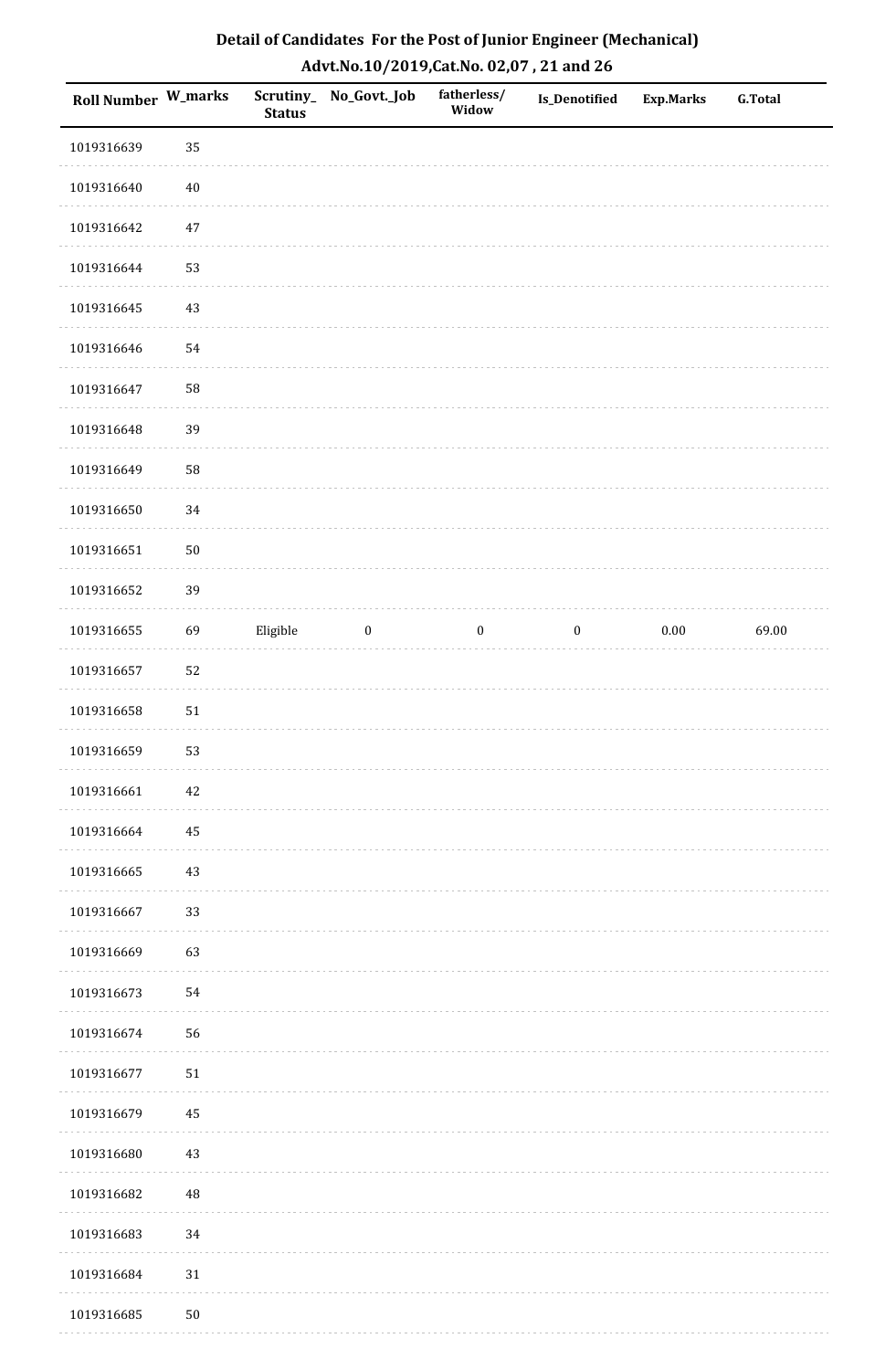| <b>Roll Number W_marks</b> |             | <b>Status</b> | Scrutiny_No_Govt._Job | fatherless/<br>Widow | Is_Denotified | <b>Exp.Marks</b> | <b>G.Total</b> |
|----------------------------|-------------|---------------|-----------------------|----------------------|---------------|------------------|----------------|
| 1019316686                 | 33          |               |                       |                      |               |                  |                |
| 1019316687                 | $47\,$      |               |                       |                      |               |                  |                |
| 1019316688                 | 52          |               |                       |                      |               |                  |                |
| 1019316689                 | 52          |               |                       |                      |               |                  |                |
| 1019316690                 | $43\,$      |               |                       |                      |               |                  |                |
| 1019316692                 | 62          |               |                       |                      |               |                  |                |
| 1019316693                 | $\sqrt{46}$ |               |                       |                      |               |                  |                |
| 1019316695                 | 37          |               |                       |                      |               |                  |                |
| 1019316697                 | $40\,$      |               |                       |                      |               |                  |                |
| 1019316698                 | $\bf 44$    |               |                       |                      |               |                  |                |
| 1019316700                 | 55          |               |                       |                      |               |                  |                |
| 1019316702                 | 34          |               |                       |                      |               |                  |                |
| 1019316704                 | 29          |               |                       |                      |               |                  |                |
| 1019316705                 | 53          |               |                       |                      |               |                  |                |
| 1019316706                 | $\rm 48$    |               |                       |                      |               |                  |                |
| 1019316707                 | ${\bf 50}$  |               |                       |                      |               |                  |                |
| 1019316708                 | $24\,$      |               |                       |                      |               |                  |                |
| 1019316710                 | 38          |               |                       |                      |               |                  |                |
| 1019316715                 | 32          |               |                       |                      |               |                  |                |
| 1019316716                 | $47\,$      |               |                       |                      |               |                  |                |
| 1019316718                 | 53          |               |                       |                      |               |                  |                |
| 1019316719                 | 58          |               |                       |                      |               |                  |                |
| 1019316722                 | $51\,$      |               |                       |                      |               |                  |                |
| 1019316723                 | 38          |               |                       |                      |               |                  |                |
| 1019316725                 | 35          |               |                       |                      |               |                  |                |
| 1019316726                 | 67          |               |                       |                      |               |                  |                |
| 1019316727                 | 41          |               |                       |                      |               |                  |                |
| 1019316728                 | $46\,$      |               |                       |                      |               |                  |                |
| 1019316729                 | $\rm 48$    |               |                       |                      |               |                  |                |
| 1019316730                 | 58          |               |                       |                      |               |                  |                |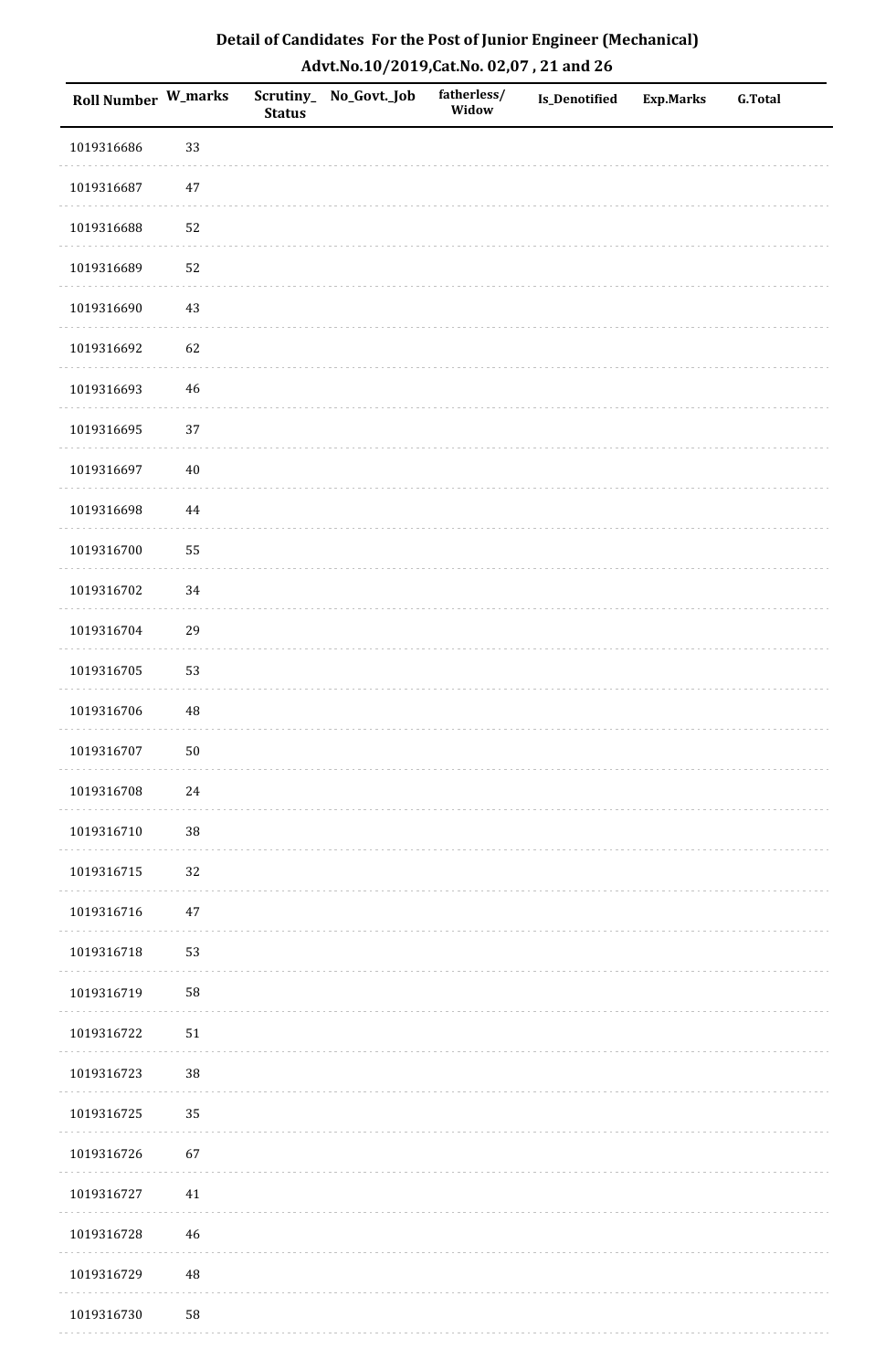| <b>Roll Number W_marks</b> |            | <b>Status</b> | Scrutiny_No_Govt._Job | fatherless/<br>Widow | Is_Denotified | <b>Exp.Marks</b> | <b>G.Total</b> |
|----------------------------|------------|---------------|-----------------------|----------------------|---------------|------------------|----------------|
| 1019316733                 | 54         |               |                       |                      |               |                  |                |
| 1019316735                 | 53         |               |                       |                      |               |                  |                |
| 1019316738                 | $50\,$     |               |                       |                      |               |                  |                |
| 1019316741                 | $40\,$     |               |                       |                      |               |                  |                |
| 1019316742                 | $\bf 45$   |               |                       |                      |               |                  |                |
| 1019316745                 | 34         |               |                       |                      |               |                  |                |
| 1019316747                 | 54         |               |                       |                      |               |                  |                |
| 1019316748                 | 49         |               |                       |                      |               |                  |                |
| 1019316749                 | 49         |               |                       |                      |               |                  |                |
| 1019316752                 | $\rm 48$   |               |                       |                      |               |                  |                |
| 1019316754                 | 36         |               |                       |                      |               |                  |                |
| 1019316756                 | 60         |               |                       |                      |               |                  |                |
| 1019316757                 | 53         |               |                       |                      |               |                  |                |
| 1019316758                 | 48         |               |                       |                      |               |                  |                |
| 1019316759                 | $20\,$     |               |                       |                      |               |                  |                |
| 1019316762                 | 55         |               |                       |                      |               |                  |                |
| 1019316765                 | 52         |               |                       |                      |               |                  |                |
| 1019316770                 | 55         |               |                       |                      |               |                  |                |
| 1019316771                 | ${\bf 51}$ |               |                       |                      |               |                  |                |
| 1019316773                 | $50\,$     |               |                       |                      |               |                  |                |
| 1019316775                 | 53         |               |                       |                      |               |                  |                |
| 1019316776                 | $\rm 48$   |               |                       |                      |               |                  |                |
| 1019316777                 | 35         |               |                       |                      |               |                  |                |
| 1019316778                 | 53         |               |                       |                      |               |                  |                |
| 1019316779                 | $51\,$     |               |                       |                      |               |                  |                |
| 1019316780                 | $46\,$     |               |                       |                      |               |                  |                |
| 1019316781                 | 54         |               |                       |                      |               |                  |                |
| 1019316783                 | $46\,$     |               |                       |                      |               |                  |                |
| 1019316785                 | 57         |               |                       |                      |               |                  |                |
| 1019316786                 | 34         |               |                       |                      |               |                  |                |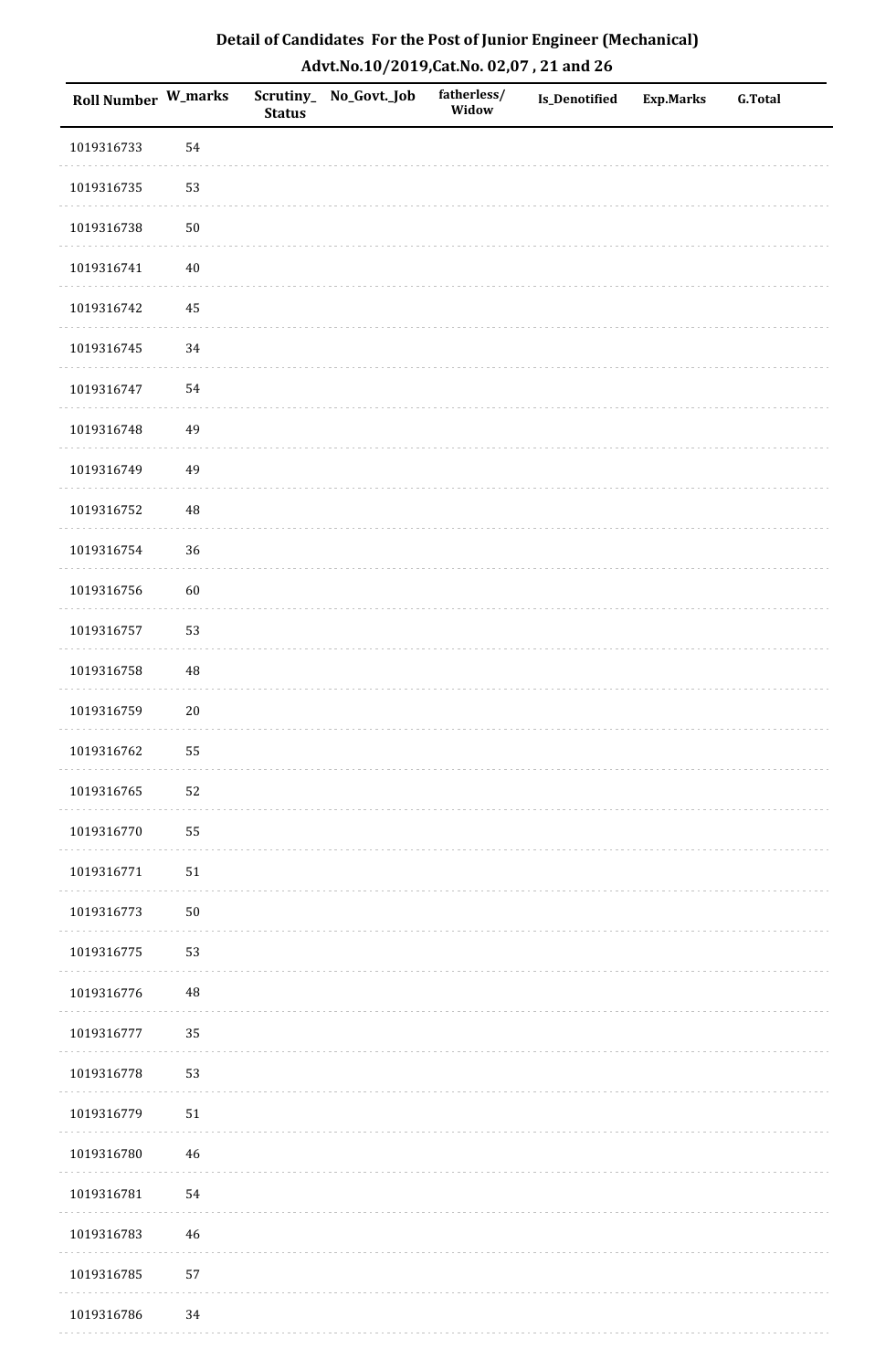| <b>Roll Number W_marks</b> |                 | <b>Status</b> | Scrutiny_ No_Govt._Job | fatherless/<br>Widow | Is_Denotified | <b>Exp.Marks</b> | <b>G.Total</b> |
|----------------------------|-----------------|---------------|------------------------|----------------------|---------------|------------------|----------------|
| 1019316787                 | 63              |               |                        |                      |               |                  |                |
| 1019316790                 | 32              |               |                        |                      |               |                  |                |
| 1019316792                 | 35              |               |                        |                      |               |                  |                |
| 1019316794                 | 38              |               |                        |                      |               |                  |                |
| 1019316796                 | $31\,$          |               |                        |                      |               |                  |                |
| 1019316797                 | 29              |               |                        |                      |               |                  |                |
| 1019316798                 | <b>REJECTED</b> |               |                        |                      |               |                  | $0.00\,$       |
| 1019316799                 | $50\,$          |               |                        |                      |               |                  |                |
| 1019316800                 | 55              |               |                        |                      |               |                  |                |
| 1019316801                 | 39              |               |                        |                      |               |                  |                |
| 1019316803                 | $43\,$          |               |                        |                      |               |                  |                |
| 1019316804                 | 53              |               |                        |                      |               |                  |                |
| 1019316805                 | 26              |               |                        |                      |               |                  |                |
| 1019316807                 | 39              |               |                        |                      |               |                  |                |
| 1019316810                 | 43              |               |                        |                      |               |                  |                |
| 1019316811                 | 38              |               |                        |                      |               |                  |                |
| 1019316812                 | 55              |               |                        |                      |               |                  |                |
| 1019316813                 | 43              |               |                        |                      |               |                  |                |
| 1019316815                 | 38              |               |                        |                      |               |                  |                |
| 1019316818                 | 49              |               |                        |                      |               |                  |                |
| 1019316819                 | 18              |               |                        |                      |               |                  |                |
| 1019316822                 | 33              |               |                        |                      |               |                  |                |
| 1019316825                 | 45              |               |                        |                      |               |                  |                |
| 1019316826                 | 38              |               |                        |                      |               |                  |                |
| 1019316827                 | $40\,$          |               |                        |                      |               |                  |                |
| 1019316828                 | $20\,$          |               |                        |                      |               |                  |                |
| 1019316829                 | 39              |               |                        |                      |               |                  |                |
| 1019316835                 | 55              |               |                        |                      |               |                  |                |
| 1019316836                 | 29              |               |                        |                      |               |                  |                |
| 1019316837                 | 55              |               |                        |                      |               |                  |                |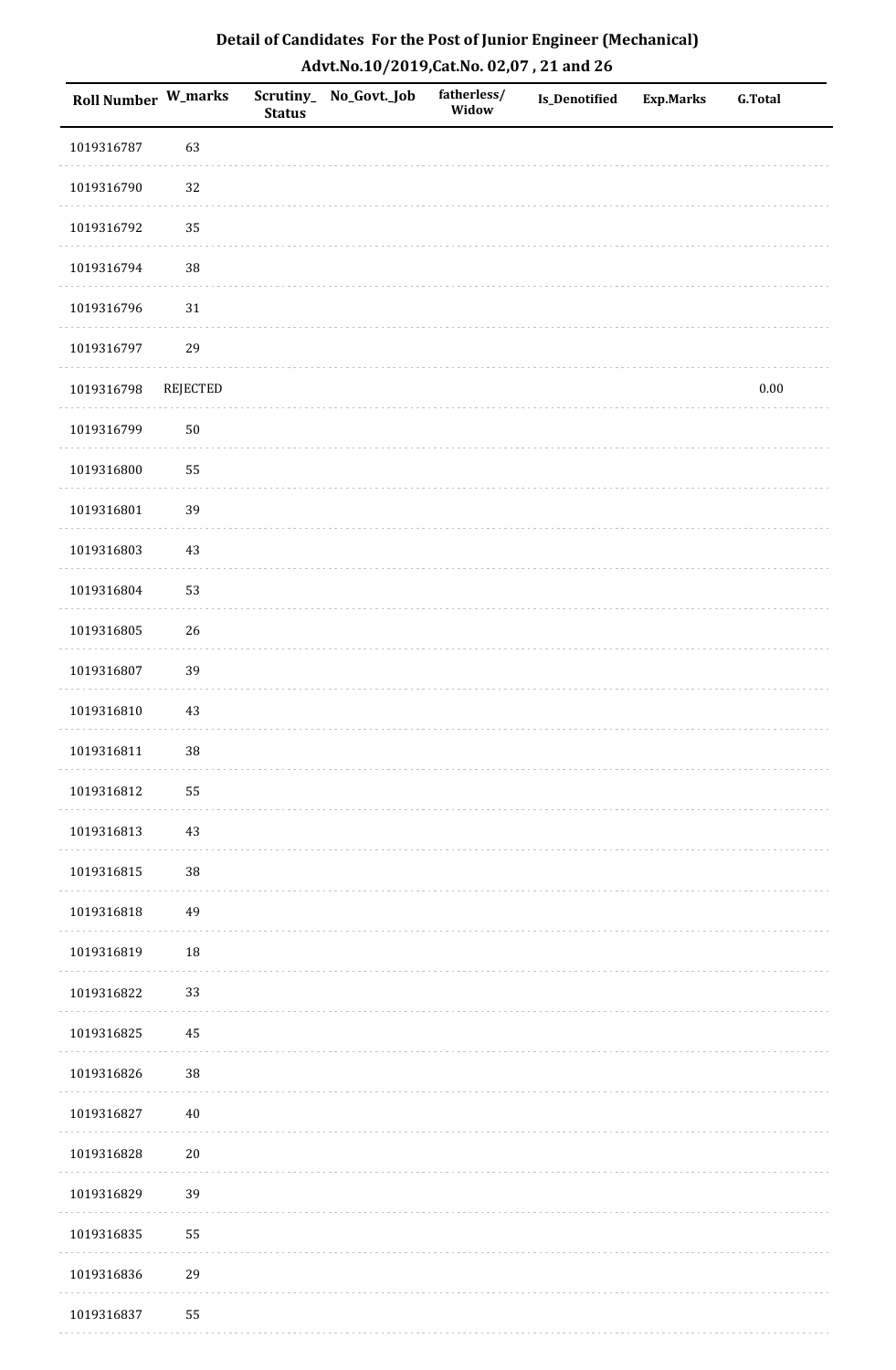| Roll Number W_marks |          | <b>Status</b> | Scrutiny_ No_Govt._Job | fatherless/<br>Widow | Is_Denotified    | <b>Exp.Marks</b> | <b>G.Total</b> |
|---------------------|----------|---------------|------------------------|----------------------|------------------|------------------|----------------|
| 1019316839          | 31       |               |                        |                      |                  |                  |                |
| 1019316840          | 32       |               |                        |                      |                  |                  |                |
| 1019316844          | 55       |               |                        |                      |                  |                  |                |
| 1019316845          | 62       | Eligible      | $\bf{0}$               | $\boldsymbol{0}$     | $\boldsymbol{0}$ | $0.00\,$         | 62.00          |
| 1019316848          | 35       |               |                        |                      |                  |                  |                |
| 1019316849          | $47\,$   |               |                        |                      |                  |                  |                |
| 1019316850          | 26       |               |                        |                      |                  |                  |                |
| 1019316851          | $40\,$   |               |                        |                      |                  |                  |                |
| 1019316853          | $40\,$   |               |                        |                      |                  |                  |                |
| 1019316855          | 41       |               |                        |                      |                  |                  |                |
| 1019316856          | $40\,$   |               |                        |                      |                  |                  |                |
| 1019316858          | 42       |               |                        |                      |                  |                  |                |
| 1019316859          | 52       |               |                        |                      |                  |                  |                |
| 1019316860          | 64       |               |                        |                      |                  |                  |                |
| 1019316861          | $\rm 45$ |               |                        |                      |                  |                  |                |
| 1019316862          | 43       |               |                        |                      |                  |                  |                |
| 1019316863          | 44       |               |                        |                      |                  |                  |                |
| 1019316867          | 46       |               |                        |                      |                  |                  |                |
| 1019316870          | 46       |               |                        |                      |                  |                  |                |
| 1019316871          | 52       |               |                        |                      |                  |                  |                |
| 1019316872          | 61       |               |                        |                      |                  |                  |                |
| 1019316874          | 33       |               |                        |                      |                  |                  |                |
| 1019316878          | $47\,$   |               |                        |                      |                  |                  |                |
| 1019316879          | 53       |               |                        |                      |                  |                  |                |
| 1019316880          | 45       |               |                        |                      |                  |                  |                |
| 1019316882          | $47\,$   |               |                        |                      |                  |                  |                |
| 1019316883          | $40\,$   |               |                        |                      |                  |                  |                |
| 1019316885          | 39       |               |                        |                      |                  |                  |                |
| 1019316888          | 37       |               |                        |                      |                  |                  |                |
| 1019316889          | 59       |               |                        |                      |                  |                  |                |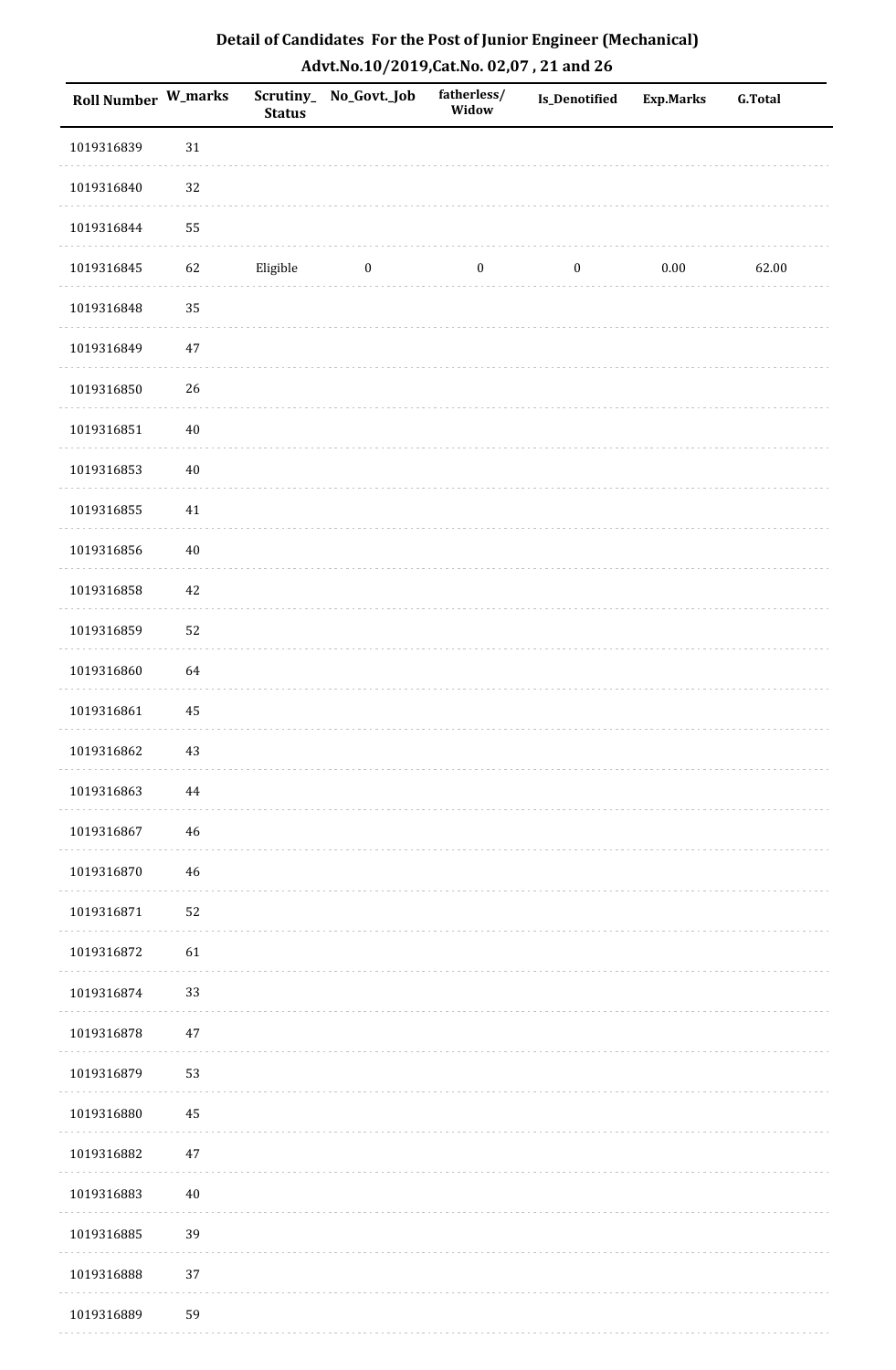| <b>Roll Number W_marks</b> |          | <b>Status</b> | Scrutiny_ No_Govt._Job | fatherless/<br>Widow | Is_Denotified | <b>Exp.Marks</b> | <b>G.Total</b> |
|----------------------------|----------|---------------|------------------------|----------------------|---------------|------------------|----------------|
| 1019316893                 | 47       |               |                        |                      |               |                  |                |
| 1019316895                 | 63       |               |                        |                      |               |                  |                |
| 1019316896                 | 32       |               |                        |                      |               |                  |                |
| 1019316897                 | 51       |               |                        |                      |               |                  |                |
| 1019316900                 | $46\,$   |               |                        |                      |               |                  |                |
| 1019316901                 | $31\,$   |               |                        |                      |               |                  |                |
| 1019316908                 | 37       |               |                        |                      |               |                  |                |
| 1019316912                 | $42\,$   |               |                        |                      |               |                  |                |
| 1019316913                 | 44       |               |                        |                      |               |                  |                |
| 1019316914                 | $47\,$   |               |                        |                      |               |                  |                |
| 1019316915                 | 42       |               |                        |                      |               |                  |                |
| 1019316916                 | 46       |               |                        |                      |               |                  |                |
| 1019316917                 | $43\,$   |               |                        |                      |               |                  |                |
| 1019316918                 | 35       |               |                        |                      |               |                  |                |
| 1019316920                 | 53       |               |                        |                      |               |                  |                |
| 1019316921                 | $40\,$   |               |                        |                      |               |                  |                |
| 1019316924                 | 56       |               |                        |                      |               |                  |                |
| 1019316925                 | $38\,$   |               |                        |                      |               |                  |                |
| 1019316927                 | 53       |               |                        |                      |               |                  |                |
| 1019316928                 | $\bf 45$ |               |                        |                      |               |                  |                |
| 1019316930                 | 27       |               |                        |                      |               |                  |                |
| 1019316933                 | 41       |               |                        |                      |               |                  |                |
| 1019316935                 | 45       |               |                        |                      |               |                  |                |
| 1019316939                 | 57       |               |                        |                      |               |                  |                |
| 1019316940                 | $50\,$   |               |                        |                      |               |                  |                |
| 1019316942                 | $10\,$   |               |                        |                      |               |                  |                |
| 1019316943                 | 53       |               |                        |                      |               |                  |                |
| 1019316944                 | 33       |               |                        |                      |               |                  |                |
| 1019316949                 | $11\,$   |               |                        |                      |               |                  |                |
| 1019316950                 | 36       |               |                        |                      |               |                  |                |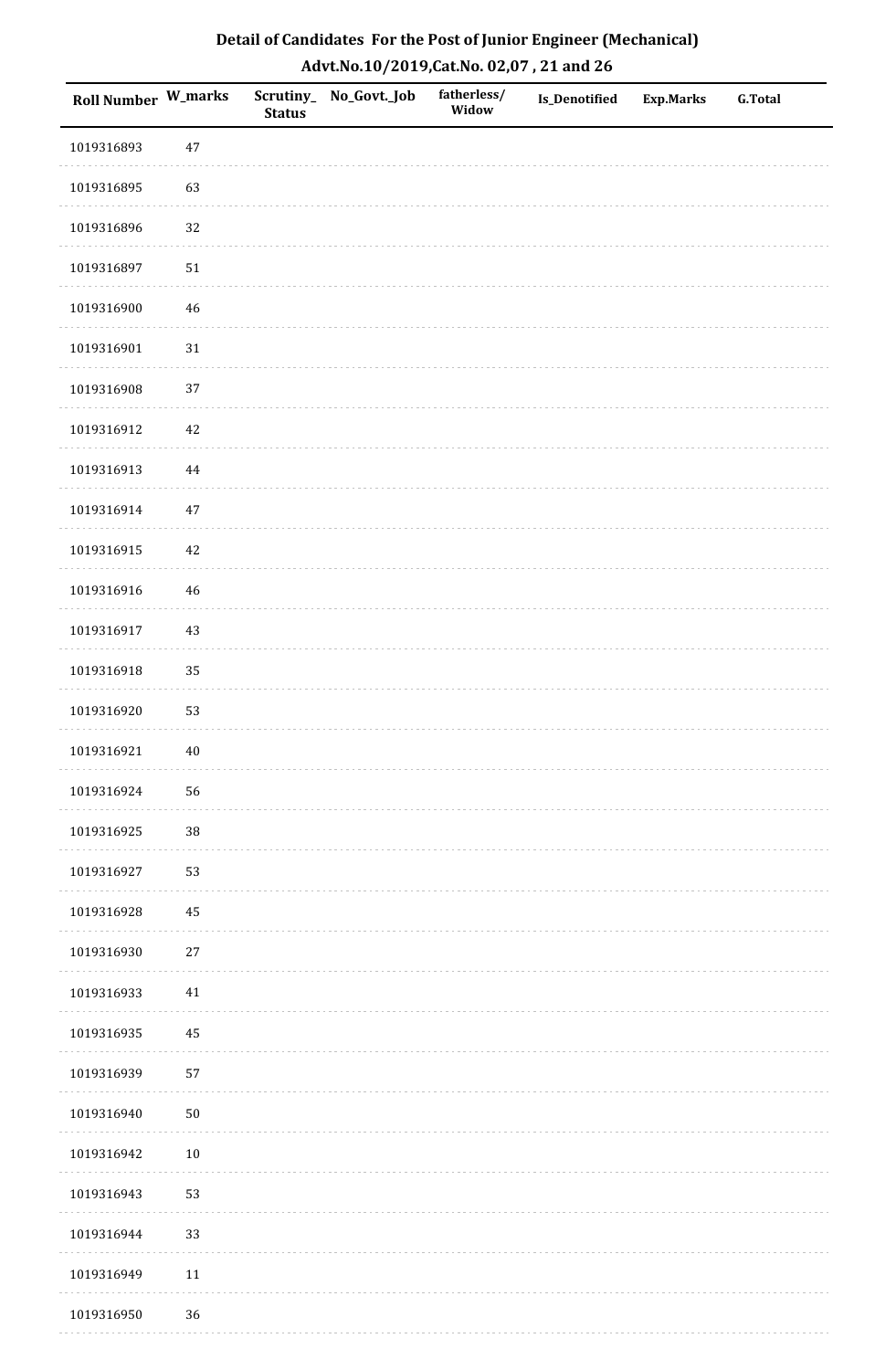| Roll Number W_marks |            | <b>Status</b> | Scrutiny_ No_Govt._Job | fatherless/<br>Widow | <b>Is_Denotified</b> | <b>Exp.Marks</b> | <b>G.Total</b> |
|---------------------|------------|---------------|------------------------|----------------------|----------------------|------------------|----------------|
| 1019316952          | 29         |               |                        |                      |                      |                  |                |
| 1019316953          | 33         |               |                        |                      |                      |                  |                |
| 1019316957          | 58         |               |                        |                      |                      |                  |                |
| 1019316958          | 65         |               |                        |                      |                      |                  |                |
| 1019316959          | $\bf 44$   |               |                        |                      |                      |                  |                |
| 1019316960          | ${\bf 50}$ |               |                        |                      |                      |                  |                |
| 1019316962          | 27         |               |                        |                      |                      |                  |                |
| 1019316964          | $30\,$     |               |                        |                      |                      |                  |                |
| 1019316965          | 45         |               |                        |                      |                      |                  |                |
| 1019316966          | 36         |               |                        |                      |                      |                  |                |
| 1019316967          | $37\,$     | Eligible      | $\sqrt{5}$             | $\boldsymbol{0}$     | $\bf{0}$             | 0.00             | 42.00          |
| 1019316968          | 36         |               |                        |                      |                      |                  |                |
| 1019316969          | $30\,$     |               |                        |                      |                      |                  |                |
| 1019316970          | 35         |               |                        |                      |                      |                  |                |
| 1019316972          | 42         |               |                        |                      |                      |                  |                |
| 1019316973          | 54         |               |                        |                      |                      |                  |                |
| 1019316975          | 33         |               |                        |                      |                      |                  |                |
| 1019316976          | $50\,$     |               |                        |                      |                      |                  |                |
| 1019316977          | 32         |               |                        |                      |                      |                  |                |
| 1019316978          | $40\,$     |               |                        |                      |                      |                  |                |
| 1019316979          | $31\,$     |               |                        |                      |                      |                  |                |
| 1019316980          | 46         |               |                        |                      |                      |                  |                |
| 1019316982          | 36         |               |                        |                      |                      |                  |                |
| 1019316984          | 54         |               |                        |                      |                      |                  |                |
| 1019316989          | 48         |               |                        |                      |                      |                  |                |
| 1019316990          | 49         |               |                        |                      |                      |                  |                |
| 1019316991          | 46         |               |                        |                      |                      |                  |                |
| 1019316994          | 48         |               |                        |                      |                      |                  |                |
| 1019316995          | $\rm 48$   |               |                        |                      |                      |                  |                |
| 1019316997          | 36         |               |                        |                      |                      |                  |                |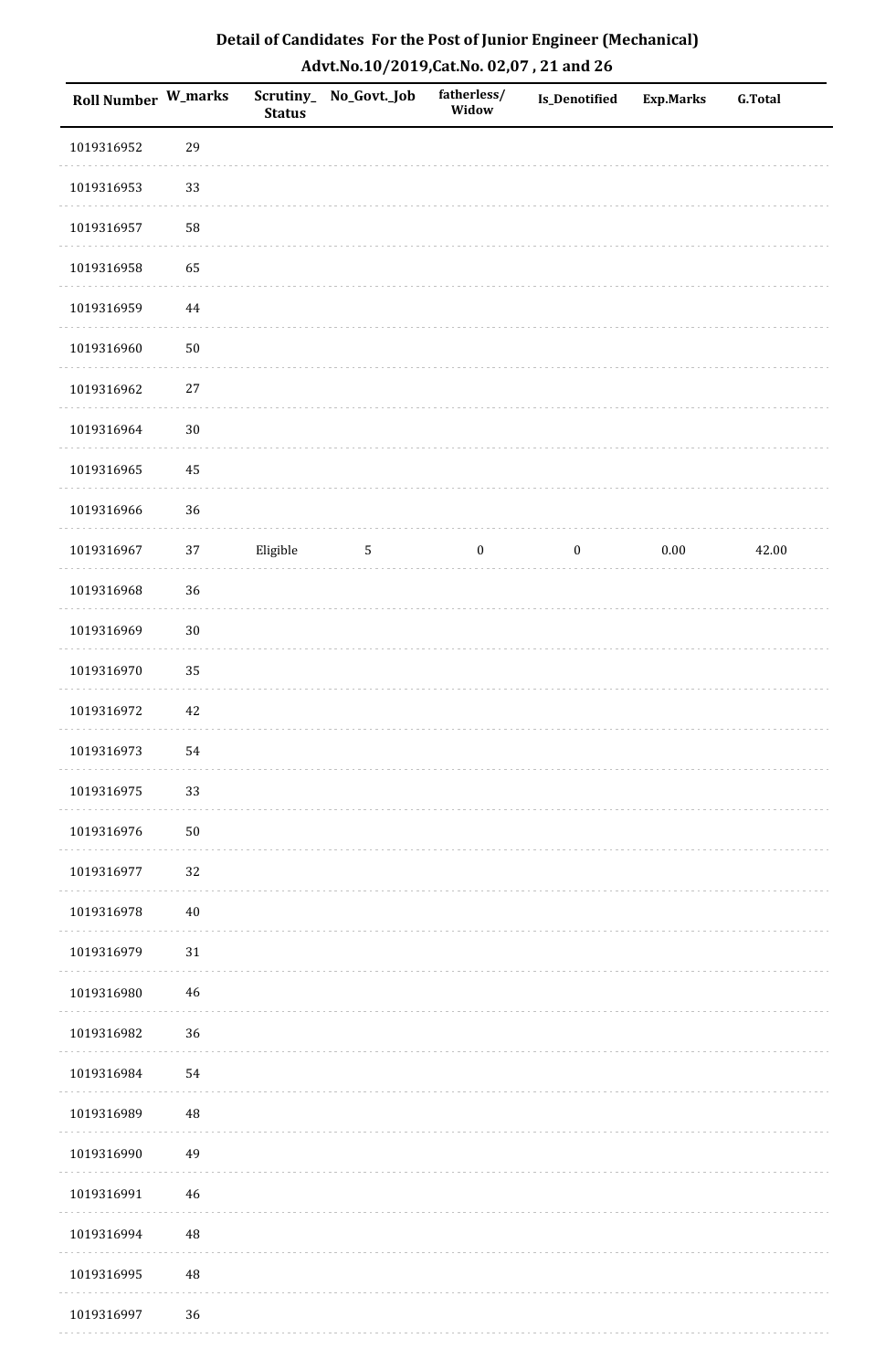| Detail of Candidates For the Post of Junior Engineer (Mechanical) |
|-------------------------------------------------------------------|
| Advt.No.10/2019,Cat.No. 02,07, 21 and 26                          |

| Roll Number W_marks |             | <b>Status</b> | Scrutiny_ No_Govt._Job | fatherless/<br>Widow | Is_Denotified | <b>Exp.Marks</b> | <b>G.Total</b> |
|---------------------|-------------|---------------|------------------------|----------------------|---------------|------------------|----------------|
| 1019316998          | 47          |               |                        |                      |               |                  |                |
| 1019317001          | $50\,$      |               |                        |                      |               |                  |                |
| 1019317006          | 14          |               |                        |                      |               |                  |                |
| 1019317007          | 55          |               |                        |                      |               |                  |                |
| 1019317009          | $\sqrt{46}$ |               |                        |                      |               |                  |                |
| 1019317011          | 64          |               |                        |                      |               |                  |                |
| 1019317012          | 45          |               |                        |                      |               |                  |                |
| 1019317013          | $47\,$      |               |                        |                      |               |                  |                |
| 1019317015          | $42\,$      |               |                        |                      |               |                  |                |
| 1019317017          | $\bf 44$    |               |                        |                      |               |                  |                |
| 1019317018          | 46          |               |                        |                      |               |                  |                |
| 1019317019          | 62          |               |                        |                      |               |                  |                |
| 1019317020          | 44          |               |                        |                      |               |                  |                |
| 1019317021          | 64          |               |                        |                      |               |                  |                |
| 1019317022          | $\rm 48$    |               |                        |                      |               |                  |                |
| 1019317023          | 38          |               |                        |                      |               |                  |                |
| 1019317025          | $\rm 48$    |               |                        |                      |               |                  |                |
| 1019317026          | 32          |               |                        |                      |               |                  |                |
| 1019317027          | 36          |               |                        |                      |               |                  |                |
| 1019317029          | 25          |               |                        |                      |               |                  |                |
| 1019317030          | 44          |               |                        |                      |               |                  |                |
| 1019317035          | $28\,$      |               |                        |                      |               |                  |                |
| 1019317037          | REJECTED    |               |                        |                      |               |                  | $0.00\,$       |
| 1019317038          | ${\bf 51}$  |               |                        |                      |               |                  |                |
| 1019317039          | 51          |               |                        |                      |               |                  |                |
| 1019317041          | 52          |               |                        |                      |               |                  |                |
| 1019317042          | 19          |               |                        |                      |               |                  |                |
| 1019317043          | 52          |               |                        |                      |               |                  |                |
| 1019317046          | 29          |               |                        |                      |               |                  |                |
| 1019317048          | $50\,$      |               |                        |                      |               |                  |                |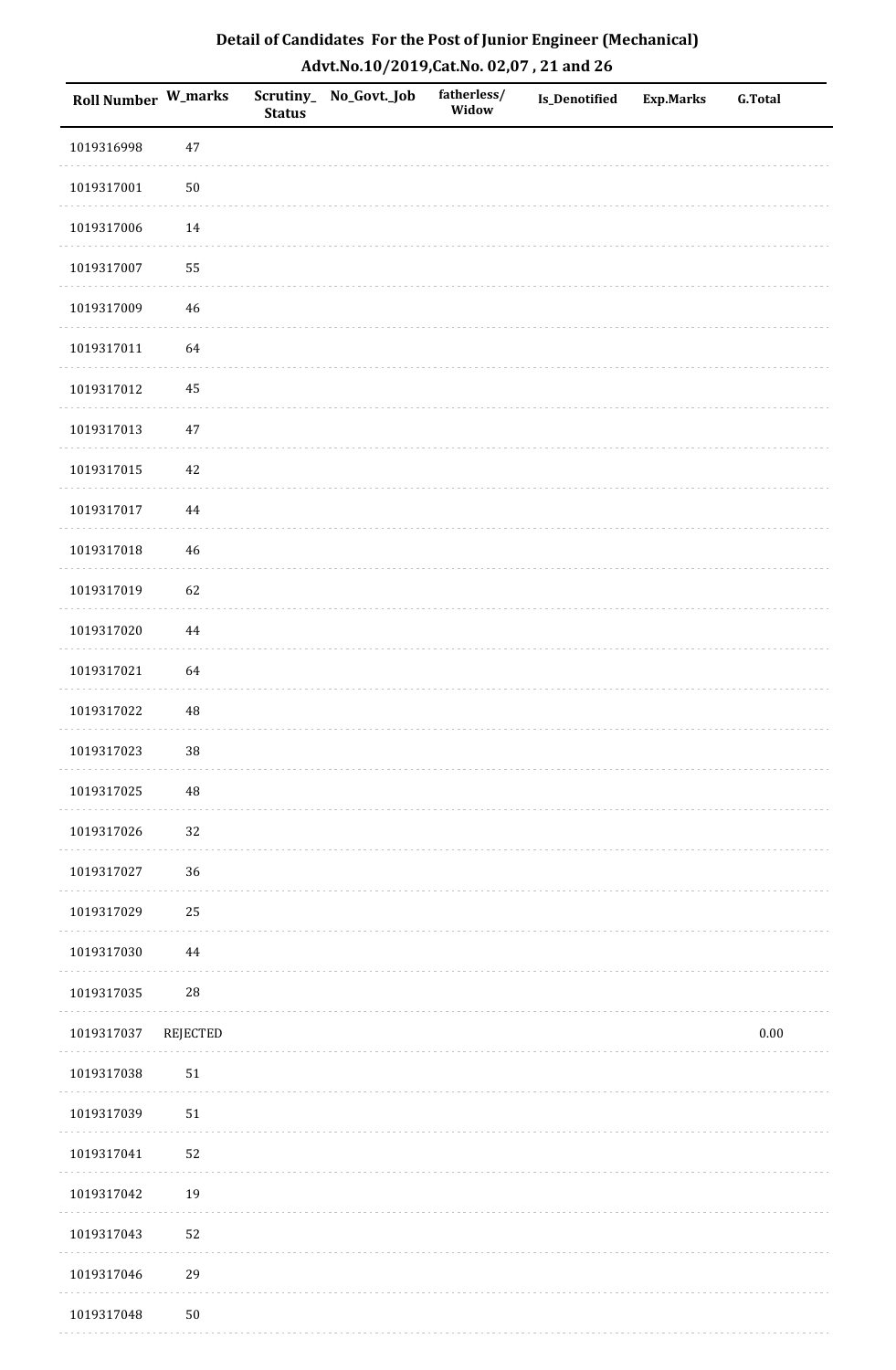| Detail of Candidates For the Post of Junior Engineer (Mechanical) |
|-------------------------------------------------------------------|
| Advt.No.10/2019,Cat.No. 02,07, 21 and 26                          |

| Roll Number W_marks |                 | <b>Status</b> | Scrutiny_ No_Govt._Job | fatherless/<br>Widow | <b>Is_Denotified</b> | <b>Exp.Marks</b> | <b>G.Total</b> |
|---------------------|-----------------|---------------|------------------------|----------------------|----------------------|------------------|----------------|
| 1019317049          | ${\bf 50}$      |               |                        |                      |                      |                  |                |
| 1019317050          | <b>REJECTED</b> |               |                        |                      |                      |                  | $0.00\,$       |
| 1019317051          | 47              |               |                        |                      |                      |                  |                |
| 1019317052          | 31              |               |                        |                      |                      |                  |                |
| 1019317055          | 36              |               |                        |                      |                      |                  |                |
| 1019317056          | 43              |               |                        |                      |                      |                  |                |
| 1019317061          | 45              |               |                        |                      |                      |                  |                |
| 1019317065          | 48              |               |                        |                      |                      |                  |                |
| 1019317066          | 46              |               |                        |                      |                      |                  |                |
| 1019317069          | 54              |               |                        |                      |                      |                  |                |
| 1019317070          | 42              |               |                        |                      |                      |                  |                |
| 1019317071          | 35              |               |                        |                      |                      |                  |                |
| 1019317072          | 27              |               |                        |                      |                      |                  |                |
| 1019317074          | 42              |               |                        |                      |                      |                  |                |
| 1019317075          | 37              |               |                        |                      |                      |                  |                |
| 1019317076          | 38              |               |                        |                      |                      |                  |                |
| 1019317077          | $34\,$          |               |                        |                      |                      |                  |                |
| 1019317078          | 46              |               |                        |                      |                      |                  |                |
| 1019317079          | ${\bf 58}$      |               |                        |                      |                      |                  |                |
| 1019317087          | 56              |               |                        |                      |                      |                  |                |
| 1019317089          | $30\,$          |               |                        |                      |                      |                  |                |
| 1019317090          | 52              |               |                        |                      |                      |                  |                |
| 1019317094          | 49              |               |                        |                      |                      |                  |                |
| 1019317097          | 57              |               |                        |                      |                      |                  |                |
| 1019317098          | 58              |               |                        |                      |                      |                  |                |
| 1019317100          | 39              |               |                        |                      |                      |                  |                |
| 1019317101          | ${\bf 50}$      |               |                        |                      |                      |                  |                |
| 1019317104          | 53              |               |                        |                      |                      |                  |                |
| 1019317105          | 55              |               |                        |                      |                      |                  |                |
| 1019317106          | 33              |               |                        |                      |                      |                  |                |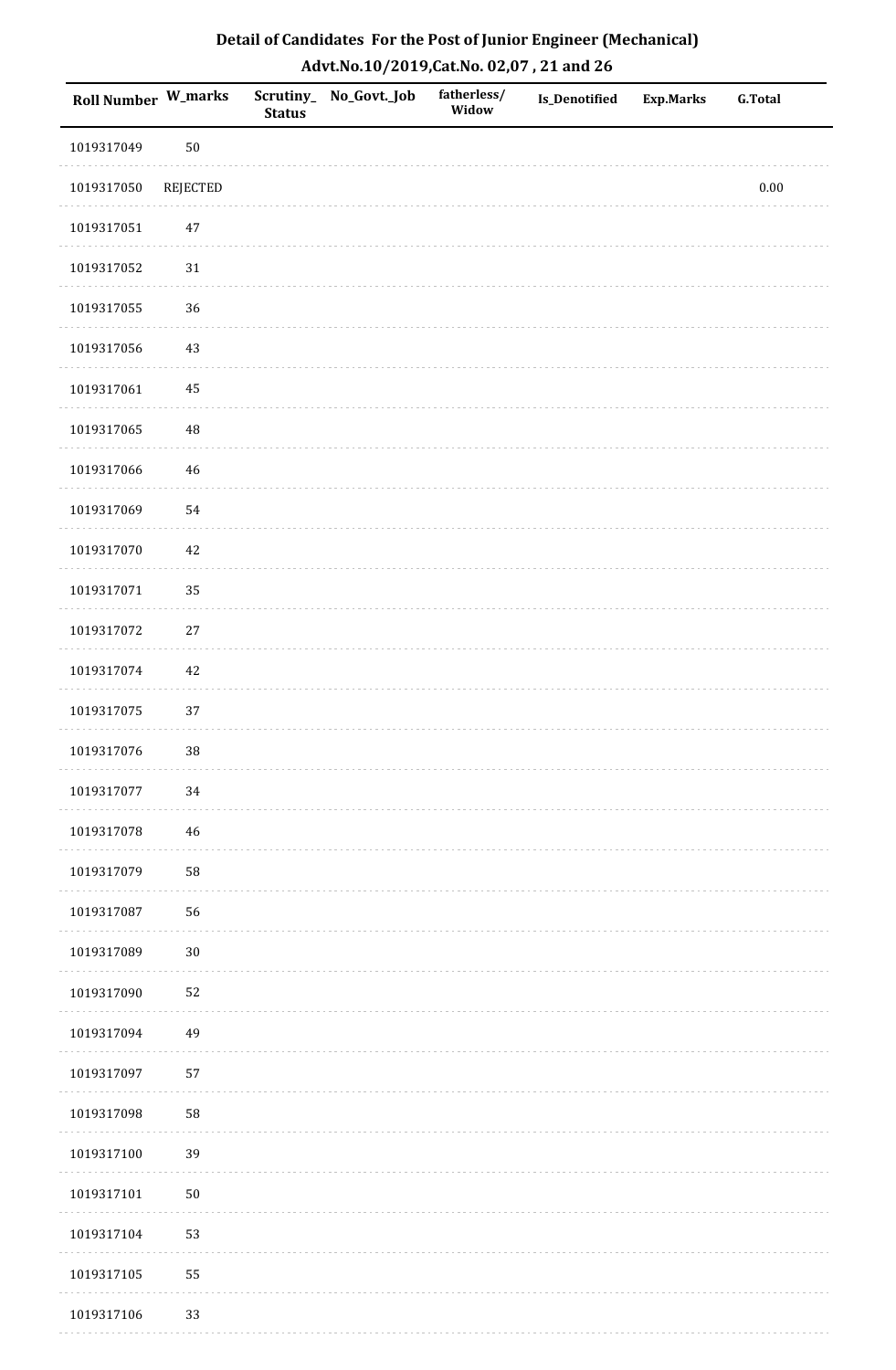| Detail of Candidates For the Post of Junior Engineer (Mechanical) |
|-------------------------------------------------------------------|
| Advt.No.10/2019, Cat.No. 02,07, 21 and 26                         |

| <b>Roll Number W_marks</b> |            | <b>Status</b> | Scrutiny_ No_Govt._Job | fatherless/<br>Widow | Is_Denotified | <b>Exp.Marks</b> | G.Total |
|----------------------------|------------|---------------|------------------------|----------------------|---------------|------------------|---------|
| 1019317107                 | 58         |               |                        |                      |               |                  |         |
| 1019317109                 | 52         |               |                        |                      |               |                  |         |
| 1019317113                 | 34         |               |                        |                      |               |                  |         |
| 1019317114                 | 51         |               |                        |                      |               |                  |         |
| 1019317115                 | $\rm 48$   |               |                        |                      |               |                  |         |
| 1019317117                 | 33         |               |                        |                      |               |                  |         |
| 1019317118                 | 46         |               |                        |                      |               |                  |         |
| 1019317119                 | 46         |               |                        |                      |               |                  |         |
| 1019317121                 | 65         | Eligible      | $\boldsymbol{0}$       | $\boldsymbol{0}$     | 5             | $0.00\,$         | 70.00   |
| 1019317122                 | $47\,$     |               |                        |                      |               |                  |         |
| 1019317124                 | 44         |               |                        |                      |               |                  |         |
| 1019317127                 | $21\,$     |               |                        |                      |               |                  |         |
| 1019317129                 | $\rm 48$   |               |                        |                      |               |                  |         |
| 1019317132                 | $40\,$     |               |                        |                      |               |                  |         |
| 1019317133                 | 42         |               |                        |                      |               |                  |         |
| 1019317134                 | 48         |               |                        |                      |               |                  |         |
| 1019317135                 | $50\,$     |               |                        |                      |               |                  |         |
| 1019317136                 | 46         |               |                        |                      |               |                  |         |
| 1019317139                 | 65         |               |                        |                      |               |                  |         |
| 1019317141                 | 49         |               |                        |                      |               |                  |         |
| 1019317142                 | 37         |               |                        |                      |               |                  |         |
| 1019317144                 | 57         |               |                        |                      |               |                  |         |
| 1019317145                 | 41         |               |                        |                      |               |                  |         |
| 1019317146                 | 36         |               |                        |                      |               |                  |         |
| 1019317147                 | 56         |               |                        |                      |               |                  |         |
| 1019317151                 | 43         |               |                        |                      |               |                  |         |
| 1019317152                 | 28         |               |                        |                      |               |                  |         |
| 1019317153                 | ${\bf 50}$ |               |                        |                      |               |                  |         |
| 1019317154                 | 53         |               |                        |                      |               |                  |         |
| 1019317155                 | 42         |               |                        |                      |               |                  |         |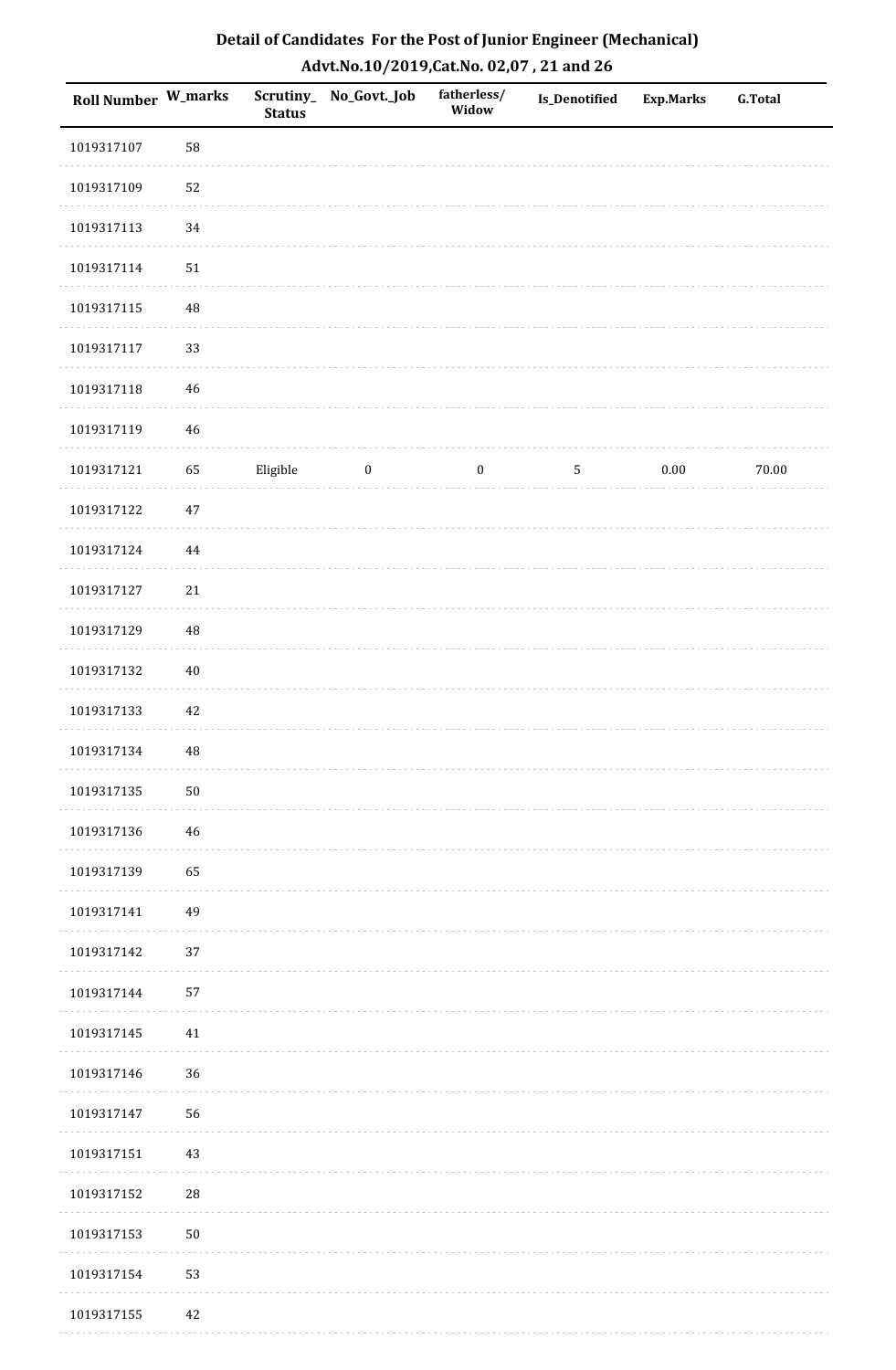| Detail of Candidates For the Post of Junior Engineer (Mechanical) |
|-------------------------------------------------------------------|
| Advt.No.10/2019,Cat.No. 02,07, 21 and 26                          |

| <b>Roll Number W_marks</b> |          | <b>Status</b> | Scrutiny_No_Govt._Job | fatherless/<br>Widow | <b>Is_Denotified</b> | <b>Exp.Marks</b> | <b>G.Total</b> |
|----------------------------|----------|---------------|-----------------------|----------------------|----------------------|------------------|----------------|
| 1019317157                 | 45       |               |                       |                      |                      |                  |                |
| 1019317159                 | 49       |               |                       |                      |                      |                  |                |
| 1019317160                 | 35       |               |                       |                      |                      |                  |                |
| 1019317161                 | $38\,$   |               |                       |                      |                      |                  |                |
| 1019317164                 | 38       |               |                       |                      |                      |                  |                |
| 1019317166                 | 59       |               |                       |                      |                      |                  |                |
| 1019317167                 | $51\,$   |               |                       |                      |                      |                  |                |
| 1019317168                 | 38       |               |                       |                      |                      |                  |                |
| 1019317169                 | 38       |               |                       |                      |                      |                  |                |
| 1019317170                 | $40\,$   |               |                       |                      |                      |                  |                |
| 1019317171                 | $\bf 44$ |               |                       |                      |                      |                  |                |
| 1019317172                 | 48       |               |                       |                      |                      |                  |                |
| 1019317174                 | 35       |               |                       |                      |                      |                  |                |
| 1019317177                 | 38       |               |                       |                      |                      |                  |                |
| 1019317178                 | 33       |               |                       |                      |                      |                  |                |
| 1019317179                 | 52       |               |                       |                      |                      |                  |                |
| 1019317181                 | $38\,$   |               |                       |                      |                      |                  |                |
| 1019317182                 | $11\,$   |               |                       |                      |                      |                  |                |
| 1019317183                 | REJECTED |               |                       |                      |                      |                  | 0.00           |
| 1019317185                 | 65       |               |                       |                      |                      |                  |                |
| 1019317188                 | $41\,$   |               |                       |                      |                      |                  |                |
| 1019317189                 | 45       |               |                       |                      |                      |                  |                |
| 1019317194                 | 39       |               |                       |                      |                      |                  |                |
| 1019317195                 | 36       |               |                       |                      |                      |                  |                |
| 1019317196                 | $50\,$   |               |                       |                      |                      |                  |                |
| 1019317197                 | 41       |               |                       |                      |                      |                  |                |
| 1019317199                 | 36       |               |                       |                      |                      |                  |                |
| 1019317201                 | 48       |               |                       |                      |                      |                  |                |
| 1019317203                 | $51\,$   |               |                       |                      |                      |                  |                |
| 1019317204                 | 44       |               |                       |                      |                      |                  |                |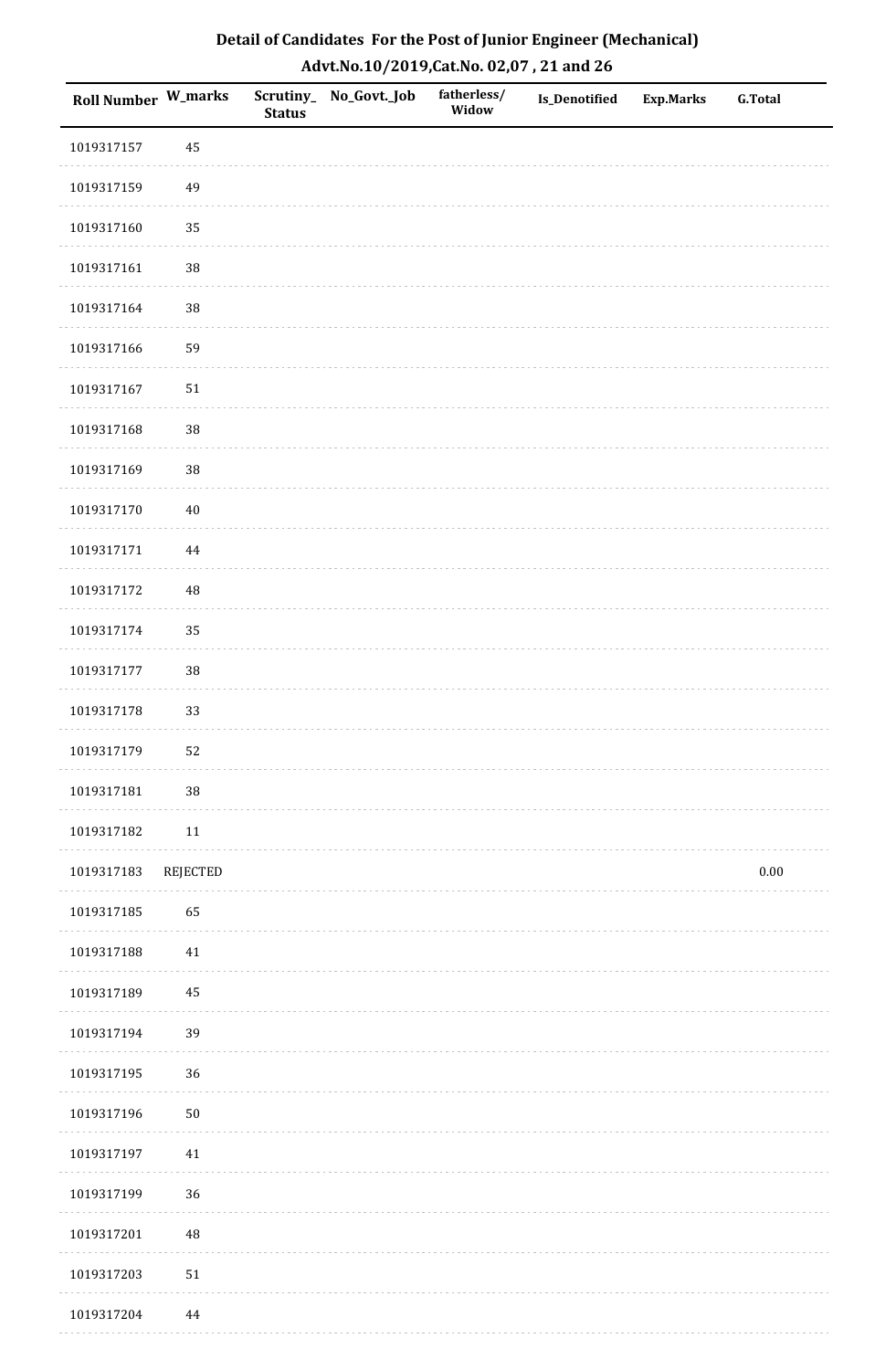| Roll Number W_marks |          | <b>Status</b> | Scrutiny_No_Govt._Job | fatherless/<br>Widow | Is_Denotified | <b>Exp.Marks</b> | <b>G.Total</b> |
|---------------------|----------|---------------|-----------------------|----------------------|---------------|------------------|----------------|
| 1019317207          | $47\,$   |               |                       |                      |               |                  |                |
| 1019317211          | 62       |               |                       |                      |               |                  |                |
| 1019317213          | 46       |               |                       |                      |               |                  |                |
| 1019317214          | 52       |               |                       |                      |               |                  |                |
| 1019317215          | 56       |               |                       |                      |               |                  |                |
| 1019317216          | 36       |               |                       |                      |               |                  |                |
| 1019317218          | 58       |               |                       |                      |               |                  |                |
| 1019317219          | 43       |               |                       |                      |               |                  |                |
| 1019317224          | 54       |               |                       |                      |               |                  |                |
| 1019317228          | 29       |               |                       |                      |               |                  |                |
| 1019317231          | 46       |               |                       |                      |               |                  |                |
| 1019317235          | 46       |               |                       |                      |               |                  |                |
| 1019317237          | $30\,$   |               |                       |                      |               |                  |                |
| 1019317238          | 37       |               |                       |                      |               |                  |                |
| 1019317239          | $\bf 44$ |               |                       |                      |               |                  |                |
| 1019317242          | $40\,$   |               |                       |                      |               |                  |                |
| 1019317243          | $31\,$   |               |                       |                      |               |                  |                |
| 1019317247          | 60       |               |                       |                      |               |                  |                |
| 1019317248          | $21\,$   |               |                       |                      |               |                  |                |
| 1019317252          | 56       |               |                       |                      |               |                  |                |
| 1019317253          | 37       |               |                       |                      |               |                  |                |
| 1019317254          | $43\,$   |               |                       |                      |               |                  |                |
| 1019317255          | 37       |               |                       |                      |               |                  |                |
| 1019317257          | 36       |               |                       |                      |               |                  |                |
| 1019317258          | 49       |               |                       |                      |               |                  |                |
| 1019317260          | 53       |               |                       |                      |               |                  |                |
| 1019317267          | $11\,$   |               |                       |                      |               |                  |                |
| 1019317268          | $40\,$   |               |                       |                      |               |                  |                |
| 1019317271          | 54       |               |                       |                      |               |                  |                |
| 1019317273          | $31\,$   |               |                       |                      |               |                  |                |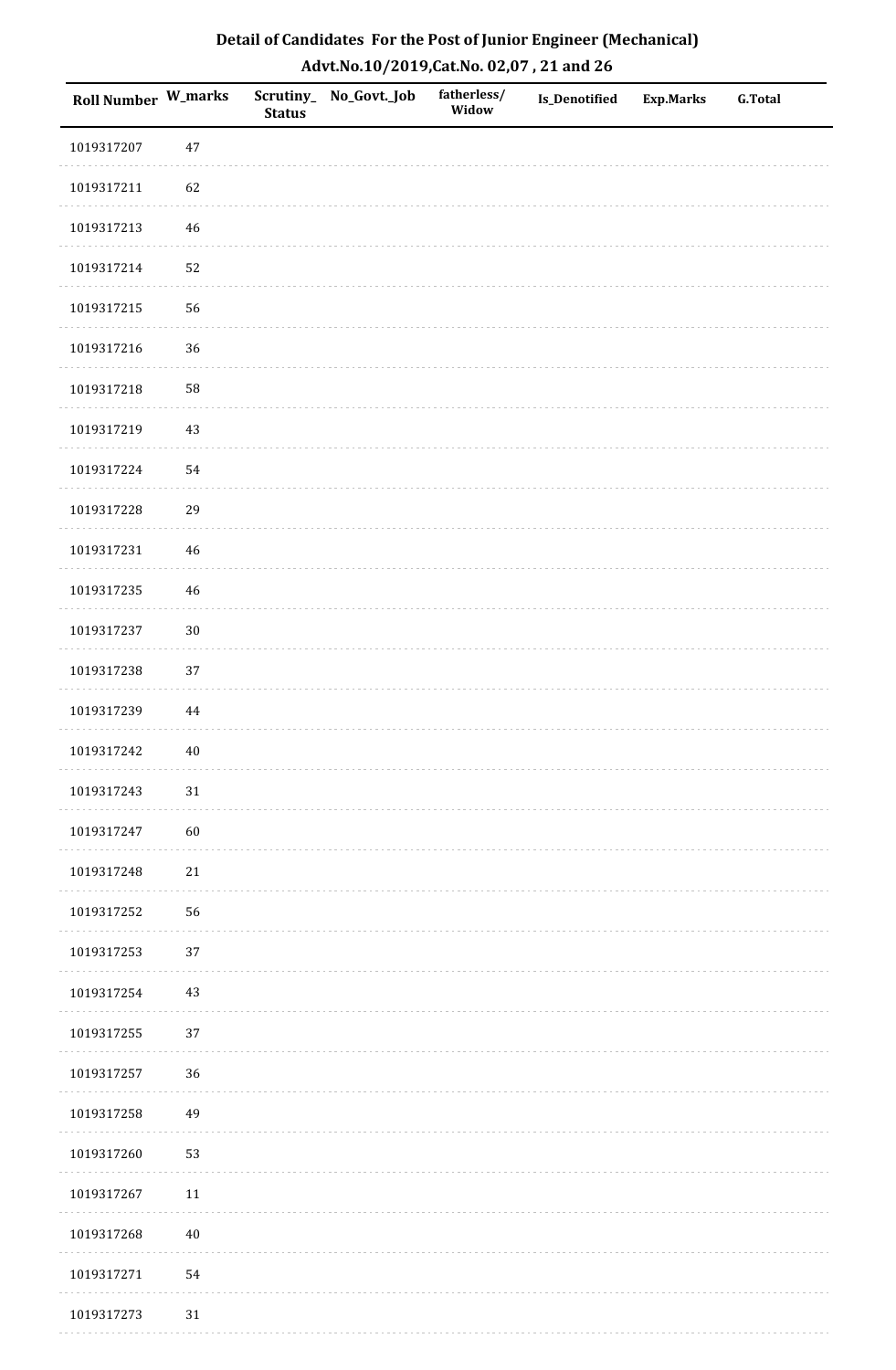| Roll Number W_marks |                 | <b>Status</b> | Scrutiny_No_Govt._Job | fatherless/<br>Widow | Is_Denotified    | <b>Exp.Marks</b> | <b>G.Total</b> |
|---------------------|-----------------|---------------|-----------------------|----------------------|------------------|------------------|----------------|
| 1019317277          | 37              |               |                       |                      |                  |                  |                |
| 1019317279          | 36              |               |                       |                      |                  |                  |                |
| 1019317280          | 66              | Eligible      | $\sqrt{5}$            | $\boldsymbol{0}$     | $\boldsymbol{0}$ | 0.00             | $71.00\,$      |
| 1019317281          | $41\,$          |               |                       |                      |                  |                  |                |
| 1019317283          | 35              |               |                       |                      |                  |                  |                |
| 1019317284          | 36              |               |                       |                      |                  |                  |                |
| 1019317285          | 34              |               |                       |                      |                  |                  |                |
| 1019317287          | 55              |               |                       |                      |                  |                  |                |
| 1019317289          | 63              |               |                       |                      |                  |                  |                |
| 1019317294          | 49              |               |                       |                      |                  |                  |                |
| 1019317295          | 61              |               |                       |                      |                  |                  |                |
| 1019317296          | <b>REJECTED</b> |               |                       |                      |                  |                  | $0.00\,$       |
| 1019317297          | 49              |               |                       |                      |                  |                  |                |
| 1019317298          | $21\,$          |               |                       |                      |                  |                  |                |
| 1019317299          | $38\,$          |               |                       |                      |                  |                  |                |
| 1019317300          | 45              |               |                       |                      |                  |                  |                |
| 1019317301          | $42\,$          |               |                       |                      |                  |                  |                |
| 1019317303          | $22\,$          |               |                       |                      |                  |                  |                |
| 1019317305          | 60              |               |                       |                      |                  |                  |                |
| 1019317307          | 29              |               |                       |                      |                  |                  |                |
| 1019317309          | 36              |               |                       |                      |                  |                  |                |
| 1019317312          | 34              |               |                       |                      |                  |                  |                |
| 1019317315          | $27\,$          |               |                       |                      |                  |                  |                |
| 1019317316          | 60              |               |                       |                      |                  |                  |                |
| 1019317317          | 41              |               |                       |                      |                  |                  |                |
| 1019317318          | 35              |               |                       |                      |                  |                  |                |
| 1019317319          | 49              |               |                       |                      |                  |                  |                |
| 1019317322          | 32              |               |                       |                      |                  |                  |                |
| 1019317323          | $40\,$          |               |                       |                      |                  |                  |                |
| 1019317325          | 51              |               |                       |                      |                  |                  |                |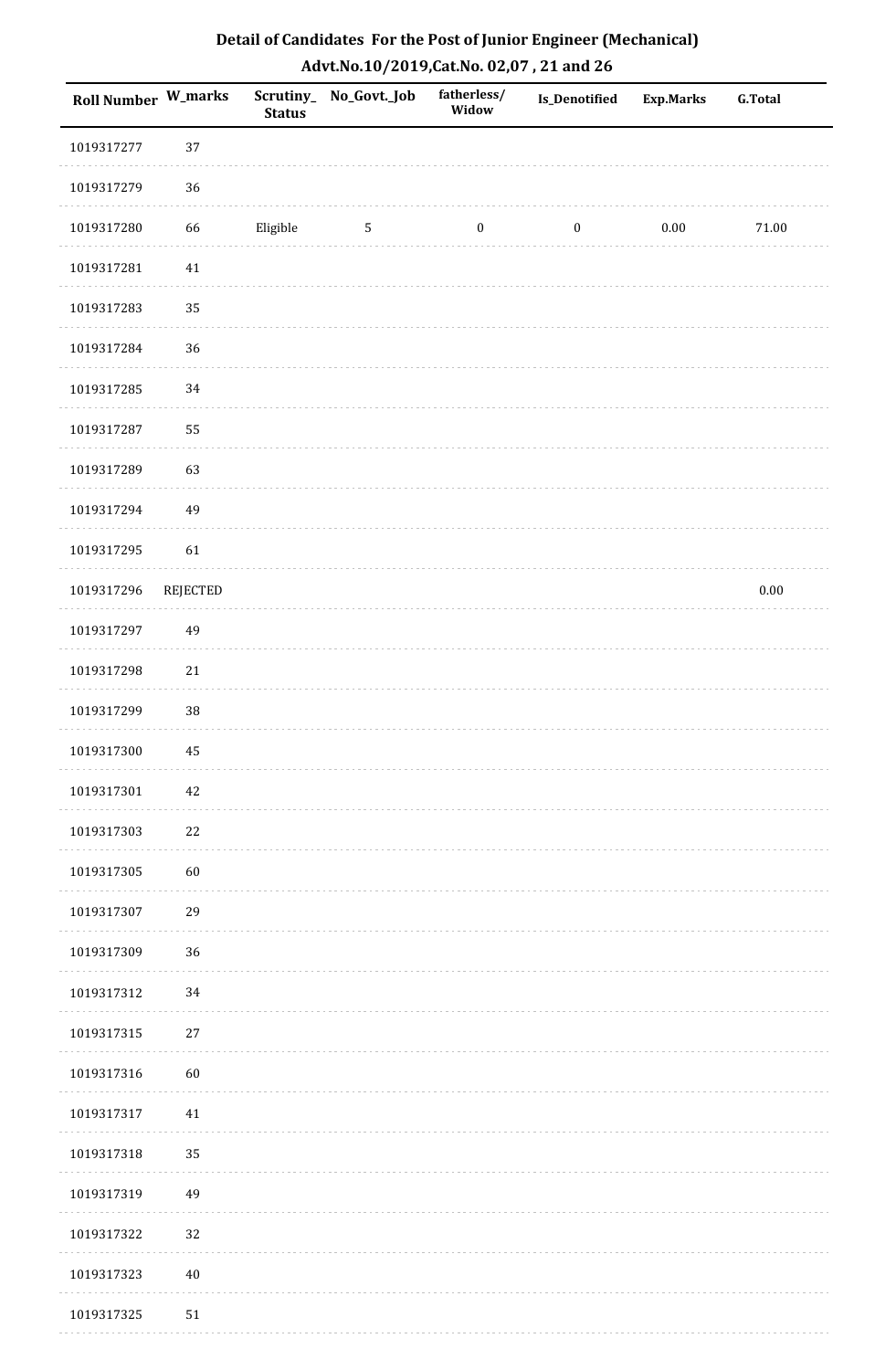| Roll Number W_marks |          | <b>Status</b> | Scrutiny_ No_Govt._Job | fatherless/<br>Widow | Is_Denotified    | <b>Exp.Marks</b> | <b>G.Total</b> |
|---------------------|----------|---------------|------------------------|----------------------|------------------|------------------|----------------|
| 1019317326          | 34       |               |                        |                      |                  |                  |                |
| 1019317327          | 51       |               |                        |                      |                  |                  |                |
| 1019317331          | 43       |               |                        |                      |                  |                  |                |
| 1019317332          | 33       |               |                        |                      |                  |                  |                |
| 1019317334          | 31       |               |                        |                      |                  |                  |                |
| 1019317338          | 36       |               |                        |                      |                  |                  |                |
| 1019317339          | 59       |               |                        |                      |                  |                  |                |
| 1019317341          | 46       |               |                        |                      |                  |                  |                |
| 1019317343          | 45       |               |                        |                      |                  |                  |                |
| 1019317344          | 66       |               |                        |                      |                  |                  |                |
| 1019317346          | 54       |               |                        |                      |                  |                  |                |
| 1019317347          | 60       |               |                        |                      |                  |                  |                |
| 1019317348          | 56       |               |                        |                      |                  |                  |                |
| 1019317351          | 57       |               |                        |                      |                  |                  |                |
| 1019317352          | $\rm 45$ |               |                        |                      |                  |                  |                |
| 1019317353          | $43\,$   |               |                        |                      |                  |                  |                |
| 1019317354          | $47\,$   |               |                        |                      |                  |                  |                |
| 1019317355          | 45       |               |                        |                      |                  |                  |                |
| 1019317357          | 59       |               |                        |                      |                  |                  |                |
| 1019317361          | 59       |               |                        |                      |                  |                  |                |
| 1019317362          | 63       |               |                        |                      |                  |                  |                |
| 1019317363          | $40\,$   |               |                        |                      |                  |                  |                |
| 1019317364          | $51\,$   |               |                        |                      |                  |                  |                |
| 1019317365          | 37       |               |                        |                      |                  |                  |                |
| 1019317366          | 39       |               |                        |                      |                  |                  |                |
| 1019317367          | 62       | Eligible      | $\boldsymbol{0}$       | $\boldsymbol{0}$     | $\boldsymbol{0}$ | $0.00\,$         | 62.00          |
| 1019317368          | 42       |               |                        |                      |                  |                  |                |
| 1019317369          | $30\,$   |               |                        |                      |                  |                  |                |
| 1019317375          | $30\,$   |               |                        |                      |                  |                  |                |
| 1019317376          | 48       |               |                        |                      |                  |                  |                |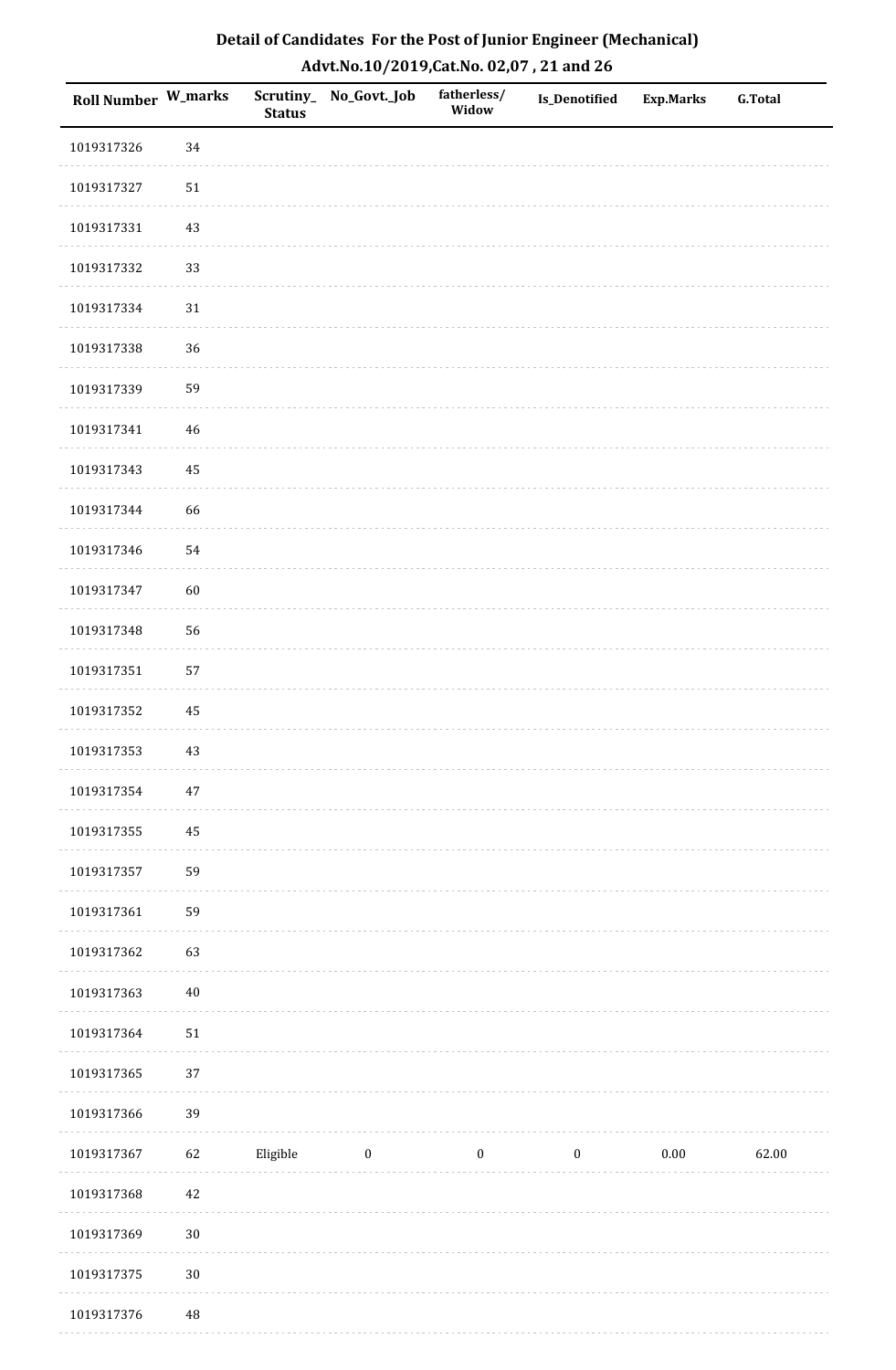| Detail of Candidates For the Post of Junior Engineer (Mechanical) |
|-------------------------------------------------------------------|
| Advt.No.10/2019,Cat.No. 02,07, 21 and 26                          |

| Roll Number W_marks |             | <b>Status</b> | Scrutiny_ No_Govt._Job | fatherless/<br>Widow | <b>Is_Denotified</b> | <b>Exp.Marks</b> | <b>G.Total</b> |
|---------------------|-------------|---------------|------------------------|----------------------|----------------------|------------------|----------------|
| 1019317377          | 37          |               |                        |                      |                      |                  |                |
| 1019317381          | 52          |               |                        |                      |                      |                  |                |
| 1019317384          | 29          |               |                        |                      |                      |                  |                |
| 1019317386          | 39          |               |                        |                      |                      |                  |                |
| 1019317387          | 35          |               |                        |                      |                      |                  |                |
| 1019317389          | 60          |               |                        |                      |                      |                  |                |
| 1019317390          | $\sqrt{46}$ |               |                        |                      |                      |                  |                |
| 1019317391          | 53          |               |                        |                      |                      |                  |                |
| 1019317393          | 32          |               |                        |                      |                      |                  |                |
| 1019317395          | $\rm 48$    |               |                        |                      |                      |                  |                |
| 1019317396          | $47\,$      |               |                        |                      |                      |                  |                |
| 1019317400          | $\rm 48$    |               |                        |                      |                      |                  |                |
| 1019317401          | 37          |               |                        |                      |                      |                  |                |
| 1019317402          | 45          |               |                        |                      |                      |                  |                |
| 1019317403          | 57          |               |                        |                      |                      |                  |                |
| 1019317405          | 55          |               |                        |                      |                      |                  |                |
| 1019317411          | $38\,$      |               |                        |                      |                      |                  |                |
| 1019317412          | $38\,$      |               |                        |                      |                      |                  |                |
| 1019317414          | 43          |               |                        |                      |                      |                  |                |
| 1019317416          | 39          |               |                        |                      |                      |                  |                |
| 1019317417          | 35          |               |                        |                      |                      |                  |                |
| 1019317418          | 44          |               |                        |                      |                      |                  |                |
| 1019317419          | 49          |               |                        |                      |                      |                  |                |
| 1019317423          | 61          |               |                        |                      |                      |                  |                |
| 1019317424          | ${\bf 51}$  |               |                        |                      |                      |                  |                |
| 1019317425          | 35          |               |                        |                      |                      |                  |                |
| 1019317426          | 39          |               |                        |                      |                      |                  |                |
| 1019317428          | $42\,$      |               |                        |                      |                      |                  |                |
| 1019317429          | 45          |               |                        |                      |                      |                  |                |
| 1019317431          | $38\,$      |               |                        |                      |                      |                  |                |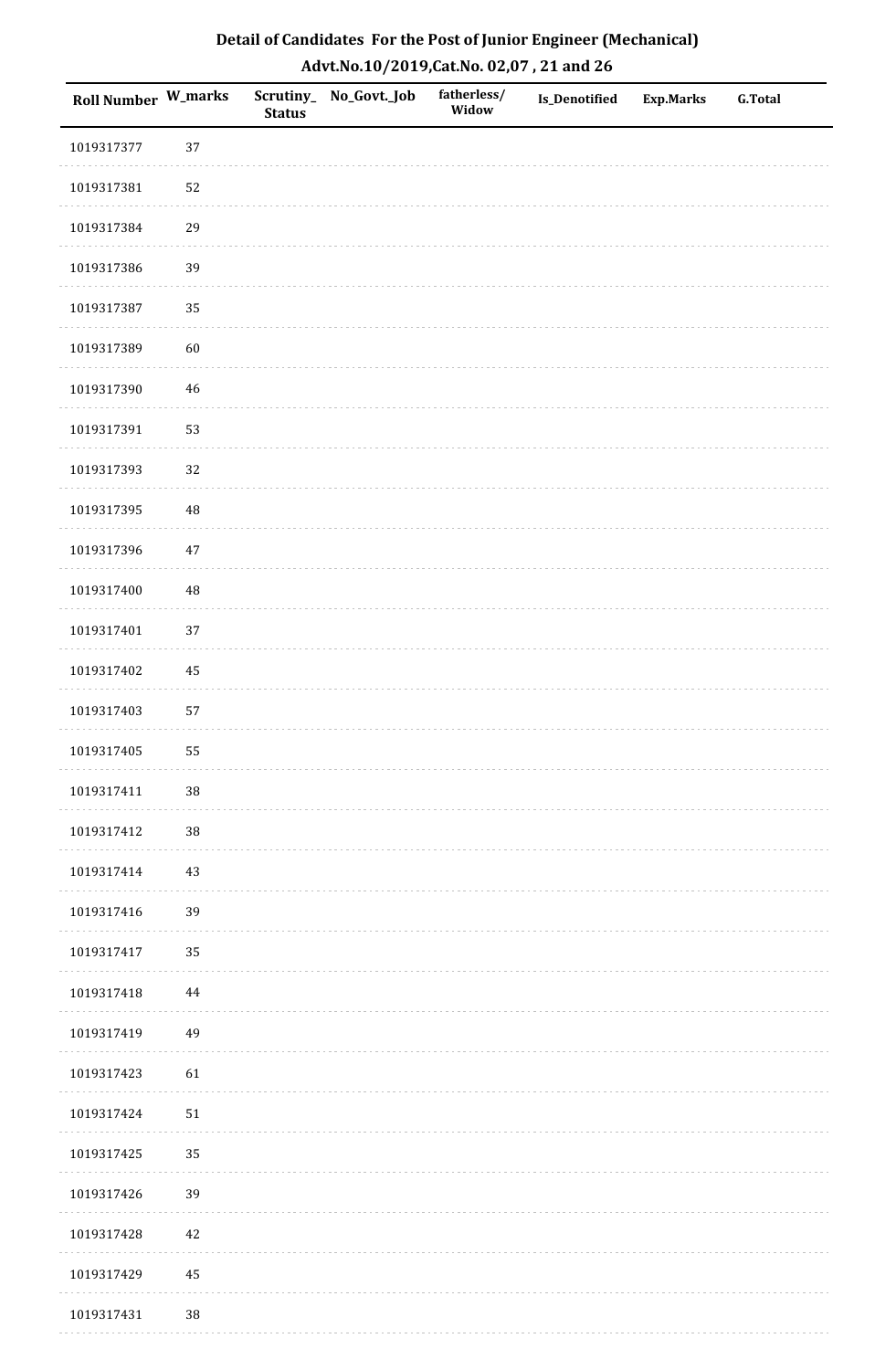| Detail of Candidates For the Post of Junior Engineer (Mechanical) |
|-------------------------------------------------------------------|
| Advt.No.10/2019, Cat.No. 02,07, 21 and 26                         |

| Roll Number W_marks |          | <b>Status</b> | Scrutiny_ No_Govt._Job | fatherless/<br>Widow | Is_Denotified    | <b>Exp.Marks</b> | <b>G.Total</b> |
|---------------------|----------|---------------|------------------------|----------------------|------------------|------------------|----------------|
| 1019317433          | $38\,$   |               |                        |                      |                  |                  |                |
| 1019317434          | 36       |               |                        |                      |                  |                  |                |
| 1019317435          | 66       |               |                        |                      |                  |                  |                |
| 1019317436          | 49       |               |                        |                      |                  |                  |                |
| 1019317437          | 47       | Eligible      | $\boldsymbol{0}$       | $\boldsymbol{0}$     | $\boldsymbol{0}$ | $0.00\,$         | 47.00          |
| 1019317438          | $40\,$   |               |                        |                      |                  |                  |                |
| 1019317440          | $38\,$   |               |                        |                      |                  |                  |                |
| 1019317442          | 37       |               |                        |                      |                  |                  |                |
| 1019317444          | 45       |               |                        |                      |                  |                  |                |
| 1019317445          | 61       |               |                        |                      |                  |                  |                |
| 1019317447          | 42       |               |                        |                      |                  |                  |                |
| 1019317448          | 56       |               |                        |                      |                  |                  |                |
| 1019317449          | 33       |               |                        |                      |                  |                  |                |
| 1019317450          | 34       |               |                        |                      |                  |                  |                |
| 1019317454          | 39       |               |                        |                      |                  |                  |                |
| 1019317455          | 66       |               |                        |                      |                  |                  |                |
| 1019317456          | 62       |               |                        |                      |                  |                  |                |
| 1019317459          | 37       |               |                        |                      |                  |                  |                |
| 1019317461          | 50       |               |                        |                      |                  |                  |                |
| 1019317462          | 61       |               |                        |                      |                  |                  |                |
| 1019317464          | 35       |               |                        |                      |                  |                  |                |
| 1019317465          | 32       |               |                        |                      |                  |                  |                |
| 1019317467          | $\rm 48$ |               |                        |                      |                  |                  |                |
| 1019317468          | 44       |               |                        |                      |                  |                  |                |
| 1019317469          | 39       |               |                        |                      |                  |                  |                |
| 1019317470          | $38\,$   |               |                        |                      |                  |                  |                |
| 1019317472          | 49       |               |                        |                      |                  |                  |                |
| 1019317476          | 62       |               |                        |                      |                  |                  |                |
| 1019317477          | 32       |               |                        |                      |                  |                  |                |
| 1019317479          | 29       |               |                        |                      |                  |                  |                |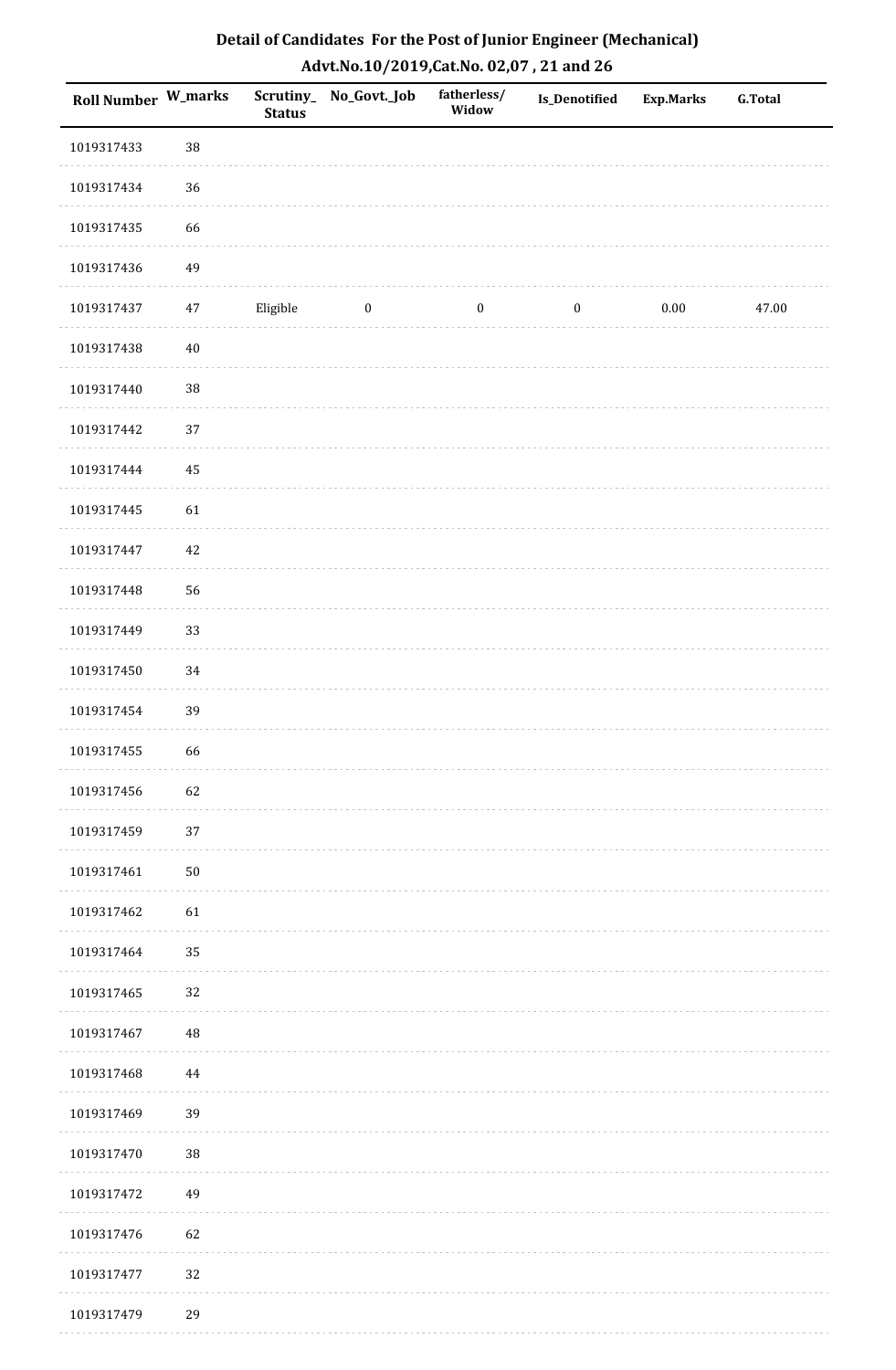| Roll Number W_marks |          | <b>Status</b> | Scrutiny_No_Govt._Job | fatherless/<br>Widow | Is_Denotified | <b>Exp.Marks</b> | <b>G.Total</b> |
|---------------------|----------|---------------|-----------------------|----------------------|---------------|------------------|----------------|
| 1019317480          | 32       |               |                       |                      |               |                  |                |
| 1019317482          | $43\,$   |               |                       |                      |               |                  |                |
| 1019317483          | 53       |               |                       |                      |               |                  |                |
| 1019317485          | 37       |               |                       |                      |               |                  |                |
| 1019317489          | $43\,$   |               |                       |                      |               |                  |                |
| 1019317492          | 56       |               |                       |                      |               |                  |                |
| 1019317493          | $30\,$   |               |                       |                      |               |                  |                |
| 1019317494          | $40\,$   |               |                       |                      |               |                  |                |
| 1019317495          | 32       |               |                       |                      |               |                  |                |
| 1019317499          | 52       |               |                       |                      |               |                  |                |
| 1019317500          | 39       |               |                       |                      |               |                  |                |
| 1019317501          | 37       |               |                       |                      |               |                  |                |
| 1019317502          | 56       |               |                       |                      |               |                  |                |
| 1019317504          | $41\,$   |               |                       |                      |               |                  |                |
| 1019317505          | $12\,$   |               |                       |                      |               |                  |                |
| 1019317506          | 35       |               |                       |                      |               |                  |                |
| 1019317507          | $\bf 45$ |               |                       |                      |               |                  |                |
| 1019317511          | 39       |               |                       |                      |               |                  |                |
| 1019317512          | 61       |               |                       |                      |               |                  |                |
| 1019317513          | $42\,$   |               |                       |                      |               |                  |                |
| 1019317516          | $51\,$   |               |                       |                      |               |                  |                |
| 1019317518          | 52       |               |                       |                      |               |                  |                |
| 1019317520          | 29       |               |                       |                      |               |                  |                |
| 1019317521          | 35       |               |                       |                      |               |                  |                |
| 1019317522          | $41\,$   |               |                       |                      |               |                  |                |
| 1019317524          | 34       |               |                       |                      |               |                  |                |
| 1019317526          | $42\,$   |               |                       |                      |               |                  |                |
| 1019317527          | 60       |               |                       |                      |               |                  |                |
| 1019317529          | 49       |               |                       |                      |               |                  |                |
| 1019317530          | 37       |               |                       |                      |               |                  |                |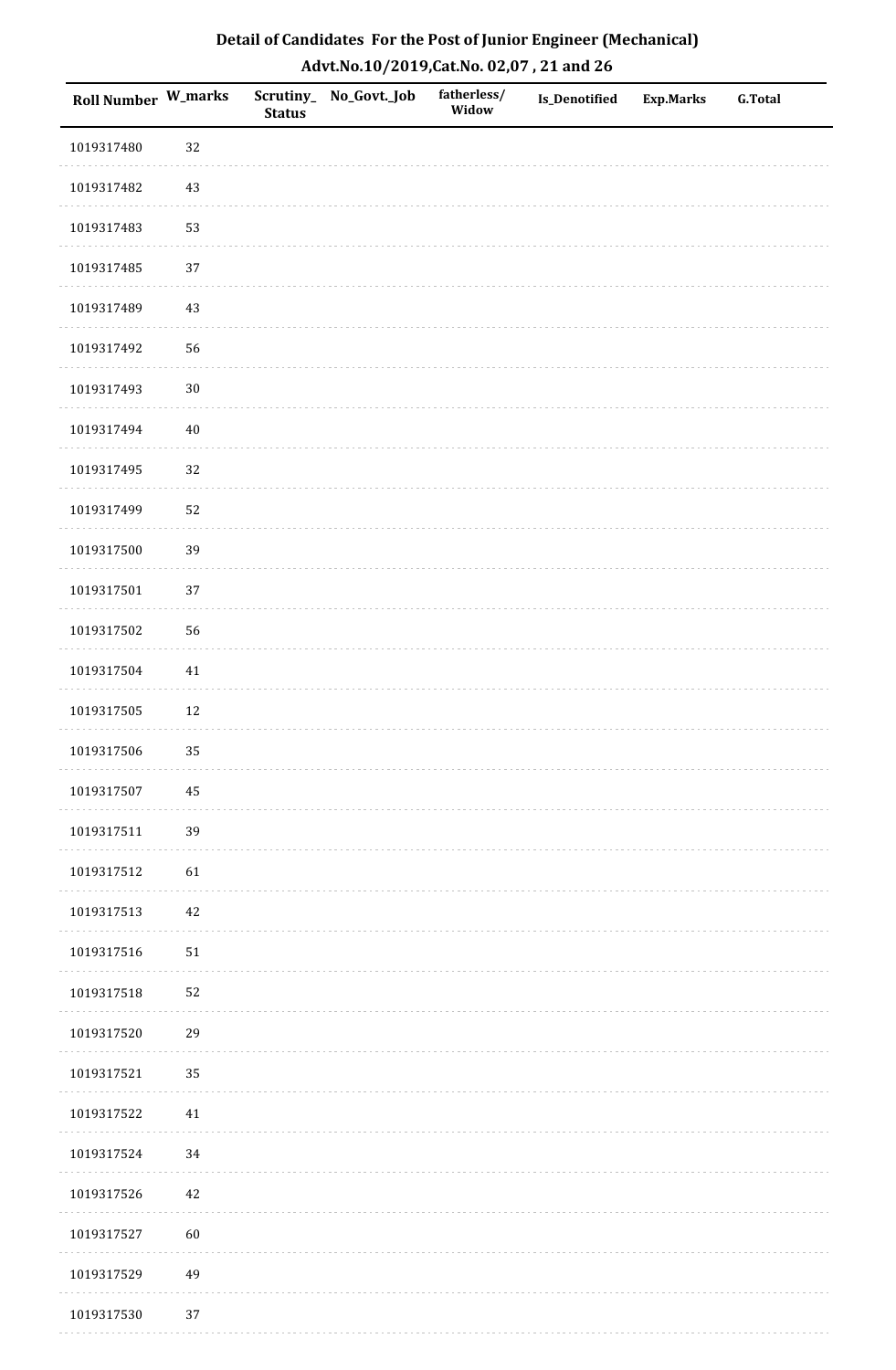| Roll Number W_marks |        | <b>Status</b> | Scrutiny_No_Govt._Job | fatherless/<br>Widow | Is_Denotified | <b>Exp.Marks</b> | <b>G.Total</b> |
|---------------------|--------|---------------|-----------------------|----------------------|---------------|------------------|----------------|
| 1019317532          | $50\,$ |               |                       |                      |               |                  |                |
| 1019317533          | 56     |               |                       |                      |               |                  |                |
| 1019317534          | 53     |               |                       |                      |               |                  |                |
| 1019317535          | 36     |               |                       |                      |               |                  |                |
| 1019317536          | $43\,$ |               |                       |                      |               |                  |                |
| 1019317537          | 48     |               |                       |                      |               |                  |                |
| 1019317538          | $40\,$ |               |                       |                      |               |                  |                |
| 1019317542          | $51\,$ |               |                       |                      |               |                  |                |
| 1019317544          | 38     |               |                       |                      |               |                  |                |
| 1019317545          | $31\,$ |               |                       |                      |               |                  |                |
| 1019317546          | 42     |               |                       |                      |               |                  |                |
| 1019317551          | 52     |               |                       |                      |               |                  |                |
| 1019317553          | 44     |               |                       |                      |               |                  |                |
| 1019317554          | 57     |               |                       |                      |               |                  |                |
| 1019317557          | 59     |               |                       |                      |               |                  |                |
| 1019317563          | 32     |               |                       |                      |               |                  |                |
| 1019317566          | 52     |               |                       |                      |               |                  |                |
| 1019317569          | 32     |               |                       |                      |               |                  |                |
| 1019317571          | 56     |               |                       |                      |               |                  |                |
| 1019317572          | 26     |               |                       |                      |               |                  |                |
| 1019317578          | 62     |               |                       |                      |               |                  |                |
| 1019317579          | 65     |               |                       |                      |               |                  |                |
| 1019317580          | 34     |               |                       |                      |               |                  |                |
| 1019317582          | 57     |               |                       |                      |               |                  |                |
| 1019317584          | 45     |               |                       |                      |               |                  |                |
| 1019317585          | $40\,$ |               |                       |                      |               |                  |                |
| 1019317586          | $41\,$ |               |                       |                      |               |                  |                |
| 1019317588          | 12     |               |                       |                      |               |                  |                |
| 1019317589          | $42\,$ |               |                       |                      |               |                  |                |
| 1019317591          | 34     |               |                       |                      |               |                  |                |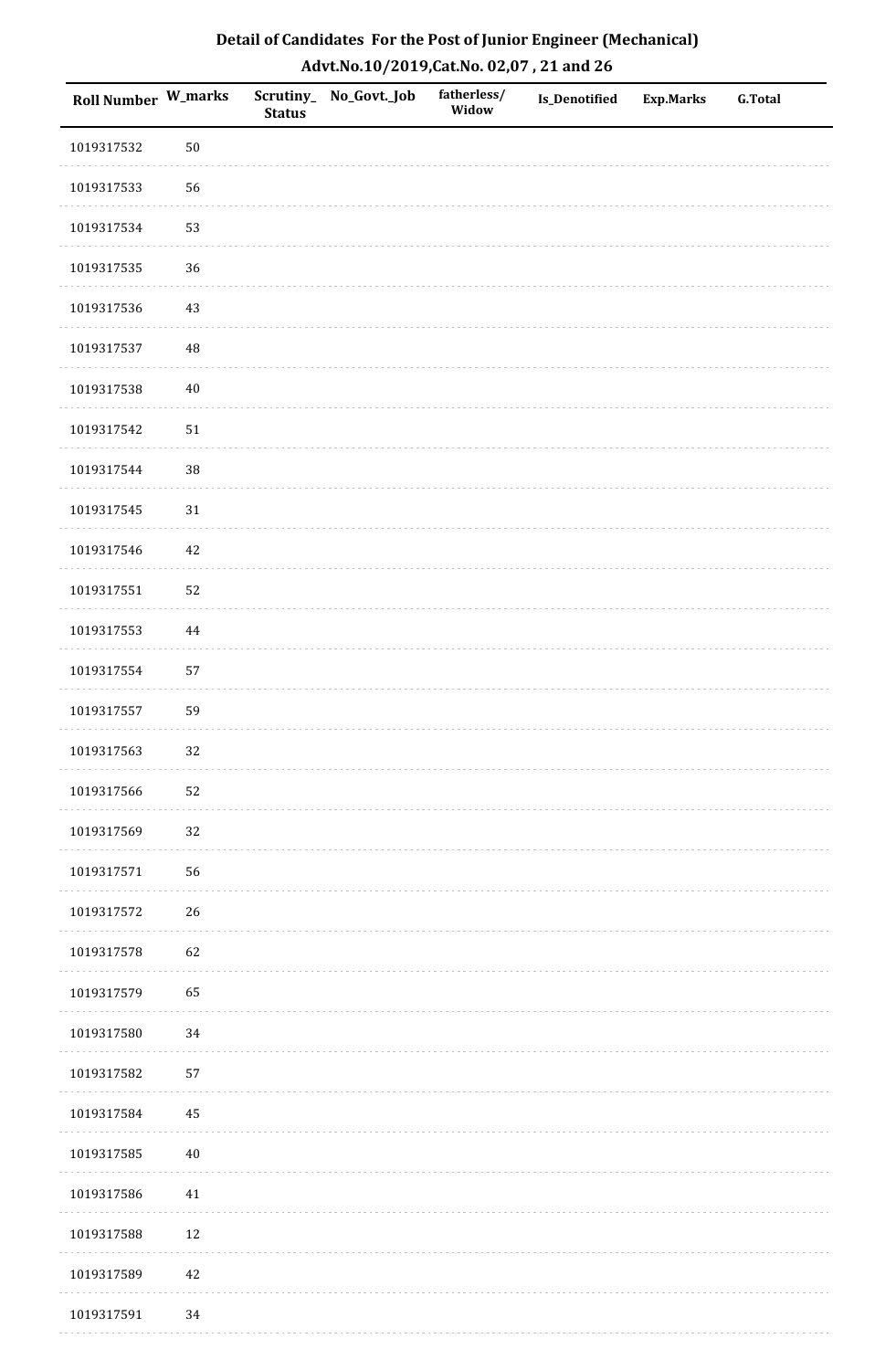| <b>Roll Number W_marks</b> |             | <b>Status</b> | Scrutiny_ No_Govt._Job | fatherless/<br>Widow | Is_Denotified | <b>Exp.Marks</b> | <b>G.Total</b> |
|----------------------------|-------------|---------------|------------------------|----------------------|---------------|------------------|----------------|
| 1019317592                 | $50\,$      |               |                        |                      |               |                  |                |
| 1019317593                 | 59          |               |                        |                      |               |                  |                |
| 1019317594                 | 38          |               |                        |                      |               |                  |                |
| 1019317595                 | 39          |               |                        |                      |               |                  |                |
| 1019317596                 | 58          |               |                        |                      |               |                  |                |
| 1019317597                 | REJECTED    |               |                        |                      |               |                  | $0.00\,$       |
| 1019317601                 | 53          |               |                        |                      |               |                  |                |
| 1019317606                 | $\bf 45$    |               |                        |                      |               |                  |                |
| 1019317607                 | 38          |               |                        |                      |               |                  |                |
| 1019317610                 | $\bf 44$    |               |                        |                      |               |                  |                |
| 1019317612                 | $43\,$      |               |                        |                      |               |                  |                |
| 1019317613                 | 37          |               |                        |                      |               |                  |                |
| 1019317615                 | $\mathsf S$ |               |                        |                      |               |                  |                |
| 1019317617                 | $51\,$      |               |                        |                      |               |                  |                |
| 1019317619                 | 36          |               |                        |                      |               |                  |                |
| 1019317621                 | $41\,$      |               |                        |                      |               |                  |                |
| 1019317622                 | 39          |               |                        |                      |               |                  |                |
| 1019317624                 | 44          |               |                        |                      |               |                  |                |
| 1019317626                 | 49          |               |                        |                      |               |                  |                |
| 1019317627                 | $17\,$      |               |                        |                      |               |                  |                |
| 1019317628                 | 35          |               |                        |                      |               |                  |                |
| 1019317629                 | 36          |               |                        |                      |               |                  |                |
| 1019317630                 | $40\,$      |               |                        |                      |               |                  |                |
| 1019317633                 | 52          |               |                        |                      |               |                  |                |
| 1019317634                 | 53          |               |                        |                      |               |                  |                |
| 1019317636                 | $\bf 44$    |               |                        |                      |               |                  |                |
| 1019317637                 | 52          |               |                        |                      |               |                  |                |
| 1019317639                 | 39          |               |                        |                      |               |                  |                |
| 1019317645                 | 62          |               |                        |                      |               |                  |                |
| 1019317646                 | 36          |               |                        |                      |               |                  |                |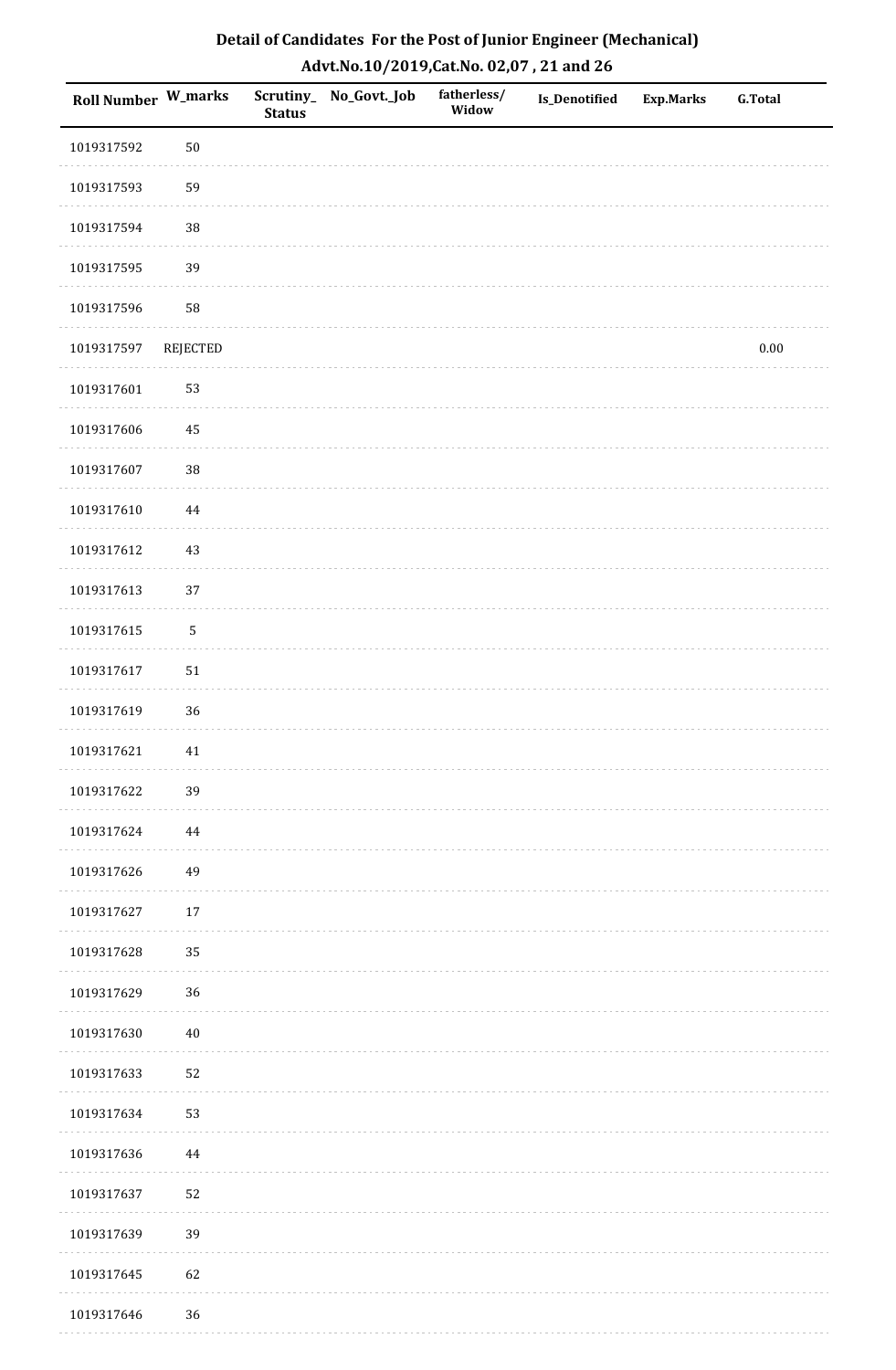| Detail of Candidates For the Post of Junior Engineer (Mechanical) |
|-------------------------------------------------------------------|
| Advt.No.10/2019,Cat.No. 02,07, 21 and 26                          |

| Roll Number W_marks |            | <b>Status</b> | Scrutiny_ No_Govt._Job | fatherless/<br>Widow | <b>Is_Denotified</b> | <b>Exp.Marks</b> | <b>G.Total</b> |
|---------------------|------------|---------------|------------------------|----------------------|----------------------|------------------|----------------|
| 1019317647          | 38         |               |                        |                      |                      |                  |                |
| 1019317648          | 35         |               |                        |                      |                      |                  |                |
| 1019317652          | 59         |               |                        |                      |                      |                  |                |
| 1019317653          | 45         |               |                        |                      |                      |                  |                |
| 1019317655          | $47\,$     |               |                        |                      |                      |                  |                |
| 1019317657          | 35         |               |                        |                      |                      |                  |                |
| 1019317658          | $\bf 44$   |               |                        |                      |                      |                  |                |
| 1019317659          | $42\,$     |               |                        |                      |                      |                  |                |
| 1019317661          | $\rm 48$   |               |                        |                      |                      |                  |                |
| 1019317664          | $40\,$     |               |                        |                      |                      |                  |                |
| 1019317665          | 34         |               |                        |                      |                      |                  |                |
| 1019317667          | 35         |               |                        |                      |                      |                  |                |
| 1019317669          | 35         |               |                        |                      |                      |                  |                |
| 1019317672          | 43         |               |                        |                      |                      |                  |                |
| 1019317673          | ${\bf 28}$ |               |                        |                      |                      |                  |                |
| 1019317675          | $47\,$     |               |                        |                      |                      |                  |                |
| 1019317676          | $\bf 45$   |               |                        |                      |                      |                  |                |
| 1019317677          | 33         |               |                        |                      |                      |                  |                |
| 1019317679          | $40\,$     |               |                        |                      |                      |                  |                |
| 1019317680          | 37         |               |                        |                      |                      |                  |                |
| 1019317681          | $60\,$     |               |                        |                      |                      |                  |                |
| 1019317682          | 44         |               |                        |                      |                      |                  |                |
| 1019317683          | 45         |               |                        |                      |                      |                  |                |
| 1019317684          | 53         |               |                        |                      |                      |                  |                |
| 1019317686          | 56         |               |                        |                      |                      |                  |                |
| 1019317688          | $\rm 45$   |               |                        |                      |                      |                  |                |
| 1019317690          | 35         |               |                        |                      |                      |                  |                |
| 1019317695          | 43         |               |                        |                      |                      |                  |                |
| 1019317697          | 38         |               |                        |                      |                      |                  |                |
| 1019317698          | $38\,$     |               |                        |                      |                      |                  |                |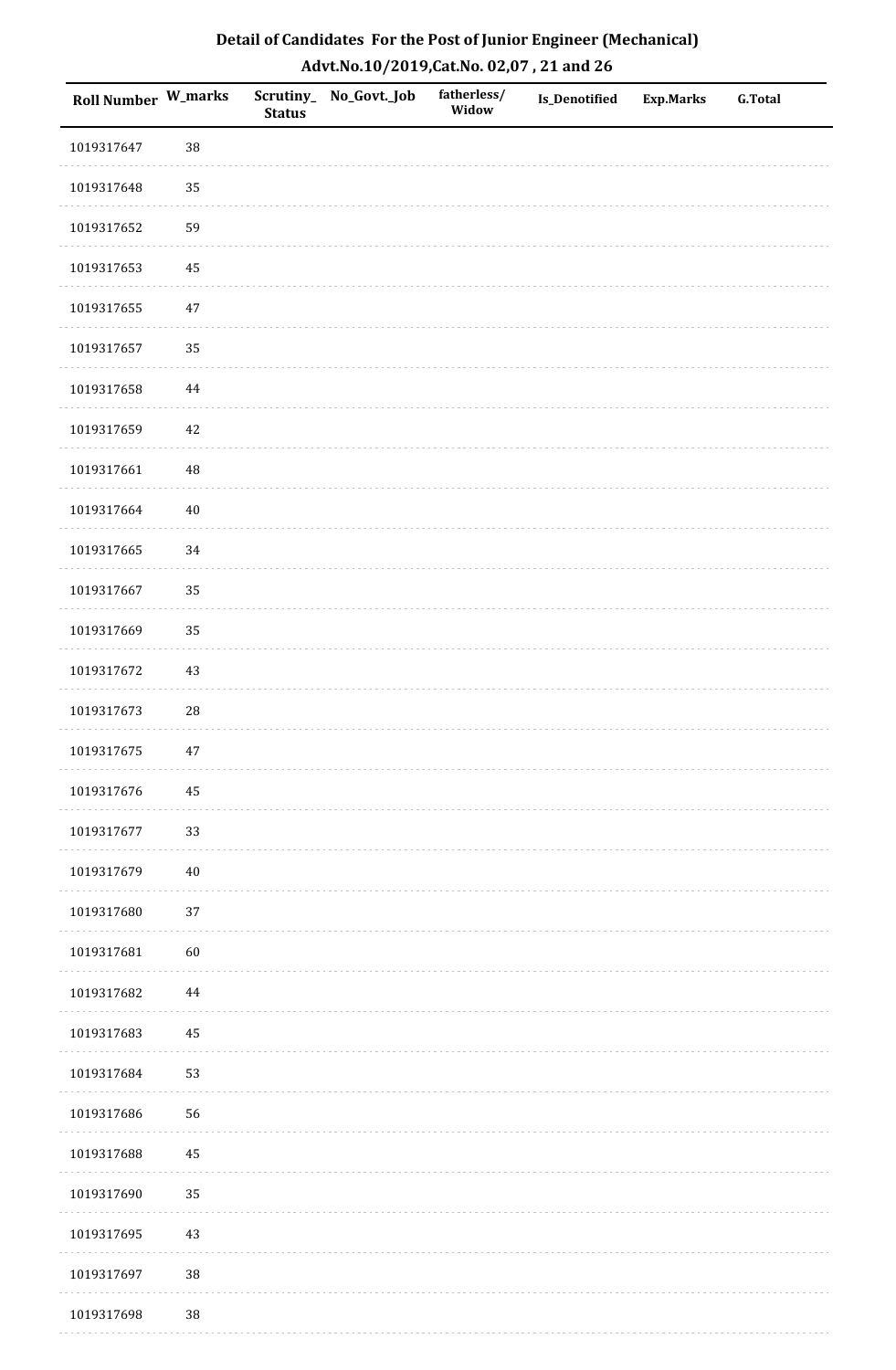| Roll Number W_marks |        | <b>Status</b> | Scrutiny_No_Govt._Job | fatherless/<br>Widow | Is_Denotified | <b>Exp.Marks</b> | <b>G.Total</b> |
|---------------------|--------|---------------|-----------------------|----------------------|---------------|------------------|----------------|
| 1019317699          | 57     |               |                       |                      |               |                  |                |
| 1019317701          | $43\,$ |               |                       |                      |               |                  |                |
| 1019317708          | $51\,$ |               |                       |                      |               |                  |                |
| 1019317709          | $41\,$ |               |                       |                      |               |                  |                |
| 1019317713          | $20\,$ |               |                       |                      |               |                  |                |
| 1019317714          | 37     |               |                       |                      |               |                  |                |
| 1019317715          | 33     |               |                       |                      |               |                  |                |
| 1019317716          | 35     |               |                       |                      |               |                  |                |
| 1019317721          | 59     |               |                       |                      |               |                  |                |
| 1019317722          | $51\,$ |               |                       |                      |               |                  |                |
| 1019317723          | 39     |               |                       |                      |               |                  |                |
| 1019317725          | 60     |               |                       |                      |               |                  |                |
| 1019317726          | 38     |               |                       |                      |               |                  |                |
| 1019317727          | 36     |               |                       |                      |               |                  |                |
| 1019317729          | $40\,$ |               |                       |                      |               |                  |                |
| 1019317730          | 58     |               |                       |                      |               |                  |                |
| 1019317732          | 48     |               |                       |                      |               |                  |                |
| 1019317734          | 17     |               |                       |                      |               |                  |                |
| 1019317735          | 45     |               |                       |                      |               |                  |                |
| 1019317737          | $47\,$ |               |                       |                      |               |                  |                |
| 1019317738          | 34     |               |                       |                      |               |                  |                |
| 1019317740          | 35     |               |                       |                      |               |                  |                |
| 1019317741          | 55     |               |                       |                      |               |                  |                |
| 1019317742          | 37     |               |                       |                      |               |                  |                |
| 1019317744          | 39     |               |                       |                      |               |                  |                |
| 1019317746          | 57     |               |                       |                      |               |                  |                |
| 1019317747          | 43     |               |                       |                      |               |                  |                |
| 1019317748          | 42     |               |                       |                      |               |                  |                |
| 1019317750          | 61     |               |                       |                      |               |                  |                |
| 1019317751          | $31\,$ |               |                       |                      |               |                  |                |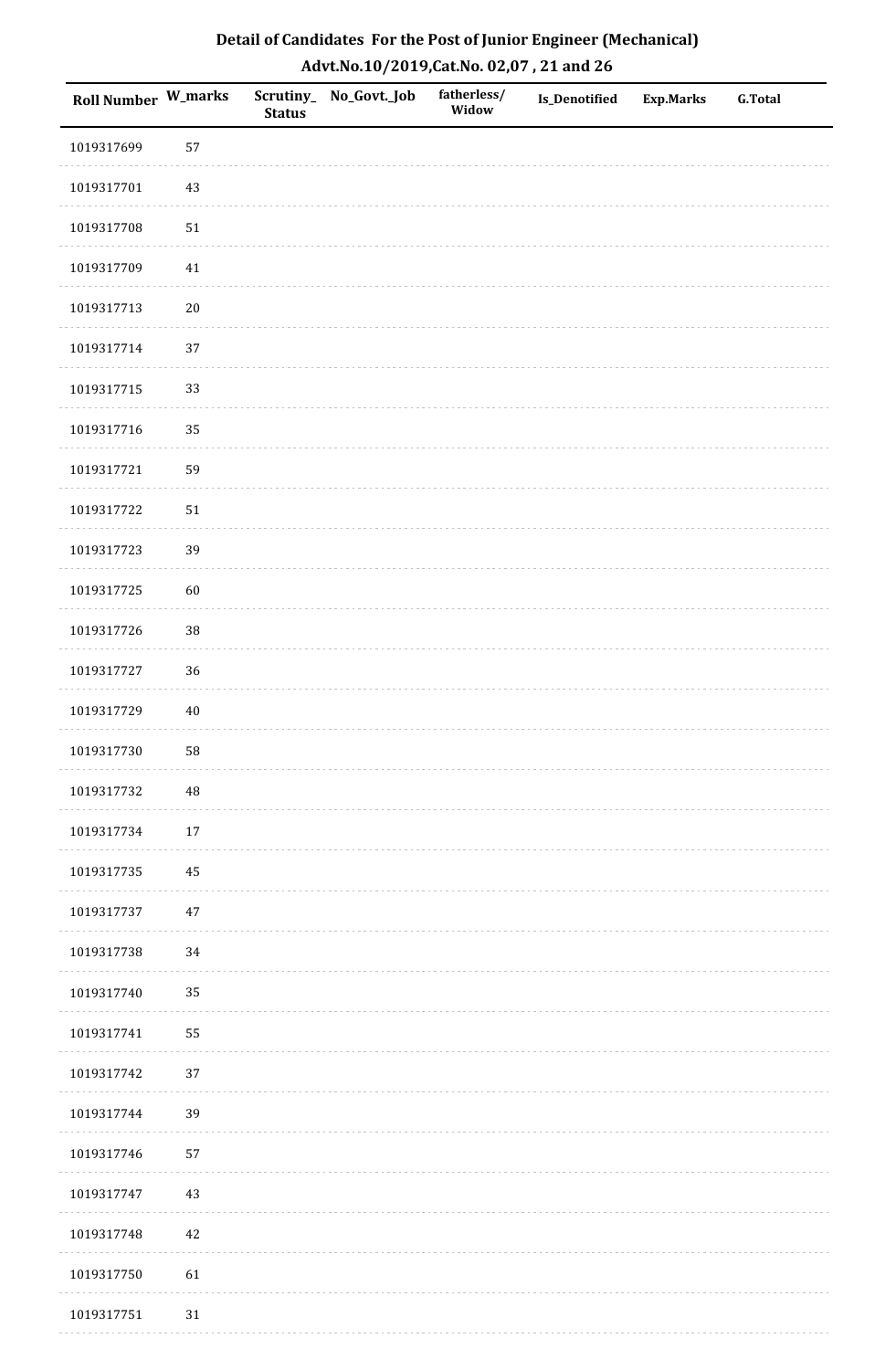| Roll Number W_marks |            | <b>Status</b> | Scrutiny_No_Govt._Job | fatherless/<br>Widow | Is_Denotified | <b>Exp.Marks</b> | <b>G.Total</b> |
|---------------------|------------|---------------|-----------------------|----------------------|---------------|------------------|----------------|
| 1019317754          | 47         |               |                       |                      |               |                  |                |
| 1019317755          | $46\,$     |               |                       |                      |               |                  |                |
| 1019317756          | $30\,$     |               |                       |                      |               |                  |                |
| 1019317758          | 38         |               |                       |                      |               |                  |                |
| 1019317759          | 29         |               |                       |                      |               |                  |                |
| 1019317762          | 45         |               |                       |                      |               |                  |                |
| 1019317765          | $27\,$     |               |                       |                      |               |                  |                |
| 1019317766          | 41         |               |                       |                      |               |                  |                |
| 1019317767          | 59         |               |                       |                      |               |                  |                |
| 1019317768          | $41\,$     |               |                       |                      |               |                  |                |
| 1019317772          | $51\,$     |               |                       |                      |               |                  |                |
| 1019317773          | 42         |               |                       |                      |               |                  |                |
| 1019317775          | 44         |               |                       |                      |               |                  |                |
| 1019317776          | ${\bf 28}$ |               |                       |                      |               |                  |                |
| 1019317777          | 62         |               |                       |                      |               |                  |                |
| 1019317778          | 51         |               |                       |                      |               |                  |                |
| 1019317780          | 32         |               |                       |                      |               |                  |                |
| 1019317782          | 45         |               |                       |                      |               |                  |                |
| 1019317783          | 54         |               |                       |                      |               |                  |                |
| 1019317785          | 35         |               |                       |                      |               |                  |                |
| 1019317786          | 41         |               |                       |                      |               |                  |                |
| 1019317788          | 58         |               |                       |                      |               |                  |                |
| 1019317789          | $26\,$     |               |                       |                      |               |                  |                |
| 1019317791          | 61         |               |                       |                      |               |                  |                |
| 1019317793          | 32         |               |                       |                      |               |                  |                |
| 1019317797          | 33         |               |                       |                      |               |                  |                |
| 1019317799          | 48         |               |                       |                      |               |                  |                |
| 1019317800          | 37         |               |                       |                      |               |                  |                |
| 1019317803          | $41\,$     |               |                       |                      |               |                  |                |
| 1019317804          | 46         |               |                       |                      |               |                  |                |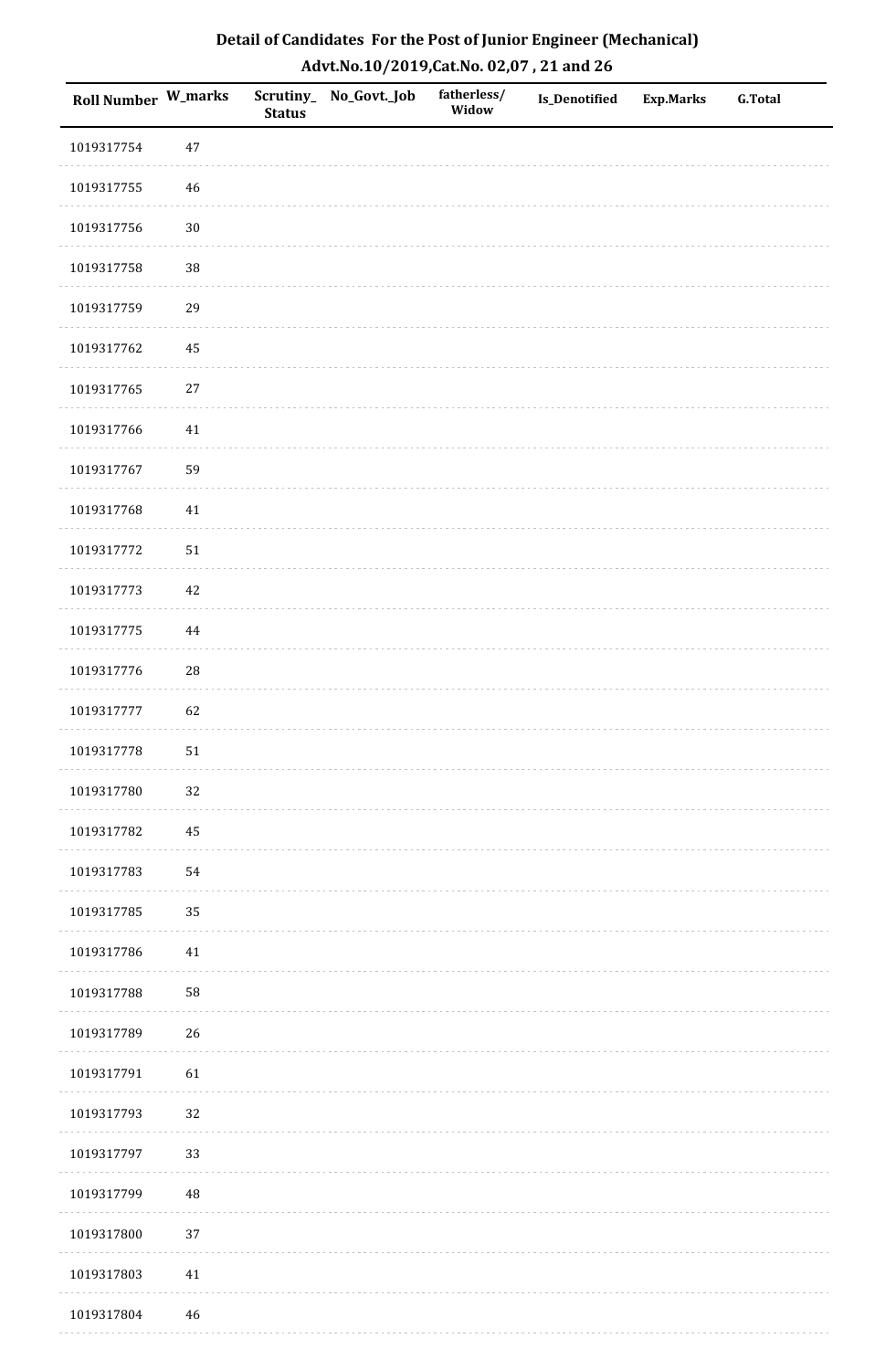| Detail of Candidates For the Post of Junior Engineer (Mechanical) |
|-------------------------------------------------------------------|
| Advt.No.10/2019,Cat.No. 02,07, 21 and 26                          |

| Roll Number W_marks |             | <b>Status</b> | Scrutiny_ No_Govt._Job | fatherless/<br>Widow | <b>Is_Denotified</b> | <b>Exp.Marks</b> | <b>G.Total</b> |
|---------------------|-------------|---------------|------------------------|----------------------|----------------------|------------------|----------------|
| 1019317805          | 47          |               |                        |                      |                      |                  |                |
| 1019317807          | $\bf 44$    |               |                        |                      |                      |                  |                |
| 1019317808          | 35          |               |                        |                      |                      |                  |                |
| 1019317809          | 37          |               |                        |                      |                      |                  |                |
| 1019317811          | 44          |               |                        |                      |                      |                  |                |
| 1019317813          | $47\,$      |               |                        |                      |                      |                  |                |
| 1019317815          | $\rm 48$    |               |                        |                      |                      |                  |                |
| 1019317819          | 49          |               |                        |                      |                      |                  |                |
| 1019317821          | $41\,$      |               |                        |                      |                      |                  |                |
| 1019317823          | 43          |               |                        |                      |                      |                  |                |
| 1019317828          | 37          |               |                        |                      |                      |                  |                |
| 1019317829          | $42\,$      |               |                        |                      |                      |                  |                |
| 1019317830          | 53          |               |                        |                      |                      |                  |                |
| 1019317831          | 54          |               |                        |                      |                      |                  |                |
| 1019317833          | 34          |               |                        |                      |                      |                  |                |
| 1019317834          | 43          |               |                        |                      |                      |                  |                |
| 1019317835          | 62          |               |                        |                      |                      |                  |                |
| 1019317836          | $51\,$      |               |                        |                      |                      |                  |                |
| 1019317838          | $37\,$      |               |                        |                      |                      |                  |                |
| 1019317839          | 54          |               |                        |                      |                      |                  |                |
| 1019317842          | $\sqrt{46}$ |               |                        |                      |                      |                  |                |
| 1019317843          | 34          |               |                        |                      |                      |                  |                |
| 1019317847          | $\rm 48$    |               |                        |                      |                      |                  |                |
| 1019317849          | 36          |               |                        |                      |                      |                  |                |
| 1019317851          | 52          |               |                        |                      |                      |                  |                |
| 1019317852          | 39          |               |                        |                      |                      |                  |                |
| 1019317854          | $51\,$      |               |                        |                      |                      |                  |                |
| 1019317857          | 61          |               |                        |                      |                      |                  |                |
| 1019317858          | $30\,$      |               |                        |                      |                      |                  |                |
| 1019317860          | 33          |               |                        |                      |                      |                  |                |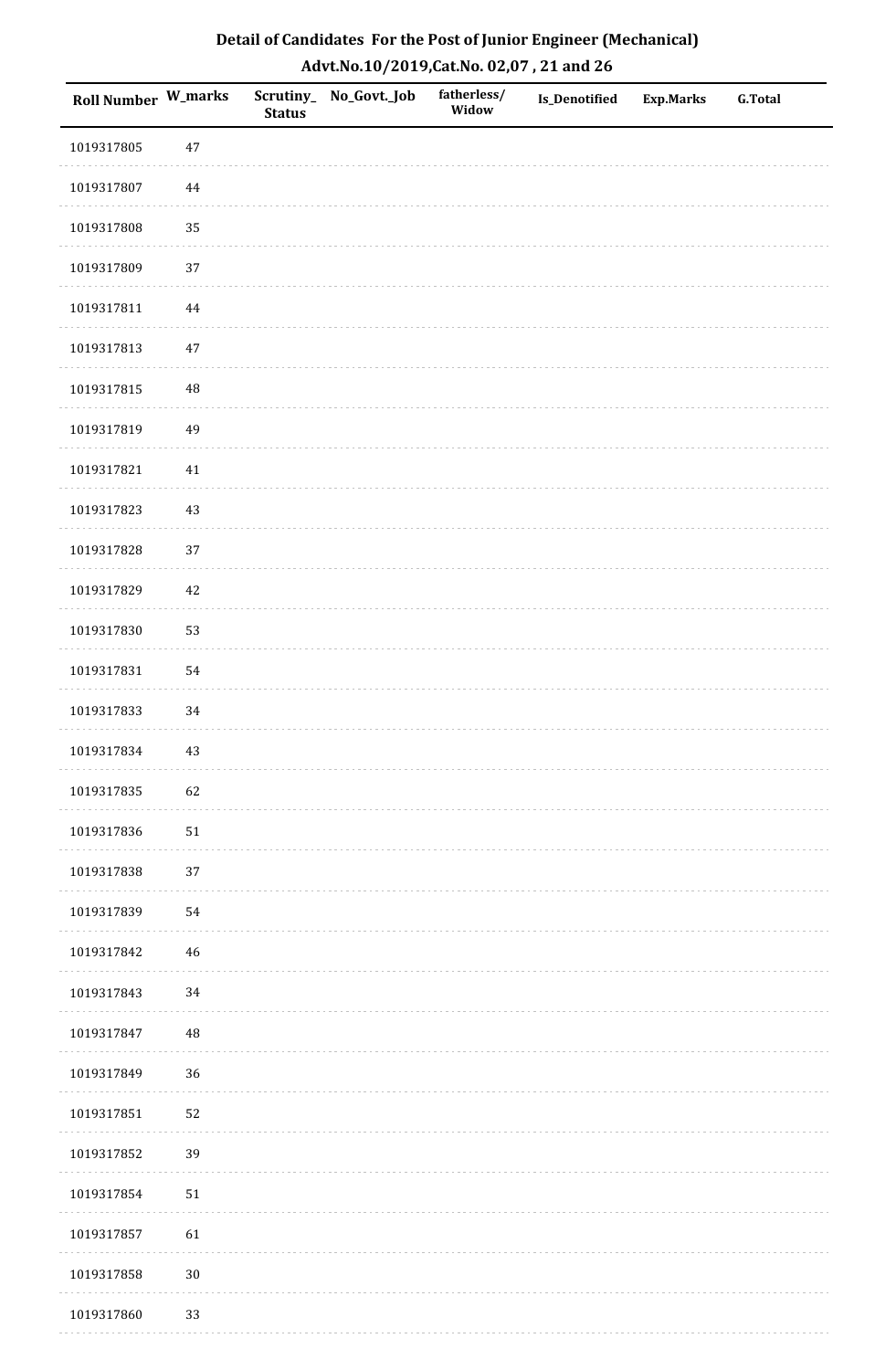| Detail of Candidates For the Post of Junior Engineer (Mechanical) |
|-------------------------------------------------------------------|
| Advt.No.10/2019,Cat.No. 02,07, 21 and 26                          |

| Roll Number W_marks |            | <b>Status</b> | Scrutiny_No_Govt._Job | fatherless/<br>Widow | Is_Denotified    | <b>Exp.Marks</b> | <b>G.Total</b> |
|---------------------|------------|---------------|-----------------------|----------------------|------------------|------------------|----------------|
| 1019317861          | 43         |               |                       |                      |                  |                  |                |
| 1019317863          | 31         |               |                       |                      |                  |                  |                |
| 1019317865          | $40\,$     |               |                       |                      |                  |                  |                |
| 1019317869          | 42         |               |                       |                      |                  |                  |                |
| 1019317870          | 36         |               |                       |                      |                  |                  |                |
| 1019317873          | 39         |               |                       |                      |                  |                  |                |
| 1019317876          | 55         |               |                       |                      |                  |                  |                |
| 1019317878          | 53         |               |                       |                      |                  |                  |                |
| 1019317879          | 34         |               |                       |                      |                  |                  |                |
| 1019317880          | 56         |               |                       |                      |                  |                  |                |
| 1019317881          | $47\,$     |               |                       |                      |                  |                  |                |
| 1019317882          | 39         |               |                       |                      |                  |                  |                |
| 1019317883          | 50         |               |                       |                      |                  |                  |                |
| 1019317885          | 64         | Eligible      | $\boldsymbol{0}$      | $\boldsymbol{0}$     | $\boldsymbol{0}$ | $0.00\,$         | 64.00          |
| 1019317886          | $47\,$     |               |                       |                      |                  |                  |                |
| 1019317888          | 43         |               |                       |                      |                  |                  |                |
| 1019317890          | $40\,$     |               |                       |                      |                  |                  |                |
| 1019317893          | ${\bf 50}$ |               |                       |                      |                  |                  |                |
| 1019317894          | 49         |               |                       |                      |                  |                  |                |
| 1019317895          | 43         |               |                       |                      |                  |                  |                |
| 1019317897          | 37         |               |                       |                      |                  |                  |                |
| 1019317898          | 53         |               |                       |                      |                  |                  |                |
| 1019317899          | 61         |               |                       |                      |                  |                  |                |
| 1019317900          | 26         |               |                       |                      |                  |                  |                |
| 1019317904          | 45         |               |                       |                      |                  |                  |                |
| 1019317905          | 50         |               |                       |                      |                  |                  |                |
| 1019317907          | 29         |               |                       |                      |                  |                  |                |
| 1019317908          | 60         |               |                       |                      |                  |                  |                |
| 1019317909          | $41\,$     |               |                       |                      |                  |                  |                |
| 1019317910          | 45         |               |                       |                      |                  |                  |                |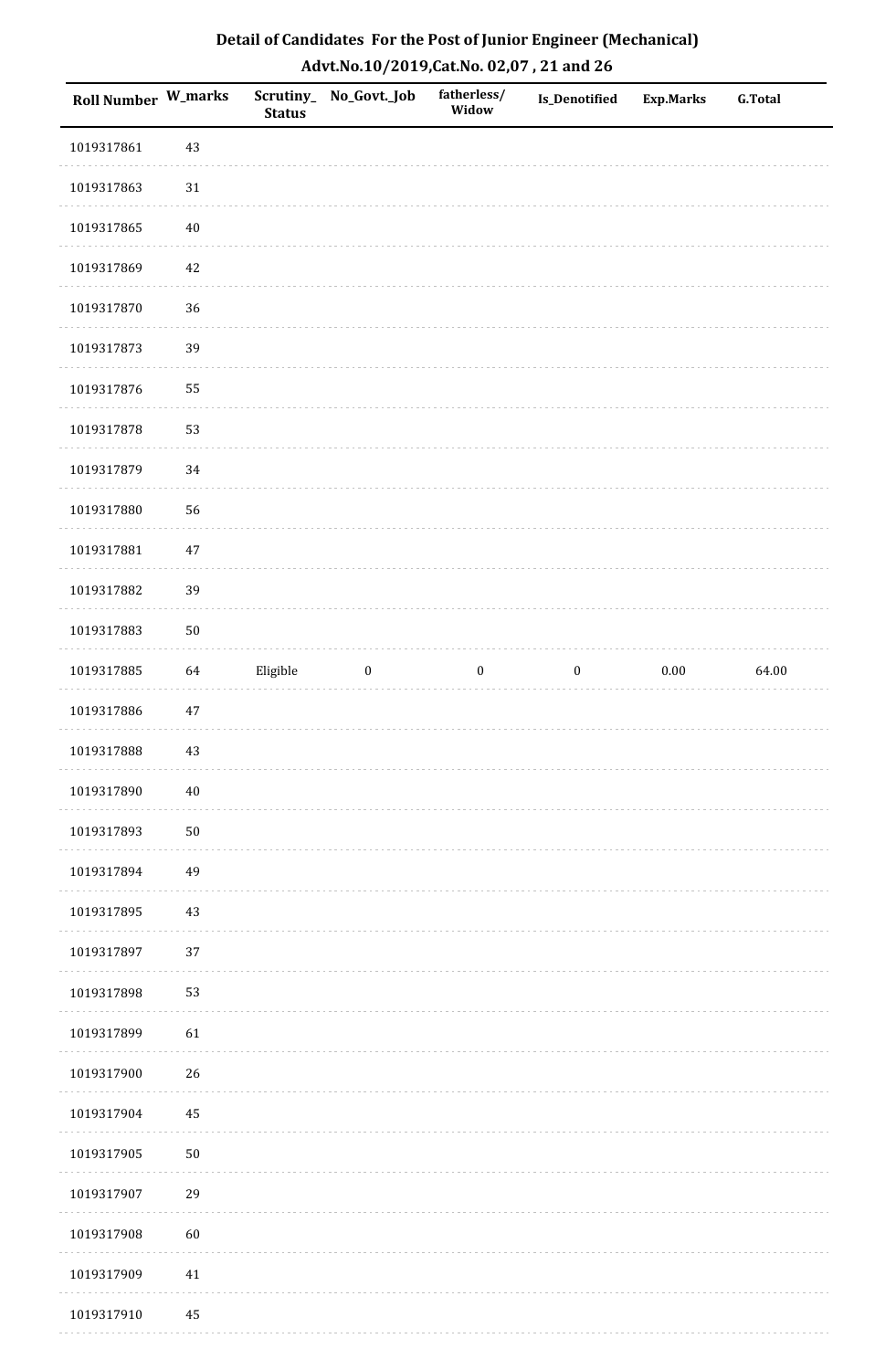| Detail of Candidates For the Post of Junior Engineer (Mechanical) |
|-------------------------------------------------------------------|
| Advt.No.10/2019, Cat.No. 02,07, 21 and 26                         |

| Roll Number W_marks |             | <b>Status</b> | Scrutiny_ No_Govt._Job | fatherless/<br>Widow | <b>Is_Denotified</b> | <b>Exp.Marks</b> | <b>G.Total</b> |
|---------------------|-------------|---------------|------------------------|----------------------|----------------------|------------------|----------------|
| 1019317911          | 25          |               |                        |                      |                      |                  |                |
| 1019317912          | $\bf 45$    |               |                        |                      |                      |                  |                |
| 1019317913          | 33          |               |                        |                      |                      |                  |                |
| 1019317914          | $40\,$      |               |                        |                      |                      |                  |                |
| 1019317915          | 38          |               |                        |                      |                      |                  |                |
| 1019317916          | 24          |               |                        |                      |                      |                  |                |
| 1019317917          | $50\,$      |               |                        |                      |                      |                  |                |
| 1019317919          | 60          |               |                        |                      |                      |                  |                |
| 1019317921          | $30\,$      |               |                        |                      |                      |                  |                |
| 1019317924          | 46          |               |                        |                      |                      |                  |                |
| 1019317926          | $27\,$      |               |                        |                      |                      |                  |                |
| 1019317929          | 39          |               |                        |                      |                      |                  |                |
| 1019317931          | 65          |               |                        |                      |                      |                  |                |
| 1019317932          | 58          |               |                        |                      |                      |                  |                |
| 1019317933          | 35          |               |                        |                      |                      |                  |                |
| 1019317934          | 53          |               |                        |                      |                      |                  |                |
| 1019317936          | 54          |               |                        |                      |                      |                  |                |
| 1019317938          | 56          |               |                        |                      |                      |                  |                |
| 1019317939          | 35          |               |                        |                      |                      |                  |                |
| 1019317942          | 39          |               |                        |                      |                      |                  |                |
| 1019317943          | 27          |               |                        |                      |                      |                  |                |
| 1019317945          | $\rm 48$    |               |                        |                      |                      |                  |                |
| 1019317947          | 32          |               |                        |                      |                      |                  |                |
| 1019317948          | 33          |               |                        |                      |                      |                  |                |
| 1019317949          | 52          |               |                        |                      |                      |                  |                |
| 1019317952          | REJECTED    |               |                        |                      |                      |                  | $0.00\,$       |
| 1019317953          | 55          |               |                        |                      |                      |                  |                |
| 1019317955          | $\sqrt{46}$ |               |                        |                      |                      |                  |                |
| 1019317957          | 44          |               |                        |                      |                      |                  |                |
| 1019317958          | 54          |               |                        |                      |                      |                  |                |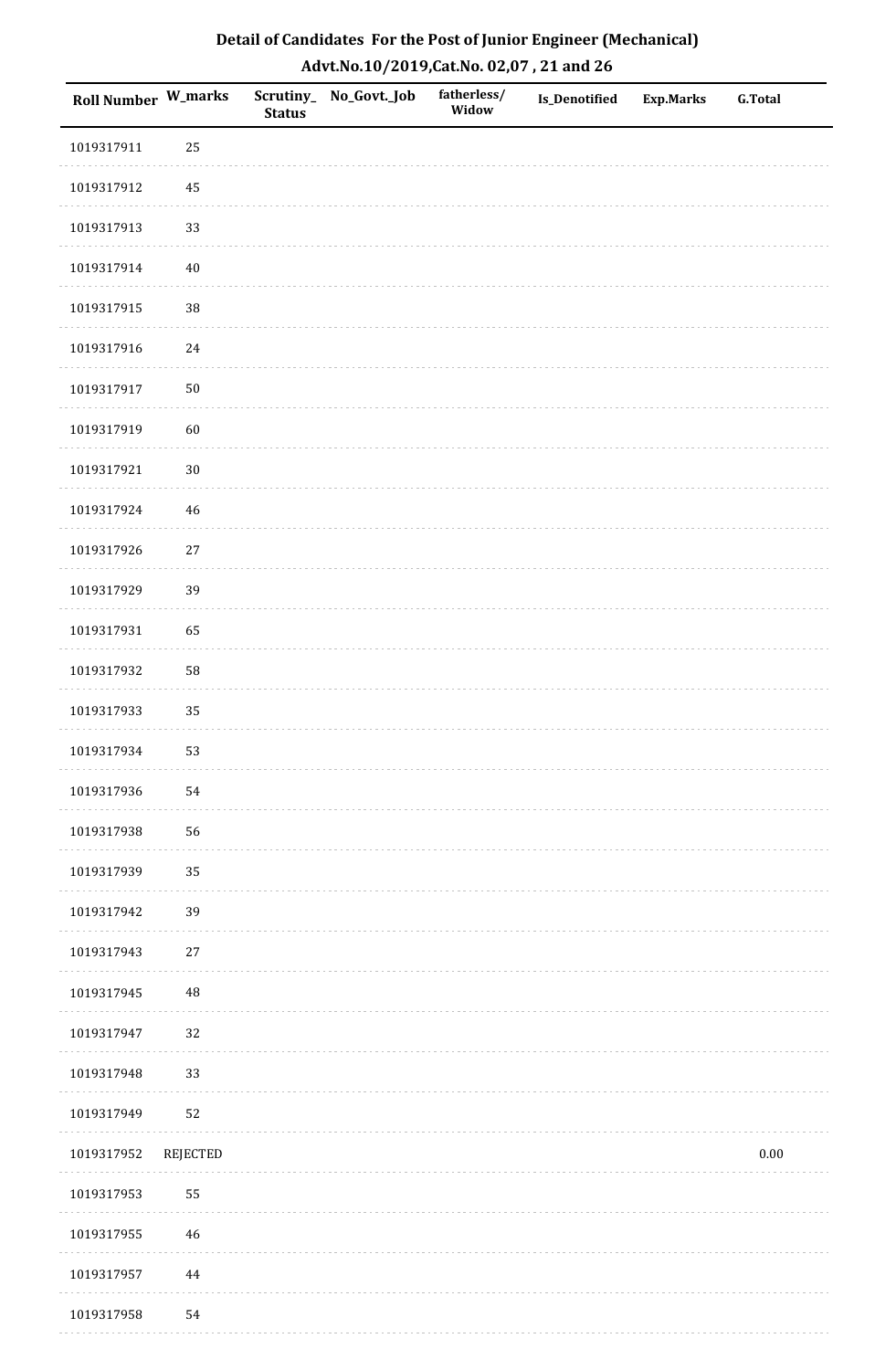| <b>Roll Number W_marks</b> |            | <b>Status</b> | Scrutiny_No_Govt._Job | fatherless/<br>Widow | <b>Is_Denotified</b> | <b>Exp.Marks</b> | <b>G.Total</b> |
|----------------------------|------------|---------------|-----------------------|----------------------|----------------------|------------------|----------------|
| 1019317959                 | 56         |               |                       |                      |                      |                  |                |
| 1019317961                 | ${\bf 50}$ |               |                       |                      |                      |                  |                |
| 1019317963                 | 55         |               |                       |                      |                      |                  |                |
| 1019317965                 | 42         |               |                       |                      |                      |                  |                |
| 1019317968                 | 49         |               |                       |                      |                      |                  |                |
| 1019317977                 | 35         |               |                       |                      |                      |                  |                |
| 1019317978                 | 35         |               |                       |                      |                      |                  |                |
| 1019317979                 | 39         |               |                       |                      |                      |                  |                |
| 1019317980                 | 46         |               |                       |                      |                      |                  |                |
| 1019317981                 | $51\,$     |               |                       |                      |                      |                  |                |
| 1019317982                 | 49         |               |                       |                      |                      |                  |                |
| 1019317984                 | $30\,$     |               |                       |                      |                      |                  |                |
| 1019317985                 | $\sqrt{7}$ |               |                       |                      |                      |                  |                |
| 1019317986                 | $46\,$     |               |                       |                      |                      |                  |                |
| 1019317988                 | 41         |               |                       |                      |                      |                  |                |
| 1019317989                 | $41\,$     |               |                       |                      |                      |                  |                |
| 1019317990                 | 32         |               |                       |                      |                      |                  |                |
| 1019317991                 | $42\,$     |               |                       |                      |                      |                  |                |
| 1019317993                 | $\bf 44$   |               |                       |                      |                      |                  |                |
| 1019317995                 | 34         |               |                       |                      |                      |                  |                |
| 1019317996                 | 35         |               |                       |                      |                      |                  |                |
| 1019317997                 | 49         |               |                       |                      |                      |                  |                |
| 1019317998                 | 48         |               |                       |                      |                      |                  |                |
| 1019318000                 | $71\,$     | Eligible      | $\boldsymbol{0}$      | $\boldsymbol{0}$     | $\boldsymbol{0}$     | 0.00             | $71.00\,$      |
| 1019318002                 | $31\,$     |               |                       |                      |                      |                  |                |
| 1019318003                 | $51\,$     |               |                       |                      |                      |                  |                |
| 1019318006                 | $43\,$     | Eligible      | $\boldsymbol{0}$      | $\boldsymbol{0}$     | $\boldsymbol{0}$     | 0.00             | 43.00          |
| 1019318007                 | 49         |               |                       |                      |                      |                  |                |
| 1019318008                 | 65         |               |                       |                      |                      |                  |                |
| 1019318009                 | $40\,$     |               |                       |                      |                      |                  |                |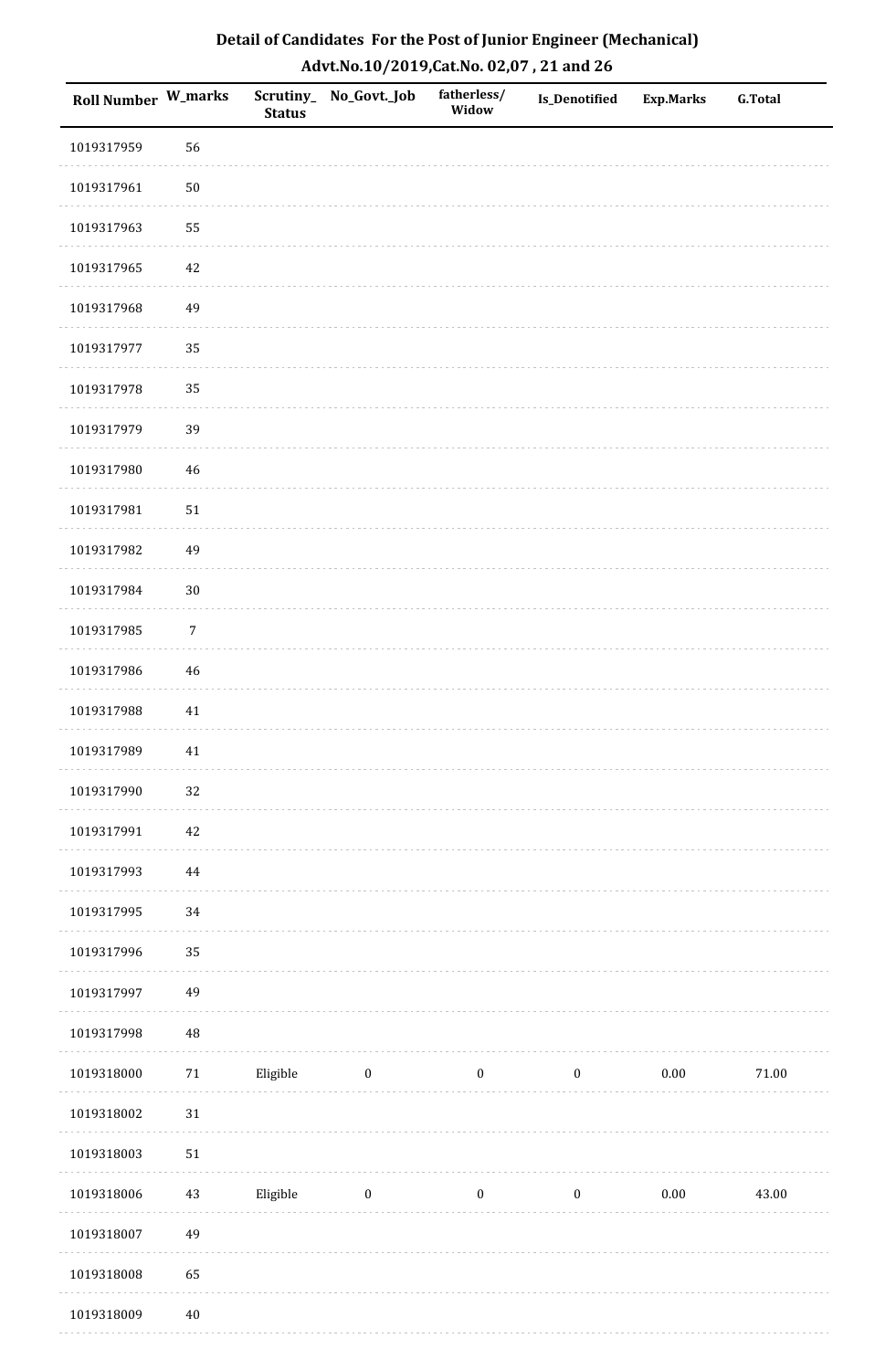| Detail of Candidates For the Post of Junior Engineer (Mechanical) |
|-------------------------------------------------------------------|
| Advt.No.10/2019,Cat.No. 02,07, 21 and 26                          |

| Roll Number W_marks |          | <b>Status</b> | Scrutiny_No_Govt._Job | fatherless/<br>Widow | Is_Denotified | <b>Exp.Marks</b> | <b>G.Total</b> |
|---------------------|----------|---------------|-----------------------|----------------------|---------------|------------------|----------------|
| 1019318011          | 38       |               |                       |                      |               |                  |                |
| 1019318012          | 51       |               |                       |                      |               |                  |                |
| 1019318013          | $\bf 44$ |               |                       |                      |               |                  |                |
| 1019318014          | 63       |               |                       |                      |               |                  |                |
| 1019318018          | $43\,$   |               |                       |                      |               |                  |                |
| 1019318019          | 59       |               |                       |                      |               |                  |                |
| 1019318020          | 57       |               |                       |                      |               |                  |                |
| 1019318022          | $41\,$   |               |                       |                      |               |                  |                |
| 1019318024          | $42\,$   |               |                       |                      |               |                  |                |
| 1019318026          | $47\,$   |               |                       |                      |               |                  |                |
| 1019318028          | $50\,$   |               |                       |                      |               |                  |                |
| 1019318030          | 41       |               |                       |                      |               |                  |                |
| 1019318031          | $42\,$   |               |                       |                      |               |                  |                |
| 1019318032          | 37       |               |                       |                      |               |                  |                |
| 1019318034          | 56       |               |                       |                      |               |                  |                |
| 1019318036          | 33       |               |                       |                      |               |                  |                |
| 1019318037          | $50\,$   |               |                       |                      |               |                  |                |
| 1019318038          | 37       |               |                       |                      |               |                  |                |
| 1019318045          | 54       |               |                       |                      |               |                  |                |
| 1019318048          | 62       |               |                       |                      |               |                  |                |
| 1019318049          | $40\,$   |               |                       |                      |               |                  |                |
| 1019318050          | 54       |               |                       |                      |               |                  |                |
| 1019318058          | 64       |               |                       |                      |               |                  |                |
| 1019318059          | 34       |               |                       |                      |               |                  |                |
| 1019318060          | 35       |               |                       |                      |               |                  |                |
| 1019318061          | 34       |               |                       |                      |               |                  |                |
| 1019318062          | 41       |               |                       |                      |               |                  |                |
| 1019318069          | $40\,$   |               |                       |                      |               |                  |                |
| 1019318071          | $\rm 48$ |               |                       |                      |               |                  |                |
| 1019318073          | 52       |               |                       |                      |               |                  |                |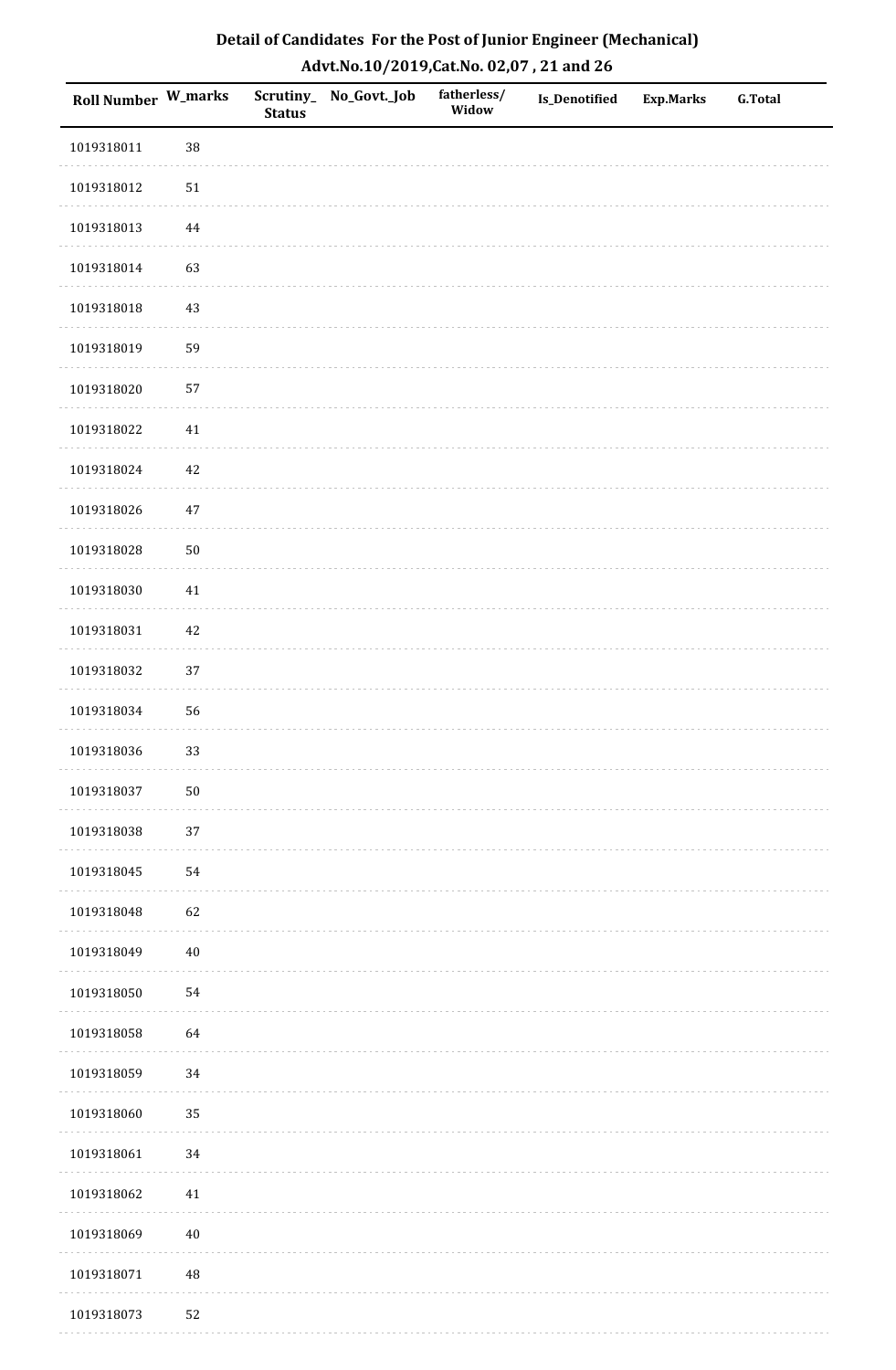| Roll Number W_marks |             | <b>Status</b> | Scrutiny_No_Govt._Job | fatherless/<br>Widow | Is_Denotified | <b>Exp.Marks</b> | <b>G.Total</b> |
|---------------------|-------------|---------------|-----------------------|----------------------|---------------|------------------|----------------|
| 1019318074          | 35          |               |                       |                      |               |                  |                |
| 1019318075          | $22\,$      |               |                       |                      |               |                  |                |
| 1019318076          | $38\,$      |               |                       |                      |               |                  |                |
| 1019318081          | 36          |               |                       |                      |               |                  |                |
| 1019318086          | $51\,$      |               |                       |                      |               |                  |                |
| 1019318087          | 64          |               |                       |                      |               |                  |                |
| 1019318088          | $51\,$      |               |                       |                      |               |                  |                |
| 1019318089          | 35          |               |                       |                      |               |                  |                |
| 1019318090          | 43          |               |                       |                      |               |                  |                |
| 1019318093          | $42\,$      |               |                       |                      |               |                  |                |
| 1019318094          | 37          |               |                       |                      |               |                  |                |
| 1019318095          | 64          |               |                       |                      |               |                  |                |
| 1019318096          | 34          |               |                       |                      |               |                  |                |
| 1019318097          | $46\,$      |               |                       |                      |               |                  |                |
| 1019318099          | 42          |               |                       |                      |               |                  |                |
| 1019318100          | $17\,$      |               |                       |                      |               |                  |                |
| 1019318101          | 54          |               |                       |                      |               |                  |                |
| 1019318103          | $38\,$      |               |                       |                      |               |                  |                |
| 1019318105          | $41\,$      |               |                       |                      |               |                  |                |
| 1019318106          | $40\,$      |               |                       |                      |               |                  |                |
| 1019318108          | 39          |               |                       |                      |               |                  |                |
| 1019318109          | 34          |               |                       |                      |               |                  |                |
| 1019318110          | 52          |               |                       |                      |               |                  |                |
| 1019318115          | $40\,$      |               |                       |                      |               |                  |                |
| 1019318116          | 57          |               |                       |                      |               |                  |                |
| 1019318117          | 53          |               |                       |                      |               |                  |                |
| 1019318118          | 57          |               |                       |                      |               |                  |                |
| 1019318119          | 34          |               |                       |                      |               |                  |                |
| 1019318120          | $\sqrt{46}$ |               |                       |                      |               |                  |                |
| 1019318121          | 54          |               |                       |                      |               |                  |                |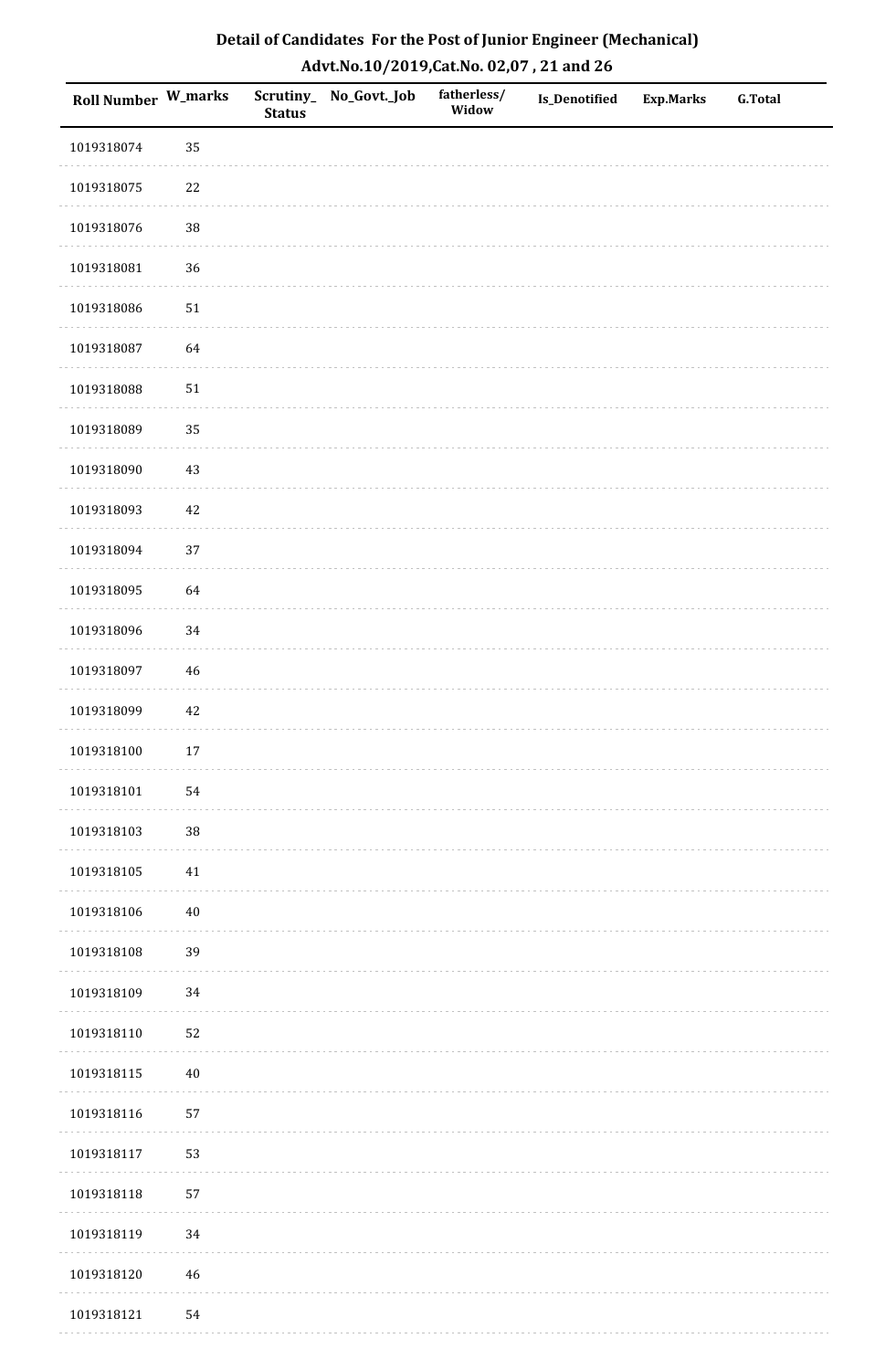| Roll Number W_marks |            | <b>Status</b> | Scrutiny_No_Govt._Job | fatherless/<br>Widow | Is_Denotified | <b>Exp.Marks</b> | <b>G.Total</b> |
|---------------------|------------|---------------|-----------------------|----------------------|---------------|------------------|----------------|
| 1019318122          | 32         |               |                       |                      |               |                  |                |
| 1019318123          | 45         |               |                       |                      |               |                  |                |
| 1019318125          | $\sqrt{7}$ |               |                       |                      |               |                  |                |
| 1019318126          | $27\,$     |               |                       |                      |               |                  |                |
| 1019318128          | 61         |               |                       |                      |               |                  |                |
| 1019318129          | 41         |               |                       |                      |               |                  |                |
| 1019318130          | 49         |               |                       |                      |               |                  |                |
| 1019318131          | 36         |               |                       |                      |               |                  |                |
| 1019318133          | 56         |               |                       |                      |               |                  |                |
| 1019318134          | ${\bf 51}$ |               |                       |                      |               |                  |                |
| 1019318141          | 38         |               |                       |                      |               |                  |                |
| 1019318142          | $40\,$     |               |                       |                      |               |                  |                |
| 1019318146          | $41\,$     |               |                       |                      |               |                  |                |
| 1019318148          | 39         |               |                       |                      |               |                  |                |
| 1019318149          | $30\,$     |               |                       |                      |               |                  |                |
| 1019318150          | $41\,$     |               |                       |                      |               |                  |                |
| 1019318153          | $\bf 45$   |               |                       |                      |               |                  |                |
| 1019318154          | 42         |               |                       |                      |               |                  |                |
| 1019318155          | 54         |               |                       |                      |               |                  |                |
| 1019318157          | 48         |               |                       |                      |               |                  |                |
| 1019318158          | $51\,$     |               |                       |                      |               |                  |                |
| 1019318159          | 44         |               |                       |                      |               |                  |                |
| 1019318160          | $31\,$     |               |                       |                      |               |                  |                |
| 1019318163          | 39         |               |                       |                      |               |                  |                |
| 1019318164          | $51\,$     |               |                       |                      |               |                  |                |
| 1019318165          | $51\,$     |               |                       |                      |               |                  |                |
| 1019318166          | 32         |               |                       |                      |               |                  |                |
| 1019318167          | 59         |               |                       |                      |               |                  |                |
| 1019318169          | $43\,$     |               |                       |                      |               |                  |                |
| 1019318171          | 44         |               |                       |                      |               |                  |                |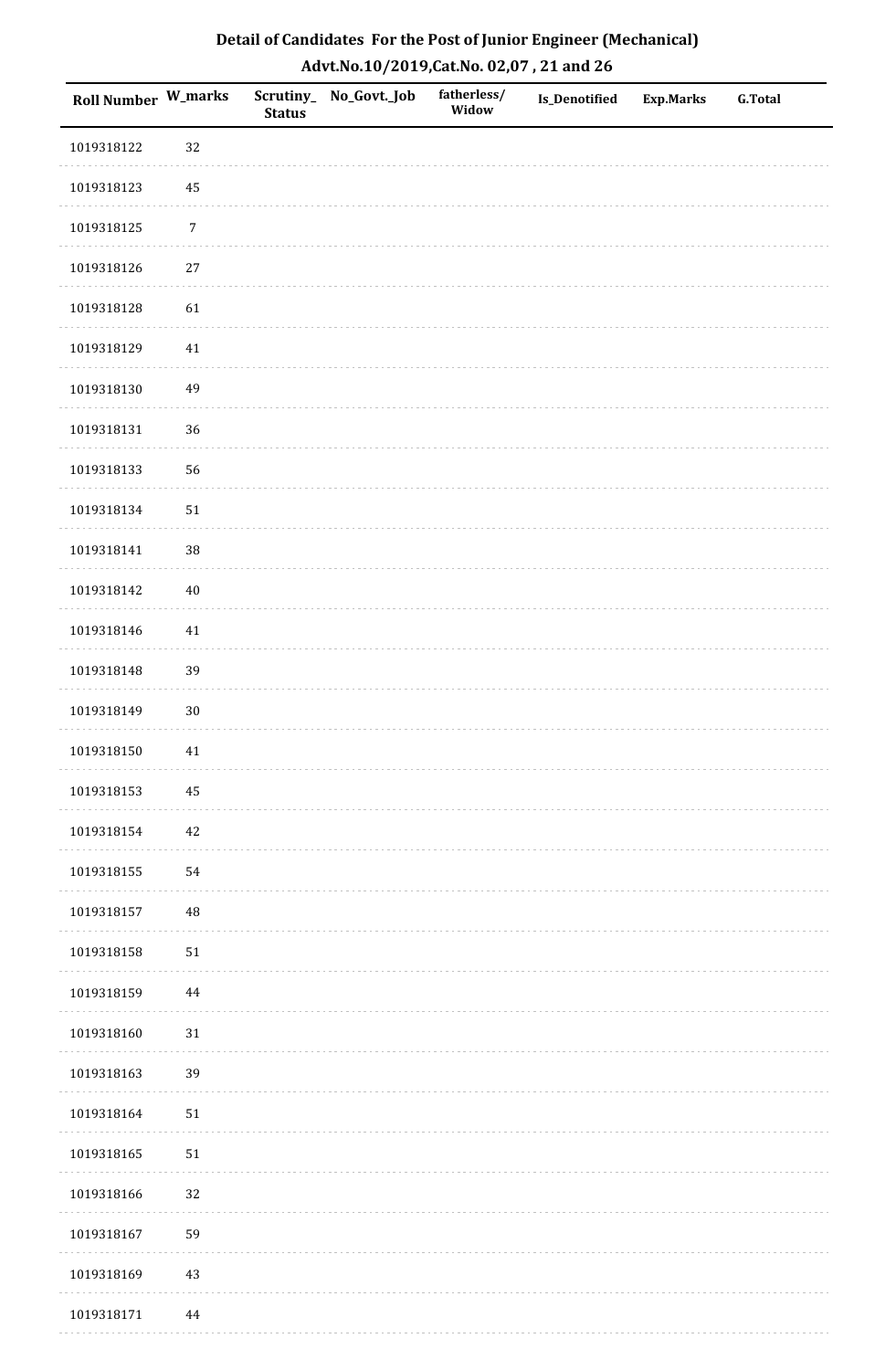| Detail of Candidates For the Post of Junior Engineer (Mechanical) |
|-------------------------------------------------------------------|
| Advt.No.10/2019,Cat.No. 02,07, 21 and 26                          |

| <b>Roll Number W_marks</b> |                 | <b>Status</b> | Scrutiny_ No_Govt._Job | fatherless/<br>Widow | Is_Denotified | <b>Exp.Marks</b> | <b>G.Total</b> |
|----------------------------|-----------------|---------------|------------------------|----------------------|---------------|------------------|----------------|
| 1019318172                 | $41\,$          |               |                        |                      |               |                  |                |
| 1019318173                 | <b>REJECTED</b> |               |                        |                      |               |                  | $0.00\,$       |
| 1019318174                 | 42              |               |                        |                      |               |                  |                |
| 1019318175                 | 39              |               |                        |                      |               |                  |                |
| 1019318178                 | $47\,$          |               |                        |                      |               |                  |                |
| 1019318179                 | $40\,$          |               |                        |                      |               |                  |                |
| 1019318180                 | 54              |               |                        |                      |               |                  |                |
| 1019318181                 | $41\,$          |               |                        |                      |               |                  |                |
| 1019318184                 | $40\,$          |               |                        |                      |               |                  |                |
| 1019318186                 | 54              |               |                        |                      |               |                  |                |
| 1019318187                 | $50\,$          |               |                        |                      |               |                  |                |
| 1019318188                 | 39              |               |                        |                      |               |                  |                |
| 1019318189                 | 18              |               |                        |                      |               |                  |                |
| 1019318190                 | 36              |               |                        |                      |               |                  |                |
| 1019318191                 | REJECTED        |               |                        |                      |               |                  | $0.00\,$       |
| 1019318195                 | $38\,$          |               |                        |                      |               |                  |                |
| 1019318196                 | 49              |               |                        |                      |               |                  |                |
| 1019318197                 | 45              |               |                        |                      |               |                  |                |
| 1019318198                 | 31              |               |                        |                      |               |                  |                |
| 1019318200                 | 35              |               |                        |                      |               |                  |                |
| 1019318201                 | 35              |               |                        |                      |               |                  |                |
| 1019318203                 | 24              |               |                        |                      |               |                  |                |
| 1019318206                 | 46              |               |                        |                      |               |                  |                |
| 1019318210                 | 36              |               |                        |                      |               |                  |                |
| 1019318211                 | $27\,$          |               |                        |                      |               |                  |                |
| 1019318212                 | 61              |               |                        |                      |               |                  |                |
| 1019318213                 | 56              |               |                        |                      |               |                  |                |
| 1019318214                 | 43              |               |                        |                      |               |                  |                |
| 1019318217                 | $32\,$          |               |                        |                      |               |                  |                |
| 1019318220                 | 63              |               |                        |                      |               |                  |                |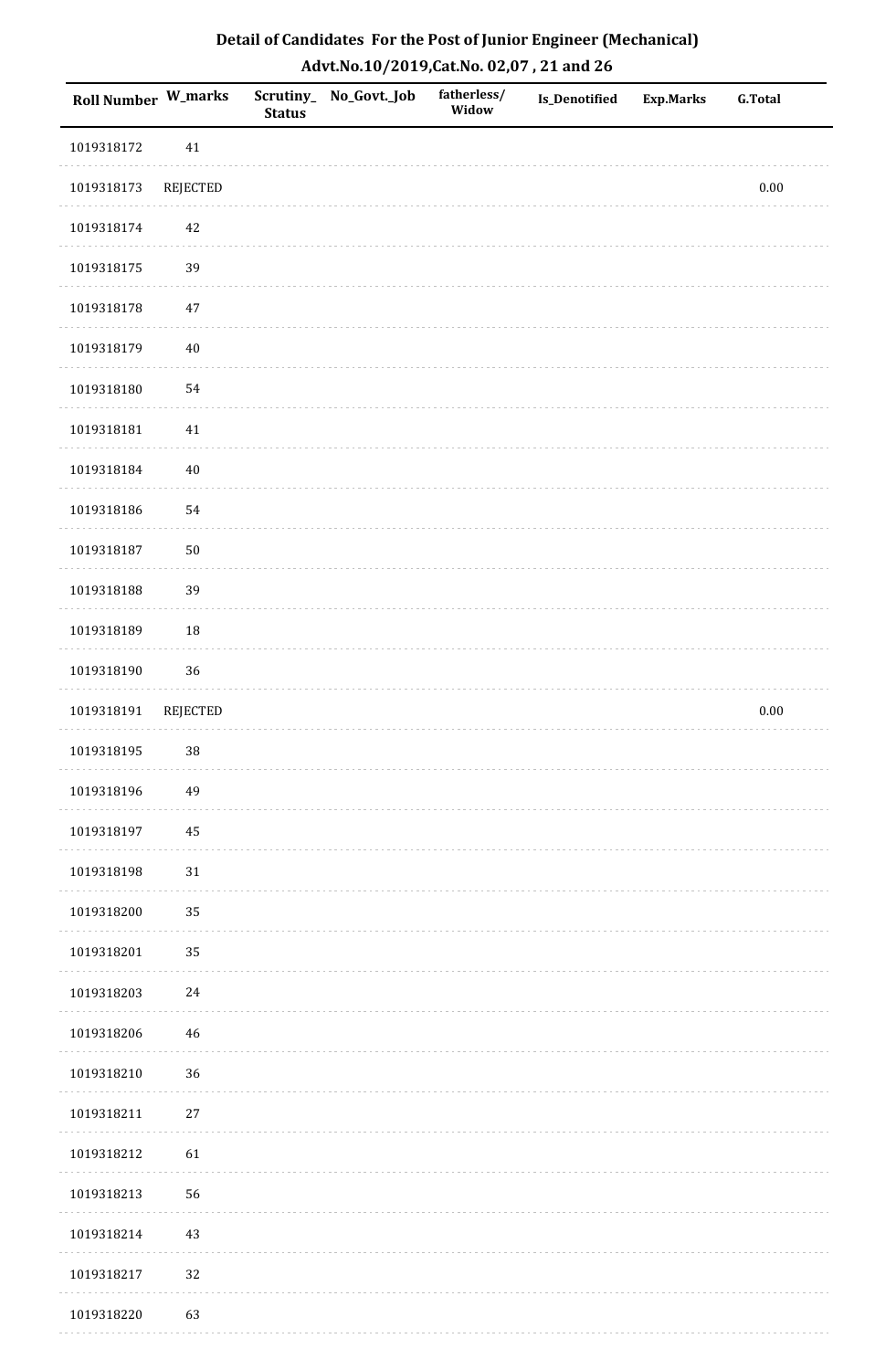| Roll Number W_marks |                 | <b>Status</b> | Scrutiny_No_Govt._Job | fatherless/<br>Widow | Is_Denotified    | <b>Exp.Marks</b> | <b>G.Total</b> |
|---------------------|-----------------|---------------|-----------------------|----------------------|------------------|------------------|----------------|
| 1019318221          | 59              |               |                       |                      |                  |                  |                |
| 1019318222          | 45              |               |                       |                      |                  |                  |                |
| 1019318223          | $31\,$          |               |                       |                      |                  |                  |                |
| 1019318225          | 62              |               |                       |                      |                  |                  |                |
| 1019318227          | 55              |               |                       |                      |                  |                  |                |
| 1019318228          | $\rm 48$        |               |                       |                      |                  |                  |                |
| 1019318230          | $50\,$          |               |                       |                      |                  |                  |                |
| 1019318233          | 42              |               |                       |                      |                  |                  |                |
| 1019318234          | 55              |               |                       |                      |                  |                  |                |
| 1019318238          | $40\,$          |               |                       |                      |                  |                  |                |
| 1019318240          | $47\,$          |               |                       |                      |                  |                  |                |
| 1019318241          | $42\,$          |               |                       |                      |                  |                  |                |
| 1019318243          | 44              |               |                       |                      |                  |                  |                |
| 1019318247          | 43              |               |                       |                      |                  |                  |                |
| 1019318248          | $51\,$          |               |                       |                      |                  |                  |                |
| 1019318249          | 68              | Eligible      | $\sqrt{5}$            | $\boldsymbol{0}$     | $\boldsymbol{0}$ | $0.00\,$         | 73.00          |
| 1019318250          | <b>REJECTED</b> |               |                       |                      |                  |                  | $0.00\,$       |
| 1019318251          | 55              |               |                       |                      |                  |                  |                |
| 1019318256          | $50\,$          |               |                       |                      |                  |                  |                |
| 1019318257          | 31              |               |                       |                      |                  |                  |                |
| 1019318258          | 36              |               |                       |                      |                  |                  |                |
| 1019318259          | $51\,$          |               |                       |                      |                  |                  |                |
| 1019318260          | 33              |               |                       |                      |                  |                  |                |
| 1019318262          | 33              |               |                       |                      |                  |                  |                |
| 1019318264          | 59              |               |                       |                      |                  |                  |                |
| 1019318266          | 18              |               |                       |                      |                  |                  |                |
| 1019318267          | $\sqrt{46}$     |               |                       |                      |                  |                  |                |
| 1019318268          | $27\,$          |               |                       |                      |                  |                  |                |
| 1019318269          | 33              |               |                       |                      |                  |                  |                |
| 1019318270          | 35              |               |                       |                      |                  |                  |                |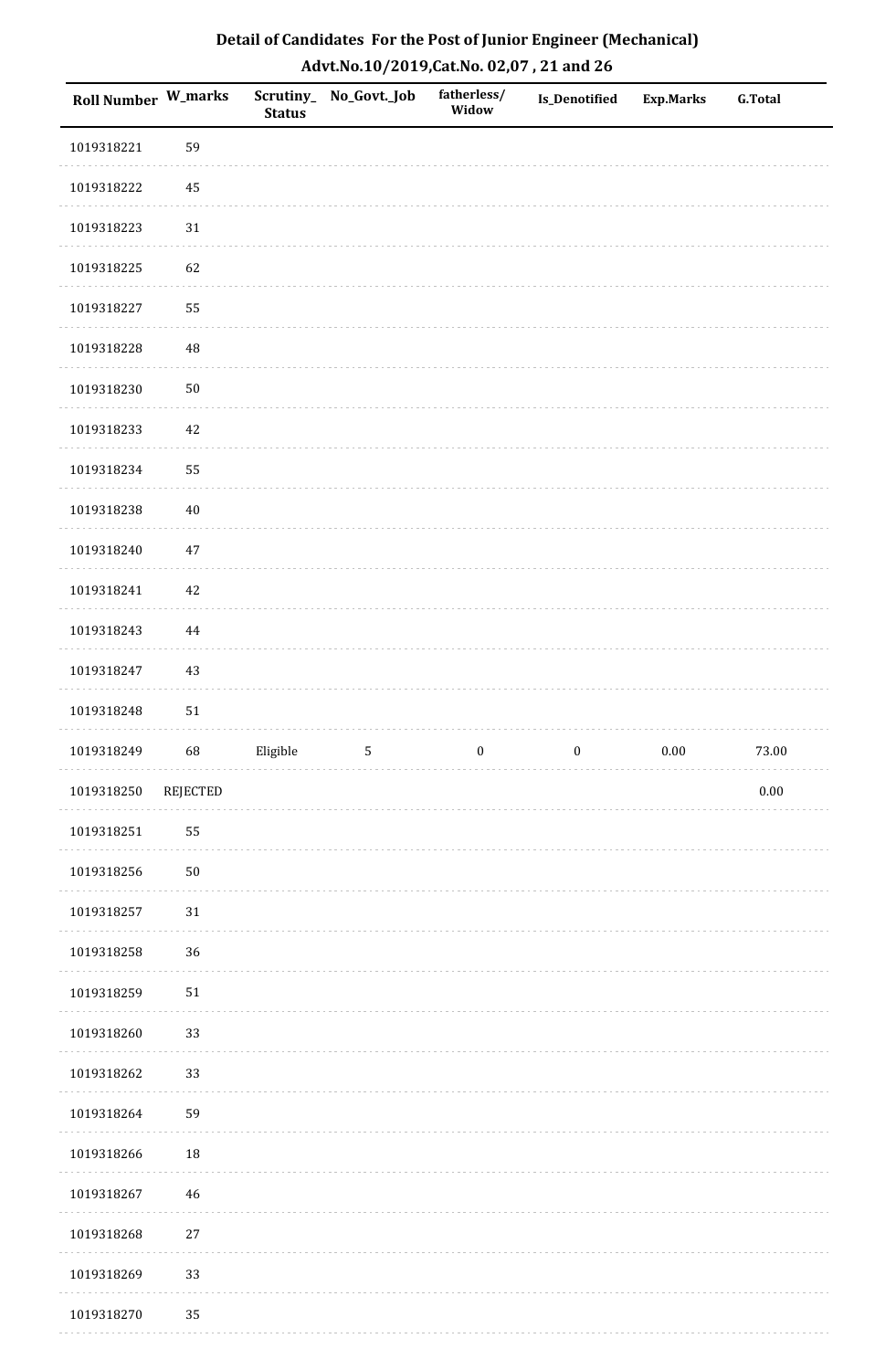| Roll Number W_marks |          | <b>Status</b> | Scrutiny_ No_Govt._Job | fatherless/<br>Widow | Is_Denotified    | <b>Exp.Marks</b> | <b>G.Total</b> |
|---------------------|----------|---------------|------------------------|----------------------|------------------|------------------|----------------|
| 1019318274          | 34       |               |                        |                      |                  |                  |                |
| 1019318275          | $38\,$   |               |                        |                      |                  |                  |                |
| 1019318276          | 42       |               |                        |                      |                  |                  |                |
| 1019318278          | 42       |               |                        |                      |                  |                  |                |
| 1019318281          | 48       |               |                        |                      |                  |                  |                |
| 1019318282          | 43       |               |                        |                      |                  |                  |                |
| 1019318283          | 38       |               |                        |                      |                  |                  |                |
| 1019318284          | 52       |               |                        |                      |                  |                  |                |
| 1019318287          | 54       |               |                        |                      |                  |                  |                |
| 1019318288          | $41\,$   |               |                        |                      |                  |                  |                |
| 1019318289          | 46       |               |                        |                      |                  |                  |                |
| 1019318291          | $41\,$   |               |                        |                      |                  |                  |                |
| 1019318294          | 15       |               |                        |                      |                  |                  |                |
| 1019318296          | 64       |               |                        |                      |                  |                  |                |
| 1019318297          | 67       | Eligible      | $\boldsymbol{0}$       | $\boldsymbol{0}$     | $\boldsymbol{0}$ | $0.00\,$         | 67.00          |
| 1019318298          | 54       |               |                        |                      |                  |                  |                |
| 1019318299          | 34       |               |                        |                      |                  |                  |                |
| 1019318300          | 60       |               |                        |                      |                  |                  |                |
| 1019318301          | 55       |               |                        |                      |                  |                  |                |
| 1019318303          | 56       |               |                        |                      |                  |                  |                |
| 1019318309          | 35       |               |                        |                      |                  |                  |                |
| 1019318311          | 66       |               |                        |                      |                  |                  |                |
| 1019318312          | $47\,$   |               |                        |                      |                  |                  |                |
| 1019318317          | 32       |               |                        |                      |                  |                  |                |
| 1019318318          | $\rm 48$ |               |                        |                      |                  |                  |                |
| 1019318319          | 56       | Eligible      | $\boldsymbol{0}$       | $\boldsymbol{0}$     | $\boldsymbol{0}$ | $0.00\,$         | 56.00          |
| 1019318320          | 28       |               |                        |                      |                  |                  |                |
| 1019318322          | 49       |               |                        |                      |                  |                  |                |
| 1019318323          | 51       |               |                        |                      |                  |                  |                |
| 1019318326          | 39       |               |                        |                      |                  |                  |                |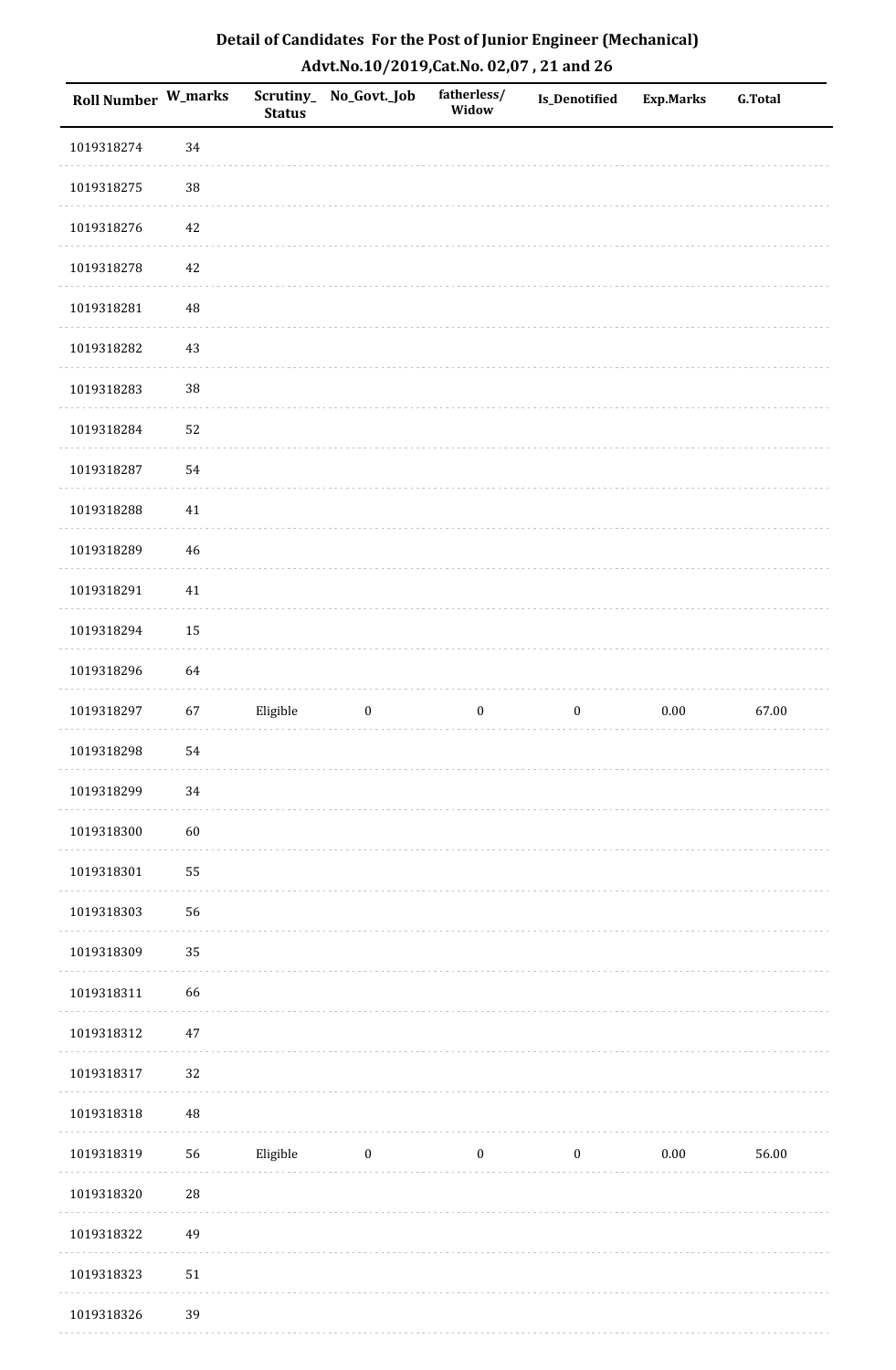| Detail of Candidates For the Post of Junior Engineer (Mechanical) |
|-------------------------------------------------------------------|
| Advt.No.10/2019, Cat.No. 02,07, 21 and 26                         |

| Roll Number W_marks |          | <b>Status</b> | Scrutiny_ No_Govt._Job | fatherless/<br>Widow | <b>Is_Denotified</b> | <b>Exp.Marks</b> | <b>G.Total</b> |
|---------------------|----------|---------------|------------------------|----------------------|----------------------|------------------|----------------|
| 1019318328          | $42\,$   |               |                        |                      |                      |                  |                |
| 1019318330          | $42\,$   |               |                        |                      |                      |                  |                |
| 1019318331          | 37       |               |                        |                      |                      |                  |                |
| 1019318336          | $42\,$   |               |                        |                      |                      |                  |                |
| 1019318337          | $\bf 45$ |               |                        |                      |                      |                  |                |
| 1019318338          | 49       |               |                        |                      |                      |                  |                |
| 1019318339          | 62       |               |                        |                      |                      |                  |                |
| 1019318340          | 38       |               |                        |                      |                      |                  |                |
| 1019318345          | 52       |               |                        |                      |                      |                  |                |
| 1019318347          | 35       |               |                        |                      |                      |                  |                |
| 1019318349          | $41\,$   |               |                        |                      |                      |                  |                |
| 1019318350          | $50\,$   |               |                        |                      |                      |                  |                |
| 1019318353          | $47\,$   |               |                        |                      |                      |                  |                |
| 1019318356          | 34       |               |                        |                      |                      |                  |                |
| 1019318358          | 53       |               |                        |                      |                      |                  |                |
| 1019318359          | 29       |               |                        |                      |                      |                  |                |
| 1019318360          | 59       |               |                        |                      |                      |                  |                |
| 1019318361          | 46       |               |                        |                      |                      |                  |                |
| 1019318362          | 56       |               |                        |                      |                      |                  |                |
| 1019318363          | 34       |               |                        |                      |                      |                  |                |
| 1019318364          | 56       |               |                        |                      |                      |                  |                |
| 1019318368          | $40\,$   |               |                        |                      |                      |                  |                |
| 1019318370          | 32       |               |                        |                      |                      |                  |                |
| 1019318371          | 46       |               |                        |                      |                      |                  |                |
| 1019318372          | 42       |               |                        |                      |                      |                  |                |
| 1019318373          | 38       |               |                        |                      |                      |                  |                |
| 1019318375          | 62       |               |                        |                      |                      |                  |                |
| 1019318379          | REJECTED |               |                        |                      |                      |                  | $0.00\,$       |
| 1019318380          | $\bf 45$ |               |                        |                      |                      |                  |                |
| 1019318381          | 48       |               |                        |                      |                      |                  |                |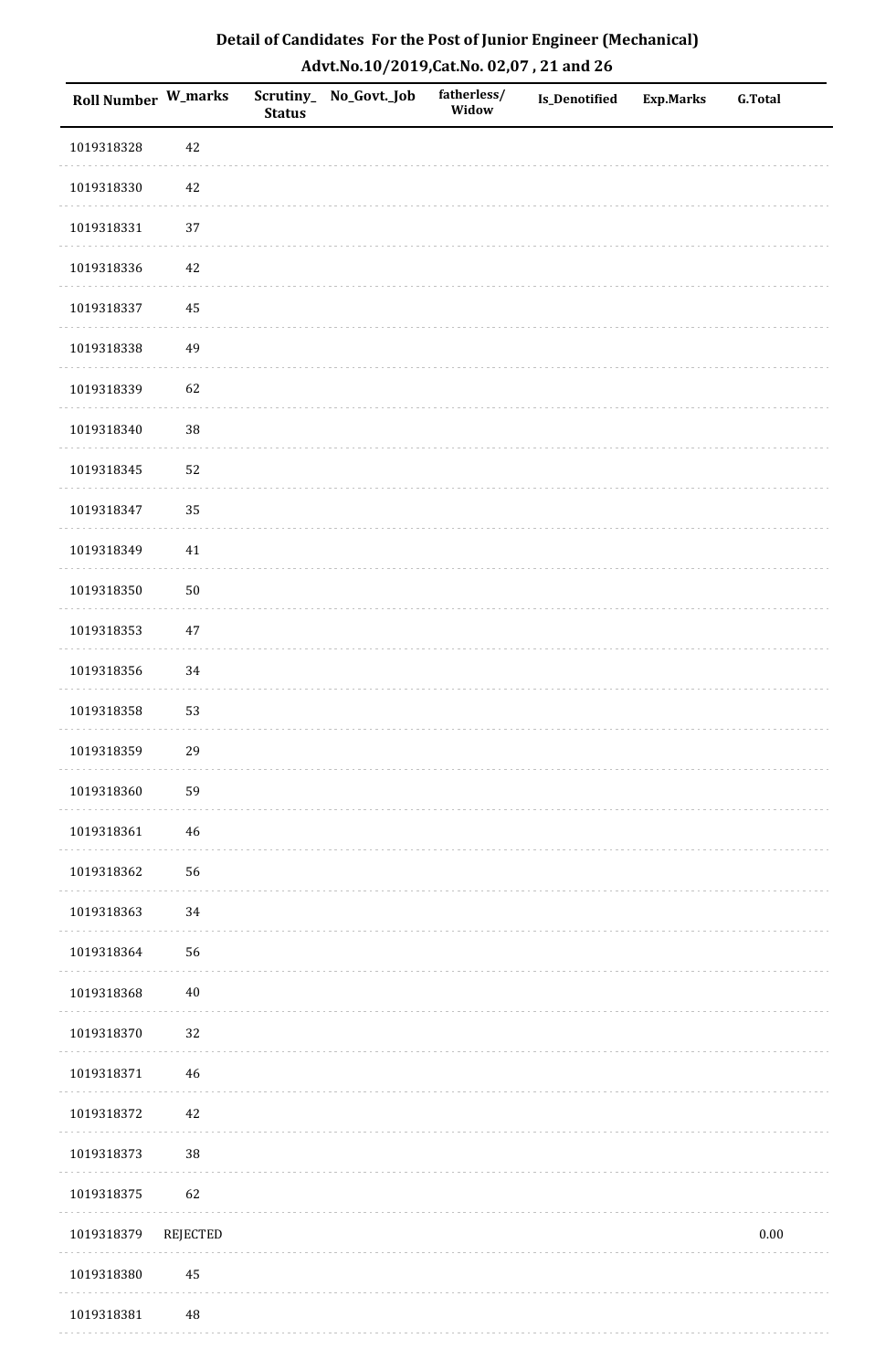| <b>Roll Number W_marks</b> |            | <b>Status</b> | Scrutiny_No_Govt._Job | fatherless/<br>Widow | Is_Denotified | <b>Exp.Marks</b> | <b>G.Total</b> |
|----------------------------|------------|---------------|-----------------------|----------------------|---------------|------------------|----------------|
| 1019318382                 | 34         |               |                       |                      |               |                  |                |
| 1019318383                 | 55         |               |                       |                      |               |                  |                |
| 1019318384                 | $43\,$     |               |                       |                      |               |                  |                |
| 1019318386                 | 48         |               |                       |                      |               |                  |                |
| 1019318387                 | 52         |               |                       |                      |               |                  |                |
| 1019318388                 | 39         |               |                       |                      |               |                  |                |
| 1019318389                 | 39         |               |                       |                      |               |                  |                |
| 1019318391                 | $43\,$     |               |                       |                      |               |                  |                |
| 1019318392                 | 54         |               |                       |                      |               |                  |                |
| 1019318393                 | $42\,$     |               |                       |                      |               |                  |                |
| 1019318394                 | 62         |               |                       |                      |               |                  |                |
| 1019318395                 | $42\,$     |               |                       |                      |               |                  |                |
| 1019318396                 | 39         |               |                       |                      |               |                  |                |
| 1019318398                 | 38         |               |                       |                      |               |                  |                |
| 1019318399                 | ${\bf 51}$ |               |                       |                      |               |                  |                |
| 1019318402                 | 54         |               |                       |                      |               |                  |                |
| 1019318405                 | $38\,$     |               |                       |                      |               |                  |                |
| 1019318406                 | 29         |               |                       |                      |               |                  |                |
| 1019318408                 | 54         |               |                       |                      |               |                  |                |
| 1019318409                 | 39         |               |                       |                      |               |                  |                |
| 1019318411                 | $30\,$     |               |                       |                      |               |                  |                |
| 1019318412                 | 53         |               |                       |                      |               |                  |                |
| 1019318413                 | $30\,$     |               |                       |                      |               |                  |                |
| 1019318416                 | 63         |               |                       |                      |               |                  |                |
| 1019318418                 | $51\,$     |               |                       |                      |               |                  |                |
| 1019318419                 | $43\,$     |               |                       |                      |               |                  |                |
| 1019318421                 | 35         |               |                       |                      |               |                  |                |
| 1019318422                 | 35         |               |                       |                      |               |                  |                |
| 1019318423                 | $43\,$     |               |                       |                      |               |                  |                |
| 1019318425                 | 38         |               |                       |                      |               |                  |                |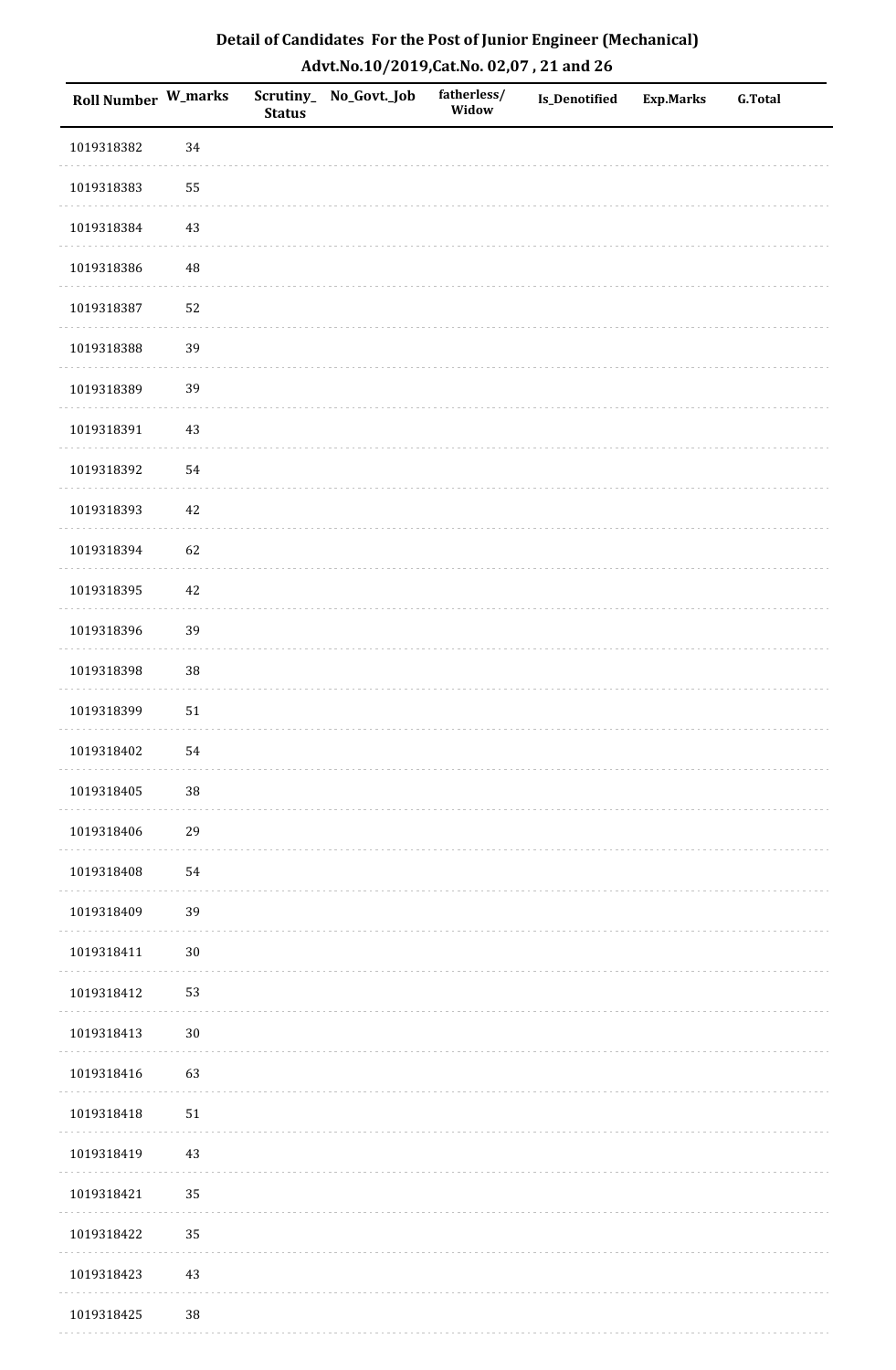| Roll Number W_marks |          | <b>Status</b> | Scrutiny_No_Govt._Job | fatherless/<br>Widow | Is_Denotified | <b>Exp.Marks</b> | <b>G.Total</b> |
|---------------------|----------|---------------|-----------------------|----------------------|---------------|------------------|----------------|
| 1019318426          | 33       |               |                       |                      |               |                  |                |
| 1019318427          | 52       |               |                       |                      |               |                  |                |
| 1019318430          | $\rm 48$ |               |                       |                      |               |                  |                |
| 1019318431          | 48       |               |                       |                      |               |                  |                |
| 1019318432          | 62       |               |                       |                      |               |                  |                |
| 1019318433          | 56       |               |                       |                      |               |                  |                |
| 1019318434          | 38       |               |                       |                      |               |                  |                |
| 1019318435          | $46\,$   |               |                       |                      |               |                  |                |
| 1019318436          | 57       |               |                       |                      |               |                  |                |
| 1019318437          | $43\,$   |               |                       |                      |               |                  |                |
| 1019318439          | 48       |               |                       |                      |               |                  |                |
| 1019318440          | $50\,$   |               |                       |                      |               |                  |                |
| 1019318441          | 35       |               |                       |                      |               |                  |                |
| 1019318443          | 38       |               |                       |                      |               |                  |                |
| 1019318444          | 55       |               |                       |                      |               |                  |                |
| 1019318445          | 39       |               |                       |                      |               |                  |                |
| 1019318446          | $42\,$   |               |                       |                      |               |                  |                |
| 1019318448          | 34       |               |                       |                      |               |                  |                |
| 1019318449          | 59       |               |                       |                      |               |                  |                |
| 1019318450          | 57       |               |                       |                      |               |                  |                |
| 1019318451          | $47\,$   |               |                       |                      |               |                  |                |
| 1019318452          | 53       |               |                       |                      |               |                  |                |
| 1019318453          | $51\,$   |               |                       |                      |               |                  |                |
| 1019318454          | 55       |               |                       |                      |               |                  |                |
| 1019318457          | $50\,$   |               |                       |                      |               |                  |                |
| 1019318458          | 54       |               |                       |                      |               |                  |                |
| 1019318459          | $43\,$   |               |                       |                      |               |                  |                |
| 1019318461          | 23       |               |                       |                      |               |                  |                |
| 1019318462          | $47\,$   |               |                       |                      |               |                  |                |
| 1019318465          | 55       |               |                       |                      |               |                  |                |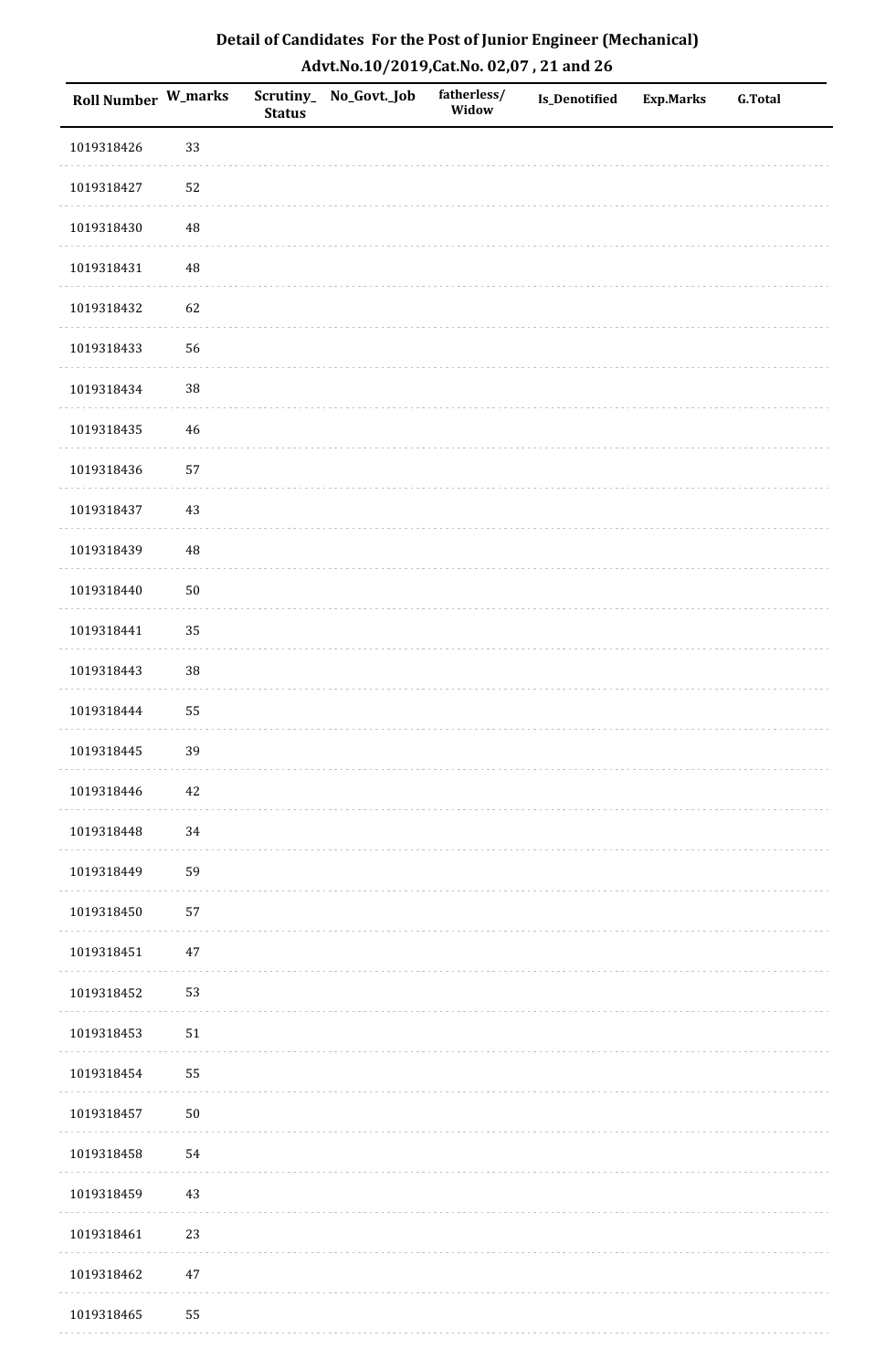| Roll Number W_marks |            | <b>Status</b> | Scrutiny_No_Govt._Job | fatherless/<br>Widow | Is_Denotified | <b>Exp.Marks</b> | <b>G.Total</b> |
|---------------------|------------|---------------|-----------------------|----------------------|---------------|------------------|----------------|
| 1019318468          | 58         |               |                       |                      |               |                  |                |
| 1019318470          | $\bf 45$   |               |                       |                      |               |                  |                |
| 1019318472          | $42\,$     |               |                       |                      |               |                  |                |
| 1019318473          | 32         |               |                       |                      |               |                  |                |
| 1019318475          | 55         |               |                       |                      |               |                  |                |
| 1019318476          | 39         |               |                       |                      |               |                  |                |
| 1019318480          | 53         |               |                       |                      |               |                  |                |
| 1019318481          | 60         |               |                       |                      |               |                  |                |
| 1019318482          | $43\,$     |               |                       |                      |               |                  |                |
| 1019318483          | 36         |               |                       |                      |               |                  |                |
| 1019318485          | 49         |               |                       |                      |               |                  |                |
| 1019318487          | 32         |               |                       |                      |               |                  |                |
| 1019318488          | $42\,$     |               |                       |                      |               |                  |                |
| 1019318489          | $51\,$     |               |                       |                      |               |                  |                |
| 1019318492          | $38\,$     |               |                       |                      |               |                  |                |
| 1019318495          | 36         |               |                       |                      |               |                  |                |
| 1019318498          | $40\,$     |               |                       |                      |               |                  |                |
| 1019318503          | 42         |               |                       |                      |               |                  |                |
| 1019318504          | 62         |               |                       |                      |               |                  |                |
| 1019318506          | ${\bf 28}$ |               |                       |                      |               |                  |                |
| 1019318507          | 36         |               |                       |                      |               |                  |                |
| 1019318508          | 55         |               |                       |                      |               |                  |                |
| 1019318509          | 54         |               |                       |                      |               |                  |                |
| 1019318511          | 36         |               |                       |                      |               |                  |                |
| 1019318512          | 59         |               |                       |                      |               |                  |                |
| 1019318513          | 63         |               |                       |                      |               |                  |                |
| 1019318518          | 48         |               |                       |                      |               |                  |                |
| 1019318520          | $43\,$     |               |                       |                      |               |                  |                |
| 1019318521          | 33         |               |                       |                      |               |                  |                |
| 1019318525          | 56         |               |                       |                      |               |                  |                |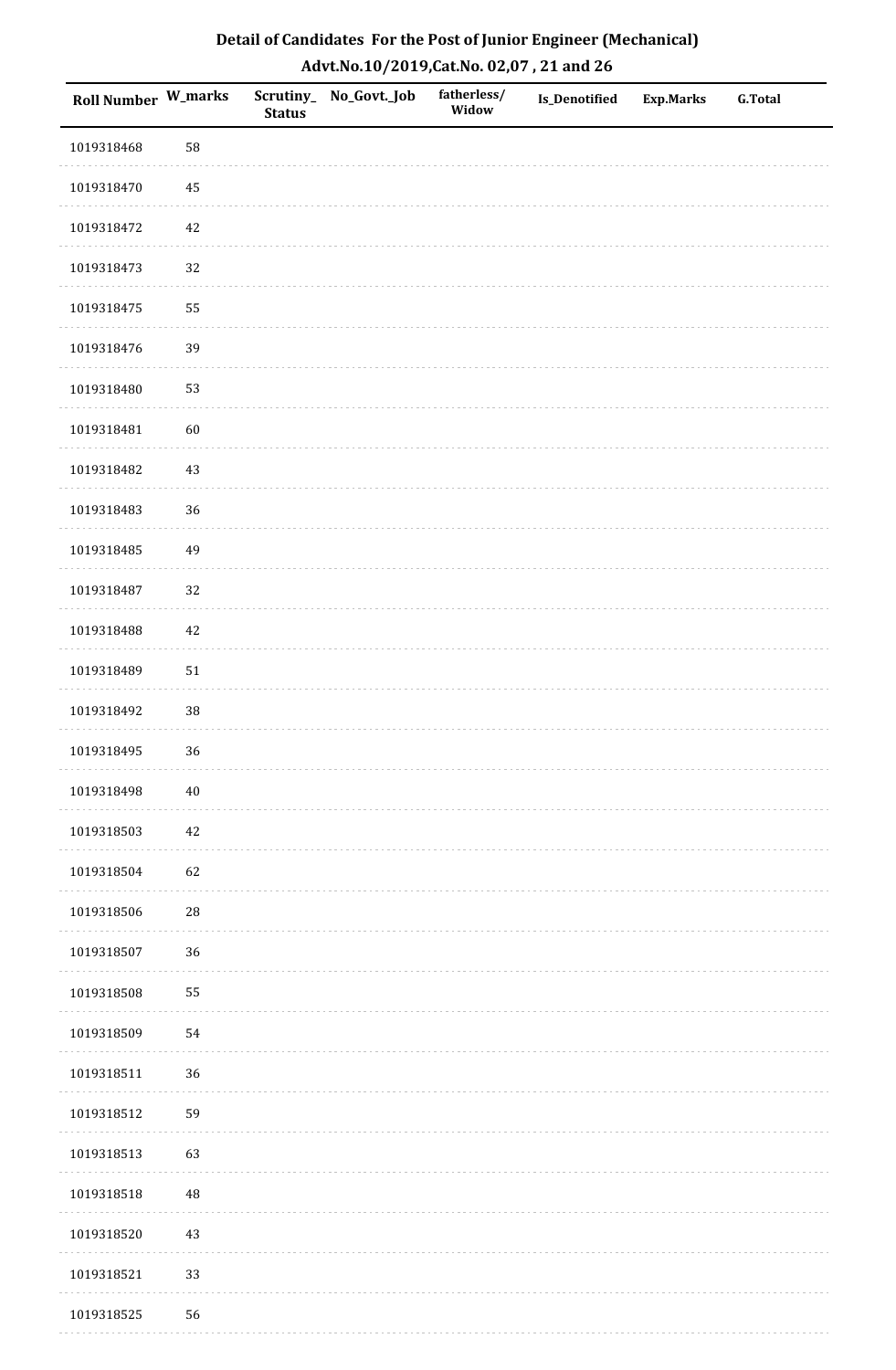| <b>Roll Number W_marks</b> |             | <b>Status</b> | Scrutiny_No_Govt._Job | fatherless/<br>Widow | Is_Denotified | <b>Exp.Marks</b> | <b>G.Total</b> |
|----------------------------|-------------|---------------|-----------------------|----------------------|---------------|------------------|----------------|
| 1019318528                 | 48          |               |                       |                      |               |                  |                |
| 1019318531                 | 32          |               |                       |                      |               |                  |                |
| 1019318533                 | 56          |               |                       |                      |               |                  |                |
| 1019318534                 | 36          |               |                       |                      |               |                  |                |
| 1019318535                 | 61          |               |                       |                      |               |                  |                |
| 1019318537                 | 49          |               |                       |                      |               |                  |                |
| 1019318538                 | $\sqrt{46}$ |               |                       |                      |               |                  |                |
| 1019318542                 | $47\,$      |               |                       |                      |               |                  |                |
| 1019318544                 | 58          |               |                       |                      |               |                  |                |
| 1019318547                 | 33          |               |                       |                      |               |                  |                |
| 1019318548                 | $31\,$      |               |                       |                      |               |                  |                |
| 1019318549                 | 26          |               |                       |                      |               |                  |                |
| 1019318550                 | $40\,$      |               |                       |                      |               |                  |                |
| 1019318551                 | $46\,$      |               |                       |                      |               |                  |                |
| 1019318556                 | $37\,$      |               |                       |                      |               |                  |                |
| 1019318557                 | 58          |               |                       |                      |               |                  |                |
| 1019318559                 | 58          |               |                       |                      |               |                  |                |
| 1019318562                 | $47\,$      |               |                       |                      |               |                  |                |
| 1019318563                 | $43\,$      |               |                       |                      |               |                  |                |
| 1019318564                 | 54          |               |                       |                      |               |                  |                |
| 1019318571                 | 65          |               |                       |                      |               |                  |                |
| 1019318573                 | 44          |               |                       |                      |               |                  |                |
| 1019318574                 | 32          |               |                       |                      |               |                  |                |
| 1019318576                 | 49          |               |                       |                      |               |                  |                |
| 1019318577                 | $47\,$      |               |                       |                      |               |                  |                |
| 1019318578                 | 33          |               |                       |                      |               |                  |                |
| 1019318579                 | 41          |               |                       |                      |               |                  |                |
| 1019318580                 | 29          |               |                       |                      |               |                  |                |
| 1019318581                 | 33          |               |                       |                      |               |                  |                |
| 1019318582                 | 19          |               |                       |                      |               |                  |                |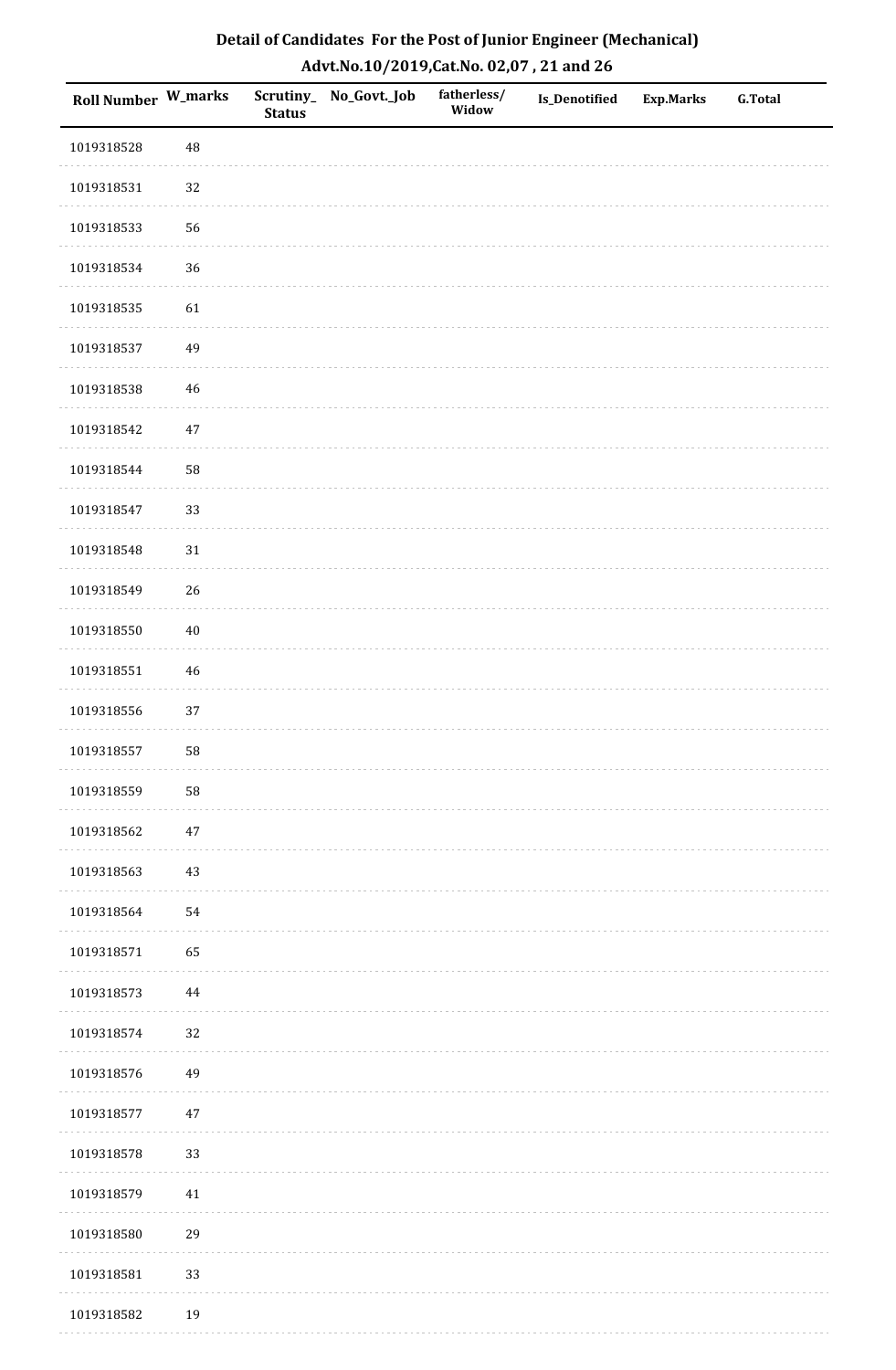| Detail of Candidates For the Post of Junior Engineer (Mechanical) |
|-------------------------------------------------------------------|
| Advt.No.10/2019,Cat.No. 02,07, 21 and 26                          |

| Roll Number W_marks |            | <b>Status</b> | Scrutiny_ No_Govt._Job | fatherless/<br>Widow | Is_Denotified | <b>Exp.Marks</b> | <b>G.Total</b> |
|---------------------|------------|---------------|------------------------|----------------------|---------------|------------------|----------------|
| 1019318584          | $43\,$     |               |                        |                      |               |                  |                |
| 1019318587          | ${\bf 28}$ |               |                        |                      |               |                  |                |
| 1019318589          | 41         |               |                        |                      |               |                  |                |
| 1019318594          | 61         |               |                        |                      |               |                  |                |
| 1019318595          | $43\,$     |               |                        |                      |               |                  |                |
| 1019318597          | 63         |               |                        |                      |               |                  |                |
| 1019318598          | $31\,$     |               |                        |                      |               |                  |                |
| 1019318602          | 32         |               |                        |                      |               |                  |                |
| 1019318603          | $40\,$     |               |                        |                      |               |                  |                |
| 1019318604          | 37         |               |                        |                      |               |                  |                |
| 1019318607          | 45         |               |                        |                      |               |                  |                |
| 1019318608          | 53         |               |                        |                      |               |                  |                |
| 1019318609          | $27\,$     |               |                        |                      |               |                  |                |
| 1019318610          | 39         |               |                        |                      |               |                  |                |
| 1019318611          | $47\,$     |               |                        |                      |               |                  |                |
| 1019318612          | 57         |               |                        |                      |               |                  |                |
| 1019318615          | $43\,$     |               |                        |                      |               |                  |                |
| 1019318616          | $38\,$     |               |                        |                      |               |                  |                |
| 1019318617          | $40\,$     |               |                        |                      |               |                  |                |
| 1019318619          | 52         |               |                        |                      |               |                  |                |
| 1019318622          | 43         |               |                        |                      |               |                  |                |
| 1019318623          | 39         |               |                        |                      |               |                  |                |
| 1019318625          | $30\,$     |               |                        |                      |               |                  |                |
| 1019318626          | $\bf 44$   |               |                        |                      |               |                  |                |
| 1019318628          | 54         |               |                        |                      |               |                  |                |
| 1019318631          | 52         |               |                        |                      |               |                  |                |
| 1019318632          | $47\,$     |               |                        |                      |               |                  |                |
| 1019318633          | 29         |               |                        |                      |               |                  |                |
| 1019318635          | 43         |               |                        |                      |               |                  |                |
| 1019318636          | 61         |               |                        |                      |               |                  |                |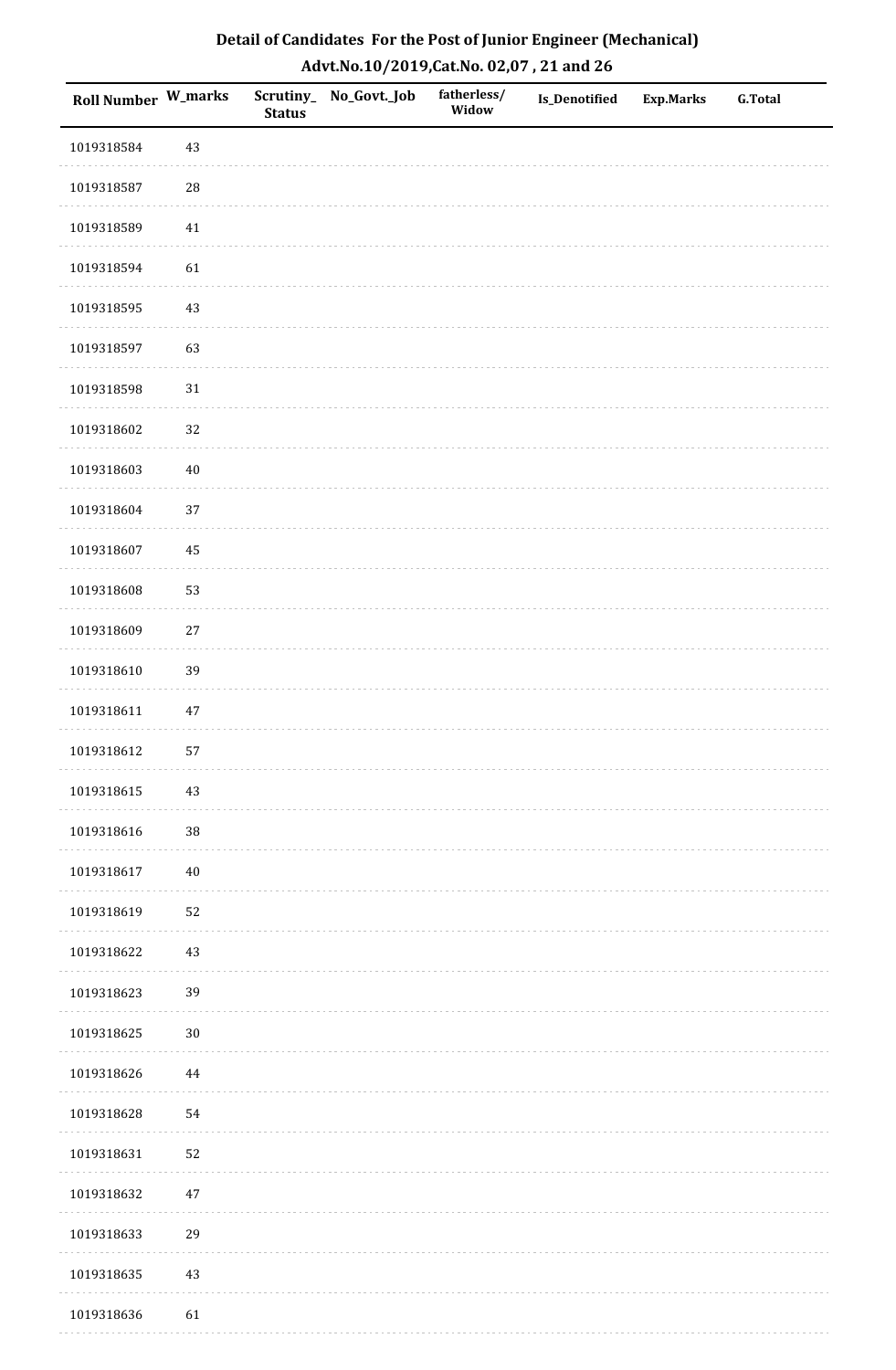| Roll Number W_marks |        | <b>Status</b> | Scrutiny_No_Govt._Job | fatherless/<br>Widow | Is_Denotified | <b>Exp.Marks</b> | <b>G.Total</b> |
|---------------------|--------|---------------|-----------------------|----------------------|---------------|------------------|----------------|
| 1019318638          | 32     |               |                       |                      |               |                  |                |
| 1019318639          | $37\,$ |               |                       |                      |               |                  |                |
| 1019318640          | $51\,$ |               |                       |                      |               |                  |                |
| 1019318643          | 53     |               |                       |                      |               |                  |                |
| 1019318645          | 39     |               |                       |                      |               |                  |                |
| 1019318646          | 29     |               |                       |                      |               |                  |                |
| 1019318648          | 67     |               |                       |                      |               |                  |                |
| 1019318650          | 37     |               |                       |                      |               |                  |                |
| 1019318653          | 63     |               |                       |                      |               |                  |                |
| 1019318654          | 35     |               |                       |                      |               |                  |                |
| 1019318655          | $42\,$ |               |                       |                      |               |                  |                |
| 1019318657          | $51\,$ |               |                       |                      |               |                  |                |
| 1019318659          | 36     |               |                       |                      |               |                  |                |
| 1019318662          | 54     |               |                       |                      |               |                  |                |
| 1019318665          | 49     |               |                       |                      |               |                  |                |
| 1019318666          | $43\,$ |               |                       |                      |               |                  |                |
| 1019318667          | 35     |               |                       |                      |               |                  |                |
| 1019318668          | 37     |               |                       |                      |               |                  |                |
| 1019318669          | 64     |               |                       |                      |               |                  |                |
| 1019318672          | 57     |               |                       |                      |               |                  |                |
| 1019318673          | 45     |               |                       |                      |               |                  |                |
| 1019318674          | $40\,$ |               |                       |                      |               |                  |                |
| 1019318675          | $41\,$ |               |                       |                      |               |                  |                |
| 1019318678          | 44     |               |                       |                      |               |                  |                |
| 1019318682          | $50\,$ |               |                       |                      |               |                  |                |
| 1019318683          | 57     |               |                       |                      |               |                  |                |
| 1019318690          | 41     |               |                       |                      |               |                  |                |
| 1019318691          | 46     |               |                       |                      |               |                  |                |
| 1019318693          | 59     |               |                       |                      |               |                  |                |
| 1019318694          | $40\,$ |               |                       |                      |               |                  |                |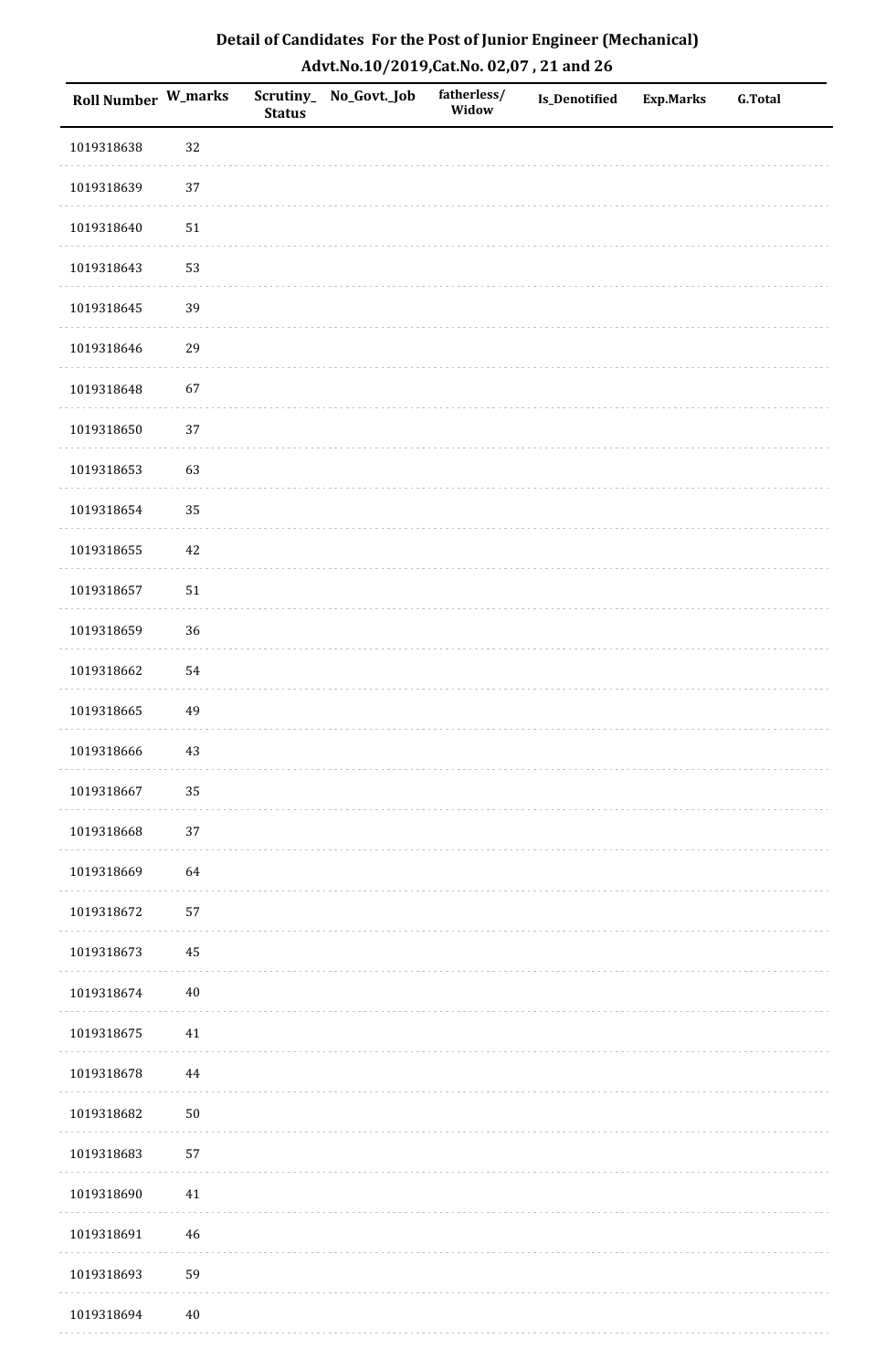| Detail of Candidates For the Post of Junior Engineer (Mechanical) |
|-------------------------------------------------------------------|
| Advt.No.10/2019,Cat.No. 02,07, 21 and 26                          |

| Roll Number W_marks |                 | <b>Status</b> | Scrutiny_No_Govt._Job | fatherless/<br>Widow | Is_Denotified | <b>Exp.Marks</b> | <b>G.Total</b> |
|---------------------|-----------------|---------------|-----------------------|----------------------|---------------|------------------|----------------|
| 1019318696          | 62              |               |                       |                      |               |                  |                |
| 1019318698          | 36              |               |                       |                      |               |                  |                |
| 1019318699          | 46              |               |                       |                      |               |                  |                |
| 1019318702          | 51              |               |                       |                      |               |                  |                |
| 1019318705          | 62              |               |                       |                      |               |                  |                |
| 1019318706          | 54              |               |                       |                      |               |                  |                |
| 1019318707          | 41              |               |                       |                      |               |                  |                |
| 1019318708          | 34              |               |                       |                      |               |                  |                |
| 1019318709          | 45              |               |                       |                      |               |                  |                |
| 1019318711          | 32              |               |                       |                      |               |                  |                |
| 1019318712          | 42              |               |                       |                      |               |                  |                |
| 1019318714          | 45              |               |                       |                      |               |                  |                |
| 1019318715          | $51\,$          |               |                       |                      |               |                  |                |
| 1019318716          | <b>REJECTED</b> |               |                       |                      |               |                  | $0.00\,$       |
| 1019318719          | $31\,$          |               |                       |                      |               |                  |                |
| 1019318720          | 43              |               |                       |                      |               |                  |                |
| 1019318721          | $60\,$          |               |                       |                      |               |                  |                |
| 1019318722          | $43\,$          |               |                       |                      |               |                  |                |
| 1019318723          | 29              |               |                       |                      |               |                  |                |
| 1019318724          | $30\,$          |               |                       |                      |               |                  |                |
| 1019318726          | 49              |               |                       |                      |               |                  |                |
| 1019318727          | $\sqrt{46}$     |               |                       |                      |               |                  |                |
| 1019318732          | 39              |               |                       |                      |               |                  |                |
| 1019318733          | $50\,$          |               |                       |                      |               |                  |                |
| 1019318734          | 39              |               |                       |                      |               |                  |                |
| 1019318735          | $40\,$          |               |                       |                      |               |                  |                |
| 1019318737          | 59              |               |                       |                      |               |                  |                |
| 1019318738          | $51\,$          |               |                       |                      |               |                  |                |
| 1019318741          | 37              |               |                       |                      |               |                  |                |
| 1019318742          | 46              |               |                       |                      |               |                  |                |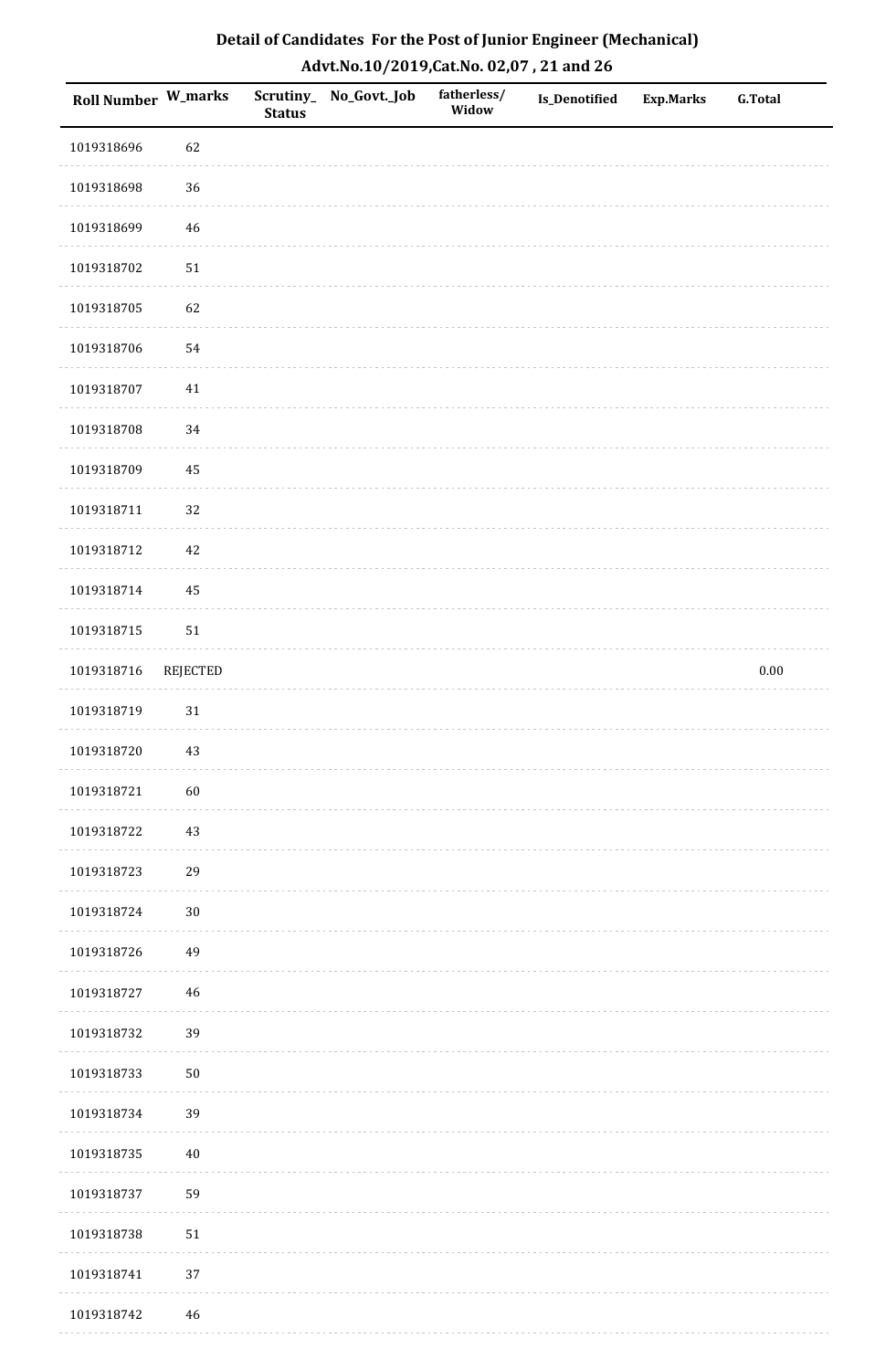| Detail of Candidates For the Post of Junior Engineer (Mechanical) |
|-------------------------------------------------------------------|
| Advt.No.10/2019,Cat.No. 02,07, 21 and 26                          |

| Roll Number W_marks |          | <b>Status</b> | Scrutiny_ No_Govt._Job | fatherless/<br>Widow | Is_Denotified | <b>Exp.Marks</b> | <b>G.Total</b> |
|---------------------|----------|---------------|------------------------|----------------------|---------------|------------------|----------------|
| 1019318743          | 35       |               |                        |                      |               |                  |                |
| 1019318745          | 47       |               |                        |                      |               |                  |                |
| 1019318747          | 55       |               |                        |                      |               |                  |                |
| 1019318748          | 22       |               |                        |                      |               |                  |                |
| 1019318749          | 31       |               |                        |                      |               |                  |                |
| 1019318750          | 41       |               |                        |                      |               |                  |                |
| 1019318751          | 41       |               |                        |                      |               |                  |                |
| 1019318752          | 51       |               |                        |                      |               |                  |                |
| 1019318753          | $32\,$   |               |                        |                      |               |                  |                |
| 1019318756          | 17       |               |                        |                      |               |                  |                |
| 1019318759          | 62       |               |                        |                      |               |                  |                |
| 1019318760          | 12       |               |                        |                      |               |                  |                |
| 1019318761          | 36       |               |                        |                      |               |                  |                |
| 1019318762          | 14       |               |                        |                      |               |                  |                |
| 1019318765          | 53       |               |                        |                      |               |                  |                |
| 1019318767          | 43       |               |                        |                      |               |                  |                |
| 1019318769          | 53       |               |                        |                      |               |                  |                |
| 1019318771          | 32       |               |                        |                      |               |                  |                |
| 1019318772          | $47\,$   |               |                        |                      |               |                  |                |
| 1019318773          | 49       |               |                        |                      |               |                  |                |
| 1019318775          | 35       |               |                        |                      |               |                  |                |
| 1019318779          | 35       |               |                        |                      |               |                  |                |
| 1019318781          | 59       |               |                        |                      |               |                  |                |
| 1019318786          | $51\,$   |               |                        |                      |               |                  |                |
| 1019318787          | 39       |               |                        |                      |               |                  |                |
| 1019318788          | 49       |               |                        |                      |               |                  |                |
| 1019318789          | 64       |               |                        |                      |               |                  |                |
| 1019318791          | 54       |               |                        |                      |               |                  |                |
| 1019318793          | 49       |               |                        |                      |               |                  |                |
| 1019318795          | $\bf 45$ |               |                        |                      |               |                  |                |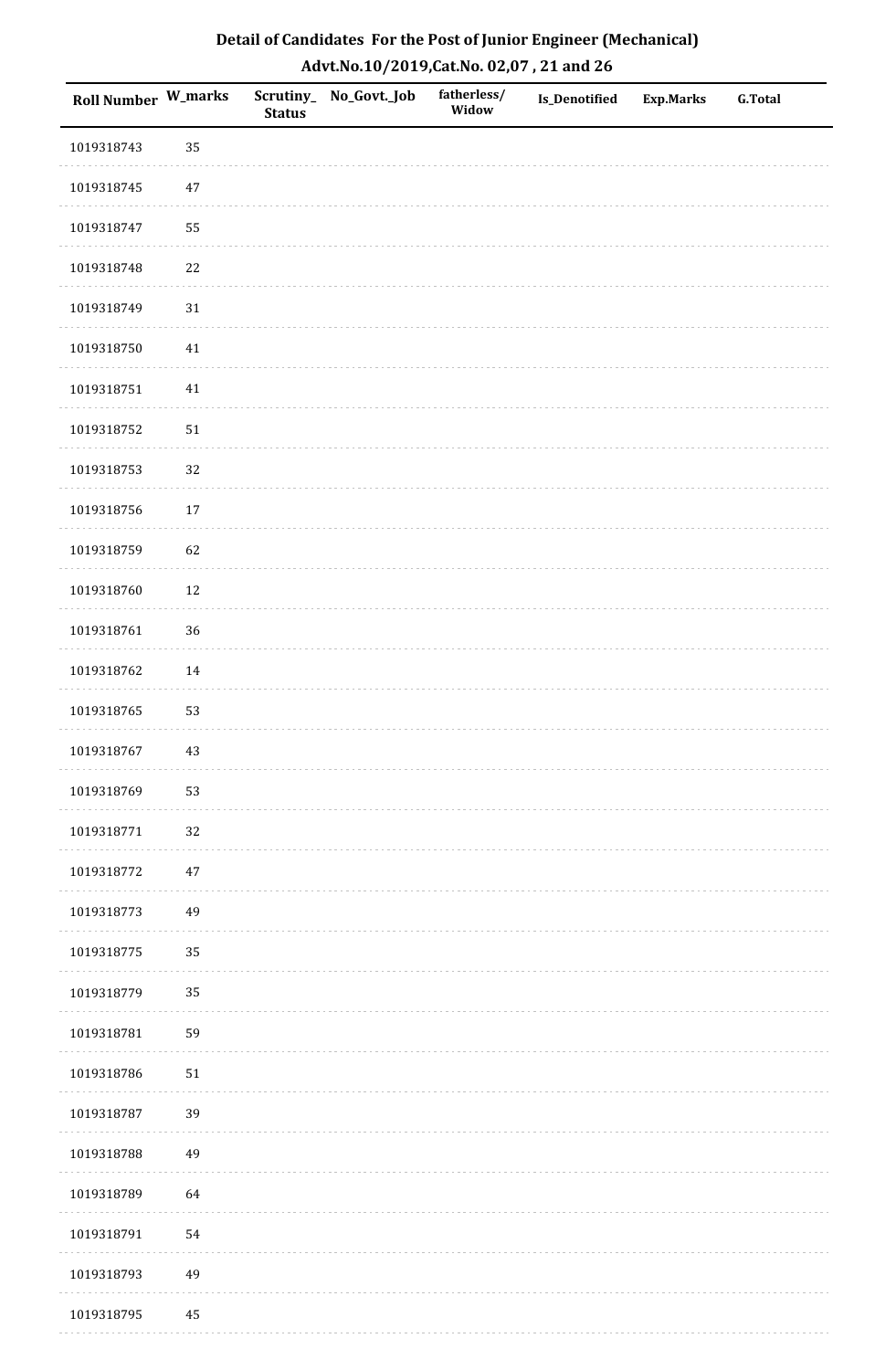| <b>Roll Number W_marks</b> |                 | <b>Status</b> | Scrutiny_ No_Govt._Job | fatherless/<br>Widow | Is_Denotified    | <b>Exp.Marks</b> | <b>G.Total</b> |
|----------------------------|-----------------|---------------|------------------------|----------------------|------------------|------------------|----------------|
| 1019318799                 | 66              |               |                        |                      |                  |                  |                |
| 1019318803                 | 48              |               |                        |                      |                  |                  |                |
| 1019318806                 | ${\bf 51}$      |               |                        |                      |                  |                  |                |
| 1019318807                 | $43\,$          |               |                        |                      |                  |                  |                |
| 1019318808                 | $\bf 44$        |               |                        |                      |                  |                  |                |
| 1019318809                 | $40\,$          |               |                        |                      |                  |                  |                |
| 1019318810                 | <b>REJECTED</b> |               |                        |                      |                  |                  | $0.00\,$       |
| 1019318811                 | 53              |               |                        |                      |                  |                  |                |
| 1019318814                 | 61              |               |                        |                      |                  |                  |                |
| 1019318815                 | $42\,$          | Eligible      | $\boldsymbol{0}$       | $\boldsymbol{0}$     | $\boldsymbol{0}$ | $0.00\,$         | 42.00          |
| 1019318816                 | 39              |               |                        |                      |                  |                  |                |
| 1019318818                 | 36              |               |                        |                      |                  |                  |                |
| 1019318821                 | $47\,$          |               |                        |                      |                  |                  |                |
| 1019318823                 | 53              |               |                        |                      |                  |                  |                |
| 1019318824                 | 53              |               |                        |                      |                  |                  |                |
| 1019318826                 | $\sqrt{46}$     |               |                        |                      |                  |                  |                |
| 1019318830                 | 35              |               |                        |                      |                  |                  |                |
| 1019318831                 | 36              |               |                        |                      |                  |                  |                |
| 1019318832                 | 41              |               |                        |                      |                  |                  |                |
| 1019318834                 | 41              |               |                        |                      |                  |                  |                |
| 1019318835                 | 48              |               |                        |                      |                  |                  |                |
| 1019318836                 | 44              |               |                        |                      |                  |                  |                |
| 1019318838                 | 35              |               |                        |                      |                  |                  |                |
| 1019318839                 | 47              |               |                        |                      |                  |                  |                |
| 1019318841                 | $12\,$          |               |                        |                      |                  |                  |                |
| 1019318842                 | 56              |               |                        |                      |                  |                  |                |
| 1019318843                 | 53              |               |                        |                      |                  |                  |                |
| 1019318844                 | 42              |               |                        |                      |                  |                  |                |
| 1019318845                 | 37              |               |                        |                      |                  |                  |                |
| 1019318846                 | $\rm 45$        |               |                        |                      |                  |                  |                |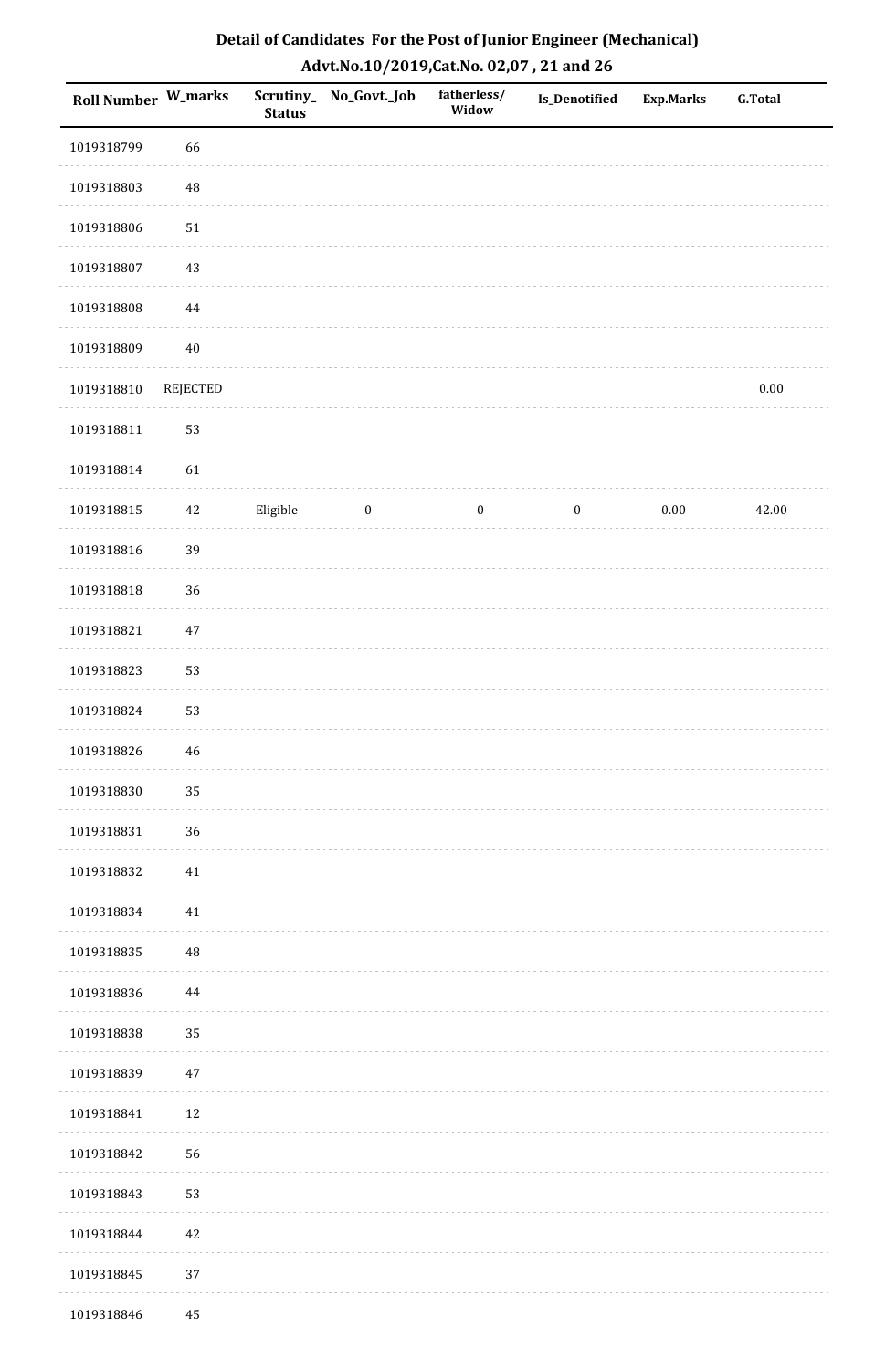| <b>Roll Number W_marks</b> |          | <b>Status</b> | Scrutiny_No_Govt._Job | fatherless/<br>Widow | Is_Denotified | <b>Exp.Marks</b> | <b>G.Total</b> |
|----------------------------|----------|---------------|-----------------------|----------------------|---------------|------------------|----------------|
| 1019318848                 | $20\,$   |               |                       |                      |               |                  |                |
| 1019318849                 | 36       |               |                       |                      |               |                  |                |
| 1019318852                 | 56       |               |                       |                      |               |                  |                |
| 1019318855                 | 52       |               |                       |                      |               |                  |                |
| 1019318856                 | $\bf 45$ |               |                       |                      |               |                  |                |
| 1019318857                 | 37       |               |                       |                      |               |                  |                |
| 1019318858                 | $51\,$   |               |                       |                      |               |                  |                |
| 1019318859                 | 49       |               |                       |                      |               |                  |                |
| 1019318861                 | $17\,$   |               |                       |                      |               |                  |                |
| 1019318864                 | 39       |               |                       |                      |               |                  |                |
| 1019318865                 | 56       |               |                       |                      |               |                  |                |
| 1019318868                 | $42\,$   |               |                       |                      |               |                  |                |
| 1019318869                 | $47\,$   |               |                       |                      |               |                  |                |
| 1019318870                 | $30\,$   |               |                       |                      |               |                  |                |
| 1019318871                 | $\bf 44$ |               |                       |                      |               |                  |                |
| 1019318873                 | 44       |               |                       |                      |               |                  |                |
| 1019318874                 | $41\,$   |               |                       |                      |               |                  |                |
| 1019318875                 | 43       |               |                       |                      |               |                  |                |
| 1019318876                 | 49       |               |                       |                      |               |                  |                |
| 1019318877                 | 34       |               |                       |                      |               |                  |                |
| 1019318880                 | 44       |               |                       |                      |               |                  |                |
| 1019318882                 | 52       |               |                       |                      |               |                  |                |
| 1019318884                 | 52       |               |                       |                      |               |                  |                |
| 1019318885                 | 29       |               |                       |                      |               |                  |                |
| 1019318891                 | 37       |               |                       |                      |               |                  |                |
| 1019318894                 | 39       |               |                       |                      |               |                  |                |
| 1019318895                 | 48       |               |                       |                      |               |                  |                |
| 1019318901                 | 55       |               |                       |                      |               |                  |                |
| 1019318903                 | 32       |               |                       |                      |               |                  |                |
| 1019318904                 | $47\,$   |               |                       |                      |               |                  |                |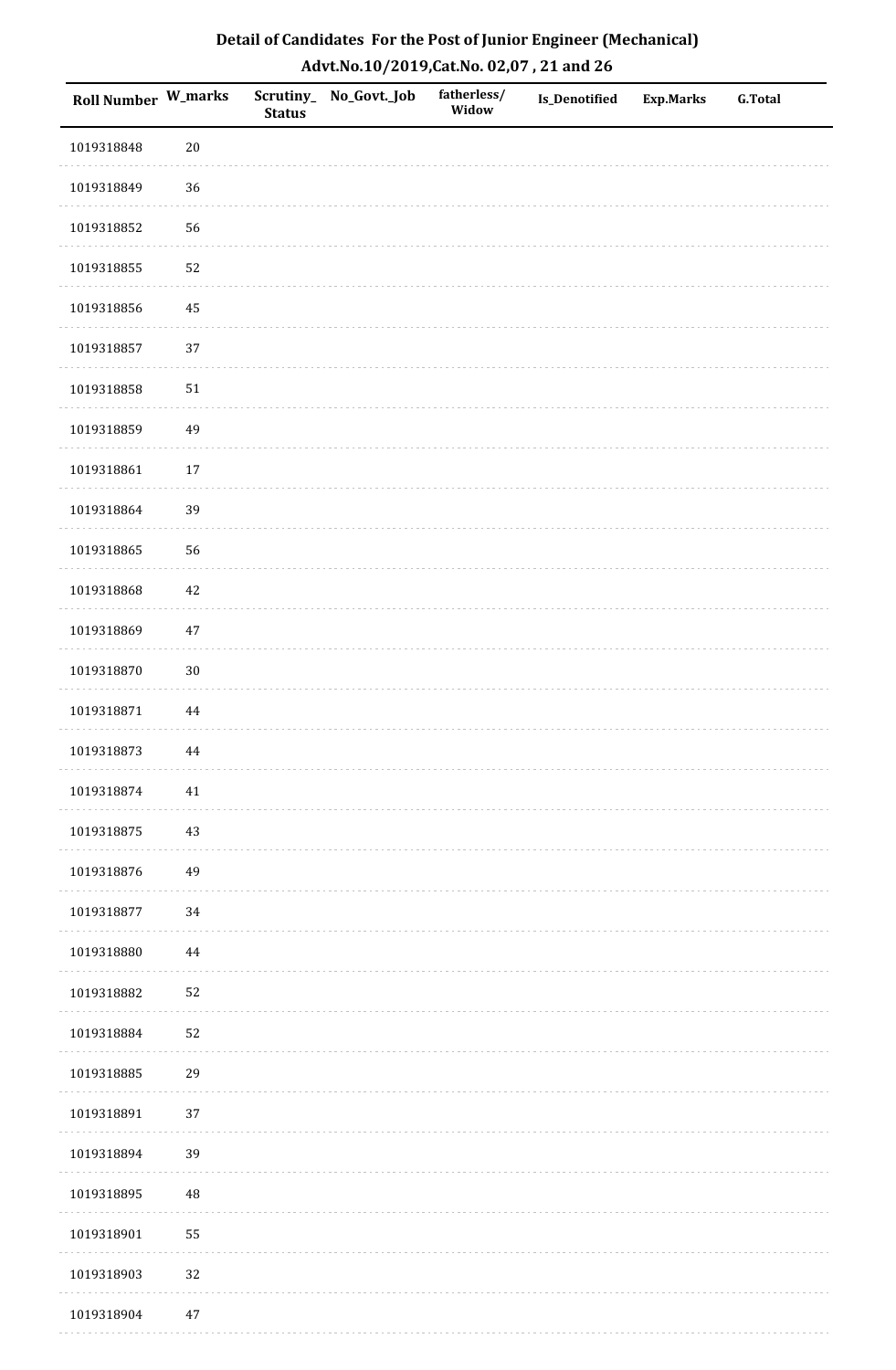| Detail of Candidates For the Post of Junior Engineer (Mechanical) |
|-------------------------------------------------------------------|
| Advt.No.10/2019, Cat.No. 02,07, 21 and 26                         |

| Roll Number W_marks |            | <b>Status</b> | Scrutiny_ No_Govt._Job | fatherless/<br>Widow | Is_Denotified | <b>Exp.Marks</b> | <b>G.Total</b> |
|---------------------|------------|---------------|------------------------|----------------------|---------------|------------------|----------------|
| 1019318906          | 61         |               |                        |                      |               |                  |                |
| 1019318907          | 35         |               |                        |                      |               |                  |                |
| 1019318908          | 49         |               |                        |                      |               |                  |                |
| 1019318909          | 37         |               |                        |                      |               |                  |                |
| 1019318912          | 39         |               |                        |                      |               |                  |                |
| 1019318914          | 37         |               |                        |                      |               |                  |                |
| 1019318916          | 45         |               |                        |                      |               |                  |                |
| 1019318917          | $42\,$     |               |                        |                      |               |                  |                |
| 1019318919          | $51\,$     |               |                        |                      |               |                  |                |
| 1019318920          | 35         |               |                        |                      |               |                  |                |
| 1019318923          | 36         |               |                        |                      |               |                  |                |
| 1019318924          | 49         |               |                        |                      |               |                  |                |
| 1019318926          | 43         |               |                        |                      |               |                  |                |
| 1019318927          | $38\,$     |               |                        |                      |               |                  |                |
| 1019318928          | 37         |               |                        |                      |               |                  |                |
| 1019318930          | 43         |               |                        |                      |               |                  |                |
| 1019318931          | $\bf 46$   |               |                        |                      |               |                  |                |
| 1019318932          | $41\,$     |               |                        |                      |               |                  |                |
| 1019318934          | 54         |               |                        |                      |               |                  |                |
| 1019318936          | $47\,$     |               |                        |                      |               |                  |                |
| 1019318937          | 47         |               |                        |                      |               |                  |                |
| 1019318939          | 35         |               |                        |                      |               |                  |                |
| 1019318940          | $24\,$     |               |                        |                      |               |                  |                |
| 1019318941          | ${\bf 50}$ |               |                        |                      |               |                  |                |
| 1019318942          | 63         |               |                        |                      |               |                  |                |
| 1019318944          | $\bf 45$   |               |                        |                      |               |                  |                |
| 1019318945          | $41\,$     |               |                        |                      |               |                  |                |
| 1019318951          | 53         |               |                        |                      |               |                  |                |
| 1019318952          | 55         |               |                        |                      |               |                  |                |
| 1019318954          | $41\,$     |               |                        |                      |               |                  |                |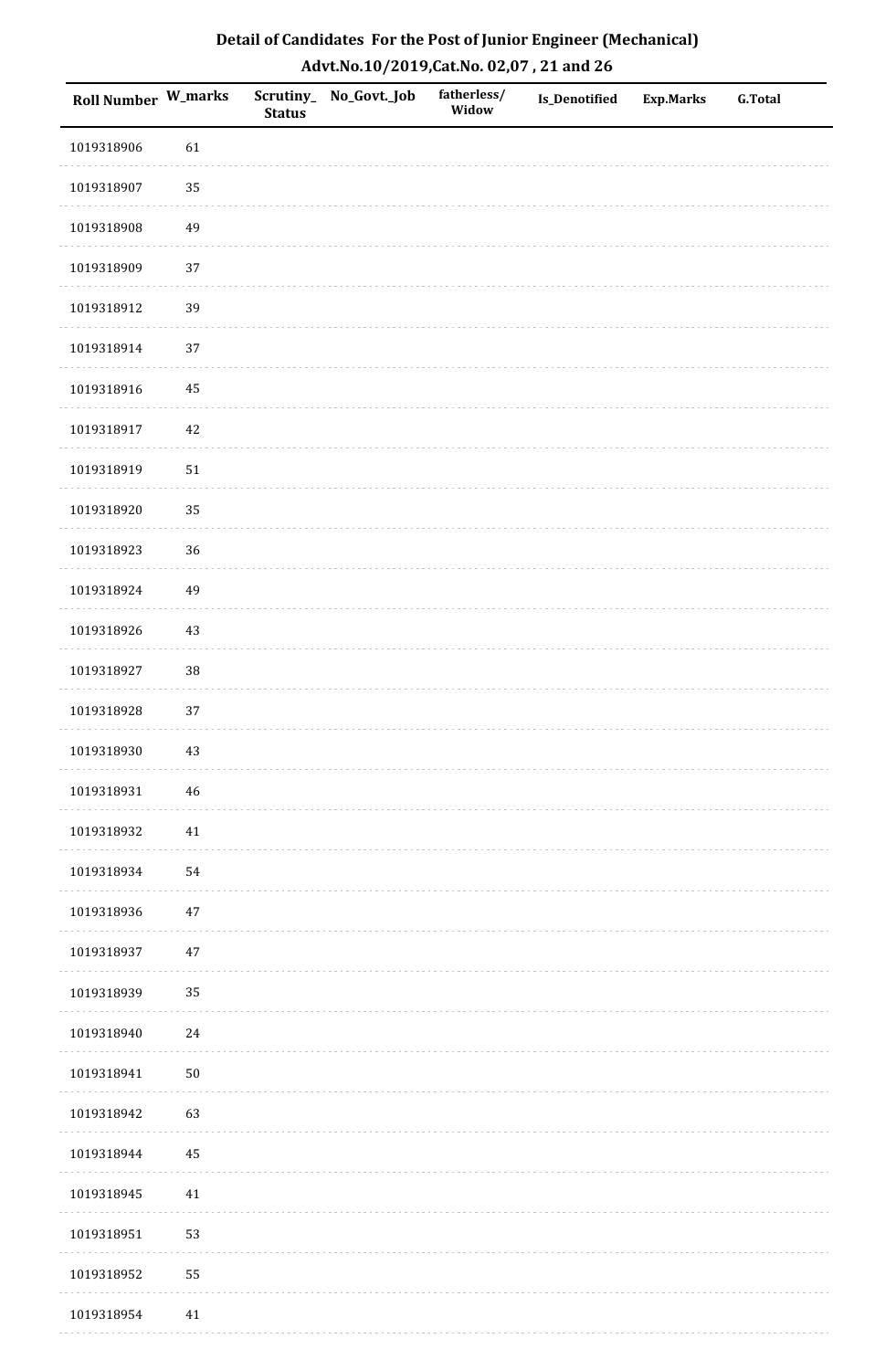| Detail of Candidates For the Post of Junior Engineer (Mechanical) |
|-------------------------------------------------------------------|
| Advt.No.10/2019,Cat.No. 02,07, 21 and 26                          |

| Roll Number W_marks |             | <b>Status</b> | Scrutiny_ No_Govt._Job | fatherless/<br>Widow | <b>Is_Denotified</b> | <b>Exp.Marks</b> | <b>G.Total</b> |
|---------------------|-------------|---------------|------------------------|----------------------|----------------------|------------------|----------------|
| 1019318955          | 43          |               |                        |                      |                      |                  |                |
| 1019318957          | $37\,$      |               |                        |                      |                      |                  |                |
| 1019318959          | 36          |               |                        |                      |                      |                  |                |
| 1019318962          | 56          |               |                        |                      |                      |                  |                |
| 1019318964          | 42          |               |                        |                      |                      |                  |                |
| 1019318967          | $\rm 48$    |               |                        |                      |                      |                  |                |
| 1019318969          | 39          |               |                        |                      |                      |                  |                |
| 1019318971          | 37          |               |                        |                      |                      |                  |                |
| 1019318974          | 45          |               |                        |                      |                      |                  |                |
| 1019318976          | 41          |               |                        |                      |                      |                  |                |
| 1019318977          | 49          |               |                        |                      |                      |                  |                |
| 1019318983          | $51\,$      |               |                        |                      |                      |                  |                |
| 1019318984          | $47\,$      |               |                        |                      |                      |                  |                |
| 1019318985          | 39          |               |                        |                      |                      |                  |                |
| 1019318986          | $47\,$      |               |                        |                      |                      |                  |                |
| 1019318990          | 29          |               |                        |                      |                      |                  |                |
| 1019318992          | $40\,$      |               |                        |                      |                      |                  |                |
| 1019318994          | 54          |               |                        |                      |                      |                  |                |
| 1019318996          | $38\,$      |               |                        |                      |                      |                  |                |
| 1019318997          | 33          |               |                        |                      |                      |                  |                |
| 1019318999          | 49          |               |                        |                      |                      |                  |                |
| 1019319000          | 62          |               |                        |                      |                      |                  |                |
| 1019319001          | ${\bf 51}$  |               |                        |                      |                      |                  |                |
| 1019319002          | 49          |               |                        |                      |                      |                  |                |
| 1019319003          | $\rm 48$    |               |                        |                      |                      |                  |                |
| 1019319012          | $\sqrt{46}$ |               |                        |                      |                      |                  |                |
| 1019319014          | 57          |               |                        |                      |                      |                  |                |
| 1019319015          | $50\,$      |               |                        |                      |                      |                  |                |
| 1019319018          | $42\,$      |               |                        |                      |                      |                  |                |
| 1019319021          | 38          |               |                        |                      |                      |                  |                |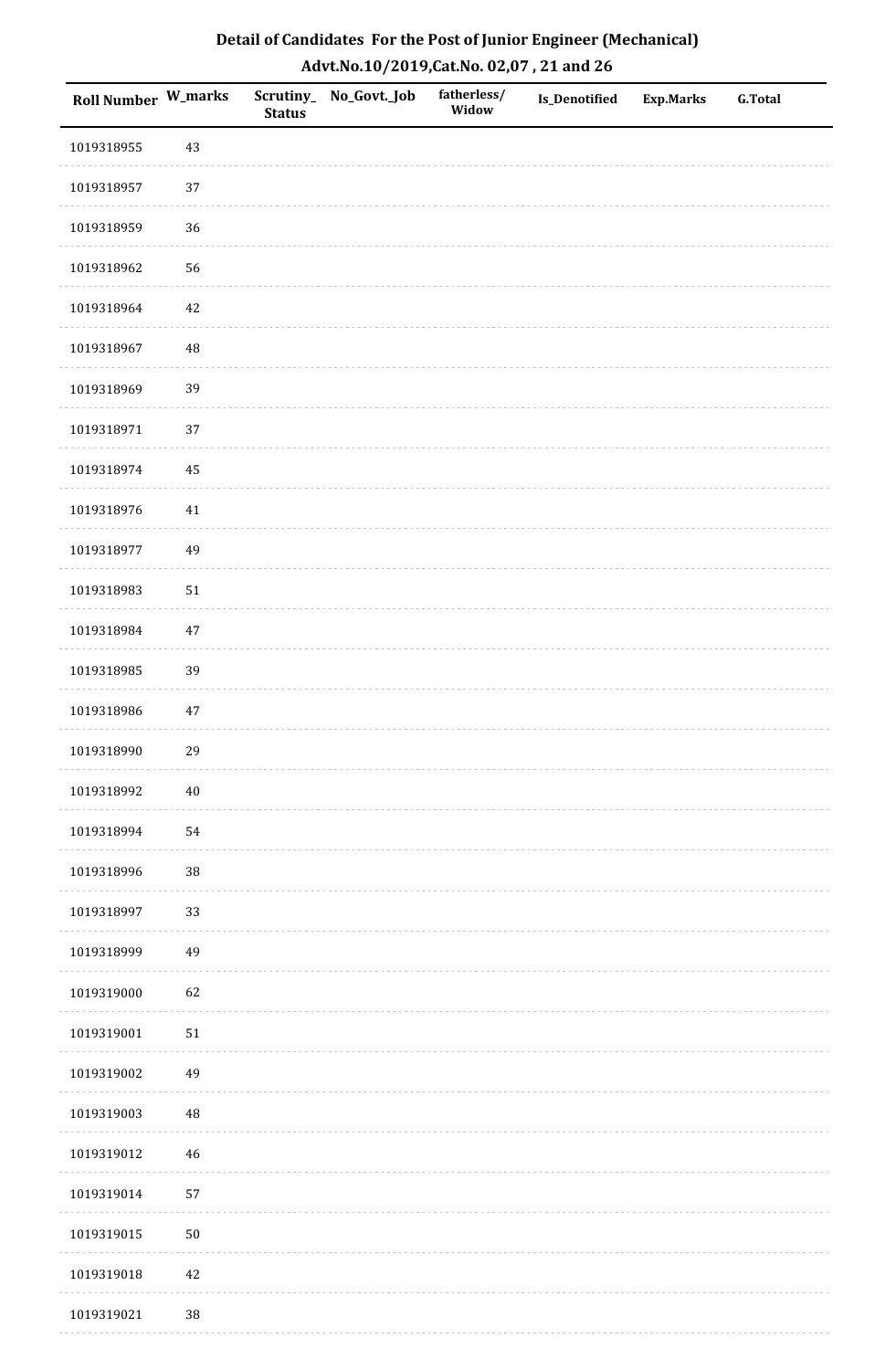| Detail of Candidates For the Post of Junior Engineer (Mechanical) |
|-------------------------------------------------------------------|
| Advt.No.10/2019,Cat.No. 02,07, 21 and 26                          |

| Roll Number W_marks |             | <b>Status</b> | Scrutiny_ No_Govt._Job | fatherless/<br>Widow | Is_Denotified | <b>Exp.Marks</b> | <b>G.Total</b> |
|---------------------|-------------|---------------|------------------------|----------------------|---------------|------------------|----------------|
| 1019319027          | 49          |               |                        |                      |               |                  |                |
| 1019319030          | $51\,$      |               |                        |                      |               |                  |                |
| 1019319031          | 33          |               |                        |                      |               |                  |                |
| 1019319032          | 33          |               |                        |                      |               |                  |                |
| 1019319034          | $42\,$      |               |                        |                      |               |                  |                |
| 1019319035          | 45          |               |                        |                      |               |                  |                |
| 1019319036          | 57          |               |                        |                      |               |                  |                |
| 1019319037          | $\bf 44$    |               |                        |                      |               |                  |                |
| 1019319041          | $28\,$      |               |                        |                      |               |                  |                |
| 1019319042          | $40\,$      |               |                        |                      |               |                  |                |
| 1019319049          | $\sqrt{46}$ |               |                        |                      |               |                  |                |
| 1019319050          | 37          |               |                        |                      |               |                  |                |
| 1019319054          | 56          |               |                        |                      |               |                  |                |
| 1019319055          | $50\,$      |               |                        |                      |               |                  |                |
| 1019319056          | 56          |               |                        |                      |               |                  |                |
| 1019319057          | $40\,$      |               |                        |                      |               |                  |                |
| 1019319060          | $34\,$      |               |                        |                      |               |                  |                |
| 1019319061          | 29          |               |                        |                      |               |                  |                |
| 1019319062          | $43\,$      |               |                        |                      |               |                  |                |
| 1019319063          | 54          |               |                        |                      |               |                  |                |
| 1019319065          | 57          |               |                        |                      |               |                  |                |
| 1019319067          | 26          |               |                        |                      |               |                  |                |
| 1019319068          | 45          |               |                        |                      |               |                  |                |
| 1019319069          | $\bf 44$    |               |                        |                      |               |                  |                |
| 1019319074          | 42          |               |                        |                      |               |                  |                |
| 1019319075          | ${\bf 51}$  |               |                        |                      |               |                  |                |
| 1019319076          | 60          |               |                        |                      |               |                  |                |
| 1019319079          | $\bf 44$    |               |                        |                      |               |                  |                |
| 1019319080          | 41          |               |                        |                      |               |                  |                |
| 1019319082          | $31\,$      |               |                        |                      |               |                  |                |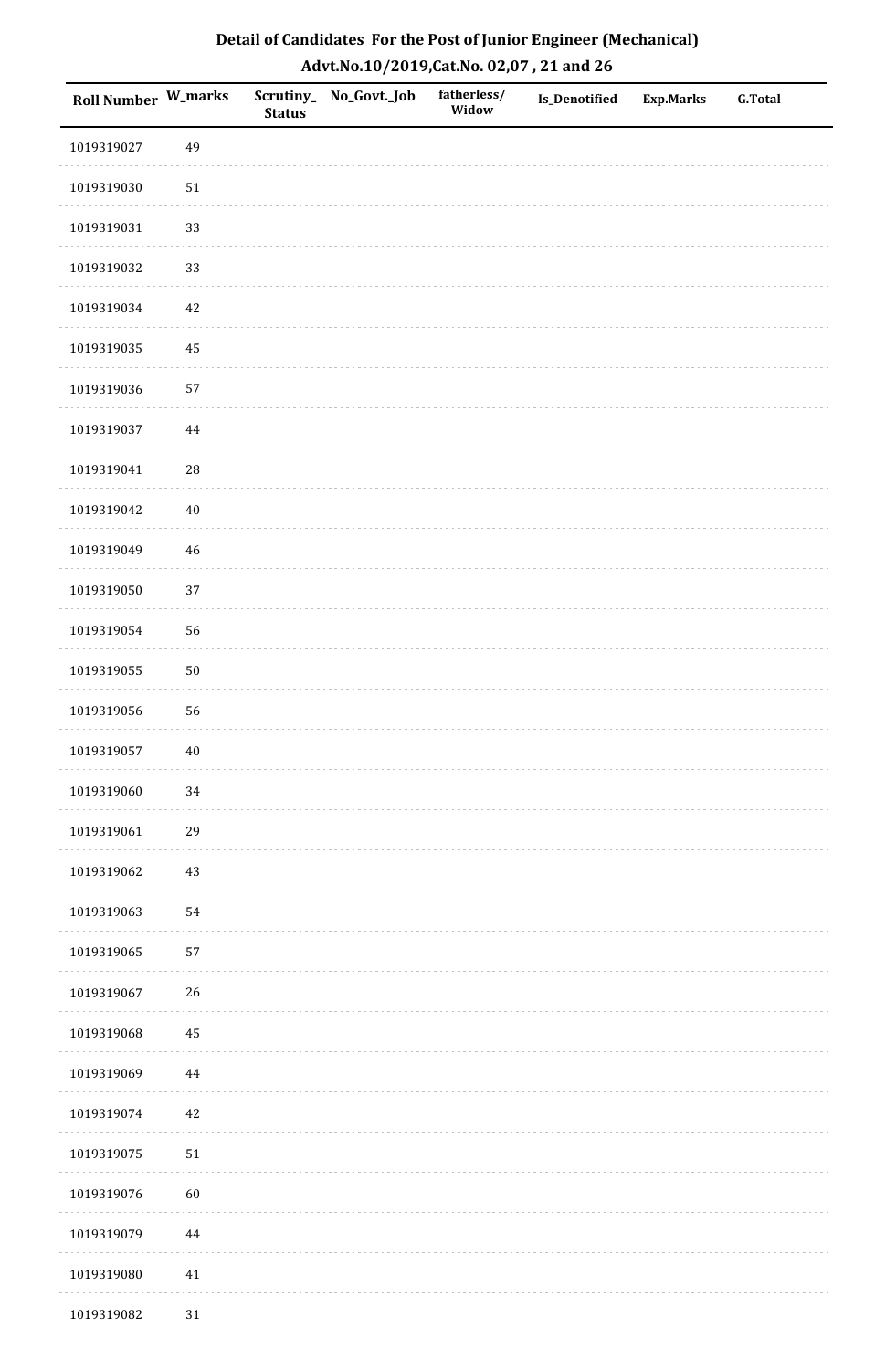| Detail of Candidates For the Post of Junior Engineer (Mechanical) |
|-------------------------------------------------------------------|
| Advt.No.10/2019,Cat.No. 02,07, 21 and 26                          |

| Roll Number W_marks |        | <b>Status</b> | Scrutiny_ No_Govt._Job | fatherless/<br>Widow | <b>Is_Denotified</b> | <b>Exp.Marks</b> | <b>G.Total</b> |
|---------------------|--------|---------------|------------------------|----------------------|----------------------|------------------|----------------|
| 1019319085          | $50\,$ |               |                        |                      |                      |                  |                |
| 1019319088          | $31\,$ |               |                        |                      |                      |                  |                |
| 1019319089          | 55     |               |                        |                      |                      |                  |                |
| 1019319090          | 39     |               |                        |                      |                      |                  |                |
| 1019319091          | 38     |               |                        |                      |                      |                  |                |
| 1019319092          | 38     |               |                        |                      |                      |                  |                |
| 1019319093          | $43\,$ |               |                        |                      |                      |                  |                |
| 1019319094          | 34     |               |                        |                      |                      |                  |                |
| 1019319095          | $40\,$ |               |                        |                      |                      |                  |                |
| 1019319096          | 57     |               |                        |                      |                      |                  |                |
| 1019319097          | $40\,$ |               |                        |                      |                      |                  |                |
| 1019319098          | 39     |               |                        |                      |                      |                  |                |
| 1019319100          | $40\,$ |               |                        |                      |                      |                  |                |
| 1019319101          | $41\,$ |               |                        |                      |                      |                  |                |
| 1019319102          | 67     |               |                        |                      |                      |                  |                |
| 1019319104          | $31\,$ |               |                        |                      |                      |                  |                |
| 1019319107          | 35     |               |                        |                      |                      |                  |                |
| 1019319108          | 64     |               |                        |                      |                      |                  |                |
| 1019319110          | $37\,$ |               |                        |                      |                      |                  |                |
| 1019319112          | 32     |               |                        |                      |                      |                  |                |
| 1019319114          | 43     |               |                        |                      |                      |                  |                |
| 1019319116          | 35     |               |                        |                      |                      |                  |                |
| 1019319117          | 59     |               |                        |                      |                      |                  |                |
| 1019319118          | 56     |               |                        |                      |                      |                  |                |
| 1019319122          | 43     |               |                        |                      |                      |                  |                |
| 1019319123          | 58     |               |                        |                      |                      |                  |                |
| 1019319125          | $47\,$ |               |                        |                      |                      |                  |                |
| 1019319128          | 38     |               |                        |                      |                      |                  |                |
| 1019319130          | $17\,$ |               |                        |                      |                      |                  |                |
| 1019319131          | 37     |               |                        |                      |                      |                  |                |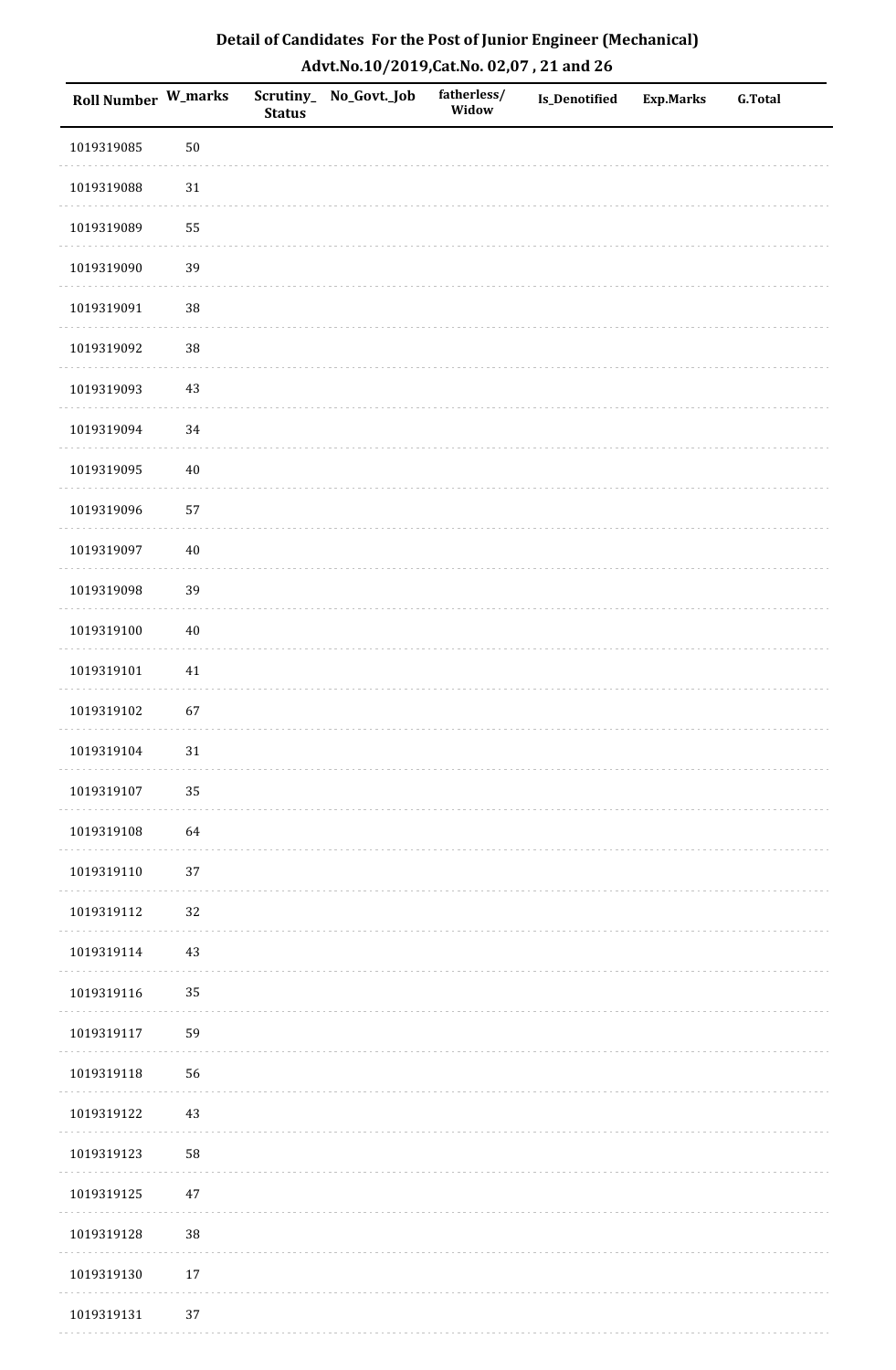| Detail of Candidates For the Post of Junior Engineer (Mechanical) |
|-------------------------------------------------------------------|
| Advt.No.10/2019,Cat.No. 02,07, 21 and 26                          |

| <b>Roll Number W_marks</b> |                  | <b>Status</b> | Scrutiny_ No_Govt._Job | fatherless/<br>Widow | Is_Denotified    | <b>Exp.Marks</b> | <b>G.Total</b> |
|----------------------------|------------------|---------------|------------------------|----------------------|------------------|------------------|----------------|
| 1019319132                 | 32               |               |                        |                      |                  |                  |                |
| 1019319135                 | 34               |               |                        |                      |                  |                  |                |
| 1019319136                 | 56               |               |                        |                      |                  |                  |                |
| 1019319137                 | $\boldsymbol{9}$ |               |                        |                      |                  |                  |                |
| 1019319138                 | 45               |               |                        |                      |                  |                  |                |
| 1019319139                 | 53               |               |                        |                      |                  |                  |                |
| 1019319141                 | 35               |               |                        |                      |                  |                  |                |
| 1019319143                 | 32               |               |                        |                      |                  |                  |                |
| 1019319145                 | 43               |               |                        |                      |                  |                  |                |
| 1019319146                 | 49               |               |                        |                      |                  |                  |                |
| 1019319147                 | 37               |               |                        |                      |                  |                  |                |
| 1019319149                 | 54               |               |                        |                      |                  |                  |                |
| 1019319150                 | 47               | Eligible      | $\boldsymbol{0}$       | $\boldsymbol{0}$     | $\boldsymbol{0}$ | $0.00\,$         | 47.00          |
| 1019319153                 | 60               |               |                        |                      |                  |                  |                |
| 1019319154                 | 37               |               |                        |                      |                  |                  |                |
| 1019319155                 | 61               |               |                        |                      |                  |                  |                |
| 1019319159                 | 44               |               |                        |                      |                  |                  |                |
| 1019319161                 | $\bf 44$         |               |                        |                      |                  |                  |                |
| 1019319163                 | $31\,$           |               |                        |                      |                  |                  |                |
| 1019319164                 | $\rm 45$         |               |                        |                      |                  |                  |                |
| 1019319165                 | $30\,$           |               |                        |                      |                  |                  |                |
| 1019319166                 | 37               |               |                        |                      |                  |                  |                |
| 1019319169                 | $47\,$           |               |                        |                      |                  |                  |                |
| 1019319170                 | $50\,$           |               |                        |                      |                  |                  |                |
| 1019319171                 | 39               |               |                        |                      |                  |                  |                |
| 1019319175                 | 37               |               |                        |                      |                  |                  |                |
| 1019319177                 | 35               |               |                        |                      |                  |                  |                |
| 1019319178                 | 37               |               |                        |                      |                  |                  |                |
| 1019319179                 | 36               |               |                        |                      |                  |                  |                |
| 1019319181                 | 46               |               |                        |                      |                  |                  |                |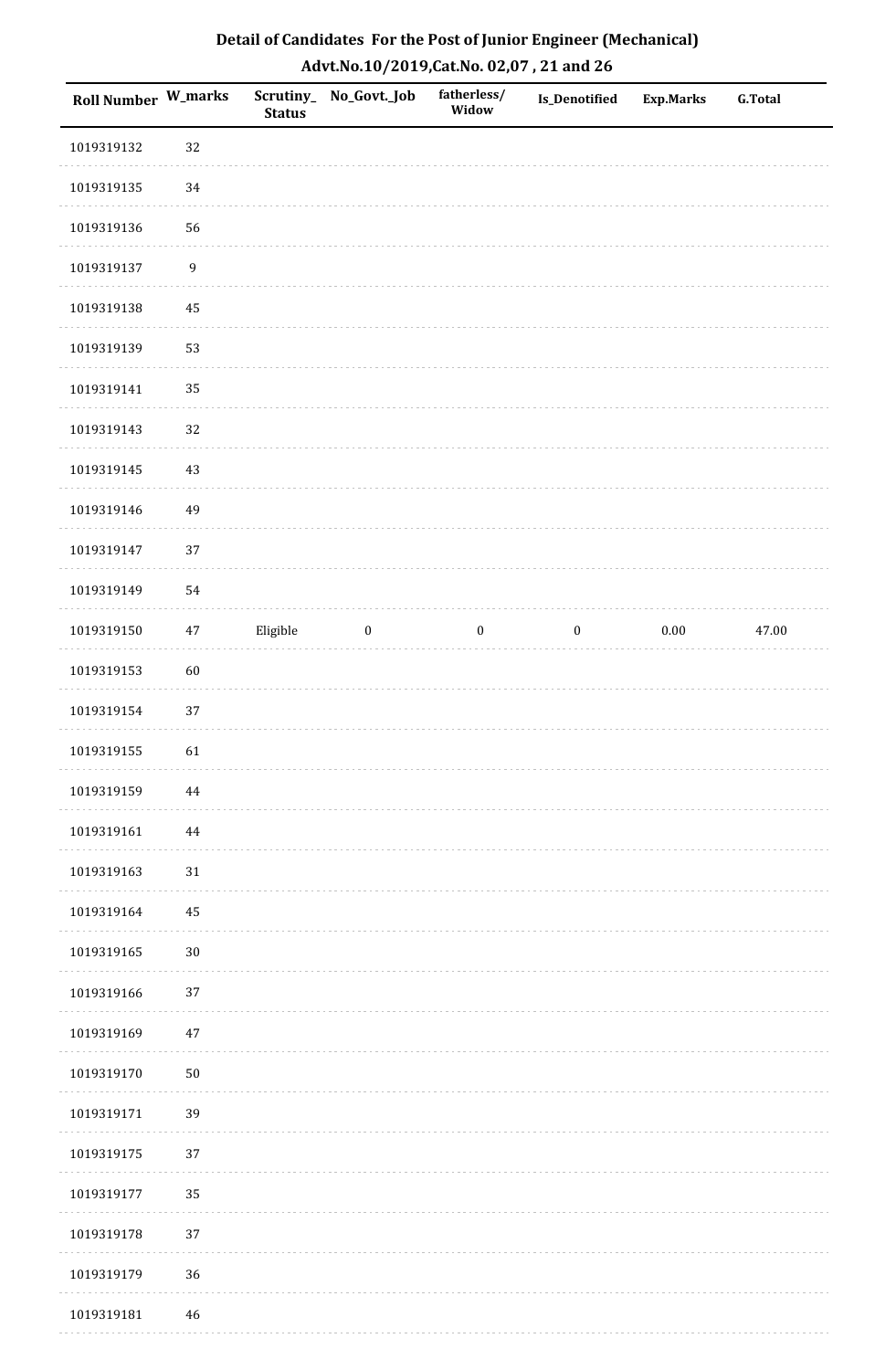| Roll Number W_marks |          | <b>Status</b> | Scrutiny_ No_Govt._Job | fatherless/<br>Widow | <b>Is_Denotified</b> | <b>Exp.Marks</b> | <b>G.Total</b> |
|---------------------|----------|---------------|------------------------|----------------------|----------------------|------------------|----------------|
| 1019319183          | 63       |               |                        |                      |                      |                  |                |
| 1019319184          | 35       |               |                        |                      |                      |                  |                |
| 1019319187          | $40\,$   |               |                        |                      |                      |                  |                |
| 1019319189          | 35       |               |                        |                      |                      |                  |                |
| 1019319191          | 53       |               |                        |                      |                      |                  |                |
| 1019319193          | 36       |               |                        |                      |                      |                  |                |
| 1019319194          | 44       |               |                        |                      |                      |                  |                |
| 1019319195          | 33       |               |                        |                      |                      |                  |                |
| 1019319197          | REJECTED |               |                        |                      |                      |                  | $0.00\,$       |
| 1019319198          | $47\,$   |               |                        |                      |                      |                  |                |
| 1019319199          | 38       |               |                        |                      |                      |                  |                |
| 1019319202          | $40\,$   |               |                        |                      |                      |                  |                |
| 1019319203          | 33       |               |                        |                      |                      |                  |                |
| 1019319204          | 42       |               |                        |                      |                      |                  |                |
| 1019319205          | 54       |               |                        |                      |                      |                  |                |
| 1019319206          | $42\,$   |               |                        |                      |                      |                  |                |
| 1019319207          | 53       |               |                        |                      |                      |                  |                |
| 1019319208          | 43       |               |                        |                      |                      |                  |                |
| 1019319209          | 41       |               |                        |                      |                      |                  |                |
| 1019319210          | 45       |               |                        |                      |                      |                  |                |
| 1019319212          | 33       |               |                        |                      |                      |                  |                |
| 1019319214          | 45       |               |                        |                      |                      |                  |                |
| 1019319219          | 36       |               |                        |                      |                      |                  |                |
| 1019319220          | $38\,$   |               |                        |                      |                      |                  |                |
| 1019319221          | 44       |               |                        |                      |                      |                  |                |
| 1019319227          | 35       |               |                        |                      |                      |                  |                |
| 1019319228          | 37       |               |                        |                      |                      |                  |                |
| 1019319229          | 48       |               |                        |                      |                      |                  |                |
| 1019319230          | 49       |               |                        |                      |                      |                  |                |
| 1019319232          | 44       |               |                        |                      |                      |                  |                |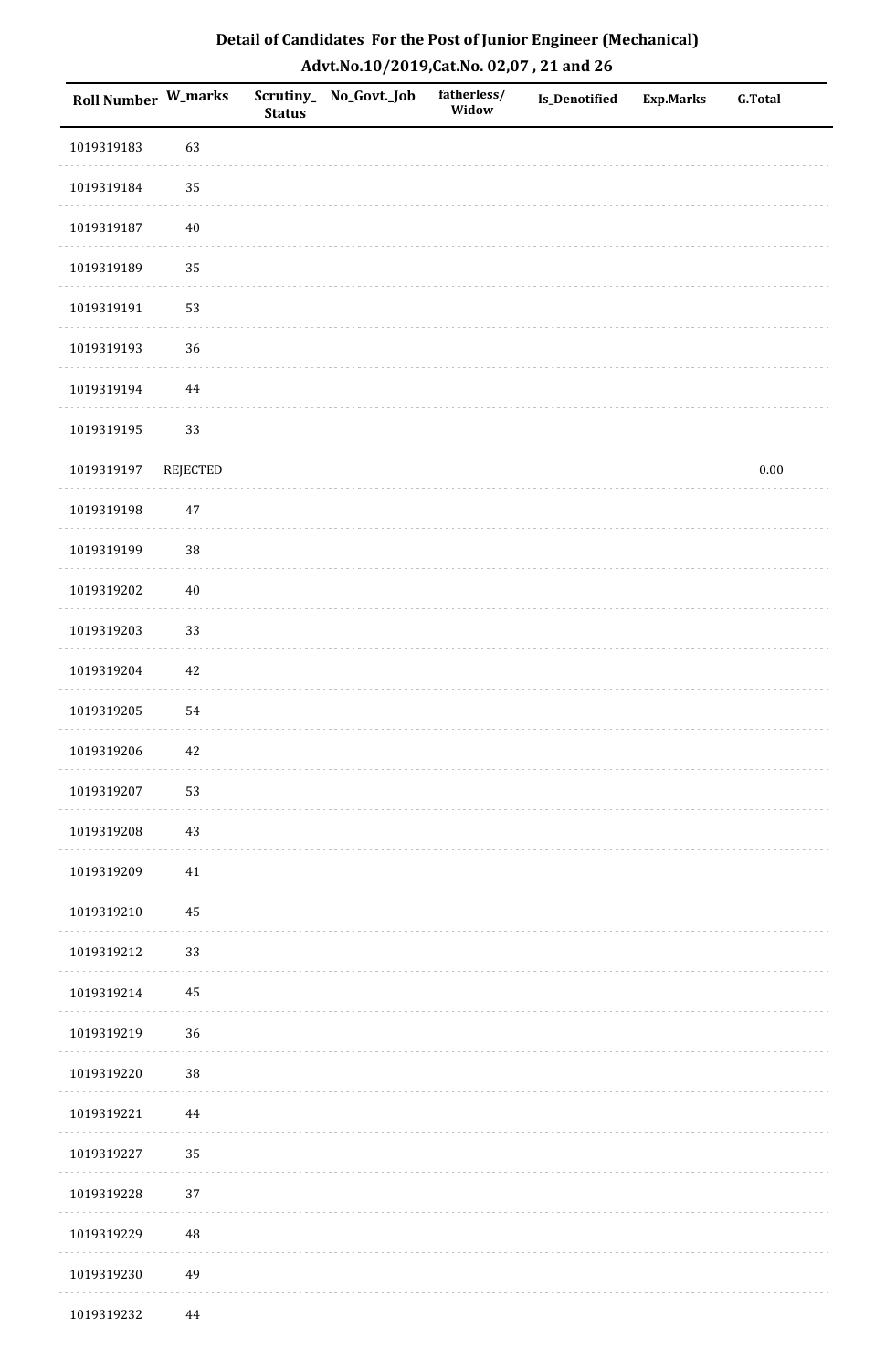| Detail of Candidates For the Post of Junior Engineer (Mechanical) |
|-------------------------------------------------------------------|
| Advt.No.10/2019,Cat.No. 02,07, 21 and 26                          |

| Roll Number W_marks |             | <b>Status</b> | Scrutiny_ No_Govt._Job | fatherless/<br>Widow | <b>Is_Denotified</b> | <b>Exp.Marks</b> | <b>G.Total</b> |
|---------------------|-------------|---------------|------------------------|----------------------|----------------------|------------------|----------------|
| 1019319233          | 47          |               |                        |                      |                      |                  |                |
| 1019319235          | ${\bf 28}$  |               |                        |                      |                      |                  |                |
| 1019319236          | 32          |               |                        |                      |                      |                  |                |
| 1019319237          | $40\,$      |               |                        |                      |                      |                  |                |
| 1019319240          | 35          |               |                        |                      |                      |                  |                |
| 1019319250          | $30\,$      |               |                        |                      |                      |                  |                |
| 1019319251          | 58          |               |                        |                      |                      |                  |                |
| 1019319252          | 34          |               |                        |                      |                      |                  |                |
| 1019319253          | 43          |               |                        |                      |                      |                  |                |
| 1019319255          | 52          |               |                        |                      |                      |                  |                |
| 1019319257          | 62          |               |                        |                      |                      |                  |                |
| 1019319259          | 41          |               |                        |                      |                      |                  |                |
| 1019319260          | $50\,$      |               |                        |                      |                      |                  |                |
| 1019319261          | 39          |               |                        |                      |                      |                  |                |
| 1019319262          | 62          |               |                        |                      |                      |                  |                |
| 1019319263          | $42\,$      |               |                        |                      |                      |                  |                |
| 1019319264          | 49          |               |                        |                      |                      |                  |                |
| 1019319265          | 36          |               |                        |                      |                      |                  |                |
| 1019319266          | 39          |               |                        |                      |                      |                  |                |
| 1019319267          | 33          |               |                        |                      |                      |                  |                |
| 1019319268          | 45          |               |                        |                      |                      |                  |                |
| 1019319269          | 33          |               |                        |                      |                      |                  |                |
| 1019319270          | $41\,$      |               |                        |                      |                      |                  |                |
| 1019319271          | $\sqrt{46}$ |               |                        |                      |                      |                  |                |
| 1019319272          | 56          |               |                        |                      |                      |                  |                |
| 1019319274          | 38          |               |                        |                      |                      |                  |                |
| 1019319276          | 52          |               |                        |                      |                      |                  |                |
| 1019319278          | 62          |               |                        |                      |                      |                  |                |
| 1019319280          | 34          |               |                        |                      |                      |                  |                |
| 1019319282          | 55          |               |                        |                      |                      |                  |                |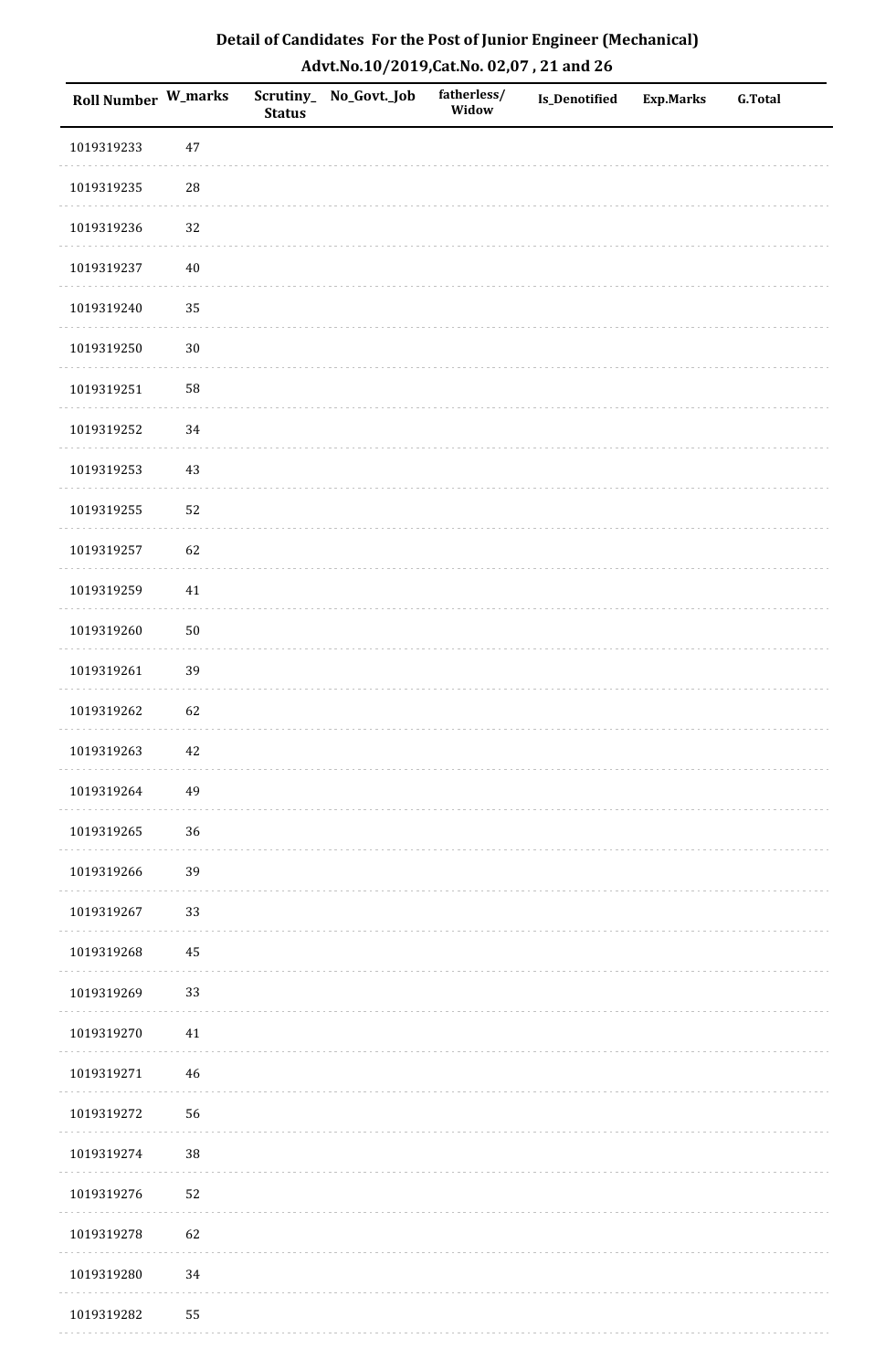| Detail of Candidates For the Post of Junior Engineer (Mechanical) |
|-------------------------------------------------------------------|
| Advt.No.10/2019,Cat.No. 02,07, 21 and 26                          |

| Roll Number W_marks |          | <b>Status</b> | Scrutiny_No_Govt._Job | fatherless/<br>Widow | <b>Is_Denotified</b> | <b>Exp.Marks</b> | <b>G.Total</b> |
|---------------------|----------|---------------|-----------------------|----------------------|----------------------|------------------|----------------|
| 1019319284          | $51\,$   |               |                       |                      |                      |                  |                |
| 1019319285          | 34       |               |                       |                      |                      |                  |                |
| 1019319289          | 52       |               |                       |                      |                      |                  |                |
| 1019319292          | 34       |               |                       |                      |                      |                  |                |
| 1019319293          | 38       |               |                       |                      |                      |                  |                |
| 1019319294          | $\bf 44$ |               |                       |                      |                      |                  |                |
| 1019319297          | $51\,$   |               |                       |                      |                      |                  |                |
| 1019319300          | 53       |               |                       |                      |                      |                  |                |
| 1019319303          | $\bf 44$ |               |                       |                      |                      |                  |                |
| 1019319305          | 18       |               |                       |                      |                      |                  |                |
| 1019319306          | 45       |               |                       |                      |                      |                  |                |
| 1019319307          | 38       |               |                       |                      |                      |                  |                |
| 1019319308          | 45       |               |                       |                      |                      |                  |                |
| 1019319310          | 56       |               |                       |                      |                      |                  |                |
| 1019319311          | 58       |               |                       |                      |                      |                  |                |
| 1019319313          | 39       |               |                       |                      |                      |                  |                |
| 1019319314          | 61       |               |                       |                      |                      |                  |                |
| 1019319316          | 54       |               |                       |                      |                      |                  |                |
| 1019319317          | $47\,$   |               |                       |                      |                      |                  |                |
| 1019319318          | $40\,$   |               |                       |                      |                      |                  |                |
| 1019319319          | 35       |               |                       |                      |                      |                  |                |
| 1019319320          | $38\,$   |               |                       |                      |                      |                  |                |
| 1019319321          | 59       |               |                       |                      |                      |                  |                |
| 1019319322          | $47\,$   |               |                       |                      |                      |                  |                |
| 1019319323          | $\rm 48$ |               |                       |                      |                      |                  |                |
| 1019319324          | 63       |               |                       |                      |                      |                  |                |
| 1019319325          | 57       |               |                       |                      |                      |                  |                |
| 1019319327          | $30\,$   |               |                       |                      |                      |                  |                |
| 1019319328          | $50\,$   |               |                       |                      |                      |                  |                |
| 1019319329          | 33       |               |                       |                      |                      |                  |                |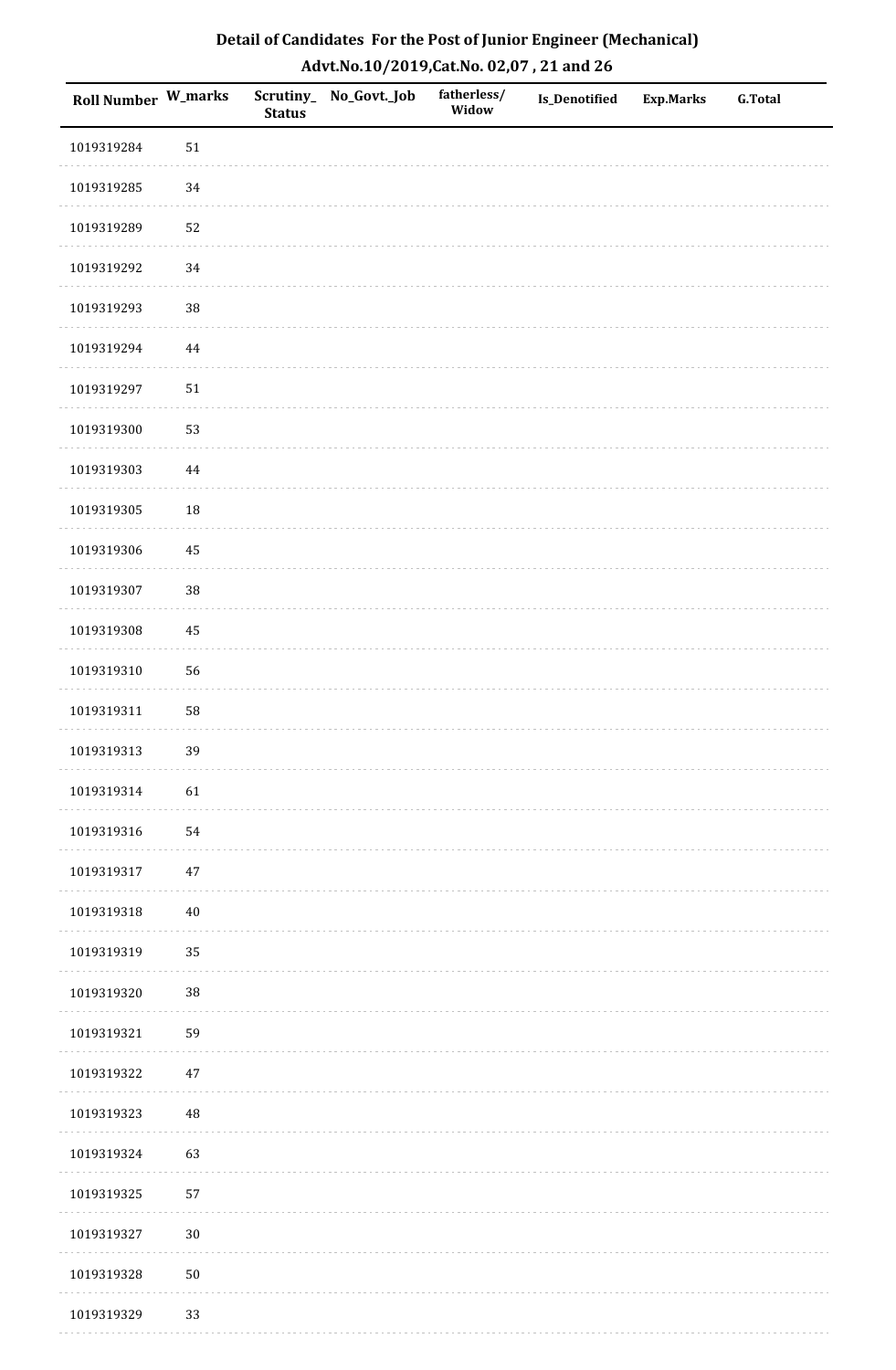| Detail of Candidates For the Post of Junior Engineer (Mechanical) |
|-------------------------------------------------------------------|
| Advt.No.10/2019,Cat.No. 02,07, 21 and 26                          |

| Roll Number W_marks |             | <b>Status</b> | Scrutiny_ No_Govt._Job | fatherless/<br>Widow | <b>Is_Denotified</b> | <b>Exp.Marks</b> | <b>G.Total</b> |
|---------------------|-------------|---------------|------------------------|----------------------|----------------------|------------------|----------------|
| 1019319330          | $42\,$      |               |                        |                      |                      |                  |                |
| 1019319333          | $42\,$      |               |                        |                      |                      |                  |                |
| 1019319334          | $30\,$      |               |                        |                      |                      |                  |                |
| 1019319336          | 33          |               |                        |                      |                      |                  |                |
| 1019319337          | $46\,$      |               |                        |                      |                      |                  |                |
| 1019319338          | 62          |               |                        |                      |                      |                  |                |
| 1019319339          | 34          |               |                        |                      |                      |                  |                |
| 1019319340          | $40\,$      |               |                        |                      |                      |                  |                |
| 1019319342          | 52          |               |                        |                      |                      |                  |                |
| 1019319343          | 45          |               |                        |                      |                      |                  |                |
| 1019319344          | 34          |               |                        |                      |                      |                  |                |
| 1019319345          | $51\,$      |               |                        |                      |                      |                  |                |
| 1019319346          | 36          |               |                        |                      |                      |                  |                |
| 1019319347          | 55          |               |                        |                      |                      |                  |                |
| 1019319348          | 38          |               |                        |                      |                      |                  |                |
| 1019319352          | 45          |               |                        |                      |                      |                  |                |
| 1019319353          | $\sqrt{46}$ |               |                        |                      |                      |                  |                |
| 1019319355          | 34          |               |                        |                      |                      |                  |                |
| 1019319358          | $51\,$      |               |                        |                      |                      |                  |                |
| 1019319359          | 56          |               |                        |                      |                      |                  |                |
| 1019319362          | $47\,$      |               |                        |                      |                      |                  |                |
| 1019319367          | 46          |               |                        |                      |                      |                  |                |
| 1019319369          | 33          |               |                        |                      |                      |                  |                |
| 1019319371          | 59          |               |                        |                      |                      |                  |                |
| 1019319375          | 25          |               |                        |                      |                      |                  |                |
| 1019319376          | 41          |               |                        |                      |                      |                  |                |
| 1019319378          | 37          |               |                        |                      |                      |                  |                |
| 1019319380          | $47\,$      |               |                        |                      |                      |                  |                |
| 1019319381          | 55          |               |                        |                      |                      |                  |                |
| 1019319382          | 63          |               |                        |                      |                      |                  |                |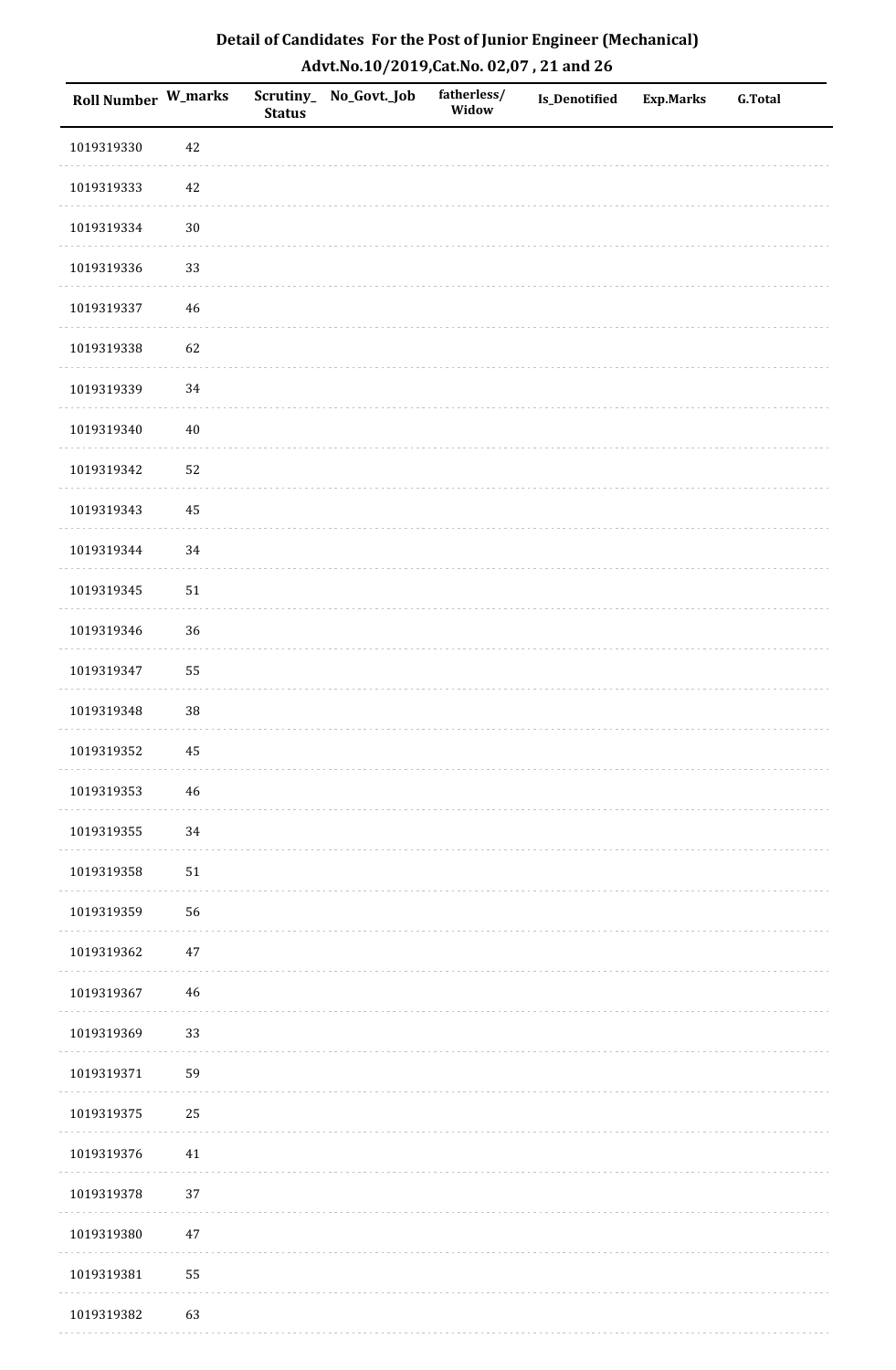| Detail of Candidates For the Post of Junior Engineer (Mechanical) |
|-------------------------------------------------------------------|
| Advt.No.10/2019,Cat.No. 02,07, 21 and 26                          |

| Roll Number W_marks |                  | <b>Status</b> | Scrutiny_ No_Govt._Job | fatherless/<br>Widow | <b>Is_Denotified</b> | <b>Exp.Marks</b> | <b>G.Total</b> |
|---------------------|------------------|---------------|------------------------|----------------------|----------------------|------------------|----------------|
| 1019319383          | 39               |               |                        |                      |                      |                  |                |
| 1019319384          | $\rm 48$         |               |                        |                      |                      |                  |                |
| 1019319385          | 46               |               |                        |                      |                      |                  |                |
| 1019319387          | 45               |               |                        |                      |                      |                  |                |
| 1019319388          | 63               |               |                        |                      |                      |                  |                |
| 1019319389          | $40\,$           |               |                        |                      |                      |                  |                |
| 1019319390          | 54               |               |                        |                      |                      |                  |                |
| 1019319391          | 35               |               |                        |                      |                      |                  |                |
| 1019319393          | 36               |               |                        |                      |                      |                  |                |
| 1019319394          | 49               |               |                        |                      |                      |                  |                |
| 1019319395          | 56               |               |                        |                      |                      |                  |                |
| 1019319396          | 58               |               |                        |                      |                      |                  |                |
| 1019319397          | 37               |               |                        |                      |                      |                  |                |
| 1019319400          | $\sqrt{46}$      |               |                        |                      |                      |                  |                |
| 1019319401          | 49               |               |                        |                      |                      |                  |                |
| 1019319402          | $38\,$           |               |                        |                      |                      |                  |                |
| 1019319404          | $42\,$           |               |                        |                      |                      |                  |                |
| 1019319405          | 29               |               |                        |                      |                      |                  |                |
| 1019319406          | 49               |               |                        |                      |                      |                  |                |
| 1019319408          | 38               |               |                        |                      |                      |                  |                |
| 1019319409          | 43               |               |                        |                      |                      |                  |                |
| 1019319410          | 41               |               |                        |                      |                      |                  |                |
| 1019319411          | $\rm 48$         |               |                        |                      |                      |                  |                |
| 1019319412          | $30\,$           |               |                        |                      |                      |                  |                |
| 1019319413          | $43\,$           |               |                        |                      |                      |                  |                |
| 1019319414          | $37\,$           |               |                        |                      |                      |                  |                |
| 1019319415          | 31               |               |                        |                      |                      |                  |                |
| 1019319417          | 36               |               |                        |                      |                      |                  |                |
| 1019319419          | $\boldsymbol{9}$ |               |                        |                      |                      |                  |                |
| 1019319420          | $40\,$           |               |                        |                      |                      |                  |                |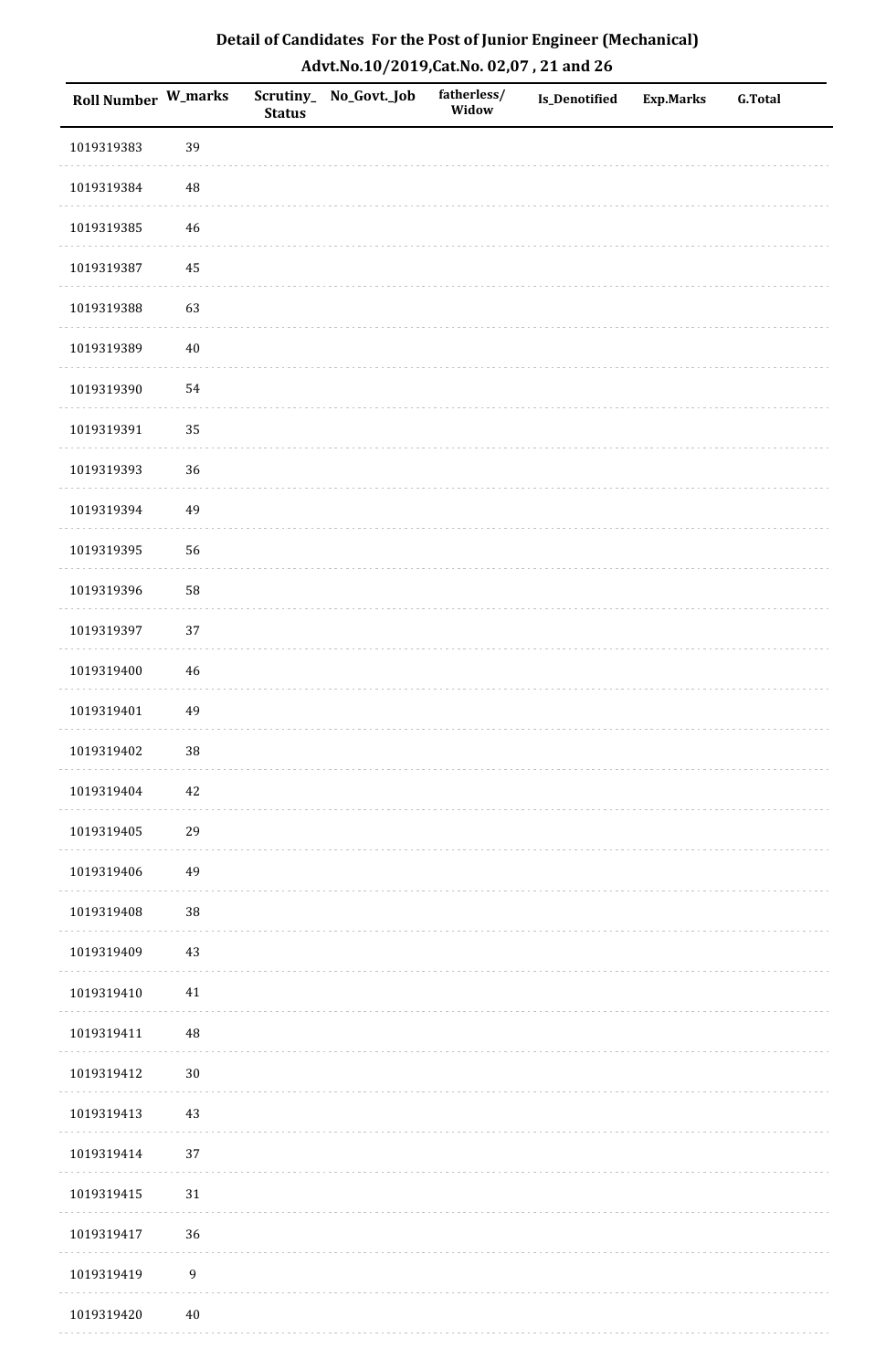| <b>Roll Number W_marks</b> |                 | <b>Status</b> | Scrutiny_ No_Govt._Job | fatherless/<br>Widow | Is_Denotified | <b>Exp.Marks</b> | <b>G.Total</b> |
|----------------------------|-----------------|---------------|------------------------|----------------------|---------------|------------------|----------------|
| 1019319421                 | 41              |               |                        |                      |               |                  |                |
| 1019319424                 | 37              |               |                        |                      |               |                  |                |
| 1019319427                 | 33              |               |                        |                      |               |                  |                |
| 1019319430                 | 33              |               |                        |                      |               |                  |                |
| 1019319431                 | $\sqrt{46}$     |               |                        |                      |               |                  |                |
| 1019319433                 | $47\,$          |               |                        |                      |               |                  |                |
| 1019319436                 | 42              |               |                        |                      |               |                  |                |
| 1019319438                 | 57              |               |                        |                      |               |                  |                |
| 1019319439                 | <b>REJECTED</b> |               |                        |                      |               |                  | $0.00\,$       |
| 1019319442                 | 35              |               |                        |                      |               |                  |                |
| 1019319443                 | 32              |               |                        |                      |               |                  |                |
| 1019319445                 | 58              |               |                        |                      |               |                  |                |
| 1019319447                 | $50\,$          |               |                        |                      |               |                  |                |
| 1019319448                 | 44              |               |                        |                      |               |                  |                |
| 1019319449                 | $51\,$          |               |                        |                      |               |                  |                |
| 1019319450                 | $41\,$          |               |                        |                      |               |                  |                |
| 1019319451                 | 59              |               |                        |                      |               |                  |                |
| 1019319453                 | 34              |               |                        |                      |               |                  |                |
| 1019319456                 | 42              |               |                        |                      |               |                  |                |
| 1019319457                 | 47              |               |                        |                      |               |                  |                |
| 1019319458                 | 47              |               |                        |                      |               |                  |                |
| 1019319459                 | $\rm 48$        |               |                        |                      |               |                  |                |
| 1019319461                 | $47\,$          |               |                        |                      |               |                  |                |
| 1019319465                 | 21              |               |                        |                      |               |                  |                |
| 1019319466                 | 46              |               |                        |                      |               |                  |                |
| 1019319474                 | 44              |               |                        |                      |               |                  |                |
| 1019319475                 | 35              |               |                        |                      |               |                  |                |
| 1019319477                 | 47              |               |                        |                      |               |                  |                |
| 1019319478                 | $47\,$          |               |                        |                      |               |                  |                |
| 1019319480                 | 50              |               |                        |                      |               |                  |                |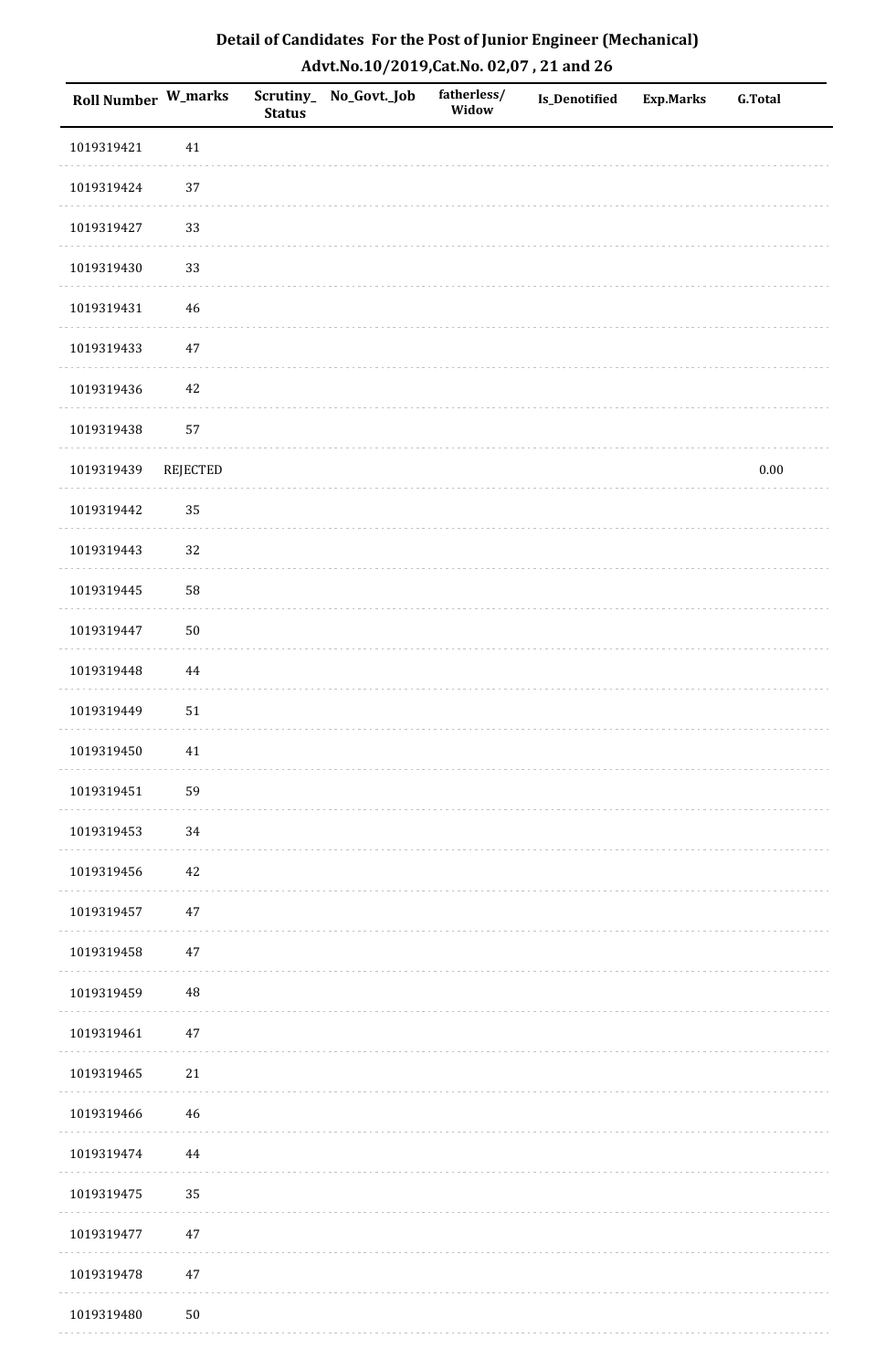| Detail of Candidates For the Post of Junior Engineer (Mechanical) |
|-------------------------------------------------------------------|
| Advt.No.10/2019,Cat.No. 02,07, 21 and 26                          |

| Roll Number W_marks |             | <b>Status</b> | Scrutiny_ No_Govt._Job | fatherless/<br>Widow | <b>Is_Denotified</b> | <b>Exp.Marks</b> | <b>G.Total</b> |
|---------------------|-------------|---------------|------------------------|----------------------|----------------------|------------------|----------------|
| 1019319481          | $50\,$      |               |                        |                      |                      |                  |                |
| 1019319482          | $\rm 45$    |               |                        |                      |                      |                  |                |
| 1019319484          | 38          |               |                        |                      |                      |                  |                |
| 1019319485          | 37          |               |                        |                      |                      |                  |                |
| 1019319491          | 49          |               |                        |                      |                      |                  |                |
| 1019319495          | 37          |               |                        |                      |                      |                  |                |
| 1019319500          | 55          |               |                        |                      |                      |                  |                |
| 1019319501          | 32          |               |                        |                      |                      |                  |                |
| 1019319502          | $\rm 48$    |               |                        |                      |                      |                  |                |
| 1019319503          | 56          |               |                        |                      |                      |                  |                |
| 1019319505          | $\bf 44$    |               |                        |                      |                      |                  |                |
| 1019319506          | 45          |               |                        |                      |                      |                  |                |
| 1019319508          | 53          |               |                        |                      |                      |                  |                |
| 1019319509          | 45          |               |                        |                      |                      |                  |                |
| 1019319512          | 52          |               |                        |                      |                      |                  |                |
| 1019319513          | 51          |               |                        |                      |                      |                  |                |
| 1019319514          | 36          |               |                        |                      |                      |                  |                |
| 1019319515          | 54          |               |                        |                      |                      |                  |                |
| 1019319516          | $60\,$      |               |                        |                      |                      |                  |                |
| 1019319518          | 35          |               |                        |                      |                      |                  |                |
| 1019319519          | $50\,$      |               |                        |                      |                      |                  |                |
| 1019319520          | 39          |               |                        |                      |                      |                  |                |
| 1019319523          | $\bf 44$    |               |                        |                      |                      |                  |                |
| 1019319536          | 41          |               |                        |                      |                      |                  |                |
| 1019319537          | 39          |               |                        |                      |                      |                  |                |
| 1019319538          | $16\,$      |               |                        |                      |                      |                  |                |
| 1019319539          | $41\,$      |               |                        |                      |                      |                  |                |
| 1019319540          | $31\,$      |               |                        |                      |                      |                  |                |
| 1019319541          | 54          |               |                        |                      |                      |                  |                |
| 1019319542          | $\sqrt{46}$ |               |                        |                      |                      |                  |                |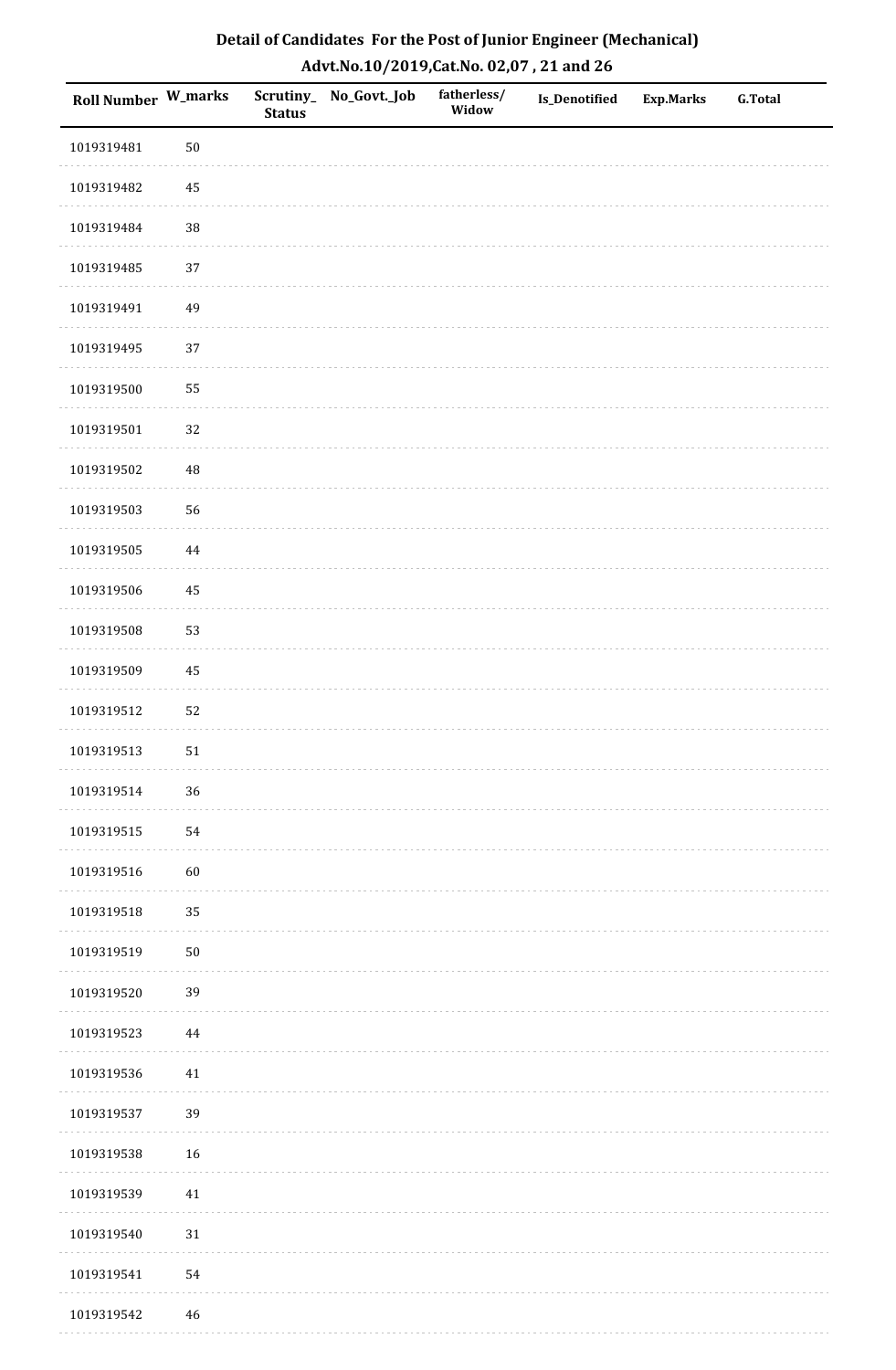| Roll Number W_marks |                | <b>Status</b> | Scrutiny_ No_Govt._Job | fatherless/<br>Widow | Is_Denotified    | <b>Exp.Marks</b> | <b>G.Total</b> |
|---------------------|----------------|---------------|------------------------|----------------------|------------------|------------------|----------------|
| 1019319544          | 54             |               |                        |                      |                  |                  |                |
| 1019319547          | 33             |               |                        |                      |                  |                  |                |
| 1019319549          | 16             |               |                        |                      |                  |                  |                |
| 1019319551          | 66             |               |                        |                      |                  |                  |                |
| 1019319552          | $\overline{4}$ |               |                        |                      |                  |                  |                |
| 1019319553          | 49             |               |                        |                      |                  |                  |                |
| 1019319554          | 64             | Eligible      | $\boldsymbol{0}$       | $\boldsymbol{0}$     | $\boldsymbol{0}$ | $0.00\,$         | 64.00          |
| 1019319556          | $\bf 45$       |               |                        |                      |                  |                  |                |
| 1019319557          | 33             |               |                        |                      |                  |                  |                |
| 1019319558          | 62             |               |                        |                      |                  |                  |                |
| 1019319560          | 19             |               |                        |                      |                  |                  |                |
| 1019319562          | 27             |               |                        |                      |                  |                  |                |
| 1019319563          | $41\,$         |               |                        |                      |                  |                  |                |
| 1019319564          | 24             |               |                        |                      |                  |                  |                |
| 1019319565          | ${\bf 51}$     |               |                        |                      |                  |                  |                |
| 1019319567          | 35             |               |                        |                      |                  |                  |                |
| 1019319568          | $51\,$         |               |                        |                      |                  |                  |                |
| 1019319569          | 42             |               |                        |                      |                  |                  |                |
| 1019319570          | 44             |               |                        |                      |                  |                  |                |
| 1019319572          | 52             |               |                        |                      |                  |                  |                |
| 1019319574          | 60             |               |                        |                      |                  |                  |                |
| 1019319575          | 49             |               |                        |                      |                  |                  |                |
| 1019319576          | 45             |               |                        |                      |                  |                  |                |
| 1019319580          | $20\,$         |               |                        |                      |                  |                  |                |
| 1019319581          | 52             |               |                        |                      |                  |                  |                |
| 1019319584          | 58             |               |                        |                      |                  |                  |                |
| 1019319586          | 54             |               |                        |                      |                  |                  |                |
| 1019319587          | 43             |               |                        |                      |                  |                  |                |
| 1019319588          | 58             |               |                        |                      |                  |                  |                |
| 1019319589          | 38             |               |                        |                      |                  |                  |                |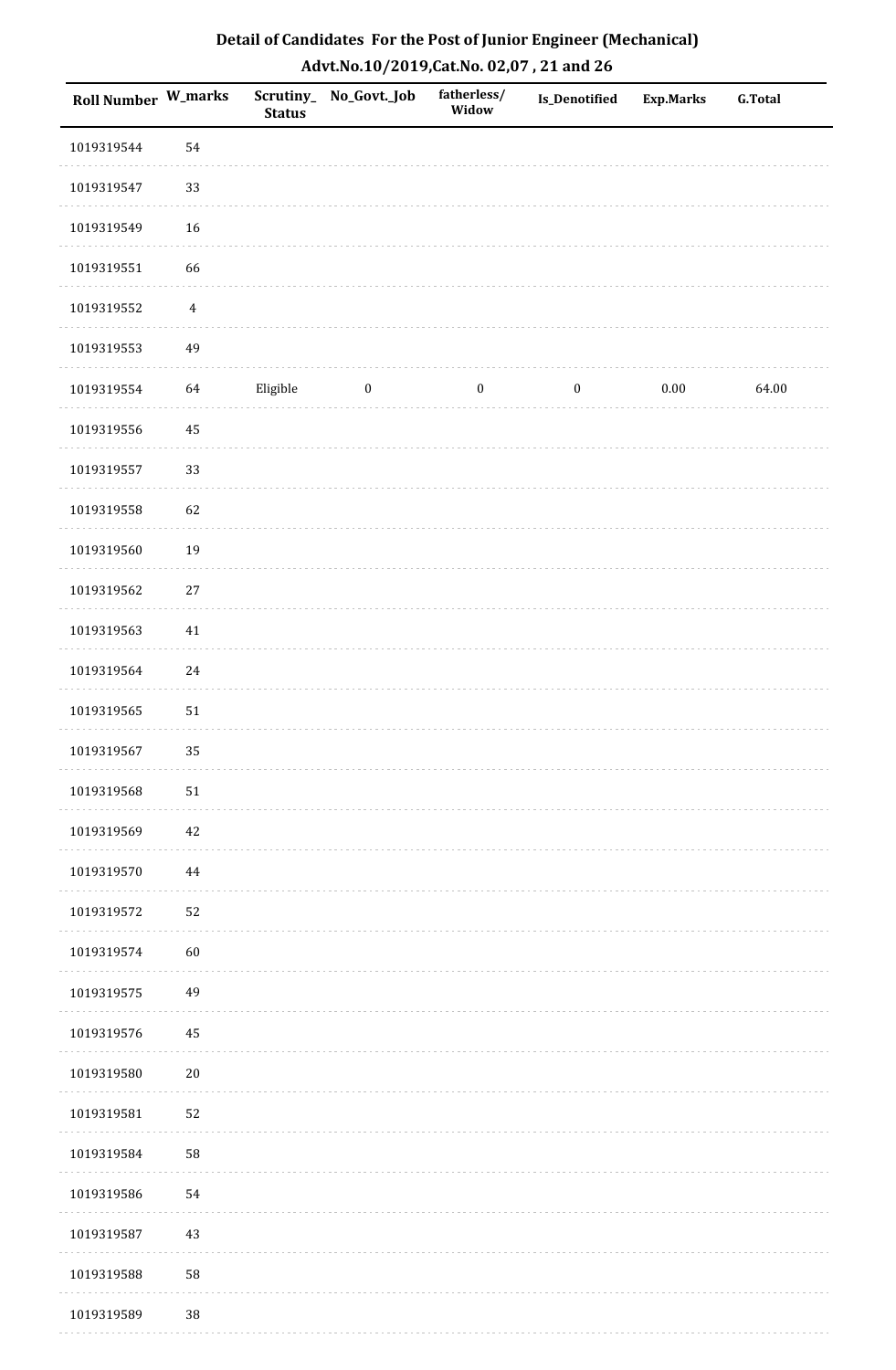| Detail of Candidates For the Post of Junior Engineer (Mechanical) |
|-------------------------------------------------------------------|
| Advt.No.10/2019,Cat.No. 02,07, 21 and 26                          |

| Roll Number W_marks |          | <b>Status</b> | Scrutiny_ No_Govt._Job | fatherless/<br>Widow | Is_Denotified | <b>Exp.Marks</b> | <b>G.Total</b> |
|---------------------|----------|---------------|------------------------|----------------------|---------------|------------------|----------------|
| 1019319590          | 39       |               |                        |                      |               |                  |                |
| 1019319591          | 54       |               |                        |                      |               |                  |                |
| 1019319592          | 34       |               |                        |                      |               |                  |                |
| 1019319594          | 43       |               |                        |                      |               |                  |                |
| 1019319595          | $47\,$   |               |                        |                      |               |                  |                |
| 1019319597          | $40\,$   |               |                        |                      |               |                  |                |
| 1019319599          | $40\,$   |               |                        |                      |               |                  |                |
| 1019319600          | $47\,$   |               |                        |                      |               |                  |                |
| 1019319604          | 32       |               |                        |                      |               |                  |                |
| 1019319607          | 34       |               |                        |                      |               |                  |                |
| 1019319608          | 36       |               |                        |                      |               |                  |                |
| 1019319609          | $\rm 48$ |               |                        |                      |               |                  |                |
| 1019319610          | 52       |               |                        |                      |               |                  |                |
| 1019319611          | 49       |               |                        |                      |               |                  |                |
| 1019319612          | $31\,$   |               |                        |                      |               |                  |                |
| 1019319614          | 49       |               |                        |                      |               |                  |                |
| 1019319615          | $42\,$   |               |                        |                      |               |                  |                |
| 1019319616          | 25       |               |                        |                      |               |                  |                |
| 1019319618          | $50\,$   |               |                        |                      |               |                  |                |
| 1019319620          | $43\,$   |               |                        |                      |               |                  |                |
| 1019319622          | 43       |               |                        |                      |               |                  |                |
| 1019319623          | $47\,$   |               |                        |                      |               |                  |                |
| 1019319626          | 52       |               |                        |                      |               |                  |                |
| 1019319628          | $51\,$   |               |                        |                      |               |                  |                |
| 1019319630          | $21\,$   |               |                        |                      |               |                  |                |
| 1019319633          | 54       |               |                        |                      |               |                  |                |
| 1019319634          | 52       |               |                        |                      |               |                  |                |
| 1019319638          | 35       |               |                        |                      |               |                  |                |
| 1019319639          | 33       |               |                        |                      |               |                  |                |
| 1019319640          | $47\,$   |               |                        |                      |               |                  |                |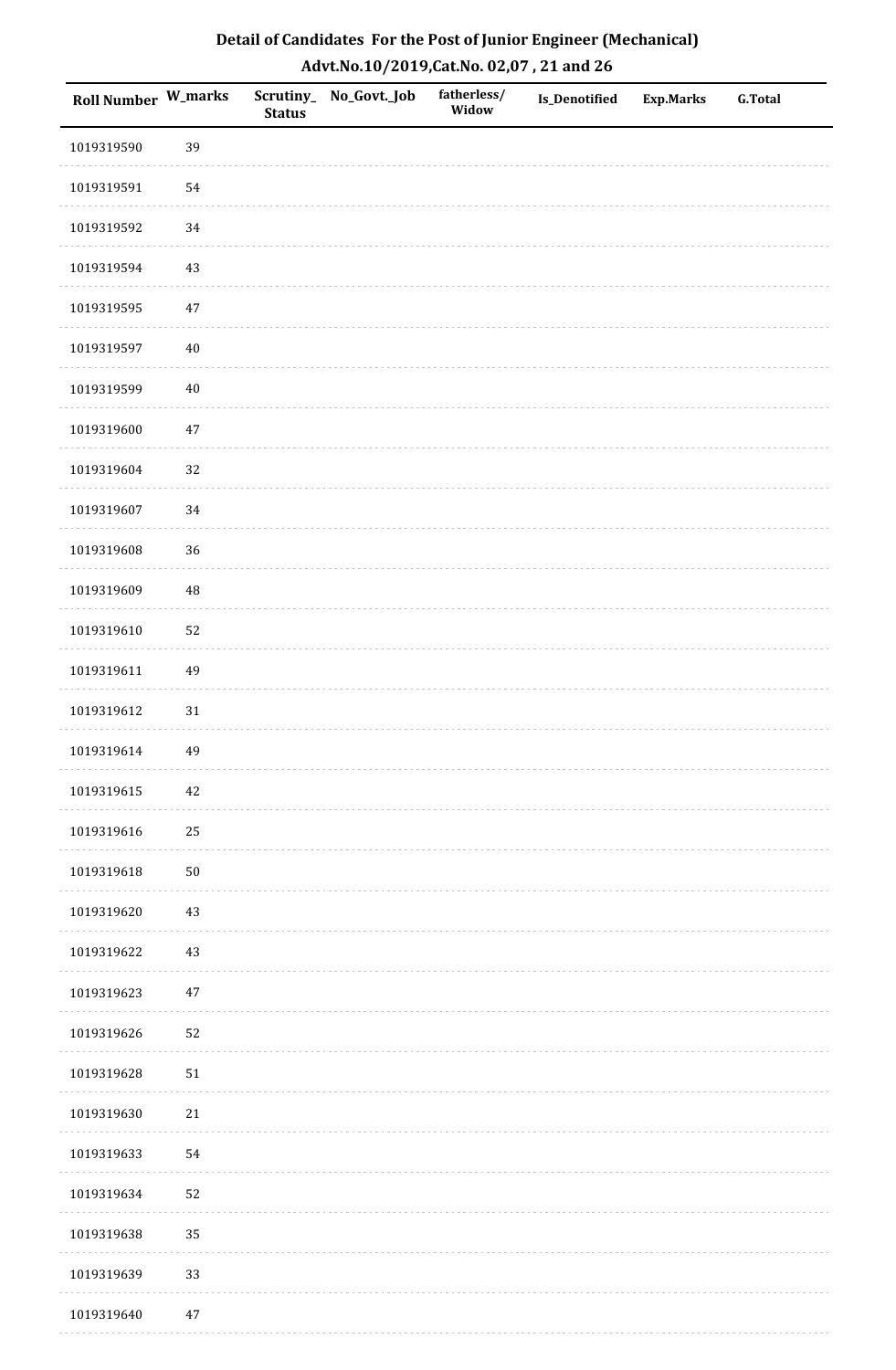| Detail of Candidates For the Post of Junior Engineer (Mechanical) |
|-------------------------------------------------------------------|
| Advt.No.10/2019, Cat.No. 02,07, 21 and 26                         |

| Roll Number W_marks |             | <b>Status</b> | Scrutiny_ No_Govt._Job | fatherless/<br>Widow | Is_Denotified    | <b>Exp.Marks</b> | <b>G.Total</b> |
|---------------------|-------------|---------------|------------------------|----------------------|------------------|------------------|----------------|
| 1019319643          | 55          |               |                        |                      |                  |                  |                |
| 1019319644          | $\rm 48$    |               |                        |                      |                  |                  |                |
| 1019319645          | $\rm 48$    |               |                        |                      |                  |                  |                |
| 1019319647          | $50\,$      | Eligible      | $\boldsymbol{0}$       | $\boldsymbol{0}$     | $\boldsymbol{0}$ | $0.00\,$         | $50.00\,$      |
| 1019319648          | $50\,$      |               |                        |                      |                  |                  |                |
| 1019319649          | 45          |               |                        |                      |                  |                  |                |
| 1019319651          | $42\,$      |               |                        |                      |                  |                  |                |
| 1019319653          | $30\,$      |               |                        |                      |                  |                  |                |
| 1019319654          | $30\,$      |               |                        |                      |                  |                  |                |
| 1019319655          | 34          |               |                        |                      |                  |                  |                |
| 1019319657          | 54          |               |                        |                      |                  |                  |                |
| 1019319658          | 38          |               |                        |                      |                  |                  |                |
| 1019319661          | 43          |               |                        |                      |                  |                  |                |
| 1019319662          | $\bf 44$    |               |                        |                      |                  |                  |                |
| 1019319664          | 41          |               |                        |                      |                  |                  |                |
| 1019319667          | 65          |               |                        |                      |                  |                  |                |
| 1019319668          | 59          |               |                        |                      |                  |                  |                |
| 1019319670          | 57          |               |                        |                      |                  |                  |                |
| 1019319674          | $41\,$      |               |                        |                      |                  |                  |                |
| 1019319675          | $\rm 48$    |               |                        |                      |                  |                  |                |
| 1019319676          | 57          |               |                        |                      |                  |                  |                |
| 1019319677          | 57          |               |                        |                      |                  |                  |                |
| 1019319678          | $\sqrt{46}$ |               |                        |                      |                  |                  |                |
| 1019319680          | 45          |               |                        |                      |                  |                  |                |
| 1019319683          | 33          |               |                        |                      |                  |                  |                |
| 1019319684          | 55          |               |                        |                      |                  |                  |                |
| 1019319686          | $51\,$      |               |                        |                      |                  |                  |                |
| 1019319687          | 59          |               |                        |                      |                  |                  |                |
| 1019319688          | 38          |               |                        |                      |                  |                  |                |
| 1019319689          | 35          |               |                        |                      |                  |                  |                |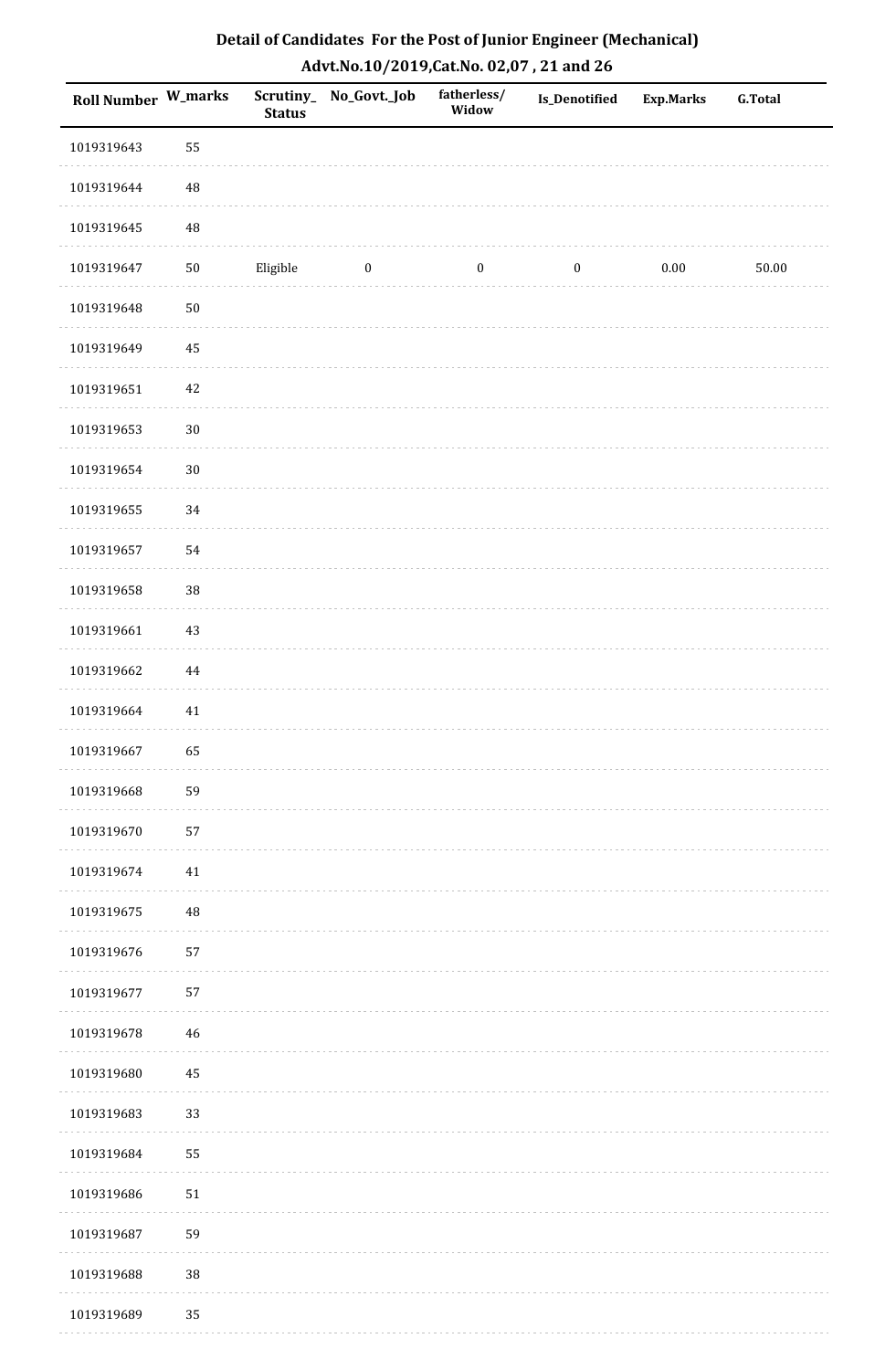| Roll Number W_marks |             | <b>Status</b> | Scrutiny_No_Govt._Job | fatherless/<br>Widow | Is_Denotified    | <b>Exp.Marks</b> | <b>G.Total</b> |
|---------------------|-------------|---------------|-----------------------|----------------------|------------------|------------------|----------------|
| 1019319691          | $40\,$      |               |                       |                      |                  |                  |                |
| 1019319692          | 49          |               |                       |                      |                  |                  |                |
| 1019319695          | 56          |               |                       |                      |                  |                  |                |
| 1019319699          | 48          |               |                       |                      |                  |                  |                |
| 1019319700          | 54          |               |                       |                      |                  |                  |                |
| 1019319701          | 64          |               |                       |                      |                  |                  |                |
| 1019319704          | 55          |               |                       |                      |                  |                  |                |
| 1019319706          | $43\,$      |               |                       |                      |                  |                  |                |
| 1019319707          | 60          |               |                       |                      |                  |                  |                |
| 1019319709          | 39          |               |                       |                      |                  |                  |                |
| 1019319713          | $41\,$      |               |                       |                      |                  |                  |                |
| 1019319716          | $43\,$      |               |                       |                      |                  |                  |                |
| 1019319717          | 39          |               |                       |                      |                  |                  |                |
| 1019319719          | 42          |               |                       |                      |                  |                  |                |
| 1019319720          | 57          |               |                       |                      |                  |                  |                |
| 1019319721          | ${\bf 51}$  |               |                       |                      |                  |                  |                |
| 1019319723          | $38\,$      |               |                       |                      |                  |                  |                |
| 1019319725          | 55          |               |                       |                      |                  |                  |                |
| 1019319730          | $70\,$      | Eligible      | $5\phantom{.0}$       | $\boldsymbol{0}$     | $\boldsymbol{0}$ | $0.00\,$         | 75.00          |
| 1019319731          | 56          |               |                       |                      |                  |                  |                |
| 1019319732          | $30\,$      |               |                       |                      |                  |                  |                |
| 1019319733          | $38\,$      |               |                       |                      |                  |                  |                |
| 1019319734          | 60          |               |                       |                      |                  |                  |                |
| 1019319735          | 59          |               |                       |                      |                  |                  |                |
| 1019319736          | 43          |               |                       |                      |                  |                  |                |
| 1019319738          | 62          |               |                       |                      |                  |                  |                |
| 1019319739          | $\sqrt{46}$ |               |                       |                      |                  |                  |                |
| 1019319740          | 62          |               |                       |                      |                  |                  |                |
| 1019319741          | 55          |               |                       |                      |                  |                  |                |
| 1019319744          | $\sqrt{46}$ |               |                       |                      |                  |                  |                |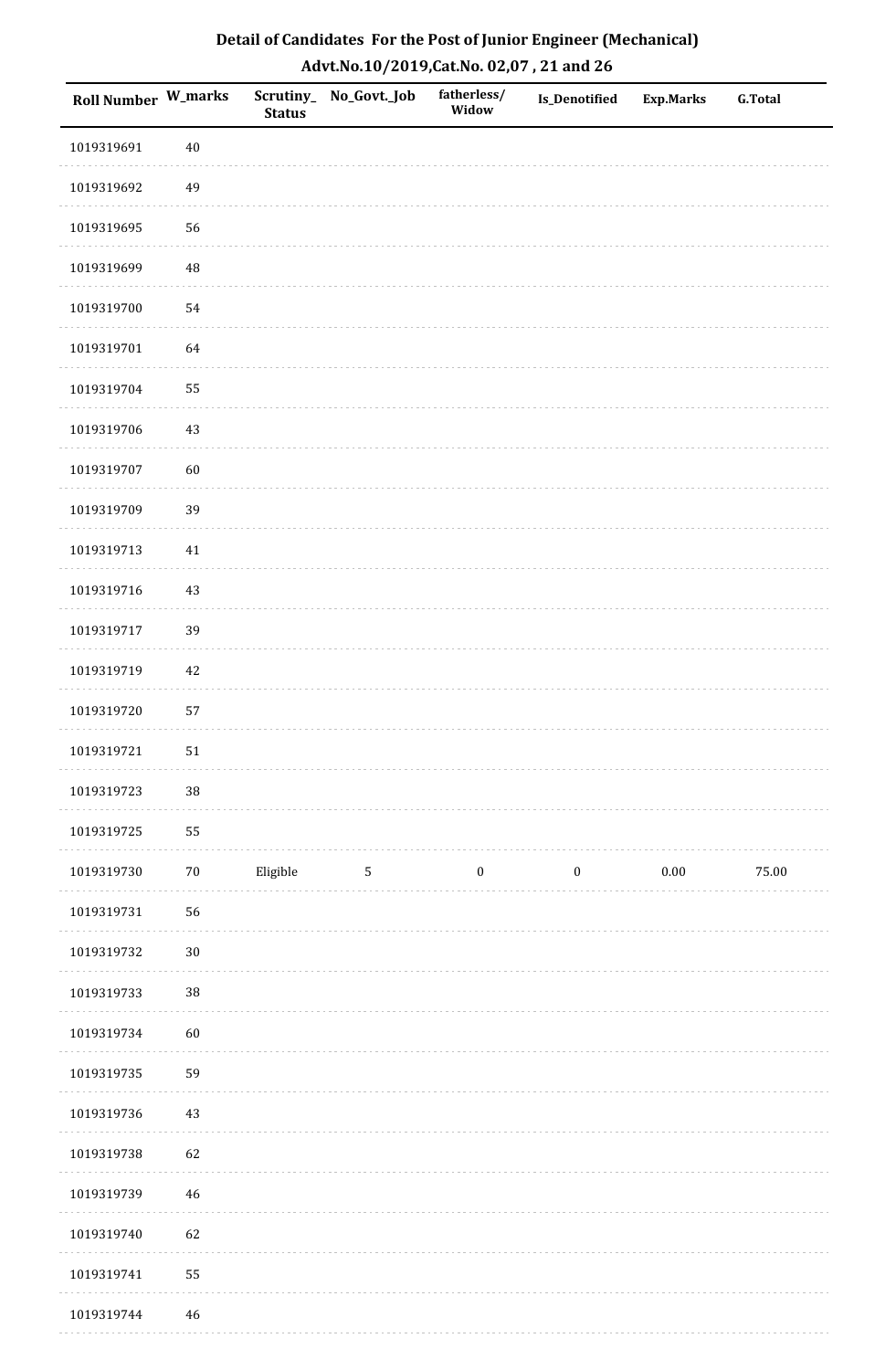| Detail of Candidates For the Post of Junior Engineer (Mechanical) |
|-------------------------------------------------------------------|
| Advt.No.10/2019, Cat.No. 02,07, 21 and 26                         |

| Roll Number W_marks |          | <b>Status</b> | Scrutiny_No_Govt._Job | fatherless/<br>Widow | <b>Is_Denotified</b> | <b>Exp.Marks</b> | <b>G.Total</b> |
|---------------------|----------|---------------|-----------------------|----------------------|----------------------|------------------|----------------|
| 1019319746          | 64       |               |                       |                      |                      |                  |                |
| 1019319748          | $51\,$   |               |                       |                      |                      |                  |                |
| 1019319749          | 57       |               |                       |                      |                      |                  |                |
| 1019319750          | 35       |               |                       |                      |                      |                  |                |
| 1019319752          | 55       | Eligible      | $\boldsymbol{0}$      | $\boldsymbol{0}$     | $\boldsymbol{0}$     | $0.00\,$         | 55.00          |
| 1019319754          | 39       |               |                       |                      |                      |                  |                |
| 1019319756          | $41\,$   |               |                       |                      |                      |                  |                |
| 1019319759          | 46       |               |                       |                      |                      |                  |                |
| 1019319760          | 58       |               |                       |                      |                      |                  |                |
| 1019319761          | $40\,$   |               |                       |                      |                      |                  |                |
| 1019319764          | 45       |               |                       |                      |                      |                  |                |
| 1019319765          | $\rm 48$ |               |                       |                      |                      |                  |                |
| 1019319771          | 45       |               |                       |                      |                      |                  |                |
| 1019319773          | 45       |               |                       |                      |                      |                  |                |
| 1019319774          | $\rm 48$ |               |                       |                      |                      |                  |                |
| 1019319775          | 66       |               |                       |                      |                      |                  |                |
| 1019319776          | $41\,$   |               |                       |                      |                      |                  |                |
| 1019319778          | 47       |               |                       |                      |                      |                  |                |
| 1019319781          | 31       |               |                       |                      |                      |                  |                |
| 1019319782          | 49       |               |                       |                      |                      |                  |                |
| 1019319783          | $40\,$   |               |                       |                      |                      |                  |                |
| 1019319785          | 41       |               |                       |                      |                      |                  |                |
| 1019319788          | 39       |               |                       |                      |                      |                  |                |
| 1019319789          | 49       |               |                       |                      |                      |                  |                |
| 1019319790          | 32       |               |                       |                      |                      |                  |                |
| 1019319792          | $51\,$   |               |                       |                      |                      |                  |                |
| 1019319794          | 65       |               |                       |                      |                      |                  |                |
| 1019319795          | 37       |               |                       |                      |                      |                  |                |
| 1019319797          | $17\,$   |               |                       |                      |                      |                  |                |
| 1019319799          | 33       |               |                       |                      |                      |                  |                |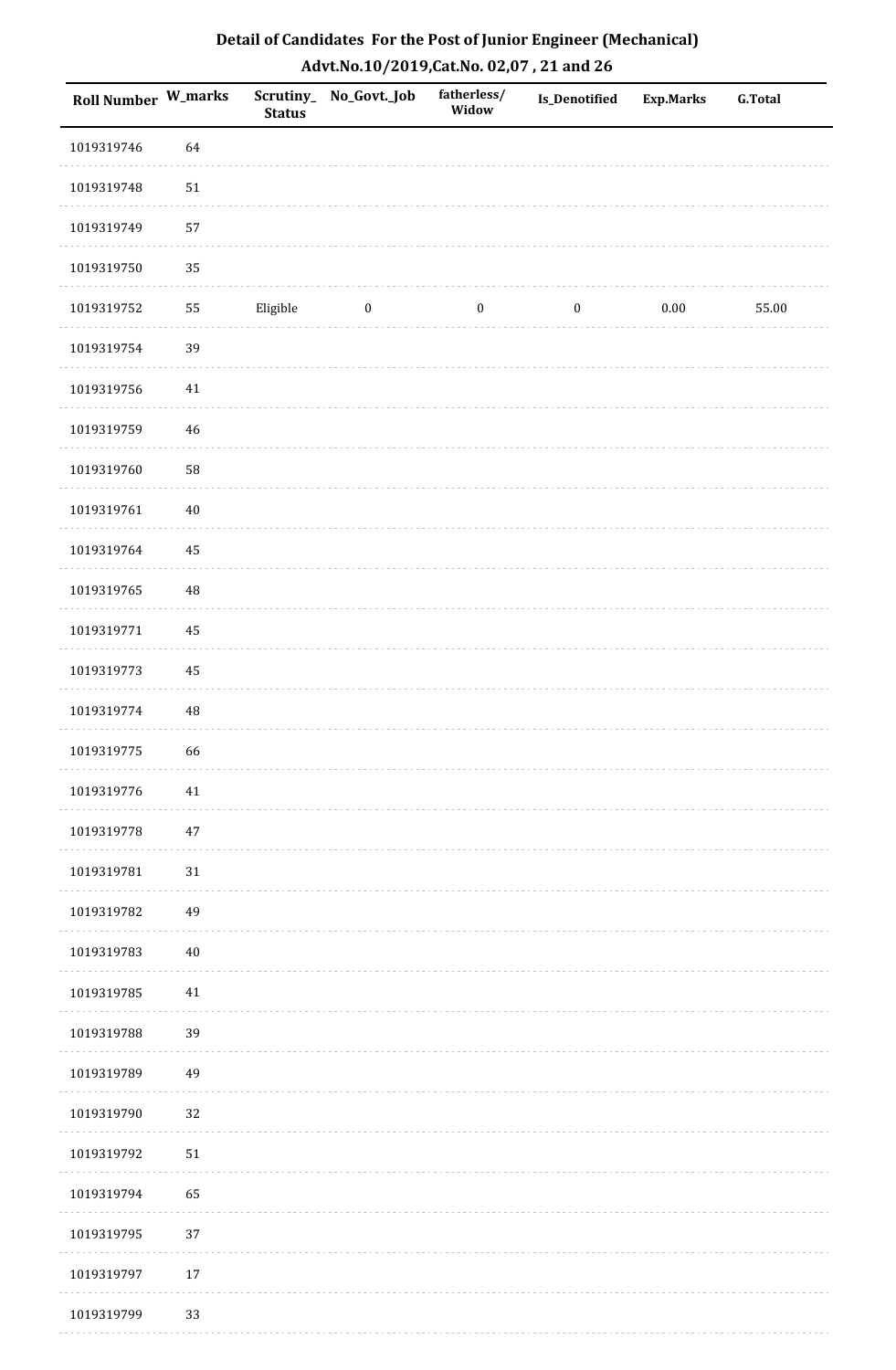| Roll Number W_marks |        | <b>Status</b> | Scrutiny_No_Govt._Job | fatherless/<br>Widow | Is_Denotified    | <b>Exp.Marks</b> | <b>G.Total</b> |
|---------------------|--------|---------------|-----------------------|----------------------|------------------|------------------|----------------|
| 1019319800          | 39     |               |                       |                      |                  |                  |                |
| 1019319803          | $50\,$ |               |                       |                      |                  |                  |                |
| 1019319804          | 58     |               |                       |                      |                  |                  |                |
| 1019319805          | 29     |               |                       |                      |                  |                  |                |
| 1019319806          | 43     |               |                       |                      |                  |                  |                |
| 1019319808          | $40\,$ |               |                       |                      |                  |                  |                |
| 1019319809          | 32     |               |                       |                      |                  |                  |                |
| 1019319810          | 60     |               |                       |                      |                  |                  |                |
| 1019319812          | $42\,$ |               |                       |                      |                  |                  |                |
| 1019319813          | 36     |               |                       |                      |                  |                  |                |
| 1019319816          | $51\,$ |               |                       |                      |                  |                  |                |
| 1019319817          | 44     |               |                       |                      |                  |                  |                |
| 1019319818          | 54     |               |                       |                      |                  |                  |                |
| 1019319819          | 64     |               |                       |                      |                  |                  |                |
| 1019319821          | 65     |               |                       |                      |                  |                  |                |
| 1019319822          | 55     |               |                       |                      |                  |                  |                |
| 1019319825          | 35     |               |                       |                      |                  |                  |                |
| 1019319831          | 33     |               |                       |                      |                  |                  |                |
| 1019319833          | 57     |               |                       |                      |                  |                  |                |
| 1019319835          | 39     |               |                       |                      |                  |                  |                |
| 1019319836          | $41\,$ |               |                       |                      |                  |                  |                |
| 1019319837          | 33     |               |                       |                      |                  |                  |                |
| 1019319838          | 36     |               |                       |                      |                  |                  |                |
| 1019319839          | $42\,$ |               |                       |                      |                  |                  |                |
| 1019319840          | 36     |               |                       |                      |                  |                  |                |
| 1019319842          | 36     |               |                       |                      |                  |                  |                |
| 1019319843          | 36     |               |                       |                      |                  |                  |                |
| 1019319844          | 58     |               |                       |                      |                  |                  |                |
| 1019319850          | 55     |               |                       |                      |                  |                  |                |
| 1019319851          | $60\,$ | Eligible      | $\boldsymbol{0}$      | $\boldsymbol{0}$     | $\boldsymbol{0}$ | $0.00\,$         | 60.00          |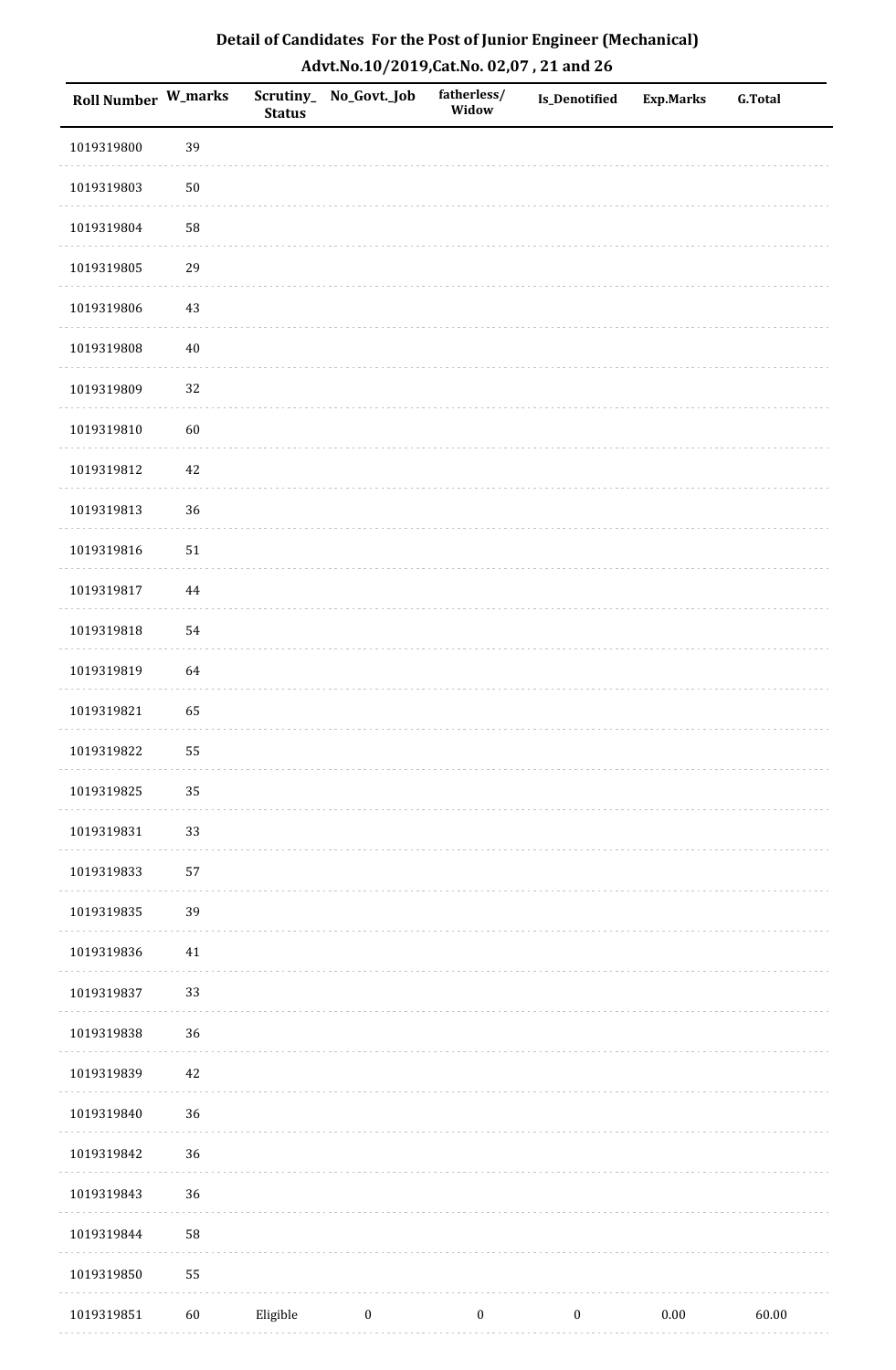| Detail of Candidates For the Post of Junior Engineer (Mechanical) |
|-------------------------------------------------------------------|
| Advt.No.10/2019,Cat.No. 02,07, 21 and 26                          |

| Roll Number W_marks |             | <b>Status</b> | Scrutiny_ No_Govt._Job | fatherless/<br>Widow | Is_Denotified | <b>Exp.Marks</b> | <b>G.Total</b> |
|---------------------|-------------|---------------|------------------------|----------------------|---------------|------------------|----------------|
| 1019319852          | 48          |               |                        |                      |               |                  |                |
| 1019319853          | 36          |               |                        |                      |               |                  |                |
| 1019319855          | 56          |               |                        |                      |               |                  |                |
| 1019319856          | 41          |               |                        |                      |               |                  |                |
| 1019319857          | $30\,$      |               |                        |                      |               |                  |                |
| 1019319858          | 58          |               |                        |                      |               |                  |                |
| 1019319859          | $47\,$      |               |                        |                      |               |                  |                |
| 1019319860          | 19          |               |                        |                      |               |                  |                |
| 1019319862          | $41\,$      |               |                        |                      |               |                  |                |
| 1019319864          | 42          |               |                        |                      |               |                  |                |
| 1019319865          | $\sqrt{46}$ |               |                        |                      |               |                  |                |
| 1019319867          | 52          |               |                        |                      |               |                  |                |
| 1019319869          | 56          |               |                        |                      |               |                  |                |
| 1019319871          | 54          |               |                        |                      |               |                  |                |
| 1019319874          | 45          |               |                        |                      |               |                  |                |
| 1019319875          | $41\,$      |               |                        |                      |               |                  |                |
| 1019319876          | $42\,$      |               |                        |                      |               |                  |                |
| 1019319877          | 59          |               |                        |                      |               |                  |                |
| 1019319878          | 49          |               |                        |                      |               |                  |                |
| 1019319879          | 45          |               |                        |                      |               |                  |                |
| 1019319880          | 32          |               |                        |                      |               |                  |                |
| 1019319881          | $50\,$      |               |                        |                      |               |                  |                |
| 1019319882          | 39          |               |                        |                      |               |                  |                |
| 1019319886          | $28\,$      |               |                        |                      |               |                  |                |
| 1019319887          | 39          |               |                        |                      |               |                  |                |
| 1019319888          | 32          |               |                        |                      |               |                  |                |
| 1019319889          | 49          |               |                        |                      |               |                  |                |
| 1019319891          | $\sqrt{46}$ |               |                        |                      |               |                  |                |
| 1019319892          | 29          |               |                        |                      |               |                  |                |
| 1019319895          | 57          |               |                        |                      |               |                  |                |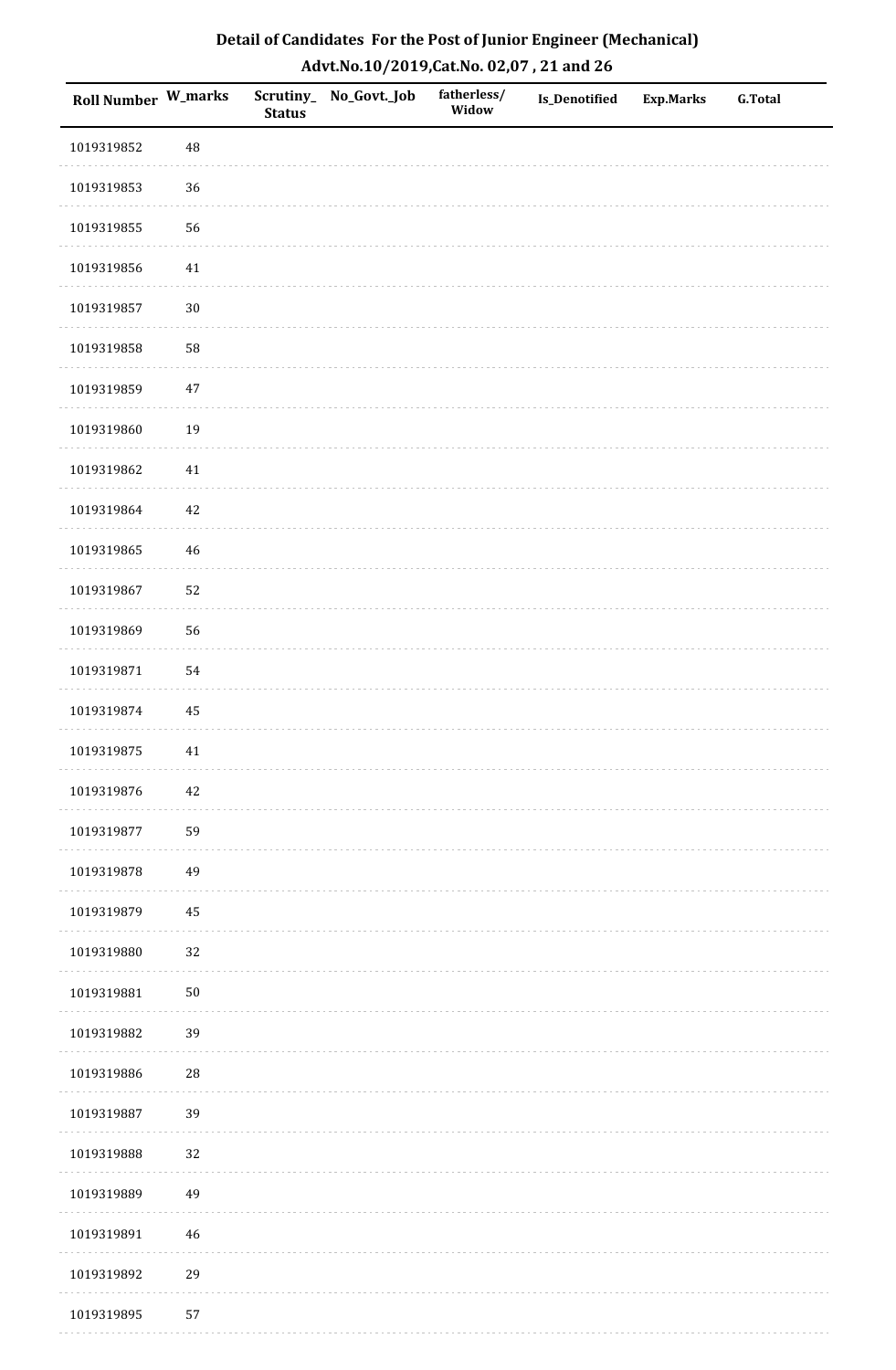| Detail of Candidates For the Post of Junior Engineer (Mechanical) |
|-------------------------------------------------------------------|
| Advt.No.10/2019,Cat.No. 02,07, 21 and 26                          |

| Roll Number W_marks |            | <b>Status</b> | Scrutiny_ No_Govt._Job | fatherless/<br>Widow | Is_Denotified | <b>Exp.Marks</b> | <b>G.Total</b> |
|---------------------|------------|---------------|------------------------|----------------------|---------------|------------------|----------------|
| 1019319902          | $50\,$     |               |                        |                      |               |                  |                |
| 1019319904          | $27\,$     |               |                        |                      |               |                  |                |
| 1019319906          | 51         |               |                        |                      |               |                  |                |
| 1019319908          | 39         |               |                        |                      |               |                  |                |
| 1019319909          | $30\,$     |               |                        |                      |               |                  |                |
| 1019319910          | $40\,$     |               |                        |                      |               |                  |                |
| 1019319913          | $43\,$     |               |                        |                      |               |                  |                |
| 1019319915          | $43\,$     |               |                        |                      |               |                  |                |
| 1019319918          | $\bf 44$   |               |                        |                      |               |                  |                |
| 1019319919          | $\bf 44$   |               |                        |                      |               |                  |                |
| 1019319920          | $47\,$     |               |                        |                      |               |                  |                |
| 1019319921          | 56         |               |                        |                      |               |                  |                |
| 1019319922          | 56         |               |                        |                      |               |                  |                |
| 1019319923          | ${\bf 51}$ |               |                        |                      |               |                  |                |
| 1019319925          | 28         |               |                        |                      |               |                  |                |
| 1019319926          | 33         |               |                        |                      |               |                  |                |
| 1019319927          | $41\,$     |               |                        |                      |               |                  |                |
| 1019319929          | 25         |               |                        |                      |               |                  |                |
| 1019319931          | $51\,$     |               |                        |                      |               |                  |                |
| 1019319932          | $38\,$     |               |                        |                      |               |                  |                |
| 1019319934          | $47\,$     |               |                        |                      |               |                  |                |
| 1019319935          | 42         |               |                        |                      |               |                  |                |
| 1019319936          | $41\,$     |               |                        |                      |               |                  |                |
| 1019319937          | $43\,$     |               |                        |                      |               |                  |                |
| 1019319938          | 39         |               |                        |                      |               |                  |                |
| 1019319941          | $43\,$     |               |                        |                      |               |                  |                |
| 1019319942          | $46\,$     |               |                        |                      |               |                  |                |
| 1019319943          | 59         |               |                        |                      |               |                  |                |
| 1019319945          | $30\,$     |               |                        |                      |               |                  |                |
| 1019319946          | $\rm 48$   |               |                        |                      |               |                  |                |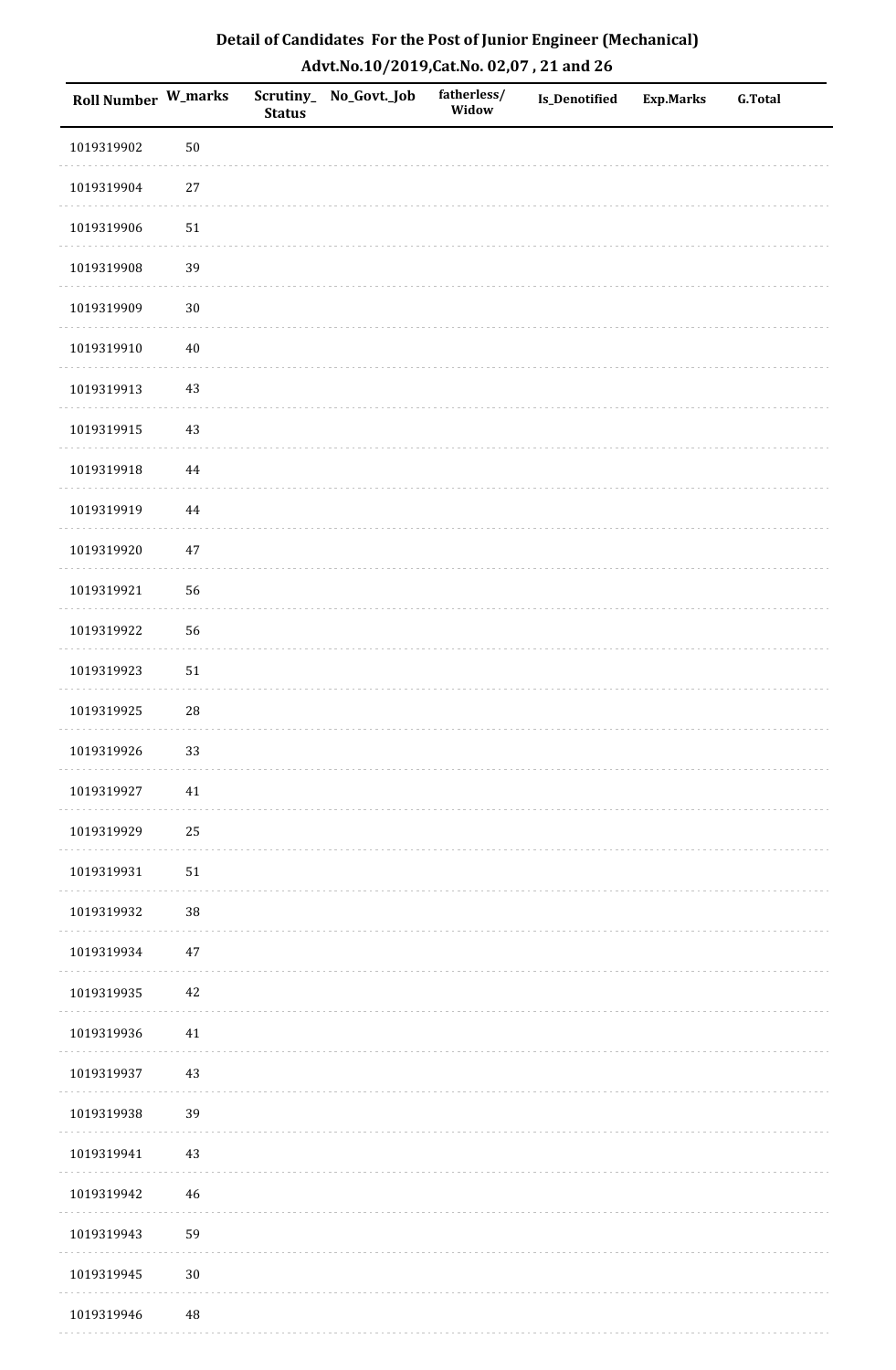| Detail of Candidates For the Post of Junior Engineer (Mechanical) |
|-------------------------------------------------------------------|
| Advt.No.10/2019, Cat.No. 02,07, 21 and 26                         |

| <b>Roll Number W_marks</b> |          | <b>Status</b> | Scrutiny_ No_Govt._Job | fatherless/<br>Widow | Is_Denotified    | <b>Exp.Marks</b> | <b>G.Total</b> |
|----------------------------|----------|---------------|------------------------|----------------------|------------------|------------------|----------------|
| 1019319948                 | 44       |               |                        |                      |                  |                  |                |
| 1019319950                 | $\bf 45$ |               |                        |                      |                  |                  |                |
| 1019319951                 | 41       |               |                        |                      |                  |                  |                |
| 1019319955                 | 45       |               |                        |                      |                  |                  |                |
| 1019319957                 | 44       |               |                        |                      |                  |                  |                |
| 1019319958                 | 43       | Eligible      | $\boldsymbol{0}$       | $\boldsymbol{0}$     | $\boldsymbol{0}$ | $0.00\,$         | 43.00          |
| 1019319962                 | 53       |               |                        |                      |                  |                  |                |
| 1019319963                 | 44       |               |                        |                      |                  |                  |                |
| 1019319964                 | 45       |               |                        |                      |                  |                  |                |
| 1019319966                 | $43\,$   |               |                        |                      |                  |                  |                |
| 1019319967                 | 49       |               |                        |                      |                  |                  |                |
| 1019319968                 | $31\,$   |               |                        |                      |                  |                  |                |
| 1019319969                 | $40\,$   |               |                        |                      |                  |                  |                |
| 1019319970                 | 42       |               |                        |                      |                  |                  |                |
| 1019319971                 | 33       |               |                        |                      |                  |                  |                |
| 1019319972                 | 35       |               |                        |                      |                  |                  |                |
| 1019319973                 | $\bf 44$ |               |                        |                      |                  |                  |                |
| 1019319974                 | $43\,$   |               |                        |                      |                  |                  |                |
| 1019319975                 | 53       |               |                        |                      |                  |                  |                |
| 1019319976                 | 48       |               |                        |                      |                  |                  |                |
| 1019319981                 | $22\,$   |               |                        |                      |                  |                  |                |
| 1019319982                 | $42\,$   |               |                        |                      |                  |                  |                |
| 1019319985                 | 45       |               |                        |                      |                  |                  |                |
| 1019319986                 | $46\,$   |               |                        |                      |                  |                  |                |
| 1019319987                 | $50\,$   |               |                        |                      |                  |                  |                |
| 1019319989                 | 36       |               |                        |                      |                  |                  |                |
| 1019319990                 | 49       |               |                        |                      |                  |                  |                |
| 1019319991                 | 68       | Eligible      | $\boldsymbol{0}$       | $\boldsymbol{0}$     | $\boldsymbol{0}$ | 0.00             | 68.00          |
| 1019319992                 | $41\,$   |               |                        |                      |                  |                  |                |
| 1019319993                 | $40\,$   |               |                        |                      |                  |                  |                |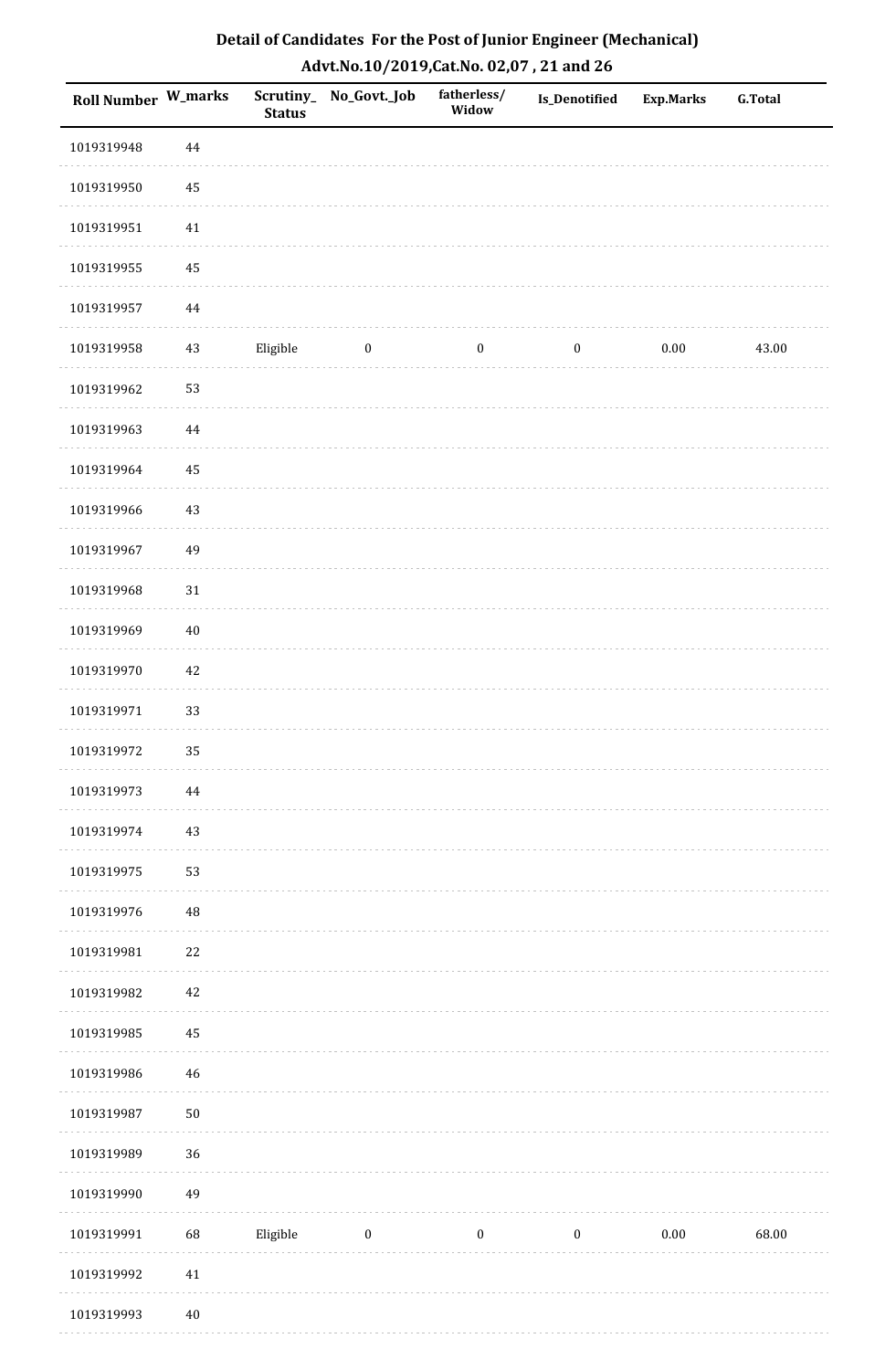| Roll Number W_marks |             | <b>Status</b> | Scrutiny_ No_Govt._Job | fatherless/<br>Widow | Is_Denotified    | <b>Exp.Marks</b> | <b>G.Total</b> |
|---------------------|-------------|---------------|------------------------|----------------------|------------------|------------------|----------------|
| 1019319995          | $50\,$      |               |                        |                      |                  |                  |                |
| 1019319997          | 39          |               |                        |                      |                  |                  |                |
| 1019319998          | 53          |               |                        |                      |                  |                  |                |
| 1019319999          | 55          |               |                        |                      |                  |                  |                |
| 1019320000          | 44          |               |                        |                      |                  |                  |                |
| 1019320001          | 45          |               |                        |                      |                  |                  |                |
| 1019320003          | 49          |               |                        |                      |                  |                  |                |
| 1019320005          | 57          |               |                        |                      |                  |                  |                |
| 1019320006          | $46\,$      |               |                        |                      |                  |                  |                |
| 1019320007          | $43\,$      |               |                        |                      |                  |                  |                |
| 1019320010          | 58          |               |                        |                      |                  |                  |                |
| 1019320012          | $40\,$      |               |                        |                      |                  |                  |                |
| 1019320014          | $30\,$      |               |                        |                      |                  |                  |                |
| 1019320016          | 65          | Eligible      | $\boldsymbol{0}$       | $\boldsymbol{0}$     | $\boldsymbol{0}$ | $0.00\,$         | 65.00          |
| 1019320018          | 49          |               |                        |                      |                  |                  |                |
| 1019320020          | 28          |               |                        |                      |                  |                  |                |
| 1019320021          | 62          |               |                        |                      |                  |                  |                |
| 1019320026          | $50\,$      |               |                        |                      |                  |                  |                |
| 1019320027          | $50\,$      |               |                        |                      |                  |                  |                |
| 1019320032          | $27\,$      |               |                        |                      |                  |                  |                |
| 1019320033          | $31\,$      |               |                        |                      |                  |                  |                |
| 1019320034          | 27          |               |                        |                      |                  |                  |                |
| 1019320036          | 44          |               |                        |                      |                  |                  |                |
| 1019320037          | $\rm 48$    |               |                        |                      |                  |                  |                |
| 1019320038          | 41          |               |                        |                      |                  |                  |                |
| 1019320039          | 52          |               |                        |                      |                  |                  |                |
| 1019320040          | 41          |               |                        |                      |                  |                  |                |
| 1019320047          | 26          |               |                        |                      |                  |                  |                |
| 1019320048          | $50\,$      |               |                        |                      |                  |                  |                |
| 1019320052          | $\sqrt{28}$ |               |                        |                      |                  |                  |                |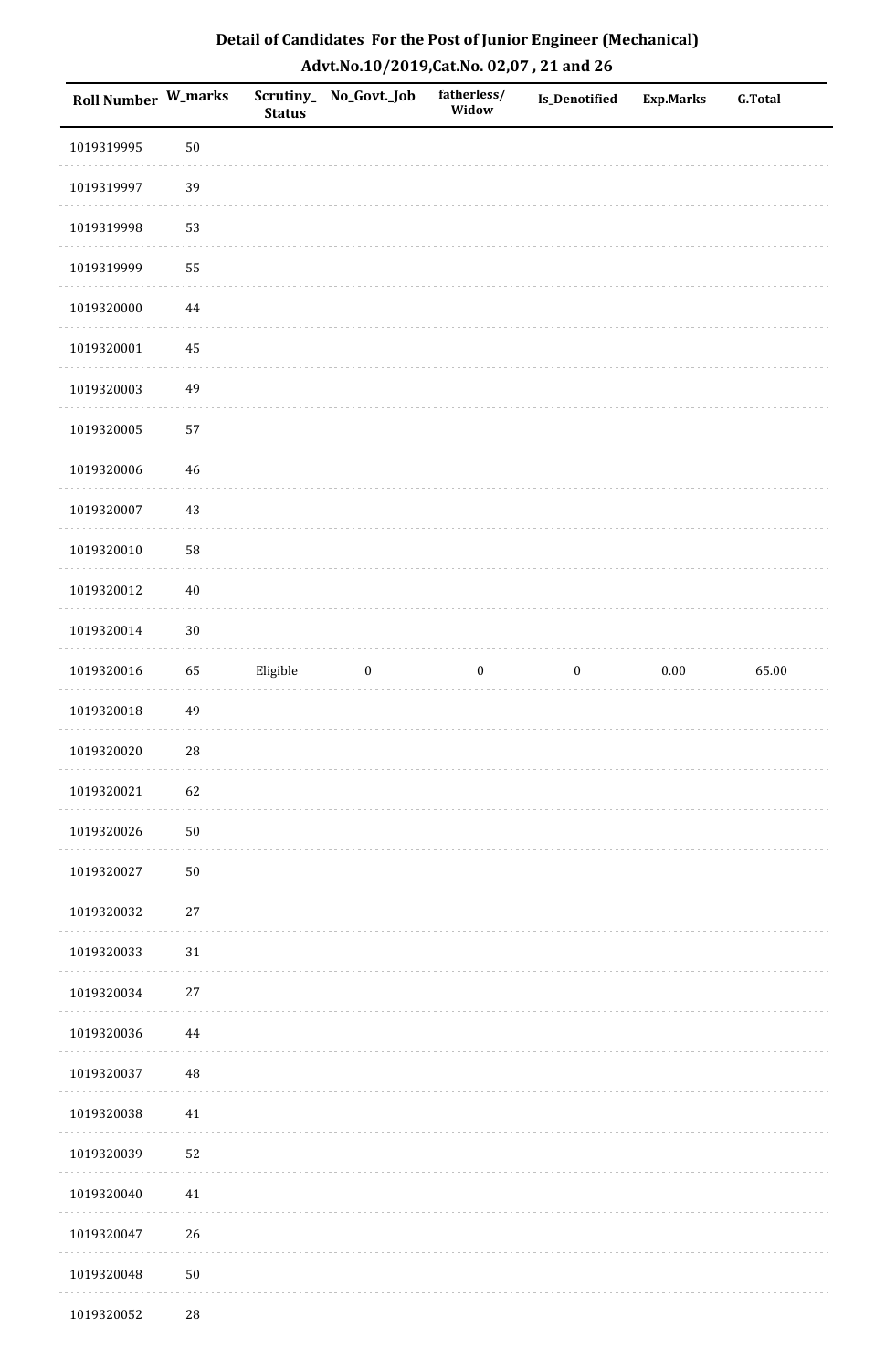| Roll Number W_marks |          | <b>Status</b> | Scrutiny_No_Govt._Job | fatherless/<br>Widow | Is_Denotified | <b>Exp.Marks</b> | <b>G.Total</b> |
|---------------------|----------|---------------|-----------------------|----------------------|---------------|------------------|----------------|
| 1019320054          | 59       |               |                       |                      |               |                  |                |
| 1019320056          | 33       |               |                       |                      |               |                  |                |
| 1019320057          | 35       |               |                       |                      |               |                  |                |
| 1019320060          | 57       |               |                       |                      |               |                  |                |
| 1019320061          | $42\,$   |               |                       |                      |               |                  |                |
| 1019320062          | 58       |               |                       |                      |               |                  |                |
| 1019320063          | $51\,$   |               |                       |                      |               |                  |                |
| 1019320064          | 41       |               |                       |                      |               |                  |                |
| 1019320066          | 46       |               |                       |                      |               |                  |                |
| 1019320070          | $43\,$   |               |                       |                      |               |                  |                |
| 1019320071          | $40\,$   |               |                       |                      |               |                  |                |
| 1019320072          | $42\,$   |               |                       |                      |               |                  |                |
| 1019320073          | 29       |               |                       |                      |               |                  |                |
| 1019320074          | 35       |               |                       |                      |               |                  |                |
| 1019320075          | $37\,$   |               |                       |                      |               |                  |                |
| 1019320077          | 54       |               |                       |                      |               |                  |                |
| 1019320078          | $40\,$   |               |                       |                      |               |                  |                |
| 1019320079          | 44       |               |                       |                      |               |                  |                |
| 1019320080          | 36       |               |                       |                      |               |                  |                |
| 1019320081          | 45       |               |                       |                      |               |                  |                |
| 1019320084          | $50\,$   |               |                       |                      |               |                  |                |
| 1019320085          | 39       |               |                       |                      |               |                  |                |
| 1019320087          | 32       |               |                       |                      |               |                  |                |
| 1019320090          | 54       |               |                       |                      |               |                  |                |
| 1019320092          | 64       |               |                       |                      |               |                  |                |
| 1019320097          | 54       |               |                       |                      |               |                  |                |
| 1019320099          | $38\,$   |               |                       |                      |               |                  |                |
| 1019320101          | $50\,$   |               |                       |                      |               |                  |                |
| 1019320102          | $43\,$   |               |                       |                      |               |                  |                |
| 1019320104          | $\rm 45$ |               |                       |                      |               |                  |                |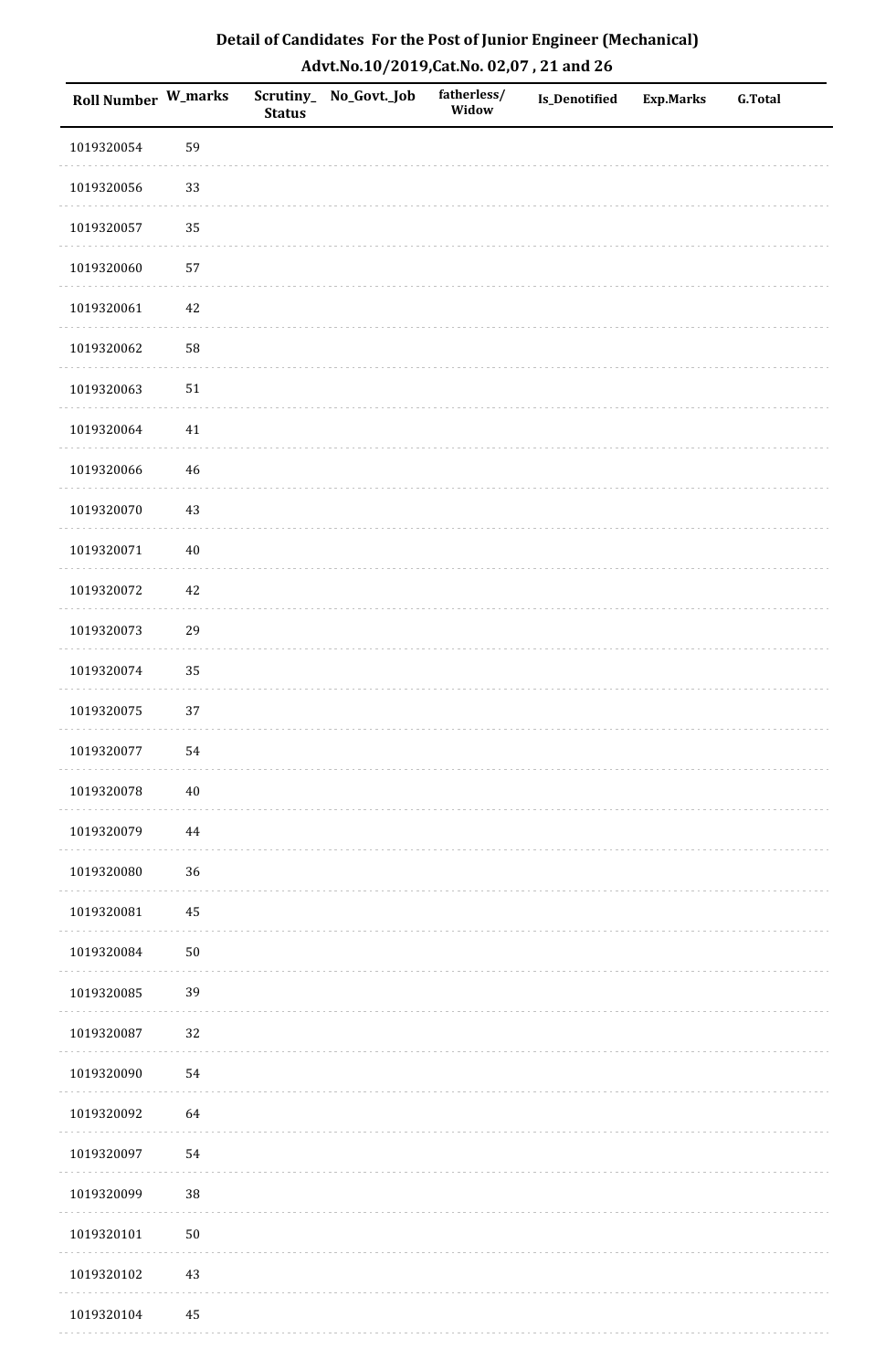| Roll Number W_marks |          | <b>Status</b> | Scrutiny_No_Govt._Job | fatherless/<br>Widow | Is_Denotified | <b>Exp.Marks</b> | <b>G.Total</b> |
|---------------------|----------|---------------|-----------------------|----------------------|---------------|------------------|----------------|
| 1019320106          | 49       |               |                       |                      |               |                  |                |
| 1019320107          | 35       |               |                       |                      |               |                  |                |
| 1019320108          | $42\,$   |               |                       |                      |               |                  |                |
| 1019320109          | 45       |               |                       |                      |               |                  |                |
| 1019320112          | $\rm 48$ |               |                       |                      |               |                  |                |
| 1019320113          | 37       |               |                       |                      |               |                  |                |
| 1019320116          | 55       |               |                       |                      |               |                  |                |
| 1019320117          | $51\,$   |               |                       |                      |               |                  |                |
| 1019320118          | 48       |               |                       |                      |               |                  |                |
| 1019320120          | $42\,$   |               |                       |                      |               |                  |                |
| 1019320123          | 42       |               |                       |                      |               |                  |                |
| 1019320124          | 59       |               |                       |                      |               |                  |                |
| 1019320126          | $50\,$   |               |                       |                      |               |                  |                |
| 1019320127          | 56       |               |                       |                      |               |                  |                |
| 1019320128          | $47\,$   |               |                       |                      |               |                  |                |
| 1019320130          | 51       |               |                       |                      |               |                  |                |
| 1019320131          | $47\,$   |               |                       |                      |               |                  |                |
| 1019320132          | 61       |               |                       |                      |               |                  |                |
| 1019320133          | 55       |               |                       |                      |               |                  |                |
| 1019320134          | $43\,$   |               |                       |                      |               |                  |                |
| 1019320135          | 36       |               |                       |                      |               |                  |                |
| 1019320136          | $41\,$   |               |                       |                      |               |                  |                |
| 1019320138          | $31\,$   |               |                       |                      |               |                  |                |
| 1019320141          | 66       |               |                       |                      |               |                  |                |
| 1019320142          | $\bf 44$ |               |                       |                      |               |                  |                |
| 1019320144          | 54       |               |                       |                      |               |                  |                |
| 1019320145          | $51\,$   |               |                       |                      |               |                  |                |
| 1019320148          | 35       |               |                       |                      |               |                  |                |
| 1019320149          | 55       |               |                       |                      |               |                  |                |
| 1019320150          | 52       |               |                       |                      |               |                  |                |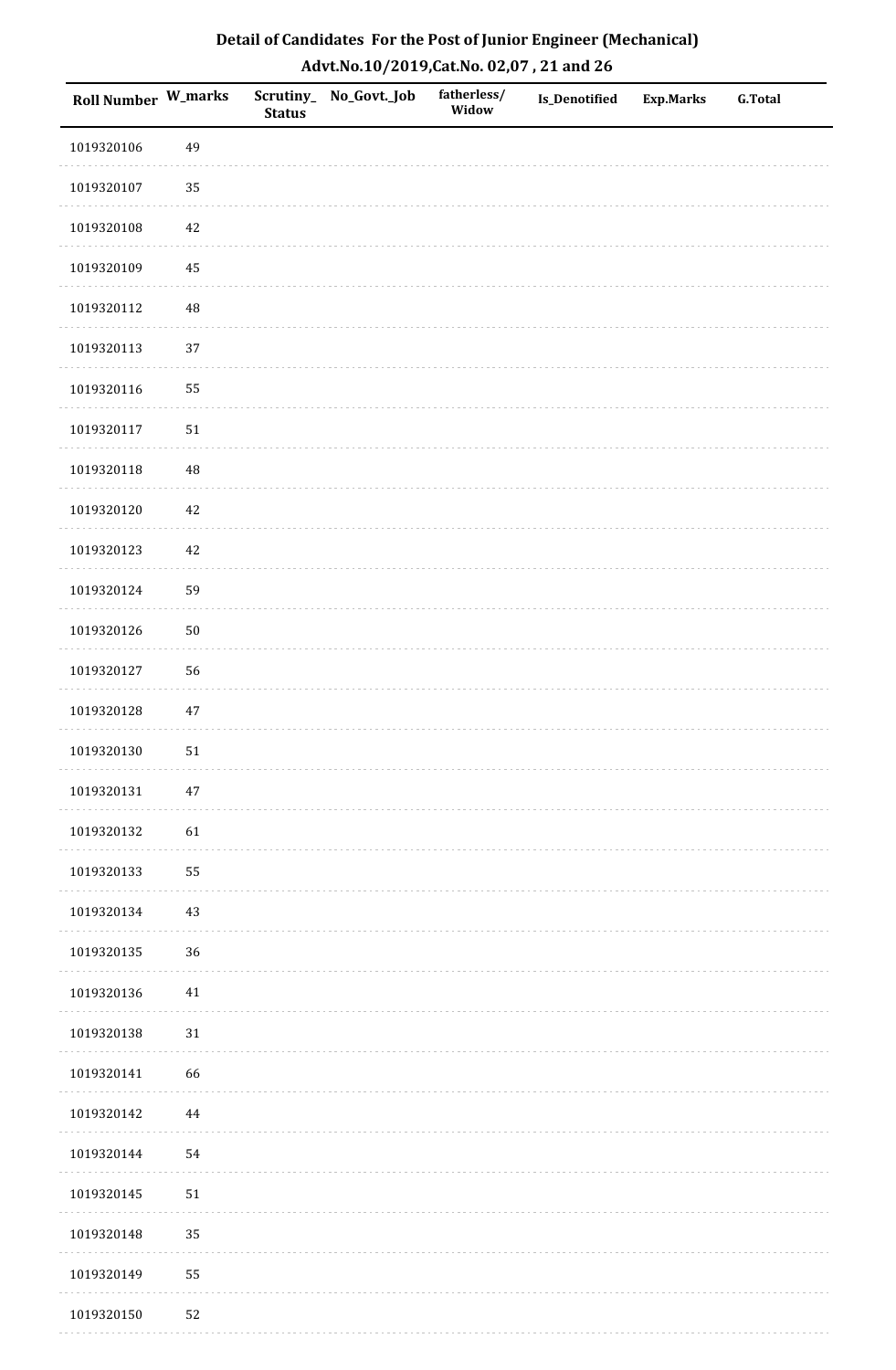| Detail of Candidates For the Post of Junior Engineer (Mechanical) |
|-------------------------------------------------------------------|
| Advt.No.10/2019,Cat.No. 02,07, 21 and 26                          |

| Roll Number W_marks |          | <b>Status</b> | Scrutiny_ No_Govt._Job | fatherless/<br>Widow | Is_Denotified | <b>Exp.Marks</b> | <b>G.Total</b> |
|---------------------|----------|---------------|------------------------|----------------------|---------------|------------------|----------------|
| 1019320152          | $41\,$   |               |                        |                      |               |                  |                |
| 1019320153          | $42\,$   |               |                        |                      |               |                  |                |
| 1019320154          | 39       |               |                        |                      |               |                  |                |
| 1019320157          | 45       |               |                        |                      |               |                  |                |
| 1019320158          | 37       |               |                        |                      |               |                  |                |
| 1019320159          | 42       |               |                        |                      |               |                  |                |
| 1019320160          | $40\,$   |               |                        |                      |               |                  |                |
| 1019320163          | 38       |               |                        |                      |               |                  |                |
| 1019320166          | 33       |               |                        |                      |               |                  |                |
| 1019320168          | 37       |               |                        |                      |               |                  |                |
| 1019320169          | $41\,$   |               |                        |                      |               |                  |                |
| 1019320170          | 35       |               |                        |                      |               |                  |                |
| 1019320171          | $11\,$   |               |                        |                      |               |                  |                |
| 1019320172          | 44       |               |                        |                      |               |                  |                |
| 1019320173          | $47\,$   |               |                        |                      |               |                  |                |
| 1019320175          | 53       |               |                        |                      |               |                  |                |
| 1019320177          | 57       |               |                        |                      |               |                  |                |
| 1019320178          | 44       |               |                        |                      |               |                  |                |
| 1019320180          | 54       |               |                        |                      |               |                  |                |
| 1019320182          | 37       |               |                        |                      |               |                  |                |
| 1019320183          | $27\,$   |               |                        |                      |               |                  |                |
| 1019320184          | $38\,$   |               |                        |                      |               |                  |                |
| 1019320185          | $50\,$   |               |                        |                      |               |                  |                |
| 1019320186          | 53       |               |                        |                      |               |                  |                |
| 1019320190          | REJECTED |               |                        |                      |               |                  | $0.00\,$       |
| 1019320191          | 60       |               |                        |                      |               |                  |                |
| 1019320192          | $30\,$   |               |                        |                      |               |                  |                |
| 1019320193          | 36       |               |                        |                      |               |                  |                |
| 1019320198          | $50\,$   |               |                        |                      |               |                  |                |
| 1019320203          | 36       |               |                        |                      |               |                  |                |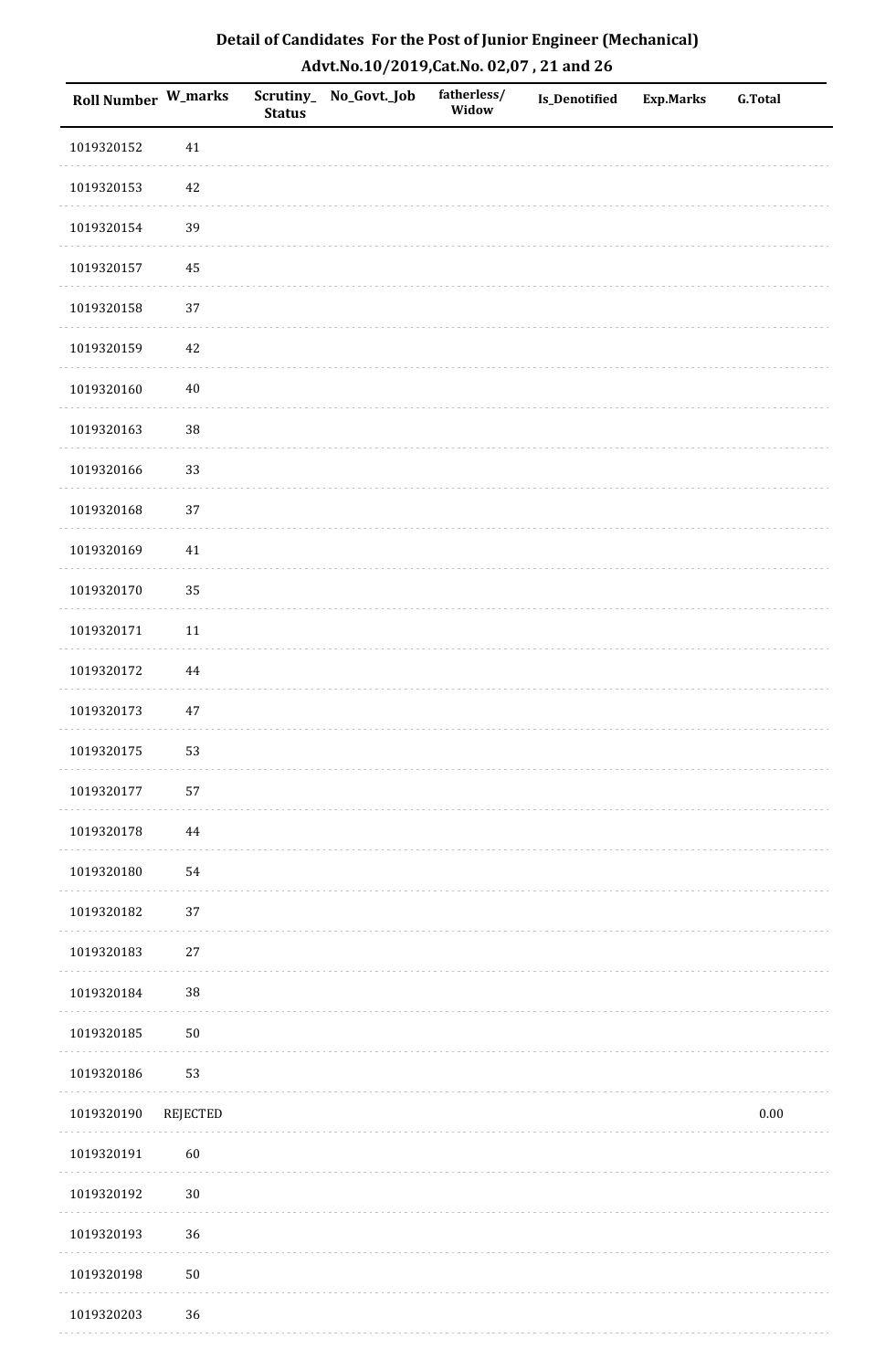| Roll Number W_marks |             | <b>Status</b> | Scrutiny_No_Govt._Job | fatherless/<br>Widow | Is_Denotified | <b>Exp.Marks</b> | <b>G.Total</b> |
|---------------------|-------------|---------------|-----------------------|----------------------|---------------|------------------|----------------|
| 1019320204          | $41\,$      |               |                       |                      |               |                  |                |
| 1019320205          | $41\,$      |               |                       |                      |               |                  |                |
| 1019320207          | 60          |               |                       |                      |               |                  |                |
| 1019320210          | $30\,$      |               |                       |                      |               |                  |                |
| 1019320211          | $42\,$      |               |                       |                      |               |                  |                |
| 1019320212          | $50\,$      |               |                       |                      |               |                  |                |
| 1019320213          | $\bf 44$    |               |                       |                      |               |                  |                |
| 1019320215          | $40\,$      |               |                       |                      |               |                  |                |
| 1019320218          | 35          |               |                       |                      |               |                  |                |
| 1019320222          | $40\,$      |               |                       |                      |               |                  |                |
| 1019320223          | 49          |               |                       |                      |               |                  |                |
| 1019320224          | $31\,$      |               |                       |                      |               |                  |                |
| 1019320225          | 58          |               |                       |                      |               |                  |                |
| 1019320226          | 49          |               |                       |                      |               |                  |                |
| 1019320228          | $30\,$      |               |                       |                      |               |                  |                |
| 1019320229          | 31          |               |                       |                      |               |                  |                |
| 1019320230          | $\sqrt{46}$ |               |                       |                      |               |                  |                |
| 1019320231          | 38          |               |                       |                      |               |                  |                |
| 1019320233          | 57          |               |                       |                      |               |                  |                |
| 1019320235          | 58          |               |                       |                      |               |                  |                |
| 1019320236          | 39          |               |                       |                      |               |                  |                |
| 1019320239          | $41\,$      |               |                       |                      |               |                  |                |
| 1019320240          | 29          |               |                       |                      |               |                  |                |
| 1019320241          | 66          |               |                       |                      |               |                  |                |
| 1019320242          | 54          |               |                       |                      |               |                  |                |
| 1019320243          | $41\,$      |               |                       |                      |               |                  |                |
| 1019320244          | $47\,$      |               |                       |                      |               |                  |                |
| 1019320248          | 38          |               |                       |                      |               |                  |                |
| 1019320250          | ${\bf 51}$  |               |                       |                      |               |                  |                |
| 1019320252          | 33          |               |                       |                      |               |                  |                |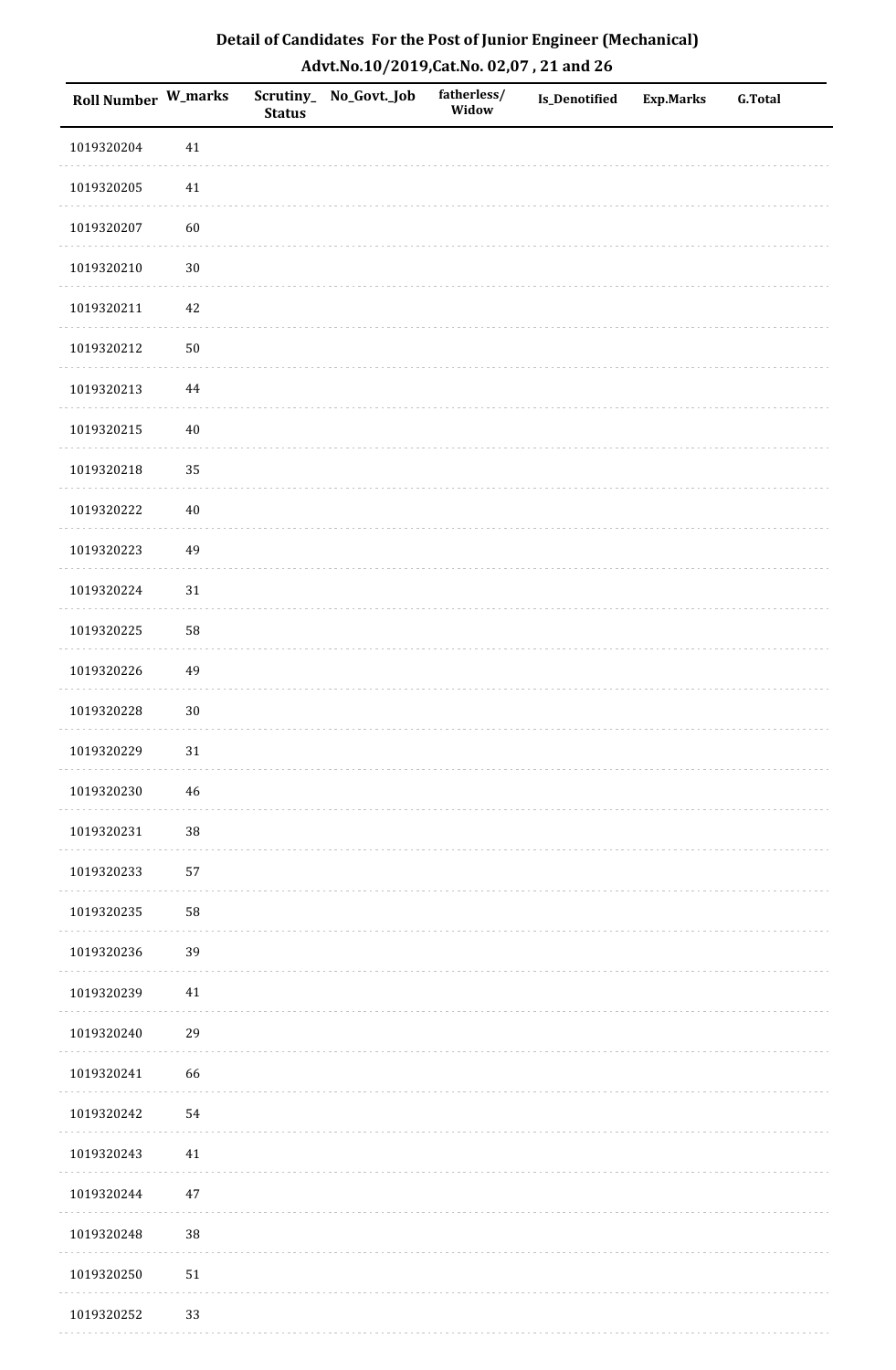| Roll Number W_marks |          | <b>Status</b> | Scrutiny_No_Govt._Job | fatherless/<br>Widow | Is_Denotified | <b>Exp.Marks</b> | <b>G.Total</b> |
|---------------------|----------|---------------|-----------------------|----------------------|---------------|------------------|----------------|
| 1019320253          | $41\,$   |               |                       |                      |               |                  |                |
| 1019320254          | $38\,$   |               |                       |                      |               |                  |                |
| 1019320256          | 35       |               |                       |                      |               |                  |                |
| 1019320259          | 38       |               |                       |                      |               |                  |                |
| 1019320260          | 34       |               |                       |                      |               |                  |                |
| 1019320261          | 55       |               |                       |                      |               |                  |                |
| 1019320265          | 55       |               |                       |                      |               |                  |                |
| 1019320267          | $\bf 44$ |               |                       |                      |               |                  |                |
| 1019320268          | 36       |               |                       |                      |               |                  |                |
| 1019320269          | 36       |               |                       |                      |               |                  |                |
| 1019320271          | 59       |               |                       |                      |               |                  |                |
| 1019320272          | $42\,$   |               |                       |                      |               |                  |                |
| 1019320274          | $42\,$   |               |                       |                      |               |                  |                |
| 1019320277          | 48       |               |                       |                      |               |                  |                |
| 1019320281          | 56       |               |                       |                      |               |                  |                |
| 1019320282          | 39       |               |                       |                      |               |                  |                |
| 1019320283          | $26\,$   |               |                       |                      |               |                  |                |
| 1019320284          | 43       |               |                       |                      |               |                  |                |
| 1019320285          | 34       |               |                       |                      |               |                  |                |
| 1019320289          | 45       |               |                       |                      |               |                  |                |
| 1019320290          | $40\,$   |               |                       |                      |               |                  |                |
| 1019320291          | $41\,$   |               |                       |                      |               |                  |                |
| 1019320292          | 37       |               |                       |                      |               |                  |                |
| 1019320296          | 39       |               |                       |                      |               |                  |                |
| 1019320298          | 45       |               |                       |                      |               |                  |                |
| 1019320299          | 61       |               |                       |                      |               |                  |                |
| 1019320302          | $51\,$   |               |                       |                      |               |                  |                |
| 1019320305          | 48       |               |                       |                      |               |                  |                |
| 1019320306          | 39       |               |                       |                      |               |                  |                |
| 1019320307          | 43       |               |                       |                      |               |                  |                |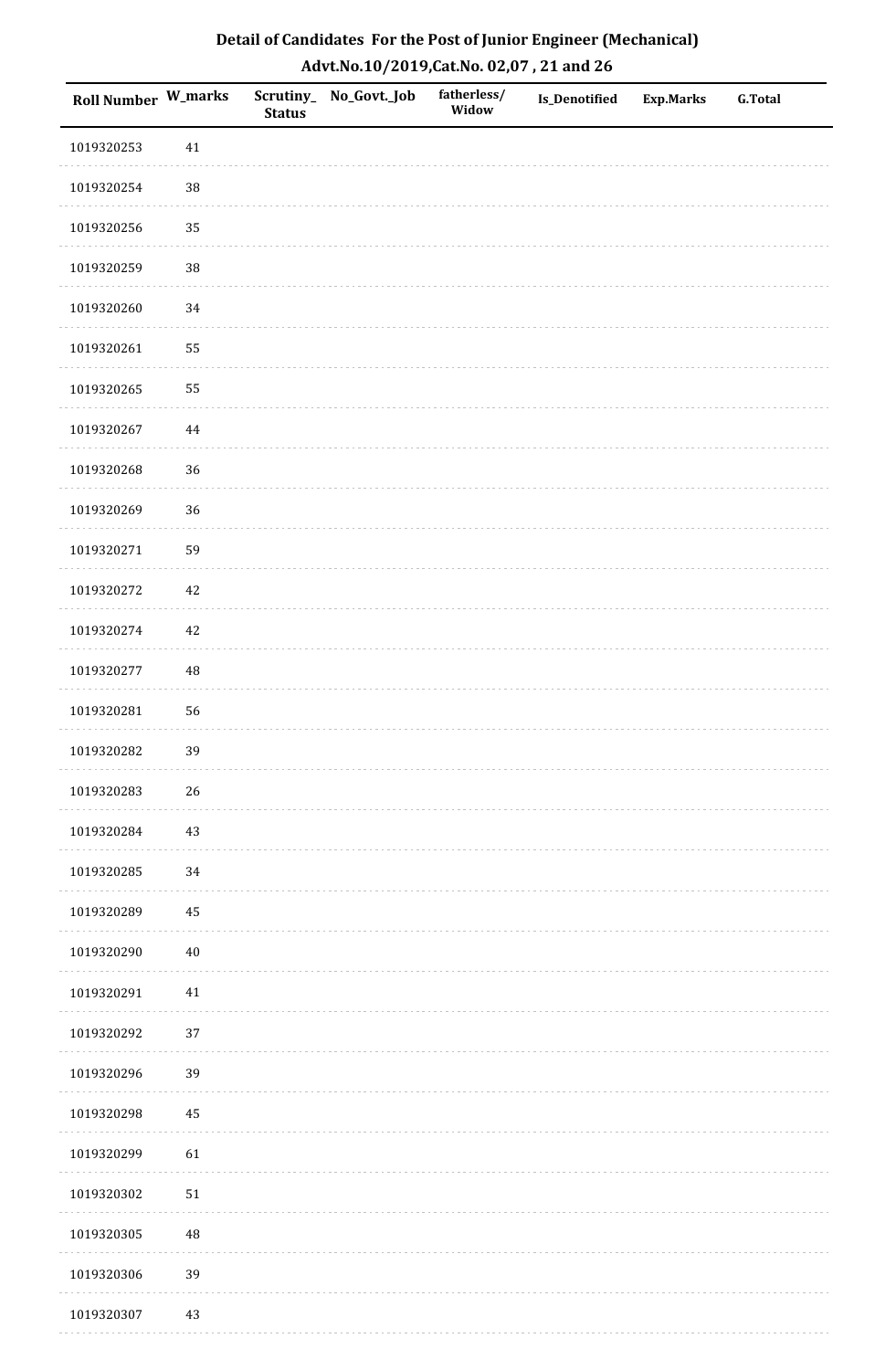| Roll Number W_marks |            | <b>Status</b> | Scrutiny_No_Govt._Job | fatherless/<br>Widow | Is_Denotified | <b>Exp.Marks</b> | <b>G.Total</b> |
|---------------------|------------|---------------|-----------------------|----------------------|---------------|------------------|----------------|
| 1019320312          | 42         |               |                       |                      |               |                  |                |
| 1019320314          | $40\,$     |               |                       |                      |               |                  |                |
| 1019320315          | $11\,$     |               |                       |                      |               |                  |                |
| 1019320316          | 37         |               |                       |                      |               |                  |                |
| 1019320318          | 35         |               |                       |                      |               |                  |                |
| 1019320319          | 33         |               |                       |                      |               |                  |                |
| 1019320320          | 39         |               |                       |                      |               |                  |                |
| 1019320321          | 46         |               |                       |                      |               |                  |                |
| 1019320323          | 48         |               |                       |                      |               |                  |                |
| 1019320324          | 52         |               |                       |                      |               |                  |                |
| 1019320326          | $50\,$     |               |                       |                      |               |                  |                |
| 1019320327          | $47\,$     |               |                       |                      |               |                  |                |
| 1019320328          | $42\,$     |               |                       |                      |               |                  |                |
| 1019320330          | 38         |               |                       |                      |               |                  |                |
| 1019320333          | 29         |               |                       |                      |               |                  |                |
| 1019320334          | 56         |               |                       |                      |               |                  |                |
| 1019320336          | $50\,$     |               |                       |                      |               |                  |                |
| 1019320338          | 44         |               |                       |                      |               |                  |                |
| 1019320339          | $40\,$     |               |                       |                      |               |                  |                |
| 1019320342          | ${\bf 28}$ |               |                       |                      |               |                  |                |
| 1019320343          | 39         |               |                       |                      |               |                  |                |
| 1019320345          | 35         |               |                       |                      |               |                  |                |
| 1019320348          | 37         |               |                       |                      |               |                  |                |
| 1019320349          | 41         |               |                       |                      |               |                  |                |
| 1019320352          | $47\,$     |               |                       |                      |               |                  |                |
| 1019320356          | $41\,$     |               |                       |                      |               |                  |                |
| 1019320358          | 37         |               |                       |                      |               |                  |                |
| 1019320359          | $50\,$     |               |                       |                      |               |                  |                |
| 1019320360          | $24\,$     |               |                       |                      |               |                  |                |
| 1019320362          | 41         |               |                       |                      |               |                  |                |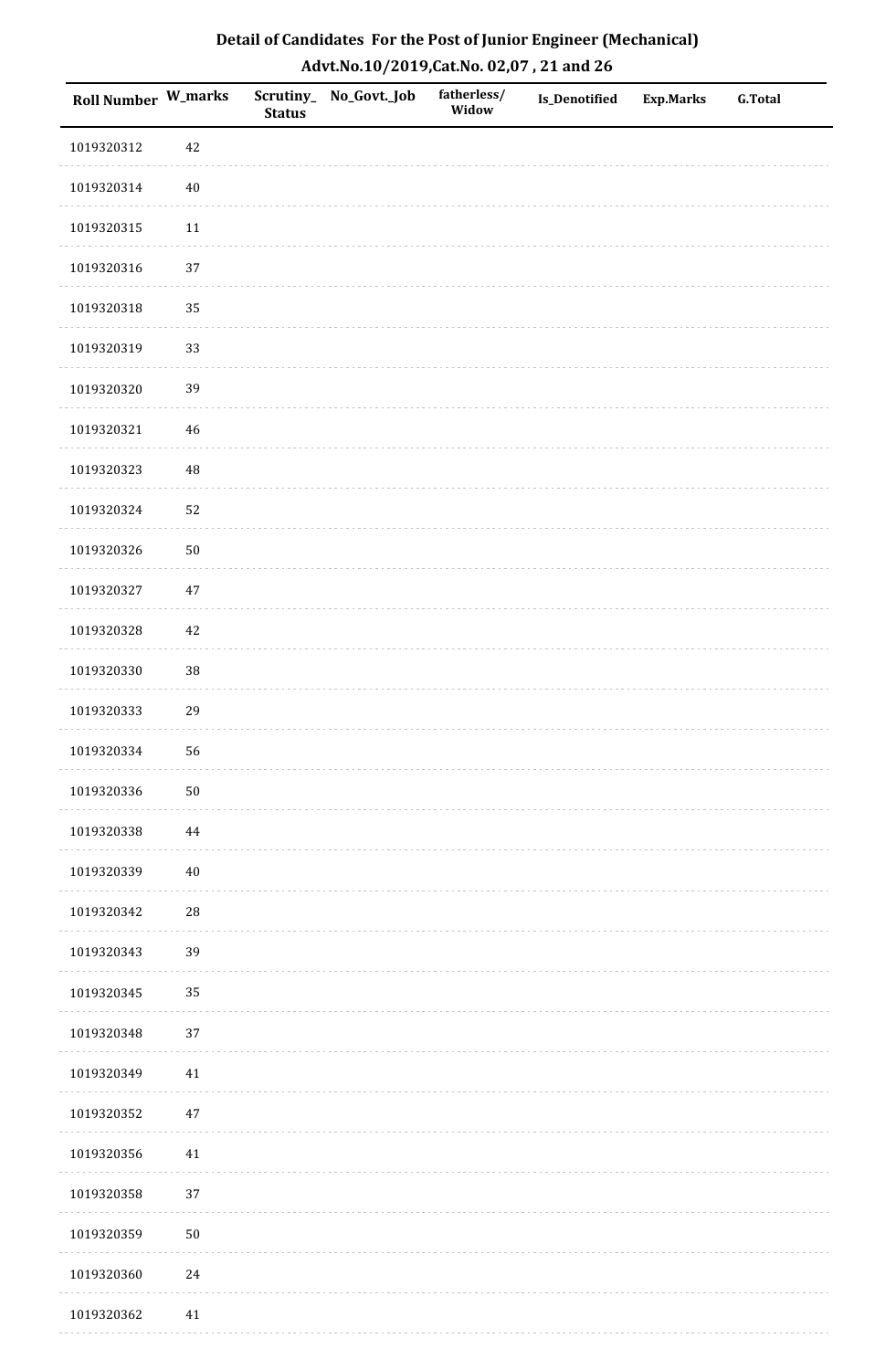| Roll Number W_marks |          | <b>Status</b> | Scrutiny_No_Govt._Job | fatherless/<br>Widow | Is_Denotified | <b>Exp.Marks</b> | <b>G.Total</b> |
|---------------------|----------|---------------|-----------------------|----------------------|---------------|------------------|----------------|
| 1019320363          | 57       |               |                       |                      |               |                  |                |
| 1019320364          | 60       |               |                       |                      |               |                  |                |
| 1019320366          | 32       |               |                       |                      |               |                  |                |
| 1019320367          | 35       |               |                       |                      |               |                  |                |
| 1019320368          | 53       |               |                       |                      |               |                  |                |
| 1019320371          | $50\,$   |               |                       |                      |               |                  |                |
| 1019320372          | 52       |               |                       |                      |               |                  |                |
| 1019320376          | $51\,$   |               |                       |                      |               |                  |                |
| 1019320377          | 56       |               |                       |                      |               |                  |                |
| 1019320378          | 59       |               |                       |                      |               |                  |                |
| 1019320379          | 33       |               |                       |                      |               |                  |                |
| 1019320380          | $51\,$   |               |                       |                      |               |                  |                |
| 1019320383          | 54       |               |                       |                      |               |                  |                |
| 1019320384          | 64       |               |                       |                      |               |                  |                |
| 1019320386          | $30\,$   |               |                       |                      |               |                  |                |
| 1019320388          | 56       |               |                       |                      |               |                  |                |
| 1019320391          | $51\,$   |               |                       |                      |               |                  |                |
| 1019320392          | 39       |               |                       |                      |               |                  |                |
| 1019320393          | 54       |               |                       |                      |               |                  |                |
| 1019320395          | 55       |               |                       |                      |               |                  |                |
| 1019320399          | 46       |               |                       |                      |               |                  |                |
| 1019320400          | $\rm 48$ |               |                       |                      |               |                  |                |
| 1019320403          | 43       |               |                       |                      |               |                  |                |
| 1019320405          | 58       |               |                       |                      |               |                  |                |
| 1019320406          | 54       |               |                       |                      |               |                  |                |
| 1019320410          | $51\,$   |               |                       |                      |               |                  |                |
| 1019320411          | 55       |               |                       |                      |               |                  |                |
| 1019320412          | 32       |               |                       |                      |               |                  |                |
| 1019320413          | $60\,$   |               |                       |                      |               |                  |                |
| 1019320415          | 39       |               |                       |                      |               |                  |                |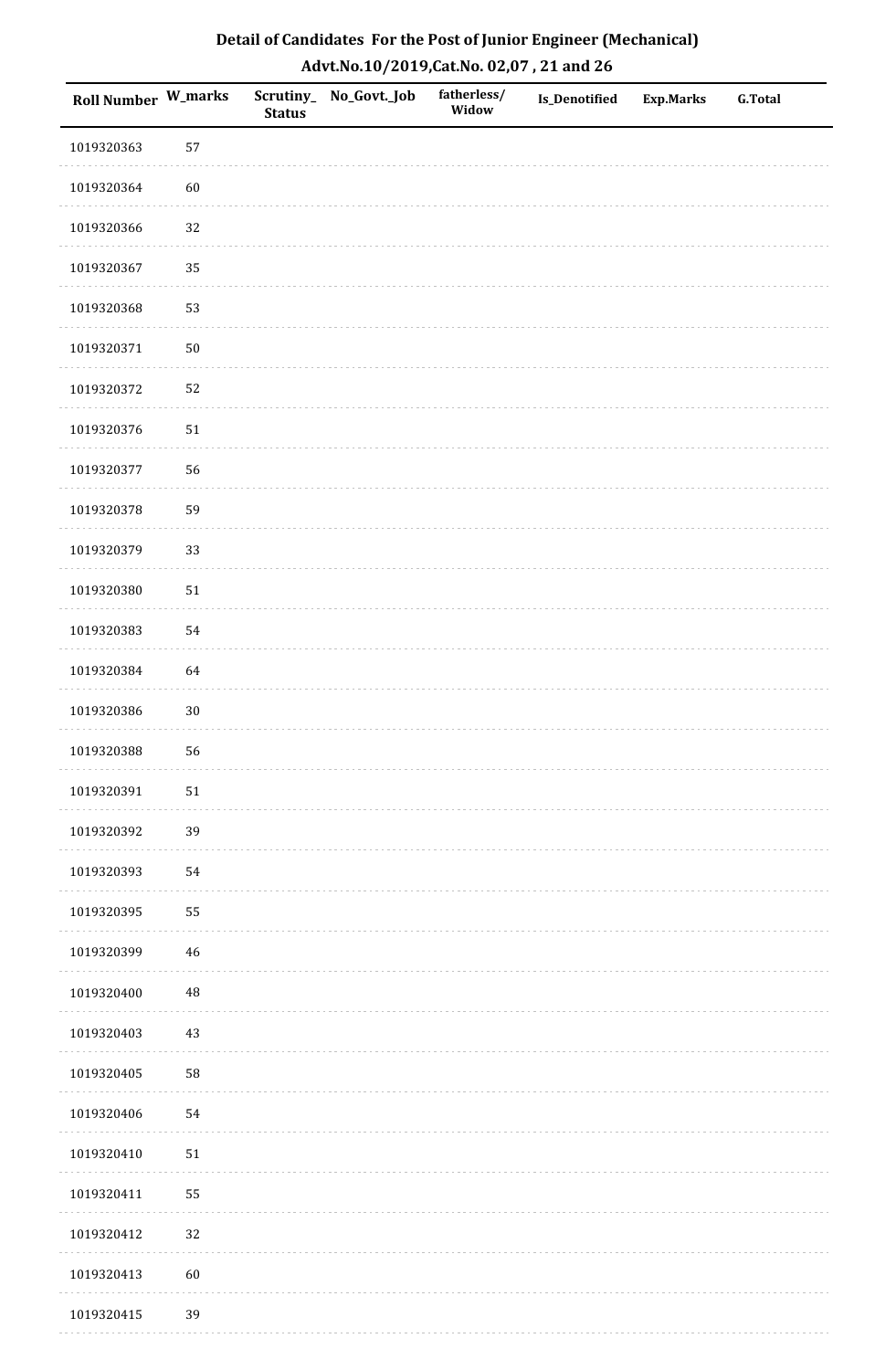| Detail of Candidates For the Post of Junior Engineer (Mechanical) |
|-------------------------------------------------------------------|
| Advt.No.10/2019,Cat.No. 02,07, 21 and 26                          |

| Roll Number W_marks |             | Scrutiny_<br><b>Status</b> | No_Govt._Job     | fatherless/<br>Widow | <b>Is_Denotified</b> | <b>Exp.Marks</b> | <b>G.Total</b> |
|---------------------|-------------|----------------------------|------------------|----------------------|----------------------|------------------|----------------|
| 1019320416          | 64          | Eligible                   | $\boldsymbol{0}$ | $\boldsymbol{0}$     | $\boldsymbol{0}$     | $0.00\,$         | 64.00          |
| 1019320417          | 65          |                            |                  |                      |                      |                  |                |
| 1019320418          | 46          |                            |                  |                      |                      |                  |                |
| 1019320419          | 43          |                            |                  |                      |                      |                  |                |
| 1019320421          | 52          |                            |                  |                      |                      |                  |                |
| 1019320422          | 42          |                            |                  |                      |                      |                  |                |
| 1019320424          | 36          |                            |                  |                      |                      |                  |                |
| 1019320426          | $\sqrt{28}$ |                            |                  |                      |                      |                  |                |
| 1019320430          | 46          |                            |                  |                      |                      |                  |                |
| 1019320431          | 36          |                            |                  |                      |                      |                  |                |
| 1019320432          | 59          |                            |                  |                      |                      |                  |                |
| 1019320439          | 46          |                            |                  |                      |                      |                  |                |
| 1019320440          | $47\,$      |                            |                  |                      |                      |                  |                |
| 1019320441          | 37          |                            |                  |                      |                      |                  |                |
| 1019320442          | 39          |                            |                  |                      |                      |                  |                |
| 1019320446          | $27\,$      |                            |                  |                      |                      |                  |                |
| 1019320449          | 41          |                            |                  |                      |                      |                  |                |
| 1019320450          | 33          |                            |                  |                      |                      |                  |                |
| 1019320452          | 51          |                            |                  |                      |                      |                  |                |
| 1019320453          | 33          |                            |                  |                      |                      |                  |                |
| 1019320454          | 50          |                            |                  |                      |                      |                  |                |
| 1019320455          | $50\,$      |                            |                  |                      |                      |                  |                |
| 1019320456          | 60          |                            |                  |                      |                      |                  |                |
| 1019320458          | 33          |                            |                  |                      |                      |                  |                |
| 1019320459          | 47          |                            |                  |                      |                      |                  |                |
| 1019320465          | 40          |                            |                  |                      |                      |                  |                |
| 1019320466          | ${\bf 28}$  |                            |                  |                      |                      |                  |                |
| 1019320469          | 38          |                            |                  |                      |                      |                  |                |
| 1019320473          | 36          |                            |                  |                      |                      |                  |                |
| 1019320474          | 55          |                            |                  |                      |                      |                  |                |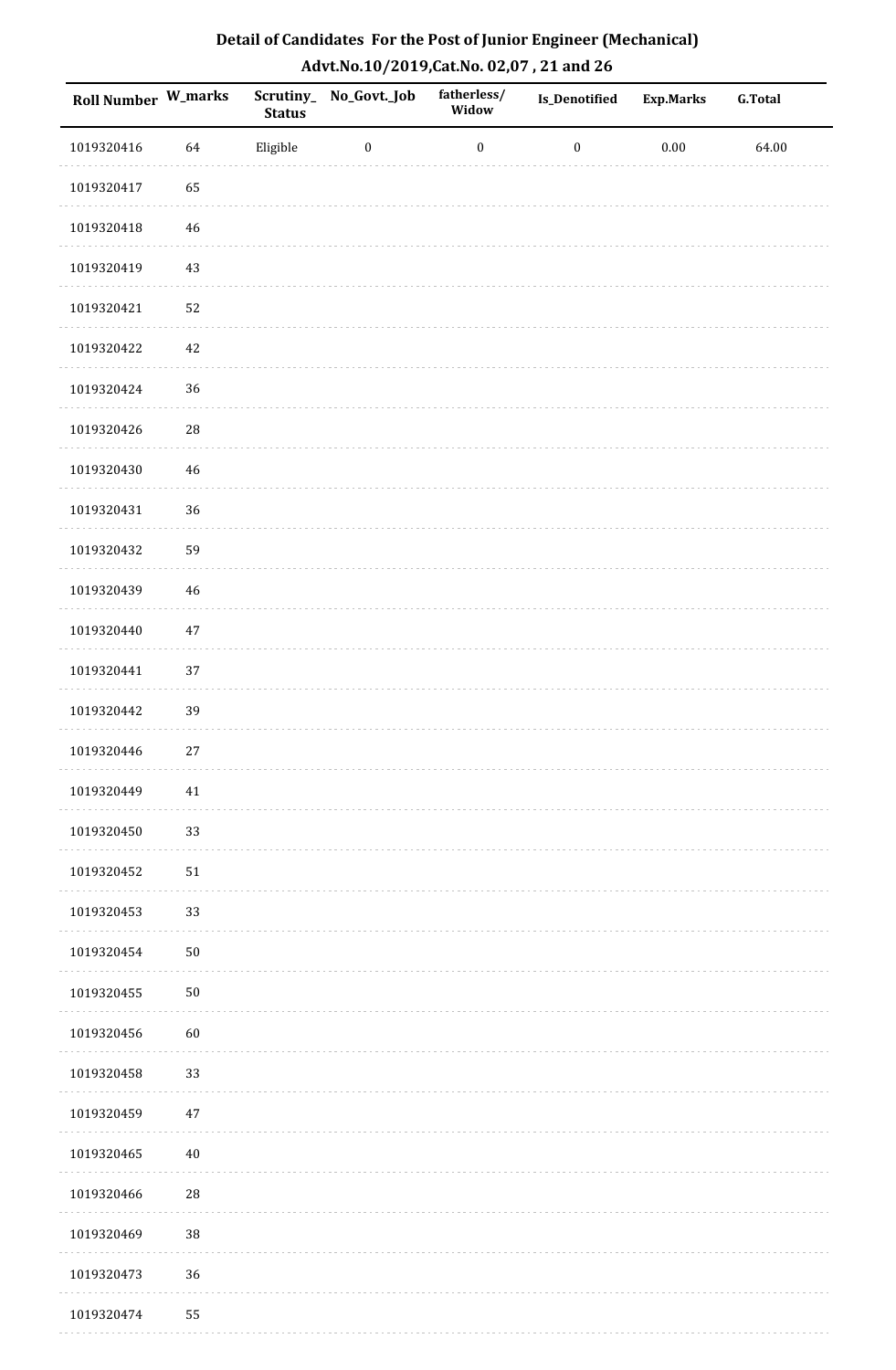| Roll Number W_marks |                | <b>Status</b> | Scrutiny_No_Govt._Job | fatherless/<br>Widow | Is_Denotified | <b>Exp.Marks</b> | <b>G.Total</b> |
|---------------------|----------------|---------------|-----------------------|----------------------|---------------|------------------|----------------|
| 1019320476          | 33             |               |                       |                      |               |                  |                |
| 1019320477          | $47\,$         |               |                       |                      |               |                  |                |
| 1019320479          | 36             |               |                       |                      |               |                  |                |
| 1019320482          | $31\,$         |               |                       |                      |               |                  |                |
| 1019320483          | 62             |               |                       |                      |               |                  |                |
| 1019320484          | 33             |               |                       |                      |               |                  |                |
| 1019320486          | 61             |               |                       |                      |               |                  |                |
| 1019320487          | $41\,$         |               |                       |                      |               |                  |                |
| 1019320488          | 34             |               |                       |                      |               |                  |                |
| 1019320492          | 32             |               |                       |                      |               |                  |                |
| 1019320494          | 42             |               |                       |                      |               |                  |                |
| 1019320498          | $47\,$         |               |                       |                      |               |                  |                |
| 1019320502          | $47\,$         |               |                       |                      |               |                  |                |
| 1019320505          | 36             |               |                       |                      |               |                  |                |
| 1019320509          | 33             |               |                       |                      |               |                  |                |
| 1019320510          | $\overline{7}$ |               |                       |                      |               |                  |                |
| 1019320511          | $46\,$         |               |                       |                      |               |                  |                |
| 1019320514          | 57             |               |                       |                      |               |                  |                |
| 1019320516          | 44             |               |                       |                      |               |                  |                |
| 1019320518          | $42\,$         |               |                       |                      |               |                  |                |
| 1019320523          | 58             |               |                       |                      |               |                  |                |
| 1019320526          | $\rm 48$       |               |                       |                      |               |                  |                |
| 1019320527          | 43             |               |                       |                      |               |                  |                |
| 1019320529          | $40\,$         |               |                       |                      |               |                  |                |
| 1019320532          | 45             |               |                       |                      |               |                  |                |
| 1019320533          | 49             |               |                       |                      |               |                  |                |
| 1019320534          | 38             |               |                       |                      |               |                  |                |
| 1019320536          | 44             |               |                       |                      |               |                  |                |
| 1019320537          | 49             |               |                       |                      |               |                  |                |
| 1019320541          | $51\,$         |               |                       |                      |               |                  |                |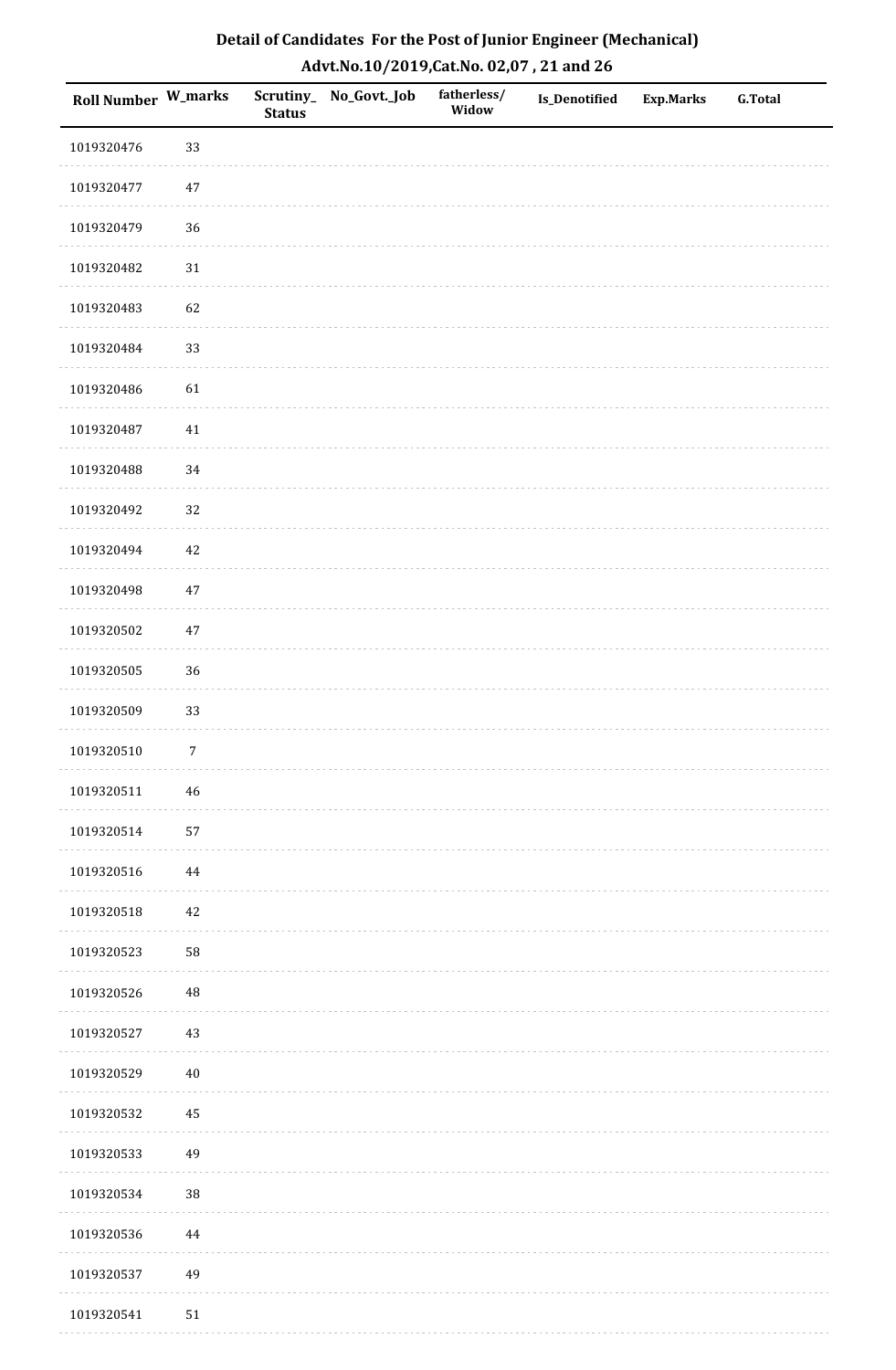| Roll Number W_marks |        | <b>Status</b> | Scrutiny_No_Govt._Job | fatherless/<br>Widow | Is_Denotified | <b>Exp.Marks</b> | <b>G.Total</b> |
|---------------------|--------|---------------|-----------------------|----------------------|---------------|------------------|----------------|
| 1019320542          | $41\,$ |               |                       |                      |               |                  |                |
| 1019320544          | $12\,$ |               |                       |                      |               |                  |                |
| 1019320545          | 39     |               |                       |                      |               |                  |                |
| 1019320549          | 61     |               |                       |                      |               |                  |                |
| 1019320550          | $41\,$ |               |                       |                      |               |                  |                |
| 1019320551          | 29     |               |                       |                      |               |                  |                |
| 1019320552          | $43\,$ |               |                       |                      |               |                  |                |
| 1019320559          | $42\,$ |               |                       |                      |               |                  |                |
| 1019320561          | $50\,$ |               |                       |                      |               |                  |                |
| 1019320562          | $40\,$ |               |                       |                      |               |                  |                |
| 1019320565          | 38     |               |                       |                      |               |                  |                |
| 1019320566          | $31\,$ |               |                       |                      |               |                  |                |
| 1019320567          | 32     |               |                       |                      |               |                  |                |
| 1019320570          | $43\,$ |               |                       |                      |               |                  |                |
| 1019320571          | 55     |               |                       |                      |               |                  |                |
| 1019320572          | 53     |               |                       |                      |               |                  |                |
| 1019320573          | $51\,$ |               |                       |                      |               |                  |                |
| 1019320574          | 33     |               |                       |                      |               |                  |                |
| 1019320576          | $38\,$ |               |                       |                      |               |                  |                |
| 1019320577          | 48     |               |                       |                      |               |                  |                |
| 1019320578          | 56     |               |                       |                      |               |                  |                |
| 1019320579          | $40\,$ |               |                       |                      |               |                  |                |
| 1019320580          | $41\,$ |               |                       |                      |               |                  |                |
| 1019320583          | 35     |               |                       |                      |               |                  |                |
| 1019320585          | 39     |               |                       |                      |               |                  |                |
| 1019320586          | $43\,$ |               |                       |                      |               |                  |                |
| 1019320588          | 32     |               |                       |                      |               |                  |                |
| 1019320589          | 45     |               |                       |                      |               |                  |                |
| 1019320591          | 57     |               |                       |                      |               |                  |                |
| 1019320592          | 35     |               |                       |                      |               |                  |                |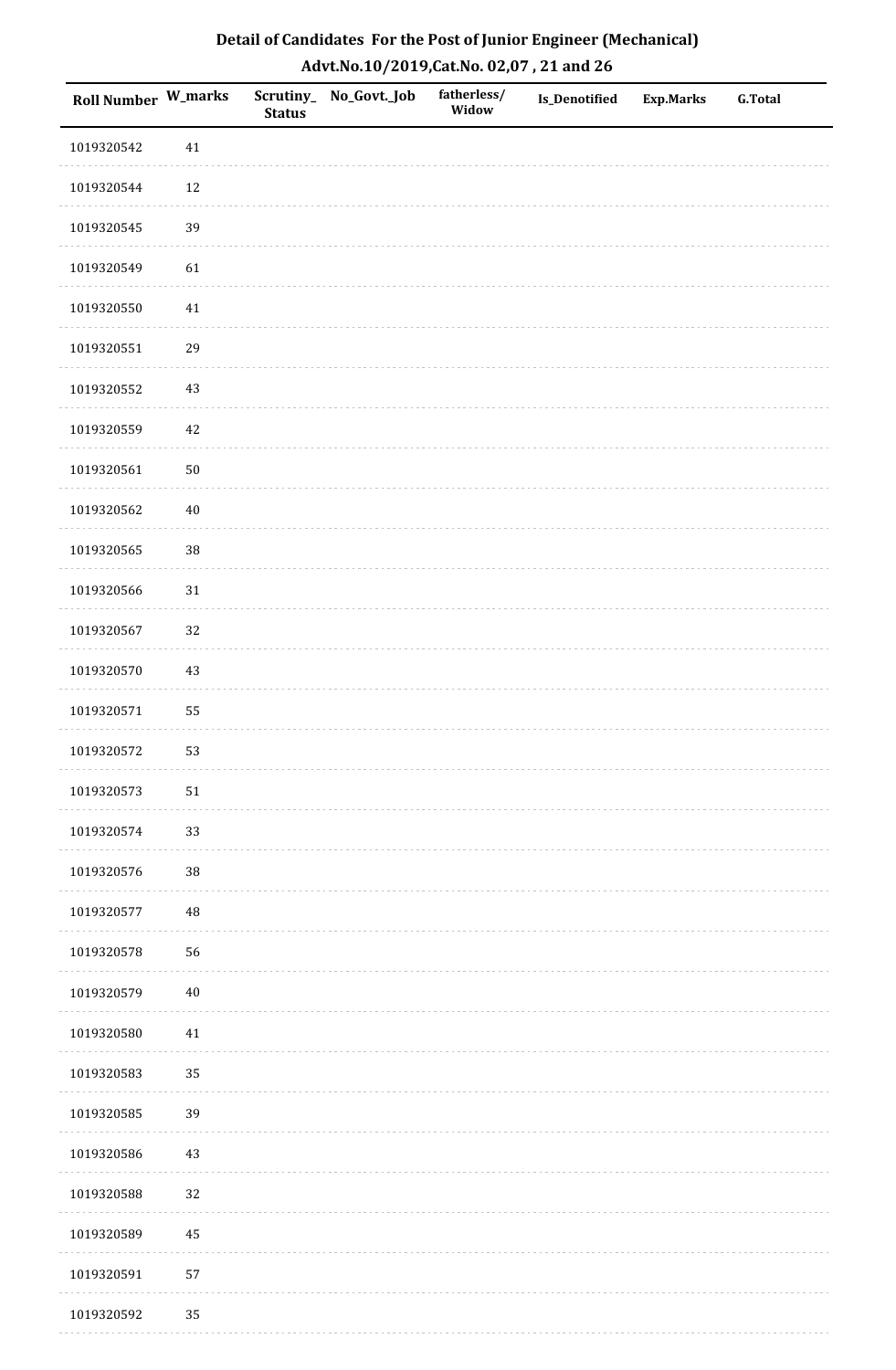| Roll Number W_marks |        | <b>Status</b> | Scrutiny_ No_Govt._Job | fatherless/<br>Widow | Is_Denotified    | <b>Exp.Marks</b> | <b>G.Total</b> |
|---------------------|--------|---------------|------------------------|----------------------|------------------|------------------|----------------|
| 1019320593          | 35     |               |                        |                      |                  |                  |                |
| 1019320595          | $47\,$ |               |                        |                      |                  |                  |                |
| 1019320597          | $40\,$ |               |                        |                      |                  |                  |                |
| 1019320598          | 59     |               |                        |                      |                  |                  |                |
| 1019320599          | 41     |               |                        |                      |                  |                  |                |
| 1019320600          | 57     |               |                        |                      |                  |                  |                |
| 1019320603          | 33     |               |                        |                      |                  |                  |                |
| 1019320604          | 37     |               |                        |                      |                  |                  |                |
| 1019320605          | 35     |               |                        |                      |                  |                  |                |
| 1019320606          | $47\,$ |               |                        |                      |                  |                  |                |
| 1019320608          | $43\,$ |               |                        |                      |                  |                  |                |
| 1019320609          | $70\,$ | Eligible      | $\sqrt{5}$             | $\boldsymbol{0}$     | $\boldsymbol{0}$ | $0.00\,$         | 75.00          |
| 1019320611          | 55     |               |                        |                      |                  |                  |                |
| 1019320612          | $43\,$ |               |                        |                      |                  |                  |                |
| 1019320614          | $50\,$ |               |                        |                      |                  |                  |                |
| 1019320615          | 28     |               |                        |                      |                  |                  |                |
| 1019320616          | $40\,$ |               |                        |                      |                  |                  |                |
| 1019320620          | 29     |               |                        |                      |                  |                  |                |
| 1019320622          | 32     |               |                        |                      |                  |                  |                |
| 1019320623          | 36     |               |                        |                      |                  |                  |                |
| 1019320626          | $50\,$ |               |                        |                      |                  |                  |                |
| 1019320627          | 43     |               |                        |                      |                  |                  |                |
| 1019320629          | $41\,$ |               |                        |                      |                  |                  |                |
| 1019320630          | 42     |               |                        |                      |                  |                  |                |
| 1019320631          | 39     |               |                        |                      |                  |                  |                |
| 1019320634          | 42     |               |                        |                      |                  |                  |                |
| 1019320635          | $40\,$ |               |                        |                      |                  |                  |                |
| 1019320636          | 44     |               |                        |                      |                  |                  |                |
| 1019320637          | 54     |               |                        |                      |                  |                  |                |
| 1019320638          | $70\,$ | Eligible      | $\boldsymbol{0}$       | $\boldsymbol{0}$     | $\boldsymbol{0}$ | $0.00\,$         | $70.00\,$      |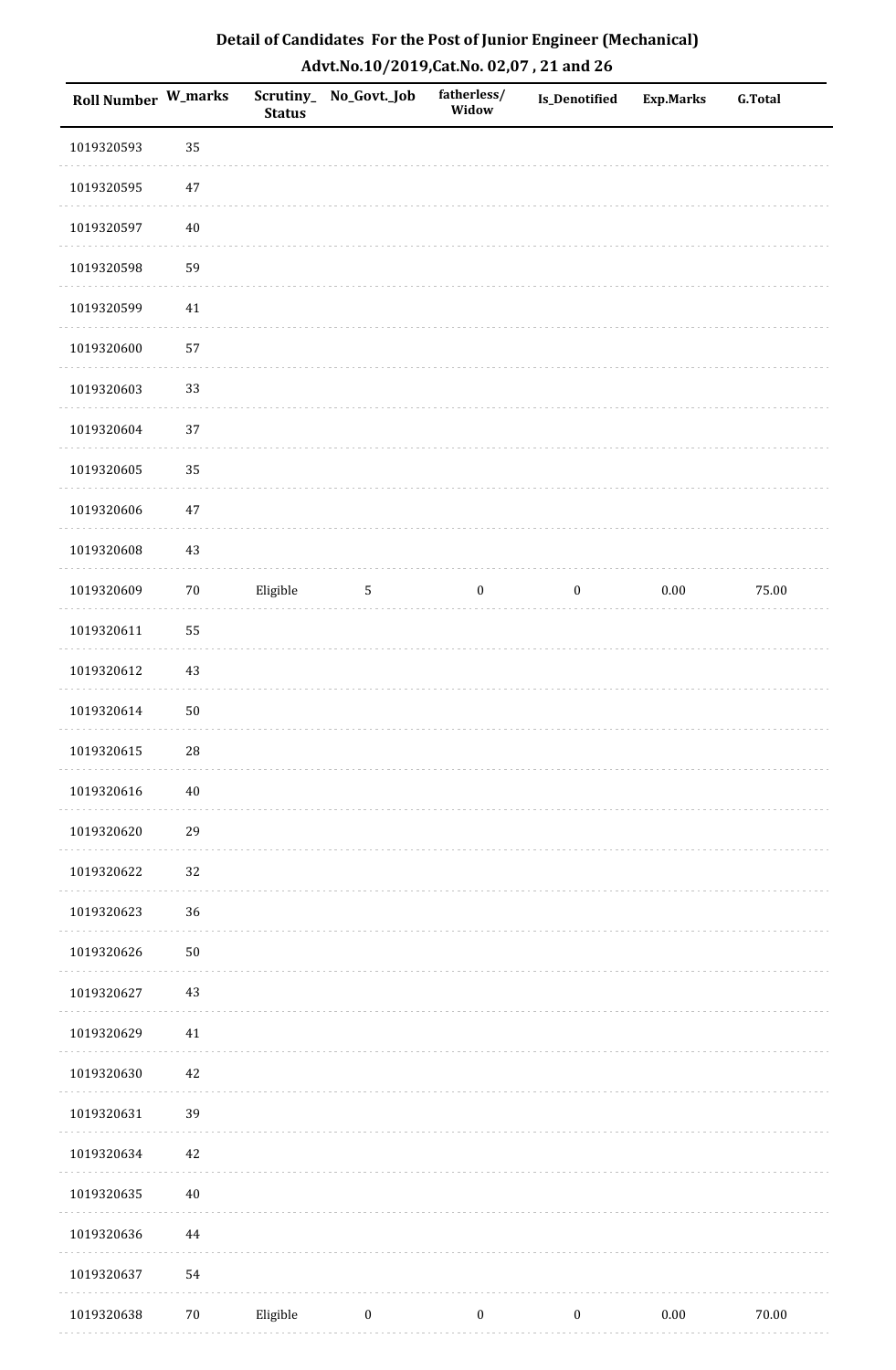| <b>Roll Number W_marks</b> |                 | Scrutiny_<br><b>Status</b> | No_Govt._Job     | fatherless/<br>Widow | Is_Denotified    | <b>Exp.Marks</b> | <b>G.Total</b> |
|----------------------------|-----------------|----------------------------|------------------|----------------------|------------------|------------------|----------------|
| 1019320639                 | 55              |                            |                  |                      |                  |                  |                |
| 1019320640                 | 36              |                            |                  |                      |                  |                  |                |
| 1019320641                 | 24              |                            |                  |                      |                  |                  |                |
| 1019320642                 | 34              |                            |                  |                      |                  |                  |                |
| 1019320644                 | 49              |                            |                  |                      |                  |                  |                |
| 1019320645                 | 49              |                            |                  |                      |                  |                  |                |
| 1019320646                 | 35              |                            |                  |                      |                  |                  |                |
| 1019320647                 | $46\,$          |                            |                  |                      |                  |                  |                |
| 1019320648                 | 41              |                            |                  |                      |                  |                  |                |
| 1019320649                 | <b>REJECTED</b> |                            |                  |                      |                  |                  | $0.00\,$       |
| 1019320650                 | $50\,$          |                            |                  |                      |                  |                  |                |
| 1019320652                 | 39              |                            |                  |                      |                  |                  |                |
| 1019320653                 | 53              |                            |                  |                      |                  |                  |                |
| 1019320654                 | $50\,$          |                            |                  |                      |                  |                  |                |
| 1019320658                 | 47              |                            |                  |                      |                  |                  |                |
| 1019320659                 | 62              | Eligible                   | $\boldsymbol{0}$ | $\boldsymbol{0}$     | $\boldsymbol{0}$ | $0.00\,$         | 62.00          |
| 1019320661                 | $\bf 44$        |                            |                  |                      |                  |                  |                |
| 1019320663                 | $38\,$          |                            |                  |                      |                  |                  |                |
| 1019320664                 | 39              |                            |                  |                      |                  |                  |                |
| 1019320665                 | $37\,$          |                            |                  |                      |                  |                  |                |
| 1019320666                 | 53              |                            |                  |                      |                  |                  |                |
| 1019320667                 | 37              |                            |                  |                      |                  |                  |                |
| 1019320668                 | $40\,$          |                            |                  |                      |                  |                  |                |
| 1019320670                 | $46\,$          |                            |                  |                      |                  |                  |                |
| 1019320671                 | $31\,$          |                            |                  |                      |                  |                  |                |
| 1019320672                 | 53              |                            |                  |                      |                  |                  |                |
| 1019320673                 | 48              |                            |                  |                      |                  |                  |                |
| 1019320675                 | 52              |                            |                  |                      |                  |                  |                |
| 1019320676                 | $40\,$          |                            |                  |                      |                  |                  |                |
| 1019320679                 | $\rm 45$        |                            |                  |                      |                  |                  |                |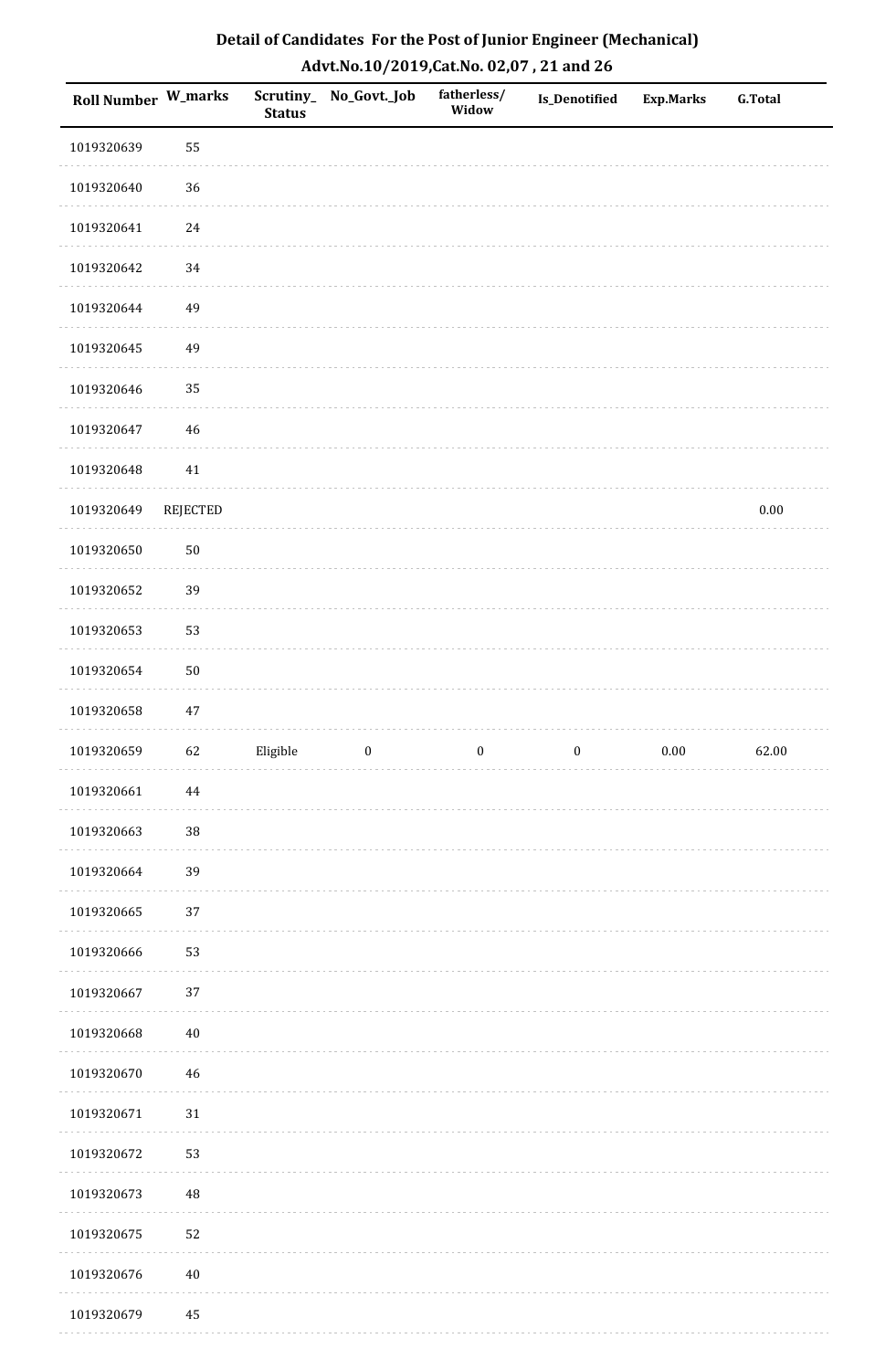| <b>Roll Number W_marks</b> |                 | <b>Status</b> | Scrutiny_ No_Govt._Job | fatherless/<br>Widow | Is_Denotified | <b>Exp.Marks</b> | <b>G.Total</b> |
|----------------------------|-----------------|---------------|------------------------|----------------------|---------------|------------------|----------------|
| 1019320682                 | 56              |               |                        |                      |               |                  |                |
| 1019320683                 | 58              |               |                        |                      |               |                  |                |
| 1019320684                 | 38              |               |                        |                      |               |                  |                |
| 1019320685                 | 39              |               |                        |                      |               |                  |                |
| 1019320686                 | 43              |               |                        |                      |               |                  |                |
| 1019320688                 | $31\,$          |               |                        |                      |               |                  |                |
| 1019320690                 | 57              |               |                        |                      |               |                  |                |
| 1019320694                 | $51\,$          |               |                        |                      |               |                  |                |
| 1019320695                 | 58              |               |                        |                      |               |                  |                |
| 1019320696                 | 36              |               |                        |                      |               |                  |                |
| 1019320698                 | $46\,$          |               |                        |                      |               |                  |                |
| 1019320701                 | 45              |               |                        |                      |               |                  |                |
| 1019320702                 | $31\,$          |               |                        |                      |               |                  |                |
| 1019320703                 | $41\,$          |               |                        |                      |               |                  |                |
| 1019320704                 | 54              |               |                        |                      |               |                  |                |
| 1019320707                 | 43              |               |                        |                      |               |                  |                |
| 1019320709                 | 49              |               |                        |                      |               |                  |                |
| 1019320710                 | 29              |               |                        |                      |               |                  |                |
| 1019320711                 | $38\,$          |               |                        |                      |               |                  |                |
| 1019320714                 | 37              |               |                        |                      |               |                  |                |
| 1019320715                 | 53              |               |                        |                      |               |                  |                |
| 1019320717                 | $60\,$          |               |                        |                      |               |                  |                |
| 1019320718                 | 61              |               |                        |                      |               |                  |                |
| 1019320719                 | 12              |               |                        |                      |               |                  |                |
| 1019320724                 | 45              |               |                        |                      |               |                  |                |
| 1019320726                 | $30\,$          |               |                        |                      |               |                  |                |
| 1019320733                 | $51\,$          |               |                        |                      |               |                  |                |
| 1019320734                 | $42\,$          |               |                        |                      |               |                  |                |
| 1019320735                 | 58              |               |                        |                      |               |                  |                |
| 1019320736                 | <b>REJECTED</b> |               |                        |                      |               |                  | $0.00\,$       |

. . . . . . . . . . . . . . . . .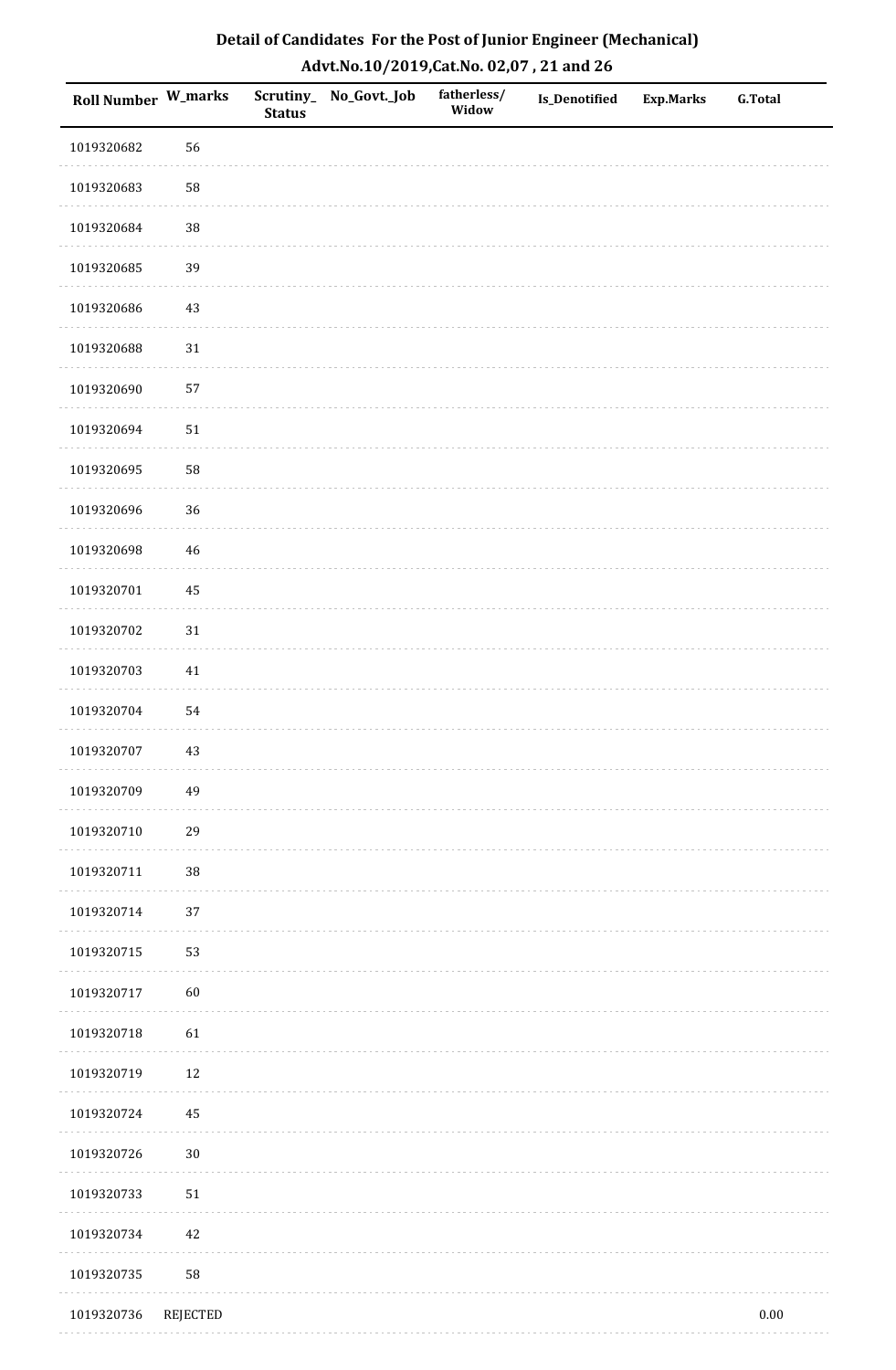| Roll Number W_marks |                 | <b>Status</b> | Scrutiny_ No_Govt._Job | fatherless/<br>Widow | Is_Denotified | <b>Exp.Marks</b> | <b>G.Total</b> |
|---------------------|-----------------|---------------|------------------------|----------------------|---------------|------------------|----------------|
| 1019320737          | <b>REJECTED</b> |               |                        |                      |               |                  | $0.00\,$       |
| 1019320739          | $50\,$          |               |                        |                      |               |                  |                |
| 1019320740          | 35              |               |                        |                      |               |                  |                |
| 1019320741          | $40\,$          |               |                        |                      |               |                  |                |
| 1019320742          | $50\,$          |               |                        |                      |               |                  |                |
| 1019320743          | 52              |               |                        |                      |               |                  |                |
| 1019320744          | <b>REJECTED</b> |               |                        |                      |               |                  | $0.00\,$       |
| 1019320745          | $40\,$          |               |                        |                      |               |                  |                |
| 1019320746          | $42\,$          |               |                        |                      |               |                  |                |
| 1019320750          | 39              |               |                        |                      |               |                  |                |
| 1019320752          | $46\,$          |               |                        |                      |               |                  |                |
| 1019320754          | 33              |               |                        |                      |               |                  |                |
| 1019320756          | $\rm 48$        |               |                        |                      |               |                  |                |
| 1019320757          | $42\,$          |               |                        |                      |               |                  |                |
| 1019320758          | 39              |               |                        |                      |               |                  |                |
| 1019320759          | 32              |               |                        |                      |               |                  |                |
| 1019320760          | 53              |               |                        |                      |               |                  |                |
| 1019320761          | $43\,$          |               |                        |                      |               |                  |                |
| 1019320764          | $\sqrt{48}$     |               |                        |                      |               |                  |                |
| 1019320765          | 46              |               |                        |                      |               |                  |                |
| 1019320766          | 42              |               |                        |                      |               |                  |                |
| 1019320767          | $51\,$          |               |                        |                      |               |                  |                |
| 1019320768          | 61              |               |                        |                      |               |                  |                |
| 1019320769          | 49              |               |                        |                      |               |                  |                |
| 1019320773          | $30\,$          |               |                        |                      |               |                  |                |
| 1019320775          | 45              |               |                        |                      |               |                  |                |
| 1019320776          | 66              |               |                        |                      |               |                  |                |
| 1019320777          | 45              |               |                        |                      |               |                  |                |
| 1019320778          | 54              |               |                        |                      |               |                  |                |
| 1019320780          | $40\,$          |               |                        |                      |               |                  |                |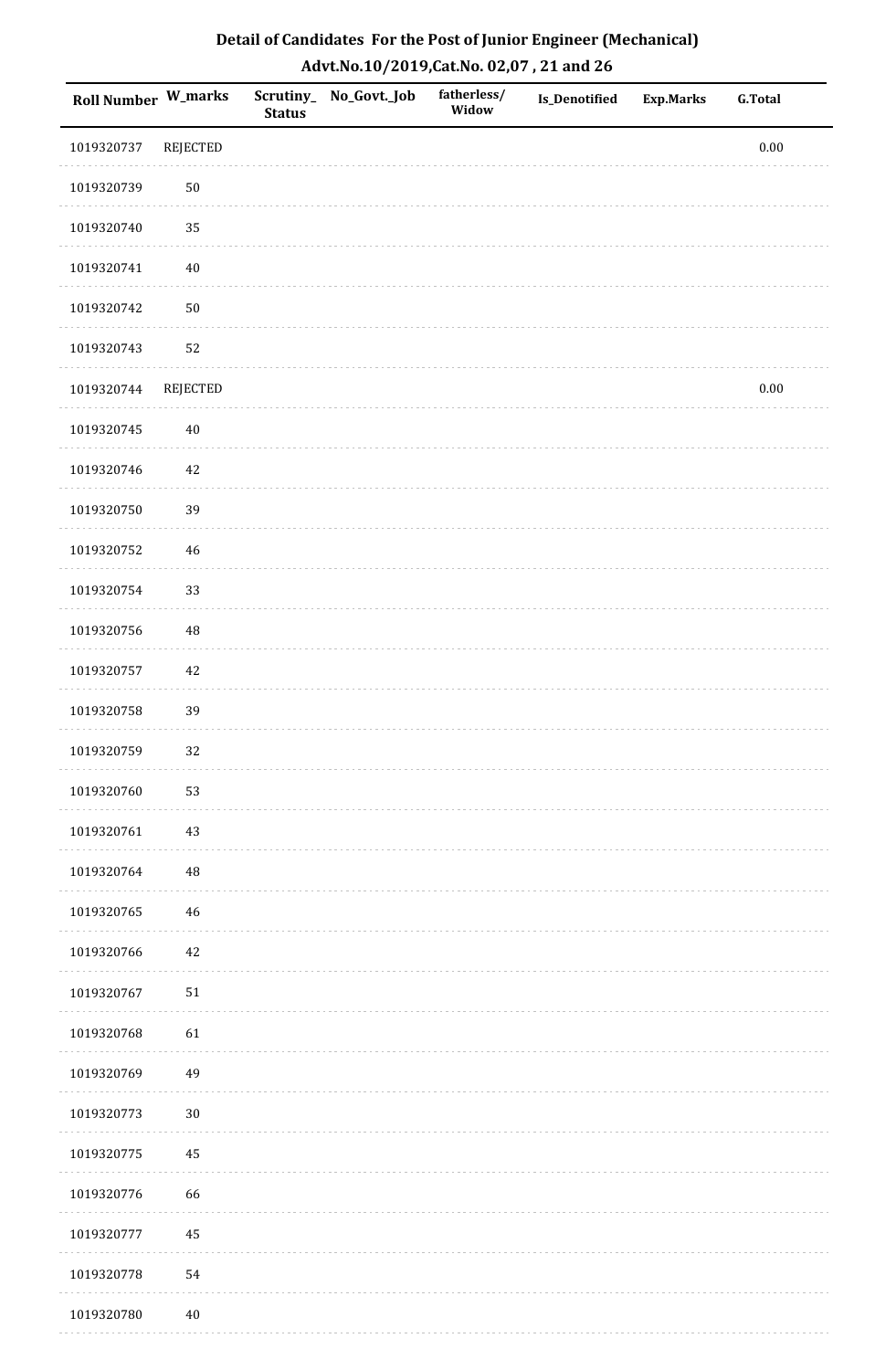| <b>Roll Number W_marks</b> |          | <b>Status</b> | Scrutiny_No_Govt._Job | fatherless/<br>Widow | Is_Denotified | <b>Exp.Marks</b> | <b>G.Total</b> |
|----------------------------|----------|---------------|-----------------------|----------------------|---------------|------------------|----------------|
| 1019320781                 | 26       |               |                       |                      |               |                  |                |
| 1019320785                 | 52       |               |                       |                      |               |                  |                |
| 1019320786                 | 56       |               |                       |                      |               |                  |                |
| 1019320787                 | 37       |               |                       |                      |               |                  |                |
| 1019320788                 | $38\,$   |               |                       |                      |               |                  |                |
| 1019320794                 | 33       |               |                       |                      |               |                  |                |
| 1019320795                 | 55       |               |                       |                      |               |                  |                |
| 1019320797                 | 54       |               |                       |                      |               |                  |                |
| 1019320799                 | 36       |               |                       |                      |               |                  |                |
| 1019320800                 | REJECTED |               |                       |                      |               |                  | $0.00\,$       |
| 1019320804                 | $42\,$   |               |                       |                      |               |                  |                |
| 1019320806                 | 55       |               |                       |                      |               |                  |                |
| 1019320809                 | 45       |               |                       |                      |               |                  |                |
| 1019320810                 | 52       |               |                       |                      |               |                  |                |
| 1019320812                 | 54       |               |                       |                      |               |                  |                |
| 1019320817                 | 55       |               |                       |                      |               |                  |                |
| 1019320818                 | $37\,$   |               |                       |                      |               |                  |                |
| 1019320820                 | 45       |               |                       |                      |               |                  |                |
| 1019320821                 | 39       |               |                       |                      |               |                  |                |
| 1019320822                 | $41\,$   |               |                       |                      |               |                  |                |
| 1019320826                 | $41\,$   |               |                       |                      |               |                  |                |
| 1019320827                 | 68       | Eligible      | $\bf{0}$              | $\bf{0}$             | $\bf{0}$      | $0.00\,$         | 68.00          |
| 1019320830                 | 47       |               |                       |                      |               |                  |                |
| 1019320831                 | $40\,$   |               |                       |                      |               |                  |                |
| 1019320832                 | 38       |               |                       |                      |               |                  |                |
| 1019320834                 | $51\,$   |               |                       |                      |               |                  |                |
| 1019320835                 | $50\,$   |               |                       |                      |               |                  |                |
| 1019320836                 | 29       |               |                       |                      |               |                  |                |
| 1019320838                 | 55       |               |                       |                      |               |                  |                |
| 1019320840                 | 57       |               |                       |                      |               |                  |                |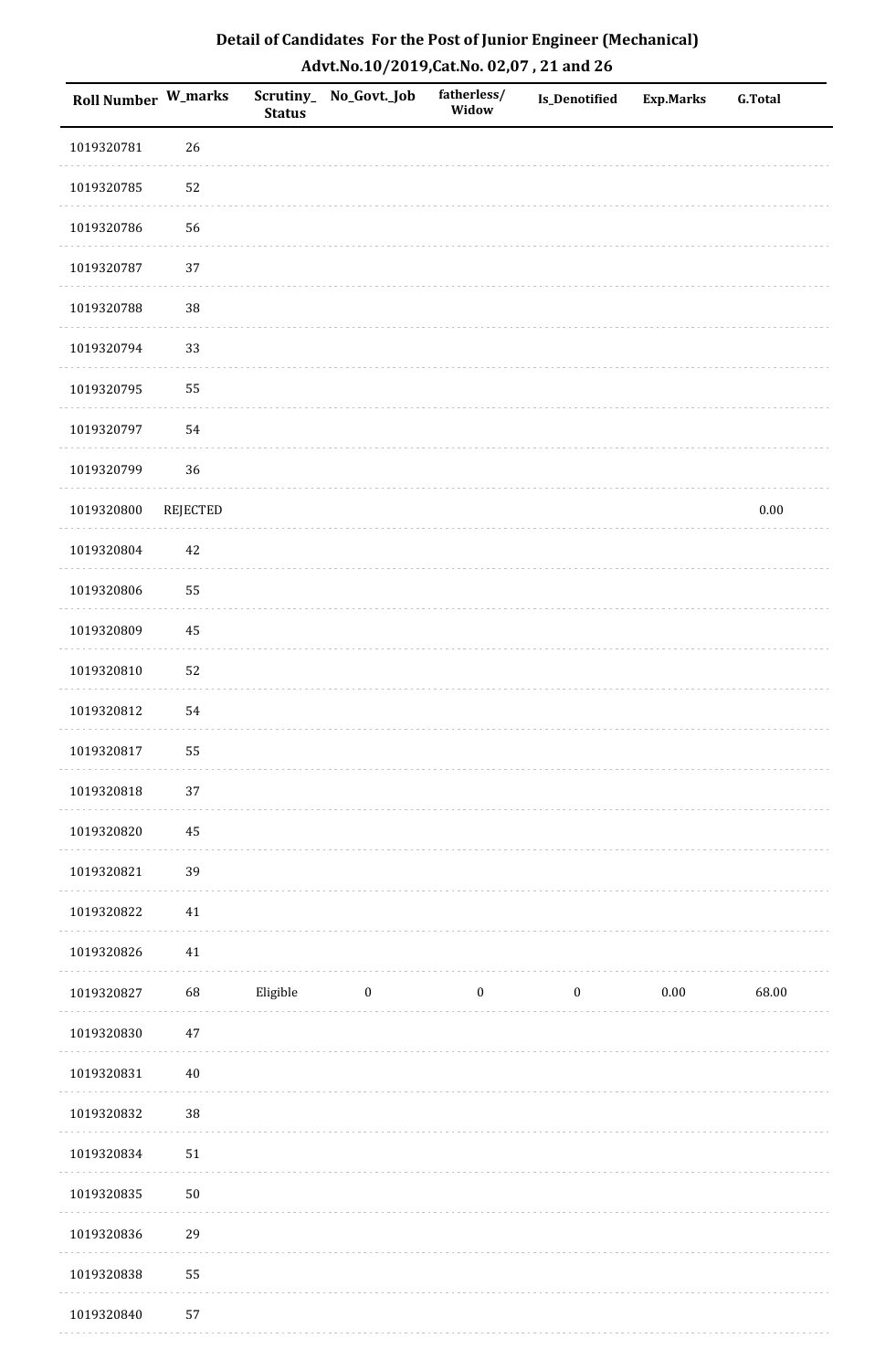| <b>Roll Number W_marks</b> |            | <b>Status</b> | Scrutiny_No_Govt._Job | fatherless/<br>Widow | Is_Denotified    | <b>Exp.Marks</b> | <b>G.Total</b> |
|----------------------------|------------|---------------|-----------------------|----------------------|------------------|------------------|----------------|
| 1019320843                 | $46\,$     |               |                       |                      |                  |                  |                |
| 1019320847                 | 56         |               |                       |                      |                  |                  |                |
| 1019320848                 | 34         |               |                       |                      |                  |                  |                |
| 1019320849                 | 43         |               |                       |                      |                  |                  |                |
| 1019320851                 | 36         |               |                       |                      |                  |                  |                |
| 1019320852                 | 56         |               |                       |                      |                  |                  |                |
| 1019320857                 | ${\bf 28}$ |               |                       |                      |                  |                  |                |
| 1019320859                 | 53         |               |                       |                      |                  |                  |                |
| 1019320860                 | 42         |               |                       |                      |                  |                  |                |
| 1019320862                 | 49         |               |                       |                      |                  |                  |                |
| 1019320868                 | 32         |               |                       |                      |                  |                  |                |
| 1019320872                 | 46         |               |                       |                      |                  |                  |                |
| 1019320877                 | $41\,$     |               |                       |                      |                  |                  |                |
| 1019320880                 | 34         |               |                       |                      |                  |                  |                |
| 1019320881                 | $40\,$     |               |                       |                      |                  |                  |                |
| 1019320882                 | 44         |               |                       |                      |                  |                  |                |
| 1019320884                 | $42\,$     |               |                       |                      |                  |                  |                |
| 1019320885                 | $50\,$     |               |                       |                      |                  |                  |                |
| 1019320887                 | ${\bf 28}$ |               |                       |                      |                  |                  |                |
| 1019320888                 | $50\,$     |               |                       |                      |                  |                  |                |
| 1019320890                 | 57         |               |                       |                      |                  |                  |                |
| 1019320891                 | $\rm 48$   |               |                       |                      |                  |                  |                |
| 1019320892                 | 53         |               |                       |                      |                  |                  |                |
| 1019320895                 | $31\,$     |               |                       |                      |                  |                  |                |
| 1019320899                 | 58         |               |                       |                      |                  |                  |                |
| 1019320900                 | 18         |               |                       |                      |                  |                  |                |
| 1019320901                 | 36         |               |                       |                      |                  |                  |                |
| 1019320904                 | $41\,$     |               |                       |                      |                  |                  |                |
| 1019320905                 | 52         |               |                       |                      |                  |                  |                |
| 1019320906                 | 54         | Eligible      | $\boldsymbol{0}$      | $\boldsymbol{0}$     | $\boldsymbol{0}$ | $0.00\,$         | 54.00          |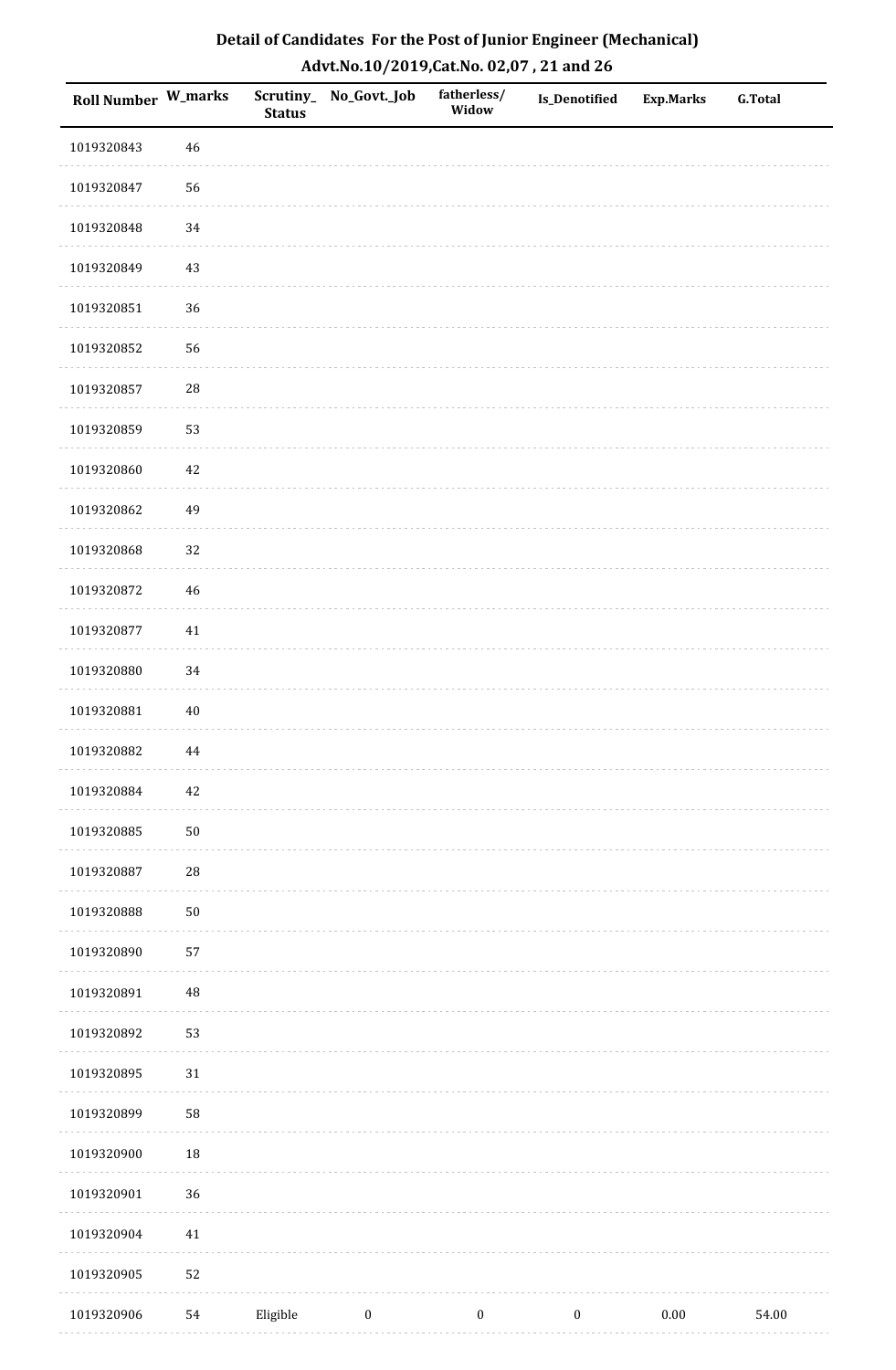| Detail of Candidates For the Post of Junior Engineer (Mechanical) |
|-------------------------------------------------------------------|
| Advt.No.10/2019,Cat.No. 02,07, 21 and 26                          |

| Roll Number W_marks |             | <b>Status</b> | Scrutiny_ No_Govt._Job | fatherless/<br>Widow | <b>Is_Denotified</b> | <b>Exp.Marks</b> | <b>G.Total</b> |
|---------------------|-------------|---------------|------------------------|----------------------|----------------------|------------------|----------------|
| 1019320907          | $50\,$      |               |                        |                      |                      |                  |                |
| 1019320913          | 52          |               |                        |                      |                      |                  |                |
| 1019320915          | $41\,$      |               |                        |                      |                      |                  |                |
| 1019320921          | 57          |               |                        |                      |                      |                  |                |
| 1019320923          | 38          |               |                        |                      |                      |                  |                |
| 1019320925          | 36          |               |                        |                      |                      |                  |                |
| 1019320927          | $\bf 44$    |               |                        |                      |                      |                  |                |
| 1019320928          | $50\,$      |               |                        |                      |                      |                  |                |
| 1019320929          | 45          |               |                        |                      |                      |                  |                |
| 1019320932          | 37          |               |                        |                      |                      |                  |                |
| 1019320933          | 31          |               |                        |                      |                      |                  |                |
| 1019320935          | 53          |               |                        |                      |                      |                  |                |
| 1019320939          | 35          |               |                        |                      |                      |                  |                |
| 1019320940          | 39          |               |                        |                      |                      |                  |                |
| 1019320941          | 52          |               |                        |                      |                      |                  |                |
| 1019320942          | $42\,$      |               |                        |                      |                      |                  |                |
| 1019320944          | $31\,$      |               |                        |                      |                      |                  |                |
| 1019320945          | $\sqrt{46}$ |               |                        |                      |                      |                  |                |
| 1019320946          | $\rm 48$    |               |                        |                      |                      |                  |                |
| 1019320947          | 34          |               |                        |                      |                      |                  |                |
| 1019320948          | 39          |               |                        |                      |                      |                  |                |
| 1019320949          | $50\,$      |               |                        |                      |                      |                  |                |
| 1019320952          | 33          |               |                        |                      |                      |                  |                |
| 1019320954          | $\bf 45$    |               |                        |                      |                      |                  |                |
| 1019320956          | 45          |               |                        |                      |                      |                  |                |
| 1019320957          | $51\,$      |               |                        |                      |                      |                  |                |
| 1019320959          | 54          |               |                        |                      |                      |                  |                |
| 1019320960          | $\rm 48$    |               |                        |                      |                      |                  |                |
| 1019320961          | 43          |               |                        |                      |                      |                  |                |
| 1019320964          | $\bf 44$    |               |                        |                      |                      |                  |                |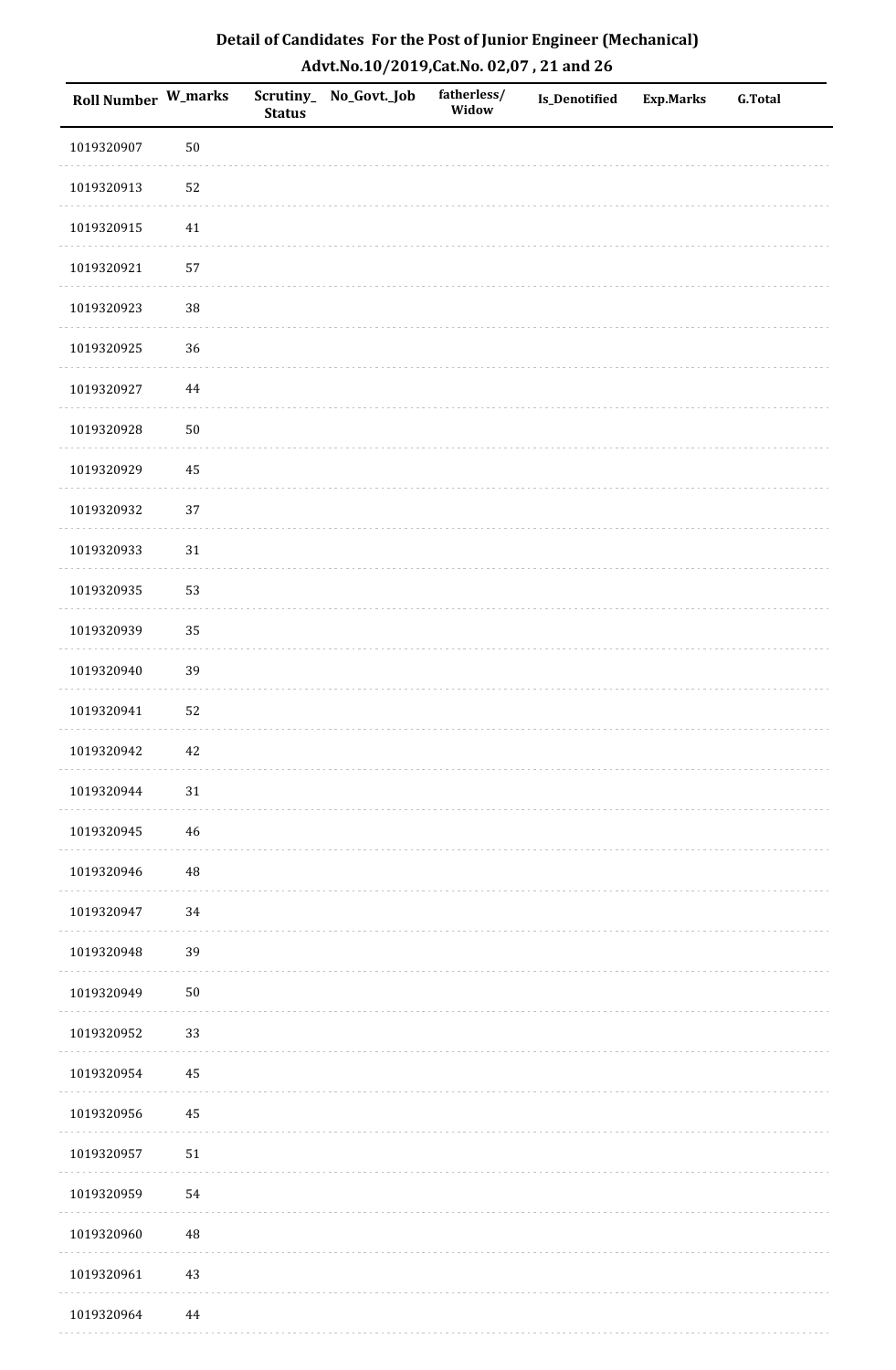| Roll Number W_marks |             | <b>Status</b> | Scrutiny_No_Govt._Job | fatherless/<br>Widow | Is_Denotified    | <b>Exp.Marks</b> | <b>G.Total</b> |
|---------------------|-------------|---------------|-----------------------|----------------------|------------------|------------------|----------------|
| 1019320966          | 45          |               |                       |                      |                  |                  |                |
| 1019320967          | 49          |               |                       |                      |                  |                  |                |
| 1019320968          | $40\,$      |               |                       |                      |                  |                  |                |
| 1019320971          | 38          |               |                       |                      |                  |                  |                |
| 1019320973          | $42\,$      |               |                       |                      |                  |                  |                |
| 1019320974          | 52          |               |                       |                      |                  |                  |                |
| 1019320975          | 39          |               |                       |                      |                  |                  |                |
| 1019320979          | $51\,$      |               |                       |                      |                  |                  |                |
| 1019320980          | 44          |               |                       |                      |                  |                  |                |
| 1019320982          | 45          |               |                       |                      |                  |                  |                |
| 1019320983          | 37          |               |                       |                      |                  |                  |                |
| 1019320986          | 33          |               |                       |                      |                  |                  |                |
| 1019320987          | $47\,$      |               |                       |                      |                  |                  |                |
| 1019320988          | 44          |               |                       |                      |                  |                  |                |
| 1019320990          | 33          |               |                       |                      |                  |                  |                |
| 1019320991          | 32          |               |                       |                      |                  |                  |                |
| 1019320992          | 49          |               |                       |                      |                  |                  |                |
| 1019320993          | $\rm 48$    |               |                       |                      |                  |                  |                |
| 1019320997          | 66          | Eligible      | $\bf{0}$              | $\boldsymbol{0}$     | $\boldsymbol{0}$ | $0.00\,$         | 66.00          |
| 1019320998          | 55          |               |                       |                      |                  |                  |                |
| 1019320999          | 52          |               |                       |                      |                  |                  |                |
| 1019321000          | $\sqrt{46}$ |               |                       |                      |                  |                  |                |
| 1019321001          | 60          |               |                       |                      |                  |                  |                |
| 1019321002          | 56          |               |                       |                      |                  |                  |                |
| 1019321003          | 43          |               |                       |                      |                  |                  |                |
| 1019321004          | 55          |               |                       |                      |                  |                  |                |
| 1019321005          | 38          |               |                       |                      |                  |                  |                |
| 1019321006          | $51\,$      |               |                       |                      |                  |                  |                |
| 1019321009          | $43\,$      |               |                       |                      |                  |                  |                |
| 1019321010          | $31\,$      |               |                       |                      |                  |                  |                |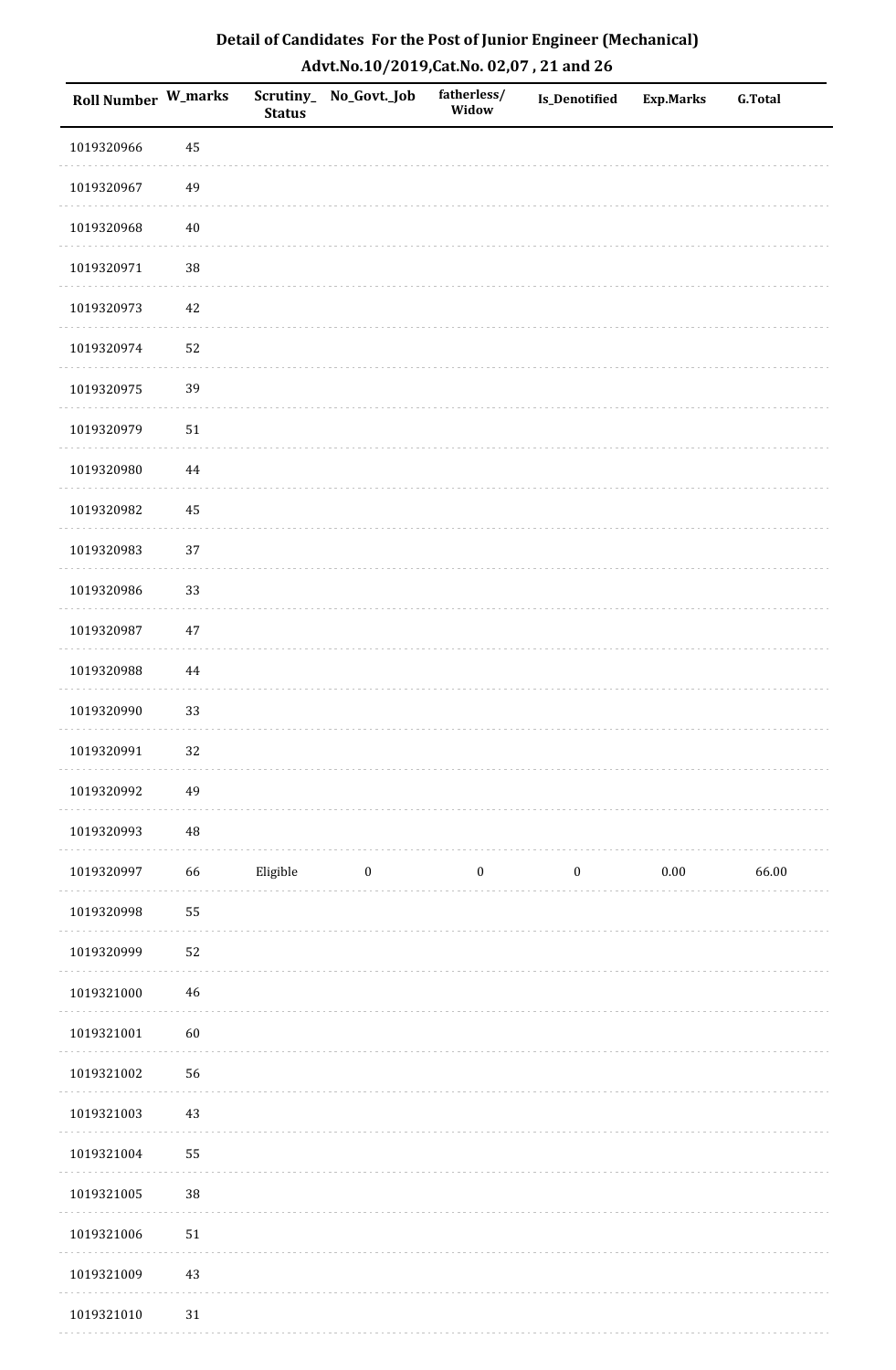| Detail of Candidates For the Post of Junior Engineer (Mechanical) |
|-------------------------------------------------------------------|
| Advt.No.10/2019,Cat.No. 02,07, 21 and 26                          |

| Roll Number W_marks |        | <b>Status</b> | Scrutiny_No_Govt._Job | fatherless/<br>Widow | <b>Is_Denotified</b> | <b>Exp.Marks</b> | <b>G.Total</b> |
|---------------------|--------|---------------|-----------------------|----------------------|----------------------|------------------|----------------|
| 1019321014          | 32     |               |                       |                      |                      |                  |                |
| 1019321015          | 52     |               |                       |                      |                      |                  |                |
| 1019321016          | 49     |               |                       |                      |                      |                  |                |
| 1019321017          | 53     |               |                       |                      |                      |                  |                |
| 1019321021          | 39     |               |                       |                      |                      |                  |                |
| 1019321022          | 43     |               |                       |                      |                      |                  |                |
| 1019321023          | 43     |               |                       |                      |                      |                  |                |
| 1019321024          | 34     |               |                       |                      |                      |                  |                |
| 1019321025          | 41     |               |                       |                      |                      |                  |                |
| 1019321026          | 38     |               |                       |                      |                      |                  |                |
| 1019321029          | 63     |               |                       |                      |                      |                  |                |
| 1019321030          | 32     |               |                       |                      |                      |                  |                |
| 1019321031          | 49     |               |                       |                      |                      |                  |                |
| 1019321032          | $31\,$ |               |                       |                      |                      |                  |                |
| 1019321034          | $31\,$ |               |                       |                      |                      |                  |                |
| 1019321035          | 39     |               |                       |                      |                      |                  |                |
| 1019321036          | 55     |               |                       |                      |                      |                  |                |
| 1019321037          | 53     |               |                       |                      |                      |                  |                |
| 1019321038          | 49     |               |                       |                      |                      |                  |                |
| 1019321039          | $50\,$ |               |                       |                      |                      |                  |                |
| 1019321040          | 56     |               |                       |                      |                      |                  |                |
| 1019321041          | $38\,$ |               |                       |                      |                      |                  |                |
| 1019321042          | 60     |               |                       |                      |                      |                  |                |
| 1019321045          | 53     |               |                       |                      |                      |                  |                |
| 1019321047          | 47     |               |                       |                      |                      |                  |                |
| 1019321048          | 61     |               |                       |                      |                      |                  |                |
| 1019321049          | 42     |               |                       |                      |                      |                  |                |
| 1019321050          | $47\,$ |               |                       |                      |                      |                  |                |
| 1019321051          | $42\,$ |               |                       |                      |                      |                  |                |
| 1019321052          | 57     |               |                       |                      |                      |                  |                |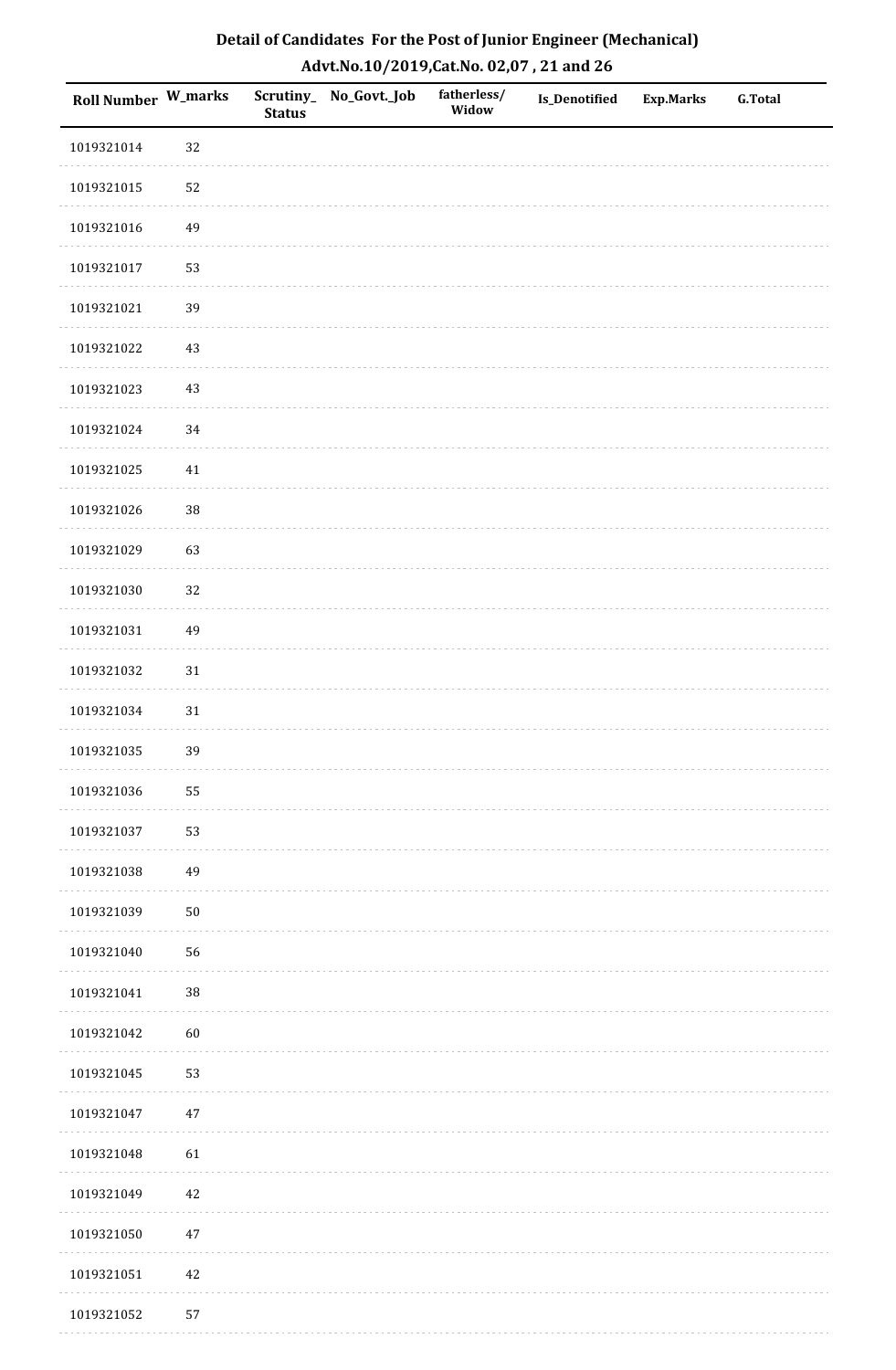| Detail of Candidates For the Post of Junior Engineer (Mechanical) |
|-------------------------------------------------------------------|
| Advt.No.10/2019,Cat.No. 02,07, 21 and 26                          |

| Roll Number W_marks |            | <b>Status</b> | Scrutiny_ No_Govt._Job | fatherless/<br>Widow | <b>Is_Denotified</b> | <b>Exp.Marks</b> | <b>G.Total</b> |
|---------------------|------------|---------------|------------------------|----------------------|----------------------|------------------|----------------|
| 1019321054          | 53         |               |                        |                      |                      |                  |                |
| 1019321055          | 55         |               |                        |                      |                      |                  |                |
| 1019321056          | 37         |               |                        |                      |                      |                  |                |
| 1019321058          | $40\,$     |               |                        |                      |                      |                  |                |
| 1019321059          | 56         |               |                        |                      |                      |                  |                |
| 1019321062          | $47\,$     |               |                        |                      |                      |                  |                |
| 1019321063          | $\bf 44$   |               |                        |                      |                      |                  |                |
| 1019321064          | 31         |               |                        |                      |                      |                  |                |
| 1019321069          | 43         |               |                        |                      |                      |                  |                |
| 1019321070          | 54         |               |                        |                      |                      |                  |                |
| 1019321071          | 33         |               |                        |                      |                      |                  |                |
| 1019321072          | 36         |               |                        |                      |                      |                  |                |
| 1019321073          | 37         |               |                        |                      |                      |                  |                |
| 1019321075          | $42\,$     |               |                        |                      |                      |                  |                |
| 1019321076          | $\rm 48$   |               |                        |                      |                      |                  |                |
| 1019321077          | $\rm 48$   |               |                        |                      |                      |                  |                |
| 1019321078          | $47\,$     |               |                        |                      |                      |                  |                |
| 1019321083          | 39         |               |                        |                      |                      |                  |                |
| 1019321084          | 32         |               |                        |                      |                      |                  |                |
| 1019321087          | 35         |               |                        |                      |                      |                  |                |
| 1019321088          | REJECTED   |               |                        |                      |                      |                  | $0.00\,$       |
| 1019321089          | 49         |               |                        |                      |                      |                  |                |
| 1019321090          | 38         |               |                        |                      |                      |                  |                |
| 1019321091          | 37         |               |                        |                      |                      |                  |                |
| 1019321092          | ${\bf 51}$ |               |                        |                      |                      |                  |                |
| 1019321098          | 54         |               |                        |                      |                      |                  |                |
| 1019321101          | 33         |               |                        |                      |                      |                  |                |
| 1019321103          | $\bf 44$   |               |                        |                      |                      |                  |                |
| 1019321105          | $40\,$     |               |                        |                      |                      |                  |                |
| 1019321107          | 34         |               |                        |                      |                      |                  |                |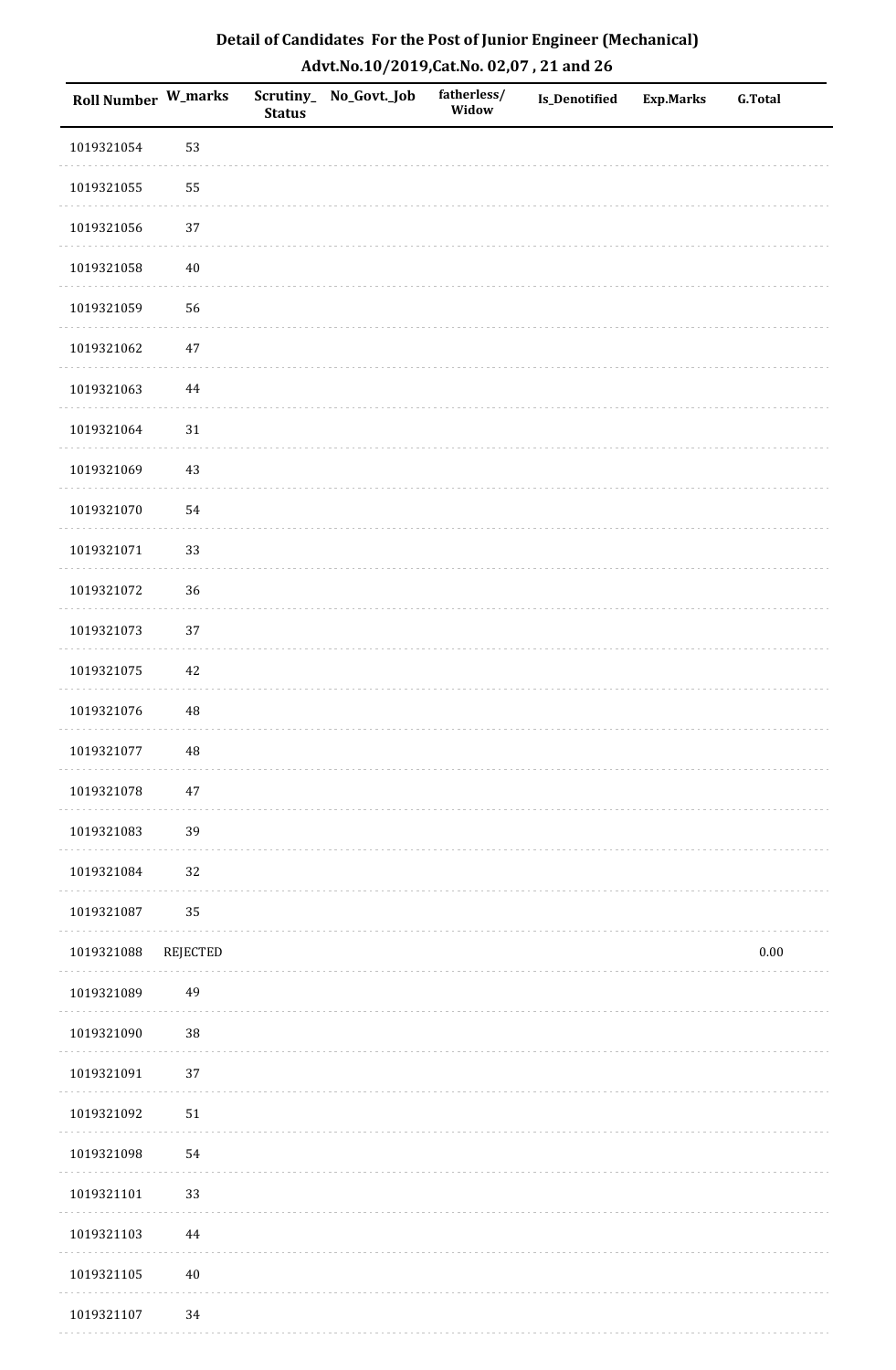| Detail of Candidates For the Post of Junior Engineer (Mechanical) |
|-------------------------------------------------------------------|
| Advt.No.10/2019, Cat.No. 02,07, 21 and 26                         |

| <b>Roll Number W_marks</b> |            | <b>Status</b> | Scrutiny_ No_Govt._Job | fatherless/<br>Widow | <b>Is_Denotified</b> | <b>Exp.Marks</b> | <b>G.Total</b> |
|----------------------------|------------|---------------|------------------------|----------------------|----------------------|------------------|----------------|
| 1019321110                 | 19         |               |                        |                      |                      |                  |                |
| 1019321112                 | 63         |               |                        |                      |                      |                  |                |
| 1019321117                 | 32         |               |                        |                      |                      |                  |                |
| 1019321118                 | ${\bf 51}$ |               |                        |                      |                      |                  |                |
| 1019321120                 | $40\,$     |               |                        |                      |                      |                  |                |
| 1019321124                 | $\bf 44$   |               |                        |                      |                      |                  |                |
| 1019321127                 | 54         |               |                        |                      |                      |                  |                |
| 1019321129                 | $31\,$     |               |                        |                      |                      |                  |                |
| 1019321130                 | $42\,$     |               |                        |                      |                      |                  |                |
| 1019321131                 | $30\,$     |               |                        |                      |                      |                  |                |
| 1019321132                 | 26         |               |                        |                      |                      |                  |                |
| 1019321134                 | 59         |               |                        |                      |                      |                  |                |
| 1019321136                 | 42         |               |                        |                      |                      |                  |                |
| 1019321137                 | 37         |               |                        |                      |                      |                  |                |
| 1019321139                 | 53         |               |                        |                      |                      |                  |                |
| 1019321140                 | 44         |               |                        |                      |                      |                  |                |
| 1019321142                 | 29         |               |                        |                      |                      |                  |                |
| 1019321143                 | 44         |               |                        |                      |                      |                  |                |
| 1019321145                 | 55         |               |                        |                      |                      |                  |                |
| 1019321146                 | 55         |               |                        |                      |                      |                  |                |
| 1019321147                 | 51         |               |                        |                      |                      |                  |                |
| 1019321148                 | 51         |               |                        |                      |                      |                  |                |
| 1019321151                 | ${\bf 51}$ |               |                        |                      |                      |                  |                |
| 1019321154                 | 52         |               |                        |                      |                      |                  |                |
| 1019321157                 | 36         |               |                        |                      |                      |                  |                |
| 1019321158                 | 47         |               |                        |                      |                      |                  |                |
| 1019321159                 | $\rm 48$   |               |                        |                      |                      |                  |                |
| 1019321160                 | 51         |               |                        |                      |                      |                  |                |
| 1019321162                 | 57         |               |                        |                      |                      |                  |                |
| 1019321163                 | 45         |               |                        |                      |                      |                  |                |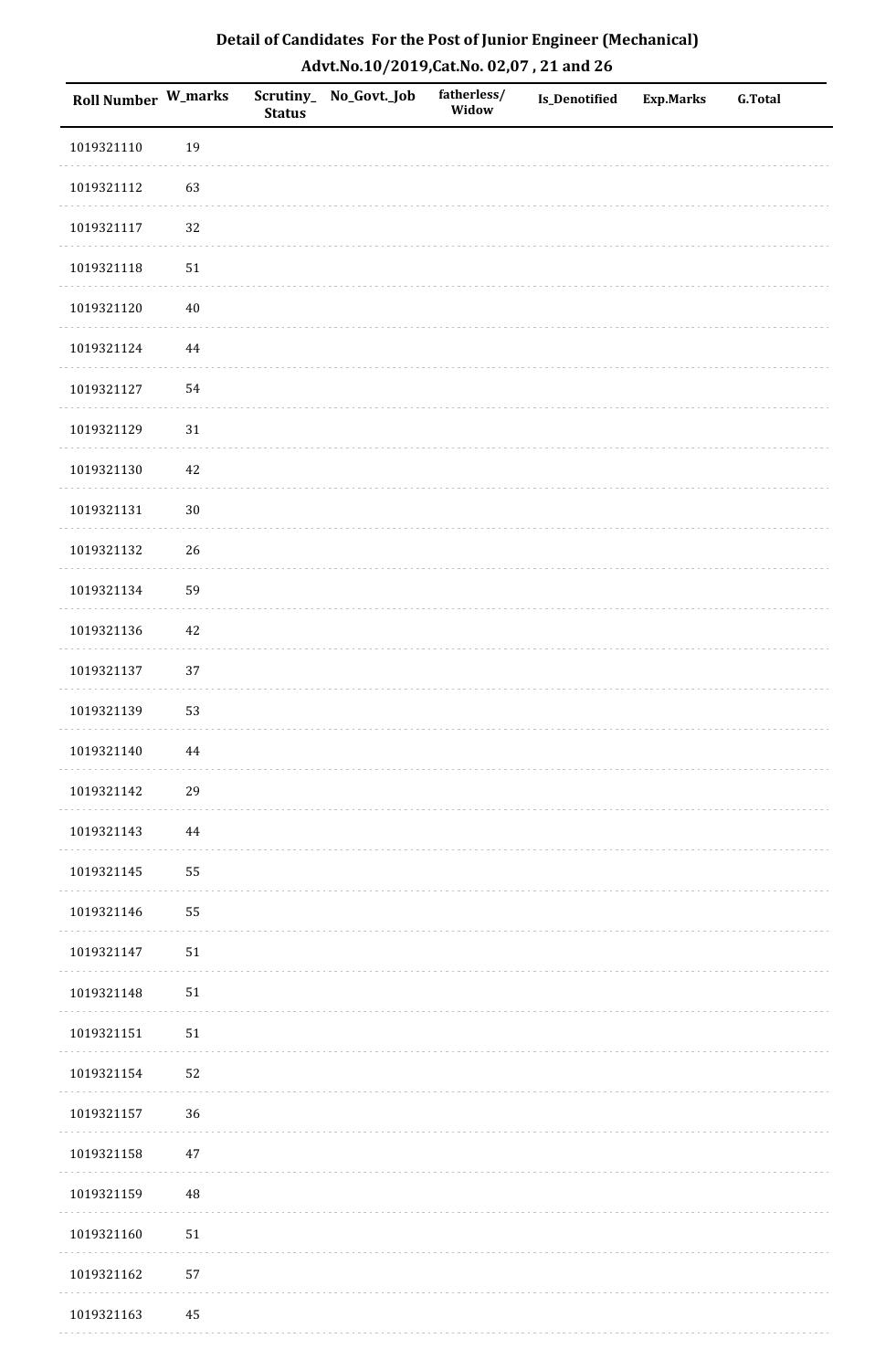| Detail of Candidates For the Post of Junior Engineer (Mechanical) |
|-------------------------------------------------------------------|
| Advt.No.10/2019,Cat.No. 02,07, 21 and 26                          |

| Roll Number W_marks |          | <b>Status</b> | Scrutiny_ No_Govt._Job | fatherless/<br>Widow | <b>Is_Denotified</b> | Exp.Marks | <b>G.Total</b> |
|---------------------|----------|---------------|------------------------|----------------------|----------------------|-----------|----------------|
| 1019321164          | 42       |               |                        |                      |                      |           |                |
| 1019321165          | 62       |               |                        |                      |                      |           |                |
| 1019321166          | 54       |               |                        |                      |                      |           |                |
| 1019321167          | $41\,$   |               |                        |                      |                      |           |                |
| 1019321172          | 55       |               |                        |                      |                      |           |                |
| 1019321173          | 49       |               |                        |                      |                      |           |                |
| 1019321174          | 51       |               |                        |                      |                      |           |                |
| 1019321179          | 58       |               |                        |                      |                      |           |                |
| 1019321181          | 57       |               |                        |                      |                      |           |                |
| 1019321183          | 35       |               |                        |                      |                      |           |                |
| 1019321184          | 37       |               |                        |                      |                      |           |                |
| 1019321189          | 32       |               |                        |                      |                      |           |                |
| 1019321190          | 44       |               |                        |                      |                      |           |                |
| 1019321191          | $40\,$   |               |                        |                      |                      |           |                |
| 1019321193          | 39       |               |                        |                      |                      |           |                |
| 1019321194          | 36       |               |                        |                      |                      |           |                |
| 1019321195          | $37\,$   |               |                        |                      |                      |           |                |
| 1019321197          | 68       | Eligible      | $\boldsymbol{0}$       | $\boldsymbol{0}$     | $\boldsymbol{0}$     | $0.00\,$  | 68.00          |
| 1019321201          | 43       |               |                        |                      |                      |           |                |
| 1019321202          | $41\,$   |               |                        |                      |                      |           |                |
| 1019321204          | $\rm 48$ |               |                        |                      |                      |           |                |
| 1019321205          | 58       |               |                        |                      |                      |           |                |
| 1019321206          | 42       |               |                        |                      |                      |           |                |
| 1019321208          | 52       |               |                        |                      |                      |           |                |
| 1019321209          | 49       |               |                        |                      |                      |           |                |
| 1019321212          | $41\,$   |               |                        |                      |                      |           |                |
| 1019321214          | $38\,$   |               |                        |                      |                      |           |                |
| 1019321215          | $40\,$   |               |                        |                      |                      |           |                |
| 1019321216          | $30\,$   |               |                        |                      |                      |           |                |
| 1019321217          | 59       |               |                        |                      |                      |           |                |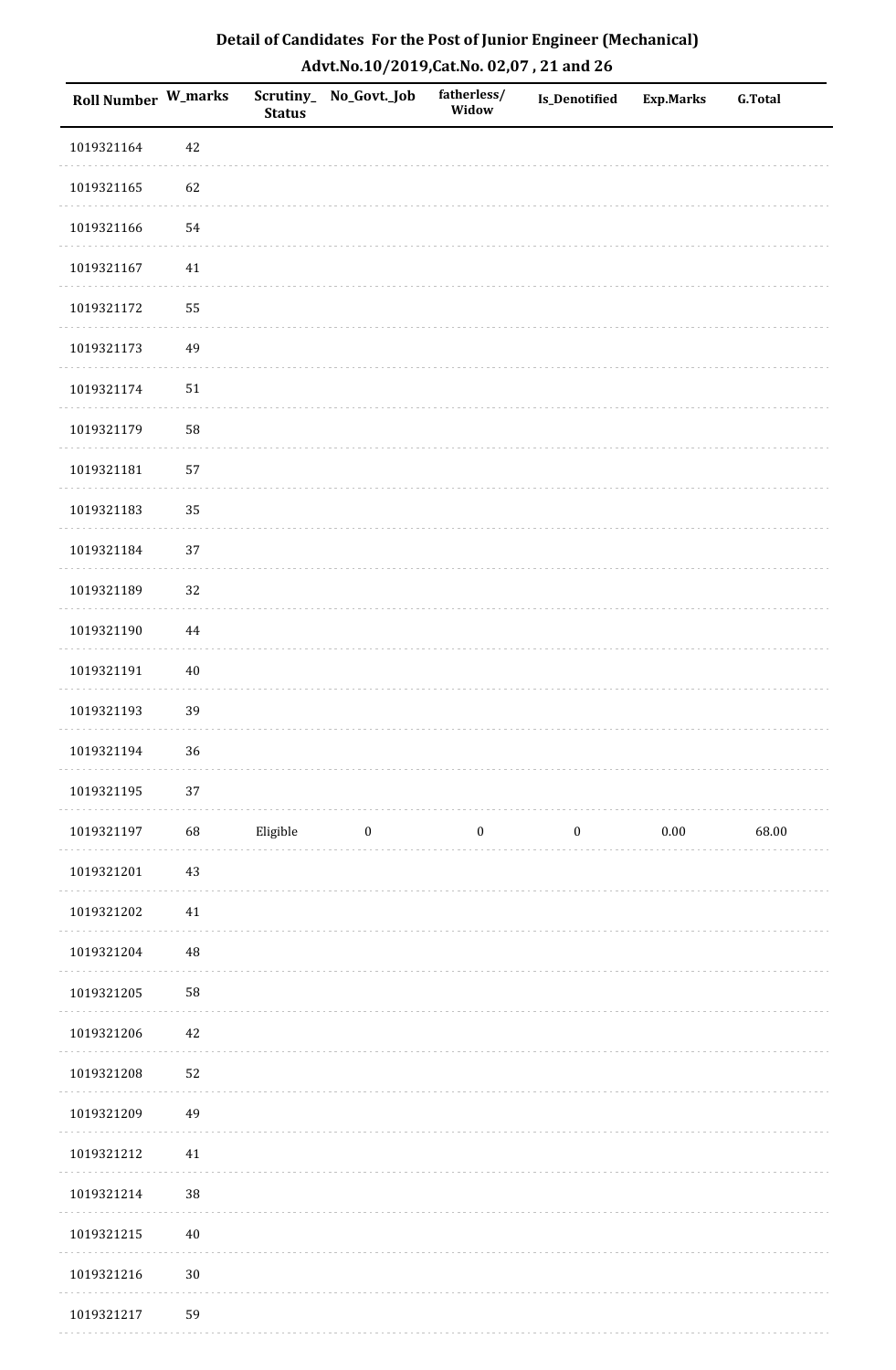| Detail of Candidates For the Post of Junior Engineer (Mechanical) |
|-------------------------------------------------------------------|
| Advt.No.10/2019,Cat.No. 02,07, 21 and 26                          |

| Roll Number W_marks |          | <b>Status</b> | Scrutiny_ No_Govt._Job | fatherless/<br>Widow | Is_Denotified | <b>Exp.Marks</b> | <b>G.Total</b> |
|---------------------|----------|---------------|------------------------|----------------------|---------------|------------------|----------------|
| 1019321218          | 38       |               |                        |                      |               |                  |                |
| 1019321219          | 38       |               |                        |                      |               |                  |                |
| 1019321220          | 45       |               |                        |                      |               |                  |                |
| 1019321221          | 55       |               |                        |                      |               |                  |                |
| 1019321222          | 33       |               |                        |                      |               |                  |                |
| 1019321226          | 49       |               |                        |                      |               |                  |                |
| 1019321232          | $\rm 48$ |               |                        |                      |               |                  |                |
| 1019321234          | 37       |               |                        |                      |               |                  |                |
| 1019321236          | 44       |               |                        |                      |               |                  |                |
| 1019321237          | 37       |               |                        |                      |               |                  |                |
| 1019321239          | $51\,$   |               |                        |                      |               |                  |                |
| 1019321242          | 54       |               |                        |                      |               |                  |                |
| 1019321243          | $47\,$   |               |                        |                      |               |                  |                |
| 1019321244          | $42\,$   |               |                        |                      |               |                  |                |
| 1019321247          | $50\,$   |               |                        |                      |               |                  |                |
| 1019321248          | 37       |               |                        |                      |               |                  |                |
| 1019321249          | REJECTED |               |                        |                      |               |                  | $0.00\,$       |
| 1019321253          | 38       |               |                        |                      |               |                  |                |
| 1019321255          | $31\,$   |               |                        |                      |               |                  |                |
| 1019321261          | $47\,$   |               |                        |                      |               |                  |                |
| 1019321262          | 49       |               |                        |                      |               |                  |                |
| 1019321270          | 29       |               |                        |                      |               |                  |                |
| 1019321271          | $27\,$   |               |                        |                      |               |                  |                |
| 1019321273          | 44       |               |                        |                      |               |                  |                |
| 1019321275          | 35       |               |                        |                      |               |                  |                |
| 1019321276          | $47\,$   |               |                        |                      |               |                  |                |
| 1019321279          | 44       |               |                        |                      |               |                  |                |
| 1019321281          | 16       |               |                        |                      |               |                  |                |
| 1019321284          | $42\,$   |               |                        |                      |               |                  |                |
| 1019321285          | 34       |               |                        |                      |               |                  |                |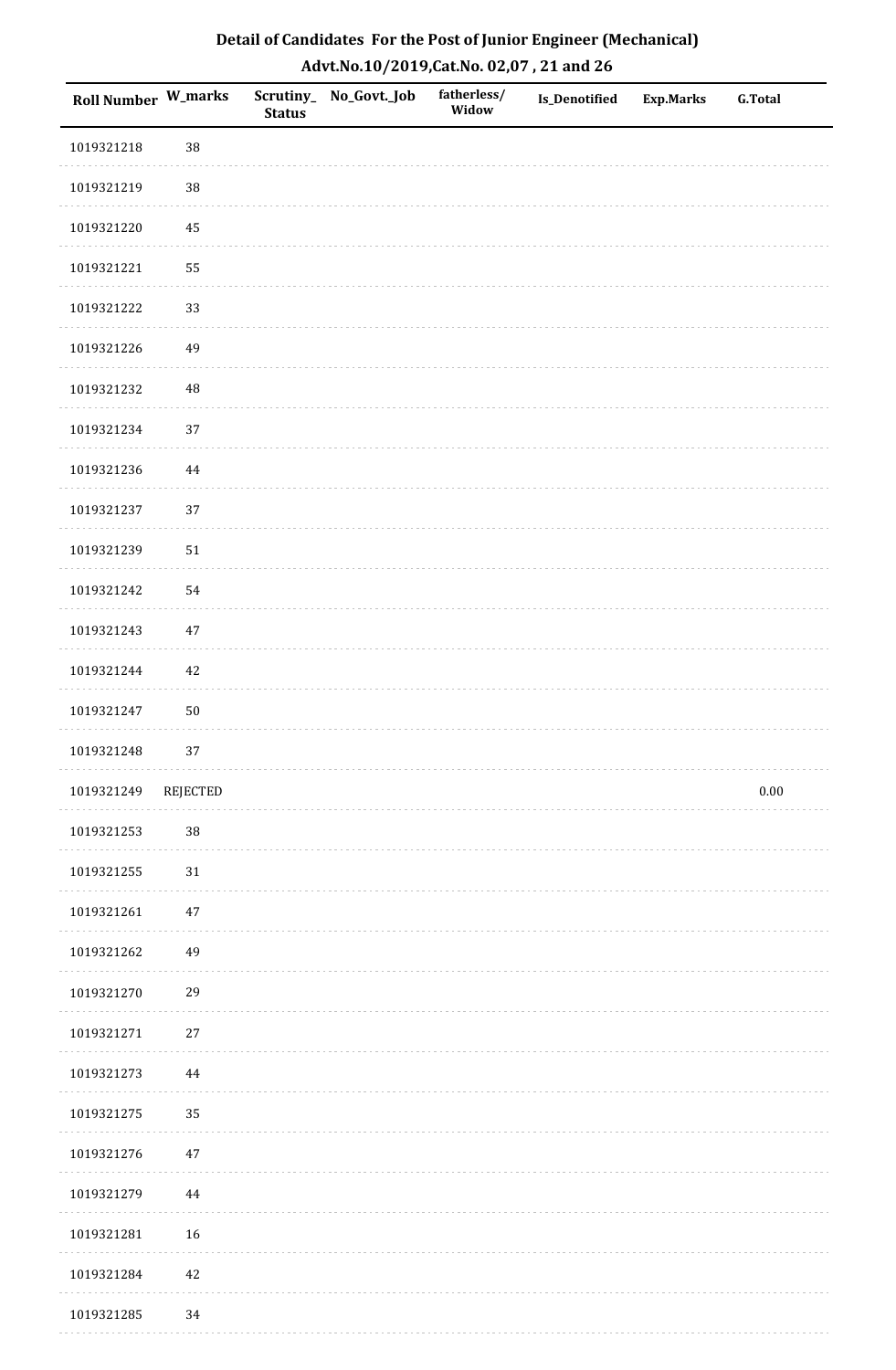| Roll Number W_marks |          | <b>Status</b> | Scrutiny_No_Govt._Job | fatherless/<br>Widow | Is_Denotified | <b>Exp.Marks</b> | <b>G.Total</b> |
|---------------------|----------|---------------|-----------------------|----------------------|---------------|------------------|----------------|
| 1019321286          | $47\,$   |               |                       |                      |               |                  |                |
| 1019321287          | 33       |               |                       |                      |               |                  |                |
| 1019321288          | 35       |               |                       |                      |               |                  |                |
| 1019321289          | 48       |               |                       |                      |               |                  |                |
| 1019321290          | $31\,$   |               |                       |                      |               |                  |                |
| 1019321295          | 65       |               |                       |                      |               |                  |                |
| 1019321297          | $\rm 48$ |               |                       |                      |               |                  |                |
| 1019321299          | $41\,$   |               |                       |                      |               |                  |                |
| 1019321301          | 52       |               |                       |                      |               |                  |                |
| 1019321302          | $40\,$   |               |                       |                      |               |                  |                |
| 1019321305          | 43       |               |                       |                      |               |                  |                |
| 1019321306          | 38       |               |                       |                      |               |                  |                |
| 1019321307          | 32       |               |                       |                      |               |                  |                |
| 1019321309          | $40\,$   |               |                       |                      |               |                  |                |
| 1019321312          | $\bf 44$ |               |                       |                      |               |                  |                |
| 1019321313          | 38       |               |                       |                      |               |                  |                |
| 1019321314          | $43\,$   |               |                       |                      |               |                  |                |
| 1019321315          | 35       |               |                       |                      |               |                  |                |
| 1019321316          | 45       |               |                       |                      |               |                  |                |
| 1019321318          | 44       |               |                       |                      |               |                  |                |
| 1019321319          | 45       |               |                       |                      |               |                  |                |
| 1019321321          | 55       |               |                       |                      |               |                  |                |
| 1019321322          | 36       |               |                       |                      |               |                  |                |
| 1019321324          | 33       |               |                       |                      |               |                  |                |
| 1019321325          | $47\,$   |               |                       |                      |               |                  |                |
| 1019321326          | 38       |               |                       |                      |               |                  |                |
| 1019321327          | 37       |               |                       |                      |               |                  |                |
| 1019321329          | 48       |               |                       |                      |               |                  |                |
| 1019321331          | 29       |               |                       |                      |               |                  |                |
| 1019321332          | 41       |               |                       |                      |               |                  |                |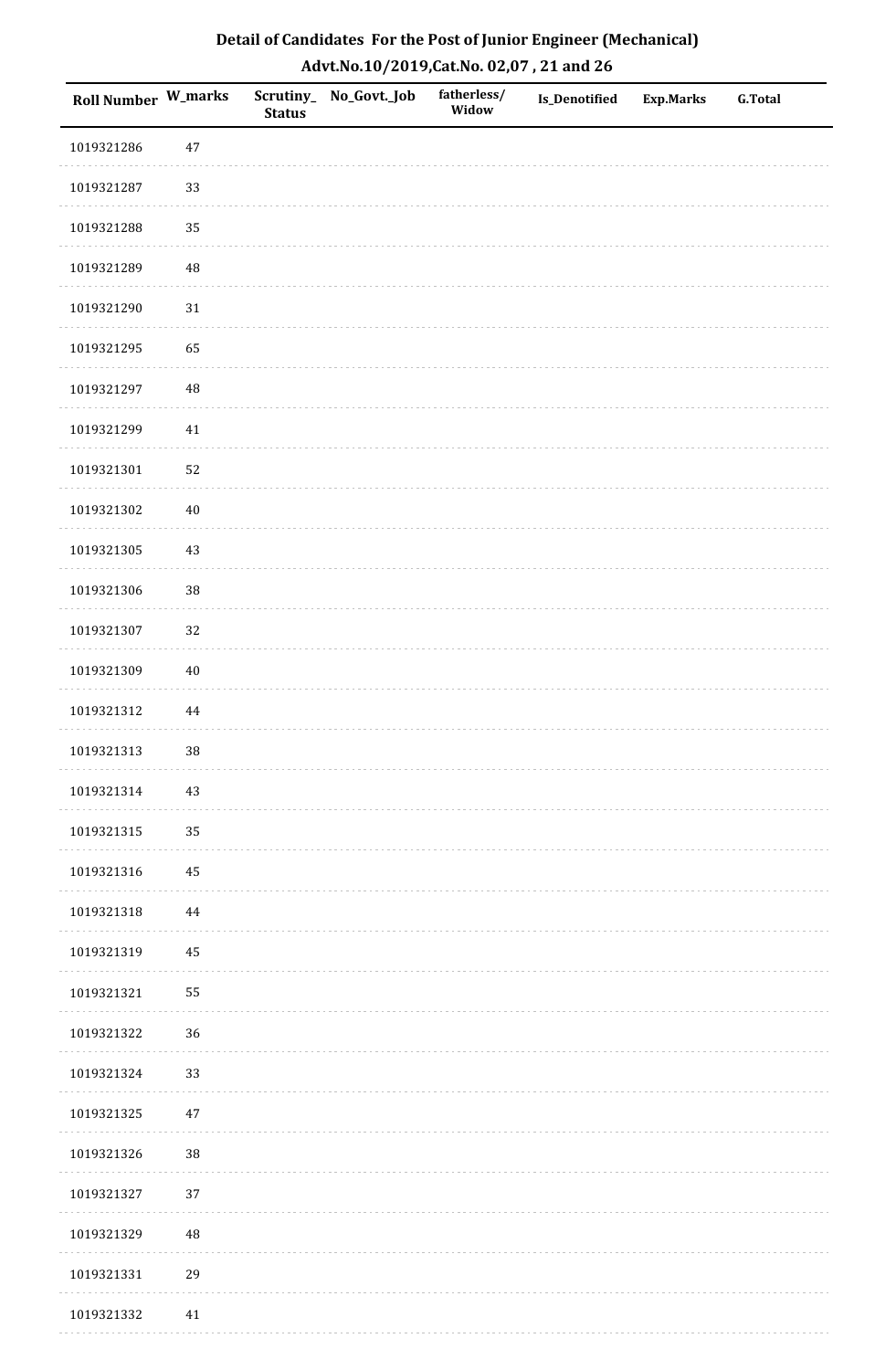| Detail of Candidates For the Post of Junior Engineer (Mechanical) |
|-------------------------------------------------------------------|
| Advt.No.10/2019, Cat.No. 02,07, 21 and 26                         |

| Roll Number W_marks |          | <b>Status</b> | Scrutiny_No_Govt._Job | fatherless/<br>Widow | <b>Is_Denotified</b> | <b>Exp.Marks</b> | <b>G.Total</b> |
|---------------------|----------|---------------|-----------------------|----------------------|----------------------|------------------|----------------|
| 1019321333          | $47\,$   | Eligible      | $\boldsymbol{0}$      | $\boldsymbol{0}$     | $\boldsymbol{0}$     | 0.00             | 47.00          |
| 1019321335          | $50\,$   |               |                       |                      |                      |                  |                |
| 1019321336          | 56       |               |                       |                      |                      |                  |                |
| 1019321337          | $42\,$   |               |                       |                      |                      |                  |                |
| 1019321341          | 37       |               |                       |                      |                      |                  |                |
| 1019321343          | $\rm 48$ |               |                       |                      |                      |                  |                |
| 1019321344          | 35       |               |                       |                      |                      |                  |                |
| 1019321345          | $42\,$   |               |                       |                      |                      |                  |                |
| 1019321346          | 34       |               |                       |                      |                      |                  |                |
| 1019321348          | 65       |               |                       |                      |                      |                  |                |
| 1019321350          | 58       |               |                       |                      |                      |                  |                |
| 1019321352          | 34       |               |                       |                      |                      |                  |                |
| 1019321353          | 26       |               |                       |                      |                      |                  |                |
| 1019321358          | 48       |               |                       |                      |                      |                  |                |
| 1019321360          | 41       |               |                       |                      |                      |                  |                |
| 1019321361          | $71\,$   | Absent        | $\boldsymbol{0}$      | $\boldsymbol{0}$     | $\boldsymbol{0}$     | $0.00\,$         |                |
| 1019321363          | 32       |               |                       |                      |                      |                  |                |
| 1019321366          | $51\,$   |               |                       |                      |                      |                  |                |
| 1019321368          | $43\,$   |               |                       |                      |                      |                  |                |
| 1019321371          | 36       |               |                       |                      |                      |                  |                |
| 1019321372          | $42\,$   |               |                       |                      |                      |                  |                |
| 1019321377          | 54       |               |                       |                      |                      |                  |                |
| 1019321379          | 44       |               |                       |                      |                      |                  |                |
| 1019321382          | 37       |               |                       |                      |                      |                  |                |
| 1019321383          | 51       |               |                       |                      |                      |                  |                |
| 1019321384          | $31\,$   |               |                       |                      |                      |                  |                |
| 1019321387          | 34       |               |                       |                      |                      |                  |                |
| 1019321388          | 36       |               |                       |                      |                      |                  |                |
| 1019321389          | $17\,$   |               |                       |                      |                      |                  |                |
| 1019321391          | 44       |               |                       |                      |                      |                  |                |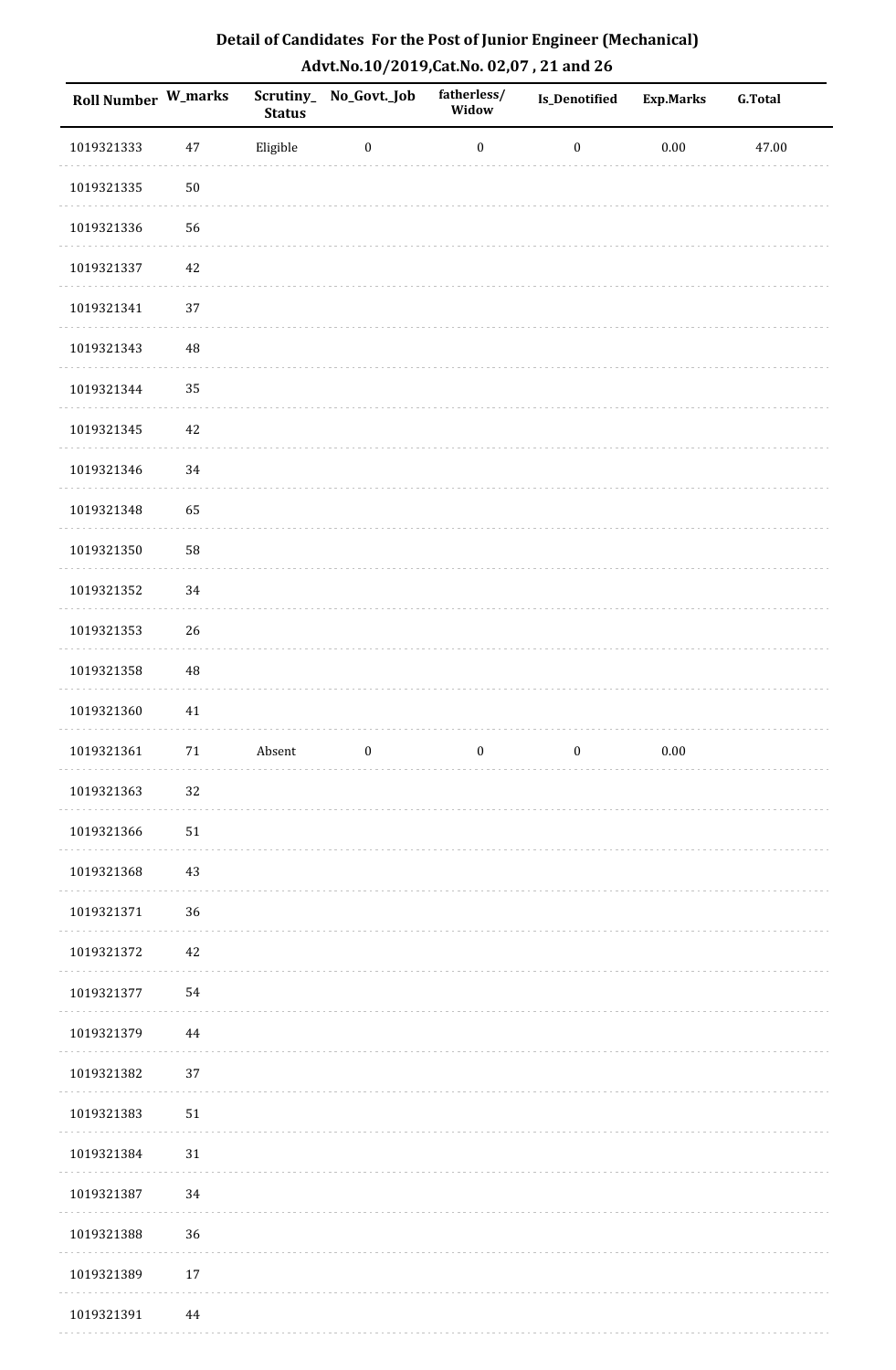| Roll Number W_marks |                 | <b>Status</b> | Scrutiny_ No_Govt._Job | fatherless/<br>Widow | <b>Is_Denotified</b> | <b>Exp.Marks</b> | <b>G.Total</b> |
|---------------------|-----------------|---------------|------------------------|----------------------|----------------------|------------------|----------------|
| 1019321392          | 49              |               |                        |                      |                      |                  |                |
| 1019321393          | 46              |               |                        |                      |                      |                  |                |
| 1019321396          | <b>REJECTED</b> |               |                        |                      |                      |                  | $0.00\,$       |
| 1019321399          | 35              |               |                        |                      |                      |                  |                |
| 1019321400          | 39              |               |                        |                      |                      |                  |                |
| 1019321402          | 34              |               |                        |                      |                      |                  |                |
| 1019321403          | $46\,$          |               |                        |                      |                      |                  |                |
| 1019321406          | $42\,$          |               |                        |                      |                      |                  |                |
| 1019321409          | 35              |               |                        |                      |                      |                  |                |
| 1019321410          | 32              |               |                        |                      |                      |                  |                |
| 1019321411          | 66              | Eligible      | $\boldsymbol{0}$       | $\boldsymbol{0}$     | $\boldsymbol{0}$     | $0.00\,$         | 66.00          |
| 1019321416          | 32              |               |                        |                      |                      |                  |                |
| 1019321417          | $20\,$          |               |                        |                      |                      |                  |                |
| 1019321419          | 49              |               |                        |                      |                      |                  |                |
| 1019321421          | 37              |               |                        |                      |                      |                  |                |
| 1019321422          | 37              |               |                        |                      |                      |                  |                |
| 1019321424          | 46              |               |                        |                      |                      |                  |                |
| 1019321428          | 56              |               |                        |                      |                      |                  |                |
| 1019321429          | 36              |               |                        |                      |                      |                  |                |
| 1019321431          | $38\,$          |               |                        |                      |                      |                  |                |
| 1019321432          | 32              |               |                        |                      |                      |                  |                |
| 1019321433          | $43\,$          | Eligible      | $\overline{0}$         | $\bf{0}$             | $\boldsymbol{0}$     | 0.00             | 43.00          |
| 1019321434          | 44              |               |                        |                      |                      |                  |                |
| 1019321439          | 52              |               |                        |                      |                      |                  |                |
| 1019321440          | 59              |               |                        |                      |                      |                  |                |
| 1019321442          | 35              |               |                        |                      |                      |                  |                |
| 1019321443          | 62              |               |                        |                      |                      |                  |                |
| 1019321444          | 64              |               |                        |                      |                      |                  |                |
| 1019321447          | 23              |               |                        |                      |                      |                  |                |
| 1019321448          | 36              |               |                        |                      |                      |                  |                |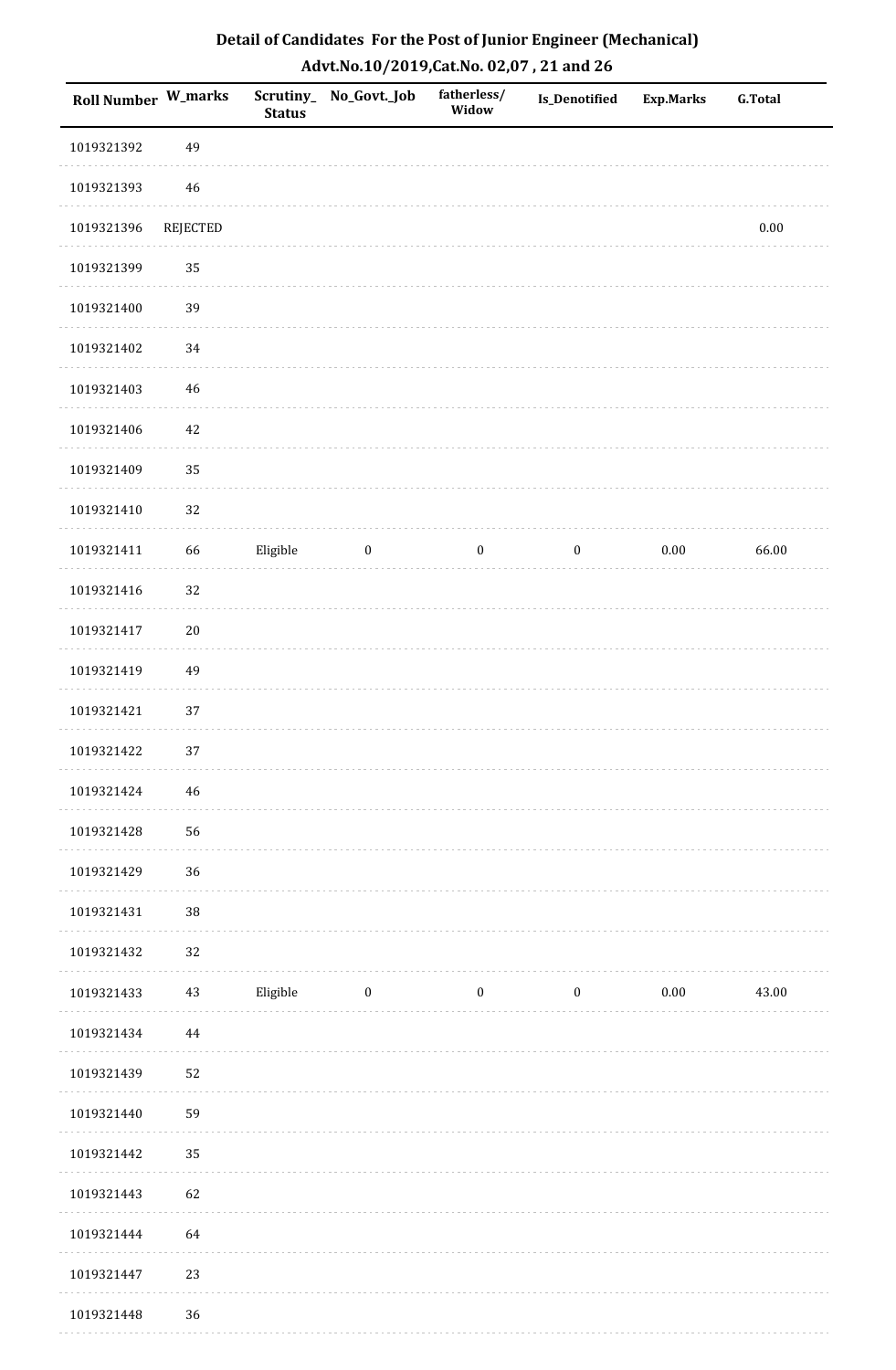| Detail of Candidates For the Post of Junior Engineer (Mechanical) |
|-------------------------------------------------------------------|
| Advt.No.10/2019,Cat.No. 02,07, 21 and 26                          |

| Roll Number W_marks |        | <b>Status</b> | Scrutiny_ No_Govt._Job | fatherless/<br>Widow | Is_Denotified | Exp.Marks | <b>G.Total</b> |
|---------------------|--------|---------------|------------------------|----------------------|---------------|-----------|----------------|
| 1019321449          | 44     |               |                        |                      |               |           |                |
| 1019321450          | $40\,$ |               |                        |                      |               |           |                |
| 1019321451          | 57     |               |                        |                      |               |           |                |
| 1019321452          | 36     |               |                        |                      |               |           |                |
| 1019321454          | 60     |               |                        |                      |               |           |                |
| 1019321456          | 37     |               |                        |                      |               |           |                |
| 1019321458          | $51\,$ |               |                        |                      |               |           |                |
| 1019321460          | 63     |               |                        |                      |               |           |                |
| 1019321461          | 39     |               |                        |                      |               |           |                |
| 1019321462          | 49     |               |                        |                      |               |           |                |
| 1019321463          | 37     |               |                        |                      |               |           |                |
| 1019321464          | 39     |               |                        |                      |               |           |                |
| 1019321469          | 45     |               |                        |                      |               |           |                |
| 1019321471          | 49     |               |                        |                      |               |           |                |
| 1019321472          | 52     |               |                        |                      |               |           |                |
| 1019321474          | 45     |               |                        |                      |               |           |                |
| 1019321475          | 47     |               |                        |                      |               |           |                |
| 1019321476          | $10\,$ |               |                        |                      |               |           |                |
| 1019321478          | 17     |               |                        |                      |               |           |                |
| 1019321479          | 55     |               |                        |                      |               |           |                |
| 1019321480          | $30\,$ |               |                        |                      |               |           |                |
| 1019321482          | 37     |               |                        |                      |               |           |                |
| 1019321483          | 57     |               |                        |                      |               |           |                |
| 1019321485          | 33     |               |                        |                      |               |           |                |
| 1019321486          | 53     |               |                        |                      |               |           |                |
| 1019321491          | $47\,$ |               |                        |                      |               |           |                |
| 1019321492          | $40\,$ |               |                        |                      |               |           |                |
| 1019321493          | $50\,$ |               |                        |                      |               |           |                |
| 1019321496          | $38\,$ |               |                        |                      |               |           |                |
| 1019321498          | $42\,$ |               |                        |                      |               |           |                |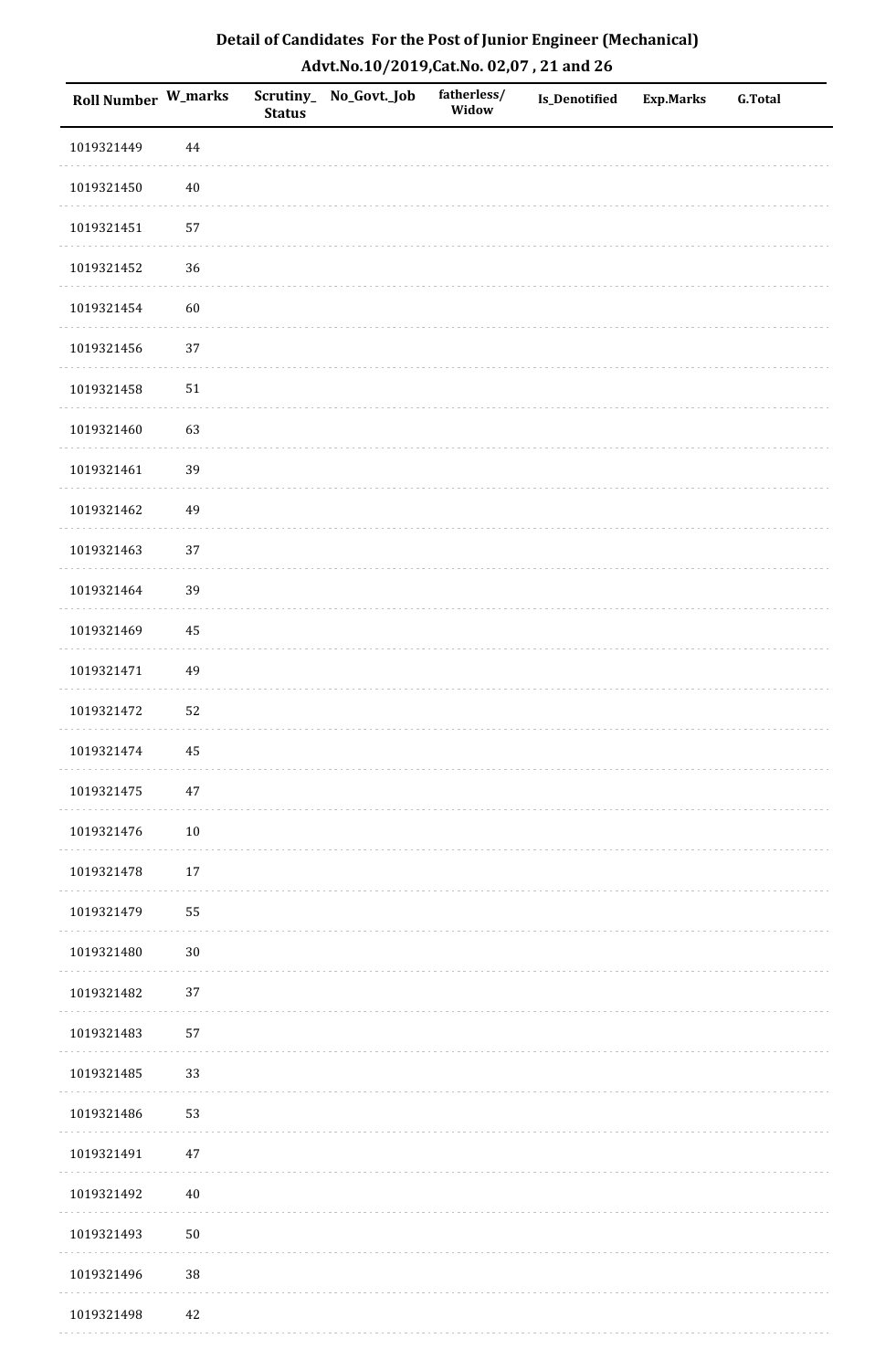| Detail of Candidates For the Post of Junior Engineer (Mechanical) |
|-------------------------------------------------------------------|
| Advt.No.10/2019,Cat.No. 02,07, 21 and 26                          |

| <b>Roll Number W_marks</b> |                  | <b>Status</b> | Scrutiny_ No_Govt._Job | fatherless/<br>Widow | Is_Denotified    | <b>Exp.Marks</b> | <b>G.Total</b> |
|----------------------------|------------------|---------------|------------------------|----------------------|------------------|------------------|----------------|
| 1019321499                 | $47\,$           |               |                        |                      |                  |                  |                |
| 1019321501                 | ${\bf 50}$       |               |                        |                      |                  |                  |                |
| 1019321503                 | 54               |               |                        |                      |                  |                  |                |
| 1019321506                 | 45               |               |                        |                      |                  |                  |                |
| 1019321508                 | 37               |               |                        |                      |                  |                  |                |
| 1019321510                 | 38               |               |                        |                      |                  |                  |                |
| 1019321511                 | $\sqrt{46}$      |               |                        |                      |                  |                  |                |
| 1019321512                 | 49               |               |                        |                      |                  |                  |                |
| 1019321515                 | 41               |               |                        |                      |                  |                  |                |
| 1019321517                 | 43               |               |                        |                      |                  |                  |                |
| 1019321524                 | 49               |               |                        |                      |                  |                  |                |
| 1019321527                 | 53               |               |                        |                      |                  |                  |                |
| 1019321528                 | 34               |               |                        |                      |                  |                  |                |
| 1019321529                 | 53               |               |                        |                      |                  |                  |                |
| 1019321532                 | $\boldsymbol{6}$ |               |                        |                      |                  |                  |                |
| 1019321533                 | ${\bf 51}$       |               |                        |                      |                  |                  |                |
| 1019321537                 | REJECTED         |               |                        |                      |                  |                  | $0.00\,$       |
| 1019321540                 | 43               |               |                        |                      |                  |                  |                |
| 1019321541                 | 34               |               |                        |                      |                  |                  |                |
| 1019321543                 | 34               |               |                        |                      |                  |                  |                |
| 1019321544                 | 54               |               |                        |                      |                  |                  |                |
| 1019321545                 | $51\,$           |               |                        |                      |                  |                  |                |
| 1019321546                 | 48               |               |                        |                      |                  |                  |                |
| 1019321547                 | 62               |               |                        |                      |                  |                  |                |
| 1019321548                 | 31               |               |                        |                      |                  |                  |                |
| 1019321549                 | $47\,$           | Eligible      | $\boldsymbol{0}$       | $\boldsymbol{0}$     | $\boldsymbol{0}$ | $0.00\,$         | 47.00          |
| 1019321550                 | 29               |               |                        |                      |                  |                  |                |
| 1019321552                 | 35               |               |                        |                      |                  |                  |                |
| 1019321555                 | 54               |               |                        |                      |                  |                  |                |
| 1019321557                 | $\sqrt{46}$      |               |                        |                      |                  |                  |                |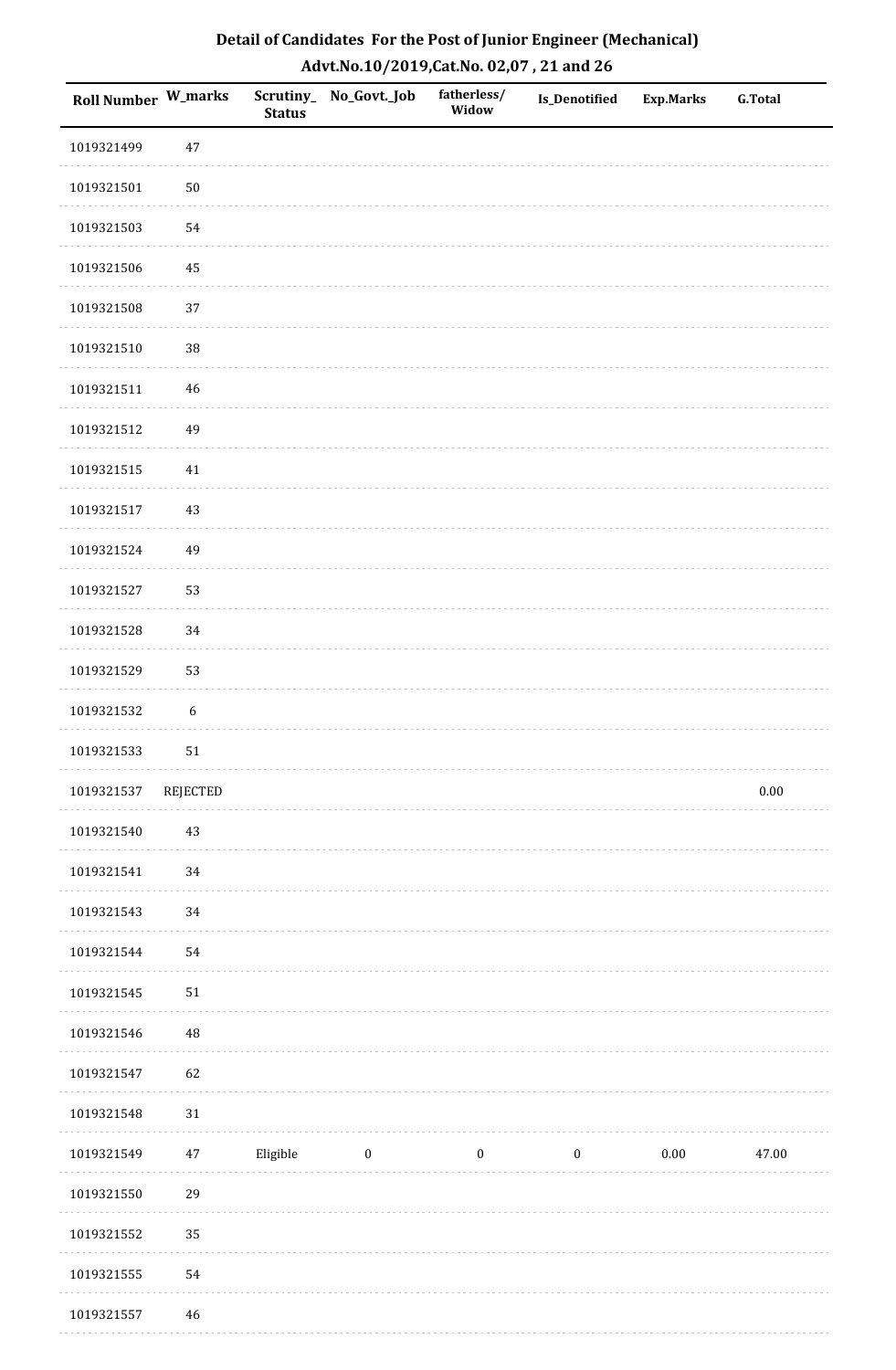| Detail of Candidates For the Post of Junior Engineer (Mechanical) |
|-------------------------------------------------------------------|
| Advt.No.10/2019,Cat.No. 02,07, 21 and 26                          |

| Roll Number W_marks |          | <b>Status</b> | Scrutiny_ No_Govt._Job | fatherless/<br>Widow | Is_Denotified | <b>Exp.Marks</b> | <b>G.Total</b> |
|---------------------|----------|---------------|------------------------|----------------------|---------------|------------------|----------------|
| 1019321558          | $\rm 48$ |               |                        |                      |               |                  |                |
| 1019321559          | 53       |               |                        |                      |               |                  |                |
| 1019321561          | 33       |               |                        |                      |               |                  |                |
| 1019321563          | 42       |               |                        |                      |               |                  |                |
| 1019321565          | 42       |               |                        |                      |               |                  |                |
| 1019321566          | 42       |               |                        |                      |               |                  |                |
| 1019321567          | 49       |               |                        |                      |               |                  |                |
| 1019321569          | 36       |               |                        |                      |               |                  |                |
| 1019321570          | 37       |               |                        |                      |               |                  |                |
| 1019321572          | 45       |               |                        |                      |               |                  |                |
| 1019321577          | 44       |               |                        |                      |               |                  |                |
| 1019321578          | 37       |               |                        |                      |               |                  |                |
| 1019321579          | 16       |               |                        |                      |               |                  |                |
| 1019321581          | 56       |               |                        |                      |               |                  |                |
| 1019321583          | 41       |               |                        |                      |               |                  |                |
| 1019321584          | $38\,$   |               |                        |                      |               |                  |                |
| 1019321587          | 61       |               |                        |                      |               |                  |                |
| 1019321588          | 35       |               |                        |                      |               |                  |                |
| 1019321589          | 49       |               |                        |                      |               |                  |                |
| 1019321594          | $28\,$   |               |                        |                      |               |                  |                |
| 1019321597          | 26       |               |                        |                      |               |                  |                |
| 1019321598          | 36       |               |                        |                      |               |                  |                |
| 1019321600          | $41\,$   |               |                        |                      |               |                  |                |
| 1019321601          | 56       |               |                        |                      |               |                  |                |
| 1019321603          | 64       |               |                        |                      |               |                  |                |
| 1019321604          | 39       |               |                        |                      |               |                  |                |
| 1019321607          | 45       |               |                        |                      |               |                  |                |
| 1019321608          | 39       |               |                        |                      |               |                  |                |
| 1019321610          | $47\,$   |               |                        |                      |               |                  |                |
| 1019321611          | $42\,$   |               |                        |                      |               |                  |                |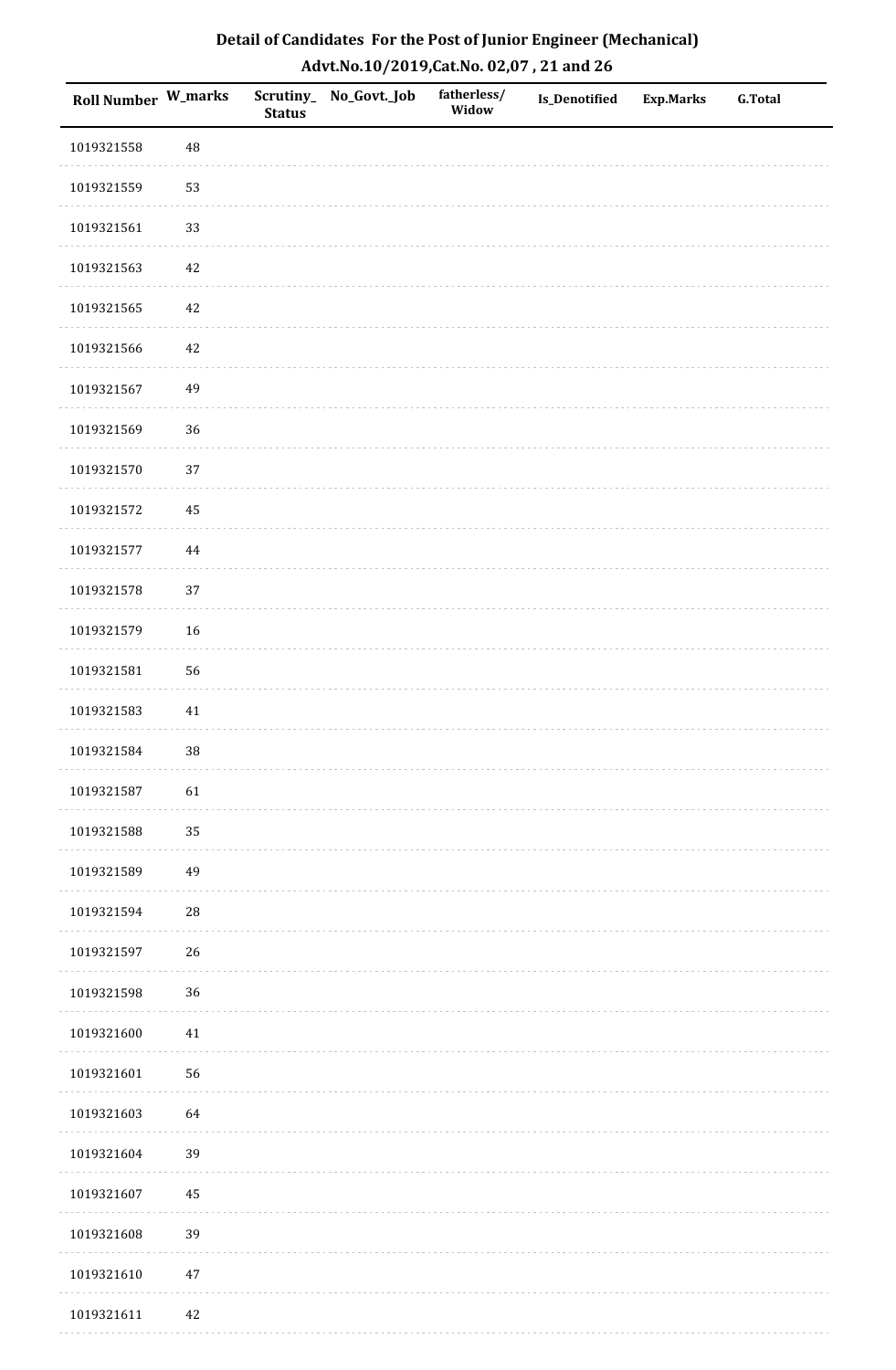| Roll Number W_marks |             | <b>Status</b> | Scrutiny_No_Govt._Job | fatherless/<br>Widow | <b>Is_Denotified</b> | <b>Exp.Marks</b> | <b>G.Total</b> |
|---------------------|-------------|---------------|-----------------------|----------------------|----------------------|------------------|----------------|
| 1019321612          | $46\,$      |               |                       |                      |                      |                  |                |
| 1019321613          | 33          |               |                       |                      |                      |                  |                |
| 1019321614          | 47          | Eligible      | $\boldsymbol{0}$      | $\boldsymbol{0}$     | $\boldsymbol{0}$     | 0.00             | 47.00          |
| 1019321615          | 57          |               |                       |                      |                      |                  |                |
| 1019321616          | 58          |               |                       |                      |                      |                  |                |
| 1019321618          | 37          |               |                       |                      |                      |                  |                |
| 1019321619          | $43\,$      |               |                       |                      |                      |                  |                |
| 1019321620          | 58          |               |                       |                      |                      |                  |                |
| 1019321624          | $42\,$      |               |                       |                      |                      |                  |                |
| 1019321626          | $\sqrt{48}$ |               |                       |                      |                      |                  |                |
| 1019321627          | $\sqrt{48}$ |               |                       |                      |                      |                  |                |
| 1019321628          | 63          |               |                       |                      |                      |                  |                |
| 1019321629          | 34          |               |                       |                      |                      |                  |                |
| 1019321632          | 38          |               |                       |                      |                      |                  |                |
| 1019321633          | 57          |               |                       |                      |                      |                  |                |
| 1019321634          | 61          |               |                       |                      |                      |                  |                |
| 1019321635          | 29          |               |                       |                      |                      |                  |                |
| 1019321636          | 33          |               |                       |                      |                      |                  |                |
| 1019321638          | 32          |               |                       |                      |                      |                  |                |
| 1019321639          | 33          |               |                       |                      |                      |                  |                |
| 1019321641          | $38\,$      |               |                       |                      |                      |                  |                |
| 1019321642          | 41          | Absent        | $\bf{0}$              | $\bf{0}$             | $\boldsymbol{0}$     | $0.00\,$         |                |
| 1019321643          | 63          |               |                       |                      |                      |                  |                |
| 1019321646          | 41          |               |                       |                      |                      |                  |                |
| 1019321647          | 49          |               |                       |                      |                      |                  |                |
| 1019321648          | 49          |               |                       |                      |                      |                  |                |
| 1019321649          | 32          |               |                       |                      |                      |                  |                |
| 1019321650          | 33          |               |                       |                      |                      |                  |                |
| 1019321653          | 41          |               |                       |                      |                      |                  |                |
| 1019321655          | 42          |               |                       |                      |                      |                  |                |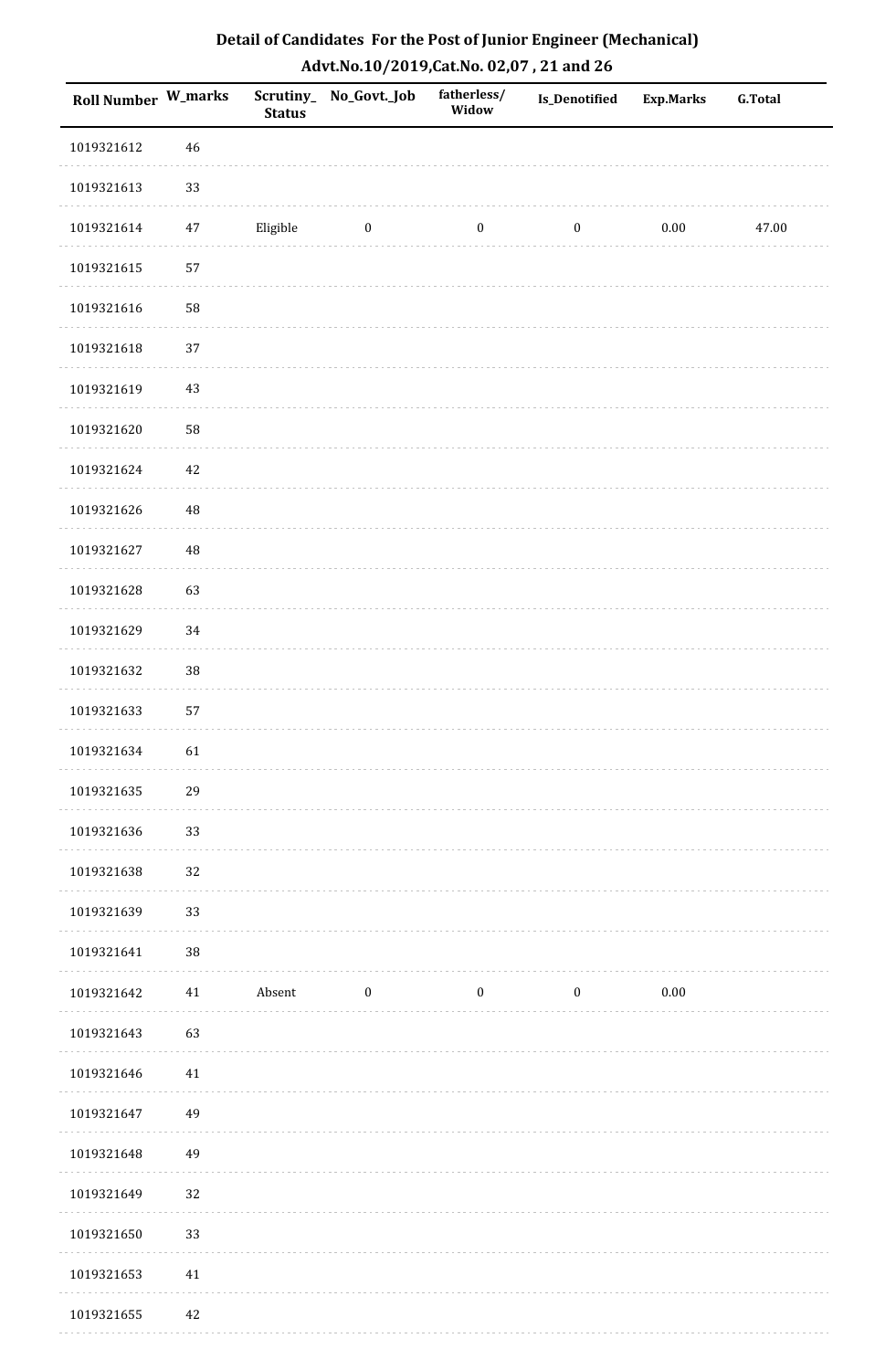| Roll Number W_marks |             | <b>Status</b> | Scrutiny_No_Govt._Job | fatherless/<br>Widow | Is_Denotified | <b>Exp.Marks</b> | <b>G.Total</b> |
|---------------------|-------------|---------------|-----------------------|----------------------|---------------|------------------|----------------|
| 1019321656          | $30\,$      |               |                       |                      |               |                  |                |
| 1019321657          | 62          |               |                       |                      |               |                  |                |
| 1019321658          | $\bf 45$    |               |                       |                      |               |                  |                |
| 1019321662          | $40\,$      |               |                       |                      |               |                  |                |
| 1019321665          | $31\,$      |               |                       |                      |               |                  |                |
| 1019321668          | 39          |               |                       |                      |               |                  |                |
| 1019321669          | 36          |               |                       |                      |               |                  |                |
| 1019321673          | 44          |               |                       |                      |               |                  |                |
| 1019321675          | 45          |               |                       |                      |               |                  |                |
| 1019321678          | 45          |               |                       |                      |               |                  |                |
| 1019321679          | 35          |               |                       |                      |               |                  |                |
| 1019321680          | $41\,$      |               |                       |                      |               |                  |                |
| 1019321682          | 53          |               |                       |                      |               |                  |                |
| 1019321683          | 59          |               |                       |                      |               |                  |                |
| 1019321684          | $37\,$      |               |                       |                      |               |                  |                |
| 1019321685          | 37          |               |                       |                      |               |                  |                |
| 1019321689          | $47\,$      |               |                       |                      |               |                  |                |
| 1019321691          | 45          |               |                       |                      |               |                  |                |
| 1019321692          | $\sqrt{48}$ |               |                       |                      |               |                  |                |
| 1019321693          | $40\,$      |               |                       |                      |               |                  |                |
| 1019321694          | $43\,$      |               |                       |                      |               |                  |                |
| 1019321695          | 32          |               |                       |                      |               |                  |                |
| 1019321696          | 23          |               |                       |                      |               |                  |                |
| 1019321697          | 29          |               |                       |                      |               |                  |                |
| 1019321699          | 49          |               |                       |                      |               |                  |                |
| 1019321700          | 55          |               |                       |                      |               |                  |                |
| 1019321701          | $37\,$      |               |                       |                      |               |                  |                |
| 1019321702          | $43\,$      |               |                       |                      |               |                  |                |
| 1019321703          | 39          |               |                       |                      |               |                  |                |
| 1019321704          | $51\,$      |               |                       |                      |               |                  |                |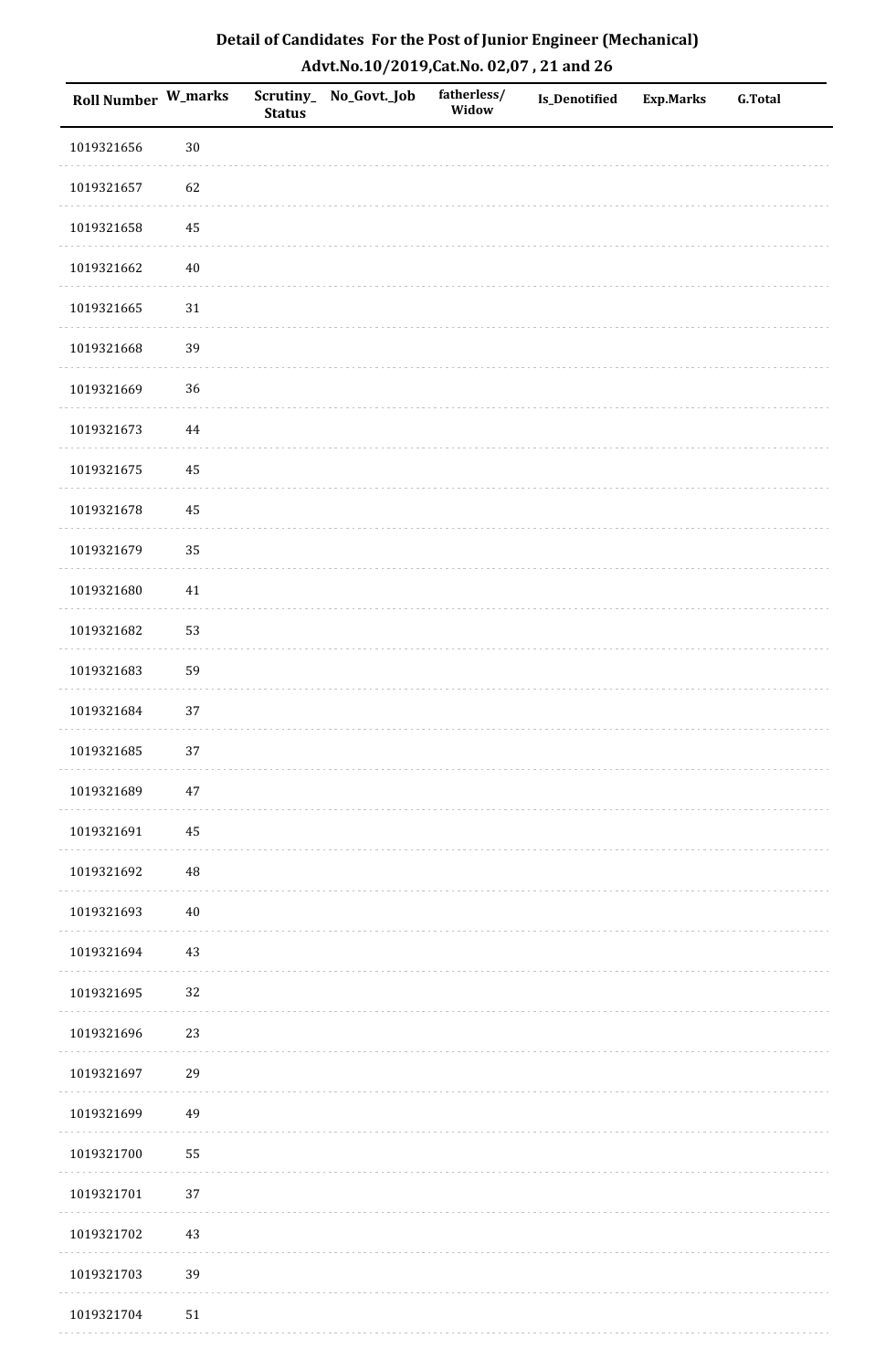| Detail of Candidates For the Post of Junior Engineer (Mechanical) |
|-------------------------------------------------------------------|
| Advt.No.10/2019,Cat.No. 02,07, 21 and 26                          |

| Roll Number W_marks |          | <b>Status</b> | Scrutiny_ No_Govt._Job | fatherless/<br>Widow | Is_Denotified | <b>Exp.Marks</b> | <b>G.Total</b> |
|---------------------|----------|---------------|------------------------|----------------------|---------------|------------------|----------------|
| 1019321705          | 41       |               |                        |                      |               |                  |                |
| 1019321706          | 45       |               |                        |                      |               |                  |                |
| 1019321707          | 54       |               |                        |                      |               |                  |                |
| 1019321708          | 37       |               |                        |                      |               |                  |                |
| 1019321709          | $47\,$   |               |                        |                      |               |                  |                |
| 1019321712          | 41       |               |                        |                      |               |                  |                |
| 1019321714          | 60       |               |                        |                      |               |                  |                |
| 1019321715          | 36       |               |                        |                      |               |                  |                |
| 1019321717          | 37       |               |                        |                      |               |                  |                |
| 1019321718          | 45       |               |                        |                      |               |                  |                |
| 1019321719          | 13       |               |                        |                      |               |                  |                |
| 1019321720          | 45       |               |                        |                      |               |                  |                |
| 1019321723          | $40\,$   |               |                        |                      |               |                  |                |
| 1019321725          | 53       |               |                        |                      |               |                  |                |
| 1019321726          | 41       |               |                        |                      |               |                  |                |
| 1019321728          | $\rm 48$ |               |                        |                      |               |                  |                |
| 1019321729          | 53       |               |                        |                      |               |                  |                |
| 1019321731          | 53       |               |                        |                      |               |                  |                |
| 1019321732          | 55       |               |                        |                      |               |                  |                |
| 1019321734          | $40\,$   |               |                        |                      |               |                  |                |
| 1019321736          | 41       |               |                        |                      |               |                  |                |
| 1019321738          | $\bf 44$ |               |                        |                      |               |                  |                |
| 1019321741          | 13       |               |                        |                      |               |                  |                |
| 1019321742          | 33       |               |                        |                      |               |                  |                |
| 1019321746          | $\bf 44$ |               |                        |                      |               |                  |                |
| 1019321747          | $50\,$   |               |                        |                      |               |                  |                |
| 1019321750          | 33       |               |                        |                      |               |                  |                |
| 1019321751          | 63       |               |                        |                      |               |                  |                |
| 1019321753          | 46       |               |                        |                      |               |                  |                |
| 1019321755          | 33       |               |                        |                      |               |                  |                |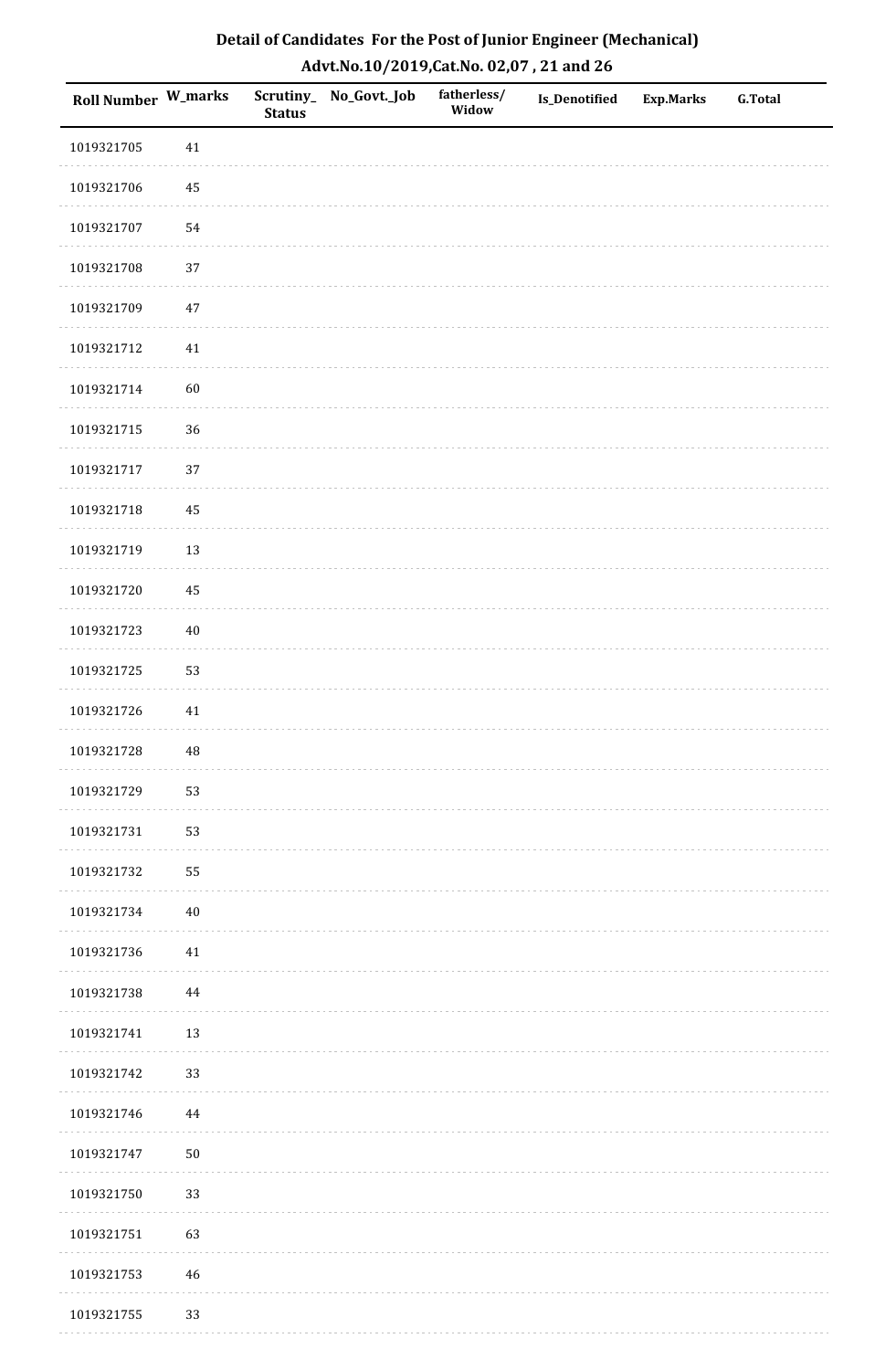| <b>Roll Number W_marks</b> |          | <b>Status</b> | Scrutiny_ No_Govt._Job | fatherless/<br>Widow | Is_Denotified | <b>Exp.Marks</b> | <b>G.Total</b> |
|----------------------------|----------|---------------|------------------------|----------------------|---------------|------------------|----------------|
| 1019321757                 | 44       |               |                        |                      |               |                  |                |
| 1019321758                 | 35       |               |                        |                      |               |                  |                |
| 1019321760                 | $41\,$   |               |                        |                      |               |                  |                |
| 1019321761                 | 44       |               |                        |                      |               |                  |                |
| 1019321762                 | $41\,$   |               |                        |                      |               |                  |                |
| 1019321763                 | 35       |               |                        |                      |               |                  |                |
| 1019321764                 | 49       |               |                        |                      |               |                  |                |
| 1019321765                 | REJECTED |               |                        |                      |               |                  | $0.00\,$       |
| 1019321766                 | 48       |               |                        |                      |               |                  |                |
| 1019321767                 | 41       |               |                        |                      |               |                  |                |
| 1019321768                 | 32       |               |                        |                      |               |                  |                |
| 1019321769                 | 65       |               |                        |                      |               |                  |                |
| 1019321770                 | 53       |               |                        |                      |               |                  |                |
| 1019321771                 | 57       |               |                        |                      |               |                  |                |
| 1019321772                 | 46       |               |                        |                      |               |                  |                |
| 1019321773                 | 52       |               |                        |                      |               |                  |                |
| 1019321777                 | $\bf 44$ |               |                        |                      |               |                  |                |
| 1019321780                 | REJECTED |               |                        |                      |               |                  | $0.00\,$       |
| 1019321781                 | 35       |               |                        |                      |               |                  |                |
| 1019321787                 | 34       |               |                        |                      |               |                  |                |
| 1019321788                 | 42       |               |                        |                      |               |                  |                |
| 1019321790                 | 35       |               |                        |                      |               |                  |                |
| 1019321792                 | $\rm 48$ |               |                        |                      |               |                  |                |
| 1019321793                 | 36       |               |                        |                      |               |                  |                |
| 1019321795                 | 39       |               |                        |                      |               |                  |                |
| 1019321798                 | 42       |               |                        |                      |               |                  |                |
| 1019321802                 | 14       |               |                        |                      |               |                  |                |
| 1019321803                 | 49       |               |                        |                      |               |                  |                |
| 1019321806                 | 34       |               |                        |                      |               |                  |                |
| 1019321807                 | 48       |               |                        |                      |               |                  |                |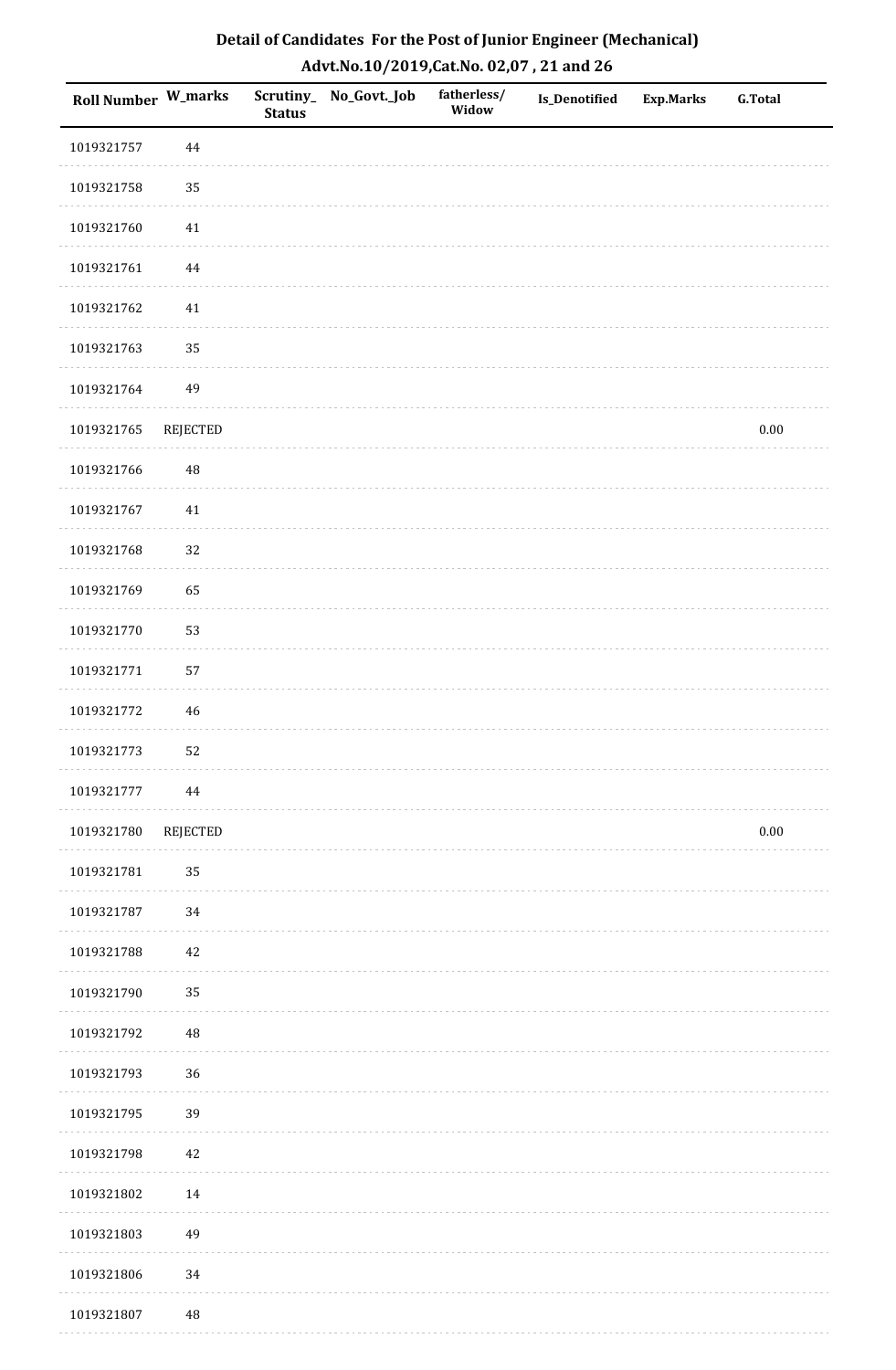| Detail of Candidates For the Post of Junior Engineer (Mechanical) |
|-------------------------------------------------------------------|
| Advt.No.10/2019,Cat.No. 02,07, 21 and 26                          |

| Roll Number W_marks |          | <b>Status</b> | Scrutiny_ No_Govt._Job | fatherless/<br>Widow | Is_Denotified | <b>Exp.Marks</b> | <b>G.Total</b> |
|---------------------|----------|---------------|------------------------|----------------------|---------------|------------------|----------------|
| 1019321811          | $31\,$   |               |                        |                      |               |                  |                |
| 1019321812          | 53       |               |                        |                      |               |                  |                |
| 1019321813          | 41       |               |                        |                      |               |                  |                |
| 1019321815          | 54       |               |                        |                      |               |                  |                |
| 1019321819          | 55       |               |                        |                      |               |                  |                |
| 1019321822          | 37       |               |                        |                      |               |                  |                |
| 1019321823          | $\bf 44$ |               |                        |                      |               |                  |                |
| 1019321824          | 49       |               |                        |                      |               |                  |                |
| 1019321825          | $\bf 44$ |               |                        |                      |               |                  |                |
| 1019321826          | 57       |               |                        |                      |               |                  |                |
| 1019321827          | 39       |               |                        |                      |               |                  |                |
| 1019321828          | 35       |               |                        |                      |               |                  |                |
| 1019321829          | $27\,$   |               |                        |                      |               |                  |                |
| 1019321830          | 55       |               |                        |                      |               |                  |                |
| 1019321832          | 32       |               |                        |                      |               |                  |                |
| 1019321835          | 52       |               |                        |                      |               |                  |                |
| 1019321837          | $43\,$   |               |                        |                      |               |                  |                |
| 1019321838          | 42       |               |                        |                      |               |                  |                |
| 1019321839          | 32       |               |                        |                      |               |                  |                |
| 1019321841          | 41       |               |                        |                      |               |                  |                |
| 1019321842          | 43       |               |                        |                      |               |                  |                |
| 1019321843          | 37       |               |                        |                      |               |                  |                |
| 1019321844          | 52       |               |                        |                      |               |                  |                |
| 1019321845          | $38\,$   |               |                        |                      |               |                  |                |
| 1019321846          | 46       |               |                        |                      |               |                  |                |
| 1019321847          | 58       |               |                        |                      |               |                  |                |
| 1019321848          | 45       |               |                        |                      |               |                  |                |
| 1019321849          | 56       |               |                        |                      |               |                  |                |
| 1019321851          | $\rm 48$ |               |                        |                      |               |                  |                |
| 1019321852          | 53       |               |                        |                      |               |                  |                |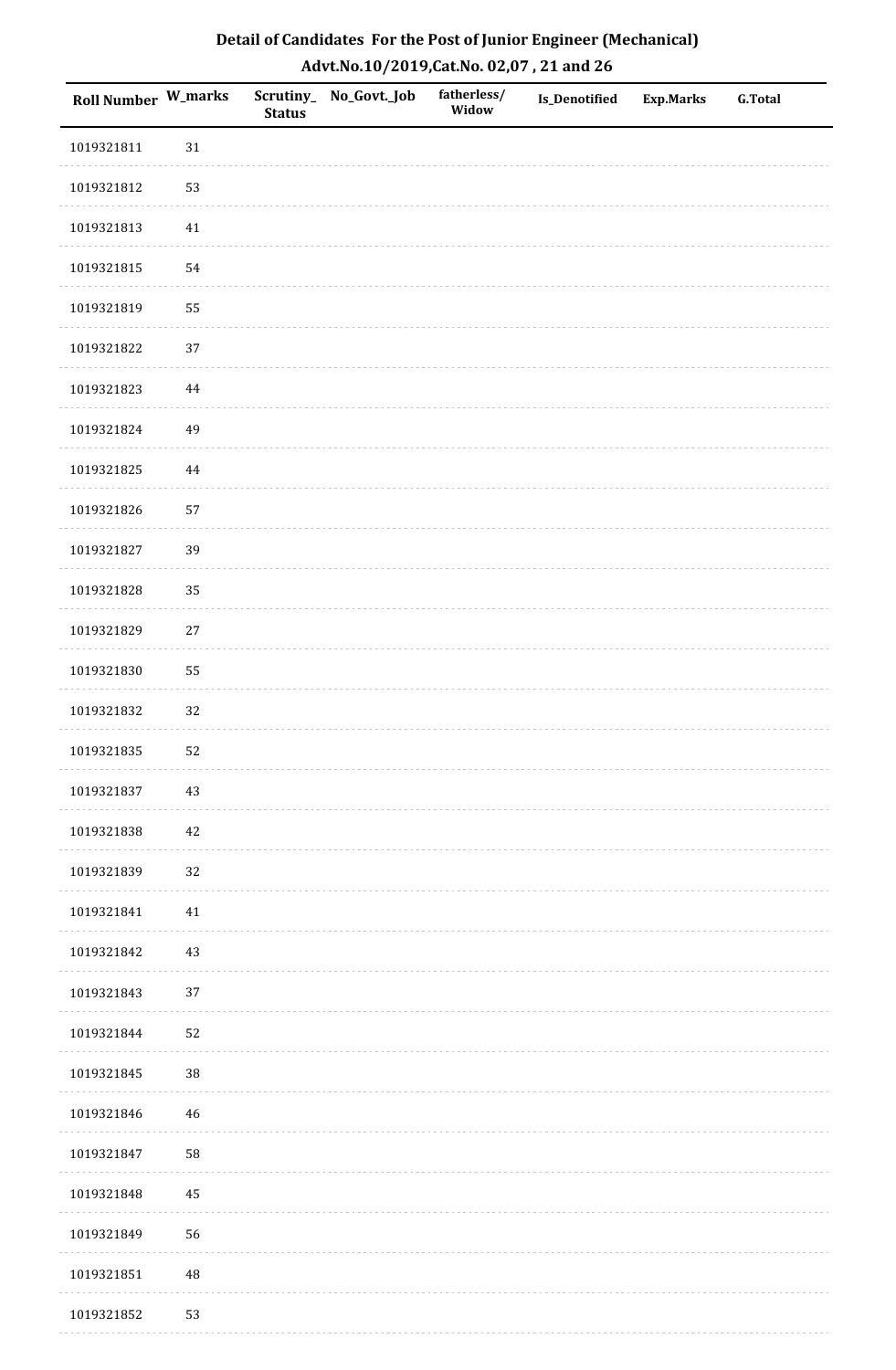| Detail of Candidates For the Post of Junior Engineer (Mechanical) |
|-------------------------------------------------------------------|
| Advt.No.10/2019,Cat.No. 02,07, 21 and 26                          |

| Roll Number W_marks |          | <b>Status</b> | Scrutiny_ No_Govt._Job | fatherless/<br>Widow | Is_Denotified | <b>Exp.Marks</b> | <b>G.Total</b> |
|---------------------|----------|---------------|------------------------|----------------------|---------------|------------------|----------------|
| 1019321853          | 57       |               |                        |                      |               |                  |                |
| 1019321854          | 57       |               |                        |                      |               |                  |                |
| 1019321855          | 37       |               |                        |                      |               |                  |                |
| 1019321856          | 53       |               |                        |                      |               |                  |                |
| 1019321858          | 45       |               |                        |                      |               |                  |                |
| 1019321862          | 41       |               |                        |                      |               |                  |                |
| 1019321864          | $\rm 48$ |               |                        |                      |               |                  |                |
| 1019321867          | 54       |               |                        |                      |               |                  |                |
| 1019321871          | $47\,$   |               |                        |                      |               |                  |                |
| 1019321874          | 41       |               |                        |                      |               |                  |                |
| 1019321876          | 65       |               |                        |                      |               |                  |                |
| 1019321881          | 34       |               |                        |                      |               |                  |                |
| 1019321883          | 61       |               |                        |                      |               |                  |                |
| 1019321884          | 45       |               |                        |                      |               |                  |                |
| 1019321889          | 51       |               |                        |                      |               |                  |                |
| 1019321890          | 53       |               |                        |                      |               |                  |                |
| 1019321891          | 35       |               |                        |                      |               |                  |                |
| 1019321892          | $50\,$   |               |                        |                      |               |                  |                |
| 1019321893          | 42       |               |                        |                      |               |                  |                |
| 1019321894          | $\bf 44$ |               |                        |                      |               |                  |                |
| 1019321895          | 33       |               |                        |                      |               |                  |                |
| 1019321896          | 36       |               |                        |                      |               |                  |                |
| 1019321897          | 31       |               |                        |                      |               |                  |                |
| 1019321898          | 58       |               |                        |                      |               |                  |                |
| 1019321899          | $\rm 48$ |               |                        |                      |               |                  |                |
| 1019321901          | $\rm 48$ |               |                        |                      |               |                  |                |
| 1019321902          | 34       |               |                        |                      |               |                  |                |
| 1019321904          | 45       |               |                        |                      |               |                  |                |
| 1019321905          | $\rm 48$ |               |                        |                      |               |                  |                |
| 1019321906          | 34       |               |                        |                      |               |                  |                |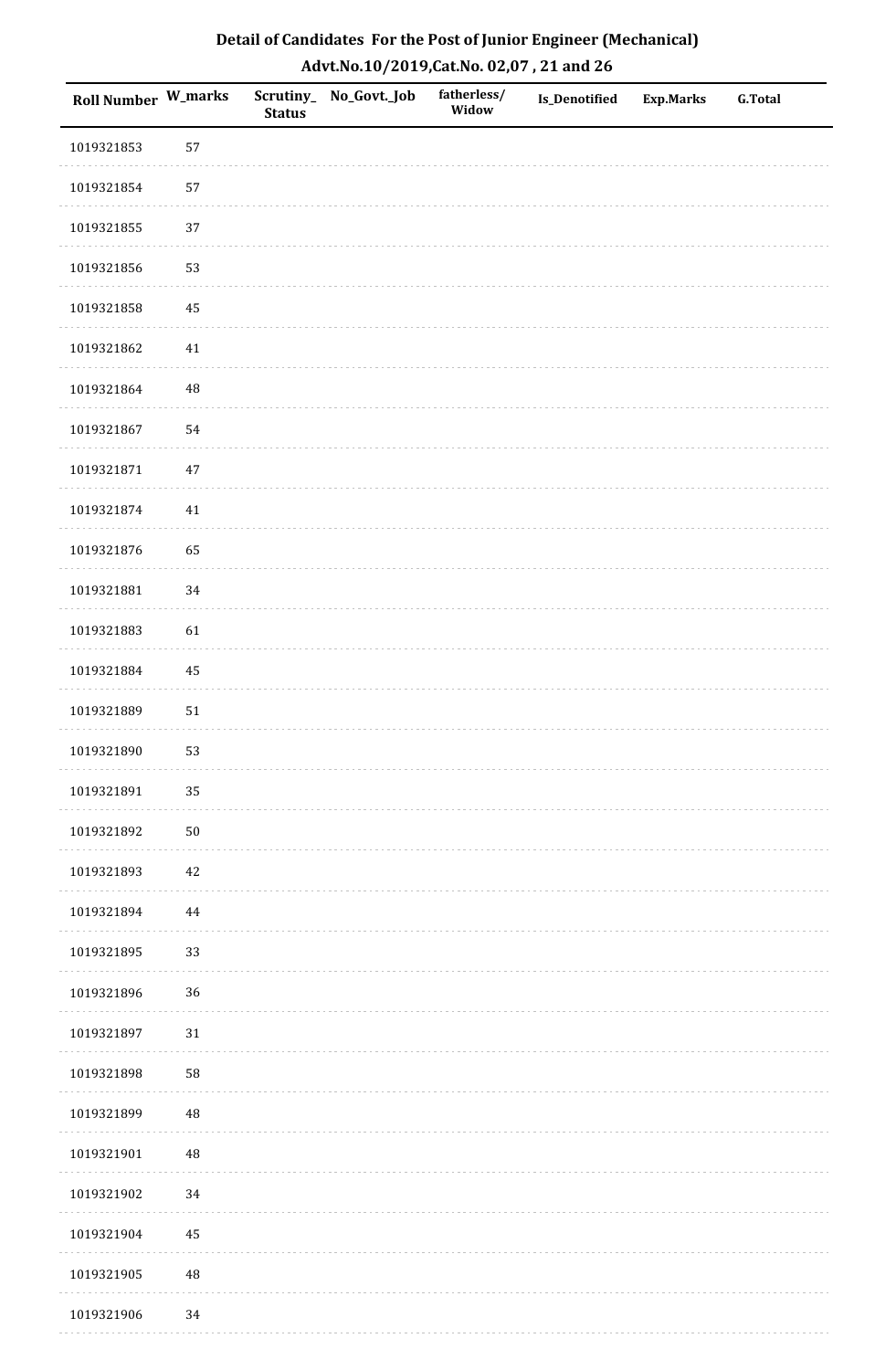| Detail of Candidates For the Post of Junior Engineer (Mechanical) |
|-------------------------------------------------------------------|
| Advt.No.10/2019,Cat.No. 02,07, 21 and 26                          |

| Roll Number W_marks |            | <b>Status</b> | Scrutiny_ No_Govt._Job  | fatherless/<br>Widow | Is_Denotified    | Exp.Marks | <b>G.Total</b> |
|---------------------|------------|---------------|-------------------------|----------------------|------------------|-----------|----------------|
| 1019321907          | 32         |               |                         |                      |                  |           |                |
| 1019321908          | 52         |               |                         |                      |                  |           |                |
| 1019321909          | 32         |               |                         |                      |                  |           |                |
| 1019321911          | $41\,$     |               |                         |                      |                  |           |                |
| 1019321914          | 57         |               |                         |                      |                  |           |                |
| 1019321915          | 53         |               |                         |                      |                  |           |                |
| 1019321916          | 36         |               |                         |                      |                  |           |                |
| 1019321920          | 54         |               |                         |                      |                  |           |                |
| 1019321921          | 50         |               |                         |                      |                  |           |                |
| 1019321922          | $27\,$     |               |                         |                      |                  |           |                |
| 1019321924          | 37         |               |                         |                      |                  |           |                |
| 1019321930          | 44         |               |                         |                      |                  |           |                |
| 1019321931          | 38         |               |                         |                      |                  |           |                |
| 1019321933          | 45         |               |                         |                      |                  |           |                |
| 1019321935          | $20\,$     |               |                         |                      |                  |           |                |
| 1019321936          | $40\,$     |               |                         |                      |                  |           |                |
| 1019321937          | ${\bf 51}$ |               |                         |                      |                  |           |                |
| 1019321939          | $\bf 44$   |               |                         |                      |                  |           |                |
| 1019321941          | $70\,$     | Eligible      | $\overline{\mathbf{0}}$ | $\bf{0}$             | $\boldsymbol{0}$ | 0.00      | 70.00          |
| 1019321942          | 52         |               |                         |                      |                  |           |                |
| 1019321944          | 49         |               |                         |                      |                  |           |                |
| 1019321945          | 39         |               |                         |                      |                  |           |                |
| 1019321947          | 34         |               |                         |                      |                  |           |                |
| 1019321948          | 58         |               |                         |                      |                  |           |                |
| 1019321949          | 44         |               |                         |                      |                  |           |                |
| 1019321952          | $30\,$     |               |                         |                      |                  |           |                |
| 1019321953          | 33         |               |                         |                      |                  |           |                |
| 1019321954          | ${\bf 28}$ |               |                         |                      |                  |           |                |
| 1019321955          | 39         |               |                         |                      |                  |           |                |
| 1019321956          | 37         |               |                         |                      |                  |           |                |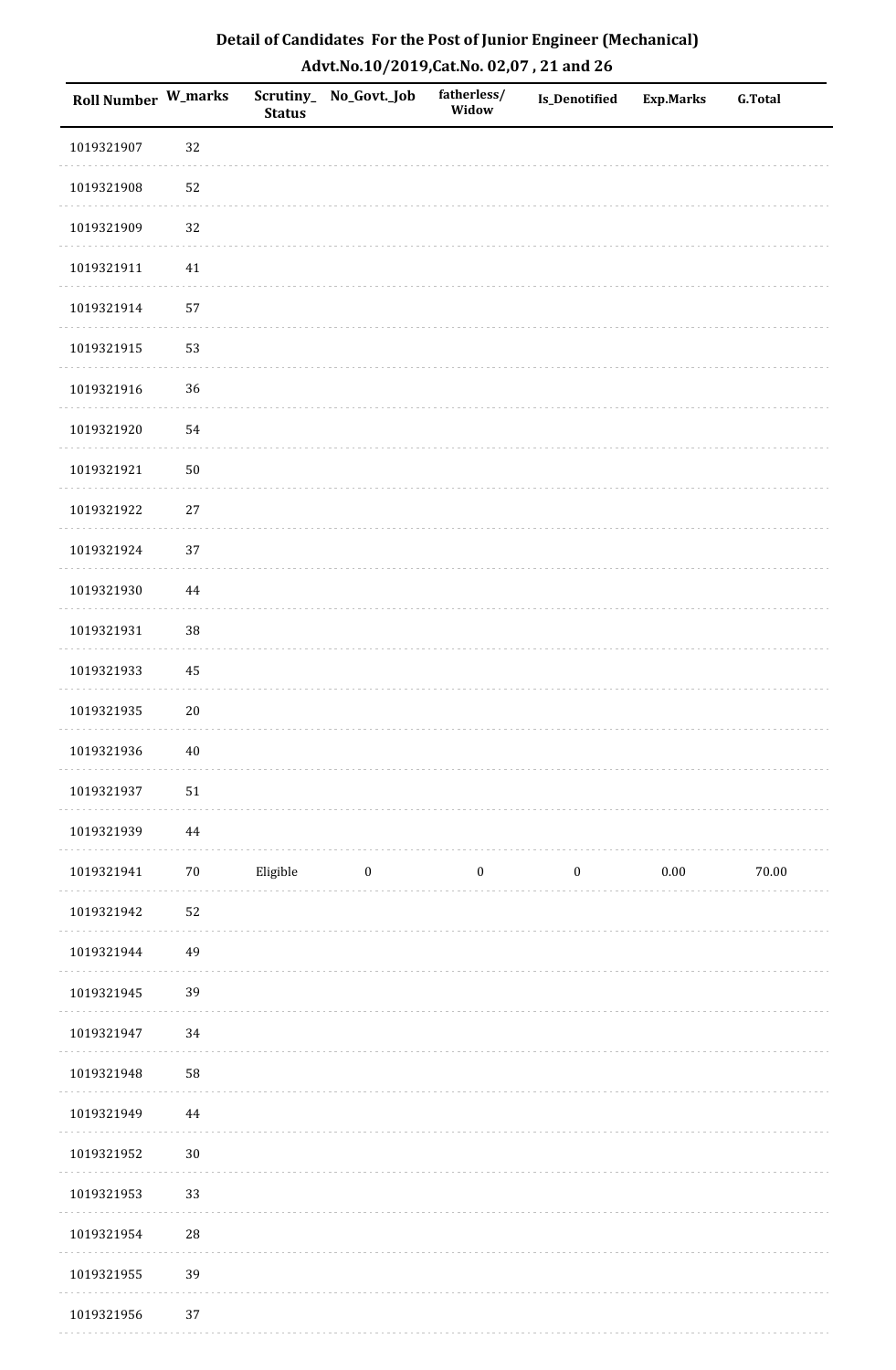| Detail of Candidates For the Post of Junior Engineer (Mechanical) |
|-------------------------------------------------------------------|
| Advt.No.10/2019,Cat.No. 02,07, 21 and 26                          |

| Roll Number W_marks |            | <b>Status</b> | Scrutiny_ No_Govt._Job | fatherless/<br>Widow | Is_Denotified    | <b>Exp.Marks</b> | <b>G.Total</b> |
|---------------------|------------|---------------|------------------------|----------------------|------------------|------------------|----------------|
| 1019321961          | 45         |               |                        |                      |                  |                  |                |
| 1019321963          | 57         |               |                        |                      |                  |                  |                |
| 1019321964          | ${\bf 28}$ |               |                        |                      |                  |                  |                |
| 1019321965          | 23         |               |                        |                      |                  |                  |                |
| 1019321967          | $43\,$     |               |                        |                      |                  |                  |                |
| 1019321969          | $31\,$     |               |                        |                      |                  |                  |                |
| 1019321970          | 49         |               |                        |                      |                  |                  |                |
| 1019321972          | 35         |               |                        |                      |                  |                  |                |
| 1019321973          | 54         |               |                        |                      |                  |                  |                |
| 1019321974          | $38\,$     |               |                        |                      |                  |                  |                |
| 1019321975          | 16         |               |                        |                      |                  |                  |                |
| 1019321976          | 32         |               |                        |                      |                  |                  |                |
| 1019321978          | 32         |               |                        |                      |                  |                  |                |
| 1019321981          | 39         |               |                        |                      |                  |                  |                |
| 1019321984          | 35         |               |                        |                      |                  |                  |                |
| 1019321986          | 36         |               |                        |                      |                  |                  |                |
| 1019321987          | $\bf 44$   |               |                        |                      |                  |                  |                |
| 1019321991          | 29         |               |                        |                      |                  |                  |                |
| 1019321993          | 33         |               |                        |                      |                  |                  |                |
| 1019321995          | 66         | Absent        | $\boldsymbol{0}$       | $\boldsymbol{0}$     | $\boldsymbol{0}$ | $0.00\,$         |                |
| 1019321997          | $30\,$     |               |                        |                      |                  |                  |                |
| 1019321998          | 45         |               |                        |                      |                  |                  |                |
| 1019322002          | 39         |               |                        |                      |                  |                  |                |
| 1019322004          | $41\,$     |               |                        |                      |                  |                  |                |
| 1019322005          | 54         |               |                        |                      |                  |                  |                |
| 1019322007          | 32         |               |                        |                      |                  |                  |                |
| 1019322009          | 60         |               |                        |                      |                  |                  |                |
| 1019322010          | $42\,$     |               |                        |                      |                  |                  |                |
| 1019322011          | 45         |               |                        |                      |                  |                  |                |
| 1019322013          | $\bf 44$   |               |                        |                      |                  |                  |                |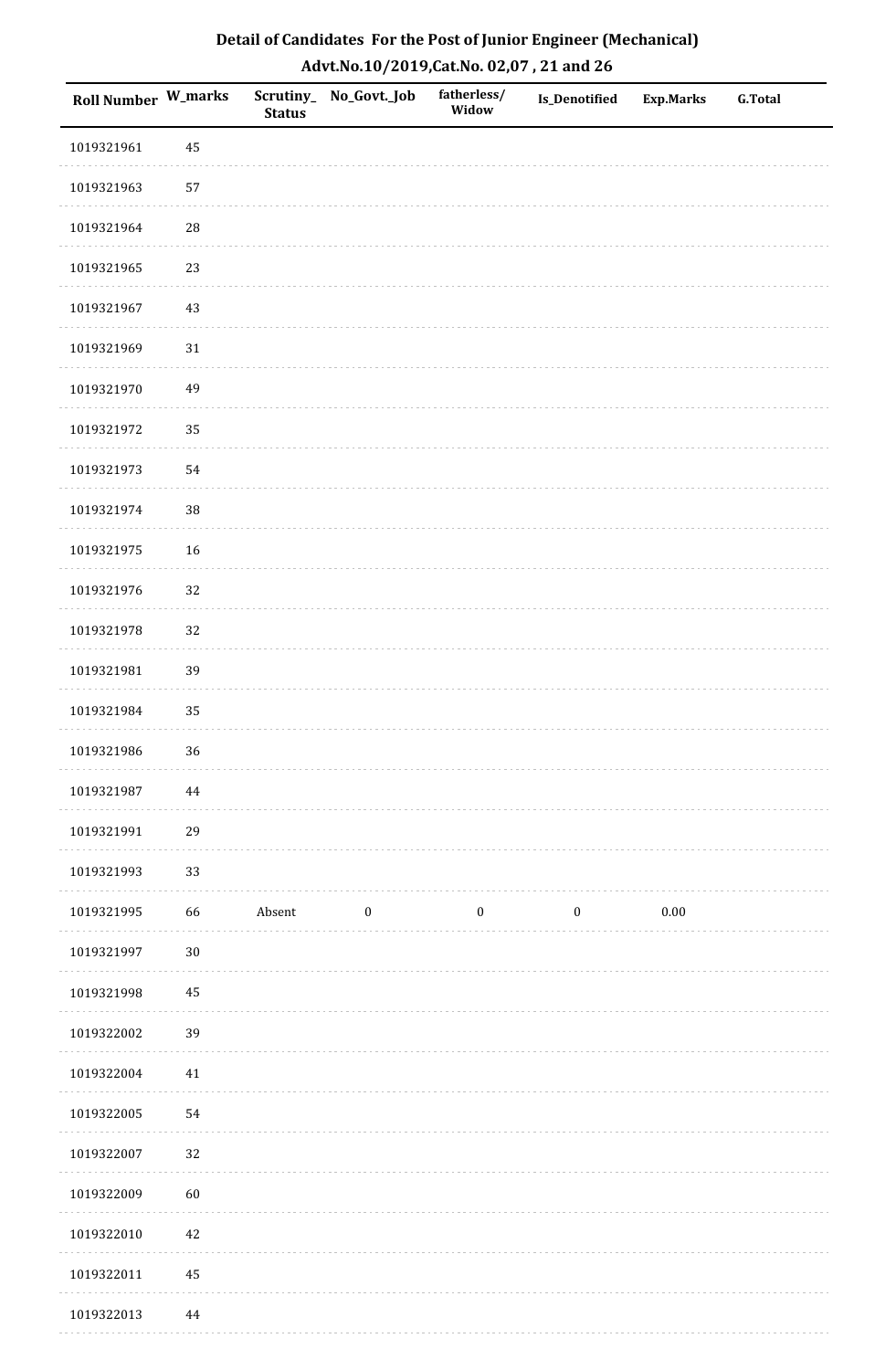| Detail of Candidates For the Post of Junior Engineer (Mechanical) |
|-------------------------------------------------------------------|
| Advt.No.10/2019,Cat.No. 02,07, 21 and 26                          |

| Roll Number W_marks |          | <b>Status</b> | Scrutiny_ No_Govt._Job | fatherless/<br>Widow | Is_Denotified | <b>Exp.Marks</b> | <b>G.Total</b> |
|---------------------|----------|---------------|------------------------|----------------------|---------------|------------------|----------------|
| 1019322014          | 42       |               |                        |                      |               |                  |                |
| 1019322015          | 57       |               |                        |                      |               |                  |                |
| 1019322018          | 32       |               |                        |                      |               |                  |                |
| 1019322019          | $41\,$   |               |                        |                      |               |                  |                |
| 1019322020          | $51\,$   |               |                        |                      |               |                  |                |
| 1019322023          | 49       |               |                        |                      |               |                  |                |
| 1019322025          | $38\,$   |               |                        |                      |               |                  |                |
| 1019322029          | 31       |               |                        |                      |               |                  |                |
| 1019322030          | 44       |               |                        |                      |               |                  |                |
| 1019322031          | 42       |               |                        |                      |               |                  |                |
| 1019322033          | $41\,$   |               |                        |                      |               |                  |                |
| 1019322034          | $38\,$   |               |                        |                      |               |                  |                |
| 1019322035          | 53       |               |                        |                      |               |                  |                |
| 1019322037          | $50\,$   |               |                        |                      |               |                  |                |
| 1019322038          | 58       |               |                        |                      |               |                  |                |
| 1019322039          | 41       |               |                        |                      |               |                  |                |
| 1019322040          | $31\,$   |               |                        |                      |               |                  |                |
| 1019322043          | $40\,$   |               |                        |                      |               |                  |                |
| 1019322044          | 33       |               |                        |                      |               |                  |                |
| 1019322047          | $40\,$   |               |                        |                      |               |                  |                |
| 1019322048          | $\rm 48$ |               |                        |                      |               |                  |                |
| 1019322049          | 41       |               |                        |                      |               |                  |                |
| 1019322052          | 49       |               |                        |                      |               |                  |                |
| 1019322054          | 37       |               |                        |                      |               |                  |                |
| 1019322056          | 37       |               |                        |                      |               |                  |                |
| 1019322058          | 55       |               |                        |                      |               |                  |                |
| 1019322059          | 64       |               |                        |                      |               |                  |                |
| 1019322060          | $10\,$   |               |                        |                      |               |                  |                |
| 1019322063          | $60\,$   |               |                        |                      |               |                  |                |
| 1019322064          | 47       |               |                        |                      |               |                  |                |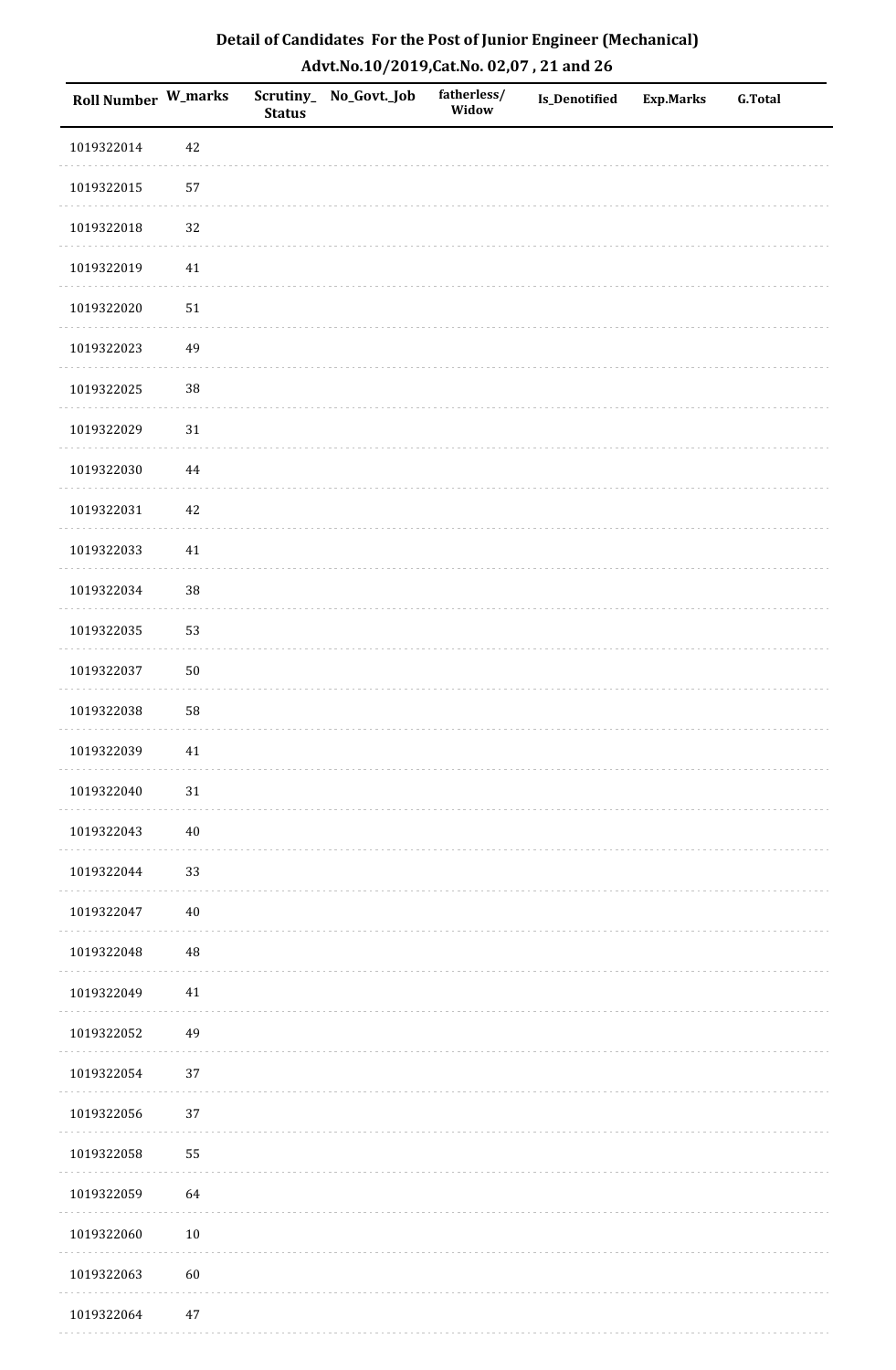| Roll Number W_marks |            | <b>Status</b> | Scrutiny_No_Govt._Job | fatherless/<br>Widow | Is_Denotified | <b>Exp.Marks</b> | <b>G.Total</b> |
|---------------------|------------|---------------|-----------------------|----------------------|---------------|------------------|----------------|
| 1019322065          | 39         |               |                       |                      |               |                  |                |
| 1019322066          | $25\,$     |               |                       |                      |               |                  |                |
| 1019322067          | 34         |               |                       |                      |               |                  |                |
| 1019322069          | 36         |               |                       |                      |               |                  |                |
| 1019322071          | $46\,$     |               |                       |                      |               |                  |                |
| 1019322072          | 45         |               |                       |                      |               |                  |                |
| 1019322075          | $\sqrt{5}$ |               |                       |                      |               |                  |                |
| 1019322078          | 49         |               |                       |                      |               |                  |                |
| 1019322081          | 33         |               |                       |                      |               |                  |                |
| 1019322082          | 53         |               |                       |                      |               |                  |                |
| 1019322083          | $50\,$     |               |                       |                      |               |                  |                |
| 1019322084          | 55         |               |                       |                      |               |                  |                |
| 1019322085          | 37         |               |                       |                      |               |                  |                |
| 1019322086          | 39         |               |                       |                      |               |                  |                |
| 1019322088          | $43\,$     |               |                       |                      |               |                  |                |
| 1019322089          | 53         |               |                       |                      |               |                  |                |
| 1019322091          | 55         |               |                       |                      |               |                  |                |
| 1019322092          | $50\,$     |               |                       |                      |               |                  |                |
| 1019322094          | 43         |               |                       |                      |               |                  |                |
| 1019322095          | 35         |               |                       |                      |               |                  |                |
| 1019322099          | 48         |               |                       |                      |               |                  |                |
| 1019322101          | $30\,$     |               |                       |                      |               |                  |                |
| 1019322102          | 60         |               |                       |                      |               |                  |                |
| 1019322104          | $40\,$     |               |                       |                      |               |                  |                |
| 1019322105          | 52         |               |                       |                      |               |                  |                |
| 1019322106          | 34         |               |                       |                      |               |                  |                |
| 1019322107          | 34         |               |                       |                      |               |                  |                |
| 1019322108          | 52         |               |                       |                      |               |                  |                |
| 1019322109          | 48         |               |                       |                      |               |                  |                |
| 1019322110          | 34         |               |                       |                      |               |                  |                |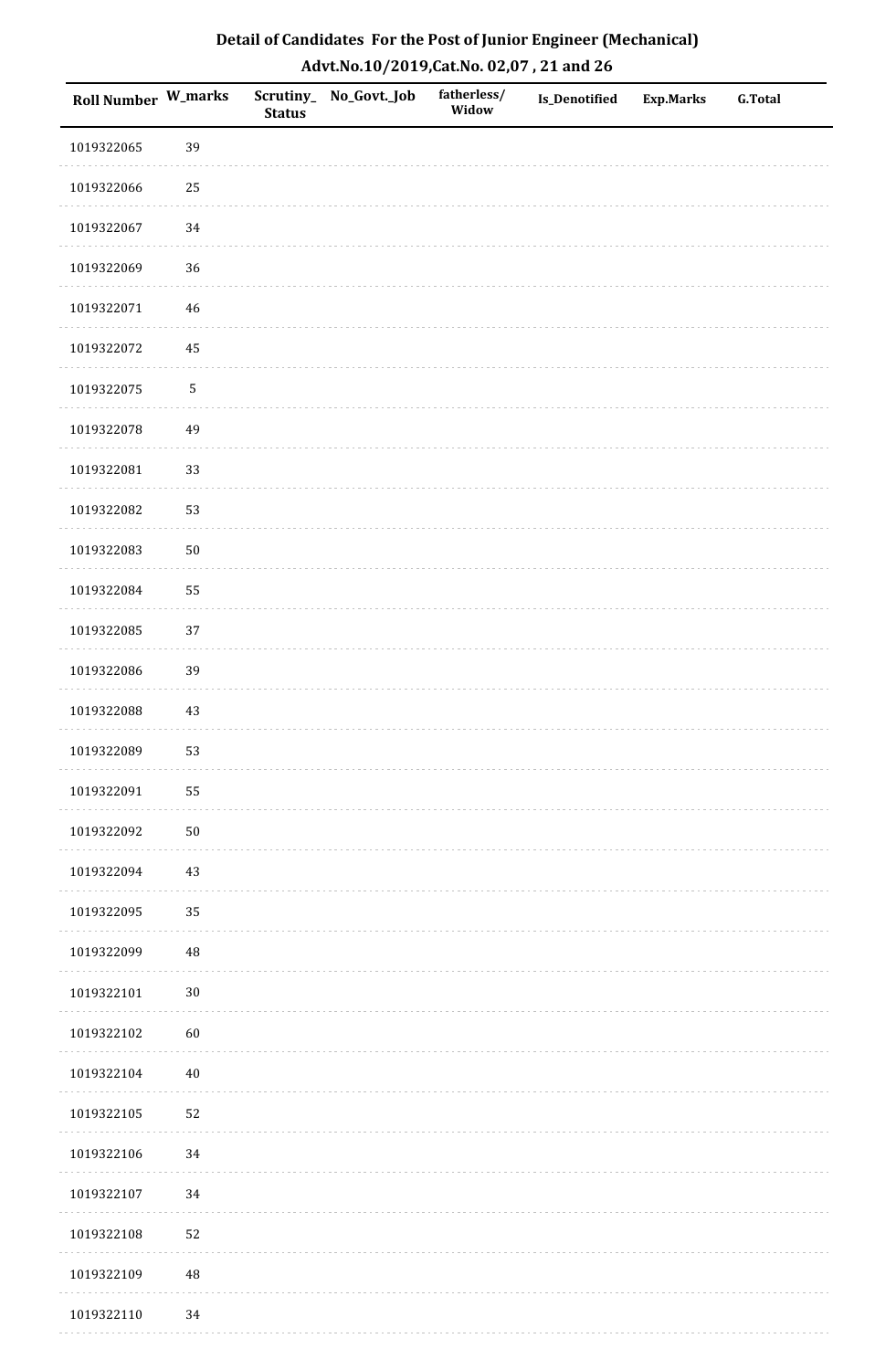| Roll Number W_marks |                  | <b>Status</b> | Scrutiny_ No_Govt._Job | fatherless/<br>Widow | <b>Is_Denotified</b> | <b>Exp.Marks</b> | <b>G.Total</b> |
|---------------------|------------------|---------------|------------------------|----------------------|----------------------|------------------|----------------|
| 1019322111          | 63               |               |                        |                      |                      |                  |                |
| 1019322113          | 53               |               |                        |                      |                      |                  |                |
| 1019322114          | 52               |               |                        |                      |                      |                  |                |
| 1019322115          | $\boldsymbol{9}$ |               |                        |                      |                      |                  |                |
| 1019322117          | 46               |               |                        |                      |                      |                  |                |
| 1019322118          | 29               |               |                        |                      |                      |                  |                |
| 1019322119          | 55               |               |                        |                      |                      |                  |                |
| 1019322124          | $38\,$           | Eligible      | $\boldsymbol{0}$       | $\boldsymbol{0}$     | $\boldsymbol{0}$     | 0.00             | 38.00          |
| 1019322130          | 54               |               |                        |                      |                      |                  |                |
| 1019322131          | 39               |               |                        |                      |                      |                  |                |
| 1019322133          | 53               |               |                        |                      |                      |                  |                |
| 1019322134          | 57               |               |                        |                      |                      |                  |                |
| 1019322136          | 42               |               |                        |                      |                      |                  |                |
| 1019322137          | 54               |               |                        |                      |                      |                  |                |
| 1019322140          | 42               |               |                        |                      |                      |                  |                |
| 1019322141          | 33               |               |                        |                      |                      |                  |                |
| 1019322142          | 63               |               |                        |                      |                      |                  |                |
| 1019322143          | 49               |               |                        |                      |                      |                  |                |
| 1019322144          | $\rm 48$         |               |                        |                      |                      |                  |                |
| 1019322145          | 52               |               |                        |                      |                      |                  |                |
| 1019322147          | ${\bf 50}$       |               |                        |                      |                      |                  |                |
| 1019322148          | 35               |               |                        |                      |                      |                  |                |
| 1019322149          | 59               |               |                        |                      |                      |                  |                |
| 1019322150          | 46               |               |                        |                      |                      |                  |                |
| 1019322151          | 33               |               |                        |                      |                      |                  |                |
| 1019322152          | 56               |               |                        |                      |                      |                  |                |
| 1019322155          | 43               |               |                        |                      |                      |                  |                |
| 1019322157          | 37               |               |                        |                      |                      |                  |                |
| 1019322158          | 59               |               |                        |                      |                      |                  |                |
| 1019322159          | 43               |               |                        |                      |                      |                  |                |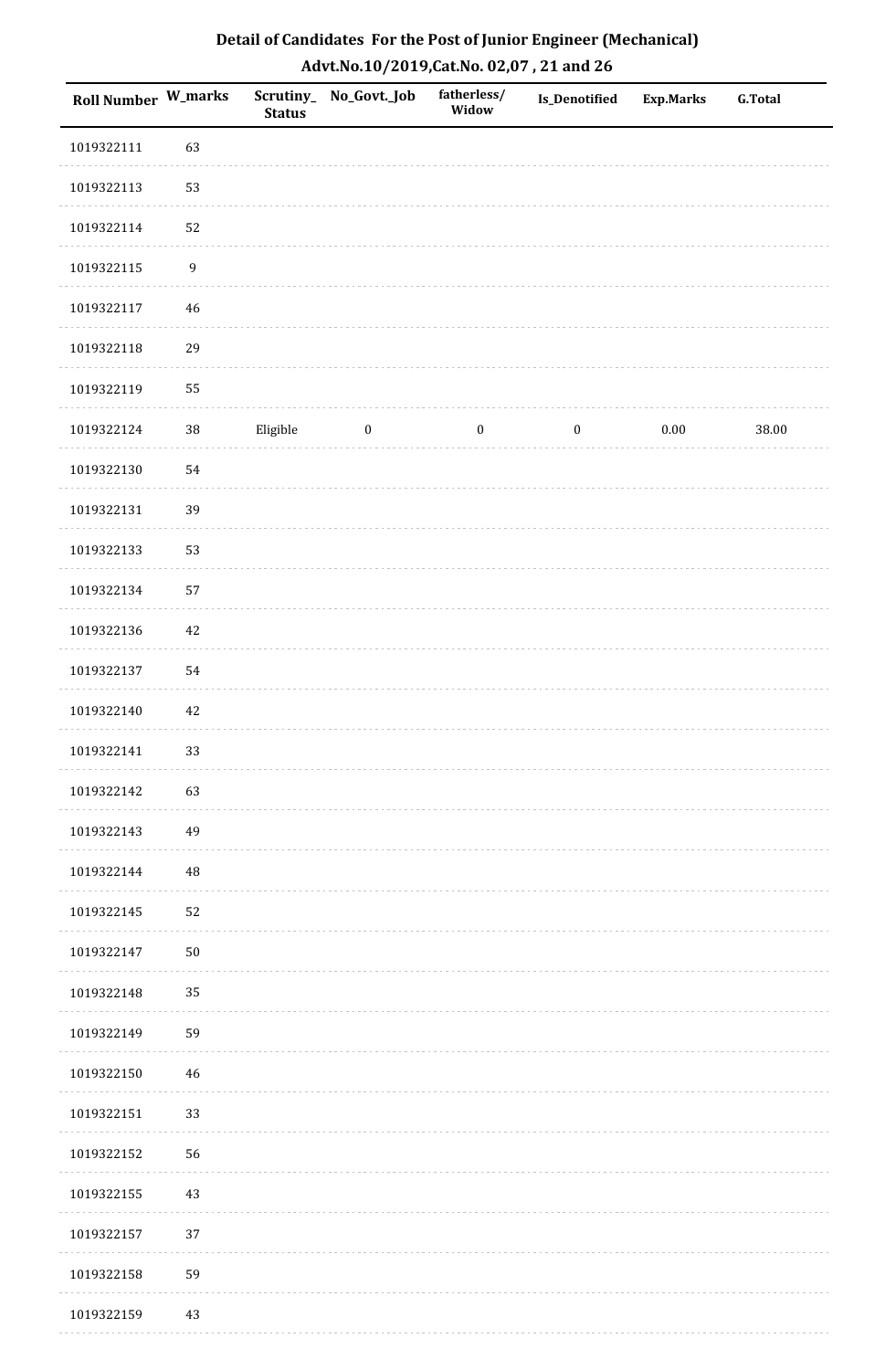| Detail of Candidates For the Post of Junior Engineer (Mechanical) |
|-------------------------------------------------------------------|
| Advt.No.10/2019,Cat.No. 02,07, 21 and 26                          |

| Roll Number W_marks |          | <b>Status</b> | Scrutiny_No_Govt._Job | fatherless/<br>Widow | <b>Is_Denotified</b> | <b>Exp.Marks</b> | <b>G.Total</b> |
|---------------------|----------|---------------|-----------------------|----------------------|----------------------|------------------|----------------|
| 1019322163          | 31       |               |                       |                      |                      |                  |                |
| 1019322164          | REJECTED |               |                       |                      |                      |                  | $0.00\,$       |
| 1019322168          | 44       |               |                       |                      |                      |                  |                |
| 1019322169          | 44       |               |                       |                      |                      |                  |                |
| 1019322172          | 57       |               |                       |                      |                      |                  |                |
| 1019322173          | 55       |               |                       |                      |                      |                  |                |
| 1019322174          | 45       |               |                       |                      |                      |                  |                |
| 1019322176          | 45       |               |                       |                      |                      |                  |                |
| 1019322177          | 42       |               |                       |                      |                      |                  |                |
| 1019322179          | 46       |               |                       |                      |                      |                  |                |
| 1019322180          | 32       |               |                       |                      |                      |                  |                |
| 1019322181          | 38       |               |                       |                      |                      |                  |                |
| 1019322182          | 37       |               |                       |                      |                      |                  |                |
| 1019322183          | 54       |               |                       |                      |                      |                  |                |
| 1019322186          | 39       |               |                       |                      |                      |                  |                |
| 1019322187          | 39       |               |                       |                      |                      |                  |                |
| 1019322188          | $16\,$   |               |                       |                      |                      |                  |                |
| 1019322189          | 45       |               |                       |                      |                      |                  |                |
| 1019322192          | 34       |               |                       |                      |                      |                  |                |
| 1019322193          | 53       |               |                       |                      |                      |                  |                |
| 1019322194          | 29       |               |                       |                      |                      |                  |                |
| 1019322197          | 54       |               |                       |                      |                      |                  |                |
| 1019322199          | 39       |               |                       |                      |                      |                  |                |
| 1019322200          | 52       |               |                       |                      |                      |                  |                |
| 1019322202          | 63       |               |                       |                      |                      |                  |                |
| 1019322204          | 42       |               |                       |                      |                      |                  |                |
| 1019322206          | 33       |               |                       |                      |                      |                  |                |
| 1019322209          | 39       |               |                       |                      |                      |                  |                |
| 1019322210          | $31\,$   |               |                       |                      |                      |                  |                |
| 1019322211          | 38       |               |                       |                      |                      |                  |                |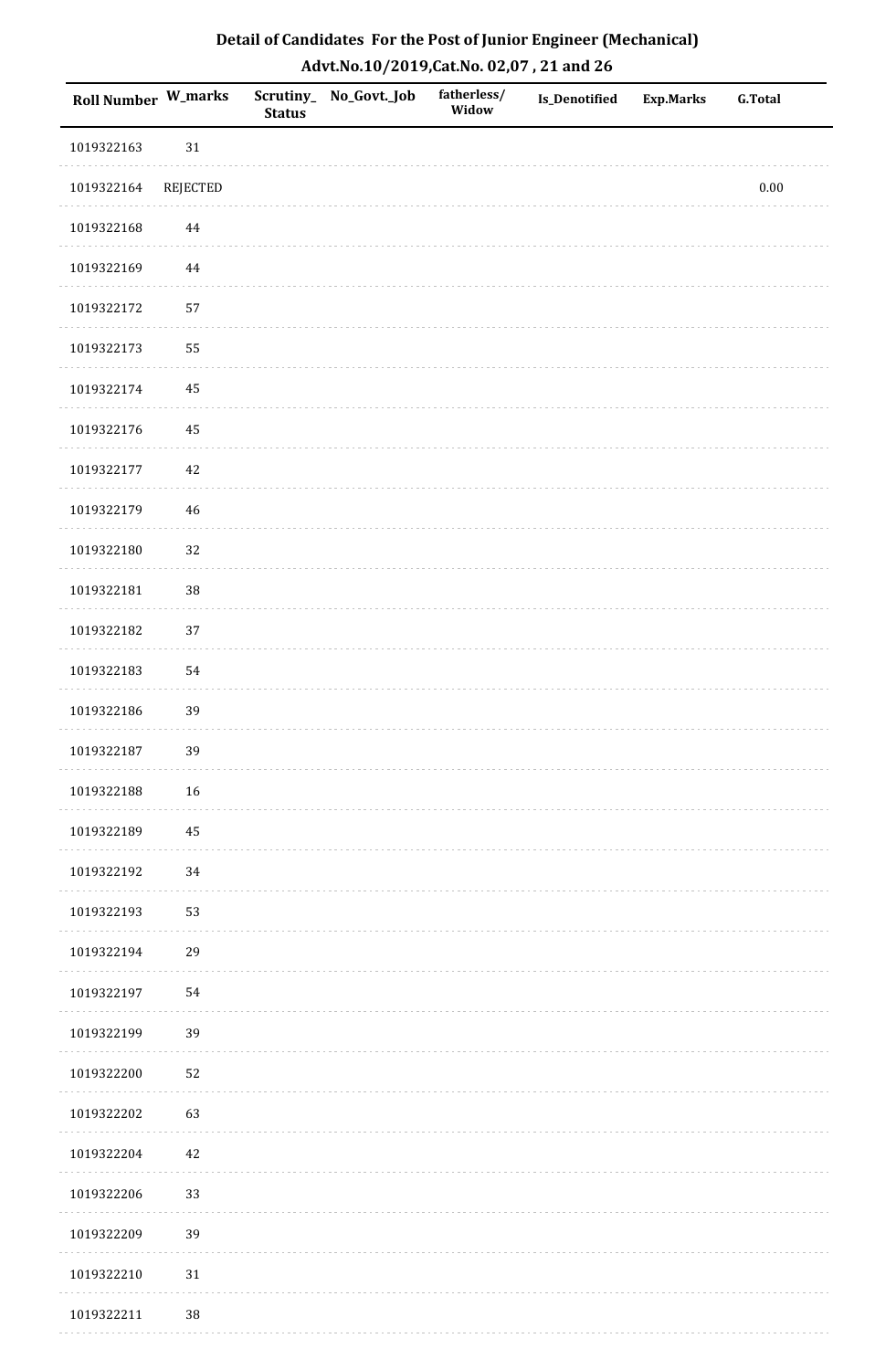| Roll Number W_marks |                 | <b>Status</b> | Scrutiny_No_Govt._Job | fatherless/<br>Widow | Is_Denotified    | Exp.Marks | <b>G.Total</b> |
|---------------------|-----------------|---------------|-----------------------|----------------------|------------------|-----------|----------------|
| 1019322212          | <b>REJECTED</b> |               |                       |                      |                  |           | $0.00\,$       |
| 1019322213          | 43              |               |                       |                      |                  |           |                |
| 1019322215          | $\bf 44$        |               |                       |                      |                  |           |                |
| 1019322216          | 42              |               |                       |                      |                  |           |                |
| 1019322218          | $30\,$          |               |                       |                      |                  |           |                |
| 1019322219          | 38              |               |                       |                      |                  |           |                |
| 1019322220          | 55              |               |                       |                      |                  |           |                |
| 1019322222          | 36              |               |                       |                      |                  |           |                |
| 1019322225          | 42              |               |                       |                      |                  |           |                |
| 1019322226          | 36              |               |                       |                      |                  |           |                |
| 1019322227          | $40\,$          |               |                       |                      |                  |           |                |
| 1019322229          | 49              |               |                       |                      |                  |           |                |
| 1019322230          | 32              |               |                       |                      |                  |           |                |
| 1019322231          | 38              |               |                       |                      |                  |           |                |
| 1019322232          | 58              |               |                       |                      |                  |           |                |
| 1019322237          | $42\,$          |               |                       |                      |                  |           |                |
| 1019322239          | 49              |               |                       |                      |                  |           |                |
| 1019322240          | $31\,$          |               |                       |                      |                  |           |                |
| 1019322241          | $47\,$          |               |                       |                      |                  |           |                |
| 1019322244          | 32              |               |                       |                      |                  |           |                |
| 1019322245          | 62              |               |                       |                      |                  |           |                |
| 1019322247          | 39              |               |                       |                      |                  |           |                |
| 1019322248          | 38              |               |                       |                      |                  |           |                |
| 1019322249          | 68              | Eligible      | $\boldsymbol{0}$      | $\boldsymbol{0}$     | $\boldsymbol{0}$ | $0.00\,$  | 68.00          |
| 1019322250          | 48              |               |                       |                      |                  |           |                |
| 1019322252          | $43\,$          |               |                       |                      |                  |           |                |
| 1019322254          | $37\,$          |               |                       |                      |                  |           |                |
| 1019322255          | $51\,$          |               |                       |                      |                  |           |                |
| 1019322256          | $38\,$          |               |                       |                      |                  |           |                |
| 1019322257          | $40\,$          |               |                       |                      |                  |           |                |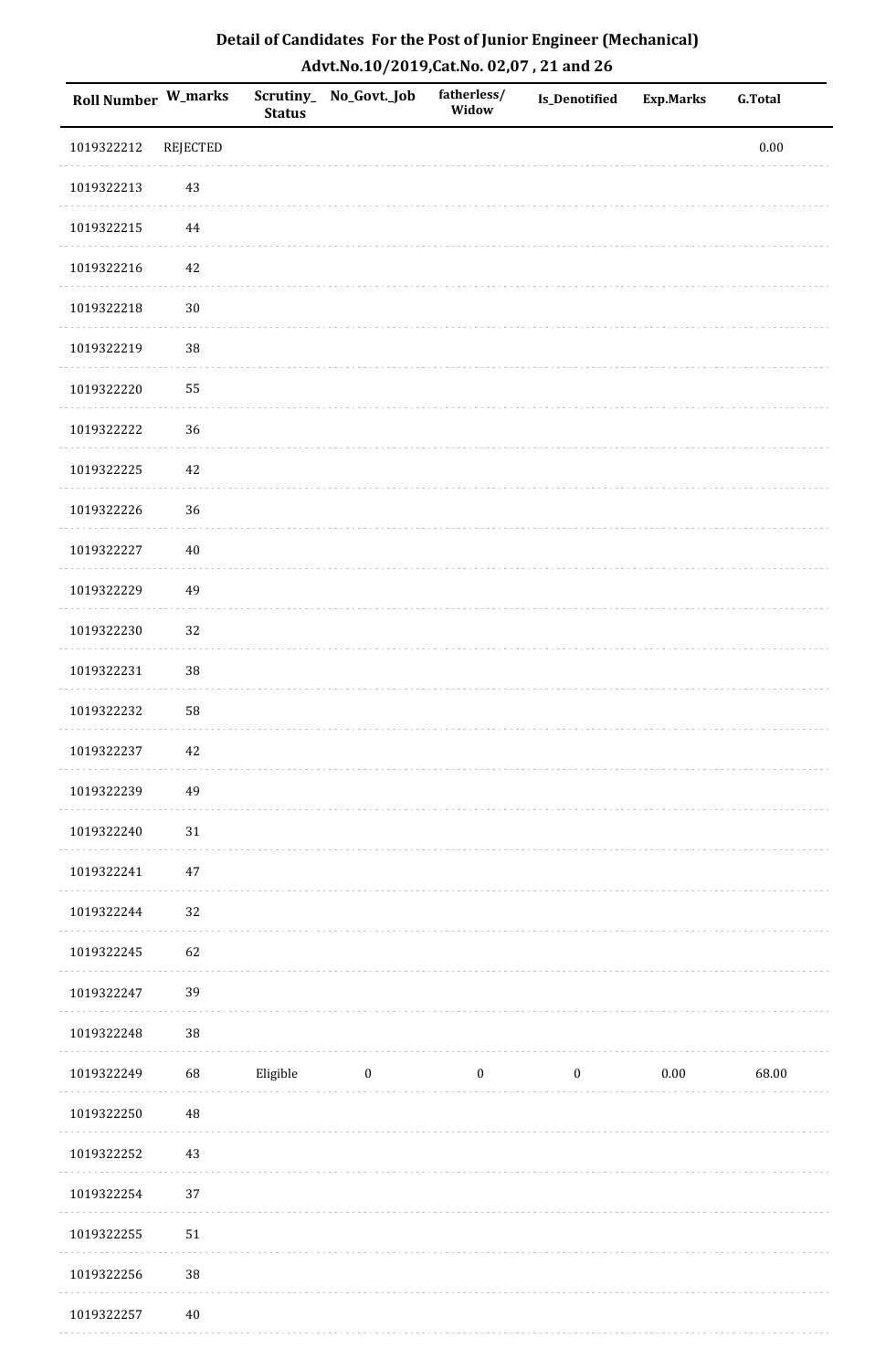| Detail of Candidates For the Post of Junior Engineer (Mechanical) |
|-------------------------------------------------------------------|
| Advt.No.10/2019,Cat.No. 02,07, 21 and 26                          |

| Roll Number W_marks |          | <b>Status</b> | Scrutiny_No_Govt._Job | fatherless/<br>Widow | <b>Is_Denotified</b> | <b>Exp.Marks</b> | <b>G.Total</b> |
|---------------------|----------|---------------|-----------------------|----------------------|----------------------|------------------|----------------|
| 1019322258          | 56       |               |                       |                      |                      |                  |                |
| 1019322260          | 68       | Eligible      | $\boldsymbol{0}$      | $\boldsymbol{0}$     | $\boldsymbol{0}$     | $0.00\,$         | 68.00          |
| 1019322261          | 41       |               |                       |                      |                      |                  |                |
| 1019322262          | 39       |               |                       |                      |                      |                  |                |
| 1019322263          | $40\,$   |               |                       |                      |                      |                  |                |
| 1019322265          | $41\,$   |               |                       |                      |                      |                  |                |
| 1019322266          | $40\,$   |               |                       |                      |                      |                  |                |
| 1019322267          | 59       |               |                       |                      |                      |                  |                |
| 1019322268          | $\rm 48$ |               |                       |                      |                      |                  |                |
| 1019322270          | 38       |               |                       |                      |                      |                  |                |
| 1019322271          | 54       |               |                       |                      |                      |                  |                |
| 1019322272          | 33       |               |                       |                      |                      |                  |                |
| 1019322274          | 52       |               |                       |                      |                      |                  |                |
| 1019322275          | $42\,$   |               |                       |                      |                      |                  |                |
| 1019322276          | 41       |               |                       |                      |                      |                  |                |
| 1019322279          | 45       |               |                       |                      |                      |                  |                |
| 1019322281          | $30\,$   |               |                       |                      |                      |                  |                |
| 1019322282          | 57       |               |                       |                      |                      |                  |                |
| 1019322283          | 19       |               |                       |                      |                      |                  |                |
| 1019322285          | 26       |               |                       |                      |                      |                  |                |
| 1019322288          | $40\,$   |               |                       |                      |                      |                  |                |
| 1019322289          | 41       |               |                       |                      |                      |                  |                |
| 1019322290          | 38       |               |                       |                      |                      |                  |                |
| 1019322292          | 61       |               |                       |                      |                      |                  |                |
| 1019322298          | REJECTED |               |                       |                      |                      |                  | $0.00\,$       |
| 1019322300          | $47\,$   |               |                       |                      |                      |                  |                |
| 1019322303          | $47\,$   |               |                       |                      |                      |                  |                |
| 1019322305          | 36       |               |                       |                      |                      |                  |                |
| 1019322306          | $51\,$   |               |                       |                      |                      |                  |                |
| 1019322307          | 58       |               |                       |                      |                      |                  |                |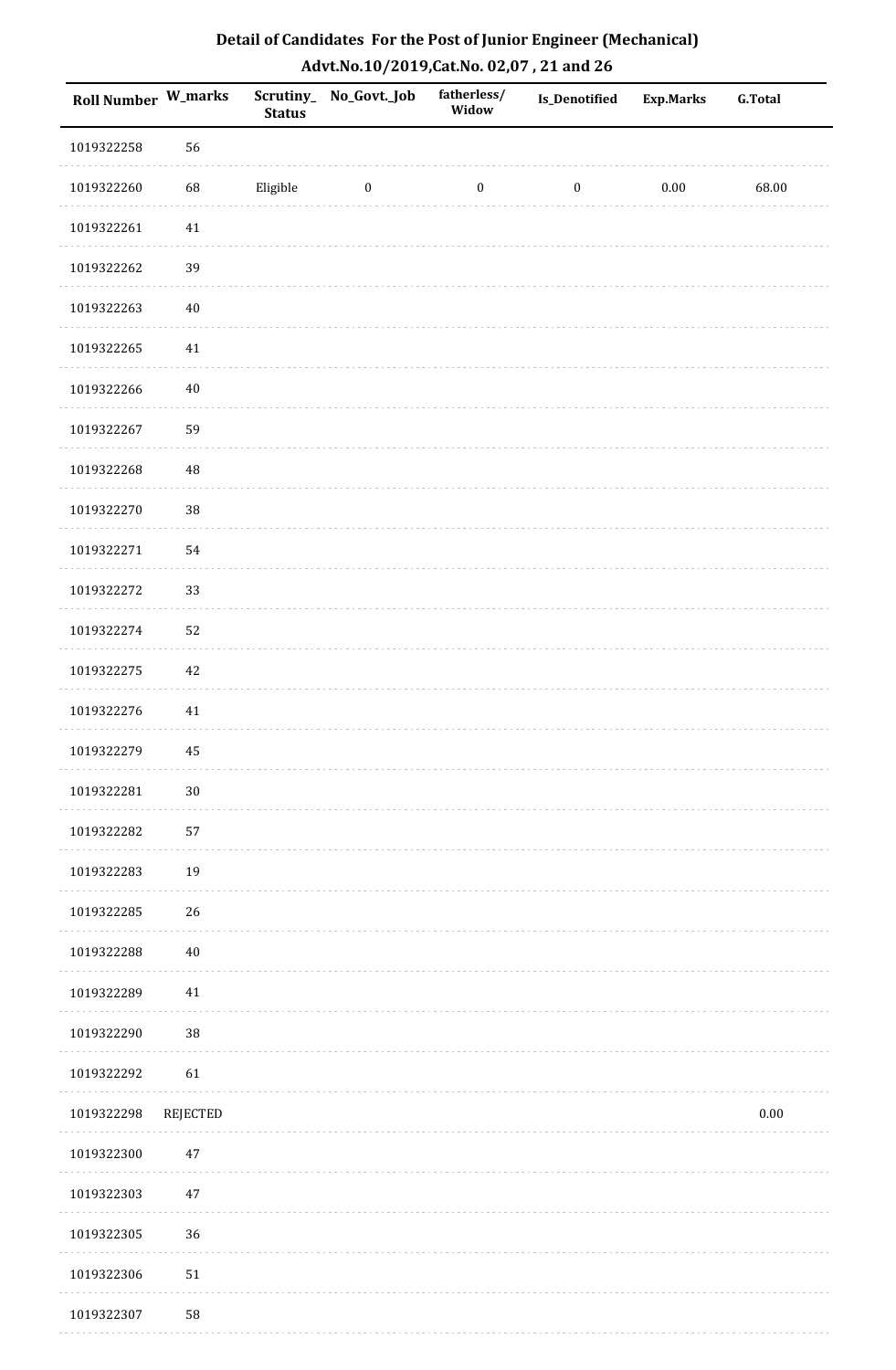| <b>Roll Number W_marks</b> |                 | <b>Status</b> | Scrutiny_ No_Govt._Job | fatherless/<br>Widow | Is_Denotified | <b>Exp.Marks</b> | <b>G.Total</b> |
|----------------------------|-----------------|---------------|------------------------|----------------------|---------------|------------------|----------------|
| 1019322308                 | 38              |               |                        |                      |               |                  |                |
| 1019322309                 | 35              |               |                        |                      |               |                  |                |
| 1019322311                 | 66              |               |                        |                      |               |                  |                |
| 1019322313                 | 37              |               |                        |                      |               |                  |                |
| 1019322314                 | ${\bf 51}$      |               |                        |                      |               |                  |                |
| 1019322315                 | 56              |               |                        |                      |               |                  |                |
| 1019322316                 | $46\,$          |               |                        |                      |               |                  |                |
| 1019322317                 | 55              |               |                        |                      |               |                  |                |
| 1019322318                 | <b>REJECTED</b> |               |                        |                      |               |                  | $0.00\,$       |
| 1019322321                 | 63              |               |                        |                      |               |                  |                |
| 1019322322                 | 29              |               |                        |                      |               |                  |                |
| 1019322323                 | 45              |               |                        |                      |               |                  |                |
| 1019322325                 | 66              |               |                        |                      |               |                  |                |
| 1019322327                 | 49              |               |                        |                      |               |                  |                |
| 1019322329                 | 59              |               |                        |                      |               |                  |                |
| 1019322330                 | 60              |               |                        |                      |               |                  |                |
| 1019322331                 | $51\,$          |               |                        |                      |               |                  |                |
| 1019322333                 | 35              |               |                        |                      |               |                  |                |
| 1019322334                 | 29              |               |                        |                      |               |                  |                |
| 1019322337                 | $50\,$          |               |                        |                      |               |                  |                |
| 1019322338                 | 42              |               |                        |                      |               |                  |                |
| 1019322339                 | 57              |               |                        |                      |               |                  |                |
| 1019322348                 | $40\,$          |               |                        |                      |               |                  |                |
| 1019322352                 | 25              |               |                        |                      |               |                  |                |
| 1019322353                 | $43\,$          |               |                        |                      |               |                  |                |
| 1019322356                 | 52              |               |                        |                      |               |                  |                |
| 1019322357                 | 42              |               |                        |                      |               |                  |                |
| 1019322358                 | 52              |               |                        |                      |               |                  |                |
| 1019322362                 | $42\,$          |               |                        |                      |               |                  |                |
| 1019322363                 | 39              |               |                        |                      |               |                  |                |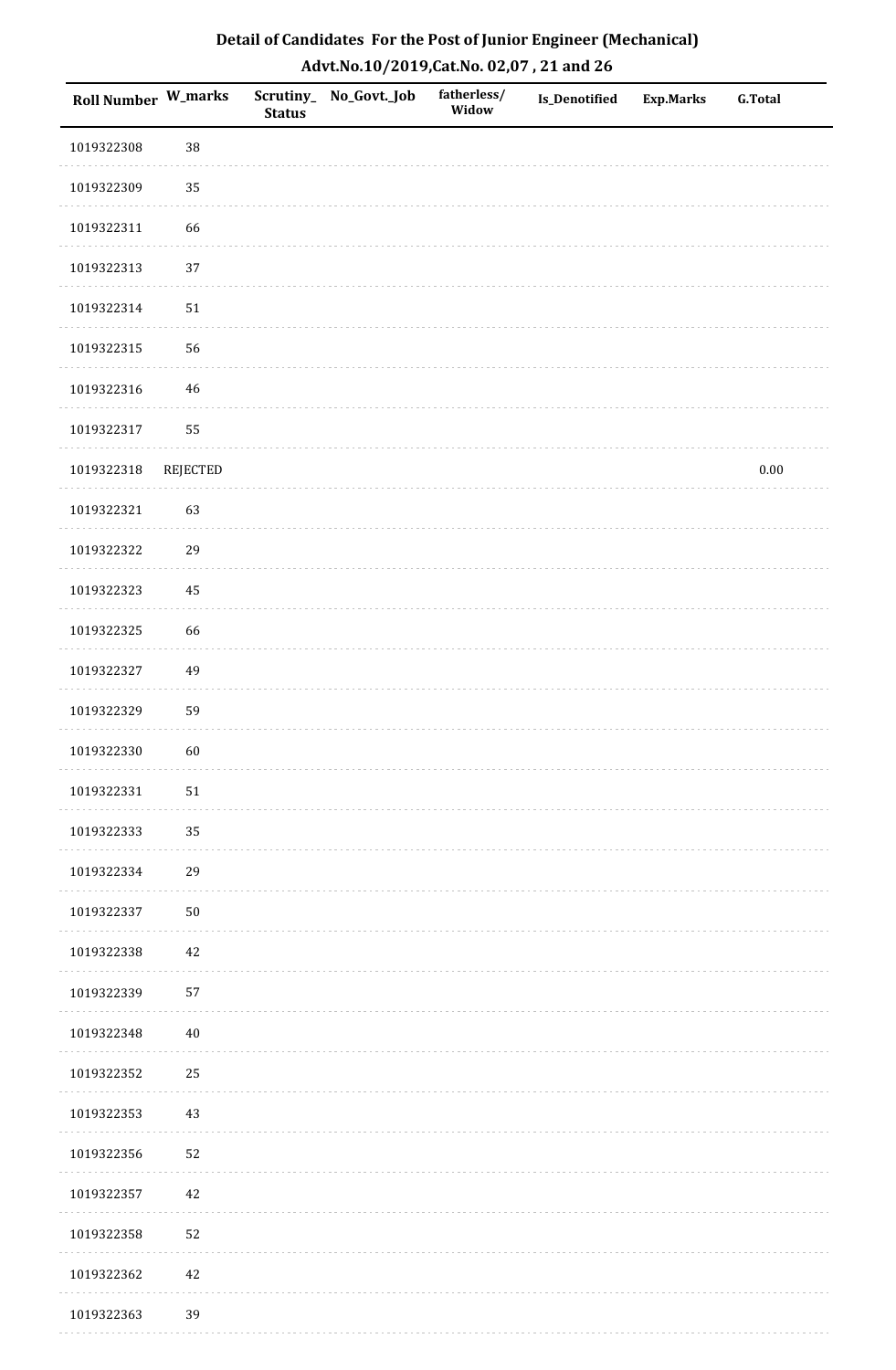| Roll Number W_marks |            | <b>Status</b> | Scrutiny_No_Govt._Job | fatherless/<br>Widow | Is_Denotified | <b>Exp.Marks</b> | <b>G.Total</b> |
|---------------------|------------|---------------|-----------------------|----------------------|---------------|------------------|----------------|
| 1019322364          | 48         |               |                       |                      |               |                  |                |
| 1019322365          | 39         |               |                       |                      |               |                  |                |
| 1019322367          | 39         |               |                       |                      |               |                  |                |
| 1019322369          | 59         |               |                       |                      |               |                  |                |
| 1019322370          | $46\,$     |               |                       |                      |               |                  |                |
| 1019322372          | 67         |               |                       |                      |               |                  |                |
| 1019322375          | 35         |               |                       |                      |               |                  |                |
| 1019322376          | ${\bf 28}$ |               |                       |                      |               |                  |                |
| 1019322377          | 48         |               |                       |                      |               |                  |                |
| 1019322378          | $51\,$     |               |                       |                      |               |                  |                |
| 1019322380          | 36         |               |                       |                      |               |                  |                |
| 1019322382          | $42\,$     |               |                       |                      |               |                  |                |
| 1019322384          | 39         |               |                       |                      |               |                  |                |
| 1019322386          | 45         |               |                       |                      |               |                  |                |
| 1019322387          | 45         |               |                       |                      |               |                  |                |
| 1019322392          | 58         |               |                       |                      |               |                  |                |
| 1019322393          | 24         |               |                       |                      |               |                  |                |
| 1019322397          | 35         |               |                       |                      |               |                  |                |
| 1019322398          | 34         |               |                       |                      |               |                  |                |
| 1019322400          | $50\,$     |               |                       |                      |               |                  |                |
| 1019322405          | 37         |               |                       |                      |               |                  |                |
| 1019322406          | $50\,$     |               |                       |                      |               |                  |                |
| 1019322408          | $47\,$     |               |                       |                      |               |                  |                |
| 1019322409          | ${\bf 28}$ |               |                       |                      |               |                  |                |
| 1019322410          | $47\,$     |               |                       |                      |               |                  |                |
| 1019322411          | $27\,$     |               |                       |                      |               |                  |                |
| 1019322413          | 60         |               |                       |                      |               |                  |                |
| 1019322414          | 39         |               |                       |                      |               |                  |                |
| 1019322415          | 32         |               |                       |                      |               |                  |                |
| 1019322416          | 46         |               |                       |                      |               |                  |                |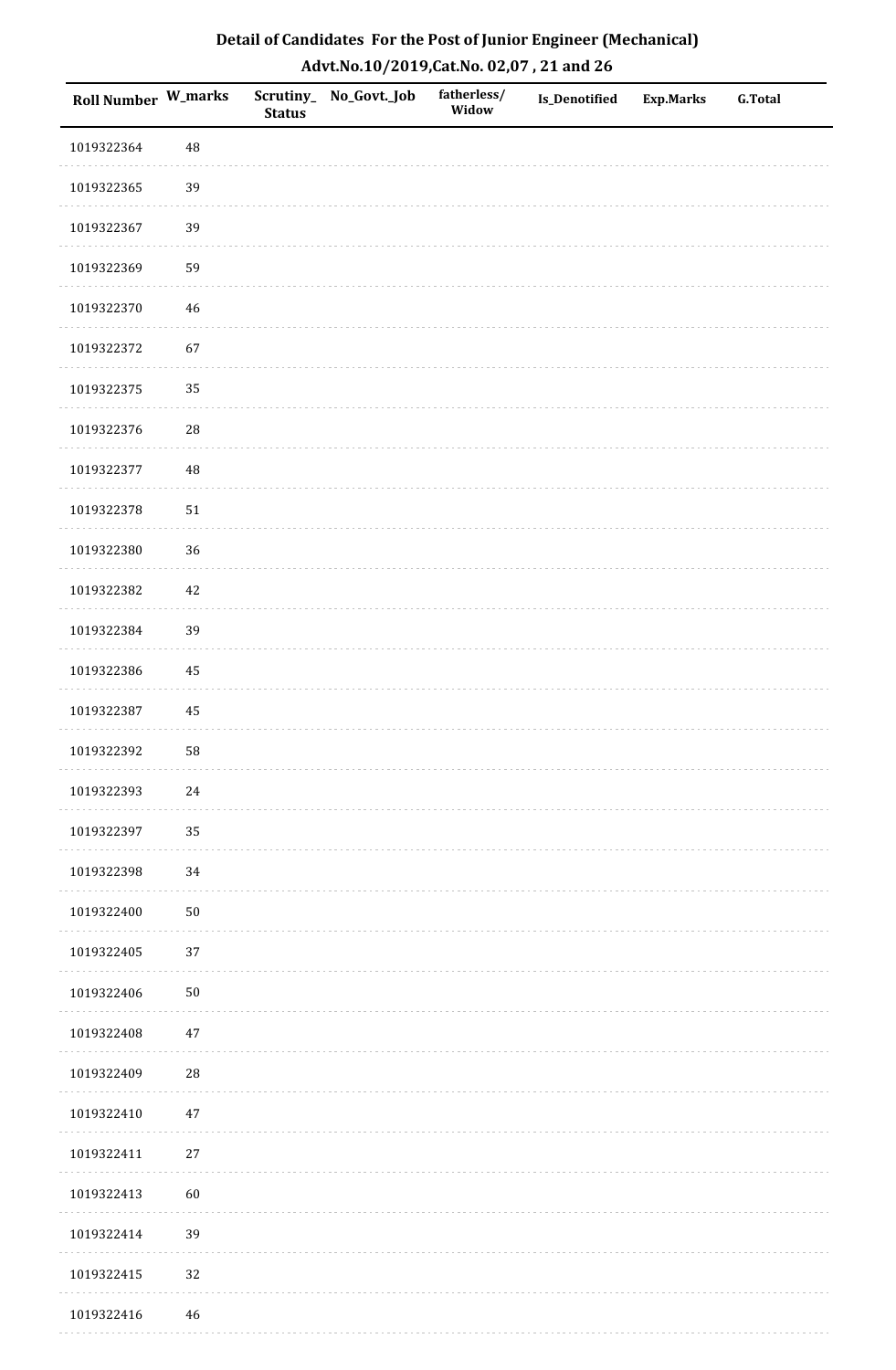| Roll Number W_marks |        | <b>Status</b> | Scrutiny_ No_Govt._Job | fatherless/<br>Widow | Is_Denotified | <b>Exp.Marks</b> | <b>G.Total</b> |
|---------------------|--------|---------------|------------------------|----------------------|---------------|------------------|----------------|
| 1019322420          | 37     |               |                        |                      |               |                  |                |
| 1019322421          | 43     |               |                        |                      |               |                  |                |
| 1019322422          | $46\,$ |               |                        |                      |               |                  |                |
| 1019322423          | 61     |               |                        |                      |               |                  |                |
| 1019322424          | 61     |               |                        |                      |               |                  |                |
| 1019322427          | 54     |               |                        |                      |               |                  |                |
| 1019322428          | $42\,$ |               |                        |                      |               |                  |                |
| 1019322429          | 37     |               |                        |                      |               |                  |                |
| 1019322430          | 43     |               |                        |                      |               |                  |                |
| 1019322434          | 32     |               |                        |                      |               |                  |                |
| 1019322436          | 42     |               |                        |                      |               |                  |                |
| 1019322439          | 36     |               |                        |                      |               |                  |                |
| 1019322440          | $46\,$ |               |                        |                      |               |                  |                |
| 1019322441          | $46\,$ |               |                        |                      |               |                  |                |
| 1019322442          | 59     |               |                        |                      |               |                  |                |
| 1019322446          | $42\,$ |               |                        |                      |               |                  |                |
| 1019322448          | $50\,$ |               |                        |                      |               |                  |                |
| 1019322449          | $50\,$ |               |                        |                      |               |                  |                |
| 1019322451          | 45     |               |                        |                      |               |                  |                |
| 1019322454          | 32     |               |                        |                      |               |                  |                |
| 1019322456          | 53     |               |                        |                      |               |                  |                |
| 1019322461          | 57     |               |                        |                      |               |                  |                |
| 1019322465          | $20\,$ |               |                        |                      |               |                  |                |
| 1019322468          | 39     |               |                        |                      |               |                  |                |
| 1019322470          | $47\,$ |               |                        |                      |               |                  |                |
| 1019322472          | $41\,$ |               |                        |                      |               |                  |                |
| 1019322473          | $42\,$ |               |                        |                      |               |                  |                |
| 1019322475          | $30\,$ |               |                        |                      |               |                  |                |
| 1019322476          | $41\,$ |               |                        |                      |               |                  |                |
| 1019322477          | $22\,$ |               |                        |                      |               |                  |                |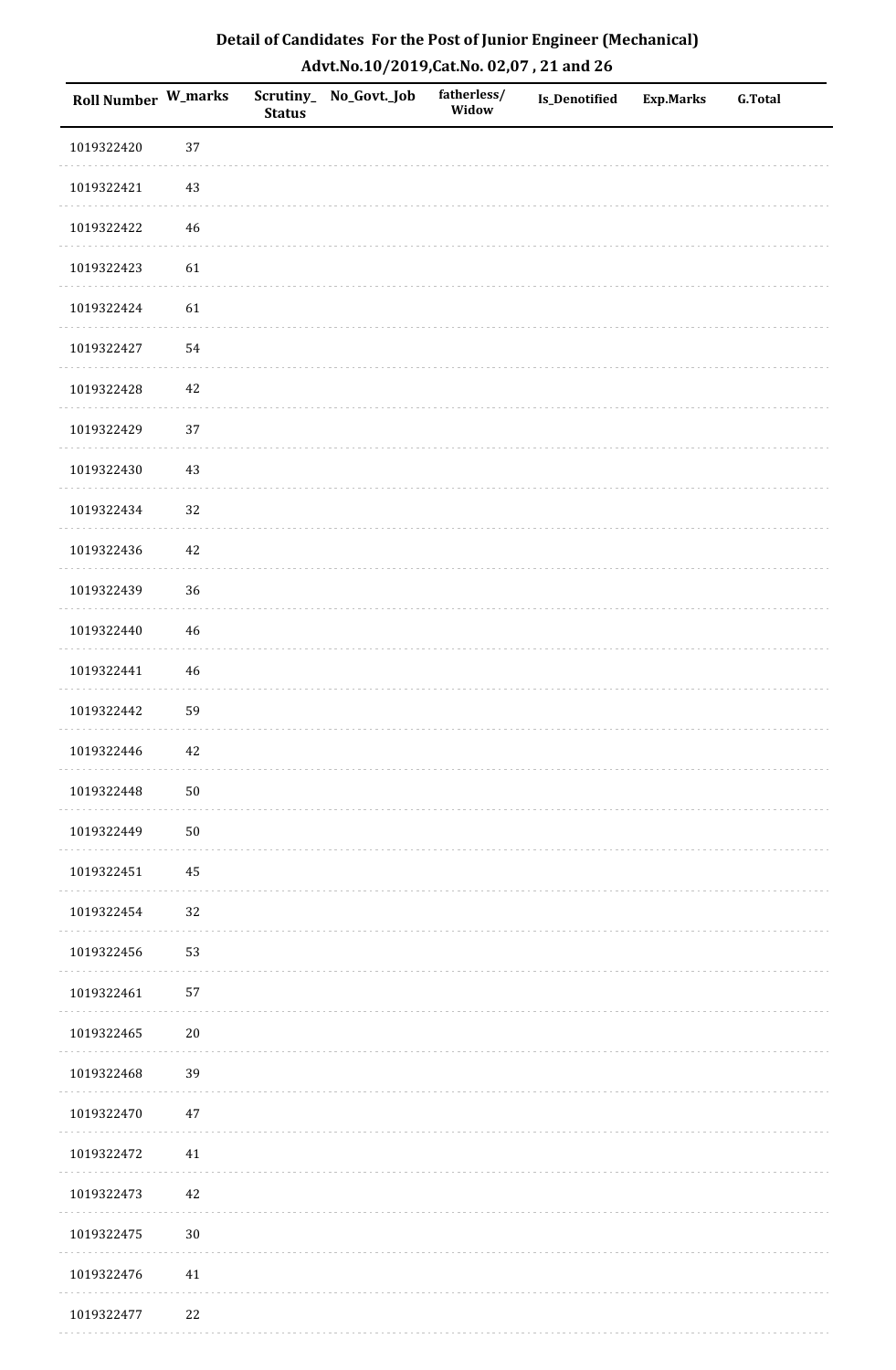| Roll Number W_marks |        | <b>Status</b> | Scrutiny_No_Govt._Job | fatherless/<br>Widow | Is_Denotified | <b>Exp.Marks</b> | <b>G.Total</b> |
|---------------------|--------|---------------|-----------------------|----------------------|---------------|------------------|----------------|
| 1019322480          | 52     |               |                       |                      |               |                  |                |
| 1019322482          | 59     |               |                       |                      |               |                  |                |
| 1019322487          | 38     |               |                       |                      |               |                  |                |
| 1019322488          | 32     |               |                       |                      |               |                  |                |
| 1019322489          | 53     |               |                       |                      |               |                  |                |
| 1019322491          | 42     |               |                       |                      |               |                  |                |
| 1019322492          | $51\,$ |               |                       |                      |               |                  |                |
| 1019322494          | 55     |               |                       |                      |               |                  |                |
| 1019322495          | 52     |               |                       |                      |               |                  |                |
| 1019322497          | 59     |               |                       |                      |               |                  |                |
| 1019322498          | 42     |               |                       |                      |               |                  |                |
| 1019322500          | 44     |               |                       |                      |               |                  |                |
| 1019322503          | 37     |               |                       |                      |               |                  |                |
| 1019322504          | 34     |               |                       |                      |               |                  |                |
| 1019322506          | $42\,$ |               |                       |                      |               |                  |                |
| 1019322507          | $43\,$ |               |                       |                      |               |                  |                |
| 1019322509          | 32     |               |                       |                      |               |                  |                |
| 1019322510          | 37     |               |                       |                      |               |                  |                |
| 1019322511          | 44     |               |                       |                      |               |                  |                |
| 1019322512          | 35     |               |                       |                      |               |                  |                |
| 1019322514          | 33     |               |                       |                      |               |                  |                |
| 1019322515          | 60     |               |                       |                      |               |                  |                |
| 1019322516          | 42     |               |                       |                      |               |                  |                |
| 1019322518          | 55     |               |                       |                      |               |                  |                |
| 1019322520          | 42     |               |                       |                      |               |                  |                |
| 1019322522          | 53     |               |                       |                      |               |                  |                |
| 1019322523          | 55     |               |                       |                      |               |                  |                |
| 1019322524          | 38     |               |                       |                      |               |                  |                |
| 1019322526          | $30\,$ |               |                       |                      |               |                  |                |
| 1019322527          | 34     |               |                       |                      |               |                  |                |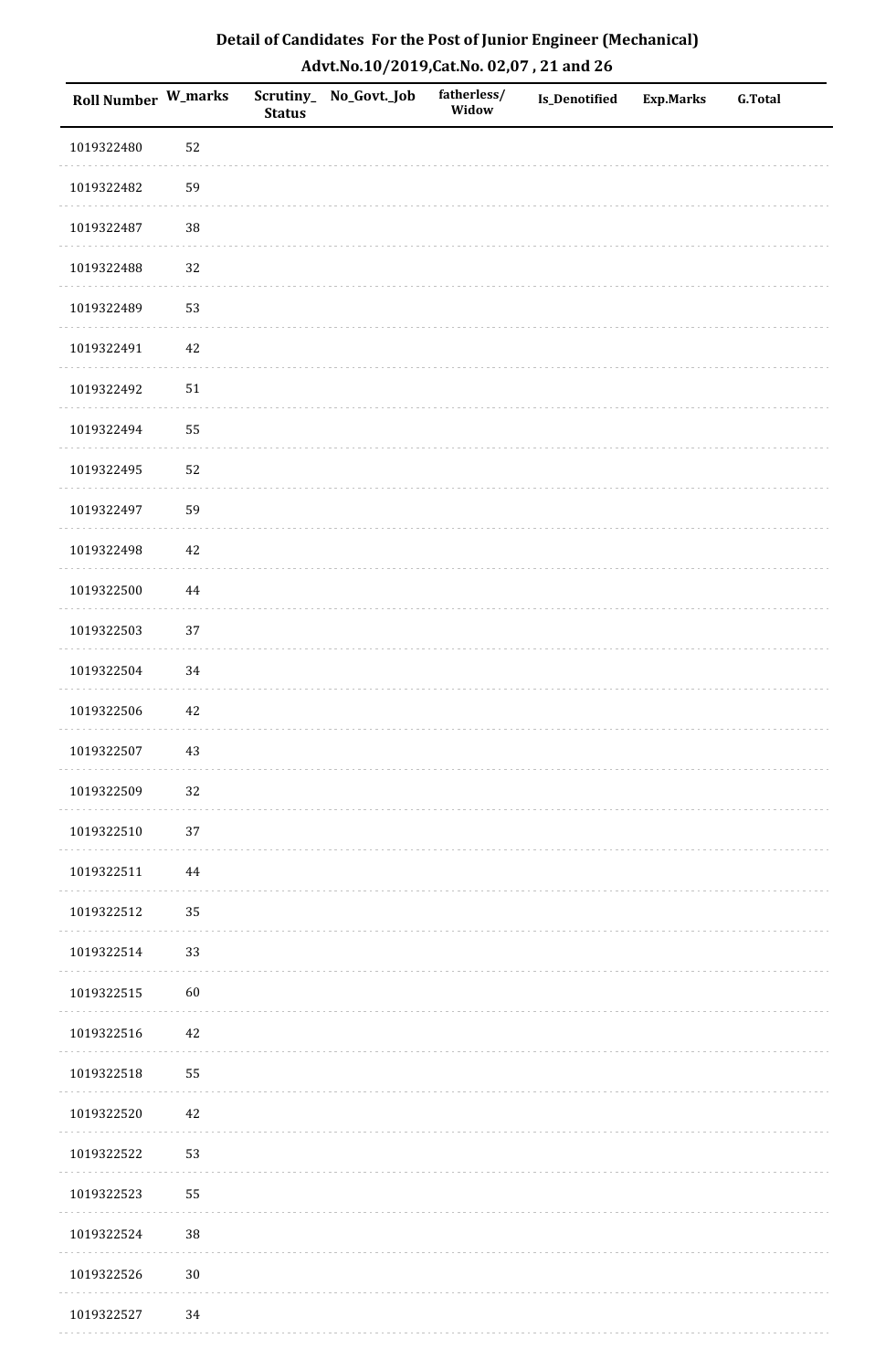| Roll Number W_marks |             | <b>Status</b> | Scrutiny_No_Govt._Job | fatherless/<br>Widow | Is_Denotified    | <b>Exp.Marks</b> | <b>G.Total</b> |
|---------------------|-------------|---------------|-----------------------|----------------------|------------------|------------------|----------------|
| 1019322532          | 51          |               |                       |                      |                  |                  |                |
| 1019322534          | $40\,$      |               |                       |                      |                  |                  |                |
| 1019322535          | 35          |               |                       |                      |                  |                  |                |
| 1019322536          | 39          |               |                       |                      |                  |                  |                |
| 1019322537          | $47\,$      |               |                       |                      |                  |                  |                |
| 1019322540          | 59          |               |                       |                      |                  |                  |                |
| 1019322541          | 48          |               |                       |                      |                  |                  |                |
| 1019322544          | 63          | Eligible      | $\boldsymbol{0}$      | $\boldsymbol{0}$     | $\boldsymbol{0}$ | 0.00             | 63.00          |
| 1019322546          | $51\,$      |               |                       |                      |                  |                  |                |
| 1019322547          | 33          |               |                       |                      |                  |                  |                |
| 1019322549          | $51\,$      |               |                       |                      |                  |                  |                |
| 1019322550          | $50\,$      |               |                       |                      |                  |                  |                |
| 1019322551          | $31\,$      |               |                       |                      |                  |                  |                |
| 1019322552          | 29          |               |                       |                      |                  |                  |                |
| 1019322554          | $\sqrt{46}$ |               |                       |                      |                  |                  |                |
| 1019322556          | 32          |               |                       |                      |                  |                  |                |
| 1019322557          | $37\,$      |               |                       |                      |                  |                  |                |
| 1019322559          | 56          |               |                       |                      |                  |                  |                |
| 1019322562          | $38\,$      |               |                       |                      |                  |                  |                |
| 1019322565          | 44          |               |                       |                      |                  |                  |                |
| 1019322567          | 49          |               |                       |                      |                  |                  |                |
| 1019322568          | 45          |               |                       |                      |                  |                  |                |
| 1019322569          | 42          |               |                       |                      |                  |                  |                |
| 1019322572          | 61          |               |                       |                      |                  |                  |                |
| 1019322573          | 37          |               |                       |                      |                  |                  |                |
| 1019322575          | 32          |               |                       |                      |                  |                  |                |
| 1019322577          | 33          |               |                       |                      |                  |                  |                |
| 1019322580          | 52          |               |                       |                      |                  |                  |                |
| 1019322581          | 34          |               |                       |                      |                  |                  |                |
| 1019322583          | $50\,$      |               |                       |                      |                  |                  |                |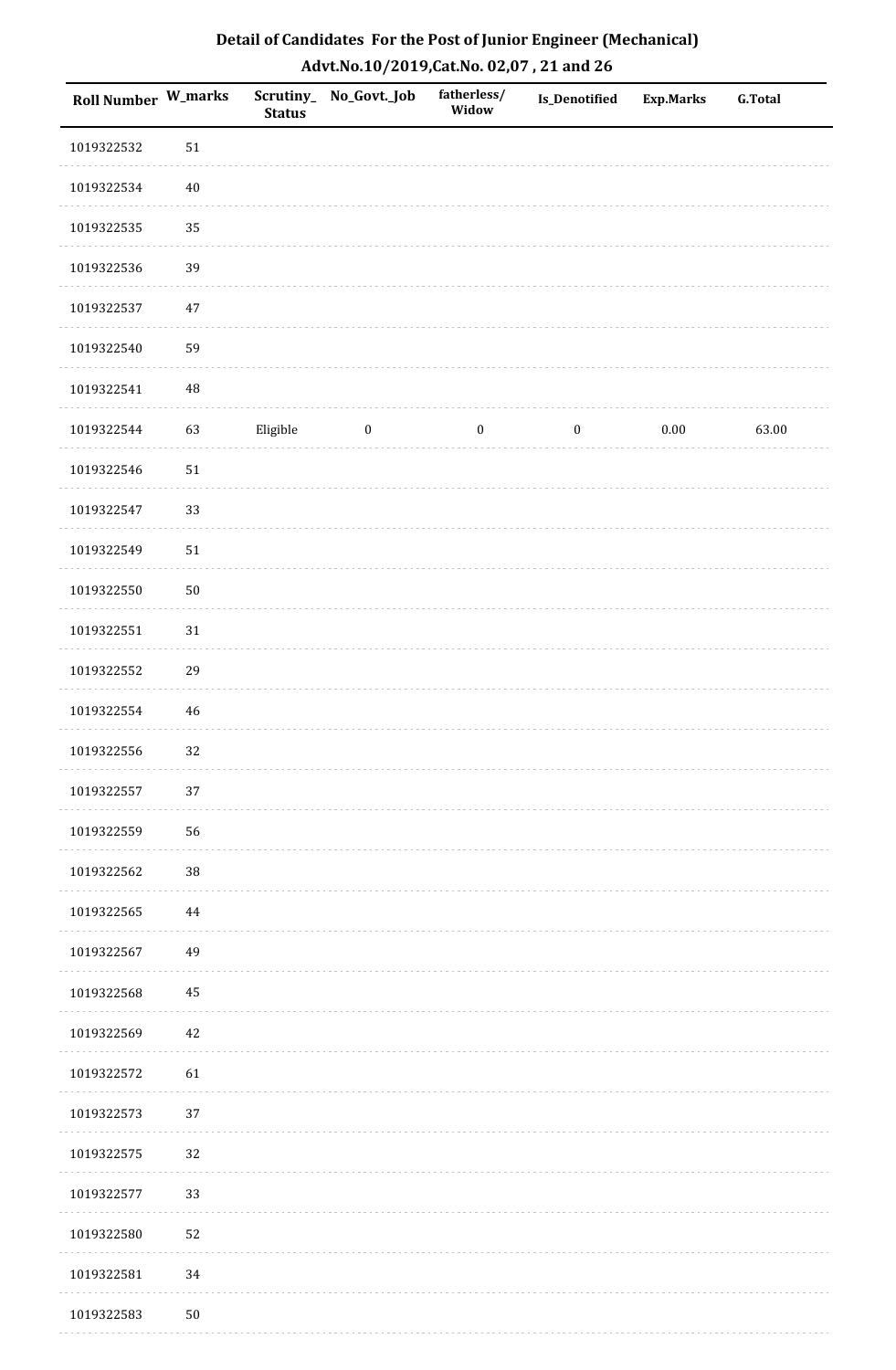| Roll Number W_marks |        | <b>Status</b> | Scrutiny_No_Govt._Job | fatherless/<br>Widow | Is_Denotified    | <b>Exp.Marks</b> | <b>G.Total</b> |
|---------------------|--------|---------------|-----------------------|----------------------|------------------|------------------|----------------|
| 1019322585          | 45     |               |                       |                      |                  |                  |                |
| 1019322586          | 36     |               |                       |                      |                  |                  |                |
| 1019322592          | $42\,$ |               |                       |                      |                  |                  |                |
| 1019322594          | $41\,$ |               |                       |                      |                  |                  |                |
| 1019322597          | 35     |               |                       |                      |                  |                  |                |
| 1019322599          | 57     |               |                       |                      |                  |                  |                |
| 1019322601          | 45     |               |                       |                      |                  |                  |                |
| 1019322602          | 35     |               |                       |                      |                  |                  |                |
| 1019322604          | 37     |               |                       |                      |                  |                  |                |
| 1019322605          | 39     |               |                       |                      |                  |                  |                |
| 1019322606          | 49     |               |                       |                      |                  |                  |                |
| 1019322612          | 37     |               |                       |                      |                  |                  |                |
| 1019322613          | 34     |               |                       |                      |                  |                  |                |
| 1019322614          | 44     |               |                       |                      |                  |                  |                |
| 1019322615          | 54     |               |                       |                      |                  |                  |                |
| 1019322617          | 26     |               |                       |                      |                  |                  |                |
| 1019322619          | 36     |               |                       |                      |                  |                  |                |
| 1019322620          | 43     |               |                       |                      |                  |                  |                |
| 1019322621          | $40\,$ |               |                       |                      |                  |                  |                |
| 1019322623          | $40\,$ |               |                       |                      |                  |                  |                |
| 1019322624          | $43\,$ |               |                       |                      |                  |                  |                |
| 1019322625          | 53     |               |                       |                      |                  |                  |                |
| 1019322627          | $75\,$ | Eligible      | $\mathbf{5}$          | $\boldsymbol{0}$     | $\boldsymbol{0}$ | $0.00\,$         | 80.00          |
| 1019322628          | 38     |               |                       |                      |                  |                  |                |
| 1019322629          | 57     |               |                       |                      |                  |                  |                |
| 1019322630          | 55     |               |                       |                      |                  |                  |                |
| 1019322632          | $42\,$ |               |                       |                      |                  |                  |                |
| 1019322633          | 44     |               |                       |                      |                  |                  |                |
| 1019322638          | 45     |               |                       |                      |                  |                  |                |
| 1019322640          | 36     |               |                       |                      |                  |                  |                |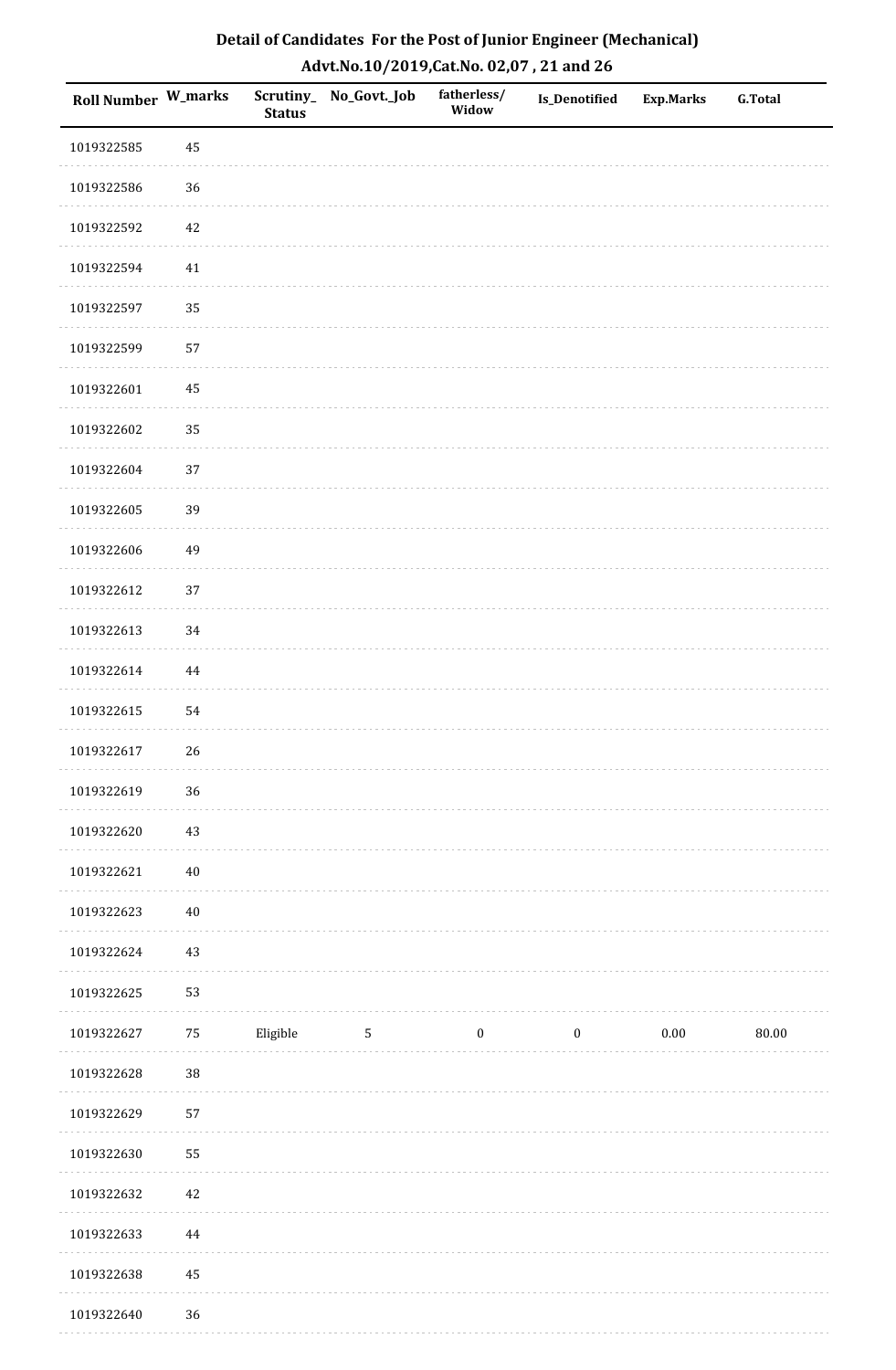| Roll Number W_marks |          | <b>Status</b> | Scrutiny_No_Govt._Job | fatherless/<br>Widow | Is_Denotified    | <b>Exp.Marks</b> | <b>G.Total</b> |
|---------------------|----------|---------------|-----------------------|----------------------|------------------|------------------|----------------|
| 1019322644          | 52       |               |                       |                      |                  |                  |                |
| 1019322645          | 35       |               |                       |                      |                  |                  |                |
| 1019322646          | $70\,$   | Eligible      | $\bf{0}$              | $\boldsymbol{0}$     | $\boldsymbol{0}$ | $0.00\,$         | 70.00          |
| 1019322647          | $\bf 44$ |               |                       |                      |                  |                  |                |
| 1019322648          | 38       |               |                       |                      |                  |                  |                |
| 1019322650          | 39       |               |                       |                      |                  |                  |                |
| 1019322652          | 58       |               |                       |                      |                  |                  |                |
| 1019322653          | 38       |               |                       |                      |                  |                  |                |
| 1019322655          | 37       |               |                       |                      |                  |                  |                |
| 1019322656          | $43\,$   |               |                       |                      |                  |                  |                |
| 1019322657          | 62       | Eligible      | $\boldsymbol{0}$      | $\boldsymbol{0}$     | $\boldsymbol{0}$ | $0.00\,$         | 62.00          |
| 1019322659          | $50\,$   |               |                       |                      |                  |                  |                |
| 1019322660          | 23       |               |                       |                      |                  |                  |                |
| 1019322663          | 32       |               |                       |                      |                  |                  |                |
| 1019322664          | 62       |               |                       |                      |                  |                  |                |
| 1019322666          | 39       |               |                       |                      |                  |                  |                |
| 1019322678          | 52       |               |                       |                      |                  |                  |                |
| 1019322680          | REJECTED |               |                       |                      |                  |                  | $0.00\,$       |
| 1019322683          | $40\,$   |               |                       |                      |                  |                  |                |
| 1019322684          | 57       |               |                       |                      |                  |                  |                |
| 1019322685          | 33       |               |                       |                      |                  |                  |                |
| 1019322689          | 35       |               |                       |                      |                  |                  |                |
| 1019322692          | 53       |               |                       |                      |                  |                  |                |
| 1019322693          | 49       |               |                       |                      |                  |                  |                |
| 1019322694          | 63       |               |                       |                      |                  |                  |                |
| 1019322695          | $42\,$   |               |                       |                      |                  |                  |                |
| 1019322697          | $43\,$   |               |                       |                      |                  |                  |                |
| 1019322699          | 52       |               |                       |                      |                  |                  |                |
| 1019322700          | 48       |               |                       |                      |                  |                  |                |
| 1019322701          | 43       |               |                       |                      |                  |                  |                |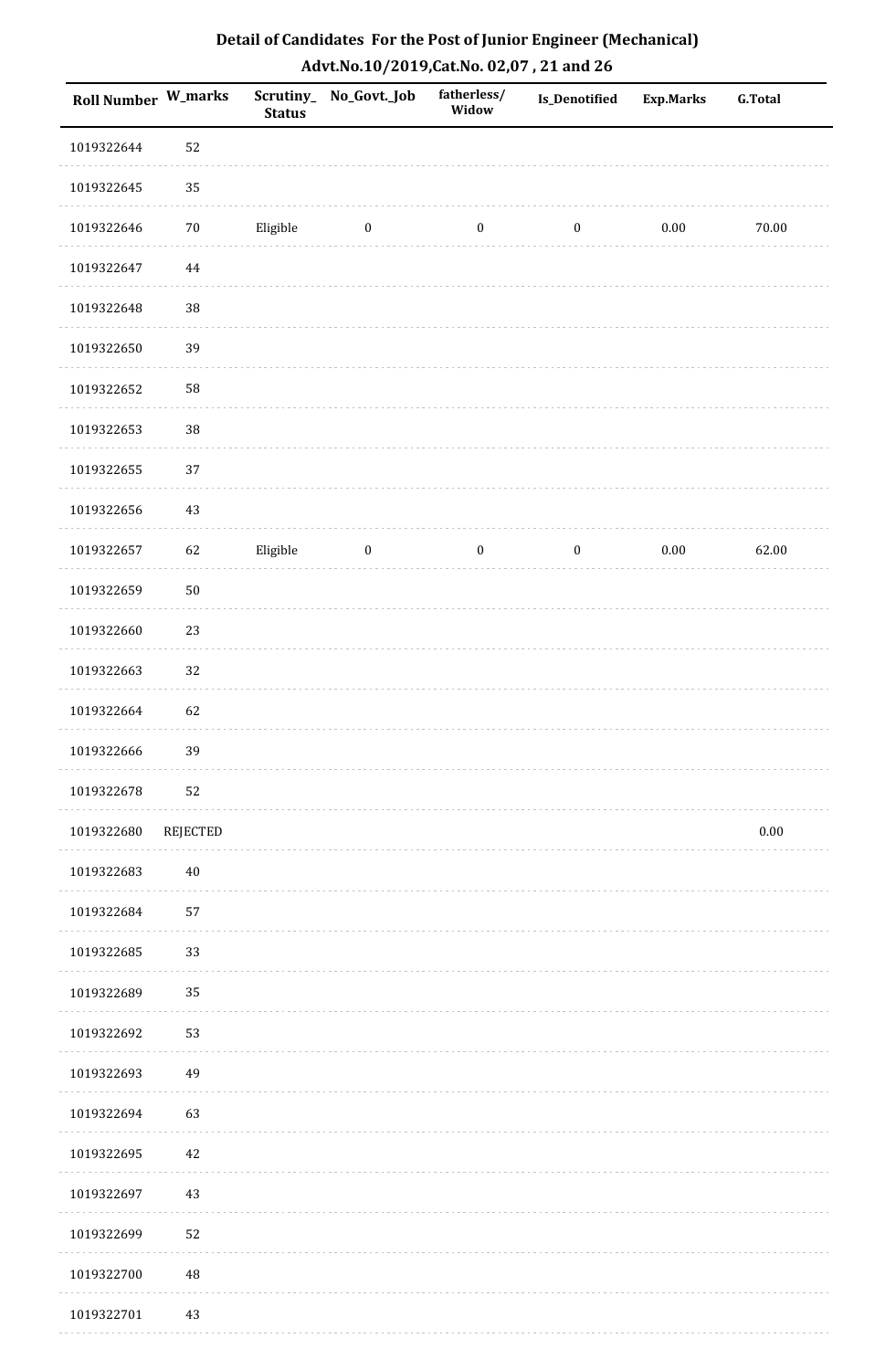| Roll Number W_marks |            | <b>Status</b> | Scrutiny_No_Govt._Job | fatherless/<br>Widow | Is_Denotified | <b>Exp.Marks</b> | <b>G.Total</b> |
|---------------------|------------|---------------|-----------------------|----------------------|---------------|------------------|----------------|
| 1019322703          | 45         |               |                       |                      |               |                  |                |
| 1019322705          | $41\,$     |               |                       |                      |               |                  |                |
| 1019322706          | ${\bf 28}$ |               |                       |                      |               |                  |                |
| 1019322707          | 25         |               |                       |                      |               |                  |                |
| 1019322708          | 56         |               |                       |                      |               |                  |                |
| 1019322709          | 33         |               |                       |                      |               |                  |                |
| 1019322710          | $46\,$     |               |                       |                      |               |                  |                |
| 1019322711          | 39         |               |                       |                      |               |                  |                |
| 1019322712          | 37         |               |                       |                      |               |                  |                |
| 1019322713          | 32         |               |                       |                      |               |                  |                |
| 1019322714          | $40\,$     |               |                       |                      |               |                  |                |
| 1019322715          | 33         |               |                       |                      |               |                  |                |
| 1019322716          | $47\,$     |               |                       |                      |               |                  |                |
| 1019322717          | $47\,$     |               |                       |                      |               |                  |                |
| 1019322718          | 36         |               |                       |                      |               |                  |                |
| 1019322721          | $51\,$     |               |                       |                      |               |                  |                |
| 1019322722          | 51         |               |                       |                      |               |                  |                |
| 1019322725          | 43         |               |                       |                      |               |                  |                |
| 1019322726          | 34         |               |                       |                      |               |                  |                |
| 1019322730          | $47\,$     |               |                       |                      |               |                  |                |
| 1019322731          | 44         |               |                       |                      |               |                  |                |
| 1019322732          | $47\,$     |               |                       |                      |               |                  |                |
| 1019322734          | $47\,$     |               |                       |                      |               |                  |                |
| 1019322738          | 42         |               |                       |                      |               |                  |                |
| 1019322739          | $\rm 48$   |               |                       |                      |               |                  |                |
| 1019322740          | 37         |               |                       |                      |               |                  |                |
| 1019322742          | $10\,$     |               |                       |                      |               |                  |                |
| 1019322745          | 38         |               |                       |                      |               |                  |                |
| 1019322747          | 45         |               |                       |                      |               |                  |                |
| 1019322748          | 60         |               |                       |                      |               |                  |                |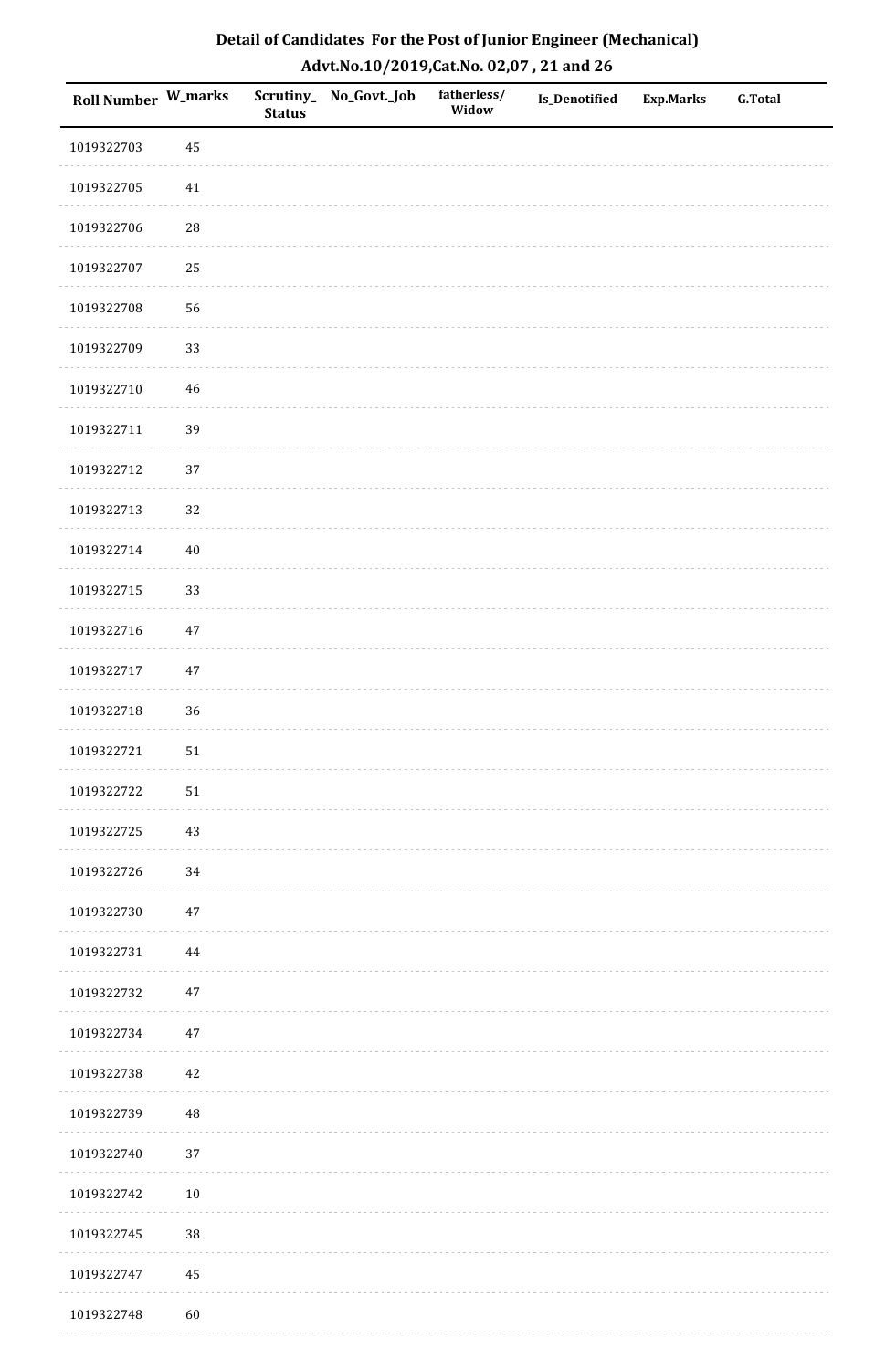| Roll Number W_marks |                 | <b>Status</b> | Scrutiny_ No_Govt._Job | fatherless/<br>Widow | Is_Denotified | <b>Exp.Marks</b> | <b>G.Total</b> |
|---------------------|-----------------|---------------|------------------------|----------------------|---------------|------------------|----------------|
| 1019322750          | 61              |               |                        |                      |               |                  |                |
| 1019322752          | $47\,$          |               |                        |                      |               |                  |                |
| 1019322755          | 36              |               |                        |                      |               |                  |                |
| 1019322759          | $43\,$          |               |                        |                      |               |                  |                |
| 1019322761          | $\rm 48$        |               |                        |                      |               |                  |                |
| 1019322764          | 55              |               |                        |                      |               |                  |                |
| 1019322767          | 38              |               |                        |                      |               |                  |                |
| 1019322768          | 36              |               |                        |                      |               |                  |                |
| 1019322769          | 55              |               |                        |                      |               |                  |                |
| 1019322770          | 38              |               |                        |                      |               |                  |                |
| 1019322773          | $43\,$          |               |                        |                      |               |                  |                |
| 1019322777          | 49              |               |                        |                      |               |                  |                |
| 1019322778          | 39              |               |                        |                      |               |                  |                |
| 1019322780          | $42\,$          |               |                        |                      |               |                  |                |
| 1019322781          | 49              |               |                        |                      |               |                  |                |
| 1019322783          | 56              |               |                        |                      |               |                  |                |
| 1019322786          | $47\,$          |               |                        |                      |               |                  |                |
| 1019322787          | 13              |               |                        |                      |               |                  |                |
| 1019322788          | 37              |               |                        |                      |               |                  |                |
| 1019322789          | <b>REJECTED</b> |               |                        |                      |               |                  | $0.00\,$       |
| 1019322791          | 46              |               |                        |                      |               |                  |                |
| 1019322792          | $40\,$          |               |                        |                      |               |                  |                |
| 1019322793          | 28              |               |                        |                      |               |                  |                |
| 1019322794          | 39              |               |                        |                      |               |                  |                |
| 1019322796          | 55              |               |                        |                      |               |                  |                |
| 1019322798          | 35              |               |                        |                      |               |                  |                |
| 1019322799          | 58              |               |                        |                      |               |                  |                |
| 1019322800          | 38              |               |                        |                      |               |                  |                |
| 1019322802          | $41\,$          |               |                        |                      |               |                  |                |
| 1019322806          | $\rm 48$        |               |                        |                      |               |                  |                |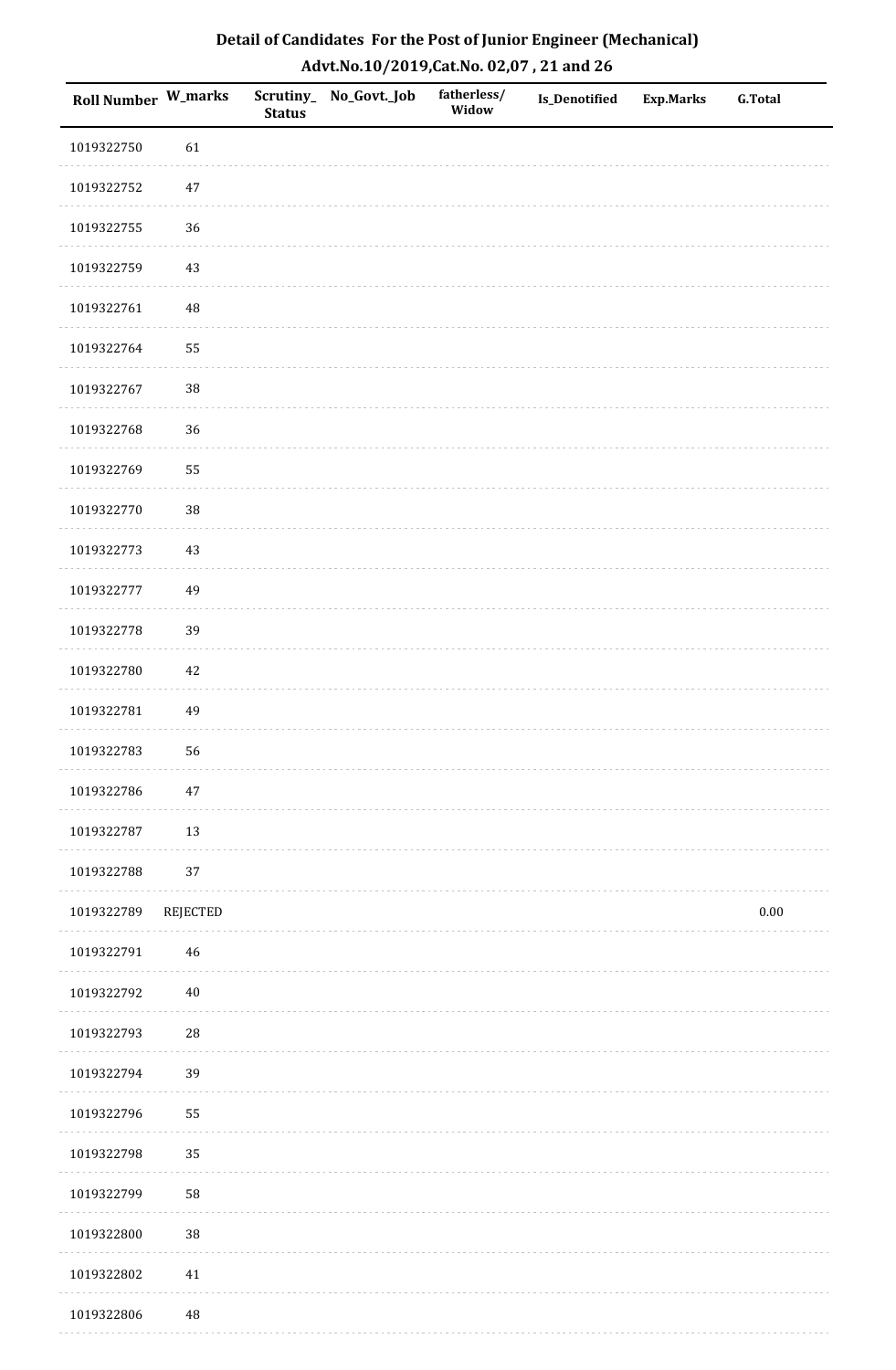| <b>Roll Number W_marks</b> |        | <b>Status</b> | Scrutiny_No_Govt._Job | fatherless/<br>Widow | Is_Denotified    | <b>Exp.Marks</b> | <b>G.Total</b> |
|----------------------------|--------|---------------|-----------------------|----------------------|------------------|------------------|----------------|
| 1019322807                 | 53     |               |                       |                      |                  |                  |                |
| 1019322808                 | 48     |               |                       |                      |                  |                  |                |
| 1019322810                 | 57     |               |                       |                      |                  |                  |                |
| 1019322811                 | 57     |               |                       |                      |                  |                  |                |
| 1019322813                 | 62     |               |                       |                      |                  |                  |                |
| 1019322815                 | 45     |               |                       |                      |                  |                  |                |
| 1019322816                 | 39     |               |                       |                      |                  |                  |                |
| 1019322818                 | $50\,$ |               |                       |                      |                  |                  |                |
| 1019322819                 | $51\,$ |               |                       |                      |                  |                  |                |
| 1019322822                 | 49     |               |                       |                      |                  |                  |                |
| 1019322823                 | $30\,$ |               |                       |                      |                  |                  |                |
| 1019322824                 | 46     |               |                       |                      |                  |                  |                |
| 1019322826                 | 37     |               |                       |                      |                  |                  |                |
| 1019322827                 | 26     |               |                       |                      |                  |                  |                |
| 1019322828                 | $30\,$ |               |                       |                      |                  |                  |                |
| 1019322832                 | 39     |               |                       |                      |                  |                  |                |
| 1019322833                 | $17\,$ |               |                       |                      |                  |                  |                |
| 1019322834                 | 19     |               |                       |                      |                  |                  |                |
| 1019322838                 | $43\,$ |               |                       |                      |                  |                  |                |
| 1019322839                 | $31\,$ |               |                       |                      |                  |                  |                |
| 1019322843                 | 33     |               |                       |                      |                  |                  |                |
| 1019322844                 | 52     |               |                       |                      |                  |                  |                |
| 1019322846                 | 60     |               |                       |                      |                  |                  |                |
| 1019322847                 | 39     |               |                       |                      |                  |                  |                |
| 1019322850                 | $51\,$ |               |                       |                      |                  |                  |                |
| 1019322851                 | 39     |               |                       |                      |                  |                  |                |
| 1019322852                 | $46\,$ |               |                       |                      |                  |                  |                |
| 1019322854                 | 39     |               |                       |                      |                  |                  |                |
| 1019322855                 | 62     |               |                       |                      |                  |                  |                |
| 1019322857                 | 68     | Eligible      | $\boldsymbol{0}$      | $\boldsymbol{0}$     | $\boldsymbol{0}$ | 0.00             | 68.00          |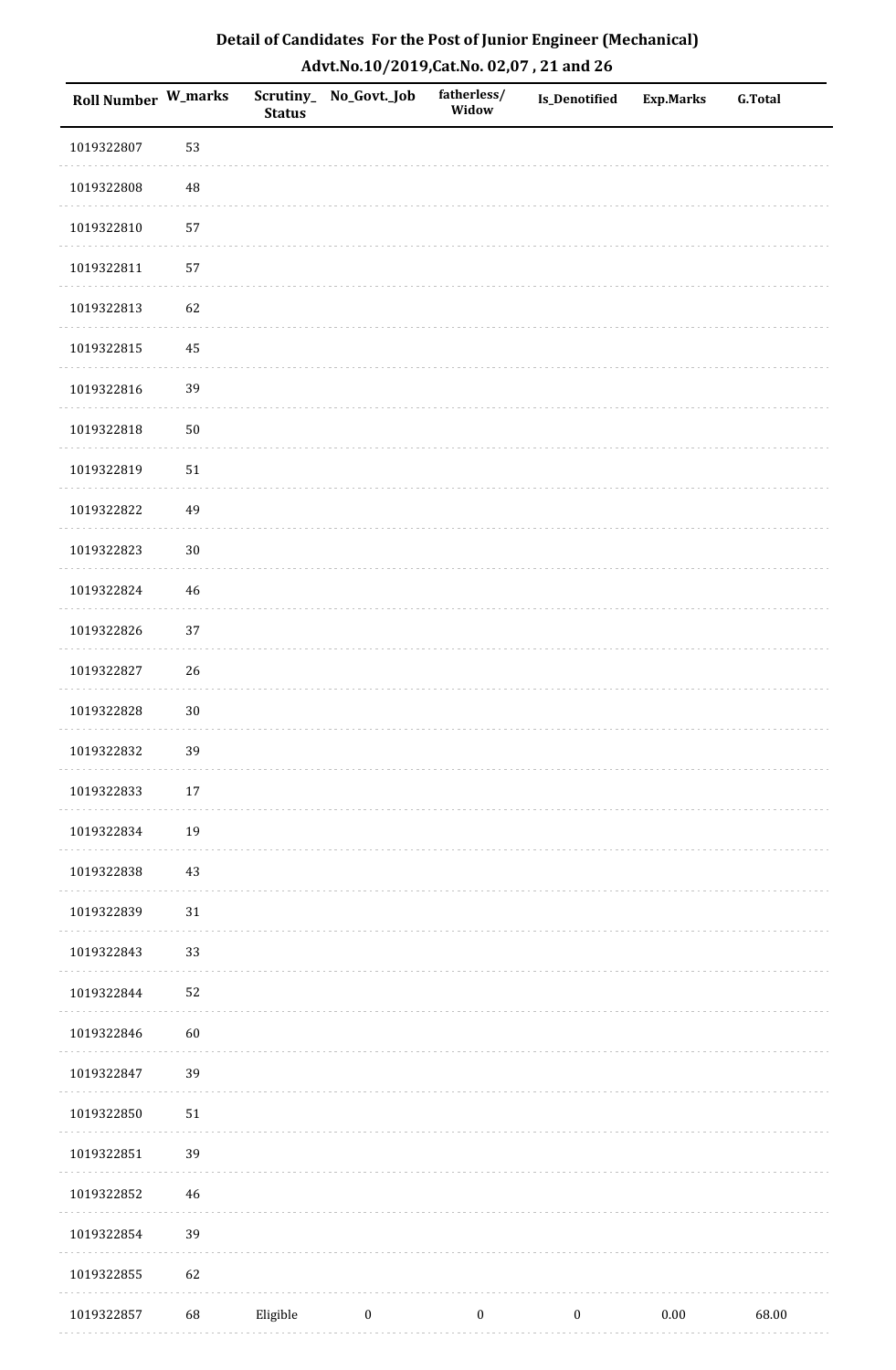| Roll Number W_marks |             | <b>Status</b> | Scrutiny_No_Govt._Job | fatherless/<br>Widow | Is_Denotified | <b>Exp.Marks</b> | <b>G.Total</b> |
|---------------------|-------------|---------------|-----------------------|----------------------|---------------|------------------|----------------|
| 1019322858          | 52          |               |                       |                      |               |                  |                |
| 1019322860          | 48          |               |                       |                      |               |                  |                |
| 1019322861          | 49          |               |                       |                      |               |                  |                |
| 1019322863          | 36          |               |                       |                      |               |                  |                |
| 1019322864          | 26          |               |                       |                      |               |                  |                |
| 1019322866          | 54          |               |                       |                      |               |                  |                |
| 1019322867          | 49          |               |                       |                      |               |                  |                |
| 1019322868          | 45          |               |                       |                      |               |                  |                |
| 1019322869          | 42          |               |                       |                      |               |                  |                |
| 1019322873          | 61          |               |                       |                      |               |                  |                |
| 1019322874          | 57          |               |                       |                      |               |                  |                |
| 1019322875          | 37          |               |                       |                      |               |                  |                |
| 1019322876          | $50\,$      |               |                       |                      |               |                  |                |
| 1019322877          | $46\,$      |               |                       |                      |               |                  |                |
| 1019322879          | $37\,$      |               |                       |                      |               |                  |                |
| 1019322880          | 44          |               |                       |                      |               |                  |                |
| 1019322881          | 49          |               |                       |                      |               |                  |                |
| 1019322882          | 52          |               |                       |                      |               |                  |                |
| 1019322883          | 35          |               |                       |                      |               |                  |                |
| 1019322887          | 46          |               |                       |                      |               |                  |                |
| 1019322888          | 41          |               |                       |                      |               |                  |                |
| 1019322890          | $43\,$      |               |                       |                      |               |                  |                |
| 1019322892          | 38          |               |                       |                      |               |                  |                |
| 1019322893          | 33          |               |                       |                      |               |                  |                |
| 1019322894          | 58          |               |                       |                      |               |                  |                |
| 1019322896          | 49          |               |                       |                      |               |                  |                |
| 1019322897          | 44          |               |                       |                      |               |                  |                |
| 1019322898          | $30\,$      |               |                       |                      |               |                  |                |
| 1019322899          | $\sqrt{46}$ |               |                       |                      |               |                  |                |
| 1019322900          | $51\,$      |               |                       |                      |               |                  |                |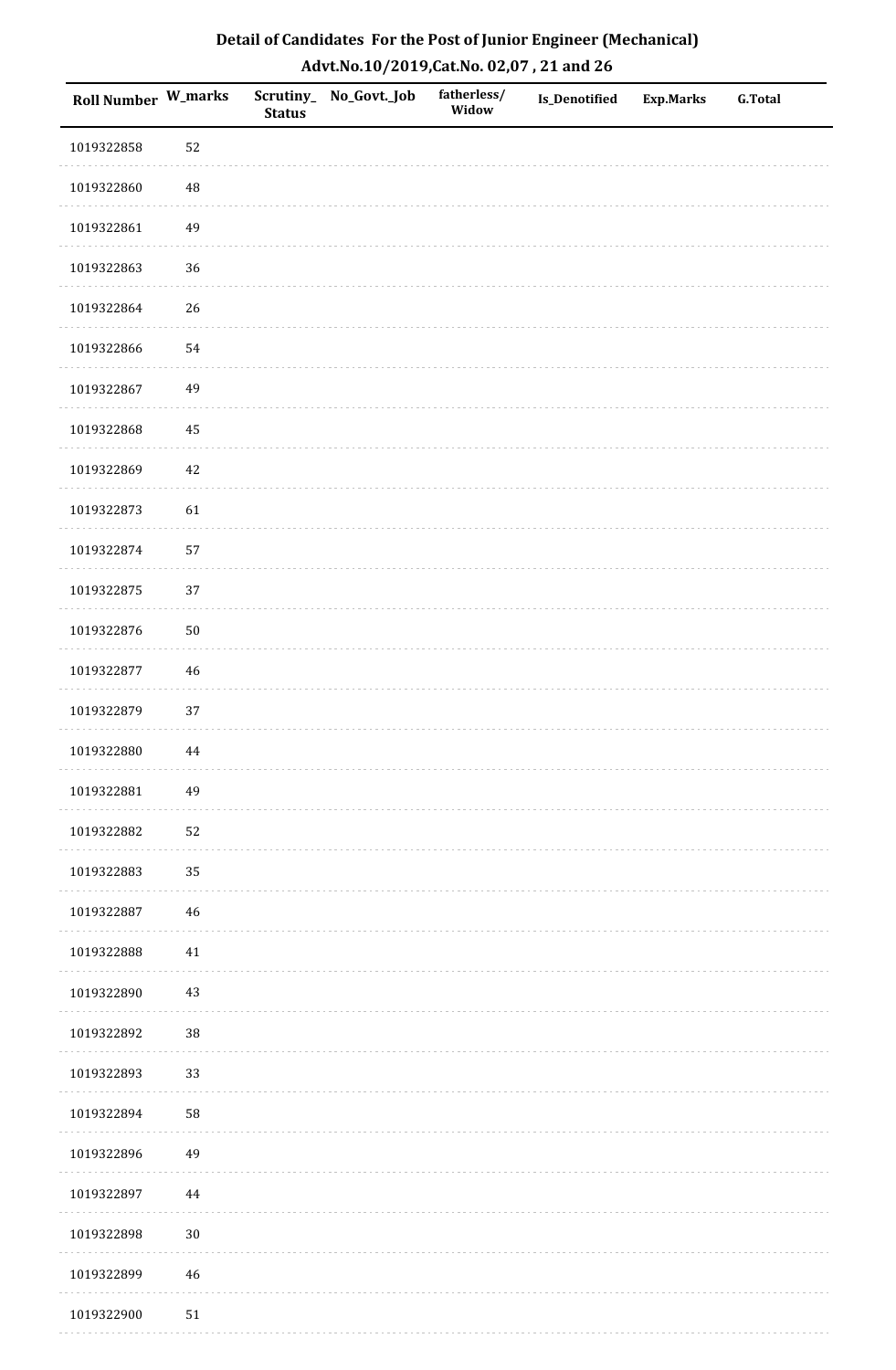| Detail of Candidates For the Post of Junior Engineer (Mechanical) |
|-------------------------------------------------------------------|
| Advt.No.10/2019,Cat.No. 02,07, 21 and 26                          |

| Roll Number W_marks |                 | <b>Status</b> | Scrutiny_ No_Govt._Job | fatherless/<br>Widow | <b>Is_Denotified</b> | <b>Exp.Marks</b> | <b>G.Total</b> |
|---------------------|-----------------|---------------|------------------------|----------------------|----------------------|------------------|----------------|
| 1019322901          | 49              |               |                        |                      |                      |                  |                |
| 1019322902          | 58              |               |                        |                      |                      |                  |                |
| 1019322905          | 61              |               |                        |                      |                      |                  |                |
| 1019322906          | 64              |               |                        |                      |                      |                  |                |
| 1019322910          | 49              |               |                        |                      |                      |                  |                |
| 1019322912          | $51\,$          |               |                        |                      |                      |                  |                |
| 1019322913          | 43              |               |                        |                      |                      |                  |                |
| 1019322914          | 36              |               |                        |                      |                      |                  |                |
| 1019322919          | 37              |               |                        |                      |                      |                  |                |
| 1019322920          | ${\bf 28}$      |               |                        |                      |                      |                  |                |
| 1019322925          | 43              |               |                        |                      |                      |                  |                |
| 1019322929          | 34              |               |                        |                      |                      |                  |                |
| 1019322931          | $50\,$          |               |                        |                      |                      |                  |                |
| 1019322932          | $\rm 48$        |               |                        |                      |                      |                  |                |
| 1019322933          | 43              |               |                        |                      |                      |                  |                |
| 1019322936          | 42              |               |                        |                      |                      |                  |                |
| 1019322938          | 39              |               |                        |                      |                      |                  |                |
| 1019322939          | 62              |               |                        |                      |                      |                  |                |
| 1019322940          | $51\,$          |               |                        |                      |                      |                  |                |
| 1019322942          | <b>REJECTED</b> |               |                        |                      |                      |                  | $0.00\,$       |
| 1019322943          | 45              |               |                        |                      |                      |                  |                |
| 1019322945          | 41              |               |                        |                      |                      |                  |                |
| 1019322946          | $\sqrt{46}$     |               |                        |                      |                      |                  |                |
| 1019322947          | 34              |               |                        |                      |                      |                  |                |
| 1019322948          | 37              |               |                        |                      |                      |                  |                |
| 1019322949          | $42\,$          |               |                        |                      |                      |                  |                |
| 1019322951          | 35              |               |                        |                      |                      |                  |                |
| 1019322953          | $51\,$          |               |                        |                      |                      |                  |                |
| 1019322955          | 49              |               |                        |                      |                      |                  |                |
| 1019322956          | 62              |               |                        |                      |                      |                  |                |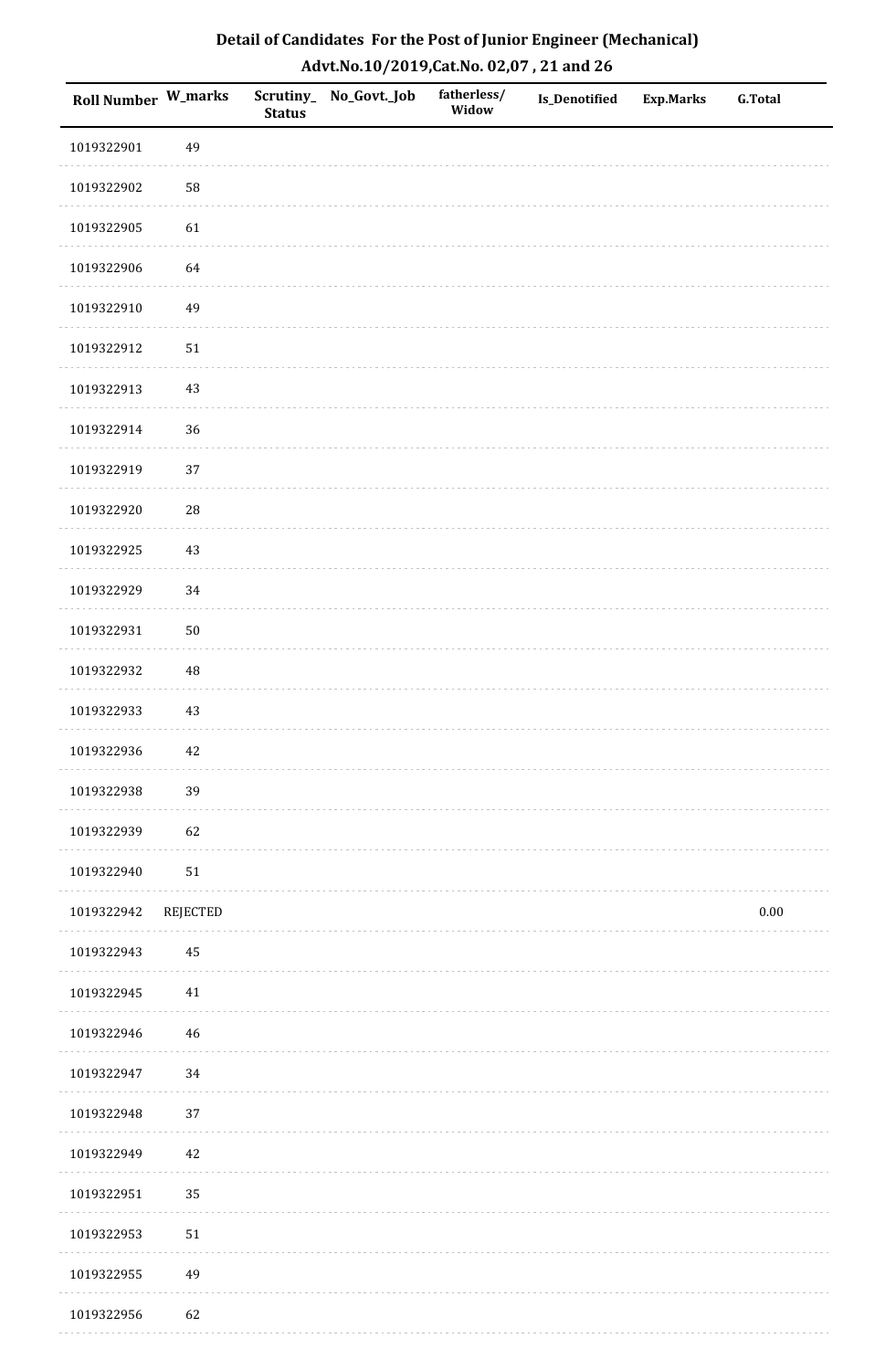| Roll Number W_marks |        | <b>Status</b> | Scrutiny_No_Govt._Job | fatherless/<br>Widow | Is_Denotified    | Exp.Marks | <b>G.Total</b> |
|---------------------|--------|---------------|-----------------------|----------------------|------------------|-----------|----------------|
| 1019322959          | 52     |               |                       |                      |                  |           |                |
| 1019322960          | 42     |               |                       |                      |                  |           |                |
| 1019322961          | 39     |               |                       |                      |                  |           |                |
| 1019322964          | 59     |               |                       |                      |                  |           |                |
| 1019322966          | 52     |               |                       |                      |                  |           |                |
| 1019322971          | 49     |               |                       |                      |                  |           |                |
| 1019322972          | 39     |               |                       |                      |                  |           |                |
| 1019322975          | 44     | Eligible      | $\sqrt{5}$            | $\boldsymbol{0}$     | $\boldsymbol{0}$ | 0.00      | 49.00          |
| 1019322976          | 36     |               |                       |                      |                  |           |                |
| 1019322977          | 45     |               |                       |                      |                  |           |                |
| 1019322979          | 42     |               |                       |                      |                  |           |                |
| 1019322981          | $41\,$ |               |                       |                      |                  |           |                |
| 1019322982          | $38\,$ |               |                       |                      |                  |           |                |
| 1019322985          | 55     |               |                       |                      |                  |           |                |
| 1019322986          | 42     |               |                       |                      |                  |           |                |
| 1019322987          | 43     |               |                       |                      |                  |           |                |
| 1019322989          | 36     |               |                       |                      |                  |           |                |
| 1019322990          | 33     |               |                       |                      |                  |           |                |
| 1019322991          | 39     |               |                       |                      |                  |           |                |
| 1019322993          | 37     |               |                       |                      |                  |           |                |
| 1019322997          | 43     |               |                       |                      |                  |           |                |
| 1019323003          | $38\,$ |               |                       |                      |                  |           |                |
| 1019323004          | 33     |               |                       |                      |                  |           |                |
| 1019323006          | $40\,$ |               |                       |                      |                  |           |                |
| 1019323008          | 41     |               |                       |                      |                  |           |                |
| 1019323010          | 48     |               |                       |                      |                  |           |                |
| 1019323011          | 52     |               |                       |                      |                  |           |                |
| 1019323014          | $47\,$ |               |                       |                      |                  |           |                |
| 1019323015          | $42\,$ |               |                       |                      |                  |           |                |
| 1019323017          | 52     |               |                       |                      |                  |           |                |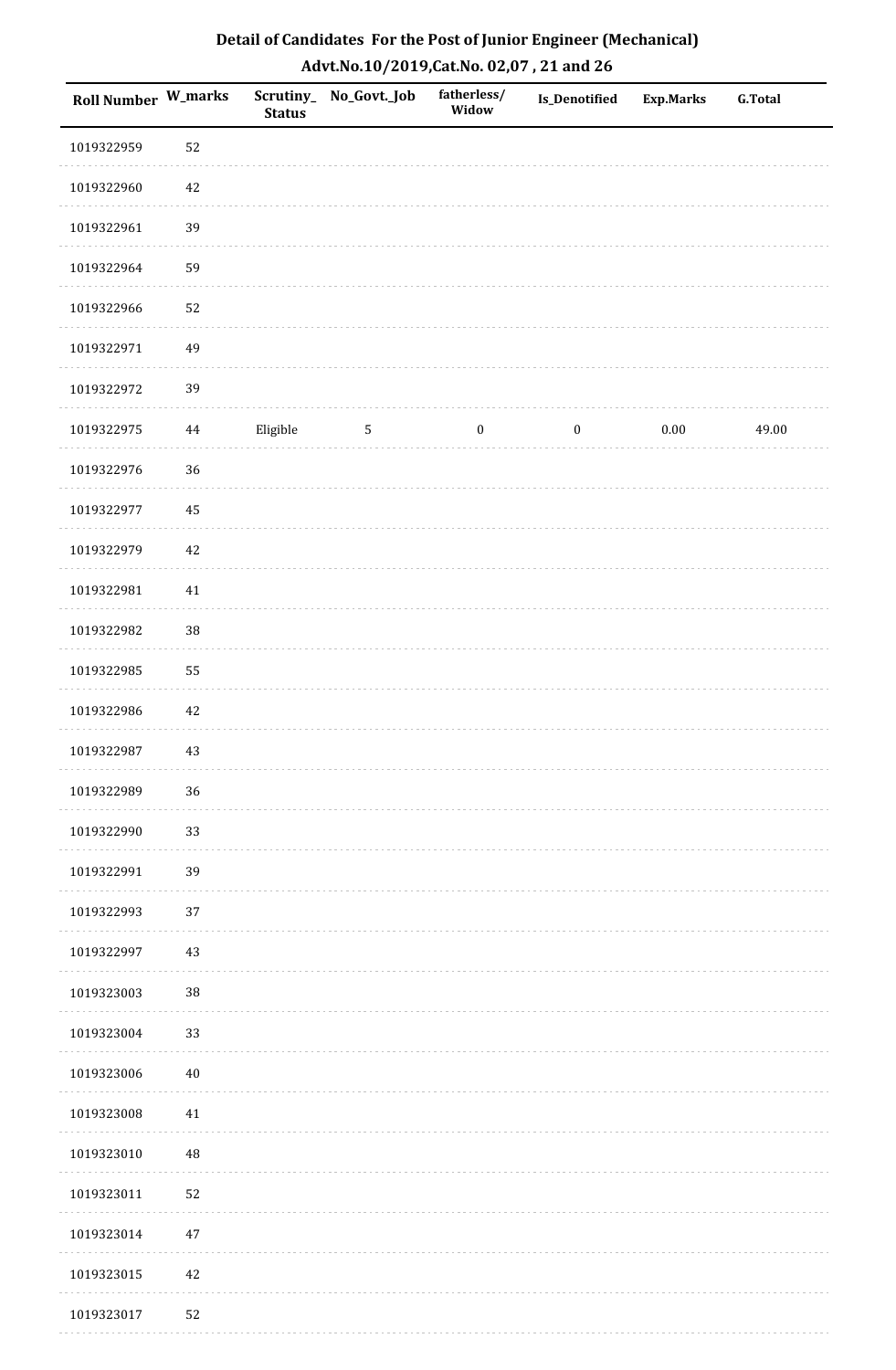| Detail of Candidates For the Post of Junior Engineer (Mechanical) |
|-------------------------------------------------------------------|
| Advt.No.10/2019, Cat.No. 02,07, 21 and 26                         |

| Roll Number W_marks |          | <b>Status</b> | Scrutiny_ No_Govt._Job | fatherless/<br>Widow | <b>Is_Denotified</b> | <b>Exp.Marks</b> | <b>G.Total</b> |
|---------------------|----------|---------------|------------------------|----------------------|----------------------|------------------|----------------|
| 1019323019          | 52       |               |                        |                      |                      |                  |                |
| 1019323021          | $47\,$   |               |                        |                      |                      |                  |                |
| 1019323022          | 32       |               |                        |                      |                      |                  |                |
| 1019323023          | 54       |               |                        |                      |                      |                  |                |
| 1019323025          | $38\,$   |               |                        |                      |                      |                  |                |
| 1019323026          | 41       |               |                        |                      |                      |                  |                |
| 1019323027          | 62       |               |                        |                      |                      |                  |                |
| 1019323029          | 52       |               |                        |                      |                      |                  |                |
| 1019323030          | 66       | Eligible      | $\overline{5}$         | $\boldsymbol{0}$     | $\boldsymbol{0}$     | $0.00\,$         | 71.00          |
| 1019323031          | 43       |               |                        |                      |                      |                  |                |
| 1019323032          | 61       |               |                        |                      |                      |                  |                |
| 1019323034          | 39       |               |                        |                      |                      |                  |                |
| 1019323035          | 51       |               |                        |                      |                      |                  |                |
| 1019323040          | 57       |               |                        |                      |                      |                  |                |
| 1019323041          | 35       |               |                        |                      |                      |                  |                |
| 1019323042          | 46       |               |                        |                      |                      |                  |                |
| 1019323043          | 44       |               |                        |                      |                      |                  |                |
| 1019323044          | 33       |               |                        |                      |                      |                  |                |
| 1019323052          | 35       |               |                        |                      |                      |                  |                |
| 1019323055          | $\bf 44$ |               |                        |                      |                      |                  |                |
| 1019323056          | 46       |               |                        |                      |                      |                  |                |
| 1019323057          | 35       |               |                        |                      |                      |                  |                |
| 1019323060          | $40\,$   |               |                        |                      |                      |                  |                |
| 1019323062          | 57       |               |                        |                      |                      |                  |                |
| 1019323063          | 46       |               |                        |                      |                      |                  |                |
| 1019323066          | 36       |               |                        |                      |                      |                  |                |
| 1019323067          | 52       |               |                        |                      |                      |                  |                |
| 1019323068          | 49       |               |                        |                      |                      |                  |                |
| 1019323069          | 41       |               |                        |                      |                      |                  |                |
| 1019323070          | 43       |               |                        |                      |                      |                  |                |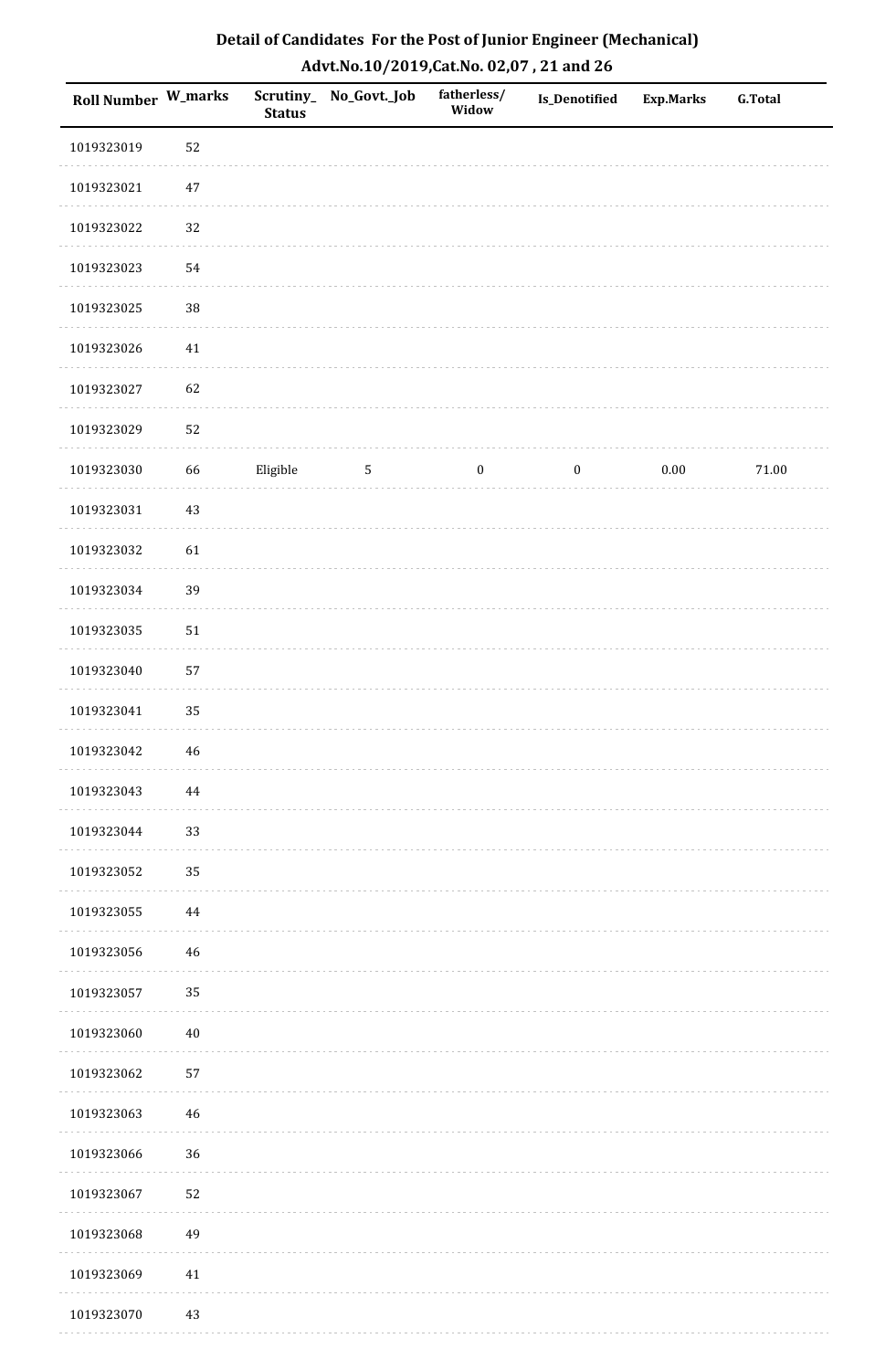| <b>Roll Number W_marks</b> |                 | <b>Status</b> | Scrutiny_ No_Govt._Job | fatherless/<br>Widow | Is_Denotified | Exp.Marks | <b>G.Total</b> |
|----------------------------|-----------------|---------------|------------------------|----------------------|---------------|-----------|----------------|
| 1019323072                 | 64              |               |                        |                      |               |           |                |
| 1019323073                 | 48              |               |                        |                      |               |           |                |
| 1019323074                 | 49              |               |                        |                      |               |           |                |
| 1019323075                 | <b>REJECTED</b> |               |                        |                      |               |           | 0.00           |
| 1019323076                 | $51\,$          |               |                        |                      |               |           |                |
| 1019323078                 | 53              |               |                        |                      |               |           |                |
| 1019323079                 | 38              |               |                        |                      |               |           |                |
| 1019323081                 | $40\,$          |               |                        |                      |               |           |                |
| 1019323082                 | 36              |               |                        |                      |               |           |                |
| 1019323084                 | 39              |               |                        |                      |               |           |                |
| 1019323085                 | 51              |               |                        |                      |               |           |                |
| 1019323086                 | 34              |               |                        |                      |               |           |                |
| 1019323087                 | 37              |               |                        |                      |               |           |                |
| 1019323088                 | 49              |               |                        |                      |               |           |                |
| 1019323089                 | 35              |               |                        |                      |               |           |                |
| 1019323090                 | $40\,$          |               |                        |                      |               |           |                |
| 1019323091                 | 35              |               |                        |                      |               |           |                |
| 1019323093                 | 53              |               |                        |                      |               |           |                |
| 1019323095                 | 36              |               |                        |                      |               |           |                |
| 1019323096                 | 34              |               |                        |                      |               |           |                |
| 1019323099                 | $43\,$          |               |                        |                      |               |           |                |
| 1019323101                 | 34              |               |                        |                      |               |           |                |
| 1019323106                 | 39              |               |                        |                      |               |           |                |
| 1019323107                 | $43\,$          |               |                        |                      |               |           |                |
| 1019323108                 | $40\,$          |               |                        |                      |               |           |                |
| 1019323111                 | 36              |               |                        |                      |               |           |                |
| 1019323116                 | 38              |               |                        |                      |               |           |                |
| 1019323118                 | 41              |               |                        |                      |               |           |                |
| 1019323119                 | $31\,$          |               |                        |                      |               |           |                |
| 1019323120                 | $38\,$          |               |                        |                      |               |           |                |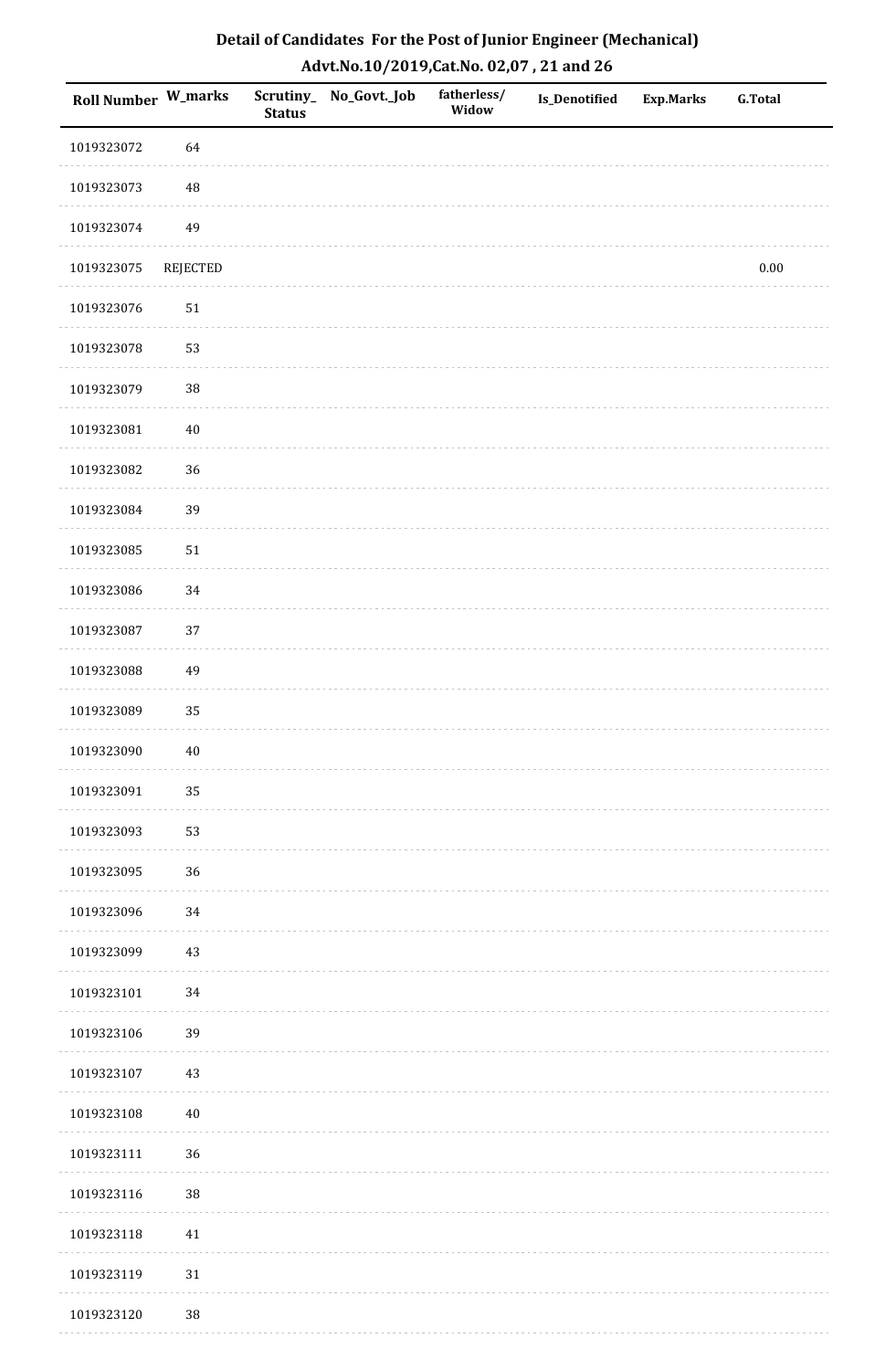| Detail of Candidates For the Post of Junior Engineer (Mechanical) |
|-------------------------------------------------------------------|
| Advt.No.10/2019,Cat.No. 02,07, 21 and 26                          |

| Roll Number W_marks |        | <b>Status</b> | Scrutiny_No_Govt._Job | fatherless/<br>Widow | Is_Denotified    | <b>Exp.Marks</b> | <b>G.Total</b> |
|---------------------|--------|---------------|-----------------------|----------------------|------------------|------------------|----------------|
| 1019323122          | 53     |               |                       |                      |                  |                  |                |
| 1019323125          | 26     |               |                       |                      |                  |                  |                |
| 1019323126          | 26     |               |                       |                      |                  |                  |                |
| 1019323127          | 32     |               |                       |                      |                  |                  |                |
| 1019323128          | 29     |               |                       |                      |                  |                  |                |
| 1019323129          | 55     |               |                       |                      |                  |                  |                |
| 1019323134          | 51     |               |                       |                      |                  |                  |                |
| 1019323136          | 32     |               |                       |                      |                  |                  |                |
| 1019323138          | 33     |               |                       |                      |                  |                  |                |
| 1019323139          | 38     |               |                       |                      |                  |                  |                |
| 1019323140          | 57     |               |                       |                      |                  |                  |                |
| 1019323141          | 34     |               |                       |                      |                  |                  |                |
| 1019323143          | 31     |               |                       |                      |                  |                  |                |
| 1019323146          | 39     |               |                       |                      |                  |                  |                |
| 1019323147          | 38     |               |                       |                      |                  |                  |                |
| 1019323148          | 38     |               |                       |                      |                  |                  |                |
| 1019323155          | 69     | Absent        | $\boldsymbol{0}$      | $\boldsymbol{0}$     | $\boldsymbol{0}$ | $0.00\,$         |                |
| 1019323156          | $27\,$ |               |                       |                      |                  |                  |                |
| 1019323158          | 52     |               |                       |                      |                  |                  |                |
| 1019323160          | 42     |               |                       |                      |                  |                  |                |
| 1019323162          | 55     |               |                       |                      |                  |                  |                |
| 1019323163          | 36     |               |                       |                      |                  |                  |                |
| 1019323164          | $38\,$ |               |                       |                      |                  |                  |                |
| 1019323165          | 34     |               |                       |                      |                  |                  |                |
| 1019323166          | 59     |               |                       |                      |                  |                  |                |
| 1019323174          | 49     |               |                       |                      |                  |                  |                |
| 1019323179          | $40\,$ |               |                       |                      |                  |                  |                |
| 1019323180          | 47     |               |                       |                      |                  |                  |                |
| 1019323181          | $30\,$ |               |                       |                      |                  |                  |                |
| 1019323184          | 59     |               |                       |                      |                  |                  |                |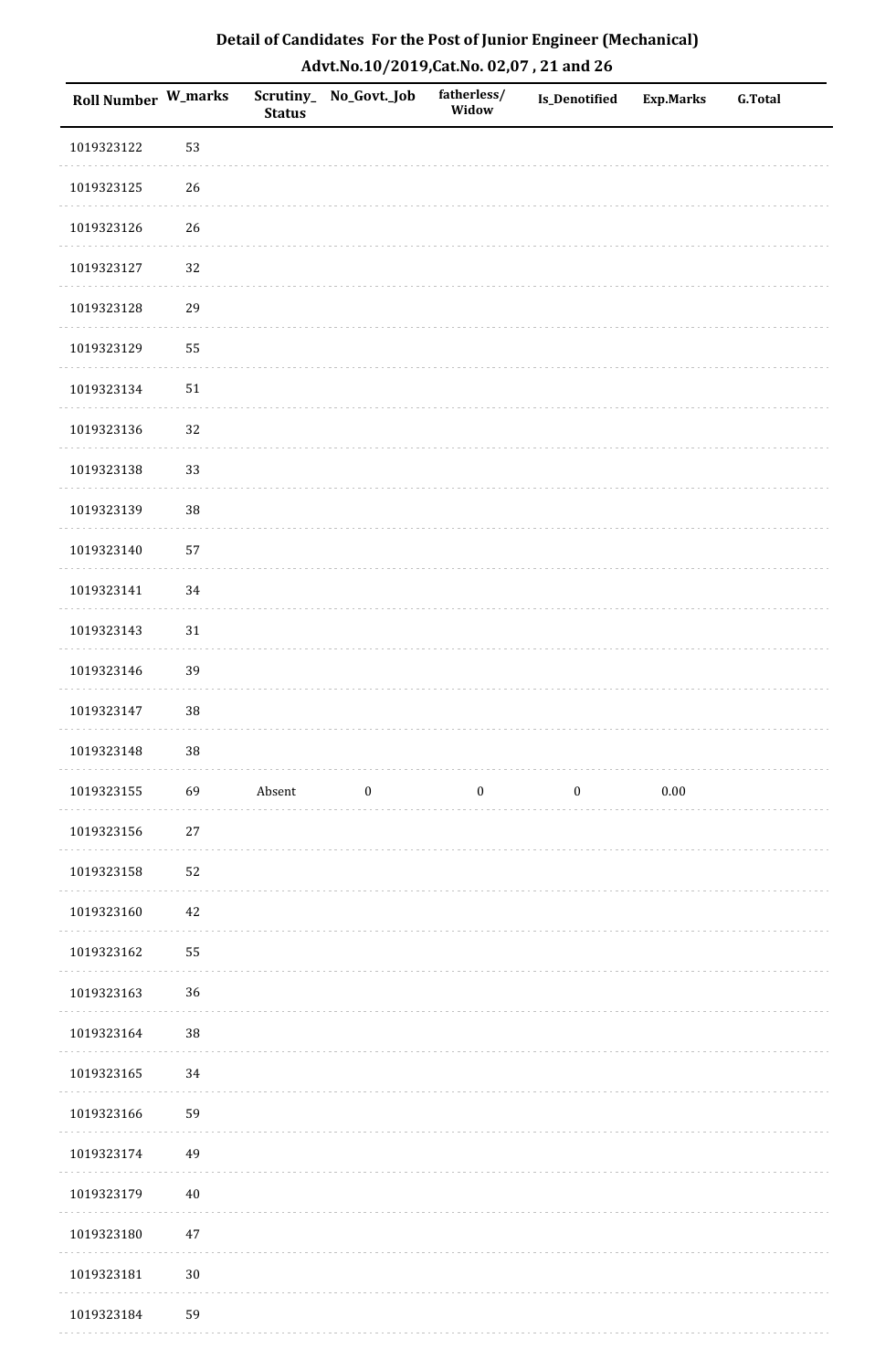| Detail of Candidates For the Post of Junior Engineer (Mechanical) |
|-------------------------------------------------------------------|
| Advt.No.10/2019, Cat.No. 02,07, 21 and 26                         |

| <b>Roll Number W_marks</b> |             | <b>Status</b> | Scrutiny_ No_Govt._Job | fatherless/<br>Widow | <b>Is_Denotified</b> | <b>Exp.Marks</b> | <b>G.Total</b> |
|----------------------------|-------------|---------------|------------------------|----------------------|----------------------|------------------|----------------|
| 1019323187                 | 42          |               |                        |                      |                      |                  |                |
| 1019323189                 | 45          |               |                        |                      |                      |                  |                |
| 1019323192                 | ${\bf 28}$  |               |                        |                      |                      |                  |                |
| 1019323193                 | 63          |               |                        |                      |                      |                  |                |
| 1019323194                 | 54          |               |                        |                      |                      |                  |                |
| 1019323195                 | $31\,$      |               |                        |                      |                      |                  |                |
| 1019323196                 | $\sqrt{46}$ | Eligible      | $\sqrt{5}$             | $\boldsymbol{0}$     | $\boldsymbol{0}$     | $0.00\,$         | $51.00\,$      |
| 1019323198                 | 56          |               |                        |                      |                      |                  |                |
| 1019323199                 | 54          |               |                        |                      |                      |                  |                |
| 1019323200                 | $40\,$      |               |                        |                      |                      |                  |                |
| 1019323202                 | $31\,$      |               |                        |                      |                      |                  |                |
| 1019323203                 | 39          |               |                        |                      |                      |                  |                |
| 1019323206                 | 43          |               |                        |                      |                      |                  |                |
| 1019323211                 | 13          |               |                        |                      |                      |                  |                |
| 1019323212                 | $\sqrt{46}$ |               |                        |                      |                      |                  |                |
| 1019323216                 | 55          |               |                        |                      |                      |                  |                |
| 1019323217                 | 59          | Eligible      | $\boldsymbol{0}$       | $\boldsymbol{0}$     | $\boldsymbol{0}$     | $0.00\,$         | 59.00          |
| 1019323219                 | 63          |               |                        |                      |                      |                  |                |
| 1019323222                 | 60          |               |                        |                      |                      |                  |                |
| 1019323223                 | 45          |               |                        |                      |                      |                  |                |
| 1019323224                 | $46\,$      |               |                        |                      |                      |                  |                |
| 1019323225                 | $30\,$      |               |                        |                      |                      |                  |                |
| 1019323226                 | 48          |               |                        |                      |                      |                  |                |
| 1019323227                 | 52          |               |                        |                      |                      |                  |                |
| 1019323228                 | 61          |               |                        |                      |                      |                  |                |
| 1019323232                 | 16          |               |                        |                      |                      |                  |                |
| 1019323234                 | 52          |               |                        |                      |                      |                  |                |
| 1019323237                 | 43          |               |                        |                      |                      |                  |                |
| 1019323238                 | 54          |               |                        |                      |                      |                  |                |
| 1019323240                 | 56          |               |                        |                      |                      |                  |                |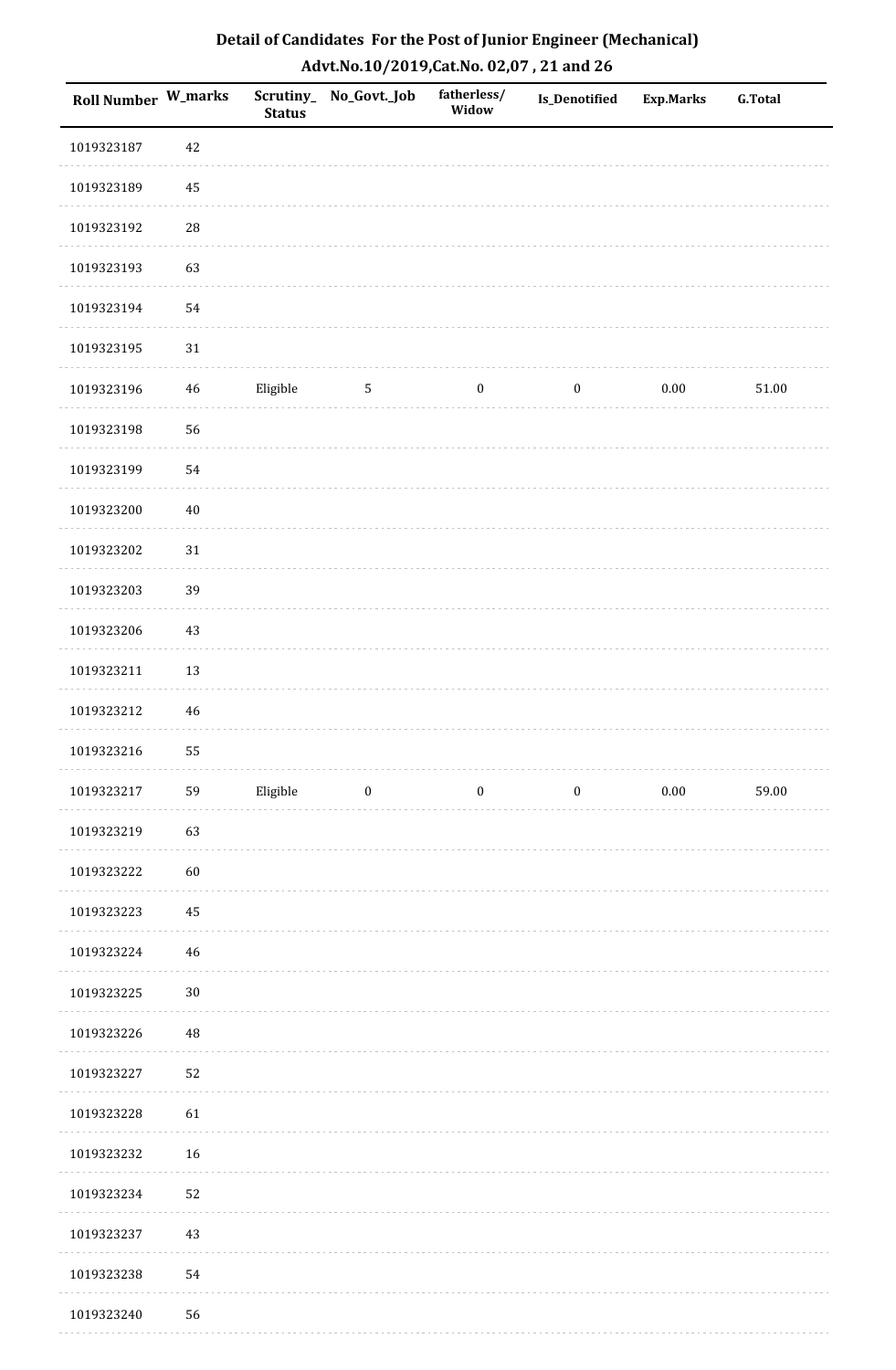| Roll Number W_marks |            | <b>Status</b> | Scrutiny_No_Govt._Job | fatherless/<br>Widow | Is_Denotified | <b>Exp.Marks</b> | <b>G.Total</b> |
|---------------------|------------|---------------|-----------------------|----------------------|---------------|------------------|----------------|
| 1019323242          | 62         |               |                       |                      |               |                  |                |
| 1019323244          | 41         |               |                       |                      |               |                  |                |
| 1019323245          | 48         |               |                       |                      |               |                  |                |
| 1019323248          | $41\,$     |               |                       |                      |               |                  |                |
| 1019323249          | 39         |               |                       |                      |               |                  |                |
| 1019323250          | 32         |               |                       |                      |               |                  |                |
| 1019323251          | 61         |               |                       |                      |               |                  |                |
| 1019323252          | 60         |               |                       |                      |               |                  |                |
| 1019323256          | 26         |               |                       |                      |               |                  |                |
| 1019323258          | 34         |               |                       |                      |               |                  |                |
| 1019323259          | 43         |               |                       |                      |               |                  |                |
| 1019323265          | $\bf 44$   |               |                       |                      |               |                  |                |
| 1019323266          | $41\,$     |               |                       |                      |               |                  |                |
| 1019323269          | 31         |               |                       |                      |               |                  |                |
| 1019323271          | $31\,$     |               |                       |                      |               |                  |                |
| 1019323272          | 36         |               |                       |                      |               |                  |                |
| 1019323273          | 52         |               |                       |                      |               |                  |                |
| 1019323274          | $31\,$     |               |                       |                      |               |                  |                |
| 1019323278          | 62         |               |                       |                      |               |                  |                |
| 1019323279          | 48         |               |                       |                      |               |                  |                |
| 1019323282          | 43         |               |                       |                      |               |                  |                |
| 1019323284          | 58         |               |                       |                      |               |                  |                |
| 1019323285          | $47\,$     |               |                       |                      |               |                  |                |
| 1019323287          | 41         |               |                       |                      |               |                  |                |
| 1019323288          | 39         |               |                       |                      |               |                  |                |
| 1019323296          | $42\,$     |               |                       |                      |               |                  |                |
| 1019323299          | 46         |               |                       |                      |               |                  |                |
| 1019323300          | 43         |               |                       |                      |               |                  |                |
| 1019323301          | ${\bf 51}$ |               |                       |                      |               |                  |                |
| 1019323304          | 44         |               |                       |                      |               |                  |                |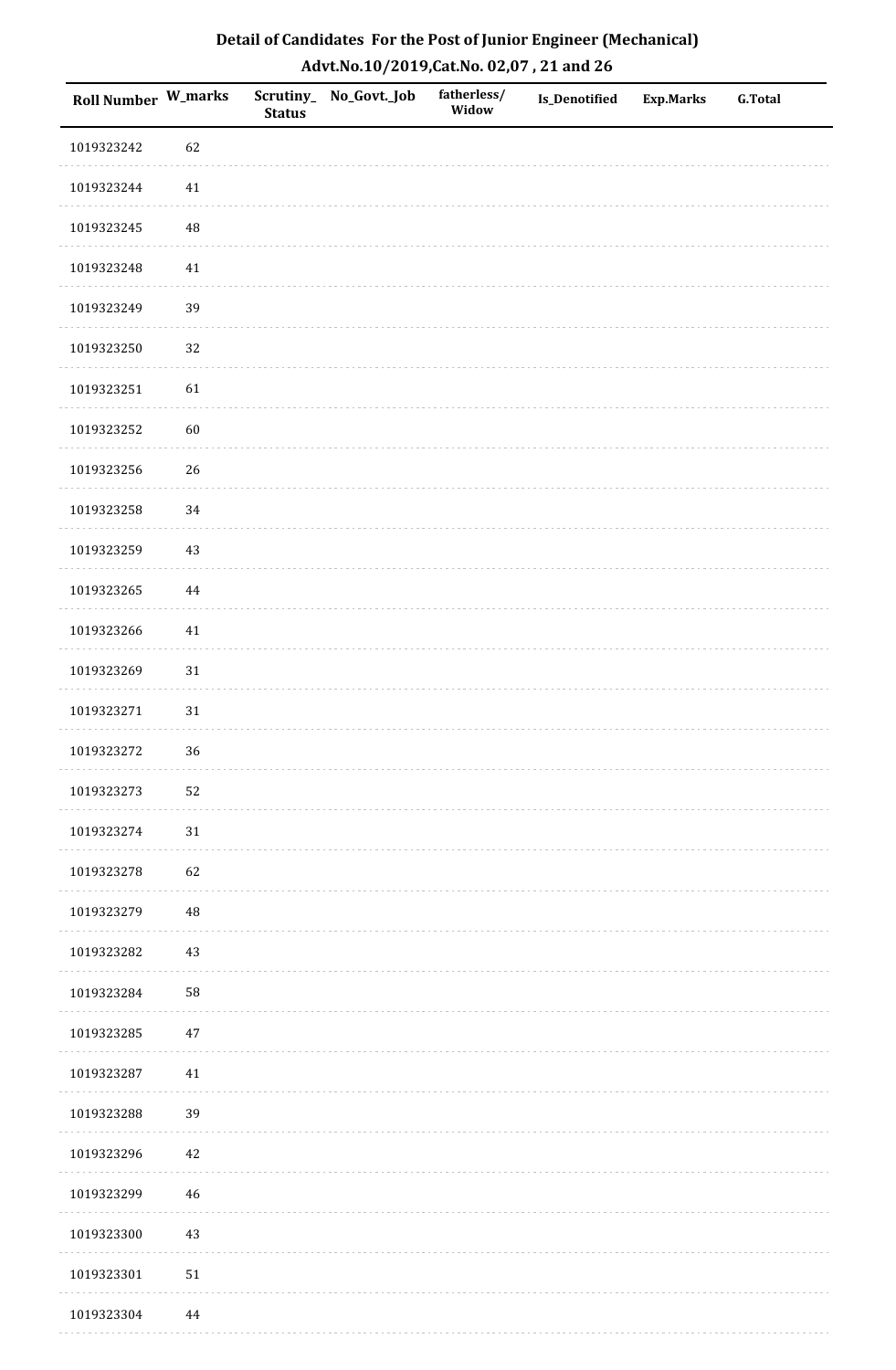| Roll Number W_marks |                 | <b>Status</b> | Scrutiny_ No_Govt._Job | fatherless/<br>Widow | <b>Is_Denotified</b> | <b>Exp.Marks</b> | <b>G.Total</b> |
|---------------------|-----------------|---------------|------------------------|----------------------|----------------------|------------------|----------------|
| 1019323305          | 49              |               |                        |                      |                      |                  |                |
| 1019323306          | 45              |               |                        |                      |                      |                  |                |
| 1019323307          | REJECTED        |               |                        |                      |                      |                  | $0.00\,$       |
| 1019323308          | 36              |               |                        |                      |                      |                  |                |
| 1019323309          | 46              |               |                        |                      |                      |                  |                |
| 1019323310          | $47\,$          |               |                        |                      |                      |                  |                |
| 1019323311          | 45              |               |                        |                      |                      |                  |                |
| 1019323313          | 35              |               |                        |                      |                      |                  |                |
| 1019323314          | 45              |               |                        |                      |                      |                  |                |
| 1019323315          | $46\,$          |               |                        |                      |                      |                  |                |
| 1019323317          | 39              |               |                        |                      |                      |                  |                |
| 1019323318          | $27\,$          |               |                        |                      |                      |                  |                |
| 1019323323          | 35              |               |                        |                      |                      |                  |                |
| 1019323324          | 65              |               |                        |                      |                      |                  |                |
| 1019323325          | $30\,$          |               |                        |                      |                      |                  |                |
| 1019323326          | 61              |               |                        |                      |                      |                  |                |
| 1019323327          | 35              |               |                        |                      |                      |                  |                |
| 1019323329          | $\sqrt{46}$     |               |                        |                      |                      |                  |                |
| 1019323330          | 63              |               |                        |                      |                      |                  |                |
| 1019323332          | <b>REJECTED</b> |               |                        |                      |                      |                  | $0.00\,$       |
| 1019323336          | 39              |               |                        |                      |                      |                  |                |
| 1019323337          | 48              |               |                        |                      |                      |                  |                |
| 1019323338          | 39              |               |                        |                      |                      |                  |                |
| 1019323340          | $50\,$          |               |                        |                      |                      |                  |                |
| 1019323342          | 48              |               |                        |                      |                      |                  |                |
| 1019323344          | $46\,$          |               |                        |                      |                      |                  |                |
| 1019323345          | 54              |               |                        |                      |                      |                  |                |
| 1019323347          | 45              |               |                        |                      |                      |                  |                |
| 1019323348          | 39              |               |                        |                      |                      |                  |                |
| 1019323349          | 41              |               |                        |                      |                      |                  |                |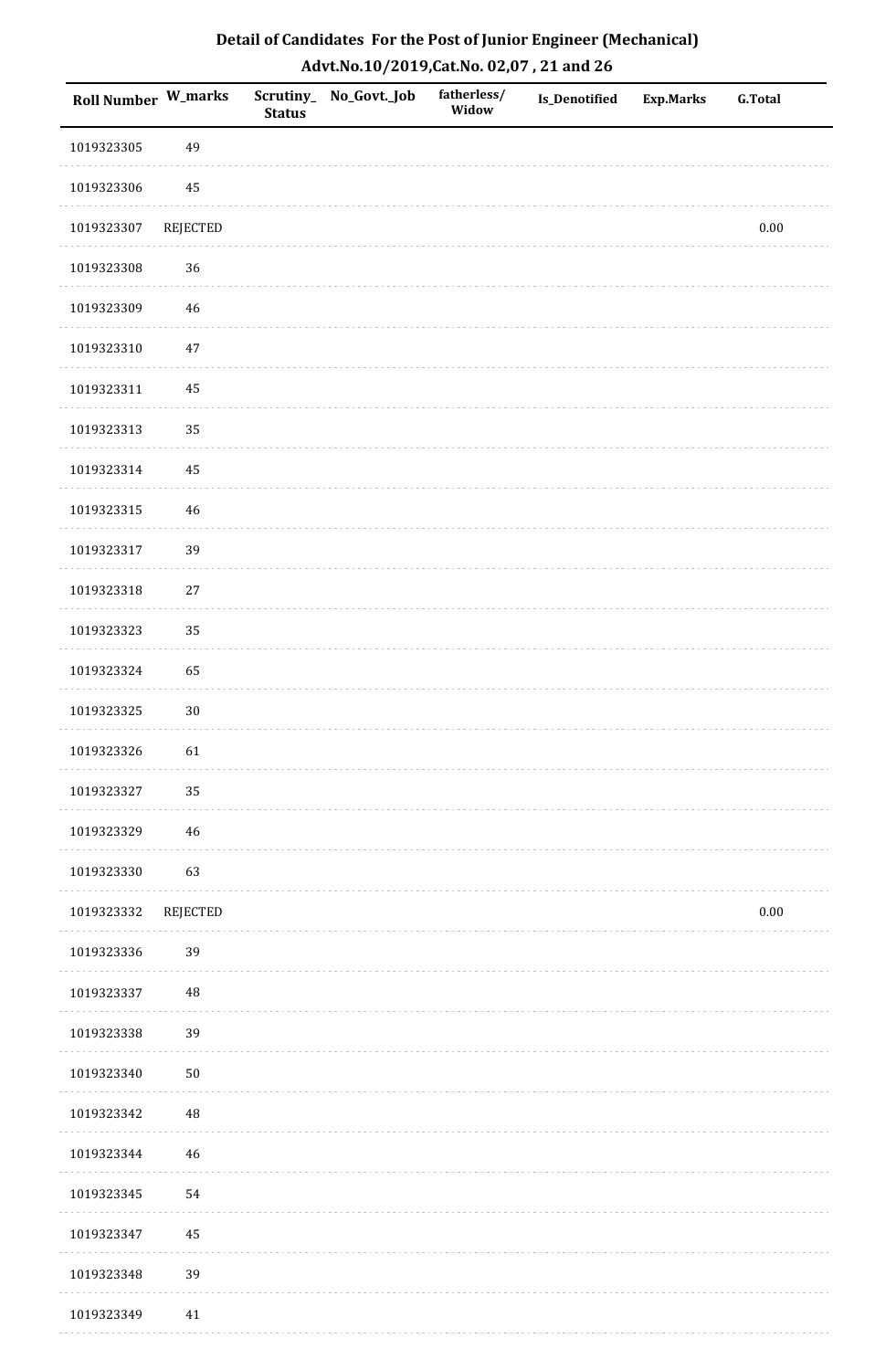| Roll Number W_marks |                  | <b>Status</b> | Scrutiny_No_Govt._Job | fatherless/<br>Widow | Is_Denotified    | Exp.Marks | <b>G.Total</b> |
|---------------------|------------------|---------------|-----------------------|----------------------|------------------|-----------|----------------|
| 1019323356          | 57               |               |                       |                      |                  |           |                |
| 1019323358          | $51\,$           |               |                       |                      |                  |           |                |
| 1019323359          | 32               |               |                       |                      |                  |           |                |
| 1019323362          | 60               |               |                       |                      |                  |           |                |
| 1019323364          | 39               |               |                       |                      |                  |           |                |
| 1019323366          | 36               |               |                       |                      |                  |           |                |
| 1019323368          | $70\,$           | Eligible      | $\bf{0}$              | $\boldsymbol{0}$     | $\boldsymbol{0}$ | $0.00\,$  | 70.00          |
| 1019323371          | 49               |               |                       |                      |                  |           |                |
| 1019323372          | $\bf 44$         |               |                       |                      |                  |           |                |
| 1019323373          | $21\,$           |               |                       |                      |                  |           |                |
| 1019323374          | 63               |               |                       |                      |                  |           |                |
| 1019323376          | $50\,$           |               |                       |                      |                  |           |                |
| 1019323377          | $42\,$           |               |                       |                      |                  |           |                |
| 1019323380          | $46\,$           |               |                       |                      |                  |           |                |
| 1019323381          | $12\,$           |               |                       |                      |                  |           |                |
| 1019323384          | 66               |               |                       |                      |                  |           |                |
| 1019323386          | 33               |               |                       |                      |                  |           |                |
| 1019323391          | 59               |               |                       |                      |                  |           |                |
| 1019323393          | $40\,$           |               |                       |                      |                  |           |                |
| 1019323395          | $47\,$           |               |                       |                      |                  |           |                |
| 1019323398          | 56               |               |                       |                      |                  |           |                |
| 1019323399          | 44               |               |                       |                      |                  |           |                |
| 1019323400          | $41\,$           |               |                       |                      |                  |           |                |
| 1019323401          | 45               |               |                       |                      |                  |           |                |
| 1019323402          | 54               |               |                       |                      |                  |           |                |
| 1019323403          | 61               |               |                       |                      |                  |           |                |
| 1019323404          | 44               |               |                       |                      |                  |           |                |
| 1019323405          | 46               |               |                       |                      |                  |           |                |
| 1019323407          | $\rm 48$         |               |                       |                      |                  |           |                |
| 1019323408          | $\boldsymbol{6}$ |               |                       |                      |                  |           |                |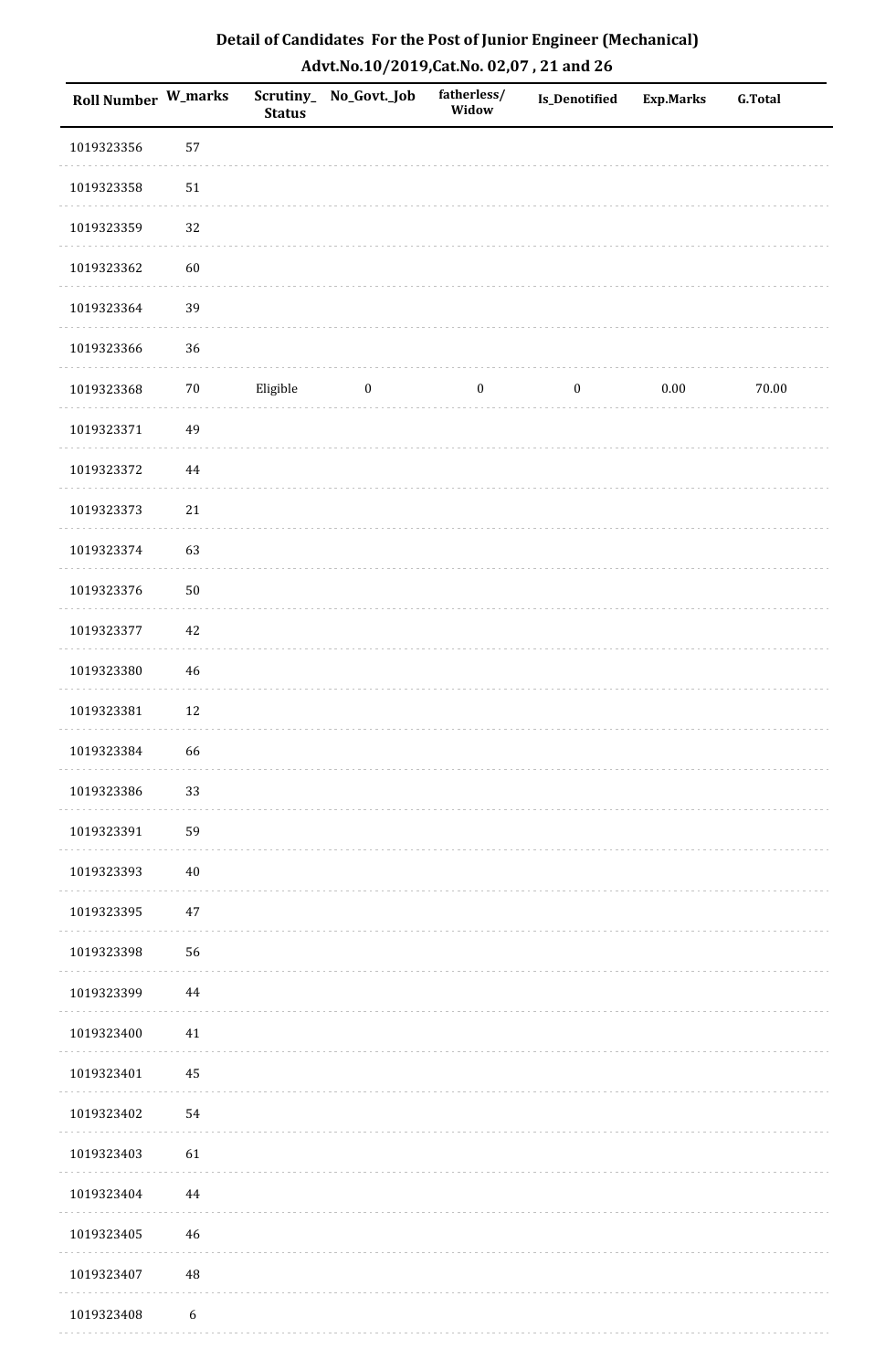| Detail of Candidates For the Post of Junior Engineer (Mechanical) |
|-------------------------------------------------------------------|
| Advt.No.10/2019, Cat.No. 02,07, 21 and 26                         |

| Roll Number W_marks |          | <b>Status</b> | Scrutiny_ No_Govt._Job | fatherless/<br>Widow | Is_Denotified | <b>Exp.Marks</b> | <b>G.Total</b> |
|---------------------|----------|---------------|------------------------|----------------------|---------------|------------------|----------------|
| 1019323409          | 34       |               |                        |                      |               |                  |                |
| 1019323410          | $26\,$   |               |                        |                      |               |                  |                |
| 1019323411          | 57       |               |                        |                      |               |                  |                |
| 1019323414          | 45       |               |                        |                      |               |                  |                |
| 1019323416          | $\rm 45$ |               |                        |                      |               |                  |                |
| 1019323417          | $47\,$   |               |                        |                      |               |                  |                |
| 1019323418          | 32       |               |                        |                      |               |                  |                |
| 1019323423          | 29       |               |                        |                      |               |                  |                |
| 1019323425          | $42\,$   |               |                        |                      |               |                  |                |
| 1019323426          | 13       |               |                        |                      |               |                  |                |
| 1019323428          | $\bf 44$ |               |                        |                      |               |                  |                |
| 1019323429          | 49       |               |                        |                      |               |                  |                |
| 1019323432          | 32       |               |                        |                      |               |                  |                |
| 1019323435          | 45       |               |                        |                      |               |                  |                |
| 1019323436          | $27\,$   |               |                        |                      |               |                  |                |
| 1019323437          | 51       |               |                        |                      |               |                  |                |
| 1019323440          | $50\,$   |               |                        |                      |               |                  |                |
| 1019323441          | 36       |               |                        |                      |               |                  |                |
| 1019323443          | 51       |               |                        |                      |               |                  |                |
| 1019323446          | $42\,$   |               |                        |                      |               |                  |                |
| 1019323448          | 33       |               |                        |                      |               |                  |                |
| 1019323450          | 47       |               |                        |                      |               |                  |                |
| 1019323456          | 62       |               |                        |                      |               |                  |                |
| 1019323457          | 32       |               |                        |                      |               |                  |                |
| 1019323458          | $\rm 48$ |               |                        |                      |               |                  |                |
| 1019323459          | 36       |               |                        |                      |               |                  |                |
| 1019323460          | 58       |               |                        |                      |               |                  |                |
| 1019323461          | 56       |               |                        |                      |               |                  |                |
| 1019323462          | 39       |               |                        |                      |               |                  |                |
| 1019323465          | $\rm 48$ |               |                        |                      |               |                  |                |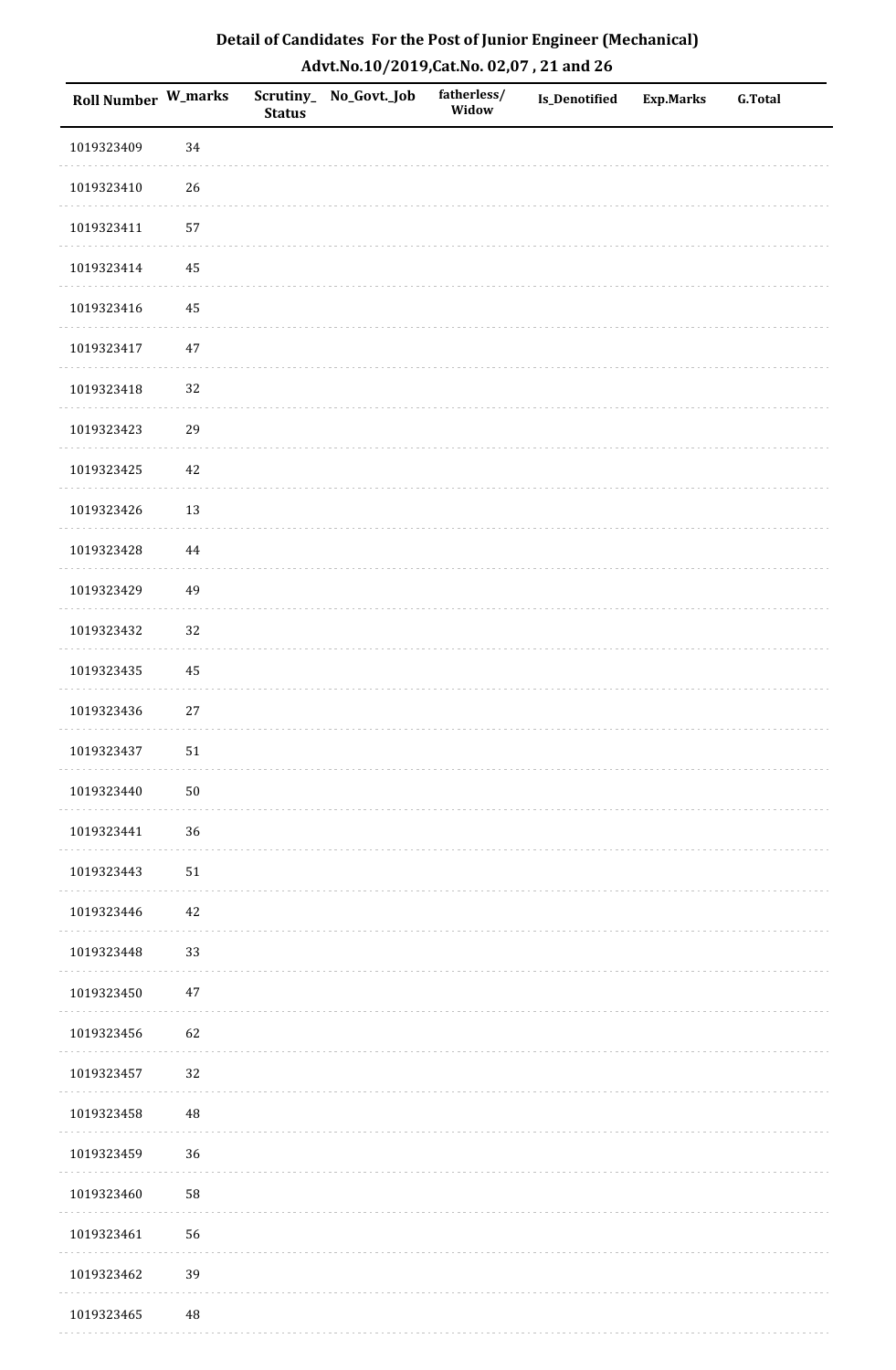| <b>Roll Number W_marks</b> |          | <b>Status</b> | Scrutiny_No_Govt._Job | fatherless/<br>Widow | Is_Denotified    | <b>Exp.Marks</b> | G.Total |
|----------------------------|----------|---------------|-----------------------|----------------------|------------------|------------------|---------|
| 1019323467                 | 52       |               |                       |                      |                  |                  |         |
| 1019323468                 | 32       |               |                       |                      |                  |                  |         |
| 1019323470                 | 62       |               |                       |                      |                  |                  |         |
| 1019323473                 | 46       |               |                       |                      |                  |                  |         |
| 1019323477                 | 28       |               |                       |                      |                  |                  |         |
| 1019323478                 | 51       |               |                       |                      |                  |                  |         |
| 1019323479                 | $\bf 44$ |               |                       |                      |                  |                  |         |
| 1019323480                 | 52       |               |                       |                      |                  |                  |         |
| 1019323481                 | 37       |               |                       |                      |                  |                  |         |
| 1019323483                 | 36       |               |                       |                      |                  |                  |         |
| 1019323484                 | 32       |               |                       |                      |                  |                  |         |
| 1019323485                 | 54       |               |                       |                      |                  |                  |         |
| 1019323487                 | 48       |               |                       |                      |                  |                  |         |
| 1019323488                 | 31       |               |                       |                      |                  |                  |         |
| 1019323490                 | 60       |               |                       |                      |                  |                  |         |
| 1019323491                 | 52       |               |                       |                      |                  |                  |         |
| 1019323493                 | $42\,$   |               |                       |                      |                  |                  |         |
| 1019323495                 | $31\,$   |               |                       |                      |                  |                  |         |
| 1019323497                 | 52       |               |                       |                      |                  |                  |         |
| 1019323498                 | 64       | Eligible      | $\boldsymbol{0}$      | $\boldsymbol{0}$     | $\boldsymbol{0}$ | $0.00\,$         | 64.00   |
| 1019323503                 | 35       |               |                       |                      |                  |                  |         |
| 1019323504                 | $51\,$   |               |                       |                      |                  |                  |         |
| 1019323507                 | 54       |               |                       |                      |                  |                  |         |
| 1019323508                 | 45       |               |                       |                      |                  |                  |         |
| 1019323511                 | 61       |               |                       |                      |                  |                  |         |
| 1019323512                 | 39       |               |                       |                      |                  |                  |         |
| 1019323513                 | $30\,$   |               |                       |                      |                  |                  |         |
| 1019323516                 | 26       |               |                       |                      |                  |                  |         |
| 1019323517                 | 39       |               |                       |                      |                  |                  |         |
| 1019323518                 | 42       |               |                       |                      |                  |                  |         |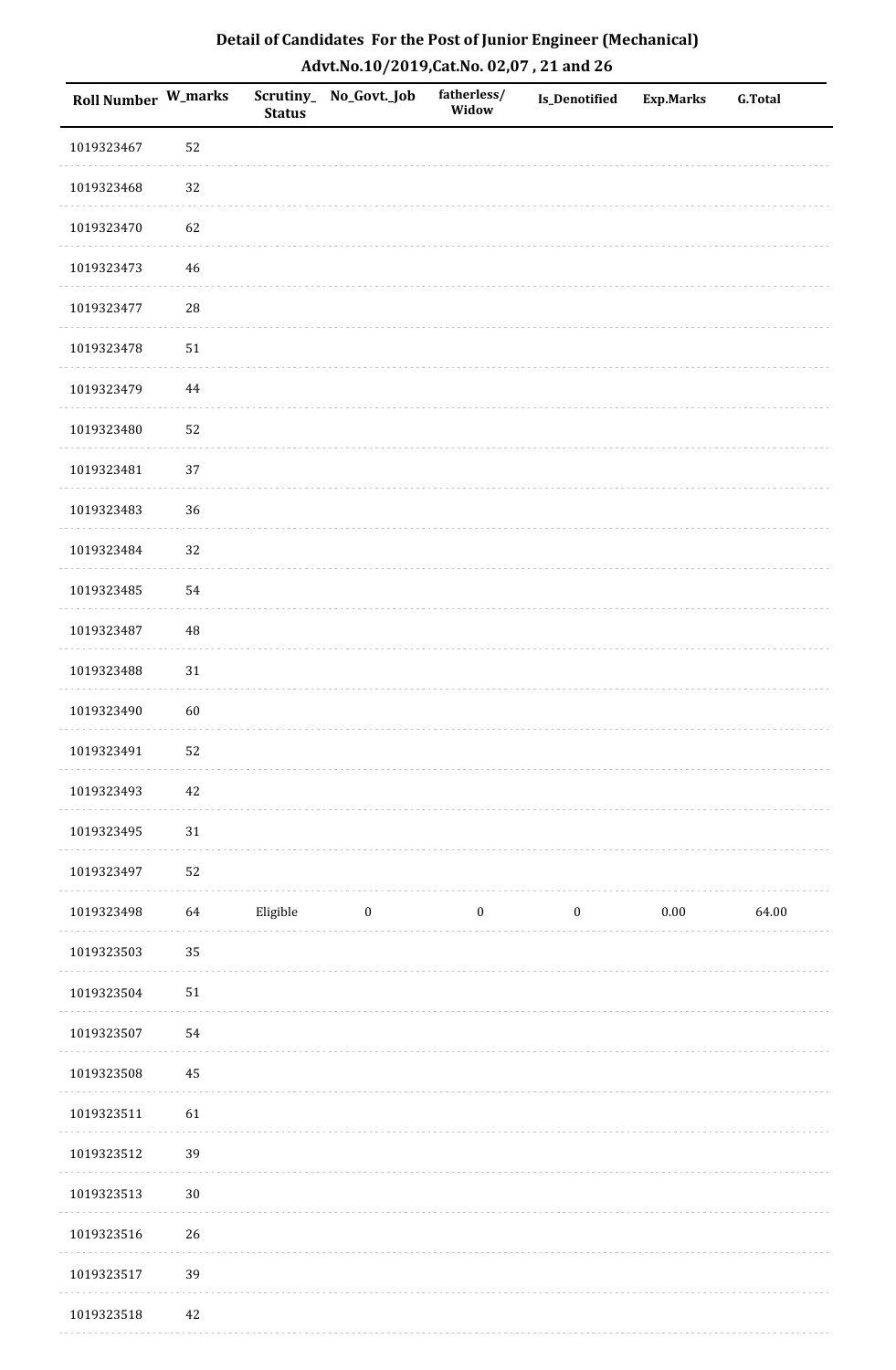| Roll Number W_marks |          | <b>Status</b> | Scrutiny_ No_Govt._Job | fatherless/<br>Widow | Is_Denotified | Exp.Marks | <b>G.Total</b> |
|---------------------|----------|---------------|------------------------|----------------------|---------------|-----------|----------------|
| 1019323520          | 47       |               |                        |                      |               |           |                |
| 1019323521          | 59       |               |                        |                      |               |           |                |
| 1019323522          | 33       |               |                        |                      |               |           |                |
| 1019323523          | 40       |               |                        |                      |               |           |                |
| 1019323525          | 39       |               |                        |                      |               |           |                |
| 1019323526          | 12       |               |                        |                      |               |           |                |
| 1019323528          | 39       |               |                        |                      |               |           |                |
| 1019323529          | $38\,$   |               |                        |                      |               |           |                |
| 1019323532          | 36       |               |                        |                      |               |           |                |
| 1019323533          | 53       |               |                        |                      |               |           |                |
| 1019323534          | 47       |               |                        |                      |               |           |                |
| 1019323537          | 37       |               |                        |                      |               |           |                |
| 1019323540          | $40\,$   |               |                        |                      |               |           |                |
| 1019323541          | $\rm 48$ |               |                        |                      |               |           |                |
| 1019323542          | 29       |               |                        |                      |               |           |                |
| 1019323543          | 49       |               |                        |                      |               |           |                |
| 1019323547          | 44       |               |                        |                      |               |           |                |
| 1019323548          | 57       |               |                        |                      |               |           |                |
| 1019323550          | $34\,$   |               |                        |                      |               |           |                |
| 1019323555          | $37\,$   |               |                        |                      |               |           |                |
| 1019323556          | 47       |               |                        |                      |               |           |                |
| 1019323558          | $34\,$   |               |                        |                      |               |           |                |
| 1019323561          | $43\,$   |               |                        |                      |               |           |                |
| 1019323562          | $\rm 48$ |               |                        |                      |               |           |                |
| 1019323563          | 64       |               |                        |                      |               |           |                |
| 1019323564          | 49       |               |                        |                      |               |           |                |
| 1019323568          | 56       |               |                        |                      |               |           |                |
| 1019323569          | 45       |               |                        |                      |               |           |                |
| 1019323570          | $40\,$   |               |                        |                      |               |           |                |
| 1019323575          | 47       |               |                        |                      |               |           |                |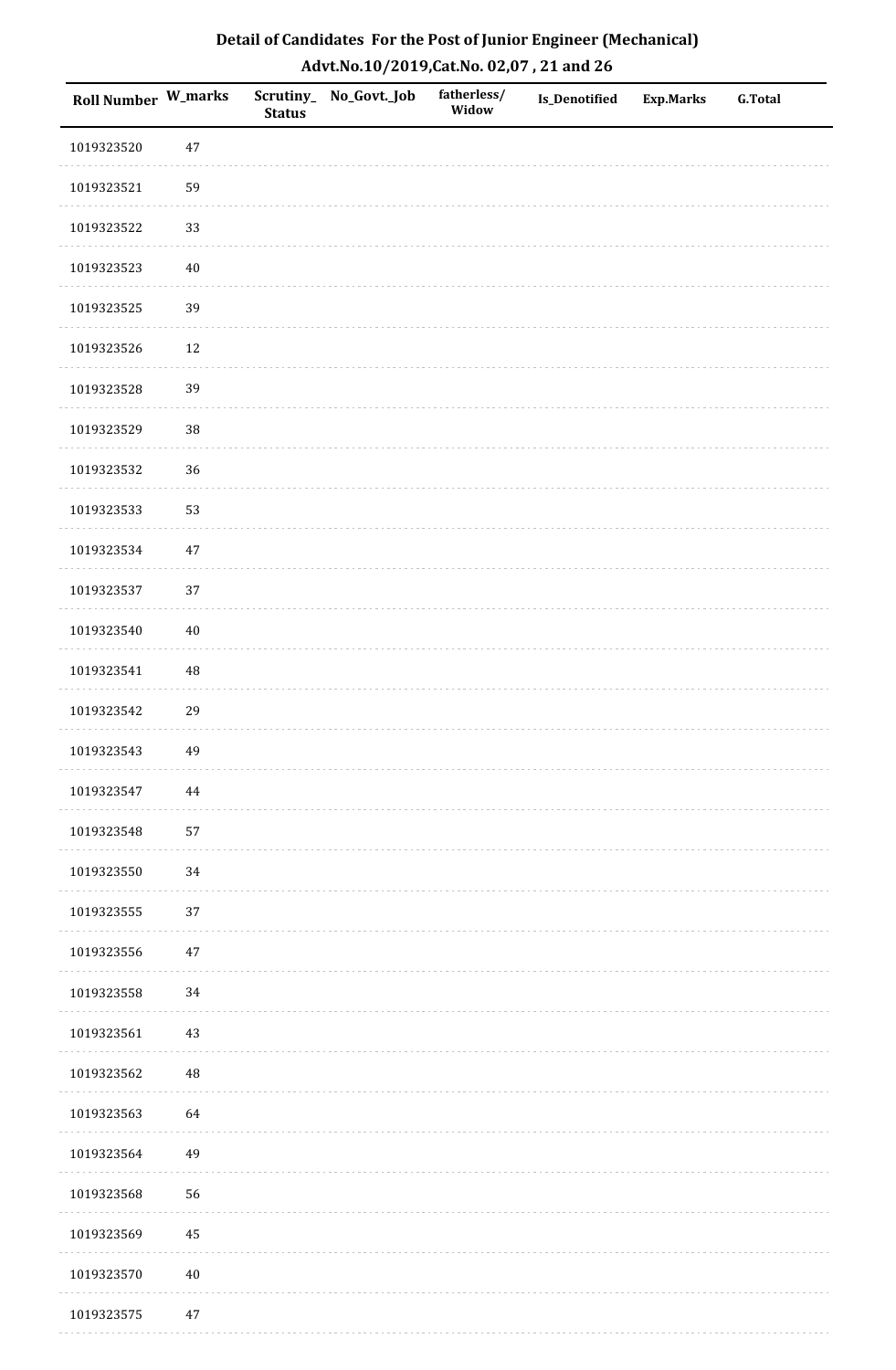| Detail of Candidates For the Post of Junior Engineer (Mechanical) |
|-------------------------------------------------------------------|
| Advt.No.10/2019,Cat.No. 02,07, 21 and 26                          |

| Roll Number W_marks |          | <b>Status</b> | Scrutiny_ No_Govt._Job | fatherless/<br>Widow | Is_Denotified | <b>Exp.Marks</b> | <b>G.Total</b> |
|---------------------|----------|---------------|------------------------|----------------------|---------------|------------------|----------------|
| 1019323576          | 34       |               |                        |                      |               |                  |                |
| 1019323577          | $47\,$   |               |                        |                      |               |                  |                |
| 1019323578          | 53       |               |                        |                      |               |                  |                |
| 1019323579          | 52       |               |                        |                      |               |                  |                |
| 1019323581          | 62       |               |                        |                      |               |                  |                |
| 1019323582          | 39       |               |                        |                      |               |                  |                |
| 1019323584          | $\bf 44$ |               |                        |                      |               |                  |                |
| 1019323587          | 26       |               |                        |                      |               |                  |                |
| 1019323588          | 55       |               |                        |                      |               |                  |                |
| 1019323589          | 36       |               |                        |                      |               |                  |                |
| 1019323590          | 43       |               |                        |                      |               |                  |                |
| 1019323592          | 53       |               |                        |                      |               |                  |                |
| 1019323596          | 57       |               |                        |                      |               |                  |                |
| 1019323598          | 63       |               |                        |                      |               |                  |                |
| 1019323600          | 46       |               |                        |                      |               |                  |                |
| 1019323602          | $40\,$   |               |                        |                      |               |                  |                |
| 1019323604          | $50\,$   |               |                        |                      |               |                  |                |
| 1019323605          | 45       |               |                        |                      |               |                  |                |
| 1019323606          | 25       |               |                        |                      |               |                  |                |
| 1019323608          | 47       |               |                        |                      |               |                  |                |
| 1019323609          | $47\,$   |               |                        |                      |               |                  |                |
| 1019323619          | $40\,$   |               |                        |                      |               |                  |                |
| 1019323620          | 42       |               |                        |                      |               |                  |                |
| 1019323621          | 41       |               |                        |                      |               |                  |                |
| 1019323622          | 48       |               |                        |                      |               |                  |                |
| 1019323623          | REJECTED |               |                        |                      |               |                  | $0.00\,$       |
| 1019323624          | 41       |               |                        |                      |               |                  |                |
| 1019323625          | 60       |               |                        |                      |               |                  |                |
| 1019323626          | 57       |               |                        |                      |               |                  |                |
| 1019323628          | 35       |               |                        |                      |               |                  |                |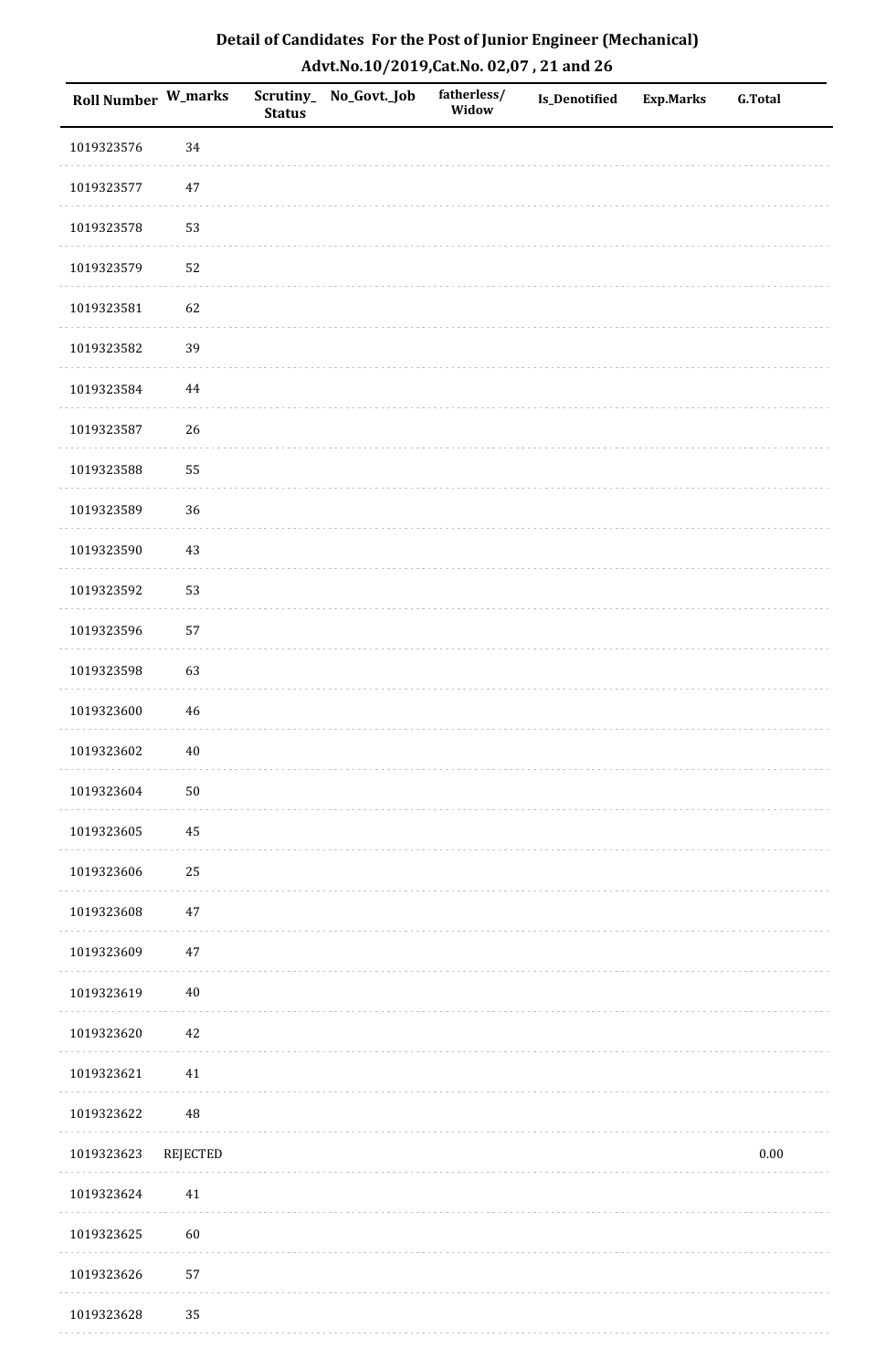| Roll Number W_marks |        | <b>Status</b> | Scrutiny_No_Govt._Job | fatherless/<br>Widow | Is_Denotified | <b>Exp.Marks</b> | <b>G.Total</b> |
|---------------------|--------|---------------|-----------------------|----------------------|---------------|------------------|----------------|
| 1019323630          | 39     |               |                       |                      |               |                  |                |
| 1019323631          | $34\,$ |               |                       |                      |               |                  |                |
| 1019323632          | 35     |               |                       |                      |               |                  |                |
| 1019323633          | $41\,$ |               |                       |                      |               |                  |                |
| 1019323635          | 33     |               |                       |                      |               |                  |                |
| 1019323636          | 42     |               |                       |                      |               |                  |                |
| 1019323638          | 24     |               |                       |                      |               |                  |                |
| 1019323639          | 46     |               |                       |                      |               |                  |                |
| 1019323641          | 55     |               |                       |                      |               |                  |                |
| 1019323644          | 53     |               |                       |                      |               |                  |                |
| 1019323645          | $50\,$ |               |                       |                      |               |                  |                |
| 1019323646          | 45     |               |                       |                      |               |                  |                |
| 1019323648          | 49     |               |                       |                      |               |                  |                |
| 1019323650          | 44     |               |                       |                      |               |                  |                |
| 1019323651          | 34     |               |                       |                      |               |                  |                |
| 1019323652          | $41\,$ |               |                       |                      |               |                  |                |
| 1019323653          | $47\,$ |               |                       |                      |               |                  |                |
| 1019323655          | 56     |               |                       |                      |               |                  |                |
| 1019323656          | 52     |               |                       |                      |               |                  |                |
| 1019323658          | 44     |               |                       |                      |               |                  |                |
| 1019323659          | $31\,$ |               |                       |                      |               |                  |                |
| 1019323661          | 26     |               |                       |                      |               |                  |                |
| 1019323662          | $41\,$ |               |                       |                      |               |                  |                |
| 1019323664          | 38     |               |                       |                      |               |                  |                |
| 1019323665          | 56     |               |                       |                      |               |                  |                |
| 1019323667          | 67     |               |                       |                      |               |                  |                |
| 1019323668          | 29     |               |                       |                      |               |                  |                |
| 1019323670          | 49     |               |                       |                      |               |                  |                |
| 1019323673          | 63     |               |                       |                      |               |                  |                |
| 1019323676          | $40\,$ |               |                       |                      |               |                  |                |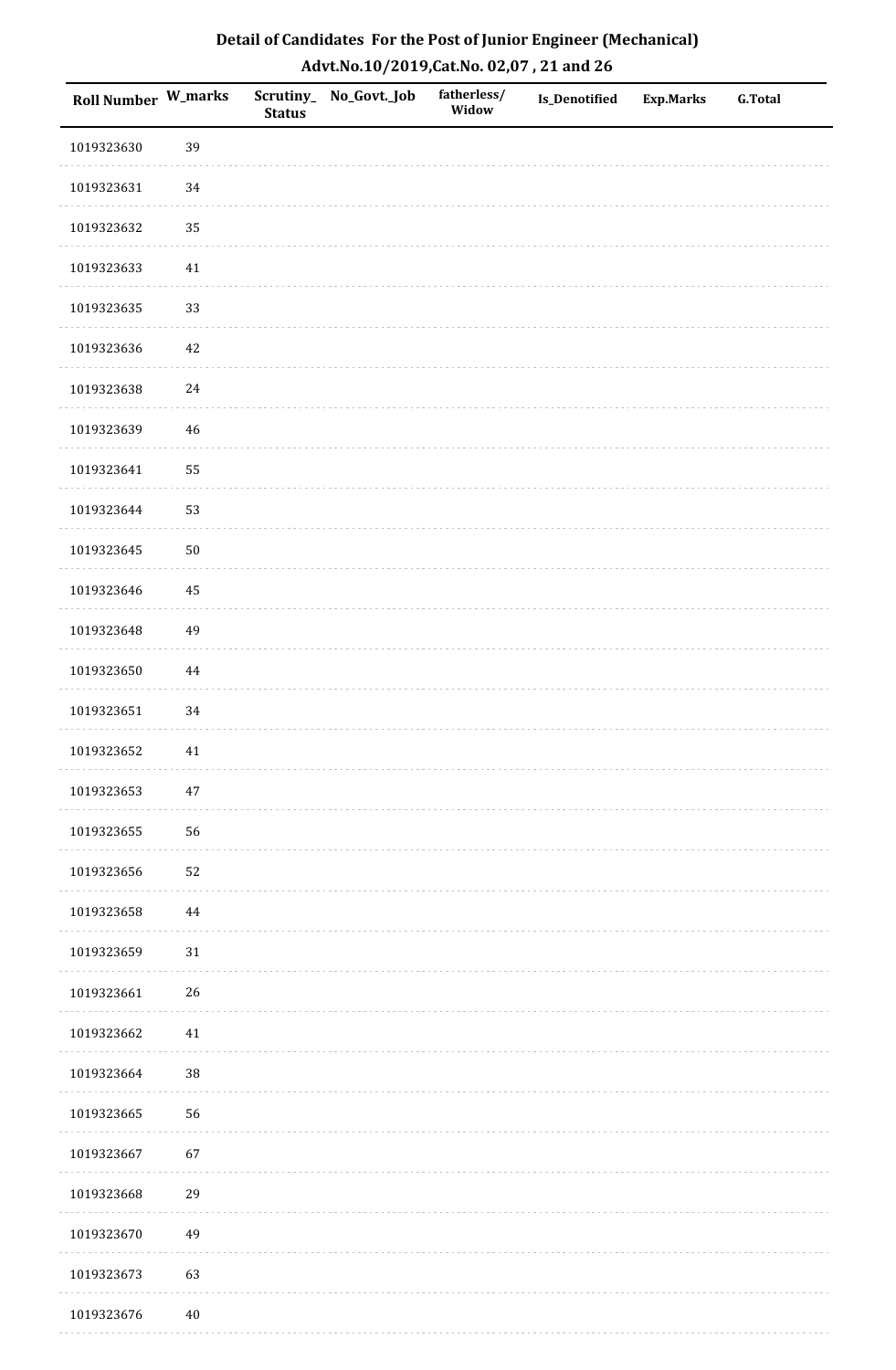| Roll Number W_marks |          | <b>Status</b> | Scrutiny_No_Govt._Job | fatherless/<br>Widow | Is_Denotified    | <b>Exp.Marks</b> | <b>G.Total</b> |
|---------------------|----------|---------------|-----------------------|----------------------|------------------|------------------|----------------|
| 1019323677          | 29       |               |                       |                      |                  |                  |                |
| 1019323679          | $\bf 44$ |               |                       |                      |                  |                  |                |
| 1019323680          | 29       | Eligible      | $\sqrt{5}$            | $\boldsymbol{0}$     | $\boldsymbol{0}$ | 0.00             | 34.00          |
| 1019323683          | 35       |               |                       |                      |                  |                  |                |
| 1019323684          | 38       |               |                       |                      |                  |                  |                |
| 1019323686          | 55       |               |                       |                      |                  |                  |                |
| 1019323688          | 35       |               |                       |                      |                  |                  |                |
| 1019323689          | 45       |               |                       |                      |                  |                  |                |
| 1019323690          | 39       |               |                       |                      |                  |                  |                |
| 1019323693          | 43       |               |                       |                      |                  |                  |                |
| 1019323694          | 56       |               |                       |                      |                  |                  |                |
| 1019323695          | 49       |               |                       |                      |                  |                  |                |
| 1019323696          | 39       |               |                       |                      |                  |                  |                |
| 1019323697          | 44       |               |                       |                      |                  |                  |                |
| 1019323699          | 46       |               |                       |                      |                  |                  |                |
| 1019323701          | 38       |               |                       |                      |                  |                  |                |
| 1019323702          | 34       |               |                       |                      |                  |                  |                |
| 1019323705          | 53       |               |                       |                      |                  |                  |                |
| 1019323707          | $38\,$   |               |                       |                      |                  |                  |                |
| 1019323712          | 37       |               |                       |                      |                  |                  |                |
| 1019323716          | 37       |               |                       |                      |                  |                  |                |
| 1019323717          | 59       |               |                       |                      |                  |                  |                |
| 1019323720          | $\bf 44$ |               |                       |                      |                  |                  |                |
| 1019323721          | 52       |               |                       |                      |                  |                  |                |
| 1019323722          | $40\,$   |               |                       |                      |                  |                  |                |
| 1019323723          | 55       |               |                       |                      |                  |                  |                |
| 1019323724          | 45       |               |                       |                      |                  |                  |                |
| 1019323725          | 49       |               |                       |                      |                  |                  |                |
| 1019323727          | 28       |               |                       |                      |                  |                  |                |
| 1019323729          | 56       |               |                       |                      |                  |                  |                |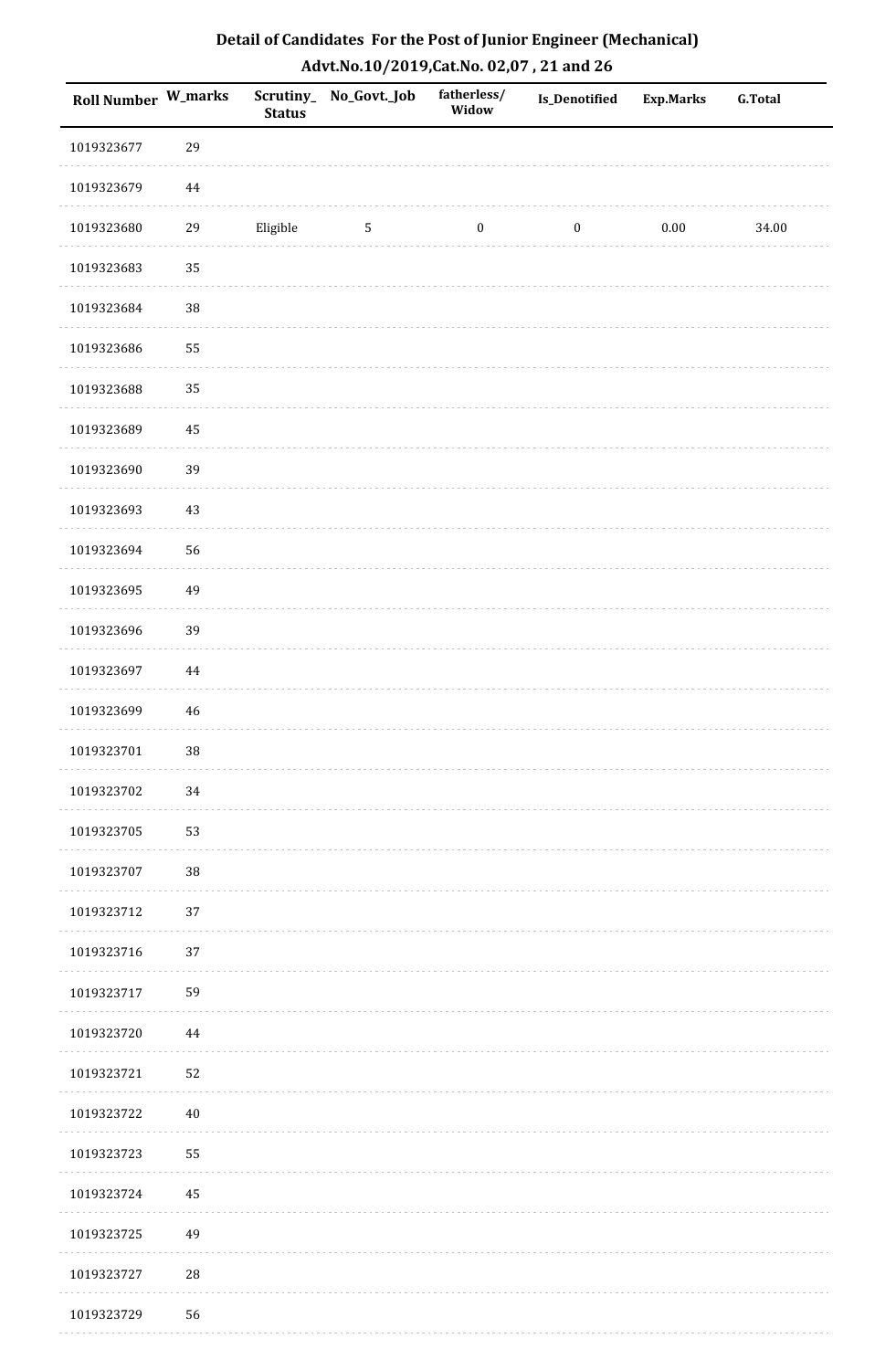| Detail of Candidates For the Post of Junior Engineer (Mechanical) |
|-------------------------------------------------------------------|
| Advt.No.10/2019,Cat.No. 02,07, 21 and 26                          |

| Roll Number W_marks |          | <b>Status</b> | Scrutiny_No_Govt._Job | fatherless/<br>Widow | Is_Denotified    | <b>Exp.Marks</b> | <b>G.Total</b> |
|---------------------|----------|---------------|-----------------------|----------------------|------------------|------------------|----------------|
| 1019323730          | 61       |               |                       |                      |                  |                  |                |
| 1019323732          | 39       |               |                       |                      |                  |                  |                |
| 1019323733          | 58       |               |                       |                      |                  |                  |                |
| 1019323735          | 66       |               |                       |                      |                  |                  |                |
| 1019323738          | 36       |               |                       |                      |                  |                  |                |
| 1019323739          | 44       |               |                       |                      |                  |                  |                |
| 1019323741          | 37       |               |                       |                      |                  |                  |                |
| 1019323748          | 47       |               |                       |                      |                  |                  |                |
| 1019323749          | $\bf 44$ |               |                       |                      |                  |                  |                |
| 1019323751          | 49       |               |                       |                      |                  |                  |                |
| 1019323752          | 58       |               |                       |                      |                  |                  |                |
| 1019323754          | $43\,$   |               |                       |                      |                  |                  |                |
| 1019323755          | 60       |               |                       |                      |                  |                  |                |
| 1019323759          | 42       |               |                       |                      |                  |                  |                |
| 1019323760          | 39       |               |                       |                      |                  |                  |                |
| 1019323764          | $70\,$   | Eligible      | $\boldsymbol{0}$      | $\boldsymbol{0}$     | $\boldsymbol{0}$ | $0.00\,$         | $70.00\,$      |
| 1019323765          | 53       |               |                       |                      |                  |                  |                |
| 1019323766          | 34       |               |                       |                      |                  |                  |                |
| 1019323767          | 58       |               |                       |                      |                  |                  |                |
| 1019323770          | $30\,$   |               |                       |                      |                  |                  |                |
| 1019323771          | $31\,$   |               |                       |                      |                  |                  |                |
| 1019323772          | 39       |               |                       |                      |                  |                  |                |
| 1019323774          | $51\,$   |               |                       |                      |                  |                  |                |
| 1019323776          | $37\,$   |               |                       |                      |                  |                  |                |
| 1019323777          | REJECTED |               |                       |                      |                  |                  | $0.00\,$       |
| 1019323778          | 37       |               |                       |                      |                  |                  |                |
| 1019323779          | 45       |               |                       |                      |                  |                  |                |
| 1019323781          | $47\,$   |               |                       |                      |                  |                  |                |
| 1019323783          | 36       |               |                       |                      |                  |                  |                |
| 1019323787          | $50\,$   |               |                       |                      |                  |                  |                |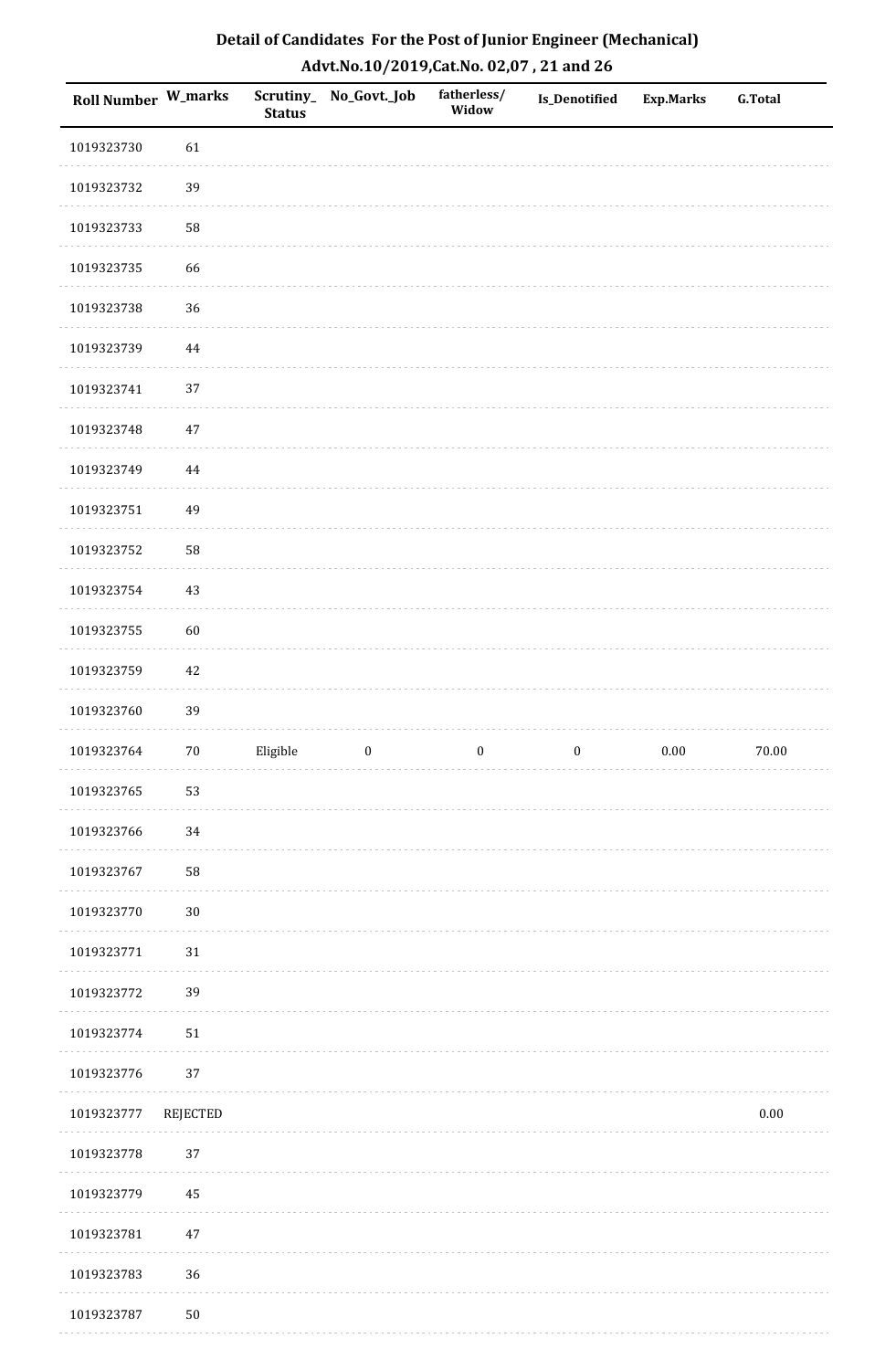| <b>Roll Number W_marks</b> |          | <b>Status</b> | Scrutiny_No_Govt._Job | fatherless/<br>Widow | Is_Denotified | <b>Exp.Marks</b> | <b>G.Total</b> |
|----------------------------|----------|---------------|-----------------------|----------------------|---------------|------------------|----------------|
| 1019323788                 | $40\,$   |               |                       |                      |               |                  |                |
| 1019323789                 | $40\,$   |               |                       |                      |               |                  |                |
| 1019323790                 | 56       |               |                       |                      |               |                  |                |
| 1019323791                 | $47\,$   |               |                       |                      |               |                  |                |
| 1019323794                 | 38       |               |                       |                      |               |                  |                |
| 1019323795                 | 44       |               |                       |                      |               |                  |                |
| 1019323796                 | 49       |               |                       |                      |               |                  |                |
| 1019323797                 | 48       |               |                       |                      |               |                  |                |
| 1019323798                 | 60       |               |                       |                      |               |                  |                |
| 1019323801                 | 57       |               |                       |                      |               |                  |                |
| 1019323803                 | $41\,$   |               |                       |                      |               |                  |                |
| 1019323806                 | 56       |               |                       |                      |               |                  |                |
| 1019323809                 | 61       |               |                       |                      |               |                  |                |
| 1019323811                 | 52       |               |                       |                      |               |                  |                |
| 1019323812                 | $\rm 45$ |               |                       |                      |               |                  |                |
| 1019323813                 | 57       |               |                       |                      |               |                  |                |
| 1019323815                 | 49       |               |                       |                      |               |                  |                |
| 1019323816                 | 52       |               |                       |                      |               |                  |                |
| 1019323818                 | 45       |               |                       |                      |               |                  |                |
| 1019323820                 | $30\,$   |               |                       |                      |               |                  |                |
| 1019323821                 | 34       |               |                       |                      |               |                  |                |
| 1019323822                 | 53       |               |                       |                      |               |                  |                |
| 1019323825                 | $50\,$   |               |                       |                      |               |                  |                |
| 1019323826                 | 66       |               |                       |                      |               |                  |                |
| 1019323827                 | 53       |               |                       |                      |               |                  |                |
| 1019323831                 | 33       |               |                       |                      |               |                  |                |
| 1019323835                 | 15       |               |                       |                      |               |                  |                |
| 1019323837                 | $40\,$   |               |                       |                      |               |                  |                |
| 1019323839                 | $47\,$   |               |                       |                      |               |                  |                |
| 1019323840                 | 36       |               |                       |                      |               |                  |                |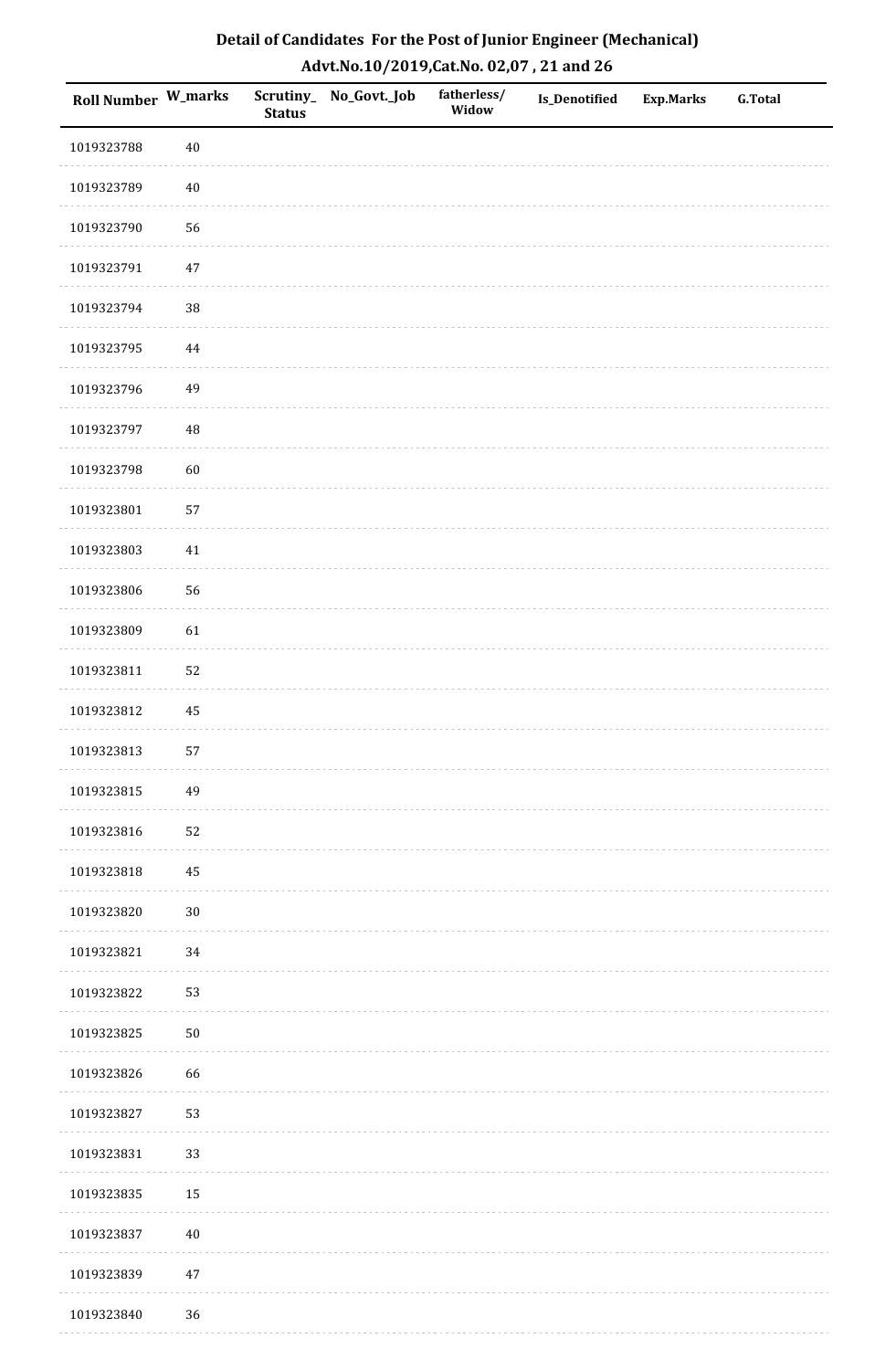| <b>Roll Number W_marks</b> |          | <b>Status</b> | Scrutiny_ No_Govt._Job | fatherless/<br>Widow | Is_Denotified    | <b>Exp.Marks</b> | <b>G.Total</b> |
|----------------------------|----------|---------------|------------------------|----------------------|------------------|------------------|----------------|
| 1019323841                 | $42\,$   |               |                        |                      |                  |                  |                |
| 1019323842                 | $30\,$   |               |                        |                      |                  |                  |                |
| 1019323844                 | $47\,$   |               |                        |                      |                  |                  |                |
| 1019323846                 | 29       |               |                        |                      |                  |                  |                |
| 1019323849                 | 39       |               |                        |                      |                  |                  |                |
| 1019323850                 | REJECTED |               |                        |                      |                  |                  | $0.00\,$       |
| 1019323851                 | 38       |               |                        |                      |                  |                  |                |
| 1019323853                 | $31\,$   |               |                        |                      |                  |                  |                |
| 1019323856                 | 46       |               |                        |                      |                  |                  |                |
| 1019323858                 | $51\,$   |               |                        |                      |                  |                  |                |
| 1019323859                 | 33       |               |                        |                      |                  |                  |                |
| 1019323860                 | 39       |               |                        |                      |                  |                  |                |
| 1019323861                 | $43\,$   |               |                        |                      |                  |                  |                |
| 1019323866                 | 35       |               |                        |                      |                  |                  |                |
| 1019323868                 | 57       |               |                        |                      |                  |                  |                |
| 1019323870                 | 49       |               |                        |                      |                  |                  |                |
| 1019323871                 | 36       |               |                        |                      |                  |                  |                |
| 1019323872                 | $30\,$   |               |                        |                      |                  |                  |                |
| 1019323873                 | 68       | Eligible      | $\bf{0}$               | $\boldsymbol{0}$     | $\boldsymbol{0}$ | $0.00\,$         | 68.00          |
| 1019323875                 | 15       |               |                        |                      |                  |                  |                |
| 1019323876                 | $47\,$   |               |                        |                      |                  |                  |                |
| 1019323877                 | 64       |               |                        |                      |                  |                  |                |
| 1019323878                 | $40\,$   |               |                        |                      |                  |                  |                |
| 1019323879                 | 59       |               |                        |                      |                  |                  |                |
| 1019323880                 | 35       |               |                        |                      |                  |                  |                |
| 1019323881                 | 51       |               |                        |                      |                  |                  |                |
| 1019323882                 | $43\,$   |               |                        |                      |                  |                  |                |
| 1019323883                 | 56       |               |                        |                      |                  |                  |                |
| 1019323884                 | 32       |               |                        |                      |                  |                  |                |
| 1019323885                 | $47\,$   |               |                        |                      |                  |                  |                |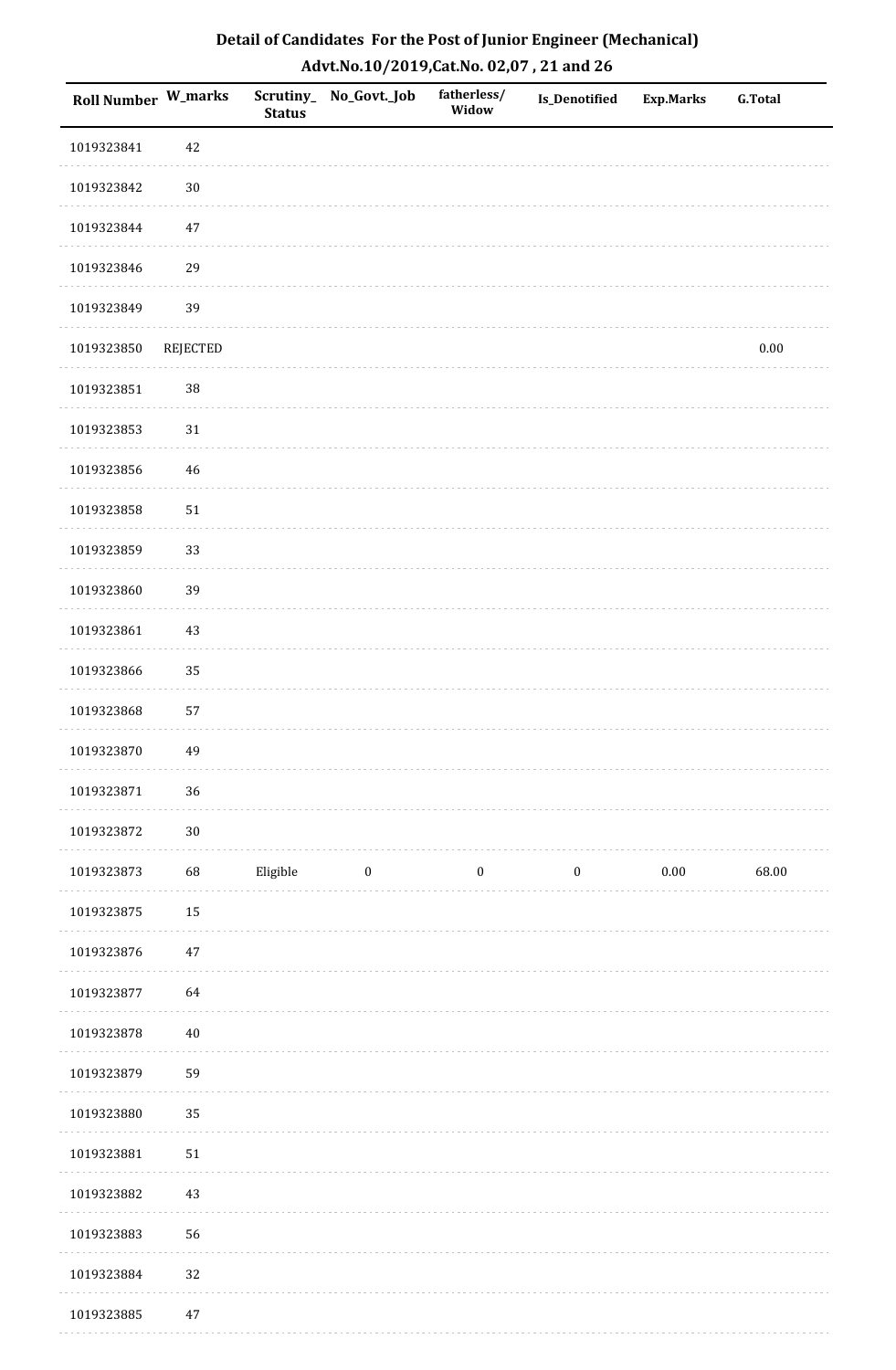| Detail of Candidates For the Post of Junior Engineer (Mechanical) |
|-------------------------------------------------------------------|
| Advt.No.10/2019, Cat.No. 02,07, 21 and 26                         |

| Roll Number W_marks |                 | <b>Status</b> | Scrutiny_ No_Govt._Job | fatherless/<br>Widow | <b>Is_Denotified</b> | <b>Exp.Marks</b> | <b>G.Total</b> |
|---------------------|-----------------|---------------|------------------------|----------------------|----------------------|------------------|----------------|
| 1019323888          | 45              |               |                        |                      |                      |                  |                |
| 1019323889          | 39              |               |                        |                      |                      |                  |                |
| 1019323891          | $47\,$          |               |                        |                      |                      |                  |                |
| 1019323892          | 53              |               |                        |                      |                      |                  |                |
| 1019323893          | ${\bf 51}$      |               |                        |                      |                      |                  |                |
| 1019323894          | $31\,$          | Eligible      | $5\,$                  | $\boldsymbol{0}$     | $\boldsymbol{0}$     | $0.00\,$         | 36.00          |
| 1019323895          | $40\,$          |               |                        |                      |                      |                  |                |
| 1019323896          | $\bf 44$        |               |                        |                      |                      |                  |                |
| 1019323897          | 32              |               |                        |                      |                      |                  |                |
| 1019323899          | $41\,$          |               |                        |                      |                      |                  |                |
| 1019323900          | 37              |               |                        |                      |                      |                  |                |
| 1019323902          | 64              |               |                        |                      |                      |                  |                |
| 1019323903          | $10\,$          |               |                        |                      |                      |                  |                |
| 1019323904          | <b>REJECTED</b> |               |                        |                      |                      |                  | $0.00\,$       |
| 1019323905          | $22\,$          |               |                        |                      |                      |                  |                |
| 1019323908          | $\sqrt{46}$     |               |                        |                      |                      |                  |                |
| 1019323909          | 56              |               |                        |                      |                      |                  |                |
| 1019323911          | 56              |               |                        |                      |                      |                  |                |
| 1019323912          | 57              |               |                        |                      |                      |                  |                |
| 1019323914          | 45              |               |                        |                      |                      |                  |                |
| 1019323915          | 41              |               |                        |                      |                      |                  |                |
| 1019323917          | 46              |               |                        |                      |                      |                  |                |
| 1019323918          | 44              |               |                        |                      |                      |                  |                |
| 1019323920          | 49              |               |                        |                      |                      |                  |                |
| 1019323921          | 61              |               |                        |                      |                      |                  |                |
| 1019323924          | $\bf 44$        |               |                        |                      |                      |                  |                |
| 1019323925          | 37              |               |                        |                      |                      |                  |                |
| 1019323928          | 53              |               |                        |                      |                      |                  |                |
| 1019323930          | $47\,$          |               |                        |                      |                      |                  |                |
| 1019323933          | 34              |               |                        |                      |                      |                  |                |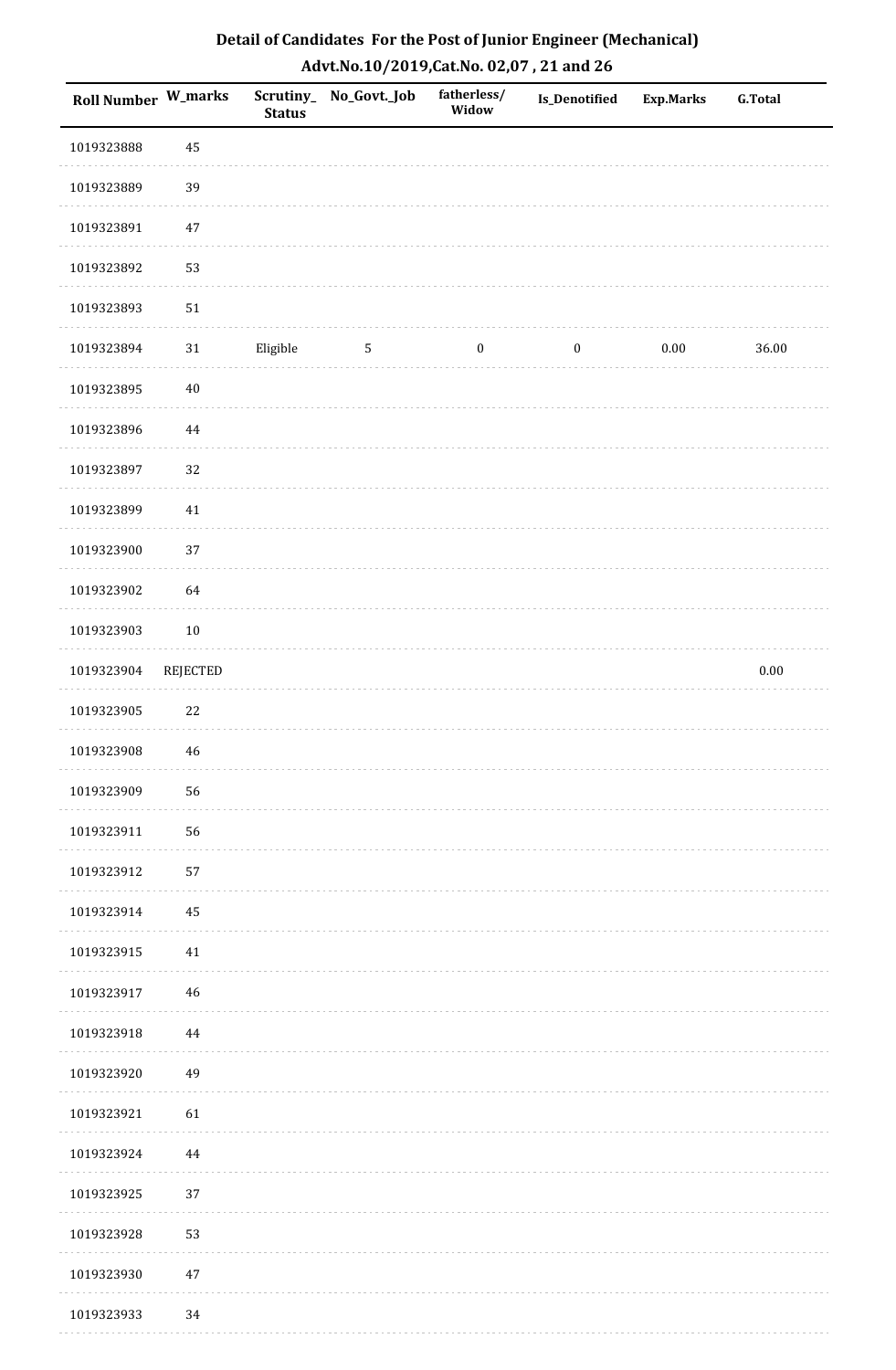| Roll Number W_marks |          | <b>Status</b> | Scrutiny_No_Govt._Job | fatherless/<br>Widow | Is_Denotified | <b>Exp.Marks</b> | G.Total |
|---------------------|----------|---------------|-----------------------|----------------------|---------------|------------------|---------|
| 1019323934          | $\bf 44$ |               |                       |                      |               |                  |         |
| 1019323935          | 48       |               |                       |                      |               |                  |         |
| 1019323936          | 35       |               |                       |                      |               |                  |         |
| 1019323939          | 45       |               |                       |                      |               |                  |         |
| 1019323946          | $34\,$   |               |                       |                      |               |                  |         |
| 1019323947          | 65       |               |                       |                      |               |                  |         |
| 1019323948          | 35       |               |                       |                      |               |                  |         |
| 1019323952          | 36       |               |                       |                      |               |                  |         |
| 1019323954          | $\bf 44$ |               |                       |                      |               |                  |         |
| 1019323958          | 33       |               |                       |                      |               |                  |         |
| 1019323962          | $41\,$   |               |                       |                      |               |                  |         |
| 1019323964          | 57       |               |                       |                      |               |                  |         |
| 1019323967          | 44       |               |                       |                      |               |                  |         |
| 1019323968          | 34       |               |                       |                      |               |                  |         |
| 1019323970          | $43\,$   |               |                       |                      |               |                  |         |
| 1019323971          | 35       |               |                       |                      |               |                  |         |
| 1019323972          | $47\,$   |               |                       |                      |               |                  |         |
| 1019323973          | 60       |               |                       |                      |               |                  |         |
| 1019323975          | $20\,$   |               |                       |                      |               |                  |         |
| 1019323977          | $31\,$   |               |                       |                      |               |                  |         |
| 1019323978          | 52       |               |                       |                      |               |                  |         |
| 1019323981          | $\, 8$   |               |                       |                      |               |                  |         |
| 1019323984          | 37       |               |                       |                      |               |                  |         |
| 1019323988          | 56       |               |                       |                      |               |                  |         |
| 1019323990          | 42       |               |                       |                      |               |                  |         |
| 1019323991          | $51\,$   |               |                       |                      |               |                  |         |
| 1019323992          | $46\,$   |               |                       |                      |               |                  |         |
| 1019323993          | 45       |               |                       |                      |               |                  |         |
| 1019323994          | 38       |               |                       |                      |               |                  |         |
| 1019323997          | 36       |               |                       |                      |               |                  |         |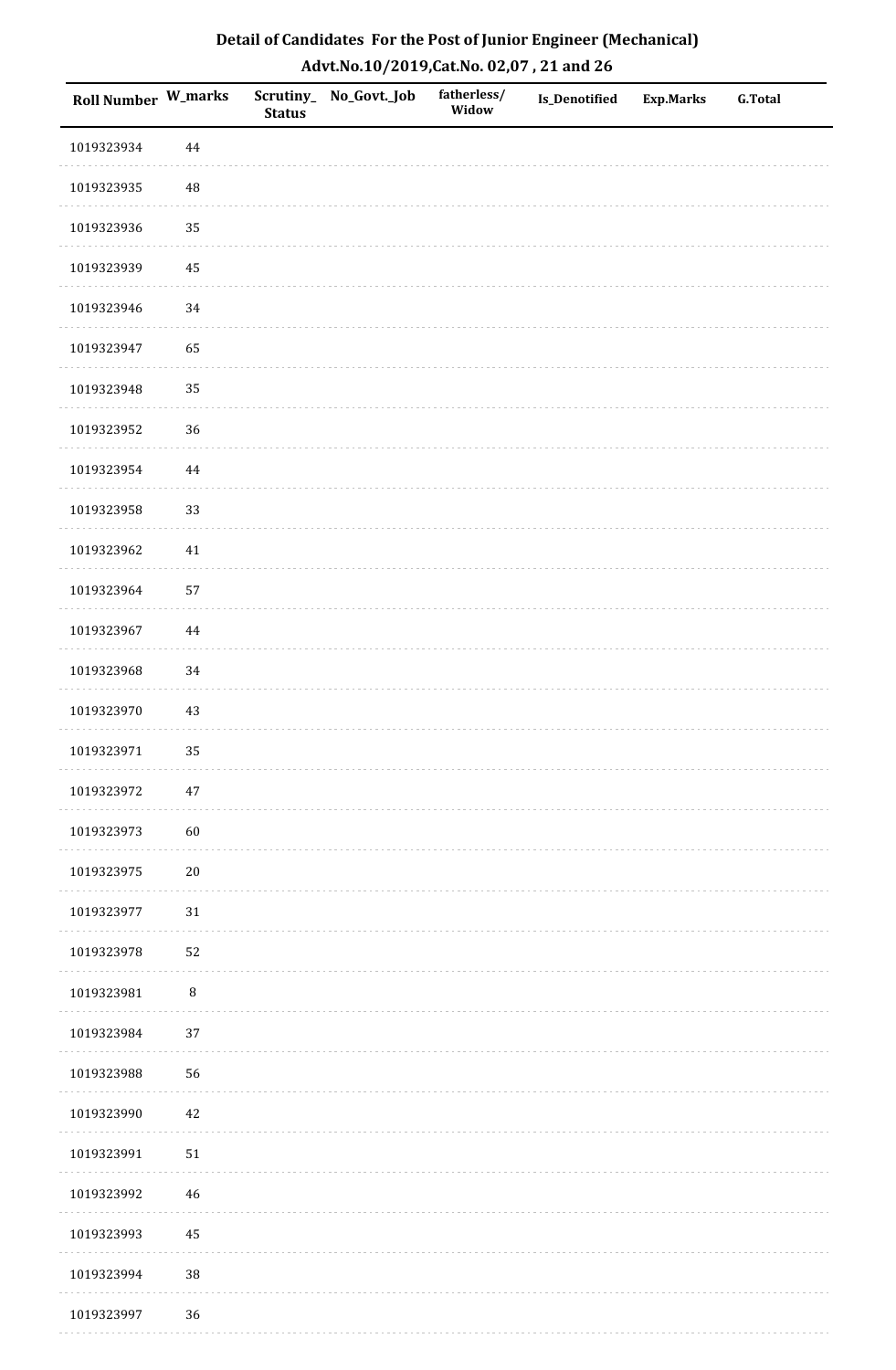| Roll Number W_marks |          | <b>Status</b> | Scrutiny_No_Govt._Job | fatherless/<br>Widow | Is_Denotified | <b>Exp.Marks</b> | <b>G.Total</b> |
|---------------------|----------|---------------|-----------------------|----------------------|---------------|------------------|----------------|
| 1019323999          | 61       |               |                       |                      |               |                  |                |
| 1019324000          | 53       |               |                       |                      |               |                  |                |
| 1019324002          | 57       |               |                       |                      |               |                  |                |
| 1019324005          | $47\,$   |               |                       |                      |               |                  |                |
| 1019324006          | $40\,$   |               |                       |                      |               |                  |                |
| 1019324008          | 36       |               |                       |                      |               |                  |                |
| 1019324009          | 55       |               |                       |                      |               |                  |                |
| 1019324012          | 34       |               |                       |                      |               |                  |                |
| 1019324013          | 36       |               |                       |                      |               |                  |                |
| 1019324016          | $34\,$   |               |                       |                      |               |                  |                |
| 1019324019          | 61       |               |                       |                      |               |                  |                |
| 1019324020          | 54       |               |                       |                      |               |                  |                |
| 1019324021          | 38       |               |                       |                      |               |                  |                |
| 1019324022          | 15       |               |                       |                      |               |                  |                |
| 1019324025          | 61       |               |                       |                      |               |                  |                |
| 1019324027          | 39       |               |                       |                      |               |                  |                |
| 1019324029          | 49       |               |                       |                      |               |                  |                |
| 1019324031          | 46       |               |                       |                      |               |                  |                |
| 1019324034          | 37       |               |                       |                      |               |                  |                |
| 1019324035          | $51\,$   |               |                       |                      |               |                  |                |
| 1019324037          | $\, 8$   |               |                       |                      |               |                  |                |
| 1019324039          | $\rm 48$ |               |                       |                      |               |                  |                |
| 1019324042          | 48       |               |                       |                      |               |                  |                |
| 1019324044          | 35       |               |                       |                      |               |                  |                |
| 1019324045          | 37       |               |                       |                      |               |                  |                |
| 1019324047          | 57       |               |                       |                      |               |                  |                |
| 1019324049          | $46\,$   |               |                       |                      |               |                  |                |
| 1019324050          | $42\,$   |               |                       |                      |               |                  |                |
| 1019324052          | $31\,$   |               |                       |                      |               |                  |                |
| 1019324058          | 35       |               |                       |                      |               |                  |                |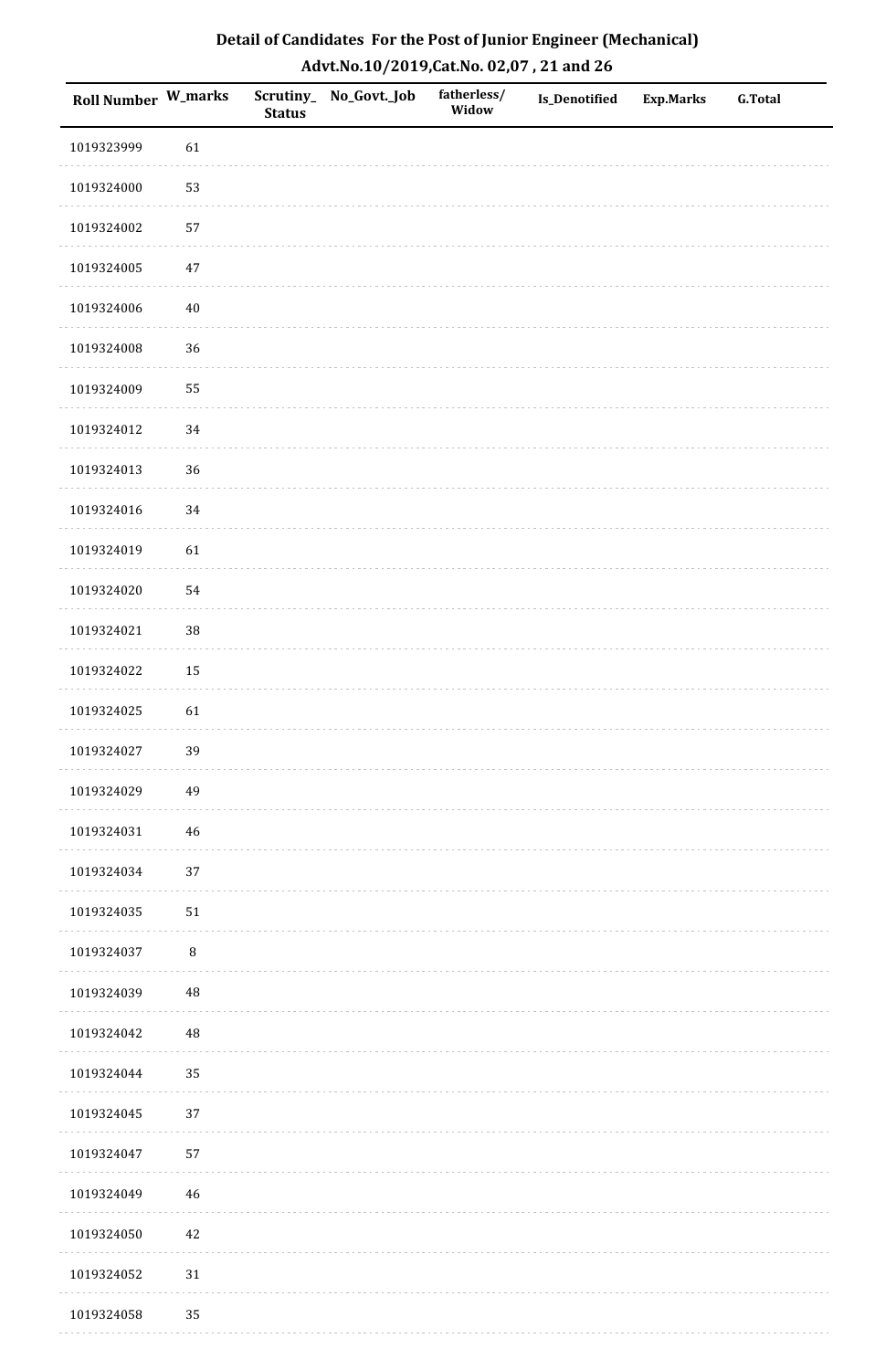| <b>Roll Number W_marks</b> |          | <b>Status</b> | Scrutiny_No_Govt._Job | fatherless/<br>Widow | Is_Denotified | <b>Exp.Marks</b> | <b>G.Total</b> |
|----------------------------|----------|---------------|-----------------------|----------------------|---------------|------------------|----------------|
| 1019324059                 | 38       |               |                       |                      |               |                  |                |
| 1019324060                 | 45       |               |                       |                      |               |                  |                |
| 1019324061                 | 53       |               |                       |                      |               |                  |                |
| 1019324062                 | $21\,$   |               |                       |                      |               |                  |                |
| 1019324063                 | 35       |               |                       |                      |               |                  |                |
| 1019324064                 | 37       |               |                       |                      |               |                  |                |
| 1019324066                 | 18       |               |                       |                      |               |                  |                |
| 1019324067                 | $40\,$   |               |                       |                      |               |                  |                |
| 1019324068                 | $47\,$   |               |                       |                      |               |                  |                |
| 1019324071                 | 38       |               |                       |                      |               |                  |                |
| 1019324072                 | 46       |               |                       |                      |               |                  |                |
| 1019324073                 | 55       |               |                       |                      |               |                  |                |
| 1019324074                 | 60       |               |                       |                      |               |                  |                |
| 1019324080                 | 56       |               |                       |                      |               |                  |                |
| 1019324082                 | $40\,$   |               |                       |                      |               |                  |                |
| 1019324083                 | REJECTED |               |                       |                      |               |                  | $0.00\,$       |
| 1019324085                 | $28\,$   |               |                       |                      |               |                  |                |
| 1019324086                 | $43\,$   |               |                       |                      |               |                  |                |
| 1019324087                 | 38       |               |                       |                      |               |                  |                |
| 1019324090                 | 48       |               |                       |                      |               |                  |                |
| 1019324091                 | $38\,$   |               |                       |                      |               |                  |                |
| 1019324093                 | 32       |               |                       |                      |               |                  |                |
| 1019324094                 | 55       |               |                       |                      |               |                  |                |
| 1019324096                 | $37\,$   |               |                       |                      |               |                  |                |
| 1019324101                 | 33       |               |                       |                      |               |                  |                |
| 1019324104                 | 26       |               |                       |                      |               |                  |                |
| 1019324109                 | $47\,$   |               |                       |                      |               |                  |                |
| 1019324112                 | $50\,$   |               |                       |                      |               |                  |                |
| 1019324113                 | $\rm 48$ |               |                       |                      |               |                  |                |
| 1019324115                 | 55       |               |                       |                      |               |                  |                |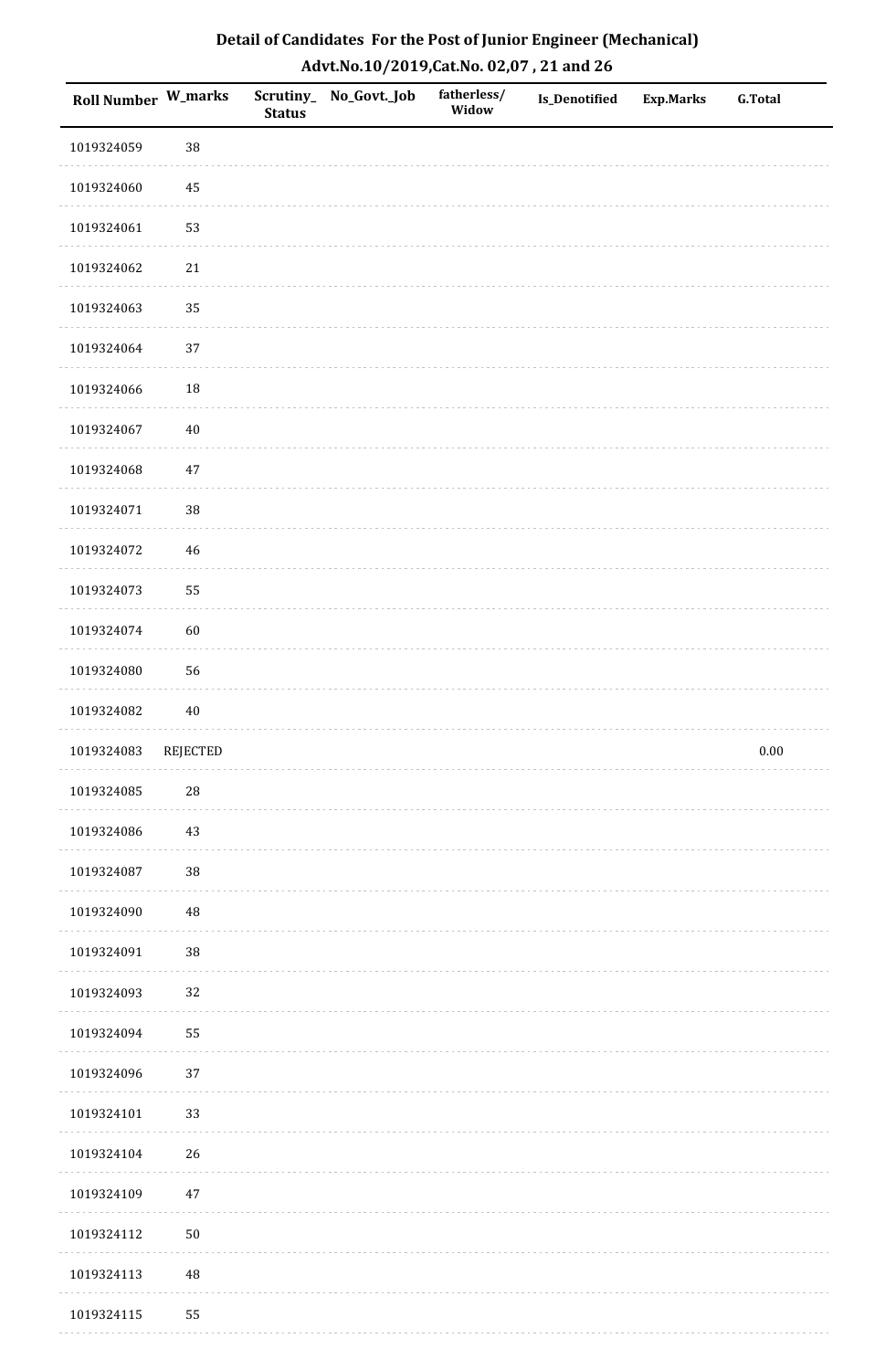| Roll Number W_marks |             | <b>Status</b> | Scrutiny_No_Govt._Job | fatherless/<br>Widow | Is_Denotified | <b>Exp.Marks</b> | <b>G.Total</b> |
|---------------------|-------------|---------------|-----------------------|----------------------|---------------|------------------|----------------|
| 1019324117          | 45          |               |                       |                      |               |                  |                |
| 1019324118          | 58          |               |                       |                      |               |                  |                |
| 1019324120          | 52          |               |                       |                      |               |                  |                |
| 1019324121          | $50\,$      |               |                       |                      |               |                  |                |
| 1019324124          | 45          |               |                       |                      |               |                  |                |
| 1019324125          | $50\,$      |               |                       |                      |               |                  |                |
| 1019324126          | 32          |               |                       |                      |               |                  |                |
| 1019324127          | 36          |               |                       |                      |               |                  |                |
| 1019324128          | $47\,$      |               |                       |                      |               |                  |                |
| 1019324129          | 35          |               |                       |                      |               |                  |                |
| 1019324130          | 48          |               |                       |                      |               |                  |                |
| 1019324132          | $51\,$      |               |                       |                      |               |                  |                |
| 1019324135          | $42\,$      |               |                       |                      |               |                  |                |
| 1019324136          | 36          |               |                       |                      |               |                  |                |
| 1019324137          | 23          |               |                       |                      |               |                  |                |
| 1019324140          | 22          |               |                       |                      |               |                  |                |
| 1019324141          | $37\,$      |               |                       |                      |               |                  |                |
| 1019324142          | 39          |               |                       |                      |               |                  |                |
| 1019324145          | $\sqrt{28}$ |               |                       |                      |               |                  |                |
| 1019324148          | 39          |               |                       |                      |               |                  |                |
| 1019324150          | ${\bf 28}$  |               |                       |                      |               |                  |                |
| 1019324151          | 39          |               |                       |                      |               |                  |                |
| 1019324152          | 32          |               |                       |                      |               |                  |                |
| 1019324153          | 37          |               |                       |                      |               |                  |                |
| 1019324154          | 35          |               |                       |                      |               |                  |                |
| 1019324155          | 36          |               |                       |                      |               |                  |                |
| 1019324156          | $43\,$      |               |                       |                      |               |                  |                |
| 1019324157          | 38          |               |                       |                      |               |                  |                |
| 1019324158          | $\rm 48$    |               |                       |                      |               |                  |                |
| 1019324159          | 36          |               |                       |                      |               |                  |                |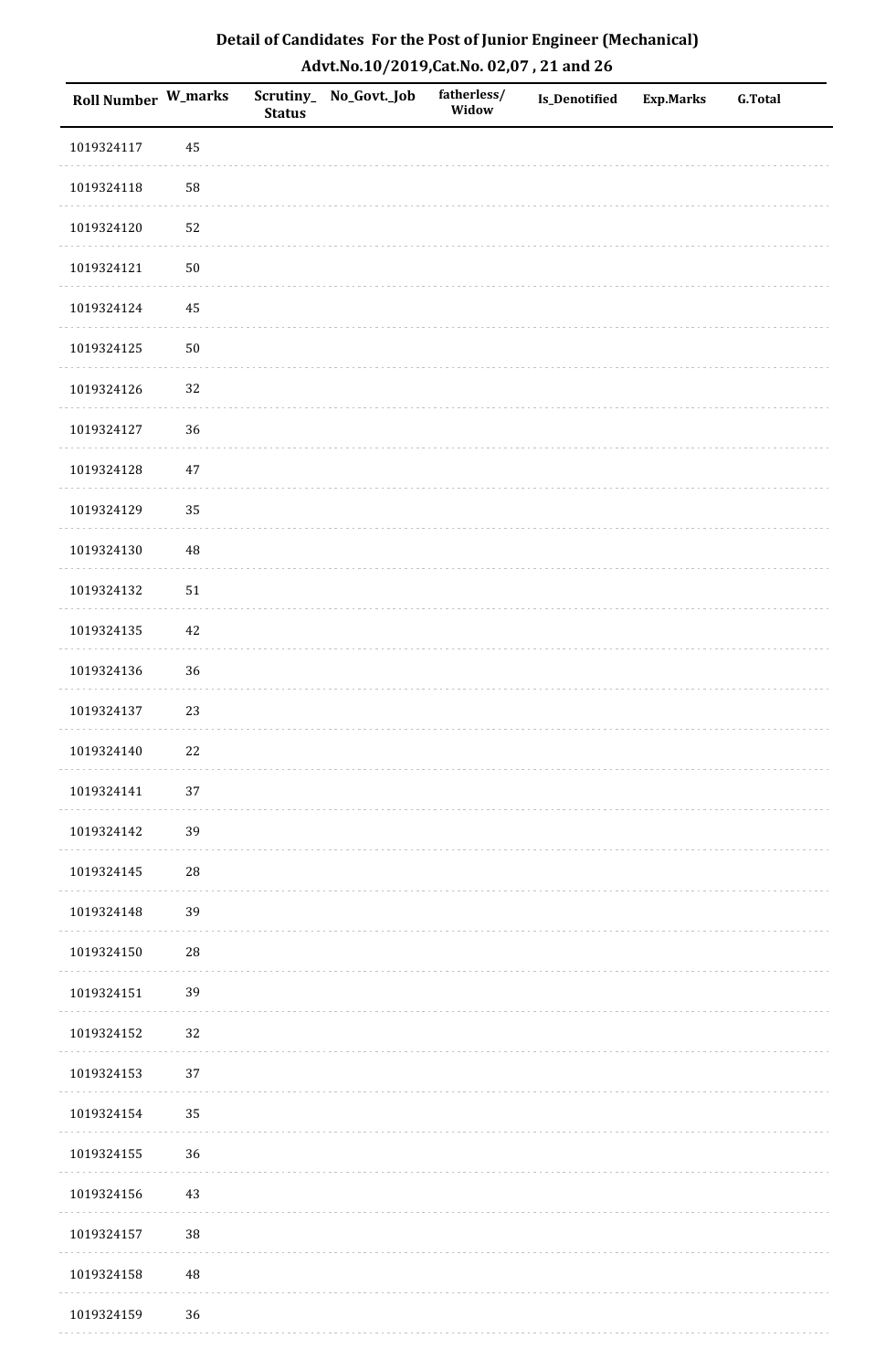| Roll Number W_marks |          | <b>Status</b> | Scrutiny_No_Govt._Job | fatherless/<br>Widow | Is_Denotified | <b>Exp.Marks</b> | <b>G.Total</b> |
|---------------------|----------|---------------|-----------------------|----------------------|---------------|------------------|----------------|
| 1019324161          | 37       |               |                       |                      |               |                  |                |
| 1019324163          | $37\,$   |               |                       |                      |               |                  |                |
| 1019324164          | 46       |               |                       |                      |               |                  |                |
| 1019324167          | $41\,$   |               |                       |                      |               |                  |                |
| 1019324169          | $30\,$   |               |                       |                      |               |                  |                |
| 1019324170          | 41       |               |                       |                      |               |                  |                |
| 1019324173          | $51\,$   |               |                       |                      |               |                  |                |
| 1019324174          | $47\,$   |               |                       |                      |               |                  |                |
| 1019324175          | 62       |               |                       |                      |               |                  |                |
| 1019324176          | $24\,$   |               |                       |                      |               |                  |                |
| 1019324180          | $40\,$   |               |                       |                      |               |                  |                |
| 1019324183          | 49       |               |                       |                      |               |                  |                |
| 1019324184          | 45       |               |                       |                      |               |                  |                |
| 1019324187          | $41\,$   |               |                       |                      |               |                  |                |
| 1019324188          | $\rm 45$ |               |                       |                      |               |                  |                |
| 1019324189          | 64       |               |                       |                      |               |                  |                |
| 1019324191          | $40\,$   |               |                       |                      |               |                  |                |
| 1019324192          | 43       |               |                       |                      |               |                  |                |
| 1019324193          | $47\,$   |               |                       |                      |               |                  |                |
| 1019324194          | 55       |               |                       |                      |               |                  |                |
| 1019324195          | 39       |               |                       |                      |               |                  |                |
| 1019324198          | 34       |               |                       |                      |               |                  |                |
| 1019324199          | 42       |               |                       |                      |               |                  |                |
| 1019324200          | 62       |               |                       |                      |               |                  |                |
| 1019324203          | 29       |               |                       |                      |               |                  |                |
| 1019324204          | $40\,$   |               |                       |                      |               |                  |                |
| 1019324205          | 39       |               |                       |                      |               |                  |                |
| 1019324206          | $41\,$   |               |                       |                      |               |                  |                |
| 1019324208          | 28       |               |                       |                      |               |                  |                |
| 1019324210          | 33       |               |                       |                      |               |                  |                |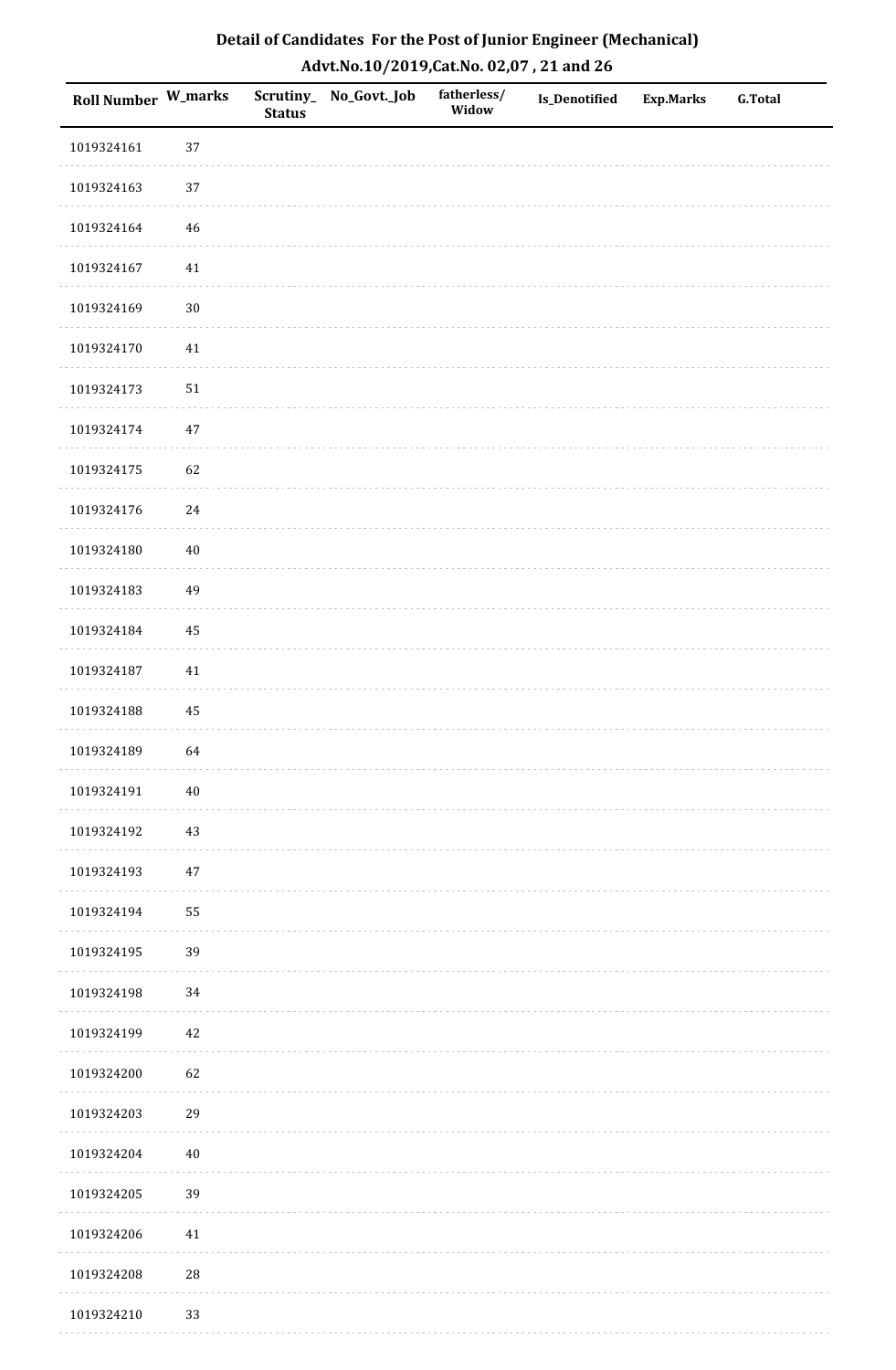| Detail of Candidates For the Post of Junior Engineer (Mechanical) |
|-------------------------------------------------------------------|
| Advt.No.10/2019,Cat.No. 02,07, 21 and 26                          |

| Roll Number W_marks |          | <b>Status</b> | Scrutiny_ No_Govt._Job | fatherless/<br>Widow | <b>Is_Denotified</b> | <b>Exp.Marks</b> | <b>G.Total</b> |
|---------------------|----------|---------------|------------------------|----------------------|----------------------|------------------|----------------|
| 1019324211          | 61       |               |                        |                      |                      |                  |                |
| 1019324212          | 57       |               |                        |                      |                      |                  |                |
| 1019324214          | 52       |               |                        |                      |                      |                  |                |
| 1019324216          | 29       |               |                        |                      |                      |                  |                |
| 1019324217          | 39       |               |                        |                      |                      |                  |                |
| 1019324219          | 36       |               |                        |                      |                      |                  |                |
| 1019324222          | 53       |               |                        |                      |                      |                  |                |
| 1019324225          | $41\,$   |               |                        |                      |                      |                  |                |
| 1019324226          | $47\,$   |               |                        |                      |                      |                  |                |
| 1019324228          | 58       |               |                        |                      |                      |                  |                |
| 1019324229          | $40\,$   |               |                        |                      |                      |                  |                |
| 1019324230          | $\rm 48$ |               |                        |                      |                      |                  |                |
| 1019324231          | 47       |               |                        |                      |                      |                  |                |
| 1019324232          | 34       |               |                        |                      |                      |                  |                |
| 1019324233          | 53       |               |                        |                      |                      |                  |                |
| 1019324234          | 64       |               |                        |                      |                      |                  |                |
| 1019324235          | 64       |               |                        |                      |                      |                  |                |
| 1019324236          | 32       |               |                        |                      |                      |                  |                |
| 1019324237          | $40\,$   |               |                        |                      |                      |                  |                |
| 1019324238          | $51\,$   |               |                        |                      |                      |                  |                |
| 1019324240          | 39       | Eligible      | $\sqrt{5}$             | $\boldsymbol{0}$     | $\boldsymbol{0}$     | $0.00\,$         | 44.00          |
| 1019324242          | 39       |               |                        |                      |                      |                  |                |
| 1019324243          | $40\,$   |               |                        |                      |                      |                  |                |
| 1019324244          | $43\,$   |               |                        |                      |                      |                  |                |
| 1019324245          | $50\,$   |               |                        |                      |                      |                  |                |
| 1019324246          | $31\,$   |               |                        |                      |                      |                  |                |
| 1019324248          | 37       |               |                        |                      |                      |                  |                |
| 1019324249          | 33       |               |                        |                      |                      |                  |                |
| 1019324250          | $21\,$   |               |                        |                      |                      |                  |                |
| 1019324251          | 49       |               |                        |                      |                      |                  |                |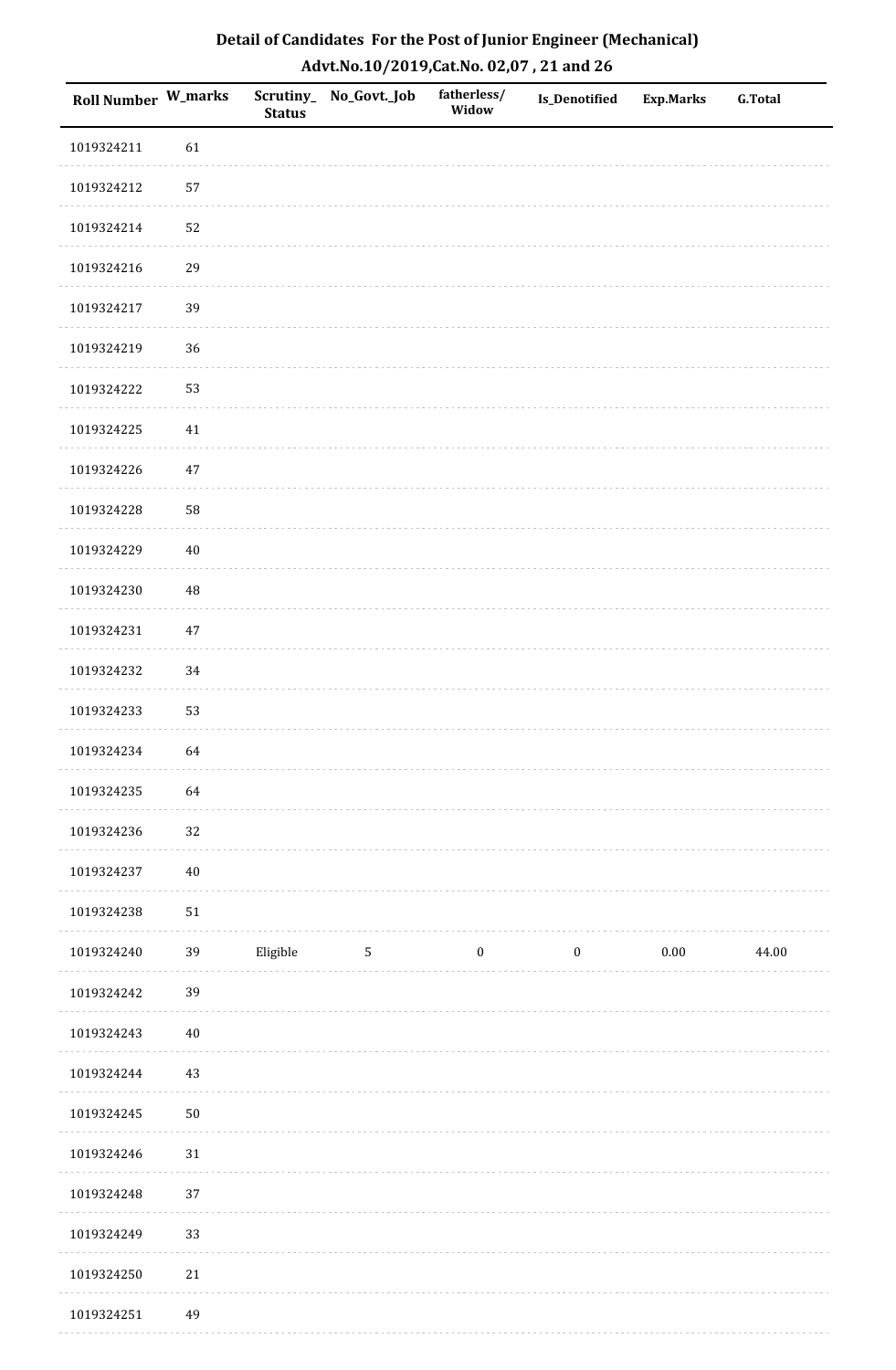| Roll Number W_marks |        | <b>Status</b> | Scrutiny_ No_Govt._Job | fatherless/<br>Widow | Is_Denotified | Exp.Marks | <b>G.Total</b> |
|---------------------|--------|---------------|------------------------|----------------------|---------------|-----------|----------------|
| 1019324252          | $38\,$ |               |                        |                      |               |           |                |
| 1019324253          | 43     |               |                        |                      |               |           |                |
| 1019324254          | 27     |               |                        |                      |               |           |                |
| 1019324257          | 43     |               |                        |                      |               |           |                |
| 1019324259          | 43     |               |                        |                      |               |           |                |
| 1019324260          | 45     |               |                        |                      |               |           |                |
| 1019324261          | $38\,$ |               |                        |                      |               |           |                |
| 1019324263          | 54     |               |                        |                      |               |           |                |
| 1019324264          | 45     |               |                        |                      |               |           |                |
| 1019324265          | 49     |               |                        |                      |               |           |                |
| 1019324266          | $50\,$ |               |                        |                      |               |           |                |
| 1019324267          | 35     |               |                        |                      |               |           |                |
| 1019324268          | 46     |               |                        |                      |               |           |                |
| 1019324269          | 45     |               |                        |                      |               |           |                |
| 1019324272          | 55     |               |                        |                      |               |           |                |
| 1019324273          | 53     |               |                        |                      |               |           |                |
| 1019324276          | $60\,$ |               |                        |                      |               |           |                |
| 1019324278          | 29     |               |                        |                      |               |           |                |
| 1019324279          | $32\,$ |               |                        |                      |               |           |                |
| 1019324280          | 49     |               |                        |                      |               |           |                |
| 1019324285          | 41     |               |                        |                      |               |           |                |
| 1019324286          | 53     |               |                        |                      |               |           |                |
| 1019324288          | $11\,$ |               |                        |                      |               |           |                |
| 1019324289          | 52     |               |                        |                      |               |           |                |
| 1019324290          | 52     |               |                        |                      |               |           |                |
| 1019324301          | 53     |               |                        |                      |               |           |                |
| 1019324302          | 65     |               |                        |                      |               |           |                |
| 1019324303          | 53     |               |                        |                      |               |           |                |
| 1019324304          | $60\,$ |               |                        |                      |               |           |                |
| 1019324310          | 59     |               |                        |                      |               |           |                |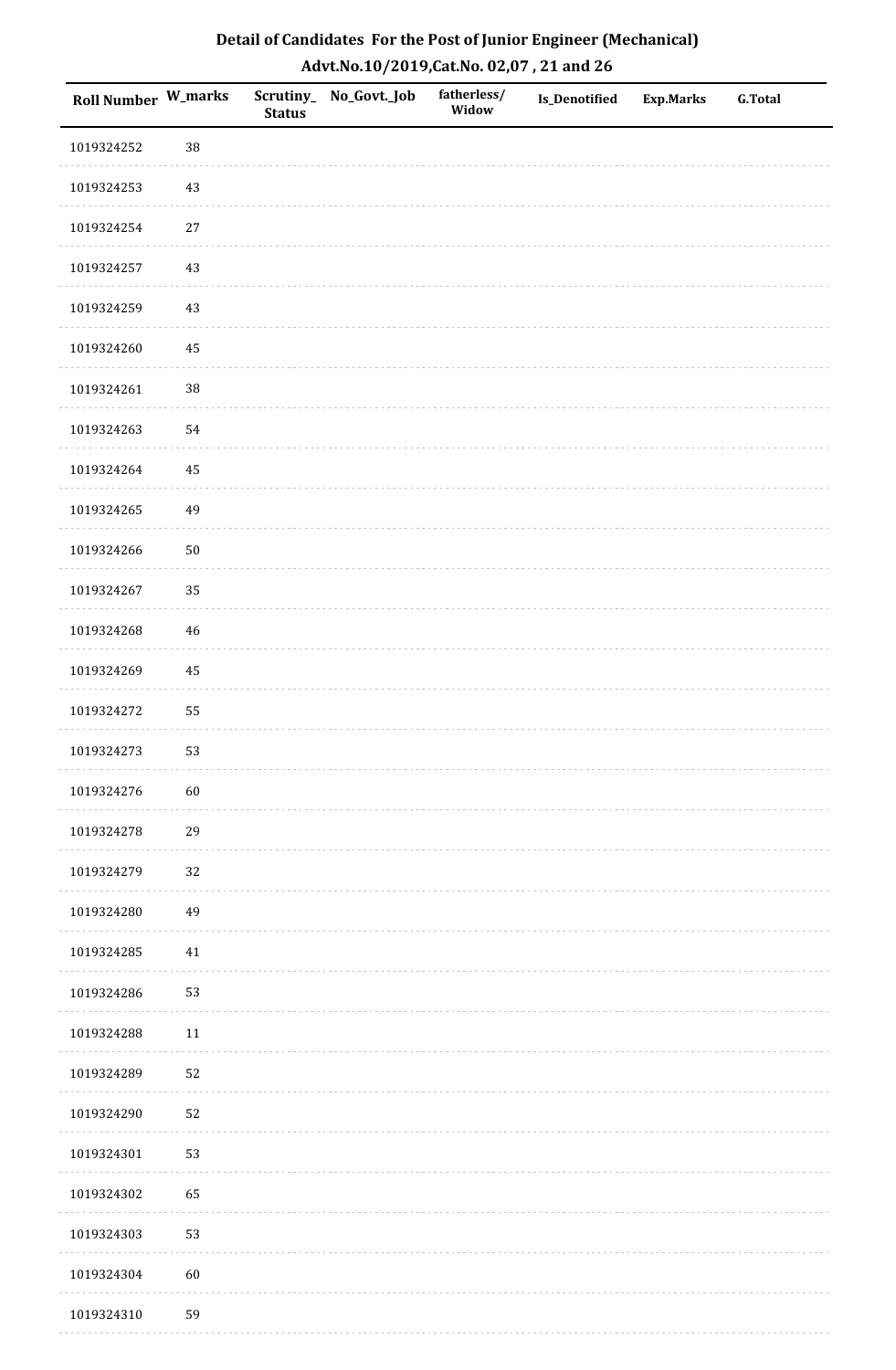| Detail of Candidates For the Post of Junior Engineer (Mechanical) |
|-------------------------------------------------------------------|
| Advt.No.10/2019, Cat.No. 02,07, 21 and 26                         |

| Roll Number W_marks |             | <b>Status</b> | Scrutiny_ No_Govt._Job | fatherless/<br>Widow | Is_Denotified    | <b>Exp.Marks</b> | <b>G.Total</b> |
|---------------------|-------------|---------------|------------------------|----------------------|------------------|------------------|----------------|
| 1019324315          | 26          |               |                        |                      |                  |                  |                |
| 1019324316          | 32          |               |                        |                      |                  |                  |                |
| 1019324317          | 43          |               |                        |                      |                  |                  |                |
| 1019324318          | 36          |               |                        |                      |                  |                  |                |
| 1019324320          | 49          |               |                        |                      |                  |                  |                |
| 1019324321          | 25          |               |                        |                      |                  |                  |                |
| 1019324323          | 32          |               |                        |                      |                  |                  |                |
| 1019324324          | 54          |               |                        |                      |                  |                  |                |
| 1019324329          | 68          | Eligible      | $\overline{5}$         | $\boldsymbol{0}$     | $\boldsymbol{0}$ | $0.00\,$         | 73.00          |
| 1019324331          | $\sqrt{46}$ |               |                        |                      |                  |                  |                |
| 1019324332          | 39          |               |                        |                      |                  |                  |                |
| 1019324336          | $43\,$      |               |                        |                      |                  |                  |                |
| 1019324339          | 33          |               |                        |                      |                  |                  |                |
| 1019324340          | 57          |               |                        |                      |                  |                  |                |
| 1019324341          | ${\bf 51}$  |               |                        |                      |                  |                  |                |
| 1019324343          | 34          |               |                        |                      |                  |                  |                |
| 1019324344          | 41          |               |                        |                      |                  |                  |                |
| 1019324345          | 45          |               |                        |                      |                  |                  |                |
| 1019324346          | $51\,$      |               |                        |                      |                  |                  |                |
| 1019324347          | $47\,$      |               |                        |                      |                  |                  |                |
| 1019324348          | 52          |               |                        |                      |                  |                  |                |
| 1019324349          | 32          |               |                        |                      |                  |                  |                |
| 1019324351          | $30\,$      |               |                        |                      |                  |                  |                |
| 1019324353          | 52          |               |                        |                      |                  |                  |                |
| 1019324354          | 52          |               |                        |                      |                  |                  |                |
| 1019324355          | 46          |               |                        |                      |                  |                  |                |
| 1019324357          | 46          |               |                        |                      |                  |                  |                |
| 1019324360          | 42          |               |                        |                      |                  |                  |                |
| 1019324361          | 62          |               |                        |                      |                  |                  |                |
| 1019324362          | $30\,$      |               |                        |                      |                  |                  |                |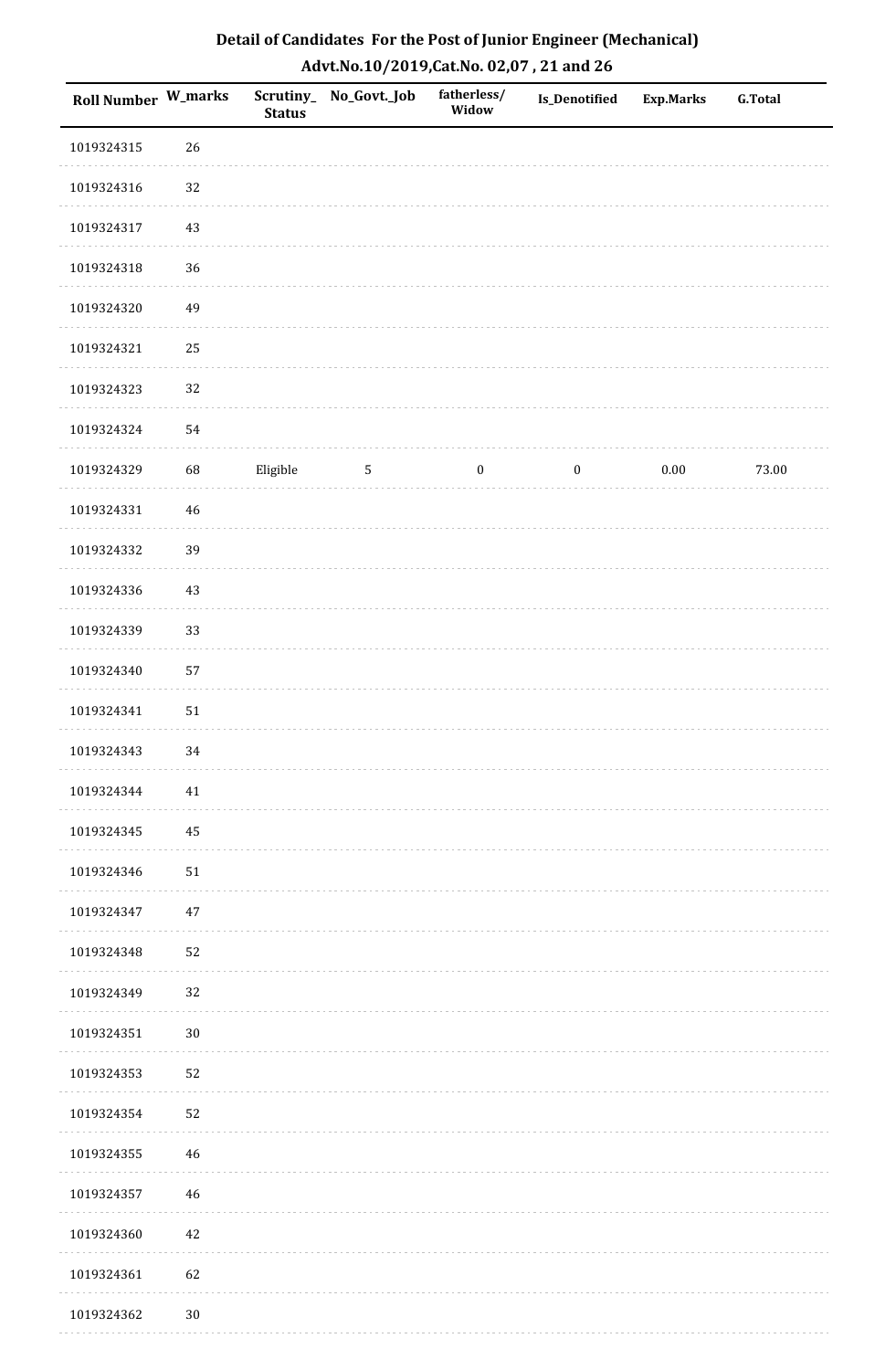| Detail of Candidates For the Post of Junior Engineer (Mechanical) |
|-------------------------------------------------------------------|
| Advt.No.10/2019,Cat.No. 02,07, 21 and 26                          |

| Roll Number W_marks |             | <b>Status</b> | Scrutiny_ No_Govt._Job | fatherless/<br>Widow | Is_Denotified | <b>Exp.Marks</b> | <b>G.Total</b> |
|---------------------|-------------|---------------|------------------------|----------------------|---------------|------------------|----------------|
| 1019324364          | 49          |               |                        |                      |               |                  |                |
| 1019324365          | 36          |               |                        |                      |               |                  |                |
| 1019324367          | ${\bf 28}$  |               |                        |                      |               |                  |                |
| 1019324369          | 43          |               |                        |                      |               |                  |                |
| 1019324370          | 37          |               |                        |                      |               |                  |                |
| 1019324371          | $\rm 48$    |               |                        |                      |               |                  |                |
| 1019324374          | 29          |               |                        |                      |               |                  |                |
| 1019324375          | $\bf 44$    |               |                        |                      |               |                  |                |
| 1019324376          | 36          |               |                        |                      |               |                  |                |
| 1019324378          | 63          |               |                        |                      |               |                  |                |
| 1019324379          | 33          |               |                        |                      |               |                  |                |
| 1019324382          | 57          |               |                        |                      |               |                  |                |
| 1019324383          | 39          |               |                        |                      |               |                  |                |
| 1019324384          | 45          |               |                        |                      |               |                  |                |
| 1019324387          | $\sqrt{46}$ |               |                        |                      |               |                  |                |
| 1019324388          | 56          |               |                        |                      |               |                  |                |
| 1019324389          | $47\,$      |               |                        |                      |               |                  |                |
| 1019324391          | 42          |               |                        |                      |               |                  |                |
| 1019324392          | $27\,$      |               |                        |                      |               |                  |                |
| 1019324394          | 43          |               |                        |                      |               |                  |                |
| 1019324395          | 62          |               |                        |                      |               |                  |                |
| 1019324396          | 59          |               |                        |                      |               |                  |                |
| 1019324397          | $47\,$      |               |                        |                      |               |                  |                |
| 1019324399          | REJECTED    |               |                        |                      |               |                  | $0.00\,$       |
| 1019324401          | 44          |               |                        |                      |               |                  |                |
| 1019324403          | 24          |               |                        |                      |               |                  |                |
| 1019324407          | 19          |               |                        |                      |               |                  |                |
| 1019324409          | 39          |               |                        |                      |               |                  |                |
| 1019324410          | 61          |               |                        |                      |               |                  |                |
| 1019324411          | $42\,$      |               |                        |                      |               |                  |                |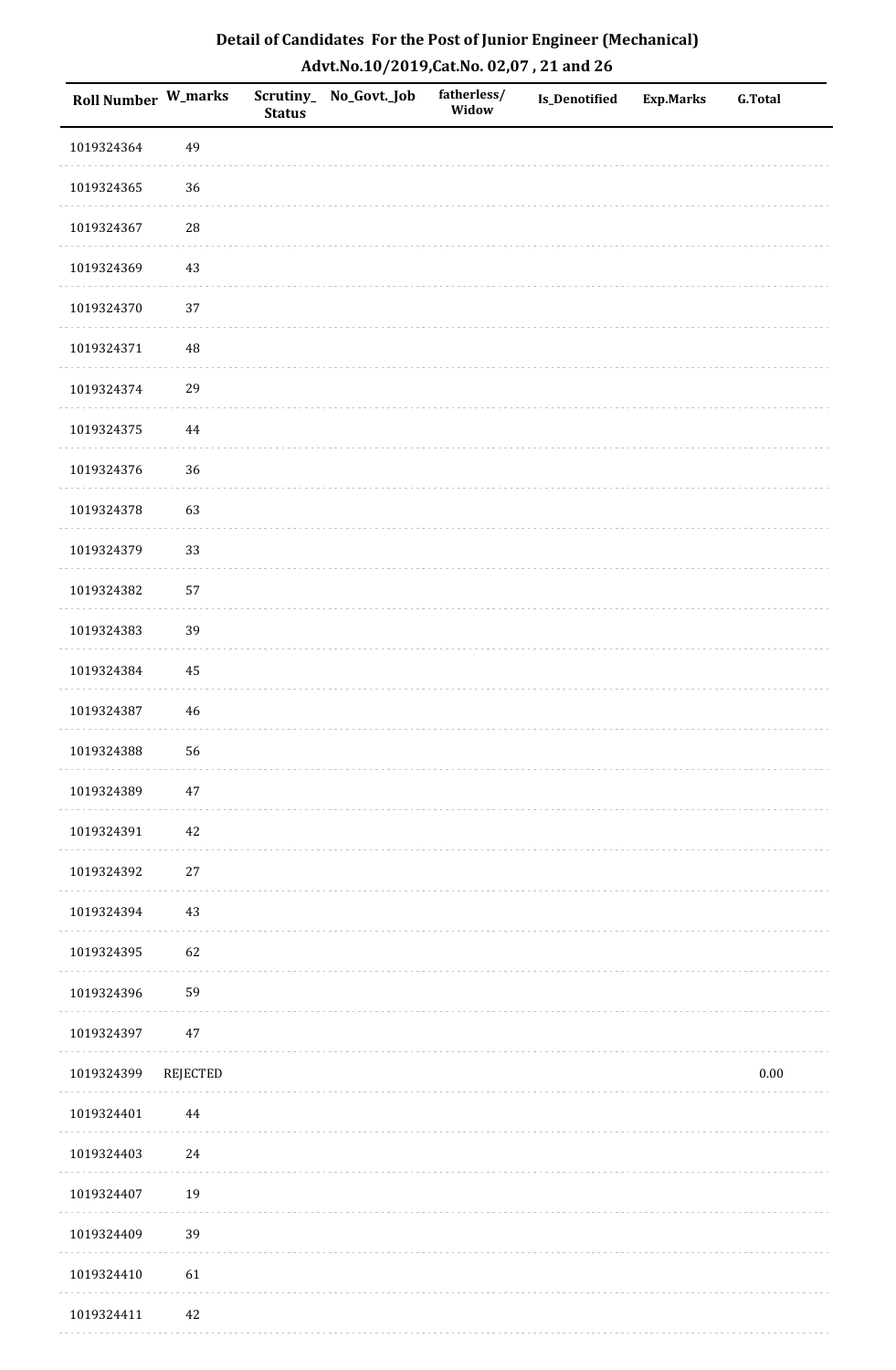| Roll Number W_marks |             | <b>Status</b> | Scrutiny_No_Govt._Job | fatherless/<br>Widow | Is_Denotified | <b>Exp.Marks</b> | <b>G.Total</b> |
|---------------------|-------------|---------------|-----------------------|----------------------|---------------|------------------|----------------|
| 1019324412          | $\bf 44$    |               |                       |                      |               |                  |                |
| 1019324413          | 60          |               |                       |                      |               |                  |                |
| 1019324419          | 36          |               |                       |                      |               |                  |                |
| 1019324422          | 45          |               |                       |                      |               |                  |                |
| 1019324426          | $50\,$      |               |                       |                      |               |                  |                |
| 1019324427          | 47          |               |                       |                      |               |                  |                |
| 1019324431          | 44          |               |                       |                      |               |                  |                |
| 1019324433          | $50\,$      |               |                       |                      |               |                  |                |
| 1019324436          | 34          |               |                       |                      |               |                  |                |
| 1019324438          | REJECTED    |               |                       |                      |               |                  | $0.00\,$       |
| 1019324442          | 66          |               |                       |                      |               |                  |                |
| 1019324443          | 39          |               |                       |                      |               |                  |                |
| 1019324444          | 52          |               |                       |                      |               |                  |                |
| 1019324445          | 29          |               |                       |                      |               |                  |                |
| 1019324446          | $50\,$      |               |                       |                      |               |                  |                |
| 1019324448          | 36          |               |                       |                      |               |                  |                |
| 1019324449          | $\rm 48$    |               |                       |                      |               |                  |                |
| 1019324450          | $\rm 48$    |               |                       |                      |               |                  |                |
| 1019324451          | 54          |               |                       |                      |               |                  |                |
| 1019324453          | $50\,$      |               |                       |                      |               |                  |                |
| 1019324456          | $30\,$      |               |                       |                      |               |                  |                |
| 1019324457          | 37          |               |                       |                      |               |                  |                |
| 1019324458          | 37          |               |                       |                      |               |                  |                |
| 1019324459          | $\sqrt{28}$ |               |                       |                      |               |                  |                |
| 1019324460          | 54          |               |                       |                      |               |                  |                |
| 1019324462          | $50\,$      |               |                       |                      |               |                  |                |
| 1019324463          | $46\,$      |               |                       |                      |               |                  |                |
| 1019324465          | 51          |               |                       |                      |               |                  |                |
| 1019324467          | $47\,$      |               |                       |                      |               |                  |                |
| 1019324468          | ${\bf 50}$  |               |                       |                      |               |                  |                |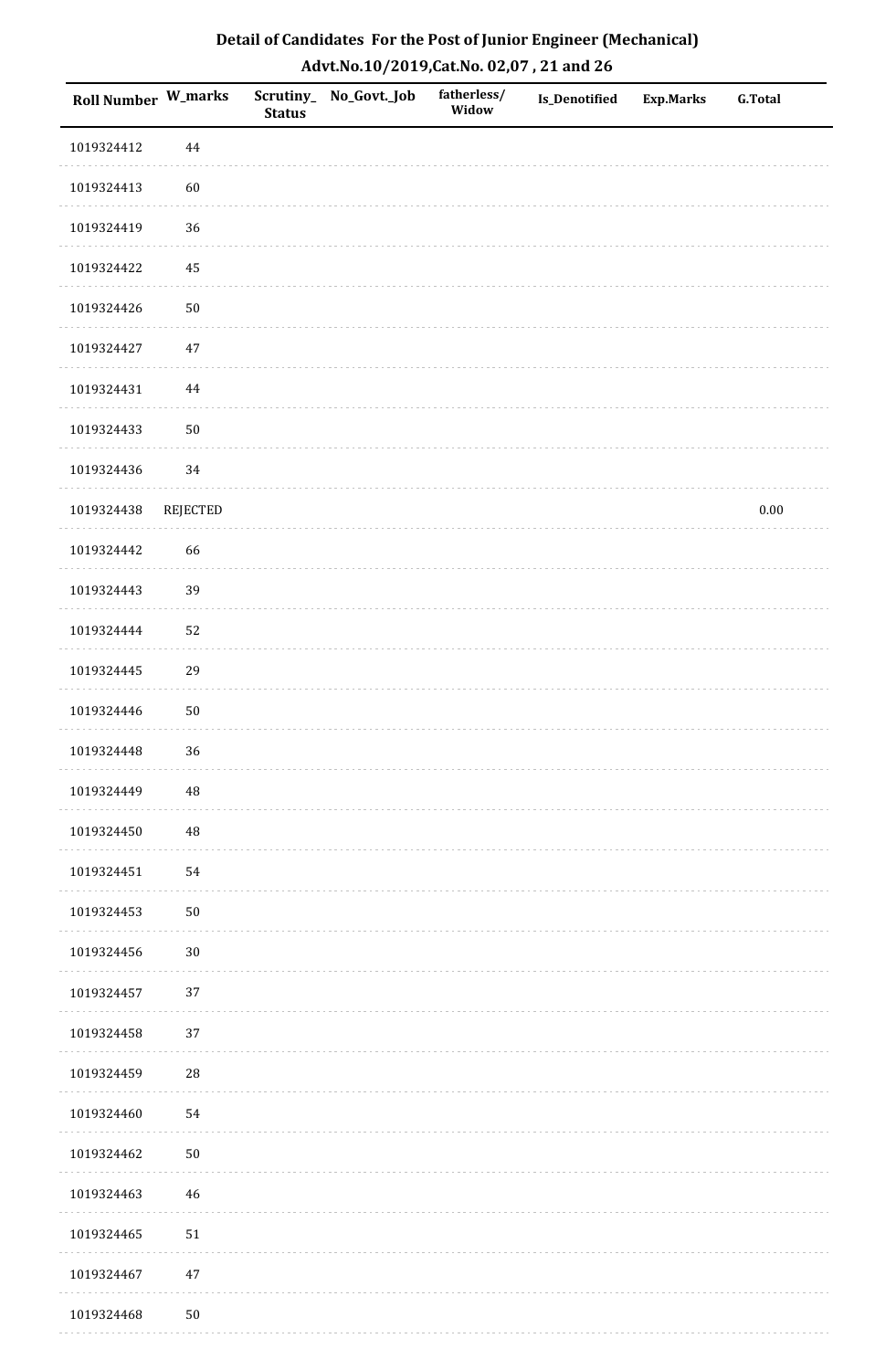| Roll Number W_marks |                 | <b>Status</b> | Scrutiny_No_Govt._Job | fatherless/<br>Widow | Is_Denotified | <b>Exp.Marks</b> | <b>G.Total</b> |
|---------------------|-----------------|---------------|-----------------------|----------------------|---------------|------------------|----------------|
| 1019324469          | 45              |               |                       |                      |               |                  |                |
| 1019324470          | $51\,$          |               |                       |                      |               |                  |                |
| 1019324477          | $40\,$          |               |                       |                      |               |                  |                |
| 1019324478          | 28              |               |                       |                      |               |                  |                |
| 1019324480          | $34\,$          |               |                       |                      |               |                  |                |
| 1019324482          | 36              |               |                       |                      |               |                  |                |
| 1019324485          | $43\,$          |               |                       |                      |               |                  |                |
| 1019324488          | 65              |               |                       |                      |               |                  |                |
| 1019324489          | 38              |               |                       |                      |               |                  |                |
| 1019324490          | $30\,$          |               |                       |                      |               |                  |                |
| 1019324491          | 58              |               |                       |                      |               |                  |                |
| 1019324493          | 39              |               |                       |                      |               |                  |                |
| 1019324496          | 44              |               |                       |                      |               |                  |                |
| 1019324497          | 48              |               |                       |                      |               |                  |                |
| 1019324500          | 53              |               |                       |                      |               |                  |                |
| 1019324501          | $\bf 44$        |               |                       |                      |               |                  |                |
| 1019324502          | $43\,$          |               |                       |                      |               |                  |                |
| 1019324503          | $43\,$          |               |                       |                      |               |                  |                |
| 1019324505          | $46\,$          |               |                       |                      |               |                  |                |
| 1019324508          | 26              |               |                       |                      |               |                  |                |
| 1019324509          | $47\,$          |               |                       |                      |               |                  |                |
| 1019324510          | $40\,$          |               |                       |                      |               |                  |                |
| 1019324511          | <b>REJECTED</b> |               |                       |                      |               |                  | $0.00\,$       |
| 1019324515          | 33              |               |                       |                      |               |                  |                |
| 1019324516          | $51\,$          |               |                       |                      |               |                  |                |
| 1019324517          | 60              |               |                       |                      |               |                  |                |
| 1019324521          | $31\,$          |               |                       |                      |               |                  |                |
| 1019324522          | 45              |               |                       |                      |               |                  |                |
| 1019324525          | $\sqrt{46}$     |               |                       |                      |               |                  |                |
| 1019324527          | $\rm 48$        |               |                       |                      |               |                  |                |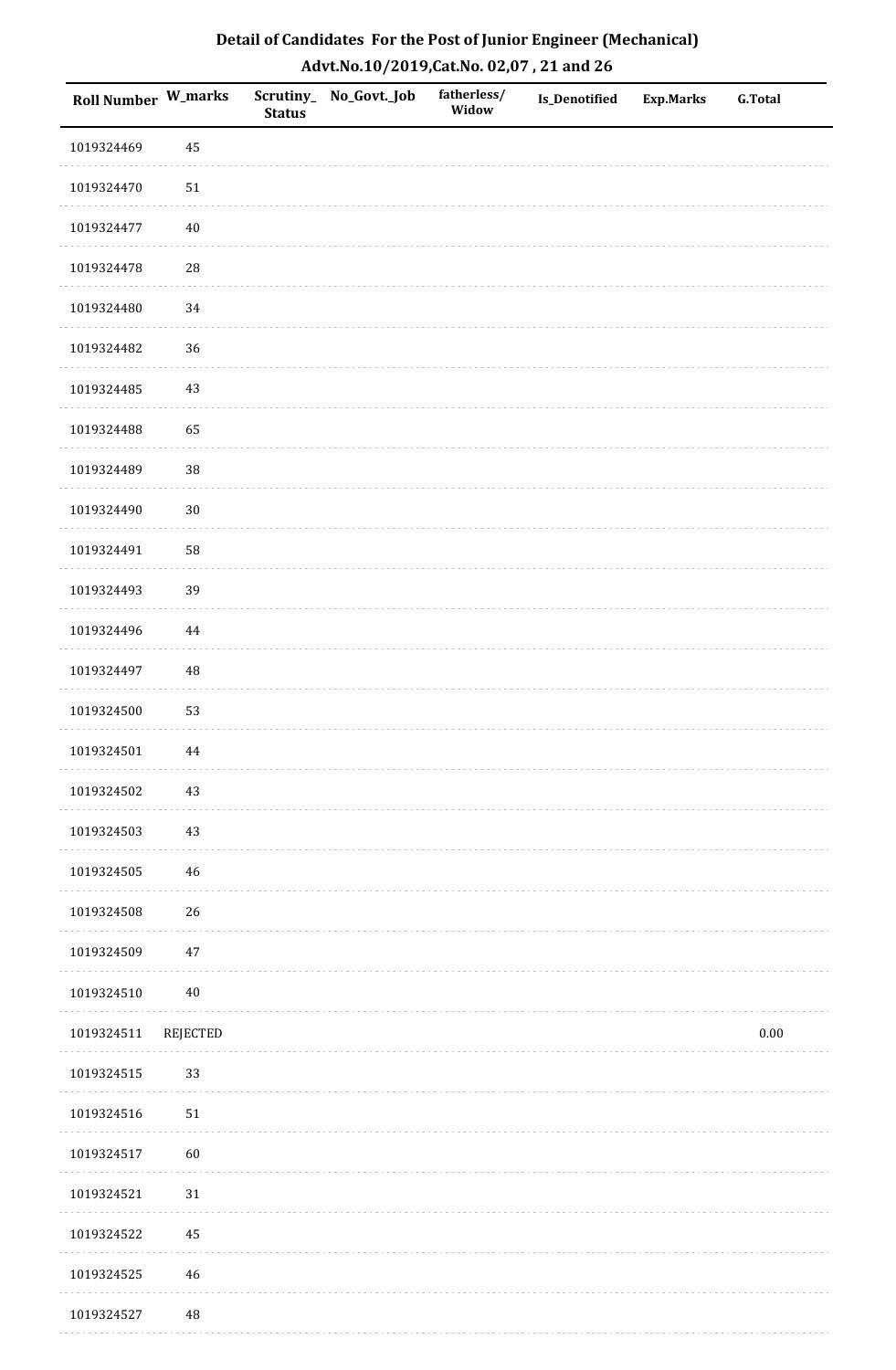| Roll Number W_marks |          | <b>Status</b> | Scrutiny_No_Govt._Job | fatherless/<br>Widow | Is_Denotified    | Exp.Marks | <b>G.Total</b> |
|---------------------|----------|---------------|-----------------------|----------------------|------------------|-----------|----------------|
| 1019324529          | 45       |               |                       |                      |                  |           |                |
| 1019324530          | 65       |               |                       |                      |                  |           |                |
| 1019324531          | 52       |               |                       |                      |                  |           |                |
| 1019324534          | 43       |               |                       |                      |                  |           |                |
| 1019324535          | $46\,$   |               |                       |                      |                  |           |                |
| 1019324536          | $24\,$   |               |                       |                      |                  |           |                |
| 1019324538          | $50\,$   |               |                       |                      |                  |           |                |
| 1019324541          | 65       | Eligible      | $\mathbf 5$           | $\boldsymbol{0}$     | $\boldsymbol{0}$ | 0.00      | 70.00          |
| 1019324542          | 34       |               |                       |                      |                  |           |                |
| 1019324543          | $46\,$   |               |                       |                      |                  |           |                |
| 1019324545          | $40\,$   |               |                       |                      |                  |           |                |
| 1019324546          | 49       |               |                       |                      |                  |           |                |
| 1019324548          | $50\,$   |               |                       |                      |                  |           |                |
| 1019324549          | $50\,$   |               |                       |                      |                  |           |                |
| 1019324554          | $38\,$   |               |                       |                      |                  |           |                |
| 1019324555          | $\bf 44$ |               |                       |                      |                  |           |                |
| 1019324556          | 36       |               |                       |                      |                  |           |                |
| 1019324557          | 45       |               |                       |                      |                  |           |                |
| 1019324558          | 54       |               |                       |                      |                  |           |                |
| 1019324559          | 61       |               |                       |                      |                  |           |                |
| 1019324561          | 56       |               |                       |                      |                  |           |                |
| 1019324563          | 45       |               |                       |                      |                  |           |                |
| 1019324564          | $40\,$   |               |                       |                      |                  |           |                |
| 1019324565          | 45       |               |                       |                      |                  |           |                |
| 1019324566          | 34       |               |                       |                      |                  |           |                |
| 1019324567          | 29       |               |                       |                      |                  |           |                |
| 1019324568          | 61       |               |                       |                      |                  |           |                |
| 1019324569          | 45       |               |                       |                      |                  |           |                |
| 1019324571          | $40\,$   |               |                       |                      |                  |           |                |
| 1019324572          | 29       |               |                       |                      |                  |           |                |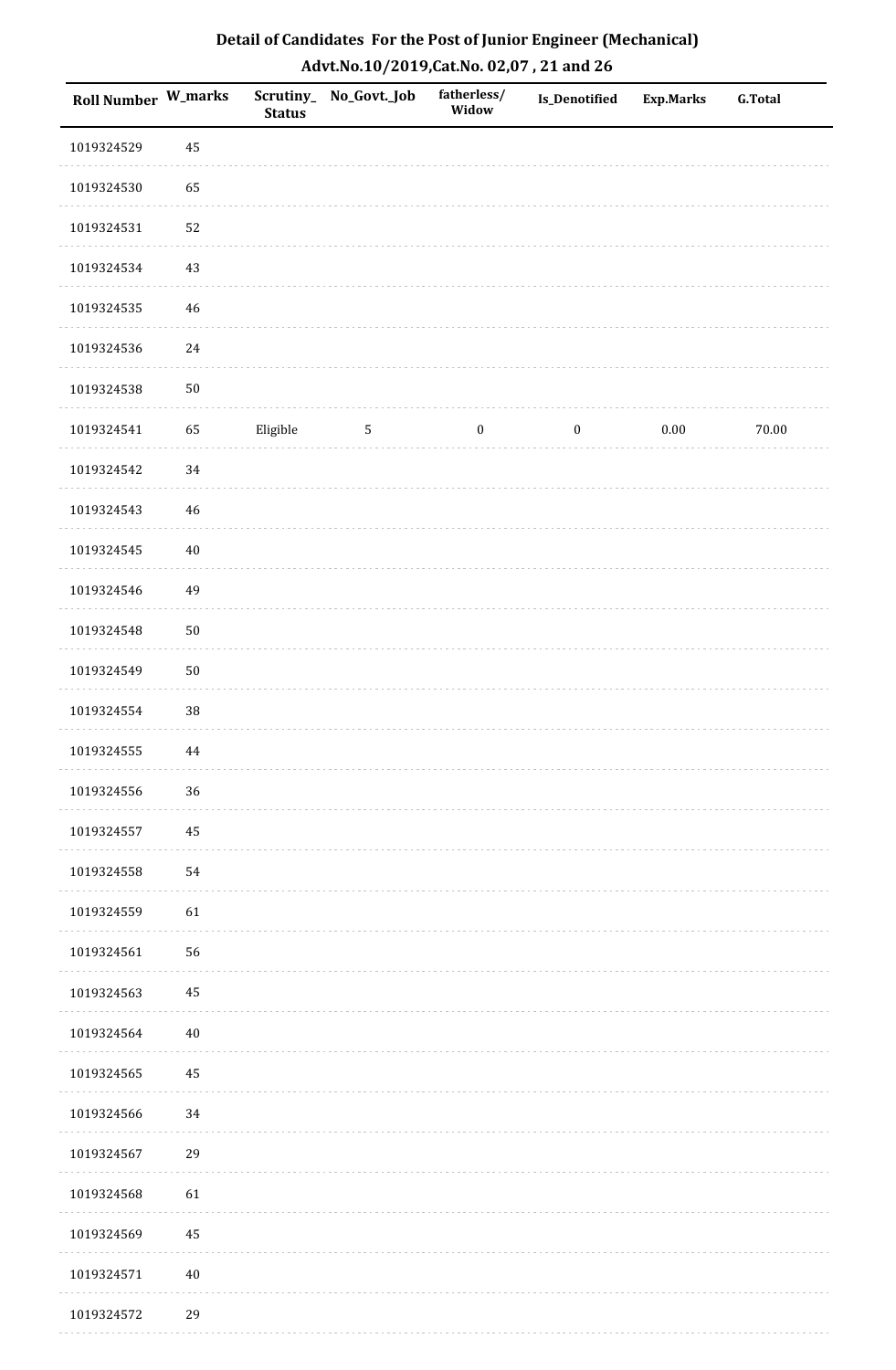| Roll Number W_marks |             | <b>Status</b> | Scrutiny_ No_Govt._Job | fatherless/<br>Widow | Is_Denotified    | <b>Exp.Marks</b> | <b>G.Total</b> |
|---------------------|-------------|---------------|------------------------|----------------------|------------------|------------------|----------------|
| 1019324574          | 37          |               |                        |                      |                  |                  |                |
| 1019324575          | 45          |               |                        |                      |                  |                  |                |
| 1019324576          | 52          |               |                        |                      |                  |                  |                |
| 1019324577          | 47          |               |                        |                      |                  |                  |                |
| 1019324581          | 52          |               |                        |                      |                  |                  |                |
| 1019324584          | 45          |               |                        |                      |                  |                  |                |
| 1019324585          | ${\bf 28}$  |               |                        |                      |                  |                  |                |
| 1019324586          | 42          |               |                        |                      |                  |                  |                |
| 1019324587          | 38          |               |                        |                      |                  |                  |                |
| 1019324588          | $43\,$      |               |                        |                      |                  |                  |                |
| 1019324590          | 37          |               |                        |                      |                  |                  |                |
| 1019324591          | $\sqrt{46}$ |               |                        |                      |                  |                  |                |
| 1019324592          | $43\,$      |               |                        |                      |                  |                  |                |
| 1019324593          | 60          |               |                        |                      |                  |                  |                |
| 1019324596          | 41          |               |                        |                      |                  |                  |                |
| 1019324597          | 35          |               |                        |                      |                  |                  |                |
| 1019324603          | $42\,$      |               |                        |                      |                  |                  |                |
| 1019324604          | 39          |               |                        |                      |                  |                  |                |
| 1019324605          | $\rm 48$    |               |                        |                      |                  |                  |                |
| 1019324606          | 36          |               |                        |                      |                  |                  |                |
| 1019324607          | $38\,$      |               |                        |                      |                  |                  |                |
| 1019324608          | 60          |               |                        |                      |                  |                  |                |
| 1019324609          | $47\,$      |               |                        |                      |                  |                  |                |
| 1019324611          | $50\,$      |               |                        |                      |                  |                  |                |
| 1019324612          | 59          |               |                        |                      |                  |                  |                |
| 1019324615          | 52          |               |                        |                      |                  |                  |                |
| 1019324617          | 37          |               |                        |                      |                  |                  |                |
| 1019324619          | 46          |               |                        |                      |                  |                  |                |
| 1019324620          | 34          |               |                        |                      |                  |                  |                |
| 1019324621          | 68          | Eligible      | $\boldsymbol{0}$       | $\boldsymbol{0}$     | $\boldsymbol{0}$ | $0.00\,$         | 68.00          |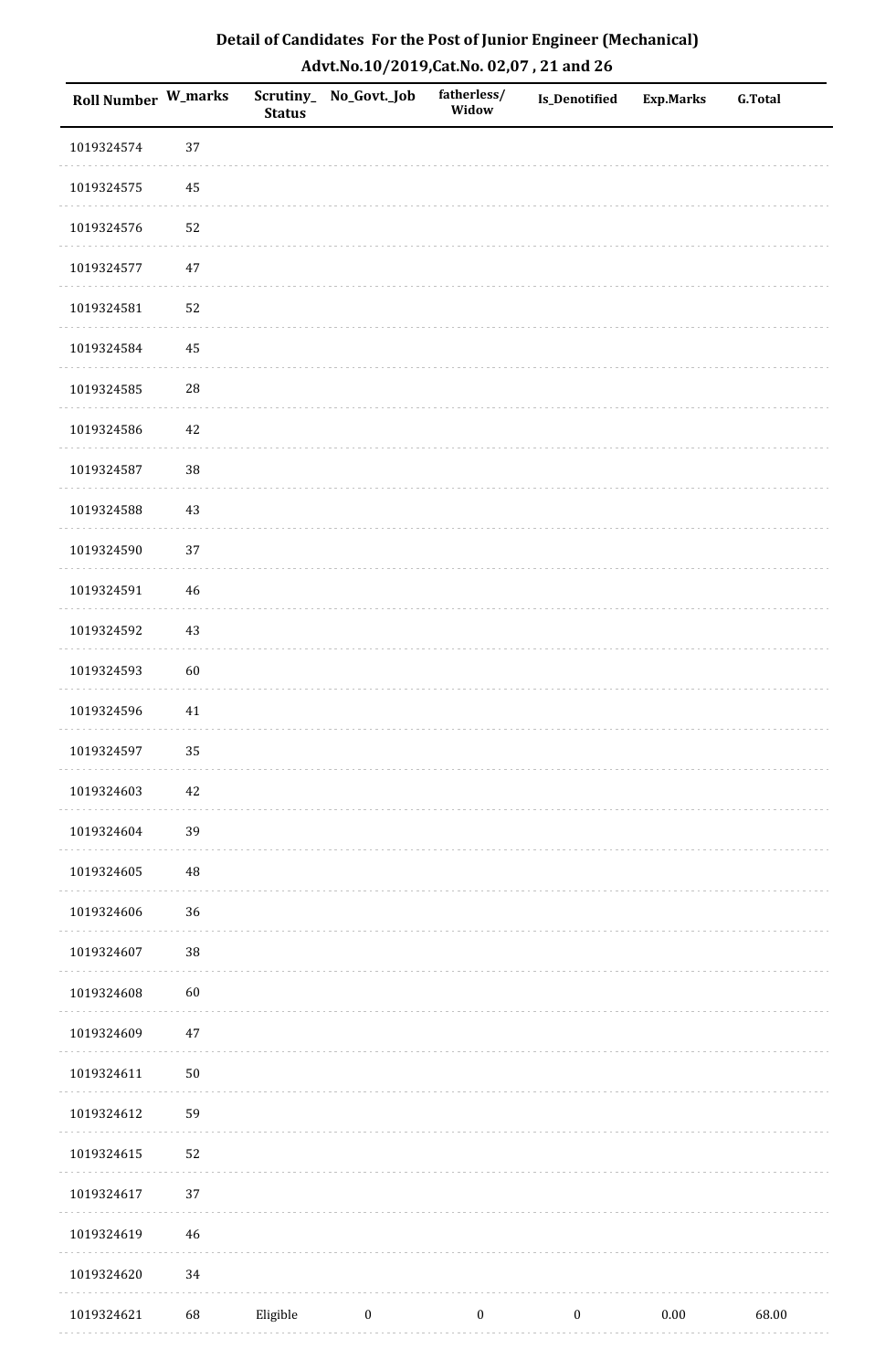| Roll Number W_marks |        | <b>Status</b> | Scrutiny_ No_Govt._Job | fatherless/<br>Widow | Is_Denotified | <b>Exp.Marks</b> | <b>G.Total</b> |
|---------------------|--------|---------------|------------------------|----------------------|---------------|------------------|----------------|
| 1019324622          | $50\,$ |               |                        |                      |               |                  |                |
| 1019324623          | 49     |               |                        |                      |               |                  |                |
| 1019324624          | $40\,$ |               |                        |                      |               |                  |                |
| 1019324626          | $47\,$ |               |                        |                      |               |                  |                |
| 1019324628          | $30\,$ |               |                        |                      |               |                  |                |
| 1019324629          | $31\,$ |               |                        |                      |               |                  |                |
| 1019324630          | $42\,$ |               |                        |                      |               |                  |                |
| 1019324631          | 59     |               |                        |                      |               |                  |                |
| 1019324633          | 36     |               |                        |                      |               |                  |                |
| 1019324634          | 54     |               |                        |                      |               |                  |                |
| 1019324635          | 57     |               |                        |                      |               |                  |                |
| 1019324636          | $51\,$ |               |                        |                      |               |                  |                |
| 1019324637          | 55     |               |                        |                      |               |                  |                |
| 1019324638          | $46\,$ |               |                        |                      |               |                  |                |
| 1019324640          | 64     |               |                        |                      |               |                  |                |
| 1019324644          | $40\,$ |               |                        |                      |               |                  |                |
| 1019324650          | 53     |               |                        |                      |               |                  |                |
| 1019324652          | 33     |               |                        |                      |               |                  |                |
| 1019324653          | 37     |               |                        |                      |               |                  |                |
| 1019324655          | 45     |               |                        |                      |               |                  |                |
| 1019324660          | 29     |               |                        |                      |               |                  |                |
| 1019324662          | $40\,$ |               |                        |                      |               |                  |                |
| 1019324663          | 35     |               |                        |                      |               |                  |                |
| 1019324665          | 34     |               |                        |                      |               |                  |                |
| 1019324667          | $43\,$ |               |                        |                      |               |                  |                |
| 1019324670          | $47\,$ |               |                        |                      |               |                  |                |
| 1019324671          | $37\,$ |               |                        |                      |               |                  |                |
| 1019324672          | $51\,$ |               |                        |                      |               |                  |                |
| 1019324675          | $60\,$ |               |                        |                      |               |                  |                |
| 1019324676          | 43     |               |                        |                      |               |                  |                |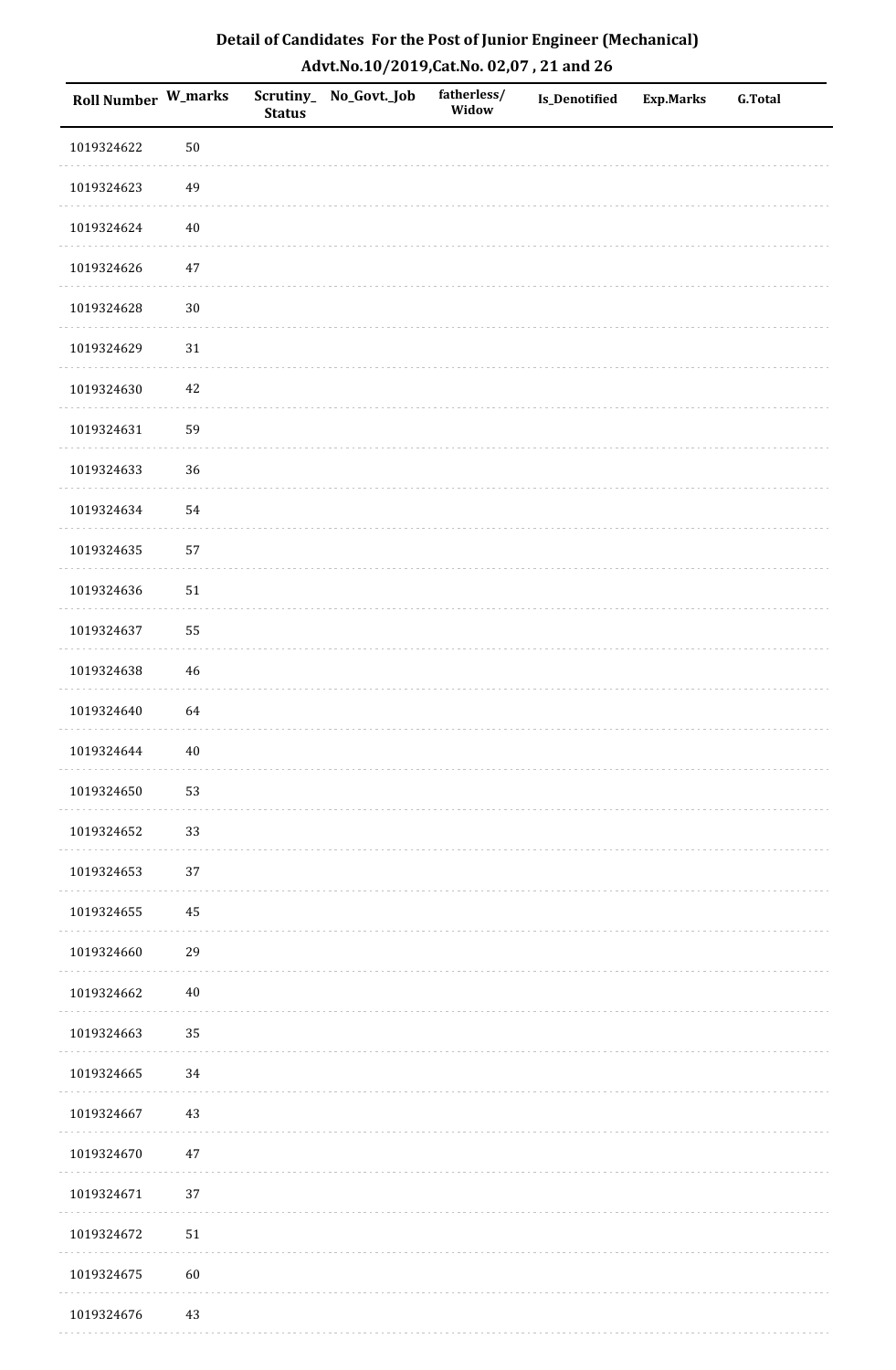| <b>Roll Number W_marks</b> |             | <b>Status</b> | Scrutiny_No_Govt._Job | fatherless/<br>Widow | Is_Denotified | <b>Exp.Marks</b> | <b>G.Total</b> |
|----------------------------|-------------|---------------|-----------------------|----------------------|---------------|------------------|----------------|
| 1019324678                 | $46\,$      |               |                       |                      |               |                  |                |
| 1019324679                 | 39          |               |                       |                      |               |                  |                |
| 1019324680                 | 41          |               |                       |                      |               |                  |                |
| 1019324681                 | 43          |               |                       |                      |               |                  |                |
| 1019324682                 | $\rm 48$    |               |                       |                      |               |                  |                |
| 1019324684                 | 34          |               |                       |                      |               |                  |                |
| 1019324685                 | ${\bf 28}$  |               |                       |                      |               |                  |                |
| 1019324689                 | 38          |               |                       |                      |               |                  |                |
| 1019324691                 | 34          |               |                       |                      |               |                  |                |
| 1019324692                 | $42\,$      |               |                       |                      |               |                  |                |
| 1019324694                 | 43          |               |                       |                      |               |                  |                |
| 1019324695                 | $42\,$      |               |                       |                      |               |                  |                |
| 1019324696                 | 49          |               |                       |                      |               |                  |                |
| 1019324697                 | $42\,$      |               |                       |                      |               |                  |                |
| 1019324700                 | 55          |               |                       |                      |               |                  |                |
| 1019324701                 | 49          |               |                       |                      |               |                  |                |
| 1019324702                 | 39          |               |                       |                      |               |                  |                |
| 1019324704                 | 59          |               |                       |                      |               |                  |                |
| 1019324709                 | $40\,$      |               |                       |                      |               |                  |                |
| 1019324711                 | $\sqrt{48}$ |               |                       |                      |               |                  |                |
| 1019324712                 | 37          |               |                       |                      |               |                  |                |
| 1019324713                 | $42\,$      |               |                       |                      |               |                  |                |
| 1019324715                 | 52          |               |                       |                      |               |                  |                |
| 1019324716                 | 45          |               |                       |                      |               |                  |                |
| 1019324717                 | 49          |               |                       |                      |               |                  |                |
| 1019324718                 | $41\,$      |               |                       |                      |               |                  |                |
| 1019324719                 | $40\,$      |               |                       |                      |               |                  |                |
| 1019324722                 | 43          |               |                       |                      |               |                  |                |
| 1019324723                 | $\bf 44$    |               |                       |                      |               |                  |                |
| 1019324725                 | 53          |               |                       |                      |               |                  |                |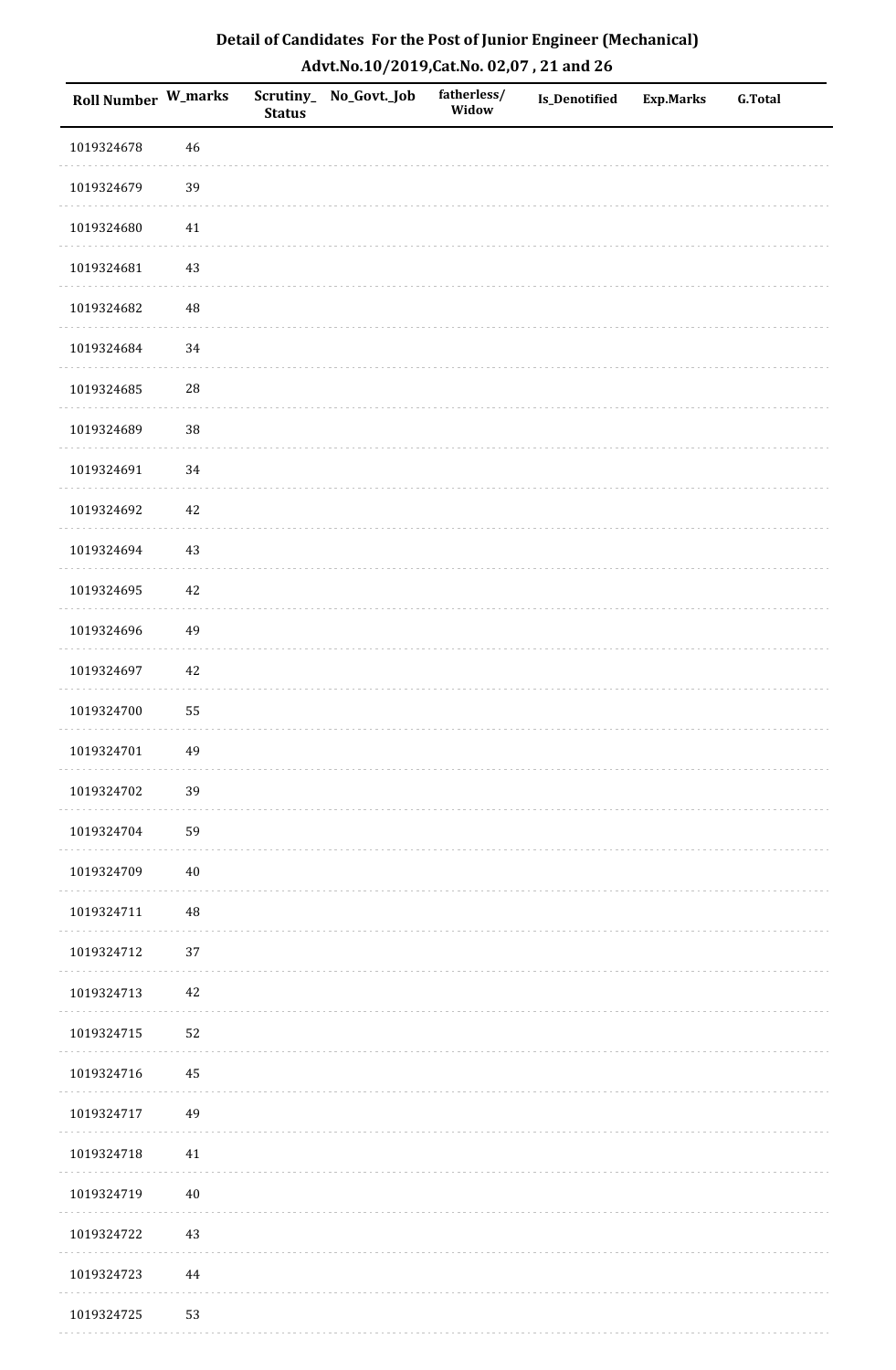| Roll Number W_marks |                | <b>Status</b> | Scrutiny_No_Govt._Job | fatherless/<br>Widow | Is_Denotified | <b>Exp.Marks</b> | <b>G.Total</b> |
|---------------------|----------------|---------------|-----------------------|----------------------|---------------|------------------|----------------|
| 1019324727          | 34             |               |                       |                      |               |                  |                |
| 1019324730          | $30\,$         |               |                       |                      |               |                  |                |
| 1019324732          | $30\,$         |               |                       |                      |               |                  |                |
| 1019324734          | 39             |               |                       |                      |               |                  |                |
| 1019324735          | $\sqrt{48}$    |               |                       |                      |               |                  |                |
| 1019324738          | 32             |               |                       |                      |               |                  |                |
| 1019324739          | 42             |               |                       |                      |               |                  |                |
| 1019324740          | 32             |               |                       |                      |               |                  |                |
| 1019324742          | 41             |               |                       |                      |               |                  |                |
| 1019324744          | 49             |               |                       |                      |               |                  |                |
| 1019324745          | 37             |               |                       |                      |               |                  |                |
| 1019324746          | 49             |               |                       |                      |               |                  |                |
| 1019324751          | 49             |               |                       |                      |               |                  |                |
| 1019324753          | $50\,$         |               |                       |                      |               |                  |                |
| 1019324754          | 19             |               |                       |                      |               |                  |                |
| 1019324757          | 38             |               |                       |                      |               |                  |                |
| 1019324758          | 54             |               |                       |                      |               |                  |                |
| 1019324759          | 52             |               |                       |                      |               |                  |                |
| 1019324760          | 59             |               |                       |                      |               |                  |                |
| 1019324761          | 53             |               |                       |                      |               |                  |                |
| 1019324763          | $\overline{4}$ |               |                       |                      |               |                  |                |
| 1019324764          | 34             |               |                       |                      |               |                  |                |
| 1019324766          | 49             |               |                       |                      |               |                  |                |
| 1019324772          | $50\,$         |               |                       |                      |               |                  |                |
| 1019324774          | $38\,$         |               |                       |                      |               |                  |                |
| 1019324776          | 37             |               |                       |                      |               |                  |                |
| 1019324777          | 44             |               |                       |                      |               |                  |                |
| 1019324778          | 36             |               |                       |                      |               |                  |                |
| 1019324780          | 37             |               |                       |                      |               |                  |                |
| 1019324781          | 41             |               |                       |                      |               |                  |                |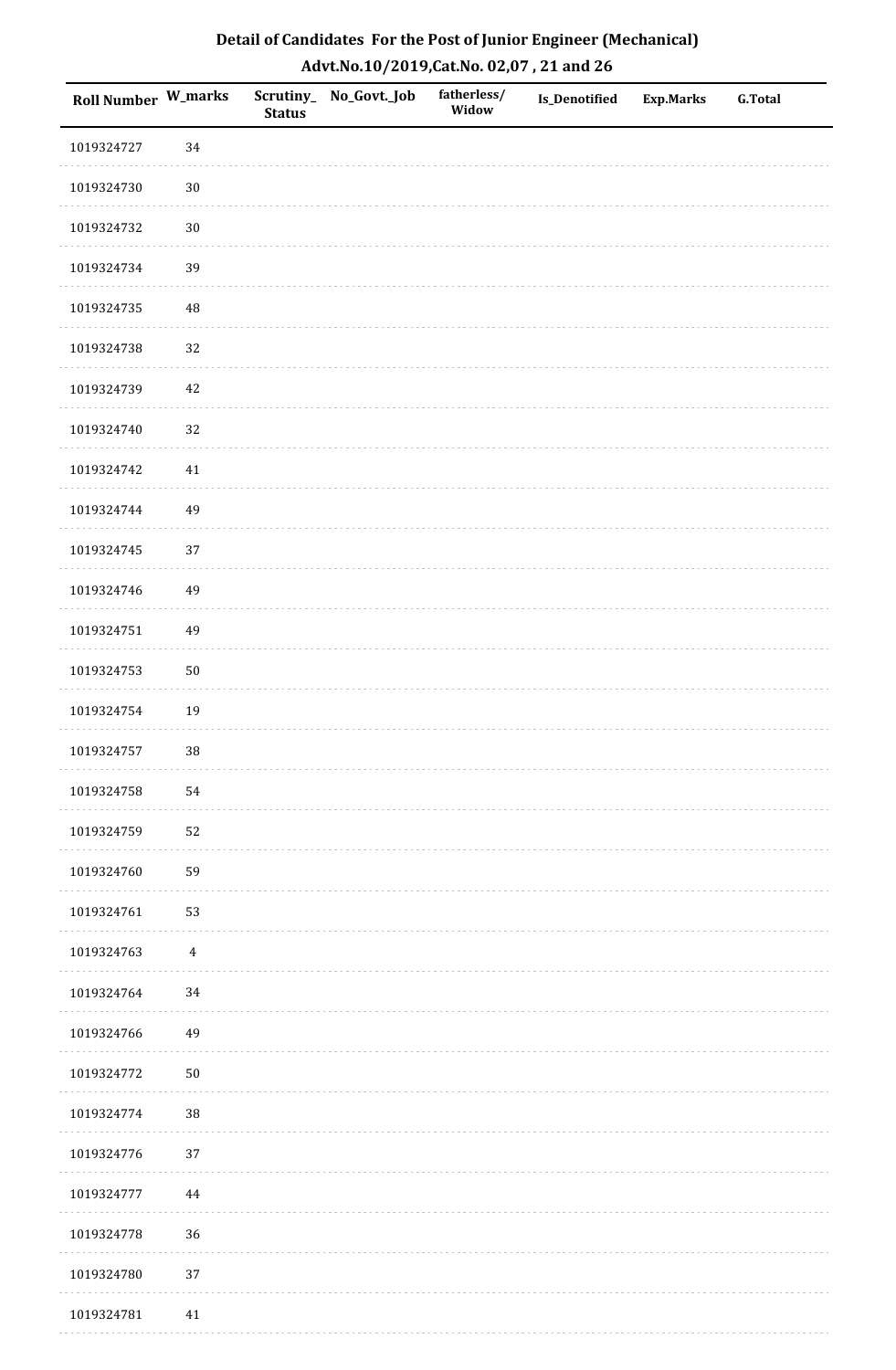| Roll Number W_marks |          | <b>Status</b> | Scrutiny_No_Govt._Job | fatherless/<br>Widow | Is_Denotified | <b>Exp.Marks</b> | <b>G.Total</b> |
|---------------------|----------|---------------|-----------------------|----------------------|---------------|------------------|----------------|
| 1019324782          | 43       |               |                       |                      |               |                  |                |
| 1019324783          | $50\,$   |               |                       |                      |               |                  |                |
| 1019324784          | $\bf 44$ |               |                       |                      |               |                  |                |
| 1019324786          | 55       |               |                       |                      |               |                  |                |
| 1019324787          | $\bf 44$ |               |                       |                      |               |                  |                |
| 1019324788          | 45       |               |                       |                      |               |                  |                |
| 1019324789          | $40\,$   |               |                       |                      |               |                  |                |
| 1019324790          | 57       |               |                       |                      |               |                  |                |
| 1019324792          | 56       |               |                       |                      |               |                  |                |
| 1019324795          | $\rm 48$ |               |                       |                      |               |                  |                |
| 1019324796          | 52       |               |                       |                      |               |                  |                |
| 1019324797          | 26       |               |                       |                      |               |                  |                |
| 1019324800          | 49       |               |                       |                      |               |                  |                |
| 1019324801          | $40\,$   |               |                       |                      |               |                  |                |
| 1019324808          | $38\,$   |               |                       |                      |               |                  |                |
| 1019324810          | 53       |               |                       |                      |               |                  |                |
| 1019324811          | 44       |               |                       |                      |               |                  |                |
| 1019324812          | $47\,$   |               |                       |                      |               |                  |                |
| 1019324813          | 39       |               |                       |                      |               |                  |                |
| 1019324814          | 37       |               |                       |                      |               |                  |                |
| 1019324815          | 49       |               |                       |                      |               |                  |                |
| 1019324817          | $50\,$   |               |                       |                      |               |                  |                |
| 1019324819          | 35       |               |                       |                      |               |                  |                |
| 1019324820          | $37\,$   |               |                       |                      |               |                  |                |
| 1019324821          | $42\,$   |               |                       |                      |               |                  |                |
| 1019324822          | 56       |               |                       |                      |               |                  |                |
| 1019324824          | 57       |               |                       |                      |               |                  |                |
| 1019324825          | 46       |               |                       |                      |               |                  |                |
| 1019324827          | $40\,$   |               |                       |                      |               |                  |                |
| 1019324828          | 60       |               |                       |                      |               |                  |                |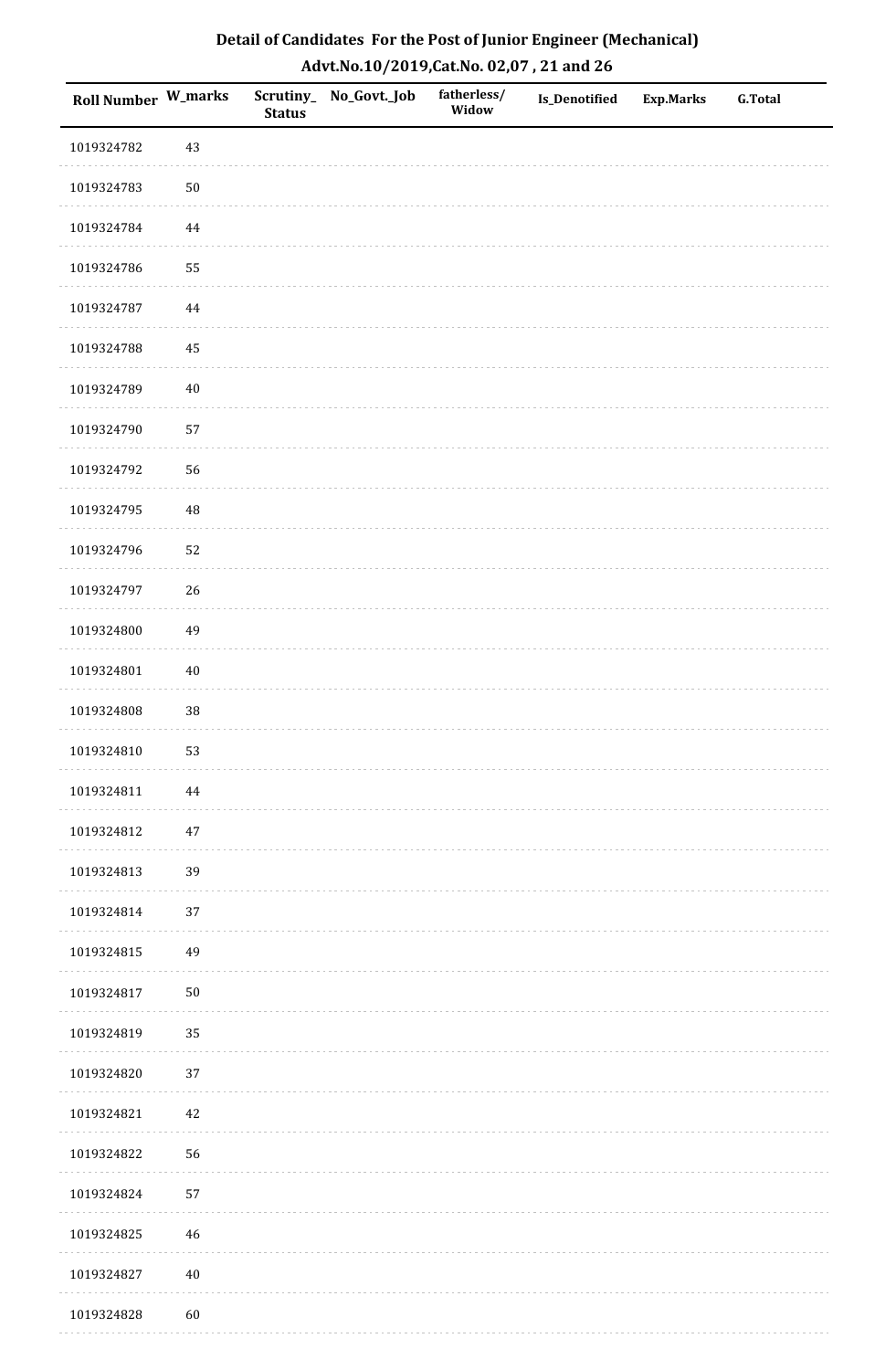| <b>Roll Number W_marks</b> |          | <b>Status</b> | Scrutiny_ No_Govt._Job | fatherless/<br>Widow | <b>Is_Denotified</b> | <b>Exp.Marks</b> | <b>G.Total</b> |
|----------------------------|----------|---------------|------------------------|----------------------|----------------------|------------------|----------------|
| 1019324830                 | 65       |               |                        |                      |                      |                  |                |
| 1019324831                 | 52       |               |                        |                      |                      |                  |                |
| 1019324833                 | 45       |               |                        |                      |                      |                  |                |
| 1019324835                 | 39       |               |                        |                      |                      |                  |                |
| 1019324836                 | 44       |               |                        |                      |                      |                  |                |
| 1019324837                 | 46       |               |                        |                      |                      |                  |                |
| 1019324840                 | 28       |               |                        |                      |                      |                  |                |
| 1019324842                 | 53       |               |                        |                      |                      |                  |                |
| 1019324844                 | 49       |               |                        |                      |                      |                  |                |
| 1019324846                 | REJECTED |               |                        |                      |                      |                  | $0.00\,$       |
| 1019324848                 | 50       |               |                        |                      |                      |                  |                |
| 1019324849                 | 53       |               |                        |                      |                      |                  |                |
| 1019324850                 | 46       |               |                        |                      |                      |                  |                |
| 1019324852                 | 58       |               |                        |                      |                      |                  |                |
| 1019324854                 | 69       | Eligible      | $\boldsymbol{0}$       | $\boldsymbol{0}$     | $\boldsymbol{0}$     | $0.00\,$         | 69.00          |
| 1019324855                 | 31       |               |                        |                      |                      |                  |                |
| 1019324856                 | 60       |               |                        |                      |                      |                  |                |
| 1019324858                 | 57       |               |                        |                      |                      |                  |                |
| 1019324859                 | $30\,$   |               |                        |                      |                      |                  |                |
| 1019324861                 | 47       |               |                        |                      |                      |                  |                |
| 1019324862                 | 42       |               |                        |                      |                      |                  |                |
| 1019324863                 |          | Not Eligible  |                        |                      |                      |                  |                |
| 1019324864                 | 46       |               |                        |                      |                      |                  |                |
| 1019324865                 | 42       |               |                        |                      |                      |                  |                |
| 1019324870                 | 51       |               |                        |                      |                      |                  |                |
| 1019324872                 | 46       |               |                        |                      |                      |                  |                |
| 1019324873                 | 63       |               |                        |                      |                      |                  |                |
| 1019324874                 | 31       |               |                        |                      |                      |                  |                |
| 1019324877                 | 52       |               |                        |                      |                      |                  |                |
| 1019324879                 | 54       |               |                        |                      |                      |                  |                |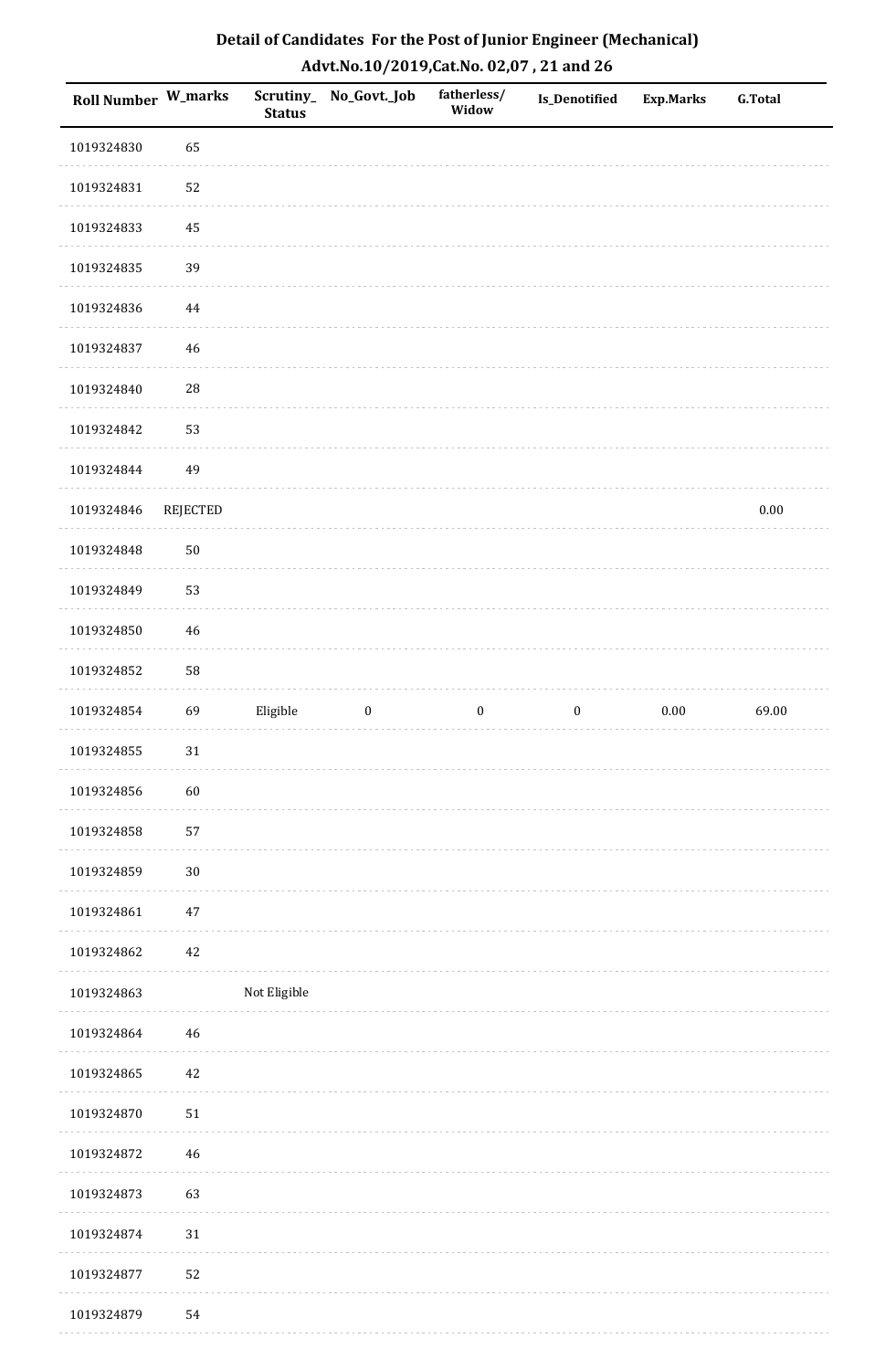| Roll Number W_marks |             | <b>Status</b> | Scrutiny_No_Govt._Job | fatherless/<br>Widow | Is_Denotified | <b>Exp.Marks</b> | G.Total |
|---------------------|-------------|---------------|-----------------------|----------------------|---------------|------------------|---------|
| 1019324882          | 35          |               |                       |                      |               |                  |         |
| 1019324883          | 41          |               |                       |                      |               |                  |         |
| 1019324884          | 54          |               |                       |                      |               |                  |         |
| 1019324886          | 38          |               |                       |                      |               |                  |         |
| 1019324888          | $\sqrt{46}$ |               |                       |                      |               |                  |         |
| 1019324889          | $31\,$      |               |                       |                      |               |                  |         |
| 1019324891          | 38          |               |                       |                      |               |                  |         |
| 1019324892          | $46\,$      |               |                       |                      |               |                  |         |
| 1019324894          | $41\,$      |               |                       |                      |               |                  |         |
| 1019324896          | $41\,$      |               |                       |                      |               |                  |         |
| 1019324902          | 36          |               |                       |                      |               |                  |         |
| 1019324903          | 37          |               |                       |                      |               |                  |         |
| 1019324904          | $43\,$      |               |                       |                      |               |                  |         |
| 1019324905          | 49          |               |                       |                      |               |                  |         |
| 1019324908          | $\bf 44$    |               |                       |                      |               |                  |         |
| 1019324909          | 25          |               |                       |                      |               |                  |         |
| 1019324912          | 55          |               |                       |                      |               |                  |         |
| 1019324913          | 57          |               |                       |                      |               |                  |         |
| 1019324914          | 32          |               |                       |                      |               |                  |         |
| 1019324917          | 32          |               |                       |                      |               |                  |         |
| 1019324921          | 45          |               |                       |                      |               |                  |         |
| 1019324924          | $41\,$      |               |                       |                      |               |                  |         |
| 1019324925          | 37          |               |                       |                      |               |                  |         |
| 1019324930          | 36          |               |                       |                      |               |                  |         |
| 1019324931          | ${\bf 28}$  |               |                       |                      |               |                  |         |
| 1019324934          | $\sqrt{48}$ |               |                       |                      |               |                  |         |
| 1019324937          | $42\,$      |               |                       |                      |               |                  |         |
| 1019324938          | 37          |               |                       |                      |               |                  |         |
| 1019324939          | 52          |               |                       |                      |               |                  |         |
| 1019324940          | 44          |               |                       |                      |               |                  |         |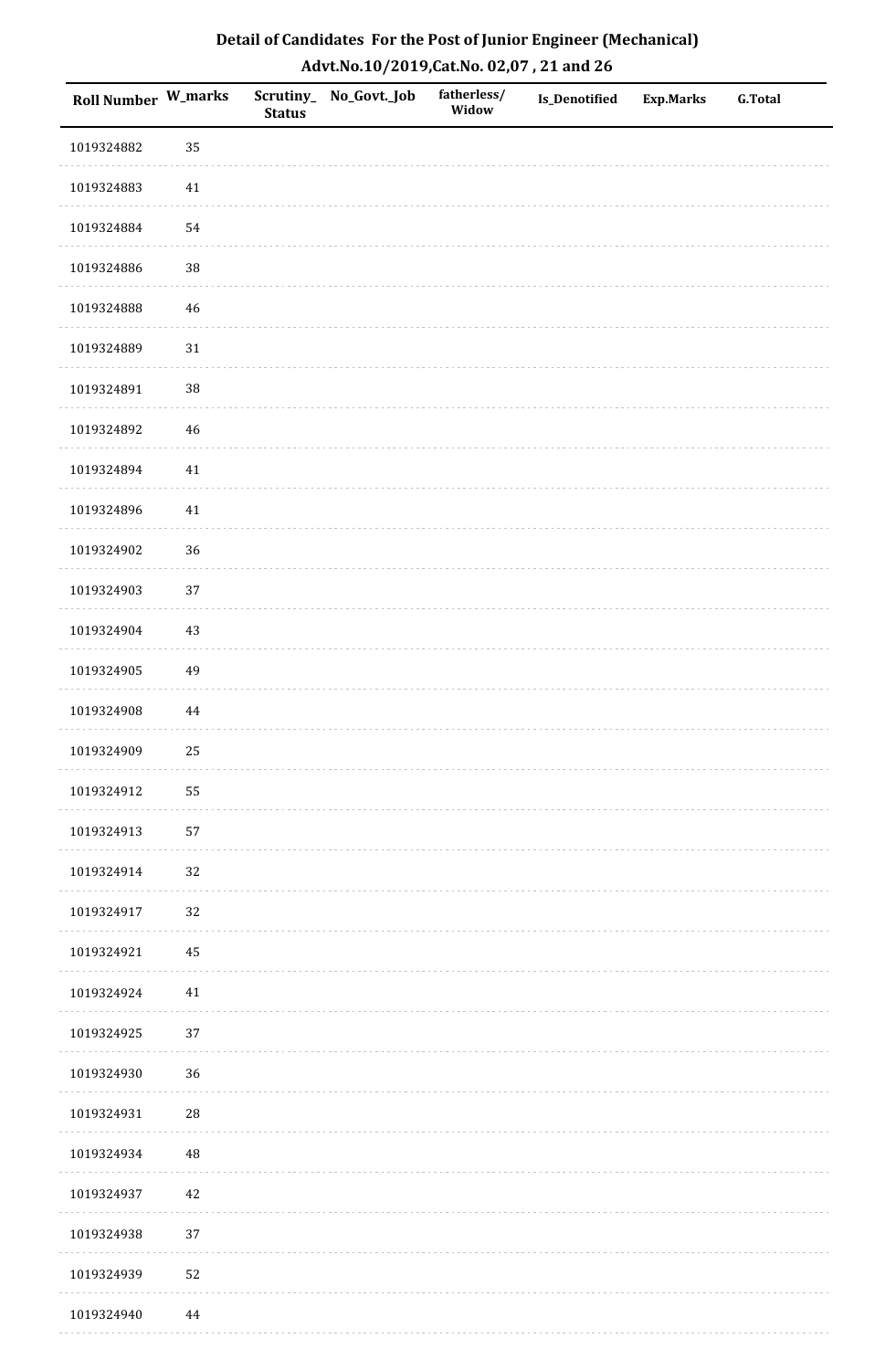| Detail of Candidates For the Post of Junior Engineer (Mechanical) |
|-------------------------------------------------------------------|
| Advt.No.10/2019,Cat.No. 02,07, 21 and 26                          |

| Roll Number W_marks |            | <b>Status</b> | Scrutiny_ No_Govt._Job | fatherless/<br>Widow | Is_Denotified | <b>Exp.Marks</b> | <b>G.Total</b> |
|---------------------|------------|---------------|------------------------|----------------------|---------------|------------------|----------------|
| 1019324941          | 43         |               |                        |                      |               |                  |                |
| 1019324942          | 45         |               |                        |                      |               |                  |                |
| 1019324946          | $38\,$     |               |                        |                      |               |                  |                |
| 1019324947          | 46         |               |                        |                      |               |                  |                |
| 1019324949          | 52         |               |                        |                      |               |                  |                |
| 1019324951          | $40\,$     |               |                        |                      |               |                  |                |
| 1019324952          | 56         |               |                        |                      |               |                  |                |
| 1019324954          | 43         |               |                        |                      |               |                  |                |
| 1019324957          | 46         |               |                        |                      |               |                  |                |
| 1019324958          | 43         |               |                        |                      |               |                  |                |
| 1019324961          | 43         |               |                        |                      |               |                  |                |
| 1019324963          | 43         |               |                        |                      |               |                  |                |
| 1019324964          | 34         |               |                        |                      |               |                  |                |
| 1019324966          | 34         |               |                        |                      |               |                  |                |
| 1019324971          | 39         |               |                        |                      |               |                  |                |
| 1019324976          | 32         |               |                        |                      |               |                  |                |
| 1019324977          | 58         |               |                        |                      |               |                  |                |
| 1019324980          | ${\bf 50}$ |               |                        |                      |               |                  |                |
| 1019324983          | 55         |               |                        |                      |               |                  |                |
| 1019324985          | 21         |               |                        |                      |               |                  |                |
| 1019324986          | $\rm 48$   |               |                        |                      |               |                  |                |
| 1019324987          | 64         |               |                        |                      |               |                  |                |
| 1019324988          | 45         |               |                        |                      |               |                  |                |
| 1019324991          | $\rm 48$   |               |                        |                      |               |                  |                |
| 1019324993          | 46         |               |                        |                      |               |                  |                |
| 1019324994          | $45\,$     |               |                        |                      |               |                  |                |
| 1019324995          | 42         |               |                        |                      |               |                  |                |
| 1019324996          | $20\,$     |               |                        |                      |               |                  |                |
| 1019324997          | 55         |               |                        |                      |               |                  |                |
| 1019324999          | $50\,$     |               |                        |                      |               |                  |                |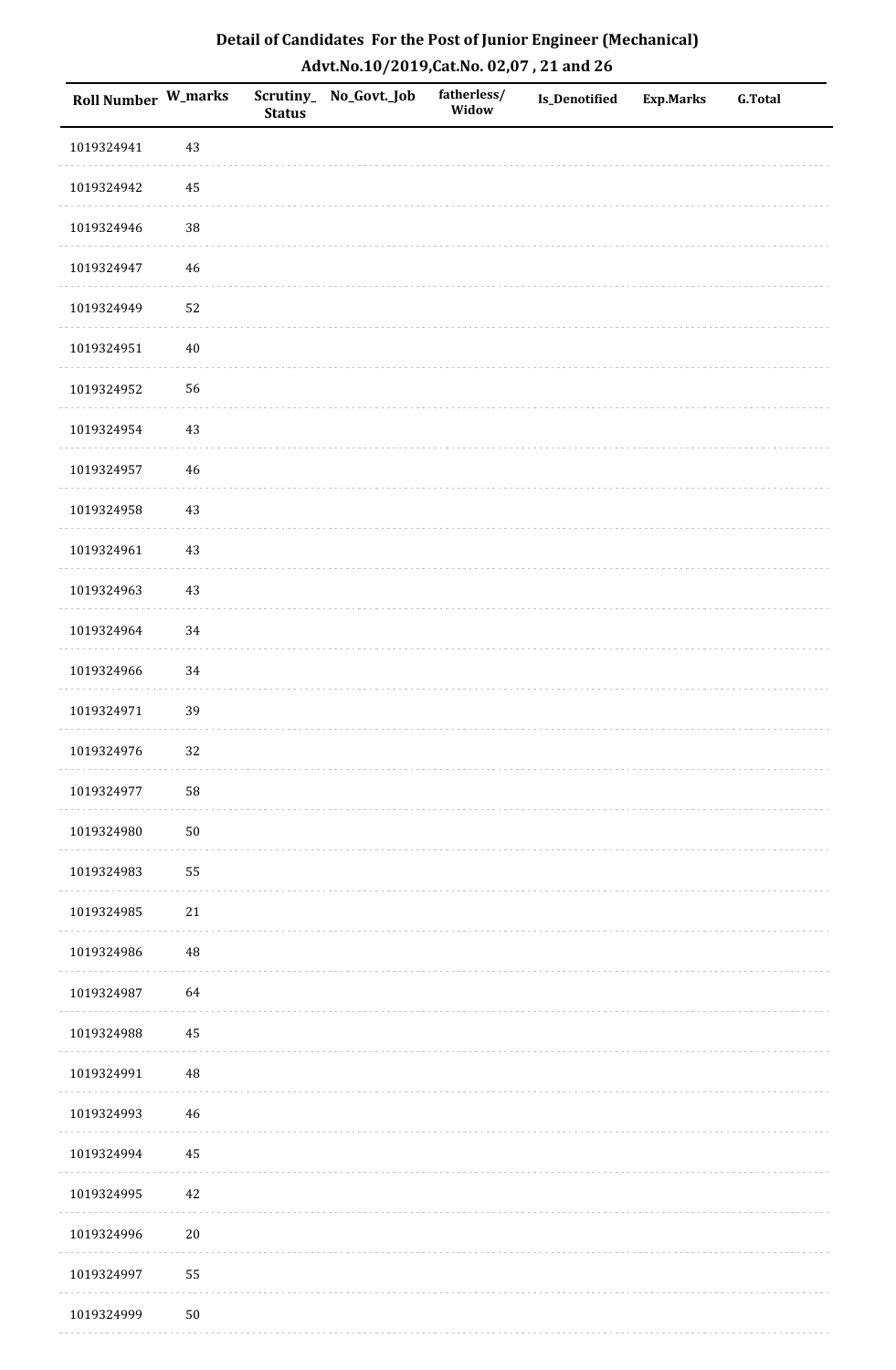| Detail of Candidates For the Post of Junior Engineer (Mechanical) |
|-------------------------------------------------------------------|
| Advt.No.10/2019, Cat.No. 02,07, 21 and 26                         |

| Roll Number W_marks |            | <b>Status</b> | Scrutiny_ No_Govt._Job | fatherless/<br>Widow | Is_Denotified    | <b>Exp.Marks</b> | <b>G.Total</b> |
|---------------------|------------|---------------|------------------------|----------------------|------------------|------------------|----------------|
| 1019325001          | $41\,$     |               |                        |                      |                  |                  |                |
| 1019325006          | $36\,$     |               |                        |                      |                  |                  |                |
| 1019325008          | $\sqrt{7}$ |               |                        |                      |                  |                  |                |
| 1019325010          | 53         |               |                        |                      |                  |                  |                |
| 1019325011          | 41         |               |                        |                      |                  |                  |                |
| 1019325013          | 43         |               |                        |                      |                  |                  |                |
| 1019325014          | 46         |               |                        |                      |                  |                  |                |
| 1019325015          | 64         |               |                        |                      |                  |                  |                |
| 1019325019          | 59         |               |                        |                      |                  |                  |                |
| 1019325022          | 35         |               |                        |                      |                  |                  |                |
| 1019325025          | $40\,$     |               |                        |                      |                  |                  |                |
| 1019325027          | 52         |               |                        |                      |                  |                  |                |
| 1019325028          | 48         |               |                        |                      |                  |                  |                |
| 1019325030          | $32\,$     | Eligible      | $\boldsymbol{0}$       | $\boldsymbol{0}$     | $\boldsymbol{0}$ | $0.00\,$         | 32.00          |
| 1019325032          | $40\,$     |               |                        |                      |                  |                  |                |
| 1019325033          | 50         |               |                        |                      |                  |                  |                |
| 1019325035          | ${\bf 50}$ |               |                        |                      |                  |                  |                |
| 1019325038          | 24         |               |                        |                      |                  |                  |                |
| 1019325039          | $26\,$     |               |                        |                      |                  |                  |                |
| 1019325041          | 46         |               |                        |                      |                  |                  |                |
| 1019325042          | 48         |               |                        |                      |                  |                  |                |
| 1019325044          | $30\,$     |               |                        |                      |                  |                  |                |
| 1019325046          | 34         |               |                        |                      |                  |                  |                |
| 1019325047          | 26         |               |                        |                      |                  |                  |                |
| 1019325048          | 39         |               |                        |                      |                  |                  |                |
| 1019325050          | 47         |               |                        |                      |                  |                  |                |
| 1019325051          | 54         |               |                        |                      |                  |                  |                |
| 1019325053          | 62         |               |                        |                      |                  |                  |                |
| 1019325054          | $38\,$     |               |                        |                      |                  |                  |                |
| 1019325055          | $38\,$     |               |                        |                      |                  |                  |                |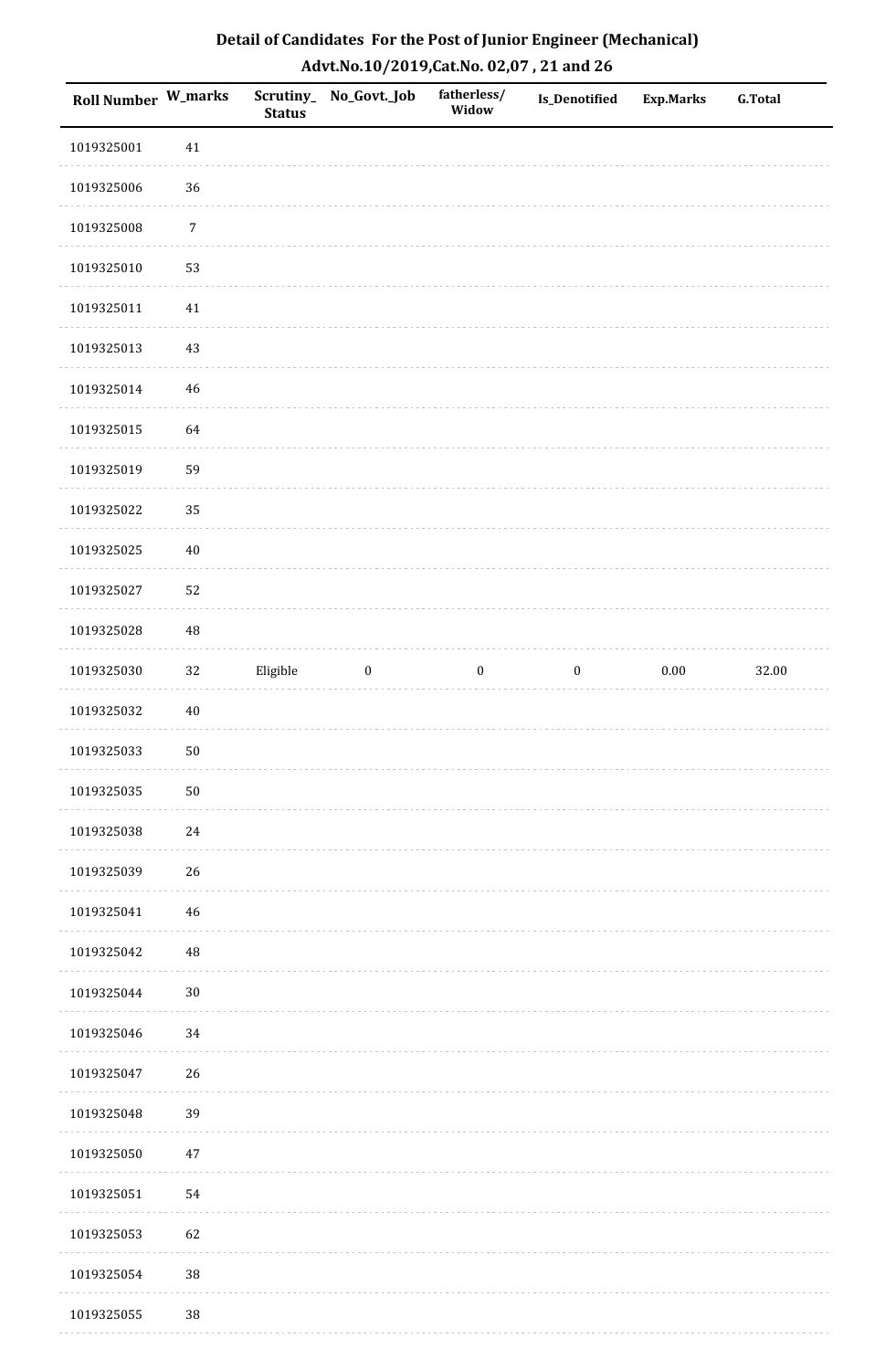| Roll Number W_marks |             | <b>Status</b> | Scrutiny_No_Govt._Job | fatherless/<br>Widow | Is_Denotified | <b>Exp.Marks</b> | <b>G.Total</b> |
|---------------------|-------------|---------------|-----------------------|----------------------|---------------|------------------|----------------|
| 1019325058          | 36          |               |                       |                      |               |                  |                |
| 1019325059          | $51\,$      |               |                       |                      |               |                  |                |
| 1019325061          | 38          |               |                       |                      |               |                  |                |
| 1019325063          | 43          |               |                       |                      |               |                  |                |
| 1019325064          | 57          |               |                       |                      |               |                  |                |
| 1019325068          | 42          |               |                       |                      |               |                  |                |
| 1019325069          | $46\,$      |               |                       |                      |               |                  |                |
| 1019325071          | $42\,$      |               |                       |                      |               |                  |                |
| 1019325074          | 36          |               |                       |                      |               |                  |                |
| 1019325075          | 60          |               |                       |                      |               |                  |                |
| 1019325076          | $51\,$      |               |                       |                      |               |                  |                |
| 1019325078          | 52          |               |                       |                      |               |                  |                |
| 1019325079          | 45          |               |                       |                      |               |                  |                |
| 1019325080          | 56          |               |                       |                      |               |                  |                |
| 1019325084          | 52          |               |                       |                      |               |                  |                |
| 1019325085          | $41\,$      |               |                       |                      |               |                  |                |
| 1019325086          | 53          |               |                       |                      |               |                  |                |
| 1019325087          | 43          |               |                       |                      |               |                  |                |
| 1019325089          | 44          |               |                       |                      |               |                  |                |
| 1019325090          | $\sqrt{48}$ |               |                       |                      |               |                  |                |
| 1019325091          | 58          |               |                       |                      |               |                  |                |
| 1019325094          | 29          |               |                       |                      |               |                  |                |
| 1019325098          | 57          |               |                       |                      |               |                  |                |
| 1019325099          | 39          |               |                       |                      |               |                  |                |
| 1019325101          | $42\,$      |               |                       |                      |               |                  |                |
| 1019325102          | $40\,$      |               |                       |                      |               |                  |                |
| 1019325104          | 54          |               |                       |                      |               |                  |                |
| 1019325105          | 52          |               |                       |                      |               |                  |                |
| 1019325106          | 35          |               |                       |                      |               |                  |                |
| 1019325107          | 38          |               |                       |                      |               |                  |                |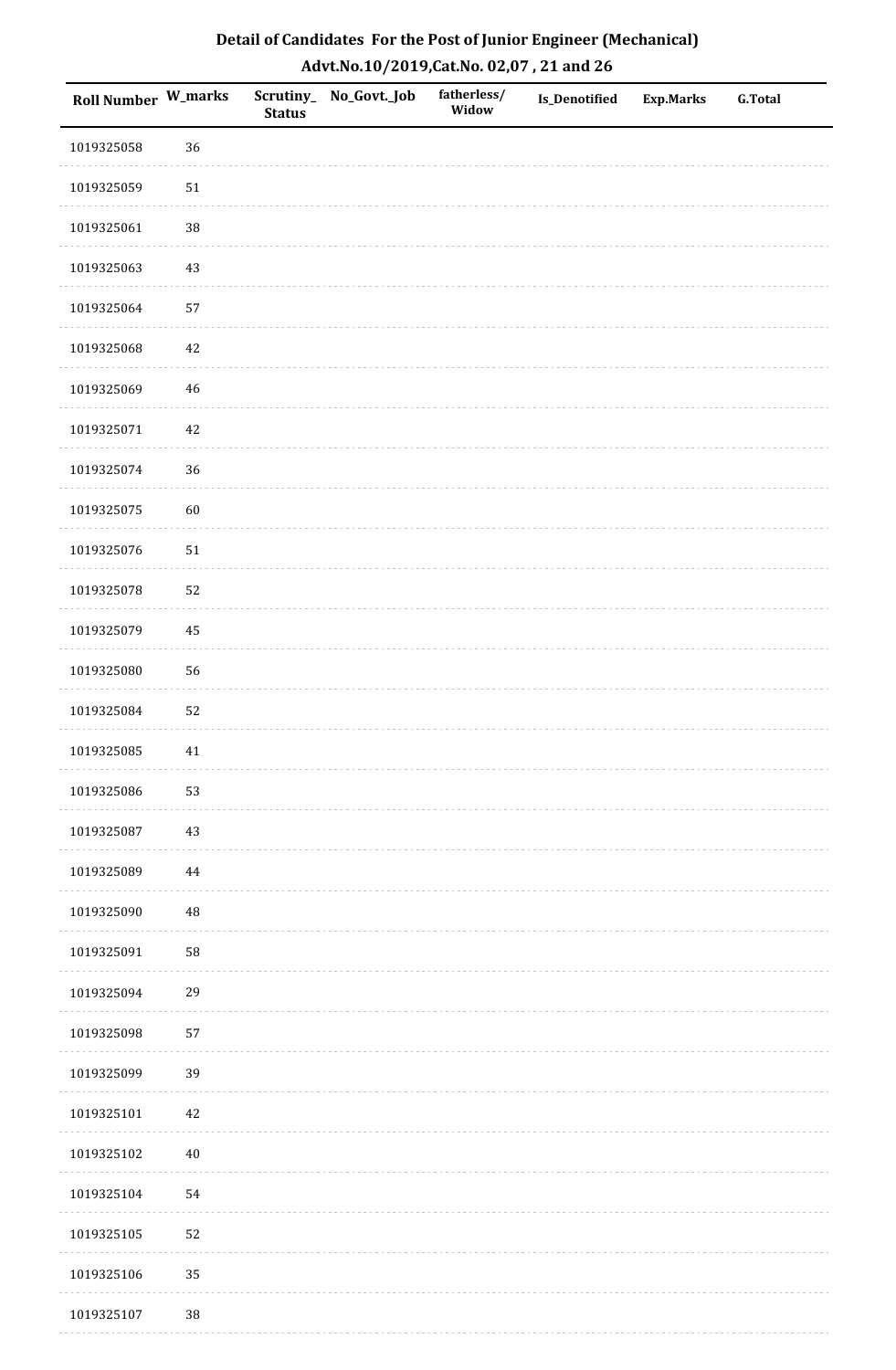| Roll Number W_marks |             | <b>Status</b> | Scrutiny_No_Govt._Job | fatherless/<br>Widow | Is_Denotified | <b>Exp.Marks</b> | <b>G.Total</b> |
|---------------------|-------------|---------------|-----------------------|----------------------|---------------|------------------|----------------|
| 1019325108          | 63          |               |                       |                      |               |                  |                |
| 1019325109          | $43\,$      |               |                       |                      |               |                  |                |
| 1019325110          | 44          |               |                       |                      |               |                  |                |
| 1019325112          | 38          |               |                       |                      |               |                  |                |
| 1019325114          | 32          |               |                       |                      |               |                  |                |
| 1019325117          | 47          |               |                       |                      |               |                  |                |
| 1019325118          | 39          |               |                       |                      |               |                  |                |
| 1019325120          | 46          |               |                       |                      |               |                  |                |
| 1019325121          | 35          |               |                       |                      |               |                  |                |
| 1019325123          | $46\,$      |               |                       |                      |               |                  |                |
| 1019325126          | 52          |               |                       |                      |               |                  |                |
| 1019325127          | 56          |               |                       |                      |               |                  |                |
| 1019325128          | 45          |               |                       |                      |               |                  |                |
| 1019325129          | $51\,$      |               |                       |                      |               |                  |                |
| 1019325130          | 52          |               |                       |                      |               |                  |                |
| 1019325132          | 39          |               |                       |                      |               |                  |                |
| 1019325133          | $\bf 45$    |               |                       |                      |               |                  |                |
| 1019325135          | 44          |               |                       |                      |               |                  |                |
| 1019325136          | 34          |               |                       |                      |               |                  |                |
| 1019325138          | $\sqrt{48}$ |               |                       |                      |               |                  |                |
| 1019325139          | $51\,$      |               |                       |                      |               |                  |                |
| 1019325143          | 63          |               |                       |                      |               |                  |                |
| 1019325145          | $41\,$      |               |                       |                      |               |                  |                |
| 1019325146          | $40\,$      |               |                       |                      |               |                  |                |
| 1019325147          | 36          |               |                       |                      |               |                  |                |
| 1019325149          | $41\,$      |               |                       |                      |               |                  |                |
| 1019325150          | 45          |               |                       |                      |               |                  |                |
| 1019325151          | 49          |               |                       |                      |               |                  |                |
| 1019325152          | 44          |               |                       |                      |               |                  |                |
| 1019325153          | 37          |               |                       |                      |               |                  |                |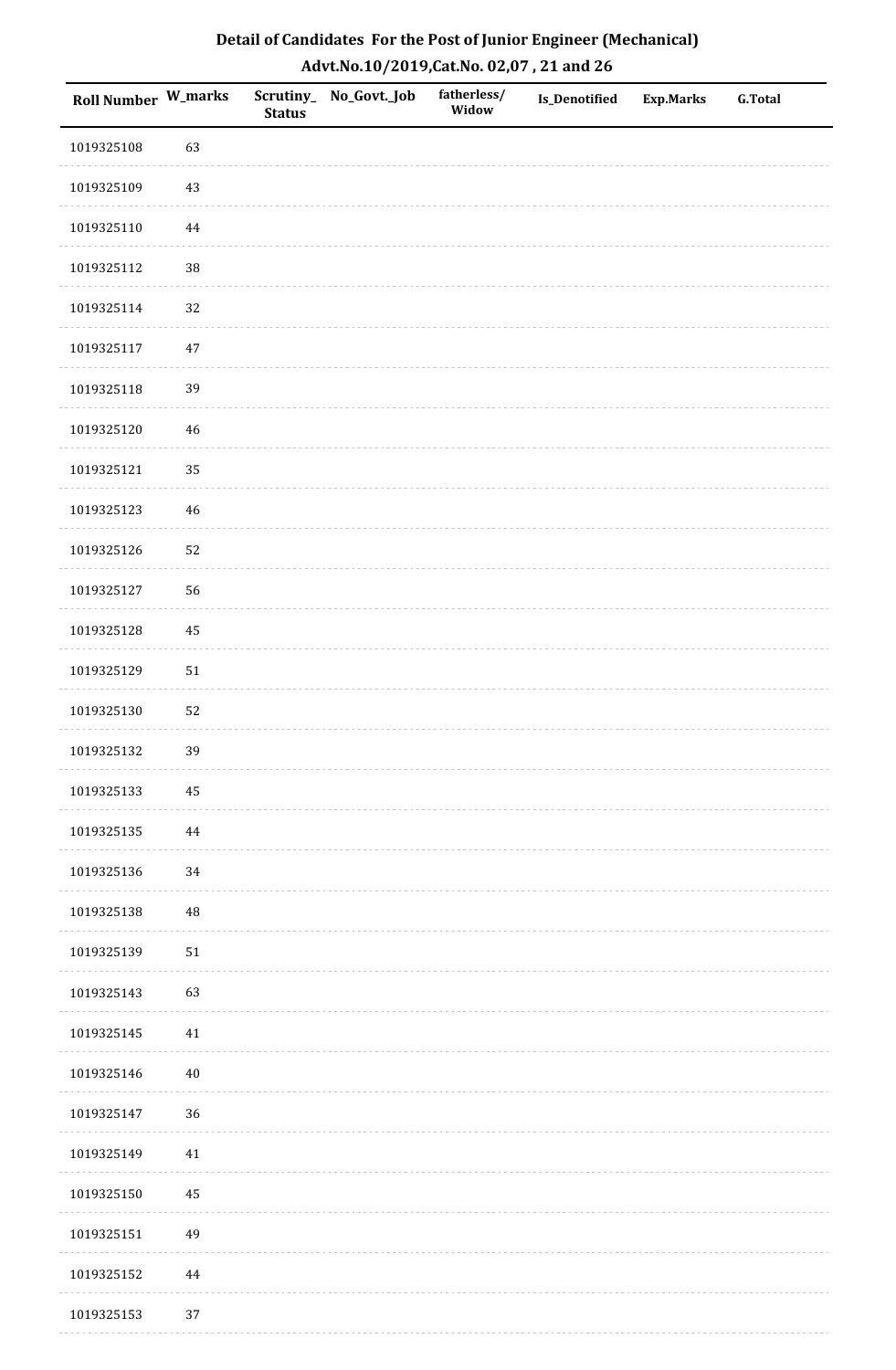| Roll Number W_marks |          | <b>Status</b> | Scrutiny_No_Govt._Job | fatherless/<br>Widow | Is_Denotified    | <b>Exp.Marks</b> | <b>G.Total</b> |
|---------------------|----------|---------------|-----------------------|----------------------|------------------|------------------|----------------|
| 1019325155          | 62       |               |                       |                      |                  |                  |                |
| 1019325156          | 33       |               |                       |                      |                  |                  |                |
| 1019325158          | 45       |               |                       |                      |                  |                  |                |
| 1019325159          | 38       |               |                       |                      |                  |                  |                |
| 1019325160          | $42\,$   |               |                       |                      |                  |                  |                |
| 1019325161          | $42\,$   |               |                       |                      |                  |                  |                |
| 1019325164          | 52       |               |                       |                      |                  |                  |                |
| 1019325167          | 38       |               |                       |                      |                  |                  |                |
| 1019325169          | 54       |               |                       |                      |                  |                  |                |
| 1019325171          | $41\,$   |               |                       |                      |                  |                  |                |
| 1019325174          | $47\,$   |               |                       |                      |                  |                  |                |
| 1019325176          | 64       |               |                       |                      |                  |                  |                |
| 1019325177          | 57       |               |                       |                      |                  |                  |                |
| 1019325180          | 56       |               |                       |                      |                  |                  |                |
| 1019325181          | $40\,$   |               |                       |                      |                  |                  |                |
| 1019325183          | $24\,$   |               |                       |                      |                  |                  |                |
| 1019325187          | $31\,$   |               |                       |                      |                  |                  |                |
| 1019325189          | 54       | Eligible      | $\bf{0}$              | $\boldsymbol{0}$     | $\boldsymbol{0}$ | $0.00\,$         | 54.00          |
| 1019325190          | 35       |               |                       |                      |                  |                  |                |
| 1019325192          | 49       |               |                       |                      |                  |                  |                |
| 1019325194          | 46       |               |                       |                      |                  |                  |                |
| 1019325196          | 41       |               |                       |                      |                  |                  |                |
| 1019325197          | $\bf 44$ |               |                       |                      |                  |                  |                |
| 1019325198          | 22       |               |                       |                      |                  |                  |                |
| 1019325200          | 55       |               |                       |                      |                  |                  |                |
| 1019325202          | $38\,$   |               |                       |                      |                  |                  |                |
| 1019325203          | 33       |               |                       |                      |                  |                  |                |
| 1019325204          | 45       |               |                       |                      |                  |                  |                |
| 1019325206          | 64       |               |                       |                      |                  |                  |                |
| 1019325207          | 48       |               |                       |                      |                  |                  |                |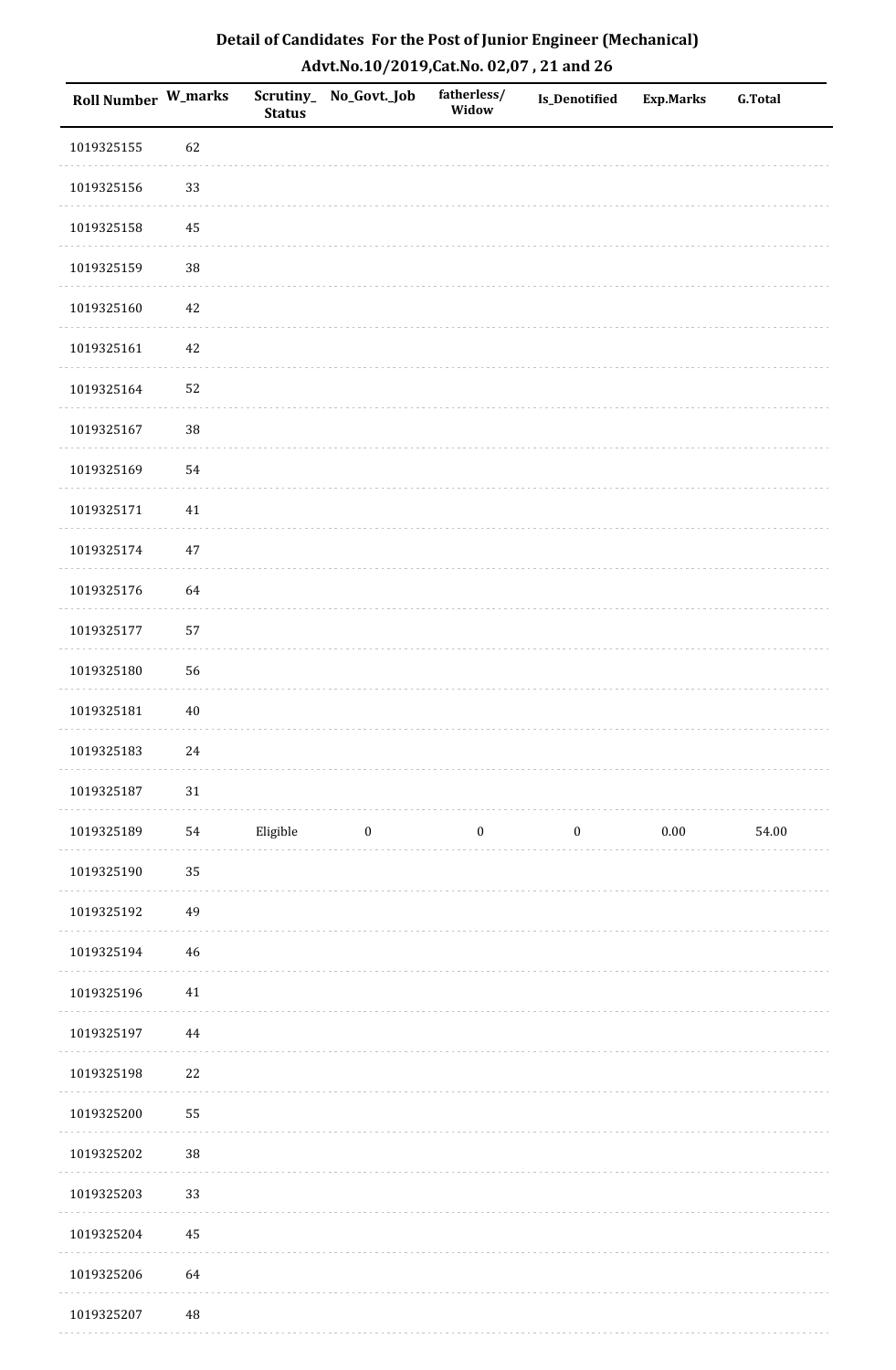| Detail of Candidates For the Post of Junior Engineer (Mechanical) |
|-------------------------------------------------------------------|
| Advt.No.10/2019,Cat.No. 02,07, 21 and 26                          |

| Roll Number W_marks |            | <b>Status</b> | Scrutiny_ No_Govt._Job | fatherless/<br>Widow | Is_Denotified    | <b>Exp.Marks</b> | <b>G.Total</b> |
|---------------------|------------|---------------|------------------------|----------------------|------------------|------------------|----------------|
| 1019325208          | $40\,$     |               |                        |                      |                  |                  |                |
| 1019325209          | 25         |               |                        |                      |                  |                  |                |
| 1019325210          | $42\,$     |               |                        |                      |                  |                  |                |
| 1019325211          | 37         |               |                        |                      |                  |                  |                |
| 1019325214          | $31\,$     |               |                        |                      |                  |                  |                |
| 1019325220          | $42\,$     |               |                        |                      |                  |                  |                |
| 1019325221          | 36         |               |                        |                      |                  |                  |                |
| 1019325222          | $43\,$     |               |                        |                      |                  |                  |                |
| 1019325224          | 43         |               |                        |                      |                  |                  |                |
| 1019325226          | $40\,$     |               |                        |                      |                  |                  |                |
| 1019325229          | 37         |               |                        |                      |                  |                  |                |
| 1019325230          | ${\bf 28}$ |               |                        |                      |                  |                  |                |
| 1019325231          | $50\,$     |               |                        |                      |                  |                  |                |
| 1019325232          | $\rm 48$   |               |                        |                      |                  |                  |                |
| 1019325236          | 37         |               |                        |                      |                  |                  |                |
| 1019325238          | 54         |               |                        |                      |                  |                  |                |
| 1019325240          | 46         |               |                        |                      |                  |                  |                |
| 1019325241          | $43\,$     |               |                        |                      |                  |                  |                |
| 1019325242          | 55         |               |                        |                      |                  |                  |                |
| 1019325243          | 37         |               |                        |                      |                  |                  |                |
| 1019325244          | 29         |               |                        |                      |                  |                  |                |
| 1019325245          | 29         |               |                        |                      |                  |                  |                |
| 1019325246          | $\bf 44$   |               |                        |                      |                  |                  |                |
| 1019325248          | $41\,$     |               |                        |                      |                  |                  |                |
| 1019325249          | 69         | Eligible      | $5\phantom{.0}$        | $5\phantom{.0}$      | $\boldsymbol{0}$ | $0.00\,$         | 79.00          |
| 1019325253          | $47\,$     |               |                        |                      |                  |                  |                |
| 1019325254          | 52         |               |                        |                      |                  |                  |                |
| 1019325255          | 35         |               |                        |                      |                  |                  |                |
| 1019325256          | $40\,$     |               |                        |                      |                  |                  |                |
| 1019325257          | 36         |               |                        |                      |                  |                  |                |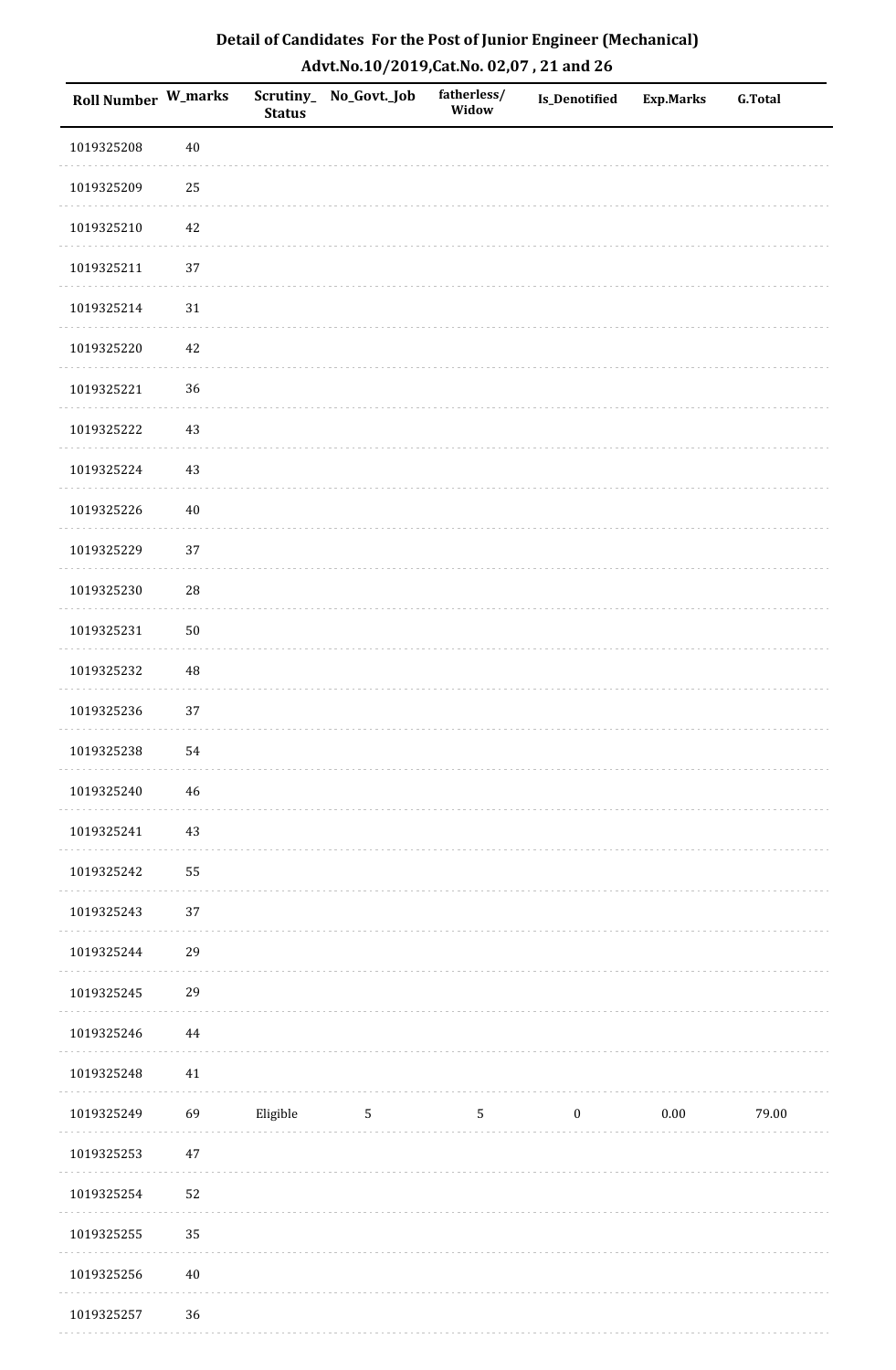| Roll Number W_marks |          | <b>Status</b> | Scrutiny_No_Govt._Job | fatherless/<br>Widow | Is_Denotified | <b>Exp.Marks</b> | <b>G.Total</b> |
|---------------------|----------|---------------|-----------------------|----------------------|---------------|------------------|----------------|
| 1019325259          | 36       |               |                       |                      |               |                  |                |
| 1019325260          | 49       |               |                       |                      |               |                  |                |
| 1019325261          | $\bf 44$ |               |                       |                      |               |                  |                |
| 1019325263          | $41\,$   |               |                       |                      |               |                  |                |
| 1019325264          | 33       |               |                       |                      |               |                  |                |
| 1019325266          | $30\,$   |               |                       |                      |               |                  |                |
| 1019325268          | $51\,$   |               |                       |                      |               |                  |                |
| 1019325269          | 57       |               |                       |                      |               |                  |                |
| 1019325270          | 39       |               |                       |                      |               |                  |                |
| 1019325273          | 36       |               |                       |                      |               |                  |                |
| 1019325274          | 43       |               |                       |                      |               |                  |                |
| 1019325275          | 61       |               |                       |                      |               |                  |                |
| 1019325278          | 57       |               |                       |                      |               |                  |                |
| 1019325280          | $40\,$   |               |                       |                      |               |                  |                |
| 1019325281          | $38\,$   |               |                       |                      |               |                  |                |
| 1019325282          | 25       |               |                       |                      |               |                  |                |
| 1019325283          | $38\,$   |               |                       |                      |               |                  |                |
| 1019325284          | 48       |               |                       |                      |               |                  |                |
| 1019325286          | 32       |               |                       |                      |               |                  |                |
| 1019325290          | 48       |               |                       |                      |               |                  |                |
| 1019325292          | 36       |               |                       |                      |               |                  |                |
| 1019325293          | $31\,$   |               |                       |                      |               |                  |                |
| 1019325295          | 43       |               |                       |                      |               |                  |                |
| 1019325299          | 32       |               |                       |                      |               |                  |                |
| 1019325304          | 42       |               |                       |                      |               |                  |                |
| 1019325305          | $41\,$   |               |                       |                      |               |                  |                |
| 1019325307          | 49       |               |                       |                      |               |                  |                |
| 1019325309          | 56       |               |                       |                      |               |                  |                |
| 1019325312          | 39       |               |                       |                      |               |                  |                |
| 1019325313          | 58       |               |                       |                      |               |                  |                |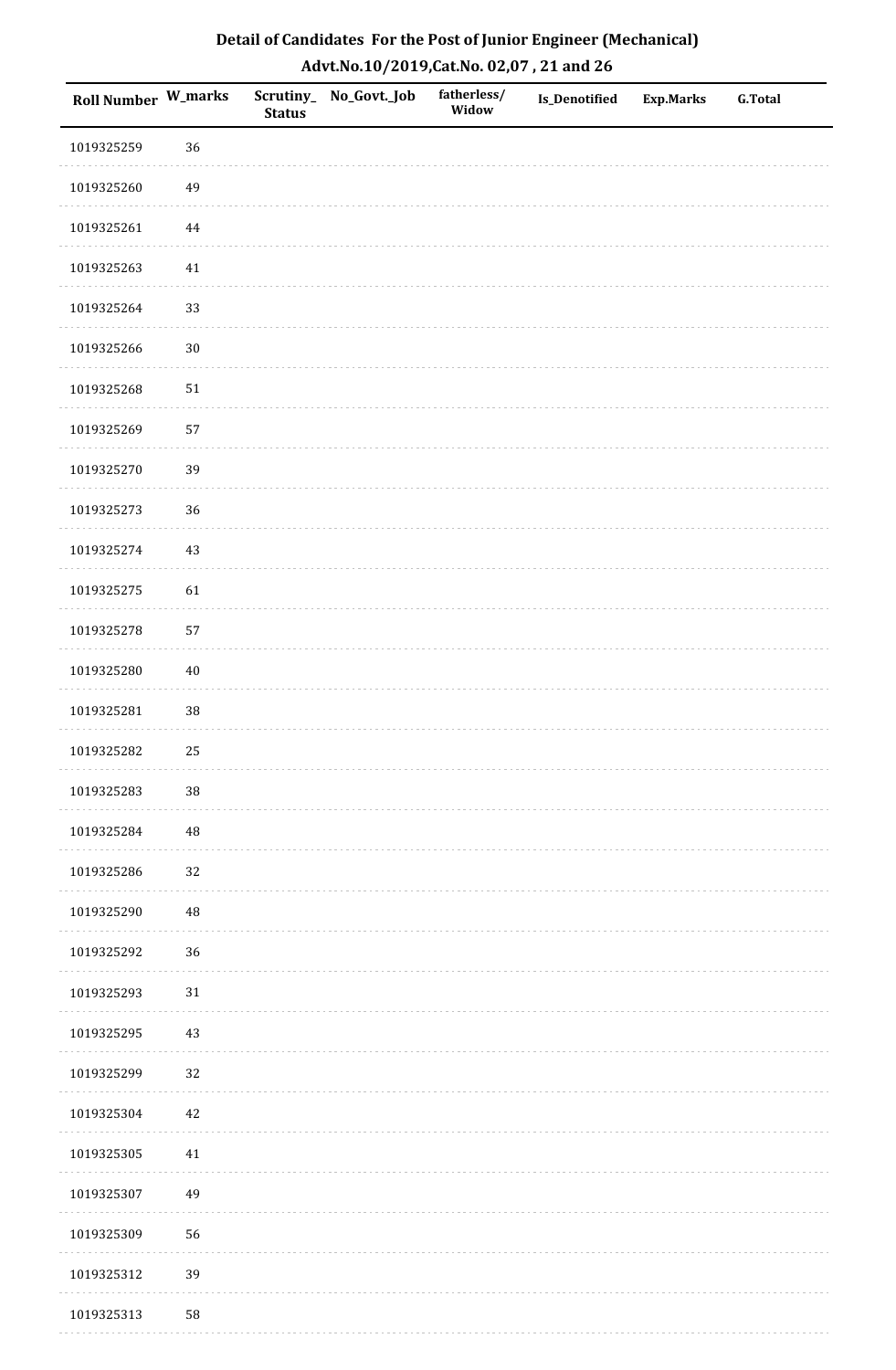| Roll Number W_marks |        | <b>Status</b> | Scrutiny_No_Govt._Job | fatherless/<br>Widow | Is_Denotified | <b>Exp.Marks</b> | <b>G.Total</b> |
|---------------------|--------|---------------|-----------------------|----------------------|---------------|------------------|----------------|
| 1019325316          | 34     |               |                       |                      |               |                  |                |
| 1019325317          | 36     |               |                       |                      |               |                  |                |
| 1019325318          | 38     |               |                       |                      |               |                  |                |
| 1019325319          | 47     |               |                       |                      |               |                  |                |
| 1019325321          | 33     |               |                       |                      |               |                  |                |
| 1019325322          | 37     |               |                       |                      |               |                  |                |
| 1019325323          | 26     |               |                       |                      |               |                  |                |
| 1019325325          | $31\,$ |               |                       |                      |               |                  |                |
| 1019325326          | 43     |               |                       |                      |               |                  |                |
| 1019325329          | $42\,$ |               |                       |                      |               |                  |                |
| 1019325333          | 59     |               |                       |                      |               |                  |                |
| 1019325336          | 44     |               |                       |                      |               |                  |                |
| 1019325337          | $43\,$ |               |                       |                      |               |                  |                |
| 1019325338          | 45     |               |                       |                      |               |                  |                |
| 1019325340          | 37     |               |                       |                      |               |                  |                |
| 1019325341          | $41\,$ |               |                       |                      |               |                  |                |
| 1019325342          | $37\,$ |               |                       |                      |               |                  |                |
| 1019325344          | 45     |               |                       |                      |               |                  |                |
| 1019325345          | $42\,$ |               |                       |                      |               |                  |                |
| 1019325347          | $46\,$ |               |                       |                      |               |                  |                |
| 1019325349          | 52     |               |                       |                      |               |                  |                |
| 1019325352          | 32     |               |                       |                      |               |                  |                |
| 1019325353          | 33     |               |                       |                      |               |                  |                |
| 1019325354          | 49     |               |                       |                      |               |                  |                |
| 1019325355          | $27\,$ |               |                       |                      |               |                  |                |
| 1019325356          | $43\,$ |               |                       |                      |               |                  |                |
| 1019325357          | $30\,$ |               |                       |                      |               |                  |                |
| 1019325358          | 39     |               |                       |                      |               |                  |                |
| 1019325359          | 61     |               |                       |                      |               |                  |                |
| 1019325360          | 34     |               |                       |                      |               |                  |                |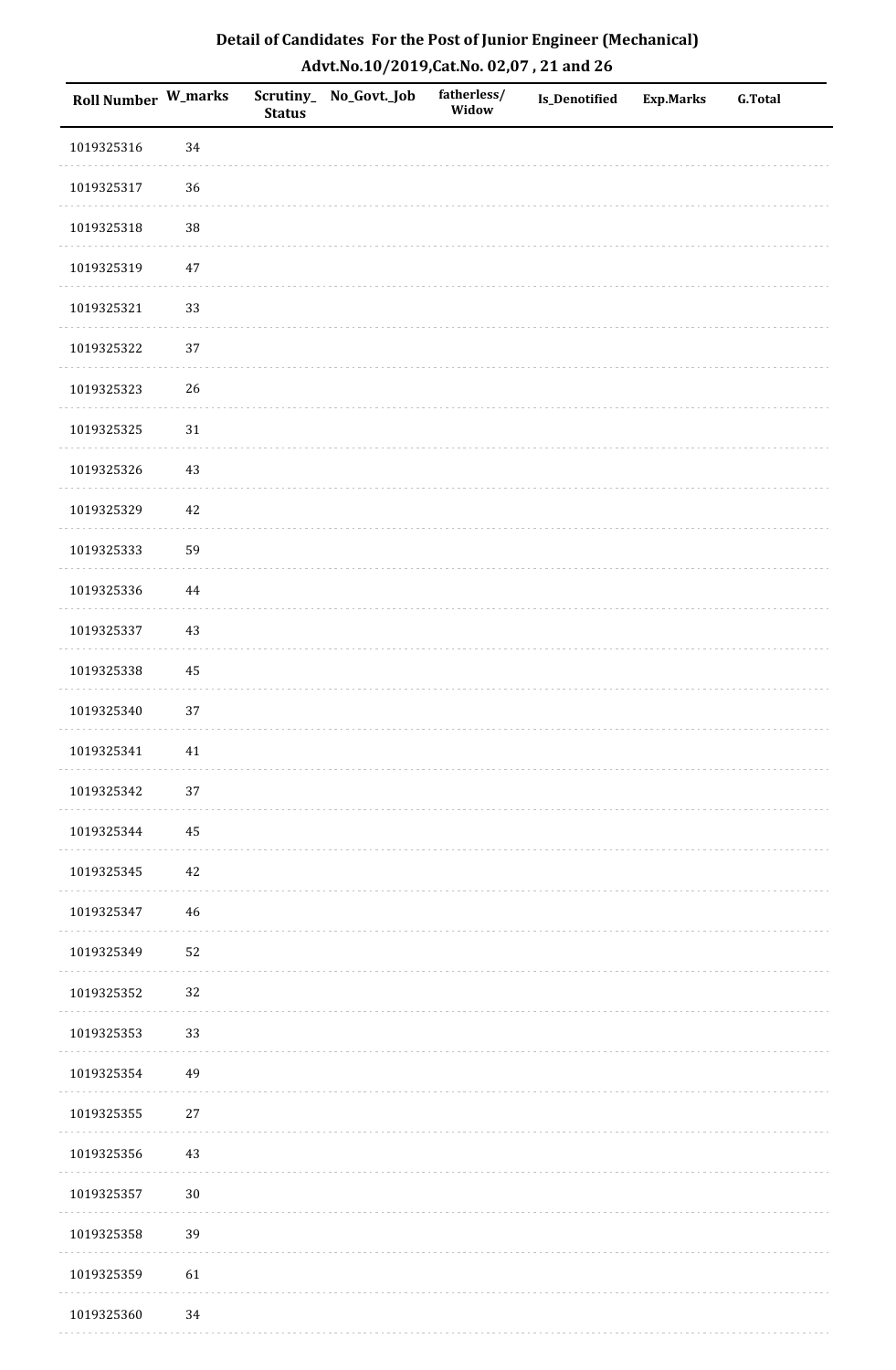| Detail of Candidates For the Post of Junior Engineer (Mechanical) |
|-------------------------------------------------------------------|
| Advt.No.10/2019,Cat.No. 02,07, 21 and 26                          |

| Roll Number W_marks |             | <b>Status</b> | Scrutiny_ No_Govt._Job | fatherless/<br>Widow | Is_Denotified | <b>Exp.Marks</b> | <b>G.Total</b> |
|---------------------|-------------|---------------|------------------------|----------------------|---------------|------------------|----------------|
| 1019325363          | 37          |               |                        |                      |               |                  |                |
| 1019325364          | $51\,$      |               |                        |                      |               |                  |                |
| 1019325368          | 57          |               |                        |                      |               |                  |                |
| 1019325375          | 37          |               |                        |                      |               |                  |                |
| 1019325376          | 56          |               |                        |                      |               |                  |                |
| 1019325379          | 58          |               |                        |                      |               |                  |                |
| 1019325380          | 39          |               |                        |                      |               |                  |                |
| 1019325384          | 32          |               |                        |                      |               |                  |                |
| 1019325386          | $40\,$      |               |                        |                      |               |                  |                |
| 1019325390          | 49          |               |                        |                      |               |                  |                |
| 1019325393          | 45          |               |                        |                      |               |                  |                |
| 1019325394          | $\sqrt{46}$ |               |                        |                      |               |                  |                |
| 1019325395          | 57          |               |                        |                      |               |                  |                |
| 1019325396          | 35          |               |                        |                      |               |                  |                |
| 1019325397          | 41          |               |                        |                      |               |                  |                |
| 1019325398          | $42\,$      |               |                        |                      |               |                  |                |
| 1019325400          | 33          |               |                        |                      |               |                  |                |
| 1019325401          | $40\,$      |               |                        |                      |               |                  |                |
| 1019325403          | 36          |               |                        |                      |               |                  |                |
| 1019325404          | $42\,$      |               |                        |                      |               |                  |                |
| 1019325405          | 41          |               |                        |                      |               |                  |                |
| 1019325408          | $47\,$      |               |                        |                      |               |                  |                |
| 1019325409          | 39          |               |                        |                      |               |                  |                |
| 1019325410          | 18          |               |                        |                      |               |                  |                |
| 1019325411          | REJECTED    |               |                        |                      |               |                  | $0.00\,$       |
| 1019325412          | $\sqrt{46}$ |               |                        |                      |               |                  |                |
| 1019325414          | 34          |               |                        |                      |               |                  |                |
| 1019325415          | 39          |               |                        |                      |               |                  |                |
| 1019325417          | 41          |               |                        |                      |               |                  |                |
| 1019325418          | 36          |               |                        |                      |               |                  |                |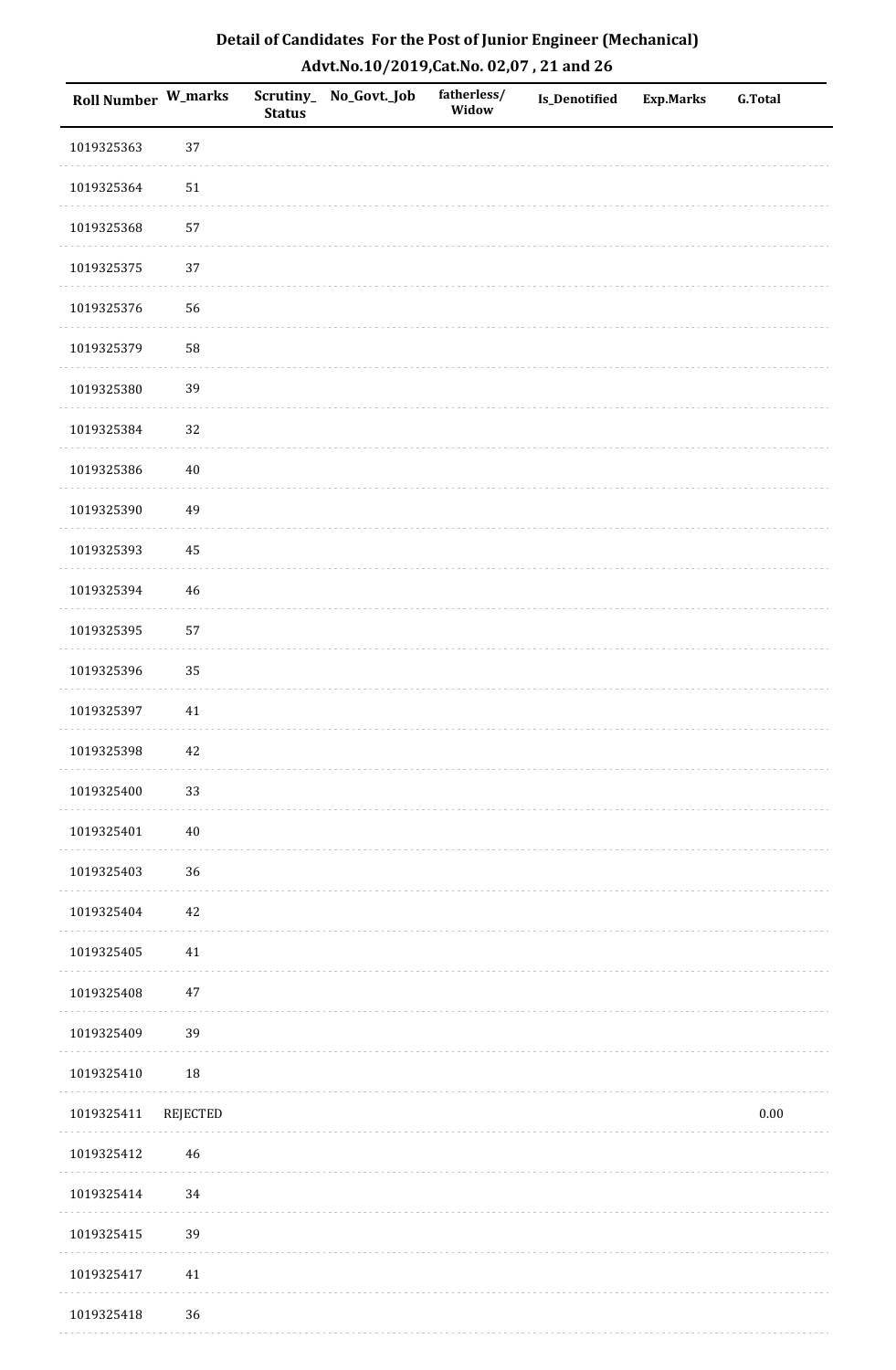| Detail of Candidates For the Post of Junior Engineer (Mechanical) |
|-------------------------------------------------------------------|
| Advt.No.10/2019,Cat.No. 02,07, 21 and 26                          |

| Roll Number W_marks |             | <b>Status</b> | Scrutiny_ No_Govt._Job | fatherless/<br>Widow | Is_Denotified    | Exp.Marks | <b>G.Total</b> |
|---------------------|-------------|---------------|------------------------|----------------------|------------------|-----------|----------------|
| 1019325421          | 42          |               |                        |                      |                  |           |                |
| 1019325424          | 49          |               |                        |                      |                  |           |                |
| 1019325426          | 43          |               |                        |                      |                  |           |                |
| 1019325427          | 53          |               |                        |                      |                  |           |                |
| 1019325428          | 37          |               |                        |                      |                  |           |                |
| 1019325429          | $\rm 48$    |               |                        |                      |                  |           |                |
| 1019325435          | 37          |               |                        |                      |                  |           |                |
| 1019325438          | 55          |               |                        |                      |                  |           |                |
| 1019325440          | $\bf 44$    |               |                        |                      |                  |           |                |
| 1019325441          | 58          |               |                        |                      |                  |           |                |
| 1019325443          | $31\,$      |               |                        |                      |                  |           |                |
| 1019325444          | 53          |               |                        |                      |                  |           |                |
| 1019325445          | 38          |               |                        |                      |                  |           |                |
| 1019325446          | 33          | Absent        | $\boldsymbol{0}$       | $\boldsymbol{0}$     | $\boldsymbol{0}$ | $0.00\,$  |                |
| 1019325447          | 37          |               |                        |                      |                  |           |                |
| 1019325448          | REJECTED    |               |                        |                      |                  |           | $0.00\,$       |
| 1019325449          | $\sqrt{46}$ |               |                        |                      |                  |           |                |
| 1019325450          | 53          |               |                        |                      |                  |           |                |
| 1019325451          | 54          |               |                        |                      |                  |           |                |
| 1019325453          | 56          |               |                        |                      |                  |           |                |
| 1019325454          | $51\,$      |               |                        |                      |                  |           |                |
| 1019325457          | 49          |               |                        |                      |                  |           |                |
| 1019325460          | $42\,$      |               |                        |                      |                  |           |                |
| 1019325463          | 59          |               |                        |                      |                  |           |                |
| 1019325464          | $50\,$      |               |                        |                      |                  |           |                |
| 1019325465          | 33          |               |                        |                      |                  |           |                |
| 1019325467          | 37          |               |                        |                      |                  |           |                |
| 1019325468          | ${\bf 28}$  |               |                        |                      |                  |           |                |
| 1019325469          | 43          |               |                        |                      |                  |           |                |
| 1019325470          | 53          |               |                        |                      |                  |           |                |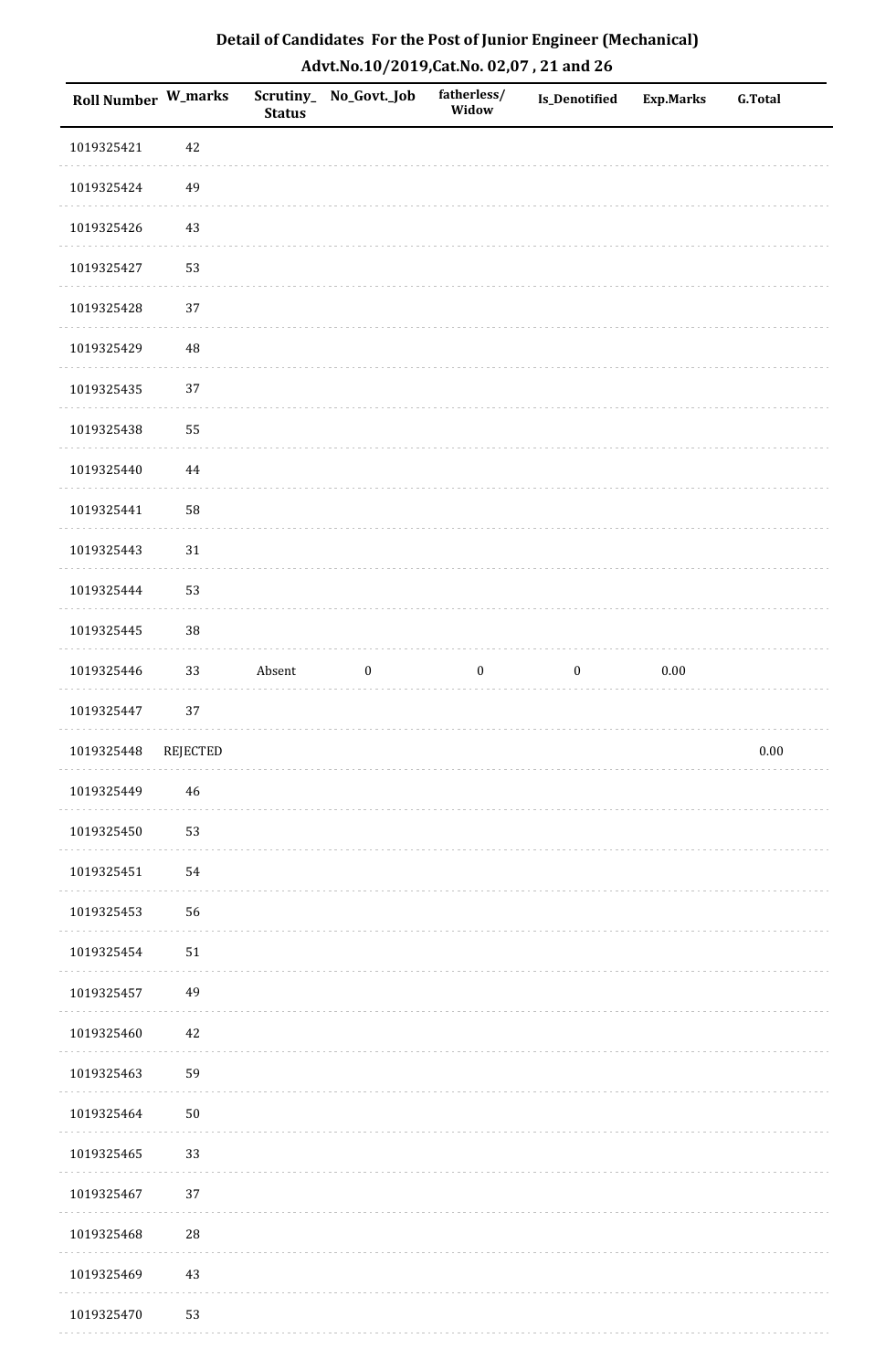| Roll Number W_marks |            | <b>Status</b> | Scrutiny_ No_Govt._Job | fatherless/<br>Widow | Is_Denotified | <b>Exp.Marks</b> | <b>G.Total</b> |
|---------------------|------------|---------------|------------------------|----------------------|---------------|------------------|----------------|
| 1019325473          | 46         |               |                        |                      |               |                  |                |
| 1019325474          | 45         |               |                        |                      |               |                  |                |
| 1019325475          | 60         |               |                        |                      |               |                  |                |
| 1019325477          | ${\bf 50}$ |               |                        |                      |               |                  |                |
| 1019325478          | $38\,$     |               |                        |                      |               |                  |                |
| 1019325479          | 51         |               |                        |                      |               |                  |                |
| 1019325480          | $38\,$     |               |                        |                      |               |                  |                |
| 1019325483          | 52         |               |                        |                      |               |                  |                |
| 1019325484          | 37         |               |                        |                      |               |                  |                |
| 1019325486          | 54         |               |                        |                      |               |                  |                |
| 1019325487          | 51         |               |                        |                      |               |                  |                |
| 1019325494          | 37         |               |                        |                      |               |                  |                |
| 1019325496          | $47\,$     |               |                        |                      |               |                  |                |
| 1019325497          | $41\,$     |               |                        |                      |               |                  |                |
| 1019325498          | 33         |               |                        |                      |               |                  |                |
| 1019325500          | 55         |               |                        |                      |               |                  |                |
| 1019325502          | 52         |               |                        |                      |               |                  |                |
| 1019325503          | 43         |               |                        |                      |               |                  |                |
| 1019325504          | 36         |               |                        |                      |               |                  |                |
| 1019325506          | $21\,$     |               |                        |                      |               |                  |                |
| 1019325508          | 46         |               |                        |                      |               |                  |                |
| 1019325513          | 42         |               |                        |                      |               |                  |                |
| 1019325514          | REJECTED   |               |                        |                      |               |                  | $0.00\,$       |
| 1019325516          | $38\,$     |               |                        |                      |               |                  |                |
| 1019325517          | $30\,$     |               |                        |                      |               |                  |                |
| 1019325518          | 35         |               |                        |                      |               |                  |                |
| 1019325519          | 31         |               |                        |                      |               |                  |                |
| 1019325521          | $10\,$     |               |                        |                      |               |                  |                |
| 1019325523          | 60         |               |                        |                      |               |                  |                |
| 1019325526          | $41\,$     |               |                        |                      |               |                  |                |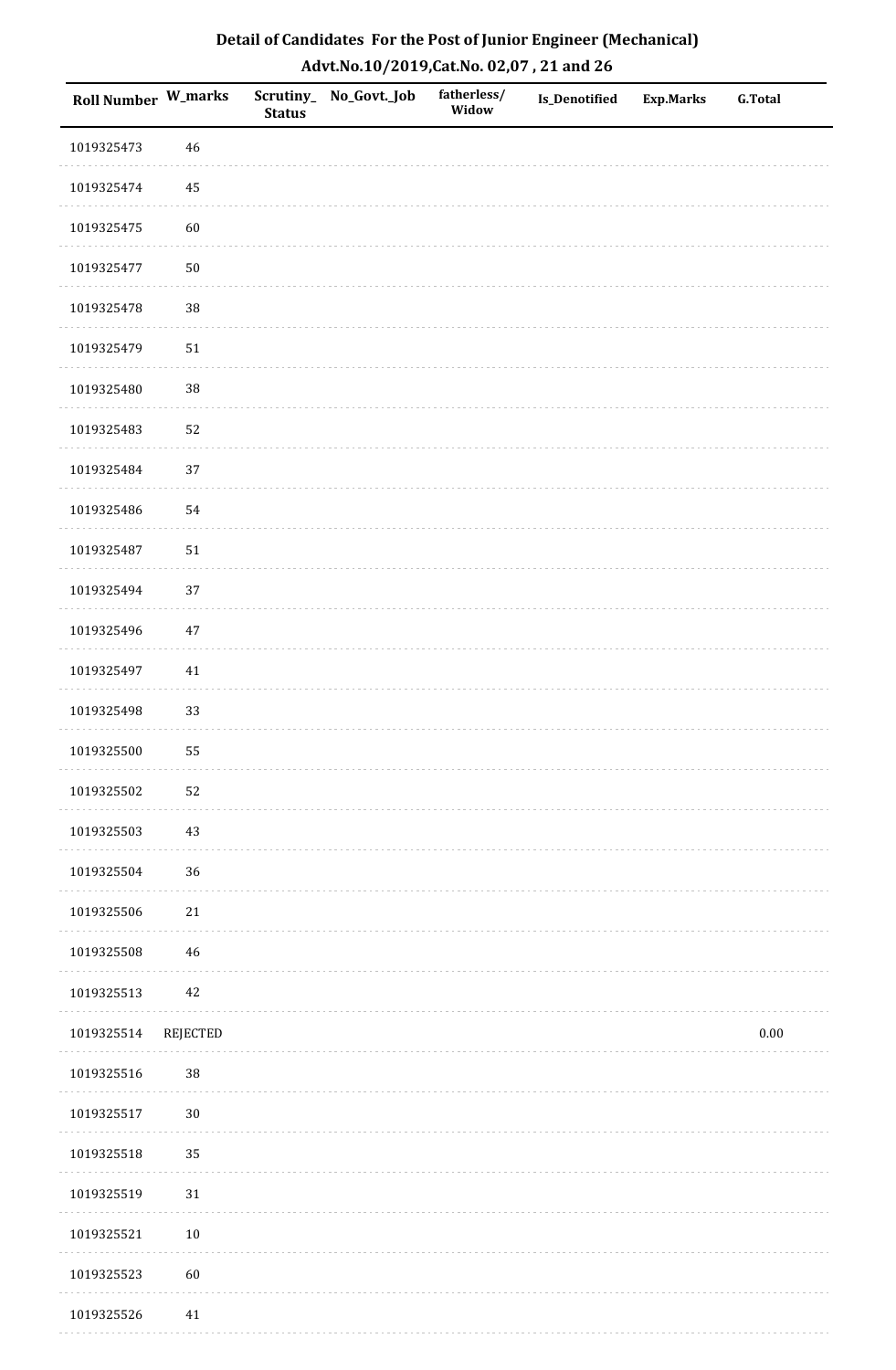| Roll Number W_marks |        | <b>Status</b> | Scrutiny_No_Govt._Job   | fatherless/<br>Widow | Is_Denotified    | <b>Exp.Marks</b> | <b>G.Total</b> |
|---------------------|--------|---------------|-------------------------|----------------------|------------------|------------------|----------------|
| 1019325528          | 61     |               |                         |                      |                  |                  |                |
| 1019325529          | 36     |               |                         |                      |                  |                  |                |
| 1019325530          | 61     |               |                         |                      |                  |                  |                |
| 1019325531          | 51     |               |                         |                      |                  |                  |                |
| 1019325533          | $30\,$ |               |                         |                      |                  |                  |                |
| 1019325535          | $50\,$ |               |                         |                      |                  |                  |                |
| 1019325536          | $34\,$ |               |                         |                      |                  |                  |                |
| 1019325542          | $34\,$ |               |                         |                      |                  |                  |                |
| 1019325546          | 55     |               |                         |                      |                  |                  |                |
| 1019325548          | 52     | Eligible      | $\overline{\mathbf{0}}$ | $\bf{0}$             | $\boldsymbol{0}$ | $0.00\,$         | 52.00          |
| 1019325550          | $41\,$ |               |                         |                      |                  |                  |                |
| 1019325552          | $46\,$ |               |                         |                      |                  |                  |                |
| 1019325553          | $40\,$ |               |                         |                      |                  |                  |                |
| 1019325555          | $41\,$ |               |                         |                      |                  |                  |                |
| 1019325556          | 13     |               |                         |                      |                  |                  |                |
| 1019325558          | 58     |               |                         |                      |                  |                  |                |
| 1019325559          | 44     |               |                         |                      |                  |                  |                |
| 1019325560          | 56     |               |                         |                      |                  |                  |                |
| 1019325561          | 54     |               |                         |                      |                  |                  |                |
| 1019325564          | 33     |               |                         |                      |                  |                  |                |
| 1019325565          | 34     |               |                         |                      |                  |                  |                |
| 1019325570          | 32     |               |                         |                      |                  |                  |                |
| 1019325571          | 61     |               |                         |                      |                  |                  |                |
| 1019325572          | $31\,$ |               |                         |                      |                  |                  |                |
| 1019325574          | $47\,$ |               |                         |                      |                  |                  |                |
| 1019325575          | 46     |               |                         |                      |                  |                  |                |
| 1019325578          | $40\,$ |               |                         |                      |                  |                  |                |
| 1019325582          | 41     |               |                         |                      |                  |                  |                |
| 1019325585          | 57     |               |                         |                      |                  |                  |                |
| 1019325586          | 59     |               |                         |                      |                  |                  |                |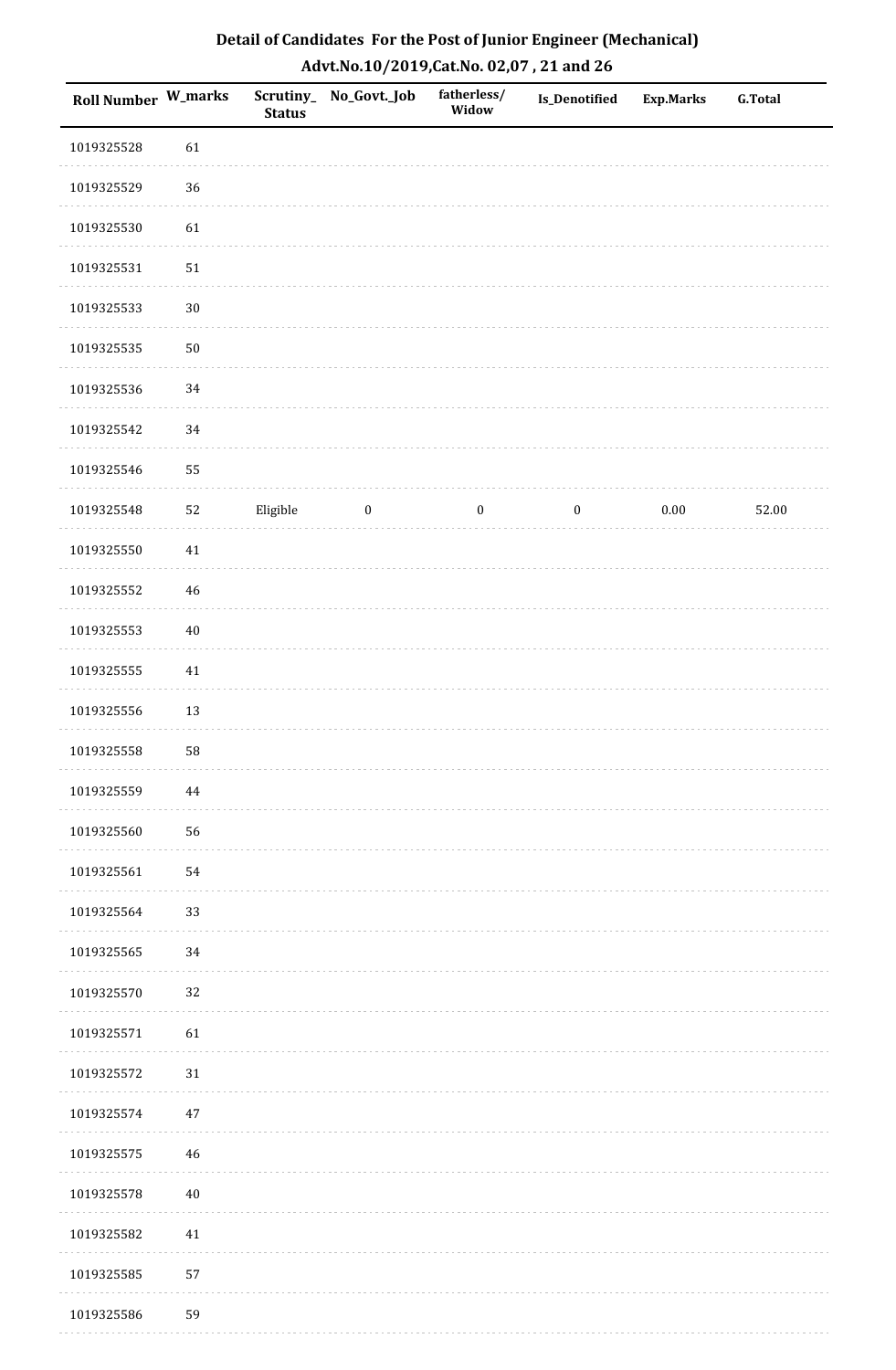| <b>Roll Number W_marks</b> |        | <b>Status</b> | Scrutiny_No_Govt._Job | fatherless/<br>Widow | Is_Denotified | <b>Exp.Marks</b> | <b>G.Total</b> |
|----------------------------|--------|---------------|-----------------------|----------------------|---------------|------------------|----------------|
| 1019325587                 | 38     |               |                       |                      |               |                  |                |
| 1019325588                 | 29     |               |                       |                      |               |                  |                |
| 1019325589                 | 34     |               |                       |                      |               |                  |                |
| 1019325590                 | 37     |               |                       |                      |               |                  |                |
| 1019325591                 | $43\,$ |               |                       |                      |               |                  |                |
| 1019325593                 | 48     |               |                       |                      |               |                  |                |
| 1019325596                 | 34     |               |                       |                      |               |                  |                |
| 1019325598                 | 39     |               |                       |                      |               |                  |                |
| 1019325600                 | 53     |               |                       |                      |               |                  |                |
| 1019325601                 | $40\,$ |               |                       |                      |               |                  |                |
| 1019325602                 | 36     |               |                       |                      |               |                  |                |
| 1019325606                 | $30\,$ |               |                       |                      |               |                  |                |
| 1019325607                 | 52     |               |                       |                      |               |                  |                |
| 1019325608                 | $41\,$ |               |                       |                      |               |                  |                |
| 1019325609                 | 14     |               |                       |                      |               |                  |                |
| 1019325610                 | 32     |               |                       |                      |               |                  |                |
| 1019325611                 | 32     |               |                       |                      |               |                  |                |
| 1019325612                 | 56     |               |                       |                      |               |                  |                |
| 1019325613                 | 35     |               |                       |                      |               |                  |                |
| 1019325614                 | 29     |               |                       |                      |               |                  |                |
| 1019325615                 | 33     |               |                       |                      |               |                  |                |
| 1019325617                 | $43\,$ |               |                       |                      |               |                  |                |
| 1019325618                 | $41\,$ |               |                       |                      |               |                  |                |
| 1019325622                 | 39     |               |                       |                      |               |                  |                |
| 1019325623                 | $47\,$ |               |                       |                      |               |                  |                |
| 1019325625                 | 35     |               |                       |                      |               |                  |                |
| 1019325627                 | $42\,$ |               |                       |                      |               |                  |                |
| 1019325628                 | 58     |               |                       |                      |               |                  |                |
| 1019325630                 | 36     |               |                       |                      |               |                  |                |
| 1019325631                 | 32     |               |                       |                      |               |                  |                |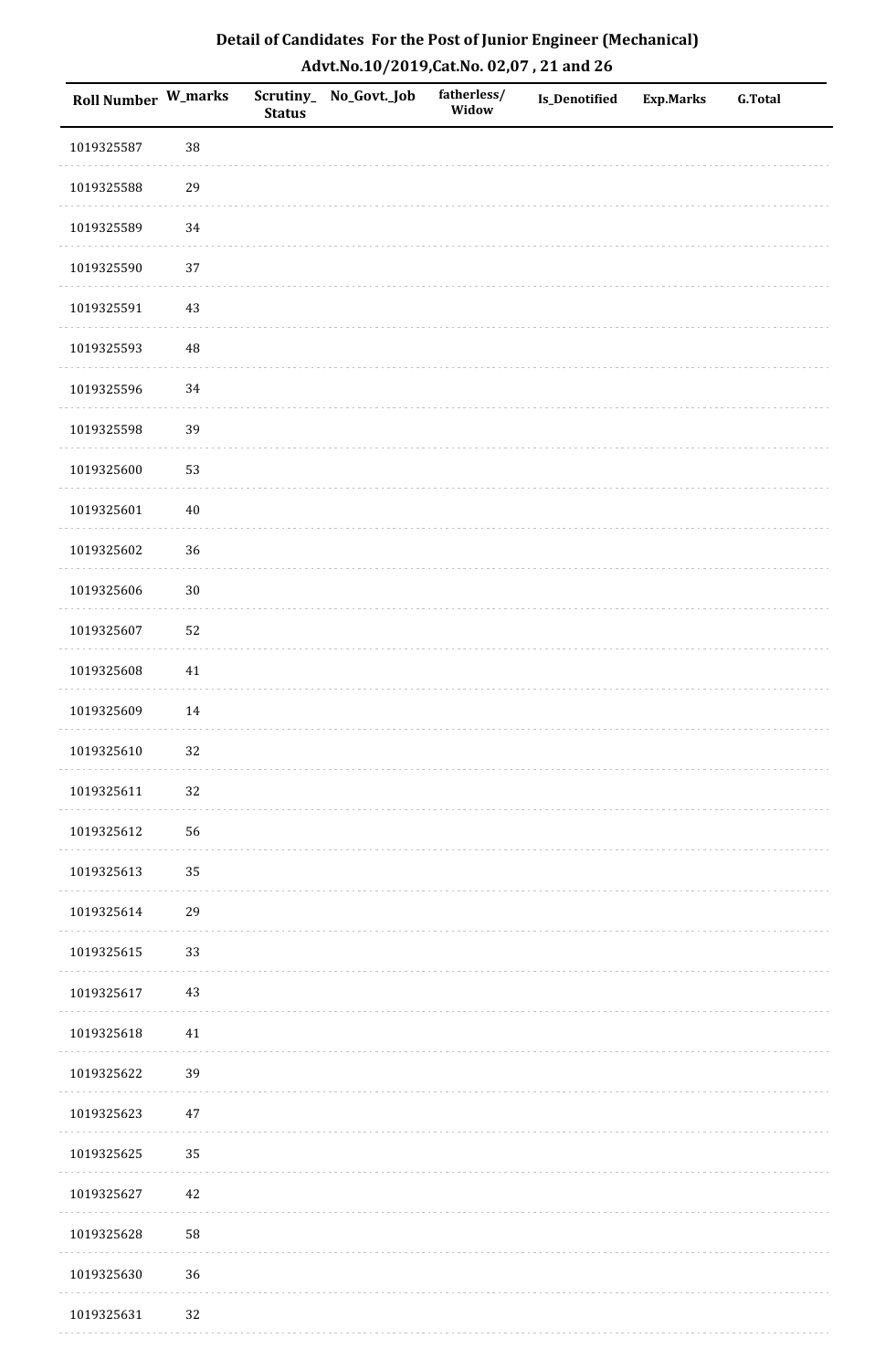| Roll Number W_marks |            | <b>Status</b> | Scrutiny_No_Govt._Job | fatherless/<br>Widow | Is_Denotified | <b>Exp.Marks</b> | <b>G.Total</b> |
|---------------------|------------|---------------|-----------------------|----------------------|---------------|------------------|----------------|
| 1019325632          | 33         |               |                       |                      |               |                  |                |
| 1019325633          | $41\,$     |               |                       |                      |               |                  |                |
| 1019325634          | $40\,$     |               |                       |                      |               |                  |                |
| 1019325636          | $51\,$     |               |                       |                      |               |                  |                |
| 1019325637          | 35         |               |                       |                      |               |                  |                |
| 1019325638          | 57         |               |                       |                      |               |                  |                |
| 1019325640          | $41\,$     |               |                       |                      |               |                  |                |
| 1019325643          | $43\,$     |               |                       |                      |               |                  |                |
| 1019325647          | 57         |               |                       |                      |               |                  |                |
| 1019325649          | 38         |               |                       |                      |               |                  |                |
| 1019325650          | $30\,$     |               |                       |                      |               |                  |                |
| 1019325652          | $42\,$     |               |                       |                      |               |                  |                |
| 1019325653          | $46\,$     |               |                       |                      |               |                  |                |
| 1019325656          | 48         |               |                       |                      |               |                  |                |
| 1019325657          | ${\bf 51}$ |               |                       |                      |               |                  |                |
| 1019325659          | $51\,$     |               |                       |                      |               |                  |                |
| 1019325660          | $47\,$     |               |                       |                      |               |                  |                |
| 1019325662          | 51         |               |                       |                      |               |                  |                |
| 1019325663          | $47\,$     |               |                       |                      |               |                  |                |
| 1019325664          | 58         |               |                       |                      |               |                  |                |
| 1019325665          | $40\,$     |               |                       |                      |               |                  |                |
| 1019325666          | $11\,$     |               |                       |                      |               |                  |                |
| 1019325667          | 53         |               |                       |                      |               |                  |                |
| 1019325670          | ${\bf 28}$ |               |                       |                      |               |                  |                |
| 1019325672          | 53         |               |                       |                      |               |                  |                |
| 1019325677          | $43\,$     |               |                       |                      |               |                  |                |
| 1019325678          | 41         |               |                       |                      |               |                  |                |
| 1019325680          | 38         |               |                       |                      |               |                  |                |
| 1019325682          | 61         |               |                       |                      |               |                  |                |
| 1019325685          | 36         |               |                       |                      |               |                  |                |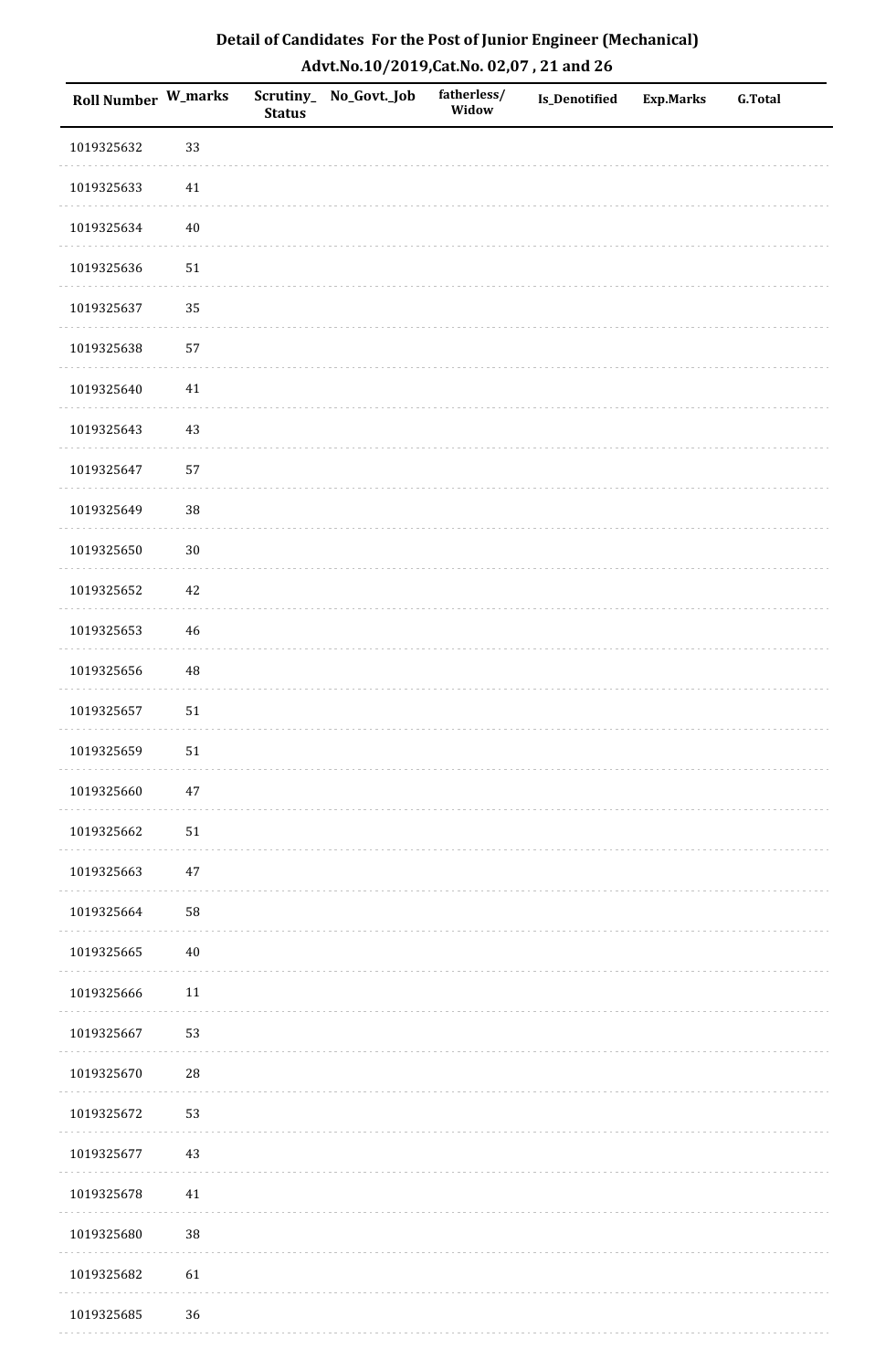| <b>Roll Number W_marks</b> |            | <b>Status</b> | Scrutiny_No_Govt._Job | fatherless/<br>Widow | Is_Denotified | <b>Exp.Marks</b> | <b>G.Total</b> |
|----------------------------|------------|---------------|-----------------------|----------------------|---------------|------------------|----------------|
| 1019325686                 | 32         |               |                       |                      |               |                  |                |
| 1019325688                 | 29         |               |                       |                      |               |                  |                |
| 1019325689                 | $51\,$     |               |                       |                      |               |                  |                |
| 1019325691                 | 53         |               |                       |                      |               |                  |                |
| 1019325692                 | 37         |               |                       |                      |               |                  |                |
| 1019325695                 | 44         |               |                       |                      |               |                  |                |
| 1019325696                 | 59         |               |                       |                      |               |                  |                |
| 1019325698                 | 48         |               |                       |                      |               |                  |                |
| 1019325699                 | 33         |               |                       |                      |               |                  |                |
| 1019325701                 | 37         |               |                       |                      |               |                  |                |
| 1019325702                 | $46\,$     |               |                       |                      |               |                  |                |
| 1019325703                 | $40\,$     |               |                       |                      |               |                  |                |
| 1019325704                 | 35         |               |                       |                      |               |                  |                |
| 1019325706                 | 18         |               |                       |                      |               |                  |                |
| 1019325707                 | $\bf 44$   |               |                       |                      |               |                  |                |
| 1019325710                 | 34         |               |                       |                      |               |                  |                |
| 1019325711                 | $42\,$     |               |                       |                      |               |                  |                |
| 1019325712                 | 45         |               |                       |                      |               |                  |                |
| 1019325713                 | 33         |               |                       |                      |               |                  |                |
| 1019325715                 | 49         |               |                       |                      |               |                  |                |
| 1019325716                 | 39         |               |                       |                      |               |                  |                |
| 1019325717                 | 65         |               |                       |                      |               |                  |                |
| 1019325721                 | 38         |               |                       |                      |               |                  |                |
| 1019325722                 | 42         |               |                       |                      |               |                  |                |
| 1019325724                 | ${\bf 28}$ |               |                       |                      |               |                  |                |
| 1019325725                 | $51\,$     |               |                       |                      |               |                  |                |
| 1019325726                 | $51\,$     |               |                       |                      |               |                  |                |
| 1019325728                 | 61         |               |                       |                      |               |                  |                |
| 1019325729                 | $\bf 44$   |               |                       |                      |               |                  |                |
| 1019325730                 | 29         |               |                       |                      |               |                  |                |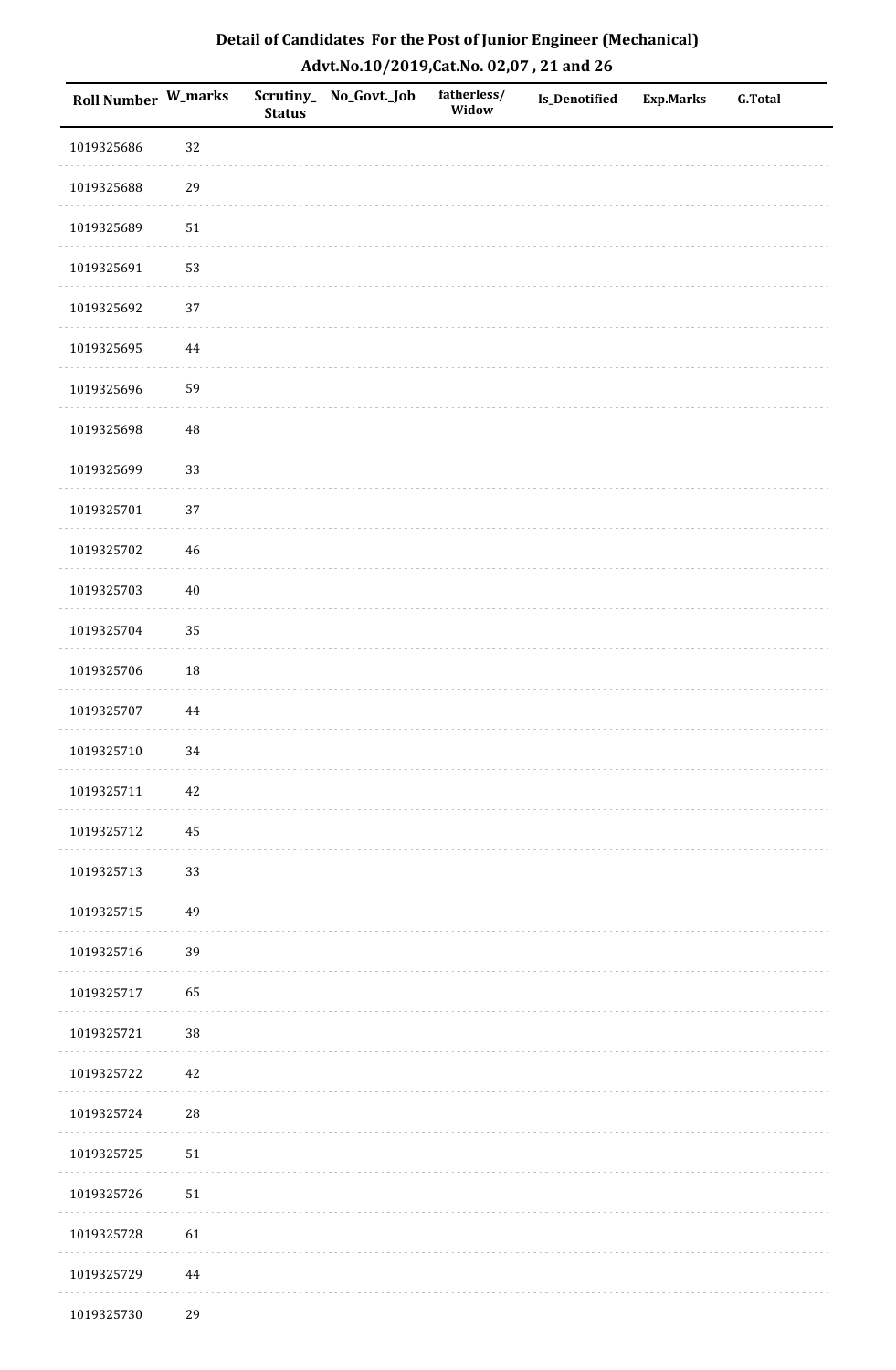| Roll Number W_marks |             | <b>Status</b> | Scrutiny_No_Govt._Job | fatherless/<br>Widow | Is_Denotified | Exp.Marks | <b>G.Total</b> |
|---------------------|-------------|---------------|-----------------------|----------------------|---------------|-----------|----------------|
| 1019325731          | 45          |               |                       |                      |               |           |                |
| 1019325732          | 59          |               |                       |                      |               |           |                |
| 1019325735          | 46          |               |                       |                      |               |           |                |
| 1019325736          | 44          |               |                       |                      |               |           |                |
| 1019325740          | 52          |               |                       |                      |               |           |                |
| 1019325742          | $\rm 48$    |               |                       |                      |               |           |                |
| 1019325744          | 39          |               |                       |                      |               |           |                |
| 1019325745          | 46          |               |                       |                      |               |           |                |
| 1019325747          | 55          |               |                       |                      |               |           |                |
| 1019325748          | 45          |               |                       |                      |               |           |                |
| 1019325749          | 64          |               |                       |                      |               |           |                |
| 1019325753          | $\rm 48$    |               |                       |                      |               |           |                |
| 1019325754          | 52          |               |                       |                      |               |           |                |
| 1019325755          | $38\,$      |               |                       |                      |               |           |                |
| 1019325756          | 41          |               |                       |                      |               |           |                |
| 1019325757          | $\sqrt{46}$ |               |                       |                      |               |           |                |
| 1019325759          | 45          |               |                       |                      |               |           |                |
| 1019325763          | 52          |               |                       |                      |               |           |                |
| 1019325766          | $38\,$      |               |                       |                      |               |           |                |
| 1019325767          | 35          |               |                       |                      |               |           |                |
| 1019325768          | 58          |               |                       |                      |               |           |                |
| 1019325769          | 41          |               |                       |                      |               |           |                |
| 1019325772          | $42\,$      |               |                       |                      |               |           |                |
| 1019325773          | 57          |               |                       |                      |               |           |                |
| 1019325774          | 25          |               |                       |                      |               |           |                |
| 1019325775          | $\rm 48$    |               |                       |                      |               |           |                |
| 1019325776          | 59          |               |                       |                      |               |           |                |
| 1019325779          | 43          |               |                       |                      |               |           |                |
| 1019325780          | 36          |               |                       |                      |               |           |                |
| 1019325785          | 34          |               |                       |                      |               |           |                |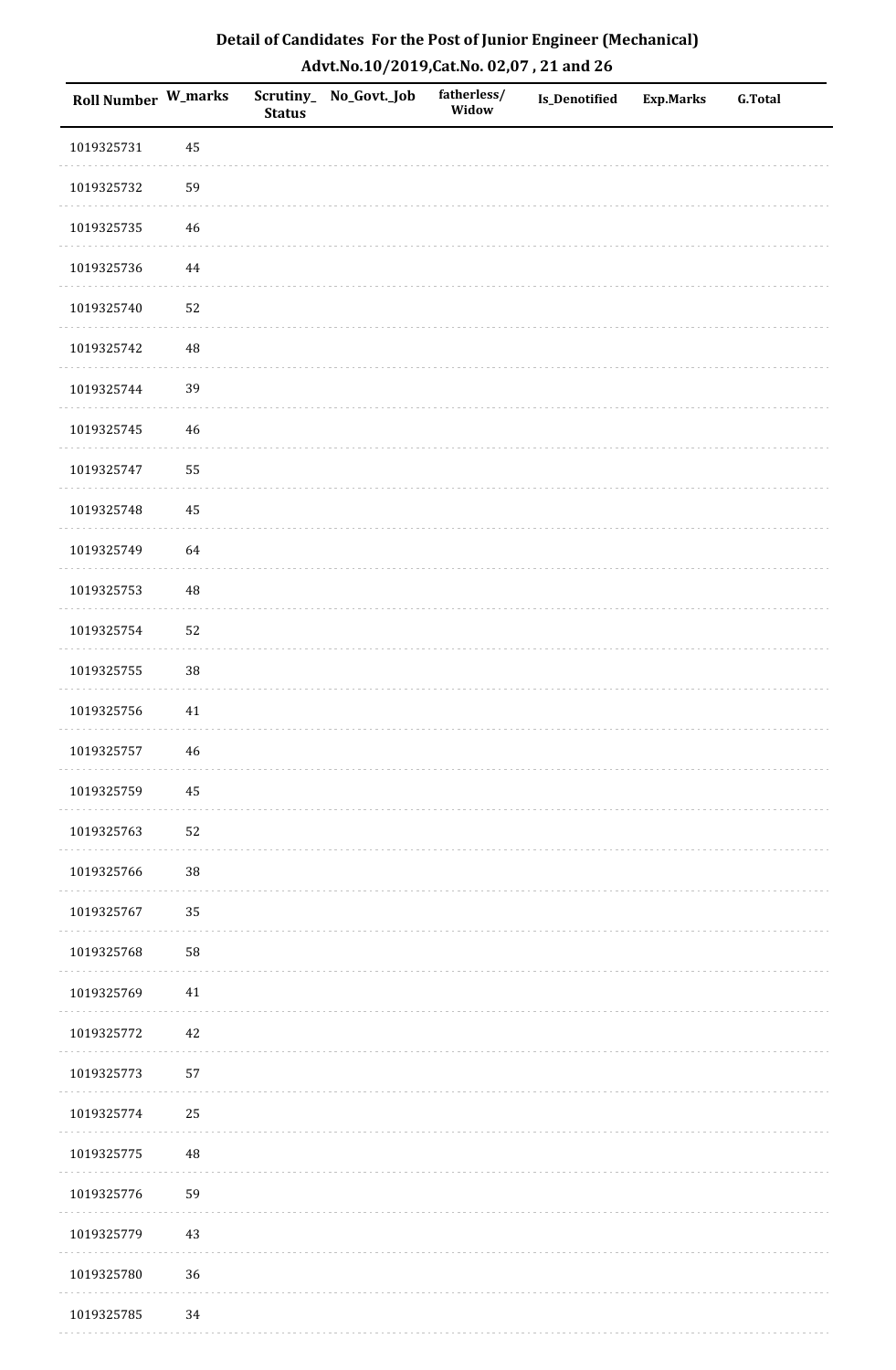| Roll Number W_marks |             | <b>Status</b> | Scrutiny_ No_Govt._Job | fatherless/<br>Widow | Is_Denotified    | <b>Exp.Marks</b> | <b>G.Total</b> |
|---------------------|-------------|---------------|------------------------|----------------------|------------------|------------------|----------------|
| 1019325786          | 59          |               |                        |                      |                  |                  |                |
| 1019325788          | 32          |               |                        |                      |                  |                  |                |
| 1019325789          | 32          |               |                        |                      |                  |                  |                |
| 1019325791          | 35          |               |                        |                      |                  |                  |                |
| 1019325803          | 32          |               |                        |                      |                  |                  |                |
| 1019325804          | 63          | Eligible      | $\bf{0}$               | $\boldsymbol{0}$     | $\boldsymbol{0}$ | $0.00\,$         | 63.00          |
| 1019325807          | 35          |               |                        |                      |                  |                  |                |
| 1019325808          | 59          |               |                        |                      |                  |                  |                |
| 1019325809          | 34          |               |                        |                      |                  |                  |                |
| 1019325810          | 38          |               |                        |                      |                  |                  |                |
| 1019325811          | 59          |               |                        |                      |                  |                  |                |
| 1019325812          | 49          |               |                        |                      |                  |                  |                |
| 1019325813          | $40\,$      |               |                        |                      |                  |                  |                |
| 1019325815          | 45          |               |                        |                      |                  |                  |                |
| 1019325816          | $31\,$      |               |                        |                      |                  |                  |                |
| 1019325817          | 49          |               |                        |                      |                  |                  |                |
| 1019325818          | 39          |               |                        |                      |                  |                  |                |
| 1019325819          | 35          |               |                        |                      |                  |                  |                |
| 1019325820          | 45          |               |                        |                      |                  |                  |                |
| 1019325821          | 54          |               |                        |                      |                  |                  |                |
| 1019325823          | 31          |               |                        |                      |                  |                  |                |
| 1019325825          | 43          |               |                        |                      |                  |                  |                |
| 1019325828          | 68          | Eligible      | $\bf{0}$               | $\boldsymbol{0}$     | $\boldsymbol{0}$ | $0.00\,$         | 68.00          |
| 1019325830          | 39          |               |                        |                      |                  |                  |                |
| 1019325834          | 44          |               |                        |                      |                  |                  |                |
| 1019325835          | 62          |               |                        |                      |                  |                  |                |
| 1019325838          | $42\,$      |               |                        |                      |                  |                  |                |
| 1019325839          | 36          |               |                        |                      |                  |                  |                |
| 1019325840          | $\sqrt{46}$ |               |                        |                      |                  |                  |                |
| 1019325842          | $40\,$      |               |                        |                      |                  |                  |                |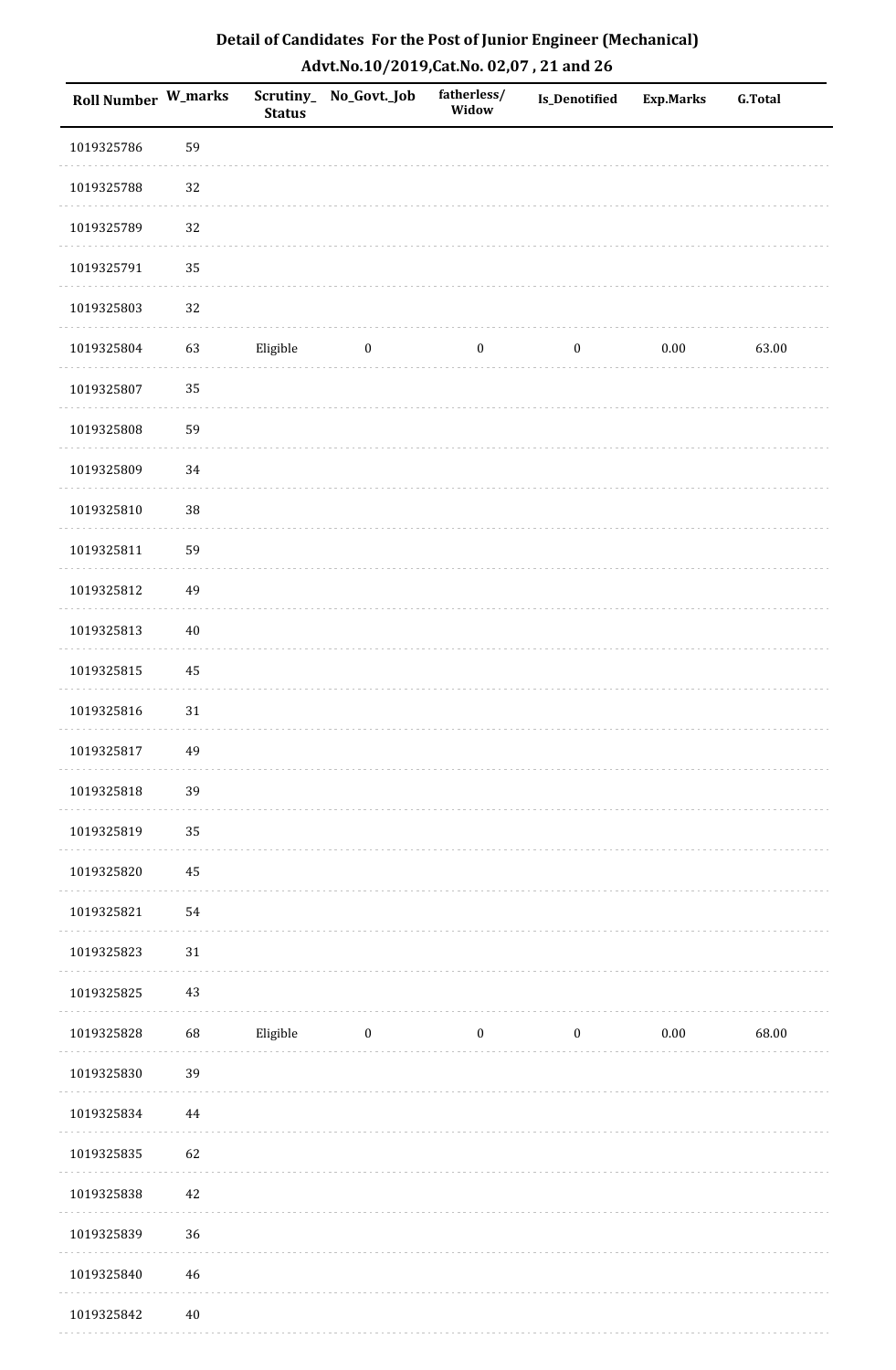| <b>Roll Number W_marks</b> |            | Scrutiny_<br><b>Status</b> | No_Govt._Job | fatherless/<br>Widow | Is_Denotified    | <b>Exp.Marks</b> | <b>G.Total</b> |
|----------------------------|------------|----------------------------|--------------|----------------------|------------------|------------------|----------------|
| 1019325845                 | 60         |                            |              |                      |                  |                  |                |
| 1019325846                 | 57         |                            |              |                      |                  |                  |                |
| 1019325850                 | $47\,$     |                            |              |                      |                  |                  |                |
| 1019325853                 | 66         |                            |              |                      |                  |                  |                |
| 1019325854                 | REJECTED   |                            |              |                      |                  |                  | $0.00\,$       |
| 1019325856                 | $10\,$     |                            |              |                      |                  |                  |                |
| 1019325857                 | $41\,$     |                            |              |                      |                  |                  |                |
| 1019325859                 | $\bf 45$   |                            |              |                      |                  |                  |                |
| 1019325861                 | REJECTED   |                            |              |                      |                  |                  | $0.00\,$       |
| 1019325864                 | $43\,$     |                            |              |                      |                  |                  |                |
| 1019325865                 | $47\,$     |                            |              |                      |                  |                  |                |
| 1019325866                 | $47\,$     |                            |              |                      |                  |                  |                |
| 1019325867                 | 64         |                            |              |                      |                  |                  |                |
| 1019325870                 | 42         |                            |              |                      |                  |                  |                |
| 1019325871                 | 52         |                            |              |                      |                  |                  |                |
| 1019325872                 | 33         |                            |              |                      |                  |                  |                |
| 1019325873                 | 51         |                            |              |                      |                  |                  |                |
| 1019325874                 | 35         |                            |              |                      |                  |                  |                |
| 1019325876                 | 43         |                            |              |                      |                  |                  |                |
| 1019325879                 | 65         |                            |              |                      |                  |                  |                |
| 1019325880                 | 46         |                            |              |                      |                  |                  |                |
| 1019325883                 | ${\bf 50}$ |                            |              |                      |                  |                  |                |
| 1019325888                 | 66         |                            |              |                      |                  |                  |                |
| 1019325889                 | $\rm 48$   |                            |              |                      |                  |                  |                |
| 1019325890                 | 62         |                            |              |                      |                  |                  |                |
| 1019325891                 | 53         |                            |              |                      |                  |                  |                |
| 1019325892                 | 52         |                            |              |                      |                  |                  |                |
| 1019325893                 | 46         | Absent                     | $\bf{0}$     | $\boldsymbol{0}$     | $\boldsymbol{0}$ | $0.00\,$         |                |
| 1019325894                 | 54         |                            |              |                      |                  |                  |                |
| 1019325896                 | 41         |                            |              |                      |                  |                  |                |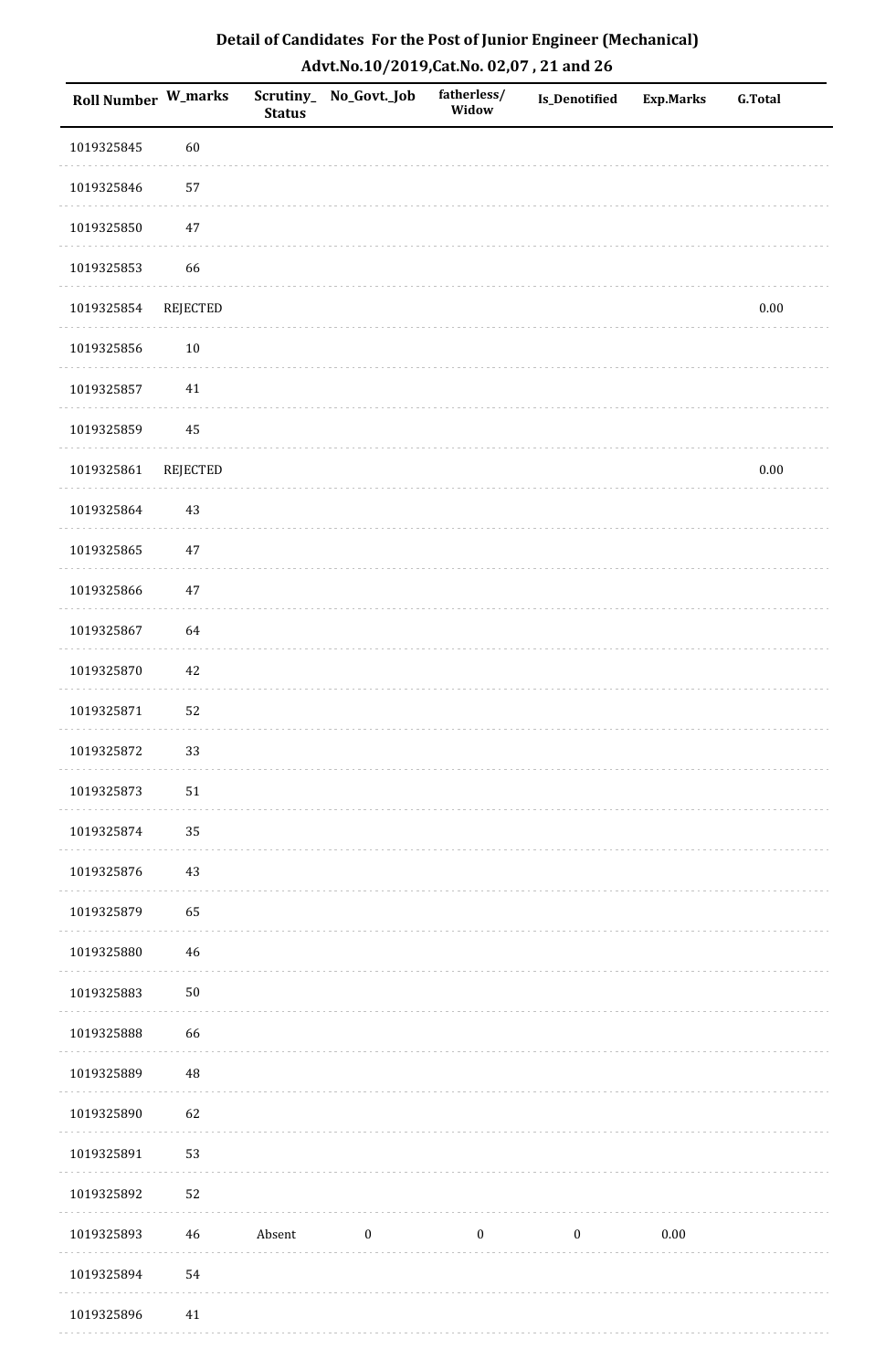| Roll Number W_marks |             | <b>Status</b> | Scrutiny_No_Govt._Job | fatherless/<br>Widow | Is_Denotified | <b>Exp.Marks</b> | <b>G.Total</b> |
|---------------------|-------------|---------------|-----------------------|----------------------|---------------|------------------|----------------|
| 1019325897          | $41\,$      |               |                       |                      |               |                  |                |
| 1019325899          | $43\,$      |               |                       |                      |               |                  |                |
| 1019325900          | $46\,$      |               |                       |                      |               |                  |                |
| 1019325901          | 53          |               |                       |                      |               |                  |                |
| 1019325902          | $40\,$      |               |                       |                      |               |                  |                |
| 1019325904          | 52          |               |                       |                      |               |                  |                |
| 1019325905          | $42\,$      |               |                       |                      |               |                  |                |
| 1019325907          | 57          |               |                       |                      |               |                  |                |
| 1019325909          | 57          |               |                       |                      |               |                  |                |
| 1019325911          | $43\,$      |               |                       |                      |               |                  |                |
| 1019325912          | 36          |               |                       |                      |               |                  |                |
| 1019325913          | 49          |               |                       |                      |               |                  |                |
| 1019325914          | $47\,$      |               |                       |                      |               |                  |                |
| 1019325915          | 58          |               |                       |                      |               |                  |                |
| 1019325916          | $46\,$      |               |                       |                      |               |                  |                |
| 1019325918          | 54          |               |                       |                      |               |                  |                |
| 1019325920          | $\sqrt{46}$ |               |                       |                      |               |                  |                |
| 1019325923          | 29          |               |                       |                      |               |                  |                |
| 1019325925          | 46          |               |                       |                      |               |                  |                |
| 1019325927          | 37          |               |                       |                      |               |                  |                |
| 1019325928          | 55          |               |                       |                      |               |                  |                |
| 1019325929          | $22\,$      |               |                       |                      |               |                  |                |
| 1019325930          | $47\,$      |               |                       |                      |               |                  |                |
| 1019325931          | 35          |               |                       |                      |               |                  |                |
| 1019325932          | $51\,$      |               |                       |                      |               |                  |                |
| 1019325940          | $38\,$      |               |                       |                      |               |                  |                |
| 1019325941          | 39          |               |                       |                      |               |                  |                |
| 1019325946          | 35          |               |                       |                      |               |                  |                |
| 1019325948          | 62          |               |                       |                      |               |                  |                |
| 1019325950          | $31\,$      |               |                       |                      |               |                  |                |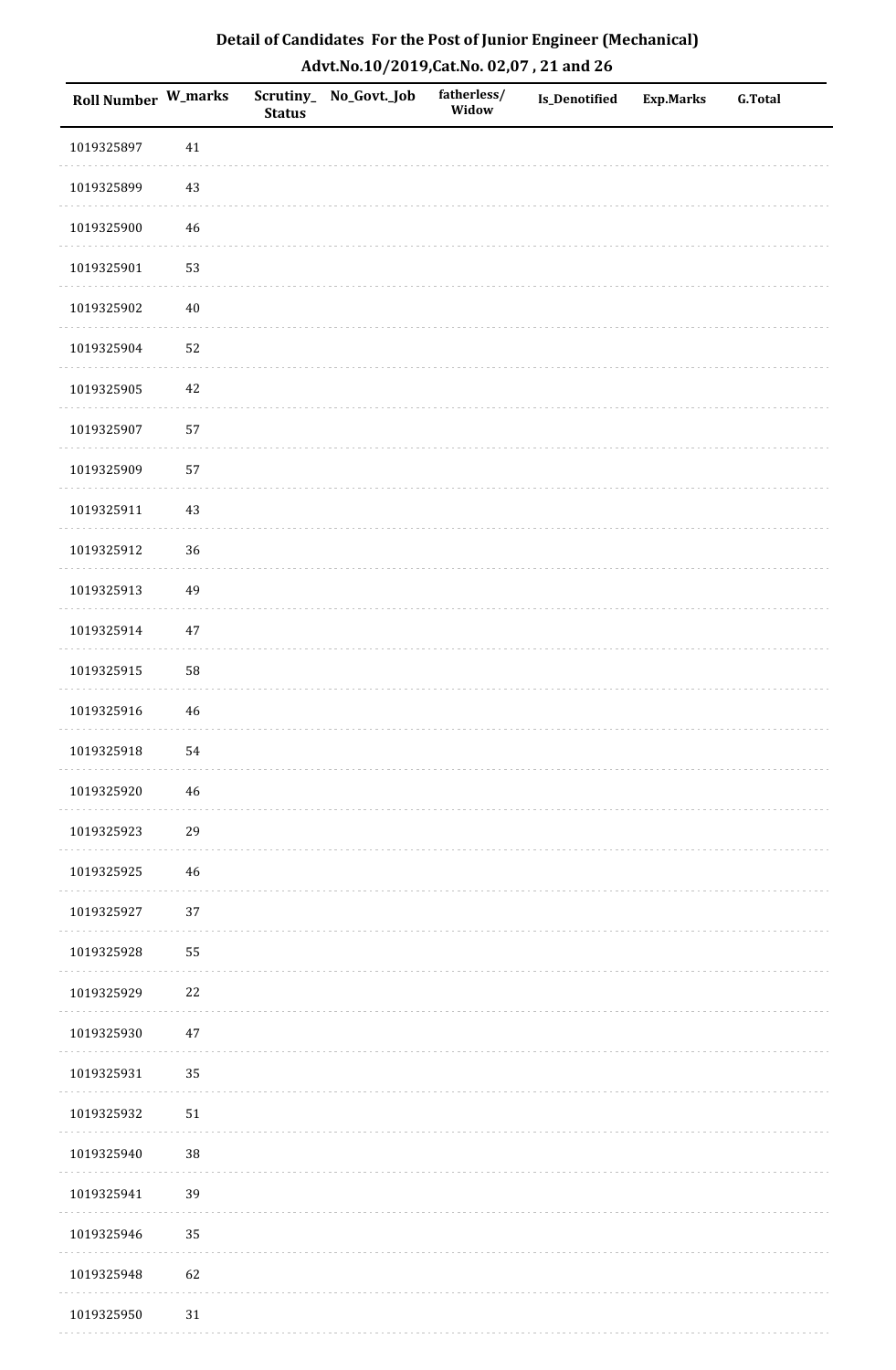| Roll Number W_marks |          | <b>Status</b> | Scrutiny_No_Govt._Job | fatherless/<br>Widow | Is_Denotified | <b>Exp.Marks</b> | <b>G.Total</b> |
|---------------------|----------|---------------|-----------------------|----------------------|---------------|------------------|----------------|
| 1019325951          | $20\,$   |               |                       |                      |               |                  |                |
| 1019325952          | $43\,$   |               |                       |                      |               |                  |                |
| 1019325953          | 41       |               |                       |                      |               |                  |                |
| 1019325954          | 37       |               |                       |                      |               |                  |                |
| 1019325958          | $51\,$   |               |                       |                      |               |                  |                |
| 1019325959          | 48       |               |                       |                      |               |                  |                |
| 1019325960          | $27\,$   |               |                       |                      |               |                  |                |
| 1019325962          | $43\,$   |               |                       |                      |               |                  |                |
| 1019325963          | 57       |               |                       |                      |               |                  |                |
| 1019325966          | $40\,$   |               |                       |                      |               |                  |                |
| 1019325968          | 42       |               |                       |                      |               |                  |                |
| 1019325969          | 56       |               |                       |                      |               |                  |                |
| 1019325973          | 36       |               |                       |                      |               |                  |                |
| 1019325976          | 58       |               |                       |                      |               |                  |                |
| 1019325977          | $\bf 44$ |               |                       |                      |               |                  |                |
| 1019325978          | $40\,$   |               |                       |                      |               |                  |                |
| 1019325979          | 32       |               |                       |                      |               |                  |                |
| 1019325980          | 36       |               |                       |                      |               |                  |                |
| 1019325982          | $31\,$   |               |                       |                      |               |                  |                |
| 1019325984          | $24\,$   |               |                       |                      |               |                  |                |
| 1019325985          | 59       |               |                       |                      |               |                  |                |
| 1019325986          | 56       |               |                       |                      |               |                  |                |
| 1019325987          | 54       |               |                       |                      |               |                  |                |
| 1019325988          | 37       |               |                       |                      |               |                  |                |
| 1019325989          | $40\,$   |               |                       |                      |               |                  |                |
| 1019325990          | $50\,$   |               |                       |                      |               |                  |                |
| 1019325992          | 45       |               |                       |                      |               |                  |                |
| 1019325994          | 49       |               |                       |                      |               |                  |                |
| 1019325995          | 28       |               |                       |                      |               |                  |                |
| 1019325996          | $30\,$   |               |                       |                      |               |                  |                |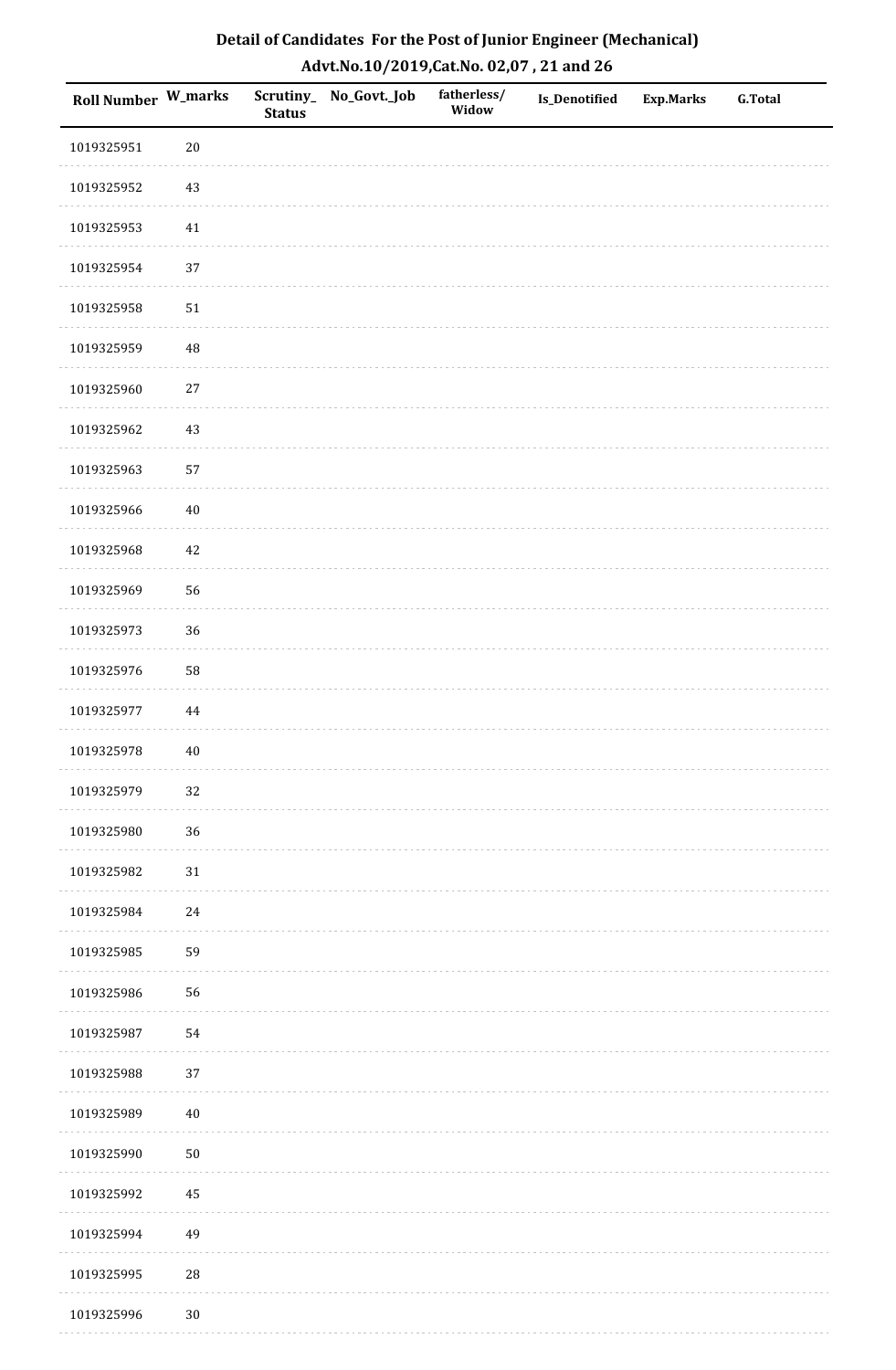| Roll Number W_marks |            | <b>Status</b> | Scrutiny_ No_Govt._Job | fatherless/<br>Widow | <b>Is_Denotified</b> | <b>Exp.Marks</b> | <b>G.Total</b> |
|---------------------|------------|---------------|------------------------|----------------------|----------------------|------------------|----------------|
| 1019325997          | 36         |               |                        |                      |                      |                  |                |
| 1019325998          | 42         |               |                        |                      |                      |                  |                |
| 1019326000          | $31\,$     |               |                        |                      |                      |                  |                |
| 1019326003          | 32         |               |                        |                      |                      |                  |                |
| 1019326004          | $38\,$     |               |                        |                      |                      |                  |                |
| 1019326008          | 46         |               |                        |                      |                      |                  |                |
| 1019326009          | $46\,$     |               |                        |                      |                      |                  |                |
| 1019326011          | 63         | Eligible      | $\boldsymbol{0}$       | $\boldsymbol{0}$     | $\boldsymbol{0}$     | 0.00             | 63.00          |
| 1019326012          | 37         |               |                        |                      |                      |                  |                |
| 1019326014          | 49         |               |                        |                      |                      |                  |                |
| 1019326021          | 36         |               |                        |                      |                      |                  |                |
| 1019326023          | $50\,$     |               |                        |                      |                      |                  |                |
| 1019326026          | 60         |               |                        |                      |                      |                  |                |
| 1019326033          | 39         |               |                        |                      |                      |                  |                |
| 1019326035          | 19         |               |                        |                      |                      |                  |                |
| 1019326036          | 31         |               |                        |                      |                      |                  |                |
| 1019326037          | $10\,$     |               |                        |                      |                      |                  |                |
| 1019326039          | 37         |               |                        |                      |                      |                  |                |
| 1019326041          | 42         |               |                        |                      |                      |                  |                |
| 1019326042          | 48         |               |                        |                      |                      |                  |                |
| 1019326043          | 47         |               |                        |                      |                      |                  |                |
| 1019326044          | $47\,$     |               |                        |                      |                      |                  |                |
| 1019326045          | ${\bf 56}$ | Eligible      | $\boldsymbol{0}$       | $\boldsymbol{0}$     | $\boldsymbol{0}$     | $0.00\,$         | 56.00          |
| 1019326046          | 33         |               |                        |                      |                      |                  |                |
| 1019326047          | 29         |               |                        |                      |                      |                  |                |
| 1019326049          | 44         |               |                        |                      |                      |                  |                |
| 1019326052          | 57         |               |                        |                      |                      |                  |                |
| 1019326054          | $50\,$     |               |                        |                      |                      |                  |                |
| 1019326056          | 55         |               |                        |                      |                      |                  |                |
| 1019326058          | 32         |               |                        |                      |                      |                  |                |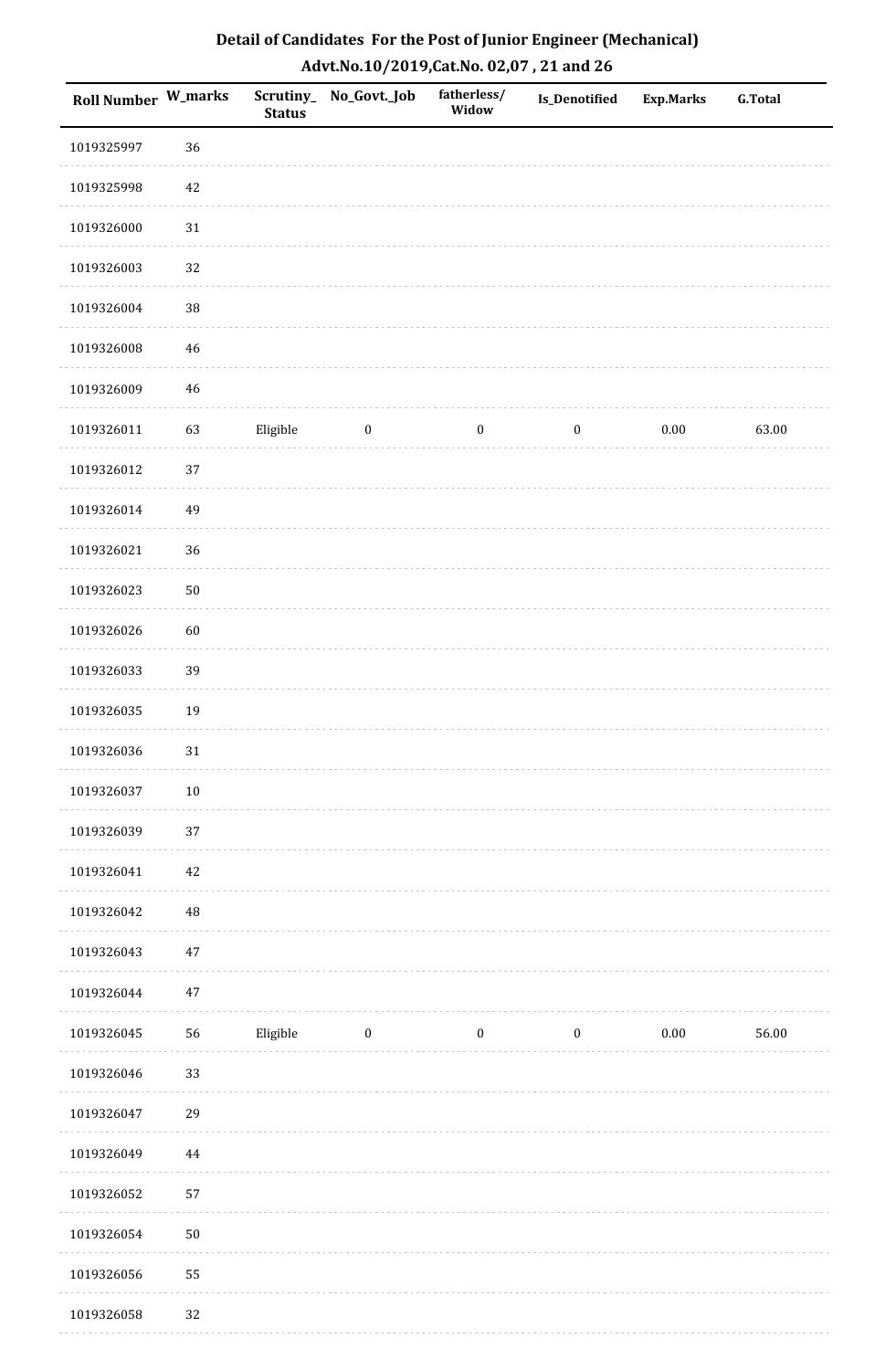| <b>Roll Number W_marks</b> |        | <b>Status</b> | Scrutiny_No_Govt._Job | fatherless/<br>Widow | Is_Denotified | <b>Exp.Marks</b> | <b>G.Total</b> |
|----------------------------|--------|---------------|-----------------------|----------------------|---------------|------------------|----------------|
| 1019326060                 | 35     |               |                       |                      |               |                  |                |
| 1019326062                 | $40\,$ |               |                       |                      |               |                  |                |
| 1019326063                 | 37     |               |                       |                      |               |                  |                |
| 1019326064                 | $41\,$ |               |                       |                      |               |                  |                |
| 1019326065                 | 52     |               |                       |                      |               |                  |                |
| 1019326066                 | 27     |               |                       |                      |               |                  |                |
| 1019326068                 | 60     |               |                       |                      |               |                  |                |
| 1019326069                 | $40\,$ |               |                       |                      |               |                  |                |
| 1019326075                 | 33     |               |                       |                      |               |                  |                |
| 1019326077                 | $41\,$ |               |                       |                      |               |                  |                |
| 1019326078                 | $27\,$ |               |                       |                      |               |                  |                |
| 1019326080                 | 57     |               |                       |                      |               |                  |                |
| 1019326081                 | $47\,$ |               |                       |                      |               |                  |                |
| 1019326082                 | 37     |               |                       |                      |               |                  |                |
| 1019326085                 | 41     |               |                       |                      |               |                  |                |
| 1019326089                 | $27\,$ |               |                       |                      |               |                  |                |
| 1019326090                 | 33     |               |                       |                      |               |                  |                |
| 1019326092                 | $31\,$ |               |                       |                      |               |                  |                |
| 1019326094                 | $41\,$ |               |                       |                      |               |                  |                |
| 1019326095                 | 45     |               |                       |                      |               |                  |                |
| 1019326098                 | 44     |               |                       |                      |               |                  |                |
| 1019326102                 | $31\,$ |               |                       |                      |               |                  |                |
| 1019326103                 | $34\,$ |               |                       |                      |               |                  |                |
| 1019326105                 | 34     |               |                       |                      |               |                  |                |
| 1019326107                 | 33     |               |                       |                      |               |                  |                |
| 1019326109                 | 38     |               |                       |                      |               |                  |                |
| 1019326112                 | 45     |               |                       |                      |               |                  |                |
| 1019326115                 | 37     |               |                       |                      |               |                  |                |
| 1019326116                 | 54     |               |                       |                      |               |                  |                |
| 1019326119                 | 34     |               |                       |                      |               |                  |                |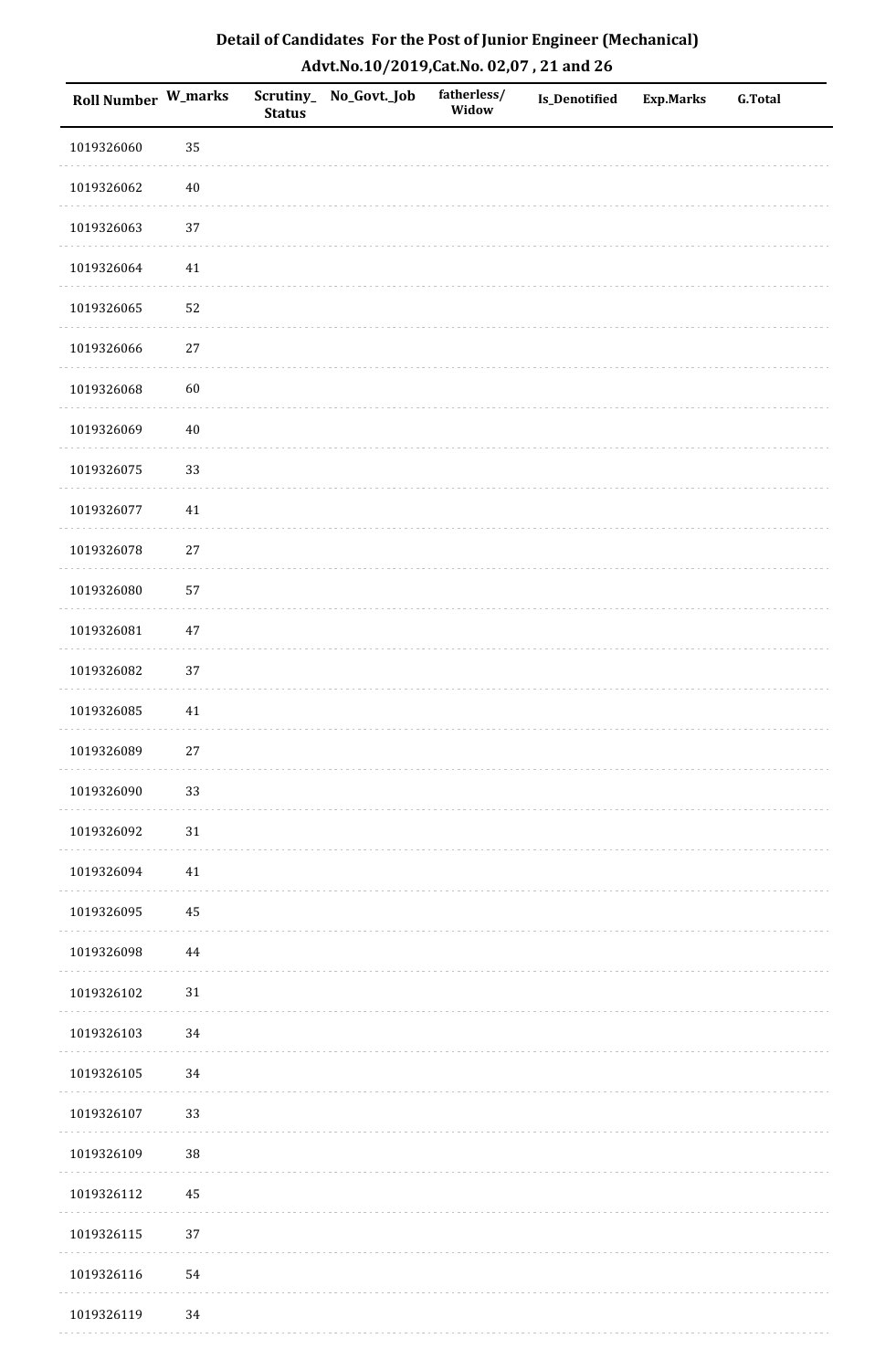| Roll Number W_marks |        | <b>Status</b> | Scrutiny_No_Govt._Job | fatherless/<br>Widow | Is_Denotified | <b>Exp.Marks</b> | <b>G.Total</b> |
|---------------------|--------|---------------|-----------------------|----------------------|---------------|------------------|----------------|
| 1019326122          | 37     |               |                       |                      |               |                  |                |
| 1019326123          | $43\,$ |               |                       |                      |               |                  |                |
| 1019326125          | 48     |               |                       |                      |               |                  |                |
| 1019326129          | 58     |               |                       |                      |               |                  |                |
| 1019326133          | 66     |               |                       |                      |               |                  |                |
| 1019326135          | $40\,$ |               |                       |                      |               |                  |                |
| 1019326136          | $42\,$ |               |                       |                      |               |                  |                |
| 1019326138          | 46     |               |                       |                      |               |                  |                |
| 1019326140          | 42     |               |                       |                      |               |                  |                |
| 1019326142          | 55     |               |                       |                      |               |                  |                |
| 1019326143          | 35     |               |                       |                      |               |                  |                |
| 1019326144          | 52     |               |                       |                      |               |                  |                |
| 1019326145          | $46\,$ |               |                       |                      |               |                  |                |
| 1019326146          | 31     |               |                       |                      |               |                  |                |
| 1019326147          | 42     |               |                       |                      |               |                  |                |
| 1019326148          | $41\,$ |               |                       |                      |               |                  |                |
| 1019326149          | $40\,$ |               |                       |                      |               |                  |                |
| 1019326151          | 45     |               |                       |                      |               |                  |                |
| 1019326154          | 49     |               |                       |                      |               |                  |                |
| 1019326156          | 56     |               |                       |                      |               |                  |                |
| 1019326162          | 42     |               |                       |                      |               |                  |                |
| 1019326165          | 56     |               |                       |                      |               |                  |                |
| 1019326168          | $31\,$ |               |                       |                      |               |                  |                |
| 1019326169          | 41     |               |                       |                      |               |                  |                |
| 1019326171          | 55     |               |                       |                      |               |                  |                |
| 1019326172          | 67     |               |                       |                      |               |                  |                |
| 1019326177          | 29     |               |                       |                      |               |                  |                |
| 1019326178          | $30\,$ |               |                       |                      |               |                  |                |
| 1019326180          | $43\,$ |               |                       |                      |               |                  |                |
| 1019326182          | 45     |               |                       |                      |               |                  |                |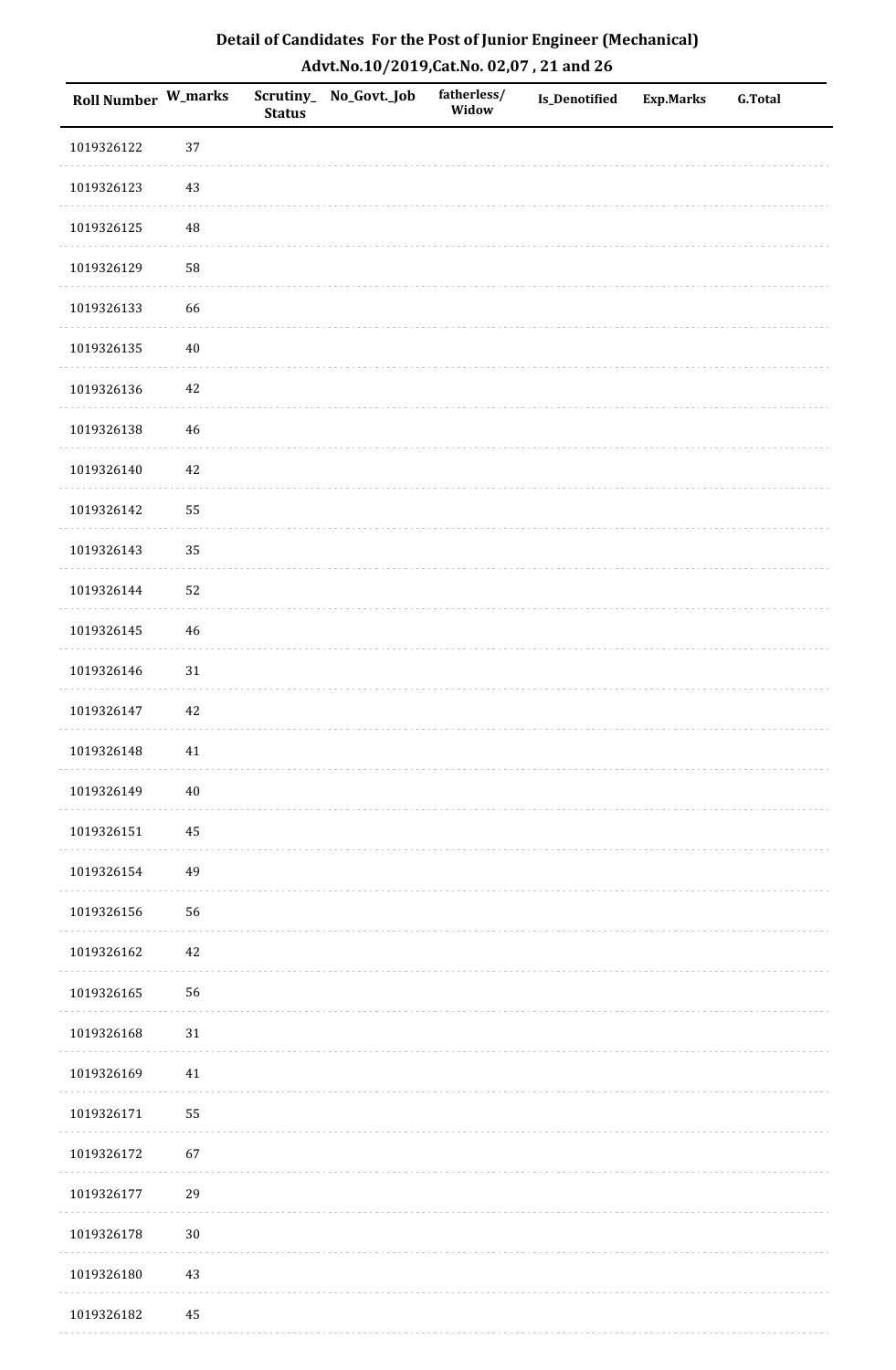| Roll Number W_marks |          | <b>Status</b> | Scrutiny_ No_Govt._Job | fatherless/<br>Widow | Is_Denotified | <b>Exp.Marks</b> | <b>G.Total</b> |
|---------------------|----------|---------------|------------------------|----------------------|---------------|------------------|----------------|
| 1019326184          | 64       |               |                        |                      |               |                  |                |
| 1019326185          | 57       |               |                        |                      |               |                  |                |
| 1019326187          | 44       |               |                        |                      |               |                  |                |
| 1019326188          | 64       |               |                        |                      |               |                  |                |
| 1019326189          | 46       |               |                        |                      |               |                  |                |
| 1019326190          | $38\,$   |               |                        |                      |               |                  |                |
| 1019326192          | 32       |               |                        |                      |               |                  |                |
| 1019326193          | 33       |               |                        |                      |               |                  |                |
| 1019326195          | 55       |               |                        |                      |               |                  |                |
| 1019326196          | 37       |               |                        |                      |               |                  |                |
| 1019326197          | 44       |               |                        |                      |               |                  |                |
| 1019326199          | $47\,$   |               |                        |                      |               |                  |                |
| 1019326201          | 37       |               |                        |                      |               |                  |                |
| 1019326202          | 36       |               |                        |                      |               |                  |                |
| 1019326204          | 57       |               |                        |                      |               |                  |                |
| 1019326205          | 28       |               |                        |                      |               |                  |                |
| 1019326206          | 49       |               |                        |                      |               |                  |                |
| 1019326209          | $40\,$   |               |                        |                      |               |                  |                |
| 1019326210          | 64       |               |                        |                      |               |                  |                |
| 1019326211          | 36       |               |                        |                      |               |                  |                |
| 1019326213          | 37       |               |                        |                      |               |                  |                |
| 1019326214          | 45       |               |                        |                      |               |                  |                |
| 1019326217          | REJECTED |               |                        |                      |               |                  | $0.00\,$       |
| 1019326218          | 34       |               |                        |                      |               |                  |                |
| 1019326219          | 39       |               |                        |                      |               |                  |                |
| 1019326220          | 59       |               |                        |                      |               |                  |                |
| 1019326221          | 51       |               |                        |                      |               |                  |                |
| 1019326224          | 42       |               |                        |                      |               |                  |                |
| 1019326226          | 49       |               |                        |                      |               |                  |                |
| 1019326227          | 52       |               |                        |                      |               |                  |                |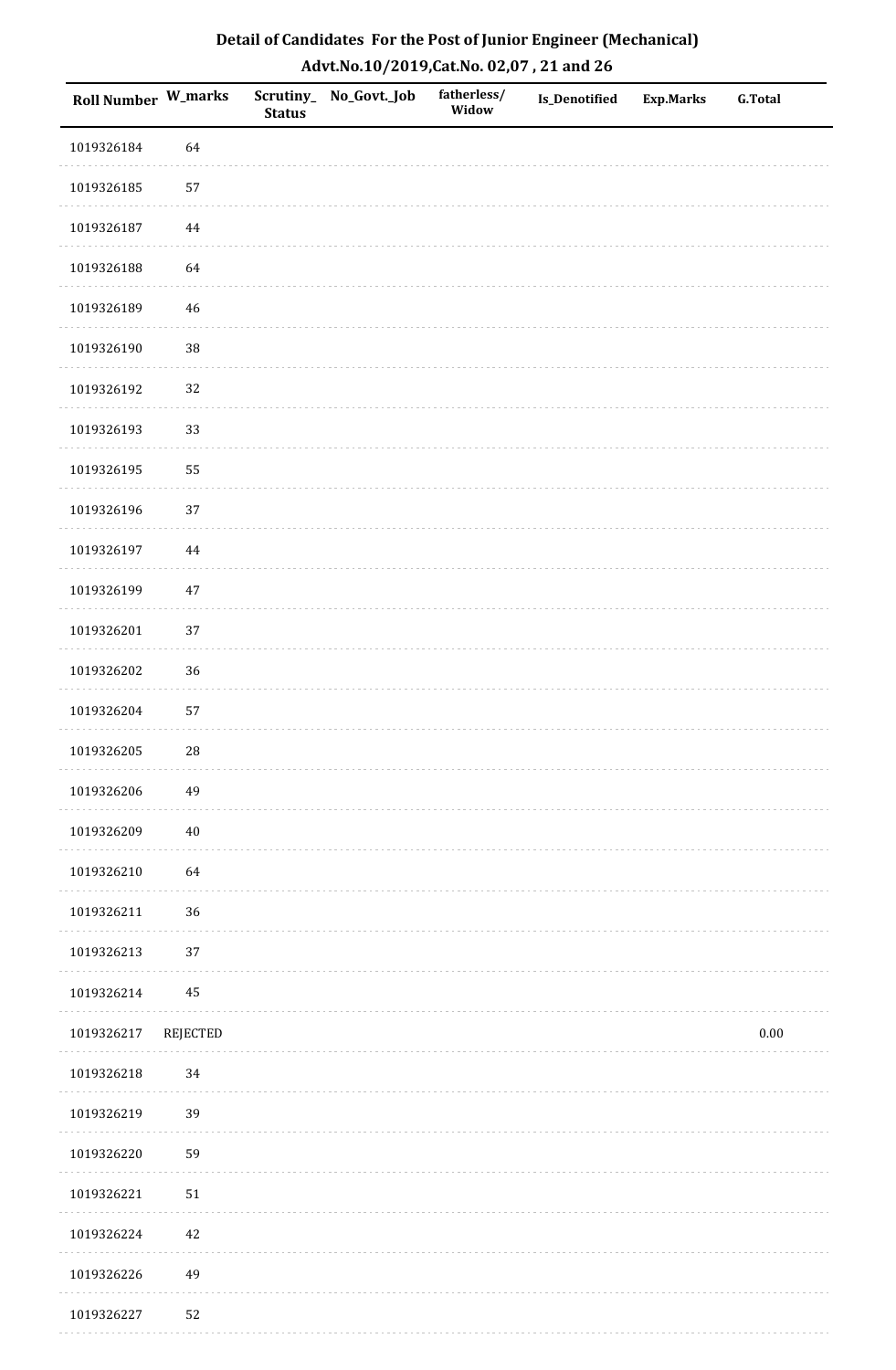| Roll Number W_marks |             | <b>Status</b> | Scrutiny_No_Govt._Job | fatherless/<br>Widow | Is_Denotified | <b>Exp.Marks</b> | <b>G.Total</b> |
|---------------------|-------------|---------------|-----------------------|----------------------|---------------|------------------|----------------|
| 1019326228          | 54          |               |                       |                      |               |                  |                |
| 1019326230          | $\sqrt{48}$ |               |                       |                      |               |                  |                |
| 1019326231          | 29          |               |                       |                      |               |                  |                |
| 1019326232          | 38          |               |                       |                      |               |                  |                |
| 1019326233          | 52          |               |                       |                      |               |                  |                |
| 1019326234          | 38          |               |                       |                      |               |                  |                |
| 1019326235          | 37          |               |                       |                      |               |                  |                |
| 1019326236          | $50\,$      |               |                       |                      |               |                  |                |
| 1019326239          | 39          |               |                       |                      |               |                  |                |
| 1019326240          | 67          |               |                       |                      |               |                  |                |
| 1019326241          | 33          |               |                       |                      |               |                  |                |
| 1019326242          | 32          |               |                       |                      |               |                  |                |
| 1019326243          | $50\,$      |               |                       |                      |               |                  |                |
| 1019326245          | 45          |               |                       |                      |               |                  |                |
| 1019326246          | 52          |               |                       |                      |               |                  |                |
| 1019326248          | $\rm 48$    |               |                       |                      |               |                  |                |
| 1019326250          | $\sqrt{46}$ |               |                       |                      |               |                  |                |
| 1019326251          | $40\,$      |               |                       |                      |               |                  |                |
| 1019326256          | 35          |               |                       |                      |               |                  |                |
| 1019326258          | 60          |               |                       |                      |               |                  |                |
| 1019326263          | 41          |               |                       |                      |               |                  |                |
| 1019326264          | ${\bf 28}$  |               |                       |                      |               |                  |                |
| 1019326265          | $41\,$      |               |                       |                      |               |                  |                |
| 1019326270          | 35          |               |                       |                      |               |                  |                |
| 1019326275          | $\rm 48$    |               |                       |                      |               |                  |                |
| 1019326276          | 38          |               |                       |                      |               |                  |                |
| 1019326277          | $50\,$      |               |                       |                      |               |                  |                |
| 1019326278          | 49          |               |                       |                      |               |                  |                |
| 1019326279          | 35          |               |                       |                      |               |                  |                |
| 1019326280          | 44          |               |                       |                      |               |                  |                |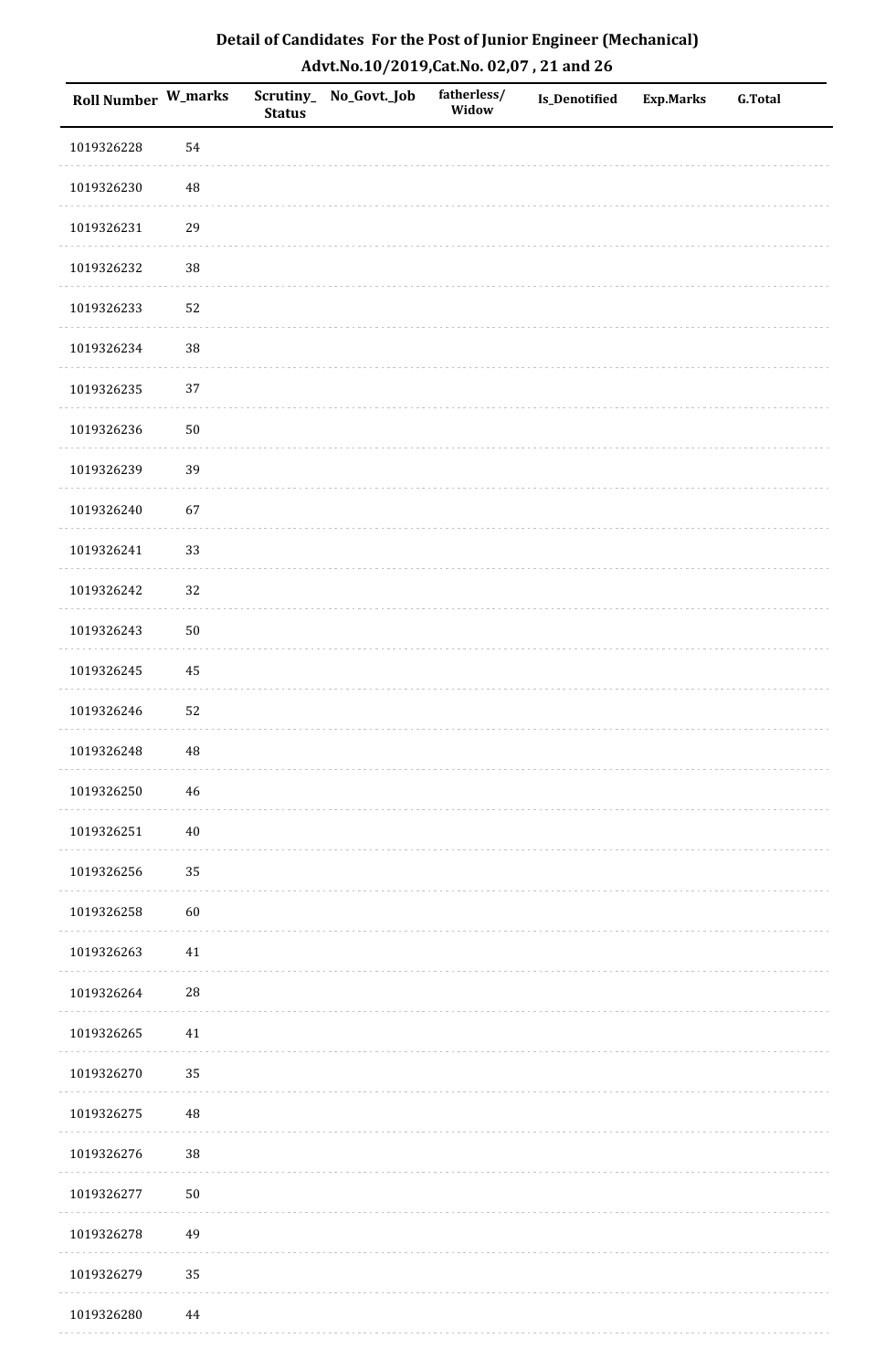| Roll Number W_marks |             | <b>Status</b> | Scrutiny_No_Govt._Job | fatherless/<br>Widow | Is_Denotified    | <b>Exp.Marks</b> | <b>G.Total</b> |
|---------------------|-------------|---------------|-----------------------|----------------------|------------------|------------------|----------------|
| 1019326281          | 64          |               |                       |                      |                  |                  |                |
| 1019326282          | 45          |               |                       |                      |                  |                  |                |
| 1019326286          | $47\,$      |               |                       |                      |                  |                  |                |
| 1019326289          | 44          |               |                       |                      |                  |                  |                |
| 1019326290          | 45          |               |                       |                      |                  |                  |                |
| 1019326292          | 41          |               |                       |                      |                  |                  |                |
| 1019326293          | 53          |               |                       |                      |                  |                  |                |
| 1019326294          | 64          |               |                       |                      |                  |                  |                |
| 1019326296          | 32          |               |                       |                      |                  |                  |                |
| 1019326299          | $\bf 44$    |               |                       |                      |                  |                  |                |
| 1019326300          | $43\,$      |               |                       |                      |                  |                  |                |
| 1019326302          | $31\,$      |               |                       |                      |                  |                  |                |
| 1019326303          | 43          |               |                       |                      |                  |                  |                |
| 1019326305          | 48          |               |                       |                      |                  |                  |                |
| 1019326306          | 43          |               |                       |                      |                  |                  |                |
| 1019326309          | $30\,$      | Absent        | $\boldsymbol{0}$      | $\boldsymbol{0}$     | $\boldsymbol{0}$ | $0.00\,$         |                |
| 1019326310          | $30\,$      |               |                       |                      |                  |                  |                |
| 1019326311          | 63          |               |                       |                      |                  |                  |                |
| 1019326314          | 49          |               |                       |                      |                  |                  |                |
| 1019326315          | REJECTED    |               |                       |                      |                  |                  | $0.00\,$       |
| 1019326321          | 43          |               |                       |                      |                  |                  |                |
| 1019326322          | $\sqrt{46}$ |               |                       |                      |                  |                  |                |
| 1019326323          | $43\,$      |               |                       |                      |                  |                  |                |
| 1019326326          | 16          |               |                       |                      |                  |                  |                |
| 1019326327          | 26          |               |                       |                      |                  |                  |                |
| 1019326328          | REJECTED    |               |                       |                      |                  |                  | $0.00\,$       |
| 1019326330          | $30\,$      |               |                       |                      |                  |                  |                |
| 1019326331          | $41\,$      |               |                       |                      |                  |                  |                |
| 1019326332          | $43\,$      |               |                       |                      |                  |                  |                |
| 1019326333          | 34          |               |                       |                      |                  |                  |                |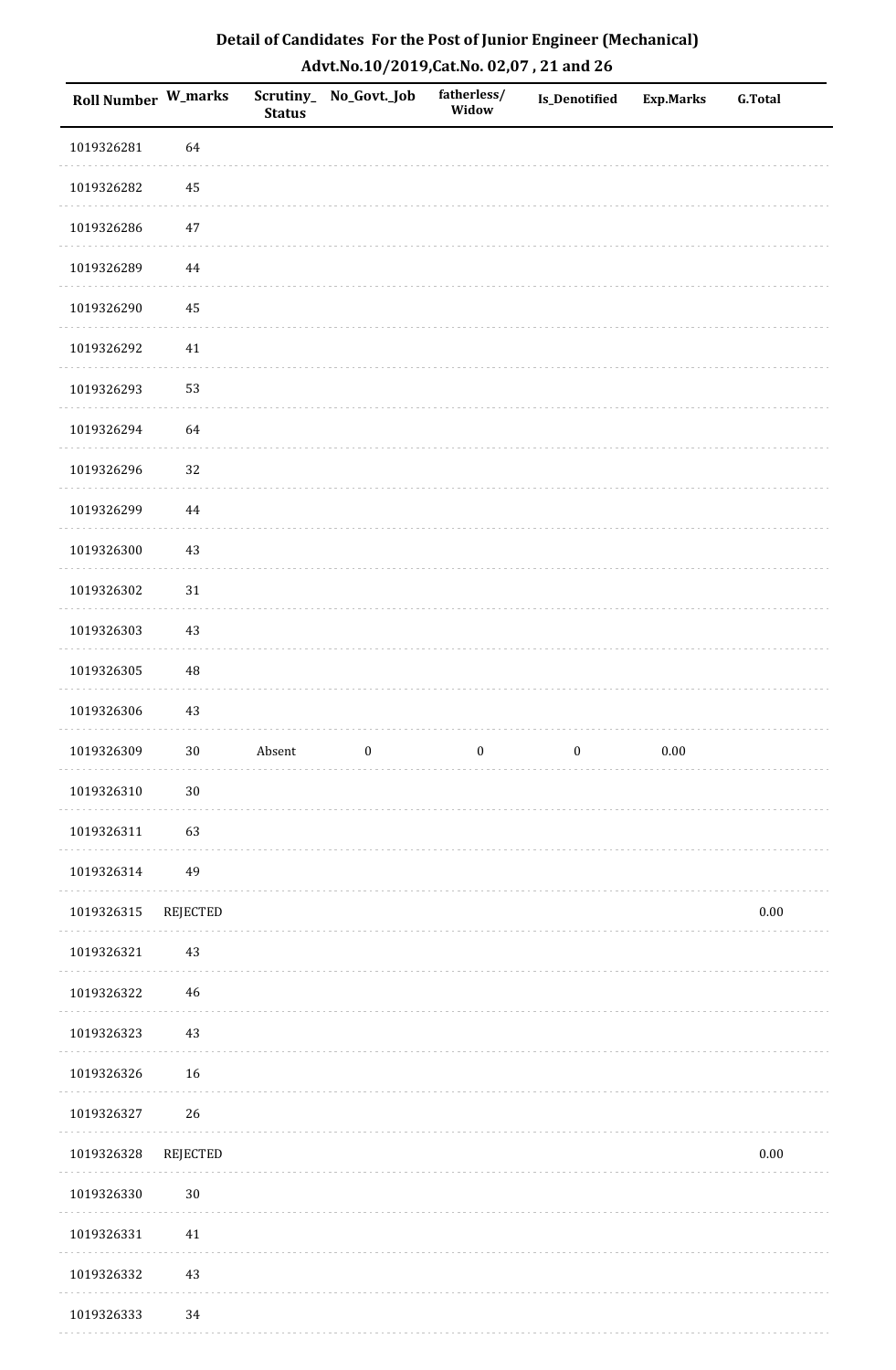| Roll Number W_marks |             | <b>Status</b> | Scrutiny_No_Govt._Job | fatherless/<br>Widow | Is_Denotified | <b>Exp.Marks</b> | <b>G.Total</b> |
|---------------------|-------------|---------------|-----------------------|----------------------|---------------|------------------|----------------|
| 1019326334          | 60          |               |                       |                      |               |                  |                |
| 1019326335          | 26          |               |                       |                      |               |                  |                |
| 1019326339          | 38          |               |                       |                      |               |                  |                |
| 1019326341          | 64          |               |                       |                      |               |                  |                |
| 1019326343          | 56          |               |                       |                      |               |                  |                |
| 1019326344          | 56          |               |                       |                      |               |                  |                |
| 1019326345          | 36          |               |                       |                      |               |                  |                |
| 1019326346          | $47\,$      |               |                       |                      |               |                  |                |
| 1019326347          | 41          |               |                       |                      |               |                  |                |
| 1019326348          | $46\,$      |               |                       |                      |               |                  |                |
| 1019326349          | 36          |               |                       |                      |               |                  |                |
| 1019326352          | $\bf 44$    |               |                       |                      |               |                  |                |
| 1019326355          | 59          |               |                       |                      |               |                  |                |
| 1019326356          | $46\,$      |               |                       |                      |               |                  |                |
| 1019326357          | 54          |               |                       |                      |               |                  |                |
| 1019326358          | 52          |               |                       |                      |               |                  |                |
| 1019326359          | 60          |               |                       |                      |               |                  |                |
| 1019326360          | $40\,$      |               |                       |                      |               |                  |                |
| 1019326361          | $40\,$      |               |                       |                      |               |                  |                |
| 1019326369          | 55          |               |                       |                      |               |                  |                |
| 1019326370          | REJECTED    |               |                       |                      |               |                  | $0.00\,$       |
| 1019326371          | $\sqrt{46}$ |               |                       |                      |               |                  |                |
| 1019326374          | 42          |               |                       |                      |               |                  |                |
| 1019326375          | 42          |               |                       |                      |               |                  |                |
| 1019326378          | $\bf 44$    |               |                       |                      |               |                  |                |
| 1019326379          | 54          |               |                       |                      |               |                  |                |
| 1019326381          | 57          |               |                       |                      |               |                  |                |
| 1019326382          | 59          |               |                       |                      |               |                  |                |
| 1019326383          | 32          |               |                       |                      |               |                  |                |
| 1019326386          | 52          |               |                       |                      |               |                  |                |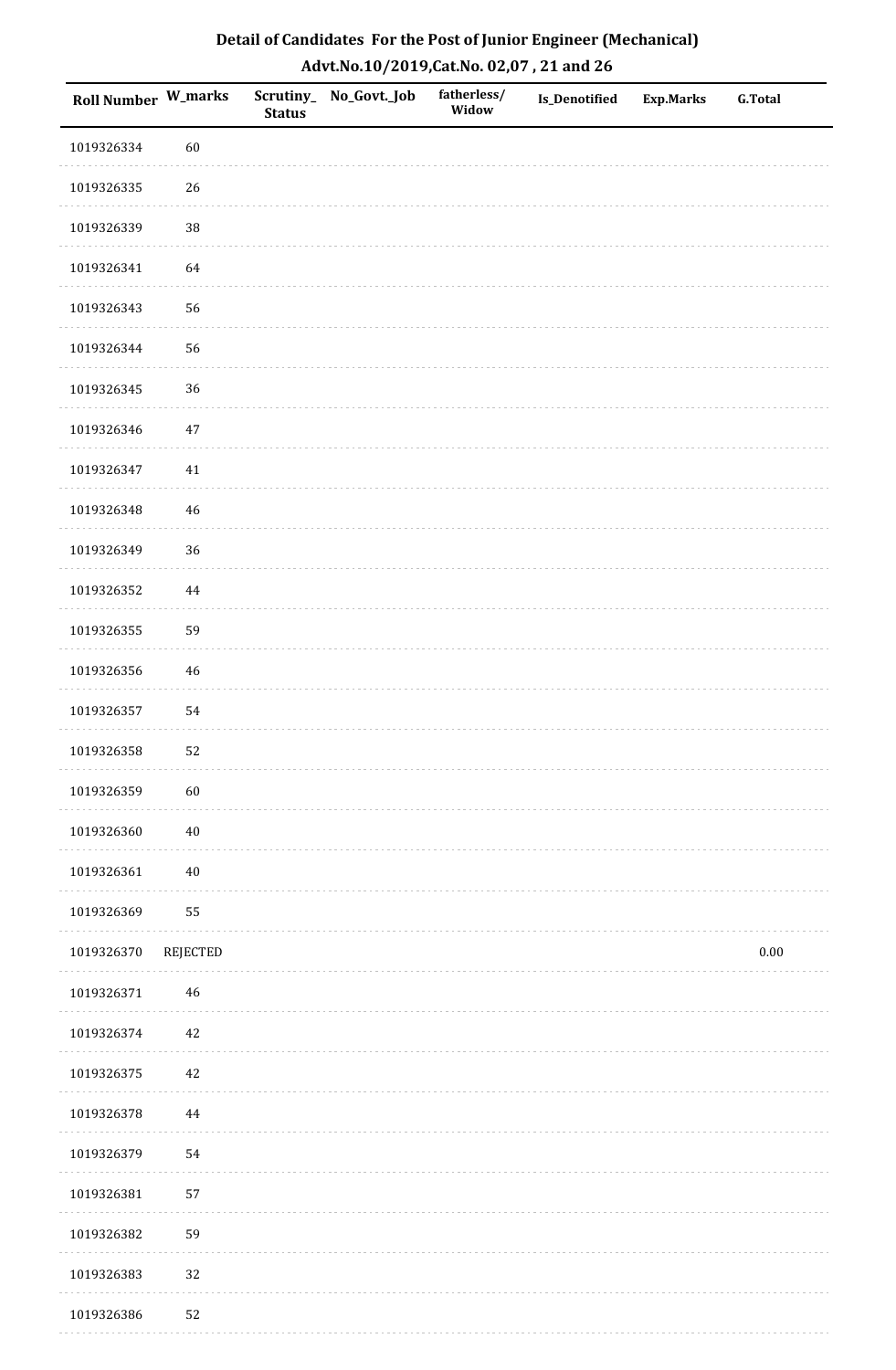| Roll Number W_marks |             | <b>Status</b> | Scrutiny_No_Govt._Job | fatherless/<br>Widow | Is_Denotified | <b>Exp.Marks</b> | <b>G.Total</b> |
|---------------------|-------------|---------------|-----------------------|----------------------|---------------|------------------|----------------|
| 1019326387          | $51\,$      |               |                       |                      |               |                  |                |
| 1019326393          | 32          |               |                       |                      |               |                  |                |
| 1019326394          | 38          |               |                       |                      |               |                  |                |
| 1019326395          | $\sqrt{48}$ |               |                       |                      |               |                  |                |
| 1019326398          | $41\,$      |               |                       |                      |               |                  |                |
| 1019326399          | $\sqrt{48}$ |               |                       |                      |               |                  |                |
| 1019326400          | $43\,$      |               |                       |                      |               |                  |                |
| 1019326401          | 53          |               |                       |                      |               |                  |                |
| 1019326404          | 32          |               |                       |                      |               |                  |                |
| 1019326406          | 58          |               |                       |                      |               |                  |                |
| 1019326407          | 33          |               |                       |                      |               |                  |                |
| 1019326409          | 29          |               |                       |                      |               |                  |                |
| 1019326411          | 55          |               |                       |                      |               |                  |                |
| 1019326412          | 36          |               |                       |                      |               |                  |                |
| 1019326413          | 39          |               |                       |                      |               |                  |                |
| 1019326414          | 62          |               |                       |                      |               |                  |                |
| 1019326415          | 52          |               |                       |                      |               |                  |                |
| 1019326416          | $30\,$      |               |                       |                      |               |                  |                |
| 1019326420          | 32          |               |                       |                      |               |                  |                |
| 1019326421          | 37          |               |                       |                      |               |                  |                |
| 1019326422          | 36          |               |                       |                      |               |                  |                |
| 1019326423          | 35          |               |                       |                      |               |                  |                |
| 1019326425          | 54          |               |                       |                      |               |                  |                |
| 1019326428          | 45          |               |                       |                      |               |                  |                |
| 1019326429          | 25          |               |                       |                      |               |                  |                |
| 1019326432          | 35          |               |                       |                      |               |                  |                |
| 1019326433          | 42          |               |                       |                      |               |                  |                |
| 1019326434          | 38          |               |                       |                      |               |                  |                |
| 1019326438          | $50\,$      |               |                       |                      |               |                  |                |
| 1019326440          | 29          |               |                       |                      |               |                  |                |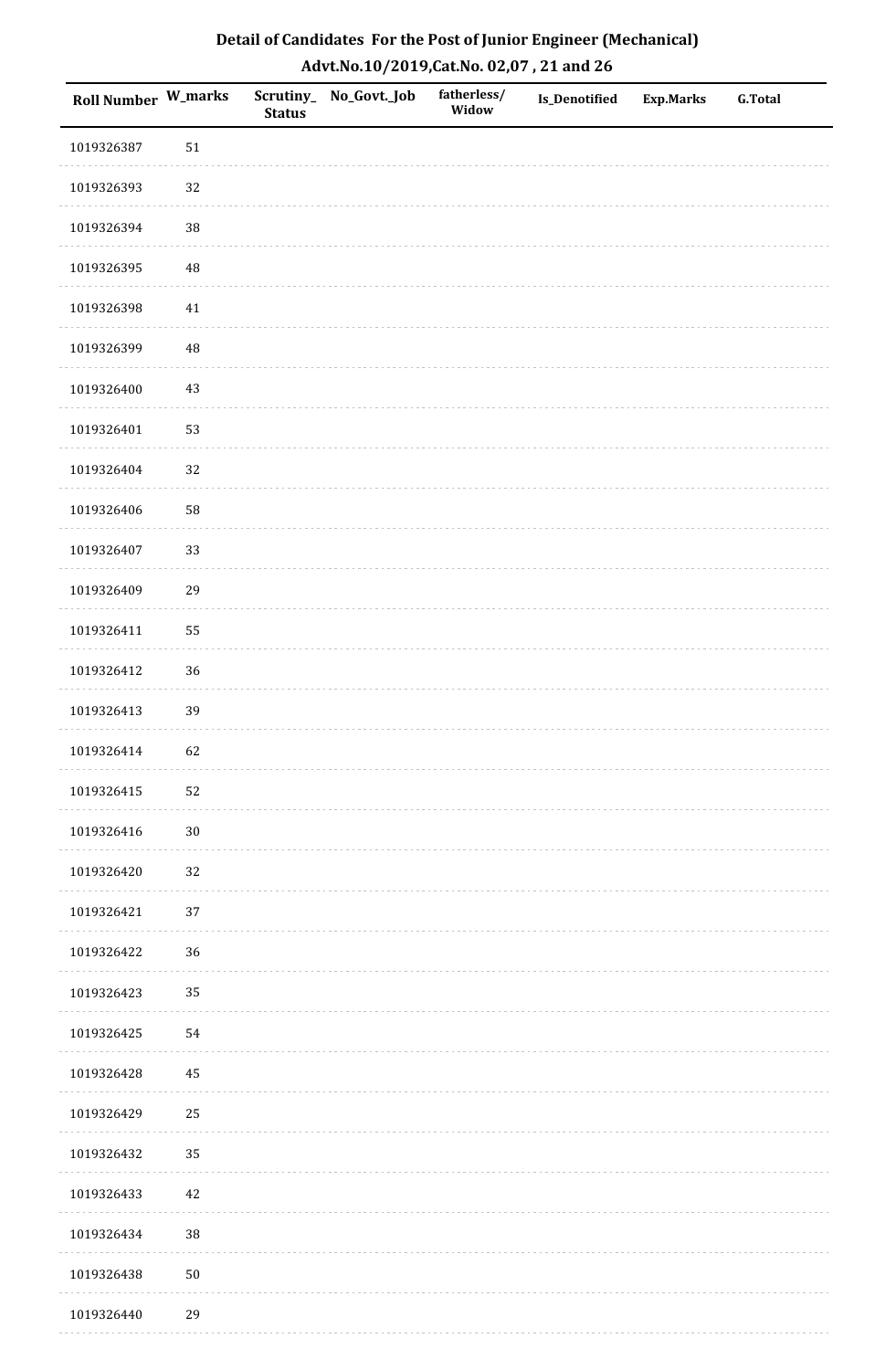| Roll Number W_marks |          | <b>Status</b> | Scrutiny_No_Govt._Job | fatherless/<br>Widow | Is_Denotified | <b>Exp.Marks</b> | <b>G.Total</b> |
|---------------------|----------|---------------|-----------------------|----------------------|---------------|------------------|----------------|
| 1019326441          | 55       |               |                       |                      |               |                  |                |
| 1019326442          | 32       |               |                       |                      |               |                  |                |
| 1019326445          | 57       |               |                       |                      |               |                  |                |
| 1019326446          | $\bf 44$ |               |                       |                      |               |                  |                |
| 1019326447          | $\rm 48$ |               |                       |                      |               |                  |                |
| 1019326448          | 56       |               |                       |                      |               |                  |                |
| 1019326450          | 34       |               |                       |                      |               |                  |                |
| 1019326451          | 13       |               |                       |                      |               |                  |                |
| 1019326453          | 56       |               |                       |                      |               |                  |                |
| 1019326459          | 49       |               |                       |                      |               |                  |                |
| 1019326460          | $\bf 44$ |               |                       |                      |               |                  |                |
| 1019326461          | REJECTED |               |                       |                      |               |                  | $0.00\,$       |
| 1019326463          | 32       |               |                       |                      |               |                  |                |
| 1019326464          | 38       |               |                       |                      |               |                  |                |
| 1019326466          | 36       |               |                       |                      |               |                  |                |
| 1019326469          | 49       |               |                       |                      |               |                  |                |
| 1019326472          | $26\,$   |               |                       |                      |               |                  |                |
| 1019326473          | $51\,$   |               |                       |                      |               |                  |                |
| 1019326475          | $50\,$   |               |                       |                      |               |                  |                |
| 1019326480          | $42\,$   |               |                       |                      |               |                  |                |
| 1019326482          | 49       |               |                       |                      |               |                  |                |
| 1019326486          | 59       |               |                       |                      |               |                  |                |
| 1019326487          | 42       |               |                       |                      |               |                  |                |
| 1019326488          | $47\,$   |               |                       |                      |               |                  |                |
| 1019326489          | 29       |               |                       |                      |               |                  |                |
| 1019326490          | 52       |               |                       |                      |               |                  |                |
| 1019326491          | $51\,$   |               |                       |                      |               |                  |                |
| 1019326493          | 26       |               |                       |                      |               |                  |                |
| 1019326494          | 44       |               |                       |                      |               |                  |                |
| 1019326495          | 35       |               |                       |                      |               |                  |                |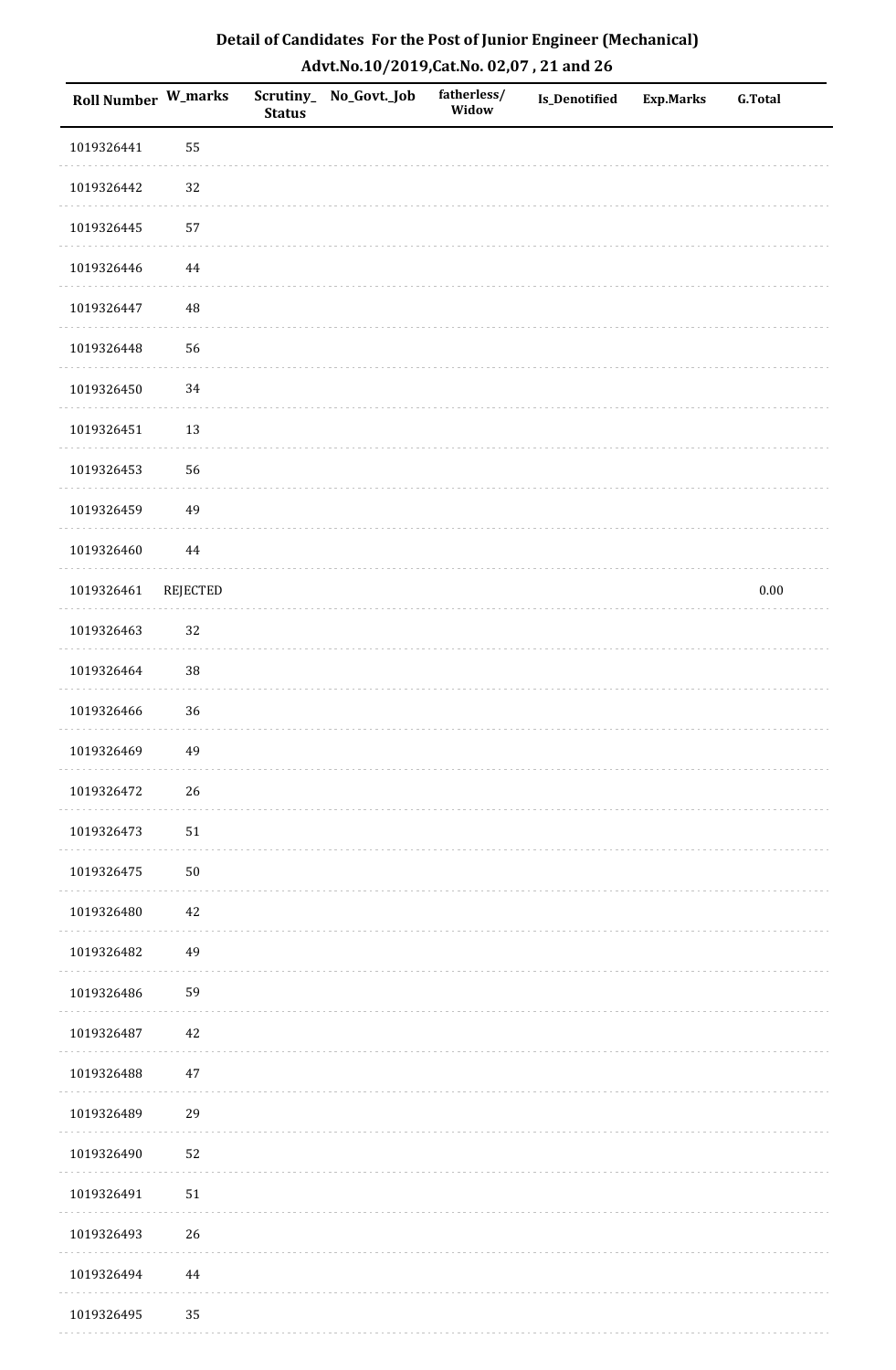| Roll Number W_marks |        | <b>Status</b> | Scrutiny_No_Govt._Job | fatherless/<br>Widow | Is_Denotified | <b>Exp.Marks</b> | <b>G.Total</b> |
|---------------------|--------|---------------|-----------------------|----------------------|---------------|------------------|----------------|
| 1019326496          | $47\,$ |               |                       |                      |               |                  |                |
| 1019326498          | 49     |               |                       |                      |               |                  |                |
| 1019326500          | 52     |               |                       |                      |               |                  |                |
| 1019326501          | $47\,$ |               |                       |                      |               |                  |                |
| 1019326503          | 33     |               |                       |                      |               |                  |                |
| 1019326504          | 39     |               |                       |                      |               |                  |                |
| 1019326507          | 56     |               |                       |                      |               |                  |                |
| 1019326509          | 45     |               |                       |                      |               |                  |                |
| 1019326510          | 34     |               |                       |                      |               |                  |                |
| 1019326512          | $31\,$ |               |                       |                      |               |                  |                |
| 1019326514          | $50\,$ |               |                       |                      |               |                  |                |
| 1019326515          | 32     |               |                       |                      |               |                  |                |
| 1019326516          | 41     |               |                       |                      |               |                  |                |
| 1019326517          | 57     |               |                       |                      |               |                  |                |
| 1019326518          | $42\,$ |               |                       |                      |               |                  |                |
| 1019326519          | 37     |               |                       |                      |               |                  |                |
| 1019326520          | 58     |               |                       |                      |               |                  |                |
| 1019326523          | 52     |               |                       |                      |               |                  |                |
| 1019326524          | 49     |               |                       |                      |               |                  |                |
| 1019326529          | $50\,$ |               |                       |                      |               |                  |                |
| 1019326530          | 37     |               |                       |                      |               |                  |                |
| 1019326532          | $51\,$ |               |                       |                      |               |                  |                |
| 1019326533          | 55     |               |                       |                      |               |                  |                |
| 1019326534          | 53     |               |                       |                      |               |                  |                |
| 1019326535          | 49     |               |                       |                      |               |                  |                |
| 1019326536          | 38     |               |                       |                      |               |                  |                |
| 1019326537          | $46\,$ |               |                       |                      |               |                  |                |
| 1019326541          | 33     |               |                       |                      |               |                  |                |
| 1019326545          | $38\,$ |               |                       |                      |               |                  |                |
| 1019326546          | $40\,$ |               |                       |                      |               |                  |                |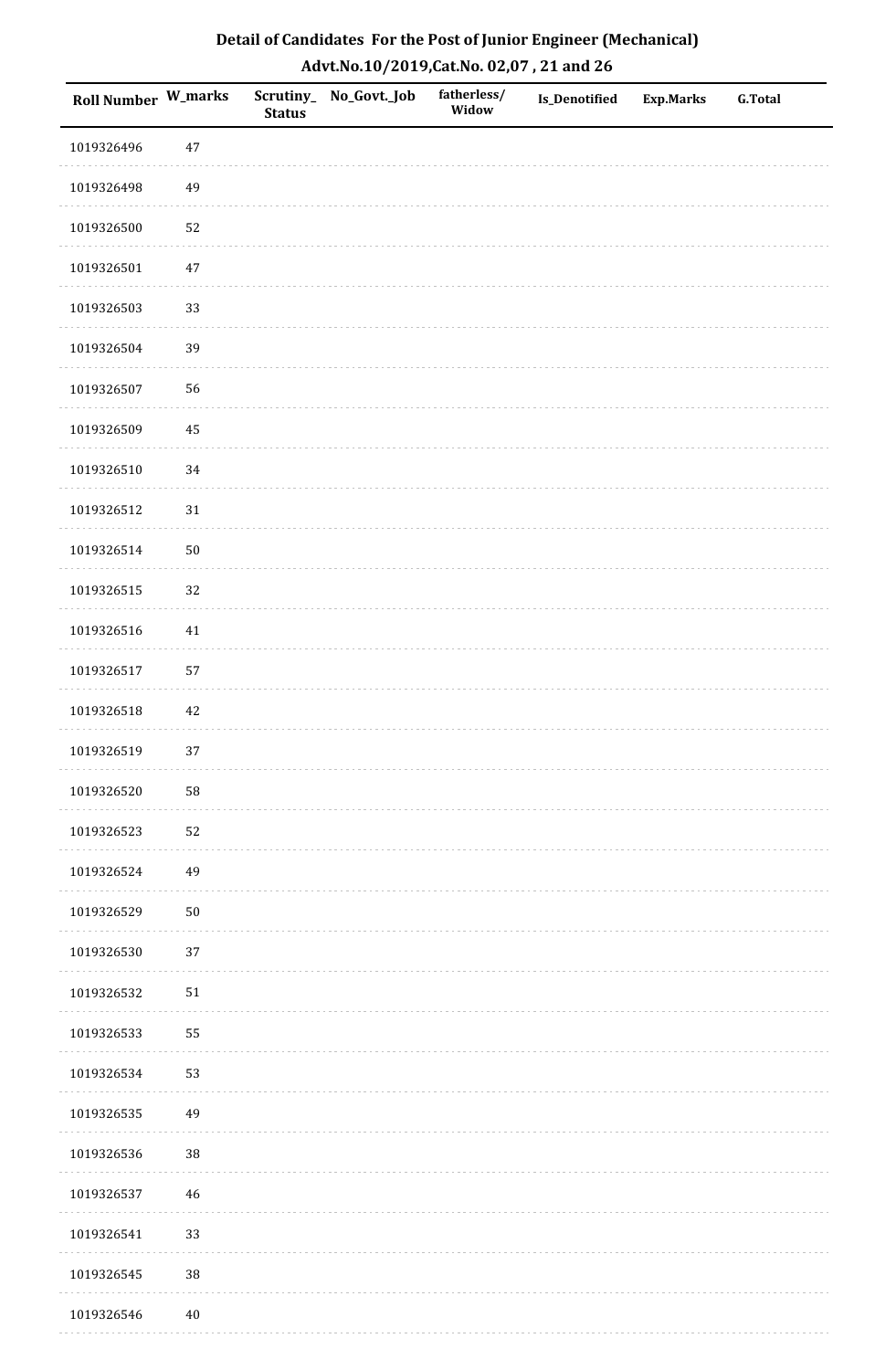| Roll Number W_marks |             | <b>Status</b> | Scrutiny_No_Govt._Job | fatherless/<br>Widow | Is_Denotified | <b>Exp.Marks</b> | <b>G.Total</b> |
|---------------------|-------------|---------------|-----------------------|----------------------|---------------|------------------|----------------|
| 1019326547          | 52          |               |                       |                      |               |                  |                |
| 1019326551          | 58          |               |                       |                      |               |                  |                |
| 1019326553          | $40\,$      |               |                       |                      |               |                  |                |
| 1019326555          | 61          |               |                       |                      |               |                  |                |
| 1019326557          | 53          |               |                       |                      |               |                  |                |
| 1019326558          | 36          |               |                       |                      |               |                  |                |
| 1019326559          | 37          |               |                       |                      |               |                  |                |
| 1019326560          | 38          |               |                       |                      |               |                  |                |
| 1019326561          | 49          |               |                       |                      |               |                  |                |
| 1019326564          | $\bf 44$    |               |                       |                      |               |                  |                |
| 1019326568          | 28          |               |                       |                      |               |                  |                |
| 1019326569          | $47\,$      |               |                       |                      |               |                  |                |
| 1019326570          | 36          |               |                       |                      |               |                  |                |
| 1019326571          | $34\,$      |               |                       |                      |               |                  |                |
| 1019326573          | 49          |               |                       |                      |               |                  |                |
| 1019326575          | 63          |               |                       |                      |               |                  |                |
| 1019326576          | $\sqrt{46}$ |               |                       |                      |               |                  |                |
| 1019326577          | $40\,$      |               |                       |                      |               |                  |                |
| 1019326580          | ${\bf 28}$  |               |                       |                      |               |                  |                |
| 1019326581          | 41          |               |                       |                      |               |                  |                |
| 1019326585          | 52          |               |                       |                      |               |                  |                |
| 1019326587          | $40\,$      |               |                       |                      |               |                  |                |
| 1019326590          | 54          |               |                       |                      |               |                  |                |
| 1019326594          | 54          |               |                       |                      |               |                  |                |
| 1019326595          | $40\,$      |               |                       |                      |               |                  |                |
| 1019326598          | 36          |               |                       |                      |               |                  |                |
| 1019326599          | $50\,$      |               |                       |                      |               |                  |                |
| 1019326600          | 36          |               |                       |                      |               |                  |                |
| 1019326601          | $\bf 45$    |               |                       |                      |               |                  |                |
| 1019326602          | 59          |               |                       |                      |               |                  |                |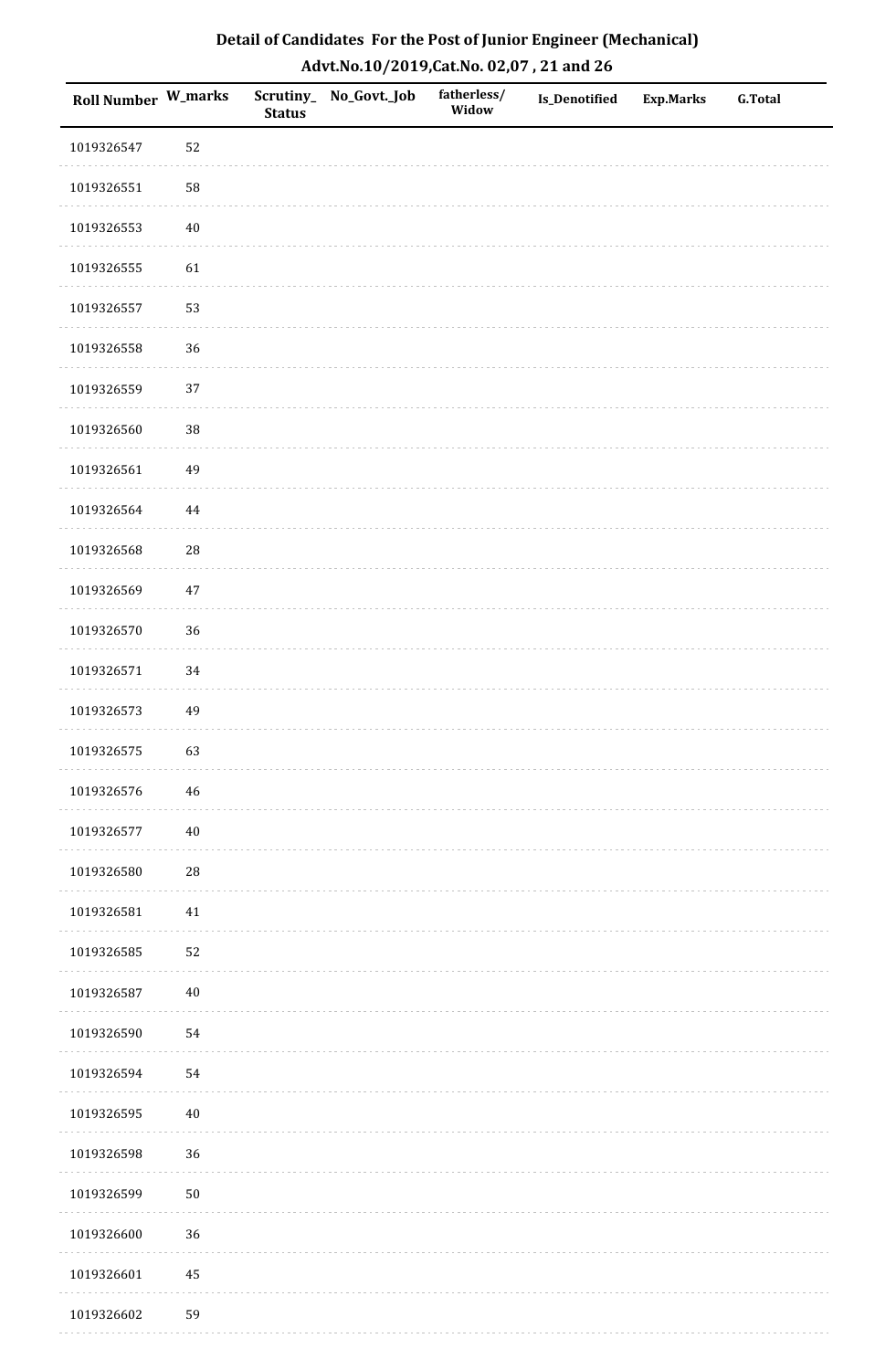| Detail of Candidates For the Post of Junior Engineer (Mechanical) |
|-------------------------------------------------------------------|
| Advt.No.10/2019,Cat.No. 02,07, 21 and 26                          |

| Roll Number W_marks |                  | <b>Status</b> | Scrutiny_No_Govt._Job | fatherless/<br>Widow | Is_Denotified    | <b>Exp.Marks</b> | <b>G.Total</b> |
|---------------------|------------------|---------------|-----------------------|----------------------|------------------|------------------|----------------|
| 1019326603          | 52               |               |                       |                      |                  |                  |                |
| 1019326604          | 42               |               |                       |                      |                  |                  |                |
| 1019326606          | $30\,$           |               |                       |                      |                  |                  |                |
| 1019326608          | 35               |               |                       |                      |                  |                  |                |
| 1019326609          | 33               |               |                       |                      |                  |                  |                |
| 1019326610          | 46               |               |                       |                      |                  |                  |                |
| 1019326612          | 52               |               |                       |                      |                  |                  |                |
| 1019326613          | $31\,$           |               |                       |                      |                  |                  |                |
| 1019326615          | 48               |               |                       |                      |                  |                  |                |
| 1019326617          | 50               |               |                       |                      |                  |                  |                |
| 1019326618          | $38\,$           |               |                       |                      |                  |                  |                |
| 1019326619          | 43               |               |                       |                      |                  |                  |                |
| 1019326620          | 43               |               |                       |                      |                  |                  |                |
| 1019326621          | 44               |               |                       |                      |                  |                  |                |
| 1019326622          | 34               |               |                       |                      |                  |                  |                |
| 1019326626          | REJECTED         |               |                       |                      |                  |                  | $0.00\,$       |
| 1019326627          | 57               | Eligible      | $\boldsymbol{0}$      | $\boldsymbol{0}$     | $\boldsymbol{0}$ | $0.00\,$         | 57.00          |
| 1019326628          | $\boldsymbol{9}$ |               |                       |                      |                  |                  |                |
| 1019326631          | 60               |               |                       |                      |                  |                  |                |
| 1019326632          | $43\,$           |               |                       |                      |                  |                  |                |
| 1019326633          | REJECTED         |               |                       |                      |                  |                  | $0.00\,$       |
| 1019326634          | $47\,$           |               |                       |                      |                  |                  |                |
| 1019326635          | 43               |               |                       |                      |                  |                  |                |
| 1019326638          | 32               |               |                       |                      |                  |                  |                |
| 1019326639          | 33               |               |                       |                      |                  |                  |                |
| 1019326640          | 16               |               |                       |                      |                  |                  |                |
| 1019326641          | $\bf 44$         |               |                       |                      |                  |                  |                |
| 1019326642          | 42               |               |                       |                      |                  |                  |                |
| 1019326643          | REJECTED         |               |                       |                      |                  |                  | $0.00\,$       |
| 1019326646          | 58               |               |                       |                      |                  |                  |                |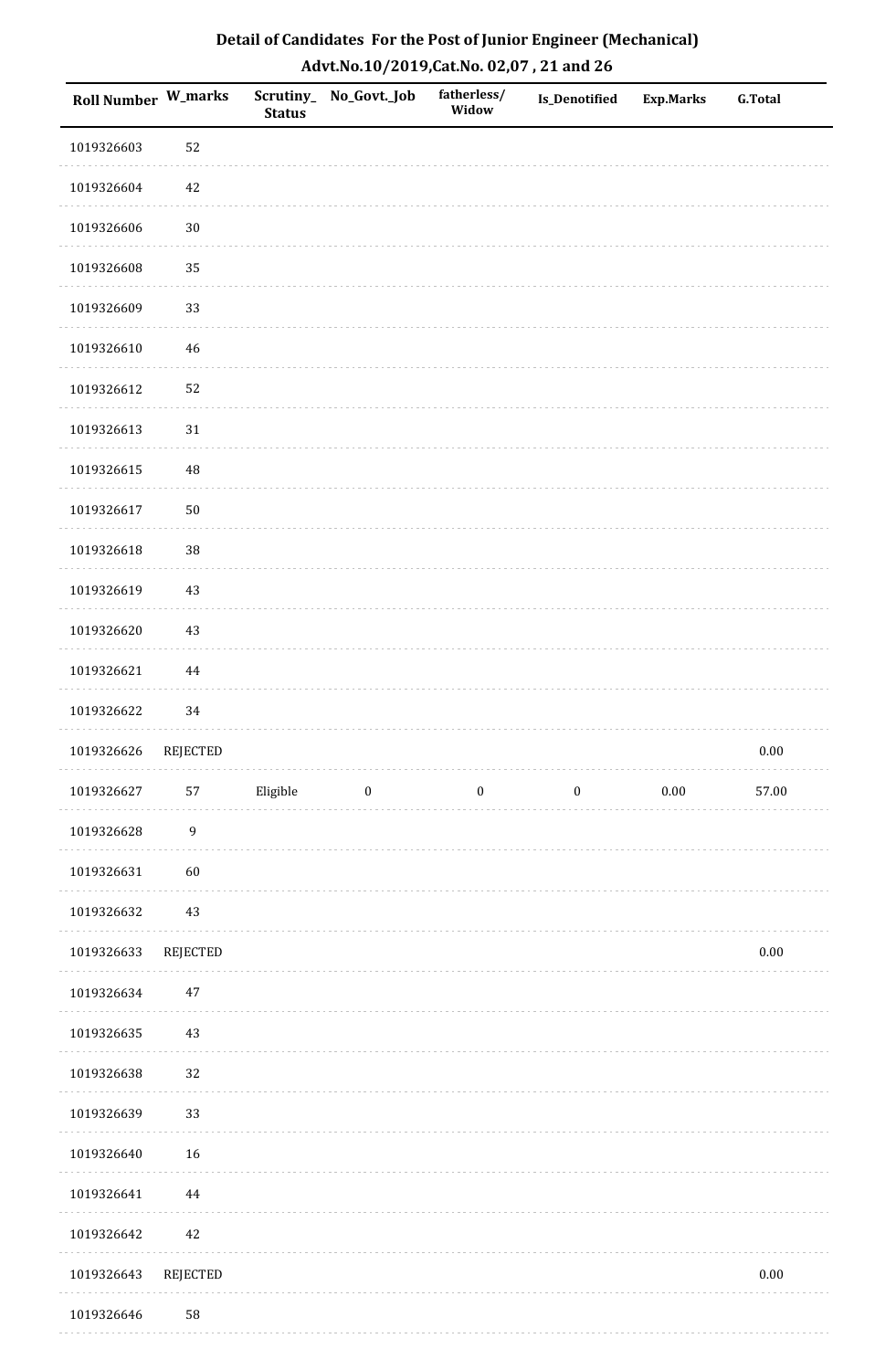| Roll Number W_marks |             | <b>Status</b> | Scrutiny_No_Govt._Job | fatherless/<br>Widow | Is_Denotified | <b>Exp.Marks</b> | <b>G.Total</b> |
|---------------------|-------------|---------------|-----------------------|----------------------|---------------|------------------|----------------|
| 1019326650          | $50\,$      |               |                       |                      |               |                  |                |
| 1019326652          | 63          |               |                       |                      |               |                  |                |
| 1019326654          | $\bf 45$    |               |                       |                      |               |                  |                |
| 1019326656          | $34\,$      |               |                       |                      |               |                  |                |
| 1019326657          | 46          |               |                       |                      |               |                  |                |
| 1019326658          | $51\,$      |               |                       |                      |               |                  |                |
| 1019326659          | $17\,$      |               |                       |                      |               |                  |                |
| 1019326660          | 57          |               |                       |                      |               |                  |                |
| 1019326663          | $\sqrt{48}$ |               |                       |                      |               |                  |                |
| 1019326664          | 32          |               |                       |                      |               |                  |                |
| 1019326665          | 55          |               |                       |                      |               |                  |                |
| 1019326667          | $31\,$      |               |                       |                      |               |                  |                |
| 1019326669          | 59          |               |                       |                      |               |                  |                |
| 1019326672          | 37          |               |                       |                      |               |                  |                |
| 1019326676          | $43\,$      |               |                       |                      |               |                  |                |
| 1019326677          | $46\,$      |               |                       |                      |               |                  |                |
| 1019326678          | $38\,$      |               |                       |                      |               |                  |                |
| 1019326679          | 45          |               |                       |                      |               |                  |                |
| 1019326680          | 39          |               |                       |                      |               |                  |                |
| 1019326683          | 29          |               |                       |                      |               |                  |                |
| 1019326684          | $43\,$      |               |                       |                      |               |                  |                |
| 1019326686          | $37\,$      |               |                       |                      |               |                  |                |
| 1019326687          | 43          |               |                       |                      |               |                  |                |
| 1019326690          | 44          |               |                       |                      |               |                  |                |
| 1019326691          | 41          |               |                       |                      |               |                  |                |
| 1019326693          | 52          |               |                       |                      |               |                  |                |
| 1019326694          | 36          |               |                       |                      |               |                  |                |
| 1019326696          | 42          |               |                       |                      |               |                  |                |
| 1019326698          | 39          |               |                       |                      |               |                  |                |
| 1019326699          | $40\,$      |               |                       |                      |               |                  |                |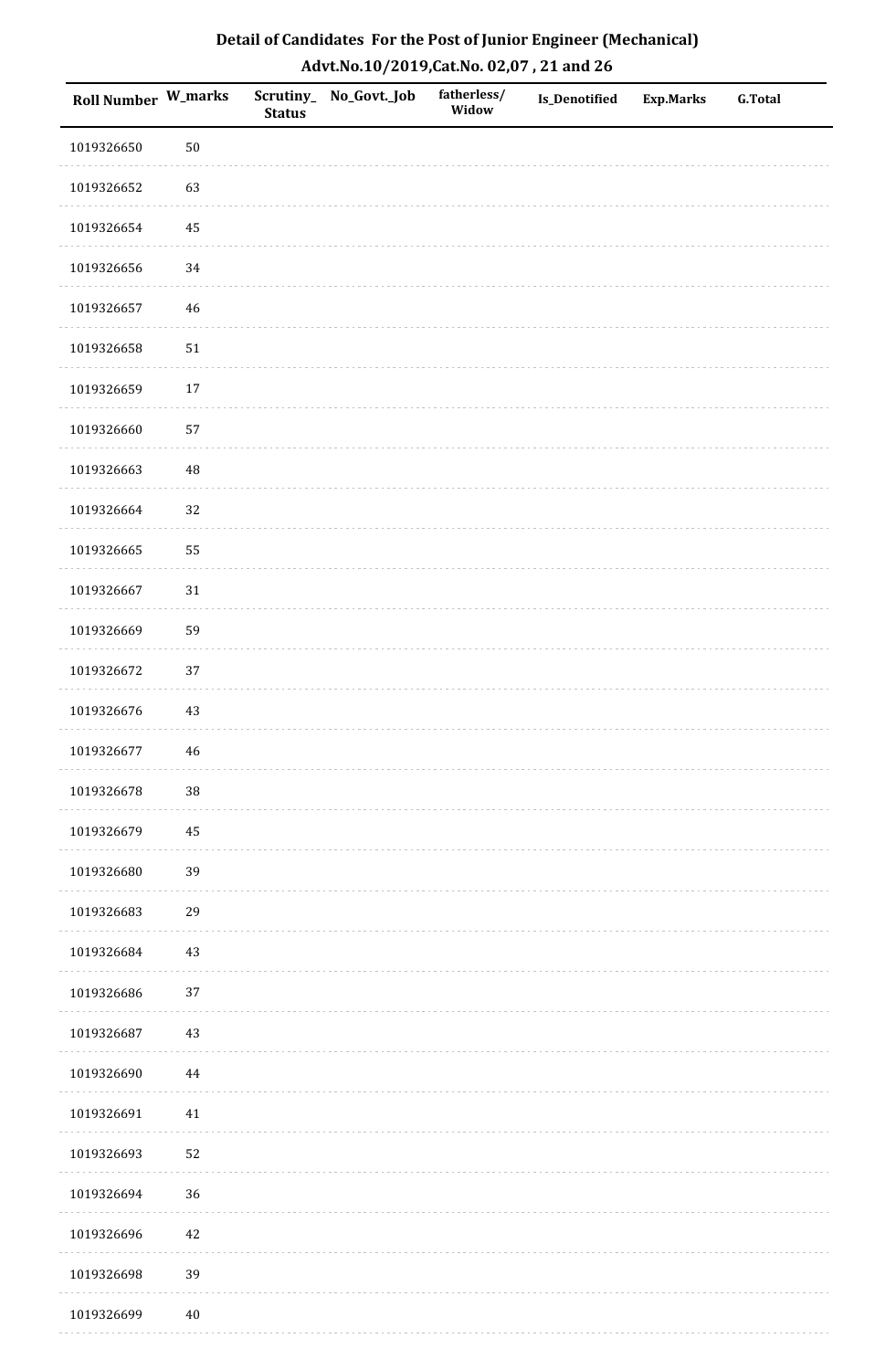| Roll Number W_marks |            | <b>Status</b> | Scrutiny_No_Govt._Job | fatherless/<br>Widow | Is_Denotified | <b>Exp.Marks</b> | <b>G.Total</b> |
|---------------------|------------|---------------|-----------------------|----------------------|---------------|------------------|----------------|
| 1019326700          | 43         |               |                       |                      |               |                  |                |
| 1019326703          | 58         |               |                       |                      |               |                  |                |
| 1019326704          | 36         |               |                       |                      |               |                  |                |
| 1019326706          | 44         |               |                       |                      |               |                  |                |
| 1019326708          | 25         |               |                       |                      |               |                  |                |
| 1019326711          | 36         |               |                       |                      |               |                  |                |
| 1019326716          | 24         |               |                       |                      |               |                  |                |
| 1019326718          | 24         |               |                       |                      |               |                  |                |
| 1019326719          | $27\,$     |               |                       |                      |               |                  |                |
| 1019326720          | $46\,$     |               |                       |                      |               |                  |                |
| 1019326721          | $40\,$     |               |                       |                      |               |                  |                |
| 1019326722          | $41\,$     |               |                       |                      |               |                  |                |
| 1019326724          | $41\,$     |               |                       |                      |               |                  |                |
| 1019326726          | 49         |               |                       |                      |               |                  |                |
| 1019326727          | $47\,$     |               |                       |                      |               |                  |                |
| 1019326731          | 54         |               |                       |                      |               |                  |                |
| 1019326732          | 53         |               |                       |                      |               |                  |                |
| 1019326734          | ${\bf 28}$ |               |                       |                      |               |                  |                |
| 1019326735          | $50\,$     |               |                       |                      |               |                  |                |
| 1019326738          | 38         |               |                       |                      |               |                  |                |
| 1019326740          | 49         |               |                       |                      |               |                  |                |
| 1019326743          | 58         |               |                       |                      |               |                  |                |
| 1019326744          | 42         |               |                       |                      |               |                  |                |
| 1019326745          | 42         |               |                       |                      |               |                  |                |
| 1019326747          | 45         |               |                       |                      |               |                  |                |
| 1019326749          | 61         |               |                       |                      |               |                  |                |
| 1019326750          | $40\,$     |               |                       |                      |               |                  |                |
| 1019326751          | 49         |               |                       |                      |               |                  |                |
| 1019326754          | 61         |               |                       |                      |               |                  |                |
| 1019326755          | $50\,$     |               |                       |                      |               |                  |                |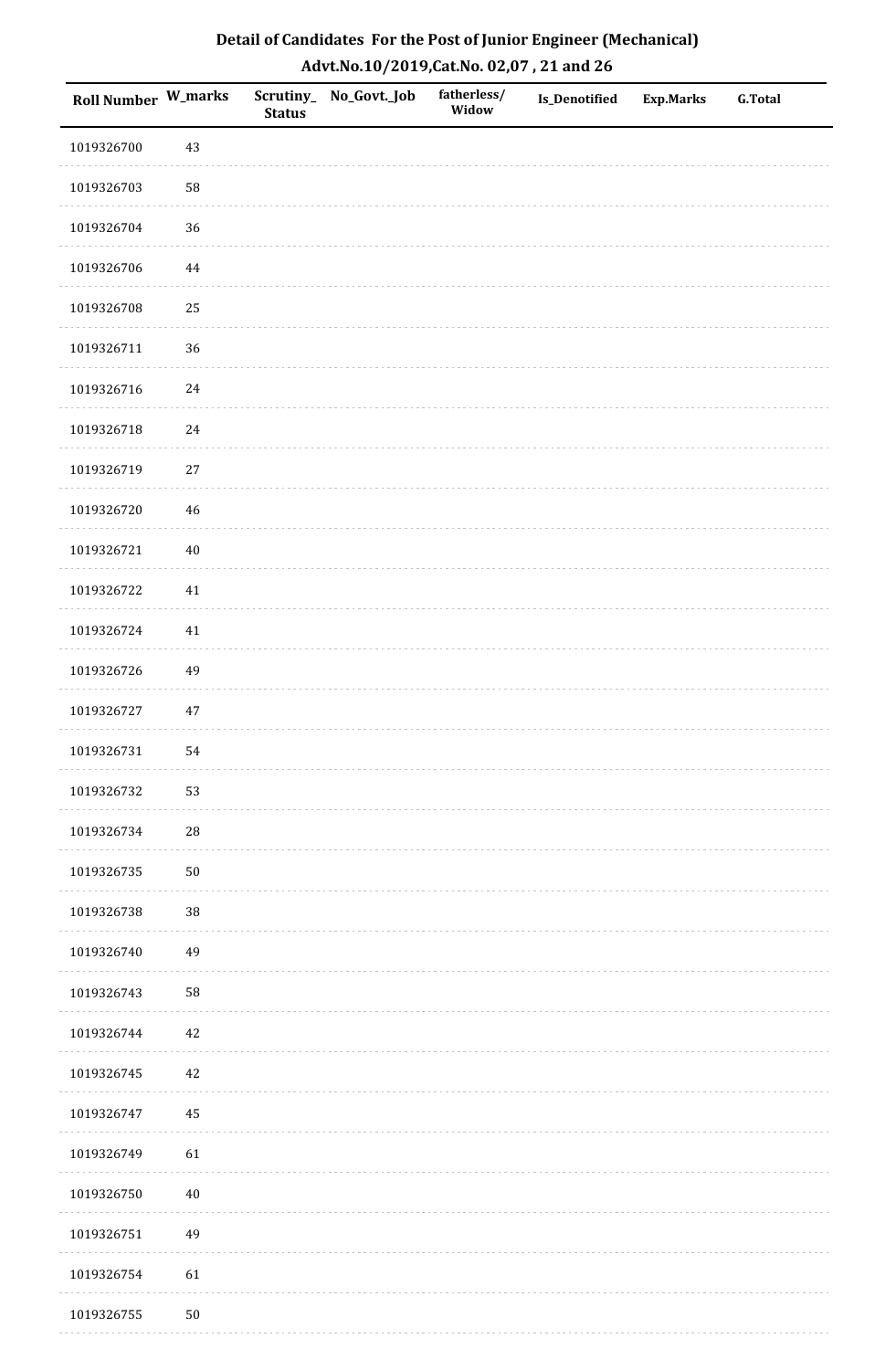| Roll Number W_marks |          | <b>Status</b> | Scrutiny_No_Govt._Job | fatherless/<br>Widow | Is_Denotified    | <b>Exp.Marks</b> | <b>G.Total</b> |
|---------------------|----------|---------------|-----------------------|----------------------|------------------|------------------|----------------|
| 1019326757          | $50\,$   |               |                       |                      |                  |                  |                |
| 1019326759          | $40\,$   |               |                       |                      |                  |                  |                |
| 1019326761          | 63       | Eligible      | $\bf{0}$              | $\boldsymbol{0}$     | $\boldsymbol{0}$ | 0.00             | 63.00          |
| 1019326762          | 38       |               |                       |                      |                  |                  |                |
| 1019326763          | $40\,$   |               |                       |                      |                  |                  |                |
| 1019326764          | 45       |               |                       |                      |                  |                  |                |
| 1019326765          | $40\,$   |               |                       |                      |                  |                  |                |
| 1019326767          | 61       |               |                       |                      |                  |                  |                |
| 1019326768          | 52       |               |                       |                      |                  |                  |                |
| 1019326769          | 46       |               |                       |                      |                  |                  |                |
| 1019326770          | 43       |               |                       |                      |                  |                  |                |
| 1019326771          | 36       |               |                       |                      |                  |                  |                |
| 1019326773          | $47\,$   |               |                       |                      |                  |                  |                |
| 1019326774          | 34       |               |                       |                      |                  |                  |                |
| 1019326776          | 54       |               |                       |                      |                  |                  |                |
| 1019326780          | $30\,$   |               |                       |                      |                  |                  |                |
| 1019326781          | 32       |               |                       |                      |                  |                  |                |
| 1019326783          | 44       |               |                       |                      |                  |                  |                |
| 1019326784          | 29       |               |                       |                      |                  |                  |                |
| 1019326786          | 53       |               |                       |                      |                  |                  |                |
| 1019326787          | $40\,$   |               |                       |                      |                  |                  |                |
| 1019326790          | 46       |               |                       |                      |                  |                  |                |
| 1019326791          | $\bf 44$ |               |                       |                      |                  |                  |                |
| 1019326792          | $\rm 48$ |               |                       |                      |                  |                  |                |
| 1019326793          | $43\,$   |               |                       |                      |                  |                  |                |
| 1019326794          | $46\,$   |               |                       |                      |                  |                  |                |
| 1019326797          | $41\,$   |               |                       |                      |                  |                  |                |
| 1019326798          | 49       |               |                       |                      |                  |                  |                |
| 1019326799          | $38\,$   |               |                       |                      |                  |                  |                |
| 1019326800          | 44       |               |                       |                      |                  |                  |                |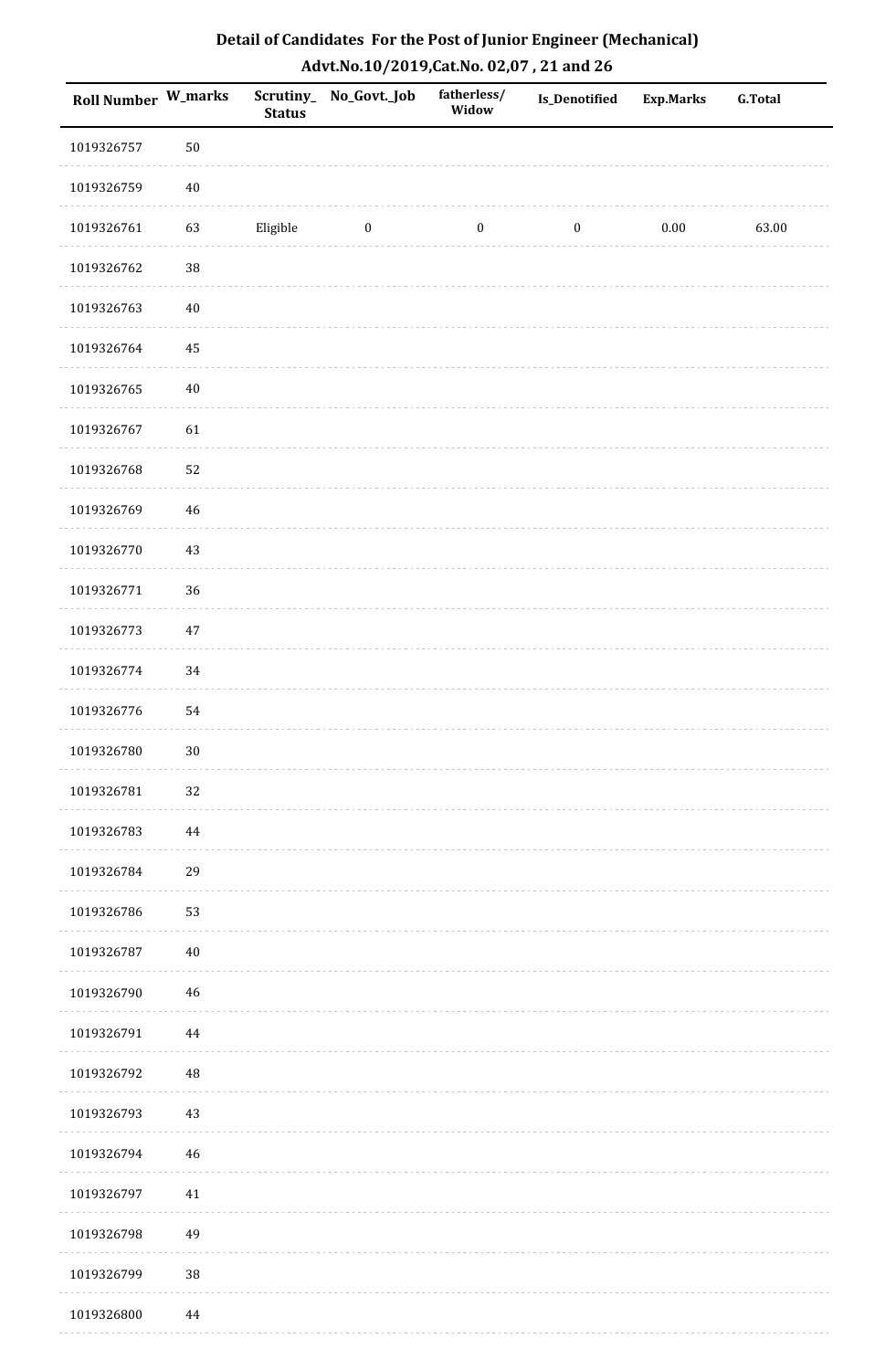| <b>Roll Number W_marks</b> |                 | <b>Status</b> | Scrutiny_ No_Govt._Job | fatherless/<br>Widow | <b>Is_Denotified</b> | <b>Exp.Marks</b> | <b>G.Total</b> |
|----------------------------|-----------------|---------------|------------------------|----------------------|----------------------|------------------|----------------|
| 1019326802                 | 34              |               |                        |                      |                      |                  |                |
| 1019326804                 | $50\,$          |               |                        |                      |                      |                  |                |
| 1019326807                 | 33              |               |                        |                      |                      |                  |                |
| 1019326810                 | 45              |               |                        |                      |                      |                  |                |
| 1019326811                 | 57              |               |                        |                      |                      |                  |                |
| 1019326812                 | $37\,$          |               |                        |                      |                      |                  |                |
| 1019326813                 | $40\,$          |               |                        |                      |                      |                  |                |
| 1019326814                 | 46              |               |                        |                      |                      |                  |                |
| 1019326818                 | <b>REJECTED</b> |               |                        |                      |                      |                  | $0.00\,$       |
| 1019326819                 | 52              |               |                        |                      |                      |                  |                |
| 1019326820                 | 48              |               |                        |                      |                      |                  |                |
| 1019326821                 | 35              |               |                        |                      |                      |                  |                |
| 1019326822                 | 36              |               |                        |                      |                      |                  |                |
| 1019326824                 | $42\,$          |               |                        |                      |                      |                  |                |
| 1019326827                 | $47\,$          |               |                        |                      |                      |                  |                |
| 1019326831                 | 49              |               |                        |                      |                      |                  |                |
| 1019326832                 | 44              |               |                        |                      |                      |                  |                |
| 1019326834                 | 49              |               |                        |                      |                      |                  |                |
| 1019326836                 | $31\,$          |               |                        |                      |                      |                  |                |
| 1019326837                 | 33              |               |                        |                      |                      |                  |                |
| 1019326838                 | 35              |               |                        |                      |                      |                  |                |
| 1019326840                 | 39              |               |                        |                      |                      |                  |                |
| 1019326845                 | 37              |               |                        |                      |                      |                  |                |
| 1019326846                 | 44              |               |                        |                      |                      |                  |                |
| 1019326847                 | 49              |               |                        |                      |                      |                  |                |
| 1019326848                 | 35              |               |                        |                      |                      |                  |                |
| 1019326849                 | 44              |               |                        |                      |                      |                  |                |
| 1019326852                 | 49              |               |                        |                      |                      |                  |                |
| 1019326853                 | 58              |               |                        |                      |                      |                  |                |
| 1019326856                 | 33              |               |                        |                      |                      |                  |                |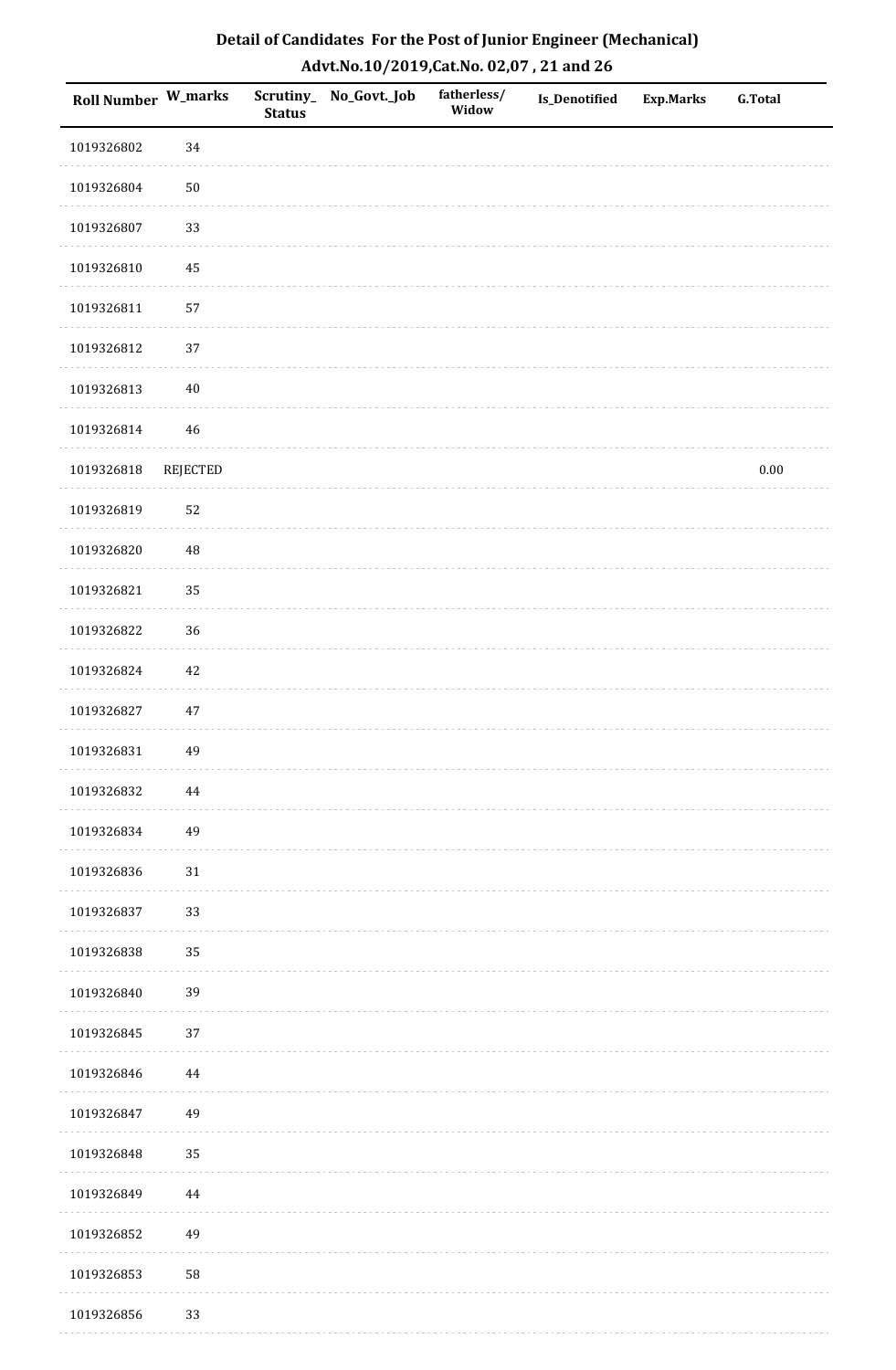| <b>Roll Number W_marks</b> |                 | <b>Status</b> | Scrutiny_ No_Govt._Job | fatherless/<br>Widow | Is_Denotified | <b>Exp.Marks</b> | <b>G.Total</b> |
|----------------------------|-----------------|---------------|------------------------|----------------------|---------------|------------------|----------------|
| 1019326857                 | 33              |               |                        |                      |               |                  |                |
| 1019326858                 | 57              |               |                        |                      |               |                  |                |
| 1019326860                 | 52              |               |                        |                      |               |                  |                |
| 1019326861                 | 33              |               |                        |                      |               |                  |                |
| 1019326862                 | 37              |               |                        |                      |               |                  |                |
| 1019326864                 | 33              |               |                        |                      |               |                  |                |
| 1019326866                 | 49              |               |                        |                      |               |                  |                |
| 1019326867                 | 38              |               |                        |                      |               |                  |                |
| 1019326868                 | 32              |               |                        |                      |               |                  |                |
| 1019326870                 | 35              |               |                        |                      |               |                  |                |
| 1019326874                 | $51\,$          |               |                        |                      |               |                  |                |
| 1019326875                 | 49              |               |                        |                      |               |                  |                |
| 1019326880                 | 58              |               |                        |                      |               |                  |                |
| 1019326882                 | 34              |               |                        |                      |               |                  |                |
| 1019326883                 | 39              |               |                        |                      |               |                  |                |
| 1019326884                 | 38              |               |                        |                      |               |                  |                |
| 1019326887                 | $\bf 45$        |               |                        |                      |               |                  |                |
| 1019326890                 | $40\,$          |               |                        |                      |               |                  |                |
| 1019326891                 | $42\,$          |               |                        |                      |               |                  |                |
| 1019326892                 | 53              |               |                        |                      |               |                  |                |
| 1019326893                 | 37              |               |                        |                      |               |                  |                |
| 1019326894                 | 52              |               |                        |                      |               |                  |                |
| 1019326895                 | 31              |               |                        |                      |               |                  |                |
| 1019326896                 | 36              |               |                        |                      |               |                  |                |
| 1019326897                 | $\rm 48$        |               |                        |                      |               |                  |                |
| 1019326899                 | 58              |               |                        |                      |               |                  |                |
| 1019326903                 | $42\,$          |               |                        |                      |               |                  |                |
| 1019326906                 | 16              |               |                        |                      |               |                  |                |
| 1019326908                 | $47\,$          |               |                        |                      |               |                  |                |
| 1019326911                 | <b>REJECTED</b> |               |                        |                      |               |                  | $0.00\,$       |

. . . . . . . . . . . . . . . . .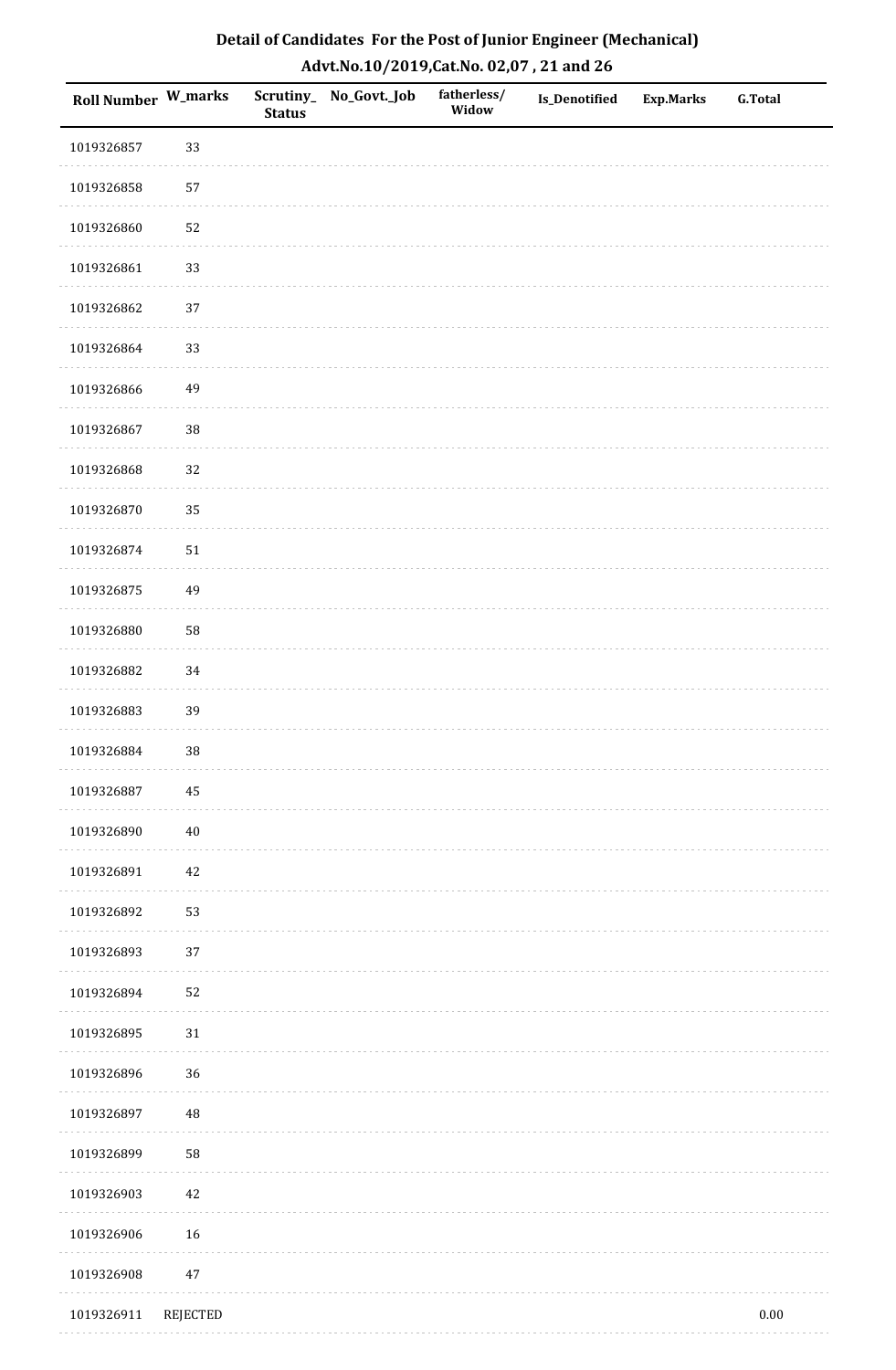| Roll Number W_marks |            | <b>Status</b> | Scrutiny_ No_Govt._Job | fatherless/<br>Widow | Is_Denotified | <b>Exp.Marks</b> | <b>G.Total</b> |
|---------------------|------------|---------------|------------------------|----------------------|---------------|------------------|----------------|
| 1019326912          | 63         |               |                        |                      |               |                  |                |
| 1019326914          | $50\,$     |               |                        |                      |               |                  |                |
| 1019326915          | ${\bf 51}$ |               |                        |                      |               |                  |                |
| 1019326917          | $30\,$     |               |                        |                      |               |                  |                |
| 1019326921          | $40\,$     |               |                        |                      |               |                  |                |
| 1019326922          | 39         |               |                        |                      |               |                  |                |
| 1019326923          | 59         |               |                        |                      |               |                  |                |
| 1019326927          | $43\,$     |               |                        |                      |               |                  |                |
| 1019326930          | 34         |               |                        |                      |               |                  |                |
| 1019326931          | $\bf 44$   |               |                        |                      |               |                  |                |
| 1019326935          | 35         |               |                        |                      |               |                  |                |
| 1019326937          | 38         |               |                        |                      |               |                  |                |
| 1019326939          | 38         |               |                        |                      |               |                  |                |
| 1019326940          | 36         |               |                        |                      |               |                  |                |
| 1019326941          | 35         |               |                        |                      |               |                  |                |
| 1019326942          | 38         |               |                        |                      |               |                  |                |
| 1019326943          | 32         |               |                        |                      |               |                  |                |
| 1019326944          | 36         |               |                        |                      |               |                  |                |
| 1019326949          | 53         |               |                        |                      |               |                  |                |
| 1019326953          | 37         |               |                        |                      |               |                  |                |
| 1019326955          | 37         |               |                        |                      |               |                  |                |
| 1019326956          | 33         |               |                        |                      |               |                  |                |
| 1019326959          | $50\,$     |               |                        |                      |               |                  |                |
| 1019326961          | 54         |               |                        |                      |               |                  |                |
| 1019326964          | 61         |               |                        |                      |               |                  |                |
| 1019326965          | 25         |               |                        |                      |               |                  |                |
| 1019326966          | 59         |               |                        |                      |               |                  |                |
| 1019326968          | 14         |               |                        |                      |               |                  |                |
| 1019326969          | $42\,$     |               |                        |                      |               |                  |                |
| 1019326972          | 32         |               |                        |                      |               |                  |                |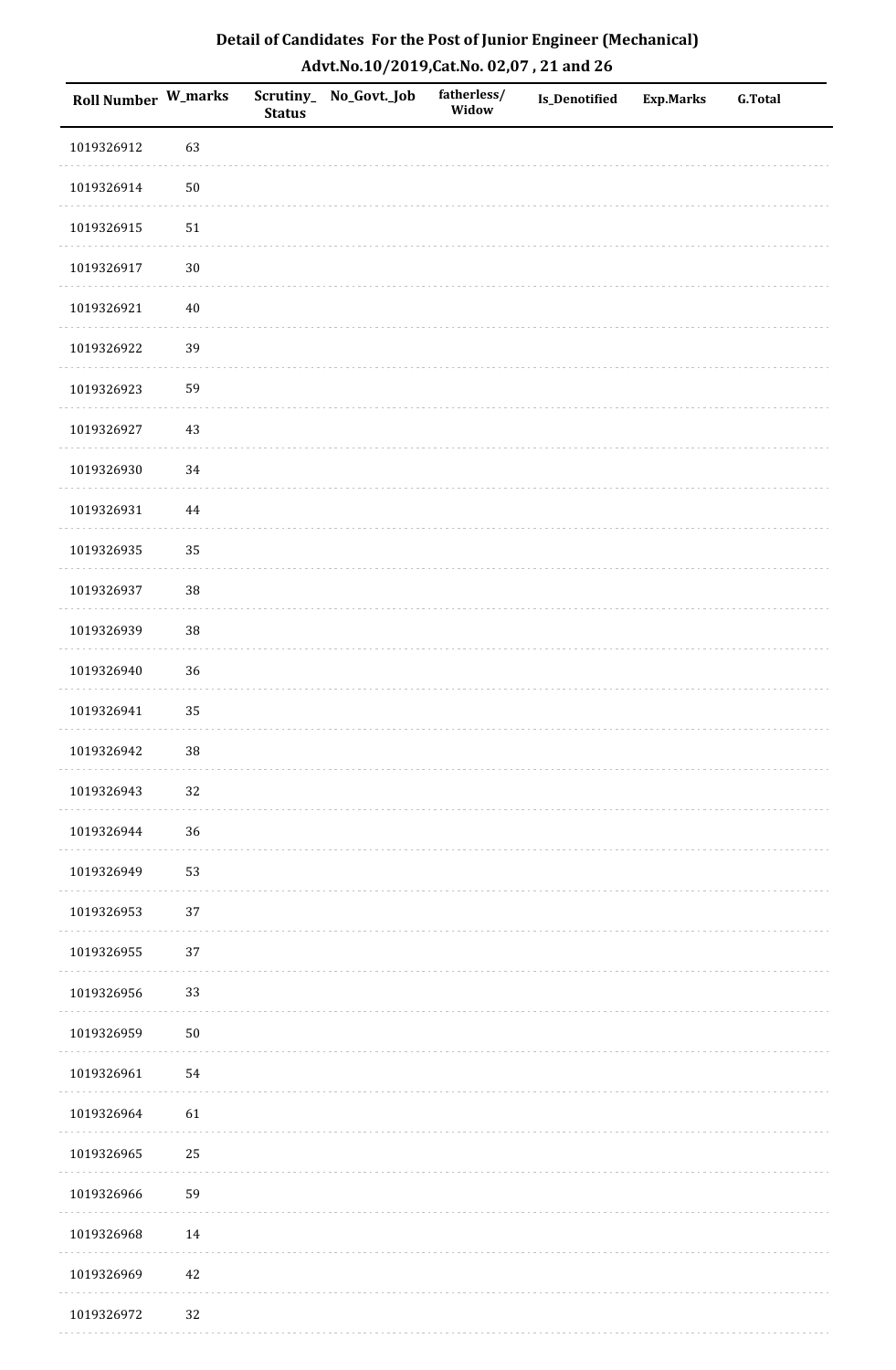| Roll Number W_marks |        | <b>Status</b> | Scrutiny_No_Govt._Job | fatherless/<br>Widow | <b>Is_Denotified</b> | <b>Exp.Marks</b> | <b>G.Total</b> |
|---------------------|--------|---------------|-----------------------|----------------------|----------------------|------------------|----------------|
| 1019326974          | 66     |               |                       |                      |                      |                  |                |
| 1019326976          | 25     |               |                       |                      |                      |                  |                |
| 1019326977          | $40\,$ |               |                       |                      |                      |                  |                |
| 1019326978          | $50\,$ |               |                       |                      |                      |                  |                |
| 1019326982          | $31\,$ |               |                       |                      |                      |                  |                |
| 1019326983          | 37     |               |                       |                      |                      |                  |                |
| 1019326985          | 49     |               |                       |                      |                      |                  |                |
| 1019326988          | $51\,$ |               |                       |                      |                      |                  |                |
| 1019326989          | 32     |               |                       |                      |                      |                  |                |
| 1019326990          | $43\,$ |               |                       |                      |                      |                  |                |
| 1019326991          | 59     |               |                       |                      |                      |                  |                |
| 1019326993          | 33     |               |                       |                      |                      |                  |                |
| 1019326995          | $50\,$ |               |                       |                      |                      |                  |                |
| 1019326996          | 66     | Eligible      | $\boldsymbol{0}$      | $\boldsymbol{0}$     | $\boldsymbol{0}$     | $0.00\,$         | 66.00          |
| 1019326997          | $42\,$ |               |                       |                      |                      |                  |                |
| 1019326998          | 39     |               |                       |                      |                      |                  |                |
| 1019326999          | 53     |               |                       |                      |                      |                  |                |
| 1019327004          | 46     |               |                       |                      |                      |                  |                |
| 1019327006          | 54     |               |                       |                      |                      |                  |                |
| 1019327009          | 39     |               |                       |                      |                      |                  |                |
| 1019327010          | 43     |               |                       |                      |                      |                  |                |
| 1019327012          | 39     |               |                       |                      |                      |                  |                |
| 1019327013          | 34     |               |                       |                      |                      |                  |                |
| 1019327014          | 57     |               |                       |                      |                      |                  |                |
| 1019327015          | 37     |               |                       |                      |                      |                  |                |
| 1019327016          | 35     |               |                       |                      |                      |                  |                |
| 1019327018          | $43\,$ |               |                       |                      |                      |                  |                |
| 1019327019          | $47\,$ |               |                       |                      |                      |                  |                |
| 1019327021          | 32     |               |                       |                      |                      |                  |                |
| 1019327022          | 35     |               |                       |                      |                      |                  |                |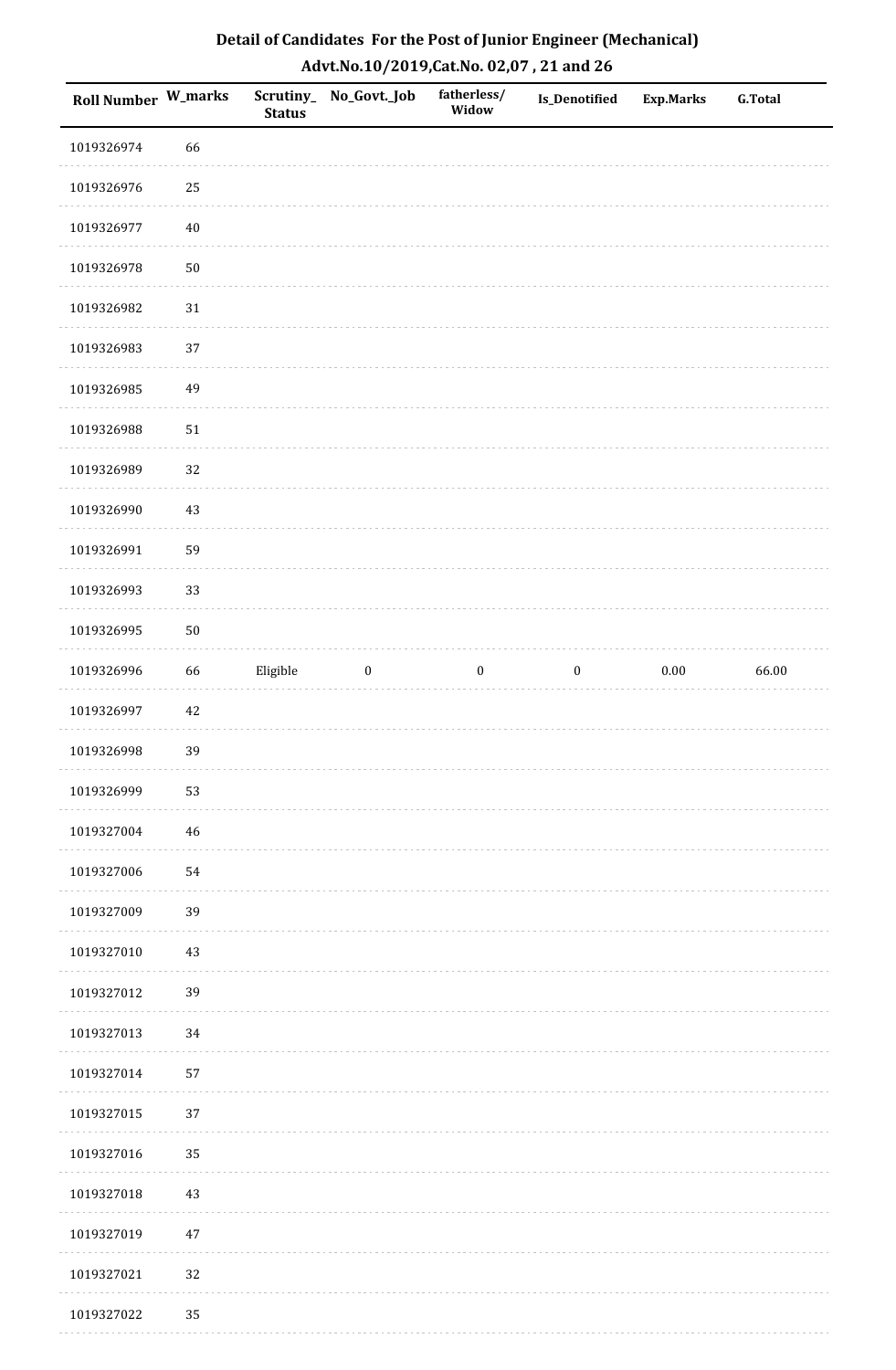| Roll Number W_marks |             | <b>Status</b> | Scrutiny_ No_Govt._Job | fatherless/<br>Widow | Is_Denotified | <b>Exp.Marks</b> | <b>G.Total</b> |
|---------------------|-------------|---------------|------------------------|----------------------|---------------|------------------|----------------|
| 1019327023          | 48          |               |                        |                      |               |                  |                |
| 1019327024          | $47\,$      |               |                        |                      |               |                  |                |
| 1019327025          | 54          |               |                        |                      |               |                  |                |
| 1019327026          | $\bf 44$    |               |                        |                      |               |                  |                |
| 1019327027          | $47\,$      |               |                        |                      |               |                  |                |
| 1019327029          | 39          |               |                        |                      |               |                  |                |
| 1019327030          | 56          |               |                        |                      |               |                  |                |
| 1019327032          | 36          |               |                        |                      |               |                  |                |
| 1019327033          | $43\,$      |               |                        |                      |               |                  |                |
| 1019327035          | $\bf 44$    |               |                        |                      |               |                  |                |
| 1019327038          | 54          |               |                        |                      |               |                  |                |
| 1019327040          | $\sqrt{46}$ |               |                        |                      |               |                  |                |
| 1019327042          | 45          |               |                        |                      |               |                  |                |
| 1019327045          | 37          |               |                        |                      |               |                  |                |
| 1019327046          | $50\,$      |               |                        |                      |               |                  |                |
| 1019327047          | $50\,$      |               |                        |                      |               |                  |                |
| 1019327049          | $42\,$      |               |                        |                      |               |                  |                |
| 1019327050          | $47\,$      |               |                        |                      |               |                  |                |
| 1019327051          | REJECTED    |               |                        |                      |               |                  | $0.00\,$       |
| 1019327052          | 49          |               |                        |                      |               |                  |                |
| 1019327053          | $\bf 44$    |               |                        |                      |               |                  |                |
| 1019327057          | $\bf 44$    |               |                        |                      |               |                  |                |
| 1019327058          | 57          |               |                        |                      |               |                  |                |
| 1019327059          | $\sqrt{46}$ |               |                        |                      |               |                  |                |
| 1019327061          | 38          |               |                        |                      |               |                  |                |
| 1019327063          | $27\,$      |               |                        |                      |               |                  |                |
| 1019327064          | 24          |               |                        |                      |               |                  |                |
| 1019327066          | 35          |               |                        |                      |               |                  |                |
| 1019327069          | $47\,$      |               |                        |                      |               |                  |                |
| 1019327072          | 43          |               |                        |                      |               |                  |                |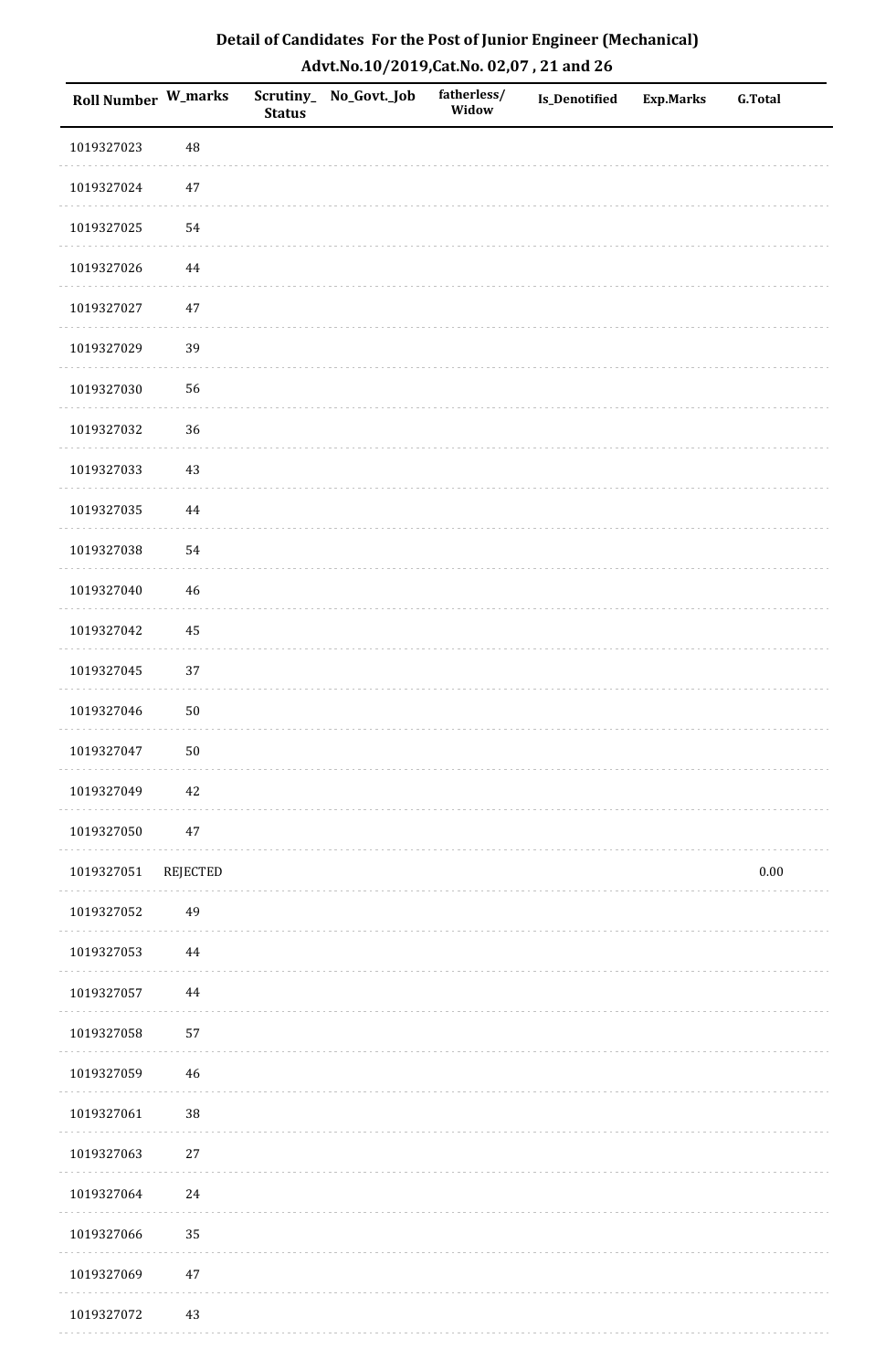| <b>Roll Number W_marks</b> |          | <b>Status</b> | Scrutiny_No_Govt._Job | fatherless/<br>Widow | Is_Denotified | <b>Exp.Marks</b> | <b>G.Total</b> |
|----------------------------|----------|---------------|-----------------------|----------------------|---------------|------------------|----------------|
| 1019327073                 | 39       |               |                       |                      |               |                  |                |
| 1019327074                 | 52       |               |                       |                      |               |                  |                |
| 1019327075                 | $41\,$   |               |                       |                      |               |                  |                |
| 1019327076                 | 42       |               |                       |                      |               |                  |                |
| 1019327077                 | 35       |               |                       |                      |               |                  |                |
| 1019327079                 | $30\,$   |               |                       |                      |               |                  |                |
| 1019327084                 | $47\,$   |               |                       |                      |               |                  |                |
| 1019327086                 | 46       |               |                       |                      |               |                  |                |
| 1019327090                 | 45       |               |                       |                      |               |                  |                |
| 1019327091                 | 56       |               |                       |                      |               |                  |                |
| 1019327092                 | 42       |               |                       |                      |               |                  |                |
| 1019327093                 | REJECTED |               |                       |                      |               |                  | $0.00\,$       |
| 1019327094                 | $40\,$   |               |                       |                      |               |                  |                |
| 1019327096                 | 35       |               |                       |                      |               |                  |                |
| 1019327100                 | 54       |               |                       |                      |               |                  |                |
| 1019327101                 | 59       |               |                       |                      |               |                  |                |
| 1019327103                 | $37\,$   |               |                       |                      |               |                  |                |
| 1019327104                 | 48       |               |                       |                      |               |                  |                |
| 1019327105                 | 45       |               |                       |                      |               |                  |                |
| 1019327106                 | 44       |               |                       |                      |               |                  |                |
| 1019327107                 | 54       |               |                       |                      |               |                  |                |
| 1019327108                 | $47\,$   |               |                       |                      |               |                  |                |
| 1019327109                 | 39       |               |                       |                      |               |                  |                |
| 1019327110                 | 36       |               |                       |                      |               |                  |                |
| 1019327111                 | $22\,$   |               |                       |                      |               |                  |                |
| 1019327112                 | 34       |               |                       |                      |               |                  |                |
| 1019327113                 | 55       |               |                       |                      |               |                  |                |
| 1019327114                 | 42       |               |                       |                      |               |                  |                |
| 1019327116                 | 36       |               |                       |                      |               |                  |                |
| 1019327117                 | 45       |               |                       |                      |               |                  |                |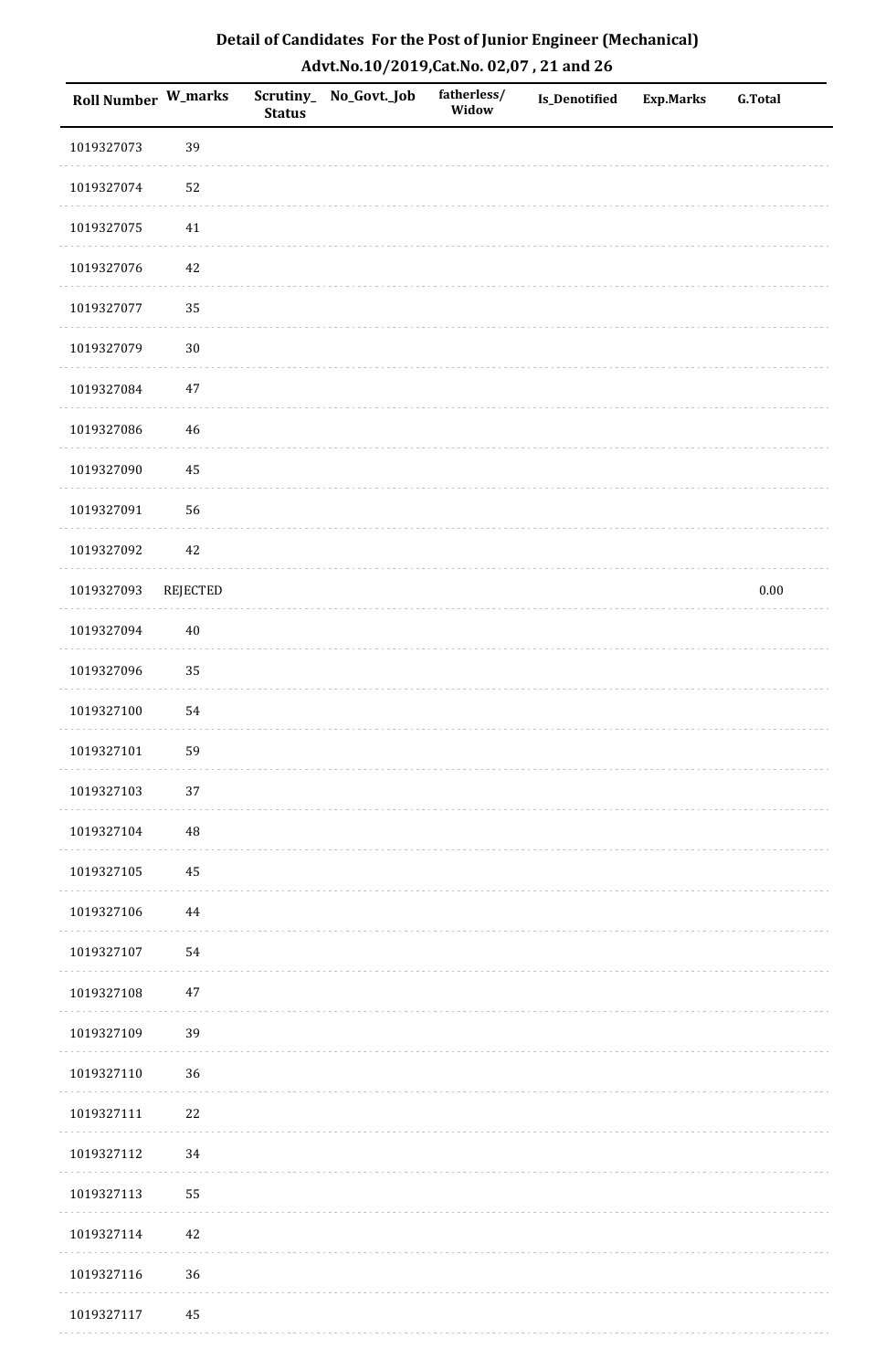| Roll Number W_marks |                 | <b>Status</b> | Scrutiny_No_Govt._Job | fatherless/<br>Widow | Is_Denotified | Exp.Marks | <b>G.Total</b> |
|---------------------|-----------------|---------------|-----------------------|----------------------|---------------|-----------|----------------|
| 1019327118          | <b>REJECTED</b> |               |                       |                      |               |           | $0.00\,$       |
| 1019327120          | $40\,$          |               |                       |                      |               |           |                |
| 1019327122          | 49              |               |                       |                      |               |           |                |
| 1019327123          | 48              |               |                       |                      |               |           |                |
| 1019327124          | 56              |               |                       |                      |               |           |                |
| 1019327129          | 56              |               |                       |                      |               |           |                |
| 1019327130          | 46              |               |                       |                      |               |           |                |
| 1019327131          | 29              |               |                       |                      |               |           |                |
| 1019327132          | $46\,$          |               |                       |                      |               |           |                |
| 1019327133          | $46\,$          |               |                       |                      |               |           |                |
| 1019327134          | $42\,$          |               |                       |                      |               |           |                |
| 1019327135          | 58              |               |                       |                      |               |           |                |
| 1019327136          | 55              |               |                       |                      |               |           |                |
| 1019327137          | $40\,$          |               |                       |                      |               |           |                |
| 1019327139          | $\bf 45$        |               |                       |                      |               |           |                |
| 1019327140          | 52              |               |                       |                      |               |           |                |
| 1019327142          | $51\,$          |               |                       |                      |               |           |                |
| 1019327144          | 56              |               |                       |                      |               |           |                |
| 1019327145          | 55              |               |                       |                      |               |           |                |
| 1019327146          | 64              |               |                       |                      |               |           |                |
| 1019327152          | 47              |               |                       |                      |               |           |                |
| 1019327154          | 55              |               |                       |                      |               |           |                |
| 1019327156          | 47              |               |                       |                      |               |           |                |
| 1019327157          | 58              |               |                       |                      |               |           |                |
| 1019327160          | 56              |               |                       |                      |               |           |                |
| 1019327161          | 35              |               |                       |                      |               |           |                |
| 1019327164          | 41              |               |                       |                      |               |           |                |
| 1019327167          | $38\,$          |               |                       |                      |               |           |                |
| 1019327168          | 36              |               |                       |                      |               |           |                |
| 1019327171          | 23              |               |                       |                      |               |           |                |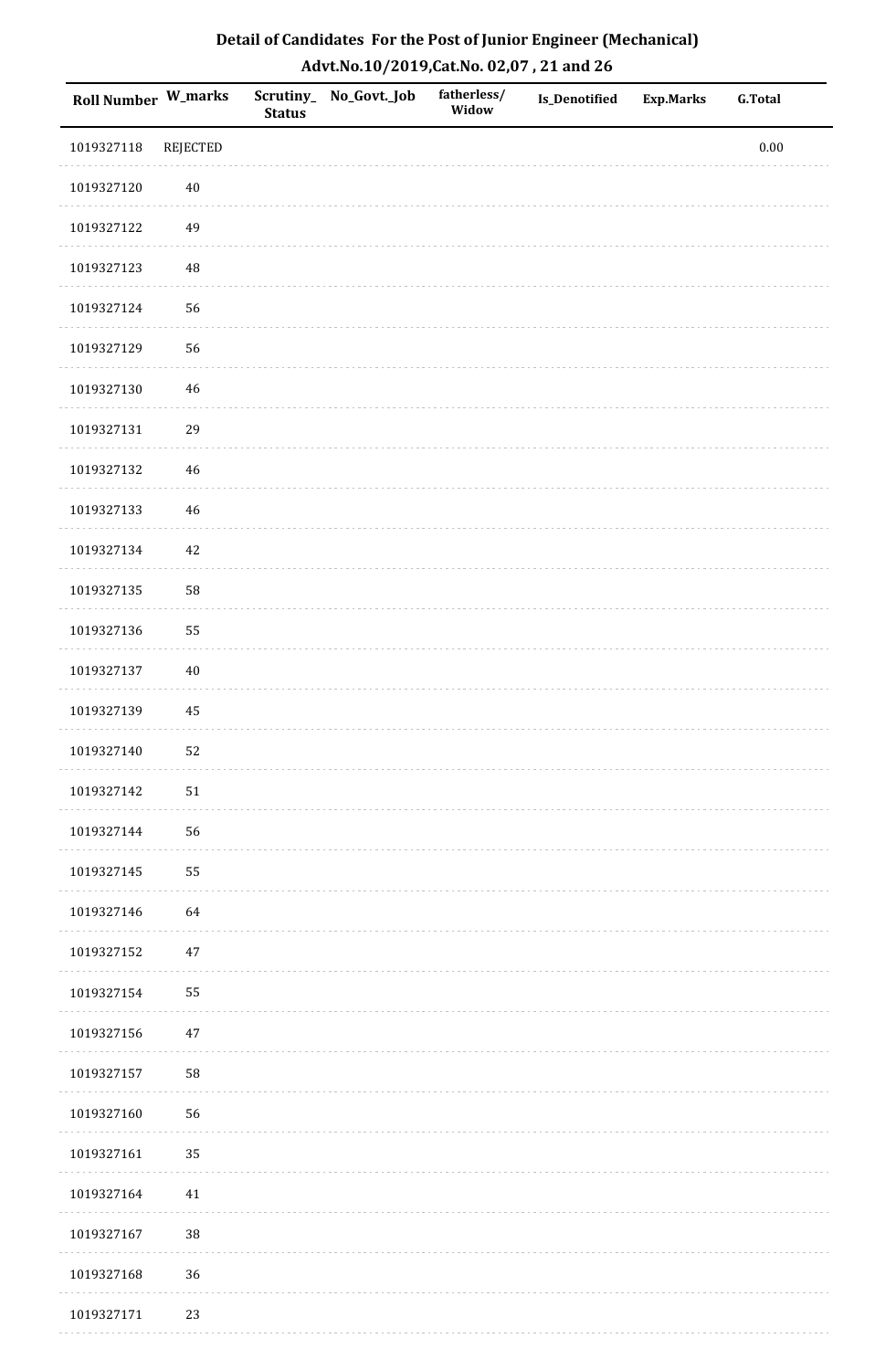| Detail of Candidates For the Post of Junior Engineer (Mechanical) |
|-------------------------------------------------------------------|
| Advt.No.10/2019,Cat.No. 02,07, 21 and 26                          |

| <b>Roll Number W_marks</b> |          | <b>Status</b> | Scrutiny_No_Govt._Job | fatherless/<br>Widow | <b>Is_Denotified</b> | <b>Exp.Marks</b> | <b>G.Total</b> |
|----------------------------|----------|---------------|-----------------------|----------------------|----------------------|------------------|----------------|
| 1019327172                 | 67       | Eligible      | $\sqrt{5}$            | $\boldsymbol{0}$     | $\boldsymbol{0}$     | $0.00\,$         | 72.00          |
| 1019327174                 | $\bf 46$ |               |                       |                      |                      |                  |                |
| 1019327177                 | $30\,$   |               |                       |                      |                      |                  |                |
| 1019327179                 | 57       |               |                       |                      |                      |                  |                |
| 1019327180                 | $42\,$   |               |                       |                      |                      |                  |                |
| 1019327181                 | $51\,$   |               |                       |                      |                      |                  |                |
| 1019327184                 | 38       |               |                       |                      |                      |                  |                |
| 1019327185                 | 33       |               |                       |                      |                      |                  |                |
| 1019327188                 | $50\,$   |               |                       |                      |                      |                  |                |
| 1019327189                 | 33       |               |                       |                      |                      |                  |                |
| 1019327191                 | 33       |               |                       |                      |                      |                  |                |
| 1019327193                 | $38\,$   |               |                       |                      |                      |                  |                |
| 1019327195                 | 29       |               |                       |                      |                      |                  |                |
| 1019327197                 | 37       |               |                       |                      |                      |                  |                |
| 1019327199                 | 46       |               |                       |                      |                      |                  |                |
| 1019327201                 | 39       |               |                       |                      |                      |                  |                |
| 1019327204                 | 57       |               |                       |                      |                      |                  |                |
| 1019327206                 | 43       |               |                       |                      |                      |                  |                |
| 1019327208                 | 26       |               |                       |                      |                      |                  |                |
| 1019327210                 | 45       |               |                       |                      |                      |                  |                |
| 1019327211                 | 49       |               |                       |                      |                      |                  |                |
| 1019327212                 | 43       |               |                       |                      |                      |                  |                |
| 1019327213                 | 64       |               |                       |                      |                      |                  |                |
| 1019327214                 | 51       |               |                       |                      |                      |                  |                |
| 1019327215                 | 34       |               |                       |                      |                      |                  |                |
| 1019327216                 | 61       |               |                       |                      |                      |                  |                |
| 1019327217                 | 34       |               |                       |                      |                      |                  |                |
| 1019327218                 | 27       |               |                       |                      |                      |                  |                |
| 1019327219                 | 38       |               |                       |                      |                      |                  |                |
| 1019327220                 | $47\,$   |               |                       |                      |                      |                  |                |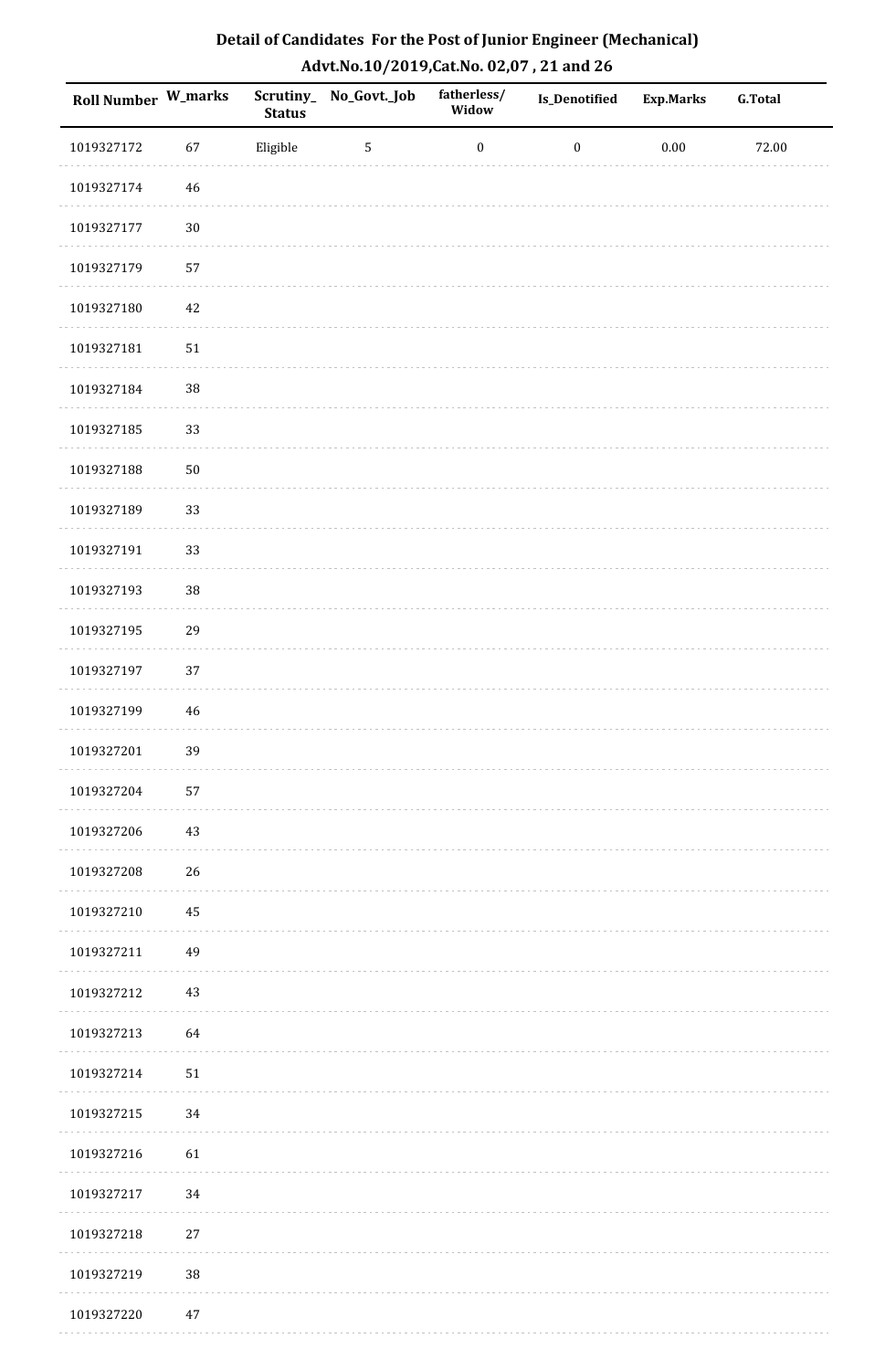| Roll Number W_marks |            | <b>Status</b> | Scrutiny_ No_Govt._Job | fatherless/<br>Widow | Is_Denotified | <b>Exp.Marks</b> | <b>G.Total</b> |
|---------------------|------------|---------------|------------------------|----------------------|---------------|------------------|----------------|
| 1019327221          | $31\,$     |               |                        |                      |               |                  |                |
| 1019327222          | $50\,$     |               |                        |                      |               |                  |                |
| 1019327223          | 34         |               |                        |                      |               |                  |                |
| 1019327224          | $43\,$     |               |                        |                      |               |                  |                |
| 1019327226          | $\bf 44$   |               |                        |                      |               |                  |                |
| 1019327227          | 38         |               |                        |                      |               |                  |                |
| 1019327228          | 34         |               |                        |                      |               |                  |                |
| 1019327230          | 45         |               |                        |                      |               |                  |                |
| 1019327233          | 49         |               |                        |                      |               |                  |                |
| 1019327234          | 57         |               |                        |                      |               |                  |                |
| 1019327235          | 38         |               |                        |                      |               |                  |                |
| 1019327236          | $\rm 48$   |               |                        |                      |               |                  |                |
| 1019327237          | 37         |               |                        |                      |               |                  |                |
| 1019327238          | 59         |               |                        |                      |               |                  |                |
| 1019327239          | 34         |               |                        |                      |               |                  |                |
| 1019327241          | 38         |               |                        |                      |               |                  |                |
| 1019327242          | $43\,$     |               |                        |                      |               |                  |                |
| 1019327243          | 54         |               |                        |                      |               |                  |                |
| 1019327246          | 59         |               |                        |                      |               |                  |                |
| 1019327247          | 36         |               |                        |                      |               |                  |                |
| 1019327252          | 58         |               |                        |                      |               |                  |                |
| 1019327253          | ${\bf 28}$ |               |                        |                      |               |                  |                |
| 1019327254          | ${\bf 50}$ |               |                        |                      |               |                  |                |
| 1019327255          | 36         |               |                        |                      |               |                  |                |
| 1019327256          | 41         |               |                        |                      |               |                  |                |
| 1019327257          | 35         |               |                        |                      |               |                  |                |
| 1019327262          | $43\,$     |               |                        |                      |               |                  |                |
| 1019327265          | 46         |               |                        |                      |               |                  |                |
| 1019327266          | 55         |               |                        |                      |               |                  |                |
| 1019327267          | 55         |               |                        |                      |               |                  |                |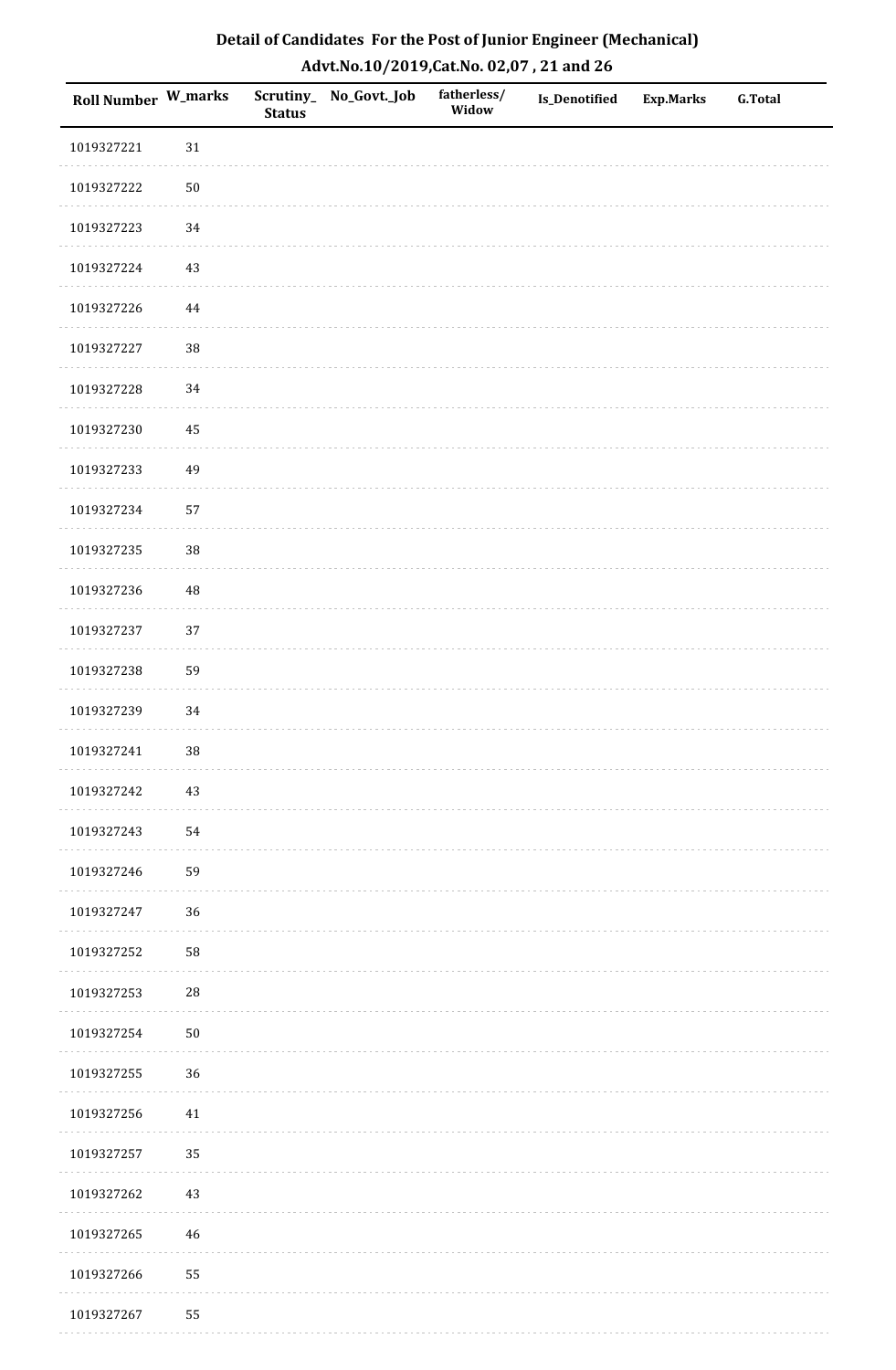| Roll Number W_marks |        | <b>Status</b> | Scrutiny_No_Govt._Job | fatherless/<br>Widow | Is_Denotified | <b>Exp.Marks</b> | <b>G.Total</b> |
|---------------------|--------|---------------|-----------------------|----------------------|---------------|------------------|----------------|
| 1019327270          | 38     |               |                       |                      |               |                  |                |
| 1019327271          | $43\,$ |               |                       |                      |               |                  |                |
| 1019327274          | $40\,$ |               |                       |                      |               |                  |                |
| 1019327275          | $40\,$ |               |                       |                      |               |                  |                |
| 1019327276          | 61     |               |                       |                      |               |                  |                |
| 1019327279          | 44     |               |                       |                      |               |                  |                |
| 1019327280          | 42     |               |                       |                      |               |                  |                |
| 1019327281          | 49     |               |                       |                      |               |                  |                |
| 1019327282          | $31\,$ |               |                       |                      |               |                  |                |
| 1019327283          | 35     |               |                       |                      |               |                  |                |
| 1019327284          | 55     |               |                       |                      |               |                  |                |
| 1019327286          | 46     |               |                       |                      |               |                  |                |
| 1019327287          | $51\,$ |               |                       |                      |               |                  |                |
| 1019327288          | 35     |               |                       |                      |               |                  |                |
| 1019327289          | 61     |               |                       |                      |               |                  |                |
| 1019327291          | 39     |               |                       |                      |               |                  |                |
| 1019327292          | 39     |               |                       |                      |               |                  |                |
| 1019327294          | 38     |               |                       |                      |               |                  |                |
| 1019327296          | 60     |               |                       |                      |               |                  |                |
| 1019327298          | 57     |               |                       |                      |               |                  |                |
| 1019327301          | 48     |               |                       |                      |               |                  |                |
| 1019327302          | 36     |               |                       |                      |               |                  |                |
| 1019327306          | 29     |               |                       |                      |               |                  |                |
| 1019327307          | 55     |               |                       |                      |               |                  |                |
| 1019327308          | 34     |               |                       |                      |               |                  |                |
| 1019327309          | $50\,$ |               |                       |                      |               |                  |                |
| 1019327310          | 34     |               |                       |                      |               |                  |                |
| 1019327311          | $51\,$ |               |                       |                      |               |                  |                |
| 1019327312          | 59     |               |                       |                      |               |                  |                |
| 1019327315          | $40\,$ |               |                       |                      |               |                  |                |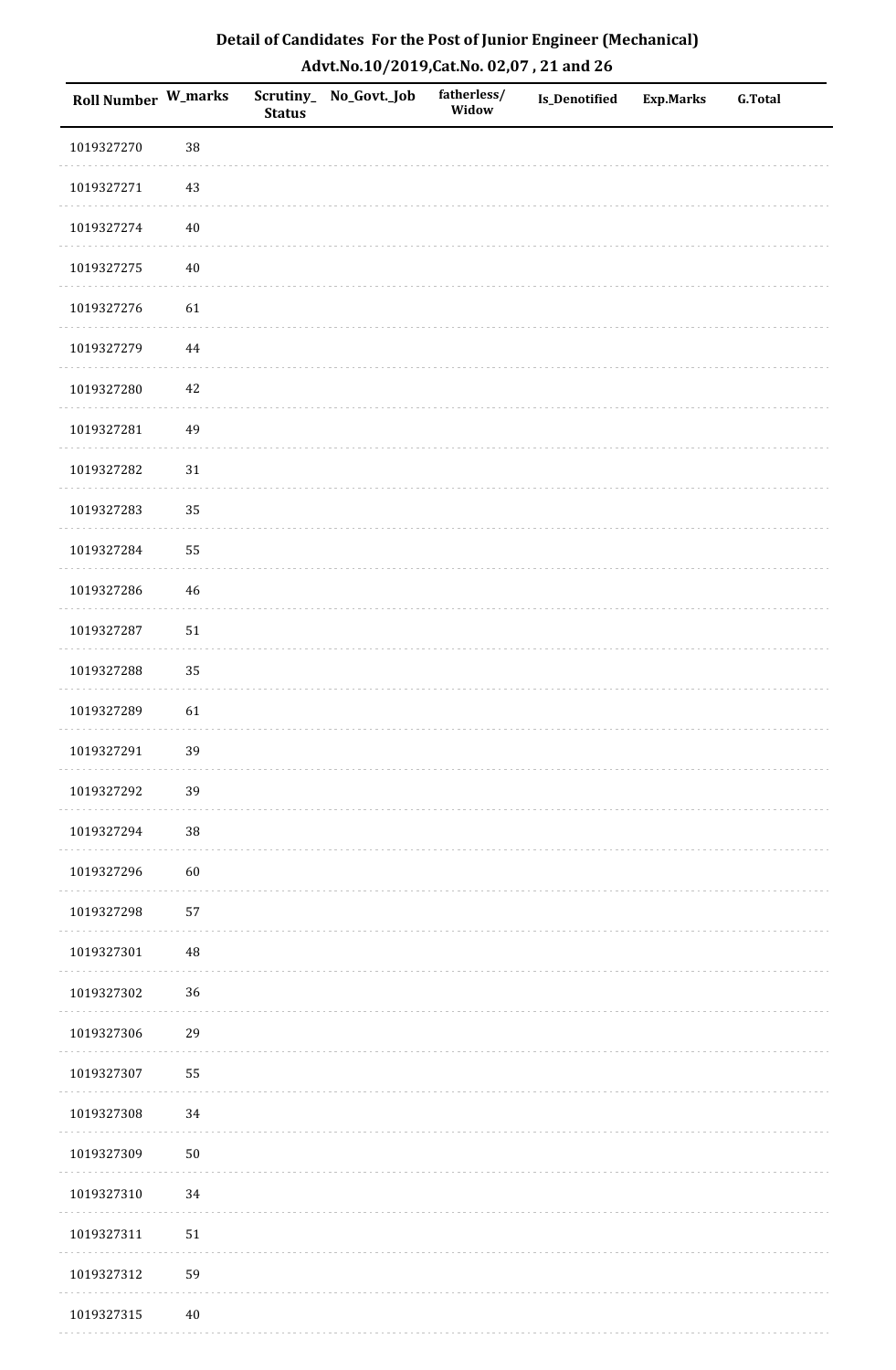| Detail of Candidates For the Post of Junior Engineer (Mechanical) |
|-------------------------------------------------------------------|
| Advt.No.10/2019,Cat.No. 02,07, 21 and 26                          |

| Roll Number W_marks |             | <b>Status</b> | Scrutiny_No_Govt._Job | fatherless/<br>Widow | <b>Is_Denotified</b> | Exp.Marks | <b>G.Total</b> |
|---------------------|-------------|---------------|-----------------------|----------------------|----------------------|-----------|----------------|
| 1019327316          | 49          |               |                       |                      |                      |           |                |
| 1019327317          | 49          |               |                       |                      |                      |           |                |
| 1019327319          | 38          |               |                       |                      |                      |           |                |
| 1019327320          | 42          |               |                       |                      |                      |           |                |
| 1019327321          | 60          |               |                       |                      |                      |           |                |
| 1019327324          | 35          |               |                       |                      |                      |           |                |
| 1019327325          | 37          |               |                       |                      |                      |           |                |
| 1019327326          | 33          |               |                       |                      |                      |           |                |
| 1019327328          | 38          |               |                       |                      |                      |           |                |
| 1019327329          | 43          |               |                       |                      |                      |           |                |
| 1019327330          | 49          |               |                       |                      |                      |           |                |
| 1019327332          | 54          |               |                       |                      |                      |           |                |
| 1019327334          | 52          |               |                       |                      |                      |           |                |
| 1019327335          | $\sqrt{46}$ |               |                       |                      |                      |           |                |
| 1019327336          | 34          |               |                       |                      |                      |           |                |
| 1019327337          | $40\,$      |               |                       |                      |                      |           |                |
| 1019327338          | 60          |               |                       |                      |                      |           |                |
| 1019327339          | 54          |               |                       |                      |                      |           |                |
| 1019327342          | 56          |               |                       |                      |                      |           |                |
| 1019327345          | 39          |               |                       |                      |                      |           |                |
| 1019327350          | 68          | Eligible      | $\boldsymbol{0}$      | $\boldsymbol{0}$     | $\boldsymbol{0}$     | $0.00\,$  | 68.00          |
| 1019327351          | 39          |               |                       |                      |                      |           |                |
| 1019327352          | $43\,$      |               |                       |                      |                      |           |                |
| 1019327353          | $\sqrt{46}$ |               |                       |                      |                      |           |                |
| 1019327354          | 55          |               |                       |                      |                      |           |                |
| 1019327355          | 29          |               |                       |                      |                      |           |                |
| 1019327356          | 49          |               |                       |                      |                      |           |                |
| 1019327357          | 39          |               |                       |                      |                      |           |                |
| 1019327358          | $43\,$      |               |                       |                      |                      |           |                |
| 1019327359          | 45          |               |                       |                      |                      |           |                |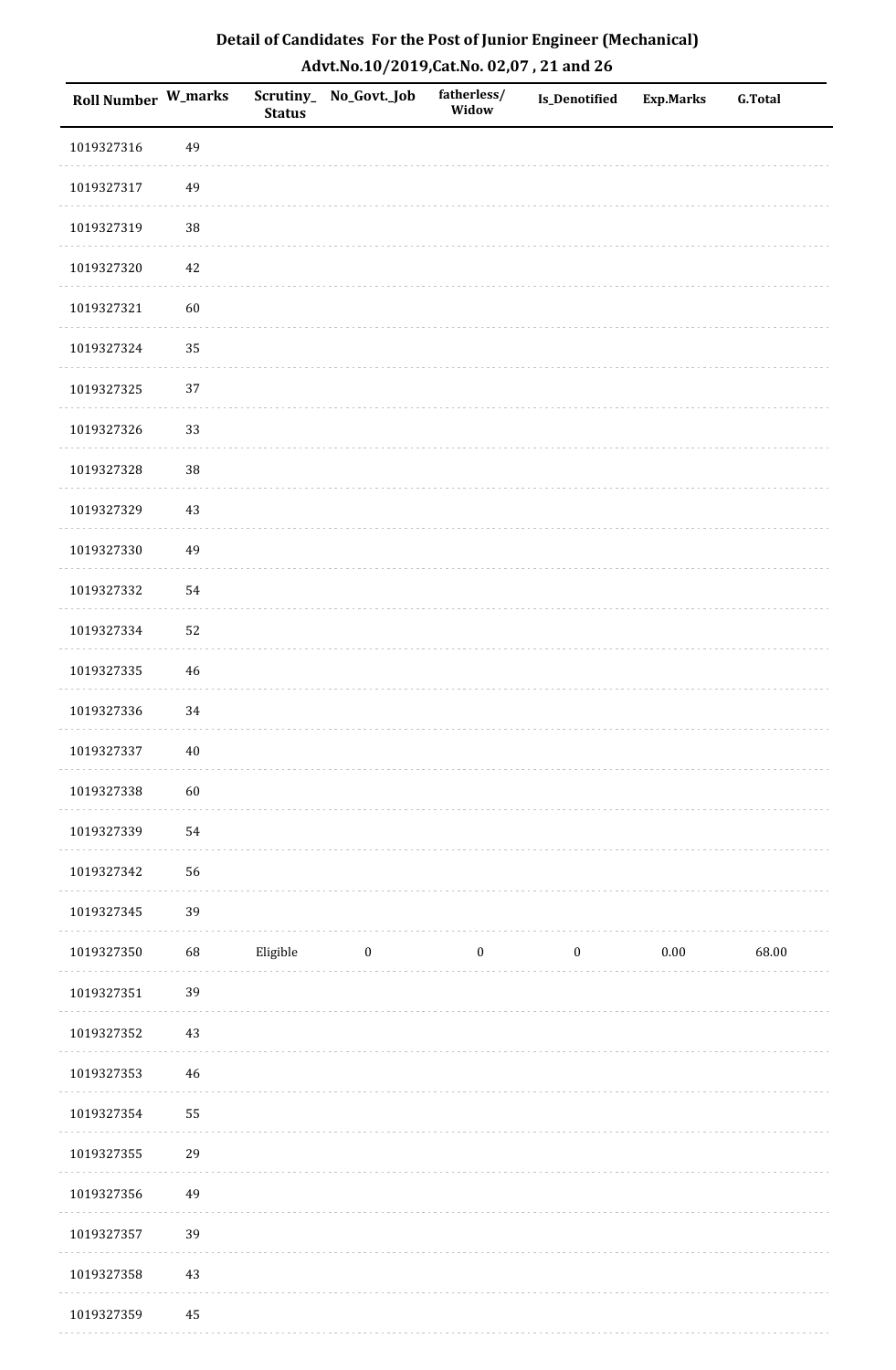| Roll Number W_marks |             | <b>Status</b> | Scrutiny_No_Govt._Job | fatherless/<br>Widow | Is_Denotified | <b>Exp.Marks</b> | <b>G.Total</b> |
|---------------------|-------------|---------------|-----------------------|----------------------|---------------|------------------|----------------|
| 1019327360          | $\bf 44$    |               |                       |                      |               |                  |                |
| 1019327361          | $40\,$      |               |                       |                      |               |                  |                |
| 1019327362          | 36          |               |                       |                      |               |                  |                |
| 1019327363          | 46          |               |                       |                      |               |                  |                |
| 1019327365          | 35          |               |                       |                      |               |                  |                |
| 1019327367          | 41          |               |                       |                      |               |                  |                |
| 1019327368          | $46\,$      |               |                       |                      |               |                  |                |
| 1019327370          | 57          |               |                       |                      |               |                  |                |
| 1019327372          | 42          |               |                       |                      |               |                  |                |
| 1019327373          | 37          |               |                       |                      |               |                  |                |
| 1019327374          | 43          |               |                       |                      |               |                  |                |
| 1019327375          | 33          |               |                       |                      |               |                  |                |
| 1019327376          | $43\,$      |               |                       |                      |               |                  |                |
| 1019327377          | $21\,$      |               |                       |                      |               |                  |                |
| 1019327378          | 39          |               |                       |                      |               |                  |                |
| 1019327379          | $\rm 48$    |               |                       |                      |               |                  |                |
| 1019327381          | $40\,$      |               |                       |                      |               |                  |                |
| 1019327382          | $30\,$      |               |                       |                      |               |                  |                |
| 1019327388          | $42\,$      |               |                       |                      |               |                  |                |
| 1019327389          | $46\,$      |               |                       |                      |               |                  |                |
| 1019327390          | 42          |               |                       |                      |               |                  |                |
| 1019327391          | $34\,$      |               |                       |                      |               |                  |                |
| 1019327392          | 54          |               |                       |                      |               |                  |                |
| 1019327393          | 42          |               |                       |                      |               |                  |                |
| 1019327395          | 57          |               |                       |                      |               |                  |                |
| 1019327396          | $40\,$      |               |                       |                      |               |                  |                |
| 1019327397          | $22\,$      |               |                       |                      |               |                  |                |
| 1019327398          | $\sqrt{48}$ |               |                       |                      |               |                  |                |
| 1019327400          | $40\,$      |               |                       |                      |               |                  |                |
| 1019327401          | 41          |               |                       |                      |               |                  |                |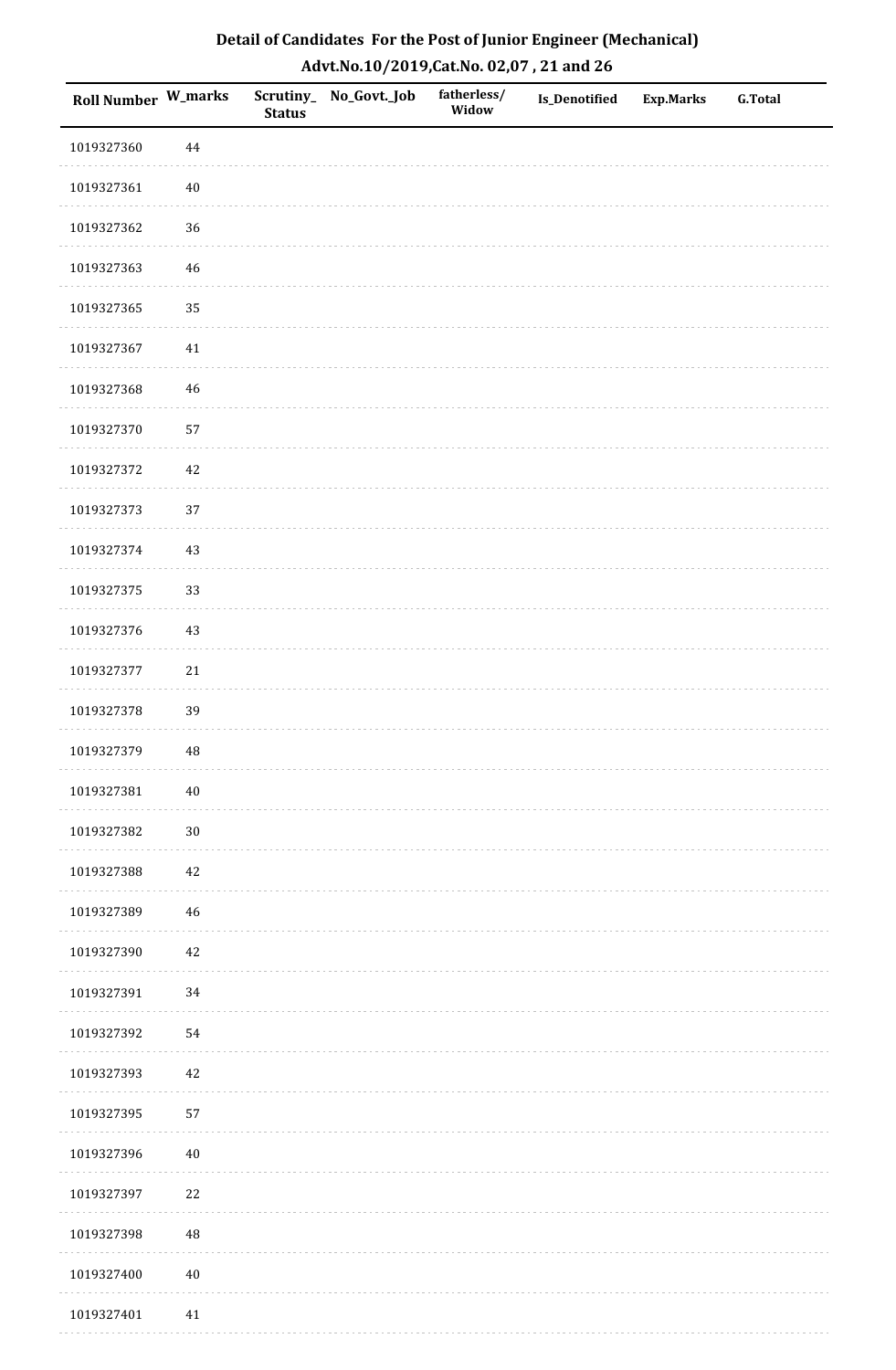| Detail of Candidates For the Post of Junior Engineer (Mechanical) |
|-------------------------------------------------------------------|
| Advt.No.10/2019,Cat.No. 02,07, 21 and 26                          |

| Roll Number W_marks |          | <b>Status</b> | Scrutiny_No_Govt._Job | fatherless/<br>Widow | Is_Denotified | <b>Exp.Marks</b> | <b>G.Total</b> |
|---------------------|----------|---------------|-----------------------|----------------------|---------------|------------------|----------------|
| 1019327402          | 31       |               |                       |                      |               |                  |                |
| 1019327403          | 49       |               |                       |                      |               |                  |                |
| 1019327405          | 37       |               |                       |                      |               |                  |                |
| 1019327408          | $31\,$   |               |                       |                      |               |                  |                |
| 1019327409          | $37\,$   |               |                       |                      |               |                  |                |
| 1019327410          | 49       |               |                       |                      |               |                  |                |
| 1019327413          | $40\,$   |               |                       |                      |               |                  |                |
| 1019327414          | 39       |               |                       |                      |               |                  |                |
| 1019327415          | 35       |               |                       |                      |               |                  |                |
| 1019327416          | 42       |               |                       |                      |               |                  |                |
| 1019327417          | $42\,$   |               |                       |                      |               |                  |                |
| 1019327418          | $40\,$   |               |                       |                      |               |                  |                |
| 1019327420          | 53       |               |                       |                      |               |                  |                |
| 1019327421          | 45       |               |                       |                      |               |                  |                |
| 1019327425          | 37       |               |                       |                      |               |                  |                |
| 1019327428          | 54       |               |                       |                      |               |                  |                |
| 1019327429          | 56       |               |                       |                      |               |                  |                |
| 1019327432          | 39       |               |                       |                      |               |                  |                |
| 1019327436          | 54       |               |                       |                      |               |                  |                |
| 1019327437          | 39       |               |                       |                      |               |                  |                |
| 1019327438          | 37       |               |                       |                      |               |                  |                |
| 1019327440          | 39       |               |                       |                      |               |                  |                |
| 1019327442          | $40\,$   |               |                       |                      |               |                  |                |
| 1019327444          | 46       |               |                       |                      |               |                  |                |
| 1019327445          | $30\,$   |               |                       |                      |               |                  |                |
| 1019327446          | 66       |               |                       |                      |               |                  |                |
| 1019327447          | 56       |               |                       |                      |               |                  |                |
| 1019327449          | 42       |               |                       |                      |               |                  |                |
| 1019327453          | $\bf 44$ |               |                       |                      |               |                  |                |
| 1019327454          | 39       |               |                       |                      |               |                  |                |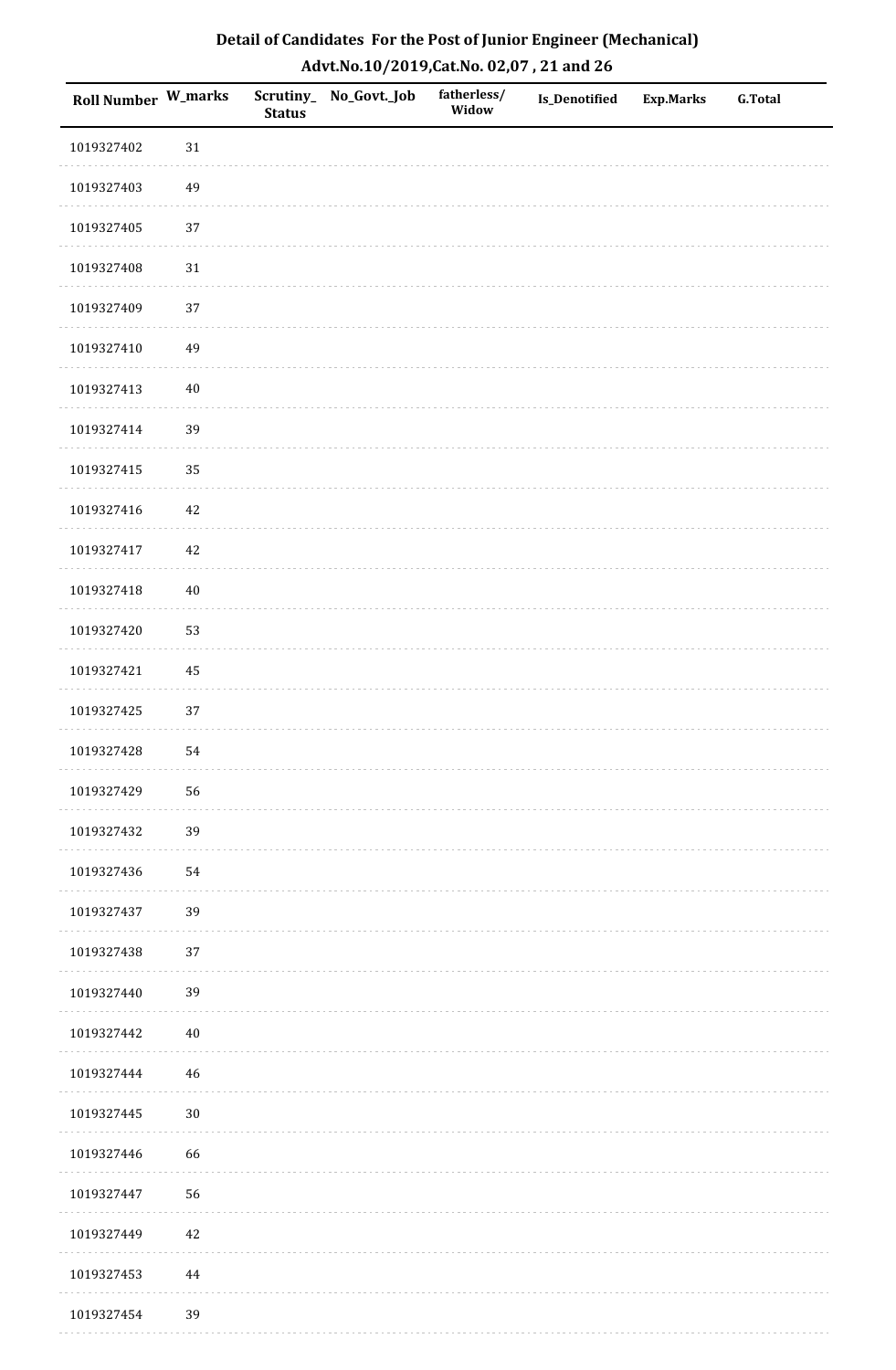| Roll Number W_marks |            | <b>Status</b> | Scrutiny_ No_Govt._Job | fatherless/<br>Widow | <b>Is_Denotified</b> | <b>Exp.Marks</b> | <b>G.Total</b> |
|---------------------|------------|---------------|------------------------|----------------------|----------------------|------------------|----------------|
| 1019327455          | $30\,$     |               |                        |                      |                      |                  |                |
| 1019327456          | $47\,$     |               |                        |                      |                      |                  |                |
| 1019327459          | $31\,$     |               |                        |                      |                      |                  |                |
| 1019327461          | 57         |               |                        |                      |                      |                  |                |
| 1019327463          | $38\,$     |               |                        |                      |                      |                  |                |
| 1019327464          | $21\,$     |               |                        |                      |                      |                  |                |
| 1019327465          | 36         |               |                        |                      |                      |                  |                |
| 1019327467          | 42         |               |                        |                      |                      |                  |                |
| 1019327471          | $46\,$     |               |                        |                      |                      |                  |                |
| 1019327473          | 34         |               |                        |                      |                      |                  |                |
| 1019327474          | $\bf 44$   |               |                        |                      |                      |                  |                |
| 1019327475          | 57         |               |                        |                      |                      |                  |                |
| 1019327476          | 33         |               |                        |                      |                      |                  |                |
| 1019327479          | 52         |               |                        |                      |                      |                  |                |
| 1019327481          | 56         |               |                        |                      |                      |                  |                |
| 1019327482          | 39         |               |                        |                      |                      |                  |                |
| 1019327483          | 36         |               |                        |                      |                      |                  |                |
| 1019327485          | $21\,$     |               |                        |                      |                      |                  |                |
| 1019327486          | 57         |               |                        |                      |                      |                  |                |
| 1019327490          | 35         |               |                        |                      |                      |                  |                |
| 1019327491          | 39         |               |                        |                      |                      |                  |                |
| 1019327494          | $47\,$     |               |                        |                      |                      |                  |                |
| 1019327495          | 43         |               |                        |                      |                      |                  |                |
| 1019327496          | $50\,$     |               |                        |                      |                      |                  |                |
| 1019327498          | 49         |               |                        |                      |                      |                  |                |
| 1019327499          | ${\bf 28}$ |               |                        |                      |                      |                  |                |
| 1019327502          | 21         |               |                        |                      |                      |                  |                |
| 1019327504          | 42         |               |                        |                      |                      |                  |                |
| 1019327506          | $43\,$     |               |                        |                      |                      |                  |                |
| 1019327508          | 43         |               |                        |                      |                      |                  |                |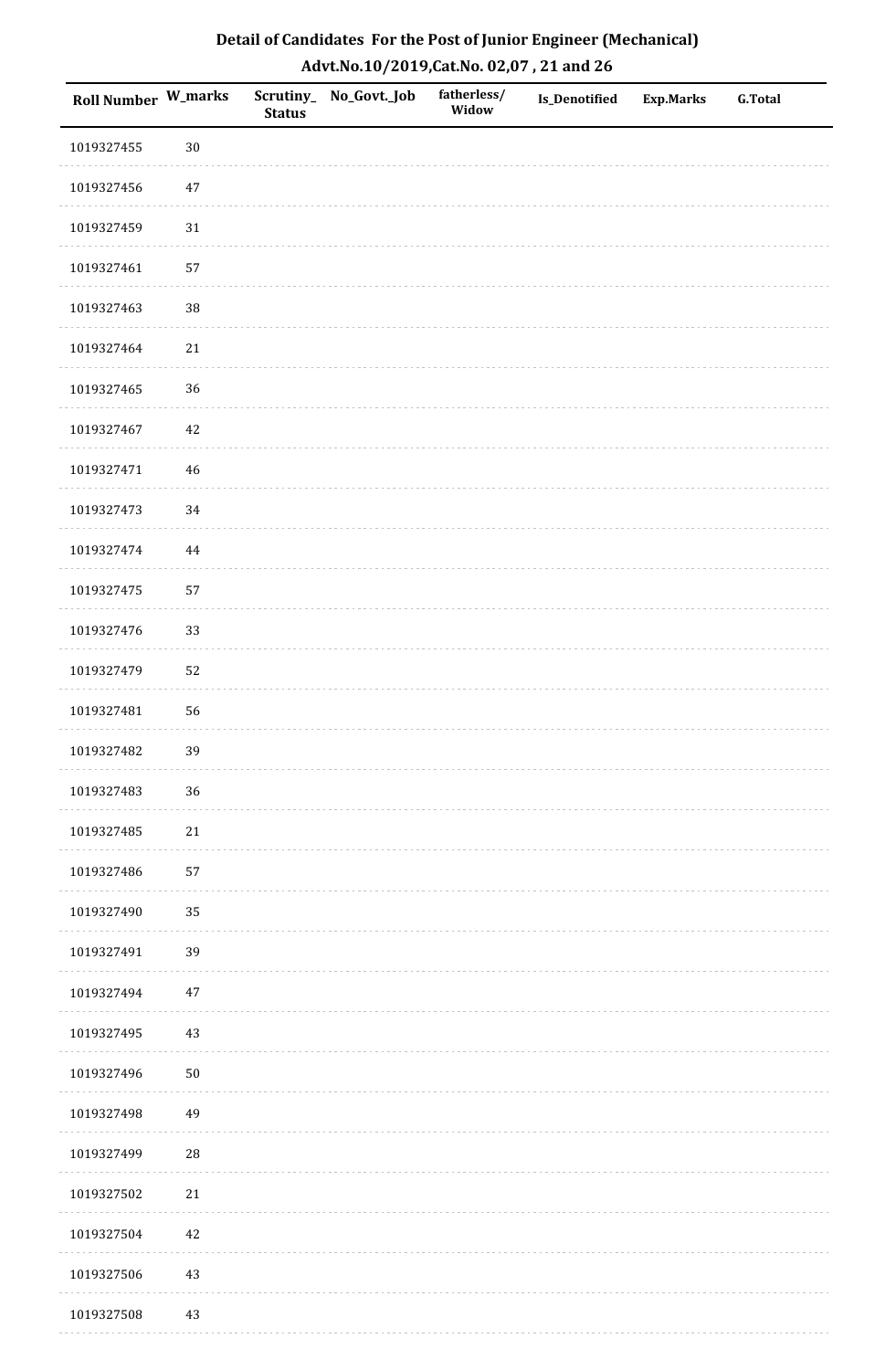| Roll Number W_marks |             | <b>Status</b> | Scrutiny_No_Govt._Job | fatherless/<br>Widow | <b>Is_Denotified</b> | <b>Exp.Marks</b> | <b>G.Total</b> |
|---------------------|-------------|---------------|-----------------------|----------------------|----------------------|------------------|----------------|
| 1019327510          | 35          |               |                       |                      |                      |                  |                |
| 1019327511          | 54          |               |                       |                      |                      |                  |                |
| 1019327512          | $\bf 44$    |               |                       |                      |                      |                  |                |
| 1019327515          | 43          |               |                       |                      |                      |                  |                |
| 1019327516          | 46          |               |                       |                      |                      |                  |                |
| 1019327517          | 52          |               |                       |                      |                      |                  |                |
| 1019327518          | 63          |               |                       |                      |                      |                  |                |
| 1019327523          | 60          |               |                       |                      |                      |                  |                |
| 1019327524          | 34          |               |                       |                      |                      |                  |                |
| 1019327526          | $40\,$      |               |                       |                      |                      |                  |                |
| 1019327527          | 55          |               |                       |                      |                      |                  |                |
| 1019327529          | $40\,$      |               |                       |                      |                      |                  |                |
| 1019327530          | $\sqrt{28}$ |               |                       |                      |                      |                  |                |
| 1019327532          | 33          |               |                       |                      |                      |                  |                |
| 1019327534          | $40\,$      |               |                       |                      |                      |                  |                |
| 1019327536          | 33          |               |                       |                      |                      |                  |                |
| 1019327537          | 39          |               |                       |                      |                      |                  |                |
| 1019327539          | 49          |               |                       |                      |                      |                  |                |
| 1019327542          | 37          |               |                       |                      |                      |                  |                |
| 1019327544          | $38\,$      |               |                       |                      |                      |                  |                |
| 1019327546          | 43          |               |                       |                      |                      |                  |                |
| 1019327548          | $40\,$      |               |                       |                      |                      |                  |                |
| 1019327550          | REJECTED    |               |                       |                      |                      |                  | $0.00\,$       |
| 1019327551          | $41\,$      |               |                       |                      |                      |                  |                |
| 1019327553          | 55          |               |                       |                      |                      |                  |                |
| 1019327554          | 42          |               |                       |                      |                      |                  |                |
| 1019327555          | 56          |               |                       |                      |                      |                  |                |
| 1019327557          | $\bf 44$    |               |                       |                      |                      |                  |                |
| 1019327559          | 46          |               |                       |                      |                      |                  |                |
| 1019327561          | 66          |               |                       |                      |                      |                  |                |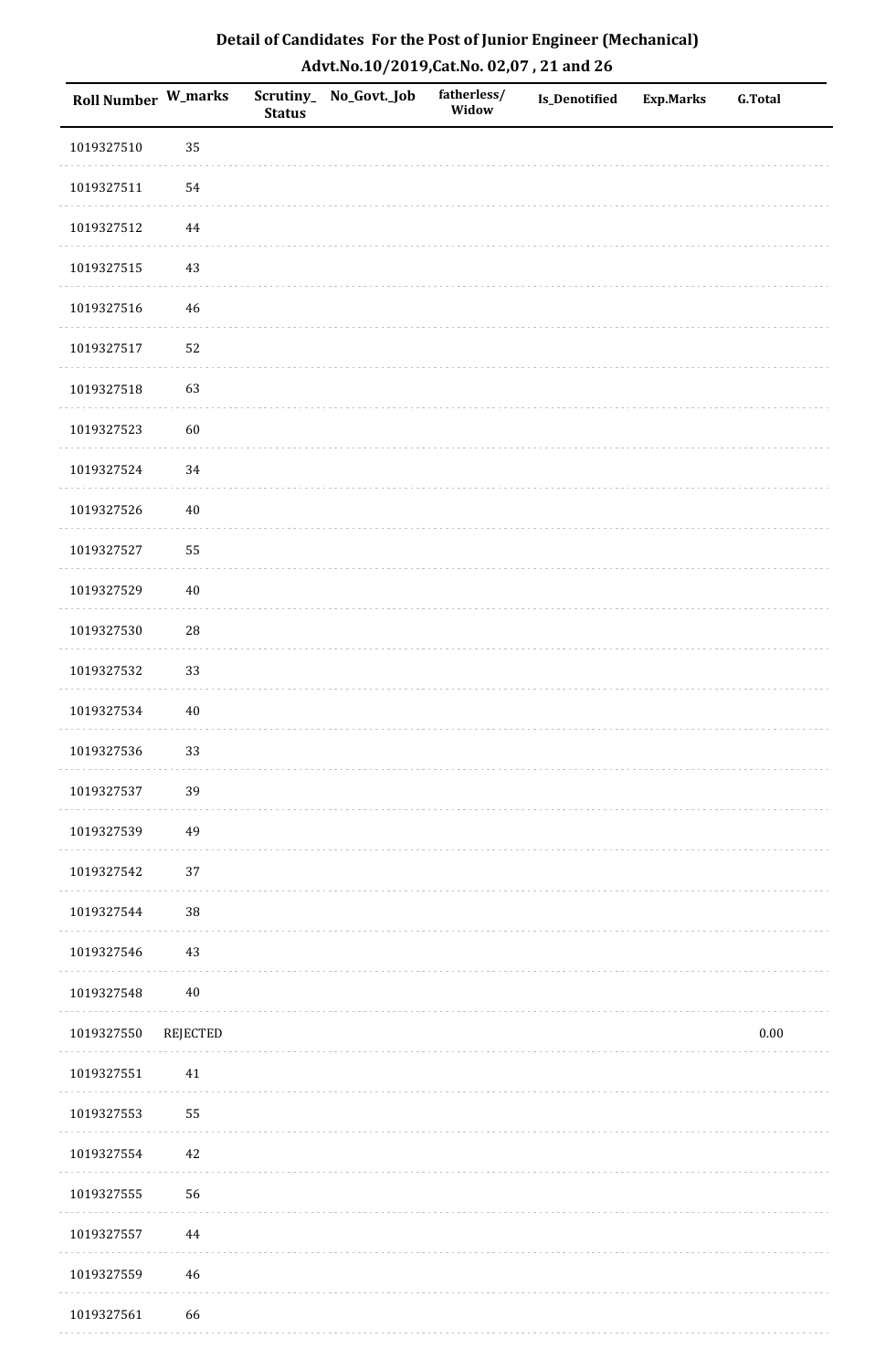| Roll Number W_marks |          | <b>Status</b> | Scrutiny_No_Govt._Job | fatherless/<br>Widow | Is_Denotified | <b>Exp.Marks</b> | <b>G.Total</b> |
|---------------------|----------|---------------|-----------------------|----------------------|---------------|------------------|----------------|
| 1019327563          | 35       |               |                       |                      |               |                  |                |
| 1019327565          | 48       |               |                       |                      |               |                  |                |
| 1019327566          | 64       |               |                       |                      |               |                  |                |
| 1019327567          | $40\,$   |               |                       |                      |               |                  |                |
| 1019327573          | 49       |               |                       |                      |               |                  |                |
| 1019327574          | $31\,$   |               |                       |                      |               |                  |                |
| 1019327575          | 44       |               |                       |                      |               |                  |                |
| 1019327576          | 34       |               |                       |                      |               |                  |                |
| 1019327577          | $50\,$   |               |                       |                      |               |                  |                |
| 1019327578          | $50\,$   |               |                       |                      |               |                  |                |
| 1019327579          | 36       |               |                       |                      |               |                  |                |
| 1019327580          | $40\,$   |               |                       |                      |               |                  |                |
| 1019327582          | 52       |               |                       |                      |               |                  |                |
| 1019327585          | 27       |               |                       |                      |               |                  |                |
| 1019327587          | 36       |               |                       |                      |               |                  |                |
| 1019327589          | $30\,$   |               |                       |                      |               |                  |                |
| 1019327590          | $28\,$   |               |                       |                      |               |                  |                |
| 1019327591          | 39       |               |                       |                      |               |                  |                |
| 1019327594          | 58       |               |                       |                      |               |                  |                |
| 1019327595          | 58       |               |                       |                      |               |                  |                |
| 1019327596          | 29       |               |                       |                      |               |                  |                |
| 1019327599          | 39       |               |                       |                      |               |                  |                |
| 1019327601          | $30\,$   |               |                       |                      |               |                  |                |
| 1019327602          | $46\,$   |               |                       |                      |               |                  |                |
| 1019327604          | 49       |               |                       |                      |               |                  |                |
| 1019327605          | 36       |               |                       |                      |               |                  |                |
| 1019327606          | 49       |               |                       |                      |               |                  |                |
| 1019327607          | $\bf 44$ |               |                       |                      |               |                  |                |
| 1019327608          | 54       |               |                       |                      |               |                  |                |
| 1019327610          | 57       |               |                       |                      |               |                  |                |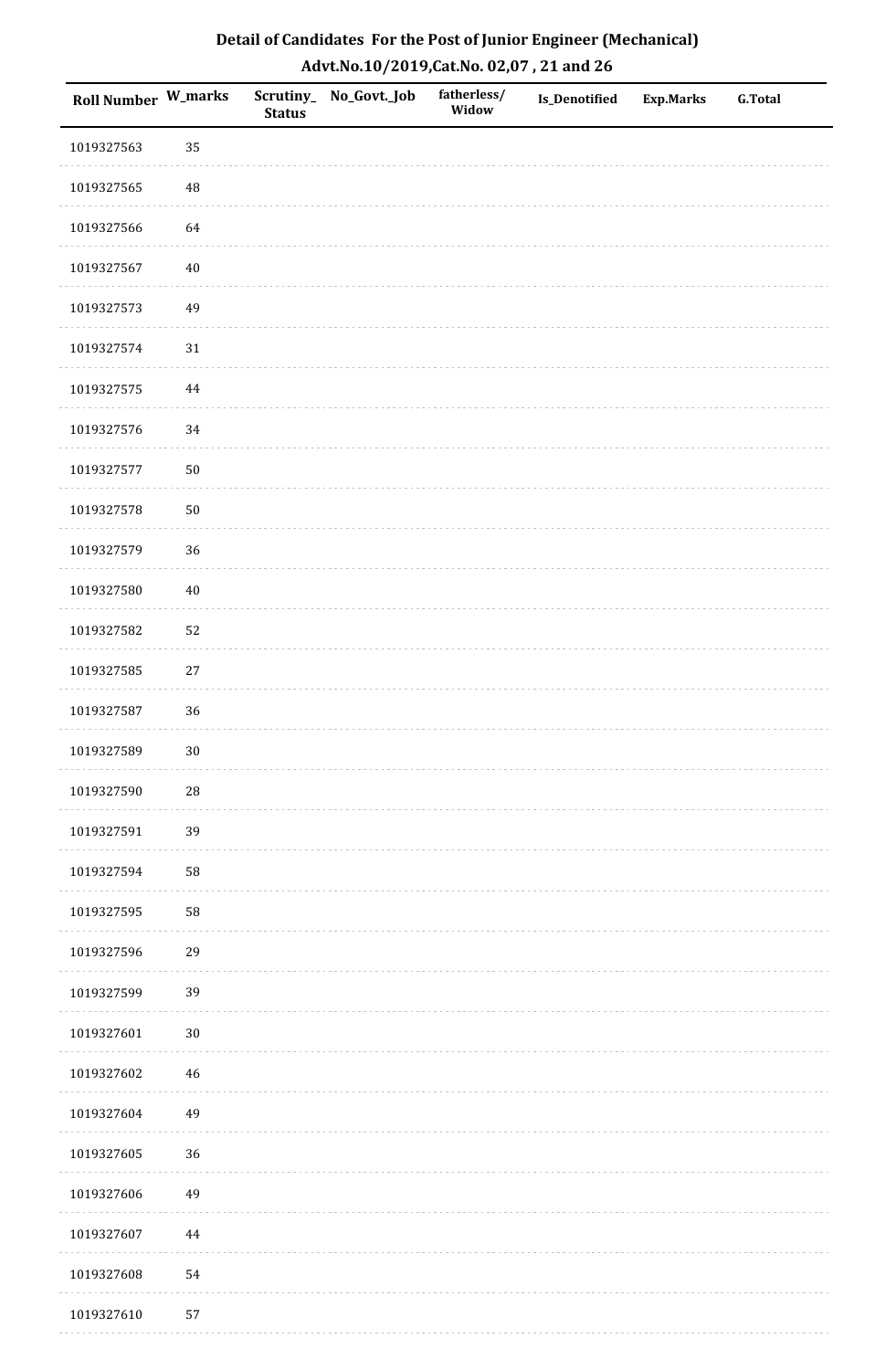| Roll Number W_marks |          | <b>Status</b> | Scrutiny_No_Govt._Job | fatherless/<br>Widow | Is_Denotified    | <b>Exp.Marks</b> | <b>G.Total</b> |
|---------------------|----------|---------------|-----------------------|----------------------|------------------|------------------|----------------|
| 1019327611          | 33       |               |                       |                      |                  |                  |                |
| 1019327614          | 57       |               |                       |                      |                  |                  |                |
| 1019327615          | $31\,$   |               |                       |                      |                  |                  |                |
| 1019327616          | 47       |               |                       |                      |                  |                  |                |
| 1019327617          | $40\,$   |               |                       |                      |                  |                  |                |
| 1019327622          | 58       |               |                       |                      |                  |                  |                |
| 1019327623          | 44       |               |                       |                      |                  |                  |                |
| 1019327624          | $\bf 44$ |               |                       |                      |                  |                  |                |
| 1019327625          | $43\,$   |               |                       |                      |                  |                  |                |
| 1019327627          | $51\,$   |               |                       |                      |                  |                  |                |
| 1019327628          | $34\,$   |               |                       |                      |                  |                  |                |
| 1019327629          | 32       |               |                       |                      |                  |                  |                |
| 1019327632          | 44       |               |                       |                      |                  |                  |                |
| 1019327634          | 32       |               |                       |                      |                  |                  |                |
| 1019327636          | 36       |               |                       |                      |                  |                  |                |
| 1019327637          | 42       |               |                       |                      |                  |                  |                |
| 1019327638          | 57       |               |                       |                      |                  |                  |                |
| 1019327639          | $47\,$   |               |                       |                      |                  |                  |                |
| 1019327640          | 34       |               |                       |                      |                  |                  |                |
| 1019327643          | 54       |               |                       |                      |                  |                  |                |
| 1019327644          | 35       |               |                       |                      |                  |                  |                |
| 1019327645          | $42\,$   |               |                       |                      |                  |                  |                |
| 1019327646          | $50\,$   |               |                       |                      |                  |                  |                |
| 1019327647          | 49       |               |                       |                      |                  |                  |                |
| 1019327649          | $24\,$   |               |                       |                      |                  |                  |                |
| 1019327655          | 45       |               |                       |                      |                  |                  |                |
| 1019327656          | $43\,$   |               |                       |                      |                  |                  |                |
| 1019327657          | 25       |               |                       |                      |                  |                  |                |
| 1019327659          | 64       | Eligible      | $\boldsymbol{0}$      | $\boldsymbol{0}$     | $\boldsymbol{0}$ | $0.00\,$         | 64.00          |
| 1019327660          | 39       |               |                       |                      |                  |                  |                |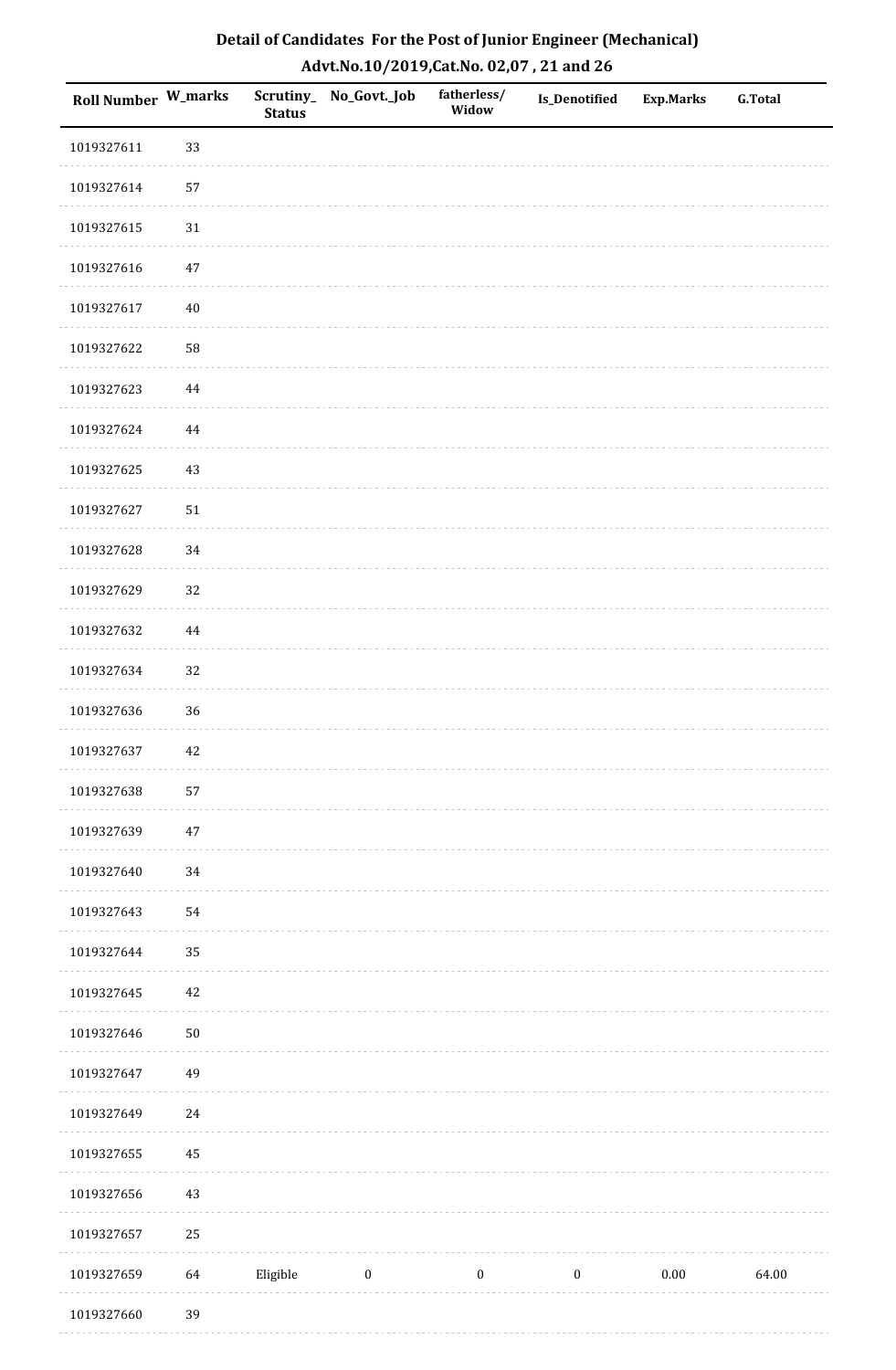| Roll Number W_marks |            | <b>Status</b> | Scrutiny_ No_Govt._Job | fatherless/<br>Widow | <b>Is_Denotified</b> | <b>Exp.Marks</b> | <b>G.Total</b> |
|---------------------|------------|---------------|------------------------|----------------------|----------------------|------------------|----------------|
| 1019327662          | 33         |               |                        |                      |                      |                  |                |
| 1019327664          | 59         |               |                        |                      |                      |                  |                |
| 1019327665          | $46\,$     |               |                        |                      |                      |                  |                |
| 1019327666          | 59         |               |                        |                      |                      |                  |                |
| 1019327667          | 37         |               |                        |                      |                      |                  |                |
| 1019327668          | $51\,$     |               |                        |                      |                      |                  |                |
| 1019327670          | 60         |               |                        |                      |                      |                  |                |
| 1019327675          | $30\,$     |               |                        |                      |                      |                  |                |
| 1019327676          | ${\bf 28}$ |               |                        |                      |                      |                  |                |
| 1019327678          | 34         |               |                        |                      |                      |                  |                |
| 1019327680          | $43\,$     |               |                        |                      |                      |                  |                |
| 1019327681          | 61         | Eligible      | $\boldsymbol{0}$       | $\boldsymbol{0}$     | $\boldsymbol{0}$     | $0.00\,$         | 61.00          |
| 1019327682          | 36         |               |                        |                      |                      |                  |                |
| 1019327683          | 39         |               |                        |                      |                      |                  |                |
| 1019327685          | 41         |               |                        |                      |                      |                  |                |
| 1019327687          | $41\,$     |               |                        |                      |                      |                  |                |
| 1019327688          | 34         |               |                        |                      |                      |                  |                |
| 1019327689          | 49         |               |                        |                      |                      |                  |                |
| 1019327690          | 37         |               |                        |                      |                      |                  |                |
| 1019327691          | 46         |               |                        |                      |                      |                  |                |
| 1019327693          | 35         |               |                        |                      |                      |                  |                |
| 1019327694          | 55         |               |                        |                      |                      |                  |                |
| 1019327695          | 46         |               |                        |                      |                      |                  |                |
| 1019327697          | 14         |               |                        |                      |                      |                  |                |
| 1019327699          | 46         |               |                        |                      |                      |                  |                |
| 1019327701          | $43\,$     |               |                        |                      |                      |                  |                |
| 1019327708          | $47\,$     |               |                        |                      |                      |                  |                |
| 1019327710          | 48         |               |                        |                      |                      |                  |                |
| 1019327711          | 57         |               |                        |                      |                      |                  |                |
| 1019327714          | 52         |               |                        |                      |                      |                  |                |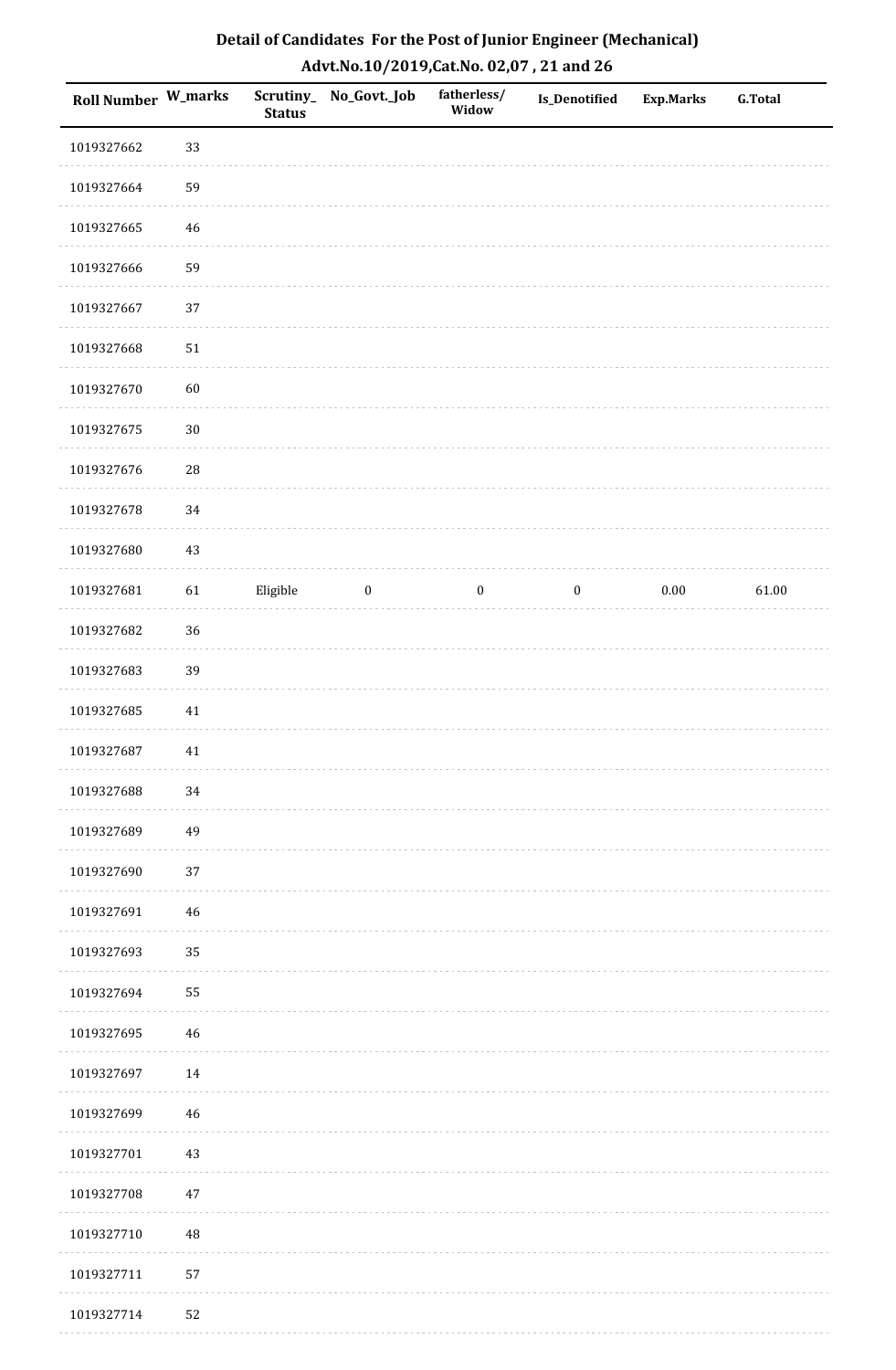| Roll Number W_marks |          | <b>Status</b> | Scrutiny_No_Govt._Job | fatherless/<br>Widow | Is_Denotified | <b>Exp.Marks</b> | <b>G.Total</b> |
|---------------------|----------|---------------|-----------------------|----------------------|---------------|------------------|----------------|
| 1019327715          | $47\,$   |               |                       |                      |               |                  |                |
| 1019327716          | 55       |               |                       |                      |               |                  |                |
| 1019327718          | $46\,$   |               |                       |                      |               |                  |                |
| 1019327719          | 38       |               |                       |                      |               |                  |                |
| 1019327720          | $\bf 44$ |               |                       |                      |               |                  |                |
| 1019327722          | 48       |               |                       |                      |               |                  |                |
| 1019327723          | 48       |               |                       |                      |               |                  |                |
| 1019327724          | 56       |               |                       |                      |               |                  |                |
| 1019327725          | $41\,$   |               |                       |                      |               |                  |                |
| 1019327727          | 53       |               |                       |                      |               |                  |                |
| 1019327728          | 45       |               |                       |                      |               |                  |                |
| 1019327730          | 49       |               |                       |                      |               |                  |                |
| 1019327732          | 29       |               |                       |                      |               |                  |                |
| 1019327733          | $43\,$   |               |                       |                      |               |                  |                |
| 1019327734          | 32       |               |                       |                      |               |                  |                |
| 1019327735          | 32       |               |                       |                      |               |                  |                |
| 1019327736          | $51\,$   |               |                       |                      |               |                  |                |
| 1019327737          | $40\,$   |               |                       |                      |               |                  |                |
| 1019327739          | 49       |               |                       |                      |               |                  |                |
| 1019327741          | 54       |               |                       |                      |               |                  |                |
| 1019327742          | 61       |               |                       |                      |               |                  |                |
| 1019327743          | 61       |               |                       |                      |               |                  |                |
| 1019327750          | $\bf 44$ |               |                       |                      |               |                  |                |
| 1019327752          | 35       |               |                       |                      |               |                  |                |
| 1019327753          | $31\,$   |               |                       |                      |               |                  |                |
| 1019327754          | $43\,$   |               |                       |                      |               |                  |                |
| 1019327755          | $37\,$   |               |                       |                      |               |                  |                |
| 1019327756          | 35       |               |                       |                      |               |                  |                |
| 1019327757          | 37       |               |                       |                      |               |                  |                |
| 1019327759          | $50\,$   |               |                       |                      |               |                  |                |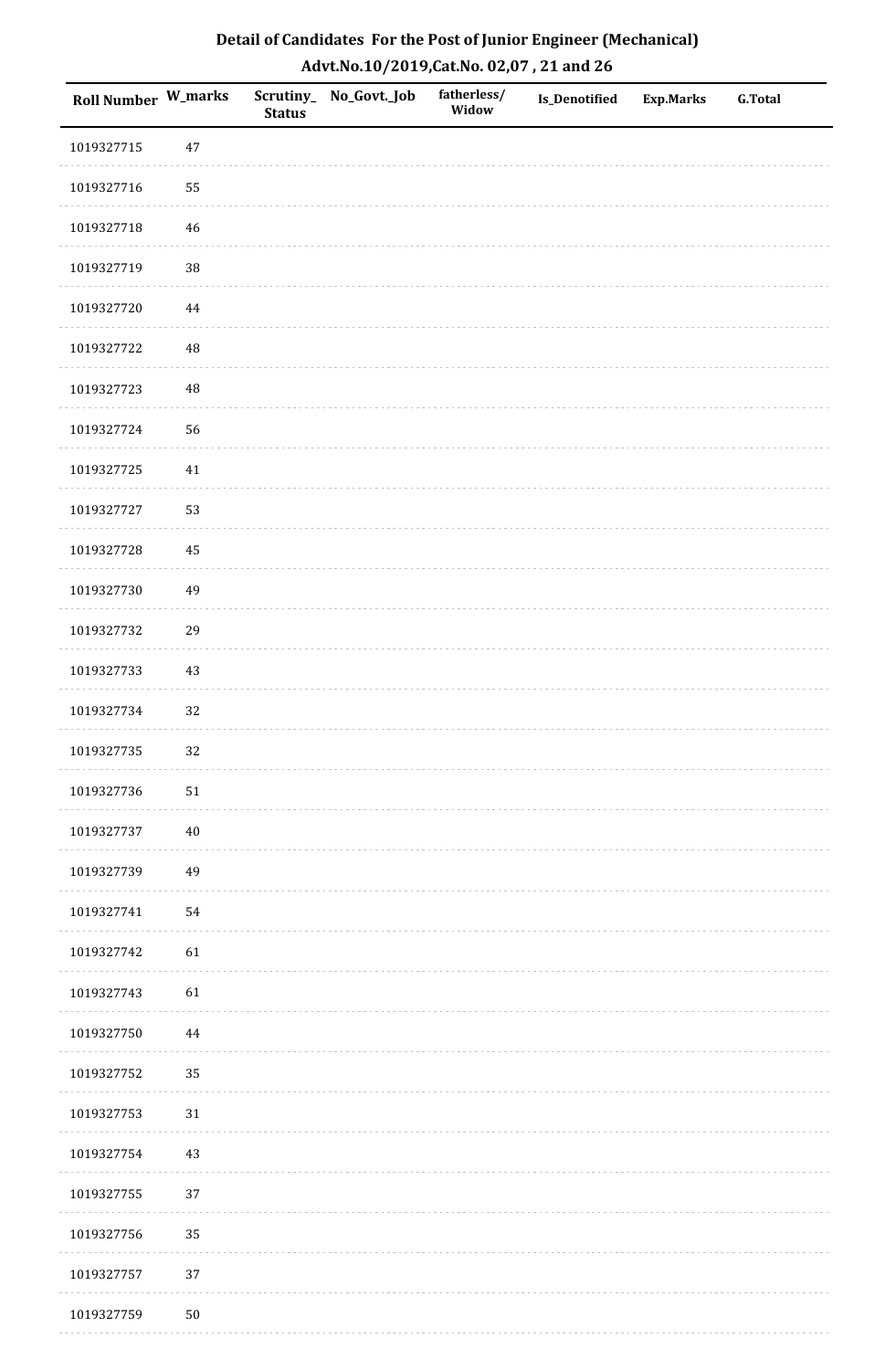| Roll Number W_marks |             | <b>Status</b> | Scrutiny_No_Govt._Job | fatherless/<br>Widow | Is_Denotified | <b>Exp.Marks</b> | <b>G.Total</b> |
|---------------------|-------------|---------------|-----------------------|----------------------|---------------|------------------|----------------|
| 1019327760          | 47          |               |                       |                      |               |                  |                |
| 1019327761          | 33          |               |                       |                      |               |                  |                |
| 1019327763          | 26          |               |                       |                      |               |                  |                |
| 1019327765          | 40          |               |                       |                      |               |                  |                |
| 1019327768          | 37          |               |                       |                      |               |                  |                |
| 1019327769          | 47          |               |                       |                      |               |                  |                |
| 1019327772          | 43          |               |                       |                      |               |                  |                |
| 1019327775          | 53          |               |                       |                      |               |                  |                |
| 1019327776          | 41          |               |                       |                      |               |                  |                |
| 1019327778          | $38\,$      |               |                       |                      |               |                  |                |
| 1019327780          | $42\,$      |               |                       |                      |               |                  |                |
| 1019327783          | 60          |               |                       |                      |               |                  |                |
| 1019327785          | 32          |               |                       |                      |               |                  |                |
| 1019327786          | 59          |               |                       |                      |               |                  |                |
| 1019327787          | 52          |               |                       |                      |               |                  |                |
| 1019327788          | $\sqrt{46}$ |               |                       |                      |               |                  |                |
| 1019327789          | 45          |               |                       |                      |               |                  |                |
| 1019327793          | 32          |               |                       |                      |               |                  |                |
| 1019327796          | 46          |               |                       |                      |               |                  |                |
| 1019327797          | 54          |               |                       |                      |               |                  |                |
| 1019327798          | $50\,$      |               |                       |                      |               |                  |                |
| 1019327800          | 53          |               |                       |                      |               |                  |                |
| 1019327802          | $43\,$      |               |                       |                      |               |                  |                |
| 1019327803          | 44          |               |                       |                      |               |                  |                |
| 1019327805          | 45          |               |                       |                      |               |                  |                |
| 1019327806          | 57          |               |                       |                      |               |                  |                |
| 1019327808          | 67          |               |                       |                      |               |                  |                |
| 1019327812          | 47          |               |                       |                      |               |                  |                |
| 1019327813          | $50\,$      |               |                       |                      |               |                  |                |
| 1019327814          | 43          |               |                       |                      |               |                  |                |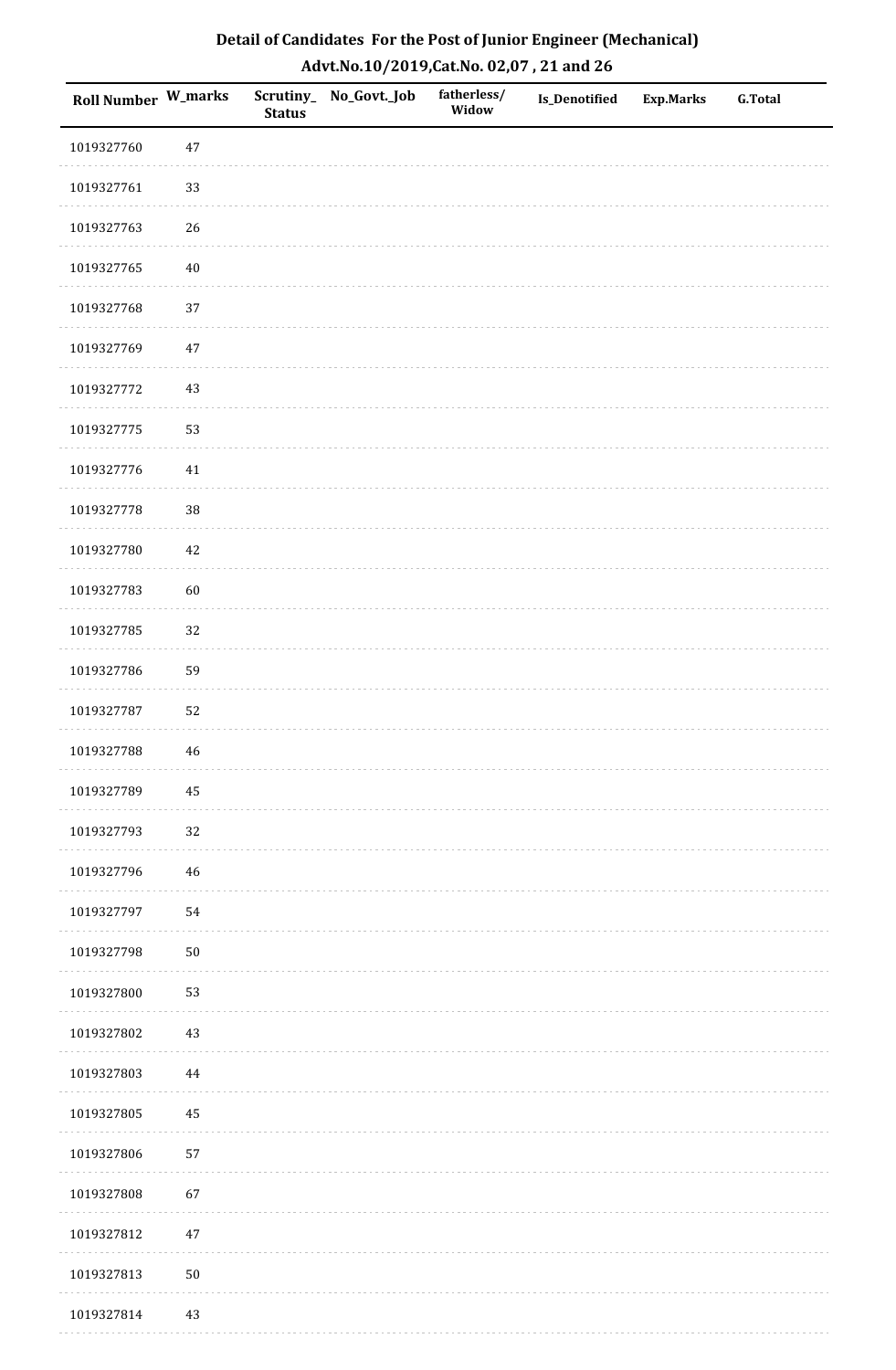| <b>Roll Number W_marks</b> |          | <b>Status</b> | Scrutiny_ No_Govt._Job | fatherless/<br>Widow | Is_Denotified    | <b>Exp.Marks</b> | <b>G.Total</b> |
|----------------------------|----------|---------------|------------------------|----------------------|------------------|------------------|----------------|
| 1019327816                 | 42       |               |                        |                      |                  |                  |                |
| 1019327817                 | 62       |               |                        |                      |                  |                  |                |
| 1019327818                 | 53       |               |                        |                      |                  |                  |                |
| 1019327820                 | 55       |               |                        |                      |                  |                  |                |
| 1019327822                 | $71\,$   | Eligible      | $\boldsymbol{0}$       | $\boldsymbol{0}$     | $\boldsymbol{0}$ | $0.00\,$         | $71.00\,$      |
| 1019327824                 | $51\,$   |               |                        |                      |                  |                  |                |
| 1019327825                 | 32       |               |                        |                      |                  |                  |                |
| 1019327826                 | $\rm 48$ |               |                        |                      |                  |                  |                |
| 1019327827                 | $40\,$   |               |                        |                      |                  |                  |                |
| 1019327828                 | 39       |               |                        |                      |                  |                  |                |
| 1019327829                 | 42       |               |                        |                      |                  |                  |                |
| 1019327840                 | $30\,$   |               |                        |                      |                  |                  |                |
| 1019327841                 | 57       |               |                        |                      |                  |                  |                |
| 1019327842                 | $46\,$   |               |                        |                      |                  |                  |                |
| 1019327850                 | 52       |               |                        |                      |                  |                  |                |
| 1019327851                 | $\rm 48$ |               |                        |                      |                  |                  |                |
| 1019327852                 | 35       |               |                        |                      |                  |                  |                |
| 1019327854                 | $40\,$   |               |                        |                      |                  |                  |                |
| 1019327855                 | $41\,$   |               |                        |                      |                  |                  |                |
| 1019327856                 | 64       |               |                        |                      |                  |                  |                |
| 1019327857                 | $40\,$   |               |                        |                      |                  |                  |                |
| 1019327858                 | 39       |               |                        |                      |                  |                  |                |
| 1019327861                 | 58       |               |                        |                      |                  |                  |                |
| 1019327862                 | 45       |               |                        |                      |                  |                  |                |
| 1019327863                 | $40\,$   |               |                        |                      |                  |                  |                |
| 1019327864                 | 49       |               |                        |                      |                  |                  |                |
| 1019327871                 | 39       |               |                        |                      |                  |                  |                |
| 1019327873                 | 55       |               |                        |                      |                  |                  |                |
| 1019327874                 | $\bf 44$ |               |                        |                      |                  |                  |                |
| 1019327877                 | 41       |               |                        |                      |                  |                  |                |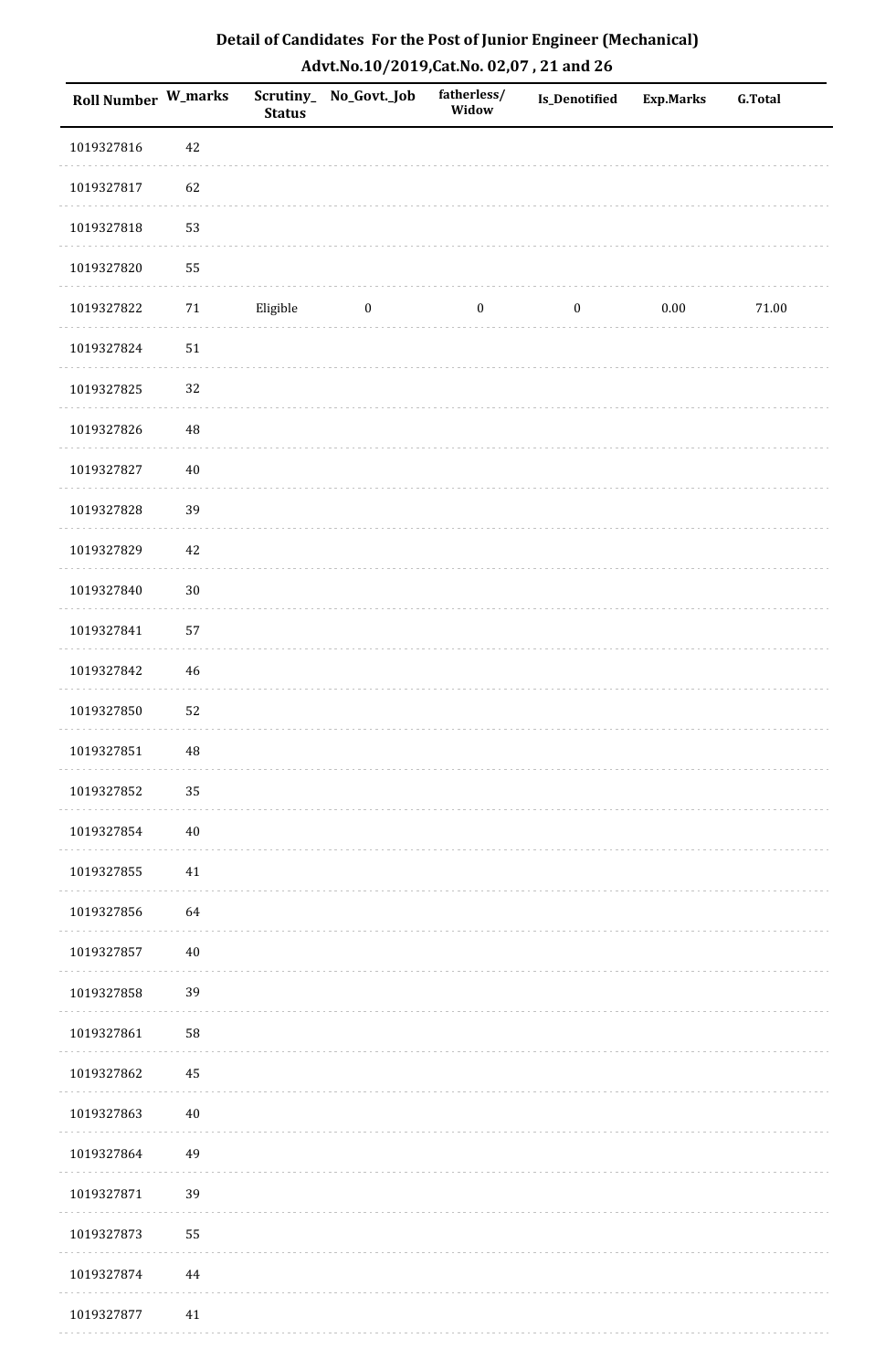| Roll Number W_marks |             | <b>Status</b> | Scrutiny_ No_Govt._Job | fatherless/<br>Widow | Is_Denotified | <b>Exp.Marks</b> | <b>G.Total</b> |
|---------------------|-------------|---------------|------------------------|----------------------|---------------|------------------|----------------|
| 1019327880          | 35          |               |                        |                      |               |                  |                |
| 1019327882          | 46          |               |                        |                      |               |                  |                |
| 1019327883          | $50\,$      |               |                        |                      |               |                  |                |
| 1019327886          | $51\,$      |               |                        |                      |               |                  |                |
| 1019327887          | $30\,$      |               |                        |                      |               |                  |                |
| 1019327888          | 37          |               |                        |                      |               |                  |                |
| 1019327889          | 54          |               |                        |                      |               |                  |                |
| 1019327892          | $47\,$      |               |                        |                      |               |                  |                |
| 1019327893          | 11          |               |                        |                      |               |                  |                |
| 1019327894          | 57          |               |                        |                      |               |                  |                |
| 1019327895          | 59          |               |                        |                      |               |                  |                |
| 1019327897          | $\bf 44$    |               |                        |                      |               |                  |                |
| 1019327898          | $51\,$      |               |                        |                      |               |                  |                |
| 1019327899          | 42          |               |                        |                      |               |                  |                |
| 1019327900          | 43          |               |                        |                      |               |                  |                |
| 1019327901          | 58          |               |                        |                      |               |                  |                |
| 1019327902          | 41          |               |                        |                      |               |                  |                |
| 1019327906          | 41          |               |                        |                      |               |                  |                |
| 1019327910          | REJECTED    |               |                        |                      |               |                  | $0.00\,$       |
| 1019327913          | $31\,$      |               |                        |                      |               |                  |                |
| 1019327914          | 62          |               |                        |                      |               |                  |                |
| 1019327916          | 33          |               |                        |                      |               |                  |                |
| 1019327917          | $47\,$      |               |                        |                      |               |                  |                |
| 1019327918          | $\sqrt{46}$ |               |                        |                      |               |                  |                |
| 1019327919          | $21\,$      |               |                        |                      |               |                  |                |
| 1019327920          | 36          |               |                        |                      |               |                  |                |
| 1019327923          | 34          |               |                        |                      |               |                  |                |
| 1019327925          | 42          |               |                        |                      |               |                  |                |
| 1019327926          | $41\,$      |               |                        |                      |               |                  |                |
| 1019327927          | $51\,$      |               |                        |                      |               |                  |                |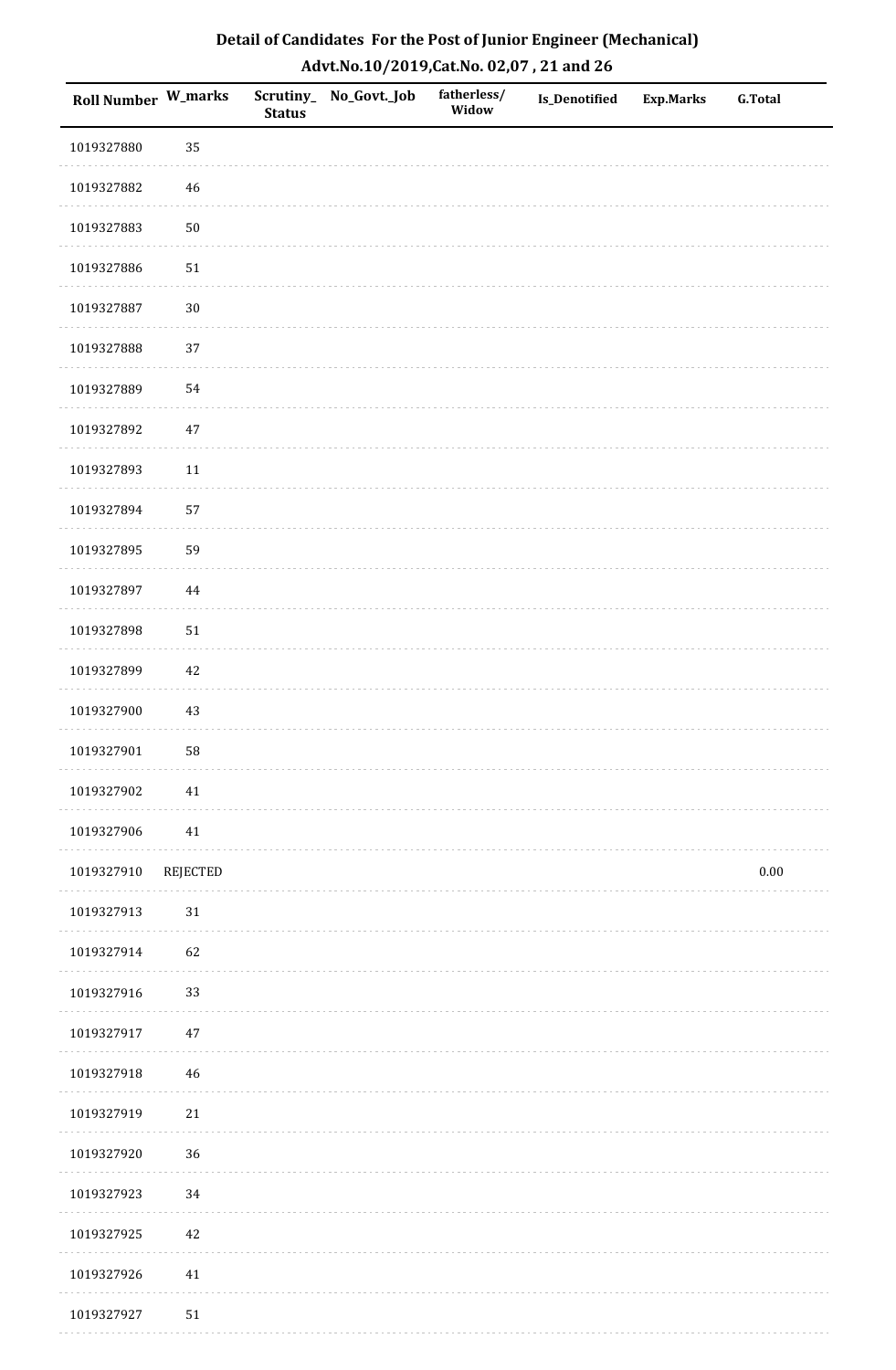| <b>Roll Number W_marks</b> |        | <b>Status</b> | Scrutiny_No_Govt._Job | fatherless/<br>Widow | Is_Denotified    | <b>Exp.Marks</b> | <b>G.Total</b> |
|----------------------------|--------|---------------|-----------------------|----------------------|------------------|------------------|----------------|
| 1019327928                 | 38     |               |                       |                      |                  |                  |                |
| 1019327930                 | $37\,$ |               |                       |                      |                  |                  |                |
| 1019327931                 | 34     |               |                       |                      |                  |                  |                |
| 1019327932                 | $50\,$ |               |                       |                      |                  |                  |                |
| 1019327934                 | 54     |               |                       |                      |                  |                  |                |
| 1019327935                 | 41     |               |                       |                      |                  |                  |                |
| 1019327937                 | 58     |               |                       |                      |                  |                  |                |
| 1019327939                 | 42     |               |                       |                      |                  |                  |                |
| 1019327942                 | 52     |               |                       |                      |                  |                  |                |
| 1019327943                 | $30\,$ |               |                       |                      |                  |                  |                |
| 1019327944                 | 53     |               |                       |                      |                  |                  |                |
| 1019327945                 | 41     |               |                       |                      |                  |                  |                |
| 1019327946                 | 52     |               |                       |                      |                  |                  |                |
| 1019327948                 | 31     |               |                       |                      |                  |                  |                |
| 1019327950                 | $40\,$ |               |                       |                      |                  |                  |                |
| 1019327955                 | 36     |               |                       |                      |                  |                  |                |
| 1019327957                 | $38\,$ |               |                       |                      |                  |                  |                |
| 1019327958                 | 36     |               |                       |                      |                  |                  |                |
| 1019327959                 | $50\,$ |               |                       |                      |                  |                  |                |
| 1019327961                 | $43\,$ |               |                       |                      |                  |                  |                |
| 1019327963                 | 35     |               |                       |                      |                  |                  |                |
| 1019327965                 | 33     |               |                       |                      |                  |                  |                |
| 1019327967                 | $50\,$ |               |                       |                      |                  |                  |                |
| 1019327968                 | $46\,$ |               |                       |                      |                  |                  |                |
| 1019327969                 | $31\,$ |               |                       |                      |                  |                  |                |
| 1019327972                 | 14     | Eligible      | $\bf{0}$              | $\boldsymbol{0}$     | $\boldsymbol{0}$ | $0.00\,$         | 14.00          |
| 1019327976                 | 35     |               |                       |                      |                  |                  |                |
| 1019327978                 | $50\,$ |               |                       |                      |                  |                  |                |
| 1019327980                 | 45     |               |                       |                      |                  |                  |                |
| 1019327981                 | 53     |               |                       |                      |                  |                  |                |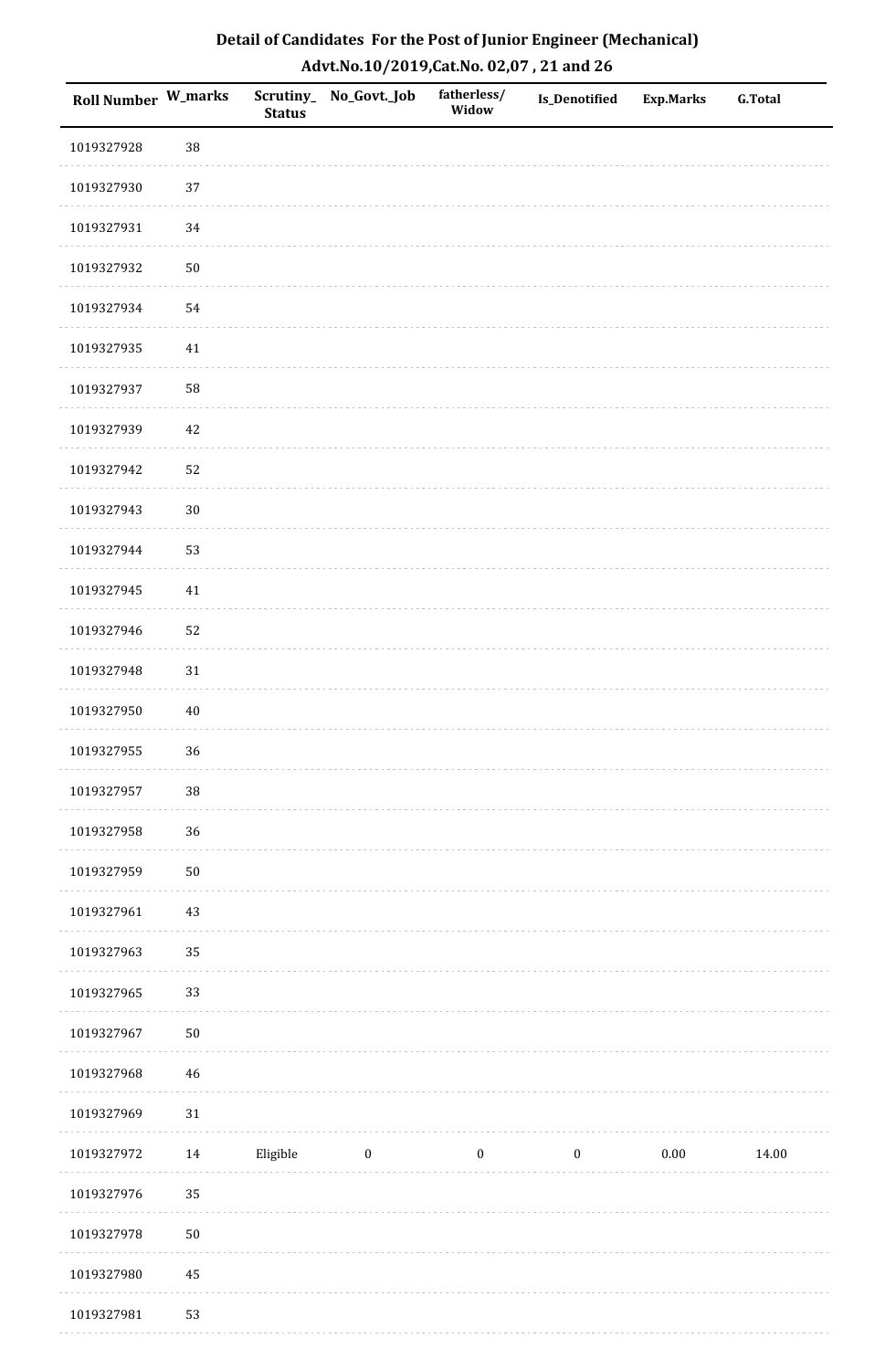| Roll Number W_marks |          | <b>Status</b> | Scrutiny_ No_Govt._Job | fatherless/<br>Widow | Is_Denotified    | <b>Exp.Marks</b> | <b>G.Total</b> |
|---------------------|----------|---------------|------------------------|----------------------|------------------|------------------|----------------|
| 1019327982          | 63       |               |                        |                      |                  |                  |                |
| 1019327983          | 49       |               |                        |                      |                  |                  |                |
| 1019327986          | 45       |               |                        |                      |                  |                  |                |
| 1019327987          | 33       |               |                        |                      |                  |                  |                |
| 1019327988          | 28       |               |                        |                      |                  |                  |                |
| 1019327991          | 45       | Absent        | $\boldsymbol{0}$       | $\boldsymbol{0}$     | $\boldsymbol{0}$ | $0.00\,$         |                |
| 1019327992          | 56       |               |                        |                      |                  |                  |                |
| 1019327993          | 44       |               |                        |                      |                  |                  |                |
| 1019327995          | 51       |               |                        |                      |                  |                  |                |
| 1019327997          | 38       |               |                        |                      |                  |                  |                |
| 1019327998          | 39       |               |                        |                      |                  |                  |                |
| 1019327999          | 38       |               |                        |                      |                  |                  |                |
| 1019328003          | $40\,$   |               |                        |                      |                  |                  |                |
| 1019328004          | 52       |               |                        |                      |                  |                  |                |
| 1019328005          | 52       |               |                        |                      |                  |                  |                |
| 1019328007          | 42       |               |                        |                      |                  |                  |                |
| 1019328009          | 64       |               |                        |                      |                  |                  |                |
| 1019328011          | 43       |               |                        |                      |                  |                  |                |
| 1019328012          | $38\,$   |               |                        |                      |                  |                  |                |
| 1019328017          | 31       |               |                        |                      |                  |                  |                |
| 1019328020          | 56       |               |                        |                      |                  |                  |                |
| 1019328021          | 34       |               |                        |                      |                  |                  |                |
| 1019328022          | 67       | Eligible      | $\boldsymbol{0}$       | $\boldsymbol{0}$     | $\boldsymbol{0}$ | $0.00\,$         | 67.00          |
| 1019328023          | 43       |               |                        |                      |                  |                  |                |
| 1019328024          | 55       |               |                        |                      |                  |                  |                |
| 1019328025          | $\rm 48$ |               |                        |                      |                  |                  |                |
| 1019328026          | 52       |               |                        |                      |                  |                  |                |
| 1019328032          | 39       |               |                        |                      |                  |                  |                |
| 1019328036          | 58       |               |                        |                      |                  |                  |                |
| 1019328037          | 42       |               |                        |                      |                  |                  |                |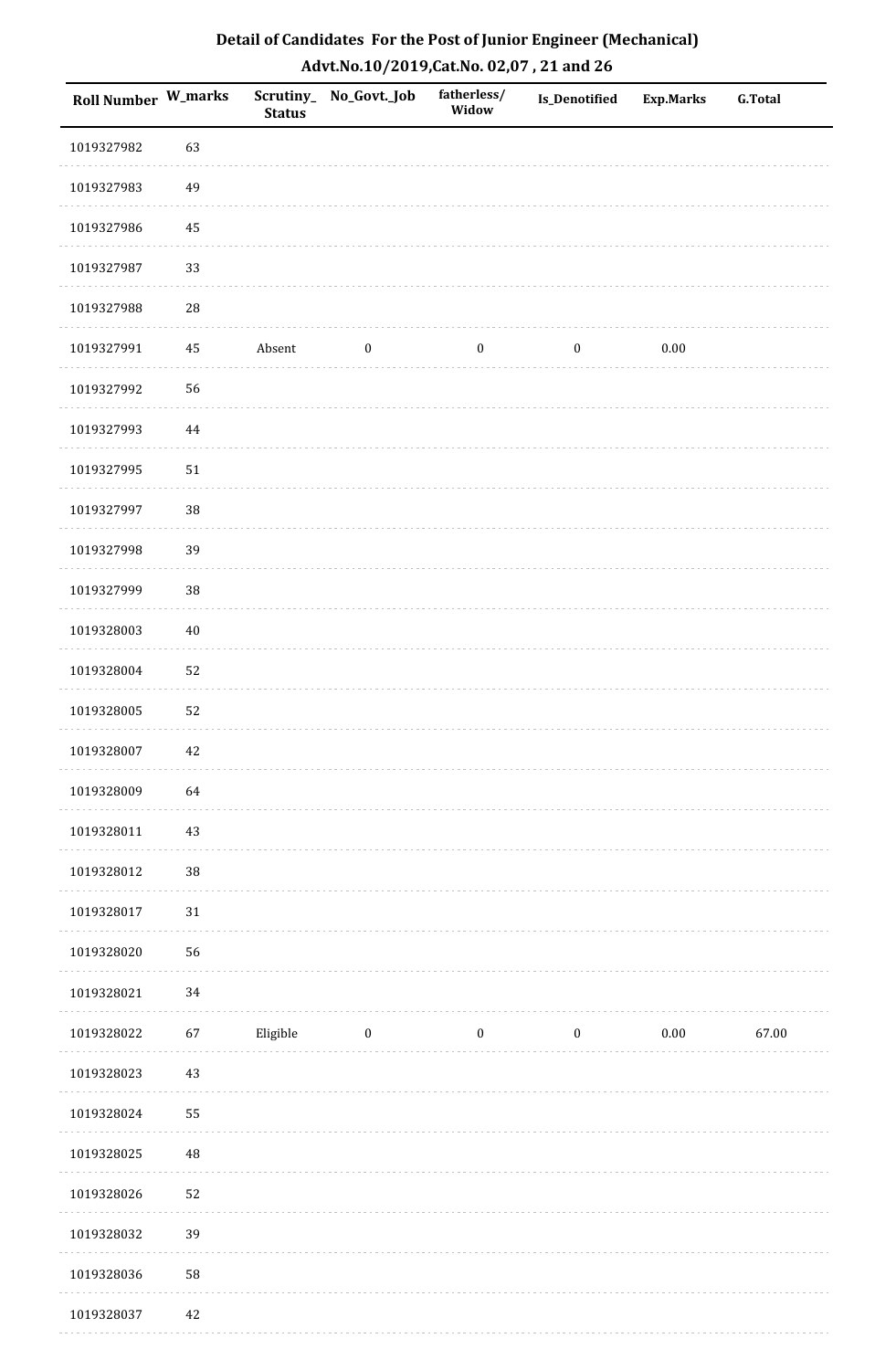| Roll Number W_marks |             | <b>Status</b> | Scrutiny_ No_Govt._Job | fatherless/<br>Widow | <b>Is_Denotified</b> | <b>Exp.Marks</b> | <b>G.Total</b> |
|---------------------|-------------|---------------|------------------------|----------------------|----------------------|------------------|----------------|
| 1019328038          | 35          |               |                        |                      |                      |                  |                |
| 1019328042          | $46\,$      |               |                        |                      |                      |                  |                |
| 1019328044          | 53          |               |                        |                      |                      |                  |                |
| 1019328048          | 54          |               |                        |                      |                      |                  |                |
| 1019328050          | 52          |               |                        |                      |                      |                  |                |
| 1019328052          | 61          |               |                        |                      |                      |                  |                |
| 1019328053          | 44          |               |                        |                      |                      |                  |                |
| 1019328054          | 58          |               |                        |                      |                      |                  |                |
| 1019328055          | 37          |               |                        |                      |                      |                  |                |
| 1019328056          | $47\,$      |               |                        |                      |                      |                  |                |
| 1019328057          | 37          |               |                        |                      |                      |                  |                |
| 1019328060          | 41          |               |                        |                      |                      |                  |                |
| 1019328061          | 39          |               |                        |                      |                      |                  |                |
| 1019328063          | 62          |               |                        |                      |                      |                  |                |
| 1019328064          | 58          |               |                        |                      |                      |                  |                |
| 1019328065          | $72\,$      | Eligible      | $\boldsymbol{0}$       | $\boldsymbol{0}$     | $\boldsymbol{0}$     | $0.00\,$         | 72.00          |
| 1019328068          | $\sqrt{48}$ |               |                        |                      |                      |                  |                |
| 1019328070          | 35          |               |                        |                      |                      |                  |                |
| 1019328071          | 55          |               |                        |                      |                      |                  |                |
| 1019328074          | 53          |               |                        |                      |                      |                  |                |
| 1019328075          | $43\,$      |               |                        |                      |                      |                  |                |
| 1019328076          | 45          |               |                        |                      |                      |                  |                |
| 1019328077          | 45          |               |                        |                      |                      |                  |                |
| 1019328078          | 35          |               |                        |                      |                      |                  |                |
| 1019328080          | 36          |               |                        |                      |                      |                  |                |
| 1019328083          | $31\,$      |               |                        |                      |                      |                  |                |
| 1019328084          | 41          |               |                        |                      |                      |                  |                |
| 1019328085          | 36          |               |                        |                      |                      |                  |                |
| 1019328087          | $50\,$      |               |                        |                      |                      |                  |                |
| 1019328088          | 41          |               |                        |                      |                      |                  |                |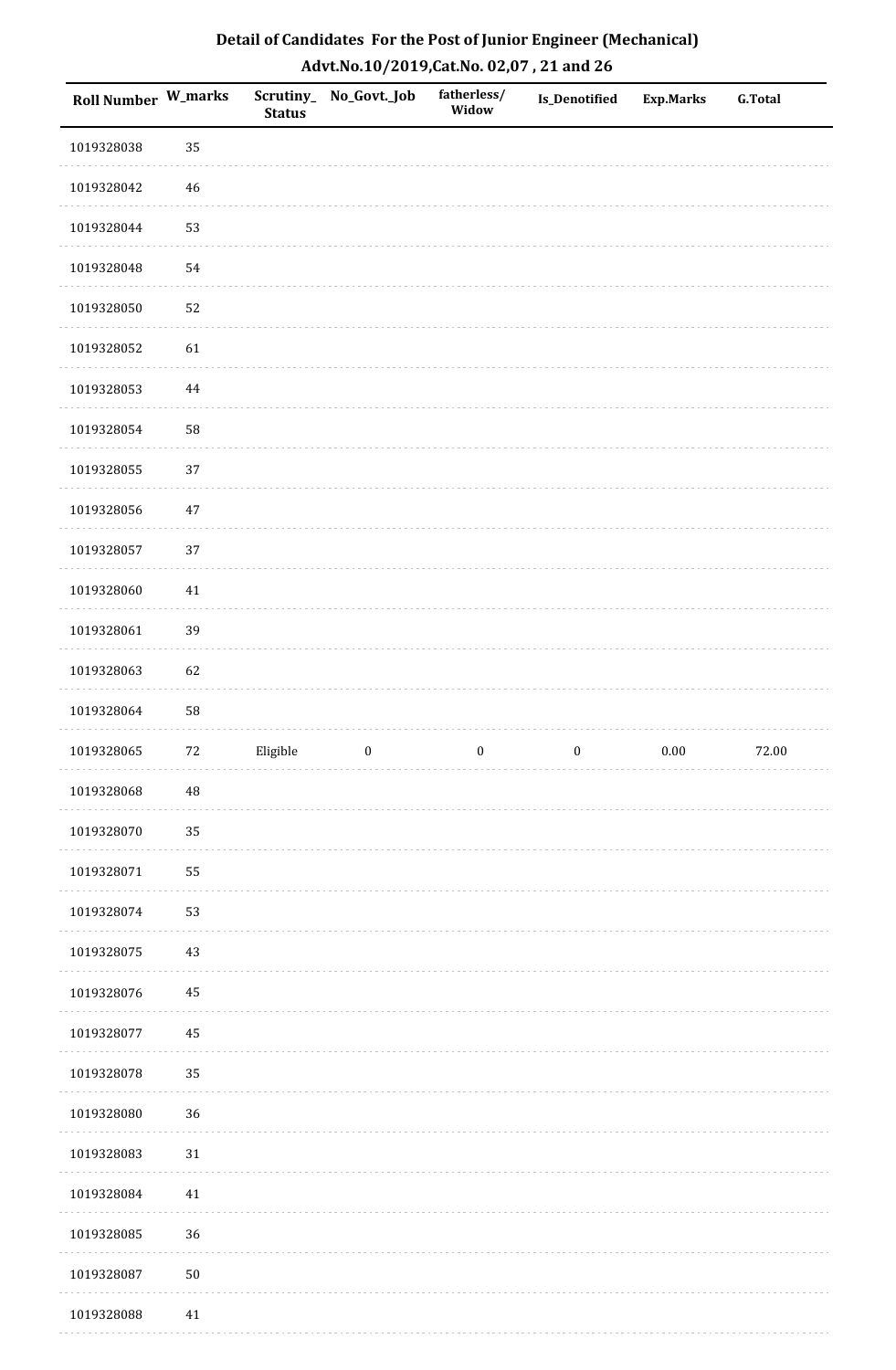| Roll Number W_marks |        | <b>Status</b> | Scrutiny_No_Govt._Job | fatherless/<br>Widow | Is_Denotified    | Exp.Marks | <b>G.Total</b> |
|---------------------|--------|---------------|-----------------------|----------------------|------------------|-----------|----------------|
| 1019328089          | $41\,$ |               |                       |                      |                  |           |                |
| 1019328090          | 56     |               |                       |                      |                  |           |                |
| 1019328091          | $42\,$ |               |                       |                      |                  |           |                |
| 1019328092          | 58     |               |                       |                      |                  |           |                |
| 1019328093          | 63     |               |                       |                      |                  |           |                |
| 1019328095          | 55     |               |                       |                      |                  |           |                |
| 1019328096          | 59     |               |                       |                      |                  |           |                |
| 1019328097          | $40\,$ |               |                       |                      |                  |           |                |
| 1019328099          | $51\,$ |               |                       |                      |                  |           |                |
| 1019328100          | 34     |               |                       |                      |                  |           |                |
| 1019328101          | 42     |               |                       |                      |                  |           |                |
| 1019328102          | 33     |               |                       |                      |                  |           |                |
| 1019328104          | $30\,$ |               |                       |                      |                  |           |                |
| 1019328105          | 57     | Eligible      | $\boldsymbol{0}$      | $\boldsymbol{0}$     | $\boldsymbol{0}$ | $0.00\,$  | 57.00          |
| 1019328106          | $43\,$ |               |                       |                      |                  |           |                |
| 1019328111          | 37     |               |                       |                      |                  |           |                |
| 1019328113          | $28\,$ |               |                       |                      |                  |           |                |
| 1019328114          | 39     |               |                       |                      |                  |           |                |
| 1019328117          | 46     |               |                       |                      |                  |           |                |
| 1019328118          | 58     |               |                       |                      |                  |           |                |
| 1019328119          | $38\,$ |               |                       |                      |                  |           |                |
| 1019328120          | $50\,$ |               |                       |                      |                  |           |                |
| 1019328121          | $31\,$ |               |                       |                      |                  |           |                |
| 1019328123          | $30\,$ |               |                       |                      |                  |           |                |
| 1019328124          | 55     |               |                       |                      |                  |           |                |
| 1019328127          | 48     |               |                       |                      |                  |           |                |
| 1019328129          | 29     |               |                       |                      |                  |           |                |
| 1019328130          | 54     |               |                       |                      |                  |           |                |
| 1019328131          | $41\,$ |               |                       |                      |                  |           |                |
| 1019328132          | 41     |               |                       |                      |                  |           |                |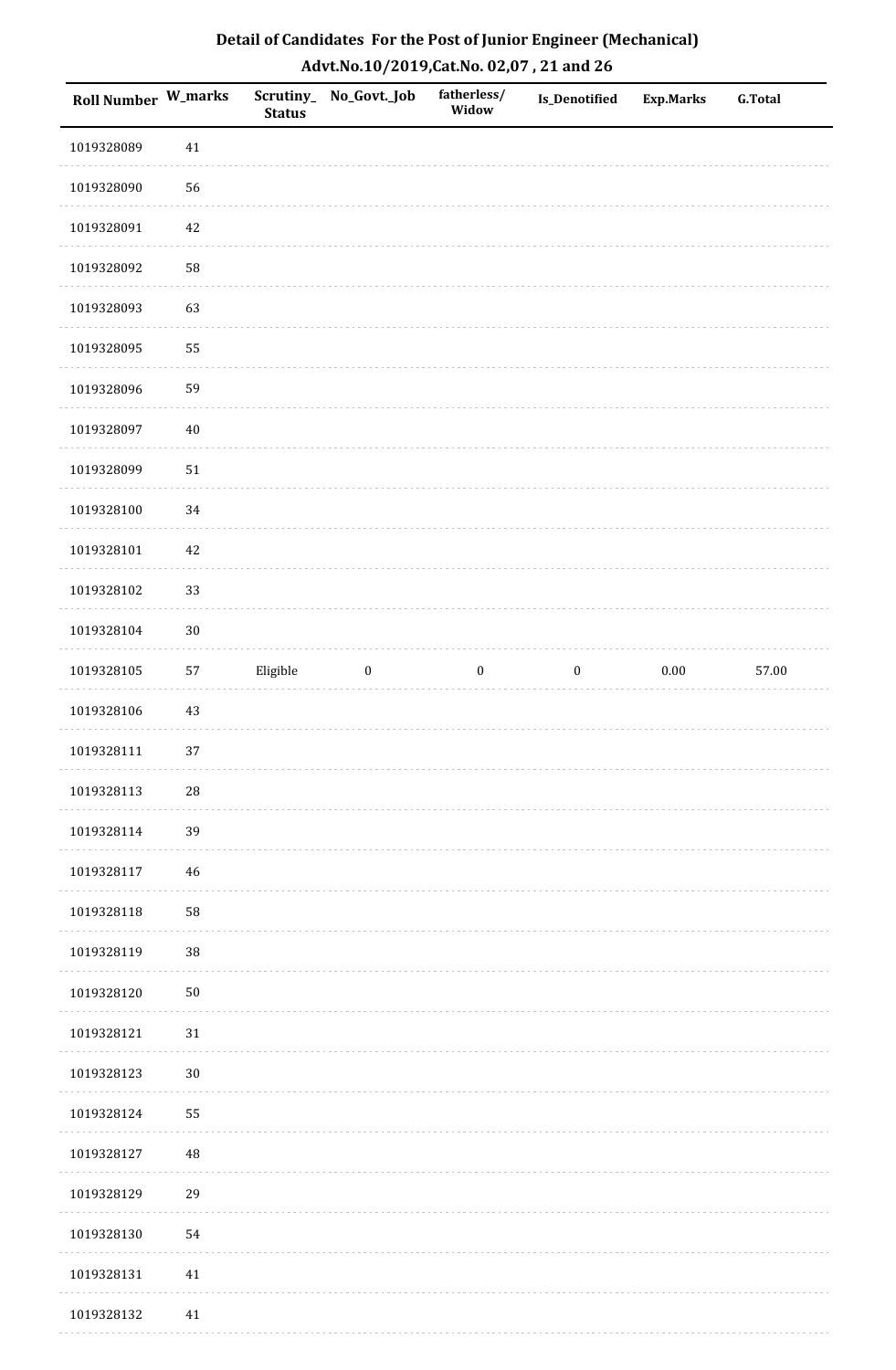| Roll Number W_marks |          | <b>Status</b> | Scrutiny_No_Govt._Job | fatherless/<br>Widow | Is_Denotified | <b>Exp.Marks</b> | <b>G.Total</b> |
|---------------------|----------|---------------|-----------------------|----------------------|---------------|------------------|----------------|
| 1019328133          | 45       |               |                       |                      |               |                  |                |
| 1019328135          | $51\,$   |               |                       |                      |               |                  |                |
| 1019328136          | 34       |               |                       |                      |               |                  |                |
| 1019328137          | 54       |               |                       |                      |               |                  |                |
| 1019328138          | $43\,$   |               |                       |                      |               |                  |                |
| 1019328139          | 57       |               |                       |                      |               |                  |                |
| 1019328140          | 67       |               |                       |                      |               |                  |                |
| 1019328144          | $31\,$   |               |                       |                      |               |                  |                |
| 1019328145          | 36       |               |                       |                      |               |                  |                |
| 1019328148          | 57       |               |                       |                      |               |                  |                |
| 1019328149          | $\bf 44$ |               |                       |                      |               |                  |                |
| 1019328150          | 52       |               |                       |                      |               |                  |                |
| 1019328151          | 45       |               |                       |                      |               |                  |                |
| 1019328152          | 67       |               |                       |                      |               |                  |                |
| 1019328153          | $47\,$   |               |                       |                      |               |                  |                |
| 1019328154          | 38       |               |                       |                      |               |                  |                |
| 1019328155          | $27\,$   |               |                       |                      |               |                  |                |
| 1019328157          | 51       |               |                       |                      |               |                  |                |
| 1019328160          | $31\,$   |               |                       |                      |               |                  |                |
| 1019328161          | 37       |               |                       |                      |               |                  |                |
| 1019328162          | 35       |               |                       |                      |               |                  |                |
| 1019328163          | $31\,$   |               |                       |                      |               |                  |                |
| 1019328164          | $34\,$   |               |                       |                      |               |                  |                |
| 1019328165          | 34       |               |                       |                      |               |                  |                |
| 1019328167          | 34       |               |                       |                      |               |                  |                |
| 1019328170          | 48       |               |                       |                      |               |                  |                |
| 1019328174          | 57       |               |                       |                      |               |                  |                |
| 1019328175          | 42       |               |                       |                      |               |                  |                |
| 1019328177          | 39       |               |                       |                      |               |                  |                |
| 1019328178          | 35       |               |                       |                      |               |                  |                |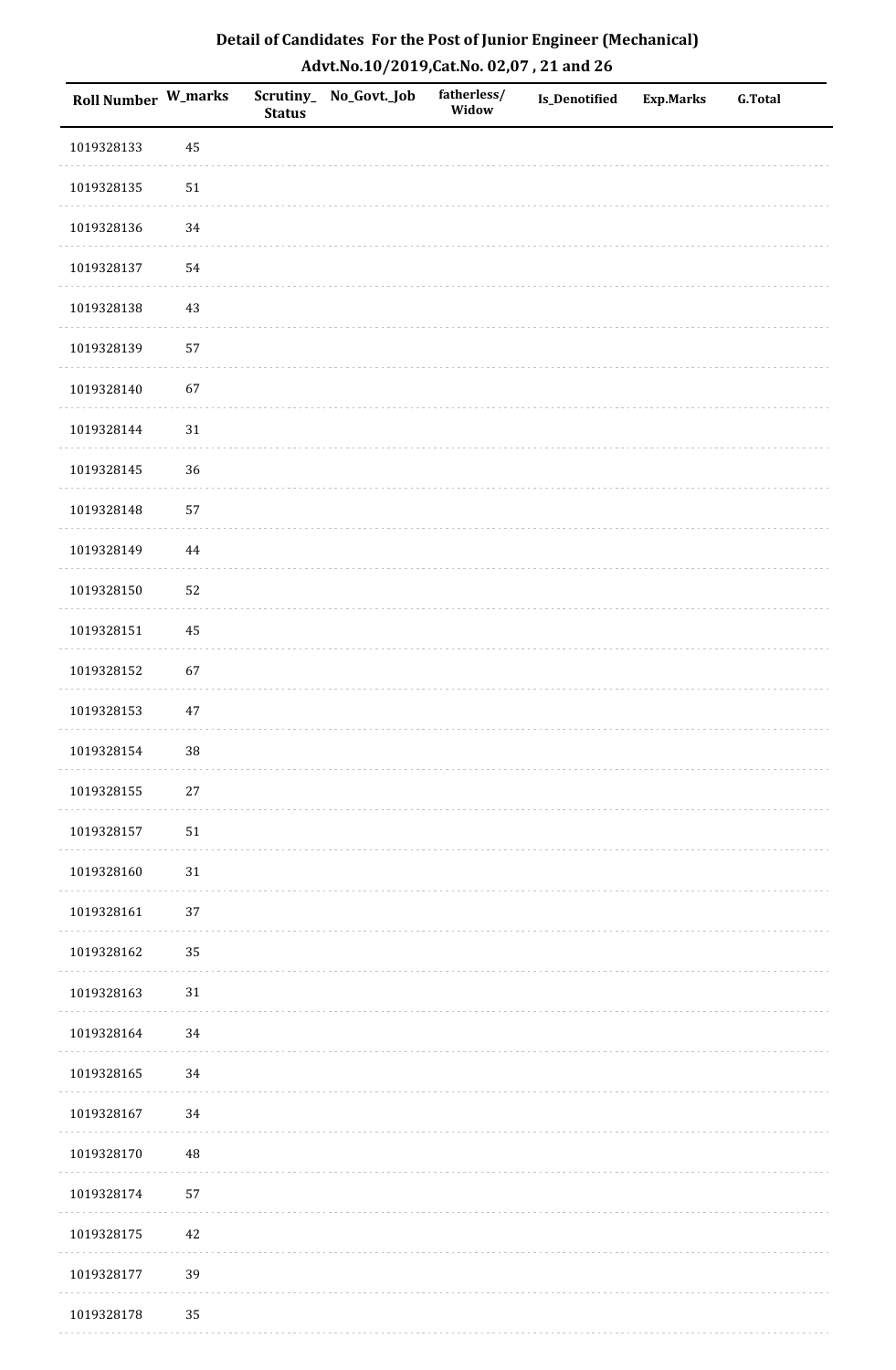| Roll Number W_marks |             | <b>Status</b> | Scrutiny_No_Govt._Job | fatherless/<br>Widow | <b>Is_Denotified</b> | <b>Exp.Marks</b> | <b>G.Total</b> |
|---------------------|-------------|---------------|-----------------------|----------------------|----------------------|------------------|----------------|
| 1019328182          | 57          |               |                       |                      |                      |                  |                |
| 1019328184          | 53          |               |                       |                      |                      |                  |                |
| 1019328186          | $42\,$      |               |                       |                      |                      |                  |                |
| 1019328188          | 49          |               |                       |                      |                      |                  |                |
| 1019328189          | 46          |               |                       |                      |                      |                  |                |
| 1019328190          | 43          |               |                       |                      |                      |                  |                |
| 1019328192          | 49          |               |                       |                      |                      |                  |                |
| 1019328193          | 48          |               |                       |                      |                      |                  |                |
| 1019328196          | 60          |               |                       |                      |                      |                  |                |
| 1019328200          | $42\,$      |               |                       |                      |                      |                  |                |
| 1019328201          | 60          |               |                       |                      |                      |                  |                |
| 1019328203          | 56          |               |                       |                      |                      |                  |                |
| 1019328206          | 34          |               |                       |                      |                      |                  |                |
| 1019328207          | 48          |               |                       |                      |                      |                  |                |
| 1019328208          | $\bf 45$    |               |                       |                      |                      |                  |                |
| 1019328209          | 43          |               |                       |                      |                      |                  |                |
| 1019328210          | 56          | Eligible      | $\boldsymbol{0}$      | $\boldsymbol{0}$     | $\boldsymbol{0}$     | $0.00\,$         | 56.00          |
| 1019328211          | 33          |               |                       |                      |                      |                  |                |
| 1019328214          | 52          |               |                       |                      |                      |                  |                |
| 1019328215          | $27\,$      |               |                       |                      |                      |                  |                |
| 1019328218          | 47          |               |                       |                      |                      |                  |                |
| 1019328223          | 42          |               |                       |                      |                      |                  |                |
| 1019328225          | 29          |               |                       |                      |                      |                  |                |
| 1019328227          | $40\,$      |               |                       |                      |                      |                  |                |
| 1019328229          | 39          |               |                       |                      |                      |                  |                |
| 1019328231          | 54          |               |                       |                      |                      |                  |                |
| 1019328234          | $\sqrt{48}$ |               |                       |                      |                      |                  |                |
| 1019328236          | $\rm 48$    |               |                       |                      |                      |                  |                |
| 1019328237          | 32          |               |                       |                      |                      |                  |                |
| 1019328238          | 34          |               |                       |                      |                      |                  |                |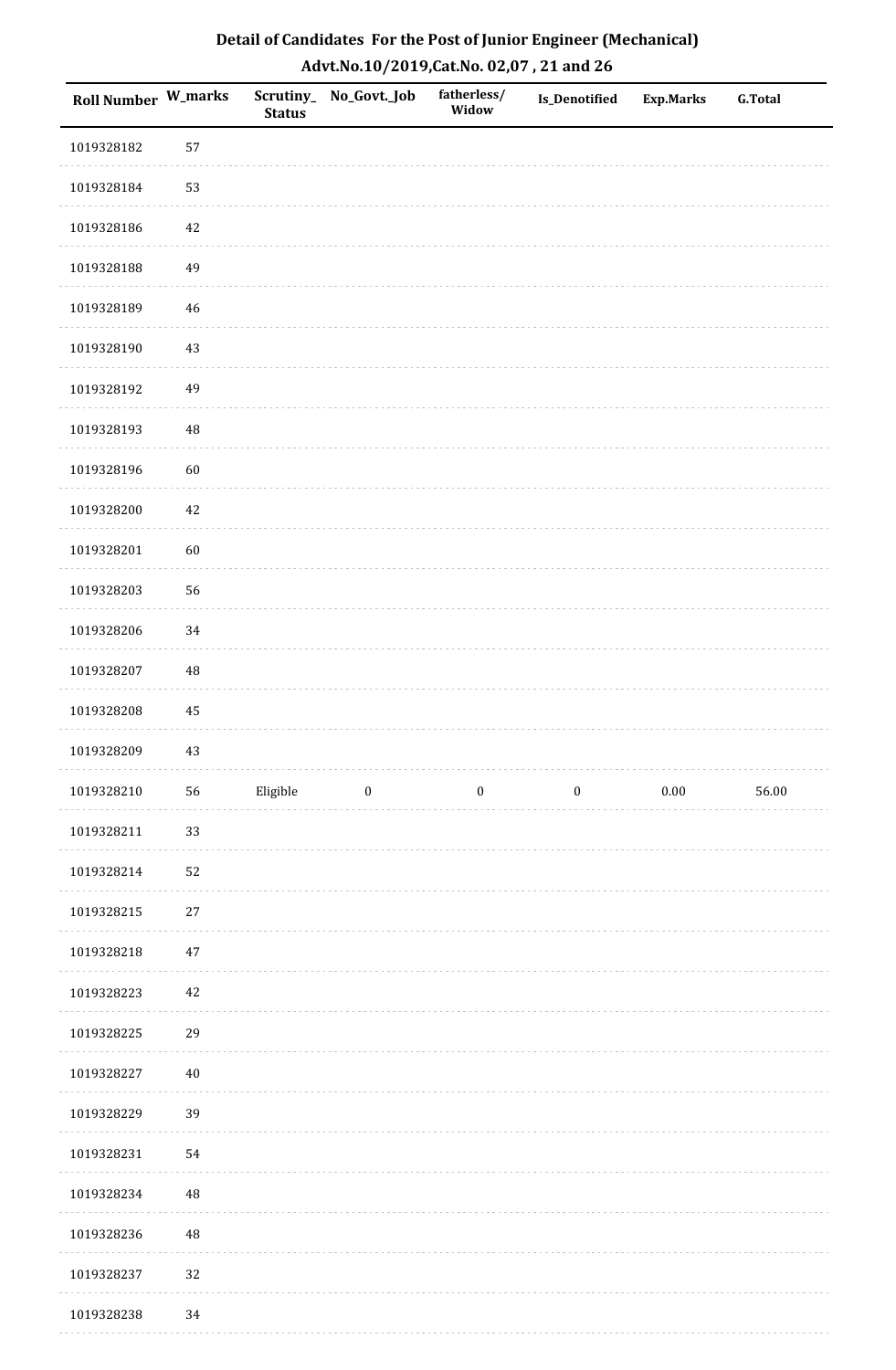| Roll Number W_marks |            | <b>Status</b> | Scrutiny_No_Govt._Job | fatherless/<br>Widow | Is_Denotified | <b>Exp.Marks</b> | <b>G.Total</b> |
|---------------------|------------|---------------|-----------------------|----------------------|---------------|------------------|----------------|
| 1019328239          | 33         |               |                       |                      |               |                  |                |
| 1019328242          | 62         |               |                       |                      |               |                  |                |
| 1019328244          | ${\bf 28}$ |               |                       |                      |               |                  |                |
| 1019328245          | 39         |               |                       |                      |               |                  |                |
| 1019328246          | $43\,$     |               |                       |                      |               |                  |                |
| 1019328248          | 59         |               |                       |                      |               |                  |                |
| 1019328249          | $\rm 48$   |               |                       |                      |               |                  |                |
| 1019328250          | 38         |               |                       |                      |               |                  |                |
| 1019328251          | $31\,$     |               |                       |                      |               |                  |                |
| 1019328257          | $43\,$     |               |                       |                      |               |                  |                |
| 1019328258          | $51\,$     |               |                       |                      |               |                  |                |
| 1019328259          | $50\,$     |               |                       |                      |               |                  |                |
| 1019328260          | 36         |               |                       |                      |               |                  |                |
| 1019328261          | 31         |               |                       |                      |               |                  |                |
| 1019328263          | $\bf 44$   |               |                       |                      |               |                  |                |
| 1019328264          | $41\,$     |               |                       |                      |               |                  |                |
| 1019328265          | $\bf 45$   |               |                       |                      |               |                  |                |
| 1019328266          | 29         |               |                       |                      |               |                  |                |
| 1019328267          | 35         |               |                       |                      |               |                  |                |
| 1019328268          | $51\,$     |               |                       |                      |               |                  |                |
| 1019328269          | 29         |               |                       |                      |               |                  |                |
| 1019328270          | 34         |               |                       |                      |               |                  |                |
| 1019328271          | 28         |               |                       |                      |               |                  |                |
| 1019328272          | 48         |               |                       |                      |               |                  |                |
| 1019328273          | 24         |               |                       |                      |               |                  |                |
| 1019328274          | $51\,$     |               |                       |                      |               |                  |                |
| 1019328275          | 32         |               |                       |                      |               |                  |                |
| 1019328276          | 37         |               |                       |                      |               |                  |                |
| 1019328278          | 56         |               |                       |                      |               |                  |                |
| 1019328280          | 43         |               |                       |                      |               |                  |                |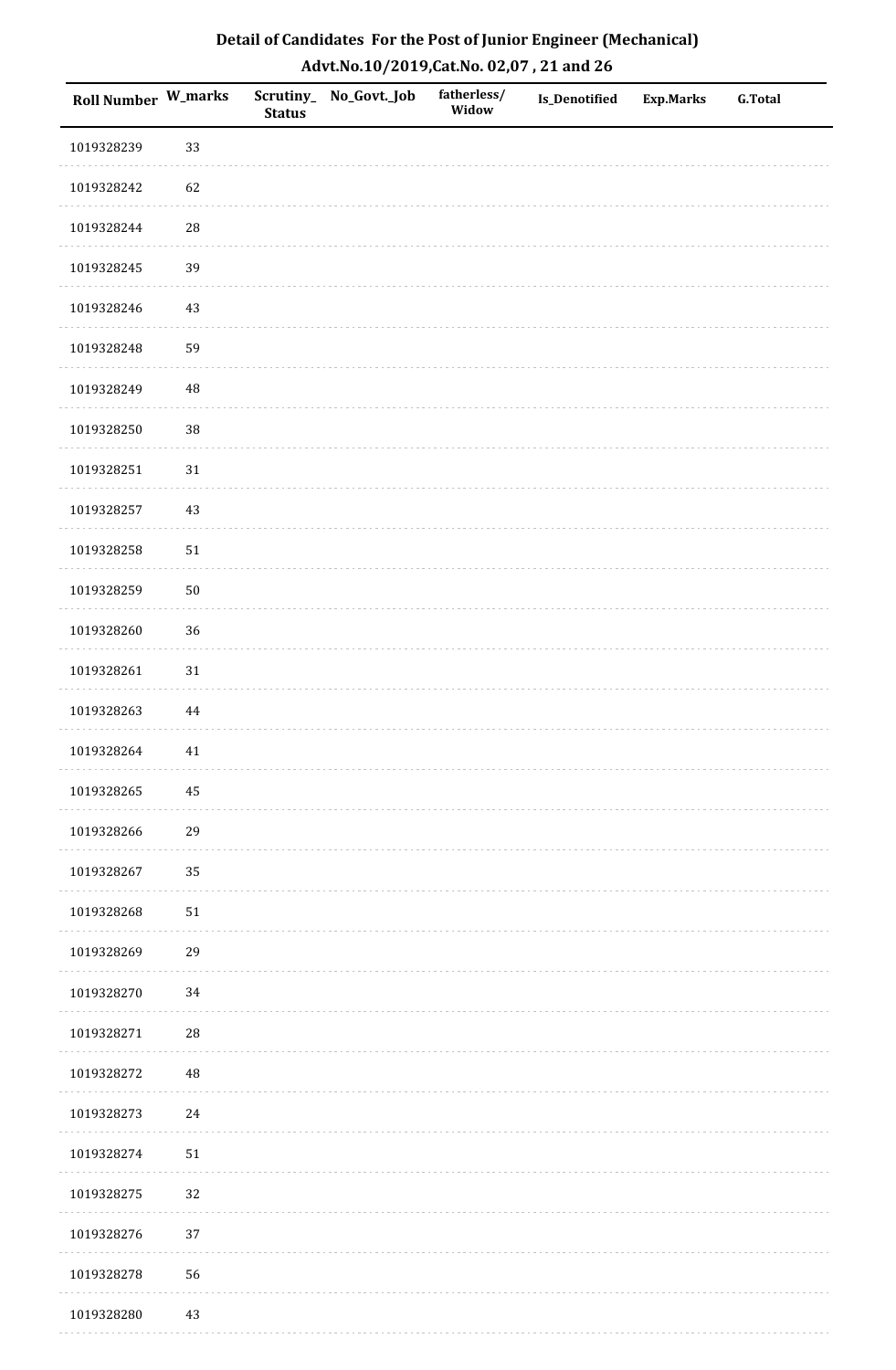| Roll Number W_marks |            | <b>Status</b> | Scrutiny_No_Govt._Job | fatherless/<br>Widow | Is_Denotified    | <b>Exp.Marks</b> | <b>G.Total</b> |
|---------------------|------------|---------------|-----------------------|----------------------|------------------|------------------|----------------|
| 1019328281          | 38         |               |                       |                      |                  |                  |                |
| 1019328282          | 41         |               |                       |                      |                  |                  |                |
| 1019328283          | $40\,$     |               |                       |                      |                  |                  |                |
| 1019328284          | 58         |               |                       |                      |                  |                  |                |
| 1019328286          | 46         |               |                       |                      |                  |                  |                |
| 1019328287          | 43         |               |                       |                      |                  |                  |                |
| 1019328290          | $41\,$     |               |                       |                      |                  |                  |                |
| 1019328293          | $40\,$     |               |                       |                      |                  |                  |                |
| 1019328296          | $47\,$     |               |                       |                      |                  |                  |                |
| 1019328298          | 57         |               |                       |                      |                  |                  |                |
| 1019328301          | 38         |               |                       |                      |                  |                  |                |
| 1019328302          | 32         |               |                       |                      |                  |                  |                |
| 1019328304          | 39         |               |                       |                      |                  |                  |                |
| 1019328306          | $40\,$     |               |                       |                      |                  |                  |                |
| 1019328307          | 37         |               |                       |                      |                  |                  |                |
| 1019328308          | 48         |               |                       |                      |                  |                  |                |
| 1019328310          | $50\,$     |               |                       |                      |                  |                  |                |
| 1019328311          | REJECTED   |               |                       |                      |                  |                  | $0.00\,$       |
| 1019328312          | $70\,$     | Eligible      | $5\phantom{.0}$       | $\boldsymbol{0}$     | $\boldsymbol{0}$ | $0.00\,$         | 75.00          |
| 1019328314          | 43         |               |                       |                      |                  |                  |                |
| 1019328316          | $30\,$     |               |                       |                      |                  |                  |                |
| 1019328318          | 54         |               |                       |                      |                  |                  |                |
| 1019328319          | 53         |               |                       |                      |                  |                  |                |
| 1019328321          | $47\,$     |               |                       |                      |                  |                  |                |
| 1019328323          | 41         |               |                       |                      |                  |                  |                |
| 1019328324          | 53         |               |                       |                      |                  |                  |                |
| 1019328326          | 35         |               |                       |                      |                  |                  |                |
| 1019328327          | ${\bf 50}$ |               |                       |                      |                  |                  |                |
| 1019328329          | 56         |               |                       |                      |                  |                  |                |
| 1019328331          | 35         |               |                       |                      |                  |                  |                |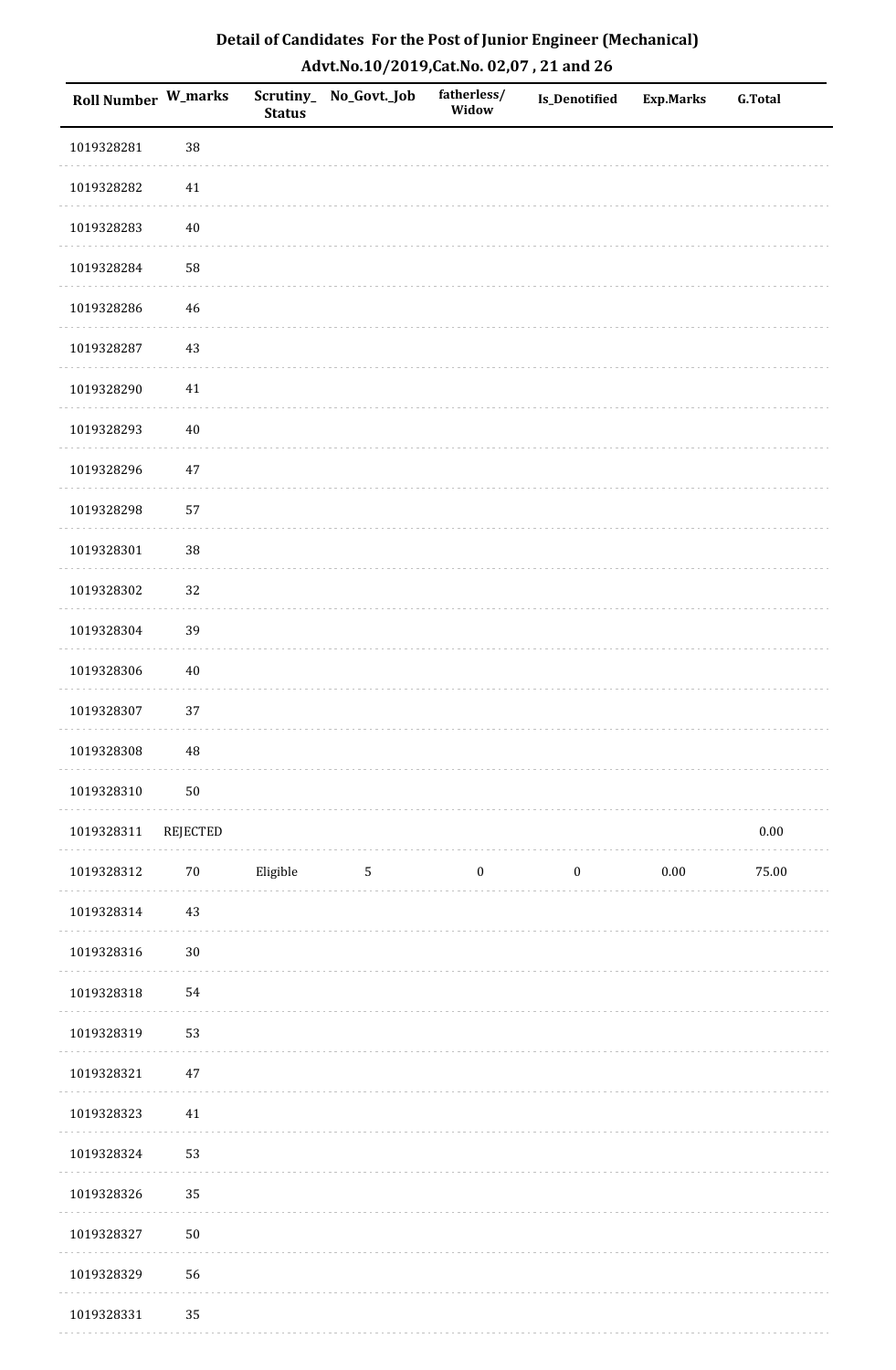| Roll Number W_marks |        | <b>Status</b> | Scrutiny_No_Govt._Job | fatherless/<br>Widow | Is_Denotified | <b>Exp.Marks</b> | <b>G.Total</b> |
|---------------------|--------|---------------|-----------------------|----------------------|---------------|------------------|----------------|
| 1019328333          | 39     |               |                       |                      |               |                  |                |
| 1019328334          | 39     |               |                       |                      |               |                  |                |
| 1019328335          | 35     |               |                       |                      |               |                  |                |
| 1019328336          | 37     |               |                       |                      |               |                  |                |
| 1019328339          | 39     |               |                       |                      |               |                  |                |
| 1019328342          | $51\,$ |               |                       |                      |               |                  |                |
| 1019328343          | 38     |               |                       |                      |               |                  |                |
| 1019328344          | 33     |               |                       |                      |               |                  |                |
| 1019328345          | 39     |               |                       |                      |               |                  |                |
| 1019328347          | 32     |               |                       |                      |               |                  |                |
| 1019328348          | 57     |               |                       |                      |               |                  |                |
| 1019328349          | $43\,$ |               |                       |                      |               |                  |                |
| 1019328351          | $43\,$ |               |                       |                      |               |                  |                |
| 1019328356          | 38     |               |                       |                      |               |                  |                |
| 1019328357          | $15\,$ |               |                       |                      |               |                  |                |
| 1019328359          | 34     |               |                       |                      |               |                  |                |
| 1019328360          | 57     |               |                       |                      |               |                  |                |
| 1019328361          | 57     |               |                       |                      |               |                  |                |
| 1019328362          | 45     |               |                       |                      |               |                  |                |
| 1019328363          | 36     |               |                       |                      |               |                  |                |
| 1019328364          | 53     |               |                       |                      |               |                  |                |
| 1019328365          | 62     |               |                       |                      |               |                  |                |
| 1019328367          | 48     |               |                       |                      |               |                  |                |
| 1019328370          | 43     |               |                       |                      |               |                  |                |
| 1019328371          | 38     |               |                       |                      |               |                  |                |
| 1019328373          | $40\,$ |               |                       |                      |               |                  |                |
| 1019328375          | 44     |               |                       |                      |               |                  |                |
| 1019328378          | $41\,$ |               |                       |                      |               |                  |                |
| 1019328381          | $43\,$ |               |                       |                      |               |                  |                |
| 1019328383          | $20\,$ |               |                       |                      |               |                  |                |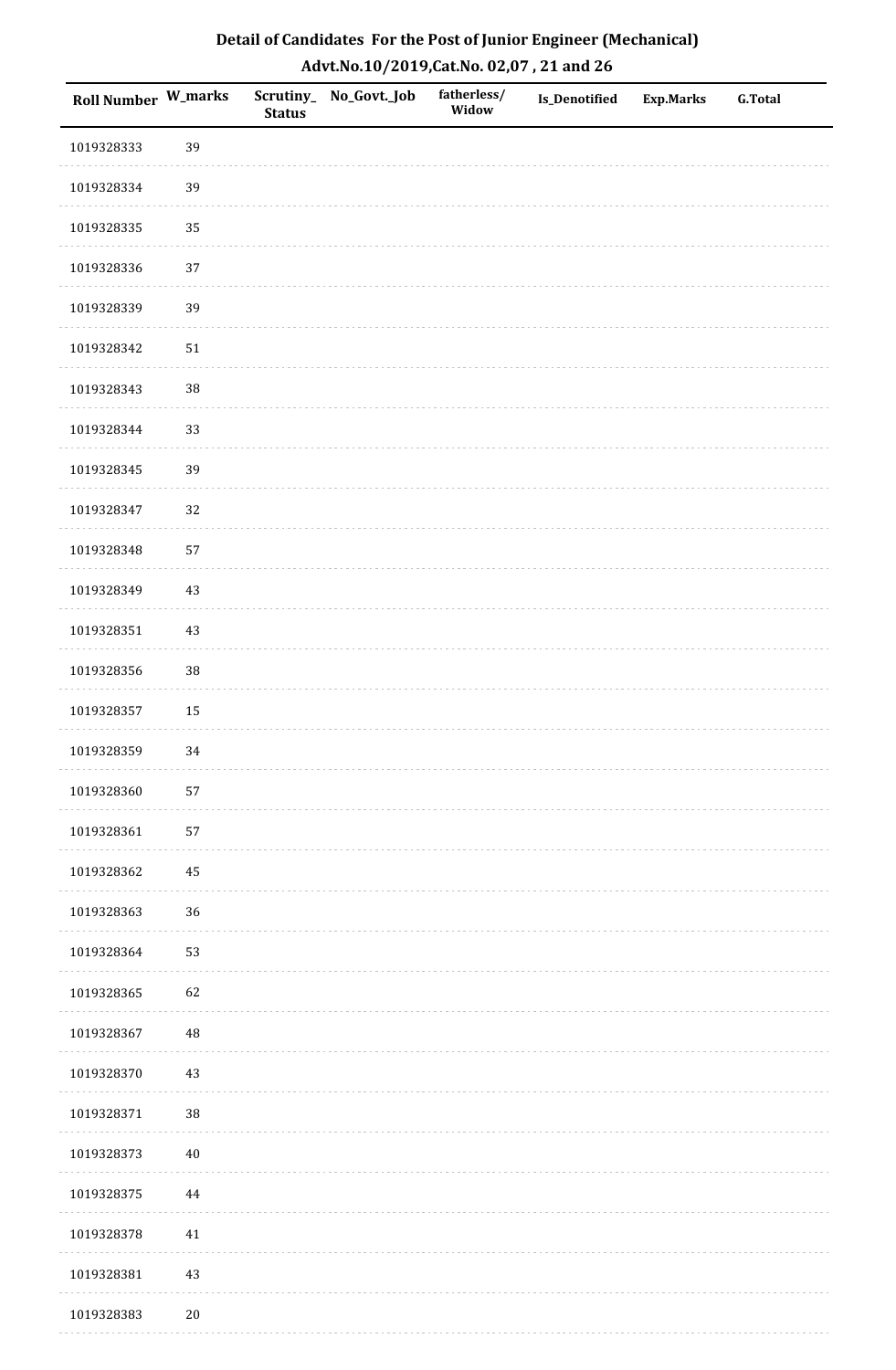| Roll Number W_marks |                 | <b>Status</b> | Scrutiny_No_Govt._Job | fatherless/<br>Widow | Is_Denotified | <b>Exp.Marks</b> | <b>G.Total</b> |
|---------------------|-----------------|---------------|-----------------------|----------------------|---------------|------------------|----------------|
| 1019328385          | 48              |               |                       |                      |               |                  |                |
| 1019328386          | 56              |               |                       |                      |               |                  |                |
| 1019328388          | $31\,$          |               |                       |                      |               |                  |                |
| 1019328389          | 46              |               |                       |                      |               |                  |                |
| 1019328390          | $51\,$          |               |                       |                      |               |                  |                |
| 1019328393          | $40\,$          |               |                       |                      |               |                  |                |
| 1019328395          | 46              |               |                       |                      |               |                  |                |
| 1019328396          | $51\,$          |               |                       |                      |               |                  |                |
| 1019328397          | 34              |               |                       |                      |               |                  |                |
| 1019328399          | 58              |               |                       |                      |               |                  |                |
| 1019328402          | <b>REJECTED</b> |               |                       |                      |               |                  | $0.00\,$       |
| 1019328403          | 45              |               |                       |                      |               |                  |                |
| 1019328405          | 41              |               |                       |                      |               |                  |                |
| 1019328406          | 31              |               |                       |                      |               |                  |                |
| 1019328409          | $47\,$          |               |                       |                      |               |                  |                |
| 1019328410          | 36              |               |                       |                      |               |                  |                |
| 1019328413          | 54              |               |                       |                      |               |                  |                |
| 1019328414          | 45              |               |                       |                      |               |                  |                |
| 1019328417          | $27\,$          |               |                       |                      |               |                  |                |
| 1019328419          | $31\,$          |               |                       |                      |               |                  |                |
| 1019328420          | 36              |               |                       |                      |               |                  |                |
| 1019328423          | 54              |               |                       |                      |               |                  |                |
| 1019328424          | 42              |               |                       |                      |               |                  |                |
| 1019328425          | 45              |               |                       |                      |               |                  |                |
| 1019328427          | $47\,$          |               |                       |                      |               |                  |                |
| 1019328428          | 58              |               |                       |                      |               |                  |                |
| 1019328429          | $43\,$          |               |                       |                      |               |                  |                |
| 1019328430          | 39              |               |                       |                      |               |                  |                |
| 1019328434          | 35              |               |                       |                      |               |                  |                |
| 1019328435          | 55              |               |                       |                      |               |                  |                |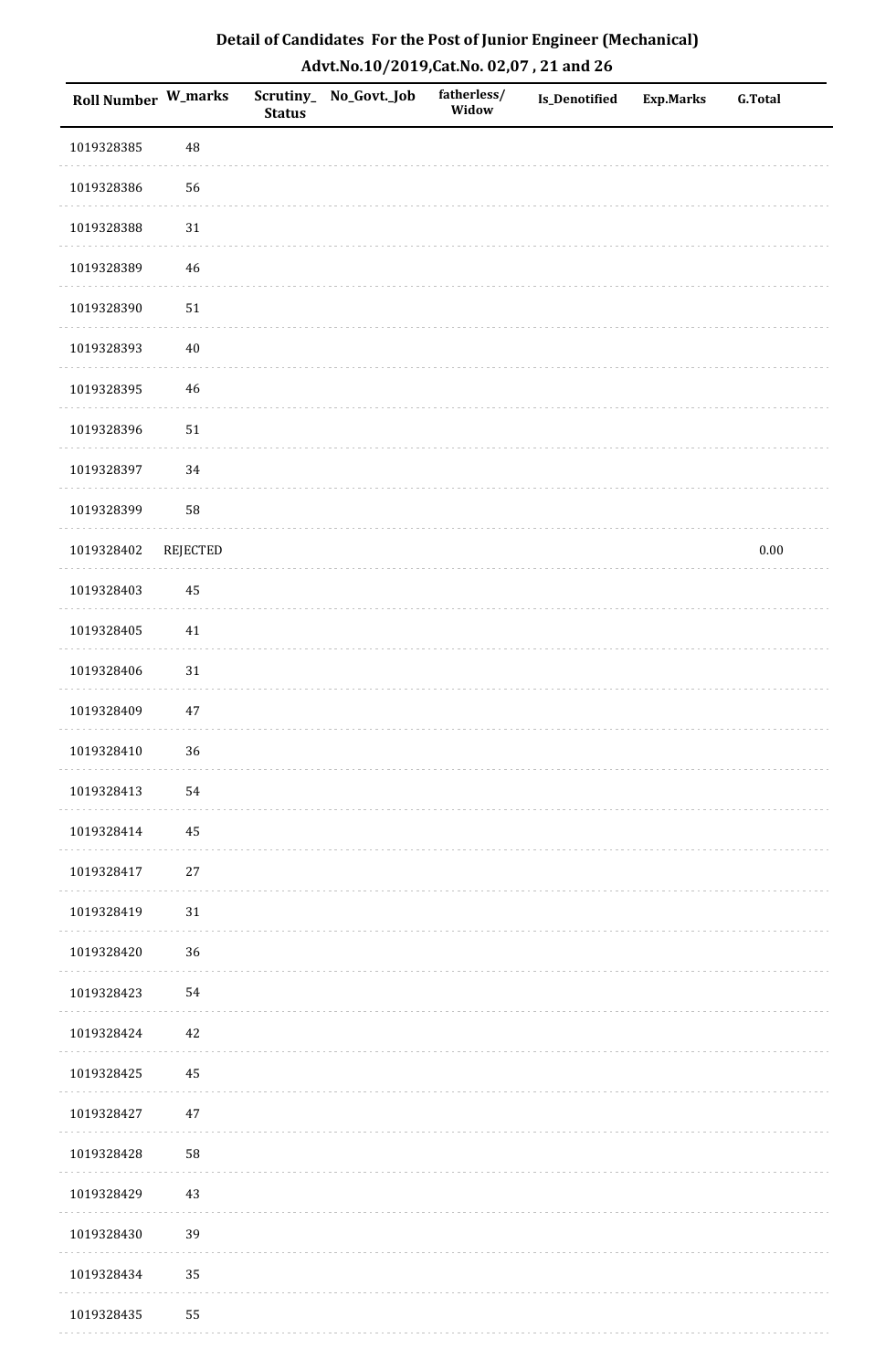| Roll Number W_marks |        | <b>Status</b> | Scrutiny_No_Govt._Job | fatherless/<br>Widow | Is_Denotified | <b>Exp.Marks</b> | <b>G.Total</b> |
|---------------------|--------|---------------|-----------------------|----------------------|---------------|------------------|----------------|
| 1019328436          | 39     |               |                       |                      |               |                  |                |
| 1019328437          | $46\,$ |               |                       |                      |               |                  |                |
| 1019328438          | 39     |               |                       |                      |               |                  |                |
| 1019328439          | 62     |               |                       |                      |               |                  |                |
| 1019328440          | $27\,$ |               |                       |                      |               |                  |                |
| 1019328443          | 41     |               |                       |                      |               |                  |                |
| 1019328445          | 42     |               |                       |                      |               |                  |                |
| 1019328446          | 34     |               |                       |                      |               |                  |                |
| 1019328447          | $41\,$ |               |                       |                      |               |                  |                |
| 1019328449          | 36     |               |                       |                      |               |                  |                |
| 1019328453          | 61     |               |                       |                      |               |                  |                |
| 1019328454          | 44     |               |                       |                      |               |                  |                |
| 1019328456          | 53     |               |                       |                      |               |                  |                |
| 1019328457          | 48     |               |                       |                      |               |                  |                |
| 1019328458          | 39     |               |                       |                      |               |                  |                |
| 1019328462          | 39     |               |                       |                      |               |                  |                |
| 1019328464          | $40\,$ |               |                       |                      |               |                  |                |
| 1019328465          | 36     |               |                       |                      |               |                  |                |
| 1019328466          | 55     |               |                       |                      |               |                  |                |
| 1019328467          | $40\,$ |               |                       |                      |               |                  |                |
| 1019328469          | 48     |               |                       |                      |               |                  |                |
| 1019328470          | $22\,$ |               |                       |                      |               |                  |                |
| 1019328473          | 59     |               |                       |                      |               |                  |                |
| 1019328474          | 45     |               |                       |                      |               |                  |                |
| 1019328478          | $41\,$ |               |                       |                      |               |                  |                |
| 1019328479          | $42\,$ |               |                       |                      |               |                  |                |
| 1019328481          | 60     |               |                       |                      |               |                  |                |
| 1019328482          | 49     |               |                       |                      |               |                  |                |
| 1019328483          | $31\,$ |               |                       |                      |               |                  |                |
| 1019328488          | $47\,$ |               |                       |                      |               |                  |                |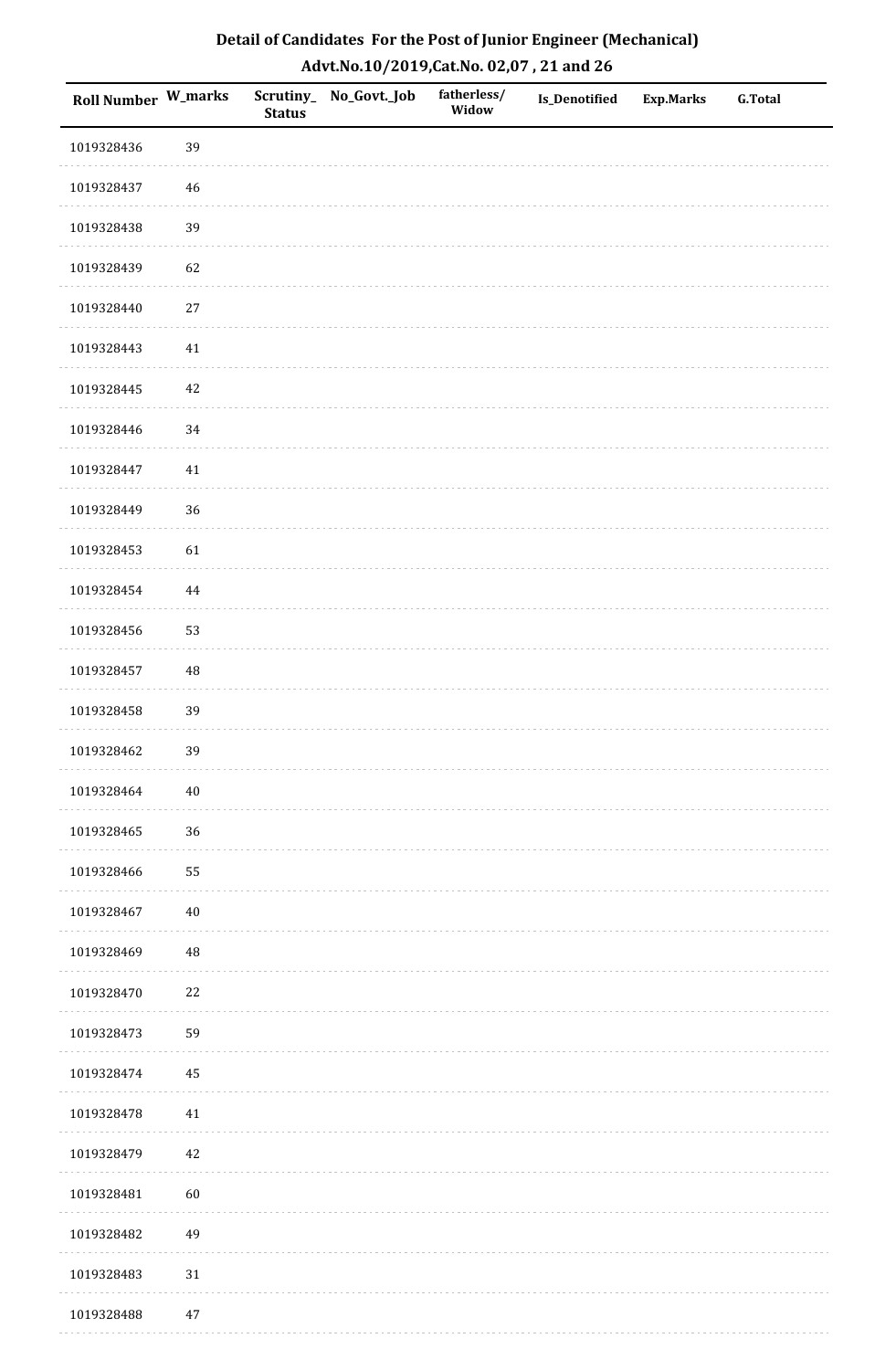| Roll Number W_marks |            | <b>Status</b> | Scrutiny_No_Govt._Job | fatherless/<br>Widow | Is_Denotified | <b>Exp.Marks</b> | <b>G.Total</b> |
|---------------------|------------|---------------|-----------------------|----------------------|---------------|------------------|----------------|
| 1019328494          | 59         |               |                       |                      |               |                  |                |
| 1019328497          | 49         |               |                       |                      |               |                  |                |
| 1019328498          | 37         |               |                       |                      |               |                  |                |
| 1019328499          | ${\bf 28}$ |               |                       |                      |               |                  |                |
| 1019328500          | $40\,$     |               |                       |                      |               |                  |                |
| 1019328501          | 32         |               |                       |                      |               |                  |                |
| 1019328502          | $27\,$     |               |                       |                      |               |                  |                |
| 1019328506          | 54         |               |                       |                      |               |                  |                |
| 1019328508          | 36         |               |                       |                      |               |                  |                |
| 1019328510          | $41\,$     |               |                       |                      |               |                  |                |
| 1019328512          | 38         |               |                       |                      |               |                  |                |
| 1019328514          | 45         |               |                       |                      |               |                  |                |
| 1019328515          | 36         |               |                       |                      |               |                  |                |
| 1019328516          | 33         |               |                       |                      |               |                  |                |
| 1019328517          | 33         |               |                       |                      |               |                  |                |
| 1019328518          | 66         |               |                       |                      |               |                  |                |
| 1019328519          | $43\,$     |               |                       |                      |               |                  |                |
| 1019328521          | 38         |               |                       |                      |               |                  |                |
| 1019328522          | 33         |               |                       |                      |               |                  |                |
| 1019328523          | 63         |               |                       |                      |               |                  |                |
| 1019328524          | 49         |               |                       |                      |               |                  |                |
| 1019328526          | 34         |               |                       |                      |               |                  |                |
| 1019328527          | 35         |               |                       |                      |               |                  |                |
| 1019328528          | $50\,$     |               |                       |                      |               |                  |                |
| 1019328529          | 52         |               |                       |                      |               |                  |                |
| 1019328532          | 38         |               |                       |                      |               |                  |                |
| 1019328533          | $42\,$     |               |                       |                      |               |                  |                |
| 1019328534          | 53         |               |                       |                      |               |                  |                |
| 1019328537          | 34         |               |                       |                      |               |                  |                |
| 1019328538          | 42         |               |                       |                      |               |                  |                |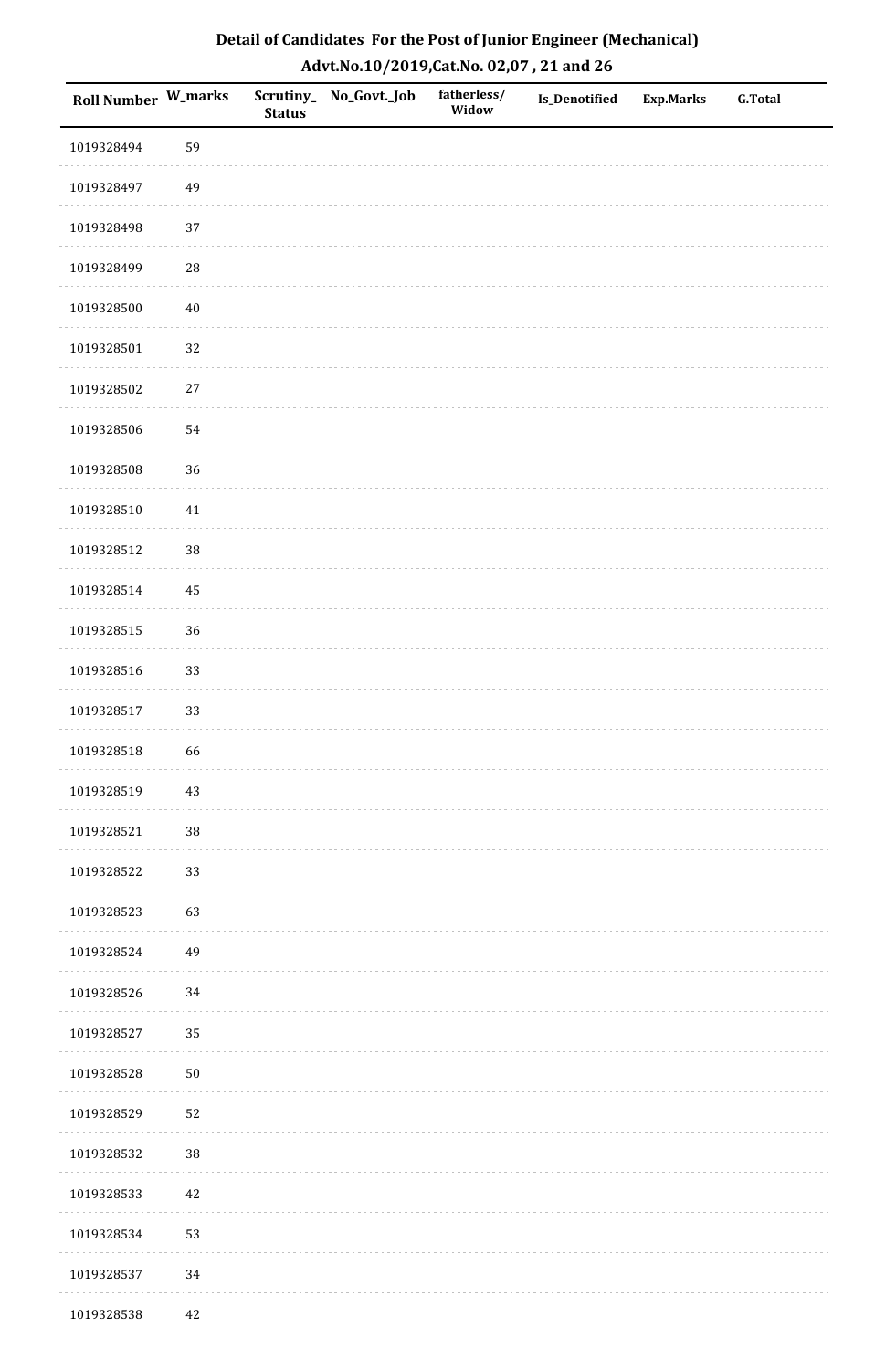| Roll Number W_marks |                 | <b>Status</b> | Scrutiny_No_Govt._Job | fatherless/<br>Widow | Is_Denotified | Exp.Marks | <b>G.Total</b> |
|---------------------|-----------------|---------------|-----------------------|----------------------|---------------|-----------|----------------|
| 1019328539          | <b>REJECTED</b> |               |                       |                      |               |           | $0.00\,$       |
| 1019328540          | 55              |               |                       |                      |               |           |                |
| 1019328542          | $27\,$          |               |                       |                      |               |           |                |
| 1019328543          | 38              |               |                       |                      |               |           |                |
| 1019328544          | 33              |               |                       |                      |               |           |                |
| 1019328545          | 38              |               |                       |                      |               |           |                |
| 1019328546          | 55              |               |                       |                      |               |           |                |
| 1019328547          | 34              |               |                       |                      |               |           |                |
| 1019328548          | $41\,$          |               |                       |                      |               |           |                |
| 1019328549          | 46              |               |                       |                      |               |           |                |
| 1019328550          | $50\,$          |               |                       |                      |               |           |                |
| 1019328553          | $46\,$          |               |                       |                      |               |           |                |
| 1019328554          | 49              |               |                       |                      |               |           |                |
| 1019328557          | 61              |               |                       |                      |               |           |                |
| 1019328558          | $50\,$          |               |                       |                      |               |           |                |
| 1019328559          | 52              |               |                       |                      |               |           |                |
| 1019328560          | 35              |               |                       |                      |               |           |                |
| 1019328563          | 36              |               |                       |                      |               |           |                |
| 1019328567          | 59              |               |                       |                      |               |           |                |
| 1019328568          | 37              |               |                       |                      |               |           |                |
| 1019328569          | 38              |               |                       |                      |               |           |                |
| 1019328570          | 38              |               |                       |                      |               |           |                |
| 1019328571          | $50\,$          |               |                       |                      |               |           |                |
| 1019328572          | 35              |               |                       |                      |               |           |                |
| 1019328574          | $38\,$          |               |                       |                      |               |           |                |
| 1019328575          | $43\,$          |               |                       |                      |               |           |                |
| 1019328577          | 19              |               |                       |                      |               |           |                |
| 1019328580          | 43              |               |                       |                      |               |           |                |
| 1019328581          | $\bf 44$        |               |                       |                      |               |           |                |
| 1019328583          | 44              |               |                       |                      |               |           |                |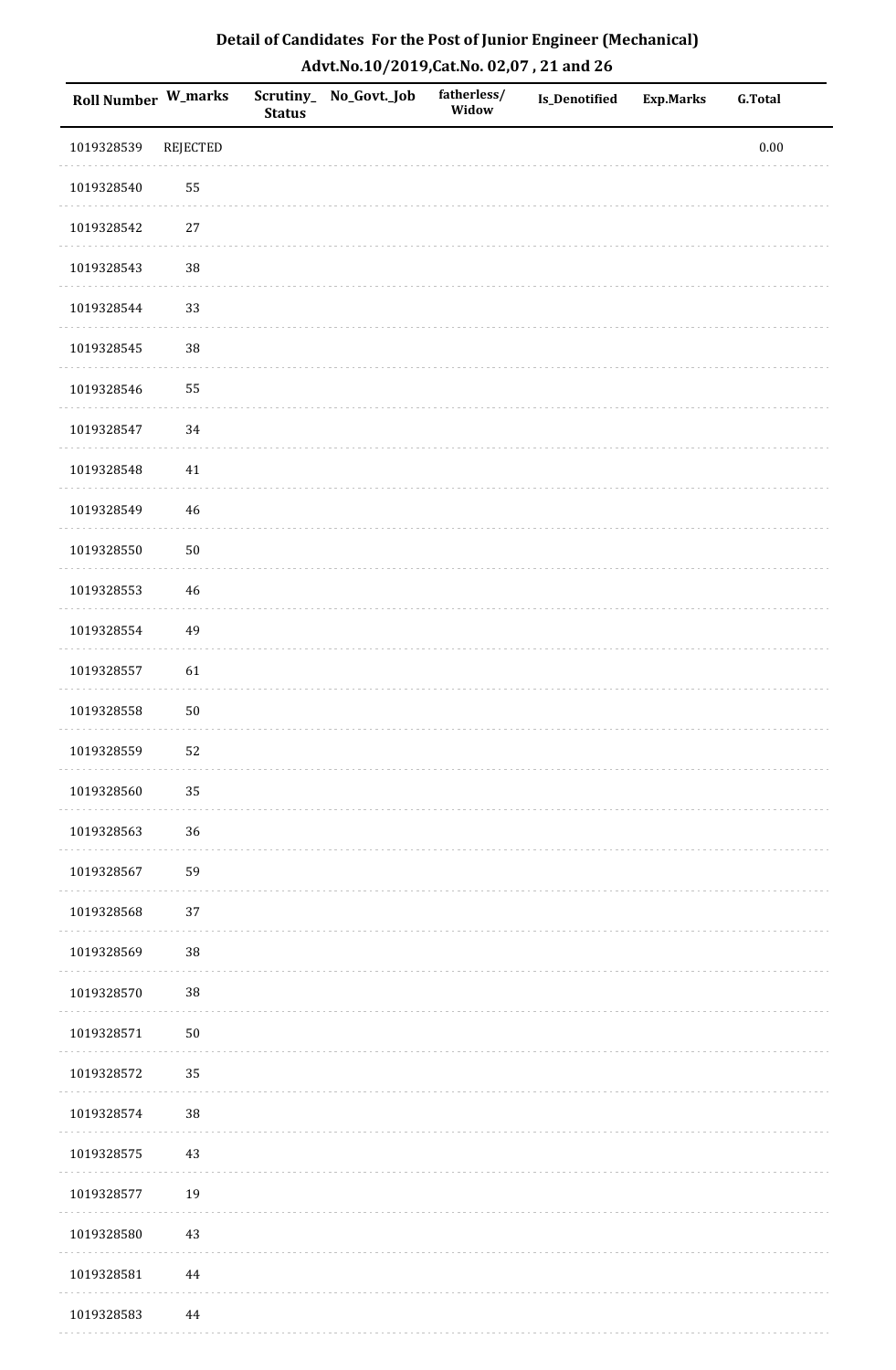| Roll Number W_marks |            | <b>Status</b> | Scrutiny_No_Govt._Job | fatherless/<br>Widow | Is_Denotified | <b>Exp.Marks</b> | <b>G.Total</b> |
|---------------------|------------|---------------|-----------------------|----------------------|---------------|------------------|----------------|
| 1019328586          | ${\bf 28}$ |               |                       |                      |               |                  |                |
| 1019328587          | 44         |               |                       |                      |               |                  |                |
| 1019328589          | 36         |               |                       |                      |               |                  |                |
| 1019328591          | 64         |               |                       |                      |               |                  |                |
| 1019328592          | 55         |               |                       |                      |               |                  |                |
| 1019328594          | 37         |               |                       |                      |               |                  |                |
| 1019328596          | $46\,$     |               |                       |                      |               |                  |                |
| 1019328598          | 36         |               |                       |                      |               |                  |                |
| 1019328599          | $50\,$     |               |                       |                      |               |                  |                |
| 1019328601          | 35         |               |                       |                      |               |                  |                |
| 1019328602          | 26         |               |                       |                      |               |                  |                |
| 1019328603          | 63         |               |                       |                      |               |                  |                |
| 1019328604          | $40\,$     |               |                       |                      |               |                  |                |
| 1019328605          | 67         |               |                       |                      |               |                  |                |
| 1019328606          | 66         |               |                       |                      |               |                  |                |
| 1019328608          | 49         |               |                       |                      |               |                  |                |
| 1019328610          | $\bf 45$   |               |                       |                      |               |                  |                |
| 1019328616          | 33         |               |                       |                      |               |                  |                |
| 1019328624          | 44         |               |                       |                      |               |                  |                |
| 1019328625          | 57         |               |                       |                      |               |                  |                |
| 1019328627          | 35         |               |                       |                      |               |                  |                |
| 1019328628          | 29         |               |                       |                      |               |                  |                |
| 1019328629          | 39         |               |                       |                      |               |                  |                |
| 1019328630          | 67         |               |                       |                      |               |                  |                |
| 1019328631          | 46         |               |                       |                      |               |                  |                |
| 1019328632          | 33         |               |                       |                      |               |                  |                |
| 1019328633          | $40\,$     |               |                       |                      |               |                  |                |
| 1019328636          | 38         |               |                       |                      |               |                  |                |
| 1019328637          | 49         |               |                       |                      |               |                  |                |
| 1019328639          | 56         |               |                       |                      |               |                  |                |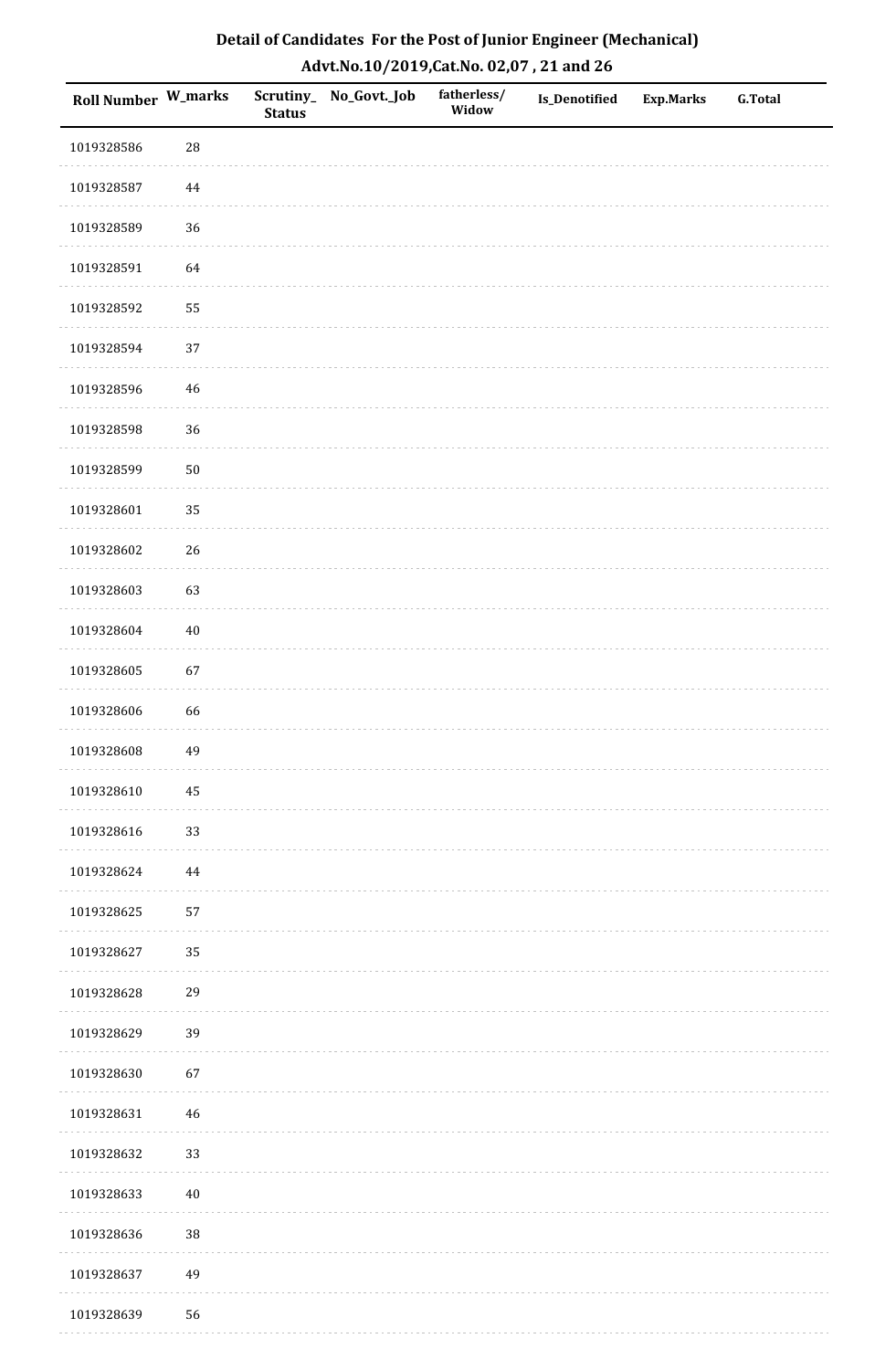| Roll Number W_marks |            | <b>Status</b> | Scrutiny_No_Govt._Job | fatherless/<br>Widow | Is_Denotified | <b>Exp.Marks</b> | G.Total |
|---------------------|------------|---------------|-----------------------|----------------------|---------------|------------------|---------|
| 1019328641          | 37         |               |                       |                      |               |                  |         |
| 1019328643          | 33         |               |                       |                      |               |                  |         |
| 1019328645          | 46         |               |                       |                      |               |                  |         |
| 1019328646          | $47\,$     |               |                       |                      |               |                  |         |
| 1019328647          | $\bf 44$   |               |                       |                      |               |                  |         |
| 1019328651          | 47         |               |                       |                      |               |                  |         |
| 1019328653          | $41\,$     |               |                       |                      |               |                  |         |
| 1019328655          | $42\,$     |               |                       |                      |               |                  |         |
| 1019328656          | 34         |               |                       |                      |               |                  |         |
| 1019328657          | $42\,$     |               |                       |                      |               |                  |         |
| 1019328658          | 57         |               |                       |                      |               |                  |         |
| 1019328660          | $43\,$     |               |                       |                      |               |                  |         |
| 1019328664          | 45         |               |                       |                      |               |                  |         |
| 1019328665          | 35         |               |                       |                      |               |                  |         |
| 1019328666          | ${\bf 51}$ |               |                       |                      |               |                  |         |
| 1019328667          | $30\,$     |               |                       |                      |               |                  |         |
| 1019328669          | $43\,$     |               |                       |                      |               |                  |         |
| 1019328674          | 27         |               |                       |                      |               |                  |         |
| 1019328675          | $40\,$     |               |                       |                      |               |                  |         |
| 1019328676          | 34         |               |                       |                      |               |                  |         |
| 1019328677          | $50\,$     |               |                       |                      |               |                  |         |
| 1019328678          | $50\,$     |               |                       |                      |               |                  |         |
| 1019328679          | $50\,$     |               |                       |                      |               |                  |         |
| 1019328682          | 37         |               |                       |                      |               |                  |         |
| 1019328685          | $51\,$     |               |                       |                      |               |                  |         |
| 1019328686          | 48         |               |                       |                      |               |                  |         |
| 1019328687          | $25\,$     |               |                       |                      |               |                  |         |
| 1019328688          | $31\,$     |               |                       |                      |               |                  |         |
| 1019328689          | $40\,$     |               |                       |                      |               |                  |         |
| 1019328695          | $28\,$     |               |                       |                      |               |                  |         |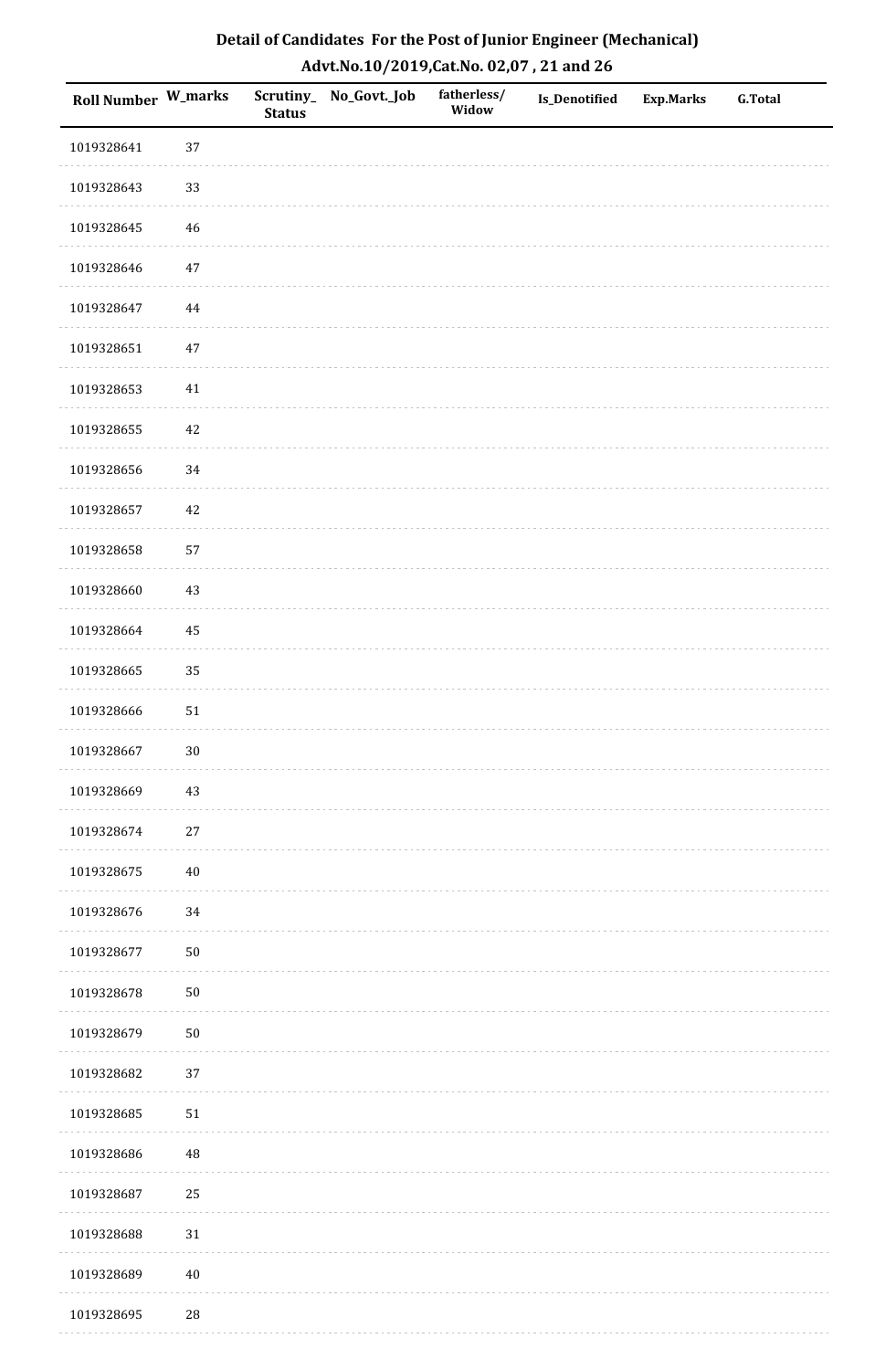| Roll Number W_marks |          | <b>Status</b> | Scrutiny_No_Govt._Job | fatherless/<br>Widow | Is_Denotified | <b>Exp.Marks</b> | <b>G.Total</b> |
|---------------------|----------|---------------|-----------------------|----------------------|---------------|------------------|----------------|
| 1019328697          | $41\,$   |               |                       |                      |               |                  |                |
| 1019328698          | 45       |               |                       |                      |               |                  |                |
| 1019328700          | 35       |               |                       |                      |               |                  |                |
| 1019328703          | 43       |               |                       |                      |               |                  |                |
| 1019328705          | 39       |               |                       |                      |               |                  |                |
| 1019328708          | 35       |               |                       |                      |               |                  |                |
| 1019328711          | $\rm 48$ |               |                       |                      |               |                  |                |
| 1019328713          | 52       |               |                       |                      |               |                  |                |
| 1019328715          | 39       |               |                       |                      |               |                  |                |
| 1019328716          | 56       |               |                       |                      |               |                  |                |
| 1019328718          | 65       |               |                       |                      |               |                  |                |
| 1019328723          | 55       |               |                       |                      |               |                  |                |
| 1019328724          | 32       |               |                       |                      |               |                  |                |
| 1019328727          | $11\,$   |               |                       |                      |               |                  |                |
| 1019328733          | $40\,$   |               |                       |                      |               |                  |                |
| 1019328734          | $43\,$   |               |                       |                      |               |                  |                |
| 1019328735          | 59       |               |                       |                      |               |                  |                |
| 1019328736          | 60       |               |                       |                      |               |                  |                |
| 1019328737          | $40\,$   |               |                       |                      |               |                  |                |
| 1019328740          | 38       |               |                       |                      |               |                  |                |
| 1019328741          | $51\,$   |               |                       |                      |               |                  |                |
| 1019328742          | $38\,$   |               |                       |                      |               |                  |                |
| 1019328743          | $34\,$   |               |                       |                      |               |                  |                |
| 1019328744          | 25       |               |                       |                      |               |                  |                |
| 1019328745          | $43\,$   |               |                       |                      |               |                  |                |
| 1019328747          | 66       |               |                       |                      |               |                  |                |
| 1019328749          | 32       |               |                       |                      |               |                  |                |
| 1019328752          | $40\,$   |               |                       |                      |               |                  |                |
| 1019328755          | 35       |               |                       |                      |               |                  |                |
| 1019328757          | $50\,$   |               |                       |                      |               |                  |                |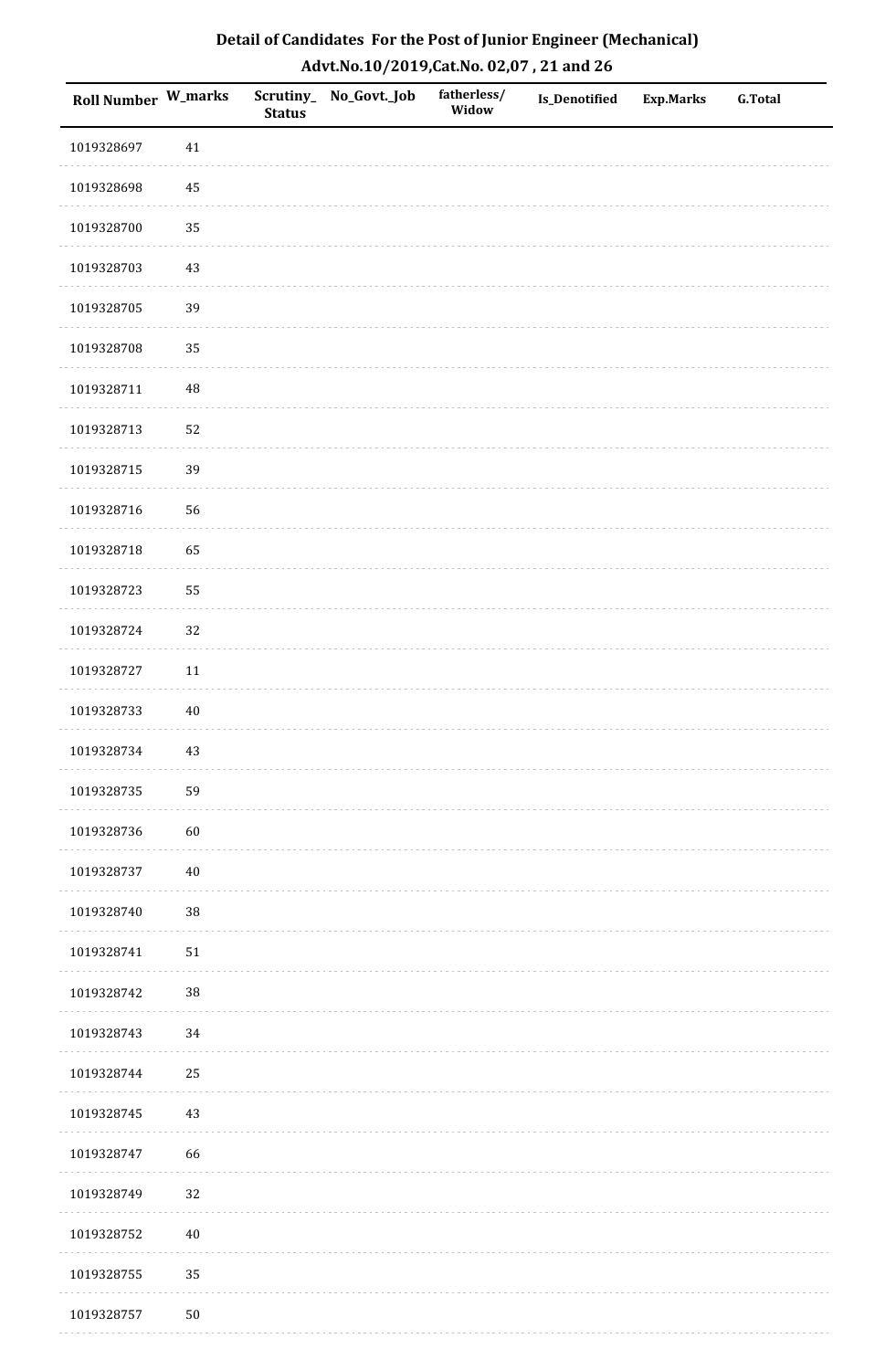| <b>Roll Number W_marks</b> |                 | <b>Status</b> | Scrutiny_No_Govt._Job | fatherless/<br>Widow | Is_Denotified | <b>Exp.Marks</b> | <b>G.Total</b> |
|----------------------------|-----------------|---------------|-----------------------|----------------------|---------------|------------------|----------------|
| 1019328758                 | 54              |               |                       |                      |               |                  |                |
| 1019328759                 | 32              |               |                       |                      |               |                  |                |
| 1019328760                 | 52              |               |                       |                      |               |                  |                |
| 1019328761                 | 58              |               |                       |                      |               |                  |                |
| 1019328762                 | $42\,$          |               |                       |                      |               |                  |                |
| 1019328763                 | 48              |               |                       |                      |               |                  |                |
| 1019328764                 | 35              |               |                       |                      |               |                  |                |
| 1019328765                 | 54              |               |                       |                      |               |                  |                |
| 1019328768                 | 32              |               |                       |                      |               |                  |                |
| 1019328769                 | 37              |               |                       |                      |               |                  |                |
| 1019328771                 | 49              |               |                       |                      |               |                  |                |
| 1019328772                 | $40\,$          |               |                       |                      |               |                  |                |
| 1019328773                 | $43\,$          |               |                       |                      |               |                  |                |
| 1019328774                 | 44              |               |                       |                      |               |                  |                |
| 1019328776                 | $38\,$          |               |                       |                      |               |                  |                |
| 1019328777                 | <b>REJECTED</b> |               |                       |                      |               |                  | $0.00\,$       |
| 1019328778                 | REJECTED        |               |                       |                      |               |                  | $0.00\,$       |
| 1019328779                 | 52              |               |                       |                      |               |                  |                |
| 1019328780                 | $50\,$          |               |                       |                      |               |                  |                |
| 1019328782                 | 37              |               |                       |                      |               |                  |                |
| 1019328783                 | 38              |               |                       |                      |               |                  |                |
| 1019328787                 | 55              |               |                       |                      |               |                  |                |
| 1019328788                 | $\bf 44$        |               |                       |                      |               |                  |                |
| 1019328791                 | 62              |               |                       |                      |               |                  |                |
| 1019328794                 | $40\,$          |               |                       |                      |               |                  |                |
| 1019328798                 | 55              |               |                       |                      |               |                  |                |
| 1019328800                 | 48              |               |                       |                      |               |                  |                |
| 1019328801                 | 56              |               |                       |                      |               |                  |                |
| 1019328804                 | 36              |               |                       |                      |               |                  |                |
| 1019328805                 | 33              |               |                       |                      |               |                  |                |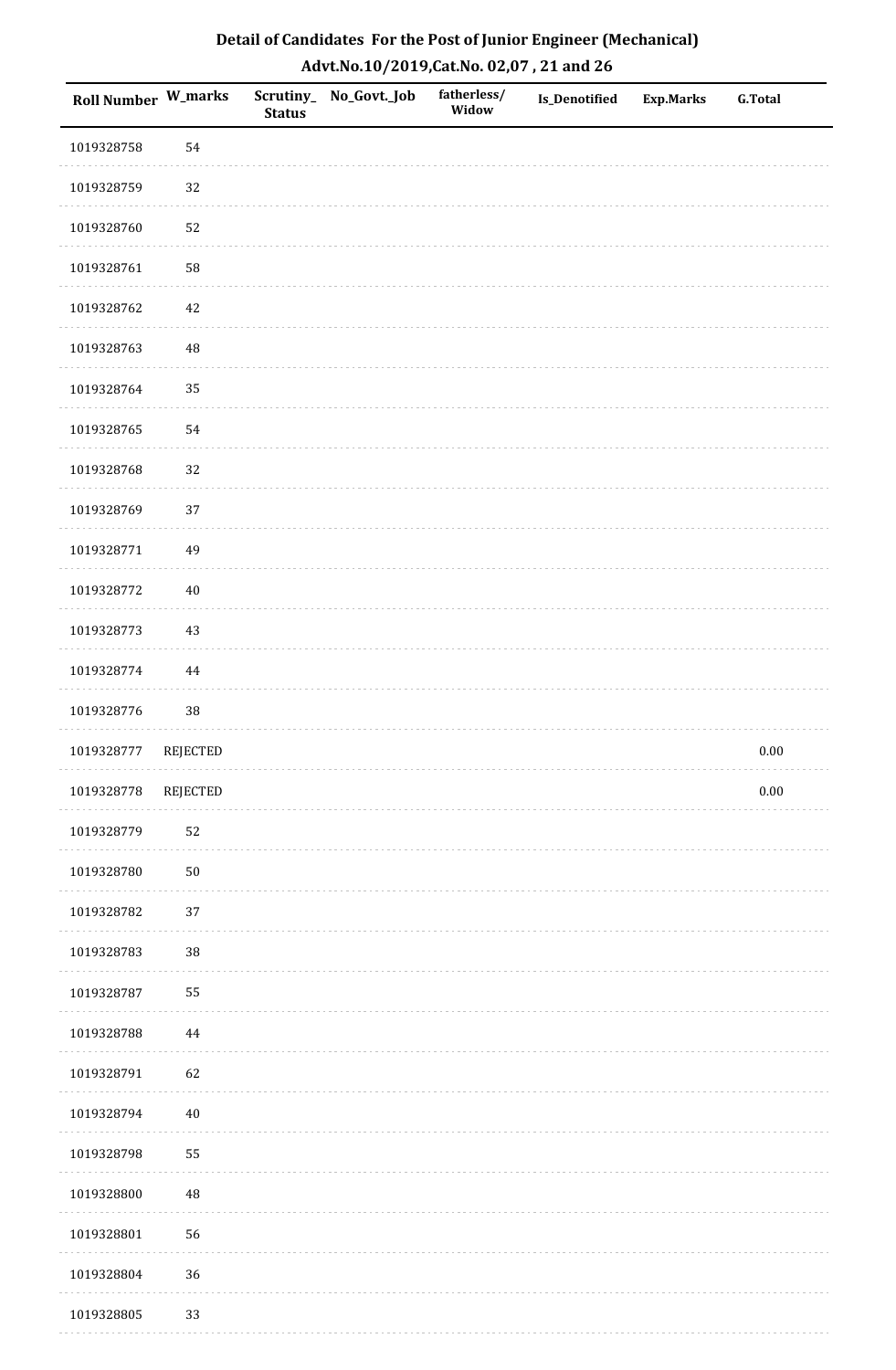| Roll Number W_marks |             | <b>Status</b> | Scrutiny_No_Govt._Job | fatherless/<br>Widow | Is_Denotified | <b>Exp.Marks</b> | <b>G.Total</b> |
|---------------------|-------------|---------------|-----------------------|----------------------|---------------|------------------|----------------|
| 1019328807          | 43          |               |                       |                      |               |                  |                |
| 1019328812          | 48          |               |                       |                      |               |                  |                |
| 1019328813          | 26          |               |                       |                      |               |                  |                |
| 1019328814          | 55          |               |                       |                      |               |                  |                |
| 1019328815          | $41\,$      |               |                       |                      |               |                  |                |
| 1019328816          | 32          |               |                       |                      |               |                  |                |
| 1019328817          | $42\,$      |               |                       |                      |               |                  |                |
| 1019328818          | $40\,$      |               |                       |                      |               |                  |                |
| 1019328820          | 34          |               |                       |                      |               |                  |                |
| 1019328822          | 62          |               |                       |                      |               |                  |                |
| 1019328824          | 36          |               |                       |                      |               |                  |                |
| 1019328825          | 57          |               |                       |                      |               |                  |                |
| 1019328827          | 33          |               |                       |                      |               |                  |                |
| 1019328829          | $42\,$      |               |                       |                      |               |                  |                |
| 1019328830          | 33          |               |                       |                      |               |                  |                |
| 1019328831          | $\sqrt{46}$ |               |                       |                      |               |                  |                |
| 1019328832          | 39          |               |                       |                      |               |                  |                |
| 1019328834          | 45          |               |                       |                      |               |                  |                |
| 1019328835          | 46          |               |                       |                      |               |                  |                |
| 1019328836          | 33          |               |                       |                      |               |                  |                |
| 1019328837          | 46          |               |                       |                      |               |                  |                |
| 1019328838          | $42\,$      |               |                       |                      |               |                  |                |
| 1019328841          | 48          |               |                       |                      |               |                  |                |
| 1019328842          | $40\,$      |               |                       |                      |               |                  |                |
| 1019328846          | $41\,$      |               |                       |                      |               |                  |                |
| 1019328847          | 53          |               |                       |                      |               |                  |                |
| 1019328848          | 49          |               |                       |                      |               |                  |                |
| 1019328849          | 65          |               |                       |                      |               |                  |                |
| 1019328850          | 39          |               |                       |                      |               |                  |                |
| 1019328852          | 33          |               |                       |                      |               |                  |                |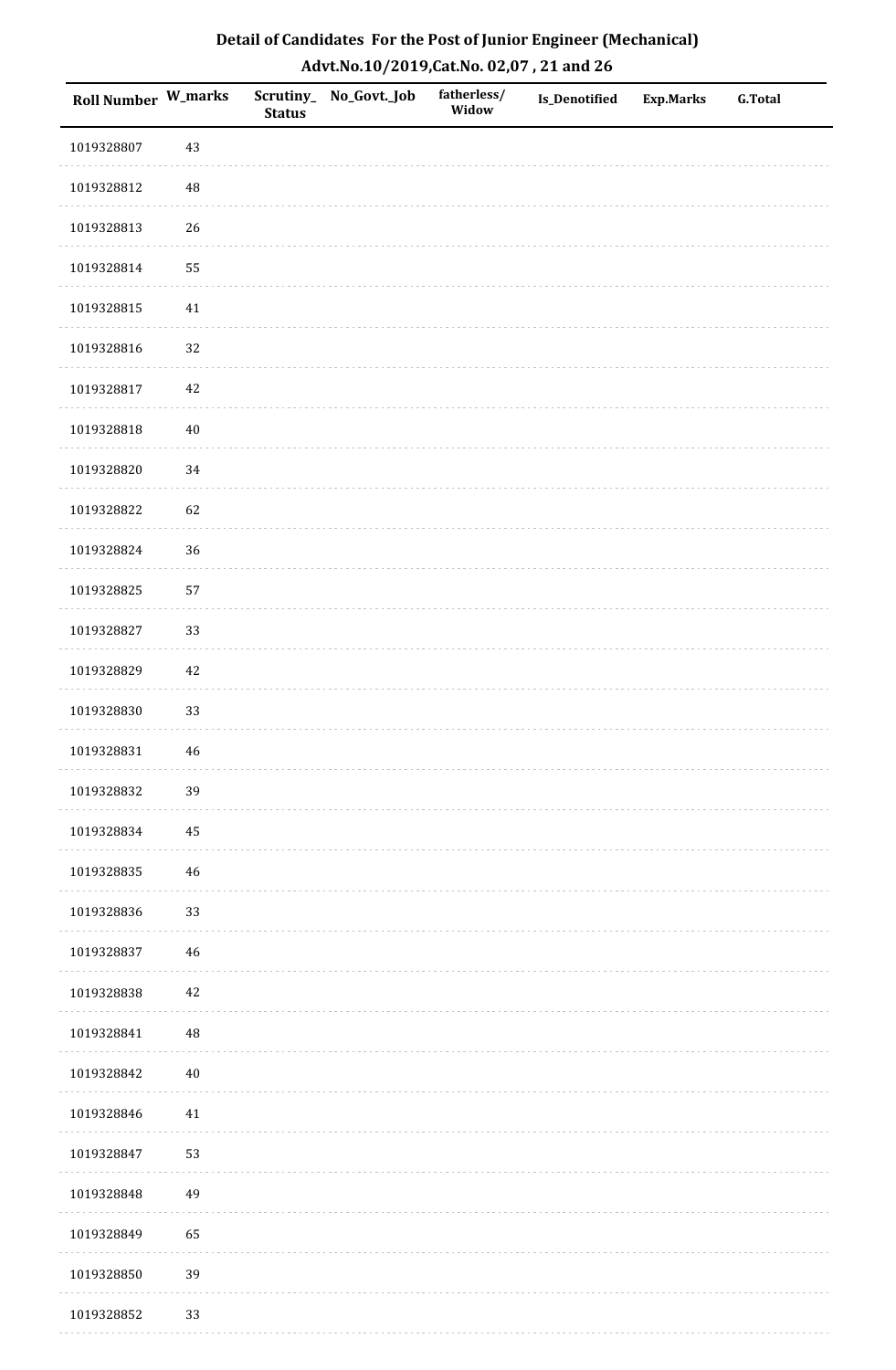| <b>Roll Number W_marks</b> |            | <b>Status</b> | Scrutiny_ No_Govt._Job | fatherless/<br>Widow | Is_Denotified | <b>Exp.Marks</b> | <b>G.Total</b> |
|----------------------------|------------|---------------|------------------------|----------------------|---------------|------------------|----------------|
| 1019328853                 | 36         |               |                        |                      |               |                  |                |
| 1019328854                 | 29         |               |                        |                      |               |                  |                |
| 1019328855                 | $40\,$     |               |                        |                      |               |                  |                |
| 1019328858                 | 42         |               |                        |                      |               |                  |                |
| 1019328861                 | $42\,$     |               |                        |                      |               |                  |                |
| 1019328862                 | 43         |               |                        |                      |               |                  |                |
| 1019328863                 | 37         |               |                        |                      |               |                  |                |
| 1019328864                 | REJECTED   |               |                        |                      |               |                  | $0.00\,$       |
| 1019328865                 | 46         |               |                        |                      |               |                  |                |
| 1019328866                 | $51\,$     |               |                        |                      |               |                  |                |
| 1019328867                 | 27         |               |                        |                      |               |                  |                |
| 1019328870                 | $\rm 48$   |               |                        |                      |               |                  |                |
| 1019328873                 | ${\bf 28}$ |               |                        |                      |               |                  |                |
| 1019328874                 | 67         |               |                        |                      |               |                  |                |
| 1019328876                 | 34         |               |                        |                      |               |                  |                |
| 1019328877                 | 38         |               |                        |                      |               |                  |                |
| 1019328879                 | ${\bf 51}$ |               |                        |                      |               |                  |                |
| 1019328880                 | 41         |               |                        |                      |               |                  |                |
| 1019328881                 | $\rm 48$   |               |                        |                      |               |                  |                |
| 1019328882                 | 35         |               |                        |                      |               |                  |                |
| 1019328883                 | $40\,$     |               |                        |                      |               |                  |                |
| 1019328884                 | $50\,$     |               |                        |                      |               |                  |                |
| 1019328886                 | $51\,$     |               |                        |                      |               |                  |                |
| 1019328889                 | $40\,$     |               |                        |                      |               |                  |                |
| 1019328892                 | 35         |               |                        |                      |               |                  |                |
| 1019328894                 | $51\,$     |               |                        |                      |               |                  |                |
| 1019328900                 | 39         |               |                        |                      |               |                  |                |
| 1019328903                 | 57         |               |                        |                      |               |                  |                |
| 1019328904                 | 53         |               |                        |                      |               |                  |                |
| 1019328905                 | ${\bf 28}$ |               |                        |                      |               |                  |                |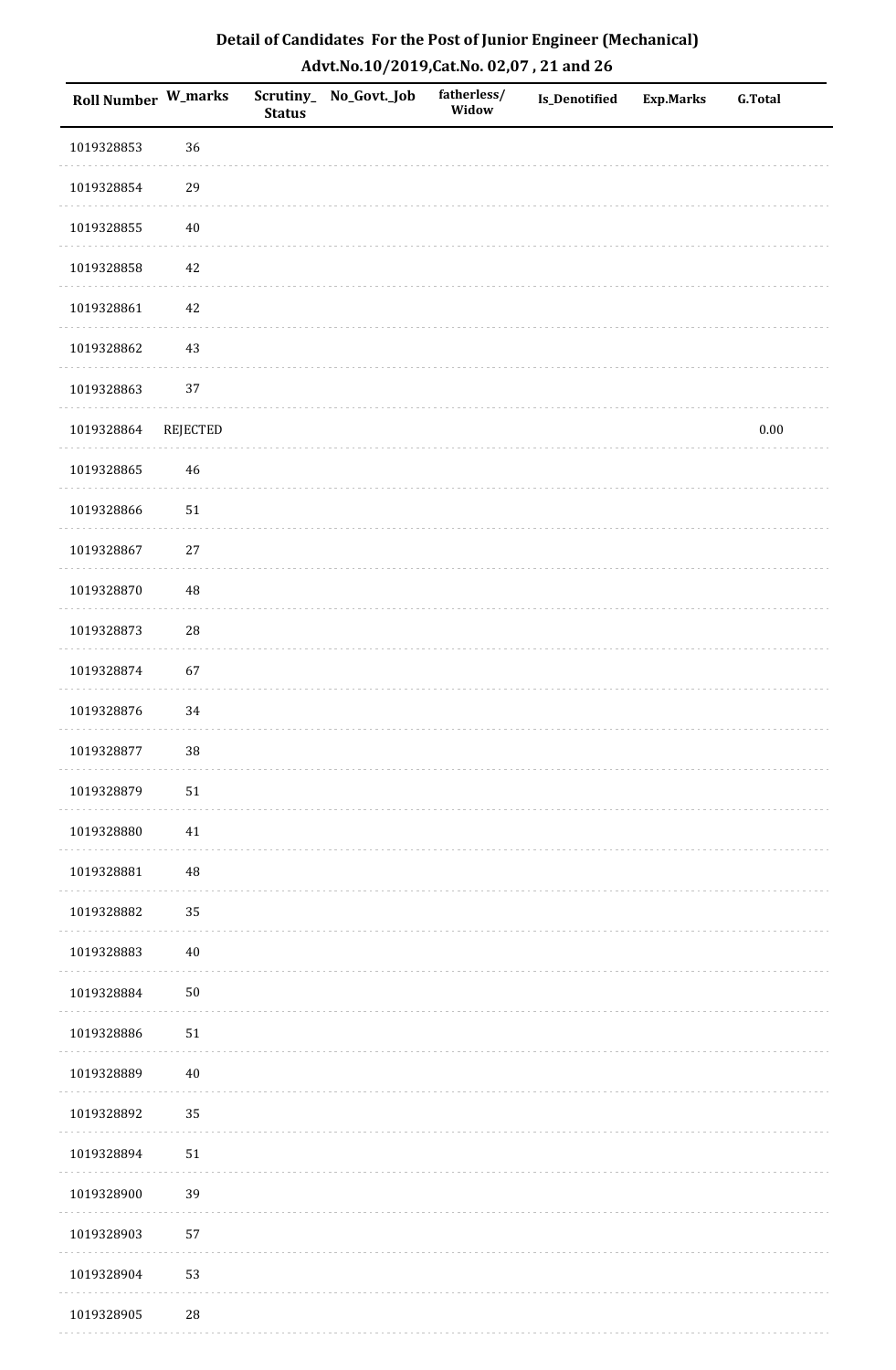| Detail of Candidates For the Post of Junior Engineer (Mechanical) |
|-------------------------------------------------------------------|
| Advt.No.10/2019,Cat.No. 02,07, 21 and 26                          |

| Roll Number W_marks |            | <b>Status</b> | Scrutiny_ No_Govt._Job | fatherless/<br>Widow | <b>Is_Denotified</b> | <b>Exp.Marks</b> | <b>G.Total</b> |
|---------------------|------------|---------------|------------------------|----------------------|----------------------|------------------|----------------|
| 1019328906          | 17         |               |                        |                      |                      |                  |                |
| 1019328907          | 42         |               |                        |                      |                      |                  |                |
| 1019328908          | $43\,$     |               |                        |                      |                      |                  |                |
| 1019328910          | 31         |               |                        |                      |                      |                  |                |
| 1019328911          | $43\,$     |               |                        |                      |                      |                  |                |
| 1019328912          | 55         |               |                        |                      |                      |                  |                |
| 1019328915          | 54         |               |                        |                      |                      |                  |                |
| 1019328916          | 58         |               |                        |                      |                      |                  |                |
| 1019328918          | 52         |               |                        |                      |                      |                  |                |
| 1019328919          | 55         |               |                        |                      |                      |                  |                |
| 1019328920          | $40\,$     |               |                        |                      |                      |                  |                |
| 1019328921          | $47\,$     |               |                        |                      |                      |                  |                |
| 1019328922          | $51\,$     |               |                        |                      |                      |                  |                |
| 1019328923          | 36         |               |                        |                      |                      |                  |                |
| 1019328924          | $31\,$     |               |                        |                      |                      |                  |                |
| 1019328925          | 42         |               |                        |                      |                      |                  |                |
| 1019328927          | 29         |               |                        |                      |                      |                  |                |
| 1019328929          | 51         |               |                        |                      |                      |                  |                |
| 1019328930          | 45         |               |                        |                      |                      |                  |                |
| 1019328931          | 53         |               |                        |                      |                      |                  |                |
| 1019328934          | 35         |               |                        |                      |                      |                  |                |
| 1019328935          | REJECTED   |               |                        |                      |                      |                  | 0.00           |
| 1019328940          | $30\,$     |               |                        |                      |                      |                  |                |
| 1019328941          | ${\bf 28}$ |               |                        |                      |                      |                  |                |
| 1019328942          | 31         |               |                        |                      |                      |                  |                |
| 1019328943          | 39         |               |                        |                      |                      |                  |                |
| 1019328944          | 34         |               |                        |                      |                      |                  |                |
| 1019328945          | 31         |               |                        |                      |                      |                  |                |
| 1019328947          | $50\,$     |               |                        |                      |                      |                  |                |
| 1019328948          | 57         |               |                        |                      |                      |                  |                |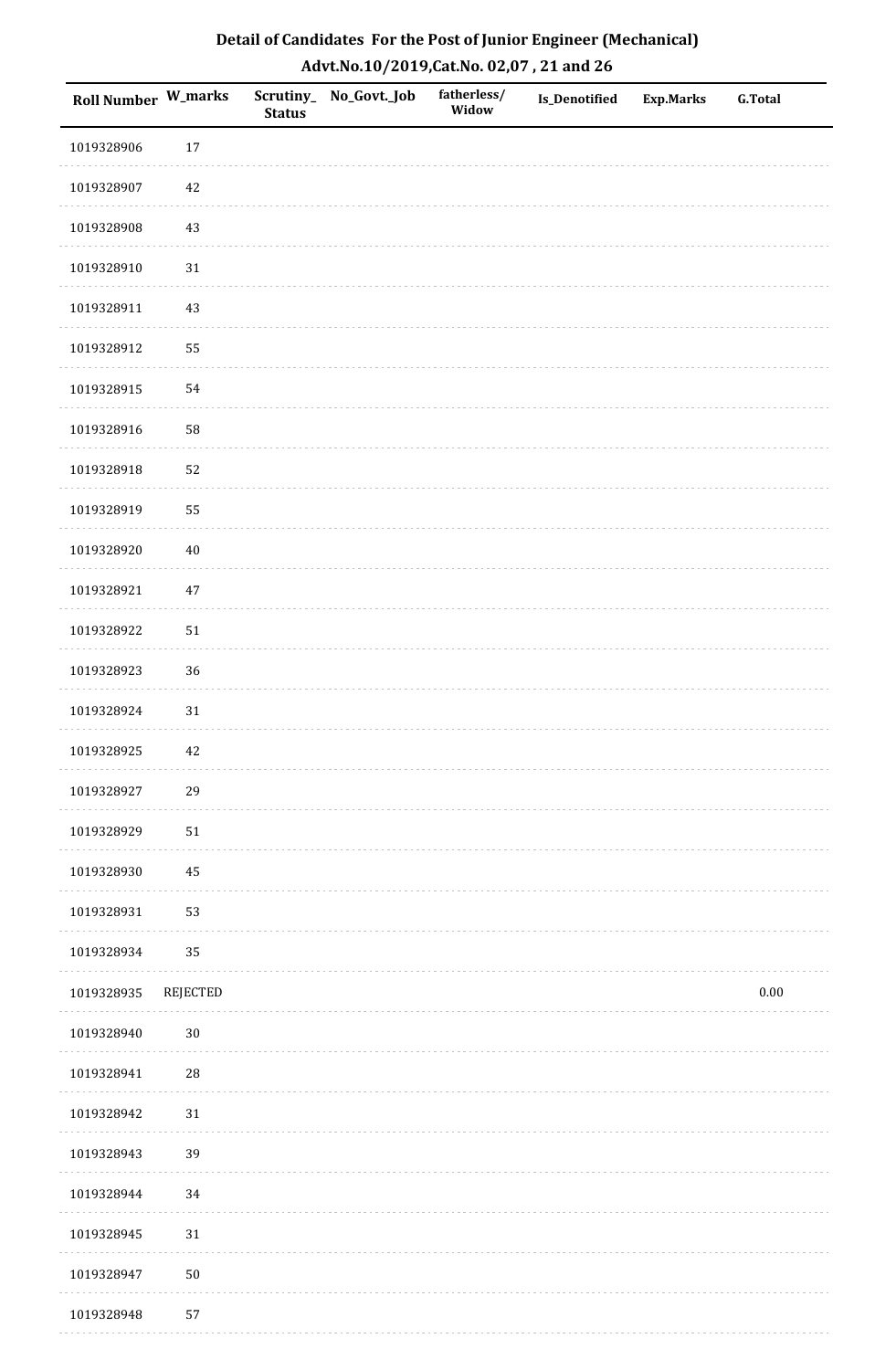| Roll Number W_marks |            | <b>Status</b> | Scrutiny_No_Govt._Job | fatherless/<br>Widow | Is_Denotified    | <b>Exp.Marks</b> | <b>G.Total</b> |
|---------------------|------------|---------------|-----------------------|----------------------|------------------|------------------|----------------|
| 1019328953          | $41\,$     |               |                       |                      |                  |                  |                |
| 1019328954          | ${\bf 50}$ |               |                       |                      |                  |                  |                |
| 1019328955          | REJECTED   |               |                       |                      |                  |                  | $0.00\,$       |
| 1019328956          | 22         |               |                       |                      |                  |                  |                |
| 1019328957          | 44         |               |                       |                      |                  |                  |                |
| 1019328958          | 47         |               |                       |                      |                  |                  |                |
| 1019328959          | 26         |               |                       |                      |                  |                  |                |
| 1019328962          | 60         |               |                       |                      |                  |                  |                |
| 1019328963          | 55         |               |                       |                      |                  |                  |                |
| 1019328966          | 44         |               |                       |                      |                  |                  |                |
| 1019328967          | 56         |               |                       |                      |                  |                  |                |
| 1019328969          | 54         |               |                       |                      |                  |                  |                |
| 1019328971          | 56         |               |                       |                      |                  |                  |                |
| 1019328972          | 34         |               |                       |                      |                  |                  |                |
| 1019328973          | 33         |               |                       |                      |                  |                  |                |
| 1019328974          | 34         |               |                       |                      |                  |                  |                |
| 1019328976          | $40\,$     |               |                       |                      |                  |                  |                |
| 1019328978          | 49         |               |                       |                      |                  |                  |                |
| 1019328980          | 37         |               |                       |                      |                  |                  |                |
| 1019328984          | 61         |               |                       |                      |                  |                  |                |
| 1019328990          | 43         |               |                       |                      |                  |                  |                |
| 1019328991          | $\rm 48$   |               |                       |                      |                  |                  |                |
| 1019328992          | $41\,$     |               |                       |                      |                  |                  |                |
| 1019328993          | 59         |               |                       |                      |                  |                  |                |
| 1019328994          | 43         |               |                       |                      |                  |                  |                |
| 1019328995          | 61         |               |                       |                      |                  |                  |                |
| 1019328996          | 36         |               |                       |                      |                  |                  |                |
| 1019328999          | $\bf 44$   |               |                       |                      |                  |                  |                |
| 1019329003          | 31         |               |                       |                      |                  |                  |                |
| 1019329006          | $50\,$     | Eligible      | $\boldsymbol{0}$      | $\boldsymbol{0}$     | $\boldsymbol{0}$ | $0.00\,$         | $50.00\,$      |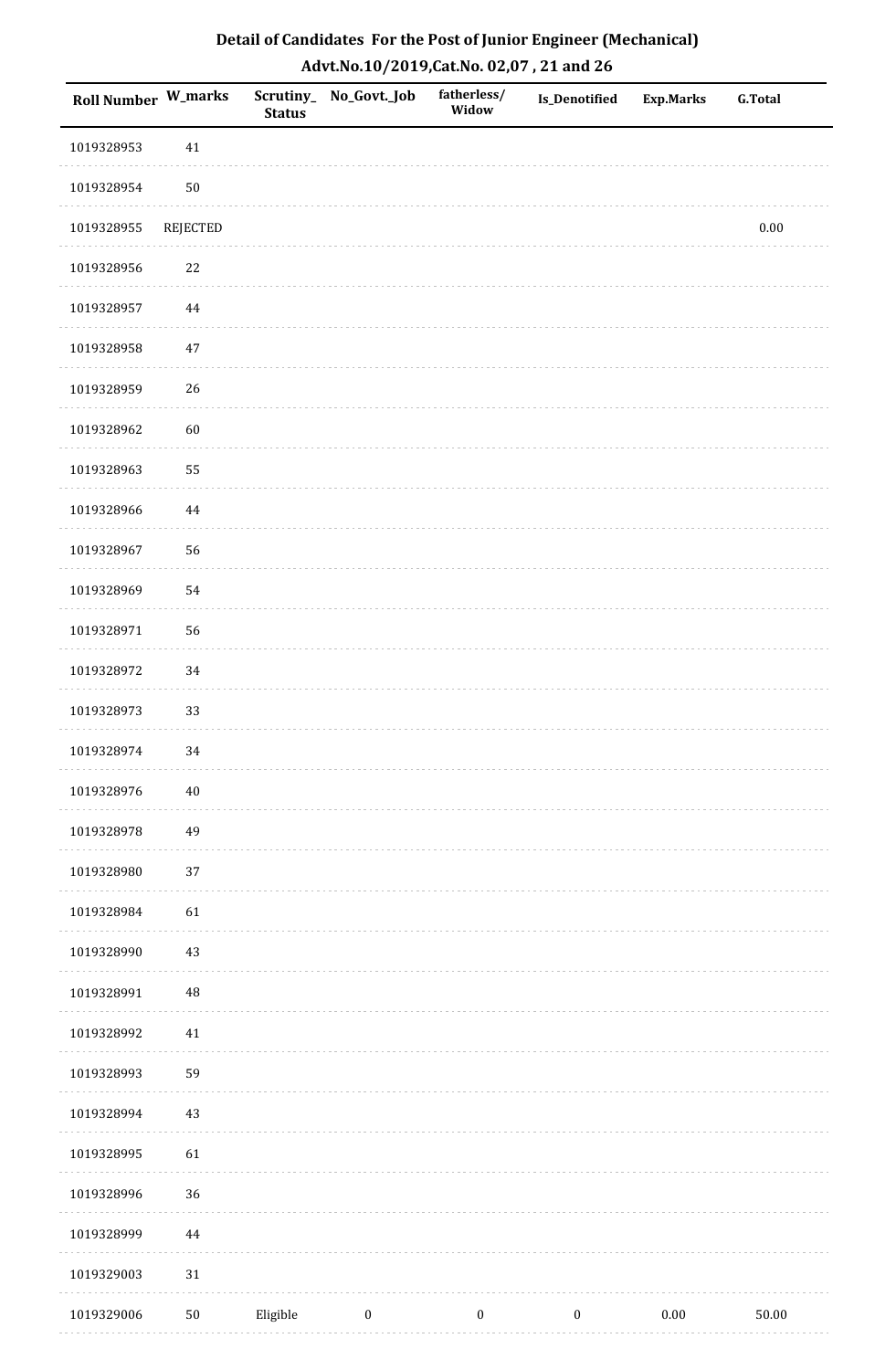| Roll Number W_marks |                 | <b>Status</b> | Scrutiny_No_Govt._Job | fatherless/<br>Widow | <b>Is_Denotified</b> | <b>Exp.Marks</b> | <b>G.Total</b> |
|---------------------|-----------------|---------------|-----------------------|----------------------|----------------------|------------------|----------------|
| 1019329007          | <b>REJECTED</b> |               |                       |                      |                      |                  | $0.00\,$       |
| 1019329011          |                 | Not Eligible  |                       |                      |                      |                  |                |
| 1019329012          | 48              |               |                       |                      |                      |                  |                |
| 1019329013          | 63              |               |                       |                      |                      |                  |                |
| 1019329014          | $47\,$          |               |                       |                      |                      |                  |                |
| 1019329017          | 49              |               |                       |                      |                      |                  |                |
| 1019329018          | 32              |               |                       |                      |                      |                  |                |
| 1019329019          | $40\,$          |               |                       |                      |                      |                  |                |
| 1019329022          | 54              |               |                       |                      |                      |                  |                |
| 1019329025          | 36              |               |                       |                      |                      |                  |                |
| 1019329026          | 12              |               |                       |                      |                      |                  |                |
| 1019329029          | $22\,$          |               |                       |                      |                      |                  |                |
| 1019329035          | 46              |               |                       |                      |                      |                  |                |
| 1019329040          | 49              |               |                       |                      |                      |                  |                |
| 1019329041          | 55              |               |                       |                      |                      |                  |                |
| 1019329042          | 29              |               |                       |                      |                      |                  |                |
| 1019329044          | 37              |               |                       |                      |                      |                  |                |
| 1019329047          | 36              |               |                       |                      |                      |                  |                |
| 1019329048          | 44              |               |                       |                      |                      |                  |                |
| 1019329049          | $50\,$          |               |                       |                      |                      |                  |                |
| 1019329050          | $47\,$          |               |                       |                      |                      |                  |                |
| 1019329051          | 41              |               |                       |                      |                      |                  |                |
| 1019329052          | 38              |               |                       |                      |                      |                  |                |
| 1019329053          | 58              |               |                       |                      |                      |                  |                |
| 1019329056          | REJECTED        |               |                       |                      |                      |                  | $0.00\,$       |
| 1019329058          | 29              |               |                       |                      |                      |                  |                |
| 1019329059          | 52              |               |                       |                      |                      |                  |                |
| 1019329060          | 48              |               |                       |                      |                      |                  |                |
| 1019329061          | 64              |               |                       |                      |                      |                  |                |
| 1019329063          | 45              |               |                       |                      |                      |                  |                |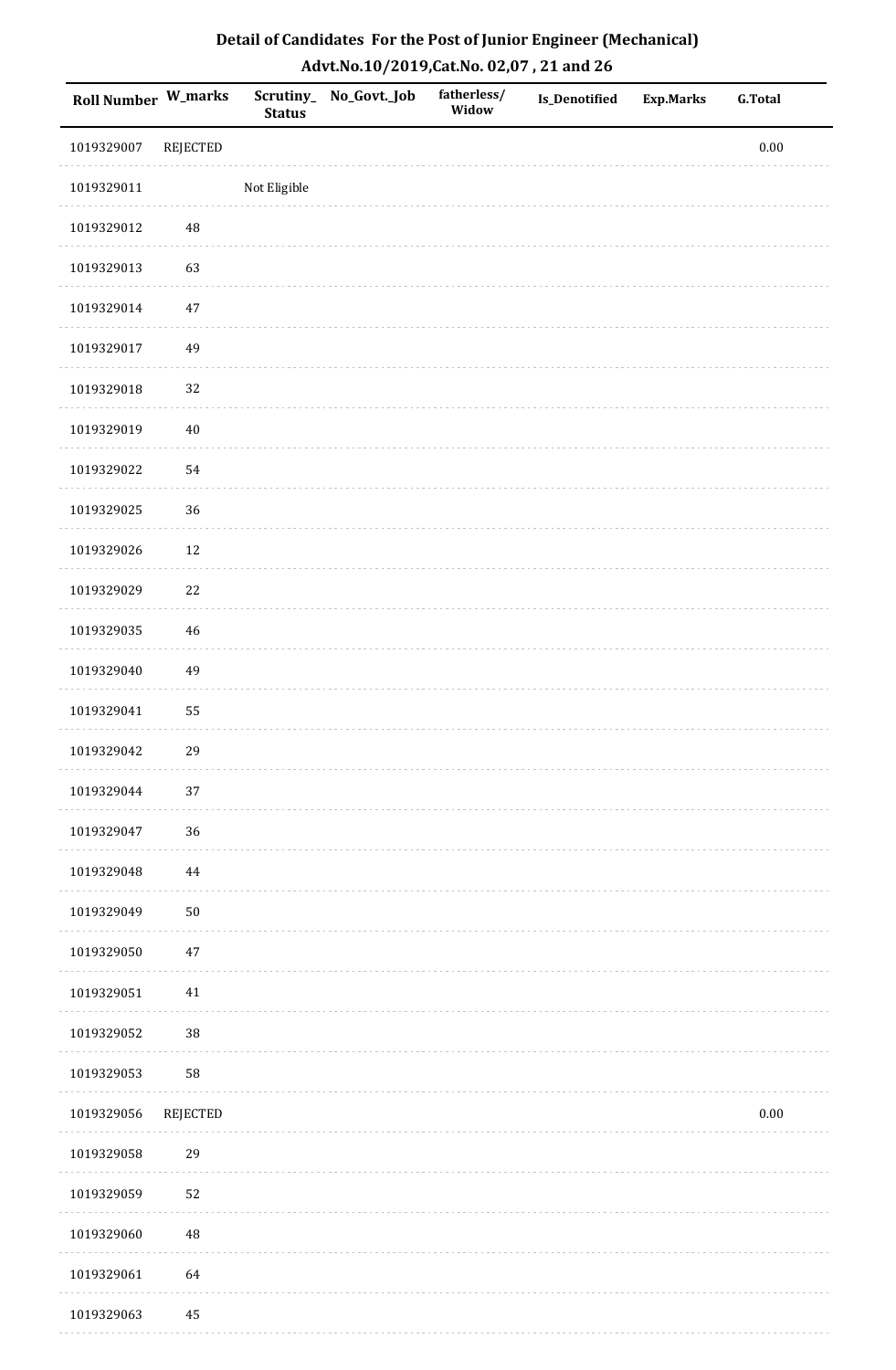| Roll Number W_marks |             | <b>Status</b> | Scrutiny_No_Govt._Job | fatherless/<br>Widow | Is_Denotified | <b>Exp.Marks</b> | <b>G.Total</b> |
|---------------------|-------------|---------------|-----------------------|----------------------|---------------|------------------|----------------|
| 1019329064          | 38          |               |                       |                      |               |                  |                |
| 1019329065          | $42\,$      |               |                       |                      |               |                  |                |
| 1019329067          | 32          |               |                       |                      |               |                  |                |
| 1019329069          | 42          |               |                       |                      |               |                  |                |
| 1019329071          | 65          |               |                       |                      |               |                  |                |
| 1019329072          | 48          |               |                       |                      |               |                  |                |
| 1019329073          | $30\,$      |               |                       |                      |               |                  |                |
| 1019329075          | 33          |               |                       |                      |               |                  |                |
| 1019329082          | 39          |               |                       |                      |               |                  |                |
| 1019329085          | $31\,$      |               |                       |                      |               |                  |                |
| 1019329086          | $12\,$      |               |                       |                      |               |                  |                |
| 1019329088          | $51\,$      |               |                       |                      |               |                  |                |
| 1019329090          | $41\,$      |               |                       |                      |               |                  |                |
| 1019329096          | 53          |               |                       |                      |               |                  |                |
| 1019329097          | $47\,$      |               |                       |                      |               |                  |                |
| 1019329099          | $\sqrt{46}$ |               |                       |                      |               |                  |                |
| 1019329100          | 36          |               |                       |                      |               |                  |                |
| 1019329103          | 35          |               |                       |                      |               |                  |                |
| 1019329106          | 33          |               |                       |                      |               |                  |                |
| 1019329109          | 46          |               |                       |                      |               |                  |                |
| 1019329111          | 29          |               |                       |                      |               |                  |                |
| 1019329112          | $37\,$      |               |                       |                      |               |                  |                |
| 1019329113          | 63          |               |                       |                      |               |                  |                |
| 1019329115          | 34          |               |                       |                      |               |                  |                |
| 1019329117          | $40\,$      |               |                       |                      |               |                  |                |
| 1019329124          | 39          |               |                       |                      |               |                  |                |
| 1019329125          | $47\,$      |               |                       |                      |               |                  |                |
| 1019329126          | 55          |               |                       |                      |               |                  |                |
| 1019329128          | 49          |               |                       |                      |               |                  |                |
| 1019329131          | 59          |               |                       |                      |               |                  |                |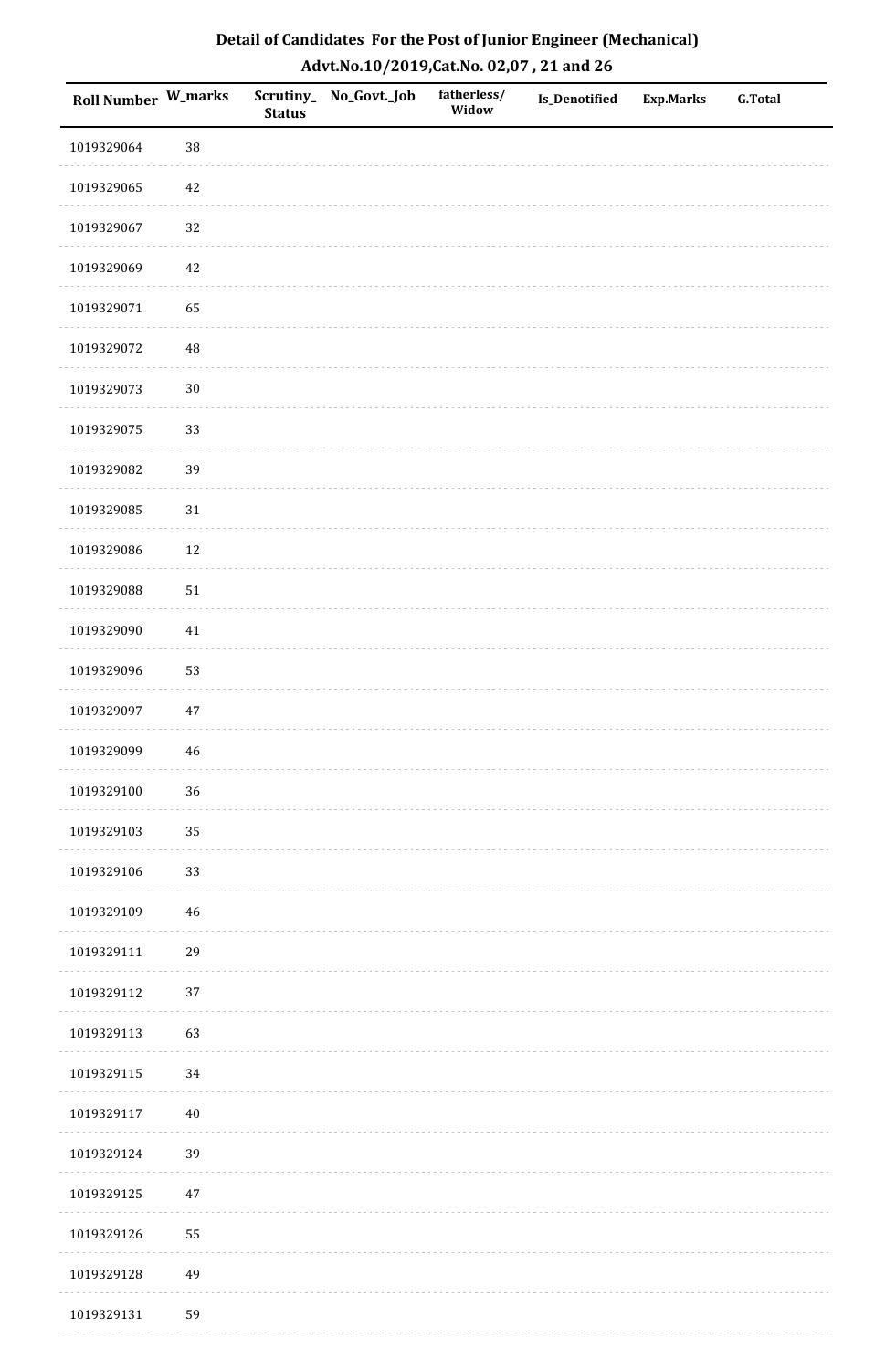| Detail of Candidates For the Post of Junior Engineer (Mechanical) |
|-------------------------------------------------------------------|
| Advt.No.10/2019,Cat.No. 02,07, 21 and 26                          |

| Roll Number W_marks |             | <b>Status</b> | Scrutiny_ No_Govt._Job | fatherless/<br>Widow | Is_Denotified | <b>Exp.Marks</b> | <b>G.Total</b> |
|---------------------|-------------|---------------|------------------------|----------------------|---------------|------------------|----------------|
| 1019329132          | 52          |               |                        |                      |               |                  |                |
| 1019329133          | 49          |               |                        |                      |               |                  |                |
| 1019329135          | $\sqrt{28}$ |               |                        |                      |               |                  |                |
| 1019329137          | 37          |               |                        |                      |               |                  |                |
| 1019329139          | $47\,$      |               |                        |                      |               |                  |                |
| 1019329141          | $30\,$      |               |                        |                      |               |                  |                |
| 1019329145          | $40\,$      |               |                        |                      |               |                  |                |
| 1019329146          | 35          |               |                        |                      |               |                  |                |
| 1019329147          | $41\,$      |               |                        |                      |               |                  |                |
| 1019329148          | $36\,$      |               |                        |                      |               |                  |                |
| 1019329150          | 37          |               |                        |                      |               |                  |                |
| 1019329152          | 35          |               |                        |                      |               |                  |                |
| 1019329153          | $\bf 44$    |               |                        |                      |               |                  |                |
| 1019329154          | 42          |               |                        |                      |               |                  |                |
| 1019329156          | 40          |               |                        |                      |               |                  |                |
| 1019329157          | $41\,$      |               |                        |                      |               |                  |                |
| 1019329163          | 41          |               |                        |                      |               |                  |                |
| 1019329165          | 35          |               |                        |                      |               |                  |                |
| 1019329169          | $\rm 48$    |               |                        |                      |               |                  |                |
| 1019329170          | 54          |               |                        |                      |               |                  |                |
| 1019329171          | 33          |               |                        |                      |               |                  |                |
| 1019329172          | $36\,$      |               |                        |                      |               |                  |                |
| 1019329173          | 49          |               |                        |                      |               |                  |                |
| 1019329176          | 54          |               |                        |                      |               |                  |                |
| 1019329177          | $47\,$      |               |                        |                      |               |                  |                |
| 1019329181          | 58          |               |                        |                      |               |                  |                |
| 1019329182          | 45          |               |                        |                      |               |                  |                |
| 1019329183          | 37          |               |                        |                      |               |                  |                |
| 1019329184          | 49          |               |                        |                      |               |                  |                |
| 1019329185          | 42          |               |                        |                      |               |                  |                |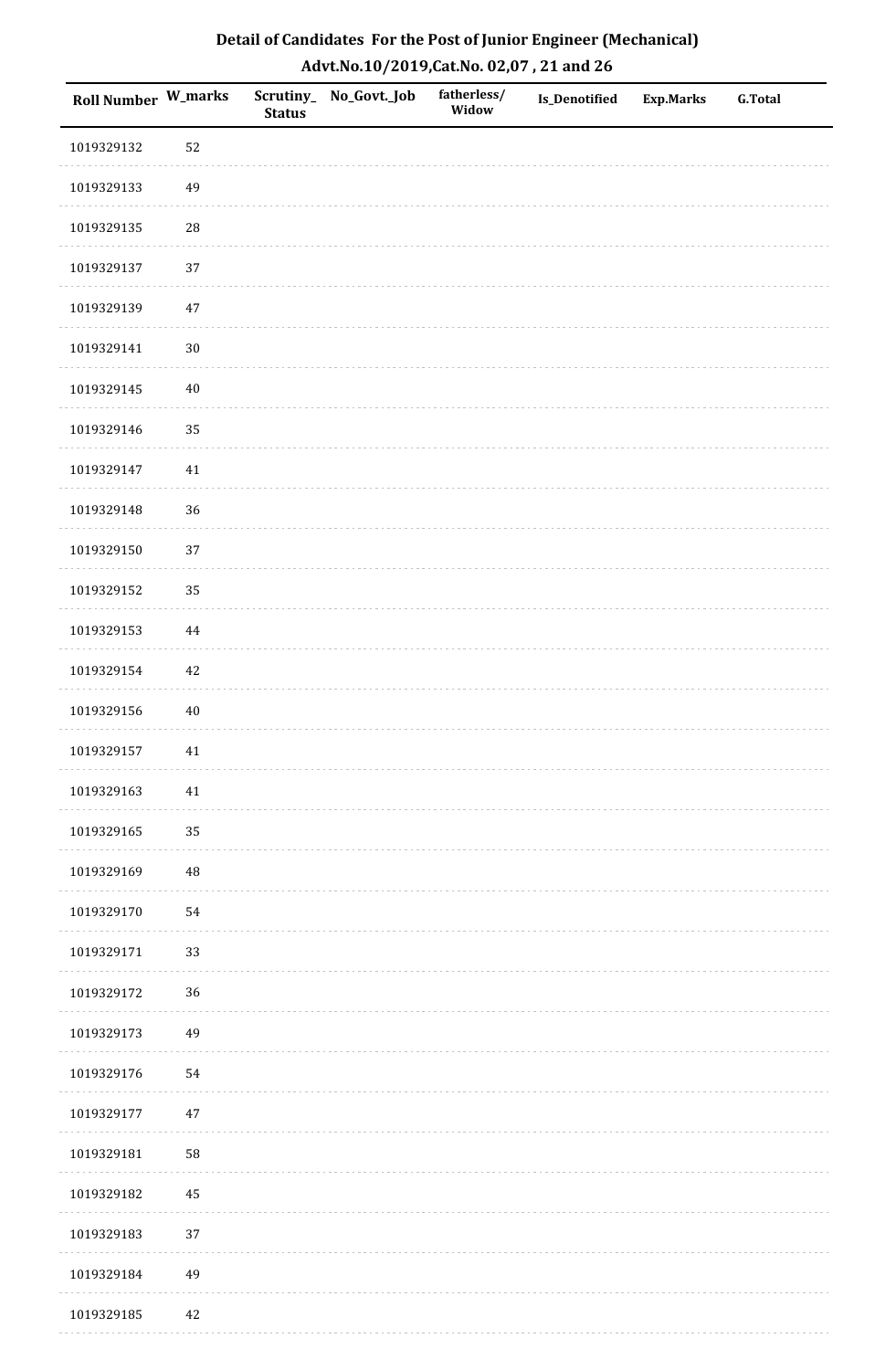| Roll Number W_marks |                 | <b>Status</b> | Scrutiny_No_Govt._Job | fatherless/<br>Widow | <b>Is_Denotified</b> | <b>Exp.Marks</b> | <b>G.Total</b> |
|---------------------|-----------------|---------------|-----------------------|----------------------|----------------------|------------------|----------------|
| 1019329187          | 39              |               |                       |                      |                      |                  |                |
| 1019329188          | 39              |               |                       |                      |                      |                  |                |
| 1019329190          | $46\,$          |               |                       |                      |                      |                  |                |
| 1019329191          | 38              |               |                       |                      |                      |                  |                |
| 1019329194          | $50\,$          |               |                       |                      |                      |                  |                |
| 1019329195          | $51\,$          |               |                       |                      |                      |                  |                |
| 1019329196          | 46              |               |                       |                      |                      |                  |                |
| 1019329199          | 49              |               |                       |                      |                      |                  |                |
| 1019329200          | $31\,$          |               |                       |                      |                      |                  |                |
| 1019329201          | $47\,$          |               |                       |                      |                      |                  |                |
| 1019329202          | 28              |               |                       |                      |                      |                  |                |
| 1019329204          | 59              |               |                       |                      |                      |                  |                |
| 1019329206          | 35              |               |                       |                      |                      |                  |                |
| 1019329207          | 45              |               |                       |                      |                      |                  |                |
| 1019329213          | 68              | Eligible      | 5                     | $\boldsymbol{0}$     | $\boldsymbol{0}$     | 0.00             | 73.00          |
| 1019329214          | 64              |               |                       |                      |                      |                  |                |
| 1019329215          | 36              |               |                       |                      |                      |                  |                |
| 1019329216          | 41              |               |                       |                      |                      |                  |                |
| 1019329217          | 42              |               |                       |                      |                      |                  |                |
| 1019329218          | <b>REJECTED</b> |               |                       |                      |                      |                  | $0.00\,$       |
| 1019329219          | 59              |               |                       |                      |                      |                  |                |
| 1019329223          | 38              |               |                       |                      |                      |                  |                |
| 1019329228          | 52              | Eligible      | $\bf{0}$              | $\boldsymbol{0}$     | $\boldsymbol{0}$     | $0.00\,$         | 52.00          |
| 1019329231          | 54              |               |                       |                      |                      |                  |                |
| 1019329237          | $40\,$          |               |                       |                      |                      |                  |                |
| 1019329238          | 35              |               |                       |                      |                      |                  |                |
| 1019329241          | $46\,$          |               |                       |                      |                      |                  |                |
| 1019329243          | 39              |               |                       |                      |                      |                  |                |
| 1019329248          | $43\,$          |               |                       |                      |                      |                  |                |
| 1019329252          | 24              |               |                       |                      |                      |                  |                |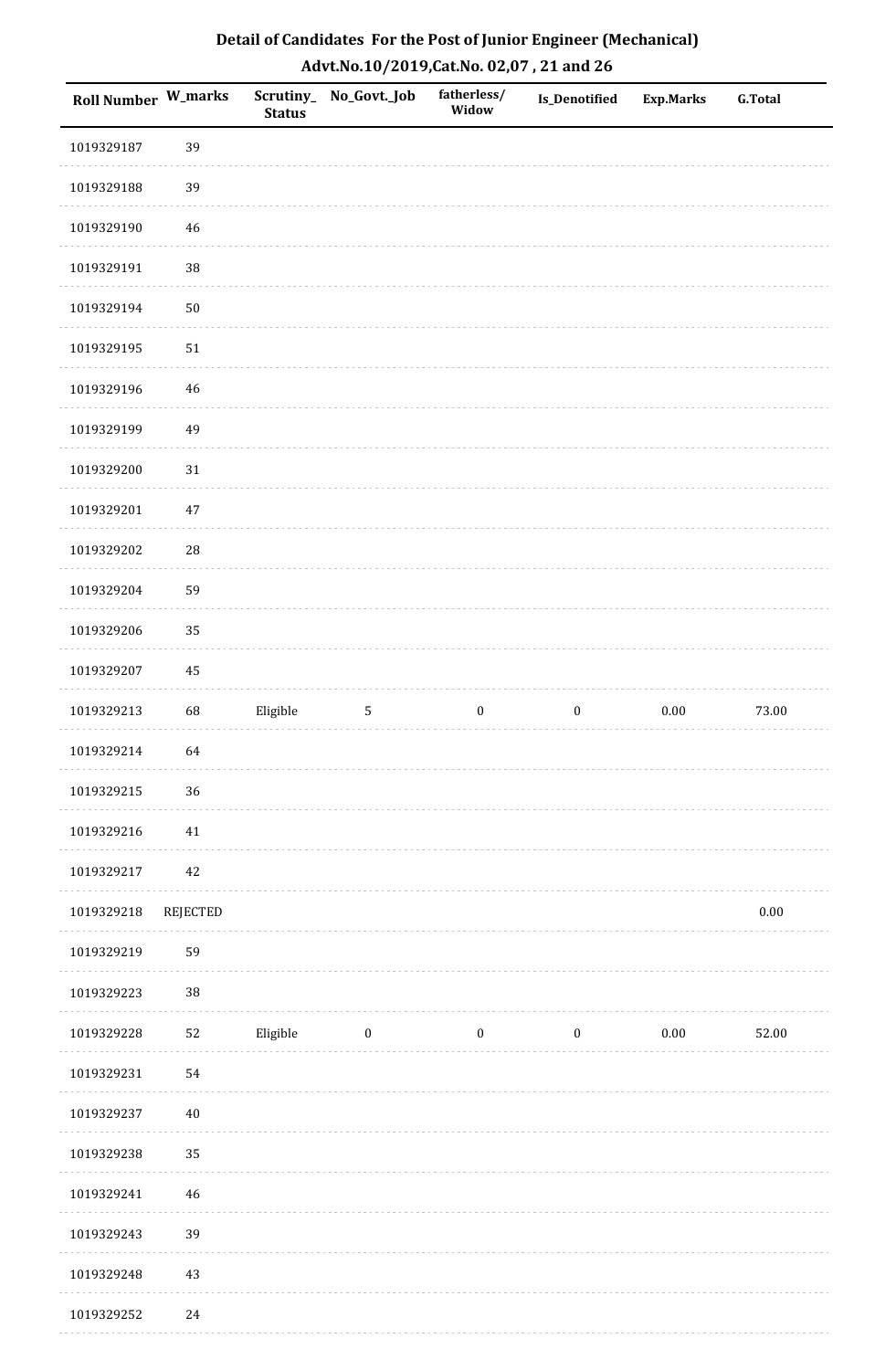| Roll Number W_marks |          | <b>Status</b> | Scrutiny_No_Govt._Job | fatherless/<br>Widow | Is_Denotified | <b>Exp.Marks</b> | <b>G.Total</b> |
|---------------------|----------|---------------|-----------------------|----------------------|---------------|------------------|----------------|
| 1019329257          | $30\,$   |               |                       |                      |               |                  |                |
| 1019329258          | 35       |               |                       |                      |               |                  |                |
| 1019329259          | 44       |               |                       |                      |               |                  |                |
| 1019329264          | 34       |               |                       |                      |               |                  |                |
| 1019329266          | $\bf 45$ |               |                       |                      |               |                  |                |
| 1019329267          | 58       |               |                       |                      |               |                  |                |
| 1019329268          | $43\,$   |               |                       |                      |               |                  |                |
| 1019329269          | 52       |               |                       |                      |               |                  |                |
| 1019329270          | 47       |               |                       |                      |               |                  |                |
| 1019329271          | 35       |               |                       |                      |               |                  |                |
| 1019329272          | $42\,$   |               |                       |                      |               |                  |                |
| 1019329275          | 39       |               |                       |                      |               |                  |                |
| 1019329276          | $47\,$   |               |                       |                      |               |                  |                |
| 1019329278          | 55       |               |                       |                      |               |                  |                |
| 1019329280          | 64       |               |                       |                      |               |                  |                |
| 1019329281          | 53       |               |                       |                      |               |                  |                |
| 1019329285          | 53       |               |                       |                      |               |                  |                |
| 1019329286          | 35       |               |                       |                      |               |                  |                |
| 1019329287          | $50\,$   |               |                       |                      |               |                  |                |
| 1019329288          | 41       |               |                       |                      |               |                  |                |
| 1019329290          | 52       |               |                       |                      |               |                  |                |
| 1019329291          | $37\,$   |               |                       |                      |               |                  |                |
| 1019329294          | 52       |               |                       |                      |               |                  |                |
| 1019329295          | 42       |               |                       |                      |               |                  |                |
| 1019329296          | $41\,$   |               |                       |                      |               |                  |                |
| 1019329298          | 35       |               |                       |                      |               |                  |                |
| 1019329301          | $42\,$   |               |                       |                      |               |                  |                |
| 1019329303          | 39       |               |                       |                      |               |                  |                |
| 1019329304          | $\bf 45$ |               |                       |                      |               |                  |                |
| 1019329306          | 46       |               |                       |                      |               |                  |                |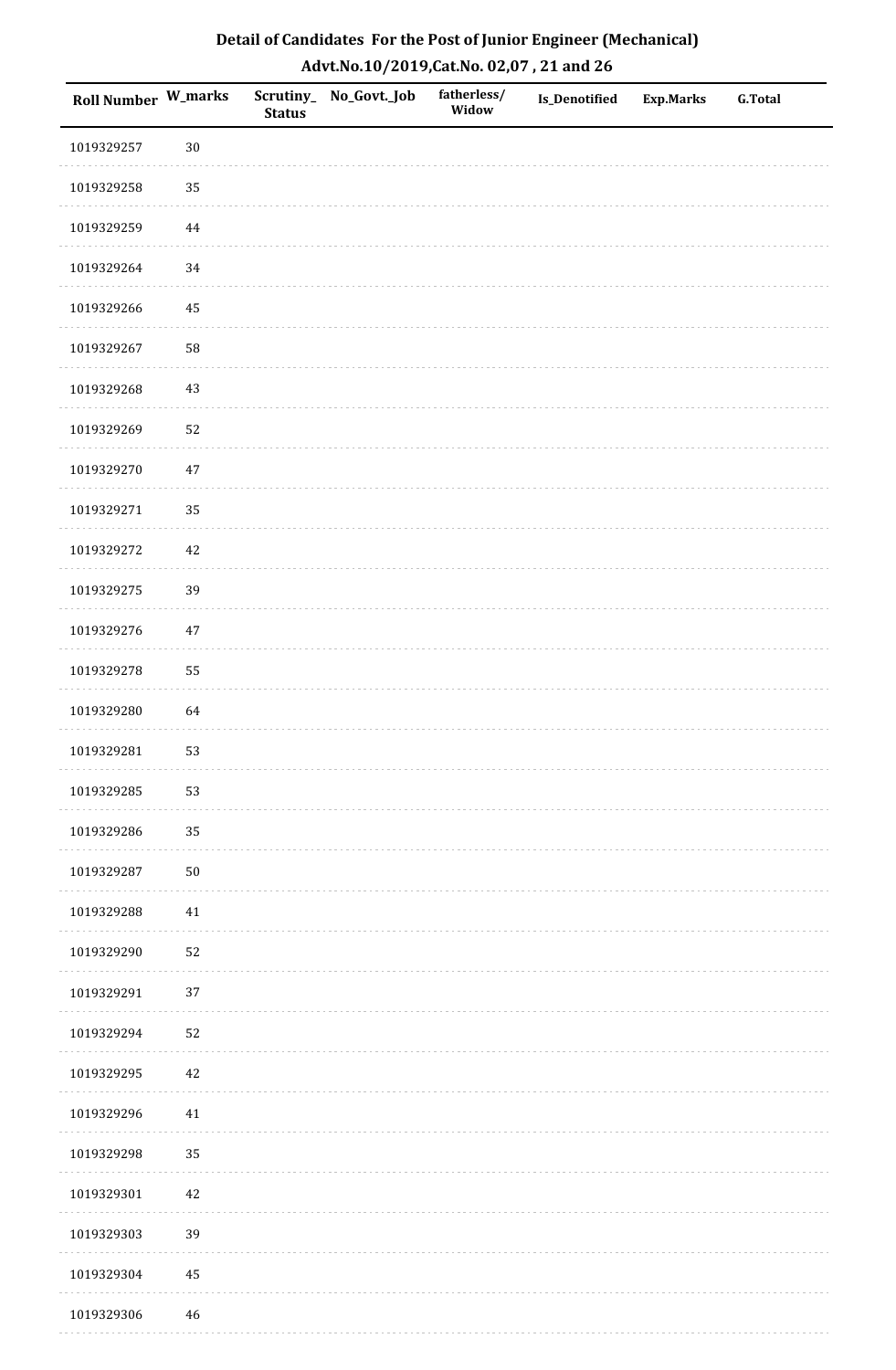| Detail of Candidates For the Post of Junior Engineer (Mechanical) |
|-------------------------------------------------------------------|
| Advt.No.10/2019,Cat.No. 02,07, 21 and 26                          |

| Roll Number W_marks |                  | <b>Status</b> | Scrutiny_ No_Govt._Job | fatherless/<br>Widow | <b>Is_Denotified</b> | <b>Exp.Marks</b> | <b>G.Total</b> |
|---------------------|------------------|---------------|------------------------|----------------------|----------------------|------------------|----------------|
| 1019329307          | 57               |               |                        |                      |                      |                  |                |
| 1019329308          | $42\,$           |               |                        |                      |                      |                  |                |
| 1019329309          | $50\,$           |               |                        |                      |                      |                  |                |
| 1019329310          | 55               |               |                        |                      |                      |                  |                |
| 1019329312          | $40\,$           |               |                        |                      |                      |                  |                |
| 1019329314          | 42               |               |                        |                      |                      |                  |                |
| 1019329315          | 39               |               |                        |                      |                      |                  |                |
| 1019329317          | 22               |               |                        |                      |                      |                  |                |
| 1019329318          | 37               |               |                        |                      |                      |                  |                |
| 1019329319          | $20\,$           |               |                        |                      |                      |                  |                |
| 1019329320          | $\bf 44$         |               |                        |                      |                      |                  |                |
| 1019329323          | 32               |               |                        |                      |                      |                  |                |
| 1019329324          | 54               |               |                        |                      |                      |                  |                |
| 1019329325          | 36               |               |                        |                      |                      |                  |                |
| 1019329326          | 36               |               |                        |                      |                      |                  |                |
| 1019329328          | 37               |               |                        |                      |                      |                  |                |
| 1019329331          | 49               |               |                        |                      |                      |                  |                |
| 1019329332          | 63               |               |                        |                      |                      |                  |                |
| 1019329333          | 33               |               |                        |                      |                      |                  |                |
| 1019329335          | 59               |               |                        |                      |                      |                  |                |
| 1019329339          | 52               |               |                        |                      |                      |                  |                |
| 1019329340          | 39               |               |                        |                      |                      |                  |                |
| 1019329341          | $\boldsymbol{6}$ |               |                        |                      |                      |                  |                |
| 1019329343          | 43               |               |                        |                      |                      |                  |                |
| 1019329346          | 31               |               |                        |                      |                      |                  |                |
| 1019329347          | 59               |               |                        |                      |                      |                  |                |
| 1019329349          | 34               |               |                        |                      |                      |                  |                |
| 1019329351          | $40\,$           |               |                        |                      |                      |                  |                |
| 1019329354          | 34               |               |                        |                      |                      |                  |                |
| 1019329355          | 36               |               |                        |                      |                      |                  |                |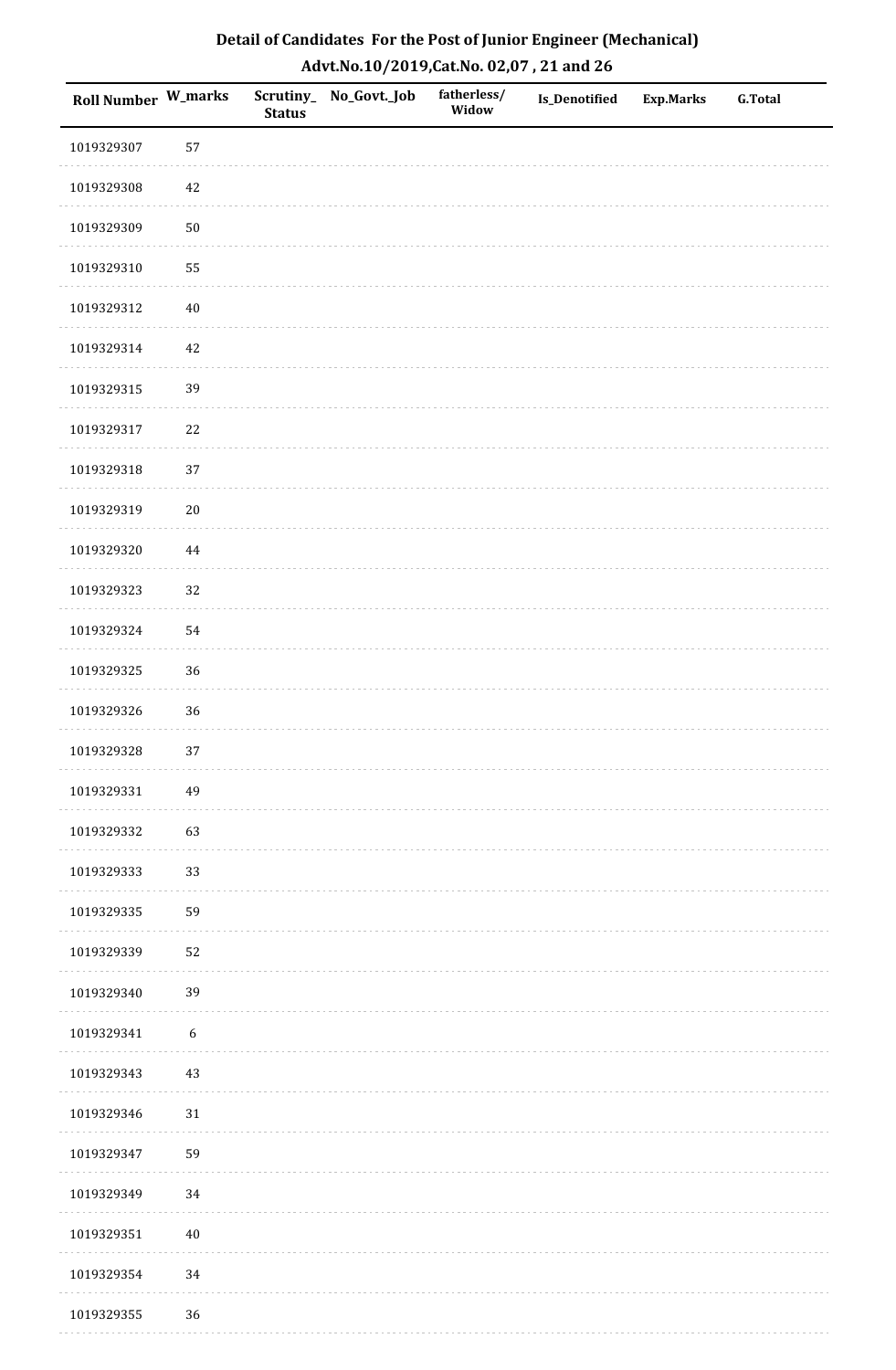| Detail of Candidates For the Post of Junior Engineer (Mechanical) |
|-------------------------------------------------------------------|
| Advt.No.10/2019,Cat.No. 02,07, 21 and 26                          |

| Roll Number W_marks |          | <b>Status</b> | Scrutiny_ No_Govt._Job | fatherless/<br>Widow | Is_Denotified | <b>Exp.Marks</b> | <b>G.Total</b> |
|---------------------|----------|---------------|------------------------|----------------------|---------------|------------------|----------------|
| 1019329357          | $40\,$   |               |                        |                      |               |                  |                |
| 1019329359          | 55       |               |                        |                      |               |                  |                |
| 1019329361          | 43       |               |                        |                      |               |                  |                |
| 1019329363          | 57       |               |                        |                      |               |                  |                |
| 1019329364          | $31\,$   |               |                        |                      |               |                  |                |
| 1019329365          | 54       |               |                        |                      |               |                  |                |
| 1019329367          | $41\,$   |               |                        |                      |               |                  |                |
| 1019329369          | 45       |               |                        |                      |               |                  |                |
| 1019329370          | $41\,$   |               |                        |                      |               |                  |                |
| 1019329371          | 59       |               |                        |                      |               |                  |                |
| 1019329373          | $\rm 48$ |               |                        |                      |               |                  |                |
| 1019329374          | 52       |               |                        |                      |               |                  |                |
| 1019329375          | 35       |               |                        |                      |               |                  |                |
| 1019329377          | $41\,$   |               |                        |                      |               |                  |                |
| 1019329379          | $50\,$   |               |                        |                      |               |                  |                |
| 1019329380          | $30\,$   |               |                        |                      |               |                  |                |
| 1019329381          | $51\,$   |               |                        |                      |               |                  |                |
| 1019329383          | 32       |               |                        |                      |               |                  |                |
| 1019329387          | 35       |               |                        |                      |               |                  |                |
| 1019329392          | 60       |               |                        |                      |               |                  |                |
| 1019329393          | 45       |               |                        |                      |               |                  |                |
| 1019329397          | 35       |               |                        |                      |               |                  |                |
| 1019329398          | $30\,$   |               |                        |                      |               |                  |                |
| 1019329399          | 37       |               |                        |                      |               |                  |                |
| 1019329401          | 33       |               |                        |                      |               |                  |                |
| 1019329402          | 57       |               |                        |                      |               |                  |                |
| 1019329404          | $47\,$   |               |                        |                      |               |                  |                |
| 1019329408          | 47       |               |                        |                      |               |                  |                |
| 1019329410          | $38\,$   |               |                        |                      |               |                  |                |
| 1019329411          | $51\,$   |               |                        |                      |               |                  |                |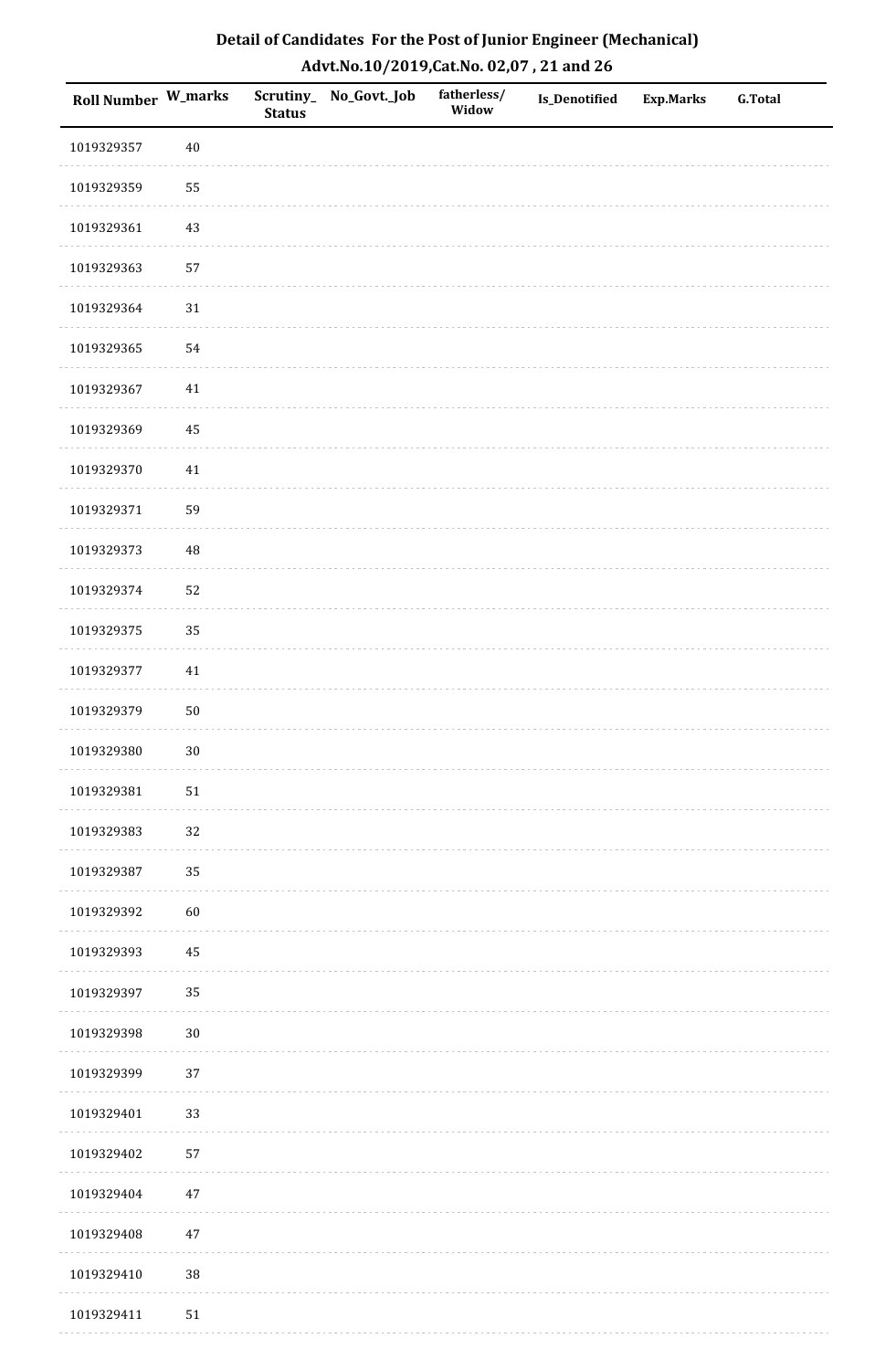| Roll Number W_marks |                 | <b>Status</b> | Scrutiny_ No_Govt._Job | fatherless/<br>Widow | <b>Is_Denotified</b> | Exp.Marks | G.Total   |
|---------------------|-----------------|---------------|------------------------|----------------------|----------------------|-----------|-----------|
| 1019329412          | 66              | Eligible      | 5                      | $\boldsymbol{0}$     | $\boldsymbol{0}$     | $0.00\,$  | $71.00\,$ |
| 1019329413          | 53              |               |                        |                      |                      |           |           |
| 1019329414          | 45              |               |                        |                      |                      |           |           |
| 1019329415          | 19              |               |                        |                      |                      |           |           |
| 1019329419          | <b>REJECTED</b> |               |                        |                      |                      |           | $0.00\,$  |
| 1019329420          | $\rm 45$        |               |                        |                      |                      |           |           |
| 1019329423          | ${\bf 51}$      |               |                        |                      |                      |           |           |
| 1019329424          | 34              |               |                        |                      |                      |           |           |
| 1019329426          | 24              |               |                        |                      |                      |           |           |
| 1019329427          | <b>REJECTED</b> |               |                        |                      |                      |           | $0.00\,$  |
| 1019329428          | 31              |               |                        |                      |                      |           |           |
| 1019329429          | 41              |               |                        |                      |                      |           |           |
| 1019329430          | 39              |               |                        |                      |                      |           |           |
| 1019329435          | 52              |               |                        |                      |                      |           |           |
| 1019329438          | 41              |               |                        |                      |                      |           |           |
| 1019329439          | $40\,$          |               |                        |                      |                      |           |           |
| 1019329440          | 41              |               |                        |                      |                      |           |           |
| 1019329441          | 35              |               |                        |                      |                      |           |           |
| 1019329442          | 36              |               |                        |                      |                      |           |           |
| 1019329445          | $\rm 48$        |               |                        |                      |                      |           |           |
| 1019329446          | 44              |               |                        |                      |                      |           |           |
| 1019329450          | 34              |               |                        |                      |                      |           |           |
| 1019329451          | $\rm 48$        |               |                        |                      |                      |           |           |
| 1019329453          | 43              |               |                        |                      |                      |           |           |
| 1019329454          | $51\,$          |               |                        |                      |                      |           |           |
| 1019329455          | $50\,$          |               |                        |                      |                      |           |           |
| 1019329456          | $40\,$          |               |                        |                      |                      |           |           |
| 1019329457          | 41              |               |                        |                      |                      |           |           |
| 1019329459          | $\rm 48$        |               |                        |                      |                      |           |           |
| 1019329461          | 53              |               |                        |                      |                      |           |           |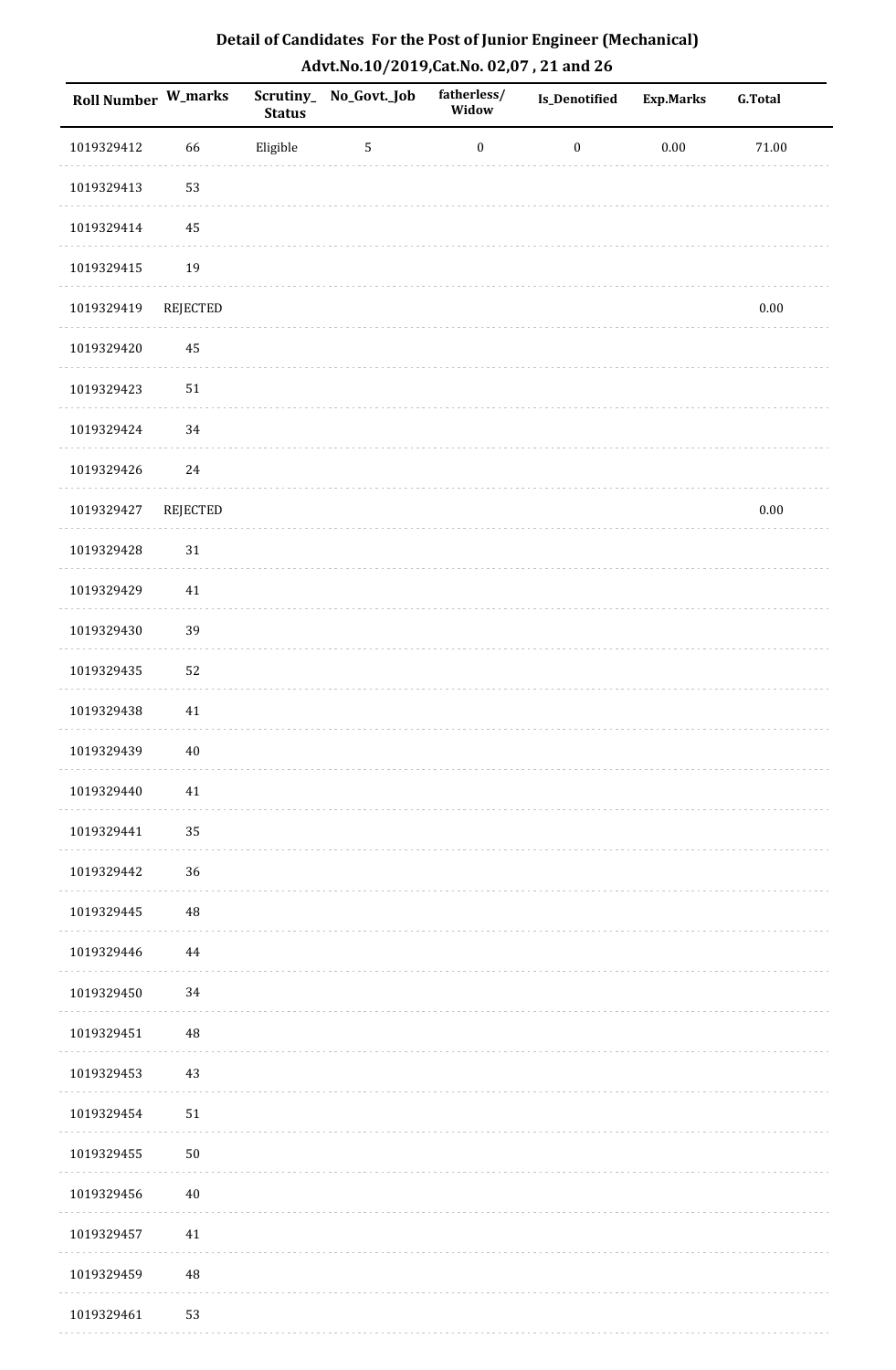| Roll Number W_marks |          | <b>Status</b> | Scrutiny_No_Govt._Job | fatherless/<br>Widow | Is_Denotified | <b>Exp.Marks</b> | <b>G.Total</b> |
|---------------------|----------|---------------|-----------------------|----------------------|---------------|------------------|----------------|
| 1019329462          | 58       |               |                       |                      |               |                  |                |
| 1019329463          | $37\,$   |               |                       |                      |               |                  |                |
| 1019329464          | 41       |               |                       |                      |               |                  |                |
| 1019329465          | $47\,$   |               |                       |                      |               |                  |                |
| 1019329466          | 41       |               |                       |                      |               |                  |                |
| 1019329467          | $40\,$   |               |                       |                      |               |                  |                |
| 1019329470          | $43\,$   |               |                       |                      |               |                  |                |
| 1019329471          | 48       |               |                       |                      |               |                  |                |
| 1019329472          | 37       |               |                       |                      |               |                  |                |
| 1019329473          | 49       |               |                       |                      |               |                  |                |
| 1019329474          | 32       |               |                       |                      |               |                  |                |
| 1019329475          | 38       |               |                       |                      |               |                  |                |
| 1019329476          | $\bf 44$ |               |                       |                      |               |                  |                |
| 1019329477          | $40\,$   |               |                       |                      |               |                  |                |
| 1019329478          | 49       |               |                       |                      |               |                  |                |
| 1019329480          | $\rm 48$ |               |                       |                      |               |                  |                |
| 1019329481          | 32       |               |                       |                      |               |                  |                |
| 1019329483          | 39       |               |                       |                      |               |                  |                |
| 1019329484          | $42\,$   |               |                       |                      |               |                  |                |
| 1019329487          | $51\,$   |               |                       |                      |               |                  |                |
| 1019329491          | $51\,$   |               |                       |                      |               |                  |                |
| 1019329492          | $47\,$   |               |                       |                      |               |                  |                |
| 1019329494          | $40\,$   |               |                       |                      |               |                  |                |
| 1019329496          | 49       |               |                       |                      |               |                  |                |
| 1019329498          | $43\,$   |               |                       |                      |               |                  |                |
| 1019329499          | 36       |               |                       |                      |               |                  |                |
| 1019329500          | 33       |               |                       |                      |               |                  |                |
| 1019329501          | 49       |               |                       |                      |               |                  |                |
| 1019329503          | $\bf 45$ |               |                       |                      |               |                  |                |
| 1019329504          | 43       |               |                       |                      |               |                  |                |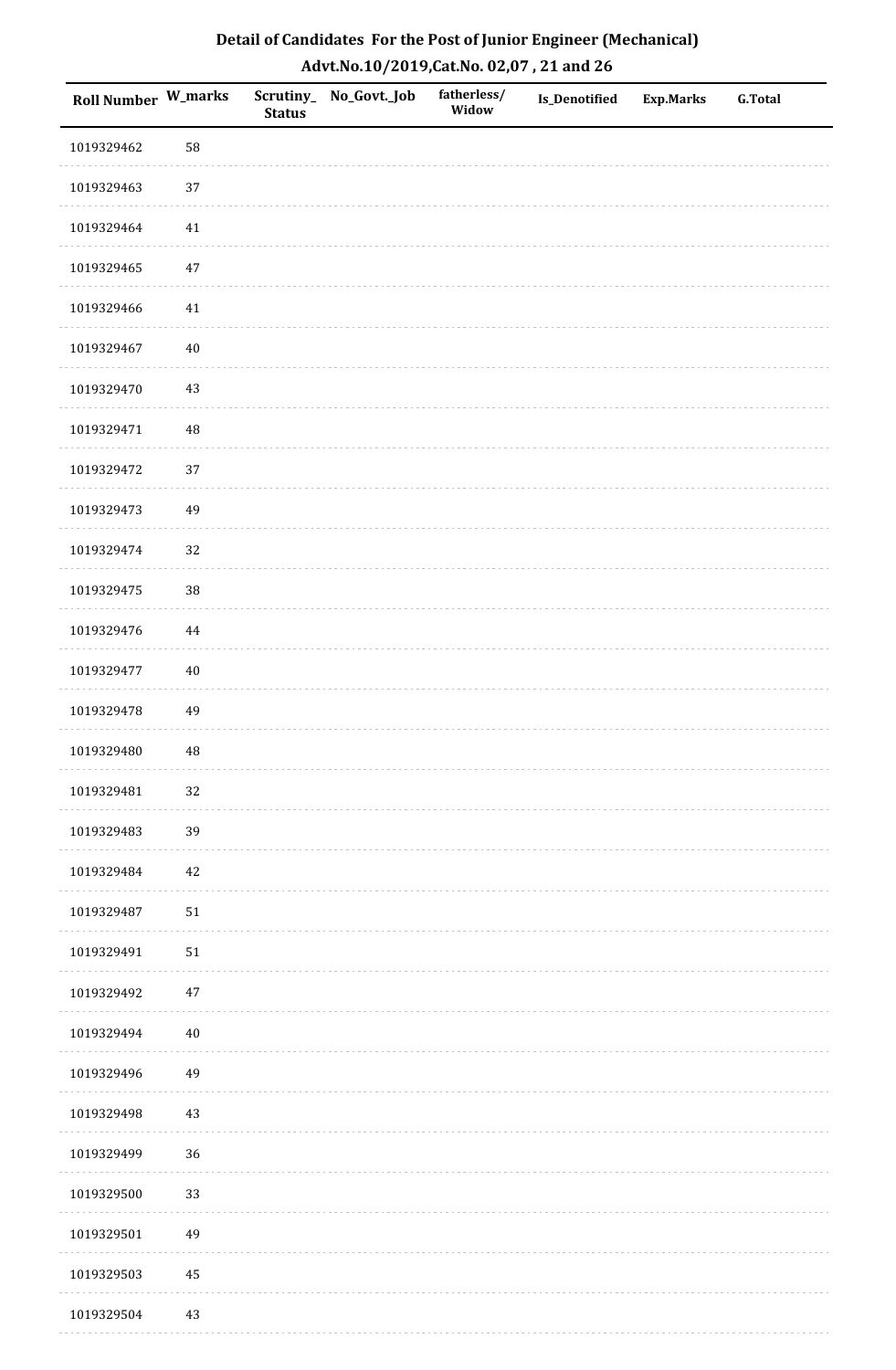| Roll Number W_marks |                 | <b>Status</b> | Scrutiny_ No_Govt._Job | fatherless/<br>Widow | <b>Is_Denotified</b> | <b>Exp.Marks</b> | G.Total  |
|---------------------|-----------------|---------------|------------------------|----------------------|----------------------|------------------|----------|
| 1019329505          | 56              |               |                        |                      |                      |                  |          |
| 1019329506          | 41              |               |                        |                      |                      |                  |          |
| 1019329507          | 56              |               |                        |                      |                      |                  |          |
| 1019329508          | $50\,$          |               |                        |                      |                      |                  |          |
| 1019329510          | $37\,$          |               |                        |                      |                      |                  |          |
| 1019329515          | 29              |               |                        |                      |                      |                  |          |
| 1019329516          | 53              |               |                        |                      |                      |                  |          |
| 1019329517          | ${\bf 28}$      |               |                        |                      |                      |                  |          |
| 1019329518          | 34              |               |                        |                      |                      |                  |          |
| 1019329519          | <b>REJECTED</b> |               |                        |                      |                      |                  | $0.00\,$ |
| 1019329520          | $43\,$          |               |                        |                      |                      |                  |          |
| 1019329523          | 37              |               |                        |                      |                      |                  |          |
| 1019329524          | 43              |               |                        |                      |                      |                  |          |
| 1019329526          | 33              |               |                        |                      |                      |                  |          |
| 1019329528          | $40\,$          |               |                        |                      |                      |                  |          |
| 1019329531          | $47\,$          |               |                        |                      |                      |                  |          |
| 1019329532          | 42              |               |                        |                      |                      |                  |          |
| 1019329534          | 44              |               |                        |                      |                      |                  |          |
| 1019329536          | $40\,$          |               |                        |                      |                      |                  |          |
| 1019329537          | 39              |               |                        |                      |                      |                  |          |
| 1019329538          | 52              |               |                        |                      |                      |                  |          |
| 1019329539          | 52              |               |                        |                      |                      |                  |          |
| 1019329542          | 41              |               |                        |                      |                      |                  |          |
| 1019329543          | $47\,$          |               |                        |                      |                      |                  |          |
| 1019329544          | 37              |               |                        |                      |                      |                  |          |
| 1019329545          | 47              |               |                        |                      |                      |                  |          |
| 1019329546          | 61              |               |                        |                      |                      |                  |          |
| 1019329548          | 36              |               |                        |                      |                      |                  |          |
| 1019329549          | $41\,$          |               |                        |                      |                      |                  |          |
| 1019329550          | 53              |               |                        |                      |                      |                  |          |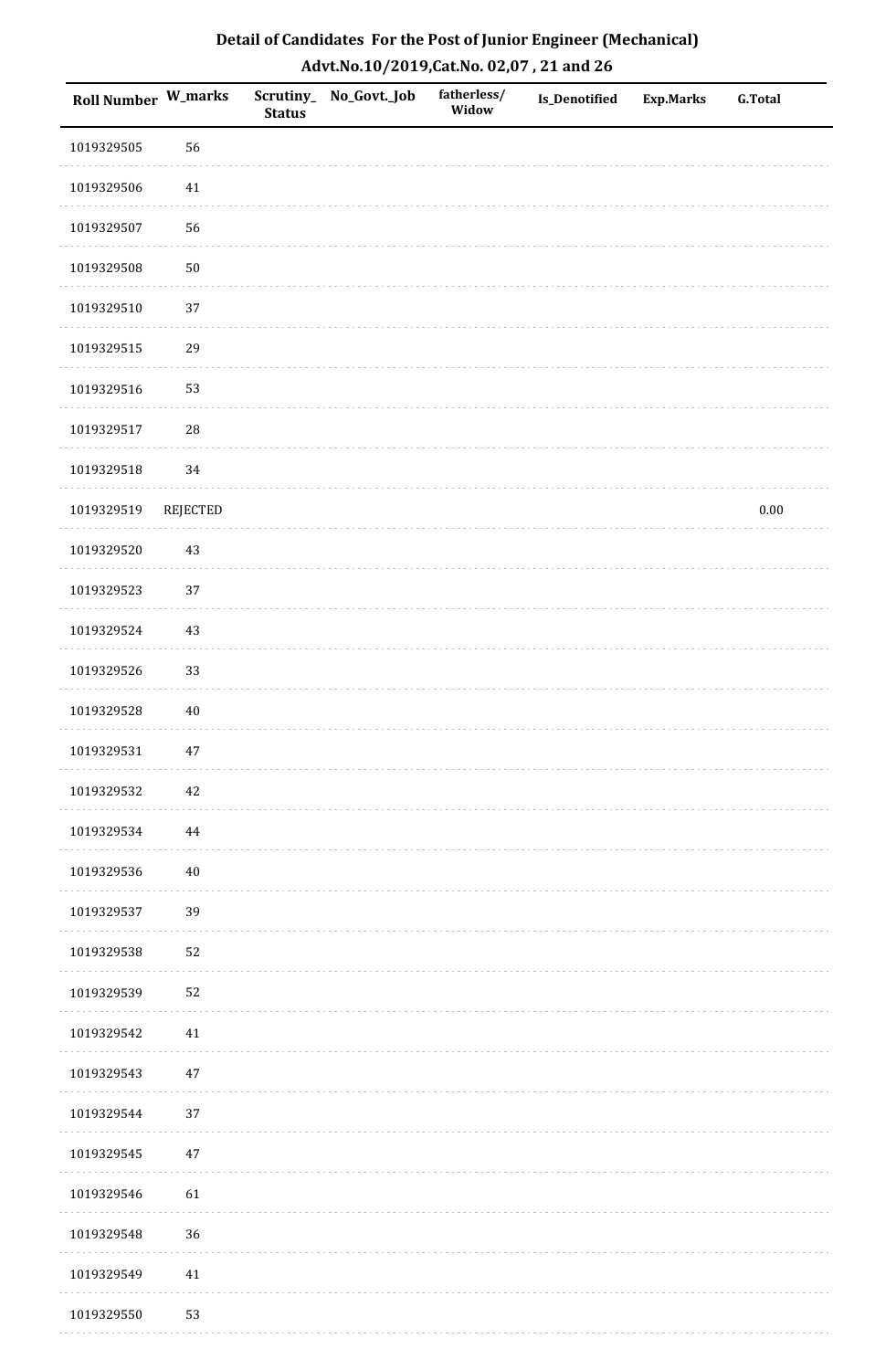| Roll Number W_marks |             | <b>Status</b> | Scrutiny_No_Govt._Job | fatherless/<br>Widow | Is_Denotified | <b>Exp.Marks</b> | <b>G.Total</b> |
|---------------------|-------------|---------------|-----------------------|----------------------|---------------|------------------|----------------|
| 1019329553          | 45          |               |                       |                      |               |                  |                |
| 1019329556          | 32          |               |                       |                      |               |                  |                |
| 1019329557          | 46          |               |                       |                      |               |                  |                |
| 1019329561          | 48          |               |                       |                      |               |                  |                |
| 1019329563          | $21\,$      |               |                       |                      |               |                  |                |
| 1019329565          | $50\,$      |               |                       |                      |               |                  |                |
| 1019329566          | $41\,$      |               |                       |                      |               |                  |                |
| 1019329568          | $40\,$      |               |                       |                      |               |                  |                |
| 1019329569          | 54          |               |                       |                      |               |                  |                |
| 1019329571          | $40\,$      |               |                       |                      |               |                  |                |
| 1019329573          | 54          |               |                       |                      |               |                  |                |
| 1019329574          | $41\,$      |               |                       |                      |               |                  |                |
| 1019329576          | $46\,$      |               |                       |                      |               |                  |                |
| 1019329577          | $51\,$      |               |                       |                      |               |                  |                |
| 1019329578          | 42          |               |                       |                      |               |                  |                |
| 1019329579          | ${\bf 50}$  |               |                       |                      |               |                  |                |
| 1019329582          | $47\,$      |               |                       |                      |               |                  |                |
| 1019329584          | 43          |               |                       |                      |               |                  |                |
| 1019329585          | 45          |               |                       |                      |               |                  |                |
| 1019329586          | 41          |               |                       |                      |               |                  |                |
| 1019329588          | 39          |               |                       |                      |               |                  |                |
| 1019329594          | $\bf 46$    |               |                       |                      |               |                  |                |
| 1019329595          | 36          |               |                       |                      |               |                  |                |
| 1019329596          | 49          |               |                       |                      |               |                  |                |
| 1019329597          | $\sqrt{46}$ |               |                       |                      |               |                  |                |
| 1019329598          | $34\,$      |               |                       |                      |               |                  |                |
| 1019329600          | 46          |               |                       |                      |               |                  |                |
| 1019329604          | 37          |               |                       |                      |               |                  |                |
| 1019329605          | $\bf 45$    |               |                       |                      |               |                  |                |
| 1019329606          | 58          |               |                       |                      |               |                  |                |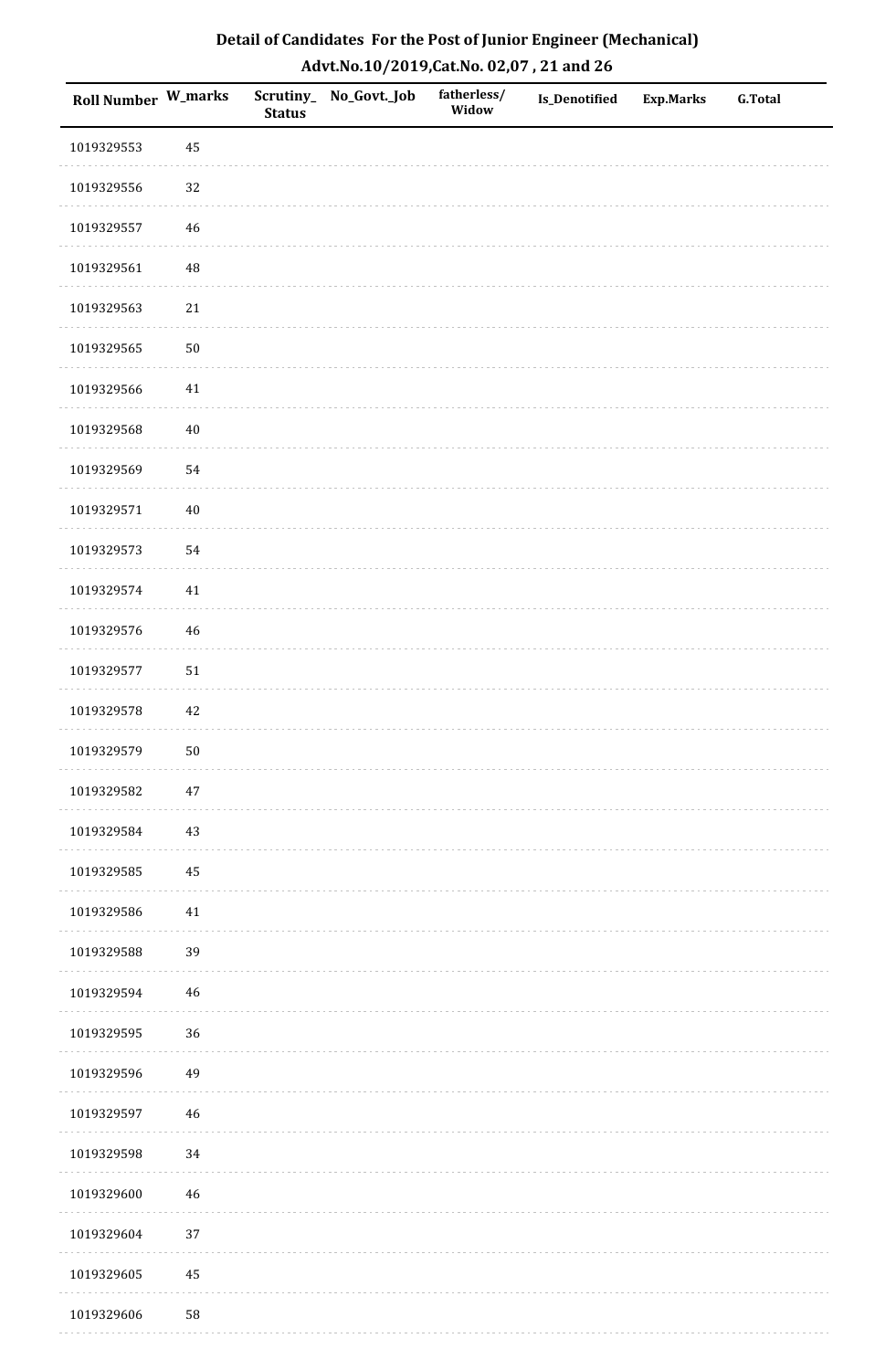| <b>Roll Number W_marks</b> |          | <b>Status</b> | Scrutiny_No_Govt._Job | fatherless/<br>Widow | Is_Denotified | <b>Exp.Marks</b> | <b>G.Total</b> |
|----------------------------|----------|---------------|-----------------------|----------------------|---------------|------------------|----------------|
| 1019329610                 | 42       |               |                       |                      |               |                  |                |
| 1019329614                 | $34\,$   |               |                       |                      |               |                  |                |
| 1019329615                 | $30\,$   |               |                       |                      |               |                  |                |
| 1019329617                 | 55       |               |                       |                      |               |                  |                |
| 1019329619                 | 38       |               |                       |                      |               |                  |                |
| 1019329620                 | $30\,$   |               |                       |                      |               |                  |                |
| 1019329623                 | $46\,$   |               |                       |                      |               |                  |                |
| 1019329625                 | 19       |               |                       |                      |               |                  |                |
| 1019329629                 | 33       |               |                       |                      |               |                  |                |
| 1019329630                 | $42\,$   |               |                       |                      |               |                  |                |
| 1019329631                 | $42\,$   |               |                       |                      |               |                  |                |
| 1019329632                 | $20\,$   |               |                       |                      |               |                  |                |
| 1019329635                 | $40\,$   |               |                       |                      |               |                  |                |
| 1019329636                 | $30\,$   |               |                       |                      |               |                  |                |
| 1019329639                 | $\rm 48$ |               |                       |                      |               |                  |                |
| 1019329641                 | 45       |               |                       |                      |               |                  |                |
| 1019329642                 | 44       |               |                       |                      |               |                  |                |
| 1019329644                 | 51       |               |                       |                      |               |                  |                |
| 1019329647                 | 62       |               |                       |                      |               |                  |                |
| 1019329648                 | 34       |               |                       |                      |               |                  |                |
| 1019329650                 | 39       |               |                       |                      |               |                  |                |
| 1019329651                 | $38\,$   |               |                       |                      |               |                  |                |
| 1019329652                 | 25       |               |                       |                      |               |                  |                |
| 1019329654                 | 43       |               |                       |                      |               |                  |                |
| 1019329655                 | 57       |               |                       |                      |               |                  |                |
| 1019329656                 | 39       |               |                       |                      |               |                  |                |
| 1019329657                 | 36       |               |                       |                      |               |                  |                |
| 1019329659                 | $51\,$   |               |                       |                      |               |                  |                |
| 1019329660                 | $\bf 45$ |               |                       |                      |               |                  |                |
| 1019329661                 | 46       |               |                       |                      |               |                  |                |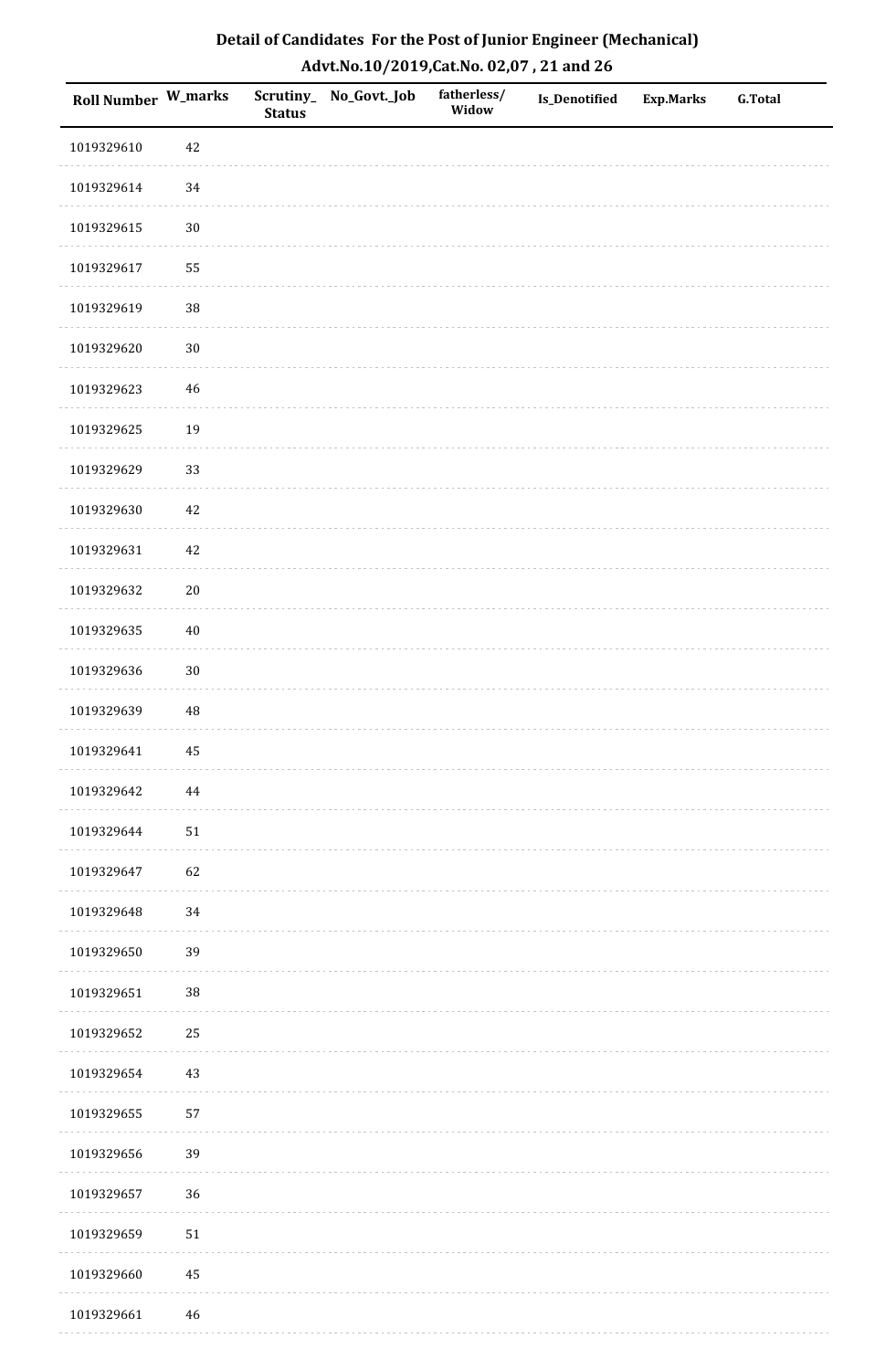| Detail of Candidates For the Post of Junior Engineer (Mechanical) |
|-------------------------------------------------------------------|
| Advt.No.10/2019,Cat.No. 02,07, 21 and 26                          |

| Roll Number W_marks |            | <b>Status</b> | Scrutiny_No_Govt._Job | fatherless/<br>Widow | <b>Is_Denotified</b> | <b>Exp.Marks</b> | <b>G.Total</b> |
|---------------------|------------|---------------|-----------------------|----------------------|----------------------|------------------|----------------|
| 1019329662          | 36         |               |                       |                      |                      |                  |                |
| 1019329663          | 42         |               |                       |                      |                      |                  |                |
| 1019329664          | 55         |               |                       |                      |                      |                  |                |
| 1019329668          | 42         |               |                       |                      |                      |                  |                |
| 1019329671          | $40\,$     |               |                       |                      |                      |                  |                |
| 1019329672          | $38\,$     |               |                       |                      |                      |                  |                |
| 1019329673          | 45         |               |                       |                      |                      |                  |                |
| 1019329674          | $\rm 48$   |               |                       |                      |                      |                  |                |
| 1019329677          | 56         |               |                       |                      |                      |                  |                |
| 1019329681          | 29         |               |                       |                      |                      |                  |                |
| 1019329683          | 49         |               |                       |                      |                      |                  |                |
| 1019329684          | 49         |               |                       |                      |                      |                  |                |
| 1019329685          | 43         |               |                       |                      |                      |                  |                |
| 1019329687          | 37         |               |                       |                      |                      |                  |                |
| 1019329688          | 49         |               |                       |                      |                      |                  |                |
| 1019329689          | $\rm 48$   |               |                       |                      |                      |                  |                |
| 1019329690          | 52         |               |                       |                      |                      |                  |                |
| 1019329692          | $47\,$     |               |                       |                      |                      |                  |                |
| 1019329693          | 48         |               |                       |                      |                      |                  |                |
| 1019329696          | 35         |               |                       |                      |                      |                  |                |
| 1019329697          | 59         |               |                       |                      |                      |                  |                |
| 1019329698          | 37         |               |                       |                      |                      |                  |                |
| 1019329701          | $47\,$     |               |                       |                      |                      |                  |                |
| 1019329702          | 32         |               |                       |                      |                      |                  |                |
| 1019329703          | 51         |               |                       |                      |                      |                  |                |
| 1019329704          | 64         |               |                       |                      |                      |                  |                |
| 1019329711          | ${\bf 50}$ |               |                       |                      |                      |                  |                |
| 1019329712          | 42         |               |                       |                      |                      |                  |                |
| 1019329714          | 45         |               |                       |                      |                      |                  |                |
| 1019329715          | 35         |               |                       |                      |                      |                  |                |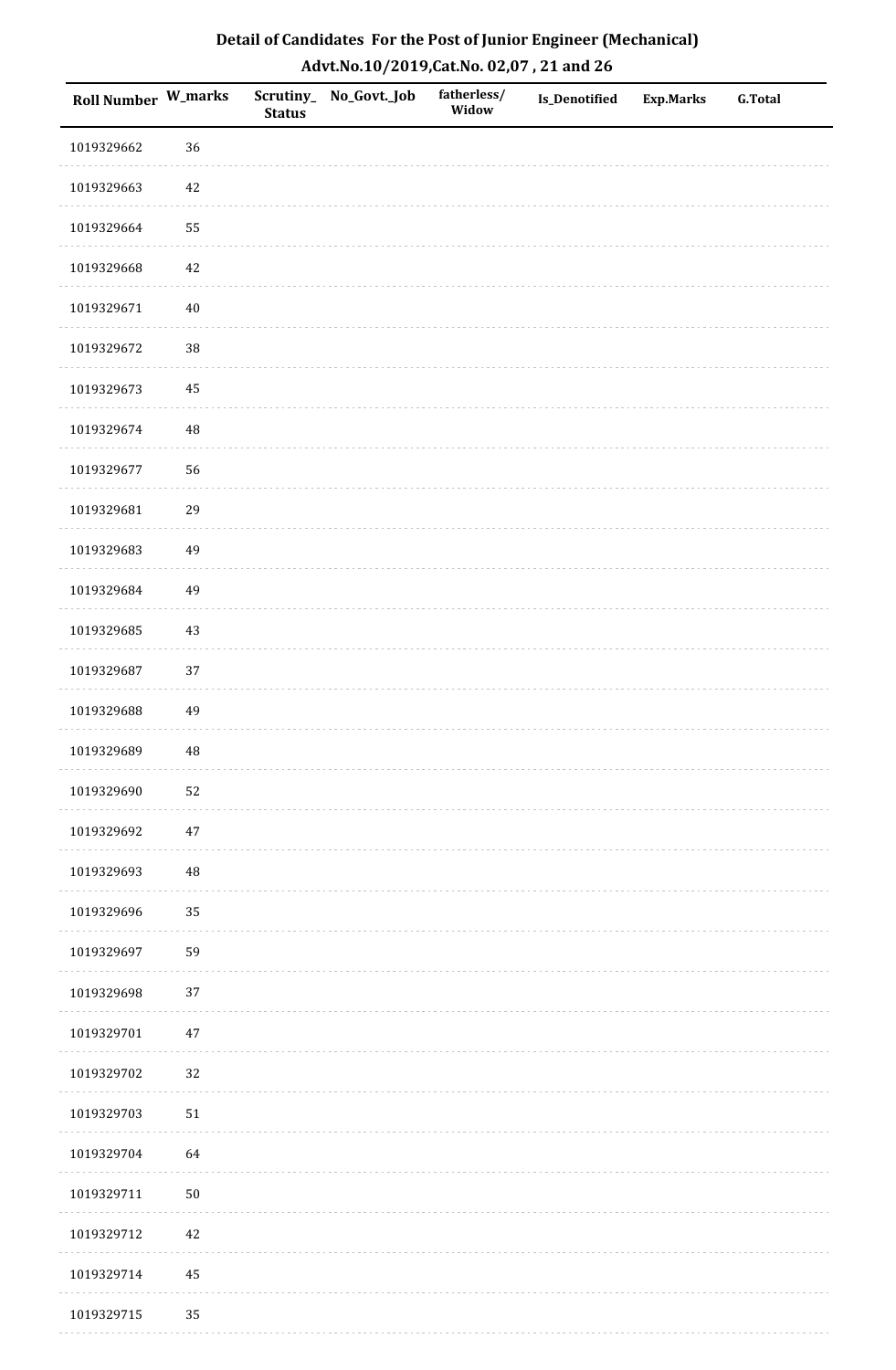| Roll Number W_marks |          | <b>Status</b> | Scrutiny_No_Govt._Job | fatherless/<br>Widow | Is_Denotified | <b>Exp.Marks</b> | <b>G.Total</b> |
|---------------------|----------|---------------|-----------------------|----------------------|---------------|------------------|----------------|
| 1019329716          | 49       |               |                       |                      |               |                  |                |
| 1019329717          | 45       |               |                       |                      |               |                  |                |
| 1019329718          | 58       |               |                       |                      |               |                  |                |
| 1019329720          | $40\,$   |               |                       |                      |               |                  |                |
| 1019329721          | 39       |               |                       |                      |               |                  |                |
| 1019329724          | $40\,$   |               |                       |                      |               |                  |                |
| 1019329727          | 45       |               |                       |                      |               |                  |                |
| 1019329728          | 35       |               |                       |                      |               |                  |                |
| 1019329730          | $51\,$   |               |                       |                      |               |                  |                |
| 1019329731          | $\rm 48$ |               |                       |                      |               |                  |                |
| 1019329732          | 34       |               |                       |                      |               |                  |                |
| 1019329733          | 54       |               |                       |                      |               |                  |                |
| 1019329734          | $51\,$   |               |                       |                      |               |                  |                |
| 1019329736          | 45       |               |                       |                      |               |                  |                |
| 1019329737          | $43\,$   |               |                       |                      |               |                  |                |
| 1019329739          | $43\,$   |               |                       |                      |               |                  |                |
| 1019329742          | 36       |               |                       |                      |               |                  |                |
| 1019329743          | 49       |               |                       |                      |               |                  |                |
| 1019329744          | 34       |               |                       |                      |               |                  |                |
| 1019329750          | 45       |               |                       |                      |               |                  |                |
| 1019329751          | $50\,$   |               |                       |                      |               |                  |                |
| 1019329753          | 38       |               |                       |                      |               |                  |                |
| 1019329754          | 32       |               |                       |                      |               |                  |                |
| 1019329757          | 35       |               |                       |                      |               |                  |                |
| 1019329758          | $38\,$   |               |                       |                      |               |                  |                |
| 1019329760          | $42\,$   |               |                       |                      |               |                  |                |
| 1019329762          | $38\,$   |               |                       |                      |               |                  |                |
| 1019329766          | 34       |               |                       |                      |               |                  |                |
| 1019329768          | 54       |               |                       |                      |               |                  |                |
| 1019329770          | $42\,$   |               |                       |                      |               |                  |                |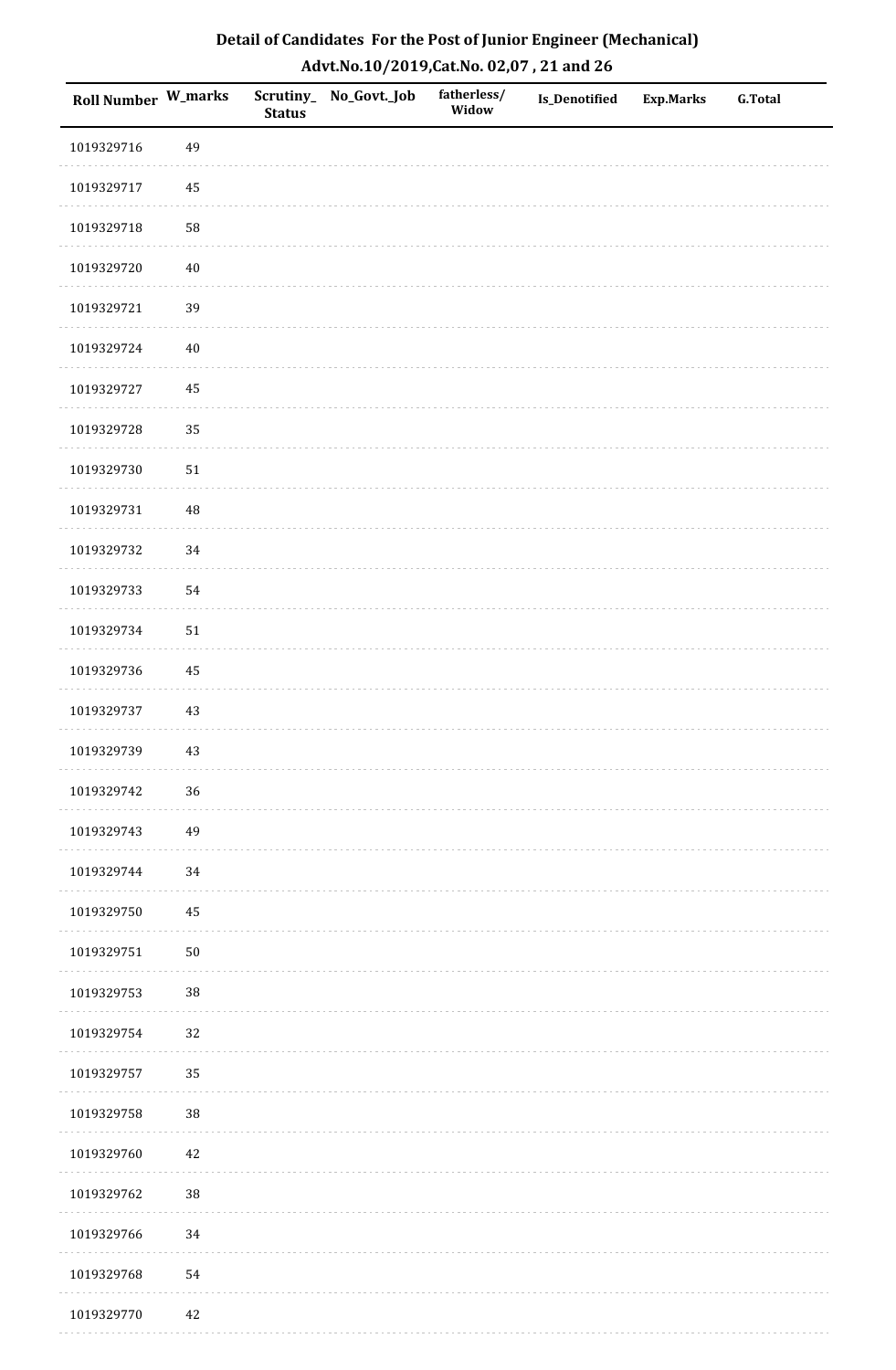| Roll Number W_marks |        | <b>Status</b> | Scrutiny_No_Govt._Job | fatherless/<br>Widow | Is_Denotified    | <b>Exp.Marks</b> | <b>G.Total</b> |
|---------------------|--------|---------------|-----------------------|----------------------|------------------|------------------|----------------|
| 1019329772          | 35     |               |                       |                      |                  |                  |                |
| 1019329774          | $43\,$ |               |                       |                      |                  |                  |                |
| 1019329775          | $31\,$ |               |                       |                      |                  |                  |                |
| 1019329776          | 49     |               |                       |                      |                  |                  |                |
| 1019329777          | 38     |               |                       |                      |                  |                  |                |
| 1019329778          | 38     |               |                       |                      |                  |                  |                |
| 1019329779          | $22\,$ |               |                       |                      |                  |                  |                |
| 1019329780          | 42     |               |                       |                      |                  |                  |                |
| 1019329782          | $51\,$ |               |                       |                      |                  |                  |                |
| 1019329784          | 36     |               |                       |                      |                  |                  |                |
| 1019329786          | $50\,$ |               |                       |                      |                  |                  |                |
| 1019329787          | 57     |               |                       |                      |                  |                  |                |
| 1019329789          | 41     |               |                       |                      |                  |                  |                |
| 1019329792          | 49     |               |                       |                      |                  |                  |                |
| 1019329793          | 45     |               |                       |                      |                  |                  |                |
| 1019329795          | 56     |               |                       |                      |                  |                  |                |
| 1019329798          | 32     |               |                       |                      |                  |                  |                |
| 1019329799          | 57     |               |                       |                      |                  |                  |                |
| 1019329800          | $41\,$ |               |                       |                      |                  |                  |                |
| 1019329801          | $51\,$ |               |                       |                      |                  |                  |                |
| 1019329802          | 32     |               |                       |                      |                  |                  |                |
| 1019329804          | 32     |               |                       |                      |                  |                  |                |
| 1019329805          | 66     | Eligible      | $5\phantom{.0}$       | $\overline{5}$       | $\boldsymbol{0}$ | $0.00\,$         | 76.00          |
| 1019329807          | $46\,$ |               |                       |                      |                  |                  |                |
| 1019329808          | 36     |               |                       |                      |                  |                  |                |
| 1019329809          | 53     |               |                       |                      |                  |                  |                |
| 1019329812          | 35     |               |                       |                      |                  |                  |                |
| 1019329813          | 55     |               |                       |                      |                  |                  |                |
| 1019329814          | 52     |               |                       |                      |                  |                  |                |
| 1019329815          | $51\,$ |               |                       |                      |                  |                  |                |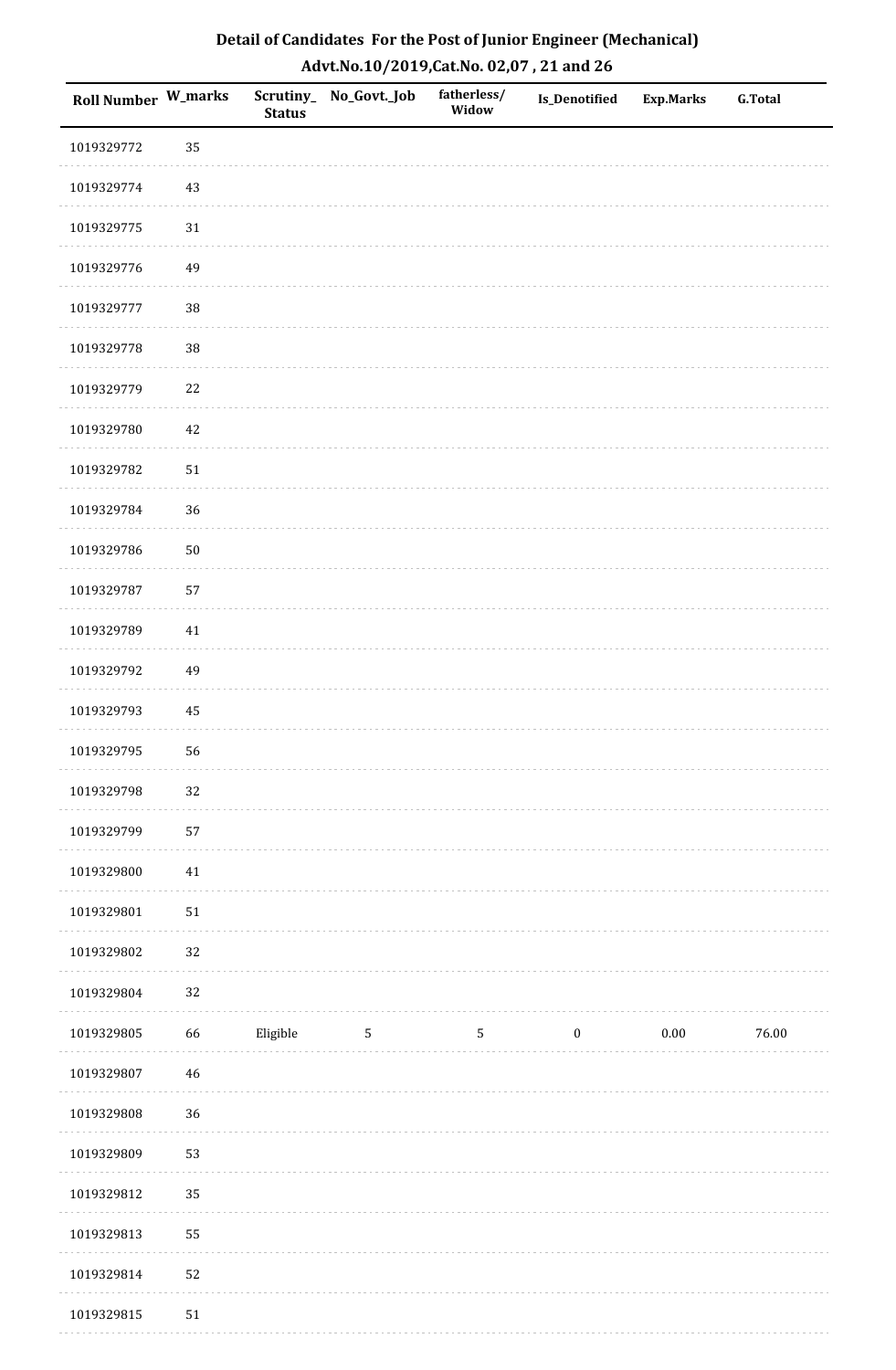| Detail of Candidates For the Post of Junior Engineer (Mechanical) |
|-------------------------------------------------------------------|
| Advt.No.10/2019,Cat.No. 02,07, 21 and 26                          |

| Roll Number W_marks |             | <b>Status</b> | Scrutiny_No_Govt._Job | fatherless/<br>Widow | <b>Is_Denotified</b> | <b>Exp.Marks</b> | <b>G.Total</b> |
|---------------------|-------------|---------------|-----------------------|----------------------|----------------------|------------------|----------------|
| 1019329818          | 47          |               |                       |                      |                      |                  |                |
| 1019329819          | 46          |               |                       |                      |                      |                  |                |
| 1019329821          | 52          |               |                       |                      |                      |                  |                |
| 1019329822          | 32          |               |                       |                      |                      |                  |                |
| 1019329824          | 63          |               |                       |                      |                      |                  |                |
| 1019329826          | $50\,$      |               |                       |                      |                      |                  |                |
| 1019329827          | 33          |               |                       |                      |                      |                  |                |
| 1019329828          | 35          |               |                       |                      |                      |                  |                |
| 1019329829          | 34          |               |                       |                      |                      |                  |                |
| 1019329830          | 39          |               |                       |                      |                      |                  |                |
| 1019329831          | 44          |               |                       |                      |                      |                  |                |
| 1019329832          | 42          |               |                       |                      |                      |                  |                |
| 1019329835          | 31          |               |                       |                      |                      |                  |                |
| 1019329837          | 55          |               |                       |                      |                      |                  |                |
| 1019329838          | 61          |               |                       |                      |                      |                  |                |
| 1019329842          | ${\bf 50}$  |               |                       |                      |                      |                  |                |
| 1019329843          | $17\,$      |               |                       |                      |                      |                  |                |
| 1019329844          | 55          |               |                       |                      |                      |                  |                |
| 1019329846          | $\sqrt{28}$ |               |                       |                      |                      |                  |                |
| 1019329847          | $\bf 44$    |               |                       |                      |                      |                  |                |
| 1019329849          | 33          |               |                       |                      |                      |                  |                |
| 1019329850          | 13          |               |                       |                      |                      |                  |                |
| 1019329852          | 36          |               |                       |                      |                      |                  |                |
| 1019329855          | 36          |               |                       |                      |                      |                  |                |
| 1019329856          | 43          |               |                       |                      |                      |                  |                |
| 1019329858          | 36          |               |                       |                      |                      |                  |                |
| 1019329859          | $40\,$      |               |                       |                      |                      |                  |                |
| 1019329860          | 56          |               |                       |                      |                      |                  |                |
| 1019329861          | 37          |               |                       |                      |                      |                  |                |
| 1019329862          | $27\,$      |               |                       |                      |                      |                  |                |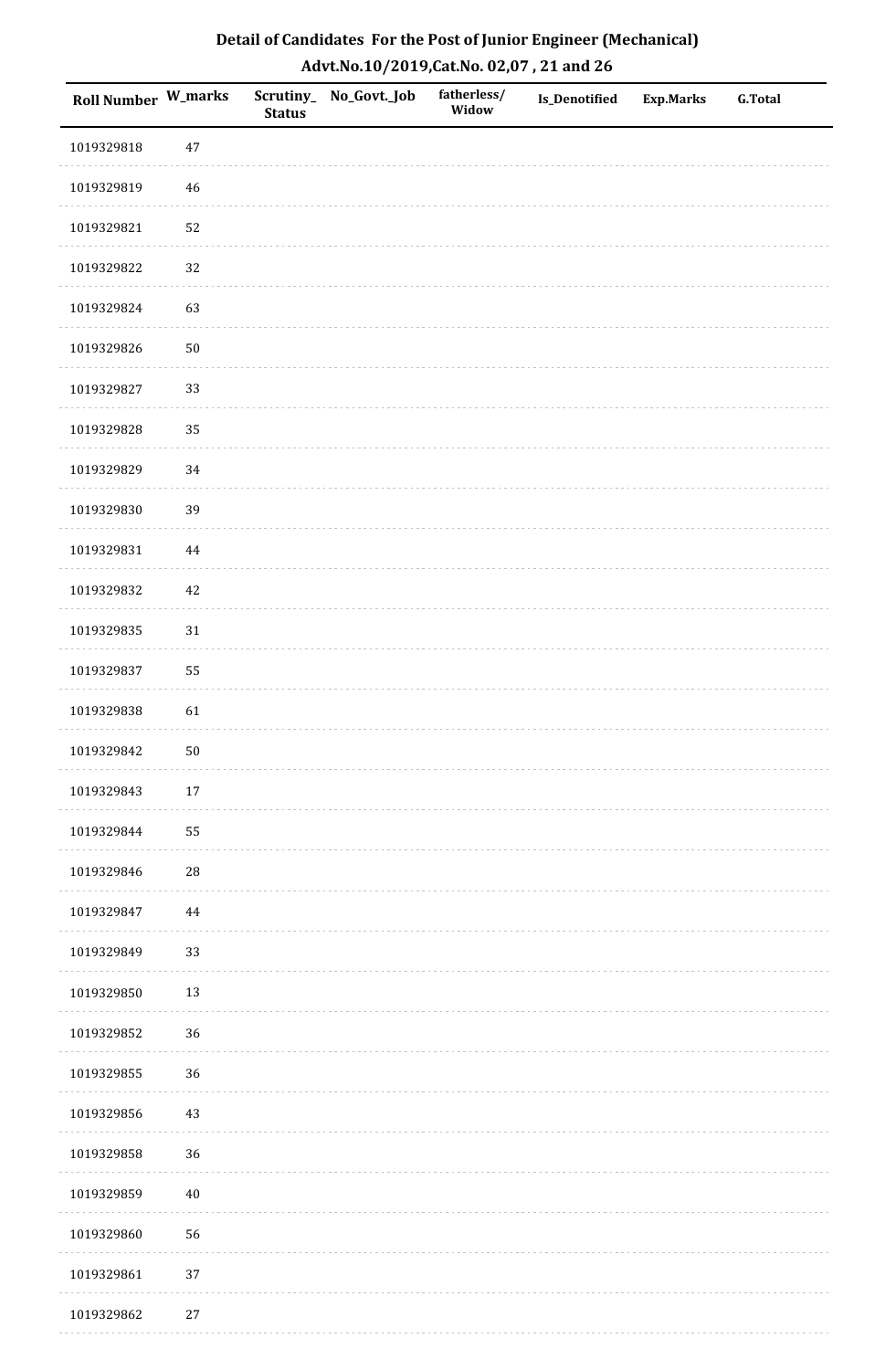| Roll Number W_marks |          | <b>Status</b> | Scrutiny_ No_Govt._Job | fatherless/<br>Widow | <b>Is_Denotified</b> | <b>Exp.Marks</b> | G.Total |
|---------------------|----------|---------------|------------------------|----------------------|----------------------|------------------|---------|
| 1019329864          | 55       |               |                        |                      |                      |                  |         |
| 1019329865          | 49       |               |                        |                      |                      |                  |         |
| 1019329867          | $43\,$   |               |                        |                      |                      |                  |         |
| 1019329868          | 25       |               |                        |                      |                      |                  |         |
| 1019329869          | 38       |               |                        |                      |                      |                  |         |
| 1019329870          | 49       |               |                        |                      |                      |                  |         |
| 1019329872          | 48       |               |                        |                      |                      |                  |         |
| 1019329873          | 39       |               |                        |                      |                      |                  |         |
| 1019329874          | $\bf 44$ |               |                        |                      |                      |                  |         |
| 1019329876          | $40\,$   | Eligible      | $5\phantom{.0}$        | $\bf{0}$             | $\boldsymbol{0}$     | $0.00\,$         | 45.00   |
| 1019329877          | $30\,$   |               |                        |                      |                      |                  |         |
| 1019329878          | 57       |               |                        |                      |                      |                  |         |
| 1019329879          | 61       |               |                        |                      |                      |                  |         |
| 1019329880          | 37       |               |                        |                      |                      |                  |         |
| 1019329881          | $43\,$   |               |                        |                      |                      |                  |         |
| 1019329882          | 33       |               |                        |                      |                      |                  |         |
| 1019329883          | 36       |               |                        |                      |                      |                  |         |
| 1019329884          | 42       |               |                        |                      |                      |                  |         |
| 1019329885          | 34       |               |                        |                      |                      |                  |         |
| 1019329886          | 37       |               |                        |                      |                      |                  |         |
| 1019329887          | 26       |               |                        |                      |                      |                  |         |
| 1019329888          | 49       |               |                        |                      |                      |                  |         |
| 1019329890          | 64       |               |                        |                      |                      |                  |         |
| 1019329891          | $\rm 48$ |               |                        |                      |                      |                  |         |
| 1019329893          | 60       |               |                        |                      |                      |                  |         |
| 1019329895          | 59       |               |                        |                      |                      |                  |         |
| 1019329897          | 38       |               |                        |                      |                      |                  |         |
| 1019329898          | 46       |               |                        |                      |                      |                  |         |
| 1019329899          | 58       |               |                        |                      |                      |                  |         |
| 1019329900          | 38       |               |                        |                      |                      |                  |         |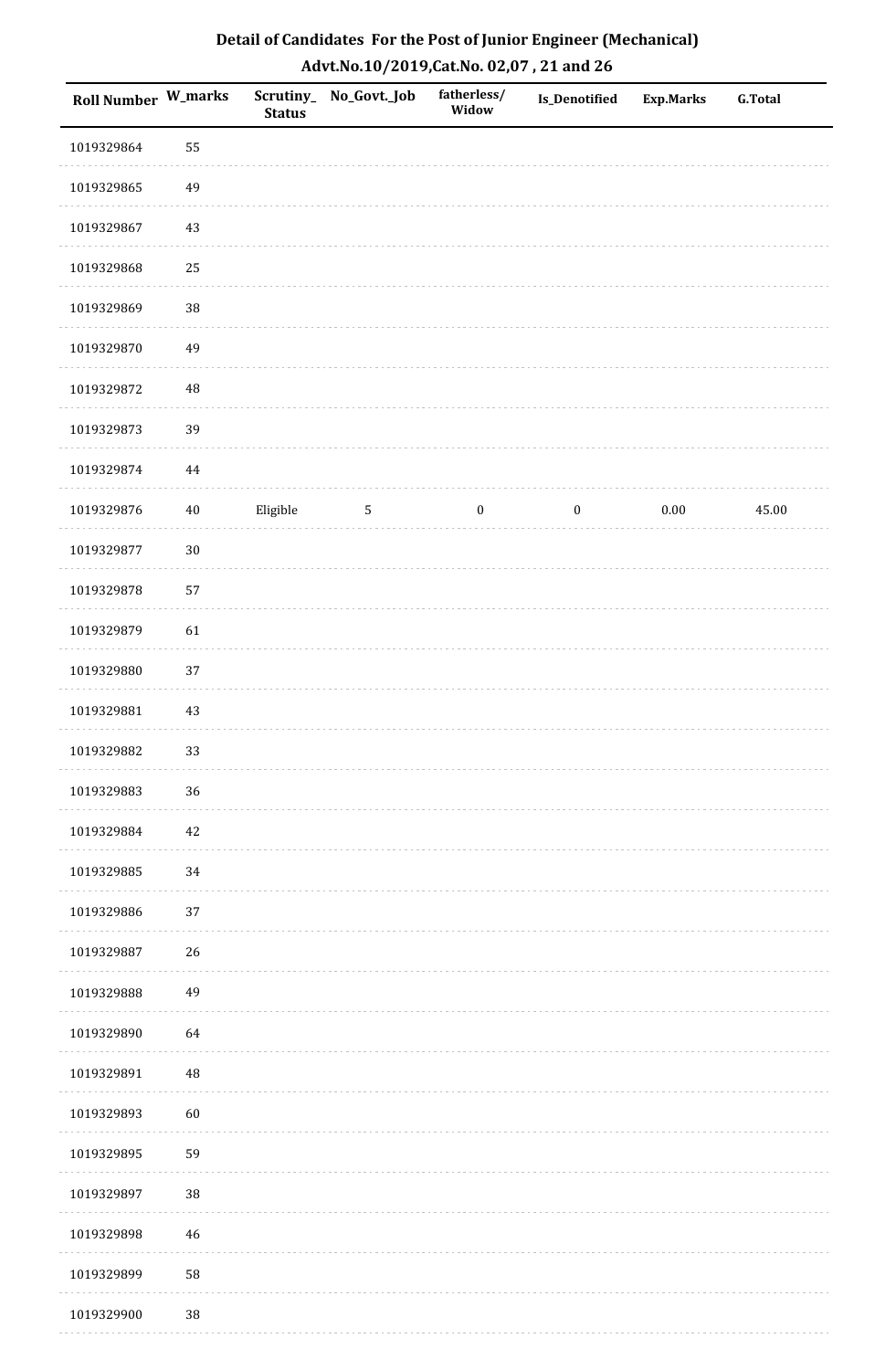| Detail of Candidates For the Post of Junior Engineer (Mechanical) |
|-------------------------------------------------------------------|
| Advt.No.10/2019,Cat.No. 02,07, 21 and 26                          |

| Roll Number W_marks |             | <b>Status</b> | Scrutiny_ No_Govt._Job | fatherless/<br>Widow | Is_Denotified    | <b>Exp.Marks</b> | <b>G.Total</b> |
|---------------------|-------------|---------------|------------------------|----------------------|------------------|------------------|----------------|
| 1019329901          | 46          |               |                        |                      |                  |                  |                |
| 1019329904          | 53          |               |                        |                      |                  |                  |                |
| 1019329905          | 34          |               |                        |                      |                  |                  |                |
| 1019329906          | 35          |               |                        |                      |                  |                  |                |
| 1019329908          | 42          |               |                        |                      |                  |                  |                |
| 1019329909          | $47\,$      |               |                        |                      |                  |                  |                |
| 1019329910          | 37          |               |                        |                      |                  |                  |                |
| 1019329911          | 37          |               |                        |                      |                  |                  |                |
| 1019329913          | $\rm 45$    |               |                        |                      |                  |                  |                |
| 1019329915          | $51\,$      |               |                        |                      |                  |                  |                |
| 1019329917          | 38          |               |                        |                      |                  |                  |                |
| 1019329919          | $50\,$      |               |                        |                      |                  |                  |                |
| 1019329922          | 45          |               |                        |                      |                  |                  |                |
| 1019329923          | 45          |               |                        |                      |                  |                  |                |
| 1019329925          | $31\,$      |               |                        |                      |                  |                  |                |
| 1019329926          | $50\,$      |               |                        |                      |                  |                  |                |
| 1019329927          | $27\,$      |               |                        |                      |                  |                  |                |
| 1019329928          | $\rm 48$    |               |                        |                      |                  |                  |                |
| 1019329929          | 35          |               |                        |                      |                  |                  |                |
| 1019329930          | 38          |               |                        |                      |                  |                  |                |
| 1019329934          | $\bf 44$    |               |                        |                      |                  |                  |                |
| 1019329939          | 43          |               |                        |                      |                  |                  |                |
| 1019329940          | 47          |               |                        |                      |                  |                  |                |
| 1019329941          | $\sqrt{46}$ |               |                        |                      |                  |                  |                |
| 1019329942          | 29          |               |                        |                      |                  |                  |                |
| 1019329943          | 37          |               |                        |                      |                  |                  |                |
| 1019329944          | 53          |               |                        |                      |                  |                  |                |
| 1019329948          | $51\,$      |               |                        |                      |                  |                  |                |
| 1019329949          | 49          |               |                        |                      |                  |                  |                |
| 1019329951          | 68          | Eligible      | $\boldsymbol{0}$       | $\boldsymbol{0}$     | $\boldsymbol{0}$ | $0.00\,$         | 68.00          |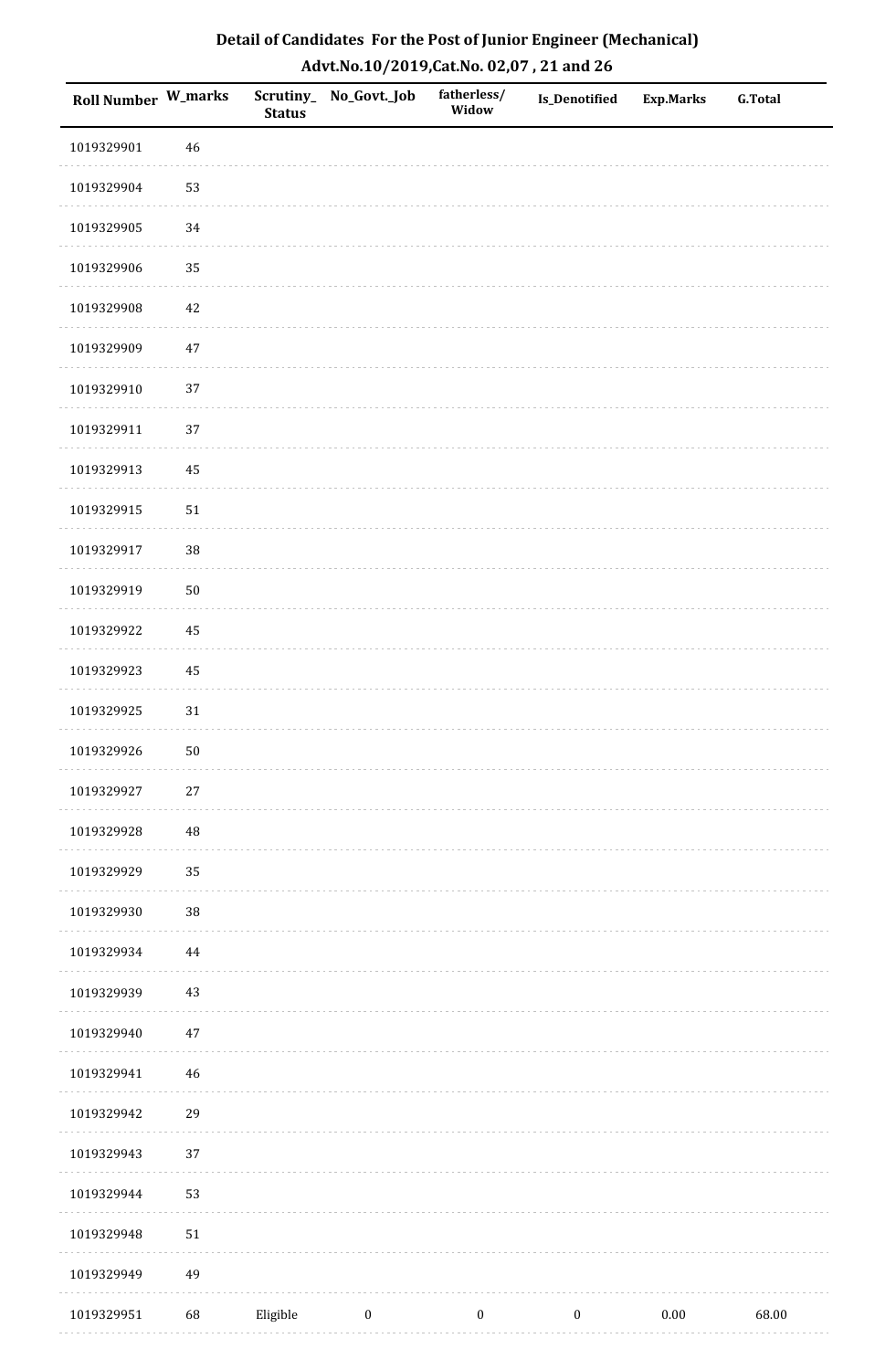| Detail of Candidates For the Post of Junior Engineer (Mechanical) |
|-------------------------------------------------------------------|
| Advt.No.10/2019,Cat.No. 02,07, 21 and 26                          |

| Roll Number W_marks |             | <b>Status</b> | Scrutiny_ No_Govt._Job | fatherless/<br>Widow | <b>Is_Denotified</b> | <b>Exp.Marks</b> | <b>G.Total</b> |
|---------------------|-------------|---------------|------------------------|----------------------|----------------------|------------------|----------------|
| 1019329952          | $40\,$      |               |                        |                      |                      |                  |                |
| 1019329953          | $50\,$      |               |                        |                      |                      |                  |                |
| 1019329955          | 47          |               |                        |                      |                      |                  |                |
| 1019329956          | $50\,$      |               |                        |                      |                      |                  |                |
| 1019329958          | $41\,$      |               |                        |                      |                      |                  |                |
| 1019329959          | $\sqrt{46}$ |               |                        |                      |                      |                  |                |
| 1019329961          | $40\,$      |               |                        |                      |                      |                  |                |
| 1019329962          | 54          |               |                        |                      |                      |                  |                |
| 1019329963          | 35          |               |                        |                      |                      |                  |                |
| 1019329964          | 54          |               |                        |                      |                      |                  |                |
| 1019329965          | 52          |               |                        |                      |                      |                  |                |
| 1019329968          | 49          |               |                        |                      |                      |                  |                |
| 1019329969          | 38          |               |                        |                      |                      |                  |                |
| 1019329970          | 36          |               |                        |                      |                      |                  |                |
| 1019329972          | 44          |               |                        |                      |                      |                  |                |
| 1019329974          | 36          |               |                        |                      |                      |                  |                |
| 1019329977          | 39          |               |                        |                      |                      |                  |                |
| 1019329979          | 39          |               |                        |                      |                      |                  |                |
| 1019329980          | $\rm 48$    |               |                        |                      |                      |                  |                |
| 1019329982          | $\rm 48$    |               |                        |                      |                      |                  |                |
| 1019329983          | $\sqrt{46}$ |               |                        |                      |                      |                  |                |
| 1019329984          | 32          |               |                        |                      |                      |                  |                |
| 1019329985          | $\rm 48$    |               |                        |                      |                      |                  |                |
| 1019329986          | $42\,$      |               |                        |                      |                      |                  |                |
| 1019329987          | 41          |               |                        |                      |                      |                  |                |
| 1019329988          | 46          |               |                        |                      |                      |                  |                |
| 1019329989          | 49          |               |                        |                      |                      |                  |                |
| 1019329990          | 41          |               |                        |                      |                      |                  |                |
| 1019329991          | $27\,$      |               |                        |                      |                      |                  |                |
| 1019329995          | $\rm 48$    |               |                        |                      |                      |                  |                |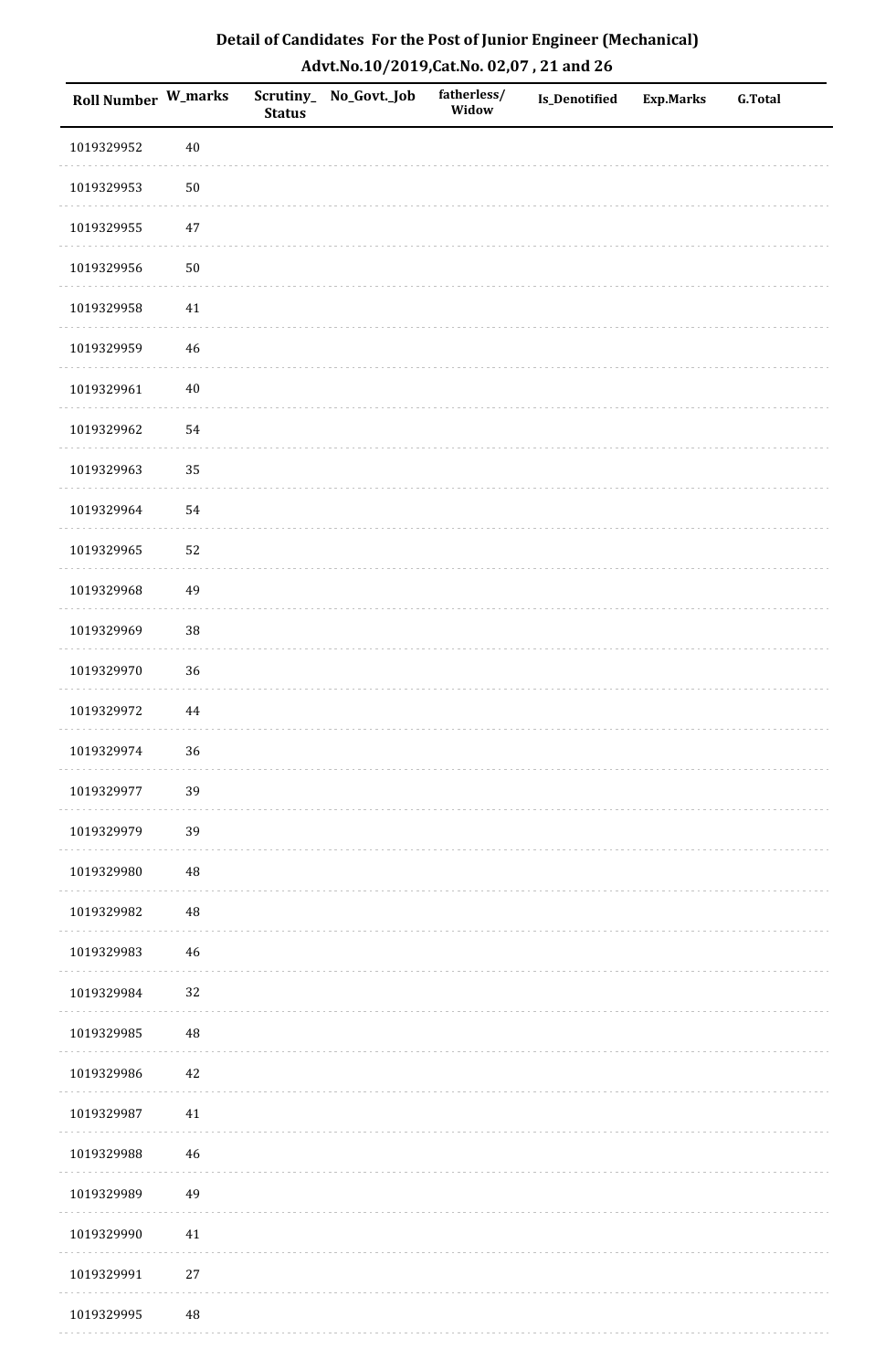| <b>Roll Number W_marks</b> |                  | <b>Status</b> | Scrutiny_ No_Govt._Job | fatherless/<br>Widow | Is_Denotified | <b>Exp.Marks</b> | <b>G.Total</b> |
|----------------------------|------------------|---------------|------------------------|----------------------|---------------|------------------|----------------|
| 1019329996                 | 33               |               |                        |                      |               |                  |                |
| 1019329997                 | 64               |               |                        |                      |               |                  |                |
| 1019329998                 | $43\,$           |               |                        |                      |               |                  |                |
| 1019330000                 | 26               |               |                        |                      |               |                  |                |
| 1019330004                 | 64               |               |                        |                      |               |                  |                |
| 1019330005                 | $42\,$           |               |                        |                      |               |                  |                |
| 1019330008                 | $42\,$           |               |                        |                      |               |                  |                |
| 1019330011                 | $40\,$           |               |                        |                      |               |                  |                |
| 1019330012                 | 35               |               |                        |                      |               |                  |                |
| 1019330013                 | $50\,$           |               |                        |                      |               |                  |                |
| 1019330014                 | 52               |               |                        |                      |               |                  |                |
| 1019330015                 | 39               |               |                        |                      |               |                  |                |
| 1019330016                 | 49               |               |                        |                      |               |                  |                |
| 1019330017                 | <b>REJECTED</b>  |               |                        |                      |               |                  | $0.00\,$       |
| 1019330020                 | $\boldsymbol{7}$ |               |                        |                      |               |                  |                |
| 1019330021                 | $43\,$           |               |                        |                      |               |                  |                |
| 1019330023                 | 65               |               |                        |                      |               |                  |                |
| 1019330025                 | 58               |               |                        |                      |               |                  |                |
| 1019330027                 | 37               |               |                        |                      |               |                  |                |
| 1019330028                 | 53               |               |                        |                      |               |                  |                |
| 1019330029                 | 51               |               |                        |                      |               |                  |                |
| 1019330030                 | 54               |               |                        |                      |               |                  |                |
| 1019330033                 | 48               |               |                        |                      |               |                  |                |
| 1019330034                 | 44               |               |                        |                      |               |                  |                |
| 1019330035                 | 57               |               |                        |                      |               |                  |                |
| 1019330037                 | $41\,$           |               |                        |                      |               |                  |                |
| 1019330038                 | 42               |               |                        |                      |               |                  |                |
| 1019330040                 | 46               |               |                        |                      |               |                  |                |
| 1019330041                 | $\bf 44$         |               |                        |                      |               |                  |                |
| 1019330042                 | 59               |               |                        |                      |               |                  |                |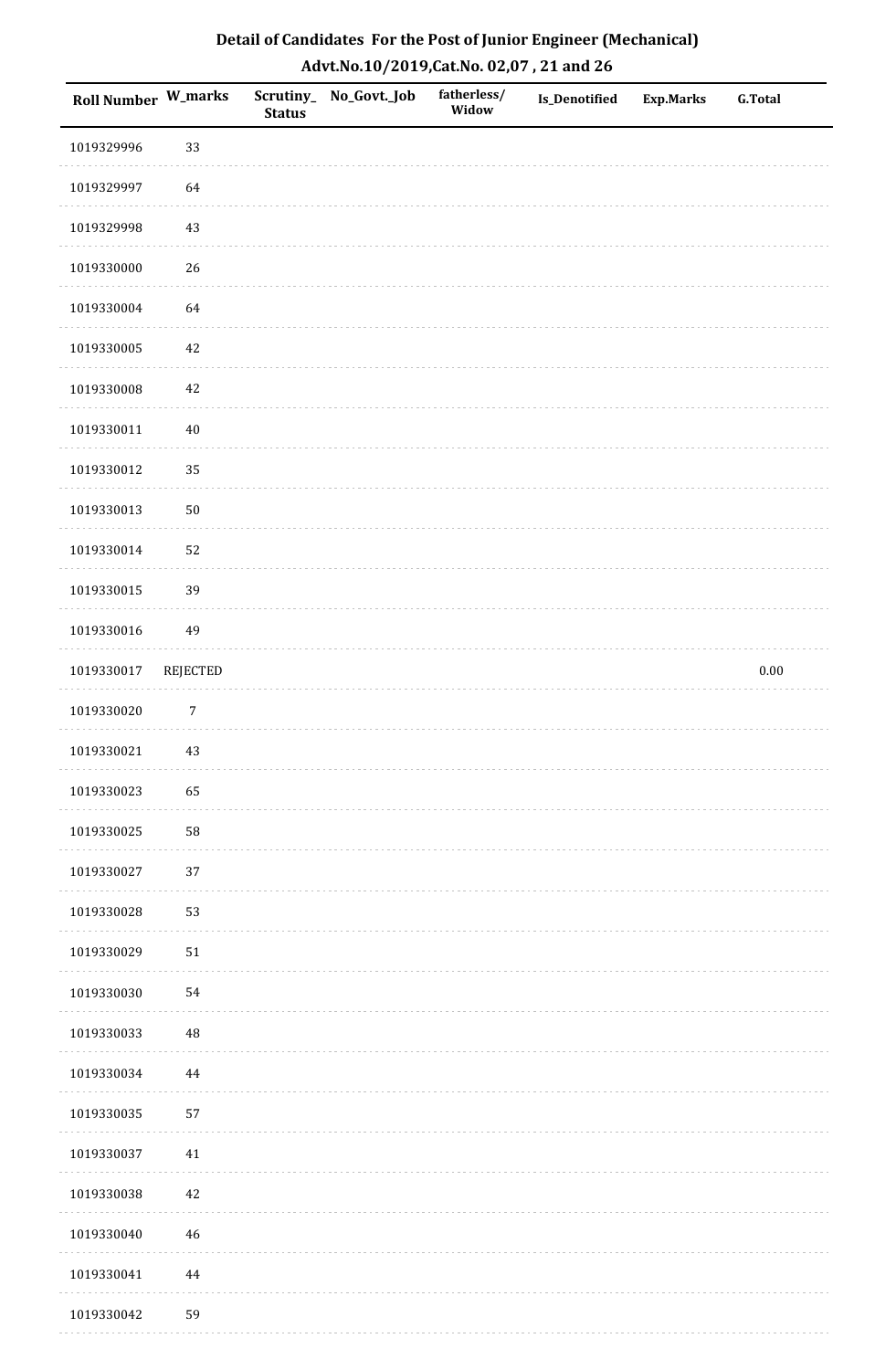| Roll Number W_marks |             | <b>Status</b> | Scrutiny_No_Govt._Job | fatherless/<br>Widow | Is_Denotified    | <b>Exp.Marks</b> | <b>G.Total</b> |
|---------------------|-------------|---------------|-----------------------|----------------------|------------------|------------------|----------------|
| 1019330045          | 63          |               |                       |                      |                  |                  |                |
| 1019330046          | 49          |               |                       |                      |                  |                  |                |
| 1019330047          | 62          |               |                       |                      |                  |                  |                |
| 1019330048          | 66          |               |                       |                      |                  |                  |                |
| 1019330049          | $30\,$      |               |                       |                      |                  |                  |                |
| 1019330051          | $43\,$      |               |                       |                      |                  |                  |                |
| 1019330052          | $43\,$      |               |                       |                      |                  |                  |                |
| 1019330055          | 55          |               |                       |                      |                  |                  |                |
| 1019330056          | $46\,$      |               |                       |                      |                  |                  |                |
| 1019330057          | REJECTED    |               |                       |                      |                  |                  | $0.00\,$       |
| 1019330058          | 52          |               |                       |                      |                  |                  |                |
| 1019330062          | 49          |               |                       |                      |                  |                  |                |
| 1019330065          | 46          |               |                       |                      |                  |                  |                |
| 1019330067          | 43          |               |                       |                      |                  |                  |                |
| 1019330068          | 43          |               |                       |                      |                  |                  |                |
| 1019330069          | 45          | Absent        | $\boldsymbol{0}$      | $\boldsymbol{0}$     | $\boldsymbol{0}$ | $0.00\,$         |                |
| 1019330073          | 32          |               |                       |                      |                  |                  |                |
| 1019330076          | $51\,$      |               |                       |                      |                  |                  |                |
| 1019330079          | $\sqrt{28}$ |               |                       |                      |                  |                  |                |
| 1019330080          | $42\,$      |               |                       |                      |                  |                  |                |
| 1019330082          | 58          |               |                       |                      |                  |                  |                |
| 1019330083          | $\rm 45$    |               |                       |                      |                  |                  |                |
| 1019330084          | 36          |               |                       |                      |                  |                  |                |
| 1019330085          | $40\,$      |               |                       |                      |                  |                  |                |
| 1019330086          | $42\,$      |               |                       |                      |                  |                  |                |
| 1019330088          | 36          |               |                       |                      |                  |                  |                |
| 1019330091          | 36          |               |                       |                      |                  |                  |                |
| 1019330092          | $43\,$      |               |                       |                      |                  |                  |                |
| 1019330094          | $30\,$      |               |                       |                      |                  |                  |                |
| 1019330096          | 42          |               |                       |                      |                  |                  |                |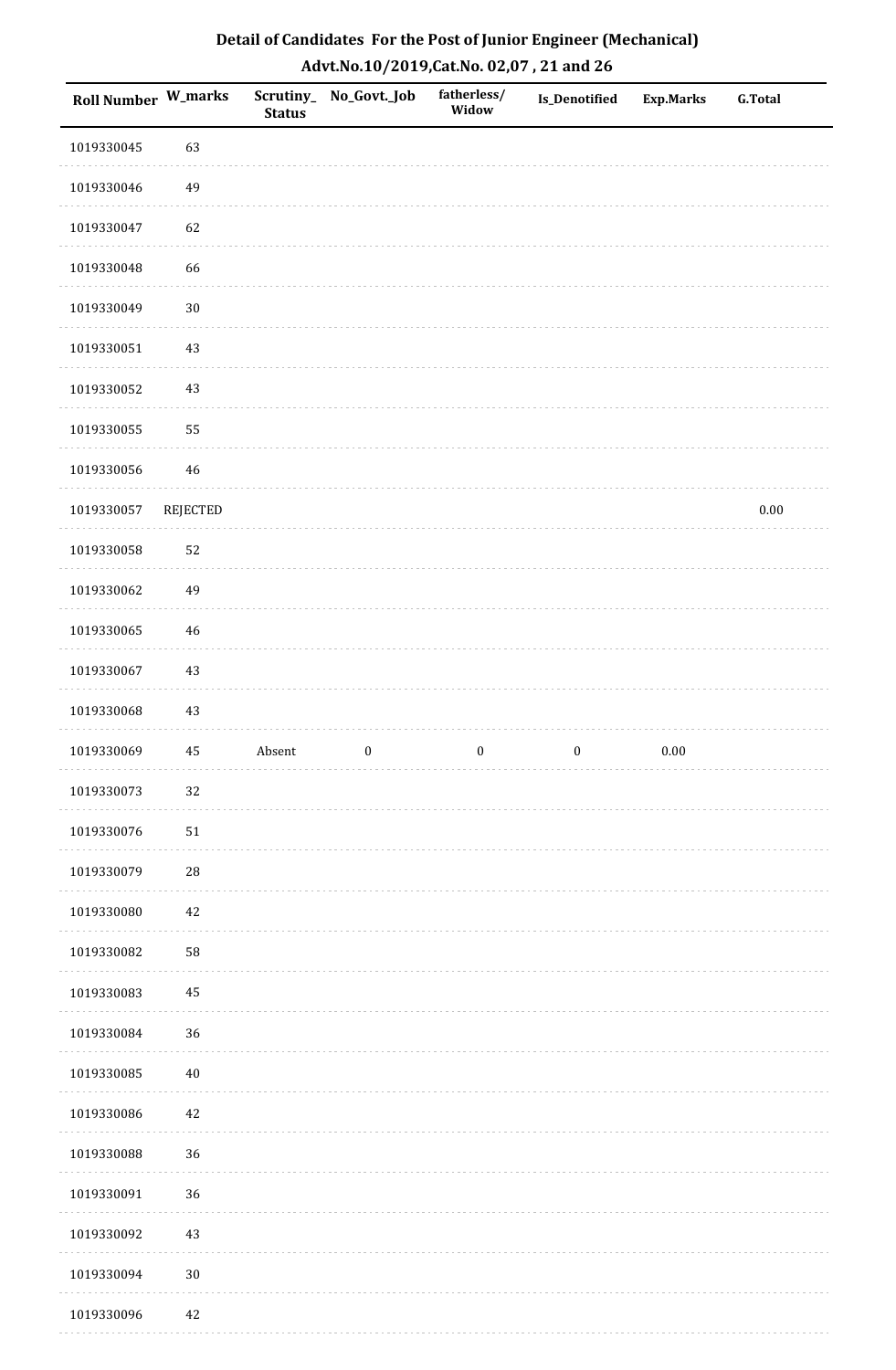| Detail of Candidates For the Post of Junior Engineer (Mechanical) |
|-------------------------------------------------------------------|
| Advt.No.10/2019,Cat.No. 02,07, 21 and 26                          |

| Roll Number W_marks |                  | <b>Status</b> | Scrutiny_ No_Govt._Job | fatherless/<br>Widow | Is_Denotified | <b>Exp.Marks</b> | <b>G.Total</b> |
|---------------------|------------------|---------------|------------------------|----------------------|---------------|------------------|----------------|
| 1019330099          | $\rm 48$         |               |                        |                      |               |                  |                |
| 1019330100          | 43               |               |                        |                      |               |                  |                |
| 1019330106          | 49               |               |                        |                      |               |                  |                |
| 1019330107          | 29               |               |                        |                      |               |                  |                |
| 1019330110          | $47\,$           |               |                        |                      |               |                  |                |
| 1019330111          | 29               |               |                        |                      |               |                  |                |
| 1019330114          | 41               |               |                        |                      |               |                  |                |
| 1019330115          | 39               |               |                        |                      |               |                  |                |
| 1019330116          | 37               |               |                        |                      |               |                  |                |
| 1019330120          | $\bf 44$         |               |                        |                      |               |                  |                |
| 1019330121          | 56               |               |                        |                      |               |                  |                |
| 1019330122          | 45               |               |                        |                      |               |                  |                |
| 1019330126          | $38\,$           |               |                        |                      |               |                  |                |
| 1019330129          | $\boldsymbol{9}$ |               |                        |                      |               |                  |                |
| 1019330130          | $30\,$           |               |                        |                      |               |                  |                |
| 1019330133          | $\sqrt{28}$      |               |                        |                      |               |                  |                |
| 1019330137          | 39               |               |                        |                      |               |                  |                |
| 1019330138          | 41               |               |                        |                      |               |                  |                |
| 1019330141          | $37\,$           |               |                        |                      |               |                  |                |
| 1019330144          | $\sqrt{28}$      |               |                        |                      |               |                  |                |
| 1019330146          | 47               |               |                        |                      |               |                  |                |
| 1019330150          | 34               |               |                        |                      |               |                  |                |
| 1019330152          | 56               |               |                        |                      |               |                  |                |
| 1019330153          | 41               |               |                        |                      |               |                  |                |
| 1019330154          | 53               |               |                        |                      |               |                  |                |
| 1019330155          | $\rm 48$         |               |                        |                      |               |                  |                |
| 1019330156          | 54               |               |                        |                      |               |                  |                |
| 1019330158          | $40\,$           |               |                        |                      |               |                  |                |
| 1019330159          | 66               |               |                        |                      |               |                  |                |
| 1019330161          | 59               |               |                        |                      |               |                  |                |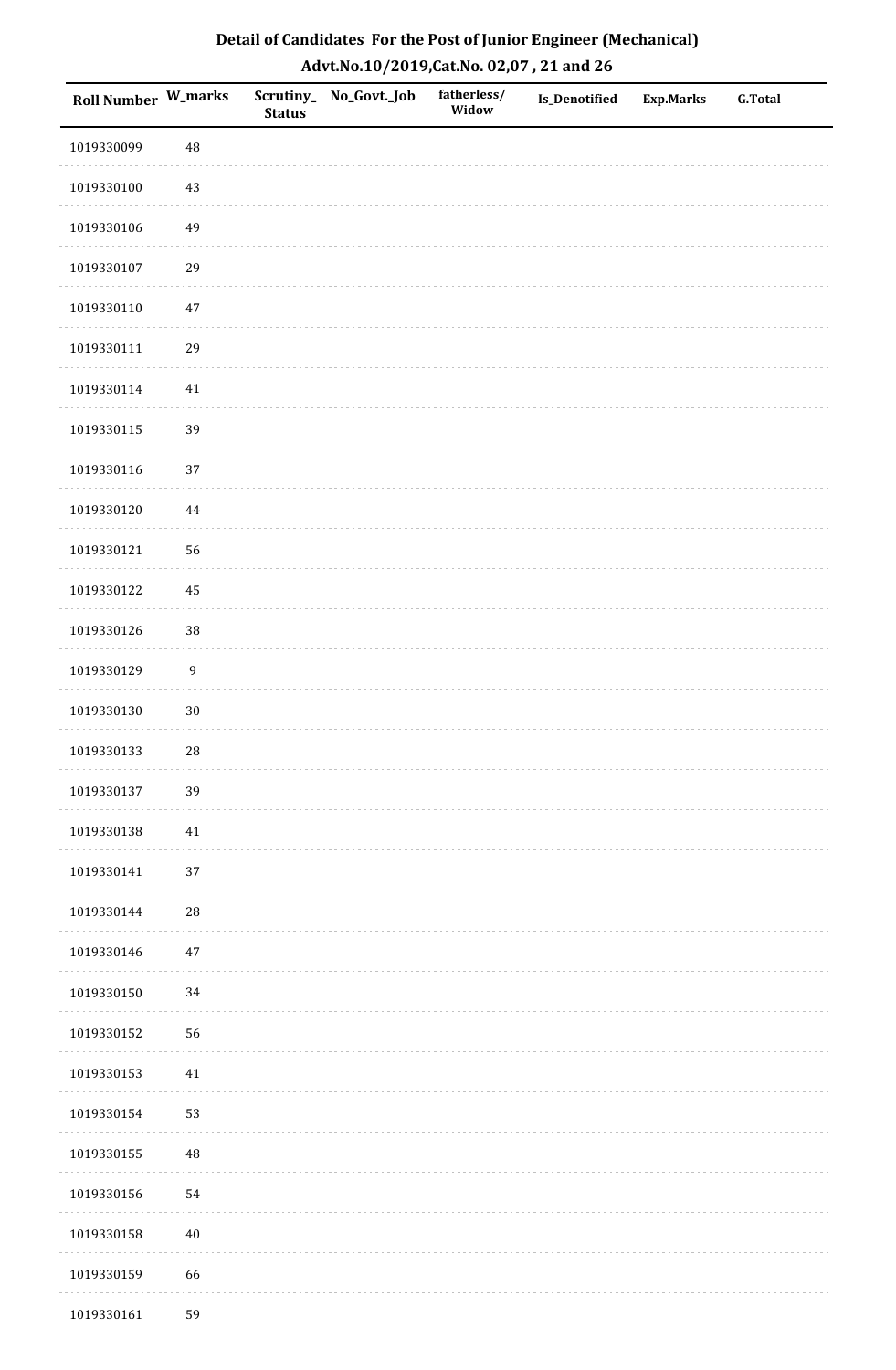| Roll Number W_marks |             | <b>Status</b> | Scrutiny_No_Govt._Job | fatherless/<br>Widow | Is_Denotified    | <b>Exp.Marks</b> | <b>G.Total</b> |
|---------------------|-------------|---------------|-----------------------|----------------------|------------------|------------------|----------------|
| 1019330162          | 42          |               |                       |                      |                  |                  |                |
| 1019330165          | 49          |               |                       |                      |                  |                  |                |
| 1019330168          | 53          |               |                       |                      |                  |                  |                |
| 1019330170          | 37          |               |                       |                      |                  |                  |                |
| 1019330171          | 35          |               |                       |                      |                  |                  |                |
| 1019330172          | 34          |               |                       |                      |                  |                  |                |
| 1019330174          | $42\,$      |               |                       |                      |                  |                  |                |
| 1019330175          | 56          |               |                       |                      |                  |                  |                |
| 1019330176          | 52          |               |                       |                      |                  |                  |                |
| 1019330179          | 52          |               |                       |                      |                  |                  |                |
| 1019330180          | 52          |               |                       |                      |                  |                  |                |
| 1019330181          | 61          |               |                       |                      |                  |                  |                |
| 1019330185          | $24\,$      |               |                       |                      |                  |                  |                |
| 1019330188          | $41\,$      |               |                       |                      |                  |                  |                |
| 1019330190          | $27\,$      |               |                       |                      |                  |                  |                |
| 1019330191          | $50\,$      |               |                       |                      |                  |                  |                |
| 1019330192          | $41\,$      |               |                       |                      |                  |                  |                |
| 1019330193          | 28          |               |                       |                      |                  |                  |                |
| 1019330196          | 49          |               |                       |                      |                  |                  |                |
| 1019330198          | 38          |               |                       |                      |                  |                  |                |
| 1019330200          | 54          |               |                       |                      |                  |                  |                |
| 1019330201          | $43\,$      |               |                       |                      |                  |                  |                |
| 1019330203          | 37          |               |                       |                      |                  |                  |                |
| 1019330204          | $\sqrt{46}$ |               |                       |                      |                  |                  |                |
| 1019330205          | 54          |               |                       |                      |                  |                  |                |
| 1019330207          | 52          |               |                       |                      |                  |                  |                |
| 1019330208          | $43\,$      |               |                       |                      |                  |                  |                |
| 1019330211          | 61          |               |                       |                      |                  |                  |                |
| 1019330212          | $71\,$      | Eligible      | $\boldsymbol{0}$      | $\boldsymbol{0}$     | $\boldsymbol{0}$ | $0.00\,$         | $71.00\,$      |
| 1019330214          | 52          |               |                       |                      |                  |                  |                |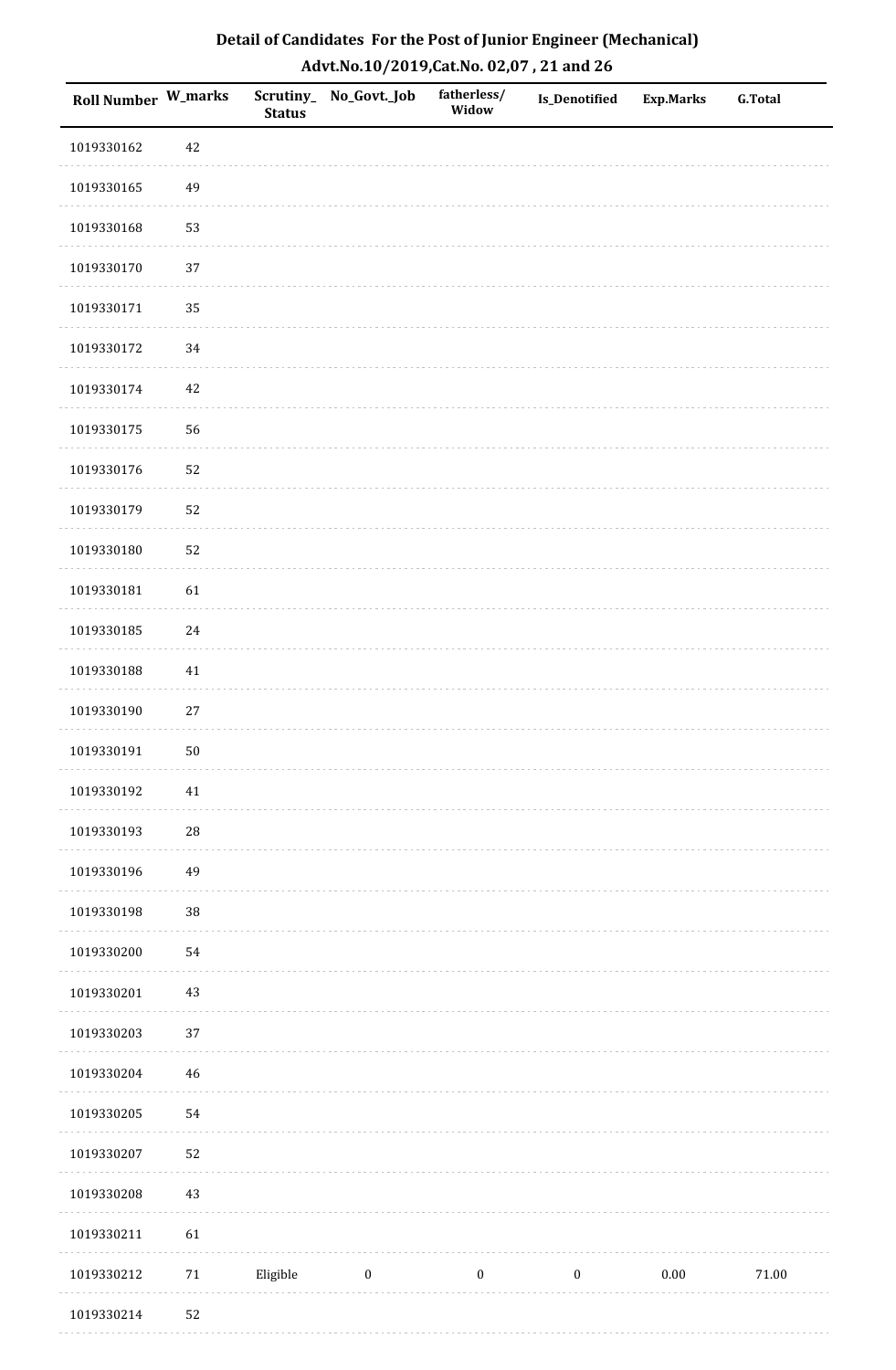| Detail of Candidates For the Post of Junior Engineer (Mechanical) |
|-------------------------------------------------------------------|
| Advt.No.10/2019,Cat.No. 02,07, 21 and 26                          |

| Roll Number W_marks |          | <b>Status</b> | Scrutiny_ No_Govt._Job | fatherless/<br>Widow | <b>Is_Denotified</b> | <b>Exp.Marks</b> | <b>G.Total</b> |
|---------------------|----------|---------------|------------------------|----------------------|----------------------|------------------|----------------|
| 1019330217          | 70       | Eligible      | $\boldsymbol{0}$       | $\boldsymbol{0}$     | $\boldsymbol{0}$     | $0.00\,$         | 70.00          |
| 1019330218          | 39       |               |                        |                      |                      |                  |                |
| 1019330219          | 59       |               |                        |                      |                      |                  |                |
| 1019330220          | 33       |               |                        |                      |                      |                  |                |
| 1019330221          | $\bf 48$ |               |                        |                      |                      |                  |                |
| 1019330223          | 26       |               |                        |                      |                      |                  |                |
| 1019330224          | 59       |               |                        |                      |                      |                  |                |
| 1019330225          | $51\,$   |               |                        |                      |                      |                  |                |
| 1019330226          | 58       |               |                        |                      |                      |                  |                |
| 1019330228          | 42       |               |                        |                      |                      |                  |                |
| 1019330229          | $\rm 48$ |               |                        |                      |                      |                  |                |
| 1019330234          | 46       |               |                        |                      |                      |                  |                |
| 1019330235          | $38\,$   |               |                        |                      |                      |                  |                |
| 1019330236          | 53       |               |                        |                      |                      |                  |                |
| 1019330238          | 62       |               |                        |                      |                      |                  |                |
| 1019330242          | 60       |               |                        |                      |                      |                  |                |
| 1019330243          | 46       |               |                        |                      |                      |                  |                |
| 1019330244          | $38\,$   |               |                        |                      |                      |                  |                |
| 1019330245          | 37       |               |                        |                      |                      |                  |                |
| 1019330247          | 34       |               |                        |                      |                      |                  |                |
| 1019330248          | 35       |               |                        |                      |                      |                  |                |
| 1019330249          | 44       |               |                        |                      |                      |                  |                |
| 1019330251          | 33       |               |                        |                      |                      |                  |                |
| 1019330252          | 34       |               |                        |                      |                      |                  |                |
| 1019330256          | 38       |               |                        |                      |                      |                  |                |
| 1019330257          | 42       |               |                        |                      |                      |                  |                |
| 1019330258          | 37       |               |                        |                      |                      |                  |                |
| 1019330259          | 38       |               |                        |                      |                      |                  |                |
| 1019330260          | 36       |               |                        |                      |                      |                  |                |
| 1019330263          | 57       |               |                        |                      |                      |                  |                |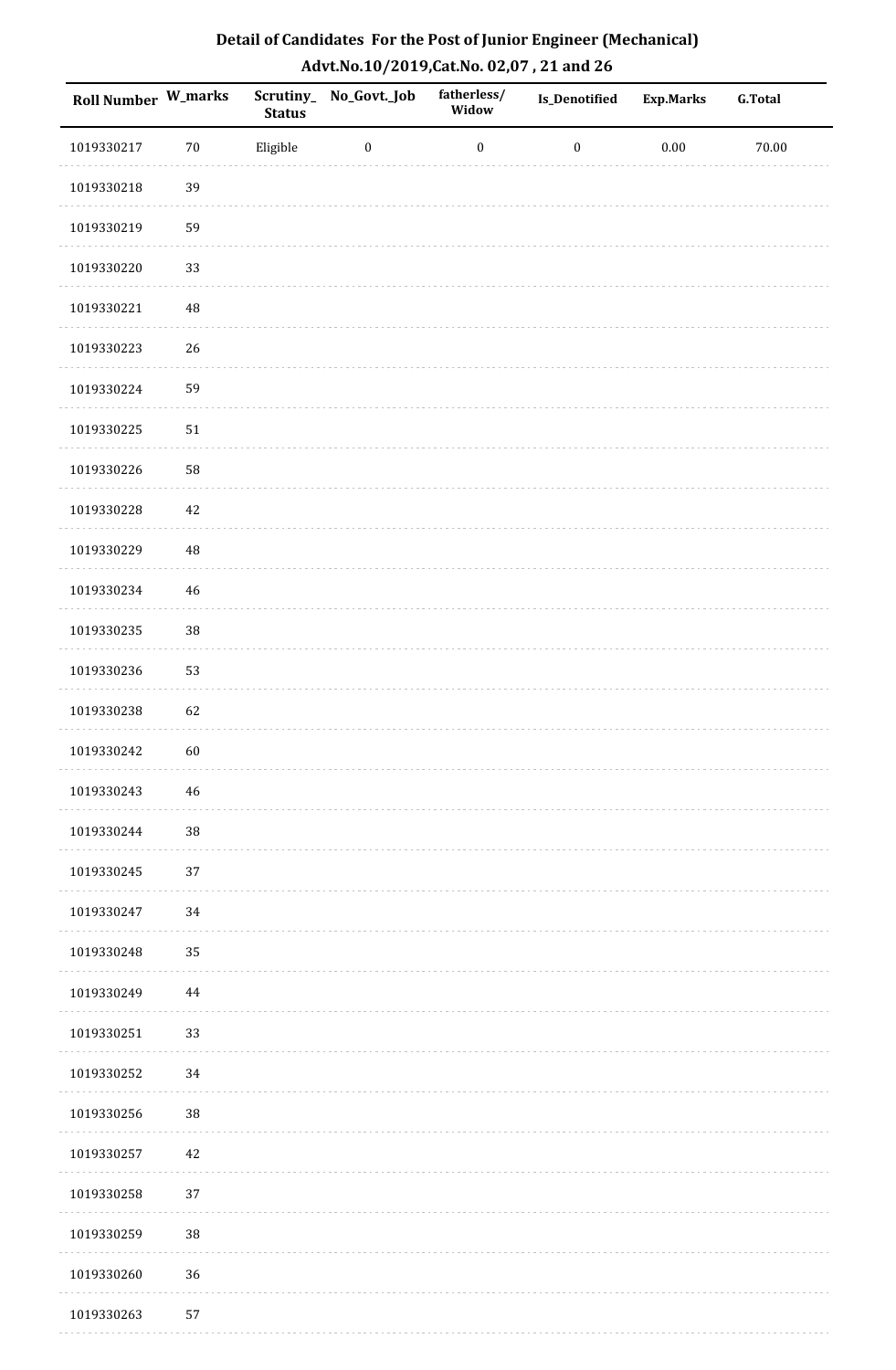| Roll Number W_marks |          | <b>Status</b> | Scrutiny_No_Govt._Job | fatherless/<br>Widow | Is_Denotified | <b>Exp.Marks</b> | <b>G.Total</b> |
|---------------------|----------|---------------|-----------------------|----------------------|---------------|------------------|----------------|
| 1019330264          | 52       |               |                       |                      |               |                  |                |
| 1019330266          | $37\,$   |               |                       |                      |               |                  |                |
| 1019330268          | $\bf 45$ |               |                       |                      |               |                  |                |
| 1019330270          | 55       |               |                       |                      |               |                  |                |
| 1019330272          | $\bf 44$ |               |                       |                      |               |                  |                |
| 1019330273          | 55       |               |                       |                      |               |                  |                |
| 1019330274          | $43\,$   |               |                       |                      |               |                  |                |
| 1019330275          | 53       |               |                       |                      |               |                  |                |
| 1019330278          | 55       |               |                       |                      |               |                  |                |
| 1019330280          | 37       |               |                       |                      |               |                  |                |
| 1019330281          | $51\,$   |               |                       |                      |               |                  |                |
| 1019330283          | $51\,$   |               |                       |                      |               |                  |                |
| 1019330285          | 55       |               |                       |                      |               |                  |                |
| 1019330286          | $41\,$   |               |                       |                      |               |                  |                |
| 1019330288          | 55       |               |                       |                      |               |                  |                |
| 1019330290          | $43\,$   |               |                       |                      |               |                  |                |
| 1019330291          | 39       |               |                       |                      |               |                  |                |
| 1019330296          | 57       |               |                       |                      |               |                  |                |
| 1019330297          | 37       |               |                       |                      |               |                  |                |
| 1019330298          | 35       |               |                       |                      |               |                  |                |
| 1019330299          | 35       |               |                       |                      |               |                  |                |
| 1019330302          | 33       |               |                       |                      |               |                  |                |
| 1019330303          | 36       |               |                       |                      |               |                  |                |
| 1019330304          | $43\,$   |               |                       |                      |               |                  |                |
| 1019330305          | 32       |               |                       |                      |               |                  |                |
| 1019330306          | 39       |               |                       |                      |               |                  |                |
| 1019330307          | 55       |               |                       |                      |               |                  |                |
| 1019330308          | $47\,$   |               |                       |                      |               |                  |                |
| 1019330311          | $40\,$   |               |                       |                      |               |                  |                |
| 1019330315          | 45       |               |                       |                      |               |                  |                |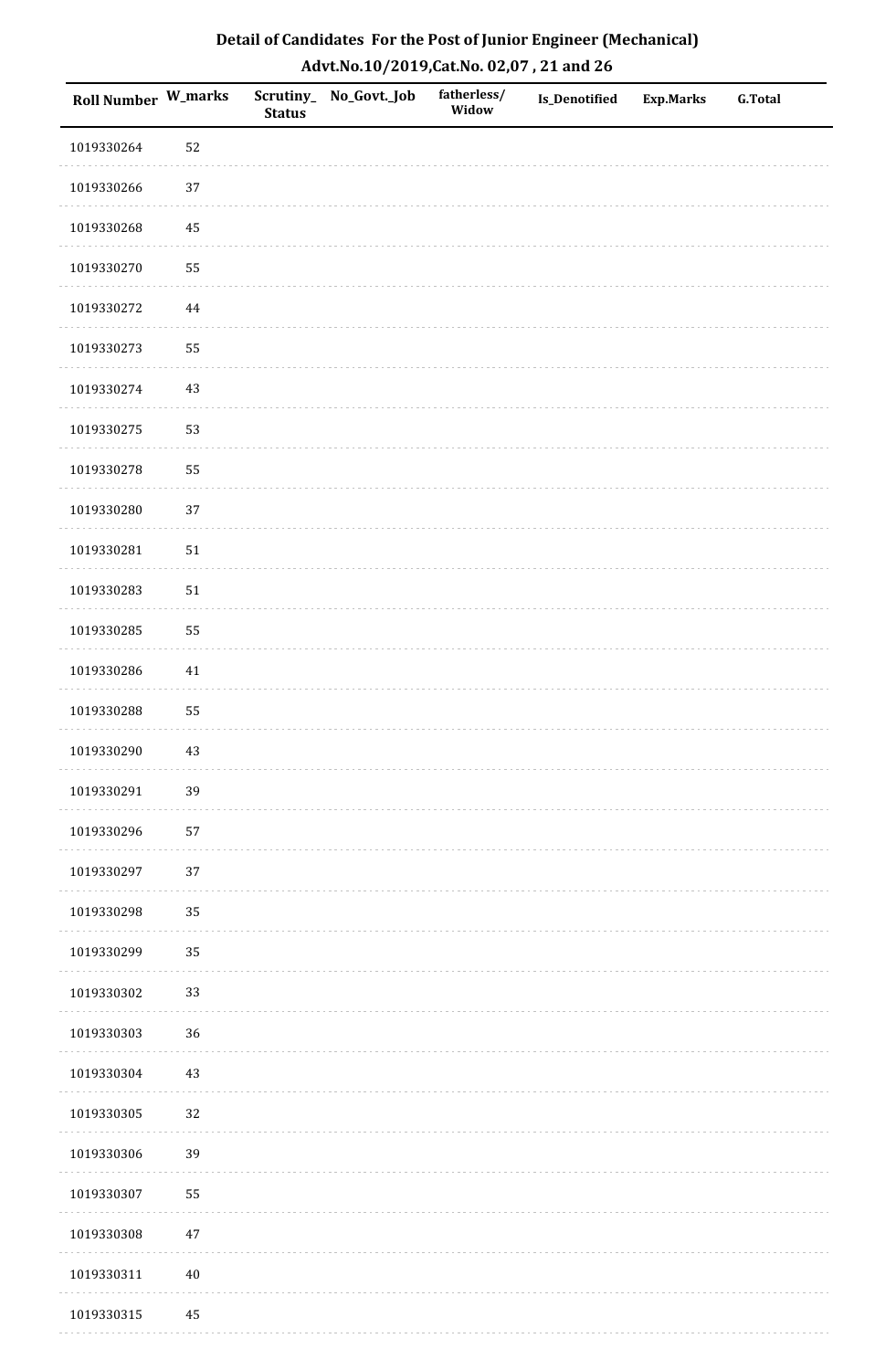| Roll Number W_marks |             | <b>Status</b> | Scrutiny_No_Govt._Job | fatherless/<br>Widow | Is_Denotified    | <b>Exp.Marks</b> | <b>G.Total</b> |
|---------------------|-------------|---------------|-----------------------|----------------------|------------------|------------------|----------------|
| 1019330319          | 60          |               |                       |                      |                  |                  |                |
| 1019330320          | 45          |               |                       |                      |                  |                  |                |
| 1019330321          | $\sqrt{46}$ |               |                       |                      |                  |                  |                |
| 1019330323          | 39          | Absent        | $\boldsymbol{0}$      | $\boldsymbol{0}$     | $\boldsymbol{0}$ | $0.00\,$         |                |
| 1019330324          | $47\,$      |               |                       |                      |                  |                  |                |
| 1019330326          | 29          |               |                       |                      |                  |                  |                |
| 1019330328          | 37          |               |                       |                      |                  |                  |                |
| 1019330329          | 62          |               |                       |                      |                  |                  |                |
| 1019330335          | 38          |               |                       |                      |                  |                  |                |
| 1019330338          | 43          |               |                       |                      |                  |                  |                |
| 1019330339          | 36          |               |                       |                      |                  |                  |                |
| 1019330343          | $42\,$      |               |                       |                      |                  |                  |                |
| 1019330346          | $42\,$      |               |                       |                      |                  |                  |                |
| 1019330348          | 32          |               |                       |                      |                  |                  |                |
| 1019330353          | $\bf 45$    |               |                       |                      |                  |                  |                |
| 1019330354          | $50\,$      |               |                       |                      |                  |                  |                |
| 1019330357          | REJECTED    |               |                       |                      |                  |                  | $0.00\,$       |
| 1019330361          | 49          |               |                       |                      |                  |                  |                |
| 1019330362          | 56          |               |                       |                      |                  |                  |                |
| 1019330364          | 63          |               |                       |                      |                  |                  |                |
| 1019330365          | 56          |               |                       |                      |                  |                  |                |
| 1019330366          | $47\,$      |               |                       |                      |                  |                  |                |
| 1019330370          | 54          |               |                       |                      |                  |                  |                |
| 1019330372          | 61          |               |                       |                      |                  |                  |                |
| 1019330375          | 37          |               |                       |                      |                  |                  |                |
| 1019330376          | 49          |               |                       |                      |                  |                  |                |
| 1019330379          | 36          |               |                       |                      |                  |                  |                |
| 1019330380          | 38          |               |                       |                      |                  |                  |                |
| 1019330384          | 41          |               |                       |                      |                  |                  |                |
| 1019330386          | 41          |               |                       |                      |                  |                  |                |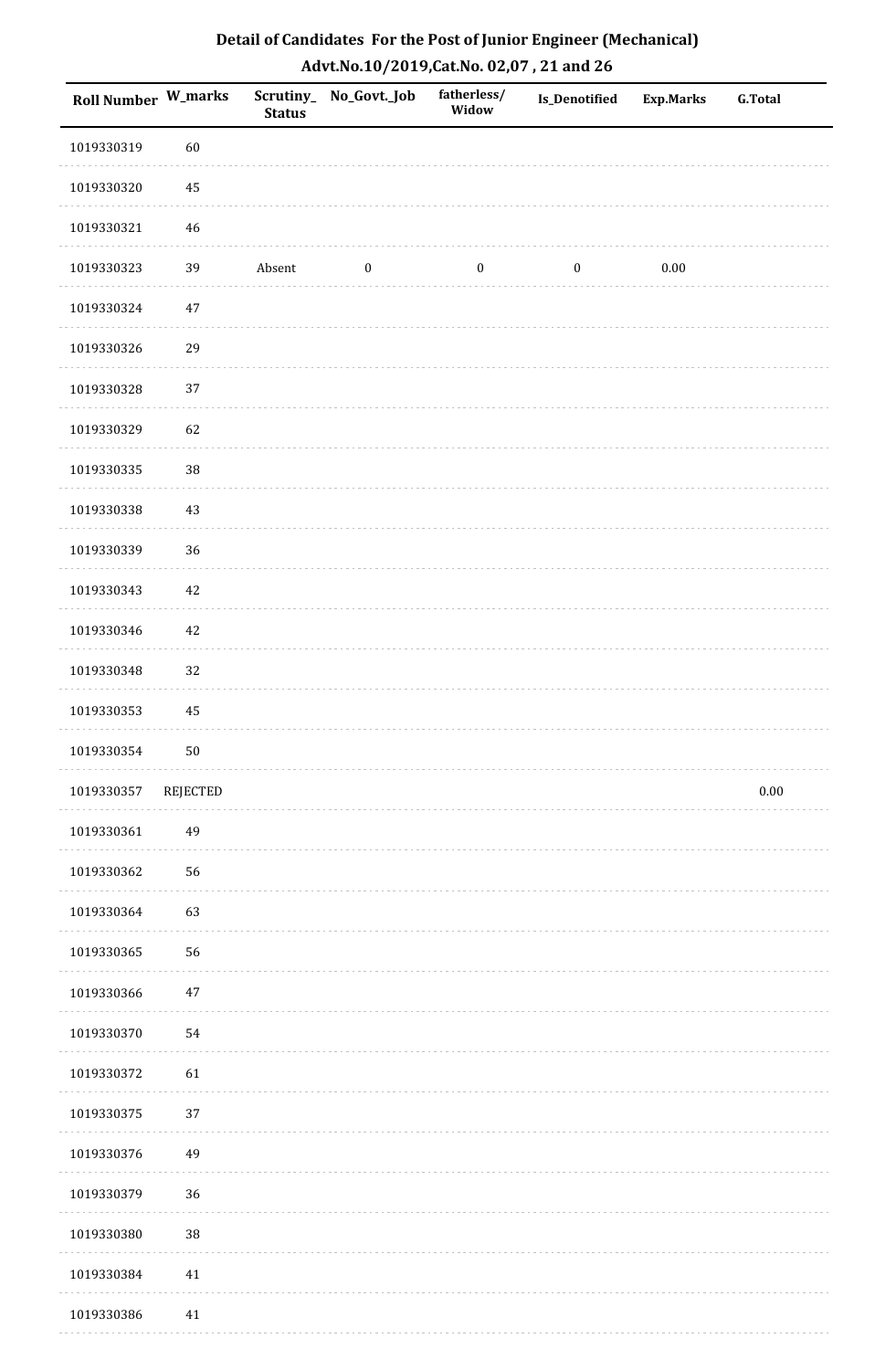| <b>Roll Number W_marks</b> |          | <b>Status</b> | Scrutiny_No_Govt._Job | fatherless/<br>Widow | Is_Denotified | <b>Exp.Marks</b> | <b>G.Total</b> |
|----------------------------|----------|---------------|-----------------------|----------------------|---------------|------------------|----------------|
| 1019330388                 | $31\,$   |               |                       |                      |               |                  |                |
| 1019330389                 | $37\,$   |               |                       |                      |               |                  |                |
| 1019330391                 | $42\,$   |               |                       |                      |               |                  |                |
| 1019330392                 | 42       |               |                       |                      |               |                  |                |
| 1019330394                 | 34       |               |                       |                      |               |                  |                |
| 1019330400                 | $24\,$   |               |                       |                      |               |                  |                |
| 1019330401                 | 52       |               |                       |                      |               |                  |                |
| 1019330404                 | 35       |               |                       |                      |               |                  |                |
| 1019330407                 | 59       |               |                       |                      |               |                  |                |
| 1019330409                 | $46\,$   |               |                       |                      |               |                  |                |
| 1019330410                 | 32       |               |                       |                      |               |                  |                |
| 1019330411                 | $\rm 48$ |               |                       |                      |               |                  |                |
| 1019330412                 | 56       |               |                       |                      |               |                  |                |
| 1019330413                 | 60       |               |                       |                      |               |                  |                |
| 1019330414                 | 49       |               |                       |                      |               |                  |                |
| 1019330418                 | 54       |               |                       |                      |               |                  |                |
| 1019330424                 | $\rm 48$ |               |                       |                      |               |                  |                |
| 1019330425                 | 44       |               |                       |                      |               |                  |                |
| 1019330426                 | 56       |               |                       |                      |               |                  |                |
| 1019330427                 | 49       |               |                       |                      |               |                  |                |
| 1019330428                 | $40\,$   |               |                       |                      |               |                  |                |
| 1019330429                 | $42\,$   |               |                       |                      |               |                  |                |
| 1019330430                 | $\bf 44$ |               |                       |                      |               |                  |                |
| 1019330433                 | 35       |               |                       |                      |               |                  |                |
| 1019330434                 | 38       |               |                       |                      |               |                  |                |
| 1019330437                 | 53       |               |                       |                      |               |                  |                |
| 1019330438                 | 44       |               |                       |                      |               |                  |                |
| 1019330439                 | 39       |               |                       |                      |               |                  |                |
| 1019330441                 | $42\,$   |               |                       |                      |               |                  |                |
| 1019330442                 | 46       |               |                       |                      |               |                  |                |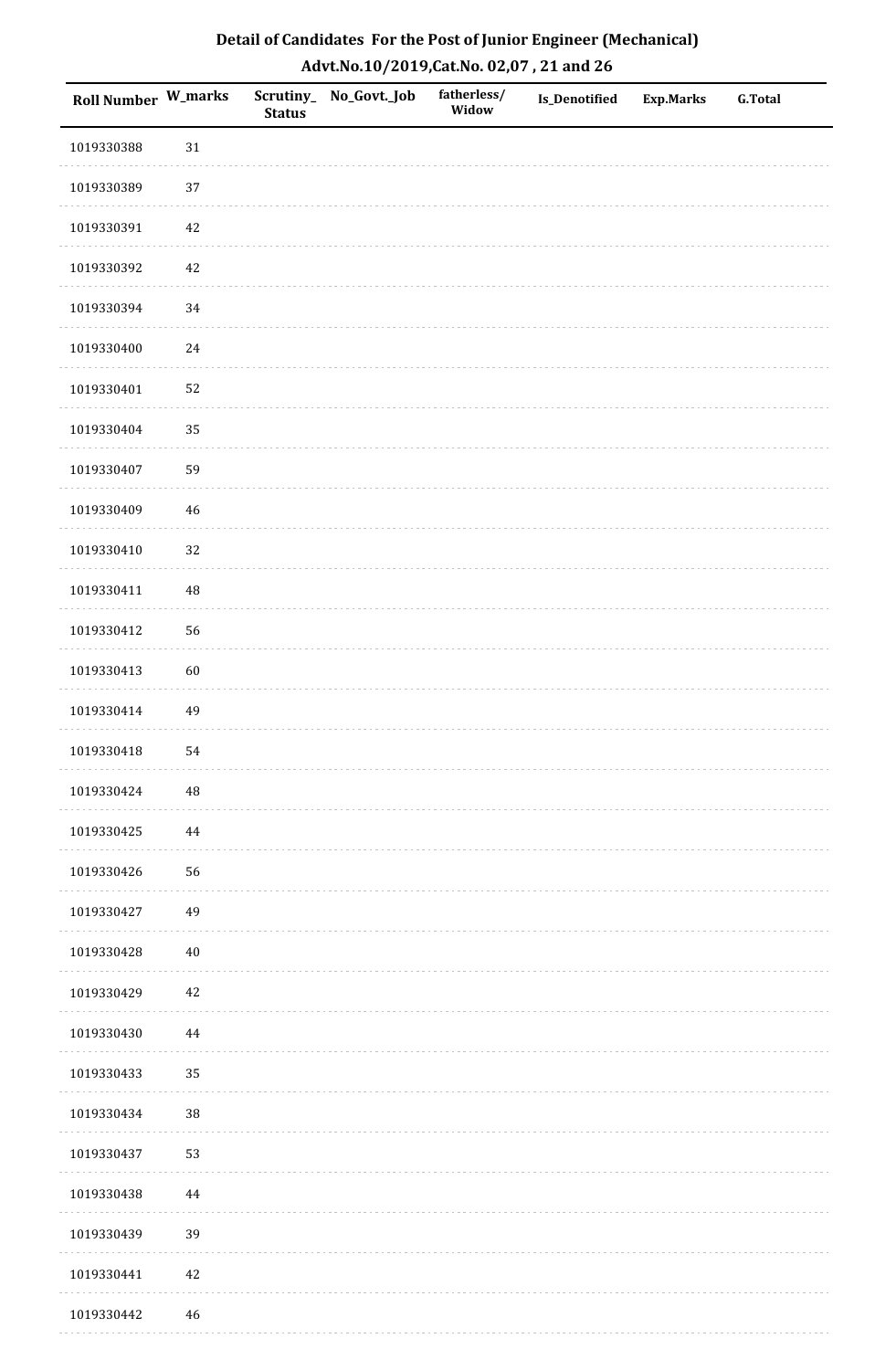| Roll Number W_marks |        | <b>Status</b> | Scrutiny_No_Govt._Job | fatherless/<br>Widow | Is_Denotified | <b>Exp.Marks</b> | <b>G.Total</b> |
|---------------------|--------|---------------|-----------------------|----------------------|---------------|------------------|----------------|
| 1019330443          | 52     |               |                       |                      |               |                  |                |
| 1019330444          | 33     |               |                       |                      |               |                  |                |
| 1019330448          | $43\,$ |               |                       |                      |               |                  |                |
| 1019330449          | 33     |               |                       |                      |               |                  |                |
| 1019330454          | $43\,$ |               |                       |                      |               |                  |                |
| 1019330455          | 33     |               |                       |                      |               |                  |                |
| 1019330456          | $41\,$ |               |                       |                      |               |                  |                |
| 1019330457          | $42\,$ |               |                       |                      |               |                  |                |
| 1019330459          | 39     |               |                       |                      |               |                  |                |
| 1019330460          | 55     |               |                       |                      |               |                  |                |
| 1019330461          | 36     |               |                       |                      |               |                  |                |
| 1019330463          | 36     |               |                       |                      |               |                  |                |
| 1019330464          | 32     |               |                       |                      |               |                  |                |
| 1019330467          | 29     |               |                       |                      |               |                  |                |
| 1019330468          | 41     |               |                       |                      |               |                  |                |
| 1019330474          | 65     |               |                       |                      |               |                  |                |
| 1019330476          | 33     |               |                       |                      |               |                  |                |
| 1019330477          | 48     |               |                       |                      |               |                  |                |
| 1019330480          | $41\,$ |               |                       |                      |               |                  |                |
| 1019330481          | $51\,$ |               |                       |                      |               |                  |                |
| 1019330482          | 16     |               |                       |                      |               |                  |                |
| 1019330484          | $43\,$ |               |                       |                      |               |                  |                |
| 1019330485          | $40\,$ |               |                       |                      |               |                  |                |
| 1019330487          | $31\,$ |               |                       |                      |               |                  |                |
| 1019330491          | $40\,$ |               |                       |                      |               |                  |                |
| 1019330493          | $41\,$ |               |                       |                      |               |                  |                |
| 1019330495          | 60     |               |                       |                      |               |                  |                |
| 1019330496          | $20\,$ |               |                       |                      |               |                  |                |
| 1019330500          | 65     |               |                       |                      |               |                  |                |
| 1019330501          | 42     |               |                       |                      |               |                  |                |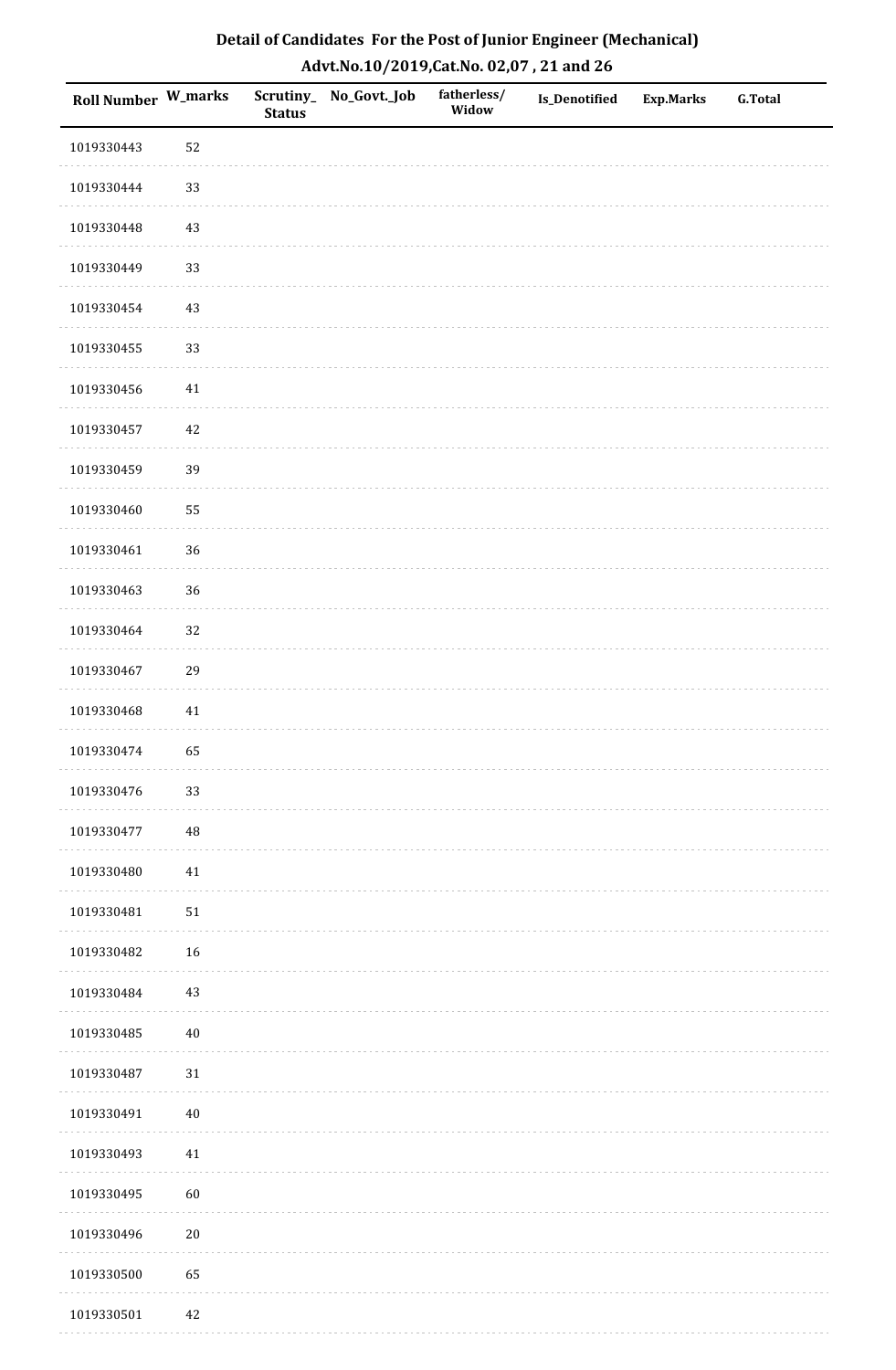| <b>Roll Number W_marks</b> |          | <b>Status</b> | Scrutiny_ No_Govt._Job | fatherless/<br>Widow | Is_Denotified    | <b>Exp.Marks</b> | <b>G.Total</b> |
|----------------------------|----------|---------------|------------------------|----------------------|------------------|------------------|----------------|
| 1019330503                 | $42\,$   |               |                        |                      |                  |                  |                |
| 1019330504                 | $41\,$   |               |                        |                      |                  |                  |                |
| 1019330506                 | 42       |               |                        |                      |                  |                  |                |
| 1019330507                 | 42       |               |                        |                      |                  |                  |                |
| 1019330509                 | 55       |               |                        |                      |                  |                  |                |
| 1019330510                 | $70\,$   | Eligible      | $\bf{0}$               | $\boldsymbol{0}$     | $\boldsymbol{0}$ | $0.00\,$         | $70.00\,$      |
| 1019330513                 | $42\,$   |               |                        |                      |                  |                  |                |
| 1019330514                 | $\, 8$   |               |                        |                      |                  |                  |                |
| 1019330515                 | $41\,$   |               |                        |                      |                  |                  |                |
| 1019330516                 | 55       |               |                        |                      |                  |                  |                |
| 1019330517                 | 39       |               |                        |                      |                  |                  |                |
| 1019330518                 | 35       |               |                        |                      |                  |                  |                |
| 1019330519                 | 63       |               |                        |                      |                  |                  |                |
| 1019330520                 | $\bf 44$ |               |                        |                      |                  |                  |                |
| 1019330521                 | $42\,$   |               |                        |                      |                  |                  |                |
| 1019330524                 | $\rm 48$ |               |                        |                      |                  |                  |                |
| 1019330527                 | $42\,$   |               |                        |                      |                  |                  |                |
| 1019330529                 | 52       |               |                        |                      |                  |                  |                |
| 1019330531                 | $50\,$   |               |                        |                      |                  |                  |                |
| 1019330532                 | 63       |               |                        |                      |                  |                  |                |
| 1019330534                 | 48       |               |                        |                      |                  |                  |                |
| 1019330535                 | 37       |               |                        |                      |                  |                  |                |
| 1019330537                 | 35       |               |                        |                      |                  |                  |                |
| 1019330538                 | 52       |               |                        |                      |                  |                  |                |
| 1019330539                 | $42\,$   |               |                        |                      |                  |                  |                |
| 1019330541                 | 38       |               |                        |                      |                  |                  |                |
| 1019330542                 | $\rm 45$ |               |                        |                      |                  |                  |                |
| 1019330544                 | 56       |               |                        |                      |                  |                  |                |
| 1019330545                 | $\rm 48$ |               |                        |                      |                  |                  |                |
| 1019330546                 | 35       |               |                        |                      |                  |                  |                |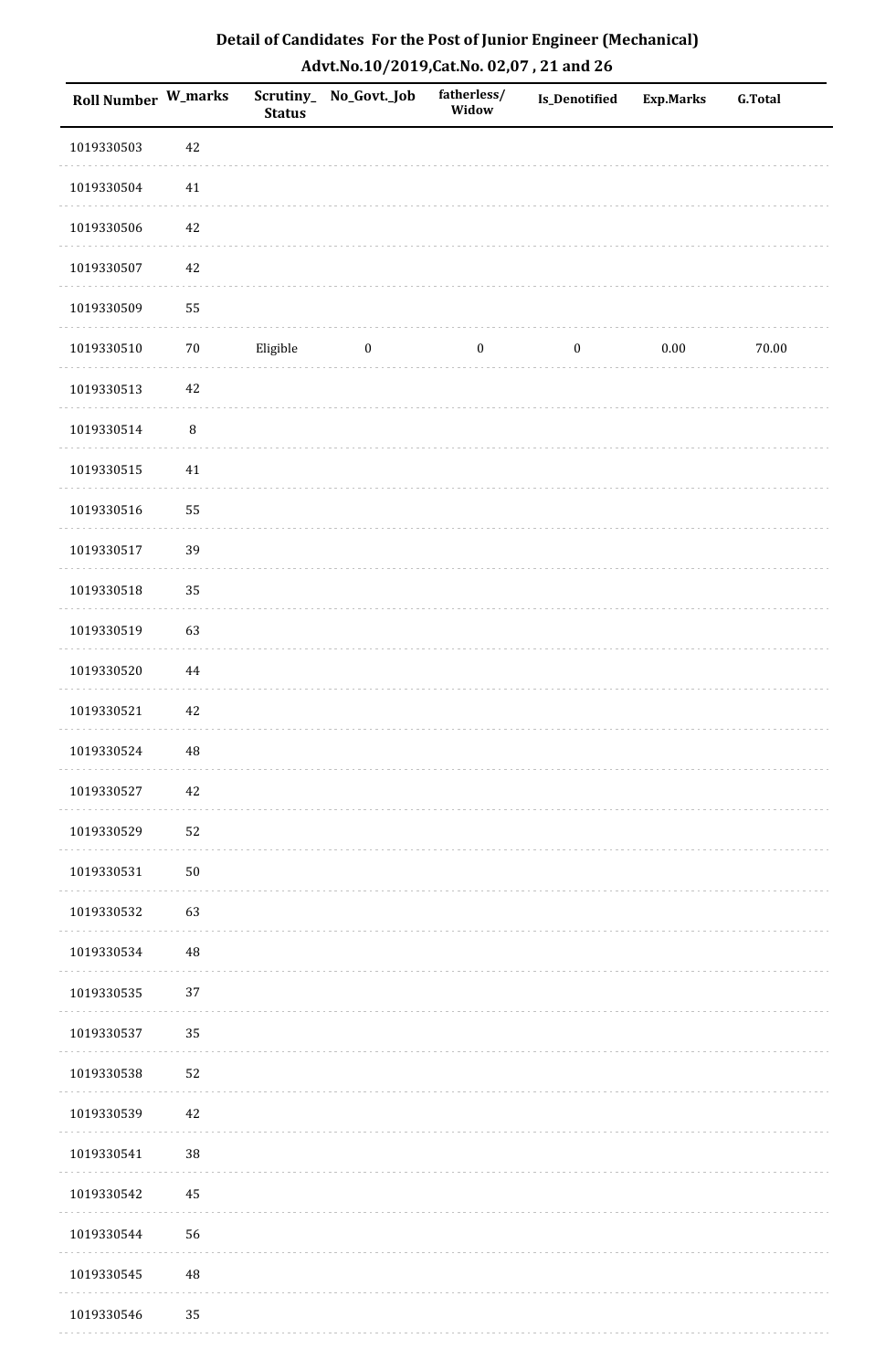| Roll Number W_marks |            | <b>Status</b> | Scrutiny_ No_Govt._Job | fatherless/<br>Widow | <b>Is_Denotified</b> | <b>Exp.Marks</b> | <b>G.Total</b> |
|---------------------|------------|---------------|------------------------|----------------------|----------------------|------------------|----------------|
| 1019330549          | $21\,$     |               |                        |                      |                      |                  |                |
| 1019330550          | $31\,$     |               |                        |                      |                      |                  |                |
| 1019330551          | 49         |               |                        |                      |                      |                  |                |
| 1019330552          | 53         |               |                        |                      |                      |                  |                |
| 1019330554          | 35         |               |                        |                      |                      |                  |                |
| 1019330556          | 23         |               |                        |                      |                      |                  |                |
| 1019330557          | REJECTED   |               |                        |                      |                      |                  | $0.00\,$       |
| 1019330558          | $51\,$     |               |                        |                      |                      |                  |                |
| 1019330559          | 45         |               |                        |                      |                      |                  |                |
| 1019330560          | 61         |               |                        |                      |                      |                  |                |
| 1019330566          | $38\,$     | Absent        | $\boldsymbol{0}$       | $\boldsymbol{0}$     | $\bf{0}$             | 0.00             |                |
| 1019330567          | 49         |               |                        |                      |                      |                  |                |
| 1019330572          | 55         |               |                        |                      |                      |                  |                |
| 1019330573          | $41\,$     |               |                        |                      |                      |                  |                |
| 1019330577          | 54         |               |                        |                      |                      |                  |                |
| 1019330578          | 53         |               |                        |                      |                      |                  |                |
| 1019330579          | 58         |               |                        |                      |                      |                  |                |
| 1019330581          | 44         |               |                        |                      |                      |                  |                |
| 1019330583          | 33         |               |                        |                      |                      |                  |                |
| 1019330584          | 12         |               |                        |                      |                      |                  |                |
| 1019330585          | 51         |               |                        |                      |                      |                  |                |
| 1019330586          | 44         | Absent        | $\bf{0}$               | $\boldsymbol{0}$     | $\boldsymbol{0}$     | $0.00\,$         |                |
| 1019330588          | 38         |               |                        |                      |                      |                  |                |
| 1019330589          | 32         |               |                        |                      |                      |                  |                |
| 1019330590          | 46         |               |                        |                      |                      |                  |                |
| 1019330591          | 59         |               |                        |                      |                      |                  |                |
| 1019330593          | ${\bf 28}$ |               |                        |                      |                      |                  |                |
| 1019330599          | $31\,$     |               |                        |                      |                      |                  |                |
| 1019330600          | $\bf 44$   |               |                        |                      |                      |                  |                |
| 1019330601          | $\rm 48$   |               |                        |                      |                      |                  |                |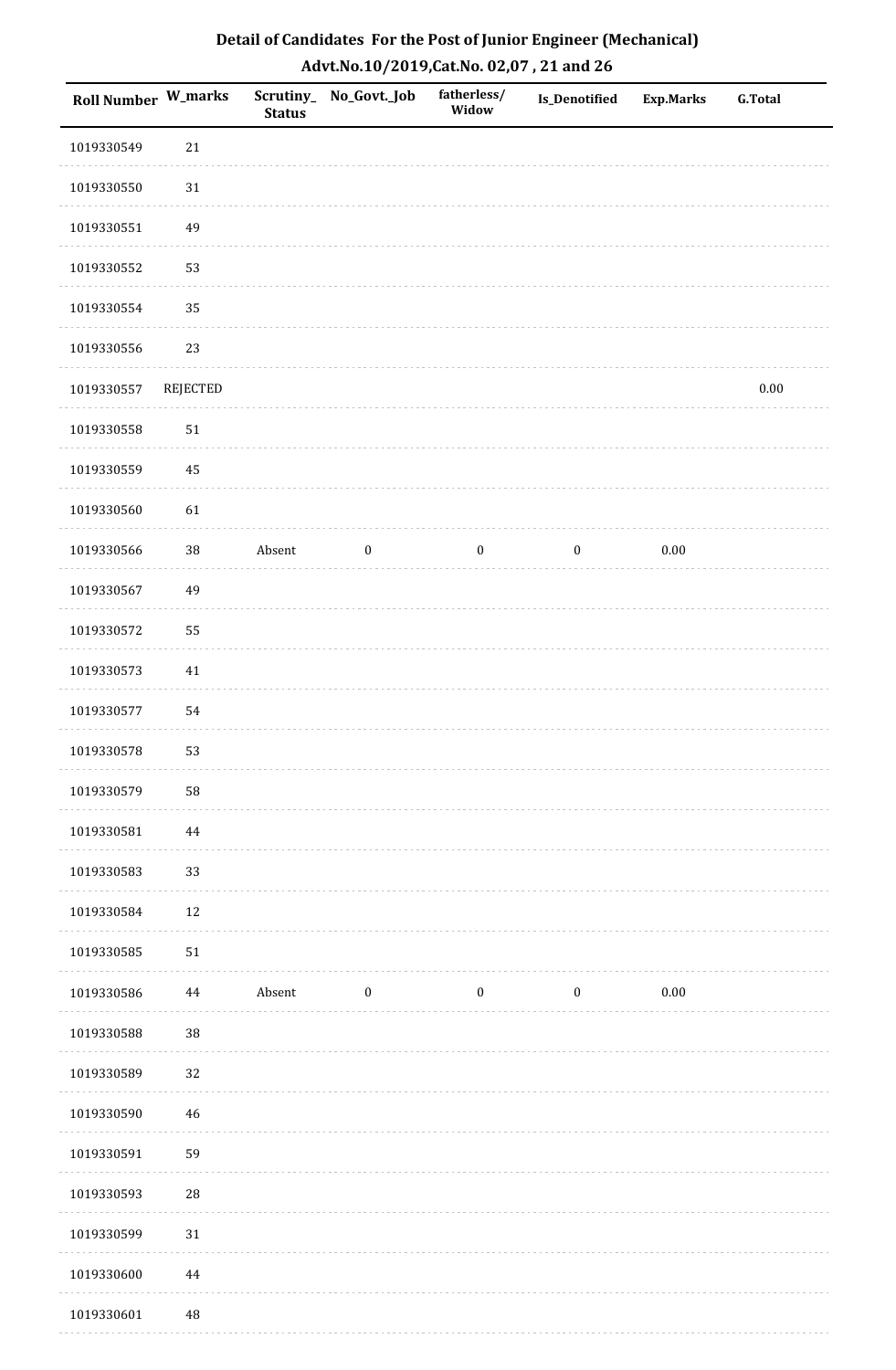| Roll Number W_marks |          | <b>Status</b> | Scrutiny_No_Govt._Job | fatherless/<br>Widow | Is_Denotified    | <b>Exp.Marks</b> | <b>G.Total</b> |
|---------------------|----------|---------------|-----------------------|----------------------|------------------|------------------|----------------|
| 1019330602          | 38       |               |                       |                      |                  |                  |                |
| 1019330603          | 34       |               |                       |                      |                  |                  |                |
| 1019330607          | 35       |               |                       |                      |                  |                  |                |
| 1019330611          | 34       |               |                       |                      |                  |                  |                |
| 1019330613          | $40\,$   |               |                       |                      |                  |                  |                |
| 1019330615          | $42\,$   |               |                       |                      |                  |                  |                |
| 1019330616          | $40\,$   |               |                       |                      |                  |                  |                |
| 1019330618          | $42\,$   |               |                       |                      |                  |                  |                |
| 1019330620          | 45       |               |                       |                      |                  |                  |                |
| 1019330621          | $\bf 44$ |               |                       |                      |                  |                  |                |
| 1019330622          | 56       |               |                       |                      |                  |                  |                |
| 1019330623          | $47\,$   |               |                       |                      |                  |                  |                |
| 1019330624          | 39       |               |                       |                      |                  |                  |                |
| 1019330625          | $40\,$   |               |                       |                      |                  |                  |                |
| 1019330626          | 61       |               |                       |                      |                  |                  |                |
| 1019330627          | 44       |               |                       |                      |                  |                  |                |
| 1019330629          | 33       |               |                       |                      |                  |                  |                |
| 1019330630          | 43       |               |                       |                      |                  |                  |                |
| 1019330631          | 33       |               |                       |                      |                  |                  |                |
| 1019330635          | 34       |               |                       |                      |                  |                  |                |
| 1019330637          | 68       | Eligible      | $\boldsymbol{0}$      | $\boldsymbol{0}$     | $\boldsymbol{0}$ | $0.00\,$         | 68.00          |
| 1019330638          | $\bf 45$ |               |                       |                      |                  |                  |                |
| 1019330641          | $42\,$   |               |                       |                      |                  |                  |                |
| 1019330642          | 32       |               |                       |                      |                  |                  |                |
| 1019330643          | 54       |               |                       |                      |                  |                  |                |
| 1019330644          | $42\,$   |               |                       |                      |                  |                  |                |
| 1019330645          | 60       |               |                       |                      |                  |                  |                |
| 1019330646          | 64       |               |                       |                      |                  |                  |                |
| 1019330649          | 36       |               |                       |                      |                  |                  |                |
| 1019330650          | 39       |               |                       |                      |                  |                  |                |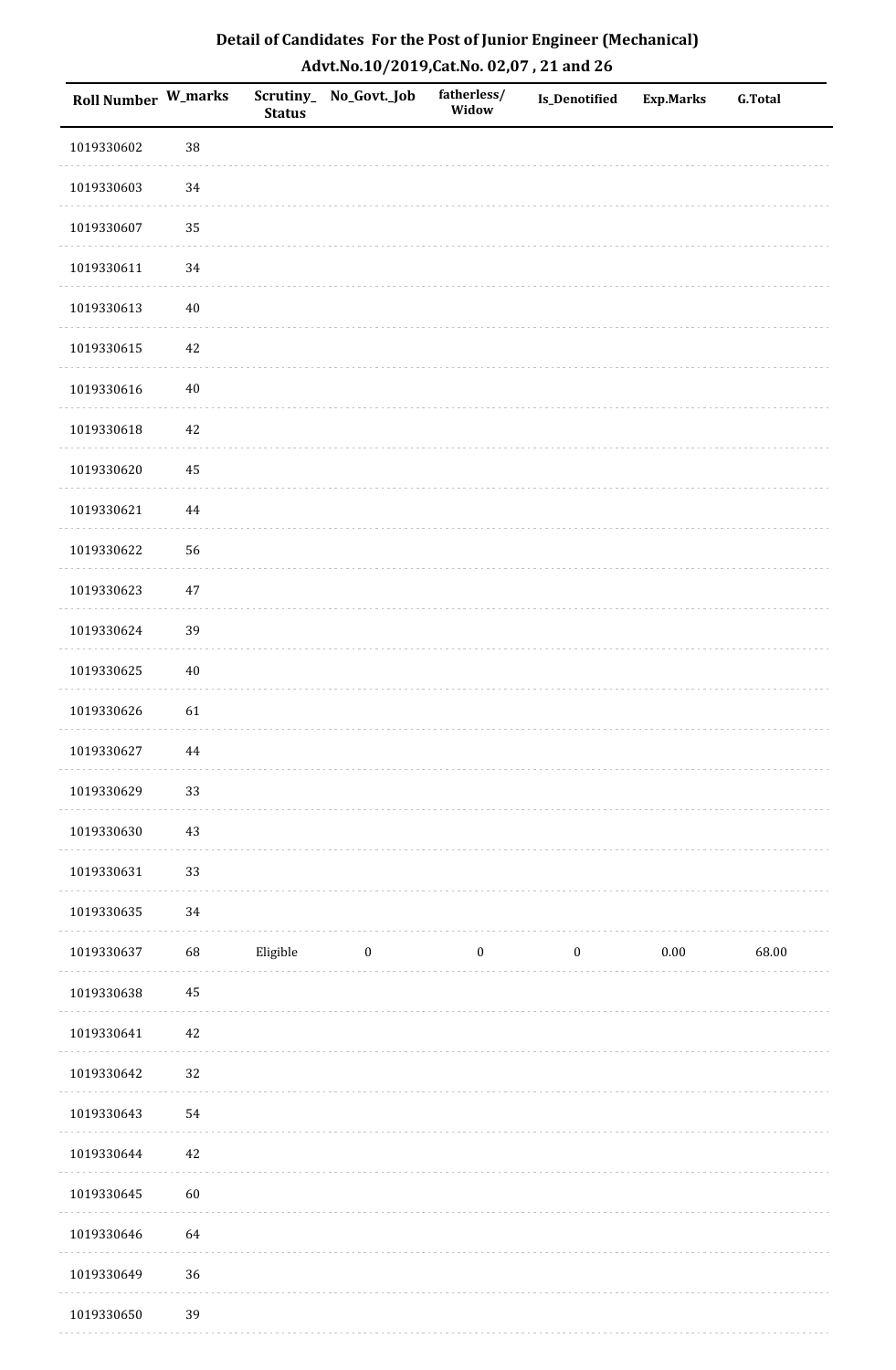| <b>Roll Number W_marks</b> |        | <b>Status</b> | Scrutiny_No_Govt._Job | fatherless/<br>Widow | Is_Denotified | <b>Exp.Marks</b> | <b>G.Total</b> |
|----------------------------|--------|---------------|-----------------------|----------------------|---------------|------------------|----------------|
| 1019330651                 | 65     |               |                       |                      |               |                  |                |
| 1019330653                 | 62     |               |                       |                      |               |                  |                |
| 1019330655                 | 39     |               |                       |                      |               |                  |                |
| 1019330656                 | 59     |               |                       |                      |               |                  |                |
| 1019330657                 | 36     |               |                       |                      |               |                  |                |
| 1019330659                 | 49     |               |                       |                      |               |                  |                |
| 1019330664                 | 60     |               |                       |                      |               |                  |                |
| 1019330665                 | 36     |               |                       |                      |               |                  |                |
| 1019330668                 | 34     |               |                       |                      |               |                  |                |
| 1019330670                 | 49     |               |                       |                      |               |                  |                |
| 1019330672                 | 61     |               |                       |                      |               |                  |                |
| 1019330674                 | 44     |               |                       |                      |               |                  |                |
| 1019330675                 | 33     |               |                       |                      |               |                  |                |
| 1019330676                 | 34     |               |                       |                      |               |                  |                |
| 1019330681                 | $42\,$ |               |                       |                      |               |                  |                |
| 1019330682                 | 48     |               |                       |                      |               |                  |                |
| 1019330683                 | $34\,$ |               |                       |                      |               |                  |                |
| 1019330684                 | 61     |               |                       |                      |               |                  |                |
| 1019330685                 | 53     |               |                       |                      |               |                  |                |
| 1019330687                 | $46\,$ |               |                       |                      |               |                  |                |
| 1019330689                 | $41\,$ |               |                       |                      |               |                  |                |
| 1019330691                 | 44     |               |                       |                      |               |                  |                |
| 1019330695                 | 53     |               |                       |                      |               |                  |                |
| 1019330696                 | $47\,$ |               |                       |                      |               |                  |                |
| 1019330697                 | 48     |               |                       |                      |               |                  |                |
| 1019330698                 | 37     |               |                       |                      |               |                  |                |
| 1019330699                 | 52     |               |                       |                      |               |                  |                |
| 1019330701                 | 54     |               |                       |                      |               |                  |                |
| 1019330702                 | 15     |               |                       |                      |               |                  |                |
| 1019330703                 | 52     |               |                       |                      |               |                  |                |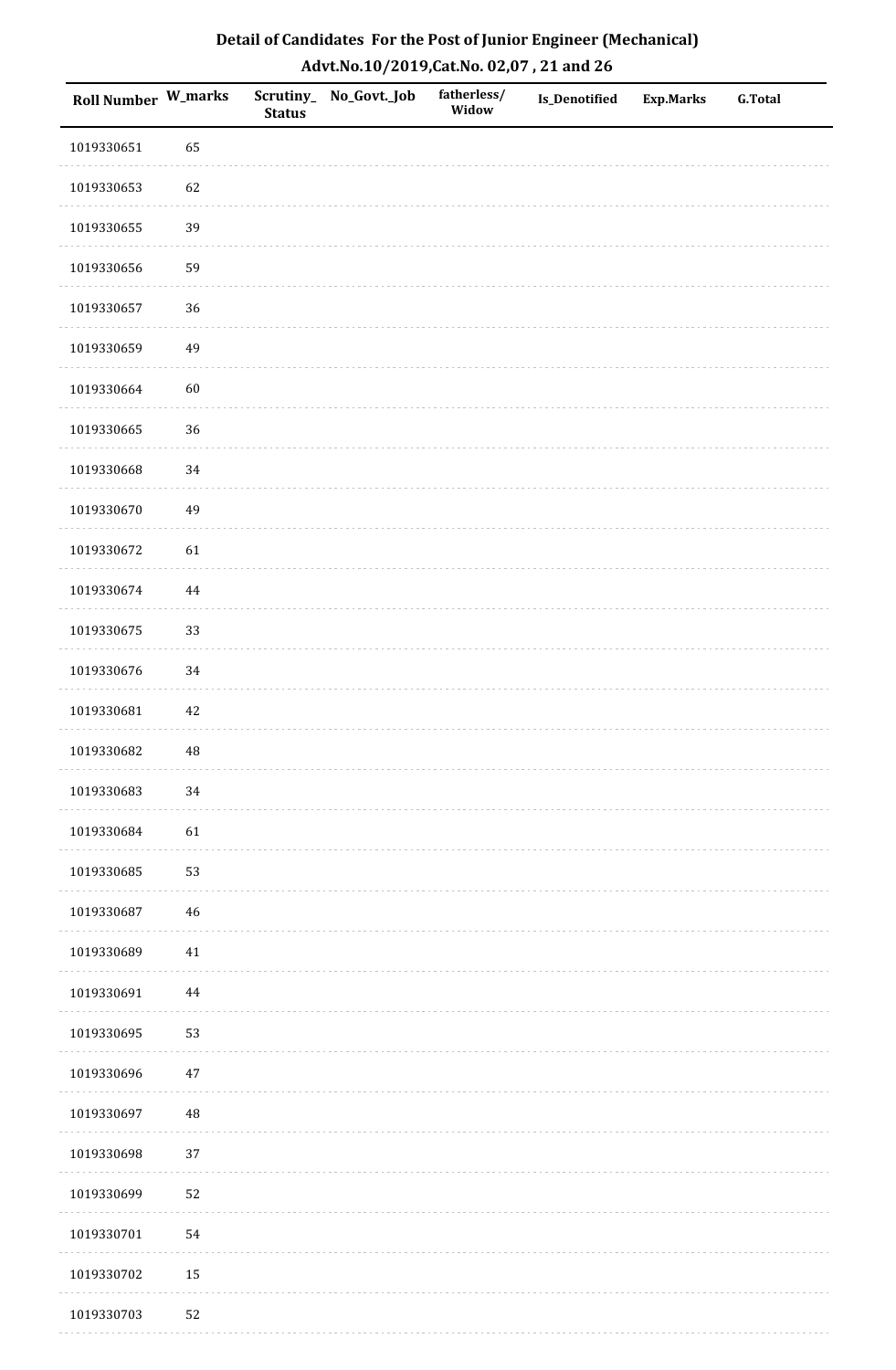| Roll Number W_marks |             | <b>Status</b> | Scrutiny_ No_Govt._Job | fatherless/<br>Widow | Is_Denotified | Exp.Marks | <b>G.Total</b> |
|---------------------|-------------|---------------|------------------------|----------------------|---------------|-----------|----------------|
| 1019330704          | 35          |               |                        |                      |               |           |                |
| 1019330705          | 33          |               |                        |                      |               |           |                |
| 1019330706          | 56          |               |                        |                      |               |           |                |
| 1019330707          | 45          |               |                        |                      |               |           |                |
| 1019330708          | 45          |               |                        |                      |               |           |                |
| 1019330710          | 37          |               |                        |                      |               |           |                |
| 1019330711          | 66          |               |                        |                      |               |           |                |
| 1019330712          | 53          |               |                        |                      |               |           |                |
| 1019330713          | 58          |               |                        |                      |               |           |                |
| 1019330714          | 34          |               |                        |                      |               |           |                |
| 1019330715          | 47          |               |                        |                      |               |           |                |
| 1019330717          | 55          |               |                        |                      |               |           |                |
| 1019330718          | 33          |               |                        |                      |               |           |                |
| 1019330719          | 42          |               |                        |                      |               |           |                |
| 1019330724          | 39          |               |                        |                      |               |           |                |
| 1019330725          | ${\bf 51}$  |               |                        |                      |               |           |                |
| 1019330727          | $51\,$      |               |                        |                      |               |           |                |
| 1019330728          | 38          |               |                        |                      |               |           |                |
| 1019330730          | $32\,$      |               |                        |                      |               |           |                |
| 1019330731          | 46          |               |                        |                      |               |           |                |
| 1019330732          | 54          |               |                        |                      |               |           |                |
| 1019330734          | 53          |               |                        |                      |               |           |                |
| 1019330735          | 34          |               |                        |                      |               |           |                |
| 1019330738          | 53          |               |                        |                      |               |           |                |
| 1019330739          | 45          |               |                        |                      |               |           |                |
| 1019330740          | 53          |               |                        |                      |               |           |                |
| 1019330743          | 26          |               |                        |                      |               |           |                |
| 1019330744          | 37          |               |                        |                      |               |           |                |
| 1019330746          | $41\,$      |               |                        |                      |               |           |                |
| 1019330748          | $\sqrt{46}$ |               |                        |                      |               |           |                |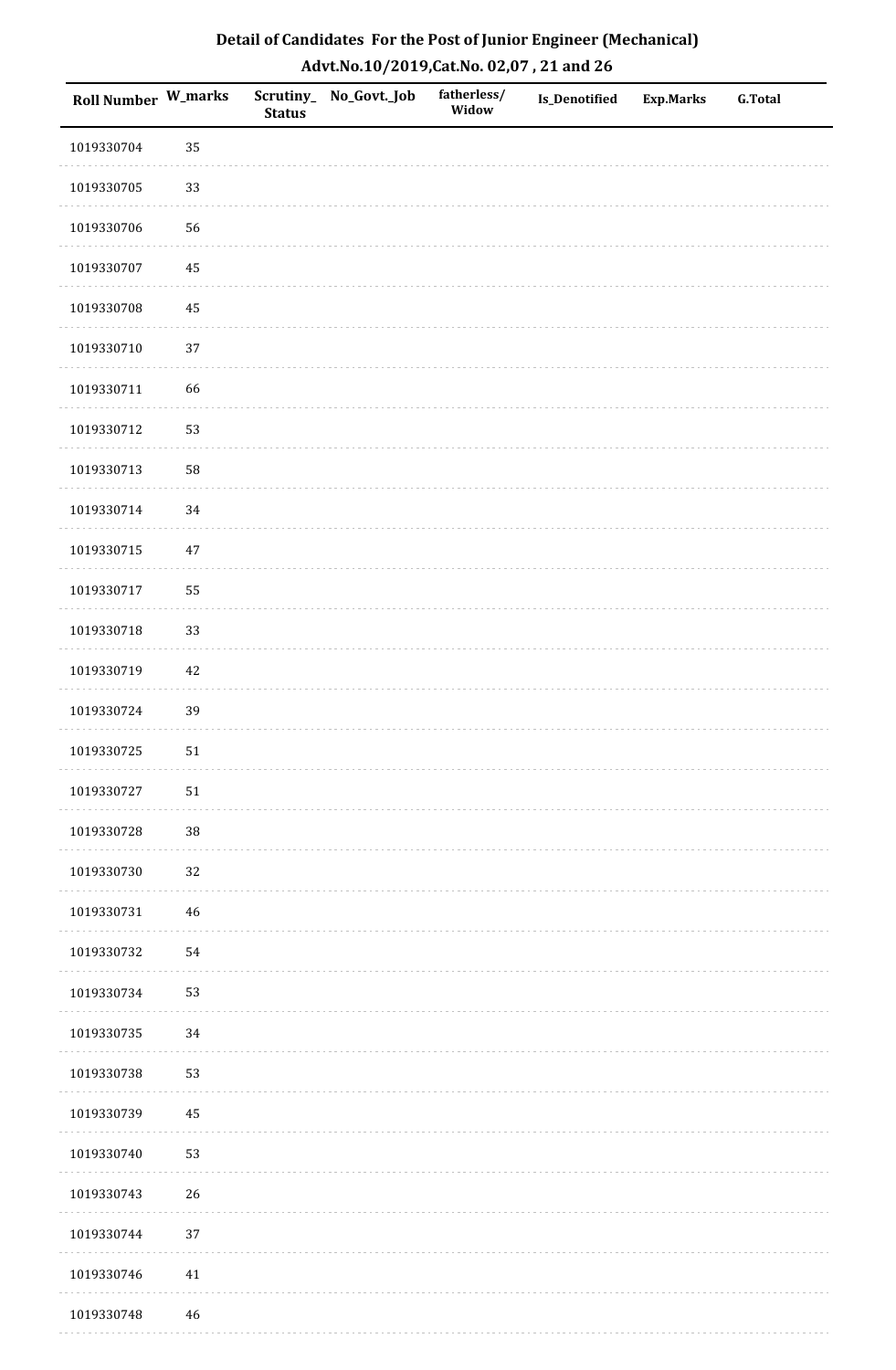| <b>Roll Number W_marks</b> |             | <b>Status</b> | Scrutiny_ No_Govt._Job | fatherless/<br>Widow | Is_Denotified | <b>Exp.Marks</b> | <b>G.Total</b> |
|----------------------------|-------------|---------------|------------------------|----------------------|---------------|------------------|----------------|
| 1019330749                 | $40\,$      |               |                        |                      |               |                  |                |
| 1019330750                 | 26          |               |                        |                      |               |                  |                |
| 1019330753                 | $\rm 48$    |               |                        |                      |               |                  |                |
| 1019330755                 | $\sqrt{48}$ |               |                        |                      |               |                  |                |
| 1019330756                 | 36          |               |                        |                      |               |                  |                |
| 1019330758                 | $46\,$      |               |                        |                      |               |                  |                |
| 1019330760                 | 25          |               |                        |                      |               |                  |                |
| 1019330761                 | 45          |               |                        |                      |               |                  |                |
| 1019330764                 | 61          |               |                        |                      |               |                  |                |
| 1019330765                 | $41\,$      |               |                        |                      |               |                  |                |
| 1019330766                 | $41\,$      |               |                        |                      |               |                  |                |
| 1019330767                 | $31\,$      |               |                        |                      |               |                  |                |
| 1019330768                 | $50\,$      |               |                        |                      |               |                  |                |
| 1019330774                 | 53          |               |                        |                      |               |                  |                |
| 1019330776                 | 57          |               |                        |                      |               |                  |                |
| 1019330777                 | $17\,$      |               |                        |                      |               |                  |                |
| 1019330780                 | $38\,$      |               |                        |                      |               |                  |                |
| 1019330781                 | 41          |               |                        |                      |               |                  |                |
| 1019330783                 | 32          |               |                        |                      |               |                  |                |
| 1019330784                 | 49          |               |                        |                      |               |                  |                |
| 1019330786                 | $43\,$      |               |                        |                      |               |                  |                |
| 1019330787                 | 29          |               |                        |                      |               |                  |                |
| 1019330789                 | 58          |               |                        |                      |               |                  |                |
| 1019330790                 | 39          |               |                        |                      |               |                  |                |
| 1019330791                 | 45          |               |                        |                      |               |                  |                |
| 1019330792                 | 49          |               |                        |                      |               |                  |                |
| 1019330794                 | $\rm 48$    |               |                        |                      |               |                  |                |
| 1019330795                 | $41\,$      |               |                        |                      |               |                  |                |
| 1019330796                 | $\bf 44$    |               |                        |                      |               |                  |                |
| 1019330797                 | $\bf 44$    |               |                        |                      |               |                  |                |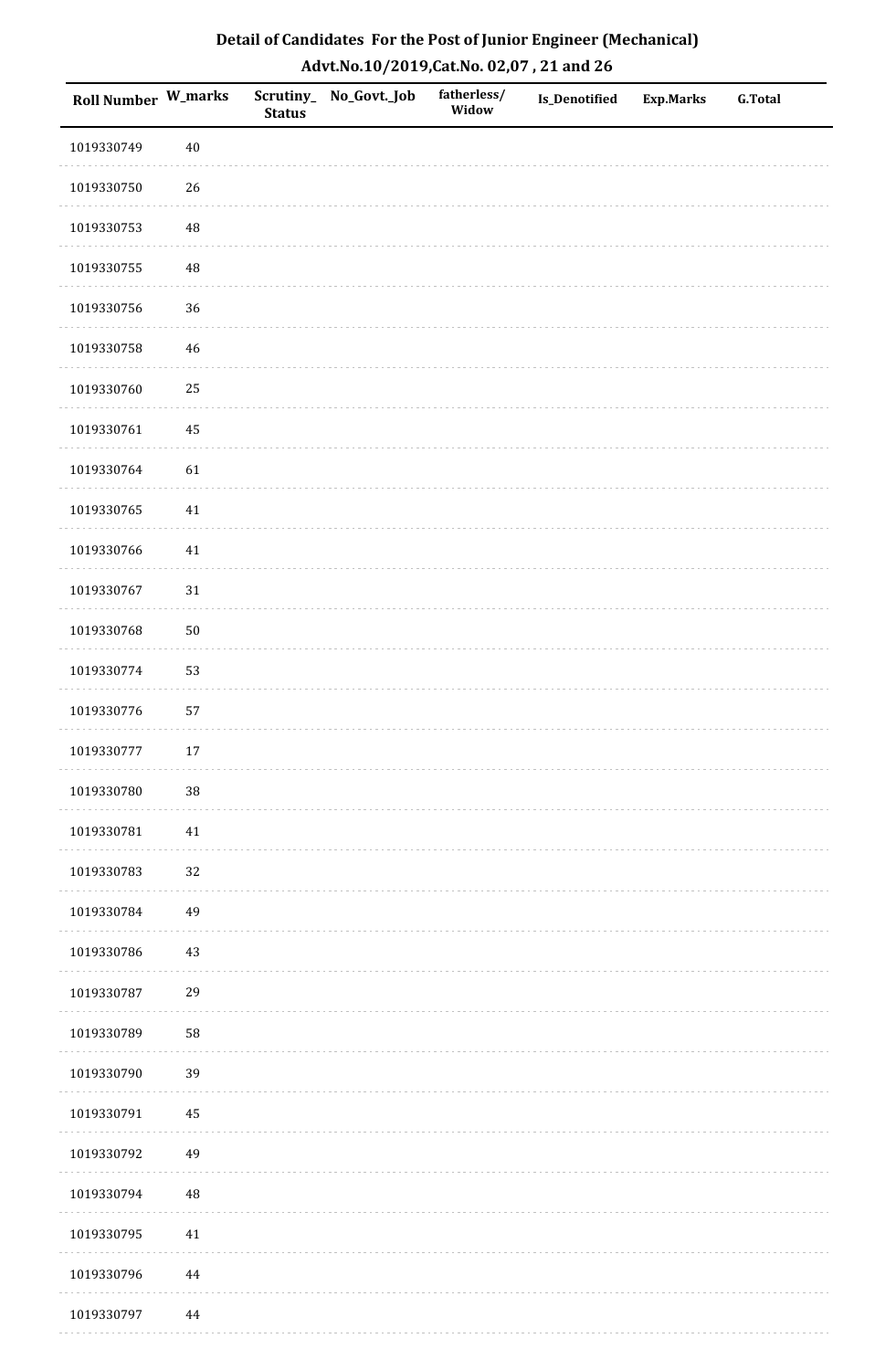| <b>Roll Number W_marks</b> |          | <b>Status</b> | Scrutiny_No_Govt._Job | fatherless/<br>Widow | Is_Denotified | <b>Exp.Marks</b> | <b>G.Total</b> |
|----------------------------|----------|---------------|-----------------------|----------------------|---------------|------------------|----------------|
| 1019330800                 | 34       |               |                       |                      |               |                  |                |
| 1019330801                 | 53       |               |                       |                      |               |                  |                |
| 1019330802                 | 49       |               |                       |                      |               |                  |                |
| 1019330803                 | 36       |               |                       |                      |               |                  |                |
| 1019330804                 | $43\,$   |               |                       |                      |               |                  |                |
| 1019330806                 | $47\,$   |               |                       |                      |               |                  |                |
| 1019330807                 | 61       |               |                       |                      |               |                  |                |
| 1019330809                 | $51\,$   |               |                       |                      |               |                  |                |
| 1019330810                 | $\bf 44$ |               |                       |                      |               |                  |                |
| 1019330813                 | 56       |               |                       |                      |               |                  |                |
| 1019330814                 | 34       |               |                       |                      |               |                  |                |
| 1019330817                 | $40\,$   |               |                       |                      |               |                  |                |
| 1019330818                 | 38       |               |                       |                      |               |                  |                |
| 1019330819                 | $46\,$   |               |                       |                      |               |                  |                |
| 1019330820                 | $37\,$   |               |                       |                      |               |                  |                |
| 1019330822                 | 54       |               |                       |                      |               |                  |                |
| 1019330824                 | 54       |               |                       |                      |               |                  |                |
| 1019330825                 | 45       |               |                       |                      |               |                  |                |
| 1019330826                 | 36       |               |                       |                      |               |                  |                |
| 1019330827                 | 36       |               |                       |                      |               |                  |                |
| 1019330828                 | 32       |               |                       |                      |               |                  |                |
| 1019330829                 | 56       |               |                       |                      |               |                  |                |
| 1019330830                 | $50\,$   |               |                       |                      |               |                  |                |
| 1019330831                 | 59       |               |                       |                      |               |                  |                |
| 1019330833                 | 46       |               |                       |                      |               |                  |                |
| 1019330834                 | $40\,$   |               |                       |                      |               |                  |                |
| 1019330835                 | $28\,$   |               |                       |                      |               |                  |                |
| 1019330836                 | $40\,$   |               |                       |                      |               |                  |                |
| 1019330839                 | $41\,$   |               |                       |                      |               |                  |                |
| 1019330840                 | 34       |               |                       |                      |               |                  |                |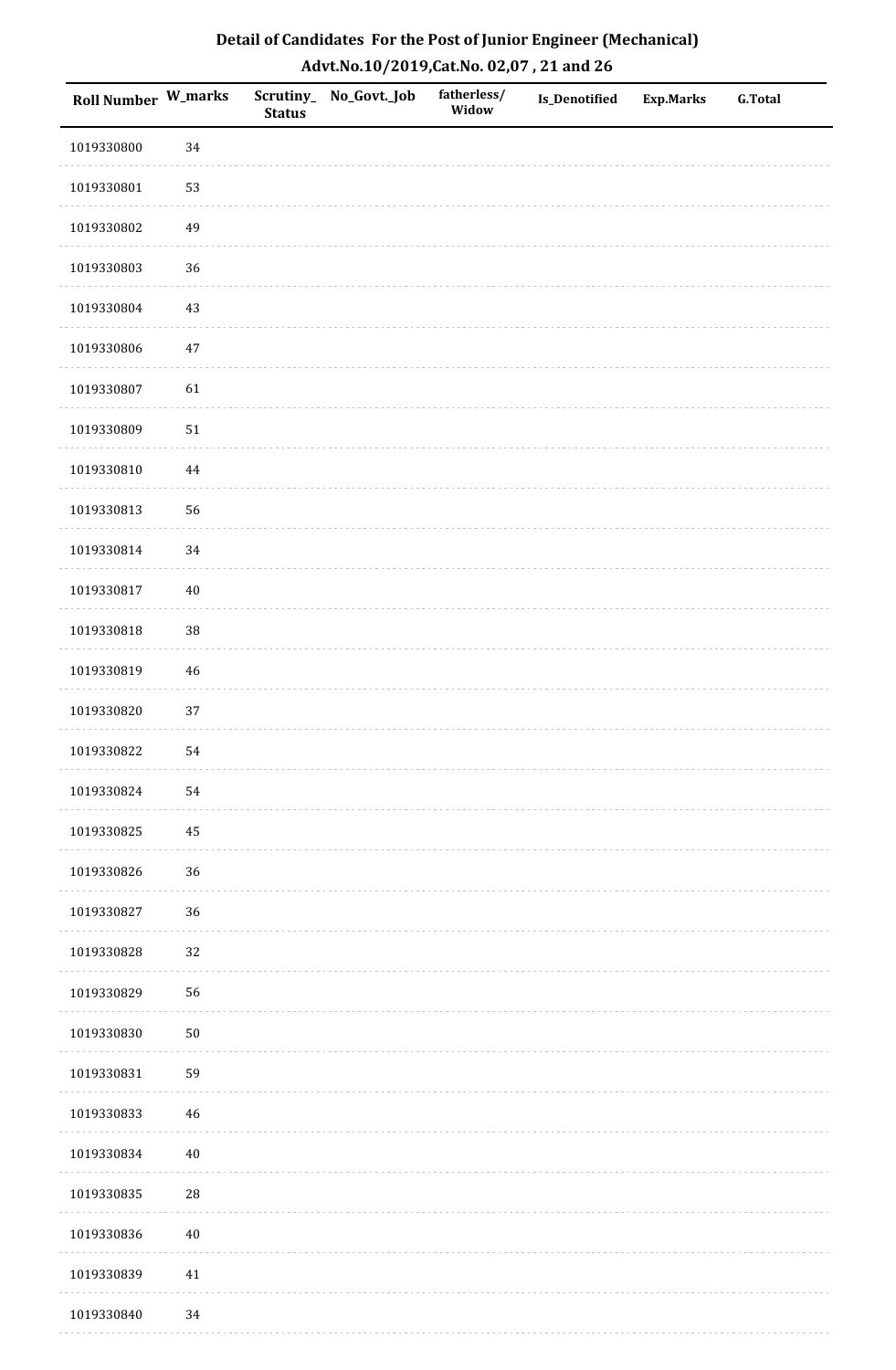| <b>Roll Number W_marks</b> |             | <b>Status</b> | Scrutiny_No_Govt._Job | fatherless/<br>Widow | Is_Denotified    | <b>Exp.Marks</b> | <b>G.Total</b> |
|----------------------------|-------------|---------------|-----------------------|----------------------|------------------|------------------|----------------|
| 1019330841                 | 32          |               |                       |                      |                  |                  |                |
| 1019330843                 | $50\,$      |               |                       |                      |                  |                  |                |
| 1019330844                 | 34          |               |                       |                      |                  |                  |                |
| 1019330845                 | 39          |               |                       |                      |                  |                  |                |
| 1019330846                 | $\bf 45$    |               |                       |                      |                  |                  |                |
| 1019330847                 | 62          |               |                       |                      |                  |                  |                |
| 1019330848                 | 53          |               |                       |                      |                  |                  |                |
| 1019330849                 | 45          |               |                       |                      |                  |                  |                |
| 1019330850                 | $41\,$      |               |                       |                      |                  |                  |                |
| 1019330852                 | $\bf 45$    |               |                       |                      |                  |                  |                |
| 1019330853                 | $50\,$      |               |                       |                      |                  |                  |                |
| 1019330854                 | 63          |               |                       |                      |                  |                  |                |
| 1019330855                 | 55          |               |                       |                      |                  |                  |                |
| 1019330856                 | 34          |               |                       |                      |                  |                  |                |
| 1019330857                 | $47\,$      |               |                       |                      |                  |                  |                |
| 1019330858                 | 54          |               |                       |                      |                  |                  |                |
| 1019330865                 | $43\,$      |               |                       |                      |                  |                  |                |
| 1019330866                 | 32          |               |                       |                      |                  |                  |                |
| 1019330868                 | 45          |               |                       |                      |                  |                  |                |
| 1019330871                 | $30\,$      |               |                       |                      |                  |                  |                |
| 1019330872                 | 57          |               |                       |                      |                  |                  |                |
| 1019330873                 | 59          |               |                       |                      |                  |                  |                |
| 1019330874                 | $40\,$      |               |                       |                      |                  |                  |                |
| 1019330875                 | 32          |               |                       |                      |                  |                  |                |
| 1019330877                 | $\bf 44$    |               |                       |                      |                  |                  |                |
| 1019330879                 | $40\,$      | Absent        | $\boldsymbol{0}$      | $\boldsymbol{0}$     | $\boldsymbol{0}$ | $0.00\,$         |                |
| 1019330881                 | 35          |               |                       |                      |                  |                  |                |
| 1019330882                 | $\sqrt{48}$ |               |                       |                      |                  |                  |                |
| 1019330883                 | $43\,$      |               |                       |                      |                  |                  |                |
| 1019330884                 | 58          |               |                       |                      |                  |                  |                |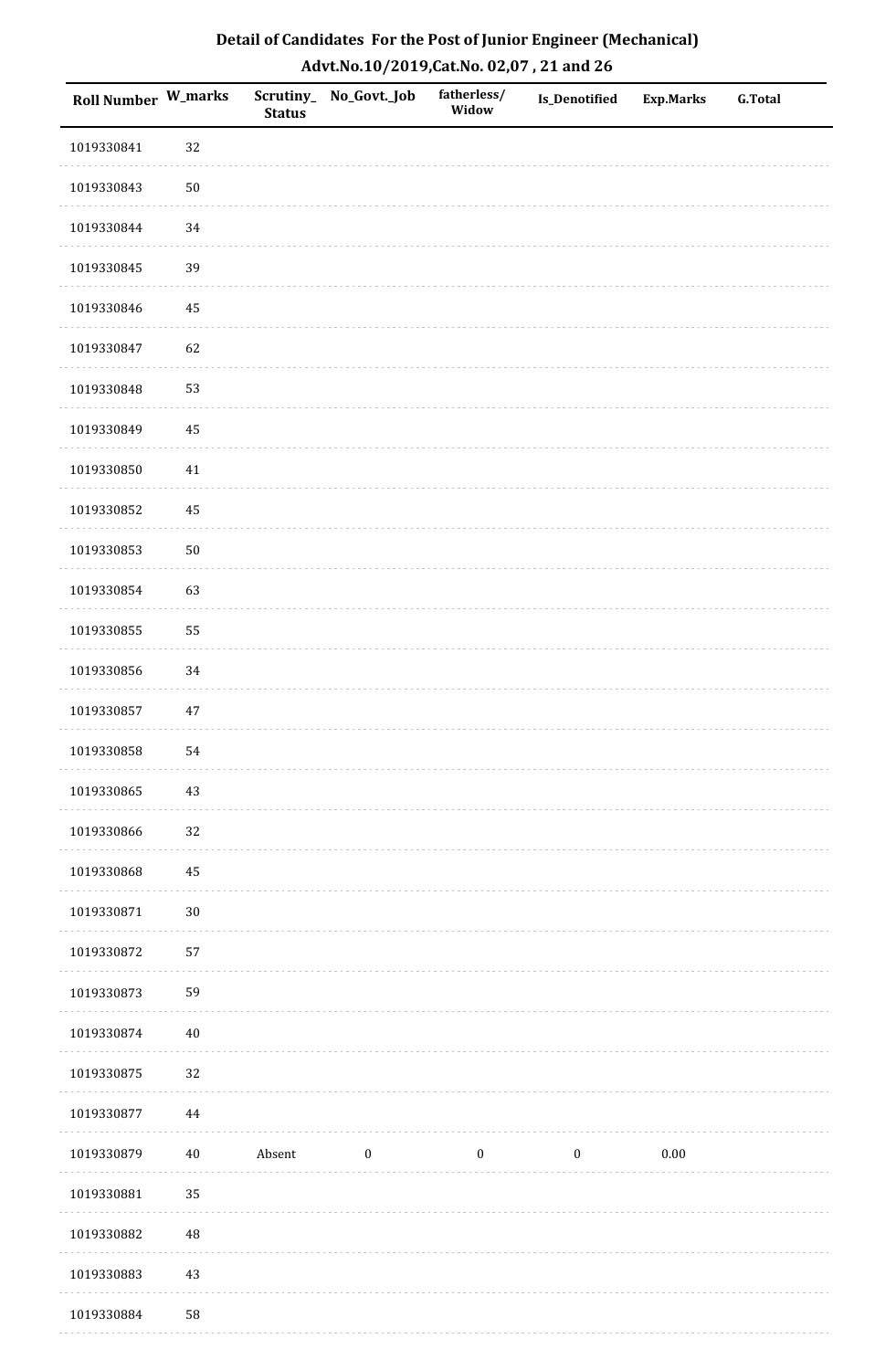| <b>Roll Number W_marks</b> |             | <b>Status</b> | Scrutiny_No_Govt._Job | fatherless/<br>Widow | Is_Denotified    | <b>Exp.Marks</b> | <b>G.Total</b> |
|----------------------------|-------------|---------------|-----------------------|----------------------|------------------|------------------|----------------|
| 1019330885                 | $10\,$      |               |                       |                      |                  |                  |                |
| 1019330887                 | 45          |               |                       |                      |                  |                  |                |
| 1019330888                 | 16          |               |                       |                      |                  |                  |                |
| 1019330891                 | 60          |               |                       |                      |                  |                  |                |
| 1019330892                 | $40\,$      |               |                       |                      |                  |                  |                |
| 1019330895                 | $50\,$      |               |                       |                      |                  |                  |                |
| 1019330896                 | 37          |               |                       |                      |                  |                  |                |
| 1019330897                 | 54          |               |                       |                      |                  |                  |                |
| 1019330898                 | $51\,$      |               |                       |                      |                  |                  |                |
| 1019330899                 | 61          |               |                       |                      |                  |                  |                |
| 1019330900                 | $\sqrt{48}$ |               |                       |                      |                  |                  |                |
| 1019330902                 | 52          |               |                       |                      |                  |                  |                |
| 1019330903                 | $47\,$      | Eligible      | $\bf{0}$              | $\boldsymbol{0}$     | $\boldsymbol{0}$ | $0.00\,$         | 47.00          |
| 1019330904                 | $43\,$      |               |                       |                      |                  |                  |                |
| 1019330905                 | $30\,$      |               |                       |                      |                  |                  |                |
| 1019330906                 | 54          |               |                       |                      |                  |                  |                |
| 1019330907                 | 55          |               |                       |                      |                  |                  |                |
| 1019330910                 | $46\,$      |               |                       |                      |                  |                  |                |
| 1019330913                 | $31\,$      |               |                       |                      |                  |                  |                |
| 1019330916                 | 35          |               |                       |                      |                  |                  |                |
| 1019330917                 | 42          |               |                       |                      |                  |                  |                |
| 1019330918                 | $34\,$      |               |                       |                      |                  |                  |                |
| 1019330919                 | 53          |               |                       |                      |                  |                  |                |
| 1019330924                 | $38\,$      |               |                       |                      |                  |                  |                |
| 1019330928                 | $43\,$      |               |                       |                      |                  |                  |                |
| 1019330929                 | $42\,$      |               |                       |                      |                  |                  |                |
| 1019330933                 | 33          |               |                       |                      |                  |                  |                |
| 1019330935                 | 35          |               |                       |                      |                  |                  |                |
| 1019330937                 | 34          |               |                       |                      |                  |                  |                |
| 1019330938                 | 43          |               |                       |                      |                  |                  |                |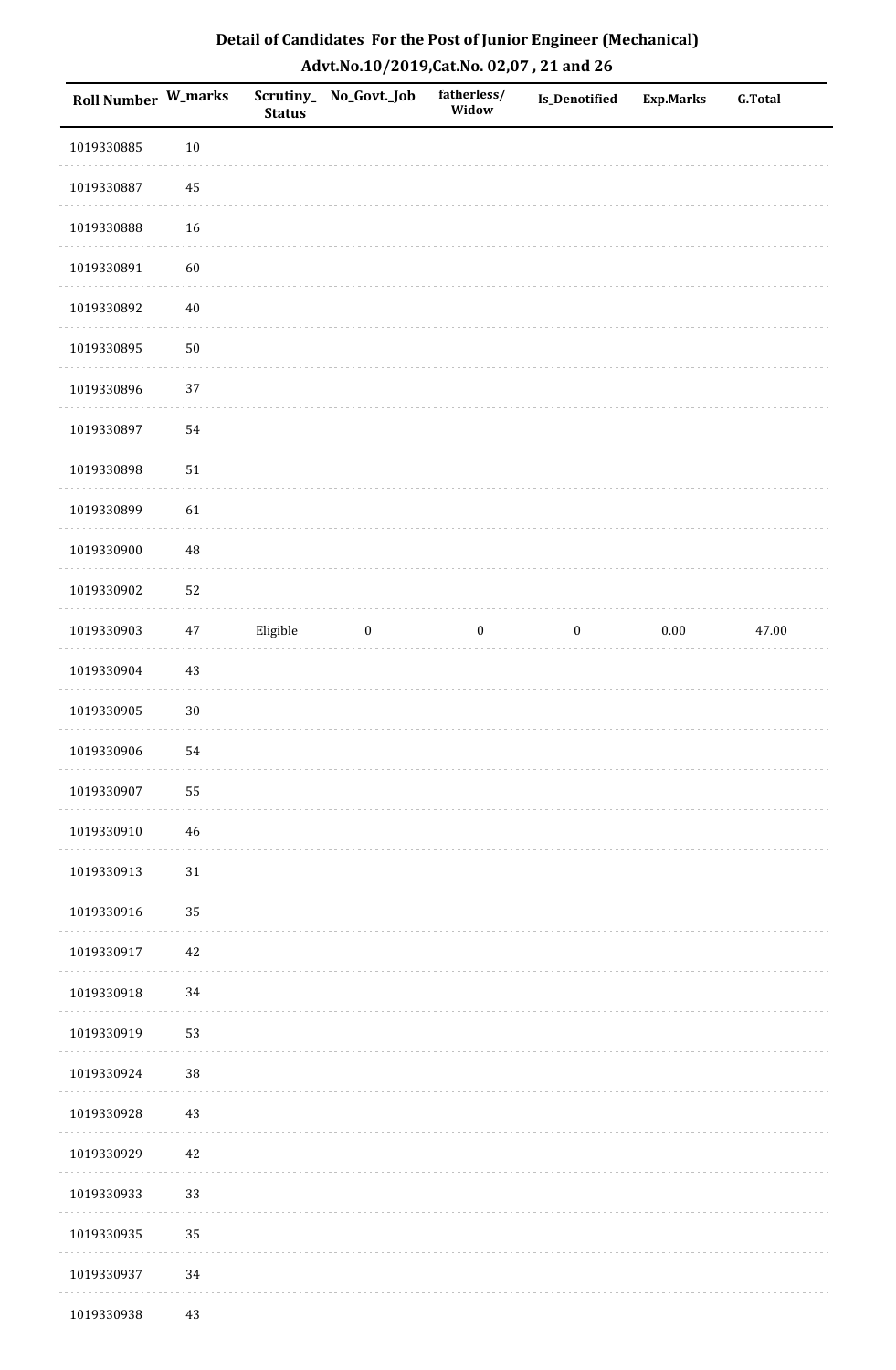| Detail of Candidates For the Post of Junior Engineer (Mechanical) |
|-------------------------------------------------------------------|
| Advt.No.10/2019, Cat.No. 02,07, 21 and 26                         |

| Roll Number W_marks |          | Scrutiny_<br><b>Status</b> | No_Govt._Job    | fatherless/<br>Widow | Is_Denotified    | <b>Exp.Marks</b> | <b>G.Total</b> |
|---------------------|----------|----------------------------|-----------------|----------------------|------------------|------------------|----------------|
| 1019330939          | 45       |                            |                 |                      |                  |                  |                |
| 1019330942          | $40\,$   |                            |                 |                      |                  |                  |                |
| 1019330944          | 34       |                            |                 |                      |                  |                  |                |
| 1019330945          | 36       |                            |                 |                      |                  |                  |                |
| 1019330947          | 39       |                            |                 |                      |                  |                  |                |
| 1019330948          | $38\,$   |                            |                 |                      |                  |                  |                |
| 1019330950          | 26       |                            |                 |                      |                  |                  |                |
| 1019330951          | 59       |                            |                 |                      |                  |                  |                |
| 1019330952          | $51\,$   | Eligible                   | $5\phantom{.0}$ | $\boldsymbol{0}$     | $\boldsymbol{0}$ | $0.00\,$         | 56.00          |
| 1019330953          | $\rm 45$ |                            |                 |                      |                  |                  |                |
| 1019330955          | $51\,$   |                            |                 |                      |                  |                  |                |
| 1019330956          | 66       | Eligible                   | $\sqrt{5}$      | $\boldsymbol{0}$     | $\boldsymbol{0}$ | $0.00\,$         | $71.00\,$      |
| 1019330958          | $41\,$   |                            |                 |                      |                  |                  |                |
| 1019330960          | $40\,$   |                            |                 |                      |                  |                  |                |
| 1019330961          | $\rm 48$ |                            |                 |                      |                  |                  |                |
| 1019330962          | $27\,$   |                            |                 |                      |                  |                  |                |
| 1019330963          | 36       |                            |                 |                      |                  |                  |                |
| 1019330965          | 55       |                            |                 |                      |                  |                  |                |
| 1019330967          | 34       |                            |                 |                      |                  |                  |                |
| 1019330968          | $\bf 46$ |                            |                 |                      |                  |                  |                |
| 1019330969          | 19       |                            |                 |                      |                  |                  |                |
| 1019330970          | 54       |                            |                 |                      |                  |                  |                |
| 1019330971          | $42\,$   |                            |                 |                      |                  |                  |                |
| 1019330972          | 39       |                            |                 |                      |                  |                  |                |
| 1019330973          | $50\,$   |                            |                 |                      |                  |                  |                |
| 1019330975          | 49       |                            |                 |                      |                  |                  |                |
| 1019330976          | 56       |                            |                 |                      |                  |                  |                |
| 1019330980          | $\rm 48$ |                            |                 |                      |                  |                  |                |
| 1019330982          | 36       |                            |                 |                      |                  |                  |                |
| 1019330983          | 34       |                            |                 |                      |                  |                  |                |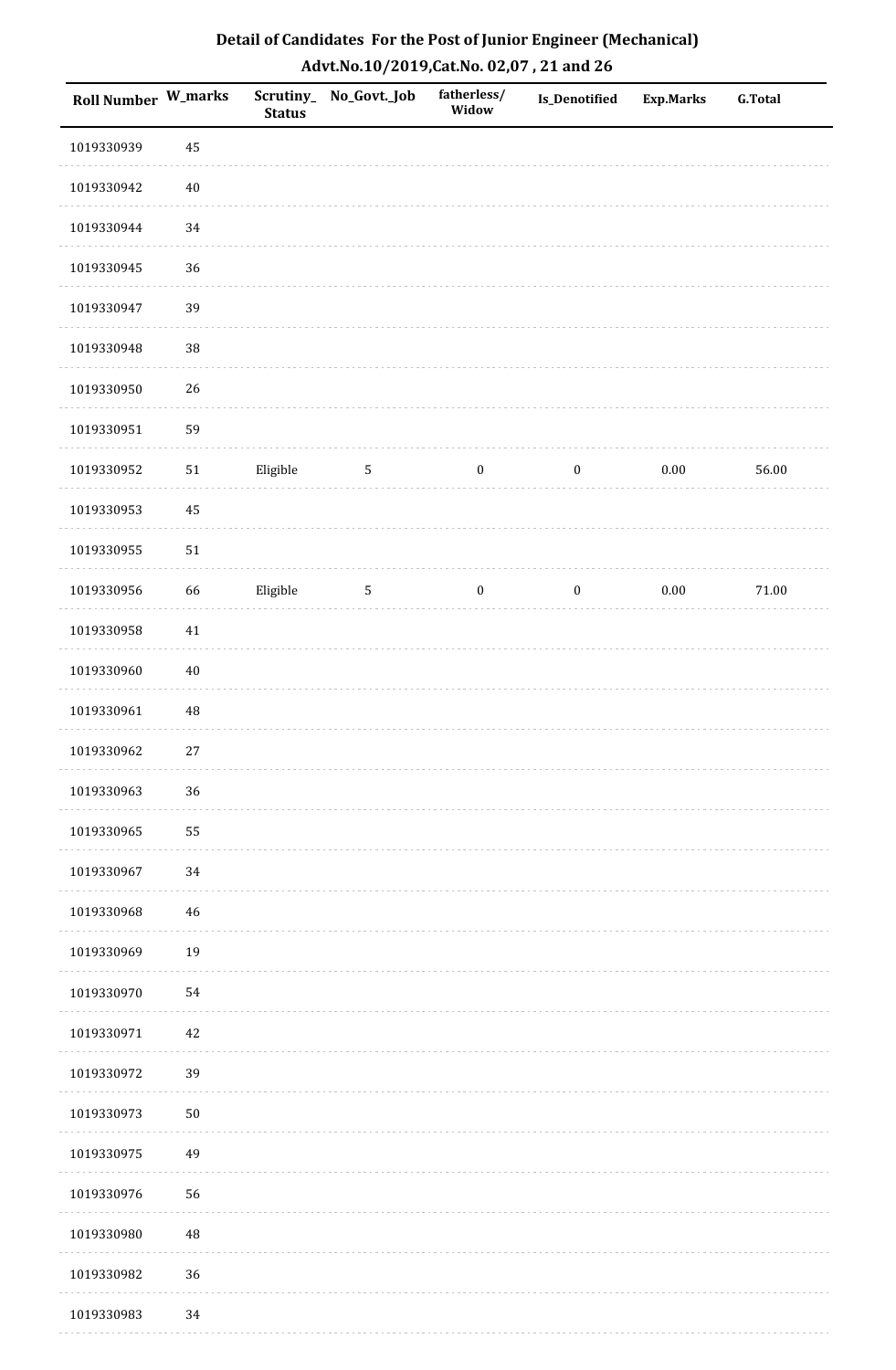| Detail of Candidates For the Post of Junior Engineer (Mechanical) |
|-------------------------------------------------------------------|
| Advt.No.10/2019,Cat.No. 02,07, 21 and 26                          |

| Roll Number W_marks |          | <b>Status</b> | Scrutiny_ No_Govt._Job | fatherless/<br>Widow | Is_Denotified | <b>Exp.Marks</b> | <b>G.Total</b> |
|---------------------|----------|---------------|------------------------|----------------------|---------------|------------------|----------------|
| 1019330985          | 55       |               |                        |                      |               |                  |                |
| 1019330986          | 41       |               |                        |                      |               |                  |                |
| 1019330987          | 36       |               |                        |                      |               |                  |                |
| 1019330988          | 57       |               |                        |                      |               |                  |                |
| 1019330990          | 49       |               |                        |                      |               |                  |                |
| 1019330991          | 57       |               |                        |                      |               |                  |                |
| 1019330992          | 59       |               |                        |                      |               |                  |                |
| 1019330993          | 55       |               |                        |                      |               |                  |                |
| 1019330994          | $\bf 44$ |               |                        |                      |               |                  |                |
| 1019330995          | 39       |               |                        |                      |               |                  |                |
| 1019330996          | 39       |               |                        |                      |               |                  |                |
| 1019331000          | $43\,$   |               |                        |                      |               |                  |                |
| 1019331002          | 54       |               |                        |                      |               |                  |                |
| 1019331003          | $42\,$   |               |                        |                      |               |                  |                |
| 1019331004          | $42\,$   |               |                        |                      |               |                  |                |
| 1019331005          | 34       |               |                        |                      |               |                  |                |
| 1019331007          | $\bf 45$ |               |                        |                      |               |                  |                |
| 1019331008          | 49       |               |                        |                      |               |                  |                |
| 1019331015          | $\rm 45$ |               |                        |                      |               |                  |                |
| 1019331016          | 29       |               |                        |                      |               |                  |                |
| 1019331018          | $60\,$   |               |                        |                      |               |                  |                |
| 1019331019          | 35       |               |                        |                      |               |                  |                |
| 1019331021          | 32       |               |                        |                      |               |                  |                |
| 1019331022          | $38\,$   |               |                        |                      |               |                  |                |
| 1019331023          | 60       |               |                        |                      |               |                  |                |
| 1019331025          | 52       |               |                        |                      |               |                  |                |
| 1019331026          | 45       |               |                        |                      |               |                  |                |
| 1019331027          | 39       |               |                        |                      |               |                  |                |
| 1019331029          | $47\,$   |               |                        |                      |               |                  |                |
| 1019331030          | $42\,$   |               |                        |                      |               |                  |                |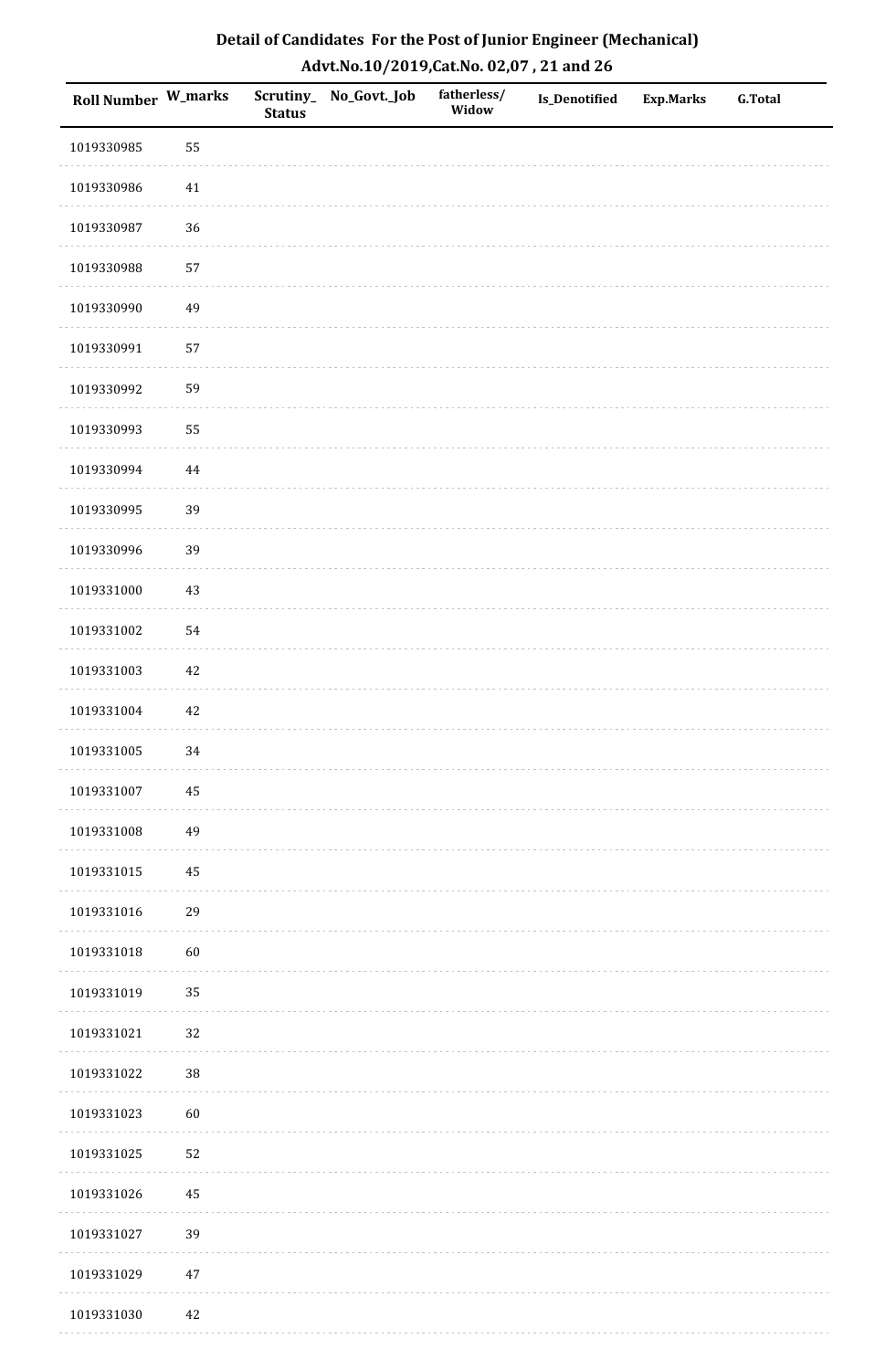| <b>Roll Number W_marks</b> |        | <b>Status</b> | Scrutiny_No_Govt._Job | fatherless/<br>Widow | Is_Denotified | <b>Exp.Marks</b> | <b>G.Total</b> |
|----------------------------|--------|---------------|-----------------------|----------------------|---------------|------------------|----------------|
| 1019331033                 | 37     |               |                       |                      |               |                  |                |
| 1019331035                 | $51\,$ |               |                       |                      |               |                  |                |
| 1019331036                 | $30\,$ |               |                       |                      |               |                  |                |
| 1019331037                 | 49     |               |                       |                      |               |                  |                |
| 1019331038                 | $51\,$ |               |                       |                      |               |                  |                |
| 1019331041                 | $46\,$ |               |                       |                      |               |                  |                |
| 1019331042                 | $50\,$ |               |                       |                      |               |                  |                |
| 1019331045                 | 36     |               |                       |                      |               |                  |                |
| 1019331047                 | 16     |               |                       |                      |               |                  |                |
| 1019331048                 | 39     |               |                       |                      |               |                  |                |
| 1019331051                 | 33     |               |                       |                      |               |                  |                |
| 1019331052                 | $50\,$ |               |                       |                      |               |                  |                |
| 1019331053                 | 57     |               |                       |                      |               |                  |                |
| 1019331055                 | $30\,$ |               |                       |                      |               |                  |                |
| 1019331056                 | $42\,$ |               |                       |                      |               |                  |                |
| 1019331057                 | 54     |               |                       |                      |               |                  |                |
| 1019331058                 | 32     |               |                       |                      |               |                  |                |
| 1019331059                 | 32     |               |                       |                      |               |                  |                |
| 1019331060                 | $43\,$ |               |                       |                      |               |                  |                |
| 1019331061                 | $47\,$ |               |                       |                      |               |                  |                |
| 1019331062                 | 45     |               |                       |                      |               |                  |                |
| 1019331063                 | 53     |               |                       |                      |               |                  |                |
| 1019331064                 | 54     |               |                       |                      |               |                  |                |
| 1019331065                 | $37\,$ |               |                       |                      |               |                  |                |
| 1019331068                 | 61     |               |                       |                      |               |                  |                |
| 1019331070                 | 48     |               |                       |                      |               |                  |                |
| 1019331071                 | $34\,$ |               |                       |                      |               |                  |                |
| 1019331072                 | 33     |               |                       |                      |               |                  |                |
| 1019331073                 | 58     |               |                       |                      |               |                  |                |
| 1019331074                 | 41     |               |                       |                      |               |                  |                |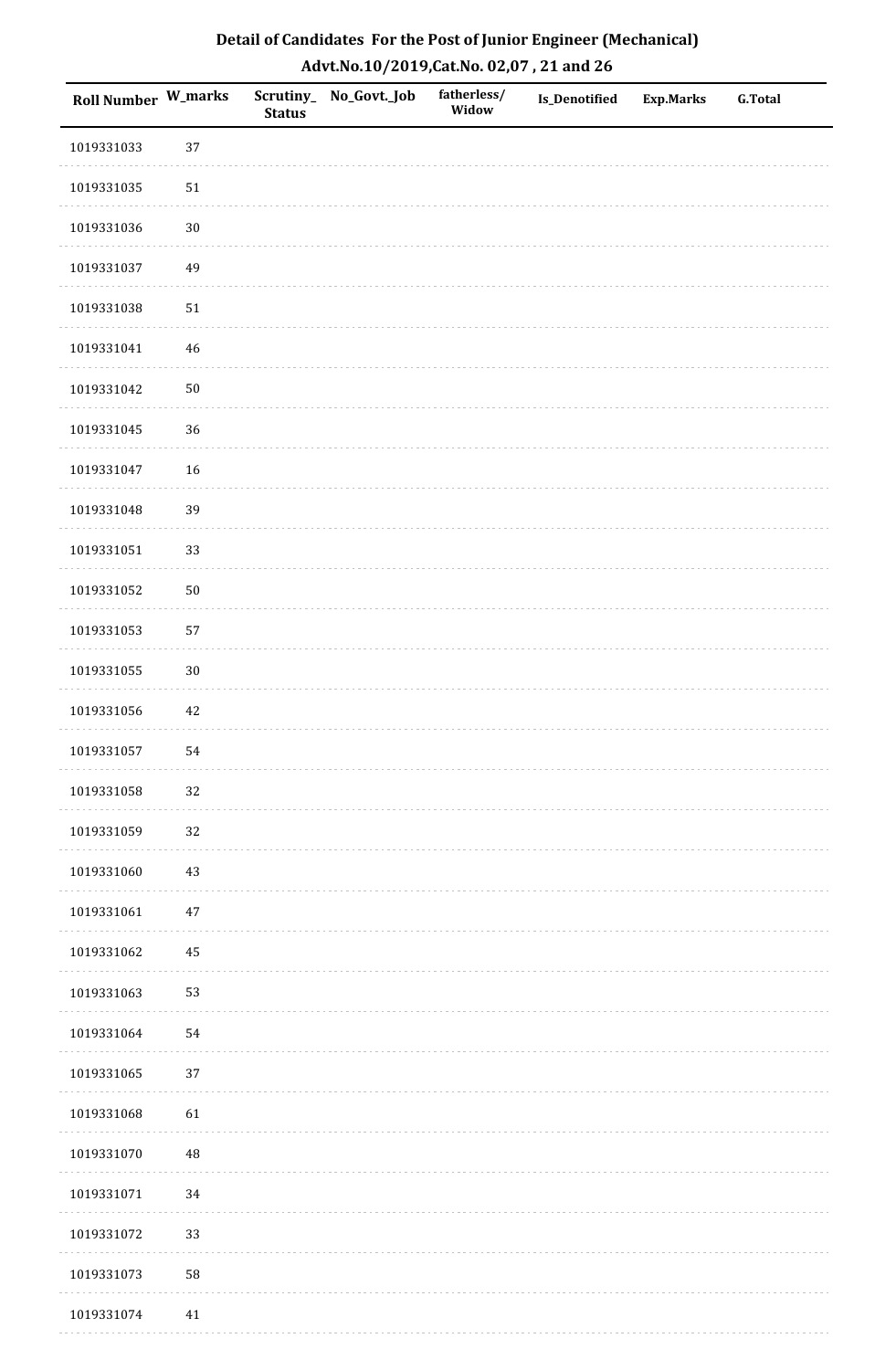| <b>Roll Number W_marks</b> |            | <b>Status</b> | Scrutiny_No_Govt._Job | fatherless/<br>Widow | Is_Denotified | <b>Exp.Marks</b> | <b>G.Total</b> |
|----------------------------|------------|---------------|-----------------------|----------------------|---------------|------------------|----------------|
| 1019331076                 | ${\bf 28}$ |               |                       |                      |               |                  |                |
| 1019331078                 | 60         |               |                       |                      |               |                  |                |
| 1019331079                 | 46         |               |                       |                      |               |                  |                |
| 1019331082                 | 39         |               |                       |                      |               |                  |                |
| 1019331083                 | $42\,$     |               |                       |                      |               |                  |                |
| 1019331084                 | 62         |               |                       |                      |               |                  |                |
| 1019331085                 | 59         |               |                       |                      |               |                  |                |
| 1019331087                 | 54         |               |                       |                      |               |                  |                |
| 1019331088                 | 36         |               |                       |                      |               |                  |                |
| 1019331089                 | 52         |               |                       |                      |               |                  |                |
| 1019331090                 | $47\,$     |               |                       |                      |               |                  |                |
| 1019331091                 | 35         |               |                       |                      |               |                  |                |
| 1019331092                 | 39         |               |                       |                      |               |                  |                |
| 1019331093                 | $12\,$     |               |                       |                      |               |                  |                |
| 1019331094                 | 53         |               |                       |                      |               |                  |                |
| 1019331095                 | 55         |               |                       |                      |               |                  |                |
| 1019331096                 | $43\,$     |               |                       |                      |               |                  |                |
| 1019331099                 | 46         |               |                       |                      |               |                  |                |
| 1019331101                 | 56         |               |                       |                      |               |                  |                |
| 1019331105                 | 55         |               |                       |                      |               |                  |                |
| 1019331106                 | 45         |               |                       |                      |               |                  |                |
| 1019331107                 | $41\,$     |               |                       |                      |               |                  |                |
| 1019331108                 | 39         |               |                       |                      |               |                  |                |
| 1019331109                 | 34         |               |                       |                      |               |                  |                |
| 1019331111                 | 38         |               |                       |                      |               |                  |                |
| 1019331115                 | 34         |               |                       |                      |               |                  |                |
| 1019331117                 | $51\,$     |               |                       |                      |               |                  |                |
| 1019331118                 | 44         |               |                       |                      |               |                  |                |
| 1019331119                 | $\bf 45$   |               |                       |                      |               |                  |                |
| 1019331120                 | 49         |               |                       |                      |               |                  |                |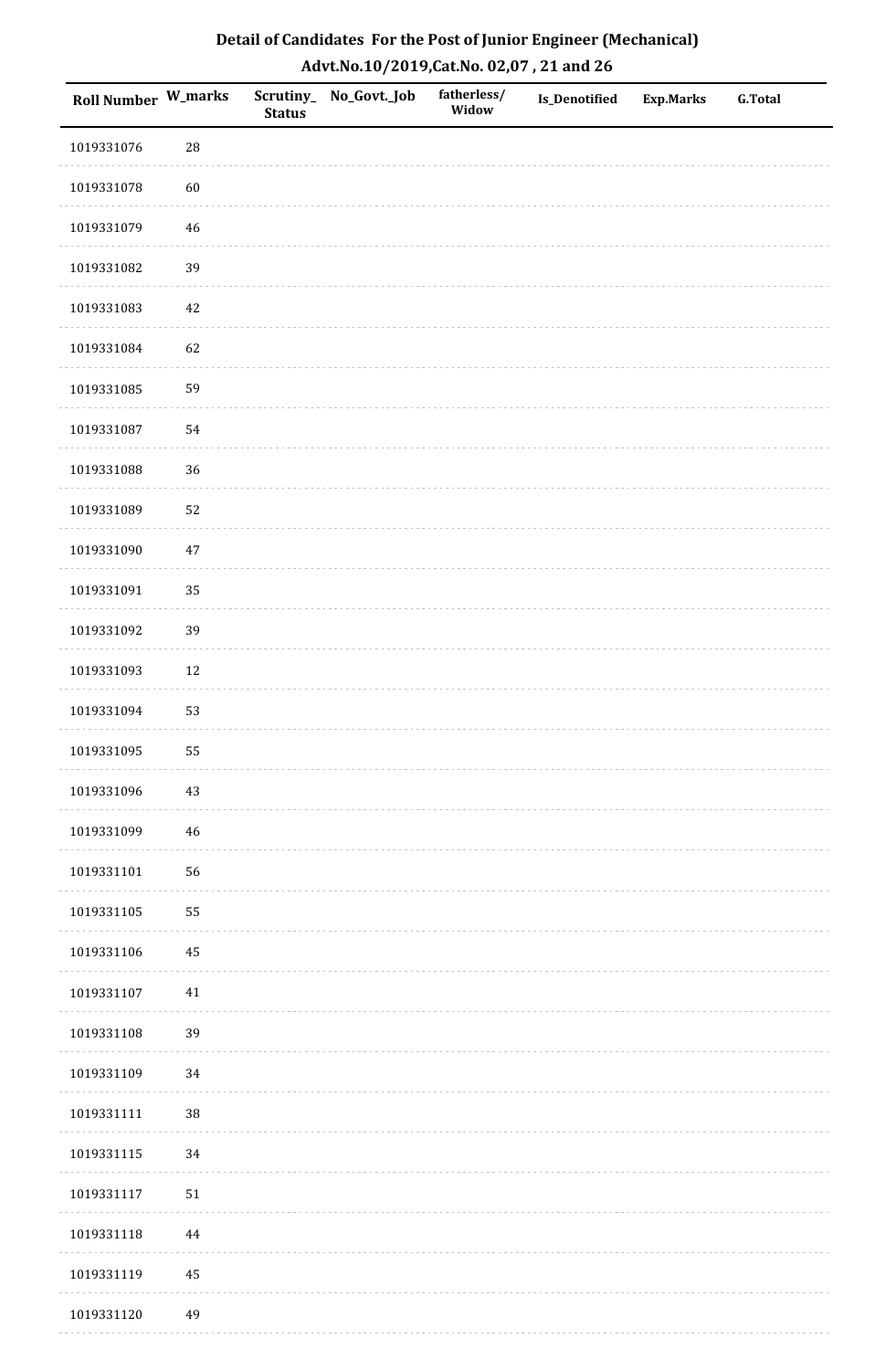| Roll Number W_marks |          | <b>Status</b> | Scrutiny_No_Govt._Job | fatherless/<br>Widow | <b>Is_Denotified</b> | <b>Exp.Marks</b> | <b>G.Total</b> |
|---------------------|----------|---------------|-----------------------|----------------------|----------------------|------------------|----------------|
| 1019331122          | 45       |               |                       |                      |                      |                  |                |
| 1019331123          | 39       |               |                       |                      |                      |                  |                |
| 1019331125          | 42       |               |                       |                      |                      |                  |                |
| 1019331126          | 27       | Absent        | $\boldsymbol{0}$      | $\boldsymbol{0}$     | $\boldsymbol{0}$     | $0.00\,$         |                |
| 1019331127          | 53       |               |                       |                      |                      |                  |                |
| 1019331128          | 35       |               |                       |                      |                      |                  |                |
| 1019331129          | 32       |               |                       |                      |                      |                  |                |
| 1019331130          | 46       |               |                       |                      |                      |                  |                |
| 1019331132          | $42\,$   |               |                       |                      |                      |                  |                |
| 1019331133          | $31\,$   |               |                       |                      |                      |                  |                |
| 1019331135          | 56       |               |                       |                      |                      |                  |                |
| 1019331136          | 43       |               |                       |                      |                      |                  |                |
| 1019331137          | $30\,$   |               |                       |                      |                      |                  |                |
| 1019331138          | 64       |               |                       |                      |                      |                  |                |
| 1019331139          | 34       | Absent        | $\boldsymbol{0}$      | $\boldsymbol{0}$     | $\boldsymbol{0}$     | $0.00\,$         |                |
| 1019331143          | $\rm 48$ |               |                       |                      |                      |                  |                |
| 1019331144          | 42       |               |                       |                      |                      |                  |                |
| 1019331145          | 49       |               |                       |                      |                      |                  |                |
| 1019331147          | 35       |               |                       |                      |                      |                  |                |
| 1019331148          | 40       |               |                       |                      |                      |                  |                |
| 1019331149          | 57       |               |                       |                      |                      |                  |                |
| 1019331150          | 45       |               |                       |                      |                      |                  |                |
| 1019331153          | 49       |               |                       |                      |                      |                  |                |
| 1019331155          | 61       |               |                       |                      |                      |                  |                |
| 1019331156          | 42       |               |                       |                      |                      |                  |                |
| 1019331161          | $30\,$   |               |                       |                      |                      |                  |                |
| 1019331164          | 36       |               |                       |                      |                      |                  |                |
| 1019331165          | 62       |               |                       |                      |                      |                  |                |
| 1019331167          | 52       |               |                       |                      |                      |                  |                |

 1019331168 46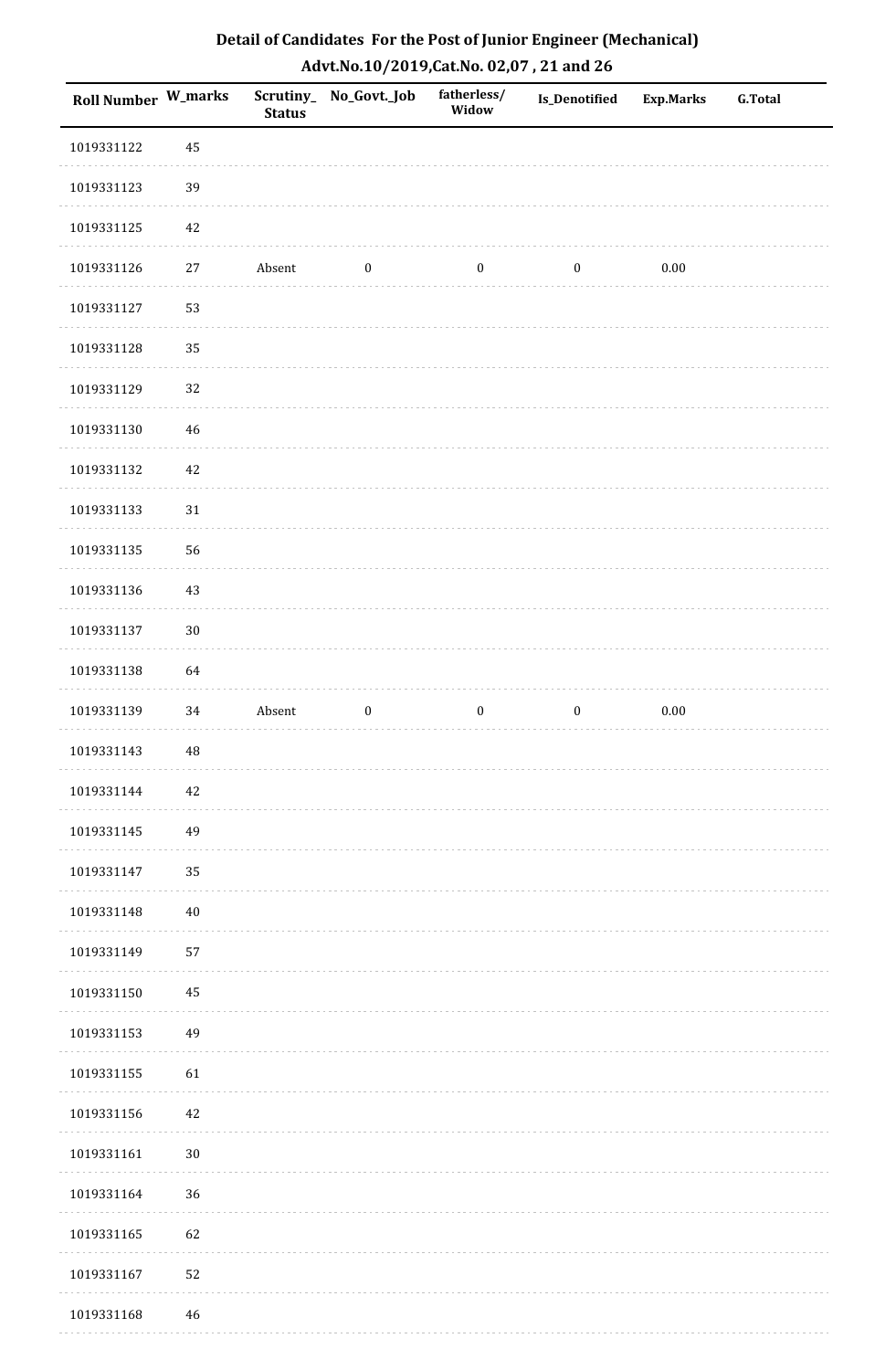| <b>Roll Number W_marks</b> |        | <b>Status</b> | Scrutiny_No_Govt._Job | fatherless/<br>Widow | Is_Denotified | <b>Exp.Marks</b> | <b>G.Total</b> |
|----------------------------|--------|---------------|-----------------------|----------------------|---------------|------------------|----------------|
| 1019331169                 | 33     |               |                       |                      |               |                  |                |
| 1019331170                 | $40\,$ |               |                       |                      |               |                  |                |
| 1019331174                 | $42\,$ |               |                       |                      |               |                  |                |
| 1019331177                 | 60     |               |                       |                      |               |                  |                |
| 1019331178                 | 44     |               |                       |                      |               |                  |                |
| 1019331179                 | 55     |               |                       |                      |               |                  |                |
| 1019331181                 | 31     |               |                       |                      |               |                  |                |
| 1019331182                 | 46     |               |                       |                      |               |                  |                |
| 1019331186                 | 58     |               |                       |                      |               |                  |                |
| 1019331187                 | $50\,$ |               |                       |                      |               |                  |                |
| 1019331191                 | 37     |               |                       |                      |               |                  |                |
| 1019331192                 | 56     |               |                       |                      |               |                  |                |
| 1019331198                 | 45     |               |                       |                      |               |                  |                |
| 1019331199                 | $46\,$ |               |                       |                      |               |                  |                |
| 1019331200                 | 63     |               |                       |                      |               |                  |                |
| 1019331202                 | $51\,$ |               |                       |                      |               |                  |                |
| 1019331204                 | 33     |               |                       |                      |               |                  |                |
| 1019331205                 | 44     |               |                       |                      |               |                  |                |
| 1019331206                 | 45     |               |                       |                      |               |                  |                |
| 1019331207                 | 38     |               |                       |                      |               |                  |                |
| 1019331209                 | $30\,$ |               |                       |                      |               |                  |                |
| 1019331211                 | 59     |               |                       |                      |               |                  |                |
| 1019331212                 | $51\,$ |               |                       |                      |               |                  |                |
| 1019331213                 | 56     |               |                       |                      |               |                  |                |
| 1019331214                 | 43     |               |                       |                      |               |                  |                |
| 1019331216                 | $46\,$ |               |                       |                      |               |                  |                |
| 1019331219                 | 39     |               |                       |                      |               |                  |                |
| 1019331220                 | 26     |               |                       |                      |               |                  |                |
| 1019331221                 | 66     |               |                       |                      |               |                  |                |
| 1019331223                 | 23     |               |                       |                      |               |                  |                |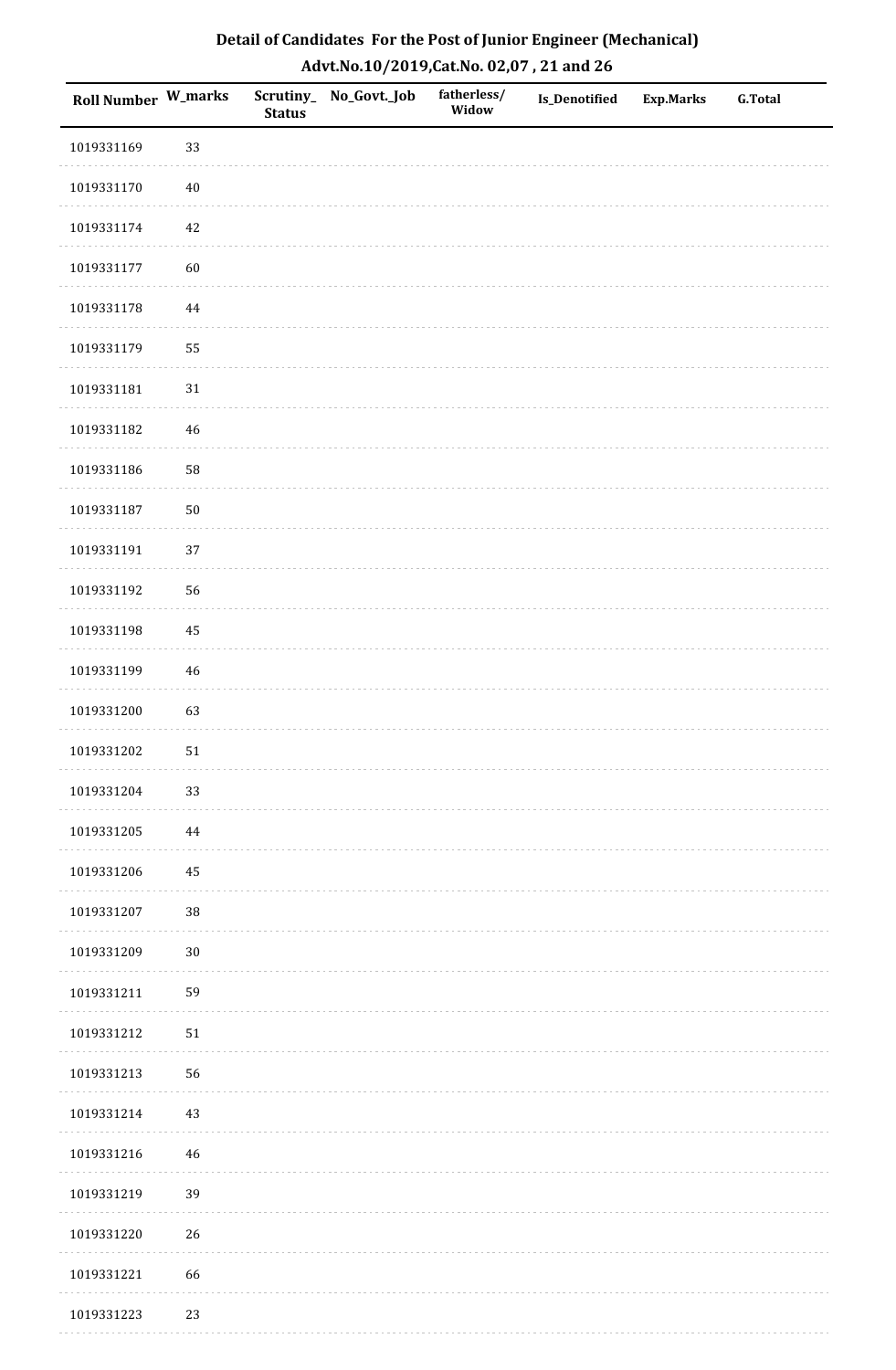| Roll Number W_marks |                  | <b>Status</b> | Scrutiny_No_Govt._Job | fatherless/<br>Widow | Is_Denotified | <b>Exp.Marks</b> | <b>G.Total</b> |
|---------------------|------------------|---------------|-----------------------|----------------------|---------------|------------------|----------------|
| 1019331224          | 56               |               |                       |                      |               |                  |                |
| 1019331225          | $\boldsymbol{9}$ |               |                       |                      |               |                  |                |
| 1019331227          | REJECTED         |               |                       |                      |               |                  | $0.00\,$       |
| 1019331228          | 56               |               |                       |                      |               |                  |                |
| 1019331229          | 57               |               |                       |                      |               |                  |                |
| 1019331230          | 39               |               |                       |                      |               |                  |                |
| 1019331232          | 52               |               |                       |                      |               |                  |                |
| 1019331233          | 53               |               |                       |                      |               |                  |                |
| 1019331234          | 54               |               |                       |                      |               |                  |                |
| 1019331235          | 32               |               |                       |                      |               |                  |                |
| 1019331236          | 48               |               |                       |                      |               |                  |                |
| 1019331238          | 39               |               |                       |                      |               |                  |                |
| 1019331240          | $47\,$           |               |                       |                      |               |                  |                |
| 1019331242          | 34               |               |                       |                      |               |                  |                |
| 1019331243          | 39               |               |                       |                      |               |                  |                |
| 1019331244          | 37               |               |                       |                      |               |                  |                |
| 1019331245          | $28\,$           |               |                       |                      |               |                  |                |
| 1019331246          | 41               |               |                       |                      |               |                  |                |
| 1019331248          | $38\,$           |               |                       |                      |               |                  |                |
| 1019331249          | 24               |               |                       |                      |               |                  |                |
| 1019331250          | 41               |               |                       |                      |               |                  |                |
| 1019331252          | $38\,$           |               |                       |                      |               |                  |                |
| 1019331254          | 43               |               |                       |                      |               |                  |                |
| 1019331255          | ${\bf 50}$       |               |                       |                      |               |                  |                |
| 1019331257          | 54               |               |                       |                      |               |                  |                |
| 1019331258          | $30\,$           |               |                       |                      |               |                  |                |
| 1019331261          | $50\,$           |               |                       |                      |               |                  |                |
| 1019331266          | $38\,$           |               |                       |                      |               |                  |                |
| 1019331267          | 34               |               |                       |                      |               |                  |                |
| 1019331268          | 14               |               |                       |                      |               |                  |                |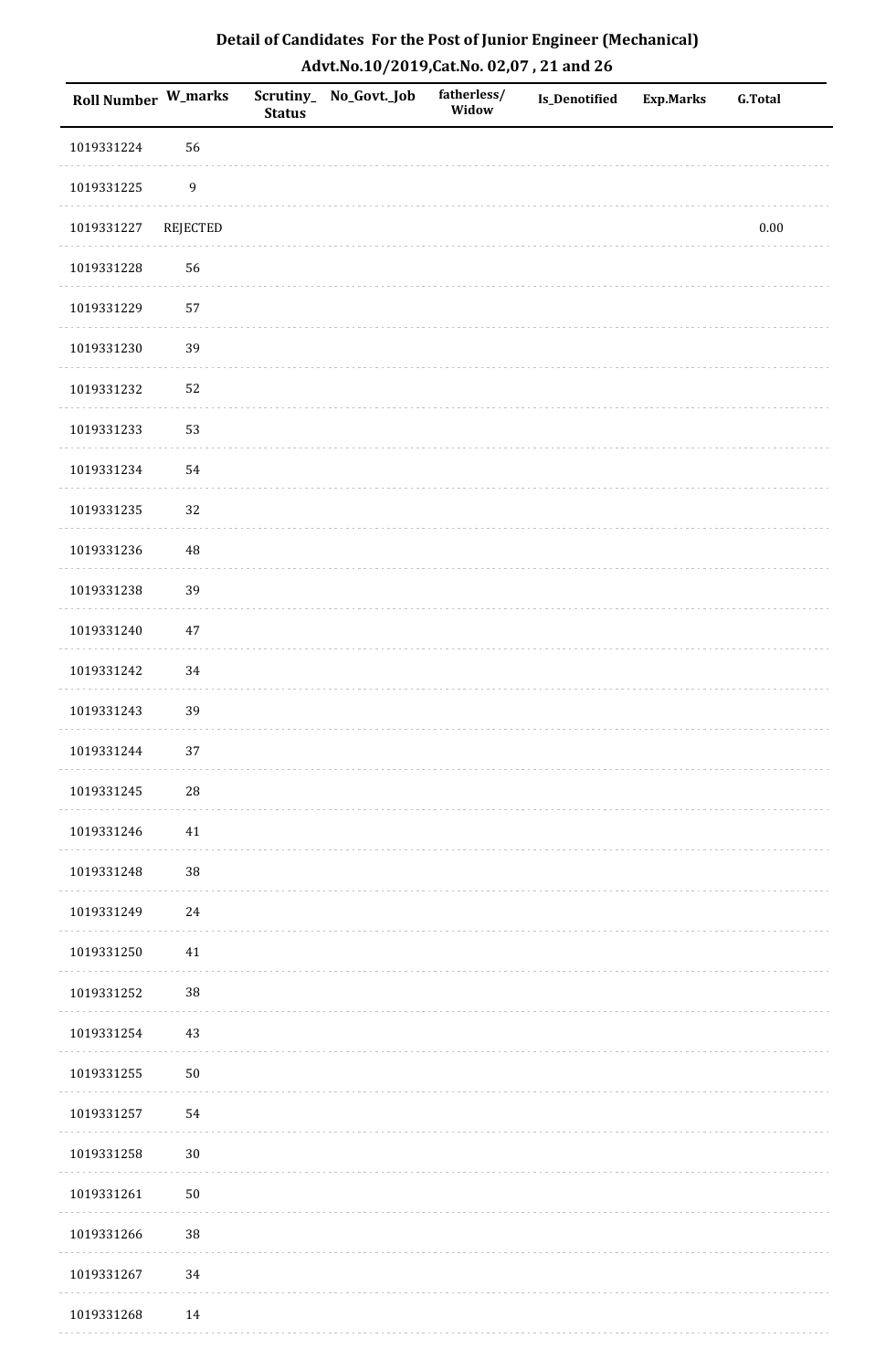| Roll Number W_marks |                 | <b>Status</b> | Scrutiny_No_Govt._Job | fatherless/<br>Widow | Is_Denotified | <b>Exp.Marks</b> | <b>G.Total</b> |
|---------------------|-----------------|---------------|-----------------------|----------------------|---------------|------------------|----------------|
| 1019331270          | <b>REJECTED</b> |               |                       |                      |               |                  | $0.00\,$       |
| 1019331273          | 37              |               |                       |                      |               |                  |                |
| 1019331274          | $38\,$          |               |                       |                      |               |                  |                |
| 1019331276          | 38              |               |                       |                      |               |                  |                |
| 1019331281          | 36              |               |                       |                      |               |                  |                |
| 1019331282          | $40\,$          |               |                       |                      |               |                  |                |
| 1019331283          | 31              |               |                       |                      |               |                  |                |
| 1019331286          | 53              |               |                       |                      |               |                  |                |
| 1019331289          | 37              |               |                       |                      |               |                  |                |
| 1019331292          | 37              |               |                       |                      |               |                  |                |
| 1019331294          | 57              |               |                       |                      |               |                  |                |
| 1019331297          | ${\bf 28}$      |               |                       |                      |               |                  |                |
| 1019331298          | 56              |               |                       |                      |               |                  |                |
| 1019331299          | $46\,$          |               |                       |                      |               |                  |                |
| 1019331301          | 29              |               |                       |                      |               |                  |                |
| 1019331302          | 52              |               |                       |                      |               |                  |                |
| 1019331303          | $43\,$          |               |                       |                      |               |                  |                |
| 1019331304          | $47\,$          |               |                       |                      |               |                  |                |
| 1019331305          | 48              |               |                       |                      |               |                  |                |
| 1019331306          | $42\,$          |               |                       |                      |               |                  |                |
| 1019331310          | 41              |               |                       |                      |               |                  |                |
| 1019331312          | $40\,$          |               |                       |                      |               |                  |                |
| 1019331313          | 55              |               |                       |                      |               |                  |                |
| 1019331315          | $43\,$          |               |                       |                      |               |                  |                |
| 1019331318          | 39              |               |                       |                      |               |                  |                |
| 1019331319          | 57              |               |                       |                      |               |                  |                |
| 1019331321          | $\bf 45$        |               |                       |                      |               |                  |                |
| 1019331324          | 52              |               |                       |                      |               |                  |                |
| 1019331325          | $24\,$          |               |                       |                      |               |                  |                |
| 1019331327          | 17              |               |                       |                      |               |                  |                |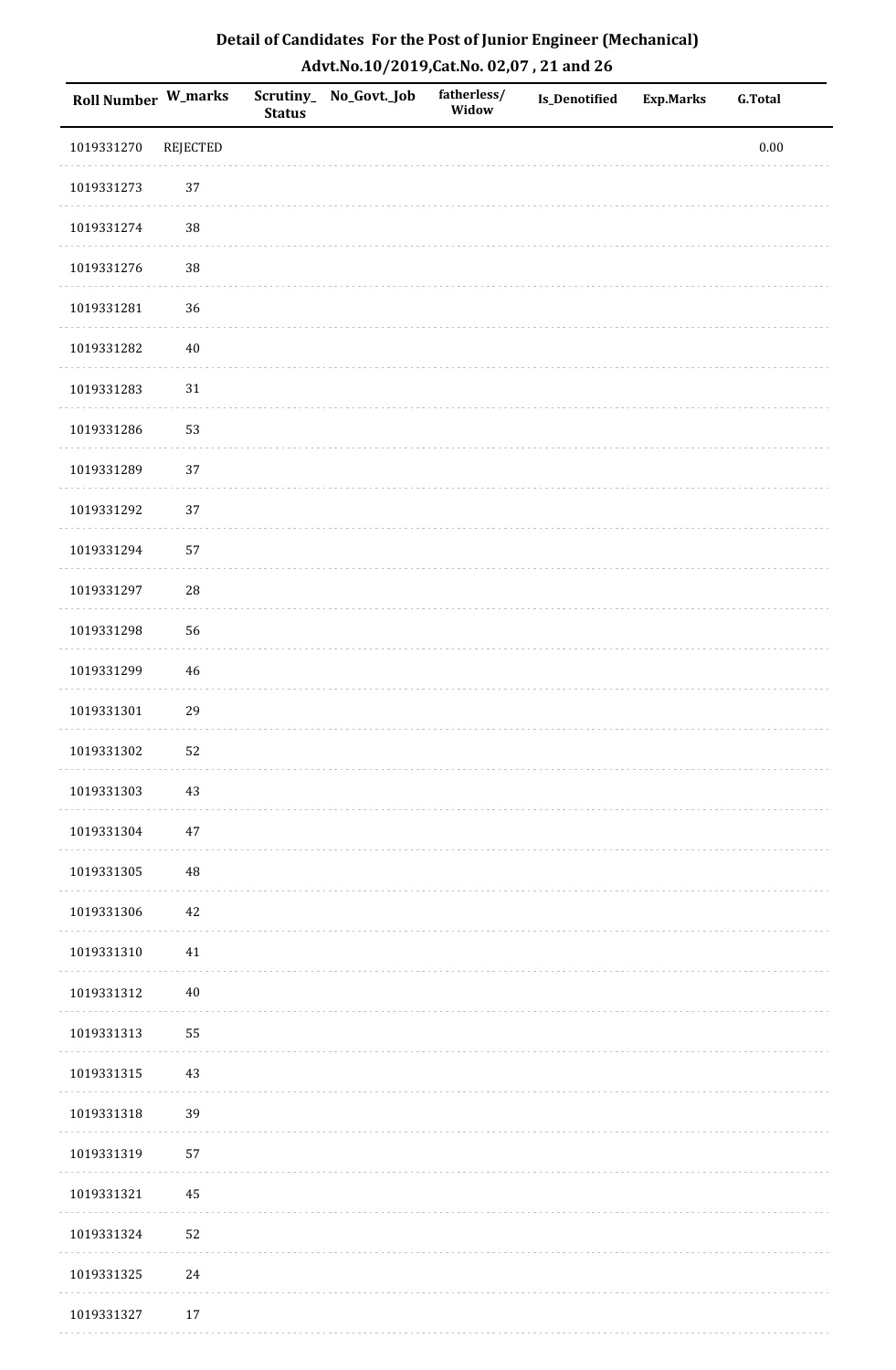| Detail of Candidates For the Post of Junior Engineer (Mechanical) |
|-------------------------------------------------------------------|
| Advt.No.10/2019,Cat.No. 02,07, 21 and 26                          |

| Roll Number W_marks |            | <b>Status</b> | Scrutiny_ No_Govt._Job | fatherless/<br>Widow | Is_Denotified | <b>Exp.Marks</b> | <b>G.Total</b> |
|---------------------|------------|---------------|------------------------|----------------------|---------------|------------------|----------------|
| 1019331329          | 39         |               |                        |                      |               |                  |                |
| 1019331332          | 37         |               |                        |                      |               |                  |                |
| 1019331333          | 42         |               |                        |                      |               |                  |                |
| 1019331334          | 42         |               |                        |                      |               |                  |                |
| 1019331335          | 57         |               |                        |                      |               |                  |                |
| 1019331337          | 41         |               |                        |                      |               |                  |                |
| 1019331338          | 37         |               |                        |                      |               |                  |                |
| 1019331339          | $41\,$     |               |                        |                      |               |                  |                |
| 1019331340          | 55         |               |                        |                      |               |                  |                |
| 1019331343          | ${\bf 50}$ |               |                        |                      |               |                  |                |
| 1019331344          | 42         |               |                        |                      |               |                  |                |
| 1019331347          | 49         |               |                        |                      |               |                  |                |
| 1019331348          | 31         |               |                        |                      |               |                  |                |
| 1019331350          | 33         |               |                        |                      |               |                  |                |
| 1019331354          | 49         |               |                        |                      |               |                  |                |
| 1019331359          | 42         |               |                        |                      |               |                  |                |
| 1019331360          | 29         |               |                        |                      |               |                  |                |
| 1019331363          | 51         |               |                        |                      |               |                  |                |
| 1019331366          | 43         |               |                        |                      |               |                  |                |
| 1019331367          | $\rm 48$   |               |                        |                      |               |                  |                |
| 1019331368          | 34         |               |                        |                      |               |                  |                |
| 1019331370          | 37         |               |                        |                      |               |                  |                |
| 1019331373          | 35         |               |                        |                      |               |                  |                |
| 1019331376          | $50\,$     |               |                        |                      |               |                  |                |
| 1019331377          | 51         |               |                        |                      |               |                  |                |
| 1019331380          | 48         |               |                        |                      |               |                  |                |
| 1019331381          | $38\,$     |               |                        |                      |               |                  |                |
| 1019331382          | 34         |               |                        |                      |               |                  |                |
| 1019331384          | $38\,$     |               |                        |                      |               |                  |                |
| 1019331385          | 39         |               |                        |                      |               |                  |                |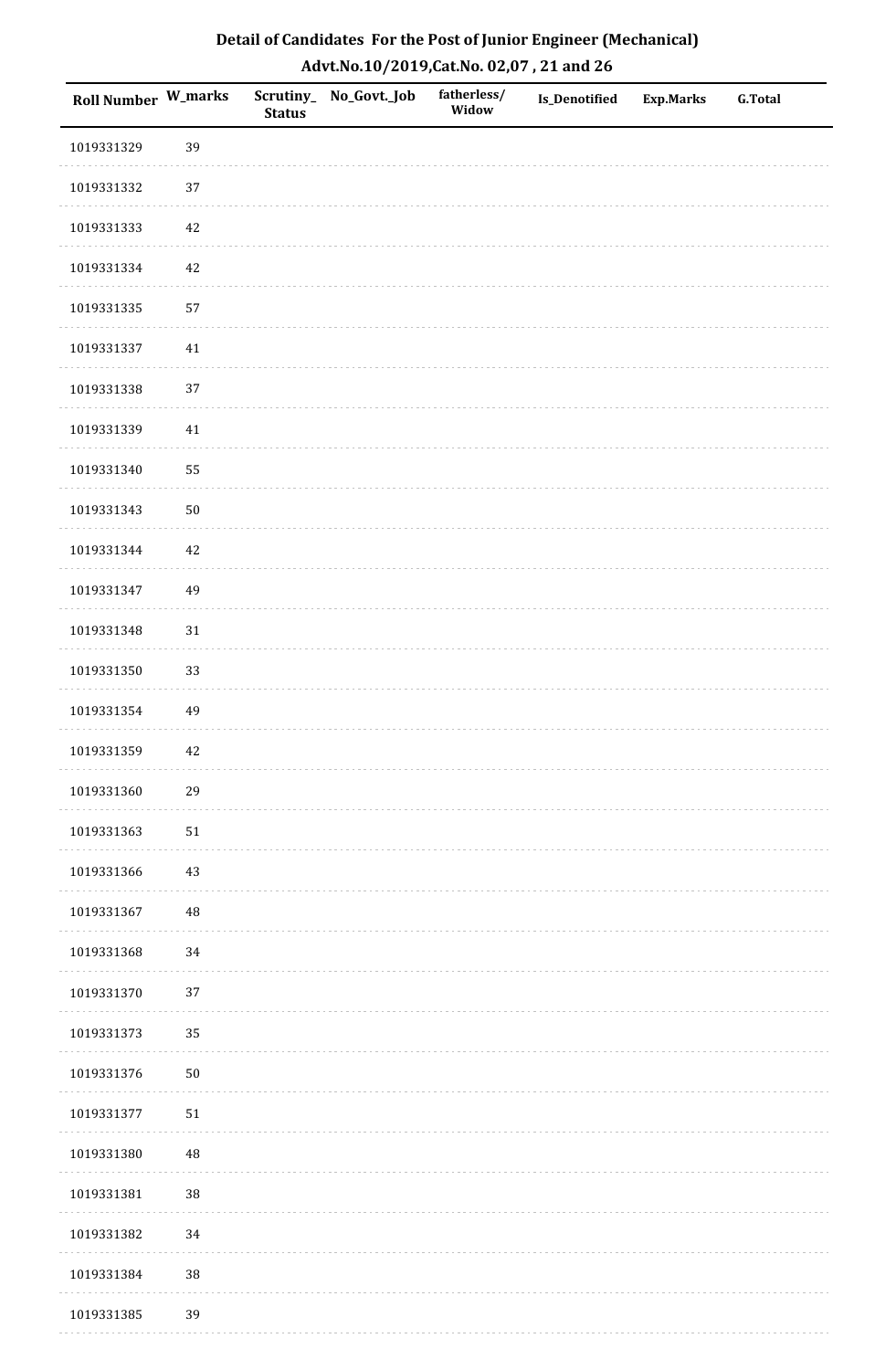| Detail of Candidates For the Post of Junior Engineer (Mechanical) |
|-------------------------------------------------------------------|
| Advt.No.10/2019, Cat.No. 02,07, 21 and 26                         |

| Roll Number W_marks |          | <b>Status</b> | Scrutiny_ No_Govt._Job | fatherless/<br>Widow | Is_Denotified    | <b>Exp.Marks</b> | <b>G.Total</b> |
|---------------------|----------|---------------|------------------------|----------------------|------------------|------------------|----------------|
| 1019331388          | 57       |               |                        |                      |                  |                  |                |
| 1019331389          | $41\,$   |               |                        |                      |                  |                  |                |
| 1019331391          | 41       |               |                        |                      |                  |                  |                |
| 1019331392          | 53       |               |                        |                      |                  |                  |                |
| 1019331393          | 56       |               |                        |                      |                  |                  |                |
| 1019331400          | $47\,$   |               |                        |                      |                  |                  |                |
| 1019331401          | 33       |               |                        |                      |                  |                  |                |
| 1019331402          | $41\,$   |               |                        |                      |                  |                  |                |
| 1019331404          | $40\,$   | Eligible      | $\bf{0}$               | $\boldsymbol{0}$     | $\boldsymbol{0}$ | $0.00\,$         | 40.00          |
| 1019331405          | 31       |               |                        |                      |                  |                  |                |
| 1019331406          | $47\,$   |               |                        |                      |                  |                  |                |
| 1019331407          | $51\,$   |               |                        |                      |                  |                  |                |
| 1019331408          | $\bf 44$ |               |                        |                      |                  |                  |                |
| 1019331409          | $42\,$   |               |                        |                      |                  |                  |                |
| 1019331410          | 36       |               |                        |                      |                  |                  |                |
| 1019331411          | 53       |               |                        |                      |                  |                  |                |
| 1019331412          | 45       |               |                        |                      |                  |                  |                |
| 1019331413          | 54       |               |                        |                      |                  |                  |                |
| 1019331415          | 39       |               |                        |                      |                  |                  |                |
| 1019331417          | 34       |               |                        |                      |                  |                  |                |
| 1019331419          | $50\,$   |               |                        |                      |                  |                  |                |
| 1019331420          | $30\,$   |               |                        |                      |                  |                  |                |
| 1019331421          | 49       |               |                        |                      |                  |                  |                |
| 1019331423          | 54       |               |                        |                      |                  |                  |                |
| 1019331425          | $47\,$   |               |                        |                      |                  |                  |                |
| 1019331433          | 62       |               |                        |                      |                  |                  |                |
| 1019331434          | 36       |               |                        |                      |                  |                  |                |
| 1019331437          | 43       |               |                        |                      |                  |                  |                |
| 1019331440          | $40\,$   |               |                        |                      |                  |                  |                |
| 1019331441          | 36       |               |                        |                      |                  |                  |                |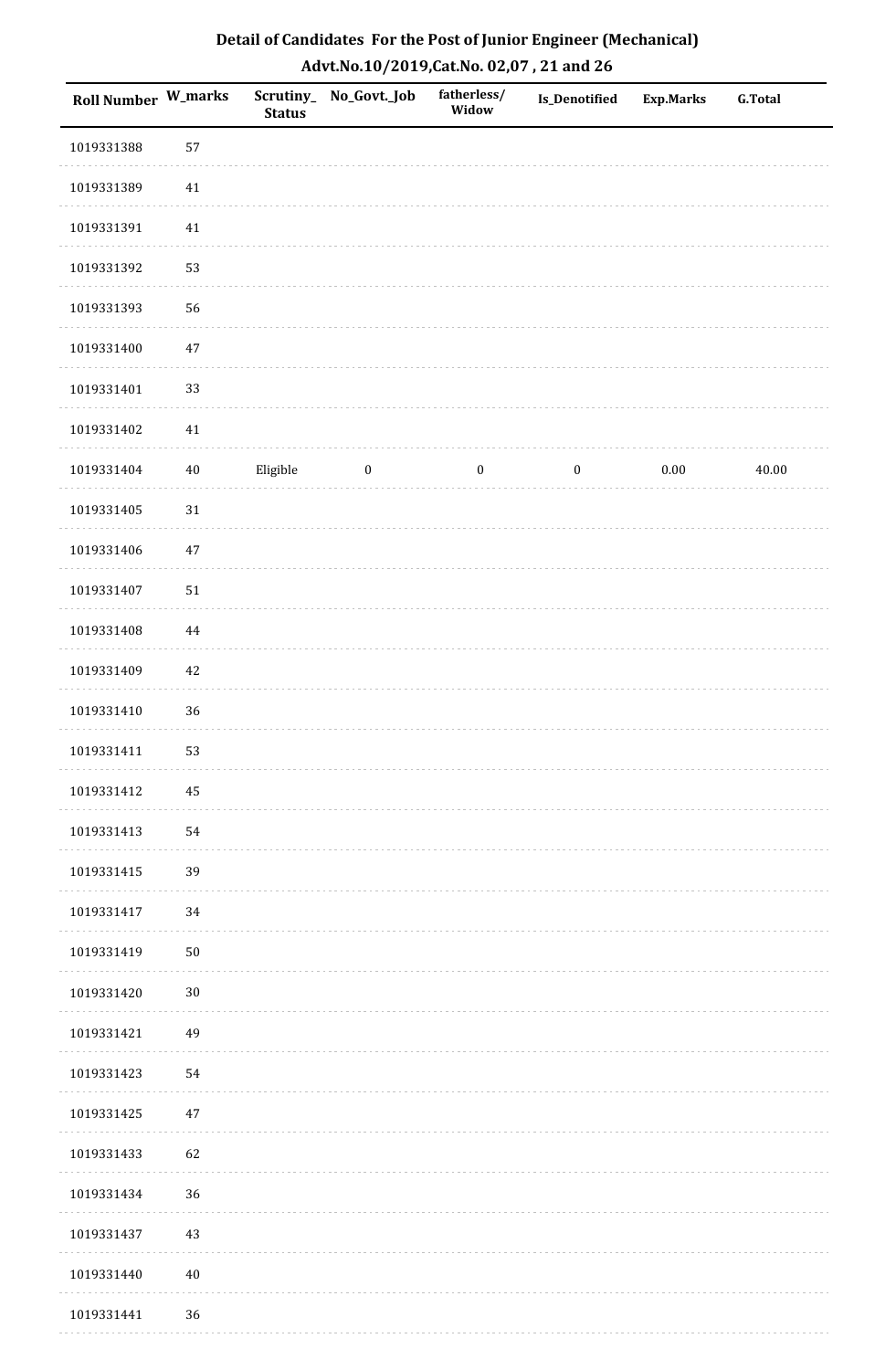| Roll Number W_marks |                 | <b>Status</b> | Scrutiny_ No_Govt._Job | fatherless/<br>Widow | <b>Is_Denotified</b> | <b>Exp.Marks</b> | <b>G.Total</b> |
|---------------------|-----------------|---------------|------------------------|----------------------|----------------------|------------------|----------------|
| 1019331442          | 36              |               |                        |                      |                      |                  |                |
| 1019331443          | 52              |               |                        |                      |                      |                  |                |
| 1019331444          | 37              |               |                        |                      |                      |                  |                |
| 1019331445          | 43              |               |                        |                      |                      |                  |                |
| 1019331449          | 49              |               |                        |                      |                      |                  |                |
| 1019331452          | 33              |               |                        |                      |                      |                  |                |
| 1019331453          | 55              |               |                        |                      |                      |                  |                |
| 1019331455          | 32              |               |                        |                      |                      |                  |                |
| 1019331456          | <b>REJECTED</b> |               |                        |                      |                      |                  | $0.00\,$       |
| 1019331459          | $51\,$          |               |                        |                      |                      |                  |                |
| 1019331460          | 42              |               |                        |                      |                      |                  |                |
| 1019331463          | 53              |               |                        |                      |                      |                  |                |
| 1019331465          | 57              |               |                        |                      |                      |                  |                |
| 1019331466          | $46\,$          |               |                        |                      |                      |                  |                |
| 1019331467          | 46              |               |                        |                      |                      |                  |                |
| 1019331468          | $41\,$          |               |                        |                      |                      |                  |                |
| 1019331469          | $50\,$          |               |                        |                      |                      |                  |                |
| 1019331473          | 41              |               |                        |                      |                      |                  |                |
| 1019331475          | $40\,$          |               |                        |                      |                      |                  |                |
| 1019331478          | 44              |               |                        |                      |                      |                  |                |
| 1019331480          | 43              |               |                        |                      |                      |                  |                |
| 1019331481          | 49              |               |                        |                      |                      |                  |                |
| 1019331483          | $46\,$          |               |                        |                      |                      |                  |                |
| 1019331484          | 54              |               |                        |                      |                      |                  |                |
| 1019331486          | 47              |               |                        |                      |                      |                  |                |
| 1019331487          | 36              |               |                        |                      |                      |                  |                |
| 1019331489          | 48              |               |                        |                      |                      |                  |                |
| 1019331490          | 38              |               |                        |                      |                      |                  |                |
| 1019331491          | 32              |               |                        |                      |                      |                  |                |
| 1019331492          | 44              |               |                        |                      |                      |                  |                |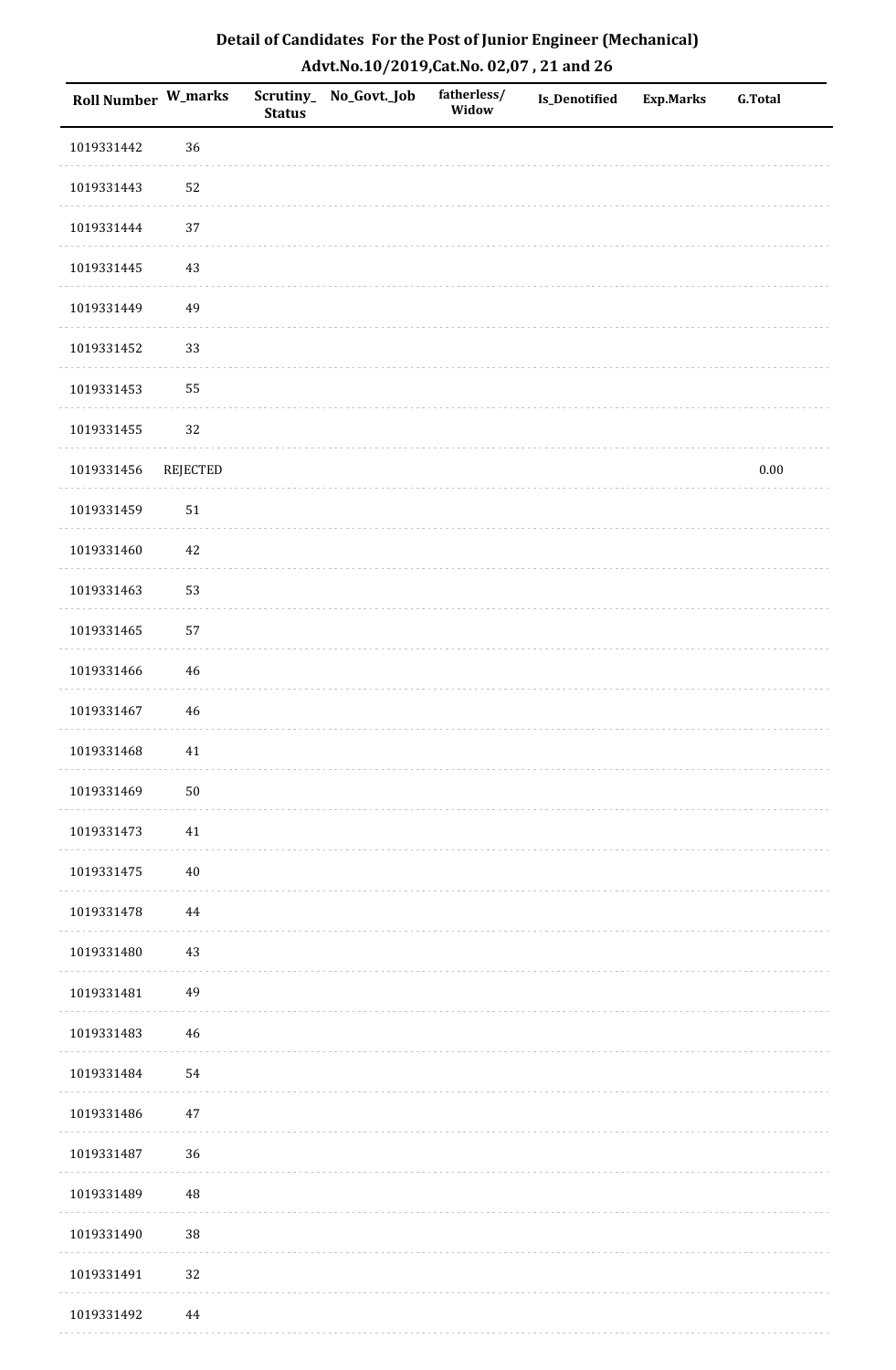| Roll Number W_marks |          | <b>Status</b> | Scrutiny_No_Govt._Job | fatherless/<br>Widow | Is_Denotified | <b>Exp.Marks</b> | <b>G.Total</b> |
|---------------------|----------|---------------|-----------------------|----------------------|---------------|------------------|----------------|
| 1019331494          | 36       |               |                       |                      |               |                  |                |
| 1019331495          | 32       |               |                       |                      |               |                  |                |
| 1019331496          | 37       |               |                       |                      |               |                  |                |
| 1019331498          | 39       |               |                       |                      |               |                  |                |
| 1019331501          | 66       |               |                       |                      |               |                  |                |
| 1019331505          | 39       |               |                       |                      |               |                  |                |
| 1019331509          | $47\,$   |               |                       |                      |               |                  |                |
| 1019331510          | $51\,$   |               |                       |                      |               |                  |                |
| 1019331513          | 37       |               |                       |                      |               |                  |                |
| 1019331514          | 65       |               |                       |                      |               |                  |                |
| 1019331515          | 61       |               |                       |                      |               |                  |                |
| 1019331517          | $\rm 48$ |               |                       |                      |               |                  |                |
| 1019331519          | 45       |               |                       |                      |               |                  |                |
| 1019331522          | $46\,$   |               |                       |                      |               |                  |                |
| 1019331523          | $\rm 45$ |               |                       |                      |               |                  |                |
| 1019331524          | 52       |               |                       |                      |               |                  |                |
| 1019331526          | 33       |               |                       |                      |               |                  |                |
| 1019331530          | $40\,$   |               |                       |                      |               |                  |                |
| 1019331531          | 56       |               |                       |                      |               |                  |                |
| 1019331535          | 39       |               |                       |                      |               |                  |                |
| 1019331537          | 37       |               |                       |                      |               |                  |                |
| 1019331538          | $\bf 45$ |               |                       |                      |               |                  |                |
| 1019331540          | 55       |               |                       |                      |               |                  |                |
| 1019331542          | 36       |               |                       |                      |               |                  |                |
| 1019331543          | $43\,$   |               |                       |                      |               |                  |                |
| 1019331544          | $\bf 44$ |               |                       |                      |               |                  |                |
| 1019331545          | 48       |               |                       |                      |               |                  |                |
| 1019331548          | 44       |               |                       |                      |               |                  |                |
| 1019331549          | 36       |               |                       |                      |               |                  |                |
| 1019331550          | 59       |               |                       |                      |               |                  |                |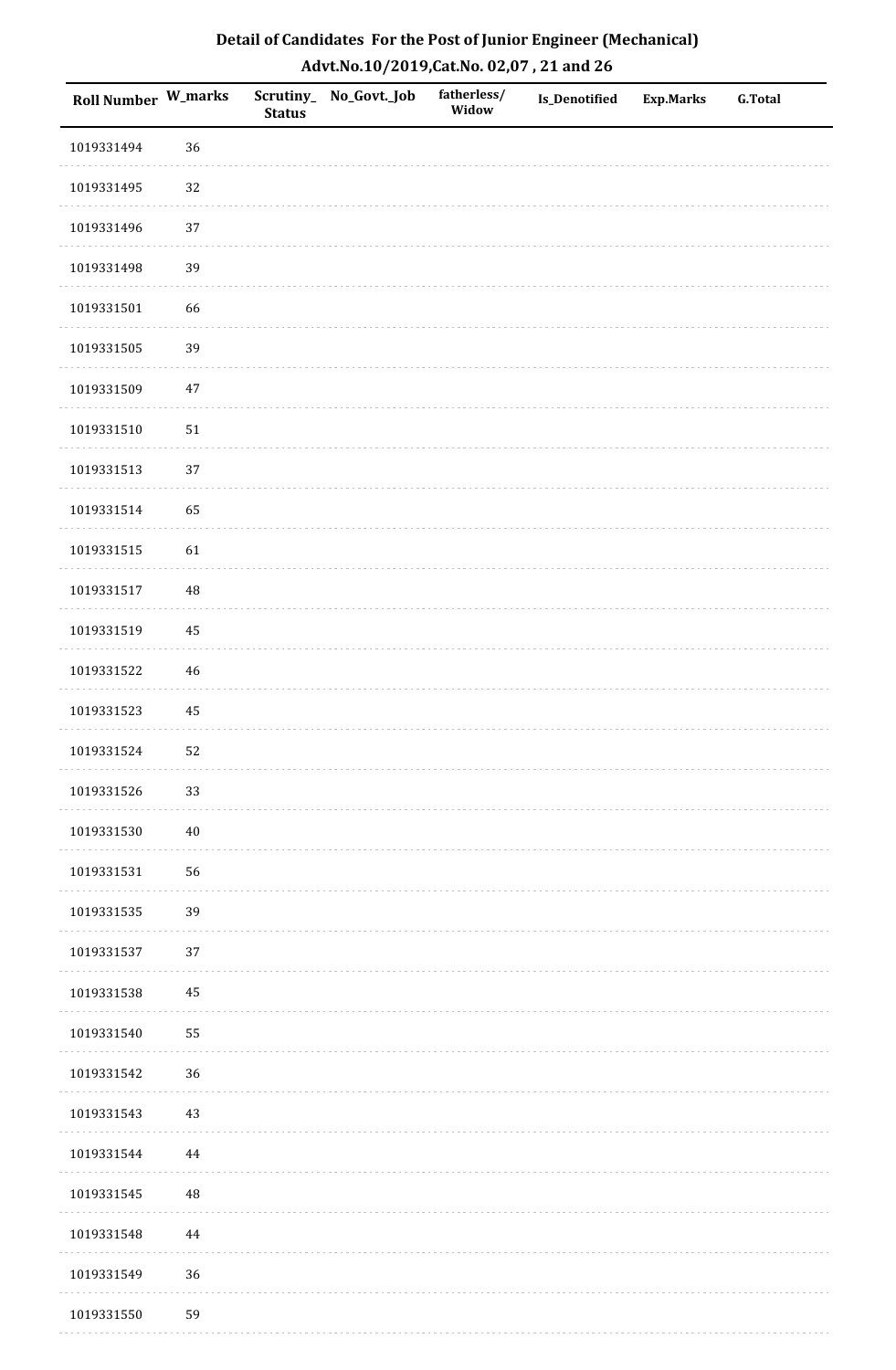| Roll Number W_marks |                 | <b>Status</b> | Scrutiny_ No_Govt._Job | fatherless/<br>Widow | Is_Denotified    | <b>Exp.Marks</b> | <b>G.Total</b> |
|---------------------|-----------------|---------------|------------------------|----------------------|------------------|------------------|----------------|
| 1019331551          | 36              |               |                        |                      |                  |                  |                |
| 1019331552          | $46\,$          |               |                        |                      |                  |                  |                |
| 1019331554          | $40\,$          |               |                        |                      |                  |                  |                |
| 1019331555          | <b>REJECTED</b> |               |                        |                      |                  |                  | $0.00\,$       |
| 1019331558          | 57              |               |                        |                      |                  |                  |                |
| 1019331561          | 59              |               |                        |                      |                  |                  |                |
| 1019331564          | 42              |               |                        |                      |                  |                  |                |
| 1019331565          | 33              | Eligible      | $\boldsymbol{0}$       | $\bf{0}$             | $\boldsymbol{0}$ | $0.00\,$         | 33.00          |
| 1019331567          | 36              |               |                        |                      |                  |                  |                |
| 1019331577          | 37              |               |                        |                      |                  |                  |                |
| 1019331580          | 35              |               |                        |                      |                  |                  |                |
| 1019331581          | 39              |               |                        |                      |                  |                  |                |
| 1019331582          | $43\,$          |               |                        |                      |                  |                  |                |
| 1019331584          | 62              |               |                        |                      |                  |                  |                |
| 1019331585          | 43              |               |                        |                      |                  |                  |                |
| 1019331587          | $27\,$          |               |                        |                      |                  |                  |                |
| 1019331588          | 39              |               |                        |                      |                  |                  |                |
| 1019331596          | 26              | Absent        | $\boldsymbol{0}$       | $\boldsymbol{0}$     | $\boldsymbol{0}$ | 0.00             |                |
| 1019331598          | 34              |               |                        |                      |                  |                  |                |
| 1019331600          | 36              |               |                        |                      |                  |                  |                |
| 1019331604          | 61              |               |                        |                      |                  |                  |                |
| 1019331608          | $40\,$          |               |                        |                      |                  |                  |                |
| 1019331610          | $42\,$          |               |                        |                      |                  |                  |                |
| 1019331611          | $31\,$          |               |                        |                      |                  |                  |                |
| 1019331612          | $30\,$          |               |                        |                      |                  |                  |                |
| 1019331613          | $46\,$          |               |                        |                      |                  |                  |                |
| 1019331618          | 34              |               |                        |                      |                  |                  |                |
| 1019331620          | 36              |               |                        |                      |                  |                  |                |
| 1019331623          | 42              |               |                        |                      |                  |                  |                |
| 1019331624          | <b>REJECTED</b> |               |                        |                      |                  |                  | $0.00\,$       |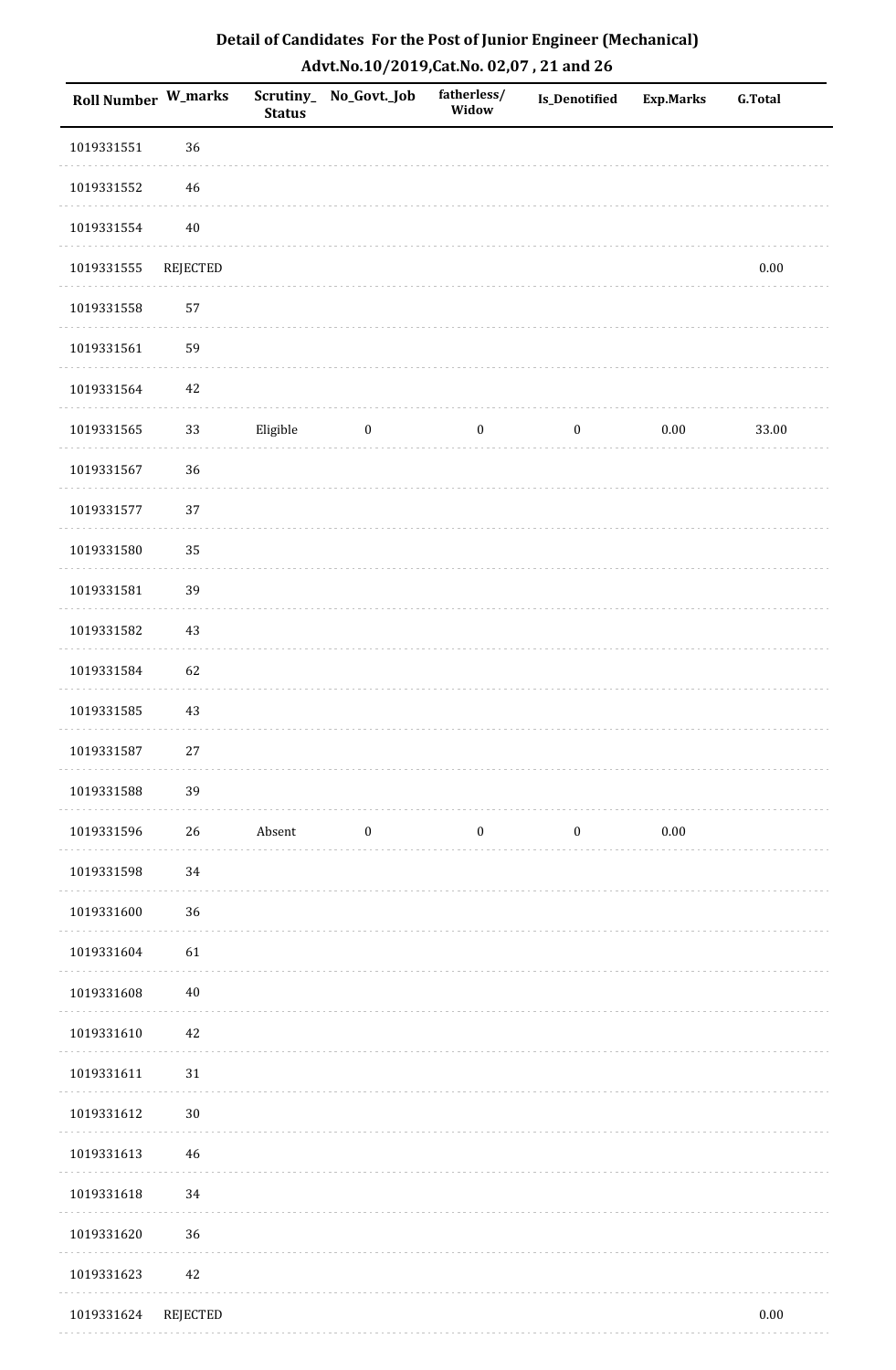| Roll Number W_marks |                 | Scrutiny_<br><b>Status</b> | No_Govt._Job | fatherless/<br>Widow | Is_Denotified | <b>Exp.Marks</b> | <b>G.Total</b> |
|---------------------|-----------------|----------------------------|--------------|----------------------|---------------|------------------|----------------|
| 1019331627          | 34              |                            |              |                      |               |                  |                |
| 1019331628          | $40\,$          |                            |              |                      |               |                  |                |
| 1019331632          | 41              |                            |              |                      |               |                  |                |
| 1019331635          | 44              |                            |              |                      |               |                  |                |
| 1019331636          | $\bf 44$        |                            |              |                      |               |                  |                |
| 1019331637          | 41              |                            |              |                      |               |                  |                |
| 1019331639          | $41\,$          |                            |              |                      |               |                  |                |
| 1019331640          | 39              |                            |              |                      |               |                  |                |
| 1019331642          | <b>REJECTED</b> |                            |              |                      |               |                  | $0.00\,$       |
| 1019331643          | 54              |                            |              |                      |               |                  |                |
| 1019331646          | 38              |                            |              |                      |               |                  |                |
| 1019331647          | 39              |                            |              |                      |               |                  |                |
| 1019331649          | 53              |                            |              |                      |               |                  |                |
| 1019331650          | $50\,$          |                            |              |                      |               |                  |                |
| 1019331653          | 37              |                            |              |                      |               |                  |                |
| 1019331654          | 39              |                            |              |                      |               |                  |                |
| 1019331655          | $41\,$          |                            |              |                      |               |                  |                |
| 1019331656          | 67              |                            |              |                      |               |                  |                |
| 1019331658          | 43              |                            |              |                      |               |                  |                |
| 1019331659          | 53              |                            |              |                      |               |                  |                |
| 1019331660          | 52              |                            |              |                      |               |                  |                |
| 1019331661          | 35              |                            |              |                      |               |                  |                |
| 1019331663          | 39              |                            |              |                      |               |                  |                |
| 1019331666          | 27              |                            |              |                      |               |                  |                |
| 1019331667          | 53              |                            |              |                      |               |                  |                |
| 1019331668          | 36              |                            |              |                      |               |                  |                |
| 1019331669          | 46              |                            |              |                      |               |                  |                |
| 1019331670          | 46              |                            |              |                      |               |                  |                |
| 1019331672          | $47\,$          |                            |              |                      |               |                  |                |
| 1019331674          | 39              |                            |              |                      |               |                  |                |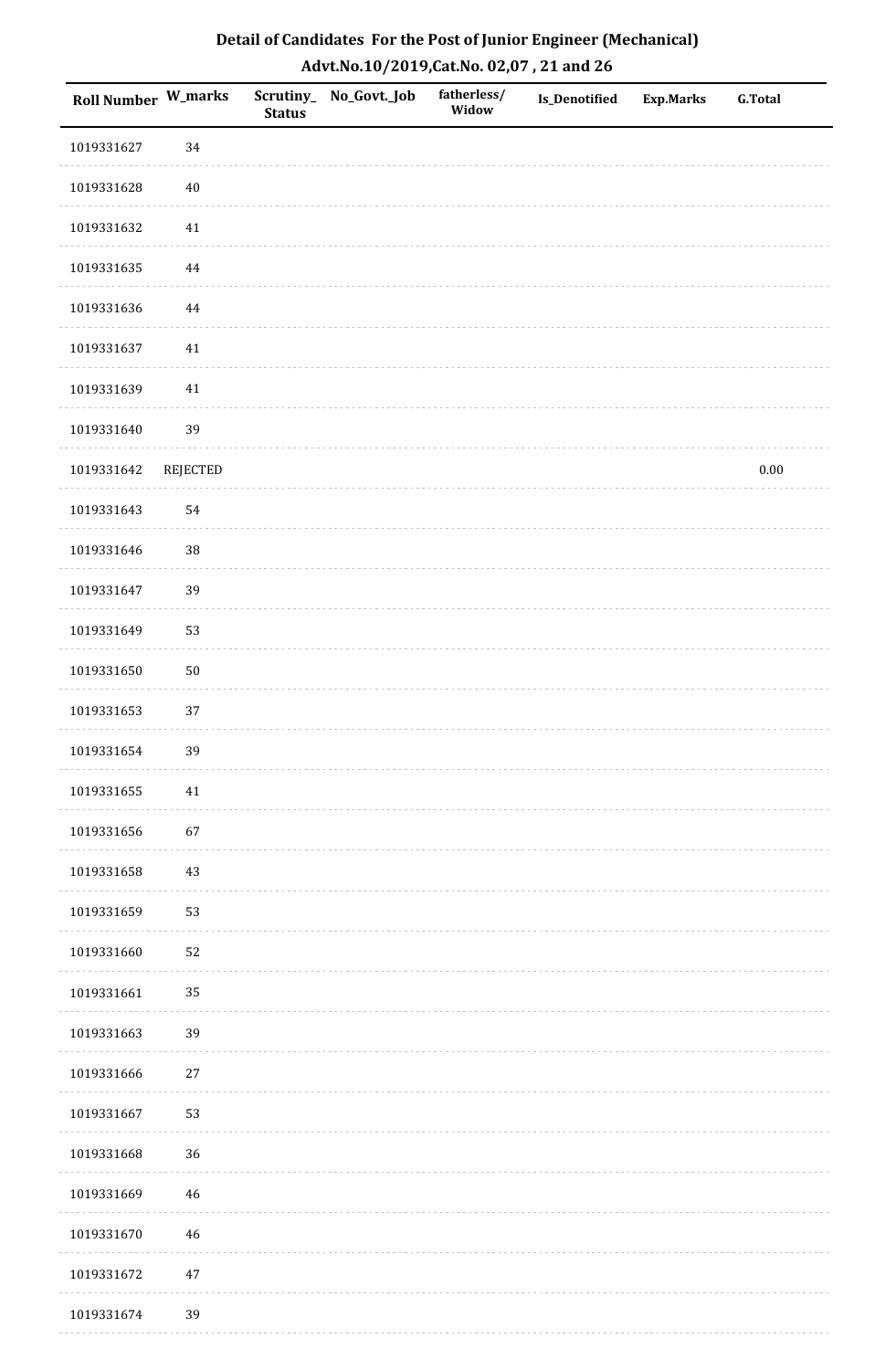| Roll Number W_marks |            | <b>Status</b> | Scrutiny_No_Govt._Job | fatherless/<br>Widow | Is_Denotified    | <b>Exp.Marks</b> | <b>G.Total</b> |
|---------------------|------------|---------------|-----------------------|----------------------|------------------|------------------|----------------|
| 1019331676          | $46\,$     |               |                       |                      |                  |                  |                |
| 1019331678          | 29         |               |                       |                      |                  |                  |                |
| 1019331679          | $42\,$     |               |                       |                      |                  |                  |                |
| 1019331681          | 60         |               |                       |                      |                  |                  |                |
| 1019331682          | 35         |               |                       |                      |                  |                  |                |
| 1019331683          | 46         |               |                       |                      |                  |                  |                |
| 1019331684          | 56         |               |                       |                      |                  |                  |                |
| 1019331688          | 49         |               |                       |                      |                  |                  |                |
| 1019331689          | 44         |               |                       |                      |                  |                  |                |
| 1019331690          | ${\bf 28}$ |               |                       |                      |                  |                  |                |
| 1019331693          | $47\,$     |               |                       |                      |                  |                  |                |
| 1019331700          | 57         |               |                       |                      |                  |                  |                |
| 1019331703          | 33         |               |                       |                      |                  |                  |                |
| 1019331705          | 62         |               |                       |                      |                  |                  |                |
| 1019331707          | $47\,$     |               |                       |                      |                  |                  |                |
| 1019331708          | 33         |               |                       |                      |                  |                  |                |
| 1019331709          | $38\,$     |               |                       |                      |                  |                  |                |
| 1019331711          | 61         |               |                       |                      |                  |                  |                |
| 1019331713          | 33         |               |                       |                      |                  |                  |                |
| 1019331714          | 36         |               |                       |                      |                  |                  |                |
| 1019331715          | 42         | Absent        | $\boldsymbol{0}$      | $\boldsymbol{0}$     | $\boldsymbol{0}$ | $0.00\,$         |                |
| 1019331716          | 44         |               |                       |                      |                  |                  |                |
| 1019331717          | 45         |               |                       |                      |                  |                  |                |
| 1019331719          | 45         |               |                       |                      |                  |                  |                |
| 1019331722          | 41         |               |                       |                      |                  |                  |                |
| 1019331724          | 52         |               |                       |                      |                  |                  |                |
| 1019331725          | 37         |               |                       |                      |                  |                  |                |
| 1019331727          | 49         |               |                       |                      |                  |                  |                |
| 1019331730          | $51\,$     |               |                       |                      |                  |                  |                |
| 1019331731          | 41         |               |                       |                      |                  |                  |                |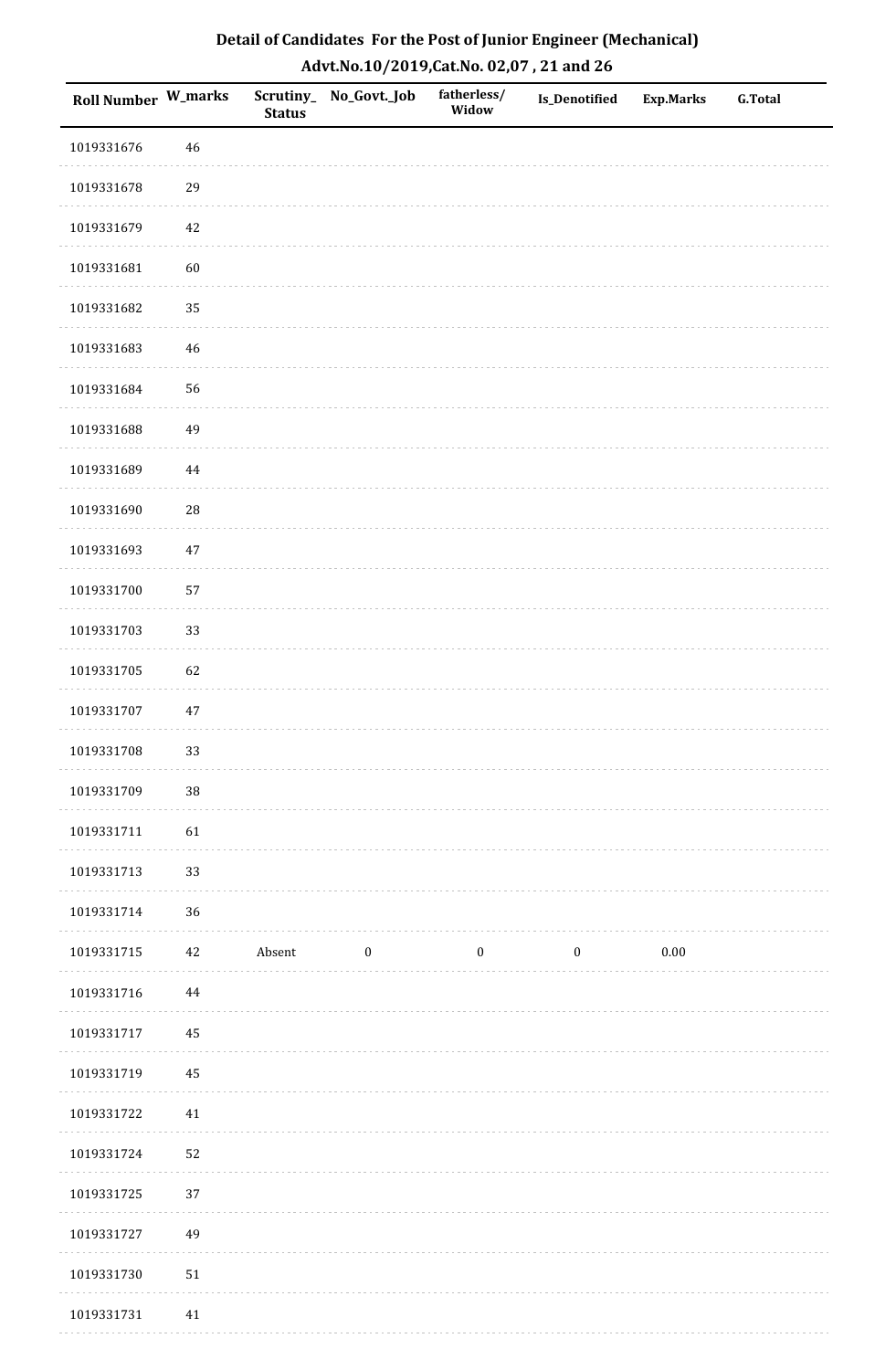| Detail of Candidates For the Post of Junior Engineer (Mechanical) |
|-------------------------------------------------------------------|
| Advt.No.10/2019, Cat.No. 02,07, 21 and 26                         |

| Roll Number W_marks |            | <b>Status</b> | Scrutiny_ No_Govt._Job | fatherless/<br>Widow | Is_Denotified | <b>Exp.Marks</b> | <b>G.Total</b> |
|---------------------|------------|---------------|------------------------|----------------------|---------------|------------------|----------------|
| 1019331733          | 31         |               |                        |                      |               |                  |                |
| 1019331735          | $41\,$     |               |                        |                      |               |                  |                |
| 1019331739          | 50         |               |                        |                      |               |                  |                |
| 1019331741          | 35         |               |                        |                      |               |                  |                |
| 1019331744          | $37\,$     |               |                        |                      |               |                  |                |
| 1019331745          | $27\,$     |               |                        |                      |               |                  |                |
| 1019331746          | 49         |               |                        |                      |               |                  |                |
| 1019331749          | 58         |               |                        |                      |               |                  |                |
| 1019331750          | 36         |               |                        |                      |               |                  |                |
| 1019331752          | $\rm 45$   |               |                        |                      |               |                  |                |
| 1019331756          | $31\,$     |               |                        |                      |               |                  |                |
| 1019331757          | 43         |               |                        |                      |               |                  |                |
| 1019331758          | 39         |               |                        |                      |               |                  |                |
| 1019331759          | 36         |               |                        |                      |               |                  |                |
| 1019331760          | 36         |               |                        |                      |               |                  |                |
| 1019331761          | 43         |               |                        |                      |               |                  |                |
| 1019331762          | $51\,$     |               |                        |                      |               |                  |                |
| 1019331764          | 53         |               |                        |                      |               |                  |                |
| 1019331765          | $50\,$     |               |                        |                      |               |                  |                |
| 1019331767          | 56         |               |                        |                      |               |                  |                |
| 1019331769          | $40\,$     |               |                        |                      |               |                  |                |
| 1019331773          | 35         |               |                        |                      |               |                  |                |
| 1019331774          | 45         |               |                        |                      |               |                  |                |
| 1019331777          | 51         |               |                        |                      |               |                  |                |
| 1019331779          | 23         |               |                        |                      |               |                  |                |
| 1019331780          | 46         |               |                        |                      |               |                  |                |
| 1019331782          | ${\bf 50}$ |               |                        |                      |               |                  |                |
| 1019331784          | 42         |               |                        |                      |               |                  |                |
| 1019331785          | $51\,$     |               |                        |                      |               |                  |                |
| 1019331789          | 44         |               |                        |                      |               |                  |                |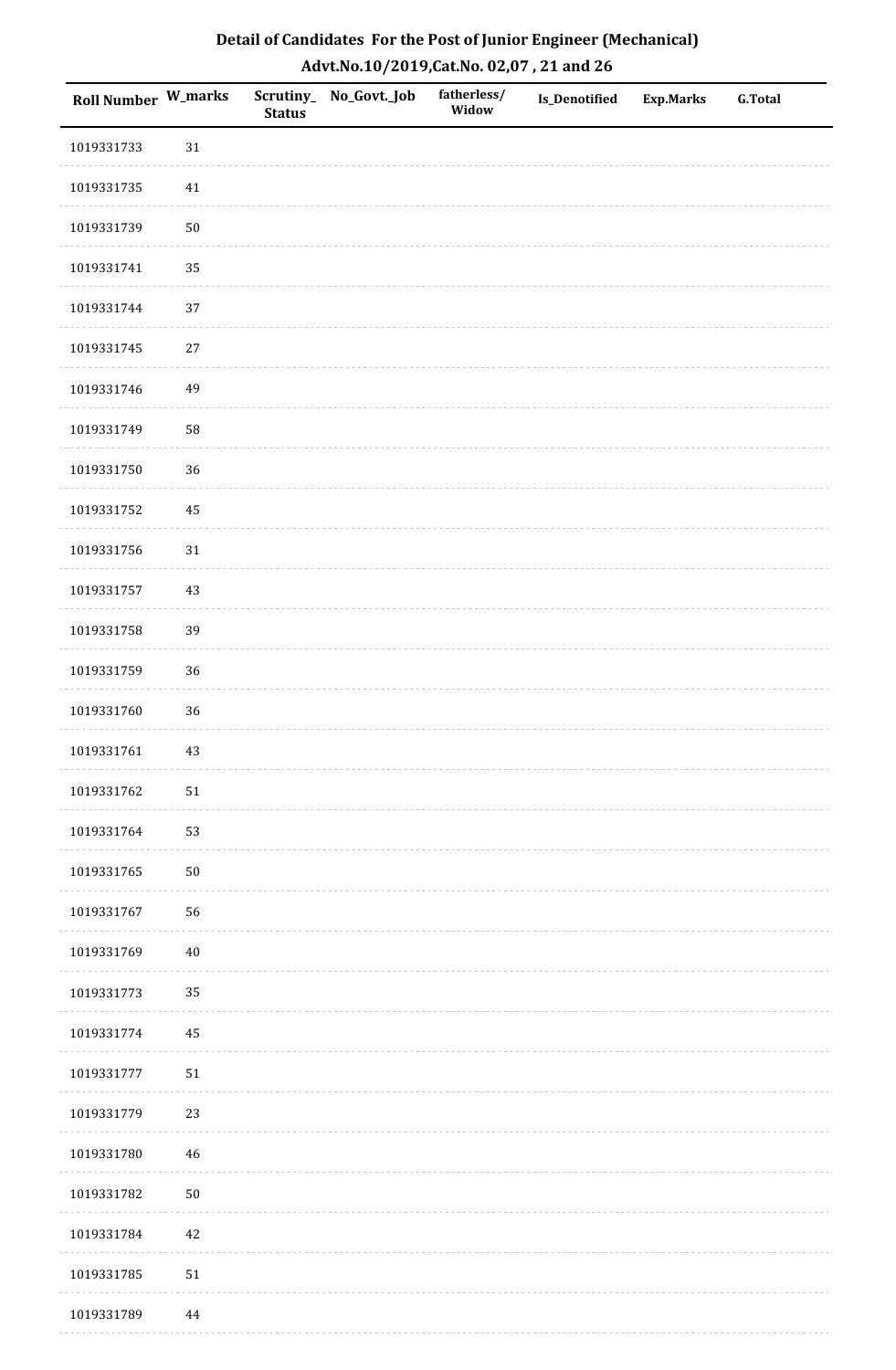| <b>Roll Number W_marks</b> |            | <b>Status</b> | Scrutiny_No_Govt._Job | fatherless/<br>Widow | Is_Denotified | <b>Exp.Marks</b> | <b>G.Total</b> |
|----------------------------|------------|---------------|-----------------------|----------------------|---------------|------------------|----------------|
| 1019331790                 | 37         |               |                       |                      |               |                  |                |
| 1019331791                 | $41\,$     |               |                       |                      |               |                  |                |
| 1019331792                 | 36         |               |                       |                      |               |                  |                |
| 1019331796                 | $30\,$     |               |                       |                      |               |                  |                |
| 1019331799                 | 39         |               |                       |                      |               |                  |                |
| 1019331801                 | 36         |               |                       |                      |               |                  |                |
| 1019331805                 | 38         |               |                       |                      |               |                  |                |
| 1019331806                 | 35         |               |                       |                      |               |                  |                |
| 1019331807                 | 52         |               |                       |                      |               |                  |                |
| 1019331808                 | 32         |               |                       |                      |               |                  |                |
| 1019331809                 | $30\,$     |               |                       |                      |               |                  |                |
| 1019331812                 | 49         |               |                       |                      |               |                  |                |
| 1019331814                 | $40\,$     |               |                       |                      |               |                  |                |
| 1019331815                 | $41\,$     |               |                       |                      |               |                  |                |
| 1019331816                 | 39         |               |                       |                      |               |                  |                |
| 1019331817                 | 38         |               |                       |                      |               |                  |                |
| 1019331818                 | $38\,$     |               |                       |                      |               |                  |                |
| 1019331819                 | 43         |               |                       |                      |               |                  |                |
| 1019331820                 | 55         |               |                       |                      |               |                  |                |
| 1019331822                 | 34         |               |                       |                      |               |                  |                |
| 1019331824                 | $50\,$     |               |                       |                      |               |                  |                |
| 1019331827                 | $28\,$     |               |                       |                      |               |                  |                |
| 1019331829                 | 33         |               |                       |                      |               |                  |                |
| 1019331831                 | ${\bf 28}$ |               |                       |                      |               |                  |                |
| 1019331833                 | 49         |               |                       |                      |               |                  |                |
| 1019331834                 | 39         |               |                       |                      |               |                  |                |
| 1019331835                 | $30\,$     |               |                       |                      |               |                  |                |
| 1019331836                 | 34         |               |                       |                      |               |                  |                |
| 1019331837                 | 37         |               |                       |                      |               |                  |                |
| 1019331840                 | 44         |               |                       |                      |               |                  |                |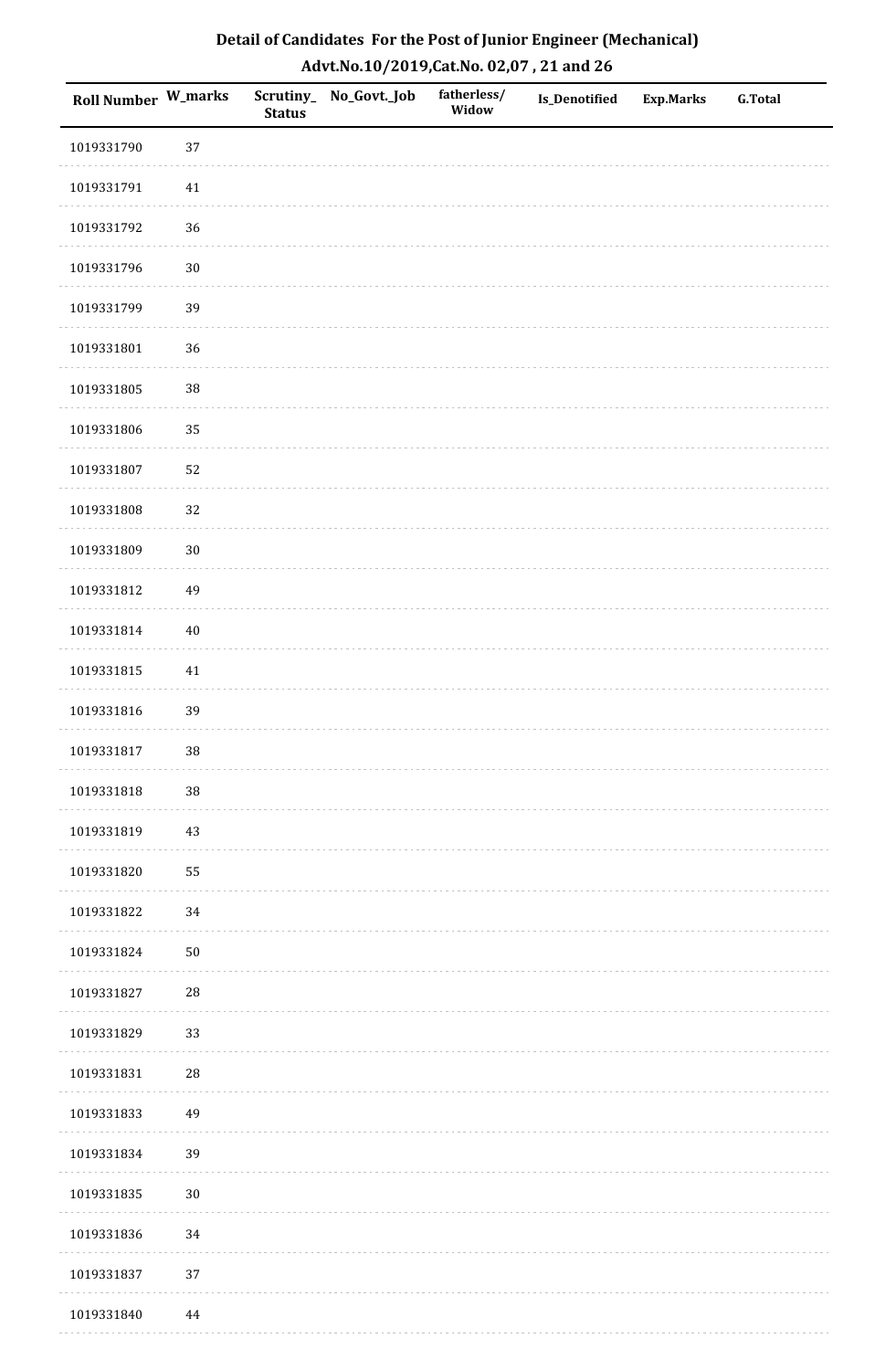| Detail of Candidates For the Post of Junior Engineer (Mechanical) |
|-------------------------------------------------------------------|
| Advt.No.10/2019, Cat.No. 02,07, 21 and 26                         |

| Roll Number W_marks |                 | <b>Status</b> | Scrutiny_ No_Govt._Job | fatherless/<br>Widow | <b>Is_Denotified</b> | <b>Exp.Marks</b> | <b>G.Total</b> |  |
|---------------------|-----------------|---------------|------------------------|----------------------|----------------------|------------------|----------------|--|
| 1019331845          | $40\,$          |               |                        |                      |                      |                  |                |  |
| 1019331846          | $\rm 45$        |               |                        |                      |                      |                  |                |  |
| 1019331847          | 34              |               |                        |                      |                      |                  |                |  |
| 1019331853          | 39              |               |                        |                      |                      |                  |                |  |
| 1019331854          | 45              |               |                        |                      |                      |                  |                |  |
| 1019331855          | $\sqrt{46}$     |               |                        |                      |                      |                  |                |  |
| 1019331856          | $\bf 44$        |               |                        |                      |                      |                  |                |  |
| 1019331857          | 43              |               |                        |                      |                      |                  |                |  |
| 1019331861          | 35              |               |                        |                      |                      |                  |                |  |
| 1019331863          | 58              |               |                        |                      |                      |                  |                |  |
| 1019331864          | 49              |               |                        |                      |                      |                  |                |  |
| 1019331865          | 41              |               |                        |                      |                      |                  |                |  |
| 1019331866          | $42\,$          |               |                        |                      |                      |                  |                |  |
| 1019331872          | 49              |               |                        |                      |                      |                  |                |  |
| 1019331873          | $42\,$          |               |                        |                      |                      |                  |                |  |
| 1019331874          | 55              |               |                        |                      |                      |                  |                |  |
| 1019331876          | $34\,$          |               |                        |                      |                      |                  |                |  |
| 1019331878          | $40\,$          |               |                        |                      |                      |                  |                |  |
| 1019331882          | 32              |               |                        |                      |                      |                  |                |  |
| 1019331883          | $40\,$          |               |                        |                      |                      |                  |                |  |
| 1019331884          | REJECTED        |               |                        |                      |                      |                  | $0.00\,$       |  |
| 1019331886          | $30\,$          |               |                        |                      |                      |                  |                |  |
| 1019331887          | 64              |               |                        |                      |                      |                  |                |  |
| 1019331888          | 37              |               |                        |                      |                      |                  |                |  |
| 1019331891          | $42\,$          |               |                        |                      |                      |                  |                |  |
| 1019331895          | $42\,$          |               |                        |                      |                      |                  |                |  |
| 1019331898          | $30\,$          |               |                        |                      |                      |                  |                |  |
| 1019331899          | $\rm 48$        |               |                        |                      |                      |                  |                |  |
| 1019331900          | <b>REJECTED</b> |               |                        |                      |                      |                  | $0.00\,$       |  |
| 1019331901          | 45              |               |                        |                      |                      |                  |                |  |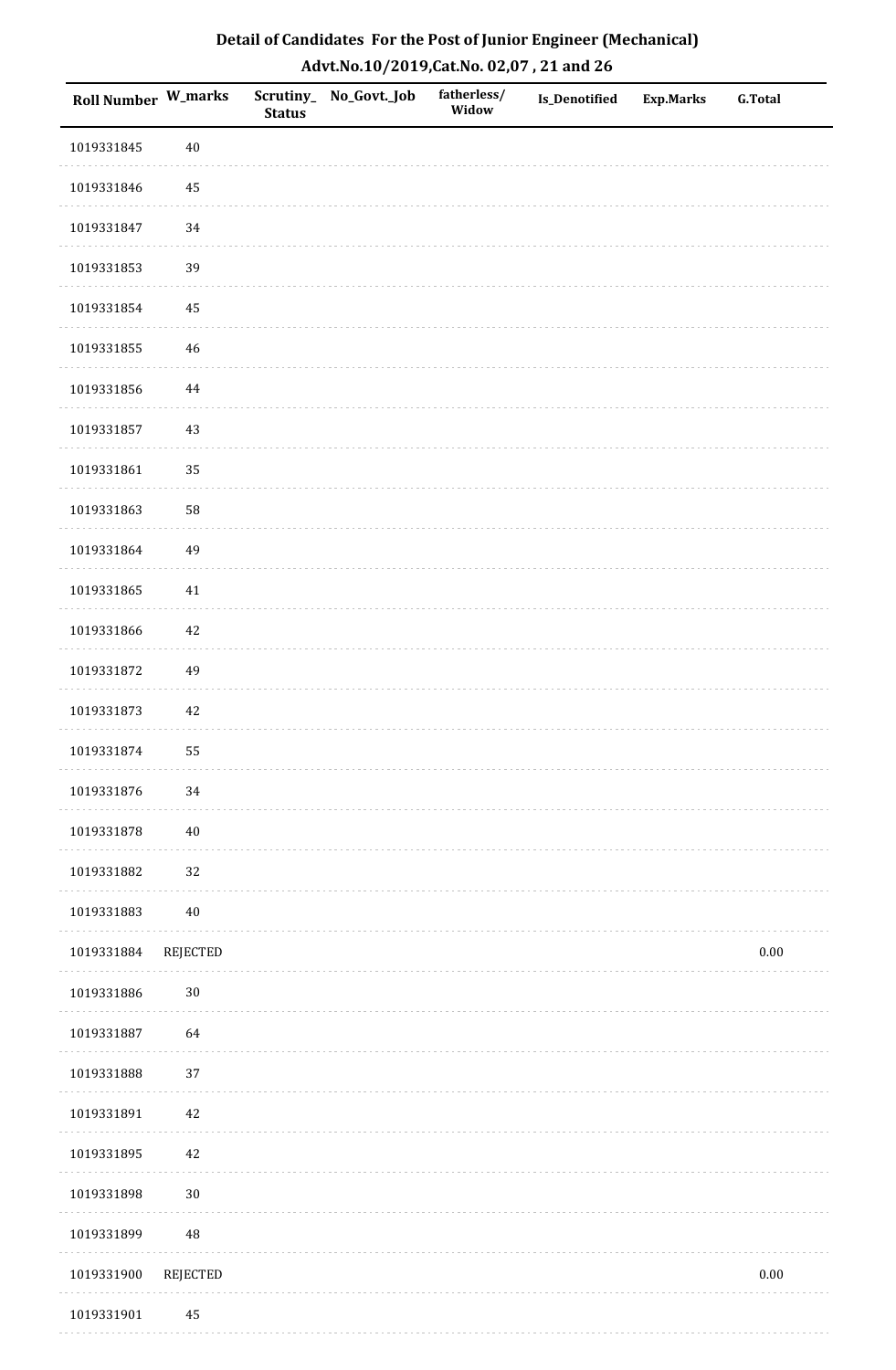| Detail of Candidates For the Post of Junior Engineer (Mechanical) |
|-------------------------------------------------------------------|
| Advt.No.10/2019,Cat.No. 02,07, 21 and 26                          |

| Roll Number W_marks |          | <b>Status</b> | Scrutiny_ No_Govt._Job | fatherless/<br>Widow | <b>Is_Denotified</b> | <b>Exp.Marks</b> | <b>G.Total</b> |
|---------------------|----------|---------------|------------------------|----------------------|----------------------|------------------|----------------|
| 1019331903          | 37       |               |                        |                      |                      |                  |                |
| 1019331907          | 45       |               |                        |                      |                      |                  |                |
| 1019331909          | 35       |               |                        |                      |                      |                  |                |
| 1019331910          | 67       |               |                        |                      |                      |                  |                |
| 1019331911          | $42\,$   |               |                        |                      |                      |                  |                |
| 1019331912          | 35       |               |                        |                      |                      |                  |                |
| 1019331913          | 35       |               |                        |                      |                      |                  |                |
| 1019331914          | 29       |               |                        |                      |                      |                  |                |
| 1019331919          | $50\,$   |               |                        |                      |                      |                  |                |
| 1019331920          | 32       |               |                        |                      |                      |                  |                |
| 1019331921          | 58       |               |                        |                      |                      |                  |                |
| 1019331922          | 41       |               |                        |                      |                      |                  |                |
| 1019331923          | 67       |               |                        |                      |                      |                  |                |
| 1019331924          | $40\,$   |               |                        |                      |                      |                  |                |
| 1019331925          | 44       |               |                        |                      |                      |                  |                |
| 1019331926          | 59       |               |                        |                      |                      |                  |                |
| 1019331927          | 35       |               |                        |                      |                      |                  |                |
| 1019331929          | 41       |               |                        |                      |                      |                  |                |
| 1019331931          | 57       |               |                        |                      |                      |                  |                |
| 1019331933          | 53       |               |                        |                      |                      |                  |                |
| 1019331937          | $47\,$   |               |                        |                      |                      |                  |                |
| 1019331938          | $43\,$   |               |                        |                      |                      |                  |                |
| 1019331941          | 36       |               |                        |                      |                      |                  |                |
| 1019331942          | 26       |               |                        |                      |                      |                  |                |
| 1019331943          | $\rm 48$ |               |                        |                      |                      |                  |                |
| 1019331944          | $\bf 44$ |               |                        |                      |                      |                  |                |
| 1019331945          | 37       |               |                        |                      |                      |                  |                |
| 1019331946          | $27\,$   |               |                        |                      |                      |                  |                |
| 1019331949          | $30\,$   |               |                        |                      |                      |                  |                |
| 1019331950          | 43       |               |                        |                      |                      |                  |                |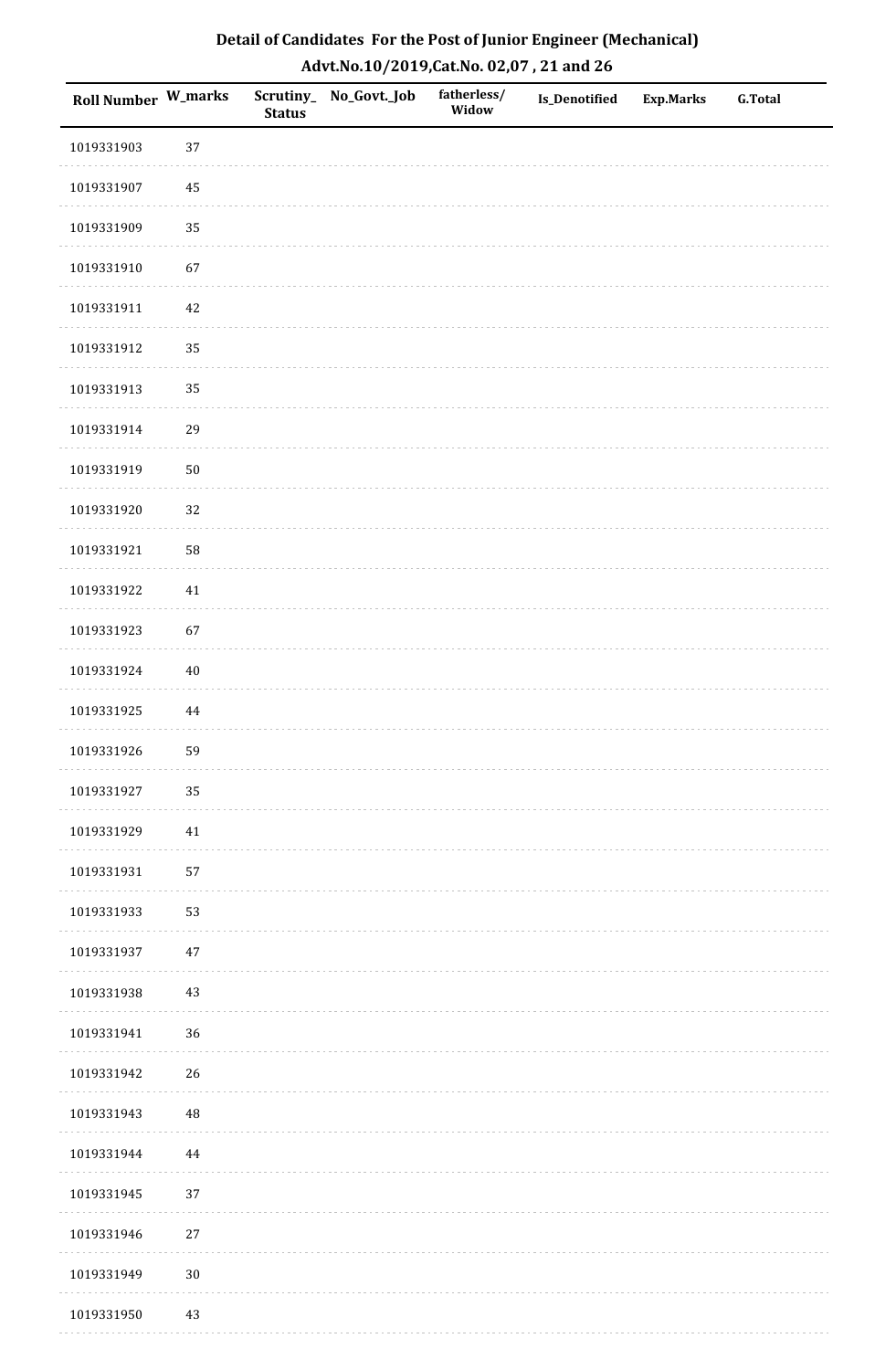| Roll Number W_marks |          | <b>Status</b> | Scrutiny_No_Govt._Job | fatherless/<br>Widow | <b>Is_Denotified</b> | <b>Exp.Marks</b> | <b>G.Total</b> |
|---------------------|----------|---------------|-----------------------|----------------------|----------------------|------------------|----------------|
| 1019331951          | 52       |               |                       |                      |                      |                  |                |
| 1019331952          | 39       |               |                       |                      |                      |                  |                |
| 1019331953          | $50\,$   |               |                       |                      |                      |                  |                |
| 1019331954          | 48       |               |                       |                      |                      |                  |                |
| 1019331955          | $41\,$   |               |                       |                      |                      |                  |                |
| 1019331959          | 38       |               |                       |                      |                      |                  |                |
| 1019331961          | 55       |               |                       |                      |                      |                  |                |
| 1019331962          | 45       |               |                       |                      |                      |                  |                |
| 1019331964          | 65       |               |                       |                      |                      |                  |                |
| 1019331966          | 47       |               |                       |                      |                      |                  |                |
| 1019331967          | 48       |               |                       |                      |                      |                  |                |
| 1019331968          | 46       | Absent        | $\boldsymbol{0}$      | $\boldsymbol{0}$     | $\boldsymbol{0}$     | 0.00             |                |
| 1019331970          | 37       |               |                       |                      |                      |                  |                |
| 1019331974          | 56       |               |                       |                      |                      |                  |                |
| 1019331975          | 46       |               |                       |                      |                      |                  |                |
| 1019331977          | $40\,$   |               |                       |                      |                      |                  |                |
| 1019331981          | $51\,$   |               |                       |                      |                      |                  |                |
| 1019331983          | $50\,$   |               |                       |                      |                      |                  |                |
| 1019331984          | 64       |               |                       |                      |                      |                  |                |
| 1019331985          | 24       |               |                       |                      |                      |                  |                |
| 1019331987          | 31       |               |                       |                      |                      |                  |                |
| 1019331988          | 54       |               |                       |                      |                      |                  |                |
| 1019331991          | $50\,$   |               |                       |                      |                      |                  |                |
| 1019331992          | REJECTED |               |                       |                      |                      |                  | $0.00\,$       |
| 1019331993          | 43       |               |                       |                      |                      |                  |                |
| 1019331999          | 61       |               |                       |                      |                      |                  |                |
| 1019332001          | 53       |               |                       |                      |                      |                  |                |
| 1019332002          | 56       |               |                       |                      |                      |                  |                |
| 1019332006          | 36       |               |                       |                      |                      |                  |                |
| 1019332009          | 35       |               |                       |                      |                      |                  |                |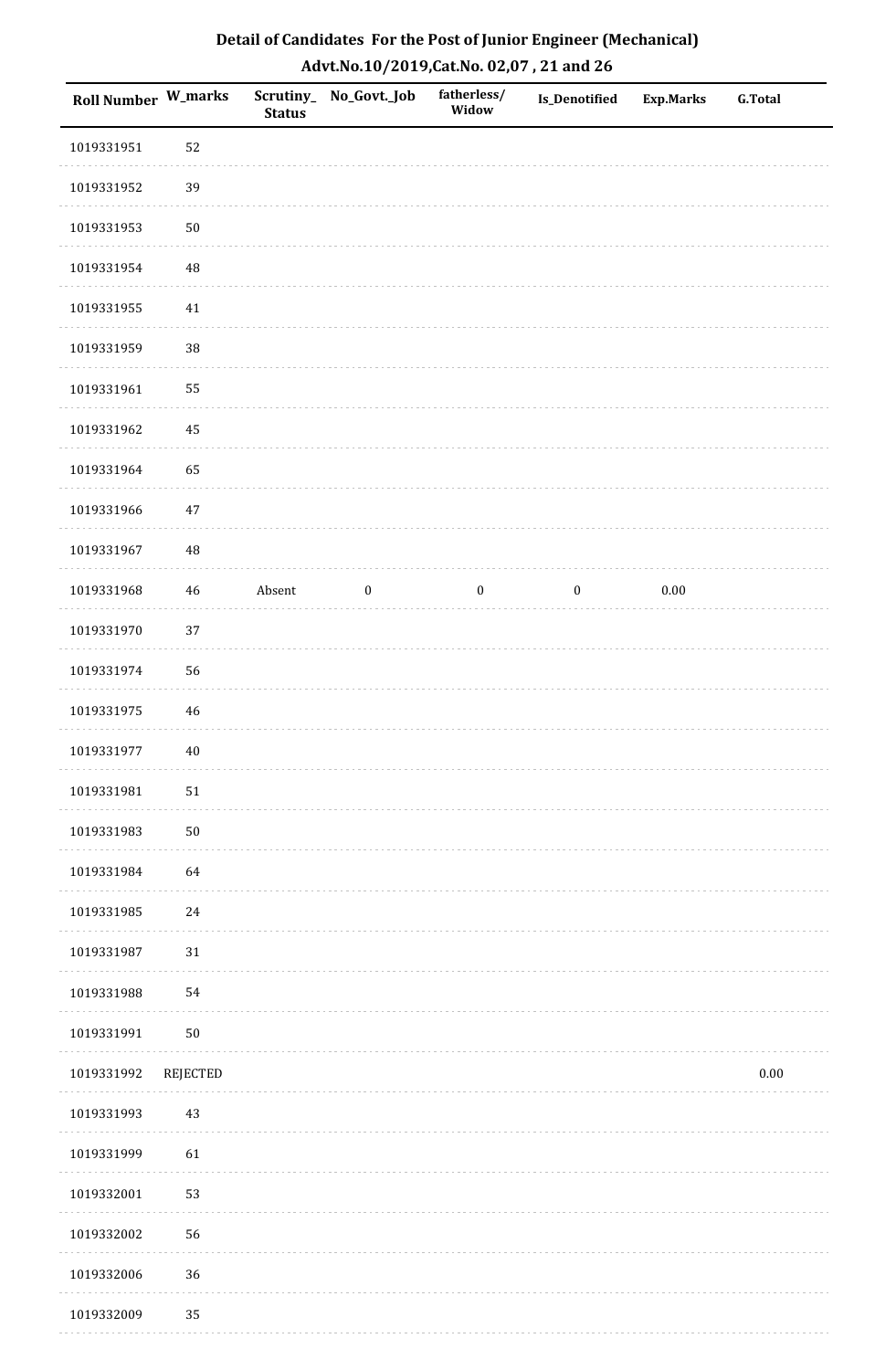| <b>Roll Number W_marks</b> |            | Scrutiny_<br><b>Status</b> | No_Govt._Job | fatherless/<br>Widow | Is_Denotified    | <b>Exp.Marks</b> | <b>G.Total</b> |
|----------------------------|------------|----------------------------|--------------|----------------------|------------------|------------------|----------------|
| 1019332010                 | 48         |                            |              |                      |                  |                  |                |
| 1019332011                 | 43         |                            |              |                      |                  |                  |                |
| 1019332012                 | 37         |                            |              |                      |                  |                  |                |
| 1019332014                 | $47\,$     |                            |              |                      |                  |                  |                |
| 1019332015                 | 55         |                            |              |                      |                  |                  |                |
| 1019332017                 | 38         |                            |              |                      |                  |                  |                |
| 1019332018                 | $47\,$     |                            |              |                      |                  |                  |                |
| 1019332019                 | 52         |                            |              |                      |                  |                  |                |
| 1019332022                 | REJECTED   |                            |              |                      |                  |                  | $0.00\,$       |
| 1019332023                 | 45         |                            |              |                      |                  |                  |                |
| 1019332024                 | 45         |                            |              |                      |                  |                  |                |
| 1019332025                 | $40\,$     |                            |              |                      |                  |                  |                |
| 1019332027                 | $40\,$     |                            |              |                      |                  |                  |                |
| 1019332028                 | 39         |                            |              |                      |                  |                  |                |
| 1019332029                 | 43         |                            |              |                      |                  |                  |                |
| 1019332031                 | 37         |                            |              |                      |                  |                  |                |
| 1019332033                 | ${\bf 50}$ |                            |              |                      |                  |                  |                |
| 1019332034                 | 32         |                            |              |                      |                  |                  |                |
| 1019332035                 | REJECTED   |                            |              |                      |                  |                  | $0.00\,$       |
| 1019332036                 | 55         |                            |              |                      |                  |                  |                |
| 1019332037                 | 63         |                            |              |                      |                  |                  |                |
| 1019332039                 | 43         |                            |              |                      |                  |                  |                |
| 1019332041                 | 41         |                            |              |                      |                  |                  |                |
| 1019332044                 | $\rm 48$   |                            |              |                      |                  |                  |                |
| 1019332046                 | 45         |                            |              |                      |                  |                  |                |
| 1019332051                 | $38\,$     |                            |              |                      |                  |                  |                |
| 1019332052                 | 49         |                            |              |                      |                  |                  |                |
| 1019332053                 | 65         | Eligible                   | $\bf{0}$     | $\boldsymbol{0}$     | $\boldsymbol{0}$ | 0.00             | 65.00          |
| 1019332055                 | 32         |                            |              |                      |                  |                  |                |
| 1019332056                 | 49         |                            |              |                      |                  |                  |                |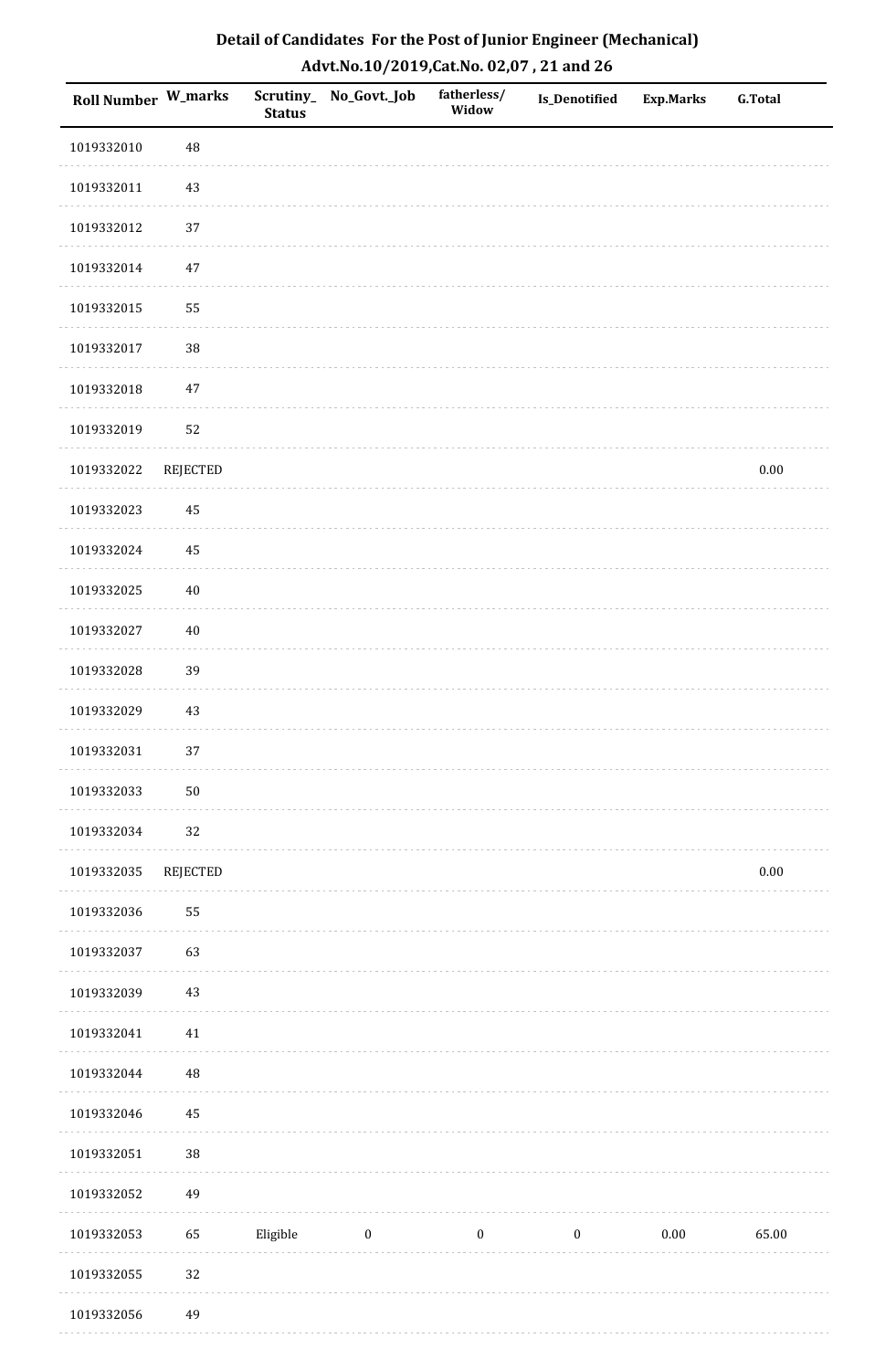| Detail of Candidates For the Post of Junior Engineer (Mechanical) |
|-------------------------------------------------------------------|
| Advt.No.10/2019,Cat.No. 02,07, 21 and 26                          |

| Roll Number W_marks |            | <b>Status</b> | Scrutiny_ No_Govt._Job | fatherless/<br>Widow | Is_Denotified | <b>Exp.Marks</b> | <b>G.Total</b> |
|---------------------|------------|---------------|------------------------|----------------------|---------------|------------------|----------------|
| 1019332062          | 43         |               |                        |                      |               |                  |                |
| 1019332063          | 49         |               |                        |                      |               |                  |                |
| 1019332068          | $38\,$     |               |                        |                      |               |                  |                |
| 1019332071          | 37         |               |                        |                      |               |                  |                |
| 1019332074          | 45         |               |                        |                      |               |                  |                |
| 1019332075          | 33         |               |                        |                      |               |                  |                |
| 1019332077          | $38\,$     |               |                        |                      |               |                  |                |
| 1019332078          | $40\,$     |               |                        |                      |               |                  |                |
| 1019332082          | 46         |               |                        |                      |               |                  |                |
| 1019332083          | ${\bf 50}$ |               |                        |                      |               |                  |                |
| 1019332084          | $30\,$     |               |                        |                      |               |                  |                |
| 1019332086          | 34         |               |                        |                      |               |                  |                |
| 1019332087          | $\rm 48$   |               |                        |                      |               |                  |                |
| 1019332088          | 64         |               |                        |                      |               |                  |                |
| 1019332092          | 36         |               |                        |                      |               |                  |                |
| 1019332094          | $40\,$     |               |                        |                      |               |                  |                |
| 1019332095          | $40\,$     |               |                        |                      |               |                  |                |
| 1019332097          | 42         |               |                        |                      |               |                  |                |
| 1019332099          | 42         |               |                        |                      |               |                  |                |
| 1019332101          | $42\,$     |               |                        |                      |               |                  |                |
| 1019332103          | 63         |               |                        |                      |               |                  |                |
| 1019332104          | 42         |               |                        |                      |               |                  |                |
| 1019332106          | $50\,$     |               |                        |                      |               |                  |                |
| 1019332108          | 29         |               |                        |                      |               |                  |                |
| 1019332109          | $\rm 48$   |               |                        |                      |               |                  |                |
| 1019332110          | 43         |               |                        |                      |               |                  |                |
| 1019332111          | $30\,$     |               |                        |                      |               |                  |                |
| 1019332113          | 39         |               |                        |                      |               |                  |                |
| 1019332114          | 64         |               |                        |                      |               |                  |                |
| 1019332118          | $\rm 45$   |               |                        |                      |               |                  |                |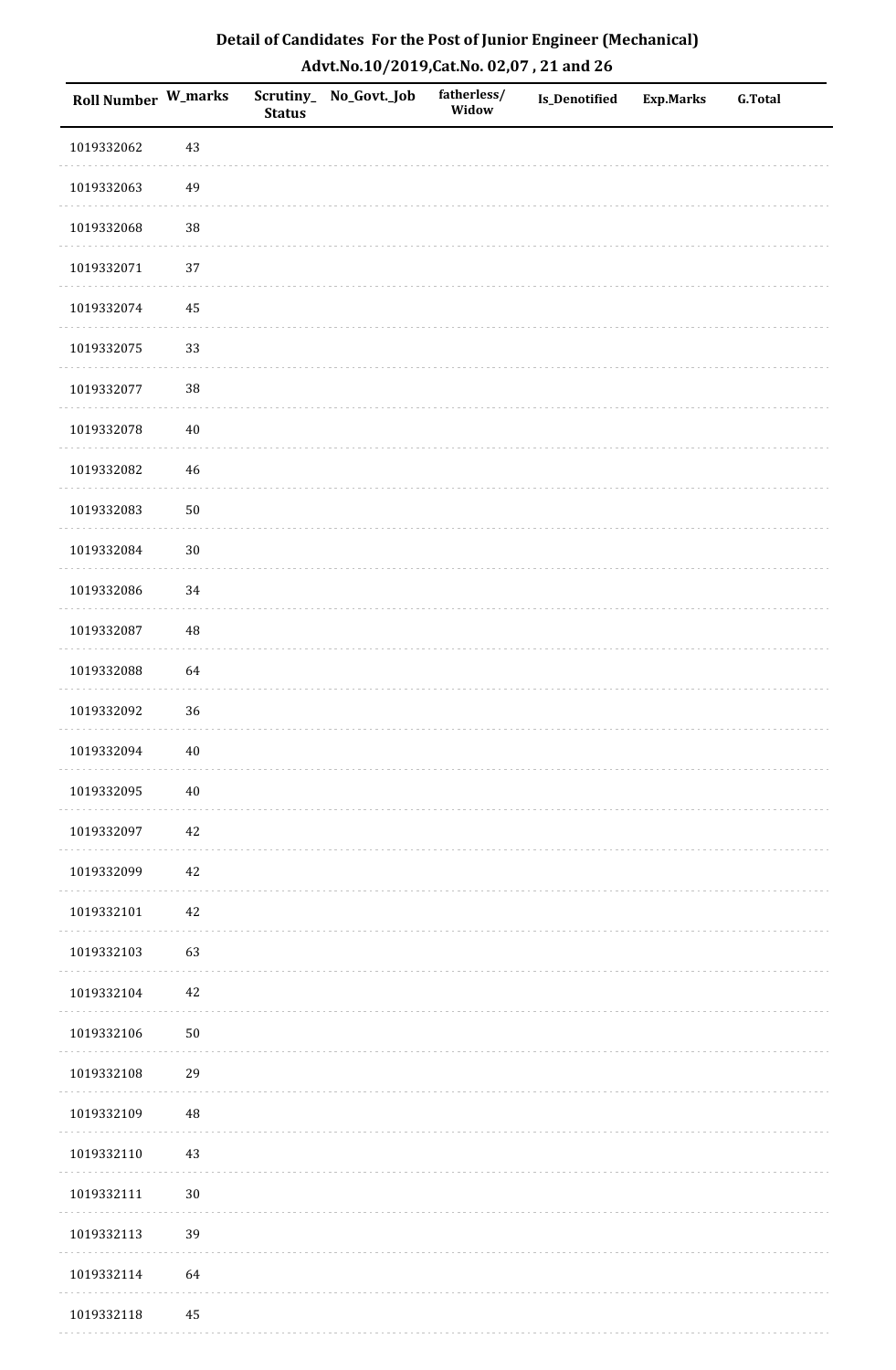| Detail of Candidates For the Post of Junior Engineer (Mechanical) |
|-------------------------------------------------------------------|
| Advt.No.10/2019,Cat.No. 02,07, 21 and 26                          |

| Roll Number W_marks |            | <b>Status</b> | Scrutiny_ No_Govt._Job | fatherless/<br>Widow | Is_Denotified | <b>Exp.Marks</b> | <b>G.Total</b> |
|---------------------|------------|---------------|------------------------|----------------------|---------------|------------------|----------------|
| 1019332119          | 32         |               |                        |                      |               |                  |                |
| 1019332120          | 36         |               |                        |                      |               |                  |                |
| 1019332121          | ${\bf 51}$ |               |                        |                      |               |                  |                |
| 1019332122          | $43\,$     |               |                        |                      |               |                  |                |
| 1019332123          | 45         |               |                        |                      |               |                  |                |
| 1019332124          | 38         |               |                        |                      |               |                  |                |
| 1019332125          | 43         |               |                        |                      |               |                  |                |
| 1019332127          | 45         |               |                        |                      |               |                  |                |
| 1019332128          | 44         |               |                        |                      |               |                  |                |
| 1019332133          | $40\,$     |               |                        |                      |               |                  |                |
| 1019332135          | 54         |               |                        |                      |               |                  |                |
| 1019332137          | 57         |               |                        |                      |               |                  |                |
| 1019332140          | 60         |               |                        |                      |               |                  |                |
| 1019332142          | 39         |               |                        |                      |               |                  |                |
| 1019332143          | 29         |               |                        |                      |               |                  |                |
| 1019332145          | 51         |               |                        |                      |               |                  |                |
| 1019332146          | $60\,$     |               |                        |                      |               |                  |                |
| 1019332154          | $47\,$     |               |                        |                      |               |                  |                |
| 1019332155          | 44         |               |                        |                      |               |                  |                |
| 1019332157          | 55         |               |                        |                      |               |                  |                |
| 1019332158          | $38\,$     |               |                        |                      |               |                  |                |
| 1019332162          | 55         |               |                        |                      |               |                  |                |
| 1019332163          | $42\,$     |               |                        |                      |               |                  |                |
| 1019332164          | 34         |               |                        |                      |               |                  |                |
| 1019332165          | 46         |               |                        |                      |               |                  |                |
| 1019332166          | $47\,$     |               |                        |                      |               |                  |                |
| 1019332167          | 57         |               |                        |                      |               |                  |                |
| 1019332169          | $47\,$     |               |                        |                      |               |                  |                |
| 1019332171          | $40\,$     |               |                        |                      |               |                  |                |
| 1019332172          | 45         |               |                        |                      |               |                  |                |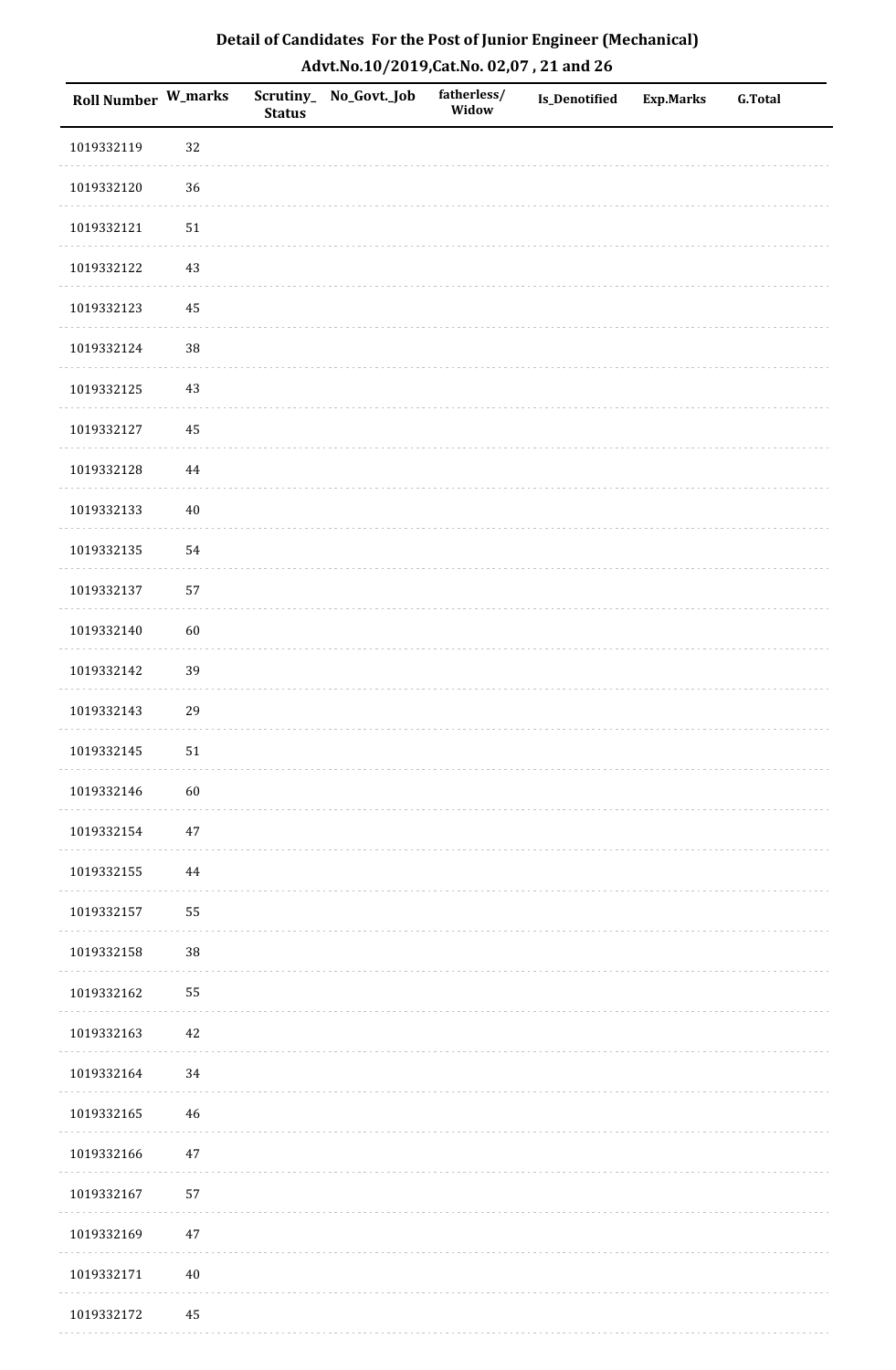| Roll Number W_marks |             | <b>Status</b> | Scrutiny_No_Govt._Job | fatherless/<br>Widow | Is_Denotified | <b>Exp.Marks</b> | <b>G.Total</b> |
|---------------------|-------------|---------------|-----------------------|----------------------|---------------|------------------|----------------|
| 1019332175          | 34          |               |                       |                      |               |                  |                |
| 1019332176          | 53          |               |                       |                      |               |                  |                |
| 1019332178          | 25          |               |                       |                      |               |                  |                |
| 1019332179          | 44          |               |                       |                      |               |                  |                |
| 1019332180          | $46\,$      |               |                       |                      |               |                  |                |
| 1019332181          | 41          |               |                       |                      |               |                  |                |
| 1019332182          | $47\,$      |               |                       |                      |               |                  |                |
| 1019332184          | 62          |               |                       |                      |               |                  |                |
| 1019332187          | $41\,$      |               |                       |                      |               |                  |                |
| 1019332188          | 49          |               |                       |                      |               |                  |                |
| 1019332189          | 61          |               |                       |                      |               |                  |                |
| 1019332190          | $46\,$      |               |                       |                      |               |                  |                |
| 1019332191          | $31\,$      |               |                       |                      |               |                  |                |
| 1019332192          | 59          |               |                       |                      |               |                  |                |
| 1019332194          | $38\,$      |               |                       |                      |               |                  |                |
| 1019332196          | $30\,$      |               |                       |                      |               |                  |                |
| 1019332197          | 55          |               |                       |                      |               |                  |                |
| 1019332198          | 39          |               |                       |                      |               |                  |                |
| 1019332199          | $\sqrt{46}$ |               |                       |                      |               |                  |                |
| 1019332200          | 54          |               |                       |                      |               |                  |                |
| 1019332201          | 46          |               |                       |                      |               |                  |                |
| 1019332202          | $17\,$      |               |                       |                      |               |                  |                |
| 1019332203          | $41\,$      |               |                       |                      |               |                  |                |
| 1019332204          | 37          |               |                       |                      |               |                  |                |
| 1019332205          | $30\,$      |               |                       |                      |               |                  |                |
| 1019332208          | 34          |               |                       |                      |               |                  |                |
| 1019332211          | 13          |               |                       |                      |               |                  |                |
| 1019332213          | $47\,$      |               |                       |                      |               |                  |                |
| 1019332215          | 44          |               |                       |                      |               |                  |                |
| 1019332217          | 12          |               |                       |                      |               |                  |                |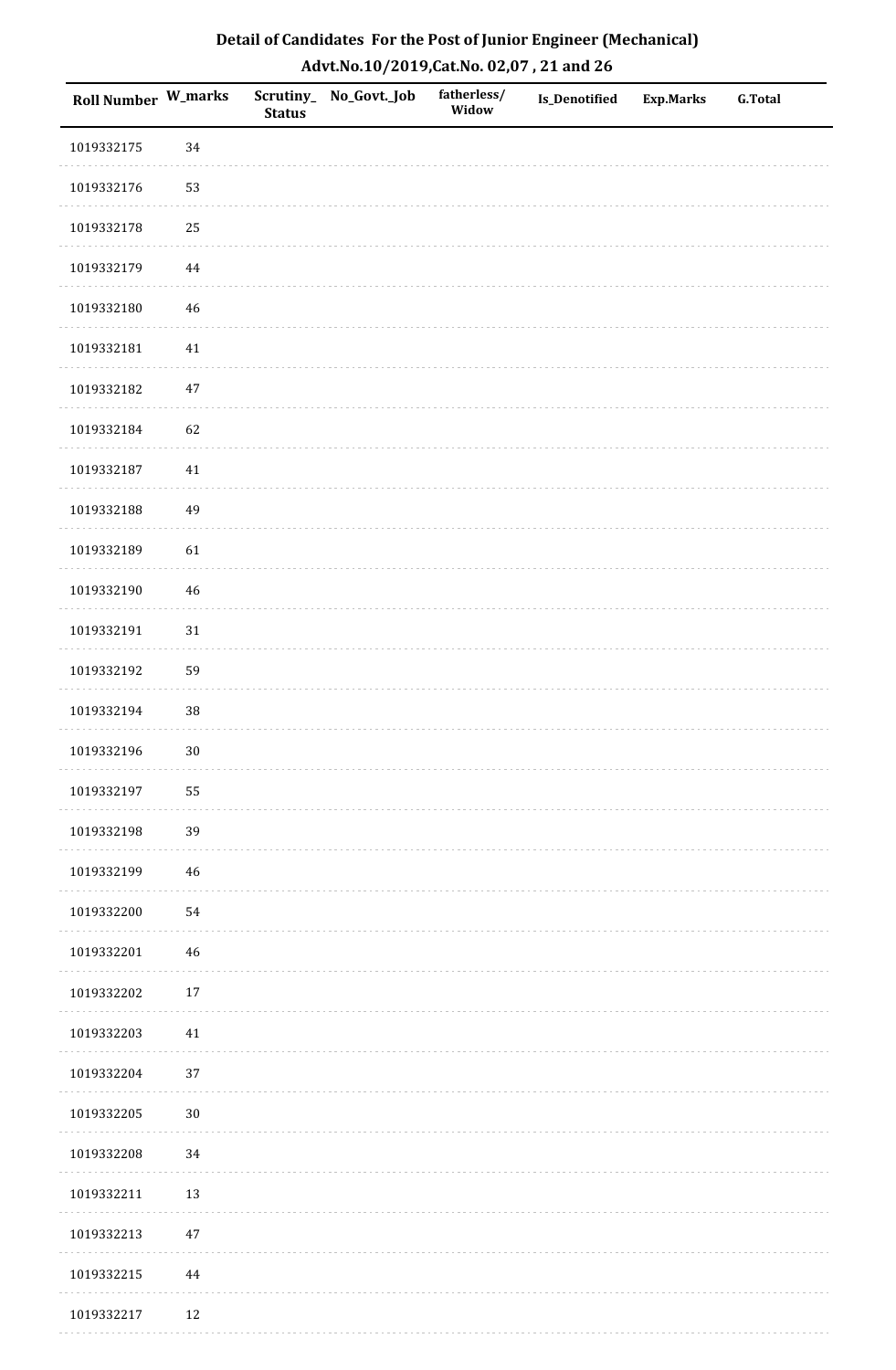| Roll Number W_marks |          | <b>Status</b> | Scrutiny_No_Govt._Job | fatherless/<br>Widow | Is_Denotified | <b>Exp.Marks</b> | <b>G.Total</b> |
|---------------------|----------|---------------|-----------------------|----------------------|---------------|------------------|----------------|
| 1019332222          | 34       |               |                       |                      |               |                  |                |
| 1019332224          | $32\,$   |               |                       |                      |               |                  |                |
| 1019332226          | $43\,$   |               |                       |                      |               |                  |                |
| 1019332227          | $34\,$   |               |                       |                      |               |                  |                |
| 1019332228          | $40\,$   |               |                       |                      |               |                  |                |
| 1019332231          | 43       |               |                       |                      |               |                  |                |
| 1019332233          | 59       |               |                       |                      |               |                  |                |
| 1019332238          | 55       |               |                       |                      |               |                  |                |
| 1019332239          | 32       |               |                       |                      |               |                  |                |
| 1019332243          | 35       |               |                       |                      |               |                  |                |
| 1019332244          | 37       |               |                       |                      |               |                  |                |
| 1019332245          | $\bf 44$ |               |                       |                      |               |                  |                |
| 1019332246          | $47\,$   |               |                       |                      |               |                  |                |
| 1019332248          | 39       |               |                       |                      |               |                  |                |
| 1019332250          | 53       |               |                       |                      |               |                  |                |
| 1019332251          | $30\,$   |               |                       |                      |               |                  |                |
| 1019332253          | 36       |               |                       |                      |               |                  |                |
| 1019332256          | 50       |               |                       |                      |               |                  |                |
| 1019332257          | $47\,$   |               |                       |                      |               |                  |                |
| 1019332258          | 37       |               |                       |                      |               |                  |                |
| 1019332259          | 41       |               |                       |                      |               |                  |                |
| 1019332262          | $17\,$   |               |                       |                      |               |                  |                |
| 1019332265          | $47\,$   |               |                       |                      |               |                  |                |
| 1019332268          | 51       |               |                       |                      |               |                  |                |
| 1019332269          | 39       |               |                       |                      |               |                  |                |
| 1019332271          | $40\,$   |               |                       |                      |               |                  |                |
| 1019332272          | 57       |               |                       |                      |               |                  |                |
| 1019332273          | 34       |               |                       |                      |               |                  |                |
| 1019332274          | 33       |               |                       |                      |               |                  |                |
| 1019332276          | 41       |               |                       |                      |               |                  |                |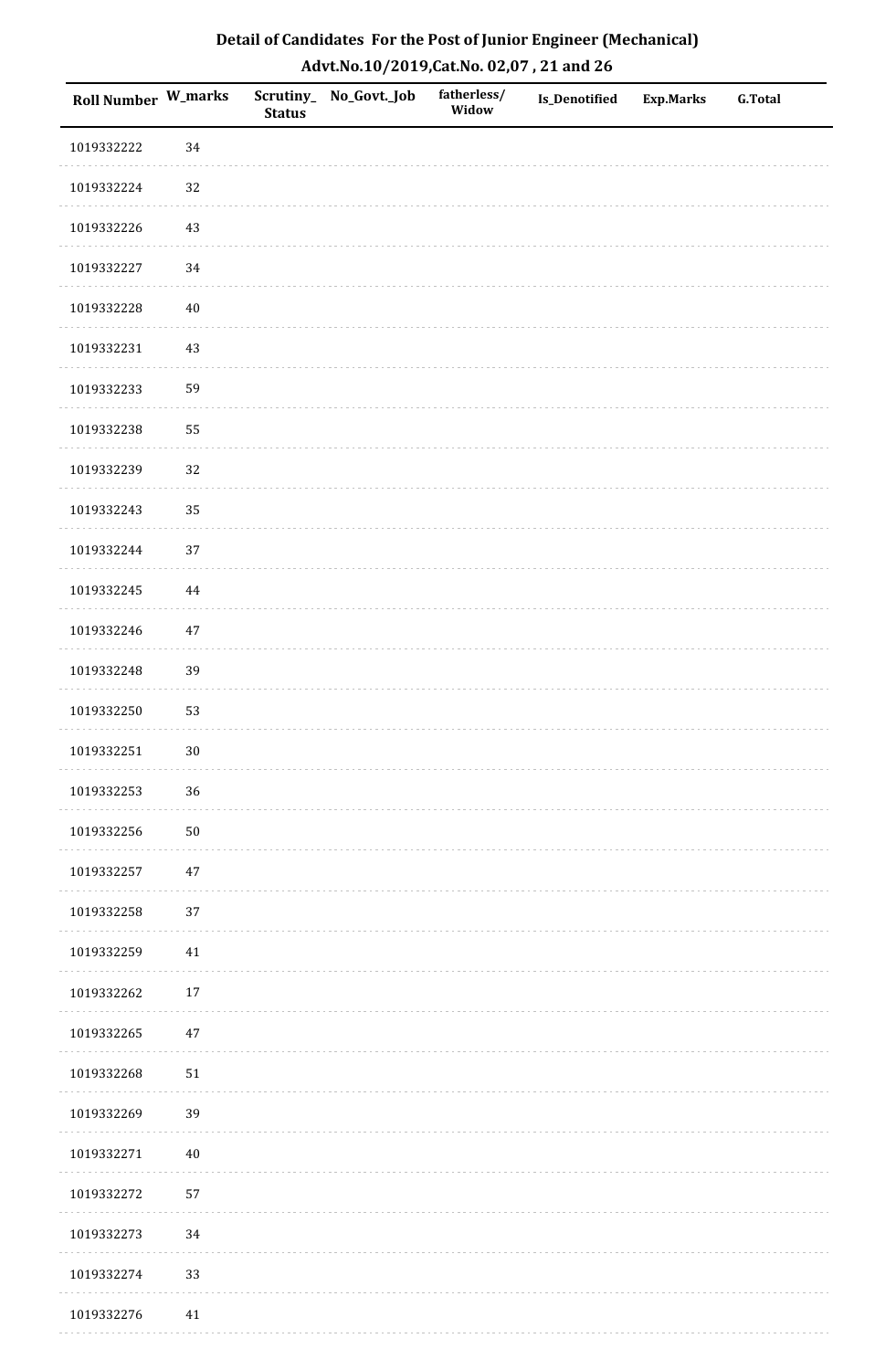| Roll Number W_marks |             | <b>Status</b> | Scrutiny_ No_Govt._Job | fatherless/<br>Widow | <b>Is_Denotified</b> | <b>Exp.Marks</b> | <b>G.Total</b> |
|---------------------|-------------|---------------|------------------------|----------------------|----------------------|------------------|----------------|
| 1019332278          | $30\,$      |               |                        |                      |                      |                  |                |
| 1019332286          | $47\,$      |               |                        |                      |                      |                  |                |
| 1019332287          | 55          | Eligible      | $\bf{0}$               | $\boldsymbol{0}$     | $\boldsymbol{0}$     | $0.00\,$         | 55.00          |
| 1019332289          | $43\,$      |               |                        |                      |                      |                  |                |
| 1019332290          | $\sqrt{46}$ |               |                        |                      |                      |                  |                |
| 1019332291          | $51\,$      |               |                        |                      |                      |                  |                |
| 1019332292          | 55          |               |                        |                      |                      |                  |                |
| 1019332293          | $40\,$      |               |                        |                      |                      |                  |                |
| 1019332294          | 61          |               |                        |                      |                      |                  |                |
| 1019332295          | $\sqrt{46}$ |               |                        |                      |                      |                  |                |
| 1019332297          | 37          |               |                        |                      |                      |                  |                |
| 1019332299          | 36          |               |                        |                      |                      |                  |                |
| 1019332301          | 34          |               |                        |                      |                      |                  |                |
| 1019332302          | 36          |               |                        |                      |                      |                  |                |
| 1019332304          | $60\,$      |               |                        |                      |                      |                  |                |
| 1019332307          | 27          |               |                        |                      |                      |                  |                |
| 1019332308          | 39          |               |                        |                      |                      |                  |                |
| 1019332311          | $40\,$      |               |                        |                      |                      |                  |                |
| 1019332313          | 55          |               |                        |                      |                      |                  |                |
| 1019332315          | $\rm 48$    |               |                        |                      |                      |                  |                |
| 1019332316          | 53          |               |                        |                      |                      |                  |                |
| 1019332319          | $41\,$      |               |                        |                      |                      |                  |                |
| 1019332320          | $51\,$      |               |                        |                      |                      |                  |                |
| 1019332322          | $\bf 44$    |               |                        |                      |                      |                  |                |
| 1019332323          | 52          |               |                        |                      |                      |                  |                |
| 1019332324          | $27\,$      |               |                        |                      |                      |                  |                |
| 1019332325          | $47\,$      |               |                        |                      |                      |                  |                |
| 1019332329          | 48          |               |                        |                      |                      |                  |                |
| 1019332330          | $47\,$      | Absent        | $\boldsymbol{0}$       | $\boldsymbol{0}$     | $\boldsymbol{0}$     | $0.00\,$         |                |
| 1019332331          | $50\,$      | Eligible      | $\boldsymbol{0}$       | $\boldsymbol{0}$     | $\boldsymbol{0}$     | $0.00\,$         | $50.00\,$      |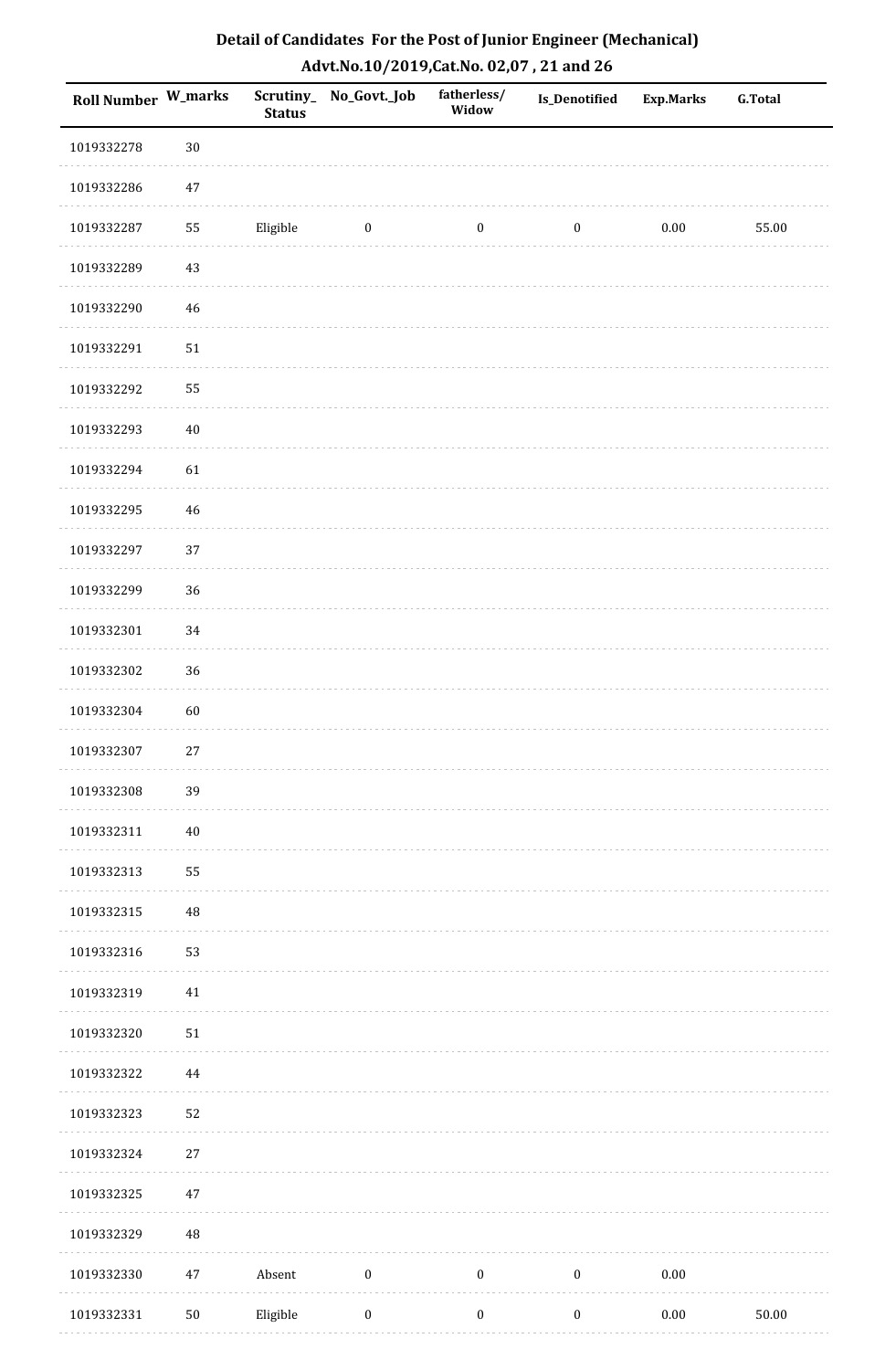| Roll Number W_marks |             | <b>Status</b> | Scrutiny_No_Govt._Job | fatherless/<br>Widow | Is_Denotified | <b>Exp.Marks</b> | <b>G.Total</b> |
|---------------------|-------------|---------------|-----------------------|----------------------|---------------|------------------|----------------|
| 1019332332          | 43          |               |                       |                      |               |                  |                |
| 1019332333          | 61          |               |                       |                      |               |                  |                |
| 1019332334          | $50\,$      |               |                       |                      |               |                  |                |
| 1019332335          | 49          |               |                       |                      |               |                  |                |
| 1019332336          | 39          |               |                       |                      |               |                  |                |
| 1019332337          | 39          |               |                       |                      |               |                  |                |
| 1019332338          | 56          |               |                       |                      |               |                  |                |
| 1019332339          | 45          |               |                       |                      |               |                  |                |
| 1019332341          | 35          |               |                       |                      |               |                  |                |
| 1019332344          | $42\,$      |               |                       |                      |               |                  |                |
| 1019332345          | $40\,$      |               |                       |                      |               |                  |                |
| 1019332346          | 46          |               |                       |                      |               |                  |                |
| 1019332347          | $46\,$      |               |                       |                      |               |                  |                |
| 1019332350          | $43\,$      |               |                       |                      |               |                  |                |
| 1019332353          | 32          |               |                       |                      |               |                  |                |
| 1019332355          | $\sqrt{46}$ |               |                       |                      |               |                  |                |
| 1019332357          | 53          |               |                       |                      |               |                  |                |
| 1019332358          | 53          |               |                       |                      |               |                  |                |
| 1019332359          | 64          |               |                       |                      |               |                  |                |
| 1019332361          | 45          |               |                       |                      |               |                  |                |
| 1019332362          | 48          |               |                       |                      |               |                  |                |
| 1019332363          | $\rm 48$    |               |                       |                      |               |                  |                |
| 1019332365          | 49          |               |                       |                      |               |                  |                |
| 1019332366          | 44          |               |                       |                      |               |                  |                |
| 1019332367          | 36          |               |                       |                      |               |                  |                |
| 1019332369          | $41\,$      |               |                       |                      |               |                  |                |
| 1019332372          | 52          |               |                       |                      |               |                  |                |
| 1019332377          | $42\,$      |               |                       |                      |               |                  |                |
| 1019332378          | 59          |               |                       |                      |               |                  |                |
| 1019332379          | $40\,$      |               |                       |                      |               |                  |                |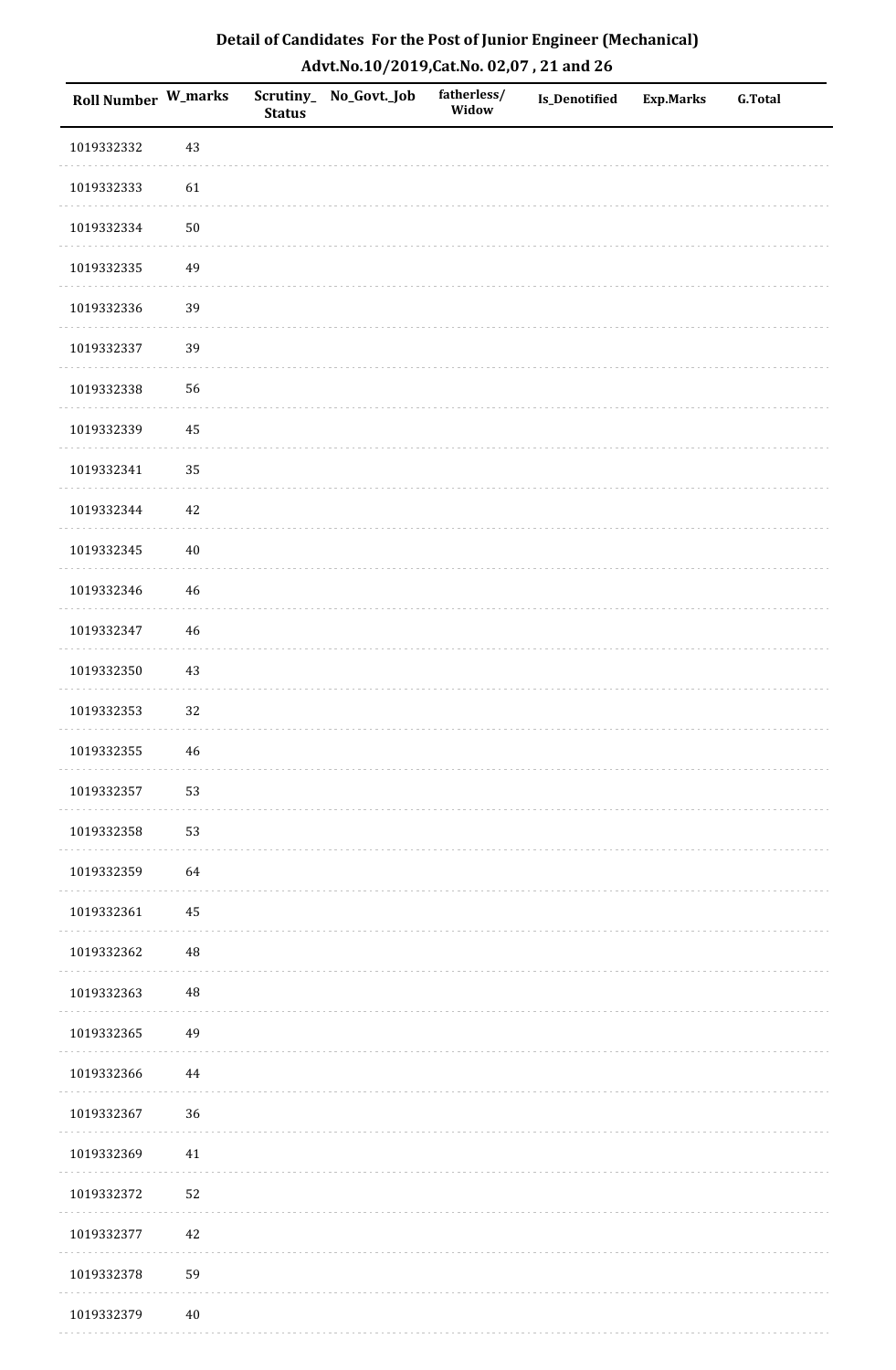| Roll Number W_marks |          | <b>Status</b> | Scrutiny_No_Govt._Job | fatherless/<br>Widow | Is_Denotified | <b>Exp.Marks</b> | <b>G.Total</b> |
|---------------------|----------|---------------|-----------------------|----------------------|---------------|------------------|----------------|
| 1019332381          | 37       |               |                       |                      |               |                  |                |
| 1019332382          | 35       |               |                       |                      |               |                  |                |
| 1019332383          | 60       |               |                       |                      |               |                  |                |
| 1019332384          | 32       |               |                       |                      |               |                  |                |
| 1019332385          | 32       |               |                       |                      |               |                  |                |
| 1019332386          | $31\,$   |               |                       |                      |               |                  |                |
| 1019332388          | 37       |               |                       |                      |               |                  |                |
| 1019332389          | 33       |               |                       |                      |               |                  |                |
| 1019332390          | $40\,$   |               |                       |                      |               |                  |                |
| 1019332392          | $43\,$   |               |                       |                      |               |                  |                |
| 1019332393          | $\bf 44$ |               |                       |                      |               |                  |                |
| 1019332394          | 32       |               |                       |                      |               |                  |                |
| 1019332395          | 59       |               |                       |                      |               |                  |                |
| 1019332399          | 58       |               |                       |                      |               |                  |                |
| 1019332400          | 58       |               |                       |                      |               |                  |                |
| 1019332402          | 37       |               |                       |                      |               |                  |                |
| 1019332403          | 57       |               |                       |                      |               |                  |                |
| 1019332408          | 42       |               |                       |                      |               |                  |                |
| 1019332409          | $31\,$   |               |                       |                      |               |                  |                |
| 1019332410          | 49       |               |                       |                      |               |                  |                |
| 1019332411          | 52       |               |                       |                      |               |                  |                |
| 1019332412          | $47\,$   |               |                       |                      |               |                  |                |
| 1019332413          | $\bf 44$ |               |                       |                      |               |                  |                |
| 1019332414          | 57       |               |                       |                      |               |                  |                |
| 1019332415          | 34       |               |                       |                      |               |                  |                |
| 1019332416          | 37       |               |                       |                      |               |                  |                |
| 1019332418          | 55       |               |                       |                      |               |                  |                |
| 1019332420          | 37       |               |                       |                      |               |                  |                |
| 1019332422          | 38       |               |                       |                      |               |                  |                |
| 1019332424          | 33       |               |                       |                      |               |                  |                |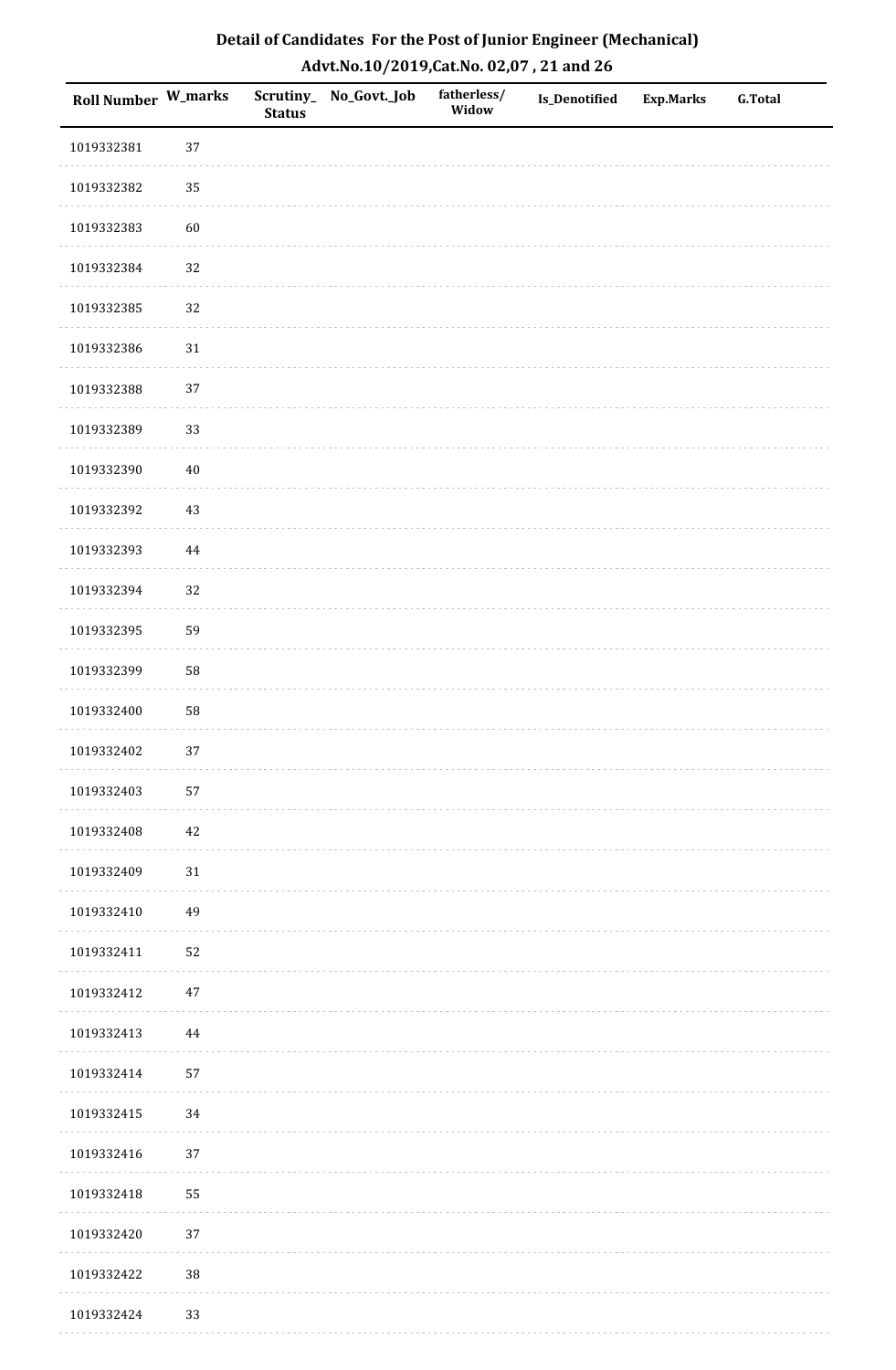| Roll Number W_marks |            | <b>Status</b> | Scrutiny_No_Govt._Job | fatherless/<br>Widow | Is_Denotified | <b>Exp.Marks</b> | <b>G.Total</b> |
|---------------------|------------|---------------|-----------------------|----------------------|---------------|------------------|----------------|
| 1019332425          | ${\bf 28}$ |               |                       |                      |               |                  |                |
| 1019332427          | 34         |               |                       |                      |               |                  |                |
| 1019332429          | 39         |               |                       |                      |               |                  |                |
| 1019332431          | 54         |               |                       |                      |               |                  |                |
| 1019332432          | 60         |               |                       |                      |               |                  |                |
| 1019332434          | 29         |               |                       |                      |               |                  |                |
| 1019332435          | 34         |               |                       |                      |               |                  |                |
| 1019332438          | 56         |               |                       |                      |               |                  |                |
| 1019332440          | $47\,$     |               |                       |                      |               |                  |                |
| 1019332443          | 36         |               |                       |                      |               |                  |                |
| 1019332445          | $17\,$     |               |                       |                      |               |                  |                |
| 1019332447          | 55         |               |                       |                      |               |                  |                |
| 1019332448          | 48         |               |                       |                      |               |                  |                |
| 1019332449          | $50\,$     |               |                       |                      |               |                  |                |
| 1019332451          | $38\,$     |               |                       |                      |               |                  |                |
| 1019332454          | 38         |               |                       |                      |               |                  |                |
| 1019332455          | $40\,$     |               |                       |                      |               |                  |                |
| 1019332457          | 16         |               |                       |                      |               |                  |                |
| 1019332458          | 34         |               |                       |                      |               |                  |                |
| 1019332459          | $43\,$     |               |                       |                      |               |                  |                |
| 1019332460          | 33         |               |                       |                      |               |                  |                |
| 1019332461          | $41\,$     |               |                       |                      |               |                  |                |
| 1019332462          | 39         |               |                       |                      |               |                  |                |
| 1019332463          | $40\,$     |               |                       |                      |               |                  |                |
| 1019332471          | $30\,$     |               |                       |                      |               |                  |                |
| 1019332473          | $40\,$     |               |                       |                      |               |                  |                |
| 1019332474          | 56         |               |                       |                      |               |                  |                |
| 1019332479          | 48         |               |                       |                      |               |                  |                |
| 1019332482          | 34         |               |                       |                      |               |                  |                |
| 1019332483          | 59         |               |                       |                      |               |                  |                |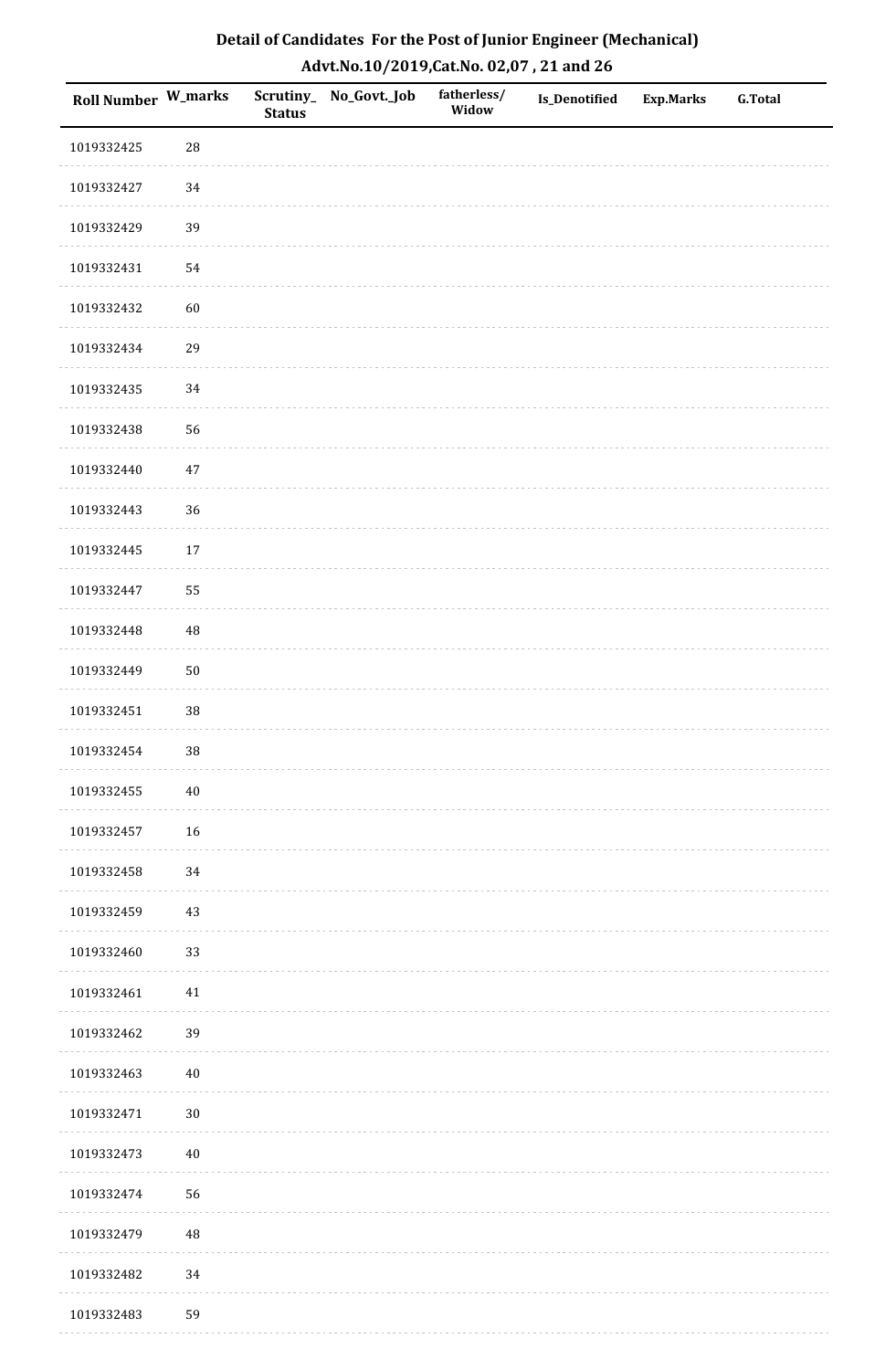| Roll Number W_marks |                 | <b>Status</b> | Scrutiny_ No_Govt._Job | fatherless/<br>Widow | Is_Denotified | <b>Exp.Marks</b> | <b>G.Total</b> |
|---------------------|-----------------|---------------|------------------------|----------------------|---------------|------------------|----------------|
| 1019332484          | 38              |               |                        |                      |               |                  |                |
| 1019332487          | 37              |               |                        |                      |               |                  |                |
| 1019332488          | $30\,$          |               |                        |                      |               |                  |                |
| 1019332489          | 37              |               |                        |                      |               |                  |                |
| 1019332491          | 49              |               |                        |                      |               |                  |                |
| 1019332492          | 63              |               |                        |                      |               |                  |                |
| 1019332493          | 35              |               |                        |                      |               |                  |                |
| 1019332494          | 33              |               |                        |                      |               |                  |                |
| 1019332495          | $42\,$          |               |                        |                      |               |                  |                |
| 1019332497          | 43              |               |                        |                      |               |                  |                |
| 1019332498          | 53              |               |                        |                      |               |                  |                |
| 1019332500          | $51\,$          |               |                        |                      |               |                  |                |
| 1019332501          | 60              |               |                        |                      |               |                  |                |
| 1019332502          | 28              |               |                        |                      |               |                  |                |
| 1019332503          | 57              |               |                        |                      |               |                  |                |
| 1019332504          | $40\,$          |               |                        |                      |               |                  |                |
| 1019332505          | 62              |               |                        |                      |               |                  |                |
| 1019332507          | 56              |               |                        |                      |               |                  |                |
| 1019332508          | 35              |               |                        |                      |               |                  |                |
| 1019332510          | <b>REJECTED</b> |               |                        |                      |               |                  | $0.00\,$       |
| 1019332514          | 39              |               |                        |                      |               |                  |                |
| 1019332516          | $47\,$          |               |                        |                      |               |                  |                |
| 1019332518          | 62              |               |                        |                      |               |                  |                |
| 1019332520          | 43              |               |                        |                      |               |                  |                |
| 1019332521          | 26              |               |                        |                      |               |                  |                |
| 1019332523          | 34              |               |                        |                      |               |                  |                |
| 1019332525          | 34              |               |                        |                      |               |                  |                |
| 1019332526          | 45              |               |                        |                      |               |                  |                |
| 1019332527          | 57              |               |                        |                      |               |                  |                |
| 1019332532          | $28\,$          |               |                        |                      |               |                  |                |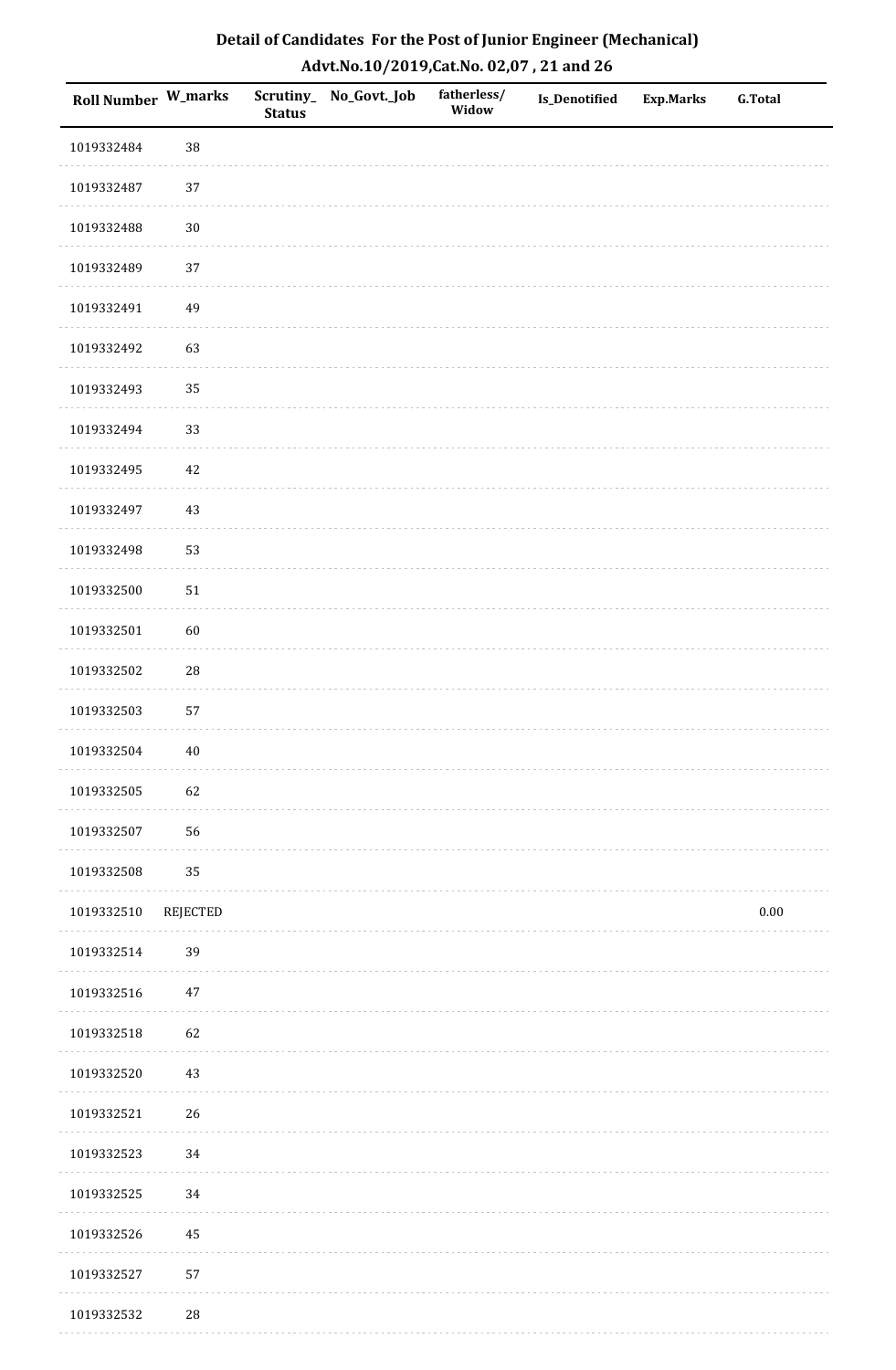| Roll Number W_marks |            | <b>Status</b> | Scrutiny_ No_Govt._Job | fatherless/<br>Widow | Is_Denotified | Exp.Marks | <b>G.Total</b> |
|---------------------|------------|---------------|------------------------|----------------------|---------------|-----------|----------------|
| 1019332533          | 44         |               |                        |                      |               |           |                |
| 1019332534          | ${\bf 58}$ |               |                        |                      |               |           |                |
| 1019332537          | 49         |               |                        |                      |               |           |                |
| 1019332539          | 40         |               |                        |                      |               |           |                |
| 1019332540          | $37\,$     |               |                        |                      |               |           |                |
| 1019332541          | 33         |               |                        |                      |               |           |                |
| 1019332542          | 60         |               |                        |                      |               |           |                |
| 1019332543          | 47         |               |                        |                      |               |           |                |
| 1019332544          | 56         |               |                        |                      |               |           |                |
| 1019332546          | 61         |               |                        |                      |               |           |                |
| 1019332548          | 62         |               |                        |                      |               |           |                |
| 1019332549          | 33         |               |                        |                      |               |           |                |
| 1019332550          | 55         |               |                        |                      |               |           |                |
| 1019332551          | 37         |               |                        |                      |               |           |                |
| 1019332552          | 36         |               |                        |                      |               |           |                |
| 1019332553          | $\rm 48$   |               |                        |                      |               |           |                |
| 1019332557          | 35         |               |                        |                      |               |           |                |
| 1019332560          | 29         |               |                        |                      |               |           |                |
| 1019332563          | 57         |               |                        |                      |               |           |                |
| 1019332565          | 49         |               |                        |                      |               |           |                |
| 1019332566          | $47\,$     |               |                        |                      |               |           |                |
| 1019332567          | 62         |               |                        |                      |               |           |                |
| 1019332571          | $47\,$     |               |                        |                      |               |           |                |
| 1019332573          | 55         |               |                        |                      |               |           |                |
| 1019332574          | 33         |               |                        |                      |               |           |                |
| 1019332578          | $50\,$     |               |                        |                      |               |           |                |
| 1019332583          | 41         |               |                        |                      |               |           |                |
| 1019332588          | 41         |               |                        |                      |               |           |                |
| 1019332590          | 41         |               |                        |                      |               |           |                |
| 1019332591          | 55         |               |                        |                      |               |           |                |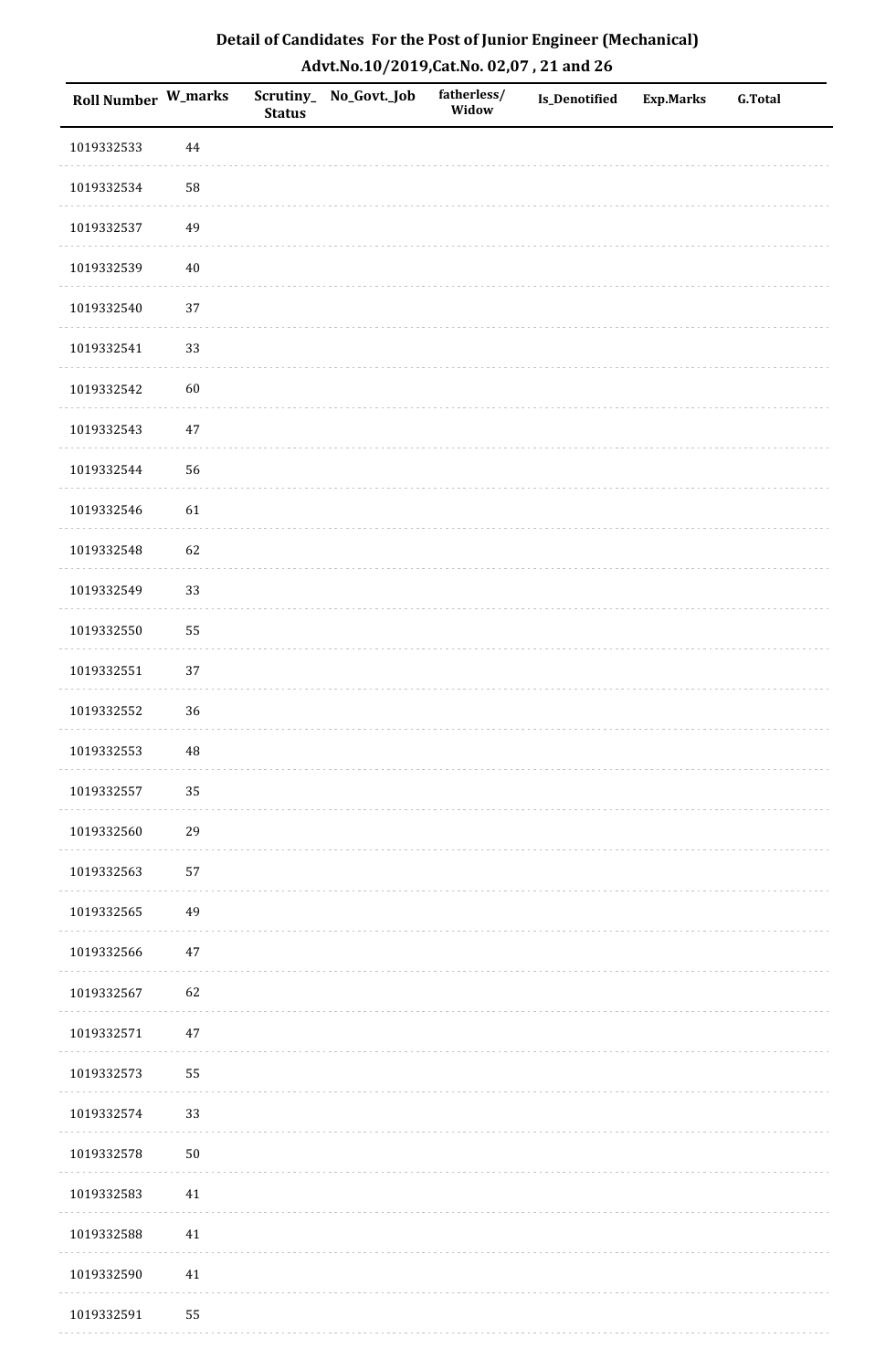| Roll Number W_marks |             | <b>Status</b> | Scrutiny_No_Govt._Job | fatherless/<br>Widow | Is_Denotified | <b>Exp.Marks</b> | <b>G.Total</b> |
|---------------------|-------------|---------------|-----------------------|----------------------|---------------|------------------|----------------|
| 1019332593          | 37          |               |                       |                      |               |                  |                |
| 1019332594          | $43\,$      |               |                       |                      |               |                  |                |
| 1019332595          | 37          |               |                       |                      |               |                  |                |
| 1019332599          | $27\,$      |               |                       |                      |               |                  |                |
| 1019332601          | 59          |               |                       |                      |               |                  |                |
| 1019332602          | 45          |               |                       |                      |               |                  |                |
| 1019332604          | $\sqrt{46}$ |               |                       |                      |               |                  |                |
| 1019332606          | 38          |               |                       |                      |               |                  |                |
| 1019332607          | 62          |               |                       |                      |               |                  |                |
| 1019332608          | $42\,$      |               |                       |                      |               |                  |                |
| 1019332610          | 35          |               |                       |                      |               |                  |                |
| 1019332612          | 38          |               |                       |                      |               |                  |                |
| 1019332613          | $40\,$      |               |                       |                      |               |                  |                |
| 1019332615          | $43\,$      |               |                       |                      |               |                  |                |
| 1019332618          | 34          |               |                       |                      |               |                  |                |
| 1019332619          | 42          |               |                       |                      |               |                  |                |
| 1019332622          | 53          |               |                       |                      |               |                  |                |
| 1019332624          | 37          |               |                       |                      |               |                  |                |
| 1019332626          | $47\,$      |               |                       |                      |               |                  |                |
| 1019332627          | 45          |               |                       |                      |               |                  |                |
| 1019332628          | 41          |               |                       |                      |               |                  |                |
| 1019332630          | $43\,$      |               |                       |                      |               |                  |                |
| 1019332632          | $47\,$      |               |                       |                      |               |                  |                |
| 1019332634          | 57          |               |                       |                      |               |                  |                |
| 1019332636          | 39          |               |                       |                      |               |                  |                |
| 1019332639          | $43\,$      |               |                       |                      |               |                  |                |
| 1019332640          | $21\,$      |               |                       |                      |               |                  |                |
| 1019332643          | 49          |               |                       |                      |               |                  |                |
| 1019332644          | 55          |               |                       |                      |               |                  |                |
| 1019332645          | 43          |               |                       |                      |               |                  |                |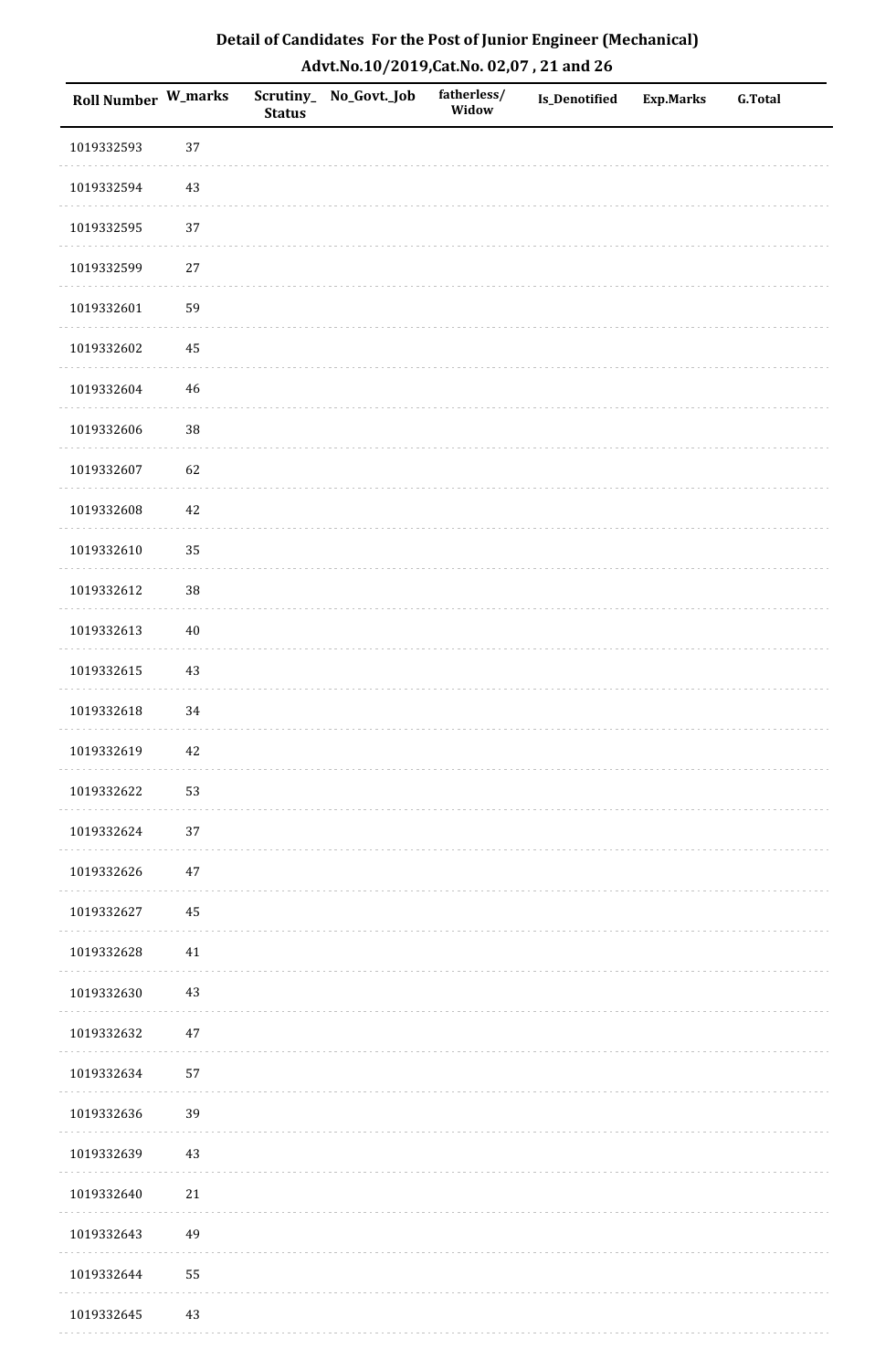| Roll Number W_marks |          | <b>Status</b> | Scrutiny_No_Govt._Job | fatherless/<br>Widow | Is_Denotified | <b>Exp.Marks</b> | <b>G.Total</b> |
|---------------------|----------|---------------|-----------------------|----------------------|---------------|------------------|----------------|
| 1019332647          | $\bf 44$ |               |                       |                      |               |                  |                |
| 1019332648          | $37\,$   |               |                       |                      |               |                  |                |
| 1019332653          | 35       |               |                       |                      |               |                  |                |
| 1019332655          | 59       |               |                       |                      |               |                  |                |
| 1019332656          | 57       |               |                       |                      |               |                  |                |
| 1019332657          | $50\,$   |               |                       |                      |               |                  |                |
| 1019332658          | $\bf 44$ |               |                       |                      |               |                  |                |
| 1019332659          | 34       |               |                       |                      |               |                  |                |
| 1019332660          | 34       |               |                       |                      |               |                  |                |
| 1019332662          | 36       |               |                       |                      |               |                  |                |
| 1019332666          | 59       |               |                       |                      |               |                  |                |
| 1019332667          | 55       |               |                       |                      |               |                  |                |
| 1019332669          | $46\,$   |               |                       |                      |               |                  |                |
| 1019332670          | $47\,$   |               |                       |                      |               |                  |                |
| 1019332671          | 52       |               |                       |                      |               |                  |                |
| 1019332673          | $41\,$   |               |                       |                      |               |                  |                |
| 1019332674          | $38\,$   |               |                       |                      |               |                  |                |
| 1019332678          | $50\,$   |               |                       |                      |               |                  |                |
| 1019332681          | 57       |               |                       |                      |               |                  |                |
| 1019332684          | 36       |               |                       |                      |               |                  |                |
| 1019332687          | $40\,$   |               |                       |                      |               |                  |                |
| 1019332688          | 32       |               |                       |                      |               |                  |                |
| 1019332690          | 28       |               |                       |                      |               |                  |                |
| 1019332695          | 36       |               |                       |                      |               |                  |                |
| 1019332696          | 59       |               |                       |                      |               |                  |                |
| 1019332700          | $17\,$   |               |                       |                      |               |                  |                |
| 1019332705          | 39       |               |                       |                      |               |                  |                |
| 1019332706          | 49       |               |                       |                      |               |                  |                |
| 1019332707          | $40\,$   |               |                       |                      |               |                  |                |
| 1019332711          | 59       |               |                       |                      |               |                  |                |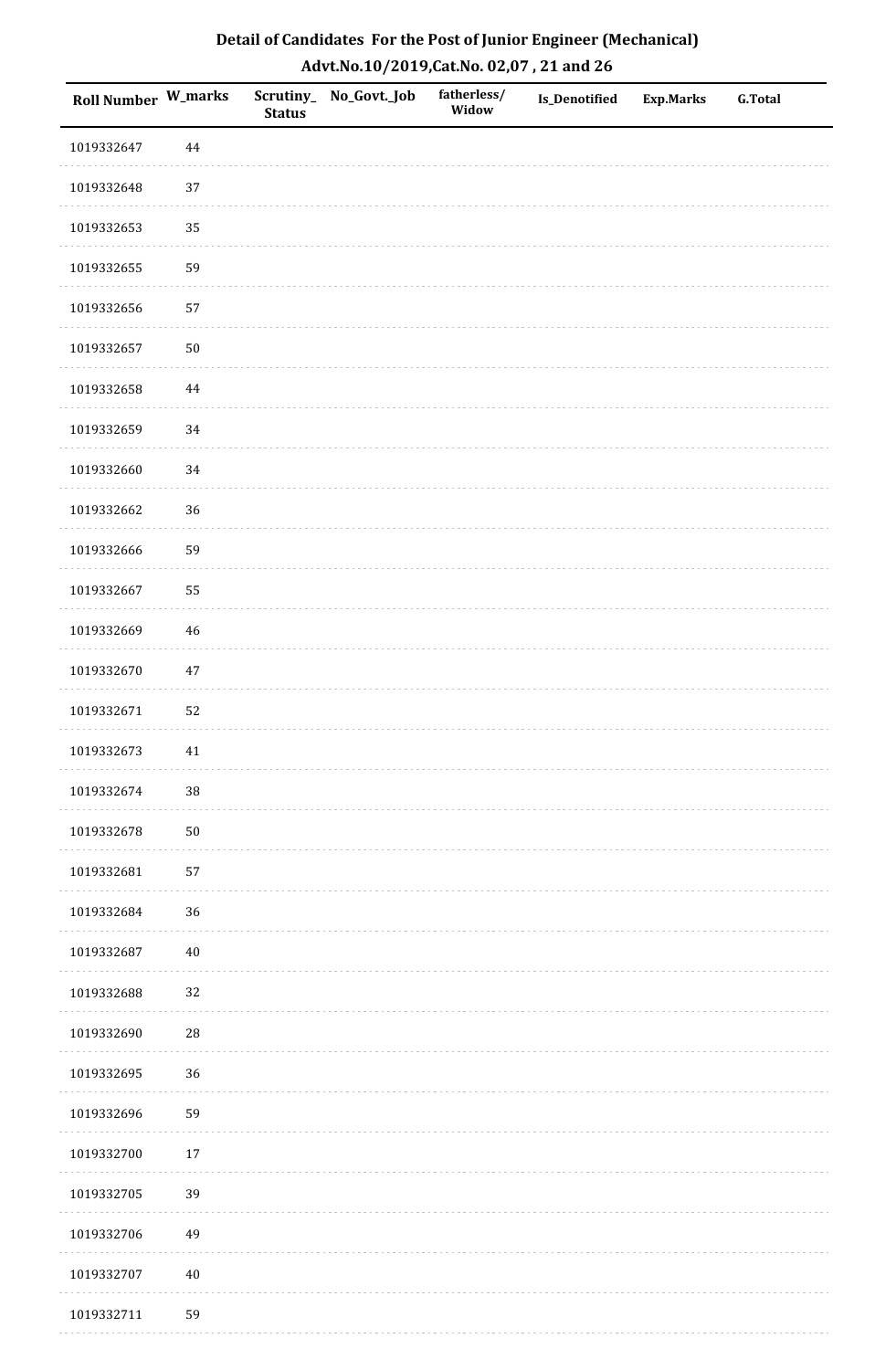| <b>Roll Number W_marks</b> |             | <b>Status</b> | Scrutiny_No_Govt._Job | fatherless/<br>Widow | Is_Denotified    | <b>Exp.Marks</b> | <b>G.Total</b> |
|----------------------------|-------------|---------------|-----------------------|----------------------|------------------|------------------|----------------|
| 1019332712                 | $40\,$      |               |                       |                      |                  |                  |                |
| 1019332713                 | $43\,$      |               |                       |                      |                  |                  |                |
| 1019332715                 | ${\bf 28}$  |               |                       |                      |                  |                  |                |
| 1019332716                 | 42          |               |                       |                      |                  |                  |                |
| 1019332717                 | 58          |               |                       |                      |                  |                  |                |
| 1019332718                 | 39          |               |                       |                      |                  |                  |                |
| 1019332719                 | 56          |               |                       |                      |                  |                  |                |
| 1019332720                 | $\sqrt{48}$ |               |                       |                      |                  |                  |                |
| 1019332722                 | 34          |               |                       |                      |                  |                  |                |
| 1019332726                 | $27\,$      |               |                       |                      |                  |                  |                |
| 1019332727                 | 58          |               |                       |                      |                  |                  |                |
| 1019332728                 | 37          |               |                       |                      |                  |                  |                |
| 1019332729                 | $46\,$      |               |                       |                      |                  |                  |                |
| 1019332730                 | 33          |               |                       |                      |                  |                  |                |
| 1019332732                 | 36          |               |                       |                      |                  |                  |                |
| 1019332733                 | REJECTED    |               |                       |                      |                  |                  | $0.00\,$       |
| 1019332734                 | 58          |               |                       |                      |                  |                  |                |
| 1019332736                 | 34          |               |                       |                      |                  |                  |                |
| 1019332738                 | 68          | Eligible      | $\bf{0}$              | $\boldsymbol{0}$     | $\boldsymbol{0}$ | $0.00\,$         | 68.00          |
| 1019332739                 | $40\,$      |               |                       |                      |                  |                  |                |
| 1019332741                 | 59          |               |                       |                      |                  |                  |                |
| 1019332744                 | $34\,$      |               |                       |                      |                  |                  |                |
| 1019332745                 | 33          |               |                       |                      |                  |                  |                |
| 1019332746                 | 38          |               |                       |                      |                  |                  |                |
| 1019332747                 | 59          |               |                       |                      |                  |                  |                |
| 1019332750                 | 37          |               |                       |                      |                  |                  |                |
| 1019332751                 | $42\,$      |               |                       |                      |                  |                  |                |
| 1019332752                 | 33          |               |                       |                      |                  |                  |                |
| 1019332753                 | 35          |               |                       |                      |                  |                  |                |
| 1019332754                 | 41          |               |                       |                      |                  |                  |                |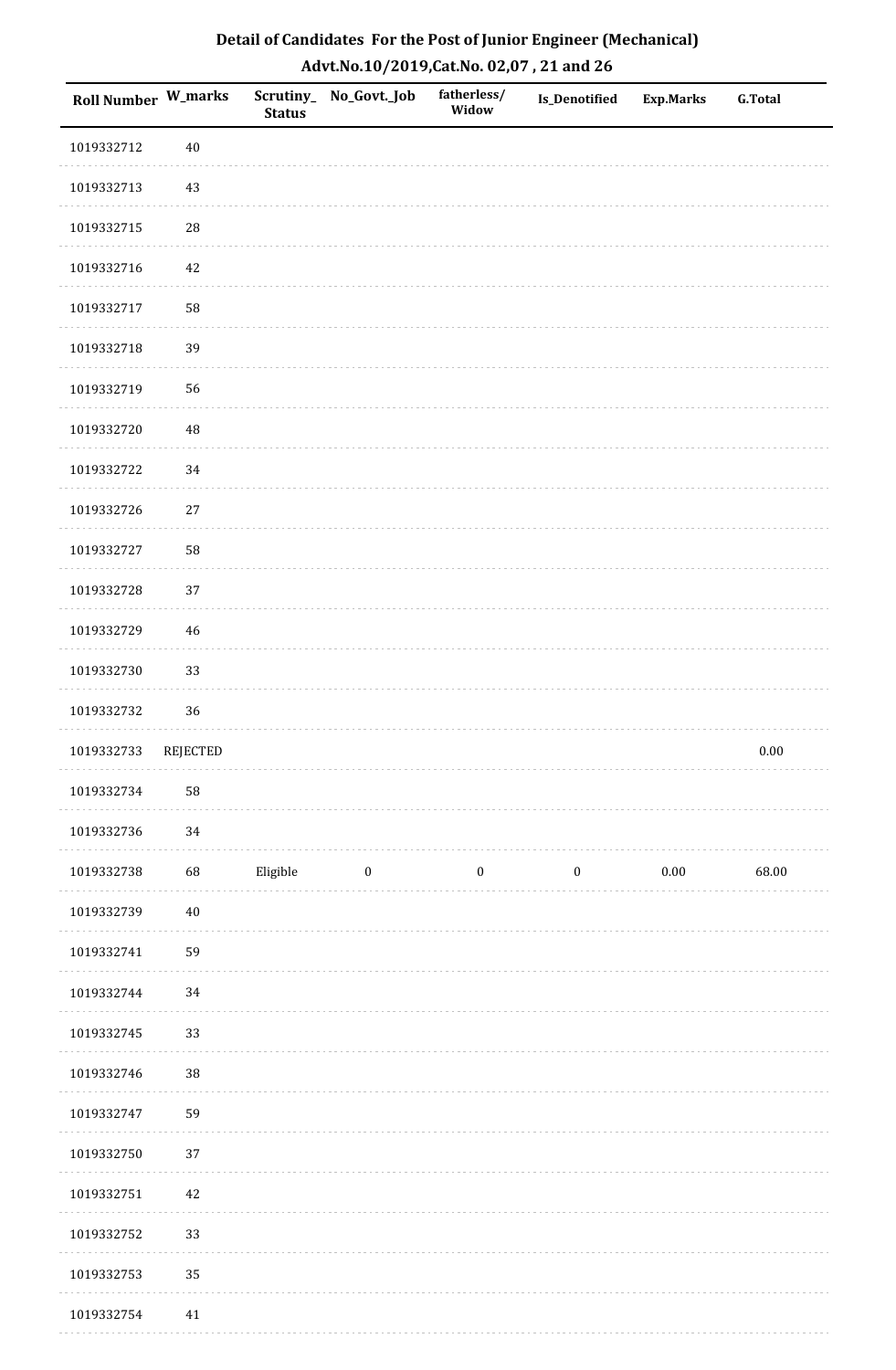| Roll Number W_marks |          | <b>Status</b> | Scrutiny_No_Govt._Job | fatherless/<br>Widow | Is_Denotified    | <b>Exp.Marks</b> | <b>G.Total</b> |
|---------------------|----------|---------------|-----------------------|----------------------|------------------|------------------|----------------|
| 1019332755          | 56       |               |                       |                      |                  |                  |                |
| 1019332758          | 53       |               |                       |                      |                  |                  |                |
| 1019332759          | $47\,$   |               |                       |                      |                  |                  |                |
| 1019332760          | 52       |               |                       |                      |                  |                  |                |
| 1019332761          | 35       |               |                       |                      |                  |                  |                |
| 1019332765          | 61       |               |                       |                      |                  |                  |                |
| 1019332769          | $40\,$   |               |                       |                      |                  |                  |                |
| 1019332770          | 63       |               |                       |                      |                  |                  |                |
| 1019332772          | 36       |               |                       |                      |                  |                  |                |
| 1019332776          | $50\,$   |               |                       |                      |                  |                  |                |
| 1019332778          | 32       |               |                       |                      |                  |                  |                |
| 1019332779          | $41\,$   | Eligible      | $\boldsymbol{0}$      | $\boldsymbol{0}$     | $\boldsymbol{0}$ | $0.00\,$         | 41.00          |
| 1019332780          | $51\,$   |               |                       |                      |                  |                  |                |
| 1019332781          | $41\,$   |               |                       |                      |                  |                  |                |
| 1019332783          | 52       |               |                       |                      |                  |                  |                |
| 1019332784          | 54       |               |                       |                      |                  |                  |                |
| 1019332785          | 62       |               |                       |                      |                  |                  |                |
| 1019332787          | $31\,$   |               |                       |                      |                  |                  |                |
| 1019332788          | 41       |               |                       |                      |                  |                  |                |
| 1019332789          | 44       |               |                       |                      |                  |                  |                |
| 1019332791          | 60       |               |                       |                      |                  |                  |                |
| 1019332792          | 45       |               |                       |                      |                  |                  |                |
| 1019332794          | $31\,$   |               |                       |                      |                  |                  |                |
| 1019332797          | 32       |               |                       |                      |                  |                  |                |
| 1019332798          | 52       |               |                       |                      |                  |                  |                |
| 1019332801          | 33       |               |                       |                      |                  |                  |                |
| 1019332802          | $\bf 45$ |               |                       |                      |                  |                  |                |
| 1019332805          | 35       |               |                       |                      |                  |                  |                |
| 1019332806          | 44       |               |                       |                      |                  |                  |                |
| 1019332807          | 44       |               |                       |                      |                  |                  |                |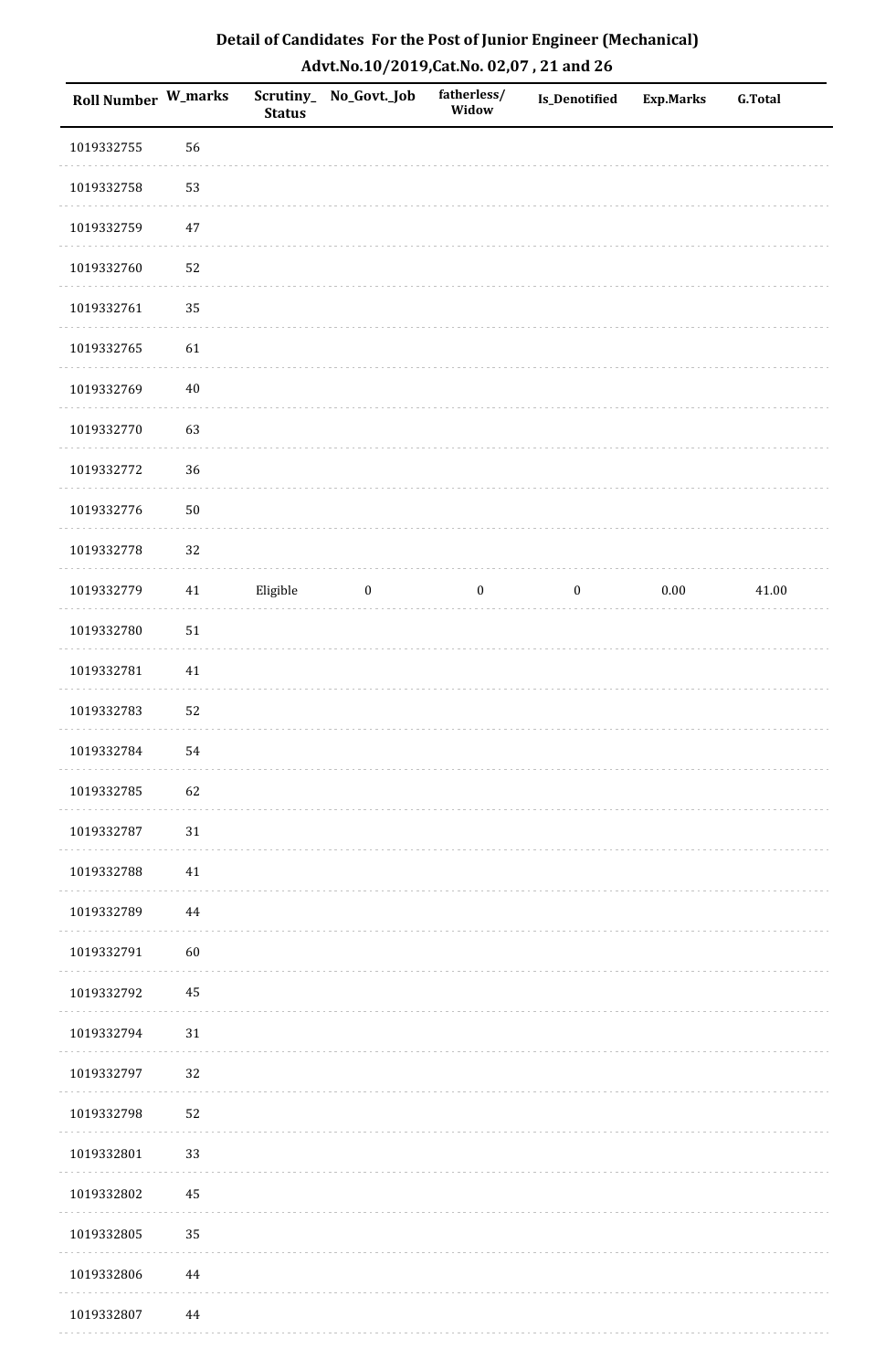| Roll Number W_marks |        | <b>Status</b> | Scrutiny_No_Govt._Job | fatherless/<br>Widow | <b>Is_Denotified</b> | <b>Exp.Marks</b> | <b>G.Total</b> |
|---------------------|--------|---------------|-----------------------|----------------------|----------------------|------------------|----------------|
| 1019332808          | 39     |               |                       |                      |                      |                  |                |
| 1019332809          | 52     |               |                       |                      |                      |                  |                |
| 1019332810          | 60     |               |                       |                      |                      |                  |                |
| 1019332815          | 45     |               |                       |                      |                      |                  |                |
| 1019332816          | 37     |               |                       |                      |                      |                  |                |
| 1019332817          | 62     |               |                       |                      |                      |                  |                |
| 1019332818          | $51\,$ |               |                       |                      |                      |                  |                |
| 1019332819          | 52     |               |                       |                      |                      |                  |                |
| 1019332820          | 34     |               |                       |                      |                      |                  |                |
| 1019332822          | 39     |               |                       |                      |                      |                  |                |
| 1019332823          | 65     |               |                       |                      |                      |                  |                |
| 1019332825          | $42\,$ |               |                       |                      |                      |                  |                |
| 1019332827          | 22     |               |                       |                      |                      |                  |                |
| 1019332828          | $41\,$ |               |                       |                      |                      |                  |                |
| 1019332830          | 54     | Eligible      | $\boldsymbol{0}$      | $\boldsymbol{0}$     | $\boldsymbol{0}$     | 0.00             | 54.00          |
| 1019332831          | 32     |               |                       |                      |                      |                  |                |
| 1019332832          | $37\,$ |               |                       |                      |                      |                  |                |
| 1019332833          | 36     |               |                       |                      |                      |                  |                |
| 1019332834          | $42\,$ |               |                       |                      |                      |                  |                |
| 1019332835          | $43\,$ |               |                       |                      |                      |                  |                |
| 1019332837          | 38     |               |                       |                      |                      |                  |                |
| 1019332838          | 36     |               |                       |                      |                      |                  |                |
| 1019332839          | $41\,$ |               |                       |                      |                      |                  |                |
| 1019332844          | 44     |               |                       |                      |                      |                  |                |
| 1019332845          |        | Not Eligible  |                       |                      |                      |                  |                |
| 1019332848          | $50\,$ |               |                       |                      |                      |                  |                |
| 1019332849          | $40\,$ |               |                       |                      |                      |                  |                |
| 1019332853          | $43\,$ |               |                       |                      |                      |                  |                |
| 1019332855          | 62     |               |                       |                      |                      |                  |                |
| 1019332858          | $38\,$ |               |                       |                      |                      |                  |                |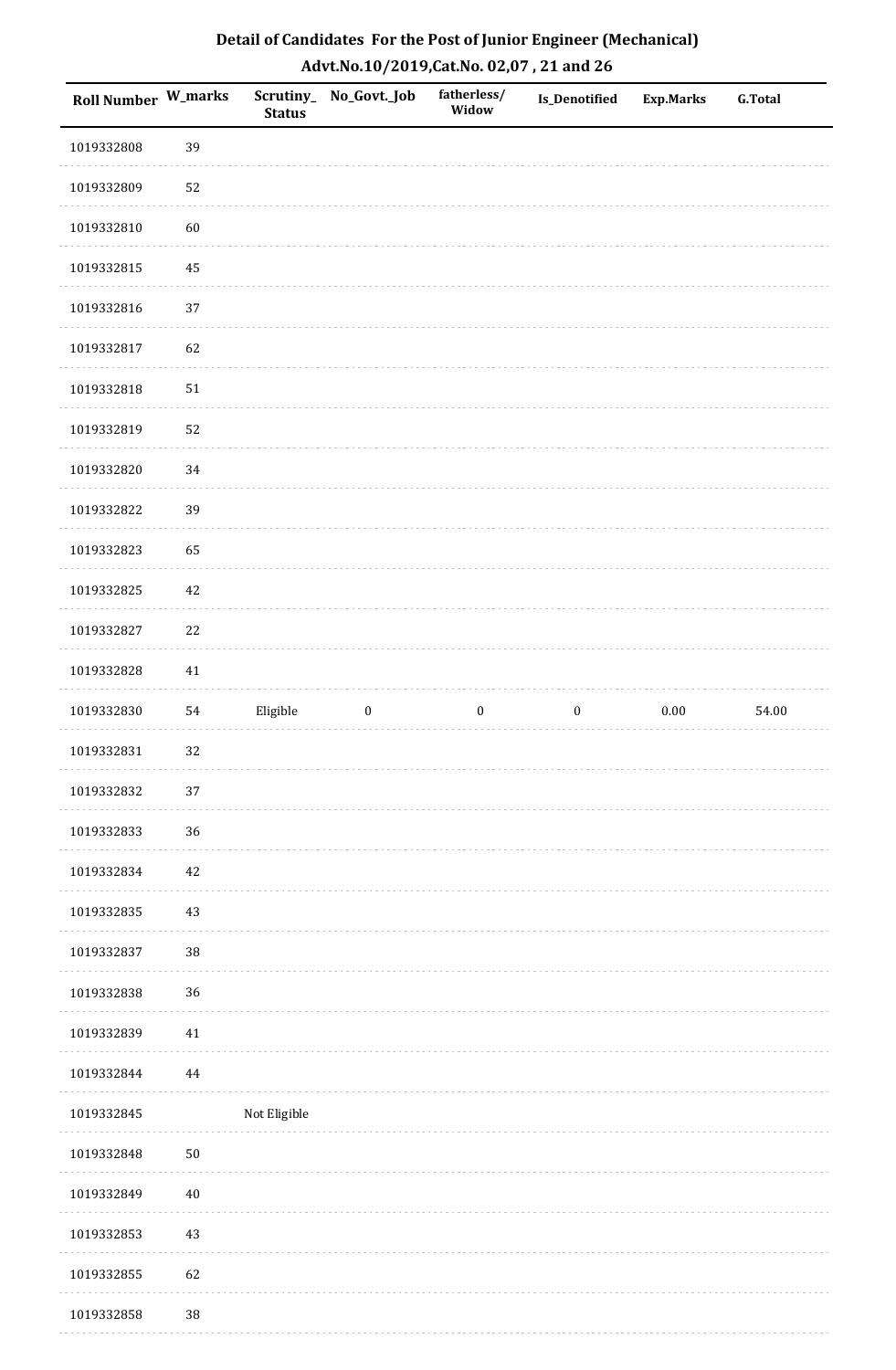| <b>Roll Number W_marks</b> |          | <b>Status</b> | Scrutiny_No_Govt._Job | fatherless/<br>Widow | Is_Denotified    | <b>Exp.Marks</b> | <b>G.Total</b> |
|----------------------------|----------|---------------|-----------------------|----------------------|------------------|------------------|----------------|
| 1019332859                 | 48       |               |                       |                      |                  |                  |                |
| 1019332861                 | $37\,$   |               |                       |                      |                  |                  |                |
| 1019332862                 | $10\,$   |               |                       |                      |                  |                  |                |
| 1019332864                 | 48       |               |                       |                      |                  |                  |                |
| 1019332865                 | 54       |               |                       |                      |                  |                  |                |
| 1019332866                 | 45       |               |                       |                      |                  |                  |                |
| 1019332867                 | $40\,$   |               |                       |                      |                  |                  |                |
| 1019332870                 | 32       |               |                       |                      |                  |                  |                |
| 1019332871                 | $31\,$   |               |                       |                      |                  |                  |                |
| 1019332874                 | 25       |               |                       |                      |                  |                  |                |
| 1019332875                 | 33       |               |                       |                      |                  |                  |                |
| 1019332876                 | 37       |               |                       |                      |                  |                  |                |
| 1019332877                 | 55       |               |                       |                      |                  |                  |                |
| 1019332878                 | 56       |               |                       |                      |                  |                  |                |
| 1019332880                 | 52       |               |                       |                      |                  |                  |                |
| 1019332881                 | 49       |               |                       |                      |                  |                  |                |
| 1019332882                 | $43\,$   |               |                       |                      |                  |                  |                |
| 1019332884                 | 36       |               |                       |                      |                  |                  |                |
| 1019332886                 | $\rm 48$ |               |                       |                      |                  |                  |                |
| 1019332888                 | 45       |               |                       |                      |                  |                  |                |
| 1019332889                 | $50\,$   |               |                       |                      |                  |                  |                |
| 1019332890                 | 67       | Eligible      | $\bf{0}$              | $\boldsymbol{0}$     | $\boldsymbol{0}$ | $0.00\,$         | 67.00          |
| 1019332893                 | $30\,$   |               |                       |                      |                  |                  |                |
| 1019332897                 | 37       |               |                       |                      |                  |                  |                |
| 1019332898                 | 48       |               |                       |                      |                  |                  |                |
| 1019332900                 | 58       |               |                       |                      |                  |                  |                |
| 1019332901                 | $51\,$   |               |                       |                      |                  |                  |                |
| 1019332903                 | $47\,$   |               |                       |                      |                  |                  |                |
| 1019332904                 | $\rm 48$ |               |                       |                      |                  |                  |                |
| 1019332905                 | 45       |               |                       |                      |                  |                  |                |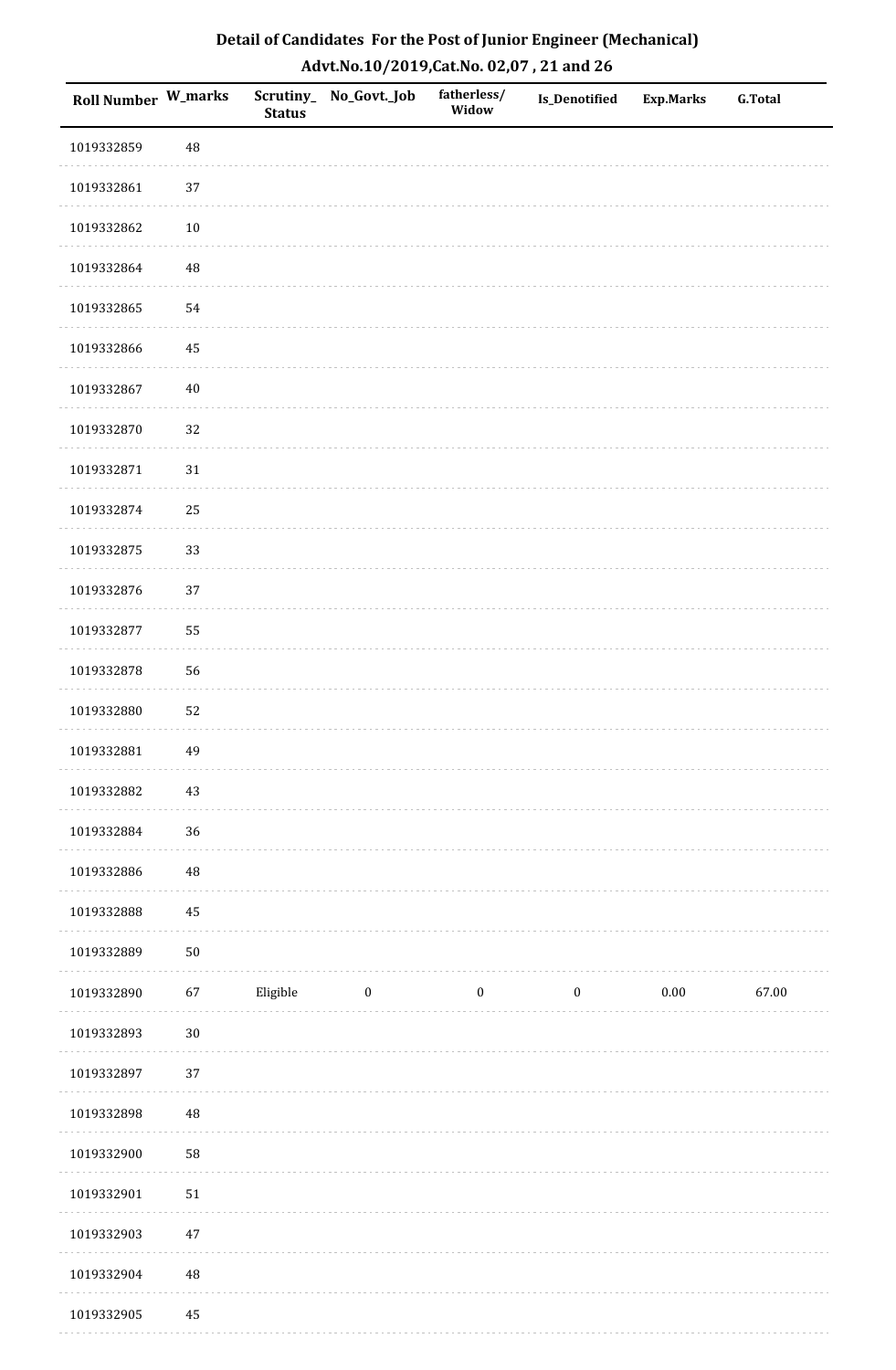| Detail of Candidates For the Post of Junior Engineer (Mechanical) |
|-------------------------------------------------------------------|
| Advt.No.10/2019,Cat.No. 02,07, 21 and 26                          |

| Roll Number W_marks |        | <b>Status</b> | Scrutiny_No_Govt._Job | fatherless/<br>Widow | <b>Is_Denotified</b> | <b>Exp.Marks</b> | <b>G.Total</b> |
|---------------------|--------|---------------|-----------------------|----------------------|----------------------|------------------|----------------|
| 1019332907          | 48     |               |                       |                      |                      |                  |                |
| 1019332908          | $50\,$ |               |                       |                      |                      |                  |                |
| 1019332912          | $47\,$ |               |                       |                      |                      |                  |                |
| 1019332913          | 37     |               |                       |                      |                      |                  |                |
| 1019332914          | 33     |               |                       |                      |                      |                  |                |
| 1019332915          | 27     |               |                       |                      |                      |                  |                |
| 1019332916          | 59     |               |                       |                      |                      |                  |                |
| 1019332919          | 54     |               |                       |                      |                      |                  |                |
| 1019332921          | $41\,$ |               |                       |                      |                      |                  |                |
| 1019332924          | 35     |               |                       |                      |                      |                  |                |
| 1019332925          | 33     |               |                       |                      |                      |                  |                |
| 1019332926          | 54     |               |                       |                      |                      |                  |                |
| 1019332929          | 45     |               |                       |                      |                      |                  |                |
| 1019332931          | 34     |               |                       |                      |                      |                  |                |
| 1019332932          | 39     |               |                       |                      |                      |                  |                |
| 1019332933          | 57     |               |                       |                      |                      |                  |                |
| 1019332934          | 53     |               |                       |                      |                      |                  |                |
| 1019332935          | 41     |               |                       |                      |                      |                  |                |
| 1019332936          | 40     |               |                       |                      |                      |                  |                |
| 1019332937          | 56     |               |                       |                      |                      |                  |                |
| 1019332939          | 53     |               |                       |                      |                      |                  |                |
| 1019332940          | 36     |               |                       |                      |                      |                  |                |
| 1019332942          | 42     |               |                       |                      |                      |                  |                |
| 1019332944          | 39     |               |                       |                      |                      |                  |                |
| 1019332946          | 37     |               |                       |                      |                      |                  |                |
| 1019332947          | 46     |               |                       |                      |                      |                  |                |
| 1019332950          | 34     |               |                       |                      |                      |                  |                |
| 1019332951          | $30\,$ |               |                       |                      |                      |                  |                |
| 1019332952          | 36     |               |                       |                      |                      |                  |                |
| 1019332953          | 49     |               |                       |                      |                      |                  |                |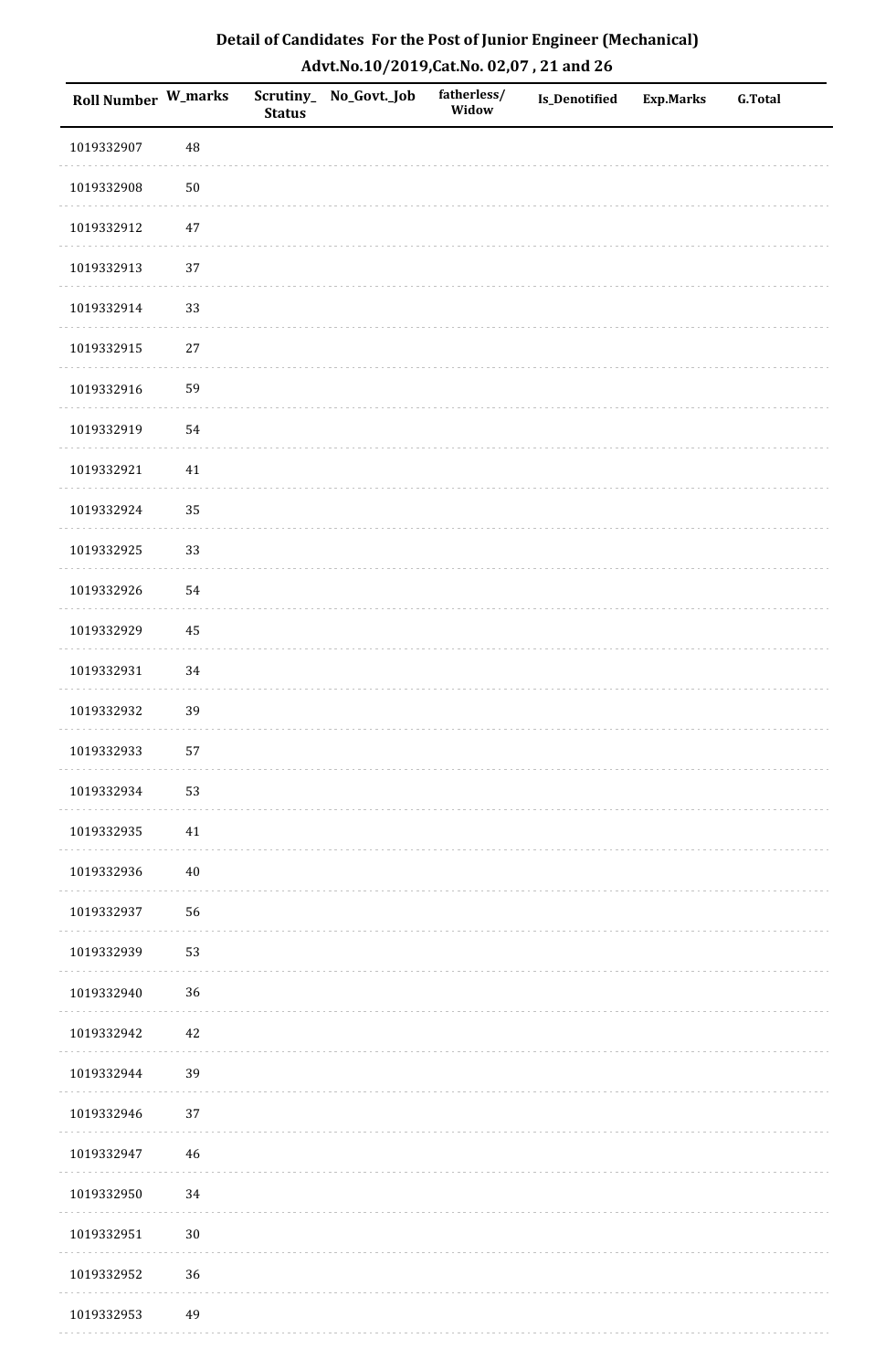| Detail of Candidates For the Post of Junior Engineer (Mechanical) |
|-------------------------------------------------------------------|
| Advt.No.10/2019, Cat.No. 02,07, 21 and 26                         |

| Roll Number W_marks |          | <b>Status</b> | Scrutiny_ No_Govt._Job | fatherless/<br>Widow | Is_Denotified    | <b>Exp.Marks</b> | <b>G.Total</b> |
|---------------------|----------|---------------|------------------------|----------------------|------------------|------------------|----------------|
| 1019332954          | 42       |               |                        |                      |                  |                  |                |
| 1019332955          | 47       |               |                        |                      |                  |                  |                |
| 1019332956          | 37       |               |                        |                      |                  |                  |                |
| 1019332957          | 45       |               |                        |                      |                  |                  |                |
| 1019332958          | 39       |               |                        |                      |                  |                  |                |
| 1019332959          | 33       |               |                        |                      |                  |                  |                |
| 1019332961          | 24       |               |                        |                      |                  |                  |                |
| 1019332962          | $47\,$   |               |                        |                      |                  |                  |                |
| 1019332963          | 49       |               |                        |                      |                  |                  |                |
| 1019332964          | $\bf 44$ |               |                        |                      |                  |                  |                |
| 1019332965          | 69       | Eligible      | $\boldsymbol{0}$       | $\boldsymbol{0}$     | $\boldsymbol{0}$ | $0.00\,$         | 69.00          |
| 1019332967          | 45       |               |                        |                      |                  |                  |                |
| 1019332970          | 13       |               |                        |                      |                  |                  |                |
| 1019332971          | 33       |               |                        |                      |                  |                  |                |
| 1019332972          | 41       |               |                        |                      |                  |                  |                |
| 1019332975          | $30\,$   |               |                        |                      |                  |                  |                |
| 1019332976          | 42       |               |                        |                      |                  |                  |                |
| 1019332977          | 33       |               |                        |                      |                  |                  |                |
| 1019332982          | 36       |               |                        |                      |                  |                  |                |
| 1019332986          | $40\,$   |               |                        |                      |                  |                  |                |
| 1019332991          | 36       |               |                        |                      |                  |                  |                |
| 1019332993          | 34       |               |                        |                      |                  |                  |                |
| 1019332997          | 52       |               |                        |                      |                  |                  |                |
| 1019332998          | 52       |               |                        |                      |                  |                  |                |
| 1019332999          | $30\,$   |               |                        |                      |                  |                  |                |
| 1019333000          | 53       |               |                        |                      |                  |                  |                |
| 1019333001          | 52       |               |                        |                      |                  |                  |                |
| 1019333003          | 33       |               |                        |                      |                  |                  |                |
| 1019333004          | 53       |               |                        |                      |                  |                  |                |
| 1019333006          | 46       |               |                        |                      |                  |                  |                |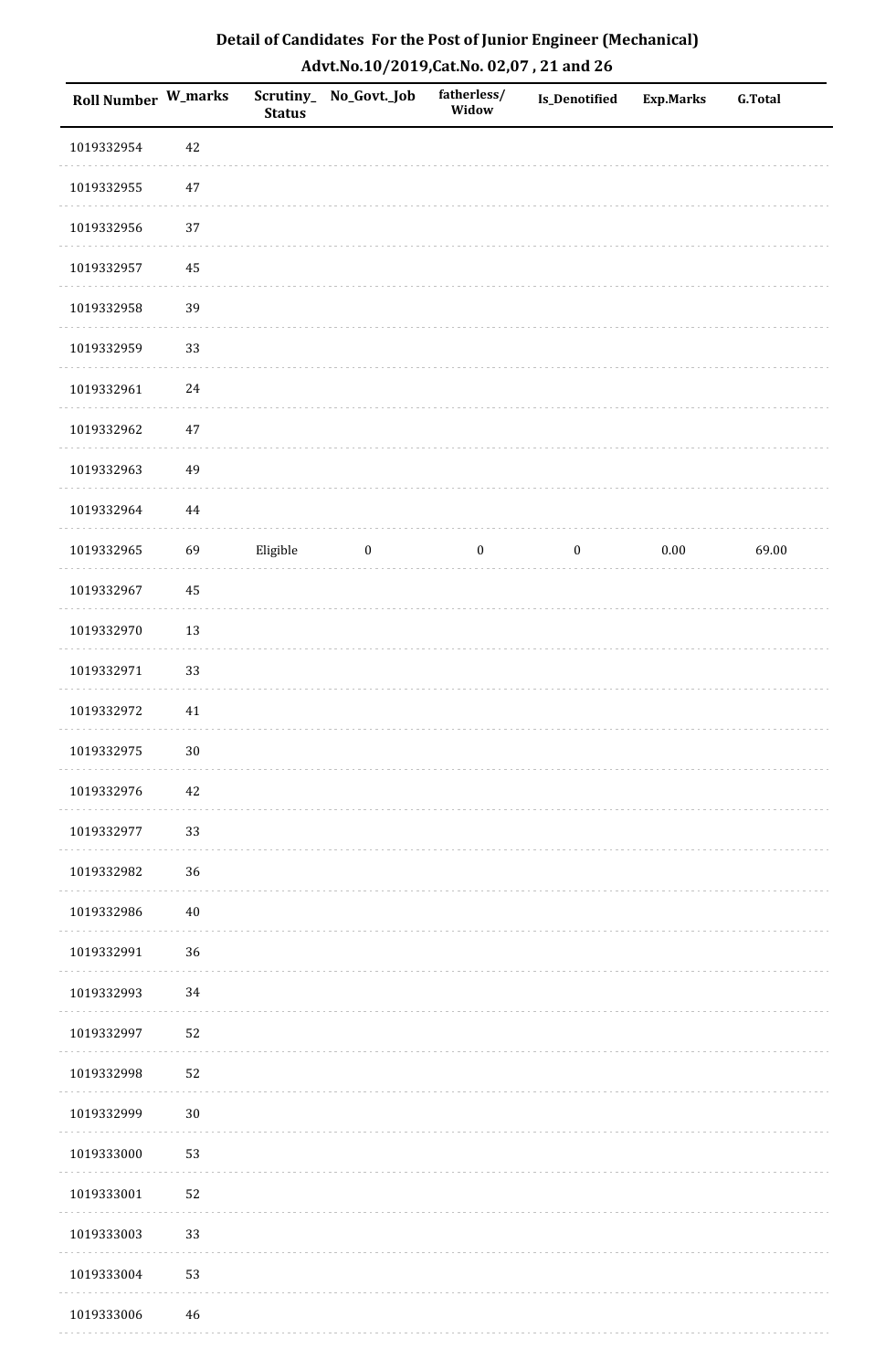| <b>Roll Number W_marks</b> |          | <b>Status</b> | Scrutiny_No_Govt._Job | fatherless/<br>Widow | Is_Denotified    | <b>Exp.Marks</b> | <b>G.Total</b> |
|----------------------------|----------|---------------|-----------------------|----------------------|------------------|------------------|----------------|
| 1019333007                 | 35       |               |                       |                      |                  |                  |                |
| 1019333014                 | 34       |               |                       |                      |                  |                  |                |
| 1019333016                 | 52       |               |                       |                      |                  |                  |                |
| 1019333019                 | $50\,$   |               |                       |                      |                  |                  |                |
| 1019333021                 | 33       |               |                       |                      |                  |                  |                |
| 1019333023                 | 37       |               |                       |                      |                  |                  |                |
| 1019333025                 | 53       |               |                       |                      |                  |                  |                |
| 1019333026                 | 49       |               |                       |                      |                  |                  |                |
| 1019333027                 | 44       |               |                       |                      |                  |                  |                |
| 1019333031                 | 45       |               |                       |                      |                  |                  |                |
| 1019333033                 | 55       |               |                       |                      |                  |                  |                |
| 1019333035                 | $50\,$   |               |                       |                      |                  |                  |                |
| 1019333036                 | $40\,$   |               |                       |                      |                  |                  |                |
| 1019333041                 | $\bf 44$ |               |                       |                      |                  |                  |                |
| 1019333044                 | $40\,$   |               |                       |                      |                  |                  |                |
| 1019333045                 | 34       |               |                       |                      |                  |                  |                |
| 1019333046                 | 53       |               |                       |                      |                  |                  |                |
| 1019333048                 | 55       |               |                       |                      |                  |                  |                |
| 1019333049                 | $47\,$   |               |                       |                      |                  |                  |                |
| 1019333050                 | $31\,$   |               |                       |                      |                  |                  |                |
| 1019333056                 | 63       |               |                       |                      |                  |                  |                |
| 1019333057                 | $50\,$   |               |                       |                      |                  |                  |                |
| 1019333058                 | 56       |               |                       |                      |                  |                  |                |
| 1019333064                 | 67       | Eligible      | 5                     | $\boldsymbol{0}$     | $\boldsymbol{0}$ | 0.00             | 72.00          |
| 1019333065                 | $40\,$   |               |                       |                      |                  |                  |                |
| 1019333069                 | 64       |               |                       |                      |                  |                  |                |
| 1019333071                 | $31\,$   |               |                       |                      |                  |                  |                |
| 1019333072                 | 36       |               |                       |                      |                  |                  |                |
| 1019333073                 | 34       |               |                       |                      |                  |                  |                |
| 1019333075                 | 44       |               |                       |                      |                  |                  |                |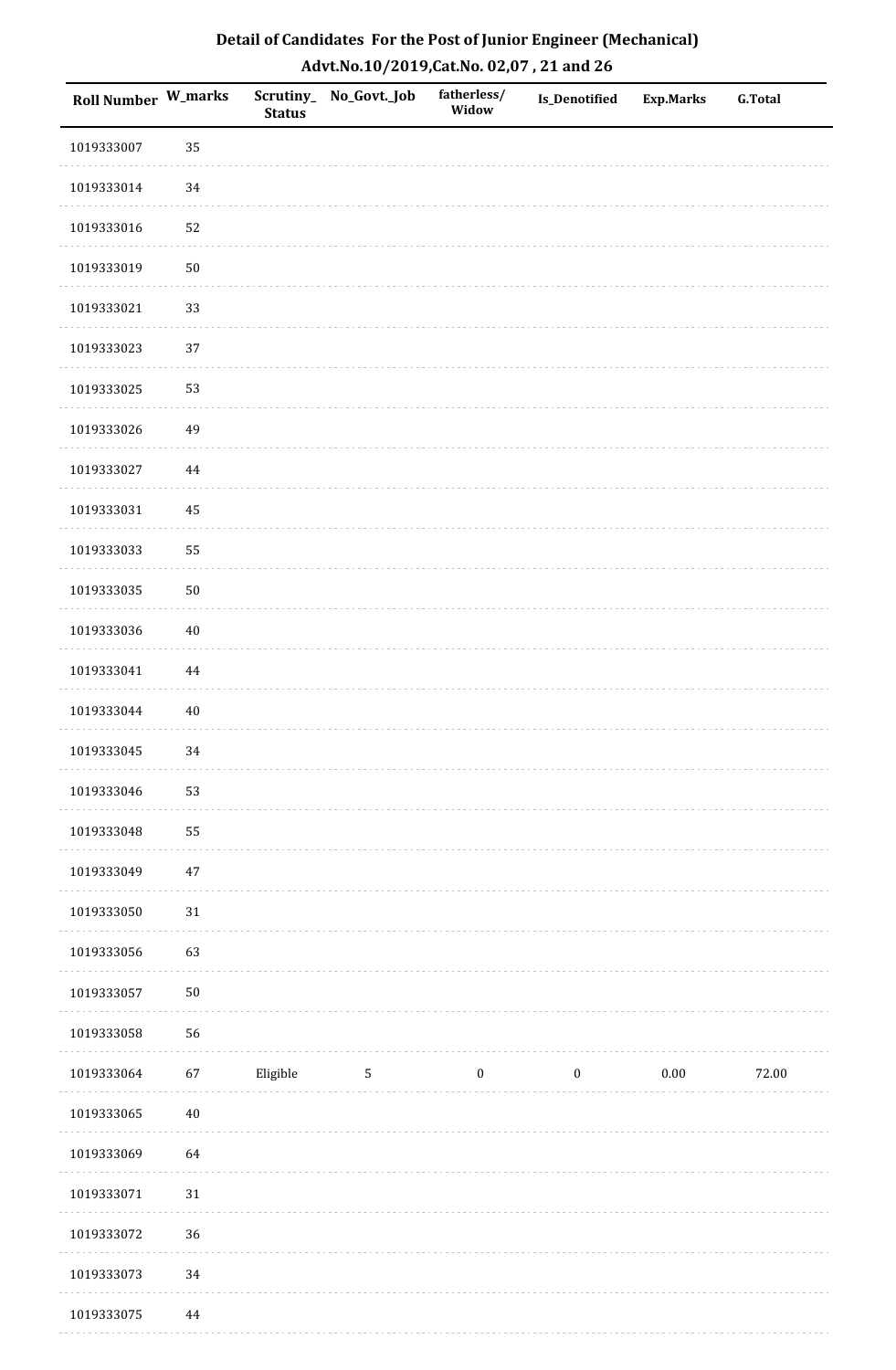| <b>Roll Number W_marks</b> |            | <b>Status</b> | Scrutiny_No_Govt._Job | fatherless/<br>Widow | Is_Denotified | <b>Exp.Marks</b> | <b>G.Total</b> |
|----------------------------|------------|---------------|-----------------------|----------------------|---------------|------------------|----------------|
| 1019333076                 | 35         |               |                       |                      |               |                  |                |
| 1019333079                 | 42         |               |                       |                      |               |                  |                |
| 1019333082                 | $30\,$     |               |                       |                      |               |                  |                |
| 1019333084                 | 54         |               |                       |                      |               |                  |                |
| 1019333087                 | $46\,$     |               |                       |                      |               |                  |                |
| 1019333090                 | 35         |               |                       |                      |               |                  |                |
| 1019333091                 | 36         |               |                       |                      |               |                  |                |
| 1019333097                 | 35         |               |                       |                      |               |                  |                |
| 1019333098                 | 41         |               |                       |                      |               |                  |                |
| 1019333100                 | $22\,$     |               |                       |                      |               |                  |                |
| 1019333102                 | 55         |               |                       |                      |               |                  |                |
| 1019333103                 | 36         |               |                       |                      |               |                  |                |
| 1019333104                 | $40\,$     |               |                       |                      |               |                  |                |
| 1019333108                 | $43\,$     |               |                       |                      |               |                  |                |
| 1019333109                 | $\rm 48$   |               |                       |                      |               |                  |                |
| 1019333112                 | 56         |               |                       |                      |               |                  |                |
| 1019333114                 | 52         |               |                       |                      |               |                  |                |
| 1019333116                 | 42         |               |                       |                      |               |                  |                |
| 1019333119                 | $51\,$     |               |                       |                      |               |                  |                |
| 1019333120                 | ${\bf 28}$ |               |                       |                      |               |                  |                |
| 1019333123                 | 33         |               |                       |                      |               |                  |                |
| 1019333125                 | 56         |               |                       |                      |               |                  |                |
| 1019333126                 | $51\,$     |               |                       |                      |               |                  |                |
| 1019333127                 | 57         |               |                       |                      |               |                  |                |
| 1019333128                 | 36         |               |                       |                      |               |                  |                |
| 1019333130                 | 63         |               |                       |                      |               |                  |                |
| 1019333132                 | 41         |               |                       |                      |               |                  |                |
| 1019333135                 | $51\,$     |               |                       |                      |               |                  |                |
| 1019333136                 | 53         |               |                       |                      |               |                  |                |
| 1019333139                 | 45         |               |                       |                      |               |                  |                |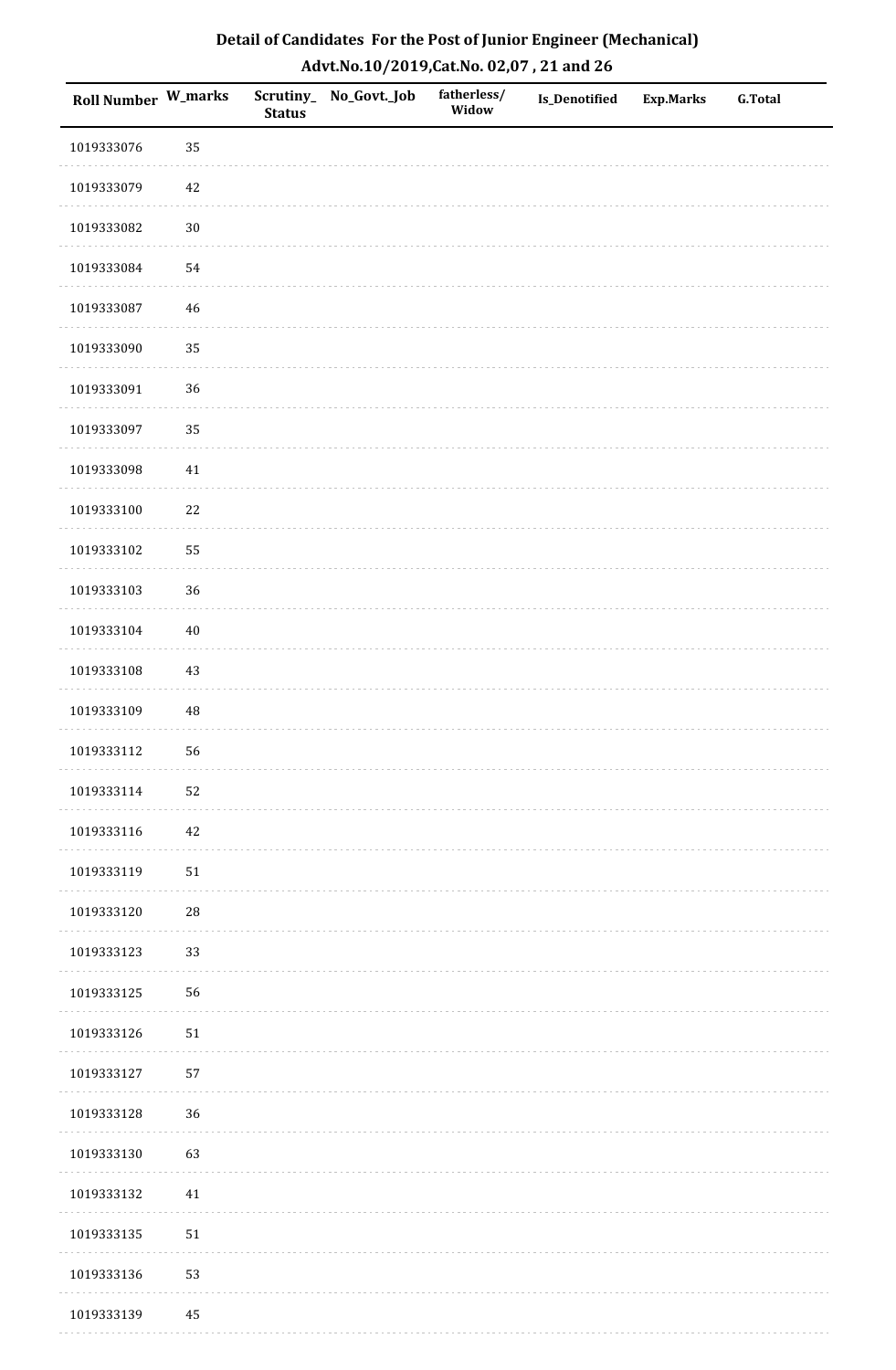| Detail of Candidates For the Post of Junior Engineer (Mechanical) |  |
|-------------------------------------------------------------------|--|
| Advt.No.10/2019,Cat.No. 02,07, 21 and 26                          |  |

| Roll Number W_marks |        | <b>Status</b> | Scrutiny_ No_Govt._Job | fatherless/<br>Widow | <b>Is_Denotified</b> | <b>Exp.Marks</b> | <b>G.Total</b> |
|---------------------|--------|---------------|------------------------|----------------------|----------------------|------------------|----------------|
| 1019333140          | $43\,$ |               |                        |                      |                      |                  |                |
| 1019333141          | 34     |               |                        |                      |                      |                  |                |
| 1019333142          | 33     |               |                        |                      |                      |                  |                |
| 1019333143          | 59     |               |                        |                      |                      |                  |                |
| 1019333144          | 72     | Eligible      | $\boldsymbol{0}$       | $\boldsymbol{0}$     | $\boldsymbol{0}$     | $0.00\,$         | 72.00          |
| 1019333145          | $41\,$ |               |                        |                      |                      |                  |                |
| 1019333150          | 37     |               |                        |                      |                      |                  |                |
| 1019333153          | 33     |               |                        |                      |                      |                  |                |
| 1019333154          | $51\,$ |               |                        |                      |                      |                  |                |
| 1019333155          | 61     |               |                        |                      |                      |                  |                |
| 1019333157          | 42     |               |                        |                      |                      |                  |                |
| 1019333158          | $40\,$ |               |                        |                      |                      |                  |                |
| 1019333159          | 39     |               |                        |                      |                      |                  |                |
| 1019333160          | 48     |               |                        |                      |                      |                  |                |
| 1019333161          | 60     |               |                        |                      |                      |                  |                |
| 1019333163          | 29     |               |                        |                      |                      |                  |                |
| 1019333164          | $38\,$ |               |                        |                      |                      |                  |                |
| 1019333165          | 45     |               |                        |                      |                      |                  |                |
| 1019333166          | $43\,$ |               |                        |                      |                      |                  |                |
| 1019333167          | $40\,$ |               |                        |                      |                      |                  |                |
| 1019333168          | 48     |               |                        |                      |                      |                  |                |
| 1019333169          | 57     |               |                        |                      |                      |                  |                |
| 1019333171          | 35     |               |                        |                      |                      |                  |                |
| 1019333174          | 32     |               |                        |                      |                      |                  |                |
| 1019333176          | $47\,$ |               |                        |                      |                      |                  |                |
| 1019333177          | 37     |               |                        |                      |                      |                  |                |
| 1019333179          | $42\,$ |               |                        |                      |                      |                  |                |
| 1019333180          | $31\,$ |               |                        |                      |                      |                  |                |
| 1019333181          | $50\,$ |               |                        |                      |                      |                  |                |
| 1019333182          | 37     |               |                        |                      |                      |                  |                |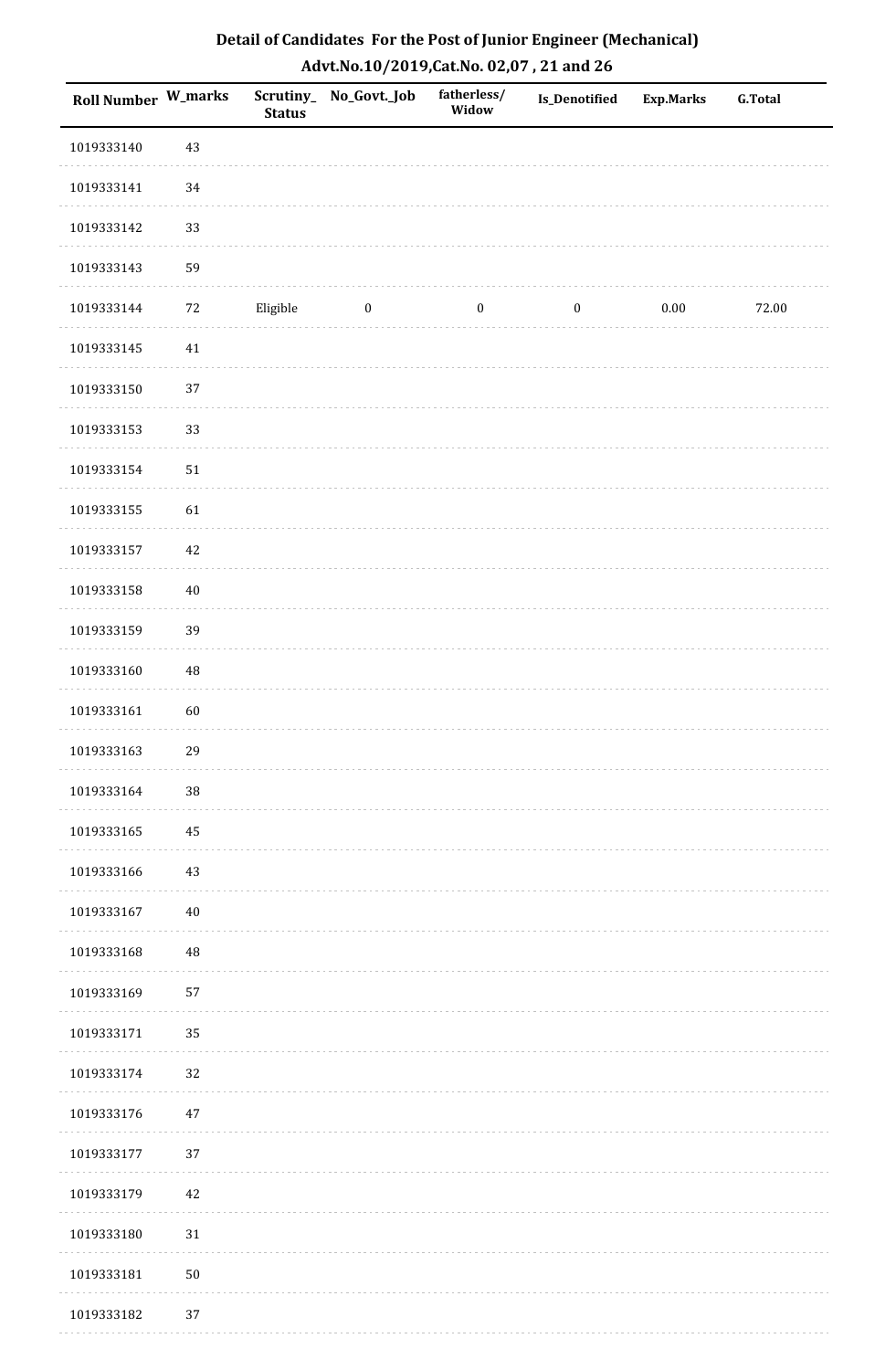| Roll Number W_marks |             | <b>Status</b> | Scrutiny_No_Govt._Job | fatherless/<br>Widow | Is_Denotified | <b>Exp.Marks</b> | <b>G.Total</b> |
|---------------------|-------------|---------------|-----------------------|----------------------|---------------|------------------|----------------|
| 1019333183          | 34          |               |                       |                      |               |                  |                |
| 1019333184          | 33          |               |                       |                      |               |                  |                |
| 1019333185          | 60          |               |                       |                      |               |                  |                |
| 1019333186          | 49          |               |                       |                      |               |                  |                |
| 1019333188          | $40\,$      |               |                       |                      |               |                  |                |
| 1019333192          | $30\,$      |               |                       |                      |               |                  |                |
| 1019333193          | $41\,$      |               |                       |                      |               |                  |                |
| 1019333194          | $40\,$      |               |                       |                      |               |                  |                |
| 1019333195          | 26          |               |                       |                      |               |                  |                |
| 1019333196          | $31\,$      |               |                       |                      |               |                  |                |
| 1019333198          | 56          |               |                       |                      |               |                  |                |
| 1019333199          | $24\,$      |               |                       |                      |               |                  |                |
| 1019333201          | 29          |               |                       |                      |               |                  |                |
| 1019333203          | 62          |               |                       |                      |               |                  |                |
| 1019333205          | $47\,$      |               |                       |                      |               |                  |                |
| 1019333207          | 36          |               |                       |                      |               |                  |                |
| 1019333208          | $\sqrt{46}$ |               |                       |                      |               |                  |                |
| 1019333210          | 36          |               |                       |                      |               |                  |                |
| 1019333212          | $38\,$      |               |                       |                      |               |                  |                |
| 1019333215          | 36          |               |                       |                      |               |                  |                |
| 1019333216          | 48          |               |                       |                      |               |                  |                |
| 1019333220          | 36          |               |                       |                      |               |                  |                |
| 1019333221          | $30\,$      |               |                       |                      |               |                  |                |
| 1019333222          | 48          |               |                       |                      |               |                  |                |
| 1019333223          | 37          |               |                       |                      |               |                  |                |
| 1019333224          | $41\,$      |               |                       |                      |               |                  |                |
| 1019333227          | 34          |               |                       |                      |               |                  |                |
| 1019333228          | 16          |               |                       |                      |               |                  |                |
| 1019333230          | $37\,$      |               |                       |                      |               |                  |                |
| 1019333231          | $40\,$      |               |                       |                      |               |                  |                |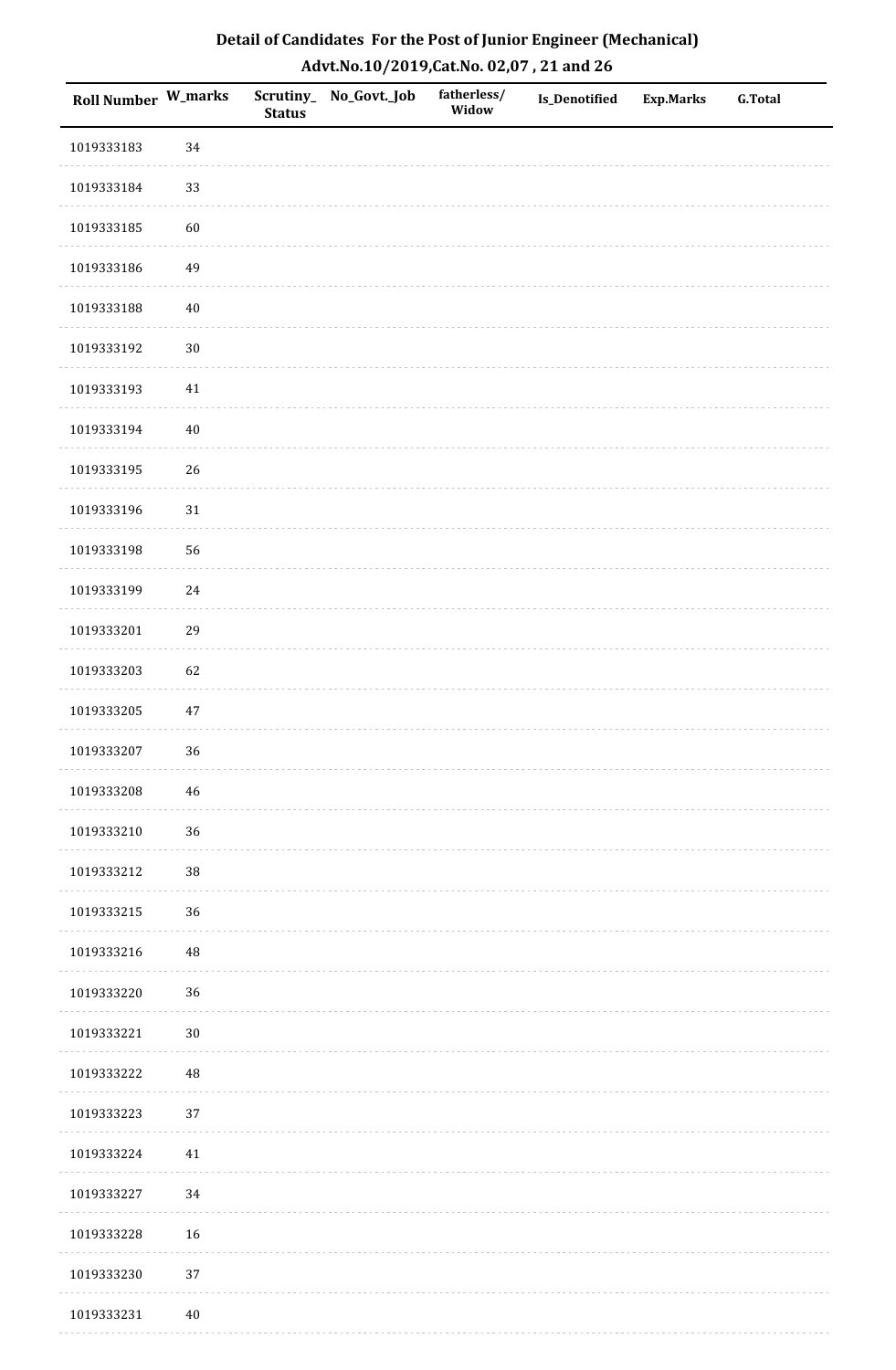| Detail of Candidates For the Post of Junior Engineer (Mechanical) |
|-------------------------------------------------------------------|
| Advt.No.10/2019,Cat.No. 02,07, 21 and 26                          |

| Roll Number W_marks |            | <b>Status</b> | Scrutiny_ No_Govt._Job | fatherless/<br>Widow | Is_Denotified | <b>Exp.Marks</b> | <b>G.Total</b> |
|---------------------|------------|---------------|------------------------|----------------------|---------------|------------------|----------------|
| 1019333233          | $\bf 44$   |               |                        |                      |               |                  |                |
| 1019333234          | 57         |               |                        |                      |               |                  |                |
| 1019333236          | 49         |               |                        |                      |               |                  |                |
| 1019333237          | 41         |               |                        |                      |               |                  |                |
| 1019333239          | $30\,$     |               |                        |                      |               |                  |                |
| 1019333240          | 17         |               |                        |                      |               |                  |                |
| 1019333241          | 59         |               |                        |                      |               |                  |                |
| 1019333242          | $40\,$     |               |                        |                      |               |                  |                |
| 1019333244          | 56         |               |                        |                      |               |                  |                |
| 1019333245          | 33         |               |                        |                      |               |                  |                |
| 1019333248          | $40\,$     |               |                        |                      |               |                  |                |
| 1019333249          | $41\,$     |               |                        |                      |               |                  |                |
| 1019333250          | 28         |               |                        |                      |               |                  |                |
| 1019333254          | $47\,$     |               |                        |                      |               |                  |                |
| 1019333255          | 31         |               |                        |                      |               |                  |                |
| 1019333256          | 22         |               |                        |                      |               |                  |                |
| 1019333262          | 33         |               |                        |                      |               |                  |                |
| 1019333266          | 42         |               |                        |                      |               |                  |                |
| 1019333269          | $41\,$     |               |                        |                      |               |                  |                |
| 1019333271          | $31\,$     |               |                        |                      |               |                  |                |
| 1019333273          | 45         |               |                        |                      |               |                  |                |
| 1019333275          | $40\,$     |               |                        |                      |               |                  |                |
| 1019333276          | 45         |               |                        |                      |               |                  |                |
| 1019333278          | 59         |               |                        |                      |               |                  |                |
| 1019333279          | 43         |               |                        |                      |               |                  |                |
| 1019333282          | $50\,$     |               |                        |                      |               |                  |                |
| 1019333283          | 58         |               |                        |                      |               |                  |                |
| 1019333284          | ${\bf 50}$ |               |                        |                      |               |                  |                |
| 1019333285          | 46         |               |                        |                      |               |                  |                |
| 1019333286          | 64         |               |                        |                      |               |                  |                |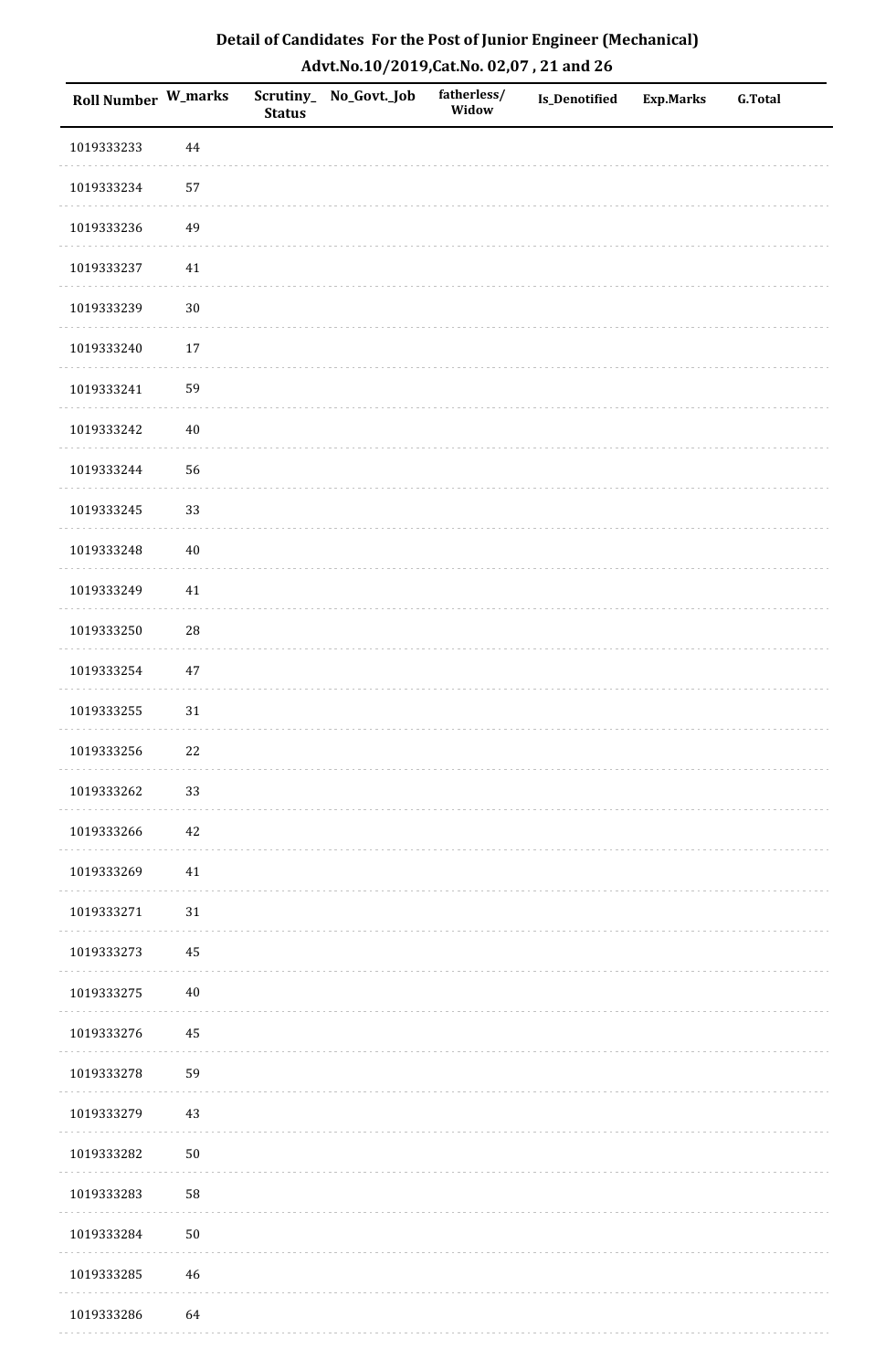| Roll Number W_marks |                 | <b>Status</b> | Scrutiny_No_Govt._Job | fatherless/<br>Widow | Is_Denotified | <b>Exp.Marks</b> | <b>G.Total</b> |
|---------------------|-----------------|---------------|-----------------------|----------------------|---------------|------------------|----------------|
| 1019333287          | 49              |               |                       |                      |               |                  |                |
| 1019333290          | 35              |               |                       |                      |               |                  |                |
| 1019333291          | 49              |               |                       |                      |               |                  |                |
| 1019333292          | 51              |               |                       |                      |               |                  |                |
| 1019333293          | 46              |               |                       |                      |               |                  |                |
| 1019333294          | 53              |               |                       |                      |               |                  |                |
| 1019333297          | 36              |               |                       |                      |               |                  |                |
| 1019333301          | $43\,$          |               |                       |                      |               |                  |                |
| 1019333302          | 32              |               |                       |                      |               |                  |                |
| 1019333304          | 36              |               |                       |                      |               |                  |                |
| 1019333306          | 54              |               |                       |                      |               |                  |                |
| 1019333307          | <b>REJECTED</b> |               |                       |                      |               |                  | $0.00\,$       |
| 1019333315          | 56              |               |                       |                      |               |                  |                |
| 1019333323          | 34              |               |                       |                      |               |                  |                |
| 1019333324          | 55              |               |                       |                      |               |                  |                |
| 1019333325          | $46\,$          |               |                       |                      |               |                  |                |
| 1019333326          | $37\,$          |               |                       |                      |               |                  |                |
| 1019333327          | $30\,$          |               |                       |                      |               |                  |                |
| 1019333328          | $30\,$          |               |                       |                      |               |                  |                |
| 1019333330          | 52              |               |                       |                      |               |                  |                |
| 1019333338          | 56              |               |                       |                      |               |                  |                |
| 1019333339          | 45              |               |                       |                      |               |                  |                |
| 1019333340          | 52              |               |                       |                      |               |                  |                |
| 1019333341          | $47\,$          |               |                       |                      |               |                  |                |
| 1019333343          | $42\,$          |               |                       |                      |               |                  |                |
| 1019333344          | $41\,$          |               |                       |                      |               |                  |                |
| 1019333345          | 36              |               |                       |                      |               |                  |                |
| 1019333346          | 58              |               |                       |                      |               |                  |                |
| 1019333347          | 63              |               |                       |                      |               |                  |                |
| 1019333352          | $40\,$          |               |                       |                      |               |                  |                |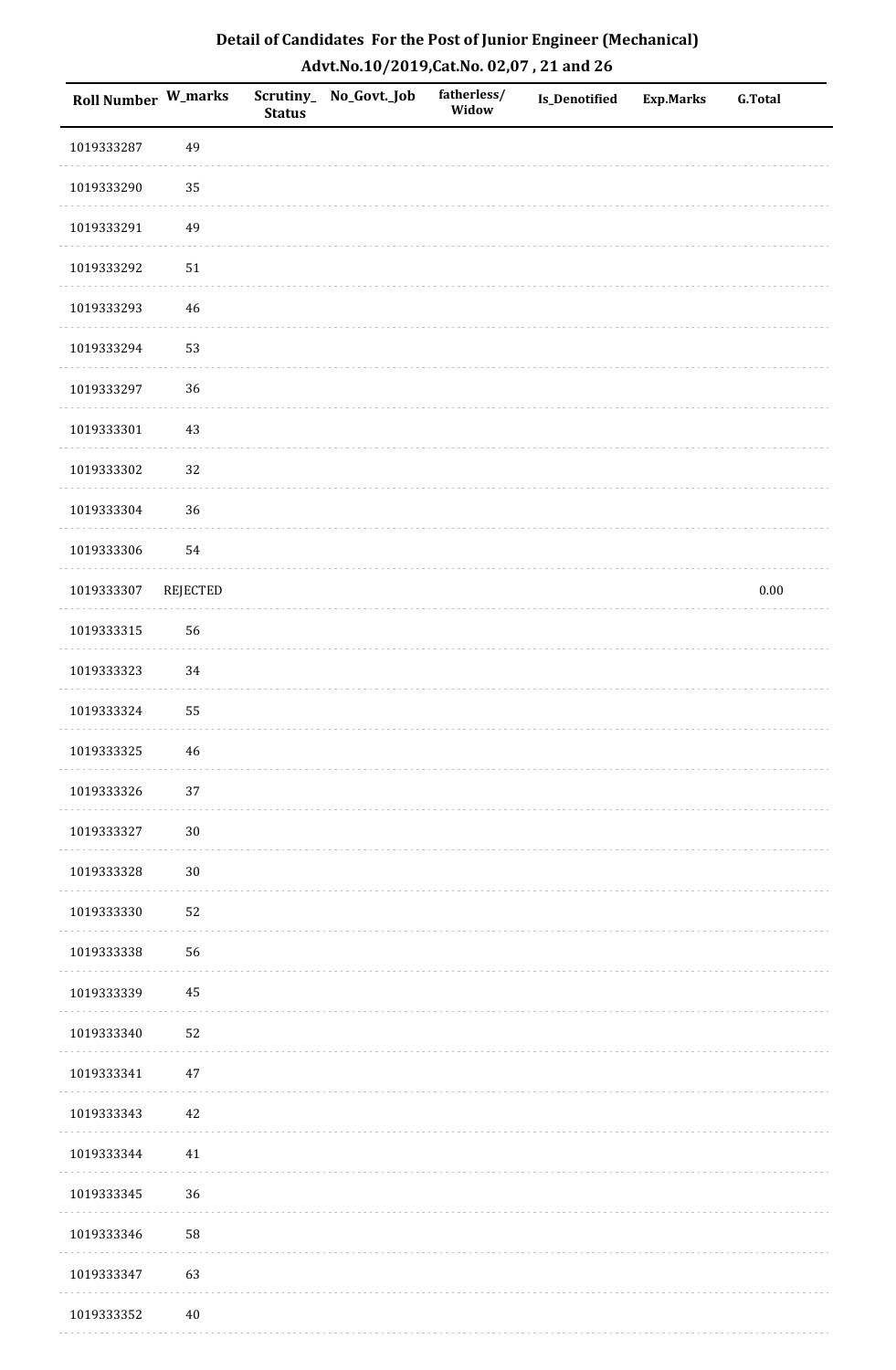| Roll Number W_marks |            | <b>Status</b> | Scrutiny_No_Govt._Job | fatherless/<br>Widow | Is_Denotified | <b>Exp.Marks</b> | <b>G.Total</b> |
|---------------------|------------|---------------|-----------------------|----------------------|---------------|------------------|----------------|
| 1019333353          | $50\,$     |               |                       |                      |               |                  |                |
| 1019333355          | 49         |               |                       |                      |               |                  |                |
| 1019333357          | 46         |               |                       |                      |               |                  |                |
| 1019333358          | 35         |               |                       |                      |               |                  |                |
| 1019333359          | $50\,$     |               |                       |                      |               |                  |                |
| 1019333361          | 59         |               |                       |                      |               |                  |                |
| 1019333365          | 38         |               |                       |                      |               |                  |                |
| 1019333366          | 59         |               |                       |                      |               |                  |                |
| 1019333367          | 37         |               |                       |                      |               |                  |                |
| 1019333368          | 52         |               |                       |                      |               |                  |                |
| 1019333370          | 54         |               |                       |                      |               |                  |                |
| 1019333372          | $42\,$     |               |                       |                      |               |                  |                |
| 1019333373          | 32         |               |                       |                      |               |                  |                |
| 1019333377          | $43\,$     |               |                       |                      |               |                  |                |
| 1019333380          | 36         |               |                       |                      |               |                  |                |
| 1019333381          | 33         |               |                       |                      |               |                  |                |
| 1019333382          | 36         |               |                       |                      |               |                  |                |
| 1019333384          | 51         |               |                       |                      |               |                  |                |
| 1019333385          | 36         |               |                       |                      |               |                  |                |
| 1019333387          | 54         |               |                       |                      |               |                  |                |
| 1019333388          | 37         |               |                       |                      |               |                  |                |
| 1019333389          | $43\,$     |               |                       |                      |               |                  |                |
| 1019333390          | 37         |               |                       |                      |               |                  |                |
| 1019333392          | 38         |               |                       |                      |               |                  |                |
| 1019333395          | ${\bf 28}$ |               |                       |                      |               |                  |                |
| 1019333396          | 39         |               |                       |                      |               |                  |                |
| 1019333397          | 38         |               |                       |                      |               |                  |                |
| 1019333404          | $41\,$     |               |                       |                      |               |                  |                |
| 1019333405          | $40\,$     |               |                       |                      |               |                  |                |
| 1019333406          | $30\,$     |               |                       |                      |               |                  |                |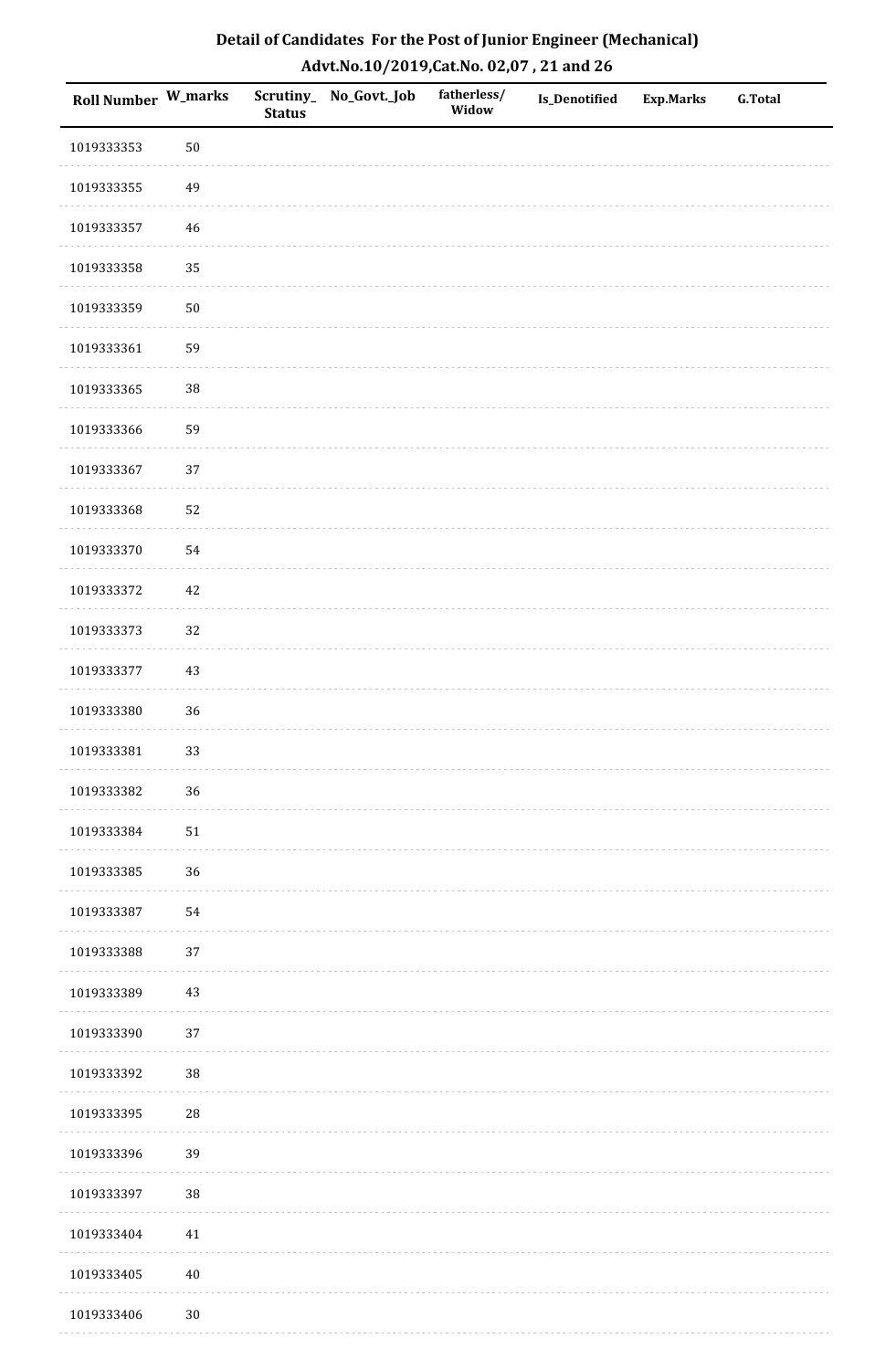| Detail of Candidates For the Post of Junior Engineer (Mechanical) |
|-------------------------------------------------------------------|
| Advt.No.10/2019, Cat.No. 02,07, 21 and 26                         |

| <b>Roll Number W_marks</b> |        | <b>Status</b> | Scrutiny_ No_Govt._Job | fatherless/<br>Widow | <b>Is_Denotified</b> | <b>Exp.Marks</b> | <b>G.Total</b> |
|----------------------------|--------|---------------|------------------------|----------------------|----------------------|------------------|----------------|
| 1019333408                 | 52     |               |                        |                      |                      |                  |                |
| 1019333410                 | 53     |               |                        |                      |                      |                  |                |
| 1019333411                 | 56     |               |                        |                      |                      |                  |                |
| 1019333412                 | $40\,$ |               |                        |                      |                      |                  |                |
| 1019333414                 | 57     |               |                        |                      |                      |                  |                |
| 1019333416                 | 44     |               |                        |                      |                      |                  |                |
| 1019333418                 | 42     |               |                        |                      |                      |                  |                |
| 1019333419                 | 55     |               |                        |                      |                      |                  |                |
| 1019333422                 | 54     |               |                        |                      |                      |                  |                |
| 1019333423                 | 45     |               |                        |                      |                      |                  |                |
| 1019333425                 | 35     |               |                        |                      |                      |                  |                |
| 1019333427                 | 65     | Eligible      | $\mathbf{5}$           | $\boldsymbol{0}$     | $\boldsymbol{0}$     | $0.00\,$         | 70.00          |
| 1019333429                 | $43\,$ |               |                        |                      |                      |                  |                |
| 1019333430                 | 62     |               |                        |                      |                      |                  |                |
| 1019333432                 | $50\,$ |               |                        |                      |                      |                  |                |
| 1019333433                 | $40\,$ |               |                        |                      |                      |                  |                |
| 1019333434                 | 44     |               |                        |                      |                      |                  |                |
| 1019333436                 | 32     |               |                        |                      |                      |                  |                |
| 1019333437                 | 66     |               |                        |                      |                      |                  |                |
| 1019333439                 | $43\,$ |               |                        |                      |                      |                  |                |
| 1019333440                 | 37     |               |                        |                      |                      |                  |                |
| 1019333442                 | 34     |               |                        |                      |                      |                  |                |
| 1019333444                 | 45     |               |                        |                      |                      |                  |                |
| 1019333445                 | 31     |               |                        |                      |                      |                  |                |
| 1019333448                 | 35     |               |                        |                      |                      |                  |                |
| 1019333452                 | $41\,$ |               |                        |                      |                      |                  |                |
| 1019333453                 | 46     |               |                        |                      |                      |                  |                |
| 1019333454                 | 36     |               |                        |                      |                      |                  |                |
| 1019333459                 | 42     |               |                        |                      |                      |                  |                |
| 1019333461                 | $47\,$ |               |                        |                      |                      |                  |                |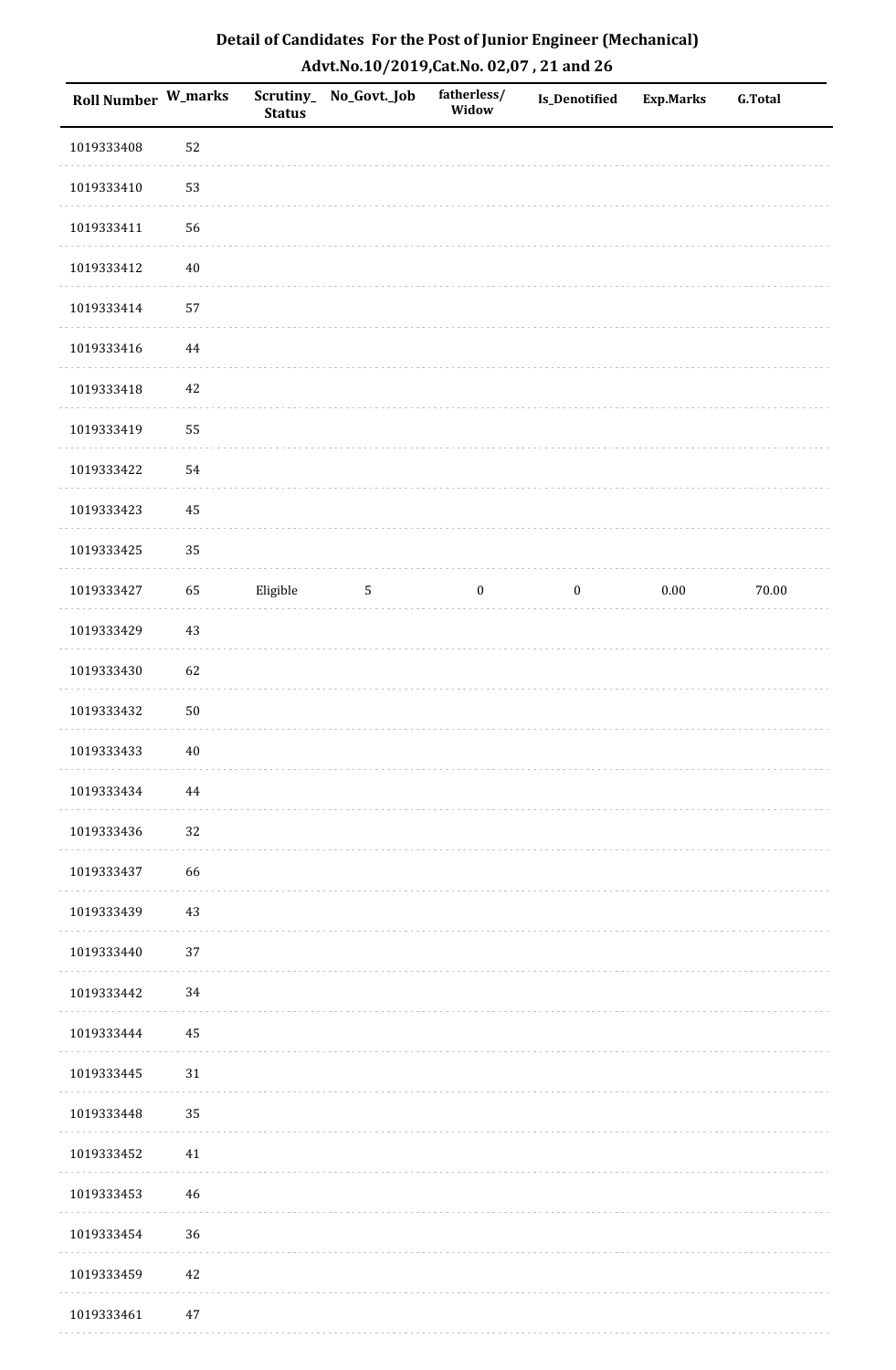| <b>Roll Number W_marks</b> |             | <b>Status</b> | Scrutiny_No_Govt._Job | fatherless/<br>Widow | Is_Denotified | <b>Exp.Marks</b> | <b>G.Total</b> |
|----------------------------|-------------|---------------|-----------------------|----------------------|---------------|------------------|----------------|
| 1019333462                 | 36          |               |                       |                      |               |                  |                |
| 1019333466                 | $43\,$      |               |                       |                      |               |                  |                |
| 1019333468                 | $43\,$      |               |                       |                      |               |                  |                |
| 1019333469                 | $30\,$      |               |                       |                      |               |                  |                |
| 1019333470                 | 35          |               |                       |                      |               |                  |                |
| 1019333473                 | 45          |               |                       |                      |               |                  |                |
| 1019333475                 | 58          |               |                       |                      |               |                  |                |
| 1019333477                 | 49          |               |                       |                      |               |                  |                |
| 1019333478                 | 29          |               |                       |                      |               |                  |                |
| 1019333482                 | $43\,$      |               |                       |                      |               |                  |                |
| 1019333483                 | 60          |               |                       |                      |               |                  |                |
| 1019333484                 | 36          |               |                       |                      |               |                  |                |
| 1019333485                 | 63          |               |                       |                      |               |                  |                |
| 1019333488                 | 45          |               |                       |                      |               |                  |                |
| 1019333490                 | 49          |               |                       |                      |               |                  |                |
| 1019333491                 | 55          |               |                       |                      |               |                  |                |
| 1019333492                 | 63          |               |                       |                      |               |                  |                |
| 1019333493                 | 62          |               |                       |                      |               |                  |                |
| 1019333494                 | $43\,$      |               |                       |                      |               |                  |                |
| 1019333498                 | 52          |               |                       |                      |               |                  |                |
| 1019333499                 | 41          |               |                       |                      |               |                  |                |
| 1019333502                 | $\bf 45$    |               |                       |                      |               |                  |                |
| 1019333503                 | 26          |               |                       |                      |               |                  |                |
| 1019333505                 | 42          |               |                       |                      |               |                  |                |
| 1019333506                 | 34          |               |                       |                      |               |                  |                |
| 1019333507                 | $\bf 44$    |               |                       |                      |               |                  |                |
| 1019333510                 | 58          |               |                       |                      |               |                  |                |
| 1019333514                 | 33          |               |                       |                      |               |                  |                |
| 1019333515                 | $\sqrt{46}$ |               |                       |                      |               |                  |                |
| 1019333516                 | 42          |               |                       |                      |               |                  |                |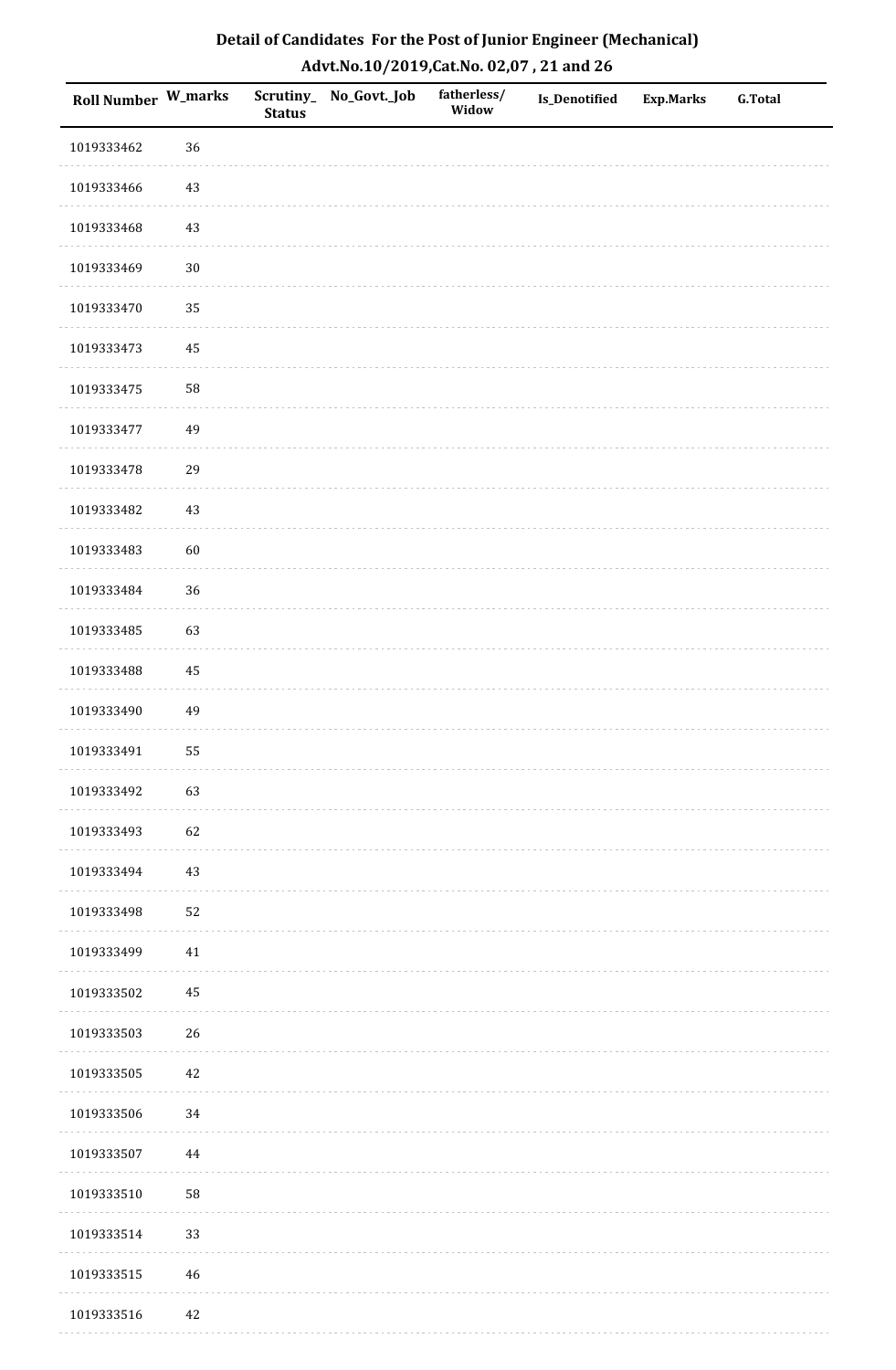| Roll Number W_marks |        | <b>Status</b> | Scrutiny_No_Govt._Job | fatherless/<br>Widow | Is_Denotified | <b>Exp.Marks</b> | <b>G.Total</b> |
|---------------------|--------|---------------|-----------------------|----------------------|---------------|------------------|----------------|
| 1019333517          | $31\,$ |               |                       |                      |               |                  |                |
| 1019333518          | 44     |               |                       |                      |               |                  |                |
| 1019333519          | 62     |               |                       |                      |               |                  |                |
| 1019333520          | 60     |               |                       |                      |               |                  |                |
| 1019333521          | $46\,$ |               |                       |                      |               |                  |                |
| 1019333522          | 42     |               |                       |                      |               |                  |                |
| 1019333523          | 52     |               |                       |                      |               |                  |                |
| 1019333526          | 45     |               |                       |                      |               |                  |                |
| 1019333529          | $14\,$ |               |                       |                      |               |                  |                |
| 1019333531          | 55     |               |                       |                      |               |                  |                |
| 1019333532          | $41\,$ |               |                       |                      |               |                  |                |
| 1019333538          | 41     |               |                       |                      |               |                  |                |
| 1019333539          | 35     |               |                       |                      |               |                  |                |
| 1019333541          | 56     |               |                       |                      |               |                  |                |
| 1019333544          | $46\,$ |               |                       |                      |               |                  |                |
| 1019333545          | 57     |               |                       |                      |               |                  |                |
| 1019333546          | 29     |               |                       |                      |               |                  |                |
| 1019333548          | 39     |               |                       |                      |               |                  |                |
| 1019333551          | 35     |               |                       |                      |               |                  |                |
| 1019333552          | 41     |               |                       |                      |               |                  |                |
| 1019333555          | 29     |               |                       |                      |               |                  |                |
| 1019333558          | $43\,$ |               |                       |                      |               |                  |                |
| 1019333560          | 49     |               |                       |                      |               |                  |                |
| 1019333561          | $50\,$ |               |                       |                      |               |                  |                |
| 1019333562          | 54     |               |                       |                      |               |                  |                |
| 1019333563          | 49     |               |                       |                      |               |                  |                |
| 1019333564          | 62     |               |                       |                      |               |                  |                |
| 1019333565          | 37     |               |                       |                      |               |                  |                |
| 1019333566          | $30\,$ |               |                       |                      |               |                  |                |
| 1019333568          | 34     |               |                       |                      |               |                  |                |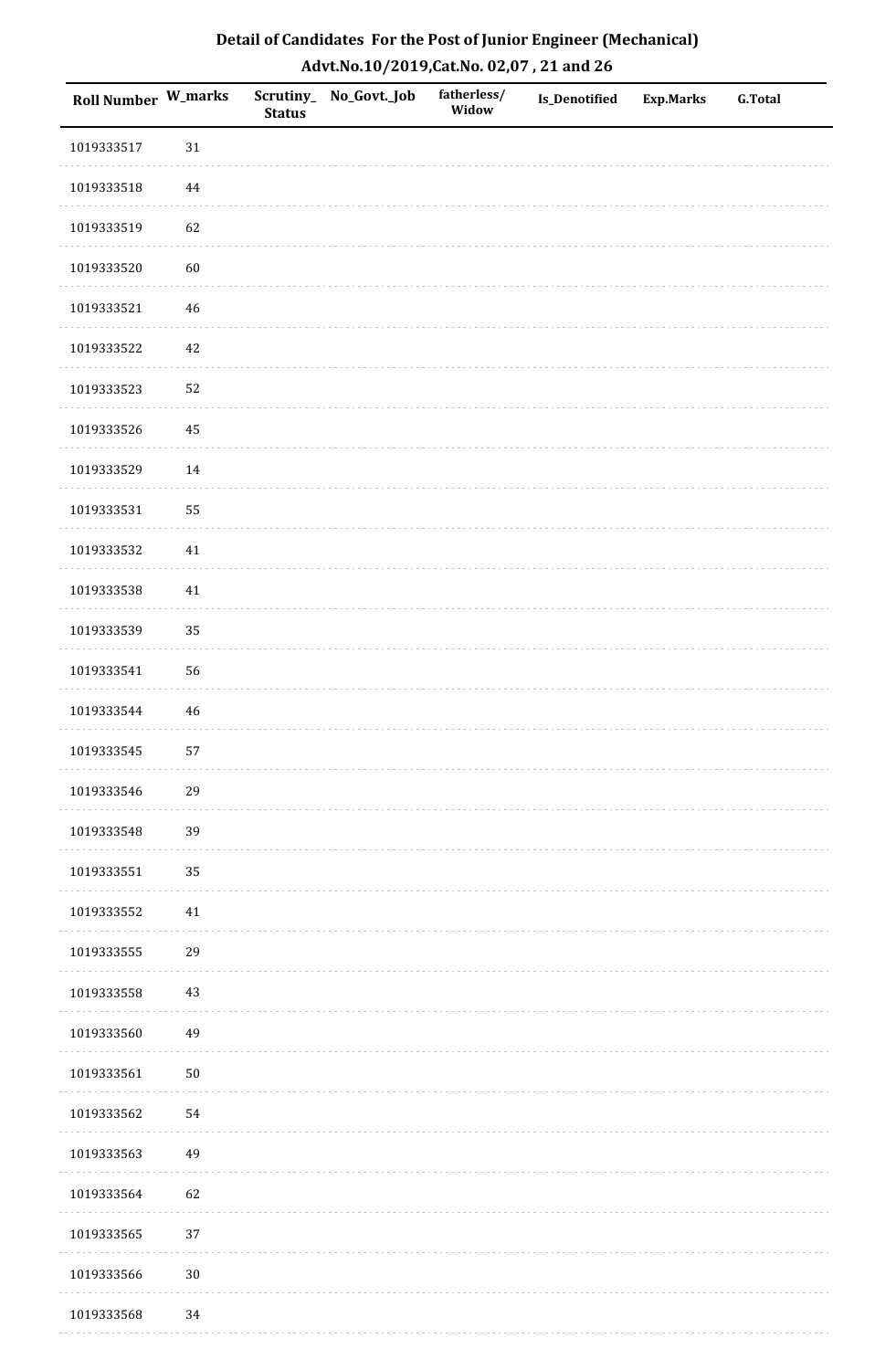| Roll Number W_marks |            | <b>Status</b> | Scrutiny_No_Govt._Job | fatherless/<br>Widow | Is_Denotified | <b>Exp.Marks</b> | <b>G.Total</b> |
|---------------------|------------|---------------|-----------------------|----------------------|---------------|------------------|----------------|
| 1019333569          | 49         |               |                       |                      |               |                  |                |
| 1019333573          | $43\,$     |               |                       |                      |               |                  |                |
| 1019333575          | 34         |               |                       |                      |               |                  |                |
| 1019333577          | 56         |               |                       |                      |               |                  |                |
| 1019333578          | $50\,$     |               |                       |                      |               |                  |                |
| 1019333580          | ${\bf 28}$ |               |                       |                      |               |                  |                |
| 1019333581          | 33         |               |                       |                      |               |                  |                |
| 1019333582          | $41\,$     |               |                       |                      |               |                  |                |
| 1019333584          | 38         |               |                       |                      |               |                  |                |
| 1019333586          | $41\,$     |               |                       |                      |               |                  |                |
| 1019333587          | 36         |               |                       |                      |               |                  |                |
| 1019333590          | $47\,$     |               |                       |                      |               |                  |                |
| 1019333591          | 39         |               |                       |                      |               |                  |                |
| 1019333592          | 45         |               |                       |                      |               |                  |                |
| 1019333593          | 41         |               |                       |                      |               |                  |                |
| 1019333594          | 42         |               |                       |                      |               |                  |                |
| 1019333595          | 35         |               |                       |                      |               |                  |                |
| 1019333599          | 54         |               |                       |                      |               |                  |                |
| 1019333600          | $24\,$     |               |                       |                      |               |                  |                |
| 1019333601          | 45         |               |                       |                      |               |                  |                |
| 1019333602          | 45         |               |                       |                      |               |                  |                |
| 1019333608          | 60         |               |                       |                      |               |                  |                |
| 1019333609          | 54         |               |                       |                      |               |                  |                |
| 1019333611          | 54         |               |                       |                      |               |                  |                |
| 1019333612          | $31\,$     |               |                       |                      |               |                  |                |
| 1019333613          | $43\,$     |               |                       |                      |               |                  |                |
| 1019333615          | 36         |               |                       |                      |               |                  |                |
| 1019333616          | 52         |               |                       |                      |               |                  |                |
| 1019333617          | ${\bf 51}$ |               |                       |                      |               |                  |                |
| 1019333618          | $47\,$     |               |                       |                      |               |                  |                |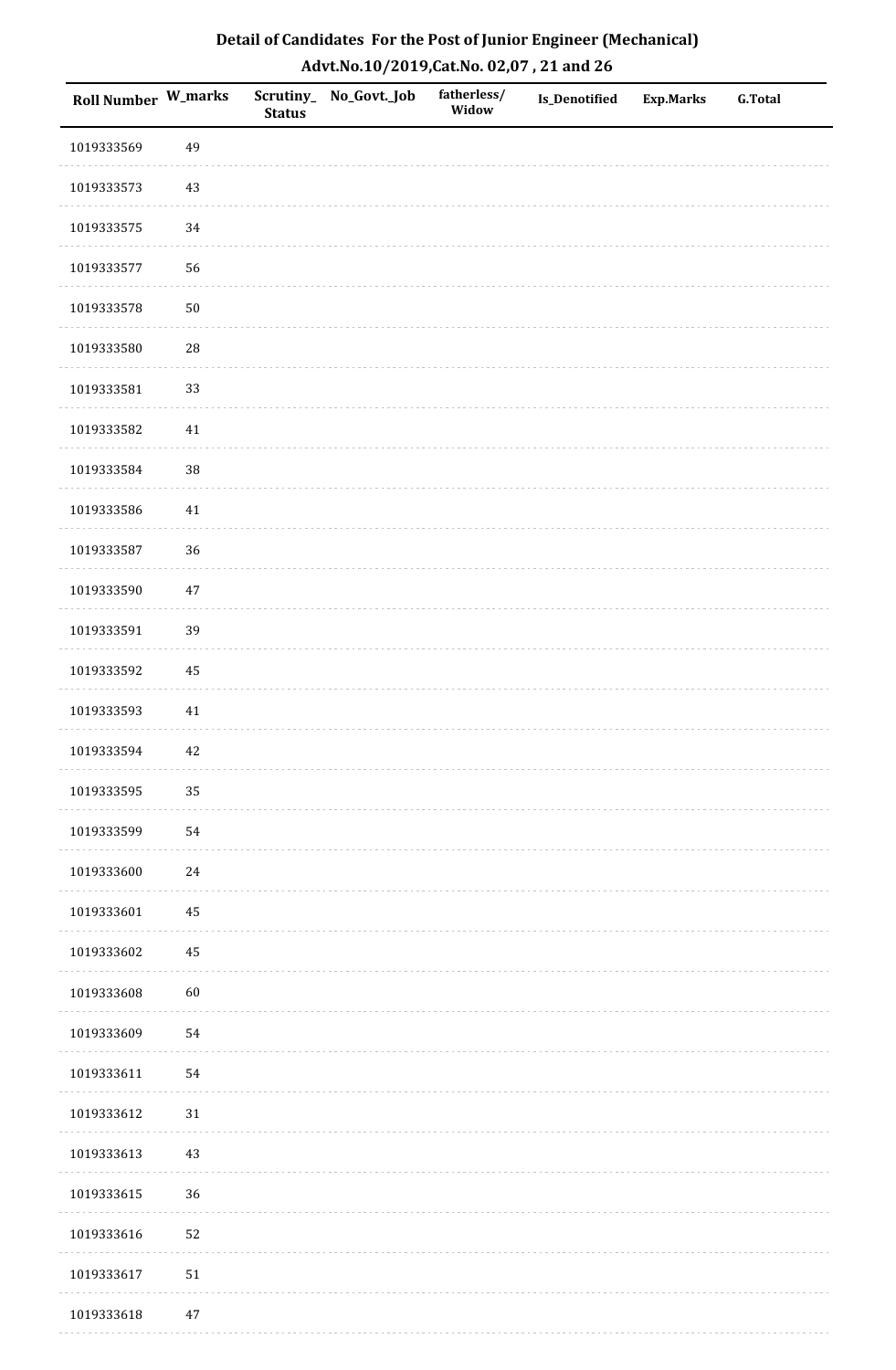| Roll Number W_marks |          | <b>Status</b> | Scrutiny_No_Govt._Job | fatherless/<br>Widow | Is_Denotified | <b>Exp.Marks</b> | <b>G.Total</b> |
|---------------------|----------|---------------|-----------------------|----------------------|---------------|------------------|----------------|
| 1019333619          | 48       |               |                       |                      |               |                  |                |
| 1019333620          | 42       |               |                       |                      |               |                  |                |
| 1019333623          | $46\,$   |               |                       |                      |               |                  |                |
| 1019333625          | 37       |               |                       |                      |               |                  |                |
| 1019333627          | $\bf 45$ |               |                       |                      |               |                  |                |
| 1019333631          | $\bf 44$ |               |                       |                      |               |                  |                |
| 1019333632          | 26       |               |                       |                      |               |                  |                |
| 1019333633          | 45       |               |                       |                      |               |                  |                |
| 1019333636          | $\bf 44$ |               |                       |                      |               |                  |                |
| 1019333637          | $42\,$   |               |                       |                      |               |                  |                |
| 1019333638          | 37       |               |                       |                      |               |                  |                |
| 1019333639          | 53       |               |                       |                      |               |                  |                |
| 1019333641          | 41       |               |                       |                      |               |                  |                |
| 1019333644          | 39       |               |                       |                      |               |                  |                |
| 1019333648          | $41\,$   |               |                       |                      |               |                  |                |
| 1019333649          | 39       |               |                       |                      |               |                  |                |
| 1019333650          | 44       |               |                       |                      |               |                  |                |
| 1019333651          | 37       |               |                       |                      |               |                  |                |
| 1019333652          | 36       |               |                       |                      |               |                  |                |
| 1019333653          | $17\,$   |               |                       |                      |               |                  |                |
| 1019333654          | $31\,$   |               |                       |                      |               |                  |                |
| 1019333655          | 49       |               |                       |                      |               |                  |                |
| 1019333658          | 34       |               |                       |                      |               |                  |                |
| 1019333659          | 35       |               |                       |                      |               |                  |                |
| 1019333663          | 52       |               |                       |                      |               |                  |                |
| 1019333665          | 44       |               |                       |                      |               |                  |                |
| 1019333666          | $40\,$   |               |                       |                      |               |                  |                |
| 1019333667          | 33       |               |                       |                      |               |                  |                |
| 1019333669          | 39       |               |                       |                      |               |                  |                |
| 1019333670          | 67       |               |                       |                      |               |                  |                |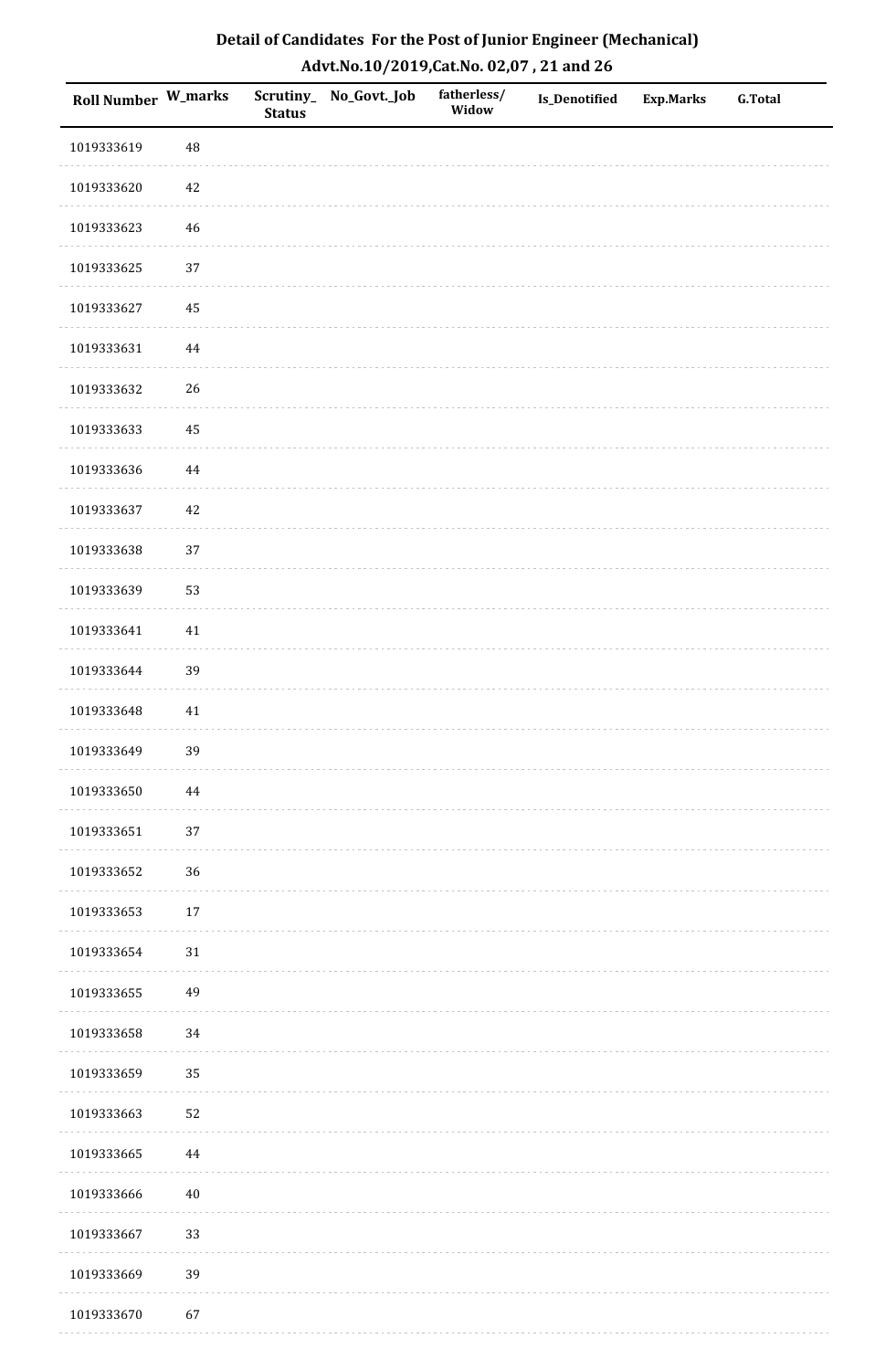| Detail of Candidates For the Post of Junior Engineer (Mechanical) |
|-------------------------------------------------------------------|
| Advt.No.10/2019,Cat.No. 02,07, 21 and 26                          |

| Roll Number W_marks |        | <b>Status</b> | Scrutiny_ No_Govt._Job | fatherless/<br>Widow | Is_Denotified | <b>Exp.Marks</b> | <b>G.Total</b> |
|---------------------|--------|---------------|------------------------|----------------------|---------------|------------------|----------------|
| 1019333673          | 61     |               |                        |                      |               |                  |                |
| 1019333674          | $40\,$ |               |                        |                      |               |                  |                |
| 1019333675          | 40     |               |                        |                      |               |                  |                |
| 1019333677          | 33     |               |                        |                      |               |                  |                |
| 1019333678          | 39     |               |                        |                      |               |                  |                |
| 1019333679          | 45     |               |                        |                      |               |                  |                |
| 1019333682          | 49     |               |                        |                      |               |                  |                |
| 1019333684          | 43     |               |                        |                      |               |                  |                |
| 1019333685          | 43     |               |                        |                      |               |                  |                |
| 1019333686          | 41     |               |                        |                      |               |                  |                |
| 1019333688          | 36     |               |                        |                      |               |                  |                |
| 1019333690          | 36     |               |                        |                      |               |                  |                |
| 1019333692          | 49     |               |                        |                      |               |                  |                |
| 1019333693          | 33     |               |                        |                      |               |                  |                |
| 1019333695          | 32     |               |                        |                      |               |                  |                |
| 1019333697          | 46     |               |                        |                      |               |                  |                |
| 1019333699          | $51\,$ |               |                        |                      |               |                  |                |
| 1019333700          | 53     |               |                        |                      |               |                  |                |
| 1019333701          | 39     |               |                        |                      |               |                  |                |
| 1019333704          | 46     |               |                        |                      |               |                  |                |
| 1019333706          | 51     |               |                        |                      |               |                  |                |
| 1019333707          | 62     |               |                        |                      |               |                  |                |
| 1019333709          | 52     |               |                        |                      |               |                  |                |
| 1019333712          | $51\,$ |               |                        |                      |               |                  |                |
| 1019333715          | 34     |               |                        |                      |               |                  |                |
| 1019333716          | 34     |               |                        |                      |               |                  |                |
| 1019333717          | $10\,$ |               |                        |                      |               |                  |                |
| 1019333718          | $38\,$ |               |                        |                      |               |                  |                |
| 1019333719          | 54     |               |                        |                      |               |                  |                |
| 1019333720          | $41\,$ |               |                        |                      |               |                  |                |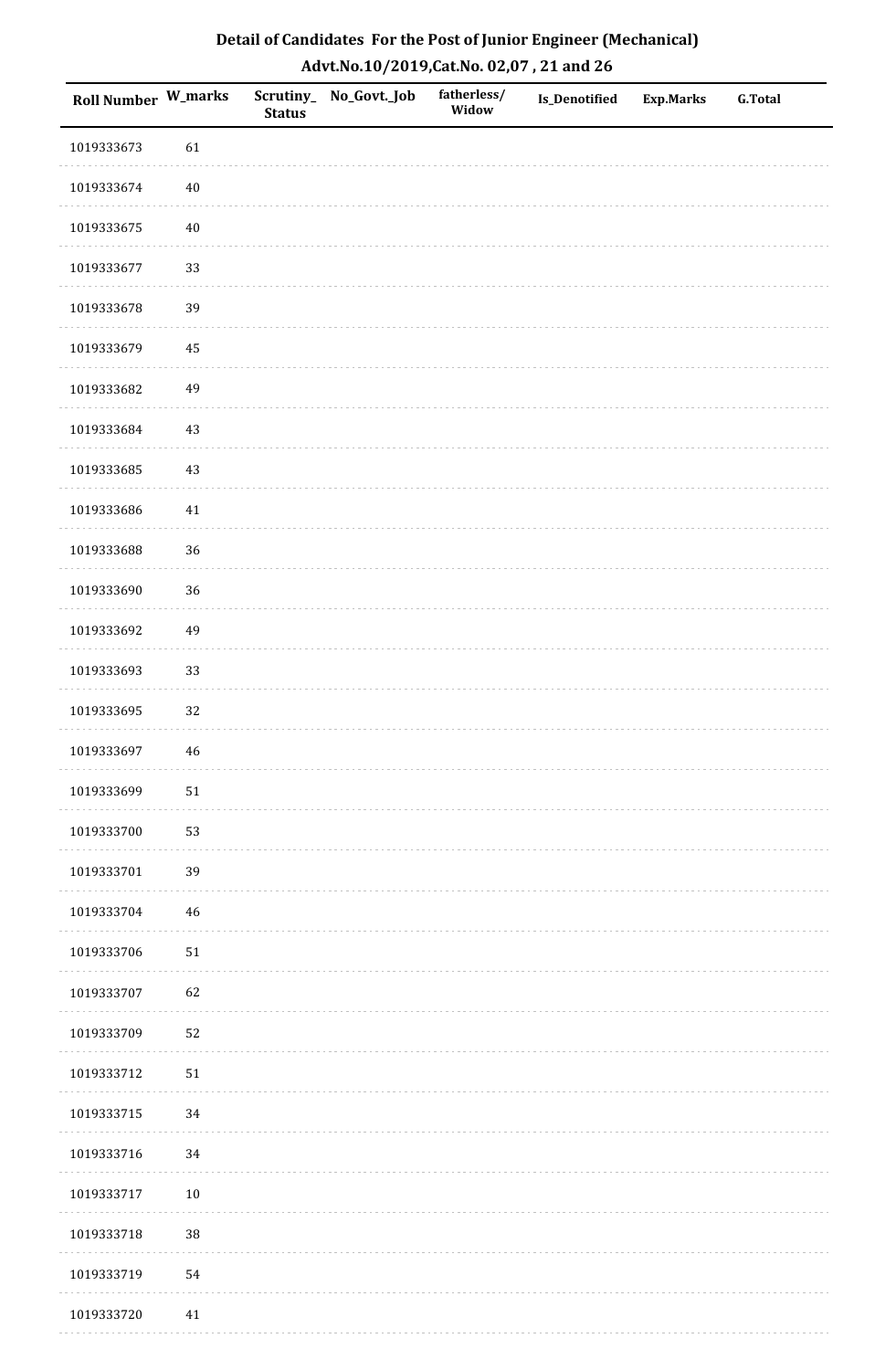| Roll Number W_marks |          | <b>Status</b> | Scrutiny_No_Govt._Job | fatherless/<br>Widow | Is_Denotified    | <b>Exp.Marks</b> | <b>G.Total</b> |
|---------------------|----------|---------------|-----------------------|----------------------|------------------|------------------|----------------|
| 1019333722          | 34       |               |                       |                      |                  |                  |                |
| 1019333725          | 49       |               |                       |                      |                  |                  |                |
| 1019333727          | 46       |               |                       |                      |                  |                  |                |
| 1019333728          | 52       |               |                       |                      |                  |                  |                |
| 1019333729          | $43\,$   |               |                       |                      |                  |                  |                |
| 1019333732          | 37       | Absent        | $\boldsymbol{0}$      | $\boldsymbol{0}$     | $\boldsymbol{0}$ | $0.00\,$         |                |
| 1019333735          | $40\,$   |               |                       |                      |                  |                  |                |
| 1019333737          | 46       |               |                       |                      |                  |                  |                |
| 1019333738          | $\bf 44$ |               |                       |                      |                  |                  |                |
| 1019333741          | 48       |               |                       |                      |                  |                  |                |
| 1019333742          | $40\,$   |               |                       |                      |                  |                  |                |
| 1019333745          | 39       |               |                       |                      |                  |                  |                |
| 1019333748          | $47\,$   |               |                       |                      |                  |                  |                |
| 1019333750          | 32       |               |                       |                      |                  |                  |                |
| 1019333752          | $41\,$   |               |                       |                      |                  |                  |                |
| 1019333753          | 35       |               |                       |                      |                  |                  |                |
| 1019333754          | 41       |               |                       |                      |                  |                  |                |
| 1019333755          | 44       |               |                       |                      |                  |                  |                |
| 1019333757          | 61       |               |                       |                      |                  |                  |                |
| 1019333759          | $\rm 48$ |               |                       |                      |                  |                  |                |
| 1019333760          | $\rm 48$ |               |                       |                      |                  |                  |                |
| 1019333761          | $51\,$   |               |                       |                      |                  |                  |                |
| 1019333762          | 49       |               |                       |                      |                  |                  |                |
| 1019333764          | 49       |               |                       |                      |                  |                  |                |
| 1019333767          | $40\,$   |               |                       |                      |                  |                  |                |
| 1019333771          | 52       |               |                       |                      |                  |                  |                |
| 1019333772          | 52       |               |                       |                      |                  |                  |                |
| 1019333773          | 53       |               |                       |                      |                  |                  |                |
| 1019333775          | 45       |               |                       |                      |                  |                  |                |
| 1019333777          | 52       |               |                       |                      |                  |                  |                |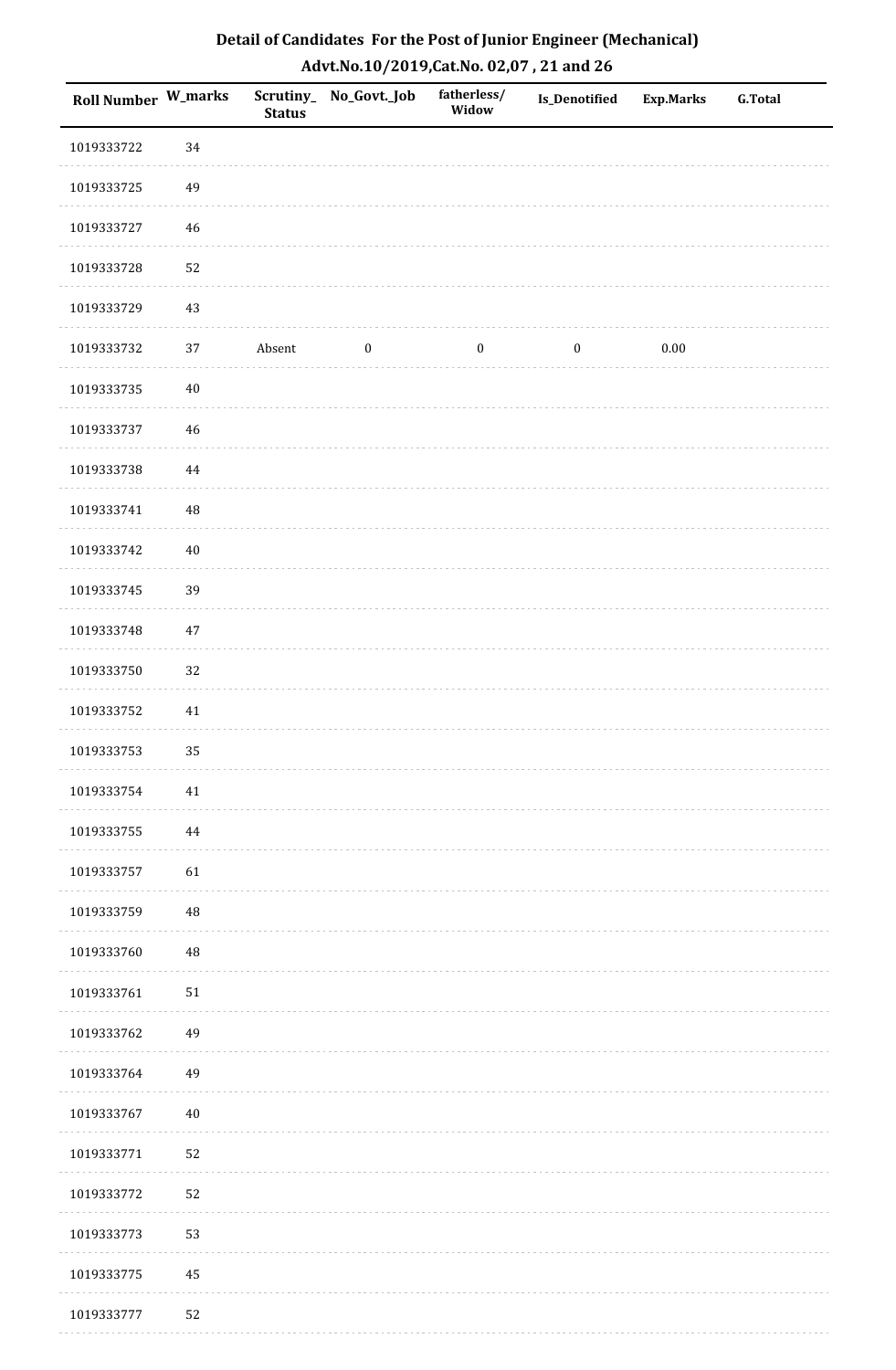| <b>Roll Number W_marks</b> |            | <b>Status</b> | Scrutiny_No_Govt._Job | fatherless/<br>Widow | Is_Denotified    | <b>Exp.Marks</b> | <b>G.Total</b> |
|----------------------------|------------|---------------|-----------------------|----------------------|------------------|------------------|----------------|
| 1019333779                 | $47\,$     |               |                       |                      |                  |                  |                |
| 1019333780                 | 65         |               |                       |                      |                  |                  |                |
| 1019333781                 | 37         |               |                       |                      |                  |                  |                |
| 1019333785                 | 58         |               |                       |                      |                  |                  |                |
| 1019333788                 | $43\,$     |               |                       |                      |                  |                  |                |
| 1019333789                 | $51\,$     |               |                       |                      |                  |                  |                |
| 1019333790                 | 53         |               |                       |                      |                  |                  |                |
| 1019333791                 | 52         |               |                       |                      |                  |                  |                |
| 1019333792                 | 33         |               |                       |                      |                  |                  |                |
| 1019333793                 | 69         | Eligible      | $\mathbf{5}$          | $\boldsymbol{0}$     | $\boldsymbol{0}$ | $0.00\,$         | 74.00          |
| 1019333796                 | $37\,$     |               |                       |                      |                  |                  |                |
| 1019333800                 | 19         |               |                       |                      |                  |                  |                |
| 1019333805                 | ${\bf 28}$ |               |                       |                      |                  |                  |                |
| 1019333808                 | 38         |               |                       |                      |                  |                  |                |
| 1019333809                 | 49         |               |                       |                      |                  |                  |                |
| 1019333810                 | 55         |               |                       |                      |                  |                  |                |
| 1019333811                 | 52         |               |                       |                      |                  |                  |                |
| 1019333812                 | 35         |               |                       |                      |                  |                  |                |
| 1019333813                 | 58         |               |                       |                      |                  |                  |                |
| 1019333814                 | 63         |               |                       |                      |                  |                  |                |
| 1019333815                 | $40\,$     |               |                       |                      |                  |                  |                |
| 1019333817                 | $50\,$     |               |                       |                      |                  |                  |                |
| 1019333819                 | $41\,$     |               |                       |                      |                  |                  |                |
| 1019333820                 | 34         |               |                       |                      |                  |                  |                |
| 1019333822                 | $\rm 48$   |               |                       |                      |                  |                  |                |
| 1019333830                 | 55         |               |                       |                      |                  |                  |                |
| 1019333833                 | $40\,$     |               |                       |                      |                  |                  |                |
| 1019333834                 | $40\,$     |               |                       |                      |                  |                  |                |
| 1019333836                 | $41\,$     |               |                       |                      |                  |                  |                |
| 1019333837                 | $40\,$     |               |                       |                      |                  |                  |                |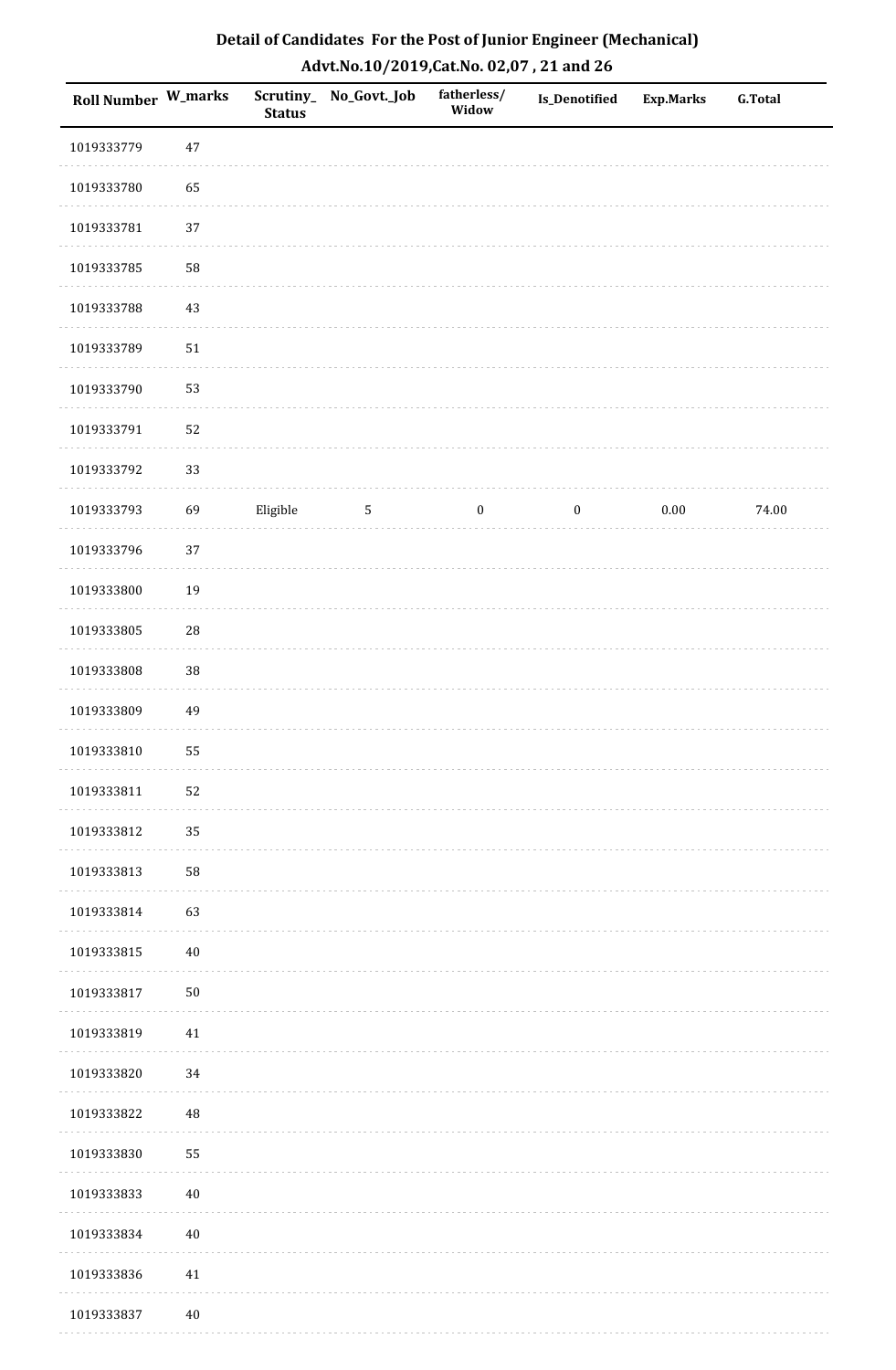| <b>Roll Number W_marks</b> |                 | <b>Status</b> | Scrutiny_No_Govt._Job | fatherless/<br>Widow | Is_Denotified | <b>Exp.Marks</b> | <b>G.Total</b> |
|----------------------------|-----------------|---------------|-----------------------|----------------------|---------------|------------------|----------------|
| 1019333840                 | $\sqrt{48}$     |               |                       |                      |               |                  |                |
| 1019333841                 | 53              |               |                       |                      |               |                  |                |
| 1019333843                 | 64              |               |                       |                      |               |                  |                |
| 1019333845                 | 39              |               |                       |                      |               |                  |                |
| 1019333846                 | $50\,$          |               |                       |                      |               |                  |                |
| 1019333847                 | 49              |               |                       |                      |               |                  |                |
| 1019333849                 | 36              |               |                       |                      |               |                  |                |
| 1019333852                 | $43\,$          |               |                       |                      |               |                  |                |
| 1019333855                 | $43\,$          |               |                       |                      |               |                  |                |
| 1019333856                 | $\bf 44$        |               |                       |                      |               |                  |                |
| 1019333857                 | <b>REJECTED</b> |               |                       |                      |               |                  | $0.00\,$       |
| 1019333858                 | 59              |               |                       |                      |               |                  |                |
| 1019333860                 | 55              |               |                       |                      |               |                  |                |
| 1019333861                 | 39              |               |                       |                      |               |                  |                |
| 1019333863                 | 41              |               |                       |                      |               |                  |                |
| 1019333864                 | 33              |               |                       |                      |               |                  |                |
| 1019333865                 | $\rm 48$        |               |                       |                      |               |                  |                |
| 1019333870                 | $40\,$          |               |                       |                      |               |                  |                |
| 1019333871                 | $46\,$          |               |                       |                      |               |                  |                |
| 1019333872                 | 55              |               |                       |                      |               |                  |                |
| 1019333873                 | 35              |               |                       |                      |               |                  |                |
| 1019333877                 | 58              |               |                       |                      |               |                  |                |
| 1019333878                 | $31\,$          |               |                       |                      |               |                  |                |
| 1019333879                 | 45              |               |                       |                      |               |                  |                |
| 1019333880                 | 57              |               |                       |                      |               |                  |                |
| 1019333888                 | 32              |               |                       |                      |               |                  |                |
| 1019333890                 | 35              |               |                       |                      |               |                  |                |
| 1019333897                 | 29              |               |                       |                      |               |                  |                |
| 1019333899                 | 52              |               |                       |                      |               |                  |                |
| 1019333900                 | $\rm 48$        |               |                       |                      |               |                  |                |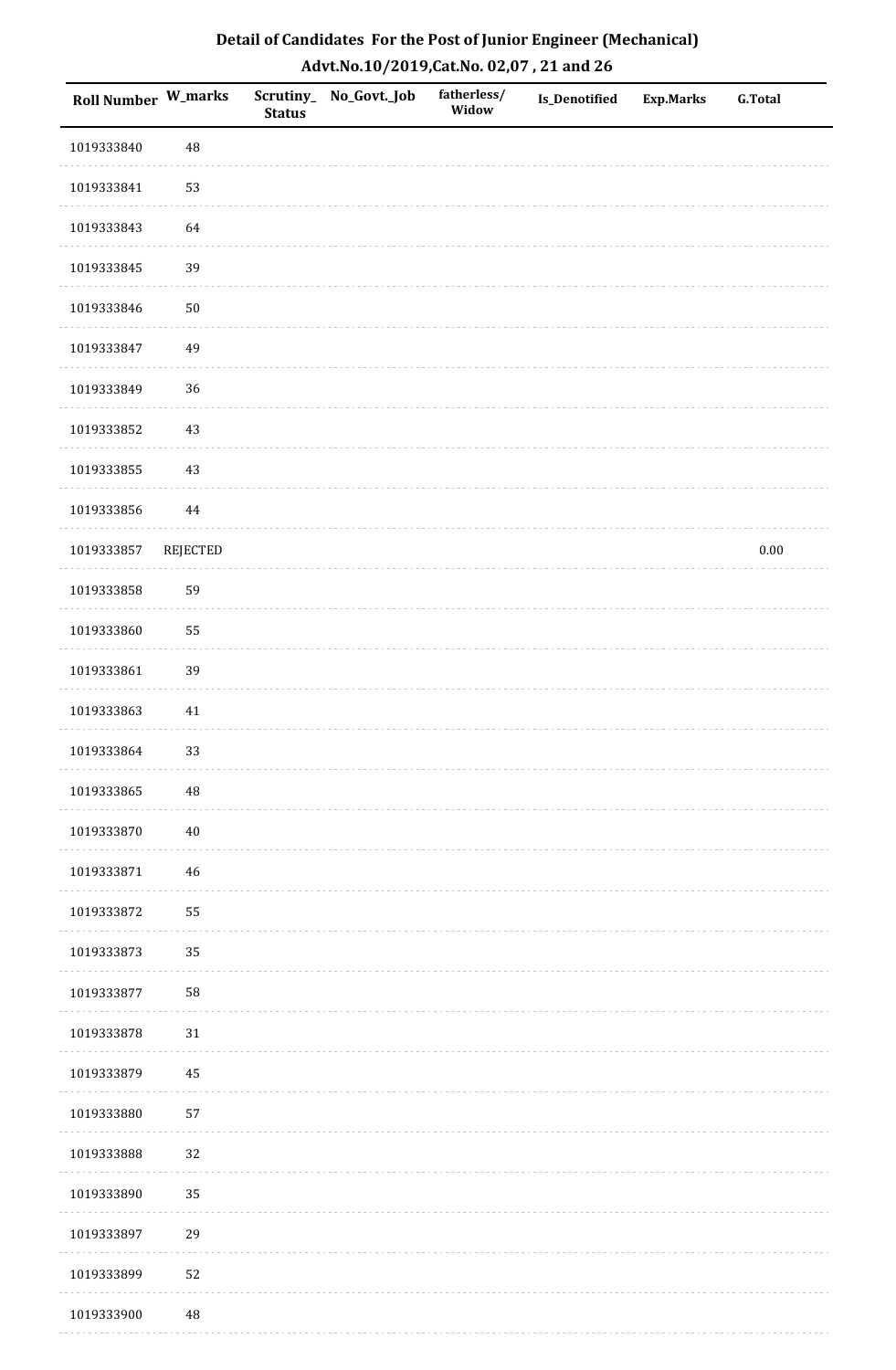| Roll Number W_marks |          | <b>Status</b> | Scrutiny_ No_Govt._Job | fatherless/<br>Widow | <b>Is_Denotified</b> | <b>Exp.Marks</b> | <b>G.Total</b> |
|---------------------|----------|---------------|------------------------|----------------------|----------------------|------------------|----------------|
| 1019333903          | 65       |               |                        |                      |                      |                  |                |
| 1019333904          | 57       |               |                        |                      |                      |                  |                |
| 1019333905          | 34       |               |                        |                      |                      |                  |                |
| 1019333906          | $50\,$   |               |                        |                      |                      |                  |                |
| 1019333907          | 29       |               |                        |                      |                      |                  |                |
| 1019333909          | 34       |               |                        |                      |                      |                  |                |
| 1019333911          | 35       |               |                        |                      |                      |                  |                |
| 1019333912          | 53       |               |                        |                      |                      |                  |                |
| 1019333913          | 26       |               |                        |                      |                      |                  |                |
| 1019333914          | 34       |               |                        |                      |                      |                  |                |
| 1019333915          | $45\,$   |               |                        |                      |                      |                  |                |
| 1019333916          | 43       |               |                        |                      |                      |                  |                |
| 1019333918          | $38\,$   |               |                        |                      |                      |                  |                |
| 1019333922          | 48       |               |                        |                      |                      |                  |                |
| 1019333923          | 11       |               |                        |                      |                      |                  |                |
| 1019333924          | 32       |               |                        |                      |                      |                  |                |
| 1019333925          | 63       |               |                        |                      |                      |                  |                |
| 1019333926          | 53       |               |                        |                      |                      |                  |                |
| 1019333927          | 35       |               |                        |                      |                      |                  |                |
| 1019333929          | 39       |               |                        |                      |                      |                  |                |
| 1019333932          | 42       |               |                        |                      |                      |                  |                |
| 1019333934          | 55       |               |                        |                      |                      |                  |                |
| 1019333937          | 52       |               |                        |                      |                      |                  |                |
| 1019333938          | 33       |               |                        |                      |                      |                  |                |
| 1019333940          | 58       |               |                        |                      |                      |                  |                |
| 1019333941          | 53       |               |                        |                      |                      |                  |                |
| 1019333943          | $\rm 48$ |               |                        |                      |                      |                  |                |
| 1019333946          | 46       |               |                        |                      |                      |                  |                |
| 1019333947          | 39       |               |                        |                      |                      |                  |                |
| 1019333949          | REJECTED |               |                        |                      |                      |                  | $0.00\,$       |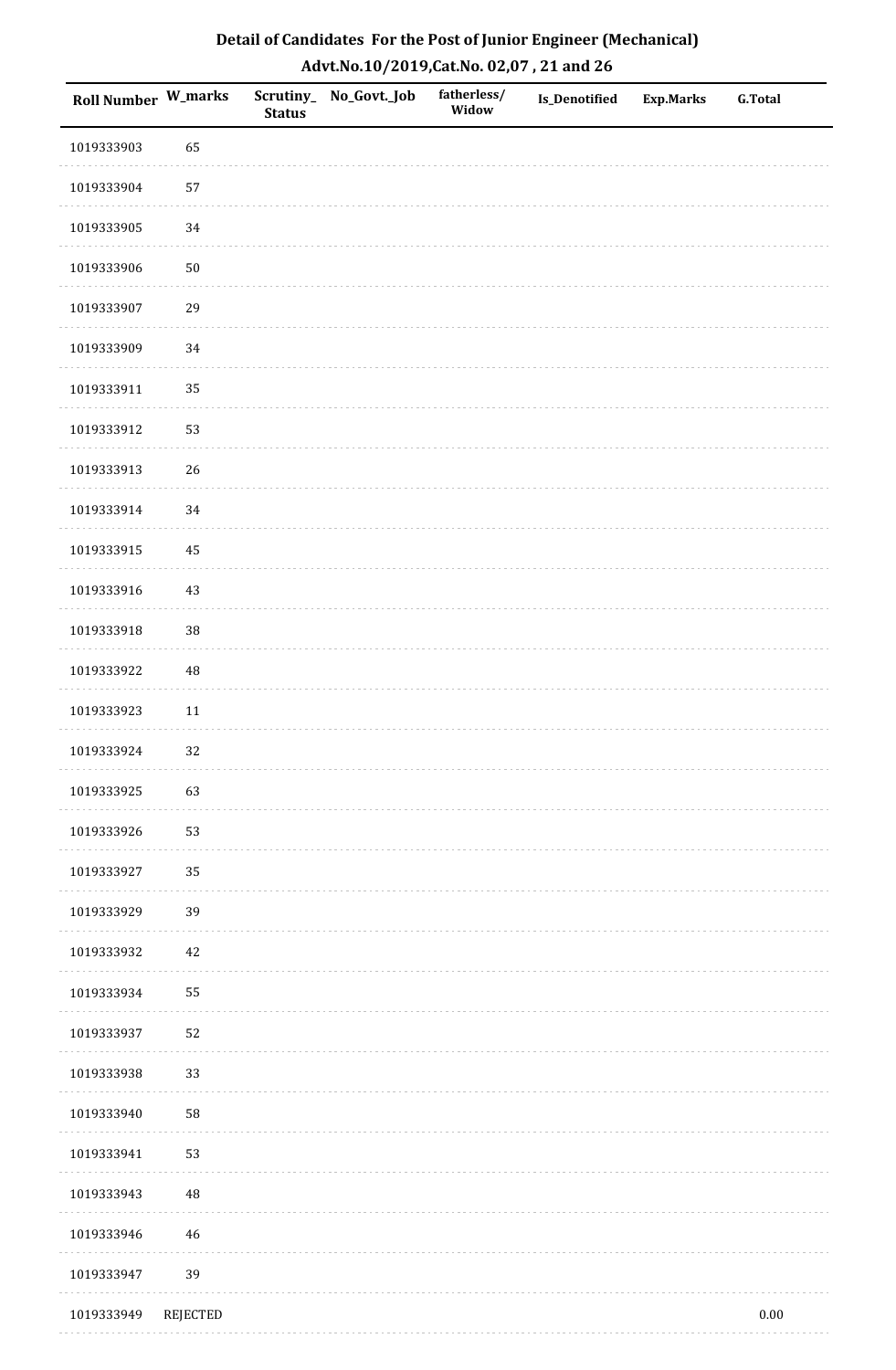| Detail of Candidates For the Post of Junior Engineer (Mechanical) |
|-------------------------------------------------------------------|
| Advt.No.10/2019,Cat.No. 02,07, 21 and 26                          |

| <b>Roll Number W_marks</b> |          | <b>Status</b> | Scrutiny_ No_Govt._Job | fatherless/<br>Widow | <b>Is_Denotified</b> | <b>Exp.Marks</b> | <b>G.Total</b> |
|----------------------------|----------|---------------|------------------------|----------------------|----------------------|------------------|----------------|
| 1019333950                 | 36       |               |                        |                      |                      |                  |                |
| 1019333951                 | 29       |               |                        |                      |                      |                  |                |
| 1019333952                 | 35       |               |                        |                      |                      |                  |                |
| 1019333953                 | 63       |               |                        |                      |                      |                  |                |
| 1019333954                 | 46       |               |                        |                      |                      |                  |                |
| 1019333955                 | 43       |               |                        |                      |                      |                  |                |
| 1019333956                 | 34       |               |                        |                      |                      |                  |                |
| 1019333957                 | $40\,$   |               |                        |                      |                      |                  |                |
| 1019333958                 | 47       |               |                        |                      |                      |                  |                |
| 1019333959                 | 45       |               |                        |                      |                      |                  |                |
| 1019333960                 | 47       |               |                        |                      |                      |                  |                |
| 1019333961                 | 46       |               |                        |                      |                      |                  |                |
| 1019333962                 | $47\,$   |               |                        |                      |                      |                  |                |
| 1019333963                 | $\bf 44$ |               |                        |                      |                      |                  |                |
| 1019333966                 | 46       |               |                        |                      |                      |                  |                |
| 1019333967                 | 29       |               |                        |                      |                      |                  |                |
| 1019333969                 | 61       |               |                        |                      |                      |                  |                |
| 1019333970                 | 38       |               |                        |                      |                      |                  |                |
| 1019333973                 | 65       |               |                        |                      |                      |                  |                |
| 1019333974                 | $\bf 44$ |               |                        |                      |                      |                  |                |
| 1019333981                 | 46       |               |                        |                      |                      |                  |                |
| 1019333982                 | $30\,$   |               |                        |                      |                      |                  |                |
| 1019333985                 | $\bf 44$ |               |                        |                      |                      |                  |                |
| 1019333986                 | $\, 8$   |               |                        |                      |                      |                  |                |
| 1019333987                 | 34       |               |                        |                      |                      |                  |                |
| 1019333988                 | 53       |               |                        |                      |                      |                  |                |
| 1019333989                 | 56       |               |                        |                      |                      |                  |                |
| 1019333992                 | 44       |               |                        |                      |                      |                  |                |
| 1019333993                 | $47\,$   |               |                        |                      |                      |                  |                |
| 1019333995                 | 45       |               |                        |                      |                      |                  |                |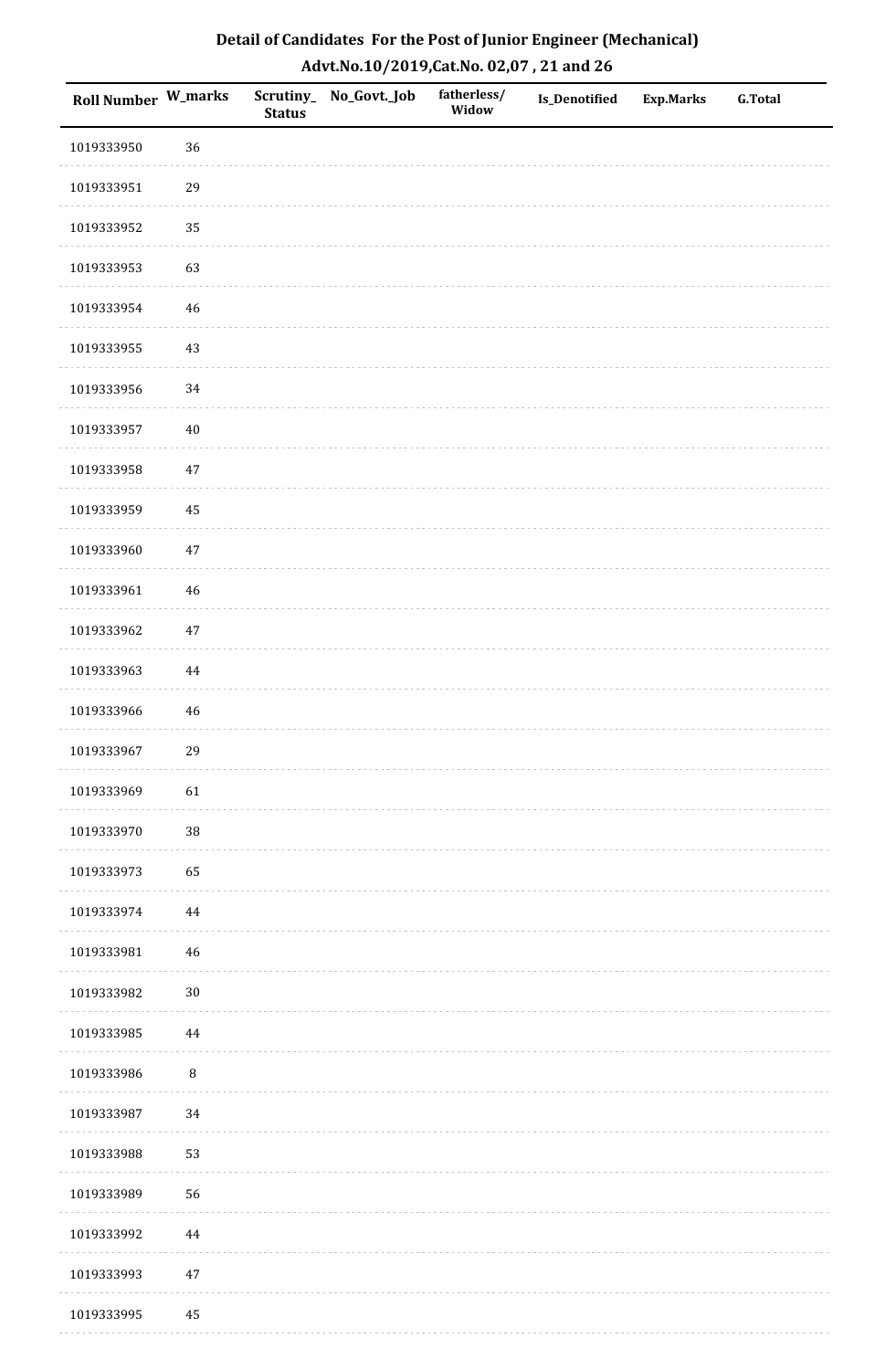| <b>Roll Number W_marks</b> |          | <b>Status</b> | Scrutiny_ No_Govt._Job | fatherless/<br>Widow | Is_Denotified    | <b>Exp.Marks</b> | <b>G.Total</b> |
|----------------------------|----------|---------------|------------------------|----------------------|------------------|------------------|----------------|
| 1019333999                 | 38       |               |                        |                      |                  |                  |                |
| 1019334001                 | 54       |               |                        |                      |                  |                  |                |
| 1019334002                 | 36       |               |                        |                      |                  |                  |                |
| 1019334003                 | 52       |               |                        |                      |                  |                  |                |
| 1019334005                 | $\rm 48$ |               |                        |                      |                  |                  |                |
| 1019334006                 | $47\,$   |               |                        |                      |                  |                  |                |
| 1019334007                 | 52       |               |                        |                      |                  |                  |                |
| 1019334008                 | REJECTED |               |                        |                      |                  |                  | $0.00\,$       |
| 1019334009                 | $50\,$   |               |                        |                      |                  |                  |                |
| 1019334010                 | $27\,$   |               |                        |                      |                  |                  |                |
| 1019334011                 | 49       |               |                        |                      |                  |                  |                |
| 1019334013                 | 34       |               |                        |                      |                  |                  |                |
| 1019334020                 | 34       |               |                        |                      |                  |                  |                |
| 1019334023                 | $46\,$   |               |                        |                      |                  |                  |                |
| 1019334024                 | 36       | Absent        | $\boldsymbol{0}$       | $\boldsymbol{0}$     | $\boldsymbol{0}$ | $0.00\,$         |                |
| 1019334026                 | 59       |               |                        |                      |                  |                  |                |
| 1019334027                 | 45       |               |                        |                      |                  |                  |                |
| 1019334030                 | 41       |               |                        |                      |                  |                  |                |
| 1019334031                 | $43\,$   |               |                        |                      |                  |                  |                |
| 1019334032                 | 57       |               |                        |                      |                  |                  |                |
| 1019334033                 | 38       |               |                        |                      |                  |                  |                |
| 1019334034                 | 33       |               |                        |                      |                  |                  |                |
| 1019334035                 | $51\,$   |               |                        |                      |                  |                  |                |
| 1019334036                 | 42       |               |                        |                      |                  |                  |                |
| 1019334037                 | 44       |               |                        |                      |                  |                  |                |
| 1019334040                 | 57       |               |                        |                      |                  |                  |                |
| 1019334041                 | $47\,$   |               |                        |                      |                  |                  |                |
| 1019334042                 | REJECTED |               |                        |                      |                  |                  | $0.00\,$       |
| 1019334043                 | 34       |               |                        |                      |                  |                  |                |
| 1019334044                 | 39       |               |                        |                      |                  |                  |                |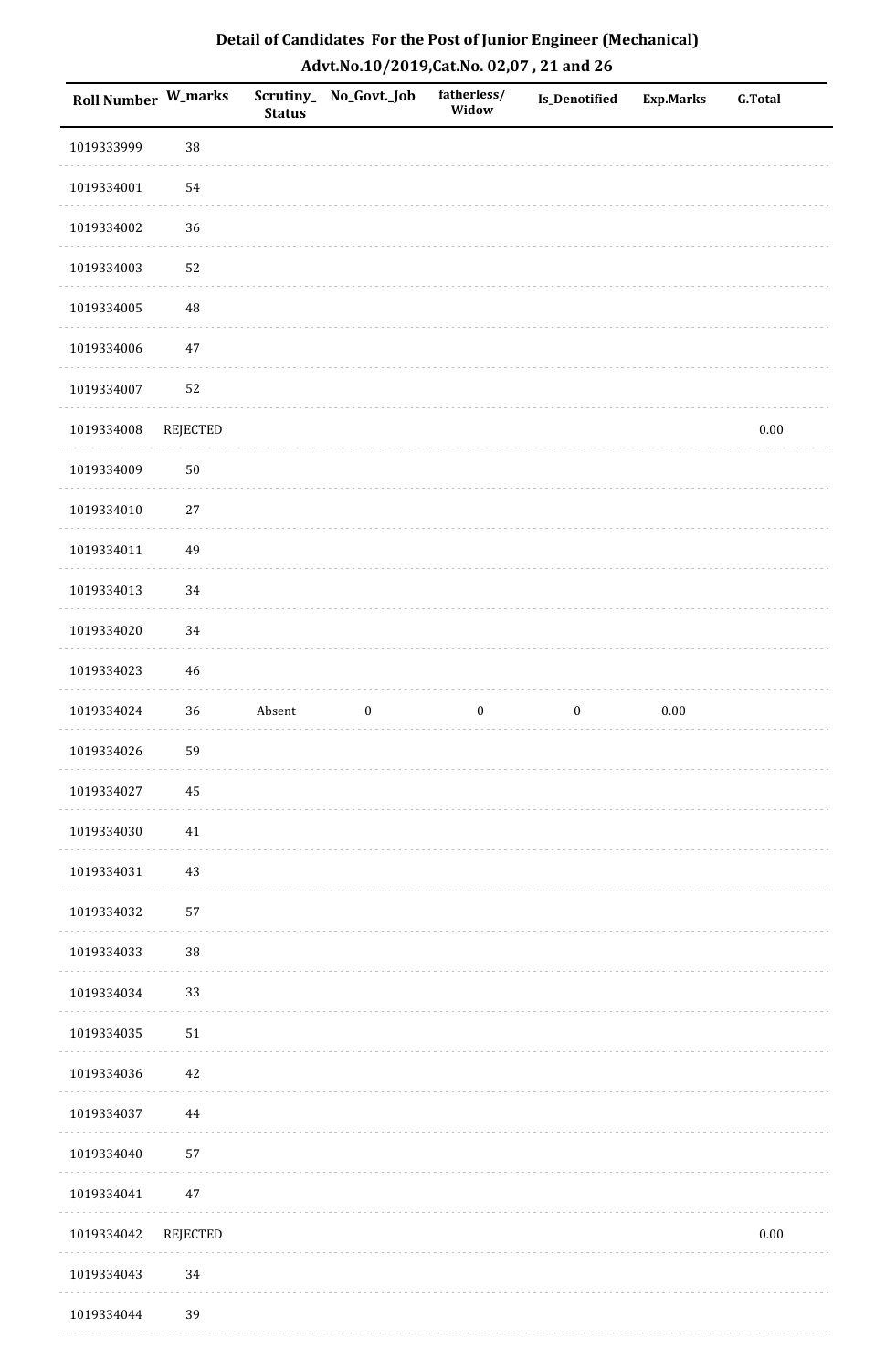| Roll Number W_marks |          | <b>Status</b> | Scrutiny_ No_Govt._Job | fatherless/<br>Widow | Is_Denotified | <b>Exp.Marks</b> | G.Total |
|---------------------|----------|---------------|------------------------|----------------------|---------------|------------------|---------|
| 1019334045          | 43       |               |                        |                      |               |                  |         |
| 1019334053          | 45       |               |                        |                      |               |                  |         |
| 1019334054          | $51\,$   |               |                        |                      |               |                  |         |
| 1019334057          | 60       |               |                        |                      |               |                  |         |
| 1019334058          | 49       |               |                        |                      |               |                  |         |
| 1019334059          | 31       |               |                        |                      |               |                  |         |
| 1019334061          | 55       |               |                        |                      |               |                  |         |
| 1019334063          | $40\,$   |               |                        |                      |               |                  |         |
| 1019334064          | 49       |               |                        |                      |               |                  |         |
| 1019334065          | 43       |               |                        |                      |               |                  |         |
| 1019334066          | 36       |               |                        |                      |               |                  |         |
| 1019334067          | 37       |               |                        |                      |               |                  |         |
| 1019334068          | 35       |               |                        |                      |               |                  |         |
| 1019334069          | $51\,$   |               |                        |                      |               |                  |         |
| 1019334071          | 39       |               |                        |                      |               |                  |         |
| 1019334075          | 57       |               |                        |                      |               |                  |         |
| 1019334076          | $50\,$   |               |                        |                      |               |                  |         |
| 1019334077          | 48       |               |                        |                      |               |                  |         |
| 1019334079          | $\rm 48$ |               |                        |                      |               |                  |         |
| 1019334080          | 45       |               |                        |                      |               |                  |         |
| 1019334081          | 29       |               |                        |                      |               |                  |         |
| 1019334082          | 53       |               |                        |                      |               |                  |         |
| 1019334083          | $40\,$   |               |                        |                      |               |                  |         |
| 1019334084          | 33       |               |                        |                      |               |                  |         |
| 1019334085          | 62       |               |                        |                      |               |                  |         |
| 1019334089          | $38\,$   |               |                        |                      |               |                  |         |
| 1019334091          | $34\,$   |               |                        |                      |               |                  |         |
| 1019334094          | 41       |               |                        |                      |               |                  |         |
| 1019334096          | $50\,$   |               |                        |                      |               |                  |         |
| 1019334098          | $40\,$   |               |                        |                      |               |                  |         |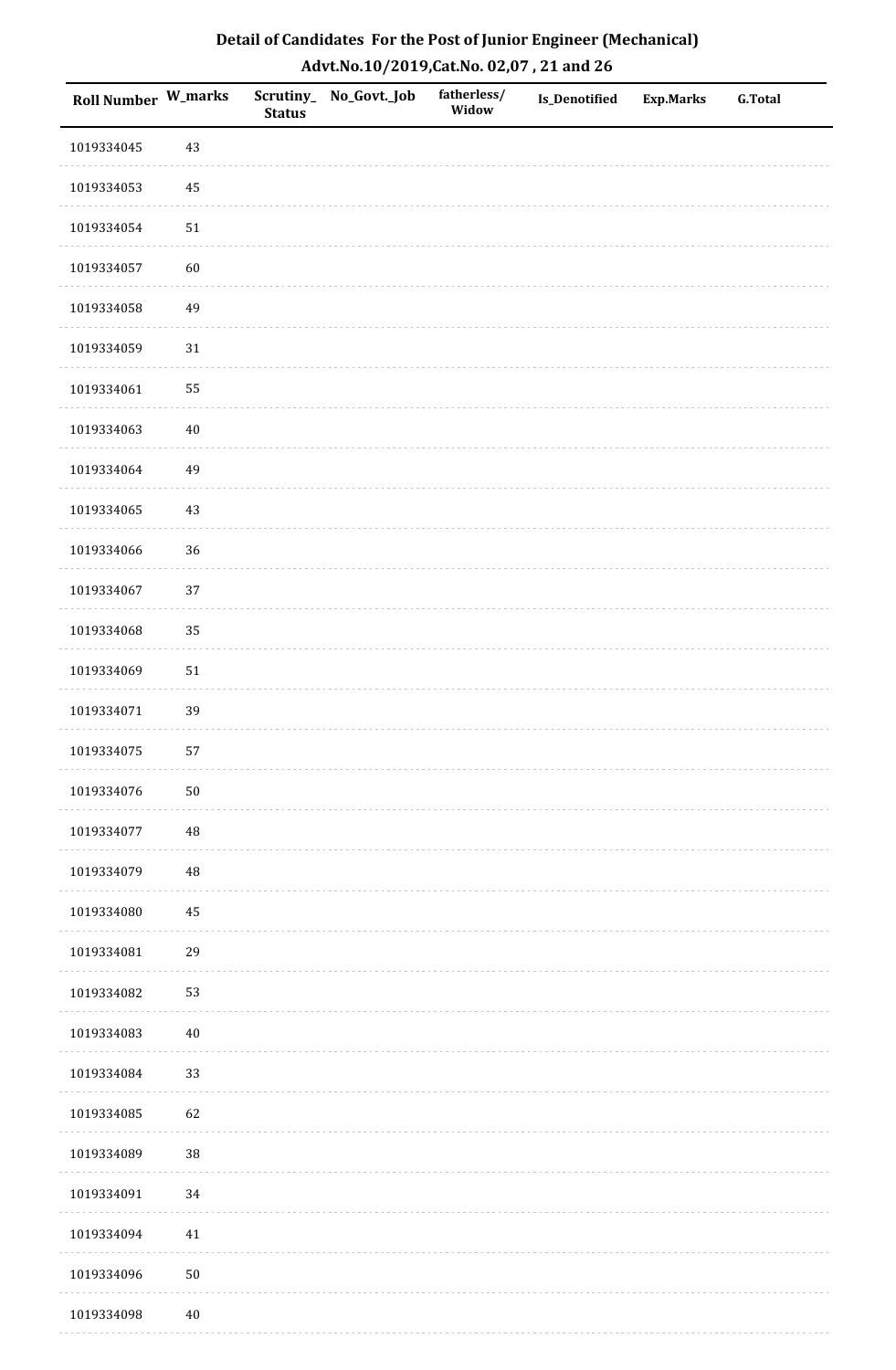| <b>Roll Number W_marks</b> |          | <b>Status</b> | Scrutiny_ No_Govt._Job | fatherless/<br>Widow | Is_Denotified | <b>Exp.Marks</b> | <b>G.Total</b> |
|----------------------------|----------|---------------|------------------------|----------------------|---------------|------------------|----------------|
| 1019334099                 | 38       |               |                        |                      |               |                  |                |
| 1019334100                 | 52       |               |                        |                      |               |                  |                |
| 1019334101                 | 52       |               |                        |                      |               |                  |                |
| 1019334104                 | 33       |               |                        |                      |               |                  |                |
| 1019334105                 | $37\,$   |               |                        |                      |               |                  |                |
| 1019334106                 | 57       |               |                        |                      |               |                  |                |
| 1019334107                 | 54       |               |                        |                      |               |                  |                |
| 1019334109                 | $42\,$   |               |                        |                      |               |                  |                |
| 1019334112                 | 37       |               |                        |                      |               |                  |                |
| 1019334113                 | $41\,$   |               |                        |                      |               |                  |                |
| 1019334114                 | $27\,$   |               |                        |                      |               |                  |                |
| 1019334115                 | 26       |               |                        |                      |               |                  |                |
| 1019334116                 | REJECTED |               |                        |                      |               |                  | $0.00\,$       |
| 1019334119                 | 48       |               |                        |                      |               |                  |                |
| 1019334121                 | 58       |               |                        |                      |               |                  |                |
| 1019334122                 | $41\,$   |               |                        |                      |               |                  |                |
| 1019334123                 | $40\,$   |               |                        |                      |               |                  |                |
| 1019334124                 | 31       |               |                        |                      |               |                  |                |
| 1019334126                 | 56       |               |                        |                      |               |                  |                |
| 1019334127                 | 65       |               |                        |                      |               |                  |                |
| 1019334128                 | 31       |               |                        |                      |               |                  |                |
| 1019334131                 | $43\,$   |               |                        |                      |               |                  |                |
| 1019334133                 | 59       |               |                        |                      |               |                  |                |
| 1019334134                 | 53       |               |                        |                      |               |                  |                |
| 1019334135                 | 46       |               |                        |                      |               |                  |                |
| 1019334142                 | 32       |               |                        |                      |               |                  |                |
| 1019334143                 | 44       |               |                        |                      |               |                  |                |
| 1019334144                 | 32       |               |                        |                      |               |                  |                |
| 1019334149                 | 60       |               |                        |                      |               |                  |                |
| 1019334152                 | 35       |               |                        |                      |               |                  |                |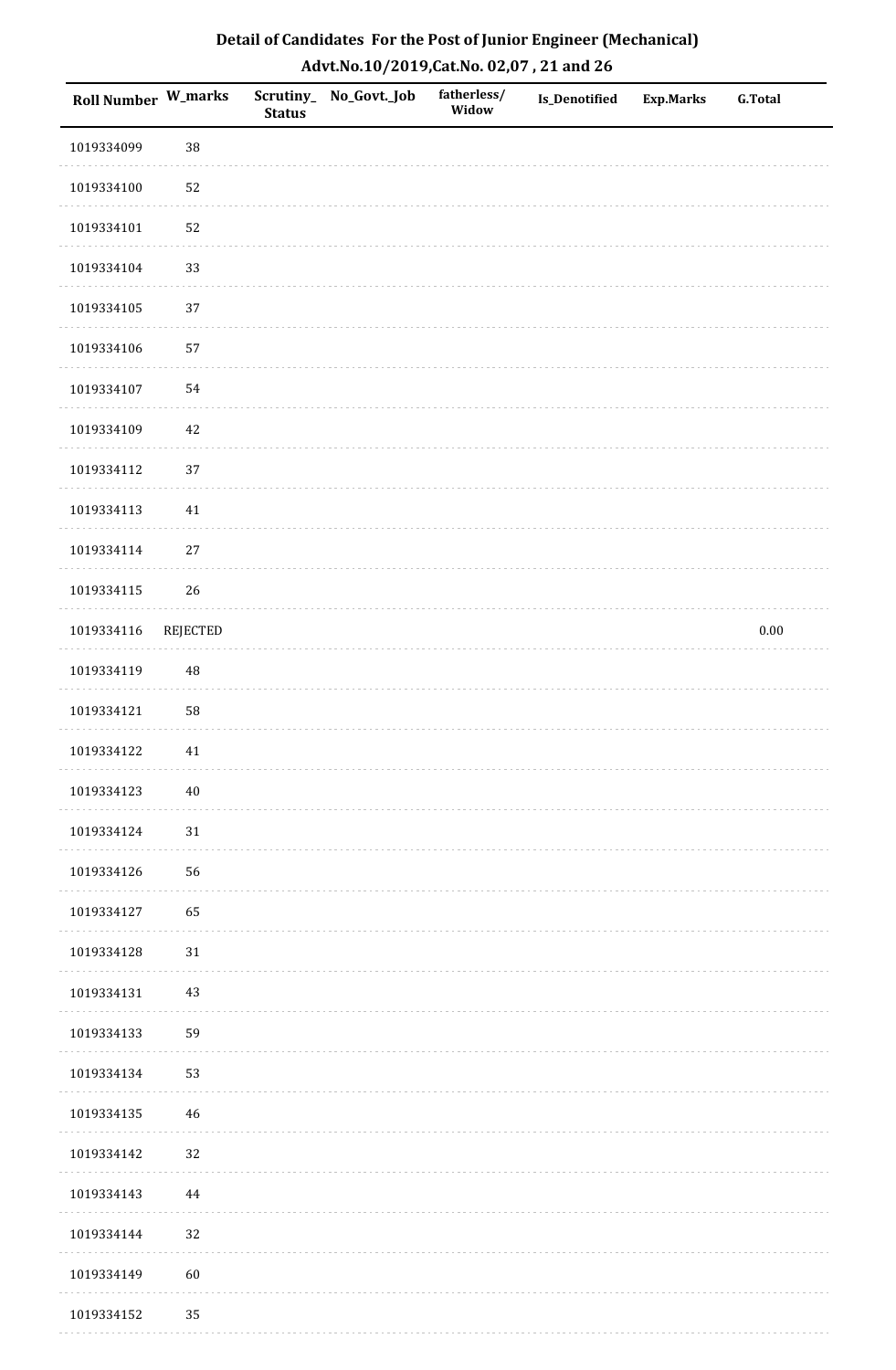| Roll Number W_marks |          | <b>Status</b> | Scrutiny_No_Govt._Job | fatherless/<br>Widow | Is_Denotified | <b>Exp.Marks</b> | <b>G.Total</b> |
|---------------------|----------|---------------|-----------------------|----------------------|---------------|------------------|----------------|
| 1019334153          | 32       |               |                       |                      |               |                  |                |
| 1019334155          | 56       |               |                       |                      |               |                  |                |
| 1019334156          | 50       |               |                       |                      |               |                  |                |
| 1019334157          | 54       |               |                       |                      |               |                  |                |
| 1019334159          | 35       |               |                       |                      |               |                  |                |
| 1019334160          | $47\,$   |               |                       |                      |               |                  |                |
| 1019334161          | 45       |               |                       |                      |               |                  |                |
| 1019334162          | 61       |               |                       |                      |               |                  |                |
| 1019334164          | 42       |               |                       |                      |               |                  |                |
| 1019334166          | 48       |               |                       |                      |               |                  |                |
| 1019334167          | 33       |               |                       |                      |               |                  |                |
| 1019334168          | 38       |               |                       |                      |               |                  |                |
| 1019334172          | 53       |               |                       |                      |               |                  |                |
| 1019334173          | $\bf 44$ |               |                       |                      |               |                  |                |
| 1019334175          | 45       |               |                       |                      |               |                  |                |
| 1019334176          | 59       |               |                       |                      |               |                  |                |
| 1019334179          | $38\,$   |               |                       |                      |               |                  |                |
| 1019334180          | 45       |               |                       |                      |               |                  |                |
| 1019334182          | 33       |               |                       |                      |               |                  |                |
| 1019334183          | 43       |               |                       |                      |               |                  |                |
| 1019334184          | $38\,$   |               |                       |                      |               |                  |                |
| 1019334185          | 41       |               |                       |                      |               |                  |                |
| 1019334186          | REJECTED |               |                       |                      |               |                  | $0.00\,$       |
| 1019334187          | 42       |               |                       |                      |               |                  |                |
| 1019334188          | 31       |               |                       |                      |               |                  |                |
| 1019334189          | 41       |               |                       |                      |               |                  |                |
| 1019334191          | 34       |               |                       |                      |               |                  |                |
| 1019334192          | $38\,$   |               |                       |                      |               |                  |                |
| 1019334194          | 44       |               |                       |                      |               |                  |                |
| 1019334195          | $38\,$   |               |                       |                      |               |                  |                |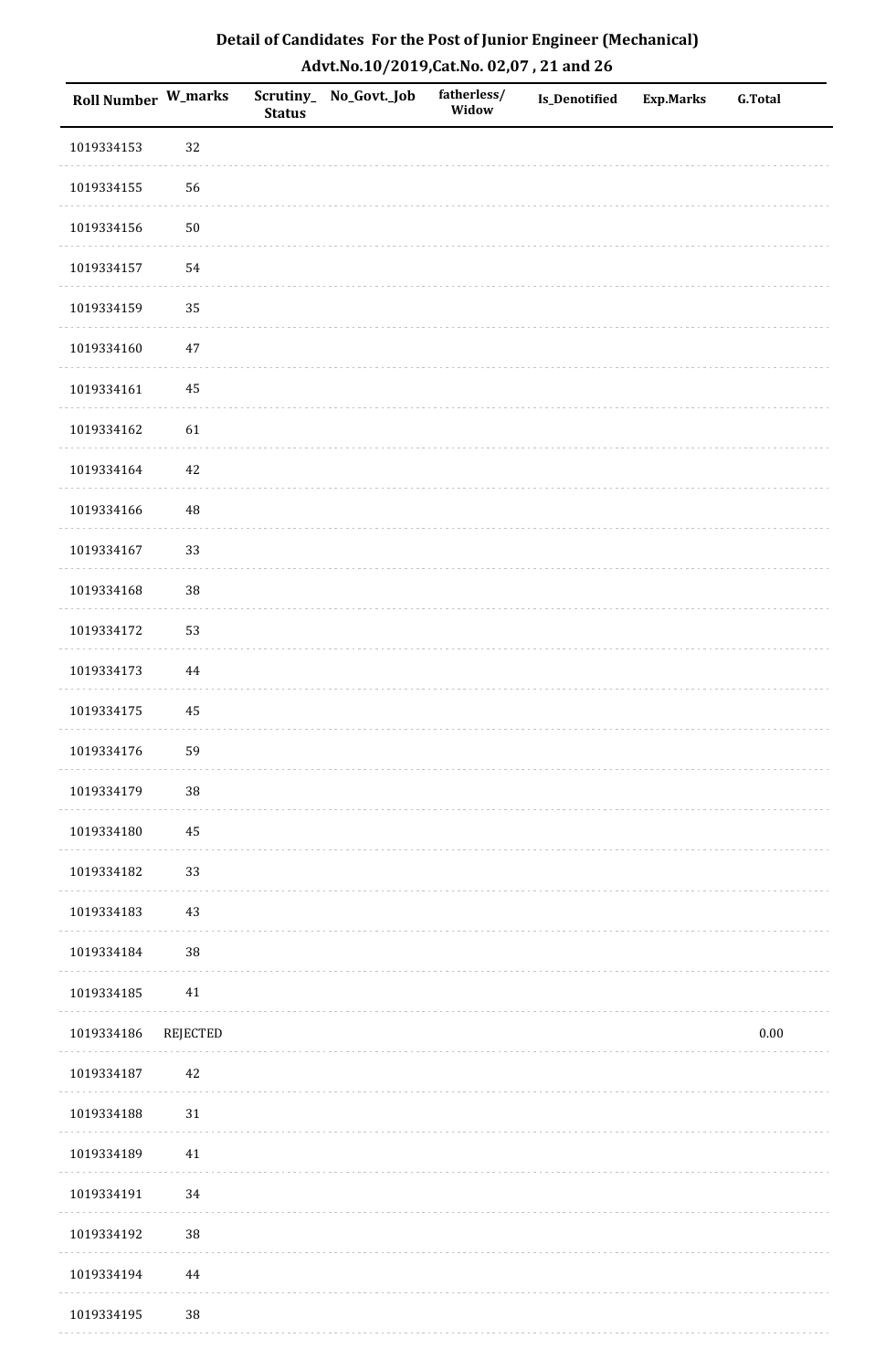| Roll Number W_marks |            | <b>Status</b> | Scrutiny_No_Govt._Job | fatherless/<br>Widow | Is_Denotified | <b>Exp.Marks</b> | <b>G.Total</b> |
|---------------------|------------|---------------|-----------------------|----------------------|---------------|------------------|----------------|
| 1019334197          | $\bf 44$   |               |                       |                      |               |                  |                |
| 1019334199          | 42         |               |                       |                      |               |                  |                |
| 1019334202          | 36         |               |                       |                      |               |                  |                |
| 1019334203          | 38         |               |                       |                      |               |                  |                |
| 1019334207          | 60         |               |                       |                      |               |                  |                |
| 1019334208          | 42         |               |                       |                      |               |                  |                |
| 1019334210          | $51\,$     |               |                       |                      |               |                  |                |
| 1019334211          | 46         |               |                       |                      |               |                  |                |
| 1019334217          | 32         |               |                       |                      |               |                  |                |
| 1019334218          | 57         |               |                       |                      |               |                  |                |
| 1019334221          | 46         |               |                       |                      |               |                  |                |
| 1019334222          | $50\,$     |               |                       |                      |               |                  |                |
| 1019334223          | $43\,$     |               |                       |                      |               |                  |                |
| 1019334224          | 37         |               |                       |                      |               |                  |                |
| 1019334225          | 55         |               |                       |                      |               |                  |                |
| 1019334227          | 52         |               |                       |                      |               |                  |                |
| 1019334228          | 51         |               |                       |                      |               |                  |                |
| 1019334229          | 36         |               |                       |                      |               |                  |                |
| 1019334230          | $38\,$     |               |                       |                      |               |                  |                |
| 1019334231          | 53         |               |                       |                      |               |                  |                |
| 1019334232          | 47         |               |                       |                      |               |                  |                |
| 1019334233          | ${\bf 28}$ |               |                       |                      |               |                  |                |
| 1019334237          | 43         |               |                       |                      |               |                  |                |
| 1019334239          | 35         |               |                       |                      |               |                  |                |
| 1019334240          | 52         |               |                       |                      |               |                  |                |
| 1019334241          | 37         |               |                       |                      |               |                  |                |
| 1019334242          | ${\bf 28}$ |               |                       |                      |               |                  |                |
| 1019334243          | 35         |               |                       |                      |               |                  |                |
| 1019334246          | $46\,$     |               |                       |                      |               |                  |                |
| 1019334247          | 48         |               |                       |                      |               |                  |                |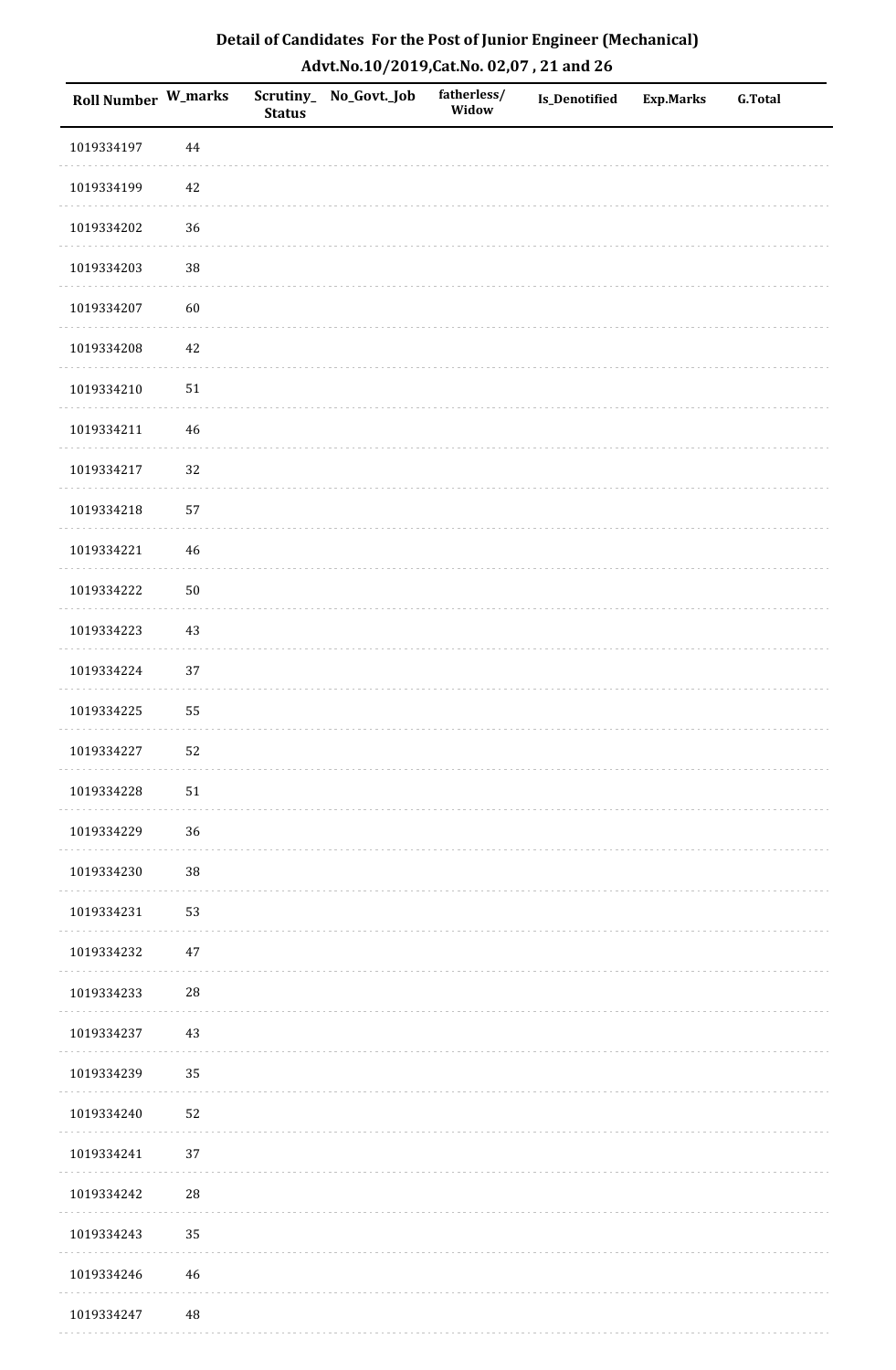| Roll Number W_marks |            | <b>Status</b> | Scrutiny_ No_Govt._Job | fatherless/<br>Widow | Is_Denotified | <b>Exp.Marks</b> | <b>G.Total</b> |
|---------------------|------------|---------------|------------------------|----------------------|---------------|------------------|----------------|
| 1019334248          | 48         |               |                        |                      |               |                  |                |
| 1019334252          | 56         |               |                        |                      |               |                  |                |
| 1019334254          | 41         |               |                        |                      |               |                  |                |
| 1019334255          | 56         |               |                        |                      |               |                  |                |
| 1019334256          | 35         |               |                        |                      |               |                  |                |
| 1019334259          | 27         |               |                        |                      |               |                  |                |
| 1019334260          | 52         |               |                        |                      |               |                  |                |
| 1019334261          | 39         |               |                        |                      |               |                  |                |
| 1019334262          | 26         |               |                        |                      |               |                  |                |
| 1019334263          | 37         |               |                        |                      |               |                  |                |
| 1019334264          | 48         |               |                        |                      |               |                  |                |
| 1019334267          | $30\,$     |               |                        |                      |               |                  |                |
| 1019334268          | 55         |               |                        |                      |               |                  |                |
| 1019334272          | $30\,$     |               |                        |                      |               |                  |                |
| 1019334273          | 41         |               |                        |                      |               |                  |                |
| 1019334274          | 45         |               |                        |                      |               |                  |                |
| 1019334278          | 25         |               |                        |                      |               |                  |                |
| 1019334281          | 33         |               |                        |                      |               |                  |                |
| 1019334283          | 44         |               |                        |                      |               |                  |                |
| 1019334284          | $38\,$     |               |                        |                      |               |                  |                |
| 1019334287          | 33         |               |                        |                      |               |                  |                |
| 1019334289          | $40\,$     |               |                        |                      |               |                  |                |
| 1019334292          | ${\bf 51}$ |               |                        |                      |               |                  |                |
| 1019334293          | 46         |               |                        |                      |               |                  |                |
| 1019334294          | 34         |               |                        |                      |               |                  |                |
| 1019334295          | 58         |               |                        |                      |               |                  |                |
| 1019334300          | 61         |               |                        |                      |               |                  |                |
| 1019334302          | 46         |               |                        |                      |               |                  |                |
| 1019334304          | 32         |               |                        |                      |               |                  |                |
| 1019334305          | $31\,$     |               |                        |                      |               |                  |                |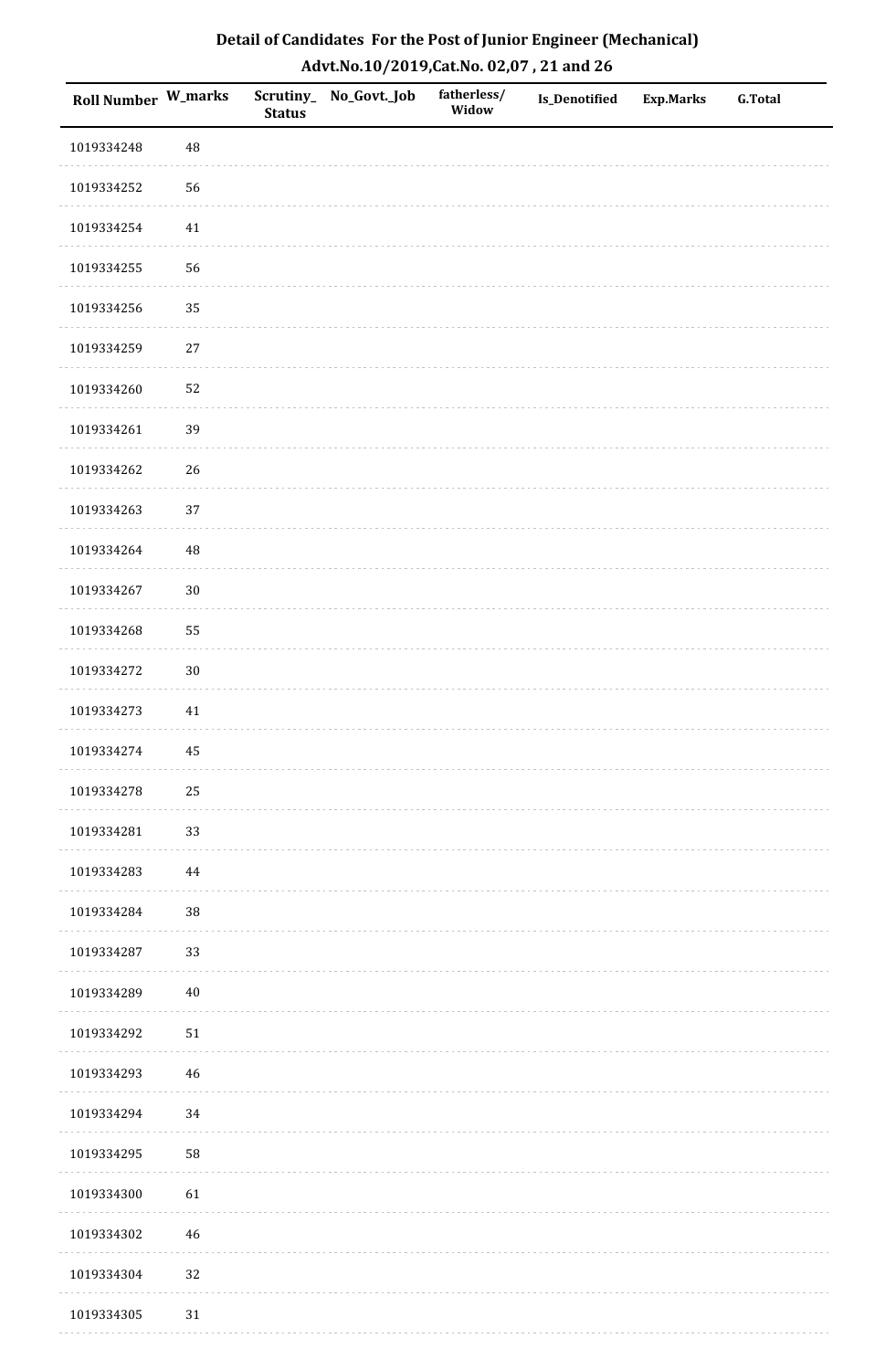| Roll Number W_marks |            | <b>Status</b> | Scrutiny_No_Govt._Job | fatherless/<br>Widow | Is_Denotified | <b>Exp.Marks</b> | <b>G.Total</b> |
|---------------------|------------|---------------|-----------------------|----------------------|---------------|------------------|----------------|
| 1019334306          | 32         |               |                       |                      |               |                  |                |
| 1019334307          | 58         |               |                       |                      |               |                  |                |
| 1019334308          | 45         |               |                       |                      |               |                  |                |
| 1019334309          | 44         |               |                       |                      |               |                  |                |
| 1019334311          | 52         |               |                       |                      |               |                  |                |
| 1019334314          | 36         |               |                       |                      |               |                  |                |
| 1019334315          | $47\,$     |               |                       |                      |               |                  |                |
| 1019334317          | $30\,$     |               |                       |                      |               |                  |                |
| 1019334320          | ${\bf 28}$ |               |                       |                      |               |                  |                |
| 1019334321          | 36         |               |                       |                      |               |                  |                |
| 1019334322          | $41\,$     |               |                       |                      |               |                  |                |
| 1019334325          | 38         |               |                       |                      |               |                  |                |
| 1019334328          | 34         |               |                       |                      |               |                  |                |
| 1019334330          | $51\,$     |               |                       |                      |               |                  |                |
| 1019334333          | 42         |               |                       |                      |               |                  |                |
| 1019334334          | $50\,$     |               |                       |                      |               |                  |                |
| 1019334335          | 39         |               |                       |                      |               |                  |                |
| 1019334339          | $30\,$     |               |                       |                      |               |                  |                |
| 1019334341          | $50\,$     |               |                       |                      |               |                  |                |
| 1019334342          | $22\,$     |               |                       |                      |               |                  |                |
| 1019334343          | 35         |               |                       |                      |               |                  |                |
| 1019334344          | $43\,$     |               |                       |                      |               |                  |                |
| 1019334345          | 42         |               |                       |                      |               |                  |                |
| 1019334349          | 37         |               |                       |                      |               |                  |                |
| 1019334350          | $50\,$     |               |                       |                      |               |                  |                |
| 1019334351          | 65         |               |                       |                      |               |                  |                |
| 1019334352          | 32         |               |                       |                      |               |                  |                |
| 1019334353          | $46\,$     |               |                       |                      |               |                  |                |
| 1019334354          | 33         |               |                       |                      |               |                  |                |
| 1019334357          | 32         |               |                       |                      |               |                  |                |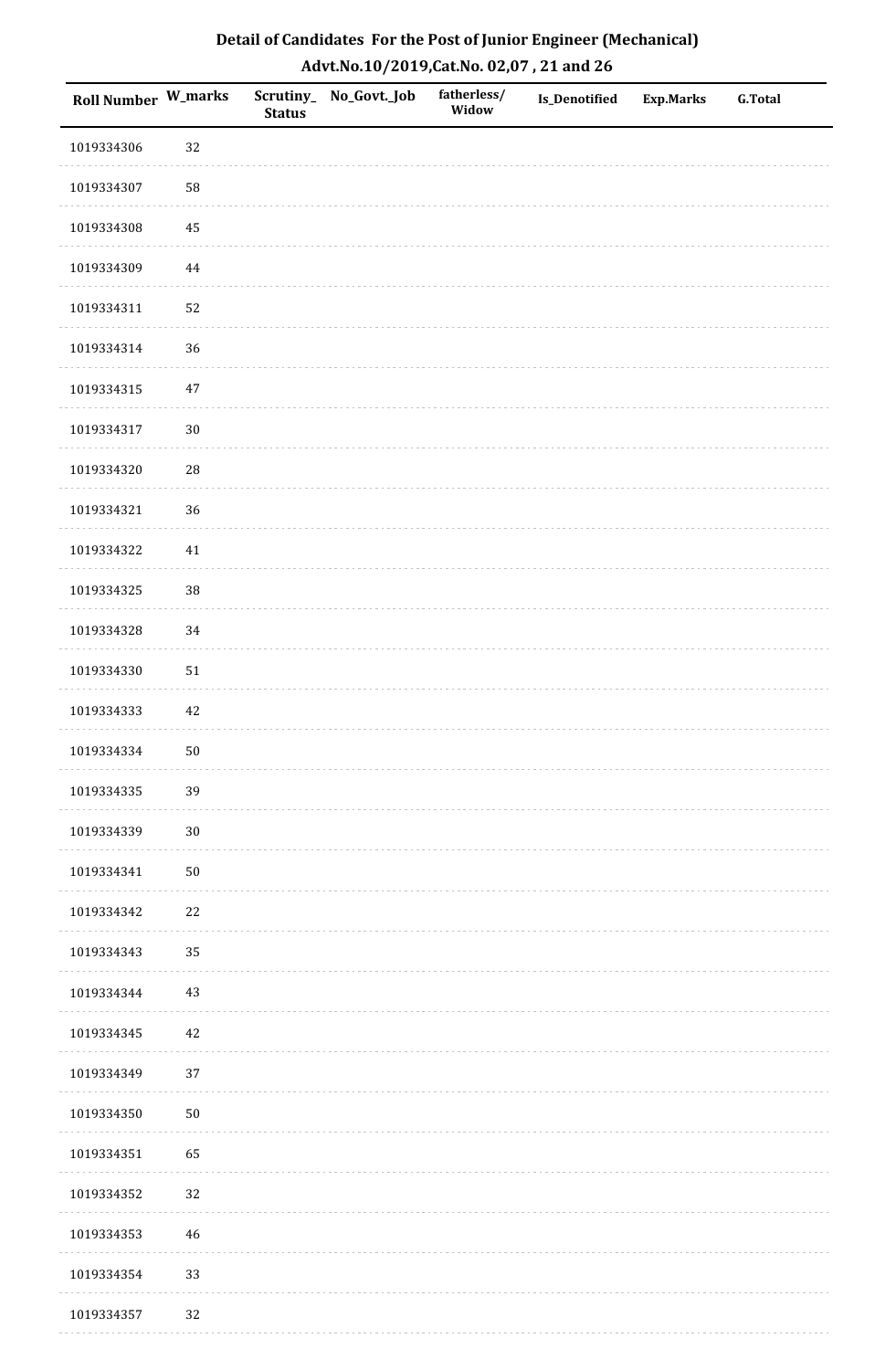| Roll Number W_marks |            | <b>Status</b> | Scrutiny_ No_Govt._Job | fatherless/<br>Widow | <b>Is_Denotified</b> | <b>Exp.Marks</b> | <b>G.Total</b> |
|---------------------|------------|---------------|------------------------|----------------------|----------------------|------------------|----------------|
| 1019334358          | 42         |               |                        |                      |                      |                  |                |
| 1019334360          | $30\,$     |               |                        |                      |                      |                  |                |
| 1019334361          | 37         |               |                        |                      |                      |                  |                |
| 1019334362          | 51         |               |                        |                      |                      |                  |                |
| 1019334368          | 29         |               |                        |                      |                      |                  |                |
| 1019334376          | 33         |               |                        |                      |                      |                  |                |
| 1019334377          | $38\,$     |               |                        |                      |                      |                  |                |
| 1019334378          | 52         |               |                        |                      |                      |                  |                |
| 1019334380          | 33         |               |                        |                      |                      |                  |                |
| 1019334384          | 45         |               |                        |                      |                      |                  |                |
| 1019334386          | 69         | Eligible      | $\boldsymbol{0}$       | $\boldsymbol{0}$     | $\boldsymbol{0}$     | $0.00\,$         | 69.00          |
| 1019334388          | 58         |               |                        |                      |                      |                  |                |
| 1019334389          | 47         |               |                        |                      |                      |                  |                |
| 1019334390          | 48         |               |                        |                      |                      |                  |                |
| 1019334391          | $50\,$     |               |                        |                      |                      |                  |                |
| 1019334393          | 36         |               |                        |                      |                      |                  |                |
| 1019334395          | $51\,$     |               |                        |                      |                      |                  |                |
| 1019334396          | 29         |               |                        |                      |                      |                  |                |
| 1019334398          | 54         |               |                        |                      |                      |                  |                |
| 1019334400          | 51         |               |                        |                      |                      |                  |                |
| 1019334403          | 39         |               |                        |                      |                      |                  |                |
| 1019334404          | 48         |               |                        |                      |                      |                  |                |
| 1019334405          | 39         |               |                        |                      |                      |                  |                |
| 1019334406          | $30\,$     |               |                        |                      |                      |                  |                |
| 1019334407          | 38         |               |                        |                      |                      |                  |                |
| 1019334408          | ${\bf 50}$ |               |                        |                      |                      |                  |                |
| 1019334409          | 43         |               |                        |                      |                      |                  |                |
| 1019334410          | 42         |               |                        |                      |                      |                  |                |
| 1019334411          | 41         |               |                        |                      |                      |                  |                |
| 1019334412          | 40         |               |                        |                      |                      |                  |                |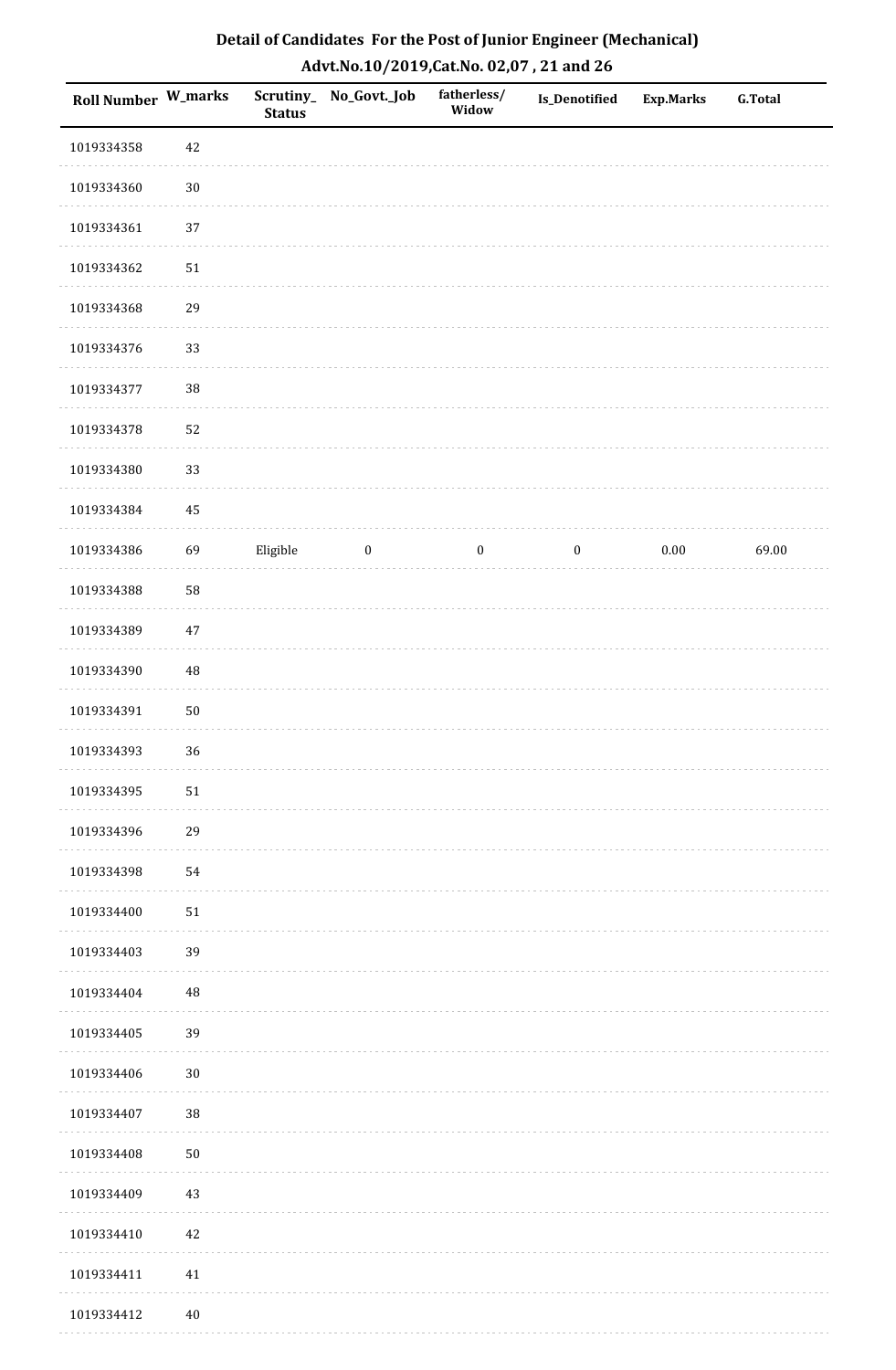| Roll Number W_marks |          | <b>Status</b> | Scrutiny_No_Govt._Job | fatherless/<br>Widow | Is_Denotified | <b>Exp.Marks</b> | <b>G.Total</b> |
|---------------------|----------|---------------|-----------------------|----------------------|---------------|------------------|----------------|
| 1019334413          | 59       |               |                       |                      |               |                  |                |
| 1019334416          | 13       |               |                       |                      |               |                  |                |
| 1019334417          | 52       |               |                       |                      |               |                  |                |
| 1019334418          | 53       |               |                       |                      |               |                  |                |
| 1019334419          | $\bf 44$ |               |                       |                      |               |                  |                |
| 1019334420          | $\bf 44$ |               |                       |                      |               |                  |                |
| 1019334423          | 45       |               |                       |                      |               |                  |                |
| 1019334424          | $40\,$   |               |                       |                      |               |                  |                |
| 1019334425          | 39       |               |                       |                      |               |                  |                |
| 1019334426          | 35       |               |                       |                      |               |                  |                |
| 1019334427          | $46\,$   |               |                       |                      |               |                  |                |
| 1019334428          | $40\,$   |               |                       |                      |               |                  |                |
| 1019334429          | $51\,$   |               |                       |                      |               |                  |                |
| 1019334430          | 53       |               |                       |                      |               |                  |                |
| 1019334432          | $38\,$   |               |                       |                      |               |                  |                |
| 1019334433          | 35       |               |                       |                      |               |                  |                |
| 1019334434          | $31\,$   |               |                       |                      |               |                  |                |
| 1019334436          | 53       |               |                       |                      |               |                  |                |
| 1019334437          | $38\,$   |               |                       |                      |               |                  |                |
| 1019334438          | 49       |               |                       |                      |               |                  |                |
| 1019334439          | 43       |               |                       |                      |               |                  |                |
| 1019334440          | 34       |               |                       |                      |               |                  |                |
| 1019334441          | 42       |               |                       |                      |               |                  |                |
| 1019334442          | 63       |               |                       |                      |               |                  |                |
| 1019334443          | 58       |               |                       |                      |               |                  |                |
| 1019334445          | 38       |               |                       |                      |               |                  |                |
| 1019334447          | $\bf 45$ |               |                       |                      |               |                  |                |
| 1019334449          | $40\,$   |               |                       |                      |               |                  |                |
| 1019334450          | $\rm 48$ |               |                       |                      |               |                  |                |
| 1019334453          | $\rm 48$ |               |                       |                      |               |                  |                |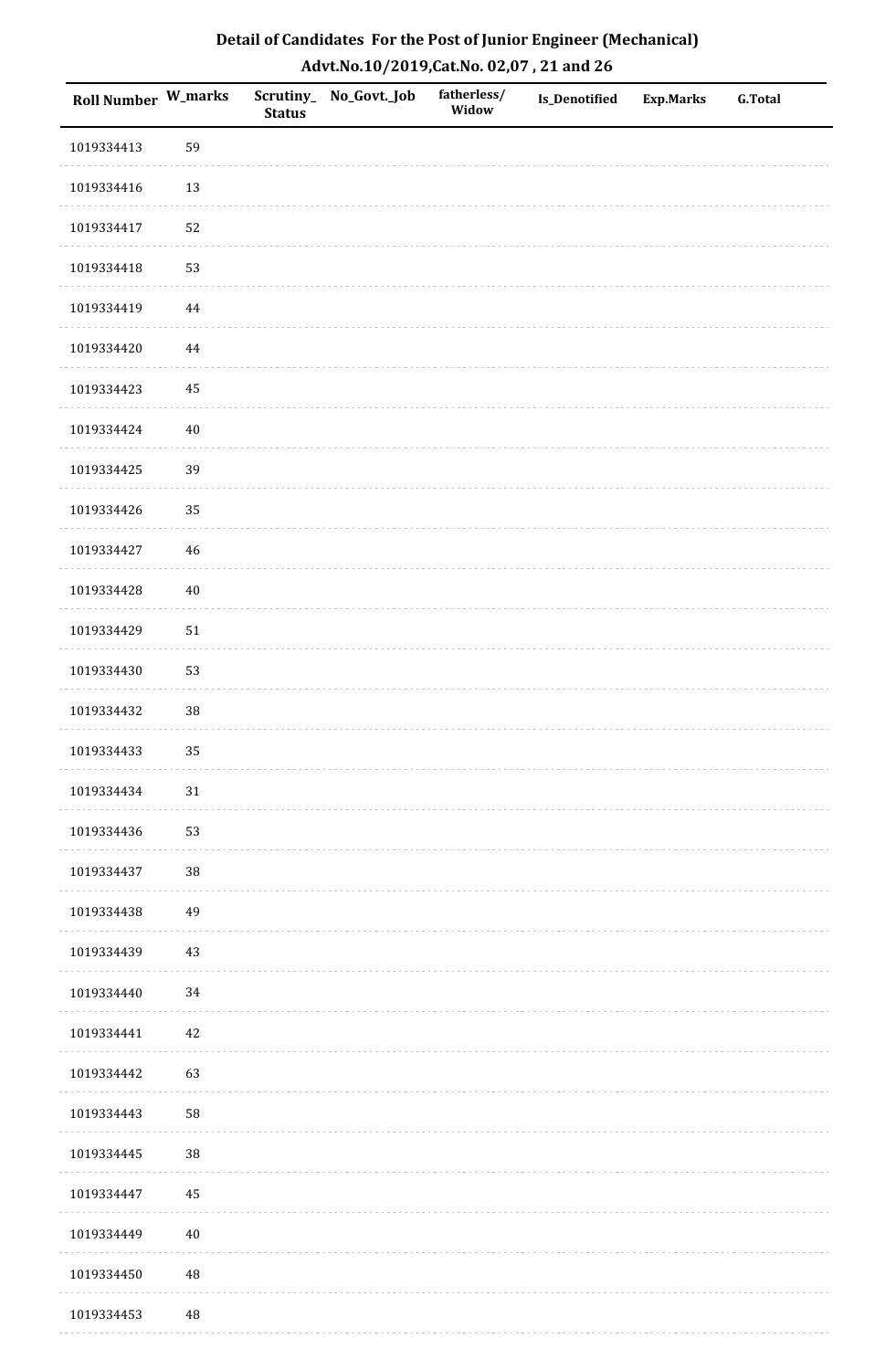| Roll Number W_marks |        | <b>Status</b> | Scrutiny_No_Govt._Job | fatherless/<br>Widow | Is_Denotified | <b>Exp.Marks</b> | <b>G.Total</b> |
|---------------------|--------|---------------|-----------------------|----------------------|---------------|------------------|----------------|
| 1019334454          | $27\,$ |               |                       |                      |               |                  |                |
| 1019334455          | $50\,$ |               |                       |                      |               |                  |                |
| 1019334457          | 36     |               |                       |                      |               |                  |                |
| 1019334459          | 23     |               |                       |                      |               |                  |                |
| 1019334460          | $51\,$ |               |                       |                      |               |                  |                |
| 1019334466          | 45     |               |                       |                      |               |                  |                |
| 1019334467          | 60     |               |                       |                      |               |                  |                |
| 1019334468          | $50\,$ |               |                       |                      |               |                  |                |
| 1019334469          | 47     |               |                       |                      |               |                  |                |
| 1019334470          | $50\,$ |               |                       |                      |               |                  |                |
| 1019334471          | $41\,$ |               |                       |                      |               |                  |                |
| 1019334474          | 37     |               |                       |                      |               |                  |                |
| 1019334475          | 64     |               |                       |                      |               |                  |                |
| 1019334476          | $30\,$ |               |                       |                      |               |                  |                |
| 1019334477          | 39     |               |                       |                      |               |                  |                |
| 1019334479          | $34\,$ |               |                       |                      |               |                  |                |
| 1019334480          | 36     |               |                       |                      |               |                  |                |
| 1019334481          | $50\,$ |               |                       |                      |               |                  |                |
| 1019334483          | $41\,$ |               |                       |                      |               |                  |                |
| 1019334485          | $30\,$ |               |                       |                      |               |                  |                |
| 1019334486          | 53     |               |                       |                      |               |                  |                |
| 1019334487          | 52     |               |                       |                      |               |                  |                |
| 1019334488          | $46\,$ |               |                       |                      |               |                  |                |
| 1019334490          | 37     |               |                       |                      |               |                  |                |
| 1019334491          | $43\,$ |               |                       |                      |               |                  |                |
| 1019334493          | $50\,$ |               |                       |                      |               |                  |                |
| 1019334496          | 56     |               |                       |                      |               |                  |                |
| 1019334497          | 56     |               |                       |                      |               |                  |                |
| 1019334499          | 34     |               |                       |                      |               |                  |                |
| 1019334501          | $47\,$ |               |                       |                      |               |                  |                |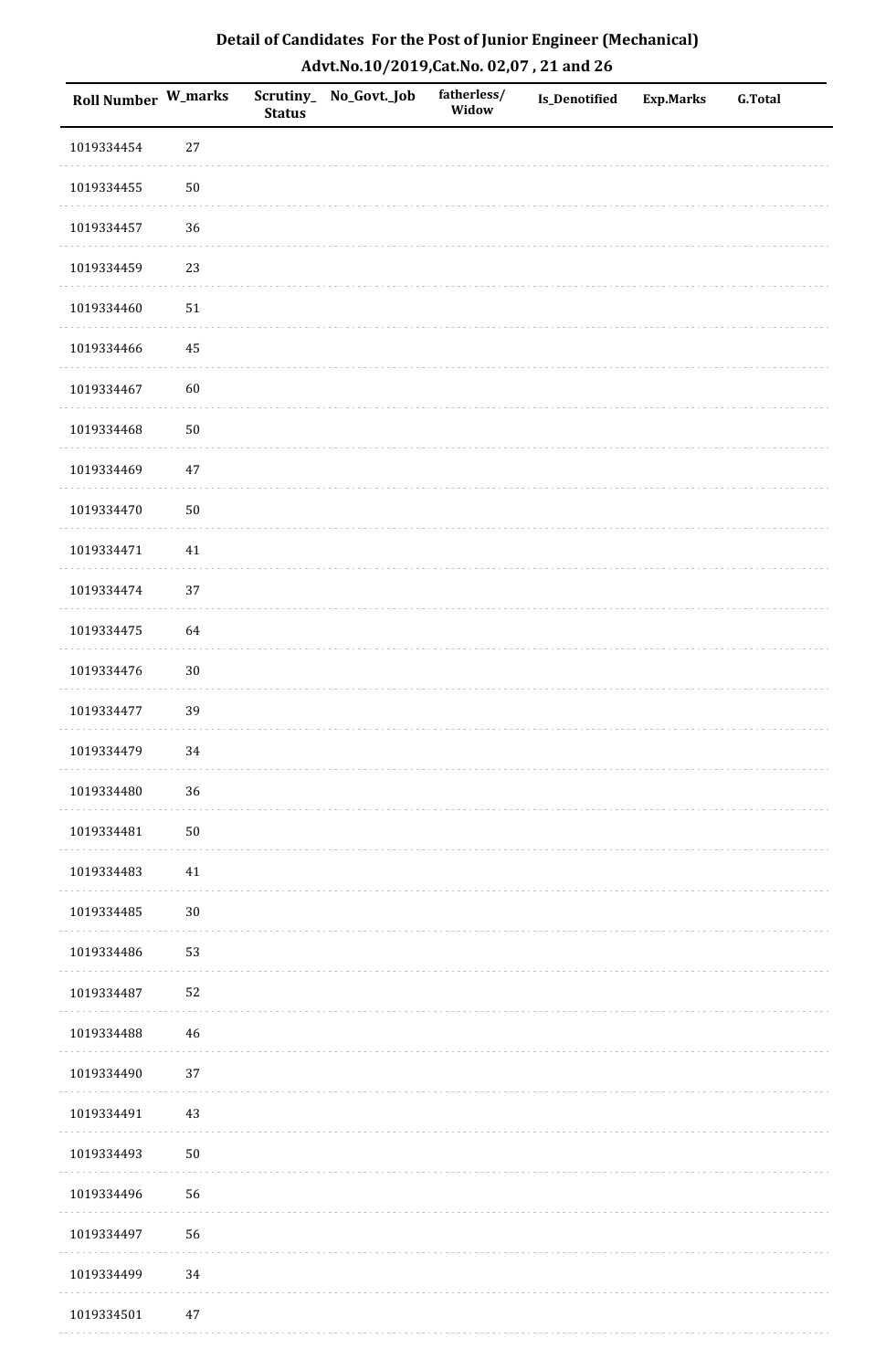| <b>Roll Number W_marks</b> |                 | <b>Status</b> | Scrutiny_ No_Govt._Job | fatherless/<br>Widow | Is_Denotified | <b>Exp.Marks</b> | <b>G.Total</b> |
|----------------------------|-----------------|---------------|------------------------|----------------------|---------------|------------------|----------------|
| 1019334502                 | 66              |               |                        |                      |               |                  |                |
| 1019334505                 | 27              |               |                        |                      |               |                  |                |
| 1019334506                 | 14              |               |                        |                      |               |                  |                |
| 1019334507                 | 33              |               |                        |                      |               |                  |                |
| 1019334509                 | 39              |               |                        |                      |               |                  |                |
| 1019334510                 | REJECTED        |               |                        |                      |               |                  | $0.00\,$       |
| 1019334511                 | 33              |               |                        |                      |               |                  |                |
| 1019334512                 | $\bf 45$        |               |                        |                      |               |                  |                |
| 1019334513                 | <b>REJECTED</b> |               |                        |                      |               |                  | $0.00\,$       |
| 1019334514                 | 16              |               |                        |                      |               |                  |                |
| 1019334515                 | $\bf 44$        |               |                        |                      |               |                  |                |
| 1019334517                 | $41\,$          |               |                        |                      |               |                  |                |
| 1019334518                 | 45              |               |                        |                      |               |                  |                |
| 1019334520                 | 36              |               |                        |                      |               |                  |                |
| 1019334521                 | 57              |               |                        |                      |               |                  |                |
| 1019334524                 | $31\,$          |               |                        |                      |               |                  |                |
| 1019334526                 | 37              |               |                        |                      |               |                  |                |
| 1019334529                 | $38\,$          |               |                        |                      |               |                  |                |
| 1019334532                 | $40\,$          |               |                        |                      |               |                  |                |
| 1019334533                 | 45              |               |                        |                      |               |                  |                |
| 1019334536                 | 31              |               |                        |                      |               |                  |                |
| 1019334537                 | 49              |               |                        |                      |               |                  |                |
| 1019334539                 | 35              |               |                        |                      |               |                  |                |
| 1019334541                 | 51              |               |                        |                      |               |                  |                |
| 1019334543                 | 41              |               |                        |                      |               |                  |                |
| 1019334544                 | 42              |               |                        |                      |               |                  |                |
| 1019334547                 | 32              |               |                        |                      |               |                  |                |
| 1019334552                 | 41              |               |                        |                      |               |                  |                |
| 1019334553                 | 63              |               |                        |                      |               |                  |                |
| 1019334556                 | $50\,$          |               |                        |                      |               |                  |                |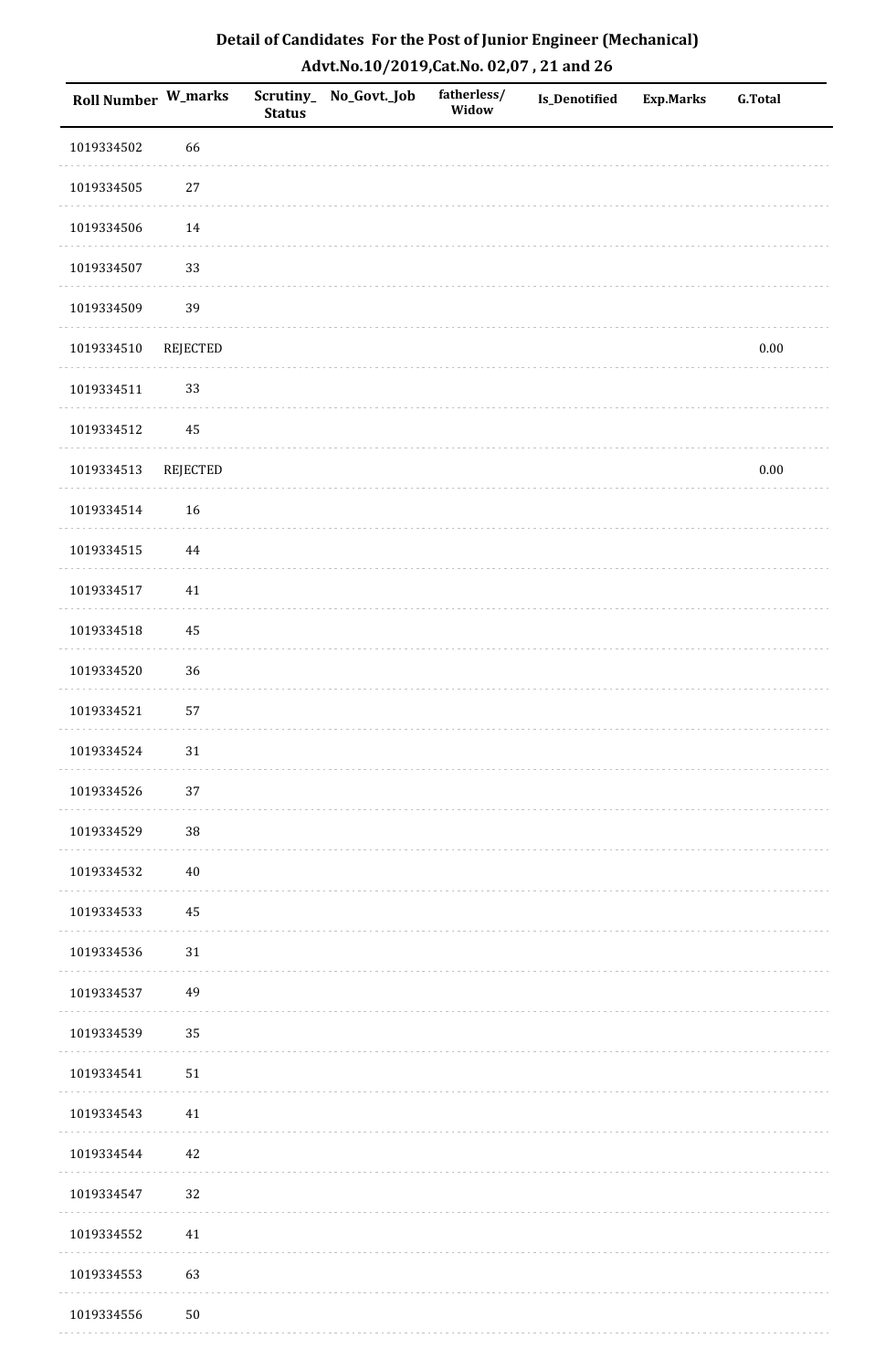| Roll Number W_marks |          | <b>Status</b> | Scrutiny_No_Govt._Job | fatherless/<br>Widow | Is_Denotified | <b>Exp.Marks</b> | <b>G.Total</b> |
|---------------------|----------|---------------|-----------------------|----------------------|---------------|------------------|----------------|
| 1019334558          | 38       |               |                       |                      |               |                  |                |
| 1019334559          | 28       |               |                       |                      |               |                  |                |
| 1019334561          | 57       |               |                       |                      |               |                  |                |
| 1019334563          | 42       |               |                       |                      |               |                  |                |
| 1019334564          | $\bf 45$ |               |                       |                      |               |                  |                |
| 1019334565          | 29       |               |                       |                      |               |                  |                |
| 1019334566          | 38       |               |                       |                      |               |                  |                |
| 1019334567          | 39       |               |                       |                      |               |                  |                |
| 1019334570          | 46       |               |                       |                      |               |                  |                |
| 1019334572          | $27\,$   |               |                       |                      |               |                  |                |
| 1019334573          | $27\,$   |               |                       |                      |               |                  |                |
| 1019334574          | 57       |               |                       |                      |               |                  |                |
| 1019334576          | 55       |               |                       |                      |               |                  |                |
| 1019334577          | $41\,$   |               |                       |                      |               |                  |                |
| 1019334578          | $\rm 48$ |               |                       |                      |               |                  |                |
| 1019334579          | $\rm 48$ |               |                       |                      |               |                  |                |
| 1019334582          | 48       |               |                       |                      |               |                  |                |
| 1019334583          | 49       |               |                       |                      |               |                  |                |
| 1019334584          | $\bf 48$ |               |                       |                      |               |                  |                |
| 1019334585          | 36       |               |                       |                      |               |                  |                |
| 1019334587          | 60       |               |                       |                      |               |                  |                |
| 1019334588          | $43\,$   |               |                       |                      |               |                  |                |
| 1019334589          | $14\,$   |               |                       |                      |               |                  |                |
| 1019334591          | $47\,$   |               |                       |                      |               |                  |                |
| 1019334592          | $31\,$   |               |                       |                      |               |                  |                |
| 1019334596          | $47\,$   |               |                       |                      |               |                  |                |
| 1019334597          | 64       |               |                       |                      |               |                  |                |
| 1019334598          | 39       |               |                       |                      |               |                  |                |
| 1019334599          | $43\,$   |               |                       |                      |               |                  |                |
| 1019334601          | 55       |               |                       |                      |               |                  |                |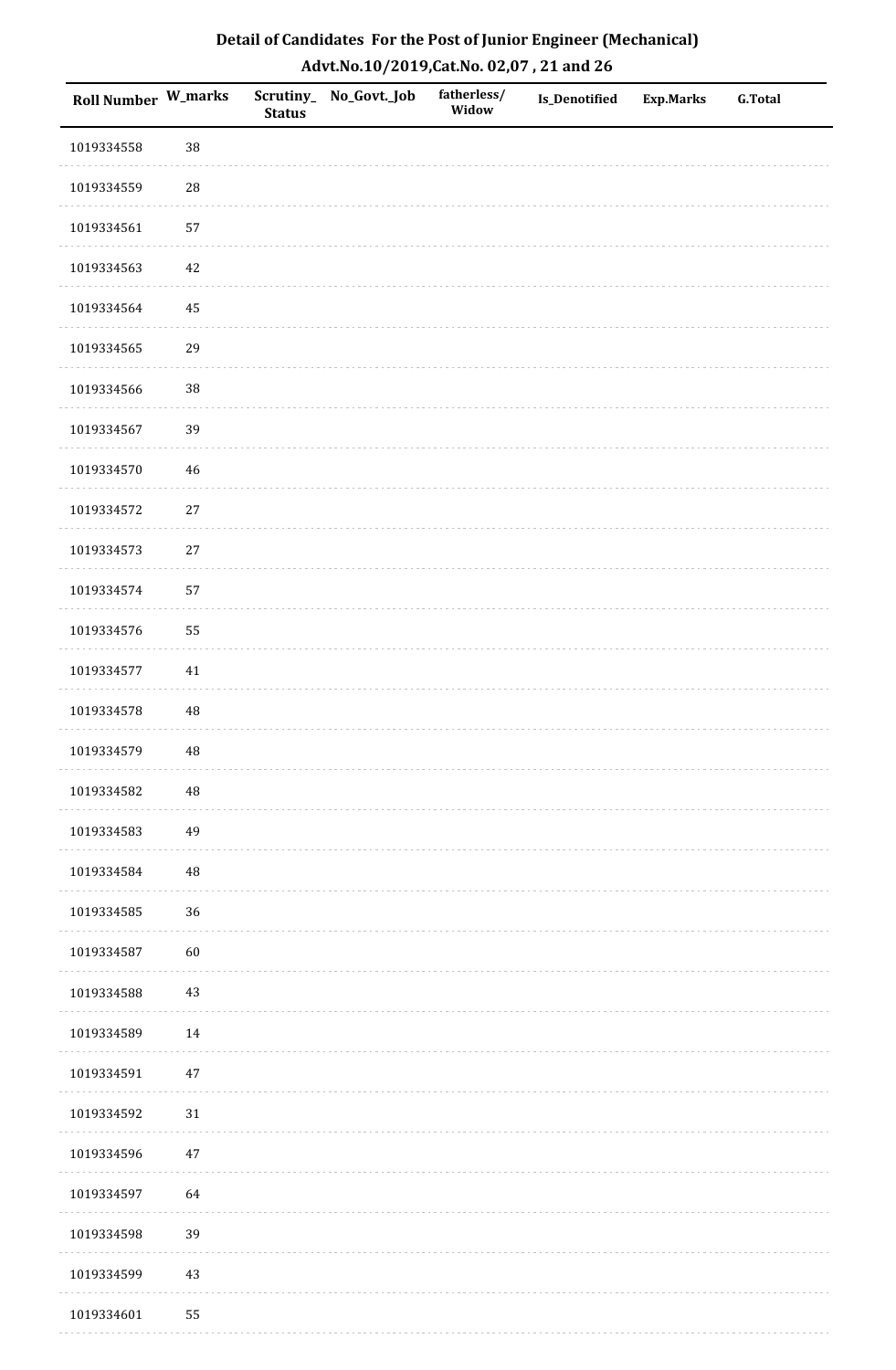| Roll Number W_marks |        | <b>Status</b> | Scrutiny_No_Govt._Job | fatherless/<br>Widow | Is_Denotified | <b>Exp.Marks</b> | <b>G.Total</b> |
|---------------------|--------|---------------|-----------------------|----------------------|---------------|------------------|----------------|
| 1019334603          | $51\,$ |               |                       |                      |               |                  |                |
| 1019334605          | 57     |               |                       |                      |               |                  |                |
| 1019334606          | 37     |               |                       |                      |               |                  |                |
| 1019334607          | 52     |               |                       |                      |               |                  |                |
| 1019334608          | $43\,$ |               |                       |                      |               |                  |                |
| 1019334610          | 54     |               |                       |                      |               |                  |                |
| 1019334612          | $51\,$ |               |                       |                      |               |                  |                |
| 1019334613          | 38     |               |                       |                      |               |                  |                |
| 1019334614          | 38     |               |                       |                      |               |                  |                |
| 1019334617          | $30\,$ |               |                       |                      |               |                  |                |
| 1019334618          | $34\,$ |               |                       |                      |               |                  |                |
| 1019334619          | $22\,$ |               |                       |                      |               |                  |                |
| 1019334621          | 45     |               |                       |                      |               |                  |                |
| 1019334623          | 48     |               |                       |                      |               |                  |                |
| 1019334624          | 62     |               |                       |                      |               |                  |                |
| 1019334625          | 39     |               |                       |                      |               |                  |                |
| 1019334626          | 63     |               |                       |                      |               |                  |                |
| 1019334627          | 43     |               |                       |                      |               |                  |                |
| 1019334628          | $47\,$ |               |                       |                      |               |                  |                |
| 1019334629          | $51\,$ |               |                       |                      |               |                  |                |
| 1019334630          | 49     |               |                       |                      |               |                  |                |
| 1019334634          | $41\,$ |               |                       |                      |               |                  |                |
| 1019334636          | 36     |               |                       |                      |               |                  |                |
| 1019334638          | 34     |               |                       |                      |               |                  |                |
| 1019334639          | 35     |               |                       |                      |               |                  |                |
| 1019334642          | 45     |               |                       |                      |               |                  |                |
| 1019334643          | 52     |               |                       |                      |               |                  |                |
| 1019334647          | 32     |               |                       |                      |               |                  |                |
| 1019334651          | 63     |               |                       |                      |               |                  |                |
| 1019334652          | $40\,$ |               |                       |                      |               |                  |                |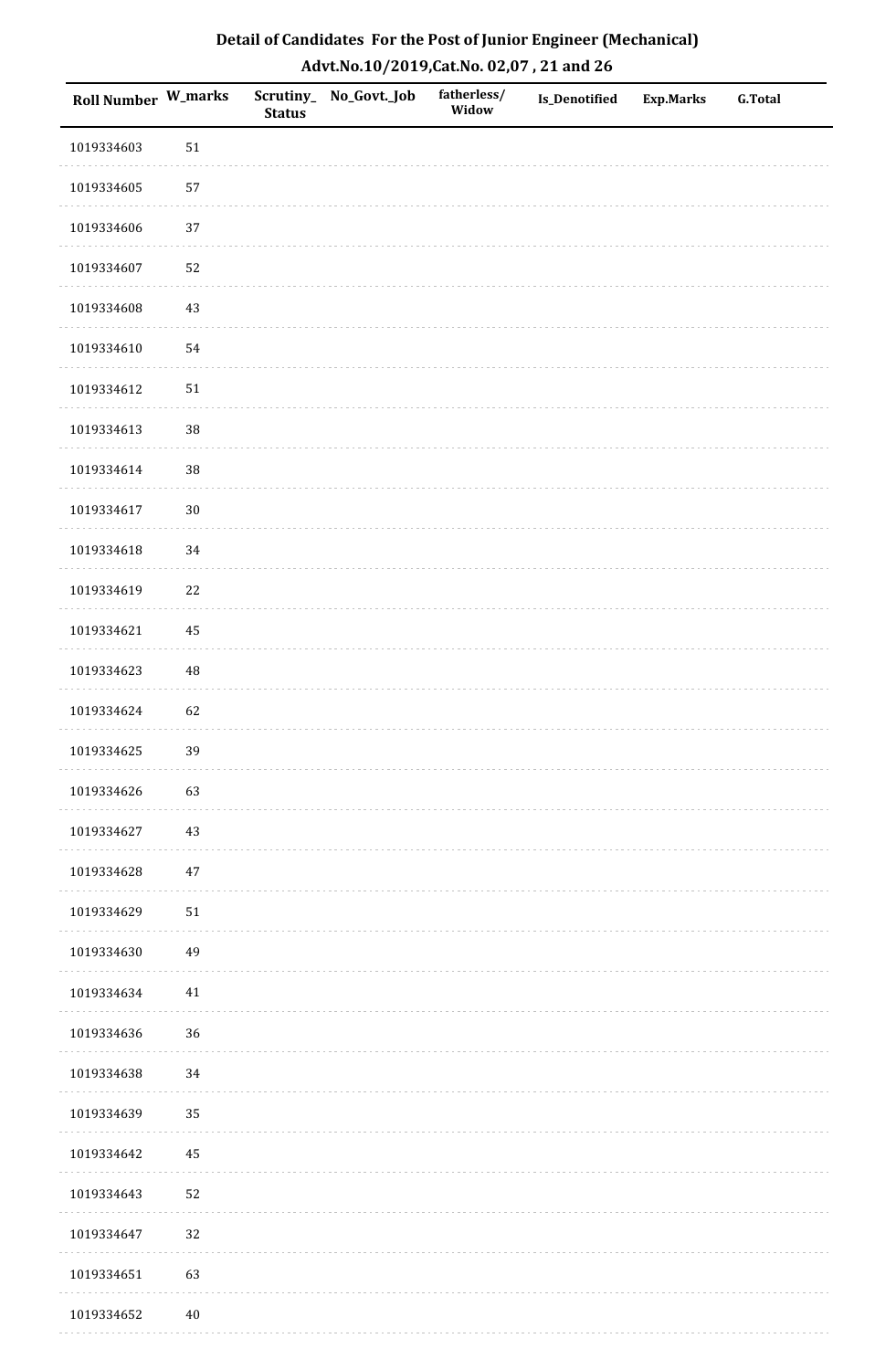| Roll Number W_marks |          | <b>Status</b> | Scrutiny_No_Govt._Job | fatherless/<br>Widow | Is_Denotified    | <b>Exp.Marks</b> | G.Total |
|---------------------|----------|---------------|-----------------------|----------------------|------------------|------------------|---------|
| 1019334655          | $31\,$   |               |                       |                      |                  |                  |         |
| 1019334658          | 54       |               |                       |                      |                  |                  |         |
| 1019334659          | $\bf 45$ |               |                       |                      |                  |                  |         |
| 1019334661          | 38       |               |                       |                      |                  |                  |         |
| 1019334666          | $41\,$   |               |                       |                      |                  |                  |         |
| 1019334667          | $42\,$   |               |                       |                      |                  |                  |         |
| 1019334668          | 36       |               |                       |                      |                  |                  |         |
| 1019334670          | 38       |               |                       |                      |                  |                  |         |
| 1019334671          | 53       |               |                       |                      |                  |                  |         |
| 1019334673          | 37       |               |                       |                      |                  |                  |         |
| 1019334674          | 43       |               |                       |                      |                  |                  |         |
| 1019334675          | $50\,$   |               |                       |                      |                  |                  |         |
| 1019334676          | $47\,$   | Eligible      | $\bf{0}$              | $\overline{5}$       | $\boldsymbol{0}$ | $0.00\,$         | 52.00   |
| 1019334677          | 37       |               |                       |                      |                  |                  |         |
| 1019334678          | $37\,$   |               |                       |                      |                  |                  |         |
| 1019334679          | 57       |               |                       |                      |                  |                  |         |
| 1019334680          | 39       |               |                       |                      |                  |                  |         |
| 1019334682          | 37       |               |                       |                      |                  |                  |         |
| 1019334683          | 28       |               |                       |                      |                  |                  |         |
| 1019334686          | $42\,$   |               |                       |                      |                  |                  |         |
| 1019334687          | 52       |               |                       |                      |                  |                  |         |
| 1019334688          | $27\,$   |               |                       |                      |                  |                  |         |
| 1019334690          | $41\,$   |               |                       |                      |                  |                  |         |
| 1019334691          | 52       |               |                       |                      |                  |                  |         |
| 1019334692          | 45       |               |                       |                      |                  |                  |         |
| 1019334694          | 55       |               |                       |                      |                  |                  |         |
| 1019334697          | 53       |               |                       |                      |                  |                  |         |
| 1019334699          | 36       |               |                       |                      |                  |                  |         |
| 1019334700          | $41\,$   |               |                       |                      |                  |                  |         |
| 1019334701          | 60       |               |                       |                      |                  |                  |         |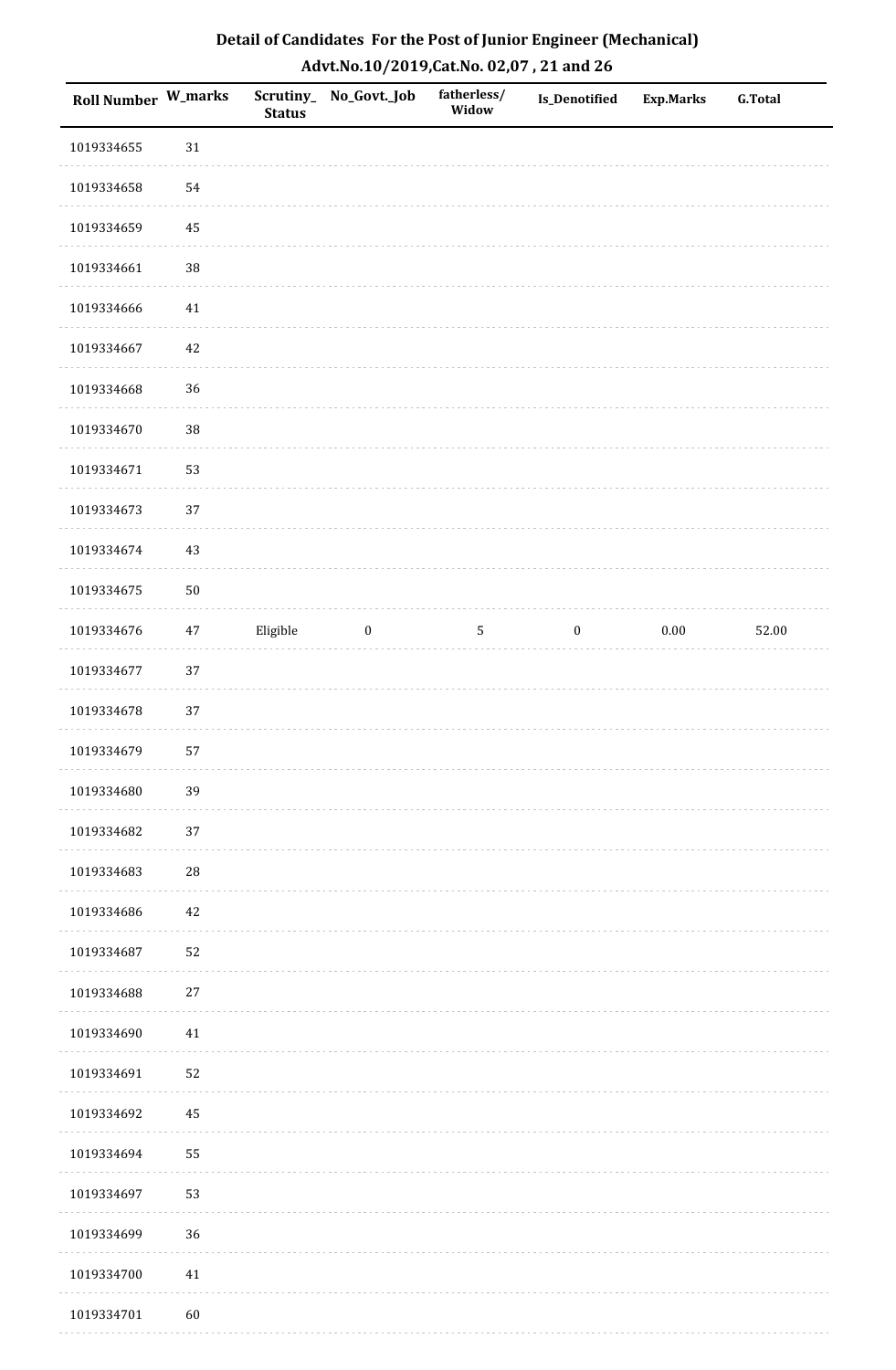| Roll Number W_marks |          | <b>Status</b> | Scrutiny_ No_Govt._Job | fatherless/<br>Widow | Is_Denotified | Exp.Marks | <b>G.Total</b> |
|---------------------|----------|---------------|------------------------|----------------------|---------------|-----------|----------------|
| 1019334702          | 49       |               |                        |                      |               |           |                |
| 1019334704          | $37\,$   |               |                        |                      |               |           |                |
| 1019334705          | $51\,$   |               |                        |                      |               |           |                |
| 1019334709          | 36       |               |                        |                      |               |           |                |
| 1019334712          | 41       |               |                        |                      |               |           |                |
| 1019334713          | 55       |               |                        |                      |               |           |                |
| 1019334716          | 52       |               |                        |                      |               |           |                |
| 1019334717          | $51\,$   |               |                        |                      |               |           |                |
| 1019334719          | 49       |               |                        |                      |               |           |                |
| 1019334720          | 32       |               |                        |                      |               |           |                |
| 1019334721          | 41       |               |                        |                      |               |           |                |
| 1019334722          | 46       |               |                        |                      |               |           |                |
| 1019334723          | 39       |               |                        |                      |               |           |                |
| 1019334728          | 14       |               |                        |                      |               |           |                |
| 1019334729          | 46       |               |                        |                      |               |           |                |
| 1019334730          | $50\,$   |               |                        |                      |               |           |                |
| 1019334731          | $38\,$   |               |                        |                      |               |           |                |
| 1019334732          | 37       |               |                        |                      |               |           |                |
| 1019334734          | 53       |               |                        |                      |               |           |                |
| 1019334735          | $51\,$   |               |                        |                      |               |           |                |
| 1019334737          | 34       |               |                        |                      |               |           |                |
| 1019334738          | $40\,$   |               |                        |                      |               |           |                |
| 1019334740          | 48       |               |                        |                      |               |           |                |
| 1019334742          | 37       |               |                        |                      |               |           |                |
| 1019334743          | $38\,$   |               |                        |                      |               |           |                |
| 1019334750          | 62       |               |                        |                      |               |           |                |
| 1019334751          | 29       |               |                        |                      |               |           |                |
| 1019334752          | 58       |               |                        |                      |               |           |                |
| 1019334755          | $\rm 48$ |               |                        |                      |               |           |                |
| 1019334756          | 57       |               |                        |                      |               |           |                |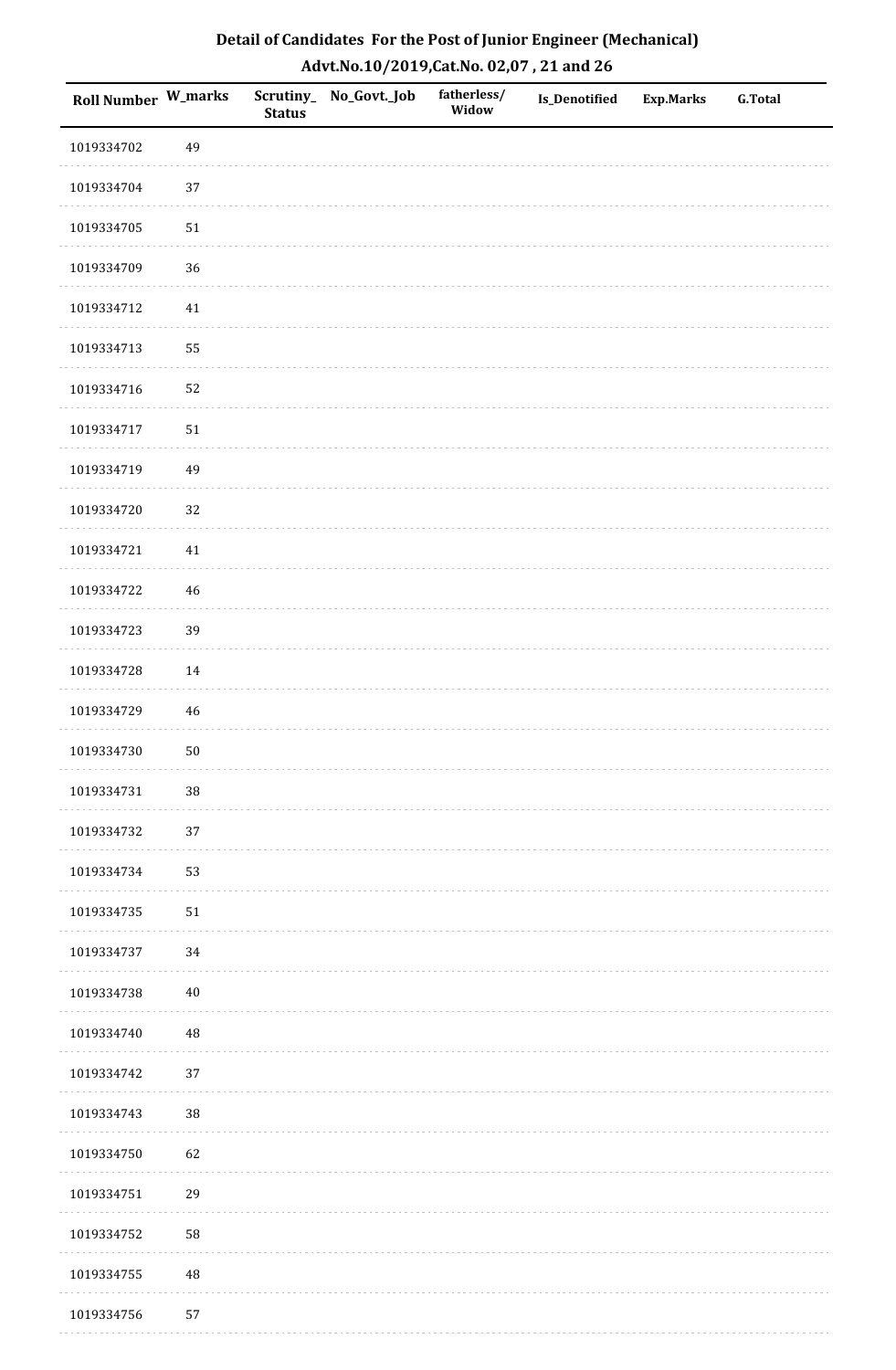| Roll Number W_marks |             | <b>Status</b> | Scrutiny_ No_Govt._Job | fatherless/<br>Widow | Is_Denotified | <b>Exp.Marks</b> | <b>G.Total</b> |
|---------------------|-------------|---------------|------------------------|----------------------|---------------|------------------|----------------|
| 1019334758          | 29          |               |                        |                      |               |                  |                |
| 1019334763          | 48          |               |                        |                      |               |                  |                |
| 1019334765          | 58          |               |                        |                      |               |                  |                |
| 1019334767          | 29          |               |                        |                      |               |                  |                |
| 1019334769          | $42\,$      |               |                        |                      |               |                  |                |
| 1019334770          | 38          |               |                        |                      |               |                  |                |
| 1019334773          | 43          |               |                        |                      |               |                  |                |
| 1019334776          | $42\,$      |               |                        |                      |               |                  |                |
| 1019334777          | 38          |               |                        |                      |               |                  |                |
| 1019334779          | 35          |               |                        |                      |               |                  |                |
| 1019334780          | 38          |               |                        |                      |               |                  |                |
| 1019334781          | $40\,$      |               |                        |                      |               |                  |                |
| 1019334782          | 23          |               |                        |                      |               |                  |                |
| 1019334783          | $27\,$      |               |                        |                      |               |                  |                |
| 1019334784          | ${\bf 51}$  |               |                        |                      |               |                  |                |
| 1019334786          | 37          |               |                        |                      |               |                  |                |
| 1019334787          | ${\bf 28}$  |               |                        |                      |               |                  |                |
| 1019334789          | 36          |               |                        |                      |               |                  |                |
| 1019334792          | $37\,$      |               |                        |                      |               |                  |                |
| 1019334793          | 36          |               |                        |                      |               |                  |                |
| 1019334794          | 43          |               |                        |                      |               |                  |                |
| 1019334796          | $40\,$      |               |                        |                      |               |                  |                |
| 1019334797          | 32          |               |                        |                      |               |                  |                |
| 1019334800          | $\sqrt{46}$ |               |                        |                      |               |                  |                |
| 1019334801          | 34          |               |                        |                      |               |                  |                |
| 1019334802          | 60          |               |                        |                      |               |                  |                |
| 1019334805          | 36          |               |                        |                      |               |                  |                |
| 1019334808          | $47\,$      |               |                        |                      |               |                  |                |
| 1019334809          | 33          |               |                        |                      |               |                  |                |
| 1019334811          | $41\,$      |               |                        |                      |               |                  |                |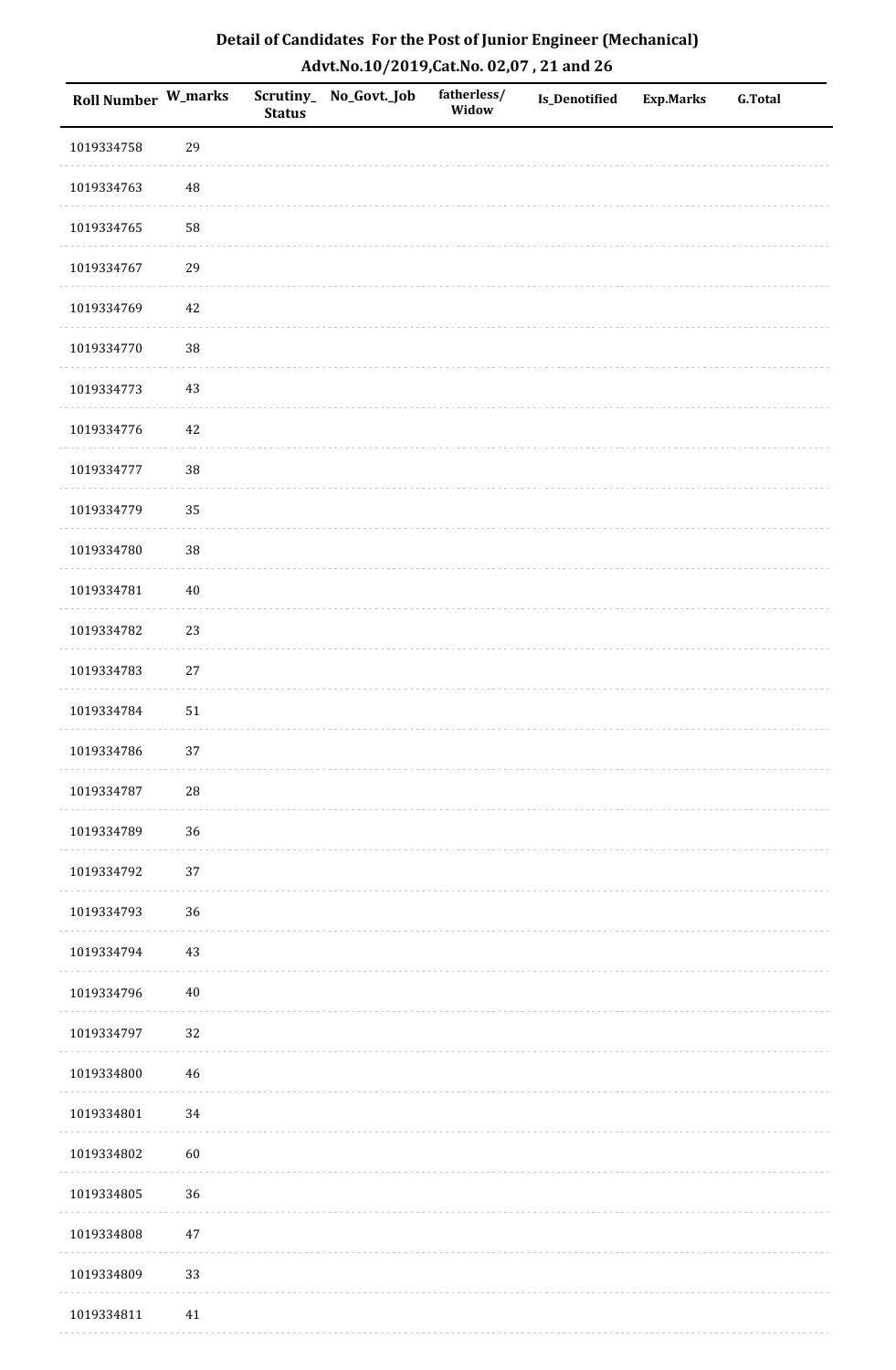| Roll Number W_marks |             | <b>Status</b> | Scrutiny_ No_Govt._Job | fatherless/<br>Widow | Is_Denotified | Exp.Marks | <b>G.Total</b> |
|---------------------|-------------|---------------|------------------------|----------------------|---------------|-----------|----------------|
| 1019334814          | 26          |               |                        |                      |               |           |                |
| 1019334816          | 43          |               |                        |                      |               |           |                |
| 1019334817          | 34          |               |                        |                      |               |           |                |
| 1019334818          | 37          |               |                        |                      |               |           |                |
| 1019334819          | 52          |               |                        |                      |               |           |                |
| 1019334821          | $38\,$      |               |                        |                      |               |           |                |
| 1019334823          | 41          |               |                        |                      |               |           |                |
| 1019334824          | $38\,$      |               |                        |                      |               |           |                |
| 1019334826          | 39          |               |                        |                      |               |           |                |
| 1019334832          | 53          |               |                        |                      |               |           |                |
| 1019334833          | $50\,$      |               |                        |                      |               |           |                |
| 1019334836          | $38\,$      |               |                        |                      |               |           |                |
| 1019334837          | 34          |               |                        |                      |               |           |                |
| 1019334838          | 57          |               |                        |                      |               |           |                |
| 1019334841          | $42\,$      |               |                        |                      |               |           |                |
| 1019334842          | $38\,$      |               |                        |                      |               |           |                |
| 1019334846          | 39          |               |                        |                      |               |           |                |
| 1019334847          | 45          |               |                        |                      |               |           |                |
| 1019334849          | 52          |               |                        |                      |               |           |                |
| 1019334850          | 39          |               |                        |                      |               |           |                |
| 1019334851          | 42          |               |                        |                      |               |           |                |
| 1019334852          | $34\,$      |               |                        |                      |               |           |                |
| 1019334854          | $42\,$      |               |                        |                      |               |           |                |
| 1019334856          | 63          |               |                        |                      |               |           |                |
| 1019334862          | 54          |               |                        |                      |               |           |                |
| 1019334865          | 46          |               |                        |                      |               |           |                |
| 1019334867          | 39          |               |                        |                      |               |           |                |
| 1019334869          | 52          |               |                        |                      |               |           |                |
| 1019334870          | $\sqrt{46}$ |               |                        |                      |               |           |                |
| 1019334871          | 41          |               |                        |                      |               |           |                |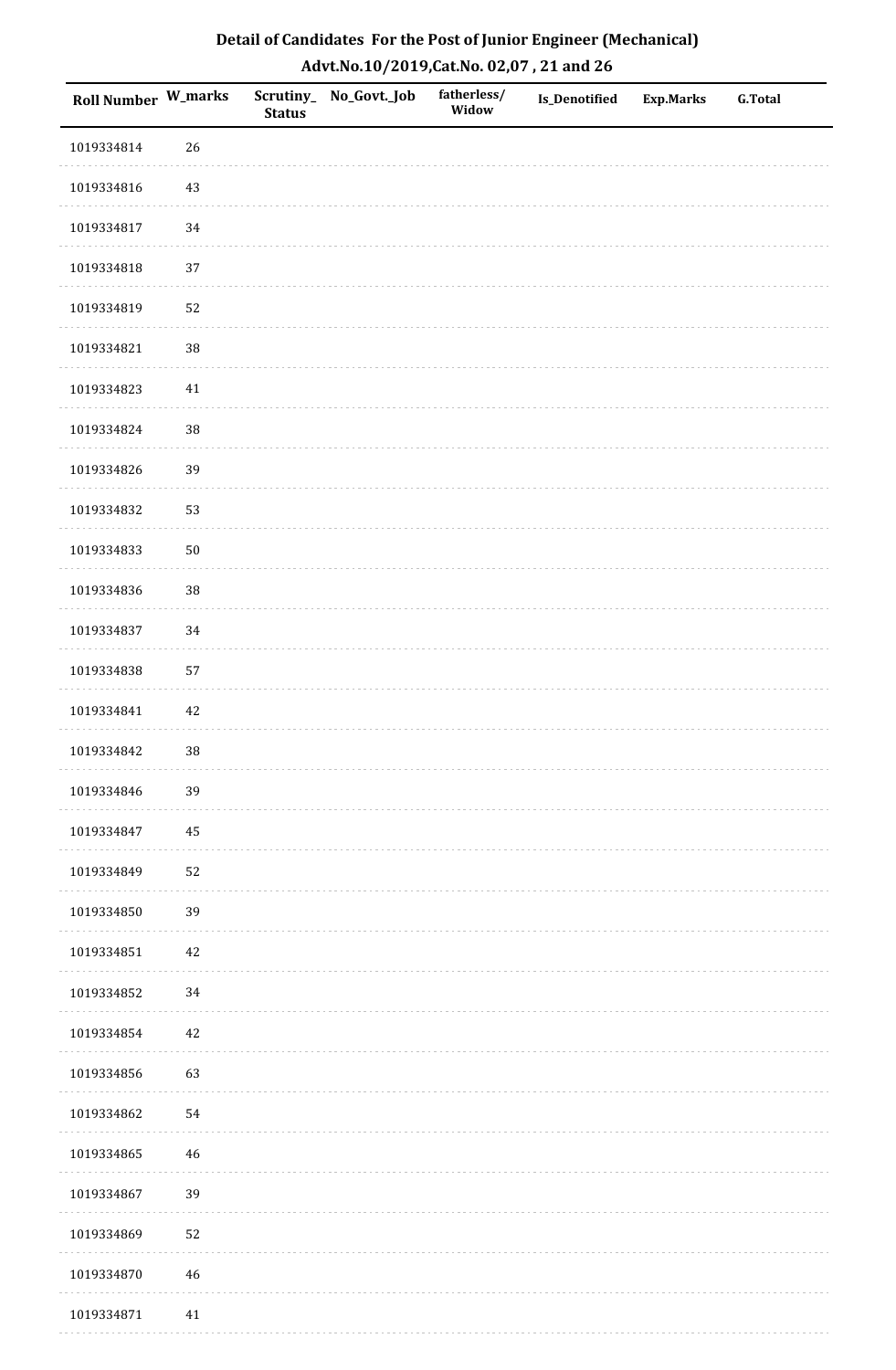| Roll Number W_marks |                 | <b>Status</b> | Scrutiny_No_Govt._Job | fatherless/<br>Widow | Is_Denotified | <b>Exp.Marks</b> | <b>G.Total</b> |
|---------------------|-----------------|---------------|-----------------------|----------------------|---------------|------------------|----------------|
| 1019334874          | 36              |               |                       |                      |               |                  |                |
| 1019334875          | $47\,$          |               |                       |                      |               |                  |                |
| 1019334879          | 39              |               |                       |                      |               |                  |                |
| 1019334880          | 45              |               |                       |                      |               |                  |                |
| 1019334881          | 48              |               |                       |                      |               |                  |                |
| 1019334882          | 29              |               |                       |                      |               |                  |                |
| 1019334883          | 44              |               |                       |                      |               |                  |                |
| 1019334884          | 63              |               |                       |                      |               |                  |                |
| 1019334885          | 33              |               |                       |                      |               |                  |                |
| 1019334888          | $50\,$          |               |                       |                      |               |                  |                |
| 1019334889          | 37              |               |                       |                      |               |                  |                |
| 1019334890          | $41\,$          |               |                       |                      |               |                  |                |
| 1019334893          | 17              |               |                       |                      |               |                  |                |
| 1019334894          | 63              |               |                       |                      |               |                  |                |
| 1019334895          | 42              |               |                       |                      |               |                  |                |
| 1019334899          | 31              |               |                       |                      |               |                  |                |
| 1019334901          | 36              |               |                       |                      |               |                  |                |
| 1019334906          | 52              |               |                       |                      |               |                  |                |
| 1019334909          | 44              |               |                       |                      |               |                  |                |
| 1019334910          | 43              |               |                       |                      |               |                  |                |
| 1019334912          | 34              |               |                       |                      |               |                  |                |
| 1019334913          | 25              |               |                       |                      |               |                  |                |
| 1019334914          | $\bf 44$        |               |                       |                      |               |                  |                |
| 1019334915          | $50\,$          |               |                       |                      |               |                  |                |
| 1019334917          | 33              |               |                       |                      |               |                  |                |
| 1019334920          | 37              |               |                       |                      |               |                  |                |
| 1019334923          | <b>REJECTED</b> |               |                       |                      |               |                  | $0.00\,$       |
| 1019334924          | 45              |               |                       |                      |               |                  |                |
| 1019334925          | 37              |               |                       |                      |               |                  |                |
| 1019334929          | 53              |               |                       |                      |               |                  |                |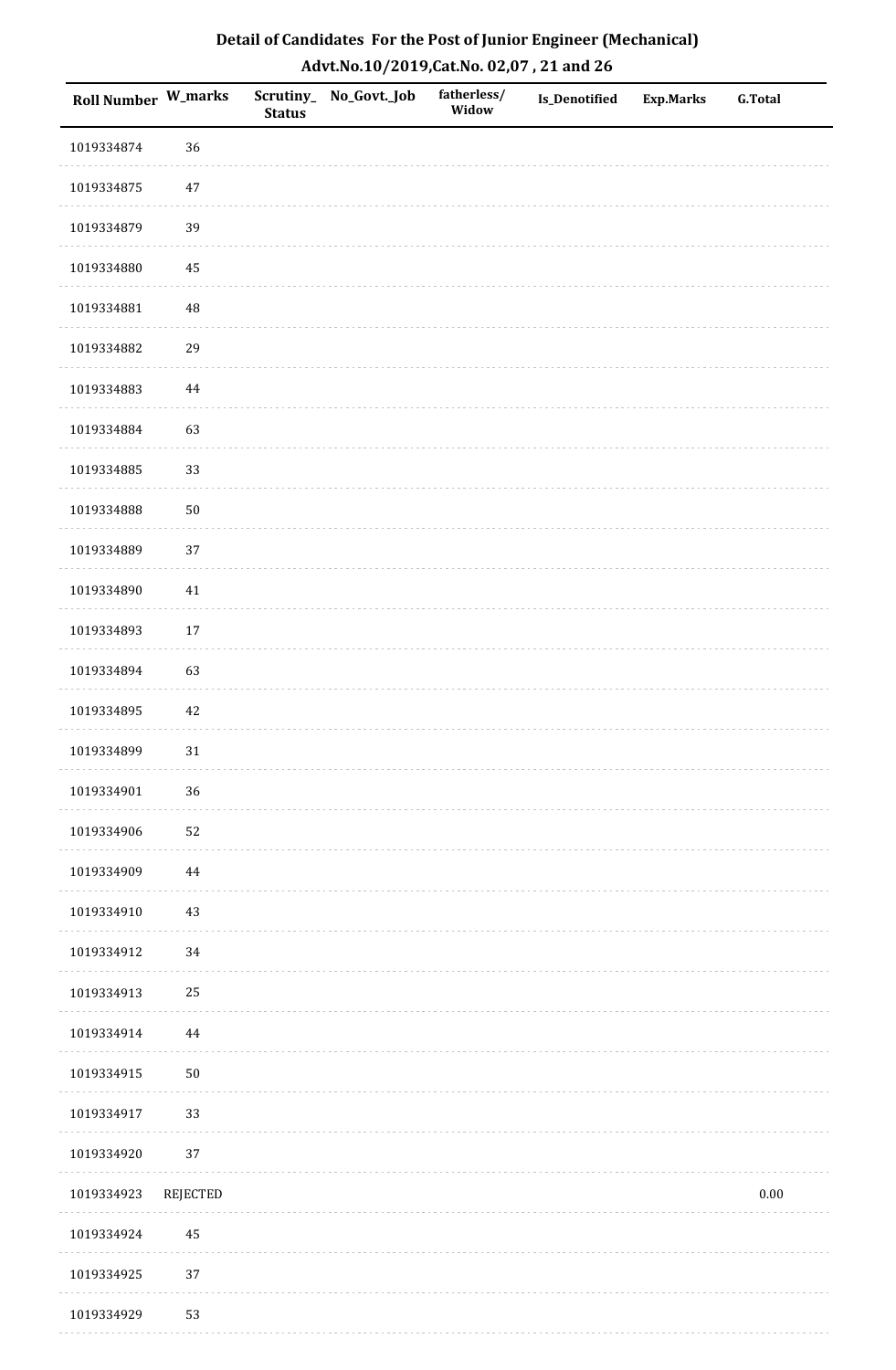| Roll Number W_marks |          | <b>Status</b> | Scrutiny_No_Govt._Job | fatherless/<br>Widow | <b>Is_Denotified</b> | <b>Exp.Marks</b> | <b>G.Total</b> |
|---------------------|----------|---------------|-----------------------|----------------------|----------------------|------------------|----------------|
| 1019334932          | 35       |               |                       |                      |                      |                  |                |
| 1019334933          | $51\,$   |               |                       |                      |                      |                  |                |
| 1019334935          | $\bf 44$ |               |                       |                      |                      |                  |                |
| 1019334937          | $47\,$   |               |                       |                      |                      |                  |                |
| 1019334938          | 51       | Eligible      | $\boldsymbol{0}$      | $\boldsymbol{0}$     | $\boldsymbol{0}$     | $0.00\,$         | $51.00\,$      |
| 1019334939          | $40\,$   |               |                       |                      |                      |                  |                |
| 1019334940          | $\bf 44$ |               |                       |                      |                      |                  |                |
| 1019334941          | 54       |               |                       |                      |                      |                  |                |
| 1019334942          | $27\,$   |               |                       |                      |                      |                  |                |
| 1019334944          | $31\,$   |               |                       |                      |                      |                  |                |
| 1019334945          | $51\,$   |               |                       |                      |                      |                  |                |
| 1019334946          | $42\,$   |               |                       |                      |                      |                  |                |
| 1019334947          | 45       |               |                       |                      |                      |                  |                |
| 1019334948          | 57       |               |                       |                      |                      |                  |                |
| 1019334949          | $42\,$   |               |                       |                      |                      |                  |                |
| 1019334950          | $50\,$   |               |                       |                      |                      |                  |                |
| 1019334956          | $\bf 45$ |               |                       |                      |                      |                  |                |
| 1019334957          | 39       |               |                       |                      |                      |                  |                |
| 1019334958          | 49       |               |                       |                      |                      |                  |                |
| 1019334959          | 33       |               |                       |                      |                      |                  |                |
| 1019334961          | 38       |               |                       |                      |                      |                  |                |
| 1019334962          | $\bf 45$ |               |                       |                      |                      |                  |                |
| 1019334967          | 49       |               |                       |                      |                      |                  |                |
| 1019334968          | 46       |               |                       |                      |                      |                  |                |
| 1019334969          | 42       |               |                       |                      |                      |                  |                |
| 1019334971          | 62       |               |                       |                      |                      |                  |                |
| 1019334972          | $42\,$   |               |                       |                      |                      |                  |                |
| 1019334973          | $41\,$   |               |                       |                      |                      |                  |                |
| 1019334975          | 36       |               |                       |                      |                      |                  |                |
| 1019334978          | 56       |               |                       |                      |                      |                  |                |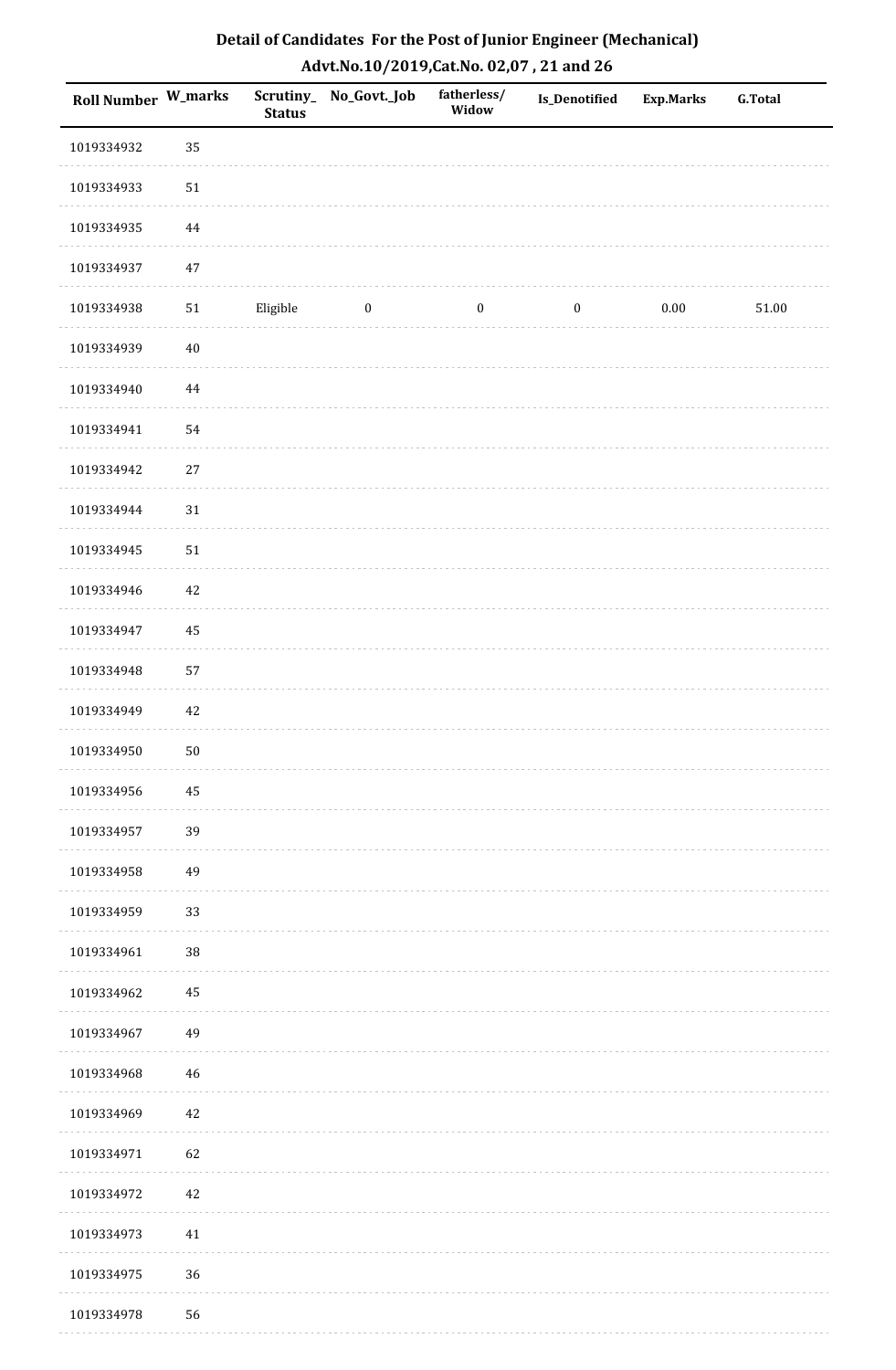| <b>Roll Number W_marks</b> |          | <b>Status</b> | Scrutiny_No_Govt._Job | fatherless/<br>Widow | Is_Denotified | <b>Exp.Marks</b> | <b>G.Total</b> |
|----------------------------|----------|---------------|-----------------------|----------------------|---------------|------------------|----------------|
| 1019334979                 | 35       |               |                       |                      |               |                  |                |
| 1019334980                 | $42\,$   |               |                       |                      |               |                  |                |
| 1019334982                 | $43\,$   |               |                       |                      |               |                  |                |
| 1019334989                 | 49       |               |                       |                      |               |                  |                |
| 1019334990                 | $46\,$   |               |                       |                      |               |                  |                |
| 1019334992                 | 35       |               |                       |                      |               |                  |                |
| 1019334994                 | 58       |               |                       |                      |               |                  |                |
| 1019334995                 | $27\,$   |               |                       |                      |               |                  |                |
| 1019334996                 | 45       |               |                       |                      |               |                  |                |
| 1019334997                 | 29       |               |                       |                      |               |                  |                |
| 1019335000                 | $27\,$   |               |                       |                      |               |                  |                |
| 1019335005                 | 46       |               |                       |                      |               |                  |                |
| 1019335009                 | 55       |               |                       |                      |               |                  |                |
| 1019335010                 | 28       |               |                       |                      |               |                  |                |
| 1019335012                 | 52       |               |                       |                      |               |                  |                |
| 1019335015                 | $\rm 48$ |               |                       |                      |               |                  |                |
| 1019335017                 | $37\,$   |               |                       |                      |               |                  |                |
| 1019335019                 | 25       |               |                       |                      |               |                  |                |
| 1019335021                 | 57       |               |                       |                      |               |                  |                |
| 1019335022                 | 45       |               |                       |                      |               |                  |                |
| 1019335025                 | 37       |               |                       |                      |               |                  |                |
| 1019335026                 | $42\,$   |               |                       |                      |               |                  |                |
| 1019335027                 | $40\,$   |               |                       |                      |               |                  |                |
| 1019335028                 | $31\,$   |               |                       |                      |               |                  |                |
| 1019335029                 | 34       |               |                       |                      |               |                  |                |
| 1019335031                 | 61       |               |                       |                      |               |                  |                |
| 1019335032                 | 41       |               |                       |                      |               |                  |                |
| 1019335033                 | 62       |               |                       |                      |               |                  |                |
| 1019335036                 | $43\,$   |               |                       |                      |               |                  |                |
| 1019335038                 | 39       |               |                       |                      |               |                  |                |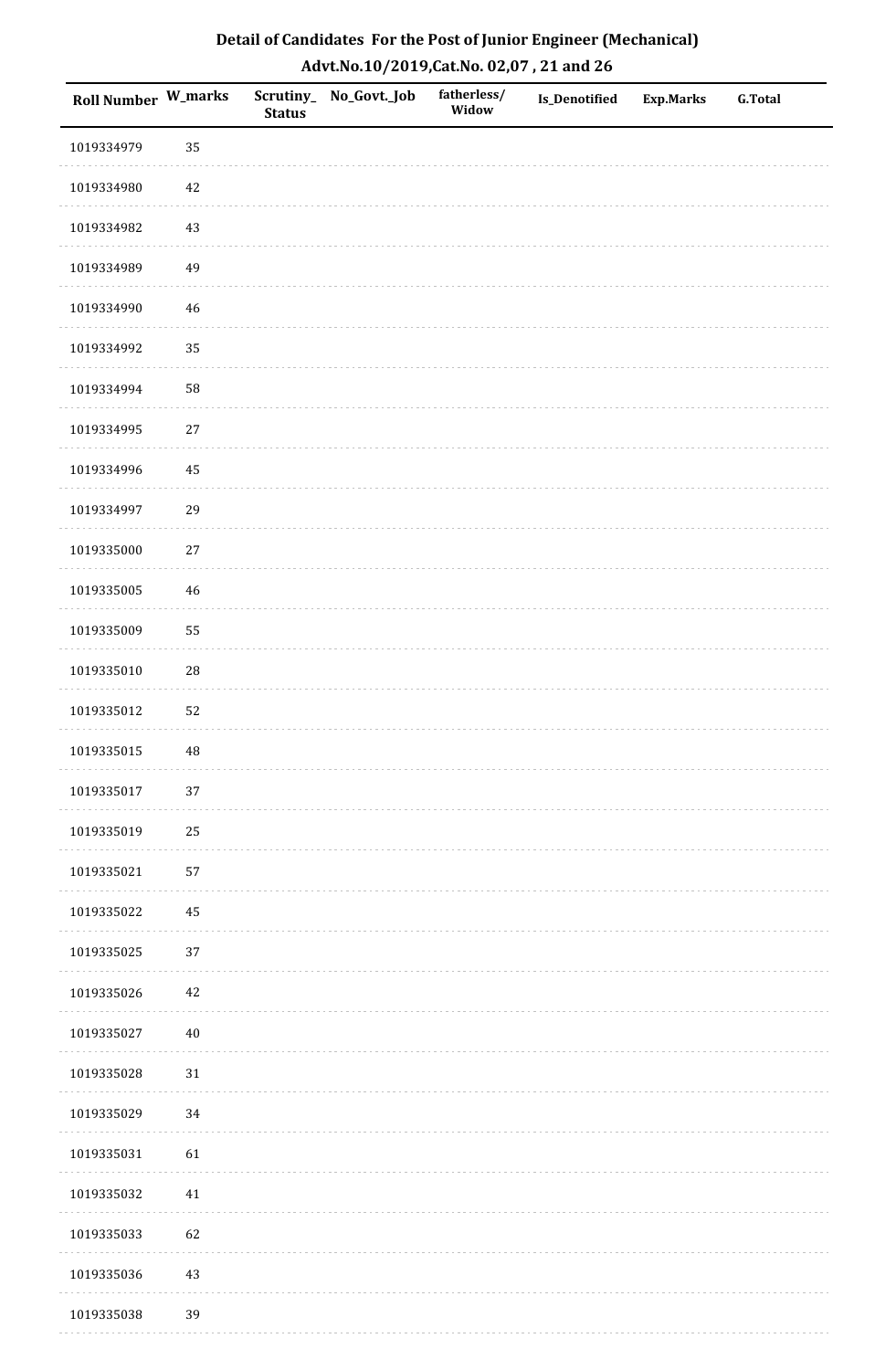| <b>Roll Number W_marks</b> |                 | <b>Status</b> | Scrutiny_ No_Govt._Job | fatherless/<br>Widow | Is_Denotified    | <b>Exp.Marks</b> | <b>G.Total</b> |
|----------------------------|-----------------|---------------|------------------------|----------------------|------------------|------------------|----------------|
| 1019335039                 | 53              |               |                        |                      |                  |                  |                |
| 1019335042                 | 26              |               |                        |                      |                  |                  |                |
| 1019335043                 | 57              |               |                        |                      |                  |                  |                |
| 1019335044                 | 33              |               |                        |                      |                  |                  |                |
| 1019335045                 | 13              |               |                        |                      |                  |                  |                |
| 1019335046                 | 41              |               |                        |                      |                  |                  |                |
| 1019335047                 | 52              |               |                        |                      |                  |                  |                |
| 1019335048                 | 57              |               |                        |                      |                  |                  |                |
| 1019335049                 | 34              |               |                        |                      |                  |                  |                |
| 1019335050                 | <b>REJECTED</b> |               |                        |                      |                  |                  | $0.00\,$       |
| 1019335053                 | $42\,$          |               |                        |                      |                  |                  |                |
| 1019335054                 | 37              |               |                        |                      |                  |                  |                |
| 1019335055                 | $43\,$          |               |                        |                      |                  |                  |                |
| 1019335056                 | 19              |               |                        |                      |                  |                  |                |
| 1019335059                 | $38\,$          |               |                        |                      |                  |                  |                |
| 1019335060                 | 49              |               |                        |                      |                  |                  |                |
| 1019335061                 | $42\,$          | Eligible      | $\boldsymbol{0}$       | $\boldsymbol{0}$     | $\boldsymbol{0}$ | $0.00\,$         | 42.00          |
| 1019335062                 | 65              | Eligible      | $\boldsymbol{0}$       | $\boldsymbol{0}$     | $\boldsymbol{0}$ | $0.00\,$         | 65.00          |
| 1019335063                 | $31\,$          |               |                        |                      |                  |                  |                |
| 1019335065                 | 36              |               |                        |                      |                  |                  |                |
| 1019335071                 | 60              |               |                        |                      |                  |                  |                |
| 1019335073                 | $30\,$          |               |                        |                      |                  |                  |                |
| 1019335074                 | $40\,$          |               |                        |                      |                  |                  |                |
| 1019335077                 | $21\,$          |               |                        |                      |                  |                  |                |
| 1019335081                 | 39              |               |                        |                      |                  |                  |                |
| 1019335082                 | 37              |               |                        |                      |                  |                  |                |
| 1019335083                 | $43\,$          |               |                        |                      |                  |                  |                |
| 1019335085                 | $42\,$          |               |                        |                      |                  |                  |                |
| 1019335086                 | 37              |               |                        |                      |                  |                  |                |
| 1019335088                 | $51\,$          |               |                        |                      |                  |                  |                |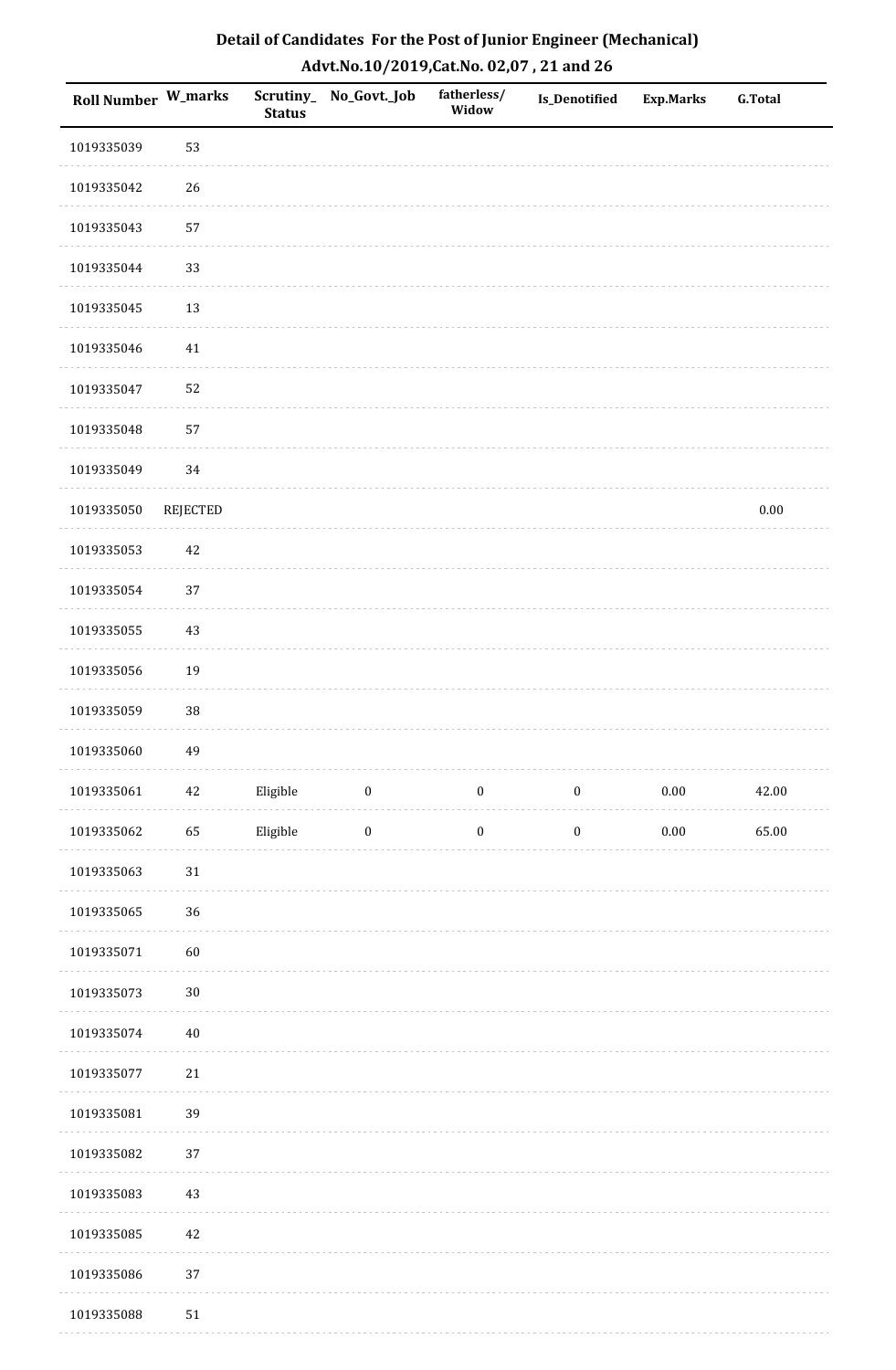| Roll Number W_marks |          | <b>Status</b> | Scrutiny_No_Govt._Job | fatherless/<br>Widow | Is_Denotified | <b>Exp.Marks</b> | <b>G.Total</b> |
|---------------------|----------|---------------|-----------------------|----------------------|---------------|------------------|----------------|
| 1019335089          | 46       |               |                       |                      |               |                  |                |
| 1019335092          | 42       |               |                       |                      |               |                  |                |
| 1019335093          | $37\,$   |               |                       |                      |               |                  |                |
| 1019335095          | 65       |               |                       |                      |               |                  |                |
| 1019335098          | $40\,$   |               |                       |                      |               |                  |                |
| 1019335099          | 38       |               |                       |                      |               |                  |                |
| 1019335103          | $51\,$   |               |                       |                      |               |                  |                |
| 1019335105          | $51\,$   |               |                       |                      |               |                  |                |
| 1019335108          | $27\,$   |               |                       |                      |               |                  |                |
| 1019335109          | 41       |               |                       |                      |               |                  |                |
| 1019335110          | 29       |               |                       |                      |               |                  |                |
| 1019335111          | 34       |               |                       |                      |               |                  |                |
| 1019335116          | 59       |               |                       |                      |               |                  |                |
| 1019335117          | $46\,$   |               |                       |                      |               |                  |                |
| 1019335120          | 54       |               |                       |                      |               |                  |                |
| 1019335121          | 52       |               |                       |                      |               |                  |                |
| 1019335122          | 34       |               |                       |                      |               |                  |                |
| 1019335123          | 46       |               |                       |                      |               |                  |                |
| 1019335131          | 39       |               |                       |                      |               |                  |                |
| 1019335132          | 48       |               |                       |                      |               |                  |                |
| 1019335133          | 53       |               |                       |                      |               |                  |                |
| 1019335135          | 44       |               |                       |                      |               |                  |                |
| 1019335136          | $\bf 44$ |               |                       |                      |               |                  |                |
| 1019335138          | $42\,$   |               |                       |                      |               |                  |                |
| 1019335139          | 26       |               |                       |                      |               |                  |                |
| 1019335140          | $43\,$   |               |                       |                      |               |                  |                |
| 1019335141          | $34\,$   |               |                       |                      |               |                  |                |
| 1019335142          | $46\,$   |               |                       |                      |               |                  |                |
| 1019335144          | $42\,$   |               |                       |                      |               |                  |                |
| 1019335148          | 61       |               |                       |                      |               |                  |                |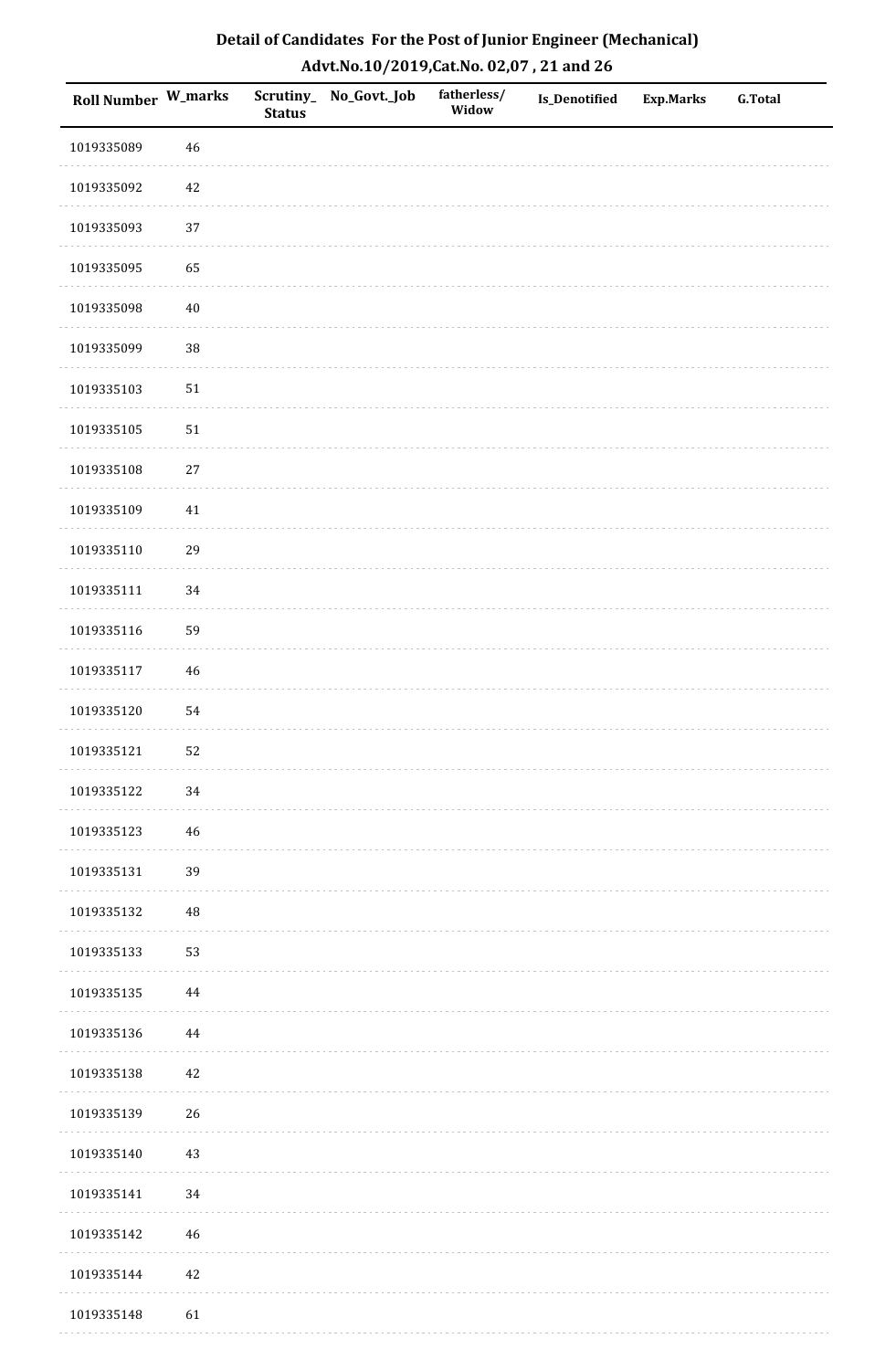| <b>Roll Number W_marks</b> |          | <b>Status</b> | Scrutiny_No_Govt._Job | fatherless/<br>Widow | Is_Denotified | <b>Exp.Marks</b> | <b>G.Total</b> |
|----------------------------|----------|---------------|-----------------------|----------------------|---------------|------------------|----------------|
| 1019335149                 | $10\,$   |               |                       |                      |               |                  |                |
| 1019335150                 | 42       |               |                       |                      |               |                  |                |
| 1019335154                 | 53       |               |                       |                      |               |                  |                |
| 1019335156                 | 58       |               |                       |                      |               |                  |                |
| 1019335158                 | $30\,$   |               |                       |                      |               |                  |                |
| 1019335160                 | 43       |               |                       |                      |               |                  |                |
| 1019335161                 | $\rm 48$ |               |                       |                      |               |                  |                |
| 1019335162                 | $47\,$   |               |                       |                      |               |                  |                |
| 1019335163                 | 37       |               |                       |                      |               |                  |                |
| 1019335165                 | $34\,$   |               |                       |                      |               |                  |                |
| 1019335167                 | $50\,$   |               |                       |                      |               |                  |                |
| 1019335168                 | 39       |               |                       |                      |               |                  |                |
| 1019335170                 | 59       |               |                       |                      |               |                  |                |
| 1019335171                 | 34       |               |                       |                      |               |                  |                |
| 1019335173                 | 61       |               |                       |                      |               |                  |                |
| 1019335175                 | 54       |               |                       |                      |               |                  |                |
| 1019335176                 | 36       |               |                       |                      |               |                  |                |
| 1019335177                 | 38       |               |                       |                      |               |                  |                |
| 1019335178                 | 64       |               |                       |                      |               |                  |                |
| 1019335179                 | 44       |               |                       |                      |               |                  |                |
| 1019335180                 | 45       |               |                       |                      |               |                  |                |
| 1019335182                 | 44       |               |                       |                      |               |                  |                |
| 1019335183                 | 39       |               |                       |                      |               |                  |                |
| 1019335186                 | 42       |               |                       |                      |               |                  |                |
| 1019335188                 | 35       |               |                       |                      |               |                  |                |
| 1019335190                 | $41\,$   |               |                       |                      |               |                  |                |
| 1019335192                 | 57       |               |                       |                      |               |                  |                |
| 1019335194                 | 44       |               |                       |                      |               |                  |                |
| 1019335196                 | 52       |               |                       |                      |               |                  |                |
| 1019335199                 | $38\,$   |               |                       |                      |               |                  |                |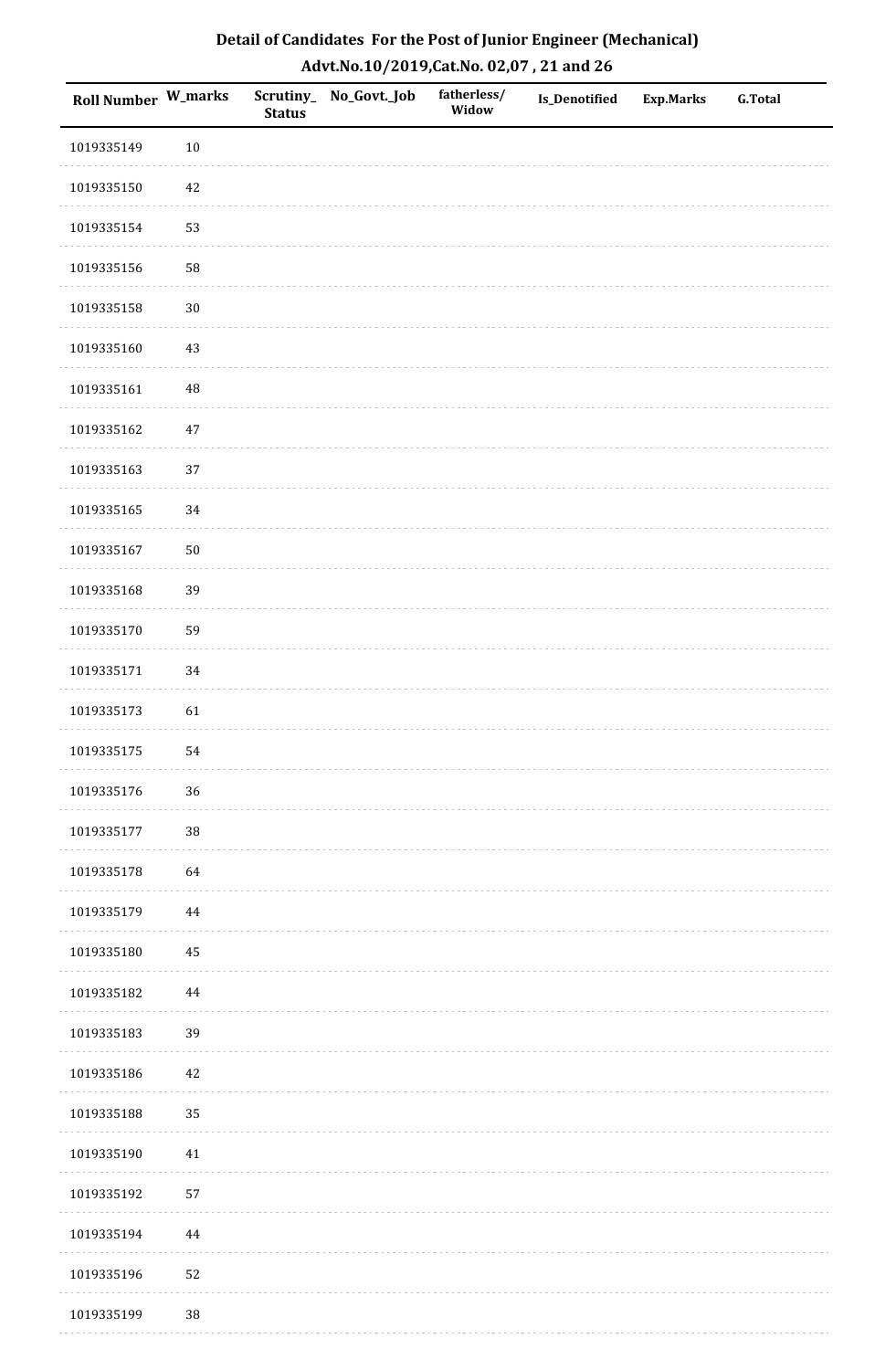| Roll Number W_marks |                  | <b>Status</b> | Scrutiny_No_Govt._Job | fatherless/<br>Widow | Is_Denotified | Exp.Marks | <b>G.Total</b> |
|---------------------|------------------|---------------|-----------------------|----------------------|---------------|-----------|----------------|
| 1019335202          | 35               |               |                       |                      |               |           |                |
| 1019335203          | 44               |               |                       |                      |               |           |                |
| 1019335204          | 37               |               |                       |                      |               |           |                |
| 1019335205          | 27               |               |                       |                      |               |           |                |
| 1019335207          | 57               |               |                       |                      |               |           |                |
| 1019335210          | 42               |               |                       |                      |               |           |                |
| 1019335212          | 35               |               |                       |                      |               |           |                |
| 1019335216          | $50\,$           |               |                       |                      |               |           |                |
| 1019335218          | $47\,$           |               |                       |                      |               |           |                |
| 1019335219          | 34               |               |                       |                      |               |           |                |
| 1019335223          | ${\bf 51}$       |               |                       |                      |               |           |                |
| 1019335224          | 36               |               |                       |                      |               |           |                |
| 1019335228          | 62               |               |                       |                      |               |           |                |
| 1019335231          | 43               |               |                       |                      |               |           |                |
| 1019335232          | 25               |               |                       |                      |               |           |                |
| 1019335233          | $38\,$           |               |                       |                      |               |           |                |
| 1019335234          | $40\,$           |               |                       |                      |               |           |                |
| 1019335235          | $\rm 48$         |               |                       |                      |               |           |                |
| 1019335236          | 54               |               |                       |                      |               |           |                |
| 1019335237          | 39               |               |                       |                      |               |           |                |
| 1019335238          | 32               |               |                       |                      |               |           |                |
| 1019335239          | 49               |               |                       |                      |               |           |                |
| 1019335240          | 55               |               |                       |                      |               |           |                |
| 1019335242          | 39               |               |                       |                      |               |           |                |
| 1019335245          | 37               |               |                       |                      |               |           |                |
| 1019335247          | $50\,$           |               |                       |                      |               |           |                |
| 1019335248          | 25               |               |                       |                      |               |           |                |
| 1019335249          | 52               |               |                       |                      |               |           |                |
| 1019335251          | $\boldsymbol{7}$ |               |                       |                      |               |           |                |
| 1019335252          | $\bf 44$         |               |                       |                      |               |           |                |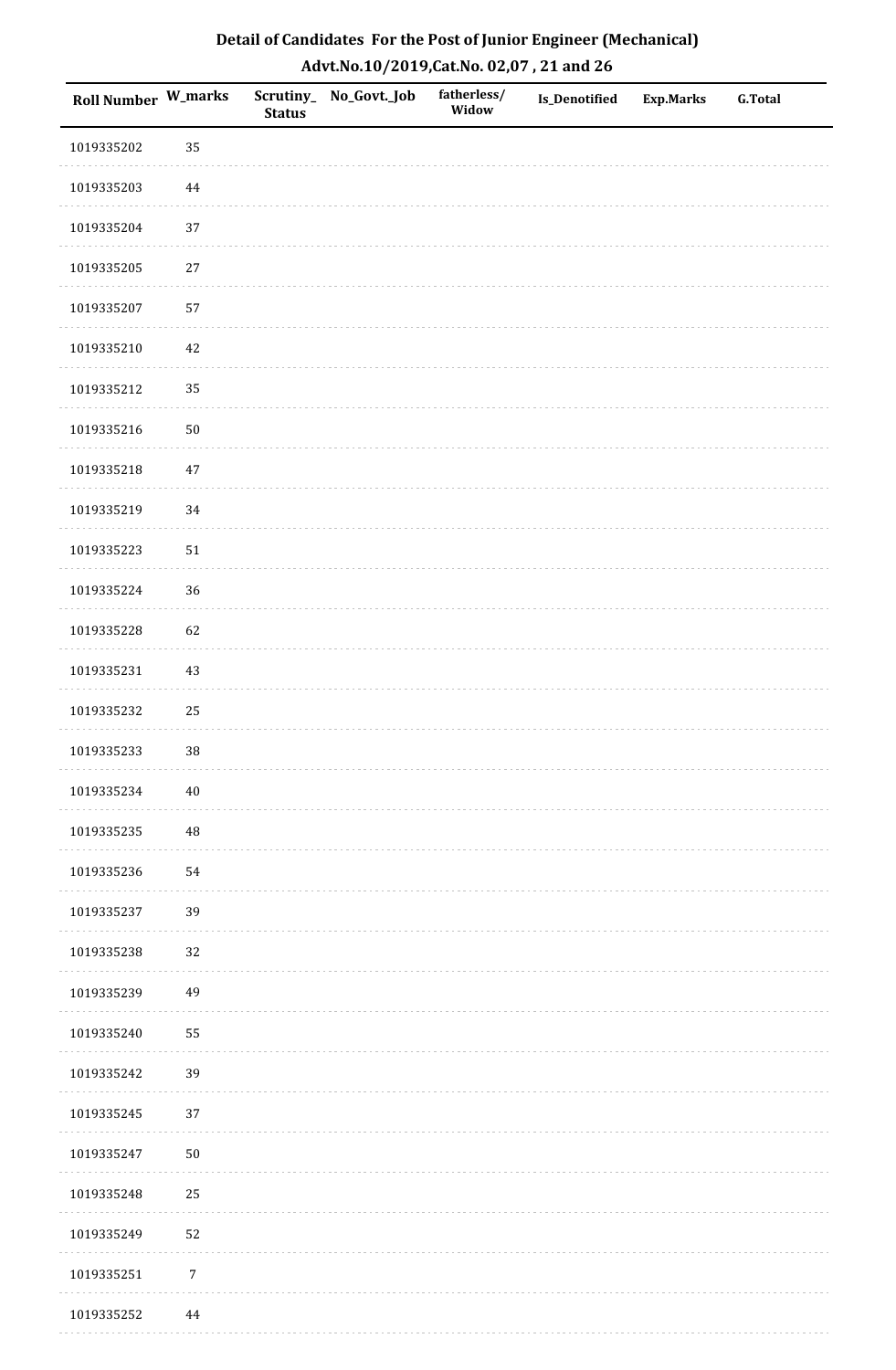| Roll Number W_marks |          | <b>Status</b> | Scrutiny_No_Govt._Job | fatherless/<br>Widow | Is_Denotified    | <b>Exp.Marks</b> | <b>G.Total</b> |
|---------------------|----------|---------------|-----------------------|----------------------|------------------|------------------|----------------|
| 1019335253          | $\bf 44$ |               |                       |                      |                  |                  |                |
| 1019335256          | 33       |               |                       |                      |                  |                  |                |
| 1019335257          | 33       |               |                       |                      |                  |                  |                |
| 1019335262          | 35       |               |                       |                      |                  |                  |                |
| 1019335263          | $\bf 44$ |               |                       |                      |                  |                  |                |
| 1019335266          | 34       |               |                       |                      |                  |                  |                |
| 1019335270          | $47\,$   |               |                       |                      |                  |                  |                |
| 1019335271          | 38       |               |                       |                      |                  |                  |                |
| 1019335272          | 36       |               |                       |                      |                  |                  |                |
| 1019335273          | 36       |               |                       |                      |                  |                  |                |
| 1019335274          | 65       |               |                       |                      |                  |                  |                |
| 1019335276          | 65       |               |                       |                      |                  |                  |                |
| 1019335278          | $31\,$   |               |                       |                      |                  |                  |                |
| 1019335279          | 60       |               |                       |                      |                  |                  |                |
| 1019335280          | $\rm 48$ |               |                       |                      |                  |                  |                |
| 1019335281          | $46\,$   |               |                       |                      |                  |                  |                |
| 1019335282          | $40\,$   |               |                       |                      |                  |                  |                |
| 1019335283          | 42       | Eligible      | $\overline{5}$        | $\boldsymbol{0}$     | $\boldsymbol{0}$ | $0.00\,$         | 47.00          |
| 1019335285          | 42       |               |                       |                      |                  |                  |                |
| 1019335286          | 34       |               |                       |                      |                  |                  |                |
| 1019335288          | 59       |               |                       |                      |                  |                  |                |
| 1019335293          | 33       |               |                       |                      |                  |                  |                |
| 1019335296          | 35       |               |                       |                      |                  |                  |                |
| 1019335297          | 34       |               |                       |                      |                  |                  |                |
| 1019335299          | 53       |               |                       |                      |                  |                  |                |
| 1019335300          | $51\,$   |               |                       |                      |                  |                  |                |
| 1019335301          | 37       |               |                       |                      |                  |                  |                |
| 1019335304          | 59       |               |                       |                      |                  |                  |                |
| 1019335305          | 34       |               |                       |                      |                  |                  |                |
| 1019335308          | $\rm 45$ |               |                       |                      |                  |                  |                |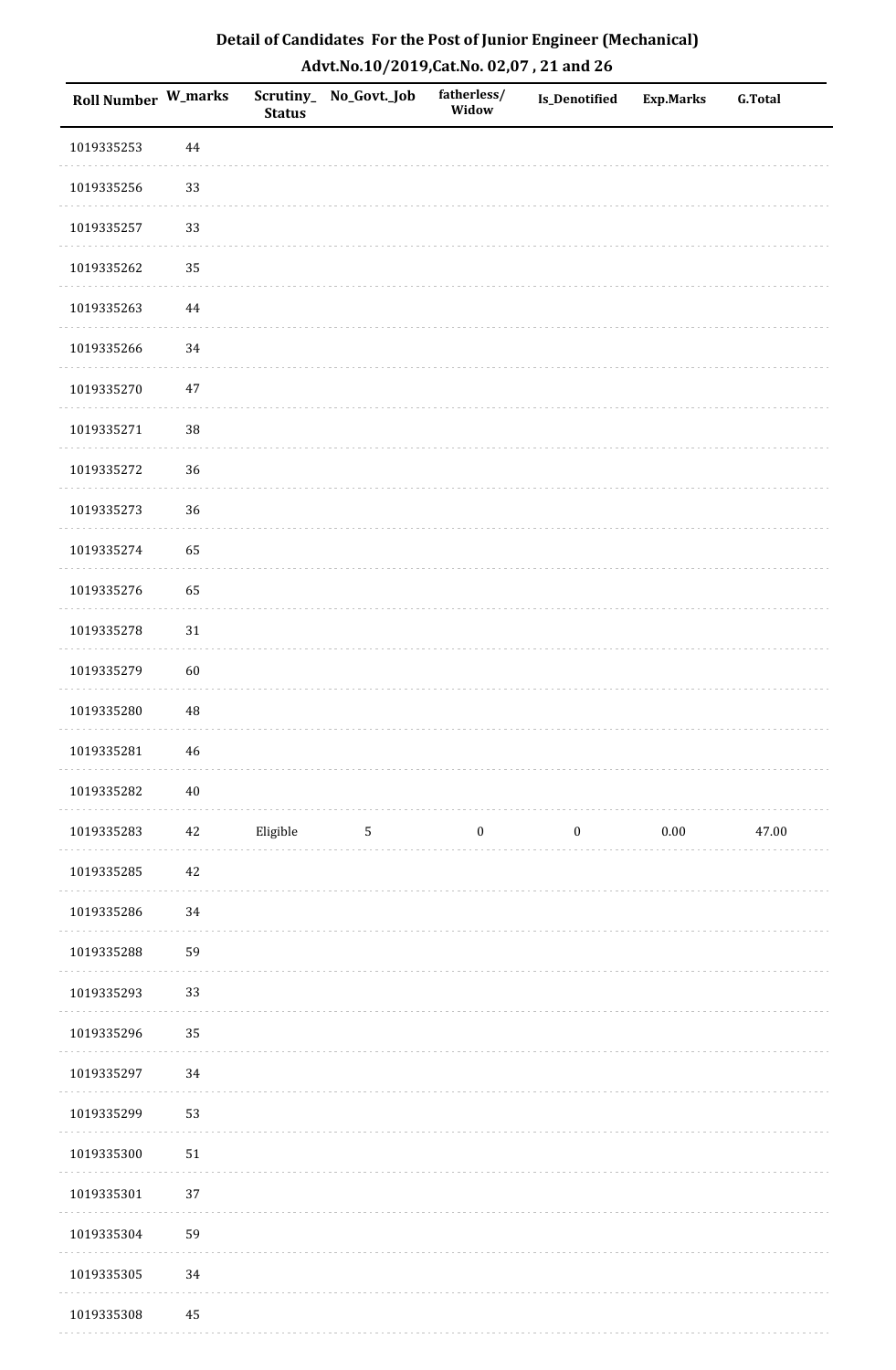| Roll Number W_marks |          | <b>Status</b> | Scrutiny_No_Govt._Job | fatherless/<br>Widow | Is_Denotified | <b>Exp.Marks</b> | <b>G.Total</b> |
|---------------------|----------|---------------|-----------------------|----------------------|---------------|------------------|----------------|
| 1019335310          | $51\,$   |               |                       |                      |               |                  |                |
| 1019335312          | 49       |               |                       |                      |               |                  |                |
| 1019335313          | 44       |               |                       |                      |               |                  |                |
| 1019335314          | 38       |               |                       |                      |               |                  |                |
| 1019335315          | $46\,$   |               |                       |                      |               |                  |                |
| 1019335316          | 43       |               |                       |                      |               |                  |                |
| 1019335317          | $\bf 44$ |               |                       |                      |               |                  |                |
| 1019335324          | 61       |               |                       |                      |               |                  |                |
| 1019335325          | 34       |               |                       |                      |               |                  |                |
| 1019335327          | $40\,$   |               |                       |                      |               |                  |                |
| 1019335330          | 42       |               |                       |                      |               |                  |                |
| 1019335332          | 32       |               |                       |                      |               |                  |                |
| 1019335334          | 49       |               |                       |                      |               |                  |                |
| 1019335336          | 55       |               |                       |                      |               |                  |                |
| 1019335338          | 23       |               |                       |                      |               |                  |                |
| 1019335339          | $50\,$   |               |                       |                      |               |                  |                |
| 1019335340          | 32       |               |                       |                      |               |                  |                |
| 1019335341          | 32       |               |                       |                      |               |                  |                |
| 1019335342          | 39       |               |                       |                      |               |                  |                |
| 1019335343          | $47\,$   |               |                       |                      |               |                  |                |
| 1019335346          | 37       |               |                       |                      |               |                  |                |
| 1019335348          | 56       |               |                       |                      |               |                  |                |
| 1019335350          | $51\,$   |               |                       |                      |               |                  |                |
| 1019335351          | 36       |               |                       |                      |               |                  |                |
| 1019335353          | 32       |               |                       |                      |               |                  |                |
| 1019335354          | $50\,$   |               |                       |                      |               |                  |                |
| 1019335355          | 59       |               |                       |                      |               |                  |                |
| 1019335356          | 44       |               |                       |                      |               |                  |                |
| 1019335357          | 49       |               |                       |                      |               |                  |                |
| 1019335359          | 38       |               |                       |                      |               |                  |                |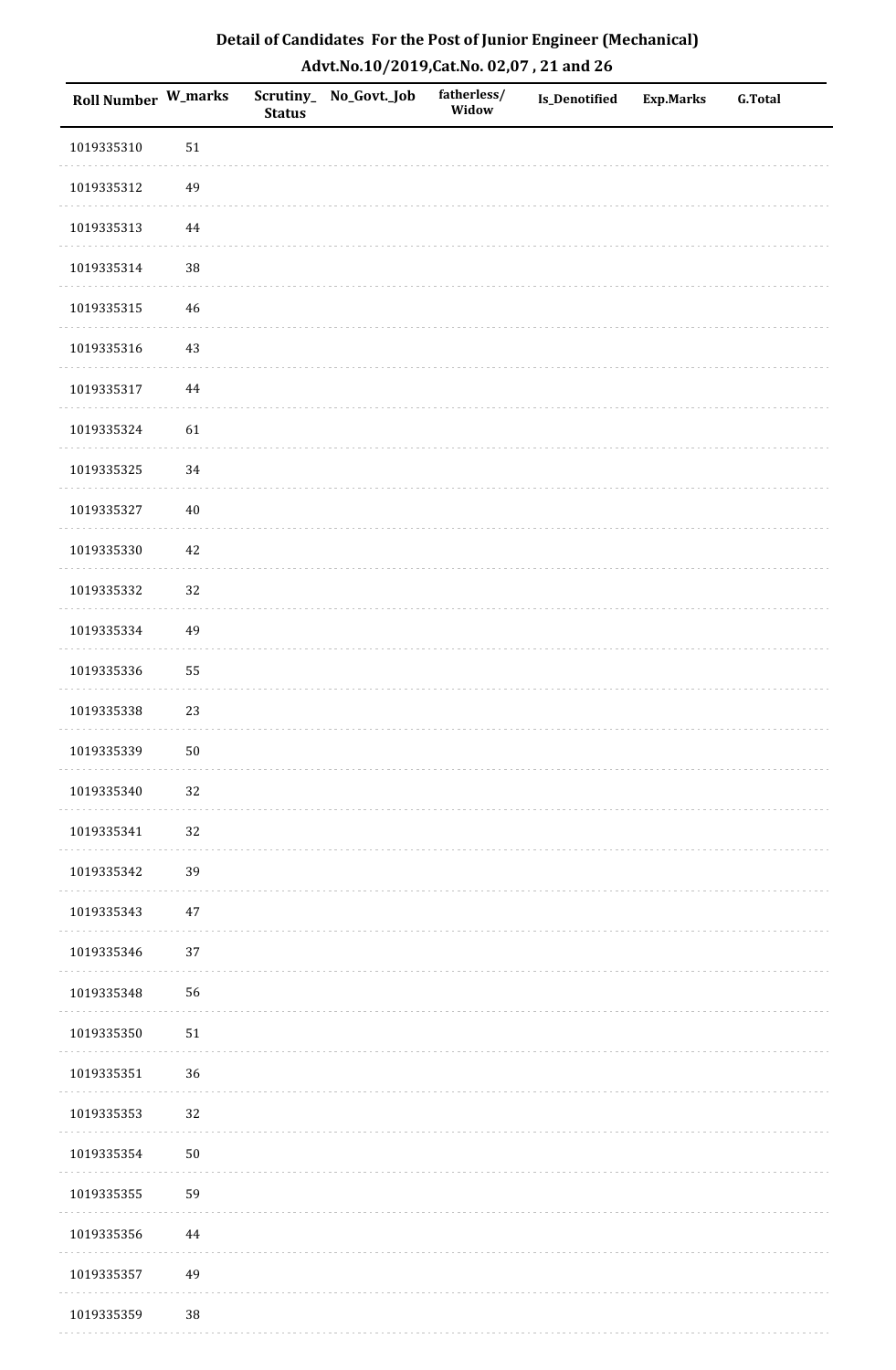| <b>Roll Number W_marks</b> |                 | <b>Status</b> | Scrutiny_No_Govt._Job | fatherless/<br>Widow | <b>Is_Denotified</b> | Exp.Marks | <b>G.Total</b> |
|----------------------------|-----------------|---------------|-----------------------|----------------------|----------------------|-----------|----------------|
| 1019335361                 | <b>REJECTED</b> |               |                       |                      |                      |           | $0.00\,$       |
| 1019335362                 | 38              |               |                       |                      |                      |           |                |
| 1019335363                 | $\bf 45$        |               |                       |                      |                      |           |                |
| 1019335364                 | 38              |               |                       |                      |                      |           |                |
| 1019335366                 | 33              |               |                       |                      |                      |           |                |
| 1019335367                 | $41\,$          |               |                       |                      |                      |           |                |
| 1019335368                 | $41\,$          |               |                       |                      |                      |           |                |
| 1019335369                 | $47\,$          |               |                       |                      |                      |           |                |
| 1019335370                 | 39              |               |                       |                      |                      |           |                |
| 1019335371                 | $51\,$          |               |                       |                      |                      |           |                |
| 1019335372                 | $50\,$          |               |                       |                      |                      |           |                |
| 1019335375                 | $47\,$          |               |                       |                      |                      |           |                |
| 1019335377                 | 34              |               |                       |                      |                      |           |                |
| 1019335379                 | $46\,$          |               |                       |                      |                      |           |                |
| 1019335380                 | $\sqrt{46}$     |               |                       |                      |                      |           |                |
| 1019335381                 | 44              |               |                       |                      |                      |           |                |
| 1019335384                 | 63              |               |                       |                      |                      |           |                |
| 1019335387                 | $46\,$          |               |                       |                      |                      |           |                |
| 1019335389                 | $41\,$          |               |                       |                      |                      |           |                |
| 1019335390                 | 39              |               |                       |                      |                      |           |                |
| 1019335391                 | $27\,$          |               |                       |                      |                      |           |                |
| 1019335394                 | $41\,$          |               |                       |                      |                      |           |                |
| 1019335395                 | 45              |               |                       |                      |                      |           |                |
| 1019335397                 | $\rm 48$        |               |                       |                      |                      |           |                |
| 1019335398                 | 49              |               |                       |                      |                      |           |                |
| 1019335400                 | 44              |               |                       |                      |                      |           |                |
| 1019335401                 | 49              |               |                       |                      |                      |           |                |
| 1019335403                 | $40\,$          |               |                       |                      |                      |           |                |
| 1019335404                 | 37              |               |                       |                      |                      |           |                |
| 1019335405                 | 45              |               |                       |                      |                      |           |                |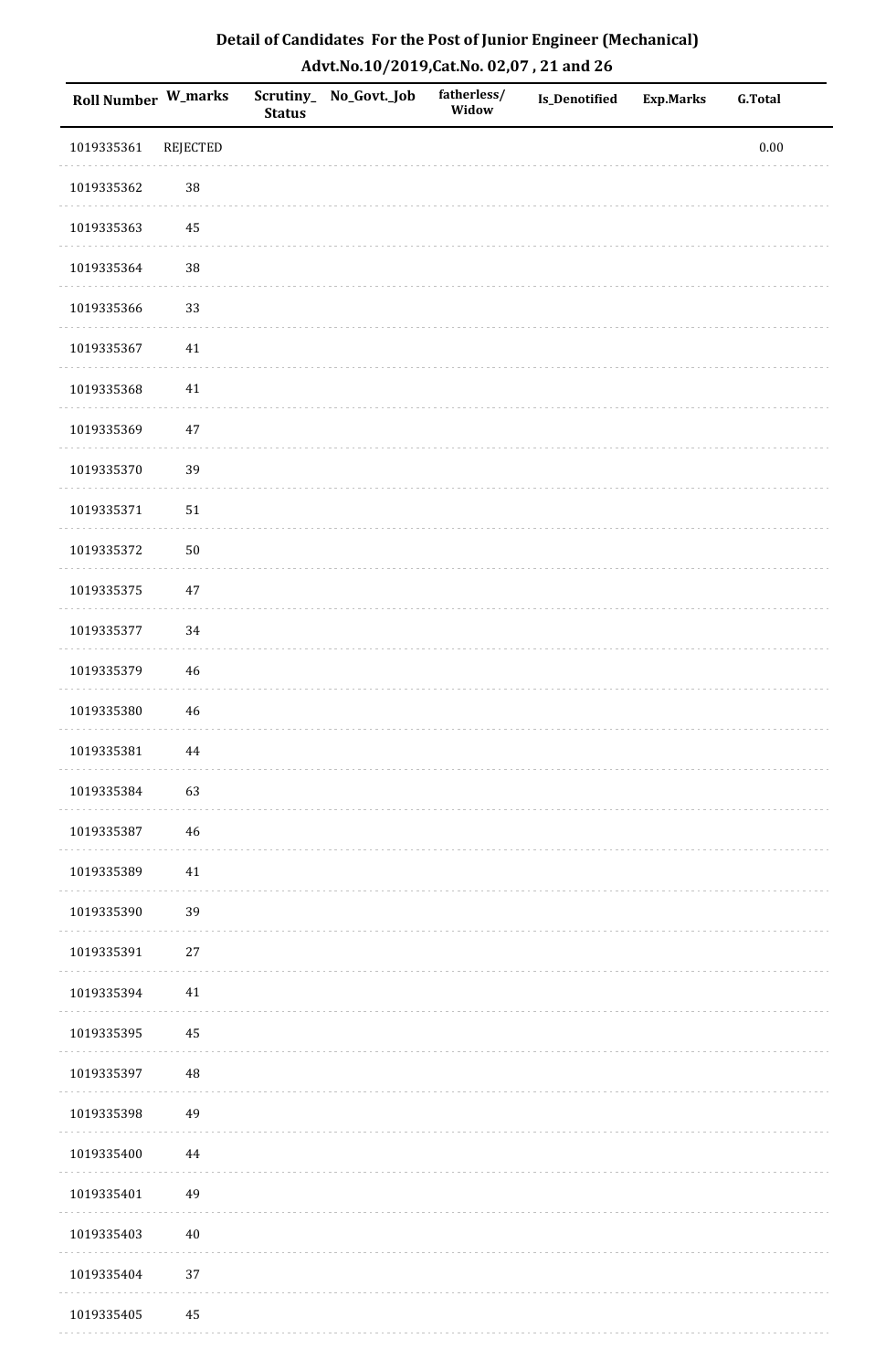| Detail of Candidates For the Post of Junior Engineer (Mechanical) |
|-------------------------------------------------------------------|
| Advt.No.10/2019,Cat.No. 02,07, 21 and 26                          |

| <b>Roll Number W_marks</b> |          | <b>Status</b> | Scrutiny_No_Govt._Job | fatherless/<br>Widow | Is_Denotified    | <b>Exp.Marks</b> | <b>G.Total</b> |
|----------------------------|----------|---------------|-----------------------|----------------------|------------------|------------------|----------------|
| 1019335407                 | 48       |               |                       |                      |                  |                  |                |
| 1019335410                 | 46       | Absent        | $\boldsymbol{0}$      | $\boldsymbol{0}$     | $\boldsymbol{0}$ | $0.00\,$         |                |
| 1019335411                 | $40\,$   |               |                       |                      |                  |                  |                |
| 1019335413                 | 45       |               |                       |                      |                  |                  |                |
| 1019335417                 | 49       |               |                       |                      |                  |                  |                |
| 1019335419                 | 32       |               |                       |                      |                  |                  |                |
| 1019335420                 | 33       |               |                       |                      |                  |                  |                |
| 1019335423                 | 49       |               |                       |                      |                  |                  |                |
| 1019335425                 | $41\,$   |               |                       |                      |                  |                  |                |
| 1019335426                 | 45       |               |                       |                      |                  |                  |                |
| 1019335428                 | 45       |               |                       |                      |                  |                  |                |
| 1019335433                 | $26\,$   |               |                       |                      |                  |                  |                |
| 1019335435                 | 46       |               |                       |                      |                  |                  |                |
| 1019335436                 | 46       |               |                       |                      |                  |                  |                |
| 1019335437                 | 45       |               |                       |                      |                  |                  |                |
| 1019335439                 | $\rm 48$ |               |                       |                      |                  |                  |                |
| 1019335441                 | 61       |               |                       |                      |                  |                  |                |
| 1019335443                 | 35       |               |                       |                      |                  |                  |                |
| 1019335444                 | $\bf 44$ |               |                       |                      |                  |                  |                |
| 1019335445                 | 32       |               |                       |                      |                  |                  |                |
| 1019335446                 | 42       |               |                       |                      |                  |                  |                |
| 1019335447                 | $\bf 44$ |               |                       |                      |                  |                  |                |
| 1019335448                 | 45       |               |                       |                      |                  |                  |                |
| 1019335449                 | 41       |               |                       |                      |                  |                  |                |
| 1019335450                 | 34       |               |                       |                      |                  |                  |                |
| 1019335451                 | 55       |               |                       |                      |                  |                  |                |
| 1019335452                 | 31       |               |                       |                      |                  |                  |                |
| 1019335453                 | 39       |               |                       |                      |                  |                  |                |
| 1019335454                 | 29       |               |                       |                      |                  |                  |                |
| 1019335456                 | 53       |               |                       |                      |                  |                  |                |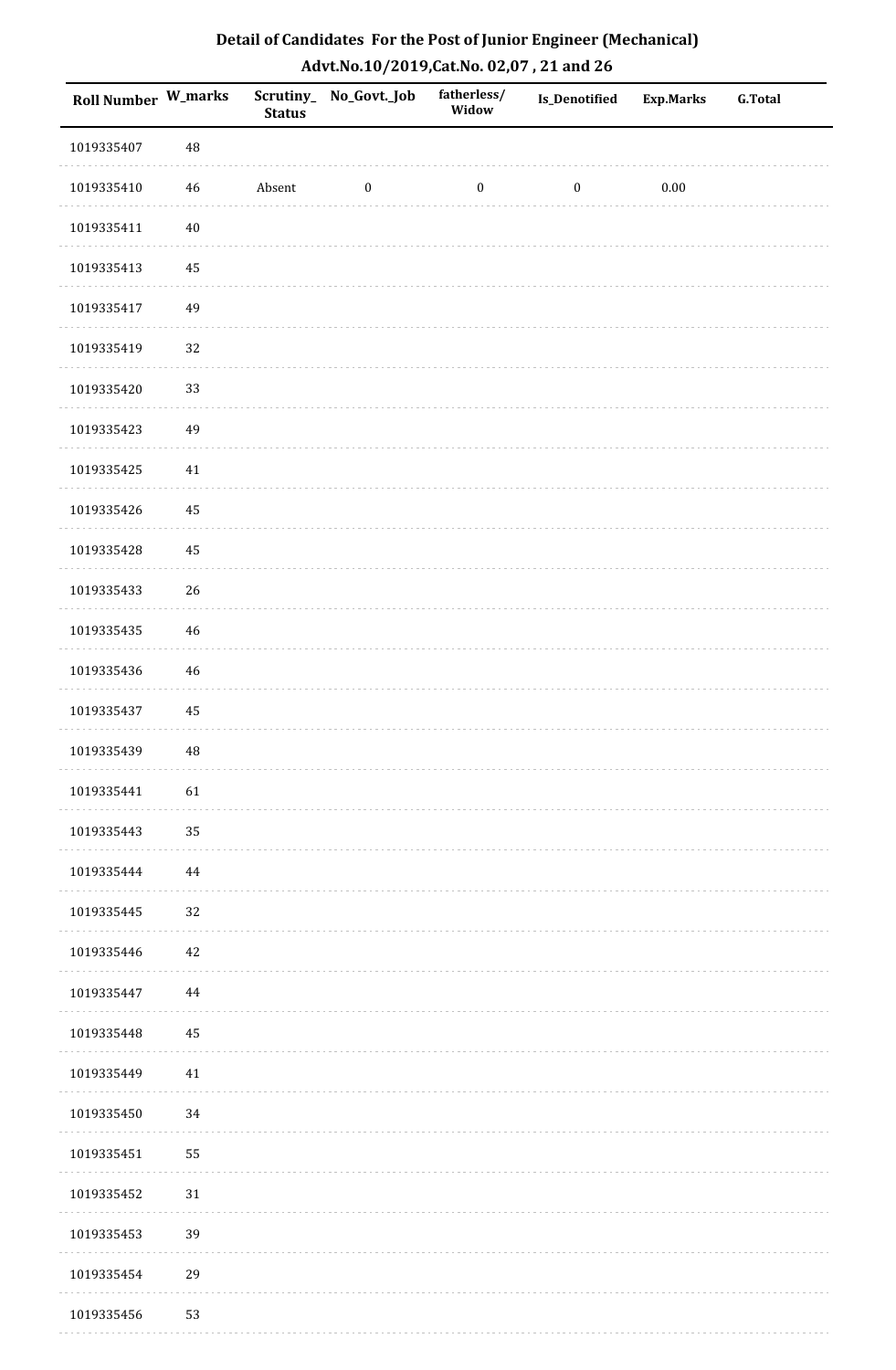| Roll Number W_marks |            | <b>Status</b> | Scrutiny_No_Govt._Job | fatherless/<br>Widow | Is_Denotified    | <b>Exp.Marks</b> | <b>G.Total</b> |
|---------------------|------------|---------------|-----------------------|----------------------|------------------|------------------|----------------|
| 1019335457          | 36         |               |                       |                      |                  |                  |                |
| 1019335458          | ${\bf 28}$ |               |                       |                      |                  |                  |                |
| 1019335459          | $11\,$     |               |                       |                      |                  |                  |                |
| 1019335460          | 36         |               |                       |                      |                  |                  |                |
| 1019335461          | 26         |               |                       |                      |                  |                  |                |
| 1019335463          | 39         |               |                       |                      |                  |                  |                |
| 1019335464          | 45         |               |                       |                      |                  |                  |                |
| 1019335465          | 61         |               |                       |                      |                  |                  |                |
| 1019335467          | 37         |               |                       |                      |                  |                  |                |
| 1019335468          | 62         |               |                       |                      |                  |                  |                |
| 1019335469          | 49         |               |                       |                      |                  |                  |                |
| 1019335473          | $50\,$     |               |                       |                      |                  |                  |                |
| 1019335475          | $46\,$     |               |                       |                      |                  |                  |                |
| 1019335476          | $46\,$     |               |                       |                      |                  |                  |                |
| 1019335477          | $\bf 45$   |               |                       |                      |                  |                  |                |
| 1019335479          | $51\,$     |               |                       |                      |                  |                  |                |
| 1019335483          | 52         |               |                       |                      |                  |                  |                |
| 1019335484          | 49         |               |                       |                      |                  |                  |                |
| 1019335485          | 49         |               |                       |                      |                  |                  |                |
| 1019335486          | $41\,$     |               |                       |                      |                  |                  |                |
| 1019335487          | $46\,$     |               |                       |                      |                  |                  |                |
| 1019335488          | 37         |               |                       |                      |                  |                  |                |
| 1019335489          | 52         |               |                       |                      |                  |                  |                |
| 1019335494          | 54         |               |                       |                      |                  |                  |                |
| 1019335496          | 48         |               |                       |                      |                  |                  |                |
| 1019335497          | 33         |               |                       |                      |                  |                  |                |
| 1019335498          | 53         |               |                       |                      |                  |                  |                |
| 1019335501          | 60         |               |                       |                      |                  |                  |                |
| 1019335502          | 58         |               |                       |                      |                  |                  |                |
| 1019335503          | 67         | Eligible      | $\boldsymbol{0}$      | $\boldsymbol{0}$     | $\boldsymbol{0}$ | 0.00             | 67.00          |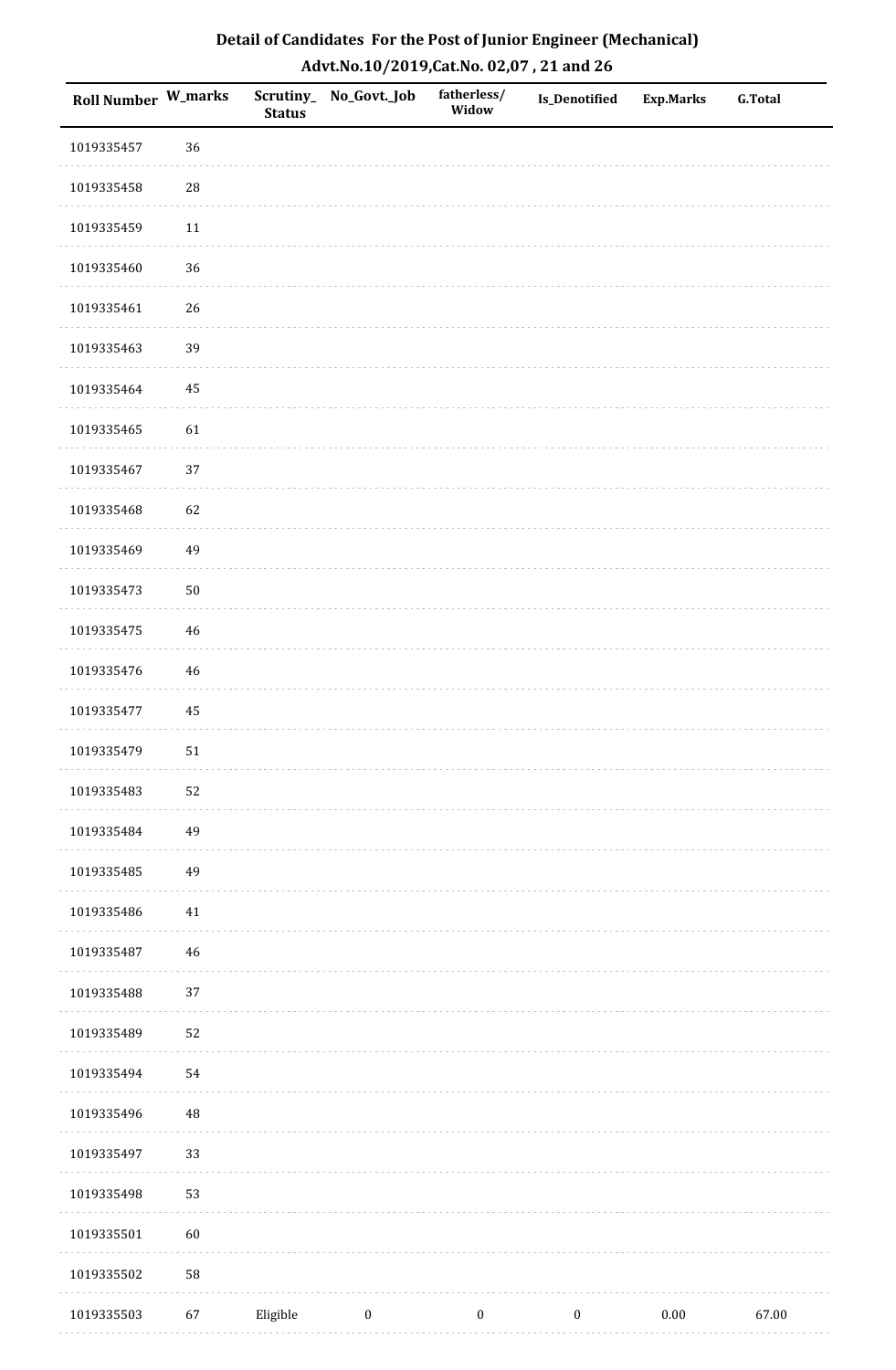| Roll Number W_marks |          | <b>Status</b> | Scrutiny_No_Govt._Job | fatherless/<br>Widow | Is_Denotified    | <b>Exp.Marks</b> | <b>G.Total</b> |
|---------------------|----------|---------------|-----------------------|----------------------|------------------|------------------|----------------|
| 1019335504          | 37       |               |                       |                      |                  |                  |                |
| 1019335505          | 64       |               |                       |                      |                  |                  |                |
| 1019335507          | 49       |               |                       |                      |                  |                  |                |
| 1019335508          | 32       |               |                       |                      |                  |                  |                |
| 1019335509          | $51\,$   |               |                       |                      |                  |                  |                |
| 1019335510          | 49       |               |                       |                      |                  |                  |                |
| 1019335514          | 38       |               |                       |                      |                  |                  |                |
| 1019335517          | 58       |               |                       |                      |                  |                  |                |
| 1019335518          | 35       |               |                       |                      |                  |                  |                |
| 1019335520          | 45       |               |                       |                      |                  |                  |                |
| 1019335521          | $10\,$   |               |                       |                      |                  |                  |                |
| 1019335523          | 49       |               |                       |                      |                  |                  |                |
| 1019335524          | 59       | Eligible      | $\bf{0}$              | $\boldsymbol{0}$     | $\boldsymbol{0}$ | $0.00\,$         | 59.00          |
| 1019335527          | 36       |               |                       |                      |                  |                  |                |
| 1019335530          | $\rm 48$ |               |                       |                      |                  |                  |                |
| 1019335531          | $42\,$   |               |                       |                      |                  |                  |                |
| 1019335533          | 44       |               |                       |                      |                  |                  |                |
| 1019335536          | 34       |               |                       |                      |                  |                  |                |
| 1019335537          | $50\,$   |               |                       |                      |                  |                  |                |
| 1019335538          | 41       |               |                       |                      |                  |                  |                |
| 1019335546          | $40\,$   |               |                       |                      |                  |                  |                |
| 1019335547          | 49       |               |                       |                      |                  |                  |                |
| 1019335548          | 58       |               |                       |                      |                  |                  |                |
| 1019335549          | 39       |               |                       |                      |                  |                  |                |
| 1019335550          | $30\,$   |               |                       |                      |                  |                  |                |
| 1019335554          | $43\,$   |               |                       |                      |                  |                  |                |
| 1019335555          | 49       |               |                       |                      |                  |                  |                |
| 1019335559          | 49       |               |                       |                      |                  |                  |                |
| 1019335560          | 34       |               |                       |                      |                  |                  |                |
| 1019335563          | 55       |               |                       |                      |                  |                  |                |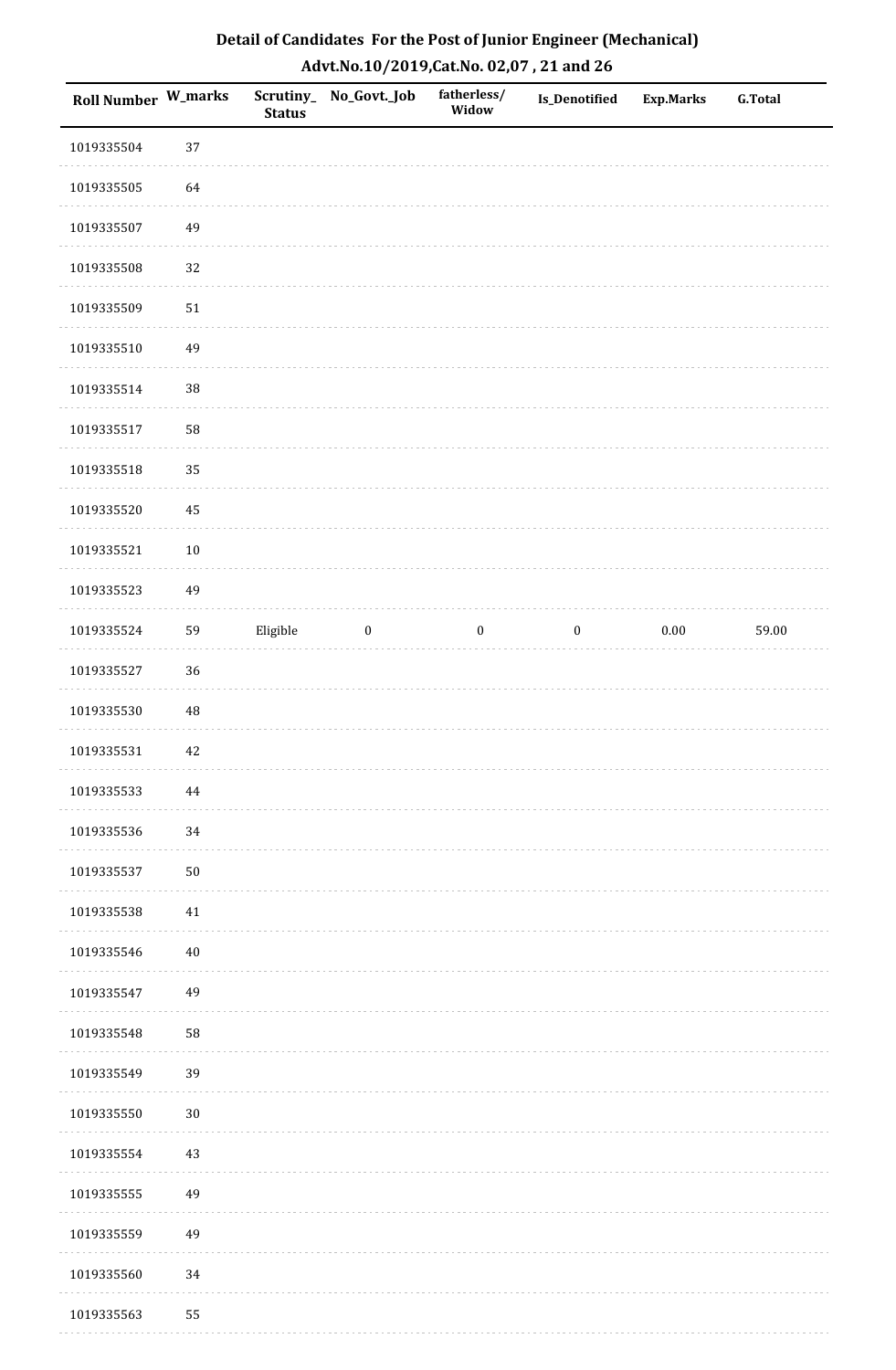| Roll Number W_marks |        | <b>Status</b> | Scrutiny_No_Govt._Job | fatherless/<br>Widow | Is_Denotified | <b>Exp.Marks</b> | <b>G.Total</b> |
|---------------------|--------|---------------|-----------------------|----------------------|---------------|------------------|----------------|
| 1019335564          | $30\,$ |               |                       |                      |               |                  |                |
| 1019335567          | $46\,$ |               |                       |                      |               |                  |                |
| 1019335568          | 36     |               |                       |                      |               |                  |                |
| 1019335569          | 52     |               |                       |                      |               |                  |                |
| 1019335571          | $50\,$ |               |                       |                      |               |                  |                |
| 1019335573          | $40\,$ |               |                       |                      |               |                  |                |
| 1019335576          | 42     |               |                       |                      |               |                  |                |
| 1019335582          | $51\,$ |               |                       |                      |               |                  |                |
| 1019335588          | 38     |               |                       |                      |               |                  |                |
| 1019335589          | 35     |               |                       |                      |               |                  |                |
| 1019335590          | 38     |               |                       |                      |               |                  |                |
| 1019335592          | 33     |               |                       |                      |               |                  |                |
| 1019335593          | 58     |               |                       |                      |               |                  |                |
| 1019335595          | 36     |               |                       |                      |               |                  |                |
| 1019335597          | 23     |               |                       |                      |               |                  |                |
| 1019335599          | $40\,$ |               |                       |                      |               |                  |                |
| 1019335600          | 58     |               |                       |                      |               |                  |                |
| 1019335602          | $50\,$ |               |                       |                      |               |                  |                |
| 1019335606          | 58     |               |                       |                      |               |                  |                |
| 1019335608          | 45     |               |                       |                      |               |                  |                |
| 1019335609          | 52     |               |                       |                      |               |                  |                |
| 1019335611          | $37\,$ |               |                       |                      |               |                  |                |
| 1019335612          | 59     |               |                       |                      |               |                  |                |
| 1019335613          | 36     |               |                       |                      |               |                  |                |
| 1019335614          | 55     |               |                       |                      |               |                  |                |
| 1019335615          | 64     |               |                       |                      |               |                  |                |
| 1019335616          | $31\,$ |               |                       |                      |               |                  |                |
| 1019335618          | 39     |               |                       |                      |               |                  |                |
| 1019335619          | 49     |               |                       |                      |               |                  |                |
| 1019335620          | 48     |               |                       |                      |               |                  |                |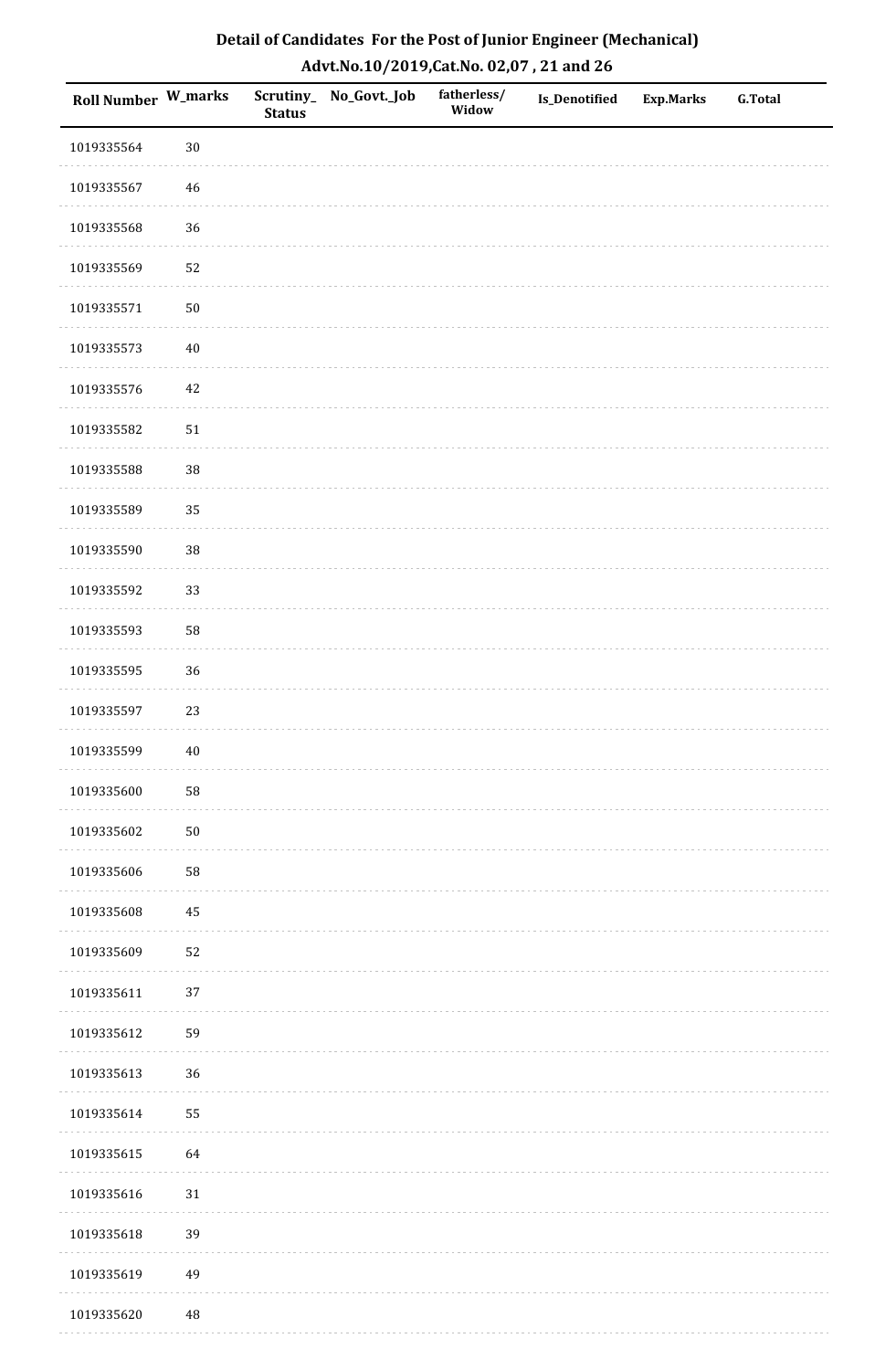| <b>Roll Number W_marks</b> |             | <b>Status</b> | Scrutiny_ No_Govt._Job | fatherless/<br>Widow | Is_Denotified | <b>Exp.Marks</b> | <b>G.Total</b> |
|----------------------------|-------------|---------------|------------------------|----------------------|---------------|------------------|----------------|
| 1019335622                 | 58          |               |                        |                      |               |                  |                |
| 1019335623                 | REJECTED    |               |                        |                      |               |                  | $0.00\,$       |
| 1019335625                 | $34\,$      |               |                        |                      |               |                  |                |
| 1019335627                 | $51\,$      |               |                        |                      |               |                  |                |
| 1019335628                 | 54          |               |                        |                      |               |                  |                |
| 1019335629                 | 36          |               |                        |                      |               |                  |                |
| 1019335631                 | $\bf 44$    |               |                        |                      |               |                  |                |
| 1019335632                 | 39          |               |                        |                      |               |                  |                |
| 1019335633                 | $47\,$      |               |                        |                      |               |                  |                |
| 1019335635                 | 23          |               |                        |                      |               |                  |                |
| 1019335637                 | 57          |               |                        |                      |               |                  |                |
| 1019335642                 | $24\,$      |               |                        |                      |               |                  |                |
| 1019335643                 | $\rm 48$    |               |                        |                      |               |                  |                |
| 1019335644                 | 39          |               |                        |                      |               |                  |                |
| 1019335646                 | 49          |               |                        |                      |               |                  |                |
| 1019335647                 | 26          |               |                        |                      |               |                  |                |
| 1019335648                 | 39          |               |                        |                      |               |                  |                |
| 1019335649                 | 35          |               |                        |                      |               |                  |                |
| 1019335650                 | 37          |               |                        |                      |               |                  |                |
| 1019335651                 | $\sqrt{46}$ |               |                        |                      |               |                  |                |
| 1019335652                 | $\sqrt{46}$ |               |                        |                      |               |                  |                |
| 1019335653                 | $30\,$      |               |                        |                      |               |                  |                |
| 1019335655                 | $\rm 48$    |               |                        |                      |               |                  |                |
| 1019335657                 | 36          |               |                        |                      |               |                  |                |
| 1019335658                 | 41          |               |                        |                      |               |                  |                |
| 1019335659                 | $41\,$      |               |                        |                      |               |                  |                |
| 1019335661                 | $40\,$      |               |                        |                      |               |                  |                |
| 1019335662                 | 47          |               |                        |                      |               |                  |                |
| 1019335665                 | $50\,$      |               |                        |                      |               |                  |                |
| 1019335667                 | $31\,$      |               |                        |                      |               |                  |                |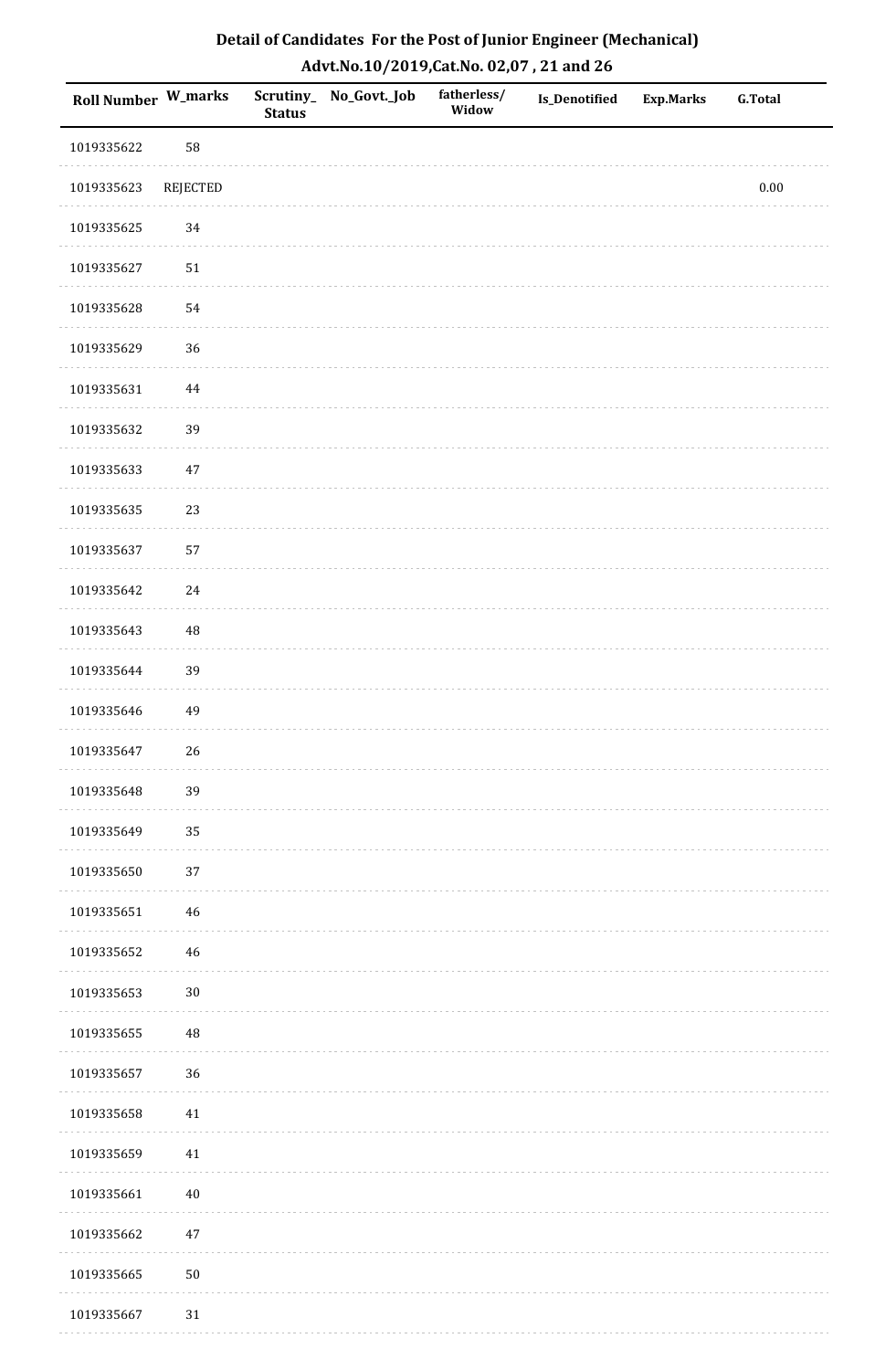| <b>Roll Number W_marks</b> |          | <b>Status</b> | Scrutiny_No_Govt._Job | fatherless/<br>Widow | Is_Denotified | <b>Exp.Marks</b> | <b>G.Total</b> |
|----------------------------|----------|---------------|-----------------------|----------------------|---------------|------------------|----------------|
| 1019335668                 | 53       |               |                       |                      |               |                  |                |
| 1019335669                 | 55       |               |                       |                      |               |                  |                |
| 1019335671                 | 64       |               |                       |                      |               |                  |                |
| 1019335672                 | $30\,$   |               |                       |                      |               |                  |                |
| 1019335673                 | $\rm 48$ |               |                       |                      |               |                  |                |
| 1019335675                 | 39       |               |                       |                      |               |                  |                |
| 1019335677                 | 49       |               |                       |                      |               |                  |                |
| 1019335679                 | 57       |               |                       |                      |               |                  |                |
| 1019335684                 | 19       |               |                       |                      |               |                  |                |
| 1019335685                 | $\bf 44$ |               |                       |                      |               |                  |                |
| 1019335688                 | 34       |               |                       |                      |               |                  |                |
| 1019335689                 | 35       |               |                       |                      |               |                  |                |
| 1019335690                 | 53       |               |                       |                      |               |                  |                |
| 1019335691                 | 37       |               |                       |                      |               |                  |                |
| 1019335694                 | 39       |               |                       |                      |               |                  |                |
| 1019335695                 | 42       |               |                       |                      |               |                  |                |
| 1019335698                 | $50\,$   |               |                       |                      |               |                  |                |
| 1019335700                 | 48       |               |                       |                      |               |                  |                |
| 1019335701                 | $43\,$   |               |                       |                      |               |                  |                |
| 1019335702                 | 35       |               |                       |                      |               |                  |                |
| 1019335703                 | $27\,$   |               |                       |                      |               |                  |                |
| 1019335705                 | $30\,$   |               |                       |                      |               |                  |                |
| 1019335708                 | 46       |               |                       |                      |               |                  |                |
| 1019335709                 | 41       |               |                       |                      |               |                  |                |
| 1019335710                 | 26       |               |                       |                      |               |                  |                |
| 1019335712                 | 37       |               |                       |                      |               |                  |                |
| 1019335714                 | 46       |               |                       |                      |               |                  |                |
| 1019335716                 | 45       |               |                       |                      |               |                  |                |
| 1019335718                 | $43\,$   |               |                       |                      |               |                  |                |
| 1019335719                 | 45       |               |                       |                      |               |                  |                |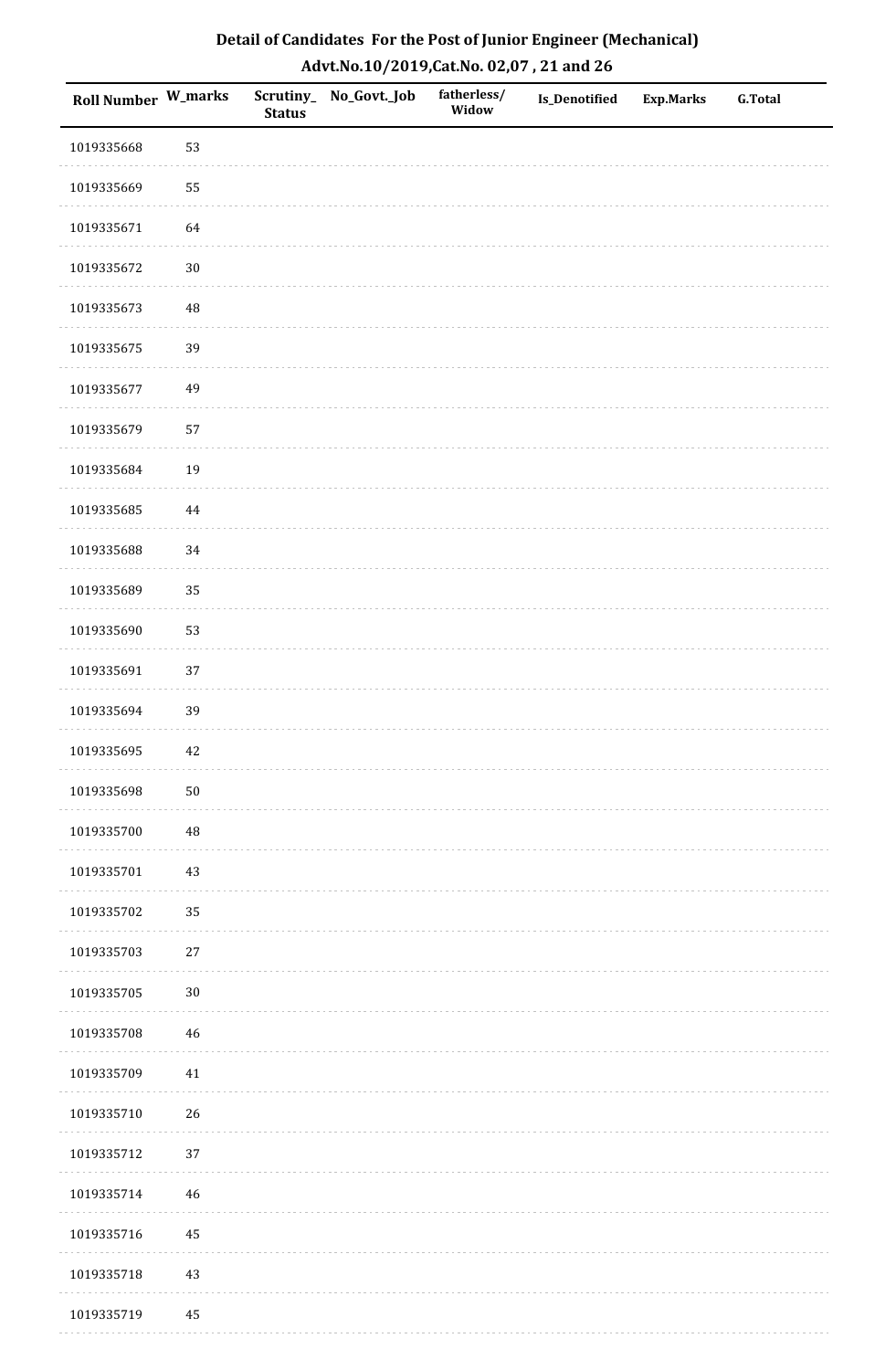| Roll Number W_marks |            | <b>Status</b> | Scrutiny_No_Govt._Job | fatherless/<br>Widow | Is_Denotified    | <b>Exp.Marks</b> | <b>G.Total</b> |
|---------------------|------------|---------------|-----------------------|----------------------|------------------|------------------|----------------|
| 1019335720          | 33         |               |                       |                      |                  |                  |                |
| 1019335721          | $50\,$     |               |                       |                      |                  |                  |                |
| 1019335724          | $47\,$     |               |                       |                      |                  |                  |                |
| 1019335725          | 44         |               |                       |                      |                  |                  |                |
| 1019335726          | 42         |               |                       |                      |                  |                  |                |
| 1019335727          | 37         |               |                       |                      |                  |                  |                |
| 1019335729          | $40\,$     |               |                       |                      |                  |                  |                |
| 1019335732          | 39         |               |                       |                      |                  |                  |                |
| 1019335733          | 45         |               |                       |                      |                  |                  |                |
| 1019335735          | $40\,$     |               |                       |                      |                  |                  |                |
| 1019335736          | 38         |               |                       |                      |                  |                  |                |
| 1019335737          | 33         |               |                       |                      |                  |                  |                |
| 1019335740          | 36         |               |                       |                      |                  |                  |                |
| 1019335741          | 37         |               |                       |                      |                  |                  |                |
| 1019335742          | 45         |               |                       |                      |                  |                  |                |
| 1019335745          | 45         |               |                       |                      |                  |                  |                |
| 1019335746          | 63         |               |                       |                      |                  |                  |                |
| 1019335749          | 19         |               |                       |                      |                  |                  |                |
| 1019335750          | 39         |               |                       |                      |                  |                  |                |
| 1019335751          | 66         | Eligible      | $\boldsymbol{0}$      | $\boldsymbol{0}$     | $\boldsymbol{0}$ | $0.00\,$         | 66.00          |
| 1019335752          | $47\,$     |               |                       |                      |                  |                  |                |
| 1019335754          | $43\,$     |               |                       |                      |                  |                  |                |
| 1019335755          | 32         |               |                       |                      |                  |                  |                |
| 1019335756          | $31\,$     |               |                       |                      |                  |                  |                |
| 1019335758          | 58         |               |                       |                      |                  |                  |                |
| 1019335760          | 65         | Eligible      | $\bf{0}$              | $\boldsymbol{0}$     | $\boldsymbol{0}$ | $0.00\,$         | 65.00          |
| 1019335762          | $40\,$     |               |                       |                      |                  |                  |                |
| 1019335763          | 49         |               |                       |                      |                  |                  |                |
| 1019335764          | $38\,$     |               |                       |                      |                  |                  |                |
| 1019335765          | $\sqrt{7}$ |               |                       |                      |                  |                  |                |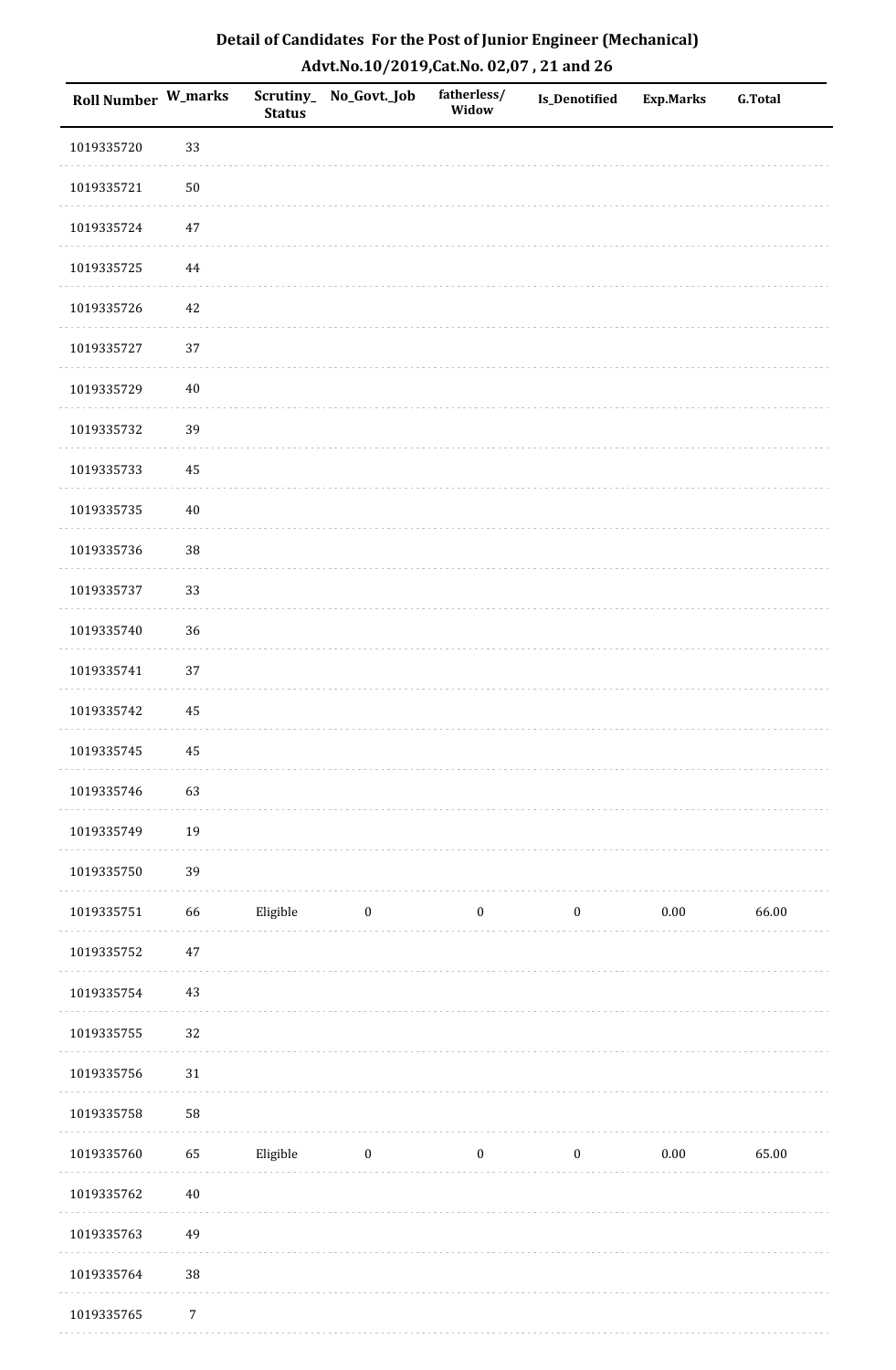| <b>Roll Number W_marks</b> |        | <b>Status</b> | Scrutiny_No_Govt._Job | fatherless/<br>Widow | Is_Denotified | <b>Exp.Marks</b> | <b>G.Total</b> |
|----------------------------|--------|---------------|-----------------------|----------------------|---------------|------------------|----------------|
| 1019335766                 | 35     |               |                       |                      |               |                  |                |
| 1019335769                 | $30\,$ |               |                       |                      |               |                  |                |
| 1019335771                 | $40\,$ |               |                       |                      |               |                  |                |
| 1019335774                 | 48     |               |                       |                      |               |                  |                |
| 1019335776                 | 66     |               |                       |                      |               |                  |                |
| 1019335777                 | 42     |               |                       |                      |               |                  |                |
| 1019335778                 | 35     |               |                       |                      |               |                  |                |
| 1019335779                 | $47\,$ |               |                       |                      |               |                  |                |
| 1019335780                 | $31\,$ |               |                       |                      |               |                  |                |
| 1019335782                 | 33     |               |                       |                      |               |                  |                |
| 1019335783                 | 58     |               |                       |                      |               |                  |                |
| 1019335784                 | 49     |               |                       |                      |               |                  |                |
| 1019335785                 | $50\,$ |               |                       |                      |               |                  |                |
| 1019335786                 | 58     |               |                       |                      |               |                  |                |
| 1019335787                 | 41     |               |                       |                      |               |                  |                |
| 1019335788                 | 18     |               |                       |                      |               |                  |                |
| 1019335789                 | $42\,$ |               |                       |                      |               |                  |                |
| 1019335791                 | 26     |               |                       |                      |               |                  |                |
| 1019335793                 | $38\,$ |               |                       |                      |               |                  |                |
| 1019335796                 | $47\,$ |               |                       |                      |               |                  |                |
| 1019335797                 | $51\,$ |               |                       |                      |               |                  |                |
| 1019335800                 | $40\,$ |               |                       |                      |               |                  |                |
| 1019335802                 | 63     |               |                       |                      |               |                  |                |
| 1019335804                 | 65     |               |                       |                      |               |                  |                |
| 1019335808                 | 34     |               |                       |                      |               |                  |                |
| 1019335809                 | 37     |               |                       |                      |               |                  |                |
| 1019335811                 | 46     |               |                       |                      |               |                  |                |
| 1019335815                 | 62     |               |                       |                      |               |                  |                |
| 1019335816                 | $50\,$ |               |                       |                      |               |                  |                |
| 1019335817                 | 32     |               |                       |                      |               |                  |                |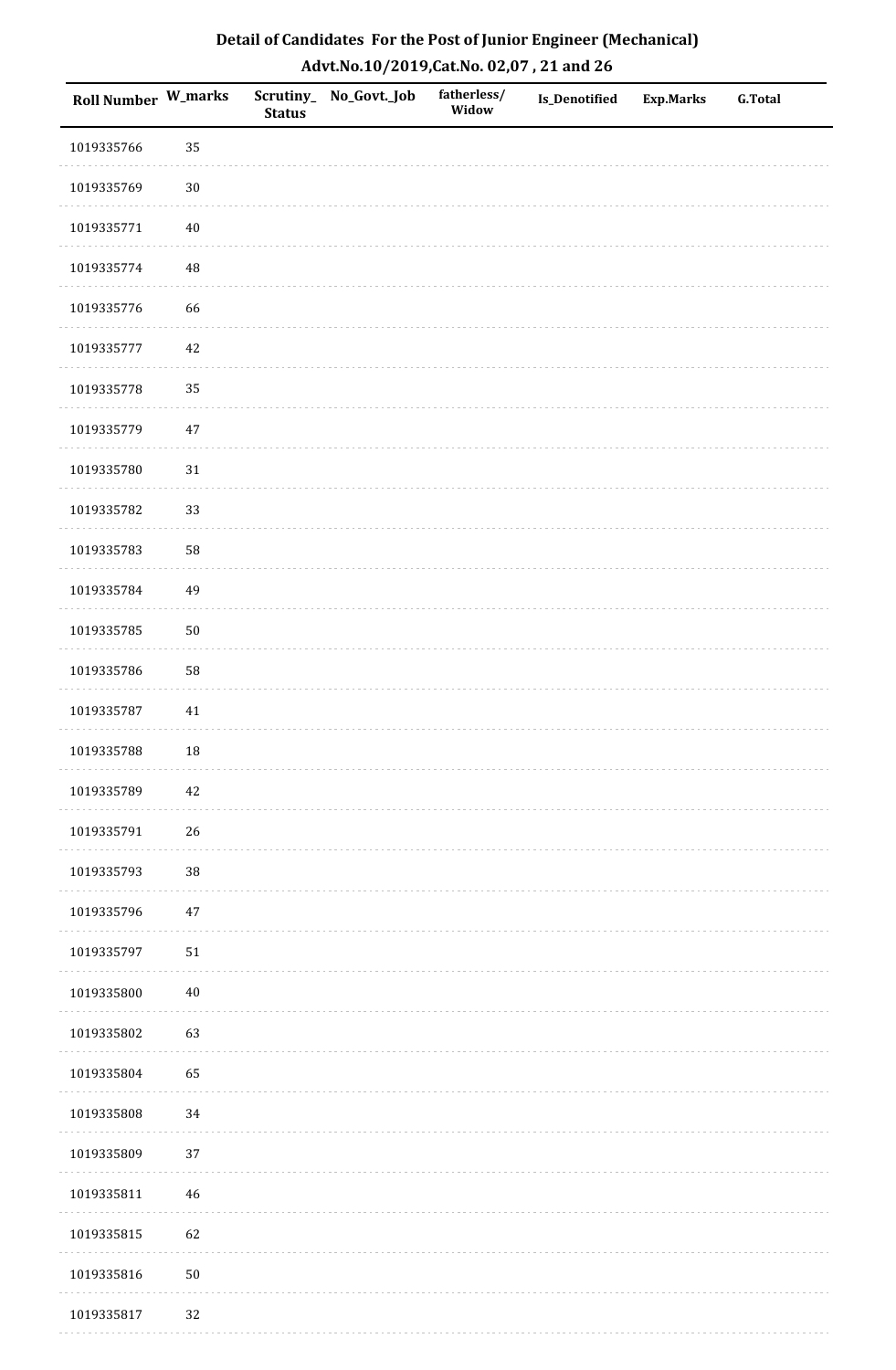| Detail of Candidates For the Post of Junior Engineer (Mechanical) |
|-------------------------------------------------------------------|
| Advt.No.10/2019,Cat.No. 02,07, 21 and 26                          |

| Roll Number W_marks |            | <b>Status</b> | Scrutiny_ No_Govt._Job | fatherless/<br>Widow | Is_Denotified | <b>Exp.Marks</b> | <b>G.Total</b> |
|---------------------|------------|---------------|------------------------|----------------------|---------------|------------------|----------------|
| 1019335818          | 38         |               |                        |                      |               |                  |                |
| 1019335820          | 32         |               |                        |                      |               |                  |                |
| 1019335821          | $47\,$     |               |                        |                      |               |                  |                |
| 1019335824          | 64         |               |                        |                      |               |                  |                |
| 1019335825          | 49         |               |                        |                      |               |                  |                |
| 1019335826          | 47         |               |                        |                      |               |                  |                |
| 1019335827          | 42         |               |                        |                      |               |                  |                |
| 1019335828          | 57         |               |                        |                      |               |                  |                |
| 1019335832          | $37\,$     |               |                        |                      |               |                  |                |
| 1019335833          | 47         |               |                        |                      |               |                  |                |
| 1019335835          | 36         |               |                        |                      |               |                  |                |
| 1019335836          | 42         |               |                        |                      |               |                  |                |
| 1019335838          | 37         |               |                        |                      |               |                  |                |
| 1019335839          | $40\,$     |               |                        |                      |               |                  |                |
| 1019335840          | 53         |               |                        |                      |               |                  |                |
| 1019335842          | 46         |               |                        |                      |               |                  |                |
| 1019335843          | 57         |               |                        |                      |               |                  |                |
| 1019335844          | 41         |               |                        |                      |               |                  |                |
| 1019335846          | 43         |               |                        |                      |               |                  |                |
| 1019335848          | $\rm 48$   |               |                        |                      |               |                  |                |
| 1019335850          | 45         |               |                        |                      |               |                  |                |
| 1019335853          | 33         |               |                        |                      |               |                  |                |
| 1019335854          | $40\,$     |               |                        |                      |               |                  |                |
| 1019335855          | 56         |               |                        |                      |               |                  |                |
| 1019335857          | 57         |               |                        |                      |               |                  |                |
| 1019335858          | 55         |               |                        |                      |               |                  |                |
| 1019335859          | ${\bf 50}$ |               |                        |                      |               |                  |                |
| 1019335861          | 25         |               |                        |                      |               |                  |                |
| 1019335862          | 39         |               |                        |                      |               |                  |                |
| 1019335864          | $36\,$     |               |                        |                      |               |                  |                |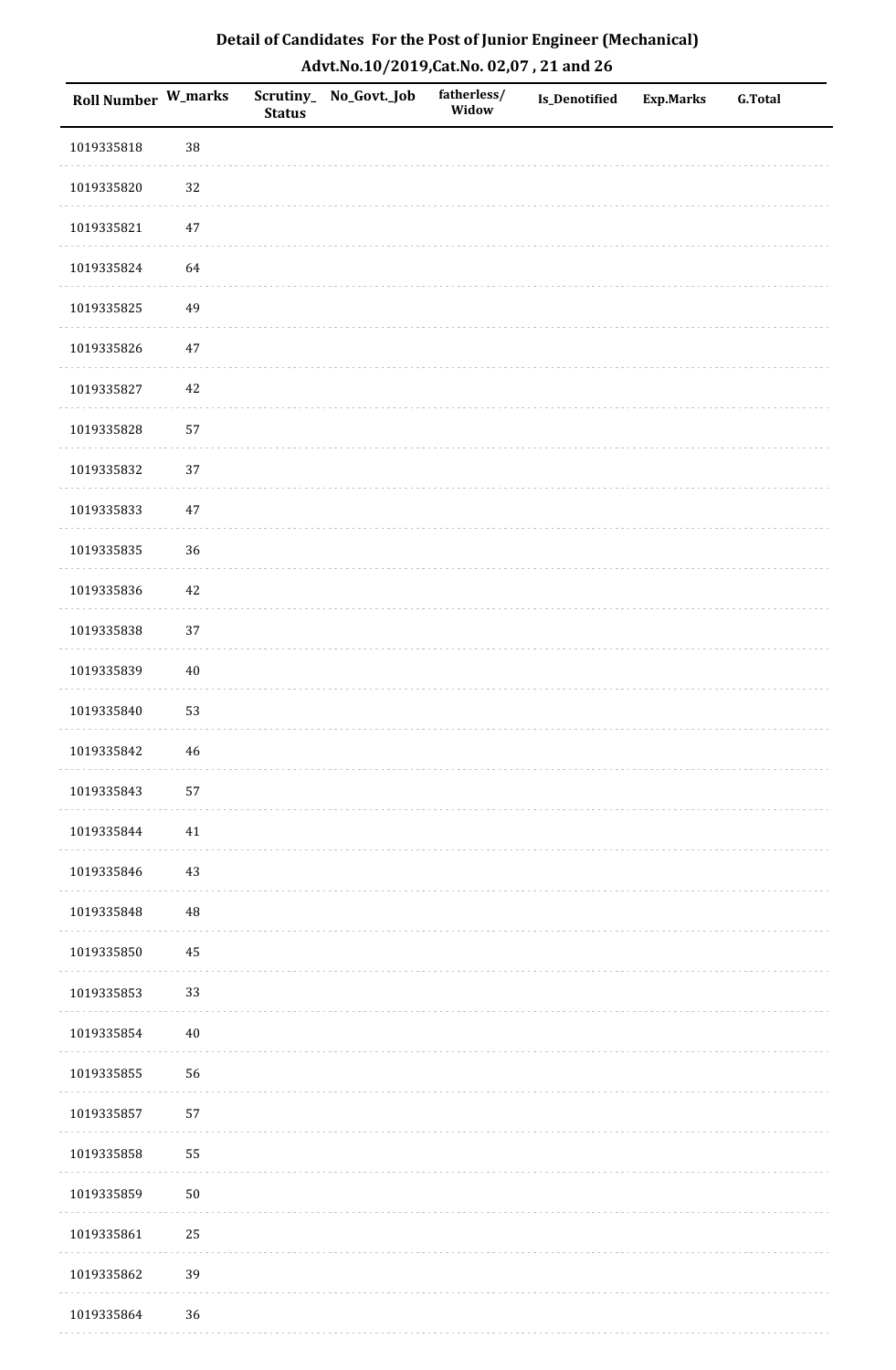| Roll Number W_marks |             | <b>Status</b> | Scrutiny_No_Govt._Job | fatherless/<br>Widow | <b>Is_Denotified</b> | <b>Exp.Marks</b> | <b>G.Total</b> |
|---------------------|-------------|---------------|-----------------------|----------------------|----------------------|------------------|----------------|
| 1019335865          | $51\,$      |               |                       |                      |                      |                  |                |
| 1019335866          | 34          |               |                       |                      |                      |                  |                |
| 1019335869          | $50\,$      |               |                       |                      |                      |                  |                |
| 1019335871          | $31\,$      |               |                       |                      |                      |                  |                |
| 1019335872          | 36          |               |                       |                      |                      |                  |                |
| 1019335873          | 42          |               |                       |                      |                      |                  |                |
| 1019335877          | $47\,$      |               |                       |                      |                      |                  |                |
| 1019335879          | 68          | Absent        | $\boldsymbol{0}$      | $\bf{0}$             | $\boldsymbol{0}$     | $0.00\,$         |                |
| 1019335880          | $\rm 48$    |               |                       |                      |                      |                  |                |
| 1019335883          | 36          |               |                       |                      |                      |                  |                |
| 1019335889          | 54          |               |                       |                      |                      |                  |                |
| 1019335891          | $41\,$      |               |                       |                      |                      |                  |                |
| 1019335893          | 41          |               |                       |                      |                      |                  |                |
| 1019335894          | $\sqrt{46}$ |               |                       |                      |                      |                  |                |
| 1019335895          | 46          |               |                       |                      |                      |                  |                |
| 1019335896          | $40\,$      |               |                       |                      |                      |                  |                |
| 1019335898          | 37          |               |                       |                      |                      |                  |                |
| 1019335899          | 34          |               |                       |                      |                      |                  |                |
| 1019335901          | ${\bf 51}$  |               |                       |                      |                      |                  |                |
| 1019335902          | 48          |               |                       |                      |                      |                  |                |
| 1019335904          | 36          |               |                       |                      |                      |                  |                |
| 1019335905          | $51\,$      |               |                       |                      |                      |                  |                |
| 1019335909          | 34          | Eligible      | $\bf{0}$              | $\boldsymbol{0}$     | $\boldsymbol{0}$     | $0.00\,$         | 34.00          |
| 1019335912          | 38          |               |                       |                      |                      |                  |                |
| 1019335913          | 37          |               |                       |                      |                      |                  |                |
| 1019335914          | 35          |               |                       |                      |                      |                  |                |
| 1019335916          | $47\,$      |               |                       |                      |                      |                  |                |
| 1019335921          | 37          |               |                       |                      |                      |                  |                |
| 1019335923          | 19          |               |                       |                      |                      |                  |                |
| 1019335924          | $42\,$      |               |                       |                      |                      |                  |                |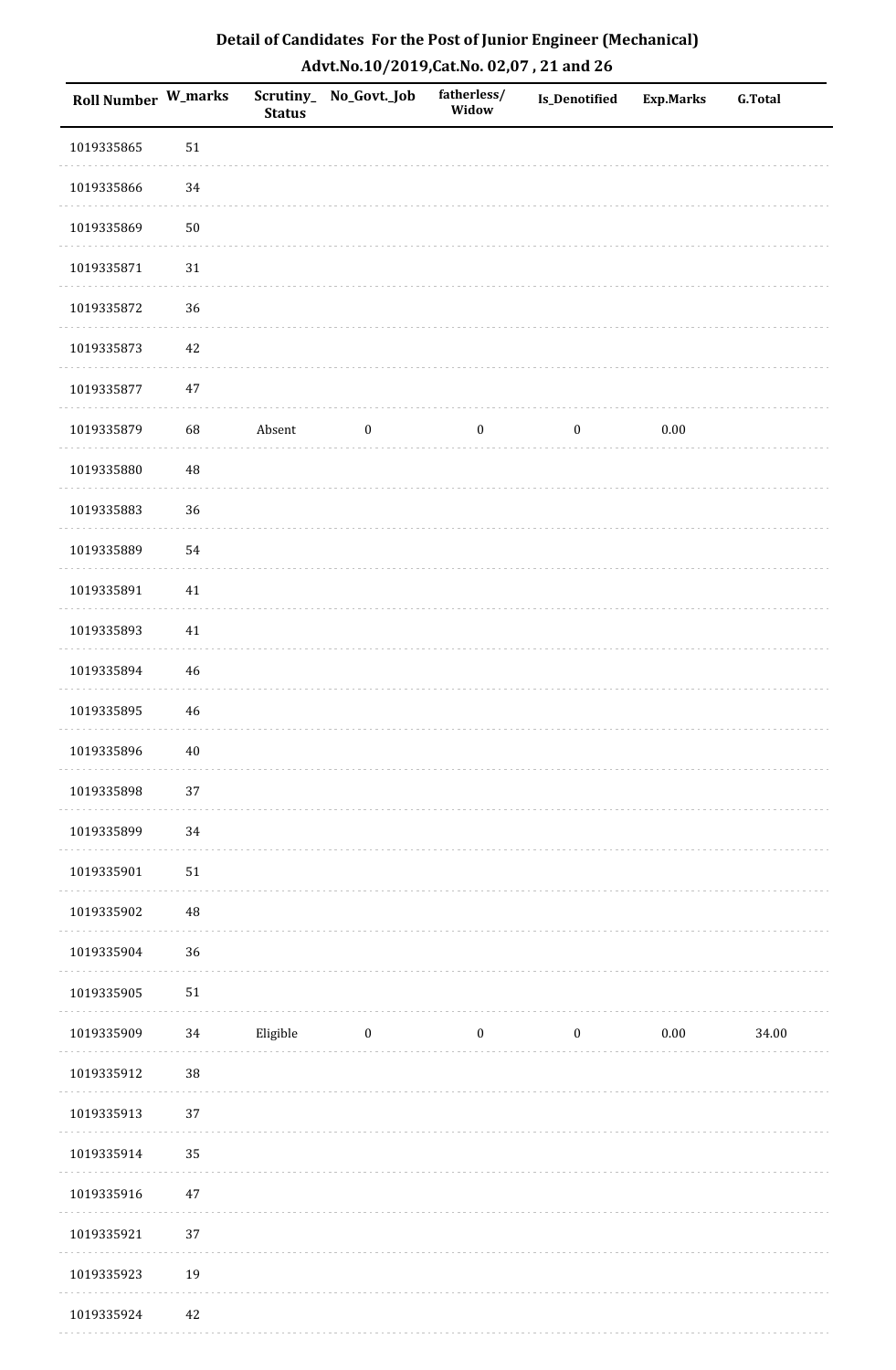| Detail of Candidates For the Post of Junior Engineer (Mechanical) |
|-------------------------------------------------------------------|
| Advt.No.10/2019,Cat.No. 02,07, 21 and 26                          |

| Roll Number W_marks |             | <b>Status</b> | Scrutiny_ No_Govt._Job | fatherless/<br>Widow | Is_Denotified    | <b>Exp.Marks</b> | <b>G.Total</b> |
|---------------------|-------------|---------------|------------------------|----------------------|------------------|------------------|----------------|
| 1019335925          | $40\,$      |               |                        |                      |                  |                  |                |
| 1019335926          | 53          |               |                        |                      |                  |                  |                |
| 1019335927          | 59          |               |                        |                      |                  |                  |                |
| 1019335931          | $27\,$      |               |                        |                      |                  |                  |                |
| 1019335934          | 33          |               |                        |                      |                  |                  |                |
| 1019335937          | ${\bf 28}$  |               |                        |                      |                  |                  |                |
| 1019335939          | 38          |               |                        |                      |                  |                  |                |
| 1019335943          | 39          |               |                        |                      |                  |                  |                |
| 1019335945          | 38          |               |                        |                      |                  |                  |                |
| 1019335946          | 38          |               |                        |                      |                  |                  |                |
| 1019335947          | 44          |               |                        |                      |                  |                  |                |
| 1019335949          | $40\,$      |               |                        |                      |                  |                  |                |
| 1019335951          | $43\,$      |               |                        |                      |                  |                  |                |
| 1019335952          | $\sqrt{46}$ | Eligible      | $\sqrt{5}$             | $\boldsymbol{0}$     | $\boldsymbol{0}$ | $0.00\,$         | $51.00\,$      |
| 1019335954          | $\rm 48$    |               |                        |                      |                  |                  |                |
| 1019335956          | 33          |               |                        |                      |                  |                  |                |
| 1019335957          | $\bf 44$    |               |                        |                      |                  |                  |                |
| 1019335958          | $31\,$      |               |                        |                      |                  |                  |                |
| 1019335959          | $20\,$      |               |                        |                      |                  |                  |                |
| 1019335960          | 48          |               |                        |                      |                  |                  |                |
| 1019335963          | 36          |               |                        |                      |                  |                  |                |
| 1019335964          | $40\,$      |               |                        |                      |                  |                  |                |
| 1019335968          | $47\,$      |               |                        |                      |                  |                  |                |
| 1019335969          | $31\,$      |               |                        |                      |                  |                  |                |
| 1019335970          | 52          |               |                        |                      |                  |                  |                |
| 1019335971          | $50\,$      |               |                        |                      |                  |                  |                |
| 1019335973          | $31\,$      |               |                        |                      |                  |                  |                |
| 1019335976          | 57          |               |                        |                      |                  |                  |                |
| 1019335978          | 28          |               |                        |                      |                  |                  |                |
| 1019335981          | 58          |               |                        |                      |                  |                  |                |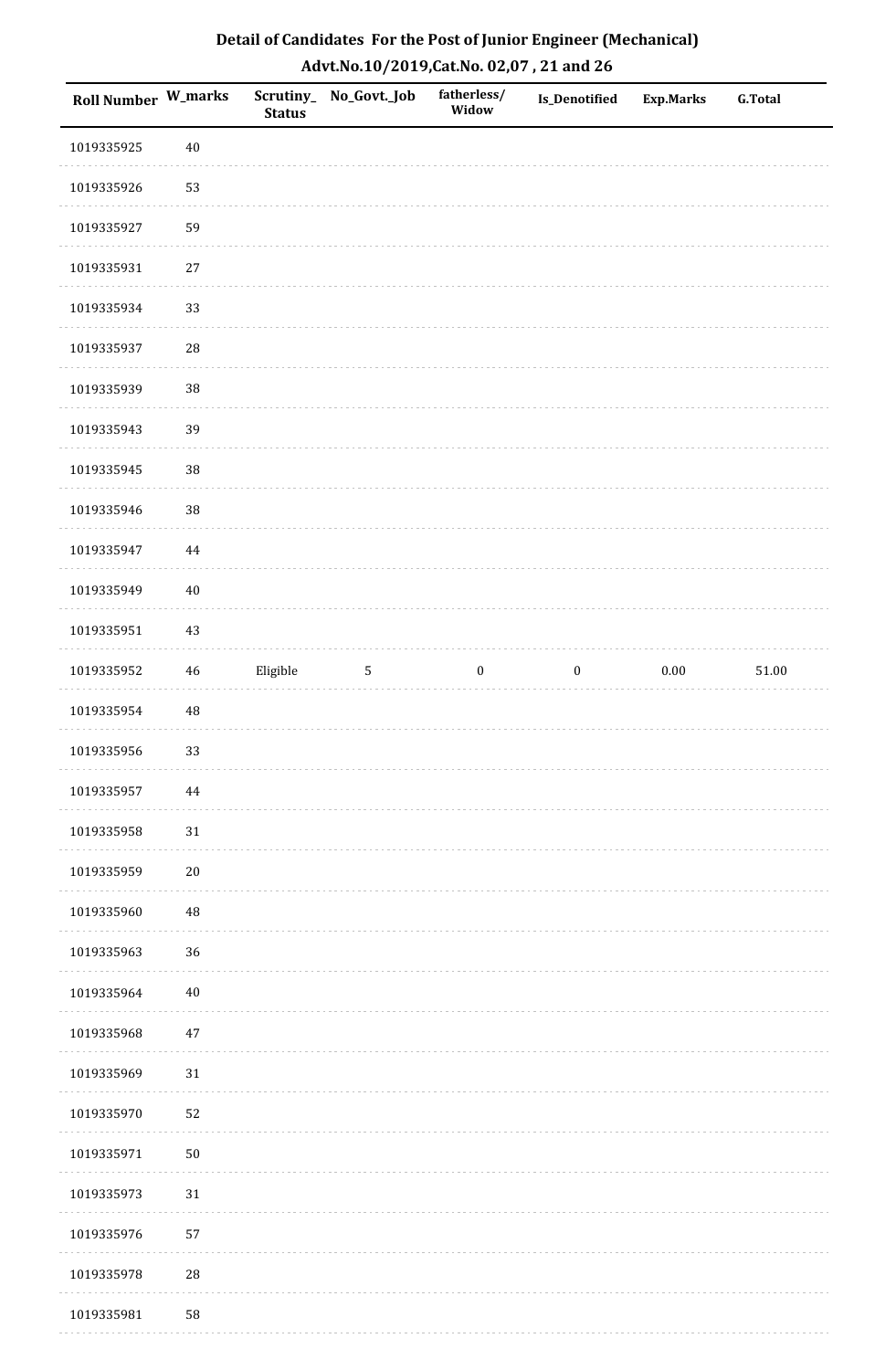| <b>Roll Number W_marks</b> |                 | <b>Status</b> | Scrutiny_No_Govt._Job | fatherless/<br>Widow | Is_Denotified | Exp.Marks | <b>G.Total</b> |
|----------------------------|-----------------|---------------|-----------------------|----------------------|---------------|-----------|----------------|
| 1019335982                 | $\bf 44$        |               |                       |                      |               |           |                |
| 1019335986                 | $50\,$          |               |                       |                      |               |           |                |
| 1019335987                 | $\bf 44$        |               |                       |                      |               |           |                |
| 1019335988                 | 39              |               |                       |                      |               |           |                |
| 1019335990                 | 49              |               |                       |                      |               |           |                |
| 1019335991                 | $31\,$          |               |                       |                      |               |           |                |
| 1019335992                 | 33              |               |                       |                      |               |           |                |
| 1019335994                 | 41              |               |                       |                      |               |           |                |
| 1019335997                 | 35              |               |                       |                      |               |           |                |
| 1019335998                 | 38              |               |                       |                      |               |           |                |
| 1019335999                 | $41\,$          |               |                       |                      |               |           |                |
| 1019336002                 | ${\bf 28}$      |               |                       |                      |               |           |                |
| 1019336004                 | 60              |               |                       |                      |               |           |                |
| 1019336009                 | $\bf 44$        |               |                       |                      |               |           |                |
| 1019336011                 | ${\bf 51}$      |               |                       |                      |               |           |                |
| 1019336012                 | 32              |               |                       |                      |               |           |                |
| 1019336016                 | 62              |               |                       |                      |               |           |                |
| 1019336018                 | 41              |               |                       |                      |               |           |                |
| 1019336019                 | 34              |               |                       |                      |               |           |                |
| 1019336020                 | 59              |               |                       |                      |               |           |                |
| 1019336021                 | 29              |               |                       |                      |               |           |                |
| 1019336022                 | $60\,$          |               |                       |                      |               |           |                |
| 1019336026                 | 13              |               |                       |                      |               |           |                |
| 1019336027                 | 49              |               |                       |                      |               |           |                |
| 1019336028                 | 61              |               |                       |                      |               |           |                |
| 1019336029                 | <b>REJECTED</b> |               |                       |                      |               |           | $0.00\,$       |
| 1019336030                 | 49              |               |                       |                      |               |           |                |
| 1019336033                 | $42\,$          |               |                       |                      |               |           |                |
| 1019336034                 | 35              |               |                       |                      |               |           |                |
| 1019336035                 | $\rm 48$        |               |                       |                      |               |           |                |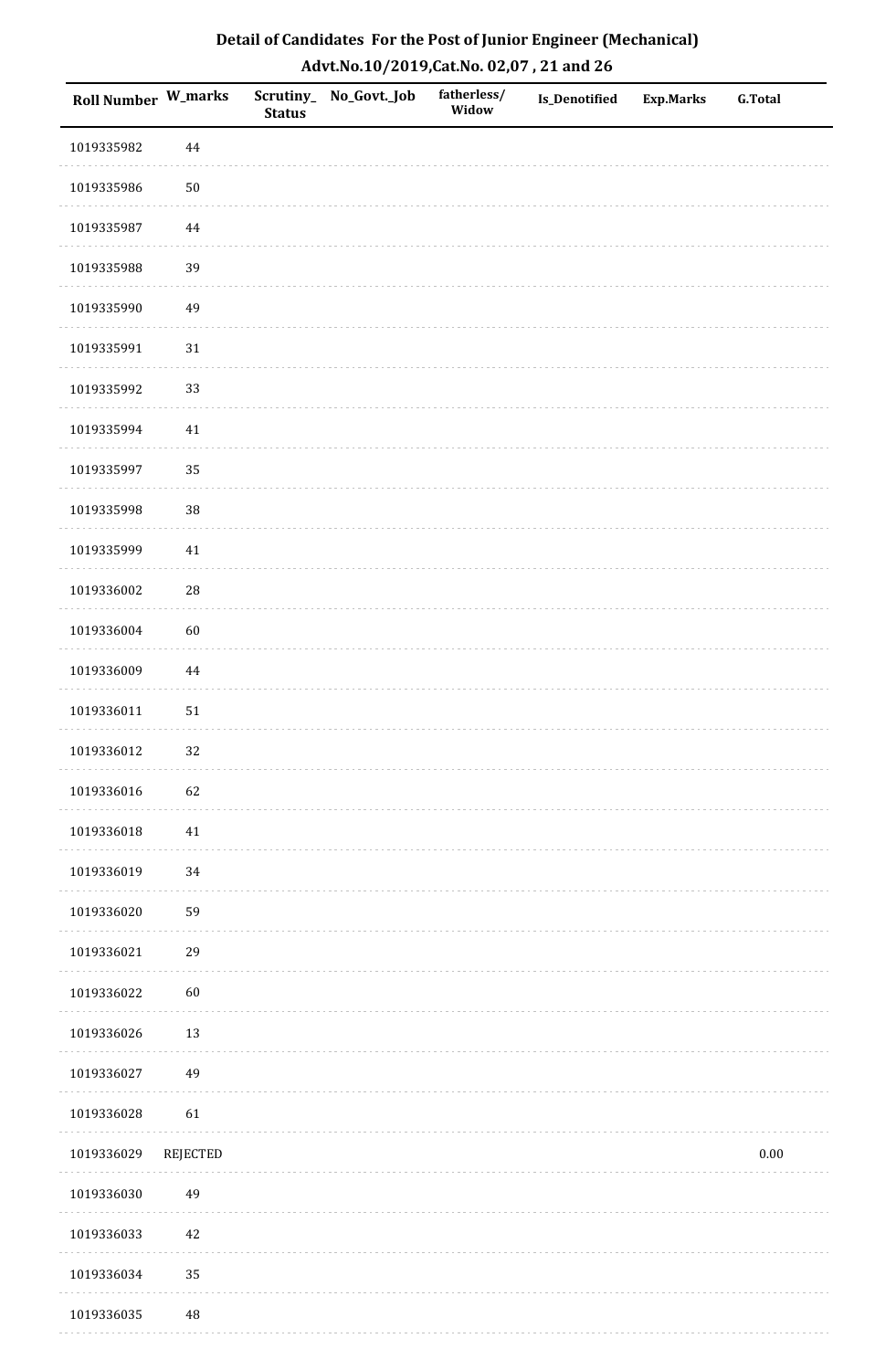| <b>Roll Number W_marks</b> |            | <b>Status</b> | Scrutiny_No_Govt._Job | fatherless/<br>Widow | Is_Denotified | <b>Exp.Marks</b> | <b>G.Total</b> |
|----------------------------|------------|---------------|-----------------------|----------------------|---------------|------------------|----------------|
| 1019336037                 | 53         |               |                       |                      |               |                  |                |
| 1019336040                 | 42         |               |                       |                      |               |                  |                |
| 1019336041                 | $40\,$     |               |                       |                      |               |                  |                |
| 1019336042                 | $30\,$     |               |                       |                      |               |                  |                |
| 1019336043                 | 36         |               |                       |                      |               |                  |                |
| 1019336047                 | 58         |               |                       |                      |               |                  |                |
| 1019336049                 | $40\,$     |               |                       |                      |               |                  |                |
| 1019336053                 | 39         |               |                       |                      |               |                  |                |
| 1019336059                 | 54         |               |                       |                      |               |                  |                |
| 1019336062                 | $\bf 44$   |               |                       |                      |               |                  |                |
| 1019336064                 | 57         |               |                       |                      |               |                  |                |
| 1019336065                 | 32         |               |                       |                      |               |                  |                |
| 1019336066                 | $10\,$     |               |                       |                      |               |                  |                |
| 1019336067                 | 33         |               |                       |                      |               |                  |                |
| 1019336072                 | 16         |               |                       |                      |               |                  |                |
| 1019336073                 | $51\,$     |               |                       |                      |               |                  |                |
| 1019336074                 | 35         |               |                       |                      |               |                  |                |
| 1019336075                 | 54         |               |                       |                      |               |                  |                |
| 1019336076                 | 55         |               |                       |                      |               |                  |                |
| 1019336077                 | $30\,$     |               |                       |                      |               |                  |                |
| 1019336080                 | $30\,$     |               |                       |                      |               |                  |                |
| 1019336087                 | $38\,$     |               |                       |                      |               |                  |                |
| 1019336088                 | ${\bf 28}$ |               |                       |                      |               |                  |                |
| 1019336089                 | 52         |               |                       |                      |               |                  |                |
| 1019336090                 | 43         |               |                       |                      |               |                  |                |
| 1019336092                 | $46\,$     |               |                       |                      |               |                  |                |
| 1019336094                 | $51\,$     |               |                       |                      |               |                  |                |
| 1019336095                 | 42         |               |                       |                      |               |                  |                |
| 1019336097                 | 45         |               |                       |                      |               |                  |                |
| 1019336098                 | 41         |               |                       |                      |               |                  |                |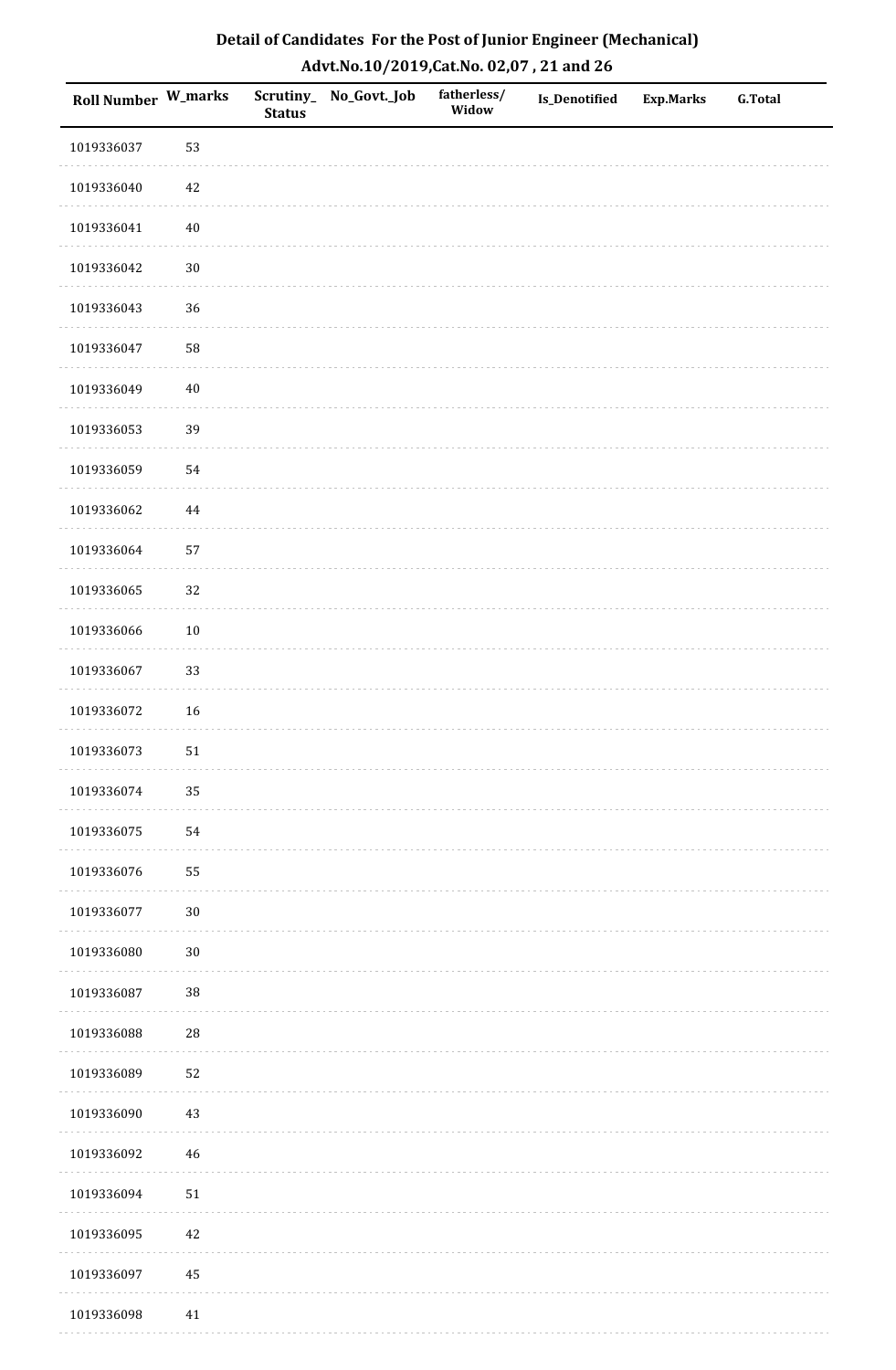| Roll Number W_marks |          | <b>Status</b> | Scrutiny_ No_Govt._Job | fatherless/<br>Widow | <b>Is_Denotified</b> | <b>Exp.Marks</b> | <b>G.Total</b> |
|---------------------|----------|---------------|------------------------|----------------------|----------------------|------------------|----------------|
| 1019336102          | 42       |               |                        |                      |                      |                  |                |
| 1019336105          | 37       |               |                        |                      |                      |                  |                |
| 1019336106          | 46       |               |                        |                      |                      |                  |                |
| 1019336109          | $40\,$   |               |                        |                      |                      |                  |                |
| 1019336110          | 29       |               |                        |                      |                      |                  |                |
| 1019336112          | $\, 8$   |               |                        |                      |                      |                  |                |
| 1019336115          | $51\,$   |               |                        |                      |                      |                  |                |
| 1019336116          | $71\,$   | Eligible      | $\boldsymbol{0}$       | $\boldsymbol{0}$     | $\boldsymbol{0}$     | 0.00             | $71.00\,$      |
| 1019336117          | 29       |               |                        |                      |                      |                  |                |
| 1019336118          | 16       |               |                        |                      |                      |                  |                |
| 1019336121          | $43\,$   |               |                        |                      |                      |                  |                |
| 1019336124          | $41\,$   |               |                        |                      |                      |                  |                |
| 1019336125          | 32       |               |                        |                      |                      |                  |                |
| 1019336128          | 36       |               |                        |                      |                      |                  |                |
| 1019336130          | $42\,$   |               |                        |                      |                      |                  |                |
| 1019336132          | 42       |               |                        |                      |                      |                  |                |
| 1019336133          | $31\,$   |               |                        |                      |                      |                  |                |
| 1019336134          | $30\,$   |               |                        |                      |                      |                  |                |
| 1019336135          | $40\,$   |               |                        |                      |                      |                  |                |
| 1019336136          | 41       |               |                        |                      |                      |                  |                |
| 1019336137          | 49       |               |                        |                      |                      |                  |                |
| 1019336138          | 29       |               |                        |                      |                      |                  |                |
| 1019336139          | 35       |               |                        |                      |                      |                  |                |
| 1019336141          | $47\,$   |               |                        |                      |                      |                  |                |
| 1019336142          | 52       |               |                        |                      |                      |                  |                |
| 1019336144          | $40\,$   |               |                        |                      |                      |                  |                |
| 1019336145          | 29       |               |                        |                      |                      |                  |                |
| 1019336147          | $30\,$   |               |                        |                      |                      |                  |                |
| 1019336149          | $\rm 48$ |               |                        |                      |                      |                  |                |
| 1019336154          | 54       |               |                        |                      |                      |                  |                |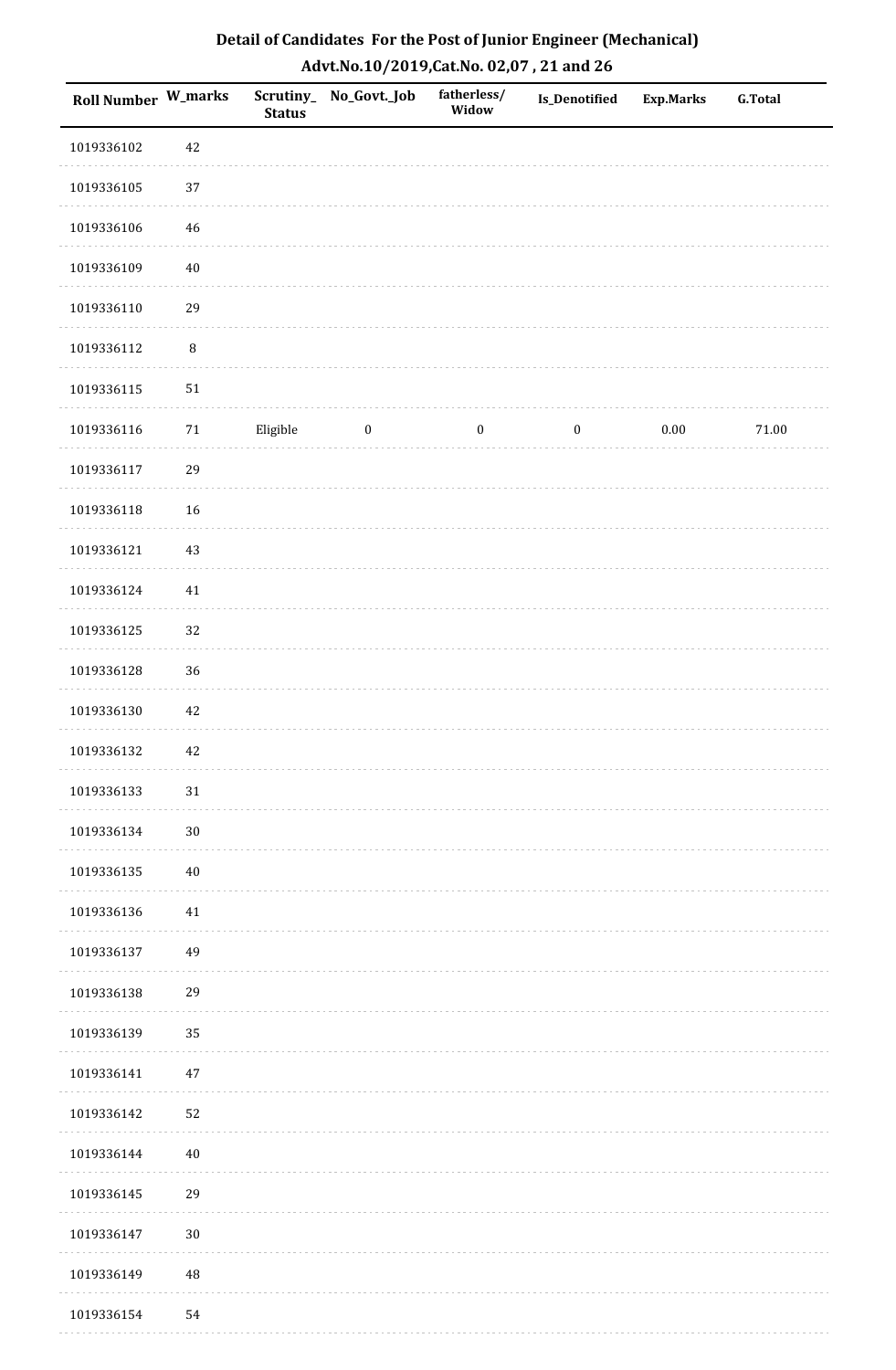| <b>Roll Number W_marks</b> |        | <b>Status</b> | Scrutiny_No_Govt._Job | fatherless/<br>Widow | Is_Denotified    | <b>Exp.Marks</b> | <b>G.Total</b> |
|----------------------------|--------|---------------|-----------------------|----------------------|------------------|------------------|----------------|
| 1019336155                 | 45     |               |                       |                      |                  |                  |                |
| 1019336156                 | $46\,$ |               |                       |                      |                  |                  |                |
| 1019336158                 | 35     |               |                       |                      |                  |                  |                |
| 1019336160                 | 25     |               |                       |                      |                  |                  |                |
| 1019336161                 | 57     |               |                       |                      |                  |                  |                |
| 1019336164                 | $47\,$ |               |                       |                      |                  |                  |                |
| 1019336166                 | 53     |               |                       |                      |                  |                  |                |
| 1019336169                 | $27\,$ |               |                       |                      |                  |                  |                |
| 1019336172                 | 61     |               |                       |                      |                  |                  |                |
| 1019336173                 | $40\,$ |               |                       |                      |                  |                  |                |
| 1019336175                 | 37     |               |                       |                      |                  |                  |                |
| 1019336176                 | 43     |               |                       |                      |                  |                  |                |
| 1019336177                 | 68     | Eligible      | $\bf{0}$              | $\bf{0}$             | $\boldsymbol{0}$ | $0.00\,$         | 68.00          |
| 1019336179                 | $51\,$ |               |                       |                      |                  |                  |                |
| 1019336181                 | $40\,$ |               |                       |                      |                  |                  |                |
| 1019336183                 | 33     |               |                       |                      |                  |                  |                |
| 1019336184                 | $50\,$ |               |                       |                      |                  |                  |                |
| 1019336185                 | 53     |               |                       |                      |                  |                  |                |
| 1019336187                 | 32     |               |                       |                      |                  |                  |                |
| 1019336188                 | 52     |               |                       |                      |                  |                  |                |
| 1019336192                 | $47\,$ |               |                       |                      |                  |                  |                |
| 1019336194                 | 35     |               |                       |                      |                  |                  |                |
| 1019336198                 | 54     |               |                       |                      |                  |                  |                |
| 1019336201                 | 54     |               |                       |                      |                  |                  |                |
| 1019336202                 | 41     |               |                       |                      |                  |                  |                |
| 1019336203                 | 53     |               |                       |                      |                  |                  |                |
| 1019336204                 | 33     |               |                       |                      |                  |                  |                |
| 1019336205                 | $46\,$ |               |                       |                      |                  |                  |                |
| 1019336207                 | $42\,$ |               |                       |                      |                  |                  |                |
| 1019336211                 | 34     |               |                       |                      |                  |                  |                |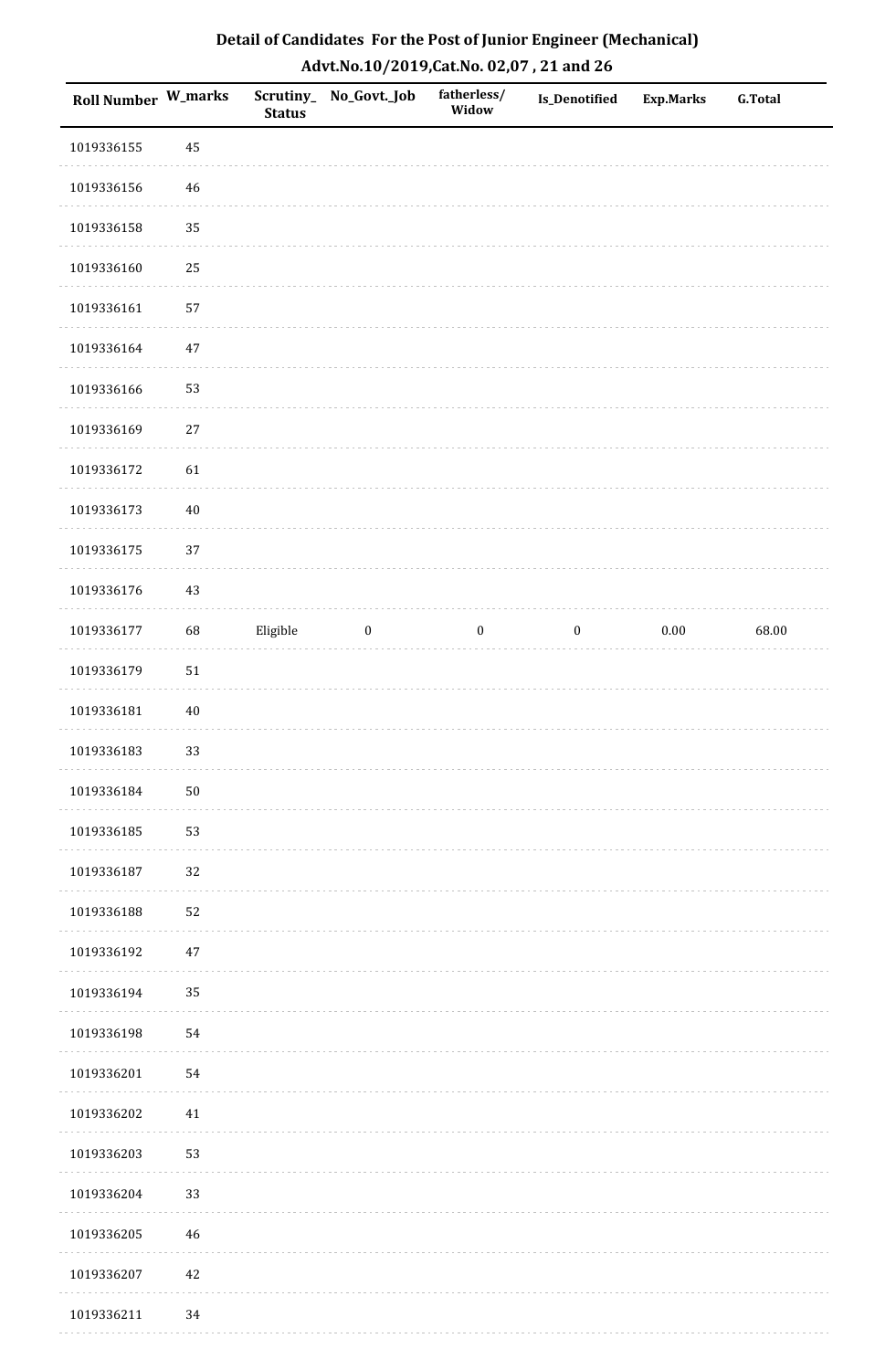| <b>Roll Number W_marks</b> |        | <b>Status</b> | Scrutiny_No_Govt._Job | fatherless/<br>Widow | Is_Denotified    | <b>Exp.Marks</b> | <b>G.Total</b> |
|----------------------------|--------|---------------|-----------------------|----------------------|------------------|------------------|----------------|
| 1019336212                 | 43     |               |                       |                      |                  |                  |                |
| 1019336213                 | 43     |               |                       |                      |                  |                  |                |
| 1019336215                 | 37     |               |                       |                      |                  |                  |                |
| 1019336217                 | 68     | Eligible      | $\sqrt{5}$            | $\boldsymbol{0}$     | $\boldsymbol{0}$ | $0.00\,$         | 73.00          |
| 1019336218                 | 49     |               |                       |                      |                  |                  |                |
| 1019336220                 | 42     |               |                       |                      |                  |                  |                |
| 1019336221                 | 59     |               |                       |                      |                  |                  |                |
| 1019336222                 | $47\,$ |               |                       |                      |                  |                  |                |
| 1019336225                 | 43     |               |                       |                      |                  |                  |                |
| 1019336226                 | 51     |               |                       |                      |                  |                  |                |
| 1019336231                 | 36     |               |                       |                      |                  |                  |                |
| 1019336232                 | $42\,$ |               |                       |                      |                  |                  |                |
| 1019336235                 | $38\,$ |               |                       |                      |                  |                  |                |
| 1019336236                 | 33     |               |                       |                      |                  |                  |                |
| 1019336237                 | 52     |               |                       |                      |                  |                  |                |
| 1019336241                 | $30\,$ |               |                       |                      |                  |                  |                |
| 1019336246                 | 52     |               |                       |                      |                  |                  |                |
| 1019336248                 | 42     |               |                       |                      |                  |                  |                |
| 1019336249                 | 33     |               |                       |                      |                  |                  |                |
| 1019336251                 | 67     |               |                       |                      |                  |                  |                |
| 1019336253                 | 32     |               |                       |                      |                  |                  |                |
| 1019336254                 | 40     |               |                       |                      |                  |                  |                |
| 1019336255                 | 33     |               |                       |                      |                  |                  |                |
| 1019336256                 | 24     |               |                       |                      |                  |                  |                |
| 1019336258                 | 47     |               |                       |                      |                  |                  |                |
| 1019336261                 | 58     |               |                       |                      |                  |                  |                |
| 1019336262                 | 35     |               |                       |                      |                  |                  |                |
| 1019336263                 | 52     |               |                       |                      |                  |                  |                |
| 1019336264                 | 57     |               |                       |                      |                  |                  |                |
| 1019336267                 | 43     |               |                       |                      |                  |                  |                |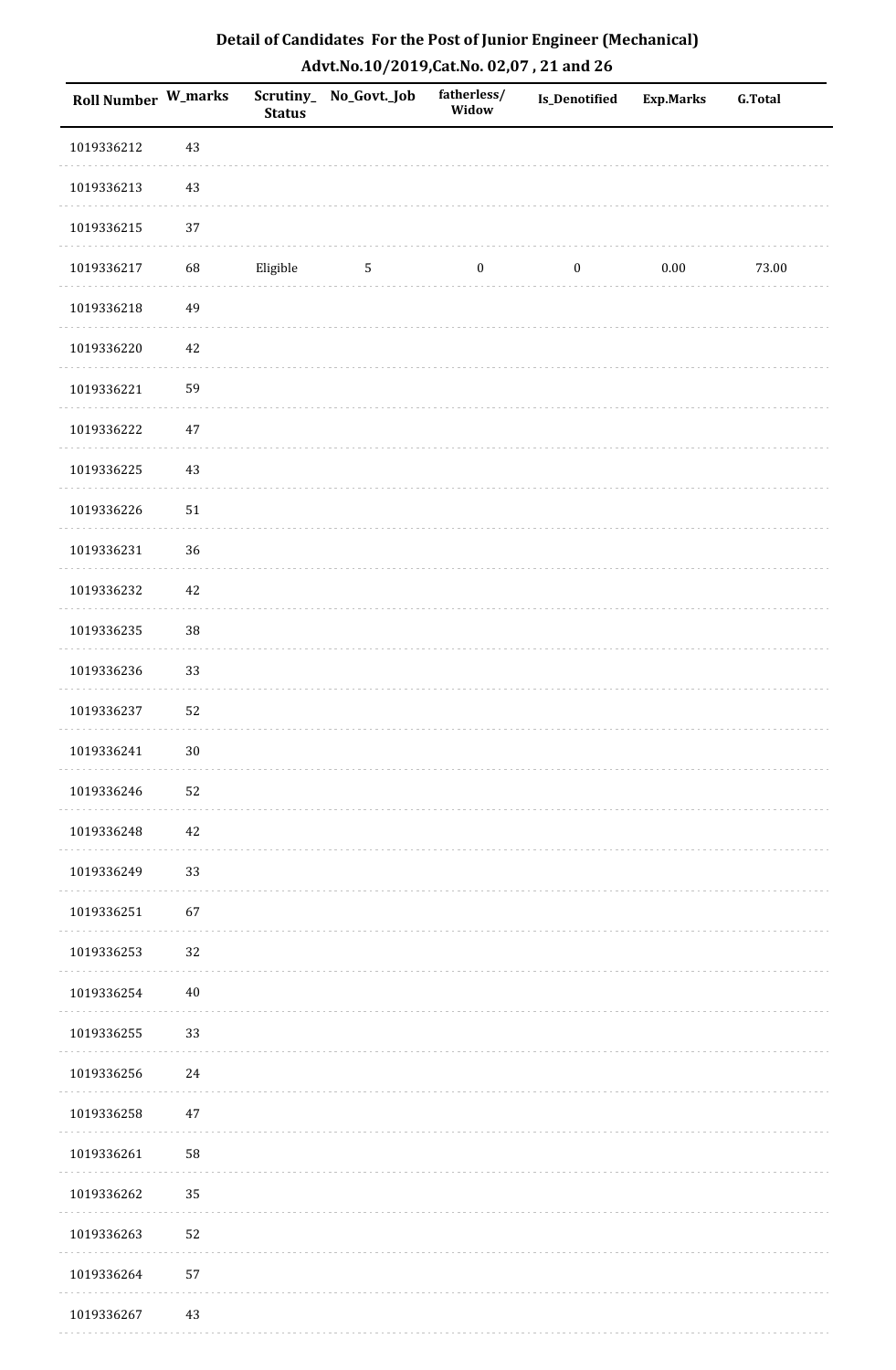| <b>Roll Number W_marks</b> |          | <b>Status</b> | Scrutiny_No_Govt._Job | fatherless/<br>Widow | Is_Denotified | <b>Exp.Marks</b> | <b>G.Total</b> |
|----------------------------|----------|---------------|-----------------------|----------------------|---------------|------------------|----------------|
| 1019336268                 | $41\,$   |               |                       |                      |               |                  |                |
| 1019336269                 | $40\,$   |               |                       |                      |               |                  |                |
| 1019336272                 | 36       |               |                       |                      |               |                  |                |
| 1019336274                 | $31\,$   |               |                       |                      |               |                  |                |
| 1019336275                 | $43\,$   |               |                       |                      |               |                  |                |
| 1019336276                 | 35       |               |                       |                      |               |                  |                |
| 1019336279                 | $40\,$   |               |                       |                      |               |                  |                |
| 1019336283                 | 49       |               |                       |                      |               |                  |                |
| 1019336284                 | 48       |               |                       |                      |               |                  |                |
| 1019336293                 | 37       |               |                       |                      |               |                  |                |
| 1019336295                 | 53       |               |                       |                      |               |                  |                |
| 1019336296                 | 44       |               |                       |                      |               |                  |                |
| 1019336297                 | $50\,$   |               |                       |                      |               |                  |                |
| 1019336298                 | 31       |               |                       |                      |               |                  |                |
| 1019336299                 | 36       |               |                       |                      |               |                  |                |
| 1019336300                 | 53       |               |                       |                      |               |                  |                |
| 1019336303                 | 62       |               |                       |                      |               |                  |                |
| 1019336304                 | $40\,$   |               |                       |                      |               |                  |                |
| 1019336306                 | $37\,$   |               |                       |                      |               |                  |                |
| 1019336307                 | 52       |               |                       |                      |               |                  |                |
| 1019336308                 | $22\,$   |               |                       |                      |               |                  |                |
| 1019336309                 | $31\,$   |               |                       |                      |               |                  |                |
| 1019336310                 | 49       |               |                       |                      |               |                  |                |
| 1019336311                 | $\rm 48$ |               |                       |                      |               |                  |                |
| 1019336312                 | $42\,$   |               |                       |                      |               |                  |                |
| 1019336314                 | 39       |               |                       |                      |               |                  |                |
| 1019336315                 | $42\,$   |               |                       |                      |               |                  |                |
| 1019336319                 | 43       |               |                       |                      |               |                  |                |
| 1019336323                 | 54       |               |                       |                      |               |                  |                |
| 1019336326                 | 43       |               |                       |                      |               |                  |                |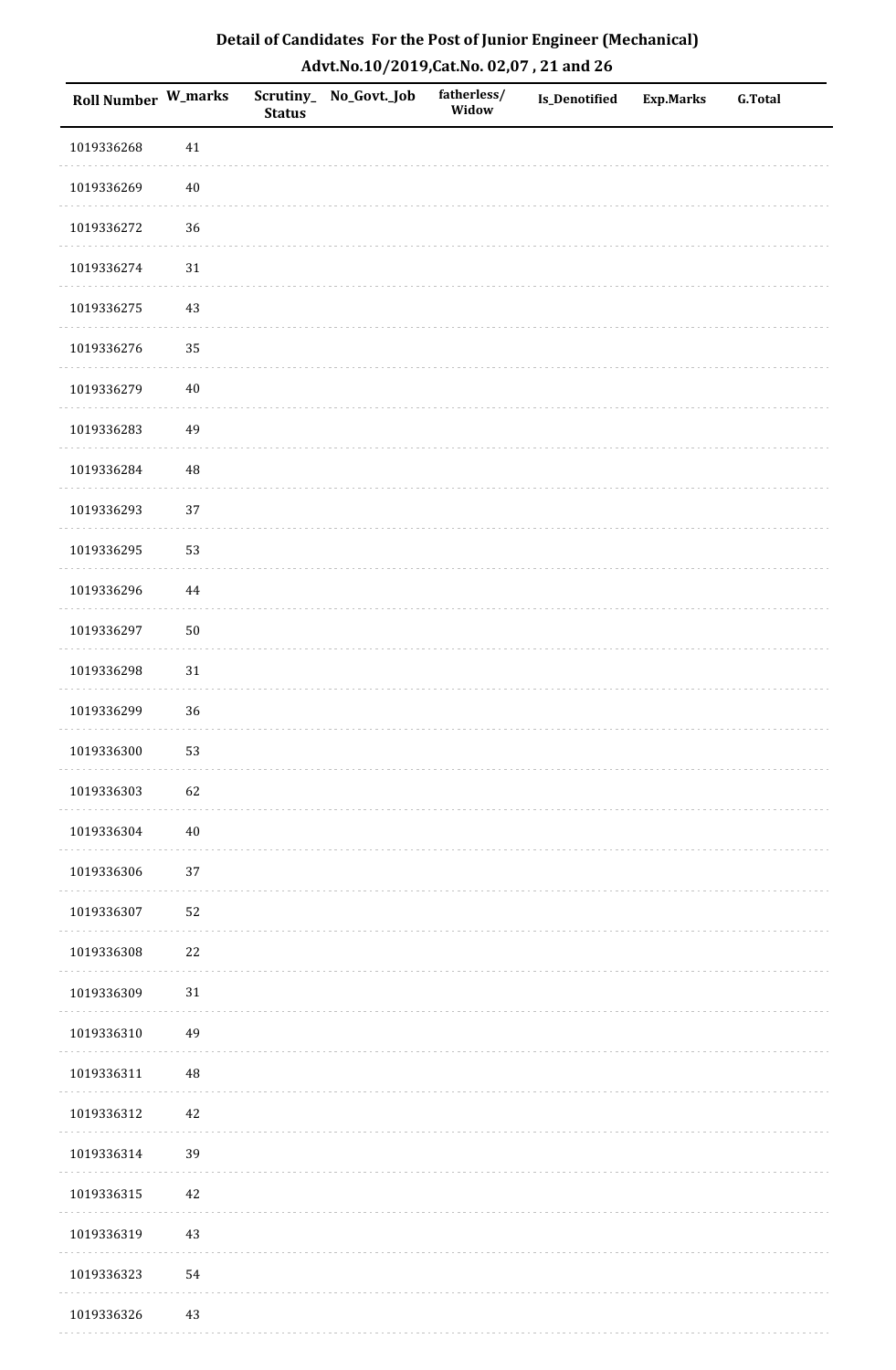| Detail of Candidates For the Post of Junior Engineer (Mechanical) |
|-------------------------------------------------------------------|
| Advt.No.10/2019,Cat.No. 02,07, 21 and 26                          |

| Roll Number W_marks |                 | <b>Status</b> | Scrutiny_ No_Govt._Job  | fatherless/<br>Widow | Is_Denotified    | Exp.Marks | <b>G.Total</b> |
|---------------------|-----------------|---------------|-------------------------|----------------------|------------------|-----------|----------------|
| 1019336327          | 44              |               |                         |                      |                  |           |                |
| 1019336328          | 39              |               |                         |                      |                  |           |                |
| 1019336330          | 43              |               |                         |                      |                  |           |                |
| 1019336333          | 37              |               |                         |                      |                  |           |                |
| 1019336334          | 54              |               |                         |                      |                  |           |                |
| 1019336335          | 35              |               |                         |                      |                  |           |                |
| 1019336336          | 45              |               |                         |                      |                  |           |                |
| 1019336337          | 42              |               |                         |                      |                  |           |                |
| 1019336338          | $42\,$          |               |                         |                      |                  |           |                |
| 1019336339          | 32              |               |                         |                      |                  |           |                |
| 1019336341          | $40\,$          |               |                         |                      |                  |           |                |
| 1019336342          | $51\,$          |               |                         |                      |                  |           |                |
| 1019336344          | 44              |               |                         |                      |                  |           |                |
| 1019336346          | <b>REJECTED</b> |               |                         |                      |                  |           | $0.00\,$       |
| 1019336347          | 62              |               |                         |                      |                  |           |                |
| 1019336348          | 47              |               |                         |                      |                  |           |                |
| 1019336350          | $34\,$          |               |                         |                      |                  |           |                |
| 1019336351          | $30\,$          |               |                         |                      |                  |           |                |
| 1019336352          | 69              | Eligible      | $\overline{\mathbf{0}}$ | $\boldsymbol{0}$     | $\boldsymbol{0}$ | $0.00\,$  | 69.00          |
| 1019336353          | 35              |               |                         |                      |                  |           |                |
| 1019336354          | $47\,$          |               |                         |                      |                  |           |                |
| 1019336356          | 55              |               |                         |                      |                  |           |                |
| 1019336357          | 43              |               |                         |                      |                  |           |                |
| 1019336361          | $40\,$          |               |                         |                      |                  |           |                |
| 1019336362          | 39              |               |                         |                      |                  |           |                |
| 1019336363          | REJECTED        |               |                         |                      |                  |           | $0.00\,$       |
| 1019336365          | $\rm 48$        |               |                         |                      |                  |           |                |
| 1019336366          | 38              |               |                         |                      |                  |           |                |
| 1019336368          | 36              |               |                         |                      |                  |           |                |
| 1019336369          | 34              |               |                         |                      |                  |           |                |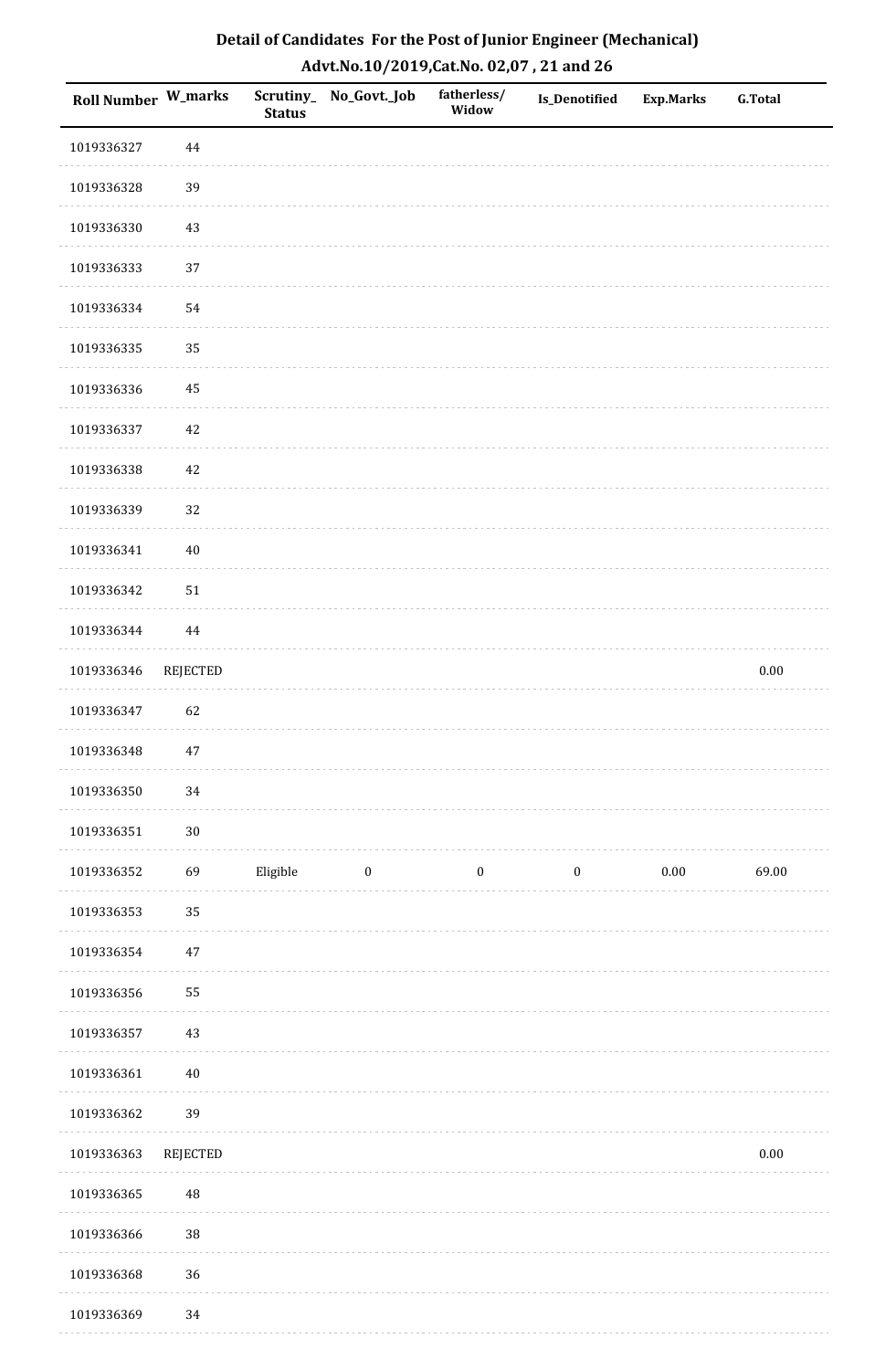| <b>Roll Number W_marks</b> |             | <b>Status</b> | Scrutiny_No_Govt._Job | fatherless/<br>Widow | Is_Denotified | <b>Exp.Marks</b> | <b>G.Total</b> |
|----------------------------|-------------|---------------|-----------------------|----------------------|---------------|------------------|----------------|
| 1019336370                 | 43          |               |                       |                      |               |                  |                |
| 1019336371                 | 62          |               |                       |                      |               |                  |                |
| 1019336372                 | 25          |               |                       |                      |               |                  |                |
| 1019336373                 | 53          |               |                       |                      |               |                  |                |
| 1019336375                 | 13          |               |                       |                      |               |                  |                |
| 1019336379                 | 33          |               |                       |                      |               |                  |                |
| 1019336381                 | $51\,$      |               |                       |                      |               |                  |                |
| 1019336385                 | 33          |               |                       |                      |               |                  |                |
| 1019336388                 | $27\,$      |               |                       |                      |               |                  |                |
| 1019336389                 | 39          |               |                       |                      |               |                  |                |
| 1019336390                 | 47          |               |                       |                      |               |                  |                |
| 1019336392                 | 39          |               |                       |                      |               |                  |                |
| 1019336395                 | 36          |               |                       |                      |               |                  |                |
| 1019336396                 | $\bf 44$    |               |                       |                      |               |                  |                |
| 1019336397                 | 46          |               |                       |                      |               |                  |                |
| 1019336398                 | $\sqrt{46}$ |               |                       |                      |               |                  |                |
| 1019336399                 | $40\,$      |               |                       |                      |               |                  |                |
| 1019336400                 | 61          |               |                       |                      |               |                  |                |
| 1019336401                 | $38\,$      |               |                       |                      |               |                  |                |
| 1019336402                 | $40\,$      |               |                       |                      |               |                  |                |
| 1019336403                 | 44          |               |                       |                      |               |                  |                |
| 1019336404                 | 52          |               |                       |                      |               |                  |                |
| 1019336405                 | 39          |               |                       |                      |               |                  |                |
| 1019336406                 | 35          |               |                       |                      |               |                  |                |
| 1019336407                 | 54          |               |                       |                      |               |                  |                |
| 1019336409                 | 32          |               |                       |                      |               |                  |                |
| 1019336412                 | 38          |               |                       |                      |               |                  |                |
| 1019336413                 | 37          |               |                       |                      |               |                  |                |
| 1019336415                 | 34          |               |                       |                      |               |                  |                |
| 1019336416                 | 43          |               |                       |                      |               |                  |                |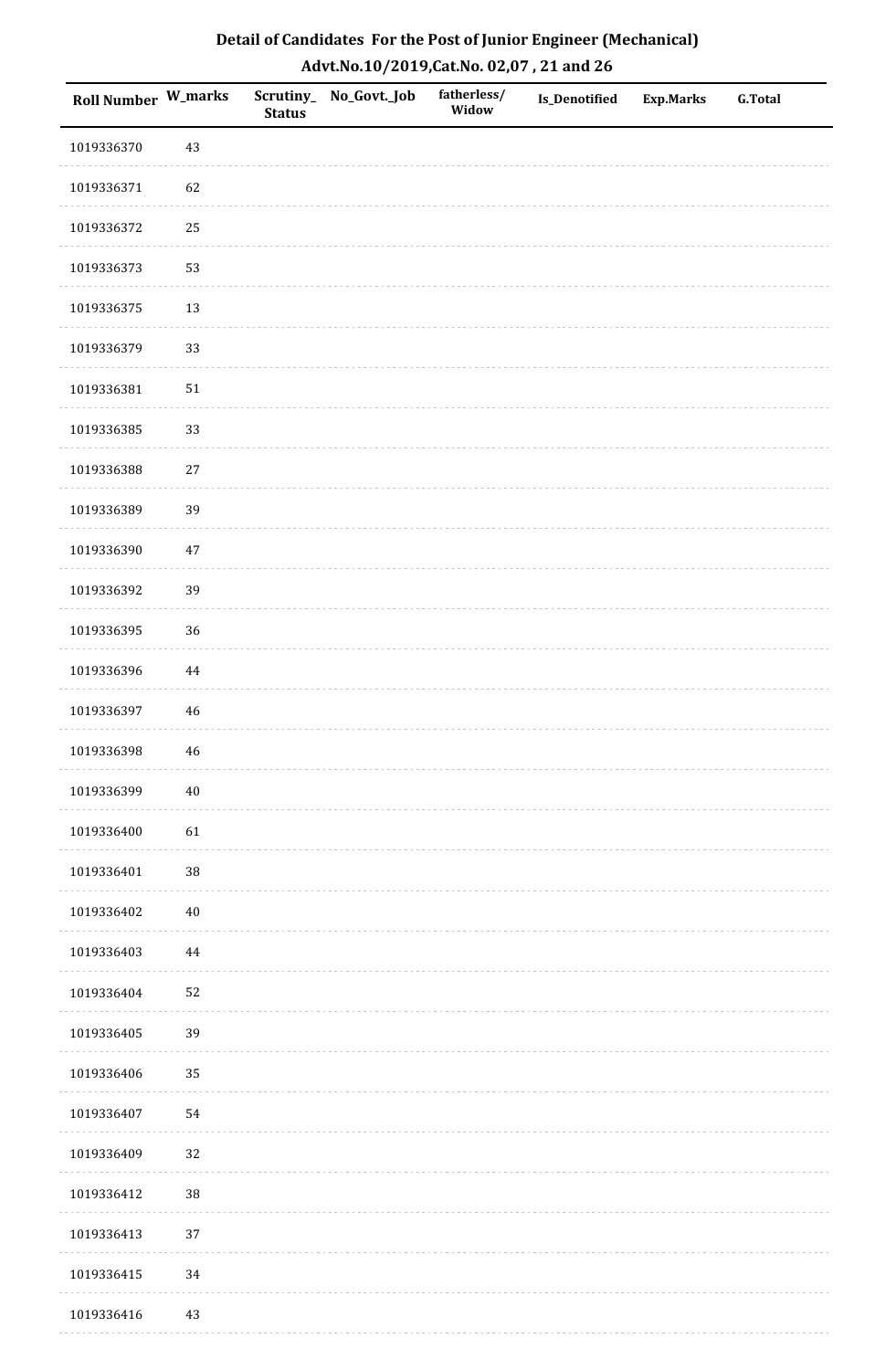| Roll Number W_marks |          | <b>Status</b> | Scrutiny_No_Govt._Job | fatherless/<br>Widow | Is_Denotified    | <b>Exp.Marks</b> | <b>G.Total</b> |
|---------------------|----------|---------------|-----------------------|----------------------|------------------|------------------|----------------|
| 1019336421          | 35       |               |                       |                      |                  |                  |                |
| 1019336422          | 33       |               |                       |                      |                  |                  |                |
| 1019336423          | $24\,$   |               |                       |                      |                  |                  |                |
| 1019336425          | 57       |               |                       |                      |                  |                  |                |
| 1019336427          | 26       |               |                       |                      |                  |                  |                |
| 1019336428          | 14       |               |                       |                      |                  |                  |                |
| 1019336429          | 35       |               |                       |                      |                  |                  |                |
| 1019336430          | 60       |               |                       |                      |                  |                  |                |
| 1019336431          | 33       |               |                       |                      |                  |                  |                |
| 1019336432          | 36       |               |                       |                      |                  |                  |                |
| 1019336436          | 37       |               |                       |                      |                  |                  |                |
| 1019336437          | $40\,$   |               |                       |                      |                  |                  |                |
| 1019336438          | 35       |               |                       |                      |                  |                  |                |
| 1019336440          | 38       |               |                       |                      |                  |                  |                |
| 1019336441          | $50\,$   |               |                       |                      |                  |                  |                |
| 1019336442          | 55       |               |                       |                      |                  |                  |                |
| 1019336443          | 36       |               |                       |                      |                  |                  |                |
| 1019336445          | 57       |               |                       |                      |                  |                  |                |
| 1019336446          | $50\,$   |               |                       |                      |                  |                  |                |
| 1019336448          | 58       |               |                       |                      |                  |                  |                |
| 1019336449          | $\rm 48$ |               |                       |                      |                  |                  |                |
| 1019336451          | 32       |               |                       |                      |                  |                  |                |
| 1019336452          |          | Not Eligible  |                       |                      |                  |                  |                |
| 1019336453          | $40\,$   |               |                       |                      |                  |                  |                |
| 1019336455          | 67       | Eligible      | $5\phantom{.0}$       | $\bf{0}$             | $\boldsymbol{0}$ | 0.00             | 72.00          |
| 1019336456          | 31       |               |                       |                      |                  |                  |                |
| 1019336457          | 59       |               |                       |                      |                  |                  |                |
| 1019336458          | 54       |               |                       |                      |                  |                  |                |
| 1019336459          | 68       | Eligible      | $\sqrt{5}$            | $\boldsymbol{0}$     | $\boldsymbol{0}$ | $0.00\,$         | 73.00          |
| 1019336460          | 36       |               |                       |                      |                  |                  |                |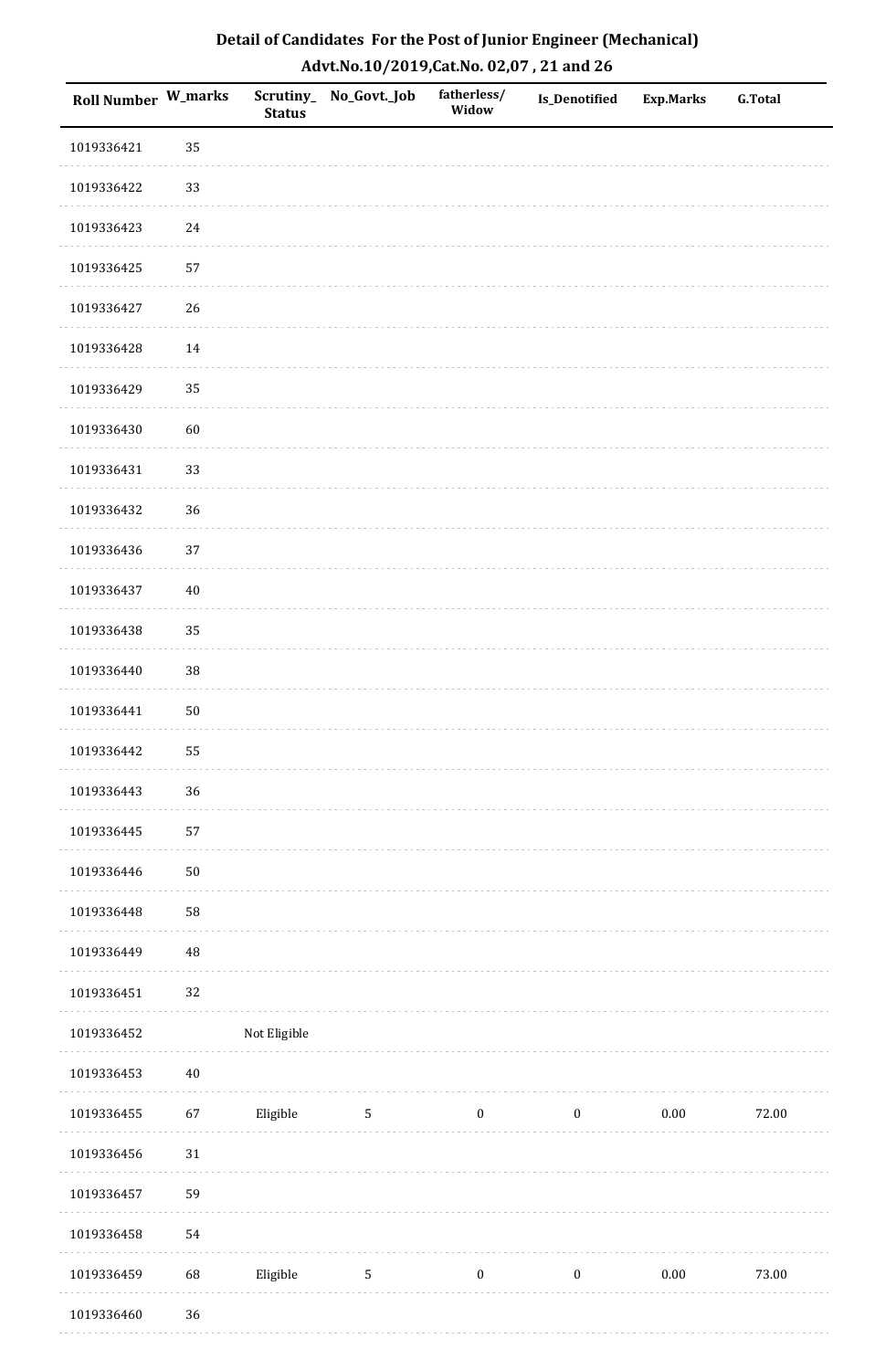| Detail of Candidates For the Post of Junior Engineer (Mechanical) |
|-------------------------------------------------------------------|
| Advt.No.10/2019,Cat.No. 02,07, 21 and 26                          |

| <b>Roll Number W_marks</b> |            | <b>Status</b> | Scrutiny_ No_Govt._Job | fatherless/<br>Widow | <b>Is_Denotified</b> | <b>Exp.Marks</b> | <b>G.Total</b> |
|----------------------------|------------|---------------|------------------------|----------------------|----------------------|------------------|----------------|
| 1019336462                 | 37         |               |                        |                      |                      |                  |                |
| 1019336463                 | $70\,$     | Eligible      | $\sqrt{5}$             | $\boldsymbol{0}$     | $\boldsymbol{0}$     | $0.00\,$         | 75.00          |
| 1019336464                 | $40\,$     |               |                        |                      |                      |                  |                |
| 1019336465                 | 37         |               |                        |                      |                      |                  |                |
| 1019336466                 | 33         |               |                        |                      |                      |                  |                |
| 1019336468                 | 45         |               |                        |                      |                      |                  |                |
| 1019336472                 | $27\,$     |               |                        |                      |                      |                  |                |
| 1019336474                 | $\bf 44$   |               |                        |                      |                      |                  |                |
| 1019336476                 | ${\bf 50}$ |               |                        |                      |                      |                  |                |
| 1019336477                 | 49         |               |                        |                      |                      |                  |                |
| 1019336479                 | $42\,$     |               |                        |                      |                      |                  |                |
| 1019336481                 | 36         |               |                        |                      |                      |                  |                |
| 1019336484                 | 44         |               |                        |                      |                      |                  |                |
| 1019336485                 | $\rm 48$   |               |                        |                      |                      |                  |                |
| 1019336486                 | 49         |               |                        |                      |                      |                  |                |
| 1019336487                 | 59         |               |                        |                      |                      |                  |                |
| 1019336488                 | 34         |               |                        |                      |                      |                  |                |
| 1019336489                 | 31         |               |                        |                      |                      |                  |                |
| 1019336491                 | 58         |               |                        |                      |                      |                  |                |
| 1019336492                 | $20\,$     |               |                        |                      |                      |                  |                |
| 1019336493                 | 57         |               |                        |                      |                      |                  |                |
| 1019336494                 | 39         |               |                        |                      |                      |                  |                |
| 1019336495                 | 53         | Eligible      | $\boldsymbol{0}$       | $\boldsymbol{0}$     | $\boldsymbol{0}$     | $0.00\,$         | 53.00          |
| 1019336496                 | 49         |               |                        |                      |                      |                  |                |
| 1019336497                 | 60         |               |                        |                      |                      |                  |                |
| 1019336498                 | $50\,$     |               |                        |                      |                      |                  |                |
| 1019336499                 | 43         |               |                        |                      |                      |                  |                |
| 1019336500                 | 39         |               |                        |                      |                      |                  |                |
| 1019336501                 | 53         |               |                        |                      |                      |                  |                |
| 1019336504                 | 33         |               |                        |                      |                      |                  |                |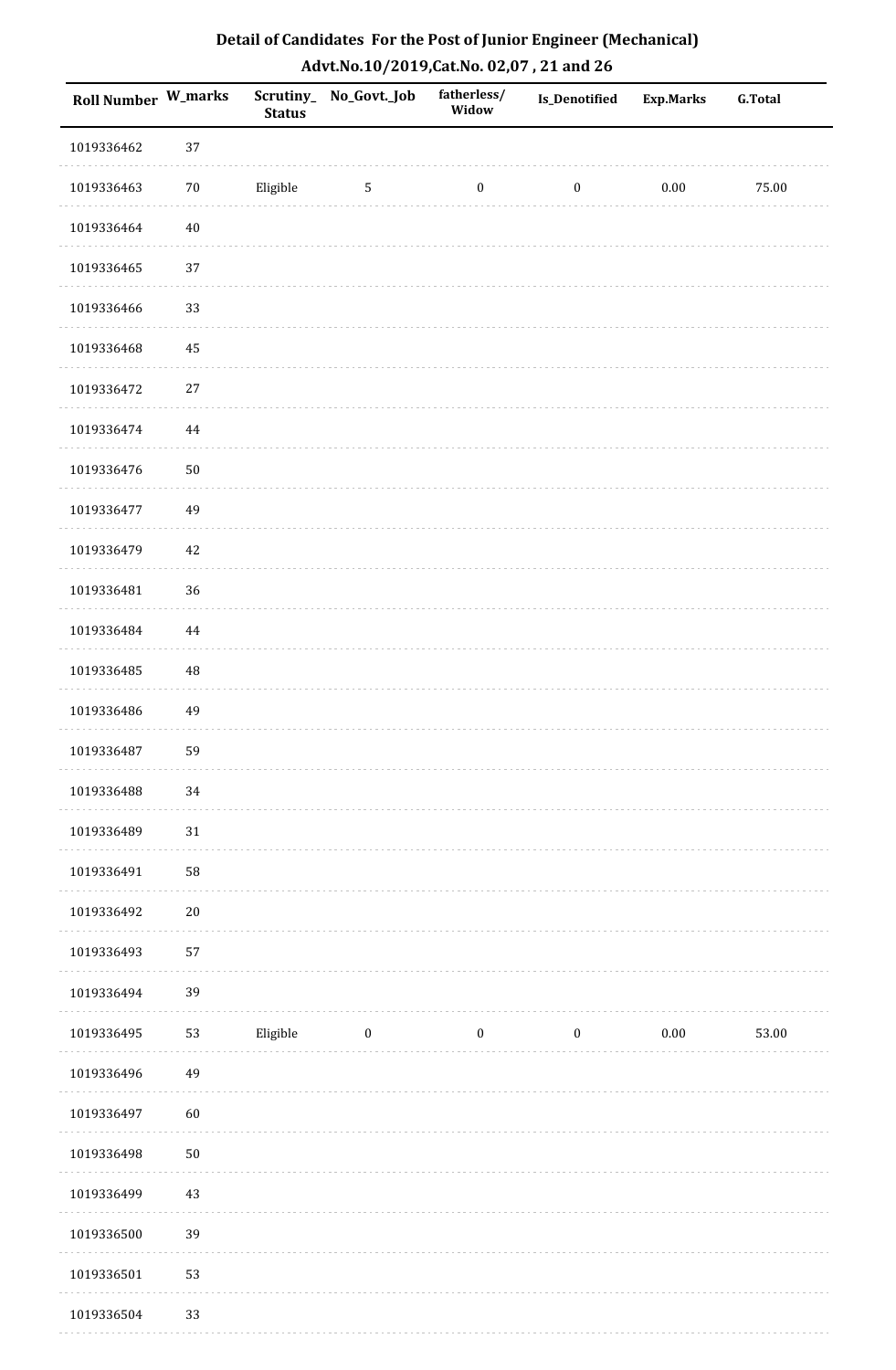| Roll Number W_marks |          | <b>Status</b> | Scrutiny_ No_Govt._Job | fatherless/<br>Widow | Is_Denotified | <b>Exp.Marks</b> | <b>G.Total</b> |
|---------------------|----------|---------------|------------------------|----------------------|---------------|------------------|----------------|
| 1019336505          | $38\,$   |               |                        |                      |               |                  |                |
| 1019336508          | 41       |               |                        |                      |               |                  |                |
| 1019336510          | 59       |               |                        |                      |               |                  |                |
| 1019336512          | 12       |               |                        |                      |               |                  |                |
| 1019336513          | 49       |               |                        |                      |               |                  |                |
| 1019336514          | 44       |               |                        |                      |               |                  |                |
| 1019336515          | $\bf 44$ |               |                        |                      |               |                  |                |
| 1019336519          | 33       |               |                        |                      |               |                  |                |
| 1019336521          | 33       |               |                        |                      |               |                  |                |
| 1019336523          | 33       |               |                        |                      |               |                  |                |
| 1019336524          | 42       |               |                        |                      |               |                  |                |
| 1019336525          | 59       |               |                        |                      |               |                  |                |
| 1019336526          | 64       |               |                        |                      |               |                  |                |
| 1019336527          | $50\,$   |               |                        |                      |               |                  |                |
| 1019336528          | 32       |               |                        |                      |               |                  |                |
| 1019336529          | $40\,$   |               |                        |                      |               |                  |                |
| 1019336530          | $47\,$   |               |                        |                      |               |                  |                |
| 1019336531          | $\rm 48$ |               |                        |                      |               |                  |                |
| 1019336533          | $\bf 44$ |               |                        |                      |               |                  |                |
| 1019336535          | 42       |               |                        |                      |               |                  |                |
| 1019336536          | 41       |               |                        |                      |               |                  |                |
| 1019336537          | 57       |               |                        |                      |               |                  |                |
| 1019336538          | 41       |               |                        |                      |               |                  |                |
| 1019336539          | 44       |               |                        |                      |               |                  |                |
| 1019336540          | $\rm 48$ |               |                        |                      |               |                  |                |
| 1019336543          | 59       |               |                        |                      |               |                  |                |
| 1019336544          | 49       |               |                        |                      |               |                  |                |
| 1019336545          | 56       |               |                        |                      |               |                  |                |
| 1019336546          | $25\,$   |               |                        |                      |               |                  |                |
| 1019336547          | 57       |               |                        |                      |               |                  |                |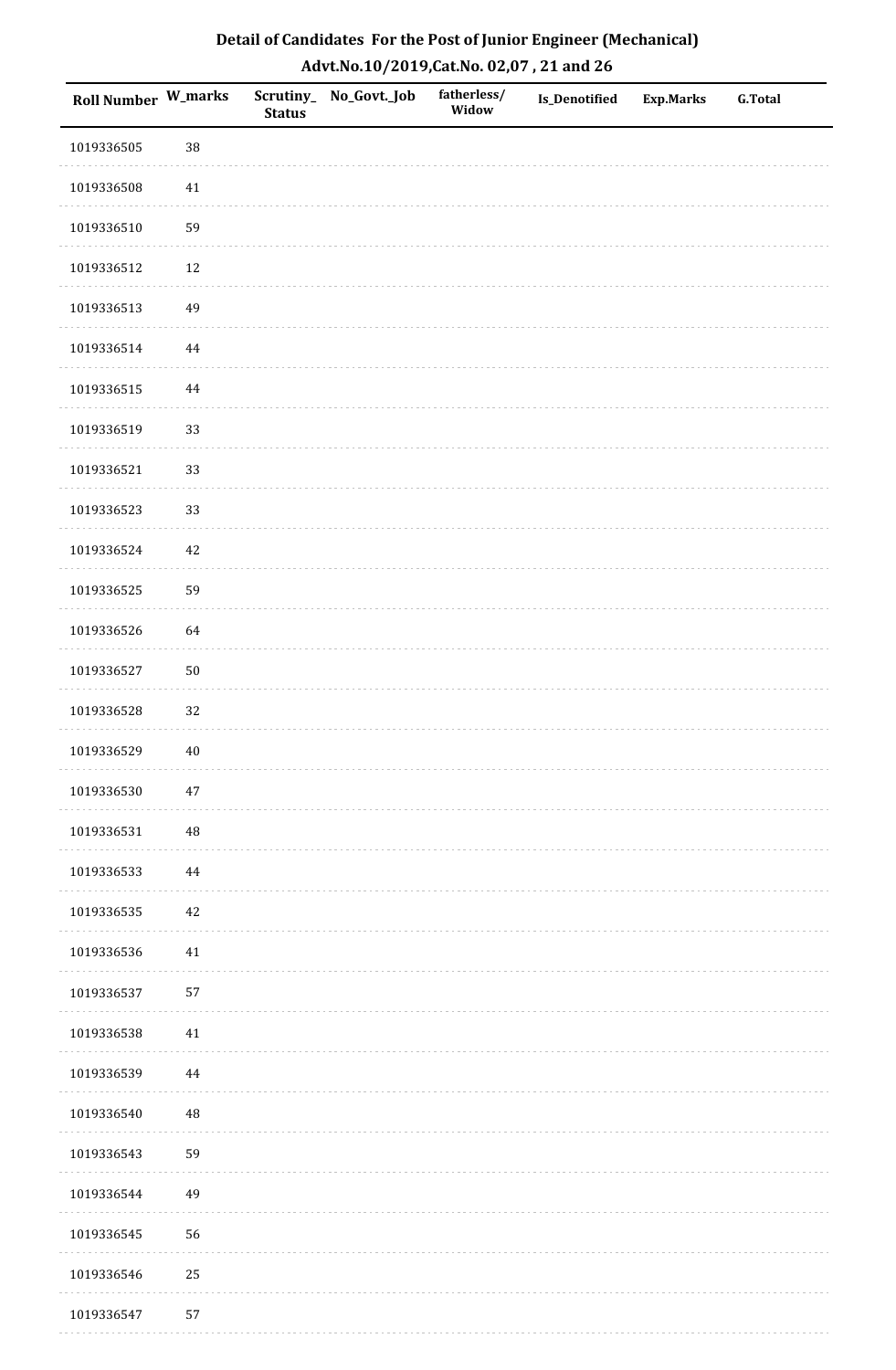| <b>Roll Number W_marks</b> |            | <b>Status</b> | Scrutiny_No_Govt._Job | fatherless/<br>Widow | Is_Denotified | <b>Exp.Marks</b> | <b>G.Total</b> |
|----------------------------|------------|---------------|-----------------------|----------------------|---------------|------------------|----------------|
| 1019336549                 | 37         |               |                       |                      |               |                  |                |
| 1019336551                 | 49         |               |                       |                      |               |                  |                |
| 1019336552                 | $43\,$     |               |                       |                      |               |                  |                |
| 1019336554                 | 45         |               |                       |                      |               |                  |                |
| 1019336557                 | 59         |               |                       |                      |               |                  |                |
| 1019336558                 | 36         |               |                       |                      |               |                  |                |
| 1019336559                 | 45         |               |                       |                      |               |                  |                |
| 1019336561                 | 53         |               |                       |                      |               |                  |                |
| 1019336562                 | 34         |               |                       |                      |               |                  |                |
| 1019336564                 | 39         |               |                       |                      |               |                  |                |
| 1019336565                 | $50\,$     |               |                       |                      |               |                  |                |
| 1019336569                 | $\rm 48$   |               |                       |                      |               |                  |                |
| 1019336571                 | ${\bf 28}$ |               |                       |                      |               |                  |                |
| 1019336574                 | 25         |               |                       |                      |               |                  |                |
| 1019336576                 | $38\,$     |               |                       |                      |               |                  |                |
| 1019336577                 | 33         |               |                       |                      |               |                  |                |
| 1019336578                 | $40\,$     |               |                       |                      |               |                  |                |
| 1019336582                 | $47\,$     |               |                       |                      |               |                  |                |
| 1019336584                 | $43\,$     |               |                       |                      |               |                  |                |
| 1019336586                 | $31\,$     |               |                       |                      |               |                  |                |
| 1019336588                 | $51\,$     |               |                       |                      |               |                  |                |
| 1019336590                 | 29         |               |                       |                      |               |                  |                |
| 1019336591                 | $27\,$     |               |                       |                      |               |                  |                |
| 1019336592                 | $50\,$     |               |                       |                      |               |                  |                |
| 1019336593                 | 34         |               |                       |                      |               |                  |                |
| 1019336597                 | 34         |               |                       |                      |               |                  |                |
| 1019336599                 | 61         |               |                       |                      |               |                  |                |
| 1019336600                 | 45         |               |                       |                      |               |                  |                |
| 1019336601                 | $43\,$     |               |                       |                      |               |                  |                |
| 1019336603                 | 42         |               |                       |                      |               |                  |                |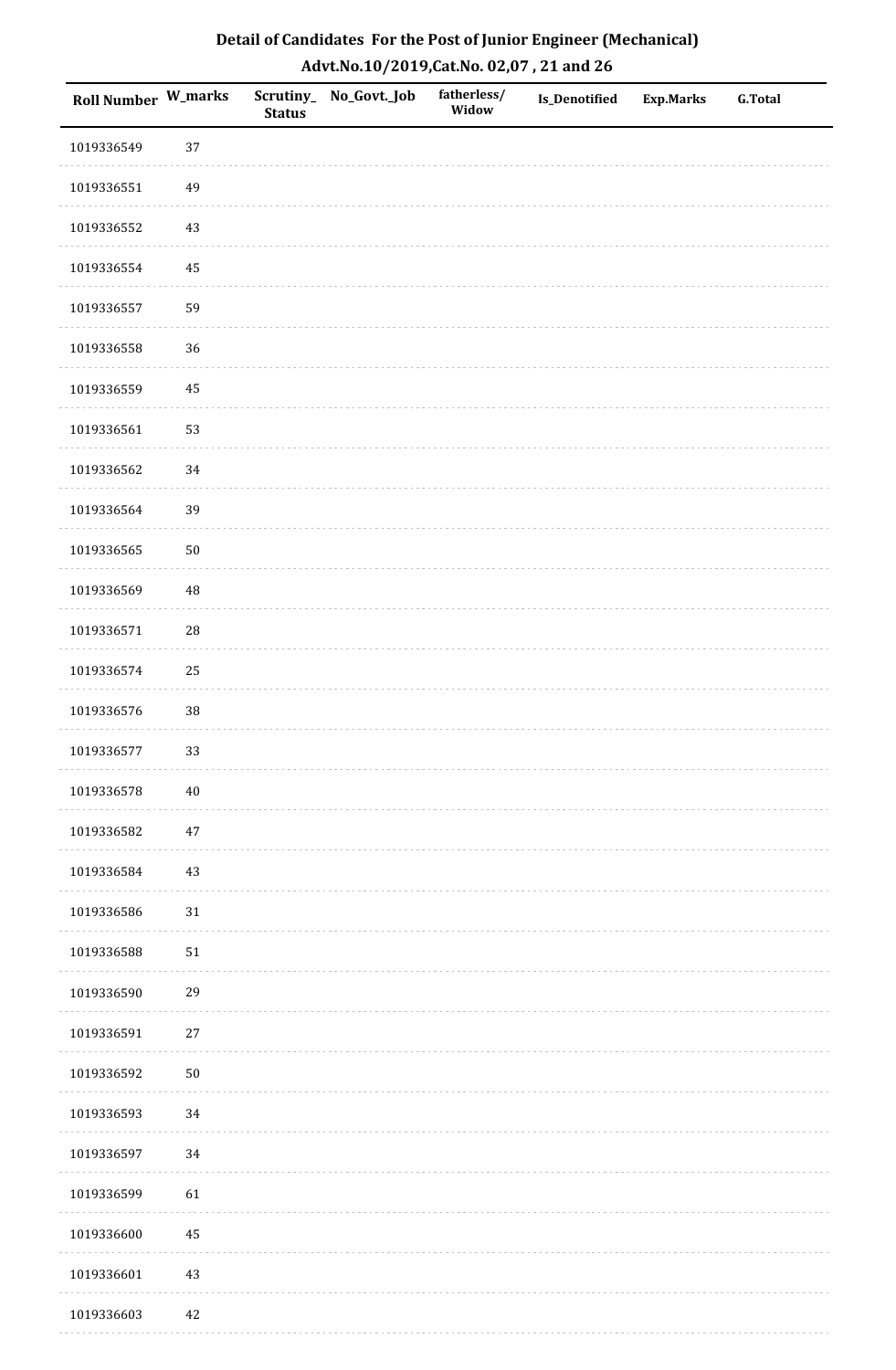| <b>Roll Number W_marks</b> |                 | <b>Status</b> | Scrutiny_ No_Govt._Job | fatherless/<br>Widow | <b>Is_Denotified</b> | <b>Exp.Marks</b> | <b>G.Total</b> |
|----------------------------|-----------------|---------------|------------------------|----------------------|----------------------|------------------|----------------|
| 1019336604                 | 34              |               |                        |                      |                      |                  |                |
| 1019336606                 | 53              |               |                        |                      |                      |                  |                |
| 1019336607                 | 36              |               |                        |                      |                      |                  |                |
| 1019336608                 | 53              |               |                        |                      |                      |                  |                |
| 1019336614                 | 57              |               |                        |                      |                      |                  |                |
| 1019336615                 | 47              |               |                        |                      |                      |                  |                |
| 1019336616                 | 34              |               |                        |                      |                      |                  |                |
| 1019336619                 | 61              |               |                        |                      |                      |                  |                |
| 1019336620                 | $30\,$          |               |                        |                      |                      |                  |                |
| 1019336621                 | $50\,$          |               |                        |                      |                      |                  |                |
| 1019336622                 | 42              |               |                        |                      |                      |                  |                |
| 1019336623                 | <b>REJECTED</b> |               |                        |                      |                      |                  | $0.00\,$       |
| 1019336624                 | 29              |               |                        |                      |                      |                  |                |
| 1019336626                 | 53              |               |                        |                      |                      |                  |                |
| 1019336628                 | $\rm 48$        |               |                        |                      |                      |                  |                |
| 1019336629                 | 39              |               |                        |                      |                      |                  |                |
| 1019336633                 | $43\,$          |               |                        |                      |                      |                  |                |
| 1019336634                 | 45              |               |                        |                      |                      |                  |                |
| 1019336637                 | 44              |               |                        |                      |                      |                  |                |
| 1019336638                 | 59              |               |                        |                      |                      |                  |                |
| 1019336639                 | 63              | Eligible      | $\mathbf{5}$           | $\boldsymbol{0}$     | $\boldsymbol{0}$     | 0.00             | 68.00          |
| 1019336640                 | 63              |               |                        |                      |                      |                  |                |
| 1019336641                 | $\bf 44$        |               |                        |                      |                      |                  |                |
| 1019336642                 | ${\bf 58}$      |               |                        |                      |                      |                  |                |
| 1019336643                 | $47\,$          |               |                        |                      |                      |                  |                |
| 1019336644                 | 52              |               |                        |                      |                      |                  |                |
| 1019336646                 | $43\,$          |               |                        |                      |                      |                  |                |
| 1019336647                 | 49              |               |                        |                      |                      |                  |                |
| 1019336649                 | 42              |               |                        |                      |                      |                  |                |
| 1019336653                 | $40\,$          |               |                        |                      |                      |                  |                |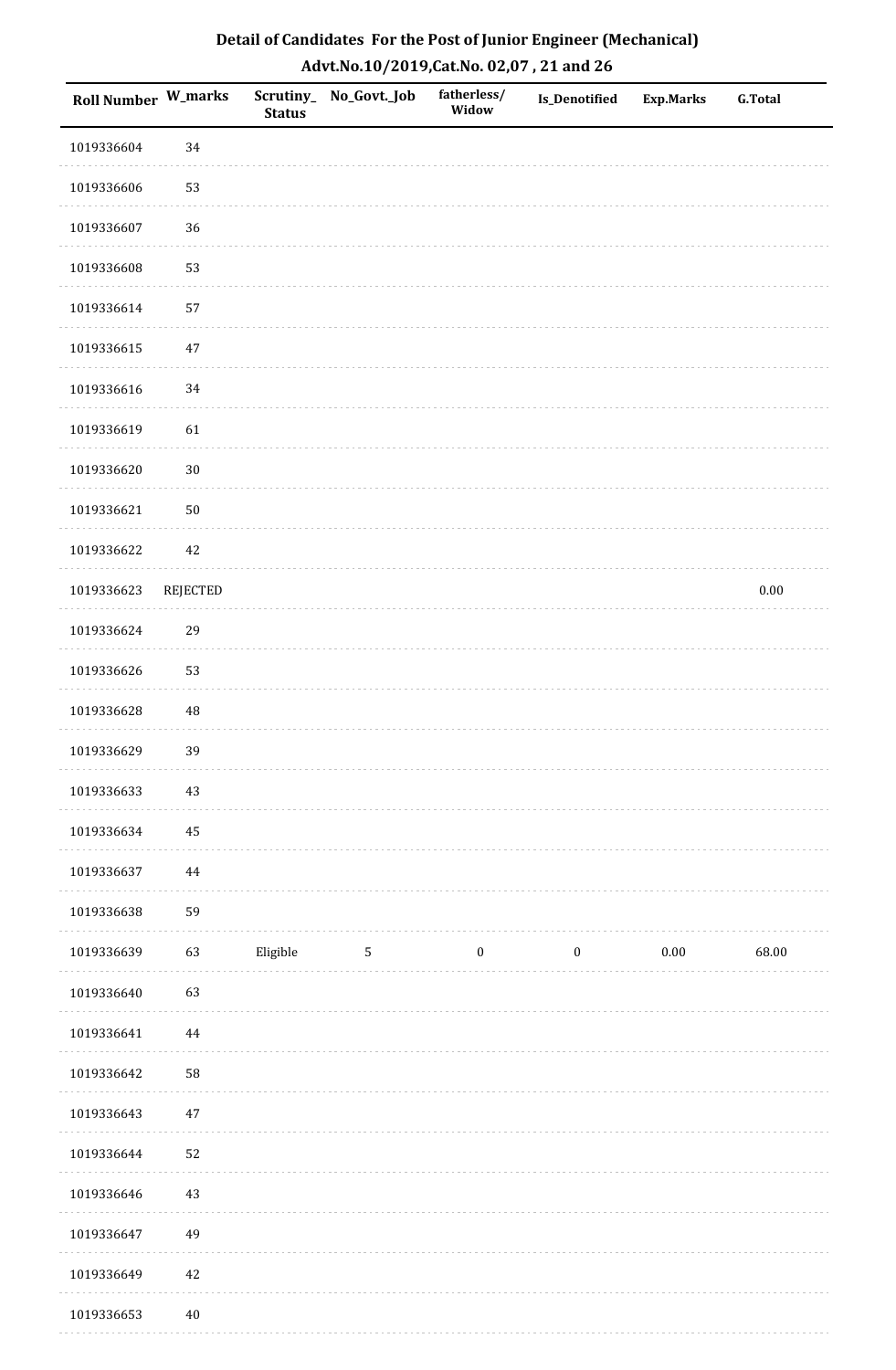| <b>Roll Number W_marks</b> |          | <b>Status</b> | Scrutiny_No_Govt._Job | fatherless/<br>Widow | Is_Denotified | <b>Exp.Marks</b> | <b>G.Total</b> |
|----------------------------|----------|---------------|-----------------------|----------------------|---------------|------------------|----------------|
| 1019336657                 | 46       |               |                       |                      |               |                  |                |
| 1019336658                 | $46\,$   |               |                       |                      |               |                  |                |
| 1019336660                 | 38       |               |                       |                      |               |                  |                |
| 1019336661                 | 49       |               |                       |                      |               |                  |                |
| 1019336668                 | 57       |               |                       |                      |               |                  |                |
| 1019336669                 | 46       |               |                       |                      |               |                  |                |
| 1019336670                 | 61       |               |                       |                      |               |                  |                |
| 1019336672                 | 48       |               |                       |                      |               |                  |                |
| 1019336673                 | 37       |               |                       |                      |               |                  |                |
| 1019336675                 | $34\,$   |               |                       |                      |               |                  |                |
| 1019336676                 | 48       |               |                       |                      |               |                  |                |
| 1019336677                 | $42\,$   |               |                       |                      |               |                  |                |
| 1019336681                 | 34       |               |                       |                      |               |                  |                |
| 1019336682                 | 54       |               |                       |                      |               |                  |                |
| 1019336683                 | $38\,$   |               |                       |                      |               |                  |                |
| 1019336685                 | 55       |               |                       |                      |               |                  |                |
| 1019336689                 | $\bf 44$ |               |                       |                      |               |                  |                |
| 1019336691                 | 56       |               |                       |                      |               |                  |                |
| 1019336692                 | $38\,$   |               |                       |                      |               |                  |                |
| 1019336694                 | 57       |               |                       |                      |               |                  |                |
| 1019336695                 | 42       |               |                       |                      |               |                  |                |
| 1019336700                 | $51\,$   |               |                       |                      |               |                  |                |
| 1019336701                 | 64       |               |                       |                      |               |                  |                |
| 1019336702                 | 56       |               |                       |                      |               |                  |                |
| 1019336703                 | 48       |               |                       |                      |               |                  |                |
| 1019336704                 | $46\,$   |               |                       |                      |               |                  |                |
| 1019336705                 | 54       |               |                       |                      |               |                  |                |
| 1019336710                 | 49       |               |                       |                      |               |                  |                |
| 1019336711                 | 63       |               |                       |                      |               |                  |                |
| 1019336712                 | 37       |               |                       |                      |               |                  |                |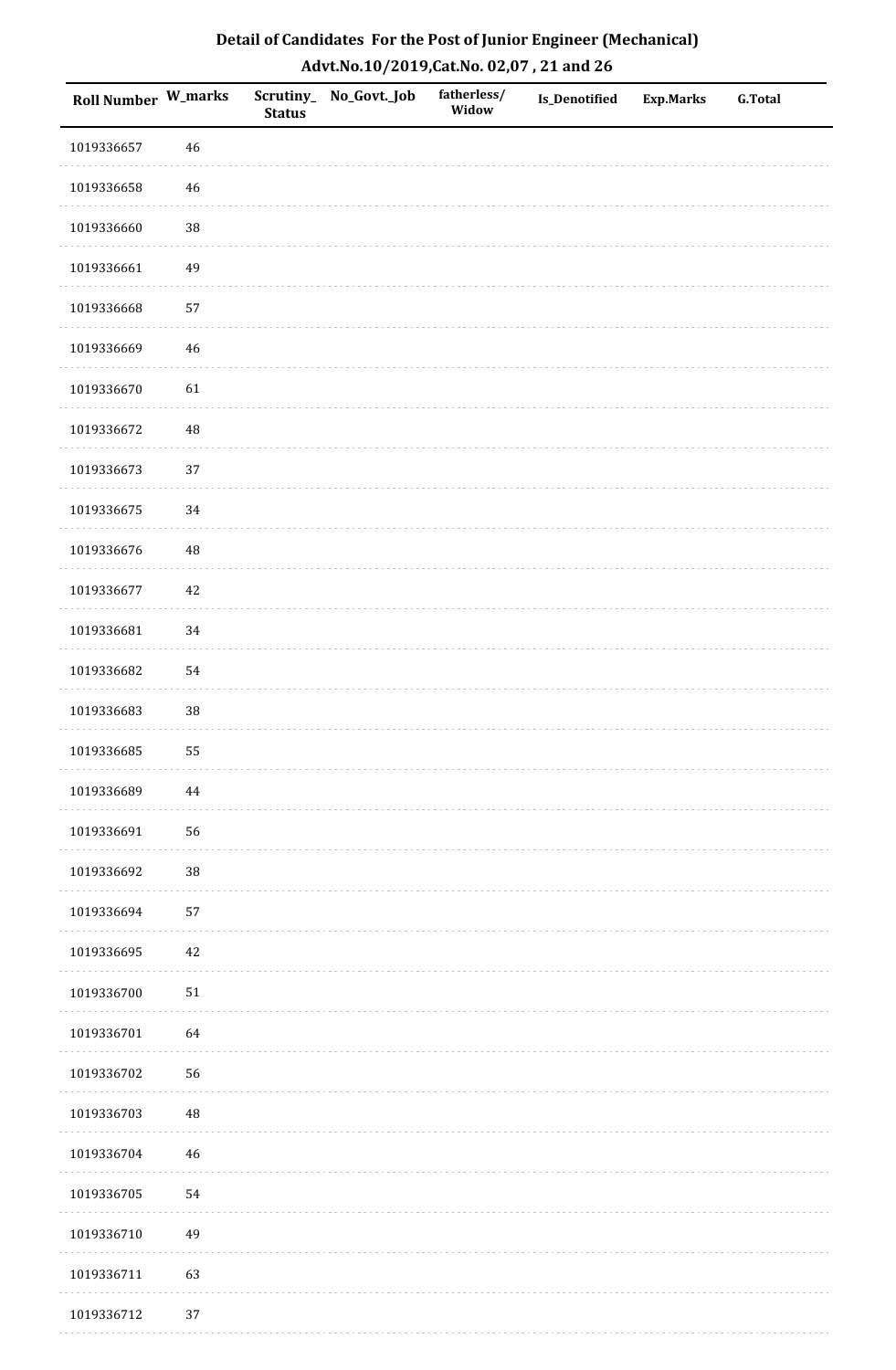| Roll Number W_marks |        | <b>Status</b> | Scrutiny_No_Govt._Job | fatherless/<br>Widow | Is_Denotified | <b>Exp.Marks</b> | <b>G.Total</b> |
|---------------------|--------|---------------|-----------------------|----------------------|---------------|------------------|----------------|
| 1019336713          | 49     |               |                       |                      |               |                  |                |
| 1019336717          | $46\,$ |               |                       |                      |               |                  |                |
| 1019336720          | 60     |               |                       |                      |               |                  |                |
| 1019336721          | 37     |               |                       |                      |               |                  |                |
| 1019336725          | 38     |               |                       |                      |               |                  |                |
| 1019336726          | 44     |               |                       |                      |               |                  |                |
| 1019336727          | 37     |               |                       |                      |               |                  |                |
| 1019336729          | 61     |               |                       |                      |               |                  |                |
| 1019336732          | $47\,$ |               |                       |                      |               |                  |                |
| 1019336733          | 59     |               |                       |                      |               |                  |                |
| 1019336734          | 48     |               |                       |                      |               |                  |                |
| 1019336735          | 60     |               |                       |                      |               |                  |                |
| 1019336737          | 63     |               |                       |                      |               |                  |                |
| 1019336738          | 39     |               |                       |                      |               |                  |                |
| 1019336740          | 43     |               |                       |                      |               |                  |                |
| 1019336743          | 42     |               |                       |                      |               |                  |                |
| 1019336747          | 55     |               |                       |                      |               |                  |                |
| 1019336748          | 62     |               |                       |                      |               |                  |                |
| 1019336749          | 29     |               |                       |                      |               |                  |                |
| 1019336750          | $40\,$ |               |                       |                      |               |                  |                |
| 1019336756          | 42     |               |                       |                      |               |                  |                |
| 1019336758          | 37     |               |                       |                      |               |                  |                |
| 1019336759          | 48     |               |                       |                      |               |                  |                |
| 1019336760          | $40\,$ |               |                       |                      |               |                  |                |
| 1019336763          | 32     |               |                       |                      |               |                  |                |
| 1019336764          | $50\,$ |               |                       |                      |               |                  |                |
| 1019336765          | $40\,$ |               |                       |                      |               |                  |                |
| 1019336766          | 35     |               |                       |                      |               |                  |                |
| 1019336767          | $40\,$ |               |                       |                      |               |                  |                |
| 1019336771          | $40\,$ |               |                       |                      |               |                  |                |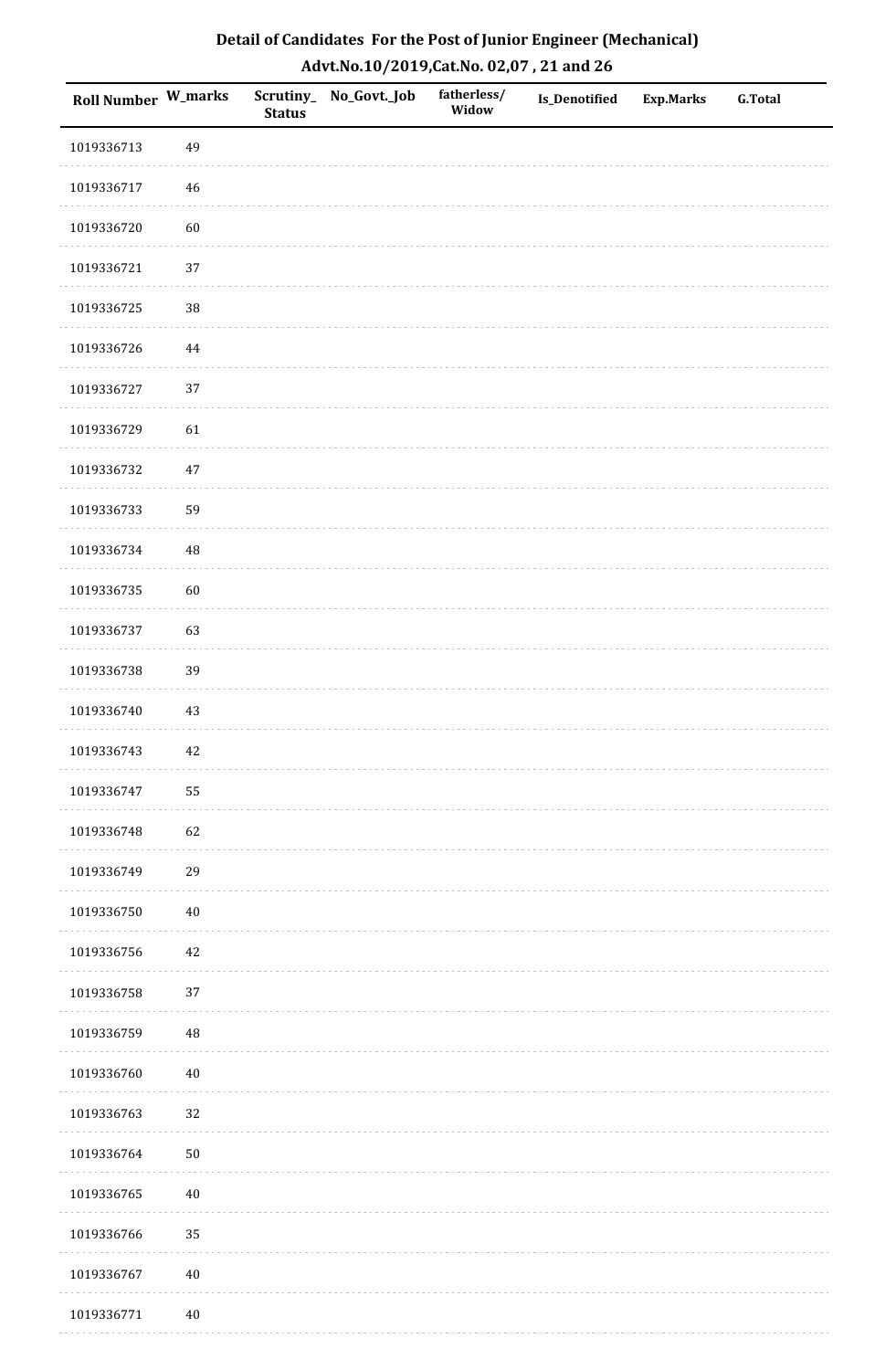| Roll Number W_marks |          | <b>Status</b> | Scrutiny_ No_Govt._Job | fatherless/<br>Widow | Is_Denotified | <b>Exp.Marks</b> | <b>G.Total</b> |
|---------------------|----------|---------------|------------------------|----------------------|---------------|------------------|----------------|
| 1019336774          | 24       |               |                        |                      |               |                  |                |
| 1019336776          | 45       |               |                        |                      |               |                  |                |
| 1019336777          | 60       |               |                        |                      |               |                  |                |
| 1019336779          | $51\,$   |               |                        |                      |               |                  |                |
| 1019336781          | $\rm 48$ |               |                        |                      |               |                  |                |
| 1019336782          | 56       |               |                        |                      |               |                  |                |
| 1019336788          | 36       |               |                        |                      |               |                  |                |
| 1019336790          | $\rm 48$ |               |                        |                      |               |                  |                |
| 1019336791          | 43       |               |                        |                      |               |                  |                |
| 1019336792          | 39       |               |                        |                      |               |                  |                |
| 1019336793          | 45       |               |                        |                      |               |                  |                |
| 1019336795          | 21       |               |                        |                      |               |                  |                |
| 1019336796          | 16       |               |                        |                      |               |                  |                |
| 1019336800          | 64       |               |                        |                      |               |                  |                |
| 1019336801          | 36       |               |                        |                      |               |                  |                |
| 1019336802          | 34       |               |                        |                      |               |                  |                |
| 1019336803          | $42\,$   |               |                        |                      |               |                  |                |
| 1019336804          | 33       |               |                        |                      |               |                  |                |
| 1019336805          | 33       |               |                        |                      |               |                  |                |
| 1019336806          | 57       |               |                        |                      |               |                  |                |
| 1019336807          | 59       |               |                        |                      |               |                  |                |
| 1019336808          | 39       |               |                        |                      |               |                  |                |
| 1019336811          | 33       |               |                        |                      |               |                  |                |
| 1019336814          | 44       |               |                        |                      |               |                  |                |
| 1019336816          | 42       |               |                        |                      |               |                  |                |
| 1019336817          | 55       |               |                        |                      |               |                  |                |
| 1019336818          | 14       |               |                        |                      |               |                  |                |
| 1019336820          | 61       |               |                        |                      |               |                  |                |
| 1019336821          | 55       |               |                        |                      |               |                  |                |
| 1019336822          | $27\,$   |               |                        |                      |               |                  |                |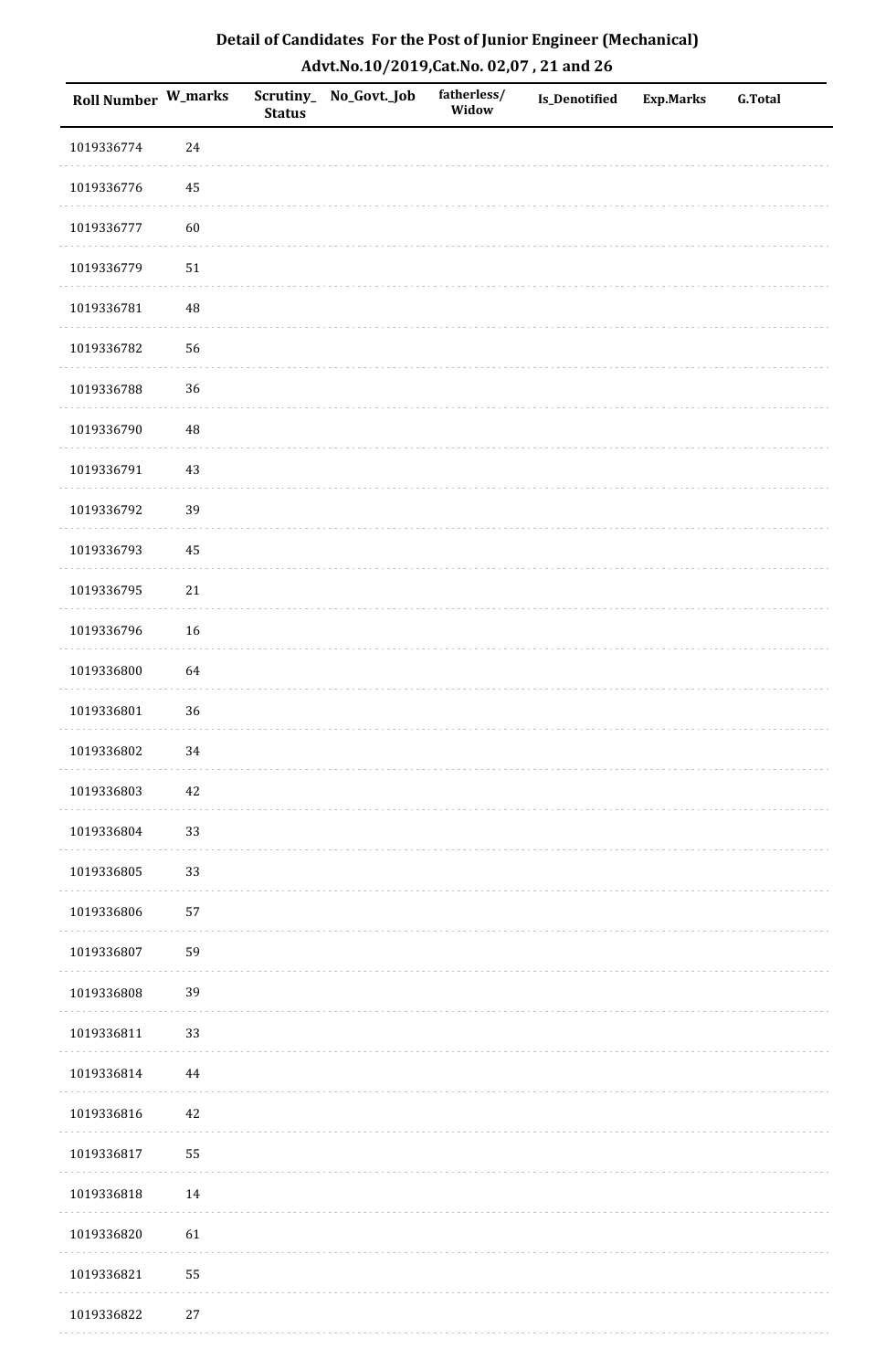| <b>Roll Number W_marks</b> |        | <b>Status</b> | Scrutiny_No_Govt._Job | fatherless/<br>Widow | Is_Denotified | <b>Exp.Marks</b> | <b>G.Total</b> |
|----------------------------|--------|---------------|-----------------------|----------------------|---------------|------------------|----------------|
| 1019336823                 | 42     |               |                       |                      |               |                  |                |
| 1019336824                 | 39     |               |                       |                      |               |                  |                |
| 1019336825                 | 33     |               |                       |                      |               |                  |                |
| 1019336826                 | 49     |               |                       |                      |               |                  |                |
| 1019336829                 | $43\,$ |               |                       |                      |               |                  |                |
| 1019336830                 | 54     |               |                       |                      |               |                  |                |
| 1019336832                 | $42\,$ |               |                       |                      |               |                  |                |
| 1019336833                 | $51\,$ |               |                       |                      |               |                  |                |
| 1019336834                 | 32     |               |                       |                      |               |                  |                |
| 1019336835                 | 29     |               |                       |                      |               |                  |                |
| 1019336836                 | 45     |               |                       |                      |               |                  |                |
| 1019336837                 | $41\,$ |               |                       |                      |               |                  |                |
| 1019336838                 | 41     |               |                       |                      |               |                  |                |
| 1019336841                 | 37     |               |                       |                      |               |                  |                |
| 1019336846                 | 34     |               |                       |                      |               |                  |                |
| 1019336847                 | 45     |               |                       |                      |               |                  |                |
| 1019336848                 | $31\,$ |               |                       |                      |               |                  |                |
| 1019336850                 | 43     |               |                       |                      |               |                  |                |
| 1019336851                 | $41\,$ |               |                       |                      |               |                  |                |
| 1019336852                 | $47\,$ |               |                       |                      |               |                  |                |
| 1019336853                 | 36     |               |                       |                      |               |                  |                |
| 1019336854                 | $31\,$ |               |                       |                      |               |                  |                |
| 1019336861                 | $40\,$ |               |                       |                      |               |                  |                |
| 1019336863                 | 41     |               |                       |                      |               |                  |                |
| 1019336866                 | $47\,$ |               |                       |                      |               |                  |                |
| 1019336867                 | 38     |               |                       |                      |               |                  |                |
| 1019336868                 | $13\,$ |               |                       |                      |               |                  |                |
| 1019336869                 | $41\,$ |               |                       |                      |               |                  |                |
| 1019336870                 | $42\,$ |               |                       |                      |               |                  |                |
| 1019336871                 | 35     |               |                       |                      |               |                  |                |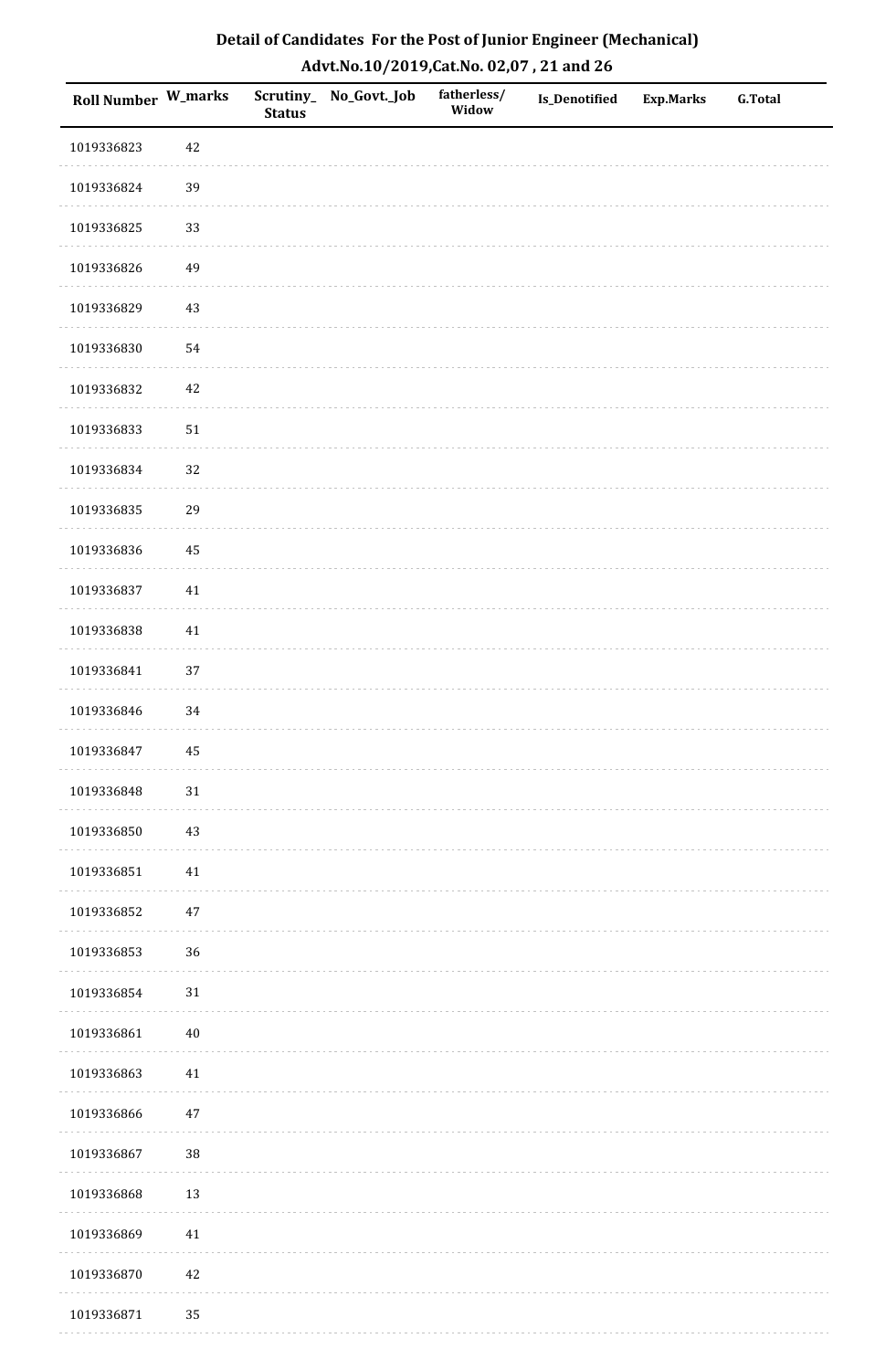| <b>Roll Number W_marks</b> |                  | <b>Status</b> | Scrutiny_No_Govt._Job | fatherless/<br>Widow | Is_Denotified | <b>Exp.Marks</b> | <b>G.Total</b> |
|----------------------------|------------------|---------------|-----------------------|----------------------|---------------|------------------|----------------|
| 1019336872                 | 33               |               |                       |                      |               |                  |                |
| 1019336873                 | 32               |               |                       |                      |               |                  |                |
| 1019336881                 | 29               |               |                       |                      |               |                  |                |
| 1019336883                 | 35               |               |                       |                      |               |                  |                |
| 1019336887                 | $47\,$           |               |                       |                      |               |                  |                |
| 1019336888                 | $31\,$           |               |                       |                      |               |                  |                |
| 1019336889                 | 38               |               |                       |                      |               |                  |                |
| 1019336890                 | $40\,$           |               |                       |                      |               |                  |                |
| 1019336891                 | 33               |               |                       |                      |               |                  |                |
| 1019336893                 | 37               |               |                       |                      |               |                  |                |
| 1019336895                 | 57               |               |                       |                      |               |                  |                |
| 1019336897                 | $\rm 48$         |               |                       |                      |               |                  |                |
| 1019336899                 | 55               |               |                       |                      |               |                  |                |
| 1019336900                 | 48               |               |                       |                      |               |                  |                |
| 1019336902                 | 58               |               |                       |                      |               |                  |                |
| 1019336905                 | 29               |               |                       |                      |               |                  |                |
| 1019336907                 | 36               |               |                       |                      |               |                  |                |
| 1019336908                 | $40\,$           |               |                       |                      |               |                  |                |
| 1019336910                 | 36               |               |                       |                      |               |                  |                |
| 1019336911                 | $41\,$           |               |                       |                      |               |                  |                |
| 1019336912                 | 52               |               |                       |                      |               |                  |                |
| 1019336913                 | $24\,$           |               |                       |                      |               |                  |                |
| 1019336914                 | $38\,$           |               |                       |                      |               |                  |                |
| 1019336915                 | $\boldsymbol{9}$ |               |                       |                      |               |                  |                |
| 1019336917                 | 60               |               |                       |                      |               |                  |                |
| 1019336918                 | 29               |               |                       |                      |               |                  |                |
| 1019336924                 | 52               |               |                       |                      |               |                  |                |
| 1019336927                 | 45               |               |                       |                      |               |                  |                |
| 1019336929                 | 58               |               |                       |                      |               |                  |                |
| 1019336931                 | $43\,$           |               |                       |                      |               |                  |                |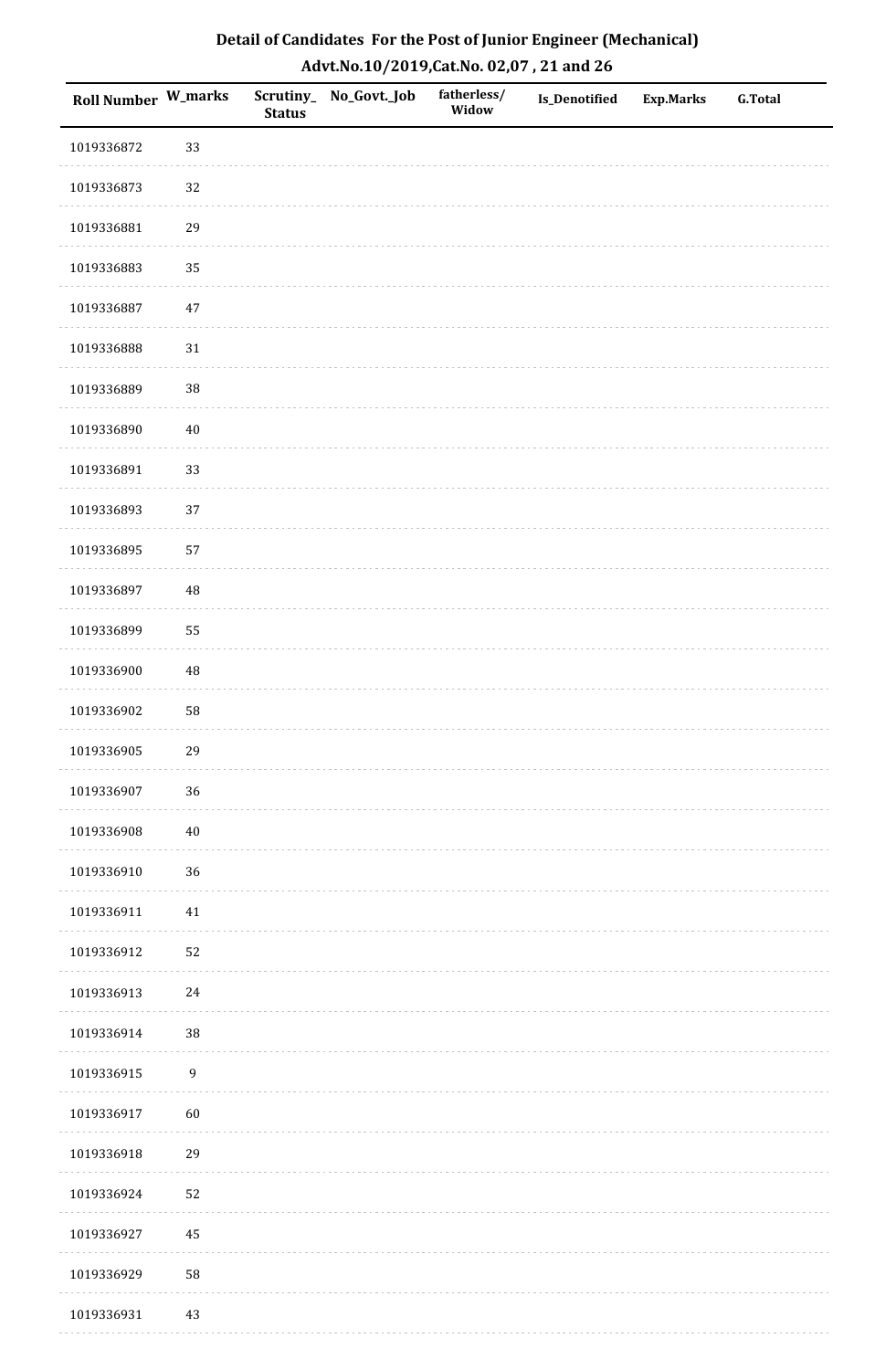| Roll Number W_marks |                 | <b>Status</b> | Scrutiny_ No_Govt._Job | fatherless/<br>Widow | <b>Is_Denotified</b> | <b>Exp.Marks</b> | G.Total  |
|---------------------|-----------------|---------------|------------------------|----------------------|----------------------|------------------|----------|
| 1019336933          | $51\,$          |               |                        |                      |                      |                  |          |
| 1019336934          | 45              |               |                        |                      |                      |                  |          |
| 1019336938          | 56              |               |                        |                      |                      |                  |          |
| 1019336943          | $\bf 44$        |               |                        |                      |                      |                  |          |
| 1019336944          | $38\,$          |               |                        |                      |                      |                  |          |
| 1019336945          | 36              |               |                        |                      |                      |                  |          |
| 1019336946          | 49              |               |                        |                      |                      |                  |          |
| 1019336947          | 54              |               |                        |                      |                      |                  |          |
| 1019336948          | 36              |               |                        |                      |                      |                  |          |
| 1019336949          | <b>REJECTED</b> |               |                        |                      |                      |                  | $0.00\,$ |
| 1019336951          | 65              |               |                        |                      |                      |                  |          |
| 1019336952          | 55              |               |                        |                      |                      |                  |          |
| 1019336953          | 63              |               |                        |                      |                      |                  |          |
| 1019336955          | $40\,$          |               |                        |                      |                      |                  |          |
| 1019336956          | $42\,$          |               |                        |                      |                      |                  |          |
| 1019336957          | 37              |               |                        |                      |                      |                  |          |
| 1019336961          | $47\,$          |               |                        |                      |                      |                  |          |
| 1019336963          | $51\,$          |               |                        |                      |                      |                  |          |
| 1019336965          | 45              |               |                        |                      |                      |                  |          |
| 1019336966          | 37              |               |                        |                      |                      |                  |          |
| 1019336967          | 33              |               |                        |                      |                      |                  |          |
| 1019336968          | 55              |               |                        |                      |                      |                  |          |
| 1019336970          | 45              |               |                        |                      |                      |                  |          |
| 1019336972          | $40\,$          |               |                        |                      |                      |                  |          |
| 1019336973          | 33              |               |                        |                      |                      |                  |          |
| 1019336974          | $51\,$          |               |                        |                      |                      |                  |          |
| 1019336975          | 34              |               |                        |                      |                      |                  |          |
| 1019336976          | 54              |               |                        |                      |                      |                  |          |
| 1019336979          | $47\,$          |               |                        |                      |                      |                  |          |
| 1019336980          | 52              |               |                        |                      |                      |                  |          |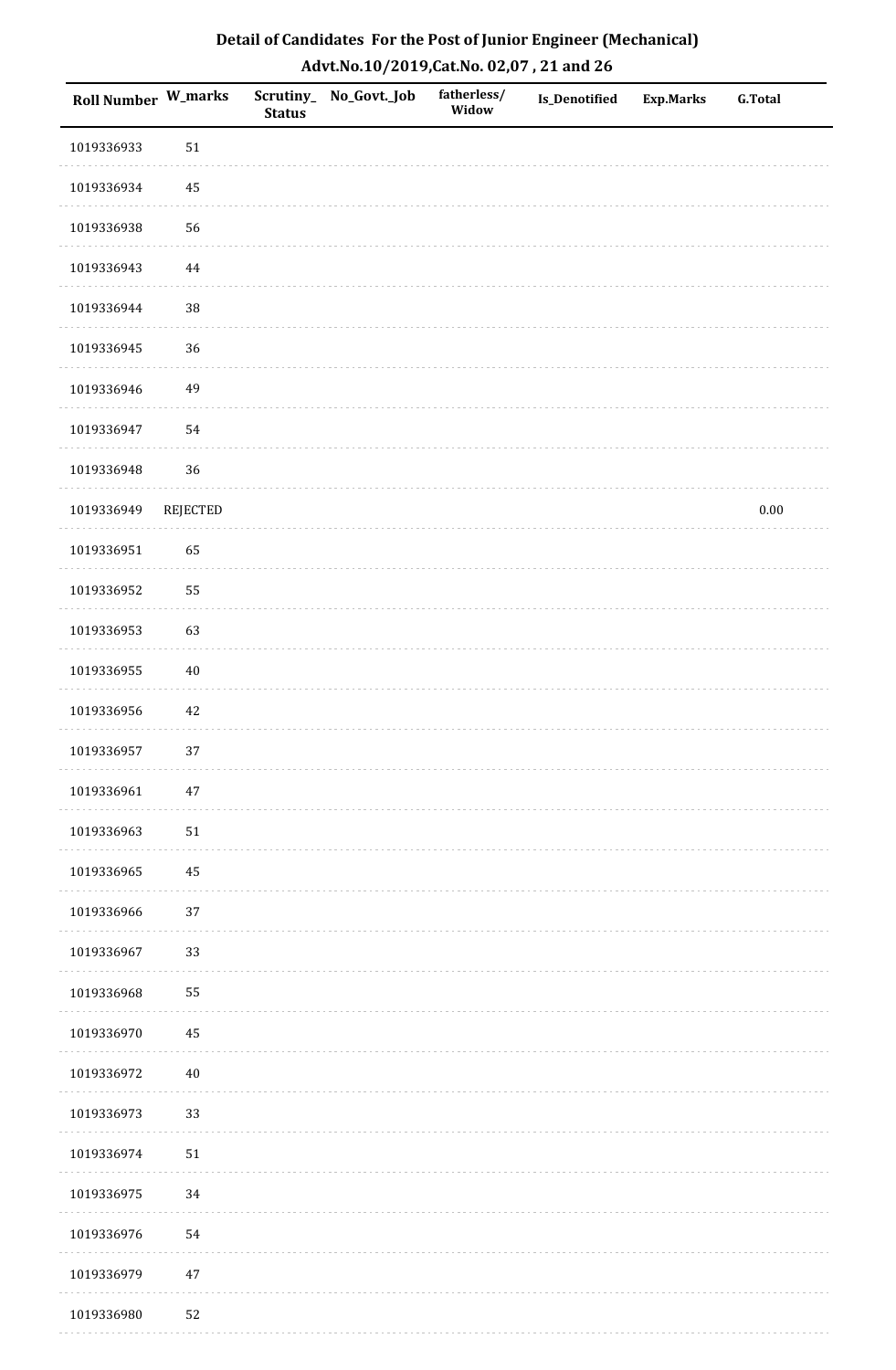| <b>Roll Number W_marks</b> |          | <b>Status</b> | Scrutiny_No_Govt._Job | fatherless/<br>Widow | Is_Denotified | <b>Exp.Marks</b> | <b>G.Total</b> |
|----------------------------|----------|---------------|-----------------------|----------------------|---------------|------------------|----------------|
| 1019336981                 | 45       |               |                       |                      |               |                  |                |
| 1019336983                 | $50\,$   |               |                       |                      |               |                  |                |
| 1019336985                 | $42\,$   |               |                       |                      |               |                  |                |
| 1019336988                 | 48       |               |                       |                      |               |                  |                |
| 1019336989                 | $38\,$   |               |                       |                      |               |                  |                |
| 1019336990                 | 36       |               |                       |                      |               |                  |                |
| 1019336991                 | 52       |               |                       |                      |               |                  |                |
| 1019336992                 | $41\,$   |               |                       |                      |               |                  |                |
| 1019336993                 | $51\,$   |               |                       |                      |               |                  |                |
| 1019336995                 | 39       |               |                       |                      |               |                  |                |
| 1019336996                 | 60       |               |                       |                      |               |                  |                |
| 1019336999                 | $41\,$   |               |                       |                      |               |                  |                |
| 1019337000                 | 35       |               |                       |                      |               |                  |                |
| 1019337001                 | 55       |               |                       |                      |               |                  |                |
| 1019337002                 | $\rm 45$ |               |                       |                      |               |                  |                |
| 1019337008                 | $41\,$   |               |                       |                      |               |                  |                |
| 1019337009                 | 49       |               |                       |                      |               |                  |                |
| 1019337012                 | 57       |               |                       |                      |               |                  |                |
| 1019337013                 | $27\,$   |               |                       |                      |               |                  |                |
| 1019337014                 | 53       |               |                       |                      |               |                  |                |
| 1019337015                 | 45       |               |                       |                      |               |                  |                |
| 1019337016                 | 61       |               |                       |                      |               |                  |                |
| 1019337017                 | 54       |               |                       |                      |               |                  |                |
| 1019337019                 | 61       |               |                       |                      |               |                  |                |
| 1019337022                 | 36       |               |                       |                      |               |                  |                |
| 1019337024                 | $43\,$   |               |                       |                      |               |                  |                |
| 1019337027                 | 35       |               |                       |                      |               |                  |                |
| 1019337030                 | $47\,$   |               |                       |                      |               |                  |                |
| 1019337031                 | 33       |               |                       |                      |               |                  |                |
| 1019337032                 | $16\,$   |               |                       |                      |               |                  |                |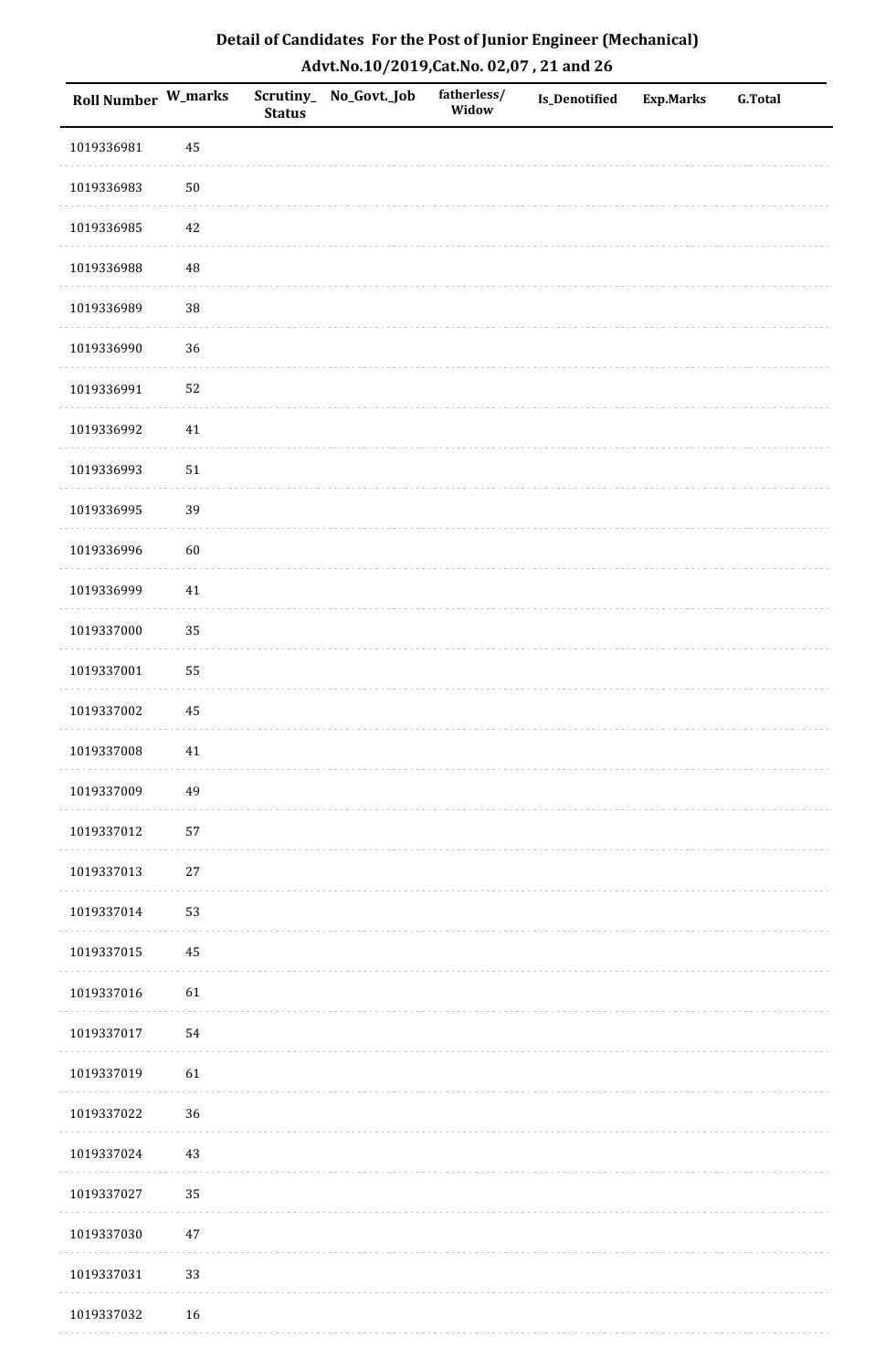| Detail of Candidates For the Post of Junior Engineer (Mechanical) |
|-------------------------------------------------------------------|
| Advt.No.10/2019, Cat.No. 02,07, 21 and 26                         |

| <b>Roll Number W_marks</b> |            | <b>Status</b> | Scrutiny_ No_Govt._Job | fatherless/<br>Widow | Is_Denotified    | <b>Exp.Marks</b> | <b>G.Total</b> |
|----------------------------|------------|---------------|------------------------|----------------------|------------------|------------------|----------------|
| 1019337036                 | $47\,$     |               |                        |                      |                  |                  |                |
| 1019337037                 | 62         |               |                        |                      |                  |                  |                |
| 1019337040                 | 44         |               |                        |                      |                  |                  |                |
| 1019337041                 | $51\,$     |               |                        |                      |                  |                  |                |
| 1019337042                 | 52         |               |                        |                      |                  |                  |                |
| 1019337043                 | 23         |               |                        |                      |                  |                  |                |
| 1019337050                 | 36         |               |                        |                      |                  |                  |                |
| 1019337051                 | 36         |               |                        |                      |                  |                  |                |
| 1019337057                 | 42         |               |                        |                      |                  |                  |                |
| 1019337058                 | 67         | Eligible      | $\bf{0}$               | $\boldsymbol{0}$     | $\boldsymbol{0}$ | $0.00\,$         | 67.00          |
| 1019337059                 | $51\,$     |               |                        |                      |                  |                  |                |
| 1019337060                 | $24\,$     |               |                        |                      |                  |                  |                |
| 1019337063                 | $50\,$     |               |                        |                      |                  |                  |                |
| 1019337064                 | $42\,$     |               |                        |                      |                  |                  |                |
| 1019337065                 | 56         |               |                        |                      |                  |                  |                |
| 1019337066                 | 57         |               |                        |                      |                  |                  |                |
| 1019337067                 | 66         | Eligible      | $\boldsymbol{0}$       | $\boldsymbol{0}$     | $\boldsymbol{0}$ | $0.00\,$         | 66.00          |
| 1019337068                 | $47\,$     |               |                        |                      |                  |                  |                |
| 1019337070                 | 45         |               |                        |                      |                  |                  |                |
| 1019337072                 | 39         |               |                        |                      |                  |                  |                |
| 1019337073                 | 37         |               |                        |                      |                  |                  |                |
| 1019337075                 | 34         |               |                        |                      |                  |                  |                |
| 1019337077                 | $40\,$     |               |                        |                      |                  |                  |                |
| 1019337079                 | 38         |               |                        |                      |                  |                  |                |
| 1019337080                 | 36         |               |                        |                      |                  |                  |                |
| 1019337082                 | 49         |               |                        |                      |                  |                  |                |
| 1019337084                 | ${\bf 51}$ | Eligible      | $\boldsymbol{0}$       | $\boldsymbol{0}$     | $\sqrt{5}$       | 0.00             | 56.00          |
| 1019337086                 | 32         |               |                        |                      |                  |                  |                |
| 1019337088                 | 35         |               |                        |                      |                  |                  |                |
| 1019337089                 | 56         |               |                        |                      |                  |                  |                |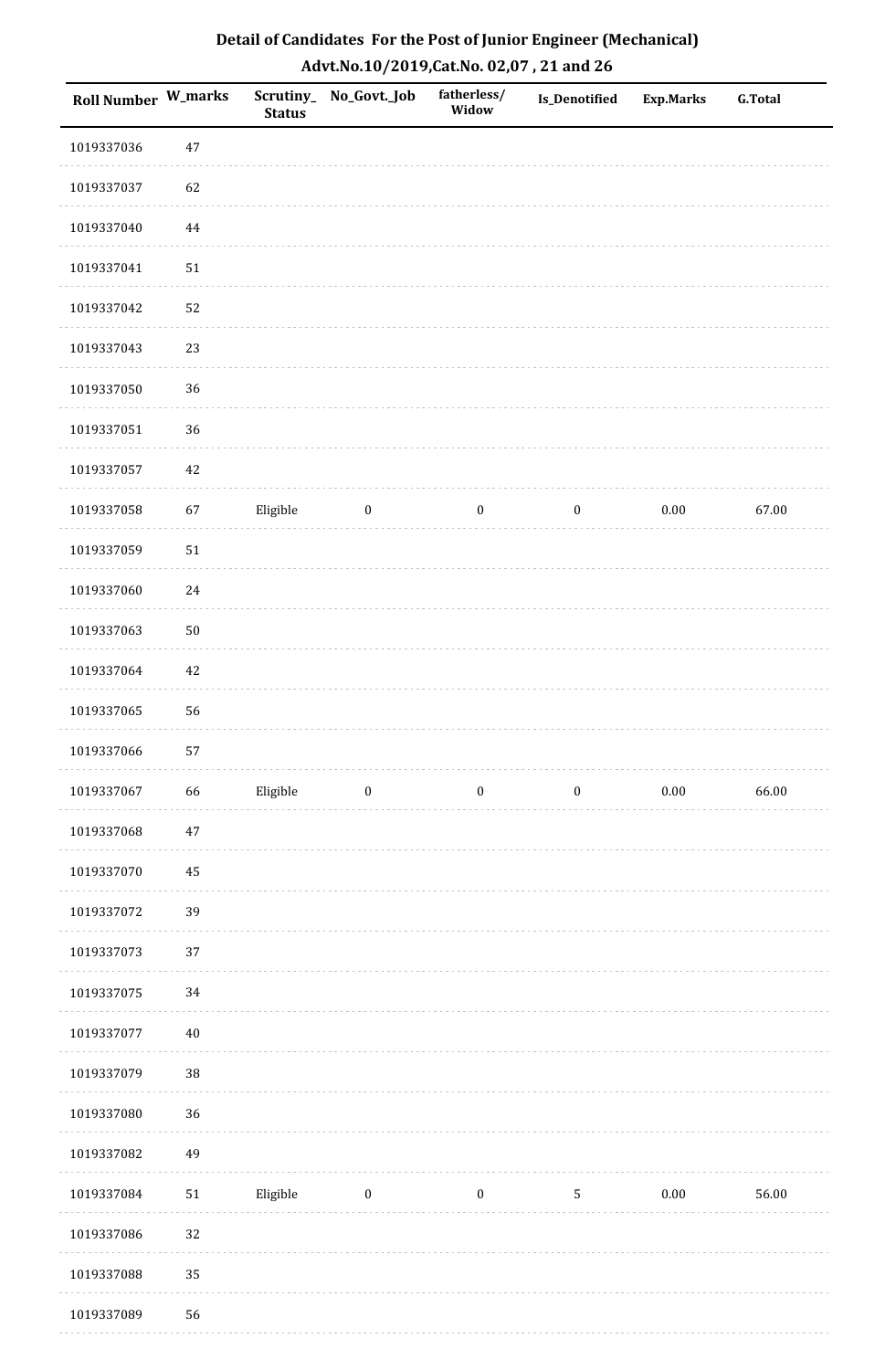| <b>Roll Number W_marks</b> |            | <b>Status</b> | Scrutiny_No_Govt._Job | fatherless/<br>Widow | Is_Denotified | <b>Exp.Marks</b> | <b>G.Total</b> |
|----------------------------|------------|---------------|-----------------------|----------------------|---------------|------------------|----------------|
| 1019337091                 | 52         |               |                       |                      |               |                  |                |
| 1019337094                 | 32         |               |                       |                      |               |                  |                |
| 1019337095                 | 39         |               |                       |                      |               |                  |                |
| 1019337097                 | 56         |               |                       |                      |               |                  |                |
| 1019337098                 | 59         |               |                       |                      |               |                  |                |
| 1019337100                 | $51\,$     |               |                       |                      |               |                  |                |
| 1019337102                 | $47\,$     |               |                       |                      |               |                  |                |
| 1019337105                 | 44         |               |                       |                      |               |                  |                |
| 1019337107                 | $43\,$     |               |                       |                      |               |                  |                |
| 1019337112                 | 53         |               |                       |                      |               |                  |                |
| 1019337113                 | $51\,$     |               |                       |                      |               |                  |                |
| 1019337116                 | 52         |               |                       |                      |               |                  |                |
| 1019337118                 | $40\,$     |               |                       |                      |               |                  |                |
| 1019337119                 | 57         |               |                       |                      |               |                  |                |
| 1019337120                 | 63         |               |                       |                      |               |                  |                |
| 1019337121                 | 36         |               |                       |                      |               |                  |                |
| 1019337123                 | $41\,$     |               |                       |                      |               |                  |                |
| 1019337124                 | 44         |               |                       |                      |               |                  |                |
| 1019337125                 | $22\,$     |               |                       |                      |               |                  |                |
| 1019337129                 | 41         |               |                       |                      |               |                  |                |
| 1019337131                 | $50\,$     |               |                       |                      |               |                  |                |
| 1019337132                 | $51\,$     |               |                       |                      |               |                  |                |
| 1019337133                 | 46         |               |                       |                      |               |                  |                |
| 1019337137                 | ${\bf 28}$ |               |                       |                      |               |                  |                |
| 1019337138                 | $31\,$     |               |                       |                      |               |                  |                |
| 1019337141                 | $47\,$     |               |                       |                      |               |                  |                |
| 1019337144                 | 52         |               |                       |                      |               |                  |                |
| 1019337145                 | $51\,$     |               |                       |                      |               |                  |                |
| 1019337147                 | 37         |               |                       |                      |               |                  |                |
| 1019337150                 | 44         |               |                       |                      |               |                  |                |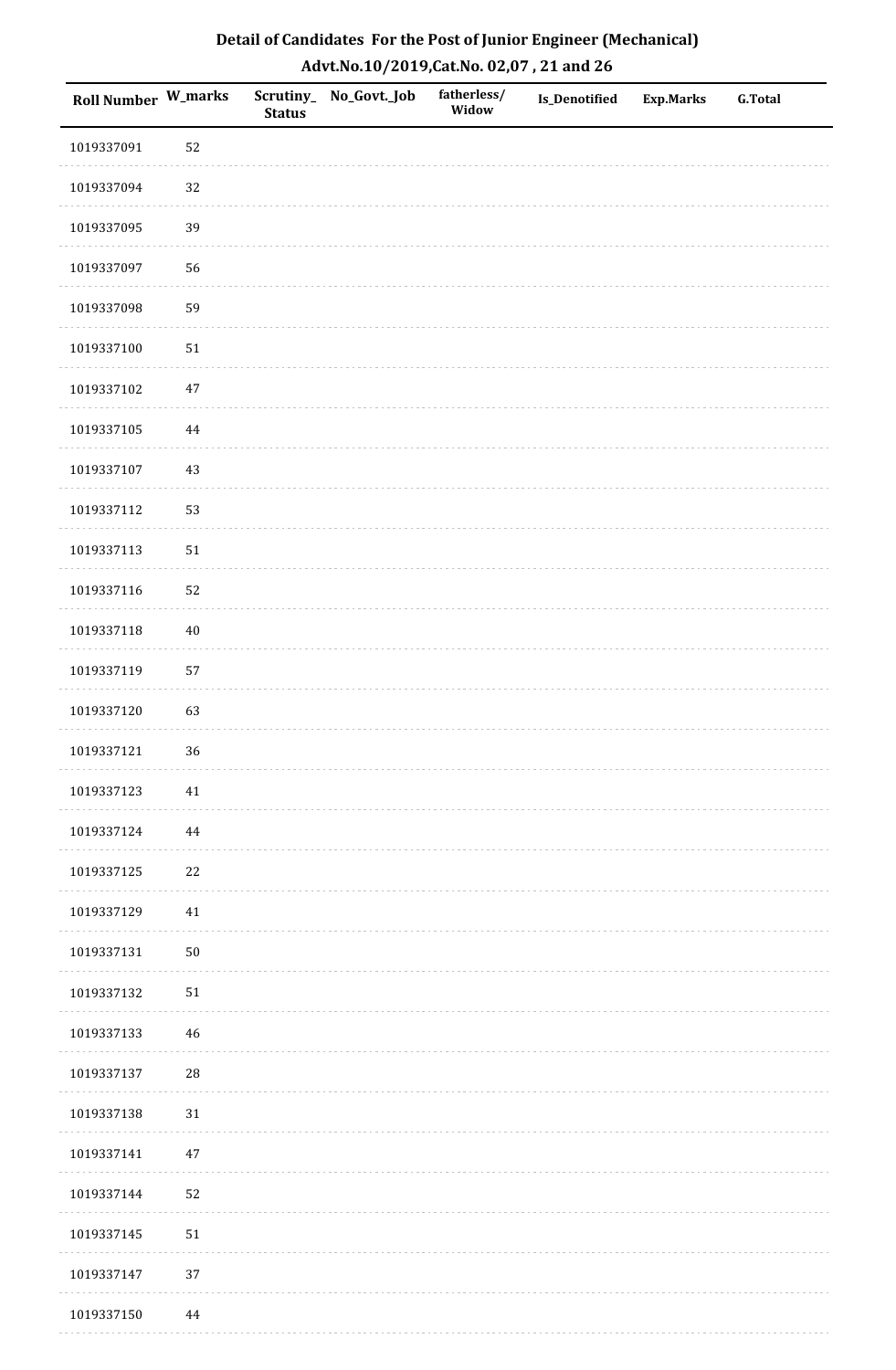| Roll Number W_marks |             | <b>Status</b> | Scrutiny_No_Govt._Job | fatherless/<br>Widow | Is_Denotified | <b>Exp.Marks</b> | <b>G.Total</b> |
|---------------------|-------------|---------------|-----------------------|----------------------|---------------|------------------|----------------|
| 1019337151          | 56          |               |                       |                      |               |                  |                |
| 1019337153          | 36          |               |                       |                      |               |                  |                |
| 1019337154          | 35          |               |                       |                      |               |                  |                |
| 1019337157          | 38          |               |                       |                      |               |                  |                |
| 1019337158          | 33          |               |                       |                      |               |                  |                |
| 1019337160          | 34          |               |                       |                      |               |                  |                |
| 1019337161          | 56          |               |                       |                      |               |                  |                |
| 1019337162          | 58          |               |                       |                      |               |                  |                |
| 1019337163          | $12\,$      |               |                       |                      |               |                  |                |
| 1019337164          | 36          |               |                       |                      |               |                  |                |
| 1019337166          | $\bf 44$    |               |                       |                      |               |                  |                |
| 1019337168          | $42\,$      |               |                       |                      |               |                  |                |
| 1019337169          | $41\,$      |               |                       |                      |               |                  |                |
| 1019337170          | 39          |               |                       |                      |               |                  |                |
| 1019337172          | 35          |               |                       |                      |               |                  |                |
| 1019337173          | $50\,$      |               |                       |                      |               |                  |                |
| 1019337174          | 33          |               |                       |                      |               |                  |                |
| 1019337175          | 35          |               |                       |                      |               |                  |                |
| 1019337177          | 60          |               |                       |                      |               |                  |                |
| 1019337178          | 49          |               |                       |                      |               |                  |                |
| 1019337180          | 29          |               |                       |                      |               |                  |                |
| 1019337181          | $\sqrt{46}$ |               |                       |                      |               |                  |                |
| 1019337183          | $40\,$      |               |                       |                      |               |                  |                |
| 1019337185          | 53          |               |                       |                      |               |                  |                |
| 1019337187          | 52          |               |                       |                      |               |                  |                |
| 1019337188          | 54          |               |                       |                      |               |                  |                |
| 1019337191          | $42\,$      |               |                       |                      |               |                  |                |
| 1019337192          | 37          |               |                       |                      |               |                  |                |
| 1019337193          | $51\,$      |               |                       |                      |               |                  |                |
| 1019337196          | 61          |               |                       |                      |               |                  |                |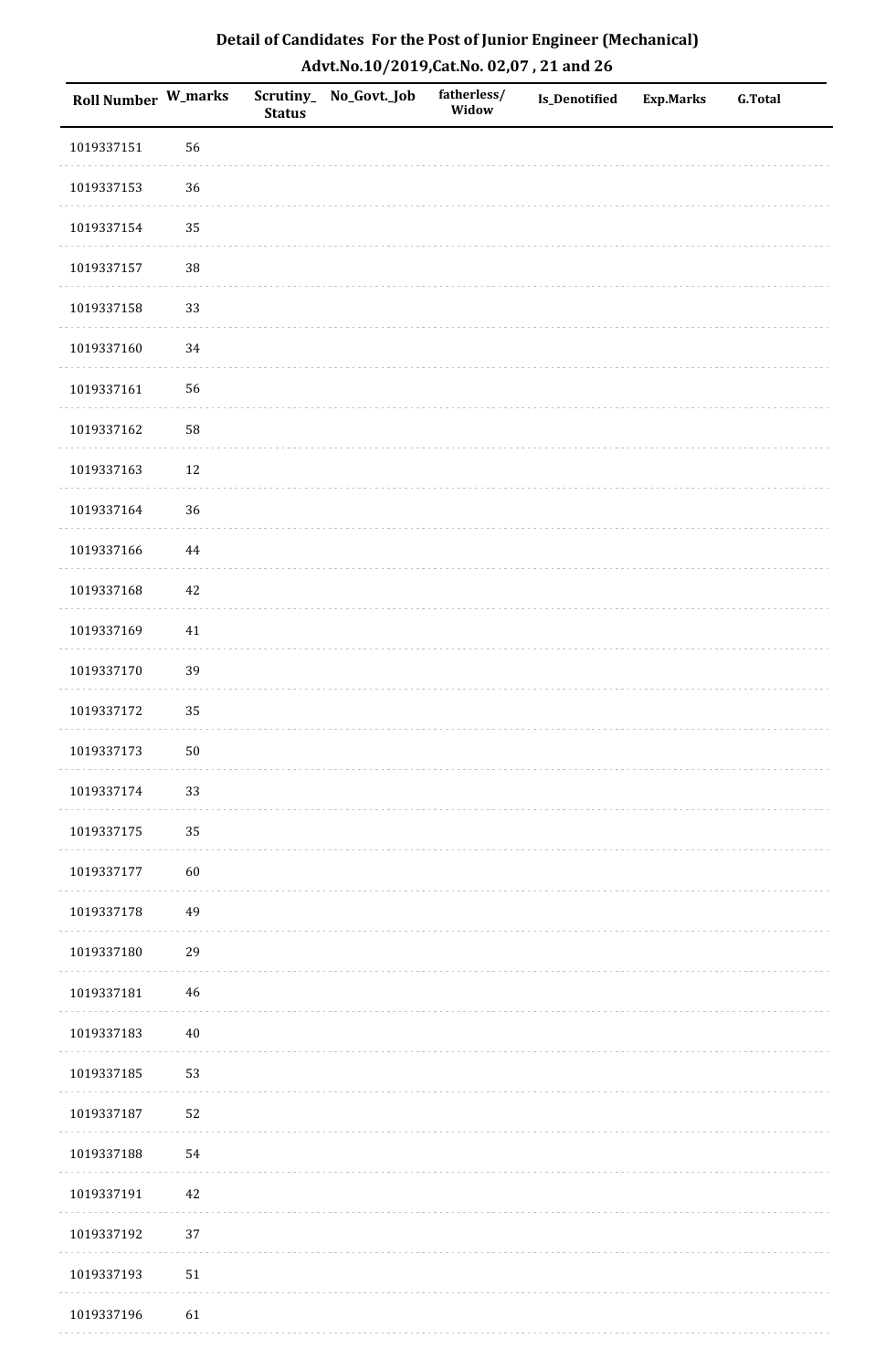| Roll Number W_marks |          | <b>Status</b> | Scrutiny_No_Govt._Job | fatherless/<br>Widow | Is_Denotified | <b>Exp.Marks</b> | <b>G.Total</b> |
|---------------------|----------|---------------|-----------------------|----------------------|---------------|------------------|----------------|
| 1019337197          | 58       |               |                       |                      |               |                  |                |
| 1019337198          | 42       |               |                       |                      |               |                  |                |
| 1019337199          | $\rm 48$ |               |                       |                      |               |                  |                |
| 1019337200          | $31\,$   |               |                       |                      |               |                  |                |
| 1019337201          | 42       |               |                       |                      |               |                  |                |
| 1019337202          | $30\,$   |               |                       |                      |               |                  |                |
| 1019337203          | $38\,$   |               |                       |                      |               |                  |                |
| 1019337204          | 45       |               |                       |                      |               |                  |                |
| 1019337205          | 41       |               |                       |                      |               |                  |                |
| 1019337206          | 23       |               |                       |                      |               |                  |                |
| 1019337207          | 47       |               |                       |                      |               |                  |                |
| 1019337208          | 64       |               |                       |                      |               |                  |                |
| 1019337209          | 39       |               |                       |                      |               |                  |                |
| 1019337213          | 41       |               |                       |                      |               |                  |                |
| 1019337214          | $\rm 48$ |               |                       |                      |               |                  |                |
| 1019337215          | 56       |               |                       |                      |               |                  |                |
| 1019337216          | $43\,$   |               |                       |                      |               |                  |                |
| 1019337223          | $38\,$   |               |                       |                      |               |                  |                |
| 1019337224          | 36       |               |                       |                      |               |                  |                |
| 1019337225          | $38\,$   |               |                       |                      |               |                  |                |
| 1019337228          | $\rm 48$ |               |                       |                      |               |                  |                |
| 1019337229          | 36       |               |                       |                      |               |                  |                |
| 1019337230          | $40\,$   |               |                       |                      |               |                  |                |
| 1019337231          | 36       |               |                       |                      |               |                  |                |
| 1019337233          | 31       |               |                       |                      |               |                  |                |
| 1019337234          | 45       |               |                       |                      |               |                  |                |
| 1019337237          | 63       |               |                       |                      |               |                  |                |
| 1019337239          | $38\,$   |               |                       |                      |               |                  |                |
| 1019337240          | 66       |               |                       |                      |               |                  |                |
| 1019337242          | 42       |               |                       |                      |               |                  |                |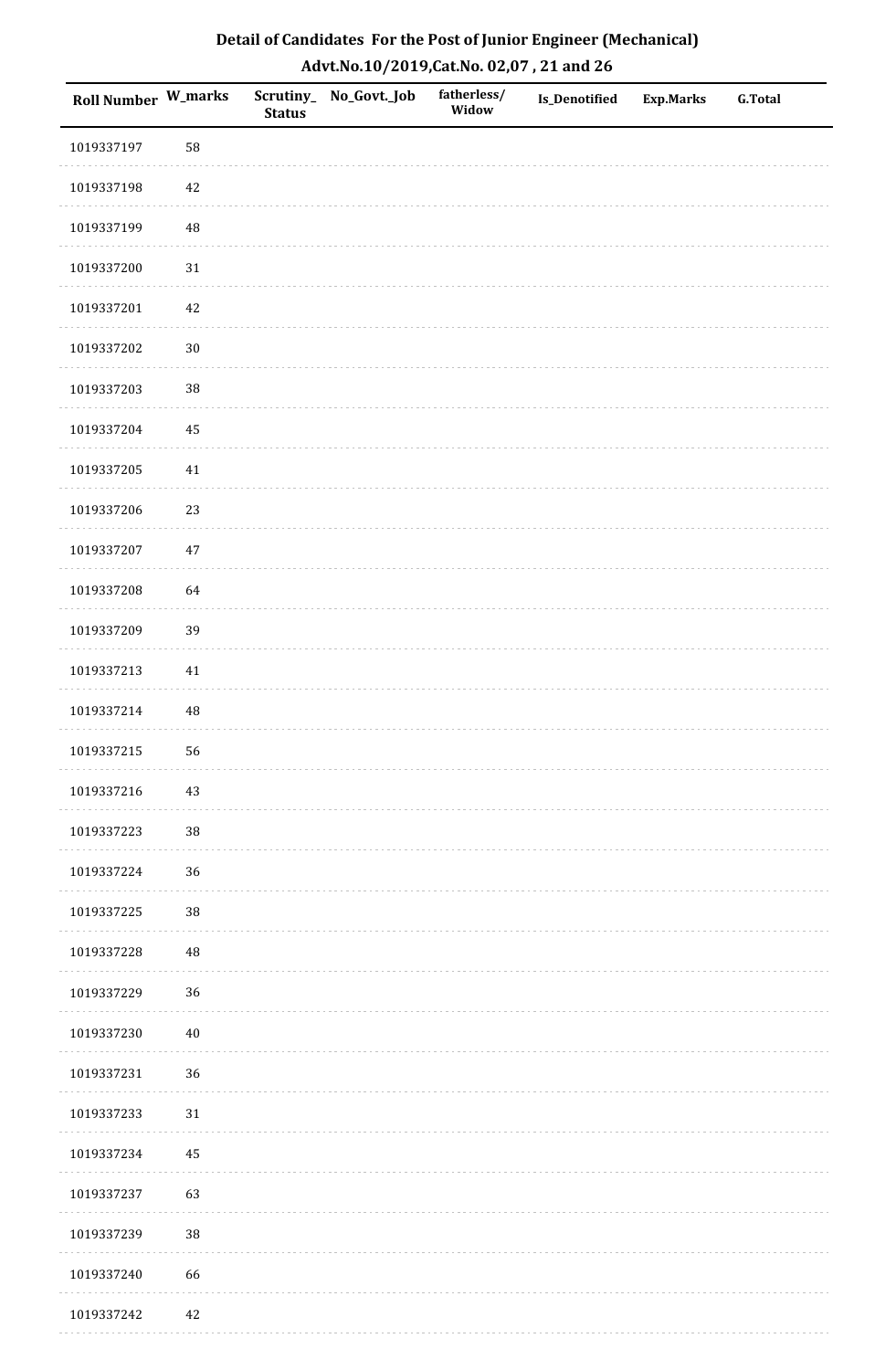| <b>Roll Number W_marks</b> |          | <b>Status</b> | Scrutiny_ No_Govt._Job | fatherless/<br>Widow | Is_Denotified | <b>Exp.Marks</b> | <b>G.Total</b> |
|----------------------------|----------|---------------|------------------------|----------------------|---------------|------------------|----------------|
| 1019337244                 | 52       |               |                        |                      |               |                  |                |
| 1019337246                 | $40\,$   |               |                        |                      |               |                  |                |
| 1019337247                 | 32       |               |                        |                      |               |                  |                |
| 1019337248                 | 37       |               |                        |                      |               |                  |                |
| 1019337250                 | 60       |               |                        |                      |               |                  |                |
| 1019337252                 | REJECTED |               |                        |                      |               |                  | $0.00\,$       |
| 1019337253                 | $43\,$   |               |                        |                      |               |                  |                |
| 1019337254                 | 49       |               |                        |                      |               |                  |                |
| 1019337255                 | $43\,$   |               |                        |                      |               |                  |                |
| 1019337256                 | 53       |               |                        |                      |               |                  |                |
| 1019337259                 | 46       |               |                        |                      |               |                  |                |
| 1019337260                 | 38       |               |                        |                      |               |                  |                |
| 1019337262                 | $47\,$   |               |                        |                      |               |                  |                |
| 1019337265                 | 52       |               |                        |                      |               |                  |                |
| 1019337266                 | 37       |               |                        |                      |               |                  |                |
| 1019337269                 | 35       |               |                        |                      |               |                  |                |
| 1019337271                 | 53       |               |                        |                      |               |                  |                |
| 1019337274                 | 34       |               |                        |                      |               |                  |                |
| 1019337277                 | $47\,$   |               |                        |                      |               |                  |                |
| 1019337279                 | 31       |               |                        |                      |               |                  |                |
| 1019337280                 | 41       |               |                        |                      |               |                  |                |
| 1019337281                 | $\bf 44$ |               |                        |                      |               |                  |                |
| 1019337283                 | $40\,$   |               |                        |                      |               |                  |                |
| 1019337285                 | 47       |               |                        |                      |               |                  |                |
| 1019337286                 | $38\,$   |               |                        |                      |               |                  |                |
| 1019337287                 | 34       |               |                        |                      |               |                  |                |
| 1019337289                 | 34       |               |                        |                      |               |                  |                |
| 1019337291                 | 52       |               |                        |                      |               |                  |                |
| 1019337292                 | $43\,$   |               |                        |                      |               |                  |                |
| 1019337294                 | 45       |               |                        |                      |               |                  |                |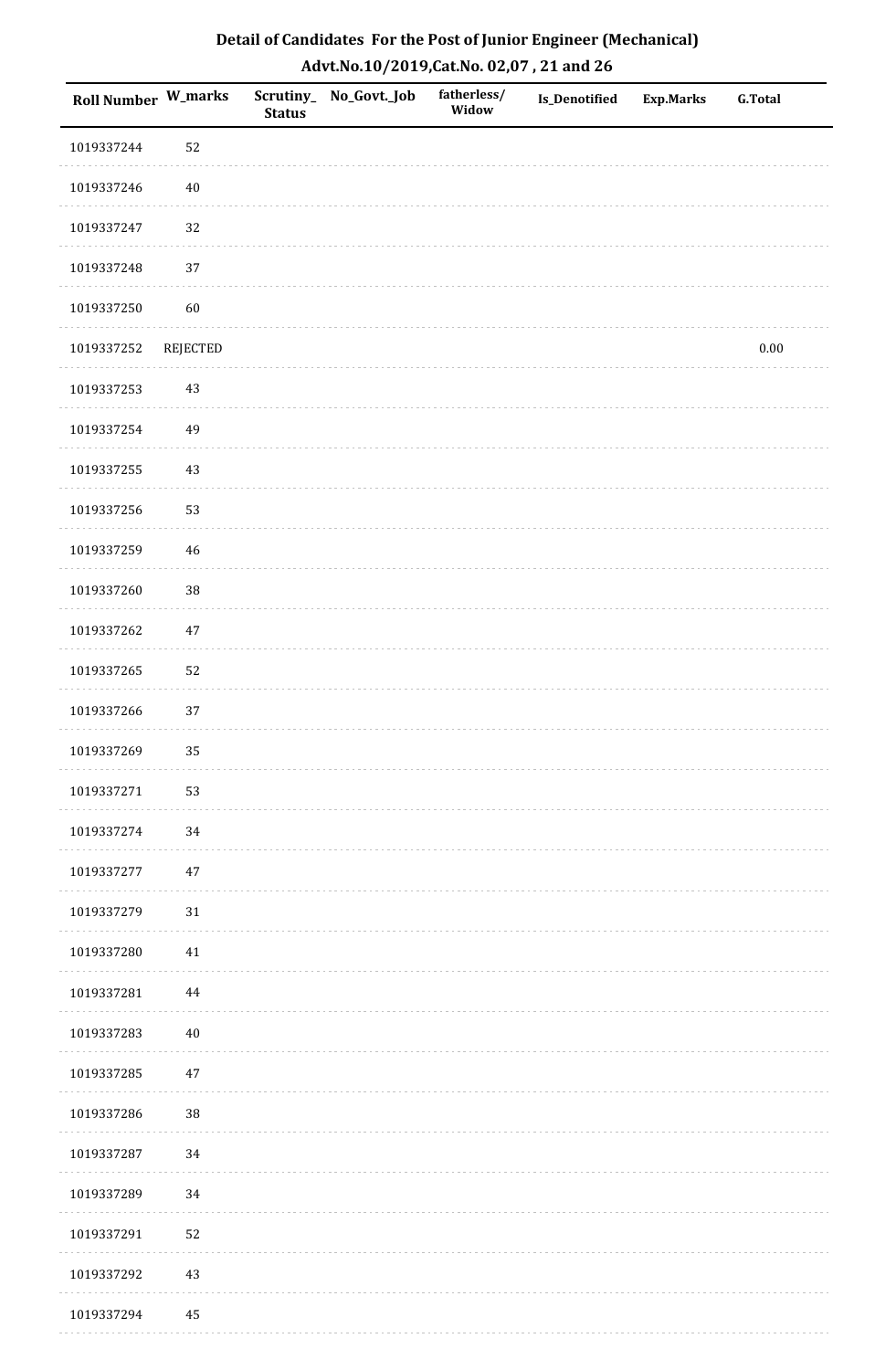| Roll Number W_marks |        | <b>Status</b> | Scrutiny_No_Govt._Job | fatherless/<br>Widow | Is_Denotified | Exp.Marks | <b>G.Total</b> |
|---------------------|--------|---------------|-----------------------|----------------------|---------------|-----------|----------------|
| 1019337295          | 47     |               |                       |                      |               |           |                |
| 1019337296          | $38\,$ |               |                       |                      |               |           |                |
| 1019337298          | 49     |               |                       |                      |               |           |                |
| 1019337299          | 59     |               |                       |                      |               |           |                |
| 1019337300          | $20\,$ |               |                       |                      |               |           |                |
| 1019337301          | 39     |               |                       |                      |               |           |                |
| 1019337303          | 54     |               |                       |                      |               |           |                |
| 1019337304          | $51\,$ |               |                       |                      |               |           |                |
| 1019337305          | 45     |               |                       |                      |               |           |                |
| 1019337308          | 33     |               |                       |                      |               |           |                |
| 1019337309          | 31     |               |                       |                      |               |           |                |
| 1019337312          | $50\,$ |               |                       |                      |               |           |                |
| 1019337315          | 43     |               |                       |                      |               |           |                |
| 1019337316          | $28\,$ |               |                       |                      |               |           |                |
| 1019337318          | $40\,$ |               |                       |                      |               |           |                |
| 1019337319          | 47     |               |                       |                      |               |           |                |
| 1019337320          | 15     |               |                       |                      |               |           |                |
| 1019337321          | 34     |               |                       |                      |               |           |                |
| 1019337322          | 33     |               |                       |                      |               |           |                |
| 1019337323          | 52     |               |                       |                      |               |           |                |
| 1019337324          | 52     |               |                       |                      |               |           |                |
| 1019337325          | 41     |               |                       |                      |               |           |                |
| 1019337328          | $43\,$ |               |                       |                      |               |           |                |
| 1019337329          | 39     |               |                       |                      |               |           |                |
| 1019337332          | $50\,$ |               |                       |                      |               |           |                |
| 1019337335          | 37     |               |                       |                      |               |           |                |
| 1019337336          | 36     |               |                       |                      |               |           |                |
| 1019337337          | 47     |               |                       |                      |               |           |                |
| 1019337339          | $47\,$ |               |                       |                      |               |           |                |
| 1019337342          | 41     |               |                       |                      |               |           |                |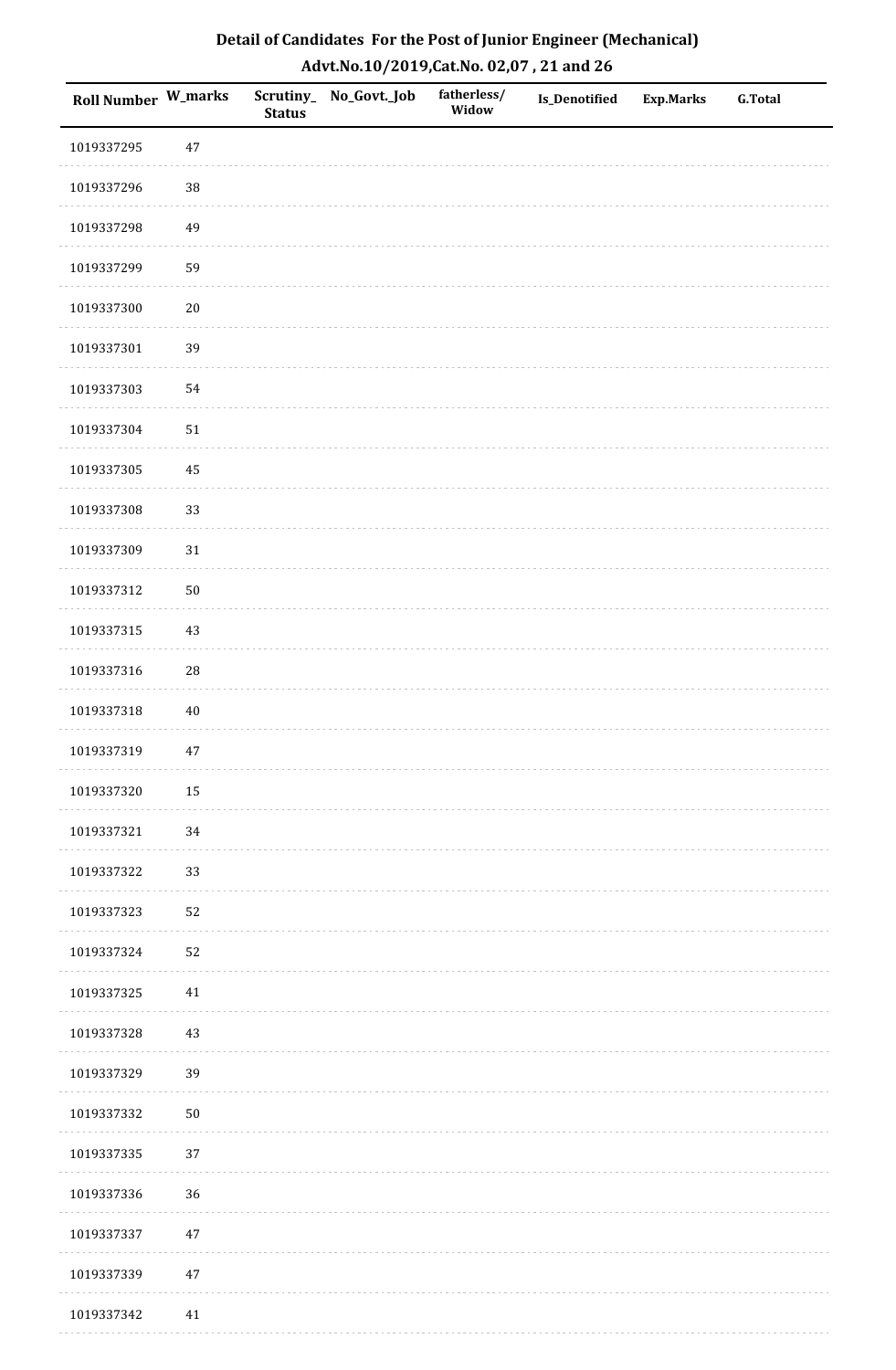| Detail of Candidates For the Post of Junior Engineer (Mechanical) |
|-------------------------------------------------------------------|
| Advt.No.10/2019,Cat.No. 02,07, 21 and 26                          |

| Roll Number W_marks |          | <b>Status</b> | Scrutiny_ No_Govt._Job | fatherless/<br>Widow | Is_Denotified    | <b>Exp.Marks</b> | <b>G.Total</b> |
|---------------------|----------|---------------|------------------------|----------------------|------------------|------------------|----------------|
| 1019337343          | 59       |               |                        |                      |                  |                  |                |
| 1019337345          | $31\,$   |               |                        |                      |                  |                  |                |
| 1019337346          | 35       |               |                        |                      |                  |                  |                |
| 1019337347          | $27\,$   |               |                        |                      |                  |                  |                |
| 1019337348          | 37       |               |                        |                      |                  |                  |                |
| 1019337349          | 37       |               |                        |                      |                  |                  |                |
| 1019337350          | 43       |               |                        |                      |                  |                  |                |
| 1019337351          | 44       |               |                        |                      |                  |                  |                |
| 1019337352          | 57       |               |                        |                      |                  |                  |                |
| 1019337354          | 31       |               |                        |                      |                  |                  |                |
| 1019337355          | 42       |               |                        |                      |                  |                  |                |
| 1019337356          | $\rm 48$ |               |                        |                      |                  |                  |                |
| 1019337357          | 46       |               |                        |                      |                  |                  |                |
| 1019337358          | 36       |               |                        |                      |                  |                  |                |
| 1019337360          | 36       |               |                        |                      |                  |                  |                |
| 1019337361          | $60\,$   |               |                        |                      |                  |                  |                |
| 1019337362          | $10\,$   |               |                        |                      |                  |                  |                |
| 1019337363          | 42       |               |                        |                      |                  |                  |                |
| 1019337366          | 26       |               |                        |                      |                  |                  |                |
| 1019337367          | $37\,$   |               |                        |                      |                  |                  |                |
| 1019337368          | 52       |               |                        |                      |                  |                  |                |
| 1019337369          | 54       |               |                        |                      |                  |                  |                |
| 1019337370          | $41\,$   |               |                        |                      |                  |                  |                |
| 1019337373          | 32       |               |                        |                      |                  |                  |                |
| 1019337374          | $\rm 48$ |               |                        |                      |                  |                  |                |
| 1019337375          | 38       |               |                        |                      |                  |                  |                |
| 1019337376          | $27\,$   | Eligible      | $\boldsymbol{0}$       | $\boldsymbol{0}$     | $\boldsymbol{0}$ | $0.00\,$         | 27.00          |
| 1019337380          | 59       |               |                        |                      |                  |                  |                |
| 1019337383          | 32       |               |                        |                      |                  |                  |                |
| 1019337386          | 45       |               |                        |                      |                  |                  |                |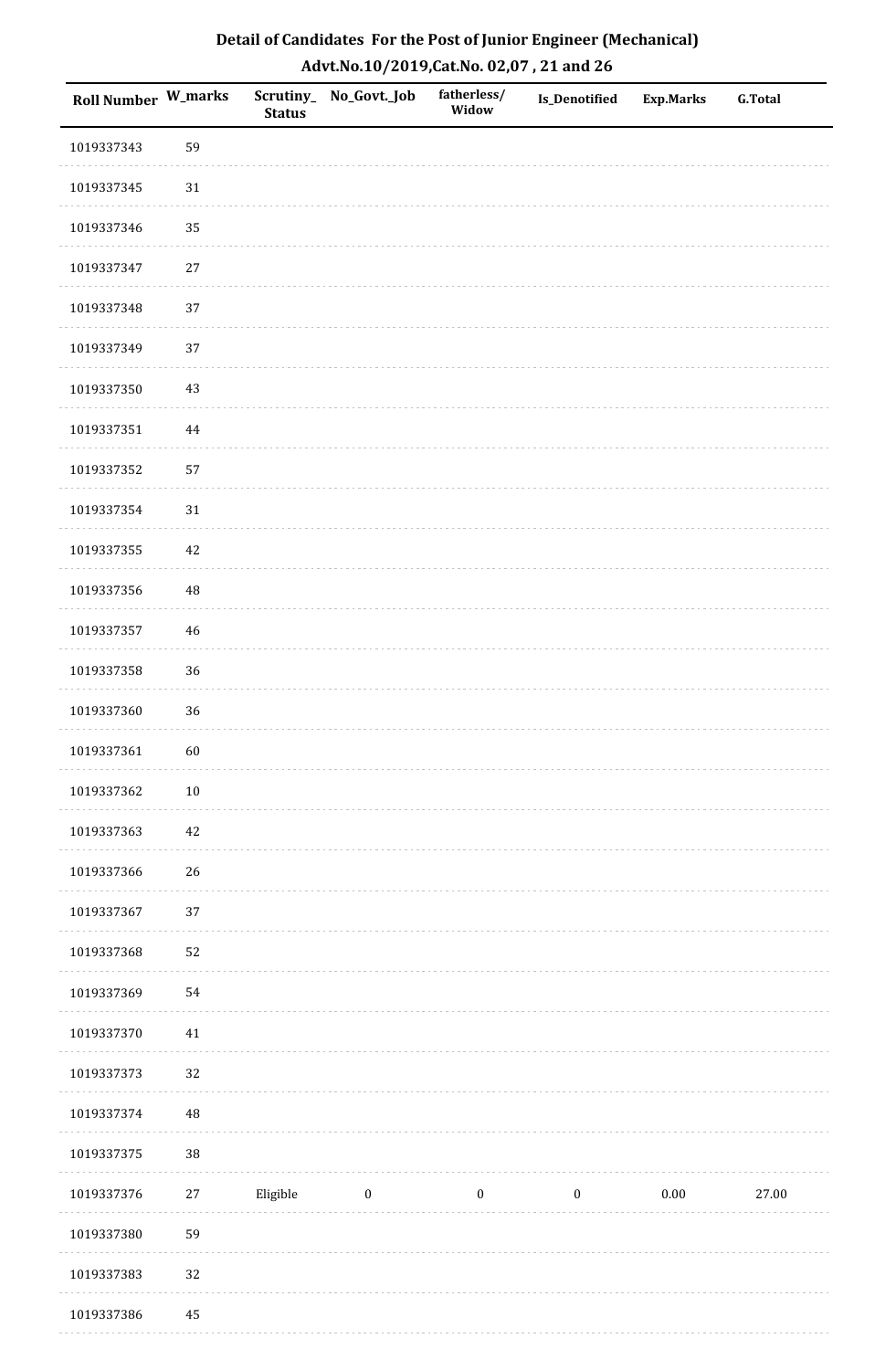| Roll Number W_marks |          | <b>Status</b> | Scrutiny_ No_Govt._Job | fatherless/<br>Widow | <b>Is_Denotified</b> | Exp.Marks | <b>G.Total</b> |
|---------------------|----------|---------------|------------------------|----------------------|----------------------|-----------|----------------|
| 1019337387          | $47\,$   |               |                        |                      |                      |           |                |
| 1019337389          | REJECTED |               |                        |                      |                      |           | $0.00\,$       |
| 1019337393          | 68       | Eligible      | $\bf{0}$               | $\boldsymbol{0}$     | $\boldsymbol{0}$     | $0.00\,$  | 68.00          |
| 1019337395          | 44       |               |                        |                      |                      |           |                |
| 1019337396          | 61       | Eligible      | 5                      | $\boldsymbol{0}$     | $\boldsymbol{0}$     | $0.00\,$  | 66.00          |
| 1019337398          | $\bf 44$ |               |                        |                      |                      |           |                |
| 1019337402          | $47\,$   |               |                        |                      |                      |           |                |
| 1019337404          | 37       |               |                        |                      |                      |           |                |
| 1019337408          | 36       |               |                        |                      |                      |           |                |
| 1019337409          | $40\,$   |               |                        |                      |                      |           |                |
| 1019337411          | $43\,$   |               |                        |                      |                      |           |                |
| 1019337412          | $\rm 48$ |               |                        |                      |                      |           |                |
| 1019337415          | $50\,$   |               |                        |                      |                      |           |                |
| 1019337416          | 51       |               |                        |                      |                      |           |                |
| 1019337417          | $47\,$   |               |                        |                      |                      |           |                |
| 1019337420          | $47\,$   |               |                        |                      |                      |           |                |
| 1019337424          | 54       |               |                        |                      |                      |           |                |
| 1019337429          | 39       |               |                        |                      |                      |           |                |
| 1019337430          | 55       |               |                        |                      |                      |           |                |
| 1019337432          | 27       |               |                        |                      |                      |           |                |
| 1019337433          | 42       |               |                        |                      |                      |           |                |
| 1019337434          | 36       |               |                        |                      |                      |           |                |
| 1019337437          | 48       |               |                        |                      |                      |           |                |
| 1019337438          | 41       |               |                        |                      |                      |           |                |
| 1019337440          | 54       |               |                        |                      |                      |           |                |
| 1019337441          | 55       |               |                        |                      |                      |           |                |
| 1019337442          | 35       |               |                        |                      |                      |           |                |
| 1019337443          | 53       |               |                        |                      |                      |           |                |
| 1019337446          | 56       |               |                        |                      |                      |           |                |
| 1019337449          | 41       |               |                        |                      |                      |           |                |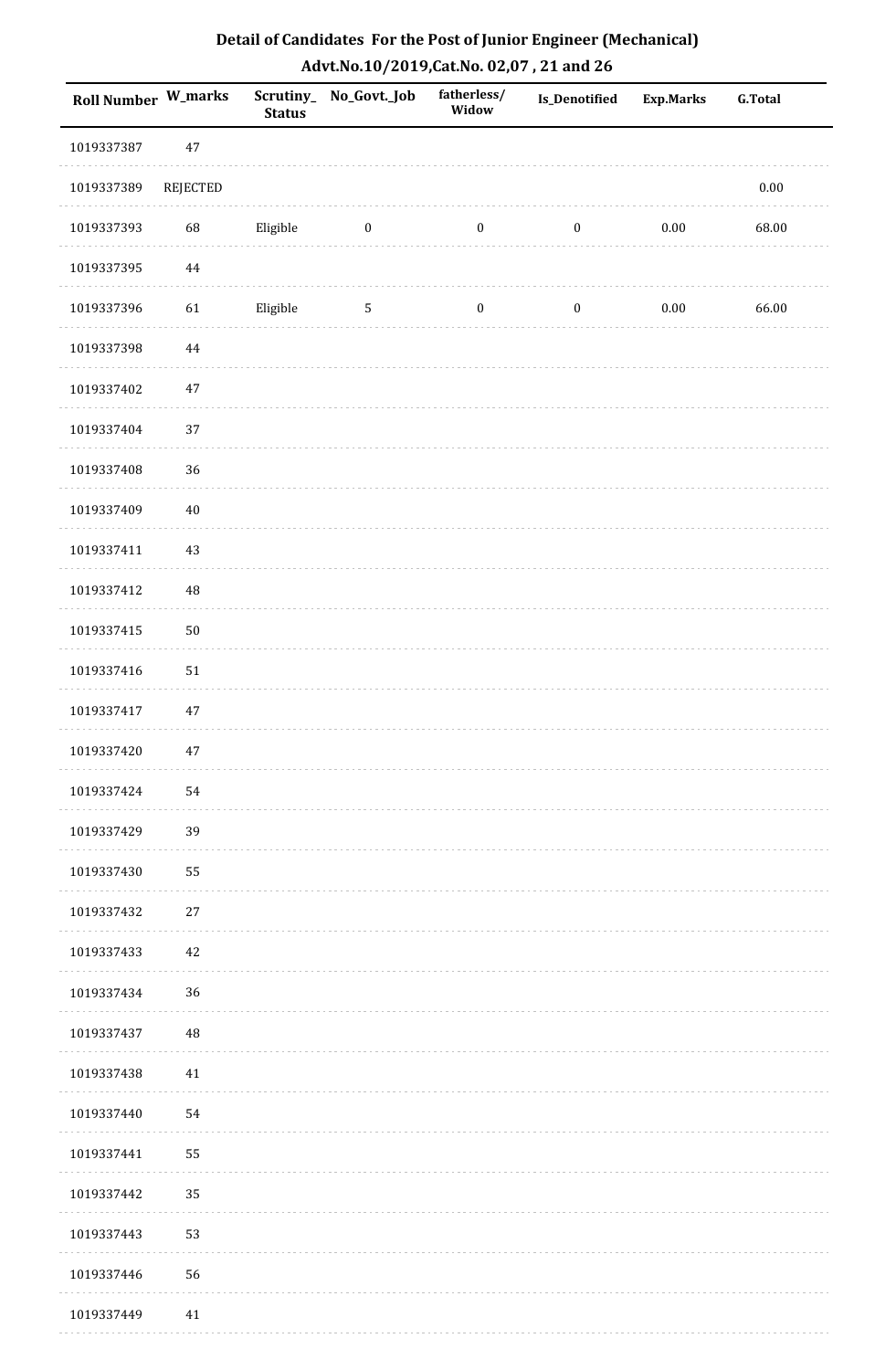| Roll Number W_marks |                 | <b>Status</b> | Scrutiny_No_Govt._Job | fatherless/<br>Widow | Is_Denotified | <b>Exp.Marks</b> | <b>G.Total</b> |
|---------------------|-----------------|---------------|-----------------------|----------------------|---------------|------------------|----------------|
| 1019337450          | 37              |               |                       |                      |               |                  |                |
| 1019337451          | 35              |               |                       |                      |               |                  |                |
| 1019337452          | 53              |               |                       |                      |               |                  |                |
| 1019337455          | $41\,$          |               |                       |                      |               |                  |                |
| 1019337457          | 36              |               |                       |                      |               |                  |                |
| 1019337458          | 61              |               |                       |                      |               |                  |                |
| 1019337460          | 39              |               |                       |                      |               |                  |                |
| 1019337462          | 34              |               |                       |                      |               |                  |                |
| 1019337463          | $51\,$          |               |                       |                      |               |                  |                |
| 1019337471          | 37              |               |                       |                      |               |                  |                |
| 1019337472          | 37              |               |                       |                      |               |                  |                |
| 1019337473          | 36              |               |                       |                      |               |                  |                |
| 1019337474          | 61              |               |                       |                      |               |                  |                |
| 1019337477          | $50\,$          |               |                       |                      |               |                  |                |
| 1019337478          | $31\,$          |               |                       |                      |               |                  |                |
| 1019337482          | 64              |               |                       |                      |               |                  |                |
| 1019337484          | $\sqrt{48}$     |               |                       |                      |               |                  |                |
| 1019337485          | 52              |               |                       |                      |               |                  |                |
| 1019337486          | 53              |               |                       |                      |               |                  |                |
| 1019337489          | $43\,$          |               |                       |                      |               |                  |                |
| 1019337494          | 38              |               |                       |                      |               |                  |                |
| 1019337496          | $\bf 45$        |               |                       |                      |               |                  |                |
| 1019337497          | 33              |               |                       |                      |               |                  |                |
| 1019337500          | 44              |               |                       |                      |               |                  |                |
| 1019337501          | <b>REJECTED</b> |               |                       |                      |               |                  | $0.00\,$       |
| 1019337502          | $40\,$          |               |                       |                      |               |                  |                |
| 1019337503          | 53              |               |                       |                      |               |                  |                |
| 1019337504          | 37              |               |                       |                      |               |                  |                |
| 1019337505          | $40\,$          |               |                       |                      |               |                  |                |
| 1019337508          | 39              |               |                       |                      |               |                  |                |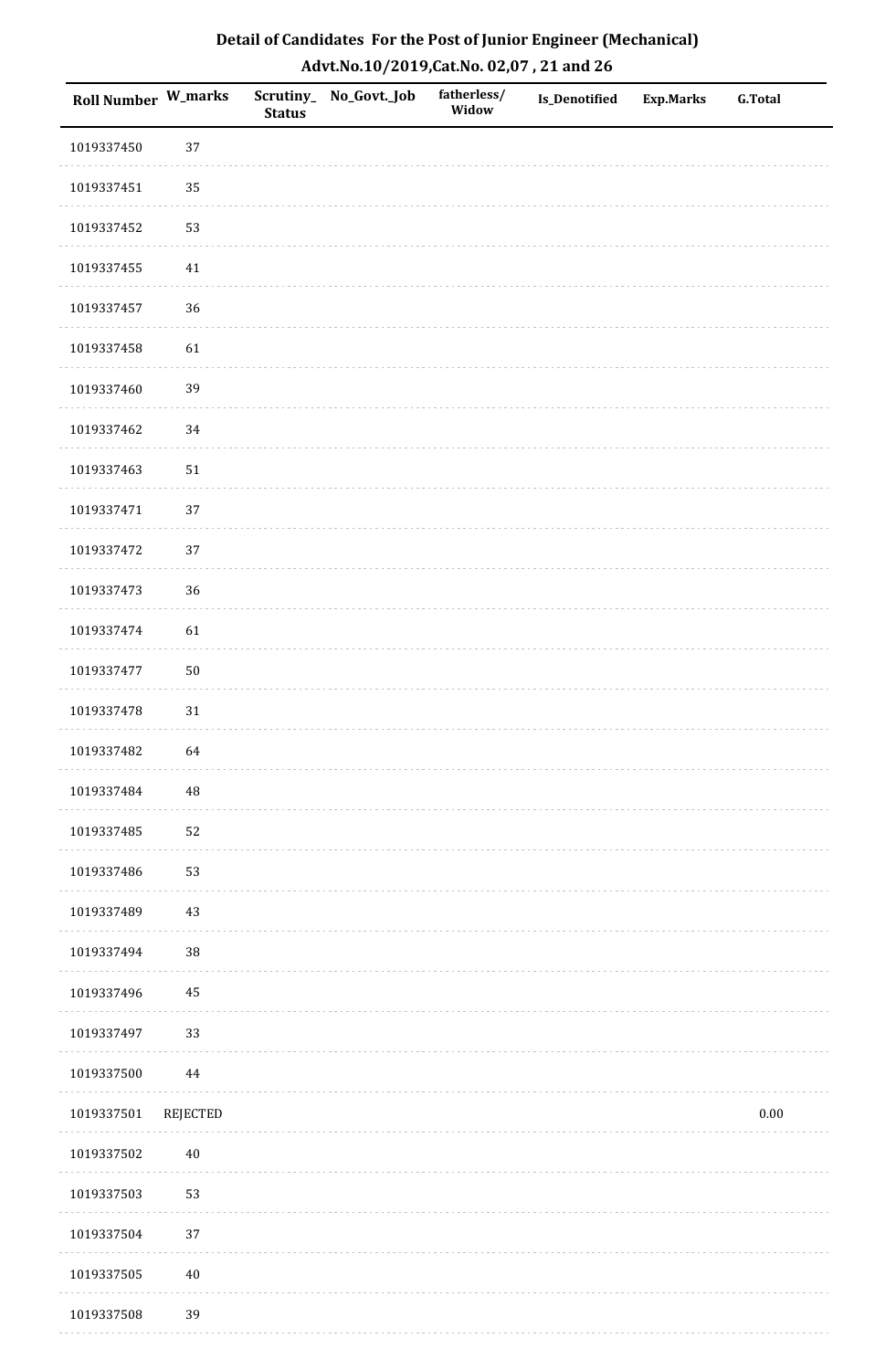| Roll Number W_marks |          | <b>Status</b> | Scrutiny_ No_Govt._Job | fatherless/<br>Widow | Is_Denotified | <b>Exp.Marks</b> | <b>G.Total</b> |
|---------------------|----------|---------------|------------------------|----------------------|---------------|------------------|----------------|
| 1019337510          | 59       |               |                        |                      |               |                  |                |
| 1019337512          | 48       |               |                        |                      |               |                  |                |
| 1019337513          | 54       |               |                        |                      |               |                  |                |
| 1019337517          | $40\,$   |               |                        |                      |               |                  |                |
| 1019337518          | $\bf 44$ |               |                        |                      |               |                  |                |
| 1019337523          | 33       |               |                        |                      |               |                  |                |
| 1019337528          | 39       |               |                        |                      |               |                  |                |
| 1019337530          | $43\,$   |               |                        |                      |               |                  |                |
| 1019337531          | 59       |               |                        |                      |               |                  |                |
| 1019337533          | 59       |               |                        |                      |               |                  |                |
| 1019337534          | $24\,$   |               |                        |                      |               |                  |                |
| 1019337535          | 38       |               |                        |                      |               |                  |                |
| 1019337536          | 44       |               |                        |                      |               |                  |                |
| 1019337537          | $40\,$   |               |                        |                      |               |                  |                |
| 1019337541          | $42\,$   |               |                        |                      |               |                  |                |
| 1019337543          | 44       |               |                        |                      |               |                  |                |
| 1019337551          | 35       |               |                        |                      |               |                  |                |
| 1019337554          | 36       |               |                        |                      |               |                  |                |
| 1019337555          | 59       |               |                        |                      |               |                  |                |
| 1019337556          | 34       |               |                        |                      |               |                  |                |
| 1019337557          | $40\,$   |               |                        |                      |               |                  |                |
| 1019337558          | $47\,$   |               |                        |                      |               |                  |                |
| 1019337561          | 57       |               |                        |                      |               |                  |                |
| 1019337562          | 45       |               |                        |                      |               |                  |                |
| 1019337564          | 44       |               |                        |                      |               |                  |                |
| 1019337566          | $46\,$   |               |                        |                      |               |                  |                |
| 1019337567          | 36       |               |                        |                      |               |                  |                |
| 1019337568          | 36       |               |                        |                      |               |                  |                |
| 1019337569          | 49       |               |                        |                      |               |                  |                |
| 1019337572          | 33       |               |                        |                      |               |                  |                |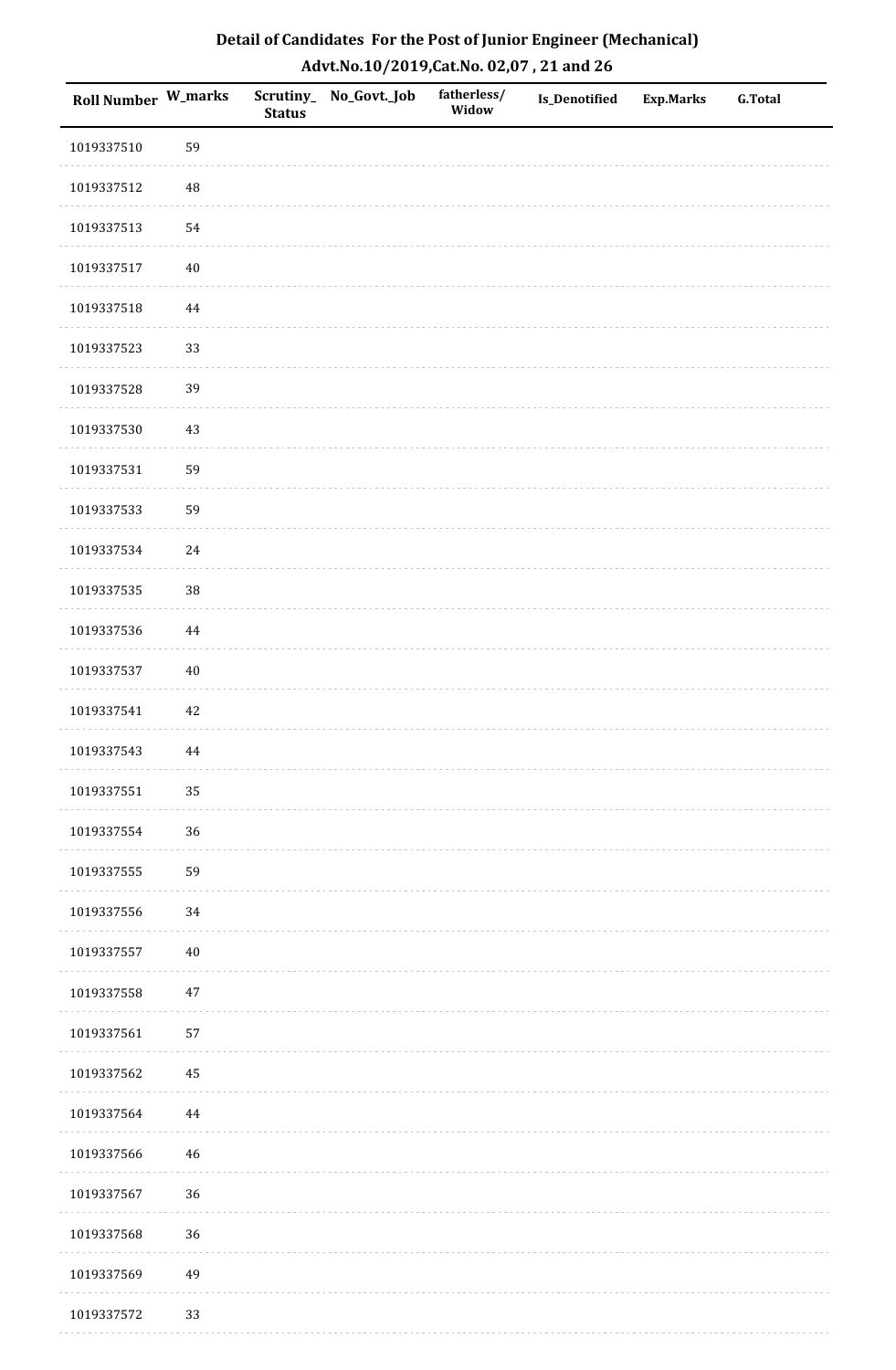| Roll Number W_marks |        | <b>Status</b> | Scrutiny_No_Govt._Job | fatherless/<br>Widow | Is_Denotified    | <b>Exp.Marks</b> | <b>G.Total</b> |
|---------------------|--------|---------------|-----------------------|----------------------|------------------|------------------|----------------|
| 1019337574          | $30\,$ |               |                       |                      |                  |                  |                |
| 1019337576          | 45     |               |                       |                      |                  |                  |                |
| 1019337577          | 34     |               |                       |                      |                  |                  |                |
| 1019337578          | 49     |               |                       |                      |                  |                  |                |
| 1019337579          | 38     |               |                       |                      |                  |                  |                |
| 1019337580          | 33     |               |                       |                      |                  |                  |                |
| 1019337582          | 39     |               |                       |                      |                  |                  |                |
| 1019337584          | $40\,$ |               |                       |                      |                  |                  |                |
| 1019337585          | 55     |               |                       |                      |                  |                  |                |
| 1019337588          | 59     |               |                       |                      |                  |                  |                |
| 1019337589          | 39     |               |                       |                      |                  |                  |                |
| 1019337590          | 33     |               |                       |                      |                  |                  |                |
| 1019337592          | 55     |               |                       |                      |                  |                  |                |
| 1019337594          | 55     |               |                       |                      |                  |                  |                |
| 1019337596          | 41     |               |                       |                      |                  |                  |                |
| 1019337598          | 66     | Eligible      | $\boldsymbol{0}$      | $\boldsymbol{0}$     | $\boldsymbol{0}$ | $0.00\,$         | 66.00          |
| 1019337599          | $40\,$ |               |                       |                      |                  |                  |                |
| 1019337600          | 38     |               |                       |                      |                  |                  |                |
| 1019337602          | $27\,$ |               |                       |                      |                  |                  |                |
| 1019337604          | 36     |               |                       |                      |                  |                  |                |
| 1019337605          | 58     |               |                       |                      |                  |                  |                |
| 1019337606          | $43\,$ |               |                       |                      |                  |                  |                |
| 1019337610          | 35     |               |                       |                      |                  |                  |                |
| 1019337613          | $51\,$ |               |                       |                      |                  |                  |                |
| 1019337615          | 37     |               |                       |                      |                  |                  |                |
| 1019337618          | 62     |               |                       |                      |                  |                  |                |
| 1019337619          | 36     |               |                       |                      |                  |                  |                |
| 1019337620          | $31\,$ |               |                       |                      |                  |                  |                |
| 1019337624          | 35     |               |                       |                      |                  |                  |                |
| 1019337626          | 35     |               |                       |                      |                  |                  |                |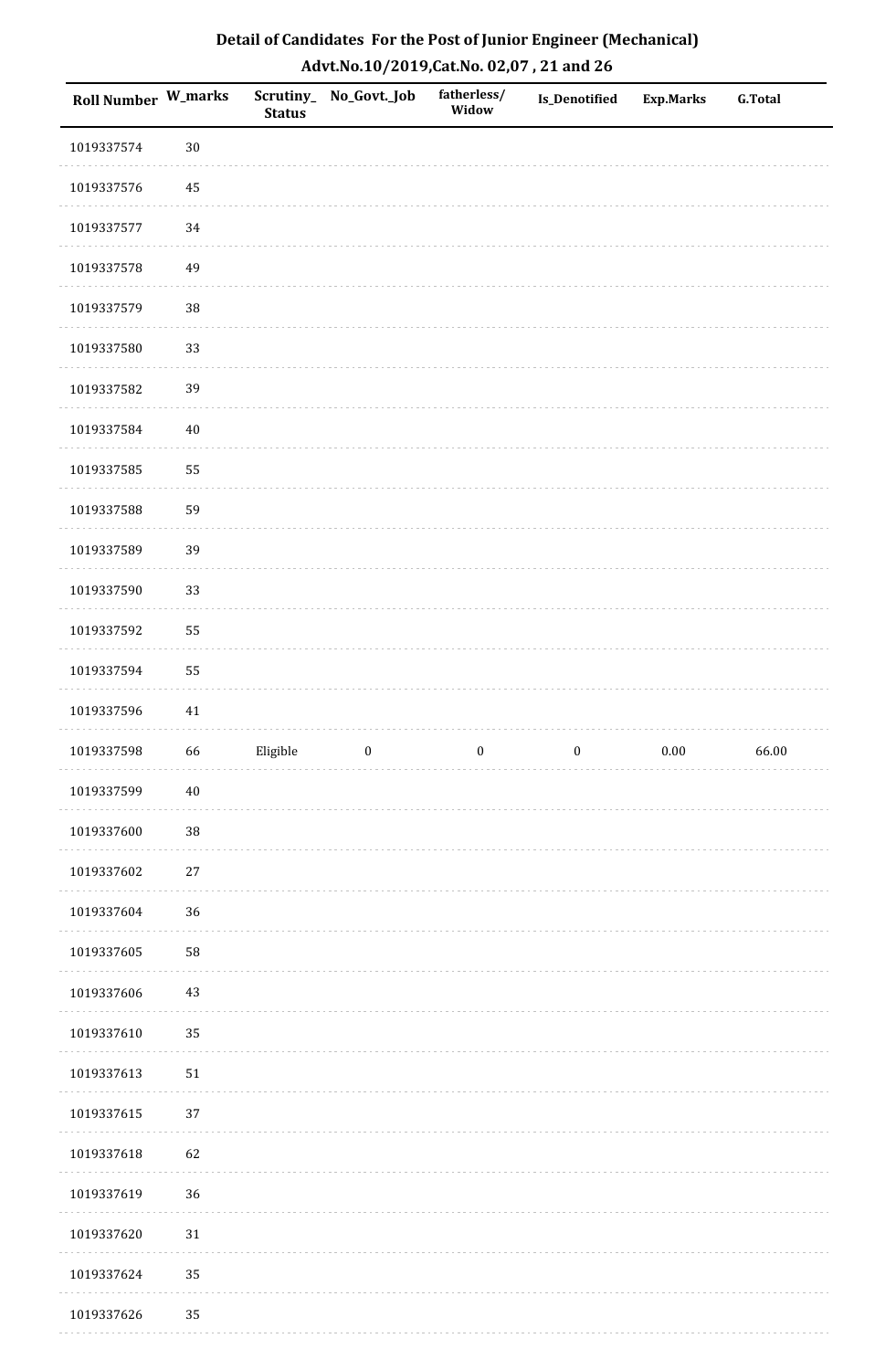| Roll Number W_marks |        | <b>Status</b> | Scrutiny_No_Govt._Job | fatherless/<br>Widow | Is_Denotified    | <b>Exp.Marks</b> | <b>G.Total</b> |
|---------------------|--------|---------------|-----------------------|----------------------|------------------|------------------|----------------|
| 1019337628          | 51     |               |                       |                      |                  |                  |                |
| 1019337630          | 48     |               |                       |                      |                  |                  |                |
| 1019337631          | 34     |               |                       |                      |                  |                  |                |
| 1019337632          | $41\,$ |               |                       |                      |                  |                  |                |
| 1019337633          | 35     |               |                       |                      |                  |                  |                |
| 1019337635          | 33     |               |                       |                      |                  |                  |                |
| 1019337636          | 35     |               |                       |                      |                  |                  |                |
| 1019337637          | 60     |               |                       |                      |                  |                  |                |
| 1019337638          | 34     |               |                       |                      |                  |                  |                |
| 1019337639          | 45     |               |                       |                      |                  |                  |                |
| 1019337640          | 32     |               |                       |                      |                  |                  |                |
| 1019337642          | 45     |               |                       |                      |                  |                  |                |
| 1019337643          | $47\,$ |               |                       |                      |                  |                  |                |
| 1019337644          | 54     |               |                       |                      |                  |                  |                |
| 1019337645          | 66     | Eligible      | $\boldsymbol{0}$      | $\boldsymbol{0}$     | $\boldsymbol{0}$ | 0.00             | 66.00          |
| 1019337647          | 61     |               |                       |                      |                  |                  |                |
| 1019337651          | $40\,$ |               |                       |                      |                  |                  |                |
| 1019337653          | 61     |               |                       |                      |                  |                  |                |
| 1019337654          | $41\,$ |               |                       |                      |                  |                  |                |
| 1019337655          | 35     |               |                       |                      |                  |                  |                |
| 1019337659          | 53     |               |                       |                      |                  |                  |                |
| 1019337660          | 46     |               |                       |                      |                  |                  |                |
| 1019337662          | 26     |               |                       |                      |                  |                  |                |
| 1019337663          | $46\,$ |               |                       |                      |                  |                  |                |
| 1019337664          | 41     |               |                       |                      |                  |                  |                |
| 1019337665          | 49     |               |                       |                      |                  |                  |                |
| 1019337667          | 58     |               |                       |                      |                  |                  |                |
| 1019337668          | 43     |               |                       |                      |                  |                  |                |
| 1019337669          | $47\,$ |               |                       |                      |                  |                  |                |
| 1019337670          | 36     |               |                       |                      |                  |                  |                |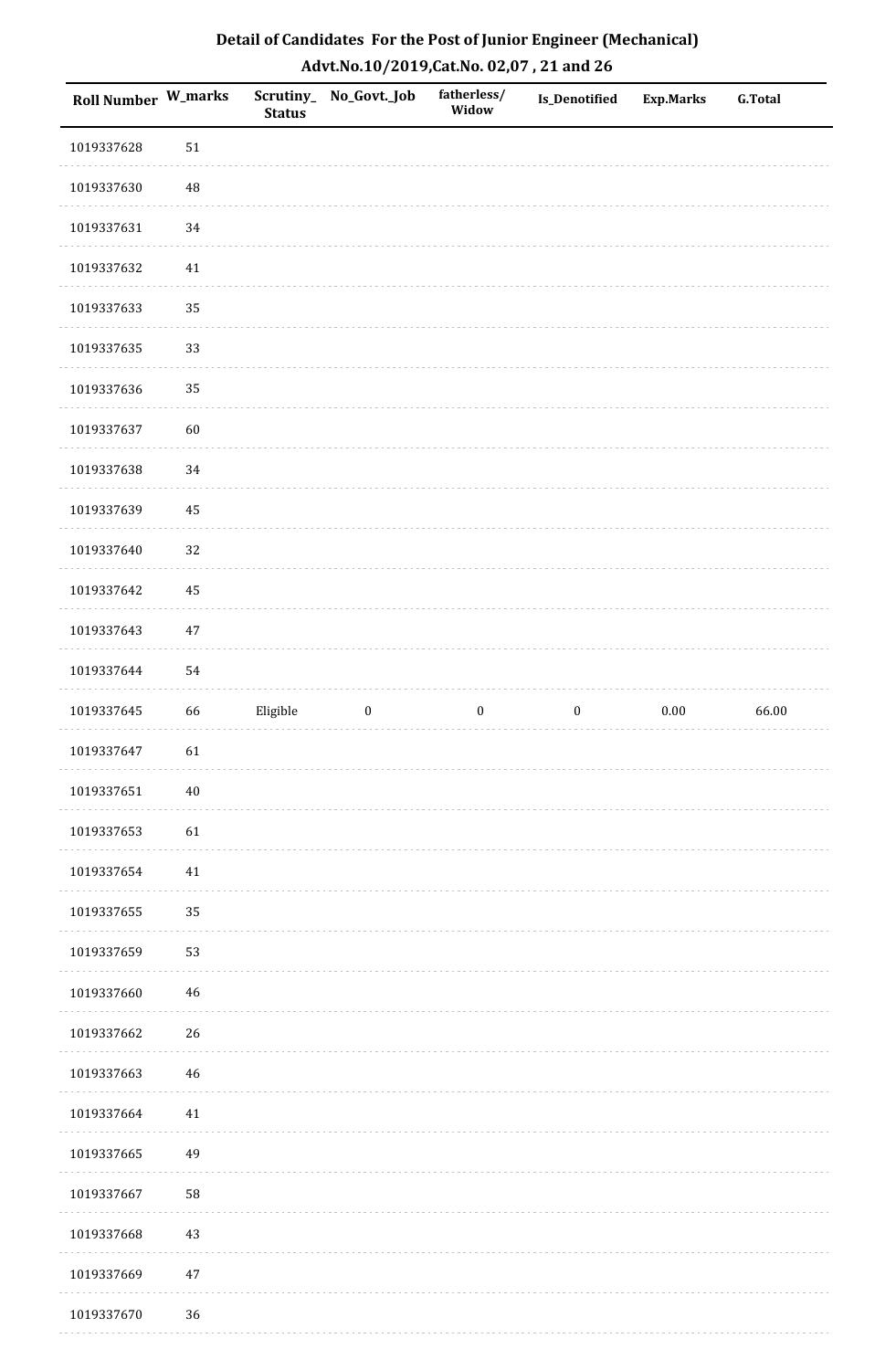| <b>Roll Number W_marks</b> |          | <b>Status</b> | Scrutiny_ No_Govt._Job | fatherless/<br>Widow | <b>Is_Denotified</b> | <b>Exp.Marks</b> | <b>G.Total</b> |
|----------------------------|----------|---------------|------------------------|----------------------|----------------------|------------------|----------------|
| 1019337671                 | 51       |               |                        |                      |                      |                  |                |
| 1019337672                 | $\bf 44$ |               |                        |                      |                      |                  |                |
| 1019337674                 | $50\,$   |               |                        |                      |                      |                  |                |
| 1019337676                 | 33       |               |                        |                      |                      |                  |                |
| 1019337677                 | 36       |               |                        |                      |                      |                  |                |
| 1019337678                 | $\rm 48$ | Absent        | $\boldsymbol{0}$       | $\boldsymbol{0}$     | $\boldsymbol{0}$     | $0.00\,$         |                |
| 1019337679                 | 34       |               |                        |                      |                      |                  |                |
| 1019337680                 | $42\,$   |               |                        |                      |                      |                  |                |
| 1019337682                 | 33       |               |                        |                      |                      |                  |                |
| 1019337685                 | $27\,$   |               |                        |                      |                      |                  |                |
| 1019337686                 | 36       |               |                        |                      |                      |                  |                |
| 1019337687                 | 56       |               |                        |                      |                      |                  |                |
| 1019337689                 | 47       |               |                        |                      |                      |                  |                |
| 1019337690                 | 49       |               |                        |                      |                      |                  |                |
| 1019337691                 | 36       |               |                        |                      |                      |                  |                |
| 1019337692                 | 38       |               |                        |                      |                      |                  |                |
| 1019337695                 | $\bf 44$ |               |                        |                      |                      |                  |                |
| 1019337696                 | 43       |               |                        |                      |                      |                  |                |
| 1019337697                 | 42       |               |                        |                      |                      |                  |                |
| 1019337698                 | 55       |               |                        |                      |                      |                  |                |
| 1019337701                 | $40\,$   |               |                        |                      |                      |                  |                |
| 1019337702                 | 36       |               |                        |                      |                      |                  |                |
| 1019337704                 | $\bf 44$ |               |                        |                      |                      |                  |                |
| 1019337705                 | 43       |               |                        |                      |                      |                  |                |
| 1019337706                 | 49       |               |                        |                      |                      |                  |                |
| 1019337707                 | $47\,$   |               |                        |                      |                      |                  |                |
| 1019337708                 | $27\,$   |               |                        |                      |                      |                  |                |
| 1019337710                 | 39       |               |                        |                      |                      |                  |                |
| 1019337711                 | 37       |               |                        |                      |                      |                  |                |
| 1019337712                 | 35       |               |                        |                      |                      |                  |                |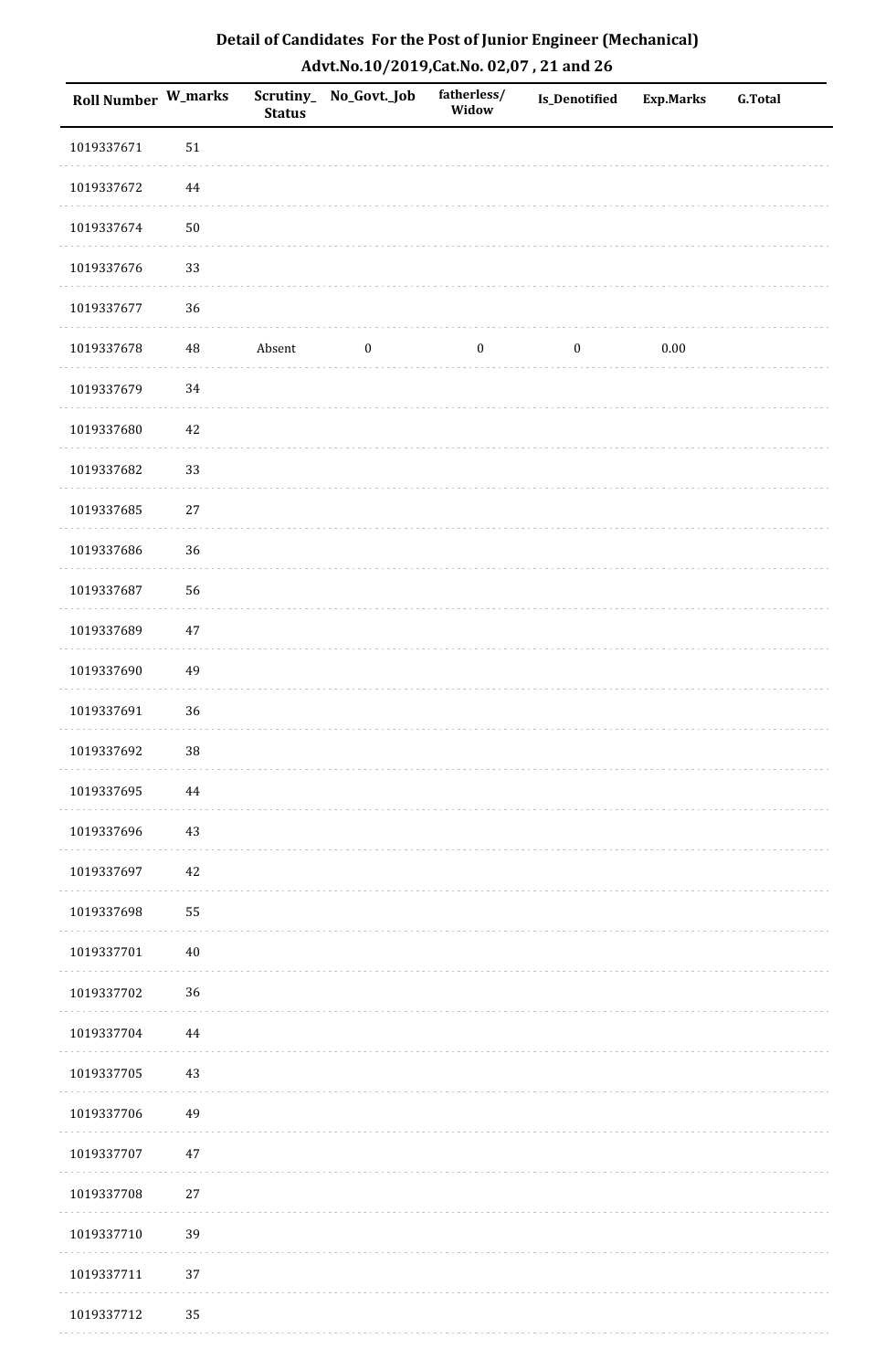| <b>Roll Number W_marks</b> |             | <b>Status</b> | Scrutiny_No_Govt._Job | fatherless/<br>Widow | Is_Denotified    | <b>Exp.Marks</b> | <b>G.Total</b> |
|----------------------------|-------------|---------------|-----------------------|----------------------|------------------|------------------|----------------|
| 1019337713                 | 42          |               |                       |                      |                  |                  |                |
| 1019337714                 | 38          |               |                       |                      |                  |                  |                |
| 1019337715                 | 29          |               |                       |                      |                  |                  |                |
| 1019337716                 | 48          |               |                       |                      |                  |                  |                |
| 1019337718                 | $46\,$      |               |                       |                      |                  |                  |                |
| 1019337720                 | 43          |               |                       |                      |                  |                  |                |
| 1019337721                 | 36          |               |                       |                      |                  |                  |                |
| 1019337722                 | $40\,$      |               |                       |                      |                  |                  |                |
| 1019337723                 | 54          |               |                       |                      |                  |                  |                |
| 1019337725                 | 55          |               |                       |                      |                  |                  |                |
| 1019337726                 | $\bf 44$    |               |                       |                      |                  |                  |                |
| 1019337728                 | 60          |               |                       |                      |                  |                  |                |
| 1019337731                 | 53          |               |                       |                      |                  |                  |                |
| 1019337733                 | $40\,$      |               |                       |                      |                  |                  |                |
| 1019337735                 | 61          |               |                       |                      |                  |                  |                |
| 1019337736                 | $30\,$      |               |                       |                      |                  |                  |                |
| 1019337737                 | $38\,$      |               |                       |                      |                  |                  |                |
| 1019337739                 | $51\,$      |               |                       |                      |                  |                  |                |
| 1019337741                 | $\sqrt{46}$ |               |                       |                      |                  |                  |                |
| 1019337743                 | 35          |               |                       |                      |                  |                  |                |
| 1019337745                 | 60          |               |                       |                      |                  |                  |                |
| 1019337748                 | 52          |               |                       |                      |                  |                  |                |
| 1019337749                 | $31\,$      |               |                       |                      |                  |                  |                |
| 1019337750                 | 68          | Eligible      | 5                     | $\boldsymbol{0}$     | $\boldsymbol{0}$ | 0.00             | 73.00          |
| 1019337755                 | 54          |               |                       |                      |                  |                  |                |
| 1019337756                 | $41\,$      |               |                       |                      |                  |                  |                |
| 1019337757                 | 39          |               |                       |                      |                  |                  |                |
| 1019337758                 | $42\,$      |               |                       |                      |                  |                  |                |
| 1019337759                 | 34          |               |                       |                      |                  |                  |                |
| 1019337760                 | $40\,$      |               |                       |                      |                  |                  |                |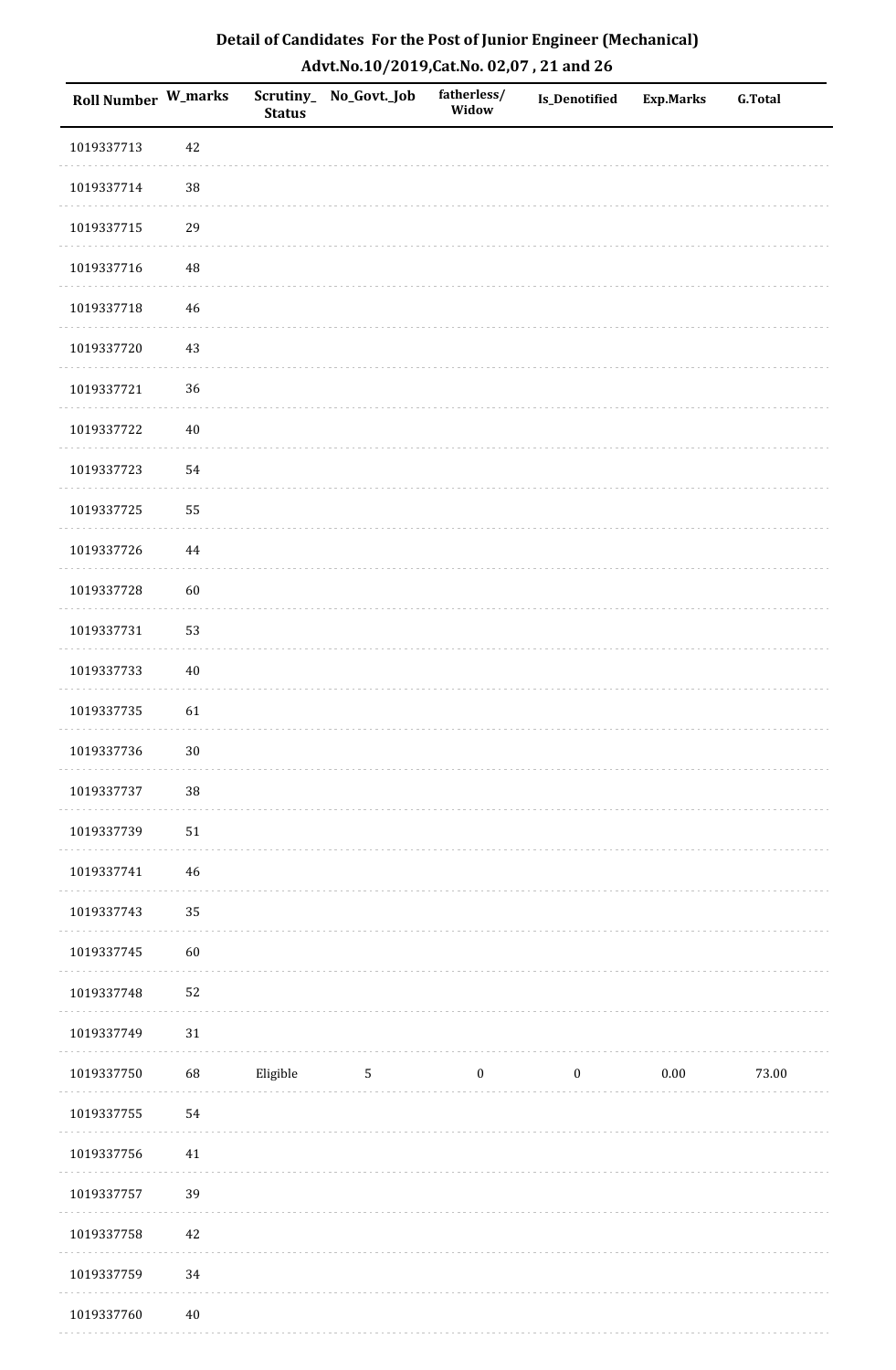| Detail of Candidates For the Post of Junior Engineer (Mechanical) |
|-------------------------------------------------------------------|
| Advt.No.10/2019, Cat.No. 02,07, 21 and 26                         |

| <b>Roll Number W_marks</b> |             | <b>Status</b> | Scrutiny_No_Govt._Job | fatherless/<br>Widow | Is_Denotified    | Exp.Marks | <b>G.Total</b> |
|----------------------------|-------------|---------------|-----------------------|----------------------|------------------|-----------|----------------|
| 1019337763                 | $47\,$      |               |                       |                      |                  |           |                |
| 1019337765                 | 45          |               |                       |                      |                  |           |                |
| 1019337767                 | 58          |               |                       |                      |                  |           |                |
| 1019337768                 | 60          |               |                       |                      |                  |           |                |
| 1019337771                 | $43\,$      |               |                       |                      |                  |           |                |
| 1019337772                 | 49          |               |                       |                      |                  |           |                |
| 1019337773                 | 37          |               |                       |                      |                  |           |                |
| 1019337774                 | $\bf 44$    |               |                       |                      |                  |           |                |
| 1019337775                 | 73          | Eligible      | $\boldsymbol{0}$      | $\bf{0}$             | $\boldsymbol{0}$ | $0.00\,$  | 73.00          |
| 1019337776                 | 46          |               |                       |                      |                  |           |                |
| 1019337782                 | 46          |               |                       |                      |                  |           |                |
| 1019337783                 | $24\,$      |               |                       |                      |                  |           |                |
| 1019337785                 | 53          |               |                       |                      |                  |           |                |
| 1019337786                 | 52          |               |                       |                      |                  |           |                |
| 1019337787                 | 51          |               |                       |                      |                  |           |                |
| 1019337788                 | 32          |               |                       |                      |                  |           |                |
| 1019337789                 | 43          |               |                       |                      |                  |           |                |
| 1019337793                 | $\sqrt{46}$ |               |                       |                      |                  |           |                |
| 1019337794                 | $47\,$      |               |                       |                      |                  |           |                |
| 1019337795                 | 53          |               |                       |                      |                  |           |                |
| 1019337797                 | 47          |               |                       |                      |                  |           |                |
| 1019337798                 | $28\,$      |               |                       |                      |                  |           |                |
| 1019337800                 | 41          |               |                       |                      |                  |           |                |
| 1019337802                 | 49          |               |                       |                      |                  |           |                |
| 1019337803                 | 32          |               |                       |                      |                  |           |                |
| 1019337806                 | 39          |               |                       |                      |                  |           |                |
| 1019337808                 | $50\,$      |               |                       |                      |                  |           |                |
| 1019337809                 | $\rm 48$    |               |                       |                      |                  |           |                |
| 1019337812                 | 53          |               |                       |                      |                  |           |                |
| 1019337813                 | $43\,$      |               |                       |                      |                  |           |                |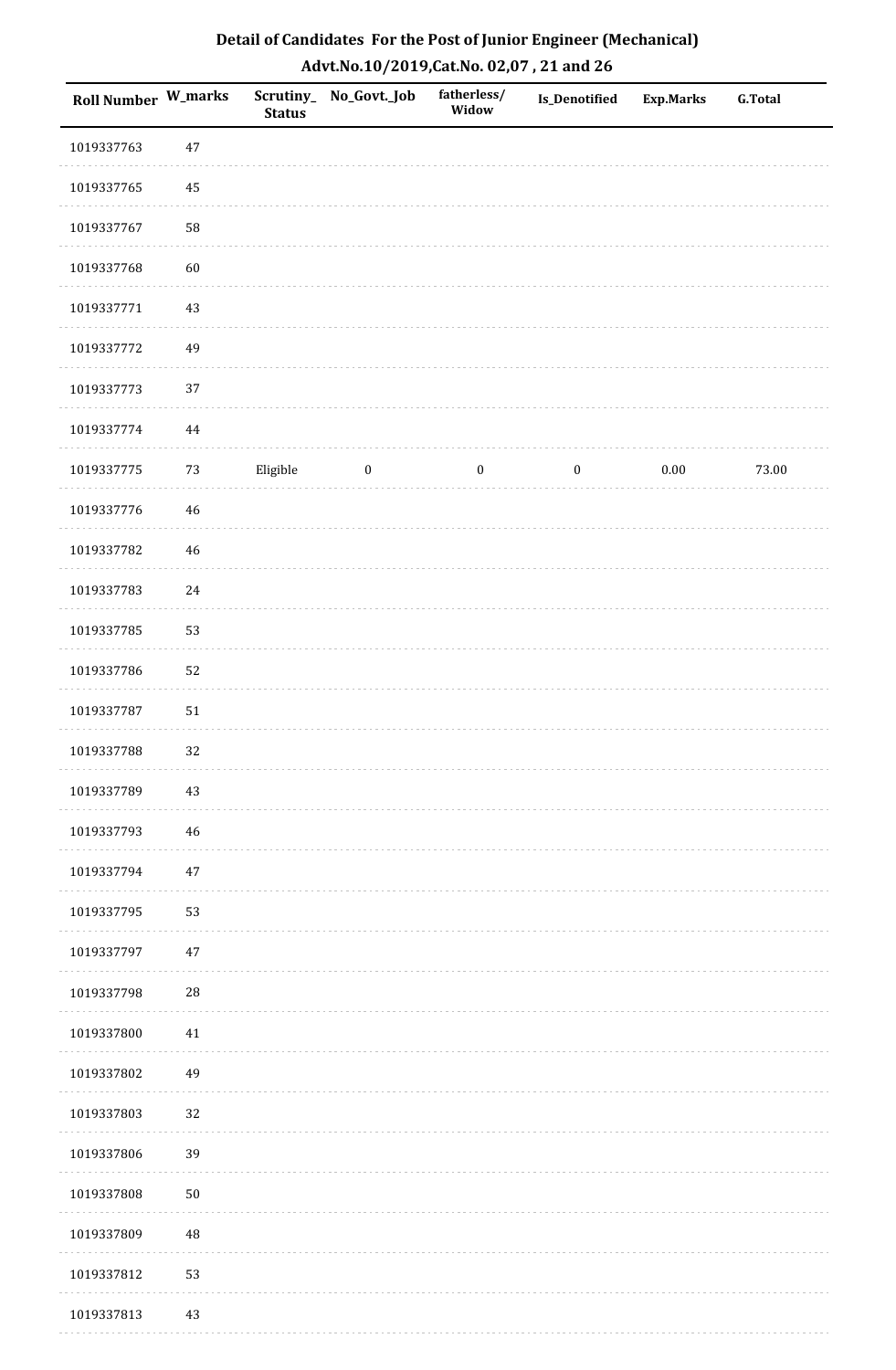| <b>Roll Number W_marks</b> |        | <b>Status</b> | Scrutiny_No_Govt._Job | fatherless/<br>Widow | Is_Denotified    | <b>Exp.Marks</b> | <b>G.Total</b> |
|----------------------------|--------|---------------|-----------------------|----------------------|------------------|------------------|----------------|
| 1019337816                 | $31\,$ |               |                       |                      |                  |                  |                |
| 1019337817                 | 54     |               |                       |                      |                  |                  |                |
| 1019337818                 | 37     |               |                       |                      |                  |                  |                |
| 1019337823                 | 55     |               |                       |                      |                  |                  |                |
| 1019337825                 | 37     |               |                       |                      |                  |                  |                |
| 1019337830                 | 60     |               |                       |                      |                  |                  |                |
| 1019337834                 | 45     |               |                       |                      |                  |                  |                |
| 1019337835                 | 45     |               |                       |                      |                  |                  |                |
| 1019337836                 | $10\,$ |               |                       |                      |                  |                  |                |
| 1019337839                 | $46\,$ |               |                       |                      |                  |                  |                |
| 1019337840                 | $40\,$ |               |                       |                      |                  |                  |                |
| 1019337845                 | 57     |               |                       |                      |                  |                  |                |
| 1019337848                 | $51\,$ |               |                       |                      |                  |                  |                |
| 1019337849                 | 53     |               |                       |                      |                  |                  |                |
| 1019337851                 | $43\,$ |               |                       |                      |                  |                  |                |
| 1019337853                 | $41\,$ |               |                       |                      |                  |                  |                |
| 1019337855                 | $42\,$ |               |                       |                      |                  |                  |                |
| 1019337856                 | 35     |               |                       |                      |                  |                  |                |
| 1019337858                 | 49     |               |                       |                      |                  |                  |                |
| 1019337859                 | 33     |               |                       |                      |                  |                  |                |
| 1019337861                 | 36     |               |                       |                      |                  |                  |                |
| 1019337862                 | $30\,$ |               |                       |                      |                  |                  |                |
| 1019337864                 | 45     |               |                       |                      |                  |                  |                |
| 1019337866                 | 35     | Absent        | $\boldsymbol{0}$      | $\boldsymbol{0}$     | $\boldsymbol{0}$ | 0.00             |                |
| 1019337867                 | 39     |               |                       |                      |                  |                  |                |
| 1019337868                 | 57     |               |                       |                      |                  |                  |                |
| 1019337871                 | 57     |               |                       |                      |                  |                  |                |
| 1019337873                 | 59     |               |                       |                      |                  |                  |                |
| 1019337874                 | 56     |               |                       |                      |                  |                  |                |
| 1019337878                 | $51\,$ |               |                       |                      |                  |                  |                |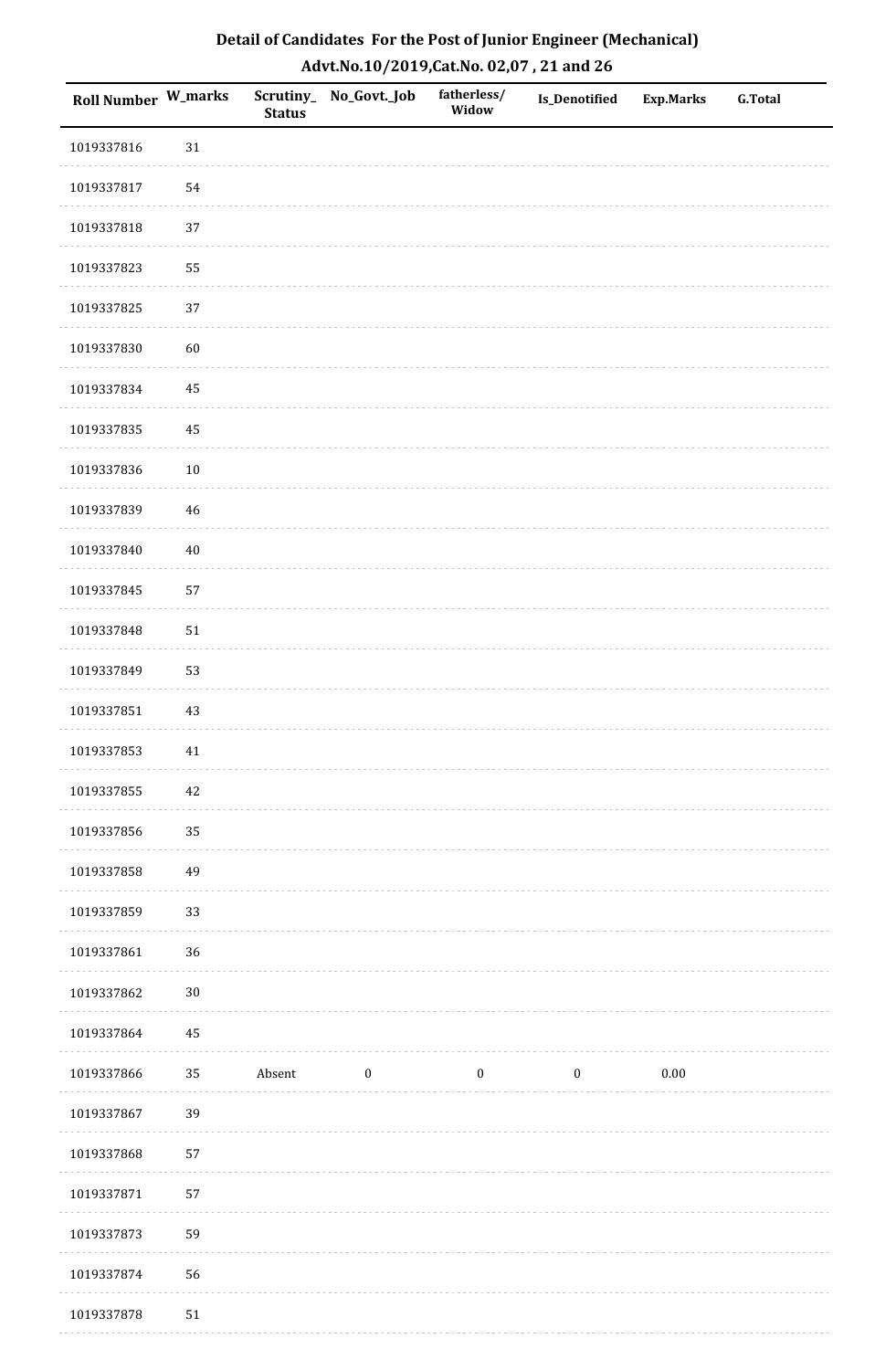| <b>Roll Number W_marks</b> |             | <b>Status</b> | Scrutiny_ No_Govt._Job | fatherless/<br>Widow | Is_Denotified | Exp.Marks | <b>G.Total</b> |
|----------------------------|-------------|---------------|------------------------|----------------------|---------------|-----------|----------------|
| 1019337879                 | 49          |               |                        |                      |               |           |                |
| 1019337880                 | 55          |               |                        |                      |               |           |                |
| 1019337881                 | 39          |               |                        |                      |               |           |                |
| 1019337882                 | $51\,$      |               |                        |                      |               |           |                |
| 1019337884                 | 36          |               |                        |                      |               |           |                |
| 1019337886                 | $46\,$      |               |                        |                      |               |           |                |
| 1019337888                 | 45          |               |                        |                      |               |           |                |
| 1019337889                 | $43\,$      |               |                        |                      |               |           |                |
| 1019337892                 | 55          |               |                        |                      |               |           |                |
| 1019337894                 | 46          |               |                        |                      |               |           |                |
| 1019337895                 | 29          |               |                        |                      |               |           |                |
| 1019337896                 | REJECTED    |               |                        |                      |               |           | $0.00\,$       |
| 1019337899                 | $40\,$      |               |                        |                      |               |           |                |
| 1019337900                 | $40\,$      |               |                        |                      |               |           |                |
| 1019337903                 | 32          |               |                        |                      |               |           |                |
| 1019337904                 | 36          |               |                        |                      |               |           |                |
| 1019337905                 | 63          |               |                        |                      |               |           |                |
| 1019337909                 | 37          |               |                        |                      |               |           |                |
| 1019337911                 | 39          |               |                        |                      |               |           |                |
| 1019337912                 | $43\,$      |               |                        |                      |               |           |                |
| 1019337913                 | $\sqrt{48}$ |               |                        |                      |               |           |                |
| 1019337917                 | 45          |               |                        |                      |               |           |                |
| 1019337921                 | 38          |               |                        |                      |               |           |                |
| 1019337922                 | 34          |               |                        |                      |               |           |                |
| 1019337924                 | 56          |               |                        |                      |               |           |                |
| 1019337926                 | 32          |               |                        |                      |               |           |                |
| 1019337927                 | $\sqrt{46}$ |               |                        |                      |               |           |                |
| 1019337930                 | 56          |               |                        |                      |               |           |                |
| 1019337931                 | 52          |               |                        |                      |               |           |                |
| 1019337933                 | 34          |               |                        |                      |               |           |                |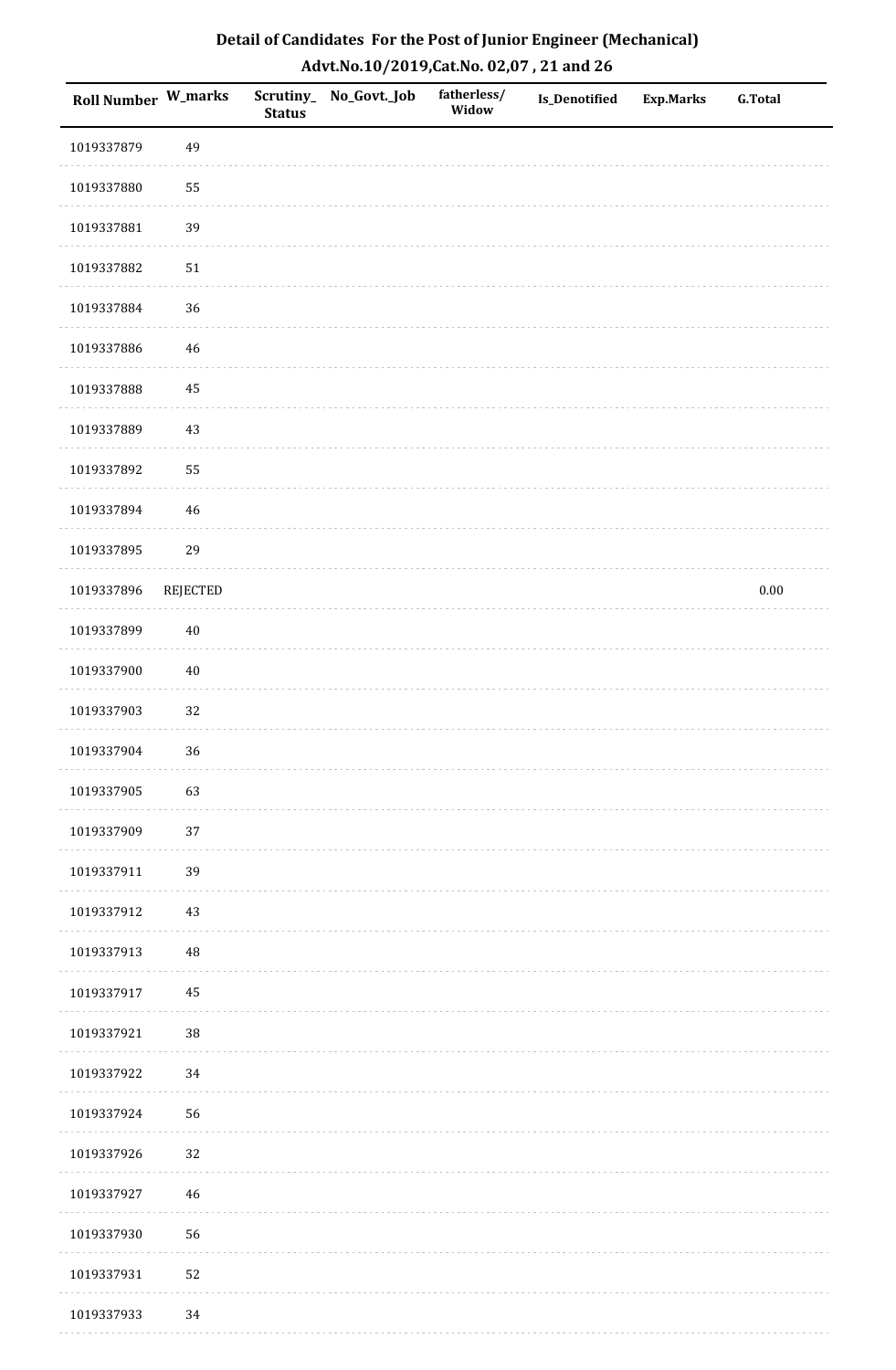| Roll Number W_marks |             | <b>Status</b> | Scrutiny_No_Govt._Job | fatherless/<br>Widow | Is_Denotified | <b>Exp.Marks</b> | <b>G.Total</b> |
|---------------------|-------------|---------------|-----------------------|----------------------|---------------|------------------|----------------|
| 1019337934          | 43          |               |                       |                      |               |                  |                |
| 1019337935          | 61          |               |                       |                      |               |                  |                |
| 1019337938          | 26          |               |                       |                      |               |                  |                |
| 1019337940          | 58          |               |                       |                      |               |                  |                |
| 1019337942          | 53          |               |                       |                      |               |                  |                |
| 1019337943          | $27\,$      |               |                       |                      |               |                  |                |
| 1019337947          | 31          |               |                       |                      |               |                  |                |
| 1019337951          | 42          |               |                       |                      |               |                  |                |
| 1019337953          | 45          |               |                       |                      |               |                  |                |
| 1019337955          | 37          |               |                       |                      |               |                  |                |
| 1019337957          | 33          |               |                       |                      |               |                  |                |
| 1019337960          | 49          |               |                       |                      |               |                  |                |
| 1019337962          | 57          |               |                       |                      |               |                  |                |
| 1019337963          | $43\,$      |               |                       |                      |               |                  |                |
| 1019337964          | $\sqrt{46}$ |               |                       |                      |               |                  |                |
| 1019337967          | $51\,$      |               |                       |                      |               |                  |                |
| 1019337968          | $\rm 48$    |               |                       |                      |               |                  |                |
| 1019337969          | 49          |               |                       |                      |               |                  |                |
| 1019337970          | 49          |               |                       |                      |               |                  |                |
| 1019337972          | 29          |               |                       |                      |               |                  |                |
| 1019337973          | 29          |               |                       |                      |               |                  |                |
| 1019337974          | $42\,$      |               |                       |                      |               |                  |                |
| 1019337977          | 42          |               |                       |                      |               |                  |                |
| 1019337979          | 49          |               |                       |                      |               |                  |                |
| 1019337981          | 33          |               |                       |                      |               |                  |                |
| 1019337983          | $43\,$      |               |                       |                      |               |                  |                |
| 1019337985          | 26          |               |                       |                      |               |                  |                |
| 1019337987          | REJECTED    |               |                       |                      |               |                  | $0.00\,$       |
| 1019337989          | 49          |               |                       |                      |               |                  |                |
| 1019337990          | 26          |               |                       |                      |               |                  |                |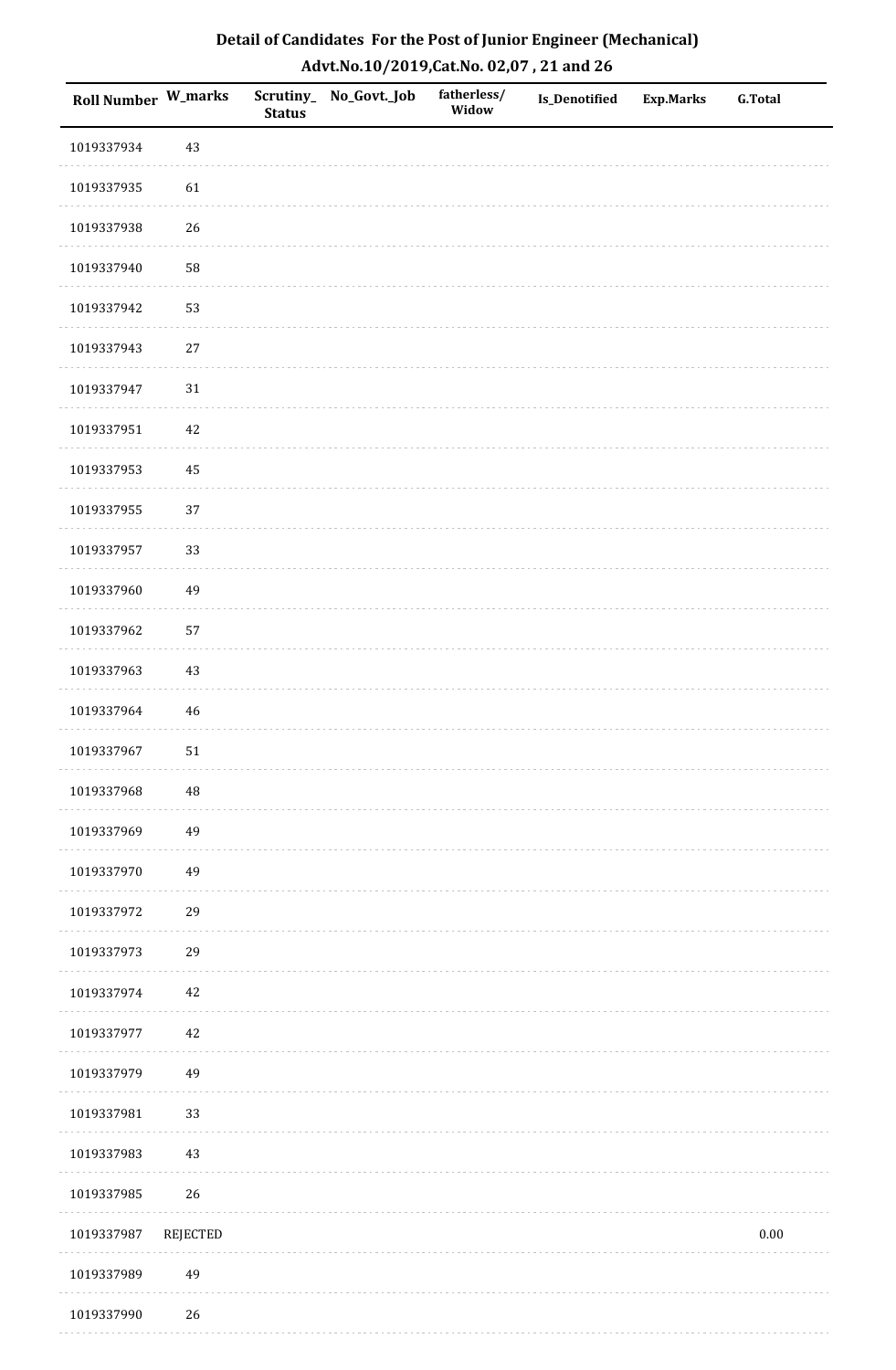| <b>Roll Number W_marks</b> |                 | <b>Status</b> | Scrutiny_No_Govt._Job | fatherless/<br>Widow | Is_Denotified | <b>Exp.Marks</b> | <b>G.Total</b> |
|----------------------------|-----------------|---------------|-----------------------|----------------------|---------------|------------------|----------------|
| 1019337992                 | $40\,$          |               |                       |                      |               |                  |                |
| 1019337993                 | 53              |               |                       |                      |               |                  |                |
| 1019337994                 | $40\,$          |               |                       |                      |               |                  |                |
| 1019337997                 | 58              |               |                       |                      |               |                  |                |
| 1019337999                 | 58              |               |                       |                      |               |                  |                |
| 1019338000                 | $47\,$          |               |                       |                      |               |                  |                |
| 1019338002                 | 37              |               |                       |                      |               |                  |                |
| 1019338003                 | $40\,$          |               |                       |                      |               |                  |                |
| 1019338004                 | 39              |               |                       |                      |               |                  |                |
| 1019338009                 | REJECTED        |               |                       |                      |               |                  | $0.00\,$       |
| 1019338013                 | 44              |               |                       |                      |               |                  |                |
| 1019338014                 | 35              |               |                       |                      |               |                  |                |
| 1019338015                 | $47\,$          |               |                       |                      |               |                  |                |
| 1019338016                 | 44              |               |                       |                      |               |                  |                |
| 1019338018                 | ${\bf 51}$      |               |                       |                      |               |                  |                |
| 1019338020                 | $41\,$          |               |                       |                      |               |                  |                |
| 1019338025                 | 55              |               |                       |                      |               |                  |                |
| 1019338033                 | 27              |               |                       |                      |               |                  |                |
| 1019338034                 | 63              |               |                       |                      |               |                  |                |
| 1019338035                 | $42\,$          |               |                       |                      |               |                  |                |
| 1019338041                 | 36              |               |                       |                      |               |                  |                |
| 1019338044                 | $\sqrt{46}$     |               |                       |                      |               |                  |                |
| 1019338045                 | 46              |               |                       |                      |               |                  |                |
| 1019338046                 | 34              |               |                       |                      |               |                  |                |
| 1019338048                 | 36              |               |                       |                      |               |                  |                |
| 1019338050                 | 61              |               |                       |                      |               |                  |                |
| 1019338052                 | $42\,$          |               |                       |                      |               |                  |                |
| 1019338053                 | <b>REJECTED</b> |               |                       |                      |               |                  | $0.00\,$       |
| 1019338055                 | 53              |               |                       |                      |               |                  |                |
| 1019338056                 | 49              |               |                       |                      |               |                  |                |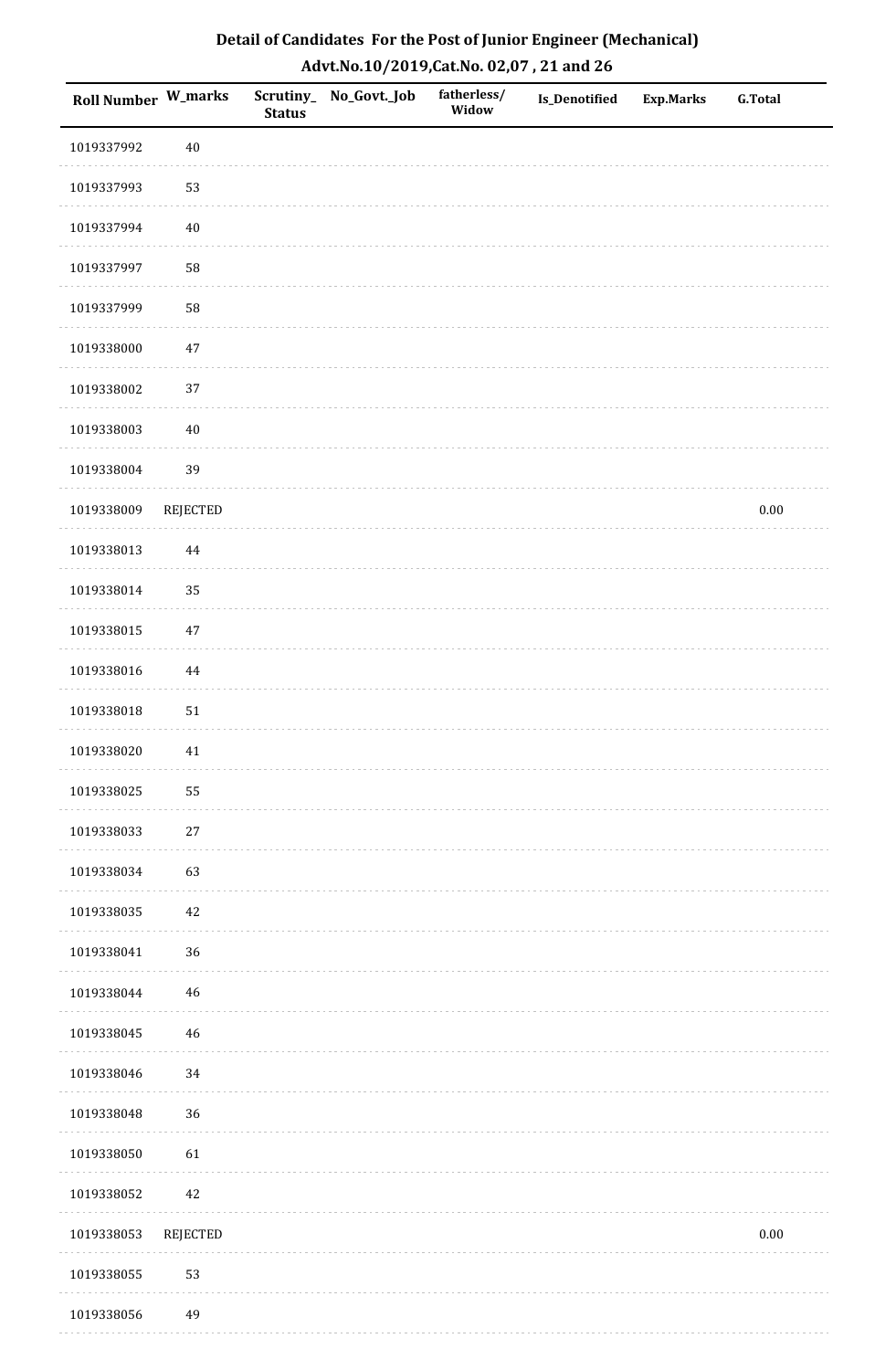| <b>Roll Number W_marks</b> |          | <b>Status</b> | Scrutiny_No_Govt._Job | fatherless/<br>Widow | Is_Denotified | <b>Exp.Marks</b> | <b>G.Total</b> |
|----------------------------|----------|---------------|-----------------------|----------------------|---------------|------------------|----------------|
| 1019338057                 | 46       |               |                       |                      |               |                  |                |
| 1019338058                 | $47\,$   |               |                       |                      |               |                  |                |
| 1019338061                 | 41       |               |                       |                      |               |                  |                |
| 1019338062                 | $50\,$   |               |                       |                      |               |                  |                |
| 1019338067                 | 53       |               |                       |                      |               |                  |                |
| 1019338070                 | 49       |               |                       |                      |               |                  |                |
| 1019338071                 | 32       |               |                       |                      |               |                  |                |
| 1019338072                 | 36       |               |                       |                      |               |                  |                |
| 1019338077                 | 58       |               |                       |                      |               |                  |                |
| 1019338081                 | 53       |               |                       |                      |               |                  |                |
| 1019338083                 | 33       |               |                       |                      |               |                  |                |
| 1019338085                 | 45       |               |                       |                      |               |                  |                |
| 1019338086                 | 55       |               |                       |                      |               |                  |                |
| 1019338087                 | 25       |               |                       |                      |               |                  |                |
| 1019338089                 | $\bf 44$ |               |                       |                      |               |                  |                |
| 1019338090                 | 53       |               |                       |                      |               |                  |                |
| 1019338092                 | 49       |               |                       |                      |               |                  |                |
| 1019338095                 | 66       |               |                       |                      |               |                  |                |
| 1019338097                 | 57       |               |                       |                      |               |                  |                |
| 1019338101                 | 29       |               |                       |                      |               |                  |                |
| 1019338102                 | 49       |               |                       |                      |               |                  |                |
| 1019338105                 | 44       |               |                       |                      |               |                  |                |
| 1019338108                 | 56       |               |                       |                      |               |                  |                |
| 1019338111                 | 61       |               |                       |                      |               |                  |                |
| 1019338112                 | 34       |               |                       |                      |               |                  |                |
| 1019338114                 | 53       |               |                       |                      |               |                  |                |
| 1019338116                 | 34       |               |                       |                      |               |                  |                |
| 1019338119                 | $42\,$   |               |                       |                      |               |                  |                |
| 1019338123                 | $\bf 44$ |               |                       |                      |               |                  |                |
| 1019338124                 | $51\,$   |               |                       |                      |               |                  |                |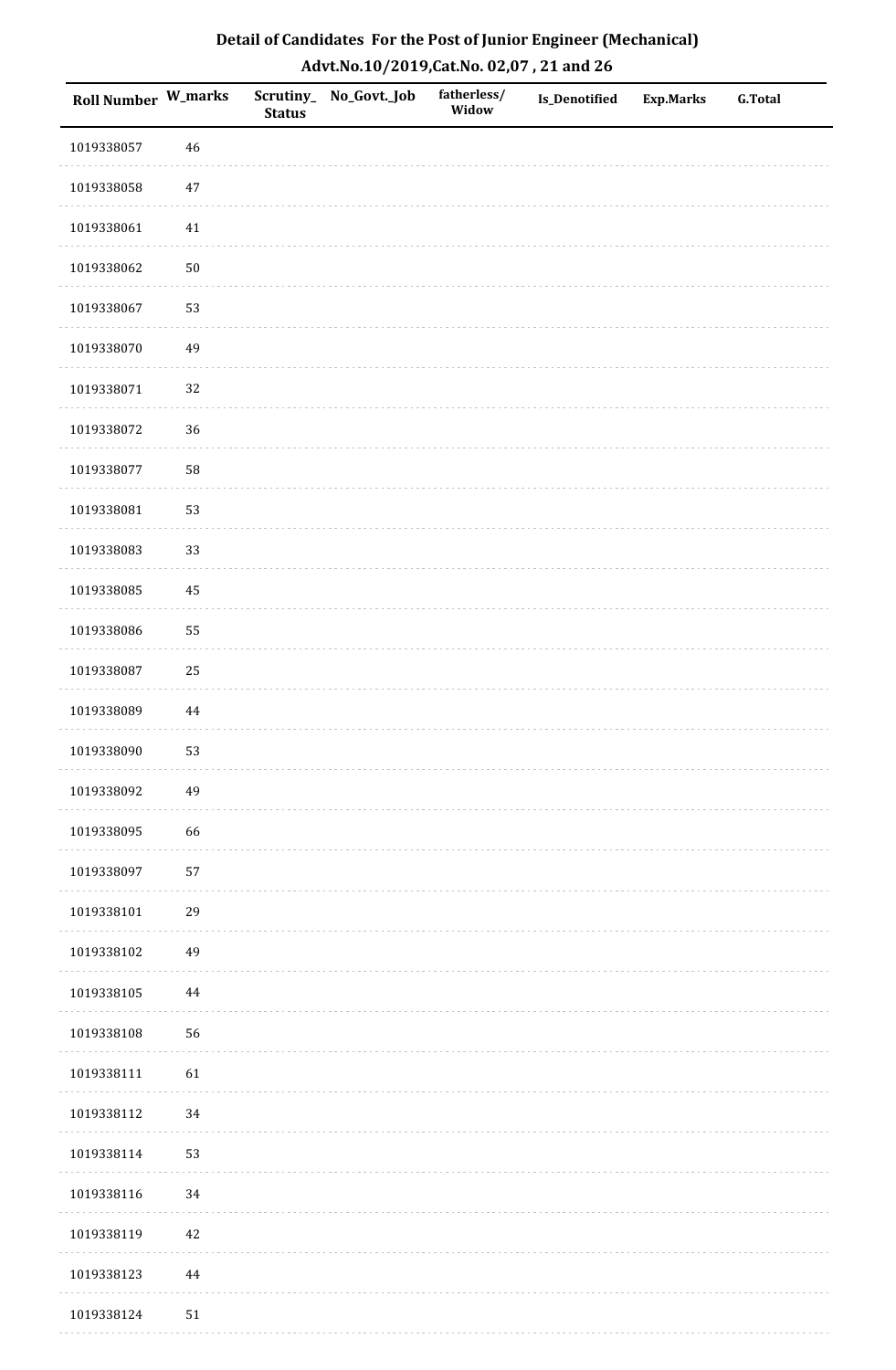| Roll Number W_marks |                 | <b>Status</b> | Scrutiny_ No_Govt._Job | fatherless/<br>Widow | <b>Is_Denotified</b> | <b>Exp.Marks</b> | <b>G.Total</b> |
|---------------------|-----------------|---------------|------------------------|----------------------|----------------------|------------------|----------------|
| 1019338125          | 38              |               |                        |                      |                      |                  |                |
| 1019338128          | 48              |               |                        |                      |                      |                  |                |
| 1019338129          | 32              |               |                        |                      |                      |                  |                |
| 1019338132          | $50\,$          |               |                        |                      |                      |                  |                |
| 1019338133          | 33              |               |                        |                      |                      |                  |                |
| 1019338134          | 56              |               |                        |                      |                      |                  |                |
| 1019338135          | 39              |               |                        |                      |                      |                  |                |
| 1019338136          | 57              |               |                        |                      |                      |                  |                |
| 1019338137          | 34              |               |                        |                      |                      |                  |                |
| 1019338138          | $\bf 44$        |               |                        |                      |                      |                  |                |
| 1019338139          | $41\,$          |               |                        |                      |                      |                  |                |
| 1019338140          | $\bf 44$        |               |                        |                      |                      |                  |                |
| 1019338141          | 37              |               |                        |                      |                      |                  |                |
| 1019338142          | $41\,$          |               |                        |                      |                      |                  |                |
| 1019338143          |                 | Not Eligible  |                        |                      |                      |                  |                |
| 1019338144          | <b>REJECTED</b> |               |                        |                      |                      |                  | $0.00\,$       |
| 1019338145          | 54              |               |                        |                      |                      |                  |                |
| 1019338146          | 26              |               |                        |                      |                      |                  |                |
| 1019338147          | 44              |               |                        |                      |                      |                  |                |
| 1019338149          | $40\,$          |               |                        |                      |                      |                  |                |
| 1019338153          | 46              |               |                        |                      |                      |                  |                |
| 1019338154          | 49              |               |                        |                      |                      |                  |                |
| 1019338155          | $46\,$          |               |                        |                      |                      |                  |                |
| 1019338158          | $50\,$          |               |                        |                      |                      |                  |                |
| 1019338159          | 45              |               |                        |                      |                      |                  |                |
| 1019338160          | $40\,$          |               |                        |                      |                      |                  |                |
| 1019338161          | $43\,$          |               |                        |                      |                      |                  |                |
| 1019338162          | 46              |               |                        |                      |                      |                  |                |
| 1019338163          | 31              |               |                        |                      |                      |                  |                |
| 1019338164          | 39              |               |                        |                      |                      |                  |                |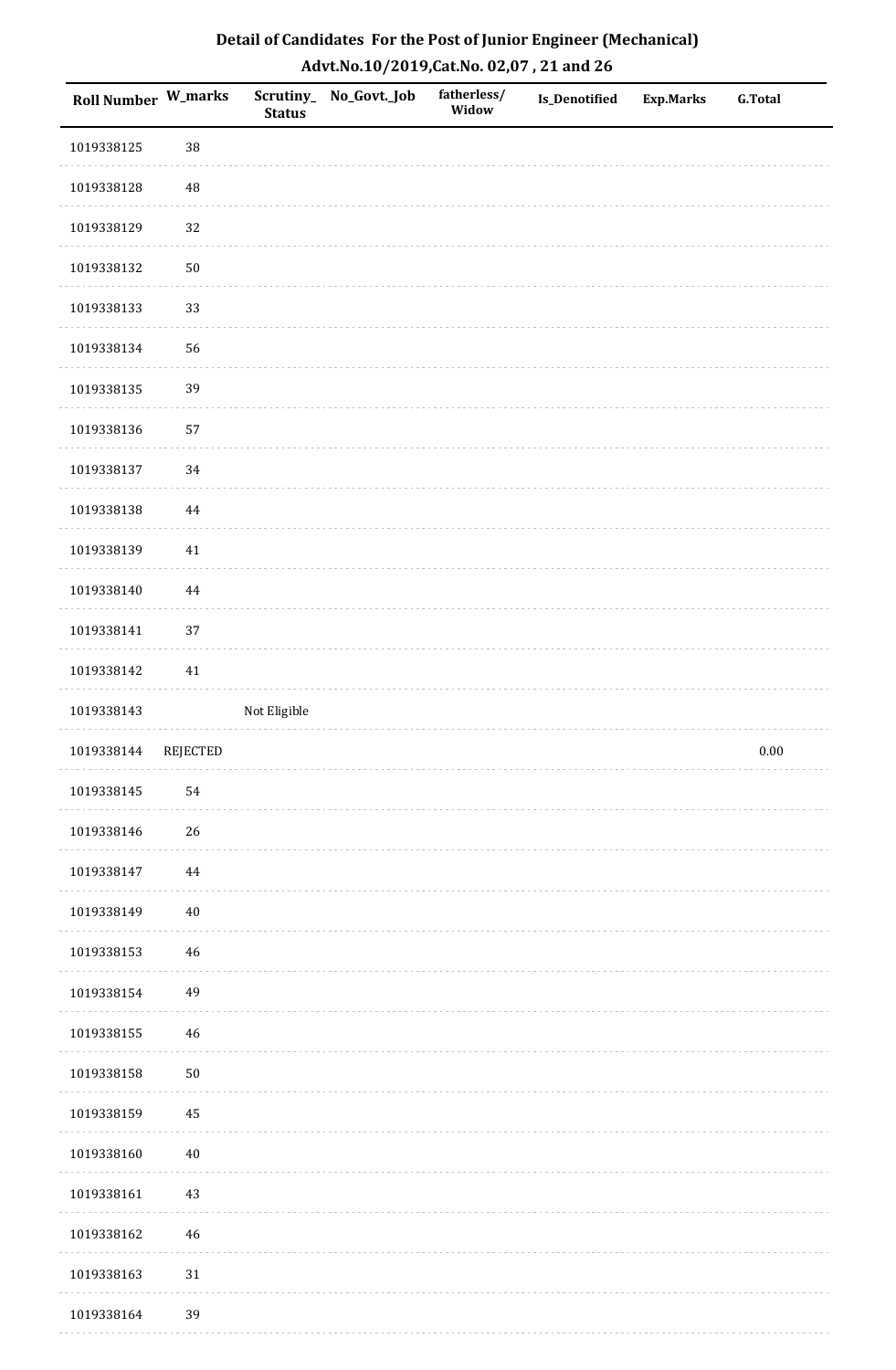| <b>Roll Number W_marks</b> |            | <b>Status</b> | Scrutiny_ No_Govt._Job | fatherless/<br>Widow | <b>Is_Denotified</b> | <b>Exp.Marks</b> | <b>G.Total</b> |
|----------------------------|------------|---------------|------------------------|----------------------|----------------------|------------------|----------------|
| 1019338168                 | 35         |               |                        |                      |                      |                  |                |
| 1019338170                 | 43         |               |                        |                      |                      |                  |                |
| 1019338171                 | $47\,$     |               |                        |                      |                      |                  |                |
| 1019338173                 | 56         |               |                        |                      |                      |                  |                |
| 1019338175                 | $40\,$     |               |                        |                      |                      |                  |                |
| 1019338176                 | 58         |               |                        |                      |                      |                  |                |
| 1019338179                 | $27\,$     |               |                        |                      |                      |                  |                |
| 1019338180                 | $57\,$     | Eligible      | $\boldsymbol{0}$       | $\boldsymbol{0}$     | $\boldsymbol{0}$     | 0.00             | 57.00          |
| 1019338181                 | 32         |               |                        |                      |                      |                  |                |
| 1019338182                 | 57         |               |                        |                      |                      |                  |                |
| 1019338183                 | $47\,$     |               |                        |                      |                      |                  |                |
| 1019338184                 | $40\,$     |               |                        |                      |                      |                  |                |
| 1019338185                 | 48         |               |                        |                      |                      |                  |                |
| 1019338186                 | $50\,$     |               |                        |                      |                      |                  |                |
| 1019338187                 | $42\,$     |               |                        |                      |                      |                  |                |
| 1019338188                 | 37         |               |                        |                      |                      |                  |                |
| 1019338192                 | $41\,$     |               |                        |                      |                      |                  |                |
| 1019338194                 | 42         |               |                        |                      |                      |                  |                |
| 1019338197                 | 52         |               |                        |                      |                      |                  |                |
| 1019338199                 | 58         |               |                        |                      |                      |                  |                |
| 1019338202                 | 34         |               |                        |                      |                      |                  |                |
| 1019338203                 | ${\bf 28}$ |               |                        |                      |                      |                  |                |
| 1019338204                 | 37         |               |                        |                      |                      |                  |                |
| 1019338207                 | $38\,$     |               |                        |                      |                      |                  |                |
| 1019338208                 | 36         |               |                        |                      |                      |                  |                |
| 1019338209                 | $40\,$     |               |                        |                      |                      |                  |                |
| 1019338210                 | $47\,$     |               |                        |                      |                      |                  |                |
| 1019338212                 | $27\,$     |               |                        |                      |                      |                  |                |
| 1019338213                 | $\bf 44$   |               |                        |                      |                      |                  |                |
| 1019338214                 | 34         |               |                        |                      |                      |                  |                |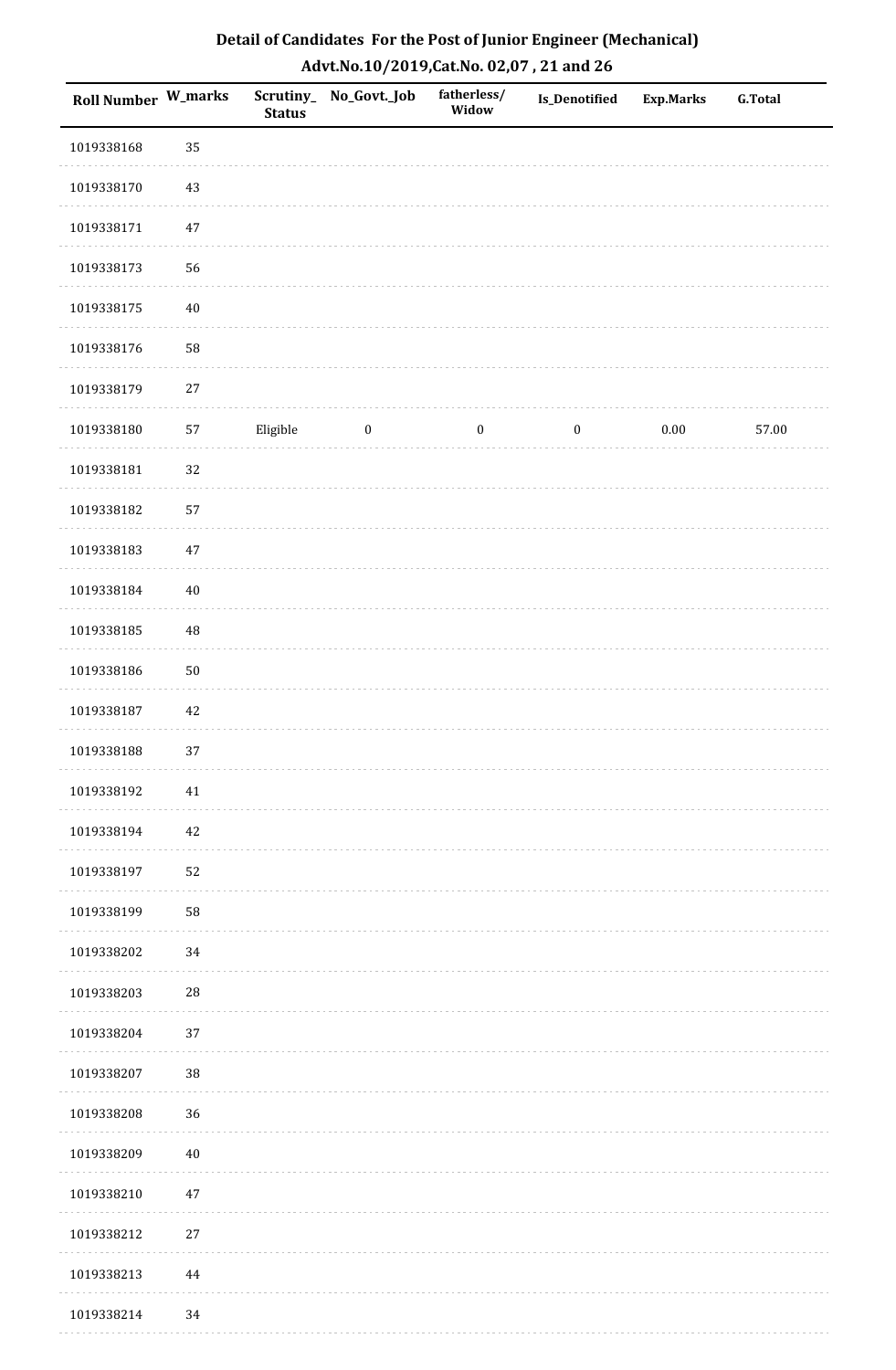| Roll Number W_marks |                 | <b>Status</b> | Scrutiny_ No_Govt._Job | fatherless/<br>Widow | Is_Denotified | <b>Exp.Marks</b> | <b>G.Total</b> |
|---------------------|-----------------|---------------|------------------------|----------------------|---------------|------------------|----------------|
| 1019338215          | 52              |               |                        |                      |               |                  |                |
| 1019338219          | 45              |               |                        |                      |               |                  |                |
| 1019338220          | $\bf 45$        |               |                        |                      |               |                  |                |
| 1019338224          | 35              |               |                        |                      |               |                  |                |
| 1019338226          | <b>REJECTED</b> |               |                        |                      |               |                  | $0.00\,$       |
| 1019338227          | $51\,$          |               |                        |                      |               |                  |                |
| 1019338229          | $41\,$          |               |                        |                      |               |                  |                |
| 1019338231          | 16              |               |                        |                      |               |                  |                |
| 1019338232          | 48              |               |                        |                      |               |                  |                |
| 1019338233          | $51\,$          |               |                        |                      |               |                  |                |
| 1019338234          | 52              |               |                        |                      |               |                  |                |
| 1019338235          | $40\,$          |               |                        |                      |               |                  |                |
| 1019338237          | 35              |               |                        |                      |               |                  |                |
| 1019338238          | 18              |               |                        |                      |               |                  |                |
| 1019338239          | $42\,$          |               |                        |                      |               |                  |                |
| 1019338240          | 29              |               |                        |                      |               |                  |                |
| 1019338241          | 41              |               |                        |                      |               |                  |                |
| 1019338242          | 57              |               |                        |                      |               |                  |                |
| 1019338244          | 44              |               |                        |                      |               |                  |                |
| 1019338245          | 41              |               |                        |                      |               |                  |                |
| 1019338246          | 36              |               |                        |                      |               |                  |                |
| 1019338247          | 49              |               |                        |                      |               |                  |                |
| 1019338248          | 48              |               |                        |                      |               |                  |                |
| 1019338252          | 41              |               |                        |                      |               |                  |                |
| 1019338254          | 52              |               |                        |                      |               |                  |                |
| 1019338257          | 32              |               |                        |                      |               |                  |                |
| 1019338258          | $\bf 44$        |               |                        |                      |               |                  |                |
| 1019338262          | 52              |               |                        |                      |               |                  |                |
| 1019338263          | $50\,$          |               |                        |                      |               |                  |                |
| 1019338264          | 45              |               |                        |                      |               |                  |                |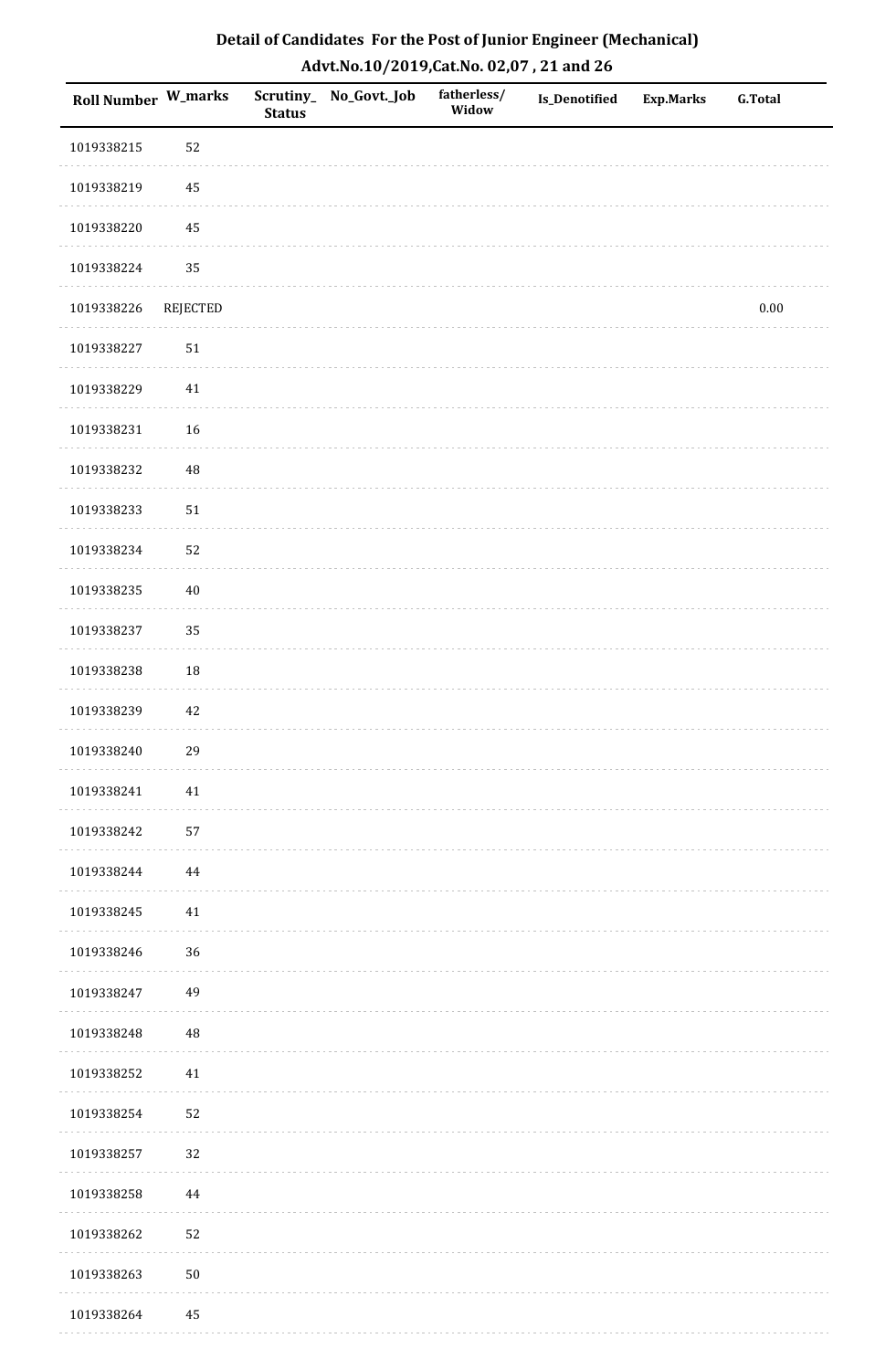| <b>Roll Number W_marks</b> |            | <b>Status</b> | Scrutiny_No_Govt._Job | fatherless/<br>Widow | Is_Denotified | <b>Exp.Marks</b> | <b>G.Total</b> |
|----------------------------|------------|---------------|-----------------------|----------------------|---------------|------------------|----------------|
| 1019338265                 | 48         |               |                       |                      |               |                  |                |
| 1019338266                 | $50\,$     |               |                       |                      |               |                  |                |
| 1019338267                 | 37         |               |                       |                      |               |                  |                |
| 1019338268                 | $40\,$     |               |                       |                      |               |                  |                |
| 1019338270                 | $27\,$     |               |                       |                      |               |                  |                |
| 1019338272                 | 47         |               |                       |                      |               |                  |                |
| 1019338274                 | $31\,$     |               |                       |                      |               |                  |                |
| 1019338275                 | 36         |               |                       |                      |               |                  |                |
| 1019338277                 | 33         |               |                       |                      |               |                  |                |
| 1019338279                 | 56         |               |                       |                      |               |                  |                |
| 1019338282                 | 25         |               |                       |                      |               |                  |                |
| 1019338284                 | 60         |               |                       |                      |               |                  |                |
| 1019338285                 | ${\bf 28}$ |               |                       |                      |               |                  |                |
| 1019338286                 | $51\,$     |               |                       |                      |               |                  |                |
| 1019338288                 | $\rm 48$   |               |                       |                      |               |                  |                |
| 1019338291                 | $43\,$     |               |                       |                      |               |                  |                |
| 1019338293                 | $42\,$     |               |                       |                      |               |                  |                |
| 1019338295                 | 56         |               |                       |                      |               |                  |                |
| 1019338296                 | $43\,$     |               |                       |                      |               |                  |                |
| 1019338297                 | 34         |               |                       |                      |               |                  |                |
| 1019338300                 | $40\,$     |               |                       |                      |               |                  |                |
| 1019338303                 | 53         |               |                       |                      |               |                  |                |
| 1019338305                 | 39         |               |                       |                      |               |                  |                |
| 1019338307                 | $50\,$     |               |                       |                      |               |                  |                |
| 1019338310                 | 55         |               |                       |                      |               |                  |                |
| 1019338311                 | 49         |               |                       |                      |               |                  |                |
| 1019338312                 | 34         |               |                       |                      |               |                  |                |
| 1019338313                 | 54         |               |                       |                      |               |                  |                |
| 1019338314                 | 39         |               |                       |                      |               |                  |                |
| 1019338315                 | 33         |               |                       |                      |               |                  |                |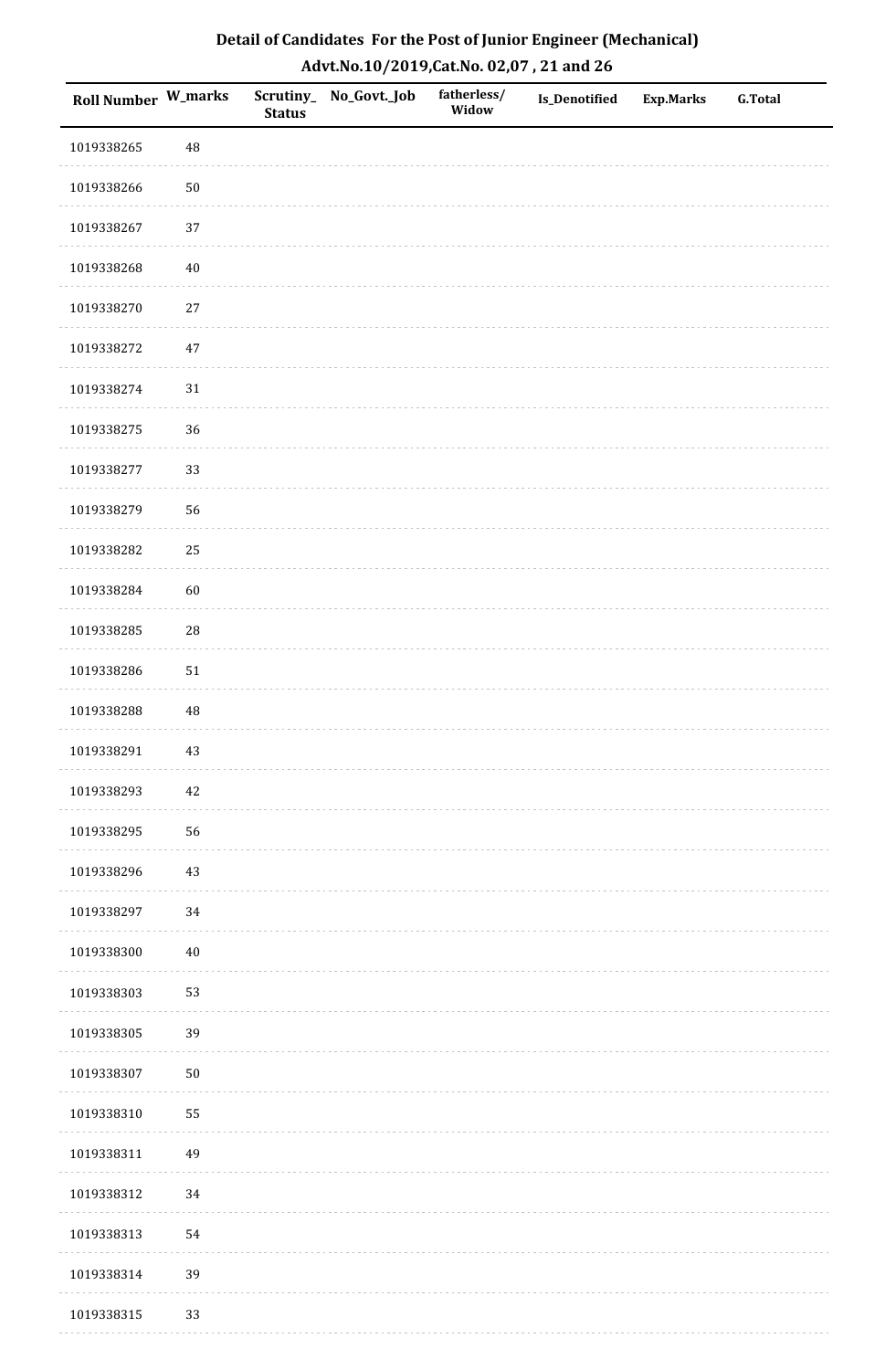| Roll Number W_marks |          | <b>Status</b> | Scrutiny_No_Govt._Job | fatherless/<br>Widow | Is_Denotified | <b>Exp.Marks</b> | <b>G.Total</b> |
|---------------------|----------|---------------|-----------------------|----------------------|---------------|------------------|----------------|
| 1019338316          | $46\,$   |               |                       |                      |               |                  |                |
| 1019338317          | 48       |               |                       |                      |               |                  |                |
| 1019338318          | 49       |               |                       |                      |               |                  |                |
| 1019338319          | 35       |               |                       |                      |               |                  |                |
| 1019338321          | 56       |               |                       |                      |               |                  |                |
| 1019338322          | 44       |               |                       |                      |               |                  |                |
| 1019338324          | $\bf 44$ |               |                       |                      |               |                  |                |
| 1019338325          | 44       |               |                       |                      |               |                  |                |
| 1019338329          | 52       |               |                       |                      |               |                  |                |
| 1019338332          | $38\,$   |               |                       |                      |               |                  |                |
| 1019338333          | 36       |               |                       |                      |               |                  |                |
| 1019338334          | 61       |               |                       |                      |               |                  |                |
| 1019338336          | $27\,$   |               |                       |                      |               |                  |                |
| 1019338337          | 44       |               |                       |                      |               |                  |                |
| 1019338338          | 56       |               |                       |                      |               |                  |                |
| 1019338339          | 38       |               |                       |                      |               |                  |                |
| 1019338340          | $43\,$   |               |                       |                      |               |                  |                |
| 1019338342          | 45       |               |                       |                      |               |                  |                |
| 1019338343          | 33       |               |                       |                      |               |                  |                |
| 1019338344          | 34       |               |                       |                      |               |                  |                |
| 1019338349          | 45       |               |                       |                      |               |                  |                |
| 1019338350          | $41\,$   |               |                       |                      |               |                  |                |
| 1019338352          | 32       |               |                       |                      |               |                  |                |
| 1019338354          | 29       |               |                       |                      |               |                  |                |
| 1019338355          | 38       |               |                       |                      |               |                  |                |
| 1019338360          | 38       |               |                       |                      |               |                  |                |
| 1019338362          | 46       |               |                       |                      |               |                  |                |
| 1019338365          | 56       |               |                       |                      |               |                  |                |
| 1019338367          | 32       |               |                       |                      |               |                  |                |
| 1019338370          | 33       |               |                       |                      |               |                  |                |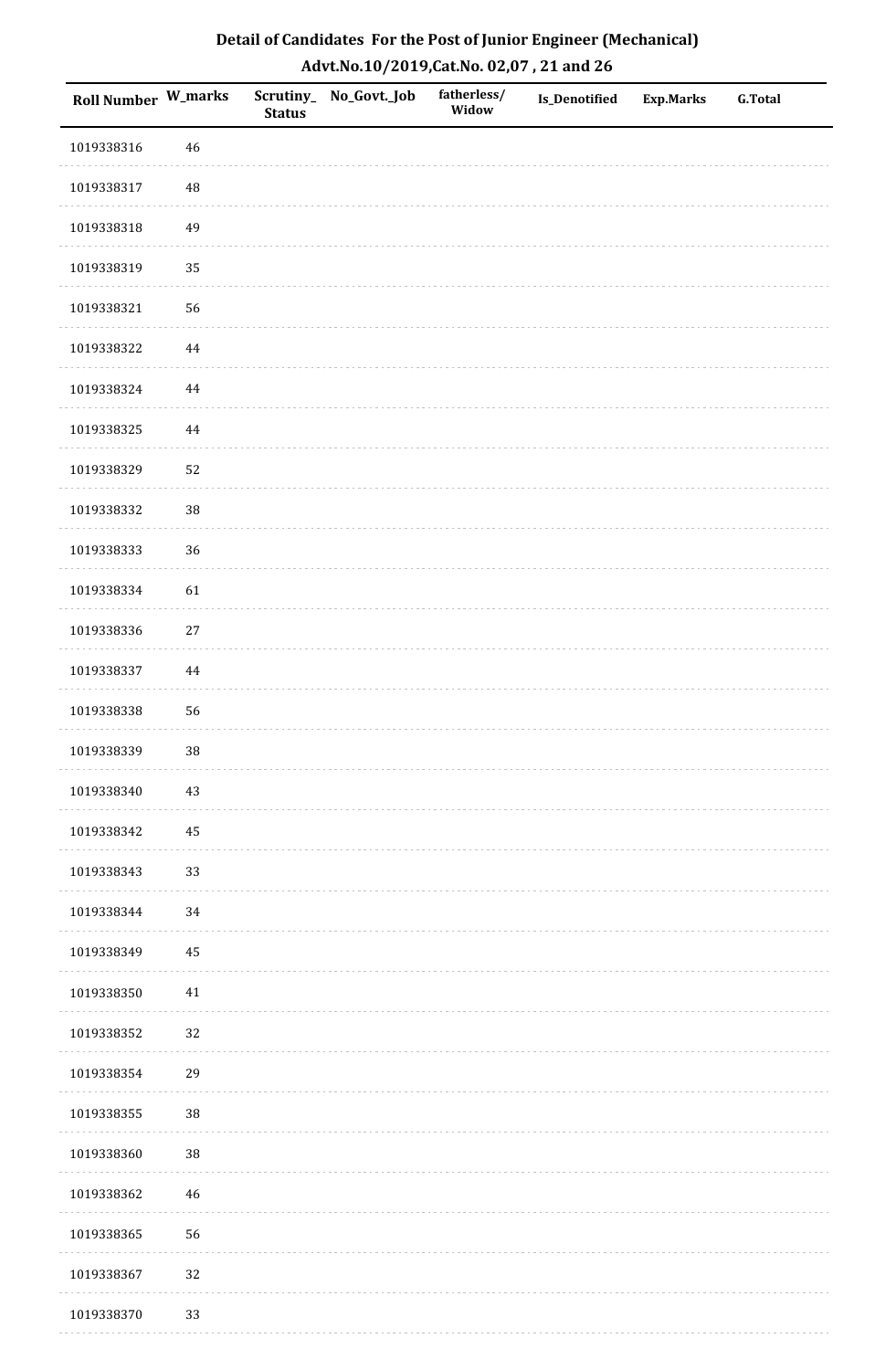| Detail of Candidates For the Post of Junior Engineer (Mechanical) |
|-------------------------------------------------------------------|
| Advt.No.10/2019,Cat.No. 02,07, 21 and 26                          |

| Roll Number W_marks |            | <b>Status</b> | Scrutiny_ No_Govt._Job | fatherless/<br>Widow | Is_Denotified | <b>Exp.Marks</b> | <b>G.Total</b> |
|---------------------|------------|---------------|------------------------|----------------------|---------------|------------------|----------------|
| 1019338371          | 59         |               |                        |                      |               |                  |                |
| 1019338372          | 63         |               |                        |                      |               |                  |                |
| 1019338373          | 23         |               |                        |                      |               |                  |                |
| 1019338374          | 41         |               |                        |                      |               |                  |                |
| 1019338376          | 37         |               |                        |                      |               |                  |                |
| 1019338377          | 31         |               |                        |                      |               |                  |                |
| 1019338378          | 37         |               |                        |                      |               |                  |                |
| 1019338380          | 34         |               |                        |                      |               |                  |                |
| 1019338382          | 52         |               |                        |                      |               |                  |                |
| 1019338384          | $40\,$     |               |                        |                      |               |                  |                |
| 1019338385          | $38\,$     |               |                        |                      |               |                  |                |
| 1019338386          | 49         |               |                        |                      |               |                  |                |
| 1019338387          | 34         |               |                        |                      |               |                  |                |
| 1019338388          | $\rm 48$   |               |                        |                      |               |                  |                |
| 1019338391          | 27         |               |                        |                      |               |                  |                |
| 1019338393          | $38\,$     |               |                        |                      |               |                  |                |
| 1019338394          | $26\,$     |               |                        |                      |               |                  |                |
| 1019338395          | 46         |               |                        |                      |               |                  |                |
| 1019338396          | ${\bf 28}$ |               |                        |                      |               |                  |                |
| 1019338397          | $40\,$     |               |                        |                      |               |                  |                |
| 1019338398          | 52         |               |                        |                      |               |                  |                |
| 1019338400          | 59         |               |                        |                      |               |                  |                |
| 1019338401          | 46         |               |                        |                      |               |                  |                |
| 1019338402          | 41         |               |                        |                      |               |                  |                |
| 1019338403          | $50\,$     |               |                        |                      |               |                  |                |
| 1019338404          | 36         |               |                        |                      |               |                  |                |
| 1019338405          | $27\,$     |               |                        |                      |               |                  |                |
| 1019338407          | $\bf 44$   |               |                        |                      |               |                  |                |
| 1019338411          | $38\,$     |               |                        |                      |               |                  |                |
| 1019338412          | $20\,$     |               |                        |                      |               |                  |                |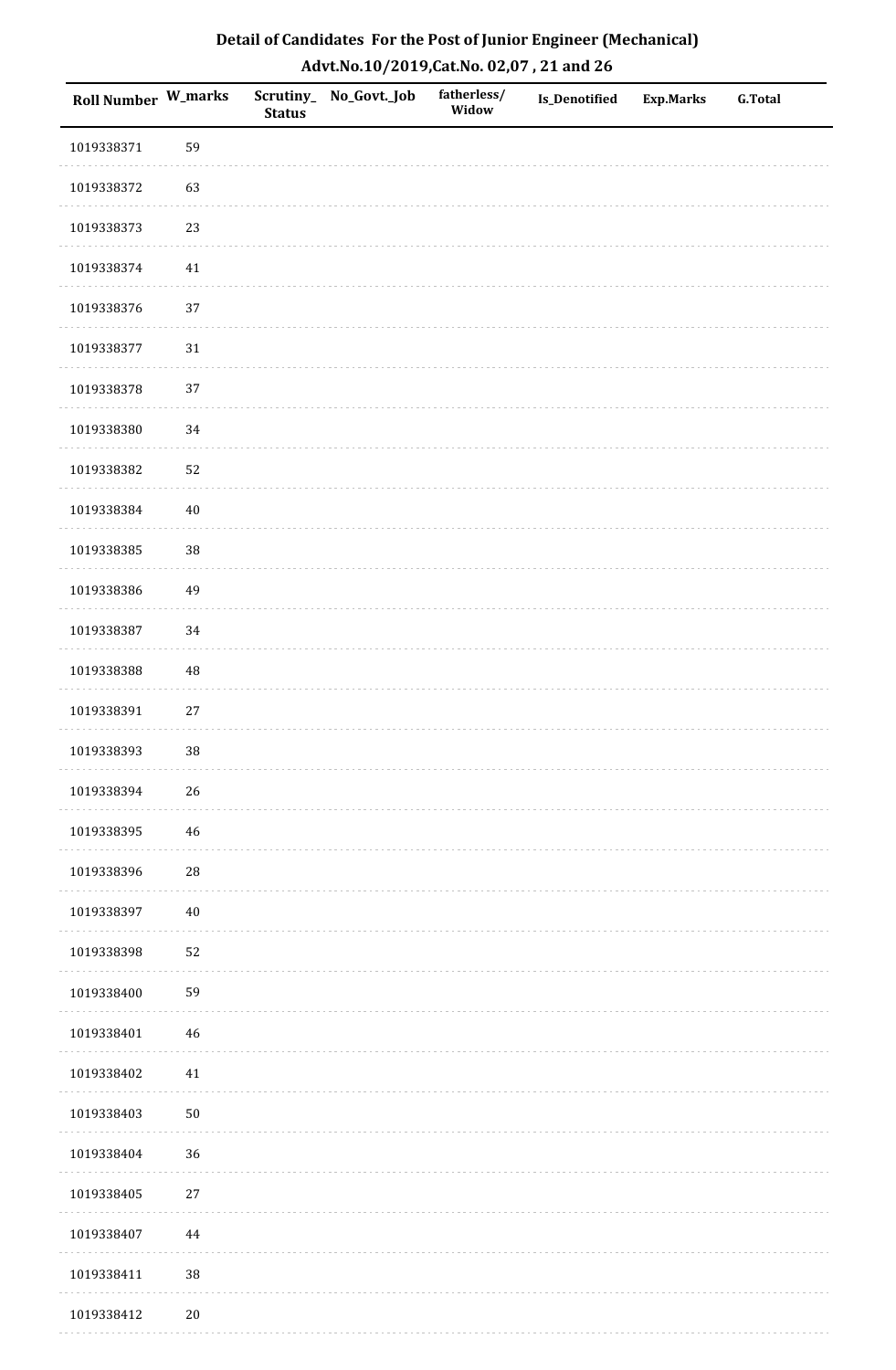| Detail of Candidates For the Post of Junior Engineer (Mechanical) |
|-------------------------------------------------------------------|
| Advt.No.10/2019,Cat.No. 02,07, 21 and 26                          |

| Roll Number W_marks |            | <b>Status</b> | Scrutiny_No_Govt._Job | fatherless/<br>Widow | Is_Denotified    | <b>Exp.Marks</b> | <b>G.Total</b> |
|---------------------|------------|---------------|-----------------------|----------------------|------------------|------------------|----------------|
| 1019338413          | 32         |               |                       |                      |                  |                  |                |
| 1019338418          | 36         |               |                       |                      |                  |                  |                |
| 1019338419          | 28         |               |                       |                      |                  |                  |                |
| 1019338421          | $38\,$     |               |                       |                      |                  |                  |                |
| 1019338422          | $27\,$     |               |                       |                      |                  |                  |                |
| 1019338425          | $\bf 44$   |               |                       |                      |                  |                  |                |
| 1019338427          | 45         |               |                       |                      |                  |                  |                |
| 1019338428          | 36         |               |                       |                      |                  |                  |                |
| 1019338430          | ${\bf 50}$ |               |                       |                      |                  |                  |                |
| 1019338431          | 22         |               |                       |                      |                  |                  |                |
| 1019338433          | 36         |               |                       |                      |                  |                  |                |
| 1019338435          | 34         |               |                       |                      |                  |                  |                |
| 1019338438          | $27\,$     |               |                       |                      |                  |                  |                |
| 1019338439          | 67         | Eligible      | $\mathbf{5}$          | $\boldsymbol{0}$     | $\boldsymbol{0}$ | $0.00\,$         | 72.00          |
| 1019338440          | 48         |               |                       |                      |                  |                  |                |
| 1019338441          | 43         |               |                       |                      |                  |                  |                |
| 1019338442          | 39         |               |                       |                      |                  |                  |                |
| 1019338443          | 45         |               |                       |                      |                  |                  |                |
| 1019338444          | 35         |               |                       |                      |                  |                  |                |
| 1019338445          | 61         |               |                       |                      |                  |                  |                |
| 1019338447          | 44         |               |                       |                      |                  |                  |                |
| 1019338449          | 57         |               |                       |                      |                  |                  |                |
| 1019338450          | 37         |               |                       |                      |                  |                  |                |
| 1019338452          | 60         |               |                       |                      |                  |                  |                |
| 1019338454          | 37         |               |                       |                      |                  |                  |                |
| 1019338460          | 44         |               |                       |                      |                  |                  |                |
| 1019338461          | 34         |               |                       |                      |                  |                  |                |
| 1019338464          | 39         |               |                       |                      |                  |                  |                |
| 1019338465          | 34         |               |                       |                      |                  |                  |                |
| 1019338466          | 45         |               |                       |                      |                  |                  |                |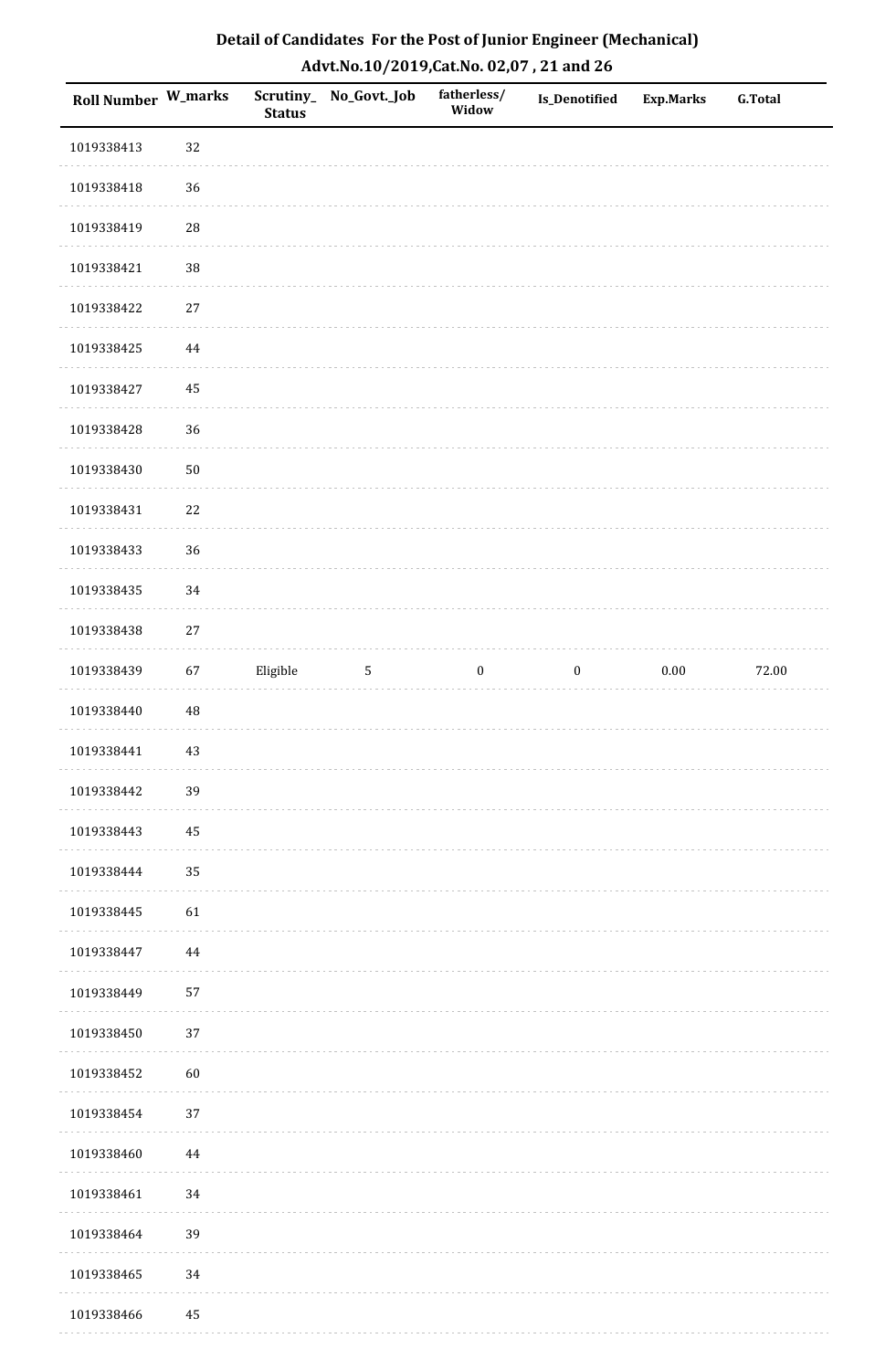| <b>Roll Number W_marks</b> |             | <b>Status</b> | Scrutiny_ No_Govt._Job | fatherless/<br>Widow | <b>Is_Denotified</b> | <b>Exp.Marks</b> | <b>G.Total</b> |
|----------------------------|-------------|---------------|------------------------|----------------------|----------------------|------------------|----------------|
| 1019338467                 | $51\,$      |               |                        |                      |                      |                  |                |
| 1019338469                 | $46\,$      |               |                        |                      |                      |                  |                |
| 1019338471                 | 53          |               |                        |                      |                      |                  |                |
| 1019338473                 | REJECTED    |               |                        |                      |                      |                  | $0.00\,$       |
| 1019338475                 | 64          | Eligible      | $\boldsymbol{0}$       | $\boldsymbol{0}$     | $\boldsymbol{0}$     | $0.00\,$         | 64.00          |
| 1019338476                 | 15          |               |                        |                      |                      |                  |                |
| 1019338478                 | $42\,$      |               |                        |                      |                      |                  |                |
| 1019338479                 | $51\,$      |               |                        |                      |                      |                  |                |
| 1019338482                 | 52          |               |                        |                      |                      |                  |                |
| 1019338483                 | 45          |               |                        |                      |                      |                  |                |
| 1019338484                 | 47          |               |                        |                      |                      |                  |                |
| 1019338485                 | 53          |               |                        |                      |                      |                  |                |
| 1019338488                 | 61          |               |                        |                      |                      |                  |                |
| 1019338490                 | 32          |               |                        |                      |                      |                  |                |
| 1019338491                 | $31\,$      |               |                        |                      |                      |                  |                |
| 1019338493                 | $\rm 48$    |               |                        |                      |                      |                  |                |
| 1019338494                 | 53          |               |                        |                      |                      |                  |                |
| 1019338495                 | 54          |               |                        |                      |                      |                  |                |
| 1019338496                 | 35          |               |                        |                      |                      |                  |                |
| 1019338498                 | 52          |               |                        |                      |                      |                  |                |
| 1019338504                 | 44          |               |                        |                      |                      |                  |                |
| 1019338505                 | 52          |               |                        |                      |                      |                  |                |
| 1019338506                 | 36          |               |                        |                      |                      |                  |                |
| 1019338507                 | 34          |               |                        |                      |                      |                  |                |
| 1019338508                 | $40\,$      |               |                        |                      |                      |                  |                |
| 1019338509                 | 38          |               |                        |                      |                      |                  |                |
| 1019338513                 | $\sqrt{46}$ |               |                        |                      |                      |                  |                |
| 1019338516                 | 39          |               |                        |                      |                      |                  |                |
| 1019338517                 | 37          |               |                        |                      |                      |                  |                |
| 1019338519                 | 31          |               |                        |                      |                      |                  |                |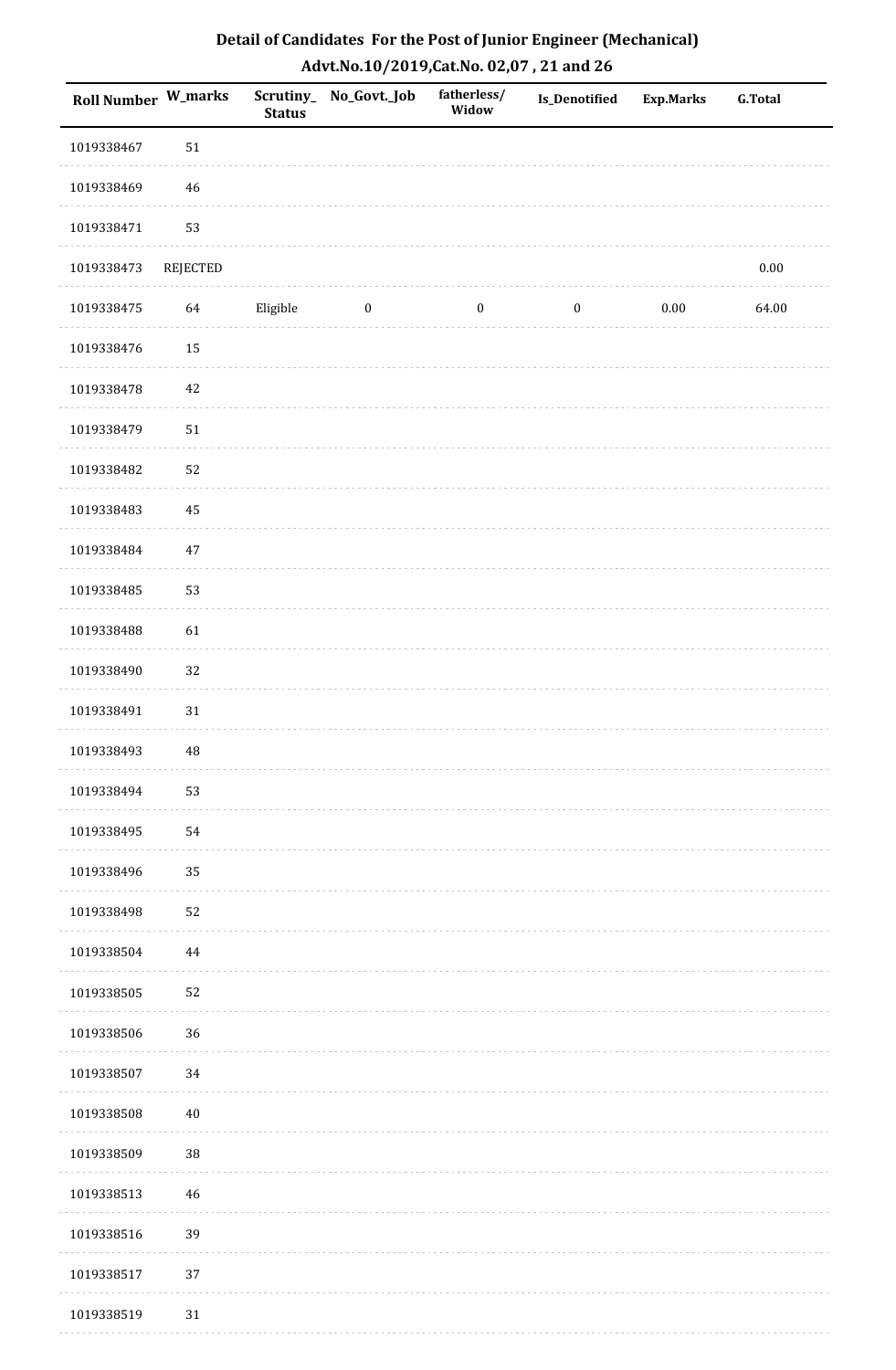| Roll Number W_marks |                 | Scrutiny_<br><b>Status</b> | No_Govt._Job | fatherless/<br>Widow | Is_Denotified | <b>Exp.Marks</b> | <b>G.Total</b> |
|---------------------|-----------------|----------------------------|--------------|----------------------|---------------|------------------|----------------|
| 1019338525          | $31\,$          |                            |              |                      |               |                  |                |
| 1019338526          | $41\,$          |                            |              |                      |               |                  |                |
| 1019338528          | 35              |                            |              |                      |               |                  |                |
| 1019338529          | 39              |                            |              |                      |               |                  |                |
| 1019338530          | 39              |                            |              |                      |               |                  |                |
| 1019338531          | 32              |                            |              |                      |               |                  |                |
| 1019338532          | 37              |                            |              |                      |               |                  |                |
| 1019338533          | <b>REJECTED</b> |                            |              |                      |               |                  | $0.00\,$       |
| 1019338535          | $50\,$          |                            |              |                      |               |                  |                |
| 1019338541          | 32              |                            |              |                      |               |                  |                |
| 1019338542          | 33              |                            |              |                      |               |                  |                |
| 1019338543          | 43              |                            |              |                      |               |                  |                |
| 1019338544          | $38\,$          |                            |              |                      |               |                  |                |
| 1019338545          | 57              |                            |              |                      |               |                  |                |
| 1019338548          | $40\,$          |                            |              |                      |               |                  |                |
| 1019338549          | $47\,$          |                            |              |                      |               |                  |                |
| 1019338550          | 35              |                            |              |                      |               |                  |                |
| 1019338551          | $28\,$          |                            |              |                      |               |                  |                |
| 1019338552          | 33              |                            |              |                      |               |                  |                |
| 1019338554          | 54              |                            |              |                      |               |                  |                |
| 1019338555          | 37              |                            |              |                      |               |                  |                |
| 1019338556          | 54              |                            |              |                      |               |                  |                |
| 1019338559          | 32              |                            |              |                      |               |                  |                |
| 1019338561          | 49              |                            |              |                      |               |                  |                |
| 1019338563          | $38\,$          |                            |              |                      |               |                  |                |
| 1019338564          | 52              |                            |              |                      |               |                  |                |
| 1019338566          | 22              |                            |              |                      |               |                  |                |
| 1019338568          | 56              |                            |              |                      |               |                  |                |
| 1019338569          | $38\,$          |                            |              |                      |               |                  |                |
| 1019338575          | 47              |                            |              |                      |               |                  |                |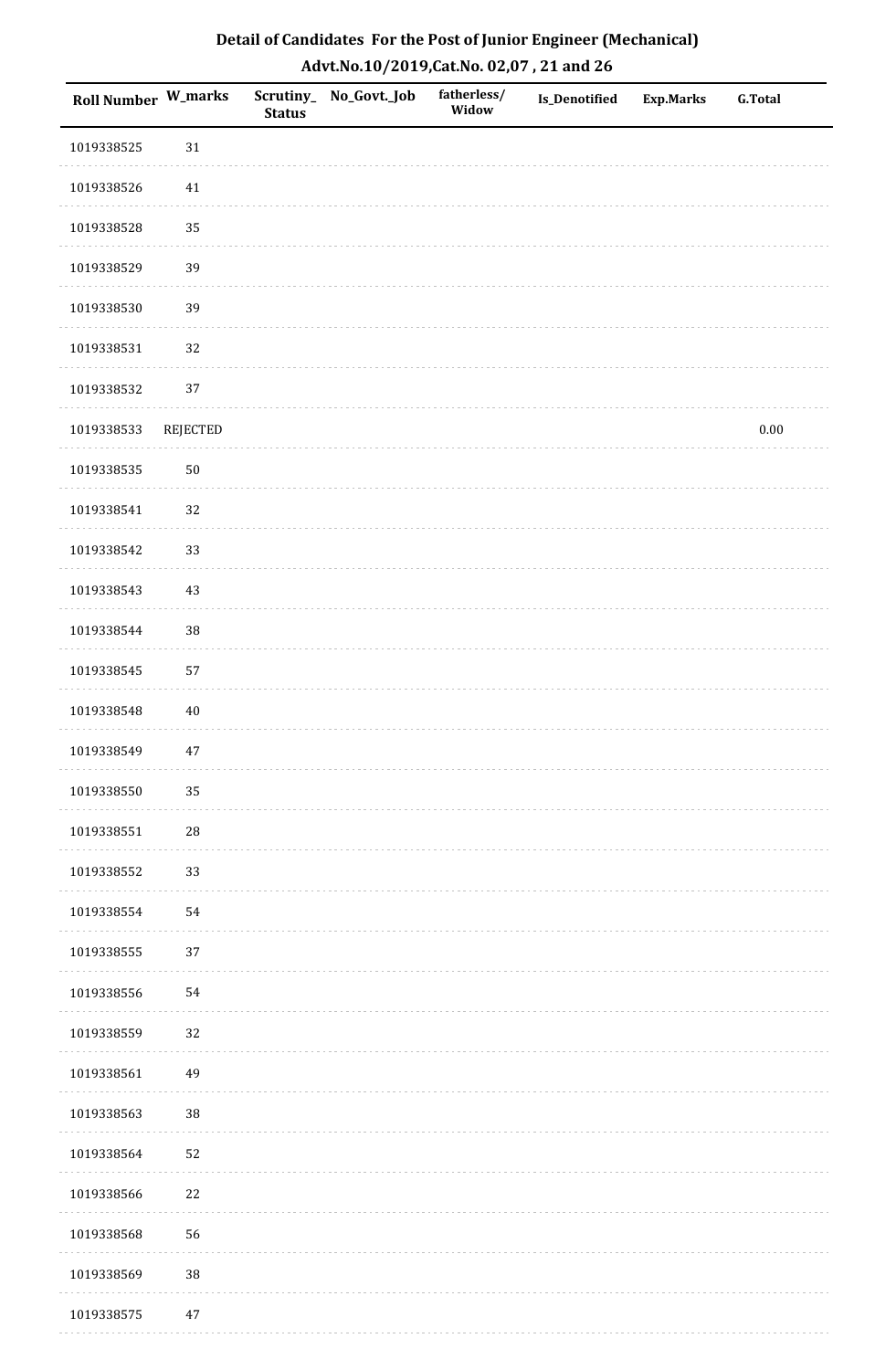| Roll Number W_marks |        | <b>Status</b> | Scrutiny_ No_Govt._Job | fatherless/<br>Widow | Is_Denotified    | <b>Exp.Marks</b> | <b>G.Total</b> |
|---------------------|--------|---------------|------------------------|----------------------|------------------|------------------|----------------|
| 1019338576          | 51     |               |                        |                      |                  |                  |                |
| 1019338578          | $38\,$ |               |                        |                      |                  |                  |                |
| 1019338580          | 67     | Eligible      | $\bf{0}$               | $\boldsymbol{0}$     | $\boldsymbol{0}$ | $0.00\,$         | 67.00          |
| 1019338582          | 43     |               |                        |                      |                  |                  |                |
| 1019338584          | $41\,$ |               |                        |                      |                  |                  |                |
| 1019338585          | $47\,$ |               |                        |                      |                  |                  |                |
| 1019338586          | 33     |               |                        |                      |                  |                  |                |
| 1019338587          | 45     |               |                        |                      |                  |                  |                |
| 1019338588          | 31     |               |                        |                      |                  |                  |                |
| 1019338589          | 35     |               |                        |                      |                  |                  |                |
| 1019338590          | 33     |               |                        |                      |                  |                  |                |
| 1019338594          | 44     |               |                        |                      |                  |                  |                |
| 1019338599          | 46     |               |                        |                      |                  |                  |                |
| 1019338600          | 39     |               |                        |                      |                  |                  |                |
| 1019338601          | 57     |               |                        |                      |                  |                  |                |
| 1019338603          | $31\,$ |               |                        |                      |                  |                  |                |
| 1019338604          | $43\,$ |               |                        |                      |                  |                  |                |
| 1019338606          | $40\,$ |               |                        |                      |                  |                  |                |
| 1019338608          | $40\,$ |               |                        |                      |                  |                  |                |
| 1019338611          | 55     |               |                        |                      |                  |                  |                |
| 1019338612          | 34     |               |                        |                      |                  |                  |                |
| 1019338616          | 52     |               |                        |                      |                  |                  |                |
| 1019338617          | 47     |               |                        |                      |                  |                  |                |
| 1019338618          | $30\,$ |               |                        |                      |                  |                  |                |
| 1019338619          | 44     |               |                        |                      |                  |                  |                |
| 1019338620          | 49     |               |                        |                      |                  |                  |                |
| 1019338621          | 67     |               |                        |                      |                  |                  |                |
| 1019338622          | 47     |               |                        |                      |                  |                  |                |
| 1019338623          | 34     |               |                        |                      |                  |                  |                |
| 1019338627          | 32     |               |                        |                      |                  |                  |                |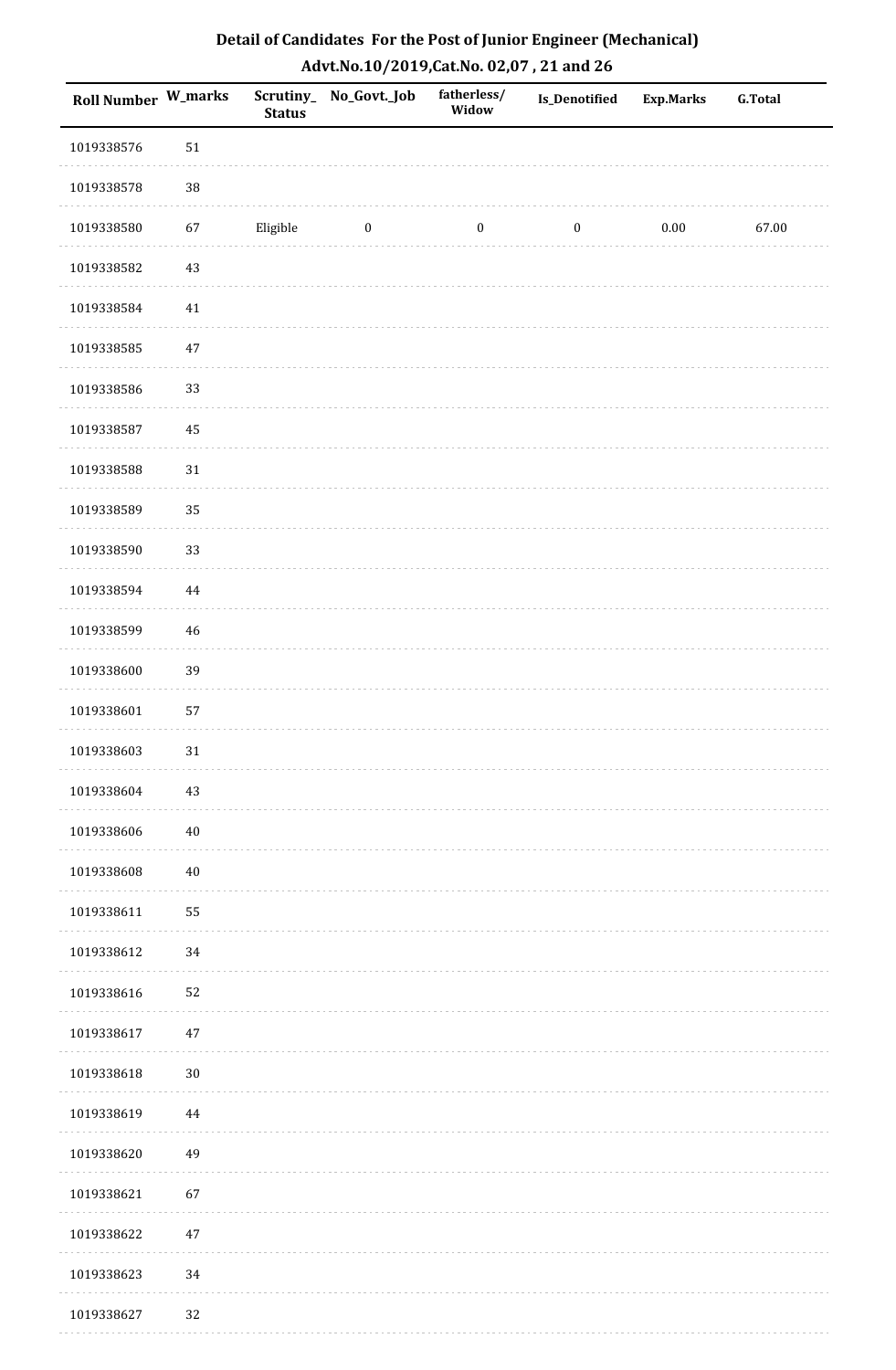| <b>Roll Number W_marks</b> |                 | <b>Status</b> | Scrutiny_No_Govt._Job | fatherless/<br>Widow | Is_Denotified | <b>Exp.Marks</b> | <b>G.Total</b> |
|----------------------------|-----------------|---------------|-----------------------|----------------------|---------------|------------------|----------------|
| 1019338628                 | 44              |               |                       |                      |               |                  |                |
| 1019338629                 | $37\,$          |               |                       |                      |               |                  |                |
| 1019338630                 | $42\,$          |               |                       |                      |               |                  |                |
| 1019338631                 | 38              |               |                       |                      |               |                  |                |
| 1019338633                 | 34              |               |                       |                      |               |                  |                |
| 1019338636                 | 38              |               |                       |                      |               |                  |                |
| 1019338637                 | 53              |               |                       |                      |               |                  |                |
| 1019338638                 | $47\,$          |               |                       |                      |               |                  |                |
| 1019338640                 | 41              |               |                       |                      |               |                  |                |
| 1019338643                 | 53              |               |                       |                      |               |                  |                |
| 1019338644                 | 67              |               |                       |                      |               |                  |                |
| 1019338645                 | 45              |               |                       |                      |               |                  |                |
| 1019338646                 | 35              |               |                       |                      |               |                  |                |
| 1019338647                 | $41\,$          |               |                       |                      |               |                  |                |
| 1019338649                 | $26\,$          |               |                       |                      |               |                  |                |
| 1019338651                 | $\bf 44$        |               |                       |                      |               |                  |                |
| 1019338653                 | <b>REJECTED</b> |               |                       |                      |               |                  | $0.00\,$       |
| 1019338654                 | 45              |               |                       |                      |               |                  |                |
| 1019338655                 | 49              |               |                       |                      |               |                  |                |
| 1019338657                 | 62              |               |                       |                      |               |                  |                |
| 1019338658                 | 52              |               |                       |                      |               |                  |                |
| 1019338659                 | $47\,$          |               |                       |                      |               |                  |                |
| 1019338660                 | $50\,$          |               |                       |                      |               |                  |                |
| 1019338661                 | 60              |               |                       |                      |               |                  |                |
| 1019338662                 | $43\,$          |               |                       |                      |               |                  |                |
| 1019338663                 | $46\,$          |               |                       |                      |               |                  |                |
| 1019338664                 | 56              |               |                       |                      |               |                  |                |
| 1019338665                 | 35              |               |                       |                      |               |                  |                |
| 1019338668                 | 55              |               |                       |                      |               |                  |                |
| 1019338669                 | $38\,$          |               |                       |                      |               |                  |                |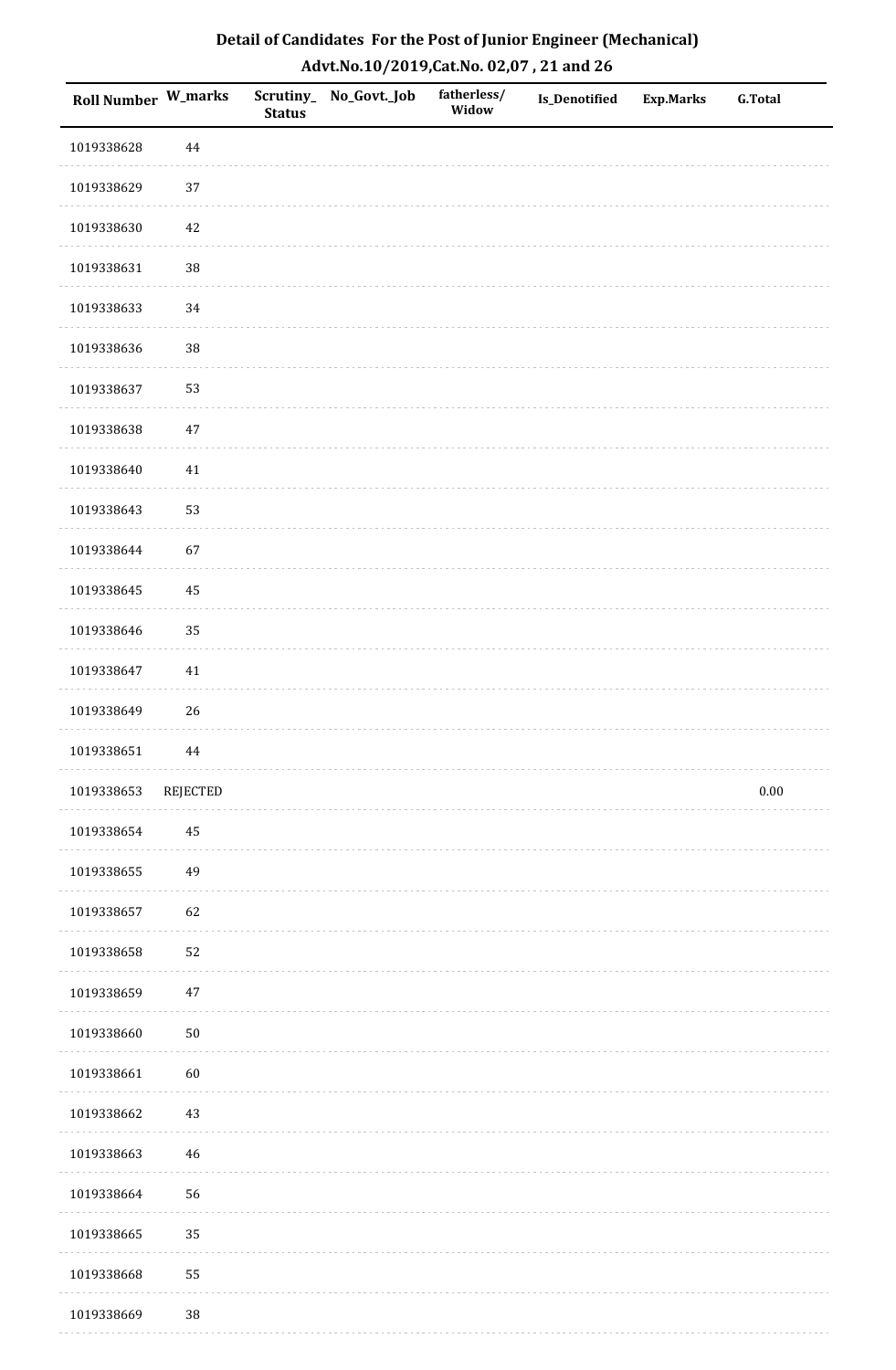| Detail of Candidates For the Post of Junior Engineer (Mechanical) |
|-------------------------------------------------------------------|
| Advt.No.10/2019,Cat.No. 02,07, 21 and 26                          |

| Roll Number W_marks |            | <b>Status</b> | Scrutiny_No_Govt._Job | fatherless/<br>Widow | Is_Denotified | <b>Exp.Marks</b> | <b>G.Total</b> |
|---------------------|------------|---------------|-----------------------|----------------------|---------------|------------------|----------------|
| 1019338670          | 44         |               |                       |                      |               |                  |                |
| 1019338671          | 42         |               |                       |                      |               |                  |                |
| 1019338672          | 57         |               |                       |                      |               |                  |                |
| 1019338674          | 45         |               |                       |                      |               |                  |                |
| 1019338675          | $41\,$     |               |                       |                      |               |                  |                |
| 1019338677          | 37         |               |                       |                      |               |                  |                |
| 1019338679          | 29         |               |                       |                      |               |                  |                |
| 1019338680          | 33         |               |                       |                      |               |                  |                |
| 1019338683          | 35         |               |                       |                      |               |                  |                |
| 1019338684          | ${\bf 50}$ |               |                       |                      |               |                  |                |
| 1019338685          | 47         |               |                       |                      |               |                  |                |
| 1019338686          | 31         |               |                       |                      |               |                  |                |
| 1019338689          | 47         |               |                       |                      |               |                  |                |
| 1019338690          | $27\,$     |               |                       |                      |               |                  |                |
| 1019338691          | 60         |               |                       |                      |               |                  |                |
| 1019338697          | 41         |               |                       |                      |               |                  |                |
| 1019338698          | $\bf 45$   |               |                       |                      |               |                  |                |
| 1019338706          | $40\,$     |               |                       |                      |               |                  |                |
| 1019338707          | 41         |               |                       |                      |               |                  |                |
| 1019338708          | 36         |               |                       |                      |               |                  |                |
| 1019338710          | $\rm 48$   |               |                       |                      |               |                  |                |
| 1019338713          | $\rm 48$   |               |                       |                      |               |                  |                |
| 1019338714          | $41\,$     |               |                       |                      |               |                  |                |
| 1019338716          | 35         |               |                       |                      |               |                  |                |
| 1019338718          | 45         |               |                       |                      |               |                  |                |
| 1019338719          | 40         |               |                       |                      |               |                  |                |
| 1019338721          | 39         |               |                       |                      |               |                  |                |
| 1019338722          | 39         |               |                       |                      |               |                  |                |
| 1019338723          | $38\,$     |               |                       |                      |               |                  |                |
| 1019338724          | $38\,$     |               |                       |                      |               |                  |                |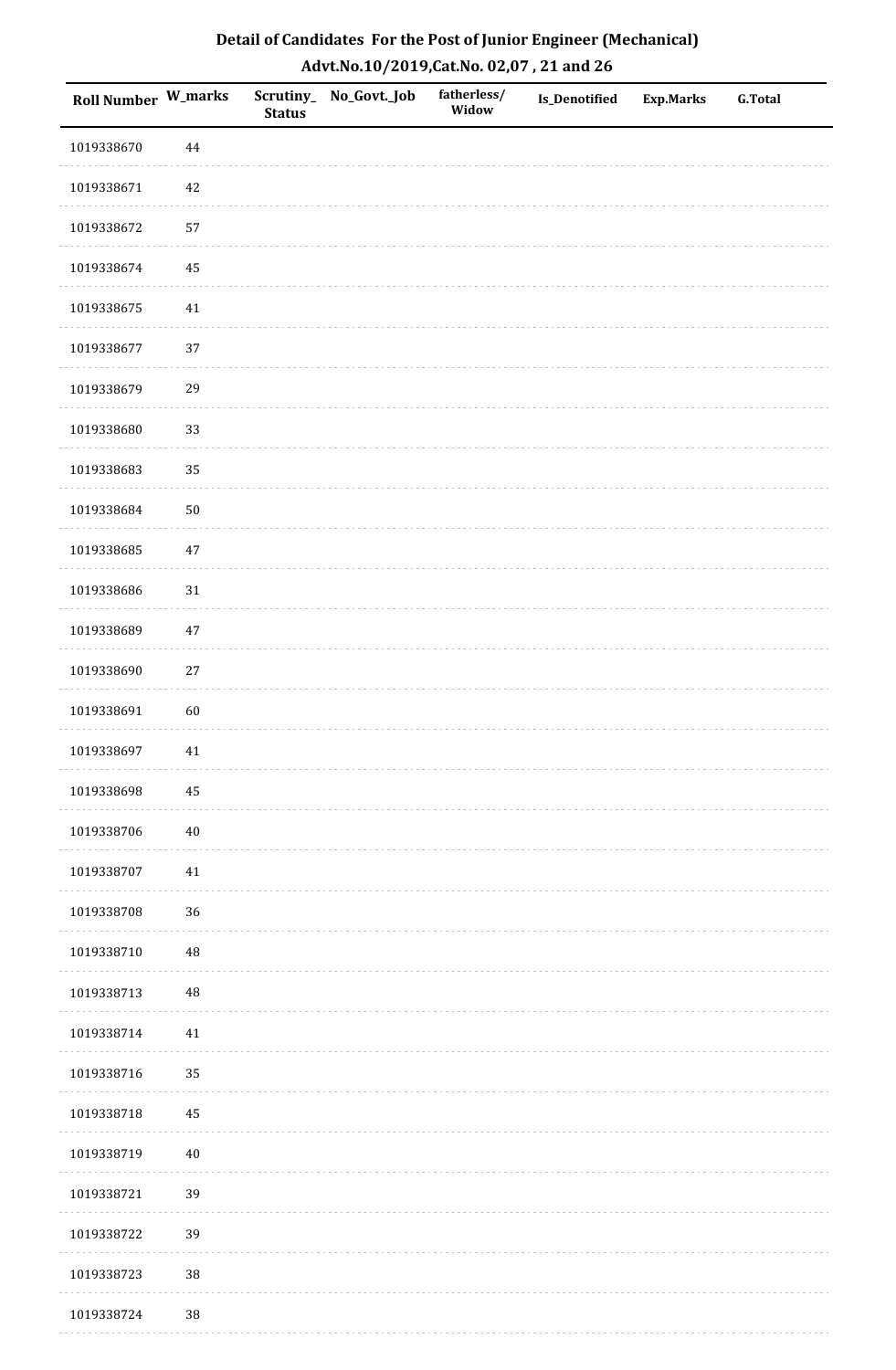| Roll Number W_marks |                 | <b>Status</b> | Scrutiny_ No_Govt._Job | fatherless/<br>Widow | Is_Denotified | <b>Exp.Marks</b> | <b>G.Total</b> |
|---------------------|-----------------|---------------|------------------------|----------------------|---------------|------------------|----------------|
| 1019338725          | 38              |               |                        |                      |               |                  |                |
| 1019338727          | 64              |               |                        |                      |               |                  |                |
| 1019338728          | $\bf 44$        |               |                        |                      |               |                  |                |
| 1019338729          | 37              |               |                        |                      |               |                  |                |
| 1019338730          | 36              |               |                        |                      |               |                  |                |
| 1019338733          | $50\,$          |               |                        |                      |               |                  |                |
| 1019338734          | 51              |               |                        |                      |               |                  |                |
| 1019338735          | $47\,$          |               |                        |                      |               |                  |                |
| 1019338737          | $42\,$          |               |                        |                      |               |                  |                |
| 1019338740          | $30\,$          |               |                        |                      |               |                  |                |
| 1019338741          | 39              |               |                        |                      |               |                  |                |
| 1019338743          | 43              |               |                        |                      |               |                  |                |
| 1019338744          | 26              |               |                        |                      |               |                  |                |
| 1019338745          | 51              |               |                        |                      |               |                  |                |
| 1019338746          | 32              |               |                        |                      |               |                  |                |
| 1019338747          | 65              |               |                        |                      |               |                  |                |
| 1019338748          | 58              |               |                        |                      |               |                  |                |
| 1019338750          | 61              |               |                        |                      |               |                  |                |
| 1019338751          | <b>REJECTED</b> |               |                        |                      |               |                  | $0.00\,$       |
| 1019338752          | 53              |               |                        |                      |               |                  |                |
| 1019338754          | $43\,$          |               |                        |                      |               |                  |                |
| 1019338755          | ${\bf 51}$      |               |                        |                      |               |                  |                |
| 1019338756          | $\bf 44$        |               |                        |                      |               |                  |                |
| 1019338757          | $\bf 44$        |               |                        |                      |               |                  |                |
| 1019338761          | 54              |               |                        |                      |               |                  |                |
| 1019338762          | 52              |               |                        |                      |               |                  |                |
| 1019338763          | $40\,$          |               |                        |                      |               |                  |                |
| 1019338764          | 46              |               |                        |                      |               |                  |                |
| 1019338765          | 39              |               |                        |                      |               |                  |                |
| 1019338766          | 36              |               |                        |                      |               |                  |                |